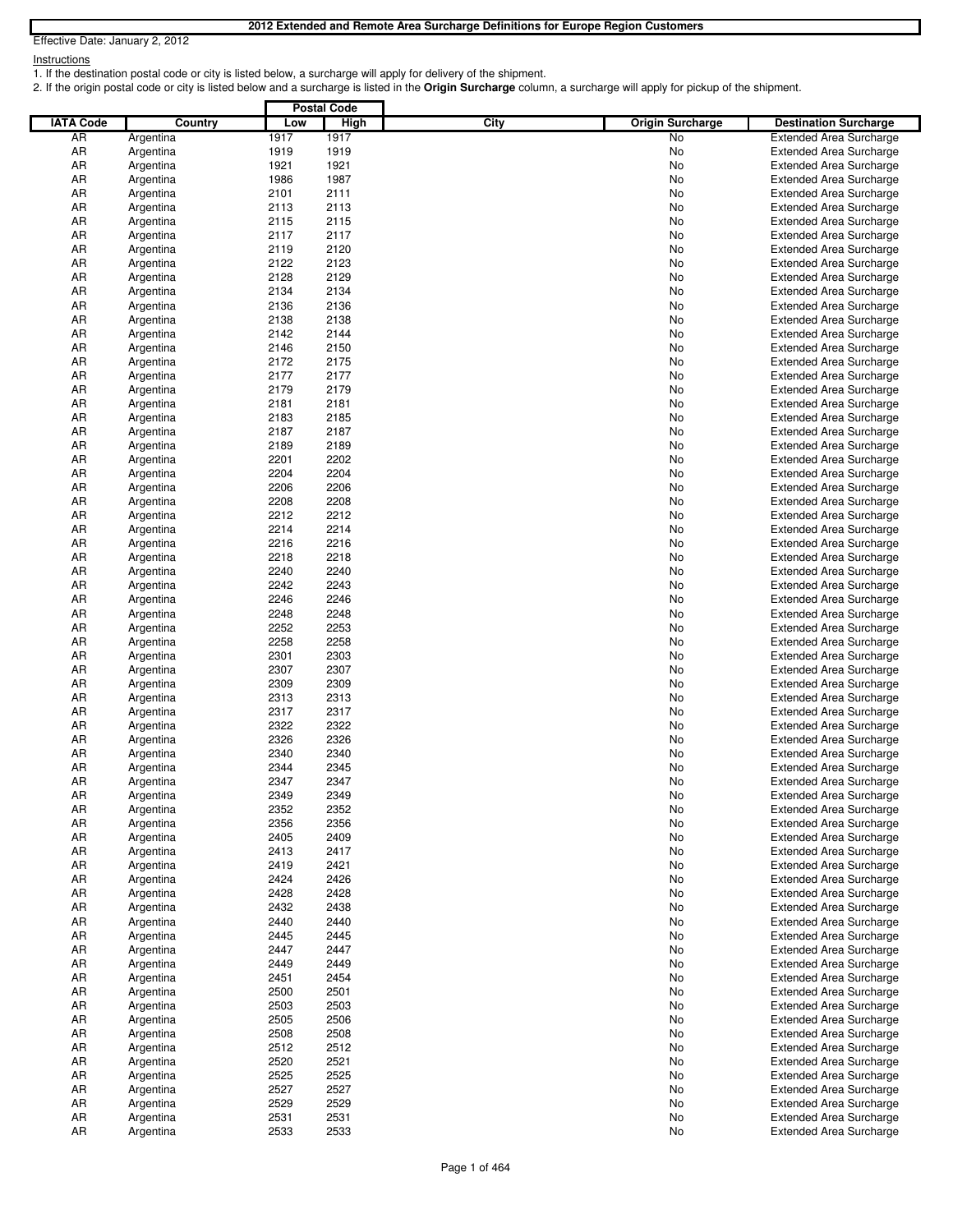|                  |           |      | <b>Postal Code</b> |             |                         |                                |
|------------------|-----------|------|--------------------|-------------|-------------------------|--------------------------------|
| <b>IATA Code</b> | Country   | Low  | <b>High</b>        | <b>City</b> | <b>Origin Surcharge</b> | <b>Destination Surcharge</b>   |
| AR               | Argentina | 2535 | 2535               |             | No.                     | <b>Extended Area Surcharge</b> |
| AR               | Argentina | 2550 | 2550               |             | No                      | <b>Extended Area Surcharge</b> |
| AR               | Argentina | 2553 | 2553               |             | No                      | <b>Extended Area Surcharge</b> |
| AR               | Argentina | 2555 | 2555               |             | No                      | <b>Extended Area Surcharge</b> |
| AR               | Argentina | 2557 | 2557               |             | No                      | <b>Extended Area Surcharge</b> |
| AR               |           | 2559 | 2560               |             | No                      | <b>Extended Area Surcharge</b> |
|                  | Argentina |      | 2563               |             |                         |                                |
| AR               | Argentina | 2563 |                    |             | No                      | <b>Extended Area Surcharge</b> |
| AR               | Argentina | 2566 | 2566               |             | No                      | <b>Extended Area Surcharge</b> |
| AR               | Argentina | 2568 | 2568               |             | No                      | <b>Extended Area Surcharge</b> |
| AR               | Argentina | 2572 | 2572               |             | No                      | <b>Extended Area Surcharge</b> |
| AR               | Argentina | 2580 | 2581               |             | No                      | <b>Extended Area Surcharge</b> |
| AR               | Argentina | 2583 | 2583               |             | No                      | <b>Extended Area Surcharge</b> |
| AR               | Argentina | 2585 | 2585               |             | No                      | <b>Extended Area Surcharge</b> |
| AR               | Argentina | 2587 | 2587               |             | No                      | <b>Extended Area Surcharge</b> |
| AR               | Argentina | 2589 | 2589               |             | No                      | <b>Extended Area Surcharge</b> |
| AR               | Argentina | 2592 | 2592               |             | No                      | <b>Extended Area Surcharge</b> |
| AR               | Argentina | 2594 | 2594               |             | No                      | <b>Extended Area Surcharge</b> |
| AR               | Argentina | 2601 | 2601               |             | No                      | <b>Extended Area Surcharge</b> |
| AR               | Argentina | 2603 | 2603               |             | No                      | <b>Extended Area Surcharge</b> |
| AR               | Argentina | 2605 | 2605               |             | No                      | <b>Extended Area Surcharge</b> |
| AR               | Argentina | 2607 | 2607               |             | No                      | <b>Extended Area Surcharge</b> |
| AR               | Argentina | 2609 | 2609               |             | No                      | <b>Extended Area Surcharge</b> |
| AR               | Argentina | 2613 | 2613               |             | No                      | <b>Extended Area Surcharge</b> |
| AR               | Argentina | 2615 | 2615               |             | No                      | <b>Extended Area Surcharge</b> |
| AR               | Argentina | 2617 | 2618               |             | No                      | <b>Extended Area Surcharge</b> |
| AR               |           | 2622 | 2622               |             | No                      |                                |
|                  | Argentina |      |                    |             |                         | <b>Extended Area Surcharge</b> |
| AR               | Argentina | 2624 | 2625               |             | No                      | <b>Extended Area Surcharge</b> |
| AR               | Argentina | 2627 | 2627               |             | No                      | <b>Extended Area Surcharge</b> |
| AR               | Argentina | 2630 | 2630               |             | No                      | <b>Extended Area Surcharge</b> |
| AR               | Argentina | 2633 | 2633               |             | No                      | <b>Extended Area Surcharge</b> |
| AR               | Argentina | 2635 | 2635               |             | No                      | <b>Extended Area Surcharge</b> |
| AR               | Argentina | 2637 | 2639               |             | No                      | <b>Extended Area Surcharge</b> |
| AR               | Argentina | 2643 | 2647               |             | No                      | <b>Extended Area Surcharge</b> |
| AR               | Argentina | 2650 | 2650               |             | No                      | <b>Extended Area Surcharge</b> |
| AR               | Argentina | 2655 | 2655               |             | No                      | <b>Extended Area Surcharge</b> |
| AR               | Argentina | 2657 | 2657               |             | No                      | <b>Extended Area Surcharge</b> |
| AR               | Argentina | 2659 | 2659               |             | No                      | <b>Extended Area Surcharge</b> |
| AR               | Argentina | 2661 | 2662               |             | No                      | <b>Extended Area Surcharge</b> |
| AR               | Argentina | 2670 | 2673               |             | No                      | <b>Extended Area Surcharge</b> |
| AR               | Argentina | 2675 | 2675               |             | No                      | <b>Extended Area Surcharge</b> |
| AR               | Argentina | 2677 | 2677               |             | No                      | <b>Extended Area Surcharge</b> |
| AR               | Argentina | 2679 | 2679               |             | No                      | <b>Extended Area Surcharge</b> |
| AR               | Argentina | 2681 | 2681               |             | No                      | <b>Extended Area Surcharge</b> |
| AR               |           | 2686 | 2686               |             | No                      | <b>Extended Area Surcharge</b> |
|                  | Argentina |      |                    |             |                         |                                |
| AR               | Argentina | 2700 | 2700               |             | No                      | <b>Extended Area Surcharge</b> |
| AR               | Argentina | 2703 | 2703               |             | No                      | <b>Extended Area Surcharge</b> |
| AR               | Argentina | 2715 | 2718               |             | No                      | <b>Extended Area Surcharge</b> |
| AR               | Argentina | 2720 | 2720               |             | No                      | <b>Extended Area Surcharge</b> |
| AR               | Argentina | 2722 | 2723               |             | No                      | <b>Extended Area Surcharge</b> |
| AR               | Argentina | 2725 | 2726               |             | No                      | <b>Extended Area Surcharge</b> |
| AR               | Argentina | 2728 | 2729               |             | No                      | <b>Extended Area Surcharge</b> |
| AR               | Argentina | 2732 | 2732               |             | No                      | <b>Extended Area Surcharge</b> |
| AR               | Argentina | 2740 | 2741               |             | No                      | <b>Extended Area Surcharge</b> |
| AR               | Argentina | 2745 | 2745               |             | No                      | <b>Extended Area Surcharge</b> |
| AR               | Argentina | 2752 | 2752               |             | No                      | <b>Extended Area Surcharge</b> |
| AR               | Argentina | 2760 | 2760               |             | No                      | <b>Extended Area Surcharge</b> |
| AR               | Argentina | 2801 | 2801               |             | No                      | <b>Extended Area Surcharge</b> |
| AR               | Argentina | 2803 | 2803               |             | No                      | <b>Extended Area Surcharge</b> |
| AR               | Argentina | 2823 | 2823               |             | No                      | <b>Extended Area Surcharge</b> |
| AR               | Argentina | 2826 | 2826               |             | No                      | <b>Extended Area Surcharge</b> |
| AR               | Argentina | 2840 | 2840               |             | No                      | <b>Extended Area Surcharge</b> |
| AR               | Argentina | 2845 | 2845               |             | No                      | <b>Extended Area Surcharge</b> |
|                  |           |      |                    |             |                         |                                |
| AR               | Argentina | 2854 | 2854               |             | No                      | <b>Extended Area Surcharge</b> |
| AR               | Argentina | 2900 | 2901               |             | No                      | <b>Extended Area Surcharge</b> |
| AR               | Argentina | 2903 | 2903               |             | No                      | <b>Extended Area Surcharge</b> |
| AR               | Argentina | 2905 | 2905               |             | No                      | <b>Extended Area Surcharge</b> |
| AR               | Argentina | 2907 | 2907               |             | No                      | <b>Extended Area Surcharge</b> |
| AR               | Argentina | 2909 | 2909               |             | No                      | <b>Extended Area Surcharge</b> |
| AR               | Argentina | 2912 | 2912               |             | No                      | <b>Extended Area Surcharge</b> |
| AR               | Argentina | 2914 | 2919               |             | No                      | <b>Extended Area Surcharge</b> |
| AR               | Argentina | 2930 | 2931               |             | No                      | <b>Extended Area Surcharge</b> |
| AR               | Argentina | 2933 | 2933               |             | No                      | <b>Extended Area Surcharge</b> |
| AR               | Argentina | 2935 | 2935               |             | No                      | <b>Extended Area Surcharge</b> |
| AR               | Argentina | 2938 | 2938               |             | No                      | <b>Extended Area Surcharge</b> |
| AR               | Argentina | 2943 | 2944               |             | No                      | <b>Extended Area Surcharge</b> |
| AR               | Argentina | 2946 | 2946               |             | No                      | <b>Extended Area Surcharge</b> |
| AR               | Argentina | 3001 | 3005               |             | No                      | <b>Extended Area Surcharge</b> |
| AR               | Argentina | 3008 | 3014               |             | No                      | <b>Extended Area Surcharge</b> |
|                  |           |      |                    |             |                         |                                |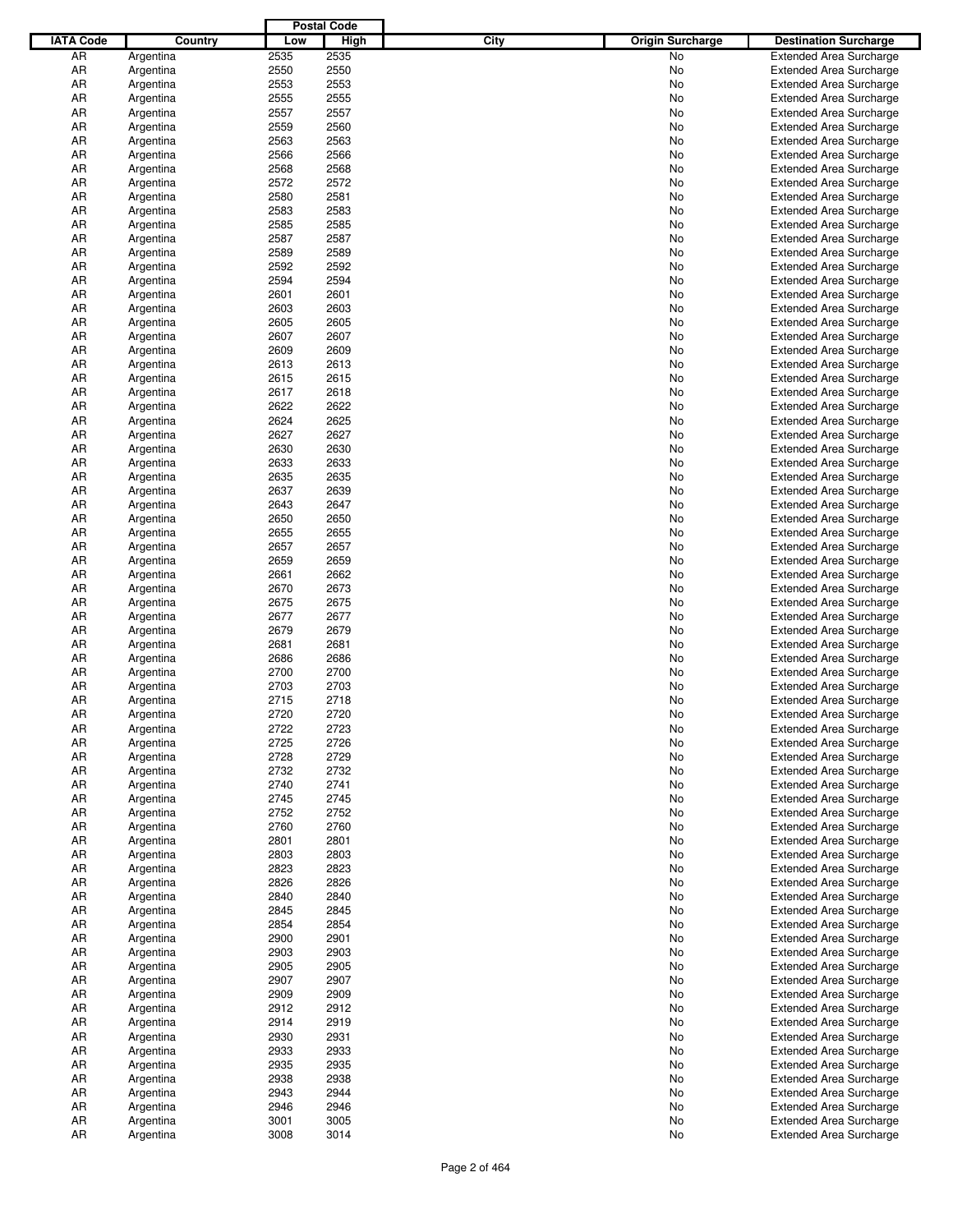|                  |           |      | <b>Postal Code</b> |             |                         |                                                                  |
|------------------|-----------|------|--------------------|-------------|-------------------------|------------------------------------------------------------------|
| <b>IATA Code</b> | Country   | Low  | <b>High</b>        | <b>City</b> | <b>Origin Surcharge</b> | <b>Destination Surcharge</b>                                     |
| AR               | Argentina | 3016 | 3020               |             | No.                     | <b>Extended Area Surcharge</b>                                   |
| AR               | Argentina | 3023 | 3025               |             | No                      | <b>Extended Area Surcharge</b>                                   |
| AR               | Argentina | 3027 | 3027               |             | No                      | <b>Extended Area Surcharge</b>                                   |
| AR               | Argentina | 3032 | 3032               |             | No                      | <b>Extended Area Surcharge</b>                                   |
| AR               | Argentina | 3036 | 3038               |             | No                      | <b>Extended Area Surcharge</b>                                   |
| AR               |           | 3040 | 3040               |             | No                      | <b>Extended Area Surcharge</b>                                   |
|                  | Argentina |      | 3044               |             |                         |                                                                  |
| AR               | Argentina | 3042 |                    |             | No                      | <b>Extended Area Surcharge</b>                                   |
| AR               | Argentina | 3048 | 3048               |             | No                      | <b>Extended Area Surcharge</b>                                   |
| AR               | Argentina | 3050 | 3050               |             | No                      | <b>Extended Area Surcharge</b>                                   |
| AR               | Argentina | 3054 | 3054               |             | No                      | <b>Extended Area Surcharge</b>                                   |
| AR               | Argentina | 3056 | 3056               |             | No                      | <b>Extended Area Surcharge</b>                                   |
| AR               | Argentina | 3060 | 3060               |             | No                      | <b>Extended Area Surcharge</b>                                   |
| AR               | Argentina | 3064 | 3064               |             | No                      | <b>Extended Area Surcharge</b>                                   |
| AR               | Argentina | 3070 | 3070               |             | No                      | <b>Extended Area Surcharge</b>                                   |
| AR               | Argentina | 3082 | 3082               |             | No                      | <b>Extended Area Surcharge</b>                                   |
| AR               | Argentina | 3085 | 3085               |             | No                      | <b>Extended Area Surcharge</b>                                   |
| AR               | Argentina | 3087 | 3088               |             | No                      | <b>Extended Area Surcharge</b>                                   |
| AR               | Argentina | 3101 | 3105               |             | No                      | <b>Extended Area Surcharge</b>                                   |
| AR               | Argentina | 3107 | 3107               |             | No                      | <b>Extended Area Surcharge</b>                                   |
| AR               | Argentina | 3109 | 3109               |             | No                      | <b>Extended Area Surcharge</b>                                   |
| AR               | Argentina | 3114 | 3114               |             | No                      | <b>Extended Area Surcharge</b>                                   |
| AR               | Argentina | 3116 | 3118               |             | No                      | <b>Extended Area Surcharge</b>                                   |
| AR               | Argentina | 3122 | 3122               |             | No                      | <b>Extended Area Surcharge</b>                                   |
| AR               | Argentina | 3127 | 3127               |             | No                      | <b>Extended Area Surcharge</b>                                   |
| AR               | Argentina | 3133 | 3134               |             | No                      | <b>Extended Area Surcharge</b>                                   |
| AR               | Argentina | 3142 | 3142               |             | No                      | <b>Extended Area Surcharge</b>                                   |
| AR               | Argentina | 3150 | 3150               |             | No                      | <b>Extended Area Surcharge</b>                                   |
| AR               | Argentina | 3153 | 3153               |             | No                      |                                                                  |
|                  |           |      |                    |             |                         | <b>Extended Area Surcharge</b><br><b>Extended Area Surcharge</b> |
| AR               | Argentina | 3158 | 3158               |             | No                      |                                                                  |
| AR               | Argentina | 3162 | 3162               |             | No                      | <b>Extended Area Surcharge</b>                                   |
| AR               | Argentina | 3164 | 3164               |             | No                      | <b>Extended Area Surcharge</b>                                   |
| AR               | Argentina | 3170 | 3170               |             | No                      | <b>Extended Area Surcharge</b>                                   |
| AR               | Argentina | 3172 | 3172               |             | No                      | <b>Extended Area Surcharge</b>                                   |
| AR               | Argentina | 3174 | 3174               |             | No                      | <b>Extended Area Surcharge</b>                                   |
| AR               | Argentina | 3176 | 3177               |             | No                      | <b>Extended Area Surcharge</b>                                   |
| AR               | Argentina | 3180 | 3180               |             | No                      | <b>Extended Area Surcharge</b>                                   |
| AR               | Argentina | 3185 | 3185               |             | No                      | <b>Extended Area Surcharge</b>                                   |
| AR               | Argentina | 3187 | 3187               |             | No                      | <b>Extended Area Surcharge</b>                                   |
| AR               | Argentina | 3190 | 3190               |             | No                      | <b>Extended Area Surcharge</b>                                   |
| AR               | Argentina | 3192 | 3192               |             | No                      | <b>Extended Area Surcharge</b>                                   |
| AR               | Argentina | 3196 | 3197               |             | No                      | <b>Extended Area Surcharge</b>                                   |
| AR               | Argentina | 3201 | 3201               |             | No                      | <b>Extended Area Surcharge</b>                                   |
| AR               | Argentina | 3206 | 3206               |             | No                      | <b>Extended Area Surcharge</b>                                   |
| AR               | Argentina | 3212 | 3213               |             | No                      | <b>Extended Area Surcharge</b>                                   |
| AR               | Argentina | 3216 | 3216               |             | No                      | <b>Extended Area Surcharge</b>                                   |
| AR               | Argentina | 3218 | 3218               |             | No                      | <b>Extended Area Surcharge</b>                                   |
| AR               | Argentina | 3220 | 3220               |             | No                      | <b>Extended Area Surcharge</b>                                   |
| AR               | Argentina | 3224 | 3224               |             | No                      | <b>Extended Area Surcharge</b>                                   |
| AR               | Argentina | 3226 | 3226               |             | No                      | <b>Extended Area Surcharge</b>                                   |
| AR               | Argentina | 3228 | 3232               |             | No                      | <b>Extended Area Surcharge</b>                                   |
|                  |           |      |                    |             |                         |                                                                  |
| AR               | Argentina | 3234 | 3234               |             | No                      | <b>Extended Area Surcharge</b>                                   |
| AR               | Argentina | 3240 | 3240               |             | No                      | <b>Extended Area Surcharge</b>                                   |
| AR               | Argentina | 3244 | 3244               |             | No                      | <b>Extended Area Surcharge</b>                                   |
| AR               | Argentina | 3260 | 3260               |             | No                      | <b>Extended Area Surcharge</b>                                   |
| AR               | Argentina | 3262 | 3262               |             | No                      | <b>Extended Area Surcharge</b>                                   |
| AR               | Argentina | 3265 | 3265               |             | No                      | <b>Extended Area Surcharge</b>                                   |
| AR               | Argentina | 3272 | 3273               |             | No                      | <b>Extended Area Surcharge</b>                                   |
| AR               | Argentina | 3280 | 3280               |             | No                      | <b>Extended Area Surcharge</b>                                   |
| AR               | Argentina | 3283 | 3284               |             | No                      | <b>Extended Area Surcharge</b>                                   |
| AR               | Argentina | 3287 | 3287               |             | No                      | <b>Extended Area Surcharge</b>                                   |
| AR               | Argentina | 3302 | 3304               |             | No                      | <b>Extended Area Surcharge</b>                                   |
| AR               | Argentina | 3306 | 3306               |             | No                      | <b>Extended Area Surcharge</b>                                   |
| AR               | Argentina | 3308 | 3308               |             | No                      | <b>Extended Area Surcharge</b>                                   |
| AR               | Argentina | 3313 | 3318               |             | No                      | <b>Extended Area Surcharge</b>                                   |
| AR               | Argentina | 3322 | 3322               |             | No                      | <b>Extended Area Surcharge</b>                                   |
| AR               | Argentina | 3324 | 3329               |             | No                      | <b>Extended Area Surcharge</b>                                   |
| AR               | Argentina | 3331 | 3335               |             | No                      | <b>Extended Area Surcharge</b>                                   |
| AR               | Argentina | 3340 | 3340               |             | No                      | <b>Extended Area Surcharge</b>                                   |
| AR               | Argentina | 3342 | 3342               |             | No                      | <b>Extended Area Surcharge</b>                                   |
| AR               | Argentina | 3344 | 3344               |             | No                      | <b>Extended Area Surcharge</b>                                   |
| AR               | Argentina | 3346 | 3346               |             | No                      | <b>Extended Area Surcharge</b>                                   |
| AR               |           | 3350 | 3350               |             |                         |                                                                  |
|                  | Argentina |      |                    |             | No                      | <b>Extended Area Surcharge</b>                                   |
| AR               | Argentina | 3355 | 3355               |             | No                      | <b>Extended Area Surcharge</b>                                   |
| AR               | Argentina | 3357 | 3358               |             | No                      | <b>Extended Area Surcharge</b>                                   |
| AR               | Argentina | 3360 | 3362               |             | No                      | <b>Extended Area Surcharge</b>                                   |
| AR               | Argentina | 3364 | 3366               |             | No                      | <b>Extended Area Surcharge</b>                                   |
| AR               | Argentina | 3370 | 3370               |             | No                      | <b>Extended Area Surcharge</b>                                   |
| AR               | Argentina | 3374 | 3376               |             | No                      | <b>Extended Area Surcharge</b>                                   |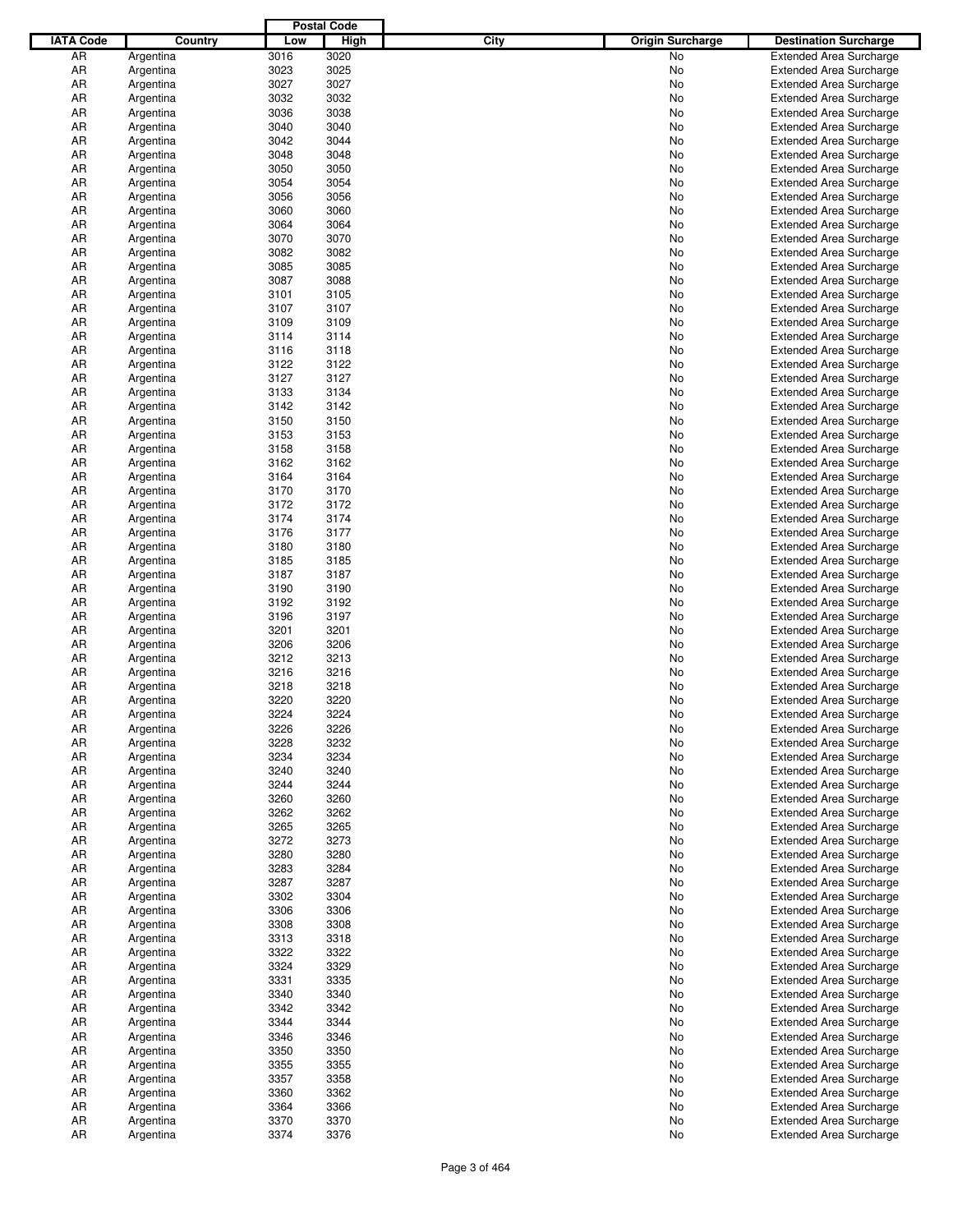|                  |           |      | <b>Postal Code</b> |             |                         |                                |
|------------------|-----------|------|--------------------|-------------|-------------------------|--------------------------------|
| <b>IATA Code</b> | Country   | Low  | <b>High</b>        | <b>City</b> | <b>Origin Surcharge</b> | <b>Destination Surcharge</b>   |
| AR               | Argentina | 3378 | 3378               |             | No.                     | <b>Extended Area Surcharge</b> |
| AR               | Argentina | 3380 | 3381               |             | No                      | <b>Extended Area Surcharge</b> |
| AR               | Argentina | 3384 | 3385               |             | No                      | <b>Extended Area Surcharge</b> |
| AR               | Argentina | 3403 | 3403               |             | No                      | <b>Extended Area Surcharge</b> |
| AR               | Argentina | 3414 | 3414               |             | No                      | <b>Extended Area Surcharge</b> |
| AR               |           | 3416 | 3416               |             | No                      | <b>Extended Area Surcharge</b> |
|                  | Argentina |      | 3418               |             |                         |                                |
| AR               | Argentina | 3418 |                    |             | No                      | <b>Extended Area Surcharge</b> |
| AR               | Argentina | 3420 | 3420               |             | No                      | <b>Extended Area Surcharge</b> |
| AR               | Argentina | 3423 | 3423               |             | No                      | <b>Extended Area Surcharge</b> |
| AR               | Argentina | 3432 | 3432               |             | No                      | <b>Extended Area Surcharge</b> |
| AR               | Argentina | 3440 | 3440               |             | No                      | <b>Extended Area Surcharge</b> |
| AR               | Argentina | 3443 | 3443               |             | No                      | <b>Extended Area Surcharge</b> |
| AR               | Argentina | 3450 | 3450               |             | No                      | <b>Extended Area Surcharge</b> |
| AR               | Argentina | 3460 | 3460               |             | No                      | <b>Extended Area Surcharge</b> |
| AR               | Argentina | 3470 | 3470               |             | No                      | <b>Extended Area Surcharge</b> |
| AR               | Argentina | 3476 | 3477               |             | No                      | <b>Extended Area Surcharge</b> |
| AR               | Argentina | 3503 | 3504               |             | No                      | <b>Extended Area Surcharge</b> |
| AR               | Argentina | 3507 | 3507               |             | No                      | <b>Extended Area Surcharge</b> |
| AR               | Argentina | 3509 | 3509               |             | No                      | <b>Extended Area Surcharge</b> |
| AR               | Argentina | 3514 | 3514               |             | No                      | <b>Extended Area Surcharge</b> |
| AR               | Argentina | 3516 | 3516               |             | No                      | <b>Extended Area Surcharge</b> |
| AR               | Argentina | 3518 | 3519               |             | No                      | <b>Extended Area Surcharge</b> |
| AR               | Argentina | 3526 | 3526               |             | No                      | <b>Extended Area Surcharge</b> |
| AR               | Argentina | 3530 | 3530               |             | No                      | <b>Extended Area Surcharge</b> |
| AR               | Argentina | 3534 | 3536               |             | No                      | <b>Extended Area Surcharge</b> |
| AR               | Argentina | 3540 | 3540               |             | No                      | <b>Extended Area Surcharge</b> |
| AR               | Argentina | 3545 | 3545               |             | No                      | <b>Extended Area Surcharge</b> |
| AR               | Argentina | 3550 | 3550               |             | No                      | <b>Extended Area Surcharge</b> |
|                  |           |      |                    |             |                         |                                |
| AR               | Argentina | 3555 | 3555               |             | No                      | <b>Extended Area Surcharge</b> |
| AR               | Argentina | 3560 | 3561               |             | No                      | <b>Extended Area Surcharge</b> |
| AR               | Argentina | 3572 | 3572               |             | No                      | <b>Extended Area Surcharge</b> |
| AR               | Argentina | 3574 | 3575               |             | No                      | <b>Extended Area Surcharge</b> |
| AR               | Argentina | 3580 | 3581               |             | No                      | <b>Extended Area Surcharge</b> |
| AR               | Argentina | 3586 | 3586               |             | No                      | <b>Extended Area Surcharge</b> |
| AR               | Argentina | 3603 | 3604               |             | No                      | <b>Extended Area Surcharge</b> |
| AR               | Argentina | 3606 | 3606               |             | No                      | <b>Extended Area Surcharge</b> |
| AR               | Argentina | 3608 | 3608               |             | No                      | <b>Extended Area Surcharge</b> |
| AR               | Argentina | 3610 | 3610               |             | No                      | <b>Extended Area Surcharge</b> |
| AR               | Argentina | 3620 | 3620               |             | No                      | <b>Extended Area Surcharge</b> |
| AR               | Argentina | 3624 | 3624               |             | No                      | <b>Extended Area Surcharge</b> |
| AR               | Argentina | 3626 | 3626               |             | No                      | <b>Extended Area Surcharge</b> |
| AR               | Argentina | 3630 | 3630               |             | No                      | <b>Extended Area Surcharge</b> |
| AR               | Argentina | 3700 | 3701               |             | No                      | <b>Extended Area Surcharge</b> |
| AR               | Argentina | 3703 | 3703               |             | No                      | <b>Extended Area Surcharge</b> |
| AR               | Argentina | 3705 | 3705               |             | No                      | <b>Extended Area Surcharge</b> |
| AR               | Argentina | 3711 | 3712               |             | No                      | <b>Extended Area Surcharge</b> |
| AR               | Argentina | 3716 | 3716               |             | No                      | <b>Extended Area Surcharge</b> |
| AR               | Argentina | 3718 | 3718               |             | No                      | <b>Extended Area Surcharge</b> |
| AR               | Argentina | 3722 | 3722               |             | No                      | <b>Extended Area Surcharge</b> |
| AR               | Argentina | 3730 | 3730               |             | No                      | <b>Extended Area Surcharge</b> |
|                  |           |      |                    |             |                         | <b>Extended Area Surcharge</b> |
| AR               | Argentina | 3732 | 3733               |             | No                      |                                |
| AR               | Argentina | 3740 | 3740               |             | No                      | <b>Extended Area Surcharge</b> |
| AR               | Argentina | 3760 | 3761               |             | No                      | <b>Extended Area Surcharge</b> |
| AR               | Argentina | 3763 | 3763               |             | No                      | <b>Extended Area Surcharge</b> |
| AR               | Argentina | 4103 | 4103               |             | No                      | <b>Extended Area Surcharge</b> |
| AR               | Argentina | 4105 | 4105               |             | No                      | <b>Extended Area Surcharge</b> |
| AR               | Argentina | 4107 | 4109               |             | No                      | <b>Extended Area Surcharge</b> |
| AR               | Argentina | 4111 | 4111               |             | No                      | <b>Extended Area Surcharge</b> |
| AR               | Argentina | 4119 | 4119               |             | No                      | <b>Extended Area Surcharge</b> |
| AR               | Argentina | 4122 | 4122               |             | No                      | <b>Extended Area Surcharge</b> |
| AR               | Argentina | 4124 | 4124               |             | No                      | <b>Extended Area Surcharge</b> |
| AR               | Argentina | 4128 | 4129               |             | No                      | <b>Extended Area Surcharge</b> |
| AR               | Argentina | 4132 | 4134               |             | No                      | <b>Extended Area Surcharge</b> |
| AR               | Argentina | 4137 | 4137               |             | No                      | <b>Extended Area Surcharge</b> |
| AR               | Argentina | 4139 | 4139               |             | No                      | <b>Extended Area Surcharge</b> |
| AR               | Argentina | 4142 | 4142               |             | No                      | <b>Extended Area Surcharge</b> |
| AR               | Argentina | 4144 | 4146               |             | No                      | <b>Extended Area Surcharge</b> |
| AR               | Argentina | 4152 | 4158               |             | No                      | <b>Extended Area Surcharge</b> |
| AR               | Argentina | 4162 | 4162               |             | No                      | <b>Extended Area Surcharge</b> |
| AR               | Argentina | 4168 | 4168               |             | No                      | <b>Extended Area Surcharge</b> |
| AR               | Argentina | 4172 | 4172               |             | No                      | <b>Extended Area Surcharge</b> |
| AR               |           | 4176 | 4176               |             |                         |                                |
|                  | Argentina |      |                    |             | No                      | <b>Extended Area Surcharge</b> |
| AR               | Argentina | 4178 | 4182               |             | No                      | <b>Extended Area Surcharge</b> |
| AR               | Argentina | 4190 | 4190               |             | No                      | <b>Extended Area Surcharge</b> |
| AR               | Argentina | 4203 | 4203               |             | No                      | <b>Extended Area Surcharge</b> |
| AR               | Argentina | 4208 | 4208               |             | No                      | <b>Extended Area Surcharge</b> |
| AR               | Argentina | 4220 | 4220               |             | No                      | <b>Extended Area Surcharge</b> |
| AR               | Argentina | 4230 | 4230               |             | No                      | <b>Extended Area Surcharge</b> |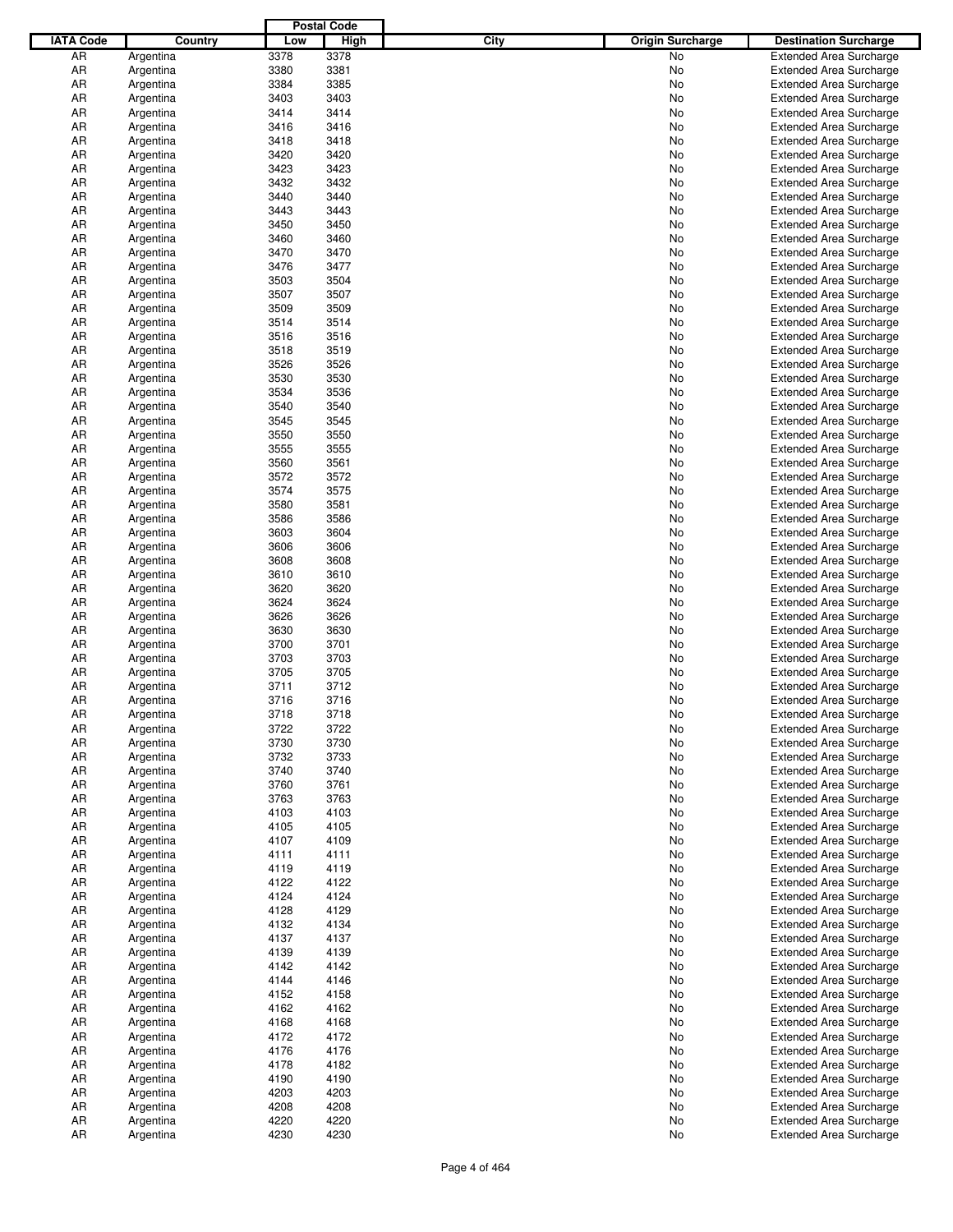|                  |           |      | <b>Postal Code</b> |      |                         |                                |
|------------------|-----------|------|--------------------|------|-------------------------|--------------------------------|
| <b>IATA Code</b> | Country   | Low  | <b>High</b>        | City | <b>Origin Surcharge</b> | <b>Destination Surcharge</b>   |
| AR               | Argentina | 4300 | 4300               |      | No.                     | <b>Extended Area Surcharge</b> |
| AR               | Argentina | 4308 | 4308               |      | No                      | <b>Extended Area Surcharge</b> |
| AR               | Argentina | 4312 | 4312               |      | No                      | <b>Extended Area Surcharge</b> |
| AR               | Argentina | 4322 | 4322               |      | No                      | <b>Extended Area Surcharge</b> |
| AR               | Argentina | 4324 | 4326               |      | No                      | <b>Extended Area Surcharge</b> |
|                  |           | 4332 | 4332               |      |                         |                                |
| AR               | Argentina |      |                    |      | No                      | <b>Extended Area Surcharge</b> |
| AR               | Argentina | 4350 | 4350               |      | No                      | <b>Extended Area Surcharge</b> |
| AR               | Argentina | 4354 | 4354               |      | No                      | <b>Extended Area Surcharge</b> |
| AR               | Argentina | 4399 | 4399               |      | No                      | <b>Extended Area Surcharge</b> |
| AR               | Argentina | 4401 | 4401               |      | No                      | <b>Extended Area Surcharge</b> |
| AR               | Argentina | 4403 | 4403               |      | No                      | <b>Extended Area Surcharge</b> |
| AR               | Argentina | 4405 | 4405               |      | No                      | <b>Extended Area Surcharge</b> |
| AR               | Argentina | 4407 | 4407               |      | No                      | <b>Extended Area Surcharge</b> |
| AR               | Argentina | 4411 | 4411               |      | No                      | <b>Extended Area Surcharge</b> |
| AR               | Argentina | 4421 | 4423               |      | No                      | <b>Extended Area Surcharge</b> |
| AR               | Argentina | 4427 | 4427               |      | No                      | <b>Extended Area Surcharge</b> |
| AR               | Argentina | 4430 | 4430               |      | No                      | <b>Extended Area Surcharge</b> |
| AR               | Argentina | 4432 | 4432               |      | No                      | <b>Extended Area Surcharge</b> |
| AR               | Argentina | 4440 | 4440               |      | No                      | <b>Extended Area Surcharge</b> |
| AR               | Argentina | 4444 | 4444               |      | No                      | <b>Extended Area Surcharge</b> |
| AR               | Argentina | 4448 | 4449               |      | No                      | <b>Extended Area Surcharge</b> |
| AR               | Argentina | 4500 | 4500               |      | No                      | <b>Extended Area Surcharge</b> |
| AR               | Argentina | 4503 | 4503               |      | No                      | <b>Extended Area Surcharge</b> |
|                  |           |      |                    |      |                         |                                |
| AR               | Argentina | 4506 | 4506               |      | No                      | <b>Extended Area Surcharge</b> |
| AR               | Argentina | 4512 | 4514               |      | No                      | <b>Extended Area Surcharge</b> |
| AR               | Argentina | 4522 | 4522               |      | No                      | <b>Extended Area Surcharge</b> |
| AR               | Argentina | 4530 | 4535               |      | No                      | <b>Extended Area Surcharge</b> |
| AR               | Argentina | 4550 | 4550               |      | No                      | <b>Extended Area Surcharge</b> |
| AR               | Argentina | 4554 | 4554               |      | No                      | <b>Extended Area Surcharge</b> |
| AR               | Argentina | 4560 | 4560               |      | No                      | <b>Extended Area Surcharge</b> |
| AR               | Argentina | 4562 | 4562               |      | No                      | <b>Extended Area Surcharge</b> |
| AR               | Argentina | 4566 | 4566               |      | No                      | <b>Extended Area Surcharge</b> |
| AR               | Argentina | 4568 | 4569               |      | No                      | <b>Extended Area Surcharge</b> |
| AR               | Argentina | 4582 | 4582               |      | No                      | <b>Extended Area Surcharge</b> |
| AR               | Argentina | 4606 | 4609               |      | No                      | <b>Extended Area Surcharge</b> |
| AR               | Argentina | 4612 | 4614               |      | No                      | <b>Extended Area Surcharge</b> |
| AR               | Argentina | 4622 | 4622               |      | No                      | <b>Extended Area Surcharge</b> |
| AR               | Argentina | 4624 | 4624               |      | No                      | <b>Extended Area Surcharge</b> |
| AR               | Argentina | 4630 | 4630               |      | No                      | <b>Extended Area Surcharge</b> |
| AR               | Argentina | 4634 | 4635               |      | No                      | <b>Extended Area Surcharge</b> |
| AR               | Argentina | 4650 | 4650               |      | No                      | <b>Extended Area Surcharge</b> |
|                  |           |      | 4701               |      |                         | <b>Extended Area Surcharge</b> |
| AR               | Argentina | 4701 |                    |      | No                      |                                |
| AR               | Argentina | 4707 | 4709               |      | No                      | <b>Extended Area Surcharge</b> |
| AR               | Argentina | 4715 | 4715               |      | No                      | <b>Extended Area Surcharge</b> |
| AR               | Argentina | 4718 | 4718               |      | No                      | <b>Extended Area Surcharge</b> |
| AR               | Argentina | 4724 | 4724               |      | No                      | <b>Extended Area Surcharge</b> |
| AR               | Argentina | 4728 | 4728               |      | No                      | <b>Extended Area Surcharge</b> |
| AR               | Argentina | 4740 | 4740               |      | No                      | <b>Extended Area Surcharge</b> |
| AR               | Argentina | 4750 | 4750               |      | No                      | <b>Extended Area Surcharge</b> |
| AR               | Argentina | 5101 | 5101               |      | No                      | <b>Extended Area Surcharge</b> |
| AR               | Argentina | 5104 | 5104               |      | No                      | <b>Extended Area Surcharge</b> |
| AR               | Argentina | 5111 | 5111               |      | No                      | <b>Extended Area Surcharge</b> |
| AR               | Argentina | 5113 | 5113               |      | No                      | <b>Extended Area Surcharge</b> |
| AR               | Argentina | 5116 | 5117               |      | No                      | <b>Extended Area Surcharge</b> |
| AR               | Argentina | 5119 | 5119               |      | No                      | <b>Extended Area Surcharge</b> |
| AR               | Argentina | 5121 | 5122               |      | No                      | <b>Extended Area Surcharge</b> |
| AR               | Argentina | 5124 | 5130               |      | No                      | <b>Extended Area Surcharge</b> |
| AR               | Argentina | 5133 | 5133               |      | No                      | <b>Extended Area Surcharge</b> |
| AR               | Argentina | 5137 | 5139               |      | No                      | <b>Extended Area Surcharge</b> |
| AR               |           | 5141 | 5141               |      |                         |                                |
|                  | Argentina |      |                    |      | No                      | <b>Extended Area Surcharge</b> |
| AR               | Argentina | 5143 | 5143               |      | No                      | <b>Extended Area Surcharge</b> |
| AR               | Argentina | 5146 | 5146               |      | No                      | <b>Extended Area Surcharge</b> |
| AR               | Argentina | 5151 | 5152               |      | No                      | <b>Extended Area Surcharge</b> |
| AR               | Argentina | 5155 | 5155               |      | No                      | <b>Extended Area Surcharge</b> |
| AR               | Argentina | 5158 | 5158               |      | No                      | <b>Extended Area Surcharge</b> |
| AR               | Argentina | 5162 | 5168               |      | No                      | <b>Extended Area Surcharge</b> |
| AR               | Argentina | 5172 | 5172               |      | No                      | <b>Extended Area Surcharge</b> |
| AR               | Argentina | 5174 | 5174               |      | No                      | <b>Extended Area Surcharge</b> |
| AR               | Argentina | 5176 | 5179               |      | No                      | <b>Extended Area Surcharge</b> |
| AR               | Argentina | 5182 | 5184               |      | No                      | <b>Extended Area Surcharge</b> |
| AR               | Argentina | 5186 | 5187               |      | No                      | <b>Extended Area Surcharge</b> |
| AR               | Argentina | 5189 | 5189               |      | No                      | <b>Extended Area Surcharge</b> |
| AR               | Argentina | 5194 | 5194               |      | No                      | <b>Extended Area Surcharge</b> |
| AR               | Argentina | 5196 | 5196               |      | No                      | <b>Extended Area Surcharge</b> |
| AR               | Argentina | 5200 | 5201               |      | No                      | <b>Extended Area Surcharge</b> |
| AR               | Argentina | 5209 | 5210               |      | No                      | <b>Extended Area Surcharge</b> |
|                  |           |      |                    |      |                         |                                |
| AR               | Argentina | 5214 | 5214               |      | No                      | <b>Extended Area Surcharge</b> |
| AR               | Argentina | 5220 | 5220               |      | No                      | <b>Extended Area Surcharge</b> |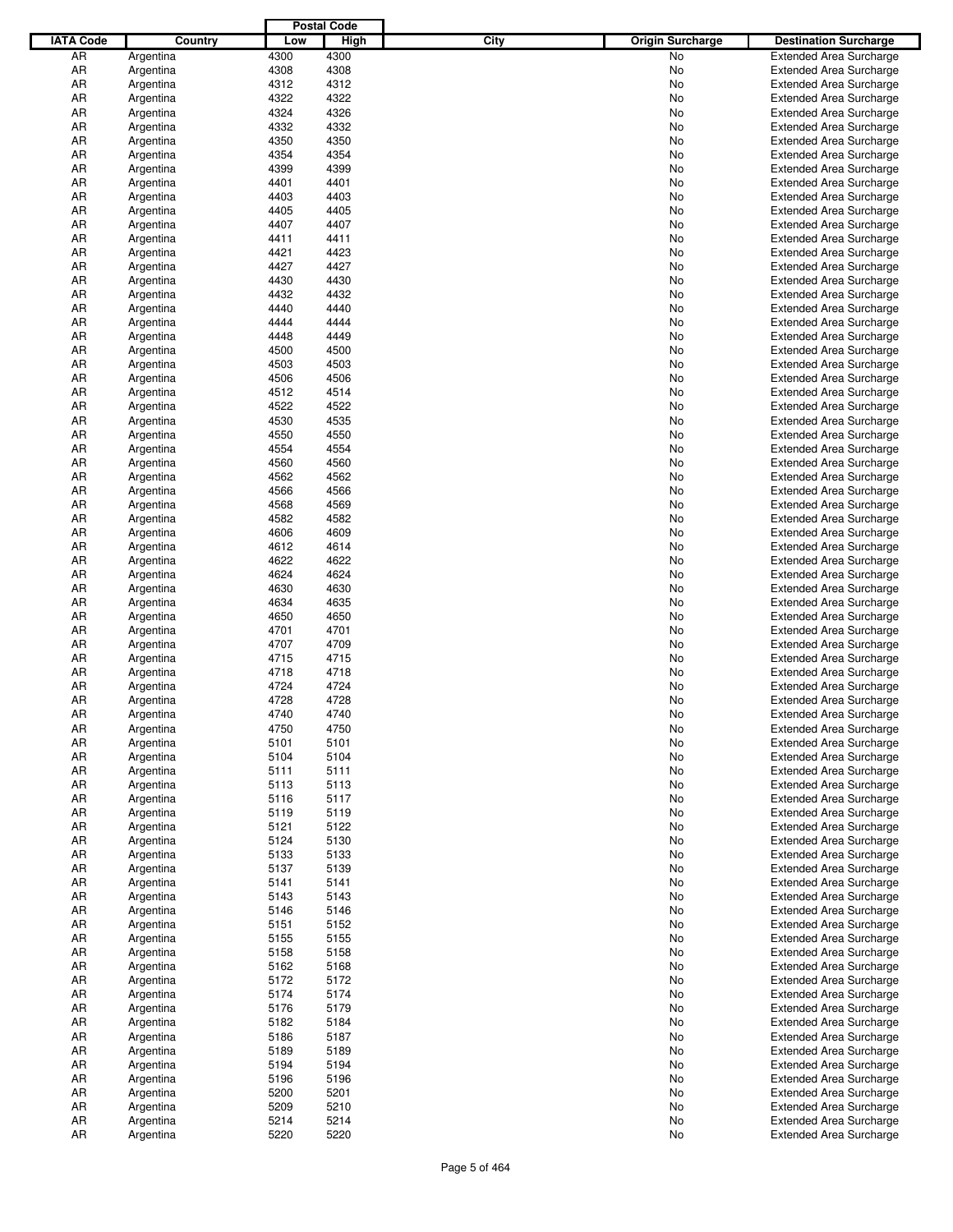|                  |                        |              | <b>Postal Code</b> |             |                         |                                                                  |
|------------------|------------------------|--------------|--------------------|-------------|-------------------------|------------------------------------------------------------------|
| <b>IATA Code</b> | Country                | Low          | <b>High</b>        | <b>City</b> | <b>Origin Surcharge</b> | <b>Destination Surcharge</b>                                     |
| AR               | Argentina              | 5223         | 5223               |             | No                      | <b>Extended Area Surcharge</b>                                   |
| AR               | Argentina              | 5225         | 5225               |             | No                      | <b>Extended Area Surcharge</b>                                   |
| AR               | Argentina              | 5236         | 5236               |             | No                      | <b>Extended Area Surcharge</b>                                   |
| AR               | Argentina              | 5238         | 5238               |             | No                      | <b>Extended Area Surcharge</b>                                   |
| AR               | Argentina              | 5248         | 5248               |             | No                      | <b>Extended Area Surcharge</b>                                   |
| AR               | Argentina              | 5250         | 5250               |             | No                      | <b>Extended Area Surcharge</b>                                   |
| AR               | Argentina              | 5253         | 5253               |             | No                      | <b>Extended Area Surcharge</b>                                   |
| AR               | Argentina              | 5260         | 5260               |             | No                      | <b>Extended Area Surcharge</b>                                   |
| AR               | Argentina              | 5270         | 5270               |             | No                      | <b>Extended Area Surcharge</b>                                   |
| AR               | Argentina              | 5274         | 5275               |             | No                      | <b>Extended Area Surcharge</b>                                   |
| AR               | Argentina              | 5280         | 5280               |             | No                      | <b>Extended Area Surcharge</b>                                   |
| AR               | Argentina              | 5284         | 5284               |             | No                      | <b>Extended Area Surcharge</b>                                   |
| AR               | Argentina              | 5291         | 5291               |             | No                      | <b>Extended Area Surcharge</b>                                   |
| AR               | Argentina              | 5295         | 5295               |             | No                      | <b>Extended Area Surcharge</b>                                   |
| AR               | Argentina              | 5301         | 5303               |             | No                      | <b>Extended Area Surcharge</b>                                   |
| AR               | Argentina              | 5310         | 5310               |             | No                      | <b>Extended Area Surcharge</b>                                   |
| AR               | Argentina              | 5315         | 5316               |             | No                      | <b>Extended Area Surcharge</b>                                   |
| AR               | Argentina              | 5340         | 5340               |             | No                      | <b>Extended Area Surcharge</b>                                   |
| AR               | Argentina              | 5345         | 5345               |             | No                      | <b>Extended Area Surcharge</b>                                   |
| AR               | Argentina              | 5350         | 5350               |             | No                      | <b>Extended Area Surcharge</b>                                   |
| AR               | Argentina              | 5355         | 5355               |             | No                      | <b>Extended Area Surcharge</b>                                   |
| AR               | Argentina              | 5357         | 5357               |             | No                      | <b>Extended Area Surcharge</b>                                   |
| AR               | Argentina              | 5360         | 5360               |             | No                      | <b>Extended Area Surcharge</b>                                   |
| AR               | Argentina              | 5372         | 5372               |             | No                      | <b>Extended Area Surcharge</b>                                   |
| AR               | Argentina              | 5374         | 5374               |             | No                      | <b>Extended Area Surcharge</b>                                   |
| AR               | Argentina              | 5380         | 5380               |             | No                      | <b>Extended Area Surcharge</b>                                   |
| AR               | Argentina              | 5383         | 5386               |             | No                      | <b>Extended Area Surcharge</b>                                   |
| AR               | Argentina              | 5401         | 5403               |             | No                      | <b>Extended Area Surcharge</b>                                   |
| AR               | Argentina              | 5405         | 5405<br>5408       |             | No                      | <b>Extended Area Surcharge</b>                                   |
| AR<br>AR         | Argentina              | 5407<br>5411 | 5411               |             | No                      | <b>Extended Area Surcharge</b>                                   |
| AR               | Argentina              | 5413         | 5413               |             | No<br>No                | <b>Extended Area Surcharge</b><br><b>Extended Area Surcharge</b> |
| AR               | Argentina<br>Argentina | 5417         | 5419               |             | No                      | <b>Extended Area Surcharge</b>                                   |
| AR               | Argentina              | 5421         | 5421               |             | No                      | <b>Extended Area Surcharge</b>                                   |
| AR               | Argentina              | 5423         | 5425               |             | No                      | <b>Extended Area Surcharge</b>                                   |
| AR               | Argentina              | 5427         | 5428               |             | No                      | <b>Extended Area Surcharge</b>                                   |
| AR               | Argentina              | 5435         | 5435               |             | No                      | <b>Extended Area Surcharge</b>                                   |
| AR               | Argentina              | 5439         | 5439               |             | No                      | <b>Extended Area Surcharge</b>                                   |
| AR               | Argentina              | 5441         | 5444               |             | No                      | <b>Extended Area Surcharge</b>                                   |
| AR               | Argentina              | 5460         | 5460               |             | No                      | <b>Extended Area Surcharge</b>                                   |
| AR               | Argentina              | 5465         | 5468               |             | No                      | <b>Extended Area Surcharge</b>                                   |
| AR               | Argentina              | 5470         | 5470               |             | No                      | <b>Extended Area Surcharge</b>                                   |
| AR               | Argentina              | 5473         | 5473               |             | No                      | <b>Extended Area Surcharge</b>                                   |
| AR               | Argentina              | 5525         | 5525               |             | No                      | <b>Extended Area Surcharge</b>                                   |
| AR               | Argentina              | 5529         | 5529               |             | No                      | <b>Extended Area Surcharge</b>                                   |
| AR               | Argentina              | 5531         | 5535               |             | No                      | <b>Extended Area Surcharge</b>                                   |
| AR               | Argentina              | 5539         | 5539               |             | No                      | <b>Extended Area Surcharge</b>                                   |
| AR               | Argentina              | 5541         | 5545               |             | No.                     | <b>Extended Area Surcharge</b>                                   |
| AR               | Argentina              | 5557         | 5557               |             | No                      | <b>Extended Area Surcharge</b>                                   |
| AR               | Argentina              | 5559         | 5561               |             | No                      | <b>Extended Area Surcharge</b>                                   |
| AR               | Argentina              | 5565         | 5565               |             | No                      | <b>Extended Area Surcharge</b>                                   |
| AR               | Argentina              | 5567         | 5571               |             | No                      | <b>Extended Area Surcharge</b>                                   |
| AR               | Argentina              | 5573         | 5573               |             | No                      | <b>Extended Area Surcharge</b>                                   |
| AR               | Argentina              | 5577         | 5577               |             | No                      | <b>Extended Area Surcharge</b>                                   |
| AR               | Argentina              | 5579         | 5579               |             | No                      | <b>Extended Area Surcharge</b>                                   |
| AR               | Argentina              | 5581         | 5581               |             | No                      | <b>Extended Area Surcharge</b>                                   |
| AR               | Argentina              | 5584         | 5585               |             | No                      | <b>Extended Area Surcharge</b>                                   |
| AR               | Argentina              | 5589         | 5590               |             | No                      | <b>Extended Area Surcharge</b>                                   |
| AR               | Argentina              | 5592         | 5592               |             | No                      | <b>Extended Area Surcharge</b>                                   |
| AR               | Argentina              | 5594         | 5594               |             | No                      | <b>Extended Area Surcharge</b>                                   |
| AR               | Argentina              | 5603         | 5604               |             | No                      | <b>Extended Area Surcharge</b>                                   |
| AR               | Argentina              | 5609         | 5609               |             | No                      | <b>Extended Area Surcharge</b>                                   |
| AR               | Argentina              | 5613         | 5613               |             | No                      | <b>Extended Area Surcharge</b>                                   |
| AR               | Argentina              | 5620         | 5622               |             | No                      | <b>Extended Area Surcharge</b>                                   |
| AR               | Argentina              | 5632         | 5632               |             | No                      | <b>Extended Area Surcharge</b>                                   |
| AR               | Argentina              | 5634         | 5634               |             | No                      | <b>Extended Area Surcharge</b>                                   |
| AR               | Argentina              | 5701         | 5703               |             | No                      | <b>Extended Area Surcharge</b>                                   |
| AR               | Argentina              | 5705         | 5705               |             | No                      | <b>Extended Area Surcharge</b>                                   |
| AR               | Argentina              | 5711         | 5711               |             | No                      | <b>Extended Area Surcharge</b>                                   |
| AR               | Argentina              | 5713         | 5713               |             | No                      | <b>Extended Area Surcharge</b>                                   |
| AR               | Argentina              | 5719         | 5719               |             | No                      | <b>Extended Area Surcharge</b>                                   |
| AR               | Argentina              | 5722         | 5722               |             | No                      | <b>Extended Area Surcharge</b>                                   |
| AR               | Argentina              | 5730         | 5731               |             | No                      | <b>Extended Area Surcharge</b>                                   |
| AR               | Argentina              | 5736<br>5738 | 5736<br>5738       |             | No                      | <b>Extended Area Surcharge</b>                                   |
| AR<br>AR         | Argentina              | 5750         | 5750               |             | No<br>No                | <b>Extended Area Surcharge</b><br><b>Extended Area Surcharge</b> |
| AR               | Argentina<br>Argentina | 5759         | 5759               |             | No                      | <b>Extended Area Surcharge</b>                                   |
| AR               | Argentina              | 5770         | 5770               |             | No                      | <b>Extended Area Surcharge</b>                                   |
|                  |                        |              |                    |             |                         |                                                                  |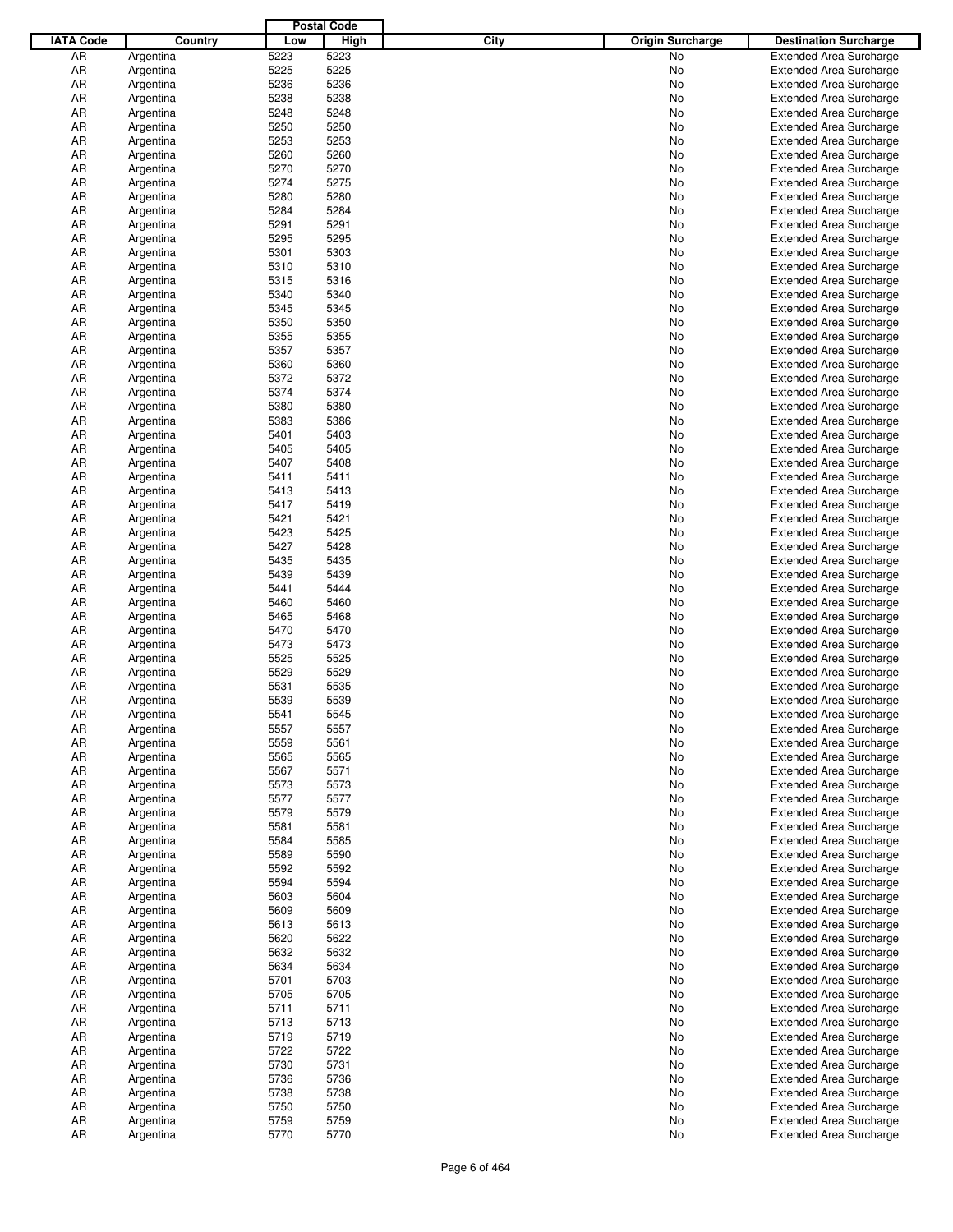|                  |           |      | <b>Postal Code</b> |             |                         |                                |
|------------------|-----------|------|--------------------|-------------|-------------------------|--------------------------------|
| <b>IATA Code</b> | Country   | Low  | <b>High</b>        | <b>City</b> | <b>Origin Surcharge</b> | <b>Destination Surcharge</b>   |
| AR               | Argentina | 5773 | 5773               |             | No.                     | <b>Extended Area Surcharge</b> |
| AR               | Argentina | 5803 | 5803               |             | No                      | <b>Extended Area Surcharge</b> |
| AR               | Argentina | 5805 | 5806               |             | No                      | <b>Extended Area Surcharge</b> |
| AR               | Argentina | 5809 | 5809               |             | No                      | <b>Extended Area Surcharge</b> |
| AR               | Argentina | 5811 | 5811               |             | No                      | <b>Extended Area Surcharge</b> |
| AR               |           | 5813 | 5815               |             | No                      | <b>Extended Area Surcharge</b> |
|                  | Argentina |      | 5817               |             |                         |                                |
| AR               | Argentina | 5817 |                    |             | No                      | <b>Extended Area Surcharge</b> |
| AR               | Argentina | 5823 | 5823               |             | No                      | <b>Extended Area Surcharge</b> |
| AR               | Argentina | 5825 | 5825               |             | No                      | <b>Extended Area Surcharge</b> |
| AR               | Argentina | 5829 | 5829               |             | No                      | <b>Extended Area Surcharge</b> |
| AR               | Argentina | 5837 | 5837               |             | No                      | <b>Extended Area Surcharge</b> |
| AR               | Argentina | 5841 | 5841               |             | No                      | <b>Extended Area Surcharge</b> |
| AR               | Argentina | 5843 | 5843               |             | No                      | <b>Extended Area Surcharge</b> |
| AR               | Argentina | 5845 | 5845               |             | No                      | <b>Extended Area Surcharge</b> |
| AR               | Argentina | 5847 | 5848               |             | No                      | <b>Extended Area Surcharge</b> |
| AR               | Argentina | 5850 | 5850               |             | No                      | <b>Extended Area Surcharge</b> |
| AR               | Argentina | 5854 | 5854               |             | No                      | <b>Extended Area Surcharge</b> |
| AR               | Argentina | 5856 | 5856               |             | No                      | <b>Extended Area Surcharge</b> |
| AR               | Argentina | 5862 | 5862               |             | No                      | <b>Extended Area Surcharge</b> |
| AR               | Argentina | 5864 | 5864               |             | No                      | <b>Extended Area Surcharge</b> |
| AR               | Argentina | 5870 | 5871               |             | No                      | <b>Extended Area Surcharge</b> |
| AR               | Argentina | 5873 | 5873               |             | No                      | <b>Extended Area Surcharge</b> |
| AR               | Argentina | 5875 | 5877               |             | No                      | <b>Extended Area Surcharge</b> |
| AR               | Argentina | 5881 | 5881               |             | No                      | <b>Extended Area Surcharge</b> |
| AR               | Argentina | 5885 | 5885               |             | No                      | <b>Extended Area Surcharge</b> |
| AR               | Argentina | 5887 | 5887               |             | No                      | <b>Extended Area Surcharge</b> |
| AR               | Argentina | 5889 | 5889               |             | No                      | <b>Extended Area Surcharge</b> |
| AR               | Argentina | 5891 | 5891               |             | No                      | <b>Extended Area Surcharge</b> |
|                  |           |      |                    |             |                         |                                |
| AR               | Argentina | 5901 | 5901               |             | No                      | <b>Extended Area Surcharge</b> |
| AR               | Argentina | 5903 | 5903               |             | No                      | <b>Extended Area Surcharge</b> |
| AR               | Argentina | 5911 | 5911               |             | No                      | <b>Extended Area Surcharge</b> |
| AR               | Argentina | 5913 | 5913               |             | No                      | <b>Extended Area Surcharge</b> |
| AR               | Argentina | 5915 | 5915               |             | No                      | <b>Extended Area Surcharge</b> |
| AR               | Argentina | 5917 | 5921               |             | No                      | <b>Extended Area Surcharge</b> |
| AR               | Argentina | 5923 | 5923               |             | No                      | <b>Extended Area Surcharge</b> |
| AR               | Argentina | 5925 | 5925               |             | No                      | <b>Extended Area Surcharge</b> |
| AR               | Argentina | 5927 | 5927               |             | No                      | <b>Extended Area Surcharge</b> |
| AR               | Argentina | 5929 | 5929               |             | No                      | <b>Extended Area Surcharge</b> |
| AR               | Argentina | 5932 | 5933               |             | No                      | <b>Extended Area Surcharge</b> |
| AR               | Argentina | 5935 | 5936               |             | No                      | <b>Extended Area Surcharge</b> |
| AR               | Argentina | 5940 | 5941               |             | No                      | <b>Extended Area Surcharge</b> |
| AR               | Argentina | 5943 | 5943               |             | No                      | <b>Extended Area Surcharge</b> |
| AR               | Argentina | 5945 | 5945               |             | No                      | <b>Extended Area Surcharge</b> |
| AR               | Argentina | 5947 | 5947               |             | No                      | <b>Extended Area Surcharge</b> |
| AR               | Argentina | 5949 | 5949               |             | No                      | <b>Extended Area Surcharge</b> |
| AR               | Argentina | 5960 | 5963               |             | No                      | <b>Extended Area Surcharge</b> |
| AR               | Argentina | 5967 | 5967               |             | No                      | <b>Extended Area Surcharge</b> |
| AR               |           | 5972 | 5972               |             | No                      | <b>Extended Area Surcharge</b> |
|                  | Argentina |      |                    |             |                         |                                |
| AR               | Argentina | 5974 | 5974               |             | No                      | <b>Extended Area Surcharge</b> |
| AR               | Argentina | 5980 | 5980               |             | No                      | <b>Extended Area Surcharge</b> |
| AR               | Argentina | 5984 | 5984               |             | No                      | <b>Extended Area Surcharge</b> |
| AR               | Argentina | 5986 | 5988               |             | No                      | <b>Extended Area Surcharge</b> |
| AR               | Argentina | 6000 | 6000               |             | No                      | <b>Extended Area Surcharge</b> |
| AR               | Argentina | 6002 | 6003               |             | No                      | <b>Extended Area Surcharge</b> |
| AR               | Argentina | 6005 | 6005               |             | No                      | <b>Extended Area Surcharge</b> |
| AR               | Argentina | 6007 | 6007               |             | No                      | <b>Extended Area Surcharge</b> |
| AR               | Argentina | 6009 | 6009               |             | No                      | <b>Extended Area Surcharge</b> |
| AR               | Argentina | 6013 | 6013               |             | No                      | <b>Extended Area Surcharge</b> |
| AR               | Argentina | 6015 | 6016               |             | No                      | <b>Extended Area Surcharge</b> |
| AR               | Argentina | 6030 | 6030               |             | No                      | <b>Extended Area Surcharge</b> |
| AR               | Argentina | 6032 | 6032               |             | No                      | <b>Extended Area Surcharge</b> |
| AR               | Argentina | 6034 | 6036               |             | No                      | <b>Extended Area Surcharge</b> |
| AR               | Argentina | 6050 | 6050               |             | No                      | <b>Extended Area Surcharge</b> |
| AR               | Argentina | 6053 | 6053               |             | No                      | <b>Extended Area Surcharge</b> |
| AR               | Argentina | 6062 | 6062               |             | No                      | <b>Extended Area Surcharge</b> |
| AR               | Argentina | 6064 | 6065               |             | No                      | <b>Extended Area Surcharge</b> |
| AR               | Argentina | 6070 | 6070               |             | No                      | <b>Extended Area Surcharge</b> |
| AR               | Argentina | 6073 | 6073               |             | No                      | <b>Extended Area Surcharge</b> |
| AR               | Argentina | 6075 | 6077               |             |                         |                                |
|                  |           |      |                    |             | No                      | <b>Extended Area Surcharge</b> |
| AR               | Argentina | 6100 | 6100               |             | No                      | <b>Extended Area Surcharge</b> |
| AR               | Argentina | 6103 | 6103               |             | No                      | <b>Extended Area Surcharge</b> |
| AR               | Argentina | 6120 | 6120               |             | No                      | <b>Extended Area Surcharge</b> |
| AR               | Argentina | 6125 | 6125               |             | No                      | <b>Extended Area Surcharge</b> |
| AR               | Argentina | 6127 | 6127               |             | No                      | <b>Extended Area Surcharge</b> |
| AR               | Argentina | 6132 | 6132               |             | No                      | <b>Extended Area Surcharge</b> |
| AR               | Argentina | 6140 | 6140               |             | No                      | <b>Extended Area Surcharge</b> |
| AR               | Argentina | 6200 | 6200               |             | No                      | <b>Extended Area Surcharge</b> |
| AR               | Argentina | 6205 | 6205               |             | No                      | <b>Extended Area Surcharge</b> |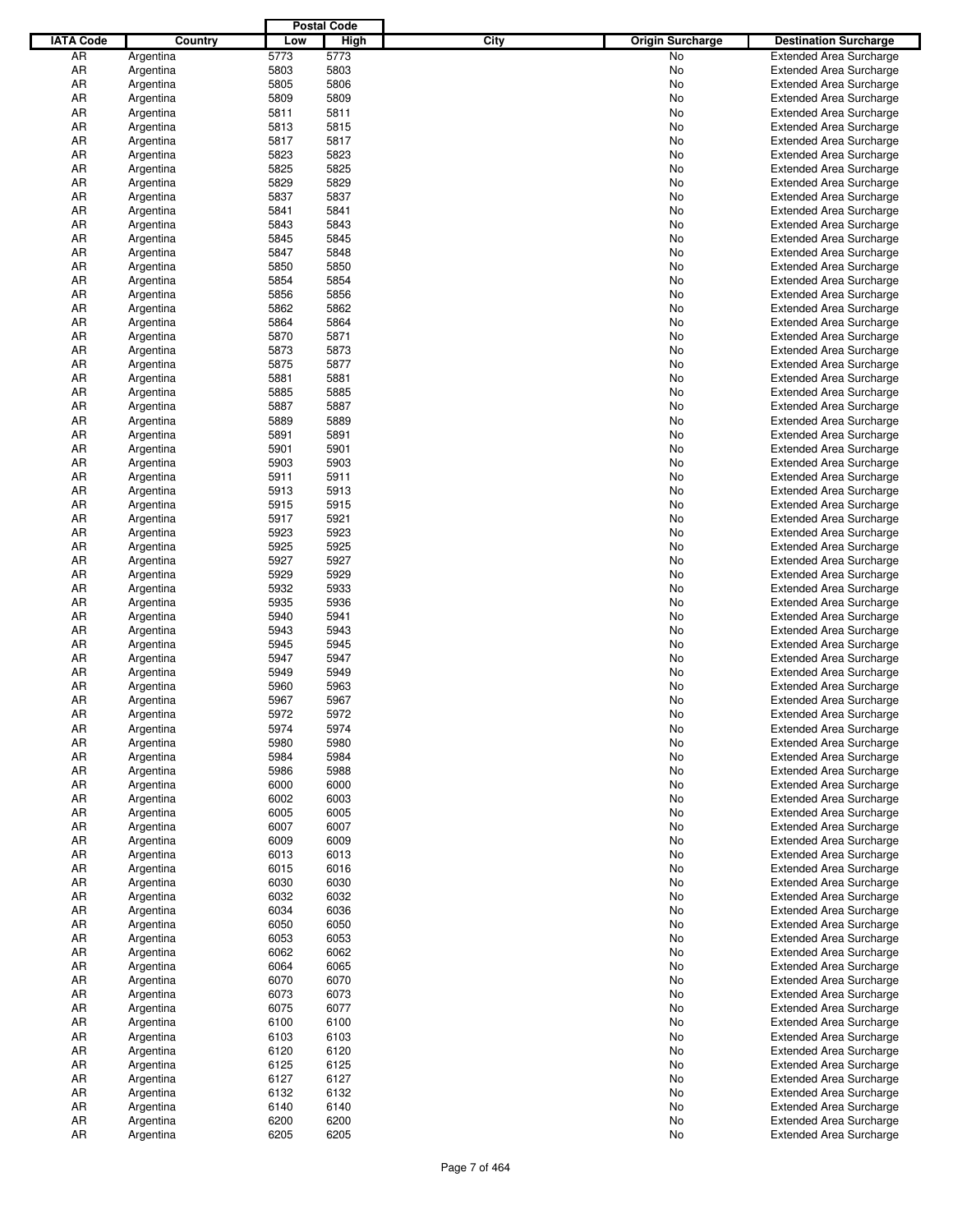|                  |           |      | <b>Postal Code</b> |             |                         |                                |
|------------------|-----------|------|--------------------|-------------|-------------------------|--------------------------------|
| <b>IATA Code</b> | Country   | Low  | <b>High</b>        | <b>City</b> | <b>Origin Surcharge</b> | <b>Destination Surcharge</b>   |
| AR               | Argentina | 6207 | 6207               |             | No.                     | <b>Extended Area Surcharge</b> |
| AR               | Argentina | 6213 | 6214               |             | No                      | <b>Extended Area Surcharge</b> |
| AR               | Argentina | 6216 | 6216               |             | No                      | <b>Extended Area Surcharge</b> |
| AR               | Argentina | 6220 | 6221               |             | No                      | <b>Extended Area Surcharge</b> |
| AR               | Argentina | 6223 | 6223               |             | No                      | <b>Extended Area Surcharge</b> |
| AR               |           | 6225 | 6225               |             | No                      | <b>Extended Area Surcharge</b> |
|                  | Argentina |      |                    |             |                         |                                |
| AR               | Argentina | 6230 | 6231               |             | No                      | <b>Extended Area Surcharge</b> |
| AR               | Argentina | 6237 | 6239               |             | No                      | <b>Extended Area Surcharge</b> |
| AR               | Argentina | 6241 | 6243               |             | No                      | <b>Extended Area Surcharge</b> |
| AR               | Argentina | 6270 | 6273               |             | No                      | <b>Extended Area Surcharge</b> |
| AR               | Argentina | 6275 | 6276               |             | No                      | <b>Extended Area Surcharge</b> |
| AR               | Argentina | 6301 | 6303               |             | No                      | <b>Extended Area Surcharge</b> |
| AR               | Argentina | 6305 | 6307               |             | No                      | <b>Extended Area Surcharge</b> |
| AR               | Argentina | 6309 | 6311               |             | No                      | <b>Extended Area Surcharge</b> |
| AR               | Argentina | 6313 | 6313               |             | No                      | <b>Extended Area Surcharge</b> |
| AR               | Argentina | 6315 | 6315               |             | No                      | <b>Extended Area Surcharge</b> |
| AR               | Argentina | 6319 | 6319               |             | No                      | <b>Extended Area Surcharge</b> |
| AR               | Argentina | 6325 | 6326               |             | No                      | <b>Extended Area Surcharge</b> |
| AR               | Argentina | 6330 | 6331               |             | No                      | <b>Extended Area Surcharge</b> |
| AR               | Argentina | 6333 | 6333               |             | No                      | <b>Extended Area Surcharge</b> |
| AR               | Argentina | 6335 | 6335               |             | No                      | <b>Extended Area Surcharge</b> |
| AR               | Argentina | 6339 | 6339               |             | No                      | <b>Extended Area Surcharge</b> |
| AR               | Argentina | 6343 | 6343               |             | No                      | <b>Extended Area Surcharge</b> |
| AR               | Argentina | 6346 | 6346               |             | No                      | <b>Extended Area Surcharge</b> |
| AR               | Argentina | 6352 | 6352               |             | No                      | <b>Extended Area Surcharge</b> |
| AR               | Argentina | 6354 | 6354               |             | No                      | <b>Extended Area Surcharge</b> |
| AR               | Argentina | 6360 | 6360               |             | No                      | <b>Extended Area Surcharge</b> |
| AR               | Argentina | 6365 | 6366               |             | No                      | <b>Extended Area Surcharge</b> |
| AR               | Argentina | 6369 | 6369               |             | No                      | <b>Extended Area Surcharge</b> |
| AR               |           | 6380 | 6380               |             | No                      |                                |
|                  | Argentina |      | 6387               |             |                         | <b>Extended Area Surcharge</b> |
| AR               | Argentina | 6385 |                    |             | No                      | <b>Extended Area Surcharge</b> |
| AR               | Argentina | 6400 | 6401               |             | No                      | <b>Extended Area Surcharge</b> |
| AR               | Argentina | 6403 | 6403               |             | No                      | <b>Extended Area Surcharge</b> |
| AR               | Argentina | 6405 | 6405               |             | No                      | <b>Extended Area Surcharge</b> |
| AR               | Argentina | 6409 | 6409               |             | No                      | <b>Extended Area Surcharge</b> |
| AR               | Argentina | 6411 | 6411               |             | No                      | <b>Extended Area Surcharge</b> |
| AR               | Argentina | 6417 | 6417               |             | No                      | <b>Extended Area Surcharge</b> |
| AR               | Argentina | 6424 | 6424               |             | No                      | <b>Extended Area Surcharge</b> |
| AR               | Argentina | 6430 | 6430               |             | No                      | <b>Extended Area Surcharge</b> |
| AR               | Argentina | 6435 | 6435               |             | No                      | <b>Extended Area Surcharge</b> |
| AR               | Argentina | 6439 | 6439               |             | No                      | <b>Extended Area Surcharge</b> |
| AR               | Argentina | 6441 | 6441               |             | No                      | <b>Extended Area Surcharge</b> |
| AR               | Argentina | 6450 | 6450               |             | No                      | <b>Extended Area Surcharge</b> |
| AR               | Argentina | 6455 | 6455               |             | No                      | <b>Extended Area Surcharge</b> |
| AR               | Argentina | 6466 | 6466               |             | No                      | <b>Extended Area Surcharge</b> |
| AR               | Argentina | 6471 | 6472               |             | No                      | <b>Extended Area Surcharge</b> |
| AR               | Argentina | 6474 | 6474               |             | No                      | <b>Extended Area Surcharge</b> |
| AR               | Argentina | 6500 | 6501               |             | No                      | <b>Extended Area Surcharge</b> |
| AR               | Argentina | 6530 | 6530               |             | No                      | <b>Extended Area Surcharge</b> |
| AR               | Argentina | 6533 | 6534               |             | No                      | <b>Extended Area Surcharge</b> |
| AR               | Argentina | 6550 | 6553               |             | No                      | <b>Extended Area Surcharge</b> |
| AR               |           | 6555 | 6555               |             |                         |                                |
|                  | Argentina |      |                    |             | No                      | <b>Extended Area Surcharge</b> |
| AR               | Argentina | 6600 | 6608               |             | No                      | <b>Extended Area Surcharge</b> |
| AR               | Argentina | 6612 | 6612               |             | No                      | <b>Extended Area Surcharge</b> |
| AR               | Argentina | 6620 | 6625               |             | No                      | <b>Extended Area Surcharge</b> |
| AR               | Argentina | 6628 | 6628               |             | No                      | <b>Extended Area Surcharge</b> |
| AR               | Argentina | 6640 | 6642               |             | No                      | <b>Extended Area Surcharge</b> |
| AR               | Argentina | 6646 | 6646               |             | No                      | <b>Extended Area Surcharge</b> |
| AR               | Argentina | 6660 | 6660               |             | No                      | <b>Extended Area Surcharge</b> |
| AR               | Argentina | 6663 | 6663               |             | No                      | <b>Extended Area Surcharge</b> |
| AR               | Argentina | 6701 | 6701               |             | No                      | <b>Extended Area Surcharge</b> |
| AR               | Argentina | 6706 | 6707               |             | No                      | <b>Extended Area Surcharge</b> |
| AR               | Argentina | 6709 | 6719               |             | No                      | <b>Extended Area Surcharge</b> |
| AR               | Argentina | 6721 | 6725               |             | No                      | <b>Extended Area Surcharge</b> |
| AR               | Argentina | 6734 | 6734               |             | No                      | <b>Extended Area Surcharge</b> |
| AR               | Argentina | 6740 | 6740               |             | No                      | <b>Extended Area Surcharge</b> |
| AR               | Argentina | 7003 | 7003               |             | No                      | <b>Extended Area Surcharge</b> |
| AR               | Argentina | 7005 | 7005               |             | No                      | <b>Extended Area Surcharge</b> |
| AR               | Argentina | 7007 | 7008               |             | No                      | <b>Extended Area Surcharge</b> |
| AR               | Argentina | 7011 | 7011               |             | No                      | <b>Extended Area Surcharge</b> |
| AR               | Argentina | 7020 | 7020               |             | No                      | <b>Extended Area Surcharge</b> |
| AR               | Argentina | 7100 | 7101               |             | No                      | <b>Extended Area Surcharge</b> |
| AR               |           | 7103 | 7103               |             | No                      | <b>Extended Area Surcharge</b> |
|                  | Argentina |      |                    |             |                         |                                |
| AR               | Argentina | 7105 | 7109               |             | No                      | <b>Extended Area Surcharge</b> |
| AR               | Argentina | 7111 | 7111               |             | No                      | <b>Extended Area Surcharge</b> |
| AR               | Argentina | 7113 | 7114               |             | No                      | <b>Extended Area Surcharge</b> |
| AR               | Argentina | 7116 | 7118               |             | No                      | <b>Extended Area Surcharge</b> |
| AR               | Argentina | 7130 | 7130               |             | No                      | <b>Extended Area Surcharge</b> |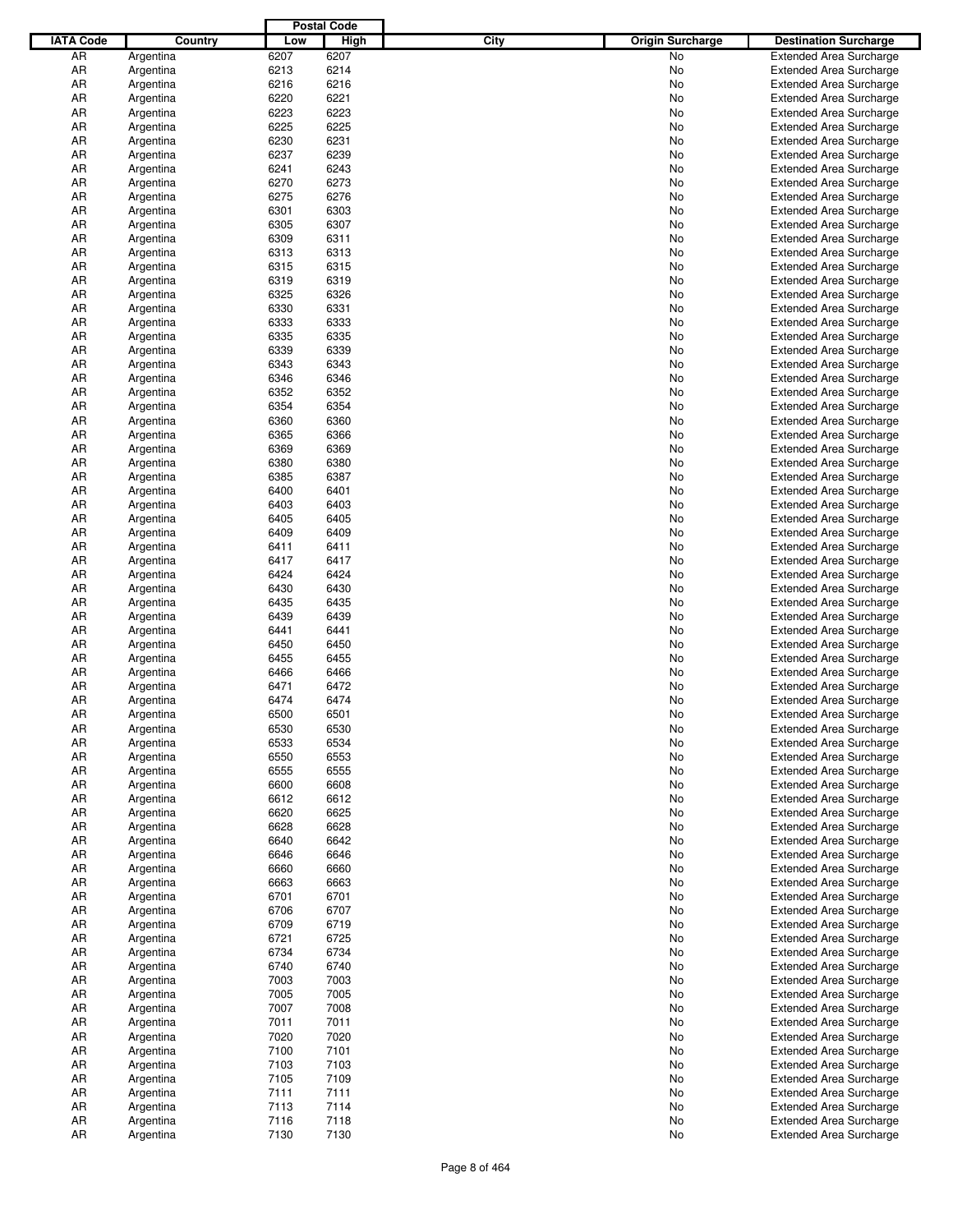|                  |                        |              | <b>Postal Code</b> |                                        |                                                                  |
|------------------|------------------------|--------------|--------------------|----------------------------------------|------------------------------------------------------------------|
| <b>IATA Code</b> | Country                | Low          | <b>High</b>        | <b>City</b><br><b>Origin Surcharge</b> | <b>Destination Surcharge</b>                                     |
| AR               | Argentina              | 7150         | 7150               | No                                     | <b>Extended Area Surcharge</b>                                   |
| AR               | Argentina              | 7160         | 7160               | No                                     | <b>Extended Area Surcharge</b>                                   |
| AR               | Argentina              | 7163         | 7163               | No                                     | <b>Extended Area Surcharge</b>                                   |
| AR               | Argentina              | 7165         | 7174               | No                                     | <b>Extended Area Surcharge</b>                                   |
| AR               | Argentina              | 7200         | 7200               | No                                     | <b>Extended Area Surcharge</b>                                   |
| AR               | Argentina              | 7203         | 7203               | No                                     | <b>Extended Area Surcharge</b>                                   |
| AR               | Argentina              | 7214         | 7214               | No                                     | <b>Extended Area Surcharge</b>                                   |
| AR               | Argentina              | 7220         | 7220               | No                                     | <b>Extended Area Surcharge</b>                                   |
| AR               | Argentina              | 7223         | 7223               | No                                     | <b>Extended Area Surcharge</b>                                   |
| AR               | Argentina              | 7240         | 7240               | No                                     | <b>Extended Area Surcharge</b>                                   |
| AR               | Argentina              | 7245         | 7246               | No                                     | <b>Extended Area Surcharge</b>                                   |
| AR               | Argentina              | 7249         | 7249               | No                                     | <b>Extended Area Surcharge</b>                                   |
| AR               | Argentina              | 7260         | 7260               | No                                     | <b>Extended Area Surcharge</b>                                   |
| AR               | Argentina              | 7263         | 7263               | No                                     | <b>Extended Area Surcharge</b>                                   |
| AR               | Argentina              | 7300         | 7300               | No                                     | <b>Extended Area Surcharge</b>                                   |
| AR               | Argentina              | 7303         | 7303               | No                                     | <b>Extended Area Surcharge</b>                                   |
| AR               | Argentina              | 7311         | 7311               | No                                     | <b>Extended Area Surcharge</b>                                   |
| AR               | Argentina              | 7318         | 7318               | No                                     | <b>Extended Area Surcharge</b>                                   |
| AR               | Argentina              | 7400         | 7400               | No                                     | <b>Extended Area Surcharge</b>                                   |
| AR               | Argentina              | 7402         | 7404               | No                                     | <b>Extended Area Surcharge</b>                                   |
| AR               | Argentina              | 7406         | 7406               | No                                     | <b>Extended Area Surcharge</b>                                   |
| AR               | Argentina              | 7414         | 7414               | No                                     | <b>Extended Area Surcharge</b>                                   |
| AR               | Argentina              | 7500         | 7501               | No                                     | <b>Extended Area Surcharge</b>                                   |
| AR               | Argentina              | 7503         | 7503               | No                                     | <b>Extended Area Surcharge</b>                                   |
| AR               | Argentina              | 7507         | 7507               | No                                     | <b>Extended Area Surcharge</b>                                   |
| AR               | Argentina              | 7509         | 7511               | No                                     | <b>Extended Area Surcharge</b>                                   |
| AR               | Argentina              | 7513         | 7513               | No                                     | <b>Extended Area Surcharge</b>                                   |
| AR               | Argentina              | 7521         | 7521               | No                                     | <b>Extended Area Surcharge</b>                                   |
| AR               | Argentina              | 7530         | 7530<br>7540       | No                                     | <b>Extended Area Surcharge</b>                                   |
| AR<br>AR         | Argentina              | 7540<br>7545 | 7545               | No                                     | <b>Extended Area Surcharge</b>                                   |
| AR               | Argentina              | 7602         | 7607               | No<br>No                               | <b>Extended Area Surcharge</b><br><b>Extended Area Surcharge</b> |
| AR               | Argentina<br>Argentina | 7609         | 7609               | No                                     | <b>Extended Area Surcharge</b>                                   |
| AR               | Argentina              | 7612         | 7612               | No                                     | <b>Extended Area Surcharge</b>                                   |
| AR               | Argentina              | 7620         | 7631               | No                                     | <b>Extended Area Surcharge</b>                                   |
| AR               | Argentina              | 7635         | 7635               | No                                     | <b>Extended Area Surcharge</b>                                   |
| AR               | Argentina              | 7637         | 7637               | No                                     | <b>Extended Area Surcharge</b>                                   |
| AR               | Argentina              | 8003         | 8003               | No                                     | <b>Extended Area Surcharge</b>                                   |
| AR               | Argentina              | 8103         | 8103               | No                                     | <b>Extended Area Surcharge</b>                                   |
| AR               | Argentina              | 8105         | 8105               | No                                     | <b>Extended Area Surcharge</b>                                   |
| AR               | Argentina              | 8107         | 8109               | No                                     | <b>Extended Area Surcharge</b>                                   |
| AR               | Argentina              | 8111         | 8111               | No                                     | <b>Extended Area Surcharge</b>                                   |
| AR               | Argentina              | 8117         | 8119               | No                                     | <b>Extended Area Surcharge</b>                                   |
| AR               | Argentina              | 8122         | 8123               | No                                     | <b>Extended Area Surcharge</b>                                   |
| AR               | Argentina              | 8126         | 8126               | No                                     | <b>Extended Area Surcharge</b>                                   |
| AR               | Argentina              | 8132         | 8132               | No                                     | <b>Extended Area Surcharge</b>                                   |
| AR               | Argentina              | 8134         | 8136               | No                                     | <b>Extended Area Surcharge</b>                                   |
| AR               | Argentina              | 8138         | 8138               | No.                                    | <b>Extended Area Surcharge</b>                                   |
| AR               | Argentina              | 8142         | 8144               | No                                     | <b>Extended Area Surcharge</b>                                   |
| AR               | Argentina              | 8146         | 8146               | No                                     | <b>Extended Area Surcharge</b>                                   |
| AR               | Argentina              | 8148         | 8148               | No                                     | <b>Extended Area Surcharge</b>                                   |
| AR               | Argentina              | 8150         | 8150               | No                                     | <b>Extended Area Surcharge</b>                                   |
| AR               | Argentina              | 8153         | 8154               | No                                     | <b>Extended Area Surcharge</b>                                   |
| AR               | Argentina              | 8156         | 8156               | No                                     | <b>Extended Area Surcharge</b>                                   |
| AR               | Argentina              | 8158         | 8158               | No                                     | <b>Extended Area Surcharge</b>                                   |
| AR               | Argentina              | 8160         | 8160               | No                                     | <b>Extended Area Surcharge</b>                                   |
| AR               | Argentina              | 8162         | 8162               | No                                     | <b>Extended Area Surcharge</b>                                   |
| AR               | Argentina              | 8164         | 8164               | No                                     | <b>Extended Area Surcharge</b>                                   |
| AR               | Argentina              | 8168         | 8168               | No                                     | <b>Extended Area Surcharge</b>                                   |
| AR               | Argentina              | 8170         | 8172               | No                                     | <b>Extended Area Surcharge</b>                                   |
| AR               | Argentina              | 8174         | 8174               | No                                     | <b>Extended Area Surcharge</b>                                   |
| AR               | Argentina              | 8180         | 8180               | No                                     | <b>Extended Area Surcharge</b>                                   |
| AR               | Argentina              | 8183         | 8183               | No                                     | <b>Extended Area Surcharge</b>                                   |
| AR               | Argentina              | 8200         | 8201               | No                                     | <b>Extended Area Surcharge</b>                                   |
| AR               | Argentina              | 8204         | 8204               | No                                     | <b>Extended Area Surcharge</b>                                   |
| AR               | Argentina              | 8206         | 8206               | No                                     | <b>Extended Area Surcharge</b>                                   |
| AR               | Argentina              | 8208         | 8208               | No                                     | <b>Extended Area Surcharge</b>                                   |
| AR               | Argentina              | 8303         | 8303               | No                                     | <b>Extended Area Surcharge</b>                                   |
| AR               | Argentina              | 8305<br>8309 | 8307<br>8309       | No                                     | <b>Extended Area Surcharge</b>                                   |
| AR               | Argentina              | 8315         | 8316               | No                                     | <b>Extended Area Surcharge</b>                                   |
| AR<br>AR         | Argentina<br>Argentina | 8318         | 8318               | No<br>No                               | <b>Extended Area Surcharge</b><br><b>Extended Area Surcharge</b> |
| AR               | Argentina              | 8324         | 8324               | No                                     | <b>Extended Area Surcharge</b>                                   |
| AR               | Argentina              | 8326         | 8326               | No                                     | <b>Extended Area Surcharge</b>                                   |
| AR               | Argentina              | 8328         | 8328               | No                                     | <b>Extended Area Surcharge</b>                                   |
| AR               | Argentina              | 8332         | 8332               | No                                     | <b>Extended Area Surcharge</b>                                   |
| AR               | Argentina              | 8334         | 8334               | No                                     | <b>Extended Area Surcharge</b>                                   |
| AR               | Argentina              | 8336         | 8336               | No                                     | <b>Extended Area Surcharge</b>                                   |
|                  |                        |              |                    |                                        |                                                                  |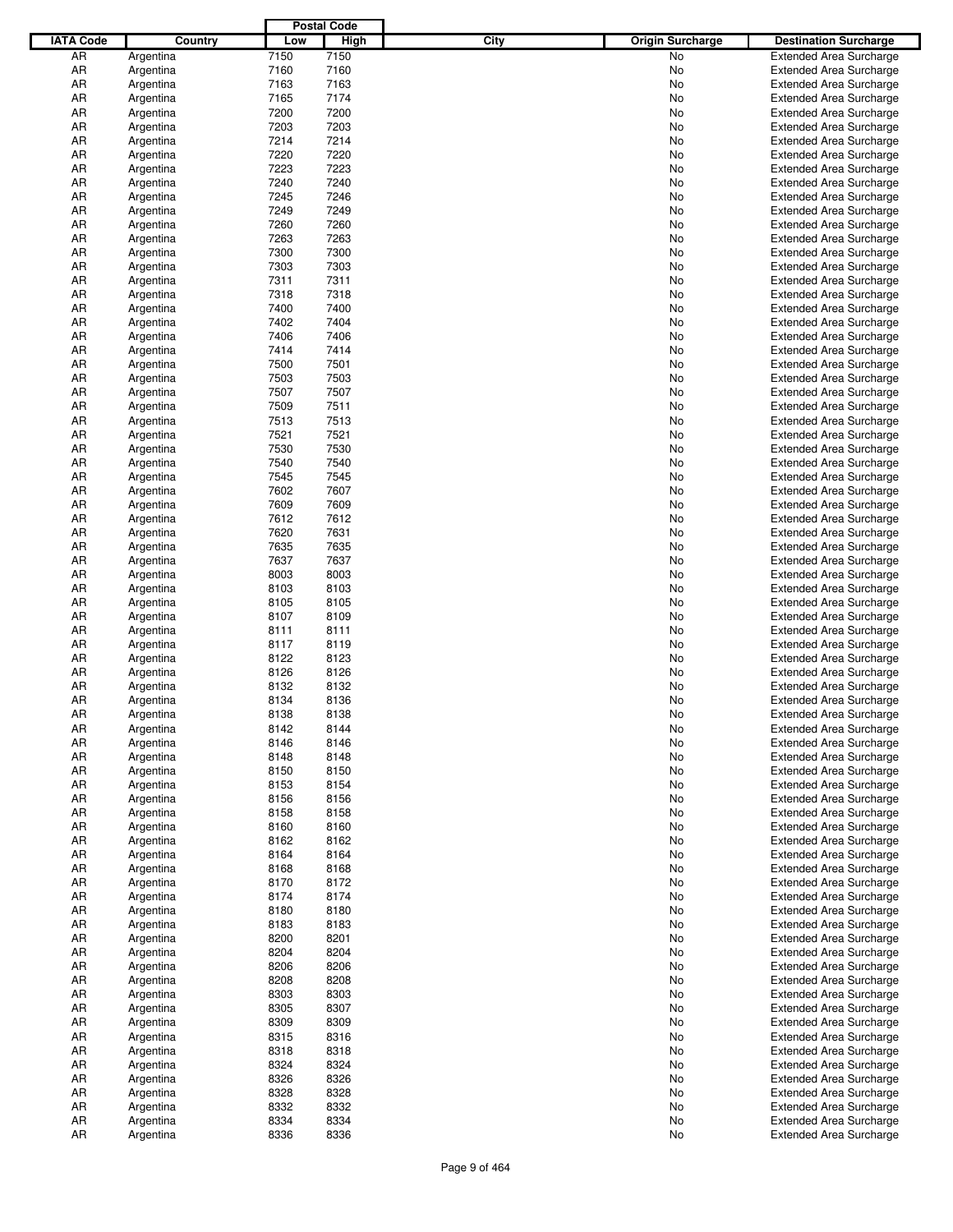|                  |           |      | <b>Postal Code</b> |      |                                |                                |
|------------------|-----------|------|--------------------|------|--------------------------------|--------------------------------|
| <b>IATA Code</b> | Country   | Low  | <b>High</b>        | City | <b>Origin Surcharge</b>        | <b>Destination Surcharge</b>   |
| AR               | Argentina | 8340 | 8340               |      | No                             | <b>Extended Area Surcharge</b> |
| AR               | Argentina | 8345 | 8345               |      | No                             | <b>Extended Area Surcharge</b> |
| AR               | Argentina | 8347 | 8347               |      | No                             | <b>Extended Area Surcharge</b> |
| AR               | Argentina | 8349 | 8350               |      | No                             | <b>Extended Area Surcharge</b> |
| AR               | Argentina | 8353 | 8353               |      | No                             | <b>Extended Area Surcharge</b> |
| AR               | Argentina | 8360 | 8361               |      | No                             | <b>Extended Area Surcharge</b> |
| AR               | Argentina | 8363 | 8364               |      | No                             | <b>Extended Area Surcharge</b> |
| AR               | Argentina | 8366 | 8366               |      | No                             | <b>Extended Area Surcharge</b> |
| AR               | Argentina | 8370 | 8371               |      | No                             | <b>Extended Area Surcharge</b> |
| AR               | Argentina | 8405 | 8405               |      | No                             | <b>Extended Area Surcharge</b> |
| AR               | Argentina | 8407 | 8407               |      | No                             | <b>Extended Area Surcharge</b> |
| AR               | Argentina | 8418 | 8418               |      | No                             | <b>Extended Area Surcharge</b> |
| AR               | Argentina | 8430 | 8430               |      | No                             | <b>Extended Area Surcharge</b> |
| AR               | Argentina | 8504 | 8504               |      | No                             | <b>Extended Area Surcharge</b> |
| AR               | Argentina | 8508 | 8508               |      | No                             | <b>Extended Area Surcharge</b> |
| AR               | Argentina | 8512 | 8512               |      | No                             | <b>Extended Area Surcharge</b> |
| AR               | Argentina | 9105 | 9105               |      | No                             | <b>Extended Area Surcharge</b> |
| AR               | Argentina | 9107 | 9107               |      | No                             | <b>Extended Area Surcharge</b> |
| AR               | Argentina | 9111 | 9111               |      | No                             | <b>Extended Area Surcharge</b> |
| AR               | Argentina | 9120 | 9121               |      | No                             | <b>Extended Area Surcharge</b> |
| AR               | Argentina | 9200 | 9200               |      | No                             | <b>Extended Area Surcharge</b> |
| AR               | Argentina | 9203 | 9203               |      | No                             | <b>Extended Area Surcharge</b> |
| AR               | Argentina | 9207 | 9207               |      | No                             | <b>Extended Area Surcharge</b> |
| AR               | Argentina | 9210 | 9211               |      | No                             | <b>Extended Area Surcharge</b> |
| AR               | Argentina | 9300 | 9300               |      | No                             | <b>Extended Area Surcharge</b> |
| AR               | Argentina | 9303 | 9303               |      | No                             | <b>Extended Area Surcharge</b> |
| AR               | Argentina | 9310 | 9311               |      | No                             | <b>Extended Area Surcharge</b> |
| AR               | Argentina | 9405 | 9405               |      | No                             | <b>Extended Area Surcharge</b> |
| AR               | Argentina | 9407 | 9408               |      | No                             | <b>Extended Area Surcharge</b> |
| AU               | Australia | 0823 | 0909               |      | No                             | <b>Extended Area Surcharge</b> |
| AU               | Australia | 4828 | 4849               |      | No                             | <b>Extended Area Surcharge</b> |
| AU               | Australia | 4855 | 4861               |      | No                             | <b>Extended Area Surcharge</b> |
| AU               | Australia | 4874 | 4876               |      | No                             | <b>Extended Area Surcharge</b> |
| AU               | Australia | 4883 | 4895               |      | No                             | <b>Extended Area Surcharge</b> |
| AU               | Australia | 5214 | 5346               |      | No                             | <b>Extended Area Surcharge</b> |
| AU               | Australia | 5356 | 5734               |      | No                             | <b>Extended Area Surcharge</b> |
| AU               | Australia | 6065 | 6084               |      | No                             | <b>Extended Area Surcharge</b> |
| AU               | Australia | 6215 | 6770               |      | No                             | <b>Extended Area Surcharge</b> |
| AU               | Australia | 6798 | 6799               |      | No                             | <b>Extended Area Surcharge</b> |
| AU               | Australia | 7030 | 7030               |      | No                             | <b>Extended Area Surcharge</b> |
| AU               | Australia | 7054 | 7162               |      | No                             | <b>Extended Area Surcharge</b> |
| AU               | Australia | 7171 | 7171               |      | No                             | <b>Extended Area Surcharge</b> |
| AU               | Australia | 7175 | 7176               |      | No                             | <b>Extended Area Surcharge</b> |
| AU               | Australia | 7185 | 7216               |      | No                             | <b>Extended Area Surcharge</b> |
| AU               | Australia | 7252 | 7470               |      | No                             | <b>Extended Area Surcharge</b> |
| AT               | Austria   | 2081 | 2084               |      | <b>Extended Area Surcharge</b> | <b>Extended Area Surcharge</b> |
| AT               | Austria   | 2091 | 2095               |      | <b>Extended Area Surcharge</b> | <b>Extended Area Surcharge</b> |
| AT               | Austria   | 2272 | 2276               |      | <b>Extended Area Surcharge</b> | Extended Area Surcharge        |
| AT               | Austria   | 3871 | 3874               |      | <b>Extended Area Surcharge</b> | <b>Extended Area Surcharge</b> |
| AT               | Austria   | 3911 | 3911               |      | <b>Extended Area Surcharge</b> | <b>Extended Area Surcharge</b> |
| AT               | Austria   | 3925 | 3925               |      | <b>Extended Area Surcharge</b> | <b>Extended Area Surcharge</b> |
| AT               | Austria   | 4092 | 4092               |      | <b>Extended Area Surcharge</b> | <b>Extended Area Surcharge</b> |
| AT               | Austria   | 4161 | 4164               |      | <b>Extended Area Surcharge</b> | <b>Extended Area Surcharge</b> |
| AT               | Austria   | 4263 | 4263               |      | <b>Extended Area Surcharge</b> | <b>Extended Area Surcharge</b> |
| AT               | Austria   | 4463 | 4463               |      | <b>Extended Area Surcharge</b> | <b>Extended Area Surcharge</b> |
| AT               | Austria   | 4573 | 4575               |      | <b>Extended Area Surcharge</b> | <b>Extended Area Surcharge</b> |
| AT               | Austria   | 5505 | 5505               |      | <b>Extended Area Surcharge</b> | <b>Extended Area Surcharge</b> |
| AT               | Austria   | 5561 | 5563               |      | <b>Extended Area Surcharge</b> | <b>Extended Area Surcharge</b> |
| AT               | Austria   | 5572 | 5572               |      | <b>Extended Area Surcharge</b> | <b>Extended Area Surcharge</b> |
| AT               | Austria   | 5583 | 5585               |      | <b>Extended Area Surcharge</b> | <b>Extended Area Surcharge</b> |
| AT               | Austria   | 5591 | 5592               |      | <b>Extended Area Surcharge</b> | <b>Extended Area Surcharge</b> |
| AT               | Austria   | 5611 | 5611               |      | <b>Extended Area Surcharge</b> | <b>Extended Area Surcharge</b> |
| AT               | Austria   | 5752 | 5754               |      | <b>Extended Area Surcharge</b> | <b>Extended Area Surcharge</b> |
| AT               | Austria   | 6215 | 6215               |      | <b>Extended Area Surcharge</b> | <b>Extended Area Surcharge</b> |
| AT               | Austria   | 6652 | 6655               |      | <b>Extended Area Surcharge</b> | <b>Extended Area Surcharge</b> |
| AT               | Austria   | 6672 | 6673               |      | <b>Extended Area Surcharge</b> | <b>Extended Area Surcharge</b> |
| AT               | Austria   | 6675 | 6675               |      | <b>Extended Area Surcharge</b> | <b>Extended Area Surcharge</b> |
| AT               | Austria   | 6677 | 6677               |      | <b>Extended Area Surcharge</b> | <b>Extended Area Surcharge</b> |
| AT               | Austria   | 6682 | 6682               |      | <b>Extended Area Surcharge</b> | <b>Extended Area Surcharge</b> |
| AT               | Austria   | 6691 | 6691               |      | <b>Extended Area Surcharge</b> | <b>Extended Area Surcharge</b> |
| AT               | Austria   | 6708 | 6708               |      | <b>Extended Area Surcharge</b> | <b>Extended Area Surcharge</b> |
| AT               | Austria   | 6886 | 6886               |      | <b>Extended Area Surcharge</b> | <b>Extended Area Surcharge</b> |
| AT               | Austria   | 6888 | 6888               |      | <b>Extended Area Surcharge</b> | <b>Extended Area Surcharge</b> |
| AT               | Austria   | 6991 | 6993               |      | <b>Extended Area Surcharge</b> | <b>Extended Area Surcharge</b> |
| AT               | Austria   | 8663 | 8663               |      | <b>Extended Area Surcharge</b> | <b>Extended Area Surcharge</b> |
| AT               | Austria   | 8673 | 8674               |      | <b>Extended Area Surcharge</b> | <b>Extended Area Surcharge</b> |
| AT               | Austria   | 8762 | 8765               |      | <b>Extended Area Surcharge</b> | <b>Extended Area Surcharge</b> |
| AT               | Austria   | 8832 | 8832               |      | <b>Extended Area Surcharge</b> | <b>Extended Area Surcharge</b> |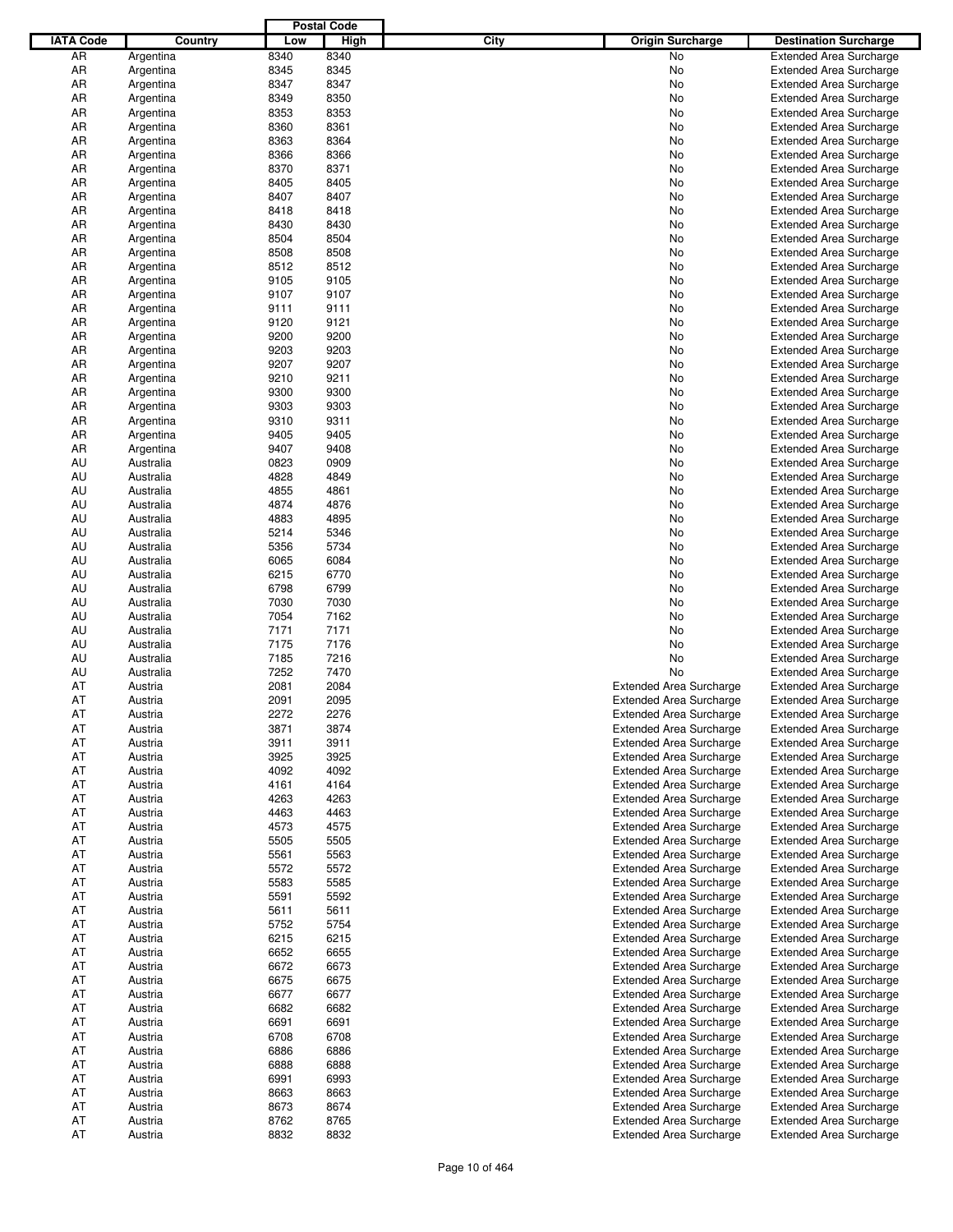|                  |                |        | <b>Postal Code</b> |                     |                                |                                |
|------------------|----------------|--------|--------------------|---------------------|--------------------------------|--------------------------------|
| <b>IATA Code</b> | Country        | Low    | <b>High</b>        | <b>City</b>         | <b>Origin Surcharge</b>        | <b>Destination Surcharge</b>   |
| AT               | Austria        | 8971   | 8974               |                     | <b>Extended Area Surcharge</b> | <b>Extended Area Surcharge</b> |
| AT               | Austria        | 8993   | 8993               |                     | <b>Extended Area Surcharge</b> | <b>Extended Area Surcharge</b> |
| AT               | Austria        | 9363   | 9363               |                     | <b>Extended Area Surcharge</b> | <b>Extended Area Surcharge</b> |
| AT               | Austria        | 9782   | 9782               |                     | <b>Extended Area Surcharge</b> | <b>Extended Area Surcharge</b> |
| AT               | Austria        | 9931   | 9932               |                     | <b>Extended Area Surcharge</b> | <b>Extended Area Surcharge</b> |
|                  |                |        |                    |                     |                                |                                |
| AT               | Austria        | 9941   | 9942               |                     | <b>Extended Area Surcharge</b> | <b>Extended Area Surcharge</b> |
| AT               | Austria        | 9961   | 9963               |                     | <b>Extended Area Surcharge</b> | <b>Extended Area Surcharge</b> |
| AT               | Austria        | 9972   | 9972               |                     | <b>Extended Area Surcharge</b> | <b>Extended Area Surcharge</b> |
| AT               | Austria        | 9974   | 9974               |                     | <b>Extended Area Surcharge</b> | <b>Extended Area Surcharge</b> |
| AT               | Austria        | 9981   | 9981               |                     | <b>Extended Area Surcharge</b> | <b>Extended Area Surcharge</b> |
| <b>BS</b>        | <b>Bahamas</b> |        |                    | Abaco               | No                             | <b>Extended Area Surcharge</b> |
| <b>BS</b>        | <b>Bahamas</b> |        |                    | Andros Island       | No                             | <b>Extended Area Surcharge</b> |
| <b>BS</b>        | <b>Bahamas</b> |        |                    | Andros Town         | No                             | <b>Extended Area Surcharge</b> |
| <b>BS</b>        | <b>Bahamas</b> |        |                    | Eight Molie Rock    | No                             | <b>Extended Area Surcharge</b> |
| <b>BS</b>        | <b>Bahamas</b> |        |                    | <b>Elbow Cay</b>    | No                             | <b>Extended Area Surcharge</b> |
| <b>BS</b>        | <b>Bahamas</b> |        |                    | Eleuthera Island    | No                             | <b>Extended Area Surcharge</b> |
| <b>BS</b>        | <b>Bahamas</b> |        |                    | Exuma Cays          | No                             | <b>Extended Area Surcharge</b> |
| <b>BS</b>        | <b>Bahamas</b> |        |                    | Green Turtle Cay    | No                             | <b>Extended Area Surcharge</b> |
| <b>BS</b>        | <b>Bahamas</b> |        |                    | Guana Cay           | No                             | <b>Extended Area Surcharge</b> |
| <b>BS</b>        | <b>Bahamas</b> |        |                    | Hope Town           | No                             | <b>Extended Area Surcharge</b> |
| <b>BS</b>        |                |        |                    |                     |                                |                                |
|                  | <b>Bahamas</b> |        |                    | Long Island         | No                             | <b>Extended Area Surcharge</b> |
| <b>BS</b>        | <b>Bahamas</b> |        |                    | Man-O-War Cay       | No                             | <b>Extended Area Surcharge</b> |
| <b>BS</b>        | <b>Bahamas</b> |        |                    | South Ocean Beach   | No                             | <b>Extended Area Surcharge</b> |
| <b>BS</b>        | <b>Bahamas</b> |        |                    | <b>Treasure Cay</b> | No                             | <b>Extended Area Surcharge</b> |
| <b>BD</b>        | Bangladesh     | 0000   | 0999               |                     | No                             | <b>Extended Area Surcharge</b> |
| <b>BD</b>        | Bangladesh     | 1226   | 9999               |                     | No                             | <b>Extended Area Surcharge</b> |
| BY               | <b>Belarus</b> | 000000 | 220000             |                     | No                             | <b>Extended Area Surcharge</b> |
| BY               | <b>Belarus</b> | 220142 | 999999             |                     | No                             | <b>Extended Area Surcharge</b> |
| <b>BR</b>        | <b>Brazil</b>  | 07500  | 07999              |                     | No                             | <b>Extended Area Surcharge</b> |
| BR               | <b>Brazil</b>  | 08900  | 08999              |                     | No                             | <b>Extended Area Surcharge</b> |
| BR               | <b>Brazil</b>  | 10000  | 10999              |                     | No                             | <b>Extended Area Surcharge</b> |
| BR               | <b>Brazil</b>  | 11200  | 12199              |                     | No                             | <b>Extended Area Surcharge</b> |
| BR               | <b>Brazil</b>  | 12249  | 12999              |                     | No                             | <b>Extended Area Surcharge</b> |
| BR               | <b>Brazil</b>  | 13141  | 13169              |                     | No                             | <b>Extended Area Surcharge</b> |
| BR               | <b>Brazil</b>  | 13190  | 13199              |                     | No                             | <b>Extended Area Surcharge</b> |
| <b>BR</b>        | <b>Brazil</b>  | 13240  | 13269              |                     | No                             | <b>Extended Area Surcharge</b> |
| BR               |                |        |                    |                     |                                |                                |
|                  | <b>Brazil</b>  | 13281  | 13289              |                     | No                             | <b>Extended Area Surcharge</b> |
| BR               | <b>Brazil</b>  | 13296  | 13299              |                     | No                             | <b>Extended Area Surcharge</b> |
| BR               | <b>Brazil</b>  | 23800  | 23999              |                     | No                             | <b>Extended Area Surcharge</b> |
| BR               | <b>Brazil</b>  | 24400  | 24999              |                     | No                             | <b>Extended Area Surcharge</b> |
| BR               | <b>Brazil</b>  | 25500  | 25599              |                     | No                             | <b>Extended Area Surcharge</b> |
| BR               | <b>Brazil</b>  | 25780  | 27199              |                     | No                             | <b>Extended Area Surcharge</b> |
| BR               | <b>Brazil</b>  | 27300  | 27899              |                     | No                             | <b>Extended Area Surcharge</b> |
| BR               | <b>Brazil</b>  | 27980  | 28599              |                     | No                             | <b>Extended Area Surcharge</b> |
| BR               | <b>Brazil</b>  | 28637  | 28999              |                     | No                             | <b>Extended Area Surcharge</b> |
| <b>BR</b>        | <b>Brazil</b>  | 29185  | 29999              |                     | No                             | <b>Extended Area Surcharge</b> |
| <b>BR</b>        | Brazil         | 32000  | 39999              |                     | No                             | <b>Extended Area Surcharge</b> |
| BR               | <b>Brazil</b>  | 42500  | 48999              |                     | No                             | <b>Extended Area Surcharge</b> |
| BR               | Brazil         | 49099  | 49999              |                     | No                             | <b>Extended Area Surcharge</b> |
| BR               | Brazil         | 53000  | 56999              |                     | No                             | <b>Extended Area Surcharge</b> |
| BR               | Brazil         | 57100  | 57999              |                     | No                             | <b>Extended Area Surcharge</b> |
| BR               | Brazil         | 58100  | 58999              |                     | No                             | <b>Extended Area Surcharge</b> |
| BR               | <b>Brazil</b>  | 59140  | 59999              |                     | No                             | <b>Extended Area Surcharge</b> |
| BR               | <b>Brazil</b>  | 61600  | 63999              |                     | No                             | <b>Extended Area Surcharge</b> |
|                  |                |        |                    |                     |                                |                                |
| BR               | Brazil         | 64100  | 64999              |                     | No                             | <b>Extended Area Surcharge</b> |
| BR               | Brazil         | 65100  | 65999              |                     | No                             | <b>Extended Area Surcharge</b> |
| BR               | Brazil         | 67000  | 68899              |                     | No                             | <b>Extended Area Surcharge</b> |
| BR               | Brazil         | 68910  | 68999              |                     | No                             | <b>Extended Area Surcharge</b> |
| BR               | Brazil         | 69100  | 69299              |                     | No                             | <b>Extended Area Surcharge</b> |
| BR               | Brazil         | 69340  | 69399              |                     | No                             | <b>Extended Area Surcharge</b> |
| BR               | Brazil         | 69400  | 69899              |                     | No                             | <b>Extended Area Surcharge</b> |
| BR               | Brazil         | 69921  | 69999              |                     | No                             | <b>Extended Area Surcharge</b> |
| BR               | Brazil         | 71000  | 72799              |                     | No                             | <b>Extended Area Surcharge</b> |
| BR               | Brazil         | 72800  | 72999              |                     | No                             | <b>Extended Area Surcharge</b> |
| BR               | Brazil         | 73000  | 73699              |                     | No                             | <b>Extended Area Surcharge</b> |
| BR               | Brazil         | 73700  | 73999              |                     | No                             | <b>Extended Area Surcharge</b> |
| BR               | Brazil         | 74895  | 76799              |                     | No                             | <b>Extended Area Surcharge</b> |
| BR               | Brazil         | 77250  | 77999              |                     | No                             | <b>Extended Area Surcharge</b> |
| BR               | Brazil         | 78100  | 78899              |                     | No                             | <b>Extended Area Surcharge</b> |
| BR               | <b>Brazil</b>  | 78925  | 78999              |                     | No                             | <b>Extended Area Surcharge</b> |
| BR               | Brazil         | 79125  | 79999              |                     | No                             | <b>Extended Area Surcharge</b> |
| BR               | Brazil         | 83150  | 83199              |                     | No                             | <b>Extended Area Surcharge</b> |
| BR               | <b>Brazil</b>  | 83250  | 83319              |                     |                                |                                |
|                  |                |        |                    |                     | No                             | <b>Extended Area Surcharge</b> |
| BR               | Brazil         | 83350  | 83599              |                     | No                             | Extended Area Surcharge        |
| BR               | Brazil         | 83641  | 83699              |                     | No                             | <b>Extended Area Surcharge</b> |
| BR               | Brazil         | 83725  | 83999              |                     | No                             | <b>Extended Area Surcharge</b> |
| BR               | Brazil         | 84100  | 85999              |                     | No                             | <b>Extended Area Surcharge</b> |
| BR               | Brazil         | 86100  | 86999              |                     | No                             | <b>Extended Area Surcharge</b> |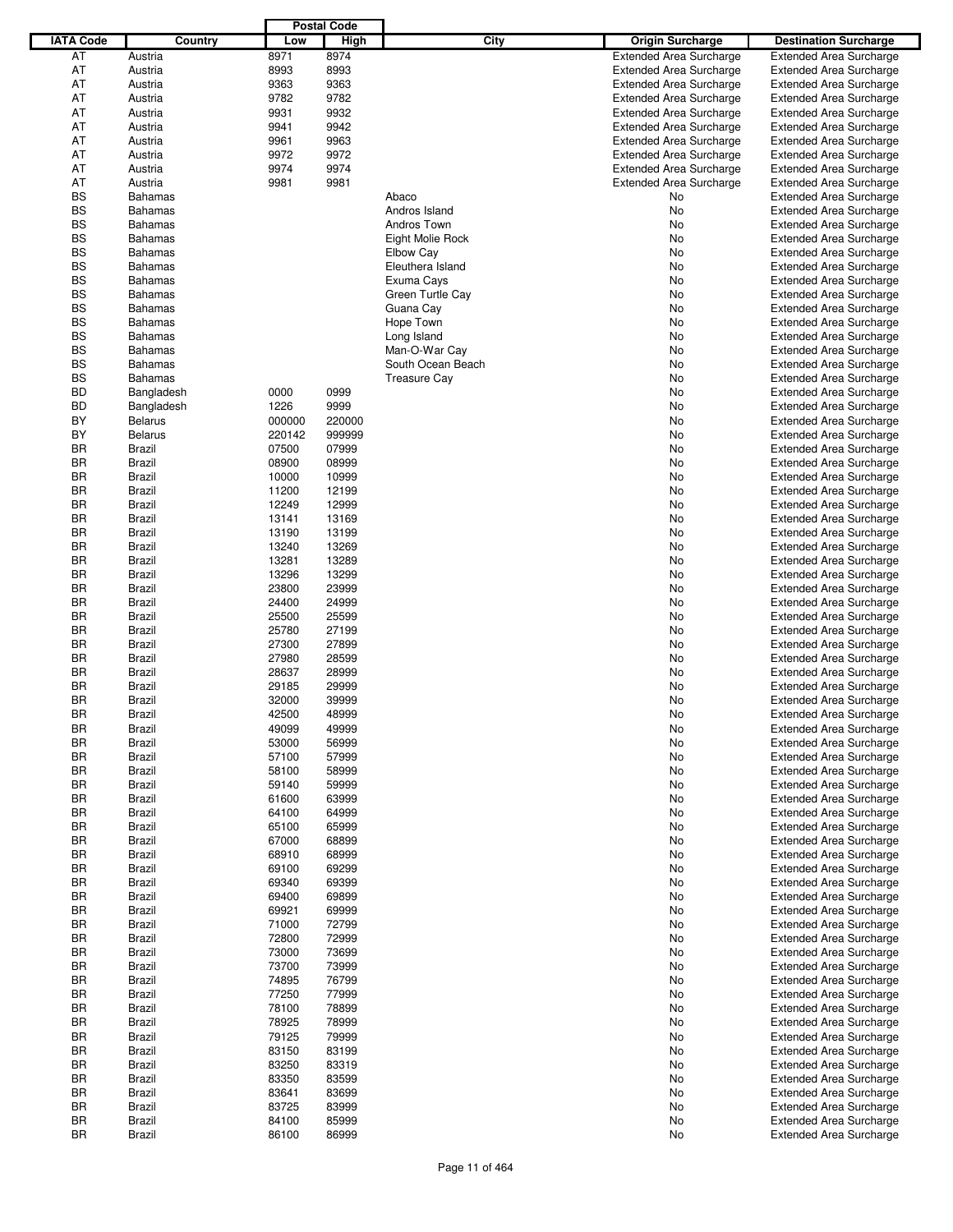|                  |                  |                         | <b>Postal Code</b>      |                         |                         |                                                                  |
|------------------|------------------|-------------------------|-------------------------|-------------------------|-------------------------|------------------------------------------------------------------|
| <b>IATA Code</b> | Country          | Low                     | <b>High</b>             | <b>City</b>             | <b>Origin Surcharge</b> | <b>Destination Surcharge</b>                                     |
| <b>BR</b>        | Brazil           | 87100                   | 87999                   |                         | <b>No</b>               | <b>Extended Area Surcharge</b>                                   |
| <b>BR</b>        | Brazil           | 88124                   | 88299                   |                         | No                      | <b>Extended Area Surcharge</b>                                   |
| BR               | Brazil           | 88320                   | 88349                   |                         | No                      | <b>Extended Area Surcharge</b>                                   |
| ΒR               | Brazil           | 88360                   | 88799                   |                         | No                      | <b>Extended Area Surcharge</b>                                   |
| ΒR               | Brazil           | 88820                   | 88999                   |                         | No                      | <b>Extended Area Surcharge</b>                                   |
| BR               | Brazil           | 89111                   | 89199                   |                         | No                      | <b>Extended Area Surcharge</b>                                   |
| BR               | Brazil           | 89240                   | 89249                   |                         | No                      | <b>Extended Area Surcharge</b>                                   |
| BR               | Brazil           | 89270                   | 89289                   |                         | No                      | <b>Extended Area Surcharge</b>                                   |
| BR               | <b>Brazil</b>    | 89291                   | 89999                   |                         | No                      | <b>Extended Area Surcharge</b>                                   |
| BN               | <b>Brunei</b>    |                         |                         | Kuala Belait            | No                      | <b>Extended Area Surcharge</b>                                   |
| BN               | <b>Brunei</b>    |                         |                         | Seria                   | No                      | <b>Extended Area Surcharge</b>                                   |
| BN               | <b>Brunei</b>    |                         |                         | Temburong               | No                      | <b>Extended Area Surcharge</b>                                   |
| BN               | <b>Brunei</b>    |                         |                         | Tutong                  | No                      | <b>Extended Area Surcharge</b>                                   |
| KH               | Cambodia         |                         |                         | <b>Banteay Meanchey</b> | No                      | <b>Extended Area Surcharge</b>                                   |
| KΗ               | Cambodia         |                         |                         | Battambang              | No                      | <b>Extended Area Surcharge</b>                                   |
| KΗ               | Cambodia         |                         |                         | Kampong chhnang         | No                      | <b>Extended Area Surcharge</b>                                   |
| KΗ               | Cambodia         |                         |                         | Kampong Speu            | No                      | <b>Extended Area Surcharge</b>                                   |
| KΗ               | Cambodia         |                         |                         | Kampong Cham            | No                      | <b>Extended Area Surcharge</b>                                   |
| KΗ               | Cambodia         |                         |                         | Kampong Thom            | No                      | <b>Extended Area Surcharge</b>                                   |
| KΗ               | Cambodia         |                         |                         | Kampot                  | No                      | <b>Extended Area Surcharge</b>                                   |
| KΗ               | Cambodia         |                         |                         | Kandal                  | No                      | <b>Extended Area Surcharge</b>                                   |
| KΗ               | Cambodia         |                         |                         | Kaoh Kong               | No                      | <b>Extended Area Surcharge</b>                                   |
| KΗ               | Cambodia         |                         |                         | Kratie                  | No                      | <b>Extended Area Surcharge</b>                                   |
| KΗ               | Cambodia         |                         |                         | Mondul Kiri             | No                      | <b>Extended Area Surcharge</b>                                   |
| KΗ               | Cambodia         |                         |                         | <b>Oddar Meanchey</b>   | No                      | <b>Extended Area Surcharge</b>                                   |
| KΗ               | Cambodia         |                         |                         | Preah Vihear            | No                      | <b>Extended Area Surcharge</b>                                   |
| KΗ               | Cambodia         |                         |                         | Prey Veng               | No                      | <b>Extended Area Surcharge</b>                                   |
| KΗ               | Cambodia         |                         |                         | Pursat                  | No                      | <b>Extended Area Surcharge</b>                                   |
| KΗ               | Cambodia         |                         |                         | Ratanak kiri            | No                      | <b>Extended Area Surcharge</b>                                   |
| KΗ               | Cambodia         |                         |                         | Siem Reap               | No                      | <b>Extended Area Surcharge</b>                                   |
| KΗ               | Cambodia         |                         |                         | Sihanouk Ville          | No                      | <b>Extended Area Surcharge</b>                                   |
| KΗ               | Cambodia         |                         |                         | Stung Treng             | No                      | <b>Extended Area Surcharge</b>                                   |
| KΗ               | Cambodia         |                         |                         | Svay Rieng              | No                      | <b>Extended Area Surcharge</b>                                   |
| KΗ               | Cambodia         |                         |                         | Takeo                   | No                      | <b>Extended Area Surcharge</b>                                   |
| CA               | Canada           | A0A0A0                  | A0Z9Z9                  |                         | No                      | <b>Extended Area Surcharge</b>                                   |
| CA               | Canada           | A1P0A0                  | A9Z9Z9                  |                         | No                      | <b>Extended Area Surcharge</b>                                   |
| CA               | Canada           | B0A0A0                  | B2T9Z9                  |                         | No                      | <b>Extended Area Surcharge</b>                                   |
| СA               | Canada           | B3C0A0                  | <b>B3G9Z9</b>           |                         | No                      | <b>Extended Area Surcharge</b>                                   |
| CA               | Canada           | B4C0A0                  | B9Z9Z9                  |                         | No                      | <b>Extended Area Surcharge</b>                                   |
| CA               | Canada           | C0A0A0                  | C0Z9Z9                  |                         | No                      | <b>Extended Area Surcharge</b>                                   |
| CA               | Canada           | C1G0A0                  | C9Z9Z9                  |                         | No                      | <b>Extended Area Surcharge</b>                                   |
| CA               | Canada           | E0A0A0                  | E0Z9Z9                  |                         | No                      | <b>Extended Area Surcharge</b>                                   |
| CA               | Canada           | E1H0A0                  | E2G9Z9                  |                         | No                      | <b>Extended Area Surcharge</b>                                   |
| СA               | Canada           | E2T0A0                  | E2Z9Z9                  |                         | No                      | <b>Extended Area Surcharge</b>                                   |
| CA               | Canada           | E3G0A0                  | E9Z9Z9                  |                         | No                      | <b>Extended Area Surcharge</b>                                   |
| CA               | Canada           | G0B0A0                  | G0J9Z9                  |                         | No                      | <b>Extended Area Surcharge</b>                                   |
| CA               | Canada           | G0T0A0                  | G0W9Z9                  |                         | No                      | <b>Extended Area Surcharge</b>                                   |
| CA               | Canada           | G4R0A0                  | G4S9Z9                  |                         | No                      | <b>Extended Area Surcharge</b>                                   |
| CA               | Canada           | G4W0A0                  | G4Z9Z9                  |                         | No                      | <b>Extended Area Surcharge</b>                                   |
| CA               | Canada           | G5B0A0                  | G5T9Z9                  |                         | No                      | <b>Extended Area Surcharge</b>                                   |
| CA               | Canada           | G6B0A0                  | G6B9Z9                  |                         | No                      | <b>Extended Area Surcharge</b>                                   |
| CA               | Canada           | G7B0A0                  | G8P9Z9                  |                         | No                      | <b>Extended Area Surcharge</b>                                   |
| CA               | Canada           | J0M0A0                  | J0M9Z9                  |                         | No                      | <b>Extended Area Surcharge</b>                                   |
| CA               | Canada           | J0W0A0                  | J0Z9Z9                  |                         | No                      | <b>Extended Area Surcharge</b>                                   |
| CA               | Canada           | J9K0A0                  | J9Z9Z9                  |                         | No                      | <b>Extended Area Surcharge</b>                                   |
| CA               | Canada           | K0J0A0                  | K0J9Z9                  |                         | No                      | <b>Extended Area Surcharge</b>                                   |
| CA               | Canada           | P0A0A0                  | P0Z9Z9<br><b>P2N9Z9</b> |                         | No                      | <b>Extended Area Surcharge</b>                                   |
| CA               | Canada           | P2N0A0                  |                         |                         | No                      | <b>Extended Area Surcharge</b>                                   |
| CA               | Canada           | P3L0A0                  | P3L9Z9                  |                         | No                      | <b>Extended Area Surcharge</b>                                   |
| CA               | Canada           | P3N0A0                  | P3P9Z9                  |                         | No                      | <b>Extended Area Surcharge</b>                                   |
| CA<br>CA         | Canada           | P4N0A0<br><b>P5A0A0</b> | P4R9Z9<br>P5A9Z9        |                         | No                      | <b>Extended Area Surcharge</b>                                   |
| CA               | Canada           | P5N0A0                  | P5N9Z9                  |                         | No                      | <b>Extended Area Surcharge</b><br><b>Extended Area Surcharge</b> |
| CA               | Canada           | P8N0A0                  | P8N9Z9                  |                         | No                      |                                                                  |
| CA               | Canada           | P8T0A0                  | P8T9Z9                  |                         | No                      | <b>Extended Area Surcharge</b>                                   |
| CA               | Canada<br>Canada | P9A0A0                  | P9A9Z9                  |                         | No<br>No                | <b>Extended Area Surcharge</b><br><b>Extended Area Surcharge</b> |
| CA               |                  | P9N0A0                  | P9N9Z9                  |                         |                         |                                                                  |
| CA               | Canada<br>Canada | R0A0A0                  | R2B9Z9                  |                         | No<br>No                | <b>Extended Area Surcharge</b><br><b>Extended Area Surcharge</b> |
| CA               | Canada           | R4B0A0                  | R9Z9Z9                  |                         | No                      | <b>Extended Area Surcharge</b>                                   |
| CA               | Canada           | S0A0A0                  | S0Z9Z9                  |                         | No                      | <b>Extended Area Surcharge</b>                                   |
| CA               | Canada           | S3N0A0                  | S3N9Z9                  |                         | No                      | <b>Extended Area Surcharge</b>                                   |
| CA               | Canada           | S4A0A0                  | S4A9Z9                  |                         | No                      | <b>Extended Area Surcharge</b>                                   |
| CA               | Canada           | S4H0A0                  | S4H9Z9                  |                         | No                      | <b>Extended Area Surcharge</b>                                   |
| CA               | Canada           | S5A0A0                  | S7G9Z9                  |                         | No                      | <b>Extended Area Surcharge</b>                                   |
| CA               | Canada           | S7W0A0                  | S9Z9Z9                  |                         | No                      | <b>Extended Area Surcharge</b>                                   |
| CA               | Canada           | T0A0A0                  | T0B9Z9                  |                         | No                      | <b>Extended Area Surcharge</b>                                   |
| CA               | Canada           | T0E0A0                  | T1W9Z9                  |                         | No                      | <b>Extended Area Surcharge</b>                                   |
| СA               | Canada           | T6Y0A0                  | T7W9Z9                  |                         | No                      | <b>Extended Area Surcharge</b>                                   |
|                  |                  |                         |                         |                         |                         |                                                                  |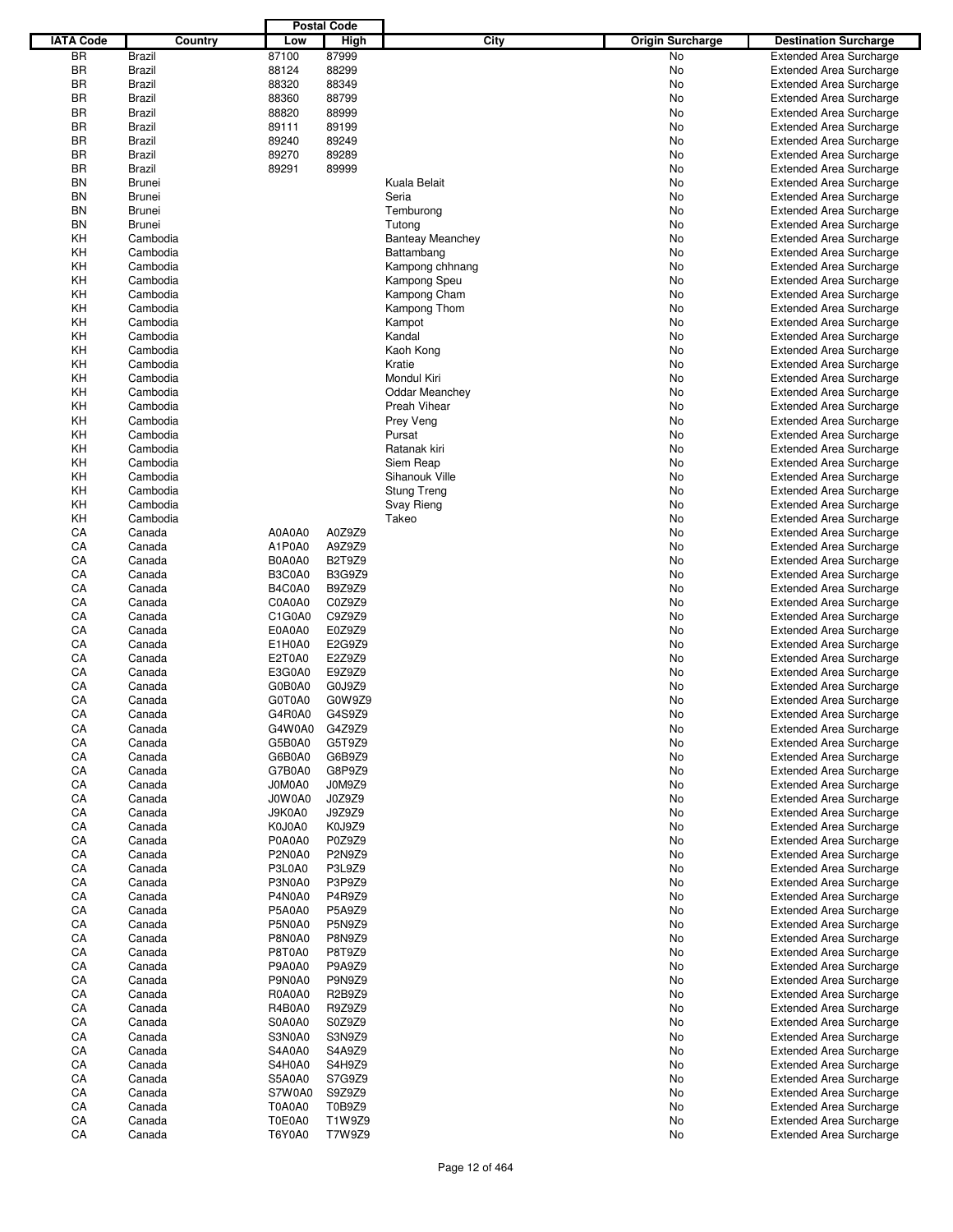|                  |        |         |                                              | <b>Postal Code</b> |                  |                         |                                |
|------------------|--------|---------|----------------------------------------------|--------------------|------------------|-------------------------|--------------------------------|
| <b>IATA Code</b> |        | Country | Low                                          | <b>High</b>        | City             | <b>Origin Surcharge</b> | <b>Destination Surcharge</b>   |
| CA               | Canada |         | <b>T8P0A0</b>                                | T8Z9Z9             |                  | No                      | <b>Extended Area Surcharge</b> |
| CA               | Canada |         | T9G0A0                                       | T9Z9Z9             |                  | No                      | <b>Extended Area Surcharge</b> |
| CA               | Canada |         | V0A0A0                                       | V1L9Z9             |                  | No                      | <b>Extended Area Surcharge</b> |
| CA               | Canada |         | V1N0A0                                       | V1N9Z9             |                  | No                      |                                |
|                  |        |         |                                              |                    |                  |                         | <b>Extended Area Surcharge</b> |
| CA               | Canada |         | V <sub>1</sub> P <sub>1</sub> N <sub>3</sub> | V1R9Z9             |                  | No                      | <b>Extended Area Surcharge</b> |
| CA               | Canada |         | <b>V1S1Z8</b>                                | V1U9Z9             |                  | No                      | <b>Extended Area Surcharge</b> |
| CA               | Canada |         | <b>V1V2P8</b>                                | V1V9Z9             |                  | No                      | <b>Extended Area Surcharge</b> |
| CA               | Canada |         | V1W4Y9                                       | V1W9Z9             |                  | No                      | <b>Extended Area Surcharge</b> |
| CA               | Canada |         | V1X7Y0                                       | V1X9Z9             |                  | No                      | <b>Extended Area Surcharge</b> |
| CA               | Canada |         | V1Y9W9                                       | V1Z1A2             |                  | No                      | <b>Extended Area Surcharge</b> |
| CA               | Canada |         | V1Z4A1                                       | V2R9Z9             |                  | No                      | <b>Extended Area Surcharge</b> |
| CA               | Canada |         | <b>V8A0A0</b>                                | <b>V8K9Z9</b>      |                  | No                      | <b>Extended Area Surcharge</b> |
| CA               | Canada |         | V9G0A0                                       | V9Z9Z9             |                  | No                      | <b>Extended Area Surcharge</b> |
| CA               | Canada |         | X0A0A0                                       | X9Z9Z9             |                  | No                      |                                |
|                  |        |         |                                              |                    |                  |                         | <b>Extended Area Surcharge</b> |
| CA               | Canada |         | Y0A0A0                                       | Y9Z9Z9             |                  | No                      | <b>Extended Area Surcharge</b> |
| <b>CL</b>        | Chile  |         |                                              |                    | Achao            | No                      | <b>Extended Area Surcharge</b> |
| CL               | Chile  |         |                                              |                    | Algarrobo        | No                      | <b>Extended Area Surcharge</b> |
| <b>CL</b>        | Chile  |         |                                              |                    | Alto Hospicio    | No                      | <b>Extended Area Surcharge</b> |
| <b>CL</b>        | Chile  |         |                                              |                    | Ancud            | No                      | <b>Extended Area Surcharge</b> |
| <b>CL</b>        | Chile  |         |                                              |                    | Andacollo        | No                      | <b>Extended Area Surcharge</b> |
| <b>CL</b>        | Chile  |         |                                              |                    | Angol            | No                      | <b>Extended Area Surcharge</b> |
| <b>CL</b>        | Chile  |         |                                              |                    | Arauco           | No                      | <b>Extended Area Surcharge</b> |
| <b>CL</b>        | Chile  |         |                                              |                    | Bahia Inglesa    | No                      | <b>Extended Area Surcharge</b> |
|                  |        |         |                                              |                    |                  |                         |                                |
| <b>CL</b>        | Chile  |         |                                              |                    | Balmaceda        | No                      | <b>Extended Area Surcharge</b> |
| <b>CL</b>        | Chile  |         |                                              |                    | Baquedano        | No                      | <b>Extended Area Surcharge</b> |
| <b>CL</b>        | Chile  |         |                                              |                    | <b>Batuco</b>    | No                      | <b>Extended Area Surcharge</b> |
| <b>CL</b>        | Chile  |         |                                              |                    | Buin             | No                      | <b>Extended Area Surcharge</b> |
| <b>CL</b>        | Chile  |         |                                              |                    | <b>Bulnes</b>    | No                      | <b>Extended Area Surcharge</b> |
| <b>CL</b>        | Chile  |         |                                              |                    | Cabildo          | No                      | <b>Extended Area Surcharge</b> |
| <b>CL</b>        | Chile  |         |                                              |                    | Cabrero          | No                      | <b>Extended Area Surcharge</b> |
| <b>CL</b>        | Chile  |         |                                              |                    | Cachagua         | No                      | <b>Extended Area Surcharge</b> |
| <b>CL</b>        | Chile  |         |                                              |                    | Calbuco          | No                      | <b>Extended Area Surcharge</b> |
|                  |        |         |                                              |                    |                  |                         |                                |
| CL               | Chile  |         |                                              |                    | Caldera          | No                      | <b>Extended Area Surcharge</b> |
| <b>CL</b>        | Chile  |         |                                              |                    | Calera De Tango  | No                      | <b>Extended Area Surcharge</b> |
| <b>CL</b>        | Chile  |         |                                              |                    | Canete           | No                      | <b>Extended Area Surcharge</b> |
| <b>CL</b>        | Chile  |         |                                              |                    | Carampangue      | No                      | <b>Extended Area Surcharge</b> |
| CL               | Chile  |         |                                              |                    | Caren            | No                      | <b>Extended Area Surcharge</b> |
| <b>CL</b>        | Chile  |         |                                              |                    | Castro           | No                      | <b>Extended Area Surcharge</b> |
| <b>CL</b>        | Chile  |         |                                              |                    | Catemu           | No                      | <b>Extended Area Surcharge</b> |
| <b>CL</b>        | Chile  |         |                                              |                    | Cauquenes        | No                      | <b>Extended Area Surcharge</b> |
| <b>CL</b>        | Chile  |         |                                              |                    | Chaiten          | No                      | <b>Extended Area Surcharge</b> |
|                  |        |         |                                              |                    |                  |                         |                                |
| <b>CL</b>        | Chile  |         |                                              |                    | Chanaral         | No                      | <b>Extended Area Surcharge</b> |
| <b>CL</b>        | Chile  |         |                                              |                    | Chepica          | No                      | <b>Extended Area Surcharge</b> |
| <b>CL</b>        | Chile  |         |                                              |                    | Chiguayante      | No                      | <b>Extended Area Surcharge</b> |
| CL               | Chile  |         |                                              |                    | Chile Chico      | No                      | <b>Extended Area Surcharge</b> |
| <b>CL</b>        | Chile  |         |                                              |                    | Chimbarongo      | No                      | <b>Extended Area Surcharge</b> |
| CL               | Chile  |         |                                              |                    | Chonchi          | No                      | <b>Extended Area Surcharge</b> |
| CL               | Chile  |         |                                              |                    | Chuquicamata     | No                      | <b>Extended Area Surcharge</b> |
| CL               | Chile  |         |                                              |                    | Codegua          | No                      | <b>Extended Area Surcharge</b> |
| CL               | Chile  |         |                                              |                    | Coelemu          | No                      | <b>Extended Area Surcharge</b> |
| CL               | Chile  |         |                                              |                    | Coihueco         | No                      | <b>Extended Area Surcharge</b> |
|                  |        |         |                                              |                    |                  |                         |                                |
| CL               | Chile  |         |                                              |                    | Coinco           | No                      | <b>Extended Area Surcharge</b> |
| CL               | Chile  |         |                                              |                    | Colbun           | No                      | <b>Extended Area Surcharge</b> |
| <b>CL</b>        | Chile  |         |                                              |                    | Colina           | No                      | <b>Extended Area Surcharge</b> |
| CL               | Chile  |         |                                              |                    | Collipulli       | No                      | <b>Extended Area Surcharge</b> |
| <b>CL</b>        | Chile  |         |                                              |                    | Coltauco         | No                      | <b>Extended Area Surcharge</b> |
| CL               | Chile  |         |                                              |                    | Combarbala       | No                      | <b>Extended Area Surcharge</b> |
| <b>CL</b>        | Chile  |         |                                              |                    | Constitucion     | No                      | <b>Extended Area Surcharge</b> |
| <b>CL</b>        | Chile  |         |                                              |                    | Coronel          | No                      | Extended Area Surcharge        |
| <b>CL</b>        | Chile  |         |                                              |                    | Corral           | No                      | <b>Extended Area Surcharge</b> |
|                  |        |         |                                              |                    |                  |                         |                                |
| CL               | Chile  |         |                                              |                    | Costa Azul       | No                      | <b>Extended Area Surcharge</b> |
| <b>CL</b>        | Chile  |         |                                              |                    | Coyhaique        | No                      | <b>Extended Area Surcharge</b> |
| <b>CL</b>        | Chile  |         |                                              |                    | Curanilahue      | No                      | <b>Extended Area Surcharge</b> |
| CL               | Chile  |         |                                              |                    | Curepto          | No                      | <b>Extended Area Surcharge</b> |
| CL               | Chile  |         |                                              |                    | Dichato          | No                      | <b>Extended Area Surcharge</b> |
| <b>CL</b>        | Chile  |         |                                              |                    | Diego De Almagro | No                      | <b>Extended Area Surcharge</b> |
| CL               | Chile  |         |                                              |                    | Donihue          | No                      | <b>Extended Area Surcharge</b> |
| CL               | Chile  |         |                                              |                    | El Melon         | No                      | <b>Extended Area Surcharge</b> |
| <b>CL</b>        | Chile  |         |                                              |                    | El Monte         | No                      | <b>Extended Area Surcharge</b> |
| <b>CL</b>        | Chile  |         |                                              |                    | El Paico         | No                      | <b>Extended Area Surcharge</b> |
|                  |        |         |                                              |                    |                  |                         |                                |
| CL               | Chile  |         |                                              |                    | El Quisco        | No                      | <b>Extended Area Surcharge</b> |
| CL               | Chile  |         |                                              |                    | El Salvador      | No                      | <b>Extended Area Surcharge</b> |
| CL               | Chile  |         |                                              |                    | El Tabo          | No                      | <b>Extended Area Surcharge</b> |
| CL               | Chile  |         |                                              |                    | Entre Lagos      | No                      | <b>Extended Area Surcharge</b> |
| CL               | Chile  |         |                                              |                    | Farellones       | No                      | <b>Extended Area Surcharge</b> |
| CL               | Chile  |         |                                              |                    | Freirina         | No                      | <b>Extended Area Surcharge</b> |
| CL               | Chile  |         |                                              |                    | Fresia           | No                      | <b>Extended Area Surcharge</b> |
| <b>CL</b>        | Chile  |         |                                              |                    | Frutillar        | No                      | <b>Extended Area Surcharge</b> |
|                  |        |         |                                              |                    |                  |                         |                                |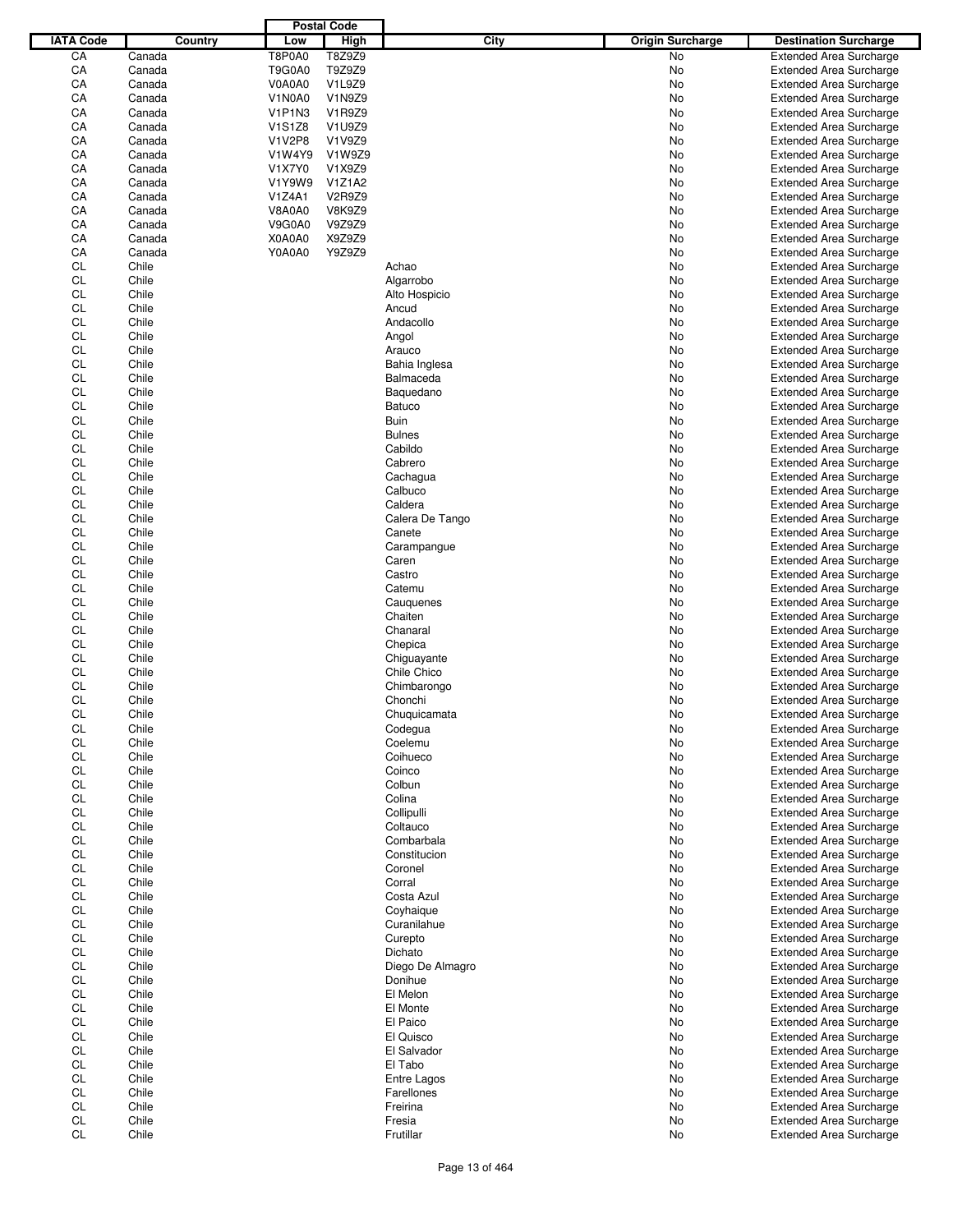|                  |         | <b>Postal Code</b> |                  |                         |                                |
|------------------|---------|--------------------|------------------|-------------------------|--------------------------------|
| <b>IATA Code</b> | Country | High<br>Low        | <b>City</b>      | <b>Origin Surcharge</b> | <b>Destination Surcharge</b>   |
| CL               | Chile   |                    | Futrono          | No                      | <b>Extended Area Surcharge</b> |
| CL               | Chile   |                    | Graneros         | No                      | <b>Extended Area Surcharge</b> |
| CL               | Chile   |                    | Guanaqueros      | No                      | <b>Extended Area Surcharge</b> |
| CL               | Chile   |                    | Hijuelas         | No                      | <b>Extended Area Surcharge</b> |
| CL               | Chile   |                    | Hospital         | No                      | <b>Extended Area Surcharge</b> |
| CL               | Chile   |                    | Hualqui          | No                      | <b>Extended Area Surcharge</b> |
| CL               | Chile   |                    |                  |                         |                                |
|                  |         |                    | Huasco           | No                      | <b>Extended Area Surcharge</b> |
| CL               | Chile   |                    | Illapel          | No                      | <b>Extended Area Surcharge</b> |
| CL               | Chile   |                    | Isla De Maipo    | No                      | <b>Extended Area Surcharge</b> |
| CL               | Chile   |                    | La Calera        | No                      | <b>Extended Area Surcharge</b> |
| CL               | Chile   |                    | La Ligua         | No                      | <b>Extended Area Surcharge</b> |
| <b>CL</b>        | Chile   |                    | La Union         | No                      | <b>Extended Area Surcharge</b> |
| CL               | Chile   |                    | Lago Cochrane    | No                      | <b>Extended Area Surcharge</b> |
| CL               | Chile   |                    | Lago Ranco       | No                      | <b>Extended Area Surcharge</b> |
| CL               | Chile   |                    | Laja             | No                      | <b>Extended Area Surcharge</b> |
| CL               | Chile   |                    | Lanco            | No                      | <b>Extended Area Surcharge</b> |
| CL               | Chile   |                    | Las Cabras       | No                      | <b>Extended Area Surcharge</b> |
| CL               | Chile   |                    | Las Cruces       | No                      | <b>Extended Area Surcharge</b> |
| CL               | Chile   |                    | Las Tacas        | No                      | <b>Extended Area Surcharge</b> |
| CL               | Chile   |                    | Lautaro          | No                      | <b>Extended Area Surcharge</b> |
| CL               | Chile   |                    | Lebu             | No                      | <b>Extended Area Surcharge</b> |
| CL               | Chile   |                    | Licanten         | No                      | <b>Extended Area Surcharge</b> |
| CL               | Chile   |                    | Limache          | No                      | <b>Extended Area Surcharge</b> |
| CL               | Chile   |                    | Linares          | No                      | <b>Extended Area Surcharge</b> |
| CL               | Chile   |                    | Llanquihue       | No                      | <b>Extended Area Surcharge</b> |
| CL               | Chile   |                    | Llay Llay        | No                      | <b>Extended Area Surcharge</b> |
| CL               | Chile   |                    | Llolleo          |                         | <b>Extended Area Surcharge</b> |
|                  |         |                    |                  | No                      |                                |
| CL               | Chile   |                    | Lo Miranda       | No                      | <b>Extended Area Surcharge</b> |
| CL               | Chile   |                    | Loncoche         | No                      | <b>Extended Area Surcharge</b> |
| CL               | Chile   |                    | Longavi          | No                      | <b>Extended Area Surcharge</b> |
| CL               | Chile   |                    | Lonquimay        | No                      | <b>Extended Area Surcharge</b> |
| CL               | Chile   |                    | Lontue           | No                      | <b>Extended Area Surcharge</b> |
| CL               | Chile   |                    | Los Andes        | No                      | <b>Extended Area Surcharge</b> |
| CL               | Chile   |                    | Los Lagos        | No                      | <b>Extended Area Surcharge</b> |
| CL               | Chile   |                    | Los Vilos        | No                      | <b>Extended Area Surcharge</b> |
| CL               | Chile   |                    | Lota             | No                      | <b>Extended Area Surcharge</b> |
| CL               | Chile   |                    | Machali          | No                      | <b>Extended Area Surcharge</b> |
| CL               | Chile   |                    | Maitensillo      | No                      | <b>Extended Area Surcharge</b> |
| CL               | Chile   |                    | Mallarauco       | No                      | <b>Extended Area Surcharge</b> |
| CL               | Chile   |                    | Malloco          | No                      | <b>Extended Area Surcharge</b> |
| CL               | Chile   |                    | Marbella         | No                      | <b>Extended Area Surcharge</b> |
| CL               | Chile   |                    | Maria Elena      | No                      | <b>Extended Area Surcharge</b> |
| CL               | Chile   |                    | Maule            | No                      | <b>Extended Area Surcharge</b> |
| <b>CL</b>        | Chile   |                    | Maullin          | No                      | <b>Extended Area Surcharge</b> |
| CL               |         |                    |                  |                         |                                |
|                  | Chile   |                    | Mejillones       | No                      | <b>Extended Area Surcharge</b> |
| CL               | Chile   |                    | Melipilla        | No                      | <b>Extended Area Surcharge</b> |
| CL               | Chile   |                    | Mirasol          | No                      | <b>Extended Area Surcharge</b> |
| CL               | Chile   |                    | Molina           | No                      | <b>Extended Area Surcharge</b> |
| <b>CL</b>        | Chile   |                    | Monte Patria     | No                      | <b>Extended Area Surcharge</b> |
| CL               | Chile   |                    | Morrillos        | No                      | <b>Extended Area Surcharge</b> |
| CL               | Chile   |                    | Morro Chico      | No                      | <b>Extended Area Surcharge</b> |
| CL               | Chile   |                    | Mulchen          | No                      | <b>Extended Area Surcharge</b> |
| CL               | Chile   |                    | Nacimiento       | No                      | <b>Extended Area Surcharge</b> |
| CL               | Chile   |                    | Nancagua         | No                      | <b>Extended Area Surcharge</b> |
| <b>CL</b>        | Chile   |                    | Negrete          | No                      | <b>Extended Area Surcharge</b> |
| CL               | Chile   |                    | Niebla           | No                      | <b>Extended Area Surcharge</b> |
| CL               | Chile   |                    | Nogales          | No                      | <b>Extended Area Surcharge</b> |
| CL               | Chile   |                    | Nueva Imperial   | No                      | <b>Extended Area Surcharge</b> |
| <b>CL</b>        | Chile   |                    | Oficina Victoria | No                      | <b>Extended Area Surcharge</b> |
| CL               | Chile   |                    | Olmue            | No                      | <b>Extended Area Surcharge</b> |
| CL               | Chile   |                    | Ovalle           | No                      | <b>Extended Area Surcharge</b> |
| CL               | Chile   |                    | Padre Hurtado    | No                      | <b>Extended Area Surcharge</b> |
| <b>CL</b>        | Chile   |                    | Paillaco         | No                      | <b>Extended Area Surcharge</b> |
|                  | Chile   |                    |                  |                         |                                |
| CL               |         |                    | Paine            | No                      | <b>Extended Area Surcharge</b> |
| CL               | Chile   |                    | Panguipulli      | No                      | <b>Extended Area Surcharge</b> |
| CL               | Chile   |                    | Papudo           | No                      | <b>Extended Area Surcharge</b> |
| <b>CL</b>        | Chile   |                    | Parral           | No                      | <b>Extended Area Surcharge</b> |
| CL               | Chile   |                    | Penco            | No                      | <b>Extended Area Surcharge</b> |
| CL               | Chile   |                    | Petorca          | No                      | <b>Extended Area Surcharge</b> |
| CL               | Chile   |                    | Peumo            | No                      | <b>Extended Area Surcharge</b> |
| CL               | Chile   |                    | Pica             | No                      | <b>Extended Area Surcharge</b> |
| CL               | Chile   |                    | Pichidangui      | No                      | <b>Extended Area Surcharge</b> |
| <b>CL</b>        | Chile   |                    | Pichidegua       | No                      | <b>Extended Area Surcharge</b> |
| CL               | Chile   |                    | Pichilemu        | No                      | <b>Extended Area Surcharge</b> |
| CL               | Chile   |                    | Pinto            | No                      | <b>Extended Area Surcharge</b> |
| CL               | Chile   |                    | Pirque           | No                      | <b>Extended Area Surcharge</b> |
| CL               | Chile   |                    | Pisagua          | No                      | <b>Extended Area Surcharge</b> |
| CL               | Chile   |                    | Polpaico         | No                      | <b>Extended Area Surcharge</b> |
|                  |         |                    |                  |                         |                                |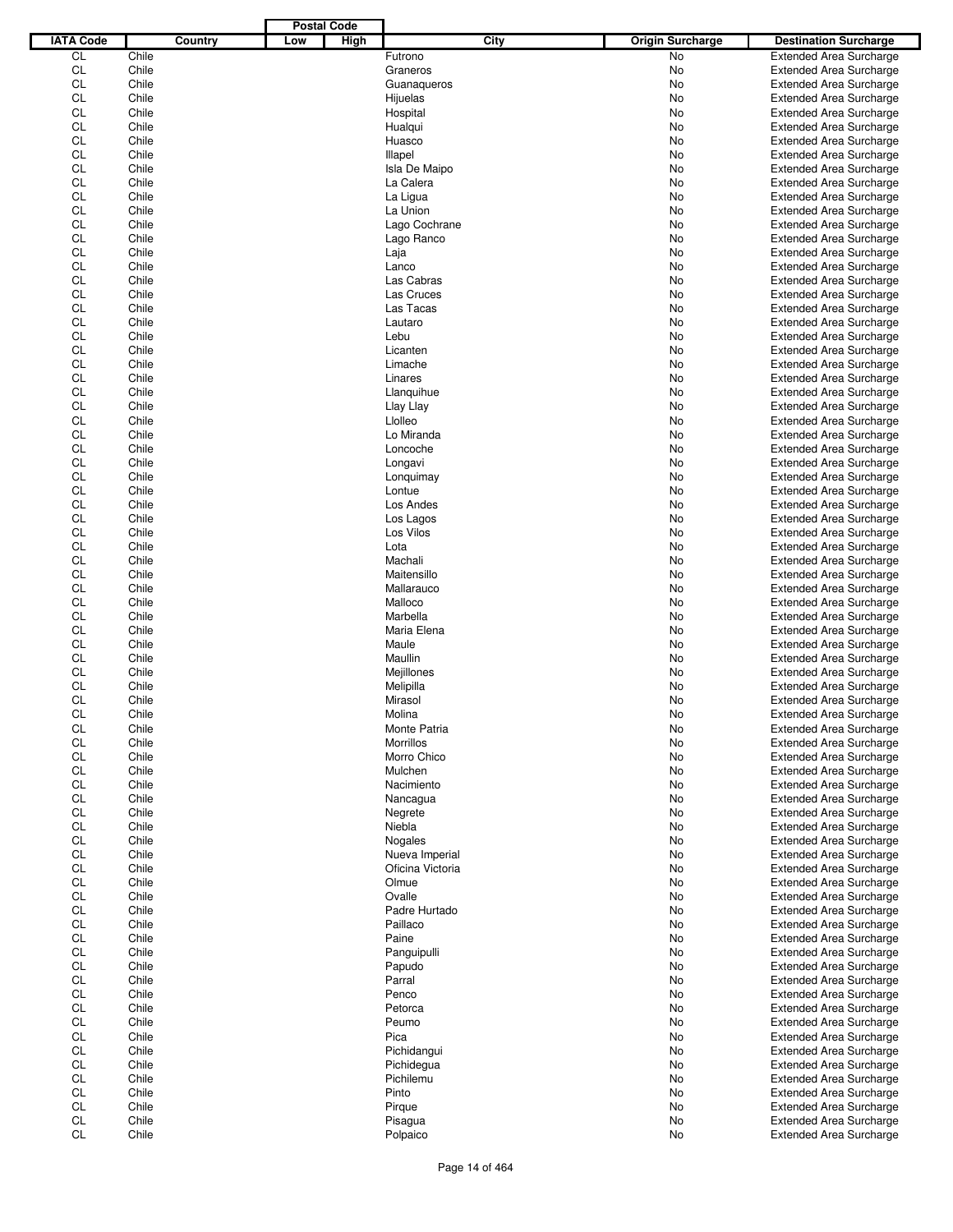|                  |       |         |        | <b>Postal Code</b> |                           |                                |                                |
|------------------|-------|---------|--------|--------------------|---------------------------|--------------------------------|--------------------------------|
| <b>IATA Code</b> |       | Country | Low    | High               | <b>City</b>               | <b>Origin Surcharge</b>        | <b>Destination Surcharge</b>   |
| CL               | Chile |         |        |                    | Pomaire                   | No                             | <b>Extended Area Surcharge</b> |
| CL               | Chile |         |        |                    | Porvenir                  | No                             | <b>Extended Area Surcharge</b> |
| CL               | Chile |         |        |                    | Pozo Almonte              | No                             | <b>Extended Area Surcharge</b> |
| CL               | Chile |         |        |                    | Pucon                     | No                             | <b>Extended Area Surcharge</b> |
| CL               | Chile |         |        |                    | Puerto Aysen              | No                             | <b>Extended Area Surcharge</b> |
| CL               | Chile |         |        |                    | Puerto Chabuco            | No                             | <b>Extended Area Surcharge</b> |
| CL               | Chile |         |        |                    | <b>Puerto Cisnes</b>      |                                |                                |
|                  |       |         |        |                    |                           | No                             | <b>Extended Area Surcharge</b> |
| CL               | Chile |         |        |                    | Puerto Ibanez             | No                             | <b>Extended Area Surcharge</b> |
| CL               | Chile |         |        |                    | <b>Puerto Natales</b>     | No                             | <b>Extended Area Surcharge</b> |
| CL               | Chile |         |        |                    | Puerto Octay              | No                             | <b>Extended Area Surcharge</b> |
| CL               | Chile |         |        |                    | Puerto Varas              | No                             | <b>Extended Area Surcharge</b> |
| CL               | Chile |         |        |                    | <b>Puerto Williams</b>    | No                             | <b>Extended Area Surcharge</b> |
| CL               | Chile |         |        |                    | Purranque                 | No                             | <b>Extended Area Surcharge</b> |
| CL               | Chile |         |        |                    | Putaendo                  | No                             | <b>Extended Area Surcharge</b> |
| CL               | Chile |         |        |                    | Quellon                   | No                             | <b>Extended Area Surcharge</b> |
| CL               | Chile |         |        |                    | Quintero                  | No                             | <b>Extended Area Surcharge</b> |
| CL               | Chile |         |        |                    | Quirihue                  | No                             | <b>Extended Area Surcharge</b> |
| CL               | Chile |         |        |                    | Quiriquina                | No                             | <b>Extended Area Surcharge</b> |
| CL               | Chile |         |        |                    | Rengo                     | No                             | <b>Extended Area Surcharge</b> |
| CL               | Chile |         |        |                    | Requinoa                  | No                             | <b>Extended Area Surcharge</b> |
| CL               | Chile |         |        |                    | Retiro                    | No                             | <b>Extended Area Surcharge</b> |
| CL               | Chile |         |        |                    | Rinconada                 | No                             | <b>Extended Area Surcharge</b> |
| CL               | Chile |         |        |                    | Rio Bueno                 | No                             | <b>Extended Area Surcharge</b> |
| CL               | Chile |         |        |                    | Rio Negro                 | No                             | <b>Extended Area Surcharge</b> |
| CL               | Chile |         |        |                    | Romeral                   |                                |                                |
|                  |       |         |        |                    |                           | No                             | <b>Extended Area Surcharge</b> |
| CL               | Chile |         |        |                    | Rosario                   | No                             | <b>Extended Area Surcharge</b> |
| CL               | Chile |         |        |                    | Sagrada Familia           | No                             | <b>Extended Area Surcharge</b> |
| CL               | Chile |         |        |                    | Saladillo                 | No                             | <b>Extended Area Surcharge</b> |
| CL               | Chile |         |        |                    | Salamanca                 | No                             | <b>Extended Area Surcharge</b> |
| CL               | Chile |         |        |                    | San Carlos                | No                             | <b>Extended Area Surcharge</b> |
| CL               | Chile |         |        |                    | San Clemente              | No                             | <b>Extended Area Surcharge</b> |
| CL               | Chile |         |        |                    | San Felipe                | No                             | <b>Extended Area Surcharge</b> |
| CL               | Chile |         |        |                    | San Francisco De Mostazal | No                             | <b>Extended Area Surcharge</b> |
| CL               | Chile |         |        |                    | San Javier                | No                             | <b>Extended Area Surcharge</b> |
| CL               | Chile |         |        |                    | San Jose De La Mariquina  | No                             | <b>Extended Area Surcharge</b> |
| CL               | Chile |         |        |                    | San Jose De Maipo         | No                             | <b>Extended Area Surcharge</b> |
| CL               | Chile |         |        |                    | San Pedro De Atacama      | No                             | <b>Extended Area Surcharge</b> |
| CL               | Chile |         |        |                    | San Rosendo               | No                             | <b>Extended Area Surcharge</b> |
| CL               | Chile |         |        |                    | San Sebastian             | No                             | <b>Extended Area Surcharge</b> |
| CL               | Chile |         |        |                    | San Vicente               | No                             | <b>Extended Area Surcharge</b> |
| CL               | Chile |         |        |                    | Santa Cruz                | No                             | <b>Extended Area Surcharge</b> |
| CL               | Chile |         |        |                    | Santa Fe                  | No                             | <b>Extended Area Surcharge</b> |
| CL               | Chile |         |        |                    | Santo Domingo             | No                             | <b>Extended Area Surcharge</b> |
| CL               | Chile |         |        |                    |                           |                                |                                |
|                  |       |         |        |                    | Talagante                 | No                             | <b>Extended Area Surcharge</b> |
| CL               | Chile |         |        |                    | Taltal                    | No                             | <b>Extended Area Surcharge</b> |
| CL               | Chile |         |        |                    | Teno                      | No                             | <b>Extended Area Surcharge</b> |
| CL               | Chile |         |        |                    | Tierra Amarilla           | No                             | <b>Extended Area Surcharge</b> |
| CL               | Chile |         |        |                    | Tiltil                    | No                             | <b>Extended Area Surcharge</b> |
| <b>CL</b>        | Chile |         |        |                    | Tocopilla                 | No                             | <b>Extended Area Surcharge</b> |
| CL               | Chile |         |        |                    | Tome                      | No                             | <b>Extended Area Surcharge</b> |
| CL               | Chile |         |        |                    | Tongoy                    | No                             | <b>Extended Area Surcharge</b> |
| CL               | Chile |         |        |                    | Traiguen                  | No                             | <b>Extended Area Surcharge</b> |
| CL               | Chile |         |        |                    | Valle Hermoso             | No                             | <b>Extended Area Surcharge</b> |
| CL               | Chile |         |        |                    | Vallenar                  | No                             | <b>Extended Area Surcharge</b> |
| CL               | Chile |         |        |                    | Vertientes                | No                             | <b>Extended Area Surcharge</b> |
| CL               | Chile |         |        |                    | Vichuquen                 | No                             | <b>Extended Area Surcharge</b> |
| CL               | Chile |         |        |                    | Victoria                  | No                             | <b>Extended Area Surcharge</b> |
| CL               | Chile |         |        |                    | Vicuna                    | No                             | <b>Extended Area Surcharge</b> |
| CL               | Chile |         |        |                    | Villa Alegre              | No                             | <b>Extended Area Surcharge</b> |
| CL               | Chile |         |        |                    | Villarrica                | No                             | <b>Extended Area Surcharge</b> |
| CL               | Chile |         |        |                    | Yumbel                    | No                             | <b>Extended Area Surcharge</b> |
| CL               | Chile |         |        |                    |                           |                                | <b>Extended Area Surcharge</b> |
|                  |       |         |        |                    | Yungay                    | No                             |                                |
| CL               | Chile |         |        |                    | Zapallar                  | No                             | <b>Extended Area Surcharge</b> |
| CΝ               | China |         | 010010 | 010090             |                           | <b>Extended Area Surcharge</b> | <b>Extended Area Surcharge</b> |
| CΝ               | China |         | 010100 | 010115             |                           | <b>Extended Area Surcharge</b> | <b>Extended Area Surcharge</b> |
| CΝ               | China |         | 010200 | 010209             |                           | <b>Extended Area Surcharge</b> | <b>Extended Area Surcharge</b> |
| CN               | China |         | 010300 | 010324             |                           | <b>Extended Area Surcharge</b> | <b>Extended Area Surcharge</b> |
| CΝ               | China |         | 010400 | 010427             |                           | <b>Extended Area Surcharge</b> | <b>Extended Area Surcharge</b> |
| CN               | China |         | 011100 | 011108             |                           | <b>Extended Area Surcharge</b> | <b>Extended Area Surcharge</b> |
| CΝ               | China |         | 011200 | 011225             |                           | <b>Extended Area Surcharge</b> | <b>Extended Area Surcharge</b> |
| CN               | China |         | 011300 | 011369             |                           | <b>Extended Area Surcharge</b> | <b>Extended Area Surcharge</b> |
| CΝ               | China |         | 011400 | 011419             |                           | <b>Extended Area Surcharge</b> | <b>Extended Area Surcharge</b> |
| CN               | China |         | 011500 | 011518             |                           | <b>Extended Area Surcharge</b> | <b>Extended Area Surcharge</b> |
| CΝ               | China |         | 011600 | 011619             |                           | <b>Extended Area Surcharge</b> | <b>Extended Area Surcharge</b> |
| CΝ               | China |         | 011700 | 011718             |                           | <b>Extended Area Surcharge</b> | <b>Extended Area Surcharge</b> |
| CΝ               | China |         | 011800 | 011831             |                           | <b>Extended Area Surcharge</b> | <b>Extended Area Surcharge</b> |
| CN               | China |         | 012000 | 012004             |                           | <b>Extended Area Surcharge</b> | <b>Extended Area Surcharge</b> |
| CN               | China |         | 012100 | 012123             |                           | <b>Extended Area Surcharge</b> | <b>Extended Area Surcharge</b> |
|                  |       |         |        |                    |                           |                                |                                |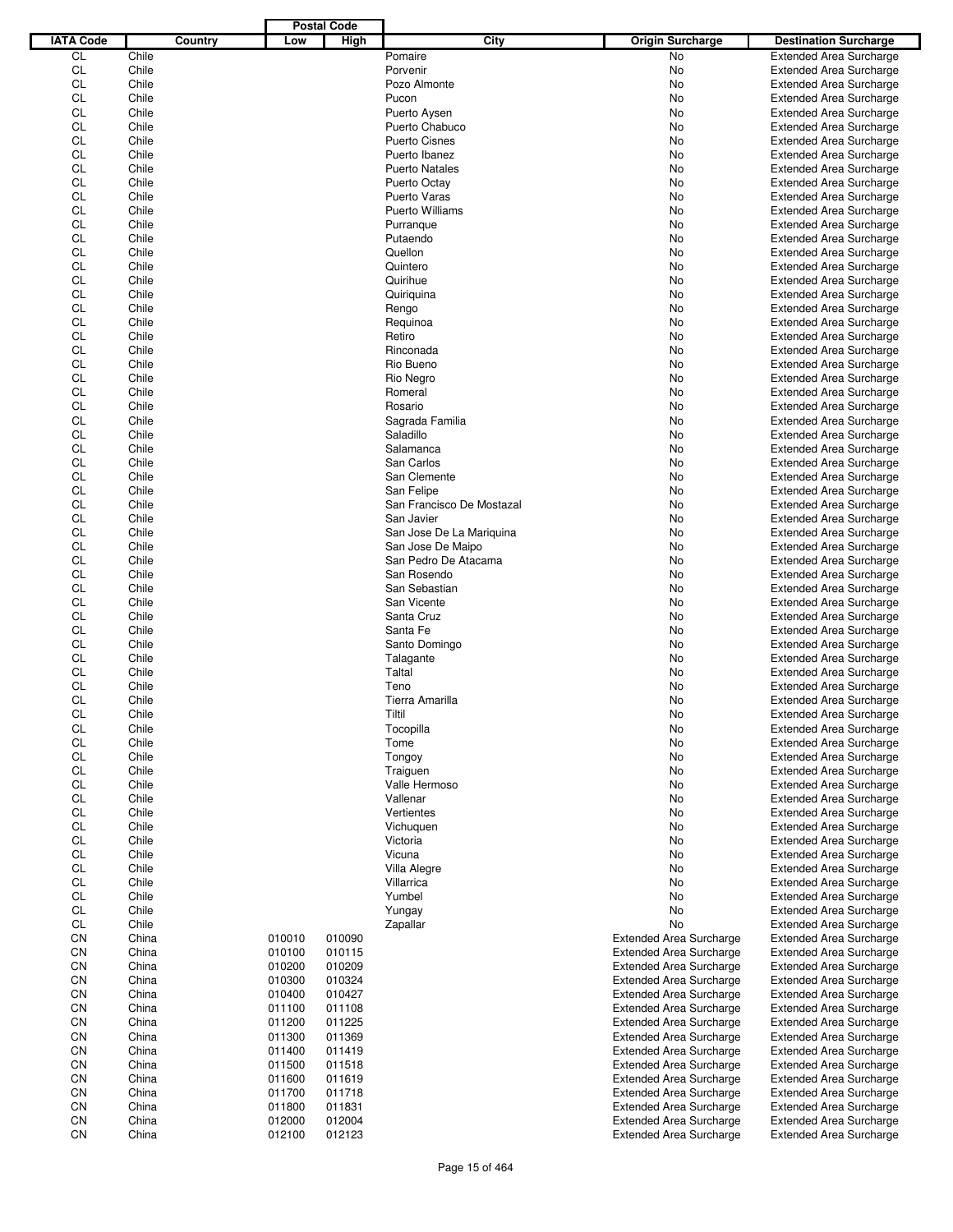|                  |                |         |                  | <b>Postal Code</b> |             |                                                                  |                                                                  |
|------------------|----------------|---------|------------------|--------------------|-------------|------------------------------------------------------------------|------------------------------------------------------------------|
| <b>IATA Code</b> |                | Country | Low              | High               | <b>City</b> | <b>Origin Surcharge</b>                                          | <b>Destination Surcharge</b>                                     |
| CN               | China          |         | 012200           | 012217             |             | <b>Extended Area Surcharge</b>                                   | <b>Extended Area Surcharge</b>                                   |
| CN               | China          |         | 012300           | 012318             |             | <b>Extended Area Surcharge</b>                                   | <b>Extended Area Surcharge</b>                                   |
| CN               | China          |         | 012400           | 012415             |             | <b>Extended Area Surcharge</b>                                   | <b>Extended Area Surcharge</b>                                   |
| CN               | China          |         | 013250           | 013265             |             | <b>Extended Area Surcharge</b>                                   | <b>Extended Area Surcharge</b>                                   |
| CN               | China          |         | 013350           | 013368             |             | <b>Extended Area Surcharge</b>                                   | <b>Extended Area Surcharge</b>                                   |
| CN               | China          |         | 013450           | 013466             |             | <b>Extended Area Surcharge</b>                                   | <b>Extended Area Surcharge</b>                                   |
| CN               | China          |         | 013550           | 013565             |             | <b>Extended Area Surcharge</b>                                   | <b>Extended Area Surcharge</b>                                   |
| CN               | China          |         | 013650           | 013667             |             | <b>Extended Area Surcharge</b>                                   | <b>Extended Area Surcharge</b>                                   |
| CN               | China          |         | 013750           | 013767             |             | <b>Extended Area Surcharge</b>                                   | <b>Extended Area Surcharge</b>                                   |
| CN               | China          |         | 013800           | 013819             |             | <b>Extended Area Surcharge</b>                                   | <b>Extended Area Surcharge</b>                                   |
| CN               | China          |         | 014010           | 014085             |             | <b>Extended Area Surcharge</b>                                   | <b>Extended Area Surcharge</b>                                   |
| CN               | China          |         | 014100           | 014119             |             | <b>Extended Area Surcharge</b>                                   | <b>Extended Area Surcharge</b>                                   |
| CN<br>CN         | China<br>China |         | 014200<br>014300 | 014218<br>014328   |             | <b>Extended Area Surcharge</b>                                   | <b>Extended Area Surcharge</b>                                   |
| CN               | China          |         | 014400           | 014427             |             | <b>Extended Area Surcharge</b><br><b>Extended Area Surcharge</b> | <b>Extended Area Surcharge</b><br><b>Extended Area Surcharge</b> |
| CN               | China          |         | 014500           | 014529             |             | <b>Extended Area Surcharge</b>                                   | <b>Extended Area Surcharge</b>                                   |
| CN               | China          |         | 015000           | 015034             |             | <b>Extended Area Surcharge</b>                                   | <b>Extended Area Surcharge</b>                                   |
| CN               | China          |         | 015100           | 015128             |             | <b>Extended Area Surcharge</b>                                   | <b>Extended Area Surcharge</b>                                   |
| CN               | China          |         | 015200           | 015221             |             | <b>Extended Area Surcharge</b>                                   | <b>Extended Area Surcharge</b>                                   |
| CN               | China          |         | 015300           | 015332             |             | <b>Extended Area Surcharge</b>                                   | <b>Extended Area Surcharge</b>                                   |
| CN               | China          |         | 015400           | 015422             |             | <b>Extended Area Surcharge</b>                                   | <b>Extended Area Surcharge</b>                                   |
| CN               | China          |         | 015500           | 015543             |             | <b>Extended Area Surcharge</b>                                   | <b>Extended Area Surcharge</b>                                   |
| CN               | China          |         | 016000           | 016018             |             | <b>Extended Area Surcharge</b>                                   | <b>Extended Area Surcharge</b>                                   |
| CN               | China          |         | 016030           | 016035             |             | <b>Extended Area Surcharge</b>                                   | <b>Extended Area Surcharge</b>                                   |
| CN               | China          |         | 016040           | 016047             |             | <b>Extended Area Surcharge</b>                                   | <b>Extended Area Surcharge</b>                                   |
| CN               | China          |         | 016100           | 016111             |             | <b>Extended Area Surcharge</b>                                   | <b>Extended Area Surcharge</b>                                   |
| CN               | China          |         | 016200           | 016217             |             | <b>Extended Area Surcharge</b>                                   | <b>Extended Area Surcharge</b>                                   |
| CN               | China          |         | 017000           | 017012             |             | <b>Extended Area Surcharge</b>                                   | <b>Extended Area Surcharge</b>                                   |
| CN               | China          |         | 017200           | 017214             |             | <b>Extended Area Surcharge</b>                                   | <b>Extended Area Surcharge</b>                                   |
| CN               | China          |         | 017300           | 017320             |             | <b>Extended Area Surcharge</b>                                   | <b>Extended Area Surcharge</b>                                   |
| CN               | China          |         | 017400           | 017423             |             | <b>Extended Area Surcharge</b>                                   | <b>Extended Area Surcharge</b>                                   |
| CN               | China          |         | 021000           | 021013             |             | <b>Extended Area Surcharge</b>                                   | <b>Extended Area Surcharge</b>                                   |
| CN               | China          |         | 021100           | 021123             |             | <b>Extended Area Surcharge</b>                                   | <b>Extended Area Surcharge</b>                                   |
| CN               | China          |         | 021130           | 021134             |             | <b>Extended Area Surcharge</b>                                   | <b>Extended Area Surcharge</b>                                   |
| CN               | China          |         | 021200           | 021221             |             | <b>Extended Area Surcharge</b>                                   | <b>Extended Area Surcharge</b>                                   |
| CN               | China          |         | 021300           | 021318             |             | <b>Extended Area Surcharge</b>                                   | <b>Extended Area Surcharge</b>                                   |
| CN               | China          |         | 021400           | 021412             |             | <b>Extended Area Surcharge</b>                                   | <b>Extended Area Surcharge</b>                                   |
| CN               | China          |         | 021500           | 021525             |             | <b>Extended Area Surcharge</b>                                   | <b>Extended Area Surcharge</b>                                   |
| CN               | China          |         | 022150           | 022189             |             | <b>Extended Area Surcharge</b>                                   | <b>Extended Area Surcharge</b>                                   |
| CN<br>CN         | China<br>China |         | 022250<br>022350 | 022291<br>022367   |             | <b>Extended Area Surcharge</b><br><b>Extended Area Surcharge</b> | <b>Extended Area Surcharge</b><br><b>Extended Area Surcharge</b> |
| CN               | China          |         | 024000           | 024081             |             | <b>Extended Area Surcharge</b>                                   | <b>Extended Area Surcharge</b>                                   |
| CN               | China          |         | 024200           | 024237             |             | <b>Extended Area Surcharge</b>                                   | <b>Extended Area Surcharge</b>                                   |
| CN               | China          |         | 024300           | 024331             |             | <b>Extended Area Surcharge</b>                                   | <b>Extended Area Surcharge</b>                                   |
| CN               | China          |         | 024400           | 024425             |             | <b>Extended Area Surcharge</b>                                   | <b>Extended Area Surcharge</b>                                   |
| CN               | China          |         | 024500           | 024533             |             | <b>Extended Area Surcharge</b>                                   | <b>Extended Area Surcharge</b>                                   |
| CN               | China          |         | 025150           | 025175             |             | <b>Extended Area Surcharge</b>                                   | <b>Extended Area Surcharge</b>                                   |
| CN               | China          |         | 025250           | 025265             |             | <b>Extended Area Surcharge</b>                                   | <b>Extended Area Surcharge</b>                                   |
| CN               | China          |         | 025350           | 025385             |             | <b>Extended Area Surcharge</b>                                   | <b>Extended Area Surcharge</b>                                   |
| CN               | China          |         | 025450           | 025475             |             | <b>Extended Area Surcharge</b>                                   | <b>Extended Area Surcharge</b>                                   |
| CN               | China          |         | 025550           | 025566             |             | <b>Extended Area Surcharge</b>                                   | <b>Extended Area Surcharge</b>                                   |
| CN               | China          |         | 025567           | 025585             |             | <b>Extended Area Surcharge</b>                                   | <b>Extended Area Surcharge</b>                                   |
| CN               | China          |         | 026001           | 026022             |             | <b>Extended Area Surcharge</b>                                   | <b>Extended Area Surcharge</b>                                   |
| CN               | China          |         | 026200           | 026228             |             | <b>Extended Area Surcharge</b>                                   | <b>Extended Area Surcharge</b>                                   |
| CN               | China          |         | 026300           | 026323             |             | <b>Extended Area Surcharge</b>                                   | <b>Extended Area Surcharge</b>                                   |
| CN               | China          |         | 027000           | 027025             |             | <b>Extended Area Surcharge</b>                                   | <b>Extended Area Surcharge</b>                                   |
| CN               | China          |         | 027200           | 027223             |             | <b>Extended Area Surcharge</b>                                   | <b>Extended Area Surcharge</b>                                   |
| CN               | China          |         | 027300           | 027306             |             | <b>Extended Area Surcharge</b>                                   | <b>Extended Area Surcharge</b>                                   |
| CN               | China          |         | 027307           | 027316             |             | <b>Extended Area Surcharge</b>                                   | <b>Extended Area Surcharge</b>                                   |
| CN               | China          |         | 028000           | 028036             |             | <b>Extended Area Surcharge</b>                                   | <b>Extended Area Surcharge</b>                                   |
| CN               | China          |         | 028100           | 028129             |             | <b>Extended Area Surcharge</b>                                   | <b>Extended Area Surcharge</b>                                   |
| CN               | China          |         | 028200           | 028219             |             | <b>Extended Area Surcharge</b>                                   | <b>Extended Area Surcharge</b>                                   |
| CN               | China          |         | 028300           | 028331             |             | <b>Extended Area Surcharge</b>                                   | <b>Extended Area Surcharge</b>                                   |
| CN<br>CN         | China<br>China |         | 028400<br>029100 | 028419<br>029101   |             | <b>Extended Area Surcharge</b><br><b>Extended Area Surcharge</b> | <b>Extended Area Surcharge</b><br><b>Extended Area Surcharge</b> |
| CN               | China          |         | 029102           | 029124             |             | <b>Extended Area Surcharge</b>                                   | <b>Extended Area Surcharge</b>                                   |
| CN               | China          |         | 029200           | 029208             |             | <b>Extended Area Surcharge</b>                                   | <b>Extended Area Surcharge</b>                                   |
| CN               | China          |         | 029300           | 029331             |             | <b>Extended Area Surcharge</b>                                   | <b>Extended Area Surcharge</b>                                   |
| CN               | China          |         | 029400           | 029428             |             | <b>Extended Area Surcharge</b>                                   | <b>Extended Area Surcharge</b>                                   |
| CN               | China          |         | 030001           | 030058             |             | <b>Extended Area Surcharge</b>                                   | <b>Extended Area Surcharge</b>                                   |
| CN               | China          |         | 030059           | 030063             |             | <b>Extended Area Surcharge</b>                                   | <b>Extended Area Surcharge</b>                                   |
| CN               | China          |         | 030100           | 030100             |             | <b>Extended Area Surcharge</b>                                   | <b>Extended Area Surcharge</b>                                   |
| CN               | China          |         | 030200           | 030209             |             | <b>Extended Area Surcharge</b>                                   | <b>Extended Area Surcharge</b>                                   |
| CN               | China          |         | 030300           | 030312             |             | <b>Extended Area Surcharge</b>                                   | <b>Extended Area Surcharge</b>                                   |
| CN               | China          |         | 030400           | 030407             |             | <b>Extended Area Surcharge</b>                                   | <b>Extended Area Surcharge</b>                                   |
| CN               | China          |         | 030500           | 030511             |             | <b>Extended Area Surcharge</b>                                   | <b>Extended Area Surcharge</b>                                   |
| CN               | China          |         | 030600           | 030622             |             | <b>Extended Area Surcharge</b>                                   | <b>Extended Area Surcharge</b>                                   |
| CN               | China          |         | 030800           | 030811             |             | <b>Extended Area Surcharge</b>                                   | <b>Extended Area Surcharge</b>                                   |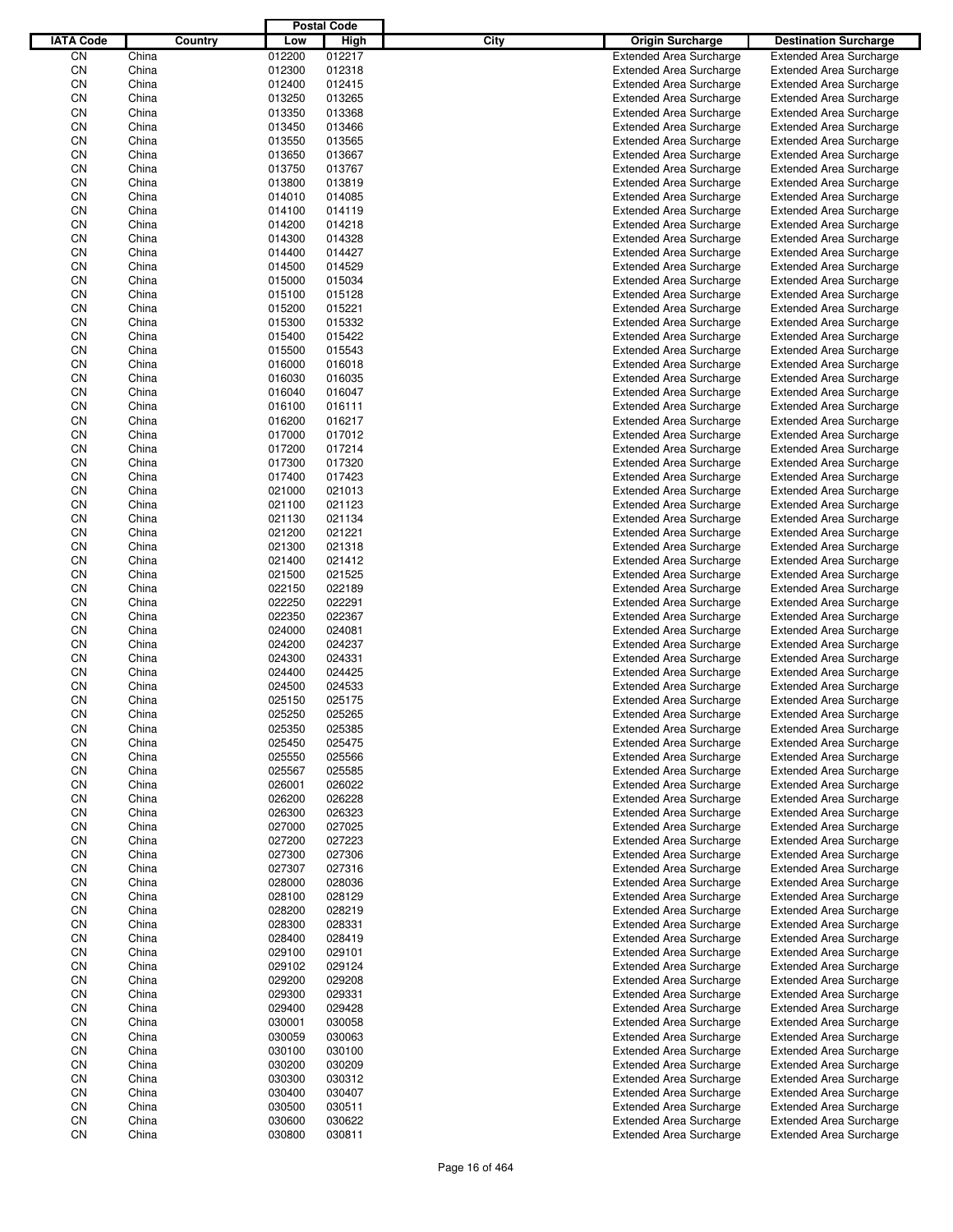|                  |                |         |                  | <b>Postal Code</b> |             |                                                                  |                                                                  |
|------------------|----------------|---------|------------------|--------------------|-------------|------------------------------------------------------------------|------------------------------------------------------------------|
| <b>IATA Code</b> |                | Country | Low              | High               | <b>City</b> | <b>Origin Surcharge</b>                                          | <b>Destination Surcharge</b>                                     |
| CN               | China          |         | 030900           | 030905             |             | <b>Extended Area Surcharge</b>                                   | <b>Extended Area Surcharge</b>                                   |
| CN               | China          |         | 031100           | 031111             |             | <b>Extended Area Surcharge</b>                                   | <b>Extended Area Surcharge</b>                                   |
| CN               | China          |         | 031300           | 031309             |             | <b>Extended Area Surcharge</b>                                   | <b>Extended Area Surcharge</b>                                   |
| CN               | China          |         | 031400           | 031410             |             | <b>Extended Area Surcharge</b>                                   | <b>Extended Area Surcharge</b>                                   |
| CN               | China          |         | 031500           | 031506             |             | <b>Extended Area Surcharge</b>                                   | <b>Extended Area Surcharge</b>                                   |
| CN               | China          |         | 031800           | 031808             |             | <b>Extended Area Surcharge</b>                                   | <b>Extended Area Surcharge</b>                                   |
| CN               | China          |         | 032000           | 032007             |             | <b>Extended Area Surcharge</b>                                   | <b>Extended Area Surcharge</b>                                   |
| CN               | China          |         | 032100           | 032112             |             | <b>Extended Area Surcharge</b>                                   | <b>Extended Area Surcharge</b>                                   |
| CN               | China          |         | 032200           | 032209             |             | <b>Extended Area Surcharge</b>                                   | <b>Extended Area Surcharge</b>                                   |
| CN               | China          |         | 032300           | 032314             |             | <b>Extended Area Surcharge</b>                                   | <b>Extended Area Surcharge</b>                                   |
| CN               | China          |         | 032400           | 032410             |             | <b>Extended Area Surcharge</b>                                   | <b>Extended Area Surcharge</b>                                   |
| CN               | China          |         | 032500           | 032506             |             | <b>Extended Area Surcharge</b>                                   | <b>Extended Area Surcharge</b>                                   |
| CN               | China          |         | 032600           | 032614             |             | <b>Extended Area Surcharge</b>                                   | <b>Extended Area Surcharge</b>                                   |
| CN               | China          |         | 032700           | 032712             |             | <b>Extended Area Surcharge</b>                                   | <b>Extended Area Surcharge</b>                                   |
| CN               | China          |         | 033000           | 033017             |             | <b>Extended Area Surcharge</b>                                   | <b>Extended Area Surcharge</b>                                   |
| CN<br>CN         | China<br>China |         | 033100<br>033200 | 033106<br>033216   |             | <b>Extended Area Surcharge</b><br><b>Extended Area Surcharge</b> | <b>Extended Area Surcharge</b><br><b>Extended Area Surcharge</b> |
| CN               | China          |         | 033300           | 033313             |             | <b>Extended Area Surcharge</b>                                   | <b>Extended Area Surcharge</b>                                   |
| CN               | China          |         | 033400           | 033404             |             | <b>Extended Area Surcharge</b>                                   | <b>Extended Area Surcharge</b>                                   |
| CN               | China          |         | 033500           | 033507             |             | <b>Extended Area Surcharge</b>                                   | <b>Extended Area Surcharge</b>                                   |
| CN               | China          |         | 033600           | 033613             |             | <b>Extended Area Surcharge</b>                                   | <b>Extended Area Surcharge</b>                                   |
| CN               | China          |         | 034000           | 034028             |             | <b>Extended Area Surcharge</b>                                   | <b>Extended Area Surcharge</b>                                   |
| CN               | China          |         | 034100           | 034117             |             | <b>Extended Area Surcharge</b>                                   | <b>Extended Area Surcharge</b>                                   |
| CN               | China          |         | 034200           | 034211             |             | <b>Extended Area Surcharge</b>                                   | <b>Extended Area Surcharge</b>                                   |
| CN               | China          |         | 034300           | 034306             |             | <b>Extended Area Surcharge</b>                                   | <b>Extended Area Surcharge</b>                                   |
| CN               | China          |         | 034400           | 034408             |             | <b>Extended Area Surcharge</b>                                   | <b>Extended Area Surcharge</b>                                   |
| CN               | China          |         | 035100           | 035107             |             | <b>Extended Area Surcharge</b>                                   | <b>Extended Area Surcharge</b>                                   |
| CN               | China          |         | 035400           | 035412             |             | <b>Extended Area Surcharge</b>                                   | <b>Extended Area Surcharge</b>                                   |
| CN               | China          |         | 035500           | 035515             |             | <b>Extended Area Surcharge</b>                                   | <b>Extended Area Surcharge</b>                                   |
| CN               | China          |         | 036000           | 036017             |             | <b>Extended Area Surcharge</b>                                   | <b>Extended Area Surcharge</b>                                   |
| CN               | China          |         | 036100           | 036106             |             | <b>Extended Area Surcharge</b>                                   | <b>Extended Area Surcharge</b>                                   |
| CN               | China          |         | 036200           | 036206             |             | <b>Extended Area Surcharge</b>                                   | <b>Extended Area Surcharge</b>                                   |
| CN               | China          |         | 036300           | 036306             |             | <b>Extended Area Surcharge</b>                                   | <b>Extended Area Surcharge</b>                                   |
| CN               | China          |         | 036400           | 036412             |             | <b>Extended Area Surcharge</b>                                   | <b>Extended Area Surcharge</b>                                   |
| CN               | China          |         | 036500           | 036509             |             | <b>Extended Area Surcharge</b>                                   | <b>Extended Area Surcharge</b>                                   |
| CN               | China          |         | 036600           | 036609             |             | <b>Extended Area Surcharge</b>                                   | <b>Extended Area Surcharge</b>                                   |
| CN               | China          |         | 036700           | 036712             |             | <b>Extended Area Surcharge</b>                                   | <b>Extended Area Surcharge</b>                                   |
| CN               | China          |         | 036900           | 036905             |             | <b>Extended Area Surcharge</b>                                   | <b>Extended Area Surcharge</b>                                   |
| CN               | China          |         | 037001           | 037044             |             | <b>Extended Area Surcharge</b>                                   | <b>Extended Area Surcharge</b>                                   |
| CN               | China          |         | 037100           | 037104             |             | <b>Extended Area Surcharge</b>                                   | <b>Extended Area Surcharge</b>                                   |
| CN               | China          |         | 037200           | 037205             |             | <b>Extended Area Surcharge</b>                                   | <b>Extended Area Surcharge</b>                                   |
| CN               | China          |         | 037300           | 037305             |             | <b>Extended Area Surcharge</b>                                   | <b>Extended Area Surcharge</b>                                   |
| CN<br>CN         | China<br>China |         | 037400<br>037500 | 037413<br>037506   |             | <b>Extended Area Surcharge</b><br><b>Extended Area Surcharge</b> | <b>Extended Area Surcharge</b>                                   |
| CN               | China          |         | 037600           | 037604             |             | <b>Extended Area Surcharge</b>                                   | <b>Extended Area Surcharge</b><br><b>Extended Area Surcharge</b> |
| CN               | China          |         | 037605           | 037608             |             | <b>Extended Area Surcharge</b>                                   | <b>Extended Area Surcharge</b>                                   |
| CN               | China          |         | 038100           | 038112             |             | <b>Extended Area Surcharge</b>                                   | <b>Extended Area Surcharge</b>                                   |
| CN               | China          |         | 038200           | 038211             |             | <b>Extended Area Surcharge</b>                                   | <b>Extended Area Surcharge</b>                                   |
| CN               | China          |         | 038300           | 038309             |             | Extended Area Surcharge                                          | <b>Extended Area Surcharge</b>                                   |
| CN               | China          |         | 041000           | 041084             |             | <b>Extended Area Surcharge</b>                                   | <b>Extended Area Surcharge</b>                                   |
| CN               | China          |         | 041200           | 041208             |             | <b>Extended Area Surcharge</b>                                   | <b>Extended Area Surcharge</b>                                   |
| CN               | China          |         | 041300           | 041308             |             | <b>Extended Area Surcharge</b>                                   | <b>Extended Area Surcharge</b>                                   |
| CN               | China          |         | 041400           | 041406             |             | <b>Extended Area Surcharge</b>                                   | <b>Extended Area Surcharge</b>                                   |
| CN               | China          |         | 041500           | 041512             |             | <b>Extended Area Surcharge</b>                                   | <b>Extended Area Surcharge</b>                                   |
| CN               | China          |         | 041600           | 041613             |             | <b>Extended Area Surcharge</b>                                   | <b>Extended Area Surcharge</b>                                   |
| CN               | China          |         | 042100           | 042109             |             | <b>Extended Area Surcharge</b>                                   | <b>Extended Area Surcharge</b>                                   |
| CN               | China          |         | 042200           | 042204             |             | <b>Extended Area Surcharge</b>                                   | <b>Extended Area Surcharge</b>                                   |
| CN               | China          |         | 042300           | 042304             |             | <b>Extended Area Surcharge</b>                                   | <b>Extended Area Surcharge</b>                                   |
| CN               | China          |         | 042400           | 042409             |             | <b>Extended Area Surcharge</b>                                   | <b>Extended Area Surcharge</b>                                   |
| CN               | China          |         | 042500           | 042509             |             | <b>Extended Area Surcharge</b>                                   | <b>Extended Area Surcharge</b>                                   |
| CN               | China          |         | 042600           | 042607             |             | <b>Extended Area Surcharge</b>                                   | <b>Extended Area Surcharge</b>                                   |
| CN               | China          |         | 043000           | 043018             |             | <b>Extended Area Surcharge</b>                                   | <b>Extended Area Surcharge</b>                                   |
| CN               | China          |         | 043100           | 043112             |             | <b>Extended Area Surcharge</b>                                   | <b>Extended Area Surcharge</b>                                   |
| CN               | China          |         | 043200           | 043206             |             | <b>Extended Area Surcharge</b>                                   | <b>Extended Area Surcharge</b>                                   |
| CN               | China          |         | 043300           | 043305             |             | <b>Extended Area Surcharge</b>                                   | <b>Extended Area Surcharge</b>                                   |
| CN<br>CN         | China<br>China |         | 043400<br>043500 | 043409<br>043512   |             | <b>Extended Area Surcharge</b><br><b>Extended Area Surcharge</b> | <b>Extended Area Surcharge</b><br><b>Extended Area Surcharge</b> |
| CN               | China          |         | 043600           | 043610             |             | <b>Extended Area Surcharge</b>                                   | <b>Extended Area Surcharge</b>                                   |
| CN               | China          |         | 043700           | 043712             |             | <b>Extended Area Surcharge</b>                                   | <b>Extended Area Surcharge</b>                                   |
| CN               | China          |         | 043800           | 043806             |             | <b>Extended Area Surcharge</b>                                   | <b>Extended Area Surcharge</b>                                   |
| CN               | China          |         | 044000           | 044012             |             | <b>Extended Area Surcharge</b>                                   | <b>Extended Area Surcharge</b>                                   |
| CN               | China          |         | 044100           | 044107             |             | <b>Extended Area Surcharge</b>                                   | <b>Extended Area Surcharge</b>                                   |
| CN               | China          |         | 044200           | 044210             |             | <b>Extended Area Surcharge</b>                                   | <b>Extended Area Surcharge</b>                                   |
| CN               | China          |         | 044300           | 044311             |             | <b>Extended Area Surcharge</b>                                   | <b>Extended Area Surcharge</b>                                   |
| CN               | China          |         | 044400           | 044408             |             | <b>Extended Area Surcharge</b>                                   | <b>Extended Area Surcharge</b>                                   |
| CN               | China          |         | 044500           | 044511             |             | <b>Extended Area Surcharge</b>                                   | <b>Extended Area Surcharge</b>                                   |
| CN               | China          |         | 044600           | 044608             |             | <b>Extended Area Surcharge</b>                                   | <b>Extended Area Surcharge</b>                                   |
| CN               | China          |         | 045000           | 045068             |             | <b>Extended Area Surcharge</b>                                   | <b>Extended Area Surcharge</b>                                   |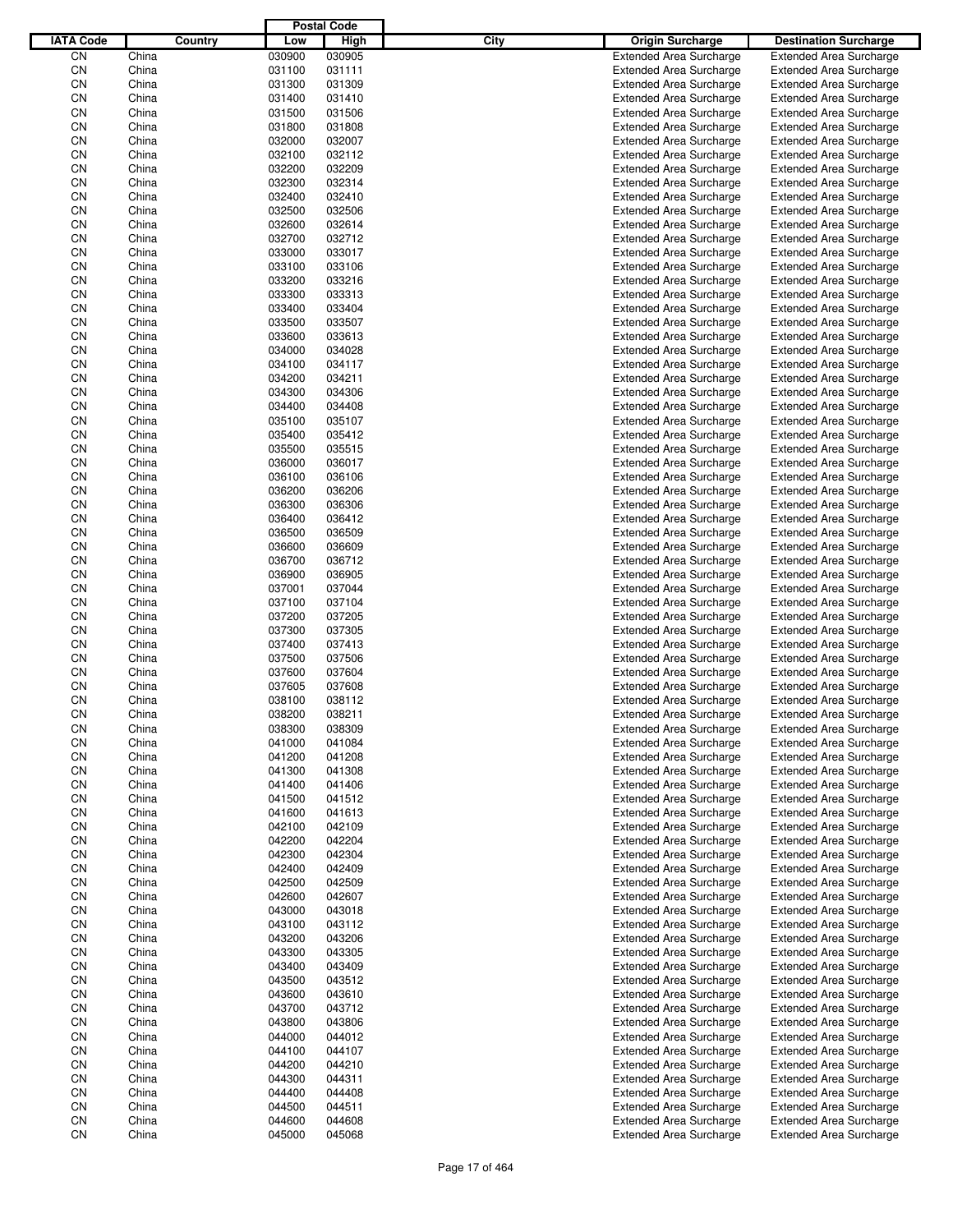|                  |                |         |                  | <b>Postal Code</b> |             |                                                                  |                                                                  |
|------------------|----------------|---------|------------------|--------------------|-------------|------------------------------------------------------------------|------------------------------------------------------------------|
| <b>IATA Code</b> |                | Country | Low              | High               | <b>City</b> | <b>Origin Surcharge</b>                                          | <b>Destination Surcharge</b>                                     |
| CN               | China          |         | 045100           | 045157             |             | <b>Extended Area Surcharge</b>                                   | <b>Extended Area Surcharge</b>                                   |
| CN               | China          |         | 045200           | 045246             |             | <b>Extended Area Surcharge</b>                                   | <b>Extended Area Surcharge</b>                                   |
| CN               | China          |         | 045300           | 045312             |             | <b>Extended Area Surcharge</b>                                   | <b>Extended Area Surcharge</b>                                   |
| CN               | China          |         | 045400           | 045415             |             | <b>Extended Area Surcharge</b>                                   | <b>Extended Area Surcharge</b>                                   |
| CN               | China          |         | 046000           | 046032             |             | <b>Extended Area Surcharge</b>                                   | <b>Extended Area Surcharge</b>                                   |
| CN               | China          |         | 046100           | 046108             |             | <b>Extended Area Surcharge</b>                                   | <b>Extended Area Surcharge</b>                                   |
| CN               | China          |         | 046200           | 046209             |             | <b>Extended Area Surcharge</b>                                   | <b>Extended Area Surcharge</b>                                   |
| CN               | China          |         | 046300           | 046311             |             | <b>Extended Area Surcharge</b>                                   | <b>Extended Area Surcharge</b>                                   |
| CN               | China          |         | 046400           | 046412             |             | <b>Extended Area Surcharge</b>                                   | <b>Extended Area Surcharge</b>                                   |
| CN               | China          |         | 046500           | 046512             |             | <b>Extended Area Surcharge</b>                                   | <b>Extended Area Surcharge</b>                                   |
| CN               | China          |         | 046600           | 046611             |             | <b>Extended Area Surcharge</b>                                   | <b>Extended Area Surcharge</b>                                   |
| CN               | China          |         | 047100           | 047105             |             | <b>Extended Area Surcharge</b>                                   | <b>Extended Area Surcharge</b>                                   |
| CN               | China          |         | 047300           | 047311             |             | <b>Extended Area Surcharge</b>                                   | <b>Extended Area Surcharge</b>                                   |
| CN               | China          |         | 047400           | 047411             |             | <b>Extended Area Surcharge</b>                                   | <b>Extended Area Surcharge</b>                                   |
| CN               | China          |         | 047500           | 047507             |             | <b>Extended Area Surcharge</b>                                   | <b>Extended Area Surcharge</b>                                   |
| CN               | China          |         | 047600           | 047608             |             | <b>Extended Area Surcharge</b>                                   | <b>Extended Area Surcharge</b>                                   |
| CN               | China          |         | 048000           | 048026             |             | <b>Extended Area Surcharge</b>                                   | <b>Extended Area Surcharge</b>                                   |
| CN               | China          |         | 048100           | 048119             |             | <b>Extended Area Surcharge</b>                                   | <b>Extended Area Surcharge</b>                                   |
| CN               | China          |         | 048200           | 048211             |             | <b>Extended Area Surcharge</b>                                   | <b>Extended Area Surcharge</b>                                   |
| CN               | China<br>China |         | 048300           | 048318             |             | <b>Extended Area Surcharge</b>                                   | <b>Extended Area Surcharge</b>                                   |
| CN               | China          |         | 048400           | 048412             |             | <b>Extended Area Surcharge</b><br><b>Extended Area Surcharge</b> | <b>Extended Area Surcharge</b>                                   |
| CN<br>CN         | China          |         | 050001<br>050100 | 050094<br>050120   |             | <b>Extended Area Surcharge</b>                                   | <b>Extended Area Surcharge</b><br><b>Extended Area Surcharge</b> |
| CN               | China          |         | 050200           | 050227             |             | <b>Extended Area Surcharge</b>                                   | <b>Extended Area Surcharge</b>                                   |
| CN               | China          |         | 050300           | 050310             |             | <b>Extended Area Surcharge</b>                                   | <b>Extended Area Surcharge</b>                                   |
| CN               | China          |         | 050400           | 050411             |             | <b>Extended Area Surcharge</b>                                   | <b>Extended Area Surcharge</b>                                   |
| CN               | China          |         | 050500           | 050506             |             | <b>Extended Area Surcharge</b>                                   | <b>Extended Area Surcharge</b>                                   |
| CN               | China          |         | 050600           | 050603             |             | <b>Extended Area Surcharge</b>                                   | <b>Extended Area Surcharge</b>                                   |
| CN               | China          |         | 050700           | 050709             |             | <b>Extended Area Surcharge</b>                                   | <b>Extended Area Surcharge</b>                                   |
| CN               | China          |         | 050800           | 050837             |             | <b>Extended Area Surcharge</b>                                   | <b>Extended Area Surcharge</b>                                   |
| CN               | China          |         | 051130           | 051137             |             | <b>Extended Area Surcharge</b>                                   | <b>Extended Area Surcharge</b>                                   |
| CN               | China          |         | 051230           | 051234             |             | <b>Extended Area Surcharge</b>                                   | <b>Extended Area Surcharge</b>                                   |
| CN               | China          |         | 051300           | 051335             |             | <b>Extended Area Surcharge</b>                                   | <b>Extended Area Surcharge</b>                                   |
| CN               | China          |         | 051430           | 051435             |             | <b>Extended Area Surcharge</b>                                   | <b>Extended Area Surcharge</b>                                   |
| CN               | China          |         | 051530           | 051534             |             | <b>Extended Area Surcharge</b>                                   | <b>Extended Area Surcharge</b>                                   |
| CN               | China          |         | 052160           | 052167             |             | <b>Extended Area Surcharge</b>                                   | <b>Extended Area Surcharge</b>                                   |
| CN               | China          |         | 052260           | 052265             |             | <b>Extended Area Surcharge</b>                                   | <b>Extended Area Surcharge</b>                                   |
| CN               | China          |         | 052360           | 052373             |             | <b>Extended Area Surcharge</b>                                   | <b>Extended Area Surcharge</b>                                   |
| CN               | China          |         | 052460           | 052464             |             | <b>Extended Area Surcharge</b>                                   | <b>Extended Area Surcharge</b>                                   |
| CN               | China          |         | 052560           | 052566             |             | <b>Extended Area Surcharge</b>                                   | <b>Extended Area Surcharge</b>                                   |
| CN               | China          |         | 053000           | 053000             |             | <b>Extended Area Surcharge</b>                                   | <b>Extended Area Surcharge</b>                                   |
| CN               | China          |         | 053100           | 053111             |             | <b>Extended Area Surcharge</b>                                   | <b>Extended Area Surcharge</b>                                   |
| CN               | China          |         | 053200           | 053203             |             | <b>Extended Area Surcharge</b>                                   | <b>Extended Area Surcharge</b>                                   |
| CN               | China          |         | 053300           | 053312             |             | <b>Extended Area Surcharge</b>                                   | <b>Extended Area Surcharge</b>                                   |
| CN               | China          |         | 053400           | 053411             |             | <b>Extended Area Surcharge</b>                                   | <b>Extended Area Surcharge</b>                                   |
| CN               | China          |         | 053500           | 053517             |             | <b>Extended Area Surcharge</b>                                   | <b>Extended Area Surcharge</b>                                   |
| CN               | China          |         | 053600           | 053603             |             | <b>Extended Area Surcharge</b>                                   | <b>Extended Area Surcharge</b>                                   |
| CN               | China          |         | 053700           | 053703             |             | <b>Extended Area Surcharge</b>                                   | <b>Extended Area Surcharge</b>                                   |
| CN               | China          |         | 053800           | 053871             |             | <b>Extended Area Surcharge</b>                                   | <b>Extended Area Surcharge</b>                                   |
| CN               | China          |         | 053900           | 053901             |             | <b>Extended Area Surcharge</b>                                   | <b>Extended Area Surcharge</b>                                   |
| CN               | China          |         | 054000           | 054015             |             | <b>Extended Area Surcharge</b>                                   | <b>Extended Area Surcharge</b>                                   |
| CN               | China          |         | 054100           | 054106             |             | <b>Extended Area Surcharge</b>                                   | <b>Extended Area Surcharge</b>                                   |
| CN               | China          |         | 054200           | 054206             |             | <b>Extended Area Surcharge</b>                                   | <b>Extended Area Surcharge</b>                                   |
| CN               | China          |         | 054300           | 054305             |             | <b>Extended Area Surcharge</b>                                   | <b>Extended Area Surcharge</b>                                   |
| CN               | China          |         | 054400           | 054402             |             | <b>Extended Area Surcharge</b>                                   | <b>Extended Area Surcharge</b>                                   |
| CN               | China          |         | 054500           | 054501             |             | <b>Extended Area Surcharge</b>                                   | <b>Extended Area Surcharge</b>                                   |
| CN               | China          |         | 054600           | 054602             |             | <b>Extended Area Surcharge</b>                                   | <b>Extended Area Surcharge</b>                                   |
| CN               | China          |         | 054700           | 054704             |             | <b>Extended Area Surcharge</b>                                   | <b>Extended Area Surcharge</b>                                   |
| CN               | China          |         | 054800           | 054804             |             | <b>Extended Area Surcharge</b>                                   | <b>Extended Area Surcharge</b>                                   |
| CN               | China          |         | 054900           | 054902             |             | <b>Extended Area Surcharge</b>                                   | <b>Extended Area Surcharge</b>                                   |
| CN<br>CN         | China          |         | 055150<br>055250 | 055153<br>055253   |             | <b>Extended Area Surcharge</b>                                   | <b>Extended Area Surcharge</b>                                   |
| CN               | China<br>China |         | 055350           | 055354             |             | <b>Extended Area Surcharge</b><br><b>Extended Area Surcharge</b> | <b>Extended Area Surcharge</b><br><b>Extended Area Surcharge</b> |
| CN               | China          |         | 055450           | 055450             |             | <b>Extended Area Surcharge</b>                                   | <b>Extended Area Surcharge</b>                                   |
| CN               | China          |         | 055550           | 055554             |             | <b>Extended Area Surcharge</b>                                   | <b>Extended Area Surcharge</b>                                   |
| CN               | China          |         | 055650           | 055651             |             | <b>Extended Area Surcharge</b>                                   | <b>Extended Area Surcharge</b>                                   |
| CN               | China          |         | 055750           | 055753             |             | <b>Extended Area Surcharge</b>                                   | <b>Extended Area Surcharge</b>                                   |
| CN               | China          |         | 056001           | 056046             |             | <b>Extended Area Surcharge</b>                                   | <b>Extended Area Surcharge</b>                                   |
| CN               | China          |         | 056101           | 056108             |             | <b>Extended Area Surcharge</b>                                   | <b>Extended Area Surcharge</b>                                   |
| CN               | China          |         | 056200           | 056202             |             | <b>Extended Area Surcharge</b>                                   | <b>Extended Area Surcharge</b>                                   |
| CN               | China          |         | 056300           | 056341             |             | <b>Extended Area Surcharge</b>                                   | <b>Extended Area Surcharge</b>                                   |
| CN               | China          |         | 056400           | 056407             |             | <b>Extended Area Surcharge</b>                                   | <b>Extended Area Surcharge</b>                                   |
| CN               | China          |         | 056500           | 056506             |             | <b>Extended Area Surcharge</b>                                   | <b>Extended Area Surcharge</b>                                   |
| CN               | China          |         | 056600           | 056602             |             | <b>Extended Area Surcharge</b>                                   | <b>Extended Area Surcharge</b>                                   |
| CN               | China          |         | 056800           | 056805             |             | <b>Extended Area Surcharge</b>                                   | <b>Extended Area Surcharge</b>                                   |
| CN               | China          |         | 056900           | 056905             |             | <b>Extended Area Surcharge</b>                                   | <b>Extended Area Surcharge</b>                                   |
| CN               | China          |         | 057150           | 057154             |             | <b>Extended Area Surcharge</b>                                   | <b>Extended Area Surcharge</b>                                   |
| CN               | China          |         | 057250           | 057253             |             | <b>Extended Area Surcharge</b>                                   | <b>Extended Area Surcharge</b>                                   |
|                  |                |         |                  |                    |             |                                                                  |                                                                  |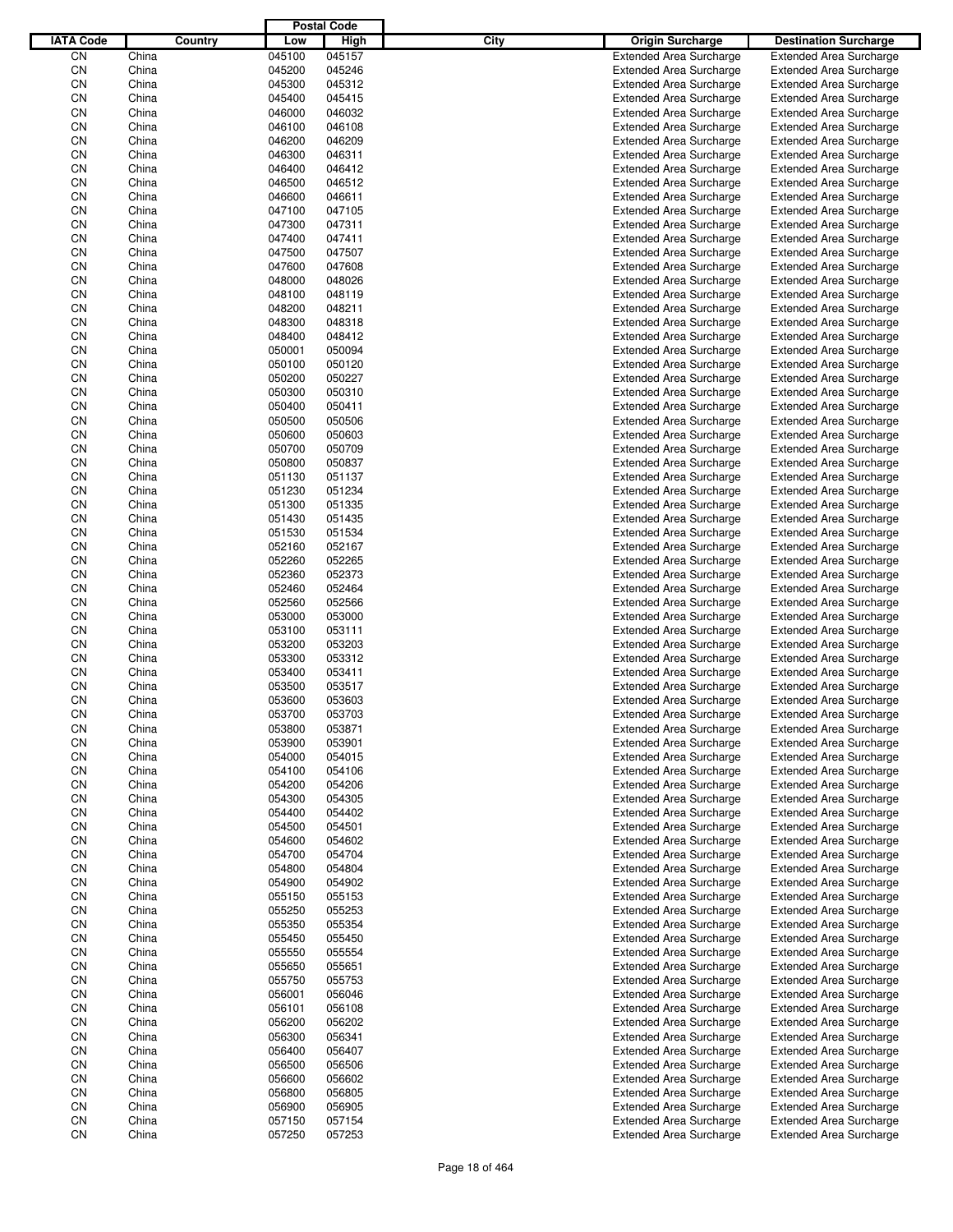|                  |                |         |                  | <b>Postal Code</b> |             |                                                                  |                                                                  |
|------------------|----------------|---------|------------------|--------------------|-------------|------------------------------------------------------------------|------------------------------------------------------------------|
| <b>IATA Code</b> |                | Country | Low              | High               | <b>City</b> | <b>Origin Surcharge</b>                                          | <b>Destination Surcharge</b>                                     |
| CN               | China          |         | 057350           | 057351             |             | <b>Extended Area Surcharge</b>                                   | <b>Extended Area Surcharge</b>                                   |
| CN               | China          |         | 057450           | 057452             |             | <b>Extended Area Surcharge</b>                                   | <b>Extended Area Surcharge</b>                                   |
| CN               | China          |         | 057550           | 057552             |             | <b>Extended Area Surcharge</b>                                   | <b>Extended Area Surcharge</b>                                   |
| CN               | China          |         | 057650           | 057651             |             | <b>Extended Area Surcharge</b>                                   | <b>Extended Area Surcharge</b>                                   |
| CN               | China          |         | 057750           | 057753             |             | <b>Extended Area Surcharge</b>                                   | <b>Extended Area Surcharge</b>                                   |
| CN               | China          |         | 061000           | 061039             |             | <b>Extended Area Surcharge</b>                                   | <b>Extended Area Surcharge</b>                                   |
| CN               | China          |         | 061100           | 061113             |             | <b>Extended Area Surcharge</b>                                   | <b>Extended Area Surcharge</b>                                   |
| CN               | China          |         | 061200           | 061206             |             | <b>Extended Area Surcharge</b>                                   | <b>Extended Area Surcharge</b>                                   |
| CN               | China          |         | 061300           | 061306             |             | <b>Extended Area Surcharge</b>                                   | <b>Extended Area Surcharge</b>                                   |
| CN               | China          |         | 061400           | 061403             |             | <b>Extended Area Surcharge</b>                                   | <b>Extended Area Surcharge</b>                                   |
| CN               | China          |         | 061500           | 061508             |             | <b>Extended Area Surcharge</b>                                   | <b>Extended Area Surcharge</b>                                   |
| CN               | China          |         | 061600           | 061607             |             | <b>Extended Area Surcharge</b>                                   | <b>Extended Area Surcharge</b>                                   |
| CN               | China          |         | 061800           | 061807             |             | <b>Extended Area Surcharge</b>                                   | <b>Extended Area Surcharge</b>                                   |
| CN               | China<br>China |         | 062150           | 062159             |             | <b>Extended Area Surcharge</b>                                   | <b>Extended Area Surcharge</b>                                   |
| CN<br>CN         | China          |         | 062250<br>062350 | 062257<br>062354   |             | <b>Extended Area Surcharge</b><br><b>Extended Area Surcharge</b> | <b>Extended Area Surcharge</b><br><b>Extended Area Surcharge</b> |
| CN               | China          |         | 062355           | 062356             |             | <b>Extended Area Surcharge</b>                                   | <b>Extended Area Surcharge</b>                                   |
| CN               | China          |         | 062450           | 062464             |             | <b>Extended Area Surcharge</b>                                   | <b>Extended Area Surcharge</b>                                   |
| CN               | China          |         | 062550           | 062563             |             | <b>Extended Area Surcharge</b>                                   | <b>Extended Area Surcharge</b>                                   |
| CN               | China          |         | 062650           | 062659             |             | <b>Extended Area Surcharge</b>                                   | <b>Extended Area Surcharge</b>                                   |
| CN               | China          |         | 063000           | 063020             |             | <b>Extended Area Surcharge</b>                                   | <b>Extended Area Surcharge</b>                                   |
| CN               | China          |         | 063023           | 063029             |             | <b>Extended Area Surcharge</b>                                   | <b>Extended Area Surcharge</b>                                   |
| CN               | China          |         | 063200           | 063211             |             | <b>Extended Area Surcharge</b>                                   | <b>Extended Area Surcharge</b>                                   |
| CN               | China          |         | 063300           | 063314             |             | <b>Extended Area Surcharge</b>                                   | <b>Extended Area Surcharge</b>                                   |
| CN               | China          |         | 063420           | 063422             |             | <b>Extended Area Surcharge</b>                                   | <b>Extended Area Surcharge</b>                                   |
| CN               | China          |         | 063500           | 063509             |             | <b>Extended Area Surcharge</b>                                   | <b>Extended Area Surcharge</b>                                   |
| CN               | China          |         | 063600           | 063612             |             | <b>Extended Area Surcharge</b>                                   | <b>Extended Area Surcharge</b>                                   |
| CN               | China          |         | 063700           | 063708             |             | <b>Extended Area Surcharge</b>                                   | <b>Extended Area Surcharge</b>                                   |
| CN               | China          |         | 064000           | 064013             |             | <b>Extended Area Surcharge</b>                                   | <b>Extended Area Surcharge</b>                                   |
| CN               | China          |         | 064100           | 064108             |             | <b>Extended Area Surcharge</b>                                   | <b>Extended Area Surcharge</b>                                   |
| CN               | China          |         | 064200           | 064209             |             | <b>Extended Area Surcharge</b>                                   | <b>Extended Area Surcharge</b>                                   |
| CN               | China          |         | 064300           | 064309             |             | <b>Extended Area Surcharge</b>                                   | <b>Extended Area Surcharge</b>                                   |
| CN               | China          |         | 064400           | 064411             |             | <b>Extended Area Surcharge</b>                                   | <b>Extended Area Surcharge</b>                                   |
| CN               | China          |         | 065000           | 065007             |             | <b>Extended Area Surcharge</b>                                   | <b>Extended Area Surcharge</b>                                   |
| CN               | China          |         | 065200           | 065206             |             | <b>Extended Area Surcharge</b>                                   | <b>Extended Area Surcharge</b>                                   |
| CN               | China          |         | 065300           | 065302             |             | <b>Extended Area Surcharge</b>                                   | <b>Extended Area Surcharge</b>                                   |
| CN               | China          |         | 065400           | 065406             |             | <b>Extended Area Surcharge</b>                                   | <b>Extended Area Surcharge</b>                                   |
| CN               | China          |         | 065500           | 065506             |             | <b>Extended Area Surcharge</b>                                   | <b>Extended Area Surcharge</b>                                   |
| CN               | China          |         | 065600           | 065607             |             | <b>Extended Area Surcharge</b>                                   | <b>Extended Area Surcharge</b>                                   |
| CN               | China          |         | 065700           | 065706             |             | <b>Extended Area Surcharge</b>                                   | <b>Extended Area Surcharge</b>                                   |
| CN               | China          |         | 065800           | 065812             |             | <b>Extended Area Surcharge</b>                                   | <b>Extended Area Surcharge</b>                                   |
| CN               | China<br>China |         | 065900           | 065907             |             | <b>Extended Area Surcharge</b><br><b>Extended Area Surcharge</b> | <b>Extended Area Surcharge</b>                                   |
| CN<br>CN         | China          |         | 066000<br>066300 | 066200<br>066318   |             | <b>Extended Area Surcharge</b>                                   | <b>Extended Area Surcharge</b><br><b>Extended Area Surcharge</b> |
| CN               | China          |         | 066400           | 066407             |             | <b>Extended Area Surcharge</b>                                   | <b>Extended Area Surcharge</b>                                   |
| CN               | China          |         | 066500           | 066512             |             | <b>Extended Area Surcharge</b>                                   | <b>Extended Area Surcharge</b>                                   |
| CN               | China          |         | 066600           | 066612             |             | <b>Extended Area Surcharge</b>                                   | <b>Extended Area Surcharge</b>                                   |
| CN               | China          |         | 067000           | 067202             |             | <b>Extended Area Surcharge</b>                                   | <b>Extended Area Surcharge</b>                                   |
| CN               | China          |         | 067300           | 067306             |             | <b>Extended Area Surcharge</b>                                   | <b>Extended Area Surcharge</b>                                   |
| CN               | China          |         | 067400           | 067412             |             | <b>Extended Area Surcharge</b>                                   | <b>Extended Area Surcharge</b>                                   |
| CN               | China          |         | 067500           | 067513             |             | <b>Extended Area Surcharge</b>                                   | <b>Extended Area Surcharge</b>                                   |
| CN               | China          |         | 067600           | 067604             |             | <b>Extended Area Surcharge</b>                                   | <b>Extended Area Surcharge</b>                                   |
| CN               | China          |         | 068150           | 068164             |             | <b>Extended Area Surcharge</b>                                   | <b>Extended Area Surcharge</b>                                   |
| CN               | China          |         | 068250           | 068259             |             | <b>Extended Area Surcharge</b>                                   | <b>Extended Area Surcharge</b>                                   |
| CN               | China          |         | 068350           | 068364             |             | <b>Extended Area Surcharge</b>                                   | <b>Extended Area Surcharge</b>                                   |
| CN               | China          |         | 068450           | 068467             |             | <b>Extended Area Surcharge</b>                                   | <b>Extended Area Surcharge</b>                                   |
| CN               | China          |         | 071000           | 071051             |             | <b>Extended Area Surcharge</b>                                   | <b>Extended Area Surcharge</b>                                   |
| CN               | China          |         | 071100           | 071108             |             | <b>Extended Area Surcharge</b>                                   | <b>Extended Area Surcharge</b>                                   |
| CN               | China          |         | 071200           | 071202             |             | <b>Extended Area Surcharge</b>                                   | <b>Extended Area Surcharge</b>                                   |
| CN               | China          |         | 071300           | 071301             |             | <b>Extended Area Surcharge</b>                                   | <b>Extended Area Surcharge</b>                                   |
| CN               | China          |         | 071400           | 071404             |             | <b>Extended Area Surcharge</b>                                   | <b>Extended Area Surcharge</b>                                   |
| CN               | China          |         | 071500           | 071504             |             | <b>Extended Area Surcharge</b>                                   | <b>Extended Area Surcharge</b>                                   |
| CN               | China          |         | 071600           | 071607             |             | <b>Extended Area Surcharge</b>                                   | <b>Extended Area Surcharge</b>                                   |
| CN               | China          |         | 071700           | 071708             |             | <b>Extended Area Surcharge</b>                                   | <b>Extended Area Surcharge</b>                                   |
| CN               | China          |         | 071800           | 071804             |             | <b>Extended Area Surcharge</b>                                   | <b>Extended Area Surcharge</b>                                   |
| CN               | China          |         | 071805           | 071805             |             | <b>Extended Area Surcharge</b>                                   | <b>Extended Area Surcharge</b>                                   |
| CN<br>CN         | China<br>China |         | 072150<br>072250 | 072159<br>072254   |             | <b>Extended Area Surcharge</b>                                   | <b>Extended Area Surcharge</b>                                   |
| CN               | China          |         | 072350           | 072359             |             | <b>Extended Area Surcharge</b><br><b>Extended Area Surcharge</b> | <b>Extended Area Surcharge</b><br><b>Extended Area Surcharge</b> |
| CN               | China          |         | 072450           | 072453             |             | <b>Extended Area Surcharge</b>                                   | <b>Extended Area Surcharge</b>                                   |
| CN               | China          |         | 072550           | 072558             |             | <b>Extended Area Surcharge</b>                                   | <b>Extended Area Surcharge</b>                                   |
| CN               | China          |         | 072650           | 072659             |             | <b>Extended Area Surcharge</b>                                   | <b>Extended Area Surcharge</b>                                   |
| CN               | China          |         | 072750           | 072761             |             | <b>Extended Area Surcharge</b>                                   | <b>Extended Area Surcharge</b>                                   |
| CN               | China          |         | 073000           | 073009             |             | <b>Extended Area Surcharge</b>                                   | <b>Extended Area Surcharge</b>                                   |
| CN               | China          |         | 073100           | 073106             |             | <b>Extended Area Surcharge</b>                                   | <b>Extended Area Surcharge</b>                                   |
| CN               | China          |         | 073200           | 073207             |             | <b>Extended Area Surcharge</b>                                   | <b>Extended Area Surcharge</b>                                   |
| CN               | China          |         | 074000           | 074005             |             | <b>Extended Area Surcharge</b>                                   | <b>Extended Area Surcharge</b>                                   |
| CN               | China          |         | 074100           | 074104             |             | <b>Extended Area Surcharge</b>                                   | <b>Extended Area Surcharge</b>                                   |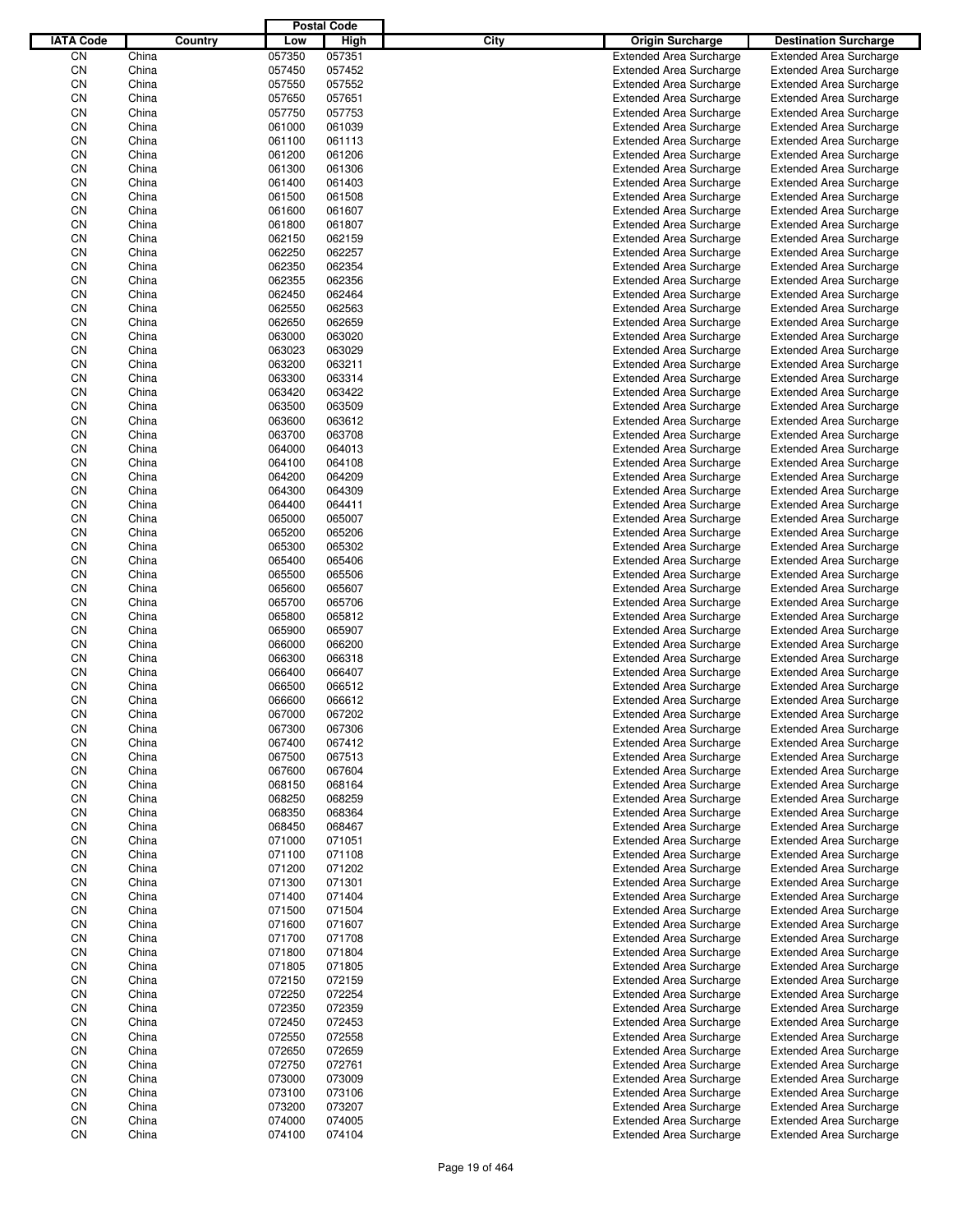|                  |       |         |        | <b>Postal Code</b> |             |                                |                                |
|------------------|-------|---------|--------|--------------------|-------------|--------------------------------|--------------------------------|
| <b>IATA Code</b> |       | Country | Low    | High               | <b>City</b> | <b>Origin Surcharge</b>        | <b>Destination Surcharge</b>   |
| CN               | China |         | 074200 | 074211             |             | <b>Extended Area Surcharge</b> | <b>Extended Area Surcharge</b> |
| CN               | China |         | 074300 | 074312             |             | <b>Extended Area Surcharge</b> | <b>Extended Area Surcharge</b> |
| CN               | China |         | 075000 | 075061             |             | <b>Extended Area Surcharge</b> | <b>Extended Area Surcharge</b> |
| CN               | China |         | 075100 | 075199             |             | <b>Extended Area Surcharge</b> | <b>Extended Area Surcharge</b> |
| CN               | China |         | 075400 | 075441             |             | <b>Extended Area Surcharge</b> | <b>Extended Area Surcharge</b> |
| CN               | China |         | 075500 | 075545             |             | <b>Extended Area Surcharge</b> | <b>Extended Area Surcharge</b> |
| CN               | China |         | 075600 | 075651             |             | <b>Extended Area Surcharge</b> | <b>Extended Area Surcharge</b> |
| CN               | China |         | 075700 | 075746             |             | <b>Extended Area Surcharge</b> | <b>Extended Area Surcharge</b> |
| CN               | China |         | 075800 | 075836             |             | <b>Extended Area Surcharge</b> | <b>Extended Area Surcharge</b> |
| CN               | China |         | 076150 | 076196             |             | <b>Extended Area Surcharge</b> | <b>Extended Area Surcharge</b> |
| CN               | China |         | 076250 | 076281             |             | <b>Extended Area Surcharge</b> | <b>Extended Area Surcharge</b> |
| CN               | China |         | 076350 | 076381             |             | <b>Extended Area Surcharge</b> | <b>Extended Area Surcharge</b> |
| CN               | China |         | 076450 | 076491             |             | <b>Extended Area Surcharge</b> | <b>Extended Area Surcharge</b> |
| CN               | China |         | 076550 | 076586             |             | <b>Extended Area Surcharge</b> | <b>Extended Area Surcharge</b> |
| CN               | China |         | 076650 | 076681             |             | <b>Extended Area Surcharge</b> | <b>Extended Area Surcharge</b> |
| CN               | China |         | 076750 | 076781             |             | <b>Extended Area Surcharge</b> | <b>Extended Area Surcharge</b> |
| CN               | China |         | 101403 | 101406             |             | <b>Extended Area Surcharge</b> | <b>Extended Area Surcharge</b> |
| CN               | China |         | 101409 | 101409             |             | <b>Extended Area Surcharge</b> | <b>Extended Area Surcharge</b> |
| CN               | China |         | 101411 | 101415             |             | <b>Extended Area Surcharge</b> | <b>Extended Area Surcharge</b> |
| CN               | China |         | 101501 | 101501             |             | <b>Extended Area Surcharge</b> | <b>Extended Area Surcharge</b> |
| CN               | China |         | 101503 | 101504             |             | <b>Extended Area Surcharge</b> | <b>Extended Area Surcharge</b> |
| CN               | China |         | 101506 | 101508             |             | <b>Extended Area Surcharge</b> | <b>Extended Area Surcharge</b> |
| CN               | China |         | 101513 | 101513             |             | <b>Extended Area Surcharge</b> | <b>Extended Area Surcharge</b> |
| CN               | China |         | 101515 | 101515             |             | <b>Extended Area Surcharge</b> | <b>Extended Area Surcharge</b> |
| CN               | China |         | 102300 | 102309             |             | <b>Extended Area Surcharge</b> | <b>Extended Area Surcharge</b> |
| CN               | China |         | 102311 | 102312             |             | <b>Extended Area Surcharge</b> | <b>Extended Area Surcharge</b> |
| CN               | China |         | 102400 | 102409             |             | <b>Extended Area Surcharge</b> | <b>Extended Area Surcharge</b> |
| CN               | China |         | 102411 | 102419             |             | <b>Extended Area Surcharge</b> | <b>Extended Area Surcharge</b> |
| CN               | China |         | 102421 | 102421             |             | <b>Extended Area Surcharge</b> | <b>Extended Area Surcharge</b> |
| CN               | China |         | 102500 | 102500             |             | <b>Extended Area Surcharge</b> | <b>Extended Area Surcharge</b> |
| CN               | China |         | 102502 | 102503             |             | <b>Extended Area Surcharge</b> | <b>Extended Area Surcharge</b> |
| CN               | China |         | 111000 | 111009             |             | <b>Extended Area Surcharge</b> | <b>Extended Area Surcharge</b> |
| CN               | China |         | 111200 | 111220             |             | <b>Extended Area Surcharge</b> | <b>Extended Area Surcharge</b> |
| CN               | China |         | 111300 | 111318             |             | <b>Extended Area Surcharge</b> | <b>Extended Area Surcharge</b> |
| CN               | China |         | 112000 | 112012             |             | <b>Extended Area Surcharge</b> | <b>Extended Area Surcharge</b> |
| CN               | China |         | 112300 | 112325             |             | <b>Extended Area Surcharge</b> | <b>Extended Area Surcharge</b> |
| CN               | China |         | 112400 | 112418             |             | <b>Extended Area Surcharge</b> | <b>Extended Area Surcharge</b> |
| CN               | China |         | 112500 | 112542             |             | <b>Extended Area Surcharge</b> | <b>Extended Area Surcharge</b> |
| CN               | China |         | 112601 | 112619             |             | <b>Extended Area Surcharge</b> | <b>Extended Area Surcharge</b> |
| CN               | China |         | 112700 | 112704             |             | <b>Extended Area Surcharge</b> | <b>Extended Area Surcharge</b> |
| CN               | China |         | 113001 | 113008             |             | <b>Extended Area Surcharge</b> | <b>Extended Area Surcharge</b> |
| CN               | China |         | 113101 | 113126             |             | <b>Extended Area Surcharge</b> | <b>Extended Area Surcharge</b> |
| CN               | China |         | 113200 | 113221             |             | <b>Extended Area Surcharge</b> | <b>Extended Area Surcharge</b> |
| CN               | China |         | 113300 | 113324             |             | <b>Extended Area Surcharge</b> | <b>Extended Area Surcharge</b> |
| CN               | China |         | 114001 | 114051             |             | <b>Extended Area Surcharge</b> | <b>Extended Area Surcharge</b> |
| CN               | China |         | 114100 | 114115             |             | <b>Extended Area Surcharge</b> | <b>Extended Area Surcharge</b> |
| CΝ               | China |         | 114200 | 114235             |             | <b>Extended Area Surcharge</b> | <b>Extended Area Surcharge</b> |
| CN               | China |         | 114300 | 114324             |             | <b>Extended Area Surcharge</b> | <b>Extended Area Surcharge</b> |
| CN               | China |         | 115000 | 115008             |             | <b>Extended Area Surcharge</b> | <b>Extended Area Surcharge</b> |
| CN               | China |         | 115100 | 115118             |             | <b>Extended Area Surcharge</b> | <b>Extended Area Surcharge</b> |
| CN               | China |         | 115200 | 115225             |             | <b>Extended Area Surcharge</b> | <b>Extended Area Surcharge</b> |
| CN               | China |         | 117000 | 117022             |             | <b>Extended Area Surcharge</b> | <b>Extended Area Surcharge</b> |
| CN               | China |         | 117100 | 117119             |             | <b>Extended Area Surcharge</b> | <b>Extended Area Surcharge</b> |
| CN               | China |         | 117200 | 117221             |             | <b>Extended Area Surcharge</b> | <b>Extended Area Surcharge</b> |
| CN               | China |         | 118000 | 118013             |             | <b>Extended Area Surcharge</b> | <b>Extended Area Surcharge</b> |
| CN               | China |         | 118100 | 118127             |             | <b>Extended Area Surcharge</b> | <b>Extended Area Surcharge</b> |
| CN               | China |         | 118200 | 118224             |             | <b>Extended Area Surcharge</b> | <b>Extended Area Surcharge</b> |
| CN               | China |         | 118300 | 118324             |             | <b>Extended Area Surcharge</b> | <b>Extended Area Surcharge</b> |
| CN               | China |         | 121001 | 121007             |             | <b>Extended Area Surcharge</b> | <b>Extended Area Surcharge</b> |
| CN               | China |         | 121100 | 121121             |             | <b>Extended Area Surcharge</b> | <b>Extended Area Surcharge</b> |
| CN               | China |         | 121200 | 121229             |             | <b>Extended Area Surcharge</b> | <b>Extended Area Surcharge</b> |
| CN               | China |         | 121300 | 121317             |             | <b>Extended Area Surcharge</b> | <b>Extended Area Surcharge</b> |
| CN               | China |         | 121400 | 121419             |             | <b>Extended Area Surcharge</b> | <b>Extended Area Surcharge</b> |
| CN               | China |         | 122000 | 122009             |             | <b>Extended Area Surcharge</b> | <b>Extended Area Surcharge</b> |
| CN               | China |         | 122100 | 122134             |             | <b>Extended Area Surcharge</b> | <b>Extended Area Surcharge</b> |
| CN               | China |         | 122300 | 122318             |             | <b>Extended Area Surcharge</b> | <b>Extended Area Surcharge</b> |
| CN               | China |         | 122400 | 122433             |             | <b>Extended Area Surcharge</b> | <b>Extended Area Surcharge</b> |
| CN               | China |         | 122500 | 122529             |             | <b>Extended Area Surcharge</b> | <b>Extended Area Surcharge</b> |
| CN               | China |         | 122601 | 122644             |             | <b>Extended Area Surcharge</b> | <b>Extended Area Surcharge</b> |
| CN               | China |         | 123000 | 123006             |             | <b>Extended Area Surcharge</b> | <b>Extended Area Surcharge</b> |
| CN               | China |         | 123100 | 123138             |             | <b>Extended Area Surcharge</b> | <b>Extended Area Surcharge</b> |
| CN               | China |         | 123200 | 123225             |             | <b>Extended Area Surcharge</b> | <b>Extended Area Surcharge</b> |
| CN               | China |         | 124000 | 124027             |             | <b>Extended Area Surcharge</b> | <b>Extended Area Surcharge</b> |
| CN               | China |         | 124100 | 124126             |             | <b>Extended Area Surcharge</b> | <b>Extended Area Surcharge</b> |
| CN               | China |         | 124200 | 124221             |             | <b>Extended Area Surcharge</b> | <b>Extended Area Surcharge</b> |
| CN               | China |         | 125000 | 125032             |             | <b>Extended Area Surcharge</b> | <b>Extended Area Surcharge</b> |
| CN               | China |         | 125100 | 125129             |             | <b>Extended Area Surcharge</b> | <b>Extended Area Surcharge</b> |
| CN               | China |         | 125200 | 125221             |             | <b>Extended Area Surcharge</b> | <b>Extended Area Surcharge</b> |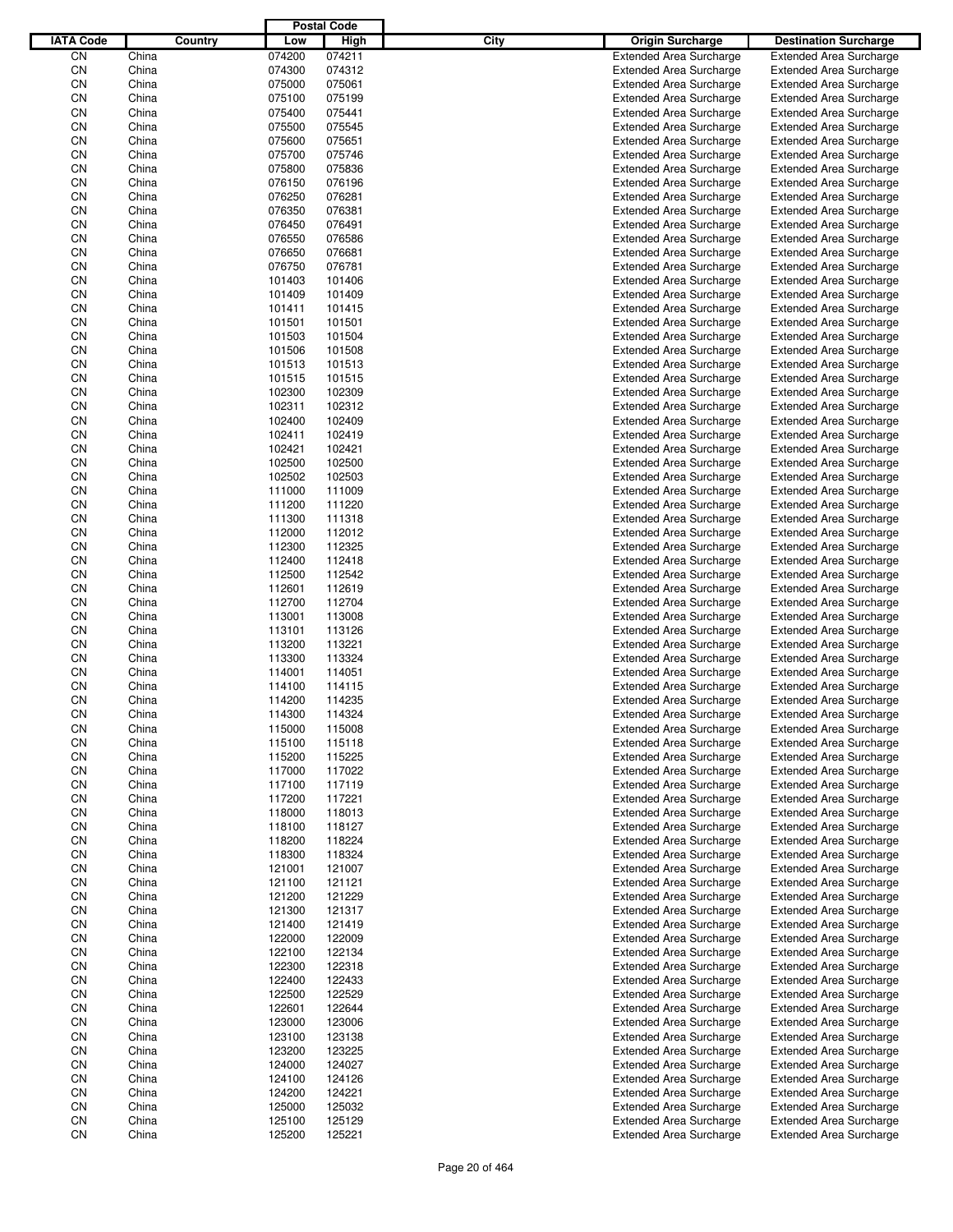|                  |                |         |                  | <b>Postal Code</b> |      |                                                                  |                                                                  |
|------------------|----------------|---------|------------------|--------------------|------|------------------------------------------------------------------|------------------------------------------------------------------|
| <b>IATA Code</b> |                | Country | Low              | High               | City | <b>Origin Surcharge</b>                                          | <b>Destination Surcharge</b>                                     |
| CN               | China          |         | 125300           | 125331             |      | <b>Extended Area Surcharge</b>                                   | <b>Extended Area Surcharge</b>                                   |
| CN               | China          |         | 130011           | 130026             |      | <b>Extended Area Surcharge</b>                                   | <b>Extended Area Surcharge</b>                                   |
| CN               | China          |         | 130200           | 130233             |      | <b>Extended Area Surcharge</b>                                   | <b>Extended Area Surcharge</b>                                   |
| CN               | China          |         | 130300           | 130324             |      | <b>Extended Area Surcharge</b>                                   | <b>Extended Area Surcharge</b>                                   |
| CN               | China          |         | 130400           | 130438             |      | <b>Extended Area Surcharge</b>                                   | <b>Extended Area Surcharge</b>                                   |
| CN               | China          |         | 130500           | 130527             |      | <b>Extended Area Surcharge</b>                                   | <b>Extended Area Surcharge</b>                                   |
| CN               | China          |         | 130600           | 130618             |      | <b>Extended Area Surcharge</b>                                   | <b>Extended Area Surcharge</b>                                   |
| CN               | China          |         | 130700           | 130721             |      | <b>Extended Area Surcharge</b>                                   | <b>Extended Area Surcharge</b>                                   |
| CN               | China          |         | 131100           | 131129             |      | <b>Extended Area Surcharge</b>                                   | <b>Extended Area Surcharge</b>                                   |
| CN               | China          |         | 131200           | 131229             |      | <b>Extended Area Surcharge</b>                                   | <b>Extended Area Surcharge</b>                                   |
| CN               | China          |         | 131300           | 131324             |      | <b>Extended Area Surcharge</b>                                   | <b>Extended Area Surcharge</b>                                   |
| CN               | China          |         | 131400           | 131412             |      | <b>Extended Area Surcharge</b>                                   | <b>Extended Area Surcharge</b>                                   |
| CN               | China          |         | 131500           | 131534             |      | <b>Extended Area Surcharge</b>                                   | <b>Extended Area Surcharge</b>                                   |
| CN               | China          |         | 132001           | 132122             |      | <b>Extended Area Surcharge</b>                                   | <b>Extended Area Surcharge</b>                                   |
| CN               | China          |         | 132200           | 132228             |      | <b>Extended Area Surcharge</b>                                   | <b>Extended Area Surcharge</b>                                   |
| CN               | China          |         | 132300           | 132329             |      | <b>Extended Area Surcharge</b>                                   | <b>Extended Area Surcharge</b>                                   |
| CN               | China          |         | 132400           | 132419             |      | <b>Extended Area Surcharge</b>                                   | <b>Extended Area Surcharge</b>                                   |
| CN               | China          |         | 132500           | 132526             |      | <b>Extended Area Surcharge</b>                                   | <b>Extended Area Surcharge</b>                                   |
| CN               | China          |         | 132600           | 132626             |      | <b>Extended Area Surcharge</b>                                   | <b>Extended Area Surcharge</b>                                   |
| CN               | China          |         | 133000           | 133006             |      | <b>Extended Area Surcharge</b>                                   | <b>Extended Area Surcharge</b>                                   |
| CN               | China          |         | 133100           | 133105             |      | <b>Extended Area Surcharge</b>                                   | <b>Extended Area Surcharge</b>                                   |
| CN               | China          |         | 133200           | 133219             |      | <b>Extended Area Surcharge</b>                                   | <b>Extended Area Surcharge</b>                                   |
| CN               | China          |         | 133300           | 133315             |      | <b>Extended Area Surcharge</b>                                   | <b>Extended Area Surcharge</b>                                   |
| CN               | China          |         | 133400           | 133423             |      | <b>Extended Area Surcharge</b>                                   | <b>Extended Area Surcharge</b>                                   |
| CN               | China          |         | 133500           | 133517             |      | <b>Extended Area Surcharge</b>                                   | <b>Extended Area Surcharge</b><br><b>Extended Area Surcharge</b> |
| CN<br>CN         | China          |         | 133600<br>133700 | 133616<br>133724   |      | <b>Extended Area Surcharge</b>                                   |                                                                  |
| CN               | China<br>China |         | 134000           | 134008             |      | <b>Extended Area Surcharge</b><br><b>Extended Area Surcharge</b> | <b>Extended Area Surcharge</b><br><b>Extended Area Surcharge</b> |
| CN               | China          |         | 134100           | 134123             |      | <b>Extended Area Surcharge</b>                                   | <b>Extended Area Surcharge</b>                                   |
| CN               | China          |         | 134200           | 134217             |      | <b>Extended Area Surcharge</b>                                   | <b>Extended Area Surcharge</b>                                   |
| CN               | China          |         | 134300           | 134311             |      | <b>Extended Area Surcharge</b>                                   | <b>Extended Area Surcharge</b>                                   |
| CN               | China          |         | 134400           | 134412             |      | <b>Extended Area Surcharge</b>                                   | <b>Extended Area Surcharge</b>                                   |
| CN               | China          |         | 134500           | 134528             |      | <b>Extended Area Surcharge</b>                                   | <b>Extended Area Surcharge</b>                                   |
| CN               | China          |         | 134600           | 134614             |      | <b>Extended Area Surcharge</b>                                   | <b>Extended Area Surcharge</b>                                   |
| CN               | China          |         | 134700           | 134707             |      | <b>Extended Area Surcharge</b>                                   | <b>Extended Area Surcharge</b>                                   |
| CN               | China          |         | 135000           | 135029             |      | <b>Extended Area Surcharge</b>                                   | <b>Extended Area Surcharge</b>                                   |
| CN               | China          |         | 135100           | 135126             |      | <b>Extended Area Surcharge</b>                                   | <b>Extended Area Surcharge</b>                                   |
| CN               | China          |         | 135200           | 135212             |      | <b>Extended Area Surcharge</b>                                   | <b>Extended Area Surcharge</b>                                   |
| CN               | China          |         | 135300           | 135324             |      | <b>Extended Area Surcharge</b>                                   | <b>Extended Area Surcharge</b>                                   |
| CN               | China          |         | 136000           | 136002             |      | <b>Extended Area Surcharge</b>                                   | <b>Extended Area Surcharge</b>                                   |
| CN               | China          |         | 136100           | 136133             |      | <b>Extended Area Surcharge</b>                                   | <b>Extended Area Surcharge</b>                                   |
| CN               | China          |         | 136200           | 136201             |      | <b>Extended Area Surcharge</b>                                   | <b>Extended Area Surcharge</b>                                   |
| CN               | China          |         | 136300           | 136324             |      | <b>Extended Area Surcharge</b>                                   | <b>Extended Area Surcharge</b>                                   |
| CN               | China          |         | 136400           | 136421             |      | <b>Extended Area Surcharge</b>                                   | <b>Extended Area Surcharge</b>                                   |
| CN               | China          |         | 136500           | 136535             |      | <b>Extended Area Surcharge</b>                                   | <b>Extended Area Surcharge</b>                                   |
| CN               | China          |         | 136600           | 136621             |      | <b>Extended Area Surcharge</b>                                   | <b>Extended Area Surcharge</b>                                   |
| CN               | China          |         | 137000           | 137018             |      | <b>Extended Area Surcharge</b>                                   | <b>Extended Area Surcharge</b>                                   |
| CN               | China          |         | 137100           | 137133             |      | <b>Extended Area Surcharge</b>                                   | <b>Extended Area Surcharge</b>                                   |
| CN               | China          |         | 137200           | 137221             |      | <b>Extended Area Surcharge</b>                                   | <b>Extended Area Surcharge</b>                                   |
| CN               | China          |         | 137300           | 137319             |      | <b>Extended Area Surcharge</b>                                   | <b>Extended Area Surcharge</b>                                   |
| CN               | China          |         | 137400           | 137405             |      | <b>Extended Area Surcharge</b>                                   | <b>Extended Area Surcharge</b>                                   |
| CN               | China          |         | 137500           | 137519             |      | <b>Extended Area Surcharge</b>                                   | <b>Extended Area Surcharge</b>                                   |
| CN               | China          |         | 137600           | 137639             |      | <b>Extended Area Surcharge</b>                                   | <b>Extended Area Surcharge</b>                                   |
| CN               | China          |         | 137701           | 137725             |      | <b>Extended Area Surcharge</b>                                   | <b>Extended Area Surcharge</b>                                   |
| CN               | China          |         | 137800           | 137805             |      | <b>Extended Area Surcharge</b>                                   | <b>Extended Area Surcharge</b>                                   |
| CN               | China          |         | 138000           | 138016             |      | <b>Extended Area Surcharge</b>                                   | <b>Extended Area Surcharge</b>                                   |
| CN               | China          |         | 150001           | 150090             |      | <b>Extended Area Surcharge</b>                                   | <b>Extended Area Surcharge</b>                                   |
| CN               | China          |         | 150100           | 150139             |      | <b>Extended Area Surcharge</b>                                   | <b>Extended Area Surcharge</b>                                   |
| CN               | China          |         | 150200           | 150239             |      | <b>Extended Area Surcharge</b>                                   | <b>Extended Area Surcharge</b>                                   |
| CN               | China          |         | 150300           | 150334             |      | <b>Extended Area Surcharge</b>                                   | <b>Extended Area Surcharge</b>                                   |
| CN               | China          |         | 150400           | 150432             |      | <b>Extended Area Surcharge</b>                                   | <b>Extended Area Surcharge</b>                                   |
| CN               | China          |         | 150600           | 150638             |      | <b>Extended Area Surcharge</b>                                   | <b>Extended Area Surcharge</b>                                   |
| CN               | China          |         | 150700           | 150781             |      | <b>Extended Area Surcharge</b>                                   | <b>Extended Area Surcharge</b>                                   |
| CN               | China          |         | 150800           | 150823             |      | <b>Extended Area Surcharge</b>                                   | <b>Extended Area Surcharge</b>                                   |
| CN<br>CN         | China          |         | 150900           | 150934<br>151135   |      | <b>Extended Area Surcharge</b>                                   | <b>Extended Area Surcharge</b>                                   |
| CN               | China          |         | 151100           | 151433             |      | <b>Extended Area Surcharge</b>                                   | <b>Extended Area Surcharge</b>                                   |
| CN               | China<br>China |         | 151400<br>151500 | 151584             |      | <b>Extended Area Surcharge</b><br><b>Extended Area Surcharge</b> | <b>Extended Area Surcharge</b><br><b>Extended Area Surcharge</b> |
| CN               | China          |         | 151600           | 151635             |      | <b>Extended Area Surcharge</b>                                   | <b>Extended Area Surcharge</b>                                   |
| CN               | China          |         | 151700           | 151793             |      | <b>Extended Area Surcharge</b>                                   | <b>Extended Area Surcharge</b>                                   |
| CN               | China          |         | 151800           | 151823             |      | <b>Extended Area Surcharge</b>                                   | <b>Extended Area Surcharge</b>                                   |
| CN               | China          |         | 151900           | 151953             |      | <b>Extended Area Surcharge</b>                                   | <b>Extended Area Surcharge</b>                                   |
| CN               | China          |         | 152001           | 152042             |      | <b>Extended Area Surcharge</b>                                   | <b>Extended Area Surcharge</b>                                   |
| CN               | China          |         | 152101           | 152186             |      | <b>Extended Area Surcharge</b>                                   | <b>Extended Area Surcharge</b>                                   |
| CN               | China          |         | 152200           | 152242             |      | <b>Extended Area Surcharge</b>                                   | <b>Extended Area Surcharge</b>                                   |
| CN               | China          |         | 152300           | 152365             |      | <b>Extended Area Surcharge</b>                                   | <b>Extended Area Surcharge</b>                                   |
| CN               | China          |         | 152400           | 152463             |      | <b>Extended Area Surcharge</b>                                   | <b>Extended Area Surcharge</b>                                   |
| CN               | China          |         | 152500           | 152519             |      | <b>Extended Area Surcharge</b>                                   | <b>Extended Area Surcharge</b>                                   |
|                  |                |         |                  |                    |      |                                                                  |                                                                  |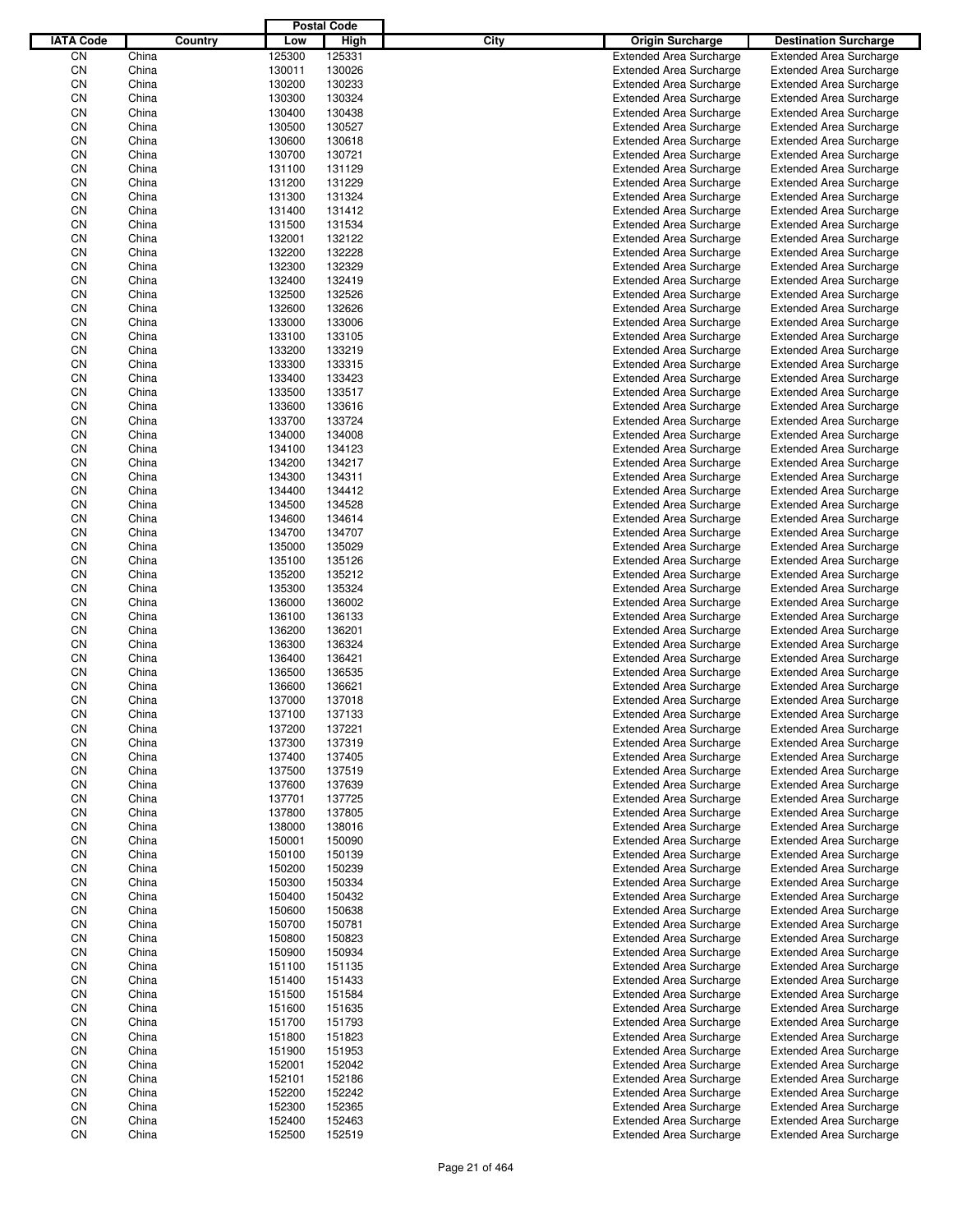|                  |                |         |                  | <b>Postal Code</b> |      |                                                                  |                                                                  |
|------------------|----------------|---------|------------------|--------------------|------|------------------------------------------------------------------|------------------------------------------------------------------|
| <b>IATA Code</b> |                | Country | Low              | High               | City | <b>Origin Surcharge</b>                                          | <b>Destination Surcharge</b>                                     |
| CN               | China          |         | 153200           | 153223             |      | <b>Extended Area Surcharge</b>                                   | <b>Extended Area Surcharge</b>                                   |
| CN               | China          |         | 154002           | 154028             |      | <b>Extended Area Surcharge</b>                                   | <b>Extended Area Surcharge</b>                                   |
| CN               | China          |         | 154101           | 154109             |      | <b>Extended Area Surcharge</b>                                   | <b>Extended Area Surcharge</b>                                   |
| CN               | China          |         | 154200           | 154252             |      | <b>Extended Area Surcharge</b>                                   | <b>Extended Area Surcharge</b>                                   |
| CN               | China          |         | 154300           | 154345             |      | <b>Extended Area Surcharge</b>                                   | <b>Extended Area Surcharge</b>                                   |
| CN               | China          |         | 154400           | 154456             |      | <b>Extended Area Surcharge</b>                                   | <b>Extended Area Surcharge</b>                                   |
| CN               | China          |         | 154500           | 154562             |      | <b>Extended Area Surcharge</b>                                   | <b>Extended Area Surcharge</b>                                   |
| CN               | China          |         | 154600           | 154632             |      | <b>Extended Area Surcharge</b>                                   | <b>Extended Area Surcharge</b>                                   |
| CN               | China          |         | 154700           | 154734             |      | <b>Extended Area Surcharge</b>                                   | <b>Extended Area Surcharge</b>                                   |
| CN               | China          |         | 154800           | 154854             |      | <b>Extended Area Surcharge</b>                                   | <b>Extended Area Surcharge</b>                                   |
| CN               | China          |         | 155100           | 155141             |      | <b>Extended Area Surcharge</b>                                   | <b>Extended Area Surcharge</b>                                   |
| CN               | China          |         | 155600           | 155636             |      | <b>Extended Area Surcharge</b>                                   | <b>Extended Area Surcharge</b>                                   |
| CN               | China          |         | 155700           | 155761             |      | <b>Extended Area Surcharge</b>                                   | <b>Extended Area Surcharge</b>                                   |
| CN               | China          |         | 155800           | 155813             |      | <b>Extended Area Surcharge</b>                                   | <b>Extended Area Surcharge</b>                                   |
| CN               | China          |         | 155900           | 155924             |      | <b>Extended Area Surcharge</b>                                   | <b>Extended Area Surcharge</b>                                   |
| CN               | China          |         | 156100           | 156127             |      | <b>Extended Area Surcharge</b>                                   | <b>Extended Area Surcharge</b>                                   |
| CN               | China          |         | 156200           | 156213             |      | <b>Extended Area Surcharge</b>                                   | <b>Extended Area Surcharge</b>                                   |
| CN               | China          |         | 156300           | 156335             |      | <b>Extended Area Surcharge</b>                                   | <b>Extended Area Surcharge</b>                                   |
| CN               | China          |         | 156400           | 156433             |      | <b>Extended Area Surcharge</b>                                   | <b>Extended Area Surcharge</b>                                   |
| CN               | China          |         | 156500           | 156533             |      | <b>Extended Area Surcharge</b>                                   | <b>Extended Area Surcharge</b>                                   |
| CN               | China          |         | 157000           | 157041             |      | <b>Extended Area Surcharge</b>                                   | <b>Extended Area Surcharge</b>                                   |
| CN<br>CN         | China          |         | 157100           | 157137<br>157234   |      | <b>Extended Area Surcharge</b>                                   | <b>Extended Area Surcharge</b><br><b>Extended Area Surcharge</b> |
| CN               | China          |         | 157200<br>157300 | 157302             |      | <b>Extended Area Surcharge</b>                                   |                                                                  |
| CN               | China<br>China |         | 157400           | 157437             |      | <b>Extended Area Surcharge</b><br><b>Extended Area Surcharge</b> | <b>Extended Area Surcharge</b><br><b>Extended Area Surcharge</b> |
| CN               | China          |         | 157500           | 157517             |      | <b>Extended Area Surcharge</b>                                   | <b>Extended Area Surcharge</b>                                   |
| CN               | China          |         | 157600           | 157631             |      | <b>Extended Area Surcharge</b>                                   | <b>Extended Area Surcharge</b>                                   |
| CN               | China          |         | 158200           | 158229             |      | <b>Extended Area Surcharge</b>                                   | <b>Extended Area Surcharge</b>                                   |
| CN               | China          |         | 158300           | 158329             |      | <b>Extended Area Surcharge</b>                                   | <b>Extended Area Surcharge</b>                                   |
| CN               | China          |         | 158400           | 158427             |      | <b>Extended Area Surcharge</b>                                   | <b>Extended Area Surcharge</b>                                   |
| CN               | China          |         | 161000           | 161006             |      | <b>Extended Area Surcharge</b>                                   | <b>Extended Area Surcharge</b>                                   |
| CN               | China          |         | 161021           | 161028             |      | <b>Extended Area Surcharge</b>                                   | <b>Extended Area Surcharge</b>                                   |
| CN               | China          |         | 161031           | 161031             |      | <b>Extended Area Surcharge</b>                                   | <b>Extended Area Surcharge</b>                                   |
| CN               | China          |         | 161041           | 161042             |      | <b>Extended Area Surcharge</b>                                   | <b>Extended Area Surcharge</b>                                   |
| CN               | China          |         | 161046           | 161046             |      | <b>Extended Area Surcharge</b>                                   | <b>Extended Area Surcharge</b>                                   |
| CN               | China          |         | 161100           | 161143             |      | <b>Extended Area Surcharge</b>                                   | <b>Extended Area Surcharge</b>                                   |
| CN               | China          |         | 161200           | 161242             |      | <b>Extended Area Surcharge</b>                                   | <b>Extended Area Surcharge</b>                                   |
| CN               | China          |         | 161300           | 161348             |      | <b>Extended Area Surcharge</b>                                   | <b>Extended Area Surcharge</b>                                   |
| CN               | China          |         | 161400           | 161449             |      | <b>Extended Area Surcharge</b>                                   | <b>Extended Area Surcharge</b>                                   |
| CN               | China          |         | 161500           | 161542             |      | <b>Extended Area Surcharge</b>                                   | <b>Extended Area Surcharge</b>                                   |
| CN               | China          |         | 161600           | 161641             |      | <b>Extended Area Surcharge</b>                                   | <b>Extended Area Surcharge</b>                                   |
| CN               | China          |         | 162100           | 162131             |      | <b>Extended Area Surcharge</b>                                   | <b>Extended Area Surcharge</b>                                   |
| CN               | China          |         | 162400           | 162422             |      | <b>Extended Area Surcharge</b>                                   | <b>Extended Area Surcharge</b>                                   |
| CN               | China          |         | 162650           | 162695             |      | <b>Extended Area Surcharge</b>                                   | <b>Extended Area Surcharge</b>                                   |
| CN               | China          |         | 162750           | 162795             |      | <b>Extended Area Surcharge</b>                                   | <b>Extended Area Surcharge</b>                                   |
| CN               | China          |         | 162850           | 162896             |      | <b>Extended Area Surcharge</b>                                   | <b>Extended Area Surcharge</b>                                   |
| CN               | China          |         | 163000           | 163852             |      | <b>Extended Area Surcharge</b>                                   | <b>Extended Area Surcharge</b>                                   |
| CN               | China          |         | 164000           | 164098             |      | <b>Extended Area Surcharge</b>                                   | <b>Extended Area Surcharge</b>                                   |
| CN               | China          |         | 164100           | 164157             |      | <b>Extended Area Surcharge</b>                                   | <b>Extended Area Surcharge</b>                                   |
| CN               | China          |         | 164200           | 164253             |      | <b>Extended Area Surcharge</b>                                   | <b>Extended Area Surcharge</b>                                   |
| CN               | China          |         | 164300           | 164355             |      | <b>Extended Area Surcharge</b>                                   | <b>Extended Area Surcharge</b>                                   |
| CN               | China          |         | 164400           | 164427             |      | <b>Extended Area Surcharge</b>                                   | <b>Extended Area Surcharge</b>                                   |
| CN               | China          |         | 164700           | 164743             |      | <b>Extended Area Surcharge</b>                                   | <b>Extended Area Surcharge</b>                                   |
| CN               | China          |         | 164800           | 164832             |      | <b>Extended Area Surcharge</b>                                   | <b>Extended Area Surcharge</b>                                   |
| CN<br>CN         | China<br>China |         | 165000<br>165100 | 165037<br>165126   |      | <b>Extended Area Surcharge</b><br><b>Extended Area Surcharge</b> | <b>Extended Area Surcharge</b><br><b>Extended Area Surcharge</b> |
| CN               | China          |         | 165200           | 165212             |      | <b>Extended Area Surcharge</b>                                   | <b>Extended Area Surcharge</b>                                   |
| CN               | China          |         | 165300           | 165309             |      | <b>Extended Area Surcharge</b>                                   | <b>Extended Area Surcharge</b>                                   |
| CN               | China          |         | 165450           | 165479             |      | <b>Extended Area Surcharge</b>                                   | <b>Extended Area Surcharge</b>                                   |
| CN               | China          |         | 166200           | 166269             |      | <b>Extended Area Surcharge</b>                                   | <b>Extended Area Surcharge</b>                                   |
| CN               | China          |         | 166300           | 166391             |      | <b>Extended Area Surcharge</b>                                   | <b>Extended Area Surcharge</b>                                   |
| CN               | China          |         | 166400           | 166424             |      | <b>Extended Area Surcharge</b>                                   | <b>Extended Area Surcharge</b>                                   |
| CN               | China          |         | 166500           | 166545             |      | <b>Extended Area Surcharge</b>                                   | <b>Extended Area Surcharge</b>                                   |
| CN               | China          |         | 201913           | 201914             |      | <b>Extended Area Surcharge</b>                                   | <b>Extended Area Surcharge</b>                                   |
| CN               | China          |         | 202150           | 202183             |      | <b>Extended Area Surcharge</b>                                   | <b>Extended Area Surcharge</b>                                   |
| CN               | China          |         | 211400           | 211423             |      | <b>Extended Area Surcharge</b>                                   | <b>Extended Area Surcharge</b>                                   |
| CN               | China          |         | 211600           | 211634             |      | <b>Extended Area Surcharge</b>                                   | <b>Extended Area Surcharge</b>                                   |
| CN               | China          |         | 211700           | 211712             |      | <b>Extended Area Surcharge</b>                                   | <b>Extended Area Surcharge</b>                                   |
| CN               | China          |         | 211900           | 211913             |      | <b>Extended Area Surcharge</b>                                   | <b>Extended Area Surcharge</b>                                   |
| CN               | China          |         | 212000           | 212443             |      | <b>Extended Area Surcharge</b>                                   | <b>Extended Area Surcharge</b>                                   |
| CN               | China          |         | 214500           | 214537             |      | <b>Extended Area Surcharge</b>                                   | <b>Extended Area Surcharge</b>                                   |
| CN               | China          |         | 221000           | 221009             |      | <b>Extended Area Surcharge</b>                                   | <b>Extended Area Surcharge</b>                                   |
| CN               | China          |         | 221100           | 221136             |      | <b>Extended Area Surcharge</b>                                   | <b>Extended Area Surcharge</b>                                   |
| CN               | China          |         | 221200           | 221212             |      | <b>Extended Area Surcharge</b>                                   | <b>Extended Area Surcharge</b>                                   |
| CN               | China          |         | 221300           | 221313             |      | <b>Extended Area Surcharge</b>                                   | <b>Extended Area Surcharge</b>                                   |
| CN               | China          |         | 221400           | 221446             |      | <b>Extended Area Surcharge</b>                                   | <b>Extended Area Surcharge</b>                                   |
| CN               | China          |         | 221600           | 221626             |      | <b>Extended Area Surcharge</b>                                   | <b>Extended Area Surcharge</b>                                   |
| CN               | China          |         | 221700           | 221713             |      | <b>Extended Area Surcharge</b>                                   | <b>Extended Area Surcharge</b>                                   |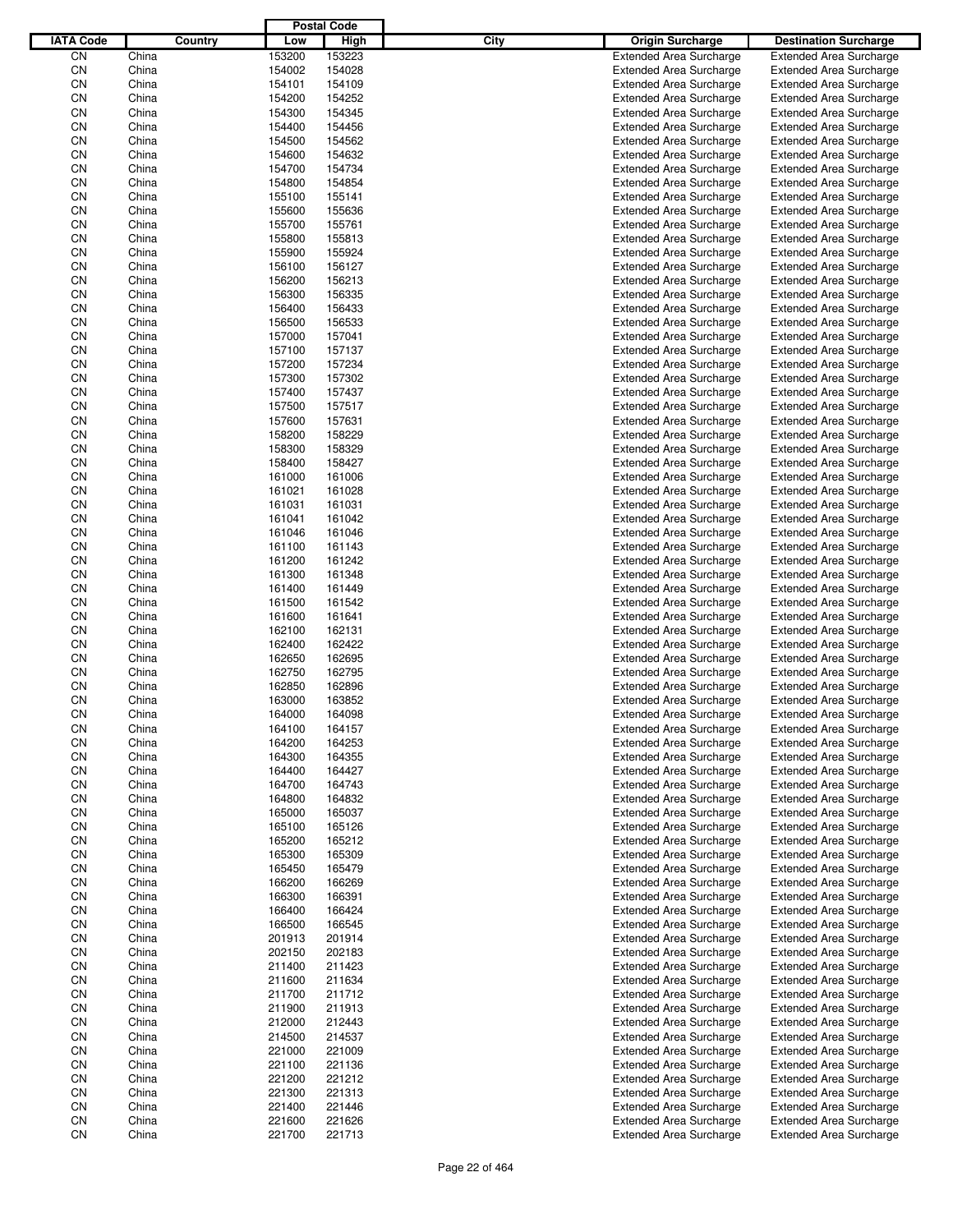|                  |                |         |                  | <b>Postal Code</b> |             |                                                                  |                                                                  |
|------------------|----------------|---------|------------------|--------------------|-------------|------------------------------------------------------------------|------------------------------------------------------------------|
| <b>IATA Code</b> |                | Country | Low              | High               | <b>City</b> | <b>Origin Surcharge</b>                                          | <b>Destination Surcharge</b>                                     |
| CΝ               | China          |         | 222000           | 222047             |             | <b>Extended Area Surcharge</b>                                   | <b>Extended Area Surcharge</b>                                   |
| CN               | China          |         | 222100           | 222126             |             | <b>Extended Area Surcharge</b>                                   | <b>Extended Area Surcharge</b>                                   |
| CN               | China          |         | 222200           | 222212             |             | <b>Extended Area Surcharge</b>                                   | <b>Extended Area Surcharge</b>                                   |
| CN               | China          |         | 222300           | 222315             |             | <b>Extended Area Surcharge</b>                                   | <b>Extended Area Surcharge</b>                                   |
| CN               | China          |         | 222500           | 222530             |             | <b>Extended Area Surcharge</b>                                   | <b>Extended Area Surcharge</b>                                   |
| CN               | China          |         | 223100           | 223111             |             | <b>Extended Area Surcharge</b>                                   | <b>Extended Area Surcharge</b>                                   |
| CN               | China          |         | 223200           | 223218             |             | <b>Extended Area Surcharge</b>                                   | <b>Extended Area Surcharge</b>                                   |
| CN               | China          |         | 223300           | 223499             |             | <b>Extended Area Surcharge</b>                                   | <b>Extended Area Surcharge</b>                                   |
| CN               | China          |         | 223600           | 223899             |             | <b>Extended Area Surcharge</b>                                   | <b>Extended Area Surcharge</b>                                   |
| CN               | China          |         | 224000           | 224056             |             | <b>Extended Area Surcharge</b>                                   | <b>Extended Area Surcharge</b>                                   |
| CN               | China          |         | 224100           | 224173             |             | <b>Extended Area Surcharge</b>                                   | <b>Extended Area Surcharge</b>                                   |
| CN               | China          |         | 224200           | 224249             |             | <b>Extended Area Surcharge</b>                                   | <b>Extended Area Surcharge</b>                                   |
| CN               | China          |         | 224300           | 224365             |             | <b>Extended Area Surcharge</b>                                   | <b>Extended Area Surcharge</b>                                   |
| CN               | China          |         | 224400           | 224435             |             | <b>Extended Area Surcharge</b>                                   | <b>Extended Area Surcharge</b>                                   |
| CN               | China          |         | 224500           | 224565             |             | <b>Extended Area Surcharge</b>                                   | <b>Extended Area Surcharge</b>                                   |
| CN               | China          |         | 224600           | 224638             |             | <b>Extended Area Surcharge</b>                                   | <b>Extended Area Surcharge</b>                                   |
| CN               | China          |         | 224700           | 224763             |             | <b>Extended Area Surcharge</b>                                   | <b>Extended Area Surcharge</b>                                   |
| CN               | China          |         | 225000           | 225003             |             | <b>Extended Area Surcharge</b>                                   | <b>Extended Area Surcharge</b>                                   |
| CN               | China          |         | 225007           | 225007<br>225012   |             | <b>Extended Area Surcharge</b>                                   | <b>Extended Area Surcharge</b>                                   |
| CN               | China          |         | 225009           |                    |             | <b>Extended Area Surcharge</b>                                   | <b>Extended Area Surcharge</b>                                   |
| CN               | China<br>China |         | 225100           | 225129             |             | <b>Extended Area Surcharge</b>                                   | <b>Extended Area Surcharge</b>                                   |
| CN<br>CN         |                |         | 225200<br>225300 | 225268<br>225311   |             | <b>Extended Area Surcharge</b>                                   | <b>Extended Area Surcharge</b>                                   |
| CN               | China<br>China |         | 225315           | 225320             |             | <b>Extended Area Surcharge</b><br><b>Extended Area Surcharge</b> | <b>Extended Area Surcharge</b><br><b>Extended Area Surcharge</b> |
| CN               | China          |         | 225322           | 225326             |             | <b>Extended Area Surcharge</b>                                   | <b>Extended Area Surcharge</b>                                   |
| CN               | China          |         | 225400           | 225416             |             | <b>Extended Area Surcharge</b>                                   | <b>Extended Area Surcharge</b>                                   |
| CN               | China          |         | 225500           | 225516             |             | <b>Extended Area Surcharge</b>                                   | <b>Extended Area Surcharge</b>                                   |
| CN               | China          |         | 225600           | 225654             |             | <b>Extended Area Surcharge</b>                                   | <b>Extended Area Surcharge</b>                                   |
| CN               | China          |         | 225700           | 225741             |             | <b>Extended Area Surcharge</b>                                   | <b>Extended Area Surcharge</b>                                   |
| CN               | China          |         | 225800           | 225832             |             | <b>Extended Area Surcharge</b>                                   | <b>Extended Area Surcharge</b>                                   |
| CN               | China          |         | 226116           | 226120             |             | <b>Extended Area Surcharge</b>                                   | <b>Extended Area Surcharge</b>                                   |
| CN               | China          |         | 226122           | 226122             |             | <b>Extended Area Surcharge</b>                                   | <b>Extended Area Surcharge</b>                                   |
| CN               | China          |         | 226127           | 226130             |             | <b>Extended Area Surcharge</b>                                   | <b>Extended Area Surcharge</b>                                   |
| CN               | China          |         | 226137           | 226140             |             | <b>Extended Area Surcharge</b>                                   | <b>Extended Area Surcharge</b>                                   |
| CN               | China          |         | 226147           | 226150             |             | <b>Extended Area Surcharge</b>                                   | <b>Extended Area Surcharge</b>                                   |
| CN               | China          |         | 226157           | 226210             |             | <b>Extended Area Surcharge</b>                                   | <b>Extended Area Surcharge</b>                                   |
| CN               | China          |         | 226217           | 226220             |             | <b>Extended Area Surcharge</b>                                   | <b>Extended Area Surcharge</b>                                   |
| CN               | China          |         | 226227           | 226230             |             | <b>Extended Area Surcharge</b>                                   | <b>Extended Area Surcharge</b>                                   |
| CN               | China          |         | 226238           | 226240             |             | <b>Extended Area Surcharge</b>                                   | <b>Extended Area Surcharge</b>                                   |
| CN               | China          |         | 226248           | 226250             |             | <b>Extended Area Surcharge</b>                                   | <b>Extended Area Surcharge</b>                                   |
| CN               | China          |         | 226260           | 226260             |             | <b>Extended Area Surcharge</b>                                   | <b>Extended Area Surcharge</b>                                   |
| CN               | China          |         | 226266           | 226299             |             | <b>Extended Area Surcharge</b>                                   | <b>Extended Area Surcharge</b>                                   |
| CN               | China          |         | 226326           | 226330             |             | <b>Extended Area Surcharge</b>                                   | <b>Extended Area Surcharge</b>                                   |
| CN               | China          |         | 226336           | 226336             |             | <b>Extended Area Surcharge</b>                                   | <b>Extended Area Surcharge</b>                                   |
| CN               | China          |         | 226338           | 226340             |             | <b>Extended Area Surcharge</b>                                   | <b>Extended Area Surcharge</b>                                   |
| CN               | China          |         | 226345           | 226350             |             | <b>Extended Area Surcharge</b>                                   | <b>Extended Area Surcharge</b>                                   |
| CΝ               | China          |         | 226354           | 226360             |             | <b>Extended Area Surcharge</b>                                   | <b>Extended Area Surcharge</b>                                   |
| CN               | China          |         | 226365           | 226370             |             | <b>Extended Area Surcharge</b>                                   | <b>Extended Area Surcharge</b>                                   |
| CN               | China          |         | 226374           | 226399             |             | <b>Extended Area Surcharge</b>                                   | <b>Extended Area Surcharge</b>                                   |
| CN               | China          |         | 226410           | 226410             |             | <b>Extended Area Surcharge</b>                                   | <b>Extended Area Surcharge</b>                                   |
| CN               | China          |         | 226414           | 226510             |             | <b>Extended Area Surcharge</b>                                   | <b>Extended Area Surcharge</b>                                   |
| CN               | China          |         | 226513           | 226520             |             | <b>Extended Area Surcharge</b>                                   | <b>Extended Area Surcharge</b>                                   |
| CN               | China          |         | 226522           | 226530             |             | <b>Extended Area Surcharge</b>                                   | <b>Extended Area Surcharge</b>                                   |
| CN               | China          |         | 226538           | 226540             |             | <b>Extended Area Surcharge</b>                                   | <b>Extended Area Surcharge</b>                                   |
| CN               | China          |         | 226546           | 226550             |             | <b>Extended Area Surcharge</b>                                   | <b>Extended Area Surcharge</b>                                   |
| CN<br>CN         | China<br>China |         | 226554<br>226557 | 226555<br>226560   |             | <b>Extended Area Surcharge</b><br><b>Extended Area Surcharge</b> | <b>Extended Area Surcharge</b><br><b>Extended Area Surcharge</b> |
| CN               |                |         | 226565           | 226570             |             |                                                                  |                                                                  |
| CN               | China          |         | 226577           | 226610             |             | <b>Extended Area Surcharge</b>                                   | <b>Extended Area Surcharge</b><br><b>Extended Area Surcharge</b> |
| CN               | China<br>China |         | 226612           | 226612             |             | <b>Extended Area Surcharge</b><br><b>Extended Area Surcharge</b> | <b>Extended Area Surcharge</b>                                   |
| CN               | China          |         | 226614           | 226620             |             | <b>Extended Area Surcharge</b>                                   | <b>Extended Area Surcharge</b>                                   |
| CN               | China          |         | 226624           | 226630             |             | <b>Extended Area Surcharge</b>                                   | <b>Extended Area Surcharge</b>                                   |
| CN               | China          |         | 226635           | 226640             |             | <b>Extended Area Surcharge</b>                                   | <b>Extended Area Surcharge</b>                                   |
| CN               | China          |         | 226642           | 226650             |             | <b>Extended Area Surcharge</b>                                   | <b>Extended Area Surcharge</b>                                   |
| CN               | China          |         | 226654           | 226660             |             | <b>Extended Area Surcharge</b>                                   | <b>Extended Area Surcharge</b>                                   |
| CN               | China          |         | 226662           | 226670             |             | <b>Extended Area Surcharge</b>                                   | <b>Extended Area Surcharge</b>                                   |
| CN               | China          |         | 226672           | 226680             |             | <b>Extended Area Surcharge</b>                                   | <b>Extended Area Surcharge</b>                                   |
| CN               | China          |         | 226683           | 226690             |             | <b>Extended Area Surcharge</b>                                   | <b>Extended Area Surcharge</b>                                   |
| CN               | China          |         | 226694           | 226699             |             | <b>Extended Area Surcharge</b>                                   | <b>Extended Area Surcharge</b>                                   |
| CN               | China          |         | 231100           | 231157             |             | <b>Extended Area Surcharge</b>                                   | <b>Extended Area Surcharge</b>                                   |
| CN               | China          |         | 231200           | 231281             |             | <b>Extended Area Surcharge</b>                                   | <b>Extended Area Surcharge</b>                                   |
| CN               | China          |         | 231401           | 231491             |             | <b>Extended Area Surcharge</b>                                   | <b>Extended Area Surcharge</b>                                   |
| CN               | China          |         | 231600           | 231638             |             | <b>Extended Area Surcharge</b>                                   | <b>Extended Area Surcharge</b>                                   |
| CN               | China          |         | 232001           | 232096             |             | <b>Extended Area Surcharge</b>                                   | <b>Extended Area Surcharge</b>                                   |
| CN               | China          |         | 232100           | 232181             |             | <b>Extended Area Surcharge</b>                                   | <b>Extended Area Surcharge</b>                                   |
| CN               | China          |         | 233000           | 233090             |             | <b>Extended Area Surcharge</b>                                   | <b>Extended Area Surcharge</b>                                   |
| CN               | China          |         | 233100           | 233142             |             | <b>Extended Area Surcharge</b>                                   | <b>Extended Area Surcharge</b>                                   |
| CN               | China          |         | 233200           | 233297             |             | <b>Extended Area Surcharge</b>                                   | <b>Extended Area Surcharge</b>                                   |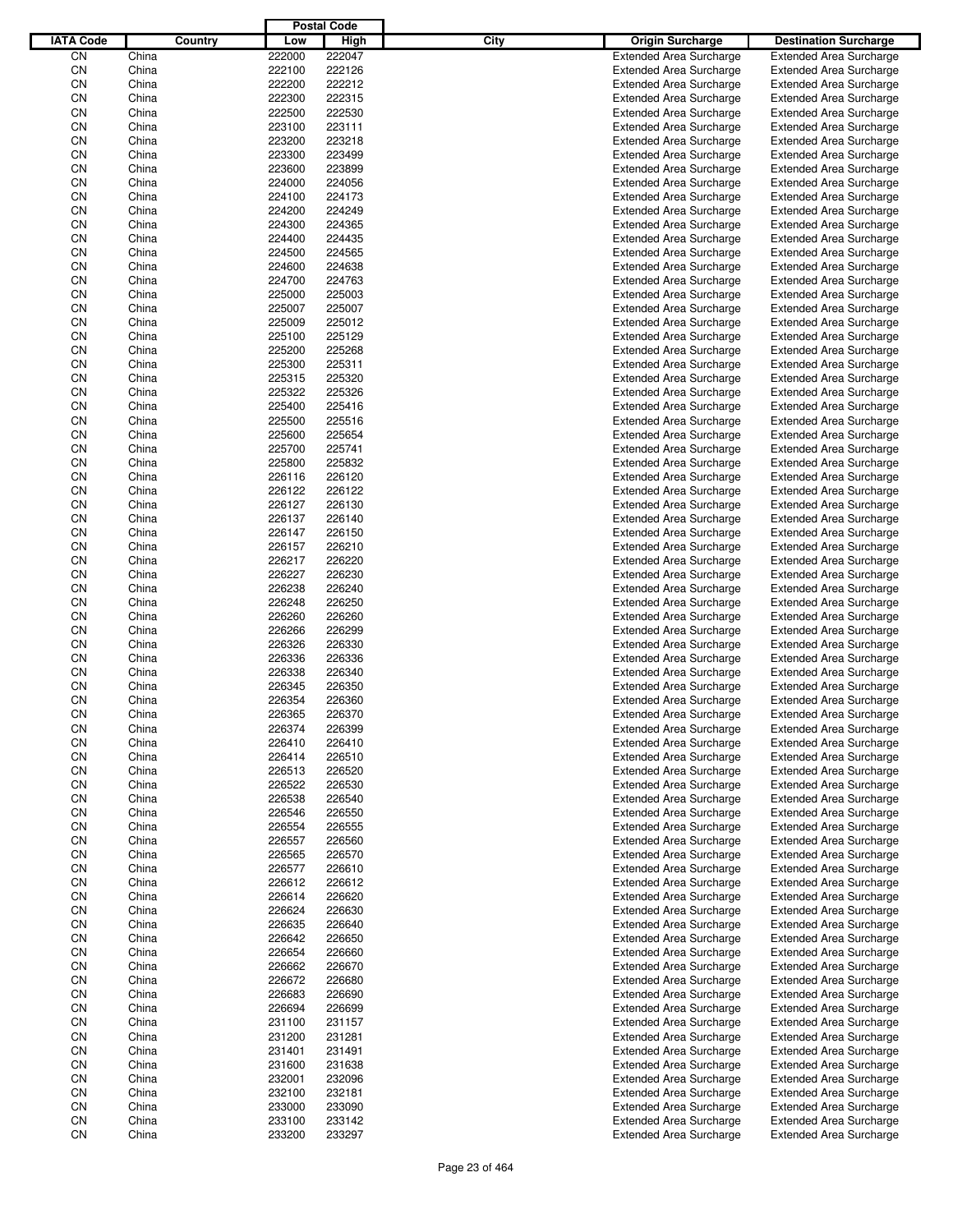|                  |                |         |                  | <b>Postal Code</b> |             |                                                                  |                                                                  |
|------------------|----------------|---------|------------------|--------------------|-------------|------------------------------------------------------------------|------------------------------------------------------------------|
| <b>IATA Code</b> |                | Country | Low              | High               | <b>City</b> | <b>Origin Surcharge</b>                                          | <b>Destination Surcharge</b>                                     |
| CN               | China          |         | 233300           | 233338             |             | <b>Extended Area Surcharge</b>                                   | <b>Extended Area Surcharge</b>                                   |
| CN               | China          |         | 233400           | 233444             |             | <b>Extended Area Surcharge</b>                                   | <b>Extended Area Surcharge</b>                                   |
| CN               | China          |         | 233700           | 233719             |             | <b>Extended Area Surcharge</b>                                   | <b>Extended Area Surcharge</b>                                   |
| CN               | China          |         | 239000           | 239085             |             | <b>Extended Area Surcharge</b>                                   | <b>Extended Area Surcharge</b>                                   |
| CN               | China          |         | 239200           | 239239             |             | <b>Extended Area Surcharge</b>                                   | <b>Extended Area Surcharge</b>                                   |
| CN               | China          |         | 239300           | 239363             |             | <b>Extended Area Surcharge</b>                                   | <b>Extended Area Surcharge</b>                                   |
| CN               | China          |         | 239400           | 239483             |             | <b>Extended Area Surcharge</b>                                   | <b>Extended Area Surcharge</b>                                   |
| CN               | China          |         | 239500           | 239559             |             | <b>Extended Area Surcharge</b>                                   | <b>Extended Area Surcharge</b>                                   |
| CN               | China          |         | 241000           | 241010             |             | <b>Extended Area Surcharge</b>                                   | <b>Extended Area Surcharge</b>                                   |
| CN               | China          |         | 241100           | 241137             |             | <b>Extended Area Surcharge</b>                                   | <b>Extended Area Surcharge</b>                                   |
| CN               | China          |         | 241200           | 241215             |             | <b>Extended Area Surcharge</b>                                   | <b>Extended Area Surcharge</b>                                   |
| CN               | China          |         | 241300           | 241320             |             | <b>Extended Area Surcharge</b>                                   | <b>Extended Area Surcharge</b>                                   |
| CN               | China          |         | 243000           | 243071             |             | <b>Extended Area Surcharge</b>                                   | <b>Extended Area Surcharge</b>                                   |
| CN               | China          |         | 243100           | 243191             |             | <b>Extended Area Surcharge</b>                                   | <b>Extended Area Surcharge</b>                                   |
| CN               | China<br>China |         | 244000           | 244071<br>244152   |             | <b>Extended Area Surcharge</b>                                   | <b>Extended Area Surcharge</b>                                   |
| CN<br>CN         | China          |         | 244100<br>246001 | 246010             |             | <b>Extended Area Surcharge</b><br><b>Extended Area Surcharge</b> | <b>Extended Area Surcharge</b><br><b>Extended Area Surcharge</b> |
| CN               | China          |         | 246100           | 246144             |             | <b>Extended Area Surcharge</b>                                   | <b>Extended Area Surcharge</b>                                   |
| CN               | China          |         | 246200           | 246285             |             | <b>Extended Area Surcharge</b>                                   | <b>Extended Area Surcharge</b>                                   |
| CN               | China          |         | 246300           | 246321             |             | <b>Extended Area Surcharge</b>                                   | <b>Extended Area Surcharge</b>                                   |
| CN               | China          |         | 246400           | 246497             |             | <b>Extended Area Surcharge</b>                                   | <b>Extended Area Surcharge</b>                                   |
| CN               | China          |         | 246500           | 246542             |             | <b>Extended Area Surcharge</b>                                   | <b>Extended Area Surcharge</b>                                   |
| CN               | China          |         | 246600           | 246691             |             | <b>Extended Area Surcharge</b>                                   | <b>Extended Area Surcharge</b>                                   |
| CN               | China          |         | 246700           | 246740             |             | <b>Extended Area Surcharge</b>                                   | <b>Extended Area Surcharge</b>                                   |
| CN               | China          |         | 250001           | 250001             |             | <b>Extended Area Surcharge</b>                                   | <b>Extended Area Surcharge</b>                                   |
| CN               | China          |         | 250003           | 250033             |             | <b>Extended Area Surcharge</b>                                   | <b>Extended Area Surcharge</b>                                   |
| CN               | China          |         | 250100           | 250122             |             | <b>Extended Area Surcharge</b>                                   | <b>Extended Area Surcharge</b>                                   |
| CN               | China          |         | 250200           | 250221             |             | <b>Extended Area Surcharge</b>                                   | <b>Extended Area Surcharge</b>                                   |
| CN               | China          |         | 250300           | 250311             |             | <b>Extended Area Surcharge</b>                                   | <b>Extended Area Surcharge</b>                                   |
| CN               | China          |         | 250400           | 250411             |             | <b>Extended Area Surcharge</b>                                   | <b>Extended Area Surcharge</b>                                   |
| CN               | China          |         | 251100           | 251124             |             | <b>Extended Area Surcharge</b>                                   | <b>Extended Area Surcharge</b>                                   |
| CN               | China          |         | 251200           | 251221             |             | <b>Extended Area Surcharge</b>                                   | <b>Extended Area Surcharge</b>                                   |
| CN               | China          |         | 251400           | 251420             |             | <b>Extended Area Surcharge</b>                                   | <b>Extended Area Surcharge</b>                                   |
| CN               | China          |         | 251500           | 251520             |             | <b>Extended Area Surcharge</b>                                   | <b>Extended Area Surcharge</b>                                   |
| CN               | China          |         | 251600           | 251621             |             | <b>Extended Area Surcharge</b>                                   | <b>Extended Area Surcharge</b>                                   |
| CN               | China          |         | 251700           | 251720             |             | <b>Extended Area Surcharge</b>                                   | <b>Extended Area Surcharge</b>                                   |
| CN               | China          |         | 251800           | 251813             |             | <b>Extended Area Surcharge</b>                                   | <b>Extended Area Surcharge</b>                                   |
| CN               | China          |         | 251900           | 251914             |             | <b>Extended Area Surcharge</b>                                   | <b>Extended Area Surcharge</b>                                   |
| CN               | China          |         | 252000           | 252039             |             | <b>Extended Area Surcharge</b>                                   | <b>Extended Area Surcharge</b>                                   |
| CN               | China          |         | 252041           | 252041             |             | <b>Extended Area Surcharge</b>                                   | <b>Extended Area Surcharge</b>                                   |
| CN               | China          |         | 252100           | 252131             |             | <b>Extended Area Surcharge</b>                                   | <b>Extended Area Surcharge</b>                                   |
| CN               | China          |         | 252200           | 252225             |             | <b>Extended Area Surcharge</b>                                   | <b>Extended Area Surcharge</b>                                   |
| CN               | China          |         | 252300           | 252331             |             | <b>Extended Area Surcharge</b>                                   | <b>Extended Area Surcharge</b>                                   |
| CN               | China          |         | 252400           | 252435             |             | <b>Extended Area Surcharge</b>                                   | <b>Extended Area Surcharge</b>                                   |
| CN               | China          |         | 252500           | 252527             |             | <b>Extended Area Surcharge</b>                                   | <b>Extended Area Surcharge</b>                                   |
| CN               | China          |         | 252601           | 252650             |             | <b>Extended Area Surcharge</b>                                   | <b>Extended Area Surcharge</b>                                   |
| CN               | China          |         | 252652           | 252666             |             | <b>Extended Area Surcharge</b>                                   | <b>Extended Area Surcharge</b>                                   |
| CN               | China          |         | 252800           | 252874             |             | <b>Extended Area Surcharge</b>                                   | <b>Extended Area Surcharge</b>                                   |
| CN               | China          |         | 253000           | 253026             |             | <b>Extended Area Surcharge</b>                                   | <b>Extended Area Surcharge</b>                                   |
| CN               | China          |         | 253101           | 253121             |             | <b>Extended Area Surcharge</b>                                   | <b>Extended Area Surcharge</b>                                   |
| CN               | China          |         | 253200           | 253221             |             | <b>Extended Area Surcharge</b>                                   | <b>Extended Area Surcharge</b>                                   |
| CN               | China          |         | 253300           | 253315             |             | <b>Extended Area Surcharge</b>                                   | <b>Extended Area Surcharge</b>                                   |
| CN               | China          |         | 253400           | 253421             |             | <b>Extended Area Surcharge</b>                                   | <b>Extended Area Surcharge</b>                                   |
| CN               | China          |         | 253500           | 253523             |             | <b>Extended Area Surcharge</b>                                   | <b>Extended Area Surcharge</b>                                   |
| CN<br>CN         | China<br>China |         | 253600<br>253700 | 253623<br>253713   |             | <b>Extended Area Surcharge</b><br><b>Extended Area Surcharge</b> | <b>Extended Area Surcharge</b><br><b>Extended Area Surcharge</b> |
| CN               | China          |         | 253800           | 253811             |             | <b>Extended Area Surcharge</b>                                   | <b>Extended Area Surcharge</b>                                   |
| CN               | China          |         | 255001           | 255048             |             | <b>Extended Area Surcharge</b>                                   | <b>Extended Area Surcharge</b>                                   |
| CN               | China          |         | 255051           | 255095             |             | <b>Extended Area Surcharge</b>                                   | <b>Extended Area Surcharge</b>                                   |
| CN               | China          |         | 255100           | 255192             |             | <b>Extended Area Surcharge</b>                                   | <b>Extended Area Surcharge</b>                                   |
| CN               | China          |         | 255201           | 255216             |             | <b>Extended Area Surcharge</b>                                   | <b>Extended Area Surcharge</b>                                   |
| CN               | China          |         | 255300           | 255321             |             | <b>Extended Area Surcharge</b>                                   | <b>Extended Area Surcharge</b>                                   |
| CN               | China          |         | 255400           | 255440             |             | <b>Extended Area Surcharge</b>                                   | <b>Extended Area Surcharge</b>                                   |
| CN               | China          |         | 256100           | 256116             |             | <b>Extended Area Surcharge</b>                                   | <b>Extended Area Surcharge</b>                                   |
| CN               | China          |         | 256118           | 256119             |             | <b>Extended Area Surcharge</b>                                   | <b>Extended Area Surcharge</b>                                   |
| CN               | China          |         | 256200           | 256220             |             | <b>Extended Area Surcharge</b>                                   | <b>Extended Area Surcharge</b>                                   |
| CN               | China          |         | 256300           | 256309             |             | <b>Extended Area Surcharge</b>                                   | <b>Extended Area Surcharge</b>                                   |
| CN               | China          |         | 256400           | 256414             |             | <b>Extended Area Surcharge</b>                                   | <b>Extended Area Surcharge</b>                                   |
| CN               | China          |         | 256500           | 256512             |             | <b>Extended Area Surcharge</b>                                   | <b>Extended Area Surcharge</b>                                   |
| CN               | China          |         | 256600           | 256660             |             | <b>Extended Area Surcharge</b>                                   | <b>Extended Area Surcharge</b>                                   |
| CN               | China          |         | 256800           | 256812             |             | <b>Extended Area Surcharge</b>                                   | <b>Extended Area Surcharge</b>                                   |
| CN               | China          |         | 256814           | 256814             |             | <b>Extended Area Surcharge</b>                                   | <b>Extended Area Surcharge</b>                                   |
| CN               | China          |         | 257000           | 257013             |             | <b>Extended Area Surcharge</b>                                   | <b>Extended Area Surcharge</b>                                   |
| CN               | China          |         | 257015           | 257016             |             | <b>Extended Area Surcharge</b>                                   | <b>Extended Area Surcharge</b>                                   |
| CN               | China          |         | 257018           | 257023             |             | <b>Extended Area Surcharge</b>                                   | <b>Extended Area Surcharge</b>                                   |
| CN               | China          |         | 257025           | 257026             |             | <b>Extended Area Surcharge</b>                                   | <b>Extended Area Surcharge</b>                                   |
| CN               | China          |         | 257028           | 257030             |             | <b>Extended Area Surcharge</b>                                   | <b>Extended Area Surcharge</b>                                   |
| CN               | China          |         | 257032           | 257036             |             | <b>Extended Area Surcharge</b>                                   | <b>Extended Area Surcharge</b>                                   |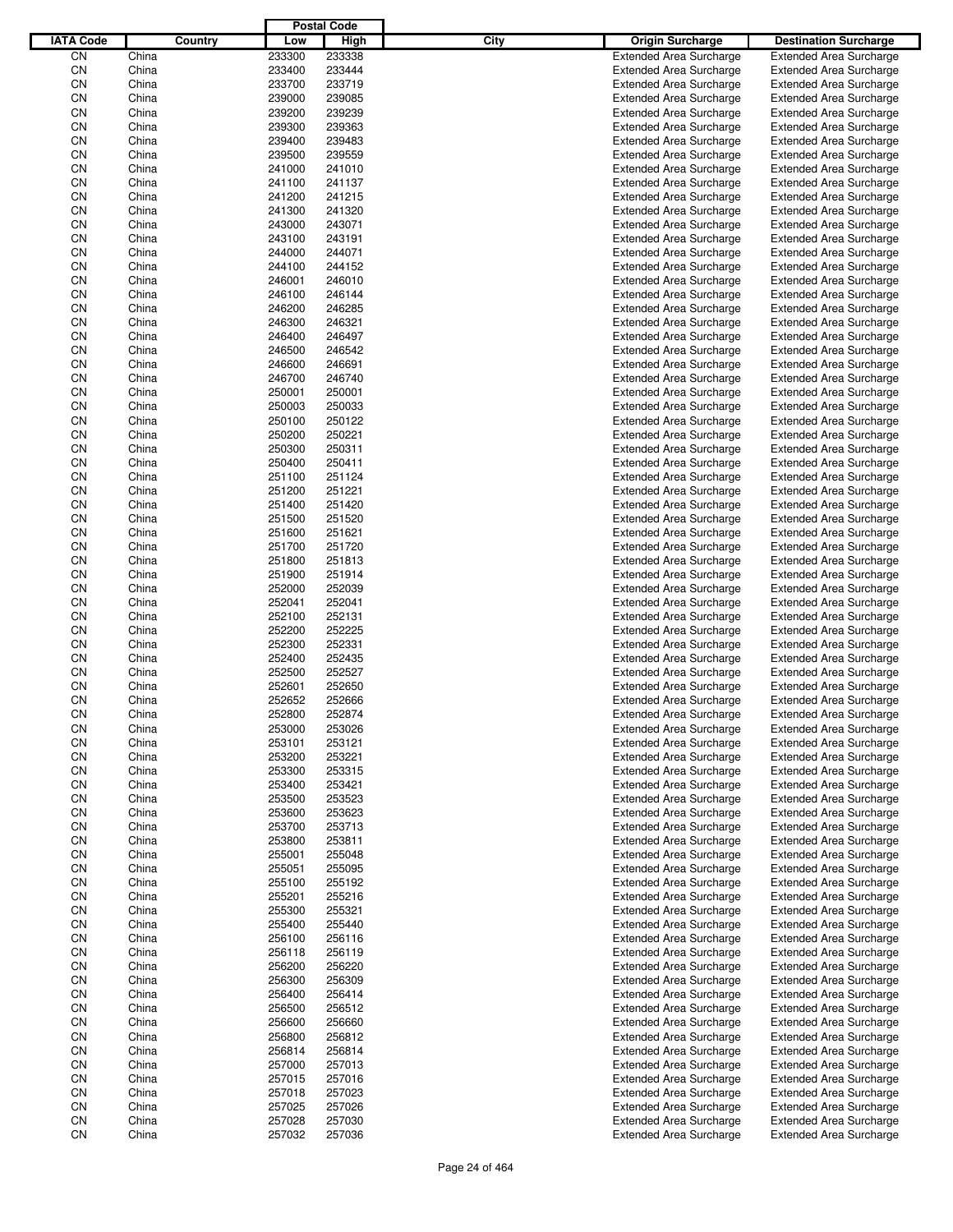|                  |                |         |                  | <b>Postal Code</b> |      |                                                                  |                                                                  |
|------------------|----------------|---------|------------------|--------------------|------|------------------------------------------------------------------|------------------------------------------------------------------|
| <b>IATA Code</b> |                | Country | Low              | High               | City | Origin Surcharge                                                 | <b>Destination Surcharge</b>                                     |
| CN               | China          |         | 257038           | 257053             |      | <b>Extended Area Surcharge</b>                                   | <b>Extended Area Surcharge</b>                                   |
| CN               | China          |         | 257055           | 257097             |      | <b>Extended Area Surcharge</b>                                   | <b>Extended Area Surcharge</b>                                   |
| CN               | China          |         | 257099           | 257099             |      | <b>Extended Area Surcharge</b>                                   | <b>Extended Area Surcharge</b>                                   |
| CN               | China          |         | 257101           | 257101             |      | <b>Extended Area Surcharge</b>                                   | <b>Extended Area Surcharge</b>                                   |
| CN               | China          |         | 257103           | 257106             |      | <b>Extended Area Surcharge</b>                                   | <b>Extended Area Surcharge</b>                                   |
| CN               | China          |         | 257200           | 257236             |      | <b>Extended Area Surcharge</b>                                   | <b>Extended Area Surcharge</b>                                   |
| CN               | China          |         | 257300           | 257347             |      | <b>Extended Area Surcharge</b>                                   | <b>Extended Area Surcharge</b>                                   |
| CN               | China          |         | 257400           | 257453             |      | <b>Extended Area Surcharge</b>                                   | <b>Extended Area Surcharge</b>                                   |
| CN               | China          |         | 257500           | 257514             |      | <b>Extended Area Surcharge</b>                                   | <b>Extended Area Surcharge</b>                                   |
| CN               | China          |         | 261011           | 261208             |      | <b>Extended Area Surcharge</b>                                   | <b>Extended Area Surcharge</b>                                   |
| CN               | China          |         | 261300           | 261326             |      | <b>Extended Area Surcharge</b>                                   | <b>Extended Area Surcharge</b>                                   |
| CN               | China          |         | 261400           | 261442             |      | <b>Extended Area Surcharge</b>                                   | <b>Extended Area Surcharge</b>                                   |
| CN               | China          |         | 261500           | 261532             |      | <b>Extended Area Surcharge</b>                                   | <b>Extended Area Surcharge</b>                                   |
| CN               | China          |         | 262100           | 262129             |      | <b>Extended Area Surcharge</b>                                   | <b>Extended Area Surcharge</b>                                   |
| CN               | China          |         | 262200           | 262218             |      | <b>Extended Area Surcharge</b>                                   | <b>Extended Area Surcharge</b>                                   |
| CN               | China          |         | 262300           | 262319             |      | <b>Extended Area Surcharge</b>                                   | <b>Extended Area Surcharge</b>                                   |
| CN               | China          |         | 262400           | 262418             |      | <b>Extended Area Surcharge</b>                                   | <b>Extended Area Surcharge</b>                                   |
| CN               | China          |         | 262500           | 262522             |      | <b>Extended Area Surcharge</b>                                   | <b>Extended Area Surcharge</b>                                   |
| CN               | China          |         | 262600           | 262624             |      | <b>Extended Area Surcharge</b>                                   | <b>Extended Area Surcharge</b>                                   |
| CN               | China          |         | 262700           | 262737             |      | <b>Extended Area Surcharge</b>                                   | <b>Extended Area Surcharge</b>                                   |
| CN               | China          |         | 264000           | 265509             |      | <b>Extended Area Surcharge</b>                                   | <b>Extended Area Surcharge</b>                                   |
| CN               | China          |         | 265600           | 265621             |      | <b>Extended Area Surcharge</b>                                   | <b>Extended Area Surcharge</b>                                   |
| CN               | China          |         | 265700           | 265725             |      | <b>Extended Area Surcharge</b>                                   | <b>Extended Area Surcharge</b>                                   |
| CN               | China          |         | 265800           | 265819             |      | <b>Extended Area Surcharge</b>                                   | <b>Extended Area Surcharge</b>                                   |
| CN               | China          |         | 271000           | 271043             |      | <b>Extended Area Surcharge</b>                                   | <b>Extended Area Surcharge</b>                                   |
| CN               | China          |         | 271100           | 271134             |      | <b>Extended Area Surcharge</b>                                   | <b>Extended Area Surcharge</b>                                   |
| CN               | China          |         | 271200           | 271232             |      | <b>Extended Area Surcharge</b>                                   | <b>Extended Area Surcharge</b>                                   |
| CN               | China          |         | 271400           | 271417             |      | <b>Extended Area Surcharge</b>                                   | <b>Extended Area Surcharge</b>                                   |
| CN               | China          |         | 271500           | 271517             |      | <b>Extended Area Surcharge</b>                                   | <b>Extended Area Surcharge</b>                                   |
| CN               | China          |         | 271600           | 271626             |      | <b>Extended Area Surcharge</b>                                   | <b>Extended Area Surcharge</b>                                   |
| CN               | China          |         | 272002           | 272002             |      | <b>Extended Area Surcharge</b>                                   | <b>Extended Area Surcharge</b>                                   |
| CN               | China          |         | 272005           | 272005             |      | <b>Extended Area Surcharge</b>                                   | <b>Extended Area Surcharge</b>                                   |
| CN               | China          |         | 272009           | 272011             |      | <b>Extended Area Surcharge</b>                                   | <b>Extended Area Surcharge</b>                                   |
| CN               | China          |         | 272017           | 272075             |      | <b>Extended Area Surcharge</b>                                   | <b>Extended Area Surcharge</b>                                   |
| CΝ               | China          |         | 272100           | 272129             |      | <b>Extended Area Surcharge</b>                                   | <b>Extended Area Surcharge</b>                                   |
| CN               | China          |         | 272200           | 272213             |      | <b>Extended Area Surcharge</b>                                   | <b>Extended Area Surcharge</b>                                   |
| CN               | China          |         | 272300           | 272353             |      | <b>Extended Area Surcharge</b>                                   | <b>Extended Area Surcharge</b>                                   |
| CN               | China          |         | 272400           | 272415             |      | <b>Extended Area Surcharge</b>                                   | <b>Extended Area Surcharge</b>                                   |
| CΝ               | China          |         | 272501           | 272516             |      | <b>Extended Area Surcharge</b>                                   | <b>Extended Area Surcharge</b>                                   |
| CN               | China          |         | 272600           | 272625             |      | <b>Extended Area Surcharge</b>                                   | <b>Extended Area Surcharge</b>                                   |
| CN               | China          |         | 273100           | 273165             |      | <b>Extended Area Surcharge</b>                                   | <b>Extended Area Surcharge</b>                                   |
| CN               | China          |         | 273200           | 273215             |      | <b>Extended Area Surcharge</b>                                   | <b>Extended Area Surcharge</b>                                   |
| CΝ               | China          |         | 273300           | 273329             |      | <b>Extended Area Surcharge</b>                                   | <b>Extended Area Surcharge</b>                                   |
| CN               | China          |         | 273400           | 273426             |      | <b>Extended Area Surcharge</b>                                   | <b>Extended Area Surcharge</b>                                   |
| CΝ               | China          |         | 273500           | 273523             |      | <b>Extended Area Surcharge</b>                                   | <b>Extended Area Surcharge</b>                                   |
| CN               | China          |         | 274000           | 274074             |      | <b>Extended Area Surcharge</b>                                   | <b>Extended Area Surcharge</b>                                   |
| CΝ               | China          |         | 274100           | 274121             |      | <b>Extended Area Surcharge</b>                                   | <b>Extended Area Surcharge</b>                                   |
| CN               | China          |         | 274200           | 274217             |      | <b>Extended Area Surcharge</b>                                   | <b>Extended Area Surcharge</b>                                   |
| CΝ               | China          |         | 274300           | 274336             |      | <b>Extended Area Surcharge</b>                                   | <b>Extended Area Surcharge</b>                                   |
| CN               | China          |         | 274400           | 274425             |      | <b>Extended Area Surcharge</b>                                   | <b>Extended Area Surcharge</b>                                   |
| CN               | China          |         | 274500           | 274519             |      | <b>Extended Area Surcharge</b><br><b>Extended Area Surcharge</b> | <b>Extended Area Surcharge</b>                                   |
| CN               | China          |         | 274600           | 274626             |      |                                                                  | <b>Extended Area Surcharge</b>                                   |
| CN<br>CN         | China<br>China |         | 274700<br>274900 | 274723<br>274910   |      | <b>Extended Area Surcharge</b><br><b>Extended Area Surcharge</b> | <b>Extended Area Surcharge</b><br><b>Extended Area Surcharge</b> |
| CN               | China          |         | 274915           | 274939             |      | <b>Extended Area Surcharge</b>                                   | <b>Extended Area Surcharge</b>                                   |
| CN               | China          |         | 276000           | 276044             |      | <b>Extended Area Surcharge</b>                                   | <b>Extended Area Surcharge</b>                                   |
| CN               | China          |         | 276100           | 276134             |      | <b>Extended Area Surcharge</b>                                   | <b>Extended Area Surcharge</b>                                   |
| CN               | China          |         | 276200           | 276225             |      | <b>Extended Area Surcharge</b>                                   | <b>Extended Area Surcharge</b>                                   |
| CN               | China          |         | 276300           | 276328             |      | <b>Extended Area Surcharge</b>                                   | <b>Extended Area Surcharge</b>                                   |
| CN               | China          |         | 276400           | 276428             |      | <b>Extended Area Surcharge</b>                                   | <b>Extended Area Surcharge</b>                                   |
| CN               | China          |         | 276500           | 276537             |      | <b>Extended Area Surcharge</b>                                   | <b>Extended Area Surcharge</b>                                   |
| CN               | China          |         | 276600           | 276636             |      | <b>Extended Area Surcharge</b>                                   | <b>Extended Area Surcharge</b>                                   |
| CN               | China          |         | 276700           | 276722             |      | <b>Extended Area Surcharge</b>                                   | <b>Extended Area Surcharge</b>                                   |
| CN               | China          |         | 276800           | 276826             |      | <b>Extended Area Surcharge</b>                                   | <b>Extended Area Surcharge</b>                                   |
| CN               | China          |         | 277000           | 277023             |      | <b>Extended Area Surcharge</b>                                   | <b>Extended Area Surcharge</b>                                   |
| CN               | China          |         | 277100           | 277133             |      | <b>Extended Area Surcharge</b>                                   | <b>Extended Area Surcharge</b>                                   |
| CN               | China          |         | 277200           | 277223             |      | <b>Extended Area Surcharge</b>                                   | <b>Extended Area Surcharge</b>                                   |
| CN               | China          |         | 277300           | 277324             |      | <b>Extended Area Surcharge</b>                                   | <b>Extended Area Surcharge</b>                                   |
| CN               | China          |         | 277400           | 277419             |      | <b>Extended Area Surcharge</b>                                   | <b>Extended Area Surcharge</b>                                   |
| CN               | China          |         | 277500           | 277534             |      | <b>Extended Area Surcharge</b>                                   | <b>Extended Area Surcharge</b>                                   |
| CN               | China          |         | 277600           | 277647             |      | <b>Extended Area Surcharge</b>                                   | <b>Extended Area Surcharge</b>                                   |
| CN               | China          |         | 277700           | 277739             |      | <b>Extended Area Surcharge</b>                                   | <b>Extended Area Surcharge</b>                                   |
| CN               | China          |         | 300272           | 300275             |      | <b>Extended Area Surcharge</b>                                   | <b>Extended Area Surcharge</b>                                   |
| CN               | China          |         | 300280           | 300280             |      | <b>Extended Area Surcharge</b>                                   | <b>Extended Area Surcharge</b>                                   |
| CN               | China          |         | 300282           | 300282             |      | <b>Extended Area Surcharge</b>                                   | <b>Extended Area Surcharge</b>                                   |
| CN               | China          |         | 300480           | 300481             |      | <b>Extended Area Surcharge</b>                                   | <b>Extended Area Surcharge</b>                                   |
| CN               | China          |         | 301500           | 301509             |      | <b>Extended Area Surcharge</b>                                   | <b>Extended Area Surcharge</b>                                   |
| CN               | China          |         | 301711           | 301712             |      | <b>Extended Area Surcharge</b>                                   | <b>Extended Area Surcharge</b>                                   |
|                  |                |         |                  |                    |      |                                                                  |                                                                  |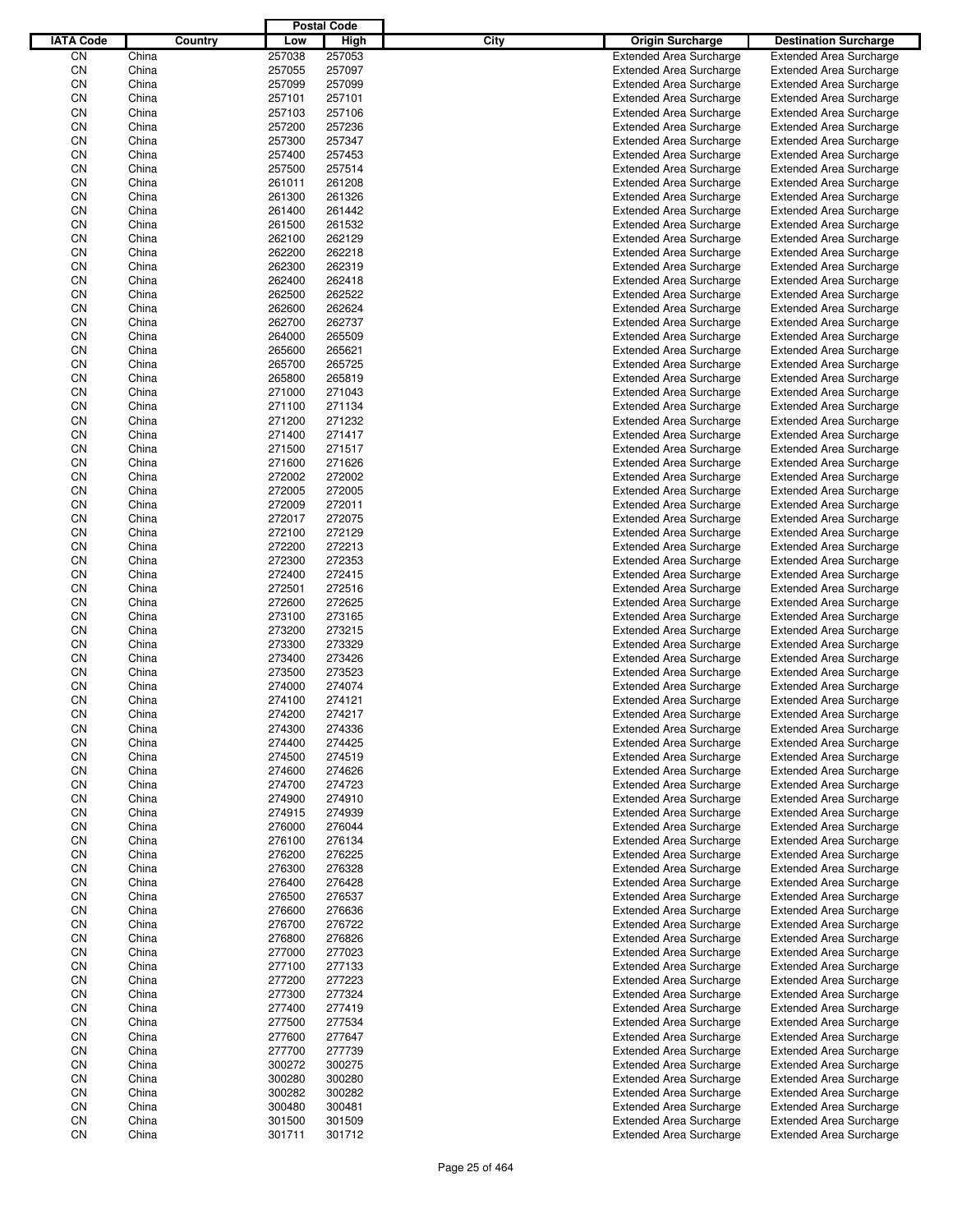|                  |       |         |        | <b>Postal Code</b> |             |                                |                                |
|------------------|-------|---------|--------|--------------------|-------------|--------------------------------|--------------------------------|
| <b>IATA Code</b> |       | Country | Low    | High               | <b>City</b> | <b>Origin Surcharge</b>        | <b>Destination Surcharge</b>   |
| CΝ               | China |         | 301714 | 301714             |             | <b>Extended Area Surcharge</b> | <b>Extended Area Surcharge</b> |
| CN               | China |         | 301717 | 301718             |             | <b>Extended Area Surcharge</b> | <b>Extended Area Surcharge</b> |
| CN               | China |         | 301800 | 301805             |             | <b>Extended Area Surcharge</b> | <b>Extended Area Surcharge</b> |
| CN               | China |         | 311306 | 311307             |             | <b>Extended Area Surcharge</b> | <b>Extended Area Surcharge</b> |
| CN               | China |         | 311311 | 311314             |             | <b>Extended Area Surcharge</b> | <b>Extended Area Surcharge</b> |
| CN               | China |         | 311321 | 311326             |             | <b>Extended Area Surcharge</b> | <b>Extended Area Surcharge</b> |
| CN               | China |         | 311331 | 311333             |             | <b>Extended Area Surcharge</b> | <b>Extended Area Surcharge</b> |
| CN               | China |         | 311700 | 311701             |             | <b>Extended Area Surcharge</b> | <b>Extended Area Surcharge</b> |
| CN               | China |         | 311703 | 311703             |             | <b>Extended Area Surcharge</b> | <b>Extended Area Surcharge</b> |
| CN               | China |         | 311705 | 311709             |             | <b>Extended Area Surcharge</b> | <b>Extended Area Surcharge</b> |
| CN               | China |         | 311711 | 311711             |             | <b>Extended Area Surcharge</b> | <b>Extended Area Surcharge</b> |
|                  |       |         |        | 311717             |             |                                |                                |
| CN               | China |         | 311713 | 311719             |             | <b>Extended Area Surcharge</b> | <b>Extended Area Surcharge</b> |
| CN               | China |         | 311719 |                    |             | <b>Extended Area Surcharge</b> | <b>Extended Area Surcharge</b> |
| CN               | China |         | 311721 | 311722             |             | <b>Extended Area Surcharge</b> | <b>Extended Area Surcharge</b> |
| CN               | China |         | 311724 | 311724             |             | <b>Extended Area Surcharge</b> | <b>Extended Area Surcharge</b> |
| CN               | China |         | 311803 | 311810             |             | <b>Extended Area Surcharge</b> | <b>Extended Area Surcharge</b> |
| CN               | China |         | 311812 | 311834             |             | <b>Extended Area Surcharge</b> | <b>Extended Area Surcharge</b> |
| CN               | China |         | 312022 | 312024             |             | <b>Extended Area Surcharge</b> | <b>Extended Area Surcharge</b> |
| CN               | China |         | 312026 | 312027             |             | <b>Extended Area Surcharge</b> | <b>Extended Area Surcharge</b> |
| CN               | China |         | 312029 | 312029             |             | <b>Extended Area Surcharge</b> | <b>Extended Area Surcharge</b> |
| CN               | China |         | 312031 | 312034             |             | <b>Extended Area Surcharge</b> | <b>Extended Area Surcharge</b> |
| CN               | China |         | 312036 | 312040             |             | <b>Extended Area Surcharge</b> | <b>Extended Area Surcharge</b> |
| CN               | China |         | 312046 | 312050             |             | <b>Extended Area Surcharge</b> | <b>Extended Area Surcharge</b> |
| CN               | China |         | 312052 | 312068             |             | <b>Extended Area Surcharge</b> | <b>Extended Area Surcharge</b> |
| CN               | China |         | 312070 | 312070             |             | <b>Extended Area Surcharge</b> | <b>Extended Area Surcharge</b> |
| CN               | China |         | 312072 | 312079             |             | <b>Extended Area Surcharge</b> | <b>Extended Area Surcharge</b> |
| CN               | China |         | 312081 | 312084             |             | <b>Extended Area Surcharge</b> | <b>Extended Area Surcharge</b> |
| CN               | China |         | 312089 | 312090             |             | <b>Extended Area Surcharge</b> | <b>Extended Area Surcharge</b> |
| CN               | China |         | 312300 | 312379             |             | <b>Extended Area Surcharge</b> | <b>Extended Area Surcharge</b> |
|                  |       |         |        |                    |             |                                |                                |
| CN               | China |         | 312400 | 312476             |             | <b>Extended Area Surcharge</b> | <b>Extended Area Surcharge</b> |
| CN               | China |         | 312500 | 312559             |             | <b>Extended Area Surcharge</b> | <b>Extended Area Surcharge</b> |
| CN               | China |         | 312561 | 312591             |             | <b>Extended Area Surcharge</b> | <b>Extended Area Surcharge</b> |
| CN               | China |         | 313000 | 313026             |             | <b>Extended Area Surcharge</b> | <b>Extended Area Surcharge</b> |
| CN               | China |         | 313100 | 313125             |             | <b>Extended Area Surcharge</b> | <b>Extended Area Surcharge</b> |
| CN               | China |         | 313200 | 313226             |             | <b>Extended Area Surcharge</b> | <b>Extended Area Surcharge</b> |
| CN               | China |         | 313300 | 313310             |             | <b>Extended Area Surcharge</b> | <b>Extended Area Surcharge</b> |
| CN               | China |         | 314100 | 314104             |             | <b>Extended Area Surcharge</b> | <b>Extended Area Surcharge</b> |
| CN               | China |         | 314106 | 314106             |             | <b>Extended Area Surcharge</b> | <b>Extended Area Surcharge</b> |
| CN               | China |         | 314109 | 314121             |             | <b>Extended Area Surcharge</b> | <b>Extended Area Surcharge</b> |
| CN               | China |         | 314201 | 314202             |             | <b>Extended Area Surcharge</b> | <b>Extended Area Surcharge</b> |
| CN               | China |         | 314204 | 314210             |             | <b>Extended Area Surcharge</b> | <b>Extended Area Surcharge</b> |
| CN               | China |         | 314212 | 314214             |             | <b>Extended Area Surcharge</b> | <b>Extended Area Surcharge</b> |
| CN               | China |         | 314301 | 314303             |             | <b>Extended Area Surcharge</b> | <b>Extended Area Surcharge</b> |
| CN               | China |         | 314306 | 314307             |             | <b>Extended Area Surcharge</b> | <b>Extended Area Surcharge</b> |
| CN               | China |         | 314309 | 314310             |             | <b>Extended Area Surcharge</b> | <b>Extended Area Surcharge</b> |
| CN               | China |         | 314313 | 314318             |             | <b>Extended Area Surcharge</b> | <b>Extended Area Surcharge</b> |
| CΝ               | China |         | 314401 | 314408             |             | <b>Extended Area Surcharge</b> | <b>Extended Area Surcharge</b> |
| CN               | China |         | 314410 | 314418             |             | <b>Extended Area Surcharge</b> | <b>Extended Area Surcharge</b> |
| CN               | China |         | 314420 | 314422             |             | <b>Extended Area Surcharge</b> | <b>Extended Area Surcharge</b> |
|                  |       |         |        |                    |             |                                |                                |
| CN               | China |         | 315113 | 315114             |             | <b>Extended Area Surcharge</b> | <b>Extended Area Surcharge</b> |
| CN               | China |         | 315133 | 315135             |             | <b>Extended Area Surcharge</b> | <b>Extended Area Surcharge</b> |
| CN               | China |         | 315138 | 315139             |             | <b>Extended Area Surcharge</b> | <b>Extended Area Surcharge</b> |
| CN               | China |         | 315142 | 315145             |             | <b>Extended Area Surcharge</b> | <b>Extended Area Surcharge</b> |
| CN               | China |         | 315405 | 315407             |             | <b>Extended Area Surcharge</b> | <b>Extended Area Surcharge</b> |
| CN               | China |         | 315501 | 315501             |             | <b>Extended Area Surcharge</b> | <b>Extended Area Surcharge</b> |
| CN               | China |         | 315506 | 315509             |             | <b>Extended Area Surcharge</b> | <b>Extended Area Surcharge</b> |
| CN               | China |         | 315601 | 315603             |             | <b>Extended Area Surcharge</b> | <b>Extended Area Surcharge</b> |
| CN               | China |         | 315606 | 315608             |             | <b>Extended Area Surcharge</b> | <b>Extended Area Surcharge</b> |
| CN               | China |         | 315611 | 315612             |             | <b>Extended Area Surcharge</b> | <b>Extended Area Surcharge</b> |
| CN               | China |         | 315614 | 315614             |             | <b>Extended Area Surcharge</b> | <b>Extended Area Surcharge</b> |
| CN               | China |         | 315700 | 315709             |             | <b>Extended Area Surcharge</b> | <b>Extended Area Surcharge</b> |
| CN               | China |         | 315711 | 315719             |             | <b>Extended Area Surcharge</b> | <b>Extended Area Surcharge</b> |
| CN               | China |         | 315721 | 315729             |             | <b>Extended Area Surcharge</b> | <b>Extended Area Surcharge</b> |
| CN               | China |         | 315731 | 315733             |             | <b>Extended Area Surcharge</b> | <b>Extended Area Surcharge</b> |
| CN               | China |         | 316000 | 316057             |             | <b>Extended Area Surcharge</b> | <b>Extended Area Surcharge</b> |
| CN               | China |         | 316100 | 316144             |             | <b>Extended Area Surcharge</b> | <b>Extended Area Surcharge</b> |
| CN               |       |         | 316200 | 316295             |             |                                | <b>Extended Area Surcharge</b> |
|                  | China |         |        |                    |             | <b>Extended Area Surcharge</b> |                                |
| CN               | China |         | 317000 | 317005             |             | <b>Extended Area Surcharge</b> | <b>Extended Area Surcharge</b> |
| CN               | China |         | 317010 | 317010             |             | <b>Extended Area Surcharge</b> | <b>Extended Area Surcharge</b> |
| CN               | China |         | 317014 | 317014             |             | <b>Extended Area Surcharge</b> | <b>Extended Area Surcharge</b> |
| CN               | China |         | 317017 | 317020             |             | <b>Extended Area Surcharge</b> | <b>Extended Area Surcharge</b> |
| CN               | China |         | 317022 | 317024             |             | <b>Extended Area Surcharge</b> | <b>Extended Area Surcharge</b> |
| CN               | China |         | 317026 | 317026             |             | <b>Extended Area Surcharge</b> | <b>Extended Area Surcharge</b> |
| CN               | China |         | 317029 | 317030             |             | <b>Extended Area Surcharge</b> | <b>Extended Area Surcharge</b> |
| CN               | China |         | 317033 | 317033             |             | <b>Extended Area Surcharge</b> | <b>Extended Area Surcharge</b> |
| CN               | China |         | 317035 | 317038             |             | <b>Extended Area Surcharge</b> | <b>Extended Area Surcharge</b> |
| CN               | China |         | 317100 | 317102             |             | <b>Extended Area Surcharge</b> | <b>Extended Area Surcharge</b> |
| CN               | China |         | 317104 | 317105             |             | <b>Extended Area Surcharge</b> | <b>Extended Area Surcharge</b> |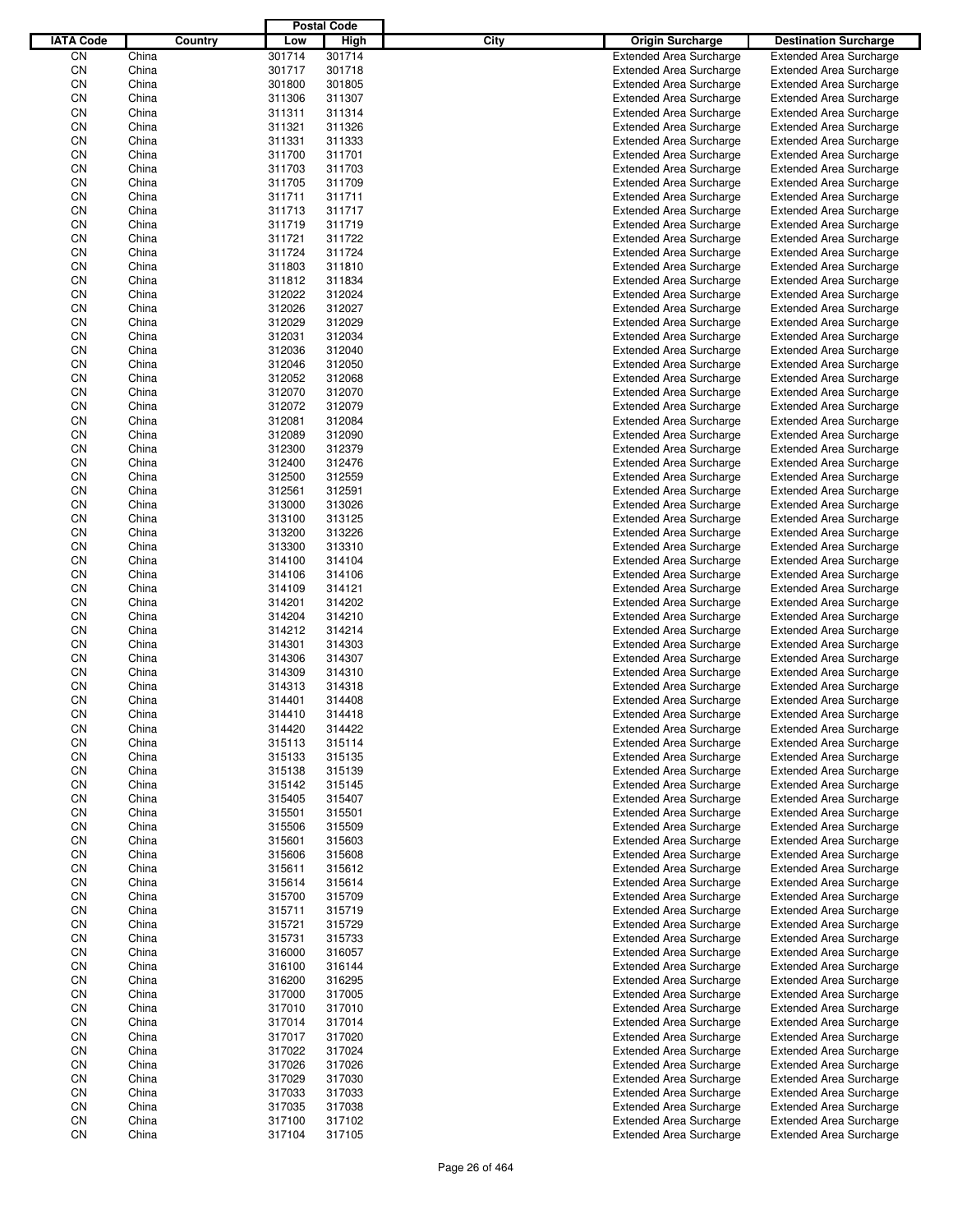|                  |                |         |                  | <b>Postal Code</b> |                                                                  |                                                                  |
|------------------|----------------|---------|------------------|--------------------|------------------------------------------------------------------|------------------------------------------------------------------|
| <b>IATA Code</b> |                | Country | Low              | High               | City<br>Origin Surcharge                                         | <b>Destination Surcharge</b>                                     |
| CN               | China          |         | 317107           | 317108             | <b>Extended Area Surcharge</b>                                   | <b>Extended Area Surcharge</b>                                   |
| CN               | China          |         | 317110           | 317110             | <b>Extended Area Surcharge</b>                                   | <b>Extended Area Surcharge</b>                                   |
| CN               | China          |         | 317112           | 317112             | <b>Extended Area Surcharge</b>                                   | <b>Extended Area Surcharge</b>                                   |
| CN               | China          |         | 317200           | 317213             | <b>Extended Area Surcharge</b>                                   | <b>Extended Area Surcharge</b>                                   |
| CN               | China          |         | 317300           | 317308             | <b>Extended Area Surcharge</b>                                   | <b>Extended Area Surcharge</b>                                   |
| CN               | China          |         | 317310           | 317311             | <b>Extended Area Surcharge</b>                                   | <b>Extended Area Surcharge</b>                                   |
| CN               | China          |         | 317313           | 317321             | <b>Extended Area Surcharge</b>                                   | <b>Extended Area Surcharge</b>                                   |
| CN               | China          |         | 317323           | 317326             | <b>Extended Area Surcharge</b>                                   | <b>Extended Area Surcharge</b>                                   |
| CN               | China          |         | 317500           | 317502             | <b>Extended Area Surcharge</b>                                   | <b>Extended Area Surcharge</b>                                   |
| CN               | China          |         | 317504           | 317506             | <b>Extended Area Surcharge</b>                                   | <b>Extended Area Surcharge</b>                                   |
| CN               | China          |         | 317509           | 317510             | <b>Extended Area Surcharge</b>                                   | <b>Extended Area Surcharge</b>                                   |
| CN               | China          |         | 317512           | 317512             | <b>Extended Area Surcharge</b>                                   | <b>Extended Area Surcharge</b>                                   |
| CN               | China          |         | 317514           | 317517             | <b>Extended Area Surcharge</b>                                   | <b>Extended Area Surcharge</b>                                   |
| CN               | China          |         | 317519           | 317523             | <b>Extended Area Surcharge</b>                                   | <b>Extended Area Surcharge</b>                                   |
| CN               | China          |         | 317525           | 317527             | <b>Extended Area Surcharge</b>                                   | <b>Extended Area Surcharge</b>                                   |
| CN               | China          |         | 317600           | 317601             | <b>Extended Area Surcharge</b>                                   | <b>Extended Area Surcharge</b>                                   |
| CN               | China          |         | 317603           | 317604             | <b>Extended Area Surcharge</b>                                   | <b>Extended Area Surcharge</b>                                   |
| CN<br>CN         | China<br>China |         | 317606<br>318000 | 317610<br>318058   | <b>Extended Area Surcharge</b><br><b>Extended Area Surcharge</b> | <b>Extended Area Surcharge</b><br><b>Extended Area Surcharge</b> |
| CN               | China          |         | 321000           | 321083             | <b>Extended Area Surcharge</b>                                   | <b>Extended Area Surcharge</b>                                   |
| CN               | China          |         | 321100           | 321118             | <b>Extended Area Surcharge</b>                                   | <b>Extended Area Surcharge</b>                                   |
| CN               | China          |         | 321201           | 321211             | <b>Extended Area Surcharge</b>                                   | <b>Extended Area Surcharge</b>                                   |
| CN               | China          |         | 321300           | 321313             | <b>Extended Area Surcharge</b>                                   | <b>Extended Area Surcharge</b>                                   |
| CN               | China          |         | 322001           | 322023             | <b>Extended Area Surcharge</b>                                   | <b>Extended Area Surcharge</b>                                   |
| CN               | China          |         | 322100           | 322131             | <b>Extended Area Surcharge</b>                                   | <b>Extended Area Surcharge</b>                                   |
| CN               | China          |         | 322200           | 322231             | <b>Extended Area Surcharge</b>                                   | <b>Extended Area Surcharge</b>                                   |
| CN               | China          |         | 322300           | 322315             | <b>Extended Area Surcharge</b>                                   | <b>Extended Area Surcharge</b>                                   |
| CN               | China          |         | 323000           | 323008             | <b>Extended Area Surcharge</b>                                   | <b>Extended Area Surcharge</b>                                   |
| CN               | China          |         | 323300           | 323301             | <b>Extended Area Surcharge</b>                                   | <b>Extended Area Surcharge</b>                                   |
| CN               | China          |         | 323303           | 323312             | <b>Extended Area Surcharge</b>                                   | <b>Extended Area Surcharge</b>                                   |
| CN               | China          |         | 323314           | 323318             | <b>Extended Area Surcharge</b>                                   | <b>Extended Area Surcharge</b>                                   |
| CN               | China          |         | 323400           | 323406             | <b>Extended Area Surcharge</b>                                   | <b>Extended Area Surcharge</b>                                   |
| CN               | China          |         | 323500           | 323501             | <b>Extended Area Surcharge</b>                                   | <b>Extended Area Surcharge</b>                                   |
| CN               | China          |         | 323503           | 323505             | <b>Extended Area Surcharge</b>                                   | <b>Extended Area Surcharge</b>                                   |
| CN               | China          |         | 323507           | 323508             | <b>Extended Area Surcharge</b>                                   | <b>Extended Area Surcharge</b>                                   |
| CN               | China          |         | 323600           | 323601             | <b>Extended Area Surcharge</b>                                   | <b>Extended Area Surcharge</b>                                   |
| CN               | China          |         | 323603           | 323607             | <b>Extended Area Surcharge</b>                                   | <b>Extended Area Surcharge</b>                                   |
| CN               | China          |         | 323700           | 323729             | <b>Extended Area Surcharge</b>                                   | <b>Extended Area Surcharge</b>                                   |
| CN               | China          |         | 323800           | 323813             | <b>Extended Area Surcharge</b>                                   | <b>Extended Area Surcharge</b>                                   |
| CN               | China          |         | 323900           | 323901             | <b>Extended Area Surcharge</b>                                   | <b>Extended Area Surcharge</b>                                   |
| CN               | China          |         | 323903           | 323905             | <b>Extended Area Surcharge</b>                                   | <b>Extended Area Surcharge</b>                                   |
| CN               | China          |         | 323907           | 323913             | <b>Extended Area Surcharge</b>                                   | <b>Extended Area Surcharge</b>                                   |
| CN               | China          |         | 324000           | 324028             | <b>Extended Area Surcharge</b>                                   | <b>Extended Area Surcharge</b>                                   |
| CN               | China          |         | 324100           | 324123             | <b>Extended Area Surcharge</b>                                   | <b>Extended Area Surcharge</b>                                   |
| CN               | China          |         | 324200           | 324217             | <b>Extended Area Surcharge</b>                                   | <b>Extended Area Surcharge</b>                                   |
| CN               | China          |         | 324300           | 324309             | <b>Extended Area Surcharge</b>                                   | <b>Extended Area Surcharge</b>                                   |
| CΝ               | China          |         | 324400           | 324407             | <b>Extended Area Surcharge</b>                                   | <b>Extended Area Surcharge</b>                                   |
| CN               | China          |         | 325018           | 325019             | <b>Extended Area Surcharge</b>                                   | <b>Extended Area Surcharge</b>                                   |
| CN               | China          |         | 325021           | 325021             | <b>Extended Area Surcharge</b>                                   | <b>Extended Area Surcharge</b>                                   |
| CN               | China          |         | 325023           | 325023             | <b>Extended Area Surcharge</b>                                   | <b>Extended Area Surcharge</b>                                   |
| CN               | China          |         | 325106           | 325109             | <b>Extended Area Surcharge</b>                                   | <b>Extended Area Surcharge</b>                                   |
| CN               | China          |         | 325112           | 325117             | <b>Extended Area Surcharge</b>                                   | <b>Extended Area Surcharge</b>                                   |
| CN               | China          |         | 325300           | 325300             | <b>Extended Area Surcharge</b>                                   | <b>Extended Area Surcharge</b>                                   |
| CN<br>CN         | China<br>China |         | 325302<br>325304 | 325302<br>325309   | <b>Extended Area Surcharge</b><br><b>Extended Area Surcharge</b> | <b>Extended Area Surcharge</b><br><b>Extended Area Surcharge</b> |
|                  |                |         |                  |                    | <b>Extended Area Surcharge</b>                                   |                                                                  |
| CN<br>CN         | China<br>China |         | 325311<br>325400 | 325311<br>325408   | <b>Extended Area Surcharge</b>                                   | <b>Extended Area Surcharge</b><br><b>Extended Area Surcharge</b> |
| CN               | China          |         | 325500           | 325506             | <b>Extended Area Surcharge</b>                                   | <b>Extended Area Surcharge</b>                                   |
| CN               | China          |         | 325508           | 325509             | <b>Extended Area Surcharge</b>                                   | <b>Extended Area Surcharge</b>                                   |
| CN               | China          |         | 325700           | 325704             | <b>Extended Area Surcharge</b>                                   | <b>Extended Area Surcharge</b>                                   |
| CN               | China          |         | 325800           | 325809             | <b>Extended Area Surcharge</b>                                   | <b>Extended Area Surcharge</b>                                   |
| CN               | China          |         | 330000           | 330000             | <b>Extended Area Surcharge</b>                                   | <b>Extended Area Surcharge</b>                                   |
| CN               | China          |         | 330004           | 330005             | <b>Extended Area Surcharge</b>                                   | <b>Extended Area Surcharge</b>                                   |
| CN               | China          |         | 330007           | 330007             | <b>Extended Area Surcharge</b>                                   | <b>Extended Area Surcharge</b>                                   |
| CN               | China          |         | 330010           | 330028             | <b>Extended Area Surcharge</b>                                   | <b>Extended Area Surcharge</b>                                   |
| CN               | China          |         | 330030           | 330037             | <b>Extended Area Surcharge</b>                                   | <b>Extended Area Surcharge</b>                                   |
| CN               | China          |         | 330039           | 330077             | <b>Extended Area Surcharge</b>                                   | <b>Extended Area Surcharge</b>                                   |
| CN               | China          |         | 330100           | 330127             | <b>Extended Area Surcharge</b>                                   | <b>Extended Area Surcharge</b>                                   |
| CN               | China          |         | 330200           | 330225             | <b>Extended Area Surcharge</b>                                   | <b>Extended Area Surcharge</b>                                   |
| CN               | China          |         | 330300           | 330325             | <b>Extended Area Surcharge</b>                                   | <b>Extended Area Surcharge</b>                                   |
| CN               | China          |         | 330400           | 330408             | <b>Extended Area Surcharge</b>                                   | <b>Extended Area Surcharge</b>                                   |
| CN               | China          |         | 330500           | 330516             | <b>Extended Area Surcharge</b>                                   | <b>Extended Area Surcharge</b>                                   |
| CN               | China          |         | 330600           | 330612             | <b>Extended Area Surcharge</b>                                   | <b>Extended Area Surcharge</b>                                   |
| CN               | China          |         | 330700           | 330714             | <b>Extended Area Surcharge</b>                                   | <b>Extended Area Surcharge</b>                                   |
| CN               | China          |         | 330800           | 330825             | <b>Extended Area Surcharge</b>                                   | <b>Extended Area Surcharge</b>                                   |
| CN               | China          |         | 331100           | 331144             | <b>Extended Area Surcharge</b>                                   | <b>Extended Area Surcharge</b>                                   |
| CN               | China          |         | 331200           | 331216             | <b>Extended Area Surcharge</b>                                   | <b>Extended Area Surcharge</b>                                   |
| CN               | China          |         | 331300           | 331317             | <b>Extended Area Surcharge</b>                                   | <b>Extended Area Surcharge</b>                                   |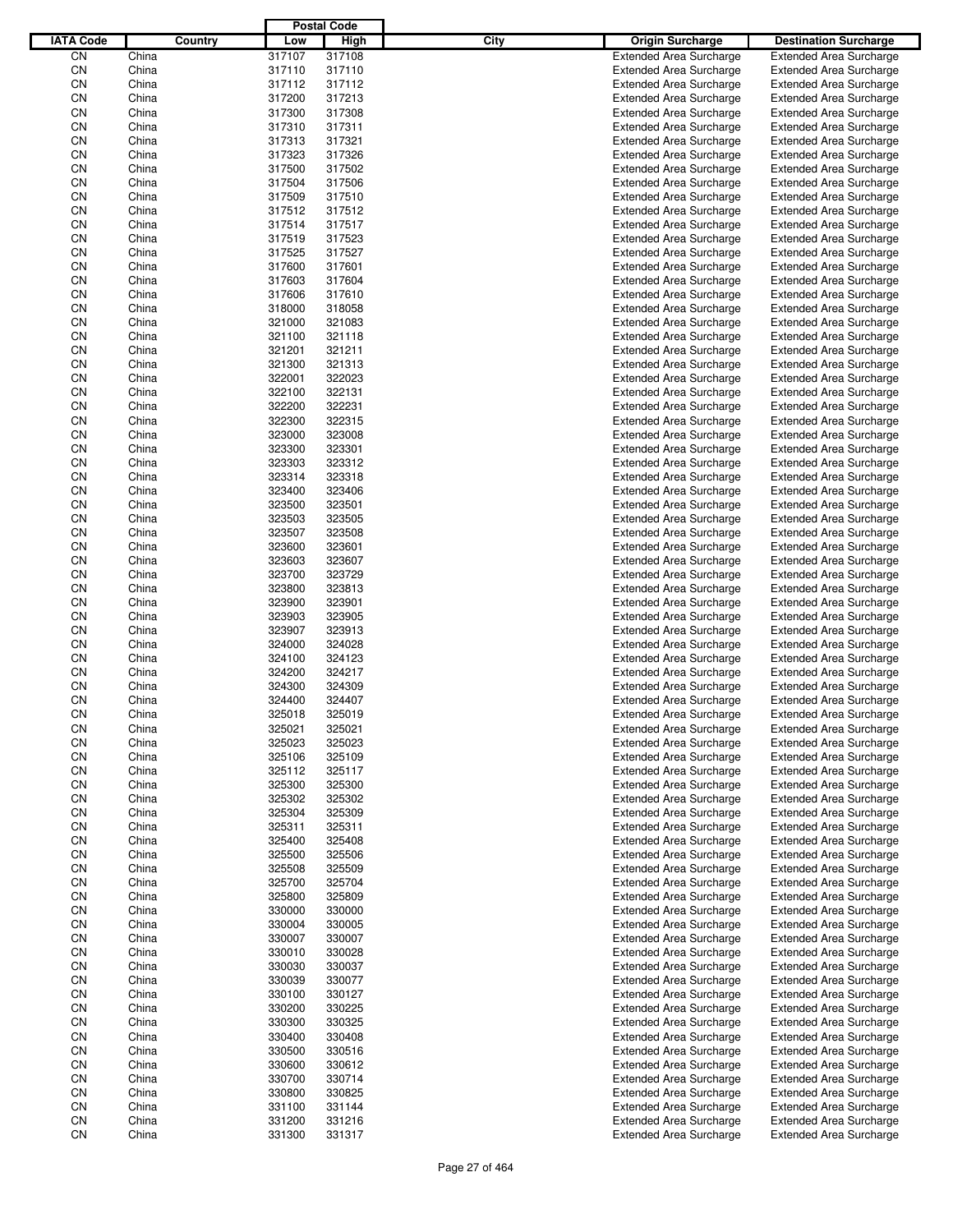|                  |       |         |        | <b>Postal Code</b> |             |                                |                                |
|------------------|-------|---------|--------|--------------------|-------------|--------------------------------|--------------------------------|
| <b>IATA Code</b> |       | Country | Low    | High               | <b>City</b> | <b>Origin Surcharge</b>        | <b>Destination Surcharge</b>   |
| CΝ               | China |         | 331400 | 331413             |             | <b>Extended Area Surcharge</b> | <b>Extended Area Surcharge</b> |
| CN               | China |         | 331500 | 331519             |             | <b>Extended Area Surcharge</b> | <b>Extended Area Surcharge</b> |
| CN               | China |         | 331600 | 331622             |             | <b>Extended Area Surcharge</b> | <b>Extended Area Surcharge</b> |
| CN               | China |         | 331700 | 331728             |             | <b>Extended Area Surcharge</b> | <b>Extended Area Surcharge</b> |
| CN               | China |         | 331800 | 331813             |             | <b>Extended Area Surcharge</b> | <b>Extended Area Surcharge</b> |
| CN               | China |         | 332000 | 332033             |             | <b>Extended Area Surcharge</b> | <b>Extended Area Surcharge</b> |
| CN               | China |         | 332100 | 332114             |             | <b>Extended Area Surcharge</b> | <b>Extended Area Surcharge</b> |
| CN               | China |         | 332200 | 332234             |             | <b>Extended Area Surcharge</b> | <b>Extended Area Surcharge</b> |
| CN               | China |         | 332300 | 332326             |             | <b>Extended Area Surcharge</b> | <b>Extended Area Surcharge</b> |
| CN               | China |         | 332400 | 332441             |             | <b>Extended Area Surcharge</b> | <b>Extended Area Surcharge</b> |
| CN               | China |         | 332500 | 332517             |             | <b>Extended Area Surcharge</b> | <b>Extended Area Surcharge</b> |
| CN               | China |         | 332600 | 332627             |             | <b>Extended Area Surcharge</b> | <b>Extended Area Surcharge</b> |
| CN               | China |         | 332700 | 332725             |             | <b>Extended Area Surcharge</b> | <b>Extended Area Surcharge</b> |
| CN               | China |         | 332800 | 332809             |             | <b>Extended Area Surcharge</b> | <b>Extended Area Surcharge</b> |
| CN               | China |         | 332900 | 332900             |             | <b>Extended Area Surcharge</b> | <b>Extended Area Surcharge</b> |
| CN               | China |         | 333000 | 333039             |             | <b>Extended Area Surcharge</b> | <b>Extended Area Surcharge</b> |
| CN               | China |         | 333100 | 333141             |             | <b>Extended Area Surcharge</b> | <b>Extended Area Surcharge</b> |
| CN               | China |         | 333200 | 333216             |             | <b>Extended Area Surcharge</b> | <b>Extended Area Surcharge</b> |
| CN               | China |         | 333300 | 333331             |             | <b>Extended Area Surcharge</b> | <b>Extended Area Surcharge</b> |
| CN               | China |         | 333400 | 333434             |             | <b>Extended Area Surcharge</b> | <b>Extended Area Surcharge</b> |
| CN               | China |         | 334000 | 334009             |             | <b>Extended Area Surcharge</b> | <b>Extended Area Surcharge</b> |
| CN               | China |         | 334100 | 334125             |             | <b>Extended Area Surcharge</b> | <b>Extended Area Surcharge</b> |
| CN               | China |         | 334200 | 334228             |             | <b>Extended Area Surcharge</b> | <b>Extended Area Surcharge</b> |
| CN               | China |         | 334300 | 334313             |             | <b>Extended Area Surcharge</b> | <b>Extended Area Surcharge</b> |
| CN               | China |         | 334400 | 334422             |             | <b>Extended Area Surcharge</b> | <b>Extended Area Surcharge</b> |
| CN               | China |         | 334500 | 334521             |             | <b>Extended Area Surcharge</b> | <b>Extended Area Surcharge</b> |
| CN               | China |         | 334600 | 334618             |             | <b>Extended Area Surcharge</b> | <b>Extended Area Surcharge</b> |
| CN               | China |         | 334700 | 334721             |             | <b>Extended Area Surcharge</b> | <b>Extended Area Surcharge</b> |
| CN               | China |         | 335000 | 335008             |             | <b>Extended Area Surcharge</b> | <b>Extended Area Surcharge</b> |
| CN               | China |         | 335100 | 335122             |             | <b>Extended Area Surcharge</b> | <b>Extended Area Surcharge</b> |
| CN               | China |         | 335200 | 335215             |             | <b>Extended Area Surcharge</b> | <b>Extended Area Surcharge</b> |
| CN               | China |         | 335300 | 335312             |             | <b>Extended Area Surcharge</b> | <b>Extended Area Surcharge</b> |
| CN               | China |         | 335400 | 335426             |             | <b>Extended Area Surcharge</b> | <b>Extended Area Surcharge</b> |
| CN               | China |         | 335500 | 335516             |             | <b>Extended Area Surcharge</b> | <b>Extended Area Surcharge</b> |
| CN               | China |         | 336000 | 336027             |             | <b>Extended Area Surcharge</b> | <b>Extended Area Surcharge</b> |
| CN               | China |         | 336100 | 336117             |             | <b>Extended Area Surcharge</b> | <b>Extended Area Surcharge</b> |
| CN               | China |         | 336200 | 336211             |             | <b>Extended Area Surcharge</b> | <b>Extended Area Surcharge</b> |
| CN               | China |         | 336300 | 336318             |             | <b>Extended Area Surcharge</b> | <b>Extended Area Surcharge</b> |
| CN               | China |         | 336400 | 336416             |             | <b>Extended Area Surcharge</b> | <b>Extended Area Surcharge</b> |
| CN               | China |         | 336600 | 336617             |             | <b>Extended Area Surcharge</b> | <b>Extended Area Surcharge</b> |
| CN               | China |         | 337000 | 337055             |             | <b>Extended Area Surcharge</b> | <b>Extended Area Surcharge</b> |
| CN               | China |         | 337100 | 337115             |             | <b>Extended Area Surcharge</b> | <b>Extended Area Surcharge</b> |
| CN               | China |         | 337200 | 337253             |             | <b>Extended Area Surcharge</b> | <b>Extended Area Surcharge</b> |
| CN               | China |         | 338000 | 338034             |             | <b>Extended Area Surcharge</b> | <b>Extended Area Surcharge</b> |
| CN               | China |         | 341000 | 341008             |             | <b>Extended Area Surcharge</b> | <b>Extended Area Surcharge</b> |
| CN               | China |         | 341100 | 341122             |             | <b>Extended Area Surcharge</b> | <b>Extended Area Surcharge</b> |
| CΝ               | China |         | 341200 | 341215             |             | <b>Extended Area Surcharge</b> | <b>Extended Area Surcharge</b> |
| CN               | China |         | 341300 | 341321             |             | <b>Extended Area Surcharge</b> | <b>Extended Area Surcharge</b> |
| CN               | China |         | 341400 | 341421             |             | <b>Extended Area Surcharge</b> | <b>Extended Area Surcharge</b> |
| CN               | China |         | 341500 | 341518             |             | <b>Extended Area Surcharge</b> | <b>Extended Area Surcharge</b> |
| CN               | China |         | 341600 | 341624             |             | <b>Extended Area Surcharge</b> | <b>Extended Area Surcharge</b> |
| CN               | China |         | 341700 | 341715             |             | <b>Extended Area Surcharge</b> | <b>Extended Area Surcharge</b> |
| CN               | China |         | 341800 | 341814             |             | <b>Extended Area Surcharge</b> | <b>Extended Area Surcharge</b> |
| CN               | China |         | 341900 | 341912             |             | <b>Extended Area Surcharge</b> | <b>Extended Area Surcharge</b> |
| CN               | China |         | 342100 | 342122             |             | <b>Extended Area Surcharge</b> | <b>Extended Area Surcharge</b> |
| CN               | China |         | 342200 | 342218             |             | <b>Extended Area Surcharge</b> | <b>Extended Area Surcharge</b> |
| CN               | China |         | 342300 | 342332             |             | <b>Extended Area Surcharge</b> | <b>Extended Area Surcharge</b> |
| CN               | China |         | 342400 | 342432             |             | <b>Extended Area Surcharge</b> | <b>Extended Area Surcharge</b> |
| CN               | China |         | 342500 | 342516             |             | <b>Extended Area Surcharge</b> | <b>Extended Area Surcharge</b> |
| CN               | China |         | 342600 | 342622             |             | <b>Extended Area Surcharge</b> | <b>Extended Area Surcharge</b> |
| CN               | China |         | 342700 | 342715             |             | <b>Extended Area Surcharge</b> | <b>Extended Area Surcharge</b> |
| CN               | China |         | 342800 | 342828             |             | <b>Extended Area Surcharge</b> | <b>Extended Area Surcharge</b> |
| CN               | China |         | 343000 | 343065             |             | <b>Extended Area Surcharge</b> | <b>Extended Area Surcharge</b> |
| CN               | China |         | 343100 | 343136             |             | <b>Extended Area Surcharge</b> | <b>Extended Area Surcharge</b> |
| CN               | China |         | 343200 | 343228             |             | <b>Extended Area Surcharge</b> | <b>Extended Area Surcharge</b> |
| CN               | China |         | 343400 | 343423             |             | <b>Extended Area Surcharge</b> | <b>Extended Area Surcharge</b> |
| CN               | China |         | 343600 | 343620             |             | <b>Extended Area Surcharge</b> | <b>Extended Area Surcharge</b> |
| CN               | China |         | 343700 | 343733             |             | <b>Extended Area Surcharge</b> | <b>Extended Area Surcharge</b> |
| CN               | China |         | 343800 | 343823             |             | <b>Extended Area Surcharge</b> | <b>Extended Area Surcharge</b> |
| CN               | China |         | 343900 | 343926             |             | <b>Extended Area Surcharge</b> | <b>Extended Area Surcharge</b> |
| CN               | China |         | 344000 | 344109             |             | <b>Extended Area Surcharge</b> | <b>Extended Area Surcharge</b> |
| CN               | China |         | 344200 | 344221             |             | <b>Extended Area Surcharge</b> | <b>Extended Area Surcharge</b> |
| CN               | China |         | 344300 | 344328             |             | <b>Extended Area Surcharge</b> | <b>Extended Area Surcharge</b> |
| CN               | China |         | 344400 | 344421             |             | <b>Extended Area Surcharge</b> | <b>Extended Area Surcharge</b> |
| CN               | China |         | 344500 | 344514             |             | <b>Extended Area Surcharge</b> | <b>Extended Area Surcharge</b> |
| CN               | China |         | 344600 | 344614             |             | <b>Extended Area Surcharge</b> | <b>Extended Area Surcharge</b> |
|                  |       |         |        |                    |             |                                |                                |
| CN               | China |         | 344700 | 344713             |             | <b>Extended Area Surcharge</b> | <b>Extended Area Surcharge</b> |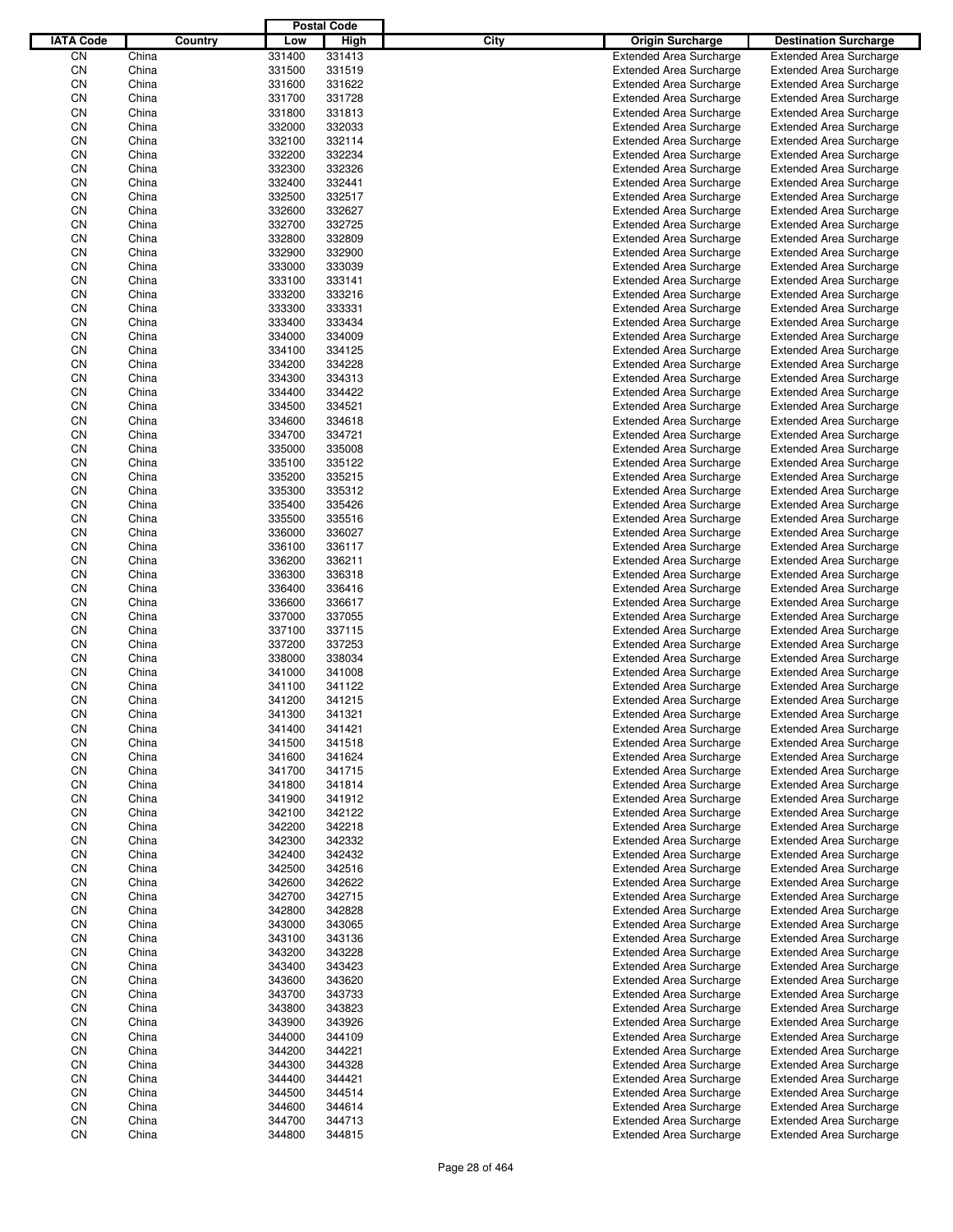|                  |                |         |                  | <b>Postal Code</b> |      |                                                                  |                                                                  |
|------------------|----------------|---------|------------------|--------------------|------|------------------------------------------------------------------|------------------------------------------------------------------|
| <b>IATA Code</b> |                | Country | Low              | High               | City | <b>Origin Surcharge</b>                                          | <b>Destination Surcharge</b>                                     |
| CN               | China          |         | 344900           | 344915             |      | <b>Extended Area Surcharge</b>                                   | <b>Extended Area Surcharge</b>                                   |
| CN               | China          |         | 350104           | 350105             |      | <b>Extended Area Surcharge</b>                                   | <b>Extended Area Surcharge</b>                                   |
| CN               | China          |         | 350111           | 350111             |      | <b>Extended Area Surcharge</b>                                   | <b>Extended Area Surcharge</b>                                   |
| CN               | China          |         | 350114           | 350118             |      | <b>Extended Area Surcharge</b>                                   | <b>Extended Area Surcharge</b>                                   |
| CN               | China          |         | 350203           | 350209             |      | <b>Extended Area Surcharge</b>                                   | <b>Extended Area Surcharge</b>                                   |
| CN               | China          |         | 350211           | 350216             |      | <b>Extended Area Surcharge</b>                                   | <b>Extended Area Surcharge</b>                                   |
| CN               | China          |         | 350305           | 350306             |      | <b>Extended Area Surcharge</b>                                   | <b>Extended Area Surcharge</b>                                   |
| CN               | China          |         | 350309           | 350309             |      | <b>Extended Area Surcharge</b>                                   | <b>Extended Area Surcharge</b>                                   |
| CN               | China          |         | 350311           | 350312             |      | <b>Extended Area Surcharge</b>                                   | <b>Extended Area Surcharge</b>                                   |
| CN               | China          |         | 350315           | 350318             |      | <b>Extended Area Surcharge</b>                                   | <b>Extended Area Surcharge</b>                                   |
| CN               | China          |         | 350321           | 350322             |      | <b>Extended Area Surcharge</b>                                   | <b>Extended Area Surcharge</b>                                   |
| CN               | China          |         | 350400           | 350409             |      | <b>Extended Area Surcharge</b>                                   | <b>Extended Area Surcharge</b>                                   |
| CN               | China          |         | 350411           | 350415             |      | <b>Extended Area Surcharge</b>                                   | <b>Extended Area Surcharge</b>                                   |
| CN               | China          |         | 350502           | 350517             |      | <b>Extended Area Surcharge</b>                                   | <b>Extended Area Surcharge</b>                                   |
| CN               | China          |         | 350600           | 350610             |      | <b>Extended Area Surcharge</b>                                   | <b>Extended Area Surcharge</b>                                   |
| CN               | China          |         | 350700           | 350709             |      | <b>Extended Area Surcharge</b>                                   | <b>Extended Area Surcharge</b>                                   |
| CN               | China          |         | 350711           | 350718             |      | <b>Extended Area Surcharge</b>                                   | <b>Extended Area Surcharge</b>                                   |
| CN               | China          |         | 350800           | 350809             |      | <b>Extended Area Surcharge</b>                                   | <b>Extended Area Surcharge</b>                                   |
| CN               | China          |         | 350811           | 350819             |      | <b>Extended Area Surcharge</b>                                   | <b>Extended Area Surcharge</b>                                   |
| CN               | China          |         | 350821           | 350821             |      | <b>Extended Area Surcharge</b>                                   | <b>Extended Area Surcharge</b>                                   |
| CN               | China          |         | 351100           | 351174             |      | <b>Extended Area Surcharge</b>                                   | <b>Extended Area Surcharge</b>                                   |
| CN               | China          |         | 351200           | 351268             |      | <b>Extended Area Surcharge</b>                                   | <b>Extended Area Surcharge</b>                                   |
| CN               | China          |         | 352100           | 352114             |      | <b>Extended Area Surcharge</b>                                   | <b>Extended Area Surcharge</b>                                   |
| CN               | China          |         | 352200           | 352269             |      | <b>Extended Area Surcharge</b>                                   | <b>Extended Area Surcharge</b>                                   |
| CN               | China          |         | 352300           | 352309             |      | <b>Extended Area Surcharge</b>                                   | <b>Extended Area Surcharge</b>                                   |
| CN               | China          |         | 353000           | 353033             |      | <b>Extended Area Surcharge</b>                                   | <b>Extended Area Surcharge</b>                                   |
| CN               | China          |         | 353100           | 353133             |      | <b>Extended Area Surcharge</b>                                   | <b>Extended Area Surcharge</b>                                   |
| CN               | China          |         | 353200           | 353216             |      | <b>Extended Area Surcharge</b>                                   | <b>Extended Area Surcharge</b>                                   |
| CN               | China          |         | 353300           | 353312             |      | <b>Extended Area Surcharge</b>                                   | <b>Extended Area Surcharge</b>                                   |
| CN               | China          |         | 353400           | 353418             |      | <b>Extended Area Surcharge</b>                                   | <b>Extended Area Surcharge</b>                                   |
| CN               | China          |         | 353500           | 353507             |      | <b>Extended Area Surcharge</b>                                   | <b>Extended Area Surcharge</b>                                   |
| CN<br>CN         | China          |         | 353600           | 353608<br>354015   |      | <b>Extended Area Surcharge</b>                                   | <b>Extended Area Surcharge</b>                                   |
| CN               | China          |         | 354000           | 354108             |      | <b>Extended Area Surcharge</b>                                   | <b>Extended Area Surcharge</b>                                   |
| CN               | China          |         | 354100<br>354200 | 354217             |      | <b>Extended Area Surcharge</b>                                   | <b>Extended Area Surcharge</b>                                   |
|                  | China          |         |                  |                    |      | <b>Extended Area Surcharge</b>                                   | <b>Extended Area Surcharge</b>                                   |
| CN<br>CN         | China          |         | 354300           | 354315<br>354413   |      | <b>Extended Area Surcharge</b>                                   | <b>Extended Area Surcharge</b>                                   |
| CN               | China<br>China |         | 354400<br>354500 | 354508             |      | <b>Extended Area Surcharge</b><br><b>Extended Area Surcharge</b> | <b>Extended Area Surcharge</b><br><b>Extended Area Surcharge</b> |
| CN               | China          |         | 355000           | 355019             |      | <b>Extended Area Surcharge</b>                                   | <b>Extended Area Surcharge</b>                                   |
| CN               | China          |         | 355100           | 355116             |      | <b>Extended Area Surcharge</b>                                   | <b>Extended Area Surcharge</b>                                   |
| CN               | China          |         | 355200           | 355216             |      | <b>Extended Area Surcharge</b>                                   | <b>Extended Area Surcharge</b>                                   |
| CN               | China          |         | 355300           | 355304             |      | <b>Extended Area Surcharge</b>                                   | <b>Extended Area Surcharge</b>                                   |
| CN               | China          |         | 355400           | 355408             |      | <b>Extended Area Surcharge</b>                                   | <b>Extended Area Surcharge</b>                                   |
| CN               | China          |         | 355500           | 355513             |      | <b>Extended Area Surcharge</b>                                   | <b>Extended Area Surcharge</b>                                   |
| CN               | China          |         | 362303           | 362310             |      | <b>Extended Area Surcharge</b>                                   | <b>Extended Area Surcharge</b>                                   |
| CN               | China          |         | 362315           | 362320             |      | <b>Extended Area Surcharge</b>                                   | <b>Extended Area Surcharge</b>                                   |
| CN               | China          |         | 362325           | 362330             |      | <b>Extended Area Surcharge</b>                                   | <b>Extended Area Surcharge</b>                                   |
| CN               | China          |         | 362334           | 362344             |      | <b>Extended Area Surcharge</b>                                   | <b>Extended Area Surcharge</b>                                   |
| CN               | China          |         | 362404           | 362410             |      | <b>Extended Area Surcharge</b>                                   | <b>Extended Area Surcharge</b>                                   |
| CΝ               | China          |         | 362417           | 362420             |      | <b>Extended Area Surcharge</b>                                   | <b>Extended Area Surcharge</b>                                   |
| CN               | China          |         | 362423           | 362430             |      | <b>Extended Area Surcharge</b>                                   | <b>Extended Area Surcharge</b>                                   |
| CN               | China          |         | 362436           | 362440             |      | <b>Extended Area Surcharge</b>                                   | <b>Extended Area Surcharge</b>                                   |
| CΝ               | China          |         | 362510           | 362510             |      | <b>Extended Area Surcharge</b>                                   | <b>Extended Area Surcharge</b>                                   |
| CN               | China          |         | 362515           | 362517             |      | <b>Extended Area Surcharge</b>                                   | <b>Extended Area Surcharge</b>                                   |
| CN               | China          |         | 362610           | 362610             |      | <b>Extended Area Surcharge</b>                                   | <b>Extended Area Surcharge</b>                                   |
| CN               | China          |         | 362620           | 362621             |      | <b>Extended Area Surcharge</b>                                   | <b>Extended Area Surcharge</b>                                   |
| CN               | China          |         | 362800           | 362809             |      | <b>Extended Area Surcharge</b>                                   | <b>Extended Area Surcharge</b>                                   |
| CN               | China          |         | 363000           | 363002             |      | <b>Extended Area Surcharge</b>                                   | <b>Extended Area Surcharge</b>                                   |
| CN               | China          |         | 363004           | 363006             |      | <b>Extended Area Surcharge</b>                                   | <b>Extended Area Surcharge</b>                                   |
| CN               | China          |         | 363100           | 363100             |      | <b>Extended Area Surcharge</b>                                   | <b>Extended Area Surcharge</b>                                   |
| CN               | China          |         | 363102           | 363110             |      | <b>Extended Area Surcharge</b>                                   | <b>Extended Area Surcharge</b>                                   |
| CN               | China          |         | 363112           | 363121             |      | <b>Extended Area Surcharge</b>                                   | <b>Extended Area Surcharge</b>                                   |
| CN               | China          |         | 363200           | 363200             |      | <b>Extended Area Surcharge</b>                                   | <b>Extended Area Surcharge</b>                                   |
| CN               | China          |         | 363213           | 363213             |      | <b>Extended Area Surcharge</b>                                   | <b>Extended Area Surcharge</b>                                   |
| CN               | China          |         | 363404           | 363404             |      | <b>Extended Area Surcharge</b>                                   | <b>Extended Area Surcharge</b>                                   |
| CN               | China          |         | 363510           | 363510             |      | <b>Extended Area Surcharge</b>                                   | <b>Extended Area Surcharge</b>                                   |
| CN               | China          |         | 363512           | 363512             |      | <b>Extended Area Surcharge</b>                                   | <b>Extended Area Surcharge</b>                                   |
| CN               | China          |         | 363600           | 363601             |      | <b>Extended Area Surcharge</b>                                   | <b>Extended Area Surcharge</b>                                   |
| CN               | China          |         | 363610           | 363612             |      | <b>Extended Area Surcharge</b>                                   | <b>Extended Area Surcharge</b>                                   |
| CN               | China          |         | 363715           | 363715             |      | <b>Extended Area Surcharge</b>                                   | <b>Extended Area Surcharge</b>                                   |
| CN               | China          |         | 363810           | 363810             |      | <b>Extended Area Surcharge</b>                                   | <b>Extended Area Surcharge</b>                                   |
| CN               | China          |         | 363900           | 363902             |      | <b>Extended Area Surcharge</b>                                   | <b>Extended Area Surcharge</b>                                   |
| CN               | China          |         | 364000           | 364022             |      | <b>Extended Area Surcharge</b>                                   | <b>Extended Area Surcharge</b>                                   |
| CN               | China          |         | 364100           | 364120             |      | <b>Extended Area Surcharge</b>                                   | <b>Extended Area Surcharge</b>                                   |
| CN               | China          |         | 364200           | 364225             |      | <b>Extended Area Surcharge</b>                                   | <b>Extended Area Surcharge</b>                                   |
| CN               | China          |         | 364300           | 364315             |      | <b>Extended Area Surcharge</b>                                   | <b>Extended Area Surcharge</b>                                   |
| CN               | China          |         | 364400           | 364417             |      | <b>Extended Area Surcharge</b>                                   | <b>Extended Area Surcharge</b>                                   |
| CN               | China          |         | 365000           | 365012             |      | <b>Extended Area Surcharge</b>                                   | <b>Extended Area Surcharge</b>                                   |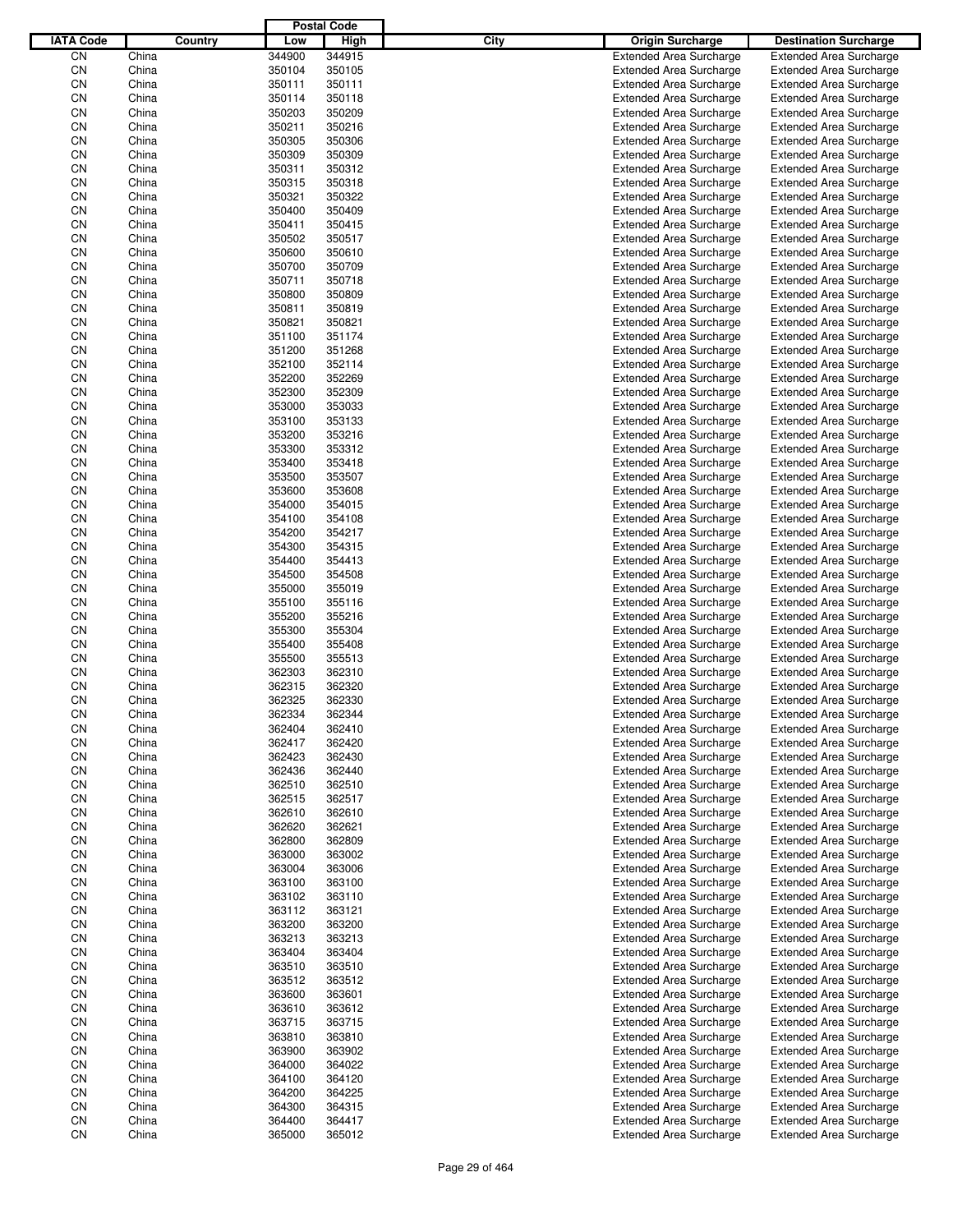|                  |       |         |        | <b>Postal Code</b> |             |                                |                                |
|------------------|-------|---------|--------|--------------------|-------------|--------------------------------|--------------------------------|
| <b>IATA Code</b> |       | Country | Low    | High               | <b>City</b> | <b>Origin Surcharge</b>        | <b>Destination Surcharge</b>   |
| CΝ               | China |         | 365100 | 365129             |             | <b>Extended Area Surcharge</b> | <b>Extended Area Surcharge</b> |
| CN               | China |         | 365200 | 365207             |             | <b>Extended Area Surcharge</b> | <b>Extended Area Surcharge</b> |
| CN               | China |         | 365300 | 365316             |             | <b>Extended Area Surcharge</b> | <b>Extended Area Surcharge</b> |
| CN               | China |         | 365400 | 365416             |             | <b>Extended Area Surcharge</b> | <b>Extended Area Surcharge</b> |
| CN               | China |         | 365500 | 365515             |             | <b>Extended Area Surcharge</b> | <b>Extended Area Surcharge</b> |
| CN               | China |         | 366000 | 366039             |             | <b>Extended Area Surcharge</b> | <b>Extended Area Surcharge</b> |
| CN               | China |         | 366100 | 366121             |             | <b>Extended Area Surcharge</b> | <b>Extended Area Surcharge</b> |
| CN               | China |         | 366200 | 366215             |             | <b>Extended Area Surcharge</b> | <b>Extended Area Surcharge</b> |
| CN               | China |         | 366300 | 366319             |             | <b>Extended Area Surcharge</b> | <b>Extended Area Surcharge</b> |
| CN               | China |         | 400010 | 401349             |             | <b>Extended Area Surcharge</b> | <b>Extended Area Surcharge</b> |
| CN               | China |         | 401420 | 401449             |             | <b>Extended Area Surcharge</b> | <b>Extended Area Surcharge</b> |
| CN               | China |         | 401520 | 401592             |             | <b>Extended Area Surcharge</b> | <b>Extended Area Surcharge</b> |
| CN               | China |         | 402160 | 402196             |             | <b>Extended Area Surcharge</b> | <b>Extended Area Surcharge</b> |
| CN               | China |         | 402260 | 402296             |             | <b>Extended Area Surcharge</b> | <b>Extended Area Surcharge</b> |
| CN               | China |         | 402360 | 402375             |             | <b>Extended Area Surcharge</b> | <b>Extended Area Surcharge</b> |
| CN               | China |         | 402460 | 402473             |             | <b>Extended Area Surcharge</b> | <b>Extended Area Surcharge</b> |
| CN               | China |         | 402560 | 402574             |             | <b>Extended Area Surcharge</b> | <b>Extended Area Surcharge</b> |
| CN               | China |         | 402660 | 402682             |             | <b>Extended Area Surcharge</b> | <b>Extended Area Surcharge</b> |
| CN               | China |         | 402760 | 402774             |             | <b>Extended Area Surcharge</b> | <b>Extended Area Surcharge</b> |
| CN               | China |         | 404000 | 404049             |             | <b>Extended Area Surcharge</b> | <b>Extended Area Surcharge</b> |
| CN               | China |         | 404300 | 404345             |             | <b>Extended Area Surcharge</b> | <b>Extended Area Surcharge</b> |
| CN               | China |         | 404500 | 404515             |             | <b>Extended Area Surcharge</b> | <b>Extended Area Surcharge</b> |
| CN               | China |         | 404600 | 404617             |             | <b>Extended Area Surcharge</b> | <b>Extended Area Surcharge</b> |
| CN               | China |         | 404700 | 404711             |             | <b>Extended Area Surcharge</b> | <b>Extended Area Surcharge</b> |
| CN               | China |         | 405200 | 405231             |             | <b>Extended Area Surcharge</b> | <b>Extended Area Surcharge</b> |
| CN               | China |         | 405400 | 405464             |             | <b>Extended Area Surcharge</b> | <b>Extended Area Surcharge</b> |
| CN               | China |         | 405800 | 405809             |             | <b>Extended Area Surcharge</b> | <b>Extended Area Surcharge</b> |
| CN               | China |         | 405900 | 405915             |             | <b>Extended Area Surcharge</b> | <b>Extended Area Surcharge</b> |
| CN               | China |         | 408000 | 408121             |             | <b>Extended Area Surcharge</b> | <b>Extended Area Surcharge</b> |
| CN               | China |         | 408200 | 408232             |             | <b>Extended Area Surcharge</b> | <b>Extended Area Surcharge</b> |
| CN               | China |         | 408300 | 408346             |             | <b>Extended Area Surcharge</b> | <b>Extended Area Surcharge</b> |
| CN               | China |         | 408400 | 408437             |             | <b>Extended Area Surcharge</b> | <b>Extended Area Surcharge</b> |
| CN               | China |         | 408500 | 408538             |             | <b>Extended Area Surcharge</b> | <b>Extended Area Surcharge</b> |
| CN               | China |         | 409000 | 409031             |             | <b>Extended Area Surcharge</b> | <b>Extended Area Surcharge</b> |
| CN               | China |         | 409100 | 409134             |             | <b>Extended Area Surcharge</b> | <b>Extended Area Surcharge</b> |
| CN               | China |         | 409600 | 409614             |             | <b>Extended Area Surcharge</b> | <b>Extended Area Surcharge</b> |
| CN               | China |         | 409800 | 409818             |             | <b>Extended Area Surcharge</b> | <b>Extended Area Surcharge</b> |
| CN               | China |         | 409900 | 409912             |             | <b>Extended Area Surcharge</b> | <b>Extended Area Surcharge</b> |
| CN               | China |         | 410001 | 410013             |             | <b>Extended Area Surcharge</b> | <b>Extended Area Surcharge</b> |
| CN               | China |         | 410015 | 410016             |             | <b>Extended Area Surcharge</b> | <b>Extended Area Surcharge</b> |
| CN               | China |         | 410100 | 410157             |             | <b>Extended Area Surcharge</b> | <b>Extended Area Surcharge</b> |
| CN               | China |         | 410200 | 410219             |             | <b>Extended Area Surcharge</b> | <b>Extended Area Surcharge</b> |
| CN               | China |         | 410300 | 410329             |             | <b>Extended Area Surcharge</b> | <b>Extended Area Surcharge</b> |
| CN               | China |         | 410500 | 410518             |             | <b>Extended Area Surcharge</b> | <b>Extended Area Surcharge</b> |
| CN               | China |         | 410600 | 410645             |             | <b>Extended Area Surcharge</b> | <b>Extended Area Surcharge</b> |
| CN               | China |         | 411100 | 411134             |             | <b>Extended Area Surcharge</b> | <b>Extended Area Surcharge</b> |
| CΝ               | China |         | 411200 | 411238             |             | <b>Extended Area Surcharge</b> | <b>Extended Area Surcharge</b> |
| CN               | China |         | 411300 | 411302             |             | <b>Extended Area Surcharge</b> | <b>Extended Area Surcharge</b> |
| CN               | China |         | 411400 | 411444             |             | <b>Extended Area Surcharge</b> | <b>Extended Area Surcharge</b> |
| CN               | China |         | 412000 | 412014             |             | <b>Extended Area Surcharge</b> | <b>Extended Area Surcharge</b> |
| CN               | China |         | 412100 | 412112             |             | <b>Extended Area Surcharge</b> | <b>Extended Area Surcharge</b> |
| CN               | China |         | 412200 | 412226             |             | <b>Extended Area Surcharge</b> | <b>Extended Area Surcharge</b> |
| CN               | China |         | 412300 | 412319             |             | <b>Extended Area Surcharge</b> | <b>Extended Area Surcharge</b> |
| CN               | China |         | 412400 | 412425             |             | <b>Extended Area Surcharge</b> | <b>Extended Area Surcharge</b> |
| CN               | China |         | 412500 | 412515             |             | <b>Extended Area Surcharge</b> | <b>Extended Area Surcharge</b> |
| CN               | China |         | 413000 | 413064             |             | <b>Extended Area Surcharge</b> | <b>Extended Area Surcharge</b> |
| CN               | China |         | 413100 | 413117             |             | <b>Extended Area Surcharge</b> | <b>Extended Area Surcharge</b> |
| CN               | China |         | 413200 | 413225             |             | <b>Extended Area Surcharge</b> | <b>Extended Area Surcharge</b> |
| CN               | China |         | 413400 | 413415             |             | <b>Extended Area Surcharge</b> | <b>Extended Area Surcharge</b> |
| CN               | China |         | 413500 | 413524             |             | <b>Extended Area Surcharge</b> | <b>Extended Area Surcharge</b> |
| CN               | China |         | 414000 | 414019             |             | <b>Extended Area Surcharge</b> | <b>Extended Area Surcharge</b> |
| CN               | China |         | 414100 | 414127             |             | <b>Extended Area Surcharge</b> | <b>Extended Area Surcharge</b> |
| CN               | China |         | 414200 | 414216             |             | <b>Extended Area Surcharge</b> | <b>Extended Area Surcharge</b> |
| CN               | China |         | 414300 | 414318             |             | <b>Extended Area Surcharge</b> | <b>Extended Area Surcharge</b> |
| CN               | China |         | 414400 | 414421             |             | <b>Extended Area Surcharge</b> | <b>Extended Area Surcharge</b> |
| CN               | China |         | 414509 | 414516             |             | <b>Extended Area Surcharge</b> | <b>Extended Area Surcharge</b> |
| CN               | China |         | 414600 | 414619             |             | <b>Extended Area Surcharge</b> | <b>Extended Area Surcharge</b> |
| CN               | China |         | 415000 | 415010             |             | <b>Extended Area Surcharge</b> | <b>Extended Area Surcharge</b> |
| CN               | China |         | 415102 | 415133             |             | <b>Extended Area Surcharge</b> | <b>Extended Area Surcharge</b> |
| CN               | China |         | 415200 | 415217             |             | <b>Extended Area Surcharge</b> | <b>Extended Area Surcharge</b> |
| CN               | China |         | 415300 | 415335             |             | <b>Extended Area Surcharge</b> | <b>Extended Area Surcharge</b> |
| CN               | China |         | 415400 | 415407             |             | <b>Extended Area Surcharge</b> | <b>Extended Area Surcharge</b> |
| CN               | China |         | 415500 | 415541             |             | <b>Extended Area Surcharge</b> | <b>Extended Area Surcharge</b> |
| CN               | China |         | 415600 | 415621             |             | <b>Extended Area Surcharge</b> | <b>Extended Area Surcharge</b> |
| CN               | China |         | 415700 | 415728             |             | <b>Extended Area Surcharge</b> | <b>Extended Area Surcharge</b> |
| CN               | China |         | 415900 | 415923             |             | <b>Extended Area Surcharge</b> | <b>Extended Area Surcharge</b> |
| CN               | China |         | 416000 | 416016             |             | <b>Extended Area Surcharge</b> | <b>Extended Area Surcharge</b> |
| CN               | China |         | 416100 | 416117             |             | <b>Extended Area Surcharge</b> | <b>Extended Area Surcharge</b> |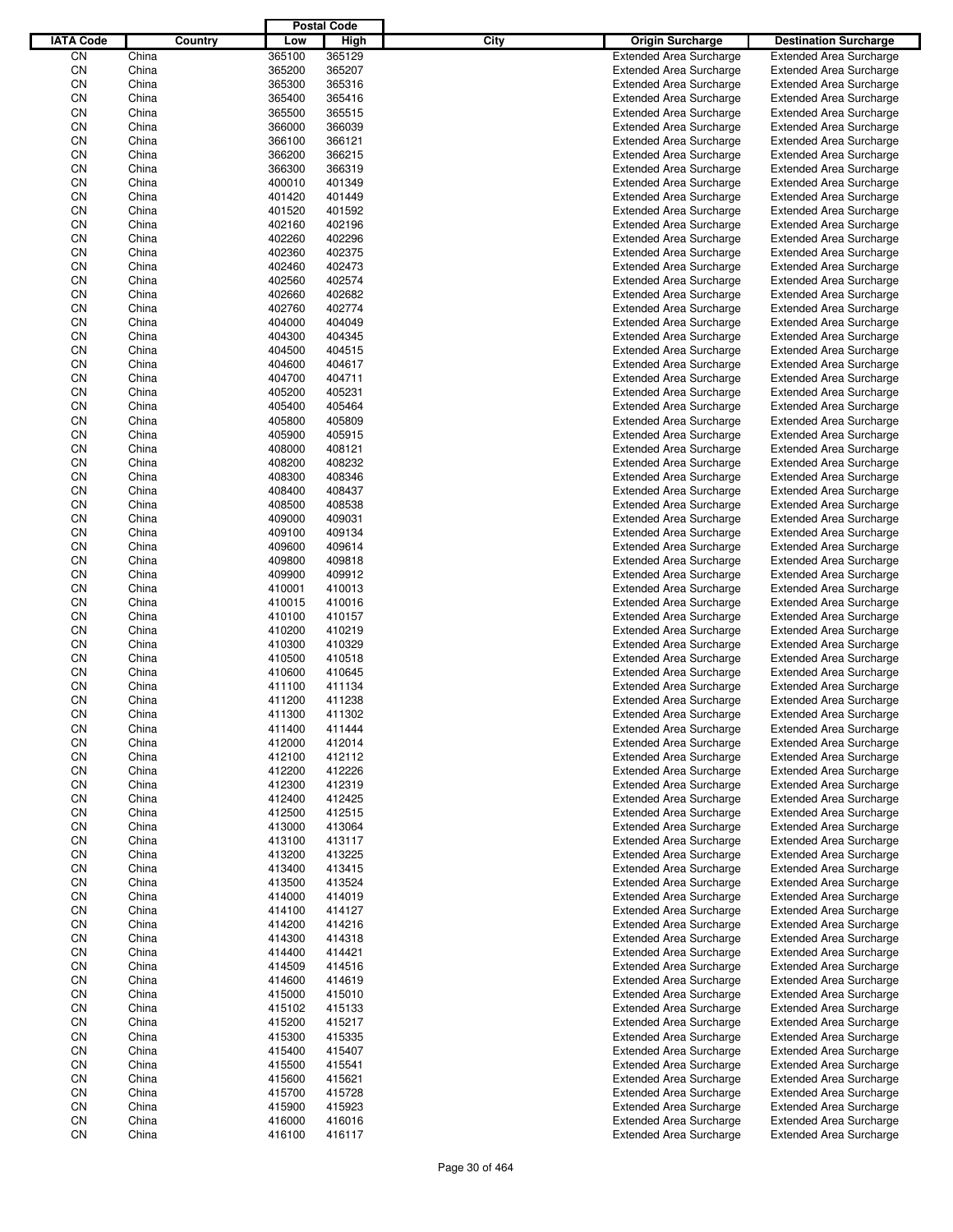|                  |                |         |                  | <b>Postal Code</b> |             |                                                                  |                                                                  |
|------------------|----------------|---------|------------------|--------------------|-------------|------------------------------------------------------------------|------------------------------------------------------------------|
| <b>IATA Code</b> |                | Country | Low              | High               | <b>City</b> | <b>Origin Surcharge</b>                                          | <b>Destination Surcharge</b>                                     |
| CN               | China          |         | 416200           | 416211             |             | <b>Extended Area Surcharge</b>                                   | <b>Extended Area Surcharge</b>                                   |
| CN               | China          |         | 416300           | 416311             |             | <b>Extended Area Surcharge</b>                                   | <b>Extended Area Surcharge</b>                                   |
| CN               | China          |         | 416400           | 416409             |             | <b>Extended Area Surcharge</b>                                   | <b>Extended Area Surcharge</b>                                   |
| CN               | China          |         | 416500           | 416511             |             | <b>Extended Area Surcharge</b>                                   | <b>Extended Area Surcharge</b>                                   |
| CN               | China          |         | 416700           | 416718             |             | <b>Extended Area Surcharge</b>                                   | <b>Extended Area Surcharge</b>                                   |
| CN               | China          |         | 416800           | 416821             |             | <b>Extended Area Surcharge</b>                                   | <b>Extended Area Surcharge</b>                                   |
| CN               | China          |         | 417000           | 417009             |             | <b>Extended Area Surcharge</b>                                   | <b>Extended Area Surcharge</b>                                   |
| CN               | China          |         | 417100           | 417126             |             | <b>Extended Area Surcharge</b>                                   | <b>Extended Area Surcharge</b>                                   |
| CN               | China          |         | 417500           | 417511             |             | <b>Extended Area Surcharge</b>                                   | <b>Extended Area Surcharge</b>                                   |
| CN               | China          |         | 417600           | 417634             |             | <b>Extended Area Surcharge</b>                                   | <b>Extended Area Surcharge</b>                                   |
| CN               | China          |         | 417700           | 417725             |             | <b>Extended Area Surcharge</b>                                   | <b>Extended Area Surcharge</b>                                   |
| CN               | China          |         | 418000           | 418013             |             | <b>Extended Area Surcharge</b>                                   | <b>Extended Area Surcharge</b>                                   |
| CN               | China          |         | 418100           | 418116             |             | <b>Extended Area Surcharge</b>                                   | <b>Extended Area Surcharge</b>                                   |
| CN               | China          |         | 418200           | 418206             |             | <b>Extended Area Surcharge</b>                                   | <b>Extended Area Surcharge</b>                                   |
| CN               | China          |         | 418300           | 418325             |             | <b>Extended Area Surcharge</b>                                   | <b>Extended Area Surcharge</b>                                   |
| CN               | China          |         | 418400           | 418414             |             | <b>Extended Area Surcharge</b>                                   | <b>Extended Area Surcharge</b>                                   |
| CN               | China          |         | 418500           | 418512             |             | <b>Extended Area Surcharge</b>                                   | <b>Extended Area Surcharge</b>                                   |
| CN               | China          |         | 419100           | 419113             |             | <b>Extended Area Surcharge</b>                                   | <b>Extended Area Surcharge</b>                                   |
| CN               | China          |         | 419200           | 419215             |             | <b>Extended Area Surcharge</b>                                   | <b>Extended Area Surcharge</b>                                   |
| CN               | China          |         | 419300           | 419315             |             | <b>Extended Area Surcharge</b>                                   | <b>Extended Area Surcharge</b>                                   |
| CN               | China<br>China |         | 419400           | 419412             |             | <b>Extended Area Surcharge</b>                                   | <b>Extended Area Surcharge</b>                                   |
| CN<br>CN         | China          |         | 419500<br>419600 | 419524<br>419641   |             | <b>Extended Area Surcharge</b>                                   | <b>Extended Area Surcharge</b>                                   |
| CN               | China          |         | 421001           | 421009             |             | <b>Extended Area Surcharge</b><br><b>Extended Area Surcharge</b> | <b>Extended Area Surcharge</b><br><b>Extended Area Surcharge</b> |
| CN               | China          |         | 421100           | 421173             |             | <b>Extended Area Surcharge</b>                                   | <b>Extended Area Surcharge</b>                                   |
| CN               | China          |         | 421200           | 421257             |             | <b>Extended Area Surcharge</b>                                   | <b>Extended Area Surcharge</b>                                   |
| CN               | China          |         | 421300           | 421351             |             | <b>Extended Area Surcharge</b>                                   | <b>Extended Area Surcharge</b>                                   |
| CN               | China          |         | 421400           | 421461             |             | <b>Extended Area Surcharge</b>                                   | <b>Extended Area Surcharge</b>                                   |
| CN               | China          |         | 421500           | 421531             |             | <b>Extended Area Surcharge</b>                                   | <b>Extended Area Surcharge</b>                                   |
| CN               | China          |         | 421600           | 421692             |             | <b>Extended Area Surcharge</b>                                   | <b>Extended Area Surcharge</b>                                   |
| CN               | China          |         | 421800           | 421859             |             | <b>Extended Area Surcharge</b>                                   | <b>Extended Area Surcharge</b>                                   |
| CN               | China          |         | 422000           | 422008             |             | <b>Extended Area Surcharge</b>                                   | <b>Extended Area Surcharge</b>                                   |
| CN               | China          |         | 422100           | 422119             |             | <b>Extended Area Surcharge</b>                                   | <b>Extended Area Surcharge</b>                                   |
| CN               | China          |         | 422200           | 422216             |             | <b>Extended Area Surcharge</b>                                   | <b>Extended Area Surcharge</b>                                   |
| CN               | China          |         | 422300           | 422328             |             | <b>Extended Area Surcharge</b>                                   | <b>Extended Area Surcharge</b>                                   |
| CN               | China          |         | 422400           | 422416             |             | <b>Extended Area Surcharge</b>                                   | <b>Extended Area Surcharge</b>                                   |
| CN               | China          |         | 422500           | 422512             |             | <b>Extended Area Surcharge</b>                                   | <b>Extended Area Surcharge</b>                                   |
| CN               | China          |         | 422600           | 422624             |             | <b>Extended Area Surcharge</b>                                   | <b>Extended Area Surcharge</b>                                   |
| CN               | China          |         | 422700           | 422716             |             | <b>Extended Area Surcharge</b>                                   | <b>Extended Area Surcharge</b>                                   |
| CN               | China          |         | 422800           | 422831             |             | <b>Extended Area Surcharge</b>                                   | <b>Extended Area Surcharge</b>                                   |
| CN               | China          |         | 422900           | 422925             |             | <b>Extended Area Surcharge</b>                                   | <b>Extended Area Surcharge</b>                                   |
| CN               | China          |         | 423000           | 423043             |             | <b>Extended Area Surcharge</b>                                   | <b>Extended Area Surcharge</b>                                   |
| CN               | China          |         | 423300           | 423317             |             | <b>Extended Area Surcharge</b>                                   | <b>Extended Area Surcharge</b>                                   |
| CN               | China          |         | 423400           | 423413             |             | <b>Extended Area Surcharge</b>                                   | <b>Extended Area Surcharge</b>                                   |
| CN               | China          |         | 423500           | 423509             |             | <b>Extended Area Surcharge</b>                                   | <b>Extended Area Surcharge</b>                                   |
| CN               | China          |         | 423600           | 423618             |             | <b>Extended Area Surcharge</b>                                   | <b>Extended Area Surcharge</b>                                   |
| CN               | China          |         | 424100           | 424121             |             | <b>Extended Area Surcharge</b>                                   | <b>Extended Area Surcharge</b>                                   |
| CN               | China          |         | 424200           | 424224             |             | <b>Extended Area Surcharge</b>                                   | <b>Extended Area Surcharge</b>                                   |
| CN               | China          |         | 424300           | 424362             |             | <b>Extended Area Surcharge</b>                                   | <b>Extended Area Surcharge</b>                                   |
| CN               | China          |         | 424400           | 424427             |             | <b>Extended Area Surcharge</b>                                   | <b>Extended Area Surcharge</b>                                   |
| CN               | China          |         | 424500           | 424512             |             | <b>Extended Area Surcharge</b>                                   | <b>Extended Area Surcharge</b>                                   |
| CN               | China          |         | 425000           | 425052             |             | <b>Extended Area Surcharge</b>                                   | <b>Extended Area Surcharge</b>                                   |
| CN               | China          |         | 425100           | 425132             |             | <b>Extended Area Surcharge</b>                                   | <b>Extended Area Surcharge</b>                                   |
| CN               | China          |         | 425200           | 425215             |             | <b>Extended Area Surcharge</b>                                   | <b>Extended Area Surcharge</b>                                   |
| CN               | China          |         | 425300           | 425316             |             | <b>Extended Area Surcharge</b>                                   | <b>Extended Area Surcharge</b>                                   |
| CN               | China          |         | 425400           | 425409             |             | <b>Extended Area Surcharge</b>                                   | <b>Extended Area Surcharge</b>                                   |
| CN               | China          |         | 425500           | 425516             |             | <b>Extended Area Surcharge</b>                                   | <b>Extended Area Surcharge</b>                                   |
| CN               | China          |         | 425600           | 425614             |             | <b>Extended Area Surcharge</b>                                   | <b>Extended Area Surcharge</b>                                   |
| CN               | China          |         | 425700           | 425712             |             | <b>Extended Area Surcharge</b>                                   | <b>Extended Area Surcharge</b>                                   |
| CN               | China          |         | 425800           | 425815             |             | <b>Extended Area Surcharge</b>                                   | <b>Extended Area Surcharge</b>                                   |
| CN               | China          |         | 425900           | 425922             |             | <b>Extended Area Surcharge</b>                                   | <b>Extended Area Surcharge</b>                                   |
| CN<br>CN         | China          |         | 426100<br>427000 | 426191<br>427000   |             | <b>Extended Area Surcharge</b>                                   | <b>Extended Area Surcharge</b><br><b>Extended Area Surcharge</b> |
| CN               | China<br>China |         | 427100           | 427113             |             | <b>Extended Area Surcharge</b><br><b>Extended Area Surcharge</b> | <b>Extended Area Surcharge</b>                                   |
| CN               | China          |         | 427200           | 427234             |             | <b>Extended Area Surcharge</b>                                   | <b>Extended Area Surcharge</b>                                   |
| CN               | China          |         | 427300           | 427310             |             | <b>Extended Area Surcharge</b>                                   | <b>Extended Area Surcharge</b>                                   |
| CN               | China          |         | 427400           | 427403             |             | <b>Extended Area Surcharge</b>                                   | <b>Extended Area Surcharge</b>                                   |
| CN               | China          |         | 430042           | 430049             |             | <b>Extended Area Surcharge</b>                                   | <b>Extended Area Surcharge</b>                                   |
| CN               | China          |         | 430053           | 430059             |             | <b>Extended Area Surcharge</b>                                   | <b>Extended Area Surcharge</b>                                   |
| CN               | China          |         | 430065           | 430069             |             | <b>Extended Area Surcharge</b>                                   | <b>Extended Area Surcharge</b>                                   |
| CN               | China          |         | 430075           | 430076             |             | <b>Extended Area Surcharge</b>                                   | <b>Extended Area Surcharge</b>                                   |
| CN               | China          |         | 430078           | 430078             |             | <b>Extended Area Surcharge</b>                                   | <b>Extended Area Surcharge</b>                                   |
| CN               | China          |         | 430081           | 430081             |             | <b>Extended Area Surcharge</b>                                   | <b>Extended Area Surcharge</b>                                   |
| CN               | China          |         | 430083           | 430083             |             | <b>Extended Area Surcharge</b>                                   | <b>Extended Area Surcharge</b>                                   |
| CN               | China          |         | 430085           | 430092             |             | <b>Extended Area Surcharge</b>                                   | <b>Extended Area Surcharge</b>                                   |
| CN               | China          |         | 430100           | 430125             |             | <b>Extended Area Surcharge</b>                                   | <b>Extended Area Surcharge</b>                                   |
| CN               | China          |         | 430200           | 430204             |             | <b>Extended Area Surcharge</b>                                   | <b>Extended Area Surcharge</b>                                   |
| CN               | China          |         | 430206           | 430211             |             | <b>Extended Area Surcharge</b>                                   | <b>Extended Area Surcharge</b>                                   |
|                  |                |         |                  |                    |             |                                                                  |                                                                  |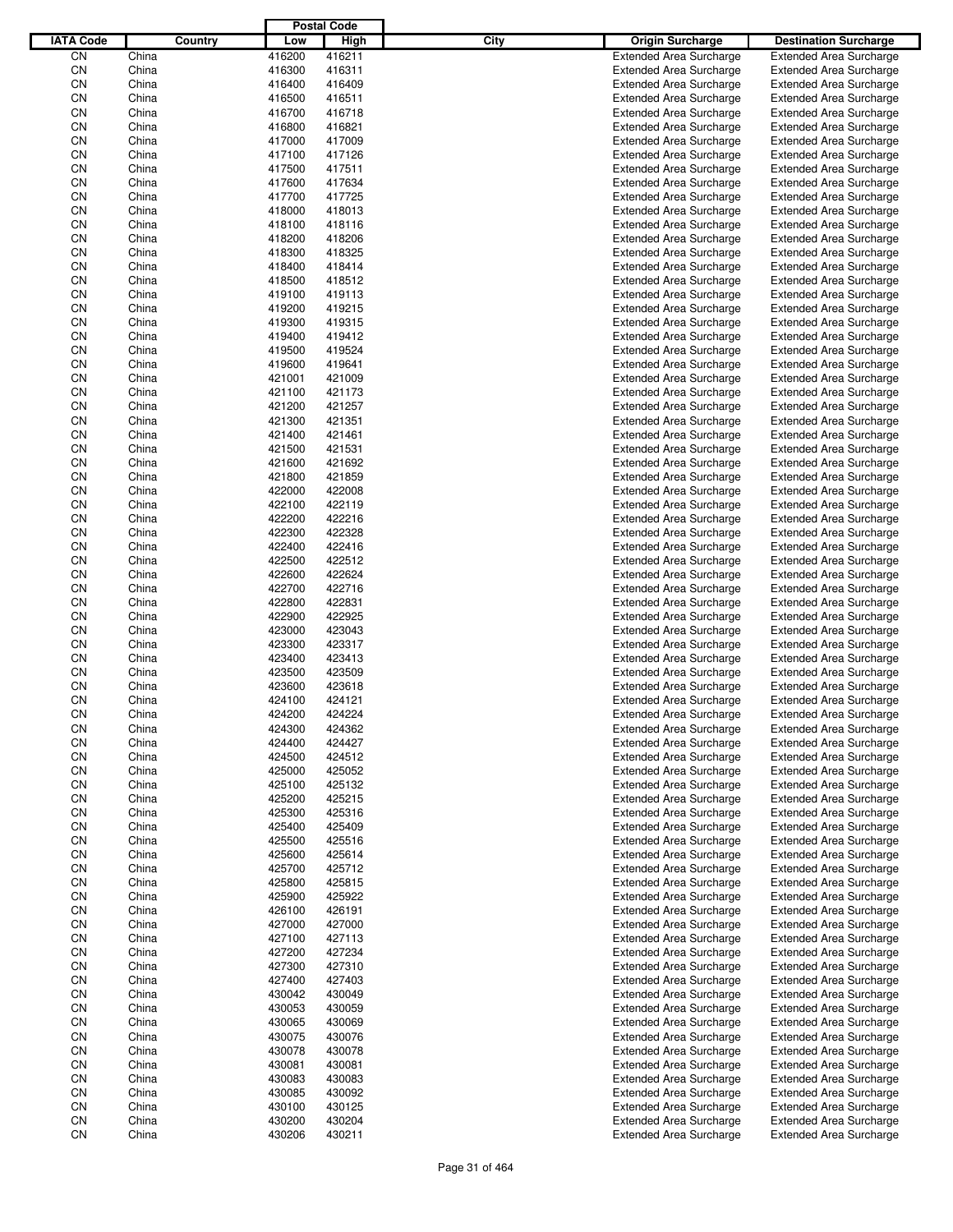|                  |                |         |                  | <b>Postal Code</b> |      |                                                                  |                                                                  |
|------------------|----------------|---------|------------------|--------------------|------|------------------------------------------------------------------|------------------------------------------------------------------|
| <b>IATA Code</b> |                | Country | Low              | High               | City | <b>Origin Surcharge</b>                                          | <b>Destination Surcharge</b>                                     |
| CN               | China          |         | 430300           | 430349             |      | <b>Extended Area Surcharge</b>                                   | <b>Extended Area Surcharge</b>                                   |
| CN               | China          |         | 430400           | 430426             |      | <b>Extended Area Surcharge</b>                                   | <b>Extended Area Surcharge</b>                                   |
| CN               | China          |         | 431600           | 431624             |      | <b>Extended Area Surcharge</b>                                   | <b>Extended Area Surcharge</b>                                   |
| CN               | China          |         | 431700           | 431735             |      | <b>Extended Area Surcharge</b>                                   | <b>Extended Area Surcharge</b>                                   |
| CN               | China          |         | 431800           | 431825             |      | <b>Extended Area Surcharge</b>                                   | <b>Extended Area Surcharge</b>                                   |
| CN               | China          |         | 431900           | 431937             |      | <b>Extended Area Surcharge</b>                                   | <b>Extended Area Surcharge</b>                                   |
| CN               | China          |         | 432000           | 432023             |      | <b>Extended Area Surcharge</b>                                   | <b>Extended Area Surcharge</b>                                   |
| CN               | China          |         | 432400           | 432421             |      | <b>Extended Area Surcharge</b>                                   | <b>Extended Area Surcharge</b>                                   |
| CN               | China          |         | 432500           | 432515             |      | <b>Extended Area Surcharge</b>                                   | <b>Extended Area Surcharge</b>                                   |
| CN               | China          |         | 432600           | 432628             |      | <b>Extended Area Surcharge</b>                                   | <b>Extended Area Surcharge</b>                                   |
| CN               | China          |         | 432700           | 432733             |      | <b>Extended Area Surcharge</b>                                   | <b>Extended Area Surcharge</b>                                   |
| CN               | China          |         | 432800           | 432828             |      | <b>Extended Area Surcharge</b>                                   | <b>Extended Area Surcharge</b>                                   |
| CN               | China          |         | 432900           | 432920             |      | <b>Extended Area Surcharge</b>                                   | <b>Extended Area Surcharge</b>                                   |
| CN               | China          |         | 433000           | 433032             |      | <b>Extended Area Surcharge</b>                                   | <b>Extended Area Surcharge</b>                                   |
| CN               | China          |         | 433100           | 433140             |      | <b>Extended Area Surcharge</b>                                   | <b>Extended Area Surcharge</b>                                   |
| CN               | China          |         | 433200           | 433228             |      | <b>Extended Area Surcharge</b>                                   | <b>Extended Area Surcharge</b>                                   |
| CN               | China          |         | 433300           | 433332             |      | <b>Extended Area Surcharge</b>                                   | <b>Extended Area Surcharge</b>                                   |
| CN<br>CN         | China<br>China |         | 434000<br>434100 | 434035<br>434112   |      | <b>Extended Area Surcharge</b><br><b>Extended Area Surcharge</b> | <b>Extended Area Surcharge</b><br><b>Extended Area Surcharge</b> |
| CN               | China          |         | 434200           | 434251             |      | <b>Extended Area Surcharge</b>                                   | <b>Extended Area Surcharge</b>                                   |
| CN               | China          |         | 434300           | 434324             |      | <b>Extended Area Surcharge</b>                                   | <b>Extended Area Surcharge</b>                                   |
| CN               | China          |         | 434400           | 434415             |      | <b>Extended Area Surcharge</b>                                   | <b>Extended Area Surcharge</b>                                   |
| CN               | China          |         | 435000           | 435000             |      | <b>Extended Area Surcharge</b>                                   | <b>Extended Area Surcharge</b>                                   |
| CN               | China          |         | 435006           | 435007             |      | <b>Extended Area Surcharge</b>                                   | <b>Extended Area Surcharge</b>                                   |
| CN               | China          |         | 435100           | 435129             |      | <b>Extended Area Surcharge</b>                                   | <b>Extended Area Surcharge</b>                                   |
| CN               | China          |         | 435200           | 435249             |      | <b>Extended Area Surcharge</b>                                   | <b>Extended Area Surcharge</b>                                   |
| CN               | China          |         | 435300           | 435335             |      | <b>Extended Area Surcharge</b>                                   | <b>Extended Area Surcharge</b>                                   |
| CN               | China          |         | 435400           | 435416             |      | <b>Extended Area Surcharge</b>                                   | <b>Extended Area Surcharge</b>                                   |
| CN               | China          |         | 435500           | 435518             |      | <b>Extended Area Surcharge</b>                                   | <b>Extended Area Surcharge</b>                                   |
| CN               | China          |         | 437000           | 437103             |      | <b>Extended Area Surcharge</b>                                   | <b>Extended Area Surcharge</b>                                   |
| CN               | China          |         | 437200           | 437207             |      | <b>Extended Area Surcharge</b>                                   | <b>Extended Area Surcharge</b>                                   |
| CN               | China          |         | 437300           | 437344             |      | <b>Extended Area Surcharge</b>                                   | <b>Extended Area Surcharge</b>                                   |
| CN               | China          |         | 437400           | 437411             |      | <b>Extended Area Surcharge</b>                                   | <b>Extended Area Surcharge</b>                                   |
| CN               | China          |         | 437500           | 437545             |      | <b>Extended Area Surcharge</b>                                   | <b>Extended Area Surcharge</b>                                   |
| CN               | China          |         | 438000           | 438031             |      | <b>Extended Area Surcharge</b>                                   | <b>Extended Area Surcharge</b>                                   |
| CN               | China          |         | 438200           | 438221             |      | <b>Extended Area Surcharge</b>                                   | <b>Extended Area Surcharge</b>                                   |
| CN               | China          |         | 438300           | 438336             |      | <b>Extended Area Surcharge</b>                                   | <b>Extended Area Surcharge</b>                                   |
| CN               | China          |         | 438400           | 438411             |      | <b>Extended Area Surcharge</b>                                   | <b>Extended Area Surcharge</b>                                   |
| CN               | China          |         | 438600           | 438639             |      | <b>Extended Area Surcharge</b>                                   | <b>Extended Area Surcharge</b>                                   |
| CN               | China          |         | 438700           | 438716             |      | <b>Extended Area Surcharge</b>                                   | <b>Extended Area Surcharge</b>                                   |
| CN               | China          |         | 438800           | 438822             |      | <b>Extended Area Surcharge</b>                                   | <b>Extended Area Surcharge</b>                                   |
| CN               | China          |         | 441000           | 441053             |      | <b>Extended Area Surcharge</b>                                   | <b>Extended Area Surcharge</b>                                   |
| CN               | China          |         | 441100           | 441129             |      | <b>Extended Area Surcharge</b>                                   | <b>Extended Area Surcharge</b>                                   |
| CN               | China          |         | 441200           | 441214             |      | <b>Extended Area Surcharge</b>                                   | <b>Extended Area Surcharge</b>                                   |
| CN               | China          |         | 441300           | 441336             |      | <b>Extended Area Surcharge</b>                                   | <b>Extended Area Surcharge</b>                                   |
| CN               | China          |         | 441400           | 441421             |      | <b>Extended Area Surcharge</b>                                   | <b>Extended Area Surcharge</b>                                   |
| CN               | China          |         | 441500           | 441538             |      | <b>Extended Area Surcharge</b>                                   | <b>Extended Area Surcharge</b>                                   |
| CN               | China          |         | 441600           | 441616             |      | <b>Extended Area Surcharge</b>                                   | <b>Extended Area Surcharge</b>                                   |
| CN               | China          |         | 441700           | 441725             |      | <b>Extended Area Surcharge</b>                                   | <b>Extended Area Surcharge</b>                                   |
| CN               | China          |         | 441800           | 441814             |      | <b>Extended Area Surcharge</b>                                   | <b>Extended Area Surcharge</b>                                   |
| CN               | China          |         | 442000           | 442012             |      | <b>Extended Area Surcharge</b>                                   | <b>Extended Area Surcharge</b>                                   |
| CN               | China          |         | 442100           | 442119             |      | <b>Extended Area Surcharge</b>                                   | <b>Extended Area Surcharge</b>                                   |
| CN               | China          |         | 442200           | 442224             |      | <b>Extended Area Surcharge</b>                                   | <b>Extended Area Surcharge</b>                                   |
| CN<br>CN         | China<br>China |         | 442300<br>442400 | 442332<br>442421   |      | <b>Extended Area Surcharge</b><br><b>Extended Area Surcharge</b> | <b>Extended Area Surcharge</b><br><b>Extended Area Surcharge</b> |
| CN               |                |         | 442500           | 442532             |      |                                                                  |                                                                  |
| CN               | China<br>China |         | 442600           | 442628             |      | <b>Extended Area Surcharge</b><br><b>Extended Area Surcharge</b> | <b>Extended Area Surcharge</b><br><b>Extended Area Surcharge</b> |
| CN               | China          |         | 442700           | 442719             |      | <b>Extended Area Surcharge</b>                                   | <b>Extended Area Surcharge</b>                                   |
| CN               | China          |         | 443000           | 443134             |      | <b>Extended Area Surcharge</b>                                   | <b>Extended Area Surcharge</b>                                   |
| CN               | China          |         | 443200           | 443218             |      | <b>Extended Area Surcharge</b>                                   | <b>Extended Area Surcharge</b>                                   |
| CN               | China          |         | 443300           | 443319             |      | <b>Extended Area Surcharge</b>                                   | <b>Extended Area Surcharge</b>                                   |
| CN               | China          |         | 443400           | 443418             |      | <b>Extended Area Surcharge</b>                                   | <b>Extended Area Surcharge</b>                                   |
| CN               | China          |         | 443500           | 443522             |      | <b>Extended Area Surcharge</b>                                   | <b>Extended Area Surcharge</b>                                   |
| CN               | China          |         | 443600           | 443625             |      | <b>Extended Area Surcharge</b>                                   | <b>Extended Area Surcharge</b>                                   |
| CN               | China          |         | 443700           | 443715             |      | <b>Extended Area Surcharge</b>                                   | <b>Extended Area Surcharge</b>                                   |
| CN               | China          |         | 444100           | 444125             |      | <b>Extended Area Surcharge</b>                                   | <b>Extended Area Surcharge</b>                                   |
| CN               | China          |         | 444200           | 444211             |      | <b>Extended Area Surcharge</b>                                   | <b>Extended Area Surcharge</b>                                   |
| CN               | China          |         | 444300           | 444333             |      | <b>Extended Area Surcharge</b>                                   | <b>Extended Area Surcharge</b>                                   |
| CN               | China          |         | 445000           | 445038             |      | <b>Extended Area Surcharge</b>                                   | <b>Extended Area Surcharge</b>                                   |
| CN               | China          |         | 445300           | 445311             |      | <b>Extended Area Surcharge</b>                                   | <b>Extended Area Surcharge</b>                                   |
| CN               | China          |         | 445400           | 445427             |      | <b>Extended Area Surcharge</b>                                   | <b>Extended Area Surcharge</b>                                   |
| CN               | China          |         | 445500           | 445515             |      | <b>Extended Area Surcharge</b>                                   | <b>Extended Area Surcharge</b>                                   |
| CN               | China          |         | 445600           | 445615             |      | <b>Extended Area Surcharge</b>                                   | <b>Extended Area Surcharge</b>                                   |
| CN               | China          |         | 445700           | 445708             |      | <b>Extended Area Surcharge</b>                                   | <b>Extended Area Surcharge</b>                                   |
| CN               | China          |         | 445800           | 445813             |      | <b>Extended Area Surcharge</b>                                   | <b>Extended Area Surcharge</b>                                   |
| CN               | China          |         | 448000           | 448159             |      | <b>Extended Area Surcharge</b>                                   | <b>Extended Area Surcharge</b>                                   |
| CN               | China          |         | 448200           | 448279             |      | <b>Extended Area Surcharge</b>                                   | <b>Extended Area Surcharge</b>                                   |
| CN               | China          |         | 450019           | 450041             |      | <b>Extended Area Surcharge</b>                                   | <b>Extended Area Surcharge</b>                                   |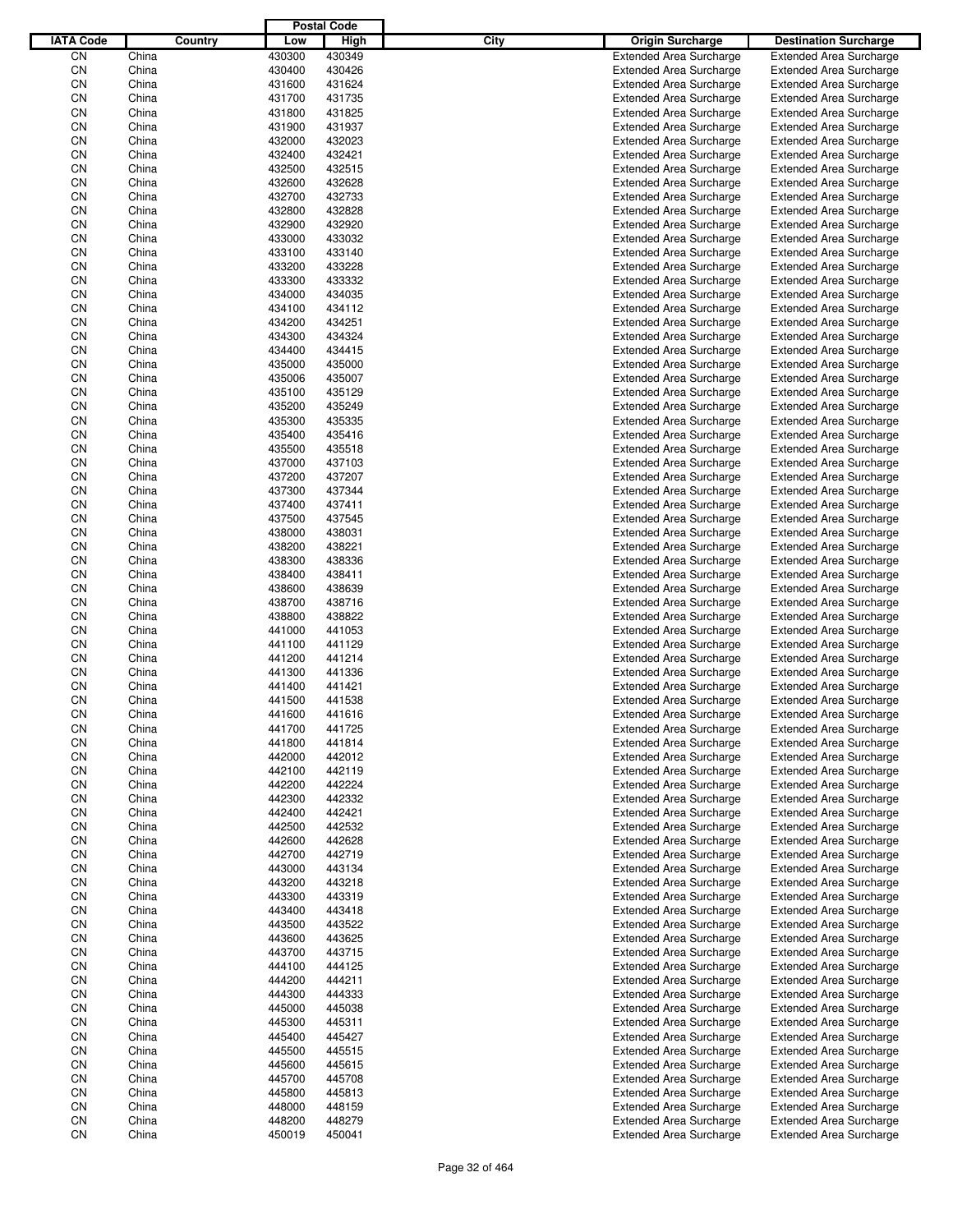|                  |                |                  | <b>Postal Code</b> |                     |                                                                  |                                                                  |
|------------------|----------------|------------------|--------------------|---------------------|------------------------------------------------------------------|------------------------------------------------------------------|
| <b>IATA Code</b> |                | Country<br>Low   |                    | <b>City</b><br>High | <b>Origin Surcharge</b>                                          | <b>Destination Surcharge</b>                                     |
| CΝ               | China          | 450049           | 450050             |                     | <b>Extended Area Surcharge</b>                                   | <b>Extended Area Surcharge</b>                                   |
| CN               | China          | 450054           | 450060             |                     | <b>Extended Area Surcharge</b>                                   | <b>Extended Area Surcharge</b>                                   |
| CN               | China          | 450064           | 450064             |                     | <b>Extended Area Surcharge</b>                                   | <b>Extended Area Surcharge</b>                                   |
| CN               | China          | 450100           | 450142             |                     | <b>Extended Area Surcharge</b>                                   | <b>Extended Area Surcharge</b>                                   |
| CN               | China          | 451100           | 451192             |                     | <b>Extended Area Surcharge</b>                                   | <b>Extended Area Surcharge</b>                                   |
| CN               | China          | 451200           | 451283             |                     | <b>Extended Area Surcharge</b>                                   | <b>Extended Area Surcharge</b>                                   |
| CN               | China          | 451450           | 451484             |                     | <b>Extended Area Surcharge</b>                                   | <b>Extended Area Surcharge</b>                                   |
| CN               | China          | 452300           | 452396             |                     | <b>Extended Area Surcharge</b>                                   | <b>Extended Area Surcharge</b>                                   |
| CN               | China          | 452470           | 452491             |                     | <b>Extended Area Surcharge</b>                                   | <b>Extended Area Surcharge</b>                                   |
| CN               | China          | 453000           | 453011             |                     | <b>Extended Area Surcharge</b>                                   | <b>Extended Area Surcharge</b>                                   |
| CN               | China          | 453100           | 453144             |                     | <b>Extended Area Surcharge</b>                                   | <b>Extended Area Surcharge</b>                                   |
| CN               | China          | 453200           | 453244             |                     | <b>Extended Area Surcharge</b>                                   | <b>Extended Area Surcharge</b>                                   |
| CN               | China          | 453300           | 453342             |                     | <b>Extended Area Surcharge</b>                                   | <b>Extended Area Surcharge</b>                                   |
| CN               | China          | 453400           | 453442             |                     | <b>Extended Area Surcharge</b>                                   | <b>Extended Area Surcharge</b>                                   |
| CN               | China          | 453500           | 453521             |                     | <b>Extended Area Surcharge</b>                                   | <b>Extended Area Surcharge</b>                                   |
| CN               | China          | 453600           | 453648             |                     | <b>Extended Area Surcharge</b>                                   | <b>Extended Area Surcharge</b>                                   |
| CN               | China          | 453800           | 453836             |                     | <b>Extended Area Surcharge</b>                                   | <b>Extended Area Surcharge</b>                                   |
| CN               | China          | 454000           | 454191             |                     | <b>Extended Area Surcharge</b>                                   | <b>Extended Area Surcharge</b>                                   |
| CN               | China          | 454350           | 454391             |                     | <b>Extended Area Surcharge</b>                                   | <b>Extended Area Surcharge</b>                                   |
| CN               | China          | 454450           | 454492             |                     | <b>Extended Area Surcharge</b>                                   | <b>Extended Area Surcharge</b>                                   |
| CN               | China          | 454550           | 454592             |                     | <b>Extended Area Surcharge</b>                                   | <b>Extended Area Surcharge</b>                                   |
| CN               | China          | 454650           | 454694             |                     | <b>Extended Area Surcharge</b>                                   | <b>Extended Area Surcharge</b>                                   |
| CN               | China          | 454750           | 454796             |                     | <b>Extended Area Surcharge</b>                                   | <b>Extended Area Surcharge</b>                                   |
| CN               | China          | 454850           | 454894             |                     | <b>Extended Area Surcharge</b>                                   | <b>Extended Area Surcharge</b>                                   |
| CN               | China          | 454950           | 454991             |                     | <b>Extended Area Surcharge</b>                                   | <b>Extended Area Surcharge</b>                                   |
| CN               | China          | 455000           | 455004             |                     | <b>Extended Area Surcharge</b>                                   | <b>Extended Area Surcharge</b>                                   |
| CN               | China          | 455101           | 455142             |                     | <b>Extended Area Surcharge</b>                                   | <b>Extended Area Surcharge</b>                                   |
| CN               | China          | 456150           | 456174             |                     | <b>Extended Area Surcharge</b>                                   | <b>Extended Area Surcharge</b>                                   |
| CN               | China          | 456250           | 456291             |                     | <b>Extended Area Surcharge</b>                                   | <b>Extended Area Surcharge</b>                                   |
| CN               | China          | 456300           | 456391             |                     | <b>Extended Area Surcharge</b>                                   | <b>Extended Area Surcharge</b>                                   |
| CN               | China          | 456400           | 456486             |                     | <b>Extended Area Surcharge</b>                                   | <b>Extended Area Surcharge</b>                                   |
| CN               | China          | 456550           | 456593             |                     | <b>Extended Area Surcharge</b>                                   | <b>Extended Area Surcharge</b>                                   |
| CN               | China          | 456750           | 456792             |                     | <b>Extended Area Surcharge</b>                                   | <b>Extended Area Surcharge</b>                                   |
| CN               | China          | 457000           | 457007             |                     | <b>Extended Area Surcharge</b>                                   | <b>Extended Area Surcharge</b>                                   |
| CN               | China          | 457100           | 457185             |                     | <b>Extended Area Surcharge</b>                                   | <b>Extended Area Surcharge</b>                                   |
| CN               | China          | 457300           | 457345             |                     | <b>Extended Area Surcharge</b>                                   | <b>Extended Area Surcharge</b>                                   |
| CN               | China          | 457400           | 457411             |                     | <b>Extended Area Surcharge</b>                                   | <b>Extended Area Surcharge</b>                                   |
| CN               | China          | 457500           | 457538             |                     | <b>Extended Area Surcharge</b>                                   | <b>Extended Area Surcharge</b>                                   |
| CN               | China          | 457600           | 457633             |                     | <b>Extended Area Surcharge</b>                                   | <b>Extended Area Surcharge</b>                                   |
| CN               | China          | 458000           | 458030             |                     | <b>Extended Area Surcharge</b>                                   | <b>Extended Area Surcharge</b>                                   |
| CN               | China          | 461000           | 461000             |                     | <b>Extended Area Surcharge</b>                                   | <b>Extended Area Surcharge</b>                                   |
| CN               | China          | 461200           | 461235             |                     | <b>Extended Area Surcharge</b>                                   | <b>Extended Area Surcharge</b>                                   |
| CN               | China          | 461300           | 461343             |                     | <b>Extended Area Surcharge</b>                                   | <b>Extended Area Surcharge</b>                                   |
| CN               | China          | 461400           | 461445             |                     | <b>Extended Area Surcharge</b>                                   | <b>Extended Area Surcharge</b>                                   |
| CN               | China          | 461500           | 461511             |                     | <b>Extended Area Surcharge</b>                                   | <b>Extended Area Surcharge</b>                                   |
| CN               | China          | 461700           | 461714             |                     | <b>Extended Area Surcharge</b>                                   | <b>Extended Area Surcharge</b>                                   |
| CΝ               | China          | 462000           | 462009             |                     | <b>Extended Area Surcharge</b>                                   | <b>Extended Area Surcharge</b>                                   |
| CN               | China          | 462300           | 462343             |                     | <b>Extended Area Surcharge</b>                                   | <b>Extended Area Surcharge</b>                                   |
| CN               | China          | 462400           | 462416             |                     | <b>Extended Area Surcharge</b>                                   | <b>Extended Area Surcharge</b>                                   |
| CN               | China          | 462500           | 462541             |                     | <b>Extended Area Surcharge</b>                                   | <b>Extended Area Surcharge</b>                                   |
| CN               | China          | 462600           | 462641             |                     | <b>Extended Area Surcharge</b>                                   | <b>Extended Area Surcharge</b>                                   |
| CN               | China          | 463000           | 463005             |                     | <b>Extended Area Surcharge</b>                                   | <b>Extended Area Surcharge</b>                                   |
| CN               | China          | 463100           | 463146             |                     | <b>Extended Area Surcharge</b>                                   | <b>Extended Area Surcharge</b>                                   |
| CN<br>CN         | China<br>China | 463200<br>463300 | 463232<br>463344   |                     | <b>Extended Area Surcharge</b><br><b>Extended Area Surcharge</b> | <b>Extended Area Surcharge</b><br><b>Extended Area Surcharge</b> |
|                  |                |                  |                    |                     |                                                                  |                                                                  |
| CN<br>CN         | China<br>China | 463400<br>463500 | 463416<br>463549   |                     | <b>Extended Area Surcharge</b><br><b>Extended Area Surcharge</b> | <b>Extended Area Surcharge</b><br><b>Extended Area Surcharge</b> |
| CN               | China          | 463600           | 463621             |                     | <b>Extended Area Surcharge</b>                                   | <b>Extended Area Surcharge</b>                                   |
| CN               | China          | 463700           | 463746             |                     | <b>Extended Area Surcharge</b>                                   | <b>Extended Area Surcharge</b>                                   |
| CN               | China          | 463800           | 463823             |                     | <b>Extended Area Surcharge</b>                                   | <b>Extended Area Surcharge</b>                                   |
| CN               | China          | 463900           | 463944             |                     | <b>Extended Area Surcharge</b>                                   | <b>Extended Area Surcharge</b>                                   |
| CN               | China          | 464000           | 464031             |                     | <b>Extended Area Surcharge</b>                                   | <b>Extended Area Surcharge</b>                                   |
| CN               | China          | 464100           | 464194             |                     | <b>Extended Area Surcharge</b>                                   | <b>Extended Area Surcharge</b>                                   |
| CN               | China          | 464200           | 464241             |                     | <b>Extended Area Surcharge</b>                                   | <b>Extended Area Surcharge</b>                                   |
| CN               | China          | 464300           | 464363             |                     | <b>Extended Area Surcharge</b>                                   | <b>Extended Area Surcharge</b>                                   |
| CN               | China          | 464400           | 464446             |                     | <b>Extended Area Surcharge</b>                                   | <b>Extended Area Surcharge</b>                                   |
| CN               | China          | 465111           | 465152             |                     | <b>Extended Area Surcharge</b>                                   | <b>Extended Area Surcharge</b>                                   |
| CN               | China          | 465211           | 465250             |                     | <b>Extended Area Surcharge</b>                                   | <b>Extended Area Surcharge</b>                                   |
| CN               | China          | 465311           | 465350             |                     | <b>Extended Area Surcharge</b>                                   | <b>Extended Area Surcharge</b>                                   |
| CN               | China          | 465422           | 465450             |                     | <b>Extended Area Surcharge</b>                                   | <b>Extended Area Surcharge</b>                                   |
| CN               | China          | 465511           | 465550             |                     | <b>Extended Area Surcharge</b>                                   | <b>Extended Area Surcharge</b>                                   |
| CN               | China          | 466000           | 466002             |                     | <b>Extended Area Surcharge</b>                                   | <b>Extended Area Surcharge</b>                                   |
| CN               | China          | 466100           | 466145             |                     | <b>Extended Area Surcharge</b>                                   | <b>Extended Area Surcharge</b>                                   |
| CN               |                |                  |                    |                     | <b>Extended Area Surcharge</b>                                   | <b>Extended Area Surcharge</b>                                   |
|                  |                |                  |                    |                     |                                                                  |                                                                  |
|                  | China          | 466200           | 466239             |                     |                                                                  |                                                                  |
| CN               | China<br>China | 466300<br>466600 | 466337<br>466636   |                     | <b>Extended Area Surcharge</b><br><b>Extended Area Surcharge</b> | <b>Extended Area Surcharge</b><br><b>Extended Area Surcharge</b> |
| CN<br>CN         | China          | 466700           | 466743             |                     | <b>Extended Area Surcharge</b>                                   | <b>Extended Area Surcharge</b>                                   |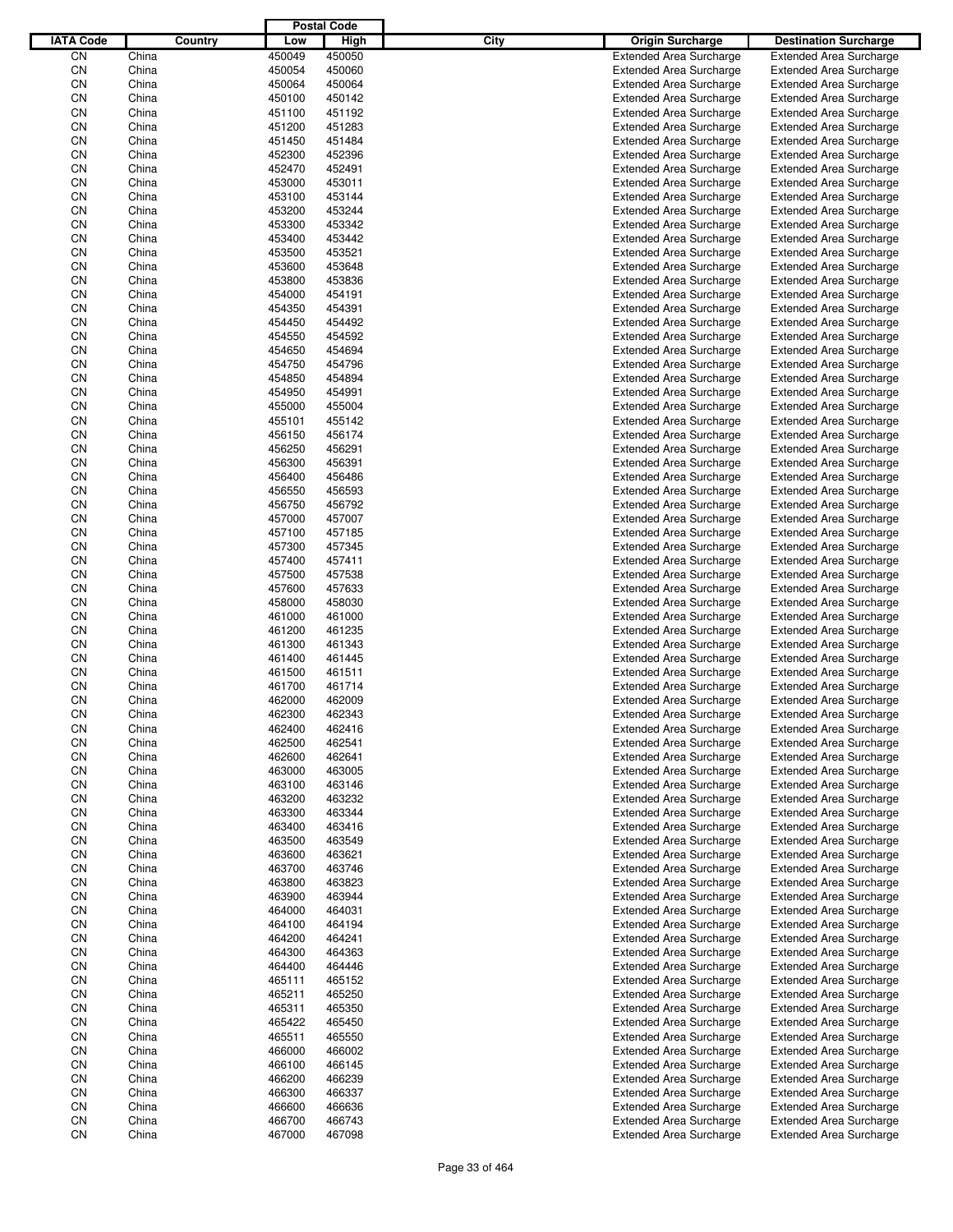|                  |                |         |                  | <b>Postal Code</b> |             |                                                                  |                                                                  |
|------------------|----------------|---------|------------------|--------------------|-------------|------------------------------------------------------------------|------------------------------------------------------------------|
| <b>IATA Code</b> |                | Country | Low              | High               | <b>City</b> | <b>Origin Surcharge</b>                                          | <b>Destination Surcharge</b>                                     |
| CN               | China          |         | 467100           | 467144             |             | <b>Extended Area Surcharge</b>                                   | <b>Extended Area Surcharge</b>                                   |
| CN               | China          |         | 467200           | 467244             |             | <b>Extended Area Surcharge</b>                                   | <b>Extended Area Surcharge</b>                                   |
| CN               | China          |         | 467300           | 467347             |             | <b>Extended Area Surcharge</b>                                   | <b>Extended Area Surcharge</b>                                   |
| CN               | China          |         | 467400           | 467495             |             | <b>Extended Area Surcharge</b>                                   | <b>Extended Area Surcharge</b>                                   |
| CN               | China          |         | 467500           | 467544             |             | <b>Extended Area Surcharge</b>                                   | <b>Extended Area Surcharge</b>                                   |
| CN               | China          |         | 471004           | 471041             |             | <b>Extended Area Surcharge</b>                                   | <b>Extended Area Surcharge</b>                                   |
| CN               | China          |         | 471100           | 471144             |             | <b>Extended Area Surcharge</b>                                   | <b>Extended Area Surcharge</b>                                   |
| CN               | China          |         | 471200           | 471241             |             | <b>Extended Area Surcharge</b>                                   | <b>Extended Area Surcharge</b>                                   |
| CN               | China          |         | 471300           | 471342             |             | <b>Extended Area Surcharge</b>                                   | <b>Extended Area Surcharge</b>                                   |
| CN               | China          |         | 471400           | 471435             |             | <b>Extended Area Surcharge</b>                                   | <b>Extended Area Surcharge</b>                                   |
| CN               | China          |         | 471500           | 471545             |             | <b>Extended Area Surcharge</b>                                   | <b>Extended Area Surcharge</b>                                   |
| CN               | China          |         | 471600           | 471646             |             | <b>Extended Area Surcharge</b>                                   | <b>Extended Area Surcharge</b>                                   |
| CN               | China          |         | 471700           | 471731             |             | <b>Extended Area Surcharge</b>                                   | <b>Extended Area Surcharge</b>                                   |
| CN               | China          |         | 471800           | 471845             |             | <b>Extended Area Surcharge</b>                                   | <b>Extended Area Surcharge</b>                                   |
| CN               | China          |         | 471900           | 471944             |             | <b>Extended Area Surcharge</b>                                   | <b>Extended Area Surcharge</b>                                   |
| CN<br>CN         | China<br>China |         | 472000<br>472100 | 472000<br>472143   |             | <b>Extended Area Surcharge</b><br><b>Extended Area Surcharge</b> | <b>Extended Area Surcharge</b><br><b>Extended Area Surcharge</b> |
| CN               | China          |         | 472200           | 472245             |             | <b>Extended Area Surcharge</b>                                   | <b>Extended Area Surcharge</b>                                   |
| CN               | China          |         | 472300           | 472302             |             | <b>Extended Area Surcharge</b>                                   | <b>Extended Area Surcharge</b>                                   |
| CN               | China          |         | 472400           | 472445             |             | <b>Extended Area Surcharge</b>                                   | <b>Extended Area Surcharge</b>                                   |
| CN               | China          |         | 472500           | 472542             |             | <b>Extended Area Surcharge</b>                                   | <b>Extended Area Surcharge</b>                                   |
| CN               | China          |         | 473001           | 473143             |             | <b>Extended Area Surcharge</b>                                   | <b>Extended Area Surcharge</b>                                   |
| CN               | China          |         | 473200           | 473270             |             | <b>Extended Area Surcharge</b>                                   | <b>Extended Area Surcharge</b>                                   |
| CN               | China          |         | 473300           | 473317             |             | <b>Extended Area Surcharge</b>                                   | <b>Extended Area Surcharge</b>                                   |
| CN               | China          |         | 473400           | 473419             |             | <b>Extended Area Surcharge</b>                                   | <b>Extended Area Surcharge</b>                                   |
| CN               | China          |         | 473500           | 473565             |             | <b>Extended Area Surcharge</b>                                   | <b>Extended Area Surcharge</b>                                   |
| CN               | China          |         | 474250           | 474293             |             | <b>Extended Area Surcharge</b>                                   | <b>Extended Area Surcharge</b>                                   |
| CN               | China          |         | 474350           | 474374             |             | <b>Extended Area Surcharge</b>                                   | <b>Extended Area Surcharge</b>                                   |
| CN               | China          |         | 474450           | 474495             |             | <b>Extended Area Surcharge</b>                                   | <b>Extended Area Surcharge</b>                                   |
| CN               | China          |         | 474550           | 474598             |             | <b>Extended Area Surcharge</b>                                   | <b>Extended Area Surcharge</b>                                   |
| CN               | China          |         | 474650           | 474679             |             | <b>Extended Area Surcharge</b>                                   | <b>Extended Area Surcharge</b>                                   |
| CN               | China          |         | 474750           | 474795             |             | <b>Extended Area Surcharge</b>                                   | <b>Extended Area Surcharge</b>                                   |
| CN               | China          |         | 475000           | 475004             |             | <b>Extended Area Surcharge</b>                                   | <b>Extended Area Surcharge</b>                                   |
| CN               | China          |         | 475100           | 475141             |             | <b>Extended Area Surcharge</b>                                   | <b>Extended Area Surcharge</b>                                   |
| CN               | China          |         | 475200           | 475204             |             | <b>Extended Area Surcharge</b>                                   | <b>Extended Area Surcharge</b>                                   |
| CN               | China          |         | 475300           | 475318             |             | <b>Extended Area Surcharge</b>                                   | <b>Extended Area Surcharge</b>                                   |
| CN               | China          |         | 475400           | 475479             |             | <b>Extended Area Surcharge</b>                                   | <b>Extended Area Surcharge</b>                                   |
| CN               | China          |         | 475500           | 475516             |             | <b>Extended Area Surcharge</b>                                   | <b>Extended Area Surcharge</b>                                   |
| CN               | China          |         | 476000           | 476016             |             | <b>Extended Area Surcharge</b>                                   | <b>Extended Area Surcharge</b>                                   |
| CN               | China          |         | 476200           | 476292             |             | <b>Extended Area Surcharge</b>                                   | <b>Extended Area Surcharge</b>                                   |
| CN               | China          |         | 476300           | 476346             |             | <b>Extended Area Surcharge</b>                                   | <b>Extended Area Surcharge</b>                                   |
| CN               | China          |         | 476400           | 476445             |             | <b>Extended Area Surcharge</b>                                   | <b>Extended Area Surcharge</b>                                   |
| CN<br>CN         | China<br>China |         | 476600<br>476700 | 476648<br>476743   |             | <b>Extended Area Surcharge</b>                                   | <b>Extended Area Surcharge</b>                                   |
| CN               | China          |         | 476900           | 476943             |             | <b>Extended Area Surcharge</b><br><b>Extended Area Surcharge</b> | <b>Extended Area Surcharge</b><br><b>Extended Area Surcharge</b> |
| CN               | China          |         | 477150           | 477193             |             | <b>Extended Area Surcharge</b>                                   | <b>Extended Area Surcharge</b>                                   |
| CΝ               | China          |         | 477200           | 477293             |             | <b>Extended Area Surcharge</b>                                   | <b>Extended Area Surcharge</b>                                   |
| CN               | China          |         | 511100           | 511190             |             | <b>Extended Area Surcharge</b>                                   | <b>Extended Area Surcharge</b>                                   |
| CN               | China          |         | 511500           | 511547             |             | <b>Extended Area Surcharge</b>                                   | <b>Extended Area Surcharge</b>                                   |
| CN               | China          |         | 511600           | 511695             |             | <b>Extended Area Surcharge</b>                                   | <b>Extended Area Surcharge</b>                                   |
| CN               | China          |         | 511800           | 511895             |             | <b>Extended Area Surcharge</b>                                   | <b>Extended Area Surcharge</b>                                   |
| CN               | China          |         | 512000           | 512032             |             | <b>Extended Area Surcharge</b>                                   | <b>Extended Area Surcharge</b>                                   |
| CN               | China          |         | 512100           | 512162             |             | <b>Extended Area Surcharge</b>                                   | <b>Extended Area Surcharge</b>                                   |
| CN               | China          |         | 512200           | 512243             |             | <b>Extended Area Surcharge</b>                                   | <b>Extended Area Surcharge</b>                                   |
| CN               | China          |         | 512300           | 512332             |             | <b>Extended Area Surcharge</b>                                   | <b>Extended Area Surcharge</b>                                   |
| CN               | China          |         | 512400           | 512445             |             | <b>Extended Area Surcharge</b>                                   | <b>Extended Area Surcharge</b>                                   |
| CN               | China          |         | 512500           | 512535             |             | <b>Extended Area Surcharge</b>                                   | <b>Extended Area Surcharge</b>                                   |
| CN               | China          |         | 512600           | 512639             |             | <b>Extended Area Surcharge</b>                                   | <b>Extended Area Surcharge</b>                                   |
| CN               | China          |         | 512700           | 512735             |             | <b>Extended Area Surcharge</b>                                   | <b>Extended Area Surcharge</b>                                   |
| CN               | China          |         | 513000           | 513063             |             | <b>Extended Area Surcharge</b>                                   | <b>Extended Area Surcharge</b>                                   |
| CN               | China          |         | 513100           | 513146             |             | <b>Extended Area Surcharge</b>                                   | <b>Extended Area Surcharge</b>                                   |
| CN               | China          |         | 513200           | 513232             |             | <b>Extended Area Surcharge</b>                                   | <b>Extended Area Surcharge</b>                                   |
| CN               | China          |         | 513300           | 513334             |             | <b>Extended Area Surcharge</b>                                   | <b>Extended Area Surcharge</b>                                   |
| CN               | China          |         | 513420           | 513442             |             | <b>Extended Area Surcharge</b>                                   | <b>Extended Area Surcharge</b>                                   |
| CN               | China          |         | 514000           | 514089             |             | <b>Extended Area Surcharge</b>                                   | <b>Extended Area Surcharge</b>                                   |
| CN<br>CN         | China          |         | 514100<br>514200 | 514185             |             | <b>Extended Area Surcharge</b>                                   | <b>Extended Area Surcharge</b><br><b>Extended Area Surcharge</b> |
| CN               | China<br>China |         | 514300           | 514269<br>514479   |             | <b>Extended Area Surcharge</b><br><b>Extended Area Surcharge</b> | <b>Extended Area Surcharge</b>                                   |
| CN               | China          |         | 514500           | 514593             |             | <b>Extended Area Surcharge</b>                                   | <b>Extended Area Surcharge</b>                                   |
| CN               | China          |         | 514600           | 514649             |             | <b>Extended Area Surcharge</b>                                   | <b>Extended Area Surcharge</b>                                   |
| CN               | China          |         | 514733           | 514798             |             | <b>Extended Area Surcharge</b>                                   | <b>Extended Area Surcharge</b>                                   |
| CN               | China          |         | 515010           | 515098             |             | <b>Extended Area Surcharge</b>                                   | <b>Extended Area Surcharge</b>                                   |
| CN               | China          |         | 515101           | 515164             |             | <b>Extended Area Surcharge</b>                                   | <b>Extended Area Surcharge</b>                                   |
| CN               | China          |         | 515200           | 515239             |             | <b>Extended Area Surcharge</b>                                   | <b>Extended Area Surcharge</b>                                   |
| CN               | China          |         | 515300           | 515354             |             | <b>Extended Area Surcharge</b>                                   | <b>Extended Area Surcharge</b>                                   |
| CN               | China          |         | 515400           | 515438             |             | <b>Extended Area Surcharge</b>                                   | <b>Extended Area Surcharge</b>                                   |
| CN               | China          |         | 515500           | 515561             |             | <b>Extended Area Surcharge</b>                                   | <b>Extended Area Surcharge</b>                                   |
| CN               | China          |         | 515631           | 515658             |             | <b>Extended Area Surcharge</b>                                   | <b>Extended Area Surcharge</b>                                   |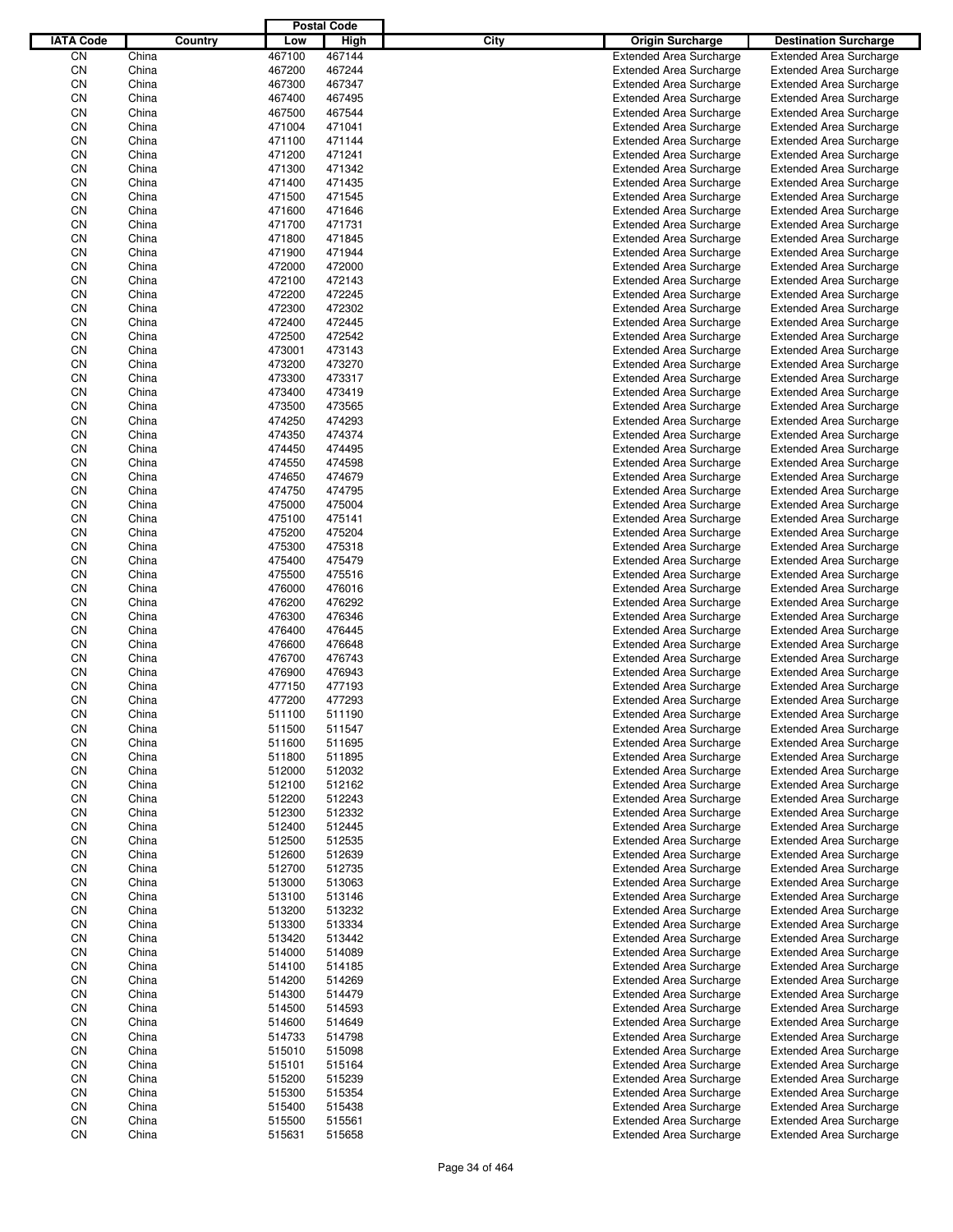|                  |                |         |                  | <b>Postal Code</b> |             |                                                                  |                                                                  |
|------------------|----------------|---------|------------------|--------------------|-------------|------------------------------------------------------------------|------------------------------------------------------------------|
| <b>IATA Code</b> |                | Country | Low              | High               | <b>City</b> | <b>Origin Surcharge</b>                                          | <b>Destination Surcharge</b>                                     |
| CN               | China          |         | 515700           | 515747             |             | <b>Extended Area Surcharge</b>                                   | <b>Extended Area Surcharge</b>                                   |
| CN               | China          |         | 515800           | 515835             |             | <b>Extended Area Surcharge</b>                                   | <b>Extended Area Surcharge</b>                                   |
| CN               | China          |         | 515900           | 515920             |             | <b>Extended Area Surcharge</b>                                   | <b>Extended Area Surcharge</b>                                   |
| CN               | China          |         | 516214           | 516220             |             | <b>Extended Area Surcharge</b>                                   | <b>Extended Area Surcharge</b>                                   |
| CN               | China          |         | 516228           | 516228             |             | <b>Extended Area Surcharge</b>                                   | <b>Extended Area Surcharge</b>                                   |
| CN               | China          |         | 516230           | 516244             |             | <b>Extended Area Surcharge</b>                                   | <b>Extended Area Surcharge</b>                                   |
| CN               | China          |         | 516254           | 516258             |             | <b>Extended Area Surcharge</b>                                   | <b>Extended Area Surcharge</b>                                   |
| CN               | China          |         | 516260           | 516264             |             | <b>Extended Area Surcharge</b>                                   | <b>Extended Area Surcharge</b>                                   |
| CN               | China          |         | 516300           | 516369             |             | <b>Extended Area Surcharge</b>                                   | <b>Extended Area Surcharge</b>                                   |
| CN               | China          |         | 516400           | 516487             |             | <b>Extended Area Surcharge</b>                                   | <b>Extended Area Surcharge</b>                                   |
| CN               | China          |         | 516500           | 516553             |             | <b>Extended Area Surcharge</b>                                   | <b>Extended Area Surcharge</b>                                   |
| CN               | China          |         | 516601           | 516627             |             | <b>Extended Area Surcharge</b>                                   | <b>Extended Area Surcharge</b>                                   |
| CN               | China          |         | 516700           | 516729             |             | <b>Extended Area Surcharge</b>                                   | <b>Extended Area Surcharge</b>                                   |
| CN               | China          |         | 516800           | 516897             |             | <b>Extended Area Surcharge</b>                                   | <b>Extended Area Surcharge</b>                                   |
| CN               | China          |         | 517000           | 517025             |             | <b>Extended Area Surcharge</b>                                   | <b>Extended Area Surcharge</b>                                   |
| CN               | China          |         | 517100           | 517158             |             | <b>Extended Area Surcharge</b>                                   | <b>Extended Area Surcharge</b>                                   |
| CN               | China          |         | 517200           | 517258             |             | <b>Extended Area Surcharge</b>                                   | <b>Extended Area Surcharge</b>                                   |
| CN               | China          |         | 517300           | 517393             |             | <b>Extended Area Surcharge</b>                                   | <b>Extended Area Surcharge</b>                                   |
| CN               | China          |         | 517400           | 517478             |             | <b>Extended Area Surcharge</b>                                   | <b>Extended Area Surcharge</b>                                   |
| CN               | China<br>China |         | 517500           | 517583             |             | <b>Extended Area Surcharge</b>                                   | <b>Extended Area Surcharge</b>                                   |
| CN<br>CN         | China          |         | 519003<br>519016 | 519014<br>519019   |             | <b>Extended Area Surcharge</b><br><b>Extended Area Surcharge</b> | <b>Extended Area Surcharge</b>                                   |
| CN               | China          |         | 519021           | 519029             |             | <b>Extended Area Surcharge</b>                                   | <b>Extended Area Surcharge</b><br><b>Extended Area Surcharge</b> |
| CN               | China          |         | 519032           | 519039             |             | <b>Extended Area Surcharge</b>                                   | <b>Extended Area Surcharge</b>                                   |
| CN               | China          |         | 519043           | 519044             |             | <b>Extended Area Surcharge</b>                                   | <b>Extended Area Surcharge</b>                                   |
| CN               | China          |         | 519046           | 519049             |             | <b>Extended Area Surcharge</b>                                   | <b>Extended Area Surcharge</b>                                   |
| CN               | China          |         | 519051           | 519054             |             | <b>Extended Area Surcharge</b>                                   | <b>Extended Area Surcharge</b>                                   |
| CN               | China          |         | 519056           | 519059             |             | <b>Extended Area Surcharge</b>                                   | <b>Extended Area Surcharge</b>                                   |
| CN               | China          |         | 519061           | 519069             |             | <b>Extended Area Surcharge</b>                                   | <b>Extended Area Surcharge</b>                                   |
| CN               | China          |         | 519072           | 519079             |             | <b>Extended Area Surcharge</b>                                   | <b>Extended Area Surcharge</b>                                   |
| CN               | China          |         | 519081           | 519081             |             | <b>Extended Area Surcharge</b>                                   | <b>Extended Area Surcharge</b>                                   |
| CN               | China          |         | 519083           | 519084             |             | <b>Extended Area Surcharge</b>                                   | <b>Extended Area Surcharge</b>                                   |
| CN               | China          |         | 519086           | 519089             |             | <b>Extended Area Surcharge</b>                                   | <b>Extended Area Surcharge</b>                                   |
| CN               | China          |         | 519091           | 519109             |             | <b>Extended Area Surcharge</b>                                   | <b>Extended Area Surcharge</b>                                   |
| CN               | China          |         | 519111           | 519114             |             | <b>Extended Area Surcharge</b>                                   | <b>Extended Area Surcharge</b>                                   |
| CN               | China          |         | 519117           | 519119             |             | <b>Extended Area Surcharge</b>                                   | <b>Extended Area Surcharge</b>                                   |
| CN               | China          |         | 519121           | 519124             |             | <b>Extended Area Surcharge</b>                                   | <b>Extended Area Surcharge</b>                                   |
| CN               | China          |         | 519126           | 519134             |             | <b>Extended Area Surcharge</b>                                   | <b>Extended Area Surcharge</b>                                   |
| CN               | China          |         | 519136           | 519164             |             | <b>Extended Area Surcharge</b>                                   | <b>Extended Area Surcharge</b>                                   |
| CN               | China          |         | 519166           | 519169             |             | <b>Extended Area Surcharge</b>                                   | <b>Extended Area Surcharge</b>                                   |
| CN               | China          |         | 519171           | 519174             |             | <b>Extended Area Surcharge</b>                                   | <b>Extended Area Surcharge</b>                                   |
| CN               | China          |         | 519176           | 519179             |             | <b>Extended Area Surcharge</b>                                   | <b>Extended Area Surcharge</b>                                   |
| CN               | China          |         | 519181           | 519184             |             | <b>Extended Area Surcharge</b>                                   | <b>Extended Area Surcharge</b>                                   |
| CN               | China          |         | 521011           | 521021             |             | <b>Extended Area Surcharge</b>                                   | <b>Extended Area Surcharge</b>                                   |
| CN               | China          |         | 522000           | 522095             |             | <b>Extended Area Surcharge</b>                                   | <b>Extended Area Surcharge</b>                                   |
| CN               | China          |         | 524001           | 524155             |             | <b>Extended Area Surcharge</b>                                   | <b>Extended Area Surcharge</b>                                   |
| CN               | China          |         | 524200           | 524272             |             | <b>Extended Area Surcharge</b>                                   | <b>Extended Area Surcharge</b>                                   |
| CN               | China          |         | 524300           | 524396             |             | <b>Extended Area Surcharge</b>                                   | <b>Extended Area Surcharge</b>                                   |
| CN               | China          |         | 524400           | 524491             |             | <b>Extended Area Surcharge</b>                                   | <b>Extended Area Surcharge</b>                                   |
| CN               | China          |         | 524500           | 524575             |             | <b>Extended Area Surcharge</b>                                   | <b>Extended Area Surcharge</b>                                   |
| CN               | China          |         | 525000           | 525032             |             | <b>Extended Area Surcharge</b>                                   | <b>Extended Area Surcharge</b>                                   |
| CN               | China          |         | 525100           | 525192             |             | <b>Extended Area Surcharge</b>                                   | <b>Extended Area Surcharge</b>                                   |
| CN               | China          |         | 525200           | 525261             |             | <b>Extended Area Surcharge</b>                                   | <b>Extended Area Surcharge</b>                                   |
| CN               | China          |         | 525300           | 525359             |             | <b>Extended Area Surcharge</b>                                   | <b>Extended Area Surcharge</b>                                   |
| CN               | China          |         | 525400           | 525448             |             | <b>Extended Area Surcharge</b>                                   | <b>Extended Area Surcharge</b>                                   |
| CN               | China          |         | 526021           | 526039             |             | <b>Extended Area Surcharge</b>                                   | <b>Extended Area Surcharge</b>                                   |
| CN               | China          |         | 526041           | 526059             |             | <b>Extended Area Surcharge</b>                                   | <b>Extended Area Surcharge</b>                                   |
| CN               | China          |         | 526061           | 526069             |             | <b>Extended Area Surcharge</b>                                   | <b>Extended Area Surcharge</b>                                   |
| CN               | China          |         | 526071           | 526074             |             | <b>Extended Area Surcharge</b>                                   | <b>Extended Area Surcharge</b>                                   |
| CN<br>CN         | China<br>China |         | 526103<br>526110 | 526107<br>526115   |             | <b>Extended Area Surcharge</b><br><b>Extended Area Surcharge</b> | <b>Extended Area Surcharge</b><br><b>Extended Area Surcharge</b> |
| CN               | China          |         | 526119           | 526127             |             | <b>Extended Area Surcharge</b>                                   | <b>Extended Area Surcharge</b>                                   |
| CN               | China          |         | 526201           | 526240             |             | <b>Extended Area Surcharge</b>                                   | <b>Extended Area Surcharge</b>                                   |
| CN               | China          |         | 526242           | 526253             |             | <b>Extended Area Surcharge</b>                                   | <b>Extended Area Surcharge</b>                                   |
| CN               | China          |         | 526300           | 526351             |             | <b>Extended Area Surcharge</b>                                   | <b>Extended Area Surcharge</b>                                   |
| CN               | China          |         | 526400           | 526456             |             | <b>Extended Area Surcharge</b>                                   | <b>Extended Area Surcharge</b>                                   |
| CN               | China          |         | 526500           | 526552             |             | <b>Extended Area Surcharge</b>                                   | <b>Extended Area Surcharge</b>                                   |
| CN               | China          |         | 526600           | 526655             |             | <b>Extended Area Surcharge</b>                                   | <b>Extended Area Surcharge</b>                                   |
| CN               | China          |         | 527100           | 527139             |             | <b>Extended Area Surcharge</b>                                   | <b>Extended Area Surcharge</b>                                   |
| CN               | China          |         | 527200           | 527245             |             | <b>Extended Area Surcharge</b>                                   | <b>Extended Area Surcharge</b>                                   |
| CN               | China          |         | 527300           | 527343             |             | <b>Extended Area Surcharge</b>                                   | <b>Extended Area Surcharge</b>                                   |
| CN               | China          |         | 527400           | 527439             |             | <b>Extended Area Surcharge</b>                                   | <b>Extended Area Surcharge</b>                                   |
| CN               | China          |         | 527500           | 527529             |             | <b>Extended Area Surcharge</b>                                   | <b>Extended Area Surcharge</b>                                   |
| CN               | China          |         | 529141           | 529142             |             | <b>Extended Area Surcharge</b>                                   | <b>Extended Area Surcharge</b>                                   |
| CN               | China          |         | 529145           | 529145             |             | <b>Extended Area Surcharge</b>                                   | <b>Extended Area Surcharge</b>                                   |
| CN               | China          |         | 529147           | 529149             |             | <b>Extended Area Surcharge</b>                                   | <b>Extended Area Surcharge</b>                                   |
| CN               | China          |         | 529151           | 529153             |             | <b>Extended Area Surcharge</b>                                   | <b>Extended Area Surcharge</b>                                   |
| CN               | China          |         | 529155           | 529155             |             | <b>Extended Area Surcharge</b>                                   | <b>Extended Area Surcharge</b>                                   |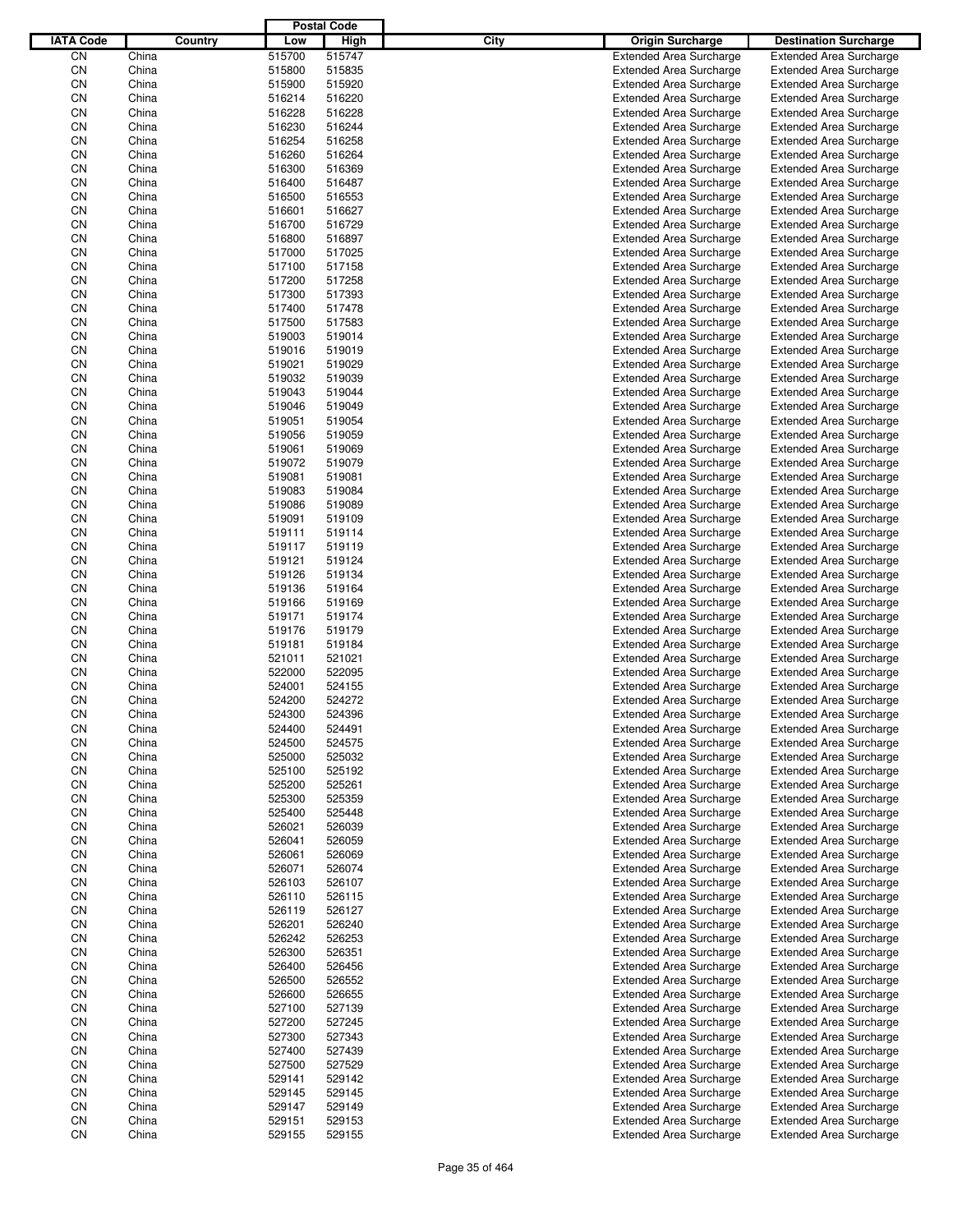|                  |                |         |                  | <b>Postal Code</b> |             |                                                                  |                                                                  |
|------------------|----------------|---------|------------------|--------------------|-------------|------------------------------------------------------------------|------------------------------------------------------------------|
| <b>IATA Code</b> |                | Country | Low              | High               | <b>City</b> | <b>Origin Surcharge</b>                                          | <b>Destination Surcharge</b>                                     |
| CΝ               | China          |         | 529200           | 529267             |             | <b>Extended Area Surcharge</b>                                   | <b>Extended Area Surcharge</b>                                   |
| CN               | China          |         | 529301           | 529320             |             | <b>Extended Area Surcharge</b>                                   | <b>Extended Area Surcharge</b>                                   |
| CN               | China          |         | 529322           | 529324             |             | <b>Extended Area Surcharge</b>                                   | <b>Extended Area Surcharge</b>                                   |
| CN               | China          |         | 529326           | 529327             |             | <b>Extended Area Surcharge</b>                                   | <b>Extended Area Surcharge</b>                                   |
| CN               | China          |         | 529329           | 529336             |             | <b>Extended Area Surcharge</b>                                   | <b>Extended Area Surcharge</b>                                   |
| CN               | China          |         | 529338           | 529391             |             | <b>Extended Area Surcharge</b>                                   | <b>Extended Area Surcharge</b>                                   |
| CN               | China          |         | 529400           | 529471             |             | <b>Extended Area Surcharge</b>                                   | <b>Extended Area Surcharge</b>                                   |
| CN               | China          |         | 529500           | 529566             |             | <b>Extended Area Surcharge</b>                                   | <b>Extended Area Surcharge</b>                                   |
| CN               | China          |         | 529600           | 529639             |             | <b>Extended Area Surcharge</b>                                   | <b>Extended Area Surcharge</b>                                   |
| CN               | China          |         | 529722           | 529723             |             | <b>Extended Area Surcharge</b>                                   | <b>Extended Area Surcharge</b>                                   |
| CN               | China          |         | 529726           | 529739             |             | <b>Extended Area Surcharge</b>                                   | <b>Extended Area Surcharge</b>                                   |
| CN               | China          |         | 529800           | 529828             |             | <b>Extended Area Surcharge</b>                                   | <b>Extended Area Surcharge</b>                                   |
| CN               | China          |         | 529931           | 529950             |             | <b>Extended Area Surcharge</b>                                   | <b>Extended Area Surcharge</b>                                   |
| CN               | China          |         | 530000           | 530049             |             | <b>Extended Area Surcharge</b>                                   | <b>Extended Area Surcharge</b>                                   |
| CN               | China          |         | 530100           | 530115             |             | <b>Extended Area Surcharge</b>                                   | <b>Extended Area Surcharge</b>                                   |
| CN               | China          |         | 530300           | 530325             |             | <b>Extended Area Surcharge</b>                                   | <b>Extended Area Surcharge</b>                                   |
| CN               | China          |         | 530400           | 530424             |             | <b>Extended Area Surcharge</b>                                   | <b>Extended Area Surcharge</b>                                   |
| CN               | China          |         | 530500           | 530512             |             | <b>Extended Area Surcharge</b>                                   | <b>Extended Area Surcharge</b>                                   |
| CN               | China          |         | 530600           | 530618             |             | <b>Extended Area Surcharge</b>                                   | <b>Extended Area Surcharge</b>                                   |
| CN               | China          |         | 530700           | 530738             |             | <b>Extended Area Surcharge</b>                                   | <b>Extended Area Surcharge</b>                                   |
| CN               | China          |         | 530800           | 530819             |             | <b>Extended Area Surcharge</b>                                   | <b>Extended Area Surcharge</b>                                   |
| CN               | China          |         | 531400           | 531414             |             | <b>Extended Area Surcharge</b>                                   | <b>Extended Area Surcharge</b>                                   |
| CN               | China          |         | 531500           | 531514             |             | <b>Extended Area Surcharge</b>                                   | <b>Extended Area Surcharge</b>                                   |
| CN               | China          |         | 532100           | 532115             |             | <b>Extended Area Surcharge</b>                                   | <b>Extended Area Surcharge</b>                                   |
| CN               | China          |         | 532200           | 532209             |             | <b>Extended Area Surcharge</b>                                   | <b>Extended Area Surcharge</b>                                   |
| CN               | China          |         | 532300           | 532317             |             | <b>Extended Area Surcharge</b>                                   | <b>Extended Area Surcharge</b>                                   |
| CN               | China          |         | 532400           | 532418             |             | <b>Extended Area Surcharge</b>                                   | <b>Extended Area Surcharge</b>                                   |
| CN               | China          |         | 532500           | 532519             |             | <b>Extended Area Surcharge</b>                                   | <b>Extended Area Surcharge</b>                                   |
| CN               | China          |         | 532600           | 532605             |             | <b>Extended Area Surcharge</b>                                   | <b>Extended Area Surcharge</b>                                   |
| CN               | China          |         | 532700           | 532716             |             | <b>Extended Area Surcharge</b>                                   | <b>Extended Area Surcharge</b>                                   |
| CN               | China          |         | 532800           | 532813             |             | <b>Extended Area Surcharge</b>                                   | <b>Extended Area Surcharge</b>                                   |
| CN               | China          |         | 533000           | 533053             |             | <b>Extended Area Surcharge</b>                                   | <b>Extended Area Surcharge</b>                                   |
| CN               | China          |         | 533100           | 533109             |             | <b>Extended Area Surcharge</b>                                   | <b>Extended Area Surcharge</b>                                   |
| CN               | China          |         | 533200           | 533209             |             | <b>Extended Area Surcharge</b>                                   | <b>Extended Area Surcharge</b>                                   |
| CN               | China          |         | 533300           | 533321             |             | <b>Extended Area Surcharge</b>                                   | <b>Extended Area Surcharge</b>                                   |
| CN               | China          |         | 533400           | 533423             |             | <b>Extended Area Surcharge</b>                                   | <b>Extended Area Surcharge</b>                                   |
| CN               | China          |         | 533500           | 533511             |             | <b>Extended Area Surcharge</b>                                   | <b>Extended Area Surcharge</b>                                   |
| CN               | China          |         | 533600           | 533618             |             | <b>Extended Area Surcharge</b>                                   | <b>Extended Area Surcharge</b>                                   |
| CN               | China          |         | 533700           | 533718             |             | <b>Extended Area Surcharge</b>                                   | <b>Extended Area Surcharge</b>                                   |
| CN               | China          |         | 533800           | 533826             |             | <b>Extended Area Surcharge</b>                                   | <b>Extended Area Surcharge</b>                                   |
| CN               | China          |         | 533900           | 533912             |             | <b>Extended Area Surcharge</b>                                   | <b>Extended Area Surcharge</b>                                   |
| CN               | China          |         | 535000           | 535039             |             | <b>Extended Area Surcharge</b>                                   | <b>Extended Area Surcharge</b>                                   |
| CN               | China          |         | 535300           | 535328             |             | <b>Extended Area Surcharge</b>                                   | <b>Extended Area Surcharge</b>                                   |
| CN               | China          |         | 535400           | 535432             |             | <b>Extended Area Surcharge</b>                                   | <b>Extended Area Surcharge</b>                                   |
| CN               | China          |         | 535500           | 535522             |             | <b>Extended Area Surcharge</b>                                   | <b>Extended Area Surcharge</b>                                   |
| CN               | China          |         | 536000           | 536083             |             | <b>Extended Area Surcharge</b>                                   | <b>Extended Area Surcharge</b>                                   |
| CΝ               | China          |         | 536100           | 536138             |             | <b>Extended Area Surcharge</b>                                   | <b>Extended Area Surcharge</b>                                   |
| CN               | China          |         | 537000           | 537035             |             | <b>Extended Area Surcharge</b>                                   | <b>Extended Area Surcharge</b>                                   |
| CN               | China          |         | 537100           | 537138             |             | <b>Extended Area Surcharge</b>                                   | <b>Extended Area Surcharge</b>                                   |
| CN               | China          |         | 537200           | 537229             |             | <b>Extended Area Surcharge</b>                                   | <b>Extended Area Surcharge</b>                                   |
| CN               | China          |         | 537300           | 537324             |             | <b>Extended Area Surcharge</b>                                   | <b>Extended Area Surcharge</b>                                   |
| CN               | China          |         | 537400           | 537426             |             | <b>Extended Area Surcharge</b>                                   | <b>Extended Area Surcharge</b>                                   |
| CN               | China          |         | 537500           | 537519             |             | <b>Extended Area Surcharge</b>                                   | <b>Extended Area Surcharge</b>                                   |
| CN               | China          |         | 537600           | 537638             |             | <b>Extended Area Surcharge</b>                                   | <b>Extended Area Surcharge</b>                                   |
| CN               | China          |         | 537700           | 537726             |             | <b>Extended Area Surcharge</b>                                   | <b>Extended Area Surcharge</b>                                   |
| CN               | China          |         | 537800           | 537825             |             | <b>Extended Area Surcharge</b>                                   | <b>Extended Area Surcharge</b>                                   |
| CN               | China          |         | 538000           | 538041             |             | <b>Extended Area Surcharge</b>                                   | <b>Extended Area Surcharge</b>                                   |
| CN               | China          |         | 538100           | 538102             |             | <b>Extended Area Surcharge</b>                                   | <b>Extended Area Surcharge</b>                                   |
| CN               | China          |         | 541000           | 541019             |             | <b>Extended Area Surcharge</b>                                   | <b>Extended Area Surcharge</b>                                   |
| CN               | China          |         | 541100           | 541114             |             | <b>Extended Area Surcharge</b>                                   | <b>Extended Area Surcharge</b>                                   |
| CN               | China          |         | 541200           | 541216             |             | <b>Extended Area Surcharge</b>                                   | <b>Extended Area Surcharge</b>                                   |
| CN               | China          |         | 541300           | 541317             |             | <b>Extended Area Surcharge</b>                                   | <b>Extended Area Surcharge</b>                                   |
| CN               | China          |         | 541400           | 541408             |             | <b>Extended Area Surcharge</b>                                   | <b>Extended Area Surcharge</b>                                   |
| CN               | China          |         | 541500           | 541522             |             | <b>Extended Area Surcharge</b>                                   | <b>Extended Area Surcharge</b>                                   |
| CN               | China          |         | 541600           | 541608             |             | <b>Extended Area Surcharge</b>                                   | <b>Extended Area Surcharge</b>                                   |
| CN               | China          |         | 541700           | 541709             |             | <b>Extended Area Surcharge</b>                                   | <b>Extended Area Surcharge</b>                                   |
| CN               | China          |         | 541800           | 541812             |             | <b>Extended Area Surcharge</b>                                   | <b>Extended Area Surcharge</b>                                   |
| CN               | China          |         | 541900           | 541908             |             | <b>Extended Area Surcharge</b>                                   | <b>Extended Area Surcharge</b>                                   |
| CN               | China          |         | 542400           | 542415             |             | <b>Extended Area Surcharge</b>                                   | <b>Extended Area Surcharge</b>                                   |
| CN               | China          |         | 542500           | 542513             |             | <b>Extended Area Surcharge</b>                                   | <b>Extended Area Surcharge</b>                                   |
| CN               | China          |         | 542600           | 542618             |             | <b>Extended Area Surcharge</b>                                   | <b>Extended Area Surcharge</b>                                   |
| CN               | China          |         | 542700           | 542713             |             | <b>Extended Area Surcharge</b>                                   | <b>Extended Area Surcharge</b>                                   |
| CN               | China          |         | 542800           | 542828             |             | <b>Extended Area Surcharge</b>                                   | <b>Extended Area Surcharge</b>                                   |
| CN<br>CN         | China          |         | 543000           | 543006             |             | <b>Extended Area Surcharge</b>                                   | <b>Extended Area Surcharge</b><br><b>Extended Area Surcharge</b> |
| CN               | China<br>China |         | 543100<br>543200 | 543117<br>543218   |             | <b>Extended Area Surcharge</b><br><b>Extended Area Surcharge</b> | <b>Extended Area Surcharge</b>                                   |
| CN               | China          |         | 543300           | 543321             |             | <b>Extended Area Surcharge</b>                                   | <b>Extended Area Surcharge</b>                                   |
| CN               | China          |         | 545000           | 545013             |             | <b>Extended Area Surcharge</b>                                   | <b>Extended Area Surcharge</b>                                   |
|                  |                |         |                  |                    |             |                                                                  |                                                                  |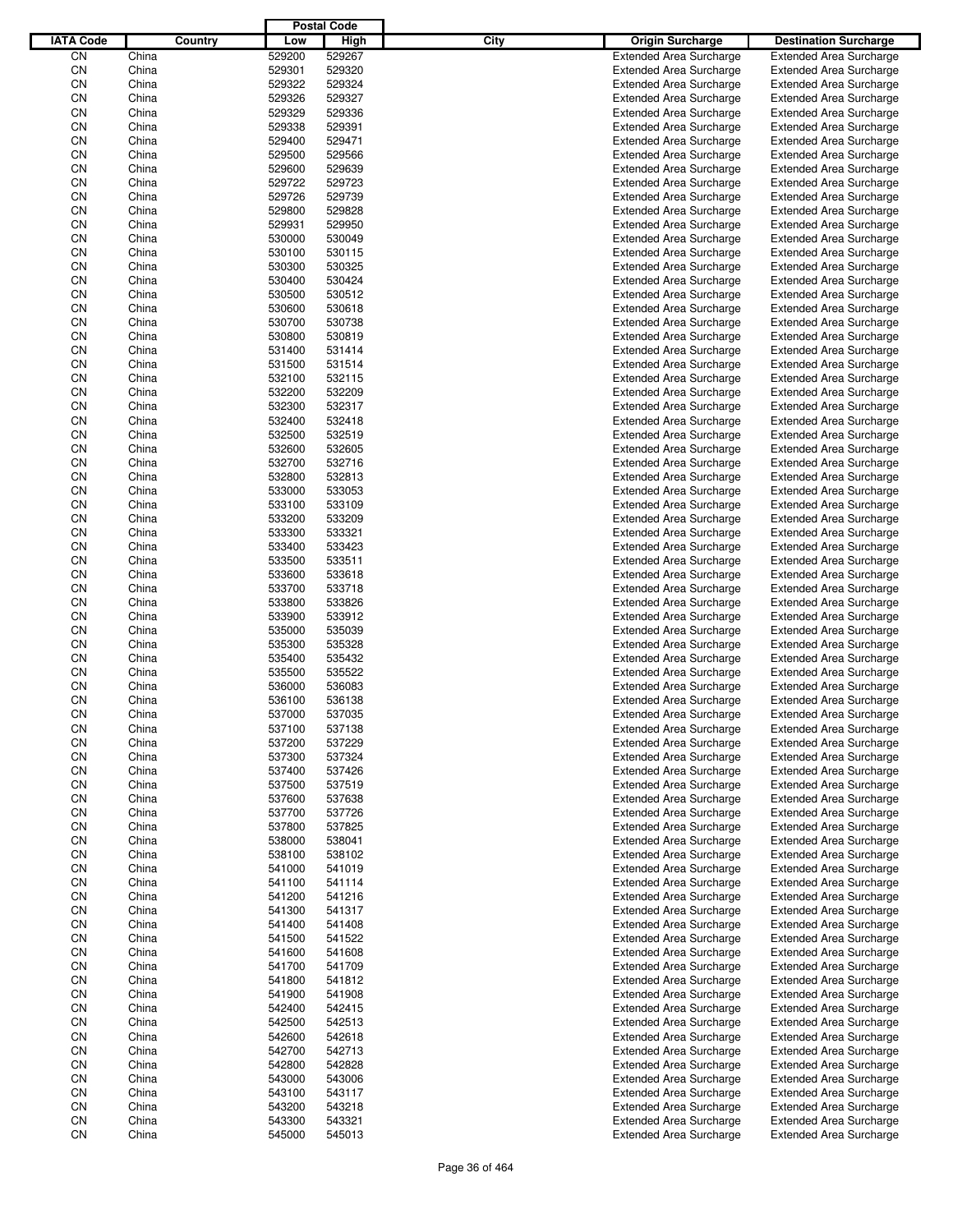|                  |                |         |                  | <b>Postal Code</b> |      |                                                                  |                                                                  |
|------------------|----------------|---------|------------------|--------------------|------|------------------------------------------------------------------|------------------------------------------------------------------|
| <b>IATA Code</b> |                | Country | Low              | High               | City | <b>Origin Surcharge</b>                                          | <b>Destination Surcharge</b>                                     |
| CN               | China          |         | 545100           | 545115             |      | <b>Extended Area Surcharge</b>                                   | <b>Extended Area Surcharge</b>                                   |
| CN               | China          |         | 545200           | 545219             |      | <b>Extended Area Surcharge</b>                                   | <b>Extended Area Surcharge</b>                                   |
| CN               | China          |         | 545300           | 545323             |      | <b>Extended Area Surcharge</b>                                   | <b>Extended Area Surcharge</b>                                   |
| CN               | China          |         | 545400           | 545414             |      | <b>Extended Area Surcharge</b>                                   | <b>Extended Area Surcharge</b>                                   |
| CN               | China          |         | 545500           | 545517             |      | <b>Extended Area Surcharge</b>                                   | <b>Extended Area Surcharge</b>                                   |
| CN               | China          |         | 545600           | 545622             |      | <b>Extended Area Surcharge</b>                                   | <b>Extended Area Surcharge</b>                                   |
| CN               | China          |         | 545700           | 545712             |      | <b>Extended Area Surcharge</b>                                   | <b>Extended Area Surcharge</b>                                   |
| CN               | China          |         | 545800           | 545812             |      | <b>Extended Area Surcharge</b>                                   | <b>Extended Area Surcharge</b>                                   |
| CN               | China          |         | 545900           | 545912             |      | <b>Extended Area Surcharge</b>                                   | <b>Extended Area Surcharge</b>                                   |
| CN               | China          |         | 546100           | 546134             |      | <b>Extended Area Surcharge</b>                                   | <b>Extended Area Surcharge</b>                                   |
| CN               | China          |         | 546200           | 546213             |      | <b>Extended Area Surcharge</b>                                   | <b>Extended Area Surcharge</b>                                   |
| CN               | China          |         | 546300           | 546328             |      | <b>Extended Area Surcharge</b>                                   | <b>Extended Area Surcharge</b>                                   |
| CN               | China          |         | 546400           | 546417             |      | <b>Extended Area Surcharge</b>                                   | <b>Extended Area Surcharge</b>                                   |
| CN               | China          |         | 546500           | 546508             |      | <b>Extended Area Surcharge</b>                                   | <b>Extended Area Surcharge</b>                                   |
| CN               | China          |         | 546600           | 546614             |      | <b>Extended Area Surcharge</b>                                   | <b>Extended Area Surcharge</b>                                   |
| CN               | China          |         | 546700           | 546707             |      | <b>Extended Area Surcharge</b>                                   | <b>Extended Area Surcharge</b>                                   |
| CN               | China          |         | 546800           | 546816             |      | <b>Extended Area Surcharge</b>                                   | <b>Extended Area Surcharge</b>                                   |
| CN               | China          |         | 547000           | 547021             |      | <b>Extended Area Surcharge</b>                                   | <b>Extended Area Surcharge</b>                                   |
| CN               | China          |         | 547100           | 547117             |      | <b>Extended Area Surcharge</b>                                   | <b>Extended Area Surcharge</b>                                   |
| CN               | China          |         | 547200           | 547221             |      | <b>Extended Area Surcharge</b>                                   | <b>Extended Area Surcharge</b>                                   |
| CN               | China          |         | 547300           | 547312             |      | <b>Extended Area Surcharge</b>                                   | <b>Extended Area Surcharge</b>                                   |
| CN               | China          |         | 547400           | 547409             |      | <b>Extended Area Surcharge</b>                                   | <b>Extended Area Surcharge</b>                                   |
| CN               | China          |         | 547500           | 547514             |      | <b>Extended Area Surcharge</b>                                   | <b>Extended Area Surcharge</b>                                   |
| CN               | China          |         | 547600           | 547614             |      | <b>Extended Area Surcharge</b>                                   | <b>Extended Area Surcharge</b>                                   |
| CN               | China          |         | 550001           | 550029             |      | <b>Extended Area Surcharge</b>                                   | <b>Extended Area Surcharge</b>                                   |
| CN               | China          |         | 550100           | 550109             |      | <b>Extended Area Surcharge</b>                                   | <b>Extended Area Surcharge</b>                                   |
| CN               | China          |         | 550200           | 550217             |      | <b>Extended Area Surcharge</b>                                   | <b>Extended Area Surcharge</b>                                   |
| CN               | China          |         | 550300           | 550312             |      | <b>Extended Area Surcharge</b>                                   | <b>Extended Area Surcharge</b>                                   |
| CN               | China          |         | 550400           | 550418             |      | <b>Extended Area Surcharge</b>                                   | <b>Extended Area Surcharge</b>                                   |
| CN               | China          |         | 550500           | 550509             |      | <b>Extended Area Surcharge</b>                                   | <b>Extended Area Surcharge</b>                                   |
| CN               | China          |         | 550600           | 550606             |      | <b>Extended Area Surcharge</b>                                   | <b>Extended Area Surcharge</b>                                   |
| CN               | China          |         | 550700           | 550711             |      | <b>Extended Area Surcharge</b>                                   | <b>Extended Area Surcharge</b>                                   |
| CN               | China<br>China |         | 550800           | 550808             |      | <b>Extended Area Surcharge</b>                                   | <b>Extended Area Surcharge</b>                                   |
| CN               | China          |         | 551100           | 551111             |      | <b>Extended Area Surcharge</b>                                   | <b>Extended Area Surcharge</b>                                   |
| CN               |                |         | 551200           | 551206             |      | <b>Extended Area Surcharge</b>                                   | <b>Extended Area Surcharge</b>                                   |
| CN               | China          |         | 551300           | 551305             |      | <b>Extended Area Surcharge</b>                                   | <b>Extended Area Surcharge</b>                                   |
| CN               | China          |         | 551400           | 551407             |      | <b>Extended Area Surcharge</b>                                   | <b>Extended Area Surcharge</b>                                   |
| CN               | China          |         | 551500           | 551522             |      | <b>Extended Area Surcharge</b>                                   | <b>Extended Area Surcharge</b>                                   |
| CN               | China          |         | 551600           | 551619             |      | <b>Extended Area Surcharge</b>                                   | <b>Extended Area Surcharge</b>                                   |
| CN               | China          |         | 551700           | 551719             |      | <b>Extended Area Surcharge</b>                                   | <b>Extended Area Surcharge</b>                                   |
| CN               | China          |         | 551800           | 551811             |      | <b>Extended Area Surcharge</b>                                   | <b>Extended Area Surcharge</b>                                   |
| CN               | China<br>China |         | 552100           | 552111             |      | <b>Extended Area Surcharge</b>                                   | <b>Extended Area Surcharge</b>                                   |
| CN<br>CN         | China          |         | 552200<br>552300 | 552206<br>552307   |      | <b>Extended Area Surcharge</b>                                   | <b>Extended Area Surcharge</b>                                   |
| CN               |                |         |                  | 552407             |      | <b>Extended Area Surcharge</b>                                   | <b>Extended Area Surcharge</b><br><b>Extended Area Surcharge</b> |
| CN               | China<br>China |         | 552400<br>553000 | 553040             |      | <b>Extended Area Surcharge</b>                                   | <b>Extended Area Surcharge</b>                                   |
| CN               | China          |         | 553100           | 553115             |      | <b>Extended Area Surcharge</b><br><b>Extended Area Surcharge</b> | <b>Extended Area Surcharge</b>                                   |
| CN               | China          |         | 553200           | 553209             |      | <b>Extended Area Surcharge</b>                                   | <b>Extended Area Surcharge</b>                                   |
| CN               | China          |         | 553300           | 553313             |      | <b>Extended Area Surcharge</b>                                   |                                                                  |
| CN               | China          |         | 553400           | 553428             |      | <b>Extended Area Surcharge</b>                                   | <b>Extended Area Surcharge</b><br><b>Extended Area Surcharge</b> |
| CN               | China          |         | 553500           | 553539             |      | <b>Extended Area Surcharge</b>                                   | <b>Extended Area Surcharge</b>                                   |
| CN               | China          |         | 554000           | 554003             |      | <b>Extended Area Surcharge</b>                                   | <b>Extended Area Surcharge</b>                                   |
| CN               | China          |         | 554100           |                    |      | <b>Extended Area Surcharge</b>                                   | <b>Extended Area Surcharge</b>                                   |
| CN               | China          |         | 554200           | 554115<br>554205   |      | <b>Extended Area Surcharge</b>                                   | <b>Extended Area Surcharge</b>                                   |
| CN               | China          |         | 554300           | 554314             |      | <b>Extended Area Surcharge</b>                                   | <b>Extended Area Surcharge</b>                                   |
| CN               | China          |         | 554400           | 554409             |      | <b>Extended Area Surcharge</b>                                   | <b>Extended Area Surcharge</b>                                   |
| CN               | China          |         | 555100           | 555112             |      | <b>Extended Area Surcharge</b>                                   | <b>Extended Area Surcharge</b>                                   |
| CN               | China          |         | 555200           | 555213             |      | <b>Extended Area Surcharge</b>                                   | <b>Extended Area Surcharge</b>                                   |
| CN               | China          |         | 556000           | 556019             |      | <b>Extended Area Surcharge</b>                                   | <b>Extended Area Surcharge</b>                                   |
| CN               | China          |         | 556100           | 556112             |      | <b>Extended Area Surcharge</b>                                   | <b>Extended Area Surcharge</b>                                   |
| CN               | China          |         | 556200           | 556211             |      | <b>Extended Area Surcharge</b>                                   | <b>Extended Area Surcharge</b>                                   |
| CN               | China          |         | 556300           | 556309             |      | <b>Extended Area Surcharge</b>                                   | <b>Extended Area Surcharge</b>                                   |
| CN               | China          |         | 556400           | 556407             |      | <b>Extended Area Surcharge</b>                                   | <b>Extended Area Surcharge</b>                                   |
| CN               | China          |         | 556500           | 556507             |      | <b>Extended Area Surcharge</b>                                   | <b>Extended Area Surcharge</b>                                   |
| CN               | China          |         | 556600           | 556612             |      | <b>Extended Area Surcharge</b>                                   | <b>Extended Area Surcharge</b>                                   |
| CN               | China          |         | 556700           | 556705             |      | <b>Extended Area Surcharge</b>                                   | <b>Extended Area Surcharge</b>                                   |
| CN               | China          |         | 557100           | 557107             |      | <b>Extended Area Surcharge</b>                                   | <b>Extended Area Surcharge</b>                                   |
| CN               | China          |         | 557200           | 557208             |      | <b>Extended Area Surcharge</b>                                   | <b>Extended Area Surcharge</b>                                   |
| CN               | China          |         | 557300           | 557323             |      | <b>Extended Area Surcharge</b>                                   | <b>Extended Area Surcharge</b>                                   |
| CN               | China          |         | 557400           | 557407             |      | <b>Extended Area Surcharge</b>                                   | <b>Extended Area Surcharge</b>                                   |
| CN               | China          |         | 557500           | 557506             |      | <b>Extended Area Surcharge</b>                                   | <b>Extended Area Surcharge</b>                                   |
| CN               | China          |         | 557600           | 557604             |      | <b>Extended Area Surcharge</b>                                   | <b>Extended Area Surcharge</b>                                   |
| CN               | China          |         | 557700           | 557708             |      | <b>Extended Area Surcharge</b>                                   | <b>Extended Area Surcharge</b>                                   |
| CN               | China          |         | 557800           | 557812             |      | <b>Extended Area Surcharge</b>                                   | <b>Extended Area Surcharge</b>                                   |
| CN               | China          |         | 558000           | 558024             |      | <b>Extended Area Surcharge</b>                                   | <b>Extended Area Surcharge</b>                                   |
| CN               | China          |         | 558100           | 558113             |      | <b>Extended Area Surcharge</b>                                   | <b>Extended Area Surcharge</b>                                   |
| CN               | China          |         | 558200           | 558207             |      | <b>Extended Area Surcharge</b>                                   | <b>Extended Area Surcharge</b>                                   |
| CN               | China          |         | 558300           | 558307             |      | <b>Extended Area Surcharge</b>                                   | <b>Extended Area Surcharge</b>                                   |
|                  |                |         |                  |                    |      |                                                                  |                                                                  |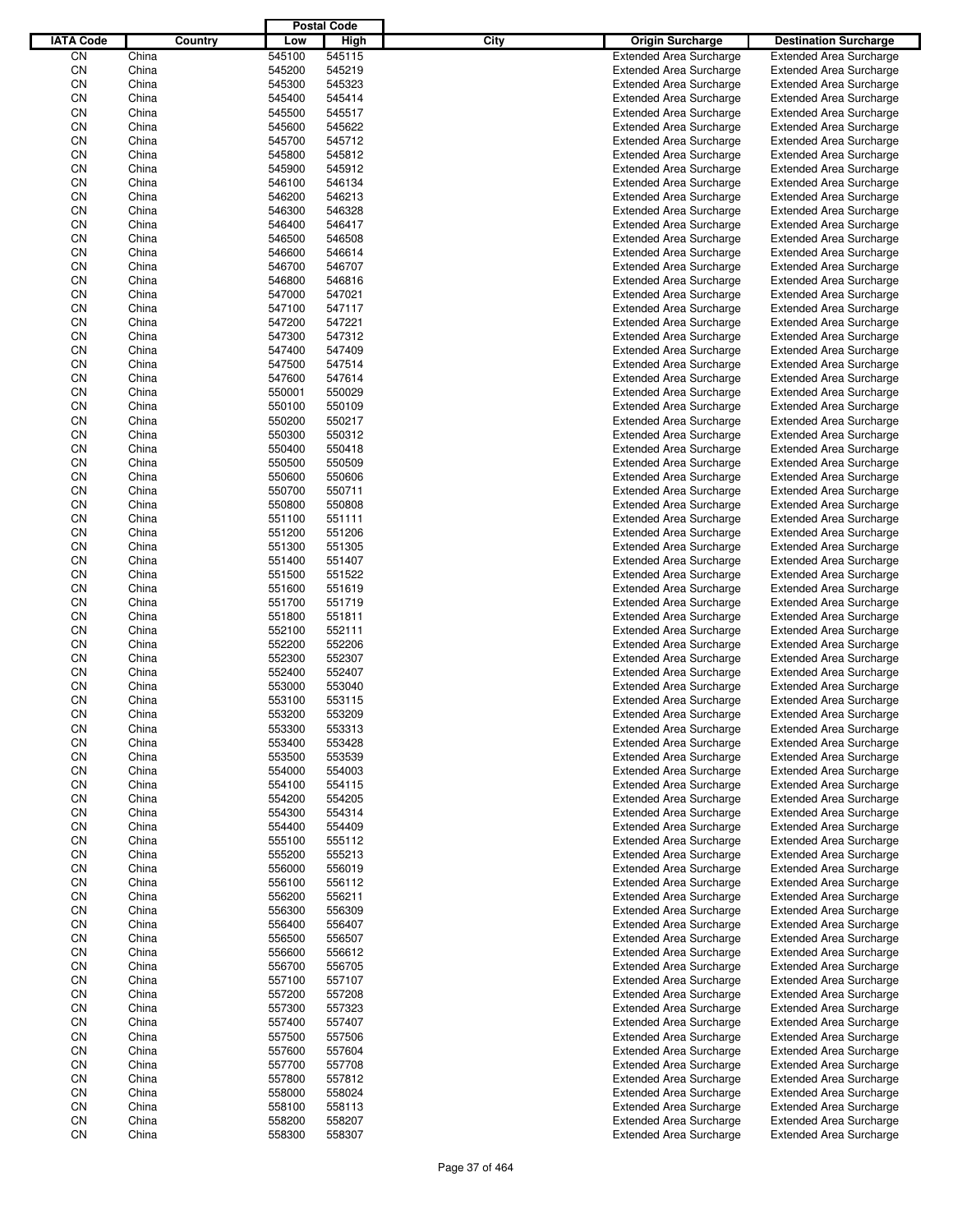|                  |                |         |                  | <b>Postal Code</b> |      |                                                                  |                                                                  |
|------------------|----------------|---------|------------------|--------------------|------|------------------------------------------------------------------|------------------------------------------------------------------|
| <b>IATA Code</b> |                | Country | Low              | High               | City | <b>Origin Surcharge</b>                                          | <b>Destination Surcharge</b>                                     |
| CΝ               | China          |         | 558400           | 558406             |      | <b>Extended Area Surcharge</b>                                   | <b>Extended Area Surcharge</b>                                   |
| CN               | China          |         | 561000           | 561022             |      | <b>Extended Area Surcharge</b>                                   | <b>Extended Area Surcharge</b>                                   |
| CN               | China          |         | 561100           | 561115             |      | <b>Extended Area Surcharge</b>                                   | <b>Extended Area Surcharge</b>                                   |
| CN               | China          |         | 561200           | 561211             |      | <b>Extended Area Surcharge</b>                                   | <b>Extended Area Surcharge</b>                                   |
| CN               | China          |         | 561300           | 561308             |      | <b>Extended Area Surcharge</b>                                   | <b>Extended Area Surcharge</b>                                   |
| CN               | China          |         | 561400           | 561412             |      | <b>Extended Area Surcharge</b>                                   | <b>Extended Area Surcharge</b>                                   |
| CN               | China          |         | 561500           | 561511             |      | <b>Extended Area Surcharge</b>                                   | <b>Extended Area Surcharge</b>                                   |
| CN               | China          |         | 562100           | 562109             |      | <b>Extended Area Surcharge</b>                                   | <b>Extended Area Surcharge</b>                                   |
| CN               | China          |         | 562200           | 562205             |      | <b>Extended Area Surcharge</b>                                   | <b>Extended Area Surcharge</b>                                   |
| CN               | China          |         | 562300           | 562311             |      | <b>Extended Area Surcharge</b>                                   | <b>Extended Area Surcharge</b>                                   |
| CN               | China          |         | 562400           | 562414             |      | <b>Extended Area Surcharge</b>                                   | <b>Extended Area Surcharge</b>                                   |
| CN               | China          |         | 563000           | 563007             |      | <b>Extended Area Surcharge</b>                                   | <b>Extended Area Surcharge</b>                                   |
| CN               | China          |         | 563100           | 563135             |      | <b>Extended Area Surcharge</b>                                   | <b>Extended Area Surcharge</b>                                   |
| CN               | China          |         | 563200           | 563218             |      | <b>Extended Area Surcharge</b>                                   | <b>Extended Area Surcharge</b>                                   |
| CN               | China          |         | 563300           | 563323             |      | <b>Extended Area Surcharge</b>                                   | <b>Extended Area Surcharge</b>                                   |
| CN<br>CN         | China          |         | 563400<br>563500 | 563422<br>563526   |      | <b>Extended Area Surcharge</b>                                   | <b>Extended Area Surcharge</b>                                   |
| CN               | China<br>China |         | 564100           | 564111             |      | <b>Extended Area Surcharge</b><br><b>Extended Area Surcharge</b> | <b>Extended Area Surcharge</b><br><b>Extended Area Surcharge</b> |
| CN               | China          |         | 564200           | 564217             |      | <b>Extended Area Surcharge</b>                                   | <b>Extended Area Surcharge</b>                                   |
| CN               | China          |         | 564300           | 564313             |      | <b>Extended Area Surcharge</b>                                   | <b>Extended Area Surcharge</b>                                   |
| CN               | China          |         | 564400           | 564412             |      | <b>Extended Area Surcharge</b>                                   | <b>Extended Area Surcharge</b>                                   |
| CN               | China          |         | 564500           | 564518             |      | <b>Extended Area Surcharge</b>                                   | <b>Extended Area Surcharge</b>                                   |
| CN               | China          |         | 564600           | 564622             |      | <b>Extended Area Surcharge</b>                                   | <b>Extended Area Surcharge</b>                                   |
| CN               | China          |         | 564700           | 564712             |      | <b>Extended Area Surcharge</b>                                   | <b>Extended Area Surcharge</b>                                   |
| CN               | China          |         | 565100           | 565116             |      | <b>Extended Area Surcharge</b>                                   | <b>Extended Area Surcharge</b>                                   |
| CN               | China          |         | 565200           | 565216             |      | <b>Extended Area Surcharge</b>                                   | <b>Extended Area Surcharge</b>                                   |
| CN               | China          |         | 565300           | 565322             |      | <b>Extended Area Surcharge</b>                                   | <b>Extended Area Surcharge</b>                                   |
| CN               | China          |         | 570100           | 570314             |      | <b>Extended Area Surcharge</b>                                   | <b>Extended Area Surcharge</b>                                   |
| CN               | China          |         | 571100           | 571159             |      | <b>Extended Area Surcharge</b>                                   | <b>Extended Area Surcharge</b>                                   |
| CN               | China          |         | 571200           | 571237             |      | <b>Extended Area Surcharge</b>                                   | <b>Extended Area Surcharge</b>                                   |
| CN               | China          |         | 571300           | 571355             |      | <b>Extended Area Surcharge</b>                                   | <b>Extended Area Surcharge</b>                                   |
| CN               | China          |         | 571400           | 571448             |      | <b>Extended Area Surcharge</b>                                   | <b>Extended Area Surcharge</b>                                   |
| CN               | China          |         | 571500           | 571544             |      | <b>Extended Area Surcharge</b>                                   | <b>Extended Area Surcharge</b>                                   |
| CN               | China          |         | 571600           | 571636             |      | <b>Extended Area Surcharge</b>                                   | <b>Extended Area Surcharge</b>                                   |
| CN               | China          |         | 571700           | 571759             |      | <b>Extended Area Surcharge</b>                                   | <b>Extended Area Surcharge</b>                                   |
| CN               | China          |         | 571800           | 571839             |      | <b>Extended Area Surcharge</b>                                   | <b>Extended Area Surcharge</b>                                   |
| CN               | China          |         | 571900           | 571945             |      | <b>Extended Area Surcharge</b>                                   | <b>Extended Area Surcharge</b>                                   |
| CN               | China          |         | 572000           | 572033             |      | <b>Extended Area Surcharge</b>                                   | <b>Extended Area Surcharge</b>                                   |
| CN               | China          |         | 572200           | 572221             |      | <b>Extended Area Surcharge</b>                                   | <b>Extended Area Surcharge</b>                                   |
| CN               | China          |         | 572300           | 572323             |      | <b>Extended Area Surcharge</b>                                   | <b>Extended Area Surcharge</b>                                   |
| CN               | China          |         | 572400           | 572435             |      | <b>Extended Area Surcharge</b>                                   | <b>Extended Area Surcharge</b>                                   |
| CN               | China          |         | 572500           | 572543             |      | <b>Extended Area Surcharge</b>                                   | <b>Extended Area Surcharge</b>                                   |
| CN               | China          |         | 572600           | 572636             |      | <b>Extended Area Surcharge</b>                                   | <b>Extended Area Surcharge</b>                                   |
| CN               | China          |         | 572700           | 572733             |      | <b>Extended Area Surcharge</b>                                   | <b>Extended Area Surcharge</b>                                   |
| CN               | China          |         | 572800           | 572830             |      | <b>Extended Area Surcharge</b>                                   | <b>Extended Area Surcharge</b>                                   |
| CN<br>CΝ         | China          |         | 572900<br>573100 | 572929<br>573100   |      | <b>Extended Area Surcharge</b>                                   | <b>Extended Area Surcharge</b>                                   |
| CN               | China<br>China |         | 610305           | 610308             |      | <b>Extended Area Surcharge</b><br><b>Extended Area Surcharge</b> | <b>Extended Area Surcharge</b><br><b>Extended Area Surcharge</b> |
| CN               | China          |         | 610400           | 610400             |      | <b>Extended Area Surcharge</b>                                   | <b>Extended Area Surcharge</b>                                   |
| CN               | China          |         | 610402           | 610402             |      | <b>Extended Area Surcharge</b>                                   | <b>Extended Area Surcharge</b>                                   |
| CN               | China          |         | 610404           | 610408             |      | <b>Extended Area Surcharge</b>                                   | <b>Extended Area Surcharge</b>                                   |
| CN               | China          |         | 611131           | 611138             |      | <b>Extended Area Surcharge</b>                                   | <b>Extended Area Surcharge</b>                                   |
| CN               | China          |         | 611230           | 611232             |      | <b>Extended Area Surcharge</b>                                   | <b>Extended Area Surcharge</b>                                   |
| CN               | China          |         | 611234           | 611239             |      | <b>Extended Area Surcharge</b>                                   | <b>Extended Area Surcharge</b>                                   |
| CN               | China          |         | 611241           | 611248             |      | <b>Extended Area Surcharge</b>                                   | <b>Extended Area Surcharge</b>                                   |
| CN               | China          |         | 611330           | 611333             |      | <b>Extended Area Surcharge</b>                                   | <b>Extended Area Surcharge</b>                                   |
| CN               | China          |         | 611335           | 611339             |      | <b>Extended Area Surcharge</b>                                   | <b>Extended Area Surcharge</b>                                   |
| CN               | China          |         | 611341           | 611342             |      | <b>Extended Area Surcharge</b>                                   | <b>Extended Area Surcharge</b>                                   |
| CN               | China          |         | 611344           | 611346             |      | <b>Extended Area Surcharge</b>                                   | <b>Extended Area Surcharge</b>                                   |
| CN               | China          |         | 611430           | 611430             |      | <b>Extended Area Surcharge</b>                                   | <b>Extended Area Surcharge</b>                                   |
| CN               | China          |         | 611432           | 611439             |      | <b>Extended Area Surcharge</b>                                   | <b>Extended Area Surcharge</b>                                   |
| CN               | China          |         | 611441           | 611442             |      | <b>Extended Area Surcharge</b>                                   | <b>Extended Area Surcharge</b>                                   |
| CN               | China          |         | 611530           | 611539             |      | <b>Extended Area Surcharge</b>                                   | <b>Extended Area Surcharge</b>                                   |
| CN               | China          |         | 611541           | 611542             |      | <b>Extended Area Surcharge</b>                                   | <b>Extended Area Surcharge</b>                                   |
| CN               | China          |         | 611544           | 611545             |      | <b>Extended Area Surcharge</b>                                   | <b>Extended Area Surcharge</b>                                   |
| CN               | China          |         | 611630           | 611634             |      | <b>Extended Area Surcharge</b>                                   | <b>Extended Area Surcharge</b>                                   |
| CN               | China          |         | 611636           | 611639             |      | <b>Extended Area Surcharge</b>                                   | <b>Extended Area Surcharge</b>                                   |
| CN               | China          |         | 611732           | 611733             |      | <b>Extended Area Surcharge</b>                                   | <b>Extended Area Surcharge</b>                                   |
| CN               | China          |         | 611735           | 611737             |      | <b>Extended Area Surcharge</b>                                   | <b>Extended Area Surcharge</b>                                   |
| CN               | China          |         | 611741           | 611741             |      | <b>Extended Area Surcharge</b>                                   | <b>Extended Area Surcharge</b>                                   |
| CN               | China          |         | 611745           | 611745             |      | <b>Extended Area Surcharge</b>                                   | <b>Extended Area Surcharge</b>                                   |
| CN               | China          |         | 611830           | 611830             |      | <b>Extended Area Surcharge</b>                                   | <b>Extended Area Surcharge</b>                                   |
| CN               | China          |         | 611833           | 611839             |      | <b>Extended Area Surcharge</b>                                   | <b>Extended Area Surcharge</b>                                   |
| CN               | China          |         | 611841           | 611841             |      | <b>Extended Area Surcharge</b>                                   | <b>Extended Area Surcharge</b>                                   |
| CN               | China          |         | 611843           | 611847             |      | <b>Extended Area Surcharge</b>                                   | <b>Extended Area Surcharge</b>                                   |
| CN<br>CN         | China          |         | 611930           | 611939             |      | <b>Extended Area Surcharge</b>                                   | <b>Extended Area Surcharge</b>                                   |
| CN               | China<br>China |         | 611941<br>613100 | 611946<br>613109   |      | <b>Extended Area Surcharge</b><br><b>Extended Area Surcharge</b> | <b>Extended Area Surcharge</b><br><b>Extended Area Surcharge</b> |
|                  |                |         |                  |                    |      |                                                                  |                                                                  |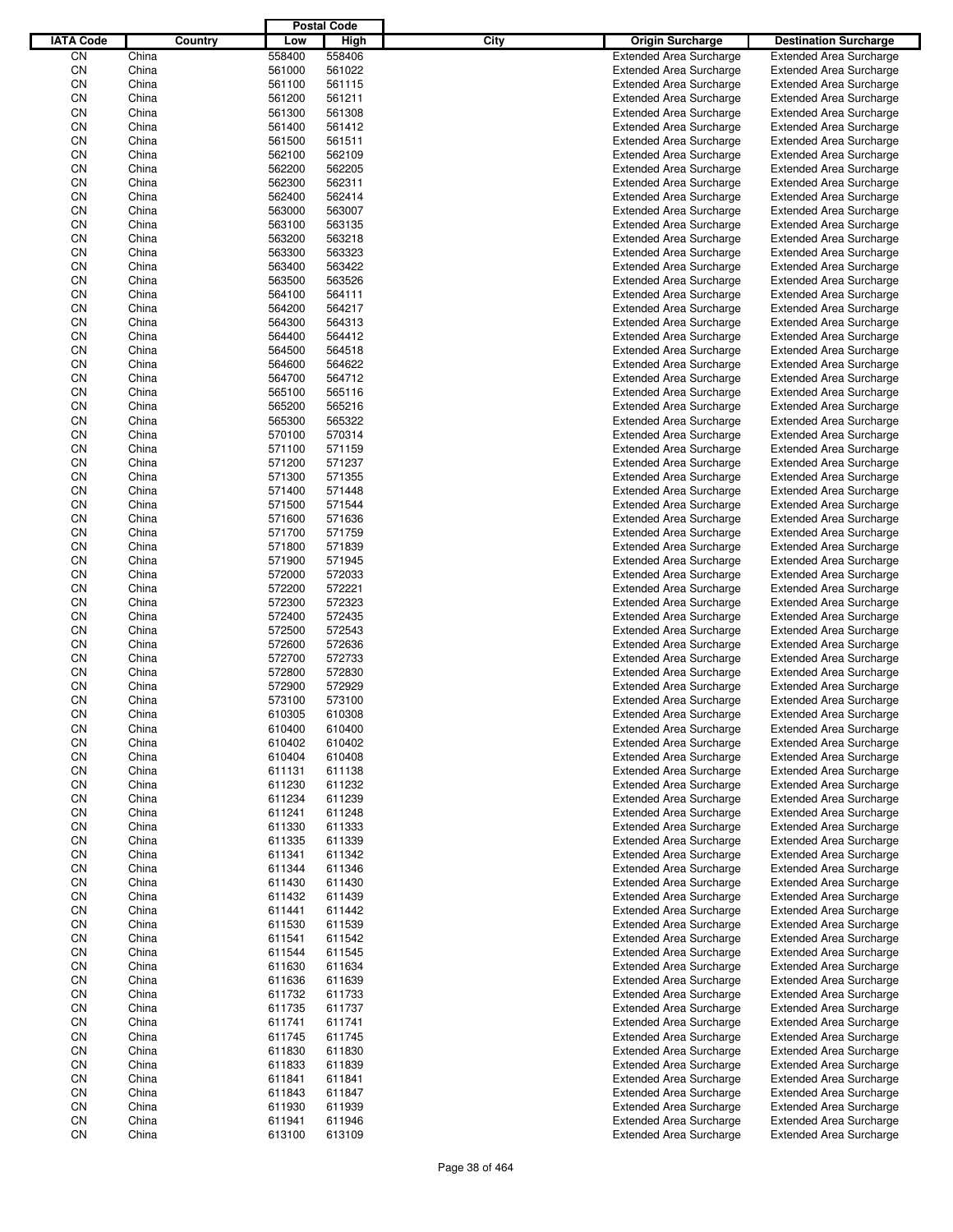|                  |                |         |                  | <b>Postal Code</b> |      |                                                                  |                                                                  |
|------------------|----------------|---------|------------------|--------------------|------|------------------------------------------------------------------|------------------------------------------------------------------|
| <b>IATA Code</b> |                | Country | Low              | High               | City | <b>Origin Surcharge</b>                                          | <b>Destination Surcharge</b>                                     |
| CN               | China          |         | 614000           | 614013             |      | <b>Extended Area Surcharge</b>                                   | <b>Extended Area Surcharge</b>                                   |
| CN               | China          |         | 614100           | 614119             |      | <b>Extended Area Surcharge</b>                                   | <b>Extended Area Surcharge</b>                                   |
| CN               | China          |         | 614200           | 614224             |      | <b>Extended Area Surcharge</b>                                   | <b>Extended Area Surcharge</b>                                   |
| CN               | China          |         | 614300           | 614308             |      | <b>Extended Area Surcharge</b>                                   | <b>Extended Area Surcharge</b>                                   |
| CN               | China          |         | 614400           | 614411             |      | <b>Extended Area Surcharge</b>                                   | <b>Extended Area Surcharge</b>                                   |
| CN               | China          |         | 614500           | 614509             |      | <b>Extended Area Surcharge</b>                                   | <b>Extended Area Surcharge</b>                                   |
| CN               | China          |         | 614600           | 614608             |      | <b>Extended Area Surcharge</b>                                   | <b>Extended Area Surcharge</b>                                   |
| CN               | China          |         | 614700           | 614701             |      | <b>Extended Area Surcharge</b>                                   | <b>Extended Area Surcharge</b>                                   |
| CN               | China          |         | 614800           | 614800             |      | <b>Extended Area Surcharge</b>                                   | <b>Extended Area Surcharge</b>                                   |
| CN               | China          |         | 614900           | 614907             |      | <b>Extended Area Surcharge</b>                                   | <b>Extended Area Surcharge</b>                                   |
| CN               | China          |         | 615000           | 615044             |      | <b>Extended Area Surcharge</b>                                   | <b>Extended Area Surcharge</b>                                   |
| CN               | China          |         | 615100           | 615146             |      | <b>Extended Area Surcharge</b>                                   | <b>Extended Area Surcharge</b>                                   |
| CN               | China          |         | 615200           | 615209             |      | <b>Extended Area Surcharge</b>                                   | <b>Extended Area Surcharge</b>                                   |
| CN               | China          |         | 615300           | 615306             |      | <b>Extended Area Surcharge</b>                                   | <b>Extended Area Surcharge</b>                                   |
| CN               | China          |         | 615350           | 615354             |      | <b>Extended Area Surcharge</b>                                   | <b>Extended Area Surcharge</b>                                   |
| CN               | China          |         | 615400           | 615421             |      | <b>Extended Area Surcharge</b>                                   | <b>Extended Area Surcharge</b>                                   |
| CN               | China          |         | 615500           | 615517             |      | <b>Extended Area Surcharge</b>                                   | <b>Extended Area Surcharge</b>                                   |
| CN               | China          |         | 615600           | 615621             |      | <b>Extended Area Surcharge</b>                                   | <b>Extended Area Surcharge</b>                                   |
| CN               | China          |         | 615700           | 615715             |      | <b>Extended Area Surcharge</b>                                   | <b>Extended Area Surcharge</b>                                   |
| CN               | China          |         | 615800           | 615803             |      | <b>Extended Area Surcharge</b>                                   | <b>Extended Area Surcharge</b>                                   |
| CN               | China          |         | 616150           | 616157             |      | <b>Extended Area Surcharge</b>                                   | <b>Extended Area Surcharge</b>                                   |
| CN               | China          |         | 616250           | 616256             |      | <b>Extended Area Surcharge</b>                                   | <b>Extended Area Surcharge</b>                                   |
| CN               | China          |         | 616450           | 616458             |      | <b>Extended Area Surcharge</b>                                   | <b>Extended Area Surcharge</b>                                   |
| CN               | China          |         | 616550           | 616569             |      | <b>Extended Area Surcharge</b>                                   | <b>Extended Area Surcharge</b>                                   |
| CN               | China          |         | 616650           | 616675             |      | <b>Extended Area Surcharge</b>                                   | <b>Extended Area Surcharge</b>                                   |
| CN               | China          |         | 616750           | 616756             |      | <b>Extended Area Surcharge</b>                                   | <b>Extended Area Surcharge</b>                                   |
| CN               | China          |         | 616850           | 616858             |      | <b>Extended Area Surcharge</b>                                   | <b>Extended Area Surcharge</b>                                   |
| CN               | China          |         | 617000           | 617068             |      | <b>Extended Area Surcharge</b>                                   | <b>Extended Area Surcharge</b>                                   |
| CN               | China          |         | 617100           | 617115             |      | <b>Extended Area Surcharge</b>                                   | <b>Extended Area Surcharge</b>                                   |
| CN               | China          |         | 617200           | 617213             |      | <b>Extended Area Surcharge</b>                                   | <b>Extended Area Surcharge</b>                                   |
| CN               | China          |         | 618000           | 618025<br>620042   |      | <b>Extended Area Surcharge</b>                                   | <b>Extended Area Surcharge</b>                                   |
| CN               | China<br>China |         | 620010           |                    |      | <b>Extended Area Surcharge</b>                                   | <b>Extended Area Surcharge</b>                                   |
| CN<br>CN         | China          |         | 620200<br>620360 | 620205<br>620365   |      | <b>Extended Area Surcharge</b>                                   | <b>Extended Area Surcharge</b>                                   |
| CN               | China          |         | 620460           | 620464             |      | <b>Extended Area Surcharge</b><br><b>Extended Area Surcharge</b> | <b>Extended Area Surcharge</b><br><b>Extended Area Surcharge</b> |
| CN               | China          |         | 620500           | 620596             |      | <b>Extended Area Surcharge</b>                                   | <b>Extended Area Surcharge</b>                                   |
| CN               | China          |         | 620860           | 620868             |      | <b>Extended Area Surcharge</b>                                   | <b>Extended Area Surcharge</b>                                   |
| CN               | China          |         | 621000           | 621042             |      | <b>Extended Area Surcharge</b>                                   | <b>Extended Area Surcharge</b>                                   |
| CN               | China          |         | 621100           | 621116             |      | <b>Extended Area Surcharge</b>                                   | <b>Extended Area Surcharge</b>                                   |
| CN               | China          |         | 621600           | 621609             |      | <b>Extended Area Surcharge</b>                                   | <b>Extended Area Surcharge</b>                                   |
| CN               | China          |         | 621700           | 621718             |      | <b>Extended Area Surcharge</b>                                   | <b>Extended Area Surcharge</b>                                   |
| CN               | China          |         | 621900           | 621907             |      | <b>Extended Area Surcharge</b>                                   | <b>Extended Area Surcharge</b>                                   |
| CN               | China          |         | 622150           | 622161             |      | <b>Extended Area Surcharge</b>                                   | <b>Extended Area Surcharge</b>                                   |
| CN               | China          |         | 622550           | 622568             |      | <b>Extended Area Surcharge</b>                                   | <b>Extended Area Surcharge</b>                                   |
| CN               | China          |         | 622650           | 622663             |      | <b>Extended Area Surcharge</b>                                   | <b>Extended Area Surcharge</b>                                   |
| CN               | China          |         | 623000           | 623008             |      | <b>Extended Area Surcharge</b>                                   | <b>Extended Area Surcharge</b>                                   |
| CN               | China          |         | 623100           | 623104             |      | <b>Extended Area Surcharge</b>                                   | <b>Extended Area Surcharge</b>                                   |
| CN               | China          |         | 623200           | 623204             |      | <b>Extended Area Surcharge</b>                                   | <b>Extended Area Surcharge</b>                                   |
| CN               | China          |         | 623300           | 623305             |      | <b>Extended Area Surcharge</b>                                   | <b>Extended Area Surcharge</b>                                   |
| CN               | China          |         | 623400           | 623407             |      | <b>Extended Area Surcharge</b>                                   | <b>Extended Area Surcharge</b>                                   |
| CN               | China          |         | 623500           | 623505             |      | <b>Extended Area Surcharge</b>                                   | <b>Extended Area Surcharge</b>                                   |
| CN               | China          |         | 624000           | 624014             |      | <b>Extended Area Surcharge</b>                                   | <b>Extended Area Surcharge</b>                                   |
| CN               | China          |         | 624100           | 624107             |      | <b>Extended Area Surcharge</b>                                   | <b>Extended Area Surcharge</b>                                   |
| CN               | China          |         | 624200           | 624208             |      | <b>Extended Area Surcharge</b>                                   | <b>Extended Area Surcharge</b>                                   |
| CN               | China          |         | 624300           | 624304             |      | <b>Extended Area Surcharge</b>                                   | <b>Extended Area Surcharge</b>                                   |
| CN               | China          |         | 624400           | 624404             |      | <b>Extended Area Surcharge</b>                                   | <b>Extended Area Surcharge</b>                                   |
| CN               | China          |         | 624500           | 624504             |      | <b>Extended Area Surcharge</b>                                   | <b>Extended Area Surcharge</b>                                   |
| CN               | China          |         | 624600           | 624604             |      | <b>Extended Area Surcharge</b>                                   | <b>Extended Area Surcharge</b>                                   |
| CN               | China          |         | 624700           | 624701             |      | <b>Extended Area Surcharge</b>                                   | <b>Extended Area Surcharge</b>                                   |
| CN               | China          |         | 625000           | 625013             |      | <b>Extended Area Surcharge</b>                                   | <b>Extended Area Surcharge</b>                                   |
| CN               | China          |         | 625100           | 625107             |      | <b>Extended Area Surcharge</b>                                   | <b>Extended Area Surcharge</b>                                   |
| CN               | China          |         | 625200           | 625204             |      | <b>Extended Area Surcharge</b>                                   | <b>Extended Area Surcharge</b>                                   |
| CN               | China          |         | 625300           | 625307             |      | <b>Extended Area Surcharge</b>                                   | <b>Extended Area Surcharge</b>                                   |
| CN               | China          |         | 625400           | 625409             |      | <b>Extended Area Surcharge</b>                                   | <b>Extended Area Surcharge</b>                                   |
| CN               | China          |         | 625500           | 625505             |      | <b>Extended Area Surcharge</b>                                   | <b>Extended Area Surcharge</b>                                   |
| CN               | China          |         | 625600           | 625606             |      | <b>Extended Area Surcharge</b>                                   | <b>Extended Area Surcharge</b>                                   |
| CN               | China          |         | 625700           | 625705             |      | <b>Extended Area Surcharge</b>                                   | <b>Extended Area Surcharge</b>                                   |
| CN               | China          |         | 626000           | 626007             |      | <b>Extended Area Surcharge</b>                                   | <b>Extended Area Surcharge</b>                                   |
| CN               | China          |         | 626100           | 626103             |      | <b>Extended Area Surcharge</b>                                   | <b>Extended Area Surcharge</b>                                   |
| CN               | China          |         | 626200           | 626203             |      | <b>Extended Area Surcharge</b>                                   | <b>Extended Area Surcharge</b>                                   |
| CN               | China          |         | 626300           | 626303             |      | <b>Extended Area Surcharge</b>                                   | <b>Extended Area Surcharge</b>                                   |
| CN               | China          |         | 626400           | 626408             |      | <b>Extended Area Surcharge</b>                                   | <b>Extended Area Surcharge</b>                                   |
| CN               | China          |         | 626500           | 626506             |      | <b>Extended Area Surcharge</b>                                   | <b>Extended Area Surcharge</b>                                   |
| CN               | China          |         | 626600           | 626604             |      | <b>Extended Area Surcharge</b>                                   | <b>Extended Area Surcharge</b>                                   |
| CN               | China          |         | 626700           | 626705             |      | <b>Extended Area Surcharge</b>                                   | <b>Extended Area Surcharge</b>                                   |
| CN               | China          |         | 626800           | 626804             |      | <b>Extended Area Surcharge</b>                                   | <b>Extended Area Surcharge</b>                                   |
| CN               | China          |         | 627150           | 627153             |      | <b>Extended Area Surcharge</b>                                   | <b>Extended Area Surcharge</b>                                   |
| CN               | China          |         | 627250           | 627257             |      | <b>Extended Area Surcharge</b>                                   | <b>Extended Area Surcharge</b>                                   |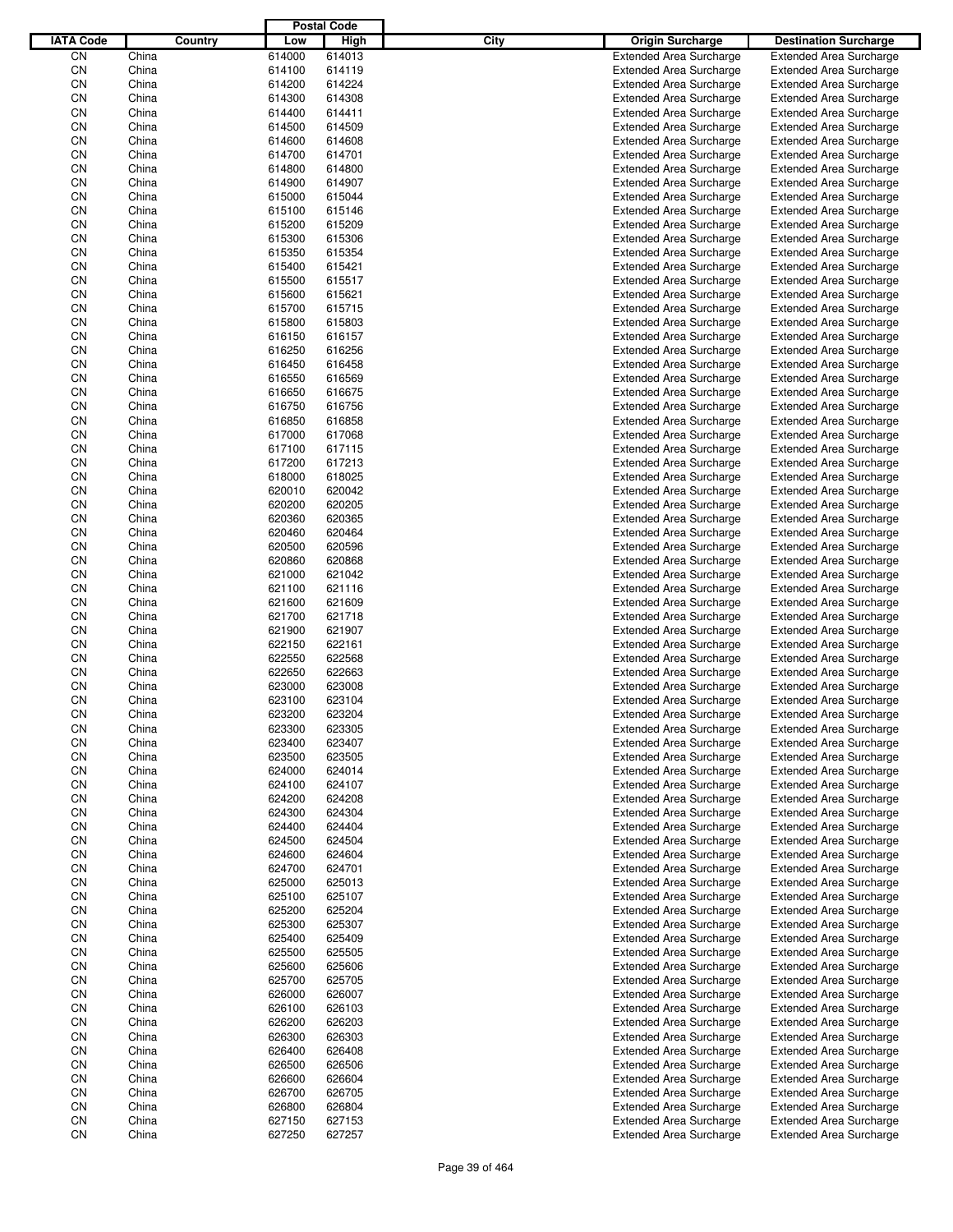|                  |                |         |                  | <b>Postal Code</b> |      |                                                                  |                                                                  |
|------------------|----------------|---------|------------------|--------------------|------|------------------------------------------------------------------|------------------------------------------------------------------|
| <b>IATA Code</b> |                | Country | Low              | High               | City | <b>Origin Surcharge</b>                                          | <b>Destination Surcharge</b>                                     |
| CN               | China          |         | 627350           | 627354             |      | <b>Extended Area Surcharge</b>                                   | <b>Extended Area Surcharge</b>                                   |
| CN               | China          |         | 627450           | 627455             |      | <b>Extended Area Surcharge</b>                                   | <b>Extended Area Surcharge</b>                                   |
| CN               | China          |         | 627550           | 627558             |      | <b>Extended Area Surcharge</b>                                   | <b>Extended Area Surcharge</b>                                   |
| CN               | China          |         | 627650           | 627654             |      | <b>Extended Area Surcharge</b>                                   | <b>Extended Area Surcharge</b>                                   |
| CN               | China          |         | 627750           | 627753             |      | <b>Extended Area Surcharge</b>                                   | <b>Extended Area Surcharge</b>                                   |
| CN               | China          |         | 627850           | 627853             |      | <b>Extended Area Surcharge</b>                                   | <b>Extended Area Surcharge</b>                                   |
| CN               | China          |         | 627950           | 627953             |      | <b>Extended Area Surcharge</b>                                   | <b>Extended Area Surcharge</b>                                   |
| CN               | China          |         | 628000           | 628026             |      | <b>Extended Area Surcharge</b>                                   | <b>Extended Area Surcharge</b>                                   |
| CN               | China          |         | 628100           | 628115             |      | <b>Extended Area Surcharge</b>                                   | <b>Extended Area Surcharge</b>                                   |
| CN               | China          |         | 628200           | 628217             |      | <b>Extended Area Surcharge</b>                                   | <b>Extended Area Surcharge</b>                                   |
| CN               | China          |         | 628300           | 628317             |      | <b>Extended Area Surcharge</b>                                   | <b>Extended Area Surcharge</b>                                   |
| CN               | China          |         | 628400           | 628442             |      | <b>Extended Area Surcharge</b>                                   | <b>Extended Area Surcharge</b>                                   |
| CN               | China          |         | 629000           | 629016             |      | <b>Extended Area Surcharge</b>                                   | <b>Extended Area Surcharge</b>                                   |
| CN               | China          |         | 629100           | 629137             |      | <b>Extended Area Surcharge</b>                                   | <b>Extended Area Surcharge</b>                                   |
| CN               | China          |         | 629200           | 629232             |      | <b>Extended Area Surcharge</b>                                   | <b>Extended Area Surcharge</b>                                   |
| CN               | China          |         | 629300           | 629313             |      | <b>Extended Area Surcharge</b>                                   | <b>Extended Area Surcharge</b>                                   |
| CN               | China          |         | 629400           | 629420             |      | <b>Extended Area Surcharge</b>                                   | <b>Extended Area Surcharge</b>                                   |
| CN               | China          |         | 635000           | 635067             |      | <b>Extended Area Surcharge</b>                                   | <b>Extended Area Surcharge</b>                                   |
| CN               | China          |         | 635100           | 635156             |      | <b>Extended Area Surcharge</b>                                   | <b>Extended Area Surcharge</b>                                   |
| CN               | China<br>China |         | 635200           | 635226             |      | <b>Extended Area Surcharge</b><br><b>Extended Area Surcharge</b> | <b>Extended Area Surcharge</b>                                   |
| CN               | China          |         | 636000           | 636091<br>636169   |      |                                                                  | <b>Extended Area Surcharge</b>                                   |
| CN<br>CN         | China          |         | 636150<br>636250 | 636271             |      | <b>Extended Area Surcharge</b><br><b>Extended Area Surcharge</b> | <b>Extended Area Surcharge</b><br><b>Extended Area Surcharge</b> |
| CN               | China          |         | 636350           | 636372             |      | <b>Extended Area Surcharge</b>                                   | <b>Extended Area Surcharge</b>                                   |
| CN               | China          |         | 636400           | 636483             |      | <b>Extended Area Surcharge</b>                                   | <b>Extended Area Surcharge</b>                                   |
| CN               | China          |         | 636600           | 636688             |      | <b>Extended Area Surcharge</b>                                   | <b>Extended Area Surcharge</b>                                   |
| CN               | China          |         | 636700           | 636788             |      | <b>Extended Area Surcharge</b>                                   | <b>Extended Area Surcharge</b>                                   |
| CN               | China          |         | 637100           | 637176             |      | <b>Extended Area Surcharge</b>                                   | <b>Extended Area Surcharge</b>                                   |
| CN               | China          |         | 637200           | 637264             |      | <b>Extended Area Surcharge</b>                                   | <b>Extended Area Surcharge</b>                                   |
| CN               | China          |         | 637300           | 637494             |      | <b>Extended Area Surcharge</b>                                   | <b>Extended Area Surcharge</b>                                   |
| CN               | China          |         | 637500           | 637553             |      | <b>Extended Area Surcharge</b>                                   | <b>Extended Area Surcharge</b>                                   |
| CN               | China          |         | 637600           | 637679             |      | <b>Extended Area Surcharge</b>                                   | <b>Extended Area Surcharge</b>                                   |
| CN               | China          |         | 637700           | 637796             |      | <b>Extended Area Surcharge</b>                                   | <b>Extended Area Surcharge</b>                                   |
| CN               | China          |         | 637800           | 637971             |      | <b>Extended Area Surcharge</b>                                   | <b>Extended Area Surcharge</b>                                   |
| CN               | China          |         | 638000           | 638020             |      | <b>Extended Area Surcharge</b>                                   | <b>Extended Area Surcharge</b>                                   |
| CN               | China          |         | 638300           | 638304             |      | <b>Extended Area Surcharge</b>                                   | <b>Extended Area Surcharge</b>                                   |
| CN               | China          |         | 638400           | 638411             |      | <b>Extended Area Surcharge</b>                                   | <b>Extended Area Surcharge</b>                                   |
| CN               | China          |         | 638500           | 638517             |      | <b>Extended Area Surcharge</b>                                   | <b>Extended Area Surcharge</b>                                   |
| CN               | China          |         | 638600           | 638610             |      | <b>Extended Area Surcharge</b>                                   | <b>Extended Area Surcharge</b>                                   |
| CN               | China          |         | 641000           | 641008             |      | <b>Extended Area Surcharge</b>                                   | <b>Extended Area Surcharge</b>                                   |
| CN               | China          |         | 641100           | 641113             |      | <b>Extended Area Surcharge</b>                                   | <b>Extended Area Surcharge</b>                                   |
| CN               | China          |         | 641200           | 641227             |      | <b>Extended Area Surcharge</b>                                   | <b>Extended Area Surcharge</b>                                   |
| CN               | China          |         | 641300           | 641326             |      | <b>Extended Area Surcharge</b>                                   | <b>Extended Area Surcharge</b>                                   |
| CN               | China          |         | 641400           | 641426             |      | <b>Extended Area Surcharge</b>                                   | <b>Extended Area Surcharge</b>                                   |
| CN               | China          |         | 641500           | 641513             |      | <b>Extended Area Surcharge</b>                                   | <b>Extended Area Surcharge</b>                                   |
| CN               | China          |         | 642150           | 642171             |      | <b>Extended Area Surcharge</b>                                   | <b>Extended Area Surcharge</b>                                   |
| CN               | China          |         | 642350           | 642368             |      | <b>Extended Area Surcharge</b>                                   | <b>Extended Area Surcharge</b>                                   |
| CN               | China          |         | 642450           | 642472             |      | <b>Extended Area Surcharge</b>                                   | <b>Extended Area Surcharge</b>                                   |
| CN               | China          |         | 643000           | 643002             |      | <b>Extended Area Surcharge</b>                                   | <b>Extended Area Surcharge</b>                                   |
| CN               | China          |         | 643010           | 643015             |      | <b>Extended Area Surcharge</b>                                   | <b>Extended Area Surcharge</b>                                   |
| CN               | China          |         | 643020           | 643020             |      | <b>Extended Area Surcharge</b>                                   | <b>Extended Area Surcharge</b>                                   |
| CN               | China          |         | 643030           | 643036             |      | <b>Extended Area Surcharge</b>                                   | <b>Extended Area Surcharge</b>                                   |
| CN               | China          |         | 643100           | 643182             |      | <b>Extended Area Surcharge</b>                                   | <b>Extended Area Surcharge</b>                                   |
| CN               | China          |         | 643200           | 643290             |      | <b>Extended Area Surcharge</b>                                   | <b>Extended Area Surcharge</b>                                   |
| CN               | China          |         | 644000           | 644014             |      | <b>Extended Area Surcharge</b>                                   | <b>Extended Area Surcharge</b>                                   |
| CN               | China          |         | 644100           | 644105             |      | <b>Extended Area Surcharge</b>                                   | <b>Extended Area Surcharge</b>                                   |
| CN               | China          |         | 644200           | 644249             |      | <b>Extended Area Surcharge</b>                                   | <b>Extended Area Surcharge</b>                                   |
| CN               | China          |         | 644300           | 644312             |      | <b>Extended Area Surcharge</b>                                   | <b>Extended Area Surcharge</b>                                   |
| CN               | China          |         | 644401           | 644451             |      | <b>Extended Area Surcharge</b>                                   | <b>Extended Area Surcharge</b>                                   |
| CN               | China          |         | 644500           | 644505             |      | <b>Extended Area Surcharge</b>                                   | <b>Extended Area Surcharge</b>                                   |
| CN<br>CN         | China          |         | 644600           | 644632             |      | <b>Extended Area Surcharge</b>                                   | <b>Extended Area Surcharge</b>                                   |
| CN               | China<br>China |         | 645150<br>645250 | 645156<br>645265   |      | <b>Extended Area Surcharge</b><br><b>Extended Area Surcharge</b> | <b>Extended Area Surcharge</b><br><b>Extended Area Surcharge</b> |
| CN               | China          |         | 645350           | 645355             |      | <b>Extended Area Surcharge</b>                                   | <b>Extended Area Surcharge</b>                                   |
| CN               | China          |         | 646000           | 646016             |      | <b>Extended Area Surcharge</b>                                   | <b>Extended Area Surcharge</b>                                   |
| CN               | China          |         | 646101           | 646132             |      | <b>Extended Area Surcharge</b>                                   | <b>Extended Area Surcharge</b>                                   |
| CN               | China          |         | 646200           | 646212             |      | <b>Extended Area Surcharge</b>                                   | <b>Extended Area Surcharge</b>                                   |
| CN               | China          |         | 646300           | 646329             |      | <b>Extended Area Surcharge</b>                                   | <b>Extended Area Surcharge</b>                                   |
| CN               | China          |         | 646400           | 646419             |      | <b>Extended Area Surcharge</b>                                   | <b>Extended Area Surcharge</b>                                   |
| CN               | China          |         | 646500           | 646525             |      | <b>Extended Area Surcharge</b>                                   | <b>Extended Area Surcharge</b>                                   |
| CN               | China          |         | 650011           | 650028             |      | <b>Extended Area Surcharge</b>                                   | <b>Extended Area Surcharge</b>                                   |
| CN               | China          |         | 650300           | 650311             |      | <b>Extended Area Surcharge</b>                                   | <b>Extended Area Surcharge</b>                                   |
| CN               | China          |         | 650400           | 650405             |      | <b>Extended Area Surcharge</b>                                   | <b>Extended Area Surcharge</b>                                   |
| CN               | China          |         | 650500           | 650503             |      | <b>Extended Area Surcharge</b>                                   | <b>Extended Area Surcharge</b>                                   |
| CN               | China          |         | 650600           | 650611             |      | <b>Extended Area Surcharge</b>                                   | <b>Extended Area Surcharge</b>                                   |
| CN               | China          |         | 651100           | 651111             |      | <b>Extended Area Surcharge</b>                                   | <b>Extended Area Surcharge</b>                                   |
| CN               | China          |         | 651200           | 651226             |      | <b>Extended Area Surcharge</b>                                   | <b>Extended Area Surcharge</b>                                   |
| CN               | China          |         | 651300           | 651313             |      | <b>Extended Area Surcharge</b>                                   | <b>Extended Area Surcharge</b>                                   |
|                  |                |         |                  |                    |      |                                                                  |                                                                  |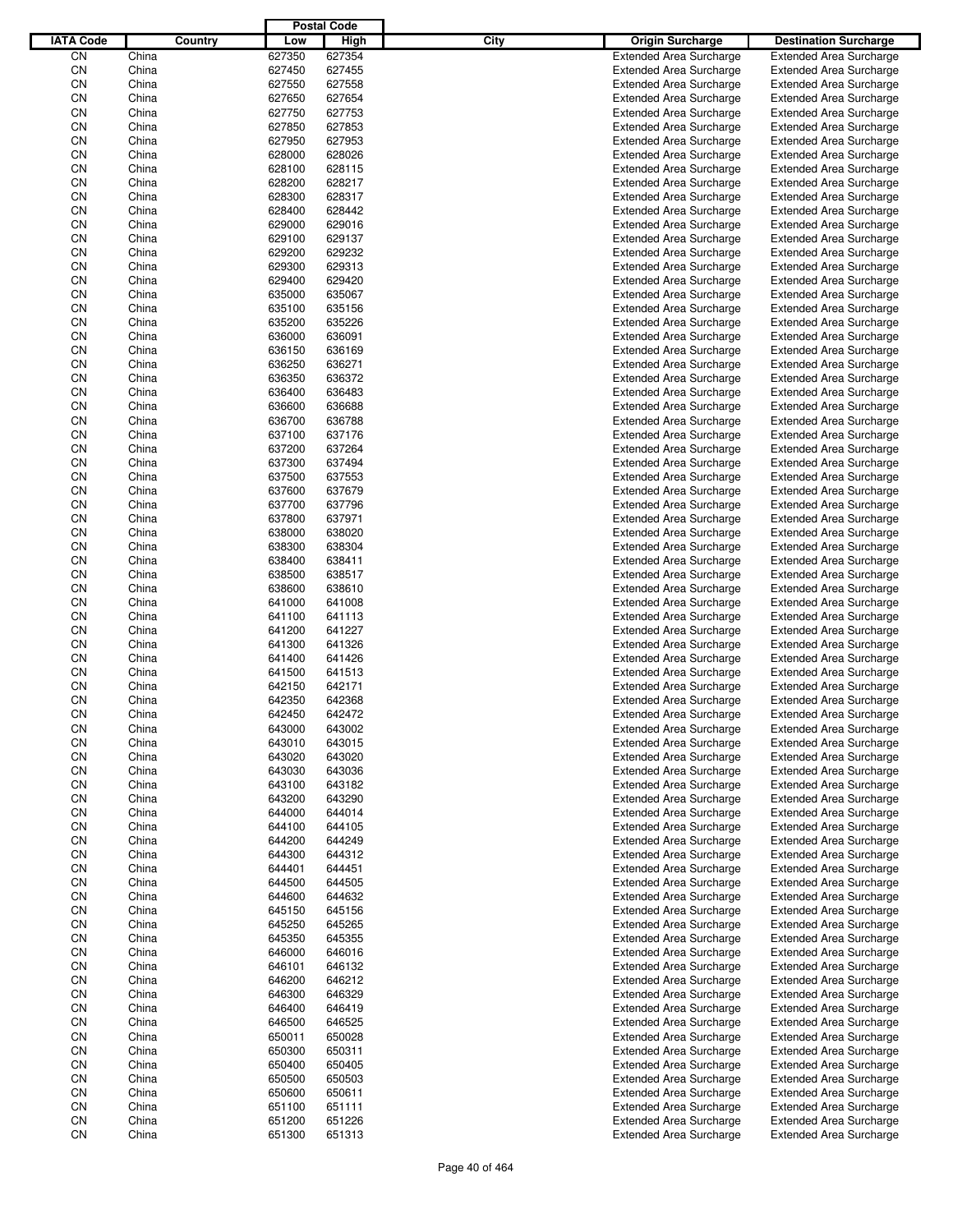|                  |                |         |                  | <b>Postal Code</b> |      |                                                                  |                                                                  |
|------------------|----------------|---------|------------------|--------------------|------|------------------------------------------------------------------|------------------------------------------------------------------|
| <b>IATA Code</b> |                | Country | Low              | High               | City | <b>Origin Surcharge</b>                                          | <b>Destination Surcharge</b>                                     |
| CN               | China          |         | 651400           | 651406             |      | <b>Extended Area Surcharge</b>                                   | <b>Extended Area Surcharge</b>                                   |
| CN               | China          |         | 651500           | 651517             |      | <b>Extended Area Surcharge</b>                                   | <b>Extended Area Surcharge</b>                                   |
| CN               | China          |         | 651600           | 651613             |      | <b>Extended Area Surcharge</b>                                   | <b>Extended Area Surcharge</b>                                   |
| CN               | China          |         | 651700           | 651711             |      | <b>Extended Area Surcharge</b>                                   | <b>Extended Area Surcharge</b>                                   |
| CN               | China          |         | 652100           | 652116             |      | <b>Extended Area Surcharge</b>                                   | <b>Extended Area Surcharge</b>                                   |
| CN               | China          |         | 652200           | 652211             |      | <b>Extended Area Surcharge</b>                                   | <b>Extended Area Surcharge</b>                                   |
| CN               | China          |         | 652300           | 652315             |      | <b>Extended Area Surcharge</b>                                   | <b>Extended Area Surcharge</b>                                   |
| CN               | China          |         | 652400           | 652407             |      | <b>Extended Area Surcharge</b>                                   | <b>Extended Area Surcharge</b>                                   |
| CN               | China          |         | 652500           | 652503             |      | <b>Extended Area Surcharge</b>                                   | <b>Extended Area Surcharge</b>                                   |
| CN               | China          |         | 652600           | 652605             |      | <b>Extended Area Surcharge</b>                                   | <b>Extended Area Surcharge</b>                                   |
| CN               | China          |         | 652700           | 652706             |      | <b>Extended Area Surcharge</b>                                   | <b>Extended Area Surcharge</b>                                   |
| CN               | China          |         | 652800           | 652806             |      | <b>Extended Area Surcharge</b>                                   | <b>Extended Area Surcharge</b>                                   |
| CN               | China          |         | 653100           | 653111             |      | <b>Extended Area Surcharge</b>                                   | <b>Extended Area Surcharge</b>                                   |
| CN               | China          |         | 653200           | 653207             |      | <b>Extended Area Surcharge</b>                                   | <b>Extended Area Surcharge</b>                                   |
| CN               | China<br>China |         | 653300           | 653312             |      | <b>Extended Area Surcharge</b>                                   | <b>Extended Area Surcharge</b>                                   |
| CN<br>CN         | China          |         | 653400<br>654100 | 653412<br>654115   |      | <b>Extended Area Surcharge</b><br><b>Extended Area Surcharge</b> | <b>Extended Area Surcharge</b><br><b>Extended Area Surcharge</b> |
| CN               | China          |         | 654200           | 654223             |      | <b>Extended Area Surcharge</b>                                   | <b>Extended Area Surcharge</b>                                   |
| CN               | China          |         | 654300           | 654319             |      | <b>Extended Area Surcharge</b>                                   | <b>Extended Area Surcharge</b>                                   |
| CN               | China          |         | 654400           | 654415             |      | <b>Extended Area Surcharge</b>                                   | <b>Extended Area Surcharge</b>                                   |
| CN               | China          |         | 654600           | 654613             |      | <b>Extended Area Surcharge</b>                                   | <b>Extended Area Surcharge</b>                                   |
| CN               | China          |         | 654800           | 654817             |      | <b>Extended Area Surcharge</b>                                   | <b>Extended Area Surcharge</b>                                   |
| CN               | China          |         | 655000           | 655011             |      | <b>Extended Area Surcharge</b>                                   | <b>Extended Area Surcharge</b>                                   |
| CN               | China          |         | 655100           | 655106             |      | <b>Extended Area Surcharge</b>                                   | <b>Extended Area Surcharge</b>                                   |
| CN               | China          |         | 655200           | 655217             |      | <b>Extended Area Surcharge</b>                                   | <b>Extended Area Surcharge</b>                                   |
| CN               | China          |         | 655331           | 655341             |      | <b>Extended Area Surcharge</b>                                   | <b>Extended Area Surcharge</b>                                   |
| CN               | China          |         | 655400           | 655429             |      | <b>Extended Area Surcharge</b>                                   | <b>Extended Area Surcharge</b>                                   |
| CN               | China          |         | 655500           | 655510             |      | <b>Extended Area Surcharge</b>                                   | <b>Extended Area Surcharge</b>                                   |
| CN               | China          |         | 655600           | 655615             |      | <b>Extended Area Surcharge</b>                                   | <b>Extended Area Surcharge</b>                                   |
| CN               | China          |         | 655700           | 655708             |      | <b>Extended Area Surcharge</b>                                   | <b>Extended Area Surcharge</b>                                   |
| CN               | China          |         | 655800           | 655816             |      | <b>Extended Area Surcharge</b>                                   | <b>Extended Area Surcharge</b>                                   |
| CN               | China          |         | 657000           | 657015             |      | <b>Extended Area Surcharge</b>                                   | <b>Extended Area Surcharge</b>                                   |
| CN               | China          |         | 657100           | 657111             |      | <b>Extended Area Surcharge</b>                                   | <b>Extended Area Surcharge</b>                                   |
| CN               | China          |         | 657200           | 657219             |      | <b>Extended Area Surcharge</b>                                   | <b>Extended Area Surcharge</b>                                   |
| CN               | China          |         | 657300           | 657313             |      | <b>Extended Area Surcharge</b>                                   | <b>Extended Area Surcharge</b>                                   |
| CN               | China          |         | 657400           | 657411             |      | <b>Extended Area Surcharge</b>                                   | <b>Extended Area Surcharge</b>                                   |
| CN               | China          |         | 657500           | 657509             |      | <b>Extended Area Surcharge</b>                                   | <b>Extended Area Surcharge</b>                                   |
| CN               | China          |         | 657600           | 657614             |      | <b>Extended Area Surcharge</b>                                   | <b>Extended Area Surcharge</b>                                   |
| CN               | China          |         | 657700           | 657704             |      | <b>Extended Area Surcharge</b>                                   | <b>Extended Area Surcharge</b>                                   |
| CN               | China          |         | 657800           | 657803             |      | <b>Extended Area Surcharge</b>                                   | <b>Extended Area Surcharge</b>                                   |
| CN               | China          |         | 657900           | 657911             |      | <b>Extended Area Surcharge</b>                                   | <b>Extended Area Surcharge</b>                                   |
| CN               | China          |         | 661000           | 661022             |      | <b>Extended Area Surcharge</b>                                   | <b>Extended Area Surcharge</b>                                   |
| CN               | China          |         | 661100           | 661111             |      | <b>Extended Area Surcharge</b>                                   | <b>Extended Area Surcharge</b>                                   |
| CN               | China          |         | 661200           | 661208             |      | <b>Extended Area Surcharge</b>                                   | <b>Extended Area Surcharge</b>                                   |
| CN               | China          |         | 661300           | 661314             |      | <b>Extended Area Surcharge</b>                                   | <b>Extended Area Surcharge</b>                                   |
| CN               | China          |         | 661500           | 661513             |      | <b>Extended Area Surcharge</b>                                   | <b>Extended Area Surcharge</b>                                   |
| CN               | China          |         | 661600           | 661606             |      | <b>Extended Area Surcharge</b>                                   | <b>Extended Area Surcharge</b>                                   |
| CN               | China          |         | 662200           | 662209             |      | <b>Extended Area Surcharge</b>                                   | <b>Extended Area Surcharge</b>                                   |
| CN               | China          |         | 662400           | 662416             |      | Extended Area Surcharge                                          | <b>Extended Area Surcharge</b>                                   |
| CN               | China          |         | 662500           | 662508             |      | <b>Extended Area Surcharge</b>                                   | <b>Extended Area Surcharge</b>                                   |
| CN               | China          |         | 663000           | 663013             |      | <b>Extended Area Surcharge</b>                                   | <b>Extended Area Surcharge</b>                                   |
| CN               | China          |         | 663100           | 663114             |      | <b>Extended Area Surcharge</b>                                   | <b>Extended Area Surcharge</b>                                   |
| CN               | China          |         | 663200           | 663215             |      | <b>Extended Area Surcharge</b>                                   | <b>Extended Area Surcharge</b>                                   |
| CN               | China          |         | 663300           | 663322             |      | <b>Extended Area Surcharge</b>                                   | <b>Extended Area Surcharge</b>                                   |
| CN               | China          |         | 663400           | 663416             |      | <b>Extended Area Surcharge</b>                                   | <b>Extended Area Surcharge</b>                                   |
| CN<br>CN         | China<br>China |         | 663500<br>663600 | 663509<br>663613   |      | <b>Extended Area Surcharge</b><br><b>Extended Area Surcharge</b> | <b>Extended Area Surcharge</b><br><b>Extended Area Surcharge</b> |
| CN               | China          |         | 663700           | 663716             |      | <b>Extended Area Surcharge</b>                                   | <b>Extended Area Surcharge</b>                                   |
| CN               | China          |         | 665000           | 665008             |      | <b>Extended Area Surcharge</b>                                   | <b>Extended Area Surcharge</b>                                   |
| CN               | China          |         | 665100           | 665109             |      | <b>Extended Area Surcharge</b>                                   | <b>Extended Area Surcharge</b>                                   |
| CN               | China          |         | 665600           | 665628             |      | <b>Extended Area Surcharge</b>                                   | <b>Extended Area Surcharge</b>                                   |
| CN               | China          |         | 665700           | 665708             |      | <b>Extended Area Surcharge</b>                                   | <b>Extended Area Surcharge</b>                                   |
| CN               | China          |         | 665800           | 665808             |      | <b>Extended Area Surcharge</b>                                   | <b>Extended Area Surcharge</b>                                   |
| CN               | China          |         | 665900           | 665907             |      | <b>Extended Area Surcharge</b>                                   | <b>Extended Area Surcharge</b>                                   |
| CN               | China          |         | 666100           | 666139             |      | <b>Extended Area Surcharge</b>                                   | <b>Extended Area Surcharge</b>                                   |
| CN               | China          |         | 666200           | 666213             |      | <b>Extended Area Surcharge</b>                                   | <b>Extended Area Surcharge</b>                                   |
| CN               | China          |         | 666300           | 666319             |      | <b>Extended Area Surcharge</b>                                   | <b>Extended Area Surcharge</b>                                   |
| CN               | China          |         | 666400           | 666411             |      | <b>Extended Area Surcharge</b>                                   | <b>Extended Area Surcharge</b>                                   |
| CN               | China          |         | 666500           | 666511             |      | <b>Extended Area Surcharge</b>                                   | <b>Extended Area Surcharge</b>                                   |
| CN               | China          |         | 671000           | 671012             |      | <b>Extended Area Surcharge</b>                                   | <b>Extended Area Surcharge</b>                                   |
| CN               | China          |         | 671200           | 671212             |      | <b>Extended Area Surcharge</b>                                   | <b>Extended Area Surcharge</b>                                   |
| CN               | China          |         | 671300           | 671307             |      | <b>Extended Area Surcharge</b>                                   | <b>Extended Area Surcharge</b>                                   |
| CN               | China          |         | 671400           | 671408             |      | <b>Extended Area Surcharge</b>                                   | <b>Extended Area Surcharge</b>                                   |
| CN               | China          |         | 671500           | 671508             |      | <b>Extended Area Surcharge</b>                                   | <b>Extended Area Surcharge</b>                                   |
| CN               | China          |         | 671600           | 671612             |      | <b>Extended Area Surcharge</b>                                   | <b>Extended Area Surcharge</b>                                   |
| CN               | China          |         | 672100           | 672109             |      | <b>Extended Area Surcharge</b>                                   | <b>Extended Area Surcharge</b>                                   |
| CN               | China          |         | 672400           | 672405             |      | <b>Extended Area Surcharge</b>                                   | <b>Extended Area Surcharge</b>                                   |
| CN               | China          |         | 672500           | 672507             |      | <b>Extended Area Surcharge</b>                                   | <b>Extended Area Surcharge</b>                                   |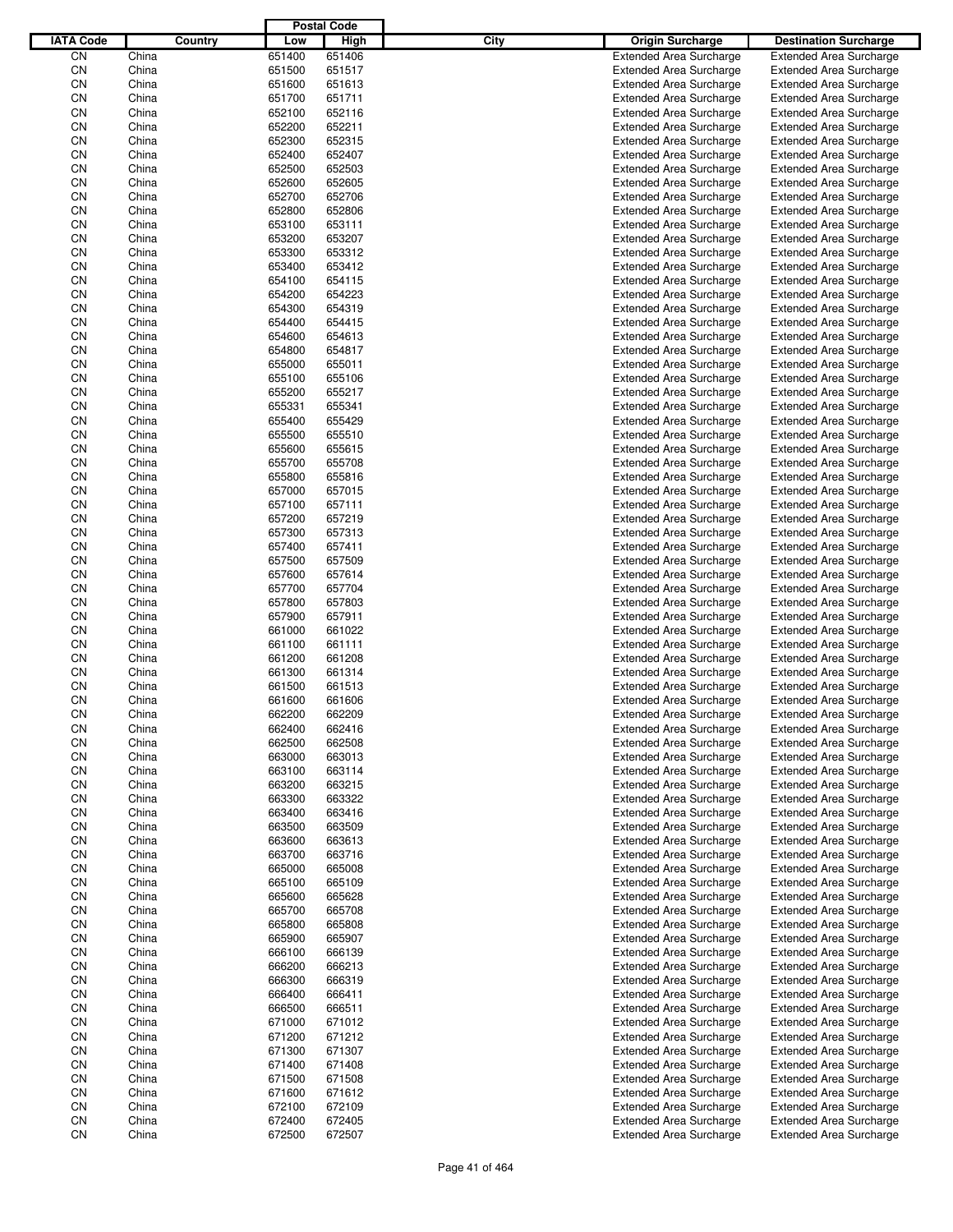|                  |                |                |                  | <b>Postal Code</b> |      |                                                                  |                                                                  |
|------------------|----------------|----------------|------------------|--------------------|------|------------------------------------------------------------------|------------------------------------------------------------------|
| <b>IATA Code</b> |                | <b>Country</b> | Low              | High               | City | Origin Surcharge                                                 | <b>Destination Surcharge</b>                                     |
| CN               | China          |                | 672600           | 672607             |      | <b>Extended Area Surcharge</b>                                   | <b>Extended Area Surcharge</b>                                   |
| CN               | China          |                | 672700           | 672713             |      | <b>Extended Area Surcharge</b>                                   | <b>Extended Area Surcharge</b>                                   |
| CN               | China          |                | 673100           | 673207             |      | <b>Extended Area Surcharge</b>                                   | <b>Extended Area Surcharge</b>                                   |
| CN               | China          |                | 673400           | 673406             |      | <b>Extended Area Surcharge</b>                                   | <b>Extended Area Surcharge</b>                                   |
| CN               | China          |                | 673500           | 673504             |      | <b>Extended Area Surcharge</b>                                   | <b>Extended Area Surcharge</b>                                   |
| CN               | China          |                | 674100           | 674124             |      | <b>Extended Area Surcharge</b>                                   | <b>Extended Area Surcharge</b>                                   |
| CN               | China          |                | 674200           | 674214             |      | <b>Extended Area Surcharge</b>                                   | <b>Extended Area Surcharge</b>                                   |
| CN               | China          |                | 674300           | 674311             |      | <b>Extended Area Surcharge</b>                                   | <b>Extended Area Surcharge</b>                                   |
| CN               | China          |                | 674400           | 674412             |      | <b>Extended Area Surcharge</b>                                   | <b>Extended Area Surcharge</b>                                   |
| CN               | China          |                | 674500           | 674507             |      | <b>Extended Area Surcharge</b>                                   | <b>Extended Area Surcharge</b>                                   |
| CN               | China          |                | 674600           | 674609             |      | <b>Extended Area Surcharge</b>                                   | <b>Extended Area Surcharge</b>                                   |
| CN               | China          |                | 674800           | 674805             |      | <b>Extended Area Surcharge</b>                                   | <b>Extended Area Surcharge</b>                                   |
| CN               | China          |                | 675000           | 675022             |      | <b>Extended Area Surcharge</b>                                   | <b>Extended Area Surcharge</b>                                   |
| CN               | China          |                | 675100           | 675108             |      | <b>Extended Area Surcharge</b>                                   | <b>Extended Area Surcharge</b>                                   |
| CN               | China          |                | 675200           | 675211             |      | <b>Extended Area Surcharge</b>                                   | <b>Extended Area Surcharge</b>                                   |
| CN               | China          |                | 675300           | 675307             |      | <b>Extended Area Surcharge</b>                                   | <b>Extended Area Surcharge</b>                                   |
| CN               | China          |                | 675400           | 675414             |      | <b>Extended Area Surcharge</b>                                   | <b>Extended Area Surcharge</b>                                   |
| CN               | China          |                | 675500           | 675509             |      | <b>Extended Area Surcharge</b>                                   | <b>Extended Area Surcharge</b>                                   |
| CN               | China          |                | 675600           | 675606             |      | <b>Extended Area Surcharge</b>                                   | <b>Extended Area Surcharge</b>                                   |
| CN               | China          |                | 675700           | 675707             |      | <b>Extended Area Surcharge</b>                                   | <b>Extended Area Surcharge</b>                                   |
| CN               | China          |                | 675800           | 675814             |      | <b>Extended Area Surcharge</b>                                   | <b>Extended Area Surcharge</b>                                   |
| CN               | China          |                | 675900           | 675915             |      | <b>Extended Area Surcharge</b>                                   | <b>Extended Area Surcharge</b>                                   |
| CN               | China          |                | 676200           | 676218             |      | <b>Extended Area Surcharge</b>                                   | <b>Extended Area Surcharge</b>                                   |
| CN               | China          |                | 677000           | 677011             |      | <b>Extended Area Surcharge</b>                                   | <b>Extended Area Surcharge</b>                                   |
| CN               | China          |                | 677300           | 677306             |      | <b>Extended Area Surcharge</b>                                   | <b>Extended Area Surcharge</b>                                   |
| CN               | China          |                | 677400           | 677412             |      | <b>Extended Area Surcharge</b>                                   | <b>Extended Area Surcharge</b>                                   |
| CN               | China          |                | 677500           | 677514             |      | <b>Extended Area Surcharge</b>                                   | <b>Extended Area Surcharge</b>                                   |
| CN               | China          |                | 677600           | 677614             |      | <b>Extended Area Surcharge</b>                                   | <b>Extended Area Surcharge</b>                                   |
| CN               | China          |                | 677700           | 677707             |      | <b>Extended Area Surcharge</b>                                   | <b>Extended Area Surcharge</b>                                   |
| CN               | China          |                | 678000           | 678031             |      | <b>Extended Area Surcharge</b>                                   | <b>Extended Area Surcharge</b>                                   |
| CN               | China          |                | 678100           | 678115             |      | <b>Extended Area Surcharge</b>                                   | <b>Extended Area Surcharge</b>                                   |
| CN               | China          |                | 678200           | 678208             |      | <b>Extended Area Surcharge</b>                                   | <b>Extended Area Surcharge</b>                                   |
| CN               | China          |                | 678300           | 678315             |      | <b>Extended Area Surcharge</b>                                   | <b>Extended Area Surcharge</b>                                   |
| CN               | China          |                | 678400           | 678415             |      | <b>Extended Area Surcharge</b>                                   | <b>Extended Area Surcharge</b>                                   |
| CN               | China          |                | 678500           | 678605             |      | <b>Extended Area Surcharge</b>                                   | <b>Extended Area Surcharge</b>                                   |
| CN               | China          |                | 678700           | 678712             |      | <b>Extended Area Surcharge</b>                                   | <b>Extended Area Surcharge</b>                                   |
| CN               | China          |                | 679100           | 679119             |      | <b>Extended Area Surcharge</b>                                   | <b>Extended Area Surcharge</b>                                   |
| CN               | China          |                | 679200           | 679209             |      | <b>Extended Area Surcharge</b>                                   | <b>Extended Area Surcharge</b>                                   |
| CN               | China          |                | 679300           | 679319             |      | <b>Extended Area Surcharge</b>                                   | <b>Extended Area Surcharge</b>                                   |
| CN<br>CN         | China          |                | 710024<br>710089 | 710024<br>710089   |      | <b>Extended Area Surcharge</b>                                   | <b>Extended Area Surcharge</b><br><b>Extended Area Surcharge</b> |
| CN               | China<br>China |                | 710600           | 710600             |      | <b>Extended Area Surcharge</b><br><b>Extended Area Surcharge</b> | <b>Extended Area Surcharge</b>                                   |
| CN               | China          |                | 711200           | 711200             |      | <b>Extended Area Surcharge</b>                                   | <b>Extended Area Surcharge</b>                                   |
| CN               | China          |                | 711300           | 711300             |      | <b>Extended Area Surcharge</b>                                   | <b>Extended Area Surcharge</b>                                   |
| CΝ               | China          |                | 711400           | 711400             |      | <b>Extended Area Surcharge</b>                                   | <b>Extended Area Surcharge</b>                                   |
| CN               | China          |                | 711500           | 711500             |      | <b>Extended Area Surcharge</b>                                   | <b>Extended Area Surcharge</b>                                   |
| CΝ               | China          |                | 711600           | 711600             |      | <b>Extended Area Surcharge</b>                                   | <b>Extended Area Surcharge</b>                                   |
| CN               | China          |                | 711700           | 711700             |      | <b>Extended Area Surcharge</b>                                   | <b>Extended Area Surcharge</b>                                   |
| CN               | China          |                | 712000           | 712000             |      | <b>Extended Area Surcharge</b>                                   | <b>Extended Area Surcharge</b>                                   |
| CN               | China          |                | 712100           | 712100             |      | <b>Extended Area Surcharge</b>                                   | <b>Extended Area Surcharge</b>                                   |
| CN               | China          |                | 712200           | 712200             |      | <b>Extended Area Surcharge</b>                                   | <b>Extended Area Surcharge</b>                                   |
| CN               | China          |                | 713100           | 713100             |      | <b>Extended Area Surcharge</b>                                   | <b>Extended Area Surcharge</b>                                   |
| CN               | China          |                | 713200           | 713200             |      | <b>Extended Area Surcharge</b>                                   | <b>Extended Area Surcharge</b>                                   |
| CN               | China          |                | 713300           | 713300             |      | <b>Extended Area Surcharge</b>                                   | <b>Extended Area Surcharge</b>                                   |
| CN               | China          |                | 713400           | 713400             |      | <b>Extended Area Surcharge</b>                                   | <b>Extended Area Surcharge</b>                                   |
| CN               | China          |                | 713500           | 713500             |      | <b>Extended Area Surcharge</b>                                   | <b>Extended Area Surcharge</b>                                   |
| CN               | China          |                | 713600           | 713600             |      | <b>Extended Area Surcharge</b>                                   | <b>Extended Area Surcharge</b>                                   |
| CN               | China          |                | 713700           | 713700             |      | <b>Extended Area Surcharge</b>                                   | <b>Extended Area Surcharge</b>                                   |
| CN               | China          |                | 713800           | 713800             |      | <b>Extended Area Surcharge</b>                                   | <b>Extended Area Surcharge</b>                                   |
| CN               | China          |                | 714000           | 714000             |      | <b>Extended Area Surcharge</b>                                   | <b>Extended Area Surcharge</b>                                   |
| CN               | China          |                | 714100           | 714100             |      | <b>Extended Area Surcharge</b>                                   | <b>Extended Area Surcharge</b>                                   |
| CN               | China          |                | 714200           | 714200             |      | <b>Extended Area Surcharge</b>                                   | <b>Extended Area Surcharge</b>                                   |
| CN               | China          |                | 714300           | 714300             |      | <b>Extended Area Surcharge</b>                                   | <b>Extended Area Surcharge</b>                                   |
| CN               | China          |                | 715100           | 715100             |      | <b>Extended Area Surcharge</b>                                   | <b>Extended Area Surcharge</b>                                   |
| CN               | China          |                | 715200           | 715200             |      | <b>Extended Area Surcharge</b>                                   | <b>Extended Area Surcharge</b>                                   |
| CN               | China          |                | 715300           | 715300             |      | <b>Extended Area Surcharge</b>                                   | <b>Extended Area Surcharge</b>                                   |
| CN               | China          |                | 715400           | 715400             |      | <b>Extended Area Surcharge</b>                                   | <b>Extended Area Surcharge</b>                                   |
| CN               | China          |                | 715500           | 715500             |      | <b>Extended Area Surcharge</b>                                   | <b>Extended Area Surcharge</b>                                   |
| CN               | China          |                | 715600           | 715600             |      | <b>Extended Area Surcharge</b>                                   | <b>Extended Area Surcharge</b>                                   |
| CN               | China          |                | 715700           | 715700             |      | <b>Extended Area Surcharge</b>                                   | <b>Extended Area Surcharge</b>                                   |
| CN               | China          |                | 716000           | 716000             |      | <b>Extended Area Surcharge</b>                                   | <b>Extended Area Surcharge</b>                                   |
| CN               | China          |                | 716100           | 716100             |      | <b>Extended Area Surcharge</b>                                   | <b>Extended Area Surcharge</b>                                   |
| CN               | China          |                | 716200           | 716200             |      | <b>Extended Area Surcharge</b>                                   | <b>Extended Area Surcharge</b>                                   |
| CN               | China          |                | 717100           | 717100             |      | <b>Extended Area Surcharge</b>                                   | <b>Extended Area Surcharge</b>                                   |
| CN               | China          |                | 717200           | 717200             |      | <b>Extended Area Surcharge</b>                                   | <b>Extended Area Surcharge</b>                                   |
| CN               | China          |                | 717300           | 717300             |      | <b>Extended Area Surcharge</b>                                   | <b>Extended Area Surcharge</b>                                   |
| CN               | China          |                | 717400           | 717400             |      | <b>Extended Area Surcharge</b>                                   | <b>Extended Area Surcharge</b>                                   |
| CN               | China          |                | 717500           | 717500             |      | <b>Extended Area Surcharge</b>                                   | <b>Extended Area Surcharge</b>                                   |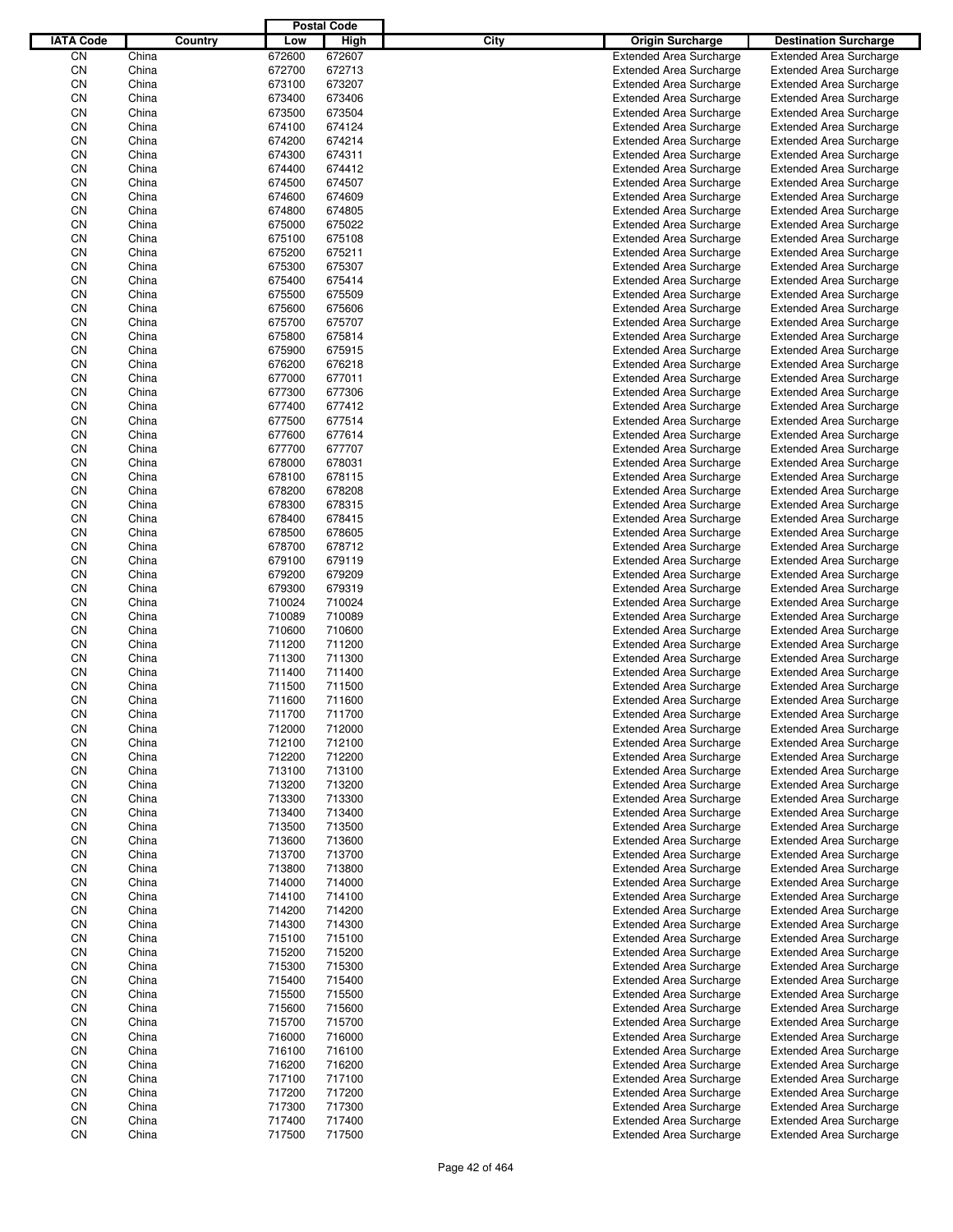|                  |                |         |                  | <b>Postal Code</b> |      |                                                                  |                                                                  |
|------------------|----------------|---------|------------------|--------------------|------|------------------------------------------------------------------|------------------------------------------------------------------|
| <b>IATA Code</b> |                | Country | Low              | High               | City | <b>Origin Surcharge</b>                                          | <b>Destination Surcharge</b>                                     |
| CN               | China          |         | 717600           | 717600             |      | <b>Extended Area Surcharge</b>                                   | <b>Extended Area Surcharge</b>                                   |
| CN               | China          |         | 718000           | 718000             |      | <b>Extended Area Surcharge</b>                                   | <b>Extended Area Surcharge</b>                                   |
| CN               | China          |         | 718100           | 718100             |      | <b>Extended Area Surcharge</b>                                   | <b>Extended Area Surcharge</b>                                   |
| CN               | China          |         | 718200           | 718200             |      | <b>Extended Area Surcharge</b>                                   | <b>Extended Area Surcharge</b>                                   |
| CN               | China          |         | 718300           | 718300             |      | <b>Extended Area Surcharge</b>                                   | <b>Extended Area Surcharge</b>                                   |
| CN               | China          |         | 718400           | 718400             |      | <b>Extended Area Surcharge</b>                                   | <b>Extended Area Surcharge</b>                                   |
| CN               | China          |         | 718500           | 718500             |      | <b>Extended Area Surcharge</b>                                   | <b>Extended Area Surcharge</b>                                   |
| CN               | China          |         | 718600           | 718600             |      | <b>Extended Area Surcharge</b>                                   | <b>Extended Area Surcharge</b>                                   |
| CN               | China          |         | 719000           | 719000             |      | <b>Extended Area Surcharge</b>                                   | <b>Extended Area Surcharge</b>                                   |
| CN               | China          |         | 719200           | 719211             |      | <b>Extended Area Surcharge</b>                                   | <b>Extended Area Surcharge</b>                                   |
| CN               | China          |         | 719300           | 719300             |      | <b>Extended Area Surcharge</b>                                   | <b>Extended Area Surcharge</b>                                   |
| CN               | China          |         | 719400           | 719400             |      | <b>Extended Area Surcharge</b>                                   | <b>Extended Area Surcharge</b>                                   |
| CN               | China          |         | 721000           | 721001             |      | <b>Extended Area Surcharge</b>                                   | <b>Extended Area Surcharge</b>                                   |
| CN               | China          |         | 721100           | 721100             |      | <b>Extended Area Surcharge</b>                                   | <b>Extended Area Surcharge</b>                                   |
| CN               | China<br>China |         | 721200           | 721200             |      | <b>Extended Area Surcharge</b>                                   | <b>Extended Area Surcharge</b>                                   |
| CN<br>CN         | China          |         | 721300<br>721400 | 721300<br>721400   |      | <b>Extended Area Surcharge</b><br><b>Extended Area Surcharge</b> | <b>Extended Area Surcharge</b><br><b>Extended Area Surcharge</b> |
| CN               | China          |         | 721500           | 721500             |      | <b>Extended Area Surcharge</b>                                   | <b>Extended Area Surcharge</b>                                   |
| CN               | China          |         | 721600           | 721600             |      | <b>Extended Area Surcharge</b>                                   | <b>Extended Area Surcharge</b>                                   |
| CN               | China          |         | 721700           | 721700             |      | <b>Extended Area Surcharge</b>                                   | <b>Extended Area Surcharge</b>                                   |
| CN               | China          |         | 722200           | 722200             |      | <b>Extended Area Surcharge</b>                                   | <b>Extended Area Surcharge</b>                                   |
| CN               | China          |         | 722300           | 722300             |      | <b>Extended Area Surcharge</b>                                   | <b>Extended Area Surcharge</b>                                   |
| CN               | China          |         | 722400           | 722400             |      | <b>Extended Area Surcharge</b>                                   | <b>Extended Area Surcharge</b>                                   |
| CN               | China          |         | 723000           | 723000             |      | <b>Extended Area Surcharge</b>                                   | <b>Extended Area Surcharge</b>                                   |
| CN               | China          |         | 723100           | 723100             |      | <b>Extended Area Surcharge</b>                                   | <b>Extended Area Surcharge</b>                                   |
| CN               | China          |         | 723200           | 723200             |      | <b>Extended Area Surcharge</b>                                   | <b>Extended Area Surcharge</b>                                   |
| CN               | China          |         | 723300           | 723300             |      | <b>Extended Area Surcharge</b>                                   | <b>Extended Area Surcharge</b>                                   |
| CN               | China          |         | 723400           | 723400             |      | <b>Extended Area Surcharge</b>                                   | <b>Extended Area Surcharge</b>                                   |
| CN               | China          |         | 723500           | 723500             |      | <b>Extended Area Surcharge</b>                                   | <b>Extended Area Surcharge</b>                                   |
| CN               | China          |         | 723600           | 723600             |      | <b>Extended Area Surcharge</b>                                   | <b>Extended Area Surcharge</b>                                   |
| CN               | China          |         | 724100           | 724100             |      | <b>Extended Area Surcharge</b>                                   | <b>Extended Area Surcharge</b>                                   |
| CN               | China          |         | 724200           | 724200             |      | <b>Extended Area Surcharge</b>                                   | <b>Extended Area Surcharge</b>                                   |
| CN               | China          |         | 724300           | 724300             |      | <b>Extended Area Surcharge</b>                                   | <b>Extended Area Surcharge</b>                                   |
| CN               | China          |         | 724400           | 724400             |      | <b>Extended Area Surcharge</b>                                   | <b>Extended Area Surcharge</b>                                   |
| CN               | China          |         | 725000           | 725000             |      | <b>Extended Area Surcharge</b>                                   | <b>Extended Area Surcharge</b>                                   |
| CN               | China          |         | 725100           | 725100             |      | <b>Extended Area Surcharge</b>                                   | <b>Extended Area Surcharge</b>                                   |
| CN               | China          |         | 725200           | 725200             |      | <b>Extended Area Surcharge</b>                                   | <b>Extended Area Surcharge</b>                                   |
| CN               | China          |         | 725300           | 725300             |      | <b>Extended Area Surcharge</b>                                   | <b>Extended Area Surcharge</b>                                   |
| CN               | China          |         | 725400           | 725400             |      | <b>Extended Area Surcharge</b>                                   | <b>Extended Area Surcharge</b>                                   |
| CN               | China          |         | 725500           | 725500             |      | <b>Extended Area Surcharge</b>                                   | <b>Extended Area Surcharge</b>                                   |
| CN               | China          |         | 725600           | 725600             |      | <b>Extended Area Surcharge</b>                                   | <b>Extended Area Surcharge</b>                                   |
| CN               | China          |         | 725700           | 725700             |      | <b>Extended Area Surcharge</b>                                   | <b>Extended Area Surcharge</b>                                   |
| CN               | China          |         | 725800           | 725800             |      | <b>Extended Area Surcharge</b>                                   | <b>Extended Area Surcharge</b>                                   |
| CN               | China          |         | 726000           | 726000             |      | <b>Extended Area Surcharge</b>                                   | <b>Extended Area Surcharge</b>                                   |
| CN               | China          |         | 726100           | 726100             |      | <b>Extended Area Surcharge</b>                                   | <b>Extended Area Surcharge</b>                                   |
| CN               | China          |         | 726200           | 726200             |      | <b>Extended Area Surcharge</b>                                   | <b>Extended Area Surcharge</b>                                   |
| CN               | China          |         | 726300           | 726300             |      | <b>Extended Area Surcharge</b>                                   | <b>Extended Area Surcharge</b>                                   |
| CN               | China          |         | 726400           | 726400             |      | <b>Extended Area Surcharge</b>                                   | <b>Extended Area Surcharge</b>                                   |
| CN               | China          |         | 727000           | 727000             |      | <b>Extended Area Surcharge</b>                                   | <b>Extended Area Surcharge</b>                                   |
| CN               | China          |         | 727007           | 727007             |      | <b>Extended Area Surcharge</b>                                   | <b>Extended Area Surcharge</b>                                   |
| CN               | China          |         | 727100           | 727100             |      | <b>Extended Area Surcharge</b>                                   | <b>Extended Area Surcharge</b>                                   |
| CN               | China          |         | 727200           | 727200             |      | <b>Extended Area Surcharge</b>                                   | <b>Extended Area Surcharge</b>                                   |
| CN               | China          |         | 727300           | 727300             |      | <b>Extended Area Surcharge</b><br><b>Extended Area Surcharge</b> | <b>Extended Area Surcharge</b>                                   |
| CN               | China          |         | 727400           | 727400             |      |                                                                  | <b>Extended Area Surcharge</b>                                   |
| CN<br>CN         | China<br>China |         | 727500<br>730000 | 727500<br>730097   |      | <b>Extended Area Surcharge</b><br><b>Extended Area Surcharge</b> | <b>Extended Area Surcharge</b><br><b>Extended Area Surcharge</b> |
| CN               | China          |         | 730100           | 730123             |      | <b>Extended Area Surcharge</b>                                   | <b>Extended Area Surcharge</b>                                   |
| CN               | China          |         | 730200           | 730210             |      | <b>Extended Area Surcharge</b>                                   | <b>Extended Area Surcharge</b>                                   |
| CN               | China          |         | 730300           | 730335             |      | <b>Extended Area Surcharge</b>                                   | <b>Extended Area Surcharge</b>                                   |
| CN               | China          |         | 730400           | 730409             |      | <b>Extended Area Surcharge</b>                                   | <b>Extended Area Surcharge</b>                                   |
| CN               | China          |         | 730500           | 730505             |      | <b>Extended Area Surcharge</b>                                   | <b>Extended Area Surcharge</b>                                   |
| CN               | China          |         | 730600           | 730619             |      | <b>Extended Area Surcharge</b>                                   | <b>Extended Area Surcharge</b>                                   |
| CN               | China          |         | 730700           | 730734             |      | <b>Extended Area Surcharge</b>                                   | <b>Extended Area Surcharge</b>                                   |
| CN               | China          |         | 730900           | 730919             |      | <b>Extended Area Surcharge</b>                                   | <b>Extended Area Surcharge</b>                                   |
| CN               | China          |         | 731100           | 731108             |      | <b>Extended Area Surcharge</b>                                   | <b>Extended Area Surcharge</b>                                   |
| CN               | China          |         | 731200           | 731208             |      | <b>Extended Area Surcharge</b>                                   | <b>Extended Area Surcharge</b>                                   |
| CN               | China          |         | 731300           | 731303             |      | <b>Extended Area Surcharge</b>                                   | <b>Extended Area Surcharge</b>                                   |
| CN               | China          |         | 731400           | 731408             |      | <b>Extended Area Surcharge</b>                                   | <b>Extended Area Surcharge</b>                                   |
| CN               | China          |         | 731500           | 731515             |      | <b>Extended Area Surcharge</b>                                   | <b>Extended Area Surcharge</b>                                   |
| CN               | China          |         | 731600           | 731611             |      | <b>Extended Area Surcharge</b>                                   | <b>Extended Area Surcharge</b>                                   |
| CN               | China          |         | 731700           | 731707             |      | <b>Extended Area Surcharge</b>                                   | <b>Extended Area Surcharge</b>                                   |
| CN               | China          |         | 731800           | 731808             |      | <b>Extended Area Surcharge</b>                                   | <b>Extended Area Surcharge</b>                                   |
| CN               | China          |         | 733000           | 733036             |      | <b>Extended Area Surcharge</b>                                   | <b>Extended Area Surcharge</b>                                   |
| CN               | China          |         | 733100           | 733111             |      | <b>Extended Area Surcharge</b>                                   | <b>Extended Area Surcharge</b>                                   |
| CN               | China          |         | 733200           | 733213             |      | <b>Extended Area Surcharge</b>                                   | <b>Extended Area Surcharge</b>                                   |
| CN               | China          |         | 733300           | 733309             |      | <b>Extended Area Surcharge</b>                                   | <b>Extended Area Surcharge</b>                                   |
| CN               | China          |         | 734000           | 734027             |      | <b>Extended Area Surcharge</b>                                   | <b>Extended Area Surcharge</b>                                   |
| CN               | China          |         | 734100           | 734118             |      | <b>Extended Area Surcharge</b>                                   | <b>Extended Area Surcharge</b>                                   |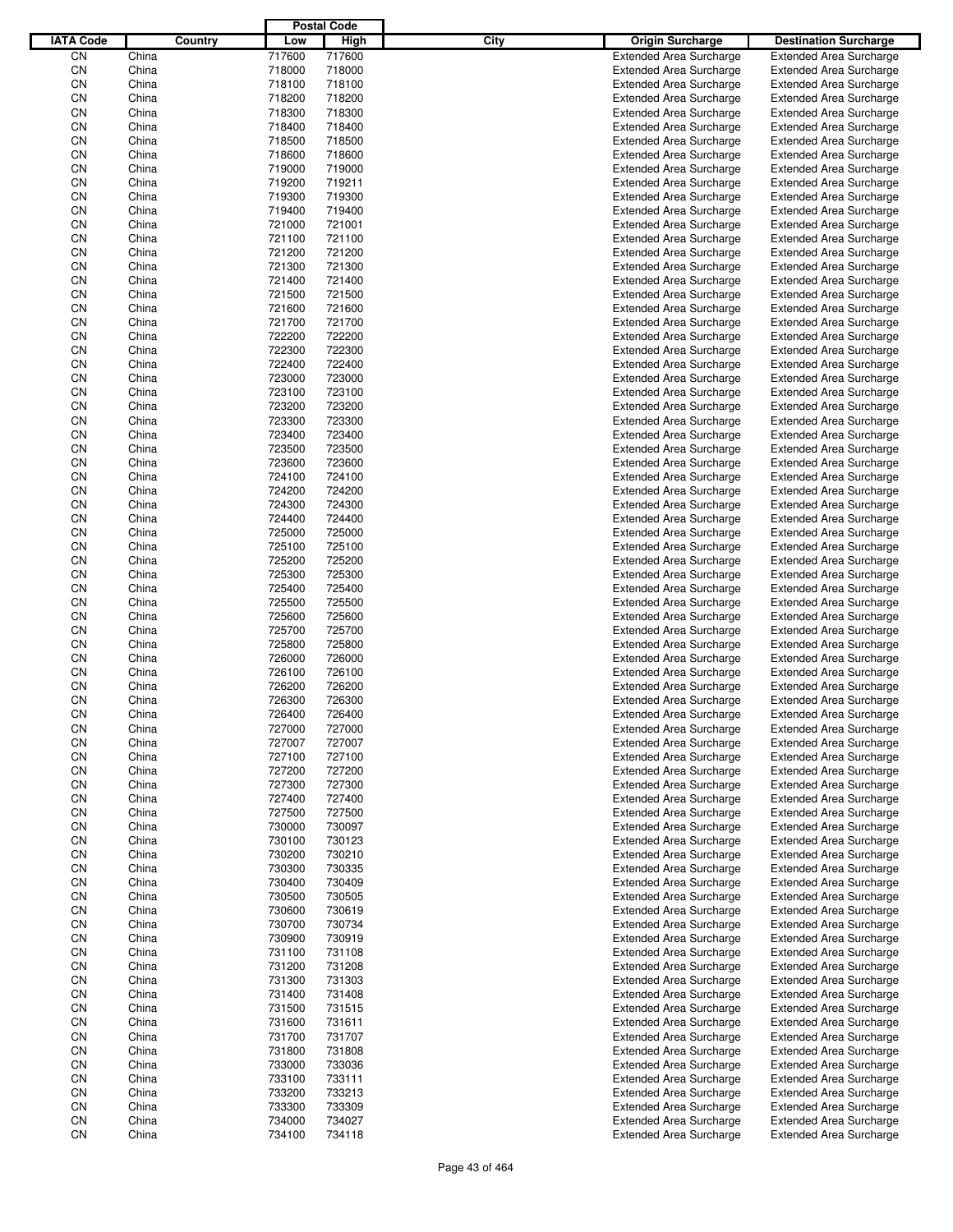|                  |                |         |                  | <b>Postal Code</b> |      |                                                                  |                                                                  |
|------------------|----------------|---------|------------------|--------------------|------|------------------------------------------------------------------|------------------------------------------------------------------|
| <b>IATA Code</b> |                | Country | Low              | High               | City | <b>Origin Surcharge</b>                                          | <b>Destination Surcharge</b>                                     |
| CN               | China          |         | 734200           | 734212             |      | <b>Extended Area Surcharge</b>                                   | <b>Extended Area Surcharge</b>                                   |
| CN               | China          |         | 734300           | 734312             |      | <b>Extended Area Surcharge</b>                                   | <b>Extended Area Surcharge</b>                                   |
| CN               | China          |         | 734400           | 734405             |      | <b>Extended Area Surcharge</b>                                   | <b>Extended Area Surcharge</b>                                   |
| CN               | China          |         | 734500           | 734511             |      | <b>Extended Area Surcharge</b>                                   | <b>Extended Area Surcharge</b>                                   |
| CN               | China          |         | 735000           | 735018             |      | <b>Extended Area Surcharge</b>                                   | <b>Extended Area Surcharge</b>                                   |
| CN               | China          |         | 735100           | 735106             |      | <b>Extended Area Surcharge</b>                                   | <b>Extended Area Surcharge</b>                                   |
| CN               | China          |         | 735200           | 735218             |      | <b>Extended Area Surcharge</b>                                   | <b>Extended Area Surcharge</b>                                   |
| CN               | China          |         | 735300           | 735306             |      | <b>Extended Area Surcharge</b>                                   | <b>Extended Area Surcharge</b>                                   |
| CN               | China          |         | 735400           | 735414             |      | <b>Extended Area Surcharge</b>                                   | <b>Extended Area Surcharge</b>                                   |
| CN               | China          |         | 736100           | 736113             |      | <b>Extended Area Surcharge</b>                                   | <b>Extended Area Surcharge</b>                                   |
| CN               | China          |         | 736200           | 736206             |      | <b>Extended Area Surcharge</b>                                   | <b>Extended Area Surcharge</b>                                   |
| CN               | China          |         | 736300           | 736303             |      | <b>Extended Area Surcharge</b>                                   | <b>Extended Area Surcharge</b>                                   |
| CN               | China          |         | 736400           | 736404             |      | <b>Extended Area Surcharge</b>                                   | <b>Extended Area Surcharge</b>                                   |
| CN               | China          |         | 737100           | 737109             |      | <b>Extended Area Surcharge</b>                                   | <b>Extended Area Surcharge</b>                                   |
| CN               | China          |         | 737200           | 737209             |      | <b>Extended Area Surcharge</b>                                   | <b>Extended Area Surcharge</b>                                   |
| CN<br>CN         | China<br>China |         | 737300<br>741000 | 737316<br>741018   |      | <b>Extended Area Surcharge</b>                                   | <b>Extended Area Surcharge</b>                                   |
| CN               | China          |         | 741020           | 741039             |      | <b>Extended Area Surcharge</b><br><b>Extended Area Surcharge</b> | <b>Extended Area Surcharge</b><br><b>Extended Area Surcharge</b> |
| CN               | China          |         | 741200           | 741211             |      | <b>Extended Area Surcharge</b>                                   | <b>Extended Area Surcharge</b>                                   |
| CN               | China          |         | 741300           | 741318             |      | <b>Extended Area Surcharge</b>                                   | <b>Extended Area Surcharge</b>                                   |
| CN               | China          |         | 741400           | 741416             |      | <b>Extended Area Surcharge</b>                                   | <b>Extended Area Surcharge</b>                                   |
| CN               | China          |         | 741500           | 741509             |      | <b>Extended Area Surcharge</b>                                   | <b>Extended Area Surcharge</b>                                   |
| CN               | China          |         | 741600           | 741619             |      | <b>Extended Area Surcharge</b>                                   | <b>Extended Area Surcharge</b>                                   |
| CN               | China          |         | 742100           | 742116             |      | <b>Extended Area Surcharge</b>                                   | <b>Extended Area Surcharge</b>                                   |
| CN               | China          |         | 742200           | 742221             |      | <b>Extended Area Surcharge</b>                                   | <b>Extended Area Surcharge</b>                                   |
| CN               | China          |         | 742300           | 742313             |      | <b>Extended Area Surcharge</b>                                   | <b>Extended Area Surcharge</b>                                   |
| CN               | China          |         | 742400           | 742406             |      | <b>Extended Area Surcharge</b>                                   | <b>Extended Area Surcharge</b>                                   |
| CN               | China          |         | 742500           | 742513             |      | <b>Extended Area Surcharge</b>                                   | <b>Extended Area Surcharge</b>                                   |
| CN               | China          |         | 743000           | 743028             |      | <b>Extended Area Surcharge</b>                                   | <b>Extended Area Surcharge</b>                                   |
| CN               | China          |         | 743300           | 743324             |      | <b>Extended Area Surcharge</b>                                   | <b>Extended Area Surcharge</b>                                   |
| CN               | China          |         | 743400           | 743421             |      | <b>Extended Area Surcharge</b>                                   | <b>Extended Area Surcharge</b>                                   |
| CN               | China          |         | 744000           | 744031             |      | <b>Extended Area Surcharge</b>                                   | <b>Extended Area Surcharge</b>                                   |
| CN               | China          |         | 744100           | 744112             |      | <b>Extended Area Surcharge</b>                                   | <b>Extended Area Surcharge</b>                                   |
| CN               | China          |         | 744200           | 744209             |      | <b>Extended Area Surcharge</b>                                   | <b>Extended Area Surcharge</b>                                   |
| CN               | China          |         | 744300           | 744321             |      | <b>Extended Area Surcharge</b>                                   | <b>Extended Area Surcharge</b>                                   |
| CN               | China          |         | 744400           | 744414             |      | <b>Extended Area Surcharge</b>                                   | <b>Extended Area Surcharge</b>                                   |
| CN               | China          |         | 744500           | 744522             |      | <b>Extended Area Surcharge</b>                                   | <b>Extended Area Surcharge</b>                                   |
| CN               | China          |         | 744600           | 744616             |      | <b>Extended Area Surcharge</b>                                   | <b>Extended Area Surcharge</b>                                   |
| CN               | China          |         | 745000           | 745004             |      | <b>Extended Area Surcharge</b>                                   | <b>Extended Area Surcharge</b>                                   |
| CN               | China          |         | 745100           | 745115             |      | <b>Extended Area Surcharge</b>                                   | <b>Extended Area Surcharge</b>                                   |
| CN               | China          |         | 745200           | 745217             |      | <b>Extended Area Surcharge</b>                                   | <b>Extended Area Surcharge</b>                                   |
| CN               | China          |         | 745300           | 745309             |      | <b>Extended Area Surcharge</b>                                   | <b>Extended Area Surcharge</b>                                   |
| CN               | China          |         | 745400           | 745414             |      | <b>Extended Area Surcharge</b>                                   | <b>Extended Area Surcharge</b>                                   |
| CN               | China          |         | 745600           | 745615             |      | <b>Extended Area Surcharge</b>                                   | <b>Extended Area Surcharge</b>                                   |
| CN               | China          |         | 745700           | 745719             |      | <b>Extended Area Surcharge</b>                                   | <b>Extended Area Surcharge</b>                                   |
| CN               | China          |         | 746000           | 746055             |      | <b>Extended Area Surcharge</b>                                   | <b>Extended Area Surcharge</b>                                   |
| CN               | China          |         | 746300           | 746318             |      | <b>Extended Area Surcharge</b>                                   | <b>Extended Area Surcharge</b>                                   |
| CN               | China          |         | 746400           | 746413             |      | <b>Extended Area Surcharge</b>                                   | <b>Extended Area Surcharge</b>                                   |
| CN               | China          |         | 746500           | 746511             |      | <b>Extended Area Surcharge</b>                                   | <b>Extended Area Surcharge</b>                                   |
| CN               | China          |         | 747000           | 747003             |      | <b>Extended Area Surcharge</b>                                   | <b>Extended Area Surcharge</b>                                   |
| CN               | China          |         | 747100           | 747106             |      | <b>Extended Area Surcharge</b>                                   | <b>Extended Area Surcharge</b>                                   |
| CN<br>CN         | China          |         | 747200<br>747300 | 747204<br>747312   |      | <b>Extended Area Surcharge</b>                                   | <b>Extended Area Surcharge</b><br><b>Extended Area Surcharge</b> |
| CN               | China<br>China |         | 747400           | 747409             |      | <b>Extended Area Surcharge</b><br><b>Extended Area Surcharge</b> | <b>Extended Area Surcharge</b>                                   |
| CN               | China          |         | 747500           | 747506             |      | <b>Extended Area Surcharge</b>                                   | <b>Extended Area Surcharge</b>                                   |
| CN               | China          |         | 747600           | 747609             |      | <b>Extended Area Surcharge</b>                                   | <b>Extended Area Surcharge</b>                                   |
| CN               | China          |         | 748100           | 748112             |      | <b>Extended Area Surcharge</b>                                   | <b>Extended Area Surcharge</b>                                   |
| CN               | China          |         | 748200           | 748213             |      | <b>Extended Area Surcharge</b>                                   | <b>Extended Area Surcharge</b>                                   |
| CN               | China          |         | 748300           | 748308             |      | <b>Extended Area Surcharge</b>                                   | <b>Extended Area Surcharge</b>                                   |
| CN               | China          |         | 748400           | 748414             |      | <b>Extended Area Surcharge</b>                                   | <b>Extended Area Surcharge</b>                                   |
| CN               | China          |         | 748500           | 748508             |      | <b>Extended Area Surcharge</b>                                   | <b>Extended Area Surcharge</b>                                   |
| CN               | China          |         | 750001           | 750029             |      | <b>Extended Area Surcharge</b>                                   | <b>Extended Area Surcharge</b>                                   |
| CN               | China          |         | 750100           | 750105             |      | <b>Extended Area Surcharge</b>                                   | <b>Extended Area Surcharge</b>                                   |
| CN               | China          |         | 750200           | 750206             |      | <b>Extended Area Surcharge</b>                                   | <b>Extended Area Surcharge</b>                                   |
| CN               | China          |         | 750300           | 750333             |      | <b>Extended Area Surcharge</b>                                   | <b>Extended Area Surcharge</b>                                   |
| CN               | China          |         | 750400           | 750414             |      | <b>Extended Area Surcharge</b>                                   | <b>Extended Area Surcharge</b>                                   |
| CN               | China          |         | 751100           | 751104             |      | <b>Extended Area Surcharge</b>                                   | <b>Extended Area Surcharge</b>                                   |
| CN               | China          |         | 751300           | 751307             |      | <b>Extended Area Surcharge</b>                                   | <b>Extended Area Surcharge</b>                                   |
| CN               | China          |         | 751500           | 751508             |      | <b>Extended Area Surcharge</b>                                   | <b>Extended Area Surcharge</b>                                   |
| CN               | China          |         | 751600           | 751608             |      | <b>Extended Area Surcharge</b>                                   | <b>Extended Area Surcharge</b>                                   |
| CN               | China          |         | 753000           | 753005             |      | <b>Extended Area Surcharge</b>                                   | <b>Extended Area Surcharge</b>                                   |
| CN               | China          |         | 753400           | 753409             |      | <b>Extended Area Surcharge</b>                                   | <b>Extended Area Surcharge</b>                                   |
| CN               | China          |         | 756000           | 756008             |      | <b>Extended Area Surcharge</b>                                   | <b>Extended Area Surcharge</b>                                   |
| CN               | China          |         | 756200           | 756214             |      | <b>Extended Area Surcharge</b>                                   | <b>Extended Area Surcharge</b>                                   |
| CN               | China          |         | 756300           | 756306             |      | <b>Extended Area Surcharge</b>                                   | <b>Extended Area Surcharge</b>                                   |
| CN               | China          |         | 756400           | 756411             |      | <b>Extended Area Surcharge</b>                                   | <b>Extended Area Surcharge</b>                                   |
| CN               | China          |         | 756500           | 756504             |      | <b>Extended Area Surcharge</b>                                   | <b>Extended Area Surcharge</b>                                   |
| CN               | China          |         | 810000           | 810029             |      | <b>Extended Area Surcharge</b>                                   | <b>Extended Area Surcharge</b>                                   |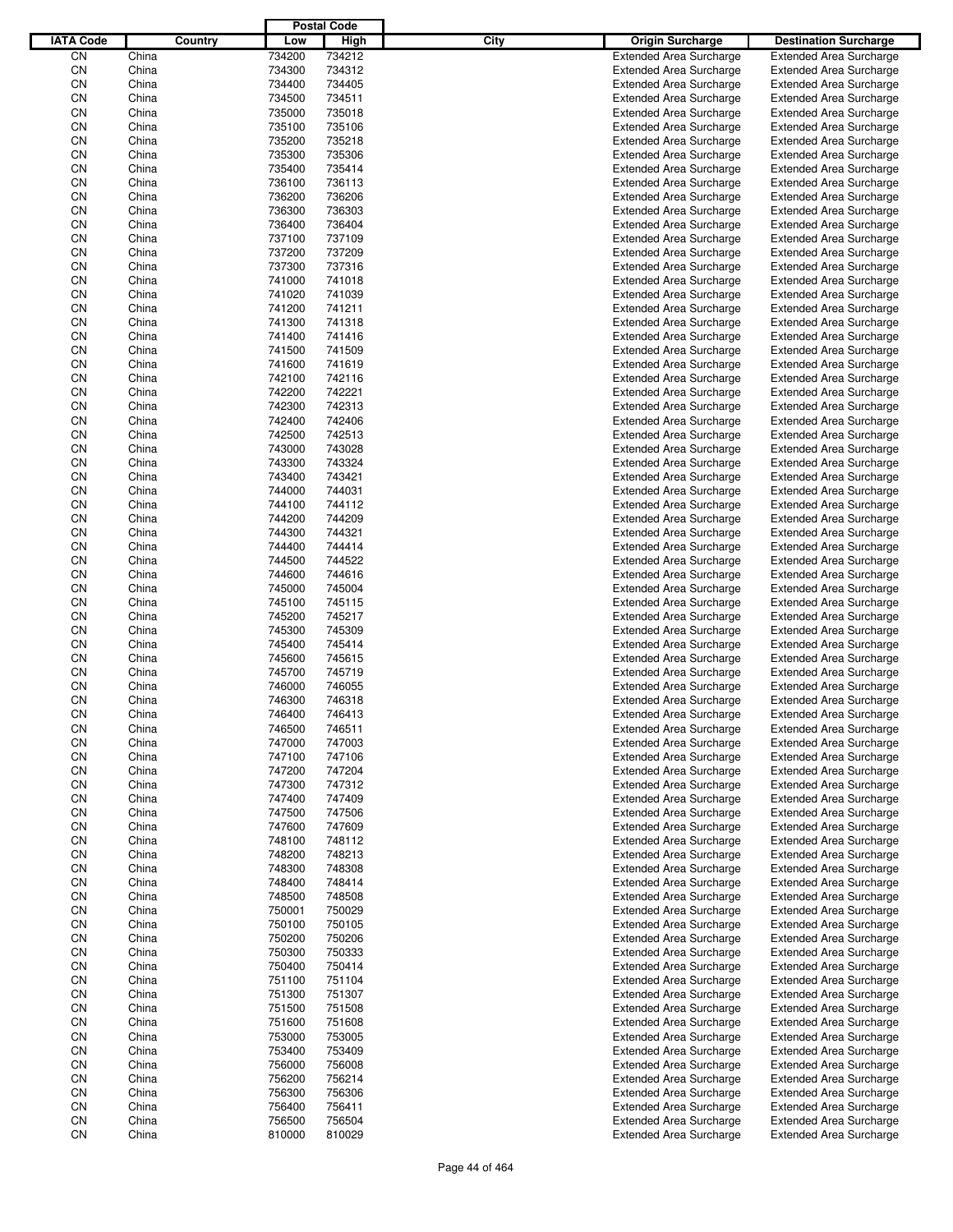|                  |                |         |                  | <b>Postal Code</b> |      |                                                                  |                                                                  |
|------------------|----------------|---------|------------------|--------------------|------|------------------------------------------------------------------|------------------------------------------------------------------|
| <b>IATA Code</b> |                | Country | Low              | High               | City | <b>Origin Surcharge</b>                                          | <b>Destination Surcharge</b>                                     |
| CN               | China          |         | 810100           | 810108             |      | <b>Extended Area Surcharge</b>                                   | <b>Extended Area Surcharge</b>                                   |
| CN               | China          |         | 810300           | 810303             |      | <b>Extended Area Surcharge</b>                                   | <b>Extended Area Surcharge</b>                                   |
| CN               | China          |         | 810400           | 810402             |      | <b>Extended Area Surcharge</b>                                   | <b>Extended Area Surcharge</b>                                   |
| CN               | China          |         | 810500           | 810505             |      | <b>Extended Area Surcharge</b>                                   | <b>Extended Area Surcharge</b>                                   |
| CN               | China          |         | 810600           | 810601             |      | <b>Extended Area Surcharge</b>                                   | <b>Extended Area Surcharge</b>                                   |
| CN               | China          |         | 810700           | 810704             |      | <b>Extended Area Surcharge</b>                                   | <b>Extended Area Surcharge</b>                                   |
| CN               | China          |         | 810800           | 810818             |      | <b>Extended Area Surcharge</b>                                   | <b>Extended Area Surcharge</b>                                   |
| CN               | China          |         | 810900           | 810907             |      | <b>Extended Area Surcharge</b>                                   | <b>Extended Area Surcharge</b>                                   |
| CN               | China          |         | 811100           | 811105             |      | <b>Extended Area Surcharge</b>                                   | <b>Extended Area Surcharge</b>                                   |
| CN               | China          |         | 811200           | 811202             |      | <b>Extended Area Surcharge</b>                                   | <b>Extended Area Surcharge</b>                                   |
| CN               | China          |         | 811300           | 811301             |      | <b>Extended Area Surcharge</b>                                   | <b>Extended Area Surcharge</b>                                   |
| CN               | China          |         | 811400           | 811402             |      | <b>Extended Area Surcharge</b>                                   | <b>Extended Area Surcharge</b>                                   |
| CN               | China          |         | 811500           | 811501             |      | <b>Extended Area Surcharge</b>                                   | <b>Extended Area Surcharge</b>                                   |
| CN               | China          |         | 811600           | 811607             |      | <b>Extended Area Surcharge</b>                                   | <b>Extended Area Surcharge</b>                                   |
| CN               | China<br>China |         | 811700<br>811800 | 811704             |      | <b>Extended Area Surcharge</b>                                   | <b>Extended Area Surcharge</b>                                   |
| CN<br>CN         | China          |         | 811900           | 811800<br>811900   |      | <b>Extended Area Surcharge</b><br><b>Extended Area Surcharge</b> | <b>Extended Area Surcharge</b><br><b>Extended Area Surcharge</b> |
| CN               | China          |         | 812100           | 812102             |      | <b>Extended Area Surcharge</b>                                   | <b>Extended Area Surcharge</b>                                   |
| CN               | China          |         | 812200           | 812200             |      | <b>Extended Area Surcharge</b>                                   | <b>Extended Area Surcharge</b>                                   |
| CN               | China          |         | 813000           | 813007             |      | <b>Extended Area Surcharge</b>                                   | <b>Extended Area Surcharge</b>                                   |
| CN               | China          |         | 813100           | 813104             |      | <b>Extended Area Surcharge</b>                                   | <b>Extended Area Surcharge</b>                                   |
| CN               | China          |         | 813200           | 813200             |      | <b>Extended Area Surcharge</b>                                   | <b>Extended Area Surcharge</b>                                   |
| CN               | China          |         | 813500           | 813500             |      | <b>Extended Area Surcharge</b>                                   | <b>Extended Area Surcharge</b>                                   |
| CN               | China          |         | 814000           | 814002             |      | <b>Extended Area Surcharge</b>                                   | <b>Extended Area Surcharge</b>                                   |
| CN               | China          |         | 814100           | 814100             |      | <b>Extended Area Surcharge</b>                                   | <b>Extended Area Surcharge</b>                                   |
| CN               | China          |         | 814200           | 814200             |      | <b>Extended Area Surcharge</b>                                   | <b>Extended Area Surcharge</b>                                   |
| CN               | China          |         | 814300           | 814301             |      | <b>Extended Area Surcharge</b>                                   | <b>Extended Area Surcharge</b>                                   |
| CN               | China          |         | 815000           | 815002             |      | <b>Extended Area Surcharge</b>                                   | <b>Extended Area Surcharge</b>                                   |
| CN               | China          |         | 815100           | 815102             |      | <b>Extended Area Surcharge</b>                                   | <b>Extended Area Surcharge</b>                                   |
| CN               | China          |         | 815200           | 815200             |      | <b>Extended Area Surcharge</b>                                   | <b>Extended Area Surcharge</b>                                   |
| CN               | China          |         | 815300           | 815300             |      | <b>Extended Area Surcharge</b>                                   | <b>Extended Area Surcharge</b>                                   |
| CN               | China          |         | 815400           | 815400             |      | <b>Extended Area Surcharge</b>                                   | <b>Extended Area Surcharge</b>                                   |
| CN               | China          |         | 815500           | 815500             |      | <b>Extended Area Surcharge</b>                                   | <b>Extended Area Surcharge</b>                                   |
| CN               | China          |         | 816000           | 816006             |      | <b>Extended Area Surcharge</b>                                   | <b>Extended Area Surcharge</b>                                   |
| CN               | China          |         | 816100           | 816105             |      | <b>Extended Area Surcharge</b>                                   | <b>Extended Area Surcharge</b>                                   |
| CN               | China          |         | 816200           | 816203             |      | <b>Extended Area Surcharge</b>                                   | <b>Extended Area Surcharge</b>                                   |
| CN               | China          |         | 816300           | 816300             |      | <b>Extended Area Surcharge</b>                                   | <b>Extended Area Surcharge</b>                                   |
| CN               | China          |         | 816400           | 816401             |      | <b>Extended Area Surcharge</b>                                   | <b>Extended Area Surcharge</b>                                   |
| CN               | China          |         | 817000           | 817005             |      | <b>Extended Area Surcharge</b>                                   | <b>Extended Area Surcharge</b>                                   |
| CN               | China          |         | 817100           | 817103             |      | <b>Extended Area Surcharge</b>                                   | <b>Extended Area Surcharge</b>                                   |
| CN               | China          |         | 817200           | 817201             |      | <b>Extended Area Surcharge</b>                                   | <b>Extended Area Surcharge</b>                                   |
| CN               | China          |         | 830000           | 830092             |      | <b>Extended Area Surcharge</b>                                   | <b>Extended Area Surcharge</b>                                   |
| CN               | China          |         | 831100           | 831115             |      | <b>Extended Area Surcharge</b>                                   | <b>Extended Area Surcharge</b>                                   |
| CN               | China          |         | 831200           | 831215             |      | <b>Extended Area Surcharge</b>                                   | <b>Extended Area Surcharge</b>                                   |
| CN               | China          |         | 831300           | 831308             |      | <b>Extended Area Surcharge</b>                                   | <b>Extended Area Surcharge</b>                                   |
| CN               | China          |         | 831400           | 831407             |      | <b>Extended Area Surcharge</b>                                   | <b>Extended Area Surcharge</b>                                   |
| CN               | China          |         | 831500           | 831511             |      | <b>Extended Area Surcharge</b>                                   | <b>Extended Area Surcharge</b>                                   |
| CN               | China          |         | 831700           | 831707             |      | <b>Extended Area Surcharge</b>                                   | <b>Extended Area Surcharge</b>                                   |
| CN               | China          |         | 831800           | 831816             |      | <b>Extended Area Surcharge</b>                                   | <b>Extended Area Surcharge</b>                                   |
| CN               | China          |         | 831900           | 831907             |      | <b>Extended Area Surcharge</b>                                   | <b>Extended Area Surcharge</b>                                   |
| CN               | China          |         | 832000           | 832067             |      | <b>Extended Area Surcharge</b>                                   | <b>Extended Area Surcharge</b>                                   |
| CN               | China          |         | 832100           | 832117             |      | <b>Extended Area Surcharge</b>                                   | <b>Extended Area Surcharge</b>                                   |
| CN               | China          |         | 832200           | 832219             |      | <b>Extended Area Surcharge</b>                                   | <b>Extended Area Surcharge</b>                                   |
| CN               | China          |         | 833000           | 833019             |      | <b>Extended Area Surcharge</b>                                   | <b>Extended Area Surcharge</b>                                   |
| CN<br>CN         | China<br>China |         | 833200<br>833300 | 833216<br>833307   |      | <b>Extended Area Surcharge</b><br><b>Extended Area Surcharge</b> | <b>Extended Area Surcharge</b><br><b>Extended Area Surcharge</b> |
| CN               | China          |         | 833400           | 833400             |      | <b>Extended Area Surcharge</b>                                   | <b>Extended Area Surcharge</b>                                   |
| CN               | China          |         | 833500           | 833506             |      | <b>Extended Area Surcharge</b>                                   | <b>Extended Area Surcharge</b>                                   |
| CN               | China          |         | 834000           | 834035             |      | <b>Extended Area Surcharge</b>                                   | <b>Extended Area Surcharge</b>                                   |
| CN               | China          |         | 834400           | 834411             |      | <b>Extended Area Surcharge</b>                                   | <b>Extended Area Surcharge</b>                                   |
| CN               | China          |         | 834500           | 834506             |      | <b>Extended Area Surcharge</b>                                   | <b>Extended Area Surcharge</b>                                   |
| CN               | China          |         | 834600           | 834615             |      | <b>Extended Area Surcharge</b>                                   | <b>Extended Area Surcharge</b>                                   |
| CN               | China          |         | 834700           | 834714             |      | <b>Extended Area Surcharge</b>                                   | <b>Extended Area Surcharge</b>                                   |
| CN               | China          |         | 834800           | 834808             |      | <b>Extended Area Surcharge</b>                                   | <b>Extended Area Surcharge</b>                                   |
| CN               | China          |         | 835000           | 835014             |      | <b>Extended Area Surcharge</b>                                   | <b>Extended Area Surcharge</b>                                   |
| CN               | China          |         | 835100           | 835123             |      | <b>Extended Area Surcharge</b>                                   | <b>Extended Area Surcharge</b>                                   |
| CN               | China          |         | 835200           | 835222             |      | <b>Extended Area Surcharge</b>                                   | <b>Extended Area Surcharge</b>                                   |
| CN               | China          |         | 835300           | 835314             |      | <b>Extended Area Surcharge</b>                                   | <b>Extended Area Surcharge</b>                                   |
| CN               | China          |         | 835400           | 835408             |      | <b>Extended Area Surcharge</b>                                   | <b>Extended Area Surcharge</b>                                   |
| CN               | China          |         | 835500           | 835507             |      | <b>Extended Area Surcharge</b>                                   | <b>Extended Area Surcharge</b>                                   |
| CN               | China          |         | 835600           | 835619             |      | <b>Extended Area Surcharge</b>                                   | <b>Extended Area Surcharge</b>                                   |
| CN               | China          |         | 835700           | 835718             |      | <b>Extended Area Surcharge</b>                                   | <b>Extended Area Surcharge</b>                                   |
| CN               | China          |         | 835800           | 835819             |      | <b>Extended Area Surcharge</b>                                   | <b>Extended Area Surcharge</b>                                   |
| CN               | China          |         | 836100           | 836108             |      | <b>Extended Area Surcharge</b>                                   | <b>Extended Area Surcharge</b>                                   |
| CN               | China          |         | 836200           | 836205             |      | <b>Extended Area Surcharge</b>                                   | <b>Extended Area Surcharge</b>                                   |
| CN               | China          |         | 836400           | 836410             |      | <b>Extended Area Surcharge</b>                                   | <b>Extended Area Surcharge</b>                                   |
| CN               | China          |         | 836500           | 836509             |      | <b>Extended Area Surcharge</b>                                   | <b>Extended Area Surcharge</b>                                   |
| CN               | China          |         | 836600           | 836604             |      | <b>Extended Area Surcharge</b>                                   | <b>Extended Area Surcharge</b>                                   |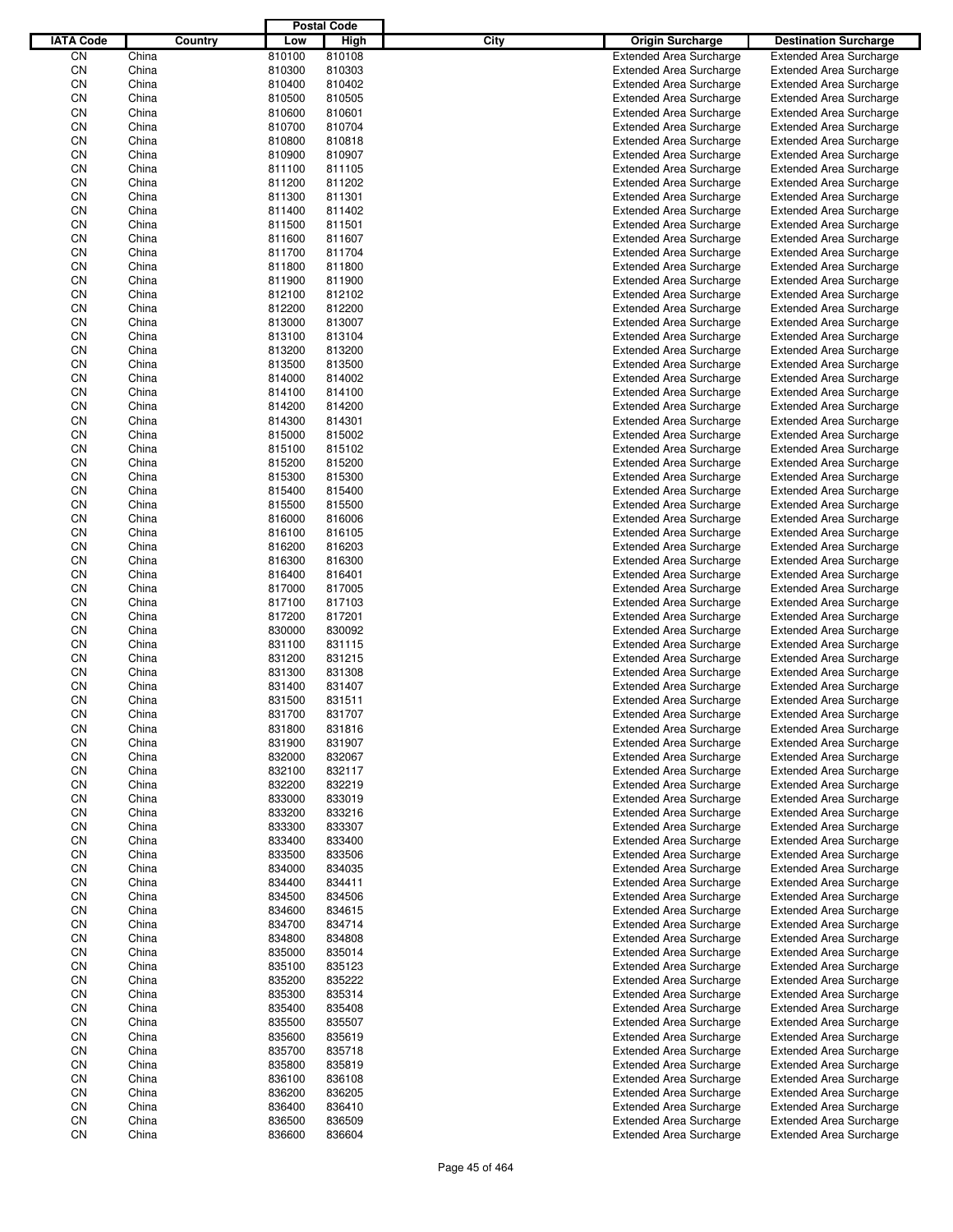|                  |                |         |                  | <b>Postal Code</b> |      |                                                                  |                                                                  |
|------------------|----------------|---------|------------------|--------------------|------|------------------------------------------------------------------|------------------------------------------------------------------|
| <b>IATA Code</b> |                | Country | Low              | High               | City | <b>Origin Surcharge</b>                                          | <b>Destination Surcharge</b>                                     |
| CN               | China          |         | 836700           | 836707             |      | <b>Extended Area Surcharge</b>                                   | <b>Extended Area Surcharge</b>                                   |
| CN               | China          |         | 836800           | 836806             |      | <b>Extended Area Surcharge</b>                                   | <b>Extended Area Surcharge</b>                                   |
| CN               | China          |         | 838000           | 838015             |      | <b>Extended Area Surcharge</b>                                   | <b>Extended Area Surcharge</b>                                   |
| CN               | China          |         | 838100           | 838106             |      | <b>Extended Area Surcharge</b>                                   | <b>Extended Area Surcharge</b>                                   |
| CN               | China          |         | 838200           | 838207             |      | <b>Extended Area Surcharge</b>                                   | <b>Extended Area Surcharge</b>                                   |
| CN               | China          |         | 839000           | 839129             |      | <b>Extended Area Surcharge</b>                                   | <b>Extended Area Surcharge</b>                                   |
| CN               | China          |         | 839200           | 839211             |      | <b>Extended Area Surcharge</b>                                   | <b>Extended Area Surcharge</b>                                   |
| CN               | China          |         | 839300           | 839305             |      | <b>Extended Area Surcharge</b>                                   | <b>Extended Area Surcharge</b>                                   |
| CN               | China          |         | 841000           | 841023             |      | <b>Extended Area Surcharge</b>                                   | <b>Extended Area Surcharge</b>                                   |
| CN               | China          |         | 841100           | 841113             |      | <b>Extended Area Surcharge</b>                                   | <b>Extended Area Surcharge</b>                                   |
| CN               | China          |         | 841200           | 841205             |      | <b>Extended Area Surcharge</b>                                   | <b>Extended Area Surcharge</b>                                   |
| CN               | China          |         | 841300           | 841315             |      | <b>Extended Area Surcharge</b>                                   | <b>Extended Area Surcharge</b>                                   |
| CN               | China          |         | 841400           | 841407             |      | <b>Extended Area Surcharge</b>                                   | <b>Extended Area Surcharge</b>                                   |
| CN               | China          |         | 841500           | 841513             |      | <b>Extended Area Surcharge</b>                                   | <b>Extended Area Surcharge</b>                                   |
| CN               | China<br>China |         | 841600           | 841606             |      | <b>Extended Area Surcharge</b>                                   | <b>Extended Area Surcharge</b>                                   |
| CN<br>CN         | China          |         | 841800<br>841900 | 841803<br>841904   |      | <b>Extended Area Surcharge</b><br><b>Extended Area Surcharge</b> | <b>Extended Area Surcharge</b><br><b>Extended Area Surcharge</b> |
| CN               | China          |         | 842000           | 842021             |      | <b>Extended Area Surcharge</b>                                   | <b>Extended Area Surcharge</b>                                   |
| CN               | China          |         | 842100           | 842109             |      | <b>Extended Area Surcharge</b>                                   | <b>Extended Area Surcharge</b>                                   |
| CN               | China          |         | 842200           | 842209             |      | <b>Extended Area Surcharge</b>                                   | <b>Extended Area Surcharge</b>                                   |
| CN               | China          |         | 842300           | 842316             |      | <b>Extended Area Surcharge</b>                                   | <b>Extended Area Surcharge</b>                                   |
| CN               | China          |         | 843000           | 843018             |      | <b>Extended Area Surcharge</b>                                   | <b>Extended Area Surcharge</b>                                   |
| CN               | China          |         | 843100           | 843109             |      | <b>Extended Area Surcharge</b>                                   | <b>Extended Area Surcharge</b>                                   |
| CN               | China          |         | 843200           | 843206             |      | <b>Extended Area Surcharge</b>                                   | <b>Extended Area Surcharge</b>                                   |
| CN               | China          |         | 843300           | 843307             |      | <b>Extended Area Surcharge</b>                                   | <b>Extended Area Surcharge</b>                                   |
| CN               | China          |         | 843400           | 843407             |      | <b>Extended Area Surcharge</b>                                   | <b>Extended Area Surcharge</b>                                   |
| CN               | China          |         | 843500           | 843505             |      | <b>Extended Area Surcharge</b>                                   | <b>Extended Area Surcharge</b>                                   |
| CN               | China          |         | 843600           | 843601             |      | <b>Extended Area Surcharge</b>                                   | <b>Extended Area Surcharge</b>                                   |
| CN               | China          |         | 843800           | 843824             |      | <b>Extended Area Surcharge</b>                                   | <b>Extended Area Surcharge</b>                                   |
| CN               | China          |         | 843900           | 844004             |      | <b>Extended Area Surcharge</b>                                   | <b>Extended Area Surcharge</b>                                   |
| CN               | China          |         | 844100           | 844116             |      | <b>Extended Area Surcharge</b>                                   | <b>Extended Area Surcharge</b>                                   |
| CN               | China          |         | 844200           | 844209             |      | <b>Extended Area Surcharge</b>                                   | <b>Extended Area Surcharge</b>                                   |
| CN               | China          |         | 844300           | 844314             |      | <b>Extended Area Surcharge</b>                                   | <b>Extended Area Surcharge</b>                                   |
| CN               | China          |         | 844400           | 844409             |      | <b>Extended Area Surcharge</b>                                   | <b>Extended Area Surcharge</b>                                   |
| CN               | China          |         | 844500           | 844512             |      | <b>Extended Area Surcharge</b>                                   | <b>Extended Area Surcharge</b>                                   |
| CN               | China          |         | 844600           | 844616             |      | <b>Extended Area Surcharge</b>                                   | <b>Extended Area Surcharge</b>                                   |
| CN               | China          |         | 844700           | 844722             |      | <b>Extended Area Surcharge</b>                                   | <b>Extended Area Surcharge</b>                                   |
| CN               | China          |         | 844800           | 844809             |      | <b>Extended Area Surcharge</b>                                   | <b>Extended Area Surcharge</b>                                   |
| CN               | China          |         | 844900           | 844913             |      | <b>Extended Area Surcharge</b>                                   | <b>Extended Area Surcharge</b>                                   |
| CN               | China          |         | 845150           | 845157             |      | <b>Extended Area Surcharge</b>                                   | <b>Extended Area Surcharge</b>                                   |
| CN               | China          |         | 845250           | 845254             |      | <b>Extended Area Surcharge</b>                                   | <b>Extended Area Surcharge</b>                                   |
| CN               | China          |         | 845350           | 845357             |      | <b>Extended Area Surcharge</b>                                   | <b>Extended Area Surcharge</b>                                   |
| CN               | China          |         | 845450           | 845462             |      | <b>Extended Area Surcharge</b>                                   | <b>Extended Area Surcharge</b>                                   |
| CN               | China          |         | 845550           | 845562             |      | <b>Extended Area Surcharge</b>                                   | <b>Extended Area Surcharge</b>                                   |
| CN               | China          |         | 848000           | 848016             |      | <b>Extended Area Surcharge</b>                                   | <b>Extended Area Surcharge</b>                                   |
| CN               | China          |         | 848100           | 848116             |      | <b>Extended Area Surcharge</b>                                   | <b>Extended Area Surcharge</b>                                   |
| CN               | China          |         | 848200           | 848209             |      | <b>Extended Area Surcharge</b>                                   | <b>Extended Area Surcharge</b>                                   |
| CN               | China          |         | 848300           | 848307             |      | <b>Extended Area Surcharge</b>                                   | <b>Extended Area Surcharge</b>                                   |
| CN               | China          |         | 848400           | 848409             |      | <b>Extended Area Surcharge</b>                                   | <b>Extended Area Surcharge</b>                                   |
| CN               | China          |         | 848500           | 848504             |      | <b>Extended Area Surcharge</b>                                   | <b>Extended Area Surcharge</b>                                   |
| CN               | China          |         | 850000           | 850033             |      | <b>Extended Area Surcharge</b>                                   | <b>Extended Area Surcharge</b>                                   |
| CN               | China          |         | 850100           | 850100             |      | <b>Extended Area Surcharge</b>                                   | <b>Extended Area Surcharge</b>                                   |
| CN<br>CN         | China          |         | 850200<br>850600 | 850200<br>850600   |      | <b>Extended Area Surcharge</b>                                   | <b>Extended Area Surcharge</b>                                   |
| CN               | China          |         |                  |                    |      | <b>Extended Area Surcharge</b>                                   | <b>Extended Area Surcharge</b><br><b>Extended Area Surcharge</b> |
| CN               | China<br>China |         | 850700<br>850800 | 850700<br>850800   |      | <b>Extended Area Surcharge</b><br><b>Extended Area Surcharge</b> | <b>Extended Area Surcharge</b>                                   |
| CN               | China          |         | 851100           | 851100             |      | <b>Extended Area Surcharge</b>                                   | <b>Extended Area Surcharge</b>                                   |
| CN               | China          |         | 851200           | 851200             |      | <b>Extended Area Surcharge</b>                                   | <b>Extended Area Surcharge</b>                                   |
| CN               | China          |         | 851300           | 851300             |      | <b>Extended Area Surcharge</b>                                   | <b>Extended Area Surcharge</b>                                   |
| CN               | China          |         | 851400           | 851400             |      | <b>Extended Area Surcharge</b>                                   | <b>Extended Area Surcharge</b>                                   |
| CN               | China          |         | 851500           | 851501             |      | <b>Extended Area Surcharge</b>                                   | <b>Extended Area Surcharge</b>                                   |
| CN               | China          |         | 851600           | 851600             |      | <b>Extended Area Surcharge</b>                                   | <b>Extended Area Surcharge</b>                                   |
| CN               | China          |         | 852000           | 852000             |      | <b>Extended Area Surcharge</b>                                   | <b>Extended Area Surcharge</b>                                   |
| CN               | China          |         | 852100           | 852100             |      | <b>Extended Area Surcharge</b>                                   | <b>Extended Area Surcharge</b>                                   |
| CN               | China          |         | 852200           | 852200             |      | <b>Extended Area Surcharge</b>                                   | <b>Extended Area Surcharge</b>                                   |
| CN               | China          |         | 852300           | 852300             |      | <b>Extended Area Surcharge</b>                                   | <b>Extended Area Surcharge</b>                                   |
| CN               | China          |         | 852400           | 852400             |      | <b>Extended Area Surcharge</b>                                   | <b>Extended Area Surcharge</b>                                   |
| CN               | China          |         | 852500           | 852500             |      | <b>Extended Area Surcharge</b>                                   | <b>Extended Area Surcharge</b>                                   |
| CN               | China          |         | 853100           | 853100             |      | <b>Extended Area Surcharge</b>                                   | <b>Extended Area Surcharge</b>                                   |
| CN               | China          |         | 853200           | 853200             |      | <b>Extended Area Surcharge</b>                                   | <b>Extended Area Surcharge</b>                                   |
| CN               | China          |         | 853400           | 853400             |      | <b>Extended Area Surcharge</b>                                   | <b>Extended Area Surcharge</b>                                   |
| CN               | China          |         | 853500           | 853500             |      | <b>Extended Area Surcharge</b>                                   | <b>Extended Area Surcharge</b>                                   |
| CN               | China          |         | 854000           | 854003             |      | <b>Extended Area Surcharge</b>                                   | <b>Extended Area Surcharge</b>                                   |
| CN               | China          |         | 854100           | 854100             |      | <b>Extended Area Surcharge</b>                                   | <b>Extended Area Surcharge</b>                                   |
| CN               | China          |         | 854200           | 854200             |      | <b>Extended Area Surcharge</b>                                   | <b>Extended Area Surcharge</b>                                   |
| CN               | China          |         | 854300           | 854300             |      | <b>Extended Area Surcharge</b>                                   | <b>Extended Area Surcharge</b>                                   |
| CN               | China          |         | 854400           | 854400             |      | <b>Extended Area Surcharge</b>                                   | <b>Extended Area Surcharge</b>                                   |
| CN               | China          |         | 854500           | 854500             |      | <b>Extended Area Surcharge</b>                                   | <b>Extended Area Surcharge</b>                                   |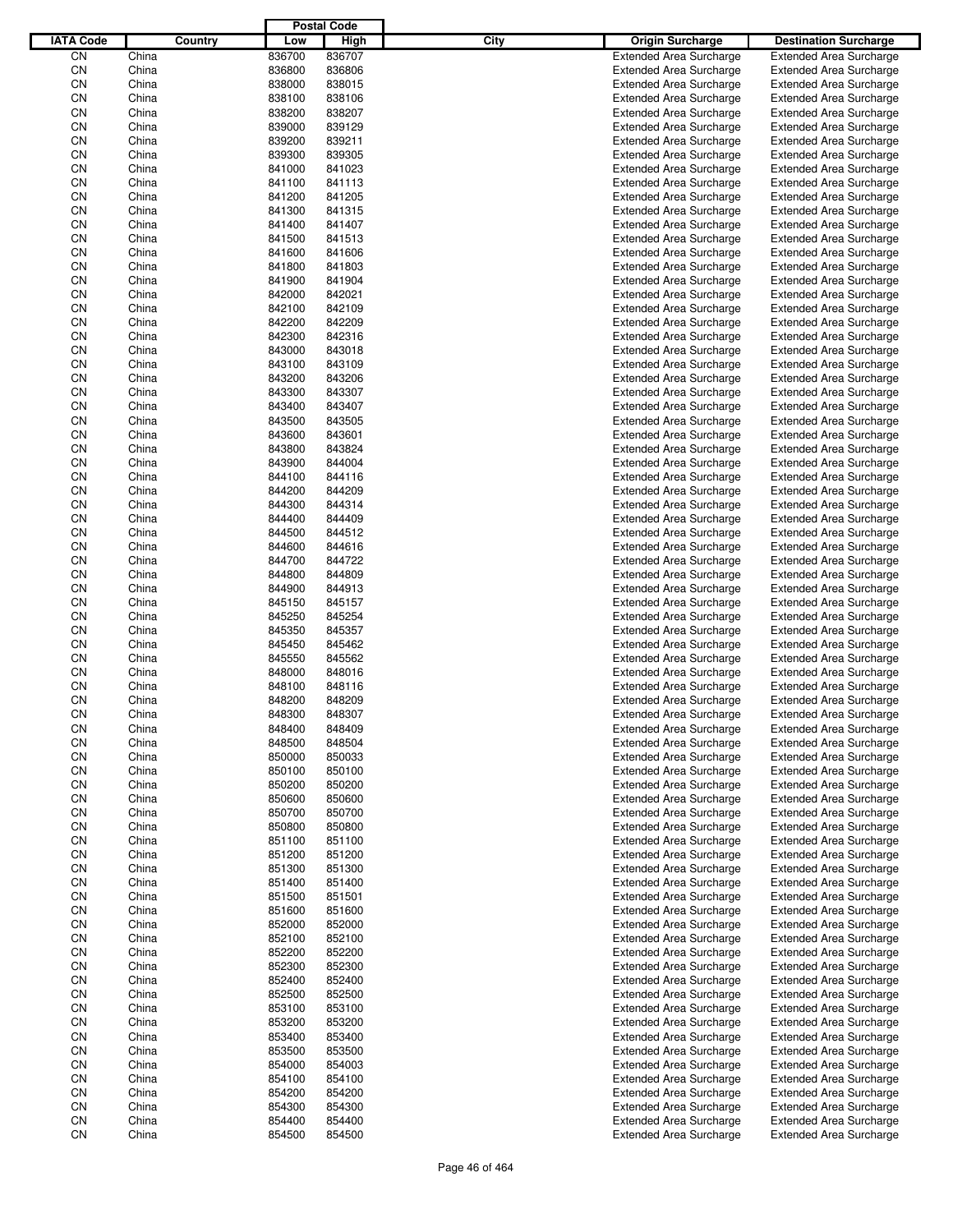|                  |          |        | <b>Postal Code</b> |                   |                                |                                |
|------------------|----------|--------|--------------------|-------------------|--------------------------------|--------------------------------|
| <b>IATA Code</b> | Country  | Low    | High               | City              | <b>Origin Surcharge</b>        | <b>Destination Surcharge</b>   |
| CN               | China    | 854600 | 854600             |                   | <b>Extended Area Surcharge</b> | <b>Extended Area Surcharge</b> |
| CN               | China    | 855400 | 855400             |                   | <b>Extended Area Surcharge</b> | <b>Extended Area Surcharge</b> |
| CN               | China    | 855500 | 855500             |                   | <b>Extended Area Surcharge</b> | <b>Extended Area Surcharge</b> |
| CN               | China    | 855600 | 855600             |                   | <b>Extended Area Surcharge</b> | <b>Extended Area Surcharge</b> |
| CN               | China    | 855700 | 855700             |                   | <b>Extended Area Surcharge</b> | <b>Extended Area Surcharge</b> |
| CN               | China    | 856000 | 856000             |                   |                                |                                |
|                  |          |        |                    |                   | <b>Extended Area Surcharge</b> | <b>Extended Area Surcharge</b> |
| CN               | China    | 856100 | 856100             |                   | <b>Extended Area Surcharge</b> | <b>Extended Area Surcharge</b> |
| CN               | China    | 856200 | 856200             |                   | <b>Extended Area Surcharge</b> | <b>Extended Area Surcharge</b> |
| CN               | China    | 856300 | 856300             |                   | <b>Extended Area Surcharge</b> | <b>Extended Area Surcharge</b> |
| CN               | China    | 856400 | 856400             |                   | <b>Extended Area Surcharge</b> | <b>Extended Area Surcharge</b> |
| CN               | China    | 856600 | 856600             |                   | <b>Extended Area Surcharge</b> | <b>Extended Area Surcharge</b> |
| CN               | China    | 856700 | 856700             |                   | <b>Extended Area Surcharge</b> | <b>Extended Area Surcharge</b> |
| CN               | China    | 856800 | 856800             |                   | <b>Extended Area Surcharge</b> | <b>Extended Area Surcharge</b> |
| CN               | China    | 856900 | 856900             |                   | <b>Extended Area Surcharge</b> | <b>Extended Area Surcharge</b> |
| CN               | China    | 857000 | 857002             |                   | <b>Extended Area Surcharge</b> | <b>Extended Area Surcharge</b> |
| CN               | China    | 857100 | 857100             |                   | <b>Extended Area Surcharge</b> | <b>Extended Area Surcharge</b> |
| CN               | China    | 857200 | 857200             |                   | <b>Extended Area Surcharge</b> | <b>Extended Area Surcharge</b> |
| CN               | China    | 857300 | 857300             |                   | <b>Extended Area Surcharge</b> | <b>Extended Area Surcharge</b> |
| CN               | China    | 857400 | 857400             |                   | <b>Extended Area Surcharge</b> | <b>Extended Area Surcharge</b> |
| CN               | China    | 857500 | 857500             |                   | <b>Extended Area Surcharge</b> | <b>Extended Area Surcharge</b> |
| CN               | China    | 857600 | 857601             |                   | <b>Extended Area Surcharge</b> | <b>Extended Area Surcharge</b> |
| CN               | China    | 857700 | 857700             |                   | <b>Extended Area Surcharge</b> | <b>Extended Area Surcharge</b> |
| CN               | China    | 857800 | 857800             |                   | <b>Extended Area Surcharge</b> | <b>Extended Area Surcharge</b> |
| CN               | China    | 857900 | 857900             |                   | <b>Extended Area Surcharge</b> |                                |
|                  |          |        |                    |                   |                                | <b>Extended Area Surcharge</b> |
| CN               | China    | 858100 | 858100             |                   | <b>Extended Area Surcharge</b> | <b>Extended Area Surcharge</b> |
| CN               | China    | 858200 | 858200             |                   | <b>Extended Area Surcharge</b> | <b>Extended Area Surcharge</b> |
| CN               | China    | 858300 | 858300             |                   | <b>Extended Area Surcharge</b> | <b>Extended Area Surcharge</b> |
| CN               | China    | 858400 | 858400             |                   | <b>Extended Area Surcharge</b> | <b>Extended Area Surcharge</b> |
| CN               | China    | 858500 | 858500             |                   | <b>Extended Area Surcharge</b> | <b>Extended Area Surcharge</b> |
| CN               | China    | 858600 | 858600             |                   | <b>Extended Area Surcharge</b> | <b>Extended Area Surcharge</b> |
| CN               | China    | 858700 | 858701             |                   | <b>Extended Area Surcharge</b> | <b>Extended Area Surcharge</b> |
| CN               | China    | 858800 | 858800             |                   | <b>Extended Area Surcharge</b> | <b>Extended Area Surcharge</b> |
| CN               | China    | 858900 | 858900             |                   | <b>Extended Area Surcharge</b> | <b>Extended Area Surcharge</b> |
| CN               | China    | 859000 | 859000             |                   | <b>Extended Area Surcharge</b> | <b>Extended Area Surcharge</b> |
| CN               | China    | 859100 | 859100             |                   | <b>Extended Area Surcharge</b> | <b>Extended Area Surcharge</b> |
| CN               | China    | 859200 | 859200             |                   | <b>Extended Area Surcharge</b> | <b>Extended Area Surcharge</b> |
| CN               | China    | 859300 | 859300             |                   | <b>Extended Area Surcharge</b> | <b>Extended Area Surcharge</b> |
| CN               | China    | 859400 | 859400             |                   | <b>Extended Area Surcharge</b> | <b>Extended Area Surcharge</b> |
| CN               | China    | 859500 | 859500             |                   | <b>Extended Area Surcharge</b> | <b>Extended Area Surcharge</b> |
| CN               | China    | 859600 | 859600             |                   | <b>Extended Area Surcharge</b> | <b>Extended Area Surcharge</b> |
|                  |          | 859700 |                    |                   |                                |                                |
| CN               | China    |        | 859700             |                   | <b>Extended Area Surcharge</b> | <b>Extended Area Surcharge</b> |
| CN               | China    | 860000 | 860001             |                   | <b>Extended Area Surcharge</b> | <b>Extended Area Surcharge</b> |
| CN               | China    | 860100 | 860100             |                   | <b>Extended Area Surcharge</b> | <b>Extended Area Surcharge</b> |
| CN               | China    | 860102 | 860102             |                   | <b>Extended Area Surcharge</b> | <b>Extended Area Surcharge</b> |
| CΝ               | China    | 860200 | 860200             |                   | <b>Extended Area Surcharge</b> | <b>Extended Area Surcharge</b> |
| CN               | China    | 860300 | 860300             |                   | <b>Extended Area Surcharge</b> | <b>Extended Area Surcharge</b> |
| CN               | China    | 860400 | 860400             |                   | <b>Extended Area Surcharge</b> | <b>Extended Area Surcharge</b> |
| CN               | China    | 860500 | 860501             |                   | <b>Extended Area Surcharge</b> | <b>Extended Area Surcharge</b> |
| CN               | China    | 860600 | 860600             |                   | <b>Extended Area Surcharge</b> | <b>Extended Area Surcharge</b> |
| CN               | China    | 860700 | 860700             |                   | <b>Extended Area Surcharge</b> | <b>Extended Area Surcharge</b> |
| CN               | China    | 860800 | 860800             |                   | <b>Extended Area Surcharge</b> | <b>Extended Area Surcharge</b> |
| CO               | Colombia |        |                    | Acacias           | No                             | <b>Extended Area Surcharge</b> |
| CO               | Colombia |        |                    | Aguachica         | No                             | <b>Extended Area Surcharge</b> |
| CO               | Colombia |        |                    | Anserma           | No                             | <b>Extended Area Surcharge</b> |
| CO               | Colombia |        |                    | Apartado          | No                             | Extended Area Surcharge        |
| CO               | Colombia |        |                    | Arauca            | No                             | <b>Extended Area Surcharge</b> |
| CO               | Colombia |        |                    | Baranoa           | No                             | <b>Extended Area Surcharge</b> |
| CO               | Colombia |        |                    | Barbosa           |                                | <b>Extended Area Surcharge</b> |
|                  |          |        |                    |                   | No                             |                                |
| CO               | Colombia |        |                    | Barrancabermeja   | No                             | <b>Extended Area Surcharge</b> |
| CO               | Colombia |        |                    | Bello             | No                             | <b>Extended Area Surcharge</b> |
| CO               | Colombia |        |                    | Bosconia          | No                             | <b>Extended Area Surcharge</b> |
| CO               | Colombia |        |                    | Buenaventura      | No                             | <b>Extended Area Surcharge</b> |
| CO               | Colombia |        |                    | <b>Buenavista</b> | No                             | <b>Extended Area Surcharge</b> |
| CO               | Colombia |        |                    | Buga              | No                             | <b>Extended Area Surcharge</b> |
| CO               | Colombia |        |                    | Buga La Grande    | No                             | <b>Extended Area Surcharge</b> |
| CO               | Colombia |        |                    | Caicedonia        | No                             | <b>Extended Area Surcharge</b> |
| CO               | Colombia |        |                    | Cajamarca         | No                             | Extended Area Surcharge        |
| CO               | Colombia |        |                    | Cajica            | No                             | <b>Extended Area Surcharge</b> |
| CO               | Colombia |        |                    | Calarca           | No                             | <b>Extended Area Surcharge</b> |
| CO               | Colombia |        |                    | Candelaria        | No                             | <b>Extended Area Surcharge</b> |
| CO               | Colombia |        |                    | Caqueza           | No                             | <b>Extended Area Surcharge</b> |
| CO               | Colombia |        |                    | Carepa            | No                             | <b>Extended Area Surcharge</b> |
|                  |          |        |                    |                   |                                |                                |
| CO               | Colombia |        |                    | Cartago           | No                             | <b>Extended Area Surcharge</b> |
| CO               | Colombia |        |                    | Caucasia          | No                             | <b>Extended Area Surcharge</b> |
| CO               | Colombia |        |                    | Cerete            | No                             | Extended Area Surcharge        |
| CO               | Colombia |        |                    | Cerrito           | No                             | <b>Extended Area Surcharge</b> |
| CO               | Colombia |        |                    | Chia              | No                             | <b>Extended Area Surcharge</b> |
| CO               | Colombia |        |                    | Chicoral          | No                             | <b>Extended Area Surcharge</b> |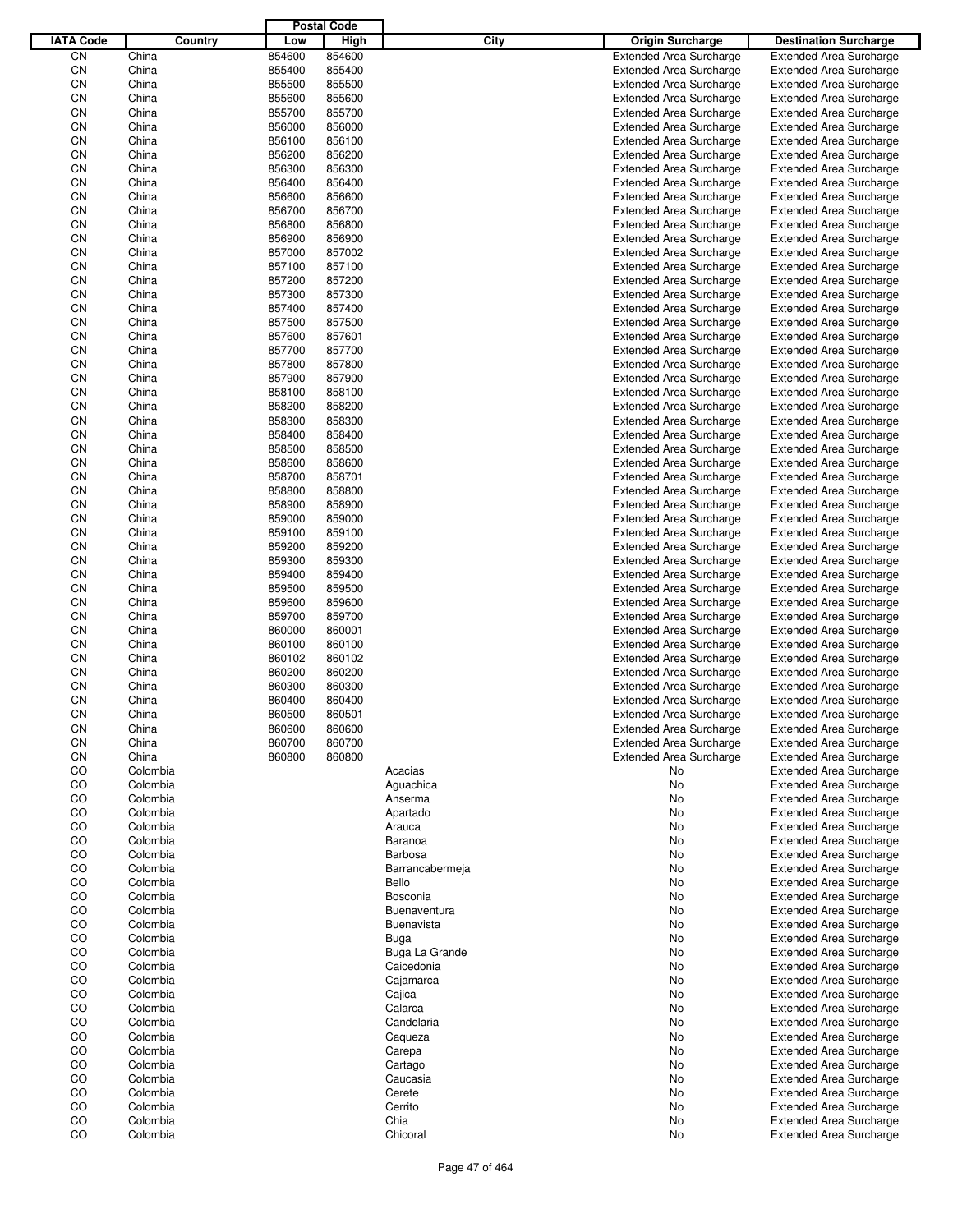|                  |          |     | <b>Postal Code</b> |                |      |                         |                                |
|------------------|----------|-----|--------------------|----------------|------|-------------------------|--------------------------------|
| <b>IATA Code</b> | Country  | Low | High               |                | City | <b>Origin Surcharge</b> | <b>Destination Surcharge</b>   |
| CO               | Colombia |     |                    | Chigorodo      |      | <b>No</b>               | <b>Extended Area Surcharge</b> |
| CO               | Colombia |     |                    | Chinchina      |      | No                      | <b>Extended Area Surcharge</b> |
| CO               | Colombia |     |                    | Chinu          |      | No                      | <b>Extended Area Surcharge</b> |
| CO               | Colombia |     |                    | Chipaque       |      | No                      | <b>Extended Area Surcharge</b> |
| CO               | Colombia |     |                    | Chiquinquira   |      | No                      | <b>Extended Area Surcharge</b> |
| CO               | Colombia |     |                    | Choconta       |      |                         |                                |
|                  |          |     |                    |                |      | No                      | <b>Extended Area Surcharge</b> |
| CO               | Colombia |     |                    | Cienaga        |      | No                      | <b>Extended Area Surcharge</b> |
| CO               | Colombia |     |                    | Cienaga De Oro |      | No                      | <b>Extended Area Surcharge</b> |
| CO               | Colombia |     |                    | Circasia       |      | No                      | <b>Extended Area Surcharge</b> |
| CO               | Colombia |     |                    | Codazzi        |      | No                      | <b>Extended Area Surcharge</b> |
| CO               | Colombia |     |                    | Corozal        |      | No                      | <b>Extended Area Surcharge</b> |
| CO               | Colombia |     |                    | Cota           |      | No                      | <b>Extended Area Surcharge</b> |
| CO               | Colombia |     |                    | Covenas        |      | No                      | <b>Extended Area Surcharge</b> |
| CO               | Colombia |     |                    | Dos Quebradas  |      | No                      | <b>Extended Area Surcharge</b> |
| CO               | Colombia |     |                    | Duitama        |      | No                      | <b>Extended Area Surcharge</b> |
| CO               | Colombia |     |                    | El Carmen      |      | No                      | <b>Extended Area Surcharge</b> |
| CO               | Colombia |     |                    | Espinal        |      | No                      | <b>Extended Area Surcharge</b> |
| CO               | Colombia |     |                    | Facatativa     |      | No                      | <b>Extended Area Surcharge</b> |
| CO               | Colombia |     |                    | Flandes        |      | No                      | <b>Extended Area Surcharge</b> |
| CO               | Colombia |     |                    | Florencia      |      | No                      | <b>Extended Area Surcharge</b> |
| CO               | Colombia |     |                    | Florida        |      | No                      | <b>Extended Area Surcharge</b> |
| CO               | Colombia |     |                    | Florida Blanca |      |                         |                                |
|                  |          |     |                    |                |      | No                      | <b>Extended Area Surcharge</b> |
| CO               | Colombia |     |                    | Fundacion      |      | No                      | <b>Extended Area Surcharge</b> |
| CO               | Colombia |     |                    | Funza          |      | No                      | <b>Extended Area Surcharge</b> |
| CO               | Colombia |     |                    | Fusagasuga     |      | No                      | <b>Extended Area Surcharge</b> |
| CO               | Colombia |     |                    | Galapa         |      | No                      | <b>Extended Area Surcharge</b> |
| CO               | Colombia |     |                    | Garzon         |      | No                      | <b>Extended Area Surcharge</b> |
| CO               | Colombia |     |                    | Girardota      |      | No                      | <b>Extended Area Surcharge</b> |
| CO               | Colombia |     |                    | Giron          |      | No                      | <b>Extended Area Surcharge</b> |
| CO               | Colombia |     |                    | Guacari        |      | No                      | <b>Extended Area Surcharge</b> |
| CO               | Colombia |     |                    | Guaduas        |      | No                      | <b>Extended Area Surcharge</b> |
| CO               | Colombia |     |                    | Gualanday      |      | No                      | <b>Extended Area Surcharge</b> |
| CO               | Colombia |     |                    | Guamo          |      | No                      | <b>Extended Area Surcharge</b> |
| CO               | Colombia |     |                    | Honda          |      | No                      | <b>Extended Area Surcharge</b> |
| CO               | Colombia |     |                    | Ipiales        |      | No                      | <b>Extended Area Surcharge</b> |
| CO               | Colombia |     |                    | Jamundi        |      | No                      | <b>Extended Area Surcharge</b> |
| CO               | Colombia |     |                    | La Calera      |      | No                      | <b>Extended Area Surcharge</b> |
| CO               | Colombia |     |                    | La Ceja        |      | No                      | <b>Extended Area Surcharge</b> |
| CO               | Colombia |     |                    | La Dorada      |      | No                      | <b>Extended Area Surcharge</b> |
| CO               |          |     |                    |                |      |                         |                                |
|                  | Colombia |     |                    | La Estrella    |      | No                      | <b>Extended Area Surcharge</b> |
| CO               | Colombia |     |                    | La Union       |      | No                      | <b>Extended Area Surcharge</b> |
| CO               | Colombia |     |                    | La Victoria    |      | No                      | <b>Extended Area Surcharge</b> |
| CO               | Colombia |     |                    | La Virginia    |      | No                      | <b>Extended Area Surcharge</b> |
| CO               | Colombia |     |                    | Leticia        |      | No                      | <b>Extended Area Surcharge</b> |
| CO               | Colombia |     |                    | Lorica         |      | No                      | <b>Extended Area Surcharge</b> |
| CO               | Colombia |     |                    | Los Patios     |      | No                      | <b>Extended Area Surcharge</b> |
| CO               | Colombia |     |                    | Madrid         |      | No                      | <b>Extended Area Surcharge</b> |
| CO               | Colombia |     |                    | Magangue       |      | No                      | <b>Extended Area Surcharge</b> |
| CO               | Colombia |     |                    | Maicao         |      | No                      | <b>Extended Area Surcharge</b> |
| CO               | Colombia |     |                    | Malaga         |      | No                      | <b>Extended Area Surcharge</b> |
| CO               | Colombia |     |                    | Malambo        |      | No                      | <b>Extended Area Surcharge</b> |
| CO               | Colombia |     |                    | Mamonal        |      | No                      | <b>Extended Area Surcharge</b> |
| CO               | Colombia |     |                    | Mariquita      |      | No                      | <b>Extended Area Surcharge</b> |
| CO               | Colombia |     |                    | Melgar         |      | No                      | <b>Extended Area Surcharge</b> |
| CO               | Colombia |     |                    | Moniquira      |      | No                      | Extended Area Surcharge        |
| CO               | Colombia |     |                    | Montelibano    |      | No                      | <b>Extended Area Surcharge</b> |
|                  | Colombia |     |                    |                |      |                         |                                |
| CO               |          |     |                    | Mosquera       |      | No                      | <b>Extended Area Surcharge</b> |
| CO               | Colombia |     |                    | Natagaima      |      | No                      | <b>Extended Area Surcharge</b> |
| CO               | Colombia |     |                    | Obando         |      | No                      | <b>Extended Area Surcharge</b> |
| CO               | Colombia |     |                    | Ocana          |      | No                      | <b>Extended Area Surcharge</b> |
| CO               | Colombia |     |                    | Oiba           |      | No                      | <b>Extended Area Surcharge</b> |
| CO               | Colombia |     |                    | Paipa          |      | No                      | <b>Extended Area Surcharge</b> |
| CO               | Colombia |     |                    | Palmira        |      | No                      | Extended Area Surcharge        |
| CO               | Colombia |     |                    | Pamplona       |      | No                      | <b>Extended Area Surcharge</b> |
| CO               | Colombia |     |                    | Piedecuesta    |      | No                      | <b>Extended Area Surcharge</b> |
| CO               | Colombia |     |                    | Piendamo       |      | No                      | <b>Extended Area Surcharge</b> |
| CO               | Colombia |     |                    | Pitalito       |      | No                      | Extended Area Surcharge        |
| CO               | Colombia |     |                    | Planeta Rica   |      | No                      | <b>Extended Area Surcharge</b> |
| CO               | Colombia |     |                    | Puerto Tejada  |      | No                      | <b>Extended Area Surcharge</b> |
| CO               | Colombia |     |                    | Purificacion   |      | No                      | <b>Extended Area Surcharge</b> |
| CO               | Colombia |     |                    | Quibdo         |      | No                      | <b>Extended Area Surcharge</b> |
| CO               | Colombia |     |                    | Rio Sucio      |      | No                      | <b>Extended Area Surcharge</b> |
| CO               | Colombia |     |                    |                |      |                         | <b>Extended Area Surcharge</b> |
|                  |          |     |                    | Rionegro       |      | No                      |                                |
| CO               | Colombia |     |                    | Roldanillo     |      | No                      | <b>Extended Area Surcharge</b> |
| CO               | Colombia |     |                    | Sabana Larga   |      | No                      | <b>Extended Area Surcharge</b> |
| CO               | Colombia |     |                    | Sabaneta       |      | No                      | <b>Extended Area Surcharge</b> |
| CO               | Colombia |     |                    | Sahagun        |      | No                      | <b>Extended Area Surcharge</b> |
| CO               | Colombia |     |                    | Saldana        |      | No                      | <b>Extended Area Surcharge</b> |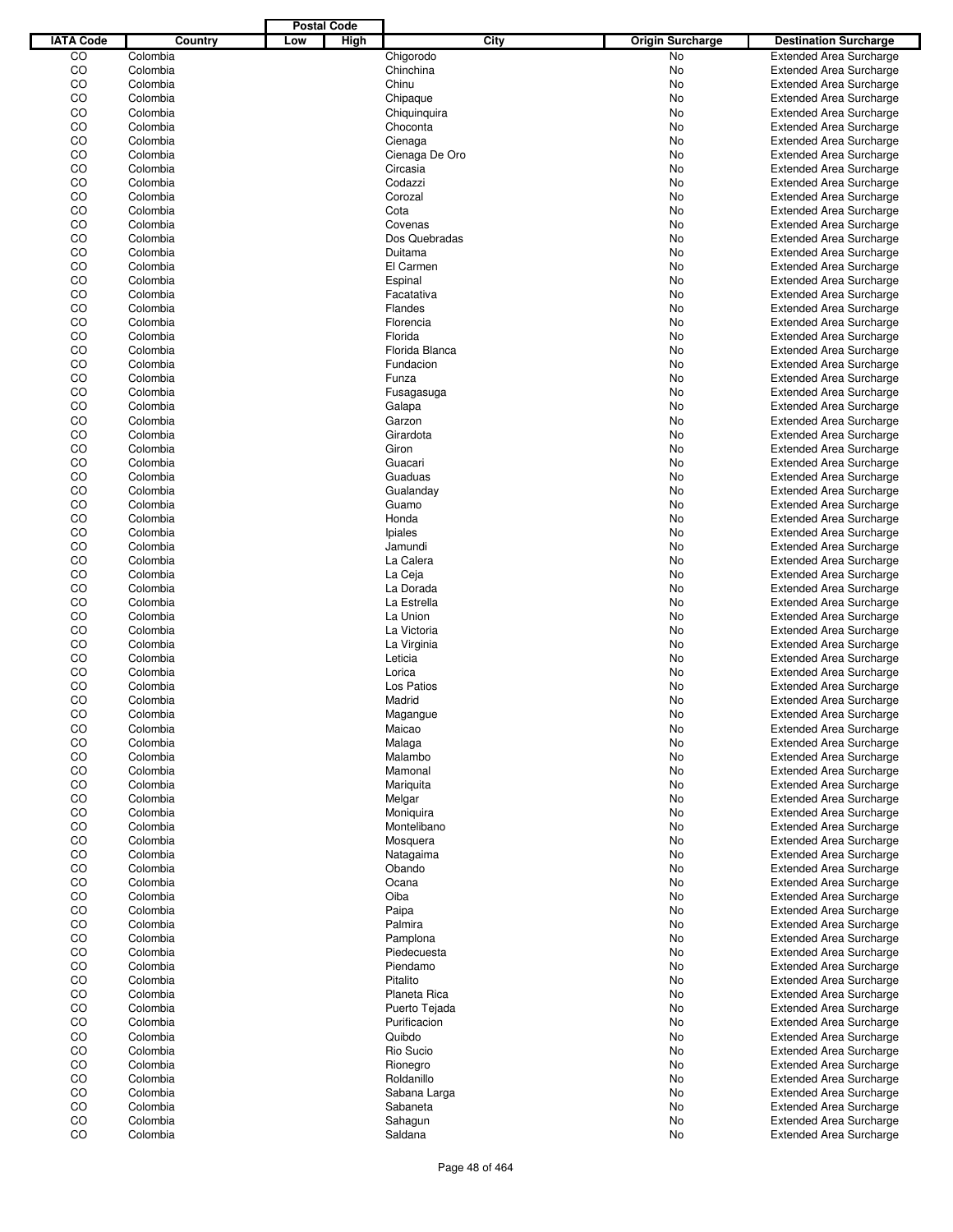|                  |                       |       | <b>Postal Code</b> |                        |                                |                                |
|------------------|-----------------------|-------|--------------------|------------------------|--------------------------------|--------------------------------|
| <b>IATA Code</b> | Country               | Low   | High               | City                   | <b>Origin Surcharge</b>        | <b>Destination Surcharge</b>   |
| CO               | Colombia              |       |                    | San Alberto            | <b>No</b>                      | <b>Extended Area Surcharge</b> |
| CO               | Colombia              |       |                    | San Gil                | No                             | <b>Extended Area Surcharge</b> |
| CO               | Colombia              |       |                    | San Jose Del Guaviare  | No                             | <b>Extended Area Surcharge</b> |
| CO               | Colombia              |       |                    | San Martin             | No                             | <b>Extended Area Surcharge</b> |
| CO               | Colombia              |       |                    | Santa Rosa De Cabal    | No                             | <b>Extended Area Surcharge</b> |
| CO               | Colombia              |       |                    | Santander De Quilichao | No                             | <b>Extended Area Surcharge</b> |
| CO               | Colombia              |       |                    | Sasaima                | No                             | <b>Extended Area Surcharge</b> |
| CO               | Colombia              |       |                    | Sevilla                | No                             | <b>Extended Area Surcharge</b> |
| CO               | Colombia              |       |                    | Simijaca               | No                             | <b>Extended Area Surcharge</b> |
| CO               | Colombia              |       |                    | Socorro                | No                             | <b>Extended Area Surcharge</b> |
| CO               | Colombia              |       |                    | Sogamoso               | No                             | <b>Extended Area Surcharge</b> |
| CO               | Colombia              |       |                    | Soledad                | No                             | <b>Extended Area Surcharge</b> |
| CO               | Colombia              |       |                    | Supia                  | No                             | <b>Extended Area Surcharge</b> |
| CO               | Colombia              |       |                    | Tibito                 | No                             | <b>Extended Area Surcharge</b> |
| CO               | Colombia              |       |                    | Tolu                   | No                             | <b>Extended Area Surcharge</b> |
| CO               |                       |       |                    |                        |                                |                                |
| CO               | Colombia              |       |                    | Tulua                  | No                             | <b>Extended Area Surcharge</b> |
|                  | Colombia              |       |                    | Tumaco                 | No                             | <b>Extended Area Surcharge</b> |
| CO               | Colombia              |       |                    | Tunja                  | No                             | <b>Extended Area Surcharge</b> |
| CO               | Colombia              |       |                    | <b>Tuquerres</b>       | No                             | <b>Extended Area Surcharge</b> |
| CO               | Colombia              |       |                    | Turbo                  | No                             | <b>Extended Area Surcharge</b> |
| CO               | Colombia              |       |                    | Tuta                   | No                             | <b>Extended Area Surcharge</b> |
| CO               | Colombia              |       |                    | Ubate                  | No                             | <b>Extended Area Surcharge</b> |
| CO               | Colombia              |       |                    | Velez                  | No                             | <b>Extended Area Surcharge</b> |
| CO               | Colombia              |       |                    | Villa Del Rosario      | No                             | <b>Extended Area Surcharge</b> |
| CO               | Colombia              |       |                    | Villa Maria            | No                             | <b>Extended Area Surcharge</b> |
| CO               | Colombia              |       |                    | Villapinzon            | No                             | <b>Extended Area Surcharge</b> |
| CO               | Colombia              |       |                    | Villeta                | No                             | <b>Extended Area Surcharge</b> |
| CO               | Colombia              |       |                    | Yopal                  | No                             | <b>Extended Area Surcharge</b> |
| CO               | Colombia              |       |                    | Yumbo                  | No                             | <b>Extended Area Surcharge</b> |
| CO               | Colombia              |       |                    | Zarzal                 | No                             | <b>Extended Area Surcharge</b> |
| CO               | Colombia              |       |                    | Zipaquira              | No                             | <b>Extended Area Surcharge</b> |
| CR               | Costa Rica            | 13600 | 13600              |                        | No                             | <b>Extended Area Surcharge</b> |
| CR               | Costa Rica            | 19200 | 19200              |                        | No                             | <b>Extended Area Surcharge</b> |
| CR               | Costa Rica            | 19300 | 19300              |                        | No                             | <b>Extended Area Surcharge</b> |
| CR               | Costa Rica            | 19400 | 19400              |                        | No                             | <b>Extended Area Surcharge</b> |
| CR               | Costa Rica            | 19450 | 19450              |                        | No                             | <b>Extended Area Surcharge</b> |
| CR               | Costa Rica            | 19500 | 19500              |                        | No                             | <b>Extended Area Surcharge</b> |
| CR               |                       |       |                    |                        |                                |                                |
|                  | Costa Rica            | 19600 | 19600              |                        | No                             | <b>Extended Area Surcharge</b> |
| CR               | Costa Rica            | 19700 | 19700              |                        | No                             | <b>Extended Area Surcharge</b> |
| CR               | Costa Rica            | 36000 | 36000              |                        | No                             | <b>Extended Area Surcharge</b> |
| CR               | Costa Rica            | 37000 | 37000              |                        | No                             | <b>Extended Area Surcharge</b> |
| CR               | Costa Rica            | 42000 | 42000              |                        | No                             | <b>Extended Area Surcharge</b> |
| CR               | Costa Rica            | 44000 | 44000              |                        | No                             | <b>Extended Area Surcharge</b> |
| CR               | Costa Rica            | 44200 | 44200              |                        | No                             | <b>Extended Area Surcharge</b> |
| CR               | Costa Rica            | 46000 | 46000              |                        | No                             | <b>Extended Area Surcharge</b> |
| CR               | Costa Rica            | 47000 | 47000              |                        | No                             | <b>Extended Area Surcharge</b> |
| CR               | Costa Rica            | 48000 | 48000              |                        | No                             | <b>Extended Area Surcharge</b> |
| CR               | Costa Rica            | 50000 | 50000              |                        | No                             | <b>Extended Area Surcharge</b> |
| CR               | Costa Rica            | 51000 | 51000              |                        | No                             | <b>Extended Area Surcharge</b> |
| CR               | Costa Rica            | 52000 | 52000              |                        | No                             | <b>Extended Area Surcharge</b> |
| CR               | Costa Rica            | 55000 | 55000              |                        | No                             | <b>Extended Area Surcharge</b> |
| CR               | Costa Rica            | 56000 | 56000              |                        | No                             | <b>Extended Area Surcharge</b> |
| CR               | Costa Rica            | 60000 | 60000              |                        | No                             | <b>Extended Area Surcharge</b> |
| CR               | Costa Rica            | 61200 | 61200              |                        | No                             | <b>Extended Area Surcharge</b> |
| CR               | Costa Rica            | 65000 | 65000              |                        | No                             | <b>Extended Area Surcharge</b> |
| CR               | Costa Rica            | 66000 | 66000              |                        | No                             | <b>Extended Area Surcharge</b> |
| CR               | Costa Rica            | 67000 | 67000              |                        |                                |                                |
|                  |                       |       |                    |                        | No                             | <b>Extended Area Surcharge</b> |
| CR               | Costa Rica            | 68000 | 68000              |                        | No                             | <b>Extended Area Surcharge</b> |
| CR               | Costa Rica            | 72000 | 72000              |                        | No                             | <b>Extended Area Surcharge</b> |
| CR               | Costa Rica            | 75000 | 75000              |                        | No                             | <b>Extended Area Surcharge</b> |
| CR               | Costa Rica            | 76000 | 76000              |                        | No                             | <b>Extended Area Surcharge</b> |
| CR               | Costa Rica            | 77000 | 77000              |                        | No                             | <b>Extended Area Surcharge</b> |
| CR               | Costa Rica            | 78000 | 78000              |                        | No                             | <b>Extended Area Surcharge</b> |
| CR               | Costa Rica            | 79000 | 79000              |                        | No                             | <b>Extended Area Surcharge</b> |
| CR               | Costa Rica            | 81000 | 81000              |                        | No                             | <b>Extended Area Surcharge</b> |
| HR               | Croatia               | 00000 | 09999              |                        | No                             | <b>Extended Area Surcharge</b> |
| HR               | Croatia               | 10151 | 99999              |                        | No                             | <b>Extended Area Surcharge</b> |
| CZ               | <b>Czech Republic</b> | 33039 | 33039              |                        | <b>Extended Area Surcharge</b> | <b>Extended Area Surcharge</b> |
| CZ               | <b>Czech Republic</b> | 33040 | 33040              |                        | <b>Extended Area Surcharge</b> | <b>Extended Area Surcharge</b> |
| CZ               | Czech Republic        | 34951 | 34954              |                        | <b>Extended Area Surcharge</b> | <b>Extended Area Surcharge</b> |
| CZ               | <b>Czech Republic</b> | 34972 | 34972              |                        | <b>Extended Area Surcharge</b> | <b>Extended Area Surcharge</b> |
| CZ               | <b>Czech Republic</b> | 35121 | 35122              |                        | <b>Extended Area Surcharge</b> | <b>Extended Area Surcharge</b> |
| CZ               | <b>Czech Republic</b> | 35124 | 35124              |                        | <b>Extended Area Surcharge</b> | <b>Extended Area Surcharge</b> |
| CZ               | Czech Republic        | 35131 | 35133              |                        | <b>Extended Area Surcharge</b> | <b>Extended Area Surcharge</b> |
| CZ               | <b>Czech Republic</b> | 35201 | 35202              |                        | <b>Extended Area Surcharge</b> | <b>Extended Area Surcharge</b> |
| CZ               | <b>Czech Republic</b> | 37872 | 37873              |                        | <b>Extended Area Surcharge</b> | <b>Extended Area Surcharge</b> |
| CZ               | <b>Czech Republic</b> | 37881 | 37881              |                        | <b>Extended Area Surcharge</b> | <b>Extended Area Surcharge</b> |
| CZ               |                       | 38223 | 38223              |                        |                                |                                |
|                  | <b>Czech Republic</b> |       |                    |                        | <b>Extended Area Surcharge</b> | <b>Extended Area Surcharge</b> |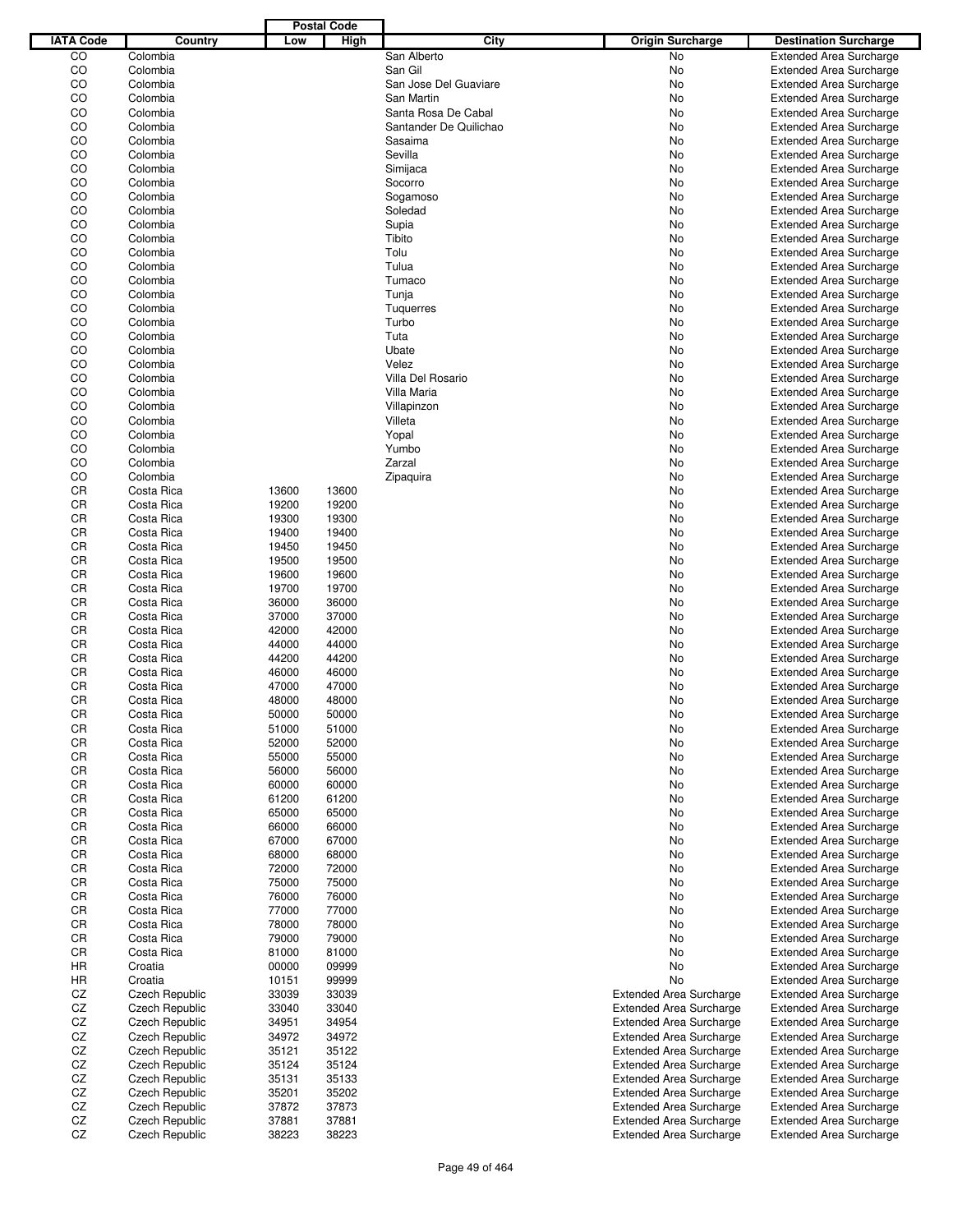|                  |                       |       | <b>Postal Code</b> |      |                                |                                |
|------------------|-----------------------|-------|--------------------|------|--------------------------------|--------------------------------|
| <b>IATA Code</b> | Country               | Low   | High               | City | <b>Origin Surcharge</b>        | <b>Destination Surcharge</b>   |
| CZ               | <b>Czech Republic</b> | 38226 | 38226              |      | <b>Extended Area Surcharge</b> | <b>Extended Area Surcharge</b> |
| CZ               | <b>Czech Republic</b> | 38276 | 38276              |      | <b>Extended Area Surcharge</b> | <b>Extended Area Surcharge</b> |
| CZ               | <b>Czech Republic</b> | 38293 | 38293              |      | <b>Extended Area Surcharge</b> | <b>Extended Area Surcharge</b> |
| CZ               | Czech Republic        | 38441 | 38444              |      | <b>Extended Area Surcharge</b> | <b>Extended Area Surcharge</b> |
| CZ               | <b>Czech Republic</b> | 38451 | 38451              |      | <b>Extended Area Surcharge</b> | <b>Extended Area Surcharge</b> |
| CZ               | Czech Republic        | 38491 | 38493              |      | <b>Extended Area Surcharge</b> | <b>Extended Area Surcharge</b> |
| CZ               | Czech Republic        |       | 40753              |      |                                |                                |
|                  |                       | 40753 |                    |      | <b>Extended Area Surcharge</b> | <b>Extended Area Surcharge</b> |
| CZ               | Czech Republic        | 40760 | 40761              |      | <b>Extended Area Surcharge</b> | <b>Extended Area Surcharge</b> |
| CZ               | Czech Republic        | 40777 | 40779              |      | <b>Extended Area Surcharge</b> | <b>Extended Area Surcharge</b> |
| CZ               | Czech Republic        | 40784 | 40784              |      | <b>Extended Area Surcharge</b> | <b>Extended Area Surcharge</b> |
| CZ               | Czech Republic        | 43121 | 43121              |      | <b>Extended Area Surcharge</b> | <b>Extended Area Surcharge</b> |
| CZ               | Czech Republic        | 43132 | 43132              |      | <b>Extended Area Surcharge</b> | <b>Extended Area Surcharge</b> |
| CZ               | Czech Republic        | 43182 | 43182              |      | <b>Extended Area Surcharge</b> | <b>Extended Area Surcharge</b> |
| CZ               | Czech Republic        | 43184 | 43184              |      | <b>Extended Area Surcharge</b> | <b>Extended Area Surcharge</b> |
| CZ               | Czech Republic        | 43186 | 43186              |      | <b>Extended Area Surcharge</b> | <b>Extended Area Surcharge</b> |
| CZ               | Czech Republic        | 43191 | 43191              |      | <b>Extended Area Surcharge</b> | <b>Extended Area Surcharge</b> |
| CZ               | Czech Republic        | 43546 | 43547              |      | <b>Extended Area Surcharge</b> | <b>Extended Area Surcharge</b> |
| CZ               | Czech Republic        | 46322 | 46323              |      | <b>Extended Area Surcharge</b> | <b>Extended Area Surcharge</b> |
| CZ               | Czech Republic        | 46361 | 46361              |      | <b>Extended Area Surcharge</b> | <b>Extended Area Surcharge</b> |
| CZ               | Czech Republic        | 46362 | 46364              |      | <b>Extended Area Surcharge</b> | <b>Extended Area Surcharge</b> |
| CZ               | Czech Republic        | 46365 | 46365              |      | <b>Extended Area Surcharge</b> | <b>Extended Area Surcharge</b> |
| CZ               | Czech Republic        | 46366 | 46367              |      | <b>Extended Area Surcharge</b> | <b>Extended Area Surcharge</b> |
| CZ               | Czech Republic        | 46371 | 46371              |      | <b>Extended Area Surcharge</b> | <b>Extended Area Surcharge</b> |
| CZ               | Czech Republic        | 46373 | 46373              |      | <b>Extended Area Surcharge</b> | <b>Extended Area Surcharge</b> |
| CZ               | Czech Republic        | 46374 | 46374              |      | <b>Extended Area Surcharge</b> | <b>Extended Area Surcharge</b> |
| CZ               | Czech Republic        | 46401 | 46401              |      | <b>Extended Area Surcharge</b> | <b>Extended Area Surcharge</b> |
| CZ               | Czech Republic        | 46812 | 46812              |      | <b>Extended Area Surcharge</b> | <b>Extended Area Surcharge</b> |
| CZ               | Czech Republic        | 46844 | 46844              |      | <b>Extended Area Surcharge</b> |                                |
|                  | Czech Republic        |       |                    |      |                                | <b>Extended Area Surcharge</b> |
| CZ               |                       | 46850 | 46850              |      | <b>Extended Area Surcharge</b> | <b>Extended Area Surcharge</b> |
| CZ               | Czech Republic        | 54955 | 54955              |      | <b>Extended Area Surcharge</b> | <b>Extended Area Surcharge</b> |
| CZ               | Czech Republic        | 54961 | 54961              |      | <b>Extended Area Surcharge</b> | <b>Extended Area Surcharge</b> |
| CZ               | Czech Republic        | 54971 | 54971              |      | <b>Extended Area Surcharge</b> | <b>Extended Area Surcharge</b> |
| CZ               | Czech Republic        | 54972 | 54974              |      | <b>Extended Area Surcharge</b> | <b>Extended Area Surcharge</b> |
| CZ               | Czech Republic        | 54981 | 54983              |      | <b>Extended Area Surcharge</b> | <b>Extended Area Surcharge</b> |
| CZ               | Czech Republic        | 54984 | 54984              |      | <b>Extended Area Surcharge</b> | <b>Extended Area Surcharge</b> |
| CZ               | Czech Republic        | 55001 | 55001              |      | <b>Extended Area Surcharge</b> | <b>Extended Area Surcharge</b> |
| CZ               | Czech Republic        | 55003 | 55003              |      | <b>Extended Area Surcharge</b> | <b>Extended Area Surcharge</b> |
| CZ               | Czech Republic        | 58232 | 58233              |      | <b>Extended Area Surcharge</b> | <b>Extended Area Surcharge</b> |
| CZ               | Czech Republic        | 58274 | 58274              |      | <b>Extended Area Surcharge</b> | <b>Extended Area Surcharge</b> |
| CZ               | Czech Republic        | 58282 | 58284              |      | <b>Extended Area Surcharge</b> | <b>Extended Area Surcharge</b> |
| CZ               | Czech Republic        | 58286 | 58287              |      | <b>Extended Area Surcharge</b> | <b>Extended Area Surcharge</b> |
| CZ               | Czech Republic        | 58291 | 58294              |      | <b>Extended Area Surcharge</b> | <b>Extended Area Surcharge</b> |
| CZ               | Czech Republic        | 58401 | 58401              |      | <b>Extended Area Surcharge</b> | <b>Extended Area Surcharge</b> |
| CZ               | Czech Republic        | 67122 | 67129              |      | <b>Extended Area Surcharge</b> | <b>Extended Area Surcharge</b> |
| CZ               | Czech Republic        | 67167 | 67169              |      | <b>Extended Area Surcharge</b> | <b>Extended Area Surcharge</b> |
| CZ               | Czech Republic        | 67181 | 67183              |      | <b>Extended Area Surcharge</b> | <b>Extended Area Surcharge</b> |
| CZ               | <b>Czech Republic</b> | 67185 | 67185              |      | <b>Extended Area Surcharge</b> | <b>Extended Area Surcharge</b> |
| CZ               | Czech Republic        | 68755 | 68755              |      | <b>Extended Area Surcharge</b> | <b>Extended Area Surcharge</b> |
| CZ               | Czech Republic        | 68765 | 68767              |      | <b>Extended Area Surcharge</b> | <b>Extended Area Surcharge</b> |
| CZ               | <b>Czech Republic</b> | 68771 | 68772              |      | <b>Extended Area Surcharge</b> | <b>Extended Area Surcharge</b> |
| CZ               | Czech Republic        | 68774 | 68774              |      | <b>Extended Area Surcharge</b> | <b>Extended Area Surcharge</b> |
|                  |                       |       |                    |      |                                |                                |
| CZ               | Czech Republic        | 69663 | 69664              |      | <b>Extended Area Surcharge</b> | <b>Extended Area Surcharge</b> |
| CZ               | Czech Republic        | 69666 | 69667              |      | <b>Extended Area Surcharge</b> | <b>Extended Area Surcharge</b> |
| CZ               | <b>Czech Republic</b> | 69675 | 69675              |      | <b>Extended Area Surcharge</b> | <b>Extended Area Surcharge</b> |
| CZ               | Czech Republic        | 73982 | 73982              |      | <b>Extended Area Surcharge</b> | <b>Extended Area Surcharge</b> |
| CZ               | Czech Republic        | 73985 | 73985              |      | <b>Extended Area Surcharge</b> | <b>Extended Area Surcharge</b> |
| CZ               | Czech Republic        | 73991 | 73991              |      | <b>Extended Area Surcharge</b> | <b>Extended Area Surcharge</b> |
| CZ               | Czech Republic        | 73994 | 73998              |      | <b>Extended Area Surcharge</b> | <b>Extended Area Surcharge</b> |
| CZ               | Czech Republic        | 78825 | 78825              |      | <b>Extended Area Surcharge</b> | <b>Extended Area Surcharge</b> |
| CZ               | Czech Republic        | 78832 | 78832              |      | <b>Extended Area Surcharge</b> | <b>Extended Area Surcharge</b> |
| CZ               | Czech Republic        | 79001 | 79001              |      | <b>Extended Area Surcharge</b> | <b>Extended Area Surcharge</b> |
| CZ               | Czech Republic        | 79003 | 79003              |      | <b>Extended Area Surcharge</b> | <b>Extended Area Surcharge</b> |
| CZ               | Czech Republic        | 79051 | 79055              |      | <b>Extended Area Surcharge</b> | <b>Extended Area Surcharge</b> |
| CZ               | Czech Republic        | 79056 | 79056              |      | <b>Extended Area Surcharge</b> | <b>Extended Area Surcharge</b> |
| CZ               | Czech Republic        | 79057 | 79057              |      | <b>Extended Area Surcharge</b> | <b>Extended Area Surcharge</b> |
| CZ               | Czech Republic        | 79058 | 79058              |      | <b>Extended Area Surcharge</b> | <b>Extended Area Surcharge</b> |
| CZ               | Czech Republic        | 79061 | 79061              |      | <b>Extended Area Surcharge</b> | <b>Extended Area Surcharge</b> |
| CZ               | Czech Republic        | 79063 | 79063              |      | <b>Extended Area Surcharge</b> | <b>Extended Area Surcharge</b> |
| CZ               | Czech Republic        | 79064 | 79064              |      | <b>Extended Area Surcharge</b> | <b>Extended Area Surcharge</b> |
| CZ               | Czech Republic        | 79065 | 79065              |      | <b>Extended Area Surcharge</b> | <b>Extended Area Surcharge</b> |
| CZ               | Czech Republic        | 79066 | 79066              |      | <b>Extended Area Surcharge</b> | <b>Extended Area Surcharge</b> |
| CZ               | Czech Republic        | 79067 | 79067              |      | <b>Extended Area Surcharge</b> | <b>Extended Area Surcharge</b> |
| CZ               |                       |       | 79068              |      | <b>Extended Area Surcharge</b> | <b>Extended Area Surcharge</b> |
|                  | Czech Republic        | 79068 |                    |      |                                |                                |
| CZ               | Czech Republic        | 79069 | 79069              |      | <b>Extended Area Surcharge</b> | <b>Extended Area Surcharge</b> |
| CZ               | Czech Republic        | 79070 | 79070              |      | <b>Extended Area Surcharge</b> | <b>Extended Area Surcharge</b> |
| CZ               | Czech Republic        | 79081 | 79084              |      | <b>Extended Area Surcharge</b> | <b>Extended Area Surcharge</b> |
| CZ               | Czech Republic        | 79376 | 79376              |      | <b>Extended Area Surcharge</b> | <b>Extended Area Surcharge</b> |
| DK               | Denmark               | 3700  | 3799               |      | <b>Extended Area Surcharge</b> | Remote Area Surcharge          |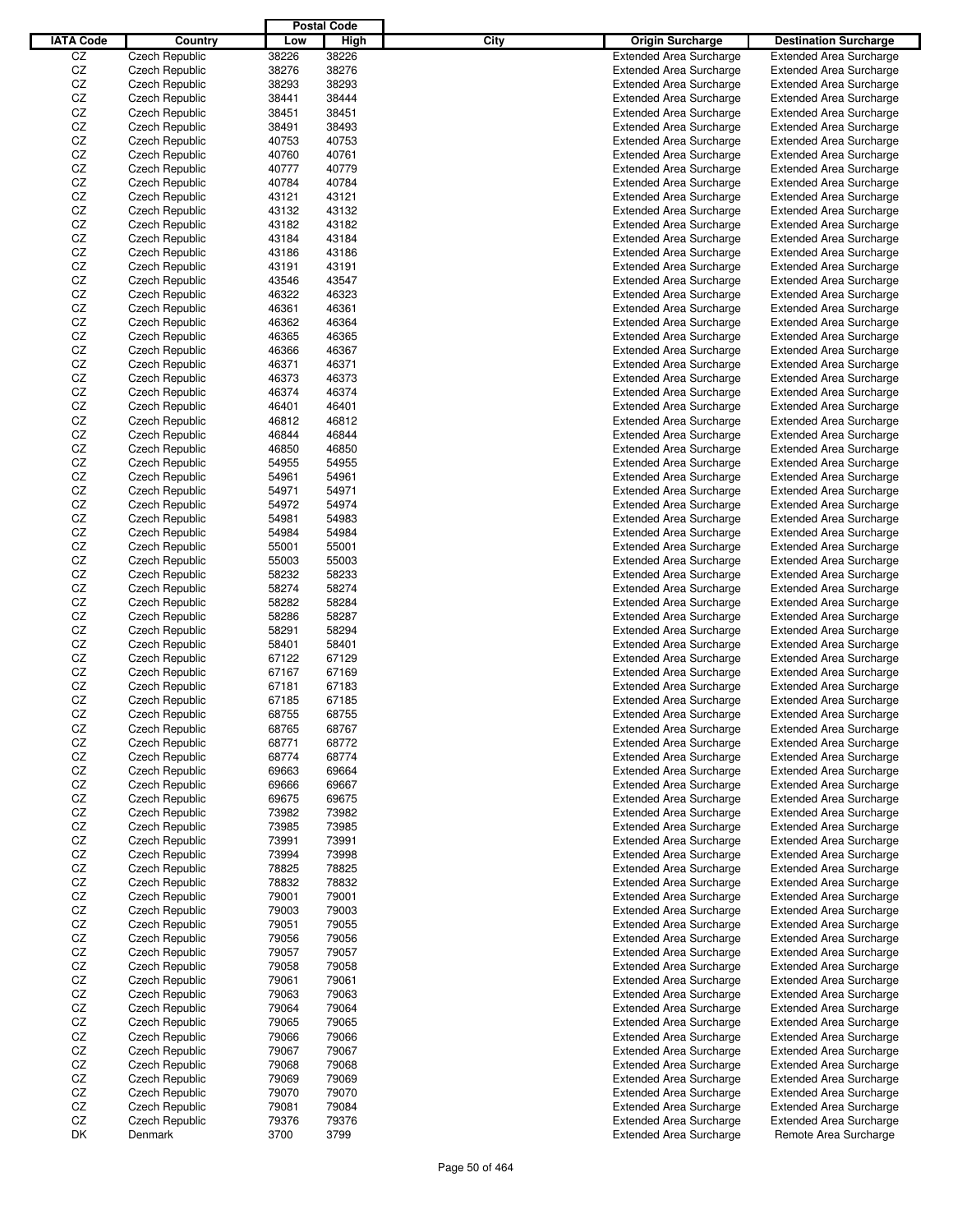|                  |                    |      | <b>Postal Code</b> |                       |                                |                                |
|------------------|--------------------|------|--------------------|-----------------------|--------------------------------|--------------------------------|
| <b>IATA Code</b> | Country            | Low  | High               | City                  | <b>Origin Surcharge</b>        | <b>Destination Surcharge</b>   |
| DK               | Denmark            | 4592 | 4592               |                       | <b>Extended Area Surcharge</b> | Remote Area Surcharge          |
| DK               | Denmark            | 4944 | 4944               |                       | <b>Extended Area Surcharge</b> | <b>Extended Area Surcharge</b> |
| DK               | Denmark            | 5900 | 5999               |                       | <b>Extended Area Surcharge</b> | <b>Extended Area Surcharge</b> |
| DK               | Denmark            | 6270 | 6270               |                       | <b>Extended Area Surcharge</b> | <b>Extended Area Surcharge</b> |
| DK               | Denmark            | 6280 | 6280               |                       | <b>Extended Area Surcharge</b> | <b>Extended Area Surcharge</b> |
| DK               | Denmark            | 6720 | 6720               |                       | <b>Extended Area Surcharge</b> | <b>Extended Area Surcharge</b> |
| DK               | Denmark            |      | 6792               |                       |                                |                                |
|                  |                    | 6792 |                    |                       | <b>Extended Area Surcharge</b> | <b>Extended Area Surcharge</b> |
| DK               | Denmark            | 6818 | 6869               |                       | <b>Extended Area Surcharge</b> | <b>Extended Area Surcharge</b> |
| DK               | Denmark            | 6871 | 6879               |                       | <b>Extended Area Surcharge</b> | <b>Extended Area Surcharge</b> |
| DK               | Denmark            | 6881 | 6890               |                       | <b>Extended Area Surcharge</b> | <b>Extended Area Surcharge</b> |
| DK               | Denmark            | 6893 | 6893               |                       | <b>Extended Area Surcharge</b> | <b>Extended Area Surcharge</b> |
| DK               | Denmark            | 6960 | 6960               |                       | <b>Extended Area Surcharge</b> | <b>Extended Area Surcharge</b> |
| DK               | Denmark            | 8305 | 8305               |                       | <b>Extended Area Surcharge</b> | Remote Area Surcharge          |
| DK               | Denmark            | 8592 | 8592               |                       | <b>Extended Area Surcharge</b> | Remote Area Surcharge          |
| DK               | Denmark            | 9492 | 9492               |                       | <b>Extended Area Surcharge</b> | <b>Extended Area Surcharge</b> |
| DK               | Denmark            | 9493 | 9493               |                       | <b>Extended Area Surcharge</b> | <b>Extended Area Surcharge</b> |
| DK               | Denmark            | 9940 | 9940               |                       | <b>Extended Area Surcharge</b> | Remote Area Surcharge          |
| DK               | Denmark            | 9970 | 9990               |                       | <b>Extended Area Surcharge</b> | <b>Extended Area Surcharge</b> |
| DO               | Dominican Republic |      |                    | Arenoso               | No                             | <b>Extended Area Surcharge</b> |
| DO               | Dominican Republic |      |                    | Azua                  | No                             | <b>Extended Area Surcharge</b> |
| DO               | Dominican Republic |      |                    | Azua De Compostela    | No                             | <b>Extended Area Surcharge</b> |
| DO               | Dominican Republic |      |                    | <b>Bahoruco</b>       | No                             | <b>Extended Area Surcharge</b> |
| DO               | Dominican Republic |      |                    | Banica                | No                             | <b>Extended Area Surcharge</b> |
|                  | Dominican Republic |      |                    | Barahona              |                                |                                |
| DO               |                    |      |                    |                       | No                             | <b>Extended Area Surcharge</b> |
| DO               | Dominican Republic |      |                    | Bayaguana             | No                             | <b>Extended Area Surcharge</b> |
| DO               | Dominican Republic |      |                    | Bohechio              | No                             | <b>Extended Area Surcharge</b> |
| DO               | Dominican Republic |      |                    | Cabral                | No                             | <b>Extended Area Surcharge</b> |
| DO               | Dominican Republic |      |                    | Cabrera               | No                             | <b>Extended Area Surcharge</b> |
| DO               | Dominican Republic |      |                    | Castanuelas           | No                             | <b>Extended Area Surcharge</b> |
| DO               | Dominican Republic |      |                    | Castillo              | No                             | <b>Extended Area Surcharge</b> |
| DO               | Dominican Republic |      |                    | Cayetano Germosen     | No                             | <b>Extended Area Surcharge</b> |
| DO               | Dominican Republic |      |                    | Cevicos               | No                             | <b>Extended Area Surcharge</b> |
| DO               | Dominican Republic |      |                    | Comendador            | No                             | <b>Extended Area Surcharge</b> |
| DO               | Dominican Republic |      |                    | Cotui                 | No                             | <b>Extended Area Surcharge</b> |
| DO               | Dominican Republic |      |                    | Dajabon               | No                             | <b>Extended Area Surcharge</b> |
| DO               | Dominican Republic |      |                    | Don Juan              | No                             | <b>Extended Area Surcharge</b> |
|                  |                    |      |                    |                       |                                |                                |
| DO               | Dominican Republic |      |                    | Duarte                | No                             | <b>Extended Area Surcharge</b> |
| DO               | Dominican Republic |      |                    | Duverge               | No                             | <b>Extended Area Surcharge</b> |
| DO               | Dominican Republic |      |                    | El Cacao              | No                             | <b>Extended Area Surcharge</b> |
| DO               | Dominican Republic |      |                    | El Cercado            | No                             | <b>Extended Area Surcharge</b> |
| DO               | Dominican Republic |      |                    | El Factor             | No                             | <b>Extended Area Surcharge</b> |
| DO               | Dominican Republic |      |                    | El Guayabal           | No                             | <b>Extended Area Surcharge</b> |
| DO               | Dominican Republic |      |                    | El Llano              | No                             | <b>Extended Area Surcharge</b> |
| DO               | Dominican Republic |      |                    | El Penon              | No                             | <b>Extended Area Surcharge</b> |
| DO               | Dominican Republic |      |                    | El Pino               | No                             | <b>Extended Area Surcharge</b> |
| DO               | Dominican Republic |      |                    | El Seybo              | No                             | <b>Extended Area Surcharge</b> |
| DO               | Dominican Republic |      |                    | El Valle              | No                             | <b>Extended Area Surcharge</b> |
| DO               | Dominican Republic |      |                    | Elias Pina            | No                             | <b>Extended Area Surcharge</b> |
| DO               | Dominican Republic |      |                    | Enriquillo            | No                             | <b>Extended Area Surcharge</b> |
| DO               | Dominican Republic |      |                    | Espaillat             | No                             | <b>Extended Area Surcharge</b> |
| DO               | Dominican Republic |      |                    | Esperalvillo          | No                             | <b>Extended Area Surcharge</b> |
| DO               | Dominican Republic |      |                    | Estebania             | No                             | <b>Extended Area Surcharge</b> |
| DO               | Dominican Republic |      |                    | Fantino               | No                             | <b>Extended Area Surcharge</b> |
| DO               | Dominican Republic |      |                    | Fundacion             |                                | <b>Extended Area Surcharge</b> |
|                  |                    |      |                    |                       | No                             |                                |
| DO               | Dominican Republic |      |                    | Galvan                | No                             | <b>Extended Area Surcharge</b> |
| DO               | Dominican Republic |      |                    | Gaspar Hernandez      | No                             | <b>Extended Area Surcharge</b> |
| DO               | Dominican Republic |      |                    | Guayabal              | No                             | <b>Extended Area Surcharge</b> |
| DO               | Dominican Republic |      |                    | Guayubin              | No                             | <b>Extended Area Surcharge</b> |
| DO               | Dominican Republic |      |                    | Hato Mayor            | No                             | <b>Extended Area Surcharge</b> |
| DO               | Dominican Republic |      |                    | Hato Mayor Del Rey    | No                             | <b>Extended Area Surcharge</b> |
| DO               | Dominican Republic |      |                    | Hondo Valle           | No                             | <b>Extended Area Surcharge</b> |
| DO               | Dominican Republic |      |                    | Hostos                | No                             | <b>Extended Area Surcharge</b> |
| DO               | Dominican Republic |      |                    | Independencia         | No                             | <b>Extended Area Surcharge</b> |
| DO               | Dominican Republic |      |                    | Jamao Al Norte        | No                             | <b>Extended Area Surcharge</b> |
| DO               | Dominican Republic |      |                    | Jimani                | No                             | <b>Extended Area Surcharge</b> |
| DO               | Dominican Republic |      |                    | <b>Jose Contreras</b> | No                             | <b>Extended Area Surcharge</b> |
| DO               | Dominican Republic |      |                    | Juan De Herrera       | No                             | <b>Extended Area Surcharge</b> |
| DO               | Dominican Republic |      |                    | Juan Santiago         | No                             | <b>Extended Area Surcharge</b> |
|                  |                    |      |                    |                       |                                |                                |
| DO               | Dominican Republic |      |                    | La Altagracia         | No                             | <b>Extended Area Surcharge</b> |
| DO               | Dominican Republic |      |                    | La Cienaga            | No                             | <b>Extended Area Surcharge</b> |
| DO               | Dominican Republic |      |                    | La Cueva              | No                             | <b>Extended Area Surcharge</b> |
| DO               | Dominican Republic |      |                    | La Descubierta        | No                             | <b>Extended Area Surcharge</b> |
| DO               | Dominican Republic |      |                    | La Laguna De Nisibon  | No                             | <b>Extended Area Surcharge</b> |
| DO               | Dominican Republic |      |                    | La Mata               | No                             | <b>Extended Area Surcharge</b> |
| DO               | Dominican Republic |      |                    | La Otra Banda         | No                             | <b>Extended Area Surcharge</b> |
| DO               | Dominican Republic |      |                    | Laguna Salada         | No                             | <b>Extended Area Surcharge</b> |
| DO               | Dominican Republic |      |                    | Las Charcas           | No                             | <b>Extended Area Surcharge</b> |
| DO               | Dominican Republic |      |                    | Las Cuevas            | No                             | <b>Extended Area Surcharge</b> |
|                  |                    |      |                    |                       |                                |                                |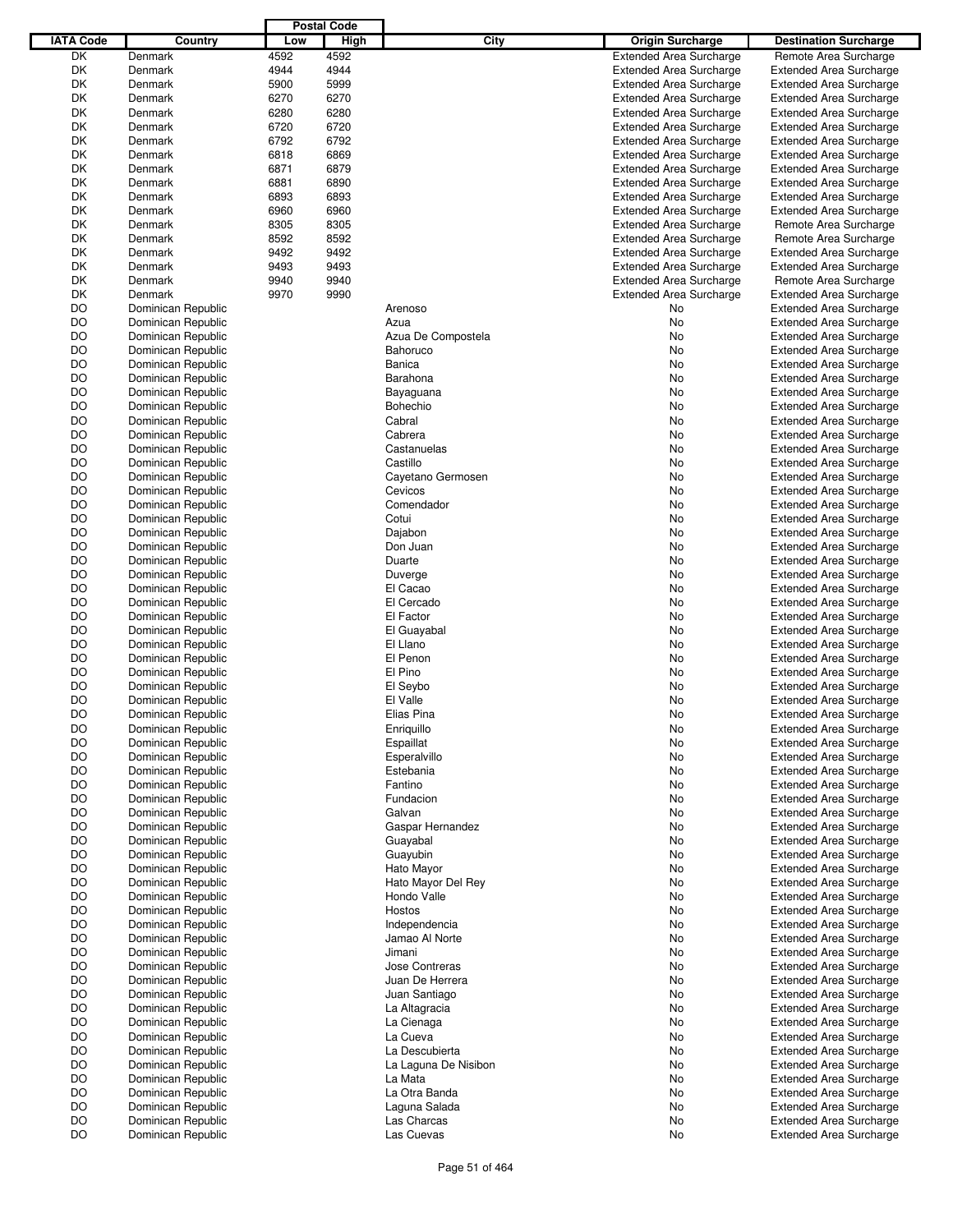| <b>IATA Code</b> | Country            | Low | High | City                        | <b>Origin Surcharge</b> | <b>Destination Surcharge</b>   |
|------------------|--------------------|-----|------|-----------------------------|-------------------------|--------------------------------|
| <b>DO</b>        | Dominican Republic |     |      | Las Guaranas                | No                      | <b>Extended Area Surcharge</b> |
| DO               | Dominican Republic |     |      | Las Matas                   | No                      | <b>Extended Area Surcharge</b> |
| DO               | Dominican Republic |     |      | Las Matas De Farfan         | No                      | <b>Extended Area Surcharge</b> |
| DO               | Dominican Republic |     |      | Las Matas De Sta Cruz       | No                      | <b>Extended Area Surcharge</b> |
| DO               | Dominican Republic |     |      | Las Salinas                 | No                      | <b>Extended Area Surcharge</b> |
| DO               | Dominican Republic |     |      | Las Terrenas                | No                      | <b>Extended Area Surcharge</b> |
| DO               | Dominican Republic |     |      | Las Yayas Viajama           | No                      | <b>Extended Area Surcharge</b> |
| DO               | Dominican Republic |     |      | Loma De Cabrera             | No                      | <b>Extended Area Surcharge</b> |
| DO               | Dominican Republic |     |      | Los Almacigos               | No                      | <b>Extended Area Surcharge</b> |
| DO               | Dominican Republic |     |      | Los Cacaos                  | No                      | <b>Extended Area Surcharge</b> |
| DO               | Dominican Republic |     |      | Los Rios                    | No                      | <b>Extended Area Surcharge</b> |
| DO               | Dominican Republic |     |      | Maria Trinidad Sanchez      | No                      | <b>Extended Area Surcharge</b> |
| DO               | Dominican Republic |     |      | Mella                       | No                      | <b>Extended Area Surcharge</b> |
| DO               | Dominican Republic |     |      | Miches                      | No                      | <b>Extended Area Surcharge</b> |
| DO               | Dominican Republic |     |      | Moncion                     | No                      | <b>Extended Area Surcharge</b> |
| DO               | Dominican Republic |     |      | Monte Cristi                | No                      | <b>Extended Area Surcharge</b> |
| DO               | Dominican Republic |     |      | Monte Plata                 | No                      | <b>Extended Area Surcharge</b> |
| DO               | Dominican Republic |     |      | Nagua                       | No                      | <b>Extended Area Surcharge</b> |
| DO               | Dominican Republic |     |      | Neiba                       | No                      | <b>Extended Area Surcharge</b> |
| DO               | Dominican Republic |     |      | Neyba                       | No                      | <b>Extended Area Surcharge</b> |
| DO               | Dominican Republic |     |      | Nisibon                     | No                      | <b>Extended Area Surcharge</b> |
| DO               | Dominican Republic |     |      | Otra Banda                  | No                      | <b>Extended Area Surcharge</b> |
| DO               | Dominican Republic |     |      | Oviedo                      | No                      | <b>Extended Area Surcharge</b> |
| DO               | Dominican Republic |     |      | Padre Las Casas             | No                      | <b>Extended Area Surcharge</b> |
| DO               | Dominican Republic |     |      | Paraiso                     | No                      | <b>Extended Area Surcharge</b> |
| DO               | Dominican Republic |     |      | Partido                     | No                      | <b>Extended Area Surcharge</b> |
| DO               | Dominican Republic |     |      | Pedernales                  | No                      | <b>Extended Area Surcharge</b> |
| DO               | Dominican Republic |     |      | Pedro Santana               | No                      | <b>Extended Area Surcharge</b> |
| DO               | Dominican Republic |     |      | Penon                       | No                      | <b>Extended Area Surcharge</b> |
| DO               | Dominican Republic |     |      | Pepillo Salcedo             | No                      | <b>Extended Area Surcharge</b> |
| DO               | Dominican Republic |     |      | Peralta                     | No                      | <b>Extended Area Surcharge</b> |
| DO               | Dominican Republic |     |      | Piedra Blanca               | No                      | <b>Extended Area Surcharge</b> |
| DO               | Dominican Republic |     |      | Pimentel                    | No                      | <b>Extended Area Surcharge</b> |
| DO               | Dominican Republic |     |      | Polo                        | No                      | <b>Extended Area Surcharge</b> |
| DO               | Dominican Republic |     |      | Poster Rio                  | No                      | <b>Extended Area Surcharge</b> |
| DO               | Dominican Republic |     |      | Pueblo Viejo                | No                      | <b>Extended Area Surcharge</b> |
| DO               | Dominican Republic |     |      | Rancho Arriba               | No                      | <b>Extended Area Surcharge</b> |
| DO               | Dominican Republic |     |      | Restauracion                | No                      | <b>Extended Area Surcharge</b> |
| DO               | Dominican Republic |     |      | Rio San Juan                | No                      | <b>Extended Area Surcharge</b> |
| DO               | Dominican Republic |     |      | Sabana Buey                 | No                      | <b>Extended Area Surcharge</b> |
| DO               | Dominican Republic |     |      | Sabana De La Mar            | No                      | <b>Extended Area Surcharge</b> |
| DO               | Dominican Republic |     |      | Sabana Grande De Boya       | No                      | <b>Extended Area Surcharge</b> |
| DO               | Dominican Republic |     |      | Sabana Larga                | No                      | <b>Extended Area Surcharge</b> |
| DO               | Dominican Republic |     |      | Sabana Yegua                | No                      | <b>Extended Area Surcharge</b> |
| DO               | Dominican Republic |     |      | Salcedo                     | No                      | <b>Extended Area Surcharge</b> |
| DO               | Dominican Republic |     |      | Samana                      | No                      | <b>Extended Area Surcharge</b> |
| DO               | Dominican Republic |     |      | San Fernando De Montecristi | No                      | <b>Extended Area Surcharge</b> |
| DO               | Dominican Republic |     |      | San Ignacio De Sabaneta     | No                      | <b>Extended Area Surcharge</b> |
| DO               | Dominican Republic |     |      | San Jose De Ocoa            | No                      | <b>Extended Area Surcharge</b> |
| DO               | Dominican Republic |     |      | San Juan                    | No                      | <b>Extended Area Surcharge</b> |
| DO               | Dominican Republic |     |      | San Juan De Maguana         | No                      | <b>Extended Area Surcharge</b> |
| DO               | Dominican Republic |     |      | San Rafael Del Yuma         | No                      | <b>Extended Area Surcharge</b> |
| DO               | Dominican Republic |     |      | San Victor                  | No                      | <b>Extended Area Surcharge</b> |
| DO               | Dominican Republic |     |      | Sanchez                     | No                      | <b>Extended Area Surcharge</b> |
| DO               | Dominican Republic |     |      | Sanchez Ramirez             | No                      | <b>Extended Area Surcharge</b> |
| DO               | Dominican Republic |     |      | Santa Cruz Del Seybo        | No                      | <b>Extended Area Surcharge</b> |
| DO               | Dominican Republic |     |      | Santiago Rodriguez          | No                      | Extended Area Surcharge        |
| DO               | Dominican Republic |     |      | Sta Barbara D Samana        | No                      | <b>Extended Area Surcharge</b> |
| DO               | Dominican Republic |     |      | Sta Cruz De Barahona        | No                      | <b>Extended Area Surcharge</b> |
| DO               | Dominican Republic |     |      | Tabara Arriba               | No                      | <b>Extended Area Surcharge</b> |
| DO               | Dominican Republic |     |      | Tamayo                      | No                      | <b>Extended Area Surcharge</b> |
| DO               | Dominican Republic |     |      | Tenares                     | No                      | <b>Extended Area Surcharge</b> |
| DO               | Dominican Republic |     |      | Ubilla                      | No                      | <b>Extended Area Surcharge</b> |
| DO               | Dominican Republic |     |      | Vallejuelo                  | No                      | <b>Extended Area Surcharge</b> |
| DO               | Dominican Republic |     |      | Valverde                    | No                      | <b>Extended Area Surcharge</b> |
| DO               | Dominican Republic |     |      | Vicente Noble               | No                      | <b>Extended Area Surcharge</b> |
| DO               | Dominican Republic |     |      | Villa Fundacion             | No                      | <b>Extended Area Surcharge</b> |
| DO               | Dominican Republic |     |      | Villa Jaragua               | No                      | <b>Extended Area Surcharge</b> |
| DO               | Dominican Republic |     |      | Villa Riva                  | No                      | <b>Extended Area Surcharge</b> |
| DO               | Dominican Republic |     |      | Villa Tapia                 | No                      | <b>Extended Area Surcharge</b> |
| DO               | Dominican Republic |     |      | Villa Vasquez               | No                      | <b>Extended Area Surcharge</b> |
| DO               | Dominican Republic |     |      | Yamasa                      | No                      | <b>Extended Area Surcharge</b> |
| DO               | Dominican Republic |     |      | Yayas De Viajama            | No                      | <b>Extended Area Surcharge</b> |
| EC               | Ecuador            |     |      | Canuto                      | No                      | <b>Extended Area Surcharge</b> |
| EC               | Ecuador            |     |      |                             | No                      | <b>Extended Area Surcharge</b> |
| EC               | Ecuador            |     |      | Catamayo                    | No                      | <b>Extended Area Surcharge</b> |
| ЕC               | Ecuador            |     |      | Gualaquiza<br>Jaramijo      | No                      | <b>Extended Area Surcharge</b> |
| EC               | Ecuador            |     |      | Macara                      | No                      | <b>Extended Area Surcharge</b> |
|                  |                    |     |      |                             |                         |                                |

**Postal Code**

Г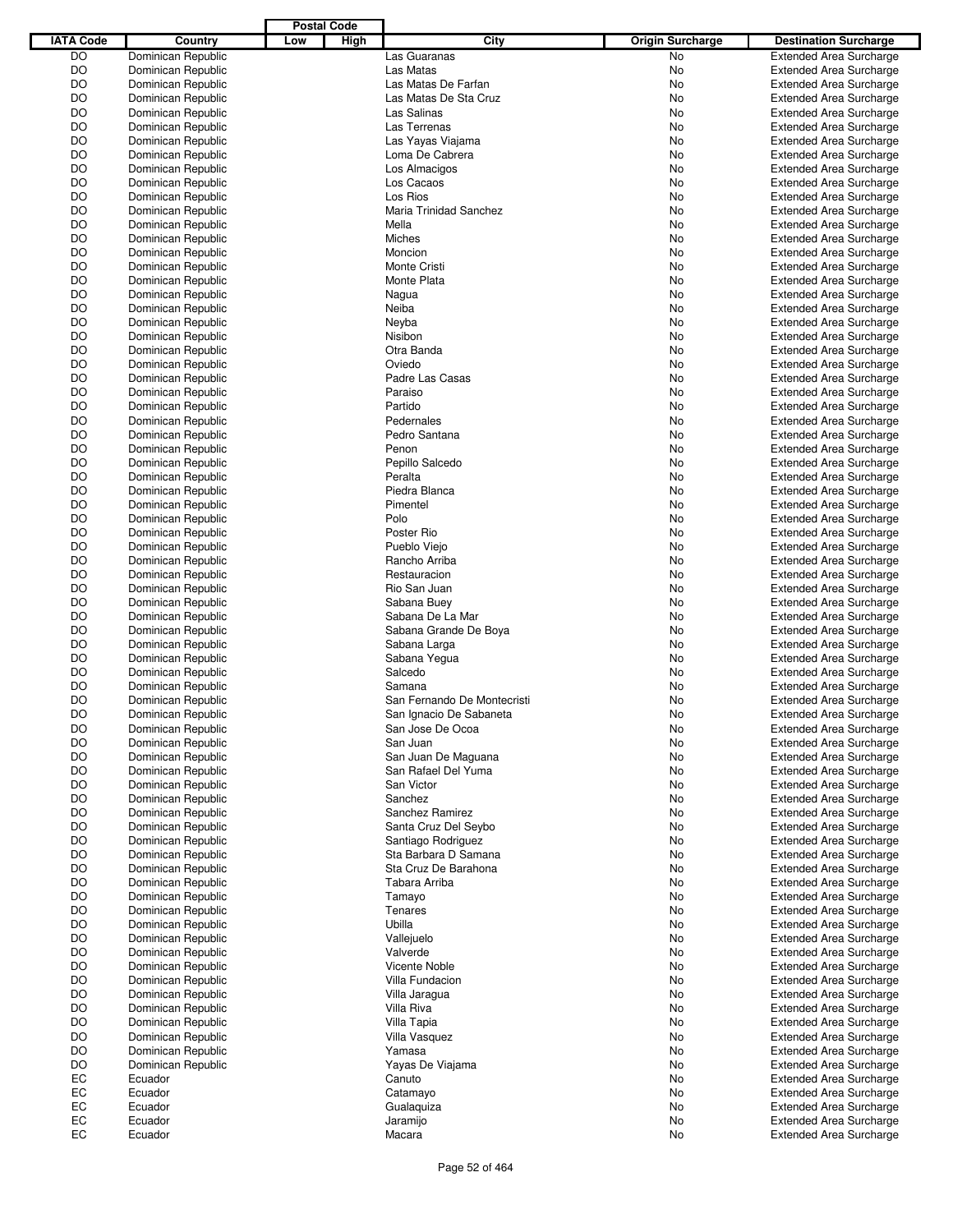|                  |             |       | <b>Postal Code</b> |                         |                                |                                |
|------------------|-------------|-------|--------------------|-------------------------|--------------------------------|--------------------------------|
| <b>IATA Code</b> | Country     | Low   | High               | City                    | <b>Origin Surcharge</b>        | <b>Destination Surcharge</b>   |
| EC               | Ecuador     |       |                    | Nueva Loja              | <b>No</b>                      | <b>Extended Area Surcharge</b> |
| EC               | Ecuador     |       |                    | Pedernales              | No                             | <b>Extended Area Surcharge</b> |
| EC               | Ecuador     |       |                    | Picoaza                 | No                             | <b>Extended Area Surcharge</b> |
| EC               | Ecuador     |       |                    | Posorja                 | No                             | <b>Extended Area Surcharge</b> |
| EC               | Ecuador     |       |                    | San Mateo               | No                             | <b>Extended Area Surcharge</b> |
| EC               | Ecuador     |       |                    | Santa Isabel            | No                             | <b>Extended Area Surcharge</b> |
| EC               | Ecuador     |       |                    | Sucre                   | No                             |                                |
| EC               | Ecuador     |       |                    |                         |                                | <b>Extended Area Surcharge</b> |
|                  |             |       |                    | Zamora                  | No                             | <b>Extended Area Surcharge</b> |
| SV               | El Salvador |       |                    | Ahuachapan              | No                             | <b>Extended Area Surcharge</b> |
| SV               | El Salvador |       |                    | Cabanas                 | No                             | <b>Extended Area Surcharge</b> |
| SV               | El Salvador |       |                    | Candelaria La Frontera  | No                             | <b>Extended Area Surcharge</b> |
| SV               | El Salvador |       |                    | Chalatenango            | No                             | <b>Extended Area Surcharge</b> |
| SV               | El Salvador |       |                    | Coatepeque              | No                             | <b>Extended Area Surcharge</b> |
| SV               | El Salvador |       |                    | Comasagua               | No                             | <b>Extended Area Surcharge</b> |
| SV               | El Salvador |       |                    | Cuscatlan               | No                             | <b>Extended Area Surcharge</b> |
| SV               | El Salvador |       |                    | El Porvenir             | No                             | <b>Extended Area Surcharge</b> |
| SV               | El Salvador |       |                    | Huizucar                | No                             | <b>Extended Area Surcharge</b> |
| SV               | El Salvador |       |                    | Jayaque                 | No                             | <b>Extended Area Surcharge</b> |
| SV               | El Salvador |       |                    | Jerusalem               | No                             | <b>Extended Area Surcharge</b> |
| SV               | El Salvador |       |                    | Jicalapa                | No                             | <b>Extended Area Surcharge</b> |
| SV               | El Salvador |       |                    | La Libertad             | No                             | <b>Extended Area Surcharge</b> |
| SV               | El Salvador |       |                    | La Union                | No                             | <b>Extended Area Surcharge</b> |
| SV               | El Salvador |       |                    | Masahuat                | No                             | <b>Extended Area Surcharge</b> |
| <b>SV</b>        | El Salvador |       |                    | Mercedes La Ceiba       | No                             | <b>Extended Area Surcharge</b> |
| SV               | El Salvador |       |                    | Metapan                 | No                             | <b>Extended Area Surcharge</b> |
| SV               | El Salvador |       |                    | Morazan                 | No                             | <b>Extended Area Surcharge</b> |
| SV               |             |       |                    | Paraiso De Osorio       |                                |                                |
|                  | El Salvador |       |                    |                         | No                             | <b>Extended Area Surcharge</b> |
| <b>SV</b>        | El Salvador |       |                    | Sacacoyo                | No                             | <b>Extended Area Surcharge</b> |
| SV               | El Salvador |       |                    | San Antonio Pajonal     | No                             | <b>Extended Area Surcharge</b> |
| SV               | El Salvador |       |                    | San Emigdio             | No                             | <b>Extended Area Surcharge</b> |
| SV               | El Salvador |       |                    | San Francisco Chinameca | No                             | <b>Extended Area Surcharge</b> |
| SV               | El Salvador |       |                    | San Juan Tepezontes     | No                             | <b>Extended Area Surcharge</b> |
| SV               | El Salvador |       |                    | San Luis La Herradura   | No                             | <b>Extended Area Surcharge</b> |
| <b>SV</b>        | El Salvador |       |                    | San Matias              | No                             | <b>Extended Area Surcharge</b> |
| SV               | El Salvador |       |                    | San Miguel              | No                             | <b>Extended Area Surcharge</b> |
| SV               | El Salvador |       |                    | San Miguel Tepezontes   | No                             | <b>Extended Area Surcharge</b> |
| SV               | El Salvador |       |                    | San Pablo Tacachico     | No                             | <b>Extended Area Surcharge</b> |
| <b>SV</b>        | El Salvador |       |                    | San Pedro Nonualco      | No                             | <b>Extended Area Surcharge</b> |
| SV               | El Salvador |       |                    | San Rafael Obrajuelo    | No                             | <b>Extended Area Surcharge</b> |
| SV               | El Salvador |       |                    | San Sebastian           | No                             | <b>Extended Area Surcharge</b> |
| SV               | El Salvador |       |                    | San Vicente             | No                             | <b>Extended Area Surcharge</b> |
| SV               | El Salvador |       |                    | Santa Maria Ostuma      | No                             | <b>Extended Area Surcharge</b> |
| SV               | El Salvador |       |                    | Santa Rosa Guachipilin  | No                             | <b>Extended Area Surcharge</b> |
| <b>SV</b>        | El Salvador |       |                    | Santiago De La Frontera | No                             | <b>Extended Area Surcharge</b> |
| <b>SV</b>        | El Salvador |       |                    | Sonsonate               | No                             | <b>Extended Area Surcharge</b> |
| <b>SV</b>        | El Salvador |       |                    | Talnique                | No                             | <b>Extended Area Surcharge</b> |
| <b>SV</b>        |             |       |                    |                         |                                |                                |
|                  | El Salvador |       |                    | Tamanique               | No.                            | <b>Extended Area Surcharge</b> |
| SV               | El Salvador |       |                    | Teotepeque              | No                             | <b>Extended Area Surcharge</b> |
| <b>SV</b>        | El Salvador |       |                    | Tepecoyo                | No                             | <b>Extended Area Surcharge</b> |
| <b>SV</b>        | El Salvador |       |                    | Texistepeque            | No                             | <b>Extended Area Surcharge</b> |
| <b>SV</b>        | El Salvador |       |                    | Usulutan                | No                             | <b>Extended Area Surcharge</b> |
| FI               | Finland     | 21630 | 22950              |                         | <b>Extended Area Surcharge</b> | <b>Extended Area Surcharge</b> |
| FI               | Finland     | 39750 | 44970              |                         | <b>Extended Area Surcharge</b> | <b>Extended Area Surcharge</b> |
| FI               | Finland     | 52720 | 86999              |                         | <b>Extended Area Surcharge</b> | <b>Extended Area Surcharge</b> |
| FI               | Finland     | 87000 | 99999              |                         | <b>Extended Area Surcharge</b> | Remote Area Surcharge          |
| <b>FR</b>        | France      | 04000 | 04999              |                         | <b>Extended Area Surcharge</b> | <b>Extended Area Surcharge</b> |
| FR               | France      | 05000 | 05999              |                         | <b>Extended Area Surcharge</b> | <b>Extended Area Surcharge</b> |
| FR               | France      | 06260 | 06260              |                         | <b>Extended Area Surcharge</b> | <b>Extended Area Surcharge</b> |
| <b>FR</b>        | France      | 06380 | 06380              |                         | Extended Area Surcharge        | <b>Extended Area Surcharge</b> |
|                  |             |       |                    |                         |                                |                                |
| FR               | France      | 06390 | 06390              |                         | <b>Extended Area Surcharge</b> | <b>Extended Area Surcharge</b> |
| FR               | France      | 06420 | 06420              |                         | <b>Extended Area Surcharge</b> | <b>Extended Area Surcharge</b> |
| FR               | France      | 06430 | 06430              |                         | <b>Extended Area Surcharge</b> | <b>Extended Area Surcharge</b> |
| FR               | France      | 06440 | 06440              |                         | <b>Extended Area Surcharge</b> | <b>Extended Area Surcharge</b> |
| FR               | France      | 06450 | 06450              |                         | <b>Extended Area Surcharge</b> | <b>Extended Area Surcharge</b> |
| FR               | France      | 06460 | 06460              |                         | <b>Extended Area Surcharge</b> | <b>Extended Area Surcharge</b> |
| FR               | France      | 06470 | 06470              |                         | <b>Extended Area Surcharge</b> | <b>Extended Area Surcharge</b> |
| FR               | France      | 06540 | 06540              |                         | <b>Extended Area Surcharge</b> | <b>Extended Area Surcharge</b> |
| <b>FR</b>        | France      | 06620 | 06620              |                         | <b>Extended Area Surcharge</b> | <b>Extended Area Surcharge</b> |
|                  |             |       |                    |                         |                                |                                |
| FR               | France      | 06660 | 06660              |                         | <b>Extended Area Surcharge</b> | <b>Extended Area Surcharge</b> |
| FR               | France      | 06710 | 06710              |                         | <b>Extended Area Surcharge</b> | <b>Extended Area Surcharge</b> |
| FR               | France      | 06750 | 06750              |                         | <b>Extended Area Surcharge</b> | <b>Extended Area Surcharge</b> |
| FR               | France      | 06790 | 06790              |                         | <b>Extended Area Surcharge</b> | <b>Extended Area Surcharge</b> |
| FR               | France      | 06830 | 06830              |                         | <b>Extended Area Surcharge</b> | <b>Extended Area Surcharge</b> |
| FR               | France      | 06850 | 06850              |                         | <b>Extended Area Surcharge</b> | <b>Extended Area Surcharge</b> |
| FR               | France      | 06910 | 06910              |                         | <b>Extended Area Surcharge</b> | <b>Extended Area Surcharge</b> |
| FR               | France      | 09000 | 09999              |                         | <b>Extended Area Surcharge</b> | <b>Extended Area Surcharge</b> |
| FR               | France      | 11101 | 11101              |                         | <b>Extended Area Surcharge</b> | <b>Extended Area Surcharge</b> |
|                  |             |       |                    |                         |                                |                                |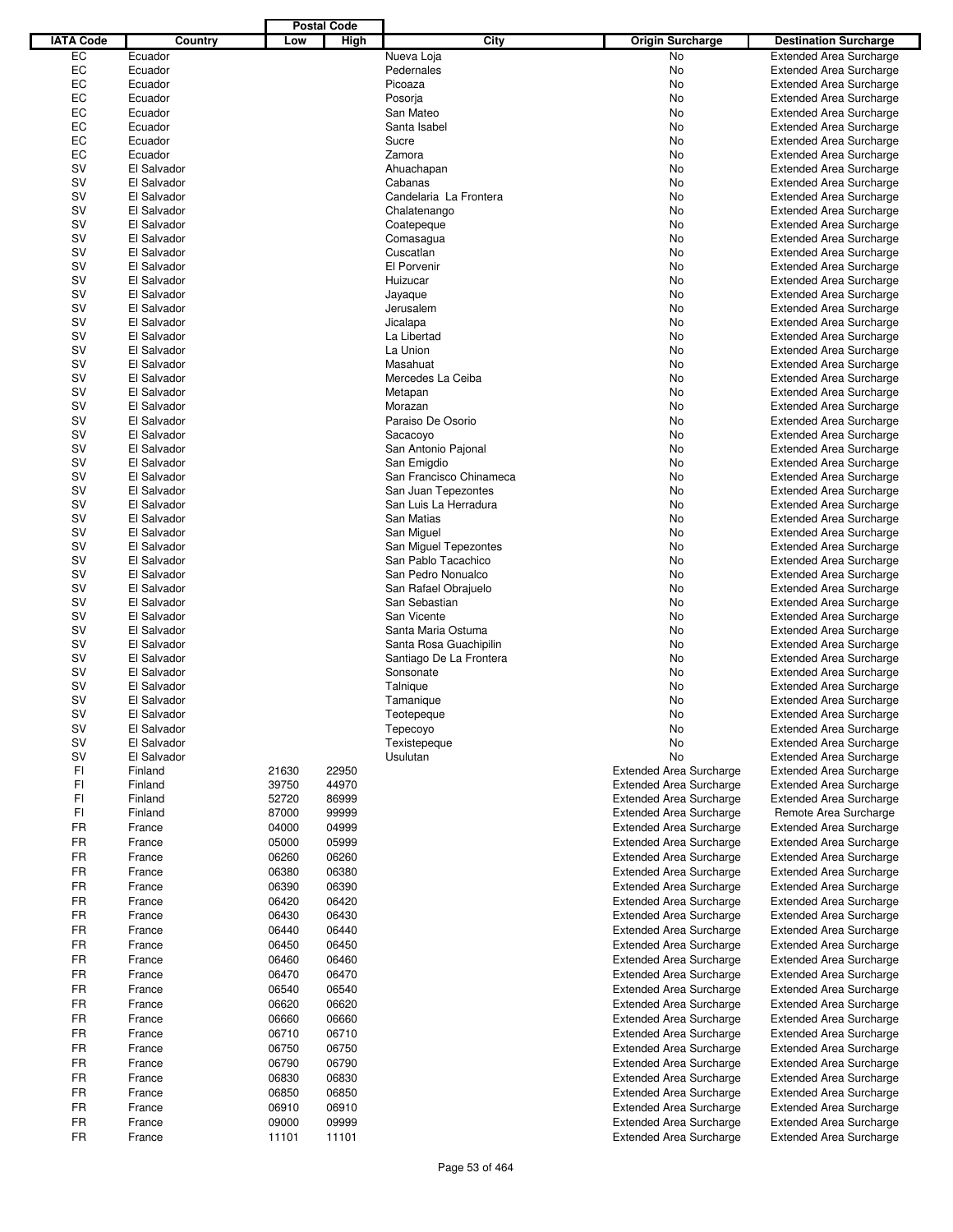|                  |         | <b>Postal Code</b> |             |                                 |                                |
|------------------|---------|--------------------|-------------|---------------------------------|--------------------------------|
| <b>IATA Code</b> | Country | Low                | <b>High</b> | City<br><b>Origin Surcharge</b> | <b>Destination Surcharge</b>   |
| <b>FR</b>        | France  | 11140              | 11140       | <b>Extended Area Surcharge</b>  | <b>Extended Area Surcharge</b> |
| FR               | France  | 11150              | 11150       | <b>Extended Area Surcharge</b>  | <b>Extended Area Surcharge</b> |
| <b>FR</b>        | France  | 11160              | 11160       | <b>Extended Area Surcharge</b>  | <b>Extended Area Surcharge</b> |
| FR               | France  | 11170              | 11170       | <b>Extended Area Surcharge</b>  | <b>Extended Area Surcharge</b> |
| FR               | France  | 11190              | 11190       | <b>Extended Area Surcharge</b>  | <b>Extended Area Surcharge</b> |
| FR               | France  | 11220              | 11220       | <b>Extended Area Surcharge</b>  | <b>Extended Area Surcharge</b> |
| FR               | France  | 11230              | 11230       | <b>Extended Area Surcharge</b>  | <b>Extended Area Surcharge</b> |
| <b>FR</b>        | France  | 11240              | 11240       | <b>Extended Area Surcharge</b>  | <b>Extended Area Surcharge</b> |
| FR               | France  | 11250              | 11250       | <b>Extended Area Surcharge</b>  | <b>Extended Area Surcharge</b> |
| <b>FR</b>        | France  | 11260              | 11260       | <b>Extended Area Surcharge</b>  | <b>Extended Area Surcharge</b> |
| FR               | France  | 11270              | 11270       | <b>Extended Area Surcharge</b>  | <b>Extended Area Surcharge</b> |
| FR               | France  | 11290              | 11290       | <b>Extended Area Surcharge</b>  | <b>Extended Area Surcharge</b> |
| <b>FR</b>        | France  | 11300              | 11300       | <b>Extended Area Surcharge</b>  | <b>Extended Area Surcharge</b> |
| FR               | France  | 11310              | 11310       | <b>Extended Area Surcharge</b>  | <b>Extended Area Surcharge</b> |
| FR               | France  | 11320              | 11320       | <b>Extended Area Surcharge</b>  | <b>Extended Area Surcharge</b> |
| FR               | France  | 11330              | 11330       | <b>Extended Area Surcharge</b>  | <b>Extended Area Surcharge</b> |
| FR               | France  | 11340              | 11340       | <b>Extended Area Surcharge</b>  | <b>Extended Area Surcharge</b> |
| FR               | France  | 11350              | 11350       | <b>Extended Area Surcharge</b>  | <b>Extended Area Surcharge</b> |
| FR               | France  | 11360              | 11360       | <b>Extended Area Surcharge</b>  | <b>Extended Area Surcharge</b> |
| FR               | France  | 11370              | 11370       | <b>Extended Area Surcharge</b>  | <b>Extended Area Surcharge</b> |
| FR               | France  | 11380              | 11380       | <b>Extended Area Surcharge</b>  | <b>Extended Area Surcharge</b> |
| FR               | France  | 11390              | 11390       | <b>Extended Area Surcharge</b>  | <b>Extended Area Surcharge</b> |
| <b>FR</b>        | France  | 11400              | 11400       | <b>Extended Area Surcharge</b>  | <b>Extended Area Surcharge</b> |
| FR               | France  | 11410              | 11410       | <b>Extended Area Surcharge</b>  | <b>Extended Area Surcharge</b> |
| FR               | France  | 11420              | 11420       | <b>Extended Area Surcharge</b>  | <b>Extended Area Surcharge</b> |
| <b>FR</b>        | France  | 11480              | 11480       | <b>Extended Area Surcharge</b>  | <b>Extended Area Surcharge</b> |
| FR               | France  | 11490              | 11490       | <b>Extended Area Surcharge</b>  | <b>Extended Area Surcharge</b> |
| FR               | France  | 11500              | 11500       | <b>Extended Area Surcharge</b>  | <b>Extended Area Surcharge</b> |
| <b>FR</b>        | France  | 11510              | 11510       | <b>Extended Area Surcharge</b>  | <b>Extended Area Surcharge</b> |
| FR               | France  | 11540              | 11540       | <b>Extended Area Surcharge</b>  | <b>Extended Area Surcharge</b> |
| <b>FR</b>        | France  | 11570              | 11570       | <b>Extended Area Surcharge</b>  | <b>Extended Area Surcharge</b> |
| FR               | France  | 11580              | 11580       | <b>Extended Area Surcharge</b>  | <b>Extended Area Surcharge</b> |
| FR               | France  | 11600              | 11600       | <b>Extended Area Surcharge</b>  | <b>Extended Area Surcharge</b> |
| <b>FR</b>        | France  | 11610              | 11610       | <b>Extended Area Surcharge</b>  | <b>Extended Area Surcharge</b> |
| FR               | France  | 11620              | 11620       | <b>Extended Area Surcharge</b>  | <b>Extended Area Surcharge</b> |
| FR               | France  | 11700              | 11700       | <b>Extended Area Surcharge</b>  | <b>Extended Area Surcharge</b> |
| FR               | France  | 11800              | 11800       | <b>Extended Area Surcharge</b>  | <b>Extended Area Surcharge</b> |
| <b>FR</b>        | France  | 11890              | 11890       | <b>Extended Area Surcharge</b>  | <b>Extended Area Surcharge</b> |
| FR               | France  | 12000              | 12999       | <b>Extended Area Surcharge</b>  | <b>Extended Area Surcharge</b> |
| FR               | France  | 15000              | 15999       | <b>Extended Area Surcharge</b>  | <b>Extended Area Surcharge</b> |
| <b>FR</b>        | France  | 17111              | 17111       | <b>Extended Area Surcharge</b>  | <b>Extended Area Surcharge</b> |
| FR               | France  | 17123              | 17123       | <b>Extended Area Surcharge</b>  | <b>Extended Area Surcharge</b> |
| FR               | France  | 17190              | 17190       | <b>Extended Area Surcharge</b>  | <b>Extended Area Surcharge</b> |
| FR               | France  | 17310              | 17310       | <b>Extended Area Surcharge</b>  | <b>Extended Area Surcharge</b> |
| FR               | France  | 17370              | 17370       | <b>Extended Area Surcharge</b>  | <b>Extended Area Surcharge</b> |
| FR               | France  | 17410              | 17410       | <b>Extended Area Surcharge</b>  | <b>Extended Area Surcharge</b> |
| FR               | France  | 17480              | 17480       | <b>Extended Area Surcharge</b>  | <b>Extended Area Surcharge</b> |
| FR               | France  | 17550              | 17550       | <b>Extended Area Surcharge</b>  | <b>Extended Area Surcharge</b> |
| FR               | France  | 17580              | 17580       | <b>Extended Area Surcharge</b>  | <b>Extended Area Surcharge</b> |
| FR               | France  | 17590              | 17590       | <b>Extended Area Surcharge</b>  | <b>Extended Area Surcharge</b> |
| <b>FR</b>        | France  | 17630              | 17630       | <b>Extended Area Surcharge</b>  | <b>Extended Area Surcharge</b> |
| FR               | France  | 17650              | 17650       | <b>Extended Area Surcharge</b>  | <b>Extended Area Surcharge</b> |
| FR               | France  | 17670              | 17670       | <b>Extended Area Surcharge</b>  | <b>Extended Area Surcharge</b> |
| FR               | France  | 17740              | 17740       | <b>Extended Area Surcharge</b>  | <b>Extended Area Surcharge</b> |
| FR               | France  | 17840              | 17840       | <b>Extended Area Surcharge</b>  | <b>Extended Area Surcharge</b> |
| FR               | France  | 17880              | 17880       | <b>Extended Area Surcharge</b>  | <b>Extended Area Surcharge</b> |
| FR               | France  | 17940              | 17940       | <b>Extended Area Surcharge</b>  | <b>Extended Area Surcharge</b> |
| FR               | France  | 20000              | 20999       | <b>Extended Area Surcharge</b>  | Remote Area Surcharge          |
| FR               | France  | 22870              | 22870       | <b>Extended Area Surcharge</b>  | <b>Extended Area Surcharge</b> |
| FR               | France  | 25160              | 25160       | <b>Extended Area Surcharge</b>  | <b>Extended Area Surcharge</b> |
| FR               | France  | 25190              | 25190       | <b>Extended Area Surcharge</b>  | <b>Extended Area Surcharge</b> |
| FR               | France  | 25240              | 25240       | <b>Extended Area Surcharge</b>  | <b>Extended Area Surcharge</b> |
| FR               | France  | 25370              | 25370       | <b>Extended Area Surcharge</b>  | <b>Extended Area Surcharge</b> |
| FR               | France  | 25380              | 25380       | <b>Extended Area Surcharge</b>  | <b>Extended Area Surcharge</b> |
| FR               | France  | 25430              | 25430       | <b>Extended Area Surcharge</b>  | <b>Extended Area Surcharge</b> |
| FR               | France  | 25470              | 25470       | <b>Extended Area Surcharge</b>  | <b>Extended Area Surcharge</b> |
| FR               | France  | 29242              | 29242       | <b>Extended Area Surcharge</b>  | <b>Extended Area Surcharge</b> |
| FR               | France  | 29253              | 29253       | <b>Extended Area Surcharge</b>  | <b>Extended Area Surcharge</b> |
| FR               | France  | 29259              | 29259       | <b>Extended Area Surcharge</b>  | <b>Extended Area Surcharge</b> |
| FR               | France  | 29980              | 29980       | <b>Extended Area Surcharge</b>  | <b>Extended Area Surcharge</b> |
| FR               | France  | 29990              | 29990       | <b>Extended Area Surcharge</b>  | <b>Extended Area Surcharge</b> |
| FR               | France  | 38112              | 38112       | Extended Area Surcharge         | <b>Extended Area Surcharge</b> |
| FR               | France  | 38114              | 38114       | <b>Extended Area Surcharge</b>  | <b>Extended Area Surcharge</b> |
| <b>FR</b>        | France  | 38142              | 38142       | <b>Extended Area Surcharge</b>  | <b>Extended Area Surcharge</b> |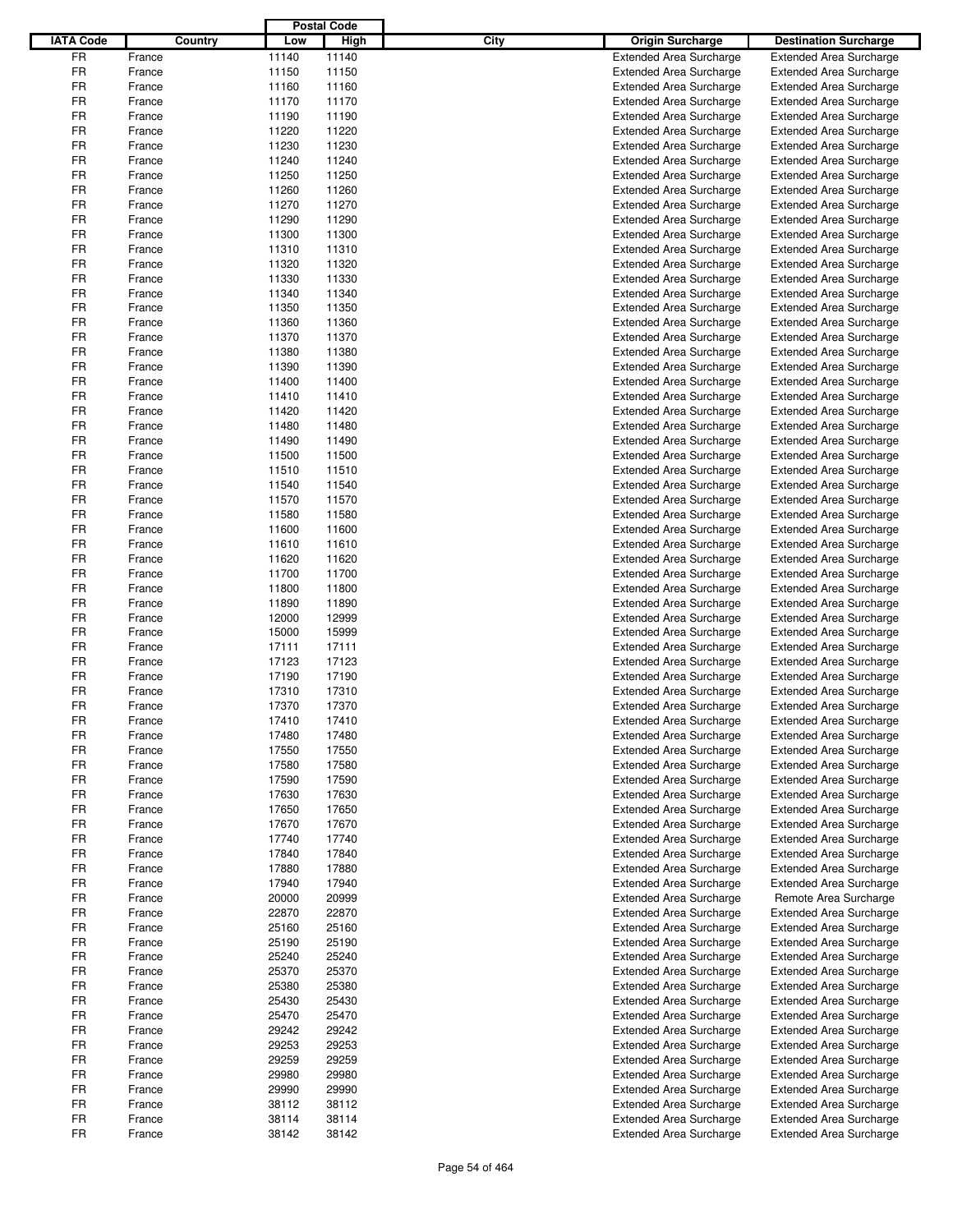|                  |        |         |       | <b>Postal Code</b> |      |                                |                                |
|------------------|--------|---------|-------|--------------------|------|--------------------------------|--------------------------------|
| <b>IATA Code</b> |        | Country | Low   | High               | City | <b>Origin Surcharge</b>        | <b>Destination Surcharge</b>   |
| <b>FR</b>        | France |         | 38250 | 38250              |      | <b>Extended Area Surcharge</b> | <b>Extended Area Surcharge</b> |
| FR               | France |         | 38520 | 38520              |      | <b>Extended Area Surcharge</b> | <b>Extended Area Surcharge</b> |
| <b>FR</b>        | France |         | 38580 | 38580              |      | <b>Extended Area Surcharge</b> | <b>Extended Area Surcharge</b> |
| FR               |        |         | 38650 | 38650              |      |                                |                                |
|                  | France |         |       |                    |      | <b>Extended Area Surcharge</b> | Extended Area Surcharge        |
| FR               | France |         | 38710 | 38710              |      | <b>Extended Area Surcharge</b> | <b>Extended Area Surcharge</b> |
| FR               | France |         | 38720 | 38720              |      | <b>Extended Area Surcharge</b> | <b>Extended Area Surcharge</b> |
| FR               | France |         | 38740 | 38740              |      | <b>Extended Area Surcharge</b> | <b>Extended Area Surcharge</b> |
| <b>FR</b>        | France |         | 38750 | 38750              |      | <b>Extended Area Surcharge</b> | <b>Extended Area Surcharge</b> |
| FR               | France |         | 38770 | 38770              |      | <b>Extended Area Surcharge</b> | <b>Extended Area Surcharge</b> |
| <b>FR</b>        | France |         | 38860 | 38860              |      | <b>Extended Area Surcharge</b> | <b>Extended Area Surcharge</b> |
| FR               | France |         | 38880 | 38880              |      | <b>Extended Area Surcharge</b> | <b>Extended Area Surcharge</b> |
| FR               | France |         | 38930 | 38930              |      | <b>Extended Area Surcharge</b> | <b>Extended Area Surcharge</b> |
| <b>FR</b>        | France |         | 38970 | 38970              |      | <b>Extended Area Surcharge</b> | <b>Extended Area Surcharge</b> |
| FR               | France |         | 39220 | 39220              |      | <b>Extended Area Surcharge</b> | <b>Extended Area Surcharge</b> |
| FR               | France |         | 39310 | 39310              |      |                                |                                |
|                  |        |         |       |                    |      | <b>Extended Area Surcharge</b> | <b>Extended Area Surcharge</b> |
| FR               | France |         | 39400 | 39400              |      | <b>Extended Area Surcharge</b> | <b>Extended Area Surcharge</b> |
| FR               | France |         | 48000 | 48999              |      | <b>Extended Area Surcharge</b> | <b>Extended Area Surcharge</b> |
| FR               | France |         | 56360 | 56360              |      | <b>Extended Area Surcharge</b> | <b>Extended Area Surcharge</b> |
| FR               | France |         | 56590 | 56590              |      | <b>Extended Area Surcharge</b> | <b>Extended Area Surcharge</b> |
| FR               | France |         | 56780 | 56780              |      | <b>Extended Area Surcharge</b> | <b>Extended Area Surcharge</b> |
| FR               | France |         | 56840 | 56840              |      | <b>Extended Area Surcharge</b> | <b>Extended Area Surcharge</b> |
| FR               | France |         | 63113 | 63113              |      | <b>Extended Area Surcharge</b> | Extended Area Surcharge        |
| <b>FR</b>        | France |         | 63240 | 63240              |      | <b>Extended Area Surcharge</b> | <b>Extended Area Surcharge</b> |
| FR               | France |         | 63610 | 63610              |      | <b>Extended Area Surcharge</b> | <b>Extended Area Surcharge</b> |
| FR               | France |         | 63680 | 63680              |      | <b>Extended Area Surcharge</b> | <b>Extended Area Surcharge</b> |
| <b>FR</b>        |        |         | 63850 | 63850              |      | <b>Extended Area Surcharge</b> |                                |
|                  | France |         |       |                    |      |                                | <b>Extended Area Surcharge</b> |
| FR               | France |         | 64440 | 64440              |      | <b>Extended Area Surcharge</b> | <b>Extended Area Surcharge</b> |
| FR               | France |         | 65001 | 65099              |      | <b>Extended Area Surcharge</b> | <b>Extended Area Surcharge</b> |
| <b>FR</b>        | France |         | 65101 | 65419              |      | <b>Extended Area Surcharge</b> | <b>Extended Area Surcharge</b> |
| FR               | France |         | 65421 | 65999              |      | <b>Extended Area Surcharge</b> | <b>Extended Area Surcharge</b> |
| <b>FR</b>        | France |         | 66102 | 66102              |      | <b>Extended Area Surcharge</b> | <b>Extended Area Surcharge</b> |
| FR               | France |         | 66110 | 66110              |      | <b>Extended Area Surcharge</b> | <b>Extended Area Surcharge</b> |
| FR               | France |         | 66120 | 66120              |      | <b>Extended Area Surcharge</b> | <b>Extended Area Surcharge</b> |
| <b>FR</b>        | France |         | 66130 | 66130              |      | <b>Extended Area Surcharge</b> | <b>Extended Area Surcharge</b> |
| FR               | France |         | 66150 | 66150              |      | <b>Extended Area Surcharge</b> | <b>Extended Area Surcharge</b> |
| FR               | France |         | 66160 | 66160              |      | <b>Extended Area Surcharge</b> | <b>Extended Area Surcharge</b> |
| FR               | France |         | 66170 | 66170              |      | <b>Extended Area Surcharge</b> | <b>Extended Area Surcharge</b> |
| <b>FR</b>        |        |         |       | 66190              |      |                                |                                |
|                  | France |         | 66190 |                    |      | <b>Extended Area Surcharge</b> | <b>Extended Area Surcharge</b> |
| FR               | France |         | 66210 | 66210              |      | <b>Extended Area Surcharge</b> | <b>Extended Area Surcharge</b> |
| FR               | France |         | 66220 | 66220              |      | <b>Extended Area Surcharge</b> | <b>Extended Area Surcharge</b> |
| FR               | France |         | 66230 | 66230              |      | <b>Extended Area Surcharge</b> | <b>Extended Area Surcharge</b> |
| FR               | France |         | 66260 | 66260              |      | <b>Extended Area Surcharge</b> | <b>Extended Area Surcharge</b> |
| FR               | France |         | 66290 | 66290              |      | <b>Extended Area Surcharge</b> | <b>Extended Area Surcharge</b> |
| FR               | France |         | 66300 | 66300              |      | <b>Extended Area Surcharge</b> | <b>Extended Area Surcharge</b> |
| FR               | France |         | 66310 | 66310              |      | <b>Extended Area Surcharge</b> | <b>Extended Area Surcharge</b> |
| FR               | France |         | 66320 | 66320              |      | <b>Extended Area Surcharge</b> | <b>Extended Area Surcharge</b> |
| FR               | France |         | 66340 | 66340              |      | <b>Extended Area Surcharge</b> | <b>Extended Area Surcharge</b> |
| FR               | France |         | 66360 | 66360              |      | Extended Area Surcharge        | <b>Extended Area Surcharge</b> |
| FR               | France |         | 66400 | 66400              |      | <b>Extended Area Surcharge</b> | <b>Extended Area Surcharge</b> |
| FR               |        |         | 66460 | 66460              |      | <b>Extended Area Surcharge</b> | <b>Extended Area Surcharge</b> |
| <b>FR</b>        | France |         |       |                    |      |                                |                                |
|                  | France |         | 66480 | 66480              |      | <b>Extended Area Surcharge</b> | <b>Extended Area Surcharge</b> |
| FR               | France |         | 66490 | 66490              |      | <b>Extended Area Surcharge</b> | <b>Extended Area Surcharge</b> |
| FR               | France |         | 66500 | 66500              |      | <b>Extended Area Surcharge</b> | <b>Extended Area Surcharge</b> |
| FR               | France |         | 66560 | 66560              |      | <b>Extended Area Surcharge</b> | <b>Extended Area Surcharge</b> |
| FR               | France |         | 66600 | 66600              |      | <b>Extended Area Surcharge</b> | <b>Extended Area Surcharge</b> |
| FR               | France |         | 66620 | 66620              |      | <b>Extended Area Surcharge</b> | <b>Extended Area Surcharge</b> |
| FR               | France |         | 66650 | 66650              |      | <b>Extended Area Surcharge</b> | <b>Extended Area Surcharge</b> |
| FR               | France |         | 66660 | 66660              |      | <b>Extended Area Surcharge</b> | <b>Extended Area Surcharge</b> |
| FR               | France |         | 66690 | 66690              |      | <b>Extended Area Surcharge</b> | <b>Extended Area Surcharge</b> |
| FR               | France |         | 66700 | 66700              |      | <b>Extended Area Surcharge</b> | <b>Extended Area Surcharge</b> |
| FR               | France |         | 66720 | 66720              |      | <b>Extended Area Surcharge</b> | <b>Extended Area Surcharge</b> |
| FR               | France |         | 66730 | 66730              |      | <b>Extended Area Surcharge</b> | <b>Extended Area Surcharge</b> |
|                  |        |         |       |                    |      |                                |                                |
| FR               | France |         | 66740 | 66740              |      | <b>Extended Area Surcharge</b> | <b>Extended Area Surcharge</b> |
| FR               | France |         | 66760 | 66760              |      | <b>Extended Area Surcharge</b> | <b>Extended Area Surcharge</b> |
| FR               | France |         | 66800 | 66800              |      | <b>Extended Area Surcharge</b> | <b>Extended Area Surcharge</b> |
| FR               | France |         | 66820 | 66820              |      | <b>Extended Area Surcharge</b> | <b>Extended Area Surcharge</b> |
| FR               | France |         | 73120 | 73120              |      | <b>Extended Area Surcharge</b> | <b>Extended Area Surcharge</b> |
| FR               | France |         | 73140 | 73140              |      | <b>Extended Area Surcharge</b> | <b>Extended Area Surcharge</b> |
| FR               | France |         | 73150 | 73150              |      | <b>Extended Area Surcharge</b> | <b>Extended Area Surcharge</b> |
| FR               | France |         | 73170 | 73170              |      | <b>Extended Area Surcharge</b> | <b>Extended Area Surcharge</b> |
| FR               | France |         | 73270 | 73270              |      | <b>Extended Area Surcharge</b> | <b>Extended Area Surcharge</b> |
| FR               | France |         | 73320 | 73320              |      | <b>Extended Area Surcharge</b> | <b>Extended Area Surcharge</b> |
| FR               | France |         | 73340 | 73340              |      | <b>Extended Area Surcharge</b> | <b>Extended Area Surcharge</b> |
| <b>FR</b>        | France |         | 73350 | 73350              |      | <b>Extended Area Surcharge</b> | <b>Extended Area Surcharge</b> |
|                  |        |         |       |                    |      |                                |                                |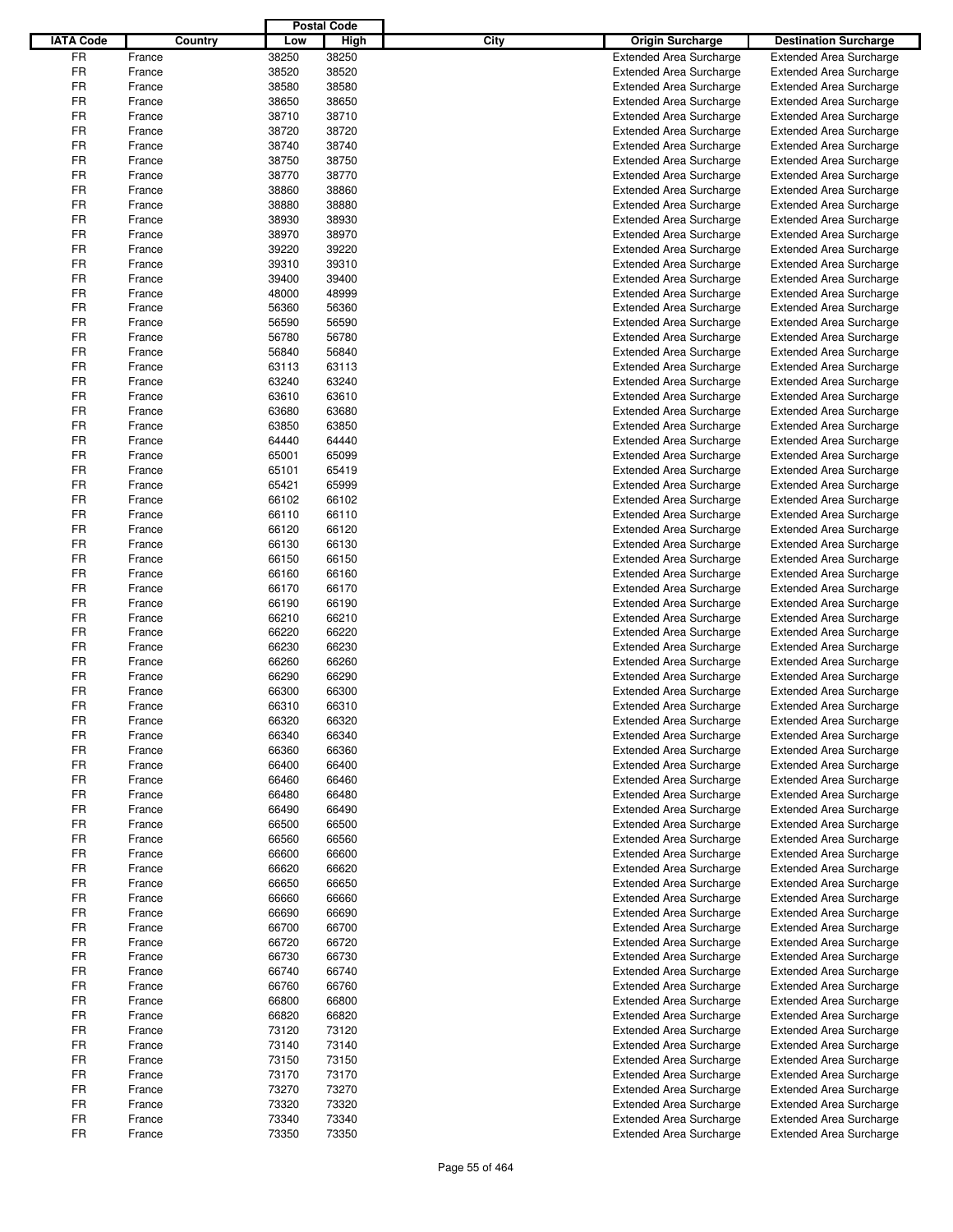|                  |                    |                | <b>Postal Code</b> |               |                                                                  |                                                                  |
|------------------|--------------------|----------------|--------------------|---------------|------------------------------------------------------------------|------------------------------------------------------------------|
| <b>IATA Code</b> | Country            | Low            | High               | City          | <b>Origin Surcharge</b>                                          | <b>Destination Surcharge</b>                                     |
| <b>FR</b>        | France             | 73440          | 73440              |               | <b>Extended Area Surcharge</b>                                   | <b>Extended Area Surcharge</b>                                   |
| <b>FR</b>        | France             | 73450          | 73450              |               | <b>Extended Area Surcharge</b>                                   | <b>Extended Area Surcharge</b>                                   |
| <b>FR</b>        | France             | 73480          | 73480              |               | <b>Extended Area Surcharge</b>                                   | <b>Extended Area Surcharge</b>                                   |
| FR               | France             | 73500          | 73500              |               | <b>Extended Area Surcharge</b>                                   | <b>Extended Area Surcharge</b>                                   |
| FR               | France             | 73530          | 73530              |               | <b>Extended Area Surcharge</b>                                   | <b>Extended Area Surcharge</b>                                   |
| FR               | France             | 73550          | 73550              |               | <b>Extended Area Surcharge</b>                                   | <b>Extended Area Surcharge</b>                                   |
| FR               | France             | 73590          | 73590              |               | <b>Extended Area Surcharge</b>                                   | <b>Extended Area Surcharge</b>                                   |
| <b>FR</b>        | France             | 73610          | 73610              |               | <b>Extended Area Surcharge</b>                                   | <b>Extended Area Surcharge</b>                                   |
| FR               | France             | 73620          | 73620              |               | <b>Extended Area Surcharge</b>                                   | <b>Extended Area Surcharge</b>                                   |
| <b>FR</b>        | France             | 73630          | 73630              |               | <b>Extended Area Surcharge</b>                                   | <b>Extended Area Surcharge</b>                                   |
| FR               |                    | 73640          | 73640              |               |                                                                  |                                                                  |
| FR               | France             |                |                    |               | <b>Extended Area Surcharge</b>                                   | <b>Extended Area Surcharge</b>                                   |
|                  | France             | 73700          | 73700              |               | <b>Extended Area Surcharge</b>                                   | <b>Extended Area Surcharge</b>                                   |
| <b>FR</b>        | France             | 73710          | 73710              |               | <b>Extended Area Surcharge</b>                                   | <b>Extended Area Surcharge</b>                                   |
| FR               | France             | 73730          | 73730              |               | <b>Extended Area Surcharge</b>                                   | <b>Extended Area Surcharge</b>                                   |
| FR               | France             | 73870          | 73870              |               | <b>Extended Area Surcharge</b>                                   | <b>Extended Area Surcharge</b>                                   |
| FR               | France             | 74110          | 74110              |               | <b>Extended Area Surcharge</b>                                   | <b>Extended Area Surcharge</b>                                   |
| FR               | France             | 74120          | 74120              |               | <b>Extended Area Surcharge</b>                                   | <b>Extended Area Surcharge</b>                                   |
| FR               | France             | 74170          | 74170              |               | <b>Extended Area Surcharge</b>                                   | <b>Extended Area Surcharge</b>                                   |
| FR               | France             | 74190          | 74190              |               | <b>Extended Area Surcharge</b>                                   | <b>Extended Area Surcharge</b>                                   |
| FR               | France             | 74220          | 74220              |               | <b>Extended Area Surcharge</b>                                   | <b>Extended Area Surcharge</b>                                   |
| FR               | France             | 74260          | 74260              |               | <b>Extended Area Surcharge</b>                                   | <b>Extended Area Surcharge</b>                                   |
| FR               | France             | 74310          | 74310              |               | <b>Extended Area Surcharge</b>                                   | <b>Extended Area Surcharge</b>                                   |
| <b>FR</b>        | France             | 74340          | 74340              |               | <b>Extended Area Surcharge</b>                                   | <b>Extended Area Surcharge</b>                                   |
| FR               | France             | 74360          | 74360              |               | <b>Extended Area Surcharge</b>                                   | <b>Extended Area Surcharge</b>                                   |
| FR               | France             | 74390          | 74390              |               | <b>Extended Area Surcharge</b>                                   | <b>Extended Area Surcharge</b>                                   |
| <b>FR</b>        | France             | 74400          | 74400              |               | <b>Extended Area Surcharge</b>                                   | <b>Extended Area Surcharge</b>                                   |
| FR               | France             | 74420          | 74420              |               | <b>Extended Area Surcharge</b>                                   | <b>Extended Area Surcharge</b>                                   |
| FR               | France             | 74430          | 74430              |               | <b>Extended Area Surcharge</b>                                   | <b>Extended Area Surcharge</b>                                   |
| <b>FR</b>        | France             | 74440          | 74440              |               | <b>Extended Area Surcharge</b>                                   | Extended Area Surcharge                                          |
| FR               | France             | 74450          | 74450              |               | <b>Extended Area Surcharge</b>                                   | <b>Extended Area Surcharge</b>                                   |
| <b>FR</b>        | France             | 74470          | 74470              |               | <b>Extended Area Surcharge</b>                                   | <b>Extended Area Surcharge</b>                                   |
| FR               | France             | 74480          | 74480              |               | <b>Extended Area Surcharge</b>                                   | <b>Extended Area Surcharge</b>                                   |
| FR               | France             | 74490          | 74490              |               | <b>Extended Area Surcharge</b>                                   | <b>Extended Area Surcharge</b>                                   |
| <b>FR</b>        | France             | 74660          | 74660              |               | <b>Extended Area Surcharge</b>                                   | <b>Extended Area Surcharge</b>                                   |
| <b>FR</b>        |                    |                | 74740              |               |                                                                  |                                                                  |
| <b>FR</b>        | France             | 74740          |                    |               | <b>Extended Area Surcharge</b>                                   | <b>Extended Area Surcharge</b>                                   |
|                  | France             | 74920          | 74920              |               | <b>Extended Area Surcharge</b>                                   | <b>Extended Area Surcharge</b>                                   |
| FR               | France             | 85330          | 85330              |               | <b>Extended Area Surcharge</b>                                   | <b>Extended Area Surcharge</b>                                   |
| <b>FR</b>        | France             | 85350          | 85350              |               | <b>Extended Area Surcharge</b>                                   | <b>Extended Area Surcharge</b>                                   |
| FR               | France             | 85630          | 85630              |               | <b>Extended Area Surcharge</b>                                   | <b>Extended Area Surcharge</b>                                   |
| FR               | France             | 85680          | 85680              |               | <b>Extended Area Surcharge</b>                                   | <b>Extended Area Surcharge</b>                                   |
| <b>FR</b>        | France             | 85740          | 85740              |               | <b>Extended Area Surcharge</b>                                   | <b>Extended Area Surcharge</b>                                   |
| FR               | France             | 88340          | 88340              |               | <b>Extended Area Surcharge</b>                                   | <b>Extended Area Surcharge</b>                                   |
| GE               | Georgia            | 4400           | 4407               |               | No                                                               | <b>Extended Area Surcharge</b>                                   |
| GE               | Georgia            | 6000           | 6020               |               | No                                                               | <b>Extended Area Surcharge</b>                                   |
| DE               | Germany            | 18561          | 18565              |               | <b>Extended Area Surcharge</b>                                   | <b>Extended Area Surcharge</b>                                   |
| DE               | Germany            | 25846          | 25849              |               | Extended Area Surcharge                                          | Extended Area Surcharge                                          |
| DE               | Germany            | 25859          | 25859              |               | <b>Extended Area Surcharge</b>                                   | <b>Extended Area Surcharge</b>                                   |
| DE               | Germany            | 25863          | 25863              |               | <b>Extended Area Surcharge</b>                                   | <b>Extended Area Surcharge</b>                                   |
| DE               | Germany            | 25869          | 25869              |               | <b>Extended Area Surcharge</b>                                   | <b>Extended Area Surcharge</b>                                   |
| DE               | Germany            | 25929          | 25999              |               | <b>Extended Area Surcharge</b>                                   | <b>Extended Area Surcharge</b>                                   |
| DE               | Germany            | 26453          | 26486              |               | <b>Extended Area Surcharge</b>                                   | <b>Extended Area Surcharge</b>                                   |
| DE<br>DE         | Germany            | 26533          | 26548              |               | <b>Extended Area Surcharge</b>                                   | <b>Extended Area Surcharge</b><br><b>Extended Area Surcharge</b> |
|                  | Germany            | 26557          | 26579              |               | <b>Extended Area Surcharge</b>                                   | <b>Extended Area Surcharge</b>                                   |
| DE<br>DE         | Germany<br>Germany | 26737<br>27483 | 26757<br>27499     |               | <b>Extended Area Surcharge</b><br><b>Extended Area Surcharge</b> | <b>Extended Area Surcharge</b>                                   |
| GR               | Greece             | 00000          | 10430              |               | No                                                               | <b>Extended Area Surcharge</b>                                   |
| GR               | Greece             | 17779          | 18119              |               | No                                                               | <b>Extended Area Surcharge</b>                                   |
| GR               | Greece             | 18864          | 19000              |               | No                                                               | <b>Extended Area Surcharge</b>                                   |
| GR               | Greece             | 19601          | 53999              |               | No                                                               | <b>Extended Area Surcharge</b>                                   |
| GR               | Greece             | 57501          | 99999              |               | No                                                               | <b>Extended Area Surcharge</b>                                   |
| GP               | Guadeloupe         |                |                    | La Desirade   | No                                                               | <b>Extended Area Surcharge</b>                                   |
| GP               | Guadeloupe         |                |                    | Les Saintes   | No                                                               | <b>Extended Area Surcharge</b>                                   |
| GP               | Guadeloupe         |                |                    | Marie Galante | No                                                               | <b>Extended Area Surcharge</b>                                   |
| GT               | Guatemala          | 01051          | 01056              |               | No                                                               | <b>Extended Area Surcharge</b>                                   |
| GT               | Guatemala          | 01058          | 01066              |               | No                                                               | <b>Extended Area Surcharge</b>                                   |
| GT               | Guatemala          | 01069          | 01072              |               | No                                                               | <b>Extended Area Surcharge</b>                                   |
| GT               | Guatemala          | 02001          | 02015              |               | No                                                               | <b>Extended Area Surcharge</b>                                   |
| GT               | Guatemala          | 03001          | 03017              |               | No                                                               | <b>Extended Area Surcharge</b>                                   |
| GT               | Guatemala          | 04001          | 04016              |               | No                                                               | <b>Extended Area Surcharge</b>                                   |
| GT               | Guatemala          | 05001          | 05001              |               | No                                                               | <b>Extended Area Surcharge</b>                                   |
| GT               | Guatemala          | 05003          | 05007              |               | No                                                               | <b>Extended Area Surcharge</b>                                   |
| GT               | Guatemala          | 05009          | 05021              |               | No                                                               | <b>Extended Area Surcharge</b>                                   |
| GT               | Guatemala          | 06001          | 06027              |               | No                                                               | <b>Extended Area Surcharge</b>                                   |
| GT               | Guatemala          | 07001          | 07024              |               | No                                                               | <b>Extended Area Surcharge</b>                                   |
| GT               | Guatemala          | 08001          | 08008              |               | No                                                               | <b>Extended Area Surcharge</b>                                   |
| GT               | Guatemala          | 09001          | 09034              |               | No                                                               | <b>Extended Area Surcharge</b>                                   |
|                  |                    |                |                    |               |                                                                  |                                                                  |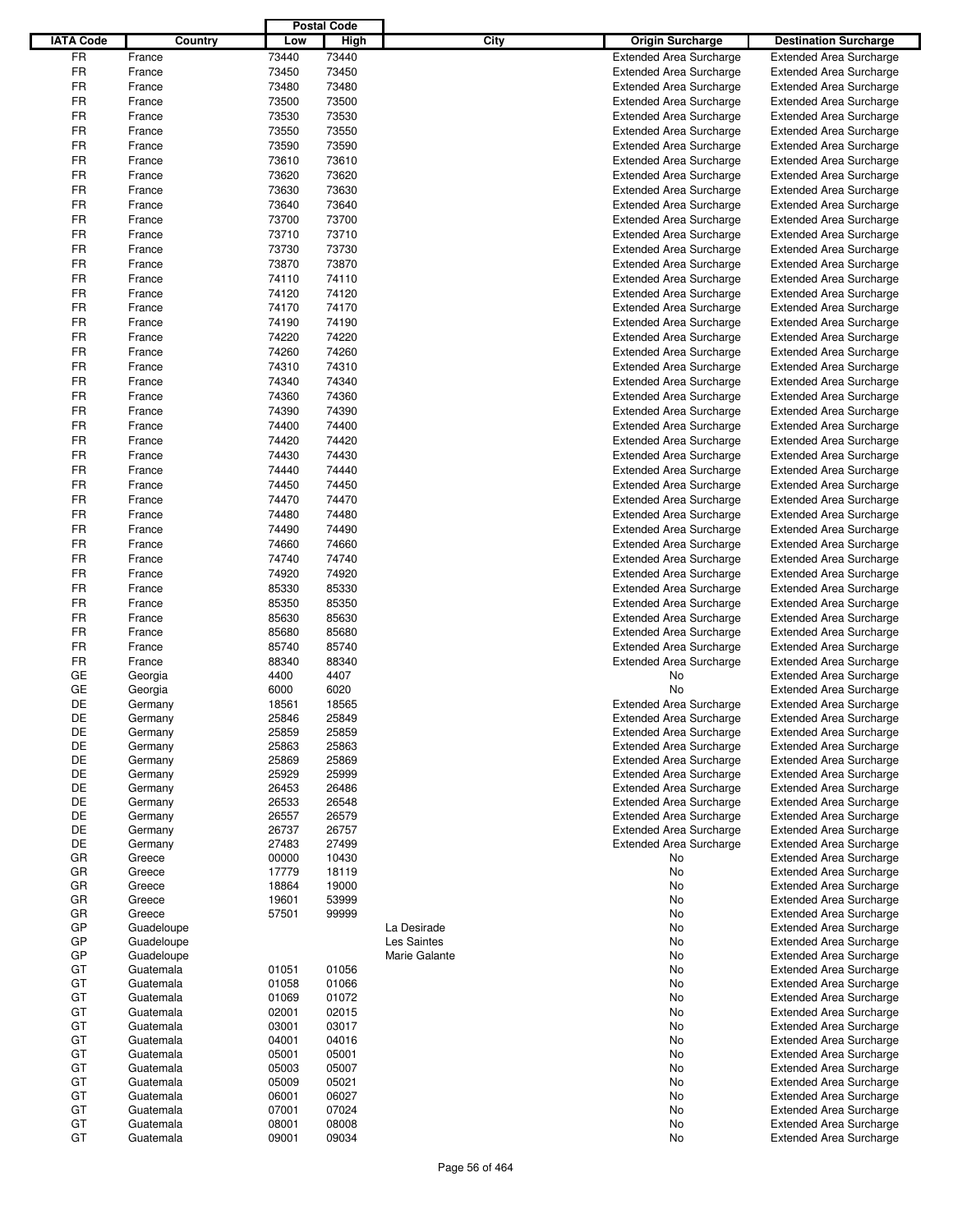|                  |           |       | <b>Postal Code</b> |                       |                                |                                |
|------------------|-----------|-------|--------------------|-----------------------|--------------------------------|--------------------------------|
| <b>IATA Code</b> | Country   | Low   | <b>High</b>        | City                  | <b>Origin Surcharge</b>        | <b>Destination Surcharge</b>   |
| GT               | Guatemala | 10001 | 10030              |                       | <b>No</b>                      | <b>Extended Area Surcharge</b> |
| GT               | Guatemala | 11001 | 11014              |                       | No                             | <b>Extended Area Surcharge</b> |
| GT               | Guatemala | 12001 | 12050              |                       | No                             | <b>Extended Area Surcharge</b> |
| GT               | Guatemala | 13001 | 13041              |                       | No                             | <b>Extended Area Surcharge</b> |
| GT               | Guatemala | 14001 | 14025              |                       | No                             | <b>Extended Area Surcharge</b> |
| GT               | Guatemala | 15001 | 15012              |                       | No                             | <b>Extended Area Surcharge</b> |
| GT               |           |       |                    |                       |                                |                                |
|                  | Guatemala | 16001 | 16026              |                       | No                             | <b>Extended Area Surcharge</b> |
| GT               | Guatemala | 17001 | 17029              |                       | No                             | <b>Extended Area Surcharge</b> |
| GT               | Guatemala | 18001 | 18024              |                       | No                             | <b>Extended Area Surcharge</b> |
| GT               | Guatemala | 19001 | 19018              |                       | No                             | <b>Extended Area Surcharge</b> |
| GT               | Guatemala | 20001 | 20020              |                       | No                             | <b>Extended Area Surcharge</b> |
| GT               | Guatemala | 21001 | 21008              |                       | No                             | <b>Extended Area Surcharge</b> |
| GT               | Guatemala | 22001 | 22027              |                       | No                             | <b>Extended Area Surcharge</b> |
| GY               | Guyana    |       |                    | Corriverton           | No                             | <b>Extended Area Surcharge</b> |
| GY               | Guyana    |       |                    | Fort Wellington       | No                             | <b>Extended Area Surcharge</b> |
| GY               | Guyana    |       |                    | Hopetown              | No                             | <b>Extended Area Surcharge</b> |
| GY               | Guyana    |       |                    | Mahaica               | No                             | <b>Extended Area Surcharge</b> |
| GY               | Guyana    |       |                    | Mahaicony             | No                             | <b>Extended Area Surcharge</b> |
| GY               | Guyana    |       |                    | New Amsterdam         | No                             | <b>Extended Area Surcharge</b> |
| НT               | Haiti     |       |                    | Cap Haitien           | No                             | <b>Extended Area Surcharge</b> |
| HT               | Haiti     |       |                    | Gonaives              | No                             | <b>Extended Area Surcharge</b> |
| НT               | Haiti     |       |                    | Jeremie               | No                             | <b>Extended Area Surcharge</b> |
| НT               | Haiti     |       |                    | Leogane               | No                             | <b>Extended Area Surcharge</b> |
| HT               | Haiti     |       |                    | Petit Goave           | No                             | <b>Extended Area Surcharge</b> |
| HT               | Haiti     |       |                    | Saint Marc            | No                             | <b>Extended Area Surcharge</b> |
| HN               | Honduras  |       |                    |                       |                                |                                |
|                  |           |       |                    | Campamento            | No                             | <b>Extended Area Surcharge</b> |
| HN               | Honduras  |       |                    | Catacamas             | No                             | <b>Extended Area Surcharge</b> |
| HN               | Honduras  |       |                    | Choluteca             | No                             | <b>Extended Area Surcharge</b> |
| HN               | Honduras  |       |                    | Colon                 | No                             | <b>Extended Area Surcharge</b> |
| HN               | Honduras  |       |                    | Comayagua             | No                             | <b>Extended Area Surcharge</b> |
| HN               | Honduras  |       |                    | Danli                 | No                             | <b>Extended Area Surcharge</b> |
| HN               | Honduras  |       |                    | El Progreso           | No                             | <b>Extended Area Surcharge</b> |
| HN               | Honduras  |       |                    | El Zamorano           | No                             | <b>Extended Area Surcharge</b> |
| HN               | Honduras  |       |                    | Gracias               | No                             | <b>Extended Area Surcharge</b> |
| HN               | Honduras  |       |                    | Guaymaca              | No                             | <b>Extended Area Surcharge</b> |
| HN               | Honduras  |       |                    | Intibuca              | No                             | <b>Extended Area Surcharge</b> |
| HN               | Honduras  |       |                    | Islas De La Bahia     | No                             | <b>Extended Area Surcharge</b> |
| HN               | Honduras  |       |                    | Islas Guanaja         | No                             | <b>Extended Area Surcharge</b> |
| HN               | Honduras  |       |                    | Juticalpa             | No                             | <b>Extended Area Surcharge</b> |
| HN               | Honduras  |       |                    | La Ceiba              | No                             | <b>Extended Area Surcharge</b> |
| HN               | Honduras  |       |                    | La Esperanza          | No                             | <b>Extended Area Surcharge</b> |
| HN               | Honduras  |       |                    | La Paz                | No                             | <b>Extended Area Surcharge</b> |
| HN               | Honduras  |       |                    | Marcala               | No                             | <b>Extended Area Surcharge</b> |
| HN               | Honduras  |       |                    | Nacaome               | No                             | <b>Extended Area Surcharge</b> |
| HN               | Honduras  |       |                    |                       | No                             | <b>Extended Area Surcharge</b> |
|                  |           |       |                    | Ojojona               |                                |                                |
| HN               | Honduras  |       |                    | Pespire               | No                             | <b>Extended Area Surcharge</b> |
| <b>HN</b>        | Honduras  |       |                    | Rio Hondo             | No                             | <b>Extended Area Surcharge</b> |
| HN               | Honduras  |       |                    | Sabanagrande          | No                             | <b>Extended Area Surcharge</b> |
| HN               | Honduras  |       |                    | San Antonio De Flores | No                             | <b>Extended Area Surcharge</b> |
| HN               | Honduras  |       |                    | San Lorenzoities      | No                             | <b>Extended Area Surcharge</b> |
| HN               | Honduras  |       |                    | San Marcos De Colon   | No                             | <b>Extended Area Surcharge</b> |
| HN               | Honduras  |       |                    | Santa Ana             | No                             | <b>Extended Area Surcharge</b> |
| HN               | Honduras  |       |                    | Santa Barbara         | No                             | <b>Extended Area Surcharge</b> |
| HN               | Honduras  |       |                    | Santa Lucia           | No                             | <b>Extended Area Surcharge</b> |
| HN               | Honduras  |       |                    | Santa Rosa De Copan   | No                             | <b>Extended Area Surcharge</b> |
| HN               | Honduras  |       |                    | Talanga               | No                             | <b>Extended Area Surcharge</b> |
| HN               | Honduras  |       |                    | Tatumbla              | No                             | <b>Extended Area Surcharge</b> |
| HN               | Honduras  |       |                    | Tela                  | No                             | <b>Extended Area Surcharge</b> |
| HN               | Honduras  |       |                    | Trujillo              | No                             | <b>Extended Area Surcharge</b> |
| HN               | Honduras  |       |                    | Valle De Angeles      | No                             | <b>Extended Area Surcharge</b> |
| HN               | Honduras  |       |                    | Villa San Francisco   | No                             | <b>Extended Area Surcharge</b> |
| HN               | Honduras  |       |                    | Yoro                  | No                             | <b>Extended Area Surcharge</b> |
| HN               | Honduras  |       |                    | Zambrano              | No                             | <b>Extended Area Surcharge</b> |
| HU               | Hungary   | 2601  | 2650               |                       | <b>Extended Area Surcharge</b> | <b>Extended Area Surcharge</b> |
| HU               | Hungary   | 2652  | 2659               |                       | <b>Extended Area Surcharge</b> | <b>Extended Area Surcharge</b> |
|                  |           |       |                    |                       |                                |                                |
| HU               | Hungary   | 2661  | 2699               |                       | <b>Extended Area Surcharge</b> | <b>Extended Area Surcharge</b> |
| HU               | Hungary   | 3101  | 3169               |                       | <b>Extended Area Surcharge</b> | <b>Extended Area Surcharge</b> |
| HU               | Hungary   | 3171  | 3199               |                       | <b>Extended Area Surcharge</b> | <b>Extended Area Surcharge</b> |
| HU               | Hungary   | 3601  | 3699               |                       | <b>Extended Area Surcharge</b> | <b>Extended Area Surcharge</b> |
| HU               | Hungary   | 3700  | 3799               |                       | <b>Extended Area Surcharge</b> | <b>Extended Area Surcharge</b> |
| HU               | Hungary   | 3800  | 3899               |                       | <b>Extended Area Surcharge</b> | <b>Extended Area Surcharge</b> |
| HU               | Hungary   | 3901  | 3909               |                       | <b>Extended Area Surcharge</b> | <b>Extended Area Surcharge</b> |
| HU               | Hungary   | 3911  | 3949               |                       | <b>Extended Area Surcharge</b> | <b>Extended Area Surcharge</b> |
| HU               | Hungary   | 3951  | 3979               |                       | <b>Extended Area Surcharge</b> | <b>Extended Area Surcharge</b> |
| HU               | Hungary   | 3981  | 3999               |                       | <b>Extended Area Surcharge</b> | <b>Extended Area Surcharge</b> |
| HU               | Hungary   | 4101  | 4137               |                       | <b>Extended Area Surcharge</b> | <b>Extended Area Surcharge</b> |
| HU               | Hungary   | 4139  | 4149               |                       | <b>Extended Area Surcharge</b> | <b>Extended Area Surcharge</b> |
| HU               | Hungary   | 4151  | 4180               |                       | Extended Area Surcharge        | <b>Extended Area Surcharge</b> |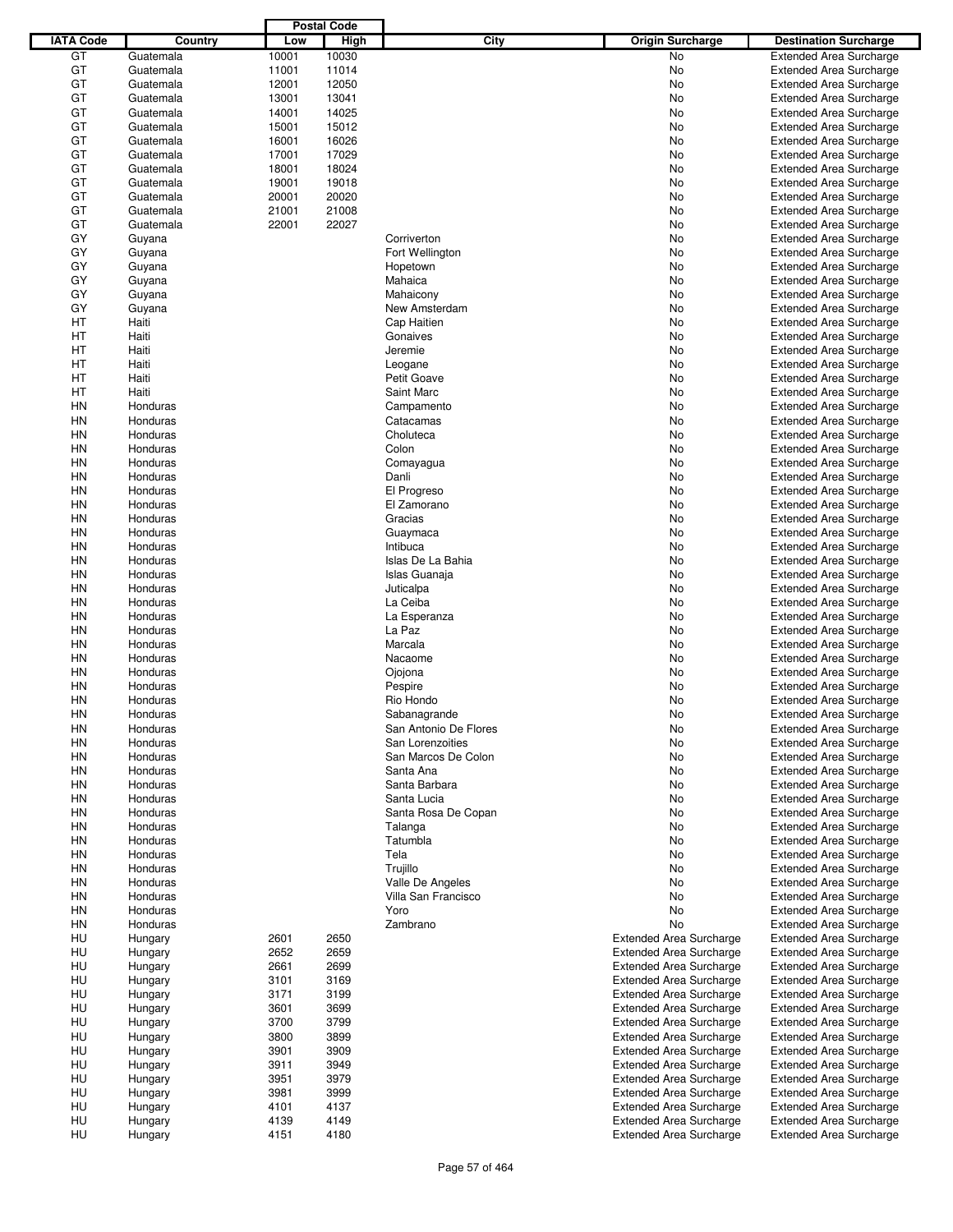|                  |         |        | <b>Postal Code</b> |                                 |                                |
|------------------|---------|--------|--------------------|---------------------------------|--------------------------------|
| <b>IATA Code</b> | Country | Low    | High               | City<br><b>Origin Surcharge</b> | <b>Destination Surcharge</b>   |
| HU               | Hungary | 4182   | 4199               | <b>Extended Area Surcharge</b>  | <b>Extended Area Surcharge</b> |
| HU               | Hungary | 4201   | 4219               | <b>Extended Area Surcharge</b>  | <b>Extended Area Surcharge</b> |
|                  |         | 4221   | 4243               | <b>Extended Area Surcharge</b>  |                                |
| HU               | Hungary |        | 4299               |                                 | <b>Extended Area Surcharge</b> |
| HU               | Hungary | 4245   |                    | <b>Extended Area Surcharge</b>  | <b>Extended Area Surcharge</b> |
| HU               | Hungary | 4301   | 4319               | <b>Extended Area Surcharge</b>  | <b>Extended Area Surcharge</b> |
| HU               | Hungary | 4321   | 4399               | <b>Extended Area Surcharge</b>  | <b>Extended Area Surcharge</b> |
| HU               | Hungary | 4500   | 4533               | <b>Extended Area Surcharge</b>  | <b>Extended Area Surcharge</b> |
| HU               | Hungary | 4535   | 4599               | <b>Extended Area Surcharge</b>  | <b>Extended Area Surcharge</b> |
| HU               | Hungary | 4600   | 4699               | <b>Extended Area Surcharge</b>  | <b>Extended Area Surcharge</b> |
| HU               | Hungary | 4701   | 4799               | <b>Extended Area Surcharge</b>  | <b>Extended Area Surcharge</b> |
| HU               | Hungary | 4801   | 4899               | <b>Extended Area Surcharge</b>  | <b>Extended Area Surcharge</b> |
| HU               | Hungary | 4901   | 4999               | <b>Extended Area Surcharge</b>  | <b>Extended Area Surcharge</b> |
| HU               | Hungary | 5501   | 5519               | <b>Extended Area Surcharge</b>  | <b>Extended Area Surcharge</b> |
| HU               | Hungary | 5521   | 5539               | <b>Extended Area Surcharge</b>  | <b>Extended Area Surcharge</b> |
| HU               | Hungary | 5541   | 5599               | <b>Extended Area Surcharge</b>  | <b>Extended Area Surcharge</b> |
| HU               | Hungary | 5601   | 5629               | <b>Extended Area Surcharge</b>  | <b>Extended Area Surcharge</b> |
| HU               | Hungary | 5631   | 5649               | <b>Extended Area Surcharge</b>  | <b>Extended Area Surcharge</b> |
| HU               | Hungary | 5651   | 5699               | <b>Extended Area Surcharge</b>  | <b>Extended Area Surcharge</b> |
| HU               | Hungary | 5701   | 5799               | <b>Extended Area Surcharge</b>  | <b>Extended Area Surcharge</b> |
| HU               |         | 5800   | 5899               | <b>Extended Area Surcharge</b>  | <b>Extended Area Surcharge</b> |
|                  | Hungary |        |                    |                                 |                                |
| HU               | Hungary | 6400   | 6499               | <b>Extended Area Surcharge</b>  | <b>Extended Area Surcharge</b> |
| HU               | Hungary | 6500   | 6599               | <b>Extended Area Surcharge</b>  | <b>Extended Area Surcharge</b> |
| HU               | Hungary | 6900   | 6999               | <b>Extended Area Surcharge</b>  | <b>Extended Area Surcharge</b> |
| HU               | Hungary | 7501   | 7599               | <b>Extended Area Surcharge</b>  | <b>Extended Area Surcharge</b> |
| HU               | Hungary | 7800   | 7899               | <b>Extended Area Surcharge</b>  | <b>Extended Area Surcharge</b> |
| HU               | Hungary | 7900   | 7999               | <b>Extended Area Surcharge</b>  | <b>Extended Area Surcharge</b> |
| HU               | Hungary | 8801   | 8899               | <b>Extended Area Surcharge</b>  | <b>Extended Area Surcharge</b> |
| HU               | Hungary | 8901   | 8998               | <b>Extended Area Surcharge</b>  | <b>Extended Area Surcharge</b> |
| HU               | Hungary | 9901   | 9969               | <b>Extended Area Surcharge</b>  | <b>Extended Area Surcharge</b> |
| HU               | Hungary | 9971   | 9999               | <b>Extended Area Surcharge</b>  | <b>Extended Area Surcharge</b> |
| IN               | India   | 121101 | 121107             | No                              | <b>Extended Area Surcharge</b> |
| IN               | India   | 122050 | 122050             | No                              | <b>Extended Area Surcharge</b> |
| IN               | India   | 122101 | 122105             | No                              | <b>Extended Area Surcharge</b> |
| IN               | India   | 122107 | 122109             | No                              | <b>Extended Area Surcharge</b> |
| IN               | India   | 122211 | 122211             | No                              | <b>Extended Area Surcharge</b> |
| IN               | India   | 123001 | 123001             | No                              | <b>Extended Area Surcharge</b> |
| IN               |         |        |                    |                                 |                                |
|                  | India   | 123020 | 123029             | No                              | <b>Extended Area Surcharge</b> |
| IN               | India   | 123034 | 123035             | No                              | <b>Extended Area Surcharge</b> |
| IN               | India   | 123101 | 123103             | No                              | <b>Extended Area Surcharge</b> |
| IN               | India   | 123201 | 123201             | No                              | <b>Extended Area Surcharge</b> |
| IN               | India   | 123301 | 123310             | No                              | <b>Extended Area Surcharge</b> |
| IN               | India   | 123411 | 123414             | No                              | <b>Extended Area Surcharge</b> |
| IN               | India   | 123501 | 123508             | No                              | <b>Extended Area Surcharge</b> |
| IN               | India   | 124002 | 124008             | No                              | <b>Extended Area Surcharge</b> |
| IN               | India   | 124021 | 124031             | No                              | <b>Extended Area Surcharge</b> |
| IN               | India   | 124101 | 124105             | No                              | <b>Extended Area Surcharge</b> |
| IN               | India   | 124107 | 124114             | No                              | <b>Extended Area Surcharge</b> |
| IN               | India   | 124116 | 124141             | No                              | <b>Extended Area Surcharge</b> |
| IN               | India   | 124201 | 124205             | No                              | <b>Extended Area Surcharge</b> |
| IN               | India   | 124301 | 124302             | No                              | <b>Extended Area Surcharge</b> |
| IN               | India   | 124303 | 124312             | No                              | <b>Extended Area Surcharge</b> |
| IN               | India   | 124314 | 124318             | No                              | <b>Extended Area Surcharge</b> |
| IN               | India   | 124320 | 124325             | No                              | <b>Extended Area Surcharge</b> |
|                  |         |        |                    |                                 |                                |
| IN               | India   | 124401 | 124413             | No                              | <b>Extended Area Surcharge</b> |
| IN               | India   | 124415 | 124430             | No                              | <b>Extended Area Surcharge</b> |
| IN               | India   | 124501 | 124506             | No                              | <b>Extended Area Surcharge</b> |
| IN               | India   | 124508 | 124511             | No                              | Extended Area Surcharge        |
| IN               | India   | 124513 | 124533             | No                              | <b>Extended Area Surcharge</b> |
| IN               | India   | 125001 | 125005             | No                              | <b>Extended Area Surcharge</b> |
| IN               | India   | 125011 | 125012             | No                              | <b>Extended Area Surcharge</b> |
| IN               | India   | 125021 | 125058             | No                              | Extended Area Surcharge        |
| IN               | India   | 125060 | 125084             | No                              | <b>Extended Area Surcharge</b> |
| IN               | India   | 125086 | 125088             | No                              | Extended Area Surcharge        |
| IN               | India   | 125101 | 125109             | No                              | Extended Area Surcharge        |
| ${\sf IN}$       | India   | 125112 | 125112             | No                              | <b>Extended Area Surcharge</b> |
| IN               | India   | 125201 | 125203             | No                              | <b>Extended Area Surcharge</b> |
| IN               | India   | 125417 | 125417             | No                              | Extended Area Surcharge        |
| IN               | India   | 126001 | 126001             | No                              | <b>Extended Area Surcharge</b> |
| IN               |         | 126006 | 126011             |                                 | <b>Extended Area Surcharge</b> |
|                  | India   |        |                    | No                              |                                |
| IN               | India   | 126013 | 126015             | No                              | <b>Extended Area Surcharge</b> |
| ${\sf IN}$       | India   | 126025 | 126025             | No                              | <b>Extended Area Surcharge</b> |
| IN               | India   | 126027 | 126027             | No                              | <b>Extended Area Surcharge</b> |
| IN               | India   | 126101 | 126111             | No                              | Extended Area Surcharge        |
| IN               | India   | 126113 | 126124             | No                              | <b>Extended Area Surcharge</b> |
| IN               | India   | 126126 | 126136             | No                              | <b>Extended Area Surcharge</b> |
| IN               | India   | 126139 | 126141             | No                              | <b>Extended Area Surcharge</b> |
| ${\sf IN}$       | India   | 126143 | 126143             | No                              | <b>Extended Area Surcharge</b> |
| ${\sf IN}$       | India   | 126145 | 126154             | No                              | <b>Extended Area Surcharge</b> |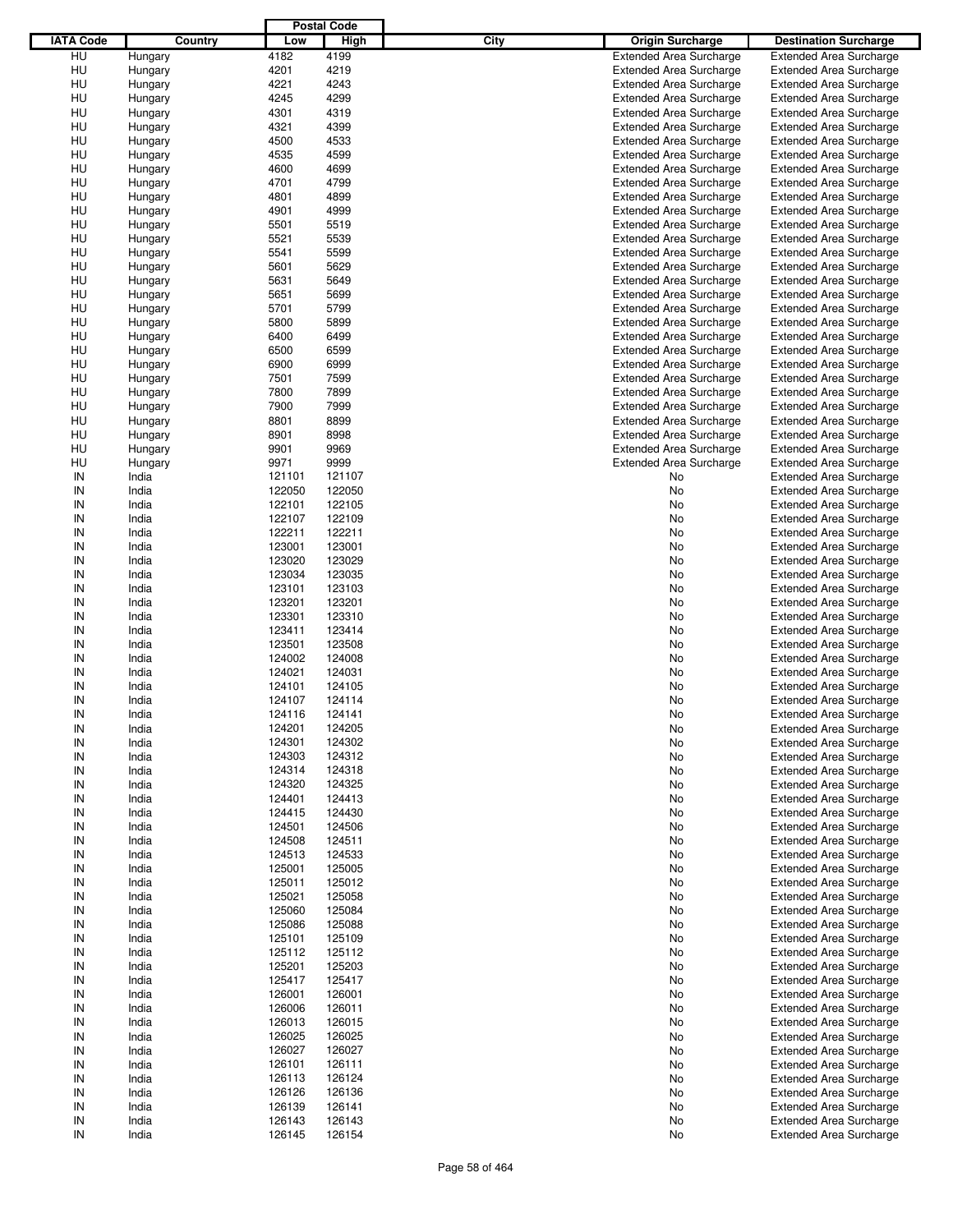|                  |                |                  | <b>Postal Code</b> |             |                         |                                                                  |
|------------------|----------------|------------------|--------------------|-------------|-------------------------|------------------------------------------------------------------|
| <b>IATA Code</b> | Country        | Low              | <b>High</b>        | <b>City</b> | <b>Origin Surcharge</b> | <b>Destination Surcharge</b>                                     |
| IN               | India          | 127021           | 127021             |             | No                      | <b>Extended Area Surcharge</b>                                   |
| IN               | India          | 127306           | 127306             |             | No                      | <b>Extended Area Surcharge</b>                                   |
| IN               | India          | 131001           | 131002             |             | No                      | <b>Extended Area Surcharge</b>                                   |
| IN               | India          | 131020           | 131027             |             | No                      | <b>Extended Area Surcharge</b>                                   |
| IN               | India          | 131029           | 131038             |             | No                      | <b>Extended Area Surcharge</b>                                   |
| IN               | India          | 131101           | 131115             |             | No                      | <b>Extended Area Surcharge</b>                                   |
| IN               | India          | 132002           | 132002             |             | No                      | <b>Extended Area Surcharge</b>                                   |
| IN               | India          | 132020           | 132022             |             | No                      | <b>Extended Area Surcharge</b>                                   |
| IN               | India          | 132024           | 132027             |             | No                      | <b>Extended Area Surcharge</b>                                   |
| IN               | India          | 132029           | 132029             |             | No                      | <b>Extended Area Surcharge</b>                                   |
| IN               | India          | 132032           | 132032             |             | No                      | <b>Extended Area Surcharge</b>                                   |
| IN               | India          | 132034           | 132053             |             | No                      | <b>Extended Area Surcharge</b>                                   |
| IN               | India          | 132058           | 132058             |             | No                      | <b>Extended Area Surcharge</b>                                   |
| IN               | India          | 132101           | 132102             |             | No                      | <b>Extended Area Surcharge</b>                                   |
| IN               | India          | 132109           | 132113             |             | No                      | <b>Extended Area Surcharge</b>                                   |
| IN               | India          | 132115           | 132121             |             | No                      | <b>Extended Area Surcharge</b>                                   |
| IN               | India          | 132123           | 132125             |             | No                      | <b>Extended Area Surcharge</b>                                   |
| IN               | India          | 132128           | 132146             |             | No                      | <b>Extended Area Surcharge</b>                                   |
| IN               | India          | 132148           | 132155             |             | No                      | <b>Extended Area Surcharge</b>                                   |
| IN               | India          | 133004           | 133005             |             | No                      | <b>Extended Area Surcharge</b>                                   |
| IN               | India          | 133021           | 133021             |             | No                      | <b>Extended Area Surcharge</b>                                   |
| IN               | India          | 133101           | 133102             |             | No                      | <b>Extended Area Surcharge</b>                                   |
| IN               | India          | 133104           | 133105             |             | No                      | <b>Extended Area Surcharge</b>                                   |
| IN               | India          | 133202           | 133208             |             | No                      | <b>Extended Area Surcharge</b>                                   |
| IN               | India          | 133301           | 133302             |             | No                      | <b>Extended Area Surcharge</b>                                   |
| IN               | India          | 134011           | 134012             |             | No                      | <b>Extended Area Surcharge</b>                                   |
| IN               | India          | 134101           | 134102             |             | No                      | <b>Extended Area Surcharge</b>                                   |
| IN               | India          | 134104           | 134104             |             | No                      | <b>Extended Area Surcharge</b>                                   |
| IN               | India          | 134107           | 134108             |             | No                      | <b>Extended Area Surcharge</b>                                   |
| IN               | India          | 134110           | 134110             |             | No                      | <b>Extended Area Surcharge</b>                                   |
| IN               | India          | 134112           | 134113             |             | No                      | <b>Extended Area Surcharge</b>                                   |
| IN               | India          | 134118           | 134118             |             | No                      | <b>Extended Area Surcharge</b>                                   |
| IN               | India          | 134201           | 134206             |             | No                      | <b>Extended Area Surcharge</b>                                   |
| IN               | India          | 135002           | 135003             |             | No                      | <b>Extended Area Surcharge</b>                                   |
| IN               | India          | 135021           | 135021             |             | No                      | <b>Extended Area Surcharge</b>                                   |
| IN               | India          | 135101           | 135105             |             | No                      | <b>Extended Area Surcharge</b>                                   |
| IN               | India          | 140001           | 140001             |             | No                      | <b>Extended Area Surcharge</b>                                   |
| IN               | India          | 140101           | 140104             |             | No                      | <b>Extended Area Surcharge</b>                                   |
| IN               | India          | 140108           | 140119             |             | No                      | <b>Extended Area Surcharge</b>                                   |
| IN               | India          | 140123           | 140126             |             | No                      | <b>Extended Area Surcharge</b>                                   |
| IN               | India          | 140201           | 140203             |             | No                      | <b>Extended Area Surcharge</b>                                   |
| IN               | India          | 140301           | 140301             |             | No                      | <b>Extended Area Surcharge</b>                                   |
| IN               | India          | 140306           | 140308             |             | No                      | <b>Extended Area Surcharge</b>                                   |
| IN               | India          | 140401           | 140401             |             | No                      | <b>Extended Area Surcharge</b>                                   |
| IN               | India          | 140405           | 140407             |             | No                      | <b>Extended Area Surcharge</b>                                   |
| IN               | India          | 140412           | 140413             |             | No                      | <b>Extended Area Surcharge</b>                                   |
| IN               | India          | 140417           | 140417             |             | No                      | <b>Extended Area Surcharge</b>                                   |
| IN               | India          | 140501           | 140502             |             | No                      | Extended Area Surcharge                                          |
| IN               | India          | 140507           | 140507             |             | No                      | <b>Extended Area Surcharge</b>                                   |
| IN               | India          | 140601           | 140602             |             | No                      | <b>Extended Area Surcharge</b>                                   |
| IN               | India          | 140701           | 140702             |             | No                      | <b>Extended Area Surcharge</b>                                   |
| IN               | India          | 140801           | 140802             |             | No                      | <b>Extended Area Surcharge</b>                                   |
| IN               | India          | 140901           | 140901             |             | No                      | <b>Extended Area Surcharge</b>                                   |
| IN               | India          | 141101           | 141109             |             | No                      | <b>Extended Area Surcharge</b>                                   |
| IN               | India          | 141111           | 141122             |             | No                      | <b>Extended Area Surcharge</b>                                   |
| IN               | India          | 141124           | 141124             |             | No                      | <b>Extended Area Surcharge</b>                                   |
| IN               | India          | 141127           | 141127             |             | No                      | <b>Extended Area Surcharge</b>                                   |
| IN               | India          | 141201           | 141206             |             | No                      | <b>Extended Area Surcharge</b>                                   |
| IN<br>IN         | India<br>India | 141302<br>141305 | 141303<br>141311   |             | No<br>No                | <b>Extended Area Surcharge</b><br><b>Extended Area Surcharge</b> |
| IN               |                |                  |                    |             |                         |                                                                  |
| IN               | India<br>India | 141315           | 141318<br>141402   |             | No                      | <b>Extended Area Surcharge</b>                                   |
| IN               | India          | 141401<br>141411 | 141419             |             | No<br>No                | <b>Extended Area Surcharge</b><br><b>Extended Area Surcharge</b> |
| IN               | India          | 141421           | 141421             |             | No                      | <b>Extended Area Surcharge</b>                                   |
| IN               | India          | 142011           | 142011             |             | No                      | <b>Extended Area Surcharge</b>                                   |
| IN               | India          | 142021           | 142027             |             | No                      | <b>Extended Area Surcharge</b>                                   |
| IN               | India          | 142029           | 142037             |             | No                      | <b>Extended Area Surcharge</b>                                   |
| IN               | India          | 142039           | 142044             |             | No                      | <b>Extended Area Surcharge</b>                                   |
| IN               | India          | 142046           | 142061             |             | No                      | <b>Extended Area Surcharge</b>                                   |
| IN               | India          | 143036           | 143036             |             | No                      | <b>Extended Area Surcharge</b>                                   |
| IN               | India          | 143101           | 143103             |             | No                      | <b>Extended Area Surcharge</b>                                   |
| IN               | India          | 143106           | 143113             |             | No                      | <b>Extended Area Surcharge</b>                                   |
| IN               | India          | 143115           | 143118             |             | No                      | <b>Extended Area Surcharge</b>                                   |
| IN               | India          | 143144           | 143144             |             | No                      | <b>Extended Area Surcharge</b>                                   |
| IN               | India          | 143201           | 143205             |             | No                      | <b>Extended Area Surcharge</b>                                   |
| IN               | India          | 143301           | 143305             |             | No                      | <b>Extended Area Surcharge</b>                                   |
| IN               | India          | 143406           | 143408             |             | No                      | <b>Extended Area Surcharge</b>                                   |
| ${\sf IN}$       | India          | 143410           | 143422             |             | No                      | <b>Extended Area Surcharge</b>                                   |
|                  |                |                  |                    |             |                         |                                                                  |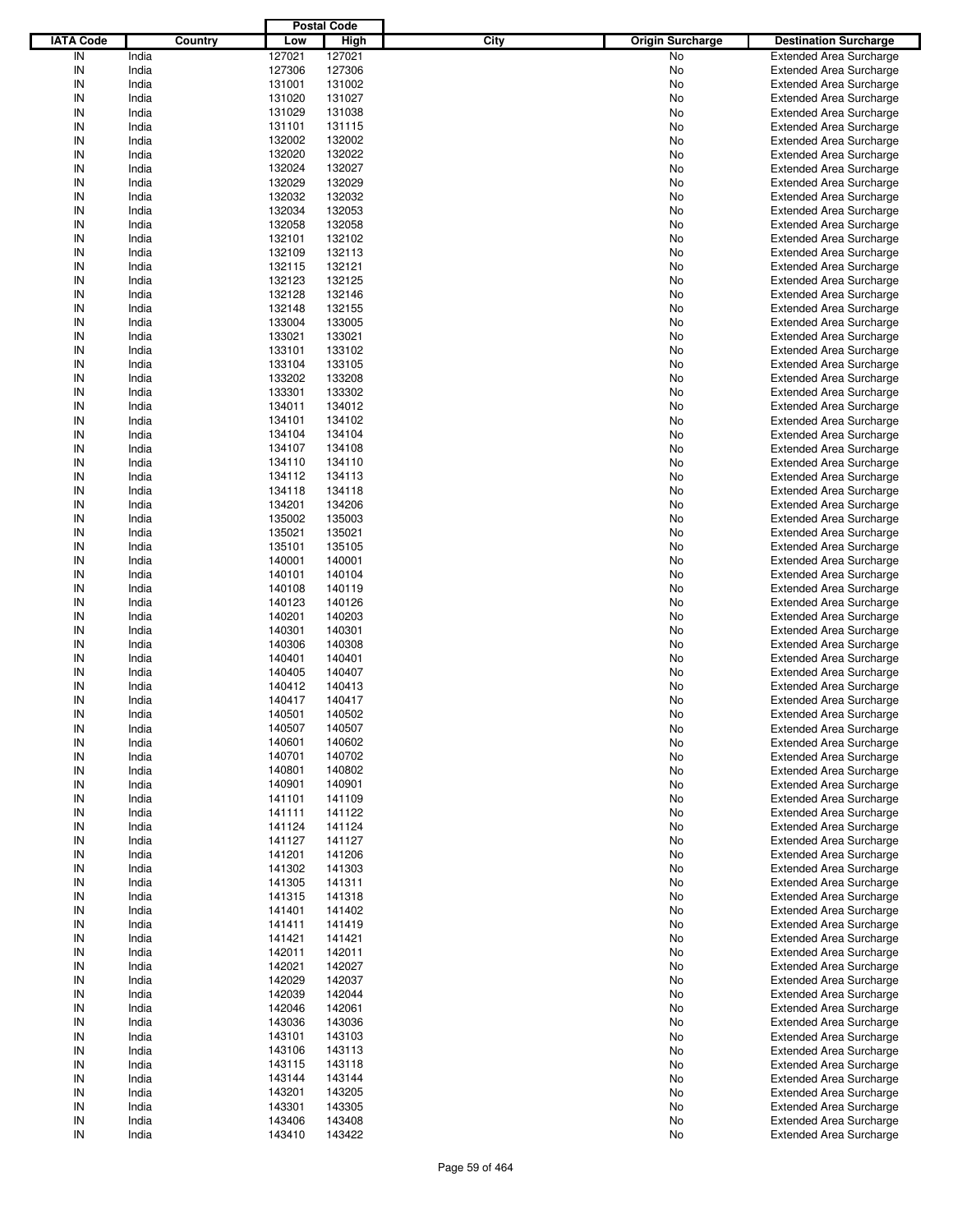|                  |         |        | <b>Postal Code</b> |             |                         |                                |
|------------------|---------|--------|--------------------|-------------|-------------------------|--------------------------------|
| <b>IATA Code</b> | Country | Low    | <b>High</b>        | <b>City</b> | <b>Origin Surcharge</b> | <b>Destination Surcharge</b>   |
| IN               | India   | 143501 | 143508             |             | No                      | <b>Extended Area Surcharge</b> |
| IN               | India   | 143510 | 143518             |             | No                      | <b>Extended Area Surcharge</b> |
| IN               | India   | 143520 | 143521             |             | No                      | <b>Extended Area Surcharge</b> |
| IN               | India   | 143523 | 143524             |             | No                      | <b>Extended Area Surcharge</b> |
| IN               | India   | 143526 | 143530             |             | No                      | <b>Extended Area Surcharge</b> |
| IN               | India   | 143532 | 143538             |             | No                      | <b>Extended Area Surcharge</b> |
| IN               | India   | 143601 | 143607             |             | No                      | <b>Extended Area Surcharge</b> |
| IN               | India   | 144006 | 144006             |             | No                      | <b>Extended Area Surcharge</b> |
| IN               | India   | 144009 | 144011             |             | No                      | <b>Extended Area Surcharge</b> |
| IN               | India   | 144020 | 144020             |             | No                      | <b>Extended Area Surcharge</b> |
| IN               | India   | 144023 | 144026             |             | No                      | <b>Extended Area Surcharge</b> |
| IN               | India   | 144028 | 144028             |             | No                      | <b>Extended Area Surcharge</b> |
| IN               | India   | 144101 | 144105             |             | No                      | <b>Extended Area Surcharge</b> |
| IN               | India   | 144116 | 144116             |             | No                      | <b>Extended Area Surcharge</b> |
| IN               | India   | 144201 | 144204             |             | No                      | <b>Extended Area Surcharge</b> |
| IN               | India   | 144206 | 144211             |             | No                      | <b>Extended Area Surcharge</b> |
| IN               | India   | 144213 | 144214             |             | No                      | <b>Extended Area Surcharge</b> |
| IN               | India   | 144216 | 144216             |             | No                      | <b>Extended Area Surcharge</b> |
| IN               | India   | 144218 | 144218             |             | No                      | <b>Extended Area Surcharge</b> |
| IN               | India   | 144221 | 144224             |             | No                      | <b>Extended Area Surcharge</b> |
| IN               | India   | 144301 | 144305             |             | No                      | <b>Extended Area Surcharge</b> |
| IN               | India   | 144403 | 144410             |             | No                      | <b>Extended Area Surcharge</b> |
| IN               | India   | 144415 | 144415             |             | No                      | <b>Extended Area Surcharge</b> |
| IN               | India   | 144417 | 144419             |             | No                      | <b>Extended Area Surcharge</b> |
| IN               | India   | 144421 | 144423             |             | No                      | <b>Extended Area Surcharge</b> |
| IN               | India   | 144502 | 144532             |             | No                      | <b>Extended Area Surcharge</b> |
| IN               | India   | 144601 | 144601             |             | No                      | <b>Extended Area Surcharge</b> |
| IN               | India   | 144606 | 144606             |             | No                      | <b>Extended Area Surcharge</b> |
| IN               | India   | 144619 | 144624             |             | No                      | <b>Extended Area Surcharge</b> |
| IN               | India   | 144626 | 144626             |             | No                      | <b>Extended Area Surcharge</b> |
| IN               | India   | 144628 | 144633             |             | No                      | <b>Extended Area Surcharge</b> |
| IN               | India   | 144701 | 144703             |             | No                      | <b>Extended Area Surcharge</b> |
| IN               | India   | 144801 | 144804             |             | No                      | <b>Extended Area Surcharge</b> |
| IN               | India   | 144806 | 144806             |             | No                      | <b>Extended Area Surcharge</b> |
| IN               | India   | 145001 | 145003             |             | No                      | <b>Extended Area Surcharge</b> |
| IN               | India   | 145021 | 145027             |             | No                      | <b>Extended Area Surcharge</b> |
| IN               | India   | 145029 | 145029             |             | No                      | <b>Extended Area Surcharge</b> |
| IN               | India   | 145101 | 145101             |             | No                      | <b>Extended Area Surcharge</b> |
| IN               | India   | 146001 | 146001             |             | No                      | <b>Extended Area Surcharge</b> |
| IN               | India   | 146021 | 146023             |             | No                      | <b>Extended Area Surcharge</b> |
| IN               | India   | 146101 | 146115             |             | No                      | <b>Extended Area Surcharge</b> |
| IN               | India   | 147002 | 147003             |             | No                      | <b>Extended Area Surcharge</b> |
| IN               | India   | 147021 | 147021             |             | No                      | <b>Extended Area Surcharge</b> |
| IN               | India   | 147101 | 147105             |             | No                      | <b>Extended Area Surcharge</b> |
| IN               | India   | 147201 | 147203             |             | No                      | <b>Extended Area Surcharge</b> |
| IN               | India   | 147205 | 147205             |             | No                      | <b>Extended Area Surcharge</b> |
| IN               | India   | 147301 | 147301             |             | No                      | <b>Extended Area Surcharge</b> |
| IN               | India   | 148001 | 148001             |             | No                      | Extended Area Surcharge        |
| IN               | India   | 148004 | 148009             |             | No                      | <b>Extended Area Surcharge</b> |
| IN               | India   | 148020 | 148023             |             | No                      | <b>Extended Area Surcharge</b> |
| IN               | India   | 148025 | 148029             |             | No                      | <b>Extended Area Surcharge</b> |
| IN               | India   | 148031 | 148036             |             | No                      | <b>Extended Area Surcharge</b> |
| IN               | India   | 148038 | 148051             |             | No                      | <b>Extended Area Surcharge</b> |
| IN               | India   | 148101 | 148117             |             | No                      | <b>Extended Area Surcharge</b> |
| IN               | India   | 151001 | 151003             |             | No                      | <b>Extended Area Surcharge</b> |
| IN               | India   | 151005 | 151005             |             | No                      | <b>Extended Area Surcharge</b> |
| IN               | India   | 151101 | 151108             |             | No                      | <b>Extended Area Surcharge</b> |
| IN               | India   | 151110 | 151110             |             | No                      | <b>Extended Area Surcharge</b> |
| IN               | India   | 151201 | 151210             |             | No                      | <b>Extended Area Surcharge</b> |
| IN               | India   | 151301 | 151302             |             | No                      | <b>Extended Area Surcharge</b> |
| IN               | India   | 151401 | 151401             |             | No                      | <b>Extended Area Surcharge</b> |
| IN               | India   | 151501 | 151511             |             | No                      | <b>Extended Area Surcharge</b> |
| IN               | India   | 152001 | 152001             |             | No                      | <b>Extended Area Surcharge</b> |
| IN               | India   | 152003 | 152005             |             | No                      | <b>Extended Area Surcharge</b> |
| IN               | India   | 152021 | 152026             |             | No                      | <b>Extended Area Surcharge</b> |
| IN               | India   | 152031 | 152033             |             | No                      | <b>Extended Area Surcharge</b> |
| IN               | India   | 152101 | 152103             |             | No                      | <b>Extended Area Surcharge</b> |
| IN               | India   | 152107 | 152107             |             | No                      | <b>Extended Area Surcharge</b> |
| IN               | India   | 152112 | 152117             |             | No                      | <b>Extended Area Surcharge</b> |
| IN               | India   | 152120 | 152132             |             | No                      | <b>Extended Area Surcharge</b> |
| IN               | India   | 160101 | 160101             |             | No                      | <b>Extended Area Surcharge</b> |
| IN               | India   | 160106 | 160106             |             | No                      | <b>Extended Area Surcharge</b> |
| IN               | India   | 171001 | 171014             |             | No                      | <b>Extended Area Surcharge</b> |
| IN               | India   | 171016 | 171017             |             | No                      | <b>Extended Area Surcharge</b> |
| IN               | India   | 171019 | 171020             |             | No                      | <b>Extended Area Surcharge</b> |
| IN               | India   | 171101 | 171103             |             | No                      | <b>Extended Area Surcharge</b> |
| IN               | India   | 171108 | 171108             |             | No                      | <b>Extended Area Surcharge</b> |
| ${\sf IN}$       | India   | 171201 | 171219             |             | No                      | <b>Extended Area Surcharge</b> |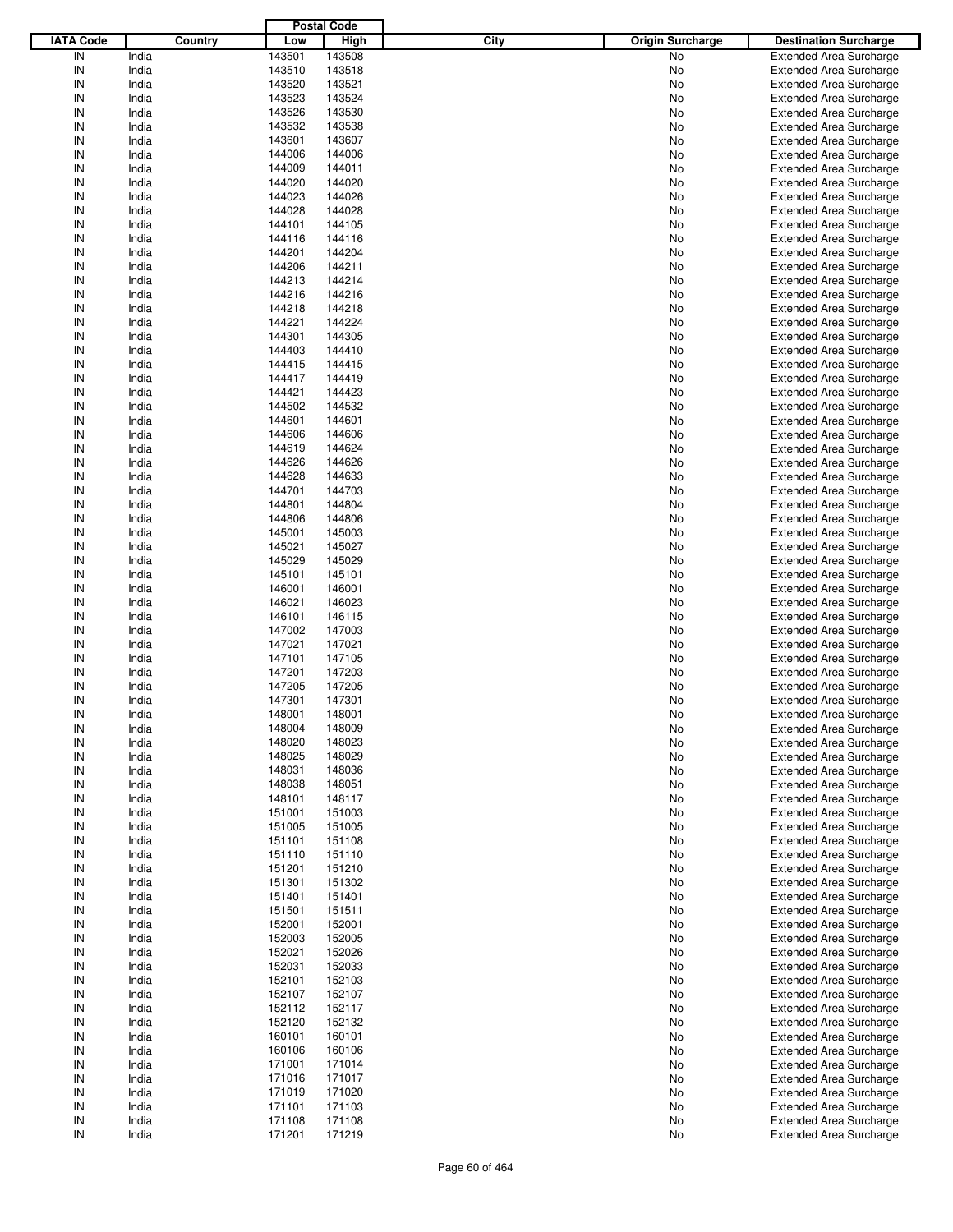|                  |         |        | <b>Postal Code</b> |      |                         |                                |
|------------------|---------|--------|--------------------|------|-------------------------|--------------------------------|
| <b>IATA Code</b> | Country | Low    | <b>High</b>        | City | <b>Origin Surcharge</b> | <b>Destination Surcharge</b>   |
| IN               | India   | 171302 | 171306             |      | No                      | <b>Extended Area Surcharge</b> |
| IN               | India   | 172001 | 172002             |      | No                      | <b>Extended Area Surcharge</b> |
| IN               | India   | 172021 | 172027             |      | No                      | <b>Extended Area Surcharge</b> |
| IN               | India   | 172029 | 172036             |      | No                      | <b>Extended Area Surcharge</b> |
| IN               | India   | 172101 | 172115             |      | No                      | <b>Extended Area Surcharge</b> |
| IN               | India   | 173001 | 173004             |      | No                      | <b>Extended Area Surcharge</b> |
| IN               | India   | 173020 | 173029             |      |                         |                                |
| IN               |         |        |                    |      | No                      | <b>Extended Area Surcharge</b> |
|                  | India   | 173101 | 173104             |      | No                      | <b>Extended Area Surcharge</b> |
| IN               | India   | 173202 | 173204             |      | No                      | <b>Extended Area Surcharge</b> |
| IN               | India   | 173206 | 173211             |      | No                      | <b>Extended Area Surcharge</b> |
| IN               | India   | 173213 | 173230             |      | No                      | <b>Extended Area Surcharge</b> |
| IN               | India   | 174001 | 174001             |      | No                      | <b>Extended Area Surcharge</b> |
| IN               | India   | 174004 | 174004             |      | No                      | <b>Extended Area Surcharge</b> |
| IN               | India   | 174010 | 174012             |      | No                      | <b>Extended Area Surcharge</b> |
| IN               | India   | 174021 | 174022             |      | No                      | <b>Extended Area Surcharge</b> |
| IN               | India   | 174026 | 174035             |      | No                      | <b>Extended Area Surcharge</b> |
| IN               | India   | 174101 | 174103             |      | No                      | <b>Extended Area Surcharge</b> |
| IN               | India   | 174201 | 174201             |      | No                      | <b>Extended Area Surcharge</b> |
| IN               | India   | 174301 | 174313             |      | No                      | <b>Extended Area Surcharge</b> |
| IN               | India   | 174315 | 174315             |      | No                      | <b>Extended Area Surcharge</b> |
| IN               | India   | 174401 | 174405             |      | No                      | <b>Extended Area Surcharge</b> |
| IN               | India   | 175001 | 175007             |      | No                      | <b>Extended Area Surcharge</b> |
| IN               | India   | 175021 | 175022             |      | No                      | <b>Extended Area Surcharge</b> |
| IN               | India   | 175024 | 175052             |      | No                      | <b>Extended Area Surcharge</b> |
| IN               | India   | 175101 | 175101             |      | No                      | <b>Extended Area Surcharge</b> |
| IN               | India   | 175109 | 175109             |      | No                      | <b>Extended Area Surcharge</b> |
| IN               | India   | 175121 | 175125             |      | No                      | <b>Extended Area Surcharge</b> |
| IN               | India   | 175127 | 175138             |      | No                      | <b>Extended Area Surcharge</b> |
| IN               | India   | 175140 | 175142             |      | No                      | <b>Extended Area Surcharge</b> |
| IN               |         |        |                    |      |                         |                                |
|                  | India   | 176001 | 176002             |      | No                      | <b>Extended Area Surcharge</b> |
| IN               | India   | 176021 | 176055             |      | No                      | <b>Extended Area Surcharge</b> |
| IN               | India   | 176057 | 176065             |      | No                      | <b>Extended Area Surcharge</b> |
| IN               | India   | 176074 | 176076             |      | No                      | <b>Extended Area Surcharge</b> |
| IN               | India   | 176081 | 176081             |      | No                      | <b>Extended Area Surcharge</b> |
| IN               | India   | 176083 | 176096             |      | No                      | <b>Extended Area Surcharge</b> |
| IN               | India   | 176101 | 176103             |      | No                      | <b>Extended Area Surcharge</b> |
| IN               | India   | 176107 | 176108             |      | No                      | <b>Extended Area Surcharge</b> |
| IN               | India   | 176110 | 176111             |      | No                      | <b>Extended Area Surcharge</b> |
| IN               | India   | 176115 | 176115             |      | No                      | <b>Extended Area Surcharge</b> |
| IN               | India   | 176120 | 176123             |      | No                      | <b>Extended Area Surcharge</b> |
| IN               | India   | 176125 | 176128             |      | No                      | <b>Extended Area Surcharge</b> |
| IN               | India   | 176139 | 176139             |      | No                      | <b>Extended Area Surcharge</b> |
| IN               | India   | 176201 | 176223             |      | No                      | <b>Extended Area Surcharge</b> |
| IN               | India   | 176225 | 176225             |      | No                      | <b>Extended Area Surcharge</b> |
| IN               | India   | 176301 | 176302             |      | No                      | <b>Extended Area Surcharge</b> |
| IN               | India   | 176304 | 176306             |      | No                      | <b>Extended Area Surcharge</b> |
| IN               | India   | 176310 | 176325             |      | No                      | <b>Extended Area Surcharge</b> |
| IN               | India   | 176401 | 176404             |      | No                      | <b>Extended Area Surcharge</b> |
| IN               | India   | 176501 | 176501             |      | No                      | <b>Extended Area Surcharge</b> |
|                  |         |        |                    |      |                         |                                |
| IN               | India   | 176601 | 176601             |      | No                      | <b>Extended Area Surcharge</b> |
| IN               | India   | 176626 | 176626             |      | No                      | <b>Extended Area Surcharge</b> |
| IN               | India   | 177001 | 177001             |      | No                      | <b>Extended Area Surcharge</b> |
| IN               | India   | 177005 | 177007             |      | No                      | <b>Extended Area Surcharge</b> |
| IN               | India   | 177020 | 177035             |      | No                      | <b>Extended Area Surcharge</b> |
| IN               | India   | 177038 | 177048             |      | No                      | <b>Extended Area Surcharge</b> |
| IN               | India   | 177101 | 177114             |      | No                      | <b>Extended Area Surcharge</b> |
| IN               | India   | 177116 | 177118             |      | No                      | <b>Extended Area Surcharge</b> |
| IN               | India   | 177201 | 177220             |      | No                      | <b>Extended Area Surcharge</b> |
| IN               | India   | 180004 | 180005             |      | No                      | <b>Extended Area Surcharge</b> |
| IN               | India   | 180007 | 180011             |      | No                      | <b>Extended Area Surcharge</b> |
| IN               | India   | 180221 | 180221             |      | No                      | <b>Extended Area Surcharge</b> |
| IN               | India   | 181101 | 181105             |      | No                      | <b>Extended Area Surcharge</b> |
| IN               | India   | 181111 | 181114             |      | No                      | <b>Extended Area Surcharge</b> |
| IN               | India   | 181121 | 181124             |      | No                      | <b>Extended Area Surcharge</b> |
| IN               | India   | 181131 | 181132             |      | No                      | <b>Extended Area Surcharge</b> |
| IN               | India   | 181134 | 181134             |      | No                      | <b>Extended Area Surcharge</b> |
| IN               | India   | 181141 | 181145             |      | No                      | <b>Extended Area Surcharge</b> |
| IN               | India   | 181151 | 181152             |      | No                      | <b>Extended Area Surcharge</b> |
| IN               | India   | 181201 | 181209             |      | No                      | <b>Extended Area Surcharge</b> |
| IN               | India   | 181212 | 181212             |      | No                      | <b>Extended Area Surcharge</b> |
| IN               | India   | 181221 | 181221             |      | No                      | <b>Extended Area Surcharge</b> |
| IN               | India   | 181223 | 181224             |      | No                      | <b>Extended Area Surcharge</b> |
|                  |         |        |                    |      |                         |                                |
| IN               | India   | 182101 | 182101             |      | No                      | <b>Extended Area Surcharge</b> |
| IN               | India   | 182103 | 182104             |      | No                      | <b>Extended Area Surcharge</b> |
| IN               | India   | 182121 | 182126             |      | No                      | <b>Extended Area Surcharge</b> |
| IN               | India   | 182128 | 182128             |      | No                      | <b>Extended Area Surcharge</b> |
| IN               | India   | 182141 | 182146             |      | No                      | <b>Extended Area Surcharge</b> |
| ${\sf IN}$       | India   | 182160 | 182161             |      | No                      | <b>Extended Area Surcharge</b> |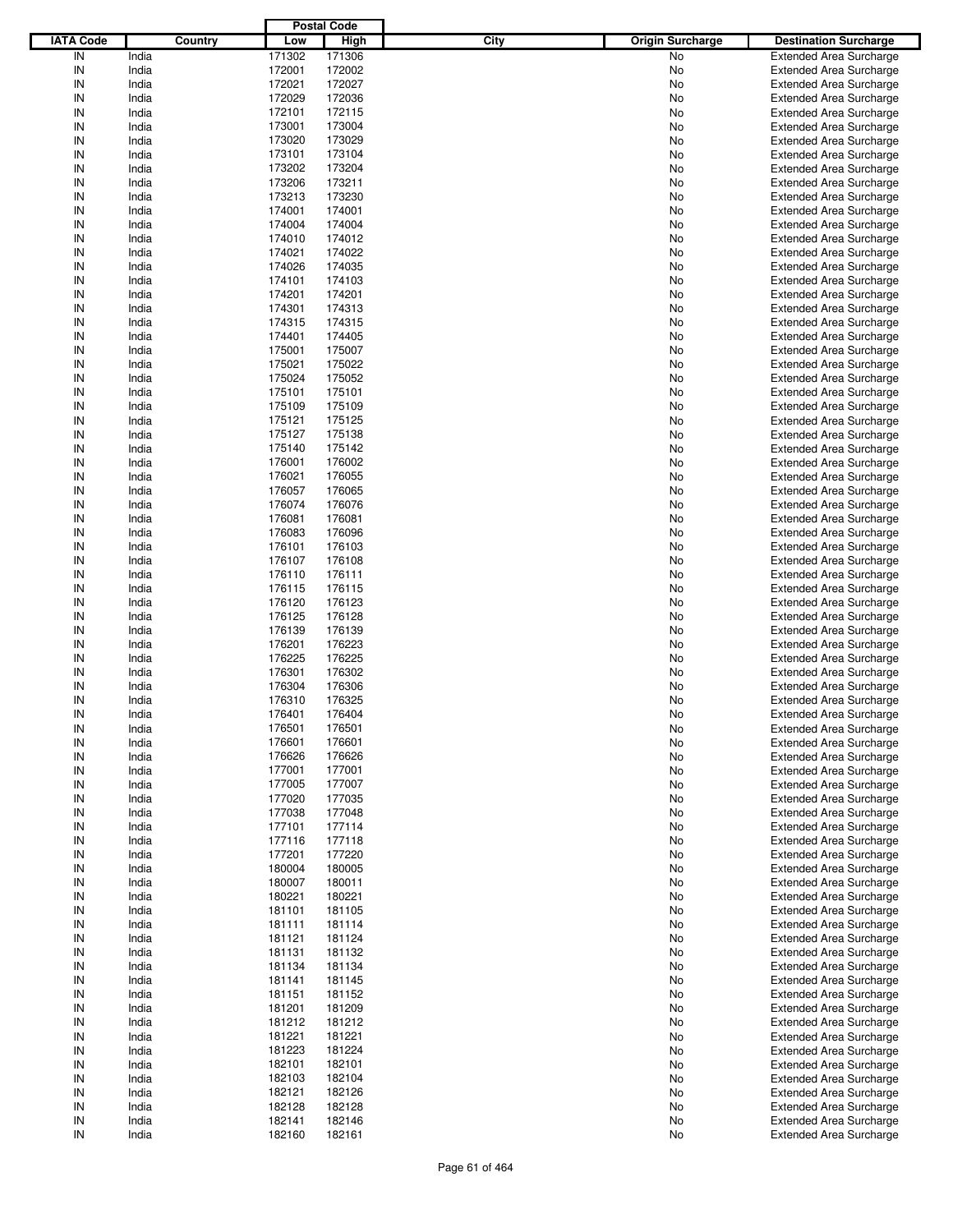|                  |                |                  | <b>Postal Code</b> |             |                         |                                                                  |
|------------------|----------------|------------------|--------------------|-------------|-------------------------|------------------------------------------------------------------|
| <b>IATA Code</b> | Country        | Low              | <b>High</b>        | <b>City</b> | <b>Origin Surcharge</b> | <b>Destination Surcharge</b>                                     |
| IN               | India          | 182201           | 182205             |             | No                      | <b>Extended Area Surcharge</b>                                   |
| IN               | India          | 182215           | 182215             |             | No                      | <b>Extended Area Surcharge</b>                                   |
| IN               | India          | 182220           | 182220             |             | No                      | <b>Extended Area Surcharge</b>                                   |
| IN               | India          | 182222           | 182222             |             | No                      | <b>Extended Area Surcharge</b>                                   |
| IN               | India          | 182301           | 182302             |             | No                      | <b>Extended Area Surcharge</b>                                   |
| IN               | India          | 182311           | 182315             |             | No                      | <b>Extended Area Surcharge</b>                                   |
| IN               | India          | 182320           | 182320             |             | No                      | <b>Extended Area Surcharge</b>                                   |
| IN               | India          | 184101           | 184104             |             | No                      | <b>Extended Area Surcharge</b>                                   |
| IN               | India          | 184120           | 184121             |             | No                      | <b>Extended Area Surcharge</b>                                   |
| IN               | India          | 184141           | 184148             |             | No                      | <b>Extended Area Surcharge</b>                                   |
| IN               | India          | 184151           | 184152             |             | No                      | <b>Extended Area Surcharge</b>                                   |
| IN               | India          | 184201           | 184208             |             | No                      | <b>Extended Area Surcharge</b>                                   |
| IN               | India          | 185101           | 185102             |             | No                      | <b>Extended Area Surcharge</b>                                   |
| IN               | India          | 185120           | 185123             |             | No                      | <b>Extended Area Surcharge</b>                                   |
| IN               | India          | 185131           | 185136             |             | No                      | <b>Extended Area Surcharge</b>                                   |
| IN<br>IN         | India          | 185151           | 185153             |             | No                      | <b>Extended Area Surcharge</b>                                   |
| IN               | India<br>India | 185155<br>185201 | 185159<br>185201   |             | No<br>No                | <b>Extended Area Surcharge</b>                                   |
| IN               | India          | 185203           | 185203             |             | No                      | <b>Extended Area Surcharge</b><br><b>Extended Area Surcharge</b> |
| IN               | India          | 185211           | 185214             |             | No                      | <b>Extended Area Surcharge</b>                                   |
| IN               | India          | 190001           | 190017             |             | No                      | <b>Extended Area Surcharge</b>                                   |
| IN               | India          | 190021           | 190021             |             | No                      | <b>Extended Area Surcharge</b>                                   |
| IN               | India          | 191101           | 191104             |             | No                      | <b>Extended Area Surcharge</b>                                   |
| IN               | India          | 191111           | 191116             |             | No                      | <b>Extended Area Surcharge</b>                                   |
| IN               | India          | 191121           | 191121             |             | No                      | <b>Extended Area Surcharge</b>                                   |
| IN               | India          | 191123           | 191123             |             | No                      | <b>Extended Area Surcharge</b>                                   |
| IN               | India          | 191131           | 191131             |             | No                      | <b>Extended Area Surcharge</b>                                   |
| IN               | India          | 191141           | 191141             |             | No                      | <b>Extended Area Surcharge</b>                                   |
| IN               | India          | 191201           | 191205             |             | No                      | <b>Extended Area Surcharge</b>                                   |
| IN               | India          | 192101           | 192102             |             | No                      | <b>Extended Area Surcharge</b>                                   |
| IN               | India          | 192121           | 192129             |             | No                      | <b>Extended Area Surcharge</b>                                   |
| IN               | India          | 192141           | 192145             |             | No                      | <b>Extended Area Surcharge</b>                                   |
| IN               | India          | 192201           | 192204             |             | No                      | <b>Extended Area Surcharge</b>                                   |
| IN               | India          | 192210           | 192214             |             | No                      | <b>Extended Area Surcharge</b>                                   |
| IN               | India          | 192221           | 192221             |             | No                      | <b>Extended Area Surcharge</b>                                   |
| IN               | India          | 192230           | 192234             |             | No                      | <b>Extended Area Surcharge</b>                                   |
| IN               | India          | 192301           | 192301             |             | No                      | <b>Extended Area Surcharge</b>                                   |
| IN               | India          | 192303           | 192309             |             | No                      | <b>Extended Area Surcharge</b>                                   |
| IN               | India          | 192401           | 192401             |             | No                      | <b>Extended Area Surcharge</b>                                   |
| IN               | India          | 192403           | 192404             |             | No                      | <b>Extended Area Surcharge</b>                                   |
| IN               | India          | 193101           | 193103             |             | No                      | <b>Extended Area Surcharge</b>                                   |
| IN               | India          | 193105           | 193109             |             | No                      | <b>Extended Area Surcharge</b>                                   |
| IN               | India          | 193121           | 193125             |             | No                      | <b>Extended Area Surcharge</b>                                   |
| IN               | India          | 193130           | 193132             |             | No                      | <b>Extended Area Surcharge</b>                                   |
| IN               | India          | 193198           | 193198             |             | No                      | <b>Extended Area Surcharge</b>                                   |
| IN               | India          | 193201           | 193202             |             | No                      | <b>Extended Area Surcharge</b>                                   |
| IN               | India          | 193208           | 193209             |             | No                      | <b>Extended Area Surcharge</b>                                   |
| IN               | India          | 193211           | 193212             |             | No                      | Extended Area Surcharge                                          |
| IN               | India          | 193220           | 193230             |             | No                      | <b>Extended Area Surcharge</b>                                   |
| IN               | India          | 193301           | 193303             |             | No                      | <b>Extended Area Surcharge</b>                                   |
| IN               | India          | 193402           | 193404             |             | No                      | <b>Extended Area Surcharge</b>                                   |
| IN               | India          | 193411           | 193411             |             | No                      | <b>Extended Area Surcharge</b>                                   |
| IN               | India          | 193501           | 193502             |             | No                      | <b>Extended Area Surcharge</b>                                   |
| IN               | India          | 193504           | 193509             |             | No                      | <b>Extended Area Surcharge</b>                                   |
| IN<br>IN         | India<br>India | 194101<br>194109 | 194106<br>194109   |             | No                      | <b>Extended Area Surcharge</b><br><b>Extended Area Surcharge</b> |
| IN               | India          | 194201           | 194201             |             | No<br>No                | <b>Extended Area Surcharge</b>                                   |
| IN               | India          | 194301           | 194302             |             | No                      | <b>Extended Area Surcharge</b>                                   |
| IN               | India          | 194401           | 194401             |             | No                      | <b>Extended Area Surcharge</b>                                   |
| IN               | India          | 201008           | 201008             |             | No                      | <b>Extended Area Surcharge</b>                                   |
| IN               | India          | 201101           | 201102             |             | No                      | <b>Extended Area Surcharge</b>                                   |
| IN               | India          | 201201           | 201201             |             | No                      | <b>Extended Area Surcharge</b>                                   |
| IN               | India          | 201205           | 201205             |             | No                      | <b>Extended Area Surcharge</b>                                   |
| IN               | India          | 202117           | 202124             |             | No                      | <b>Extended Area Surcharge</b>                                   |
| IN               | India          | 202126           | 202130             |             | No                      | <b>Extended Area Surcharge</b>                                   |
| IN               | India          | 202132           | 202146             |             | No                      | <b>Extended Area Surcharge</b>                                   |
| IN               | India          | 202150           | 202151             |             | No                      | <b>Extended Area Surcharge</b>                                   |
| IN               | India          | 202155           | 202155             |             | No                      | <b>Extended Area Surcharge</b>                                   |
| IN               | India          | 202165           | 202165             |             | No                      | <b>Extended Area Surcharge</b>                                   |
| IN               | India          | 202171           | 202171             |             | No                      | <b>Extended Area Surcharge</b>                                   |
| IN               | India          | 202280           | 202282             |             | No                      | <b>Extended Area Surcharge</b>                                   |
| IN               | India          | 202305           | 202305             |             | No                      | <b>Extended Area Surcharge</b>                                   |
| IN               | India          | 202308           | 202308             |             | No                      | <b>Extended Area Surcharge</b>                                   |
| IN               | India          | 202389           | 202398             |             | No                      | <b>Extended Area Surcharge</b>                                   |
| IN               | India          | 202413           | 202416             |             | No                      | <b>Extended Area Surcharge</b>                                   |
| IN               | India          | 202521           | 202527             |             | No                      | <b>Extended Area Surcharge</b>                                   |
| IN               | India          | 202721           | 202721             |             | No                      | <b>Extended Area Surcharge</b>                                   |
| IN               | India          | 203121           | 203121             |             | No                      | <b>Extended Area Surcharge</b>                                   |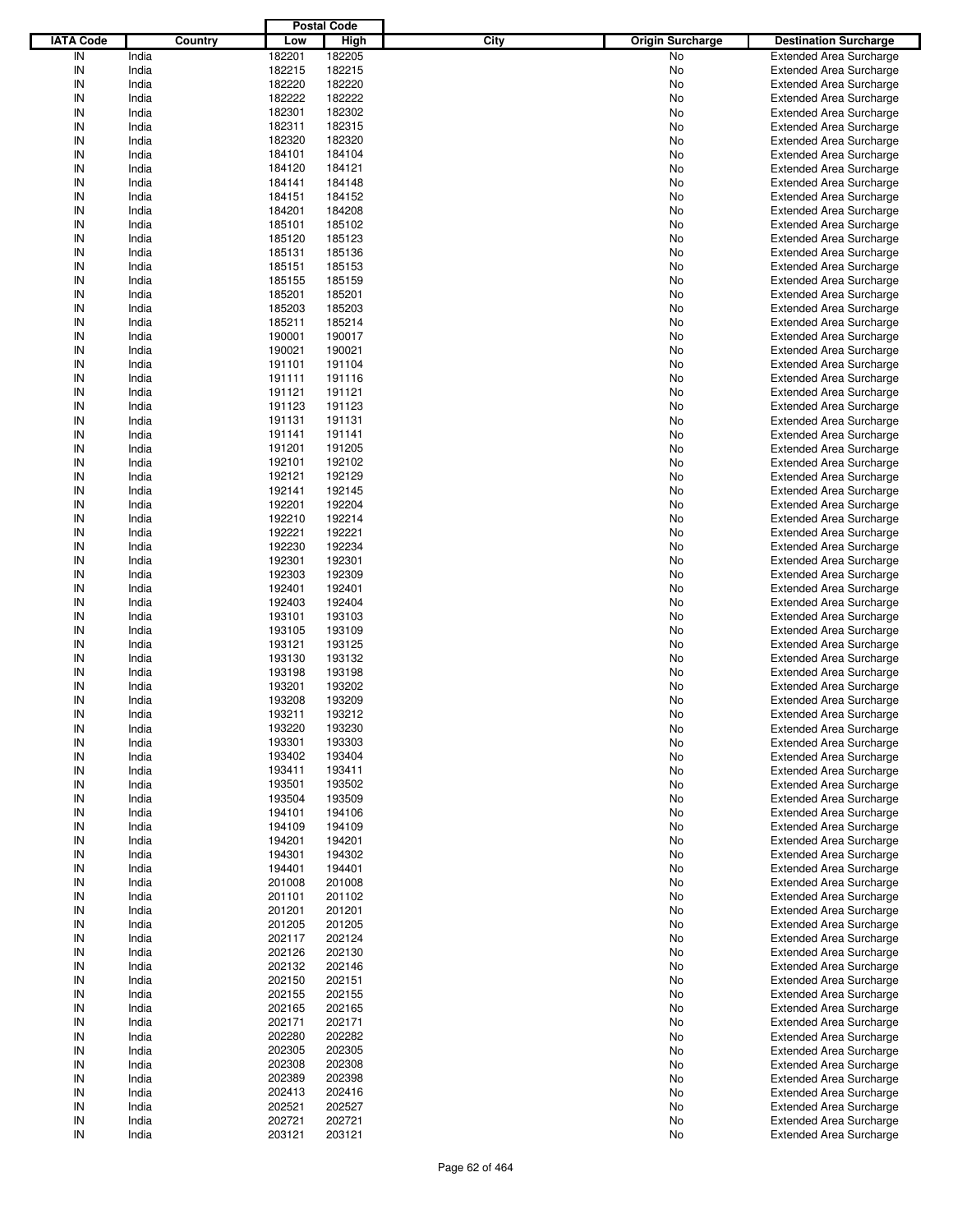|                  |         |        | <b>Postal Code</b> |                                 |                                |
|------------------|---------|--------|--------------------|---------------------------------|--------------------------------|
| <b>IATA Code</b> | Country | Low    | <b>High</b>        | City<br><b>Origin Surcharge</b> | <b>Destination Surcharge</b>   |
| IN               | India   | 203129 | 203129             | No                              | <b>Extended Area Surcharge</b> |
| IN               | India   | 203131 | 203133             | No                              | <b>Extended Area Surcharge</b> |
| IN               | India   | 203141 | 203141             | No                              | <b>Extended Area Surcharge</b> |
| IN               | India   | 203145 | 203145             | No                              | <b>Extended Area Surcharge</b> |
| IN               | India   | 203150 | 203150             | No                              | <b>Extended Area Surcharge</b> |
| IN               | India   | 203155 | 203155             | No                              | <b>Extended Area Surcharge</b> |
| IN               | India   | 203201 | 203203             |                                 |                                |
|                  |         |        |                    | No                              | <b>Extended Area Surcharge</b> |
| IN               | India   | 203205 | 203205             | No                              | <b>Extended Area Surcharge</b> |
| IN               | India   | 203207 | 203207             | No                              | <b>Extended Area Surcharge</b> |
| IN               | India   | 204101 | 204105             | No                              | <b>Extended Area Surcharge</b> |
| IN               | India   | 204205 | 204216             | No                              | <b>Extended Area Surcharge</b> |
| IN               | India   | 205119 | 205122             | No                              | <b>Extended Area Surcharge</b> |
| IN               | India   | 205125 | 205125             | No                              | <b>Extended Area Surcharge</b> |
| IN               | India   | 205130 | 205130             | No                              | <b>Extended Area Surcharge</b> |
| IN               | India   | 205135 | 205135             | No                              | <b>Extended Area Surcharge</b> |
| IN               | India   | 205141 | 205142             | No                              | <b>Extended Area Surcharge</b> |
| IN               | India   | 205145 | 205145             | No                              | <b>Extended Area Surcharge</b> |
| IN               | India   | 205147 | 205147             | No                              | <b>Extended Area Surcharge</b> |
| IN               | India   | 205151 | 205151             | No                              | <b>Extended Area Surcharge</b> |
| IN               | India   | 205231 | 205231             | No                              | <b>Extended Area Surcharge</b> |
| IN               | India   | 205261 | 205268             | No                              | <b>Extended Area Surcharge</b> |
| IN               | India   | 205301 | 205302             | No                              | <b>Extended Area Surcharge</b> |
| IN               | India   | 206001 | 206003             | No                              | <b>Extended Area Surcharge</b> |
| IN               | India   | 206013 | 206013             | No                              | <b>Extended Area Surcharge</b> |
| IN               | India   | 206120 | 206131             | No                              | <b>Extended Area Surcharge</b> |
| IN               | India   | 206241 | 206244             | No                              | <b>Extended Area Surcharge</b> |
| IN               | India   | 206246 | 206254             | No                              | <b>Extended Area Surcharge</b> |
| IN               | India   | 206301 | 206303             |                                 | <b>Extended Area Surcharge</b> |
| IN               |         |        |                    | No                              |                                |
|                  | India   | 206451 | 206451             | No                              | <b>Extended Area Surcharge</b> |
| IN               | India   | 207001 | 207001             | No                              | <b>Extended Area Surcharge</b> |
| IN               | India   | 207121 | 207126             | No                              | <b>Extended Area Surcharge</b> |
| IN               | India   | 207241 | 207249             | No                              | <b>Extended Area Surcharge</b> |
| IN               | India   | 207301 | 207302             | No                              | <b>Extended Area Surcharge</b> |
| IN               | India   | 207401 | 207404             | No                              | <b>Extended Area Surcharge</b> |
| IN               | India   | 207501 | 207504             | No                              | <b>Extended Area Surcharge</b> |
| IN               | India   | 208039 | 208039             | No                              | <b>Extended Area Surcharge</b> |
| IN               | India   | 209101 | 209101             | No                              | <b>Extended Area Surcharge</b> |
| IN               | India   | 209111 | 209112             | No                              | <b>Extended Area Surcharge</b> |
| IN               | India   | 209115 | 209115             | No                              | <b>Extended Area Surcharge</b> |
| IN               | India   | 209121 | 209121             | No                              | <b>Extended Area Surcharge</b> |
| IN               | India   | 209201 | 209209             | No                              | <b>Extended Area Surcharge</b> |
| IN               | India   | 209301 | 209301             | No                              | <b>Extended Area Surcharge</b> |
| IN               | India   | 209303 | 209307             | No                              | <b>Extended Area Surcharge</b> |
| IN               | India   | 209320 | 209320             | No                              | <b>Extended Area Surcharge</b> |
| IN               | India   | 209401 | 209402             | No                              | <b>Extended Area Surcharge</b> |
| IN               | India   | 209601 | 209602             | No                              | <b>Extended Area Surcharge</b> |
| IN               | India   | 209621 | 209622             | No                              | <b>Extended Area Surcharge</b> |
|                  |         |        |                    |                                 |                                |
| IN               | India   | 209625 | 209625             | No                              | <b>Extended Area Surcharge</b> |
| IN               | India   | 209722 | 209729             | No                              | <b>Extended Area Surcharge</b> |
| IN               | India   | 209731 | 209734             | No                              | <b>Extended Area Surcharge</b> |
| IN               | India   | 209736 | 209736             | No                              | <b>Extended Area Surcharge</b> |
| IN               | India   | 209738 | 209739             | No                              | <b>Extended Area Surcharge</b> |
| IN               | India   | 209743 | 209743             | No                              | <b>Extended Area Surcharge</b> |
| IN               | India   | 209770 | 209770             | No                              | <b>Extended Area Surcharge</b> |
| IN               | India   | 209821 | 209821             | No                              | <b>Extended Area Surcharge</b> |
| IN               | India   | 209825 | 209825             | No                              | <b>Extended Area Surcharge</b> |
| IN               | India   | 209841 | 209841             | No                              | <b>Extended Area Surcharge</b> |
| IN               | India   | 209851 | 209851             | No                              | <b>Extended Area Surcharge</b> |
| IN               | India   | 209859 | 209859             | No                              | <b>Extended Area Surcharge</b> |
| IN               | India   | 209861 | 209861             | No                              | <b>Extended Area Surcharge</b> |
| IN               | India   | 210001 | 210001             | No                              | <b>Extended Area Surcharge</b> |
| IN               | India   | 210101 | 210101             | No                              | <b>Extended Area Surcharge</b> |
| IN               | India   | 210120 | 210121             | No                              | <b>Extended Area Surcharge</b> |
| IN               | India   | 210123 | 210123             | No                              | <b>Extended Area Surcharge</b> |
| IN               | India   | 210125 | 210126             | No                              | <b>Extended Area Surcharge</b> |
| IN               | India   | 210128 | 210129             | No                              | <b>Extended Area Surcharge</b> |
| IN               | India   | 210201 | 210206             | No                              | <b>Extended Area Surcharge</b> |
| IN               | India   | 210208 | 210209             |                                 | <b>Extended Area Surcharge</b> |
|                  |         |        |                    | No                              |                                |
| IN               | India   | 210301 | 210301             | No                              | <b>Extended Area Surcharge</b> |
| IN               | India   | 210321 | 210321             | No                              | <b>Extended Area Surcharge</b> |
| IN               | India   | 210421 | 210425             | No                              | <b>Extended Area Surcharge</b> |
| IN               | India   | 210427 | 210429             | No                              | <b>Extended Area Surcharge</b> |
| IN               | India   | 210431 | 210434             | No                              | <b>Extended Area Surcharge</b> |
| IN               | India   | 210501 | 210502             | No                              | <b>Extended Area Surcharge</b> |
| IN               | India   | 210504 | 210507             | No                              | <b>Extended Area Surcharge</b> |
| IN               | India   | 211001 | 211018             | No                              | <b>Extended Area Surcharge</b> |
| IN               | India   | 212104 | 212109             | No                              | <b>Extended Area Surcharge</b> |
| ${\sf IN}$       | India   | 212201 | 212208             | No                              | <b>Extended Area Surcharge</b> |
|                  |         |        |                    |                                 |                                |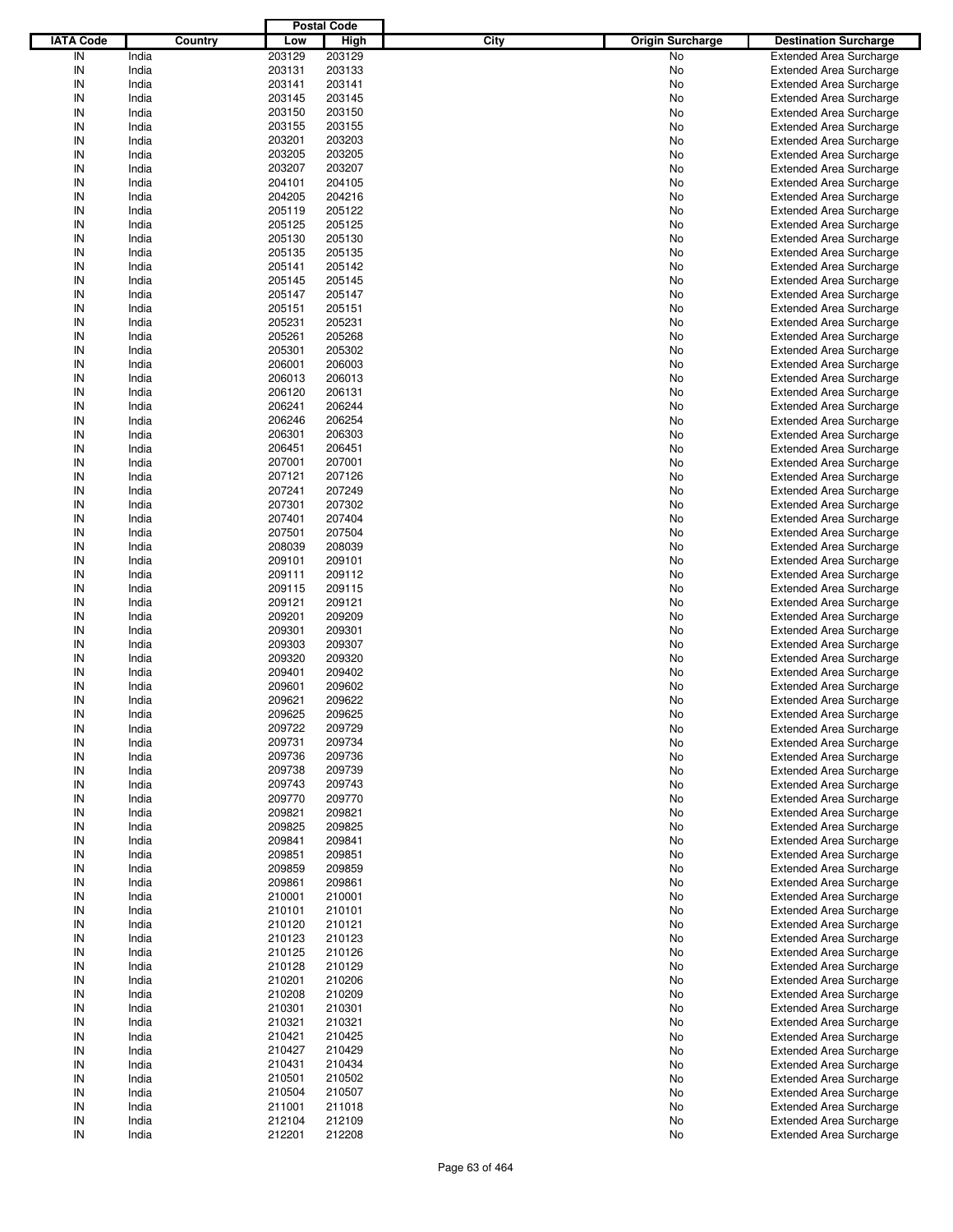|                  |         |        | <b>Postal Code</b> |      |                         |                                |
|------------------|---------|--------|--------------------|------|-------------------------|--------------------------------|
| <b>IATA Code</b> | Country | Low    | <b>High</b>        | City | <b>Origin Surcharge</b> | <b>Destination Surcharge</b>   |
| IN               | India   | 212212 | 212218             |      | No                      | <b>Extended Area Surcharge</b> |
| IN               | India   | 212301 | 212306             |      | No                      | <b>Extended Area Surcharge</b> |
| IN               | India   | 212401 | 212404             |      | No                      | <b>Extended Area Surcharge</b> |
| IN               | India   | 212410 | 212410             |      | No                      | <b>Extended Area Surcharge</b> |
| IN               | India   | 212501 | 212503             |      | No                      | <b>Extended Area Surcharge</b> |
| IN               | India   | 212601 | 212601             |      | No                      | <b>Extended Area Surcharge</b> |
| IN               | India   | 212621 | 212622             |      | No                      | <b>Extended Area Surcharge</b> |
| IN               |         |        |                    |      |                         |                                |
|                  | India   | 212631 | 212631             |      | No                      | <b>Extended Area Surcharge</b> |
| IN               | India   | 212635 | 212635             |      | No                      | <b>Extended Area Surcharge</b> |
| IN               | India   | 212641 | 212641             |      | No                      | <b>Extended Area Surcharge</b> |
| IN               | India   | 212645 | 212645             |      | No                      | <b>Extended Area Surcharge</b> |
| IN               | India   | 212652 | 212659             |      | No                      | <b>Extended Area Surcharge</b> |
| IN               | India   | 212661 | 212661             |      | No                      | <b>Extended Area Surcharge</b> |
| IN               | India   | 212663 | 212665             |      | No                      | <b>Extended Area Surcharge</b> |
| IN               | India   | 213113 | 213113             |      | No                      | <b>Extended Area Surcharge</b> |
| IN               | India   | 220325 | 220325             |      | No                      | <b>Extended Area Surcharge</b> |
| IN               | India   | 221001 | 221003             |      | No                      | <b>Extended Area Surcharge</b> |
| IN               | India   | 221006 | 221006             |      | No                      | <b>Extended Area Surcharge</b> |
| IN               | India   | 221009 | 221009             |      | No                      | <b>Extended Area Surcharge</b> |
| IN               | India   | 221101 | 221113             |      | No                      | <b>Extended Area Surcharge</b> |
| IN               | India   | 221115 | 221115             |      | No                      | <b>Extended Area Surcharge</b> |
| IN               | India   | 221131 | 221131             |      | No                      | <b>Extended Area Surcharge</b> |
| IN               | India   | 221201 | 221202             |      | No                      | <b>Extended Area Surcharge</b> |
| IN               | India   | 221204 | 221211             |      | No                      | <b>Extended Area Surcharge</b> |
| IN               | India   | 221301 | 221312             |      | No                      | <b>Extended Area Surcharge</b> |
| IN               | India   | 221314 | 221314             |      | No                      | <b>Extended Area Surcharge</b> |
| IN               | India   | 221409 | 221409             |      | No                      | <b>Extended Area Surcharge</b> |
| IN               | India   | 221501 | 221508             |      | No                      | <b>Extended Area Surcharge</b> |
| IN               |         |        |                    |      |                         |                                |
|                  | India   | 221601 | 221603             |      | No                      | <b>Extended Area Surcharge</b> |
| IN               | India   | 221701 | 221701             |      | No                      | <b>Extended Area Surcharge</b> |
| IN               | India   | 221705 | 221706             |      | No                      | <b>Extended Area Surcharge</b> |
| IN               | India   | 221709 | 221709             |      | No                      | <b>Extended Area Surcharge</b> |
| IN               | India   | 221711 | 221722             |      | No                      | <b>Extended Area Surcharge</b> |
| IN               | India   | 222001 | 222002             |      | No                      | <b>Extended Area Surcharge</b> |
| IN               | India   | 222101 | 222105             |      | No                      | <b>Extended Area Surcharge</b> |
| IN               | India   | 222107 | 222113             |      | No                      | <b>Extended Area Surcharge</b> |
| IN               | India   | 222125 | 222125             |      | No                      | <b>Extended Area Surcharge</b> |
| IN               | India   | 222127 | 222129             |      | No                      | <b>Extended Area Surcharge</b> |
| IN               | India   | 222132 | 222133             |      | No                      | <b>Extended Area Surcharge</b> |
| IN               | India   | 222135 | 222139             |      | No                      | <b>Extended Area Surcharge</b> |
| IN               | India   | 222141 | 222143             |      | No                      | <b>Extended Area Surcharge</b> |
| IN               | India   | 222145 | 222146             |      | No                      | <b>Extended Area Surcharge</b> |
| IN               | India   | 222148 | 222149             |      | No                      | <b>Extended Area Surcharge</b> |
| IN               | India   | 222161 | 222162             |      | No                      | <b>Extended Area Surcharge</b> |
| IN               | India   | 222165 | 222165             |      | No                      | <b>Extended Area Surcharge</b> |
| IN               | India   | 222170 | 222170             |      | No                      | <b>Extended Area Surcharge</b> |
| IN               | India   | 222172 | 222172             |      | No                      | <b>Extended Area Surcharge</b> |
| IN               | India   | 222175 | 222175             |      | No                      | <b>Extended Area Surcharge</b> |
|                  |         |        |                    |      |                         |                                |
| IN               | India   | 222180 | 222180             |      | No                      | <b>Extended Area Surcharge</b> |
| IN               | India   | 222201 | 222203             |      | No                      | <b>Extended Area Surcharge</b> |
| IN               | India   | 222226 | 222226             |      | No                      | <b>Extended Area Surcharge</b> |
| IN               | India   | 222301 | 222304             |      | No                      | <b>Extended Area Surcharge</b> |
| IN               | India   | 223101 | 223107             |      | No                      | <b>Extended Area Surcharge</b> |
| IN               | India   | 223221 | 223225             |      | No                      | <b>Extended Area Surcharge</b> |
| IN               | India   | 223227 | 223227             |      | No                      | <b>Extended Area Surcharge</b> |
| IN               | India   | 224001 | 224001             |      | No                      | <b>Extended Area Surcharge</b> |
| IN               | India   | 224121 | 224123             |      | No                      | <b>Extended Area Surcharge</b> |
| IN               | India   | 224125 | 224127             |      | No                      | <b>Extended Area Surcharge</b> |
| IN               | India   | 224129 | 224129             |      | No                      | <b>Extended Area Surcharge</b> |
| IN               | India   | 224132 | 224133             |      | No                      | <b>Extended Area Surcharge</b> |
| IN               | India   | 224137 | 224137             |      | No                      | <b>Extended Area Surcharge</b> |
| IN               | India   | 224139 | 224139             |      | No                      | <b>Extended Area Surcharge</b> |
| IN               | India   | 224141 | 224141             |      | No                      | <b>Extended Area Surcharge</b> |
| IN               | India   | 224143 | 224143             |      | No                      | <b>Extended Area Surcharge</b> |
| IN               | India   | 224145 | 224145             |      | No                      | <b>Extended Area Surcharge</b> |
| IN               | India   | 224147 | 224147             |      | No                      | <b>Extended Area Surcharge</b> |
| IN               | India   | 224149 | 224149             |      | No                      | <b>Extended Area Surcharge</b> |
| IN               | India   | 224151 | 224153             |      |                         | <b>Extended Area Surcharge</b> |
|                  |         |        |                    |      | No                      |                                |
| IN               | India   | 224155 | 224155             |      | No                      | <b>Extended Area Surcharge</b> |
| IN               | India   | 224157 | 224157             |      | No                      | <b>Extended Area Surcharge</b> |
| IN               | India   | 224159 | 224159             |      | No                      | <b>Extended Area Surcharge</b> |
| IN               | India   | 224161 | 224161             |      | No                      | <b>Extended Area Surcharge</b> |
| IN               | India   | 224164 | 224164             |      | No                      | <b>Extended Area Surcharge</b> |
| IN               | India   | 224166 | 224168             |      | No                      | <b>Extended Area Surcharge</b> |
| IN               | India   | 224171 | 224172             |      | No                      | <b>Extended Area Surcharge</b> |
| IN               | India   | 224175 | 224175             |      | No                      | <b>Extended Area Surcharge</b> |
| IN               | India   | 224181 | 224184             |      | No                      | <b>Extended Area Surcharge</b> |
| ${\sf IN}$       | India   | 224186 | 224186             |      | No                      | <b>Extended Area Surcharge</b> |
|                  |         |        |                    |      |                         |                                |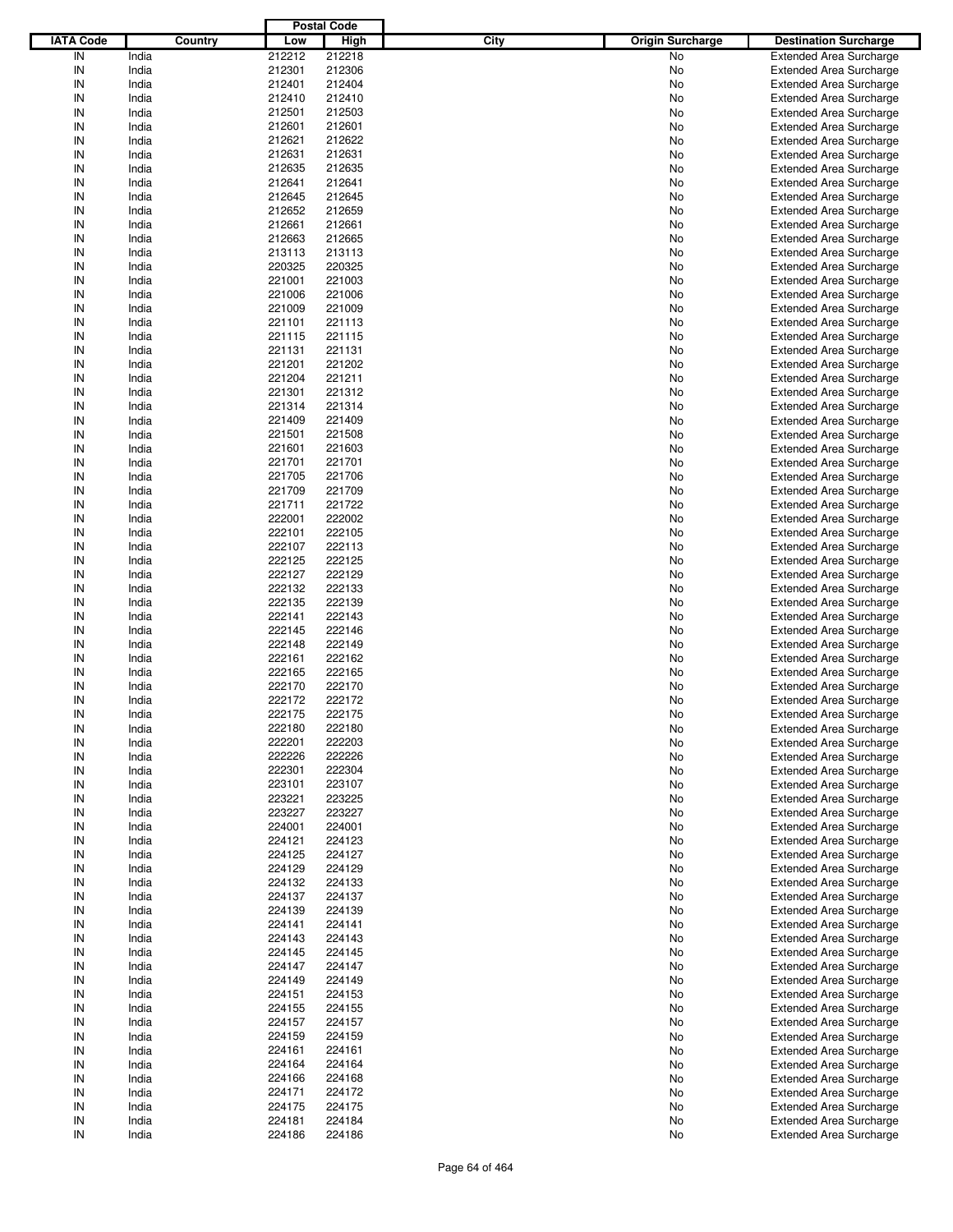|                  |         |        | <b>Postal Code</b> |      |                                                         |
|------------------|---------|--------|--------------------|------|---------------------------------------------------------|
| <b>IATA Code</b> | Country | Low    | <b>High</b>        | City | <b>Origin Surcharge</b><br><b>Destination Surcharge</b> |
| IN               | India   | 224188 | 224188             |      | No<br><b>Extended Area Surcharge</b>                    |
| IN               | India   | 224190 | 224190             |      | No<br><b>Extended Area Surcharge</b>                    |
| IN               | India   | 224195 | 224195             |      | No<br><b>Extended Area Surcharge</b>                    |
| IN               | India   | 224198 | 224198             |      | No<br><b>Extended Area Surcharge</b>                    |
| IN               | India   | 224201 | 224224             |      | No<br><b>Extended Area Surcharge</b>                    |
| IN               | India   | 225001 | 225002             |      | No<br><b>Extended Area Surcharge</b>                    |
| IN               | India   | 225119 | 225123             |      |                                                         |
| IN               |         |        |                    |      | No<br><b>Extended Area Surcharge</b>                    |
|                  | India   | 225201 | 225206             |      | No<br><b>Extended Area Surcharge</b>                    |
| IN               | India   | 225301 | 225302             |      | No<br><b>Extended Area Surcharge</b>                    |
| IN               | India   | 225304 | 225305             |      | No<br><b>Extended Area Surcharge</b>                    |
| IN               | India   | 225401 | 225407             |      | No<br><b>Extended Area Surcharge</b>                    |
| IN               | India   | 225409 | 225409             |      | No<br><b>Extended Area Surcharge</b>                    |
| IN               | India   | 225411 | 225415             |      | No<br><b>Extended Area Surcharge</b>                    |
| IN               | India   | 226106 | 226106             |      | No<br><b>Extended Area Surcharge</b>                    |
| IN               | India   | 227101 | 227101             |      | No<br><b>Extended Area Surcharge</b>                    |
| IN               | India   | 227105 | 227106             |      | No<br><b>Extended Area Surcharge</b>                    |
| IN               | India   | 227111 | 227111             |      | No<br><b>Extended Area Surcharge</b>                    |
| IN               | India   | 227115 | 227116             |      | No<br><b>Extended Area Surcharge</b>                    |
| IN               | India   | 227120 | 227120             |      | No<br><b>Extended Area Surcharge</b>                    |
| IN               | India   | 227125 | 227125             |      | <b>Extended Area Surcharge</b><br>No                    |
| IN               | India   | 227131 | 227132             |      | No<br><b>Extended Area Surcharge</b>                    |
| IN               | India   | 227202 | 227202             |      | No<br><b>Extended Area Surcharge</b>                    |
| IN               | India   | 227205 | 227205             |      | No<br><b>Extended Area Surcharge</b>                    |
| IN               | India   | 227208 | 227208             |      | <b>Extended Area Surcharge</b><br>No                    |
| IN               | India   | 227301 | 227302             |      | No<br><b>Extended Area Surcharge</b>                    |
| IN               | India   | 227305 | 227305             |      | No<br><b>Extended Area Surcharge</b>                    |
| IN               | India   | 227308 | 227309             |      | No<br><b>Extended Area Surcharge</b>                    |
| IN               | India   | 227405 | 227409             |      | <b>Extended Area Surcharge</b><br>No                    |
| IN               |         |        |                    |      |                                                         |
|                  | India   | 227411 | 227412             |      | No<br><b>Extended Area Surcharge</b>                    |
| IN               | India   | 227801 | 227802             |      | No<br><b>Extended Area Surcharge</b>                    |
| IN               | India   | 227805 | 227809             |      | No<br><b>Extended Area Surcharge</b>                    |
| IN               | India   | 227811 | 227817             |      | <b>Extended Area Surcharge</b><br>No                    |
| IN               | India   | 228118 | 228119             |      | No<br><b>Extended Area Surcharge</b>                    |
| IN               | India   | 228121 | 228121             |      | No<br><b>Extended Area Surcharge</b>                    |
| IN               | India   | 228124 | 228125             |      | No<br><b>Extended Area Surcharge</b>                    |
| IN               | India   | 228131 | 228133             |      | <b>Extended Area Surcharge</b><br>No                    |
| IN               | India   | 228141 | 228141             |      | No<br><b>Extended Area Surcharge</b>                    |
| IN               | India   | 228145 | 228145             |      | No<br><b>Extended Area Surcharge</b>                    |
| IN               | India   | 228151 | 228151             |      | No<br><b>Extended Area Surcharge</b>                    |
| IN               | India   | 228155 | 228155             |      | No<br><b>Extended Area Surcharge</b>                    |
| IN               | India   | 228159 | 228159             |      | No<br><b>Extended Area Surcharge</b>                    |
| IN               | India   | 228161 | 228161             |      | No<br><b>Extended Area Surcharge</b>                    |
| IN               | India   | 228171 | 228171             |      | No<br><b>Extended Area Surcharge</b>                    |
| IN               | India   | 228820 | 228820             |      | No<br><b>Extended Area Surcharge</b>                    |
| IN               | India   | 229001 | 229001             |      | <b>Extended Area Surcharge</b><br>No                    |
| IN               | India   | 229010 | 229010             |      | <b>Extended Area Surcharge</b><br>No                    |
| IN               | India   | 229121 | 229130             |      | No<br><b>Extended Area Surcharge</b>                    |
| IN               | India   | 229201 | 229209             |      | No<br><b>Extended Area Surcharge</b>                    |
|                  |         |        |                    |      |                                                         |
| IN               | India   | 229211 | 229212             |      | No<br><b>Extended Area Surcharge</b>                    |
| IN               | India   | 229215 | 229216             |      | <b>Extended Area Surcharge</b><br>No                    |
| IN               | India   | 229301 | 229305             |      | <b>Extended Area Surcharge</b><br>No                    |
| IN               | India   | 229307 | 229311             |      | <b>Extended Area Surcharge</b><br>No                    |
| IN               | India   | 229401 | 229408             |      | No<br><b>Extended Area Surcharge</b>                    |
| IN               | India   | 229410 | 229419             |      | <b>Extended Area Surcharge</b><br>No                    |
| IN               | India   | 229501 | 229504             |      | <b>Extended Area Surcharge</b><br>No                    |
| IN               | India   | 230001 | 230002             |      | No<br><b>Extended Area Surcharge</b>                    |
| IN               | India   | 230122 | 230145             |      | No<br><b>Extended Area Surcharge</b>                    |
| IN               | India   | 230301 | 230306             |      | <b>Extended Area Surcharge</b><br>No                    |
| IN               | India   | 230401 | 230406             |      | No<br><b>Extended Area Surcharge</b>                    |
| IN               | India   | 230501 | 230503             |      | No<br><b>Extended Area Surcharge</b>                    |
| IN               | India   | 231002 | 231002             |      | No<br><b>Extended Area Surcharge</b>                    |
| IN               | India   | 231205 | 231223             |      | <b>Extended Area Surcharge</b><br>No                    |
| IN               | India   | 231225 | 231225             |      | No<br><b>Extended Area Surcharge</b>                    |
| IN               | India   | 231301 | 231306             |      | No<br><b>Extended Area Surcharge</b>                    |
| IN               | India   | 231309 | 231312             |      | No<br><b>Extended Area Surcharge</b>                    |
| IN               | India   | 231314 | 231314             |      | <b>Extended Area Surcharge</b><br>No                    |
| IN               | India   | 232101 | 232120             |      | No<br><b>Extended Area Surcharge</b>                    |
| IN               | India   | 232221 | 232221             |      |                                                         |
|                  |         |        |                    |      | No<br><b>Extended Area Surcharge</b>                    |
| IN               | India   | 232325 | 232329             |      | No<br><b>Extended Area Surcharge</b>                    |
| IN               | India   | 232331 | 232336             |      | <b>Extended Area Surcharge</b><br>No                    |
| IN               | India   | 232338 | 232338             |      | No<br><b>Extended Area Surcharge</b>                    |
| IN               | India   | 232340 | 232342             |      | No<br><b>Extended Area Surcharge</b>                    |
| IN               | India   | 233001 | 233001             |      | No<br><b>Extended Area Surcharge</b>                    |
| IN               | India   | 233201 | 233201             |      | <b>Extended Area Surcharge</b><br>No                    |
| IN               | India   | 233208 | 233208             |      | <b>Extended Area Surcharge</b><br>No                    |
| IN               | India   | 233221 | 233229             |      | Extended Area Surcharge<br>No                           |
| IN               | India   | 233232 | 233236             |      | <b>Extended Area Surcharge</b><br>No                    |
| ${\sf IN}$       | India   | 233301 | 233305             |      | <b>Extended Area Surcharge</b><br>No                    |
|                  |         |        |                    |      |                                                         |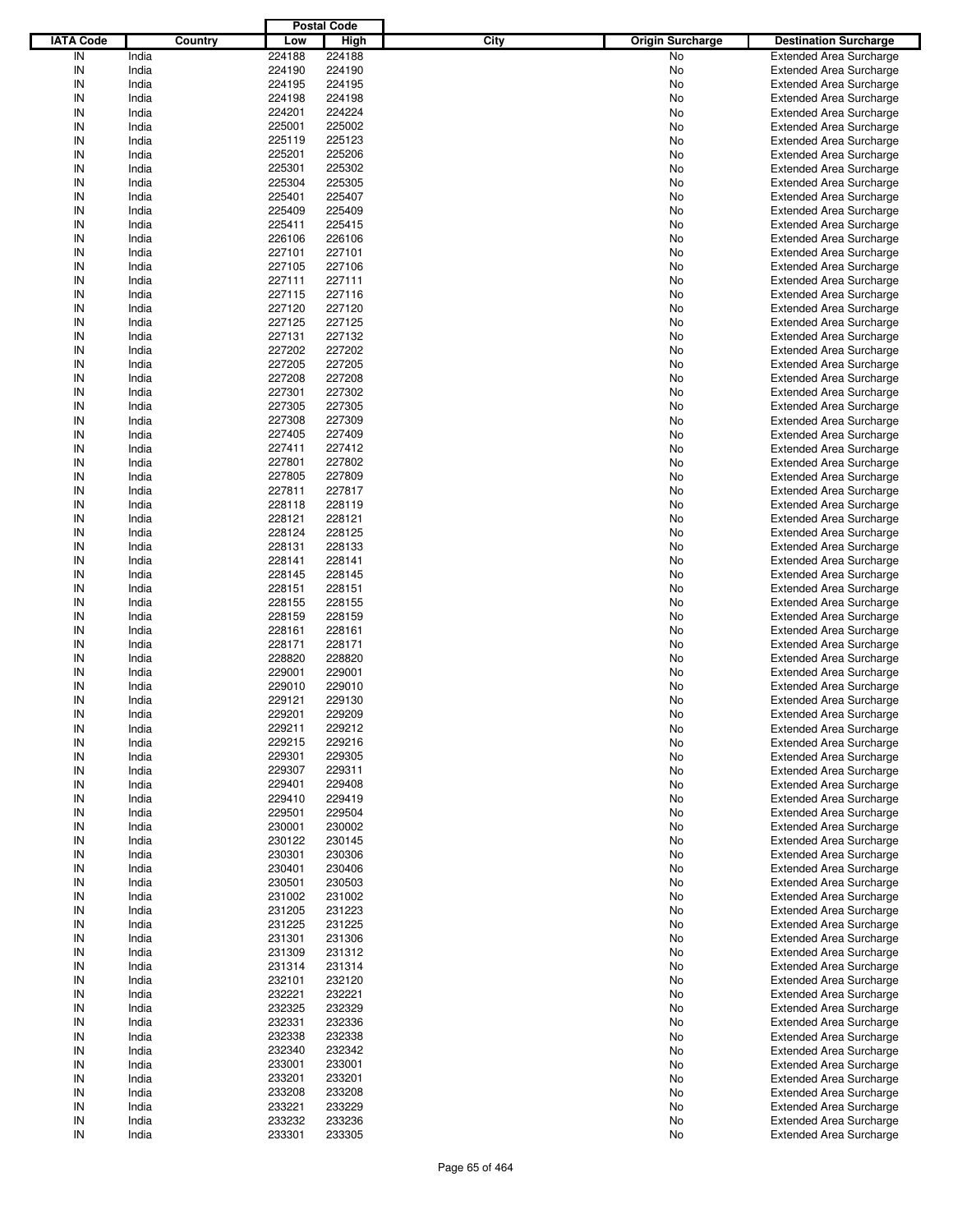| <b>IATA Code</b><br><b>High</b><br>City<br><b>Origin Surcharge</b><br>Country<br>Low<br><b>Destination Surcharge</b><br>IN<br>India<br>233309<br>233312<br>No<br><b>Extended Area Surcharge</b><br>IN<br>India<br>233337<br>233337<br>No<br><b>Extended Area Surcharge</b><br>IN<br>India<br>234126<br>234126<br>No<br><b>Extended Area Surcharge</b><br>IN<br>India<br>236488<br>236488<br>No<br><b>Extended Area Surcharge</b><br>IN<br>India<br>241001<br>241001<br>No<br><b>Extended Area Surcharge</b><br>IN<br>India<br>241121<br>241124<br>No<br><b>Extended Area Surcharge</b><br>IN<br>India<br>241126<br>No<br>241126<br><b>Extended Area Surcharge</b><br>IN<br>India<br>241201<br>241204<br>No<br><b>Extended Area Surcharge</b><br>IN<br>India<br>241301<br>241305<br>No<br><b>Extended Area Surcharge</b><br>IN<br>India<br>241401<br>241407<br>No<br><b>Extended Area Surcharge</b><br>IN<br>India<br>241501<br>241504<br>No<br><b>Extended Area Surcharge</b><br>IN<br>India<br>242001<br>242001<br><b>Extended Area Surcharge</b><br>No<br>IN<br>India<br>242101<br>242103<br>No<br><b>Extended Area Surcharge</b><br>IN<br>India<br>242221<br>242223<br>No<br><b>Extended Area Surcharge</b><br>IN<br>India<br>242225<br>242232<br>No<br><b>Extended Area Surcharge</b><br>IN<br>242234<br>242234<br>India<br><b>Extended Area Surcharge</b><br>No<br>IN<br>India<br>242301<br>242303<br>No<br><b>Extended Area Surcharge</b><br>IN<br>India<br>242305<br>242315<br>No<br><b>Extended Area Surcharge</b><br>IN<br>India<br>242401<br>242402<br>No<br><b>Extended Area Surcharge</b><br>IN<br>India<br>242404<br>242411<br><b>Extended Area Surcharge</b><br>No<br>IN<br>India<br>242413<br>242413<br>No<br><b>Extended Area Surcharge</b><br>IN<br>India<br>242415<br>242421<br>No<br><b>Extended Area Surcharge</b><br>IN<br>India<br>242473<br>242473<br>No<br><b>Extended Area Surcharge</b><br>IN<br>India<br>243002<br>243002<br><b>Extended Area Surcharge</b><br>No<br>IN<br>India<br>243122<br>243127<br>No<br><b>Extended Area Surcharge</b><br>IN<br>India<br>243201<br>243204<br>No<br><b>Extended Area Surcharge</b><br>IN<br>India<br>243206<br>243206<br>No<br><b>Extended Area Surcharge</b><br>IN<br>India<br>243208<br>243208<br><b>Extended Area Surcharge</b><br>No<br>IN<br>India<br>243301<br>243301<br>No<br><b>Extended Area Surcharge</b><br>IN<br>India<br>243303<br>243305<br>No<br><b>Extended Area Surcharge</b><br>IN<br>India<br>243401<br>243401<br>No<br><b>Extended Area Surcharge</b><br>IN<br>India<br>243403<br>243404<br><b>Extended Area Surcharge</b><br>No<br>IN<br>India<br>243408<br>243408<br>No<br><b>Extended Area Surcharge</b><br>IN<br>India<br>243501<br>243506<br>No<br><b>Extended Area Surcharge</b><br>IN<br>India<br>243509<br>243509<br>No<br><b>Extended Area Surcharge</b><br>IN<br>India<br>243601<br>243601<br><b>Extended Area Surcharge</b><br>No<br>IN<br>India<br>243621<br>243621<br>No<br><b>Extended Area Surcharge</b><br>IN<br>India<br>243631<br>243639<br>No<br><b>Extended Area Surcharge</b><br>IN<br>India<br>243641<br>243641<br>No<br><b>Extended Area Surcharge</b><br>IN<br>India<br>243701<br>243701<br><b>Extended Area Surcharge</b><br>No<br>IN<br>India<br>244102<br>244102<br>No<br><b>Extended Area Surcharge</b><br>IN<br>India<br>244222<br>244222<br>No<br><b>Extended Area Surcharge</b><br>IN<br>India<br>244225<br>244225<br>No<br><b>Extended Area Surcharge</b><br>IN<br>India<br>244231<br>244231<br><b>Extended Area Surcharge</b><br>No<br>IN<br>India<br>244235<br>244236<br><b>Extended Area Surcharge</b><br>No<br>IN<br>India<br>244241<br>244242<br><b>Extended Area Surcharge</b><br>No<br>IN<br>244249<br>244249<br>India<br>No<br><b>Extended Area Surcharge</b><br>IN<br>India<br>244251<br>244251<br>No<br><b>Extended Area Surcharge</b><br>IN<br>India<br>244255<br>244255<br>No<br><b>Extended Area Surcharge</b><br>IN<br>India<br>244301<br>244301<br><b>Extended Area Surcharge</b><br>No<br>IN<br>India<br>244303<br>244304<br><b>Extended Area Surcharge</b><br>No<br>IN<br>India<br>244401<br>244402<br><b>Extended Area Surcharge</b><br>No<br>IN<br>India<br>244502<br>244502<br><b>Extended Area Surcharge</b><br>No<br>IN<br>India<br>244601<br>244601<br><b>Extended Area Surcharge</b><br>No<br>IN<br>India<br>244711<br>244712<br><b>Extended Area Surcharge</b><br>No<br>IN<br>India<br>244714<br>244717<br><b>Extended Area Surcharge</b><br>No<br>IN<br>India<br>244921<br>244922<br><b>Extended Area Surcharge</b><br>No<br>IN<br>India<br>244924<br>244926<br><b>Extended Area Surcharge</b><br>No<br>IN<br>India<br>245101<br>245102<br><b>Extended Area Surcharge</b><br>No<br>IN<br>India<br>245201<br>245201<br><b>Extended Area Surcharge</b><br>No<br>IN<br>India<br>245205<br>245208<br><b>Extended Area Surcharge</b><br>No<br>IN<br>India<br>245301<br>245301<br><b>Extended Area Surcharge</b><br>No<br>IN<br>India<br>245304<br>245304<br><b>Extended Area Surcharge</b><br>No<br>IN<br>India<br>245401<br>245403<br><b>Extended Area Surcharge</b><br>No<br>IN<br>India<br>245409<br><b>Extended Area Surcharge</b><br>245405<br>No<br>IN<br>India<br>245411<br>245412<br><b>Extended Area Surcharge</b><br>No<br>IN<br>India<br>246001<br>246001<br><b>Extended Area Surcharge</b><br>No<br>IN<br>India<br>246113<br>246113<br><b>Extended Area Surcharge</b><br>No<br>IN<br>India<br>246123<br><b>Extended Area Surcharge</b><br>246121<br>No<br>IN<br>India<br>246125<br>246132<br><b>Extended Area Surcharge</b><br>No<br>IN<br>India<br>246142<br>246142<br><b>Extended Area Surcharge</b><br>No<br>IN<br>India<br>246144<br>246144<br><b>Extended Area Surcharge</b><br>No<br>IN<br>India<br>246149<br><b>Extended Area Surcharge</b><br>246146<br>No<br>IN<br>India<br>246155<br>246155<br><b>Extended Area Surcharge</b><br>No<br>IN<br>India<br>246177<br><b>Extended Area Surcharge</b><br>246161<br>No<br>IN<br>India<br>246185<br>246186<br><b>Extended Area Surcharge</b><br>No<br>IN<br>India<br>246189<br><b>Extended Area Surcharge</b><br>246188<br>No<br>${\sf IN}$<br>India<br>246191<br>246193<br><b>Extended Area Surcharge</b><br>No |  | <b>Postal Code</b> |  |  |
|------------------------------------------------------------------------------------------------------------------------------------------------------------------------------------------------------------------------------------------------------------------------------------------------------------------------------------------------------------------------------------------------------------------------------------------------------------------------------------------------------------------------------------------------------------------------------------------------------------------------------------------------------------------------------------------------------------------------------------------------------------------------------------------------------------------------------------------------------------------------------------------------------------------------------------------------------------------------------------------------------------------------------------------------------------------------------------------------------------------------------------------------------------------------------------------------------------------------------------------------------------------------------------------------------------------------------------------------------------------------------------------------------------------------------------------------------------------------------------------------------------------------------------------------------------------------------------------------------------------------------------------------------------------------------------------------------------------------------------------------------------------------------------------------------------------------------------------------------------------------------------------------------------------------------------------------------------------------------------------------------------------------------------------------------------------------------------------------------------------------------------------------------------------------------------------------------------------------------------------------------------------------------------------------------------------------------------------------------------------------------------------------------------------------------------------------------------------------------------------------------------------------------------------------------------------------------------------------------------------------------------------------------------------------------------------------------------------------------------------------------------------------------------------------------------------------------------------------------------------------------------------------------------------------------------------------------------------------------------------------------------------------------------------------------------------------------------------------------------------------------------------------------------------------------------------------------------------------------------------------------------------------------------------------------------------------------------------------------------------------------------------------------------------------------------------------------------------------------------------------------------------------------------------------------------------------------------------------------------------------------------------------------------------------------------------------------------------------------------------------------------------------------------------------------------------------------------------------------------------------------------------------------------------------------------------------------------------------------------------------------------------------------------------------------------------------------------------------------------------------------------------------------------------------------------------------------------------------------------------------------------------------------------------------------------------------------------------------------------------------------------------------------------------------------------------------------------------------------------------------------------------------------------------------------------------------------------------------------------------------------------------------------------------------------------------------------------------------------------------------------------------------------------------------------------------------------------------------------------------------------------------------------------------------------------------------------------------------------------------------------------------------------------------------------------------------------------------------------------------------------------------------------------------------------------------------------------------------------------------------------------------------------------------------------------------------------------------------------------------------------------------------------------------------------------------------------------------------------------------------------------------------------------------------------------------------------------------------------------------------------------------------------------------------------------------------------------------------------------------------------------------------------------------------------------------------------------------------------------------------------------------------------------------------------------------------------------------------------------------------------------------------------------------------------------------------------------------------------------------------------------------------------------------------------------------------------------------------|--|--------------------|--|--|
|                                                                                                                                                                                                                                                                                                                                                                                                                                                                                                                                                                                                                                                                                                                                                                                                                                                                                                                                                                                                                                                                                                                                                                                                                                                                                                                                                                                                                                                                                                                                                                                                                                                                                                                                                                                                                                                                                                                                                                                                                                                                                                                                                                                                                                                                                                                                                                                                                                                                                                                                                                                                                                                                                                                                                                                                                                                                                                                                                                                                                                                                                                                                                                                                                                                                                                                                                                                                                                                                                                                                                                                                                                                                                                                                                                                                                                                                                                                                                                                                                                                                                                                                                                                                                                                                                                                                                                                                                                                                                                                                                                                                                                                                                                                                                                                                                                                                                                                                                                                                                                                                                                                                                                                                                                                                                                                                                                                                                                                                                                                                                                                                                                                                                                                                                                                                                                                                                                                                                                                                                                                                                                                                                                                                                        |  |                    |  |  |
|                                                                                                                                                                                                                                                                                                                                                                                                                                                                                                                                                                                                                                                                                                                                                                                                                                                                                                                                                                                                                                                                                                                                                                                                                                                                                                                                                                                                                                                                                                                                                                                                                                                                                                                                                                                                                                                                                                                                                                                                                                                                                                                                                                                                                                                                                                                                                                                                                                                                                                                                                                                                                                                                                                                                                                                                                                                                                                                                                                                                                                                                                                                                                                                                                                                                                                                                                                                                                                                                                                                                                                                                                                                                                                                                                                                                                                                                                                                                                                                                                                                                                                                                                                                                                                                                                                                                                                                                                                                                                                                                                                                                                                                                                                                                                                                                                                                                                                                                                                                                                                                                                                                                                                                                                                                                                                                                                                                                                                                                                                                                                                                                                                                                                                                                                                                                                                                                                                                                                                                                                                                                                                                                                                                                                        |  |                    |  |  |
|                                                                                                                                                                                                                                                                                                                                                                                                                                                                                                                                                                                                                                                                                                                                                                                                                                                                                                                                                                                                                                                                                                                                                                                                                                                                                                                                                                                                                                                                                                                                                                                                                                                                                                                                                                                                                                                                                                                                                                                                                                                                                                                                                                                                                                                                                                                                                                                                                                                                                                                                                                                                                                                                                                                                                                                                                                                                                                                                                                                                                                                                                                                                                                                                                                                                                                                                                                                                                                                                                                                                                                                                                                                                                                                                                                                                                                                                                                                                                                                                                                                                                                                                                                                                                                                                                                                                                                                                                                                                                                                                                                                                                                                                                                                                                                                                                                                                                                                                                                                                                                                                                                                                                                                                                                                                                                                                                                                                                                                                                                                                                                                                                                                                                                                                                                                                                                                                                                                                                                                                                                                                                                                                                                                                                        |  |                    |  |  |
|                                                                                                                                                                                                                                                                                                                                                                                                                                                                                                                                                                                                                                                                                                                                                                                                                                                                                                                                                                                                                                                                                                                                                                                                                                                                                                                                                                                                                                                                                                                                                                                                                                                                                                                                                                                                                                                                                                                                                                                                                                                                                                                                                                                                                                                                                                                                                                                                                                                                                                                                                                                                                                                                                                                                                                                                                                                                                                                                                                                                                                                                                                                                                                                                                                                                                                                                                                                                                                                                                                                                                                                                                                                                                                                                                                                                                                                                                                                                                                                                                                                                                                                                                                                                                                                                                                                                                                                                                                                                                                                                                                                                                                                                                                                                                                                                                                                                                                                                                                                                                                                                                                                                                                                                                                                                                                                                                                                                                                                                                                                                                                                                                                                                                                                                                                                                                                                                                                                                                                                                                                                                                                                                                                                                                        |  |                    |  |  |
|                                                                                                                                                                                                                                                                                                                                                                                                                                                                                                                                                                                                                                                                                                                                                                                                                                                                                                                                                                                                                                                                                                                                                                                                                                                                                                                                                                                                                                                                                                                                                                                                                                                                                                                                                                                                                                                                                                                                                                                                                                                                                                                                                                                                                                                                                                                                                                                                                                                                                                                                                                                                                                                                                                                                                                                                                                                                                                                                                                                                                                                                                                                                                                                                                                                                                                                                                                                                                                                                                                                                                                                                                                                                                                                                                                                                                                                                                                                                                                                                                                                                                                                                                                                                                                                                                                                                                                                                                                                                                                                                                                                                                                                                                                                                                                                                                                                                                                                                                                                                                                                                                                                                                                                                                                                                                                                                                                                                                                                                                                                                                                                                                                                                                                                                                                                                                                                                                                                                                                                                                                                                                                                                                                                                                        |  |                    |  |  |
|                                                                                                                                                                                                                                                                                                                                                                                                                                                                                                                                                                                                                                                                                                                                                                                                                                                                                                                                                                                                                                                                                                                                                                                                                                                                                                                                                                                                                                                                                                                                                                                                                                                                                                                                                                                                                                                                                                                                                                                                                                                                                                                                                                                                                                                                                                                                                                                                                                                                                                                                                                                                                                                                                                                                                                                                                                                                                                                                                                                                                                                                                                                                                                                                                                                                                                                                                                                                                                                                                                                                                                                                                                                                                                                                                                                                                                                                                                                                                                                                                                                                                                                                                                                                                                                                                                                                                                                                                                                                                                                                                                                                                                                                                                                                                                                                                                                                                                                                                                                                                                                                                                                                                                                                                                                                                                                                                                                                                                                                                                                                                                                                                                                                                                                                                                                                                                                                                                                                                                                                                                                                                                                                                                                                                        |  |                    |  |  |
|                                                                                                                                                                                                                                                                                                                                                                                                                                                                                                                                                                                                                                                                                                                                                                                                                                                                                                                                                                                                                                                                                                                                                                                                                                                                                                                                                                                                                                                                                                                                                                                                                                                                                                                                                                                                                                                                                                                                                                                                                                                                                                                                                                                                                                                                                                                                                                                                                                                                                                                                                                                                                                                                                                                                                                                                                                                                                                                                                                                                                                                                                                                                                                                                                                                                                                                                                                                                                                                                                                                                                                                                                                                                                                                                                                                                                                                                                                                                                                                                                                                                                                                                                                                                                                                                                                                                                                                                                                                                                                                                                                                                                                                                                                                                                                                                                                                                                                                                                                                                                                                                                                                                                                                                                                                                                                                                                                                                                                                                                                                                                                                                                                                                                                                                                                                                                                                                                                                                                                                                                                                                                                                                                                                                                        |  |                    |  |  |
|                                                                                                                                                                                                                                                                                                                                                                                                                                                                                                                                                                                                                                                                                                                                                                                                                                                                                                                                                                                                                                                                                                                                                                                                                                                                                                                                                                                                                                                                                                                                                                                                                                                                                                                                                                                                                                                                                                                                                                                                                                                                                                                                                                                                                                                                                                                                                                                                                                                                                                                                                                                                                                                                                                                                                                                                                                                                                                                                                                                                                                                                                                                                                                                                                                                                                                                                                                                                                                                                                                                                                                                                                                                                                                                                                                                                                                                                                                                                                                                                                                                                                                                                                                                                                                                                                                                                                                                                                                                                                                                                                                                                                                                                                                                                                                                                                                                                                                                                                                                                                                                                                                                                                                                                                                                                                                                                                                                                                                                                                                                                                                                                                                                                                                                                                                                                                                                                                                                                                                                                                                                                                                                                                                                                                        |  |                    |  |  |
|                                                                                                                                                                                                                                                                                                                                                                                                                                                                                                                                                                                                                                                                                                                                                                                                                                                                                                                                                                                                                                                                                                                                                                                                                                                                                                                                                                                                                                                                                                                                                                                                                                                                                                                                                                                                                                                                                                                                                                                                                                                                                                                                                                                                                                                                                                                                                                                                                                                                                                                                                                                                                                                                                                                                                                                                                                                                                                                                                                                                                                                                                                                                                                                                                                                                                                                                                                                                                                                                                                                                                                                                                                                                                                                                                                                                                                                                                                                                                                                                                                                                                                                                                                                                                                                                                                                                                                                                                                                                                                                                                                                                                                                                                                                                                                                                                                                                                                                                                                                                                                                                                                                                                                                                                                                                                                                                                                                                                                                                                                                                                                                                                                                                                                                                                                                                                                                                                                                                                                                                                                                                                                                                                                                                                        |  |                    |  |  |
|                                                                                                                                                                                                                                                                                                                                                                                                                                                                                                                                                                                                                                                                                                                                                                                                                                                                                                                                                                                                                                                                                                                                                                                                                                                                                                                                                                                                                                                                                                                                                                                                                                                                                                                                                                                                                                                                                                                                                                                                                                                                                                                                                                                                                                                                                                                                                                                                                                                                                                                                                                                                                                                                                                                                                                                                                                                                                                                                                                                                                                                                                                                                                                                                                                                                                                                                                                                                                                                                                                                                                                                                                                                                                                                                                                                                                                                                                                                                                                                                                                                                                                                                                                                                                                                                                                                                                                                                                                                                                                                                                                                                                                                                                                                                                                                                                                                                                                                                                                                                                                                                                                                                                                                                                                                                                                                                                                                                                                                                                                                                                                                                                                                                                                                                                                                                                                                                                                                                                                                                                                                                                                                                                                                                                        |  |                    |  |  |
|                                                                                                                                                                                                                                                                                                                                                                                                                                                                                                                                                                                                                                                                                                                                                                                                                                                                                                                                                                                                                                                                                                                                                                                                                                                                                                                                                                                                                                                                                                                                                                                                                                                                                                                                                                                                                                                                                                                                                                                                                                                                                                                                                                                                                                                                                                                                                                                                                                                                                                                                                                                                                                                                                                                                                                                                                                                                                                                                                                                                                                                                                                                                                                                                                                                                                                                                                                                                                                                                                                                                                                                                                                                                                                                                                                                                                                                                                                                                                                                                                                                                                                                                                                                                                                                                                                                                                                                                                                                                                                                                                                                                                                                                                                                                                                                                                                                                                                                                                                                                                                                                                                                                                                                                                                                                                                                                                                                                                                                                                                                                                                                                                                                                                                                                                                                                                                                                                                                                                                                                                                                                                                                                                                                                                        |  |                    |  |  |
|                                                                                                                                                                                                                                                                                                                                                                                                                                                                                                                                                                                                                                                                                                                                                                                                                                                                                                                                                                                                                                                                                                                                                                                                                                                                                                                                                                                                                                                                                                                                                                                                                                                                                                                                                                                                                                                                                                                                                                                                                                                                                                                                                                                                                                                                                                                                                                                                                                                                                                                                                                                                                                                                                                                                                                                                                                                                                                                                                                                                                                                                                                                                                                                                                                                                                                                                                                                                                                                                                                                                                                                                                                                                                                                                                                                                                                                                                                                                                                                                                                                                                                                                                                                                                                                                                                                                                                                                                                                                                                                                                                                                                                                                                                                                                                                                                                                                                                                                                                                                                                                                                                                                                                                                                                                                                                                                                                                                                                                                                                                                                                                                                                                                                                                                                                                                                                                                                                                                                                                                                                                                                                                                                                                                                        |  |                    |  |  |
|                                                                                                                                                                                                                                                                                                                                                                                                                                                                                                                                                                                                                                                                                                                                                                                                                                                                                                                                                                                                                                                                                                                                                                                                                                                                                                                                                                                                                                                                                                                                                                                                                                                                                                                                                                                                                                                                                                                                                                                                                                                                                                                                                                                                                                                                                                                                                                                                                                                                                                                                                                                                                                                                                                                                                                                                                                                                                                                                                                                                                                                                                                                                                                                                                                                                                                                                                                                                                                                                                                                                                                                                                                                                                                                                                                                                                                                                                                                                                                                                                                                                                                                                                                                                                                                                                                                                                                                                                                                                                                                                                                                                                                                                                                                                                                                                                                                                                                                                                                                                                                                                                                                                                                                                                                                                                                                                                                                                                                                                                                                                                                                                                                                                                                                                                                                                                                                                                                                                                                                                                                                                                                                                                                                                                        |  |                    |  |  |
|                                                                                                                                                                                                                                                                                                                                                                                                                                                                                                                                                                                                                                                                                                                                                                                                                                                                                                                                                                                                                                                                                                                                                                                                                                                                                                                                                                                                                                                                                                                                                                                                                                                                                                                                                                                                                                                                                                                                                                                                                                                                                                                                                                                                                                                                                                                                                                                                                                                                                                                                                                                                                                                                                                                                                                                                                                                                                                                                                                                                                                                                                                                                                                                                                                                                                                                                                                                                                                                                                                                                                                                                                                                                                                                                                                                                                                                                                                                                                                                                                                                                                                                                                                                                                                                                                                                                                                                                                                                                                                                                                                                                                                                                                                                                                                                                                                                                                                                                                                                                                                                                                                                                                                                                                                                                                                                                                                                                                                                                                                                                                                                                                                                                                                                                                                                                                                                                                                                                                                                                                                                                                                                                                                                                                        |  |                    |  |  |
|                                                                                                                                                                                                                                                                                                                                                                                                                                                                                                                                                                                                                                                                                                                                                                                                                                                                                                                                                                                                                                                                                                                                                                                                                                                                                                                                                                                                                                                                                                                                                                                                                                                                                                                                                                                                                                                                                                                                                                                                                                                                                                                                                                                                                                                                                                                                                                                                                                                                                                                                                                                                                                                                                                                                                                                                                                                                                                                                                                                                                                                                                                                                                                                                                                                                                                                                                                                                                                                                                                                                                                                                                                                                                                                                                                                                                                                                                                                                                                                                                                                                                                                                                                                                                                                                                                                                                                                                                                                                                                                                                                                                                                                                                                                                                                                                                                                                                                                                                                                                                                                                                                                                                                                                                                                                                                                                                                                                                                                                                                                                                                                                                                                                                                                                                                                                                                                                                                                                                                                                                                                                                                                                                                                                                        |  |                    |  |  |
|                                                                                                                                                                                                                                                                                                                                                                                                                                                                                                                                                                                                                                                                                                                                                                                                                                                                                                                                                                                                                                                                                                                                                                                                                                                                                                                                                                                                                                                                                                                                                                                                                                                                                                                                                                                                                                                                                                                                                                                                                                                                                                                                                                                                                                                                                                                                                                                                                                                                                                                                                                                                                                                                                                                                                                                                                                                                                                                                                                                                                                                                                                                                                                                                                                                                                                                                                                                                                                                                                                                                                                                                                                                                                                                                                                                                                                                                                                                                                                                                                                                                                                                                                                                                                                                                                                                                                                                                                                                                                                                                                                                                                                                                                                                                                                                                                                                                                                                                                                                                                                                                                                                                                                                                                                                                                                                                                                                                                                                                                                                                                                                                                                                                                                                                                                                                                                                                                                                                                                                                                                                                                                                                                                                                                        |  |                    |  |  |
|                                                                                                                                                                                                                                                                                                                                                                                                                                                                                                                                                                                                                                                                                                                                                                                                                                                                                                                                                                                                                                                                                                                                                                                                                                                                                                                                                                                                                                                                                                                                                                                                                                                                                                                                                                                                                                                                                                                                                                                                                                                                                                                                                                                                                                                                                                                                                                                                                                                                                                                                                                                                                                                                                                                                                                                                                                                                                                                                                                                                                                                                                                                                                                                                                                                                                                                                                                                                                                                                                                                                                                                                                                                                                                                                                                                                                                                                                                                                                                                                                                                                                                                                                                                                                                                                                                                                                                                                                                                                                                                                                                                                                                                                                                                                                                                                                                                                                                                                                                                                                                                                                                                                                                                                                                                                                                                                                                                                                                                                                                                                                                                                                                                                                                                                                                                                                                                                                                                                                                                                                                                                                                                                                                                                                        |  |                    |  |  |
|                                                                                                                                                                                                                                                                                                                                                                                                                                                                                                                                                                                                                                                                                                                                                                                                                                                                                                                                                                                                                                                                                                                                                                                                                                                                                                                                                                                                                                                                                                                                                                                                                                                                                                                                                                                                                                                                                                                                                                                                                                                                                                                                                                                                                                                                                                                                                                                                                                                                                                                                                                                                                                                                                                                                                                                                                                                                                                                                                                                                                                                                                                                                                                                                                                                                                                                                                                                                                                                                                                                                                                                                                                                                                                                                                                                                                                                                                                                                                                                                                                                                                                                                                                                                                                                                                                                                                                                                                                                                                                                                                                                                                                                                                                                                                                                                                                                                                                                                                                                                                                                                                                                                                                                                                                                                                                                                                                                                                                                                                                                                                                                                                                                                                                                                                                                                                                                                                                                                                                                                                                                                                                                                                                                                                        |  |                    |  |  |
|                                                                                                                                                                                                                                                                                                                                                                                                                                                                                                                                                                                                                                                                                                                                                                                                                                                                                                                                                                                                                                                                                                                                                                                                                                                                                                                                                                                                                                                                                                                                                                                                                                                                                                                                                                                                                                                                                                                                                                                                                                                                                                                                                                                                                                                                                                                                                                                                                                                                                                                                                                                                                                                                                                                                                                                                                                                                                                                                                                                                                                                                                                                                                                                                                                                                                                                                                                                                                                                                                                                                                                                                                                                                                                                                                                                                                                                                                                                                                                                                                                                                                                                                                                                                                                                                                                                                                                                                                                                                                                                                                                                                                                                                                                                                                                                                                                                                                                                                                                                                                                                                                                                                                                                                                                                                                                                                                                                                                                                                                                                                                                                                                                                                                                                                                                                                                                                                                                                                                                                                                                                                                                                                                                                                                        |  |                    |  |  |
|                                                                                                                                                                                                                                                                                                                                                                                                                                                                                                                                                                                                                                                                                                                                                                                                                                                                                                                                                                                                                                                                                                                                                                                                                                                                                                                                                                                                                                                                                                                                                                                                                                                                                                                                                                                                                                                                                                                                                                                                                                                                                                                                                                                                                                                                                                                                                                                                                                                                                                                                                                                                                                                                                                                                                                                                                                                                                                                                                                                                                                                                                                                                                                                                                                                                                                                                                                                                                                                                                                                                                                                                                                                                                                                                                                                                                                                                                                                                                                                                                                                                                                                                                                                                                                                                                                                                                                                                                                                                                                                                                                                                                                                                                                                                                                                                                                                                                                                                                                                                                                                                                                                                                                                                                                                                                                                                                                                                                                                                                                                                                                                                                                                                                                                                                                                                                                                                                                                                                                                                                                                                                                                                                                                                                        |  |                    |  |  |
|                                                                                                                                                                                                                                                                                                                                                                                                                                                                                                                                                                                                                                                                                                                                                                                                                                                                                                                                                                                                                                                                                                                                                                                                                                                                                                                                                                                                                                                                                                                                                                                                                                                                                                                                                                                                                                                                                                                                                                                                                                                                                                                                                                                                                                                                                                                                                                                                                                                                                                                                                                                                                                                                                                                                                                                                                                                                                                                                                                                                                                                                                                                                                                                                                                                                                                                                                                                                                                                                                                                                                                                                                                                                                                                                                                                                                                                                                                                                                                                                                                                                                                                                                                                                                                                                                                                                                                                                                                                                                                                                                                                                                                                                                                                                                                                                                                                                                                                                                                                                                                                                                                                                                                                                                                                                                                                                                                                                                                                                                                                                                                                                                                                                                                                                                                                                                                                                                                                                                                                                                                                                                                                                                                                                                        |  |                    |  |  |
|                                                                                                                                                                                                                                                                                                                                                                                                                                                                                                                                                                                                                                                                                                                                                                                                                                                                                                                                                                                                                                                                                                                                                                                                                                                                                                                                                                                                                                                                                                                                                                                                                                                                                                                                                                                                                                                                                                                                                                                                                                                                                                                                                                                                                                                                                                                                                                                                                                                                                                                                                                                                                                                                                                                                                                                                                                                                                                                                                                                                                                                                                                                                                                                                                                                                                                                                                                                                                                                                                                                                                                                                                                                                                                                                                                                                                                                                                                                                                                                                                                                                                                                                                                                                                                                                                                                                                                                                                                                                                                                                                                                                                                                                                                                                                                                                                                                                                                                                                                                                                                                                                                                                                                                                                                                                                                                                                                                                                                                                                                                                                                                                                                                                                                                                                                                                                                                                                                                                                                                                                                                                                                                                                                                                                        |  |                    |  |  |
|                                                                                                                                                                                                                                                                                                                                                                                                                                                                                                                                                                                                                                                                                                                                                                                                                                                                                                                                                                                                                                                                                                                                                                                                                                                                                                                                                                                                                                                                                                                                                                                                                                                                                                                                                                                                                                                                                                                                                                                                                                                                                                                                                                                                                                                                                                                                                                                                                                                                                                                                                                                                                                                                                                                                                                                                                                                                                                                                                                                                                                                                                                                                                                                                                                                                                                                                                                                                                                                                                                                                                                                                                                                                                                                                                                                                                                                                                                                                                                                                                                                                                                                                                                                                                                                                                                                                                                                                                                                                                                                                                                                                                                                                                                                                                                                                                                                                                                                                                                                                                                                                                                                                                                                                                                                                                                                                                                                                                                                                                                                                                                                                                                                                                                                                                                                                                                                                                                                                                                                                                                                                                                                                                                                                                        |  |                    |  |  |
|                                                                                                                                                                                                                                                                                                                                                                                                                                                                                                                                                                                                                                                                                                                                                                                                                                                                                                                                                                                                                                                                                                                                                                                                                                                                                                                                                                                                                                                                                                                                                                                                                                                                                                                                                                                                                                                                                                                                                                                                                                                                                                                                                                                                                                                                                                                                                                                                                                                                                                                                                                                                                                                                                                                                                                                                                                                                                                                                                                                                                                                                                                                                                                                                                                                                                                                                                                                                                                                                                                                                                                                                                                                                                                                                                                                                                                                                                                                                                                                                                                                                                                                                                                                                                                                                                                                                                                                                                                                                                                                                                                                                                                                                                                                                                                                                                                                                                                                                                                                                                                                                                                                                                                                                                                                                                                                                                                                                                                                                                                                                                                                                                                                                                                                                                                                                                                                                                                                                                                                                                                                                                                                                                                                                                        |  |                    |  |  |
|                                                                                                                                                                                                                                                                                                                                                                                                                                                                                                                                                                                                                                                                                                                                                                                                                                                                                                                                                                                                                                                                                                                                                                                                                                                                                                                                                                                                                                                                                                                                                                                                                                                                                                                                                                                                                                                                                                                                                                                                                                                                                                                                                                                                                                                                                                                                                                                                                                                                                                                                                                                                                                                                                                                                                                                                                                                                                                                                                                                                                                                                                                                                                                                                                                                                                                                                                                                                                                                                                                                                                                                                                                                                                                                                                                                                                                                                                                                                                                                                                                                                                                                                                                                                                                                                                                                                                                                                                                                                                                                                                                                                                                                                                                                                                                                                                                                                                                                                                                                                                                                                                                                                                                                                                                                                                                                                                                                                                                                                                                                                                                                                                                                                                                                                                                                                                                                                                                                                                                                                                                                                                                                                                                                                                        |  |                    |  |  |
|                                                                                                                                                                                                                                                                                                                                                                                                                                                                                                                                                                                                                                                                                                                                                                                                                                                                                                                                                                                                                                                                                                                                                                                                                                                                                                                                                                                                                                                                                                                                                                                                                                                                                                                                                                                                                                                                                                                                                                                                                                                                                                                                                                                                                                                                                                                                                                                                                                                                                                                                                                                                                                                                                                                                                                                                                                                                                                                                                                                                                                                                                                                                                                                                                                                                                                                                                                                                                                                                                                                                                                                                                                                                                                                                                                                                                                                                                                                                                                                                                                                                                                                                                                                                                                                                                                                                                                                                                                                                                                                                                                                                                                                                                                                                                                                                                                                                                                                                                                                                                                                                                                                                                                                                                                                                                                                                                                                                                                                                                                                                                                                                                                                                                                                                                                                                                                                                                                                                                                                                                                                                                                                                                                                                                        |  |                    |  |  |
|                                                                                                                                                                                                                                                                                                                                                                                                                                                                                                                                                                                                                                                                                                                                                                                                                                                                                                                                                                                                                                                                                                                                                                                                                                                                                                                                                                                                                                                                                                                                                                                                                                                                                                                                                                                                                                                                                                                                                                                                                                                                                                                                                                                                                                                                                                                                                                                                                                                                                                                                                                                                                                                                                                                                                                                                                                                                                                                                                                                                                                                                                                                                                                                                                                                                                                                                                                                                                                                                                                                                                                                                                                                                                                                                                                                                                                                                                                                                                                                                                                                                                                                                                                                                                                                                                                                                                                                                                                                                                                                                                                                                                                                                                                                                                                                                                                                                                                                                                                                                                                                                                                                                                                                                                                                                                                                                                                                                                                                                                                                                                                                                                                                                                                                                                                                                                                                                                                                                                                                                                                                                                                                                                                                                                        |  |                    |  |  |
|                                                                                                                                                                                                                                                                                                                                                                                                                                                                                                                                                                                                                                                                                                                                                                                                                                                                                                                                                                                                                                                                                                                                                                                                                                                                                                                                                                                                                                                                                                                                                                                                                                                                                                                                                                                                                                                                                                                                                                                                                                                                                                                                                                                                                                                                                                                                                                                                                                                                                                                                                                                                                                                                                                                                                                                                                                                                                                                                                                                                                                                                                                                                                                                                                                                                                                                                                                                                                                                                                                                                                                                                                                                                                                                                                                                                                                                                                                                                                                                                                                                                                                                                                                                                                                                                                                                                                                                                                                                                                                                                                                                                                                                                                                                                                                                                                                                                                                                                                                                                                                                                                                                                                                                                                                                                                                                                                                                                                                                                                                                                                                                                                                                                                                                                                                                                                                                                                                                                                                                                                                                                                                                                                                                                                        |  |                    |  |  |
|                                                                                                                                                                                                                                                                                                                                                                                                                                                                                                                                                                                                                                                                                                                                                                                                                                                                                                                                                                                                                                                                                                                                                                                                                                                                                                                                                                                                                                                                                                                                                                                                                                                                                                                                                                                                                                                                                                                                                                                                                                                                                                                                                                                                                                                                                                                                                                                                                                                                                                                                                                                                                                                                                                                                                                                                                                                                                                                                                                                                                                                                                                                                                                                                                                                                                                                                                                                                                                                                                                                                                                                                                                                                                                                                                                                                                                                                                                                                                                                                                                                                                                                                                                                                                                                                                                                                                                                                                                                                                                                                                                                                                                                                                                                                                                                                                                                                                                                                                                                                                                                                                                                                                                                                                                                                                                                                                                                                                                                                                                                                                                                                                                                                                                                                                                                                                                                                                                                                                                                                                                                                                                                                                                                                                        |  |                    |  |  |
|                                                                                                                                                                                                                                                                                                                                                                                                                                                                                                                                                                                                                                                                                                                                                                                                                                                                                                                                                                                                                                                                                                                                                                                                                                                                                                                                                                                                                                                                                                                                                                                                                                                                                                                                                                                                                                                                                                                                                                                                                                                                                                                                                                                                                                                                                                                                                                                                                                                                                                                                                                                                                                                                                                                                                                                                                                                                                                                                                                                                                                                                                                                                                                                                                                                                                                                                                                                                                                                                                                                                                                                                                                                                                                                                                                                                                                                                                                                                                                                                                                                                                                                                                                                                                                                                                                                                                                                                                                                                                                                                                                                                                                                                                                                                                                                                                                                                                                                                                                                                                                                                                                                                                                                                                                                                                                                                                                                                                                                                                                                                                                                                                                                                                                                                                                                                                                                                                                                                                                                                                                                                                                                                                                                                                        |  |                    |  |  |
|                                                                                                                                                                                                                                                                                                                                                                                                                                                                                                                                                                                                                                                                                                                                                                                                                                                                                                                                                                                                                                                                                                                                                                                                                                                                                                                                                                                                                                                                                                                                                                                                                                                                                                                                                                                                                                                                                                                                                                                                                                                                                                                                                                                                                                                                                                                                                                                                                                                                                                                                                                                                                                                                                                                                                                                                                                                                                                                                                                                                                                                                                                                                                                                                                                                                                                                                                                                                                                                                                                                                                                                                                                                                                                                                                                                                                                                                                                                                                                                                                                                                                                                                                                                                                                                                                                                                                                                                                                                                                                                                                                                                                                                                                                                                                                                                                                                                                                                                                                                                                                                                                                                                                                                                                                                                                                                                                                                                                                                                                                                                                                                                                                                                                                                                                                                                                                                                                                                                                                                                                                                                                                                                                                                                                        |  |                    |  |  |
|                                                                                                                                                                                                                                                                                                                                                                                                                                                                                                                                                                                                                                                                                                                                                                                                                                                                                                                                                                                                                                                                                                                                                                                                                                                                                                                                                                                                                                                                                                                                                                                                                                                                                                                                                                                                                                                                                                                                                                                                                                                                                                                                                                                                                                                                                                                                                                                                                                                                                                                                                                                                                                                                                                                                                                                                                                                                                                                                                                                                                                                                                                                                                                                                                                                                                                                                                                                                                                                                                                                                                                                                                                                                                                                                                                                                                                                                                                                                                                                                                                                                                                                                                                                                                                                                                                                                                                                                                                                                                                                                                                                                                                                                                                                                                                                                                                                                                                                                                                                                                                                                                                                                                                                                                                                                                                                                                                                                                                                                                                                                                                                                                                                                                                                                                                                                                                                                                                                                                                                                                                                                                                                                                                                                                        |  |                    |  |  |
|                                                                                                                                                                                                                                                                                                                                                                                                                                                                                                                                                                                                                                                                                                                                                                                                                                                                                                                                                                                                                                                                                                                                                                                                                                                                                                                                                                                                                                                                                                                                                                                                                                                                                                                                                                                                                                                                                                                                                                                                                                                                                                                                                                                                                                                                                                                                                                                                                                                                                                                                                                                                                                                                                                                                                                                                                                                                                                                                                                                                                                                                                                                                                                                                                                                                                                                                                                                                                                                                                                                                                                                                                                                                                                                                                                                                                                                                                                                                                                                                                                                                                                                                                                                                                                                                                                                                                                                                                                                                                                                                                                                                                                                                                                                                                                                                                                                                                                                                                                                                                                                                                                                                                                                                                                                                                                                                                                                                                                                                                                                                                                                                                                                                                                                                                                                                                                                                                                                                                                                                                                                                                                                                                                                                                        |  |                    |  |  |
|                                                                                                                                                                                                                                                                                                                                                                                                                                                                                                                                                                                                                                                                                                                                                                                                                                                                                                                                                                                                                                                                                                                                                                                                                                                                                                                                                                                                                                                                                                                                                                                                                                                                                                                                                                                                                                                                                                                                                                                                                                                                                                                                                                                                                                                                                                                                                                                                                                                                                                                                                                                                                                                                                                                                                                                                                                                                                                                                                                                                                                                                                                                                                                                                                                                                                                                                                                                                                                                                                                                                                                                                                                                                                                                                                                                                                                                                                                                                                                                                                                                                                                                                                                                                                                                                                                                                                                                                                                                                                                                                                                                                                                                                                                                                                                                                                                                                                                                                                                                                                                                                                                                                                                                                                                                                                                                                                                                                                                                                                                                                                                                                                                                                                                                                                                                                                                                                                                                                                                                                                                                                                                                                                                                                                        |  |                    |  |  |
|                                                                                                                                                                                                                                                                                                                                                                                                                                                                                                                                                                                                                                                                                                                                                                                                                                                                                                                                                                                                                                                                                                                                                                                                                                                                                                                                                                                                                                                                                                                                                                                                                                                                                                                                                                                                                                                                                                                                                                                                                                                                                                                                                                                                                                                                                                                                                                                                                                                                                                                                                                                                                                                                                                                                                                                                                                                                                                                                                                                                                                                                                                                                                                                                                                                                                                                                                                                                                                                                                                                                                                                                                                                                                                                                                                                                                                                                                                                                                                                                                                                                                                                                                                                                                                                                                                                                                                                                                                                                                                                                                                                                                                                                                                                                                                                                                                                                                                                                                                                                                                                                                                                                                                                                                                                                                                                                                                                                                                                                                                                                                                                                                                                                                                                                                                                                                                                                                                                                                                                                                                                                                                                                                                                                                        |  |                    |  |  |
|                                                                                                                                                                                                                                                                                                                                                                                                                                                                                                                                                                                                                                                                                                                                                                                                                                                                                                                                                                                                                                                                                                                                                                                                                                                                                                                                                                                                                                                                                                                                                                                                                                                                                                                                                                                                                                                                                                                                                                                                                                                                                                                                                                                                                                                                                                                                                                                                                                                                                                                                                                                                                                                                                                                                                                                                                                                                                                                                                                                                                                                                                                                                                                                                                                                                                                                                                                                                                                                                                                                                                                                                                                                                                                                                                                                                                                                                                                                                                                                                                                                                                                                                                                                                                                                                                                                                                                                                                                                                                                                                                                                                                                                                                                                                                                                                                                                                                                                                                                                                                                                                                                                                                                                                                                                                                                                                                                                                                                                                                                                                                                                                                                                                                                                                                                                                                                                                                                                                                                                                                                                                                                                                                                                                                        |  |                    |  |  |
|                                                                                                                                                                                                                                                                                                                                                                                                                                                                                                                                                                                                                                                                                                                                                                                                                                                                                                                                                                                                                                                                                                                                                                                                                                                                                                                                                                                                                                                                                                                                                                                                                                                                                                                                                                                                                                                                                                                                                                                                                                                                                                                                                                                                                                                                                                                                                                                                                                                                                                                                                                                                                                                                                                                                                                                                                                                                                                                                                                                                                                                                                                                                                                                                                                                                                                                                                                                                                                                                                                                                                                                                                                                                                                                                                                                                                                                                                                                                                                                                                                                                                                                                                                                                                                                                                                                                                                                                                                                                                                                                                                                                                                                                                                                                                                                                                                                                                                                                                                                                                                                                                                                                                                                                                                                                                                                                                                                                                                                                                                                                                                                                                                                                                                                                                                                                                                                                                                                                                                                                                                                                                                                                                                                                                        |  |                    |  |  |
|                                                                                                                                                                                                                                                                                                                                                                                                                                                                                                                                                                                                                                                                                                                                                                                                                                                                                                                                                                                                                                                                                                                                                                                                                                                                                                                                                                                                                                                                                                                                                                                                                                                                                                                                                                                                                                                                                                                                                                                                                                                                                                                                                                                                                                                                                                                                                                                                                                                                                                                                                                                                                                                                                                                                                                                                                                                                                                                                                                                                                                                                                                                                                                                                                                                                                                                                                                                                                                                                                                                                                                                                                                                                                                                                                                                                                                                                                                                                                                                                                                                                                                                                                                                                                                                                                                                                                                                                                                                                                                                                                                                                                                                                                                                                                                                                                                                                                                                                                                                                                                                                                                                                                                                                                                                                                                                                                                                                                                                                                                                                                                                                                                                                                                                                                                                                                                                                                                                                                                                                                                                                                                                                                                                                                        |  |                    |  |  |
|                                                                                                                                                                                                                                                                                                                                                                                                                                                                                                                                                                                                                                                                                                                                                                                                                                                                                                                                                                                                                                                                                                                                                                                                                                                                                                                                                                                                                                                                                                                                                                                                                                                                                                                                                                                                                                                                                                                                                                                                                                                                                                                                                                                                                                                                                                                                                                                                                                                                                                                                                                                                                                                                                                                                                                                                                                                                                                                                                                                                                                                                                                                                                                                                                                                                                                                                                                                                                                                                                                                                                                                                                                                                                                                                                                                                                                                                                                                                                                                                                                                                                                                                                                                                                                                                                                                                                                                                                                                                                                                                                                                                                                                                                                                                                                                                                                                                                                                                                                                                                                                                                                                                                                                                                                                                                                                                                                                                                                                                                                                                                                                                                                                                                                                                                                                                                                                                                                                                                                                                                                                                                                                                                                                                                        |  |                    |  |  |
|                                                                                                                                                                                                                                                                                                                                                                                                                                                                                                                                                                                                                                                                                                                                                                                                                                                                                                                                                                                                                                                                                                                                                                                                                                                                                                                                                                                                                                                                                                                                                                                                                                                                                                                                                                                                                                                                                                                                                                                                                                                                                                                                                                                                                                                                                                                                                                                                                                                                                                                                                                                                                                                                                                                                                                                                                                                                                                                                                                                                                                                                                                                                                                                                                                                                                                                                                                                                                                                                                                                                                                                                                                                                                                                                                                                                                                                                                                                                                                                                                                                                                                                                                                                                                                                                                                                                                                                                                                                                                                                                                                                                                                                                                                                                                                                                                                                                                                                                                                                                                                                                                                                                                                                                                                                                                                                                                                                                                                                                                                                                                                                                                                                                                                                                                                                                                                                                                                                                                                                                                                                                                                                                                                                                                        |  |                    |  |  |
|                                                                                                                                                                                                                                                                                                                                                                                                                                                                                                                                                                                                                                                                                                                                                                                                                                                                                                                                                                                                                                                                                                                                                                                                                                                                                                                                                                                                                                                                                                                                                                                                                                                                                                                                                                                                                                                                                                                                                                                                                                                                                                                                                                                                                                                                                                                                                                                                                                                                                                                                                                                                                                                                                                                                                                                                                                                                                                                                                                                                                                                                                                                                                                                                                                                                                                                                                                                                                                                                                                                                                                                                                                                                                                                                                                                                                                                                                                                                                                                                                                                                                                                                                                                                                                                                                                                                                                                                                                                                                                                                                                                                                                                                                                                                                                                                                                                                                                                                                                                                                                                                                                                                                                                                                                                                                                                                                                                                                                                                                                                                                                                                                                                                                                                                                                                                                                                                                                                                                                                                                                                                                                                                                                                                                        |  |                    |  |  |
|                                                                                                                                                                                                                                                                                                                                                                                                                                                                                                                                                                                                                                                                                                                                                                                                                                                                                                                                                                                                                                                                                                                                                                                                                                                                                                                                                                                                                                                                                                                                                                                                                                                                                                                                                                                                                                                                                                                                                                                                                                                                                                                                                                                                                                                                                                                                                                                                                                                                                                                                                                                                                                                                                                                                                                                                                                                                                                                                                                                                                                                                                                                                                                                                                                                                                                                                                                                                                                                                                                                                                                                                                                                                                                                                                                                                                                                                                                                                                                                                                                                                                                                                                                                                                                                                                                                                                                                                                                                                                                                                                                                                                                                                                                                                                                                                                                                                                                                                                                                                                                                                                                                                                                                                                                                                                                                                                                                                                                                                                                                                                                                                                                                                                                                                                                                                                                                                                                                                                                                                                                                                                                                                                                                                                        |  |                    |  |  |
|                                                                                                                                                                                                                                                                                                                                                                                                                                                                                                                                                                                                                                                                                                                                                                                                                                                                                                                                                                                                                                                                                                                                                                                                                                                                                                                                                                                                                                                                                                                                                                                                                                                                                                                                                                                                                                                                                                                                                                                                                                                                                                                                                                                                                                                                                                                                                                                                                                                                                                                                                                                                                                                                                                                                                                                                                                                                                                                                                                                                                                                                                                                                                                                                                                                                                                                                                                                                                                                                                                                                                                                                                                                                                                                                                                                                                                                                                                                                                                                                                                                                                                                                                                                                                                                                                                                                                                                                                                                                                                                                                                                                                                                                                                                                                                                                                                                                                                                                                                                                                                                                                                                                                                                                                                                                                                                                                                                                                                                                                                                                                                                                                                                                                                                                                                                                                                                                                                                                                                                                                                                                                                                                                                                                                        |  |                    |  |  |
|                                                                                                                                                                                                                                                                                                                                                                                                                                                                                                                                                                                                                                                                                                                                                                                                                                                                                                                                                                                                                                                                                                                                                                                                                                                                                                                                                                                                                                                                                                                                                                                                                                                                                                                                                                                                                                                                                                                                                                                                                                                                                                                                                                                                                                                                                                                                                                                                                                                                                                                                                                                                                                                                                                                                                                                                                                                                                                                                                                                                                                                                                                                                                                                                                                                                                                                                                                                                                                                                                                                                                                                                                                                                                                                                                                                                                                                                                                                                                                                                                                                                                                                                                                                                                                                                                                                                                                                                                                                                                                                                                                                                                                                                                                                                                                                                                                                                                                                                                                                                                                                                                                                                                                                                                                                                                                                                                                                                                                                                                                                                                                                                                                                                                                                                                                                                                                                                                                                                                                                                                                                                                                                                                                                                                        |  |                    |  |  |
|                                                                                                                                                                                                                                                                                                                                                                                                                                                                                                                                                                                                                                                                                                                                                                                                                                                                                                                                                                                                                                                                                                                                                                                                                                                                                                                                                                                                                                                                                                                                                                                                                                                                                                                                                                                                                                                                                                                                                                                                                                                                                                                                                                                                                                                                                                                                                                                                                                                                                                                                                                                                                                                                                                                                                                                                                                                                                                                                                                                                                                                                                                                                                                                                                                                                                                                                                                                                                                                                                                                                                                                                                                                                                                                                                                                                                                                                                                                                                                                                                                                                                                                                                                                                                                                                                                                                                                                                                                                                                                                                                                                                                                                                                                                                                                                                                                                                                                                                                                                                                                                                                                                                                                                                                                                                                                                                                                                                                                                                                                                                                                                                                                                                                                                                                                                                                                                                                                                                                                                                                                                                                                                                                                                                                        |  |                    |  |  |
|                                                                                                                                                                                                                                                                                                                                                                                                                                                                                                                                                                                                                                                                                                                                                                                                                                                                                                                                                                                                                                                                                                                                                                                                                                                                                                                                                                                                                                                                                                                                                                                                                                                                                                                                                                                                                                                                                                                                                                                                                                                                                                                                                                                                                                                                                                                                                                                                                                                                                                                                                                                                                                                                                                                                                                                                                                                                                                                                                                                                                                                                                                                                                                                                                                                                                                                                                                                                                                                                                                                                                                                                                                                                                                                                                                                                                                                                                                                                                                                                                                                                                                                                                                                                                                                                                                                                                                                                                                                                                                                                                                                                                                                                                                                                                                                                                                                                                                                                                                                                                                                                                                                                                                                                                                                                                                                                                                                                                                                                                                                                                                                                                                                                                                                                                                                                                                                                                                                                                                                                                                                                                                                                                                                                                        |  |                    |  |  |
|                                                                                                                                                                                                                                                                                                                                                                                                                                                                                                                                                                                                                                                                                                                                                                                                                                                                                                                                                                                                                                                                                                                                                                                                                                                                                                                                                                                                                                                                                                                                                                                                                                                                                                                                                                                                                                                                                                                                                                                                                                                                                                                                                                                                                                                                                                                                                                                                                                                                                                                                                                                                                                                                                                                                                                                                                                                                                                                                                                                                                                                                                                                                                                                                                                                                                                                                                                                                                                                                                                                                                                                                                                                                                                                                                                                                                                                                                                                                                                                                                                                                                                                                                                                                                                                                                                                                                                                                                                                                                                                                                                                                                                                                                                                                                                                                                                                                                                                                                                                                                                                                                                                                                                                                                                                                                                                                                                                                                                                                                                                                                                                                                                                                                                                                                                                                                                                                                                                                                                                                                                                                                                                                                                                                                        |  |                    |  |  |
|                                                                                                                                                                                                                                                                                                                                                                                                                                                                                                                                                                                                                                                                                                                                                                                                                                                                                                                                                                                                                                                                                                                                                                                                                                                                                                                                                                                                                                                                                                                                                                                                                                                                                                                                                                                                                                                                                                                                                                                                                                                                                                                                                                                                                                                                                                                                                                                                                                                                                                                                                                                                                                                                                                                                                                                                                                                                                                                                                                                                                                                                                                                                                                                                                                                                                                                                                                                                                                                                                                                                                                                                                                                                                                                                                                                                                                                                                                                                                                                                                                                                                                                                                                                                                                                                                                                                                                                                                                                                                                                                                                                                                                                                                                                                                                                                                                                                                                                                                                                                                                                                                                                                                                                                                                                                                                                                                                                                                                                                                                                                                                                                                                                                                                                                                                                                                                                                                                                                                                                                                                                                                                                                                                                                                        |  |                    |  |  |
|                                                                                                                                                                                                                                                                                                                                                                                                                                                                                                                                                                                                                                                                                                                                                                                                                                                                                                                                                                                                                                                                                                                                                                                                                                                                                                                                                                                                                                                                                                                                                                                                                                                                                                                                                                                                                                                                                                                                                                                                                                                                                                                                                                                                                                                                                                                                                                                                                                                                                                                                                                                                                                                                                                                                                                                                                                                                                                                                                                                                                                                                                                                                                                                                                                                                                                                                                                                                                                                                                                                                                                                                                                                                                                                                                                                                                                                                                                                                                                                                                                                                                                                                                                                                                                                                                                                                                                                                                                                                                                                                                                                                                                                                                                                                                                                                                                                                                                                                                                                                                                                                                                                                                                                                                                                                                                                                                                                                                                                                                                                                                                                                                                                                                                                                                                                                                                                                                                                                                                                                                                                                                                                                                                                                                        |  |                    |  |  |
|                                                                                                                                                                                                                                                                                                                                                                                                                                                                                                                                                                                                                                                                                                                                                                                                                                                                                                                                                                                                                                                                                                                                                                                                                                                                                                                                                                                                                                                                                                                                                                                                                                                                                                                                                                                                                                                                                                                                                                                                                                                                                                                                                                                                                                                                                                                                                                                                                                                                                                                                                                                                                                                                                                                                                                                                                                                                                                                                                                                                                                                                                                                                                                                                                                                                                                                                                                                                                                                                                                                                                                                                                                                                                                                                                                                                                                                                                                                                                                                                                                                                                                                                                                                                                                                                                                                                                                                                                                                                                                                                                                                                                                                                                                                                                                                                                                                                                                                                                                                                                                                                                                                                                                                                                                                                                                                                                                                                                                                                                                                                                                                                                                                                                                                                                                                                                                                                                                                                                                                                                                                                                                                                                                                                                        |  |                    |  |  |
|                                                                                                                                                                                                                                                                                                                                                                                                                                                                                                                                                                                                                                                                                                                                                                                                                                                                                                                                                                                                                                                                                                                                                                                                                                                                                                                                                                                                                                                                                                                                                                                                                                                                                                                                                                                                                                                                                                                                                                                                                                                                                                                                                                                                                                                                                                                                                                                                                                                                                                                                                                                                                                                                                                                                                                                                                                                                                                                                                                                                                                                                                                                                                                                                                                                                                                                                                                                                                                                                                                                                                                                                                                                                                                                                                                                                                                                                                                                                                                                                                                                                                                                                                                                                                                                                                                                                                                                                                                                                                                                                                                                                                                                                                                                                                                                                                                                                                                                                                                                                                                                                                                                                                                                                                                                                                                                                                                                                                                                                                                                                                                                                                                                                                                                                                                                                                                                                                                                                                                                                                                                                                                                                                                                                                        |  |                    |  |  |
|                                                                                                                                                                                                                                                                                                                                                                                                                                                                                                                                                                                                                                                                                                                                                                                                                                                                                                                                                                                                                                                                                                                                                                                                                                                                                                                                                                                                                                                                                                                                                                                                                                                                                                                                                                                                                                                                                                                                                                                                                                                                                                                                                                                                                                                                                                                                                                                                                                                                                                                                                                                                                                                                                                                                                                                                                                                                                                                                                                                                                                                                                                                                                                                                                                                                                                                                                                                                                                                                                                                                                                                                                                                                                                                                                                                                                                                                                                                                                                                                                                                                                                                                                                                                                                                                                                                                                                                                                                                                                                                                                                                                                                                                                                                                                                                                                                                                                                                                                                                                                                                                                                                                                                                                                                                                                                                                                                                                                                                                                                                                                                                                                                                                                                                                                                                                                                                                                                                                                                                                                                                                                                                                                                                                                        |  |                    |  |  |
|                                                                                                                                                                                                                                                                                                                                                                                                                                                                                                                                                                                                                                                                                                                                                                                                                                                                                                                                                                                                                                                                                                                                                                                                                                                                                                                                                                                                                                                                                                                                                                                                                                                                                                                                                                                                                                                                                                                                                                                                                                                                                                                                                                                                                                                                                                                                                                                                                                                                                                                                                                                                                                                                                                                                                                                                                                                                                                                                                                                                                                                                                                                                                                                                                                                                                                                                                                                                                                                                                                                                                                                                                                                                                                                                                                                                                                                                                                                                                                                                                                                                                                                                                                                                                                                                                                                                                                                                                                                                                                                                                                                                                                                                                                                                                                                                                                                                                                                                                                                                                                                                                                                                                                                                                                                                                                                                                                                                                                                                                                                                                                                                                                                                                                                                                                                                                                                                                                                                                                                                                                                                                                                                                                                                                        |  |                    |  |  |
|                                                                                                                                                                                                                                                                                                                                                                                                                                                                                                                                                                                                                                                                                                                                                                                                                                                                                                                                                                                                                                                                                                                                                                                                                                                                                                                                                                                                                                                                                                                                                                                                                                                                                                                                                                                                                                                                                                                                                                                                                                                                                                                                                                                                                                                                                                                                                                                                                                                                                                                                                                                                                                                                                                                                                                                                                                                                                                                                                                                                                                                                                                                                                                                                                                                                                                                                                                                                                                                                                                                                                                                                                                                                                                                                                                                                                                                                                                                                                                                                                                                                                                                                                                                                                                                                                                                                                                                                                                                                                                                                                                                                                                                                                                                                                                                                                                                                                                                                                                                                                                                                                                                                                                                                                                                                                                                                                                                                                                                                                                                                                                                                                                                                                                                                                                                                                                                                                                                                                                                                                                                                                                                                                                                                                        |  |                    |  |  |
|                                                                                                                                                                                                                                                                                                                                                                                                                                                                                                                                                                                                                                                                                                                                                                                                                                                                                                                                                                                                                                                                                                                                                                                                                                                                                                                                                                                                                                                                                                                                                                                                                                                                                                                                                                                                                                                                                                                                                                                                                                                                                                                                                                                                                                                                                                                                                                                                                                                                                                                                                                                                                                                                                                                                                                                                                                                                                                                                                                                                                                                                                                                                                                                                                                                                                                                                                                                                                                                                                                                                                                                                                                                                                                                                                                                                                                                                                                                                                                                                                                                                                                                                                                                                                                                                                                                                                                                                                                                                                                                                                                                                                                                                                                                                                                                                                                                                                                                                                                                                                                                                                                                                                                                                                                                                                                                                                                                                                                                                                                                                                                                                                                                                                                                                                                                                                                                                                                                                                                                                                                                                                                                                                                                                                        |  |                    |  |  |
|                                                                                                                                                                                                                                                                                                                                                                                                                                                                                                                                                                                                                                                                                                                                                                                                                                                                                                                                                                                                                                                                                                                                                                                                                                                                                                                                                                                                                                                                                                                                                                                                                                                                                                                                                                                                                                                                                                                                                                                                                                                                                                                                                                                                                                                                                                                                                                                                                                                                                                                                                                                                                                                                                                                                                                                                                                                                                                                                                                                                                                                                                                                                                                                                                                                                                                                                                                                                                                                                                                                                                                                                                                                                                                                                                                                                                                                                                                                                                                                                                                                                                                                                                                                                                                                                                                                                                                                                                                                                                                                                                                                                                                                                                                                                                                                                                                                                                                                                                                                                                                                                                                                                                                                                                                                                                                                                                                                                                                                                                                                                                                                                                                                                                                                                                                                                                                                                                                                                                                                                                                                                                                                                                                                                                        |  |                    |  |  |
|                                                                                                                                                                                                                                                                                                                                                                                                                                                                                                                                                                                                                                                                                                                                                                                                                                                                                                                                                                                                                                                                                                                                                                                                                                                                                                                                                                                                                                                                                                                                                                                                                                                                                                                                                                                                                                                                                                                                                                                                                                                                                                                                                                                                                                                                                                                                                                                                                                                                                                                                                                                                                                                                                                                                                                                                                                                                                                                                                                                                                                                                                                                                                                                                                                                                                                                                                                                                                                                                                                                                                                                                                                                                                                                                                                                                                                                                                                                                                                                                                                                                                                                                                                                                                                                                                                                                                                                                                                                                                                                                                                                                                                                                                                                                                                                                                                                                                                                                                                                                                                                                                                                                                                                                                                                                                                                                                                                                                                                                                                                                                                                                                                                                                                                                                                                                                                                                                                                                                                                                                                                                                                                                                                                                                        |  |                    |  |  |
|                                                                                                                                                                                                                                                                                                                                                                                                                                                                                                                                                                                                                                                                                                                                                                                                                                                                                                                                                                                                                                                                                                                                                                                                                                                                                                                                                                                                                                                                                                                                                                                                                                                                                                                                                                                                                                                                                                                                                                                                                                                                                                                                                                                                                                                                                                                                                                                                                                                                                                                                                                                                                                                                                                                                                                                                                                                                                                                                                                                                                                                                                                                                                                                                                                                                                                                                                                                                                                                                                                                                                                                                                                                                                                                                                                                                                                                                                                                                                                                                                                                                                                                                                                                                                                                                                                                                                                                                                                                                                                                                                                                                                                                                                                                                                                                                                                                                                                                                                                                                                                                                                                                                                                                                                                                                                                                                                                                                                                                                                                                                                                                                                                                                                                                                                                                                                                                                                                                                                                                                                                                                                                                                                                                                                        |  |                    |  |  |
|                                                                                                                                                                                                                                                                                                                                                                                                                                                                                                                                                                                                                                                                                                                                                                                                                                                                                                                                                                                                                                                                                                                                                                                                                                                                                                                                                                                                                                                                                                                                                                                                                                                                                                                                                                                                                                                                                                                                                                                                                                                                                                                                                                                                                                                                                                                                                                                                                                                                                                                                                                                                                                                                                                                                                                                                                                                                                                                                                                                                                                                                                                                                                                                                                                                                                                                                                                                                                                                                                                                                                                                                                                                                                                                                                                                                                                                                                                                                                                                                                                                                                                                                                                                                                                                                                                                                                                                                                                                                                                                                                                                                                                                                                                                                                                                                                                                                                                                                                                                                                                                                                                                                                                                                                                                                                                                                                                                                                                                                                                                                                                                                                                                                                                                                                                                                                                                                                                                                                                                                                                                                                                                                                                                                                        |  |                    |  |  |
|                                                                                                                                                                                                                                                                                                                                                                                                                                                                                                                                                                                                                                                                                                                                                                                                                                                                                                                                                                                                                                                                                                                                                                                                                                                                                                                                                                                                                                                                                                                                                                                                                                                                                                                                                                                                                                                                                                                                                                                                                                                                                                                                                                                                                                                                                                                                                                                                                                                                                                                                                                                                                                                                                                                                                                                                                                                                                                                                                                                                                                                                                                                                                                                                                                                                                                                                                                                                                                                                                                                                                                                                                                                                                                                                                                                                                                                                                                                                                                                                                                                                                                                                                                                                                                                                                                                                                                                                                                                                                                                                                                                                                                                                                                                                                                                                                                                                                                                                                                                                                                                                                                                                                                                                                                                                                                                                                                                                                                                                                                                                                                                                                                                                                                                                                                                                                                                                                                                                                                                                                                                                                                                                                                                                                        |  |                    |  |  |
|                                                                                                                                                                                                                                                                                                                                                                                                                                                                                                                                                                                                                                                                                                                                                                                                                                                                                                                                                                                                                                                                                                                                                                                                                                                                                                                                                                                                                                                                                                                                                                                                                                                                                                                                                                                                                                                                                                                                                                                                                                                                                                                                                                                                                                                                                                                                                                                                                                                                                                                                                                                                                                                                                                                                                                                                                                                                                                                                                                                                                                                                                                                                                                                                                                                                                                                                                                                                                                                                                                                                                                                                                                                                                                                                                                                                                                                                                                                                                                                                                                                                                                                                                                                                                                                                                                                                                                                                                                                                                                                                                                                                                                                                                                                                                                                                                                                                                                                                                                                                                                                                                                                                                                                                                                                                                                                                                                                                                                                                                                                                                                                                                                                                                                                                                                                                                                                                                                                                                                                                                                                                                                                                                                                                                        |  |                    |  |  |
|                                                                                                                                                                                                                                                                                                                                                                                                                                                                                                                                                                                                                                                                                                                                                                                                                                                                                                                                                                                                                                                                                                                                                                                                                                                                                                                                                                                                                                                                                                                                                                                                                                                                                                                                                                                                                                                                                                                                                                                                                                                                                                                                                                                                                                                                                                                                                                                                                                                                                                                                                                                                                                                                                                                                                                                                                                                                                                                                                                                                                                                                                                                                                                                                                                                                                                                                                                                                                                                                                                                                                                                                                                                                                                                                                                                                                                                                                                                                                                                                                                                                                                                                                                                                                                                                                                                                                                                                                                                                                                                                                                                                                                                                                                                                                                                                                                                                                                                                                                                                                                                                                                                                                                                                                                                                                                                                                                                                                                                                                                                                                                                                                                                                                                                                                                                                                                                                                                                                                                                                                                                                                                                                                                                                                        |  |                    |  |  |
|                                                                                                                                                                                                                                                                                                                                                                                                                                                                                                                                                                                                                                                                                                                                                                                                                                                                                                                                                                                                                                                                                                                                                                                                                                                                                                                                                                                                                                                                                                                                                                                                                                                                                                                                                                                                                                                                                                                                                                                                                                                                                                                                                                                                                                                                                                                                                                                                                                                                                                                                                                                                                                                                                                                                                                                                                                                                                                                                                                                                                                                                                                                                                                                                                                                                                                                                                                                                                                                                                                                                                                                                                                                                                                                                                                                                                                                                                                                                                                                                                                                                                                                                                                                                                                                                                                                                                                                                                                                                                                                                                                                                                                                                                                                                                                                                                                                                                                                                                                                                                                                                                                                                                                                                                                                                                                                                                                                                                                                                                                                                                                                                                                                                                                                                                                                                                                                                                                                                                                                                                                                                                                                                                                                                                        |  |                    |  |  |
|                                                                                                                                                                                                                                                                                                                                                                                                                                                                                                                                                                                                                                                                                                                                                                                                                                                                                                                                                                                                                                                                                                                                                                                                                                                                                                                                                                                                                                                                                                                                                                                                                                                                                                                                                                                                                                                                                                                                                                                                                                                                                                                                                                                                                                                                                                                                                                                                                                                                                                                                                                                                                                                                                                                                                                                                                                                                                                                                                                                                                                                                                                                                                                                                                                                                                                                                                                                                                                                                                                                                                                                                                                                                                                                                                                                                                                                                                                                                                                                                                                                                                                                                                                                                                                                                                                                                                                                                                                                                                                                                                                                                                                                                                                                                                                                                                                                                                                                                                                                                                                                                                                                                                                                                                                                                                                                                                                                                                                                                                                                                                                                                                                                                                                                                                                                                                                                                                                                                                                                                                                                                                                                                                                                                                        |  |                    |  |  |
|                                                                                                                                                                                                                                                                                                                                                                                                                                                                                                                                                                                                                                                                                                                                                                                                                                                                                                                                                                                                                                                                                                                                                                                                                                                                                                                                                                                                                                                                                                                                                                                                                                                                                                                                                                                                                                                                                                                                                                                                                                                                                                                                                                                                                                                                                                                                                                                                                                                                                                                                                                                                                                                                                                                                                                                                                                                                                                                                                                                                                                                                                                                                                                                                                                                                                                                                                                                                                                                                                                                                                                                                                                                                                                                                                                                                                                                                                                                                                                                                                                                                                                                                                                                                                                                                                                                                                                                                                                                                                                                                                                                                                                                                                                                                                                                                                                                                                                                                                                                                                                                                                                                                                                                                                                                                                                                                                                                                                                                                                                                                                                                                                                                                                                                                                                                                                                                                                                                                                                                                                                                                                                                                                                                                                        |  |                    |  |  |
|                                                                                                                                                                                                                                                                                                                                                                                                                                                                                                                                                                                                                                                                                                                                                                                                                                                                                                                                                                                                                                                                                                                                                                                                                                                                                                                                                                                                                                                                                                                                                                                                                                                                                                                                                                                                                                                                                                                                                                                                                                                                                                                                                                                                                                                                                                                                                                                                                                                                                                                                                                                                                                                                                                                                                                                                                                                                                                                                                                                                                                                                                                                                                                                                                                                                                                                                                                                                                                                                                                                                                                                                                                                                                                                                                                                                                                                                                                                                                                                                                                                                                                                                                                                                                                                                                                                                                                                                                                                                                                                                                                                                                                                                                                                                                                                                                                                                                                                                                                                                                                                                                                                                                                                                                                                                                                                                                                                                                                                                                                                                                                                                                                                                                                                                                                                                                                                                                                                                                                                                                                                                                                                                                                                                                        |  |                    |  |  |
|                                                                                                                                                                                                                                                                                                                                                                                                                                                                                                                                                                                                                                                                                                                                                                                                                                                                                                                                                                                                                                                                                                                                                                                                                                                                                                                                                                                                                                                                                                                                                                                                                                                                                                                                                                                                                                                                                                                                                                                                                                                                                                                                                                                                                                                                                                                                                                                                                                                                                                                                                                                                                                                                                                                                                                                                                                                                                                                                                                                                                                                                                                                                                                                                                                                                                                                                                                                                                                                                                                                                                                                                                                                                                                                                                                                                                                                                                                                                                                                                                                                                                                                                                                                                                                                                                                                                                                                                                                                                                                                                                                                                                                                                                                                                                                                                                                                                                                                                                                                                                                                                                                                                                                                                                                                                                                                                                                                                                                                                                                                                                                                                                                                                                                                                                                                                                                                                                                                                                                                                                                                                                                                                                                                                                        |  |                    |  |  |
|                                                                                                                                                                                                                                                                                                                                                                                                                                                                                                                                                                                                                                                                                                                                                                                                                                                                                                                                                                                                                                                                                                                                                                                                                                                                                                                                                                                                                                                                                                                                                                                                                                                                                                                                                                                                                                                                                                                                                                                                                                                                                                                                                                                                                                                                                                                                                                                                                                                                                                                                                                                                                                                                                                                                                                                                                                                                                                                                                                                                                                                                                                                                                                                                                                                                                                                                                                                                                                                                                                                                                                                                                                                                                                                                                                                                                                                                                                                                                                                                                                                                                                                                                                                                                                                                                                                                                                                                                                                                                                                                                                                                                                                                                                                                                                                                                                                                                                                                                                                                                                                                                                                                                                                                                                                                                                                                                                                                                                                                                                                                                                                                                                                                                                                                                                                                                                                                                                                                                                                                                                                                                                                                                                                                                        |  |                    |  |  |
|                                                                                                                                                                                                                                                                                                                                                                                                                                                                                                                                                                                                                                                                                                                                                                                                                                                                                                                                                                                                                                                                                                                                                                                                                                                                                                                                                                                                                                                                                                                                                                                                                                                                                                                                                                                                                                                                                                                                                                                                                                                                                                                                                                                                                                                                                                                                                                                                                                                                                                                                                                                                                                                                                                                                                                                                                                                                                                                                                                                                                                                                                                                                                                                                                                                                                                                                                                                                                                                                                                                                                                                                                                                                                                                                                                                                                                                                                                                                                                                                                                                                                                                                                                                                                                                                                                                                                                                                                                                                                                                                                                                                                                                                                                                                                                                                                                                                                                                                                                                                                                                                                                                                                                                                                                                                                                                                                                                                                                                                                                                                                                                                                                                                                                                                                                                                                                                                                                                                                                                                                                                                                                                                                                                                                        |  |                    |  |  |
|                                                                                                                                                                                                                                                                                                                                                                                                                                                                                                                                                                                                                                                                                                                                                                                                                                                                                                                                                                                                                                                                                                                                                                                                                                                                                                                                                                                                                                                                                                                                                                                                                                                                                                                                                                                                                                                                                                                                                                                                                                                                                                                                                                                                                                                                                                                                                                                                                                                                                                                                                                                                                                                                                                                                                                                                                                                                                                                                                                                                                                                                                                                                                                                                                                                                                                                                                                                                                                                                                                                                                                                                                                                                                                                                                                                                                                                                                                                                                                                                                                                                                                                                                                                                                                                                                                                                                                                                                                                                                                                                                                                                                                                                                                                                                                                                                                                                                                                                                                                                                                                                                                                                                                                                                                                                                                                                                                                                                                                                                                                                                                                                                                                                                                                                                                                                                                                                                                                                                                                                                                                                                                                                                                                                                        |  |                    |  |  |
|                                                                                                                                                                                                                                                                                                                                                                                                                                                                                                                                                                                                                                                                                                                                                                                                                                                                                                                                                                                                                                                                                                                                                                                                                                                                                                                                                                                                                                                                                                                                                                                                                                                                                                                                                                                                                                                                                                                                                                                                                                                                                                                                                                                                                                                                                                                                                                                                                                                                                                                                                                                                                                                                                                                                                                                                                                                                                                                                                                                                                                                                                                                                                                                                                                                                                                                                                                                                                                                                                                                                                                                                                                                                                                                                                                                                                                                                                                                                                                                                                                                                                                                                                                                                                                                                                                                                                                                                                                                                                                                                                                                                                                                                                                                                                                                                                                                                                                                                                                                                                                                                                                                                                                                                                                                                                                                                                                                                                                                                                                                                                                                                                                                                                                                                                                                                                                                                                                                                                                                                                                                                                                                                                                                                                        |  |                    |  |  |
|                                                                                                                                                                                                                                                                                                                                                                                                                                                                                                                                                                                                                                                                                                                                                                                                                                                                                                                                                                                                                                                                                                                                                                                                                                                                                                                                                                                                                                                                                                                                                                                                                                                                                                                                                                                                                                                                                                                                                                                                                                                                                                                                                                                                                                                                                                                                                                                                                                                                                                                                                                                                                                                                                                                                                                                                                                                                                                                                                                                                                                                                                                                                                                                                                                                                                                                                                                                                                                                                                                                                                                                                                                                                                                                                                                                                                                                                                                                                                                                                                                                                                                                                                                                                                                                                                                                                                                                                                                                                                                                                                                                                                                                                                                                                                                                                                                                                                                                                                                                                                                                                                                                                                                                                                                                                                                                                                                                                                                                                                                                                                                                                                                                                                                                                                                                                                                                                                                                                                                                                                                                                                                                                                                                                                        |  |                    |  |  |
|                                                                                                                                                                                                                                                                                                                                                                                                                                                                                                                                                                                                                                                                                                                                                                                                                                                                                                                                                                                                                                                                                                                                                                                                                                                                                                                                                                                                                                                                                                                                                                                                                                                                                                                                                                                                                                                                                                                                                                                                                                                                                                                                                                                                                                                                                                                                                                                                                                                                                                                                                                                                                                                                                                                                                                                                                                                                                                                                                                                                                                                                                                                                                                                                                                                                                                                                                                                                                                                                                                                                                                                                                                                                                                                                                                                                                                                                                                                                                                                                                                                                                                                                                                                                                                                                                                                                                                                                                                                                                                                                                                                                                                                                                                                                                                                                                                                                                                                                                                                                                                                                                                                                                                                                                                                                                                                                                                                                                                                                                                                                                                                                                                                                                                                                                                                                                                                                                                                                                                                                                                                                                                                                                                                                                        |  |                    |  |  |
|                                                                                                                                                                                                                                                                                                                                                                                                                                                                                                                                                                                                                                                                                                                                                                                                                                                                                                                                                                                                                                                                                                                                                                                                                                                                                                                                                                                                                                                                                                                                                                                                                                                                                                                                                                                                                                                                                                                                                                                                                                                                                                                                                                                                                                                                                                                                                                                                                                                                                                                                                                                                                                                                                                                                                                                                                                                                                                                                                                                                                                                                                                                                                                                                                                                                                                                                                                                                                                                                                                                                                                                                                                                                                                                                                                                                                                                                                                                                                                                                                                                                                                                                                                                                                                                                                                                                                                                                                                                                                                                                                                                                                                                                                                                                                                                                                                                                                                                                                                                                                                                                                                                                                                                                                                                                                                                                                                                                                                                                                                                                                                                                                                                                                                                                                                                                                                                                                                                                                                                                                                                                                                                                                                                                                        |  |                    |  |  |
|                                                                                                                                                                                                                                                                                                                                                                                                                                                                                                                                                                                                                                                                                                                                                                                                                                                                                                                                                                                                                                                                                                                                                                                                                                                                                                                                                                                                                                                                                                                                                                                                                                                                                                                                                                                                                                                                                                                                                                                                                                                                                                                                                                                                                                                                                                                                                                                                                                                                                                                                                                                                                                                                                                                                                                                                                                                                                                                                                                                                                                                                                                                                                                                                                                                                                                                                                                                                                                                                                                                                                                                                                                                                                                                                                                                                                                                                                                                                                                                                                                                                                                                                                                                                                                                                                                                                                                                                                                                                                                                                                                                                                                                                                                                                                                                                                                                                                                                                                                                                                                                                                                                                                                                                                                                                                                                                                                                                                                                                                                                                                                                                                                                                                                                                                                                                                                                                                                                                                                                                                                                                                                                                                                                                                        |  |                    |  |  |
|                                                                                                                                                                                                                                                                                                                                                                                                                                                                                                                                                                                                                                                                                                                                                                                                                                                                                                                                                                                                                                                                                                                                                                                                                                                                                                                                                                                                                                                                                                                                                                                                                                                                                                                                                                                                                                                                                                                                                                                                                                                                                                                                                                                                                                                                                                                                                                                                                                                                                                                                                                                                                                                                                                                                                                                                                                                                                                                                                                                                                                                                                                                                                                                                                                                                                                                                                                                                                                                                                                                                                                                                                                                                                                                                                                                                                                                                                                                                                                                                                                                                                                                                                                                                                                                                                                                                                                                                                                                                                                                                                                                                                                                                                                                                                                                                                                                                                                                                                                                                                                                                                                                                                                                                                                                                                                                                                                                                                                                                                                                                                                                                                                                                                                                                                                                                                                                                                                                                                                                                                                                                                                                                                                                                                        |  |                    |  |  |
|                                                                                                                                                                                                                                                                                                                                                                                                                                                                                                                                                                                                                                                                                                                                                                                                                                                                                                                                                                                                                                                                                                                                                                                                                                                                                                                                                                                                                                                                                                                                                                                                                                                                                                                                                                                                                                                                                                                                                                                                                                                                                                                                                                                                                                                                                                                                                                                                                                                                                                                                                                                                                                                                                                                                                                                                                                                                                                                                                                                                                                                                                                                                                                                                                                                                                                                                                                                                                                                                                                                                                                                                                                                                                                                                                                                                                                                                                                                                                                                                                                                                                                                                                                                                                                                                                                                                                                                                                                                                                                                                                                                                                                                                                                                                                                                                                                                                                                                                                                                                                                                                                                                                                                                                                                                                                                                                                                                                                                                                                                                                                                                                                                                                                                                                                                                                                                                                                                                                                                                                                                                                                                                                                                                                                        |  |                    |  |  |
|                                                                                                                                                                                                                                                                                                                                                                                                                                                                                                                                                                                                                                                                                                                                                                                                                                                                                                                                                                                                                                                                                                                                                                                                                                                                                                                                                                                                                                                                                                                                                                                                                                                                                                                                                                                                                                                                                                                                                                                                                                                                                                                                                                                                                                                                                                                                                                                                                                                                                                                                                                                                                                                                                                                                                                                                                                                                                                                                                                                                                                                                                                                                                                                                                                                                                                                                                                                                                                                                                                                                                                                                                                                                                                                                                                                                                                                                                                                                                                                                                                                                                                                                                                                                                                                                                                                                                                                                                                                                                                                                                                                                                                                                                                                                                                                                                                                                                                                                                                                                                                                                                                                                                                                                                                                                                                                                                                                                                                                                                                                                                                                                                                                                                                                                                                                                                                                                                                                                                                                                                                                                                                                                                                                                                        |  |                    |  |  |
|                                                                                                                                                                                                                                                                                                                                                                                                                                                                                                                                                                                                                                                                                                                                                                                                                                                                                                                                                                                                                                                                                                                                                                                                                                                                                                                                                                                                                                                                                                                                                                                                                                                                                                                                                                                                                                                                                                                                                                                                                                                                                                                                                                                                                                                                                                                                                                                                                                                                                                                                                                                                                                                                                                                                                                                                                                                                                                                                                                                                                                                                                                                                                                                                                                                                                                                                                                                                                                                                                                                                                                                                                                                                                                                                                                                                                                                                                                                                                                                                                                                                                                                                                                                                                                                                                                                                                                                                                                                                                                                                                                                                                                                                                                                                                                                                                                                                                                                                                                                                                                                                                                                                                                                                                                                                                                                                                                                                                                                                                                                                                                                                                                                                                                                                                                                                                                                                                                                                                                                                                                                                                                                                                                                                                        |  |                    |  |  |
|                                                                                                                                                                                                                                                                                                                                                                                                                                                                                                                                                                                                                                                                                                                                                                                                                                                                                                                                                                                                                                                                                                                                                                                                                                                                                                                                                                                                                                                                                                                                                                                                                                                                                                                                                                                                                                                                                                                                                                                                                                                                                                                                                                                                                                                                                                                                                                                                                                                                                                                                                                                                                                                                                                                                                                                                                                                                                                                                                                                                                                                                                                                                                                                                                                                                                                                                                                                                                                                                                                                                                                                                                                                                                                                                                                                                                                                                                                                                                                                                                                                                                                                                                                                                                                                                                                                                                                                                                                                                                                                                                                                                                                                                                                                                                                                                                                                                                                                                                                                                                                                                                                                                                                                                                                                                                                                                                                                                                                                                                                                                                                                                                                                                                                                                                                                                                                                                                                                                                                                                                                                                                                                                                                                                                        |  |                    |  |  |
|                                                                                                                                                                                                                                                                                                                                                                                                                                                                                                                                                                                                                                                                                                                                                                                                                                                                                                                                                                                                                                                                                                                                                                                                                                                                                                                                                                                                                                                                                                                                                                                                                                                                                                                                                                                                                                                                                                                                                                                                                                                                                                                                                                                                                                                                                                                                                                                                                                                                                                                                                                                                                                                                                                                                                                                                                                                                                                                                                                                                                                                                                                                                                                                                                                                                                                                                                                                                                                                                                                                                                                                                                                                                                                                                                                                                                                                                                                                                                                                                                                                                                                                                                                                                                                                                                                                                                                                                                                                                                                                                                                                                                                                                                                                                                                                                                                                                                                                                                                                                                                                                                                                                                                                                                                                                                                                                                                                                                                                                                                                                                                                                                                                                                                                                                                                                                                                                                                                                                                                                                                                                                                                                                                                                                        |  |                    |  |  |
|                                                                                                                                                                                                                                                                                                                                                                                                                                                                                                                                                                                                                                                                                                                                                                                                                                                                                                                                                                                                                                                                                                                                                                                                                                                                                                                                                                                                                                                                                                                                                                                                                                                                                                                                                                                                                                                                                                                                                                                                                                                                                                                                                                                                                                                                                                                                                                                                                                                                                                                                                                                                                                                                                                                                                                                                                                                                                                                                                                                                                                                                                                                                                                                                                                                                                                                                                                                                                                                                                                                                                                                                                                                                                                                                                                                                                                                                                                                                                                                                                                                                                                                                                                                                                                                                                                                                                                                                                                                                                                                                                                                                                                                                                                                                                                                                                                                                                                                                                                                                                                                                                                                                                                                                                                                                                                                                                                                                                                                                                                                                                                                                                                                                                                                                                                                                                                                                                                                                                                                                                                                                                                                                                                                                                        |  |                    |  |  |
|                                                                                                                                                                                                                                                                                                                                                                                                                                                                                                                                                                                                                                                                                                                                                                                                                                                                                                                                                                                                                                                                                                                                                                                                                                                                                                                                                                                                                                                                                                                                                                                                                                                                                                                                                                                                                                                                                                                                                                                                                                                                                                                                                                                                                                                                                                                                                                                                                                                                                                                                                                                                                                                                                                                                                                                                                                                                                                                                                                                                                                                                                                                                                                                                                                                                                                                                                                                                                                                                                                                                                                                                                                                                                                                                                                                                                                                                                                                                                                                                                                                                                                                                                                                                                                                                                                                                                                                                                                                                                                                                                                                                                                                                                                                                                                                                                                                                                                                                                                                                                                                                                                                                                                                                                                                                                                                                                                                                                                                                                                                                                                                                                                                                                                                                                                                                                                                                                                                                                                                                                                                                                                                                                                                                                        |  |                    |  |  |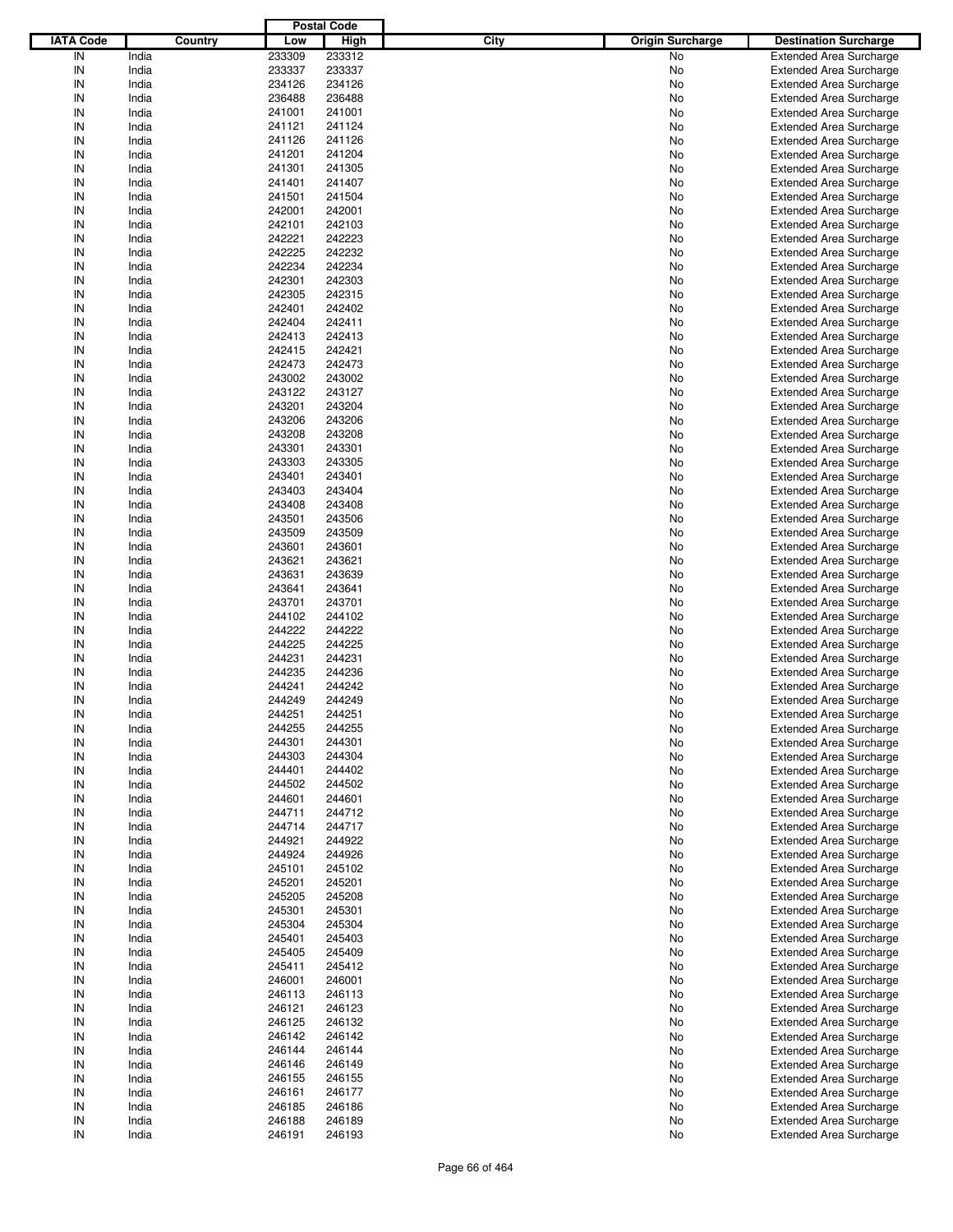|                  |         |        | <b>Postal Code</b> |      |                         |                                |
|------------------|---------|--------|--------------------|------|-------------------------|--------------------------------|
| <b>IATA Code</b> | Country | Low    | High               | City | <b>Origin Surcharge</b> | <b>Destination Surcharge</b>   |
| IN               | India   | 246275 | 246278             |      | <b>No</b>               | <b>Extended Area Surcharge</b> |
| IN               | India   | 246280 | 246281             |      | No                      | <b>Extended Area Surcharge</b> |
| IN               | India   | 246285 | 246285             |      | No                      | <b>Extended Area Surcharge</b> |
| IN               | India   | 246401 | 246401             |      | No                      | <b>Extended Area Surcharge</b> |
| IN               | India   | 246419 | 246419             |      | No                      | <b>Extended Area Surcharge</b> |
| IN               | India   | 246421 | 246424             |      | No                      | <b>Extended Area Surcharge</b> |
| IN               | India   | 246426 | 246429             |      |                         |                                |
|                  |         |        |                    |      | No                      | <b>Extended Area Surcharge</b> |
| IN               | India   | 246431 | 246431             |      | No                      | <b>Extended Area Surcharge</b> |
| IN               | India   | 246435 | 246435             |      | No                      | <b>Extended Area Surcharge</b> |
| IN               | India   | 246437 | 246444             |      | No                      | <b>Extended Area Surcharge</b> |
| IN               | India   | 246446 | 246450             |      | No                      | <b>Extended Area Surcharge</b> |
| IN               | India   | 246452 | 246453             |      | No                      | <b>Extended Area Surcharge</b> |
| IN               | India   | 246455 | 246456             |      | No                      | <b>Extended Area Surcharge</b> |
| IN               | India   | 246458 | 246458             |      | No                      | <b>Extended Area Surcharge</b> |
| IN               | India   | 246469 | 246476             |      | No                      | <b>Extended Area Surcharge</b> |
| IN               | India   | 246481 | 246482             |      | No                      | <b>Extended Area Surcharge</b> |
| IN               | India   | 246485 | 246485             |      | No                      | <b>Extended Area Surcharge</b> |
| IN               | India   | 246487 | 246488             |      | No                      | <b>Extended Area Surcharge</b> |
| IN               | India   | 246495 | 246495             |      | No                      | <b>Extended Area Surcharge</b> |
| IN               | India   | 246701 | 246701             |      | No                      | <b>Extended Area Surcharge</b> |
| IN               | India   | 246721 | 246728             |      | No                      | <b>Extended Area Surcharge</b> |
| IN               | India   | 246731 | 246735             |      | No                      | <b>Extended Area Surcharge</b> |
| IN               | India   | 246745 | 246749             |      | No                      | <b>Extended Area Surcharge</b> |
| IN               | India   | 246751 | 246751             |      | No                      | <b>Extended Area Surcharge</b> |
| IN               | India   | 246761 | 246763             |      | No                      | <b>Extended Area Surcharge</b> |
| IN               | India   | 247001 | 247002             |      | No                      | <b>Extended Area Surcharge</b> |
|                  |         |        |                    |      |                         |                                |
| IN               | India   | 247111 | 247111             |      | No                      | <b>Extended Area Surcharge</b> |
| IN               | India   | 247120 | 247122             |      | No                      | <b>Extended Area Surcharge</b> |
| IN               | India   | 247129 | 247129             |      | No                      | <b>Extended Area Surcharge</b> |
| IN               | India   | 247231 | 247232             |      | No                      | <b>Extended Area Surcharge</b> |
| IN               | India   | 247340 | 247343             |      | No                      | <b>Extended Area Surcharge</b> |
| IN               | India   | 247451 | 247453             |      | No                      | <b>Extended Area Surcharge</b> |
| IN               | India   | 247551 | 247551             |      | No                      | <b>Extended Area Surcharge</b> |
| IN               | India   | 247554 | 247554             |      | No                      | <b>Extended Area Surcharge</b> |
| IN               | India   | 247656 | 247656             |      | No                      | <b>Extended Area Surcharge</b> |
| IN               | India   | 247661 | 247665             |      | No                      | <b>Extended Area Surcharge</b> |
| IN               | India   | 247668 | 247673             |      | No                      | <b>Extended Area Surcharge</b> |
| IN               | India   | 247771 | 247778             |      | No                      | <b>Extended Area Surcharge</b> |
| IN               | India   | 248002 | 248002             |      | No                      | <b>Extended Area Surcharge</b> |
| IN               | India   | 248007 | 248009             |      | No                      | <b>Extended Area Surcharge</b> |
| IN               | India   | 248102 | 248102             |      | No                      | <b>Extended Area Surcharge</b> |
| IN               | India   | 248110 | 248110             |      | No                      | <b>Extended Area Surcharge</b> |
| IN               | India   | 248115 | 248116             |      | No                      | <b>Extended Area Surcharge</b> |
| IN               | India   | 248119 | 248119             |      | No                      | <b>Extended Area Surcharge</b> |
| IN               | India   | 248121 | 248125             |      | No                      | <b>Extended Area Surcharge</b> |
| IN               | India   | 248140 | 248148             |      | No                      | <b>Extended Area Surcharge</b> |
|                  |         |        |                    |      |                         |                                |
| IN               | India   | 248152 | 248152             |      | No                      | <b>Extended Area Surcharge</b> |
| IN               | India   | 248159 | 248161             |      | No                      | <b>Extended Area Surcharge</b> |
| IN               | India   | 248164 | 248165             |      | No                      | <b>Extended Area Surcharge</b> |
| IN               | India   | 248171 | 248171             |      | No                      | <b>Extended Area Surcharge</b> |
| IN               | India   | 248179 | 248179             |      | No                      | <b>Extended Area Surcharge</b> |
| IN               | India   | 248191 | 248191             |      | No                      | <b>Extended Area Surcharge</b> |
| IN               | India   | 248195 | 248197             |      | No                      | <b>Extended Area Surcharge</b> |
| IN               | India   | 248199 | 248199             |      | No                      | <b>Extended Area Surcharge</b> |
| IN               | India   | 248201 | 248203             |      | No                      | <b>Extended Area Surcharge</b> |
| IN               | India   | 248528 | 248528             |      | No                      | <b>Extended Area Surcharge</b> |
| IN               | India   | 249132 | 249132             |      | No                      | <b>Extended Area Surcharge</b> |
| IN               | India   | 249134 | 249134             |      | No                      | <b>Extended Area Surcharge</b> |
| IN               | India   | 249141 | 249141             |      | No                      | <b>Extended Area Surcharge</b> |
| IN               | India   | 249151 | 249152             |      | No                      | <b>Extended Area Surcharge</b> |
| IN               | India   | 249156 | 249156             |      | No                      | <b>Extended Area Surcharge</b> |
| IN               | India   | 249171 | 249171             |      | No                      | <b>Extended Area Surcharge</b> |
| IN               | India   | 249185 | 249185             |      | No                      | <b>Extended Area Surcharge</b> |
| IN               | India   | 249193 | 249195             |      | No                      | <b>Extended Area Surcharge</b> |
| IN               | India   | 249202 | 249205             |      | No                      | <b>Extended Area Surcharge</b> |
| IN               | India   | 249302 | 249302             |      |                         | <b>Extended Area Surcharge</b> |
|                  |         |        |                    |      | No                      |                                |
| IN               | India   | 249402 | 249402             |      | No                      | <b>Extended Area Surcharge</b> |
| IN               | India   | 249404 | 249405             |      | No                      | <b>Extended Area Surcharge</b> |
| IN               | India   | 249408 | 249410             |      | No                      | <b>Extended Area Surcharge</b> |
| IN               | India   | 250013 | 250013             |      | No                      | <b>Extended Area Surcharge</b> |
| IN               | India   | 250102 | 250102             |      | No                      | <b>Extended Area Surcharge</b> |
| IN               | India   | 250104 | 250106             |      | No                      | <b>Extended Area Surcharge</b> |
| IN               | India   | 250110 | 250110             |      | No                      | <b>Extended Area Surcharge</b> |
| IN               | India   | 250201 | 250201             |      | No                      | <b>Extended Area Surcharge</b> |
| IN               | India   | 250221 | 250223             |      | No                      | <b>Extended Area Surcharge</b> |
| IN               | India   | 250341 | 250342             |      | No                      | <b>Extended Area Surcharge</b> |
| IN               | India   | 250344 | 250345             |      | No                      | <b>Extended Area Surcharge</b> |
| IN               | India   | 250401 | 250404             |      | No                      | <b>Extended Area Surcharge</b> |
|                  |         |        |                    |      |                         |                                |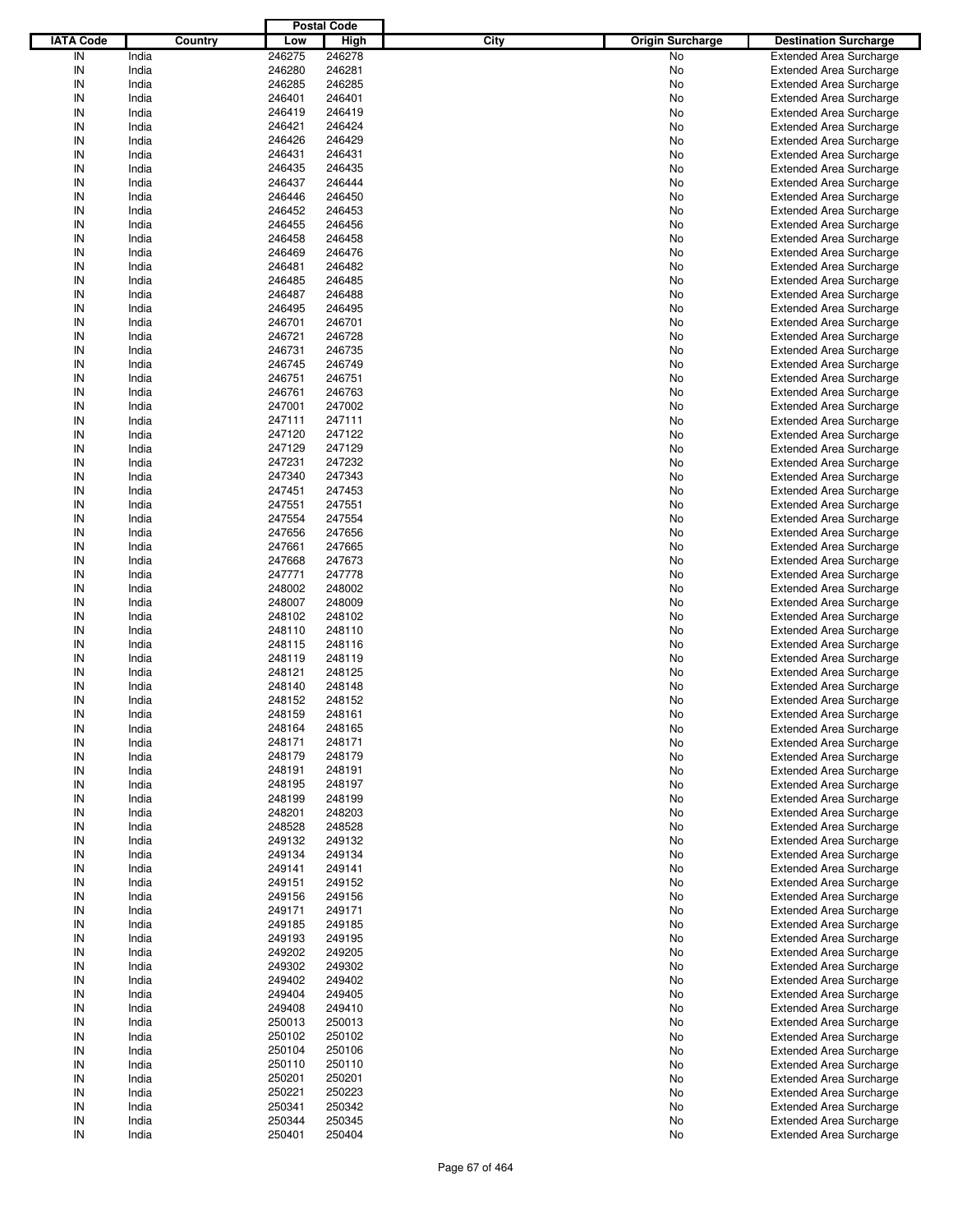|                  |         |        | <b>Postal Code</b> |      |                         |                                |
|------------------|---------|--------|--------------------|------|-------------------------|--------------------------------|
| <b>IATA Code</b> | Country | Low    | High               | City | <b>Origin Surcharge</b> | <b>Destination Surcharge</b>   |
| IN               | India   | 250406 | 250406             |      | <b>No</b>               | <b>Extended Area Surcharge</b> |
| IN               | India   | 250501 | 250502             |      | No                      | <b>Extended Area Surcharge</b> |
| IN               | India   | 250601 | 250602             |      | No                      | <b>Extended Area Surcharge</b> |
| IN               | India   | 250604 | 250604             |      | No                      | <b>Extended Area Surcharge</b> |
| IN               | India   | 250609 | 250609             |      | No                      | <b>Extended Area Surcharge</b> |
| IN               | India   | 250611 | 250612             |      | No                      | <b>Extended Area Surcharge</b> |
| IN               | India   | 250615 | 250615             |      |                         |                                |
|                  |         |        |                    |      | No                      | <b>Extended Area Surcharge</b> |
| IN               | India   | 250617 | 250617             |      | No                      | <b>Extended Area Surcharge</b> |
| IN               | India   | 250619 | 250619             |      | No                      | <b>Extended Area Surcharge</b> |
| IN               | India   | 250621 | 250623             |      | No                      | <b>Extended Area Surcharge</b> |
| IN               | India   | 250625 | 250626             |      | No                      | <b>Extended Area Surcharge</b> |
| IN               | India   | 251001 | 251003             |      | No                      | <b>Extended Area Surcharge</b> |
| IN               | India   | 251201 | 251203             |      | No                      | <b>Extended Area Surcharge</b> |
| IN               | India   | 251301 | 251301             |      | No                      | <b>Extended Area Surcharge</b> |
| IN               | India   | 251305 | 251306             |      | No                      | <b>Extended Area Surcharge</b> |
| IN               | India   | 251308 | 251311             |      | No                      | <b>Extended Area Surcharge</b> |
| IN               | India   | 251315 | 251319             |      | No                      | <b>Extended Area Surcharge</b> |
| IN               | India   | 261001 | 261001             |      | No                      | <b>Extended Area Surcharge</b> |
| IN               | India   | 261121 | 261121             |      | No                      | <b>Extended Area Surcharge</b> |
| IN               | India   | 261125 | 261125             |      | No                      | <b>Extended Area Surcharge</b> |
| IN               | India   | 261131 | 261131             |      | No                      | <b>Extended Area Surcharge</b> |
| IN               | India   | 261135 | 261136             |      | No                      | <b>Extended Area Surcharge</b> |
| IN               | India   | 261141 | 261141             |      | No                      | <b>Extended Area Surcharge</b> |
| IN               | India   | 261145 | 261145             |      | No                      | <b>Extended Area Surcharge</b> |
| IN               | India   | 261151 | 261151             |      | No                      | <b>Extended Area Surcharge</b> |
| IN               | India   | 261201 | 261205             |      | No                      | <b>Extended Area Surcharge</b> |
| IN               | India   | 261207 | 261208             |      | No                      | <b>Extended Area Surcharge</b> |
| IN               | India   | 261301 | 261303             |      | No                      | <b>Extended Area Surcharge</b> |
| IN               | India   | 261401 | 261403             |      | No                      | <b>Extended Area Surcharge</b> |
| IN               | India   | 261405 | 261405             |      |                         |                                |
|                  |         |        |                    |      | No                      | <b>Extended Area Surcharge</b> |
| IN               | India   | 261501 | 261502             |      | No                      | <b>Extended Area Surcharge</b> |
| IN               | India   | 261505 | 261506             |      | No                      | <b>Extended Area Surcharge</b> |
| IN               | India   | 261606 | 261606             |      | No                      | <b>Extended Area Surcharge</b> |
| IN               | India   | 262001 | 262001             |      | No                      | <b>Extended Area Surcharge</b> |
| IN               | India   | 262121 | 262123             |      | No                      | <b>Extended Area Surcharge</b> |
| IN               | India   | 262125 | 262125             |      | No                      | <b>Extended Area Surcharge</b> |
| IN               | India   | 262201 | 262203             |      | No                      | <b>Extended Area Surcharge</b> |
| IN               | India   | 262301 | 262302             |      | No                      | <b>Extended Area Surcharge</b> |
| IN               | India   | 262305 | 262305             |      | No                      | <b>Extended Area Surcharge</b> |
| IN               | India   | 262308 | 262311             |      | No                      | <b>Extended Area Surcharge</b> |
| IN               | India   | 262401 | 262403             |      | No                      | <b>Extended Area Surcharge</b> |
| IN               | India   | 262406 | 262408             |      | No                      | <b>Extended Area Surcharge</b> |
| IN               | India   | 262411 | 262411             |      | No                      | <b>Extended Area Surcharge</b> |
| IN               | India   | 262501 | 262502             |      | No                      | <b>Extended Area Surcharge</b> |
| IN               | India   | 262519 | 262534             |      | No                      | <b>Extended Area Surcharge</b> |
| IN               | India   | 262542 | 262547             |      | No                      | <b>Extended Area Surcharge</b> |
| IN               | India   | 262550 | 262555             |      | No                      | <b>Extended Area Surcharge</b> |
| IN               | India   | 262561 | 262561             |      | No                      | <b>Extended Area Surcharge</b> |
| IN               | India   | 262571 | 262576             |      | No                      | <b>Extended Area Surcharge</b> |
| IN               | India   | 262580 | 262580             |      | No                      | <b>Extended Area Surcharge</b> |
| IN               | India   | 262701 | 262702             |      | No                      | <b>Extended Area Surcharge</b> |
| IN               | India   | 262721 | 262728             |      | No                      | <b>Extended Area Surcharge</b> |
|                  | India   | 262801 | 262805             |      | No                      | <b>Extended Area Surcharge</b> |
| IN<br>IN         | India   | 262901 | 262907             |      | No                      | <b>Extended Area Surcharge</b> |
| IN               | India   | 263001 | 263002             |      | No                      | <b>Extended Area Surcharge</b> |
|                  |         |        |                    |      |                         |                                |
| IN               | India   | 263126 | 263129             |      | No                      | <b>Extended Area Surcharge</b> |
| IN               | India   | 263131 | 263132             |      | No                      | <b>Extended Area Surcharge</b> |
| IN               | India   | 263134 | 263140             |      | No                      | <b>Extended Area Surcharge</b> |
| IN               | India   | 263142 | 263142             |      | No                      | <b>Extended Area Surcharge</b> |
| IN               | India   | 263145 | 263149             |      | No                      | <b>Extended Area Surcharge</b> |
| IN               | India   | 263151 | 263155             |      | No                      | <b>Extended Area Surcharge</b> |
| IN               | India   | 263157 | 263160             |      | No                      | <b>Extended Area Surcharge</b> |
| IN               | India   | 263601 | 263601             |      | No                      | <b>Extended Area Surcharge</b> |
| IN               | India   | 263610 | 263610             |      | No                      | <b>Extended Area Surcharge</b> |
| IN               | India   | 263621 | 263626             |      | No                      | <b>Extended Area Surcharge</b> |
| IN               | India   | 263628 | 263636             |      | No                      | <b>Extended Area Surcharge</b> |
| IN               | India   | 263638 | 263638             |      | No                      | <b>Extended Area Surcharge</b> |
| IN               | India   | 263640 | 263643             |      | No                      | <b>Extended Area Surcharge</b> |
| IN               | India   | 263645 | 263648             |      | No                      | <b>Extended Area Surcharge</b> |
| IN               | India   | 263651 | 263654             |      | No                      | <b>Extended Area Surcharge</b> |
| IN               | India   | 263656 | 263656             |      | No                      | <b>Extended Area Surcharge</b> |
| IN               | India   | 263658 | 263665             |      | No                      | <b>Extended Area Surcharge</b> |
| IN               | India   | 263667 | 263667             |      | No                      | <b>Extended Area Surcharge</b> |
| IN               | India   | 263669 | 263671             |      | No                      | <b>Extended Area Surcharge</b> |
| IN               | India   | 263675 | 263689             |      | No                      | <b>Extended Area Surcharge</b> |
| IN               | India   | 264712 | 264712             |      | No                      | <b>Extended Area Surcharge</b> |
| IN               | India   | 265441 | 265441             |      | No                      | <b>Extended Area Surcharge</b> |
| IN               |         |        |                    |      |                         |                                |
|                  | India   | 271001 | 271002             |      | No                      | <b>Extended Area Surcharge</b> |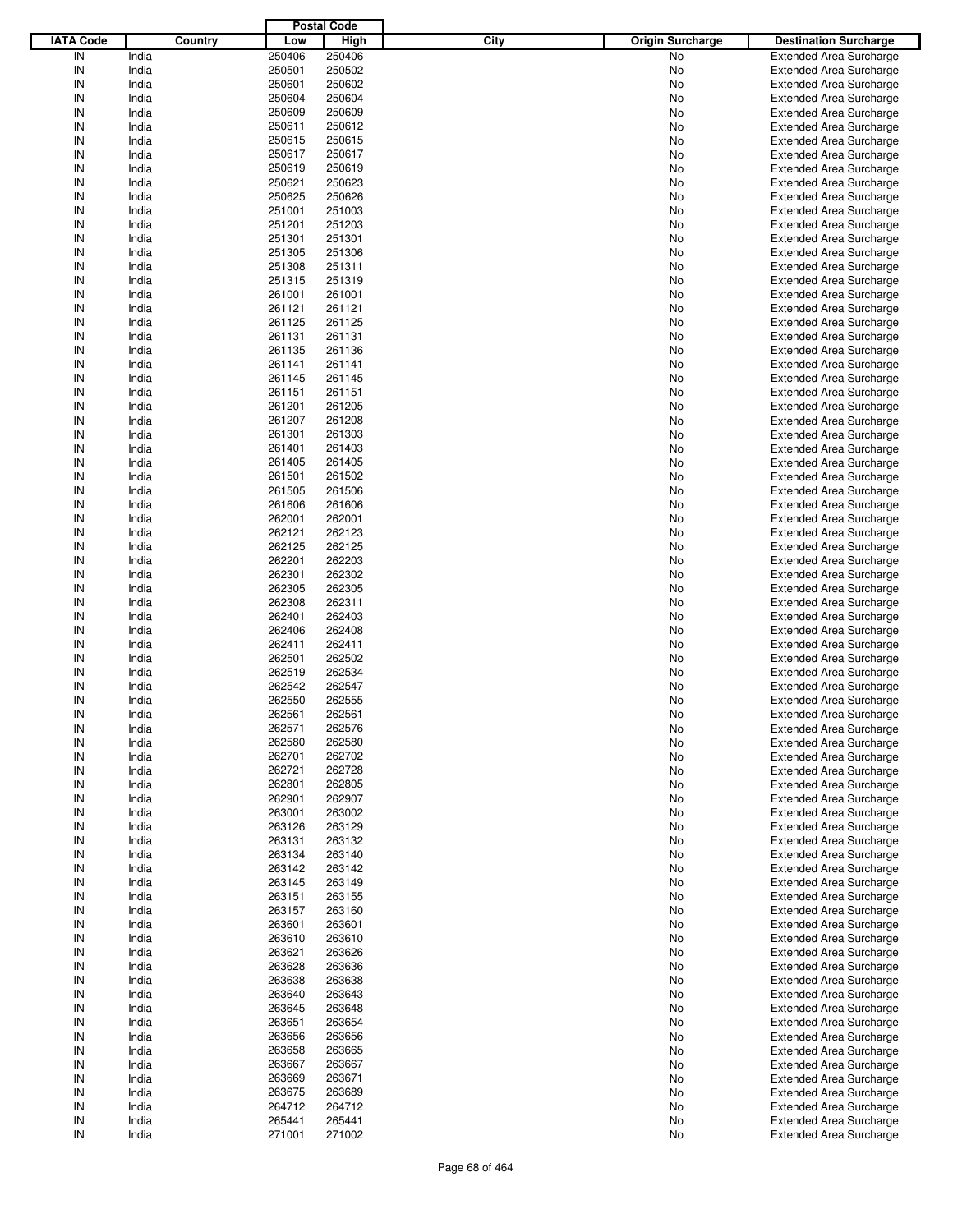|                  |         |        | <b>Postal Code</b> |                                 |                                |
|------------------|---------|--------|--------------------|---------------------------------|--------------------------------|
| <b>IATA Code</b> | Country | Low    | <b>High</b>        | City<br><b>Origin Surcharge</b> | <b>Destination Surcharge</b>   |
| IN               | India   | 271122 | 271127             | No                              | <b>Extended Area Surcharge</b> |
| IN               | India   | 271201 | 271204             | No                              | <b>Extended Area Surcharge</b> |
| IN               | India   | 271206 | 271213             | No                              | <b>Extended Area Surcharge</b> |
| IN               | India   | 271301 | 271321             | No                              | <b>Extended Area Surcharge</b> |
| IN               | India   | 271401 | 271405             | No                              | <b>Extended Area Surcharge</b> |
| IN               | India   | 271407 | 271408             | No                              | <b>Extended Area Surcharge</b> |
| IN               |         |        |                    |                                 |                                |
|                  | India   | 271601 | 271605             | No                              | <b>Extended Area Surcharge</b> |
| IN               | India   | 271607 | 271607             | No                              | <b>Extended Area Surcharge</b> |
| IN               | India   | 271801 | 271801             | No                              | <b>Extended Area Surcharge</b> |
| IN               | India   | 271806 | 271806             | No                              | <b>Extended Area Surcharge</b> |
| IN               | India   | 271821 | 271829             | No                              | <b>Extended Area Surcharge</b> |
| IN               | India   | 271831 | 271834             | No                              | <b>Extended Area Surcharge</b> |
| IN               | India   | 271836 | 271836             | No                              | <b>Extended Area Surcharge</b> |
| IN               | India   | 271841 | 271841             | No                              | <b>Extended Area Surcharge</b> |
| IN               | India   | 271845 | 271845             | No                              | <b>Extended Area Surcharge</b> |
| IN               | India   | 271851 | 271851             | No                              | <b>Extended Area Surcharge</b> |
| IN               | India   | 271855 | 271855             | No                              | <b>Extended Area Surcharge</b> |
| IN               | India   | 271861 | 271861             | No                              | <b>Extended Area Surcharge</b> |
| IN               | India   | 271864 | 271865             | No                              | <b>Extended Area Surcharge</b> |
| IN               | India   | 271871 | 271872             | No                              | <b>Extended Area Surcharge</b> |
| IN               | India   | 271875 | 271875             | No                              | <b>Extended Area Surcharge</b> |
| IN               | India   | 271880 | 271880             | No                              | <b>Extended Area Surcharge</b> |
| IN               | India   | 271882 | 271882             | No                              | <b>Extended Area Surcharge</b> |
| IN               | India   | 271901 | 271905             | No                              | <b>Extended Area Surcharge</b> |
| IN               | India   | 272001 | 272003             | No                              | <b>Extended Area Surcharge</b> |
| IN               | India   | 272120 | 272120             |                                 |                                |
|                  |         |        |                    | No                              | <b>Extended Area Surcharge</b> |
| IN               | India   | 272124 | 272125             | No                              | <b>Extended Area Surcharge</b> |
| IN               | India   | 272127 | 272127             | No                              | <b>Extended Area Surcharge</b> |
| IN               | India   | 272131 | 272131             | No                              | <b>Extended Area Surcharge</b> |
| IN               | India   | 272135 | 272135             | No                              | <b>Extended Area Surcharge</b> |
| IN               | India   | 272141 | 272141             | No                              | <b>Extended Area Surcharge</b> |
| IN               | India   | 272151 | 272153             | No                              | <b>Extended Area Surcharge</b> |
| IN               | India   | 272159 | 272159             | No                              | <b>Extended Area Surcharge</b> |
| IN               | India   | 272161 | 272165             | No                              | <b>Extended Area Surcharge</b> |
| IN               | India   | 272171 | 272173             | No                              | <b>Extended Area Surcharge</b> |
| IN               | India   | 272175 | 272175             | No                              | <b>Extended Area Surcharge</b> |
| IN               | India   | 272178 | 272178             | No                              | <b>Extended Area Surcharge</b> |
| IN               | India   | 272181 | 272182             | No                              | <b>Extended Area Surcharge</b> |
| IN               | India   | 272189 | 272192             | No                              | <b>Extended Area Surcharge</b> |
| IN               | India   | 272201 | 272209             | No                              | <b>Extended Area Surcharge</b> |
| IN               | India   | 272211 | 272212             | No                              | <b>Extended Area Surcharge</b> |
| IN               | India   | 272301 | 272302             | No                              | <b>Extended Area Surcharge</b> |
| IN               | India   | 273001 | 273015             | No                              | <b>Extended Area Surcharge</b> |
| IN               | India   | 273149 | 273149             | No                              | <b>Extended Area Surcharge</b> |
| IN               | India   | 273151 | 273153             | No                              | <b>Extended Area Surcharge</b> |
| IN               |         |        |                    |                                 |                                |
|                  | India   | 273155 | 273155             | No                              | <b>Extended Area Surcharge</b> |
| IN               | India   | 273157 | 273158             | No                              | <b>Extended Area Surcharge</b> |
| IN               | India   | 273161 | 273161             | No                              | <b>Extended Area Surcharge</b> |
| IN               | India   | 273164 | 273165             | No                              | <b>Extended Area Surcharge</b> |
| IN               | India   | 273201 | 273202             | No                              | <b>Extended Area Surcharge</b> |
| IN               | India   | 273301 | 273306             | No                              | <b>Extended Area Surcharge</b> |
| IN               | India   | 273308 | 273308             | No                              | <b>Extended Area Surcharge</b> |
| IN               | India   | 273401 | 273409             | No                              | <b>Extended Area Surcharge</b> |
| IN               | India   | 273411 | 273415             | No                              | <b>Extended Area Surcharge</b> |
| IN               | India   | 274001 | 274001             | No                              | <b>Extended Area Surcharge</b> |
| IN               | India   | 274121 | 274121             | No                              | <b>Extended Area Surcharge</b> |
| IN               | India   | 274132 | 274132             | No                              | <b>Extended Area Surcharge</b> |
| IN               | India   | 274201 | 274203             | No                              | <b>Extended Area Surcharge</b> |
| IN               | India   | 274205 | 274207             | No                              | <b>Extended Area Surcharge</b> |
| IN               | India   | 274301 | 274306             | No                              | <b>Extended Area Surcharge</b> |
| IN               | India   | 274401 | 274409             | No                              | <b>Extended Area Surcharge</b> |
| IN               | India   | 274501 | 274502             | No                              | <b>Extended Area Surcharge</b> |
| IN               | India   | 274505 | 274506             | No                              | <b>Extended Area Surcharge</b> |
| IN               | India   | 274508 | 274509             | No                              | <b>Extended Area Surcharge</b> |
| IN               | India   | 274601 | 274604             | No                              | <b>Extended Area Surcharge</b> |
| IN               | India   | 274701 | 274703             |                                 | <b>Extended Area Surcharge</b> |
|                  |         |        |                    | No                              |                                |
| IN               | India   | 275101 | 275102             | No                              | <b>Extended Area Surcharge</b> |
| IN               | India   | 275105 | 275105             | No                              | <b>Extended Area Surcharge</b> |
| IN               | India   | 275201 | 275208             | No                              | <b>Extended Area Surcharge</b> |
| IN               | India   | 275301 | 275307             | No                              | <b>Extended Area Surcharge</b> |
| IN               | India   | 275501 | 275501             | No                              | <b>Extended Area Surcharge</b> |
| IN               | India   | 276001 | 276001             | No                              | <b>Extended Area Surcharge</b> |
| IN               | India   | 276121 | 276129             | No                              | <b>Extended Area Surcharge</b> |
| IN               | India   | 276131 | 276131             | No                              | <b>Extended Area Surcharge</b> |
| IN               | India   | 276135 | 276139             | No                              | <b>Extended Area Surcharge</b> |
| IN               | India   | 276141 | 276142             | No                              | <b>Extended Area Surcharge</b> |
| IN               | India   | 276202 | 276208             | No                              | <b>Extended Area Surcharge</b> |
| $\sf IN$         | India   | 276301 | 276305             | No                              | <b>Extended Area Surcharge</b> |
|                  |         |        |                    |                                 |                                |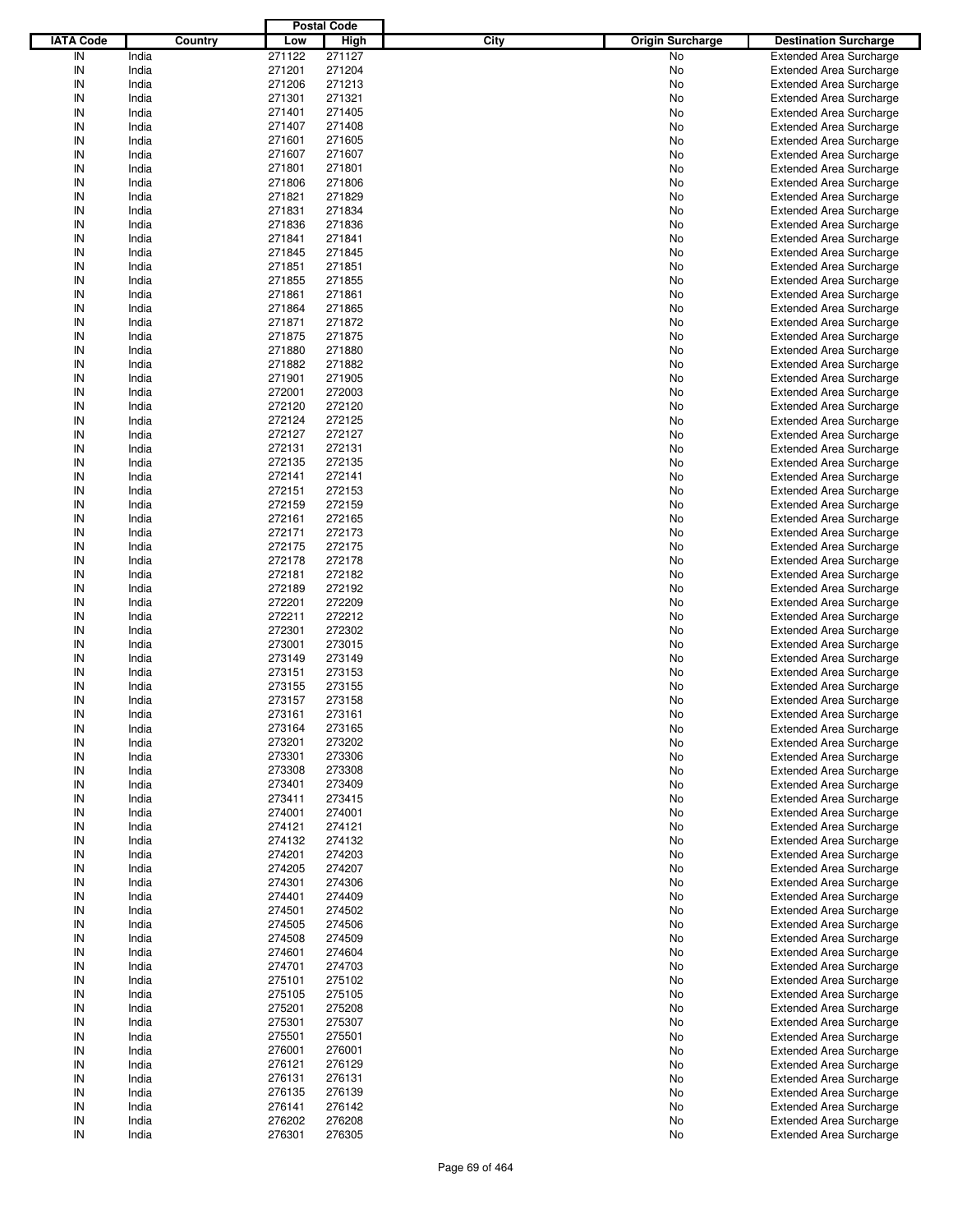|                  |         |        | <b>Postal Code</b> |                                 |                                |
|------------------|---------|--------|--------------------|---------------------------------|--------------------------------|
| <b>IATA Code</b> | Country | Low    | <b>High</b>        | City<br><b>Origin Surcharge</b> | <b>Destination Surcharge</b>   |
| IN               | India   | 276401 | 276405             | No                              | <b>Extended Area Surcharge</b> |
| IN               | India   | 277001 | 277001             | No                              | <b>Extended Area Surcharge</b> |
| IN               | India   | 277107 | 277107             | No                              | <b>Extended Area Surcharge</b> |
| IN               | India   | 277121 | 277123             | No                              | <b>Extended Area Surcharge</b> |
| IN               | India   | 277127 | 277127             | No                              | <b>Extended Area Surcharge</b> |
| IN               | India   | 277201 | 277216             | No                              | <b>Extended Area Surcharge</b> |
| IN               | India   | 277218 | 277218             |                                 |                                |
|                  |         |        |                    | No                              | <b>Extended Area Surcharge</b> |
| IN               | India   | 277301 | 277307             | No                              | <b>Extended Area Surcharge</b> |
| IN               | India   | 277401 | 277401             | No                              | <b>Extended Area Surcharge</b> |
| IN               | India   | 277403 | 277405             | No                              | <b>Extended Area Surcharge</b> |
| IN               | India   | 277502 | 277504             | No                              | <b>Extended Area Surcharge</b> |
| IN               | India   | 277506 | 277506             | No                              | <b>Extended Area Surcharge</b> |
| IN               | India   | 279181 | 279181             | No                              | <b>Extended Area Surcharge</b> |
| IN               | India   | 281002 | 281006             | No                              | <b>Extended Area Surcharge</b> |
| IN               | India   | 281112 | 281112             | No                              | <b>Extended Area Surcharge</b> |
| IN               | India   | 281121 | 281121             | No                              | <b>Extended Area Surcharge</b> |
| IN               | India   | 281123 | 281123             | No                              | <b>Extended Area Surcharge</b> |
| IN               | India   | 281201 | 281206             | No                              | <b>Extended Area Surcharge</b> |
| IN               | India   | 281301 | 281308             | No                              | <b>Extended Area Surcharge</b> |
| IN               | India   | 281401 | 281406             | No                              | <b>Extended Area Surcharge</b> |
| IN               | India   | 281501 | 281504             | No                              | <b>Extended Area Surcharge</b> |
| IN               | India   | 283101 | 283105             | No                              | <b>Extended Area Surcharge</b> |
| IN               | India   | 283110 | 283112             | No                              | <b>Extended Area Surcharge</b> |
| IN               | India   | 283114 | 283115             | No                              | <b>Extended Area Surcharge</b> |
| IN               | India   | 283119 | 283119             | No                              | <b>Extended Area Surcharge</b> |
| IN               | India   | 283121 | 283125             | No                              | <b>Extended Area Surcharge</b> |
| IN               | India   | 284001 | 284003             | No                              | <b>Extended Area Surcharge</b> |
| IN               | India   | 284121 | 284125             |                                 | <b>Extended Area Surcharge</b> |
| IN               |         |        |                    | No                              |                                |
|                  | India   | 284127 | 284129             | No                              | <b>Extended Area Surcharge</b> |
| IN               | India   | 284201 | 284205             | No                              | <b>Extended Area Surcharge</b> |
| IN               | India   | 284302 | 284304             | No                              | <b>Extended Area Surcharge</b> |
| IN               | India   | 284401 | 284407             | No                              | <b>Extended Area Surcharge</b> |
| IN               | India   | 284801 | 284801             | No                              | <b>Extended Area Surcharge</b> |
| IN               | India   | 285001 | 285001             | No                              | <b>Extended Area Surcharge</b> |
| IN               | India   | 285121 | 285133             | No                              | <b>Extended Area Surcharge</b> |
| IN               | India   | 285136 | 285136             | No                              | <b>Extended Area Surcharge</b> |
| IN               | India   | 285187 | 285187             | No                              | <b>Extended Area Surcharge</b> |
| IN               | India   | 285201 | 285206             | No                              | <b>Extended Area Surcharge</b> |
| IN               | India   | 285211 | 285211             | No                              | <b>Extended Area Surcharge</b> |
| IN               | India   | 285221 | 285224             | No                              | <b>Extended Area Surcharge</b> |
| IN               | India   | 285232 | 285233             | No                              | <b>Extended Area Surcharge</b> |
| IN               | India   | 285241 | 285243             | No                              | <b>Extended Area Surcharge</b> |
| IN               | India   | 285251 | 285252             | No                              | <b>Extended Area Surcharge</b> |
| IN               | India   | 301001 | 301001             | No                              | <b>Extended Area Surcharge</b> |
| IN               | India   | 301020 | 301029             | No                              | <b>Extended Area Surcharge</b> |
| IN               | India   | 301031 | 301037             | No                              | <b>Extended Area Surcharge</b> |
| IN               | India   | 301042 | 301044             | No                              | <b>Extended Area Surcharge</b> |
|                  |         | 301401 | 301427             |                                 |                                |
| IN               | India   |        |                    | No                              | <b>Extended Area Surcharge</b> |
| IN               | India   | 301701 | 301713             | No                              | <b>Extended Area Surcharge</b> |
| IN               | India   | 303002 | 303006             | No                              | <b>Extended Area Surcharge</b> |
| IN               | India   | 303008 | 303012             | No                              | <b>Extended Area Surcharge</b> |
| IN               | India   | 303101 | 303120             | No                              | <b>Extended Area Surcharge</b> |
| IN               | India   | 303209 | 303209             | No                              | <b>Extended Area Surcharge</b> |
| IN               | India   | 303301 | 303310             | No                              | <b>Extended Area Surcharge</b> |
| IN               | India   | 303313 | 303315             | No                              | <b>Extended Area Surcharge</b> |
| IN               | India   | 303323 | 303331             | No                              | <b>Extended Area Surcharge</b> |
| IN               | India   | 303338 | 303341             | No                              | <b>Extended Area Surcharge</b> |
| IN               | India   | 303348 | 303349             | No                              | <b>Extended Area Surcharge</b> |
| IN               | India   | 303501 | 303511             | No                              | <b>Extended Area Surcharge</b> |
| IN               | India   | 303601 | 303604             | No                              | <b>Extended Area Surcharge</b> |
| IN               | India   | 303606 | 303611             | No                              | <b>Extended Area Surcharge</b> |
| IN               | India   | 303701 | 303705             | No                              | <b>Extended Area Surcharge</b> |
| IN               | India   | 303712 | 303712             | No                              | <b>Extended Area Surcharge</b> |
| IN               | India   | 303801 | 303807             | No                              | <b>Extended Area Surcharge</b> |
| IN               | India   | 303907 | 303907             | No                              | <b>Extended Area Surcharge</b> |
| IN               | India   | 304001 | 304001             | No                              | <b>Extended Area Surcharge</b> |
| IN               | India   | 304020 | 304026             | No                              | <b>Extended Area Surcharge</b> |
| IN               | India   | 304501 | 304511             |                                 | <b>Extended Area Surcharge</b> |
|                  |         |        |                    | No                              |                                |
| IN               | India   | 304801 | 304807             | No                              | <b>Extended Area Surcharge</b> |
| IN               | India   | 305001 | 305004             | No                              | <b>Extended Area Surcharge</b> |
| IN               | India   | 305006 | 305008             | No                              | <b>Extended Area Surcharge</b> |
| IN               | India   | 305011 | 305011             | No                              | <b>Extended Area Surcharge</b> |
| IN               | India   | 305021 | 305026             | No                              | <b>Extended Area Surcharge</b> |
| IN               | India   | 305201 | 305207             | No                              | <b>Extended Area Surcharge</b> |
| IN               | India   | 305401 | 305416             | No                              | <b>Extended Area Surcharge</b> |
| IN               | India   | 305601 | 305601             | No                              | <b>Extended Area Surcharge</b> |
| IN               | India   | 305621 | 305627             | No                              | <b>Extended Area Surcharge</b> |
| $\sf IN$         | India   | 305801 | 305802             | No                              | <b>Extended Area Surcharge</b> |
|                  |         |        |                    |                                 |                                |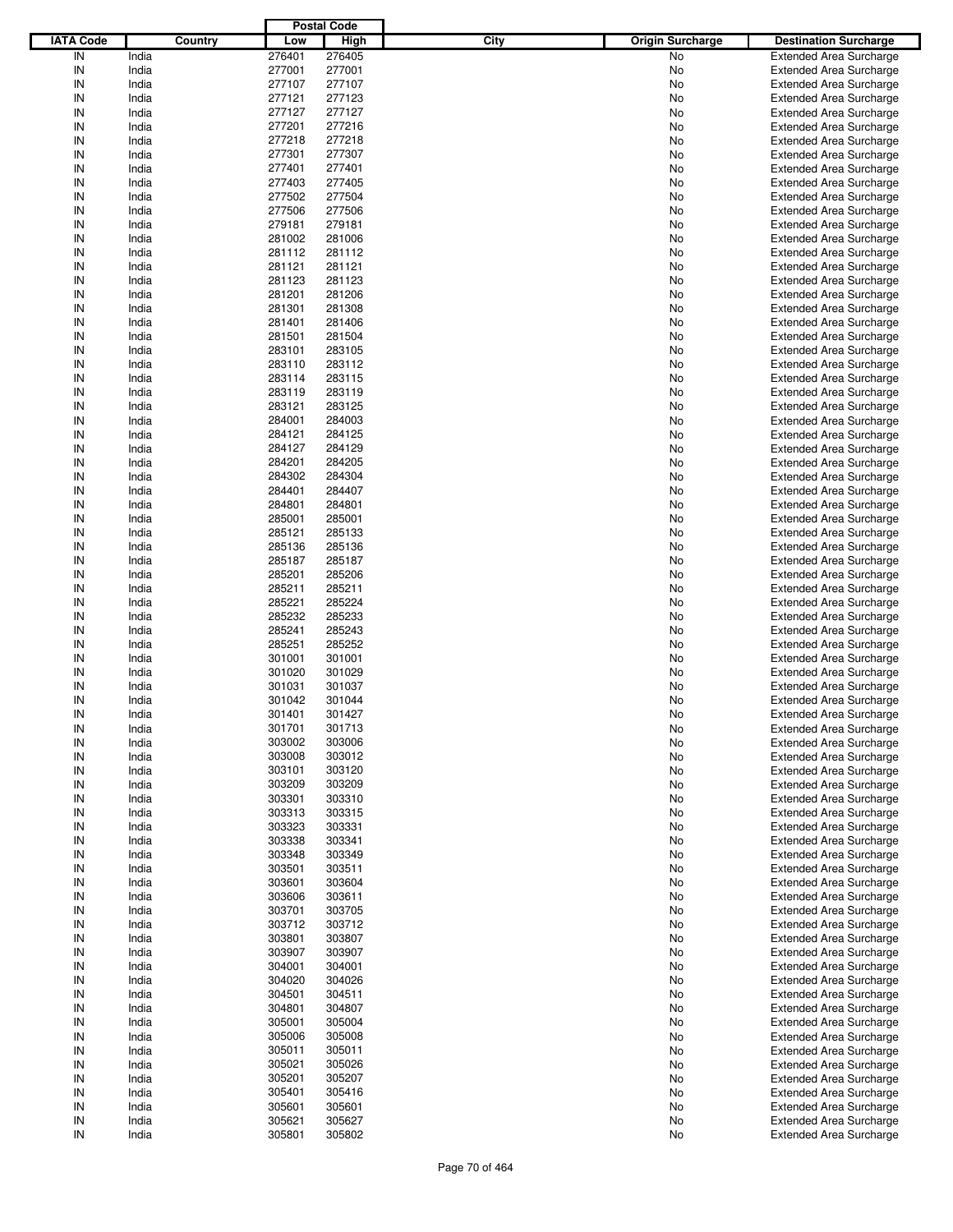|                  |                |                  | <b>Postal Code</b> |             |                         |                                                                  |
|------------------|----------------|------------------|--------------------|-------------|-------------------------|------------------------------------------------------------------|
| <b>IATA Code</b> | Country        | Low              | <b>High</b>        | <b>City</b> | <b>Origin Surcharge</b> | <b>Destination Surcharge</b>                                     |
| IN               | India          | 305811           | 305820             |             | No                      | <b>Extended Area Surcharge</b>                                   |
| IN               | India          | 305912           | 305912             |             | No                      | <b>Extended Area Surcharge</b>                                   |
| IN               | India          | 305921           | 305928             |             | No                      | <b>Extended Area Surcharge</b>                                   |
| IN               | India          | 306021           | 306028             |             | No                      | <b>Extended Area Surcharge</b>                                   |
| IN               | India          | 306101           | 306108             |             | No                      | <b>Extended Area Surcharge</b>                                   |
| IN               | India          | 306114           | 306114             |             | No                      | <b>Extended Area Surcharge</b>                                   |
| IN               | India          | 306117           | 306119             |             | No                      | <b>Extended Area Surcharge</b>                                   |
| IN               | India          | 306126           | 306128             |             | No                      | <b>Extended Area Surcharge</b>                                   |
| IN               | India          | 306301           | 306303             |             | No                      | <b>Extended Area Surcharge</b>                                   |
| IN               | India          | 306305           | 306310             |             | No                      | <b>Extended Area Surcharge</b>                                   |
| IN               | India          | 306421           | 306421             |             | No                      | <b>Extended Area Surcharge</b>                                   |
| IN               | India          | 306501           | 306505             |             | No                      | <b>Extended Area Surcharge</b>                                   |
| IN               | India          | 306601           | 306603             |             | No                      | <b>Extended Area Surcharge</b>                                   |
| IN               | India          | 306701           | 306710             |             | No                      | <b>Extended Area Surcharge</b>                                   |
| IN               | India          | 306901           | 306901             |             | No                      | <b>Extended Area Surcharge</b>                                   |
| IN               | India          | 306913           | 306913             |             | No                      | <b>Extended Area Surcharge</b>                                   |
| IN               | India          | 307001           | 307001             |             | No                      | <b>Extended Area Surcharge</b>                                   |
| IN               | India          | 307019           | 307045             |             | No                      | <b>Extended Area Surcharge</b>                                   |
| IN               | India          | 307501           | 307501             |             | No                      | <b>Extended Area Surcharge</b>                                   |
| IN               | India          | 307511           | 307515             |             | No                      | <b>Extended Area Surcharge</b>                                   |
| IN               | India          | 307801           | 307804             |             | No                      | <b>Extended Area Surcharge</b>                                   |
| IN               | India          | 311011           | 311013             |             | No                      | <b>Extended Area Surcharge</b>                                   |
| IN               | India          | 311021           | 311032             |             | No                      | <b>Extended Area Surcharge</b>                                   |
| IN               | India          | 311301           | 311303             |             | No                      | <b>Extended Area Surcharge</b>                                   |
| IN               | India          | 311401           | 311408             |             | No                      | <b>Extended Area Surcharge</b>                                   |
| IN               | India          | 311601           | 311609             |             | No                      | <b>Extended Area Surcharge</b>                                   |
| IN               | India          | 311801           | 311810             |             | No                      | <b>Extended Area Surcharge</b>                                   |
| IN               | India          | 312001           | 312002             |             | No                      | <b>Extended Area Surcharge</b>                                   |
| IN               | India          | 312021           | 312026             |             | No                      | <b>Extended Area Surcharge</b>                                   |
| IN               | India          | 312201           | 312208             |             | No                      | <b>Extended Area Surcharge</b>                                   |
| IN               | India          | 312401           | 312404             |             | No                      | <b>Extended Area Surcharge</b>                                   |
| IN               | India          | 312601           | 312621             |             | No                      | <b>Extended Area Surcharge</b>                                   |
| IN<br>IN         | India          | 312901           | 312902             |             | No                      | <b>Extended Area Surcharge</b>                                   |
| IN               | India          | 313011           | 313016             |             | No                      | <b>Extended Area Surcharge</b>                                   |
| IN               | India          | 313021           | 313034             |             | No                      | <b>Extended Area Surcharge</b>                                   |
| IN               | India<br>India | 313038<br>313201 | 313038<br>313207   |             | No<br>No                | <b>Extended Area Surcharge</b>                                   |
| IN               | India          | 313209           | 313212             |             | No                      | <b>Extended Area Surcharge</b>                                   |
| IN               | India          | 313301           | 313301             |             | No                      | <b>Extended Area Surcharge</b>                                   |
| IN               | India          | 313303           | 313303             |             | No                      | <b>Extended Area Surcharge</b><br><b>Extended Area Surcharge</b> |
| IN               | India          | 313321           | 313333             |             | No                      | <b>Extended Area Surcharge</b>                                   |
| IN               | India          | 313336           | 313338             |             | No                      | <b>Extended Area Surcharge</b>                                   |
| IN               | India          | 313340           | 313342             |             | No                      | <b>Extended Area Surcharge</b>                                   |
| IN               | India          | 313601           | 313613             |             | No                      | <b>Extended Area Surcharge</b>                                   |
| IN               | India          | 313701           | 313709             |             | No                      | <b>Extended Area Surcharge</b>                                   |
| IN               | India          | 313801           | 313806             |             | No                      | <b>Extended Area Surcharge</b>                                   |
| IN               | India          | 313901           | 313907             |             | No                      | <b>Extended Area Surcharge</b>                                   |
| IN               | India          | 314001           | 314001             |             | No                      | Extended Area Surcharge                                          |
| IN               | India          | 314011           | 314013             |             | No                      | <b>Extended Area Surcharge</b>                                   |
| IN               | India          | 314021           | 314038             |             | No                      | <b>Extended Area Surcharge</b>                                   |
| IN               | India          | 314401           | 314407             |             | No                      | <b>Extended Area Surcharge</b>                                   |
| IN               | India          | 314801           | 314804             |             | No                      | <b>Extended Area Surcharge</b>                                   |
| IN               | India          | 316612           | 316612             |             | No                      | <b>Extended Area Surcharge</b>                                   |
| IN               | India          | 321001           | 321001             |             | No                      | <b>Extended Area Surcharge</b>                                   |
| IN               | India          | 321021           | 321036             |             | No                      | <b>Extended Area Surcharge</b>                                   |
| IN               | India          | 321201           | 321211             |             | No                      | <b>Extended Area Surcharge</b>                                   |
| IN               | India          | 321301           | 321305             |             | No                      | <b>Extended Area Surcharge</b>                                   |
| IN               | India          | 321401           | 321430             |             | No                      | <b>Extended Area Surcharge</b>                                   |
| IN               | India          | 321506           | 321506             |             | No                      | <b>Extended Area Surcharge</b>                                   |
| IN               | India          | 321601           | 321623             |             | No                      | <b>Extended Area Surcharge</b>                                   |
| IN               | India          | 321625           | 321626             |             | No                      | <b>Extended Area Surcharge</b>                                   |
| IN               | India          | 321628           | 321634             |             | No                      | <b>Extended Area Surcharge</b>                                   |
| IN               | India          | 321636           | 321641             |             | No                      | <b>Extended Area Surcharge</b>                                   |
| IN               | India          | 322001           | 322001             |             | No                      | <b>Extended Area Surcharge</b>                                   |
| IN               | India          | 322021           | 322032             |             | No                      | <b>Extended Area Surcharge</b>                                   |
| IN               | India          | 322034           | 322036             |             | No                      | <b>Extended Area Surcharge</b>                                   |
| IN               | India          | 322202           | 322206             |             | No                      | <b>Extended Area Surcharge</b>                                   |
| IN               | India          | 322209           | 322209             |             | No                      | <b>Extended Area Surcharge</b>                                   |
| IN               | India          | 322211           | 322224             |             | No                      | <b>Extended Area Surcharge</b>                                   |
| IN               | India          | 322230           | 322236             |             | No                      | <b>Extended Area Surcharge</b>                                   |
| IN               | India          | 322240           | 322248             |             | No                      | <b>Extended Area Surcharge</b>                                   |
| IN               | India          | 322251           | 322252             |             | No                      | <b>Extended Area Surcharge</b>                                   |
| IN               | India          | 322254           | 322255             |             | No                      | <b>Extended Area Surcharge</b>                                   |
| IN               | India          | 322327           | 322327             |             | No                      | <b>Extended Area Surcharge</b>                                   |
| IN               | India          | 322701           | 322704             |             | No                      | <b>Extended Area Surcharge</b>                                   |
| IN               | India          | 323001           | 323001             |             | No                      | <b>Extended Area Surcharge</b>                                   |
| IN               | India          | 323021           | 323026             |             | No                      | <b>Extended Area Surcharge</b>                                   |
| IN               | India          | 323301           | 323306             |             | No                      | <b>Extended Area Surcharge</b>                                   |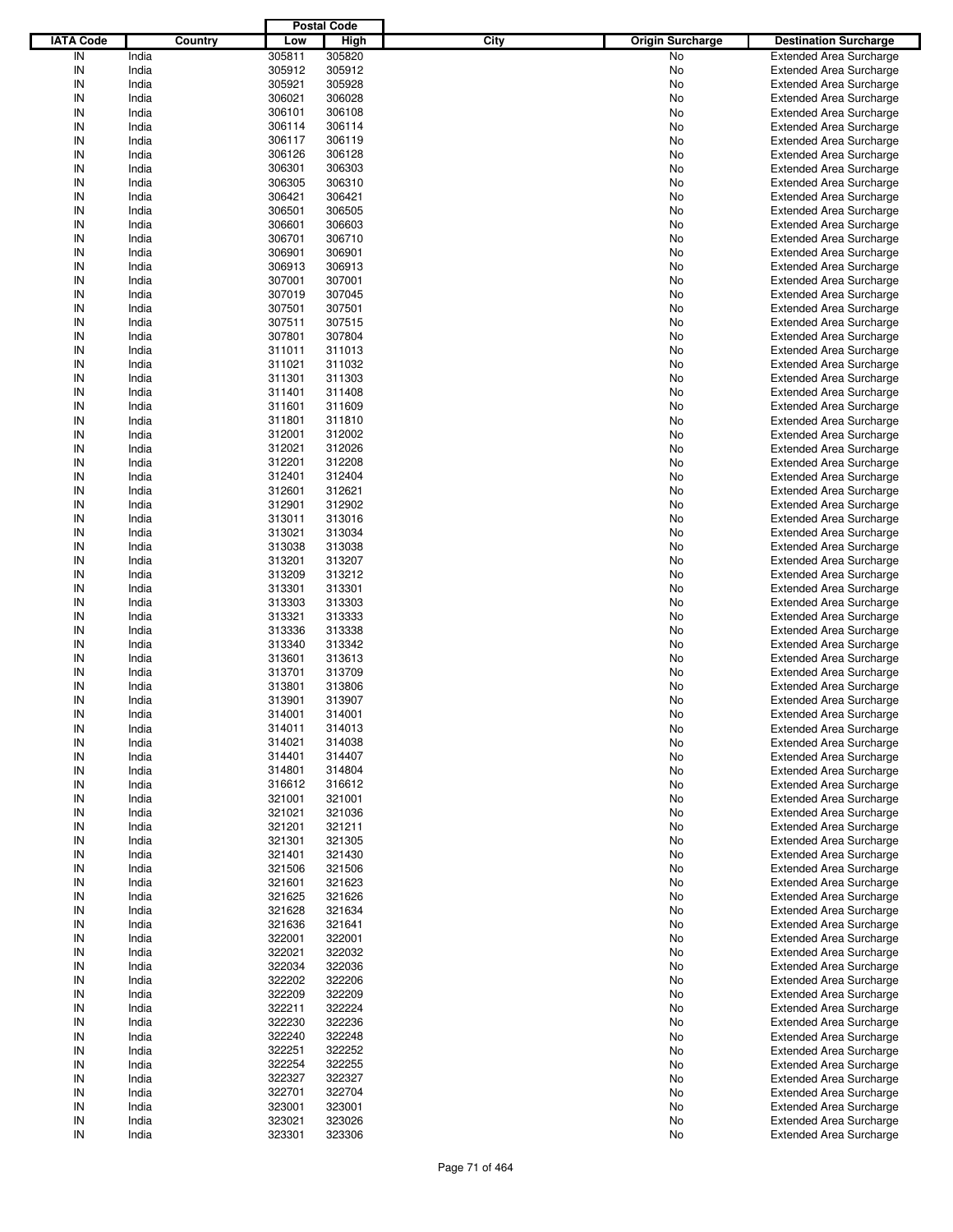|                  |         |        | <b>Postal Code</b> |                                 |                                |
|------------------|---------|--------|--------------------|---------------------------------|--------------------------------|
| <b>IATA Code</b> | Country | Low    | <b>High</b>        | City<br><b>Origin Surcharge</b> | <b>Destination Surcharge</b>   |
| IN               | India   | 323601 | 323603             | No                              | <b>Extended Area Surcharge</b> |
| IN               | India   | 323613 | 323615             | No                              | <b>Extended Area Surcharge</b> |
| IN               | India   | 323801 | 323803             | No                              | <b>Extended Area Surcharge</b> |
| IN               | India   | 324008 | 324009             | No                              | <b>Extended Area Surcharge</b> |
| IN               | India   | 325001 | 325001             | No                              | <b>Extended Area Surcharge</b> |
| IN               | India   | 325003 | 325004             | No                              | <b>Extended Area Surcharge</b> |
| IN               | India   | 325006 | 325009             |                                 |                                |
|                  |         |        |                    | No                              | <b>Extended Area Surcharge</b> |
| IN               | India   | 325201 | 325208             | No                              | <b>Extended Area Surcharge</b> |
| IN               | India   | 325214 | 325227             | No                              | <b>Extended Area Surcharge</b> |
| IN               | India   | 325601 | 325602             | No                              | <b>Extended Area Surcharge</b> |
| IN               | India   | 326021 | 326024             | No                              | <b>Extended Area Surcharge</b> |
| IN               | India   | 326033 | 326041             | No                              | <b>Extended Area Surcharge</b> |
| IN               | India   | 326501 | 326503             | No                              | <b>Extended Area Surcharge</b> |
| IN               | India   | 326512 | 326521             | No                              | <b>Extended Area Surcharge</b> |
| IN               | India   | 326529 | 326530             | No                              | <b>Extended Area Surcharge</b> |
| IN               | India   | 327001 | 327001             | No                              | <b>Extended Area Surcharge</b> |
| IN               | India   | 327021 | 327033             | No                              | <b>Extended Area Surcharge</b> |
| IN               | India   | 327601 | 327606             | No                              | <b>Extended Area Surcharge</b> |
| IN               | India   | 327801 | 327801             | No                              | <b>Extended Area Surcharge</b> |
| IN               | India   | 328001 | 328001             | No                              | <b>Extended Area Surcharge</b> |
| IN               | India   | 328021 | 328041             | No                              | <b>Extended Area Surcharge</b> |
| IN               | India   | 331001 | 331001             | No                              | <b>Extended Area Surcharge</b> |
| IN               | India   | 331020 | 331024             | No                              | <b>Extended Area Surcharge</b> |
| IN               | India   | 331026 | 331035             | No                              | <b>Extended Area Surcharge</b> |
| IN               | India   | 331301 | 331307             | No                              | <b>Extended Area Surcharge</b> |
| IN               | India   | 331401 | 331403             | No                              | <b>Extended Area Surcharge</b> |
| IN               | India   | 331411 | 331411             | No                              | <b>Extended Area Surcharge</b> |
| IN               | India   | 331501 | 331505             |                                 | <b>Extended Area Surcharge</b> |
| IN               |         |        |                    | No                              |                                |
|                  | India   | 331507 | 331510             | No                              | <b>Extended Area Surcharge</b> |
| IN               | India   | 331517 | 331518             | No                              | <b>Extended Area Surcharge</b> |
| IN               | India   | 331701 | 331701             | No                              | <b>Extended Area Surcharge</b> |
| IN               | India   | 331801 | 331805             | No                              | <b>Extended Area Surcharge</b> |
| IN               | India   | 331811 | 331811             | No                              | <b>Extended Area Surcharge</b> |
| IN               | India   | 332001 | 332001             | No                              | <b>Extended Area Surcharge</b> |
| IN               | India   | 332021 | 332045             | No                              | <b>Extended Area Surcharge</b> |
| IN               | India   | 332301 | 332308             | No                              | <b>Extended Area Surcharge</b> |
| IN               | India   | 332310 | 332318             | No                              | <b>Extended Area Surcharge</b> |
| IN               | India   | 332401 | 332413             | No                              | <b>Extended Area Surcharge</b> |
| IN               | India   | 332601 | 332605             | No                              | <b>Extended Area Surcharge</b> |
| IN               | India   | 332701 | 332719             | No                              | <b>Extended Area Surcharge</b> |
| IN               | India   | 332721 | 332745             | No                              | <b>Extended Area Surcharge</b> |
| IN               | India   | 332747 | 332748             | No                              | <b>Extended Area Surcharge</b> |
| IN               | India   | 333001 | 333001             | No                              | <b>Extended Area Surcharge</b> |
| IN               | India   | 333011 | 333012             | No                              | <b>Extended Area Surcharge</b> |
| IN               | India   | 333014 | 333016             | No                              | <b>Extended Area Surcharge</b> |
| IN               | India   | 333021 | 333048             | No                              | <b>Extended Area Surcharge</b> |
| IN               | India   | 333052 | 333053             | No                              | <b>Extended Area Surcharge</b> |
|                  |         |        |                    |                                 |                                |
| IN               | India   | 333301 | 333315             | No                              | <b>Extended Area Surcharge</b> |
| IN               | India   | 333501 | 333504             | No                              | <b>Extended Area Surcharge</b> |
| IN               | India   | 333514 | 333517             | No                              | <b>Extended Area Surcharge</b> |
| IN               | India   | 333701 | 333707             | No                              | <b>Extended Area Surcharge</b> |
| IN               | India   | 333709 | 333709             | No                              | <b>Extended Area Surcharge</b> |
| IN               | India   | 334006 | 334006             | No                              | <b>Extended Area Surcharge</b> |
| IN               | India   | 334021 | 334023             | No                              | <b>Extended Area Surcharge</b> |
| IN               | India   | 334201 | 334202             | No                              | <b>Extended Area Surcharge</b> |
| IN               | India   | 334301 | 334305             | No                              | <b>Extended Area Surcharge</b> |
| IN               | India   | 334401 | 334404             | No                              | <b>Extended Area Surcharge</b> |
| IN               | India   | 334601 | 334604             | No                              | <b>Extended Area Surcharge</b> |
| IN               | India   | 334801 | 334804             | No                              | <b>Extended Area Surcharge</b> |
| IN               | India   | 335001 | 335001             | No                              | <b>Extended Area Surcharge</b> |
| IN               | India   | 335021 | 335027             | No                              | <b>Extended Area Surcharge</b> |
| IN               | India   | 335037 | 335043             | No                              | <b>Extended Area Surcharge</b> |
| IN               | India   | 335051 | 335051             | No                              | <b>Extended Area Surcharge</b> |
| IN               | India   | 335061 | 335065             | No                              | <b>Extended Area Surcharge</b> |
| IN               | India   | 335073 | 335074             | No                              | <b>Extended Area Surcharge</b> |
| IN               | India   | 335501 | 335504             | No                              | <b>Extended Area Surcharge</b> |
|                  |         |        |                    |                                 |                                |
| IN               | India   | 335511 | 335515             | No                              | <b>Extended Area Surcharge</b> |
| IN               | India   | 335523 | 335528             | No                              | <b>Extended Area Surcharge</b> |
| IN               | India   | 335701 | 335708             | No                              | <b>Extended Area Surcharge</b> |
| IN               | India   | 335710 | 335710             | No                              | <b>Extended Area Surcharge</b> |
| IN               | India   | 335801 | 335807             | No                              | <b>Extended Area Surcharge</b> |
| IN               | India   | 335901 | 335902             | No                              | <b>Extended Area Surcharge</b> |
| IN               | India   | 341001 | 341002             | No                              | <b>Extended Area Surcharge</b> |
| IN               | India   | 341011 | 341013             | No                              | <b>Extended Area Surcharge</b> |
| IN               | India   | 341021 | 341035             | No                              | <b>Extended Area Surcharge</b> |
| IN               | India   | 341301 | 341306             | No                              | <b>Extended Area Surcharge</b> |
| IN               | India   | 341313 | 341313             | No                              | <b>Extended Area Surcharge</b> |
| $\sf IN$         | India   | 341316 | 341319             | No                              | <b>Extended Area Surcharge</b> |
|                  |         |        |                    |                                 |                                |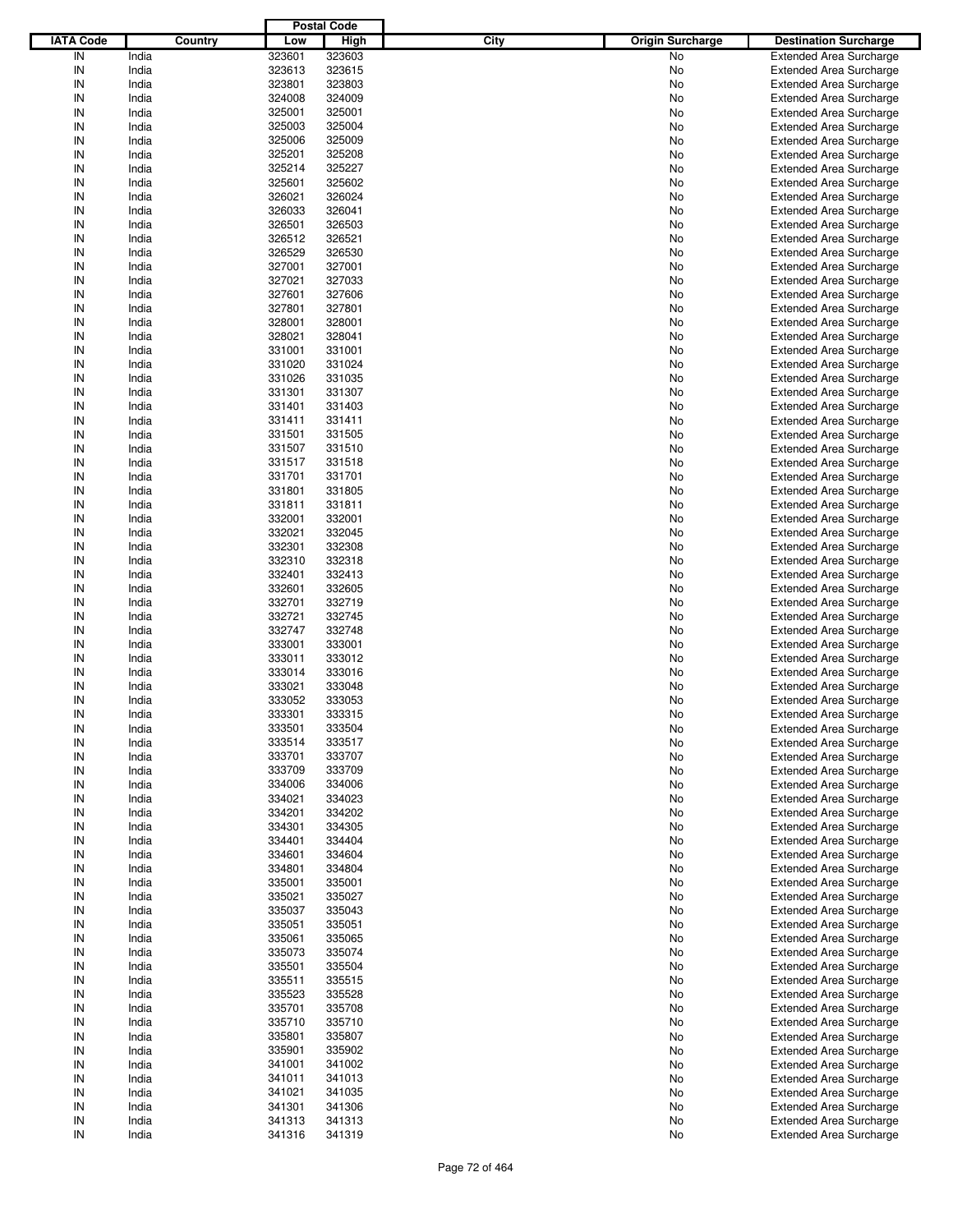|                  |                |                  | <b>Postal Code</b> |      |                         |                                                                  |
|------------------|----------------|------------------|--------------------|------|-------------------------|------------------------------------------------------------------|
| <b>IATA Code</b> | Country        | Low              | <b>High</b>        | City | <b>Origin Surcharge</b> | <b>Destination Surcharge</b>                                     |
| IN               | India          | 341501           | 341542             |      | No                      | <b>Extended Area Surcharge</b>                                   |
| IN               | India          | 341544           | 341550             |      | No                      | <b>Extended Area Surcharge</b>                                   |
| IN               | India          | 342021           | 342034             |      | No                      | <b>Extended Area Surcharge</b>                                   |
| IN               | India          | 342037           | 342037             |      | No                      | <b>Extended Area Surcharge</b>                                   |
| IN               | India          | 342301           | 342303             |      | No                      | <b>Extended Area Surcharge</b>                                   |
| IN               | India          | 342305           | 342312             |      | No                      | <b>Extended Area Surcharge</b>                                   |
| IN               | India          | 342314           | 342314             |      | No                      | <b>Extended Area Surcharge</b>                                   |
| IN               | India          | 342601           | 342609             |      | No                      | <b>Extended Area Surcharge</b>                                   |
| IN               | India          | 342611           | 342612             |      | No                      | <b>Extended Area Surcharge</b>                                   |
| IN               | India          | 342801           | 342804             |      | No                      | <b>Extended Area Surcharge</b>                                   |
| IN               | India          | 342901           | 342902             |      | No                      | <b>Extended Area Surcharge</b>                                   |
| IN               | India          | 343001           | 343001             |      | No                      | <b>Extended Area Surcharge</b>                                   |
| IN               | India          | 343011           | 343011             |      | No                      | <b>Extended Area Surcharge</b>                                   |
| IN               | India          | 343021           | 343034             |      | No                      | <b>Extended Area Surcharge</b>                                   |
| IN               | India          | 343039           | 343048             |      | No                      | <b>Extended Area Surcharge</b>                                   |
| IN               | India          | 344001           | 344001             |      | No                      | <b>Extended Area Surcharge</b>                                   |
| IN               | India          | 344011           | 344015             |      | No                      | <b>Extended Area Surcharge</b>                                   |
| IN               | India          | 344021           | 344039             |      | No                      | <b>Extended Area Surcharge</b>                                   |
| IN               | India          | 344501           | 344503             |      | No                      | <b>Extended Area Surcharge</b>                                   |
| IN               | India          | 344701           | 344706             |      | No                      | <b>Extended Area Surcharge</b>                                   |
| IN               | India          | 344708           | 344709             |      | No                      | <b>Extended Area Surcharge</b>                                   |
| IN               | India          | 344801           | 344801             |      | No                      | <b>Extended Area Surcharge</b>                                   |
| IN               | India          | 345001           | 345002             |      | No                      | <b>Extended Area Surcharge</b>                                   |
| IN               | India          | 345021           | 345032             |      | No                      | <b>Extended Area Surcharge</b>                                   |
| IN               | India          | 360020           | 360020             |      | No                      | <b>Extended Area Surcharge</b>                                   |
| IN               | India          | 360022           | 360023             |      | No                      | <b>Extended Area Surcharge</b>                                   |
| IN               | India          | 360025           | 360025             |      | No                      | <b>Extended Area Surcharge</b>                                   |
| IN               | India          | 360035           | 360035             |      | No                      | <b>Extended Area Surcharge</b>                                   |
| IN               | India          | 360040           | 360040             |      | No                      | <b>Extended Area Surcharge</b>                                   |
| IN               | India          | 360050           | 360050             |      | No                      | <b>Extended Area Surcharge</b>                                   |
| IN               | India          | 360060           | 360060             |      | No                      | <b>Extended Area Surcharge</b>                                   |
| IN               | India          | 360070           | 360070             |      | No                      | <b>Extended Area Surcharge</b>                                   |
| IN<br>IN         | India          | 360080           | 360080             |      | No                      | <b>Extended Area Surcharge</b>                                   |
| IN               | India          | 360110           | 360110             |      | No                      | <b>Extended Area Surcharge</b>                                   |
| IN               | India          | 360311           | 360311             |      | No                      | <b>Extended Area Surcharge</b>                                   |
|                  | India          | 360320           | 360320             |      | No                      | <b>Extended Area Surcharge</b>                                   |
| IN<br>IN         | India          | 360335           | 360335             |      | No                      | <b>Extended Area Surcharge</b>                                   |
|                  | India          | 360360           | 360360             |      | No                      | <b>Extended Area Surcharge</b>                                   |
| IN               | India          | 360370           | 360370             |      | No                      | <b>Extended Area Surcharge</b>                                   |
| IN<br>IN         | India          | 360375           | 360375             |      | No                      | <b>Extended Area Surcharge</b>                                   |
| IN               | India          | 360379           | 360380             |      | No                      | <b>Extended Area Surcharge</b>                                   |
| IN               | India          | 360405           | 360405             |      | No                      | <b>Extended Area Surcharge</b>                                   |
| IN               | India          | 360410           | 360411             |      | No                      | <b>Extended Area Surcharge</b>                                   |
| IN               | India          | 360421           | 360421             |      | No                      | <b>Extended Area Surcharge</b>                                   |
| IN               | India          | 360430           | 360430             |      | No                      | <b>Extended Area Surcharge</b>                                   |
| IN               | India          | 360440<br>360450 | 360440             |      | No                      | <b>Extended Area Surcharge</b><br><b>Extended Area Surcharge</b> |
| IN               | India          | 360452           | 360450<br>360452   |      | No                      | Extended Area Surcharge                                          |
| IN               | India          |                  |                    |      | No                      |                                                                  |
|                  | India<br>India | 360460<br>360470 | 360460<br>360470   |      | No                      | <b>Extended Area Surcharge</b>                                   |
| IN               | India          | 360480           | 360480             |      | No                      | <b>Extended Area Surcharge</b><br><b>Extended Area Surcharge</b> |
| IN<br>IN         | India          | 360490           | 360490             |      | No                      | <b>Extended Area Surcharge</b>                                   |
| IN               | India          | 360510           | 360510             |      | No<br>No                | <b>Extended Area Surcharge</b>                                   |
| IN               | India          | 360515           | 360515             |      | No                      | <b>Extended Area Surcharge</b>                                   |
| IN               | India          | 360520           | 360521             |      | No                      | <b>Extended Area Surcharge</b>                                   |
| IN               | India          | 360530           | 360531             |      | No                      | <b>Extended Area Surcharge</b>                                   |
| IN               | India          | 360540           | 360540             |      | No                      | <b>Extended Area Surcharge</b>                                   |
| IN               | India          | 360545           | 360545             |      | No                      | <b>Extended Area Surcharge</b>                                   |
| IN               | India          | 360550           | 360550             |      | No                      | <b>Extended Area Surcharge</b>                                   |
| IN               | India          | 360560           | 360560             |      | No                      | <b>Extended Area Surcharge</b>                                   |
| IN               | India          | 360570           | 360572             |      | No                      | <b>Extended Area Surcharge</b>                                   |
| IN               | India          | 360575           | 360579             |      | No                      | <b>Extended Area Surcharge</b>                                   |
| IN               | India          | 360583           | 360583             |      | No                      | <b>Extended Area Surcharge</b>                                   |
| IN               | India          | 360585           | 360585             |      | No                      | <b>Extended Area Surcharge</b>                                   |
| IN               | India          | 360590           | 360590             |      | No                      | <b>Extended Area Surcharge</b>                                   |
| IN               | India          | 360592           | 360592             |      | No                      | <b>Extended Area Surcharge</b>                                   |
| IN               | India          | 360595           | 360595             |      | No                      | <b>Extended Area Surcharge</b>                                   |
| IN               | India          | 361007           | 361007             |      | No                      | <b>Extended Area Surcharge</b>                                   |
| IN               | India          | 361009           | 361013             |      | No                      | <b>Extended Area Surcharge</b>                                   |
| IN               | India          | 361110           | 361110             |      | No                      | <b>Extended Area Surcharge</b>                                   |
| IN               | India          | 361120           | 361120             |      | No                      | <b>Extended Area Surcharge</b>                                   |
| IN               | India          | 361130           | 361130             |      | No                      | <b>Extended Area Surcharge</b>                                   |
| IN               | India          | 361150           | 361150             |      | No                      | <b>Extended Area Surcharge</b>                                   |
| IN               | India          | 361160           | 361160             |      | No                      | <b>Extended Area Surcharge</b>                                   |
| IN               | India          | 361162           | 361162             |      | No                      | <b>Extended Area Surcharge</b>                                   |
| IN               | India          | 361170           | 361170             |      | No                      | <b>Extended Area Surcharge</b>                                   |
| IN               | India          | 361210           | 361210             |      | No                      | <b>Extended Area Surcharge</b>                                   |
| IN               | India          | 361220           | 361220             |      | No                      | <b>Extended Area Surcharge</b>                                   |
|                  |                |                  |                    |      |                         |                                                                  |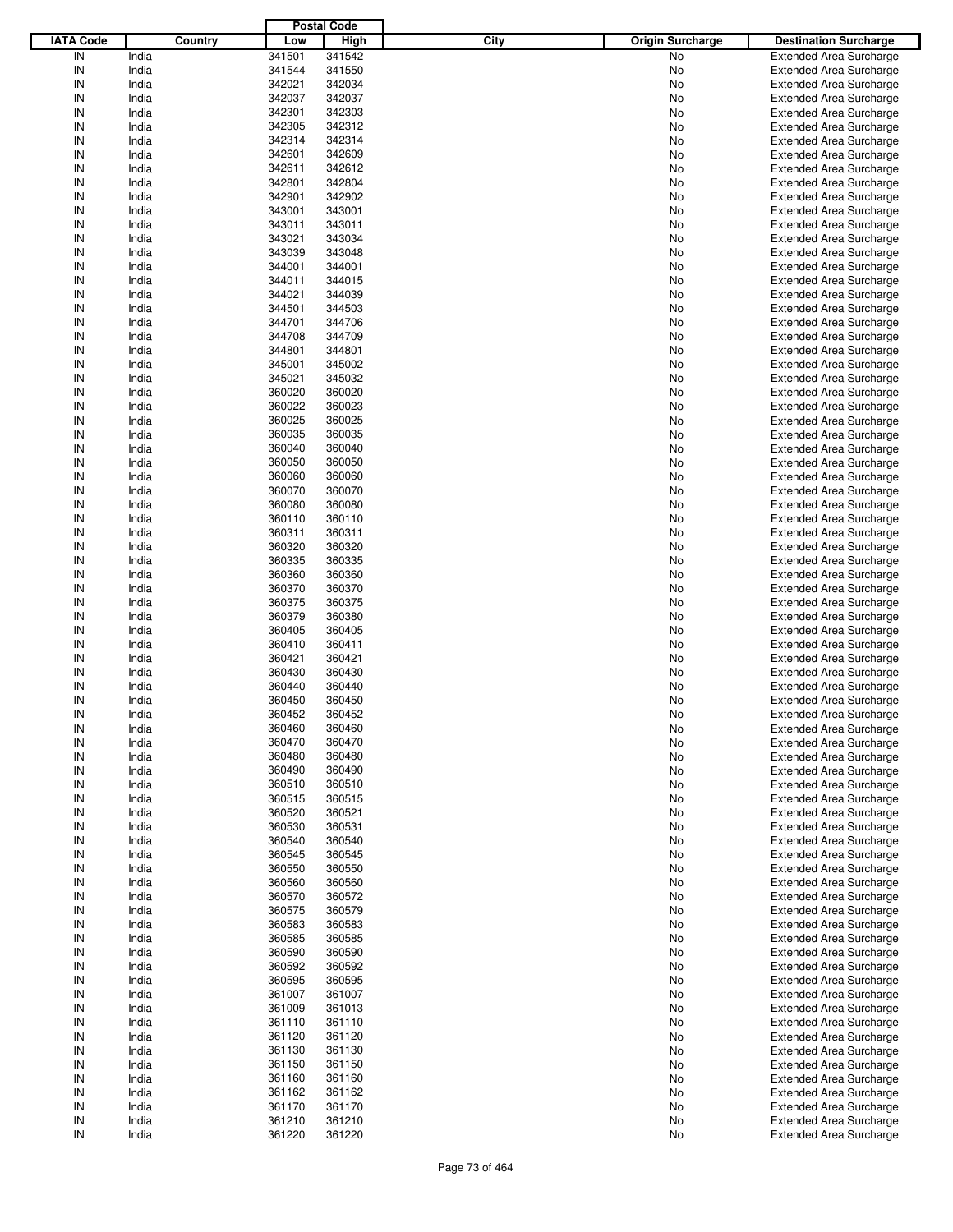|                  |         |        | <b>Postal Code</b> |      |                         |                                |
|------------------|---------|--------|--------------------|------|-------------------------|--------------------------------|
| <b>IATA Code</b> | Country | Low    | <b>High</b>        | City | <b>Origin Surcharge</b> | <b>Destination Surcharge</b>   |
| IN               | India   | 361230 | 361230             |      | No                      | <b>Extended Area Surcharge</b> |
| IN               | India   | 361240 | 361240             |      | No                      | <b>Extended Area Surcharge</b> |
| IN               | India   | 361250 | 361250             |      | No                      | <b>Extended Area Surcharge</b> |
| IN               | India   | 361280 | 361280             |      | No                      | <b>Extended Area Surcharge</b> |
| IN               | India   | 361285 | 361285             |      | No                      | <b>Extended Area Surcharge</b> |
| IN               | India   | 361290 | 361290             |      | No                      | <b>Extended Area Surcharge</b> |
| IN               | India   | 361295 | 361295             |      |                         |                                |
| IN               |         |        |                    |      | No                      | <b>Extended Area Surcharge</b> |
|                  | India   | 361301 | 361301             |      | No                      | <b>Extended Area Surcharge</b> |
| IN               | India   | 361305 | 361306             |      | No                      | <b>Extended Area Surcharge</b> |
| IN               | India   | 361310 | 361310             |      | No                      | <b>Extended Area Surcharge</b> |
| IN               | India   | 361315 | 361316             |      | No                      | <b>Extended Area Surcharge</b> |
| IN               | India   | 361320 | 361322             |      | No                      | <b>Extended Area Surcharge</b> |
| IN               | India   | 361325 | 361325             |      | No                      | <b>Extended Area Surcharge</b> |
| IN               | India   | 361330 | 361330             |      | No                      | <b>Extended Area Surcharge</b> |
| IN               | India   | 361335 | 361336             |      | No                      | <b>Extended Area Surcharge</b> |
| IN               | India   | 361345 | 361345             |      | No                      | <b>Extended Area Surcharge</b> |
| IN               | India   | 361347 | 361347             |      | No                      | <b>Extended Area Surcharge</b> |
| IN               | India   | 361350 | 361350             |      | No                      | <b>Extended Area Surcharge</b> |
| IN               | India   | 362001 | 362004             |      | No                      | <b>Extended Area Surcharge</b> |
| IN               | India   | 362011 | 362015             |      | No                      | <b>Extended Area Surcharge</b> |
| IN               | India   | 362020 | 362021             |      | No                      | <b>Extended Area Surcharge</b> |
| IN               | India   | 362030 | 362030             |      | No                      | <b>Extended Area Surcharge</b> |
| IN               | India   | 362036 | 362037             |      | No                      | <b>Extended Area Surcharge</b> |
| IN               | India   | 362110 | 362111             |      | No                      | <b>Extended Area Surcharge</b> |
| IN               | India   | 362120 | 362120             |      | No                      | <b>Extended Area Surcharge</b> |
| IN               | India   | 362130 | 362130             |      | No                      | <b>Extended Area Surcharge</b> |
| IN               | India   | 362132 | 362133             |      | No                      | <b>Extended Area Surcharge</b> |
| IN               | India   | 362135 | 362136             |      |                         | <b>Extended Area Surcharge</b> |
| IN               |         |        |                    |      | No                      |                                |
|                  | India   | 362140 | 362140             |      | No                      | <b>Extended Area Surcharge</b> |
| IN               | India   | 362142 | 362142             |      | No                      | <b>Extended Area Surcharge</b> |
| IN               | India   | 362150 | 362152             |      | No                      | <b>Extended Area Surcharge</b> |
| IN               | India   | 362155 | 362155             |      | No                      | <b>Extended Area Surcharge</b> |
| IN               | India   | 362205 | 362205             |      | No                      | <b>Extended Area Surcharge</b> |
| IN               | India   | 362215 | 362216             |      | No                      | <b>Extended Area Surcharge</b> |
| IN               | India   | 362220 | 362228             |      | No                      | <b>Extended Area Surcharge</b> |
| IN               | India   | 362230 | 362231             |      | No                      | <b>Extended Area Surcharge</b> |
| IN               | India   | 362235 | 362235             |      | No                      | <b>Extended Area Surcharge</b> |
| IN               | India   | 362240 | 362240             |      | No                      | <b>Extended Area Surcharge</b> |
| IN               | India   | 362242 | 362242             |      | No                      | <b>Extended Area Surcharge</b> |
| IN               | India   | 362245 | 362250             |      | No                      | <b>Extended Area Surcharge</b> |
| IN               | India   | 362255 | 362260             |      | No                      | <b>Extended Area Surcharge</b> |
| IN               | India   | 362263 | 362263             |      | No                      | <b>Extended Area Surcharge</b> |
| IN               | India   | 362271 | 362271             |      | No                      | <b>Extended Area Surcharge</b> |
| IN               | India   | 362275 | 362276             |      | No                      | <b>Extended Area Surcharge</b> |
| IN               | India   | 362278 | 362278             |      | No                      | <b>Extended Area Surcharge</b> |
| IN               | India   | 362310 | 362310             |      | No                      | <b>Extended Area Surcharge</b> |
| IN               | India   | 362315 | 362315             |      | No                      | <b>Extended Area Surcharge</b> |
|                  |         |        |                    |      |                         | <b>Extended Area Surcharge</b> |
| IN               | India   | 362510 | 362510             |      | No                      |                                |
| IN               | India   | 362515 | 362515             |      | No                      | <b>Extended Area Surcharge</b> |
| IN               | India   | 362520 | 362520             |      | No                      | <b>Extended Area Surcharge</b> |
| IN               | India   | 362530 | 362530             |      | No                      | <b>Extended Area Surcharge</b> |
| IN               | India   | 362540 | 362540             |      | No                      | <b>Extended Area Surcharge</b> |
| IN               | India   | 362550 | 362552             |      | No                      | <b>Extended Area Surcharge</b> |
| IN               | India   | 362560 | 362560             |      | No                      | <b>Extended Area Surcharge</b> |
| IN               | India   | 362565 | 362565             |      | No                      | <b>Extended Area Surcharge</b> |
| IN               | India   | 362570 | 362571             |      | No                      | <b>Extended Area Surcharge</b> |
| IN               | India   | 362610 | 362610             |      | No                      | <b>Extended Area Surcharge</b> |
| IN               | India   | 362615 | 362615             |      | No                      | <b>Extended Area Surcharge</b> |
| IN               | India   | 362620 | 362621             |      | No                      | <b>Extended Area Surcharge</b> |
| IN               | India   | 362623 | 362627             |      | No                      | <b>Extended Area Surcharge</b> |
| IN               | India   | 362630 | 362630             |      | No                      | <b>Extended Area Surcharge</b> |
| IN               | India   | 362633 | 362634             |      | No                      | <b>Extended Area Surcharge</b> |
| IN               | India   | 362640 | 362640             |      | No                      | <b>Extended Area Surcharge</b> |
| IN               | India   | 362652 | 362653             |      | No                      | <b>Extended Area Surcharge</b> |
| IN               | India   | 362710 | 362710             |      | No                      | <b>Extended Area Surcharge</b> |
| IN               | India   | 362715 | 362715             |      | No                      | <b>Extended Area Surcharge</b> |
|                  |         |        |                    |      |                         |                                |
| IN               | India   | 362720 | 362722             |      | No                      | <b>Extended Area Surcharge</b> |
| IN               | India   | 362725 | 362727             |      | No                      | <b>Extended Area Surcharge</b> |
| IN               | India   | 362730 | 362730             |      | No                      | <b>Extended Area Surcharge</b> |
| IN               | India   | 362733 | 362733             |      | No                      | <b>Extended Area Surcharge</b> |
| IN               | India   | 363001 | 363002             |      | No                      | <b>Extended Area Surcharge</b> |
| IN               | India   | 363020 | 363020             |      | No                      | <b>Extended Area Surcharge</b> |
| IN               | India   | 363023 | 363023             |      | No                      | <b>Extended Area Surcharge</b> |
| IN               | India   | 363040 | 363041             |      | No                      | <b>Extended Area Surcharge</b> |
| IN               | India   | 363045 | 363045             |      | No                      | <b>Extended Area Surcharge</b> |
| IN               | India   | 363110 | 363110             |      | No                      | Extended Area Surcharge        |
| IN               | India   | 363115 | 363115             |      | No                      | <b>Extended Area Surcharge</b> |
| $\sf IN$         | India   | 363310 | 363310             |      | No                      | <b>Extended Area Surcharge</b> |
|                  |         |        |                    |      |                         |                                |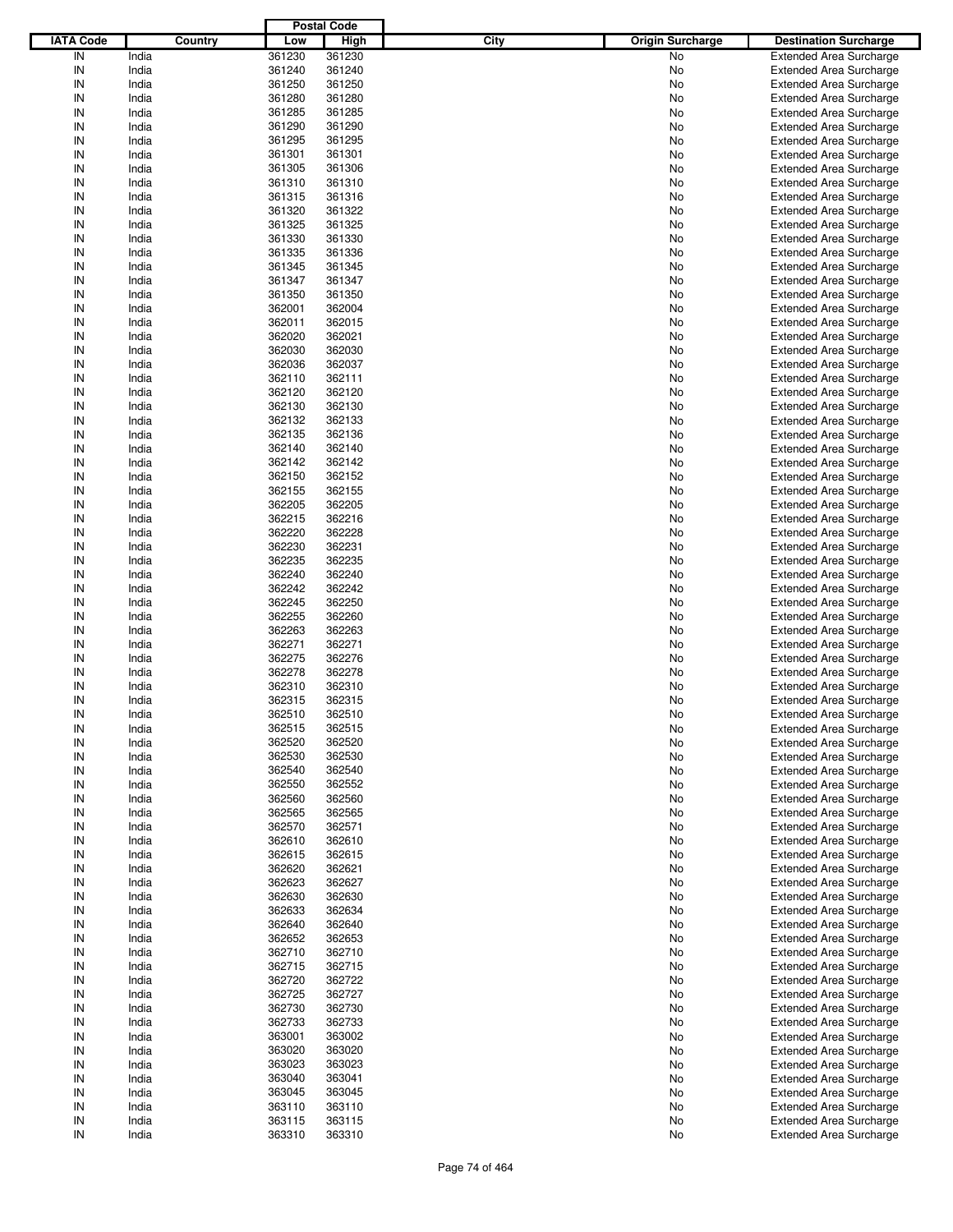|                  |                |                  | <b>Postal Code</b> |      |                         |                                                                  |
|------------------|----------------|------------------|--------------------|------|-------------------------|------------------------------------------------------------------|
| <b>IATA Code</b> | Country        | Low              | <b>High</b>        | City | <b>Origin Surcharge</b> | <b>Destination Surcharge</b>                                     |
| IN               | India          | 363312           | 363312             |      | No                      | <b>Extended Area Surcharge</b>                                   |
| IN               | India          | 363315           | 363315             |      | No                      | <b>Extended Area Surcharge</b>                                   |
| IN               | India          | 363320           | 363320             |      | No                      | <b>Extended Area Surcharge</b>                                   |
| IN               | India          | 363330           | 363334             |      | No                      | <b>Extended Area Surcharge</b>                                   |
| IN               | India          | 363410           | 363412             |      | No                      | <b>Extended Area Surcharge</b>                                   |
| IN               | India          | 363415           | 363416             |      | No                      | <b>Extended Area Surcharge</b>                                   |
| IN               | India          | 363421           | 363421             |      | No                      | <b>Extended Area Surcharge</b>                                   |
| IN               | India          | 363423           | 363427             |      | No                      | <b>Extended Area Surcharge</b>                                   |
| IN               | India          | 363430           | 363430             |      | No                      | <b>Extended Area Surcharge</b>                                   |
| IN               | India          | 363435           | 363435             |      | No                      | <b>Extended Area Surcharge</b>                                   |
| IN               | India          | 363440           | 363440             |      | No                      | <b>Extended Area Surcharge</b>                                   |
| IN               | India          | 363510           | 363510             |      | No                      | <b>Extended Area Surcharge</b>                                   |
| IN               | India          | 363520           | 363520             |      | No                      | <b>Extended Area Surcharge</b>                                   |
| IN               | India          | 363530           | 363530             |      | No                      | <b>Extended Area Surcharge</b>                                   |
| IN               | India          | 363535           | 363535             |      | No                      | <b>Extended Area Surcharge</b>                                   |
| IN               | India          | 363610           | 363610             |      | No                      | <b>Extended Area Surcharge</b>                                   |
| IN               | India          | 363621           | 363622             |      | No                      | <b>Extended Area Surcharge</b>                                   |
| IN               | India          | 363626           | 363626             |      | No                      | <b>Extended Area Surcharge</b>                                   |
| IN               | India          | 363630           | 363630             |      | No                      | <b>Extended Area Surcharge</b>                                   |
| IN               | India          | 363636           | 363636             |      | No                      | <b>Extended Area Surcharge</b>                                   |
| IN               | India          | 363641           | 363642             |      | No                      | <b>Extended Area Surcharge</b>                                   |
| IN               | India          | 363650           | 363650             |      | No                      | <b>Extended Area Surcharge</b>                                   |
| IN<br>IN         | India          | 363655           | 363655             |      | No                      | <b>Extended Area Surcharge</b>                                   |
|                  | India          | 363660           | 363660             |      | No                      | <b>Extended Area Surcharge</b>                                   |
| IN               | India          | 363665           | 363670             |      | No                      | <b>Extended Area Surcharge</b>                                   |
| IN               | India          | 364006           | 364006             |      | No                      | <b>Extended Area Surcharge</b>                                   |
| IN               | India          | 364021           | 364022             |      | No                      | <b>Extended Area Surcharge</b>                                   |
| IN               | India          | 364050           | 364050             |      | No                      | <b>Extended Area Surcharge</b>                                   |
| IN               | India          | 364055           | 364055             |      | No                      | <b>Extended Area Surcharge</b>                                   |
| IN               | India          | 364060           | 364061             |      | No                      | <b>Extended Area Surcharge</b>                                   |
| IN               | India          | 364070           | 364071             |      | No                      | <b>Extended Area Surcharge</b>                                   |
| IN               | India          | 364110           | 364110             |      | No                      | <b>Extended Area Surcharge</b>                                   |
| IN<br>IN         | India          | 364120           | 364120             |      | No                      | <b>Extended Area Surcharge</b>                                   |
| IN               | India          | 364130           | 364131             |      | No                      | <b>Extended Area Surcharge</b>                                   |
| IN               | India          | 364135           | 364135             |      | No                      | <b>Extended Area Surcharge</b>                                   |
|                  | India          | 364140           | 364140             |      | No                      | <b>Extended Area Surcharge</b>                                   |
| IN<br>IN         | India          | 364145           | 364146             |      | No                      | <b>Extended Area Surcharge</b>                                   |
|                  | India          | 364150           | 364151             |      | No                      | <b>Extended Area Surcharge</b>                                   |
| IN               | India          | 364210           | 364210             |      | No                      | <b>Extended Area Surcharge</b>                                   |
| IN<br>IN         | India          | 364215           | 364215             |      | No                      | <b>Extended Area Surcharge</b>                                   |
| IN               | India          | 364220           | 364220             |      | No                      | <b>Extended Area Surcharge</b>                                   |
| IN               | India          | 364225           | 364225             |      | No                      | <b>Extended Area Surcharge</b>                                   |
| IN               | India          | 364230           | 364231             |      | No                      | <b>Extended Area Surcharge</b>                                   |
| IN               | India          | 364240           | 364241             |      | No                      | <b>Extended Area Surcharge</b><br><b>Extended Area Surcharge</b> |
| IN               | India          | 364245           | 364245             |      | No                      |                                                                  |
| IN               | India<br>India | 364250<br>364260 | 364251<br>364262   |      | No                      | <b>Extended Area Surcharge</b><br><b>Extended Area Surcharge</b> |
| IN               | India          | 364265           | 364265             |      | No                      | Extended Area Surcharge                                          |
| IN               | India          | 364270           | 364270             |      | No                      | <b>Extended Area Surcharge</b>                                   |
| IN               | India          | 364275           | 364276             |      | No<br>No                | <b>Extended Area Surcharge</b>                                   |
| IN               | India          | 364280           | 364280             |      | No                      | <b>Extended Area Surcharge</b>                                   |
| IN               | India          | 364292           | 364293             |      | No                      | <b>Extended Area Surcharge</b>                                   |
| IN               | India          | 364295           | 364298             |      | No                      | <b>Extended Area Surcharge</b>                                   |
| IN               | India          | 364310           | 364313             |      | No                      | <b>Extended Area Surcharge</b>                                   |
| IN               | India          | 364315           | 364315             |      | No                      | <b>Extended Area Surcharge</b>                                   |
| IN               | India          | 364320           | 364320             |      | No                      | <b>Extended Area Surcharge</b>                                   |
| IN               | India          | 364330           | 364330             |      | No                      | <b>Extended Area Surcharge</b>                                   |
| IN               | India          | 364335           | 364335             |      | No                      | <b>Extended Area Surcharge</b>                                   |
| IN               | India          | 364365           | 364365             |      | No                      | <b>Extended Area Surcharge</b>                                   |
| IN               | India          | 364410           | 364410             |      | No                      | <b>Extended Area Surcharge</b>                                   |
| IN               | India          | 364421           | 364421             |      | No                      | <b>Extended Area Surcharge</b>                                   |
| IN               | India          | 364430           | 364432             |      | No                      | <b>Extended Area Surcharge</b>                                   |
| IN               | India          | 364435           | 364436             |      | No                      | <b>Extended Area Surcharge</b>                                   |
| IN               | India          | 364440           | 364440             |      | No                      | <b>Extended Area Surcharge</b>                                   |
| IN               | India          | 364445           | 364445             |      | No                      | <b>Extended Area Surcharge</b>                                   |
| IN               | India          | 364450           | 364450             |      | No                      | <b>Extended Area Surcharge</b>                                   |
| IN               | India          | 364455           | 364458             |      | No                      | <b>Extended Area Surcharge</b>                                   |
| IN               | India          | 364460           | 364460             |      | No                      | <b>Extended Area Surcharge</b>                                   |
| IN               | India          | 364465           | 364465             |      | No                      | <b>Extended Area Surcharge</b>                                   |
| IN               | India          | 364470           | 364470             |      | No                      | <b>Extended Area Surcharge</b>                                   |
| IN               | India          | 364480           | 364481             |      | No                      | <b>Extended Area Surcharge</b>                                   |
| IN               | India          | 364485           | 364485             |      | No                      | <b>Extended Area Surcharge</b>                                   |
| IN               | India          | 364490           | 364490             |      | No                      | <b>Extended Area Surcharge</b>                                   |
| IN               | India          | 364505           | 364508             |      | No                      | <b>Extended Area Surcharge</b>                                   |
| IN               | India          | 364510           | 364510             |      | No                      | <b>Extended Area Surcharge</b>                                   |
| IN               | India          | 364515           | 364515             |      | No                      | <b>Extended Area Surcharge</b>                                   |
| IN               | India          | 364517           | 364519             |      | No                      | <b>Extended Area Surcharge</b>                                   |
| ${\sf IN}$       | India          | 364521           | 364526             |      | No                      | <b>Extended Area Surcharge</b>                                   |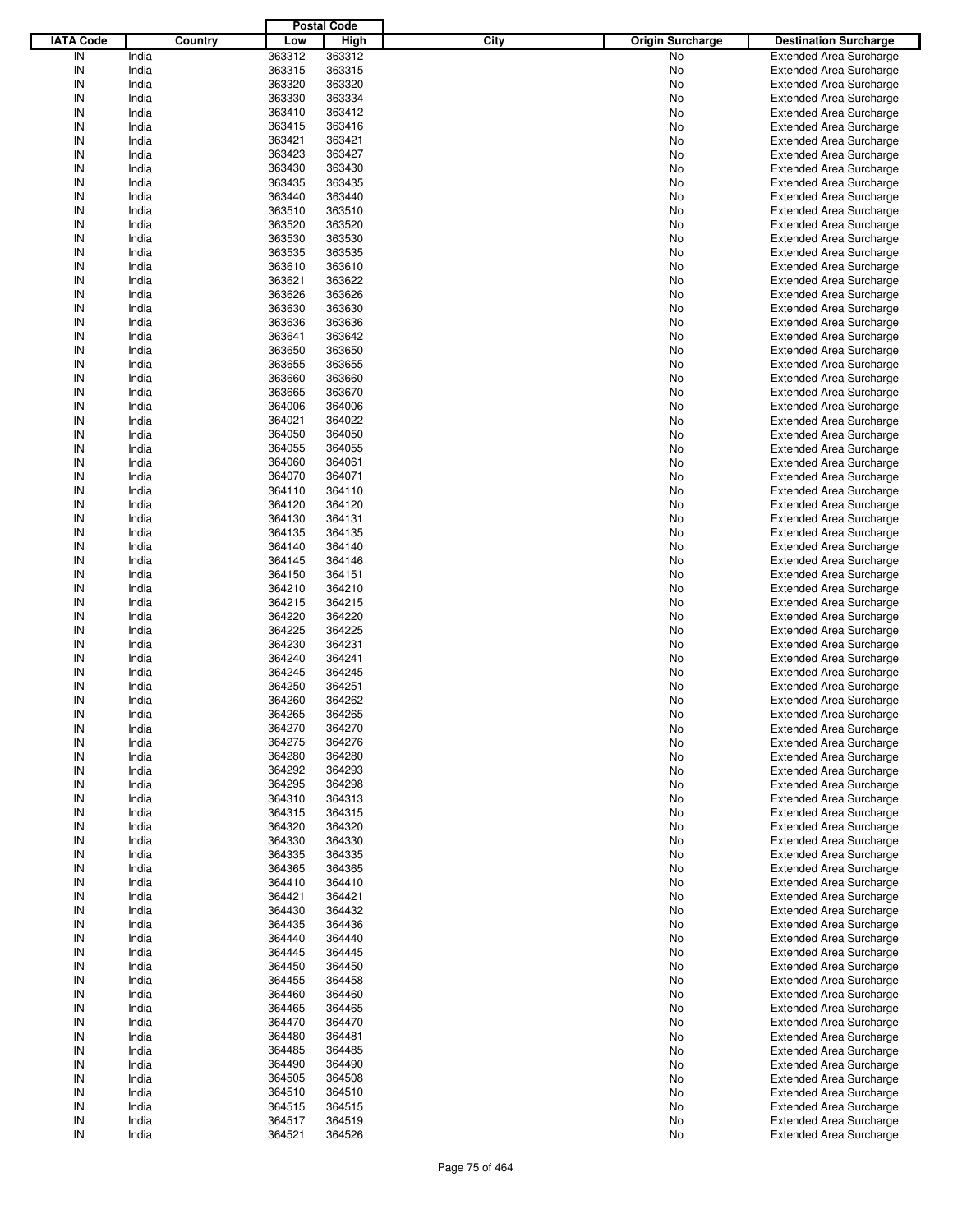|                  |                |                  | <b>Postal Code</b> |      |                         |                                                                  |
|------------------|----------------|------------------|--------------------|------|-------------------------|------------------------------------------------------------------|
| <b>IATA Code</b> | <b>Country</b> | Low              | <b>High</b>        | City | <b>Origin Surcharge</b> | <b>Destination Surcharge</b>                                     |
| IN               | India          | 364530           | 364530             |      | No                      | <b>Extended Area Surcharge</b>                                   |
| IN               | India          | 364535           | 364537             |      | No                      | <b>Extended Area Surcharge</b>                                   |
| IN               | India          | 364540           | 364540             |      | No                      | <b>Extended Area Surcharge</b>                                   |
| IN               | India          | 364545           | 364545             |      | No                      | <b>Extended Area Surcharge</b>                                   |
| IN               | India          | 364550           | 364550             |      | No                      | <b>Extended Area Surcharge</b>                                   |
| IN               | India          | 364555           | 364555             |      | No                      | <b>Extended Area Surcharge</b>                                   |
| IN               | India          | 364560           | 364561             |      | No                      | <b>Extended Area Surcharge</b>                                   |
| IN               | India          | 364565           | 364565             |      | No                      | <b>Extended Area Surcharge</b>                                   |
| IN               | India          | 364570           | 364570             |      | No                      | <b>Extended Area Surcharge</b>                                   |
| IN               | India          | 364601           | 364601             |      | No                      | <b>Extended Area Surcharge</b>                                   |
| IN               | India          | 364610           | 364610             |      | No                      | <b>Extended Area Surcharge</b>                                   |
| IN               | India          | 364615           | 364616             |      | No                      | <b>Extended Area Surcharge</b>                                   |
| IN               | India          | 364620           | 364620             |      | No                      | <b>Extended Area Surcharge</b>                                   |
| IN               | India          | 364622           | 364622             |      | No                      | <b>Extended Area Surcharge</b>                                   |
| IN               | India          | 364630           | 364630             |      | No                      | <b>Extended Area Surcharge</b>                                   |
| IN               | India          | 364632           | 364633             |      | No                      | <b>Extended Area Surcharge</b>                                   |
| IN               | India          | 364635           | 364635             |      | No                      | <b>Extended Area Surcharge</b>                                   |
| IN<br>IN         | India<br>India | 364640<br>364645 | 364641<br>364645   |      | No<br>No                | <b>Extended Area Surcharge</b><br><b>Extended Area Surcharge</b> |
| IN               | India          | 364650           | 364650             |      | No                      | <b>Extended Area Surcharge</b>                                   |
| IN               | India          | 364660           | 364660             |      | No                      | <b>Extended Area Surcharge</b>                                   |
| IN               | India          | 364710           | 364710             |      | No                      | <b>Extended Area Surcharge</b>                                   |
| IN               | India          | 364712           | 364714             |      | No                      | <b>Extended Area Surcharge</b>                                   |
| IN               | India          | 364720           | 364720             |      | No                      | <b>Extended Area Surcharge</b>                                   |
| IN               | India          | 364730           | 364730             |      | No                      | <b>Extended Area Surcharge</b>                                   |
| IN               | India          | 364740           | 364741             |      | No                      | <b>Extended Area Surcharge</b>                                   |
| IN               | India          | 364750           | 364750             |      | No                      | <b>Extended Area Surcharge</b>                                   |
| IN               | India          | 364760           | 364760             |      | No                      | <b>Extended Area Surcharge</b>                                   |
| IN               | India          | 364765           | 364765             |      | No                      | <b>Extended Area Surcharge</b>                                   |
| IN               | India          | 370001           | 370001             |      | No                      | <b>Extended Area Surcharge</b>                                   |
| IN               | India          | 370006           | 370007             |      | No                      | <b>Extended Area Surcharge</b>                                   |
| IN               | India          | 370015           | 370015             |      | No                      | <b>Extended Area Surcharge</b>                                   |
| IN               | India          | 370020           | 370020             |      | No                      | <b>Extended Area Surcharge</b>                                   |
| IN               | India          | 370030           | 370030             |      | No                      | <b>Extended Area Surcharge</b>                                   |
| IN               | India          | 370040           | 370040             |      | No                      | <b>Extended Area Surcharge</b>                                   |
| IN               | India          | 370061           | 370061             |      | No                      | <b>Extended Area Surcharge</b>                                   |
| IN               | India          | 370105           | 370105             |      | No                      | <b>Extended Area Surcharge</b>                                   |
| IN               | India          | 370110           | 370110             |      | No                      | <b>Extended Area Surcharge</b>                                   |
| IN               | India          | 370130           | 370130             |      | No                      | <b>Extended Area Surcharge</b>                                   |
| IN               | India          | 370132           | 370132             |      | No                      | <b>Extended Area Surcharge</b>                                   |
| IN               | India          | 370135           | 370135             |      | No                      | <b>Extended Area Surcharge</b>                                   |
| IN               | India          | 370140           | 370141             |      | No                      | <b>Extended Area Surcharge</b>                                   |
| IN               | India          | 370145           | 370147             |      | No                      | <b>Extended Area Surcharge</b>                                   |
| IN               | India          | 370150           | 370150             |      | No                      | <b>Extended Area Surcharge</b>                                   |
| IN               | India          | 370155           | 370157             |      | No                      | <b>Extended Area Surcharge</b>                                   |
| IN               | India          | 370160           | 370160             |      | No                      | <b>Extended Area Surcharge</b>                                   |
| IN               | India          | 370165           | 370165             |      | No                      | <b>Extended Area Surcharge</b>                                   |
| IN               | India          | 370168           | 370170             |      | No                      | <b>Extended Area Surcharge</b>                                   |
| IN               | India          | 370240           | 370240             |      | No                      | <b>Extended Area Surcharge</b>                                   |
| IN               | India          | 370405           | 370406             |      | No                      | <b>Extended Area Surcharge</b>                                   |
| IN               | India          | 370410           | 370411             |      | No                      | <b>Extended Area Surcharge</b>                                   |
| IN               | India          | 370415           | 370415             |      | No                      | <b>Extended Area Surcharge</b>                                   |
| IN               | India          | 370421           | 370421             |      | No                      | <b>Extended Area Surcharge</b>                                   |
| IN               | India          | 370425           | 370425             |      | No                      | <b>Extended Area Surcharge</b>                                   |
| IN<br>IN         | India<br>India | 370427<br>370429 | 370427<br>370430   |      | No                      | <b>Extended Area Surcharge</b><br><b>Extended Area Surcharge</b> |
| IN               | India          | 370435           | 370435             |      | No<br>No                | <b>Extended Area Surcharge</b>                                   |
| IN               | India          | 370440           | 370440             |      | No                      | <b>Extended Area Surcharge</b>                                   |
| IN               | India          | 370445           | 370445             |      | No                      | <b>Extended Area Surcharge</b>                                   |
| IN               | India          | 370450           | 370450             |      | No                      | <b>Extended Area Surcharge</b>                                   |
| IN               | India          | 370455           | 370455             |      | No                      | <b>Extended Area Surcharge</b>                                   |
| IN               | India          | 370460           | 370460             |      | No                      | <b>Extended Area Surcharge</b>                                   |
| IN               | India          | 370465           | 370465             |      | No                      | <b>Extended Area Surcharge</b>                                   |
| IN               | India          | 370471           | 370472             |      | No                      | <b>Extended Area Surcharge</b>                                   |
| IN               | India          | 370475           | 370475             |      | No                      | <b>Extended Area Surcharge</b>                                   |
| IN               | India          | 370485           | 370485             |      | No                      | <b>Extended Area Surcharge</b>                                   |
| IN               | India          | 370490           | 370490             |      | No                      | <b>Extended Area Surcharge</b>                                   |
| IN               | India          | 370510           | 370510             |      | No                      | <b>Extended Area Surcharge</b>                                   |
| IN               | India          | 370515           | 370515             |      | No                      | <b>Extended Area Surcharge</b>                                   |
| IN               | India          | 370605           | 370605             |      | No                      | <b>Extended Area Surcharge</b>                                   |
| IN               | India          | 370610           | 370610             |      | No                      | <b>Extended Area Surcharge</b>                                   |
| IN               | India          | 370615           | 370615             |      | No                      | <b>Extended Area Surcharge</b>                                   |
| IN               | India          | 370620           | 370620             |      | No                      | <b>Extended Area Surcharge</b>                                   |
| IN               | India          | 370625           | 370625             |      | No                      | <b>Extended Area Surcharge</b>                                   |
| IN               | India          | 370627           | 370627             |      | No                      | <b>Extended Area Surcharge</b>                                   |
| IN               | India          | 370630           | 370630             |      | No                      | <b>Extended Area Surcharge</b>                                   |
| IN               | India          | 370635           | 370635             |      | No                      | <b>Extended Area Surcharge</b>                                   |
| IN               | India          | 370640           | 370640             |      | No                      | <b>Extended Area Surcharge</b>                                   |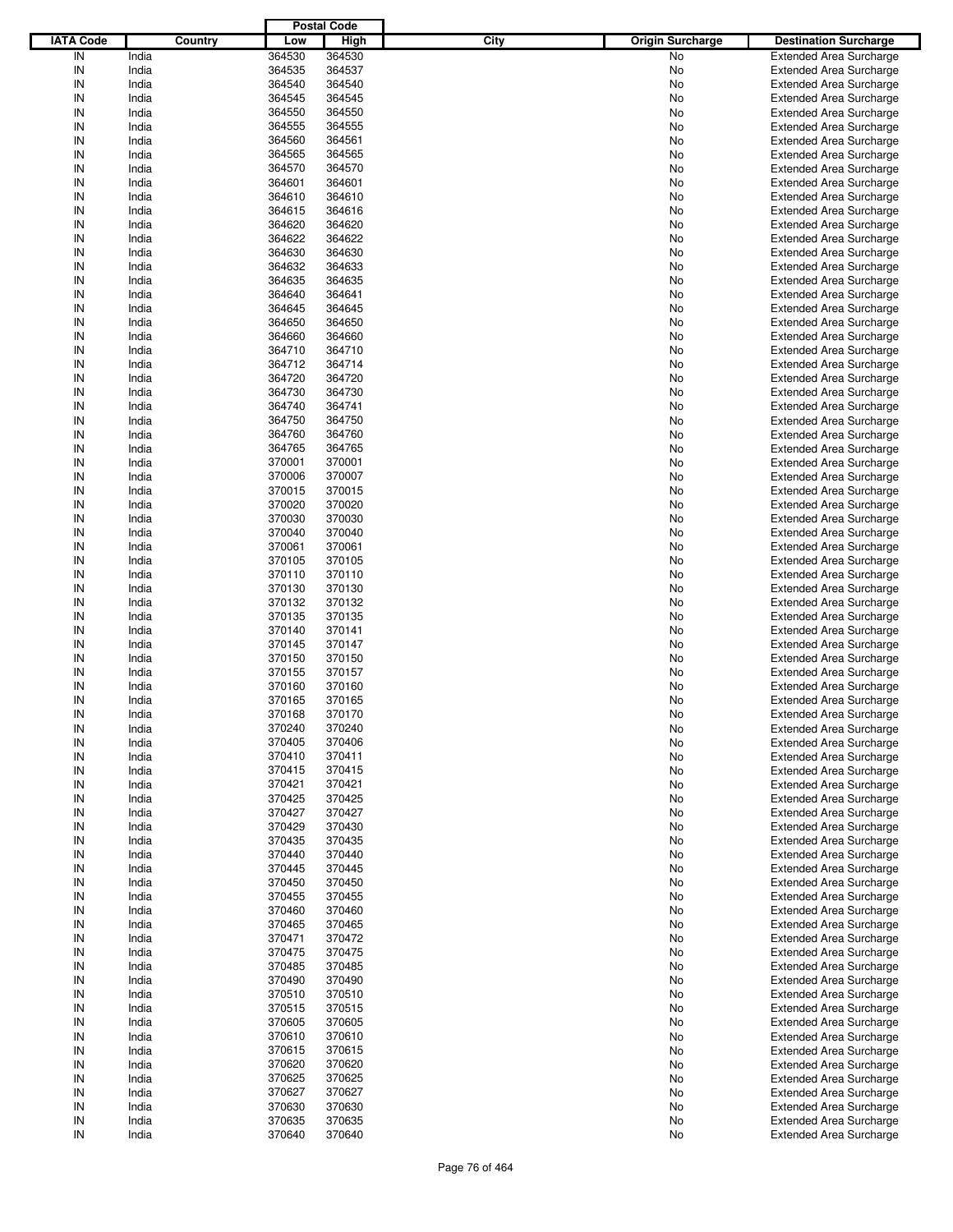|                  |         |        | <b>Postal Code</b> |      |                         |                                |
|------------------|---------|--------|--------------------|------|-------------------------|--------------------------------|
| <b>IATA Code</b> | Country | Low    | <b>High</b>        | City | <b>Origin Surcharge</b> | <b>Destination Surcharge</b>   |
| IN               | India   | 370645 | 370645             |      | No                      | <b>Extended Area Surcharge</b> |
| IN               | India   | 370650 | 370650             |      | No                      | <b>Extended Area Surcharge</b> |
| IN               | India   | 370655 | 370655             |      | No                      | <b>Extended Area Surcharge</b> |
| IN               | India   | 370660 | 370660             |      | No                      | <b>Extended Area Surcharge</b> |
| IN               | India   | 370665 | 370665             |      | No                      | <b>Extended Area Surcharge</b> |
| IN               | India   | 370670 | 370670             |      | No                      | <b>Extended Area Surcharge</b> |
| IN               | India   | 370675 | 370675             |      |                         |                                |
| IN               |         |        |                    |      | No                      | <b>Extended Area Surcharge</b> |
|                  | India   | 373011 | 373011             |      | No                      | <b>Extended Area Surcharge</b> |
| IN               | India   | 382042 | 382043             |      | No                      | <b>Extended Area Surcharge</b> |
| IN               | India   | 382051 | 382051             |      | No                      | <b>Extended Area Surcharge</b> |
| IN               | India   | 382110 | 382110             |      | No                      | <b>Extended Area Surcharge</b> |
| IN               | India   | 382115 | 382115             |      | No                      | <b>Extended Area Surcharge</b> |
| IN               | India   | 382120 | 382120             |      | No                      | <b>Extended Area Surcharge</b> |
| IN               | India   | 382130 | 382130             |      | No                      | <b>Extended Area Surcharge</b> |
| IN               | India   | 382140 | 382140             |      | No                      | <b>Extended Area Surcharge</b> |
| IN               | India   | 382145 | 382145             |      | No                      | <b>Extended Area Surcharge</b> |
| IN               | India   | 382150 | 382150             |      | No                      | <b>Extended Area Surcharge</b> |
| IN               | India   | 382155 | 382155             |      | No                      | <b>Extended Area Surcharge</b> |
| IN               | India   | 382160 | 382160             |      | No                      | <b>Extended Area Surcharge</b> |
| IN               | India   | 382165 | 382166             |      | No                      | <b>Extended Area Surcharge</b> |
| IN               | India   | 382170 | 382170             |      | No                      | <b>Extended Area Surcharge</b> |
| IN               | India   | 382210 | 382210             |      | No                      | <b>Extended Area Surcharge</b> |
| IN               | India   | 382213 | 382213             |      | No                      | <b>Extended Area Surcharge</b> |
| IN               | India   | 382220 | 382220             |      | No                      | <b>Extended Area Surcharge</b> |
| IN               | India   | 382230 | 382230             |      | No                      | <b>Extended Area Surcharge</b> |
| IN               | India   | 382240 | 382240             |      | No                      | <b>Extended Area Surcharge</b> |
| IN               | India   | 382250 | 382250             |      | No                      | <b>Extended Area Surcharge</b> |
| IN               | India   | 382255 | 382255             |      | No                      | <b>Extended Area Surcharge</b> |
| IN               |         |        |                    |      |                         |                                |
|                  | India   | 382260 | 382260             |      | No                      | <b>Extended Area Surcharge</b> |
| IN               | India   | 382265 | 382265             |      | No                      | <b>Extended Area Surcharge</b> |
| IN               | India   | 382270 | 382270             |      | No                      | <b>Extended Area Surcharge</b> |
| IN               | India   | 382305 | 382305             |      | No                      | <b>Extended Area Surcharge</b> |
| IN               | India   | 382308 | 382308             |      | No                      | <b>Extended Area Surcharge</b> |
| IN               | India   | 382310 | 382310             |      | No                      | <b>Extended Area Surcharge</b> |
| IN               | India   | 382315 | 382316             |      | No                      | <b>Extended Area Surcharge</b> |
| IN               | India   | 382320 | 382321             |      | No                      | <b>Extended Area Surcharge</b> |
| IN               | India   | 382327 | 382327             |      | No                      | <b>Extended Area Surcharge</b> |
| IN               | India   | 382355 | 382355             |      | No                      | <b>Extended Area Surcharge</b> |
| IN               | India   | 382360 | 382360             |      | No                      | <b>Extended Area Surcharge</b> |
| IN               | India   | 382418 | 382418             |      | No                      | <b>Extended Area Surcharge</b> |
| IN               | India   | 382421 | 382428             |      | No                      | <b>Extended Area Surcharge</b> |
| IN               | India   | 382433 | 382433             |      | No                      | <b>Extended Area Surcharge</b> |
| IN               | India   | 382435 | 382435             |      | No                      | <b>Extended Area Surcharge</b> |
| IN               | India   | 382450 | 382451             |      | No                      | <b>Extended Area Surcharge</b> |
| IN               | India   | 382455 | 382455             |      | No                      | <b>Extended Area Surcharge</b> |
| IN               | India   | 382460 | 382460             |      | No                      | <b>Extended Area Surcharge</b> |
| IN               | India   | 382463 | 382463             |      | No                      | <b>Extended Area Surcharge</b> |
| IN               | India   | 382465 | 382465             |      | No                      | <b>Extended Area Surcharge</b> |
|                  |         |        |                    |      |                         |                                |
| IN               | India   | 382470 | 382470             |      | No                      | <b>Extended Area Surcharge</b> |
| IN               | India   | 382610 | 382610             |      | No                      | <b>Extended Area Surcharge</b> |
| IN               | India   | 382620 | 382620             |      | No                      | <b>Extended Area Surcharge</b> |
| IN               | India   | 382630 | 382630             |      | No                      | <b>Extended Area Surcharge</b> |
| IN               | India   | 382640 | 382640             |      | No                      | <b>Extended Area Surcharge</b> |
| IN               | India   | 382650 | 382650             |      | No                      | <b>Extended Area Surcharge</b> |
| IN               | India   | 382655 | 382655             |      | No                      | <b>Extended Area Surcharge</b> |
| IN               | India   | 382704 | 382713             |      | No                      | <b>Extended Area Surcharge</b> |
| IN               | India   | 382715 | 382719             |      | No                      | <b>Extended Area Surcharge</b> |
| IN               | India   | 382721 | 382721             |      | No                      | <b>Extended Area Surcharge</b> |
| IN               | India   | 382725 | 382726             |      | No                      | <b>Extended Area Surcharge</b> |
| IN               | India   | 382730 | 382737             |      | No                      | <b>Extended Area Surcharge</b> |
| IN               | India   | 382739 | 382743             |      | No                      | <b>Extended Area Surcharge</b> |
| IN               | India   | 382745 | 382745             |      | No                      | <b>Extended Area Surcharge</b> |
| IN               | India   | 382750 | 382750             |      | No                      | <b>Extended Area Surcharge</b> |
| IN               | India   | 382755 | 382755             |      | No                      | <b>Extended Area Surcharge</b> |
| IN               | India   | 382760 | 382760             |      | No                      | <b>Extended Area Surcharge</b> |
| IN               | India   | 382765 | 382765             |      | No                      | <b>Extended Area Surcharge</b> |
| IN               | India   | 382770 | 382770             |      | No                      | <b>Extended Area Surcharge</b> |
| IN               | India   | 382775 | 382775             |      | No                      | <b>Extended Area Surcharge</b> |
| IN               | India   | 382780 | 382780             |      | No                      | <b>Extended Area Surcharge</b> |
|                  |         |        |                    |      |                         |                                |
| IN               | India   | 382805 | 382806             |      | No                      | <b>Extended Area Surcharge</b> |
| IN               | India   | 382810 | 382810             |      | No                      | <b>Extended Area Surcharge</b> |
| IN               | India   | 382812 | 382812             |      | No                      | <b>Extended Area Surcharge</b> |
| IN               | India   | 382815 | 382816             |      | No                      | <b>Extended Area Surcharge</b> |
| IN               | India   | 382820 | 382820             |      | No                      | <b>Extended Area Surcharge</b> |
| IN               | India   | 382823 | 382823             |      | No                      | <b>Extended Area Surcharge</b> |
| IN               | India   | 382825 | 382826             |      | No                      | Extended Area Surcharge        |
| IN               | India   | 382831 | 382833             |      | No                      | <b>Extended Area Surcharge</b> |
| $\sf IN$         | India   | 382835 | 382836             |      | No                      | <b>Extended Area Surcharge</b> |
|                  |         |        |                    |      |                         |                                |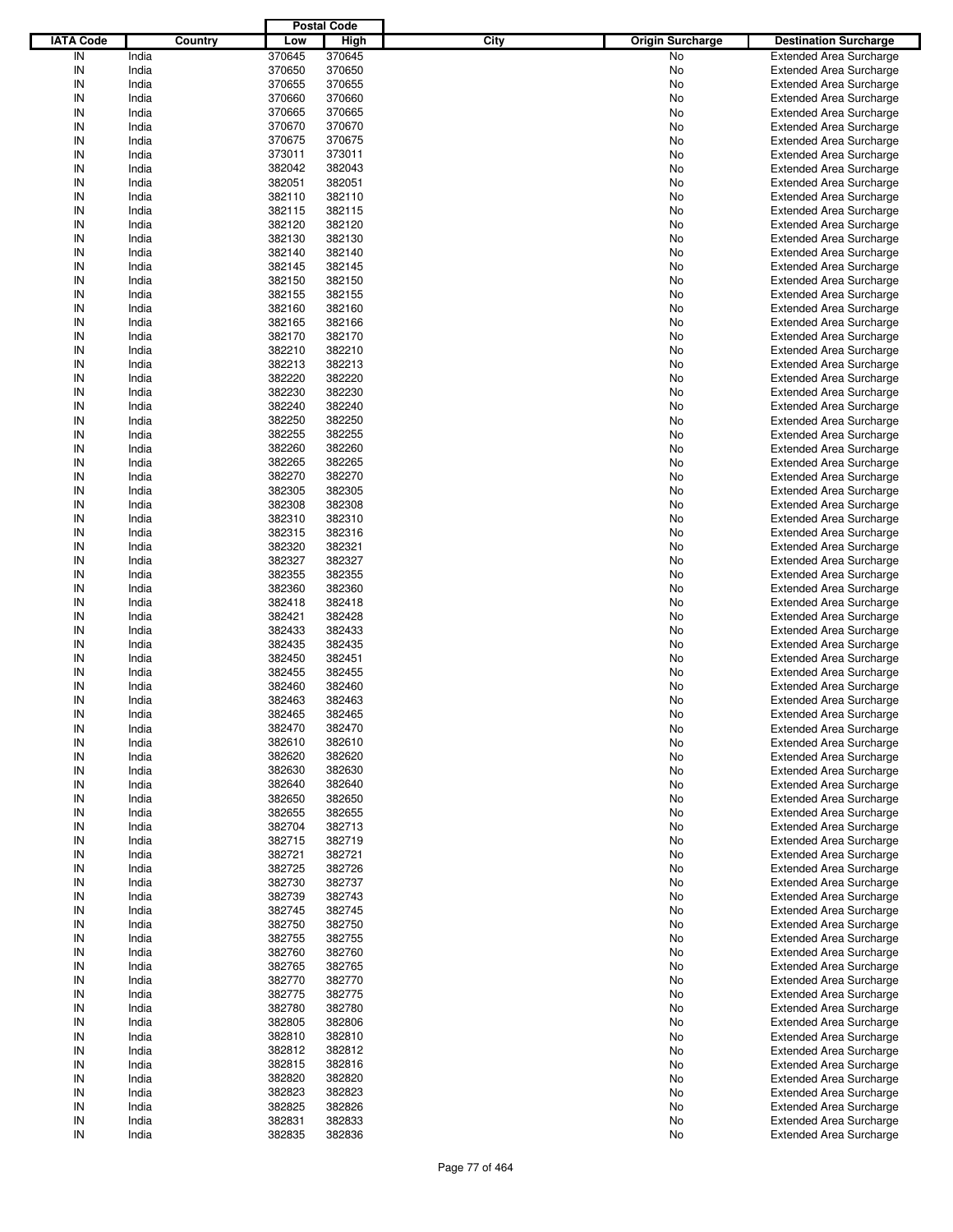|                  |         |        | <b>Postal Code</b> |                                 |                                |
|------------------|---------|--------|--------------------|---------------------------------|--------------------------------|
| <b>IATA Code</b> | Country | Low    | <b>High</b>        | City<br><b>Origin Surcharge</b> | <b>Destination Surcharge</b>   |
| IN               | India   | 382840 | 382840             | No                              | <b>Extended Area Surcharge</b> |
| IN               | India   | 382845 | 382845             | No                              | <b>Extended Area Surcharge</b> |
| IN               | India   | 382850 | 382851             | No                              | <b>Extended Area Surcharge</b> |
| IN               | India   | 382855 | 382857             | No                              | <b>Extended Area Surcharge</b> |
| IN               | India   | 382860 | 382863             | No                              | <b>Extended Area Surcharge</b> |
| IN               | India   | 382865 | 382865             | No                              | <b>Extended Area Surcharge</b> |
| IN               | India   | 382867 | 382868             |                                 |                                |
|                  |         |        |                    | No                              | <b>Extended Area Surcharge</b> |
| IN               | India   | 382870 | 382871             | No                              | <b>Extended Area Surcharge</b> |
| IN               | India   | 382875 | 382875             | No                              | <b>Extended Area Surcharge</b> |
| IN               | India   | 382880 | 382880             | No                              | <b>Extended Area Surcharge</b> |
| IN               | India   | 383001 | 383002             | No                              | <b>Extended Area Surcharge</b> |
| IN               | India   | 383010 | 383010             | No                              | <b>Extended Area Surcharge</b> |
| IN               | India   | 383030 | 383030             | No                              | <b>Extended Area Surcharge</b> |
| IN               | India   | 383110 | 383110             | No                              | <b>Extended Area Surcharge</b> |
| IN               | India   | 383120 | 383120             | No                              | <b>Extended Area Surcharge</b> |
| IN               | India   | 383205 | 383205             | No                              | <b>Extended Area Surcharge</b> |
| IN               | India   | 383210 | 383210             | No                              | <b>Extended Area Surcharge</b> |
| IN               | India   | 383215 | 383215             | No                              | <b>Extended Area Surcharge</b> |
| IN               | India   | 383220 | 383220             | No                              | <b>Extended Area Surcharge</b> |
| IN               | India   | 383225 | 383225             | No                              | <b>Extended Area Surcharge</b> |
| IN               | India   | 383230 | 383230             | No                              | <b>Extended Area Surcharge</b> |
| IN               | India   | 383235 | 383235             | No                              | <b>Extended Area Surcharge</b> |
| IN               | India   | 383240 | 383240             | No                              | <b>Extended Area Surcharge</b> |
| IN               | India   | 383245 | 383246             | No                              | <b>Extended Area Surcharge</b> |
| IN               | India   | 383250 | 383251             | No                              | <b>Extended Area Surcharge</b> |
| IN               | India   | 383255 | 383255             | No                              | <b>Extended Area Surcharge</b> |
| IN               | India   | 383260 | 383260             | No                              | <b>Extended Area Surcharge</b> |
| IN               | India   | 383270 | 383270             |                                 | <b>Extended Area Surcharge</b> |
| IN               |         |        |                    | No                              |                                |
|                  | India   | 383275 | 383276             | No                              | <b>Extended Area Surcharge</b> |
| IN               | India   | 383305 | 383305             | No                              | <b>Extended Area Surcharge</b> |
| IN               | India   | 383307 | 383307             | No                              | <b>Extended Area Surcharge</b> |
| IN               | India   | 383310 | 383310             | No                              | <b>Extended Area Surcharge</b> |
| IN               | India   | 383315 | 383315             | No                              | <b>Extended Area Surcharge</b> |
| IN               | India   | 383320 | 383320             | No                              | <b>Extended Area Surcharge</b> |
| IN               | India   | 383325 | 383327             | No                              | <b>Extended Area Surcharge</b> |
| IN               | India   | 383330 | 383332             | No                              | <b>Extended Area Surcharge</b> |
| IN               | India   | 383335 | 383335             | No                              | <b>Extended Area Surcharge</b> |
| IN               | India   | 383340 | 383340             | No                              | <b>Extended Area Surcharge</b> |
| IN               | India   | 383345 | 383345             | No                              | <b>Extended Area Surcharge</b> |
| IN               | India   | 383350 | 383350             | No                              | <b>Extended Area Surcharge</b> |
| IN               | India   | 383355 | 383355             | No                              | <b>Extended Area Surcharge</b> |
| IN               | India   | 383410 | 383410             | No                              | <b>Extended Area Surcharge</b> |
| IN               | India   | 383421 | 383422             | No                              | <b>Extended Area Surcharge</b> |
| IN               | India   | 383430 | 383430             | No                              | <b>Extended Area Surcharge</b> |
| IN               | India   | 383434 | 383434             | No                              | <b>Extended Area Surcharge</b> |
| IN               | India   | 383440 | 383440             | No                              | <b>Extended Area Surcharge</b> |
| IN               | India   | 383450 | 383450             | No                              | <b>Extended Area Surcharge</b> |
|                  |         | 383460 | 383460             |                                 | <b>Extended Area Surcharge</b> |
| IN               | India   |        |                    | No                              |                                |
| IN               | India   | 383462 | 383462             | No                              | <b>Extended Area Surcharge</b> |
| IN               | India   | 383781 | 383781             | No                              | <b>Extended Area Surcharge</b> |
| IN               | India   | 384011 | 384011             | No                              | <b>Extended Area Surcharge</b> |
| IN               | India   | 384110 | 384112             | No                              | <b>Extended Area Surcharge</b> |
| IN               | India   | 384120 | 384122             | No                              | <b>Extended Area Surcharge</b> |
| IN               | India   | 384130 | 384133             | No                              | <b>Extended Area Surcharge</b> |
| IN               | India   | 384140 | 384140             | No                              | <b>Extended Area Surcharge</b> |
| IN               | India   | 384151 | 384154             | No                              | <b>Extended Area Surcharge</b> |
| IN               | India   | 384160 | 384160             | No                              | <b>Extended Area Surcharge</b> |
| IN               | India   | 384165 | 384165             | No                              | <b>Extended Area Surcharge</b> |
| IN               | India   | 384170 | 384172             | No                              | <b>Extended Area Surcharge</b> |
| IN               | India   | 384174 | 384178             | No                              | <b>Extended Area Surcharge</b> |
| IN               | India   | 384205 | 384207             | No                              | <b>Extended Area Surcharge</b> |
| IN               | India   | 384210 | 384213             | No                              | <b>Extended Area Surcharge</b> |
| IN               | India   | 384215 | 384215             | No                              | <b>Extended Area Surcharge</b> |
| IN               | India   | 384220 | 384222             | No                              | <b>Extended Area Surcharge</b> |
| IN               | India   | 384225 | 384231             | No                              | <b>Extended Area Surcharge</b> |
| IN               | India   | 384235 | 384235             | No                              | <b>Extended Area Surcharge</b> |
| IN               | India   | 384240 | 384242             | No                              | <b>Extended Area Surcharge</b> |
| IN               | India   | 384245 | 384247             |                                 | <b>Extended Area Surcharge</b> |
|                  |         |        |                    | No                              |                                |
| IN               | India   | 384250 | 384250             | No                              | <b>Extended Area Surcharge</b> |
| IN               | India   | 384255 | 384257             | No                              | <b>Extended Area Surcharge</b> |
| IN               | India   | 384260 | 384261             | No                              | <b>Extended Area Surcharge</b> |
| IN               | India   | 384265 | 384265             | No                              | <b>Extended Area Surcharge</b> |
| IN               | India   | 384270 | 384278             | No                              | <b>Extended Area Surcharge</b> |
| IN               | India   | 384280 | 384280             | No                              | <b>Extended Area Surcharge</b> |
| IN               | India   | 384285 | 384285             | No                              | <b>Extended Area Surcharge</b> |
| IN               | India   | 384290 | 384292             | No                              | <b>Extended Area Surcharge</b> |
| IN               | India   | 384305 | 384305             | No                              | <b>Extended Area Surcharge</b> |
| $\sf IN$         | India   | 384310 | 384312             | No                              | <b>Extended Area Surcharge</b> |
|                  |         |        |                    |                                 |                                |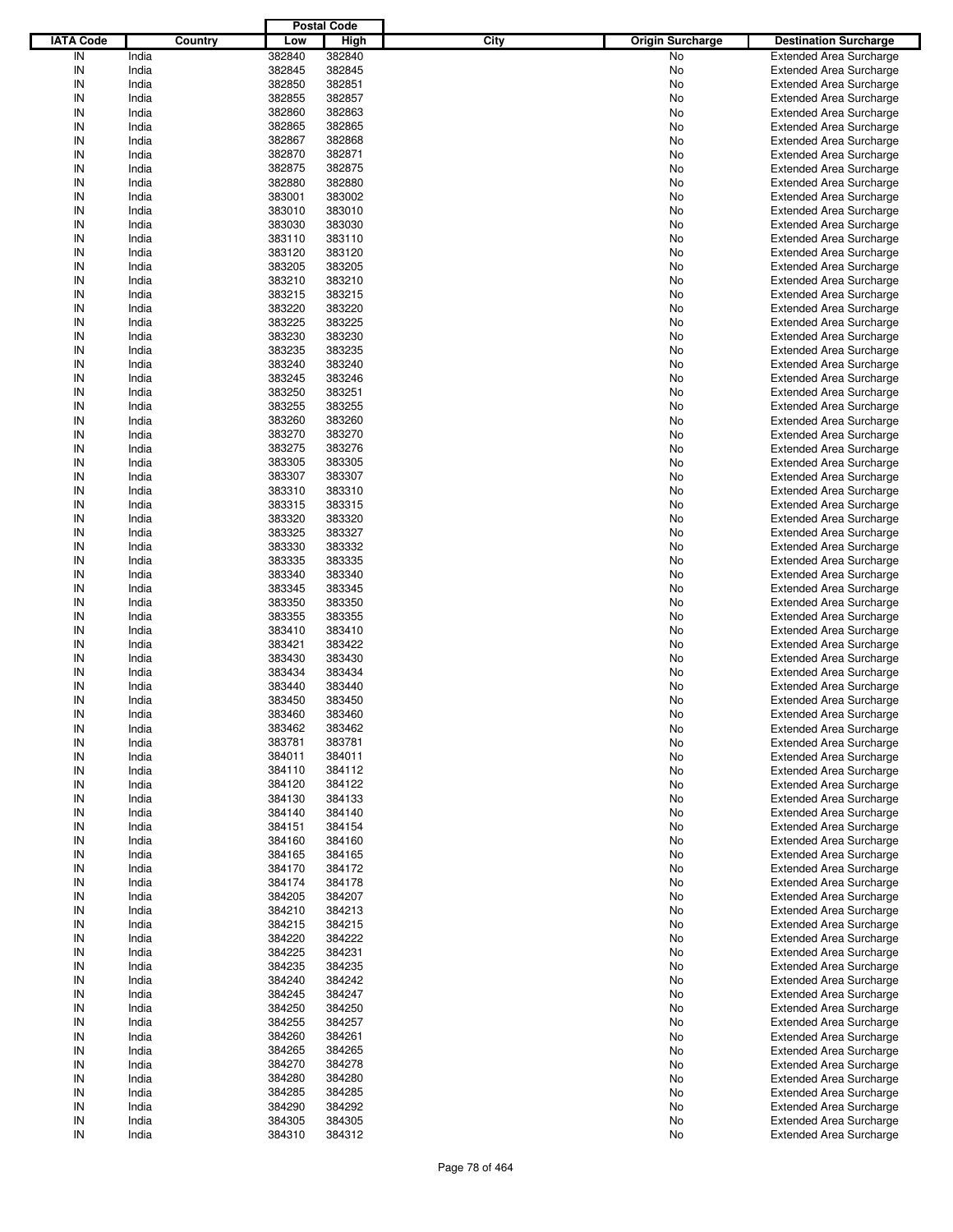|                  |         |        | <b>Postal Code</b> |      |                         |                                |
|------------------|---------|--------|--------------------|------|-------------------------|--------------------------------|
| <b>IATA Code</b> | Country | Low    | <b>High</b>        | City | <b>Origin Surcharge</b> | <b>Destination Surcharge</b>   |
| IN               | India   | 384315 | 384315             |      | No                      | <b>Extended Area Surcharge</b> |
| IN               | India   | 384318 | 384321             |      | No                      | <b>Extended Area Surcharge</b> |
| IN               | India   | 384323 | 384323             |      | No                      | <b>Extended Area Surcharge</b> |
| IN               | India   | 384325 | 384325             |      | No                      | <b>Extended Area Surcharge</b> |
| IN               | India   | 384327 | 384330             |      | No                      | <b>Extended Area Surcharge</b> |
| IN               | India   | 384335 | 384335             |      | No                      | <b>Extended Area Surcharge</b> |
| IN               | India   | 384340 | 384340             |      |                         |                                |
| IN               |         |        |                    |      | No                      | <b>Extended Area Surcharge</b> |
|                  | India   | 384345 | 384345             |      | No                      | <b>Extended Area Surcharge</b> |
| IN               | India   | 384350 | 384350             |      | No                      | <b>Extended Area Surcharge</b> |
| IN               | India   | 384355 | 384355             |      | No                      | <b>Extended Area Surcharge</b> |
| IN               | India   | 384360 | 384360             |      | No                      | <b>Extended Area Surcharge</b> |
| IN               | India   | 384365 | 384365             |      | No                      | <b>Extended Area Surcharge</b> |
| IN               | India   | 384370 | 384370             |      | No                      | <b>Extended Area Surcharge</b> |
| IN               | India   | 384375 | 384375             |      | No                      | <b>Extended Area Surcharge</b> |
| IN               | India   | 384380 | 384380             |      | No                      | <b>Extended Area Surcharge</b> |
| IN               | India   | 384385 | 384385             |      | No                      | <b>Extended Area Surcharge</b> |
| IN               | India   | 384410 | 384411             |      | No                      | <b>Extended Area Surcharge</b> |
| IN               | India   | 384421 | 384421             |      | No                      | <b>Extended Area Surcharge</b> |
| IN               | India   | 384430 | 384430             |      | No                      | <b>Extended Area Surcharge</b> |
| IN               | India   | 384435 | 384435             |      | No                      | <b>Extended Area Surcharge</b> |
| IN               | India   | 384440 | 384440             |      | No                      | <b>Extended Area Surcharge</b> |
| IN               | India   | 384513 | 384513             |      | No                      | <b>Extended Area Surcharge</b> |
| IN               | India   | 385001 | 385002             |      | No                      | <b>Extended Area Surcharge</b> |
| IN               | India   | 385010 | 385012             |      | No                      | <b>Extended Area Surcharge</b> |
| IN               | India   | 385110 | 385112             |      | No                      | <b>Extended Area Surcharge</b> |
| IN               | India   | 385120 | 385120             |      | No                      | <b>Extended Area Surcharge</b> |
| IN               | India   | 385130 | 385130             |      | No                      | <b>Extended Area Surcharge</b> |
| IN               | India   | 385135 | 385135             |      |                         | <b>Extended Area Surcharge</b> |
| IN               |         |        |                    |      | No                      |                                |
|                  | India   | 385210 | 385210             |      | No                      | <b>Extended Area Surcharge</b> |
| IN               | India   | 385215 | 385215             |      | No                      | <b>Extended Area Surcharge</b> |
| IN               | India   | 385310 | 385310             |      | No                      | <b>Extended Area Surcharge</b> |
| IN               | India   | 385315 | 385315             |      | No                      | <b>Extended Area Surcharge</b> |
| IN               | India   | 385320 | 385320             |      | No                      | <b>Extended Area Surcharge</b> |
| IN               | India   | 385325 | 385326             |      | No                      | <b>Extended Area Surcharge</b> |
| IN               | India   | 385330 | 385330             |      | No                      | <b>Extended Area Surcharge</b> |
| IN               | India   | 385340 | 385340             |      | No                      | <b>Extended Area Surcharge</b> |
| IN               | India   | 385350 | 385350             |      | No                      | <b>Extended Area Surcharge</b> |
| IN               | India   | 385360 | 385360             |      | No                      | <b>Extended Area Surcharge</b> |
| IN               | India   | 385410 | 385410             |      | No                      | <b>Extended Area Surcharge</b> |
| IN               | India   | 385421 | 385421             |      | No                      | <b>Extended Area Surcharge</b> |
| IN               | India   | 385505 | 385506             |      | No                      | <b>Extended Area Surcharge</b> |
| IN               | India   | 385510 | 385510             |      | No                      | <b>Extended Area Surcharge</b> |
| IN               | India   | 385515 | 385522             |      | No                      | <b>Extended Area Surcharge</b> |
| IN               | India   | 385525 | 385526             |      | No                      | <b>Extended Area Surcharge</b> |
| IN               | India   | 385530 | 385531             |      | No                      | <b>Extended Area Surcharge</b> |
| IN               | India   | 385533 | 385533             |      | No                      | <b>Extended Area Surcharge</b> |
| IN               | India   | 385535 | 385535             |      | No                      | <b>Extended Area Surcharge</b> |
|                  |         |        |                    |      |                         | <b>Extended Area Surcharge</b> |
| IN               | India   | 385540 | 385543             |      | No                      |                                |
| IN               | India   | 385545 | 385546             |      | No                      | <b>Extended Area Surcharge</b> |
| IN               | India   | 385550 | 385551             |      | No                      | <b>Extended Area Surcharge</b> |
| IN               | India   | 385554 | 385555             |      | No                      | <b>Extended Area Surcharge</b> |
| IN               | India   | 385560 | 385560             |      | No                      | <b>Extended Area Surcharge</b> |
| IN               | India   | 385565 | 385566             |      | No                      | <b>Extended Area Surcharge</b> |
| IN               | India   | 385570 | 385571             |      | No                      | <b>Extended Area Surcharge</b> |
| IN               | India   | 385575 | 385575             |      | No                      | <b>Extended Area Surcharge</b> |
| IN               | India   | 385580 | 385580             |      | No                      | <b>Extended Area Surcharge</b> |
| IN               | India   | 385585 | 385586             |      | No                      | <b>Extended Area Surcharge</b> |
| IN               | India   | 385590 | 385590             |      | No                      | <b>Extended Area Surcharge</b> |
| IN               | India   | 385595 | 385595             |      | No                      | <b>Extended Area Surcharge</b> |
| IN               | India   | 387001 | 387002             |      | No                      | <b>Extended Area Surcharge</b> |
| IN               | India   | 387110 | 387111             |      | No                      | <b>Extended Area Surcharge</b> |
| IN               | India   | 387113 | 387113             |      | No                      | <b>Extended Area Surcharge</b> |
| IN               | India   | 387115 | 387115             |      | No                      | <b>Extended Area Surcharge</b> |
| IN               | India   | 387120 | 387120             |      | No                      | <b>Extended Area Surcharge</b> |
| IN               | India   | 387130 | 387130             |      | No                      | <b>Extended Area Surcharge</b> |
| IN               | India   | 387135 | 387135             |      | No                      | <b>Extended Area Surcharge</b> |
|                  |         |        |                    |      |                         |                                |
| IN               | India   | 387140 | 387140             |      | No                      | <b>Extended Area Surcharge</b> |
| IN               | India   | 387210 | 387210             |      | No                      | <b>Extended Area Surcharge</b> |
| IN               | India   | 387220 | 387220             |      | No                      | <b>Extended Area Surcharge</b> |
| IN               | India   | 387230 | 387230             |      | No                      | <b>Extended Area Surcharge</b> |
| IN               | India   | 387240 | 387240             |      | No                      | <b>Extended Area Surcharge</b> |
| IN               | India   | 387305 | 387305             |      | No                      | <b>Extended Area Surcharge</b> |
| IN               | India   | 387310 | 387310             |      | No                      | <b>Extended Area Surcharge</b> |
| IN               | India   | 387315 | 387315             |      | No                      | <b>Extended Area Surcharge</b> |
| IN               | India   | 387320 | 387320             |      | No                      | <b>Extended Area Surcharge</b> |
| IN               | India   | 387325 | 387325             |      | No                      | Extended Area Surcharge        |
| IN               | India   | 387330 | 387331             |      | No                      | <b>Extended Area Surcharge</b> |
| $\sf IN$         | India   | 387335 | 387335             |      | No                      | <b>Extended Area Surcharge</b> |
|                  |         |        |                    |      |                         |                                |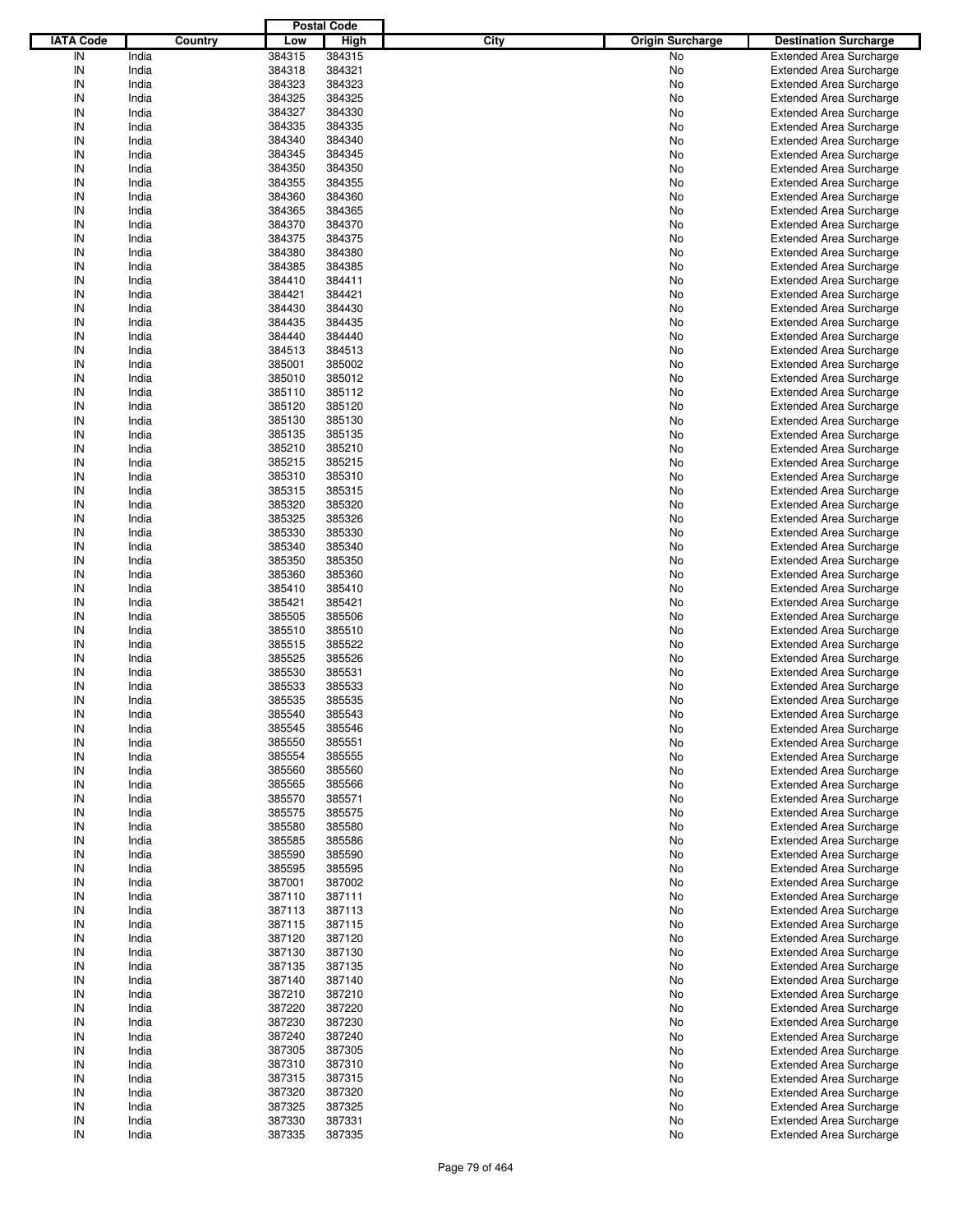|                  |                |                  | <b>Postal Code</b> |      |                         |                                                                  |
|------------------|----------------|------------------|--------------------|------|-------------------------|------------------------------------------------------------------|
| <b>IATA Code</b> | Country        | Low              | <b>High</b>        | City | <b>Origin Surcharge</b> | <b>Destination Surcharge</b>                                     |
| IN               | India          | 387340           | 387340             |      | No                      | <b>Extended Area Surcharge</b>                                   |
| IN               | India          | 387345           | 387345             |      | No                      | <b>Extended Area Surcharge</b>                                   |
| IN               | India          | 387350           | 387350             |      | No                      | <b>Extended Area Surcharge</b>                                   |
| IN               | India          | 387355           | 387355             |      | No                      | <b>Extended Area Surcharge</b>                                   |
| IN               | India          | 387360           | 387360             |      | No                      | <b>Extended Area Surcharge</b>                                   |
| IN               | India          | 387365           | 387366             |      | No                      | <b>Extended Area Surcharge</b>                                   |
| IN               | India          | 387370           | 387370             |      | No                      | <b>Extended Area Surcharge</b>                                   |
| IN               | India          | 387375           | 387375             |      | No                      | <b>Extended Area Surcharge</b>                                   |
| IN               | India          | 387380           | 387380             |      | No                      | <b>Extended Area Surcharge</b>                                   |
| IN               | India          | 387382           | 387382             |      | No                      | <b>Extended Area Surcharge</b>                                   |
| IN               | India          | 387385           | 387385             |      | No                      | <b>Extended Area Surcharge</b>                                   |
| IN               | India          | 387411           | 387411             |      | No                      | <b>Extended Area Surcharge</b>                                   |
| IN               | India          | 387421           | 387421             |      | No                      | <b>Extended Area Surcharge</b>                                   |
| IN               | India          | 387430           | 387430             |      | No                      | <b>Extended Area Surcharge</b>                                   |
| IN               | India          | 387435           | 387435             |      | No                      | <b>Extended Area Surcharge</b>                                   |
| IN               | India          | 387510           | 387510             |      | No                      | <b>Extended Area Surcharge</b>                                   |
| IN               | India          | 387515           | 387515             |      | No                      | <b>Extended Area Surcharge</b>                                   |
| IN               | India          | 387520           | 387520             |      | No                      | <b>Extended Area Surcharge</b>                                   |
| IN               | India          | 387530           | 387531             |      | No                      | <b>Extended Area Surcharge</b>                                   |
| IN               | India          | 387540           | 387540             |      | No                      | <b>Extended Area Surcharge</b>                                   |
| IN               | India          | 387550           | 387550             |      | No                      | <b>Extended Area Surcharge</b>                                   |
| IN               | India          | 387560           | 387560             |      | No                      | <b>Extended Area Surcharge</b>                                   |
| IN               | India          | 387570           | 387570             |      | No                      | <b>Extended Area Surcharge</b>                                   |
| IN               | India          | 387610           | 387610             |      | No                      | <b>Extended Area Surcharge</b>                                   |
| IN               | India          | 387620           | 387620             |      | No                      | <b>Extended Area Surcharge</b>                                   |
| IN               | India          | 387630           | 387630             |      | No                      | <b>Extended Area Surcharge</b>                                   |
| IN               | India          | 387635           | 387635             |      | No                      | <b>Extended Area Surcharge</b>                                   |
| IN               | India          | 387640           | 387640             |      | No                      | <b>Extended Area Surcharge</b>                                   |
| IN               | India          | 387650           | 387651             |      | No                      | <b>Extended Area Surcharge</b>                                   |
| IN               | India          | 387655           | 387655             |      | No                      | <b>Extended Area Surcharge</b>                                   |
| IN               | India          | 387660           | 387660             |      | No                      | <b>Extended Area Surcharge</b>                                   |
| IN               | India          | 387710           | 387710             |      | No                      | <b>Extended Area Surcharge</b>                                   |
| IN               | India          | 387810           | 387810             |      | No                      | <b>Extended Area Surcharge</b>                                   |
| IN               | India          | 388105           | 388105             |      | No                      | <b>Extended Area Surcharge</b>                                   |
| IN               | India          | 388110           | 388110             |      | No                      | <b>Extended Area Surcharge</b>                                   |
| IN               | India          | 388120           | 388120             |      | No                      | <b>Extended Area Surcharge</b>                                   |
| IN               | India          | 388122           | 388122             |      | No                      | <b>Extended Area Surcharge</b>                                   |
| IN               | India          | 388130           | 388132             |      | No                      | <b>Extended Area Surcharge</b>                                   |
| IN               | India          | 388140           | 388140             |      | No                      | <b>Extended Area Surcharge</b>                                   |
| IN               | India          | 388150           | 388150             |      | No                      | <b>Extended Area Surcharge</b>                                   |
| IN               | India          | 388160           | 388160             |      | No                      | <b>Extended Area Surcharge</b>                                   |
| IN               | India          | 388170           | 388170             |      | No                      | <b>Extended Area Surcharge</b>                                   |
| IN               | India          | 388180           | 388180             |      | No                      | <b>Extended Area Surcharge</b>                                   |
| IN               | India          | 388205           | 388205             |      | No                      | <b>Extended Area Surcharge</b>                                   |
| IN<br>IN         | India          | 388210           | 388213             |      | No                      | <b>Extended Area Surcharge</b>                                   |
| IN               | India          | 388215           | 388217<br>388220   |      | No                      | <b>Extended Area Surcharge</b><br><b>Extended Area Surcharge</b> |
| IN               | India          | 388220<br>388225 | 388226             |      | No                      |                                                                  |
|                  | India          |                  |                    |      | No                      | <b>Extended Area Surcharge</b>                                   |
| IN               | India          | 388230           | 388230             |      | No                      | <b>Extended Area Surcharge</b>                                   |
| IN               | India          | 388235<br>388238 | 388236<br>388240   |      | No                      | <b>Extended Area Surcharge</b><br><b>Extended Area Surcharge</b> |
| IN<br>IN         | India<br>India | 388245           | 388245             |      | No<br>No                | <b>Extended Area Surcharge</b>                                   |
| IN               | India          | 388250           | 388250             |      |                         | <b>Extended Area Surcharge</b>                                   |
| IN               | India          | 388254           | 388262             |      | No<br>No                | <b>Extended Area Surcharge</b>                                   |
| IN               | India          | 388265           | 388267             |      | No                      | <b>Extended Area Surcharge</b>                                   |
| IN               | India          | 388270           | 388270             |      | No                      | <b>Extended Area Surcharge</b>                                   |
| IN               | India          | 388305           | 388305             |      | No                      | <b>Extended Area Surcharge</b>                                   |
| IN               | India          | 388307           | 388308             |      | No                      | <b>Extended Area Surcharge</b>                                   |
| IN               | India          | 388310           | 388310             |      | No                      | <b>Extended Area Surcharge</b>                                   |
| IN               | India          | 388315           | 388315             |      | No                      | <b>Extended Area Surcharge</b>                                   |
| IN               | India          | 388320           | 388320             |      | No                      | <b>Extended Area Surcharge</b>                                   |
| IN               | India          | 388330           | 388330             |      | No                      | <b>Extended Area Surcharge</b>                                   |
| IN               | India          | 388335           | 388336             |      | No                      | <b>Extended Area Surcharge</b>                                   |
| IN               | India          | 388340           | 388340             |      | No                      | <b>Extended Area Surcharge</b>                                   |
| IN               | India          | 388350           | 388350             |      | No                      | <b>Extended Area Surcharge</b>                                   |
| IN               | India          | 388355           | 388355             |      | No                      | <b>Extended Area Surcharge</b>                                   |
| IN               | India          | 388360           | 388360             |      | No                      | <b>Extended Area Surcharge</b>                                   |
| IN               | India          | 388365           | 388365             |      | No                      | <b>Extended Area Surcharge</b>                                   |
| IN               | India          | 388390           | 388390             |      | No                      | <b>Extended Area Surcharge</b>                                   |
| IN               | India          | 388410           | 388410             |      | No                      | <b>Extended Area Surcharge</b>                                   |
| IN               | India          | 388421           | 388421             |      | No                      | <b>Extended Area Surcharge</b>                                   |
| IN               | India          | 388425           | 388425             |      | No                      | <b>Extended Area Surcharge</b>                                   |
| IN               | India          | 388430           | 388430             |      | No                      | <b>Extended Area Surcharge</b>                                   |
| IN               | India          | 388435           | 388435             |      | No                      | <b>Extended Area Surcharge</b>                                   |
| IN               | India          | 388440           | 388440             |      | No                      | <b>Extended Area Surcharge</b>                                   |
| IN               | India          | 388445           | 388445             |      | No                      | <b>Extended Area Surcharge</b>                                   |
| IN               | India          | 388450           | 388450             |      | No                      | <b>Extended Area Surcharge</b>                                   |
| IN               | India          | 388460           | 388461             |      | No                      | <b>Extended Area Surcharge</b>                                   |
|                  |                |                  |                    |      |                         |                                                                  |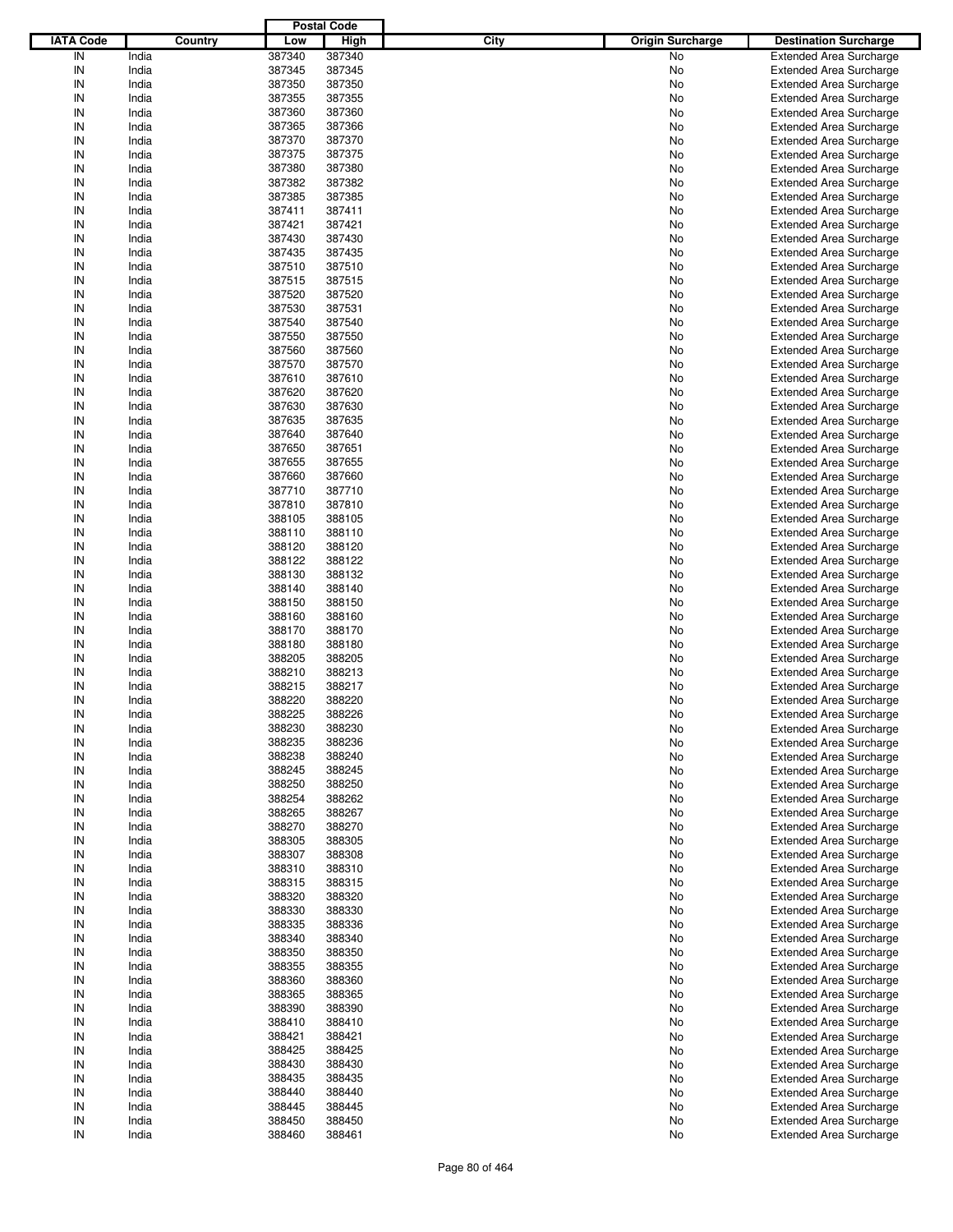|                  |                |                  | <b>Postal Code</b> |      |                         |                                                                  |
|------------------|----------------|------------------|--------------------|------|-------------------------|------------------------------------------------------------------|
| <b>IATA Code</b> | Country        | Low              | <b>High</b>        | City | <b>Origin Surcharge</b> | <b>Destination Surcharge</b>                                     |
| IN               | India          | 388465           | 388466             |      | No                      | <b>Extended Area Surcharge</b>                                   |
| IN               | India          | 388470           | 388470             |      | No                      | <b>Extended Area Surcharge</b>                                   |
| IN               | India          | 388480           | 388480             |      | No                      | <b>Extended Area Surcharge</b>                                   |
| IN               | India          | 388485           | 388485             |      | No                      | <b>Extended Area Surcharge</b>                                   |
| IN               | India          | 388510           | 388510             |      | No                      | <b>Extended Area Surcharge</b>                                   |
| IN               | India          | 388515           | 388515             |      | No                      | <b>Extended Area Surcharge</b>                                   |
| IN               | India          | 388520           | 388520             |      | No                      | <b>Extended Area Surcharge</b>                                   |
| IN               | India          | 388530           | 388531             |      | No                      | <b>Extended Area Surcharge</b>                                   |
| IN               | India          | 388540           | 388540             |      | No                      | <b>Extended Area Surcharge</b>                                   |
| IN               | India          | 388543           | 388545             |      | No                      | <b>Extended Area Surcharge</b>                                   |
| IN               | India          | 388550           | 388550             |      | No                      | <b>Extended Area Surcharge</b>                                   |
| IN               | India          | 388555           | 388556             |      | No                      | <b>Extended Area Surcharge</b>                                   |
| IN               | India          | 388560           | 388560             |      | No                      | <b>Extended Area Surcharge</b>                                   |
| IN               | India          | 388570           | 388570             |      | No                      | <b>Extended Area Surcharge</b>                                   |
| IN               | India          | 388580           | 388580             |      | No                      | <b>Extended Area Surcharge</b>                                   |
| IN               | India          | 388585           | 388585             |      | No                      | <b>Extended Area Surcharge</b>                                   |
| IN               | India          | 388610           | 388610             |      | No                      | <b>Extended Area Surcharge</b>                                   |
| IN               | India          | 388620           | 388620             |      | No                      | <b>Extended Area Surcharge</b>                                   |
| IN               | India          | 388625           | 388625             |      | No                      | <b>Extended Area Surcharge</b>                                   |
| IN               | India          | 388630           | 388630             |      | No                      | <b>Extended Area Surcharge</b>                                   |
| IN               | India          | 388640           | 388641             |      | No                      | <b>Extended Area Surcharge</b>                                   |
| IN               | India          | 388710           | 388716             |      | No                      | <b>Extended Area Surcharge</b>                                   |
| IN               | India          | 389001           | 389001             |      | No                      | <b>Extended Area Surcharge</b>                                   |
| IN               | India          | 389110           | 389111             |      | No                      | <b>Extended Area Surcharge</b>                                   |
| IN               | India          | 389120           | 389123             |      | No                      | <b>Extended Area Surcharge</b>                                   |
| IN               | India          | 389130           | 389130             |      | No                      | <b>Extended Area Surcharge</b>                                   |
| IN               | India          | 389135           | 389135             |      | No                      | <b>Extended Area Surcharge</b>                                   |
| IN               | India          | 389140           | 389140             |      | No                      | <b>Extended Area Surcharge</b>                                   |
| IN               | India          | 389145           | 389145             |      | No                      | <b>Extended Area Surcharge</b>                                   |
| IN               | India          | 389151           | 389151             |      | No                      | <b>Extended Area Surcharge</b>                                   |
| IN               | India          | 389155           | 389158             |      | No                      | <b>Extended Area Surcharge</b>                                   |
| IN               | India          | 389160           | 389160             |      | No                      | <b>Extended Area Surcharge</b>                                   |
| IN               | India          | 389170           | 389170             |      | No                      | <b>Extended Area Surcharge</b>                                   |
| IN               | India          | 389172           | 389172             |      | No                      | <b>Extended Area Surcharge</b>                                   |
| IN               | India          | 389175           | 389175             |      | No                      | <b>Extended Area Surcharge</b>                                   |
| IN               | India          | 389180           | 389180             |      | No                      | <b>Extended Area Surcharge</b>                                   |
| IN               | India          | 389190           | 389190             |      | No                      | <b>Extended Area Surcharge</b>                                   |
| IN               | India          | 389210           | 389210             |      | No                      | <b>Extended Area Surcharge</b>                                   |
| IN               | India          | 389220           | 389220             |      | No                      | <b>Extended Area Surcharge</b>                                   |
| IN               | India          | 389230           | 389230             |      | No                      | <b>Extended Area Surcharge</b>                                   |
| IN               | India          | 389232           | 389232             |      | No                      | <b>Extended Area Surcharge</b>                                   |
| IN               | India          | 389240           | 389240             |      | No                      | <b>Extended Area Surcharge</b>                                   |
| IN               | India          | 389250           | 389250             |      | No                      | <b>Extended Area Surcharge</b>                                   |
| IN               | India          | 389260           | 389260             |      | No                      | <b>Extended Area Surcharge</b>                                   |
| IN               | India          | 389310           | 389310             |      | No                      | <b>Extended Area Surcharge</b>                                   |
| IN               | India          | 389320           | 389320             |      | No                      | <b>Extended Area Surcharge</b>                                   |
| IN               | India          | 389322           | 389322             |      | No                      | <b>Extended Area Surcharge</b>                                   |
| IN               | India          | 389325           | 389325             |      | No                      | <b>Extended Area Surcharge</b>                                   |
| IN               | India          | 389330           | 389330             |      | No                      | <b>Extended Area Surcharge</b>                                   |
| IN               | India          | 389340           | 389348             |      | No                      | <b>Extended Area Surcharge</b>                                   |
| IN               | India          | 389350           | 389352             |      | No                      | <b>Extended Area Surcharge</b>                                   |
| IN               | India          | 389355           | 389355             |      | No                      | <b>Extended Area Surcharge</b>                                   |
| IN               | India          | 389360           | 389360             |      | No                      | <b>Extended Area Surcharge</b>                                   |
| IN               | India          | 389365           | 389365             |      | No                      | <b>Extended Area Surcharge</b>                                   |
| IN               | India          | 389370           | 389370             |      | No                      | <b>Extended Area Surcharge</b>                                   |
| IN               | India          | 389380           | 389380             |      | No                      | <b>Extended Area Surcharge</b>                                   |
| IN               | India          | 389382           | 389382             |      | No                      | <b>Extended Area Surcharge</b>                                   |
| IN               | India          | 389390           | 389390             |      | No                      | <b>Extended Area Surcharge</b>                                   |
| IN               | India          | 389930           | 389930             |      | No                      | <b>Extended Area Surcharge</b>                                   |
| IN               | India          | 391101           | 391101             |      | No                      | <b>Extended Area Surcharge</b>                                   |
| IN               | India          | 391105           | 391105             |      | No                      | <b>Extended Area Surcharge</b>                                   |
| IN               | India          | 391107           | 391108             |      | No                      | <b>Extended Area Surcharge</b>                                   |
| IN               | India          | 391110           | 391111             |      | No                      | <b>Extended Area Surcharge</b>                                   |
| IN               | India          | 391115           | 391116             |      | No                      | <b>Extended Area Surcharge</b>                                   |
| IN               | India          | 391120           | 391120             |      | No                      | <b>Extended Area Surcharge</b>                                   |
| IN               | India          | 391125           | 391126             |      | No                      | <b>Extended Area Surcharge</b>                                   |
| IN               | India          | 391130           | 391130             |      | No                      | <b>Extended Area Surcharge</b>                                   |
| IN               | India          | 391135           | 391137             |      | No                      | <b>Extended Area Surcharge</b>                                   |
| IN               | India          | 391140           | 391142             |      | No                      | <b>Extended Area Surcharge</b>                                   |
| IN<br>IN         | India          | 391145<br>391150 | 391146<br>391152   |      | No                      | <b>Extended Area Surcharge</b>                                   |
| IN               | India<br>India | 391155           | 391157             |      | No<br>No                | <b>Extended Area Surcharge</b><br><b>Extended Area Surcharge</b> |
| IN               | India          | 391160           | 391160             |      | No                      | <b>Extended Area Surcharge</b>                                   |
| IN               | India          | 391165           | 391165             |      |                         | <b>Extended Area Surcharge</b>                                   |
| IN               | India          | 391168           | 391170             |      | No<br>No                | <b>Extended Area Surcharge</b>                                   |
| IN               | India          | 391175           | 391175             |      | No                      | <b>Extended Area Surcharge</b>                                   |
| IN               | India          | 391210           | 391210             |      | No                      | <b>Extended Area Surcharge</b>                                   |
| IN               | India          | 391220           | 391220             |      | No                      | <b>Extended Area Surcharge</b>                                   |
|                  |                |                  |                    |      |                         |                                                                  |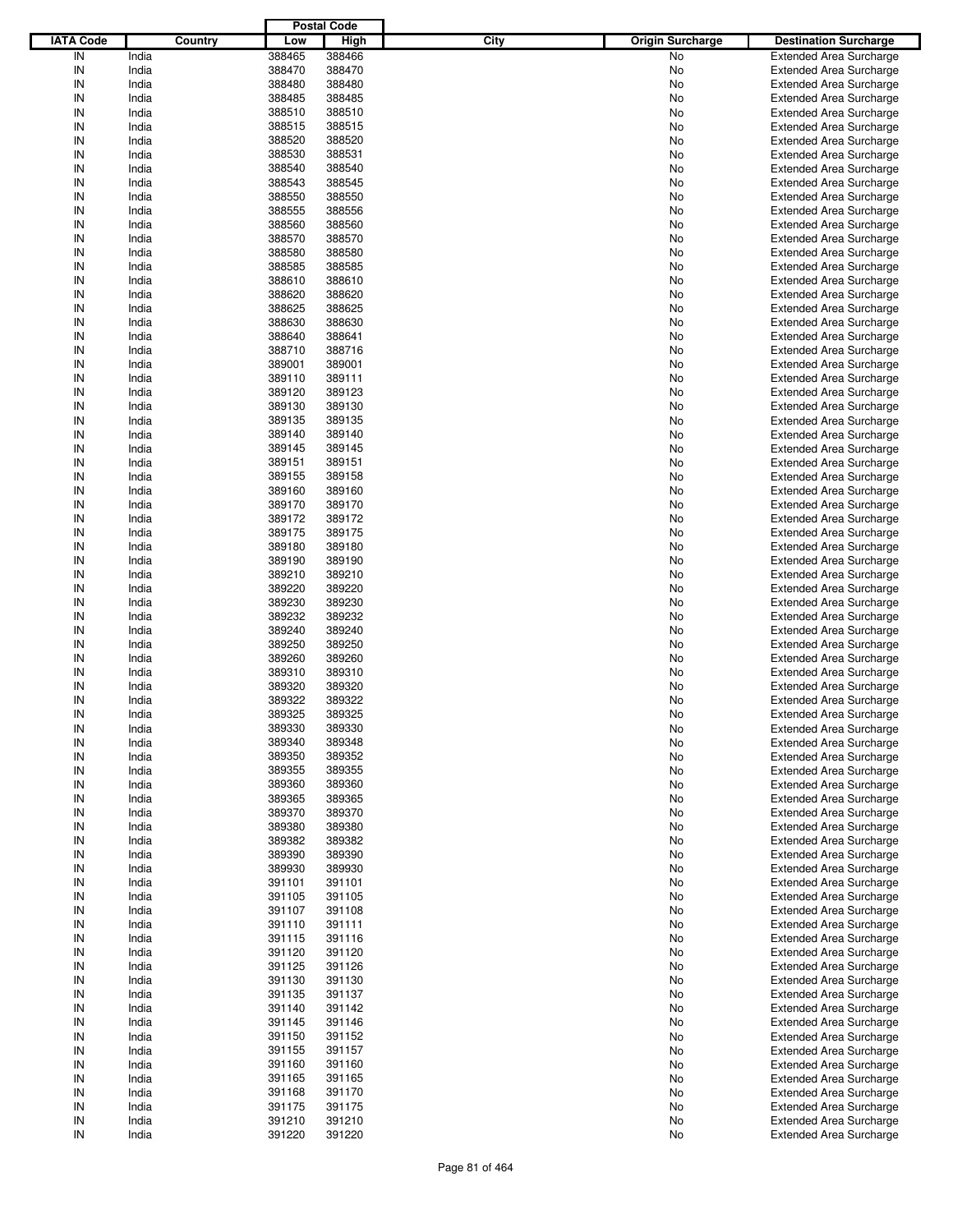| <b>IATA Code</b><br>Country<br><b>High</b><br>City<br>Low<br><b>Origin Surcharge</b><br><b>Destination Surcharge</b><br>IN<br>India<br>391230<br>391230<br>No<br><b>Extended Area Surcharge</b><br>IN<br>India<br>391240<br>391245<br>No<br><b>Extended Area Surcharge</b><br>IN<br>India<br>391250<br>391250<br>No<br><b>Extended Area Surcharge</b><br>IN<br>India<br>391421<br>391421<br>No<br><b>Extended Area Surcharge</b><br>IN<br>India<br>391430<br>391430<br>No<br><b>Extended Area Surcharge</b><br>IN<br>India<br>391441<br>391443<br>No<br><b>Extended Area Surcharge</b><br>IN<br>India<br>391445<br>391445<br>No<br><b>Extended Area Surcharge</b><br>IN<br>India<br>391450<br>391450<br>No<br><b>Extended Area Surcharge</b><br>IN<br>India<br>391460<br>391460<br>No<br><b>Extended Area Surcharge</b><br>IN<br>India<br>391530<br>391530<br>No<br><b>Extended Area Surcharge</b><br>IN<br>India<br>391535<br>391535<br>No<br><b>Extended Area Surcharge</b><br>IN<br>India<br>391745<br>391745<br>No<br><b>Extended Area Surcharge</b><br>IN<br>India<br>391770<br>391770<br>No<br><b>Extended Area Surcharge</b><br>IN<br>India<br>391773<br>391775<br>No<br><b>Extended Area Surcharge</b><br>IN<br>India<br>391810<br>391810<br>No<br><b>Extended Area Surcharge</b><br>IN<br>India<br>391815<br>391818<br>No<br><b>Extended Area Surcharge</b><br>IN<br>India<br>392013<br>392014<br>No<br><b>Extended Area Surcharge</b><br>IN<br>India<br>392020<br>392021<br>No<br><b>Extended Area Surcharge</b><br>IN<br>India<br>392025<br>392026<br>No<br><b>Extended Area Surcharge</b><br>IN<br>India<br>392030<br>392031<br>No<br><b>Extended Area Surcharge</b><br>IN<br>India<br>392035<br>392035<br>No<br><b>Extended Area Surcharge</b><br>IN<br>India<br>392040<br>392040<br>No<br><b>Extended Area Surcharge</b><br>IN<br>India<br>392110<br>392111<br>No<br><b>Extended Area Surcharge</b><br>IN<br>India<br>392115<br>392115<br>No<br><b>Extended Area Surcharge</b><br>IN<br>India<br>392130<br>392130<br>No<br><b>Extended Area Surcharge</b><br>IN<br>India<br>392140<br>392140<br>No<br><b>Extended Area Surcharge</b><br>IN<br>India<br>392150<br>392150<br>No<br><b>Extended Area Surcharge</b><br>IN<br>India<br>392153<br>392153<br>No<br><b>Extended Area Surcharge</b><br>IN<br>India<br>392155<br>392155<br>No<br><b>Extended Area Surcharge</b><br>IN<br>India<br>392160<br>392163<br>No<br><b>Extended Area Surcharge</b><br>IN<br>India<br>392165<br>392165<br>No<br><b>Extended Area Surcharge</b><br>IN<br>India<br>392170<br>392170<br>No<br><b>Extended Area Surcharge</b><br>IN<br>India<br>392180<br>392180<br>No<br><b>Extended Area Surcharge</b><br>IN<br>India<br>392210<br>392210<br>No<br><b>Extended Area Surcharge</b><br>IN<br>India<br>392220<br>392220<br>No<br><b>Extended Area Surcharge</b><br>IN<br>India<br>392230<br>392230<br>No<br><b>Extended Area Surcharge</b><br>IN<br>India<br>392240<br>392240<br>No<br><b>Extended Area Surcharge</b><br>IN<br>India<br>392310<br>392310<br>No<br><b>Extended Area Surcharge</b><br>IN<br>India<br>393016<br>393018<br>No<br><b>Extended Area Surcharge</b><br>IN<br>India<br>393020<br>393021<br>No<br><b>Extended Area Surcharge</b><br>IN<br>India<br>393025<br>393025<br>No<br><b>Extended Area Surcharge</b><br>IN<br>India<br>393030<br>393030<br>No<br><b>Extended Area Surcharge</b><br>IN<br>India<br>393040<br>393040<br>No<br><b>Extended Area Surcharge</b><br>IN<br>India<br>393050<br>393050<br>No<br><b>Extended Area Surcharge</b><br>IN<br>393105<br>393105<br>India<br>No<br><b>Extended Area Surcharge</b><br>IN<br>India<br>393107<br>393107<br>No<br><b>Extended Area Surcharge</b><br>IN<br>India<br>393110<br>393111<br>No<br><b>Extended Area Surcharge</b><br>IN<br>393115<br>393115<br>India<br><b>Extended Area Surcharge</b><br>No<br>IN<br>393120<br>India<br>393120<br>No<br><b>Extended Area Surcharge</b><br>India<br>393125<br>393125<br>IN<br>No<br><b>Extended Area Surcharge</b><br>IN<br>393130<br>393130<br>India<br>No<br><b>Extended Area Surcharge</b><br>IN<br>393135<br>393135<br>India<br>No<br><b>Extended Area Surcharge</b><br>IN<br>393140<br>India<br>393140<br>No<br><b>Extended Area Surcharge</b><br>IN<br>India<br>393145<br>393145<br>No<br><b>Extended Area Surcharge</b><br>IN<br>393150<br>393151<br>India<br>No<br><b>Extended Area Surcharge</b><br>IN<br>India<br>393155<br>393155<br>No<br><b>Extended Area Surcharge</b><br>IN<br>394101<br>India<br>394101<br>No<br><b>Extended Area Surcharge</b><br>IN<br>India<br>394105<br>394105<br>No<br><b>Extended Area Surcharge</b><br>IN<br>394110<br>India<br>394110<br>No<br><b>Extended Area Surcharge</b><br>IN<br>India<br>394114<br>394116<br>No<br><b>Extended Area Surcharge</b><br>IN<br>394120<br>India<br>394120<br>No<br><b>Extended Area Surcharge</b><br>IN<br>India<br>394125<br>394125<br>No<br><b>Extended Area Surcharge</b><br>IN<br>394130<br>394130<br>India<br>No<br><b>Extended Area Surcharge</b><br>IN<br>India<br>394140<br>394140<br>No<br><b>Extended Area Surcharge</b><br>IN<br>394150<br>India<br>394150<br>No<br><b>Extended Area Surcharge</b><br>IN<br>India<br>394155<br>394155<br>No<br><b>Extended Area Surcharge</b><br>IN<br>394160<br>394160<br>India<br>No<br><b>Extended Area Surcharge</b><br>IN<br>India<br>394163<br>394163<br>No<br><b>Extended Area Surcharge</b><br>IN<br>394170<br>India<br>394170<br>No<br><b>Extended Area Surcharge</b><br>IN<br>India<br>394180<br>394180<br>No<br><b>Extended Area Surcharge</b><br>IN<br>394185<br>India<br>394185<br>No<br><b>Extended Area Surcharge</b><br>IN<br>India<br>394190<br>394190<br>No<br><b>Extended Area Surcharge</b><br>IN<br>India<br>394235<br>394235<br>No<br><b>Extended Area Surcharge</b><br>IN<br>India<br>394240<br>394242<br>No<br><b>Extended Area Surcharge</b><br>IN<br>394244<br>India<br>394245<br>No<br><b>Extended Area Surcharge</b><br>IN<br>India<br>394250<br>394250<br>No<br><b>Extended Area Surcharge</b><br>IN<br>India<br>394305<br>394305<br>No<br><b>Extended Area Surcharge</b><br>IN<br>India<br>394310<br>394310<br>No<br><b>Extended Area Surcharge</b> |  | <b>Postal Code</b> |  |  |
|----------------------------------------------------------------------------------------------------------------------------------------------------------------------------------------------------------------------------------------------------------------------------------------------------------------------------------------------------------------------------------------------------------------------------------------------------------------------------------------------------------------------------------------------------------------------------------------------------------------------------------------------------------------------------------------------------------------------------------------------------------------------------------------------------------------------------------------------------------------------------------------------------------------------------------------------------------------------------------------------------------------------------------------------------------------------------------------------------------------------------------------------------------------------------------------------------------------------------------------------------------------------------------------------------------------------------------------------------------------------------------------------------------------------------------------------------------------------------------------------------------------------------------------------------------------------------------------------------------------------------------------------------------------------------------------------------------------------------------------------------------------------------------------------------------------------------------------------------------------------------------------------------------------------------------------------------------------------------------------------------------------------------------------------------------------------------------------------------------------------------------------------------------------------------------------------------------------------------------------------------------------------------------------------------------------------------------------------------------------------------------------------------------------------------------------------------------------------------------------------------------------------------------------------------------------------------------------------------------------------------------------------------------------------------------------------------------------------------------------------------------------------------------------------------------------------------------------------------------------------------------------------------------------------------------------------------------------------------------------------------------------------------------------------------------------------------------------------------------------------------------------------------------------------------------------------------------------------------------------------------------------------------------------------------------------------------------------------------------------------------------------------------------------------------------------------------------------------------------------------------------------------------------------------------------------------------------------------------------------------------------------------------------------------------------------------------------------------------------------------------------------------------------------------------------------------------------------------------------------------------------------------------------------------------------------------------------------------------------------------------------------------------------------------------------------------------------------------------------------------------------------------------------------------------------------------------------------------------------------------------------------------------------------------------------------------------------------------------------------------------------------------------------------------------------------------------------------------------------------------------------------------------------------------------------------------------------------------------------------------------------------------------------------------------------------------------------------------------------------------------------------------------------------------------------------------------------------------------------------------------------------------------------------------------------------------------------------------------------------------------------------------------------------------------------------------------------------------------------------------------------------------------------------------------------------------------------------------------------------------------------------------------------------------------------------------------------------------------------------------------------------------------------------------------------------------------------------------------------------------------------------------------------------------------------------------------------------------------------------------------------------------------------------------------------------------------------------------------------------------------------------------------------------------------------------------------------------------------------------------------------------------------------------------------------------------------------------------------------------------------------------------------------------------------------------------------------------------------------------------------------------------------------------------------------------------------------------|--|--------------------|--|--|
|                                                                                                                                                                                                                                                                                                                                                                                                                                                                                                                                                                                                                                                                                                                                                                                                                                                                                                                                                                                                                                                                                                                                                                                                                                                                                                                                                                                                                                                                                                                                                                                                                                                                                                                                                                                                                                                                                                                                                                                                                                                                                                                                                                                                                                                                                                                                                                                                                                                                                                                                                                                                                                                                                                                                                                                                                                                                                                                                                                                                                                                                                                                                                                                                                                                                                                                                                                                                                                                                                                                                                                                                                                                                                                                                                                                                                                                                                                                                                                                                                                                                                                                                                                                                                                                                                                                                                                                                                                                                                                                                                                                                                                                                                                                                                                                                                                                                                                                                                                                                                                                                                                                                                                                                                                                                                                                                                                                                                                                                                                                                                                                                                                                                                                                                                                                                                                                                                                                                                                                                                                                                                                                                                                                                                |  |                    |  |  |
|                                                                                                                                                                                                                                                                                                                                                                                                                                                                                                                                                                                                                                                                                                                                                                                                                                                                                                                                                                                                                                                                                                                                                                                                                                                                                                                                                                                                                                                                                                                                                                                                                                                                                                                                                                                                                                                                                                                                                                                                                                                                                                                                                                                                                                                                                                                                                                                                                                                                                                                                                                                                                                                                                                                                                                                                                                                                                                                                                                                                                                                                                                                                                                                                                                                                                                                                                                                                                                                                                                                                                                                                                                                                                                                                                                                                                                                                                                                                                                                                                                                                                                                                                                                                                                                                                                                                                                                                                                                                                                                                                                                                                                                                                                                                                                                                                                                                                                                                                                                                                                                                                                                                                                                                                                                                                                                                                                                                                                                                                                                                                                                                                                                                                                                                                                                                                                                                                                                                                                                                                                                                                                                                                                                                                |  |                    |  |  |
|                                                                                                                                                                                                                                                                                                                                                                                                                                                                                                                                                                                                                                                                                                                                                                                                                                                                                                                                                                                                                                                                                                                                                                                                                                                                                                                                                                                                                                                                                                                                                                                                                                                                                                                                                                                                                                                                                                                                                                                                                                                                                                                                                                                                                                                                                                                                                                                                                                                                                                                                                                                                                                                                                                                                                                                                                                                                                                                                                                                                                                                                                                                                                                                                                                                                                                                                                                                                                                                                                                                                                                                                                                                                                                                                                                                                                                                                                                                                                                                                                                                                                                                                                                                                                                                                                                                                                                                                                                                                                                                                                                                                                                                                                                                                                                                                                                                                                                                                                                                                                                                                                                                                                                                                                                                                                                                                                                                                                                                                                                                                                                                                                                                                                                                                                                                                                                                                                                                                                                                                                                                                                                                                                                                                                |  |                    |  |  |
|                                                                                                                                                                                                                                                                                                                                                                                                                                                                                                                                                                                                                                                                                                                                                                                                                                                                                                                                                                                                                                                                                                                                                                                                                                                                                                                                                                                                                                                                                                                                                                                                                                                                                                                                                                                                                                                                                                                                                                                                                                                                                                                                                                                                                                                                                                                                                                                                                                                                                                                                                                                                                                                                                                                                                                                                                                                                                                                                                                                                                                                                                                                                                                                                                                                                                                                                                                                                                                                                                                                                                                                                                                                                                                                                                                                                                                                                                                                                                                                                                                                                                                                                                                                                                                                                                                                                                                                                                                                                                                                                                                                                                                                                                                                                                                                                                                                                                                                                                                                                                                                                                                                                                                                                                                                                                                                                                                                                                                                                                                                                                                                                                                                                                                                                                                                                                                                                                                                                                                                                                                                                                                                                                                                                                |  |                    |  |  |
|                                                                                                                                                                                                                                                                                                                                                                                                                                                                                                                                                                                                                                                                                                                                                                                                                                                                                                                                                                                                                                                                                                                                                                                                                                                                                                                                                                                                                                                                                                                                                                                                                                                                                                                                                                                                                                                                                                                                                                                                                                                                                                                                                                                                                                                                                                                                                                                                                                                                                                                                                                                                                                                                                                                                                                                                                                                                                                                                                                                                                                                                                                                                                                                                                                                                                                                                                                                                                                                                                                                                                                                                                                                                                                                                                                                                                                                                                                                                                                                                                                                                                                                                                                                                                                                                                                                                                                                                                                                                                                                                                                                                                                                                                                                                                                                                                                                                                                                                                                                                                                                                                                                                                                                                                                                                                                                                                                                                                                                                                                                                                                                                                                                                                                                                                                                                                                                                                                                                                                                                                                                                                                                                                                                                                |  |                    |  |  |
|                                                                                                                                                                                                                                                                                                                                                                                                                                                                                                                                                                                                                                                                                                                                                                                                                                                                                                                                                                                                                                                                                                                                                                                                                                                                                                                                                                                                                                                                                                                                                                                                                                                                                                                                                                                                                                                                                                                                                                                                                                                                                                                                                                                                                                                                                                                                                                                                                                                                                                                                                                                                                                                                                                                                                                                                                                                                                                                                                                                                                                                                                                                                                                                                                                                                                                                                                                                                                                                                                                                                                                                                                                                                                                                                                                                                                                                                                                                                                                                                                                                                                                                                                                                                                                                                                                                                                                                                                                                                                                                                                                                                                                                                                                                                                                                                                                                                                                                                                                                                                                                                                                                                                                                                                                                                                                                                                                                                                                                                                                                                                                                                                                                                                                                                                                                                                                                                                                                                                                                                                                                                                                                                                                                                                |  |                    |  |  |
|                                                                                                                                                                                                                                                                                                                                                                                                                                                                                                                                                                                                                                                                                                                                                                                                                                                                                                                                                                                                                                                                                                                                                                                                                                                                                                                                                                                                                                                                                                                                                                                                                                                                                                                                                                                                                                                                                                                                                                                                                                                                                                                                                                                                                                                                                                                                                                                                                                                                                                                                                                                                                                                                                                                                                                                                                                                                                                                                                                                                                                                                                                                                                                                                                                                                                                                                                                                                                                                                                                                                                                                                                                                                                                                                                                                                                                                                                                                                                                                                                                                                                                                                                                                                                                                                                                                                                                                                                                                                                                                                                                                                                                                                                                                                                                                                                                                                                                                                                                                                                                                                                                                                                                                                                                                                                                                                                                                                                                                                                                                                                                                                                                                                                                                                                                                                                                                                                                                                                                                                                                                                                                                                                                                                                |  |                    |  |  |
|                                                                                                                                                                                                                                                                                                                                                                                                                                                                                                                                                                                                                                                                                                                                                                                                                                                                                                                                                                                                                                                                                                                                                                                                                                                                                                                                                                                                                                                                                                                                                                                                                                                                                                                                                                                                                                                                                                                                                                                                                                                                                                                                                                                                                                                                                                                                                                                                                                                                                                                                                                                                                                                                                                                                                                                                                                                                                                                                                                                                                                                                                                                                                                                                                                                                                                                                                                                                                                                                                                                                                                                                                                                                                                                                                                                                                                                                                                                                                                                                                                                                                                                                                                                                                                                                                                                                                                                                                                                                                                                                                                                                                                                                                                                                                                                                                                                                                                                                                                                                                                                                                                                                                                                                                                                                                                                                                                                                                                                                                                                                                                                                                                                                                                                                                                                                                                                                                                                                                                                                                                                                                                                                                                                                                |  |                    |  |  |
|                                                                                                                                                                                                                                                                                                                                                                                                                                                                                                                                                                                                                                                                                                                                                                                                                                                                                                                                                                                                                                                                                                                                                                                                                                                                                                                                                                                                                                                                                                                                                                                                                                                                                                                                                                                                                                                                                                                                                                                                                                                                                                                                                                                                                                                                                                                                                                                                                                                                                                                                                                                                                                                                                                                                                                                                                                                                                                                                                                                                                                                                                                                                                                                                                                                                                                                                                                                                                                                                                                                                                                                                                                                                                                                                                                                                                                                                                                                                                                                                                                                                                                                                                                                                                                                                                                                                                                                                                                                                                                                                                                                                                                                                                                                                                                                                                                                                                                                                                                                                                                                                                                                                                                                                                                                                                                                                                                                                                                                                                                                                                                                                                                                                                                                                                                                                                                                                                                                                                                                                                                                                                                                                                                                                                |  |                    |  |  |
|                                                                                                                                                                                                                                                                                                                                                                                                                                                                                                                                                                                                                                                                                                                                                                                                                                                                                                                                                                                                                                                                                                                                                                                                                                                                                                                                                                                                                                                                                                                                                                                                                                                                                                                                                                                                                                                                                                                                                                                                                                                                                                                                                                                                                                                                                                                                                                                                                                                                                                                                                                                                                                                                                                                                                                                                                                                                                                                                                                                                                                                                                                                                                                                                                                                                                                                                                                                                                                                                                                                                                                                                                                                                                                                                                                                                                                                                                                                                                                                                                                                                                                                                                                                                                                                                                                                                                                                                                                                                                                                                                                                                                                                                                                                                                                                                                                                                                                                                                                                                                                                                                                                                                                                                                                                                                                                                                                                                                                                                                                                                                                                                                                                                                                                                                                                                                                                                                                                                                                                                                                                                                                                                                                                                                |  |                    |  |  |
|                                                                                                                                                                                                                                                                                                                                                                                                                                                                                                                                                                                                                                                                                                                                                                                                                                                                                                                                                                                                                                                                                                                                                                                                                                                                                                                                                                                                                                                                                                                                                                                                                                                                                                                                                                                                                                                                                                                                                                                                                                                                                                                                                                                                                                                                                                                                                                                                                                                                                                                                                                                                                                                                                                                                                                                                                                                                                                                                                                                                                                                                                                                                                                                                                                                                                                                                                                                                                                                                                                                                                                                                                                                                                                                                                                                                                                                                                                                                                                                                                                                                                                                                                                                                                                                                                                                                                                                                                                                                                                                                                                                                                                                                                                                                                                                                                                                                                                                                                                                                                                                                                                                                                                                                                                                                                                                                                                                                                                                                                                                                                                                                                                                                                                                                                                                                                                                                                                                                                                                                                                                                                                                                                                                                                |  |                    |  |  |
|                                                                                                                                                                                                                                                                                                                                                                                                                                                                                                                                                                                                                                                                                                                                                                                                                                                                                                                                                                                                                                                                                                                                                                                                                                                                                                                                                                                                                                                                                                                                                                                                                                                                                                                                                                                                                                                                                                                                                                                                                                                                                                                                                                                                                                                                                                                                                                                                                                                                                                                                                                                                                                                                                                                                                                                                                                                                                                                                                                                                                                                                                                                                                                                                                                                                                                                                                                                                                                                                                                                                                                                                                                                                                                                                                                                                                                                                                                                                                                                                                                                                                                                                                                                                                                                                                                                                                                                                                                                                                                                                                                                                                                                                                                                                                                                                                                                                                                                                                                                                                                                                                                                                                                                                                                                                                                                                                                                                                                                                                                                                                                                                                                                                                                                                                                                                                                                                                                                                                                                                                                                                                                                                                                                                                |  |                    |  |  |
|                                                                                                                                                                                                                                                                                                                                                                                                                                                                                                                                                                                                                                                                                                                                                                                                                                                                                                                                                                                                                                                                                                                                                                                                                                                                                                                                                                                                                                                                                                                                                                                                                                                                                                                                                                                                                                                                                                                                                                                                                                                                                                                                                                                                                                                                                                                                                                                                                                                                                                                                                                                                                                                                                                                                                                                                                                                                                                                                                                                                                                                                                                                                                                                                                                                                                                                                                                                                                                                                                                                                                                                                                                                                                                                                                                                                                                                                                                                                                                                                                                                                                                                                                                                                                                                                                                                                                                                                                                                                                                                                                                                                                                                                                                                                                                                                                                                                                                                                                                                                                                                                                                                                                                                                                                                                                                                                                                                                                                                                                                                                                                                                                                                                                                                                                                                                                                                                                                                                                                                                                                                                                                                                                                                                                |  |                    |  |  |
|                                                                                                                                                                                                                                                                                                                                                                                                                                                                                                                                                                                                                                                                                                                                                                                                                                                                                                                                                                                                                                                                                                                                                                                                                                                                                                                                                                                                                                                                                                                                                                                                                                                                                                                                                                                                                                                                                                                                                                                                                                                                                                                                                                                                                                                                                                                                                                                                                                                                                                                                                                                                                                                                                                                                                                                                                                                                                                                                                                                                                                                                                                                                                                                                                                                                                                                                                                                                                                                                                                                                                                                                                                                                                                                                                                                                                                                                                                                                                                                                                                                                                                                                                                                                                                                                                                                                                                                                                                                                                                                                                                                                                                                                                                                                                                                                                                                                                                                                                                                                                                                                                                                                                                                                                                                                                                                                                                                                                                                                                                                                                                                                                                                                                                                                                                                                                                                                                                                                                                                                                                                                                                                                                                                                                |  |                    |  |  |
|                                                                                                                                                                                                                                                                                                                                                                                                                                                                                                                                                                                                                                                                                                                                                                                                                                                                                                                                                                                                                                                                                                                                                                                                                                                                                                                                                                                                                                                                                                                                                                                                                                                                                                                                                                                                                                                                                                                                                                                                                                                                                                                                                                                                                                                                                                                                                                                                                                                                                                                                                                                                                                                                                                                                                                                                                                                                                                                                                                                                                                                                                                                                                                                                                                                                                                                                                                                                                                                                                                                                                                                                                                                                                                                                                                                                                                                                                                                                                                                                                                                                                                                                                                                                                                                                                                                                                                                                                                                                                                                                                                                                                                                                                                                                                                                                                                                                                                                                                                                                                                                                                                                                                                                                                                                                                                                                                                                                                                                                                                                                                                                                                                                                                                                                                                                                                                                                                                                                                                                                                                                                                                                                                                                                                |  |                    |  |  |
|                                                                                                                                                                                                                                                                                                                                                                                                                                                                                                                                                                                                                                                                                                                                                                                                                                                                                                                                                                                                                                                                                                                                                                                                                                                                                                                                                                                                                                                                                                                                                                                                                                                                                                                                                                                                                                                                                                                                                                                                                                                                                                                                                                                                                                                                                                                                                                                                                                                                                                                                                                                                                                                                                                                                                                                                                                                                                                                                                                                                                                                                                                                                                                                                                                                                                                                                                                                                                                                                                                                                                                                                                                                                                                                                                                                                                                                                                                                                                                                                                                                                                                                                                                                                                                                                                                                                                                                                                                                                                                                                                                                                                                                                                                                                                                                                                                                                                                                                                                                                                                                                                                                                                                                                                                                                                                                                                                                                                                                                                                                                                                                                                                                                                                                                                                                                                                                                                                                                                                                                                                                                                                                                                                                                                |  |                    |  |  |
|                                                                                                                                                                                                                                                                                                                                                                                                                                                                                                                                                                                                                                                                                                                                                                                                                                                                                                                                                                                                                                                                                                                                                                                                                                                                                                                                                                                                                                                                                                                                                                                                                                                                                                                                                                                                                                                                                                                                                                                                                                                                                                                                                                                                                                                                                                                                                                                                                                                                                                                                                                                                                                                                                                                                                                                                                                                                                                                                                                                                                                                                                                                                                                                                                                                                                                                                                                                                                                                                                                                                                                                                                                                                                                                                                                                                                                                                                                                                                                                                                                                                                                                                                                                                                                                                                                                                                                                                                                                                                                                                                                                                                                                                                                                                                                                                                                                                                                                                                                                                                                                                                                                                                                                                                                                                                                                                                                                                                                                                                                                                                                                                                                                                                                                                                                                                                                                                                                                                                                                                                                                                                                                                                                                                                |  |                    |  |  |
|                                                                                                                                                                                                                                                                                                                                                                                                                                                                                                                                                                                                                                                                                                                                                                                                                                                                                                                                                                                                                                                                                                                                                                                                                                                                                                                                                                                                                                                                                                                                                                                                                                                                                                                                                                                                                                                                                                                                                                                                                                                                                                                                                                                                                                                                                                                                                                                                                                                                                                                                                                                                                                                                                                                                                                                                                                                                                                                                                                                                                                                                                                                                                                                                                                                                                                                                                                                                                                                                                                                                                                                                                                                                                                                                                                                                                                                                                                                                                                                                                                                                                                                                                                                                                                                                                                                                                                                                                                                                                                                                                                                                                                                                                                                                                                                                                                                                                                                                                                                                                                                                                                                                                                                                                                                                                                                                                                                                                                                                                                                                                                                                                                                                                                                                                                                                                                                                                                                                                                                                                                                                                                                                                                                                                |  |                    |  |  |
|                                                                                                                                                                                                                                                                                                                                                                                                                                                                                                                                                                                                                                                                                                                                                                                                                                                                                                                                                                                                                                                                                                                                                                                                                                                                                                                                                                                                                                                                                                                                                                                                                                                                                                                                                                                                                                                                                                                                                                                                                                                                                                                                                                                                                                                                                                                                                                                                                                                                                                                                                                                                                                                                                                                                                                                                                                                                                                                                                                                                                                                                                                                                                                                                                                                                                                                                                                                                                                                                                                                                                                                                                                                                                                                                                                                                                                                                                                                                                                                                                                                                                                                                                                                                                                                                                                                                                                                                                                                                                                                                                                                                                                                                                                                                                                                                                                                                                                                                                                                                                                                                                                                                                                                                                                                                                                                                                                                                                                                                                                                                                                                                                                                                                                                                                                                                                                                                                                                                                                                                                                                                                                                                                                                                                |  |                    |  |  |
|                                                                                                                                                                                                                                                                                                                                                                                                                                                                                                                                                                                                                                                                                                                                                                                                                                                                                                                                                                                                                                                                                                                                                                                                                                                                                                                                                                                                                                                                                                                                                                                                                                                                                                                                                                                                                                                                                                                                                                                                                                                                                                                                                                                                                                                                                                                                                                                                                                                                                                                                                                                                                                                                                                                                                                                                                                                                                                                                                                                                                                                                                                                                                                                                                                                                                                                                                                                                                                                                                                                                                                                                                                                                                                                                                                                                                                                                                                                                                                                                                                                                                                                                                                                                                                                                                                                                                                                                                                                                                                                                                                                                                                                                                                                                                                                                                                                                                                                                                                                                                                                                                                                                                                                                                                                                                                                                                                                                                                                                                                                                                                                                                                                                                                                                                                                                                                                                                                                                                                                                                                                                                                                                                                                                                |  |                    |  |  |
|                                                                                                                                                                                                                                                                                                                                                                                                                                                                                                                                                                                                                                                                                                                                                                                                                                                                                                                                                                                                                                                                                                                                                                                                                                                                                                                                                                                                                                                                                                                                                                                                                                                                                                                                                                                                                                                                                                                                                                                                                                                                                                                                                                                                                                                                                                                                                                                                                                                                                                                                                                                                                                                                                                                                                                                                                                                                                                                                                                                                                                                                                                                                                                                                                                                                                                                                                                                                                                                                                                                                                                                                                                                                                                                                                                                                                                                                                                                                                                                                                                                                                                                                                                                                                                                                                                                                                                                                                                                                                                                                                                                                                                                                                                                                                                                                                                                                                                                                                                                                                                                                                                                                                                                                                                                                                                                                                                                                                                                                                                                                                                                                                                                                                                                                                                                                                                                                                                                                                                                                                                                                                                                                                                                                                |  |                    |  |  |
|                                                                                                                                                                                                                                                                                                                                                                                                                                                                                                                                                                                                                                                                                                                                                                                                                                                                                                                                                                                                                                                                                                                                                                                                                                                                                                                                                                                                                                                                                                                                                                                                                                                                                                                                                                                                                                                                                                                                                                                                                                                                                                                                                                                                                                                                                                                                                                                                                                                                                                                                                                                                                                                                                                                                                                                                                                                                                                                                                                                                                                                                                                                                                                                                                                                                                                                                                                                                                                                                                                                                                                                                                                                                                                                                                                                                                                                                                                                                                                                                                                                                                                                                                                                                                                                                                                                                                                                                                                                                                                                                                                                                                                                                                                                                                                                                                                                                                                                                                                                                                                                                                                                                                                                                                                                                                                                                                                                                                                                                                                                                                                                                                                                                                                                                                                                                                                                                                                                                                                                                                                                                                                                                                                                                                |  |                    |  |  |
|                                                                                                                                                                                                                                                                                                                                                                                                                                                                                                                                                                                                                                                                                                                                                                                                                                                                                                                                                                                                                                                                                                                                                                                                                                                                                                                                                                                                                                                                                                                                                                                                                                                                                                                                                                                                                                                                                                                                                                                                                                                                                                                                                                                                                                                                                                                                                                                                                                                                                                                                                                                                                                                                                                                                                                                                                                                                                                                                                                                                                                                                                                                                                                                                                                                                                                                                                                                                                                                                                                                                                                                                                                                                                                                                                                                                                                                                                                                                                                                                                                                                                                                                                                                                                                                                                                                                                                                                                                                                                                                                                                                                                                                                                                                                                                                                                                                                                                                                                                                                                                                                                                                                                                                                                                                                                                                                                                                                                                                                                                                                                                                                                                                                                                                                                                                                                                                                                                                                                                                                                                                                                                                                                                                                                |  |                    |  |  |
|                                                                                                                                                                                                                                                                                                                                                                                                                                                                                                                                                                                                                                                                                                                                                                                                                                                                                                                                                                                                                                                                                                                                                                                                                                                                                                                                                                                                                                                                                                                                                                                                                                                                                                                                                                                                                                                                                                                                                                                                                                                                                                                                                                                                                                                                                                                                                                                                                                                                                                                                                                                                                                                                                                                                                                                                                                                                                                                                                                                                                                                                                                                                                                                                                                                                                                                                                                                                                                                                                                                                                                                                                                                                                                                                                                                                                                                                                                                                                                                                                                                                                                                                                                                                                                                                                                                                                                                                                                                                                                                                                                                                                                                                                                                                                                                                                                                                                                                                                                                                                                                                                                                                                                                                                                                                                                                                                                                                                                                                                                                                                                                                                                                                                                                                                                                                                                                                                                                                                                                                                                                                                                                                                                                                                |  |                    |  |  |
|                                                                                                                                                                                                                                                                                                                                                                                                                                                                                                                                                                                                                                                                                                                                                                                                                                                                                                                                                                                                                                                                                                                                                                                                                                                                                                                                                                                                                                                                                                                                                                                                                                                                                                                                                                                                                                                                                                                                                                                                                                                                                                                                                                                                                                                                                                                                                                                                                                                                                                                                                                                                                                                                                                                                                                                                                                                                                                                                                                                                                                                                                                                                                                                                                                                                                                                                                                                                                                                                                                                                                                                                                                                                                                                                                                                                                                                                                                                                                                                                                                                                                                                                                                                                                                                                                                                                                                                                                                                                                                                                                                                                                                                                                                                                                                                                                                                                                                                                                                                                                                                                                                                                                                                                                                                                                                                                                                                                                                                                                                                                                                                                                                                                                                                                                                                                                                                                                                                                                                                                                                                                                                                                                                                                                |  |                    |  |  |
|                                                                                                                                                                                                                                                                                                                                                                                                                                                                                                                                                                                                                                                                                                                                                                                                                                                                                                                                                                                                                                                                                                                                                                                                                                                                                                                                                                                                                                                                                                                                                                                                                                                                                                                                                                                                                                                                                                                                                                                                                                                                                                                                                                                                                                                                                                                                                                                                                                                                                                                                                                                                                                                                                                                                                                                                                                                                                                                                                                                                                                                                                                                                                                                                                                                                                                                                                                                                                                                                                                                                                                                                                                                                                                                                                                                                                                                                                                                                                                                                                                                                                                                                                                                                                                                                                                                                                                                                                                                                                                                                                                                                                                                                                                                                                                                                                                                                                                                                                                                                                                                                                                                                                                                                                                                                                                                                                                                                                                                                                                                                                                                                                                                                                                                                                                                                                                                                                                                                                                                                                                                                                                                                                                                                                |  |                    |  |  |
|                                                                                                                                                                                                                                                                                                                                                                                                                                                                                                                                                                                                                                                                                                                                                                                                                                                                                                                                                                                                                                                                                                                                                                                                                                                                                                                                                                                                                                                                                                                                                                                                                                                                                                                                                                                                                                                                                                                                                                                                                                                                                                                                                                                                                                                                                                                                                                                                                                                                                                                                                                                                                                                                                                                                                                                                                                                                                                                                                                                                                                                                                                                                                                                                                                                                                                                                                                                                                                                                                                                                                                                                                                                                                                                                                                                                                                                                                                                                                                                                                                                                                                                                                                                                                                                                                                                                                                                                                                                                                                                                                                                                                                                                                                                                                                                                                                                                                                                                                                                                                                                                                                                                                                                                                                                                                                                                                                                                                                                                                                                                                                                                                                                                                                                                                                                                                                                                                                                                                                                                                                                                                                                                                                                                                |  |                    |  |  |
|                                                                                                                                                                                                                                                                                                                                                                                                                                                                                                                                                                                                                                                                                                                                                                                                                                                                                                                                                                                                                                                                                                                                                                                                                                                                                                                                                                                                                                                                                                                                                                                                                                                                                                                                                                                                                                                                                                                                                                                                                                                                                                                                                                                                                                                                                                                                                                                                                                                                                                                                                                                                                                                                                                                                                                                                                                                                                                                                                                                                                                                                                                                                                                                                                                                                                                                                                                                                                                                                                                                                                                                                                                                                                                                                                                                                                                                                                                                                                                                                                                                                                                                                                                                                                                                                                                                                                                                                                                                                                                                                                                                                                                                                                                                                                                                                                                                                                                                                                                                                                                                                                                                                                                                                                                                                                                                                                                                                                                                                                                                                                                                                                                                                                                                                                                                                                                                                                                                                                                                                                                                                                                                                                                                                                |  |                    |  |  |
|                                                                                                                                                                                                                                                                                                                                                                                                                                                                                                                                                                                                                                                                                                                                                                                                                                                                                                                                                                                                                                                                                                                                                                                                                                                                                                                                                                                                                                                                                                                                                                                                                                                                                                                                                                                                                                                                                                                                                                                                                                                                                                                                                                                                                                                                                                                                                                                                                                                                                                                                                                                                                                                                                                                                                                                                                                                                                                                                                                                                                                                                                                                                                                                                                                                                                                                                                                                                                                                                                                                                                                                                                                                                                                                                                                                                                                                                                                                                                                                                                                                                                                                                                                                                                                                                                                                                                                                                                                                                                                                                                                                                                                                                                                                                                                                                                                                                                                                                                                                                                                                                                                                                                                                                                                                                                                                                                                                                                                                                                                                                                                                                                                                                                                                                                                                                                                                                                                                                                                                                                                                                                                                                                                                                                |  |                    |  |  |
|                                                                                                                                                                                                                                                                                                                                                                                                                                                                                                                                                                                                                                                                                                                                                                                                                                                                                                                                                                                                                                                                                                                                                                                                                                                                                                                                                                                                                                                                                                                                                                                                                                                                                                                                                                                                                                                                                                                                                                                                                                                                                                                                                                                                                                                                                                                                                                                                                                                                                                                                                                                                                                                                                                                                                                                                                                                                                                                                                                                                                                                                                                                                                                                                                                                                                                                                                                                                                                                                                                                                                                                                                                                                                                                                                                                                                                                                                                                                                                                                                                                                                                                                                                                                                                                                                                                                                                                                                                                                                                                                                                                                                                                                                                                                                                                                                                                                                                                                                                                                                                                                                                                                                                                                                                                                                                                                                                                                                                                                                                                                                                                                                                                                                                                                                                                                                                                                                                                                                                                                                                                                                                                                                                                                                |  |                    |  |  |
|                                                                                                                                                                                                                                                                                                                                                                                                                                                                                                                                                                                                                                                                                                                                                                                                                                                                                                                                                                                                                                                                                                                                                                                                                                                                                                                                                                                                                                                                                                                                                                                                                                                                                                                                                                                                                                                                                                                                                                                                                                                                                                                                                                                                                                                                                                                                                                                                                                                                                                                                                                                                                                                                                                                                                                                                                                                                                                                                                                                                                                                                                                                                                                                                                                                                                                                                                                                                                                                                                                                                                                                                                                                                                                                                                                                                                                                                                                                                                                                                                                                                                                                                                                                                                                                                                                                                                                                                                                                                                                                                                                                                                                                                                                                                                                                                                                                                                                                                                                                                                                                                                                                                                                                                                                                                                                                                                                                                                                                                                                                                                                                                                                                                                                                                                                                                                                                                                                                                                                                                                                                                                                                                                                                                                |  |                    |  |  |
|                                                                                                                                                                                                                                                                                                                                                                                                                                                                                                                                                                                                                                                                                                                                                                                                                                                                                                                                                                                                                                                                                                                                                                                                                                                                                                                                                                                                                                                                                                                                                                                                                                                                                                                                                                                                                                                                                                                                                                                                                                                                                                                                                                                                                                                                                                                                                                                                                                                                                                                                                                                                                                                                                                                                                                                                                                                                                                                                                                                                                                                                                                                                                                                                                                                                                                                                                                                                                                                                                                                                                                                                                                                                                                                                                                                                                                                                                                                                                                                                                                                                                                                                                                                                                                                                                                                                                                                                                                                                                                                                                                                                                                                                                                                                                                                                                                                                                                                                                                                                                                                                                                                                                                                                                                                                                                                                                                                                                                                                                                                                                                                                                                                                                                                                                                                                                                                                                                                                                                                                                                                                                                                                                                                                                |  |                    |  |  |
|                                                                                                                                                                                                                                                                                                                                                                                                                                                                                                                                                                                                                                                                                                                                                                                                                                                                                                                                                                                                                                                                                                                                                                                                                                                                                                                                                                                                                                                                                                                                                                                                                                                                                                                                                                                                                                                                                                                                                                                                                                                                                                                                                                                                                                                                                                                                                                                                                                                                                                                                                                                                                                                                                                                                                                                                                                                                                                                                                                                                                                                                                                                                                                                                                                                                                                                                                                                                                                                                                                                                                                                                                                                                                                                                                                                                                                                                                                                                                                                                                                                                                                                                                                                                                                                                                                                                                                                                                                                                                                                                                                                                                                                                                                                                                                                                                                                                                                                                                                                                                                                                                                                                                                                                                                                                                                                                                                                                                                                                                                                                                                                                                                                                                                                                                                                                                                                                                                                                                                                                                                                                                                                                                                                                                |  |                    |  |  |
|                                                                                                                                                                                                                                                                                                                                                                                                                                                                                                                                                                                                                                                                                                                                                                                                                                                                                                                                                                                                                                                                                                                                                                                                                                                                                                                                                                                                                                                                                                                                                                                                                                                                                                                                                                                                                                                                                                                                                                                                                                                                                                                                                                                                                                                                                                                                                                                                                                                                                                                                                                                                                                                                                                                                                                                                                                                                                                                                                                                                                                                                                                                                                                                                                                                                                                                                                                                                                                                                                                                                                                                                                                                                                                                                                                                                                                                                                                                                                                                                                                                                                                                                                                                                                                                                                                                                                                                                                                                                                                                                                                                                                                                                                                                                                                                                                                                                                                                                                                                                                                                                                                                                                                                                                                                                                                                                                                                                                                                                                                                                                                                                                                                                                                                                                                                                                                                                                                                                                                                                                                                                                                                                                                                                                |  |                    |  |  |
|                                                                                                                                                                                                                                                                                                                                                                                                                                                                                                                                                                                                                                                                                                                                                                                                                                                                                                                                                                                                                                                                                                                                                                                                                                                                                                                                                                                                                                                                                                                                                                                                                                                                                                                                                                                                                                                                                                                                                                                                                                                                                                                                                                                                                                                                                                                                                                                                                                                                                                                                                                                                                                                                                                                                                                                                                                                                                                                                                                                                                                                                                                                                                                                                                                                                                                                                                                                                                                                                                                                                                                                                                                                                                                                                                                                                                                                                                                                                                                                                                                                                                                                                                                                                                                                                                                                                                                                                                                                                                                                                                                                                                                                                                                                                                                                                                                                                                                                                                                                                                                                                                                                                                                                                                                                                                                                                                                                                                                                                                                                                                                                                                                                                                                                                                                                                                                                                                                                                                                                                                                                                                                                                                                                                                |  |                    |  |  |
|                                                                                                                                                                                                                                                                                                                                                                                                                                                                                                                                                                                                                                                                                                                                                                                                                                                                                                                                                                                                                                                                                                                                                                                                                                                                                                                                                                                                                                                                                                                                                                                                                                                                                                                                                                                                                                                                                                                                                                                                                                                                                                                                                                                                                                                                                                                                                                                                                                                                                                                                                                                                                                                                                                                                                                                                                                                                                                                                                                                                                                                                                                                                                                                                                                                                                                                                                                                                                                                                                                                                                                                                                                                                                                                                                                                                                                                                                                                                                                                                                                                                                                                                                                                                                                                                                                                                                                                                                                                                                                                                                                                                                                                                                                                                                                                                                                                                                                                                                                                                                                                                                                                                                                                                                                                                                                                                                                                                                                                                                                                                                                                                                                                                                                                                                                                                                                                                                                                                                                                                                                                                                                                                                                                                                |  |                    |  |  |
|                                                                                                                                                                                                                                                                                                                                                                                                                                                                                                                                                                                                                                                                                                                                                                                                                                                                                                                                                                                                                                                                                                                                                                                                                                                                                                                                                                                                                                                                                                                                                                                                                                                                                                                                                                                                                                                                                                                                                                                                                                                                                                                                                                                                                                                                                                                                                                                                                                                                                                                                                                                                                                                                                                                                                                                                                                                                                                                                                                                                                                                                                                                                                                                                                                                                                                                                                                                                                                                                                                                                                                                                                                                                                                                                                                                                                                                                                                                                                                                                                                                                                                                                                                                                                                                                                                                                                                                                                                                                                                                                                                                                                                                                                                                                                                                                                                                                                                                                                                                                                                                                                                                                                                                                                                                                                                                                                                                                                                                                                                                                                                                                                                                                                                                                                                                                                                                                                                                                                                                                                                                                                                                                                                                                                |  |                    |  |  |
|                                                                                                                                                                                                                                                                                                                                                                                                                                                                                                                                                                                                                                                                                                                                                                                                                                                                                                                                                                                                                                                                                                                                                                                                                                                                                                                                                                                                                                                                                                                                                                                                                                                                                                                                                                                                                                                                                                                                                                                                                                                                                                                                                                                                                                                                                                                                                                                                                                                                                                                                                                                                                                                                                                                                                                                                                                                                                                                                                                                                                                                                                                                                                                                                                                                                                                                                                                                                                                                                                                                                                                                                                                                                                                                                                                                                                                                                                                                                                                                                                                                                                                                                                                                                                                                                                                                                                                                                                                                                                                                                                                                                                                                                                                                                                                                                                                                                                                                                                                                                                                                                                                                                                                                                                                                                                                                                                                                                                                                                                                                                                                                                                                                                                                                                                                                                                                                                                                                                                                                                                                                                                                                                                                                                                |  |                    |  |  |
|                                                                                                                                                                                                                                                                                                                                                                                                                                                                                                                                                                                                                                                                                                                                                                                                                                                                                                                                                                                                                                                                                                                                                                                                                                                                                                                                                                                                                                                                                                                                                                                                                                                                                                                                                                                                                                                                                                                                                                                                                                                                                                                                                                                                                                                                                                                                                                                                                                                                                                                                                                                                                                                                                                                                                                                                                                                                                                                                                                                                                                                                                                                                                                                                                                                                                                                                                                                                                                                                                                                                                                                                                                                                                                                                                                                                                                                                                                                                                                                                                                                                                                                                                                                                                                                                                                                                                                                                                                                                                                                                                                                                                                                                                                                                                                                                                                                                                                                                                                                                                                                                                                                                                                                                                                                                                                                                                                                                                                                                                                                                                                                                                                                                                                                                                                                                                                                                                                                                                                                                                                                                                                                                                                                                                |  |                    |  |  |
|                                                                                                                                                                                                                                                                                                                                                                                                                                                                                                                                                                                                                                                                                                                                                                                                                                                                                                                                                                                                                                                                                                                                                                                                                                                                                                                                                                                                                                                                                                                                                                                                                                                                                                                                                                                                                                                                                                                                                                                                                                                                                                                                                                                                                                                                                                                                                                                                                                                                                                                                                                                                                                                                                                                                                                                                                                                                                                                                                                                                                                                                                                                                                                                                                                                                                                                                                                                                                                                                                                                                                                                                                                                                                                                                                                                                                                                                                                                                                                                                                                                                                                                                                                                                                                                                                                                                                                                                                                                                                                                                                                                                                                                                                                                                                                                                                                                                                                                                                                                                                                                                                                                                                                                                                                                                                                                                                                                                                                                                                                                                                                                                                                                                                                                                                                                                                                                                                                                                                                                                                                                                                                                                                                                                                |  |                    |  |  |
|                                                                                                                                                                                                                                                                                                                                                                                                                                                                                                                                                                                                                                                                                                                                                                                                                                                                                                                                                                                                                                                                                                                                                                                                                                                                                                                                                                                                                                                                                                                                                                                                                                                                                                                                                                                                                                                                                                                                                                                                                                                                                                                                                                                                                                                                                                                                                                                                                                                                                                                                                                                                                                                                                                                                                                                                                                                                                                                                                                                                                                                                                                                                                                                                                                                                                                                                                                                                                                                                                                                                                                                                                                                                                                                                                                                                                                                                                                                                                                                                                                                                                                                                                                                                                                                                                                                                                                                                                                                                                                                                                                                                                                                                                                                                                                                                                                                                                                                                                                                                                                                                                                                                                                                                                                                                                                                                                                                                                                                                                                                                                                                                                                                                                                                                                                                                                                                                                                                                                                                                                                                                                                                                                                                                                |  |                    |  |  |
|                                                                                                                                                                                                                                                                                                                                                                                                                                                                                                                                                                                                                                                                                                                                                                                                                                                                                                                                                                                                                                                                                                                                                                                                                                                                                                                                                                                                                                                                                                                                                                                                                                                                                                                                                                                                                                                                                                                                                                                                                                                                                                                                                                                                                                                                                                                                                                                                                                                                                                                                                                                                                                                                                                                                                                                                                                                                                                                                                                                                                                                                                                                                                                                                                                                                                                                                                                                                                                                                                                                                                                                                                                                                                                                                                                                                                                                                                                                                                                                                                                                                                                                                                                                                                                                                                                                                                                                                                                                                                                                                                                                                                                                                                                                                                                                                                                                                                                                                                                                                                                                                                                                                                                                                                                                                                                                                                                                                                                                                                                                                                                                                                                                                                                                                                                                                                                                                                                                                                                                                                                                                                                                                                                                                                |  |                    |  |  |
|                                                                                                                                                                                                                                                                                                                                                                                                                                                                                                                                                                                                                                                                                                                                                                                                                                                                                                                                                                                                                                                                                                                                                                                                                                                                                                                                                                                                                                                                                                                                                                                                                                                                                                                                                                                                                                                                                                                                                                                                                                                                                                                                                                                                                                                                                                                                                                                                                                                                                                                                                                                                                                                                                                                                                                                                                                                                                                                                                                                                                                                                                                                                                                                                                                                                                                                                                                                                                                                                                                                                                                                                                                                                                                                                                                                                                                                                                                                                                                                                                                                                                                                                                                                                                                                                                                                                                                                                                                                                                                                                                                                                                                                                                                                                                                                                                                                                                                                                                                                                                                                                                                                                                                                                                                                                                                                                                                                                                                                                                                                                                                                                                                                                                                                                                                                                                                                                                                                                                                                                                                                                                                                                                                                                                |  |                    |  |  |
|                                                                                                                                                                                                                                                                                                                                                                                                                                                                                                                                                                                                                                                                                                                                                                                                                                                                                                                                                                                                                                                                                                                                                                                                                                                                                                                                                                                                                                                                                                                                                                                                                                                                                                                                                                                                                                                                                                                                                                                                                                                                                                                                                                                                                                                                                                                                                                                                                                                                                                                                                                                                                                                                                                                                                                                                                                                                                                                                                                                                                                                                                                                                                                                                                                                                                                                                                                                                                                                                                                                                                                                                                                                                                                                                                                                                                                                                                                                                                                                                                                                                                                                                                                                                                                                                                                                                                                                                                                                                                                                                                                                                                                                                                                                                                                                                                                                                                                                                                                                                                                                                                                                                                                                                                                                                                                                                                                                                                                                                                                                                                                                                                                                                                                                                                                                                                                                                                                                                                                                                                                                                                                                                                                                                                |  |                    |  |  |
|                                                                                                                                                                                                                                                                                                                                                                                                                                                                                                                                                                                                                                                                                                                                                                                                                                                                                                                                                                                                                                                                                                                                                                                                                                                                                                                                                                                                                                                                                                                                                                                                                                                                                                                                                                                                                                                                                                                                                                                                                                                                                                                                                                                                                                                                                                                                                                                                                                                                                                                                                                                                                                                                                                                                                                                                                                                                                                                                                                                                                                                                                                                                                                                                                                                                                                                                                                                                                                                                                                                                                                                                                                                                                                                                                                                                                                                                                                                                                                                                                                                                                                                                                                                                                                                                                                                                                                                                                                                                                                                                                                                                                                                                                                                                                                                                                                                                                                                                                                                                                                                                                                                                                                                                                                                                                                                                                                                                                                                                                                                                                                                                                                                                                                                                                                                                                                                                                                                                                                                                                                                                                                                                                                                                                |  |                    |  |  |
|                                                                                                                                                                                                                                                                                                                                                                                                                                                                                                                                                                                                                                                                                                                                                                                                                                                                                                                                                                                                                                                                                                                                                                                                                                                                                                                                                                                                                                                                                                                                                                                                                                                                                                                                                                                                                                                                                                                                                                                                                                                                                                                                                                                                                                                                                                                                                                                                                                                                                                                                                                                                                                                                                                                                                                                                                                                                                                                                                                                                                                                                                                                                                                                                                                                                                                                                                                                                                                                                                                                                                                                                                                                                                                                                                                                                                                                                                                                                                                                                                                                                                                                                                                                                                                                                                                                                                                                                                                                                                                                                                                                                                                                                                                                                                                                                                                                                                                                                                                                                                                                                                                                                                                                                                                                                                                                                                                                                                                                                                                                                                                                                                                                                                                                                                                                                                                                                                                                                                                                                                                                                                                                                                                                                                |  |                    |  |  |
|                                                                                                                                                                                                                                                                                                                                                                                                                                                                                                                                                                                                                                                                                                                                                                                                                                                                                                                                                                                                                                                                                                                                                                                                                                                                                                                                                                                                                                                                                                                                                                                                                                                                                                                                                                                                                                                                                                                                                                                                                                                                                                                                                                                                                                                                                                                                                                                                                                                                                                                                                                                                                                                                                                                                                                                                                                                                                                                                                                                                                                                                                                                                                                                                                                                                                                                                                                                                                                                                                                                                                                                                                                                                                                                                                                                                                                                                                                                                                                                                                                                                                                                                                                                                                                                                                                                                                                                                                                                                                                                                                                                                                                                                                                                                                                                                                                                                                                                                                                                                                                                                                                                                                                                                                                                                                                                                                                                                                                                                                                                                                                                                                                                                                                                                                                                                                                                                                                                                                                                                                                                                                                                                                                                                                |  |                    |  |  |
|                                                                                                                                                                                                                                                                                                                                                                                                                                                                                                                                                                                                                                                                                                                                                                                                                                                                                                                                                                                                                                                                                                                                                                                                                                                                                                                                                                                                                                                                                                                                                                                                                                                                                                                                                                                                                                                                                                                                                                                                                                                                                                                                                                                                                                                                                                                                                                                                                                                                                                                                                                                                                                                                                                                                                                                                                                                                                                                                                                                                                                                                                                                                                                                                                                                                                                                                                                                                                                                                                                                                                                                                                                                                                                                                                                                                                                                                                                                                                                                                                                                                                                                                                                                                                                                                                                                                                                                                                                                                                                                                                                                                                                                                                                                                                                                                                                                                                                                                                                                                                                                                                                                                                                                                                                                                                                                                                                                                                                                                                                                                                                                                                                                                                                                                                                                                                                                                                                                                                                                                                                                                                                                                                                                                                |  |                    |  |  |
|                                                                                                                                                                                                                                                                                                                                                                                                                                                                                                                                                                                                                                                                                                                                                                                                                                                                                                                                                                                                                                                                                                                                                                                                                                                                                                                                                                                                                                                                                                                                                                                                                                                                                                                                                                                                                                                                                                                                                                                                                                                                                                                                                                                                                                                                                                                                                                                                                                                                                                                                                                                                                                                                                                                                                                                                                                                                                                                                                                                                                                                                                                                                                                                                                                                                                                                                                                                                                                                                                                                                                                                                                                                                                                                                                                                                                                                                                                                                                                                                                                                                                                                                                                                                                                                                                                                                                                                                                                                                                                                                                                                                                                                                                                                                                                                                                                                                                                                                                                                                                                                                                                                                                                                                                                                                                                                                                                                                                                                                                                                                                                                                                                                                                                                                                                                                                                                                                                                                                                                                                                                                                                                                                                                                                |  |                    |  |  |
|                                                                                                                                                                                                                                                                                                                                                                                                                                                                                                                                                                                                                                                                                                                                                                                                                                                                                                                                                                                                                                                                                                                                                                                                                                                                                                                                                                                                                                                                                                                                                                                                                                                                                                                                                                                                                                                                                                                                                                                                                                                                                                                                                                                                                                                                                                                                                                                                                                                                                                                                                                                                                                                                                                                                                                                                                                                                                                                                                                                                                                                                                                                                                                                                                                                                                                                                                                                                                                                                                                                                                                                                                                                                                                                                                                                                                                                                                                                                                                                                                                                                                                                                                                                                                                                                                                                                                                                                                                                                                                                                                                                                                                                                                                                                                                                                                                                                                                                                                                                                                                                                                                                                                                                                                                                                                                                                                                                                                                                                                                                                                                                                                                                                                                                                                                                                                                                                                                                                                                                                                                                                                                                                                                                                                |  |                    |  |  |
|                                                                                                                                                                                                                                                                                                                                                                                                                                                                                                                                                                                                                                                                                                                                                                                                                                                                                                                                                                                                                                                                                                                                                                                                                                                                                                                                                                                                                                                                                                                                                                                                                                                                                                                                                                                                                                                                                                                                                                                                                                                                                                                                                                                                                                                                                                                                                                                                                                                                                                                                                                                                                                                                                                                                                                                                                                                                                                                                                                                                                                                                                                                                                                                                                                                                                                                                                                                                                                                                                                                                                                                                                                                                                                                                                                                                                                                                                                                                                                                                                                                                                                                                                                                                                                                                                                                                                                                                                                                                                                                                                                                                                                                                                                                                                                                                                                                                                                                                                                                                                                                                                                                                                                                                                                                                                                                                                                                                                                                                                                                                                                                                                                                                                                                                                                                                                                                                                                                                                                                                                                                                                                                                                                                                                |  |                    |  |  |
|                                                                                                                                                                                                                                                                                                                                                                                                                                                                                                                                                                                                                                                                                                                                                                                                                                                                                                                                                                                                                                                                                                                                                                                                                                                                                                                                                                                                                                                                                                                                                                                                                                                                                                                                                                                                                                                                                                                                                                                                                                                                                                                                                                                                                                                                                                                                                                                                                                                                                                                                                                                                                                                                                                                                                                                                                                                                                                                                                                                                                                                                                                                                                                                                                                                                                                                                                                                                                                                                                                                                                                                                                                                                                                                                                                                                                                                                                                                                                                                                                                                                                                                                                                                                                                                                                                                                                                                                                                                                                                                                                                                                                                                                                                                                                                                                                                                                                                                                                                                                                                                                                                                                                                                                                                                                                                                                                                                                                                                                                                                                                                                                                                                                                                                                                                                                                                                                                                                                                                                                                                                                                                                                                                                                                |  |                    |  |  |
|                                                                                                                                                                                                                                                                                                                                                                                                                                                                                                                                                                                                                                                                                                                                                                                                                                                                                                                                                                                                                                                                                                                                                                                                                                                                                                                                                                                                                                                                                                                                                                                                                                                                                                                                                                                                                                                                                                                                                                                                                                                                                                                                                                                                                                                                                                                                                                                                                                                                                                                                                                                                                                                                                                                                                                                                                                                                                                                                                                                                                                                                                                                                                                                                                                                                                                                                                                                                                                                                                                                                                                                                                                                                                                                                                                                                                                                                                                                                                                                                                                                                                                                                                                                                                                                                                                                                                                                                                                                                                                                                                                                                                                                                                                                                                                                                                                                                                                                                                                                                                                                                                                                                                                                                                                                                                                                                                                                                                                                                                                                                                                                                                                                                                                                                                                                                                                                                                                                                                                                                                                                                                                                                                                                                                |  |                    |  |  |
|                                                                                                                                                                                                                                                                                                                                                                                                                                                                                                                                                                                                                                                                                                                                                                                                                                                                                                                                                                                                                                                                                                                                                                                                                                                                                                                                                                                                                                                                                                                                                                                                                                                                                                                                                                                                                                                                                                                                                                                                                                                                                                                                                                                                                                                                                                                                                                                                                                                                                                                                                                                                                                                                                                                                                                                                                                                                                                                                                                                                                                                                                                                                                                                                                                                                                                                                                                                                                                                                                                                                                                                                                                                                                                                                                                                                                                                                                                                                                                                                                                                                                                                                                                                                                                                                                                                                                                                                                                                                                                                                                                                                                                                                                                                                                                                                                                                                                                                                                                                                                                                                                                                                                                                                                                                                                                                                                                                                                                                                                                                                                                                                                                                                                                                                                                                                                                                                                                                                                                                                                                                                                                                                                                                                                |  |                    |  |  |
|                                                                                                                                                                                                                                                                                                                                                                                                                                                                                                                                                                                                                                                                                                                                                                                                                                                                                                                                                                                                                                                                                                                                                                                                                                                                                                                                                                                                                                                                                                                                                                                                                                                                                                                                                                                                                                                                                                                                                                                                                                                                                                                                                                                                                                                                                                                                                                                                                                                                                                                                                                                                                                                                                                                                                                                                                                                                                                                                                                                                                                                                                                                                                                                                                                                                                                                                                                                                                                                                                                                                                                                                                                                                                                                                                                                                                                                                                                                                                                                                                                                                                                                                                                                                                                                                                                                                                                                                                                                                                                                                                                                                                                                                                                                                                                                                                                                                                                                                                                                                                                                                                                                                                                                                                                                                                                                                                                                                                                                                                                                                                                                                                                                                                                                                                                                                                                                                                                                                                                                                                                                                                                                                                                                                                |  |                    |  |  |
|                                                                                                                                                                                                                                                                                                                                                                                                                                                                                                                                                                                                                                                                                                                                                                                                                                                                                                                                                                                                                                                                                                                                                                                                                                                                                                                                                                                                                                                                                                                                                                                                                                                                                                                                                                                                                                                                                                                                                                                                                                                                                                                                                                                                                                                                                                                                                                                                                                                                                                                                                                                                                                                                                                                                                                                                                                                                                                                                                                                                                                                                                                                                                                                                                                                                                                                                                                                                                                                                                                                                                                                                                                                                                                                                                                                                                                                                                                                                                                                                                                                                                                                                                                                                                                                                                                                                                                                                                                                                                                                                                                                                                                                                                                                                                                                                                                                                                                                                                                                                                                                                                                                                                                                                                                                                                                                                                                                                                                                                                                                                                                                                                                                                                                                                                                                                                                                                                                                                                                                                                                                                                                                                                                                                                |  |                    |  |  |
|                                                                                                                                                                                                                                                                                                                                                                                                                                                                                                                                                                                                                                                                                                                                                                                                                                                                                                                                                                                                                                                                                                                                                                                                                                                                                                                                                                                                                                                                                                                                                                                                                                                                                                                                                                                                                                                                                                                                                                                                                                                                                                                                                                                                                                                                                                                                                                                                                                                                                                                                                                                                                                                                                                                                                                                                                                                                                                                                                                                                                                                                                                                                                                                                                                                                                                                                                                                                                                                                                                                                                                                                                                                                                                                                                                                                                                                                                                                                                                                                                                                                                                                                                                                                                                                                                                                                                                                                                                                                                                                                                                                                                                                                                                                                                                                                                                                                                                                                                                                                                                                                                                                                                                                                                                                                                                                                                                                                                                                                                                                                                                                                                                                                                                                                                                                                                                                                                                                                                                                                                                                                                                                                                                                                                |  |                    |  |  |
|                                                                                                                                                                                                                                                                                                                                                                                                                                                                                                                                                                                                                                                                                                                                                                                                                                                                                                                                                                                                                                                                                                                                                                                                                                                                                                                                                                                                                                                                                                                                                                                                                                                                                                                                                                                                                                                                                                                                                                                                                                                                                                                                                                                                                                                                                                                                                                                                                                                                                                                                                                                                                                                                                                                                                                                                                                                                                                                                                                                                                                                                                                                                                                                                                                                                                                                                                                                                                                                                                                                                                                                                                                                                                                                                                                                                                                                                                                                                                                                                                                                                                                                                                                                                                                                                                                                                                                                                                                                                                                                                                                                                                                                                                                                                                                                                                                                                                                                                                                                                                                                                                                                                                                                                                                                                                                                                                                                                                                                                                                                                                                                                                                                                                                                                                                                                                                                                                                                                                                                                                                                                                                                                                                                                                |  |                    |  |  |
|                                                                                                                                                                                                                                                                                                                                                                                                                                                                                                                                                                                                                                                                                                                                                                                                                                                                                                                                                                                                                                                                                                                                                                                                                                                                                                                                                                                                                                                                                                                                                                                                                                                                                                                                                                                                                                                                                                                                                                                                                                                                                                                                                                                                                                                                                                                                                                                                                                                                                                                                                                                                                                                                                                                                                                                                                                                                                                                                                                                                                                                                                                                                                                                                                                                                                                                                                                                                                                                                                                                                                                                                                                                                                                                                                                                                                                                                                                                                                                                                                                                                                                                                                                                                                                                                                                                                                                                                                                                                                                                                                                                                                                                                                                                                                                                                                                                                                                                                                                                                                                                                                                                                                                                                                                                                                                                                                                                                                                                                                                                                                                                                                                                                                                                                                                                                                                                                                                                                                                                                                                                                                                                                                                                                                |  |                    |  |  |
|                                                                                                                                                                                                                                                                                                                                                                                                                                                                                                                                                                                                                                                                                                                                                                                                                                                                                                                                                                                                                                                                                                                                                                                                                                                                                                                                                                                                                                                                                                                                                                                                                                                                                                                                                                                                                                                                                                                                                                                                                                                                                                                                                                                                                                                                                                                                                                                                                                                                                                                                                                                                                                                                                                                                                                                                                                                                                                                                                                                                                                                                                                                                                                                                                                                                                                                                                                                                                                                                                                                                                                                                                                                                                                                                                                                                                                                                                                                                                                                                                                                                                                                                                                                                                                                                                                                                                                                                                                                                                                                                                                                                                                                                                                                                                                                                                                                                                                                                                                                                                                                                                                                                                                                                                                                                                                                                                                                                                                                                                                                                                                                                                                                                                                                                                                                                                                                                                                                                                                                                                                                                                                                                                                                                                |  |                    |  |  |
|                                                                                                                                                                                                                                                                                                                                                                                                                                                                                                                                                                                                                                                                                                                                                                                                                                                                                                                                                                                                                                                                                                                                                                                                                                                                                                                                                                                                                                                                                                                                                                                                                                                                                                                                                                                                                                                                                                                                                                                                                                                                                                                                                                                                                                                                                                                                                                                                                                                                                                                                                                                                                                                                                                                                                                                                                                                                                                                                                                                                                                                                                                                                                                                                                                                                                                                                                                                                                                                                                                                                                                                                                                                                                                                                                                                                                                                                                                                                                                                                                                                                                                                                                                                                                                                                                                                                                                                                                                                                                                                                                                                                                                                                                                                                                                                                                                                                                                                                                                                                                                                                                                                                                                                                                                                                                                                                                                                                                                                                                                                                                                                                                                                                                                                                                                                                                                                                                                                                                                                                                                                                                                                                                                                                                |  |                    |  |  |
|                                                                                                                                                                                                                                                                                                                                                                                                                                                                                                                                                                                                                                                                                                                                                                                                                                                                                                                                                                                                                                                                                                                                                                                                                                                                                                                                                                                                                                                                                                                                                                                                                                                                                                                                                                                                                                                                                                                                                                                                                                                                                                                                                                                                                                                                                                                                                                                                                                                                                                                                                                                                                                                                                                                                                                                                                                                                                                                                                                                                                                                                                                                                                                                                                                                                                                                                                                                                                                                                                                                                                                                                                                                                                                                                                                                                                                                                                                                                                                                                                                                                                                                                                                                                                                                                                                                                                                                                                                                                                                                                                                                                                                                                                                                                                                                                                                                                                                                                                                                                                                                                                                                                                                                                                                                                                                                                                                                                                                                                                                                                                                                                                                                                                                                                                                                                                                                                                                                                                                                                                                                                                                                                                                                                                |  |                    |  |  |
|                                                                                                                                                                                                                                                                                                                                                                                                                                                                                                                                                                                                                                                                                                                                                                                                                                                                                                                                                                                                                                                                                                                                                                                                                                                                                                                                                                                                                                                                                                                                                                                                                                                                                                                                                                                                                                                                                                                                                                                                                                                                                                                                                                                                                                                                                                                                                                                                                                                                                                                                                                                                                                                                                                                                                                                                                                                                                                                                                                                                                                                                                                                                                                                                                                                                                                                                                                                                                                                                                                                                                                                                                                                                                                                                                                                                                                                                                                                                                                                                                                                                                                                                                                                                                                                                                                                                                                                                                                                                                                                                                                                                                                                                                                                                                                                                                                                                                                                                                                                                                                                                                                                                                                                                                                                                                                                                                                                                                                                                                                                                                                                                                                                                                                                                                                                                                                                                                                                                                                                                                                                                                                                                                                                                                |  |                    |  |  |
|                                                                                                                                                                                                                                                                                                                                                                                                                                                                                                                                                                                                                                                                                                                                                                                                                                                                                                                                                                                                                                                                                                                                                                                                                                                                                                                                                                                                                                                                                                                                                                                                                                                                                                                                                                                                                                                                                                                                                                                                                                                                                                                                                                                                                                                                                                                                                                                                                                                                                                                                                                                                                                                                                                                                                                                                                                                                                                                                                                                                                                                                                                                                                                                                                                                                                                                                                                                                                                                                                                                                                                                                                                                                                                                                                                                                                                                                                                                                                                                                                                                                                                                                                                                                                                                                                                                                                                                                                                                                                                                                                                                                                                                                                                                                                                                                                                                                                                                                                                                                                                                                                                                                                                                                                                                                                                                                                                                                                                                                                                                                                                                                                                                                                                                                                                                                                                                                                                                                                                                                                                                                                                                                                                                                                |  |                    |  |  |
|                                                                                                                                                                                                                                                                                                                                                                                                                                                                                                                                                                                                                                                                                                                                                                                                                                                                                                                                                                                                                                                                                                                                                                                                                                                                                                                                                                                                                                                                                                                                                                                                                                                                                                                                                                                                                                                                                                                                                                                                                                                                                                                                                                                                                                                                                                                                                                                                                                                                                                                                                                                                                                                                                                                                                                                                                                                                                                                                                                                                                                                                                                                                                                                                                                                                                                                                                                                                                                                                                                                                                                                                                                                                                                                                                                                                                                                                                                                                                                                                                                                                                                                                                                                                                                                                                                                                                                                                                                                                                                                                                                                                                                                                                                                                                                                                                                                                                                                                                                                                                                                                                                                                                                                                                                                                                                                                                                                                                                                                                                                                                                                                                                                                                                                                                                                                                                                                                                                                                                                                                                                                                                                                                                                                                |  |                    |  |  |
|                                                                                                                                                                                                                                                                                                                                                                                                                                                                                                                                                                                                                                                                                                                                                                                                                                                                                                                                                                                                                                                                                                                                                                                                                                                                                                                                                                                                                                                                                                                                                                                                                                                                                                                                                                                                                                                                                                                                                                                                                                                                                                                                                                                                                                                                                                                                                                                                                                                                                                                                                                                                                                                                                                                                                                                                                                                                                                                                                                                                                                                                                                                                                                                                                                                                                                                                                                                                                                                                                                                                                                                                                                                                                                                                                                                                                                                                                                                                                                                                                                                                                                                                                                                                                                                                                                                                                                                                                                                                                                                                                                                                                                                                                                                                                                                                                                                                                                                                                                                                                                                                                                                                                                                                                                                                                                                                                                                                                                                                                                                                                                                                                                                                                                                                                                                                                                                                                                                                                                                                                                                                                                                                                                                                                |  |                    |  |  |
|                                                                                                                                                                                                                                                                                                                                                                                                                                                                                                                                                                                                                                                                                                                                                                                                                                                                                                                                                                                                                                                                                                                                                                                                                                                                                                                                                                                                                                                                                                                                                                                                                                                                                                                                                                                                                                                                                                                                                                                                                                                                                                                                                                                                                                                                                                                                                                                                                                                                                                                                                                                                                                                                                                                                                                                                                                                                                                                                                                                                                                                                                                                                                                                                                                                                                                                                                                                                                                                                                                                                                                                                                                                                                                                                                                                                                                                                                                                                                                                                                                                                                                                                                                                                                                                                                                                                                                                                                                                                                                                                                                                                                                                                                                                                                                                                                                                                                                                                                                                                                                                                                                                                                                                                                                                                                                                                                                                                                                                                                                                                                                                                                                                                                                                                                                                                                                                                                                                                                                                                                                                                                                                                                                                                                |  |                    |  |  |
|                                                                                                                                                                                                                                                                                                                                                                                                                                                                                                                                                                                                                                                                                                                                                                                                                                                                                                                                                                                                                                                                                                                                                                                                                                                                                                                                                                                                                                                                                                                                                                                                                                                                                                                                                                                                                                                                                                                                                                                                                                                                                                                                                                                                                                                                                                                                                                                                                                                                                                                                                                                                                                                                                                                                                                                                                                                                                                                                                                                                                                                                                                                                                                                                                                                                                                                                                                                                                                                                                                                                                                                                                                                                                                                                                                                                                                                                                                                                                                                                                                                                                                                                                                                                                                                                                                                                                                                                                                                                                                                                                                                                                                                                                                                                                                                                                                                                                                                                                                                                                                                                                                                                                                                                                                                                                                                                                                                                                                                                                                                                                                                                                                                                                                                                                                                                                                                                                                                                                                                                                                                                                                                                                                                                                |  |                    |  |  |
|                                                                                                                                                                                                                                                                                                                                                                                                                                                                                                                                                                                                                                                                                                                                                                                                                                                                                                                                                                                                                                                                                                                                                                                                                                                                                                                                                                                                                                                                                                                                                                                                                                                                                                                                                                                                                                                                                                                                                                                                                                                                                                                                                                                                                                                                                                                                                                                                                                                                                                                                                                                                                                                                                                                                                                                                                                                                                                                                                                                                                                                                                                                                                                                                                                                                                                                                                                                                                                                                                                                                                                                                                                                                                                                                                                                                                                                                                                                                                                                                                                                                                                                                                                                                                                                                                                                                                                                                                                                                                                                                                                                                                                                                                                                                                                                                                                                                                                                                                                                                                                                                                                                                                                                                                                                                                                                                                                                                                                                                                                                                                                                                                                                                                                                                                                                                                                                                                                                                                                                                                                                                                                                                                                                                                |  |                    |  |  |
|                                                                                                                                                                                                                                                                                                                                                                                                                                                                                                                                                                                                                                                                                                                                                                                                                                                                                                                                                                                                                                                                                                                                                                                                                                                                                                                                                                                                                                                                                                                                                                                                                                                                                                                                                                                                                                                                                                                                                                                                                                                                                                                                                                                                                                                                                                                                                                                                                                                                                                                                                                                                                                                                                                                                                                                                                                                                                                                                                                                                                                                                                                                                                                                                                                                                                                                                                                                                                                                                                                                                                                                                                                                                                                                                                                                                                                                                                                                                                                                                                                                                                                                                                                                                                                                                                                                                                                                                                                                                                                                                                                                                                                                                                                                                                                                                                                                                                                                                                                                                                                                                                                                                                                                                                                                                                                                                                                                                                                                                                                                                                                                                                                                                                                                                                                                                                                                                                                                                                                                                                                                                                                                                                                                                                |  |                    |  |  |
|                                                                                                                                                                                                                                                                                                                                                                                                                                                                                                                                                                                                                                                                                                                                                                                                                                                                                                                                                                                                                                                                                                                                                                                                                                                                                                                                                                                                                                                                                                                                                                                                                                                                                                                                                                                                                                                                                                                                                                                                                                                                                                                                                                                                                                                                                                                                                                                                                                                                                                                                                                                                                                                                                                                                                                                                                                                                                                                                                                                                                                                                                                                                                                                                                                                                                                                                                                                                                                                                                                                                                                                                                                                                                                                                                                                                                                                                                                                                                                                                                                                                                                                                                                                                                                                                                                                                                                                                                                                                                                                                                                                                                                                                                                                                                                                                                                                                                                                                                                                                                                                                                                                                                                                                                                                                                                                                                                                                                                                                                                                                                                                                                                                                                                                                                                                                                                                                                                                                                                                                                                                                                                                                                                                                                |  |                    |  |  |
|                                                                                                                                                                                                                                                                                                                                                                                                                                                                                                                                                                                                                                                                                                                                                                                                                                                                                                                                                                                                                                                                                                                                                                                                                                                                                                                                                                                                                                                                                                                                                                                                                                                                                                                                                                                                                                                                                                                                                                                                                                                                                                                                                                                                                                                                                                                                                                                                                                                                                                                                                                                                                                                                                                                                                                                                                                                                                                                                                                                                                                                                                                                                                                                                                                                                                                                                                                                                                                                                                                                                                                                                                                                                                                                                                                                                                                                                                                                                                                                                                                                                                                                                                                                                                                                                                                                                                                                                                                                                                                                                                                                                                                                                                                                                                                                                                                                                                                                                                                                                                                                                                                                                                                                                                                                                                                                                                                                                                                                                                                                                                                                                                                                                                                                                                                                                                                                                                                                                                                                                                                                                                                                                                                                                                |  |                    |  |  |
|                                                                                                                                                                                                                                                                                                                                                                                                                                                                                                                                                                                                                                                                                                                                                                                                                                                                                                                                                                                                                                                                                                                                                                                                                                                                                                                                                                                                                                                                                                                                                                                                                                                                                                                                                                                                                                                                                                                                                                                                                                                                                                                                                                                                                                                                                                                                                                                                                                                                                                                                                                                                                                                                                                                                                                                                                                                                                                                                                                                                                                                                                                                                                                                                                                                                                                                                                                                                                                                                                                                                                                                                                                                                                                                                                                                                                                                                                                                                                                                                                                                                                                                                                                                                                                                                                                                                                                                                                                                                                                                                                                                                                                                                                                                                                                                                                                                                                                                                                                                                                                                                                                                                                                                                                                                                                                                                                                                                                                                                                                                                                                                                                                                                                                                                                                                                                                                                                                                                                                                                                                                                                                                                                                                                                |  |                    |  |  |
|                                                                                                                                                                                                                                                                                                                                                                                                                                                                                                                                                                                                                                                                                                                                                                                                                                                                                                                                                                                                                                                                                                                                                                                                                                                                                                                                                                                                                                                                                                                                                                                                                                                                                                                                                                                                                                                                                                                                                                                                                                                                                                                                                                                                                                                                                                                                                                                                                                                                                                                                                                                                                                                                                                                                                                                                                                                                                                                                                                                                                                                                                                                                                                                                                                                                                                                                                                                                                                                                                                                                                                                                                                                                                                                                                                                                                                                                                                                                                                                                                                                                                                                                                                                                                                                                                                                                                                                                                                                                                                                                                                                                                                                                                                                                                                                                                                                                                                                                                                                                                                                                                                                                                                                                                                                                                                                                                                                                                                                                                                                                                                                                                                                                                                                                                                                                                                                                                                                                                                                                                                                                                                                                                                                                                |  |                    |  |  |
|                                                                                                                                                                                                                                                                                                                                                                                                                                                                                                                                                                                                                                                                                                                                                                                                                                                                                                                                                                                                                                                                                                                                                                                                                                                                                                                                                                                                                                                                                                                                                                                                                                                                                                                                                                                                                                                                                                                                                                                                                                                                                                                                                                                                                                                                                                                                                                                                                                                                                                                                                                                                                                                                                                                                                                                                                                                                                                                                                                                                                                                                                                                                                                                                                                                                                                                                                                                                                                                                                                                                                                                                                                                                                                                                                                                                                                                                                                                                                                                                                                                                                                                                                                                                                                                                                                                                                                                                                                                                                                                                                                                                                                                                                                                                                                                                                                                                                                                                                                                                                                                                                                                                                                                                                                                                                                                                                                                                                                                                                                                                                                                                                                                                                                                                                                                                                                                                                                                                                                                                                                                                                                                                                                                                                |  |                    |  |  |
|                                                                                                                                                                                                                                                                                                                                                                                                                                                                                                                                                                                                                                                                                                                                                                                                                                                                                                                                                                                                                                                                                                                                                                                                                                                                                                                                                                                                                                                                                                                                                                                                                                                                                                                                                                                                                                                                                                                                                                                                                                                                                                                                                                                                                                                                                                                                                                                                                                                                                                                                                                                                                                                                                                                                                                                                                                                                                                                                                                                                                                                                                                                                                                                                                                                                                                                                                                                                                                                                                                                                                                                                                                                                                                                                                                                                                                                                                                                                                                                                                                                                                                                                                                                                                                                                                                                                                                                                                                                                                                                                                                                                                                                                                                                                                                                                                                                                                                                                                                                                                                                                                                                                                                                                                                                                                                                                                                                                                                                                                                                                                                                                                                                                                                                                                                                                                                                                                                                                                                                                                                                                                                                                                                                                                |  |                    |  |  |
|                                                                                                                                                                                                                                                                                                                                                                                                                                                                                                                                                                                                                                                                                                                                                                                                                                                                                                                                                                                                                                                                                                                                                                                                                                                                                                                                                                                                                                                                                                                                                                                                                                                                                                                                                                                                                                                                                                                                                                                                                                                                                                                                                                                                                                                                                                                                                                                                                                                                                                                                                                                                                                                                                                                                                                                                                                                                                                                                                                                                                                                                                                                                                                                                                                                                                                                                                                                                                                                                                                                                                                                                                                                                                                                                                                                                                                                                                                                                                                                                                                                                                                                                                                                                                                                                                                                                                                                                                                                                                                                                                                                                                                                                                                                                                                                                                                                                                                                                                                                                                                                                                                                                                                                                                                                                                                                                                                                                                                                                                                                                                                                                                                                                                                                                                                                                                                                                                                                                                                                                                                                                                                                                                                                                                |  |                    |  |  |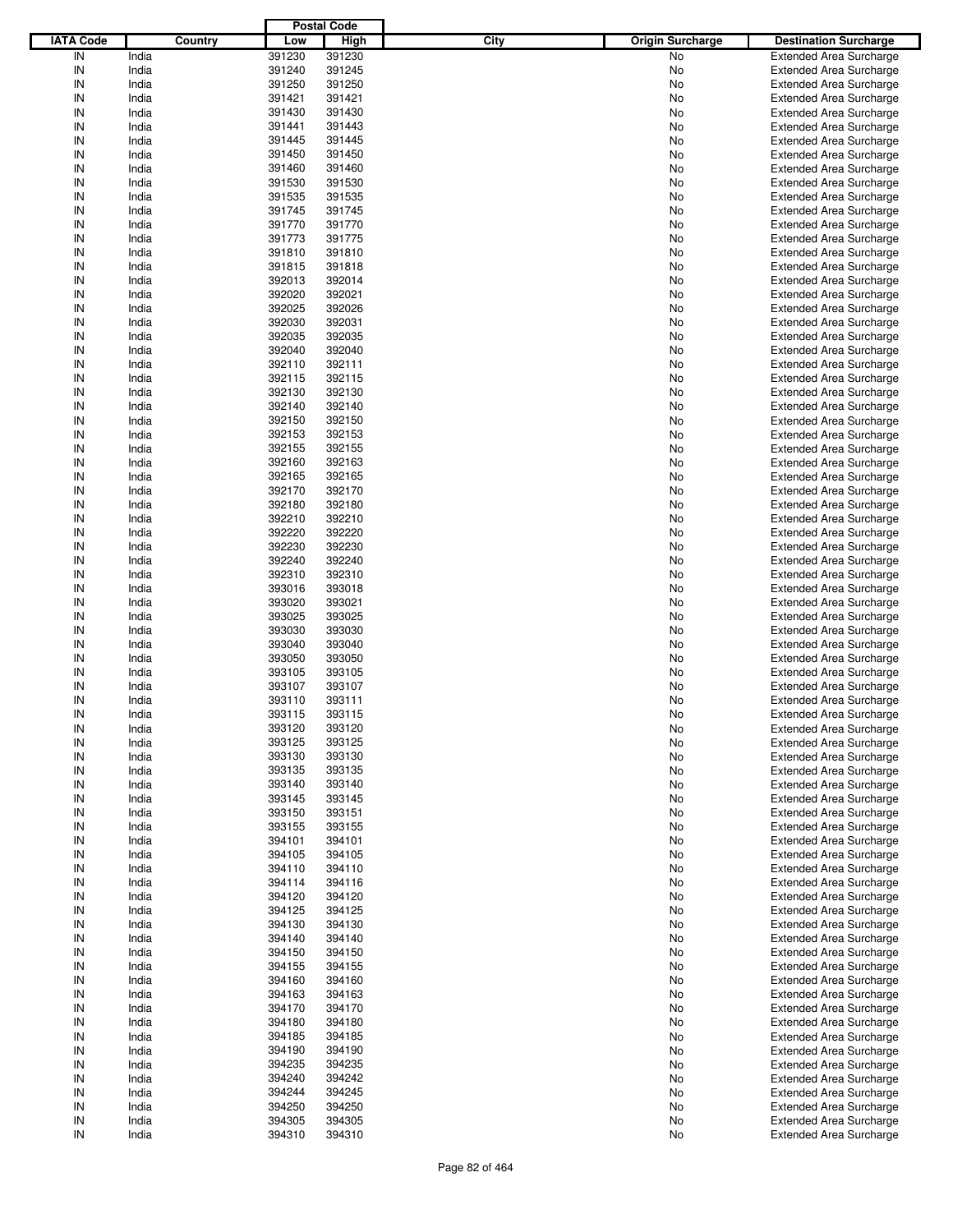|                  |                |        | <b>Postal Code</b> |      |                         |                                                                  |
|------------------|----------------|--------|--------------------|------|-------------------------|------------------------------------------------------------------|
| <b>IATA Code</b> | Country        | Low    | <b>High</b>        | City | <b>Origin Surcharge</b> | <b>Destination Surcharge</b>                                     |
| IN               | India          | 394315 | 394315             |      | No                      | <b>Extended Area Surcharge</b>                                   |
| IN               | India          | 394317 | 394317             |      | No                      | <b>Extended Area Surcharge</b>                                   |
| IN               | India          | 394320 | 394320             |      | No                      | <b>Extended Area Surcharge</b>                                   |
| IN               | India          | 394325 | 394327             |      | No                      | <b>Extended Area Surcharge</b>                                   |
| IN               | India          | 394330 | 394330             |      | No                      | <b>Extended Area Surcharge</b>                                   |
| IN               | India          | 394335 | 394335             |      | No                      | <b>Extended Area Surcharge</b>                                   |
| IN               | India          | 394340 | 394340             |      |                         |                                                                  |
| IN               |                |        |                    |      | No                      | <b>Extended Area Surcharge</b>                                   |
|                  | India          | 394345 | 394345             |      | No                      | <b>Extended Area Surcharge</b>                                   |
| IN               | India          | 394350 | 394350             |      | No                      | <b>Extended Area Surcharge</b>                                   |
| IN               | India          | 394352 | 394352             |      | No                      | <b>Extended Area Surcharge</b>                                   |
| IN               | India          | 394355 | 394355             |      | No                      | <b>Extended Area Surcharge</b>                                   |
| IN               | India          | 394360 | 394360             |      | No                      | <b>Extended Area Surcharge</b>                                   |
| IN               | India          | 394363 | 394365             |      | No                      | <b>Extended Area Surcharge</b>                                   |
| IN               | India          | 394370 | 394370             |      | No                      | <b>Extended Area Surcharge</b>                                   |
| IN               | India          | 394375 | 394375             |      | No                      | <b>Extended Area Surcharge</b>                                   |
| IN               | India          | 394378 | 394378             |      | No                      | <b>Extended Area Surcharge</b>                                   |
| IN               | India          | 394380 | 394380             |      | No                      | <b>Extended Area Surcharge</b>                                   |
| IN               | India          | 394405 | 394405             |      | No                      | <b>Extended Area Surcharge</b>                                   |
| IN               | India          | 394410 | 394410             |      | No                      | <b>Extended Area Surcharge</b>                                   |
| IN               | India          | 394421 | 394421             |      | No                      | <b>Extended Area Surcharge</b>                                   |
| IN               | India          | 394430 | 394430             |      | No                      | <b>Extended Area Surcharge</b>                                   |
| IN               | India          | 394440 | 394440             |      | No                      | <b>Extended Area Surcharge</b>                                   |
| IN               | India          | 394445 | 394445             |      | No                      | <b>Extended Area Surcharge</b>                                   |
| IN               | India          | 394520 | 394520             |      | No                      | <b>Extended Area Surcharge</b>                                   |
| IN               | India          | 394530 | 394530             |      | No                      | <b>Extended Area Surcharge</b>                                   |
| IN               | India          | 394540 | 394540             |      | No                      | <b>Extended Area Surcharge</b>                                   |
| IN               |                |        |                    |      |                         |                                                                  |
|                  | India          | 394550 | 394550             |      | No                      | <b>Extended Area Surcharge</b>                                   |
| IN               | India          | 394601 | 394602             |      | No                      | <b>Extended Area Surcharge</b>                                   |
| IN               | India          | 394620 | 394620             |      | No                      | <b>Extended Area Surcharge</b>                                   |
| IN               | India          | 394630 | 394632             |      | No                      | <b>Extended Area Surcharge</b>                                   |
| IN               | India          | 394640 | 394641             |      | No                      | <b>Extended Area Surcharge</b>                                   |
| IN               | India          | 394650 | 394650             |      | No                      | <b>Extended Area Surcharge</b>                                   |
| IN               | India          | 394655 | 394655             |      | No                      | <b>Extended Area Surcharge</b>                                   |
| IN               | India          | 394660 | 394660             |      | No                      | <b>Extended Area Surcharge</b>                                   |
| IN               | India          | 394670 | 394670             |      | No                      | <b>Extended Area Surcharge</b>                                   |
| IN               | India          | 394680 | 394680             |      | No                      | <b>Extended Area Surcharge</b>                                   |
| IN               | India          | 394690 | 394690             |      | No                      | <b>Extended Area Surcharge</b>                                   |
| IN               | India          | 394710 | 394710             |      | No                      | <b>Extended Area Surcharge</b>                                   |
| IN               | India          | 394716 | 394716             |      | No                      | <b>Extended Area Surcharge</b>                                   |
| IN               | India          | 394720 | 394720             |      | No                      | <b>Extended Area Surcharge</b>                                   |
| IN               | India          | 394730 | 394730             |      | No                      | <b>Extended Area Surcharge</b>                                   |
| IN               | India          | 394810 | 394810             |      | No                      | <b>Extended Area Surcharge</b>                                   |
| IN               | India          | 396006 | 396007             |      | No                      | <b>Extended Area Surcharge</b>                                   |
| IN               | India          | 396020 | 396020             |      | No                      | <b>Extended Area Surcharge</b>                                   |
| IN               | India          | 396025 | 396025             |      | No                      | <b>Extended Area Surcharge</b>                                   |
| IN               | India          | 396030 | 396031             |      | No                      | <b>Extended Area Surcharge</b>                                   |
| IN               |                |        | 396042             |      |                         |                                                                  |
|                  | India          | 396040 |                    |      | No                      | <b>Extended Area Surcharge</b>                                   |
| IN               | India          | 396045 | 396045             |      | No                      | <b>Extended Area Surcharge</b>                                   |
| IN               | India          | 396050 | 396051             |      | No                      | <b>Extended Area Surcharge</b>                                   |
| IN               | India          | 396055 | 396055             |      | No                      | <b>Extended Area Surcharge</b>                                   |
| IN               | India          | 396060 | 396060             |      | No                      | <b>Extended Area Surcharge</b>                                   |
| IN               | India          | 396065 | 396065             |      | No                      | <b>Extended Area Surcharge</b>                                   |
| IN               | India          | 396068 | 396068             |      | No                      | <b>Extended Area Surcharge</b>                                   |
| IN               | India          | 396105 | 396105             |      | No                      | <b>Extended Area Surcharge</b>                                   |
| IN               | India          | 396110 | 396110             |      | No                      | <b>Extended Area Surcharge</b>                                   |
| IN               | India          | 396112 | 396112             |      | No                      | <b>Extended Area Surcharge</b>                                   |
| IN               | India          | 396115 | 396115             |      | No                      | <b>Extended Area Surcharge</b>                                   |
| IN               | India          | 396120 | 396120             |      | No                      | <b>Extended Area Surcharge</b>                                   |
| IN               | India          | 396125 | 396126             |      | No                      | <b>Extended Area Surcharge</b>                                   |
| IN               | India          | 396130 | 396130             |      | No                      | <b>Extended Area Surcharge</b>                                   |
| IN               | India          | 396135 | 396135             |      | No                      | <b>Extended Area Surcharge</b>                                   |
| IN               | India          | 396140 | 396140             |      | No                      | <b>Extended Area Surcharge</b>                                   |
| IN               | India          | 396142 | 396142             |      | No                      | <b>Extended Area Surcharge</b>                                   |
| IN               | India          | 396145 | 396145             |      | No                      | <b>Extended Area Surcharge</b>                                   |
| IN               |                | 396150 | 396150             |      |                         |                                                                  |
| IN               | India<br>India | 396155 | 396156             |      | No                      | <b>Extended Area Surcharge</b><br><b>Extended Area Surcharge</b> |
|                  |                |        |                    |      | No                      |                                                                  |
| IN               | India          | 396165 | 396165             |      | No                      | <b>Extended Area Surcharge</b>                                   |
| IN               | India          | 396170 | 396171             |      | No                      | <b>Extended Area Surcharge</b>                                   |
| IN               | India          | 396175 | 396175             |      | No                      | <b>Extended Area Surcharge</b>                                   |
| IN               | India          | 396180 | 396180             |      | No                      | <b>Extended Area Surcharge</b>                                   |
| IN               | India          | 396185 | 396185             |      | No                      | <b>Extended Area Surcharge</b>                                   |
| IN               | India          | 396201 | 396202             |      | No                      | <b>Extended Area Surcharge</b>                                   |
| IN               | India          | 396217 | 396217             |      | No                      | <b>Extended Area Surcharge</b>                                   |
| IN               | India          | 396220 | 396220             |      | No                      | <b>Extended Area Surcharge</b>                                   |
| IN               | India          | 396223 | 396223             |      | No                      | <b>Extended Area Surcharge</b>                                   |
| IN               | India          | 396235 | 396236             |      | No                      | Extended Area Surcharge                                          |
| IN               | India          | 396240 | 396240             |      | No                      | <b>Extended Area Surcharge</b>                                   |
| ${\sf IN}$       | India          | 396245 | 396245             |      | No                      | <b>Extended Area Surcharge</b>                                   |
|                  |                |        |                    |      |                         |                                                                  |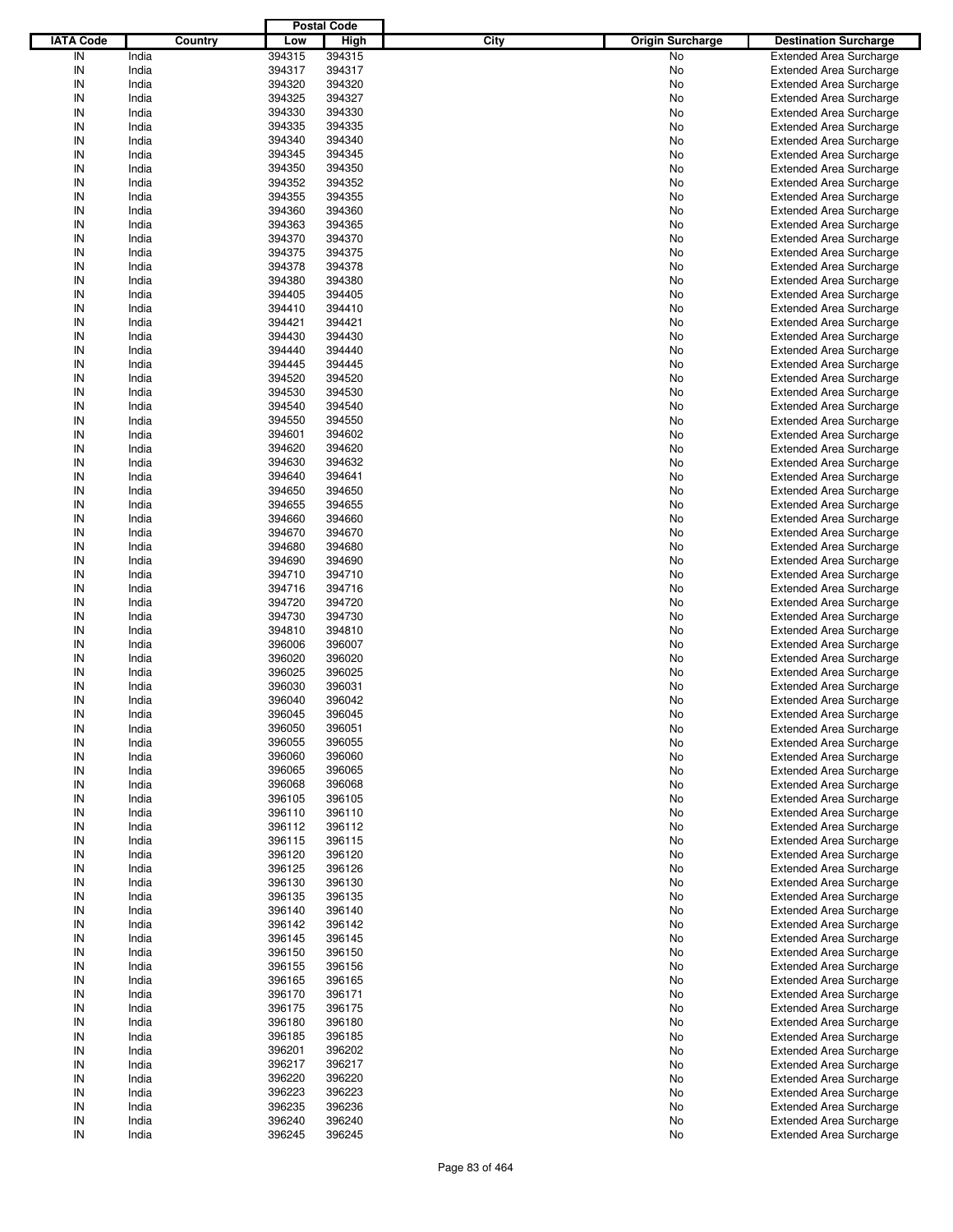|                  |         |        | <b>Postal Code</b> |                                 |                                |
|------------------|---------|--------|--------------------|---------------------------------|--------------------------------|
| <b>IATA Code</b> | Country | Low    | <b>High</b>        | City<br><b>Origin Surcharge</b> | <b>Destination Surcharge</b>   |
| IN               |         | 396310 | 396310             | No                              |                                |
|                  | India   |        |                    |                                 | <b>Extended Area Surcharge</b> |
| IN               | India   | 396321 | 396321             | No                              | <b>Extended Area Surcharge</b> |
| IN               | India   | 396340 | 396340             | No                              | <b>Extended Area Surcharge</b> |
| IN               | India   | 396350 | 396350             | No                              | <b>Extended Area Surcharge</b> |
| IN               | India   | 396360 | 396360             | No                              | <b>Extended Area Surcharge</b> |
| IN               | India   | 396370 | 396370             | No                              | <b>Extended Area Surcharge</b> |
| IN               | India   | 396375 | 396375             | No                              | <b>Extended Area Surcharge</b> |
| IN               | India   | 396380 | 396380             | No                              | <b>Extended Area Surcharge</b> |
| IN               | India   | 396385 | 396385             | No                              | <b>Extended Area Surcharge</b> |
| IN               |         |        |                    |                                 |                                |
|                  | India   | 396403 | 396403             | No                              | <b>Extended Area Surcharge</b> |
| IN               | India   | 396406 | 396406             | No                              | <b>Extended Area Surcharge</b> |
| IN               | India   | 396409 | 396409             | No                              | <b>Extended Area Surcharge</b> |
| IN               | India   | 396412 | 396412             | No                              | <b>Extended Area Surcharge</b> |
| IN               | India   | 396415 | 396415             | No                              | <b>Extended Area Surcharge</b> |
| IN               | India   | 396418 | 396418             | No                              | <b>Extended Area Surcharge</b> |
| IN               | India   | 396430 | 396430             | No                              | <b>Extended Area Surcharge</b> |
| IN               | India   | 396436 | 396436             | No                              | <b>Extended Area Surcharge</b> |
| IN               | India   | 396439 | 396440             | No                              | <b>Extended Area Surcharge</b> |
| IN               | India   | 396443 | 396443             | No                              | <b>Extended Area Surcharge</b> |
| IN               | India   | 396450 | 396450             |                                 | <b>Extended Area Surcharge</b> |
|                  |         |        |                    | No                              |                                |
| IN               | India   | 396452 | 396452             | No                              | <b>Extended Area Surcharge</b> |
| IN               | India   | 396463 | 396463             | No                              | <b>Extended Area Surcharge</b> |
| IN               | India   | 396466 | 396466             | No                              | <b>Extended Area Surcharge</b> |
| IN               | India   | 396469 | 396469             | No                              | <b>Extended Area Surcharge</b> |
| IN               | India   | 396472 | 396472             | No                              | <b>Extended Area Surcharge</b> |
| IN               | India   | 396475 | 396475             | No                              | <b>Extended Area Surcharge</b> |
| IN               | India   | 396510 | 396510             | No                              | <b>Extended Area Surcharge</b> |
| IN               | India   | 396521 | 396521             | No                              | <b>Extended Area Surcharge</b> |
| IN               | India   | 396530 | 396530             | No                              | <b>Extended Area Surcharge</b> |
| IN               |         |        |                    |                                 |                                |
|                  | India   | 396540 | 396540             | No                              | <b>Extended Area Surcharge</b> |
| IN               | India   | 396560 | 396560             | No                              | <b>Extended Area Surcharge</b> |
| IN               | India   | 396570 | 396570             | No                              | <b>Extended Area Surcharge</b> |
| IN               | India   | 396580 | 396580             | No                              | <b>Extended Area Surcharge</b> |
| IN               | India   | 396590 | 396590             | No                              | <b>Extended Area Surcharge</b> |
| IN               | India   | 400125 | 400125             | No                              | <b>Extended Area Surcharge</b> |
| IN               | India   | 400547 | 400547             | No                              | <b>Extended Area Surcharge</b> |
| IN               | India   | 400615 | 400615             | No                              | <b>Extended Area Surcharge</b> |
| IN               | India   | 400702 | 400702             | No                              | <b>Extended Area Surcharge</b> |
| IN               | India   | 400704 | 400704             | No                              | <b>Extended Area Surcharge</b> |
| IN               | India   | 400707 | 400707             | No                              | <b>Extended Area Surcharge</b> |
| IN               |         |        |                    |                                 |                                |
|                  | India   | 401102 | 401103             | No                              | <b>Extended Area Surcharge</b> |
| IN               | India   | 401106 | 401106             | No                              | <b>Extended Area Surcharge</b> |
| IN               | India   | 401204 | 401204             | No                              | <b>Extended Area Surcharge</b> |
| IN               | India   | 401206 | 401206             | No                              | <b>Extended Area Surcharge</b> |
| IN               | India   | 401301 | 401302             | No                              | <b>Extended Area Surcharge</b> |
| IN               | India   | 401401 | 401407             | No                              | <b>Extended Area Surcharge</b> |
| IN               | India   | 401501 | 401506             | No                              | <b>Extended Area Surcharge</b> |
| IN               | India   | 401601 | 401604             | No                              | <b>Extended Area Surcharge</b> |
| IN               | India   | 401606 | 401610             | No                              | <b>Extended Area Surcharge</b> |
| IN               | India   | 401701 | 401703             | No                              | <b>Extended Area Surcharge</b> |
| IN               | India   | 402101 | 402118             | No                              | <b>Extended Area Surcharge</b> |
|                  |         |        |                    |                                 |                                |
| IN               | India   | 402120 | 402124             | No                              | <b>Extended Area Surcharge</b> |
| IN               | India   | 402201 | 402207             | No                              | <b>Extended Area Surcharge</b> |
| IN               | India   | 402301 | 402301             | No                              | <b>Extended Area Surcharge</b> |
| IN               | India   | 402303 | 402306             | No                              | <b>Extended Area Surcharge</b> |
| IN               | India   | 402309 | 402309             | No                              | <b>Extended Area Surcharge</b> |
| IN               | India   | 402401 | 402401             | No                              | <b>Extended Area Surcharge</b> |
| IN               | India   | 402403 | 402406             | No                              | <b>Extended Area Surcharge</b> |
| IN               | India   | 403102 | 403109             | No                              | <b>Extended Area Surcharge</b> |
| IN               | India   | 403111 | 403112             | No                              | <b>Extended Area Surcharge</b> |
| IN               | India   | 403114 | 403114             | No                              | <b>Extended Area Surcharge</b> |
|                  |         |        |                    |                                 |                                |
| IN               | India   | 403203 | 403204             | No                              | <b>Extended Area Surcharge</b> |
| IN               | India   | 403403 | 403403             | No                              | <b>Extended Area Surcharge</b> |
| IN               | India   | 403408 | 403408             | No                              | <b>Extended Area Surcharge</b> |
| IN               | India   | 403503 | 403506             | No                              | <b>Extended Area Surcharge</b> |
| IN               | India   | 403512 | 403512             | No                              | <b>Extended Area Surcharge</b> |
| IN               | India   | 403524 | 403524             | No                              | <b>Extended Area Surcharge</b> |
| IN               | India   | 403527 | 403527             | No                              | <b>Extended Area Surcharge</b> |
| IN               | India   | 403529 | 403529             | No                              | <b>Extended Area Surcharge</b> |
| IN               | India   | 403603 | 403603             | No                              | <b>Extended Area Surcharge</b> |
| IN               | India   | 403701 | 403705             | No                              | <b>Extended Area Surcharge</b> |
| IN               | India   | 403723 | 403723             | No                              | <b>Extended Area Surcharge</b> |
| IN               | India   | 403725 | 403725             | No                              | <b>Extended Area Surcharge</b> |
| IN               | India   | 403727 | 403730             |                                 | <b>Extended Area Surcharge</b> |
|                  |         |        |                    | No                              |                                |
| IN               | India   | 410101 | 410102             | No                              | <b>Extended Area Surcharge</b> |
| IN               | India   | 410201 | 410205             | No                              | <b>Extended Area Surcharge</b> |
| IN               | India   | 410207 | 410208             | No                              | <b>Extended Area Surcharge</b> |
| ${\sf IN}$       | India   | 410220 | 410222             | No                              | <b>Extended Area Surcharge</b> |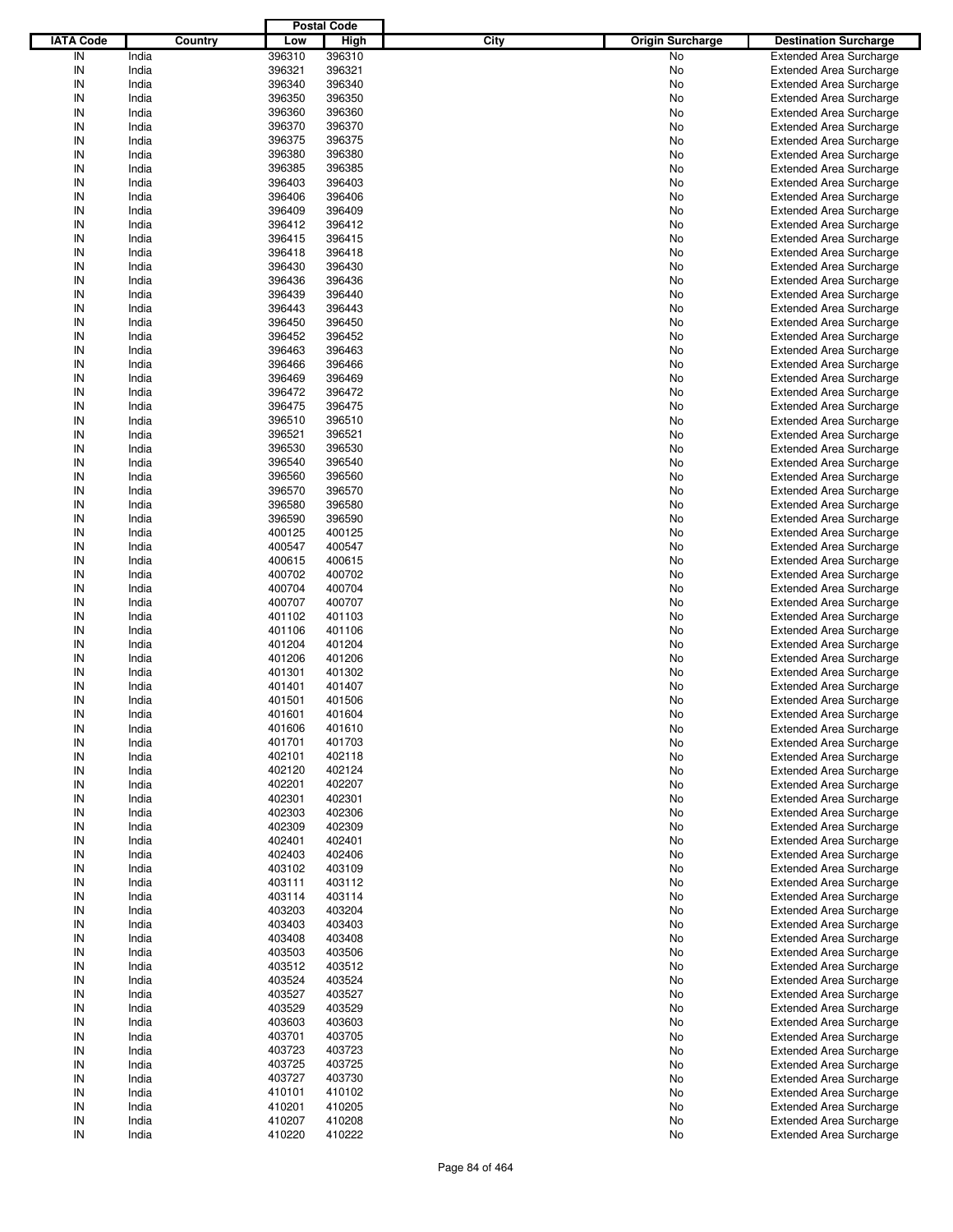|                  |         |        | <b>Postal Code</b> |      |                         |                                |
|------------------|---------|--------|--------------------|------|-------------------------|--------------------------------|
| <b>IATA Code</b> | Country | Low    | <b>High</b>        | City | <b>Origin Surcharge</b> | <b>Destination Surcharge</b>   |
| IN               | India   | 410301 | 410302             |      | No                      | <b>Extended Area Surcharge</b> |
| IN               | India   | 410401 | 410403             |      | No                      | <b>Extended Area Surcharge</b> |
| IN               | India   | 410405 | 410405             |      | No                      | <b>Extended Area Surcharge</b> |
| IN               | India   | 410410 | 410410             |      | No                      | <b>Extended Area Surcharge</b> |
| IN               | India   | 410502 | 410503             |      | No                      | <b>Extended Area Surcharge</b> |
| IN               |         |        |                    |      |                         |                                |
|                  | India   | 410505 | 410505             |      | No                      | <b>Extended Area Surcharge</b> |
| IN               | India   | 410508 | 410509             |      | No                      | <b>Extended Area Surcharge</b> |
| IN               | India   | 410511 | 410511             |      | No                      | <b>Extended Area Surcharge</b> |
| IN               | India   | 410514 | 410515             |      | No                      | <b>Extended Area Surcharge</b> |
| IN               | India   | 411024 | 411025             |      | No                      | <b>Extended Area Surcharge</b> |
| IN               | India   | 411105 | 411105             |      | No                      | <b>Extended Area Surcharge</b> |
| IN               | India   | 411125 | 411125             |      | No                      | <b>Extended Area Surcharge</b> |
| IN               | India   | 411401 | 411401             |      | No                      | <b>Extended Area Surcharge</b> |
| IN               | India   | 412102 | 412105             |      | No                      | <b>Extended Area Surcharge</b> |
| IN               | India   | 412107 | 412108             |      | No                      | <b>Extended Area Surcharge</b> |
| IN               | India   | 412110 | 412110             |      | No                      | <b>Extended Area Surcharge</b> |
| IN               | India   | 412112 | 412112             |      | No                      | <b>Extended Area Surcharge</b> |
| IN               | India   | 412203 | 412206             |      | No                      | <b>Extended Area Surcharge</b> |
| IN               | India   | 412209 | 412215             |      | No                      | <b>Extended Area Surcharge</b> |
| IN               | India   | 412217 | 412218             |      | No                      | <b>Extended Area Surcharge</b> |
| IN               | India   | 412301 | 412311             |      | No                      | <b>Extended Area Surcharge</b> |
| IN               | India   | 412401 | 412405             |      | No                      | <b>Extended Area Surcharge</b> |
| IN               | India   | 412407 | 412413             |      | No                      | <b>Extended Area Surcharge</b> |
|                  |         |        |                    |      |                         |                                |
| IN               | India   | 412415 | 412415             |      | No                      | <b>Extended Area Surcharge</b> |
| IN               | India   | 412801 | 412806             |      | No                      | <b>Extended Area Surcharge</b> |
| IN               | India   | 412903 | 412903             |      | No                      | <b>Extended Area Surcharge</b> |
| IN               | India   | 413101 | 413101             |      | No                      | <b>Extended Area Surcharge</b> |
| IN               | India   | 413103 | 413113             |      | No                      | <b>Extended Area Surcharge</b> |
| IN               | India   | 413115 | 413118             |      | No                      | <b>Extended Area Surcharge</b> |
| IN               | India   | 413120 | 413122             |      | No                      | <b>Extended Area Surcharge</b> |
| IN               | India   | 413124 | 413125             |      | No                      | <b>Extended Area Surcharge</b> |
| IN               | India   | 413128 | 413128             |      | No                      | <b>Extended Area Surcharge</b> |
| IN               | India   | 413130 | 413130             |      | No                      | <b>Extended Area Surcharge</b> |
| IN               | India   | 413132 | 413132             |      | No                      | <b>Extended Area Surcharge</b> |
| IN               | India   | 413202 | 413207             |      | No                      | <b>Extended Area Surcharge</b> |
| IN               | India   | 413210 | 413215             |      | No                      | <b>Extended Area Surcharge</b> |
| IN               | India   | 413217 | 413235             |      | No                      | <b>Extended Area Surcharge</b> |
| IN               | India   | 413237 | 413237             |      | No                      | <b>Extended Area Surcharge</b> |
| IN               | India   | 413240 | 413246             |      | No                      | <b>Extended Area Surcharge</b> |
| IN               | India   | 413248 | 413251             |      | No                      | <b>Extended Area Surcharge</b> |
| IN               |         |        |                    |      |                         |                                |
|                  | India   | 413301 | 413303             |      | No                      | <b>Extended Area Surcharge</b> |
| IN               | India   | 413306 | 413306             |      | No                      | <b>Extended Area Surcharge</b> |
| IN               | India   | 413308 | 413314             |      | No                      | <b>Extended Area Surcharge</b> |
| IN               | India   | 413316 | 413319             |      | No                      | <b>Extended Area Surcharge</b> |
| IN               | India   | 413324 | 413324             |      | No                      | <b>Extended Area Surcharge</b> |
| IN               | India   | 413402 | 413406             |      | No                      | <b>Extended Area Surcharge</b> |
| IN               | India   | 413409 | 413410             |      | No                      | <b>Extended Area Surcharge</b> |
| IN               | India   | 413412 | 413412             |      | No                      | <b>Extended Area Surcharge</b> |
| IN               | India   | 413416 | 413416             |      | No                      | <b>Extended Area Surcharge</b> |
| IN               | India   | 413502 | 413511             |      | No                      | <b>Extended Area Surcharge</b> |
| IN               | India   | 413513 | 413515             |      | No                      | <b>Extended Area Surcharge</b> |
| IN               | India   | 413518 | 413531             |      | No                      | <b>Extended Area Surcharge</b> |
| IN               | India   | 413534 | 413534             |      | No                      | <b>Extended Area Surcharge</b> |
| IN               | India   | 413536 | 413536             |      | No                      | <b>Extended Area Surcharge</b> |
| IN               | India   | 413539 | 413544             |      | No                      | <b>Extended Area Surcharge</b> |
| IN               | India   | 413546 | 413547             |      | No                      | <b>Extended Area Surcharge</b> |
| IN               | India   | 413554 | 413554             |      | No                      | <b>Extended Area Surcharge</b> |
| IN               | India   | 413558 | 413558             |      | No                      | <b>Extended Area Surcharge</b> |
| IN               | India   | 413560 | 413560             |      | No                      | <b>Extended Area Surcharge</b> |
| IN               | India   | 413563 | 413563             |      | No                      | <b>Extended Area Surcharge</b> |
|                  |         |        |                    |      |                         |                                |
| IN               | India   | 413569 | 413569             |      | No                      | <b>Extended Area Surcharge</b> |
| IN               | India   | 413571 | 413571             |      | No                      | <b>Extended Area Surcharge</b> |
| IN               | India   | 413575 | 413577             |      | No                      | <b>Extended Area Surcharge</b> |
| IN               | India   | 413580 | 413580             |      | No                      | <b>Extended Area Surcharge</b> |
| IN               | India   | 413601 | 413603             |      | No                      | <b>Extended Area Surcharge</b> |
| IN               | India   | 413605 | 413608             |      | No                      | <b>Extended Area Surcharge</b> |
| IN               | India   | 413612 | 413612             |      | No                      | <b>Extended Area Surcharge</b> |
| IN               | India   | 413615 | 413616             |      | No                      | <b>Extended Area Surcharge</b> |
| IN               | India   | 413623 | 413624             |      | No                      | <b>Extended Area Surcharge</b> |
| IN               | India   | 413701 | 413708             |      | No                      | <b>Extended Area Surcharge</b> |
| IN               | India   | 413710 | 413726             |      | No                      | <b>Extended Area Surcharge</b> |
| IN               | India   | 413728 | 413728             |      | No                      | <b>Extended Area Surcharge</b> |
| IN               | India   | 413732 | 413732             |      | No                      | <b>Extended Area Surcharge</b> |
| IN               | India   | 413736 | 413737             |      | No                      | <b>Extended Area Surcharge</b> |
| IN               | India   | 413739 | 413739             |      | No                      | <b>Extended Area Surcharge</b> |
| IN               | India   | 413801 | 413801             |      | No                      | <b>Extended Area Surcharge</b> |
| IN               | India   | 413901 | 413901             |      | No                      | <b>Extended Area Surcharge</b> |
| ${\sf IN}$       | India   | 414001 | 414005             |      | No                      | <b>Extended Area Surcharge</b> |
|                  |         |        |                    |      |                         |                                |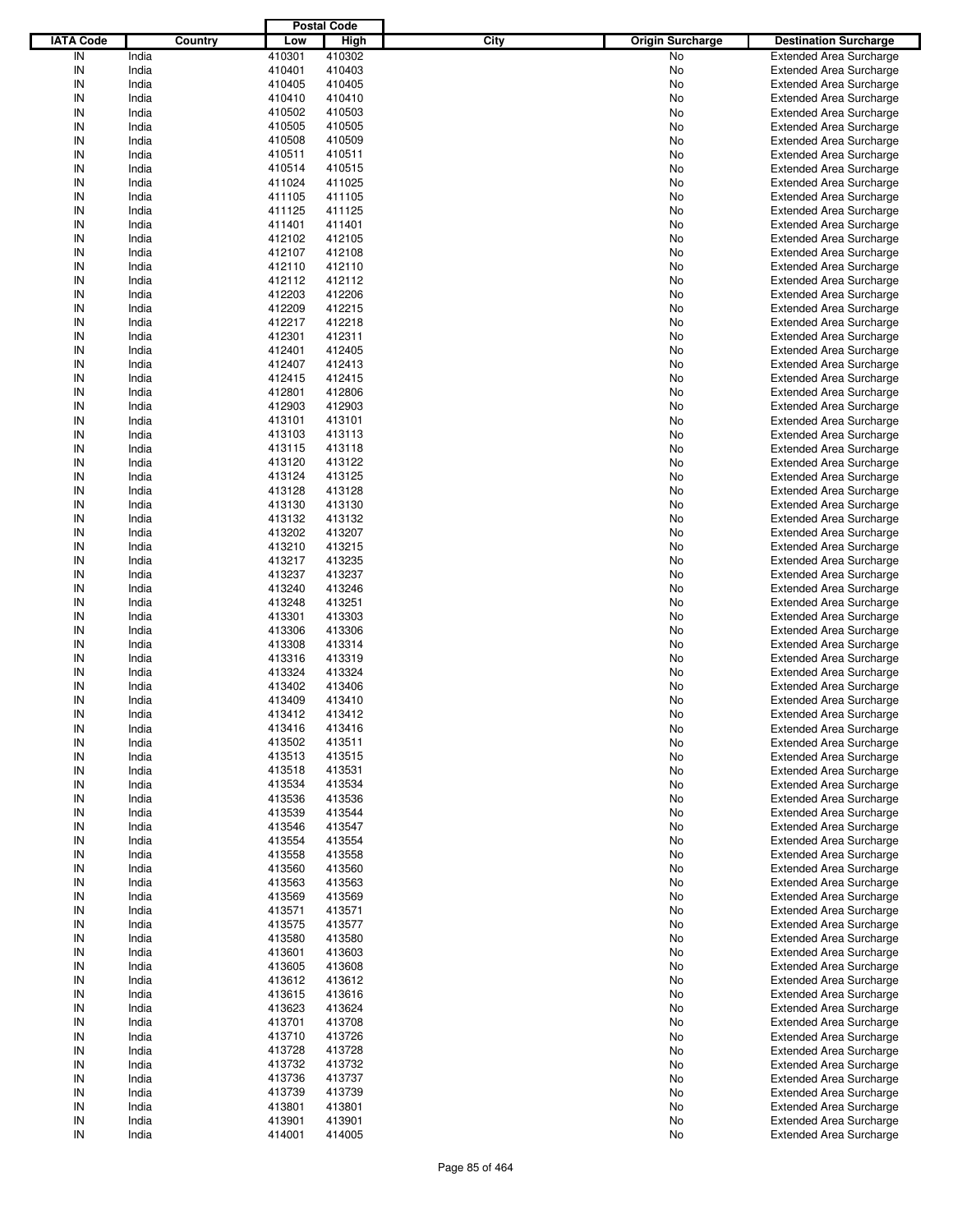|                  |         |        | <b>Postal Code</b> |      |                         |                                |
|------------------|---------|--------|--------------------|------|-------------------------|--------------------------------|
| <b>IATA Code</b> | Country | Low    | <b>High</b>        | City | <b>Origin Surcharge</b> | <b>Destination Surcharge</b>   |
| IN               | India   | 414101 | 414103             |      | No                      | <b>Extended Area Surcharge</b> |
| IN               | India   | 414106 | 414106             |      | No                      | <b>Extended Area Surcharge</b> |
| IN               | India   | 414108 | 414108             |      | No                      | <b>Extended Area Surcharge</b> |
| IN               | India   | 414111 | 414111             |      | No                      | <b>Extended Area Surcharge</b> |
| IN               | India   | 414113 | 414113             |      | No                      | <b>Extended Area Surcharge</b> |
| IN               | India   | 414201 | 414205             |      | No                      | <b>Extended Area Surcharge</b> |
|                  |         |        |                    |      |                         |                                |
| IN               | India   | 414208 | 414208             |      | No                      | <b>Extended Area Surcharge</b> |
| IN               | India   | 414301 | 414306             |      | No                      | <b>Extended Area Surcharge</b> |
| IN               | India   | 414401 | 414405             |      | No                      | <b>Extended Area Surcharge</b> |
| IN               | India   | 414410 | 414410             |      | No                      | <b>Extended Area Surcharge</b> |
| IN               | India   | 414501 | 414502             |      | No                      | <b>Extended Area Surcharge</b> |
| IN               | India   | 414504 | 414505             |      | No                      | <b>Extended Area Surcharge</b> |
| IN               | India   | 414601 | 414607             |      | No                      | <b>Extended Area Surcharge</b> |
| IN               | India   | 414701 | 414702             |      | No                      | <b>Extended Area Surcharge</b> |
| IN               | India   | 415010 | 415015             |      | No                      | <b>Extended Area Surcharge</b> |
| IN               | India   | 415017 | 415017             |      | No                      | <b>Extended Area Surcharge</b> |
| IN               | India   | 415019 | 415019             |      | No                      | <b>Extended Area Surcharge</b> |
| IN               | India   | 415021 | 415022             |      | No                      | <b>Extended Area Surcharge</b> |
| IN               | India   | 415101 | 415104             |      | No                      | <b>Extended Area Surcharge</b> |
| IN               | India   | 415106 | 415112             |      | No                      | <b>Extended Area Surcharge</b> |
| IN               | India   | 415114 | 415116             |      | No                      | <b>Extended Area Surcharge</b> |
| IN               | India   | 415118 | 415118             |      | No                      | <b>Extended Area Surcharge</b> |
| IN               | India   | 415120 | 415120             |      | No                      | <b>Extended Area Surcharge</b> |
| IN               | India   | 415201 | 415213             |      | No                      | <b>Extended Area Surcharge</b> |
| IN               | India   | 415301 | 415305             |      | No                      | <b>Extended Area Surcharge</b> |
| IN               | India   | 415307 | 415313             |      | No                      | <b>Extended Area Surcharge</b> |
| IN               | India   | 415315 | 415315             |      | No                      | <b>Extended Area Surcharge</b> |
| IN               | India   | 415401 | 415409             |      | No                      | <b>Extended Area Surcharge</b> |
| IN               | India   |        | 415413             |      | No                      |                                |
| IN               |         | 415412 |                    |      |                         | <b>Extended Area Surcharge</b> |
|                  | India   | 415415 | 415418             |      | No                      | <b>Extended Area Surcharge</b> |
| IN               | India   | 415501 | 415528             |      | No                      | <b>Extended Area Surcharge</b> |
| IN               | India   | 415530 | 415532             |      | No                      | <b>Extended Area Surcharge</b> |
| IN               | India   | 415536 | 415536             |      | No                      | <b>Extended Area Surcharge</b> |
| IN               | India   | 415570 | 415570             |      | No                      | <b>Extended Area Surcharge</b> |
| IN               | India   | 415601 | 415602             |      | No                      | <b>Extended Area Surcharge</b> |
| IN               | India   | 415604 | 415604             |      | No                      | <b>Extended Area Surcharge</b> |
| IN               | India   | 415606 | 415615             |      | No                      | <b>Extended Area Surcharge</b> |
| IN               | India   | 415617 | 415618             |      | No                      | <b>Extended Area Surcharge</b> |
| IN               | India   | 415620 | 415622             |      | No                      | <b>Extended Area Surcharge</b> |
| IN               | India   | 415626 | 415631             |      | No                      | <b>Extended Area Surcharge</b> |
| IN               | India   | 415633 | 415633             |      | No                      | <b>Extended Area Surcharge</b> |
| IN               | India   | 415637 | 415637             |      | No                      | <b>Extended Area Surcharge</b> |
| IN               | India   | 415639 | 415639             |      | No                      | <b>Extended Area Surcharge</b> |
| IN               | India   | 415641 | 415641             |      | No                      | <b>Extended Area Surcharge</b> |
| IN               | India   | 415701 | 415722             |      | No                      | <b>Extended Area Surcharge</b> |
| IN               | India   | 415724 | 415724             |      | No                      | <b>Extended Area Surcharge</b> |
| IN               | India   | 415726 | 415728             |      | No                      | <b>Extended Area Surcharge</b> |
| IN               | India   | 415801 | 415807             |      | No                      | <b>Extended Area Surcharge</b> |
| IN               | India   | 416004 | 416004             |      | No                      | <b>Extended Area Surcharge</b> |
| IN               | India   | 416006 | 416006             |      | No                      | <b>Extended Area Surcharge</b> |
| IN               | India   | 416010 | 416011             |      | No                      | <b>Extended Area Surcharge</b> |
| IN               | India   | 416101 | 416117             |      |                         | <b>Extended Area Surcharge</b> |
|                  |         |        |                    |      | No                      |                                |
| IN               | India   | 416119 | 416122             |      | No                      | <b>Extended Area Surcharge</b> |
| IN               | India   | 416130 | 416130             |      | No                      | <b>Extended Area Surcharge</b> |
| IN               | India   | 416132 | 416132             |      | No                      | <b>Extended Area Surcharge</b> |
| IN               | India   | 416134 | 416134             |      | No                      | <b>Extended Area Surcharge</b> |
| IN               | India   | 416137 | 416137             |      | No                      | <b>Extended Area Surcharge</b> |
| IN               | India   | 416144 | 416144             |      | No                      | <b>Extended Area Surcharge</b> |
| IN               | India   | 416201 | 416201             |      | No                      | <b>Extended Area Surcharge</b> |
| IN               | India   | 416203 | 416224             |      | No                      | <b>Extended Area Surcharge</b> |
| IN               | India   | 416227 | 416227             |      | No                      | <b>Extended Area Surcharge</b> |
| IN               | India   | 416230 | 416232             |      | No                      | <b>Extended Area Surcharge</b> |
| IN               | India   | 416301 | 416311             |      | No                      | <b>Extended Area Surcharge</b> |
| IN               | India   | 416313 | 416317             |      | No                      | <b>Extended Area Surcharge</b> |
| IN               | India   | 416319 | 416322             |      | No                      | <b>Extended Area Surcharge</b> |
| IN               | India   | 416401 | 416409             |      | No                      | <b>Extended Area Surcharge</b> |
| IN               | India   | 416411 | 416412             |      | No                      | <b>Extended Area Surcharge</b> |
| IN               | India   | 416414 | 416414             |      | No                      | <b>Extended Area Surcharge</b> |
| IN               | India   | 416417 | 416420             |      | No                      | <b>Extended Area Surcharge</b> |
| IN               | India   | 416422 | 416423             |      | No                      | <b>Extended Area Surcharge</b> |
| IN               | India   | 416425 | 416426             |      | No                      | <b>Extended Area Surcharge</b> |
| IN               | India   | 416428 | 416428             |      | No                      | <b>Extended Area Surcharge</b> |
|                  |         |        |                    |      |                         |                                |
| IN               | India   | 416501 | 416510             |      | No                      | <b>Extended Area Surcharge</b> |
| IN               | India   | 416512 | 416532             |      | No                      | <b>Extended Area Surcharge</b> |
| IN               | India   | 416534 | 416534             |      | No                      | <b>Extended Area Surcharge</b> |
| IN               | India   | 416536 | 416542             |      | No                      | <b>Extended Area Surcharge</b> |
| IN               | India   | 416550 | 416550             |      | No                      | <b>Extended Area Surcharge</b> |
| ${\sf IN}$       | India   | 416601 | 416610             |      | No                      | <b>Extended Area Surcharge</b> |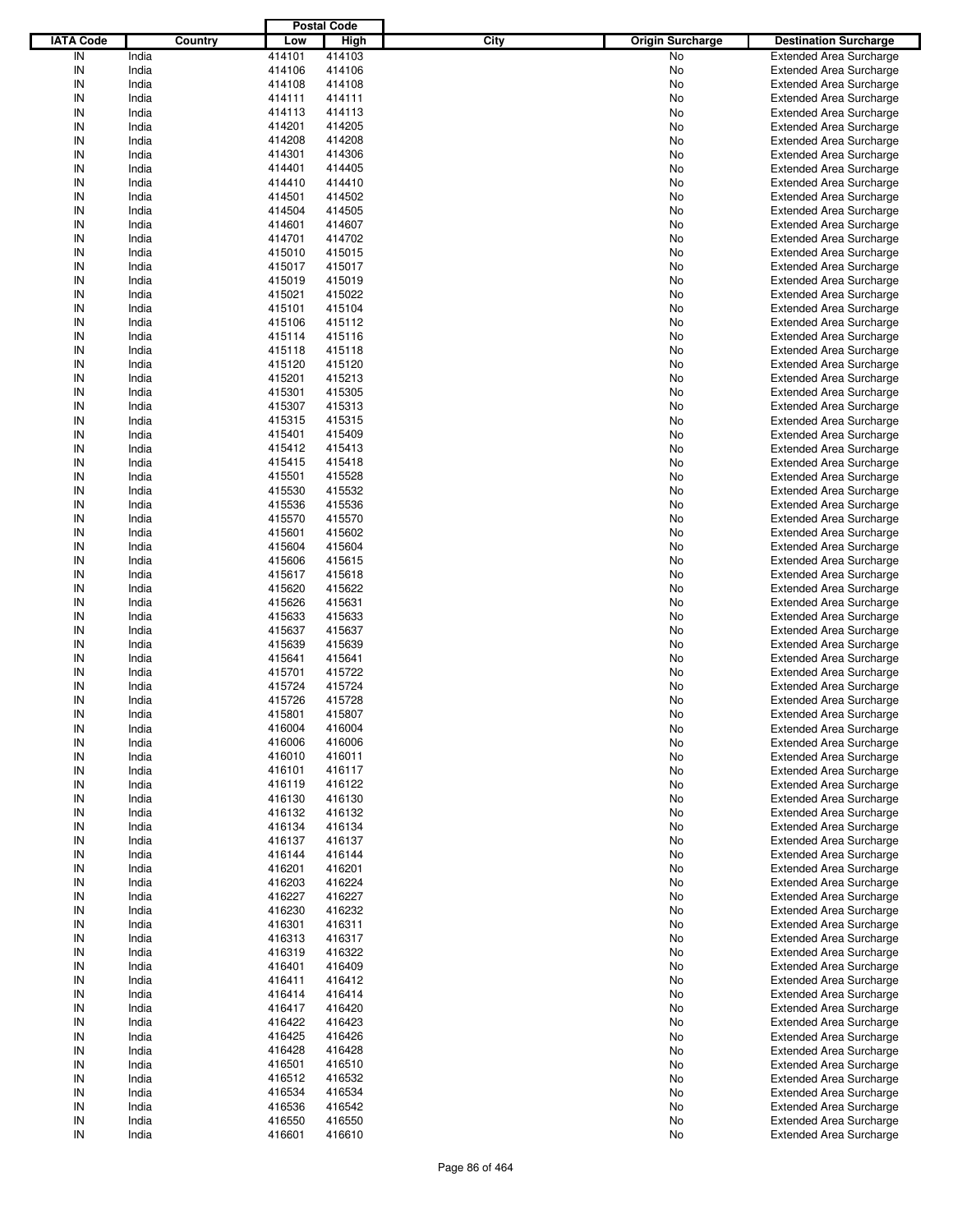|                  |         |        | <b>Postal Code</b> |      |                         |                                |
|------------------|---------|--------|--------------------|------|-------------------------|--------------------------------|
| <b>IATA Code</b> | Country | Low    | <b>High</b>        | City | <b>Origin Surcharge</b> | <b>Destination Surcharge</b>   |
| IN               | India   | 416612 | 416613             |      | No                      | <b>Extended Area Surcharge</b> |
| IN               | India   | 416615 | 416616             |      | No                      | <b>Extended Area Surcharge</b> |
| IN               | India   | 416618 | 416618             |      | No                      | <b>Extended Area Surcharge</b> |
| IN               | India   | 416620 | 416626             |      | No                      | <b>Extended Area Surcharge</b> |
| IN               | India   | 416628 | 416628             |      | No                      | <b>Extended Area Surcharge</b> |
| IN               | India   | 416630 | 416630             |      | No                      | <b>Extended Area Surcharge</b> |
| IN               | India   | 416702 | 416705             |      | No                      |                                |
| IN               |         |        |                    |      |                         | <b>Extended Area Surcharge</b> |
|                  | India   | 416707 | 416707             |      | No                      | <b>Extended Area Surcharge</b> |
| IN               | India   | 416709 | 416710             |      | No                      | <b>Extended Area Surcharge</b> |
| IN               | India   | 416712 | 416712             |      | No                      | <b>Extended Area Surcharge</b> |
| IN               | India   | 416801 | 416805             |      | No                      | <b>Extended Area Surcharge</b> |
| IN               | India   | 416807 | 416807             |      | No                      | <b>Extended Area Surcharge</b> |
| IN               | India   | 416809 | 416810             |      | No                      | <b>Extended Area Surcharge</b> |
| IN               | India   | 418010 | 418010             |      | No                      | <b>Extended Area Surcharge</b> |
| IN               | India   | 421101 | 421103             |      | No                      | <b>Extended Area Surcharge</b> |
| IN               | India   | 421205 | 421205             |      | No                      | <b>Extended Area Surcharge</b> |
| IN               | India   | 421302 | 421303             |      | No                      | <b>Extended Area Surcharge</b> |
| IN               | India   | 421305 | 421305             |      | No                      | <b>Extended Area Surcharge</b> |
| IN               | India   | 421311 | 421312             |      | No                      | <b>Extended Area Surcharge</b> |
| IN               | India   | 421401 | 421403             |      | No                      | <b>Extended Area Surcharge</b> |
| IN               | India   | 421601 | 421605             |      | No                      | <b>Extended Area Surcharge</b> |
| IN               | India   | 422102 | 422102             |      | No                      | <b>Extended Area Surcharge</b> |
| IN               | India   | 422104 | 422105             |      | No                      | <b>Extended Area Surcharge</b> |
| IN               | India   | 422107 | 422108             |      | No                      | <b>Extended Area Surcharge</b> |
| IN               | India   | 422202 | 422206             |      | No                      | <b>Extended Area Surcharge</b> |
| IN               | India   | 422208 | 422216             |      | No                      | <b>Extended Area Surcharge</b> |
| IN               | India   | 422301 | 422303             |      | No                      | <b>Extended Area Surcharge</b> |
| IN               | India   | 422305 | 422307             |      | No                      | <b>Extended Area Surcharge</b> |
| IN               | India   | 422401 | 422403             |      | No                      | <b>Extended Area Surcharge</b> |
| IN               | India   | 422405 | 422405             |      |                         |                                |
|                  |         |        |                    |      | No                      | <b>Extended Area Surcharge</b> |
| IN               | India   | 422501 | 422502             |      | No                      | <b>Extended Area Surcharge</b> |
| IN               | India   | 422601 | 422601             |      | No                      | <b>Extended Area Surcharge</b> |
| IN               | India   | 422603 | 422605             |      | No                      | <b>Extended Area Surcharge</b> |
| IN               | India   | 422607 | 422608             |      | No                      | <b>Extended Area Surcharge</b> |
| IN               | India   | 422610 | 422611             |      | No                      | <b>Extended Area Surcharge</b> |
| IN               | India   | 422615 | 422615             |      | No                      | <b>Extended Area Surcharge</b> |
| IN               | India   | 422617 | 422617             |      | No                      | <b>Extended Area Surcharge</b> |
| IN               | India   | 422619 | 422620             |      | No                      | <b>Extended Area Surcharge</b> |
| IN               | India   | 423101 | 423109             |      | No                      | <b>Extended Area Surcharge</b> |
| IN               | India   | 423111 | 423111             |      | No                      | <b>Extended Area Surcharge</b> |
| IN               | India   | 423114 | 423114             |      | No                      | <b>Extended Area Surcharge</b> |
| IN               | India   | 423116 | 423117             |      | No                      | <b>Extended Area Surcharge</b> |
| IN               | India   | 423201 | 423204             |      | No                      | <b>Extended Area Surcharge</b> |
| IN               | India   | 423206 | 423206             |      | No                      | <b>Extended Area Surcharge</b> |
| IN               | India   | 423208 | 423213             |      | No                      | <b>Extended Area Surcharge</b> |
| IN               | India   | 423301 | 423305             |      | No                      | <b>Extended Area Surcharge</b> |
| IN               | India   | 423401 | 423402             |      | No                      | <b>Extended Area Surcharge</b> |
| IN               | India   | 423501 | 423502             |      | No                      | <b>Extended Area Surcharge</b> |
| IN               | India   | 423601 | 423605             |      | No                      | <b>Extended Area Surcharge</b> |
|                  |         |        |                    |      |                         |                                |
| IN               | India   | 423607 | 423607             |      | No                      | <b>Extended Area Surcharge</b> |
| IN               | India   | 423701 | 423702             |      | No                      | <b>Extended Area Surcharge</b> |
| IN               | India   | 423704 | 423704             |      | No                      | <b>Extended Area Surcharge</b> |
| IN               | India   | 424001 | 424005             |      | No                      | <b>Extended Area Surcharge</b> |
| IN               | India   | 424101 | 424108             |      | No                      | <b>Extended Area Surcharge</b> |
| IN               | India   | 424116 | 424117             |      | No                      | <b>Extended Area Surcharge</b> |
| IN               | India   | 424201 | 424203             |      | No                      | <b>Extended Area Surcharge</b> |
| IN               | India   | 424205 | 424210             |      | No                      | <b>Extended Area Surcharge</b> |
| IN               | India   | 424301 | 424304             |      | No                      | <b>Extended Area Surcharge</b> |
| IN               | India   | 424306 | 424311             |      | No                      | <b>Extended Area Surcharge</b> |
| IN               | India   | 424313 | 424313             |      | No                      | <b>Extended Area Surcharge</b> |
| IN               | India   | 424315 | 424315             |      | No                      | <b>Extended Area Surcharge</b> |
| IN               | India   | 425101 | 425116             |      | No                      | <b>Extended Area Surcharge</b> |
| IN               | India   | 425119 | 425122             |      | No                      | <b>Extended Area Surcharge</b> |
| IN               | India   | 425124 | 425127             |      | No                      | <b>Extended Area Surcharge</b> |
| IN               | India   | 425130 | 425130             |      | No                      | <b>Extended Area Surcharge</b> |
| IN               | India   | 425133 | 425133             |      | No                      | <b>Extended Area Surcharge</b> |
| IN               | India   | 425201 | 425201             |      | No                      | <b>Extended Area Surcharge</b> |
| IN               | India   | 425204 | 425204             |      | No                      | <b>Extended Area Surcharge</b> |
| IN               | India   | 425211 | 425211             |      | No                      | <b>Extended Area Surcharge</b> |
| IN               | India   | 425301 | 425309             |      | No                      | <b>Extended Area Surcharge</b> |
| IN               | India   | 425311 | 425311             |      | No                      | <b>Extended Area Surcharge</b> |
| IN               | India   | 425315 | 425315             |      | No                      | <b>Extended Area Surcharge</b> |
|                  |         |        |                    |      |                         |                                |
| IN               | India   | 425318 | 425318             |      | No                      | <b>Extended Area Surcharge</b> |
| IN               | India   | 425320 | 425320             |      | No                      | <b>Extended Area Surcharge</b> |
| IN               | India   | 425323 | 425323             |      | No                      | <b>Extended Area Surcharge</b> |
| IN               | India   | 425326 | 425326             |      | No                      | <b>Extended Area Surcharge</b> |
| IN               | India   | 425401 | 425401             |      | No                      | <b>Extended Area Surcharge</b> |
| ${\sf IN}$       | India   | 425404 | 425413             |      | No                      | <b>Extended Area Surcharge</b> |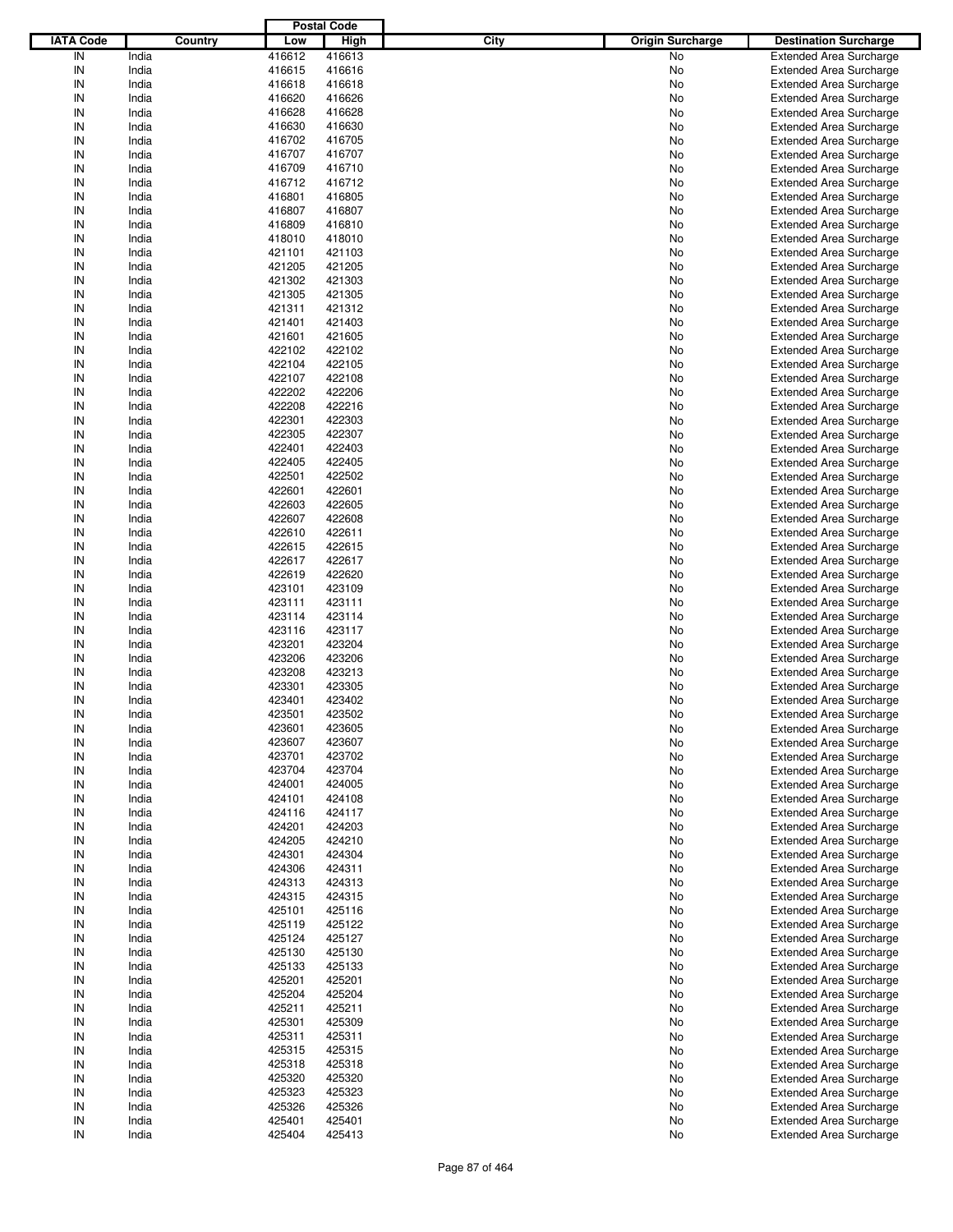|                  |         |        | <b>Postal Code</b> |      |                         |                                |
|------------------|---------|--------|--------------------|------|-------------------------|--------------------------------|
| <b>IATA Code</b> | Country | Low    | High               | City | <b>Origin Surcharge</b> | <b>Destination Surcharge</b>   |
| IN               | India   | 425415 | 425415             |      | <b>No</b>               | <b>Extended Area Surcharge</b> |
| IN               | India   | 425417 | 425424             |      | No                      | <b>Extended Area Surcharge</b> |
| IN               | India   | 425426 | 425426             |      | No                      | <b>Extended Area Surcharge</b> |
| IN               | India   | 425432 | 425432             |      | No                      | <b>Extended Area Surcharge</b> |
| IN               | India   | 425434 | 425439             |      | No                      | <b>Extended Area Surcharge</b> |
| IN               | India   | 425442 | 425442             |      | No                      | <b>Extended Area Surcharge</b> |
| IN               | India   | 425444 | 425444             |      |                         |                                |
|                  |         | 425448 |                    |      | No                      | <b>Extended Area Surcharge</b> |
| IN               | India   |        | 425448             |      | No                      | <b>Extended Area Surcharge</b> |
| IN               | India   | 425450 | 425450             |      | No                      | <b>Extended Area Surcharge</b> |
| IN               | India   | 425501 | 425509             |      | No                      | <b>Extended Area Surcharge</b> |
| IN               | India   | 425511 | 425512             |      | No                      | <b>Extended Area Surcharge</b> |
| IN               | India   | 425515 | 425515             |      | No                      | <b>Extended Area Surcharge</b> |
| IN               | India   | 425519 | 425519             |      | No                      | <b>Extended Area Surcharge</b> |
| IN               | India   | 425521 | 425524             |      | No                      | <b>Extended Area Surcharge</b> |
| IN               | India   | 431101 | 431105             |      | No                      | <b>Extended Area Surcharge</b> |
| IN               | India   | 431107 | 431119             |      | No                      | <b>Extended Area Surcharge</b> |
| IN               | India   | 431121 | 431129             |      | No                      | <b>Extended Area Surcharge</b> |
| IN               | India   | 431131 | 431132             |      | No                      | <b>Extended Area Surcharge</b> |
| IN               | India   | 431134 | 431135             |      | No                      | <b>Extended Area Surcharge</b> |
| IN               | India   | 431137 | 431140             |      | No                      | <b>Extended Area Surcharge</b> |
| IN               | India   | 431142 | 431142             |      | No                      | <b>Extended Area Surcharge</b> |
| IN               | India   | 431144 | 431148             |      | No                      | <b>Extended Area Surcharge</b> |
| IN               | India   | 431150 | 431151             |      | No                      | <b>Extended Area Surcharge</b> |
| IN               | India   | 431201 | 431208             |      | No                      | <b>Extended Area Surcharge</b> |
| IN               | India   | 431212 | 431213             |      | No                      | <b>Extended Area Surcharge</b> |
| IN               | India   | 431401 | 431402             |      | No                      | <b>Extended Area Surcharge</b> |
| IN               | India   | 431501 | 431516             |      | No                      | <b>Extended Area Surcharge</b> |
| IN               | India   | 431519 | 431520             |      | No                      | <b>Extended Area Surcharge</b> |
|                  |         |        |                    |      |                         |                                |
| IN               | India   | 431522 | 431524             |      | No                      | <b>Extended Area Surcharge</b> |
| IN               | India   | 431526 | 431528             |      | No                      | <b>Extended Area Surcharge</b> |
| IN               | India   | 431537 | 431537             |      | No                      | <b>Extended Area Surcharge</b> |
| IN               | India   | 431540 | 431541             |      | No                      | <b>Extended Area Surcharge</b> |
| IN               | India   | 431601 | 431602             |      | No                      | <b>Extended Area Surcharge</b> |
| IN               | India   | 431604 | 431604             |      | No                      | <b>Extended Area Surcharge</b> |
| IN               | India   | 431701 | 431701             |      | No                      | <b>Extended Area Surcharge</b> |
| IN               | India   | 431703 | 431709             |      | No                      | <b>Extended Area Surcharge</b> |
| IN               | India   | 431711 | 431713             |      | No                      | <b>Extended Area Surcharge</b> |
| IN               | India   | 431715 | 431715             |      | No                      | <b>Extended Area Surcharge</b> |
| IN               | India   | 431717 | 431723             |      | No                      | <b>Extended Area Surcharge</b> |
| IN               | India   | 431725 | 431726             |      | No                      | <b>Extended Area Surcharge</b> |
| IN               | India   | 431731 | 431733             |      | No                      | <b>Extended Area Surcharge</b> |
| IN               | India   | 431735 | 431735             |      | No                      | <b>Extended Area Surcharge</b> |
| IN               | India   | 431737 | 431738             |      | No                      | <b>Extended Area Surcharge</b> |
| IN               | India   | 431740 | 431746             |      | No                      | <b>Extended Area Surcharge</b> |
| IN               | India   | 431801 | 431807             |      | No                      | <b>Extended Area Surcharge</b> |
| IN               | India   | 431809 | 431809             |      | No                      | <b>Extended Area Surcharge</b> |
| IN               | India   | 431811 | 431812             |      | No                      | <b>Extended Area Surcharge</b> |
|                  |         |        |                    |      |                         |                                |
| IN               | India   | 431814 | 431815             |      | No                      | <b>Extended Area Surcharge</b> |
| IN               | India   | 440531 | 440531             |      | No                      | <b>Extended Area Surcharge</b> |
| IN               | India   | 441101 | 441107             |      | No                      | <b>Extended Area Surcharge</b> |
| IN               | India   | 441109 | 441112             |      | No                      | <b>Extended Area Surcharge</b> |
| IN               | India   | 441114 | 441117             |      | No                      | <b>Extended Area Surcharge</b> |
| IN               | India   | 441201 | 441210             |      | No                      | <b>Extended Area Surcharge</b> |
| IN               | India   | 441213 | 441213             |      | No                      | <b>Extended Area Surcharge</b> |
| IN               | India   | 441215 | 441216             |      | No                      | <b>Extended Area Surcharge</b> |
| IN               | India   | 441221 | 441225             |      | No                      | <b>Extended Area Surcharge</b> |
| IN               | India   | 441301 | 441306             |      | No                      | <b>Extended Area Surcharge</b> |
| IN               | India   | 441401 | 441406             |      | No                      | <b>Extended Area Surcharge</b> |
| IN               | India   | 441408 | 441409             |      | No                      | <b>Extended Area Surcharge</b> |
| IN               | India   | 441502 | 441502             |      | No                      | <b>Extended Area Surcharge</b> |
| IN               | India   | 441601 | 441602             |      | No                      | <b>Extended Area Surcharge</b> |
| IN               | India   | 441604 | 441606             |      | No                      | <b>Extended Area Surcharge</b> |
| IN               | India   | 441614 | 441614             |      | No                      | <b>Extended Area Surcharge</b> |
| IN               | India   | 441701 | 441702             |      | No                      | <b>Extended Area Surcharge</b> |
| IN               | India   | 441801 | 441801             |      | No                      | <b>Extended Area Surcharge</b> |
| IN               | India   | 441803 | 441809             |      | No                      | <b>Extended Area Surcharge</b> |
| IN               | India   | 441811 | 441811             |      | No                      | <b>Extended Area Surcharge</b> |
|                  |         |        |                    |      |                         |                                |
| IN               | India   | 441901 | 441903             |      | No                      | <b>Extended Area Surcharge</b> |
| IN               | India   | 441905 | 441905             |      | No                      | <b>Extended Area Surcharge</b> |
| IN               | India   | 441907 | 441924             |      | No                      | <b>Extended Area Surcharge</b> |
| IN               | India   | 441930 | 441930             |      | No                      | <b>Extended Area Surcharge</b> |
| IN               | India   | 442001 | 442001             |      | No                      | <b>Extended Area Surcharge</b> |
| IN               | India   | 442003 | 442006             |      | No                      | <b>Extended Area Surcharge</b> |
| IN               | India   | 442101 | 442103             |      | No                      | <b>Extended Area Surcharge</b> |
| IN               | India   | 442105 | 442106             |      | No                      | <b>Extended Area Surcharge</b> |
| IN               | India   | 442110 | 442111             |      | No                      | <b>Extended Area Surcharge</b> |
| IN               | India   | 442201 | 442205             |      | No                      | <b>Extended Area Surcharge</b> |
| IN               | India   | 442207 | 442207             |      | No                      | <b>Extended Area Surcharge</b> |
|                  |         |        |                    |      |                         |                                |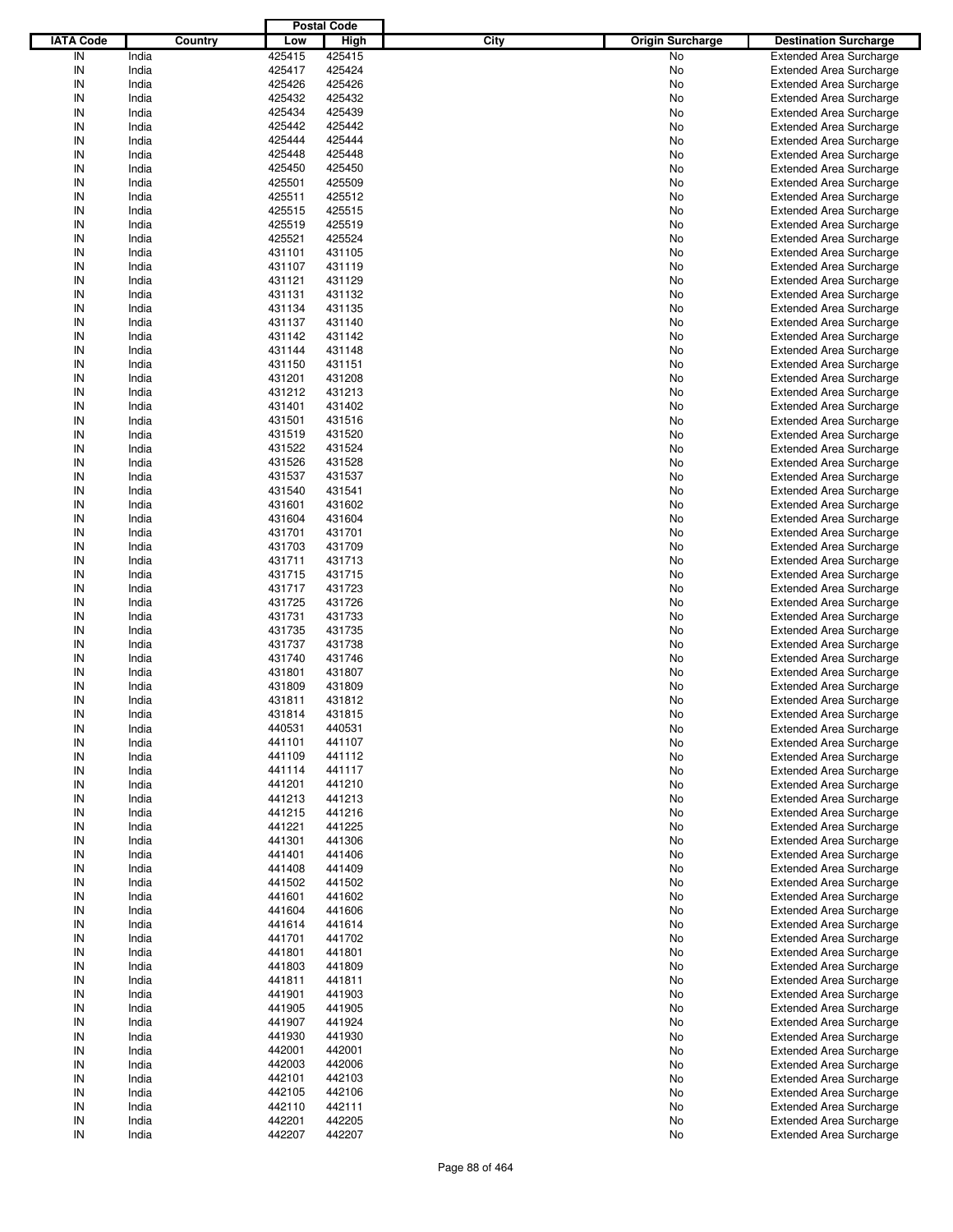|                  |         |        | <b>Postal Code</b> |      |                         |                                |
|------------------|---------|--------|--------------------|------|-------------------------|--------------------------------|
| <b>IATA Code</b> | Country | Low    | <b>High</b>        | City | <b>Origin Surcharge</b> | <b>Destination Surcharge</b>   |
| IN               | India   | 442301 | 442308             |      | No                      | <b>Extended Area Surcharge</b> |
| IN               | India   | 442310 | 442310             |      | No                      | <b>Extended Area Surcharge</b> |
| IN               | India   | 442401 | 442403             |      | No                      | <b>Extended Area Surcharge</b> |
| IN               | India   | 442501 | 442504             |      | No                      | <b>Extended Area Surcharge</b> |
| IN               | India   | 442506 | 442506             |      | No                      | <b>Extended Area Surcharge</b> |
| IN               |         |        |                    |      |                         |                                |
|                  | India   | 442603 | 442605             |      | No                      | <b>Extended Area Surcharge</b> |
| IN               | India   | 442701 | 442703             |      | No                      | <b>Extended Area Surcharge</b> |
| IN               | India   | 442705 | 442706             |      | No                      | <b>Extended Area Surcharge</b> |
| IN               | India   | 442901 | 442908             |      | No                      | <b>Extended Area Surcharge</b> |
| IN               | India   | 442910 | 442910             |      | No                      | <b>Extended Area Surcharge</b> |
| IN               | India   | 442912 | 442914             |      | No                      | <b>Extended Area Surcharge</b> |
| IN               | India   | 442916 | 442916             |      | No                      | <b>Extended Area Surcharge</b> |
| IN               | India   | 443001 | 443001             |      | No                      | <b>Extended Area Surcharge</b> |
| IN               | India   | 443101 | 443108             |      | No                      | <b>Extended Area Surcharge</b> |
| IN               | India   | 443110 | 443110             |      | No                      | <b>Extended Area Surcharge</b> |
| IN               | India   | 443112 | 443112             |      | No                      | <b>Extended Area Surcharge</b> |
| IN               | India   | 443201 | 443204             |      | No                      | <b>Extended Area Surcharge</b> |
| IN               | India   | 443206 | 443207             |      | No                      | <b>Extended Area Surcharge</b> |
| IN               | India   | 443209 | 443209             |      | No                      | <b>Extended Area Surcharge</b> |
| IN               | India   | 443301 | 443308             |      | No                      | <b>Extended Area Surcharge</b> |
| IN               | India   | 443401 | 443407             |      | No                      | <b>Extended Area Surcharge</b> |
| IN               | India   | 444001 | 444005             |      | No                      | <b>Extended Area Surcharge</b> |
| IN               | India   | 444101 | 444112             |      | No                      | <b>Extended Area Surcharge</b> |
| IN               |         |        |                    |      |                         |                                |
|                  | India   | 444115 | 444115             |      | No                      | <b>Extended Area Surcharge</b> |
| IN               | India   | 444117 | 444118             |      | No                      | <b>Extended Area Surcharge</b> |
| IN               | India   | 444120 | 444126             |      | No                      | <b>Extended Area Surcharge</b> |
| IN               | India   | 444201 | 444204             |      | No                      | <b>Extended Area Surcharge</b> |
| IN               | India   | 444301 | 444303             |      | No                      | <b>Extended Area Surcharge</b> |
| IN               | India   | 444306 | 444308             |      | No                      | <b>Extended Area Surcharge</b> |
| IN               | India   | 444311 | 444312             |      | No                      | <b>Extended Area Surcharge</b> |
| IN               | India   | 444401 | 444405             |      | No                      | <b>Extended Area Surcharge</b> |
| IN               | India   | 444407 | 444407             |      | No                      | <b>Extended Area Surcharge</b> |
| IN               | India   | 444409 | 444409             |      | No                      | <b>Extended Area Surcharge</b> |
| IN               | India   | 444501 | 444508             |      | No                      | <b>Extended Area Surcharge</b> |
| IN               | India   | 444510 | 444511             |      | No                      | <b>Extended Area Surcharge</b> |
| IN               | India   | 444601 | 444605             |      | No                      | <b>Extended Area Surcharge</b> |
| IN               | India   | 444701 | 444713             |      | No                      | <b>Extended Area Surcharge</b> |
| IN               | India   | 444716 | 444718             |      | No                      | <b>Extended Area Surcharge</b> |
| IN               | India   | 444721 | 444721             |      | No                      | <b>Extended Area Surcharge</b> |
| IN               | India   | 444723 | 444723             |      | No                      | <b>Extended Area Surcharge</b> |
| IN               | India   | 444727 | 444727             |      | No                      | <b>Extended Area Surcharge</b> |
| IN               | India   | 444801 | 444812             |      |                         | <b>Extended Area Surcharge</b> |
|                  |         |        |                    |      | No                      |                                |
| IN               | India   | 444814 | 444816             |      | No                      | <b>Extended Area Surcharge</b> |
| IN               | India   | 444818 | 444819             |      | No                      | <b>Extended Area Surcharge</b> |
| IN               | India   | 444821 | 444821             |      | No                      | <b>Extended Area Surcharge</b> |
| IN               | India   | 444826 | 444827             |      | No                      | <b>Extended Area Surcharge</b> |
| IN               | India   | 444901 | 444909             |      | No                      | <b>Extended Area Surcharge</b> |
| IN               | India   | 444914 | 444915             |      | No                      | <b>Extended Area Surcharge</b> |
| IN               | India   | 445001 | 445001             |      | No                      | <b>Extended Area Surcharge</b> |
| IN               | India   | 445003 | 445003             |      | No                      | <b>Extended Area Surcharge</b> |
| IN               | India   | 445101 | 445103             |      | No                      | <b>Extended Area Surcharge</b> |
| IN               | India   | 445105 | 445106             |      | No                      | <b>Extended Area Surcharge</b> |
| IN               | India   | 445110 | 445110             |      | No                      | <b>Extended Area Surcharge</b> |
| IN               | India   | 445201 | 445205             |      | No                      | <b>Extended Area Surcharge</b> |
| IN               | India   | 445207 | 445213             |      | No                      | <b>Extended Area Surcharge</b> |
| IN               | India   | 445215 | 445217             |      | No                      | <b>Extended Area Surcharge</b> |
| IN               | India   | 445301 | 445309             |      | No                      | <b>Extended Area Surcharge</b> |
| IN               | India   | 445311 | 445311             |      | No                      | <b>Extended Area Surcharge</b> |
| IN               | India   | 445323 | 445323             |      | No                      | <b>Extended Area Surcharge</b> |
| IN               | India   | 445401 | 445402             |      | No                      | <b>Extended Area Surcharge</b> |
| IN               | India   | 450006 | 450006             |      | No                      | <b>Extended Area Surcharge</b> |
| IN               | India   | 450051 | 450053             |      | No                      | <b>Extended Area Surcharge</b> |
| IN               | India   | 450110 | 450112             |      |                         | <b>Extended Area Surcharge</b> |
|                  |         |        |                    |      | No                      |                                |
| IN               | India   | 450114 | 450118             |      | No                      | <b>Extended Area Surcharge</b> |
| IN               | India   | 450124 | 450124             |      | No                      | <b>Extended Area Surcharge</b> |
| IN               | India   | 450220 | 450221             |      | No                      | <b>Extended Area Surcharge</b> |
| IN               | India   | 450223 | 450223             |      | No                      | <b>Extended Area Surcharge</b> |
| IN               | India   | 450327 | 450327             |      | No                      | <b>Extended Area Surcharge</b> |
| IN               | India   | 450331 | 450335             |      | No                      | <b>Extended Area Surcharge</b> |
| IN               | India   | 450337 | 450337             |      | No                      | <b>Extended Area Surcharge</b> |
| IN               | India   | 450441 | 450441             |      | No                      | <b>Extended Area Surcharge</b> |
| IN               | India   | 450551 | 450551             |      | No                      | <b>Extended Area Surcharge</b> |
| IN               | India   | 450554 | 450554             |      | No                      | <b>Extended Area Surcharge</b> |
| IN               | India   | 450661 | 450661             |      | No                      | <b>Extended Area Surcharge</b> |
| IN               | India   | 450771 | 450771             |      | No                      | <b>Extended Area Surcharge</b> |
| IN               | India   | 450881 | 450881             |      | No                      | <b>Extended Area Surcharge</b> |
| IN               | India   | 450991 | 450991             |      | No                      | <b>Extended Area Surcharge</b> |
| $\sf IN$         | India   | 451110 | 451113             |      | No                      | <b>Extended Area Surcharge</b> |
|                  |         |        |                    |      |                         |                                |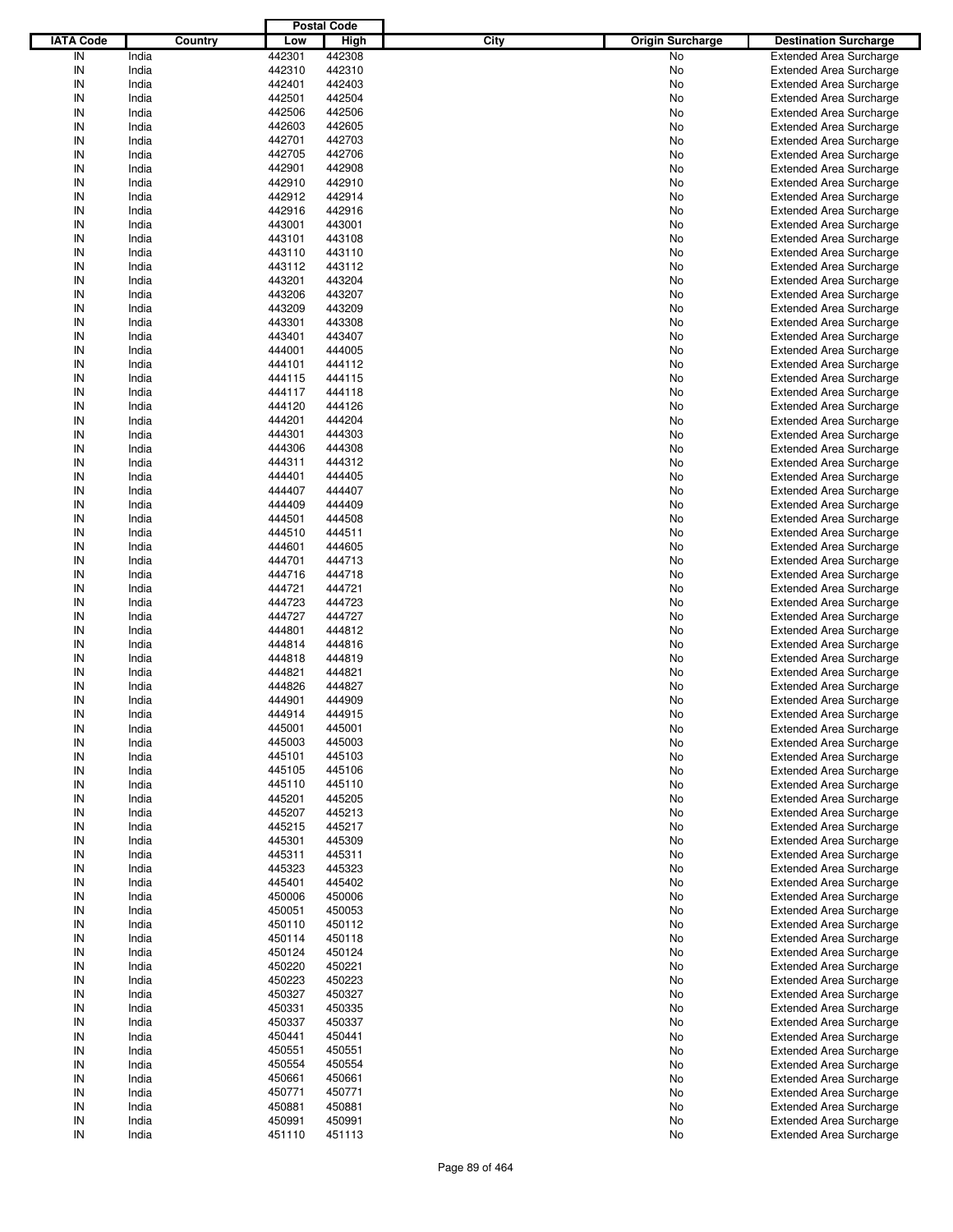|                  |         |        | <b>Postal Code</b> |      |                         |                                |
|------------------|---------|--------|--------------------|------|-------------------------|--------------------------------|
| <b>IATA Code</b> | Country | Low    | High               | City | <b>Origin Surcharge</b> | <b>Destination Surcharge</b>   |
| IN               | India   | 451115 | 451115             |      | <b>No</b>               | <b>Extended Area Surcharge</b> |
| IN               | India   | 451117 | 451117             |      | No                      | <b>Extended Area Surcharge</b> |
| IN               | India   | 451220 | 451224             |      | No                      | <b>Extended Area Surcharge</b> |
| IN               | India   | 451228 | 451229             |      | No                      | <b>Extended Area Surcharge</b> |
| IN               | India   | 451239 | 451239             |      | No                      | <b>Extended Area Surcharge</b> |
| IN               | India   | 451327 | 451327             |      | No                      | <b>Extended Area Surcharge</b> |
| IN               | India   | 451331 | 451332             |      |                         |                                |
|                  |         |        |                    |      | No                      | <b>Extended Area Surcharge</b> |
| IN               | India   | 451335 | 451335             |      | No                      | <b>Extended Area Surcharge</b> |
| IN               | India   | 451337 | 451337             |      | No                      | <b>Extended Area Surcharge</b> |
| IN               | India   | 451435 | 451435             |      | No                      | <b>Extended Area Surcharge</b> |
| IN               | India   | 451440 | 451440             |      | No                      | <b>Extended Area Surcharge</b> |
| IN               | India   | 451442 | 451444             |      | No                      | <b>Extended Area Surcharge</b> |
| IN               | India   | 451447 | 451449             |      | No                      | <b>Extended Area Surcharge</b> |
| IN               | India   | 451451 | 451451             |      | No                      | <b>Extended Area Surcharge</b> |
| IN               | India   | 451551 | 451552             |      | No                      | <b>Extended Area Surcharge</b> |
| IN               | India   | 451555 | 451559             |      | No                      | <b>Extended Area Surcharge</b> |
| IN               | India   | 451563 | 451563             |      | No                      | <b>Extended Area Surcharge</b> |
| IN               | India   | 451659 | 451661             |      | No                      | <b>Extended Area Surcharge</b> |
| IN               | India   | 451663 | 451667             |      | No                      | <b>Extended Area Surcharge</b> |
| IN               | India   | 451669 | 451669             |      | No                      | <b>Extended Area Surcharge</b> |
| IN               | India   | 451695 | 451695             |      | No                      | <b>Extended Area Surcharge</b> |
| IN               | India   | 451770 | 451770             |      | No                      | <b>Extended Area Surcharge</b> |
| IN               | India   | 451881 | 451881             |      | No                      | <b>Extended Area Surcharge</b> |
| IN               | India   | 452017 | 452018             |      | No                      | <b>Extended Area Surcharge</b> |
| IN               | India   | 452020 | 452020             |      | No                      | <b>Extended Area Surcharge</b> |
| IN               | India   | 453001 | 453001             |      | No                      | <b>Extended Area Surcharge</b> |
|                  |         |        |                    |      |                         |                                |
| IN               | India   | 453115 | 453115             |      | No                      | <b>Extended Area Surcharge</b> |
| IN               | India   | 453220 | 453220             |      | No                      | <b>Extended Area Surcharge</b> |
| IN               | India   | 453235 | 453235             |      | No                      | <b>Extended Area Surcharge</b> |
| IN               | India   | 453331 | 453331             |      | No                      | <b>Extended Area Surcharge</b> |
| IN               | India   | 453441 | 453441             |      | No                      | <b>Extended Area Surcharge</b> |
| IN               | India   | 453446 | 453446             |      | No                      | <b>Extended Area Surcharge</b> |
| IN               | India   | 453463 | 453463             |      | No                      | <b>Extended Area Surcharge</b> |
| IN               | India   | 453551 | 453551             |      | No                      | <b>Extended Area Surcharge</b> |
| IN               | India   | 453562 | 453562             |      | No                      | <b>Extended Area Surcharge</b> |
| IN               | India   | 453576 | 453576             |      | No                      | <b>Extended Area Surcharge</b> |
| IN               | India   | 453643 | 453643             |      | No                      | <b>Extended Area Surcharge</b> |
| IN               | India   | 453652 | 453652             |      | No                      | <b>Extended Area Surcharge</b> |
| IN               | India   | 453661 | 453661             |      | No                      | <b>Extended Area Surcharge</b> |
| IN               | India   | 454010 | 454010             |      | No                      | <b>Extended Area Surcharge</b> |
| IN               | India   | 454111 | 454111             |      | No                      | <b>Extended Area Surcharge</b> |
| IN               | India   | 454116 | 454116             |      | No                      | <b>Extended Area Surcharge</b> |
| IN               | India   | 454129 | 454129             |      | No                      | <b>Extended Area Surcharge</b> |
| IN               | India   | 454221 | 454221             |      | No                      | <b>Extended Area Surcharge</b> |
| IN               | India   | 454276 | 454276             |      | No                      | <b>Extended Area Surcharge</b> |
| IN               | India   | 454331 | 454331             |      | No                      | <b>Extended Area Surcharge</b> |
|                  |         |        |                    |      |                         |                                |
| IN               | India   | 454333 | 454333             |      | No                      | <b>Extended Area Surcharge</b> |
| IN               | India   | 454341 | 454341             |      | No                      | <b>Extended Area Surcharge</b> |
| IN               | India   | 454345 | 454345             |      | No                      | <b>Extended Area Surcharge</b> |
| IN               | India   | 454350 | 454350             |      | No                      | <b>Extended Area Surcharge</b> |
| IN               | India   | 454365 | 454365             |      | No                      | <b>Extended Area Surcharge</b> |
| IN               | India   | 454441 | 454441             |      | No                      | <b>Extended Area Surcharge</b> |
| IN               | India   | 454446 | 454446             |      | No                      | <b>Extended Area Surcharge</b> |
| IN               | India   | 454448 | 454449             |      | No                      | <b>Extended Area Surcharge</b> |
| IN               | India   | 454552 | 454552             |      | No                      | <b>Extended Area Surcharge</b> |
| IN               | India   | 454554 | 454554             |      | No                      | <b>Extended Area Surcharge</b> |
| IN               | India   | 454571 | 454571             |      | No                      | <b>Extended Area Surcharge</b> |
| IN               | India   | 454648 | 454648             |      | No                      | <b>Extended Area Surcharge</b> |
| IN               | India   | 454660 | 454660             |      | No                      | <b>Extended Area Surcharge</b> |
| IN               | India   | 454665 | 454669             |      | No                      | <b>Extended Area Surcharge</b> |
| IN               | India   | 454729 | 454730             |      | No                      | <b>Extended Area Surcharge</b> |
| IN               | India   | 454749 | 454749             |      | No                      | <b>Extended Area Surcharge</b> |
| IN               | India   | 454773 | 454773             |      | No                      | <b>Extended Area Surcharge</b> |
| IN               | India   | 455003 | 455003             |      | No                      | <b>Extended Area Surcharge</b> |
| IN               | India   | 455048 | 455048             |      | No                      | <b>Extended Area Surcharge</b> |
| IN               | India   | 455111 | 455112             |      |                         | <b>Extended Area Surcharge</b> |
|                  |         |        |                    |      | No                      |                                |
| IN               | India   | 455115 | 455119             |      | No                      | <b>Extended Area Surcharge</b> |
| IN               | India   | 455221 | 455221             |      | No                      | <b>Extended Area Surcharge</b> |
| IN               | India   | 455223 | 455223             |      | No                      | <b>Extended Area Surcharge</b> |
| IN               | India   | 455227 | 455227             |      | No                      | <b>Extended Area Surcharge</b> |
| IN               | India   | 455302 | 455302             |      | No                      | <b>Extended Area Surcharge</b> |
| IN               | India   | 455332 | 455332             |      | No                      | <b>Extended Area Surcharge</b> |
| IN               | India   | 455336 | 455336             |      | No                      | <b>Extended Area Surcharge</b> |
| IN               | India   | 455339 | 455339             |      | No                      | <b>Extended Area Surcharge</b> |
| IN               | India   | 455440 | 455440             |      | No                      | <b>Extended Area Surcharge</b> |
| IN               | India   | 455459 | 455459             |      | No                      | <b>Extended Area Surcharge</b> |
| IN               | India   | 456001 | 456001             |      | No                      | <b>Extended Area Surcharge</b> |
| IN               | India   | 456003 | 456003             |      | No                      | <b>Extended Area Surcharge</b> |
|                  |         |        |                    |      |                         |                                |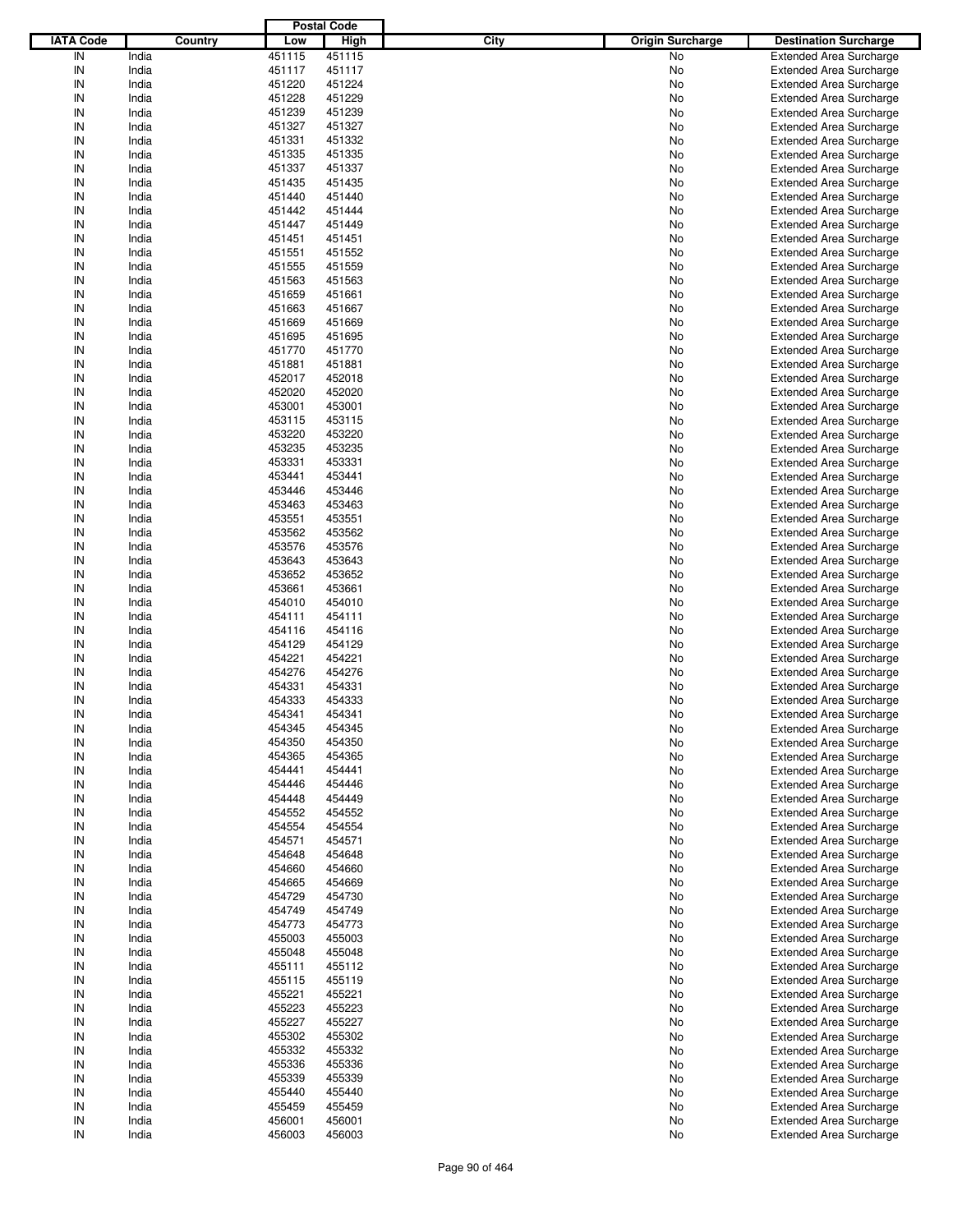|                  |         |        | <b>Postal Code</b> |      |                         |                                |
|------------------|---------|--------|--------------------|------|-------------------------|--------------------------------|
| <b>IATA Code</b> | Country | Low    | <b>High</b>        | City | <b>Origin Surcharge</b> | <b>Destination Surcharge</b>   |
| IN               | India   | 456006 | 456006             |      | No                      | <b>Extended Area Surcharge</b> |
| IN               | India   | 456008 | 456010             |      | No                      | <b>Extended Area Surcharge</b> |
| IN               | India   | 456221 | 456222             |      | No                      | <b>Extended Area Surcharge</b> |
| IN               | India   | 456224 | 456224             |      | No                      | <b>Extended Area Surcharge</b> |
| IN               | India   | 456335 | 456335             |      | No                      | <b>Extended Area Surcharge</b> |
| IN               | India   | 456337 | 456337             |      | No                      | <b>Extended Area Surcharge</b> |
| IN               | India   | 456440 | 456441             |      | No                      |                                |
| IN               |         |        |                    |      |                         | <b>Extended Area Surcharge</b> |
|                  | India   | 456443 | 456443             |      | No                      | <b>Extended Area Surcharge</b> |
| IN               | India   | 456450 | 456450             |      | No                      | <b>Extended Area Surcharge</b> |
| IN               | India   | 456550 | 456552             |      | No                      | <b>Extended Area Surcharge</b> |
| IN               | India   | 456661 | 456661             |      | No                      | <b>Extended Area Surcharge</b> |
| IN               | India   | 456663 | 456666             |      | No                      | <b>Extended Area Surcharge</b> |
| IN               | India   | 456668 | 456668             |      | No                      | <b>Extended Area Surcharge</b> |
| IN               | India   | 456673 | 456673             |      | No                      | <b>Extended Area Surcharge</b> |
| IN               | India   | 456771 | 456771             |      | No                      | <b>Extended Area Surcharge</b> |
| IN               | India   | 456776 | 456776             |      | No                      | <b>Extended Area Surcharge</b> |
| IN               | India   | 457111 | 457111             |      | No                      | <b>Extended Area Surcharge</b> |
| IN               | India   | 457114 | 457114             |      | No                      | <b>Extended Area Surcharge</b> |
| IN               | India   | 457118 | 457118             |      | No                      | <b>Extended Area Surcharge</b> |
| IN               | India   | 457222 | 457222             |      | No                      | <b>Extended Area Surcharge</b> |
| IN               | India   | 457226 | 457227             |      | No                      | <b>Extended Area Surcharge</b> |
| IN               | India   | 457333 | 457333             |      | No                      | <b>Extended Area Surcharge</b> |
| IN               | India   | 457336 | 457336             |      | No                      | <b>Extended Area Surcharge</b> |
| IN               | India   | 457339 | 457339             |      | No                      | <b>Extended Area Surcharge</b> |
| IN               | India   | 457441 | 457441             |      | No                      | <b>Extended Area Surcharge</b> |
| IN               | India   | 457550 | 457551             |      | No                      | <b>Extended Area Surcharge</b> |
| IN               | India   | 457555 | 457555             |      | No                      | <b>Extended Area Surcharge</b> |
| IN               | India   | 457661 | 457661             |      | No                      | <b>Extended Area Surcharge</b> |
| IN               |         |        |                    |      |                         | <b>Extended Area Surcharge</b> |
|                  | India   | 457769 | 457770             |      | No                      |                                |
| IN               | India   | 457775 | 457775             |      | No                      | <b>Extended Area Surcharge</b> |
| IN               | India   | 457777 | 457777             |      | No                      | <b>Extended Area Surcharge</b> |
| IN               | India   | 457779 | 457779             |      | No                      | <b>Extended Area Surcharge</b> |
| IN               | India   | 457882 | 457882             |      | No                      | <b>Extended Area Surcharge</b> |
| IN               | India   | 457885 | 457885             |      | No                      | <b>Extended Area Surcharge</b> |
| IN               | India   | 457887 | 457887             |      | No                      | <b>Extended Area Surcharge</b> |
| IN               | India   | 457990 | 457990             |      | No                      | <b>Extended Area Surcharge</b> |
| IN               | India   | 457993 | 457993             |      | No                      | <b>Extended Area Surcharge</b> |
| IN               | India   | 458110 | 458110             |      | No                      | <b>Extended Area Surcharge</b> |
| IN               | India   | 458113 | 458113             |      | No                      | <b>Extended Area Surcharge</b> |
| IN               | India   | 458116 | 458116             |      | No                      | <b>Extended Area Surcharge</b> |
| IN               | India   | 458118 | 458118             |      | No                      | <b>Extended Area Surcharge</b> |
| IN               | India   | 458220 | 458220             |      | No                      | <b>Extended Area Surcharge</b> |
| IN               | India   | 458224 | 458224             |      | No                      | <b>Extended Area Surcharge</b> |
| IN               | India   | 458226 | 458226             |      | No                      | <b>Extended Area Surcharge</b> |
| IN               | India   | 458228 | 458228             |      | No                      | <b>Extended Area Surcharge</b> |
| IN               | India   | 458442 | 458442             |      | No                      | <b>Extended Area Surcharge</b> |
| IN               | India   | 458468 | 458468             |      | No                      | <b>Extended Area Surcharge</b> |
| IN               |         |        |                    |      |                         | <b>Extended Area Surcharge</b> |
|                  | India   | 458470 | 458470             |      | No                      |                                |
| IN               | India   | 458474 | 458474             |      | No                      | <b>Extended Area Surcharge</b> |
| IN               | India   | 458553 | 458553             |      | No                      | <b>Extended Area Surcharge</b> |
| IN               | India   | 458558 | 458558             |      | No                      | <b>Extended Area Surcharge</b> |
| IN               | India   | 458588 | 458588             |      | No                      | <b>Extended Area Surcharge</b> |
| IN               | India   | 458595 | 458595             |      | No                      | <b>Extended Area Surcharge</b> |
| IN               | India   | 460001 | 460002             |      | No                      | <b>Extended Area Surcharge</b> |
| IN               | India   | 460004 | 460005             |      | No                      | <b>Extended Area Surcharge</b> |
| IN               | India   | 460220 | 460220             |      | No                      | <b>Extended Area Surcharge</b> |
| IN               | India   | 460225 | 460225             |      | No                      | <b>Extended Area Surcharge</b> |
| IN               | India   | 460330 | 460330             |      | No                      | <b>Extended Area Surcharge</b> |
| IN               | India   | 460440 | 460440             |      | No                      | <b>Extended Area Surcharge</b> |
| IN               | India   | 460443 | 460443             |      | No                      | <b>Extended Area Surcharge</b> |
| IN               | India   | 460447 | 460447             |      | No                      | <b>Extended Area Surcharge</b> |
| IN               | India   | 460449 | 460449             |      | No                      | <b>Extended Area Surcharge</b> |
| IN               | India   | 460551 | 460551             |      | No                      | <b>Extended Area Surcharge</b> |
| IN               | India   | 460553 | 460554             |      | No                      | <b>Extended Area Surcharge</b> |
| IN               | India   | 460557 | 460557             |      | No                      | <b>Extended Area Surcharge</b> |
| IN               | India   | 460661 | 460661             |      | No                      | <b>Extended Area Surcharge</b> |
| IN               | India   | 460663 | 460663             |      | No                      | <b>Extended Area Surcharge</b> |
| IN               | India   | 460665 | 460666             |      | No                      | <b>Extended Area Surcharge</b> |
|                  |         |        |                    |      |                         |                                |
| IN               | India   | 460668 | 460668             |      | No                      | <b>Extended Area Surcharge</b> |
| IN               | India   | 461001 | 461001             |      | No                      | <b>Extended Area Surcharge</b> |
| IN               | India   | 461005 | 461005             |      | No                      | <b>Extended Area Surcharge</b> |
| IN               | India   | 461110 | 461111             |      | No                      | <b>Extended Area Surcharge</b> |
| IN               | India   | 461114 | 461116             |      | No                      | <b>Extended Area Surcharge</b> |
| IN               | India   | 461221 | 461221             |      | No                      | <b>Extended Area Surcharge</b> |
| IN               | India   | 461223 | 461223             |      | No                      | <b>Extended Area Surcharge</b> |
| IN               | India   | 461228 | 461228             |      | No                      | Extended Area Surcharge        |
| IN               | India   | 461251 | 461251             |      | No                      | <b>Extended Area Surcharge</b> |
| $\sf IN$         | India   | 461331 | 461331             |      | No                      | <b>Extended Area Surcharge</b> |
|                  |         |        |                    |      |                         |                                |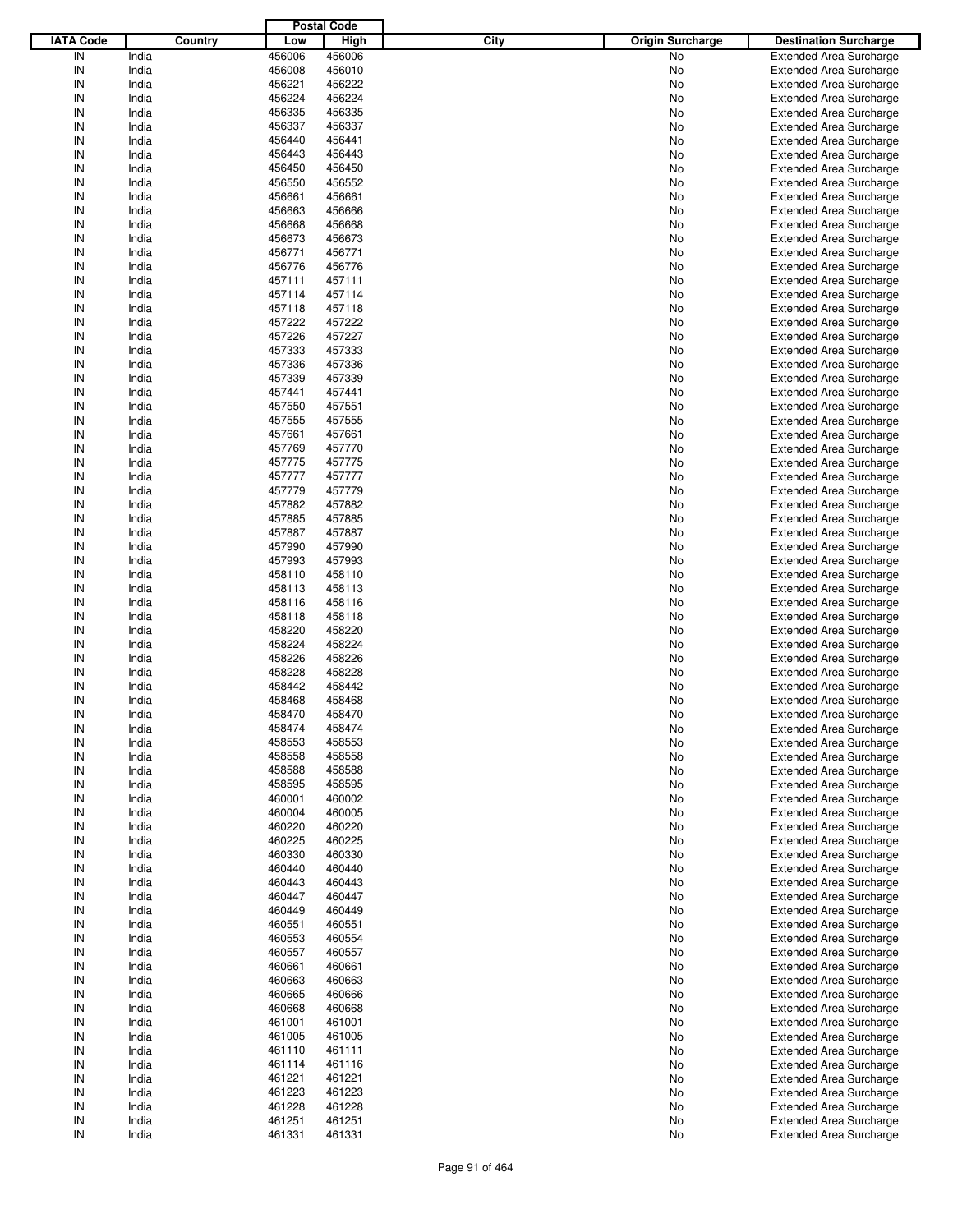|                  |         |        | <b>Postal Code</b> |      |                         |                                |
|------------------|---------|--------|--------------------|------|-------------------------|--------------------------------|
| <b>IATA Code</b> | Country | Low    | High               | City | <b>Origin Surcharge</b> | <b>Destination Surcharge</b>   |
| IN               | India   | 461335 | 461335             |      | <b>No</b>               | <b>Extended Area Surcharge</b> |
| IN               | India   | 461444 | 461444             |      | No                      | <b>Extended Area Surcharge</b> |
| IN               | India   | 461551 | 461551             |      | No                      | <b>Extended Area Surcharge</b> |
| IN               | India   | 461771 | 461772             |      | No                      | <b>Extended Area Surcharge</b> |
| IN               | India   | 461881 | 461881             |      | No                      | <b>Extended Area Surcharge</b> |
|                  |         |        |                    |      |                         |                                |
| IN               | India   | 462001 | 462001             |      | No                      | <b>Extended Area Surcharge</b> |
| IN               | India   | 462036 | 462036             |      | No                      | <b>Extended Area Surcharge</b> |
| IN               | India   | 463111 | 463111             |      | No                      | <b>Extended Area Surcharge</b> |
| IN               | India   | 463120 | 463120             |      | No                      | <b>Extended Area Surcharge</b> |
| IN               | India   | 464001 | 464002             |      | No                      | <b>Extended Area Surcharge</b> |
| IN               | India   | 464111 | 464112             |      | No                      | <b>Extended Area Surcharge</b> |
| IN               | India   | 464114 | 464114             |      | No                      | <b>Extended Area Surcharge</b> |
| IN               | India   | 464220 | 464221             |      | No                      | <b>Extended Area Surcharge</b> |
| IN               | India   | 464224 | 464224             |      | No                      | <b>Extended Area Surcharge</b> |
| IN               | India   | 464226 | 464226             |      | No                      | <b>Extended Area Surcharge</b> |
| IN               | India   | 464228 | 464228             |      | No                      | <b>Extended Area Surcharge</b> |
| IN               | India   | 464331 | 464331             |      | No                      | <b>Extended Area Surcharge</b> |
| IN               | India   | 464337 | 464337             |      | No                      | <b>Extended Area Surcharge</b> |
| IN               | India   | 464551 | 464551             |      | No                      | <b>Extended Area Surcharge</b> |
| IN               | India   | 464556 | 464556             |      | No                      | <b>Extended Area Surcharge</b> |
| IN               | India   | 464573 | 464573             |      | No                      | <b>Extended Area Surcharge</b> |
| IN               | India   | 464651 | 464651             |      | No                      | <b>Extended Area Surcharge</b> |
|                  |         |        | 464661             |      |                         |                                |
| IN               | India   | 464661 |                    |      | No                      | <b>Extended Area Surcharge</b> |
| IN               | India   | 464665 | 464665             |      | No                      | <b>Extended Area Surcharge</b> |
| IN               | India   | 464668 | 464668             |      | No                      | <b>Extended Area Surcharge</b> |
| IN               | India   | 464670 | 464671             |      | No                      | <b>Extended Area Surcharge</b> |
| IN               | India   | 464770 | 464770             |      | No                      | <b>Extended Area Surcharge</b> |
| IN               | India   | 464774 | 464774             |      | No                      | <b>Extended Area Surcharge</b> |
| IN               | India   | 464776 | 464776             |      | No                      | <b>Extended Area Surcharge</b> |
| IN               | India   | 464884 | 464884             |      | No                      | <b>Extended Area Surcharge</b> |
| IN               | India   | 464986 | 464986             |      | No                      | <b>Extended Area Surcharge</b> |
| IN               | India   | 464990 | 464990             |      | No                      | <b>Extended Area Surcharge</b> |
| IN               | India   | 464993 | 464993             |      | No                      | <b>Extended Area Surcharge</b> |
| IN               | India   | 464995 | 464995             |      | No                      | <b>Extended Area Surcharge</b> |
| IN               | India   | 465001 | 465001             |      | No                      | <b>Extended Area Surcharge</b> |
| IN               | India   | 465106 | 465106             |      | No                      | <b>Extended Area Surcharge</b> |
| IN               | India   | 465110 | 465110             |      | No                      | <b>Extended Area Surcharge</b> |
| IN               | India   | 465113 | 465113             |      | No                      | <b>Extended Area Surcharge</b> |
| IN               | India   | 465116 | 465116             |      | No                      | <b>Extended Area Surcharge</b> |
| IN               | India   | 465118 | 465118             |      | No                      | <b>Extended Area Surcharge</b> |
|                  |         |        |                    |      |                         |                                |
| IN               | India   | 465220 | 465221             |      | No                      | <b>Extended Area Surcharge</b> |
| IN               | India   | 465223 | 465223             |      | No                      | <b>Extended Area Surcharge</b> |
| IN               | India   | 465230 | 465231             |      | No                      | <b>Extended Area Surcharge</b> |
| IN               | India   | 465331 | 465331             |      | No                      | <b>Extended Area Surcharge</b> |
| IN               | India   | 465333 | 465333             |      | No                      | <b>Extended Area Surcharge</b> |
| IN               | India   | 465335 | 465337             |      | No                      | <b>Extended Area Surcharge</b> |
| IN               | India   | 465441 | 465441             |      | No                      | <b>Extended Area Surcharge</b> |
| IN               | India   | 465445 | 465445             |      | No                      | <b>Extended Area Surcharge</b> |
| IN               | India   | 465447 | 465447             |      | No                      | <b>Extended Area Surcharge</b> |
| IN               | India   | 465449 | 465449             |      | No                      | <b>Extended Area Surcharge</b> |
| IN               | India   | 465550 | 465550             |      | No                      | <b>Extended Area Surcharge</b> |
| IN               | India   | 465661 | 465661             |      | No                      | <b>Extended Area Surcharge</b> |
| IN               | India   | 465667 | 465667             |      | No                      | <b>Extended Area Surcharge</b> |
| IN               | India   | 465674 | 465674             |      | No                      | <b>Extended Area Surcharge</b> |
| IN               | India   | 465677 | 465677             |      | No                      | <b>Extended Area Surcharge</b> |
| IN               | India   | 465679 | 465679             |      | No                      | <b>Extended Area Surcharge</b> |
| IN               | India   | 465683 | 465683             |      | No                      | <b>Extended Area Surcharge</b> |
| IN               | India   | 465685 | 465687             |      | No                      | <b>Extended Area Surcharge</b> |
| IN               | India   | 465689 | 465689             |      | No                      | <b>Extended Area Surcharge</b> |
| IN               | India   | 465697 | 465697             |      |                         | <b>Extended Area Surcharge</b> |
|                  |         |        |                    |      | No                      |                                |
| IN               | India   | 466001 | 466001             |      | No                      | <b>Extended Area Surcharge</b> |
| IN               | India   | 466111 | 466112             |      | No                      | <b>Extended Area Surcharge</b> |
| IN               | India   | 466114 | 466119             |      | No                      | <b>Extended Area Surcharge</b> |
| IN               | India   | 466125 | 466125             |      | No                      | <b>Extended Area Surcharge</b> |
| IN               | India   | 466221 | 466221             |      | No                      | <b>Extended Area Surcharge</b> |
| IN               | India   | 466331 | 466331             |      | No                      | <b>Extended Area Surcharge</b> |
| IN               | India   | 466445 | 466446             |      | No                      | <b>Extended Area Surcharge</b> |
| IN               | India   | 466448 | 466448             |      | No                      | <b>Extended Area Surcharge</b> |
| IN               | India   | 466554 | 466554             |      | No                      | <b>Extended Area Surcharge</b> |
| IN               | India   | 466651 | 466651             |      | No                      | <b>Extended Area Surcharge</b> |
| IN               | India   | 466661 | 466661             |      | No                      | <b>Extended Area Surcharge</b> |
| IN               | India   | 466665 | 466665             |      | No                      | <b>Extended Area Surcharge</b> |
| IN               | India   | 470001 | 470003             |      | No                      | <b>Extended Area Surcharge</b> |
| IN               | India   | 470005 | 470005             |      | No                      | <b>Extended Area Surcharge</b> |
| IN               | India   | 470051 | 470051             |      | No                      | <b>Extended Area Surcharge</b> |
| IN               | India   | 470111 | 470111             |      | No                      | <b>Extended Area Surcharge</b> |
| IN               | India   | 470113 | 470113             |      |                         | <b>Extended Area Surcharge</b> |
|                  |         |        |                    |      | No                      |                                |
| IN               | India   | 470115 | 470115             |      | No                      | <b>Extended Area Surcharge</b> |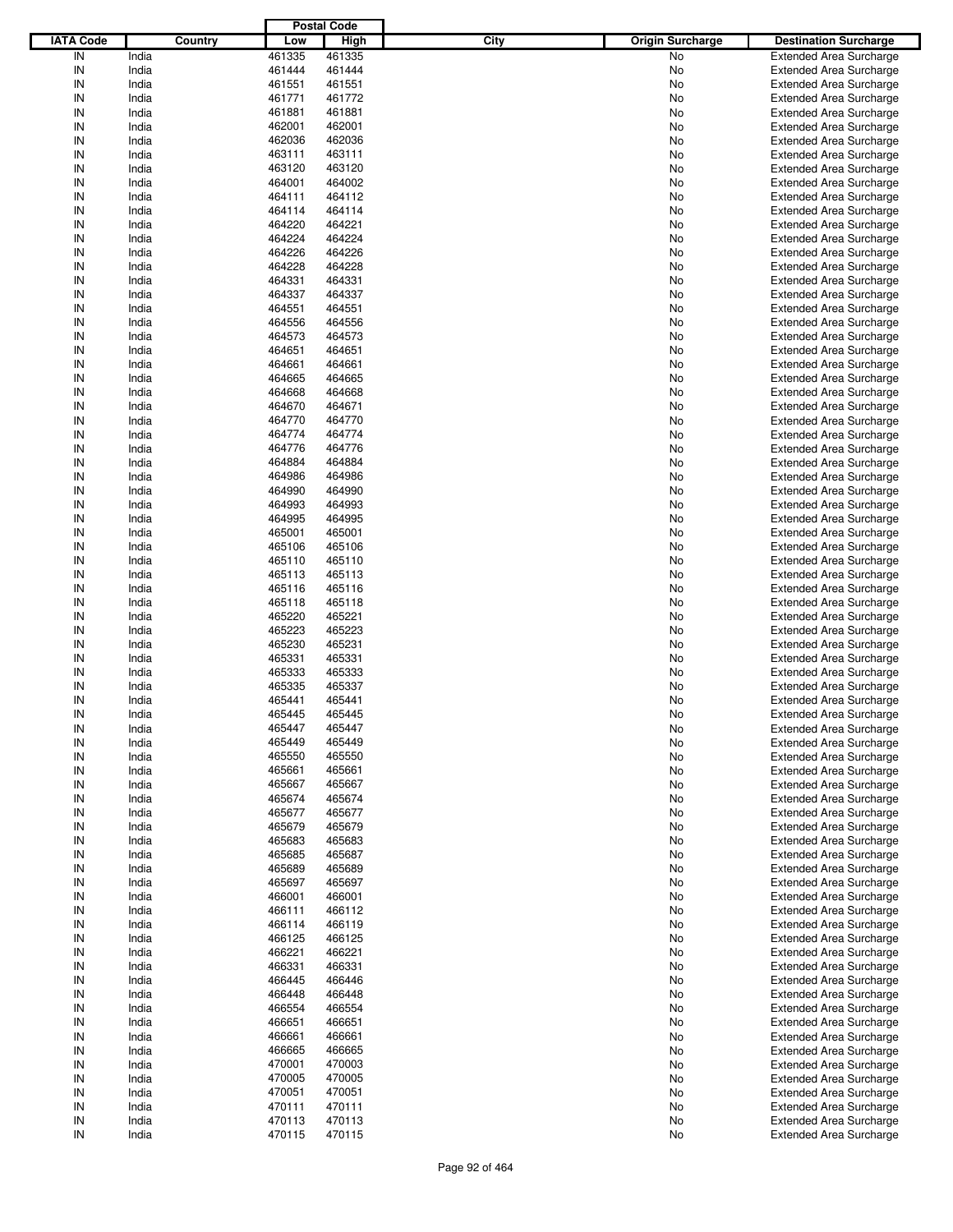|                  |         |        | <b>Postal Code</b> |                                 |                                |
|------------------|---------|--------|--------------------|---------------------------------|--------------------------------|
| <b>IATA Code</b> | Country | Low    | High               | City<br><b>Origin Surcharge</b> | <b>Destination Surcharge</b>   |
| IN               | India   | 470117 | 470120             | <b>No</b>                       | <b>Extended Area Surcharge</b> |
| IN               | India   | 470122 | 470122             | No                              | <b>Extended Area Surcharge</b> |
| IN               | India   | 470125 | 470125             | No                              | <b>Extended Area Surcharge</b> |
| IN               | India   | 470221 | 470221             | No                              | <b>Extended Area Surcharge</b> |
| IN               | India   | 470223 | 470223             | No                              | <b>Extended Area Surcharge</b> |
| IN               | India   | 470226 | 470229             | No                              | <b>Extended Area Surcharge</b> |
| IN               | India   | 470235 | 470235             |                                 |                                |
|                  |         |        |                    | No                              | <b>Extended Area Surcharge</b> |
| IN               | India   | 470335 | 470335             | No                              | <b>Extended Area Surcharge</b> |
| IN               | India   | 470337 | 470337             | No                              | <b>Extended Area Surcharge</b> |
| IN               | India   | 470339 | 470339             | No                              | <b>Extended Area Surcharge</b> |
| IN               | India   | 470441 | 470442             | No                              | <b>Extended Area Surcharge</b> |
| IN               | India   | 470661 | 470662             | No                              | <b>Extended Area Surcharge</b> |
| IN               | India   | 470664 | 470664             | No                              | <b>Extended Area Surcharge</b> |
| IN               | India   | 470666 | 470666             | No                              | <b>Extended Area Surcharge</b> |
| IN               | India   | 470669 | 470669             | No                              | <b>Extended Area Surcharge</b> |
| IN               | India   | 470672 | 470672             | No                              | <b>Extended Area Surcharge</b> |
| IN               | India   | 470675 | 470675             | No                              | <b>Extended Area Surcharge</b> |
| IN               | India   | 470771 | 470772             | No                              | <b>Extended Area Surcharge</b> |
| IN               | India   | 470775 | 470775             | No                              | <b>Extended Area Surcharge</b> |
| IN               | India   | 470880 | 470881             | No                              | <b>Extended Area Surcharge</b> |
| IN               | India   | 471001 | 471001             | No                              | <b>Extended Area Surcharge</b> |
| IN               | India   | 471101 | 471101             | No                              | <b>Extended Area Surcharge</b> |
| IN               | India   | 471105 | 471105             | No                              | <b>Extended Area Surcharge</b> |
| IN               | India   | 471111 | 471111             | No                              | <b>Extended Area Surcharge</b> |
| IN               | India   | 471201 | 471202             | No                              | <b>Extended Area Surcharge</b> |
| IN               | India   | 471301 | 471301             | No                              | <b>Extended Area Surcharge</b> |
| IN               | India   | 471311 | 471311             | No                              | <b>Extended Area Surcharge</b> |
| IN               | India   | 471313 | 471313             | No                              | <b>Extended Area Surcharge</b> |
| IN               | India   | 471318 | 471318             | No                              | <b>Extended Area Surcharge</b> |
| IN               | India   | 471408 | 471408             |                                 |                                |
|                  |         |        |                    | No                              | <b>Extended Area Surcharge</b> |
| IN               | India   | 471411 | 471411             | No                              | <b>Extended Area Surcharge</b> |
| IN               | India   | 471501 | 471501             | No                              | <b>Extended Area Surcharge</b> |
| IN               | India   | 471510 | 471510             | No                              | <b>Extended Area Surcharge</b> |
| IN               | India   | 471515 | 471515             | No                              | <b>Extended Area Surcharge</b> |
| IN               | India   | 471525 | 471525             | No                              | <b>Extended Area Surcharge</b> |
| IN               | India   | 471625 | 471625             | No                              | <b>Extended Area Surcharge</b> |
| IN               | India   | 472001 | 472001             | No                              | <b>Extended Area Surcharge</b> |
| IN               | India   | 472005 | 472005             | No                              | <b>Extended Area Surcharge</b> |
| IN               | India   | 472010 | 472010             | No                              | <b>Extended Area Surcharge</b> |
| IN               | India   | 472101 | 472101             | No                              | <b>Extended Area Surcharge</b> |
| IN               | India   | 472111 | 472111             | No                              | <b>Extended Area Surcharge</b> |
| IN               | India   | 472115 | 472115             | No                              | <b>Extended Area Surcharge</b> |
| IN               | India   | 472118 | 472118             | No                              | <b>Extended Area Surcharge</b> |
| IN               | India   | 472221 | 472221             | No                              | <b>Extended Area Surcharge</b> |
| IN               | India   | 472246 | 472246             | No                              | <b>Extended Area Surcharge</b> |
| IN               | India   | 472336 | 472337             | No                              | <b>Extended Area Surcharge</b> |
| IN               | India   | 472442 | 472442             | No                              | <b>Extended Area Surcharge</b> |
| IN               | India   | 472445 | 472447             | No                              | <b>Extended Area Surcharge</b> |
| IN               | India   | 472567 | 472567             | No                              | <b>Extended Area Surcharge</b> |
|                  |         |        |                    |                                 |                                |
| IN               | India   | 473001 | 473001             | No                              | <b>Extended Area Surcharge</b> |
| IN               | India   | 473101 | 473101             | No                              | <b>Extended Area Surcharge</b> |
| IN               | India   | 473105 | 473105             | No                              | <b>Extended Area Surcharge</b> |
| IN               | India   | 473110 | 473110             | No                              | <b>Extended Area Surcharge</b> |
| IN               | India   | 473118 | 473118             | No                              | <b>Extended Area Surcharge</b> |
| IN               | India   | 473226 | 473226             | No                              | <b>Extended Area Surcharge</b> |
| IN               | India   | 473249 | 473249             | No                              | <b>Extended Area Surcharge</b> |
| IN               | India   | 473287 | 473287             | No                              | <b>Extended Area Surcharge</b> |
| IN               | India   | 473330 | 473331             | No                              | <b>Extended Area Surcharge</b> |
| IN               | India   | 473335 | 473335             | No                              | <b>Extended Area Surcharge</b> |
| IN               | India   | 473338 | 473338             | No                              | <b>Extended Area Surcharge</b> |
| IN               | India   | 473440 | 473440             | No                              | <b>Extended Area Surcharge</b> |
| IN               | India   | 473443 | 473443             | No                              | <b>Extended Area Surcharge</b> |
| IN               | India   | 473551 | 473551             | No                              | <b>Extended Area Surcharge</b> |
| IN               | India   | 473583 | 473583             | No                              | <b>Extended Area Surcharge</b> |
| IN               | India   | 473660 | 473660             | No                              | <b>Extended Area Surcharge</b> |
| IN               | India   | 473662 | 473662             | No                              | <b>Extended Area Surcharge</b> |
| IN               | India   | 473670 | 473670             | No                              | <b>Extended Area Surcharge</b> |
| IN               | India   | 473770 | 473770             | No                              | <b>Extended Area Surcharge</b> |
| IN               | India   | 473774 | 473775             | No                              | <b>Extended Area Surcharge</b> |
| IN               | India   | 473781 | 473781             | No                              | <b>Extended Area Surcharge</b> |
| IN               | India   | 473785 | 473785             | No                              | <b>Extended Area Surcharge</b> |
| IN               | India   | 473793 | 473793             | No                              | <b>Extended Area Surcharge</b> |
| IN               | India   | 473865 | 473865             | No                              | <b>Extended Area Surcharge</b> |
| IN               | India   | 473880 | 473880             | No                              | <b>Extended Area Surcharge</b> |
|                  | India   | 473885 |                    |                                 | <b>Extended Area Surcharge</b> |
| IN               |         |        | 473885             | No                              |                                |
| IN               | India   | 473990 | 473990             | No                              | <b>Extended Area Surcharge</b> |
| IN               | India   | 473993 | 473993             | No                              | <b>Extended Area Surcharge</b> |
| IN               | India   | 474020 | 474020             | No                              | <b>Extended Area Surcharge</b> |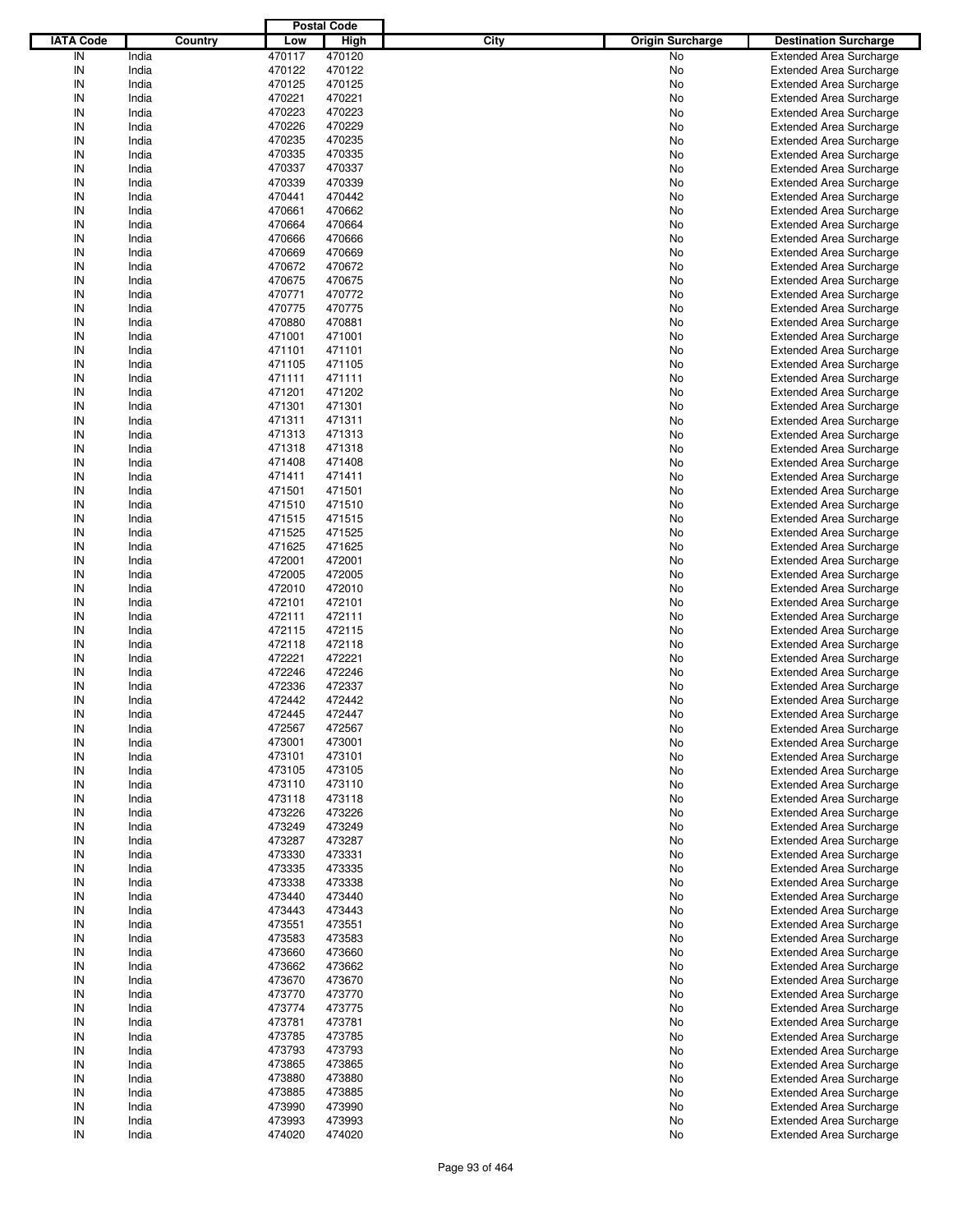|                  |         |        | <b>Postal Code</b> |      |                         |                                |
|------------------|---------|--------|--------------------|------|-------------------------|--------------------------------|
| <b>IATA Code</b> | Country | Low    | <b>High</b>        | City | <b>Origin Surcharge</b> | <b>Destination Surcharge</b>   |
| IN               | India   | 475001 | 475002             |      | No                      | <b>Extended Area Surcharge</b> |
| IN               | India   | 475005 | 475005             |      | No                      | <b>Extended Area Surcharge</b> |
| IN               | India   | 475110 | 475110             |      | No                      | <b>Extended Area Surcharge</b> |
| IN               | India   | 475220 | 475220             |      | No                      | <b>Extended Area Surcharge</b> |
| IN               | India   | 475335 | 475336             |      | No                      | <b>Extended Area Surcharge</b> |
| IN               | India   | 475661 | 475661             |      | No                      | <b>Extended Area Surcharge</b> |
| IN               | India   | 475668 | 475668             |      |                         | <b>Extended Area Surcharge</b> |
|                  |         |        |                    |      | No                      |                                |
| IN               | India   | 475671 | 475671             |      | No                      | <b>Extended Area Surcharge</b> |
| IN               | India   | 475673 | 475673             |      | No                      | <b>Extended Area Surcharge</b> |
| IN               | India   | 475675 | 475675             |      | No                      | <b>Extended Area Surcharge</b> |
| IN               | India   | 475677 | 475677             |      | No                      | <b>Extended Area Surcharge</b> |
| IN               | India   | 475686 | 475686             |      | No                      | <b>Extended Area Surcharge</b> |
| IN               | India   | 475693 | 475693             |      | No                      | <b>Extended Area Surcharge</b> |
| IN               | India   | 476001 | 476001             |      | No                      | <b>Extended Area Surcharge</b> |
| IN               | India   | 476111 | 476111             |      | No                      | <b>Extended Area Surcharge</b> |
| IN               | India   | 476115 | 476115             |      | No                      | <b>Extended Area Surcharge</b> |
| IN               | India   | 476221 | 476221             |      | No                      | <b>Extended Area Surcharge</b> |
| IN               | India   | 476228 | 476229             |      | No                      | <b>Extended Area Surcharge</b> |
| IN               | India   | 476235 | 476235             |      | No                      | <b>Extended Area Surcharge</b> |
| IN               | India   | 477001 | 477001             |      | No                      | <b>Extended Area Surcharge</b> |
| IN               | India   | 477105 | 477105             |      | No                      | <b>Extended Area Surcharge</b> |
| IN               | India   | 477111 | 477111             |      | No                      | <b>Extended Area Surcharge</b> |
| IN               | India   | 477222 | 477222             |      | No                      | <b>Extended Area Surcharge</b> |
| IN               | India   | 477227 | 477227             |      | No                      | <b>Extended Area Surcharge</b> |
| IN               | India   | 477331 | 477333             |      | No                      | <b>Extended Area Surcharge</b> |
| IN               | India   | 477335 | 477335             |      | No                      | <b>Extended Area Surcharge</b> |
| IN               |         |        |                    |      |                         |                                |
|                  | India   | 477441 | 477441             |      | No                      | <b>Extended Area Surcharge</b> |
| IN               | India   | 477445 | 477445             |      | No                      | <b>Extended Area Surcharge</b> |
| IN               | India   | 477447 | 477447             |      | No                      | <b>Extended Area Surcharge</b> |
| IN               | India   | 477556 | 477557             |      | No                      | <b>Extended Area Surcharge</b> |
| IN               | India   | 477660 | 477660             |      | No                      | <b>Extended Area Surcharge</b> |
| IN               | India   | 480002 | 480002             |      | No                      | <b>Extended Area Surcharge</b> |
| IN               | India   | 480105 | 480107             |      | No                      | <b>Extended Area Surcharge</b> |
| IN               | India   | 480110 | 480111             |      | No                      | <b>Extended Area Surcharge</b> |
| IN               | India   | 480115 | 480115             |      | No                      | <b>Extended Area Surcharge</b> |
| IN               | India   | 480221 | 480221             |      | No                      | <b>Extended Area Surcharge</b> |
| IN               | India   | 480223 | 480224             |      | No                      | <b>Extended Area Surcharge</b> |
| IN               | India   | 480228 | 480228             |      | No                      | <b>Extended Area Surcharge</b> |
| IN               | India   | 480331 | 480331             |      | No                      | <b>Extended Area Surcharge</b> |
| IN               | India   | 480334 | 480334             |      | No                      | <b>Extended Area Surcharge</b> |
| IN               | India   | 480337 | 480338             |      | No                      | <b>Extended Area Surcharge</b> |
| IN               | India   | 480443 | 480443             |      | No                      | <b>Extended Area Surcharge</b> |
| IN               | India   | 480447 | 480447             |      | No                      | <b>Extended Area Surcharge</b> |
| IN               | India   | 480449 | 480449             |      | No                      | <b>Extended Area Surcharge</b> |
| IN               | India   | 480551 | 480551             |      | No                      | <b>Extended Area Surcharge</b> |
| IN               |         |        |                    |      |                         |                                |
|                  | India   | 480553 | 480554             |      | No                      | <b>Extended Area Surcharge</b> |
| IN               | India   | 480557 | 480557             |      | No                      | <b>Extended Area Surcharge</b> |
| IN               | India   | 480559 | 480559             |      | No                      | <b>Extended Area Surcharge</b> |
| IN               | India   | 480661 | 480661             |      | No                      | <b>Extended Area Surcharge</b> |
| IN               | India   | 480664 | 480664             |      | No                      | <b>Extended Area Surcharge</b> |
| IN               | India   | 480667 | 480667             |      | No                      | <b>Extended Area Surcharge</b> |
| IN               | India   | 480669 | 480669             |      | No                      | <b>Extended Area Surcharge</b> |
| IN               | India   | 480771 | 480771             |      | No                      | <b>Extended Area Surcharge</b> |
| IN               | India   | 480880 | 480882             |      | No                      | <b>Extended Area Surcharge</b> |
| IN               | India   | 480884 | 480884             |      | No                      | <b>Extended Area Surcharge</b> |
| IN               | India   | 480887 | 480887             |      | No                      | <b>Extended Area Surcharge</b> |
| IN               | India   | 480990 | 480990             |      | No                      | <b>Extended Area Surcharge</b> |
| IN               | India   | 480994 | 480994             |      | No                      | <b>Extended Area Surcharge</b> |
| IN               | India   | 480996 | 480997             |      | No                      | <b>Extended Area Surcharge</b> |
| IN               | India   | 480999 | 480999             |      | No                      | <b>Extended Area Surcharge</b> |
| IN               | India   | 481001 | 481001             |      | No                      | <b>Extended Area Surcharge</b> |
| IN               | India   | 481051 | 481051             |      | No                      | <b>Extended Area Surcharge</b> |
| IN               | India   | 481102 | 481102             |      | No                      | <b>Extended Area Surcharge</b> |
| IN               | India   | 481105 | 481105             |      | No                      | <b>Extended Area Surcharge</b> |
| IN               |         | 481111 | 481111             |      | No                      | <b>Extended Area Surcharge</b> |
|                  | India   |        |                    |      |                         |                                |
| IN               | India   | 481115 | 481117             |      | No                      | <b>Extended Area Surcharge</b> |
| IN               | India   | 481222 | 481222             |      | No                      | <b>Extended Area Surcharge</b> |
| IN               | India   | 481226 | 481226             |      | No                      | <b>Extended Area Surcharge</b> |
| IN               | India   | 481332 | 481332             |      | No                      | <b>Extended Area Surcharge</b> |
| IN               | India   | 481335 | 481335             |      | No                      | <b>Extended Area Surcharge</b> |
| IN               | India   | 481441 | 481441             |      | No                      | <b>Extended Area Surcharge</b> |
| IN               | India   | 481445 | 481445             |      | No                      | <b>Extended Area Surcharge</b> |
| IN               | India   | 481449 | 481449             |      | No                      | <b>Extended Area Surcharge</b> |
| IN               | India   | 481551 | 481551             |      | No                      | <b>Extended Area Surcharge</b> |
| IN               | India   | 481554 | 481554             |      | No                      | <b>Extended Area Surcharge</b> |
| IN               | India   | 481556 | 481556             |      | No                      | <b>Extended Area Surcharge</b> |
| IN               | India   | 481584 | 481584             |      | No                      | <b>Extended Area Surcharge</b> |
| IN               | India   | 481661 | 481663             |      | No                      | <b>Extended Area Surcharge</b> |
|                  |         |        |                    |      |                         |                                |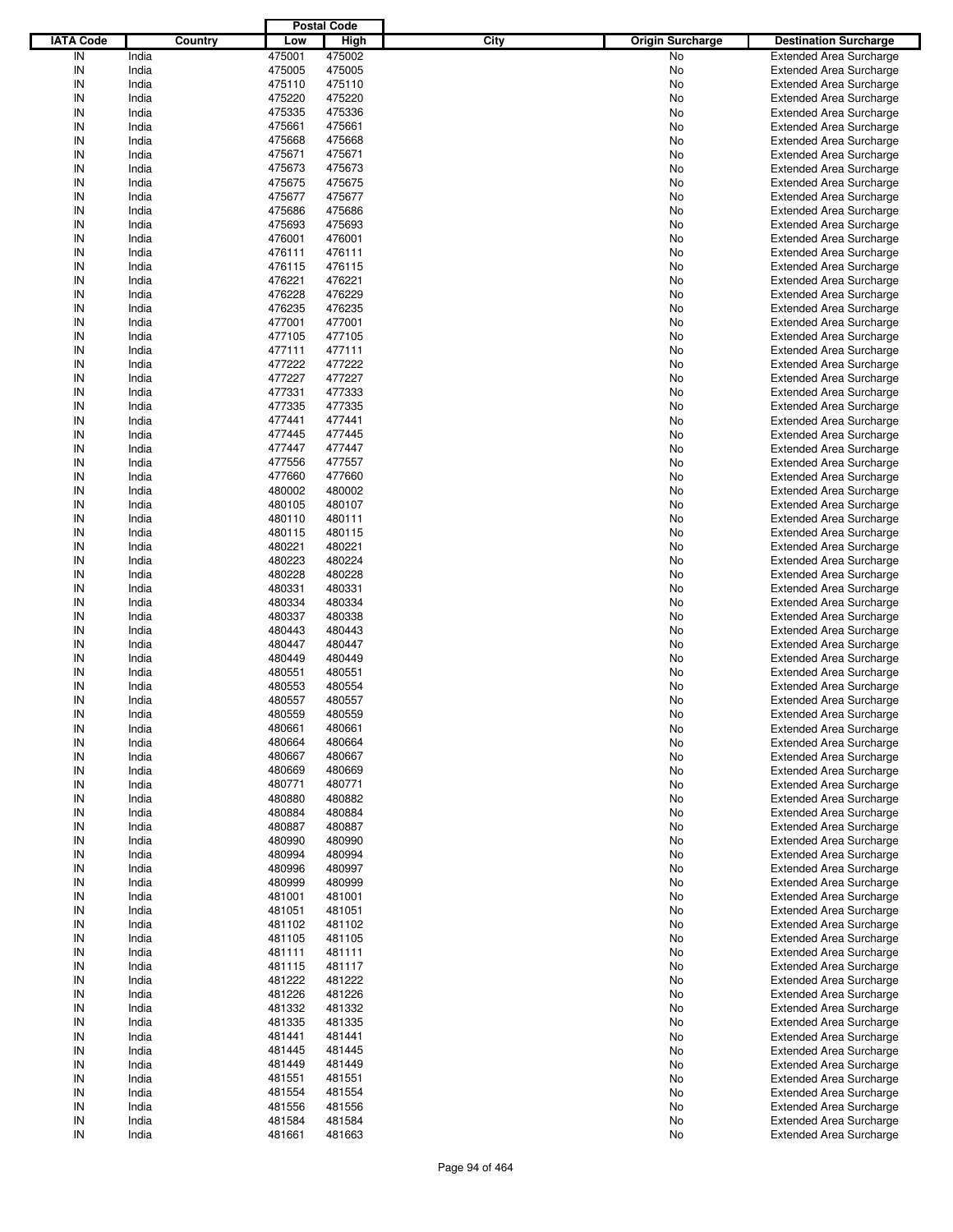|                  |                |                  | <b>Postal Code</b> |      |                         |                                                                  |
|------------------|----------------|------------------|--------------------|------|-------------------------|------------------------------------------------------------------|
| <b>IATA Code</b> | <b>Country</b> | Low              | <b>High</b>        | City | <b>Origin Surcharge</b> | <b>Destination Surcharge</b>                                     |
| IN               | India          | 481665           | 481665             |      | No                      | <b>Extended Area Surcharge</b>                                   |
| IN               | India          | 481771           | 481771             |      | No                      | <b>Extended Area Surcharge</b>                                   |
| IN               | India          | 481776           | 481776             |      | No                      | <b>Extended Area Surcharge</b>                                   |
| IN               | India          | 481778           | 481778             |      | No                      | <b>Extended Area Surcharge</b>                                   |
| IN               | India          | 481885           | 481885             |      | No                      | <b>Extended Area Surcharge</b>                                   |
| IN               | India          | 481990           | 481990             |      | No                      | <b>Extended Area Surcharge</b>                                   |
| IN               | India          | 481993           | 481993             |      | No                      | <b>Extended Area Surcharge</b>                                   |
| IN               | India          | 481995           | 481995             |      | No                      | <b>Extended Area Surcharge</b>                                   |
| IN               | India          | 482001           | 482005             |      | No                      | <b>Extended Area Surcharge</b>                                   |
| IN               | India          | 482007           | 482009             |      | No                      | <b>Extended Area Surcharge</b>                                   |
| IN               | India          | 482011           | 482011             |      | No                      | <b>Extended Area Surcharge</b>                                   |
| IN               | India          | 482020           | 482021             |      | No                      | <b>Extended Area Surcharge</b>                                   |
| IN               | India          | 482050           | 482050             |      | No                      | <b>Extended Area Surcharge</b>                                   |
| IN               | India          | 482053           | 482053             |      | No                      | <b>Extended Area Surcharge</b>                                   |
| IN               | India          | 482056           | 482056             |      | No                      | <b>Extended Area Surcharge</b>                                   |
| IN               | India          | 483001           | 483001             |      | No                      | <b>Extended Area Surcharge</b>                                   |
| IN               | India          | 483105           | 483105             |      | No                      | <b>Extended Area Surcharge</b>                                   |
| IN               | India          | 483110           | 483110             |      | No                      | <b>Extended Area Surcharge</b>                                   |
| IN               | India          | 483113           | 483113             |      | No                      | <b>Extended Area Surcharge</b>                                   |
| IN               | India          | 483119           | 483119             |      | No                      | <b>Extended Area Surcharge</b>                                   |
| IN               | India          | 483222           | 483222             |      | No                      | <b>Extended Area Surcharge</b>                                   |
| IN               | India          | 483225           | 483225             |      | No                      | <b>Extended Area Surcharge</b>                                   |
| IN               | India          | 483330           | 483332             |      | No                      | <b>Extended Area Surcharge</b>                                   |
| IN               | India          | 483334           | 483334             |      | No                      | <b>Extended Area Surcharge</b>                                   |
| IN               | India          | 483440           | 483440             |      | No                      | <b>Extended Area Surcharge</b>                                   |
| IN               | India          | 483442           | 483442             |      | No                      | <b>Extended Area Surcharge</b>                                   |
| IN               | India          | 483501           | 483501             |      | No                      | <b>Extended Area Surcharge</b>                                   |
| IN               | India          | 483504           | 483504             |      | No                      | <b>Extended Area Surcharge</b>                                   |
| IN               | India          | 483773           | 483773             |      | No                      | <b>Extended Area Surcharge</b>                                   |
| IN               | India          | 483775           | 483775             |      | No                      | <b>Extended Area Surcharge</b>                                   |
| IN               | India          | 483886           | 483886             |      | No                      | <b>Extended Area Surcharge</b>                                   |
| IN               | India          | 483990           | 483990             |      | No                      | <b>Extended Area Surcharge</b>                                   |
| IN<br>IN         | India          | 484001           | 484001<br>484110   |      | No                      | <b>Extended Area Surcharge</b>                                   |
|                  | India          | 484110           | 484114             |      | No                      | <b>Extended Area Surcharge</b>                                   |
| IN               | India          | 484113           |                    |      | No                      | <b>Extended Area Surcharge</b>                                   |
| IN               | India          | 484116           | 484117             |      | No                      | <b>Extended Area Surcharge</b>                                   |
| IN<br>IN         | India          | 484220           | 484220             |      | No                      | <b>Extended Area Surcharge</b>                                   |
|                  | India          | 484224           | 484224             |      | No                      | <b>Extended Area Surcharge</b>                                   |
| IN               | India          | 484330           | 484330             |      | No                      | <b>Extended Area Surcharge</b>                                   |
| IN               | India          | 484334           | 484334             |      | No                      | <b>Extended Area Surcharge</b>                                   |
| IN               | India          | 484336           | 484336             |      | No                      | <b>Extended Area Surcharge</b>                                   |
| IN               | India          | 484440           | 484440             |      | No                      | <b>Extended Area Surcharge</b>                                   |
| IN               | India          | 484446           | 484446             |      | No                      | <b>Extended Area Surcharge</b>                                   |
| IN               | India          | 484551           | 484551             |      | No                      | <b>Extended Area Surcharge</b>                                   |
| IN<br>IN         | India          | 484555           | 484555             |      | No                      | <b>Extended Area Surcharge</b>                                   |
| IN               | India          | 484660           | 484661             |      | No                      | <b>Extended Area Surcharge</b>                                   |
| IN               | India          | 484665<br>484770 | 484665             |      | No                      | <b>Extended Area Surcharge</b>                                   |
|                  | India          | 484776           | 484771<br>484776   |      | No                      | <b>Extended Area Surcharge</b>                                   |
| IN               | India<br>India | 484881           | 484881             |      | No                      | <b>Extended Area Surcharge</b><br><b>Extended Area Surcharge</b> |
| IN               |                | 484886           | 484886             |      | No                      | <b>Extended Area Surcharge</b>                                   |
| IN<br>IN         | India<br>India | 485001           | 485006             |      | No                      | <b>Extended Area Surcharge</b>                                   |
|                  |                |                  | 485111             |      | No                      |                                                                  |
| IN<br>IN         | India<br>India | 485111<br>485114 | 485116             |      | No<br>No                | <b>Extended Area Surcharge</b><br><b>Extended Area Surcharge</b> |
| IN               | India          | 485221           | 485221             |      | No                      | <b>Extended Area Surcharge</b>                                   |
| IN               | India          | 485226           | 485226             |      | No                      | <b>Extended Area Surcharge</b>                                   |
| IN               | India          | 485331           | 485331             |      | No                      | <b>Extended Area Surcharge</b>                                   |
| IN               | India          | 485344           | 485344             |      | No                      | <b>Extended Area Surcharge</b>                                   |
| IN               | India          | 485441           | 485441             |      | No                      | <b>Extended Area Surcharge</b>                                   |
| IN               | India          | 485446           | 485447             |      | No                      | <b>Extended Area Surcharge</b>                                   |
| IN               | India          | 485551           | 485551             |      | No                      | <b>Extended Area Surcharge</b>                                   |
| IN               | India          | 485661           | 485661             |      | No                      | <b>Extended Area Surcharge</b>                                   |
| IN               | India          | 485666           | 485666             |      | No                      | <b>Extended Area Surcharge</b>                                   |
| IN               | India          | 485771           | 485771             |      | No                      | <b>Extended Area Surcharge</b>                                   |
| IN               | India          | 485773           | 485775             |      | No                      | <b>Extended Area Surcharge</b>                                   |
| IN               | India          | 485778           | 485778             |      | No                      | <b>Extended Area Surcharge</b>                                   |
| IN               | India          | 485881           | 485881             |      | No                      | <b>Extended Area Surcharge</b>                                   |
| IN               | India          | 486001           | 486003             |      | No                      | <b>Extended Area Surcharge</b>                                   |
| IN               | India          | 486111           | 486115             |      | No                      | <b>Extended Area Surcharge</b>                                   |
| IN               | India          | 486123           | 486123             |      | No                      | <b>Extended Area Surcharge</b>                                   |
| IN               | India          | 486220           | 486220             |      | No                      | <b>Extended Area Surcharge</b>                                   |
| IN               | India          | 486223           | 486223             |      | No                      | <b>Extended Area Surcharge</b>                                   |
| IN               | India          | 486226           | 486226             |      | No                      | <b>Extended Area Surcharge</b>                                   |
| IN               | India          | 486228           | 486228             |      | No                      | <b>Extended Area Surcharge</b>                                   |
| IN               | India          | 486331           | 486331             |      | No                      | <b>Extended Area Surcharge</b>                                   |
| IN               | India          | 486333           | 486333             |      | No                      | <b>Extended Area Surcharge</b>                                   |
| IN               | India          | 486338           | 486338             |      | No                      | <b>Extended Area Surcharge</b>                                   |
| IN               | India          | 486340           | 486341             |      | No                      | <b>Extended Area Surcharge</b>                                   |
|                  |                |                  |                    |      |                         |                                                                  |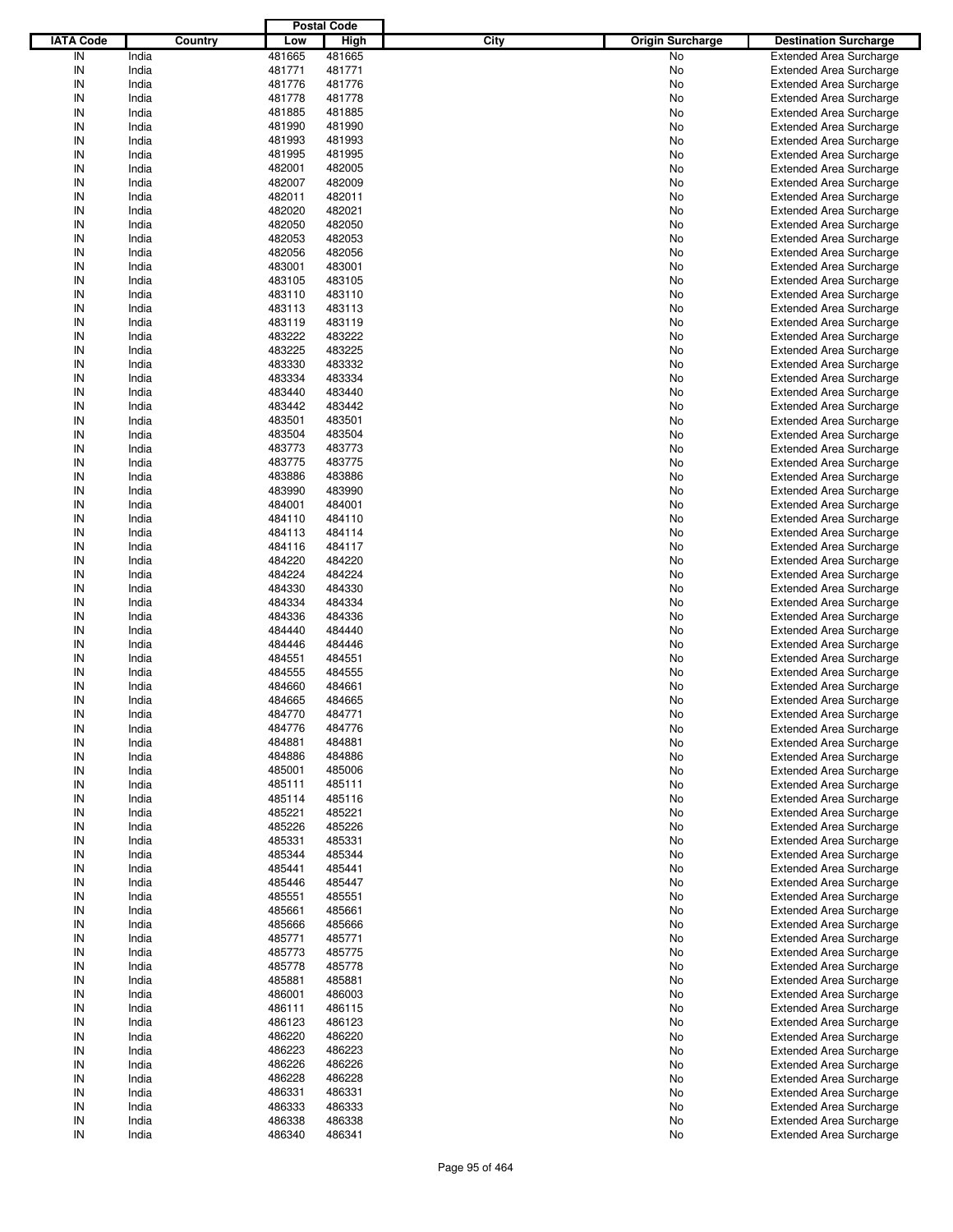|                  |         |        | <b>Postal Code</b> |      |                         |                                |
|------------------|---------|--------|--------------------|------|-------------------------|--------------------------------|
| <b>IATA Code</b> | Country | Low    | <b>High</b>        | City | <b>Origin Surcharge</b> | <b>Destination Surcharge</b>   |
| IN               | India   | 486343 | 486343             |      | No                      | <b>Extended Area Surcharge</b> |
| IN               | India   | 486441 | 486442             |      | No                      | <b>Extended Area Surcharge</b> |
| IN               | India   | 486444 | 486445             |      | No                      | <b>Extended Area Surcharge</b> |
| IN               | India   | 486448 | 486448             |      | No                      | <b>Extended Area Surcharge</b> |
| IN               | India   | 486536 | 486536             |      | No                      | <b>Extended Area Surcharge</b> |
| IN               | India   | 486550 | 486550             |      | No                      | <b>Extended Area Surcharge</b> |
| IN               | India   | 486552 | 486553             |      | No                      |                                |
| IN               |         |        |                    |      |                         | <b>Extended Area Surcharge</b> |
|                  | India   | 486661 | 486661             |      | No                      | <b>Extended Area Surcharge</b> |
| IN               | India   | 486666 | 486666             |      | No                      | <b>Extended Area Surcharge</b> |
| IN               | India   | 486669 | 486669             |      | No                      | <b>Extended Area Surcharge</b> |
| IN               | India   | 486771 | 486771             |      | No                      | <b>Extended Area Surcharge</b> |
| IN               | India   | 486775 | 486775             |      | No                      | <b>Extended Area Surcharge</b> |
| IN               | India   | 486881 | 486881             |      | No                      | <b>Extended Area Surcharge</b> |
| IN               | India   | 486886 | 486886             |      | No                      | <b>Extended Area Surcharge</b> |
| IN               | India   | 486889 | 486890             |      | No                      | <b>Extended Area Surcharge</b> |
| IN               | India   | 486892 | 486892             |      | No                      | <b>Extended Area Surcharge</b> |
| IN               | India   | 487001 | 487001             |      | No                      | <b>Extended Area Surcharge</b> |
| IN               | India   | 487110 | 487110             |      | No                      | <b>Extended Area Surcharge</b> |
| IN               | India   | 487114 | 487114             |      | No                      | <b>Extended Area Surcharge</b> |
| IN               | India   | 487118 | 487118             |      | No                      | <b>Extended Area Surcharge</b> |
| IN               | India   | 487221 | 487221             |      | No                      | <b>Extended Area Surcharge</b> |
| IN               | India   | 487225 | 487225             |      | No                      | <b>Extended Area Surcharge</b> |
| IN               | India   | 487441 | 487441             |      | No                      | <b>Extended Area Surcharge</b> |
| IN               | India   | 487551 | 487551             |      | No                      | <b>Extended Area Surcharge</b> |
| IN               | India   | 487555 | 487555             |      | No                      | <b>Extended Area Surcharge</b> |
| IN               | India   | 487770 | 487770             |      | No                      | <b>Extended Area Surcharge</b> |
| IN               |         |        |                    |      |                         |                                |
|                  | India   | 487881 | 487881             |      | No                      | <b>Extended Area Surcharge</b> |
| IN               | India   | 487885 | 487885             |      | No                      | <b>Extended Area Surcharge</b> |
| IN               | India   | 488001 | 488001             |      | No                      | <b>Extended Area Surcharge</b> |
| IN               | India   | 488050 | 488051             |      | No                      | <b>Extended Area Surcharge</b> |
| IN               | India   | 488220 | 488220             |      | No                      | <b>Extended Area Surcharge</b> |
| IN               | India   | 488441 | 488442             |      | No                      | <b>Extended Area Surcharge</b> |
| IN               | India   | 490010 | 490012             |      | No                      | <b>Extended Area Surcharge</b> |
| IN               | India   | 490020 | 490028             |      | No                      | <b>Extended Area Surcharge</b> |
| IN               | India   | 490036 | 490036             |      | No                      | <b>Extended Area Surcharge</b> |
| IN               | India   | 490042 | 490042             |      | No                      | <b>Extended Area Surcharge</b> |
| IN               | India   | 491001 | 491003             |      | No                      | <b>Extended Area Surcharge</b> |
| IN               | India   | 491111 | 491111             |      | No                      | <b>Extended Area Surcharge</b> |
| IN               | India   | 491113 | 491113             |      | No                      | <b>Extended Area Surcharge</b> |
| IN               | India   | 491221 | 491223             |      | No                      | <b>Extended Area Surcharge</b> |
| IN               | India   | 491225 | 491225             |      | No                      | <b>Extended Area Surcharge</b> |
| IN               | India   | 491227 | 491230             |      | No                      | <b>Extended Area Surcharge</b> |
| IN               | India   | 491331 | 491332             |      | No                      | <b>Extended Area Surcharge</b> |
| IN               | India   | 491335 | 491338             |      | No                      | <b>Extended Area Surcharge</b> |
| IN               | India   | 491340 | 491340             |      | No                      | <b>Extended Area Surcharge</b> |
| IN               |         |        | 491441             |      |                         |                                |
| IN               | India   | 491441 |                    |      | No                      | <b>Extended Area Surcharge</b> |
|                  | India   | 491443 | 491445             |      | No                      | <b>Extended Area Surcharge</b> |
| IN               | India   | 491557 | 491558             |      | No                      | <b>Extended Area Surcharge</b> |
| IN               | India   | 491661 | 491661             |      | No                      | <b>Extended Area Surcharge</b> |
| IN               | India   | 491665 | 491665             |      | No                      | <b>Extended Area Surcharge</b> |
| IN               | India   | 491668 | 491668             |      | No                      | <b>Extended Area Surcharge</b> |
| IN               | India   | 491771 | 491771             |      | No                      | <b>Extended Area Surcharge</b> |
| IN               | India   | 491881 | 491881             |      | No                      | <b>Extended Area Surcharge</b> |
| IN               | India   | 491885 | 491885             |      | No                      | <b>Extended Area Surcharge</b> |
| IN               | India   | 491888 | 491888             |      | No                      | <b>Extended Area Surcharge</b> |
| IN               | India   | 491991 | 491991             |      | No                      | <b>Extended Area Surcharge</b> |
| IN               | India   | 491993 | 491993             |      | No                      | <b>Extended Area Surcharge</b> |
| IN               | India   | 491995 | 491995             |      | No                      | <b>Extended Area Surcharge</b> |
| IN               | India   | 492001 | 492001             |      | No                      | <b>Extended Area Surcharge</b> |
| IN               | India   | 492003 | 492010             |      | No                      | <b>Extended Area Surcharge</b> |
| IN               | India   | 492012 | 492013             |      | No                      | <b>Extended Area Surcharge</b> |
| IN               | India   | 492015 | 492015             |      | No                      | <b>Extended Area Surcharge</b> |
| IN               | India   | 492099 | 492099             |      | No                      | <b>Extended Area Surcharge</b> |
| IN               | India   | 492109 | 492109             |      | No                      | <b>Extended Area Surcharge</b> |
| IN               | India   | 492112 | 492112             |      | No                      | <b>Extended Area Surcharge</b> |
|                  |         |        |                    |      |                         |                                |
| IN               | India   | 493101 | 493101             |      | No                      | <b>Extended Area Surcharge</b> |
| IN               | India   | 493111 | 493111             |      | No                      | <b>Extended Area Surcharge</b> |
| IN               | India   | 493113 | 493114             |      | No                      | <b>Extended Area Surcharge</b> |
| IN               | India   | 493116 | 493116             |      | No                      | <b>Extended Area Surcharge</b> |
| IN               | India   | 493118 | 493118             |      | No                      | <b>Extended Area Surcharge</b> |
| IN               | India   | 493221 | 493222             |      | No                      | <b>Extended Area Surcharge</b> |
| IN               | India   | 493225 | 493225             |      | No                      | <b>Extended Area Surcharge</b> |
| IN               | India   | 493228 | 493228             |      | No                      | <b>Extended Area Surcharge</b> |
| IN               | India   | 493330 | 493330             |      | No                      | <b>Extended Area Surcharge</b> |
| IN               | India   | 493332 | 493332             |      | No                      | <b>Extended Area Surcharge</b> |
| IN               | India   | 493335 | 493335             |      | No                      | Extended Area Surcharge        |
| IN               | India   | 493338 | 493338             |      | No                      | <b>Extended Area Surcharge</b> |
| ${\sf IN}$       | India   | 493344 | 493344             |      | No                      | <b>Extended Area Surcharge</b> |
|                  |         |        |                    |      |                         |                                |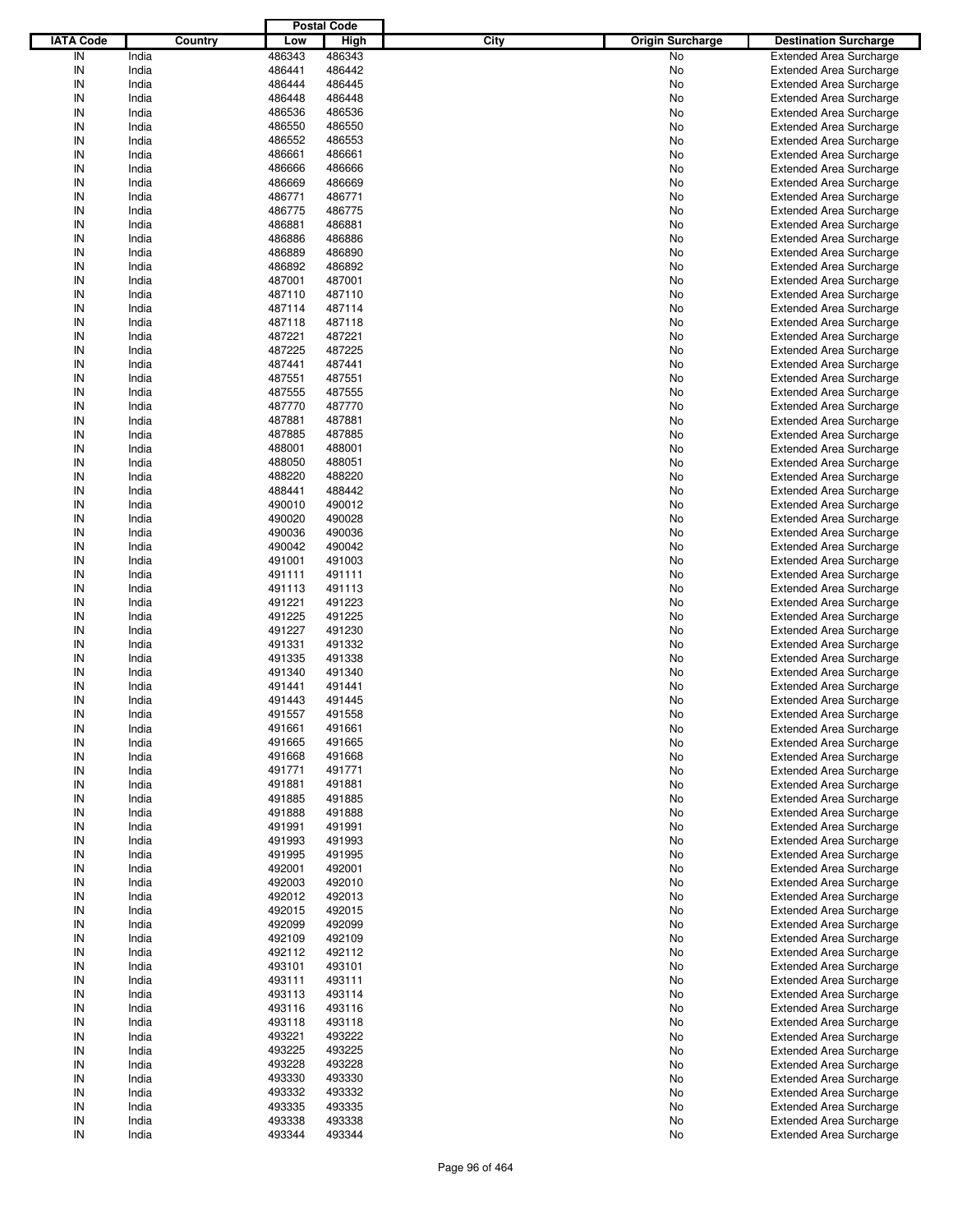|                  |         |        | <b>Postal Code</b> |      |                         |                                |
|------------------|---------|--------|--------------------|------|-------------------------|--------------------------------|
| <b>IATA Code</b> | Country | Low    | High               | City | <b>Origin Surcharge</b> | <b>Destination Surcharge</b>   |
| IN               | India   | 493354 | 493354             |      | <b>No</b>               | <b>Extended Area Surcharge</b> |
| IN               | India   | 493441 | 493441             |      | No                      | <b>Extended Area Surcharge</b> |
| IN               | India   | 493445 | 493445             |      | No                      | <b>Extended Area Surcharge</b> |
| IN               | India   | 493449 | 493449             |      | No                      | <b>Extended Area Surcharge</b> |
| IN               | India   | 493551 | 493551             |      | No                      | <b>Extended Area Surcharge</b> |
| IN               | India   | 493555 | 493555             |      | No                      | <b>Extended Area Surcharge</b> |
| IN               | India   | 493558 | 493559             |      |                         |                                |
|                  |         |        |                    |      | No                      | <b>Extended Area Surcharge</b> |
| IN               | India   | 493562 | 493562             |      | No                      | <b>Extended Area Surcharge</b> |
| IN               | India   | 493661 | 493661             |      | No                      | <b>Extended Area Surcharge</b> |
| IN               | India   | 493663 | 493663             |      | No                      | <b>Extended Area Surcharge</b> |
| IN               | India   | 493773 | 493773             |      | No                      | <b>Extended Area Surcharge</b> |
| IN               | India   | 493776 | 493776             |      | No                      | <b>Extended Area Surcharge</b> |
| IN               | India   | 493778 | 493778             |      | No                      | <b>Extended Area Surcharge</b> |
| IN               | India   | 493881 | 493881             |      | No                      | <b>Extended Area Surcharge</b> |
| IN               | India   | 493885 | 493885             |      | No                      | <b>Extended Area Surcharge</b> |
| IN               | India   | 493889 | 493890             |      | No                      | <b>Extended Area Surcharge</b> |
| IN               | India   | 493895 | 493895             |      | No                      | <b>Extended Area Surcharge</b> |
| IN               | India   | 493992 | 493992             |      | No                      | <b>Extended Area Surcharge</b> |
| IN               | India   | 493996 | 493996             |      | No                      | <b>Extended Area Surcharge</b> |
| IN               | India   | 494001 | 494002             |      | No                      | <b>Extended Area Surcharge</b> |
| IN               | India   | 494005 | 494005             |      | No                      | <b>Extended Area Surcharge</b> |
| IN               | India   | 494010 | 494010             |      | No                      | <b>Extended Area Surcharge</b> |
| IN               | India   | 494111 | 494111             |      | No                      | <b>Extended Area Surcharge</b> |
| IN               | India   | 494114 | 494115             |      | No                      | <b>Extended Area Surcharge</b> |
| IN               | India   | 494122 | 494122             |      | No                      | <b>Extended Area Surcharge</b> |
| IN               | India   | 494221 | 494230             |      | No                      | <b>Extended Area Surcharge</b> |
|                  |         |        |                    |      |                         |                                |
| IN               | India   | 494331 | 494337             |      | No                      | <b>Extended Area Surcharge</b> |
| IN               | India   | 494435 | 494435             |      | No                      | <b>Extended Area Surcharge</b> |
| IN               | India   | 494441 | 494442             |      | No                      | <b>Extended Area Surcharge</b> |
| IN               | India   | 494444 | 494449             |      | No                      | <b>Extended Area Surcharge</b> |
| IN               | India   | 494551 | 494554             |      | No                      | <b>Extended Area Surcharge</b> |
| IN               | India   | 494556 | 494556             |      | No                      | <b>Extended Area Surcharge</b> |
| IN               | India   | 494572 | 494572             |      | No                      | <b>Extended Area Surcharge</b> |
| IN               | India   | 494635 | 494635             |      | No                      | <b>Extended Area Surcharge</b> |
| IN               | India   | 494661 | 494661             |      | No                      | <b>Extended Area Surcharge</b> |
| IN               | India   | 494665 | 494665             |      | No                      | <b>Extended Area Surcharge</b> |
| IN               | India   | 494669 | 494670             |      | No                      | <b>Extended Area Surcharge</b> |
| IN               | India   | 494771 | 494771             |      | No                      | <b>Extended Area Surcharge</b> |
| IN               | India   | 494776 | 494777             |      | No                      | <b>Extended Area Surcharge</b> |
| IN               | India   | 495001 | 495001             |      | No                      | <b>Extended Area Surcharge</b> |
| IN               | India   | 495004 | 495004             |      | No                      | <b>Extended Area Surcharge</b> |
| IN               | India   | 495006 | 495009             |      | No                      | <b>Extended Area Surcharge</b> |
| IN               | India   | 495112 | 495113             |      | No                      | <b>Extended Area Surcharge</b> |
| IN               | India   | 495116 | 495119             |      | No                      | <b>Extended Area Surcharge</b> |
| IN               | India   | 495220 | 495220             |      | No                      | <b>Extended Area Surcharge</b> |
| IN               | India   |        | 495224             |      |                         |                                |
|                  |         | 495222 |                    |      | No                      | <b>Extended Area Surcharge</b> |
| IN               | India   | 495330 | 495330             |      | No                      | <b>Extended Area Surcharge</b> |
| IN               | India   | 495334 | 495335             |      | No                      | <b>Extended Area Surcharge</b> |
| IN               | India   | 495337 | 495337             |      | No                      | <b>Extended Area Surcharge</b> |
| IN               | India   | 495422 | 495422             |      | No                      | <b>Extended Area Surcharge</b> |
| IN               | India   | 495445 | 495447             |      | No                      | <b>Extended Area Surcharge</b> |
| IN               | India   | 495449 | 495450             |      | No                      | <b>Extended Area Surcharge</b> |
| IN               | India   | 495452 | 495454             |      | No                      | <b>Extended Area Surcharge</b> |
| IN               | India   | 495550 | 495553             |      | No                      | <b>Extended Area Surcharge</b> |
| IN               | India   | 495556 | 495557             |      | No                      | <b>Extended Area Surcharge</b> |
| IN               | India   | 495559 | 495559             |      | No                      | <b>Extended Area Surcharge</b> |
| IN               | India   | 495617 | 495617             |      | No                      | <b>Extended Area Surcharge</b> |
| IN               | India   | 495656 | 495656             |      | No                      | <b>Extended Area Surcharge</b> |
| IN               | India   | 495660 | 495661             |      | No                      | <b>Extended Area Surcharge</b> |
| IN               | India   | 495663 | 495663             |      | No                      | <b>Extended Area Surcharge</b> |
| IN               | India   | 495668 | 495668             |      | No                      | <b>Extended Area Surcharge</b> |
| IN               | India   | 495671 | 495671             |      | No                      | <b>Extended Area Surcharge</b> |
| IN               | India   | 495674 | 495674             |      | No                      | <b>Extended Area Surcharge</b> |
| IN               | India   | 495677 | 495692             |      |                         | <b>Extended Area Surcharge</b> |
|                  | India   | 495695 | 495695             |      | No                      | <b>Extended Area Surcharge</b> |
| IN               |         |        |                    |      | No                      |                                |
| IN               | India   | 496001 | 496001             |      | No                      | <b>Extended Area Surcharge</b> |
| IN               | India   | 496004 | 496004             |      | No                      | <b>Extended Area Surcharge</b> |
| IN               | India   | 496100 | 496100             |      | No                      | <b>Extended Area Surcharge</b> |
| IN               | India   | 496107 | 496107             |      | No                      | <b>Extended Area Surcharge</b> |
| IN               | India   | 496111 | 496111             |      | No                      | <b>Extended Area Surcharge</b> |
| IN               | India   | 496113 | 496113             |      | No                      | <b>Extended Area Surcharge</b> |
| IN               | India   | 496115 | 496116             |      | No                      | <b>Extended Area Surcharge</b> |
| IN               | India   | 496118 | 496118             |      | No                      | <b>Extended Area Surcharge</b> |
| IN               | India   | 496223 | 496225             |      | No                      | <b>Extended Area Surcharge</b> |
| IN               | India   | 496227 | 496227             |      | No                      | <b>Extended Area Surcharge</b> |
| IN               | India   | 496330 | 496331             |      | No                      | <b>Extended Area Surcharge</b> |
| IN               | India   | 496334 | 496334             |      | No                      | <b>Extended Area Surcharge</b> |
| IN               | India   | 496336 | 496336             |      | No                      | <b>Extended Area Surcharge</b> |
|                  |         |        |                    |      |                         |                                |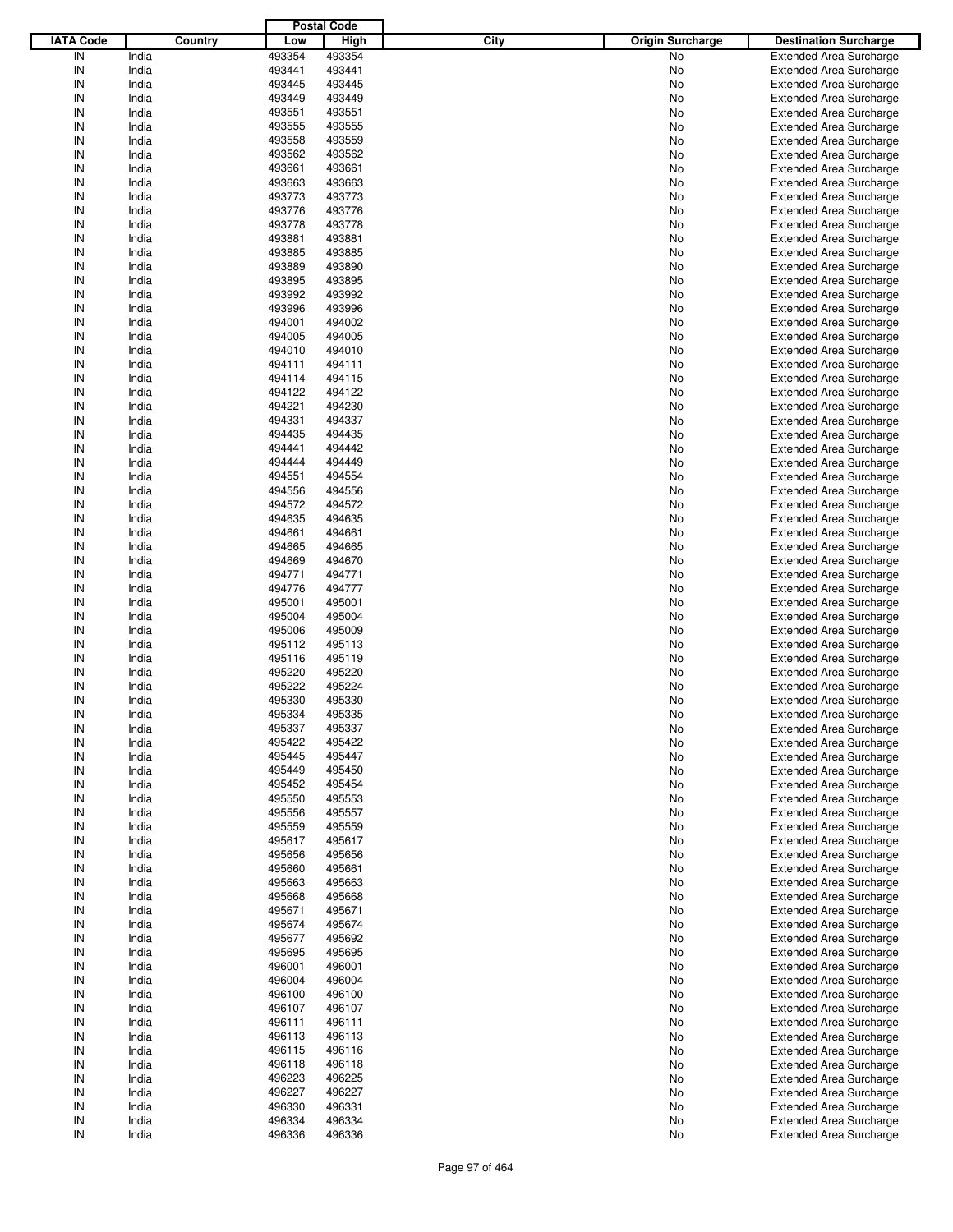|                  |         |        | <b>Postal Code</b> |      |                         |                                |
|------------------|---------|--------|--------------------|------|-------------------------|--------------------------------|
| <b>IATA Code</b> | Country | Low    | High               | City | <b>Origin Surcharge</b> | <b>Destination Surcharge</b>   |
| IN               | India   | 496338 | 496338             |      | <b>No</b>               | <b>Extended Area Surcharge</b> |
| IN               | India   | 496440 | 496440             |      | No                      | <b>Extended Area Surcharge</b> |
| IN               | India   | 496445 | 496445             |      | No                      | <b>Extended Area Surcharge</b> |
| IN               | India   | 496450 | 496450             |      | No                      | <b>Extended Area Surcharge</b> |
| IN               | India   | 496460 | 496460             |      | No                      | <b>Extended Area Surcharge</b> |
| IN               | India   | 496551 | 496551             |      | No                      | <b>Extended Area Surcharge</b> |
| IN               | India   | 496554 | 496554             |      |                         |                                |
|                  |         |        |                    |      | No                      | <b>Extended Area Surcharge</b> |
| IN               | India   | 496661 | 496661             |      | No                      | <b>Extended Area Surcharge</b> |
| IN               | India   | 496665 | 496665             |      | No                      | <b>Extended Area Surcharge</b> |
| IN               | India   | 497001 | 497001             |      | No                      | <b>Extended Area Surcharge</b> |
| IN               | India   | 497101 | 497101             |      | No                      | <b>Extended Area Surcharge</b> |
| IN               | India   | 497111 | 497111             |      | No                      | <b>Extended Area Surcharge</b> |
| IN               | India   | 497114 | 497114             |      | No                      | <b>Extended Area Surcharge</b> |
| IN               | India   | 497116 | 497116             |      | No                      | <b>Extended Area Surcharge</b> |
| IN               | India   | 497118 | 497119             |      | No                      | <b>Extended Area Surcharge</b> |
| IN               | India   | 497210 | 497210             |      | No                      | <b>Extended Area Surcharge</b> |
| IN               | India   | 497220 | 497220             |      | No                      | <b>Extended Area Surcharge</b> |
| IN               | India   | 497222 | 497223             |      | No                      | <b>Extended Area Surcharge</b> |
| IN               | India   | 497225 | 497225             |      | No                      | <b>Extended Area Surcharge</b> |
| IN               | India   | 497229 | 497229             |      | No                      | <b>Extended Area Surcharge</b> |
| IN               | India   | 497231 | 497231             |      | No                      | <b>Extended Area Surcharge</b> |
| IN               | India   | 497235 | 497235             |      | No                      | <b>Extended Area Surcharge</b> |
| IN               | India   | 497331 | 497331             |      | No                      | <b>Extended Area Surcharge</b> |
| IN               | India   | 497333 | 497333             |      | No                      | <b>Extended Area Surcharge</b> |
| IN               | India   | 497335 | 497335             |      | No                      | <b>Extended Area Surcharge</b> |
| IN               | India   | 497339 | 497339             |      | No                      | <b>Extended Area Surcharge</b> |
|                  |         |        |                    |      |                         |                                |
| IN               | India   | 497442 | 497442             |      | No                      | <b>Extended Area Surcharge</b> |
| IN               | India   | 497446 | 497449             |      | No                      | <b>Extended Area Surcharge</b> |
| IN               | India   | 497451 | 497451             |      | No                      | <b>Extended Area Surcharge</b> |
| IN               | India   | 497553 | 497553             |      | No                      | <b>Extended Area Surcharge</b> |
| IN               | India   | 497555 | 497555             |      | No                      | <b>Extended Area Surcharge</b> |
| IN               | India   | 497557 | 497557             |      | No                      | <b>Extended Area Surcharge</b> |
| IN               | India   | 497559 | 497559             |      | No                      | <b>Extended Area Surcharge</b> |
| IN               | India   | 497773 | 497773             |      | No                      | <b>Extended Area Surcharge</b> |
| IN               | India   | 497778 | 497778             |      | No                      | <b>Extended Area Surcharge</b> |
| IN               | India   | 500083 | 500083             |      | No                      | <b>Extended Area Surcharge</b> |
| IN               | India   | 500086 | 500086             |      | No                      | <b>Extended Area Surcharge</b> |
| IN               | India   | 500123 | 500123             |      | No                      | <b>Extended Area Surcharge</b> |
| IN               | India   | 500133 | 500134             |      | No                      | <b>Extended Area Surcharge</b> |
| IN               | India   | 500146 | 500146             |      | No                      | <b>Extended Area Surcharge</b> |
| IN               | India   | 500170 | 500171             |      | No                      | <b>Extended Area Surcharge</b> |
| IN               | India   | 500177 | 500178             |      | No                      | <b>Extended Area Surcharge</b> |
| IN               | India   | 500195 | 500195             |      | No                      | <b>Extended Area Surcharge</b> |
| IN               | India   | 500252 | 500253             |      | No                      | <b>Extended Area Surcharge</b> |
| IN               | India   | 500258 | 500258             |      | No                      | <b>Extended Area Surcharge</b> |
| IN               | India   |        |                    |      |                         |                                |
|                  |         | 500264 | 500267             |      | No                      | <b>Extended Area Surcharge</b> |
| IN               | India   | 500361 | 500361             |      | No                      | <b>Extended Area Surcharge</b> |
| IN               | India   | 500371 | 500371             |      | No                      | <b>Extended Area Surcharge</b> |
| IN               | India   | 500380 | 500380             |      | No                      | <b>Extended Area Surcharge</b> |
| IN               | India   | 500457 | 500457             |      | No                      | <b>Extended Area Surcharge</b> |
| IN               | India   | 500463 | 500463             |      | No                      | <b>Extended Area Surcharge</b> |
| IN               | India   | 500472 | 500472             |      | No                      | <b>Extended Area Surcharge</b> |
| IN               | India   | 500475 | 500475             |      | No                      | <b>Extended Area Surcharge</b> |
| IN               | India   | 500482 | 500482             |      | No                      | <b>Extended Area Surcharge</b> |
| IN               | India   | 500484 | 500484             |      | No                      | <b>Extended Area Surcharge</b> |
| IN               | India   | 500486 | 500486             |      | No                      | <b>Extended Area Surcharge</b> |
| IN               | India   | 500556 | 500556             |      | No                      | <b>Extended Area Surcharge</b> |
| IN               | India   | 500587 | 500587             |      | No                      | <b>Extended Area Surcharge</b> |
| IN               | India   | 500593 | 500594             |      | No                      | <b>Extended Area Surcharge</b> |
| IN               | India   | 500659 | 500661             |      | No                      | <b>Extended Area Surcharge</b> |
| IN               | India   | 500762 | 500762             |      | No                      | <b>Extended Area Surcharge</b> |
| IN               | India   | 500768 | 500768             |      | No                      | <b>Extended Area Surcharge</b> |
| IN               | India   | 500855 | 500855             |      | No                      | <b>Extended Area Surcharge</b> |
| IN               | India   | 500872 | 500873             |      | No                      | <b>Extended Area Surcharge</b> |
| IN               | India   | 500890 | 500890             |      | No                      | <b>Extended Area Surcharge</b> |
| IN               | India   | 500963 | 500963             |      | No                      | <b>Extended Area Surcharge</b> |
| IN               | India   | 500991 | 500991             |      | No                      | <b>Extended Area Surcharge</b> |
| IN               | India   | 501101 | 501106             |      | No                      | <b>Extended Area Surcharge</b> |
|                  |         |        |                    |      |                         |                                |
| IN               | India   | 501108 | 501115             |      | No                      | <b>Extended Area Surcharge</b> |
| IN               | India   | 501121 | 501121             |      | No                      | <b>Extended Area Surcharge</b> |
| IN               | India   | 501141 | 501158             |      | No                      | <b>Extended Area Surcharge</b> |
| IN               | India   | 501201 | 501206             |      | No                      | <b>Extended Area Surcharge</b> |
| IN               | India   | 501301 | 501301             |      | No                      | <b>Extended Area Surcharge</b> |
| IN               | India   | 501401 | 501401             |      | No                      | <b>Extended Area Surcharge</b> |
| IN               | India   | 501403 | 501403             |      | No                      | <b>Extended Area Surcharge</b> |
| IN               | India   | 501501 | 501506             |      | No                      | <b>Extended Area Surcharge</b> |
| IN               | India   | 501508 | 501516             |      | No                      | <b>Extended Area Surcharge</b> |
| IN               | India   | 501518 | 501518             |      | No                      | <b>Extended Area Surcharge</b> |
|                  |         |        |                    |      |                         |                                |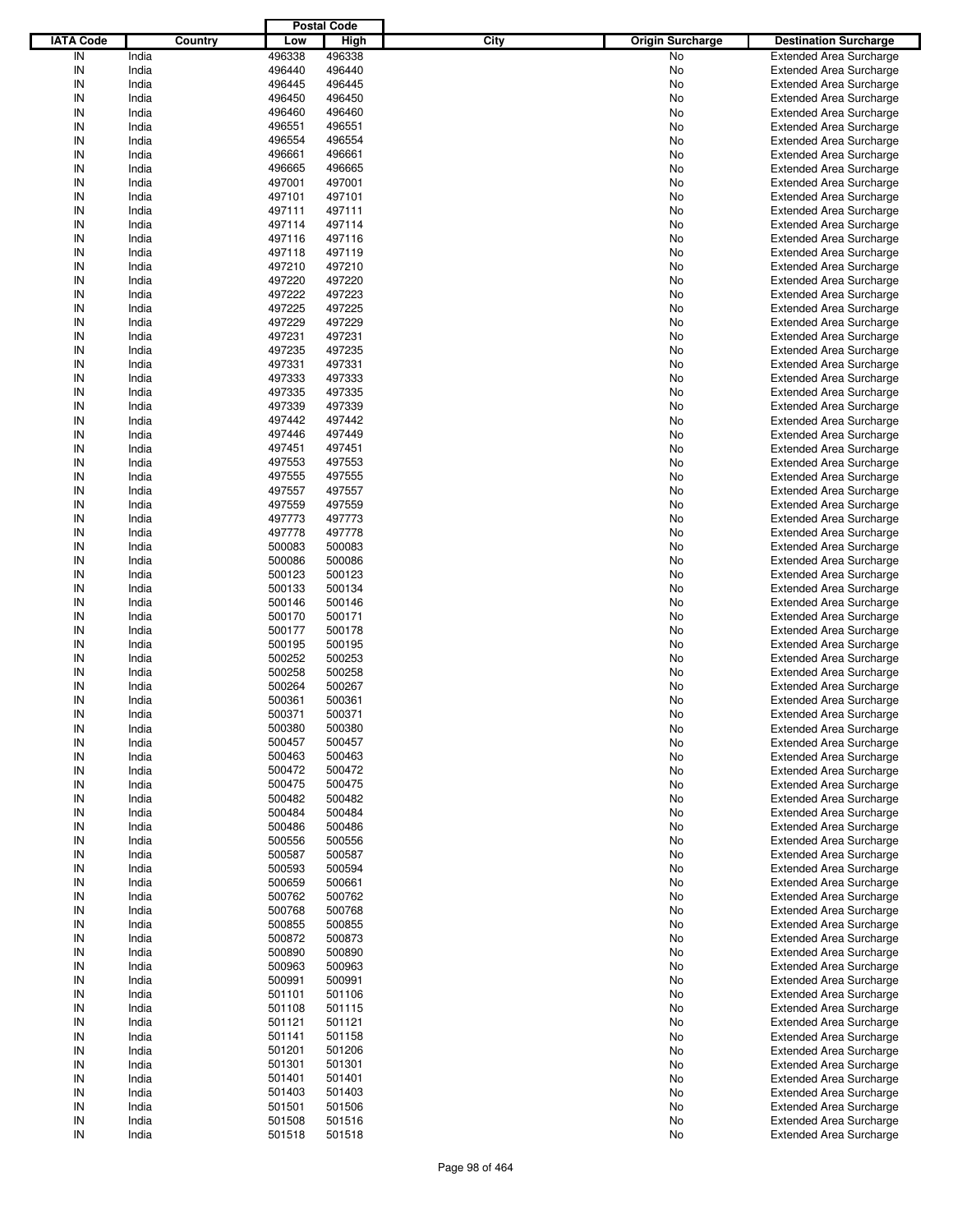|                  |                |                  | <b>Postal Code</b> |      |                         |                                                                  |
|------------------|----------------|------------------|--------------------|------|-------------------------|------------------------------------------------------------------|
| <b>IATA Code</b> | Country        | Low              | <b>High</b>        | City | <b>Origin Surcharge</b> | <b>Destination Surcharge</b>                                     |
| IN               | India          | 501520           | 501523             |      | No                      | <b>Extended Area Surcharge</b>                                   |
| IN               | India          | 501525           | 501528             |      | No                      | <b>Extended Area Surcharge</b>                                   |
| IN               | India          | 501531           | 501531             |      | No                      | <b>Extended Area Surcharge</b>                                   |
| IN               | India          | 501533           | 501537             |      | No                      | <b>Extended Area Surcharge</b>                                   |
| IN               | India          | 502001           | 502001             |      | No                      | <b>Extended Area Surcharge</b>                                   |
| IN               | India          | 502101           | 502104             |      | No                      | <b>Extended Area Surcharge</b>                                   |
| IN               | India          | 502107           | 502110             |      | No                      | <b>Extended Area Surcharge</b>                                   |
| IN               | India          | 502113           | 502114             |      | No                      | <b>Extended Area Surcharge</b>                                   |
| IN               | India          | 502117           | 502117             |      | No                      | <b>Extended Area Surcharge</b>                                   |
| IN               | India          | 502130           | 502130             |      | No                      | <b>Extended Area Surcharge</b>                                   |
| IN               | India          | 502181           | 502181             |      | No                      | <b>Extended Area Surcharge</b>                                   |
| IN               | India          | 502201           | 502201             |      | No                      | <b>Extended Area Surcharge</b>                                   |
| IN               | India          | 502210           | 502213             |      | No                      | <b>Extended Area Surcharge</b>                                   |
| IN               | India          | 502220           | 502221             |      | No                      | <b>Extended Area Surcharge</b>                                   |
| IN               | India          | 502228           | 502228             |      | No                      | <b>Extended Area Surcharge</b>                                   |
| IN               | India          | 502246           | 502249             |      | No                      | <b>Extended Area Surcharge</b>                                   |
| IN               | India          | 502251           | 502251             |      | No                      | <b>Extended Area Surcharge</b>                                   |
| IN               | India          | 502255           | 502257             |      | No                      | <b>Extended Area Surcharge</b>                                   |
| IN               | India          | 502267           | 502267             |      | No                      | <b>Extended Area Surcharge</b>                                   |
| IN               | India          | 502269           | 502271             |      | No                      | <b>Extended Area Surcharge</b>                                   |
| IN               | India          | 502273           | 502273             |      | No                      | <b>Extended Area Surcharge</b>                                   |
| IN               | India          | 502276           | 502281             |      | No                      | <b>Extended Area Surcharge</b>                                   |
| IN               | India          | 502284           | 502294             |      | No                      | <b>Extended Area Surcharge</b>                                   |
| IN               | India          | 502296           | 502297             |      | No                      | <b>Extended Area Surcharge</b>                                   |
| IN               | India          | 502299           | 502299             |      | No                      | <b>Extended Area Surcharge</b>                                   |
| IN               | India          | 502301           | 502308             |      | No                      | <b>Extended Area Surcharge</b>                                   |
| IN               | India          | 502310           | 502314             |      | No                      | <b>Extended Area Surcharge</b>                                   |
| IN               | India          | 502318           | 502319             |      | No                      | <b>Extended Area Surcharge</b>                                   |
| IN               | India          | 502321           | 502323             |      | No                      | <b>Extended Area Surcharge</b>                                   |
| IN               | India          | 502325           | 502325             |      | No                      | <b>Extended Area Surcharge</b>                                   |
| IN               | India          | 502329           | 502331             |      | No                      | <b>Extended Area Surcharge</b>                                   |
| IN               | India          | 502334           | 502334             |      | No                      | <b>Extended Area Surcharge</b>                                   |
| IN               | India          | 502371           | 502372             |      | No                      | <b>Extended Area Surcharge</b>                                   |
| IN               | India          | 502374           | 502375             |      | No                      | <b>Extended Area Surcharge</b>                                   |
| IN               | India          | 502381           | 502381             |      | No                      | <b>Extended Area Surcharge</b>                                   |
| IN               | India          | 502770           | 502770             |      | No                      | <b>Extended Area Surcharge</b>                                   |
| IN<br>IN         | India          | 503001           | 503003             |      | No                      | <b>Extended Area Surcharge</b>                                   |
| IN               | India          | 503101           | 503103             |      | No                      | <b>Extended Area Surcharge</b>                                   |
| IN               | India          | 503110           | 503111             |      | No                      | <b>Extended Area Surcharge</b>                                   |
| IN               | India<br>India | 503114<br>503120 | 503116<br>503120   |      | No<br>No                | <b>Extended Area Surcharge</b><br><b>Extended Area Surcharge</b> |
| IN               | India          | 503122           | 503125             |      | No                      | <b>Extended Area Surcharge</b>                                   |
| IN               | India          | 503144           | 503145             |      | No                      | <b>Extended Area Surcharge</b>                                   |
| IN               | India          | 503164           | 503166             |      | No                      | <b>Extended Area Surcharge</b>                                   |
| IN               | India          | 503174           | 503178             |      | No                      | <b>Extended Area Surcharge</b>                                   |
| IN               | India          | 503180           | 503180             |      | No                      | <b>Extended Area Surcharge</b>                                   |
| IN               | India          | 503185           | 503188             |      | No                      | <b>Extended Area Surcharge</b>                                   |
| IN               | India          | 503192           | 503193             |      | No                      | Extended Area Surcharge                                          |
| IN               | India          | 503201           | 503203             |      | No                      | <b>Extended Area Surcharge</b>                                   |
| IN               | India          | 503206           | 503207             |      | No                      | <b>Extended Area Surcharge</b>                                   |
| IN               | India          | 503212           | 503215             |      | No                      | <b>Extended Area Surcharge</b>                                   |
| IN               | India          | 503217           | 503222             |      | No                      | <b>Extended Area Surcharge</b>                                   |
| IN               | India          | 503224           | 503228             |      | No                      | <b>Extended Area Surcharge</b>                                   |
| IN               | India          | 503230           | 503231             |      | No                      | <b>Extended Area Surcharge</b>                                   |
| IN               | India          | 503235           | 503236             |      | No                      | <b>Extended Area Surcharge</b>                                   |
| IN               | India          | 503245           | 503246             |      | No                      | <b>Extended Area Surcharge</b>                                   |
| IN               | India          | 503301           | 503302             |      | No                      | <b>Extended Area Surcharge</b>                                   |
| IN               | India          | 503305           | 503311             |      | No                      | <b>Extended Area Surcharge</b>                                   |
| IN               | India          | 503313           | 503315             |      | No                      | <b>Extended Area Surcharge</b>                                   |
| IN               | India          | 503321           | 503321             |      | No                      | <b>Extended Area Surcharge</b>                                   |
| IN               | India          | 504001           | 504003             |      | No                      | <b>Extended Area Surcharge</b>                                   |
| IN               | India          | 504101           | 504106             |      | No                      | <b>Extended Area Surcharge</b>                                   |
| IN               | India          | 504109           | 504110             |      | No                      | <b>Extended Area Surcharge</b>                                   |
| IN               | India          | 504187           | 504187             |      | No                      | <b>Extended Area Surcharge</b>                                   |
| IN               | India          | 504201           | 504209             |      | No                      | <b>Extended Area Surcharge</b>                                   |
| IN               | India          | 504214           | 504218             |      | No                      | <b>Extended Area Surcharge</b>                                   |
| IN               | India          | 504220           | 504220             |      | No                      | <b>Extended Area Surcharge</b>                                   |
| IN               | India          | 504231           | 504232             |      | No                      | <b>Extended Area Surcharge</b>                                   |
| IN               | India          | 504251           | 504251             |      | No                      | <b>Extended Area Surcharge</b>                                   |
| IN               | India          | 504272           | 504273             |      | No                      | <b>Extended Area Surcharge</b>                                   |
| IN               | India          | 504292           | 504296             |      | No                      | <b>Extended Area Surcharge</b>                                   |
| IN               | India          | 504299           | 504299             |      | No                      | <b>Extended Area Surcharge</b>                                   |
| IN               | India          | 504301           | 504301             |      | No                      | <b>Extended Area Surcharge</b>                                   |
| IN               | India          | 504304           | 504313             |      | No                      | <b>Extended Area Surcharge</b>                                   |
| IN               | India          | 504318           | 504319             |      | No                      | <b>Extended Area Surcharge</b>                                   |
| IN               | India          | 504321           | 504325             |      | No                      | <b>Extended Area Surcharge</b>                                   |
| IN               | India          | 504327           | 504327             |      | No                      | <b>Extended Area Surcharge</b>                                   |
| IN               | India          | 504330           | 504330             |      | No                      | <b>Extended Area Surcharge</b>                                   |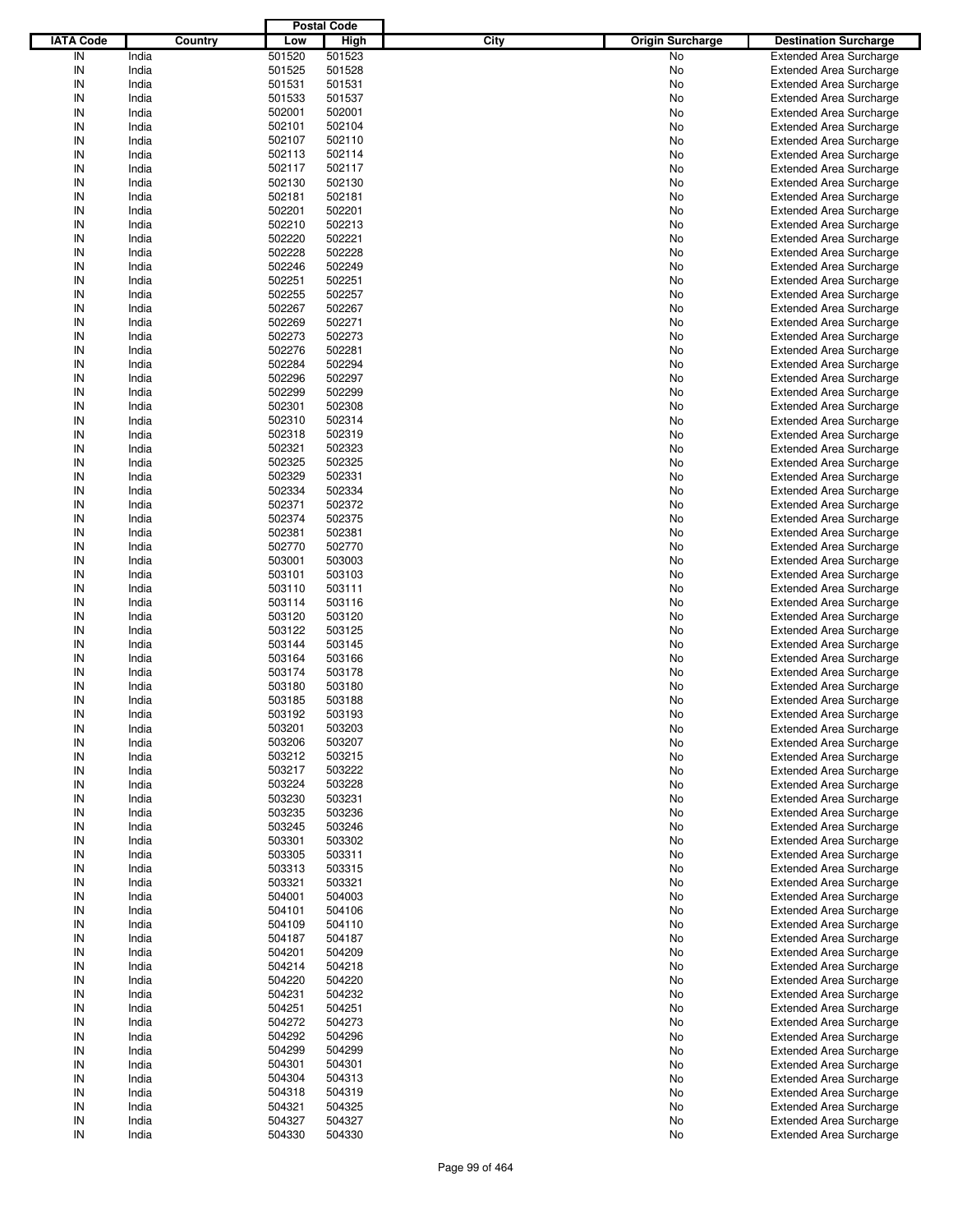|                  |         |        | <b>Postal Code</b> |      |                         |                                |
|------------------|---------|--------|--------------------|------|-------------------------|--------------------------------|
| <b>IATA Code</b> | Country | Low    | <b>High</b>        | City | <b>Origin Surcharge</b> | <b>Destination Surcharge</b>   |
| IN               | India   | 504340 | 504340             |      | No                      | <b>Extended Area Surcharge</b> |
| IN               | India   | 504342 | 504344             |      | No                      | <b>Extended Area Surcharge</b> |
| IN               | India   | 504346 | 504346             |      | No                      | <b>Extended Area Surcharge</b> |
| IN               | India   | 505001 | 505002             |      | No                      | <b>Extended Area Surcharge</b> |
| IN               | India   | 505101 | 505102             |      | No                      | <b>Extended Area Surcharge</b> |
| IN               | India   | 505122 | 505122             |      | No                      | <b>Extended Area Surcharge</b> |
| IN               | India   | 505152 | 505153             |      |                         |                                |
| IN               |         |        |                    |      | No                      | <b>Extended Area Surcharge</b> |
|                  | India   | 505162 | 505162             |      | No                      | <b>Extended Area Surcharge</b> |
| IN               | India   | 505172 | 505174             |      | No                      | <b>Extended Area Surcharge</b> |
| IN               | India   | 505182 | 505182             |      | No                      | <b>Extended Area Surcharge</b> |
| IN               | India   | 505184 | 505188             |      | No                      | <b>Extended Area Surcharge</b> |
| IN               | India   | 505208 | 505211             |      | No                      | <b>Extended Area Surcharge</b> |
| IN               | India   | 505214 | 505215             |      | No                      | <b>Extended Area Surcharge</b> |
| IN               | India   | 505230 | 505230             |      | No                      | <b>Extended Area Surcharge</b> |
| IN               | India   | 505301 | 505307             |      | No                      | <b>Extended Area Surcharge</b> |
| IN               | India   | 505309 | 505309             |      | No                      | <b>Extended Area Surcharge</b> |
| IN               | India   | 505325 | 505327             |      | No                      | <b>Extended Area Surcharge</b> |
| IN               | India   | 505330 | 505331             |      | No                      | <b>Extended Area Surcharge</b> |
| IN               | India   | 505401 | 505405             |      | No                      | <b>Extended Area Surcharge</b> |
| IN               | India   | 505407 | 505408             |      | No                      | <b>Extended Area Surcharge</b> |
| IN               | India   | 505410 | 505410             |      | No                      | <b>Extended Area Surcharge</b> |
| IN               | India   | 505412 | 505413             |      | No                      | <b>Extended Area Surcharge</b> |
| IN               | India   | 505415 | 505417             |      | No                      | <b>Extended Area Surcharge</b> |
| IN               | India   | 505425 | 505425             |      | No                      | <b>Extended Area Surcharge</b> |
| IN               | India   | 505445 | 505445             |      | No                      | <b>Extended Area Surcharge</b> |
| IN               | India   | 505450 | 505455             |      | No                      | <b>Extended Area Surcharge</b> |
| IN               | India   | 505459 | 505460             |      | No                      | <b>Extended Area Surcharge</b> |
| IN               | India   | 505462 | 505462             |      | No                      | <b>Extended Area Surcharge</b> |
| IN               | India   | 505466 | 505476             |      | No                      | <b>Extended Area Surcharge</b> |
| IN               | India   | 505480 | 505481             |      |                         |                                |
|                  |         |        |                    |      | No                      | <b>Extended Area Surcharge</b> |
| IN               | India   | 505490 | 505490             |      | No                      | <b>Extended Area Surcharge</b> |
| IN               | India   | 505498 | 505498             |      | No                      | <b>Extended Area Surcharge</b> |
| IN               | India   | 505501 | 505505             |      | No                      | <b>Extended Area Surcharge</b> |
| IN               | India   | 505514 | 505514             |      | No                      | <b>Extended Area Surcharge</b> |
| IN               | India   | 505524 | 505533             |      | No                      | <b>Extended Area Surcharge</b> |
| IN               | India   | 505545 | 505545             |      | No                      | <b>Extended Area Surcharge</b> |
| IN               | India   | 505547 | 505548             |      | No                      | <b>Extended Area Surcharge</b> |
| IN               | India   | 505567 | 505567             |      | No                      | <b>Extended Area Surcharge</b> |
| IN               | India   | 506001 | 506013             |      | No                      | <b>Extended Area Surcharge</b> |
| IN               | India   | 506015 | 506015             |      | No                      | <b>Extended Area Surcharge</b> |
| IN               | India   | 506101 | 506101             |      | No                      | <b>Extended Area Surcharge</b> |
| IN               | India   | 506104 | 506105             |      | No                      | <b>Extended Area Surcharge</b> |
| IN               | India   | 506112 | 506112             |      | No                      | <b>Extended Area Surcharge</b> |
| IN               | India   | 506122 | 506122             |      | No                      | <b>Extended Area Surcharge</b> |
| IN               | India   | 506125 | 506125             |      | No                      | <b>Extended Area Surcharge</b> |
| IN               | India   | 506132 | 506134             |      | No                      | <b>Extended Area Surcharge</b> |
| IN               | India   | 506142 | 506145             |      | No                      | <b>Extended Area Surcharge</b> |
| IN               | India   | 506151 | 506151             |      | No                      | <b>Extended Area Surcharge</b> |
| IN               | India   | 506163 | 506168             |      | No                      | <b>Extended Area Surcharge</b> |
|                  |         | 506172 |                    |      |                         |                                |
| IN               | India   |        | 506172             |      | No                      | <b>Extended Area Surcharge</b> |
| IN               | India   | 506201 | 506201             |      | No                      | <b>Extended Area Surcharge</b> |
| IN               | India   | 506221 | 506224             |      | No                      | <b>Extended Area Surcharge</b> |
| IN               | India   | 506244 | 506244             |      | No                      | <b>Extended Area Surcharge</b> |
| IN               | India   | 506252 | 506252             |      | No                      | <b>Extended Area Surcharge</b> |
| IN               | India   | 506301 | 506303             |      | No                      | <b>Extended Area Surcharge</b> |
| IN               | India   | 506310 | 506310             |      | No                      | <b>Extended Area Surcharge</b> |
| IN               | India   | 506313 | 506319             |      | No                      | <b>Extended Area Surcharge</b> |
| IN               | India   | 506329 | 506332             |      | No                      | <b>Extended Area Surcharge</b> |
| IN               | India   | 506342 | 506345             |      | No                      | <b>Extended Area Surcharge</b> |
| IN               | India   | 506347 | 506349             |      | No                      | <b>Extended Area Surcharge</b> |
| IN               | India   | 506352 | 506352             |      | No                      | <b>Extended Area Surcharge</b> |
| IN               | India   | 506355 | 506356             |      | No                      | <b>Extended Area Surcharge</b> |
| IN               | India   | 506366 | 506371             |      | No                      | <b>Extended Area Surcharge</b> |
| IN               | India   | 506381 | 506381             |      | No                      | <b>Extended Area Surcharge</b> |
| IN               | India   | 506391 | 506391             |      | No                      | <b>Extended Area Surcharge</b> |
| IN               | India   | 507001 | 507004             |      | No                      | <b>Extended Area Surcharge</b> |
| IN               | India   | 507101 | 507101             |      | No                      | <b>Extended Area Surcharge</b> |
| IN               | India   | 507103 | 507103             |      | No                      | <b>Extended Area Surcharge</b> |
| IN               | India   | 507106 | 507106             |      | No                      | <b>Extended Area Surcharge</b> |
| IN               | India   | 507111 | 507141             |      | No                      | <b>Extended Area Surcharge</b> |
| IN               | India   | 507151 | 507154             |      | No                      | <b>Extended Area Surcharge</b> |
| IN               | India   | 507156 | 507170             |      | No                      | <b>Extended Area Surcharge</b> |
| IN               |         | 507172 | 507177             |      |                         | <b>Extended Area Surcharge</b> |
|                  | India   |        |                    |      | No                      |                                |
| IN               | India   | 507182 | 507183             |      | No                      | <b>Extended Area Surcharge</b> |
| IN               | India   | 507201 | 507204             |      | No                      | <b>Extended Area Surcharge</b> |
| IN               | India   | 507206 | 507214             |      | No                      | <b>Extended Area Surcharge</b> |
| IN               | India   | 507216 | 507216             |      | No                      | <b>Extended Area Surcharge</b> |
| ${\sf IN}$       | India   | 507301 | 507306             |      | No                      | <b>Extended Area Surcharge</b> |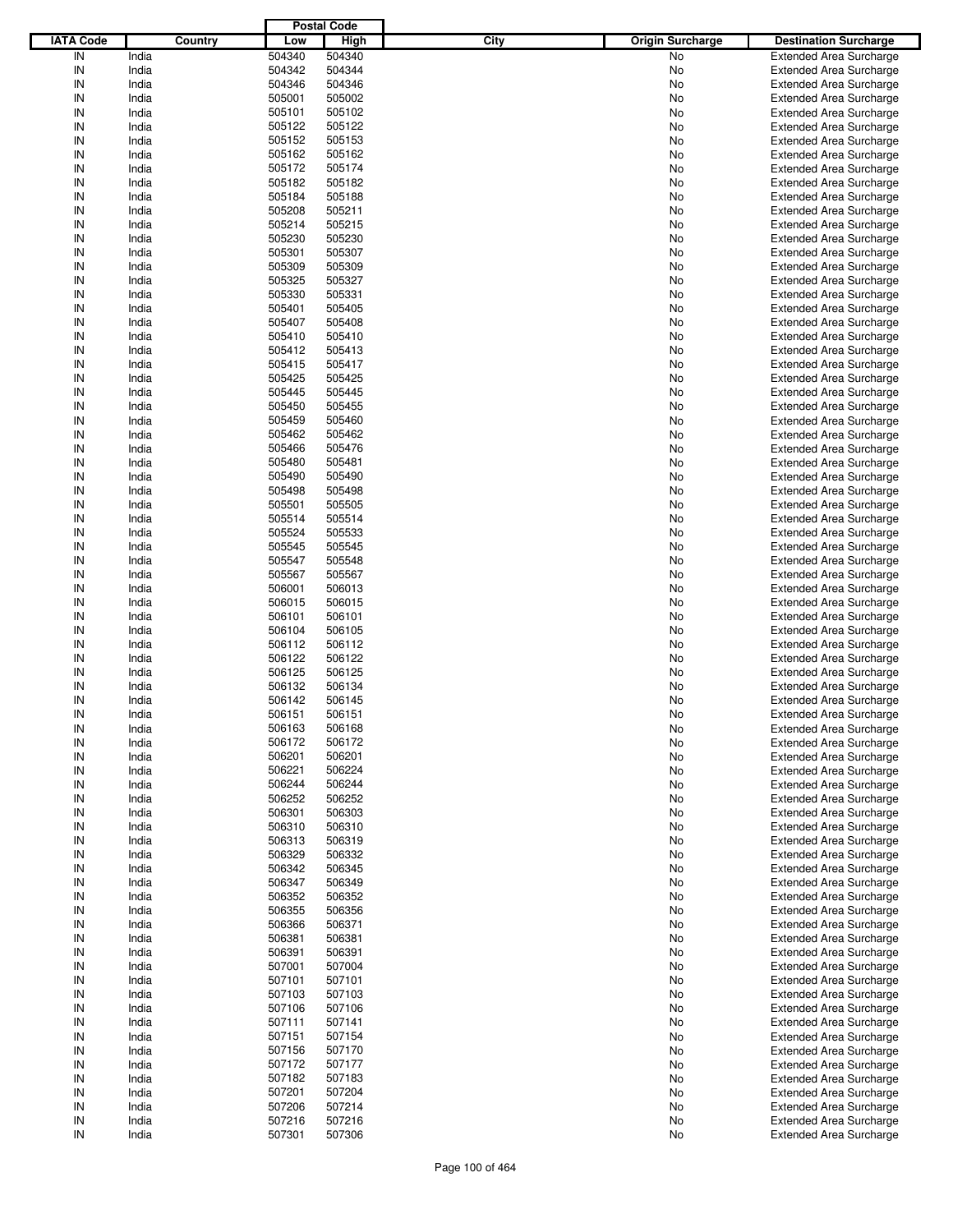|                  |         |        | <b>Postal Code</b> |      |                         |                                |
|------------------|---------|--------|--------------------|------|-------------------------|--------------------------------|
| <b>IATA Code</b> | Country | Low    | <b>High</b>        | City | <b>Origin Surcharge</b> | <b>Destination Surcharge</b>   |
| IN               | India   | 507311 | 507313             |      | No                      | <b>Extended Area Surcharge</b> |
| IN               | India   | 507316 | 507316             |      | No                      | <b>Extended Area Surcharge</b> |
| IN               | India   | 507318 | 507318             |      | No                      | <b>Extended Area Surcharge</b> |
| IN               | India   | 508001 | 508002             |      | No                      | <b>Extended Area Surcharge</b> |
| IN               | India   | 508013 | 508013             |      | No                      | <b>Extended Area Surcharge</b> |
| IN               | India   | 508101 | 508102             |      | No                      | <b>Extended Area Surcharge</b> |
| IN               | India   |        | 508105             |      |                         |                                |
| IN               |         | 508105 |                    |      | No                      | <b>Extended Area Surcharge</b> |
|                  | India   | 508111 | 508116             |      | No                      | <b>Extended Area Surcharge</b> |
| IN               | India   | 508121 | 508121             |      | No                      | <b>Extended Area Surcharge</b> |
| IN               | India   | 508123 | 508123             |      | No                      | <b>Extended Area Surcharge</b> |
| IN               | India   | 508125 | 508127             |      | No                      | <b>Extended Area Surcharge</b> |
| IN               | India   | 508142 | 508142             |      | No                      | <b>Extended Area Surcharge</b> |
| IN               | India   | 508201 | 508207             |      | No                      | <b>Extended Area Surcharge</b> |
| IN               | India   | 508210 | 508225             |      | No                      | <b>Extended Area Surcharge</b> |
| IN               | India   | 508227 | 508227             |      | No                      | <b>Extended Area Surcharge</b> |
| IN               | India   | 508229 | 508230             |      | No                      | <b>Extended Area Surcharge</b> |
| IN               | India   | 508233 | 508234             |      | No                      | <b>Extended Area Surcharge</b> |
| IN               | India   | 508238 | 508238             |      | No                      | <b>Extended Area Surcharge</b> |
| IN               | India   | 508243 | 508248             |      | No                      | <b>Extended Area Surcharge</b> |
| IN               | India   | 508250 | 508250             |      | No                      | <b>Extended Area Surcharge</b> |
| IN               | India   | 508252 | 508259             |      | No                      | <b>Extended Area Surcharge</b> |
| IN               | India   | 508262 | 508262             |      | No                      | <b>Extended Area Surcharge</b> |
| IN               | India   | 508265 | 508266             |      | No                      | <b>Extended Area Surcharge</b> |
| IN               | India   | 508268 | 508268             |      | No                      | <b>Extended Area Surcharge</b> |
| IN               | India   | 508272 | 508272             |      | No                      | <b>Extended Area Surcharge</b> |
| IN               | India   | 508277 | 508290             |      | No                      | <b>Extended Area Surcharge</b> |
| IN               | India   | 508293 | 508293             |      | No                      | <b>Extended Area Surcharge</b> |
| IN               | India   | 508296 | 508296             |      | No                      | <b>Extended Area Surcharge</b> |
| IN               | India   | 508301 | 508301             |      | No                      | <b>Extended Area Surcharge</b> |
| IN               |         |        |                    |      |                         |                                |
|                  | India   | 508332 | 508333             |      | No                      | <b>Extended Area Surcharge</b> |
| IN               | India   | 508336 | 508337             |      | No                      | <b>Extended Area Surcharge</b> |
| IN               | India   | 508346 | 508347             |      | No                      | <b>Extended Area Surcharge</b> |
| IN               | India   | 508349 | 508353             |      | No                      | <b>Extended Area Surcharge</b> |
| IN               | India   | 508355 | 508355             |      | No                      | <b>Extended Area Surcharge</b> |
| IN               | India   | 508357 | 508357             |      | No                      | <b>Extended Area Surcharge</b> |
| IN               | India   | 508364 | 508365             |      | No                      | <b>Extended Area Surcharge</b> |
| IN               | India   | 508367 | 508367             |      | No                      | <b>Extended Area Surcharge</b> |
| IN               | India   | 508373 | 508376             |      | No                      | <b>Extended Area Surcharge</b> |
| IN               | India   | 508381 | 508381             |      | No                      | <b>Extended Area Surcharge</b> |
| IN               | India   | 508383 | 508383             |      | No                      | <b>Extended Area Surcharge</b> |
| IN               | India   | 508385 | 508385             |      | No                      | <b>Extended Area Surcharge</b> |
| IN               | India   | 508510 | 508510             |      | No                      | <b>Extended Area Surcharge</b> |
| IN               | India   | 509001 | 509002             |      | No                      | <b>Extended Area Surcharge</b> |
| IN               | India   | 509102 | 509113             |      | No                      | <b>Extended Area Surcharge</b> |
| IN               | India   | 509115 | 509117             |      | No                      | <b>Extended Area Surcharge</b> |
| IN               | India   | 509125 | 509147             |      | No                      | <b>Extended Area Surcharge</b> |
| IN               | India   | 509149 | 509155             |      | No                      | <b>Extended Area Surcharge</b> |
| IN               | India   | 509171 | 509173             |      | No                      | <b>Extended Area Surcharge</b> |
|                  |         |        |                    |      |                         |                                |
| IN               | India   | 509201 | 509228             |      | No                      | <b>Extended Area Surcharge</b> |
| IN               | India   | 509241 | 509243             |      | No                      | <b>Extended Area Surcharge</b> |
| IN               | India   | 509301 | 509303             |      | No                      | <b>Extended Area Surcharge</b> |
| IN               | India   | 509305 | 509307             |      | No                      | <b>Extended Area Surcharge</b> |
| IN               | India   | 509311 | 509311             |      | No                      | <b>Extended Area Surcharge</b> |
| IN               | India   | 509320 | 509321             |      | No                      | <b>Extended Area Surcharge</b> |
| IN               | India   | 509323 | 509353             |      | No                      | <b>Extended Area Surcharge</b> |
| IN               | India   | 509357 | 509365             |      | No                      | <b>Extended Area Surcharge</b> |
| IN               | India   | 509371 | 509371             |      | No                      | <b>Extended Area Surcharge</b> |
| IN               | India   | 509375 | 509376             |      | No                      | <b>Extended Area Surcharge</b> |
| IN               | India   | 509380 | 509385             |      | No                      | <b>Extended Area Surcharge</b> |
| IN               | India   | 509388 | 509390             |      | No                      | <b>Extended Area Surcharge</b> |
| IN               | India   | 509401 | 509401             |      | No                      | <b>Extended Area Surcharge</b> |
| IN               | India   | 509406 | 509414             |      | No                      | <b>Extended Area Surcharge</b> |
| IN               | India   | 509416 | 509416             |      | No                      | <b>Extended Area Surcharge</b> |
| IN               | India   | 509431 | 509433             |      | No                      | <b>Extended Area Surcharge</b> |
| IN               | India   | 515001 | 515005             |      | No                      | <b>Extended Area Surcharge</b> |
| IN               | India   | 515101 | 515102             |      | No                      | <b>Extended Area Surcharge</b> |
| IN               | India   | 515110 | 515110             |      | No                      | <b>Extended Area Surcharge</b> |
| IN               | India   | 515122 | 515124             |      | No                      | <b>Extended Area Surcharge</b> |
| IN               | India   | 515133 | 515133             |      | No                      | <b>Extended Area Surcharge</b> |
| IN               | India   | 515144 | 515144             |      | No                      | <b>Extended Area Surcharge</b> |
| IN               | India   | 515154 | 515154             |      | No                      | <b>Extended Area Surcharge</b> |
| IN               | India   |        |                    |      |                         | <b>Extended Area Surcharge</b> |
|                  |         | 515159 | 515159             |      | No                      |                                |
| IN               | India   | 515161 | 515161             |      | No                      | <b>Extended Area Surcharge</b> |
| IN               | India   | 515164 | 515164             |      | No                      | <b>Extended Area Surcharge</b> |
| IN               | India   | 515201 | 515202             |      | No                      | <b>Extended Area Surcharge</b> |
| IN               | India   | 515211 | 515214             |      | No                      | <b>Extended Area Surcharge</b> |
| IN               | India   | 515231 | 515233             |      | No                      | <b>Extended Area Surcharge</b> |
| ${\sf IN}$       | India   | 515241 | 515241             |      | No                      | <b>Extended Area Surcharge</b> |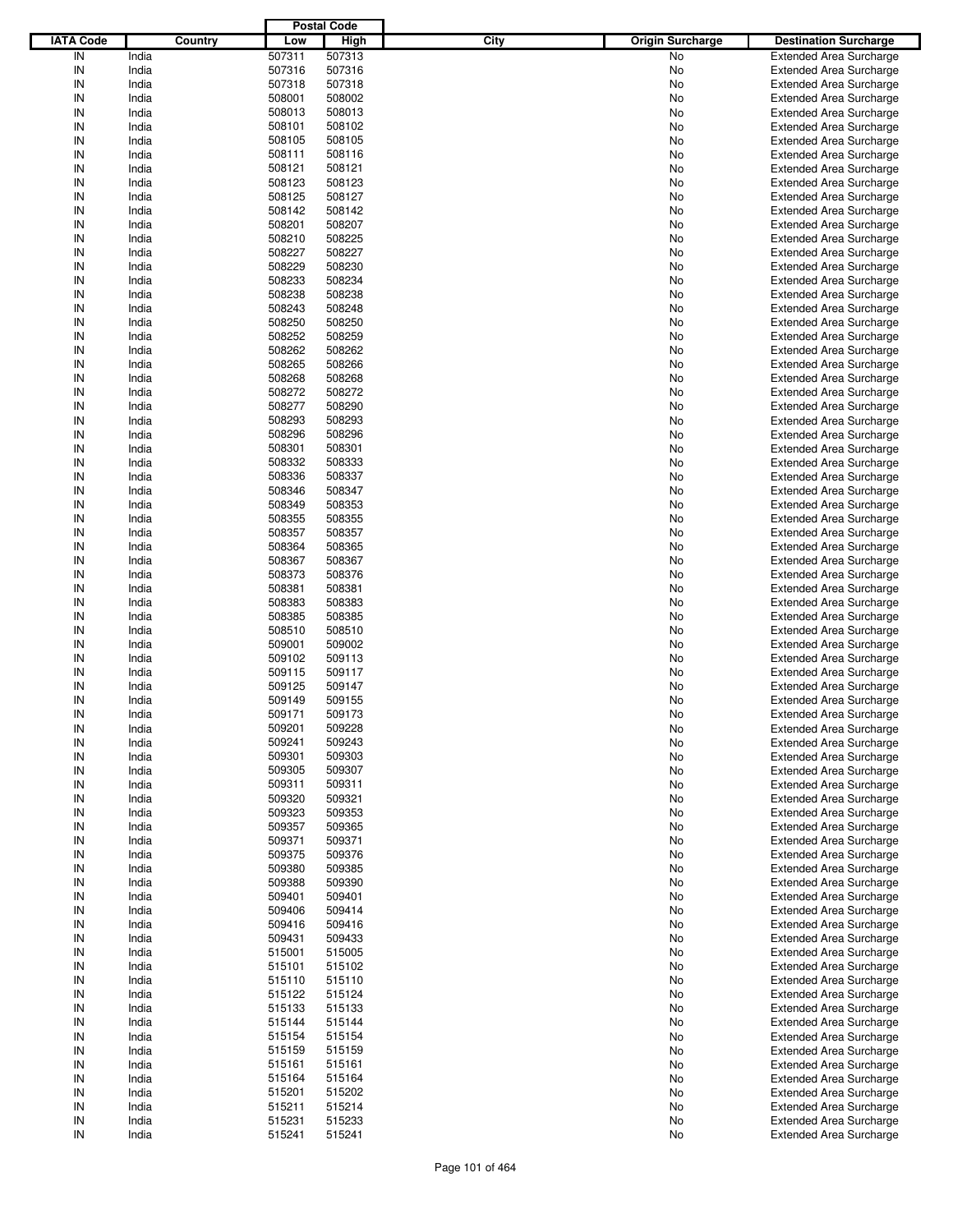|                  |         |        | <b>Postal Code</b> |                                 |                                |
|------------------|---------|--------|--------------------|---------------------------------|--------------------------------|
| <b>IATA Code</b> | Country | Low    | <b>High</b>        | City<br><b>Origin Surcharge</b> | <b>Destination Surcharge</b>   |
| IN               | India   | 515261 | 515261             | No                              | <b>Extended Area Surcharge</b> |
| IN               | India   | 515271 | 515271             | No                              | <b>Extended Area Surcharge</b> |
| IN               | India   | 515281 | 515282             | No                              | <b>Extended Area Surcharge</b> |
| IN               | India   | 515286 | 515286             | No                              | <b>Extended Area Surcharge</b> |
| IN               | India   | 515291 | 515292             | No                              | <b>Extended Area Surcharge</b> |
| IN               | India   | 515301 | 515303             | No                              | <b>Extended Area Surcharge</b> |
|                  |         |        |                    |                                 |                                |
| IN               | India   | 515305 | 515307             | No                              | <b>Extended Area Surcharge</b> |
| IN               | India   | 515311 | 515311             | No                              | <b>Extended Area Surcharge</b> |
| IN               | India   | 515321 | 515322             | No                              | <b>Extended Area Surcharge</b> |
| IN               | India   | 515331 | 515332             | No                              | <b>Extended Area Surcharge</b> |
| IN               | India   | 515341 | 515341             | No                              | <b>Extended Area Surcharge</b> |
| IN               | India   | 515401 | 515402             | No                              | <b>Extended Area Surcharge</b> |
| IN               | India   | 515404 | 515405             | No                              | <b>Extended Area Surcharge</b> |
| IN               | India   | 515408 | 515409             | No                              | <b>Extended Area Surcharge</b> |
| IN               | India   | 515411 | 515412             | No                              | <b>Extended Area Surcharge</b> |
| IN               | India   | 515414 | 515416             | No                              | <b>Extended Area Surcharge</b> |
| IN               | India   | 515419 | 515419             | No                              | <b>Extended Area Surcharge</b> |
| IN               | India   | 515421 | 515422             | No                              | <b>Extended Area Surcharge</b> |
| IN               | India   | 515425 | 515427             | No                              | <b>Extended Area Surcharge</b> |
| IN               | India   | 515435 | 515435             | No                              | <b>Extended Area Surcharge</b> |
| IN               | India   | 515445 | 515446             | No                              | <b>Extended Area Surcharge</b> |
| IN               | India   | 515455 | 515458             | No                              | <b>Extended Area Surcharge</b> |
| IN               | India   | 515465 | 515466             | No                              | <b>Extended Area Surcharge</b> |
| IN               | India   | 515501 | 515502             | No                              | <b>Extended Area Surcharge</b> |
| IN               | India   | 515511 | 515511             | No                              | <b>Extended Area Surcharge</b> |
| IN               | India   | 515521 | 515521             | No                              | <b>Extended Area Surcharge</b> |
| IN               | India   | 515531 | 515531             | No                              | <b>Extended Area Surcharge</b> |
| IN               |         |        | 515541             |                                 |                                |
|                  | India   | 515541 |                    | No                              | <b>Extended Area Surcharge</b> |
| IN               | India   | 515551 | 515551             | No                              | <b>Extended Area Surcharge</b> |
| IN               | India   | 515561 | 515561             | No                              | <b>Extended Area Surcharge</b> |
| IN               | India   | 515566 | 515566             | No                              | <b>Extended Area Surcharge</b> |
| IN               | India   | 515571 | 515572             | No                              | <b>Extended Area Surcharge</b> |
| IN               | India   | 515581 | 515581             | No                              | <b>Extended Area Surcharge</b> |
| IN               | India   | 515583 | 515583             | No                              | <b>Extended Area Surcharge</b> |
| IN               | India   | 515591 | 515591             | No                              | <b>Extended Area Surcharge</b> |
| IN               | India   | 515601 | 515601             | No                              | <b>Extended Area Surcharge</b> |
| IN               | India   | 515611 | 515611             | No                              | <b>Extended Area Surcharge</b> |
| IN               | India   | 515617 | 515617             | No                              | <b>Extended Area Surcharge</b> |
| IN               | India   | 515621 | 515621             | No                              | <b>Extended Area Surcharge</b> |
| IN               | India   | 515631 | 515631             | No                              | <b>Extended Area Surcharge</b> |
| IN               | India   | 515641 | 515641             | No                              | <b>Extended Area Surcharge</b> |
| IN               | India   | 515651 | 515651             | No                              | <b>Extended Area Surcharge</b> |
| IN               | India   | 515661 | 515662             | No                              | <b>Extended Area Surcharge</b> |
| IN               | India   | 515671 | 515672             | No                              | <b>Extended Area Surcharge</b> |
| IN               | India   | 515701 | 515701             | No                              | <b>Extended Area Surcharge</b> |
| IN               | India   | 515711 | 515712             | No                              | <b>Extended Area Surcharge</b> |
| IN               |         |        | 515722             |                                 |                                |
|                  | India   | 515721 |                    | No                              | <b>Extended Area Surcharge</b> |
| IN               | India   | 515731 | 515731             | No                              | <b>Extended Area Surcharge</b> |
| IN               | India   | 515736 | 515736             | No                              | <b>Extended Area Surcharge</b> |
| IN               | India   | 515741 | 515741             | No                              | <b>Extended Area Surcharge</b> |
| IN               | India   | 515751 | 515752             | No                              | <b>Extended Area Surcharge</b> |
| IN               | India   | 515761 | 515763             | No                              | <b>Extended Area Surcharge</b> |
| IN               | India   | 515765 | 515767             | No                              | <b>Extended Area Surcharge</b> |
| IN               | India   | 515774 | 515775             | No                              | <b>Extended Area Surcharge</b> |
| IN               | India   | 515787 | 515787             | No                              | <b>Extended Area Surcharge</b> |
| IN               | India   | 515801 | 515801             | No                              | <b>Extended Area Surcharge</b> |
| IN               | India   | 515803 | 515803             | No                              | <b>Extended Area Surcharge</b> |
| IN               | India   | 515812 | 515814             | No                              | <b>Extended Area Surcharge</b> |
| IN               | India   | 515822 | 515824             | No                              | <b>Extended Area Surcharge</b> |
| IN               | India   | 515832 | 515835             | No                              | <b>Extended Area Surcharge</b> |
| IN               | India   | 515842 | 515844             | No                              | <b>Extended Area Surcharge</b> |
| IN               | India   | 515862 | 515863             | No                              | <b>Extended Area Surcharge</b> |
| IN               | India   | 515865 | 515867             | No                              | <b>Extended Area Surcharge</b> |
| IN               | India   | 515870 | 515872             | No                              | <b>Extended Area Surcharge</b> |
| IN               | India   | 516001 | 516005             | No                              | <b>Extended Area Surcharge</b> |
| IN               | India   | 516101 | 516120             |                                 | <b>Extended Area Surcharge</b> |
|                  |         |        |                    | No                              |                                |
| IN               | India   | 516126 | 516134             | No                              | <b>Extended Area Surcharge</b> |
| IN               | India   | 516150 | 516153             | No                              | <b>Extended Area Surcharge</b> |
| IN               | India   | 516155 | 516155             | No                              | <b>Extended Area Surcharge</b> |
| IN               | India   | 516162 | 516166             | No                              | <b>Extended Area Surcharge</b> |
| IN               | India   | 516172 | 516173             | No                              | <b>Extended Area Surcharge</b> |
| IN               | India   | 516175 | 516175             | No                              | <b>Extended Area Surcharge</b> |
| IN               | India   | 516193 | 516193             | No                              | <b>Extended Area Surcharge</b> |
| IN               | India   | 516203 | 516203             | No                              | <b>Extended Area Surcharge</b> |
| IN               | India   | 516213 | 516219             | No                              | <b>Extended Area Surcharge</b> |
| IN               | India   | 516227 | 516228             | No                              | <b>Extended Area Surcharge</b> |
| IN               | India   | 516233 | 516233             | No                              | <b>Extended Area Surcharge</b> |
| ${\sf IN}$       | India   | 516237 | 516238             | No                              | <b>Extended Area Surcharge</b> |
|                  |         |        |                    |                                 |                                |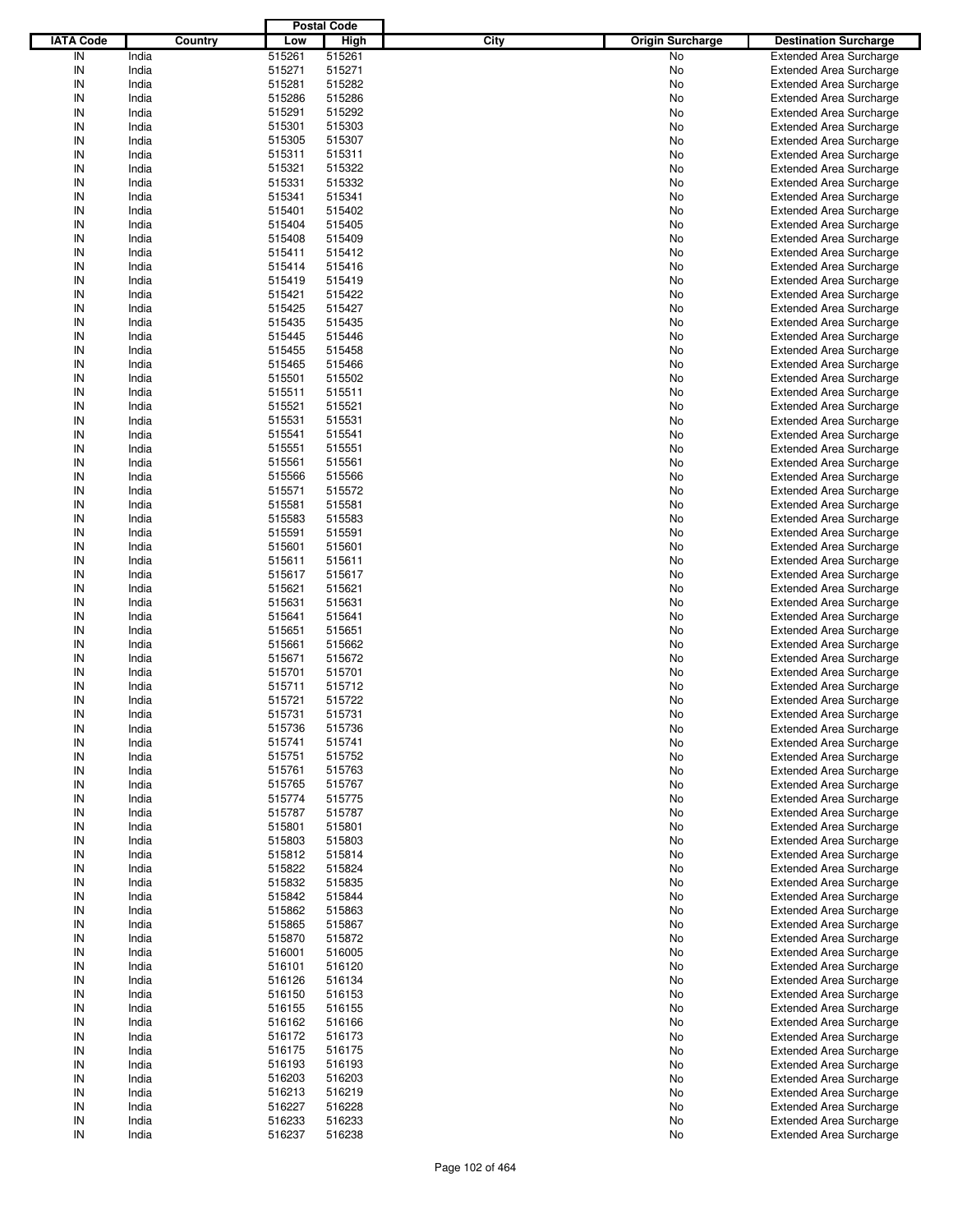|                  |         |        | <b>Postal Code</b> |      |                         |                                |
|------------------|---------|--------|--------------------|------|-------------------------|--------------------------------|
| <b>IATA Code</b> | Country | Low    | High               | City | <b>Origin Surcharge</b> | <b>Destination Surcharge</b>   |
| IN               | India   | 516247 | 516248             |      | <b>No</b>               | <b>Extended Area Surcharge</b> |
| IN               | India   | 516257 | 516257             |      | No                      | <b>Extended Area Surcharge</b> |
| IN               | India   | 516259 | 516260             |      | No                      | <b>Extended Area Surcharge</b> |
| IN               | India   | 516267 | 516272             |      | No                      | <b>Extended Area Surcharge</b> |
| IN               | India   | 516289 | 516293             |      | No                      | <b>Extended Area Surcharge</b> |
| IN               | India   | 516309 | 516311             |      | No                      | <b>Extended Area Surcharge</b> |
|                  |         |        |                    |      |                         |                                |
| IN               | India   | 516319 | 516319             |      | No                      | <b>Extended Area Surcharge</b> |
| IN               | India   | 516321 | 516321             |      | No                      | <b>Extended Area Surcharge</b> |
| IN               | India   | 516329 | 516330             |      | No                      | <b>Extended Area Surcharge</b> |
| IN               | India   | 516339 | 516339             |      | No                      | <b>Extended Area Surcharge</b> |
| IN               | India   | 516349 | 516350             |      | No                      | <b>Extended Area Surcharge</b> |
| IN               | India   | 516356 | 516357             |      | No                      | <b>Extended Area Surcharge</b> |
| IN               | India   | 516359 | 516366             |      | No                      | <b>Extended Area Surcharge</b> |
| IN               | India   | 516380 | 516380             |      | No                      | <b>Extended Area Surcharge</b> |
| IN               | India   | 516390 | 516390             |      | No                      | <b>Extended Area Surcharge</b> |
| IN               | India   | 516392 | 516392             |      | No                      | <b>Extended Area Surcharge</b> |
| IN               | India   | 516396 | 516396             |      | No                      | <b>Extended Area Surcharge</b> |
| IN               | India   | 516401 | 516401             |      | No                      | <b>Extended Area Surcharge</b> |
| IN               | India   | 516411 | 516413             |      | No                      | <b>Extended Area Surcharge</b> |
| IN               | India   | 516421 | 516421             |      | No                      | <b>Extended Area Surcharge</b> |
| IN               | India   | 516431 | 516434             |      | No                      | <b>Extended Area Surcharge</b> |
| IN               | India   | 516437 | 516441             |      | No                      | <b>Extended Area Surcharge</b> |
| IN               | India   | 516444 | 516444             |      | No                      | <b>Extended Area Surcharge</b> |
| IN               | India   | 516454 | 516454             |      | No                      | <b>Extended Area Surcharge</b> |
| IN               | India   | 516464 | 516464             |      | No                      | <b>Extended Area Surcharge</b> |
|                  |         |        | 516474             |      |                         |                                |
| IN               | India   | 516474 |                    |      | No                      | <b>Extended Area Surcharge</b> |
| IN               | India   | 516484 | 516484             |      | No                      | <b>Extended Area Surcharge</b> |
| IN               | India   | 516486 | 516486             |      | No                      | <b>Extended Area Surcharge</b> |
| IN               | India   | 516501 | 516506             |      | No                      | <b>Extended Area Surcharge</b> |
| IN               | India   | 517001 | 517001             |      | No                      | <b>Extended Area Surcharge</b> |
| IN               | India   | 517007 | 517007             |      | No                      | <b>Extended Area Surcharge</b> |
| IN               | India   | 517009 | 517010             |      | No                      | <b>Extended Area Surcharge</b> |
| IN               | India   | 517101 | 517118             |      | No                      | <b>Extended Area Surcharge</b> |
| IN               | India   | 517123 | 517127             |      | No                      | <b>Extended Area Surcharge</b> |
| IN               | India   | 517130 | 517154             |      | No                      | <b>Extended Area Surcharge</b> |
| IN               | India   | 517160 | 517167             |      | No                      | <b>Extended Area Surcharge</b> |
| IN               | India   | 517172 | 517173             |      | No                      | <b>Extended Area Surcharge</b> |
| IN               | India   | 517192 | 517199             |      | No                      | <b>Extended Area Surcharge</b> |
| IN               | India   | 517213 | 517218             |      | No                      | <b>Extended Area Surcharge</b> |
| IN               | India   | 517234 | 517242             |      | No                      | <b>Extended Area Surcharge</b> |
| IN               | India   | 517247 | 517250             |      | No                      | <b>Extended Area Surcharge</b> |
| IN               | India   | 517257 | 517260             |      | No                      | <b>Extended Area Surcharge</b> |
| IN               | India   | 517277 | 517278             |      | No                      | <b>Extended Area Surcharge</b> |
| IN               | India   | 517280 | 517280             |      | No                      | <b>Extended Area Surcharge</b> |
| IN               | India   | 517291 | 517292             |      |                         | <b>Extended Area Surcharge</b> |
|                  |         |        |                    |      | No                      |                                |
| IN               | India   | 517297 | 517299             |      | No                      | <b>Extended Area Surcharge</b> |
| IN               | India   | 517301 | 517302             |      | No                      | <b>Extended Area Surcharge</b> |
| IN               | India   | 517305 | 517305             |      | No                      | <b>Extended Area Surcharge</b> |
| IN               | India   | 517319 | 517319             |      | No                      | <b>Extended Area Surcharge</b> |
| IN               | India   | 517325 | 517327             |      | No                      | <b>Extended Area Surcharge</b> |
| IN               | India   | 517330 | 517330             |      | No                      | <b>Extended Area Surcharge</b> |
| IN               | India   | 517350 | 517352             |      | No                      | <b>Extended Area Surcharge</b> |
| IN               | India   | 517370 | 517370             |      | No                      | <b>Extended Area Surcharge</b> |
| IN               | India   | 517390 | 517391             |      | No                      | <b>Extended Area Surcharge</b> |
| IN               | India   | 517401 | 517401             |      | No                      | <b>Extended Area Surcharge</b> |
| IN               | India   | 517403 | 517403             |      | No                      | <b>Extended Area Surcharge</b> |
| IN               | India   | 517408 | 517408             |      | No                      | <b>Extended Area Surcharge</b> |
| IN               | India   | 517414 | 517419             |      | No                      | <b>Extended Area Surcharge</b> |
| IN               | India   | 517421 | 517425             |      | No                      | <b>Extended Area Surcharge</b> |
| IN               | India   | 517429 | 517429             |      | No                      | <b>Extended Area Surcharge</b> |
| IN               | India   | 517431 | 517432             |      | No                      | <b>Extended Area Surcharge</b> |
| IN               | India   | 517501 | 517507             |      | No                      | <b>Extended Area Surcharge</b> |
| IN               | India   | 517514 | 517517             |      | No                      | <b>Extended Area Surcharge</b> |
| IN               | India   | 517520 | 517520             |      | No                      | <b>Extended Area Surcharge</b> |
|                  |         |        |                    |      |                         |                                |
| IN               | India   | 517526 | 517527             |      | No                      | <b>Extended Area Surcharge</b> |
| IN               | India   | 517536 | 517536             |      | No                      | <b>Extended Area Surcharge</b> |
| IN               | India   | 517541 | 517541             |      | No                      | <b>Extended Area Surcharge</b> |
| IN               | India   | 517561 | 517562             |      | No                      | <b>Extended Area Surcharge</b> |
| IN               | India   | 517564 | 517567             |      | No                      | <b>Extended Area Surcharge</b> |
| IN               | India   | 517569 | 517569             |      | No                      | <b>Extended Area Surcharge</b> |
| IN               | India   | 517571 | 517571             |      | No                      | <b>Extended Area Surcharge</b> |
| IN               | India   | 517581 | 517581             |      | No                      | <b>Extended Area Surcharge</b> |
| IN               | India   | 517583 | 517584             |      | No                      | <b>Extended Area Surcharge</b> |
| IN               | India   | 517586 | 517592             |      | No                      | <b>Extended Area Surcharge</b> |
| IN               | India   | 517599 | 517599             |      | No                      | <b>Extended Area Surcharge</b> |
| IN               | India   | 517619 | 517621             |      | No                      | <b>Extended Area Surcharge</b> |
| IN               | India   | 517640 | 517644             |      | No                      | <b>Extended Area Surcharge</b> |
| IN               | India   | 517858 | 517858             |      | No                      | <b>Extended Area Surcharge</b> |
|                  |         |        |                    |      |                         |                                |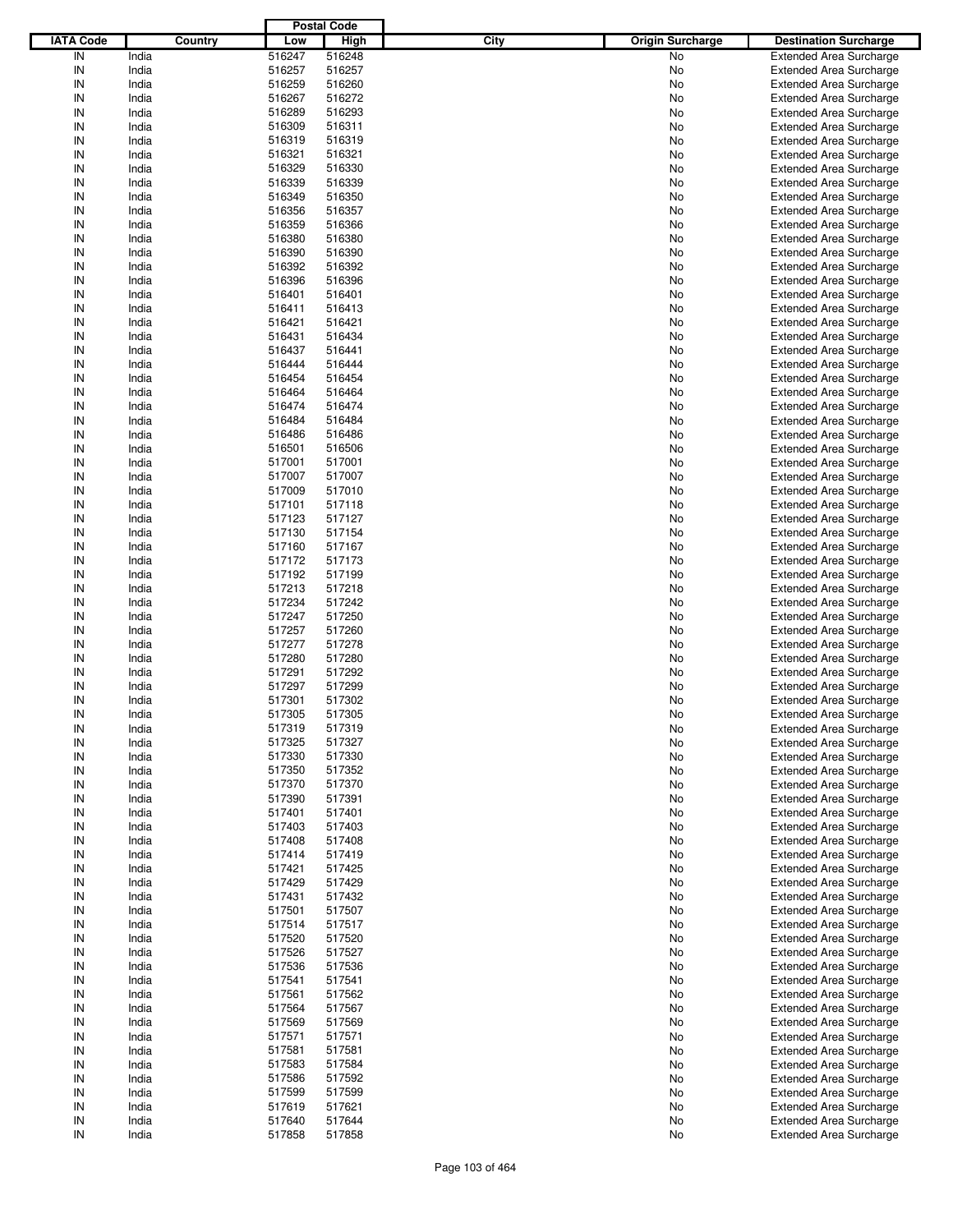|                  |         |        | <b>Postal Code</b> |      |                         |                                |
|------------------|---------|--------|--------------------|------|-------------------------|--------------------------------|
| <b>IATA Code</b> | Country | Low    | <b>High</b>        | City | <b>Origin Surcharge</b> | <b>Destination Surcharge</b>   |
| IN               | India   | 518001 | 518005             |      | No                      | <b>Extended Area Surcharge</b> |
| IN               | India   | 518011 | 518011             |      | No                      | <b>Extended Area Surcharge</b> |
| IN               | India   | 518015 | 518023             |      | No                      | <b>Extended Area Surcharge</b> |
| IN               | India   | 518101 | 518102             |      | No                      | <b>Extended Area Surcharge</b> |
| IN               | India   | 518112 | 518112             |      | No                      | <b>Extended Area Surcharge</b> |
| IN               | India   | 518122 | 518124             |      | No                      | <b>Extended Area Surcharge</b> |
|                  |         |        |                    |      |                         |                                |
| IN               | India   | 518134 | 518135             |      | No                      | <b>Extended Area Surcharge</b> |
| IN               | India   | 518137 | 518138             |      | No                      | <b>Extended Area Surcharge</b> |
| IN               | India   | 518145 | 518146             |      | No                      | <b>Extended Area Surcharge</b> |
| IN               | India   | 518150 | 518150             |      | No                      | <b>Extended Area Surcharge</b> |
| IN               | India   | 518155 | 518155             |      | No                      | <b>Extended Area Surcharge</b> |
| IN               | India   | 518157 | 518158             |      | No                      | <b>Extended Area Surcharge</b> |
| IN               | India   | 518165 | 518166             |      | No                      | <b>Extended Area Surcharge</b> |
| IN               | India   | 518176 | 518176             |      | No                      | <b>Extended Area Surcharge</b> |
| IN               | India   | 518186 | 518186             |      | No                      | <b>Extended Area Surcharge</b> |
| IN               | India   | 518196 | 518196             |      | No                      | <b>Extended Area Surcharge</b> |
| IN               | India   | 518202 | 518202             |      | No                      | <b>Extended Area Surcharge</b> |
| IN               | India   | 518206 | 518206             |      | No                      | <b>Extended Area Surcharge</b> |
| IN               | India   | 518216 | 518217             |      | No                      | <b>Extended Area Surcharge</b> |
| IN               | India   | 518220 | 518222             |      | No                      | <b>Extended Area Surcharge</b> |
| IN               | India   | 518225 | 518225             |      | No                      | <b>Extended Area Surcharge</b> |
| IN               | India   | 518301 | 518302             |      | No                      | <b>Extended Area Surcharge</b> |
| IN               | India   | 518313 | 518313             |      | No                      | <b>Extended Area Surcharge</b> |
| IN               | India   | 518323 | 518323             |      | No                      | <b>Extended Area Surcharge</b> |
| IN               | India   | 518333 | 518333             |      | No                      | <b>Extended Area Surcharge</b> |
| IN               | India   | 518344 | 518350             |      | No                      | <b>Extended Area Surcharge</b> |
| IN               | India   | 518360 | 518360             |      | No                      | <b>Extended Area Surcharge</b> |
| IN               | India   | 518363 | 518363             |      | No                      | <b>Extended Area Surcharge</b> |
| IN               | India   | 518380 | 518380             |      | No                      |                                |
| IN               |         |        |                    |      |                         | <b>Extended Area Surcharge</b> |
|                  | India   | 518382 | 518382             |      | No                      | <b>Extended Area Surcharge</b> |
| IN               | India   | 518385 | 518385             |      | No                      | <b>Extended Area Surcharge</b> |
| IN               | India   | 518390 | 518390             |      | No                      | <b>Extended Area Surcharge</b> |
| IN               | India   | 518395 | 518399             |      | No                      | <b>Extended Area Surcharge</b> |
| IN               | India   | 518401 | 518401             |      | No                      | <b>Extended Area Surcharge</b> |
| IN               | India   | 518405 | 518405             |      | No                      | <b>Extended Area Surcharge</b> |
| IN               | India   | 518411 | 518412             |      | No                      | <b>Extended Area Surcharge</b> |
| IN               | India   | 518422 | 518422             |      | No                      | <b>Extended Area Surcharge</b> |
| IN               | India   | 518426 | 518426             |      | No                      | <b>Extended Area Surcharge</b> |
| IN               | India   | 518432 | 518432             |      | No                      | <b>Extended Area Surcharge</b> |
| IN               | India   | 518442 | 518442             |      | No                      | <b>Extended Area Surcharge</b> |
| IN               | India   | 518452 | 518452             |      | No                      | <b>Extended Area Surcharge</b> |
| IN               | India   | 518462 | 518468             |      | No                      | <b>Extended Area Surcharge</b> |
| IN               | India   | 518470 | 518470             |      | No                      | <b>Extended Area Surcharge</b> |
| IN               | India   | 518501 | 518501             |      | No                      | <b>Extended Area Surcharge</b> |
| IN               | India   | 518503 | 518503             |      | No                      | <b>Extended Area Surcharge</b> |
| IN               | India   | 518510 | 518513             |      | No                      | <b>Extended Area Surcharge</b> |
| IN               | India   | 518515 | 518515             |      | No                      | <b>Extended Area Surcharge</b> |
| IN               | India   | 518517 | 518517             |      | No                      | <b>Extended Area Surcharge</b> |
| IN               | India   | 518523 | 518523             |      | No                      | <b>Extended Area Surcharge</b> |
| IN               | India   | 518533 | 518533             |      | No                      | <b>Extended Area Surcharge</b> |
| IN               | India   | 518543 | 518543             |      | No                      | <b>Extended Area Surcharge</b> |
| IN               | India   | 518550 |                    |      |                         | <b>Extended Area Surcharge</b> |
|                  |         |        | 518550             |      | No                      |                                |
| IN               | India   | 518553 | 518553             |      | No                      | <b>Extended Area Surcharge</b> |
| IN               | India   | 518555 | 518555             |      | No                      | <b>Extended Area Surcharge</b> |
| IN               | India   | 518573 | 518573             |      | No                      | <b>Extended Area Surcharge</b> |
| IN               | India   | 518583 | 518583             |      | No                      | <b>Extended Area Surcharge</b> |
| IN               | India   | 518593 | 518594             |      | No                      | <b>Extended Area Surcharge</b> |
| IN               | India   | 518596 | 518596             |      | No                      | <b>Extended Area Surcharge</b> |
| IN               | India   | 518598 | 518599             |      | No                      | <b>Extended Area Surcharge</b> |
| IN               | India   | 518607 | 518607             |      | No                      | <b>Extended Area Surcharge</b> |
| IN               | India   | 518669 | 518669             |      | No                      | <b>Extended Area Surcharge</b> |
| IN               | India   | 518675 | 518675             |      | No                      | <b>Extended Area Surcharge</b> |
| IN               | India   | 520001 | 520016             |      | No                      | <b>Extended Area Surcharge</b> |
| IN               | India   | 520050 | 520050             |      | No                      | <b>Extended Area Surcharge</b> |
| IN               | India   | 521001 | 521003             |      | No                      | <b>Extended Area Surcharge</b> |
| IN               | India   | 521101 | 521102             |      | No                      | <b>Extended Area Surcharge</b> |
| IN               | India   | 521104 | 521114             |      | No                      | <b>Extended Area Surcharge</b> |
| IN               | India   | 521116 | 521118             |      | No                      | <b>Extended Area Surcharge</b> |
| IN               | India   | 521120 | 521126             |      | No                      | <b>Extended Area Surcharge</b> |
| IN               | India   | 521128 | 521140             |      | No                      | <b>Extended Area Surcharge</b> |
| IN               | India   | 521144 | 521144             |      | No                      | <b>Extended Area Surcharge</b> |
| IN               | India   | 521148 | 521148             |      | No                      | <b>Extended Area Surcharge</b> |
| IN               | India   | 521150 | 521151             |      | No                      | <b>Extended Area Surcharge</b> |
| IN               | India   | 521153 | 521153             |      |                         | <b>Extended Area Surcharge</b> |
|                  |         |        |                    |      | No                      |                                |
| IN               | India   | 521155 | 521157             |      | No                      | <b>Extended Area Surcharge</b> |
| IN               | India   | 521162 | 521165             |      | No                      | <b>Extended Area Surcharge</b> |
| IN               | India   | 521170 | 521171             |      | No                      | <b>Extended Area Surcharge</b> |
| ${\sf IN}$       | India   | 521175 | 521185             |      | No                      | <b>Extended Area Surcharge</b> |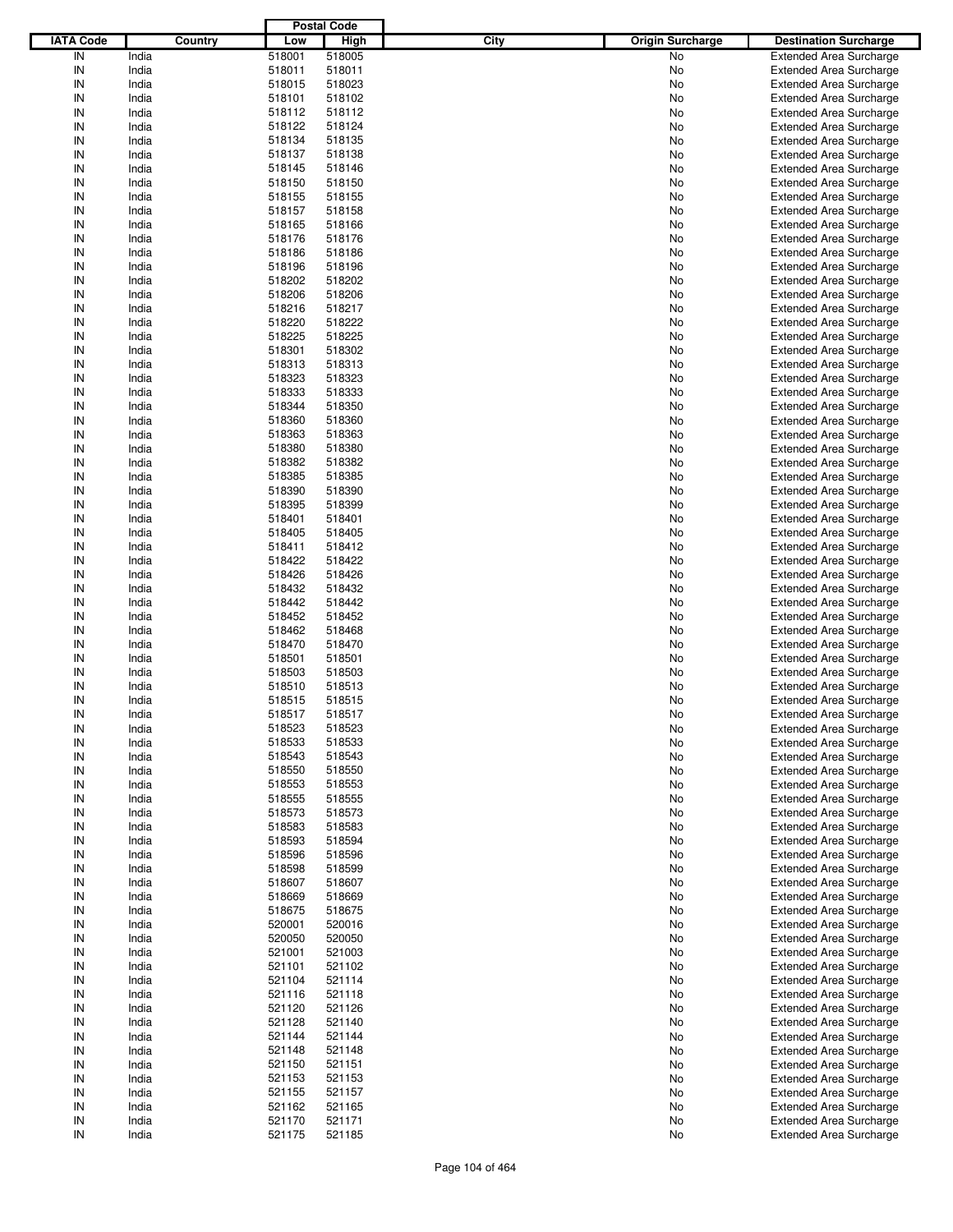| <b>IATA Code</b><br>Country<br><b>High</b><br>City<br><b>Origin Surcharge</b><br>Low<br><b>Destination Surcharge</b><br>IN<br>India<br>521190<br>521190<br>No<br><b>Extended Area Surcharge</b><br>IN<br>India<br>521201<br>521202<br>No<br><b>Extended Area Surcharge</b><br>IN<br>India<br>521207<br>521207<br>No<br><b>Extended Area Surcharge</b><br>IN<br>India<br>521211<br>521215<br>No<br><b>Extended Area Surcharge</b><br>IN<br>India<br>521226<br>521231<br>No<br><b>Extended Area Surcharge</b><br>IN<br>India<br>521235<br>521235<br>No<br><b>Extended Area Surcharge</b><br>IN<br>India<br>521245<br>521246<br>No<br><b>Extended Area Surcharge</b><br>IN<br>India<br>521250<br>521251<br>No<br><b>Extended Area Surcharge</b><br>IN<br>India<br>521255<br>521256<br>No<br><b>Extended Area Surcharge</b><br>IN<br>India<br>521260<br>521261<br>No<br><b>Extended Area Surcharge</b><br>IN<br>India<br>521263<br>521263<br>No<br><b>Extended Area Surcharge</b><br>IN<br>India<br>521265<br>521265<br>No<br><b>Extended Area Surcharge</b><br>IN<br>India<br>521286<br>521286<br>No<br><b>Extended Area Surcharge</b><br>IN<br>India<br>521301<br>521301<br>No<br><b>Extended Area Surcharge</b><br>IN<br>India<br>521311<br>521313<br>No<br><b>Extended Area Surcharge</b><br>IN<br>India<br>521321<br>521333<br><b>Extended Area Surcharge</b><br>No<br>IN<br>India<br>521340<br>521340<br>No<br><b>Extended Area Surcharge</b><br>IN<br>India<br>521343<br>521345<br>No<br><b>Extended Area Surcharge</b><br>IN<br>India<br>521356<br>521356<br>No<br><b>Extended Area Surcharge</b><br>IN<br>India<br>521366<br>521366<br><b>Extended Area Surcharge</b><br>No<br>IN<br>India<br>521369<br>521370<br>No<br><b>Extended Area Surcharge</b><br>IN<br>India<br>521390<br>521391<br>No<br><b>Extended Area Surcharge</b><br>IN<br>India<br>521401<br>521403<br>No<br><b>Extended Area Surcharge</b><br>IN<br>India<br>521421<br>521421<br><b>Extended Area Surcharge</b><br>No<br>IN<br>India<br>521424<br>521424<br>No<br><b>Extended Area Surcharge</b><br>IN<br>India<br>521429<br>521429<br>No<br><b>Extended Area Surcharge</b><br>IN<br>India<br>521436<br>521436<br>No<br><b>Extended Area Surcharge</b><br>IN<br>India<br>521456<br>521456<br><b>Extended Area Surcharge</b><br>No<br>IN<br>India<br>522008<br>522010<br>No<br><b>Extended Area Surcharge</b><br>IN<br>India<br>522013<br>522022<br>No<br><b>Extended Area Surcharge</b><br>IN<br>India<br>522050<br>522050<br>No<br><b>Extended Area Surcharge</b><br>IN<br>India<br>522101<br>522101<br><b>Extended Area Surcharge</b><br>No<br>IN<br>India<br>522111<br>522112<br>No<br><b>Extended Area Surcharge</b><br>IN<br>India<br>522116<br>522116<br>No<br><b>Extended Area Surcharge</b><br>IN<br>India<br>522123<br>522125<br>No<br><b>Extended Area Surcharge</b><br>IN<br>India<br>522180<br>522180<br><b>Extended Area Surcharge</b><br>No<br>IN<br>India<br>522201<br>522202<br>No<br><b>Extended Area Surcharge</b><br>IN<br>India<br>522211<br>522215<br>No<br><b>Extended Area Surcharge</b><br>IN<br>India<br>522222<br>522222<br>No<br><b>Extended Area Surcharge</b><br>IN<br>522233<br>522238<br>India<br>No<br><b>Extended Area Surcharge</b><br>IN<br>India<br>522256<br>522282<br>No<br><b>Extended Area Surcharge</b><br>IN<br>India<br>522290<br>522299<br>No<br><b>Extended Area Surcharge</b><br>IN<br>India<br>522301<br>522318<br>No<br><b>Extended Area Surcharge</b><br>IN<br>India<br>522321<br>522321<br><b>Extended Area Surcharge</b><br>No<br>IN<br>India<br>522324<br>522325<br><b>Extended Area Surcharge</b><br>No<br>IN<br>India<br>522329<br>522330<br><b>Extended Area Surcharge</b><br>No<br>IN<br>522332<br>522332<br>India<br>No<br><b>Extended Area Surcharge</b><br>IN<br>522340<br>India<br>522340<br>No<br><b>Extended Area Surcharge</b><br>IN<br>522354<br>522354<br>India<br>No<br><b>Extended Area Surcharge</b><br>IN<br>India<br>522401<br>522403<br><b>Extended Area Surcharge</b><br>No<br>IN<br>522407<br><b>Extended Area Surcharge</b><br>India<br>522415<br>No<br>IN<br>India<br>522421<br>522421<br><b>Extended Area Surcharge</b><br>No<br>IN<br>522426<br><b>Extended Area Surcharge</b><br>India<br>522426<br>No<br>IN<br>India<br>522436<br>522436<br><b>Extended Area Surcharge</b><br>No<br>IN<br>India<br>522438<br><b>Extended Area Surcharge</b><br>522439<br>No<br>IN<br>India<br>522501<br>522503<br>No<br><b>Extended Area Surcharge</b><br>IN<br>India<br>522508<br>522511<br>No<br><b>Extended Area Surcharge</b><br>IN<br>India<br>522515<br>522515<br><b>Extended Area Surcharge</b><br>No<br>IN<br>India<br>522529<br>522529<br><b>Extended Area Surcharge</b><br>No<br>IN<br>India<br>522549<br>522549<br><b>Extended Area Surcharge</b><br>No<br>IN<br>India<br>522601<br>522601<br>No<br><b>Extended Area Surcharge</b><br>IN<br>India<br>522603<br>522603<br><b>Extended Area Surcharge</b><br>No<br>IN<br>India<br>522611<br>522612<br><b>Extended Area Surcharge</b><br>No<br>IN<br>India<br>522614<br>522616<br><b>Extended Area Surcharge</b><br>No<br>IN<br>522620<br>522620<br>India<br>No<br><b>Extended Area Surcharge</b><br>IN<br>India<br>522626<br>522626<br><b>Extended Area Surcharge</b><br>No<br>IN<br>India<br>522630<br>522631<br><b>Extended Area Surcharge</b><br>No<br>IN<br>India<br>522646<br>522647<br><b>Extended Area Surcharge</b><br>No<br>IN<br>522649<br>522649<br>India<br>No<br><b>Extended Area Surcharge</b><br>IN<br>India<br>522655<br>522655<br><b>Extended Area Surcharge</b><br>No<br>IN<br>India<br>522657<br><b>Extended Area Surcharge</b><br>522661<br>No<br>IN<br>India<br>522663<br>522663<br><b>Extended Area Surcharge</b><br>No<br>IN<br>523001<br>523002<br><b>Extended Area Surcharge</b><br>India<br>No<br>IN<br>India<br>523101<br>523101<br><b>Extended Area Surcharge</b><br>No<br>IN<br>523106<br><b>Extended Area Surcharge</b><br>India<br>523104<br>No<br>IN<br>India<br>523108<br>523115<br>Extended Area Surcharge<br>No<br>IN<br>523121<br><b>Extended Area Surcharge</b><br>India<br>523121<br>No<br>${\sf IN}$<br>India<br>523124<br>523125<br><b>Extended Area Surcharge</b><br>No |  | <b>Postal Code</b> |  |  |
|-----------------------------------------------------------------------------------------------------------------------------------------------------------------------------------------------------------------------------------------------------------------------------------------------------------------------------------------------------------------------------------------------------------------------------------------------------------------------------------------------------------------------------------------------------------------------------------------------------------------------------------------------------------------------------------------------------------------------------------------------------------------------------------------------------------------------------------------------------------------------------------------------------------------------------------------------------------------------------------------------------------------------------------------------------------------------------------------------------------------------------------------------------------------------------------------------------------------------------------------------------------------------------------------------------------------------------------------------------------------------------------------------------------------------------------------------------------------------------------------------------------------------------------------------------------------------------------------------------------------------------------------------------------------------------------------------------------------------------------------------------------------------------------------------------------------------------------------------------------------------------------------------------------------------------------------------------------------------------------------------------------------------------------------------------------------------------------------------------------------------------------------------------------------------------------------------------------------------------------------------------------------------------------------------------------------------------------------------------------------------------------------------------------------------------------------------------------------------------------------------------------------------------------------------------------------------------------------------------------------------------------------------------------------------------------------------------------------------------------------------------------------------------------------------------------------------------------------------------------------------------------------------------------------------------------------------------------------------------------------------------------------------------------------------------------------------------------------------------------------------------------------------------------------------------------------------------------------------------------------------------------------------------------------------------------------------------------------------------------------------------------------------------------------------------------------------------------------------------------------------------------------------------------------------------------------------------------------------------------------------------------------------------------------------------------------------------------------------------------------------------------------------------------------------------------------------------------------------------------------------------------------------------------------------------------------------------------------------------------------------------------------------------------------------------------------------------------------------------------------------------------------------------------------------------------------------------------------------------------------------------------------------------------------------------------------------------------------------------------------------------------------------------------------------------------------------------------------------------------------------------------------------------------------------------------------------------------------------------------------------------------------------------------------------------------------------------------------------------------------------------------------------------------------------------------------------------------------------------------------------------------------------------------------------------------------------------------------------------------------------------------------------------------------------------------------------------------------------------------------------------------------------------------------------------------------------------------------------------------------------------------------------------------------------------------------------------------------------------------------------------------------------------------------------------------------------------------------------------------------------------------------------------------------------------------------------------------------------------------------------------------------------------------------------------------------------------------------------------------------------------------------------------------------------------------------------------------------------------------------------------------------------------------------------------------------------------------------------------------------------------------------------------------------------------------------------------------------------------------------------------------------------------------------------------------------------------------------|--|--------------------|--|--|
|                                                                                                                                                                                                                                                                                                                                                                                                                                                                                                                                                                                                                                                                                                                                                                                                                                                                                                                                                                                                                                                                                                                                                                                                                                                                                                                                                                                                                                                                                                                                                                                                                                                                                                                                                                                                                                                                                                                                                                                                                                                                                                                                                                                                                                                                                                                                                                                                                                                                                                                                                                                                                                                                                                                                                                                                                                                                                                                                                                                                                                                                                                                                                                                                                                                                                                                                                                                                                                                                                                                                                                                                                                                                                                                                                                                                                                                                                                                                                                                                                                                                                                                                                                                                                                                                                                                                                                                                                                                                                                                                                                                                                                                                                                                                                                                                                                                                                                                                                                                                                                                                                                                                                                                                                                                                                                                                                                                                                                                                                                                                                                                                                                                                                                                                                                                                                                                                                                                                                                                                                                                                                                                                                                                                                 |  |                    |  |  |
|                                                                                                                                                                                                                                                                                                                                                                                                                                                                                                                                                                                                                                                                                                                                                                                                                                                                                                                                                                                                                                                                                                                                                                                                                                                                                                                                                                                                                                                                                                                                                                                                                                                                                                                                                                                                                                                                                                                                                                                                                                                                                                                                                                                                                                                                                                                                                                                                                                                                                                                                                                                                                                                                                                                                                                                                                                                                                                                                                                                                                                                                                                                                                                                                                                                                                                                                                                                                                                                                                                                                                                                                                                                                                                                                                                                                                                                                                                                                                                                                                                                                                                                                                                                                                                                                                                                                                                                                                                                                                                                                                                                                                                                                                                                                                                                                                                                                                                                                                                                                                                                                                                                                                                                                                                                                                                                                                                                                                                                                                                                                                                                                                                                                                                                                                                                                                                                                                                                                                                                                                                                                                                                                                                                                                 |  |                    |  |  |
|                                                                                                                                                                                                                                                                                                                                                                                                                                                                                                                                                                                                                                                                                                                                                                                                                                                                                                                                                                                                                                                                                                                                                                                                                                                                                                                                                                                                                                                                                                                                                                                                                                                                                                                                                                                                                                                                                                                                                                                                                                                                                                                                                                                                                                                                                                                                                                                                                                                                                                                                                                                                                                                                                                                                                                                                                                                                                                                                                                                                                                                                                                                                                                                                                                                                                                                                                                                                                                                                                                                                                                                                                                                                                                                                                                                                                                                                                                                                                                                                                                                                                                                                                                                                                                                                                                                                                                                                                                                                                                                                                                                                                                                                                                                                                                                                                                                                                                                                                                                                                                                                                                                                                                                                                                                                                                                                                                                                                                                                                                                                                                                                                                                                                                                                                                                                                                                                                                                                                                                                                                                                                                                                                                                                                 |  |                    |  |  |
|                                                                                                                                                                                                                                                                                                                                                                                                                                                                                                                                                                                                                                                                                                                                                                                                                                                                                                                                                                                                                                                                                                                                                                                                                                                                                                                                                                                                                                                                                                                                                                                                                                                                                                                                                                                                                                                                                                                                                                                                                                                                                                                                                                                                                                                                                                                                                                                                                                                                                                                                                                                                                                                                                                                                                                                                                                                                                                                                                                                                                                                                                                                                                                                                                                                                                                                                                                                                                                                                                                                                                                                                                                                                                                                                                                                                                                                                                                                                                                                                                                                                                                                                                                                                                                                                                                                                                                                                                                                                                                                                                                                                                                                                                                                                                                                                                                                                                                                                                                                                                                                                                                                                                                                                                                                                                                                                                                                                                                                                                                                                                                                                                                                                                                                                                                                                                                                                                                                                                                                                                                                                                                                                                                                                                 |  |                    |  |  |
|                                                                                                                                                                                                                                                                                                                                                                                                                                                                                                                                                                                                                                                                                                                                                                                                                                                                                                                                                                                                                                                                                                                                                                                                                                                                                                                                                                                                                                                                                                                                                                                                                                                                                                                                                                                                                                                                                                                                                                                                                                                                                                                                                                                                                                                                                                                                                                                                                                                                                                                                                                                                                                                                                                                                                                                                                                                                                                                                                                                                                                                                                                                                                                                                                                                                                                                                                                                                                                                                                                                                                                                                                                                                                                                                                                                                                                                                                                                                                                                                                                                                                                                                                                                                                                                                                                                                                                                                                                                                                                                                                                                                                                                                                                                                                                                                                                                                                                                                                                                                                                                                                                                                                                                                                                                                                                                                                                                                                                                                                                                                                                                                                                                                                                                                                                                                                                                                                                                                                                                                                                                                                                                                                                                                                 |  |                    |  |  |
|                                                                                                                                                                                                                                                                                                                                                                                                                                                                                                                                                                                                                                                                                                                                                                                                                                                                                                                                                                                                                                                                                                                                                                                                                                                                                                                                                                                                                                                                                                                                                                                                                                                                                                                                                                                                                                                                                                                                                                                                                                                                                                                                                                                                                                                                                                                                                                                                                                                                                                                                                                                                                                                                                                                                                                                                                                                                                                                                                                                                                                                                                                                                                                                                                                                                                                                                                                                                                                                                                                                                                                                                                                                                                                                                                                                                                                                                                                                                                                                                                                                                                                                                                                                                                                                                                                                                                                                                                                                                                                                                                                                                                                                                                                                                                                                                                                                                                                                                                                                                                                                                                                                                                                                                                                                                                                                                                                                                                                                                                                                                                                                                                                                                                                                                                                                                                                                                                                                                                                                                                                                                                                                                                                                                                 |  |                    |  |  |
|                                                                                                                                                                                                                                                                                                                                                                                                                                                                                                                                                                                                                                                                                                                                                                                                                                                                                                                                                                                                                                                                                                                                                                                                                                                                                                                                                                                                                                                                                                                                                                                                                                                                                                                                                                                                                                                                                                                                                                                                                                                                                                                                                                                                                                                                                                                                                                                                                                                                                                                                                                                                                                                                                                                                                                                                                                                                                                                                                                                                                                                                                                                                                                                                                                                                                                                                                                                                                                                                                                                                                                                                                                                                                                                                                                                                                                                                                                                                                                                                                                                                                                                                                                                                                                                                                                                                                                                                                                                                                                                                                                                                                                                                                                                                                                                                                                                                                                                                                                                                                                                                                                                                                                                                                                                                                                                                                                                                                                                                                                                                                                                                                                                                                                                                                                                                                                                                                                                                                                                                                                                                                                                                                                                                                 |  |                    |  |  |
|                                                                                                                                                                                                                                                                                                                                                                                                                                                                                                                                                                                                                                                                                                                                                                                                                                                                                                                                                                                                                                                                                                                                                                                                                                                                                                                                                                                                                                                                                                                                                                                                                                                                                                                                                                                                                                                                                                                                                                                                                                                                                                                                                                                                                                                                                                                                                                                                                                                                                                                                                                                                                                                                                                                                                                                                                                                                                                                                                                                                                                                                                                                                                                                                                                                                                                                                                                                                                                                                                                                                                                                                                                                                                                                                                                                                                                                                                                                                                                                                                                                                                                                                                                                                                                                                                                                                                                                                                                                                                                                                                                                                                                                                                                                                                                                                                                                                                                                                                                                                                                                                                                                                                                                                                                                                                                                                                                                                                                                                                                                                                                                                                                                                                                                                                                                                                                                                                                                                                                                                                                                                                                                                                                                                                 |  |                    |  |  |
|                                                                                                                                                                                                                                                                                                                                                                                                                                                                                                                                                                                                                                                                                                                                                                                                                                                                                                                                                                                                                                                                                                                                                                                                                                                                                                                                                                                                                                                                                                                                                                                                                                                                                                                                                                                                                                                                                                                                                                                                                                                                                                                                                                                                                                                                                                                                                                                                                                                                                                                                                                                                                                                                                                                                                                                                                                                                                                                                                                                                                                                                                                                                                                                                                                                                                                                                                                                                                                                                                                                                                                                                                                                                                                                                                                                                                                                                                                                                                                                                                                                                                                                                                                                                                                                                                                                                                                                                                                                                                                                                                                                                                                                                                                                                                                                                                                                                                                                                                                                                                                                                                                                                                                                                                                                                                                                                                                                                                                                                                                                                                                                                                                                                                                                                                                                                                                                                                                                                                                                                                                                                                                                                                                                                                 |  |                    |  |  |
|                                                                                                                                                                                                                                                                                                                                                                                                                                                                                                                                                                                                                                                                                                                                                                                                                                                                                                                                                                                                                                                                                                                                                                                                                                                                                                                                                                                                                                                                                                                                                                                                                                                                                                                                                                                                                                                                                                                                                                                                                                                                                                                                                                                                                                                                                                                                                                                                                                                                                                                                                                                                                                                                                                                                                                                                                                                                                                                                                                                                                                                                                                                                                                                                                                                                                                                                                                                                                                                                                                                                                                                                                                                                                                                                                                                                                                                                                                                                                                                                                                                                                                                                                                                                                                                                                                                                                                                                                                                                                                                                                                                                                                                                                                                                                                                                                                                                                                                                                                                                                                                                                                                                                                                                                                                                                                                                                                                                                                                                                                                                                                                                                                                                                                                                                                                                                                                                                                                                                                                                                                                                                                                                                                                                                 |  |                    |  |  |
|                                                                                                                                                                                                                                                                                                                                                                                                                                                                                                                                                                                                                                                                                                                                                                                                                                                                                                                                                                                                                                                                                                                                                                                                                                                                                                                                                                                                                                                                                                                                                                                                                                                                                                                                                                                                                                                                                                                                                                                                                                                                                                                                                                                                                                                                                                                                                                                                                                                                                                                                                                                                                                                                                                                                                                                                                                                                                                                                                                                                                                                                                                                                                                                                                                                                                                                                                                                                                                                                                                                                                                                                                                                                                                                                                                                                                                                                                                                                                                                                                                                                                                                                                                                                                                                                                                                                                                                                                                                                                                                                                                                                                                                                                                                                                                                                                                                                                                                                                                                                                                                                                                                                                                                                                                                                                                                                                                                                                                                                                                                                                                                                                                                                                                                                                                                                                                                                                                                                                                                                                                                                                                                                                                                                                 |  |                    |  |  |
|                                                                                                                                                                                                                                                                                                                                                                                                                                                                                                                                                                                                                                                                                                                                                                                                                                                                                                                                                                                                                                                                                                                                                                                                                                                                                                                                                                                                                                                                                                                                                                                                                                                                                                                                                                                                                                                                                                                                                                                                                                                                                                                                                                                                                                                                                                                                                                                                                                                                                                                                                                                                                                                                                                                                                                                                                                                                                                                                                                                                                                                                                                                                                                                                                                                                                                                                                                                                                                                                                                                                                                                                                                                                                                                                                                                                                                                                                                                                                                                                                                                                                                                                                                                                                                                                                                                                                                                                                                                                                                                                                                                                                                                                                                                                                                                                                                                                                                                                                                                                                                                                                                                                                                                                                                                                                                                                                                                                                                                                                                                                                                                                                                                                                                                                                                                                                                                                                                                                                                                                                                                                                                                                                                                                                 |  |                    |  |  |
|                                                                                                                                                                                                                                                                                                                                                                                                                                                                                                                                                                                                                                                                                                                                                                                                                                                                                                                                                                                                                                                                                                                                                                                                                                                                                                                                                                                                                                                                                                                                                                                                                                                                                                                                                                                                                                                                                                                                                                                                                                                                                                                                                                                                                                                                                                                                                                                                                                                                                                                                                                                                                                                                                                                                                                                                                                                                                                                                                                                                                                                                                                                                                                                                                                                                                                                                                                                                                                                                                                                                                                                                                                                                                                                                                                                                                                                                                                                                                                                                                                                                                                                                                                                                                                                                                                                                                                                                                                                                                                                                                                                                                                                                                                                                                                                                                                                                                                                                                                                                                                                                                                                                                                                                                                                                                                                                                                                                                                                                                                                                                                                                                                                                                                                                                                                                                                                                                                                                                                                                                                                                                                                                                                                                                 |  |                    |  |  |
|                                                                                                                                                                                                                                                                                                                                                                                                                                                                                                                                                                                                                                                                                                                                                                                                                                                                                                                                                                                                                                                                                                                                                                                                                                                                                                                                                                                                                                                                                                                                                                                                                                                                                                                                                                                                                                                                                                                                                                                                                                                                                                                                                                                                                                                                                                                                                                                                                                                                                                                                                                                                                                                                                                                                                                                                                                                                                                                                                                                                                                                                                                                                                                                                                                                                                                                                                                                                                                                                                                                                                                                                                                                                                                                                                                                                                                                                                                                                                                                                                                                                                                                                                                                                                                                                                                                                                                                                                                                                                                                                                                                                                                                                                                                                                                                                                                                                                                                                                                                                                                                                                                                                                                                                                                                                                                                                                                                                                                                                                                                                                                                                                                                                                                                                                                                                                                                                                                                                                                                                                                                                                                                                                                                                                 |  |                    |  |  |
|                                                                                                                                                                                                                                                                                                                                                                                                                                                                                                                                                                                                                                                                                                                                                                                                                                                                                                                                                                                                                                                                                                                                                                                                                                                                                                                                                                                                                                                                                                                                                                                                                                                                                                                                                                                                                                                                                                                                                                                                                                                                                                                                                                                                                                                                                                                                                                                                                                                                                                                                                                                                                                                                                                                                                                                                                                                                                                                                                                                                                                                                                                                                                                                                                                                                                                                                                                                                                                                                                                                                                                                                                                                                                                                                                                                                                                                                                                                                                                                                                                                                                                                                                                                                                                                                                                                                                                                                                                                                                                                                                                                                                                                                                                                                                                                                                                                                                                                                                                                                                                                                                                                                                                                                                                                                                                                                                                                                                                                                                                                                                                                                                                                                                                                                                                                                                                                                                                                                                                                                                                                                                                                                                                                                                 |  |                    |  |  |
|                                                                                                                                                                                                                                                                                                                                                                                                                                                                                                                                                                                                                                                                                                                                                                                                                                                                                                                                                                                                                                                                                                                                                                                                                                                                                                                                                                                                                                                                                                                                                                                                                                                                                                                                                                                                                                                                                                                                                                                                                                                                                                                                                                                                                                                                                                                                                                                                                                                                                                                                                                                                                                                                                                                                                                                                                                                                                                                                                                                                                                                                                                                                                                                                                                                                                                                                                                                                                                                                                                                                                                                                                                                                                                                                                                                                                                                                                                                                                                                                                                                                                                                                                                                                                                                                                                                                                                                                                                                                                                                                                                                                                                                                                                                                                                                                                                                                                                                                                                                                                                                                                                                                                                                                                                                                                                                                                                                                                                                                                                                                                                                                                                                                                                                                                                                                                                                                                                                                                                                                                                                                                                                                                                                                                 |  |                    |  |  |
|                                                                                                                                                                                                                                                                                                                                                                                                                                                                                                                                                                                                                                                                                                                                                                                                                                                                                                                                                                                                                                                                                                                                                                                                                                                                                                                                                                                                                                                                                                                                                                                                                                                                                                                                                                                                                                                                                                                                                                                                                                                                                                                                                                                                                                                                                                                                                                                                                                                                                                                                                                                                                                                                                                                                                                                                                                                                                                                                                                                                                                                                                                                                                                                                                                                                                                                                                                                                                                                                                                                                                                                                                                                                                                                                                                                                                                                                                                                                                                                                                                                                                                                                                                                                                                                                                                                                                                                                                                                                                                                                                                                                                                                                                                                                                                                                                                                                                                                                                                                                                                                                                                                                                                                                                                                                                                                                                                                                                                                                                                                                                                                                                                                                                                                                                                                                                                                                                                                                                                                                                                                                                                                                                                                                                 |  |                    |  |  |
|                                                                                                                                                                                                                                                                                                                                                                                                                                                                                                                                                                                                                                                                                                                                                                                                                                                                                                                                                                                                                                                                                                                                                                                                                                                                                                                                                                                                                                                                                                                                                                                                                                                                                                                                                                                                                                                                                                                                                                                                                                                                                                                                                                                                                                                                                                                                                                                                                                                                                                                                                                                                                                                                                                                                                                                                                                                                                                                                                                                                                                                                                                                                                                                                                                                                                                                                                                                                                                                                                                                                                                                                                                                                                                                                                                                                                                                                                                                                                                                                                                                                                                                                                                                                                                                                                                                                                                                                                                                                                                                                                                                                                                                                                                                                                                                                                                                                                                                                                                                                                                                                                                                                                                                                                                                                                                                                                                                                                                                                                                                                                                                                                                                                                                                                                                                                                                                                                                                                                                                                                                                                                                                                                                                                                 |  |                    |  |  |
|                                                                                                                                                                                                                                                                                                                                                                                                                                                                                                                                                                                                                                                                                                                                                                                                                                                                                                                                                                                                                                                                                                                                                                                                                                                                                                                                                                                                                                                                                                                                                                                                                                                                                                                                                                                                                                                                                                                                                                                                                                                                                                                                                                                                                                                                                                                                                                                                                                                                                                                                                                                                                                                                                                                                                                                                                                                                                                                                                                                                                                                                                                                                                                                                                                                                                                                                                                                                                                                                                                                                                                                                                                                                                                                                                                                                                                                                                                                                                                                                                                                                                                                                                                                                                                                                                                                                                                                                                                                                                                                                                                                                                                                                                                                                                                                                                                                                                                                                                                                                                                                                                                                                                                                                                                                                                                                                                                                                                                                                                                                                                                                                                                                                                                                                                                                                                                                                                                                                                                                                                                                                                                                                                                                                                 |  |                    |  |  |
|                                                                                                                                                                                                                                                                                                                                                                                                                                                                                                                                                                                                                                                                                                                                                                                                                                                                                                                                                                                                                                                                                                                                                                                                                                                                                                                                                                                                                                                                                                                                                                                                                                                                                                                                                                                                                                                                                                                                                                                                                                                                                                                                                                                                                                                                                                                                                                                                                                                                                                                                                                                                                                                                                                                                                                                                                                                                                                                                                                                                                                                                                                                                                                                                                                                                                                                                                                                                                                                                                                                                                                                                                                                                                                                                                                                                                                                                                                                                                                                                                                                                                                                                                                                                                                                                                                                                                                                                                                                                                                                                                                                                                                                                                                                                                                                                                                                                                                                                                                                                                                                                                                                                                                                                                                                                                                                                                                                                                                                                                                                                                                                                                                                                                                                                                                                                                                                                                                                                                                                                                                                                                                                                                                                                                 |  |                    |  |  |
|                                                                                                                                                                                                                                                                                                                                                                                                                                                                                                                                                                                                                                                                                                                                                                                                                                                                                                                                                                                                                                                                                                                                                                                                                                                                                                                                                                                                                                                                                                                                                                                                                                                                                                                                                                                                                                                                                                                                                                                                                                                                                                                                                                                                                                                                                                                                                                                                                                                                                                                                                                                                                                                                                                                                                                                                                                                                                                                                                                                                                                                                                                                                                                                                                                                                                                                                                                                                                                                                                                                                                                                                                                                                                                                                                                                                                                                                                                                                                                                                                                                                                                                                                                                                                                                                                                                                                                                                                                                                                                                                                                                                                                                                                                                                                                                                                                                                                                                                                                                                                                                                                                                                                                                                                                                                                                                                                                                                                                                                                                                                                                                                                                                                                                                                                                                                                                                                                                                                                                                                                                                                                                                                                                                                                 |  |                    |  |  |
|                                                                                                                                                                                                                                                                                                                                                                                                                                                                                                                                                                                                                                                                                                                                                                                                                                                                                                                                                                                                                                                                                                                                                                                                                                                                                                                                                                                                                                                                                                                                                                                                                                                                                                                                                                                                                                                                                                                                                                                                                                                                                                                                                                                                                                                                                                                                                                                                                                                                                                                                                                                                                                                                                                                                                                                                                                                                                                                                                                                                                                                                                                                                                                                                                                                                                                                                                                                                                                                                                                                                                                                                                                                                                                                                                                                                                                                                                                                                                                                                                                                                                                                                                                                                                                                                                                                                                                                                                                                                                                                                                                                                                                                                                                                                                                                                                                                                                                                                                                                                                                                                                                                                                                                                                                                                                                                                                                                                                                                                                                                                                                                                                                                                                                                                                                                                                                                                                                                                                                                                                                                                                                                                                                                                                 |  |                    |  |  |
|                                                                                                                                                                                                                                                                                                                                                                                                                                                                                                                                                                                                                                                                                                                                                                                                                                                                                                                                                                                                                                                                                                                                                                                                                                                                                                                                                                                                                                                                                                                                                                                                                                                                                                                                                                                                                                                                                                                                                                                                                                                                                                                                                                                                                                                                                                                                                                                                                                                                                                                                                                                                                                                                                                                                                                                                                                                                                                                                                                                                                                                                                                                                                                                                                                                                                                                                                                                                                                                                                                                                                                                                                                                                                                                                                                                                                                                                                                                                                                                                                                                                                                                                                                                                                                                                                                                                                                                                                                                                                                                                                                                                                                                                                                                                                                                                                                                                                                                                                                                                                                                                                                                                                                                                                                                                                                                                                                                                                                                                                                                                                                                                                                                                                                                                                                                                                                                                                                                                                                                                                                                                                                                                                                                                                 |  |                    |  |  |
|                                                                                                                                                                                                                                                                                                                                                                                                                                                                                                                                                                                                                                                                                                                                                                                                                                                                                                                                                                                                                                                                                                                                                                                                                                                                                                                                                                                                                                                                                                                                                                                                                                                                                                                                                                                                                                                                                                                                                                                                                                                                                                                                                                                                                                                                                                                                                                                                                                                                                                                                                                                                                                                                                                                                                                                                                                                                                                                                                                                                                                                                                                                                                                                                                                                                                                                                                                                                                                                                                                                                                                                                                                                                                                                                                                                                                                                                                                                                                                                                                                                                                                                                                                                                                                                                                                                                                                                                                                                                                                                                                                                                                                                                                                                                                                                                                                                                                                                                                                                                                                                                                                                                                                                                                                                                                                                                                                                                                                                                                                                                                                                                                                                                                                                                                                                                                                                                                                                                                                                                                                                                                                                                                                                                                 |  |                    |  |  |
|                                                                                                                                                                                                                                                                                                                                                                                                                                                                                                                                                                                                                                                                                                                                                                                                                                                                                                                                                                                                                                                                                                                                                                                                                                                                                                                                                                                                                                                                                                                                                                                                                                                                                                                                                                                                                                                                                                                                                                                                                                                                                                                                                                                                                                                                                                                                                                                                                                                                                                                                                                                                                                                                                                                                                                                                                                                                                                                                                                                                                                                                                                                                                                                                                                                                                                                                                                                                                                                                                                                                                                                                                                                                                                                                                                                                                                                                                                                                                                                                                                                                                                                                                                                                                                                                                                                                                                                                                                                                                                                                                                                                                                                                                                                                                                                                                                                                                                                                                                                                                                                                                                                                                                                                                                                                                                                                                                                                                                                                                                                                                                                                                                                                                                                                                                                                                                                                                                                                                                                                                                                                                                                                                                                                                 |  |                    |  |  |
|                                                                                                                                                                                                                                                                                                                                                                                                                                                                                                                                                                                                                                                                                                                                                                                                                                                                                                                                                                                                                                                                                                                                                                                                                                                                                                                                                                                                                                                                                                                                                                                                                                                                                                                                                                                                                                                                                                                                                                                                                                                                                                                                                                                                                                                                                                                                                                                                                                                                                                                                                                                                                                                                                                                                                                                                                                                                                                                                                                                                                                                                                                                                                                                                                                                                                                                                                                                                                                                                                                                                                                                                                                                                                                                                                                                                                                                                                                                                                                                                                                                                                                                                                                                                                                                                                                                                                                                                                                                                                                                                                                                                                                                                                                                                                                                                                                                                                                                                                                                                                                                                                                                                                                                                                                                                                                                                                                                                                                                                                                                                                                                                                                                                                                                                                                                                                                                                                                                                                                                                                                                                                                                                                                                                                 |  |                    |  |  |
|                                                                                                                                                                                                                                                                                                                                                                                                                                                                                                                                                                                                                                                                                                                                                                                                                                                                                                                                                                                                                                                                                                                                                                                                                                                                                                                                                                                                                                                                                                                                                                                                                                                                                                                                                                                                                                                                                                                                                                                                                                                                                                                                                                                                                                                                                                                                                                                                                                                                                                                                                                                                                                                                                                                                                                                                                                                                                                                                                                                                                                                                                                                                                                                                                                                                                                                                                                                                                                                                                                                                                                                                                                                                                                                                                                                                                                                                                                                                                                                                                                                                                                                                                                                                                                                                                                                                                                                                                                                                                                                                                                                                                                                                                                                                                                                                                                                                                                                                                                                                                                                                                                                                                                                                                                                                                                                                                                                                                                                                                                                                                                                                                                                                                                                                                                                                                                                                                                                                                                                                                                                                                                                                                                                                                 |  |                    |  |  |
|                                                                                                                                                                                                                                                                                                                                                                                                                                                                                                                                                                                                                                                                                                                                                                                                                                                                                                                                                                                                                                                                                                                                                                                                                                                                                                                                                                                                                                                                                                                                                                                                                                                                                                                                                                                                                                                                                                                                                                                                                                                                                                                                                                                                                                                                                                                                                                                                                                                                                                                                                                                                                                                                                                                                                                                                                                                                                                                                                                                                                                                                                                                                                                                                                                                                                                                                                                                                                                                                                                                                                                                                                                                                                                                                                                                                                                                                                                                                                                                                                                                                                                                                                                                                                                                                                                                                                                                                                                                                                                                                                                                                                                                                                                                                                                                                                                                                                                                                                                                                                                                                                                                                                                                                                                                                                                                                                                                                                                                                                                                                                                                                                                                                                                                                                                                                                                                                                                                                                                                                                                                                                                                                                                                                                 |  |                    |  |  |
|                                                                                                                                                                                                                                                                                                                                                                                                                                                                                                                                                                                                                                                                                                                                                                                                                                                                                                                                                                                                                                                                                                                                                                                                                                                                                                                                                                                                                                                                                                                                                                                                                                                                                                                                                                                                                                                                                                                                                                                                                                                                                                                                                                                                                                                                                                                                                                                                                                                                                                                                                                                                                                                                                                                                                                                                                                                                                                                                                                                                                                                                                                                                                                                                                                                                                                                                                                                                                                                                                                                                                                                                                                                                                                                                                                                                                                                                                                                                                                                                                                                                                                                                                                                                                                                                                                                                                                                                                                                                                                                                                                                                                                                                                                                                                                                                                                                                                                                                                                                                                                                                                                                                                                                                                                                                                                                                                                                                                                                                                                                                                                                                                                                                                                                                                                                                                                                                                                                                                                                                                                                                                                                                                                                                                 |  |                    |  |  |
|                                                                                                                                                                                                                                                                                                                                                                                                                                                                                                                                                                                                                                                                                                                                                                                                                                                                                                                                                                                                                                                                                                                                                                                                                                                                                                                                                                                                                                                                                                                                                                                                                                                                                                                                                                                                                                                                                                                                                                                                                                                                                                                                                                                                                                                                                                                                                                                                                                                                                                                                                                                                                                                                                                                                                                                                                                                                                                                                                                                                                                                                                                                                                                                                                                                                                                                                                                                                                                                                                                                                                                                                                                                                                                                                                                                                                                                                                                                                                                                                                                                                                                                                                                                                                                                                                                                                                                                                                                                                                                                                                                                                                                                                                                                                                                                                                                                                                                                                                                                                                                                                                                                                                                                                                                                                                                                                                                                                                                                                                                                                                                                                                                                                                                                                                                                                                                                                                                                                                                                                                                                                                                                                                                                                                 |  |                    |  |  |
|                                                                                                                                                                                                                                                                                                                                                                                                                                                                                                                                                                                                                                                                                                                                                                                                                                                                                                                                                                                                                                                                                                                                                                                                                                                                                                                                                                                                                                                                                                                                                                                                                                                                                                                                                                                                                                                                                                                                                                                                                                                                                                                                                                                                                                                                                                                                                                                                                                                                                                                                                                                                                                                                                                                                                                                                                                                                                                                                                                                                                                                                                                                                                                                                                                                                                                                                                                                                                                                                                                                                                                                                                                                                                                                                                                                                                                                                                                                                                                                                                                                                                                                                                                                                                                                                                                                                                                                                                                                                                                                                                                                                                                                                                                                                                                                                                                                                                                                                                                                                                                                                                                                                                                                                                                                                                                                                                                                                                                                                                                                                                                                                                                                                                                                                                                                                                                                                                                                                                                                                                                                                                                                                                                                                                 |  |                    |  |  |
|                                                                                                                                                                                                                                                                                                                                                                                                                                                                                                                                                                                                                                                                                                                                                                                                                                                                                                                                                                                                                                                                                                                                                                                                                                                                                                                                                                                                                                                                                                                                                                                                                                                                                                                                                                                                                                                                                                                                                                                                                                                                                                                                                                                                                                                                                                                                                                                                                                                                                                                                                                                                                                                                                                                                                                                                                                                                                                                                                                                                                                                                                                                                                                                                                                                                                                                                                                                                                                                                                                                                                                                                                                                                                                                                                                                                                                                                                                                                                                                                                                                                                                                                                                                                                                                                                                                                                                                                                                                                                                                                                                                                                                                                                                                                                                                                                                                                                                                                                                                                                                                                                                                                                                                                                                                                                                                                                                                                                                                                                                                                                                                                                                                                                                                                                                                                                                                                                                                                                                                                                                                                                                                                                                                                                 |  |                    |  |  |
|                                                                                                                                                                                                                                                                                                                                                                                                                                                                                                                                                                                                                                                                                                                                                                                                                                                                                                                                                                                                                                                                                                                                                                                                                                                                                                                                                                                                                                                                                                                                                                                                                                                                                                                                                                                                                                                                                                                                                                                                                                                                                                                                                                                                                                                                                                                                                                                                                                                                                                                                                                                                                                                                                                                                                                                                                                                                                                                                                                                                                                                                                                                                                                                                                                                                                                                                                                                                                                                                                                                                                                                                                                                                                                                                                                                                                                                                                                                                                                                                                                                                                                                                                                                                                                                                                                                                                                                                                                                                                                                                                                                                                                                                                                                                                                                                                                                                                                                                                                                                                                                                                                                                                                                                                                                                                                                                                                                                                                                                                                                                                                                                                                                                                                                                                                                                                                                                                                                                                                                                                                                                                                                                                                                                                 |  |                    |  |  |
|                                                                                                                                                                                                                                                                                                                                                                                                                                                                                                                                                                                                                                                                                                                                                                                                                                                                                                                                                                                                                                                                                                                                                                                                                                                                                                                                                                                                                                                                                                                                                                                                                                                                                                                                                                                                                                                                                                                                                                                                                                                                                                                                                                                                                                                                                                                                                                                                                                                                                                                                                                                                                                                                                                                                                                                                                                                                                                                                                                                                                                                                                                                                                                                                                                                                                                                                                                                                                                                                                                                                                                                                                                                                                                                                                                                                                                                                                                                                                                                                                                                                                                                                                                                                                                                                                                                                                                                                                                                                                                                                                                                                                                                                                                                                                                                                                                                                                                                                                                                                                                                                                                                                                                                                                                                                                                                                                                                                                                                                                                                                                                                                                                                                                                                                                                                                                                                                                                                                                                                                                                                                                                                                                                                                                 |  |                    |  |  |
|                                                                                                                                                                                                                                                                                                                                                                                                                                                                                                                                                                                                                                                                                                                                                                                                                                                                                                                                                                                                                                                                                                                                                                                                                                                                                                                                                                                                                                                                                                                                                                                                                                                                                                                                                                                                                                                                                                                                                                                                                                                                                                                                                                                                                                                                                                                                                                                                                                                                                                                                                                                                                                                                                                                                                                                                                                                                                                                                                                                                                                                                                                                                                                                                                                                                                                                                                                                                                                                                                                                                                                                                                                                                                                                                                                                                                                                                                                                                                                                                                                                                                                                                                                                                                                                                                                                                                                                                                                                                                                                                                                                                                                                                                                                                                                                                                                                                                                                                                                                                                                                                                                                                                                                                                                                                                                                                                                                                                                                                                                                                                                                                                                                                                                                                                                                                                                                                                                                                                                                                                                                                                                                                                                                                                 |  |                    |  |  |
|                                                                                                                                                                                                                                                                                                                                                                                                                                                                                                                                                                                                                                                                                                                                                                                                                                                                                                                                                                                                                                                                                                                                                                                                                                                                                                                                                                                                                                                                                                                                                                                                                                                                                                                                                                                                                                                                                                                                                                                                                                                                                                                                                                                                                                                                                                                                                                                                                                                                                                                                                                                                                                                                                                                                                                                                                                                                                                                                                                                                                                                                                                                                                                                                                                                                                                                                                                                                                                                                                                                                                                                                                                                                                                                                                                                                                                                                                                                                                                                                                                                                                                                                                                                                                                                                                                                                                                                                                                                                                                                                                                                                                                                                                                                                                                                                                                                                                                                                                                                                                                                                                                                                                                                                                                                                                                                                                                                                                                                                                                                                                                                                                                                                                                                                                                                                                                                                                                                                                                                                                                                                                                                                                                                                                 |  |                    |  |  |
|                                                                                                                                                                                                                                                                                                                                                                                                                                                                                                                                                                                                                                                                                                                                                                                                                                                                                                                                                                                                                                                                                                                                                                                                                                                                                                                                                                                                                                                                                                                                                                                                                                                                                                                                                                                                                                                                                                                                                                                                                                                                                                                                                                                                                                                                                                                                                                                                                                                                                                                                                                                                                                                                                                                                                                                                                                                                                                                                                                                                                                                                                                                                                                                                                                                                                                                                                                                                                                                                                                                                                                                                                                                                                                                                                                                                                                                                                                                                                                                                                                                                                                                                                                                                                                                                                                                                                                                                                                                                                                                                                                                                                                                                                                                                                                                                                                                                                                                                                                                                                                                                                                                                                                                                                                                                                                                                                                                                                                                                                                                                                                                                                                                                                                                                                                                                                                                                                                                                                                                                                                                                                                                                                                                                                 |  |                    |  |  |
|                                                                                                                                                                                                                                                                                                                                                                                                                                                                                                                                                                                                                                                                                                                                                                                                                                                                                                                                                                                                                                                                                                                                                                                                                                                                                                                                                                                                                                                                                                                                                                                                                                                                                                                                                                                                                                                                                                                                                                                                                                                                                                                                                                                                                                                                                                                                                                                                                                                                                                                                                                                                                                                                                                                                                                                                                                                                                                                                                                                                                                                                                                                                                                                                                                                                                                                                                                                                                                                                                                                                                                                                                                                                                                                                                                                                                                                                                                                                                                                                                                                                                                                                                                                                                                                                                                                                                                                                                                                                                                                                                                                                                                                                                                                                                                                                                                                                                                                                                                                                                                                                                                                                                                                                                                                                                                                                                                                                                                                                                                                                                                                                                                                                                                                                                                                                                                                                                                                                                                                                                                                                                                                                                                                                                 |  |                    |  |  |
|                                                                                                                                                                                                                                                                                                                                                                                                                                                                                                                                                                                                                                                                                                                                                                                                                                                                                                                                                                                                                                                                                                                                                                                                                                                                                                                                                                                                                                                                                                                                                                                                                                                                                                                                                                                                                                                                                                                                                                                                                                                                                                                                                                                                                                                                                                                                                                                                                                                                                                                                                                                                                                                                                                                                                                                                                                                                                                                                                                                                                                                                                                                                                                                                                                                                                                                                                                                                                                                                                                                                                                                                                                                                                                                                                                                                                                                                                                                                                                                                                                                                                                                                                                                                                                                                                                                                                                                                                                                                                                                                                                                                                                                                                                                                                                                                                                                                                                                                                                                                                                                                                                                                                                                                                                                                                                                                                                                                                                                                                                                                                                                                                                                                                                                                                                                                                                                                                                                                                                                                                                                                                                                                                                                                                 |  |                    |  |  |
|                                                                                                                                                                                                                                                                                                                                                                                                                                                                                                                                                                                                                                                                                                                                                                                                                                                                                                                                                                                                                                                                                                                                                                                                                                                                                                                                                                                                                                                                                                                                                                                                                                                                                                                                                                                                                                                                                                                                                                                                                                                                                                                                                                                                                                                                                                                                                                                                                                                                                                                                                                                                                                                                                                                                                                                                                                                                                                                                                                                                                                                                                                                                                                                                                                                                                                                                                                                                                                                                                                                                                                                                                                                                                                                                                                                                                                                                                                                                                                                                                                                                                                                                                                                                                                                                                                                                                                                                                                                                                                                                                                                                                                                                                                                                                                                                                                                                                                                                                                                                                                                                                                                                                                                                                                                                                                                                                                                                                                                                                                                                                                                                                                                                                                                                                                                                                                                                                                                                                                                                                                                                                                                                                                                                                 |  |                    |  |  |
|                                                                                                                                                                                                                                                                                                                                                                                                                                                                                                                                                                                                                                                                                                                                                                                                                                                                                                                                                                                                                                                                                                                                                                                                                                                                                                                                                                                                                                                                                                                                                                                                                                                                                                                                                                                                                                                                                                                                                                                                                                                                                                                                                                                                                                                                                                                                                                                                                                                                                                                                                                                                                                                                                                                                                                                                                                                                                                                                                                                                                                                                                                                                                                                                                                                                                                                                                                                                                                                                                                                                                                                                                                                                                                                                                                                                                                                                                                                                                                                                                                                                                                                                                                                                                                                                                                                                                                                                                                                                                                                                                                                                                                                                                                                                                                                                                                                                                                                                                                                                                                                                                                                                                                                                                                                                                                                                                                                                                                                                                                                                                                                                                                                                                                                                                                                                                                                                                                                                                                                                                                                                                                                                                                                                                 |  |                    |  |  |
|                                                                                                                                                                                                                                                                                                                                                                                                                                                                                                                                                                                                                                                                                                                                                                                                                                                                                                                                                                                                                                                                                                                                                                                                                                                                                                                                                                                                                                                                                                                                                                                                                                                                                                                                                                                                                                                                                                                                                                                                                                                                                                                                                                                                                                                                                                                                                                                                                                                                                                                                                                                                                                                                                                                                                                                                                                                                                                                                                                                                                                                                                                                                                                                                                                                                                                                                                                                                                                                                                                                                                                                                                                                                                                                                                                                                                                                                                                                                                                                                                                                                                                                                                                                                                                                                                                                                                                                                                                                                                                                                                                                                                                                                                                                                                                                                                                                                                                                                                                                                                                                                                                                                                                                                                                                                                                                                                                                                                                                                                                                                                                                                                                                                                                                                                                                                                                                                                                                                                                                                                                                                                                                                                                                                                 |  |                    |  |  |
|                                                                                                                                                                                                                                                                                                                                                                                                                                                                                                                                                                                                                                                                                                                                                                                                                                                                                                                                                                                                                                                                                                                                                                                                                                                                                                                                                                                                                                                                                                                                                                                                                                                                                                                                                                                                                                                                                                                                                                                                                                                                                                                                                                                                                                                                                                                                                                                                                                                                                                                                                                                                                                                                                                                                                                                                                                                                                                                                                                                                                                                                                                                                                                                                                                                                                                                                                                                                                                                                                                                                                                                                                                                                                                                                                                                                                                                                                                                                                                                                                                                                                                                                                                                                                                                                                                                                                                                                                                                                                                                                                                                                                                                                                                                                                                                                                                                                                                                                                                                                                                                                                                                                                                                                                                                                                                                                                                                                                                                                                                                                                                                                                                                                                                                                                                                                                                                                                                                                                                                                                                                                                                                                                                                                                 |  |                    |  |  |
|                                                                                                                                                                                                                                                                                                                                                                                                                                                                                                                                                                                                                                                                                                                                                                                                                                                                                                                                                                                                                                                                                                                                                                                                                                                                                                                                                                                                                                                                                                                                                                                                                                                                                                                                                                                                                                                                                                                                                                                                                                                                                                                                                                                                                                                                                                                                                                                                                                                                                                                                                                                                                                                                                                                                                                                                                                                                                                                                                                                                                                                                                                                                                                                                                                                                                                                                                                                                                                                                                                                                                                                                                                                                                                                                                                                                                                                                                                                                                                                                                                                                                                                                                                                                                                                                                                                                                                                                                                                                                                                                                                                                                                                                                                                                                                                                                                                                                                                                                                                                                                                                                                                                                                                                                                                                                                                                                                                                                                                                                                                                                                                                                                                                                                                                                                                                                                                                                                                                                                                                                                                                                                                                                                                                                 |  |                    |  |  |
|                                                                                                                                                                                                                                                                                                                                                                                                                                                                                                                                                                                                                                                                                                                                                                                                                                                                                                                                                                                                                                                                                                                                                                                                                                                                                                                                                                                                                                                                                                                                                                                                                                                                                                                                                                                                                                                                                                                                                                                                                                                                                                                                                                                                                                                                                                                                                                                                                                                                                                                                                                                                                                                                                                                                                                                                                                                                                                                                                                                                                                                                                                                                                                                                                                                                                                                                                                                                                                                                                                                                                                                                                                                                                                                                                                                                                                                                                                                                                                                                                                                                                                                                                                                                                                                                                                                                                                                                                                                                                                                                                                                                                                                                                                                                                                                                                                                                                                                                                                                                                                                                                                                                                                                                                                                                                                                                                                                                                                                                                                                                                                                                                                                                                                                                                                                                                                                                                                                                                                                                                                                                                                                                                                                                                 |  |                    |  |  |
|                                                                                                                                                                                                                                                                                                                                                                                                                                                                                                                                                                                                                                                                                                                                                                                                                                                                                                                                                                                                                                                                                                                                                                                                                                                                                                                                                                                                                                                                                                                                                                                                                                                                                                                                                                                                                                                                                                                                                                                                                                                                                                                                                                                                                                                                                                                                                                                                                                                                                                                                                                                                                                                                                                                                                                                                                                                                                                                                                                                                                                                                                                                                                                                                                                                                                                                                                                                                                                                                                                                                                                                                                                                                                                                                                                                                                                                                                                                                                                                                                                                                                                                                                                                                                                                                                                                                                                                                                                                                                                                                                                                                                                                                                                                                                                                                                                                                                                                                                                                                                                                                                                                                                                                                                                                                                                                                                                                                                                                                                                                                                                                                                                                                                                                                                                                                                                                                                                                                                                                                                                                                                                                                                                                                                 |  |                    |  |  |
|                                                                                                                                                                                                                                                                                                                                                                                                                                                                                                                                                                                                                                                                                                                                                                                                                                                                                                                                                                                                                                                                                                                                                                                                                                                                                                                                                                                                                                                                                                                                                                                                                                                                                                                                                                                                                                                                                                                                                                                                                                                                                                                                                                                                                                                                                                                                                                                                                                                                                                                                                                                                                                                                                                                                                                                                                                                                                                                                                                                                                                                                                                                                                                                                                                                                                                                                                                                                                                                                                                                                                                                                                                                                                                                                                                                                                                                                                                                                                                                                                                                                                                                                                                                                                                                                                                                                                                                                                                                                                                                                                                                                                                                                                                                                                                                                                                                                                                                                                                                                                                                                                                                                                                                                                                                                                                                                                                                                                                                                                                                                                                                                                                                                                                                                                                                                                                                                                                                                                                                                                                                                                                                                                                                                                 |  |                    |  |  |
|                                                                                                                                                                                                                                                                                                                                                                                                                                                                                                                                                                                                                                                                                                                                                                                                                                                                                                                                                                                                                                                                                                                                                                                                                                                                                                                                                                                                                                                                                                                                                                                                                                                                                                                                                                                                                                                                                                                                                                                                                                                                                                                                                                                                                                                                                                                                                                                                                                                                                                                                                                                                                                                                                                                                                                                                                                                                                                                                                                                                                                                                                                                                                                                                                                                                                                                                                                                                                                                                                                                                                                                                                                                                                                                                                                                                                                                                                                                                                                                                                                                                                                                                                                                                                                                                                                                                                                                                                                                                                                                                                                                                                                                                                                                                                                                                                                                                                                                                                                                                                                                                                                                                                                                                                                                                                                                                                                                                                                                                                                                                                                                                                                                                                                                                                                                                                                                                                                                                                                                                                                                                                                                                                                                                                 |  |                    |  |  |
|                                                                                                                                                                                                                                                                                                                                                                                                                                                                                                                                                                                                                                                                                                                                                                                                                                                                                                                                                                                                                                                                                                                                                                                                                                                                                                                                                                                                                                                                                                                                                                                                                                                                                                                                                                                                                                                                                                                                                                                                                                                                                                                                                                                                                                                                                                                                                                                                                                                                                                                                                                                                                                                                                                                                                                                                                                                                                                                                                                                                                                                                                                                                                                                                                                                                                                                                                                                                                                                                                                                                                                                                                                                                                                                                                                                                                                                                                                                                                                                                                                                                                                                                                                                                                                                                                                                                                                                                                                                                                                                                                                                                                                                                                                                                                                                                                                                                                                                                                                                                                                                                                                                                                                                                                                                                                                                                                                                                                                                                                                                                                                                                                                                                                                                                                                                                                                                                                                                                                                                                                                                                                                                                                                                                                 |  |                    |  |  |
|                                                                                                                                                                                                                                                                                                                                                                                                                                                                                                                                                                                                                                                                                                                                                                                                                                                                                                                                                                                                                                                                                                                                                                                                                                                                                                                                                                                                                                                                                                                                                                                                                                                                                                                                                                                                                                                                                                                                                                                                                                                                                                                                                                                                                                                                                                                                                                                                                                                                                                                                                                                                                                                                                                                                                                                                                                                                                                                                                                                                                                                                                                                                                                                                                                                                                                                                                                                                                                                                                                                                                                                                                                                                                                                                                                                                                                                                                                                                                                                                                                                                                                                                                                                                                                                                                                                                                                                                                                                                                                                                                                                                                                                                                                                                                                                                                                                                                                                                                                                                                                                                                                                                                                                                                                                                                                                                                                                                                                                                                                                                                                                                                                                                                                                                                                                                                                                                                                                                                                                                                                                                                                                                                                                                                 |  |                    |  |  |
|                                                                                                                                                                                                                                                                                                                                                                                                                                                                                                                                                                                                                                                                                                                                                                                                                                                                                                                                                                                                                                                                                                                                                                                                                                                                                                                                                                                                                                                                                                                                                                                                                                                                                                                                                                                                                                                                                                                                                                                                                                                                                                                                                                                                                                                                                                                                                                                                                                                                                                                                                                                                                                                                                                                                                                                                                                                                                                                                                                                                                                                                                                                                                                                                                                                                                                                                                                                                                                                                                                                                                                                                                                                                                                                                                                                                                                                                                                                                                                                                                                                                                                                                                                                                                                                                                                                                                                                                                                                                                                                                                                                                                                                                                                                                                                                                                                                                                                                                                                                                                                                                                                                                                                                                                                                                                                                                                                                                                                                                                                                                                                                                                                                                                                                                                                                                                                                                                                                                                                                                                                                                                                                                                                                                                 |  |                    |  |  |
|                                                                                                                                                                                                                                                                                                                                                                                                                                                                                                                                                                                                                                                                                                                                                                                                                                                                                                                                                                                                                                                                                                                                                                                                                                                                                                                                                                                                                                                                                                                                                                                                                                                                                                                                                                                                                                                                                                                                                                                                                                                                                                                                                                                                                                                                                                                                                                                                                                                                                                                                                                                                                                                                                                                                                                                                                                                                                                                                                                                                                                                                                                                                                                                                                                                                                                                                                                                                                                                                                                                                                                                                                                                                                                                                                                                                                                                                                                                                                                                                                                                                                                                                                                                                                                                                                                                                                                                                                                                                                                                                                                                                                                                                                                                                                                                                                                                                                                                                                                                                                                                                                                                                                                                                                                                                                                                                                                                                                                                                                                                                                                                                                                                                                                                                                                                                                                                                                                                                                                                                                                                                                                                                                                                                                 |  |                    |  |  |
|                                                                                                                                                                                                                                                                                                                                                                                                                                                                                                                                                                                                                                                                                                                                                                                                                                                                                                                                                                                                                                                                                                                                                                                                                                                                                                                                                                                                                                                                                                                                                                                                                                                                                                                                                                                                                                                                                                                                                                                                                                                                                                                                                                                                                                                                                                                                                                                                                                                                                                                                                                                                                                                                                                                                                                                                                                                                                                                                                                                                                                                                                                                                                                                                                                                                                                                                                                                                                                                                                                                                                                                                                                                                                                                                                                                                                                                                                                                                                                                                                                                                                                                                                                                                                                                                                                                                                                                                                                                                                                                                                                                                                                                                                                                                                                                                                                                                                                                                                                                                                                                                                                                                                                                                                                                                                                                                                                                                                                                                                                                                                                                                                                                                                                                                                                                                                                                                                                                                                                                                                                                                                                                                                                                                                 |  |                    |  |  |
|                                                                                                                                                                                                                                                                                                                                                                                                                                                                                                                                                                                                                                                                                                                                                                                                                                                                                                                                                                                                                                                                                                                                                                                                                                                                                                                                                                                                                                                                                                                                                                                                                                                                                                                                                                                                                                                                                                                                                                                                                                                                                                                                                                                                                                                                                                                                                                                                                                                                                                                                                                                                                                                                                                                                                                                                                                                                                                                                                                                                                                                                                                                                                                                                                                                                                                                                                                                                                                                                                                                                                                                                                                                                                                                                                                                                                                                                                                                                                                                                                                                                                                                                                                                                                                                                                                                                                                                                                                                                                                                                                                                                                                                                                                                                                                                                                                                                                                                                                                                                                                                                                                                                                                                                                                                                                                                                                                                                                                                                                                                                                                                                                                                                                                                                                                                                                                                                                                                                                                                                                                                                                                                                                                                                                 |  |                    |  |  |
|                                                                                                                                                                                                                                                                                                                                                                                                                                                                                                                                                                                                                                                                                                                                                                                                                                                                                                                                                                                                                                                                                                                                                                                                                                                                                                                                                                                                                                                                                                                                                                                                                                                                                                                                                                                                                                                                                                                                                                                                                                                                                                                                                                                                                                                                                                                                                                                                                                                                                                                                                                                                                                                                                                                                                                                                                                                                                                                                                                                                                                                                                                                                                                                                                                                                                                                                                                                                                                                                                                                                                                                                                                                                                                                                                                                                                                                                                                                                                                                                                                                                                                                                                                                                                                                                                                                                                                                                                                                                                                                                                                                                                                                                                                                                                                                                                                                                                                                                                                                                                                                                                                                                                                                                                                                                                                                                                                                                                                                                                                                                                                                                                                                                                                                                                                                                                                                                                                                                                                                                                                                                                                                                                                                                                 |  |                    |  |  |
|                                                                                                                                                                                                                                                                                                                                                                                                                                                                                                                                                                                                                                                                                                                                                                                                                                                                                                                                                                                                                                                                                                                                                                                                                                                                                                                                                                                                                                                                                                                                                                                                                                                                                                                                                                                                                                                                                                                                                                                                                                                                                                                                                                                                                                                                                                                                                                                                                                                                                                                                                                                                                                                                                                                                                                                                                                                                                                                                                                                                                                                                                                                                                                                                                                                                                                                                                                                                                                                                                                                                                                                                                                                                                                                                                                                                                                                                                                                                                                                                                                                                                                                                                                                                                                                                                                                                                                                                                                                                                                                                                                                                                                                                                                                                                                                                                                                                                                                                                                                                                                                                                                                                                                                                                                                                                                                                                                                                                                                                                                                                                                                                                                                                                                                                                                                                                                                                                                                                                                                                                                                                                                                                                                                                                 |  |                    |  |  |
|                                                                                                                                                                                                                                                                                                                                                                                                                                                                                                                                                                                                                                                                                                                                                                                                                                                                                                                                                                                                                                                                                                                                                                                                                                                                                                                                                                                                                                                                                                                                                                                                                                                                                                                                                                                                                                                                                                                                                                                                                                                                                                                                                                                                                                                                                                                                                                                                                                                                                                                                                                                                                                                                                                                                                                                                                                                                                                                                                                                                                                                                                                                                                                                                                                                                                                                                                                                                                                                                                                                                                                                                                                                                                                                                                                                                                                                                                                                                                                                                                                                                                                                                                                                                                                                                                                                                                                                                                                                                                                                                                                                                                                                                                                                                                                                                                                                                                                                                                                                                                                                                                                                                                                                                                                                                                                                                                                                                                                                                                                                                                                                                                                                                                                                                                                                                                                                                                                                                                                                                                                                                                                                                                                                                                 |  |                    |  |  |
|                                                                                                                                                                                                                                                                                                                                                                                                                                                                                                                                                                                                                                                                                                                                                                                                                                                                                                                                                                                                                                                                                                                                                                                                                                                                                                                                                                                                                                                                                                                                                                                                                                                                                                                                                                                                                                                                                                                                                                                                                                                                                                                                                                                                                                                                                                                                                                                                                                                                                                                                                                                                                                                                                                                                                                                                                                                                                                                                                                                                                                                                                                                                                                                                                                                                                                                                                                                                                                                                                                                                                                                                                                                                                                                                                                                                                                                                                                                                                                                                                                                                                                                                                                                                                                                                                                                                                                                                                                                                                                                                                                                                                                                                                                                                                                                                                                                                                                                                                                                                                                                                                                                                                                                                                                                                                                                                                                                                                                                                                                                                                                                                                                                                                                                                                                                                                                                                                                                                                                                                                                                                                                                                                                                                                 |  |                    |  |  |
|                                                                                                                                                                                                                                                                                                                                                                                                                                                                                                                                                                                                                                                                                                                                                                                                                                                                                                                                                                                                                                                                                                                                                                                                                                                                                                                                                                                                                                                                                                                                                                                                                                                                                                                                                                                                                                                                                                                                                                                                                                                                                                                                                                                                                                                                                                                                                                                                                                                                                                                                                                                                                                                                                                                                                                                                                                                                                                                                                                                                                                                                                                                                                                                                                                                                                                                                                                                                                                                                                                                                                                                                                                                                                                                                                                                                                                                                                                                                                                                                                                                                                                                                                                                                                                                                                                                                                                                                                                                                                                                                                                                                                                                                                                                                                                                                                                                                                                                                                                                                                                                                                                                                                                                                                                                                                                                                                                                                                                                                                                                                                                                                                                                                                                                                                                                                                                                                                                                                                                                                                                                                                                                                                                                                                 |  |                    |  |  |
|                                                                                                                                                                                                                                                                                                                                                                                                                                                                                                                                                                                                                                                                                                                                                                                                                                                                                                                                                                                                                                                                                                                                                                                                                                                                                                                                                                                                                                                                                                                                                                                                                                                                                                                                                                                                                                                                                                                                                                                                                                                                                                                                                                                                                                                                                                                                                                                                                                                                                                                                                                                                                                                                                                                                                                                                                                                                                                                                                                                                                                                                                                                                                                                                                                                                                                                                                                                                                                                                                                                                                                                                                                                                                                                                                                                                                                                                                                                                                                                                                                                                                                                                                                                                                                                                                                                                                                                                                                                                                                                                                                                                                                                                                                                                                                                                                                                                                                                                                                                                                                                                                                                                                                                                                                                                                                                                                                                                                                                                                                                                                                                                                                                                                                                                                                                                                                                                                                                                                                                                                                                                                                                                                                                                                 |  |                    |  |  |
|                                                                                                                                                                                                                                                                                                                                                                                                                                                                                                                                                                                                                                                                                                                                                                                                                                                                                                                                                                                                                                                                                                                                                                                                                                                                                                                                                                                                                                                                                                                                                                                                                                                                                                                                                                                                                                                                                                                                                                                                                                                                                                                                                                                                                                                                                                                                                                                                                                                                                                                                                                                                                                                                                                                                                                                                                                                                                                                                                                                                                                                                                                                                                                                                                                                                                                                                                                                                                                                                                                                                                                                                                                                                                                                                                                                                                                                                                                                                                                                                                                                                                                                                                                                                                                                                                                                                                                                                                                                                                                                                                                                                                                                                                                                                                                                                                                                                                                                                                                                                                                                                                                                                                                                                                                                                                                                                                                                                                                                                                                                                                                                                                                                                                                                                                                                                                                                                                                                                                                                                                                                                                                                                                                                                                 |  |                    |  |  |
|                                                                                                                                                                                                                                                                                                                                                                                                                                                                                                                                                                                                                                                                                                                                                                                                                                                                                                                                                                                                                                                                                                                                                                                                                                                                                                                                                                                                                                                                                                                                                                                                                                                                                                                                                                                                                                                                                                                                                                                                                                                                                                                                                                                                                                                                                                                                                                                                                                                                                                                                                                                                                                                                                                                                                                                                                                                                                                                                                                                                                                                                                                                                                                                                                                                                                                                                                                                                                                                                                                                                                                                                                                                                                                                                                                                                                                                                                                                                                                                                                                                                                                                                                                                                                                                                                                                                                                                                                                                                                                                                                                                                                                                                                                                                                                                                                                                                                                                                                                                                                                                                                                                                                                                                                                                                                                                                                                                                                                                                                                                                                                                                                                                                                                                                                                                                                                                                                                                                                                                                                                                                                                                                                                                                                 |  |                    |  |  |
|                                                                                                                                                                                                                                                                                                                                                                                                                                                                                                                                                                                                                                                                                                                                                                                                                                                                                                                                                                                                                                                                                                                                                                                                                                                                                                                                                                                                                                                                                                                                                                                                                                                                                                                                                                                                                                                                                                                                                                                                                                                                                                                                                                                                                                                                                                                                                                                                                                                                                                                                                                                                                                                                                                                                                                                                                                                                                                                                                                                                                                                                                                                                                                                                                                                                                                                                                                                                                                                                                                                                                                                                                                                                                                                                                                                                                                                                                                                                                                                                                                                                                                                                                                                                                                                                                                                                                                                                                                                                                                                                                                                                                                                                                                                                                                                                                                                                                                                                                                                                                                                                                                                                                                                                                                                                                                                                                                                                                                                                                                                                                                                                                                                                                                                                                                                                                                                                                                                                                                                                                                                                                                                                                                                                                 |  |                    |  |  |
|                                                                                                                                                                                                                                                                                                                                                                                                                                                                                                                                                                                                                                                                                                                                                                                                                                                                                                                                                                                                                                                                                                                                                                                                                                                                                                                                                                                                                                                                                                                                                                                                                                                                                                                                                                                                                                                                                                                                                                                                                                                                                                                                                                                                                                                                                                                                                                                                                                                                                                                                                                                                                                                                                                                                                                                                                                                                                                                                                                                                                                                                                                                                                                                                                                                                                                                                                                                                                                                                                                                                                                                                                                                                                                                                                                                                                                                                                                                                                                                                                                                                                                                                                                                                                                                                                                                                                                                                                                                                                                                                                                                                                                                                                                                                                                                                                                                                                                                                                                                                                                                                                                                                                                                                                                                                                                                                                                                                                                                                                                                                                                                                                                                                                                                                                                                                                                                                                                                                                                                                                                                                                                                                                                                                                 |  |                    |  |  |
|                                                                                                                                                                                                                                                                                                                                                                                                                                                                                                                                                                                                                                                                                                                                                                                                                                                                                                                                                                                                                                                                                                                                                                                                                                                                                                                                                                                                                                                                                                                                                                                                                                                                                                                                                                                                                                                                                                                                                                                                                                                                                                                                                                                                                                                                                                                                                                                                                                                                                                                                                                                                                                                                                                                                                                                                                                                                                                                                                                                                                                                                                                                                                                                                                                                                                                                                                                                                                                                                                                                                                                                                                                                                                                                                                                                                                                                                                                                                                                                                                                                                                                                                                                                                                                                                                                                                                                                                                                                                                                                                                                                                                                                                                                                                                                                                                                                                                                                                                                                                                                                                                                                                                                                                                                                                                                                                                                                                                                                                                                                                                                                                                                                                                                                                                                                                                                                                                                                                                                                                                                                                                                                                                                                                                 |  |                    |  |  |
|                                                                                                                                                                                                                                                                                                                                                                                                                                                                                                                                                                                                                                                                                                                                                                                                                                                                                                                                                                                                                                                                                                                                                                                                                                                                                                                                                                                                                                                                                                                                                                                                                                                                                                                                                                                                                                                                                                                                                                                                                                                                                                                                                                                                                                                                                                                                                                                                                                                                                                                                                                                                                                                                                                                                                                                                                                                                                                                                                                                                                                                                                                                                                                                                                                                                                                                                                                                                                                                                                                                                                                                                                                                                                                                                                                                                                                                                                                                                                                                                                                                                                                                                                                                                                                                                                                                                                                                                                                                                                                                                                                                                                                                                                                                                                                                                                                                                                                                                                                                                                                                                                                                                                                                                                                                                                                                                                                                                                                                                                                                                                                                                                                                                                                                                                                                                                                                                                                                                                                                                                                                                                                                                                                                                                 |  |                    |  |  |
|                                                                                                                                                                                                                                                                                                                                                                                                                                                                                                                                                                                                                                                                                                                                                                                                                                                                                                                                                                                                                                                                                                                                                                                                                                                                                                                                                                                                                                                                                                                                                                                                                                                                                                                                                                                                                                                                                                                                                                                                                                                                                                                                                                                                                                                                                                                                                                                                                                                                                                                                                                                                                                                                                                                                                                                                                                                                                                                                                                                                                                                                                                                                                                                                                                                                                                                                                                                                                                                                                                                                                                                                                                                                                                                                                                                                                                                                                                                                                                                                                                                                                                                                                                                                                                                                                                                                                                                                                                                                                                                                                                                                                                                                                                                                                                                                                                                                                                                                                                                                                                                                                                                                                                                                                                                                                                                                                                                                                                                                                                                                                                                                                                                                                                                                                                                                                                                                                                                                                                                                                                                                                                                                                                                                                 |  |                    |  |  |
|                                                                                                                                                                                                                                                                                                                                                                                                                                                                                                                                                                                                                                                                                                                                                                                                                                                                                                                                                                                                                                                                                                                                                                                                                                                                                                                                                                                                                                                                                                                                                                                                                                                                                                                                                                                                                                                                                                                                                                                                                                                                                                                                                                                                                                                                                                                                                                                                                                                                                                                                                                                                                                                                                                                                                                                                                                                                                                                                                                                                                                                                                                                                                                                                                                                                                                                                                                                                                                                                                                                                                                                                                                                                                                                                                                                                                                                                                                                                                                                                                                                                                                                                                                                                                                                                                                                                                                                                                                                                                                                                                                                                                                                                                                                                                                                                                                                                                                                                                                                                                                                                                                                                                                                                                                                                                                                                                                                                                                                                                                                                                                                                                                                                                                                                                                                                                                                                                                                                                                                                                                                                                                                                                                                                                 |  |                    |  |  |
|                                                                                                                                                                                                                                                                                                                                                                                                                                                                                                                                                                                                                                                                                                                                                                                                                                                                                                                                                                                                                                                                                                                                                                                                                                                                                                                                                                                                                                                                                                                                                                                                                                                                                                                                                                                                                                                                                                                                                                                                                                                                                                                                                                                                                                                                                                                                                                                                                                                                                                                                                                                                                                                                                                                                                                                                                                                                                                                                                                                                                                                                                                                                                                                                                                                                                                                                                                                                                                                                                                                                                                                                                                                                                                                                                                                                                                                                                                                                                                                                                                                                                                                                                                                                                                                                                                                                                                                                                                                                                                                                                                                                                                                                                                                                                                                                                                                                                                                                                                                                                                                                                                                                                                                                                                                                                                                                                                                                                                                                                                                                                                                                                                                                                                                                                                                                                                                                                                                                                                                                                                                                                                                                                                                                                 |  |                    |  |  |
|                                                                                                                                                                                                                                                                                                                                                                                                                                                                                                                                                                                                                                                                                                                                                                                                                                                                                                                                                                                                                                                                                                                                                                                                                                                                                                                                                                                                                                                                                                                                                                                                                                                                                                                                                                                                                                                                                                                                                                                                                                                                                                                                                                                                                                                                                                                                                                                                                                                                                                                                                                                                                                                                                                                                                                                                                                                                                                                                                                                                                                                                                                                                                                                                                                                                                                                                                                                                                                                                                                                                                                                                                                                                                                                                                                                                                                                                                                                                                                                                                                                                                                                                                                                                                                                                                                                                                                                                                                                                                                                                                                                                                                                                                                                                                                                                                                                                                                                                                                                                                                                                                                                                                                                                                                                                                                                                                                                                                                                                                                                                                                                                                                                                                                                                                                                                                                                                                                                                                                                                                                                                                                                                                                                                                 |  |                    |  |  |
|                                                                                                                                                                                                                                                                                                                                                                                                                                                                                                                                                                                                                                                                                                                                                                                                                                                                                                                                                                                                                                                                                                                                                                                                                                                                                                                                                                                                                                                                                                                                                                                                                                                                                                                                                                                                                                                                                                                                                                                                                                                                                                                                                                                                                                                                                                                                                                                                                                                                                                                                                                                                                                                                                                                                                                                                                                                                                                                                                                                                                                                                                                                                                                                                                                                                                                                                                                                                                                                                                                                                                                                                                                                                                                                                                                                                                                                                                                                                                                                                                                                                                                                                                                                                                                                                                                                                                                                                                                                                                                                                                                                                                                                                                                                                                                                                                                                                                                                                                                                                                                                                                                                                                                                                                                                                                                                                                                                                                                                                                                                                                                                                                                                                                                                                                                                                                                                                                                                                                                                                                                                                                                                                                                                                                 |  |                    |  |  |
|                                                                                                                                                                                                                                                                                                                                                                                                                                                                                                                                                                                                                                                                                                                                                                                                                                                                                                                                                                                                                                                                                                                                                                                                                                                                                                                                                                                                                                                                                                                                                                                                                                                                                                                                                                                                                                                                                                                                                                                                                                                                                                                                                                                                                                                                                                                                                                                                                                                                                                                                                                                                                                                                                                                                                                                                                                                                                                                                                                                                                                                                                                                                                                                                                                                                                                                                                                                                                                                                                                                                                                                                                                                                                                                                                                                                                                                                                                                                                                                                                                                                                                                                                                                                                                                                                                                                                                                                                                                                                                                                                                                                                                                                                                                                                                                                                                                                                                                                                                                                                                                                                                                                                                                                                                                                                                                                                                                                                                                                                                                                                                                                                                                                                                                                                                                                                                                                                                                                                                                                                                                                                                                                                                                                                 |  |                    |  |  |
|                                                                                                                                                                                                                                                                                                                                                                                                                                                                                                                                                                                                                                                                                                                                                                                                                                                                                                                                                                                                                                                                                                                                                                                                                                                                                                                                                                                                                                                                                                                                                                                                                                                                                                                                                                                                                                                                                                                                                                                                                                                                                                                                                                                                                                                                                                                                                                                                                                                                                                                                                                                                                                                                                                                                                                                                                                                                                                                                                                                                                                                                                                                                                                                                                                                                                                                                                                                                                                                                                                                                                                                                                                                                                                                                                                                                                                                                                                                                                                                                                                                                                                                                                                                                                                                                                                                                                                                                                                                                                                                                                                                                                                                                                                                                                                                                                                                                                                                                                                                                                                                                                                                                                                                                                                                                                                                                                                                                                                                                                                                                                                                                                                                                                                                                                                                                                                                                                                                                                                                                                                                                                                                                                                                                                 |  |                    |  |  |
|                                                                                                                                                                                                                                                                                                                                                                                                                                                                                                                                                                                                                                                                                                                                                                                                                                                                                                                                                                                                                                                                                                                                                                                                                                                                                                                                                                                                                                                                                                                                                                                                                                                                                                                                                                                                                                                                                                                                                                                                                                                                                                                                                                                                                                                                                                                                                                                                                                                                                                                                                                                                                                                                                                                                                                                                                                                                                                                                                                                                                                                                                                                                                                                                                                                                                                                                                                                                                                                                                                                                                                                                                                                                                                                                                                                                                                                                                                                                                                                                                                                                                                                                                                                                                                                                                                                                                                                                                                                                                                                                                                                                                                                                                                                                                                                                                                                                                                                                                                                                                                                                                                                                                                                                                                                                                                                                                                                                                                                                                                                                                                                                                                                                                                                                                                                                                                                                                                                                                                                                                                                                                                                                                                                                                 |  |                    |  |  |
|                                                                                                                                                                                                                                                                                                                                                                                                                                                                                                                                                                                                                                                                                                                                                                                                                                                                                                                                                                                                                                                                                                                                                                                                                                                                                                                                                                                                                                                                                                                                                                                                                                                                                                                                                                                                                                                                                                                                                                                                                                                                                                                                                                                                                                                                                                                                                                                                                                                                                                                                                                                                                                                                                                                                                                                                                                                                                                                                                                                                                                                                                                                                                                                                                                                                                                                                                                                                                                                                                                                                                                                                                                                                                                                                                                                                                                                                                                                                                                                                                                                                                                                                                                                                                                                                                                                                                                                                                                                                                                                                                                                                                                                                                                                                                                                                                                                                                                                                                                                                                                                                                                                                                                                                                                                                                                                                                                                                                                                                                                                                                                                                                                                                                                                                                                                                                                                                                                                                                                                                                                                                                                                                                                                                                 |  |                    |  |  |
|                                                                                                                                                                                                                                                                                                                                                                                                                                                                                                                                                                                                                                                                                                                                                                                                                                                                                                                                                                                                                                                                                                                                                                                                                                                                                                                                                                                                                                                                                                                                                                                                                                                                                                                                                                                                                                                                                                                                                                                                                                                                                                                                                                                                                                                                                                                                                                                                                                                                                                                                                                                                                                                                                                                                                                                                                                                                                                                                                                                                                                                                                                                                                                                                                                                                                                                                                                                                                                                                                                                                                                                                                                                                                                                                                                                                                                                                                                                                                                                                                                                                                                                                                                                                                                                                                                                                                                                                                                                                                                                                                                                                                                                                                                                                                                                                                                                                                                                                                                                                                                                                                                                                                                                                                                                                                                                                                                                                                                                                                                                                                                                                                                                                                                                                                                                                                                                                                                                                                                                                                                                                                                                                                                                                                 |  |                    |  |  |
|                                                                                                                                                                                                                                                                                                                                                                                                                                                                                                                                                                                                                                                                                                                                                                                                                                                                                                                                                                                                                                                                                                                                                                                                                                                                                                                                                                                                                                                                                                                                                                                                                                                                                                                                                                                                                                                                                                                                                                                                                                                                                                                                                                                                                                                                                                                                                                                                                                                                                                                                                                                                                                                                                                                                                                                                                                                                                                                                                                                                                                                                                                                                                                                                                                                                                                                                                                                                                                                                                                                                                                                                                                                                                                                                                                                                                                                                                                                                                                                                                                                                                                                                                                                                                                                                                                                                                                                                                                                                                                                                                                                                                                                                                                                                                                                                                                                                                                                                                                                                                                                                                                                                                                                                                                                                                                                                                                                                                                                                                                                                                                                                                                                                                                                                                                                                                                                                                                                                                                                                                                                                                                                                                                                                                 |  |                    |  |  |
|                                                                                                                                                                                                                                                                                                                                                                                                                                                                                                                                                                                                                                                                                                                                                                                                                                                                                                                                                                                                                                                                                                                                                                                                                                                                                                                                                                                                                                                                                                                                                                                                                                                                                                                                                                                                                                                                                                                                                                                                                                                                                                                                                                                                                                                                                                                                                                                                                                                                                                                                                                                                                                                                                                                                                                                                                                                                                                                                                                                                                                                                                                                                                                                                                                                                                                                                                                                                                                                                                                                                                                                                                                                                                                                                                                                                                                                                                                                                                                                                                                                                                                                                                                                                                                                                                                                                                                                                                                                                                                                                                                                                                                                                                                                                                                                                                                                                                                                                                                                                                                                                                                                                                                                                                                                                                                                                                                                                                                                                                                                                                                                                                                                                                                                                                                                                                                                                                                                                                                                                                                                                                                                                                                                                                 |  |                    |  |  |
|                                                                                                                                                                                                                                                                                                                                                                                                                                                                                                                                                                                                                                                                                                                                                                                                                                                                                                                                                                                                                                                                                                                                                                                                                                                                                                                                                                                                                                                                                                                                                                                                                                                                                                                                                                                                                                                                                                                                                                                                                                                                                                                                                                                                                                                                                                                                                                                                                                                                                                                                                                                                                                                                                                                                                                                                                                                                                                                                                                                                                                                                                                                                                                                                                                                                                                                                                                                                                                                                                                                                                                                                                                                                                                                                                                                                                                                                                                                                                                                                                                                                                                                                                                                                                                                                                                                                                                                                                                                                                                                                                                                                                                                                                                                                                                                                                                                                                                                                                                                                                                                                                                                                                                                                                                                                                                                                                                                                                                                                                                                                                                                                                                                                                                                                                                                                                                                                                                                                                                                                                                                                                                                                                                                                                 |  |                    |  |  |
|                                                                                                                                                                                                                                                                                                                                                                                                                                                                                                                                                                                                                                                                                                                                                                                                                                                                                                                                                                                                                                                                                                                                                                                                                                                                                                                                                                                                                                                                                                                                                                                                                                                                                                                                                                                                                                                                                                                                                                                                                                                                                                                                                                                                                                                                                                                                                                                                                                                                                                                                                                                                                                                                                                                                                                                                                                                                                                                                                                                                                                                                                                                                                                                                                                                                                                                                                                                                                                                                                                                                                                                                                                                                                                                                                                                                                                                                                                                                                                                                                                                                                                                                                                                                                                                                                                                                                                                                                                                                                                                                                                                                                                                                                                                                                                                                                                                                                                                                                                                                                                                                                                                                                                                                                                                                                                                                                                                                                                                                                                                                                                                                                                                                                                                                                                                                                                                                                                                                                                                                                                                                                                                                                                                                                 |  |                    |  |  |
|                                                                                                                                                                                                                                                                                                                                                                                                                                                                                                                                                                                                                                                                                                                                                                                                                                                                                                                                                                                                                                                                                                                                                                                                                                                                                                                                                                                                                                                                                                                                                                                                                                                                                                                                                                                                                                                                                                                                                                                                                                                                                                                                                                                                                                                                                                                                                                                                                                                                                                                                                                                                                                                                                                                                                                                                                                                                                                                                                                                                                                                                                                                                                                                                                                                                                                                                                                                                                                                                                                                                                                                                                                                                                                                                                                                                                                                                                                                                                                                                                                                                                                                                                                                                                                                                                                                                                                                                                                                                                                                                                                                                                                                                                                                                                                                                                                                                                                                                                                                                                                                                                                                                                                                                                                                                                                                                                                                                                                                                                                                                                                                                                                                                                                                                                                                                                                                                                                                                                                                                                                                                                                                                                                                                                 |  |                    |  |  |
|                                                                                                                                                                                                                                                                                                                                                                                                                                                                                                                                                                                                                                                                                                                                                                                                                                                                                                                                                                                                                                                                                                                                                                                                                                                                                                                                                                                                                                                                                                                                                                                                                                                                                                                                                                                                                                                                                                                                                                                                                                                                                                                                                                                                                                                                                                                                                                                                                                                                                                                                                                                                                                                                                                                                                                                                                                                                                                                                                                                                                                                                                                                                                                                                                                                                                                                                                                                                                                                                                                                                                                                                                                                                                                                                                                                                                                                                                                                                                                                                                                                                                                                                                                                                                                                                                                                                                                                                                                                                                                                                                                                                                                                                                                                                                                                                                                                                                                                                                                                                                                                                                                                                                                                                                                                                                                                                                                                                                                                                                                                                                                                                                                                                                                                                                                                                                                                                                                                                                                                                                                                                                                                                                                                                                 |  |                    |  |  |
|                                                                                                                                                                                                                                                                                                                                                                                                                                                                                                                                                                                                                                                                                                                                                                                                                                                                                                                                                                                                                                                                                                                                                                                                                                                                                                                                                                                                                                                                                                                                                                                                                                                                                                                                                                                                                                                                                                                                                                                                                                                                                                                                                                                                                                                                                                                                                                                                                                                                                                                                                                                                                                                                                                                                                                                                                                                                                                                                                                                                                                                                                                                                                                                                                                                                                                                                                                                                                                                                                                                                                                                                                                                                                                                                                                                                                                                                                                                                                                                                                                                                                                                                                                                                                                                                                                                                                                                                                                                                                                                                                                                                                                                                                                                                                                                                                                                                                                                                                                                                                                                                                                                                                                                                                                                                                                                                                                                                                                                                                                                                                                                                                                                                                                                                                                                                                                                                                                                                                                                                                                                                                                                                                                                                                 |  |                    |  |  |
|                                                                                                                                                                                                                                                                                                                                                                                                                                                                                                                                                                                                                                                                                                                                                                                                                                                                                                                                                                                                                                                                                                                                                                                                                                                                                                                                                                                                                                                                                                                                                                                                                                                                                                                                                                                                                                                                                                                                                                                                                                                                                                                                                                                                                                                                                                                                                                                                                                                                                                                                                                                                                                                                                                                                                                                                                                                                                                                                                                                                                                                                                                                                                                                                                                                                                                                                                                                                                                                                                                                                                                                                                                                                                                                                                                                                                                                                                                                                                                                                                                                                                                                                                                                                                                                                                                                                                                                                                                                                                                                                                                                                                                                                                                                                                                                                                                                                                                                                                                                                                                                                                                                                                                                                                                                                                                                                                                                                                                                                                                                                                                                                                                                                                                                                                                                                                                                                                                                                                                                                                                                                                                                                                                                                                 |  |                    |  |  |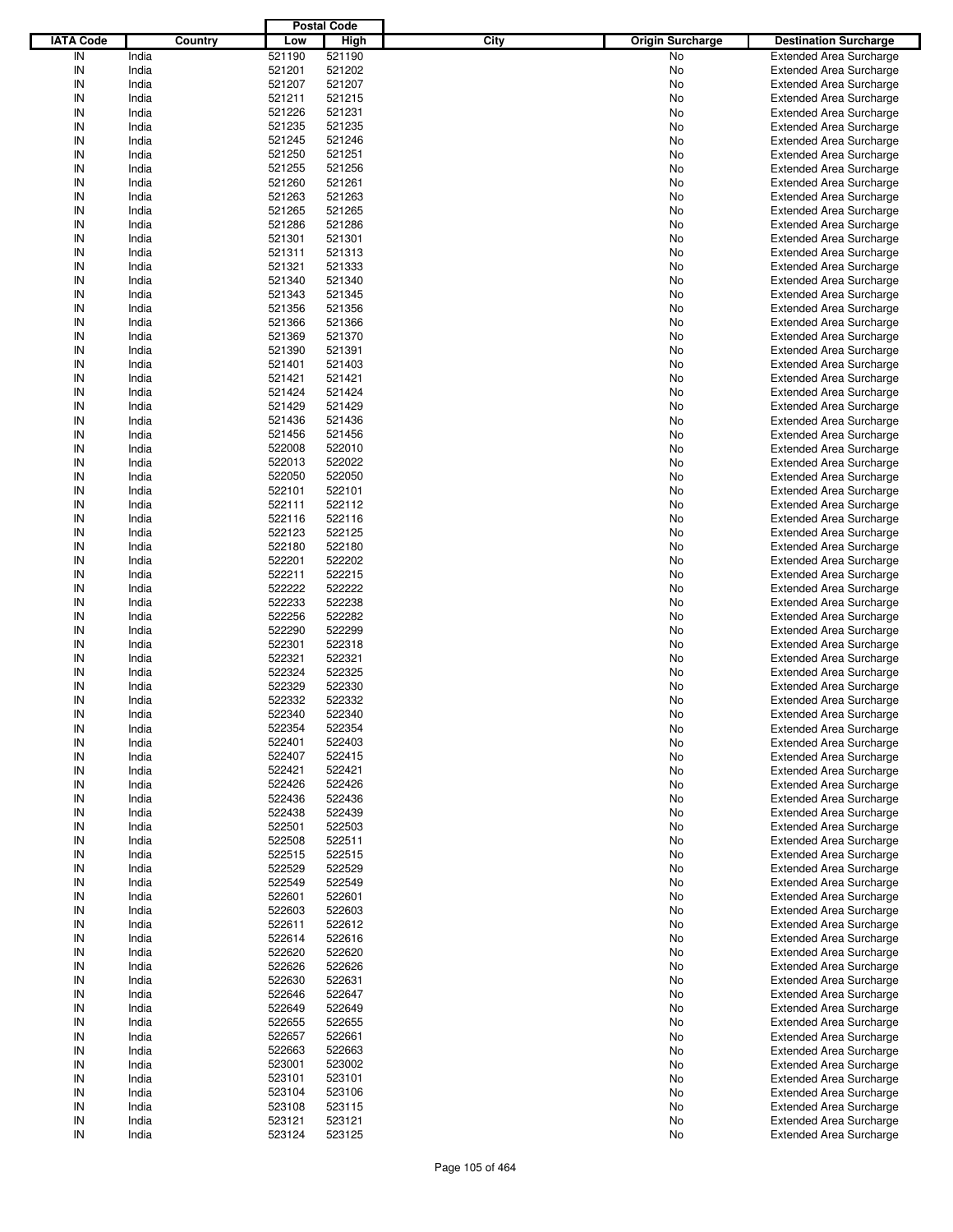|                  |         |        | <b>Postal Code</b> |                                 |                                |
|------------------|---------|--------|--------------------|---------------------------------|--------------------------------|
| <b>IATA Code</b> | Country | Low    | High               | City<br><b>Origin Surcharge</b> | <b>Destination Surcharge</b>   |
| IN               | India   | 523135 | 523135             | No                              | <b>Extended Area Surcharge</b> |
| IN               | India   | 523155 | 523157             | No                              | <b>Extended Area Surcharge</b> |
| IN               | India   | 523165 | 523170             | No                              | <b>Extended Area Surcharge</b> |
| IN               | India   | 523180 | 523190             | No                              | <b>Extended Area Surcharge</b> |
| IN               | India   | 523194 | 523195             | No                              | <b>Extended Area Surcharge</b> |
| IN               | India   | 523201 | 523201             | No                              | <b>Extended Area Surcharge</b> |
| IN               | India   | 523211 | 523213             | No                              |                                |
|                  |         |        |                    |                                 | <b>Extended Area Surcharge</b> |
| IN               | India   | 523216 | 523216             | No                              | <b>Extended Area Surcharge</b> |
| IN               | India   | 523219 | 523219             | No                              | <b>Extended Area Surcharge</b> |
| IN               | India   | 523223 | 523228             | No                              | <b>Extended Area Surcharge</b> |
| IN               | India   | 523230 | 523230             | No                              | <b>Extended Area Surcharge</b> |
| IN               | India   | 523240 | 523241             | No                              | <b>Extended Area Surcharge</b> |
| IN               | India   | 523243 | 523243             | No                              | <b>Extended Area Surcharge</b> |
| IN               | India   | 523245 | 523247             | No                              | <b>Extended Area Surcharge</b> |
| IN               | India   | 523252 | 523254             | No                              | <b>Extended Area Surcharge</b> |
| IN               | India   | 523260 | 523265             | No                              | <b>Extended Area Surcharge</b> |
| IN               | India   | 523267 | 523267             | No                              | <b>Extended Area Surcharge</b> |
| IN               | India   | 523269 | 523269             | No                              | <b>Extended Area Surcharge</b> |
| IN               | India   | 523271 | 523274             | No                              | <b>Extended Area Surcharge</b> |
| IN               | India   | 523277 | 523277             | No                              | <b>Extended Area Surcharge</b> |
| IN               | India   | 523279 | 523281             | No                              | <b>Extended Area Surcharge</b> |
| IN               | India   | 523285 | 523286             | No                              | <b>Extended Area Surcharge</b> |
| IN               | India   | 523290 | 523292             | No                              | <b>Extended Area Surcharge</b> |
| IN               | India   | 523297 | 523297             | No                              | <b>Extended Area Surcharge</b> |
| IN               | India   | 523301 | 523305             | No                              | <b>Extended Area Surcharge</b> |
| IN               | India   | 523315 | 523316             | No                              | <b>Extended Area Surcharge</b> |
| IN               | India   | 523320 | 523320             | No                              | <b>Extended Area Surcharge</b> |
| IN               | India   | 523326 | 523333             | No                              | <b>Extended Area Surcharge</b> |
| IN               | India   | 523335 | 523335             | No                              | <b>Extended Area Surcharge</b> |
| IN               | India   | 523338 | 523338             | No                              |                                |
|                  |         |        |                    |                                 | <b>Extended Area Surcharge</b> |
| IN               | India   | 523345 | 523346             | No                              | <b>Extended Area Surcharge</b> |
| IN               | India   | 523356 | 523357             | No                              | <b>Extended Area Surcharge</b> |
| IN               | India   | 523367 | 523373             | No                              | <b>Extended Area Surcharge</b> |
| IN               | India   | 524001 | 524005             | No                              | <b>Extended Area Surcharge</b> |
| IN               | India   | 524101 | 524102             | No                              | <b>Extended Area Surcharge</b> |
| IN               | India   | 524119 | 524119             | No                              | <b>Extended Area Surcharge</b> |
| IN               | India   | 524121 | 524121             | No                              | <b>Extended Area Surcharge</b> |
| IN               | India   | 524123 | 524124             | No                              | <b>Extended Area Surcharge</b> |
| IN               | India   | 524126 | 524127             | No                              | <b>Extended Area Surcharge</b> |
| IN               | India   | 524129 | 524129             | No                              | <b>Extended Area Surcharge</b> |
| IN               | India   | 524131 | 524132             | No                              | <b>Extended Area Surcharge</b> |
| IN               | India   | 524137 | 524137             | No                              | <b>Extended Area Surcharge</b> |
| IN               | India   | 524142 | 524142             | No                              | <b>Extended Area Surcharge</b> |
| IN               | India   | 524152 | 524152             | No                              | <b>Extended Area Surcharge</b> |
| IN               | India   | 524201 | 524203             | No                              | <b>Extended Area Surcharge</b> |
| IN               | India   | 524221 | 524228             | No                              | <b>Extended Area Surcharge</b> |
| IN               | India   | 524230 | 524230             | No                              | <b>Extended Area Surcharge</b> |
| IN               | India   | 524234 | 524234             | No                              | <b>Extended Area Surcharge</b> |
| IN               | India   | 524236 | 524236             | No                              | <b>Extended Area Surcharge</b> |
|                  |         | 524301 |                    |                                 |                                |
| IN               | India   |        | 524324             | No                              | <b>Extended Area Surcharge</b> |
| IN               | India   | 524329 | 524329             | No                              | <b>Extended Area Surcharge</b> |
| IN               | India   | 524333 | 524333             | No                              | <b>Extended Area Surcharge</b> |
| IN               | India   | 524343 | 524344             | No                              | <b>Extended Area Surcharge</b> |
| IN               | India   | 524346 | 524346             | No                              | <b>Extended Area Surcharge</b> |
| IN               | India   | 524366 | 524366             | No                              | <b>Extended Area Surcharge</b> |
| IN               | India   | 524401 | 524416             | No                              | <b>Extended Area Surcharge</b> |
| IN               | India   | 524421 | 524421             | No                              | <b>Extended Area Surcharge</b> |
| IN               | India   | 524441 | 524441             | No                              | <b>Extended Area Surcharge</b> |
| IN               | India   | 530021 | 530021             | No                              | <b>Extended Area Surcharge</b> |
| IN               | India   | 530025 | 530025             | No                              | <b>Extended Area Surcharge</b> |
| IN               | India   | 530028 | 530028             | No                              | <b>Extended Area Surcharge</b> |
| IN               | India   | 530040 | 530040             | No                              | <b>Extended Area Surcharge</b> |
| IN               | India   | 530042 | 530042             | No                              | <b>Extended Area Surcharge</b> |
| IN               | India   | 531001 | 531002             | No                              | <b>Extended Area Surcharge</b> |
| IN               | India   | 531011 | 531011             | No                              | <b>Extended Area Surcharge</b> |
| IN               | India   | 531021 | 531036             | No                              | <b>Extended Area Surcharge</b> |
| IN               | India   | 531040 | 531040             | No                              | <b>Extended Area Surcharge</b> |
| IN               | India   | 531055 | 531055             | No                              | <b>Extended Area Surcharge</b> |
| IN               | India   | 531060 | 531061             | No                              | <b>Extended Area Surcharge</b> |
| IN               | India   | 531075 | 531075             | No                              | <b>Extended Area Surcharge</b> |
| IN               | India   | 531077 | 531077             | No                              | <b>Extended Area Surcharge</b> |
| IN               | India   | 531081 | 531085             |                                 |                                |
|                  |         |        |                    | No                              | <b>Extended Area Surcharge</b> |
| IN               | India   | 531087 | 531087             | No                              | <b>Extended Area Surcharge</b> |
| IN               | India   | 531105 | 531105             | No                              | <b>Extended Area Surcharge</b> |
| IN               | India   | 531110 | 531111             | No                              | <b>Extended Area Surcharge</b> |
| IN               | India   | 531113 | 531117             | No                              | <b>Extended Area Surcharge</b> |
| IN               | India   | 531126 | 531127             | No                              | <b>Extended Area Surcharge</b> |
| IN               | India   | 531133 | 531133             | No                              | <b>Extended Area Surcharge</b> |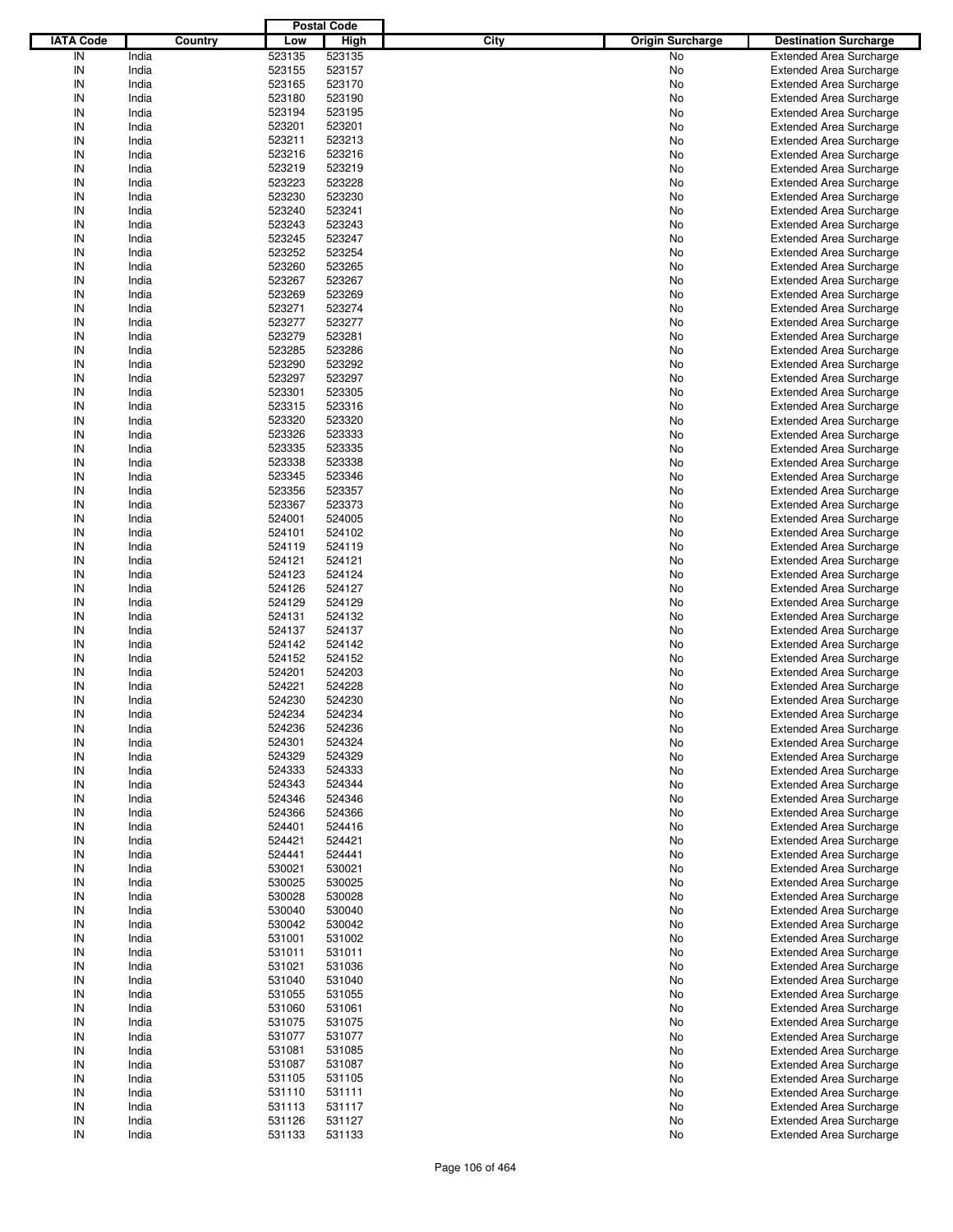|                  |         |        | <b>Postal Code</b> |                                 |                                |
|------------------|---------|--------|--------------------|---------------------------------|--------------------------------|
| <b>IATA Code</b> | Country | Low    | <b>High</b>        | City<br><b>Origin Surcharge</b> | <b>Destination Surcharge</b>   |
| IN               | India   | 531135 | 531135             | No                              | <b>Extended Area Surcharge</b> |
| IN               | India   | 531145 | 531145             | No                              | <b>Extended Area Surcharge</b> |
| IN               | India   | 531148 | 531149             | No                              | <b>Extended Area Surcharge</b> |
| IN               | India   | 531151 | 531152             | No                              | <b>Extended Area Surcharge</b> |
| IN               | India   | 531160 | 531163             | No                              | <b>Extended Area Surcharge</b> |
| IN               | India   | 531172 | 531173             | No                              | <b>Extended Area Surcharge</b> |
| IN               | India   |        | 531183             |                                 |                                |
|                  |         | 531183 |                    | No                              | <b>Extended Area Surcharge</b> |
| IN               | India   | 531201 | 531204             | No                              | <b>Extended Area Surcharge</b> |
| IN               | India   | 531211 | 531211             | No                              | <b>Extended Area Surcharge</b> |
| IN               | India   | 531213 | 531221             | No                              | <b>Extended Area Surcharge</b> |
| IN               | India   | 531230 | 531230             | No                              | <b>Extended Area Surcharge</b> |
| IN               | India   | 531240 | 531242             | No                              | <b>Extended Area Surcharge</b> |
| IN               | India   | 531250 | 531250             | No                              | <b>Extended Area Surcharge</b> |
| IN               | India   | 531260 | 531260             | No                              | <b>Extended Area Surcharge</b> |
| IN               | India   | 531270 | 531270             | No                              | <b>Extended Area Surcharge</b> |
| IN               | India   | 531273 | 531273             | No                              | <b>Extended Area Surcharge</b> |
| IN               | India   | 531280 | 531281             | No                              | <b>Extended Area Surcharge</b> |
| IN               | India   | 531303 | 531303             | No                              | <b>Extended Area Surcharge</b> |
| IN               | India   | 532001 | 532001             | No                              | <b>Extended Area Surcharge</b> |
| IN               | India   | 532005 | 532005             | No                              | <b>Extended Area Surcharge</b> |
| IN               | India   | 532015 | 532015             | No                              | <b>Extended Area Surcharge</b> |
| IN               | India   | 532101 | 532102             | No                              | <b>Extended Area Surcharge</b> |
| IN               | India   | 532122 | 532128             | No                              | <b>Extended Area Surcharge</b> |
| IN               | India   | 532137 | 532137             | No                              | <b>Extended Area Surcharge</b> |
| IN               | India   | 532148 | 532148             | No                              | <b>Extended Area Surcharge</b> |
| IN               | India   | 532168 | 532168             | No                              | <b>Extended Area Surcharge</b> |
| IN               | India   | 532185 | 532185             | No                              | <b>Extended Area Surcharge</b> |
| IN               | India   | 532189 | 532190             |                                 | <b>Extended Area Surcharge</b> |
| IN               |         |        |                    | No                              |                                |
|                  | India   | 532195 | 532195             | No                              | <b>Extended Area Surcharge</b> |
| IN               | India   | 532201 | 532201             | No                              | <b>Extended Area Surcharge</b> |
| IN               | India   | 532206 | 532206             | No                              | <b>Extended Area Surcharge</b> |
| IN               | India   | 532208 | 532209             | No                              | <b>Extended Area Surcharge</b> |
| IN               | India   | 532211 | 532222             | No                              | <b>Extended Area Surcharge</b> |
| IN               | India   | 532242 | 532244             | No                              | <b>Extended Area Surcharge</b> |
| IN               | India   | 532263 | 532265             | No                              | <b>Extended Area Surcharge</b> |
| IN               | India   | 532270 | 532270             | No                              | <b>Extended Area Surcharge</b> |
| IN               | India   | 532284 | 532284             | No                              | <b>Extended Area Surcharge</b> |
| IN               | India   | 532290 | 532292             | No                              | <b>Extended Area Surcharge</b> |
| IN               | India   | 532312 | 532312             | No                              | <b>Extended Area Surcharge</b> |
| IN               | India   | 532322 | 532323             | No                              | <b>Extended Area Surcharge</b> |
| IN               | India   | 532401 | 532409             | No                              | <b>Extended Area Surcharge</b> |
| IN               | India   | 532417 | 532417             | No                              | <b>Extended Area Surcharge</b> |
| IN               | India   | 532421 | 532421             | No                              | <b>Extended Area Surcharge</b> |
| IN               | India   | 532425 | 532430             | No                              | <b>Extended Area Surcharge</b> |
| IN               | India   | 532432 | 532432             | No                              | <b>Extended Area Surcharge</b> |
| IN               | India   | 532440 | 532440             | No                              | <b>Extended Area Surcharge</b> |
| IN               | India   | 532443 | 532443             | No                              | <b>Extended Area Surcharge</b> |
|                  |         |        |                    |                                 | <b>Extended Area Surcharge</b> |
| IN               | India   | 532445 | 532445             | No                              |                                |
| IN               | India   | 532455 | 532463             | No                              | <b>Extended Area Surcharge</b> |
| IN               | India   | 532470 | 532470             | No                              | <b>Extended Area Surcharge</b> |
| IN               | India   | 532474 | 532474             | No                              | <b>Extended Area Surcharge</b> |
| IN               | India   | 532484 | 532485             | No                              | <b>Extended Area Surcharge</b> |
| IN               | India   | 532501 | 532502             | No                              | <b>Extended Area Surcharge</b> |
| IN               | India   | 532521 | 532527             | No                              | <b>Extended Area Surcharge</b> |
| IN               | India   | 532534 | 532534             | No                              | <b>Extended Area Surcharge</b> |
| IN               | India   | 532546 | 532547             | No                              | <b>Extended Area Surcharge</b> |
| IN               | India   | 532550 | 532552             | No                              | <b>Extended Area Surcharge</b> |
| IN               | India   | 532557 | 532558             | No                              | <b>Extended Area Surcharge</b> |
| IN               | India   | 532568 | 532568             | No                              | <b>Extended Area Surcharge</b> |
| IN               | India   | 532573 | 532573             | No                              | <b>Extended Area Surcharge</b> |
| IN               | India   | 532578 | 532581             | No                              | <b>Extended Area Surcharge</b> |
| IN               | India   | 532591 | 532593             | No                              | <b>Extended Area Surcharge</b> |
| IN               | India   | 533001 | 533007             | No                              | <b>Extended Area Surcharge</b> |
| IN               | India   | 533014 | 533014             | No                              | <b>Extended Area Surcharge</b> |
| IN               | India   | 533016 | 533016             | No                              | <b>Extended Area Surcharge</b> |
| IN               | India   | 533100 | 533106             | No                              | <b>Extended Area Surcharge</b> |
| IN               | India   | 533124 | 533126             | No                              | <b>Extended Area Surcharge</b> |
| IN               | India   | 533133 | 533133             |                                 |                                |
|                  |         |        |                    | No                              | <b>Extended Area Surcharge</b> |
| IN               | India   | 533201 | 533203             | No                              | <b>Extended Area Surcharge</b> |
| IN               | India   | 533210 | 533228             | No                              | <b>Extended Area Surcharge</b> |
| IN               | India   | 533230 | 533230             | No                              | <b>Extended Area Surcharge</b> |
| IN               | India   | 533232 | 533244             | No                              | <b>Extended Area Surcharge</b> |
| IN               | India   | 533247 | 533253             | No                              | <b>Extended Area Surcharge</b> |
| IN               | India   | 533255 | 533255             | No                              | <b>Extended Area Surcharge</b> |
| IN               | India   | 533258 | 533258             | No                              | <b>Extended Area Surcharge</b> |
| IN               | India   | 533260 | 533264             | No                              | Extended Area Surcharge        |
| IN               | India   | 533271 | 533271             | No                              | <b>Extended Area Surcharge</b> |
| $\sf IN$         | India   | 533274 | 533275             | No                              | <b>Extended Area Surcharge</b> |
|                  |         |        |                    |                                 |                                |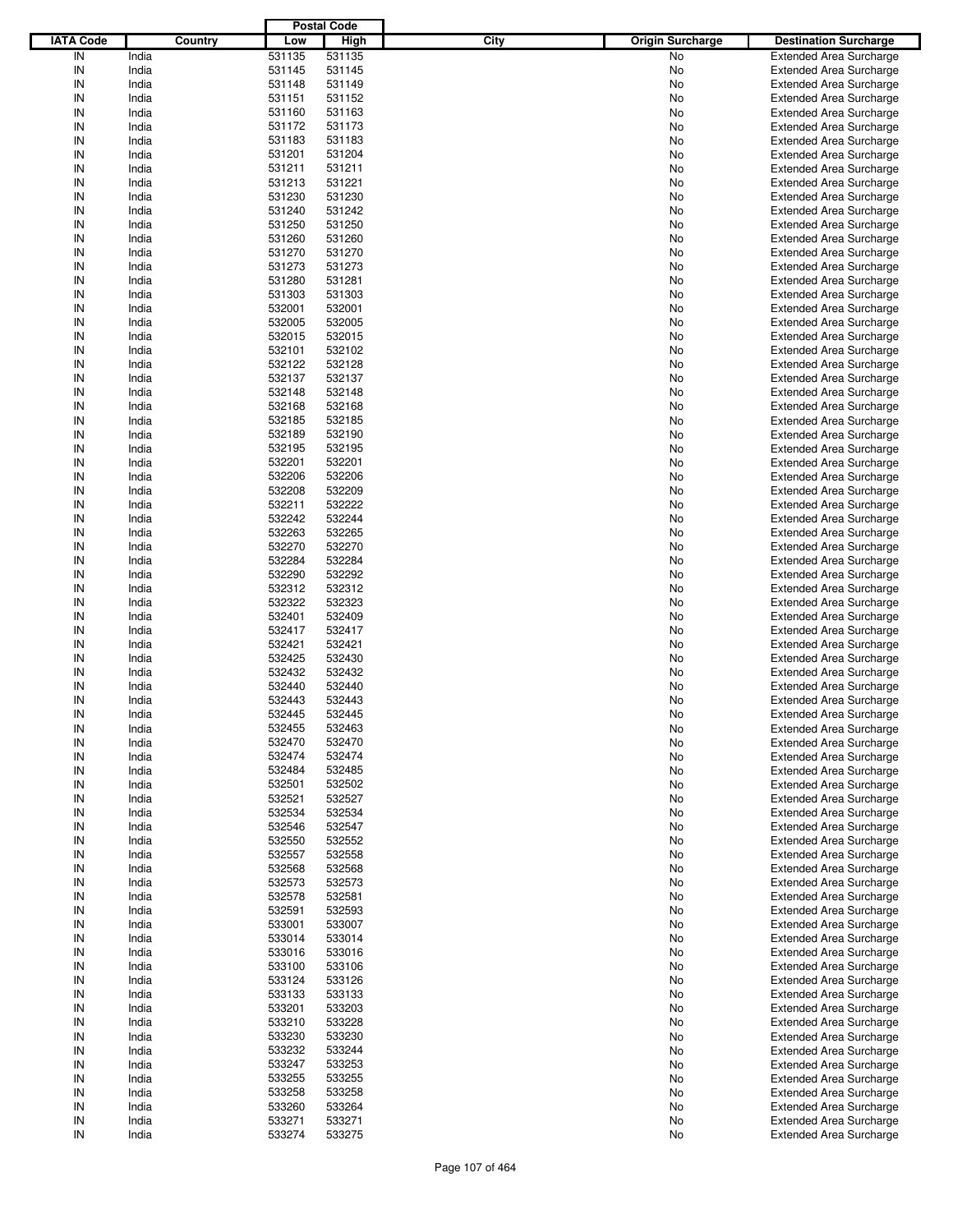|                  |         |        | <b>Postal Code</b> |                                 |                                |
|------------------|---------|--------|--------------------|---------------------------------|--------------------------------|
| <b>IATA Code</b> | Country | Low    | <b>High</b>        | City<br><b>Origin Surcharge</b> | <b>Destination Surcharge</b>   |
| IN               | India   | 533277 | 533277             |                                 |                                |
|                  |         |        |                    | No                              | <b>Extended Area Surcharge</b> |
| IN               | India   | 533285 | 533295             | No                              | <b>Extended Area Surcharge</b> |
| IN               | India   | 533305 | 533309             | No                              | <b>Extended Area Surcharge</b> |
| IN               | India   | 533333 | 533333             | No                              | <b>Extended Area Surcharge</b> |
| IN               | India   | 533339 | 533346             | No                              | <b>Extended Area Surcharge</b> |
| IN               | India   | 533401 | 533401             | No                              | <b>Extended Area Surcharge</b> |
| IN               | India   | 533406 | 533410             | No                              | <b>Extended Area Surcharge</b> |
| IN               | India   | 533428 | 533437             | No                              | <b>Extended Area Surcharge</b> |
| IN               | India   | 533439 | 533440             | No                              | <b>Extended Area Surcharge</b> |
| IN               | India   | 533445 | 533450             |                                 | <b>Extended Area Surcharge</b> |
|                  |         |        |                    | No                              |                                |
| IN               | India   | 533461 | 533464             | No                              | <b>Extended Area Surcharge</b> |
| IN               | India   | 533468 | 533468             | No                              | <b>Extended Area Surcharge</b> |
| IN               | India   | 533503 | 533503             | No                              | <b>Extended Area Surcharge</b> |
| IN               | India   | 533514 | 533514             | No                              | <b>Extended Area Surcharge</b> |
| IN               | India   | 533541 | 533541             | No                              | <b>Extended Area Surcharge</b> |
| IN               | India   | 533551 | 533551             | No                              | <b>Extended Area Surcharge</b> |
| IN               | India   | 533554 | 533554             | No                              | <b>Extended Area Surcharge</b> |
| IN               | India   | 533557 | 533557             | No                              | <b>Extended Area Surcharge</b> |
| IN               | India   | 533560 | 533560             | No                              | <b>Extended Area Surcharge</b> |
| IN               |         |        |                    |                                 |                                |
|                  | India   | 533566 | 533566             | No                              | <b>Extended Area Surcharge</b> |
| IN               | India   | 533577 | 533577             | No                              | <b>Extended Area Surcharge</b> |
| IN               | India   | 533583 | 533583             | No                              | <b>Extended Area Surcharge</b> |
| IN               | India   | 534001 | 534006             | No                              | <b>Extended Area Surcharge</b> |
| IN               | India   | 534101 | 534102             | No                              | <b>Extended Area Surcharge</b> |
| IN               | India   | 534108 | 534108             | No                              | <b>Extended Area Surcharge</b> |
| IN               | India   | 534111 | 534112             | No                              | <b>Extended Area Surcharge</b> |
| IN               | India   | 534116 | 534116             | No                              | <b>Extended Area Surcharge</b> |
| IN               | India   | 534122 | 534124             | No                              | <b>Extended Area Surcharge</b> |
| IN               |         |        | 534127             |                                 |                                |
|                  | India   | 534126 |                    | No                              | <b>Extended Area Surcharge</b> |
| IN               | India   | 534129 | 534129             | No                              | <b>Extended Area Surcharge</b> |
| IN               | India   | 534134 | 534134             | No                              | <b>Extended Area Surcharge</b> |
| IN               | India   | 534136 | 534137             | No                              | <b>Extended Area Surcharge</b> |
| IN               | India   | 534145 | 534146             | No                              | <b>Extended Area Surcharge</b> |
| IN               | India   | 534152 | 534152             | No                              | <b>Extended Area Surcharge</b> |
| IN               | India   | 534154 | 534154             | No                              | <b>Extended Area Surcharge</b> |
| IN               | India   | 534156 | 534156             | No                              | <b>Extended Area Surcharge</b> |
| IN               | India   | 534160 | 534160             | No                              | <b>Extended Area Surcharge</b> |
| IN               |         |        | 534166             |                                 |                                |
|                  | India   | 534166 |                    | No                              | <b>Extended Area Surcharge</b> |
| IN               | India   | 534176 | 534176             | No                              | <b>Extended Area Surcharge</b> |
| IN               | India   | 534186 | 534186             | No                              | <b>Extended Area Surcharge</b> |
| IN               | India   | 534195 | 534199             | No                              | <b>Extended Area Surcharge</b> |
| IN               | India   | 534201 | 534203             | No                              | <b>Extended Area Surcharge</b> |
| IN               | India   | 534206 | 534209             | No                              | <b>Extended Area Surcharge</b> |
| IN               | India   | 534211 | 534211             | No                              | <b>Extended Area Surcharge</b> |
| IN               | India   | 534215 | 534218             | No                              | <b>Extended Area Surcharge</b> |
| IN               | India   | 534222 | 534222             | No                              | <b>Extended Area Surcharge</b> |
| IN               | India   | 534225 | 534225             | No                              |                                |
|                  |         |        |                    |                                 | <b>Extended Area Surcharge</b> |
| IN               | India   | 534227 | 534227             | No                              | <b>Extended Area Surcharge</b> |
| IN               | India   | 534230 | 534230             | No                              | <b>Extended Area Surcharge</b> |
| IN               | India   | 534235 | 534240             | No                              | <b>Extended Area Surcharge</b> |
| IN               | India   | 534243 | 534245             | No                              | <b>Extended Area Surcharge</b> |
| IN               | India   | 534247 | 534247             | No                              | <b>Extended Area Surcharge</b> |
| IN               | India   | 534250 | 534251             | No                              | <b>Extended Area Surcharge</b> |
| IN               | India   | 534260 | 534261             | No                              | <b>Extended Area Surcharge</b> |
| IN               | India   | 534265 | 534269             | No                              | <b>Extended Area Surcharge</b> |
| IN               | India   | 534271 | 534272             | No                              | <b>Extended Area Surcharge</b> |
| IN               | India   | 534275 | 534275             | No                              | <b>Extended Area Surcharge</b> |
|                  |         |        |                    |                                 |                                |
| IN               | India   | 534280 | 534281             | No                              | <b>Extended Area Surcharge</b> |
| IN               | India   | 534291 | 534291             | No                              | <b>Extended Area Surcharge</b> |
| IN               | India   | 534301 | 534303             | No                              | <b>Extended Area Surcharge</b> |
| IN               | India   | 534305 | 534305             | No                              | <b>Extended Area Surcharge</b> |
| IN               | India   | 534311 | 534316             | No                              | <b>Extended Area Surcharge</b> |
| IN               | India   | 534320 | 534320             | No                              | <b>Extended Area Surcharge</b> |
| IN               | India   | 534326 | 534331             | No                              | <b>Extended Area Surcharge</b> |
| IN               | India   | 534339 | 534343             | No                              | <b>Extended Area Surcharge</b> |
| IN               | India   | 534350 | 534352             | No                              | <b>Extended Area Surcharge</b> |
| IN               | India   | 534362 | 534362             | No                              | <b>Extended Area Surcharge</b> |
| IN               |         |        |                    |                                 |                                |
|                  | India   | 534390 | 534390             | No                              | <b>Extended Area Surcharge</b> |
| IN               | India   | 534392 | 534392             | No                              | <b>Extended Area Surcharge</b> |
| IN               | India   | 534401 | 534401             | No                              | <b>Extended Area Surcharge</b> |
| IN               | India   | 534407 | 534407             | No                              | <b>Extended Area Surcharge</b> |
| IN               | India   | 534411 | 534411             | No                              | <b>Extended Area Surcharge</b> |
| IN               | India   | 534416 | 534416             | No                              | <b>Extended Area Surcharge</b> |
| IN               | India   | 534425 | 534427             | No                              | <b>Extended Area Surcharge</b> |
| IN               | India   | 534429 | 534429             | No                              | <b>Extended Area Surcharge</b> |
| IN               | India   | 534437 | 534437             | No                              | <b>Extended Area Surcharge</b> |
| IN               | India   | 534447 | 534452             | No                              | <b>Extended Area Surcharge</b> |
| $\sf IN$         | India   | 534456 | 534456             | No                              | <b>Extended Area Surcharge</b> |
|                  |         |        |                    |                                 |                                |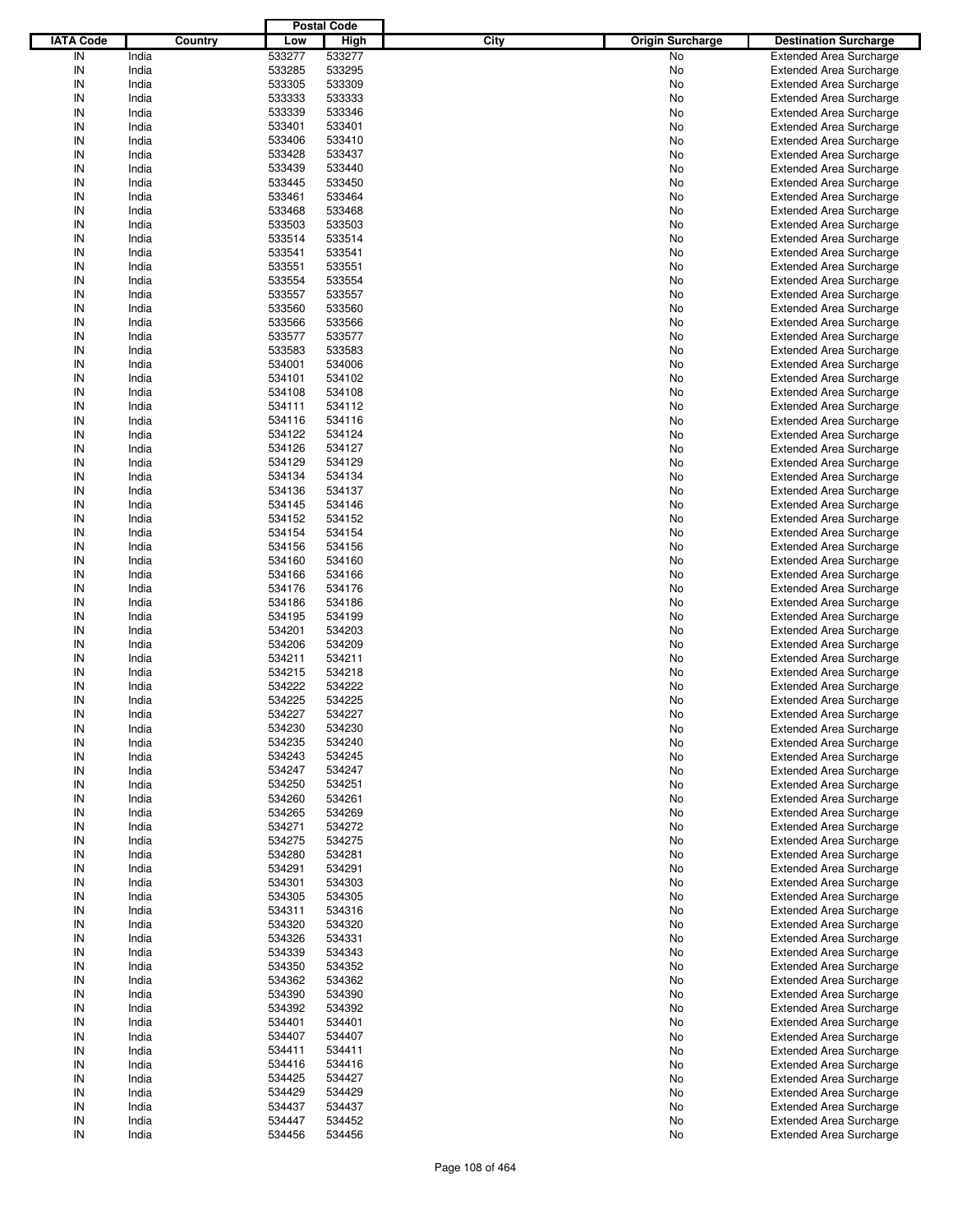|                  |         |        | <b>Postal Code</b> |                                 |                                |
|------------------|---------|--------|--------------------|---------------------------------|--------------------------------|
| <b>IATA Code</b> | Country | Low    | High               | City<br><b>Origin Surcharge</b> | <b>Destination Surcharge</b>   |
| IN               | India   | 534459 | 534462             | No                              | <b>Extended Area Surcharge</b> |
| IN               | India   | 534483 | 534483             | No                              | <b>Extended Area Surcharge</b> |
| IN               | India   | 534486 | 534486             | No                              | <b>Extended Area Surcharge</b> |
| IN               | India   | 535002 | 535002             | No                              | <b>Extended Area Surcharge</b> |
| IN               | India   | 535126 | 535126             | No                              | <b>Extended Area Surcharge</b> |
| IN               | India   | 535128 | 535128             | No                              | <b>Extended Area Surcharge</b> |
| IN               | India   | 535145 | 535145             |                                 |                                |
|                  |         |        |                    | No                              | <b>Extended Area Surcharge</b> |
| IN               | India   | 535183 | 535183             | No                              | <b>Extended Area Surcharge</b> |
| IN               | India   | 535202 | 535202             | No                              | <b>Extended Area Surcharge</b> |
| IN               | India   | 535270 | 535270             | No                              | <b>Extended Area Surcharge</b> |
| IN               | India   | 535501 | 535501             | No                              | <b>Extended Area Surcharge</b> |
| IN               | India   | 535524 | 535524             | No                              | <b>Extended Area Surcharge</b> |
| IN               | India   | 535547 | 535547             | No                              | <b>Extended Area Surcharge</b> |
| IN               | India   | 535557 | 535558             | No                              | <b>Extended Area Surcharge</b> |
| IN               | India   | 535591 | 535591             | No                              | <b>Extended Area Surcharge</b> |
| IN               | India   | 538201 | 538201             | No                              | <b>Extended Area Surcharge</b> |
| IN               | India   | 560091 | 560091             | No                              | <b>Extended Area Surcharge</b> |
| IN               | India   | 560100 | 560100             | No                              | <b>Extended Area Surcharge</b> |
| IN               | India   | 561101 | 561101             | No                              | <b>Extended Area Surcharge</b> |
| IN               | India   | 561201 | 561208             | No                              | <b>Extended Area Surcharge</b> |
| IN               | India   | 561210 | 561219             | No                              | <b>Extended Area Surcharge</b> |
| IN               | India   | 561221 | 561228             | No                              | <b>Extended Area Surcharge</b> |
| IN               | India   | 562101 | 562105             | No                              | <b>Extended Area Surcharge</b> |
| IN               | India   | 562108 | 562112             | No                              | <b>Extended Area Surcharge</b> |
| IN               | India   | 562114 | 562132             | No                              | <b>Extended Area Surcharge</b> |
| IN               | India   | 562134 | 562145             | No                              | <b>Extended Area Surcharge</b> |
|                  |         |        |                    |                                 |                                |
| IN               | India   | 562147 | 562154             | No                              | <b>Extended Area Surcharge</b> |
| IN               | India   | 562157 | 562157             | No                              | <b>Extended Area Surcharge</b> |
| IN               | India   | 563101 | 563101             | No                              | <b>Extended Area Surcharge</b> |
| IN               | India   | 563113 | 563154             | No                              | <b>Extended Area Surcharge</b> |
| IN               | India   | 563156 | 563159             | No                              | <b>Extended Area Surcharge</b> |
| IN               | India   | 565277 | 565277             | No                              | <b>Extended Area Surcharge</b> |
| IN               | India   | 570018 | 570018             | No                              | <b>Extended Area Surcharge</b> |
| IN               | India   | 571101 | 571105             | No                              | <b>Extended Area Surcharge</b> |
| IN               | India   | 571107 | 571111             | No                              | <b>Extended Area Surcharge</b> |
| IN               | India   | 571114 | 571115             | No                              | <b>Extended Area Surcharge</b> |
| IN               | India   | 571117 | 571128             | No                              | <b>Extended Area Surcharge</b> |
| IN               | India   | 571130 | 571178             | No                              | <b>Extended Area Surcharge</b> |
| IN               | India   | 571180 | 571189             | No                              | <b>Extended Area Surcharge</b> |
| IN               | India   | 571201 | 571201             | No                              | <b>Extended Area Surcharge</b> |
| IN               | India   | 571211 | 571223             | No                              | <b>Extended Area Surcharge</b> |
| IN               | India   | 571231 | 571232             | No                              | <b>Extended Area Surcharge</b> |
| IN               | India   | 571234 | 571273             | No                              | <b>Extended Area Surcharge</b> |
| IN               | India   | 571302 | 571302             | No                              | <b>Extended Area Surcharge</b> |
| IN               | India   | 571311 | 571337             | No                              | <b>Extended Area Surcharge</b> |
| IN               | India   |        |                    |                                 |                                |
|                  |         | 571339 | 571341             | No                              | <b>Extended Area Surcharge</b> |
| IN               | India   | 571401 | 571406             | No                              | <b>Extended Area Surcharge</b> |
| IN               | India   | 571415 | 571419             | No                              | <b>Extended Area Surcharge</b> |
| IN               | India   | 571421 | 571446             | No                              | <b>Extended Area Surcharge</b> |
| IN               | India   | 571450 | 571474             | No                              | <b>Extended Area Surcharge</b> |
| IN               | India   | 571476 | 571481             | No                              | <b>Extended Area Surcharge</b> |
| IN               | India   | 571483 | 571485             | No                              | <b>Extended Area Surcharge</b> |
| IN               | India   | 571487 | 571491             | No                              | <b>Extended Area Surcharge</b> |
| IN               | India   | 571493 | 571499             | No                              | <b>Extended Area Surcharge</b> |
| IN               | India   | 571501 | 571502             | No                              | <b>Extended Area Surcharge</b> |
| IN               | India   | 571511 | 571512             | No                              | <b>Extended Area Surcharge</b> |
| IN               | India   | 571601 | 571605             | No                              | <b>Extended Area Surcharge</b> |
| IN               | India   | 571607 | 571611             | No                              | <b>Extended Area Surcharge</b> |
| IN               | India   | 571613 | 571617             | No                              | <b>Extended Area Surcharge</b> |
| IN               | India   | 571801 | 571809             | No                              | <b>Extended Area Surcharge</b> |
| IN               | India   | 571811 | 571812             | No                              | <b>Extended Area Surcharge</b> |
| IN               | India   | 572101 | 572106             | No                              | <b>Extended Area Surcharge</b> |
| IN               | India   | 572111 | 572130             | No                              | <b>Extended Area Surcharge</b> |
| IN               | India   | 572132 | 572132             | No                              | <b>Extended Area Surcharge</b> |
|                  | India   | 572134 | 572175             | No                              | <b>Extended Area Surcharge</b> |
| IN               |         |        |                    |                                 |                                |
| IN               | India   | 572201 | 572202             | No                              | <b>Extended Area Surcharge</b> |
| IN               | India   | 572211 | 572235             | No                              | <b>Extended Area Surcharge</b> |
| IN               | India   | 572239 | 572240             | No                              | <b>Extended Area Surcharge</b> |
| IN               | India   | 573101 | 573101             | No                              | <b>Extended Area Surcharge</b> |
| IN               | India   | 573103 | 573103             | No                              | <b>Extended Area Surcharge</b> |
| IN               | India   | 573111 | 573163             | No                              | <b>Extended Area Surcharge</b> |
| IN               | India   | 573210 | 573224             | No                              | <b>Extended Area Surcharge</b> |
| IN               | India   | 574101 | 574104             | No                              | <b>Extended Area Surcharge</b> |
| IN               | India   | 574107 | 574126             | No                              | <b>Extended Area Surcharge</b> |
| IN               | India   | 574128 | 574134             | No                              | <b>Extended Area Surcharge</b> |
| IN               | India   | 574136 | 574154             | No                              | <b>Extended Area Surcharge</b> |
| IN               | India   | 574156 | 574198             | No                              | <b>Extended Area Surcharge</b> |
| IN               | India   | 574201 | 574203             | No                              | <b>Extended Area Surcharge</b> |
|                  |         |        |                    |                                 |                                |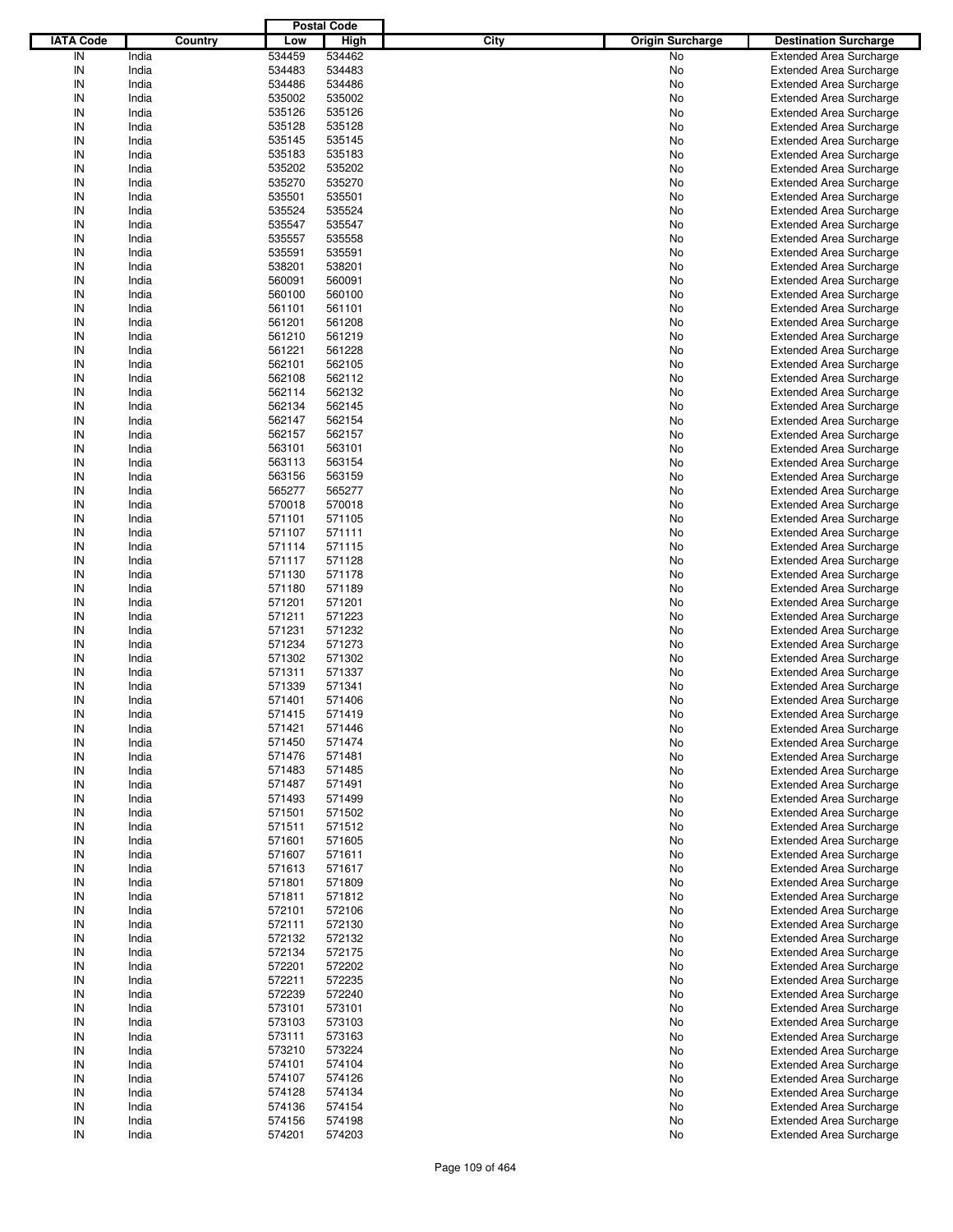|                  |         |        | <b>Postal Code</b> |                                 |                                |
|------------------|---------|--------|--------------------|---------------------------------|--------------------------------|
| <b>IATA Code</b> | Country | Low    | <b>High</b>        | City<br><b>Origin Surcharge</b> | <b>Destination Surcharge</b>   |
| IN               | India   | 574208 | 574208             | No                              | <b>Extended Area Surcharge</b> |
| IN               | India   | 574210 | 574214             | No                              | <b>Extended Area Surcharge</b> |
| IN               | India   | 574216 | 574228             | No                              | <b>Extended Area Surcharge</b> |
| IN               | India   | 574230 | 574232             | No                              | <b>Extended Area Surcharge</b> |
| IN               | India   | 574234 | 574252             | No                              | <b>Extended Area Surcharge</b> |
| IN               | India   | 574254 | 574266             | No                              | <b>Extended Area Surcharge</b> |
| IN               | India   | 574268 | 574270             |                                 |                                |
| IN               |         |        |                    | No                              | <b>Extended Area Surcharge</b> |
|                  | India   | 574272 | 574280             | No                              | <b>Extended Area Surcharge</b> |
| IN               | India   | 574282 | 574299             | No                              | <b>Extended Area Surcharge</b> |
| IN               | India   | 574301 | 574307             | No                              | <b>Extended Area Surcharge</b> |
| IN               | India   | 574309 | 574321             | No                              | <b>Extended Area Surcharge</b> |
| IN               | India   | 574323 | 574323             | No                              | <b>Extended Area Surcharge</b> |
| IN               | India   | 574333 | 574337             | No                              | <b>Extended Area Surcharge</b> |
| IN               | India   | 574371 | 574371             | No                              | <b>Extended Area Surcharge</b> |
| IN               | India   | 574501 | 574505             | No                              | <b>Extended Area Surcharge</b> |
| IN               | India   | 574507 | 574508             | No                              | <b>Extended Area Surcharge</b> |
| IN               | India   | 575009 | 575009             | No                              | <b>Extended Area Surcharge</b> |
| IN               | India   | 575012 | 575013             | No                              | <b>Extended Area Surcharge</b> |
| IN               | India   | 575016 | 575016             | No                              | <b>Extended Area Surcharge</b> |
| IN               | India   | 575253 | 575253             | No                              | <b>Extended Area Surcharge</b> |
| IN               | India   | 576103 | 576103             | No                              | <b>Extended Area Surcharge</b> |
| IN               | India   | 576111 | 576112             | No                              | <b>Extended Area Surcharge</b> |
| IN               | India   | 576115 | 576118             | No                              | <b>Extended Area Surcharge</b> |
| IN               | India   | 576120 | 576124             | No                              | <b>Extended Area Surcharge</b> |
| IN               | India   | 576126 | 576139             | No                              | <b>Extended Area Surcharge</b> |
| IN               | India   | 576141 | 576146             | No                              | <b>Extended Area Surcharge</b> |
| IN               | India   | 576148 | 576148             | No                              | <b>Extended Area Surcharge</b> |
| IN               | India   | 576150 | 576150             | No                              | <b>Extended Area Surcharge</b> |
| IN               | India   | 576153 | 576153             | No                              | <b>Extended Area Surcharge</b> |
| IN               | India   | 576201 | 576201             |                                 |                                |
|                  |         |        |                    | No                              | <b>Extended Area Surcharge</b> |
| IN               | India   | 576211 | 576212             | No                              | <b>Extended Area Surcharge</b> |
| IN               | India   | 576214 | 576217             | No                              | <b>Extended Area Surcharge</b> |
| IN               | India   | 576219 | 576224             | No                              | <b>Extended Area Surcharge</b> |
| IN               | India   | 576226 | 576253             | No                              | <b>Extended Area Surcharge</b> |
| IN               | India   | 576255 | 576267             | No                              | <b>Extended Area Surcharge</b> |
| IN               | India   | 576269 | 576282             | No                              | <b>Extended Area Surcharge</b> |
| IN               | India   | 577001 | 577006             | No                              | <b>Extended Area Surcharge</b> |
| IN               | India   | 577101 | 577102             | No                              | <b>Extended Area Surcharge</b> |
| IN               | India   | 577112 | 577128             | No                              | <b>Extended Area Surcharge</b> |
| IN               | India   | 577130 | 577141             | No                              | <b>Extended Area Surcharge</b> |
| IN               | India   | 577144 | 577145             | No                              | <b>Extended Area Surcharge</b> |
| IN               | India   | 577147 | 577165             | No                              | <b>Extended Area Surcharge</b> |
| IN               | India   | 577167 | 577175             | No                              | <b>Extended Area Surcharge</b> |
| IN               | India   | 577177 | 577180             | No                              | <b>Extended Area Surcharge</b> |
| IN               | India   | 577201 | 577204             | No                              | <b>Extended Area Surcharge</b> |
| IN               | India   | 577211 | 577247             | No                              | <b>Extended Area Surcharge</b> |
| IN               | India   | 577301 | 577303             | No                              | <b>Extended Area Surcharge</b> |
| IN               | India   | 577321 | 577321             | No                              | <b>Extended Area Surcharge</b> |
| IN               | India   | 577401 | 577401             | No                              | <b>Extended Area Surcharge</b> |
|                  |         |        | 577419             |                                 |                                |
| IN               | India   | 577411 |                    | No                              | <b>Extended Area Surcharge</b> |
| IN               | India   | 577421 | 577429             | No                              | <b>Extended Area Surcharge</b> |
| IN               | India   | 577432 | 577450             | No                              | <b>Extended Area Surcharge</b> |
| IN               | India   | 577501 | 577503             | No                              | <b>Extended Area Surcharge</b> |
| IN               | India   | 577511 | 577555             | No                              | <b>Extended Area Surcharge</b> |
| IN               | India   | 577557 | 577558             | No                              | <b>Extended Area Surcharge</b> |
| IN               | India   | 577560 | 577577             | No                              | <b>Extended Area Surcharge</b> |
| IN               | India   | 577579 | 577593             | No                              | <b>Extended Area Surcharge</b> |
| IN               | India   | 577595 | 577596             | No                              | <b>Extended Area Surcharge</b> |
| IN               | India   | 577601 | 577602             | No                              | <b>Extended Area Surcharge</b> |
| IN               | India   | 580006 | 580006             | No                              | <b>Extended Area Surcharge</b> |
| IN               | India   | 580010 | 580010             | No                              | <b>Extended Area Surcharge</b> |
| IN               | India   | 580022 | 580022             | No                              | <b>Extended Area Surcharge</b> |
| IN               | India   | 580110 | 580110             | No                              | <b>Extended Area Surcharge</b> |
| IN               | India   | 580112 | 580118             | No                              | <b>Extended Area Surcharge</b> |
| IN               | India   | 580211 | 580216             | No                              | <b>Extended Area Surcharge</b> |
| IN               | India   | 580541 | 580541             | No                              | <b>Extended Area Surcharge</b> |
| IN               | India   | 581101 | 581108             | No                              | <b>Extended Area Surcharge</b> |
| IN               | India   | 581110 | 581113             | No                              | <b>Extended Area Surcharge</b> |
| IN               | India   | 581115 | 581120             | No                              | <b>Extended Area Surcharge</b> |
| IN               | India   | 581122 | 581193             | No                              | <b>Extended Area Surcharge</b> |
| IN               | India   | 581201 | 581202             | No                              | <b>Extended Area Surcharge</b> |
| IN               | India   | 581204 | 581215             | No                              | <b>Extended Area Surcharge</b> |
| IN               | India   | 581217 | 581219             | No                              | <b>Extended Area Surcharge</b> |
|                  |         |        |                    |                                 |                                |
| IN               | India   | 581221 | 581234             | No                              | <b>Extended Area Surcharge</b> |
| IN               | India   | 581236 | 581236             | No                              | <b>Extended Area Surcharge</b> |
| IN               | India   | 581301 | 581306             | No                              | <b>Extended Area Surcharge</b> |
| IN               | India   | 581314 | 581323             | No                              | <b>Extended Area Surcharge</b> |
| ${\sf IN}$       | India   | 581325 | 581338             | No                              | <b>Extended Area Surcharge</b> |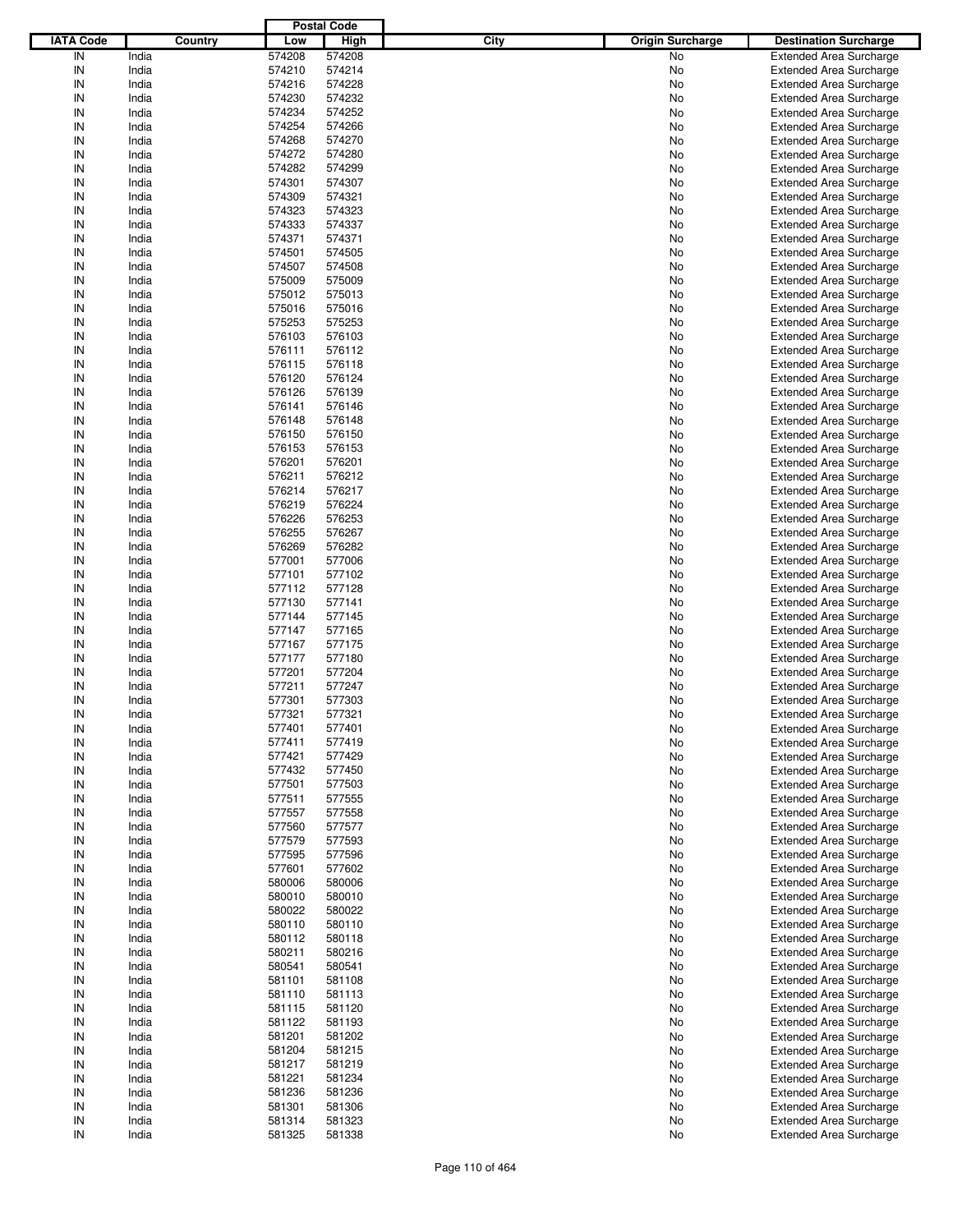|                  |         |        | <b>Postal Code</b> |      |                         |                                |
|------------------|---------|--------|--------------------|------|-------------------------|--------------------------------|
| <b>IATA Code</b> | Country | Low    | <b>High</b>        | City | <b>Origin Surcharge</b> | <b>Destination Surcharge</b>   |
| IN               | India   | 581340 | 581355             |      | No                      | <b>Extended Area Surcharge</b> |
| IN               | India   | 581357 | 581365             |      | No                      | <b>Extended Area Surcharge</b> |
| IN               | India   | 581367 | 581384             |      | No                      | <b>Extended Area Surcharge</b> |
| IN               | India   | 581388 | 581390             |      | No                      | <b>Extended Area Surcharge</b> |
| IN               | India   | 581393 | 581395             |      | No                      | <b>Extended Area Surcharge</b> |
| IN               | India   | 581401 | 581403             |      | No                      | <b>Extended Area Surcharge</b> |
| IN               | India   |        | 581405             |      | No                      |                                |
| IN               |         | 581405 |                    |      |                         | <b>Extended Area Surcharge</b> |
|                  | India   | 581411 | 581414             |      | No                      | <b>Extended Area Surcharge</b> |
| IN               | India   | 581416 | 581426             |      | No                      | <b>Extended Area Surcharge</b> |
| IN               | India   | 581428 | 581437             |      | No                      | <b>Extended Area Surcharge</b> |
| IN               | India   | 581439 | 581441             |      | No                      | <b>Extended Area Surcharge</b> |
| IN               | India   | 581443 | 581450             |      | No                      | <b>Extended Area Surcharge</b> |
| IN               | India   | 582101 | 582102             |      | No                      | <b>Extended Area Surcharge</b> |
| IN               | India   | 582111 | 582123             |      | No                      | <b>Extended Area Surcharge</b> |
| IN               | India   | 582125 | 582128             |      | No                      | <b>Extended Area Surcharge</b> |
| IN               | India   | 582131 | 582132             |      | No                      | <b>Extended Area Surcharge</b> |
| IN               | India   | 582135 | 582137             |      | No                      | <b>Extended Area Surcharge</b> |
| IN               | India   | 582139 | 582143             |      | No                      | <b>Extended Area Surcharge</b> |
| IN               | India   | 582146 | 582146             |      | No                      | <b>Extended Area Surcharge</b> |
| IN               | India   | 582201 | 582201             |      | No                      | <b>Extended Area Surcharge</b> |
| IN               | India   | 582203 | 582241             |      | No                      | <b>Extended Area Surcharge</b> |
| IN               | India   | 582243 | 582243             |      | No                      | <b>Extended Area Surcharge</b> |
| IN               | India   | 583101 | 583104             |      | No                      | <b>Extended Area Surcharge</b> |
| IN               | India   | 583111 | 583151             |      | No                      | <b>Extended Area Surcharge</b> |
| IN               | India   | 583201 | 583203             |      | No                      | <b>Extended Area Surcharge</b> |
| IN               | India   | 583211 | 583234             |      | No                      | <b>Extended Area Surcharge</b> |
| IN               | India   | 583236 | 583247             |      | No                      | <b>Extended Area Surcharge</b> |
| IN               | India   | 583249 | 583260             |      |                         | <b>Extended Area Surcharge</b> |
| IN               |         |        |                    |      | No                      |                                |
|                  | India   | 583262 | 583267             |      | No                      | <b>Extended Area Surcharge</b> |
| IN               | India   | 583269 | 583274             |      | No                      | <b>Extended Area Surcharge</b> |
| IN               | India   | 584101 | 584102             |      | No                      | <b>Extended Area Surcharge</b> |
| IN               | India   | 584110 | 584114             |      | No                      | <b>Extended Area Surcharge</b> |
| IN               | India   | 584116 | 584120             |      | No                      | <b>Extended Area Surcharge</b> |
| IN               | India   | 584122 | 584129             |      | No                      | <b>Extended Area Surcharge</b> |
| IN               | India   | 584131 | 584136             |      | No                      | <b>Extended Area Surcharge</b> |
| IN               | India   | 584138 | 584151             |      | No                      | <b>Extended Area Surcharge</b> |
| IN               | India   | 584153 | 584156             |      | No                      | <b>Extended Area Surcharge</b> |
| IN               | India   | 584158 | 584161             |      | No                      | <b>Extended Area Surcharge</b> |
| IN               | India   | 584164 | 584167             |      | No                      | <b>Extended Area Surcharge</b> |
| IN               | India   | 584169 | 584170             |      | No                      | <b>Extended Area Surcharge</b> |
| IN               | India   | 584201 | 584203             |      | No                      | <b>Extended Area Surcharge</b> |
| IN               | India   | 585101 | 585106             |      | No                      | <b>Extended Area Surcharge</b> |
| IN               | India   | 585109 | 585109             |      | No                      | <b>Extended Area Surcharge</b> |
| IN               | India   | 585154 | 585154             |      | No                      | <b>Extended Area Surcharge</b> |
| IN               | India   | 585201 | 585202             |      | No                      | <b>Extended Area Surcharge</b> |
| IN               | India   | 585210 | 585229             |      | No                      | <b>Extended Area Surcharge</b> |
| IN               | India   | 585236 | 585266             |      | No                      | <b>Extended Area Surcharge</b> |
|                  |         |        |                    |      |                         | <b>Extended Area Surcharge</b> |
| IN               | India   | 585268 | 585276             |      | No                      |                                |
| IN               | India   | 585278 | 585282             |      | No                      | <b>Extended Area Surcharge</b> |
| IN               | India   | 585284 | 585292             |      | No                      | <b>Extended Area Surcharge</b> |
| IN               | India   | 585301 | 585347             |      | No                      | <b>Extended Area Surcharge</b> |
| IN               | India   | 585349 | 585354             |      | No                      | <b>Extended Area Surcharge</b> |
| IN               | India   | 585356 | 585356             |      | No                      | <b>Extended Area Surcharge</b> |
| IN               | India   | 585358 | 585366             |      | No                      | <b>Extended Area Surcharge</b> |
| IN               | India   | 585369 | 585375             |      | No                      | <b>Extended Area Surcharge</b> |
| IN               | India   | 585377 | 585378             |      | No                      | <b>Extended Area Surcharge</b> |
| IN               | India   | 585401 | 585403             |      | No                      | <b>Extended Area Surcharge</b> |
| IN               | India   | 585411 | 585419             |      | No                      | <b>Extended Area Surcharge</b> |
| IN               | India   | 585421 | 585429             |      | No                      | <b>Extended Area Surcharge</b> |
| IN               | India   | 585431 | 585443             |      | No                      | <b>Extended Area Surcharge</b> |
| IN               | India   | 586101 | 586107             |      | No                      | <b>Extended Area Surcharge</b> |
| IN               | India   | 586111 | 586129             |      | No                      | <b>Extended Area Surcharge</b> |
| IN               | India   | 586131 | 586138             |      | No                      | <b>Extended Area Surcharge</b> |
| IN               | India   | 586140 | 586166             |      | No                      | <b>Extended Area Surcharge</b> |
| IN               | India   | 586168 | 586169             |      | No                      | <b>Extended Area Surcharge</b> |
| IN               | India   | 586201 | 586215             |      | No                      | <b>Extended Area Surcharge</b> |
| IN               | India   | 586217 | 586239             |      | No                      | <b>Extended Area Surcharge</b> |
| IN               | India   | 586241 | 586243             |      |                         | <b>Extended Area Surcharge</b> |
|                  |         |        |                    |      | No                      |                                |
| IN               | India   | 586245 | 586245             |      | No                      | <b>Extended Area Surcharge</b> |
| IN               | India   | 586247 | 586247             |      | No                      | <b>Extended Area Surcharge</b> |
| IN               | India   | 587101 | 587103             |      | No                      | <b>Extended Area Surcharge</b> |
| IN               | India   | 587111 | 587112             |      | No                      | <b>Extended Area Surcharge</b> |
| IN               | India   | 587114 | 587149             |      | No                      | <b>Extended Area Surcharge</b> |
| IN               | India   | 587151 | 587155             |      | No                      | <b>Extended Area Surcharge</b> |
| IN               | India   | 587201 | 587211             |      | No                      | <b>Extended Area Surcharge</b> |
| IN               | India   | 587213 | 587215             |      | No                      | <b>Extended Area Surcharge</b> |
| IN               | India   | 587242 | 587242             |      | No                      | <b>Extended Area Surcharge</b> |
| ${\sf IN}$       | India   | 587301 | 587302             |      | No                      | <b>Extended Area Surcharge</b> |
|                  |         |        |                    |      |                         |                                |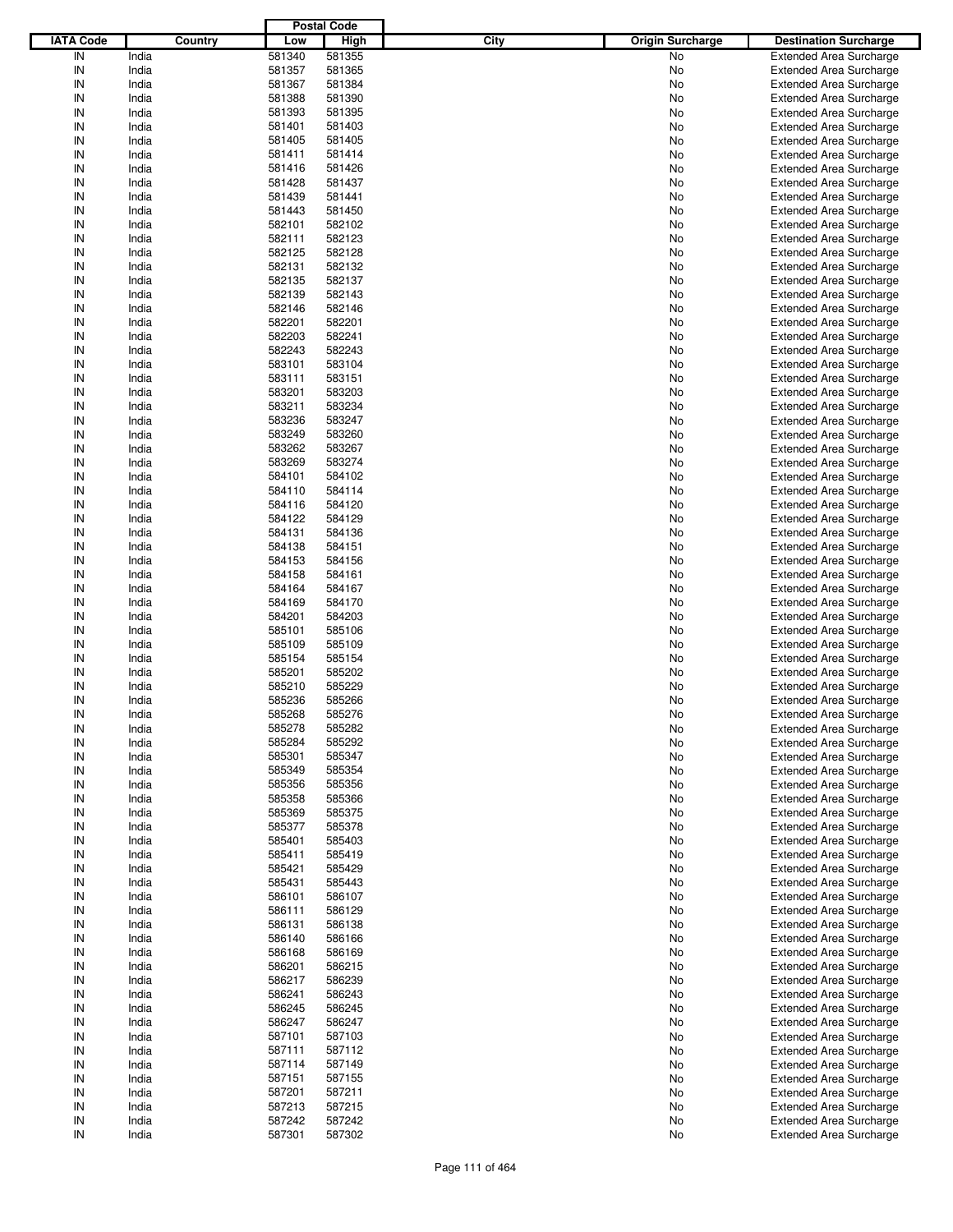|                  |         |        | <b>Postal Code</b> |             |                         |                                |
|------------------|---------|--------|--------------------|-------------|-------------------------|--------------------------------|
| <b>IATA Code</b> | Country | Low    | <b>High</b>        | <b>City</b> | <b>Origin Surcharge</b> | <b>Destination Surcharge</b>   |
| IN               | India   | 587311 | 587329             |             | No                      | <b>Extended Area Surcharge</b> |
| IN               | India   | 590543 | 590543             |             | No                      | <b>Extended Area Surcharge</b> |
| IN               | India   | 591101 | 591104             |             | No                      | <b>Extended Area Surcharge</b> |
| IN               | India   | 591106 | 591116             |             | No                      | <b>Extended Area Surcharge</b> |
| IN               | India   | 591118 | 591132             |             | No                      | <b>Extended Area Surcharge</b> |
| IN               | India   | 591134 | 591152             |             | No                      | <b>Extended Area Surcharge</b> |
| IN               | India   | 591154 | 591155             |             | No                      | <b>Extended Area Surcharge</b> |
| IN               | India   | 591157 | 591164             |             | No                      | <b>Extended Area Surcharge</b> |
| IN               | India   | 591167 | 591168             |             | No                      | <b>Extended Area Surcharge</b> |
| IN               | India   | 591171 | 591171             |             | No                      | <b>Extended Area Surcharge</b> |
| IN               | India   | 591173 | 591173             |             | No                      | <b>Extended Area Surcharge</b> |
| IN               | India   | 591175 | 591178             |             | No                      | <b>Extended Area Surcharge</b> |
| IN               | India   | 591180 | 591198             |             | No                      | <b>Extended Area Surcharge</b> |
| IN               | India   | 591201 | 591201             |             | No                      | <b>Extended Area Surcharge</b> |
| IN               | India   | 591211 | 591216             |             | No                      | <b>Extended Area Surcharge</b> |
| IN               | India   | 591218 | 591222             |             | No                      | <b>Extended Area Surcharge</b> |
| IN               | India   | 591224 | 591276             |             | No                      | <b>Extended Area Surcharge</b> |
| IN               | India   | 591279 | 591293             |             | No                      | <b>Extended Area Surcharge</b> |
| IN               | India   | 591295 | 591299             |             | No                      | <b>Extended Area Surcharge</b> |
| IN               | India   | 591301 | 591324             |             | No                      | <b>Extended Area Surcharge</b> |
| IN               | India   | 591327 | 591334             |             | No                      | <b>Extended Area Surcharge</b> |
| IN               | India   | 591337 | 591337             |             | No                      | <b>Extended Area Surcharge</b> |
| IN               | India   | 591339 | 591340             |             | No                      | <b>Extended Area Surcharge</b> |
| IN               | India   | 591343 | 591344             |             | No                      | <b>Extended Area Surcharge</b> |
| IN               | India   | 591501 | 591517             |             | No                      | <b>Extended Area Surcharge</b> |
| IN               | India   | 591701 | 591703             |             | No                      | <b>Extended Area Surcharge</b> |
| IN               | India   | 591802 | 591802             |             | No                      | <b>Extended Area Surcharge</b> |
| IN               | India   | 591812 | 591812             |             | No                      | <b>Extended Area Surcharge</b> |
| IN               | India   | 600000 | 600000             |             | No                      | <b>Extended Area Surcharge</b> |
| IN               | India   | 600103 | 600103             |             | No                      | <b>Extended Area Surcharge</b> |
| IN               | India   | 601101 | 601105             |             | No                      | <b>Extended Area Surcharge</b> |
| IN               | India   | 601202 | 601208             |             | No                      | <b>Extended Area Surcharge</b> |
| IN               | India   | 601210 | 601214             |             | No                      | <b>Extended Area Surcharge</b> |
| IN               | India   | 601301 | 601301             |             | No                      | <b>Extended Area Surcharge</b> |
| IN               | India   | 601303 | 601304             |             | No                      | <b>Extended Area Surcharge</b> |
| IN               | India   | 602001 | 602004             |             | No                      | <b>Extended Area Surcharge</b> |
| IN               | India   | 602021 | 602031             |             | No                      | <b>Extended Area Surcharge</b> |
| IN               | India   | 602101 | 602101             |             | No                      | <b>Extended Area Surcharge</b> |
| IN               | India   | 602106 | 602106             |             | No                      | <b>Extended Area Surcharge</b> |
| IN               | India   | 602108 | 602109             |             | No                      | <b>Extended Area Surcharge</b> |
| IN               | India   | 602111 | 602116             |             | No                      | <b>Extended Area Surcharge</b> |
| IN               | India   | 602202 | 602202             |             | No                      | <b>Extended Area Surcharge</b> |
| IN               | India   | 602402 | 602402             |             | No                      | <b>Extended Area Surcharge</b> |
| IN               | India   | 603001 | 603001             |             | No                      | <b>Extended Area Surcharge</b> |
| IN               | India   | 603011 | 603011             |             | No                      | <b>Extended Area Surcharge</b> |
| IN               | India   | 603101 | 603102             |             | No                      | <b>Extended Area Surcharge</b> |
| IN               | India   | 603104 | 603122             |             | No                      | <b>Extended Area Surcharge</b> |
| IN               | India   | 603201 | 603201             |             | No                      | <b>Extended Area Surcharge</b> |
| IN               | India   | 603203 | 603203             |             | No                      | <b>Extended Area Surcharge</b> |
| IN               | India   | 603205 | 603205             |             | No                      | <b>Extended Area Surcharge</b> |
| IN               | India   | 603209 | 603209             |             | No                      | <b>Extended Area Surcharge</b> |
| IN               | India   | 603301 | 603320             |             | No                      | <b>Extended Area Surcharge</b> |
| IN               | India   | 603401 | 603408             |             | No                      | <b>Extended Area Surcharge</b> |
| IN               | India   | 604001 | 604003             |             | No                      | <b>Extended Area Surcharge</b> |
| IN               | India   | 604101 | 604103             |             | No                      | <b>Extended Area Surcharge</b> |
| IN               | India   | 604151 | 604155             |             | No                      | <b>Extended Area Surcharge</b> |
| IN               | India   | 604201 | 604208             |             | No                      | <b>Extended Area Surcharge</b> |
| IN               | India   | 604210 | 604210             |             | No                      | <b>Extended Area Surcharge</b> |
| IN               | India   | 604212 | 604213             |             | No                      | <b>Extended Area Surcharge</b> |
| IN               | India   | 604301 | 604307             |             | No                      | <b>Extended Area Surcharge</b> |
| IN               | India   | 604401 | 604410             |             | No                      | <b>Extended Area Surcharge</b> |
| IN               | India   | 604412 | 604415             |             | No                      | <b>Extended Area Surcharge</b> |
| IN               | India   | 604501 | 604506             |             | No                      | <b>Extended Area Surcharge</b> |
| IN               | India   | 604601 | 604601             |             | No                      | <b>Extended Area Surcharge</b> |
| IN               | India   | 604604 | 604604             |             | No                      | <b>Extended Area Surcharge</b> |
| IN               | India   | 605051 | 605051             |             | No                      | <b>Extended Area Surcharge</b> |
| IN               | India   | 605103 | 605103             |             | No                      | <b>Extended Area Surcharge</b> |
| IN               | India   | 605105 | 605105             |             | No                      | <b>Extended Area Surcharge</b> |
| IN               | India   | 605109 | 605109             |             | No                      | <b>Extended Area Surcharge</b> |
| IN               | India   | 605118 | 605118             |             | No                      | <b>Extended Area Surcharge</b> |
| IN               | India   | 605201 | 605203             |             | No                      | <b>Extended Area Surcharge</b> |
| IN               | India   | 605301 | 605302             |             | No                      | <b>Extended Area Surcharge</b> |
| IN               | India   | 605401 | 605402             |             | No                      | <b>Extended Area Surcharge</b> |
| IN               | India   | 605501 | 605501             |             | No                      | <b>Extended Area Surcharge</b> |
| IN               | India   | 605601 | 605606             |             | No                      | <b>Extended Area Surcharge</b> |
| IN               | India   | 605651 | 605652             |             | No                      | <b>Extended Area Surcharge</b> |
| IN               | India   | 605655 | 605655             |             | No                      | <b>Extended Area Surcharge</b> |
| IN               | India   | 605701 | 605702             |             | No                      | <b>Extended Area Surcharge</b> |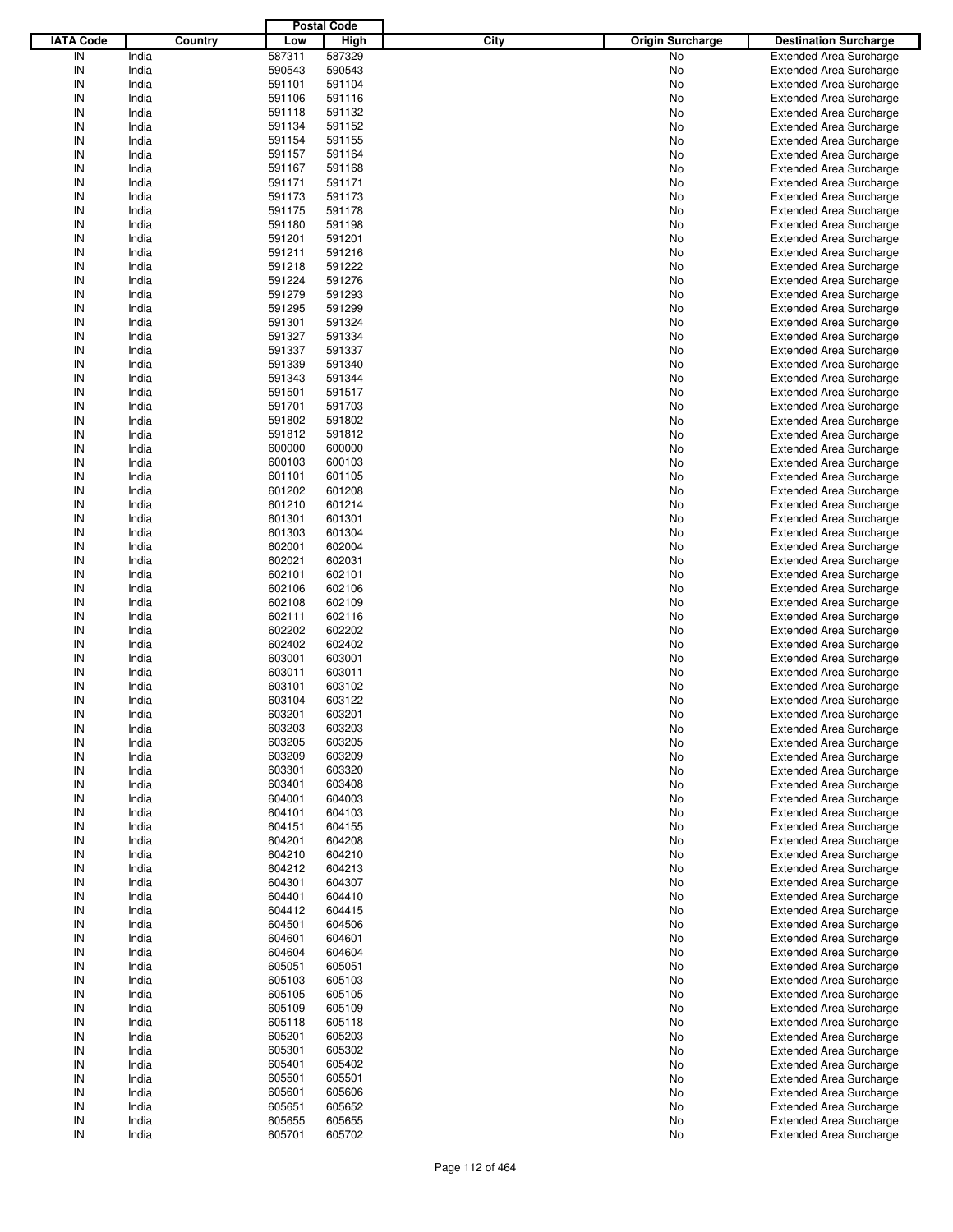|                  |         |        | <b>Postal Code</b> |      |                         |                                |
|------------------|---------|--------|--------------------|------|-------------------------|--------------------------------|
| <b>IATA Code</b> | Country | Low    | High               | City | <b>Origin Surcharge</b> | <b>Destination Surcharge</b>   |
| IN               | India   | 605751 | 605759             |      | <b>No</b>               | <b>Extended Area Surcharge</b> |
| IN               | India   | 605801 | 605806             |      | No                      | <b>Extended Area Surcharge</b> |
| IN               | India   | 605809 | 605809             |      | No                      | <b>Extended Area Surcharge</b> |
| IN               | India   | 606001 | 606004             |      | No                      | <b>Extended Area Surcharge</b> |
| IN               | India   | 606102 | 606112             |      | No                      | <b>Extended Area Surcharge</b> |
| IN               | India   | 606115 | 606115             |      | No                      | <b>Extended Area Surcharge</b> |
| IN               | India   | 606120 | 606120             |      |                         |                                |
|                  |         |        |                    |      | No                      | <b>Extended Area Surcharge</b> |
| IN               | India   | 606123 | 606123             |      | No                      | <b>Extended Area Surcharge</b> |
| IN               | India   | 606201 | 606208             |      | No                      | <b>Extended Area Surcharge</b> |
| IN               | India   | 606215 | 606215             |      | No                      | <b>Extended Area Surcharge</b> |
| IN               | India   | 606220 | 606221             |      | No                      | <b>Extended Area Surcharge</b> |
| IN               | India   | 606223 | 606223             |      | No                      | <b>Extended Area Surcharge</b> |
| IN               | India   | 606301 | 606305             |      | No                      | <b>Extended Area Surcharge</b> |
| IN               | India   | 606307 | 606307             |      | No                      | <b>Extended Area Surcharge</b> |
| IN               | India   | 606401 | 606403             |      | No                      | <b>Extended Area Surcharge</b> |
| IN               | India   | 606601 | 606604             |      | No                      | <b>Extended Area Surcharge</b> |
| IN               | India   | 606611 | 606611             |      | No                      | <b>Extended Area Surcharge</b> |
| IN               | India   | 606701 | 606718             |      | No                      | <b>Extended Area Surcharge</b> |
| IN               | India   | 606751 | 606754             |      | No                      | <b>Extended Area Surcharge</b> |
| IN               | India   | 606801 | 606807             |      | No                      | <b>Extended Area Surcharge</b> |
| IN               | India   | 606809 | 606810             |      | No                      | <b>Extended Area Surcharge</b> |
| IN               | India   | 606901 | 606912             |      | No                      | <b>Extended Area Surcharge</b> |
| IN               | India   | 606914 | 606914             |      | No                      | <b>Extended Area Surcharge</b> |
| IN               | India   | 607001 | 607005             |      | No                      | <b>Extended Area Surcharge</b> |
| IN               | India   | 607007 | 607007             |      | No                      | <b>Extended Area Surcharge</b> |
| IN               | India   | 607051 | 607051             |      | No                      | <b>Extended Area Surcharge</b> |
|                  |         |        |                    |      |                         |                                |
| IN               | India   | 607100 | 607111             |      | No                      | <b>Extended Area Surcharge</b> |
| IN               | India   | 607113 | 607113             |      | No                      | <b>Extended Area Surcharge</b> |
| IN               | India   | 607116 | 607117             |      | No                      | <b>Extended Area Surcharge</b> |
| IN               | India   | 607201 | 607204             |      | No                      | <b>Extended Area Surcharge</b> |
| IN               | India   | 607207 | 607207             |      | No                      | <b>Extended Area Surcharge</b> |
| IN               | India   | 607301 | 607303             |      | No                      | <b>Extended Area Surcharge</b> |
| IN               | India   | 607305 | 607305             |      | No                      | <b>Extended Area Surcharge</b> |
| IN               | India   | 607307 | 607307             |      | No                      | <b>Extended Area Surcharge</b> |
| IN               | India   | 607401 | 607401             |      | No                      | <b>Extended Area Surcharge</b> |
| IN               | India   | 607801 | 607805             |      | No                      | <b>Extended Area Surcharge</b> |
| IN               | India   | 607807 | 607807             |      | No                      | <b>Extended Area Surcharge</b> |
| IN               | India   | 608001 | 608002             |      | No                      | <b>Extended Area Surcharge</b> |
| IN               | India   | 608101 | 608103             |      | No                      | <b>Extended Area Surcharge</b> |
| IN               | India   | 608201 | 608201             |      | No                      | <b>Extended Area Surcharge</b> |
| IN               | India   | 608301 | 608306             |      | No                      | <b>Extended Area Surcharge</b> |
| IN               | India   | 608401 | 608401             |      | No                      | <b>Extended Area Surcharge</b> |
| IN               | India   | 608501 | 608502             |      | No                      | <b>Extended Area Surcharge</b> |
| IN               | India   | 608601 | 608602             |      | No                      | <b>Extended Area Surcharge</b> |
| IN               | India   | 608701 | 608704             |      | No                      | <b>Extended Area Surcharge</b> |
| IN               | India   |        | 608732             |      |                         |                                |
|                  |         | 608732 |                    |      | No                      | <b>Extended Area Surcharge</b> |
| IN               | India   | 608801 | 608803             |      | No                      | <b>Extended Area Surcharge</b> |
| IN               | India   | 608901 | 608901             |      | No                      | <b>Extended Area Surcharge</b> |
| IN               | India   | 609001 | 609004             |      | No                      | <b>Extended Area Surcharge</b> |
| IN               | India   | 609101 | 609131             |      | No                      | <b>Extended Area Surcharge</b> |
| IN               | India   | 609201 | 609204             |      | No                      | <b>Extended Area Surcharge</b> |
| IN               | India   | 609208 | 609208             |      | No                      | <b>Extended Area Surcharge</b> |
| IN               | India   | 609301 | 609314             |      | No                      | <b>Extended Area Surcharge</b> |
| IN               | India   | 609401 | 609406             |      | No                      | <b>Extended Area Surcharge</b> |
| IN               | India   | 609501 | 609508             |      | No                      | <b>Extended Area Surcharge</b> |
| IN               | India   | 609601 | 609610             |      | No                      | <b>Extended Area Surcharge</b> |
| IN               | India   | 609701 | 609705             |      | No                      | <b>Extended Area Surcharge</b> |
| IN               | India   | 609801 | 609814             |      | No                      | <b>Extended Area Surcharge</b> |
| IN               | India   | 610001 | 610003             |      | No                      | <b>Extended Area Surcharge</b> |
| IN               | India   | 610051 | 610051             |      | No                      | <b>Extended Area Surcharge</b> |
| IN               | India   | 610101 | 610107             |      | No                      | <b>Extended Area Surcharge</b> |
| IN               | India   | 610109 | 610116             |      | No                      | <b>Extended Area Surcharge</b> |
| IN               | India   | 610201 | 610212             |      | No                      | <b>Extended Area Surcharge</b> |
| IN               | India   | 611001 | 611002             |      | No                      | <b>Extended Area Surcharge</b> |
|                  | India   | 611006 | 611006             |      | No                      | <b>Extended Area Surcharge</b> |
| IN               |         |        |                    |      |                         |                                |
| IN               | India   | 611008 | 611008             |      | No                      | <b>Extended Area Surcharge</b> |
| IN               | India   | 611011 | 611011             |      | No                      | <b>Extended Area Surcharge</b> |
| IN               | India   | 611101 | 611106             |      | No                      | <b>Extended Area Surcharge</b> |
| IN               | India   | 611108 | 611117             |      | No                      | <b>Extended Area Surcharge</b> |
| IN               | India   | 611119 | 611119             |      | No                      | <b>Extended Area Surcharge</b> |
| IN               | India   | 612001 | 612002             |      | No                      | <b>Extended Area Surcharge</b> |
| IN               | India   | 612101 | 612110             |      | No                      | <b>Extended Area Surcharge</b> |
| IN               | India   | 612201 | 612206             |      | No                      | <b>Extended Area Surcharge</b> |
| IN               | India   | 612301 | 612304             |      | No                      | <b>Extended Area Surcharge</b> |
| IN               | India   | 612401 | 612402             |      | No                      | <b>Extended Area Surcharge</b> |
| IN               | India   | 612501 | 612506             |      | No                      | <b>Extended Area Surcharge</b> |
| IN               | India   | 612601 | 612610             |      | No                      | <b>Extended Area Surcharge</b> |
| IN               | India   | 612701 | 612704             |      | No                      | <b>Extended Area Surcharge</b> |
|                  |         |        |                    |      |                         |                                |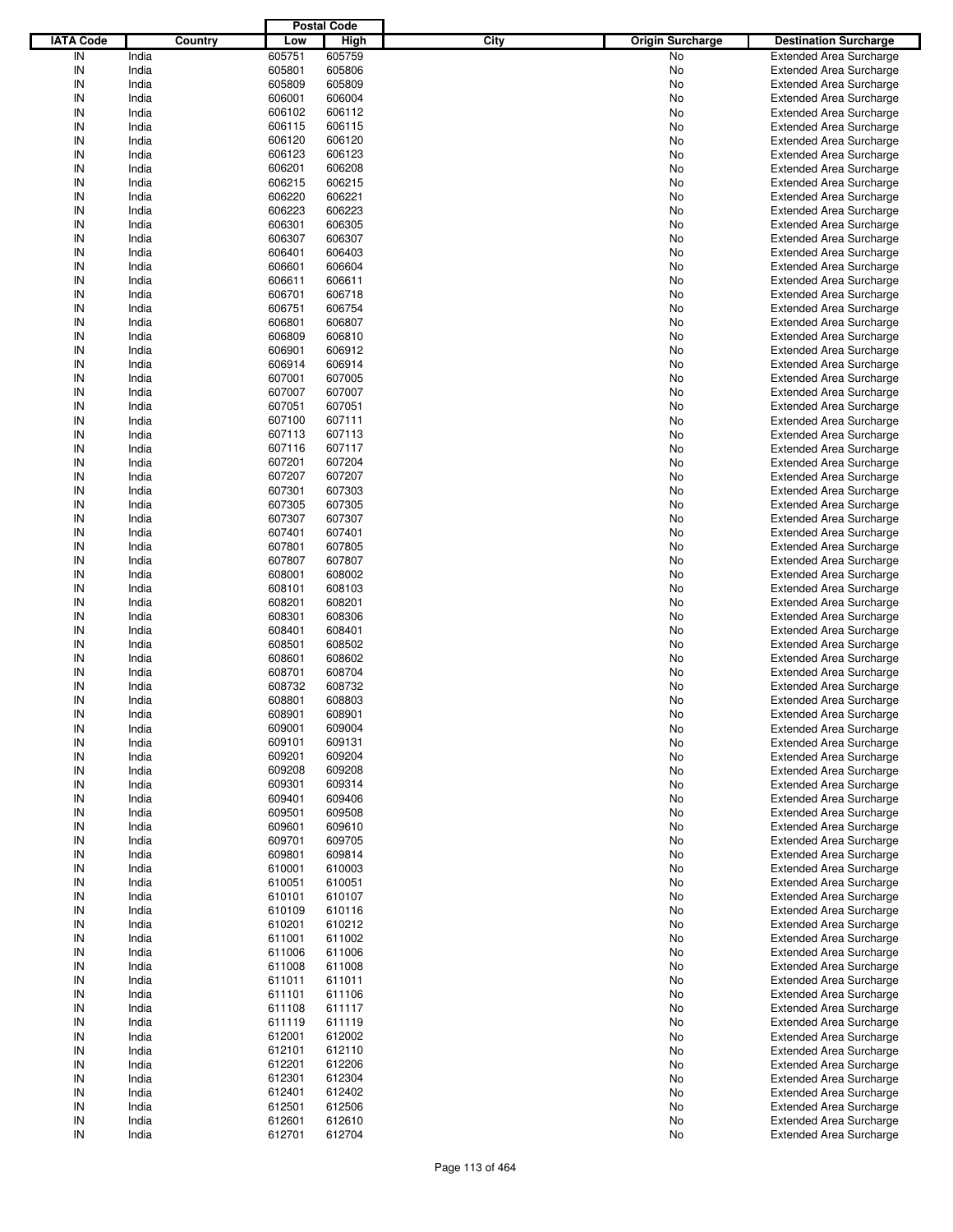|                  |         |        | <b>Postal Code</b> |      |                         |                                |
|------------------|---------|--------|--------------------|------|-------------------------|--------------------------------|
| <b>IATA Code</b> | Country | Low    | <b>High</b>        | City | <b>Origin Surcharge</b> | <b>Destination Surcharge</b>   |
| IN               | India   | 612801 | 612807             |      | No                      | <b>Extended Area Surcharge</b> |
| IN               | India   | 612901 | 612905             |      | No                      | <b>Extended Area Surcharge</b> |
| IN               | India   | 613001 | 613009             |      | No                      | <b>Extended Area Surcharge</b> |
| IN               | India   | 613051 | 613054             |      | No                      | <b>Extended Area Surcharge</b> |
| IN               | India   | 613101 | 613110             |      | No                      | <b>Extended Area Surcharge</b> |
| IN               | India   | 613201 | 613207             |      | No                      | <b>Extended Area Surcharge</b> |
| IN               | India   | 613301 | 613305             |      |                         |                                |
| IN               |         |        |                    |      | No                      | <b>Extended Area Surcharge</b> |
|                  | India   | 613307 | 613307             |      | No                      | <b>Extended Area Surcharge</b> |
| IN               | India   | 613401 | 613403             |      | No                      | <b>Extended Area Surcharge</b> |
| IN               | India   | 613501 | 613506             |      | No                      | <b>Extended Area Surcharge</b> |
| IN               | India   | 613601 | 613603             |      | No                      | <b>Extended Area Surcharge</b> |
| IN               | India   | 613701 | 613707             |      | No                      | <b>Extended Area Surcharge</b> |
| IN               | India   | 613713 | 613713             |      | No                      | <b>Extended Area Surcharge</b> |
| IN               | India   | 614001 | 614001             |      | No                      | <b>Extended Area Surcharge</b> |
| IN               | India   | 614010 | 614031             |      | No                      | <b>Extended Area Surcharge</b> |
| IN               | India   | 614101 | 614103             |      | No                      | <b>Extended Area Surcharge</b> |
| IN               | India   | 614201 | 614213             |      | No                      | <b>Extended Area Surcharge</b> |
| IN               | India   | 614301 | 614303             |      | No                      | <b>Extended Area Surcharge</b> |
| IN               | India   | 614401 | 614407             |      | No                      | <b>Extended Area Surcharge</b> |
| IN               | India   | 614601 | 614602             |      | No                      | <b>Extended Area Surcharge</b> |
| IN               | India   | 614612 | 614645             |      | No                      | <b>Extended Area Surcharge</b> |
| IN               | India   | 614647 | 614647             |      | No                      | <b>Extended Area Surcharge</b> |
| IN               | India   | 614668 | 614668             |      | No                      | <b>Extended Area Surcharge</b> |
| IN               | India   | 614701 | 614717             |      | No                      | <b>Extended Area Surcharge</b> |
| IN               | India   | 614719 | 614738             |      | No                      | <b>Extended Area Surcharge</b> |
| IN               | India   | 614801 | 614818             |      | No                      | <b>Extended Area Surcharge</b> |
| IN               | India   | 614820 | 614822             |      | No                      | <b>Extended Area Surcharge</b> |
| IN               | India   | 614901 | 614906             |      | No                      | <b>Extended Area Surcharge</b> |
| IN               |         |        | 614915             |      |                         |                                |
|                  | India   | 614908 |                    |      | No                      | <b>Extended Area Surcharge</b> |
| IN               | India   | 616106 | 616106             |      | No                      | <b>Extended Area Surcharge</b> |
| IN               | India   | 620009 | 620009             |      | No                      | <b>Extended Area Surcharge</b> |
| IN               | India   | 620022 | 620026             |      | No                      | <b>Extended Area Surcharge</b> |
| IN               | India   | 620051 | 620052             |      | No                      | <b>Extended Area Surcharge</b> |
| IN               | India   | 620101 | 620102             |      | No                      | <b>Extended Area Surcharge</b> |
| IN               | India   | 621001 | 621023             |      | No                      | <b>Extended Area Surcharge</b> |
| IN               | India   | 621101 | 621118             |      | No                      | <b>Extended Area Surcharge</b> |
| IN               | India   | 621120 | 621121             |      | No                      | <b>Extended Area Surcharge</b> |
| IN               | India   | 621126 | 621129             |      | No                      | <b>Extended Area Surcharge</b> |
| IN               | India   | 621132 | 621133             |      | No                      | <b>Extended Area Surcharge</b> |
| IN               | India   | 621201 | 621221             |      | No                      | <b>Extended Area Surcharge</b> |
| IN               | India   | 621224 | 621225             |      | No                      | <b>Extended Area Surcharge</b> |
| IN               | India   | 621229 | 621229             |      | No                      | <b>Extended Area Surcharge</b> |
| IN               | India   | 621301 | 621304             |      | No                      | <b>Extended Area Surcharge</b> |
| IN               | India   | 621306 | 621317             |      | No                      | <b>Extended Area Surcharge</b> |
| IN               | India   | 621601 | 621601             |      | No                      | <b>Extended Area Surcharge</b> |
| IN               | India   | 621651 | 621653             |      | No                      | <b>Extended Area Surcharge</b> |
| IN               | India   | 621701 | 621719             |      | No                      | <b>Extended Area Surcharge</b> |
| IN               | India   | 621722 | 621722             |      | No                      | <b>Extended Area Surcharge</b> |
|                  |         |        |                    |      |                         |                                |
| IN               | India   | 621729 | 621730             |      | No                      | <b>Extended Area Surcharge</b> |
| IN               | India   | 621801 | 621806             |      | No                      | <b>Extended Area Surcharge</b> |
| IN               | India   | 621851 | 621851             |      | No                      | <b>Extended Area Surcharge</b> |
| IN               | India   | 621853 | 621853             |      | No                      | <b>Extended Area Surcharge</b> |
| IN               | India   | 621901 | 621901             |      | No                      | <b>Extended Area Surcharge</b> |
| IN               | India   | 622001 | 622005             |      | No                      | <b>Extended Area Surcharge</b> |
| IN               | India   | 622009 | 622009             |      | No                      | <b>Extended Area Surcharge</b> |
| IN               | India   | 622052 | 622056             |      | No                      | <b>Extended Area Surcharge</b> |
| IN               | India   | 622101 | 622108             |      | No                      | <b>Extended Area Surcharge</b> |
| IN               | India   | 622201 | 622208             |      | No                      | <b>Extended Area Surcharge</b> |
| IN               | India   | 622210 | 622213             |      | No                      | <b>Extended Area Surcharge</b> |
| IN               | India   | 622301 | 622307             |      | No                      | <b>Extended Area Surcharge</b> |
| IN               | India   | 622309 | 622317             |      | No                      | <b>Extended Area Surcharge</b> |
| IN               | India   | 622401 | 622417             |      | No                      | <b>Extended Area Surcharge</b> |
| IN               | India   | 622419 | 622421             |      | No                      | <b>Extended Area Surcharge</b> |
| IN               | India   | 622501 | 622515             |      | No                      | <b>Extended Area Surcharge</b> |
| IN               | India   | 623001 | 623006             |      | No                      | <b>Extended Area Surcharge</b> |
| IN               | India   | 623101 | 623111             |      | No                      | <b>Extended Area Surcharge</b> |
| IN               | India   | 623120 | 623120             |      | No                      | <b>Extended Area Surcharge</b> |
| IN               | India   | 623201 | 623217             |      |                         |                                |
|                  |         |        |                    |      | No                      | <b>Extended Area Surcharge</b> |
| IN               | India   | 623301 | 623315             |      | No                      | <b>Extended Area Surcharge</b> |
| IN               | India   | 623317 | 623321             |      | No                      | <b>Extended Area Surcharge</b> |
| IN               | India   | 623401 | 623410             |      | No                      | <b>Extended Area Surcharge</b> |
| IN               | India   | 623501 | 623504             |      | No                      | <b>Extended Area Surcharge</b> |
| IN               | India   | 623512 | 623539             |      | No                      | <b>Extended Area Surcharge</b> |
| IN               | India   | 623543 | 623546             |      | No                      | <b>Extended Area Surcharge</b> |
| IN               | India   | 623551 | 623562             |      | No                      | <b>Extended Area Surcharge</b> |
| IN               | India   | 623565 | 623566             |      | No                      | <b>Extended Area Surcharge</b> |
| IN               | India   | 623601 | 623613             |      | No                      | <b>Extended Area Surcharge</b> |
| ${\sf IN}$       | India   | 623617 | 623617             |      | No                      | <b>Extended Area Surcharge</b> |
|                  |         |        |                    |      |                         |                                |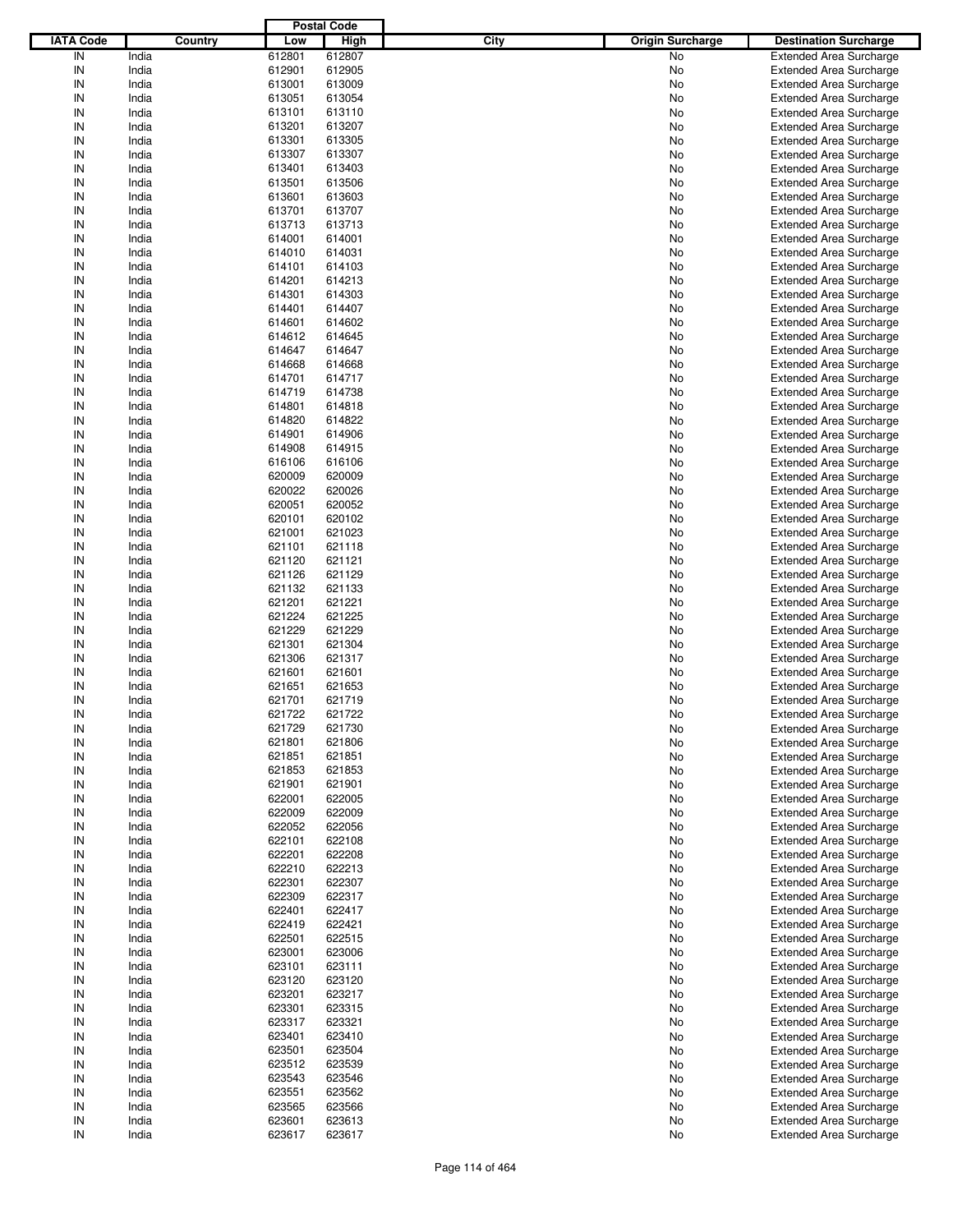|                  |         |        | <b>Postal Code</b> |                                 |                                |
|------------------|---------|--------|--------------------|---------------------------------|--------------------------------|
| <b>IATA Code</b> | Country | Low    | <b>High</b>        | City<br><b>Origin Surcharge</b> | <b>Destination Surcharge</b>   |
| IN               | India   | 623701 | 623713             | No                              | <b>Extended Area Surcharge</b> |
| IN               | India   | 623716 | 623716             | No                              | <b>Extended Area Surcharge</b> |
| IN               | India   | 623718 | 623719             | No                              | <b>Extended Area Surcharge</b> |
| IN               | India   | 623721 | 623722             | No                              | <b>Extended Area Surcharge</b> |
| IN               | India   | 623801 | 623801             | No                              | <b>Extended Area Surcharge</b> |
| IN               | India   | 623804 | 623804             | No                              | <b>Extended Area Surcharge</b> |
| IN               | India   | 623806 | 623806             | No                              | <b>Extended Area Surcharge</b> |
| IN               |         |        |                    |                                 |                                |
|                  | India   | 624004 | 624010             | No                              | <b>Extended Area Surcharge</b> |
| IN               | India   | 624051 | 624054             | No                              | <b>Extended Area Surcharge</b> |
| IN               | India   | 624102 | 624104             | No                              | <b>Extended Area Surcharge</b> |
| IN               | India   | 624107 | 624108             | No                              | <b>Extended Area Surcharge</b> |
| IN               | India   | 624116 | 624116             | No                              | <b>Extended Area Surcharge</b> |
| IN               | India   | 624126 | 624126             | No                              | <b>Extended Area Surcharge</b> |
| IN               | India   | 624201 | 624205             | No                              | <b>Extended Area Surcharge</b> |
| IN               | India   | 624207 | 624214             | No                              | <b>Extended Area Surcharge</b> |
| IN               | India   | 624216 | 624228             | No                              | <b>Extended Area Surcharge</b> |
| IN               | India   | 624230 | 624235             | No                              | <b>Extended Area Surcharge</b> |
| IN               | India   | 624301 | 624304             | No                              | <b>Extended Area Surcharge</b> |
| IN               | India   | 624306 | 624310             | No                              | <b>Extended Area Surcharge</b> |
| IN               | India   | 624312 | 624318             | No                              | <b>Extended Area Surcharge</b> |
| IN               | India   | 624401 | 624405             | No                              | <b>Extended Area Surcharge</b> |
| IN               | India   | 624501 | 624501             | No                              | <b>Extended Area Surcharge</b> |
| IN               | India   | 624503 | 624507             | No                              | <b>Extended Area Surcharge</b> |
| IN               | India   | 624601 | 624602             | No                              | <b>Extended Area Surcharge</b> |
| IN               | India   | 624611 | 624628             | No                              | <b>Extended Area Surcharge</b> |
| IN               | India   | 624675 | 624675             | No                              | <b>Extended Area Surcharge</b> |
| IN               | India   | 624706 | 624714             | No                              | <b>Extended Area Surcharge</b> |
| IN               | India   | 624801 | 624804             | No                              | <b>Extended Area Surcharge</b> |
| IN               | India   | 625001 | 625001             | No                              | <b>Extended Area Surcharge</b> |
| IN               | India   | 625007 | 625008             | No                              | <b>Extended Area Surcharge</b> |
| IN               |         |        |                    |                                 |                                |
|                  | India   | 625013 | 625015             | No                              | <b>Extended Area Surcharge</b> |
| IN               | India   | 625051 | 625052             | No                              | <b>Extended Area Surcharge</b> |
| IN               | India   | 625111 | 625112             | No                              | <b>Extended Area Surcharge</b> |
| IN               | India   | 625114 | 625121             | No                              | <b>Extended Area Surcharge</b> |
| IN               | India   | 625124 | 625127             | No                              | <b>Extended Area Surcharge</b> |
| IN               | India   | 625201 | 625202             | No                              | <b>Extended Area Surcharge</b> |
| IN               | India   | 625205 | 625207             | No                              | <b>Extended Area Surcharge</b> |
| IN               | India   | 625214 | 625214             | No                              | <b>Extended Area Surcharge</b> |
| IN               | India   | 625217 | 625218             | No                              | <b>Extended Area Surcharge</b> |
| IN               | India   | 625221 | 625221             | No                              | <b>Extended Area Surcharge</b> |
| IN               | India   | 625223 | 625223             | No                              | <b>Extended Area Surcharge</b> |
| IN               | India   | 625234 | 625234             | No                              | <b>Extended Area Surcharge</b> |
| IN               | India   | 625301 | 625305             | No                              | <b>Extended Area Surcharge</b> |
| IN               | India   | 625401 | 625404             | No                              | <b>Extended Area Surcharge</b> |
| IN               | India   | 625501 | 625501             | No                              | <b>Extended Area Surcharge</b> |
| IN               | India   | 625503 | 625503             | No                              | <b>Extended Area Surcharge</b> |
| IN               | India   | 625512 | 625512             | No                              | <b>Extended Area Surcharge</b> |
| IN               | India   | 625514 | 625518             | No                              | <b>Extended Area Surcharge</b> |
| IN               | India   | 625520 | 625522             | No                              | <b>Extended Area Surcharge</b> |
| IN               | India   | 625524 | 625528             | No                              | <b>Extended Area Surcharge</b> |
| IN               | India   | 625530 | 625537             | No                              | <b>Extended Area Surcharge</b> |
| IN               | India   | 625539 | 625540             | No                              | <b>Extended Area Surcharge</b> |
| IN               | India   | 625543 | 625543             | No                              | <b>Extended Area Surcharge</b> |
| IN               | India   | 625547 | 625547             | No                              | <b>Extended Area Surcharge</b> |
| IN               | India   | 625553 | 625553             | No                              | <b>Extended Area Surcharge</b> |
| IN               | India   | 625577 | 625577             | No                              | <b>Extended Area Surcharge</b> |
| IN               |         | 625579 |                    |                                 |                                |
|                  | India   |        | 625580             | No                              | <b>Extended Area Surcharge</b> |
| IN               | India   | 625582 | 625582             | No                              | <b>Extended Area Surcharge</b> |
| IN               | India   | 625601 | 625605             | No                              | <b>Extended Area Surcharge</b> |
| IN               | India   | 625607 | 625607             | No                              | <b>Extended Area Surcharge</b> |
| IN               | India   | 625612 | 625612             | No                              | <b>Extended Area Surcharge</b> |
| IN               | India   | 625620 | 625620             | No                              | <b>Extended Area Surcharge</b> |
| IN               | India   | 625701 | 625703             | No                              | <b>Extended Area Surcharge</b> |
| IN               | India   | 625705 | 625708             | No                              | <b>Extended Area Surcharge</b> |
| IN               | India   | 625765 | 625765             | No                              | <b>Extended Area Surcharge</b> |
| IN               | India   | 625802 | 625802             | No                              | <b>Extended Area Surcharge</b> |
| IN               | India   | 625805 | 625805             | No                              | <b>Extended Area Surcharge</b> |
| IN               | India   | 626002 | 626002             | No                              | <b>Extended Area Surcharge</b> |
| IN               | India   | 626004 | 626004             | No                              | <b>Extended Area Surcharge</b> |
| IN               | India   | 626008 | 626008             | No                              | <b>Extended Area Surcharge</b> |
| IN               | India   | 626051 | 626059             | No                              | <b>Extended Area Surcharge</b> |
| IN               | India   | 626101 | 626122             | No                              | <b>Extended Area Surcharge</b> |
| IN               | India   | 626124 | 626173             | No                              | <b>Extended Area Surcharge</b> |
| IN               | India   | 626175 | 626184             | No                              | <b>Extended Area Surcharge</b> |
| IN               | India   | 626186 | 626190             | No                              | <b>Extended Area Surcharge</b> |
| IN               | India   | 626195 | 626195             | No                              | <b>Extended Area Surcharge</b> |
| IN               | India   | 626201 | 626213             | No                              | <b>Extended Area Surcharge</b> |
| ${\sf IN}$       | India   | 626460 | 626460             | No                              | <b>Extended Area Surcharge</b> |
|                  |         |        |                    |                                 |                                |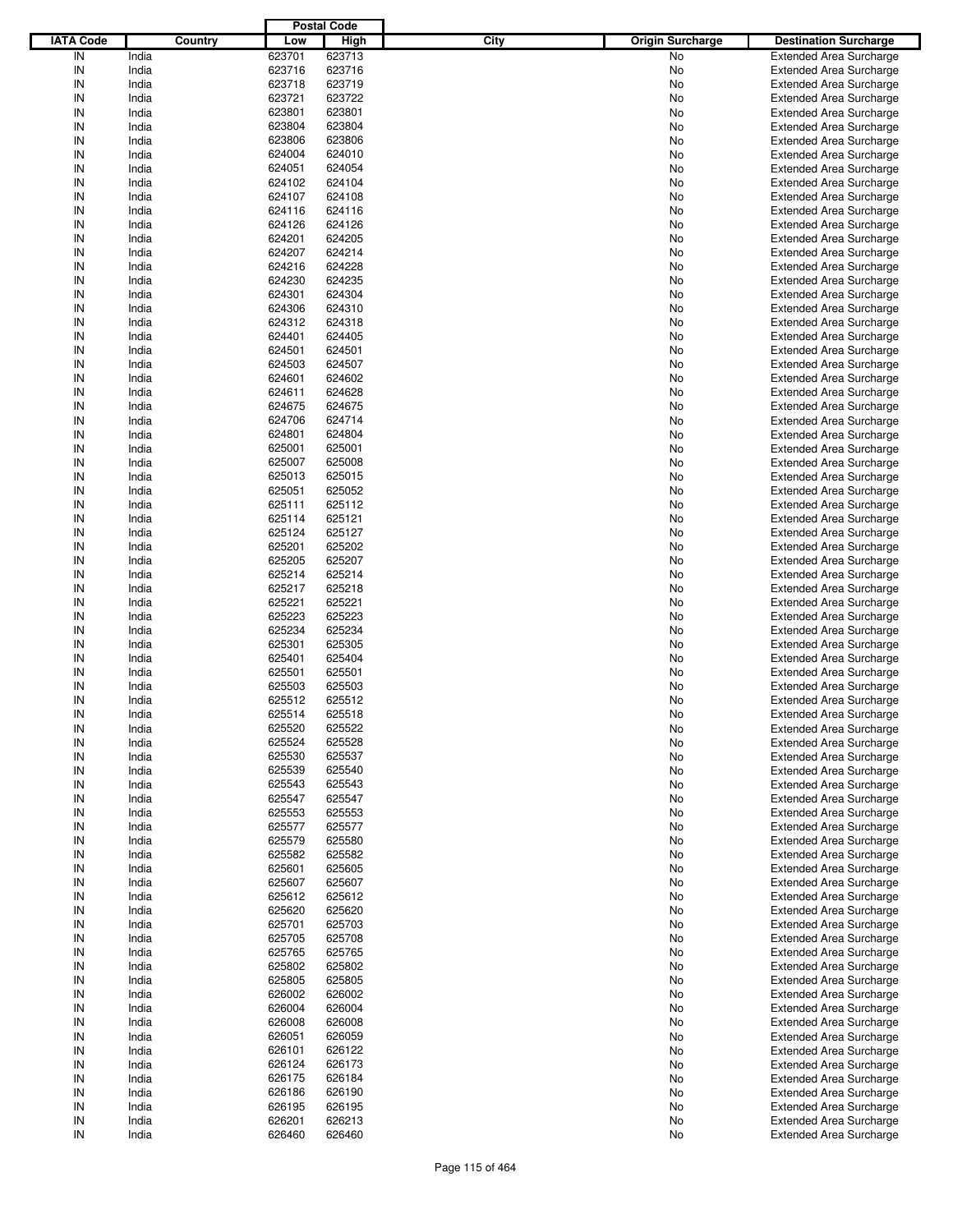|                  |         |        | <b>Postal Code</b> |                                 |                                |
|------------------|---------|--------|--------------------|---------------------------------|--------------------------------|
| <b>IATA Code</b> | Country | Low    | High               | City<br><b>Origin Surcharge</b> | <b>Destination Surcharge</b>   |
| IN               | India   | 626501 | 626501             | No                              | <b>Extended Area Surcharge</b> |
| IN               | India   | 626512 | 626530             | No                              | <b>Extended Area Surcharge</b> |
| IN               | India   | 626532 | 626541             | No                              | <b>Extended Area Surcharge</b> |
| IN               | India   | 626544 | 626544             | No                              | <b>Extended Area Surcharge</b> |
| IN               | India   | 626547 | 626547             | No                              | <b>Extended Area Surcharge</b> |
| IN               | India   | 626549 | 626549             | No                              | <b>Extended Area Surcharge</b> |
| IN               | India   | 626553 | 626553             | No                              |                                |
|                  |         |        |                    |                                 | <b>Extended Area Surcharge</b> |
| IN               | India   | 626555 | 626556             | No                              | <b>Extended Area Surcharge</b> |
| IN               | India   | 626562 | 626562             | No                              | <b>Extended Area Surcharge</b> |
| IN               | India   | 626565 | 626566             | No                              | <b>Extended Area Surcharge</b> |
| IN               | India   | 626568 | 626569             | No                              | <b>Extended Area Surcharge</b> |
| IN               | India   | 626571 | 626572             | No                              | <b>Extended Area Surcharge</b> |
| IN               | India   | 626579 | 626579             | No                              | <b>Extended Area Surcharge</b> |
| IN               | India   | 626582 | 626582             | No                              | <b>Extended Area Surcharge</b> |
| IN               | India   | 626601 | 626601             | No                              | <b>Extended Area Surcharge</b> |
| IN               | India   | 626603 | 626603             | No                              | <b>Extended Area Surcharge</b> |
| IN               | India   | 626701 | 626706             | No                              | <b>Extended Area Surcharge</b> |
| IN               | India   | 626709 | 626709             | No                              | <b>Extended Area Surcharge</b> |
| IN               | India   | 626712 | 626712             | No                              | <b>Extended Area Surcharge</b> |
| IN               | India   | 626716 | 626717             | No                              | <b>Extended Area Surcharge</b> |
| IN               | India   | 626719 | 626719             | No                              | <b>Extended Area Surcharge</b> |
| IN               | India   | 627001 | 627012             | No                              | <b>Extended Area Surcharge</b> |
| IN               | India   | 627051 | 627051             | No                              | <b>Extended Area Surcharge</b> |
| IN               | India   | 627100 | 627132             | No                              | <b>Extended Area Surcharge</b> |
| IN               | India   | 627151 | 627154             | No                              | <b>Extended Area Surcharge</b> |
| IN               | India   | 627201 | 627202             | No                              | <b>Extended Area Surcharge</b> |
| IN               | India   | 627251 | 627255             | No                              | <b>Extended Area Surcharge</b> |
|                  |         |        |                    |                                 |                                |
| IN               | India   | 627301 | 627305             | No                              | <b>Extended Area Surcharge</b> |
| IN               | India   | 627351 | 627361             | No                              | <b>Extended Area Surcharge</b> |
| IN               | India   | 627401 | 627401             | No                              | <b>Extended Area Surcharge</b> |
| IN               | India   | 627412 | 627428             | No                              | <b>Extended Area Surcharge</b> |
| IN               | India   | 627430 | 627436             | No                              | <b>Extended Area Surcharge</b> |
| IN               | India   | 627451 | 627453             | No                              | <b>Extended Area Surcharge</b> |
| IN               | India   | 627457 | 627457             | No                              | <b>Extended Area Surcharge</b> |
| IN               | India   | 627501 | 627502             | No                              | <b>Extended Area Surcharge</b> |
| IN               | India   | 627551 | 627551             | No                              | <b>Extended Area Surcharge</b> |
| IN               | India   | 627601 | 627604             | No                              | <b>Extended Area Surcharge</b> |
| IN               | India   | 627620 | 627620             | No                              | <b>Extended Area Surcharge</b> |
| IN               | India   | 627651 | 627653             | No                              | <b>Extended Area Surcharge</b> |
| IN               | India   | 627657 | 627658             | No                              | <b>Extended Area Surcharge</b> |
| IN               | India   | 627701 | 627702             | No                              | <b>Extended Area Surcharge</b> |
| IN               | India   | 627706 | 627706             | No                              | <b>Extended Area Surcharge</b> |
| IN               | India   | 627709 | 627709             | No                              | <b>Extended Area Surcharge</b> |
| IN               | India   | 627712 | 627727             | No                              | <b>Extended Area Surcharge</b> |
| IN               | India   | 627751 | 627771             | No                              | <b>Extended Area Surcharge</b> |
| IN               | India   | 627773 | 627774             | No                              | <b>Extended Area Surcharge</b> |
| IN               | India   | 627801 | 627823             | No                              | <b>Extended Area Surcharge</b> |
|                  |         |        |                    |                                 | <b>Extended Area Surcharge</b> |
| IN               | India   | 627851 | 627864             | No                              |                                |
| IN               | India   | 627866 | 627867             | No                              | <b>Extended Area Surcharge</b> |
| IN               | India   | 627901 | 627912             | No                              | <b>Extended Area Surcharge</b> |
| IN               | India   | 627951 | 627957             | No                              | <b>Extended Area Surcharge</b> |
| IN               | India   | 628051 | 628051             | No                              | <b>Extended Area Surcharge</b> |
| IN               | India   | 628101 | 628105             | No                              | <b>Extended Area Surcharge</b> |
| IN               | India   | 628151 | 628155             | No                              | <b>Extended Area Surcharge</b> |
| IN               | India   | 628201 | 628211             | No                              | <b>Extended Area Surcharge</b> |
| IN               | India   | 628213 | 628229             | No                              | <b>Extended Area Surcharge</b> |
| IN               | India   | 628251 | 628252             | No                              | <b>Extended Area Surcharge</b> |
| IN               | India   | 628301 | 628309             | No                              | <b>Extended Area Surcharge</b> |
| IN               | India   | 628401 | 628402             | No                              | <b>Extended Area Surcharge</b> |
| IN               | India   | 628502 | 628504             | No                              | <b>Extended Area Surcharge</b> |
| IN               | India   | 628513 | 628513             | No                              | <b>Extended Area Surcharge</b> |
| IN               | India   | 628552 | 628552             | No                              | <b>Extended Area Surcharge</b> |
| IN               | India   | 628601 | 628602             | No                              | <b>Extended Area Surcharge</b> |
| IN               | India   | 628605 | 628605             | No                              | <b>Extended Area Surcharge</b> |
| IN               | India   | 628608 | 628608             | No                              | <b>Extended Area Surcharge</b> |
| IN               | India   | 628612 | 628631             | No                              | <b>Extended Area Surcharge</b> |
| IN               | India   | 628651 | 628663             | No                              | <b>Extended Area Surcharge</b> |
| IN               | India   | 628701 | 628708             | No                              | <b>Extended Area Surcharge</b> |
| IN               | India   | 628712 | 628712             | No                              | <b>Extended Area Surcharge</b> |
| IN               | India   | 628714 | 628714             | No                              | <b>Extended Area Surcharge</b> |
| IN               | India   | 628718 | 628718             |                                 |                                |
|                  |         |        |                    | No                              | <b>Extended Area Surcharge</b> |
| IN               | India   | 628722 | 628722             | No                              | <b>Extended Area Surcharge</b> |
| IN               | India   | 628751 | 628753             | No                              | <b>Extended Area Surcharge</b> |
| IN               | India   | 628801 | 628803             | No                              | <b>Extended Area Surcharge</b> |
| IN               | India   | 628809 | 628809             | No                              | <b>Extended Area Surcharge</b> |
| IN               | India   | 628902 | 628907             | No                              | <b>Extended Area Surcharge</b> |
| IN               | India   | 628910 | 628911             | No                              | <b>Extended Area Surcharge</b> |
| IN               | India   | 628951 | 628952             | No                              | <b>Extended Area Surcharge</b> |
|                  |         |        |                    |                                 |                                |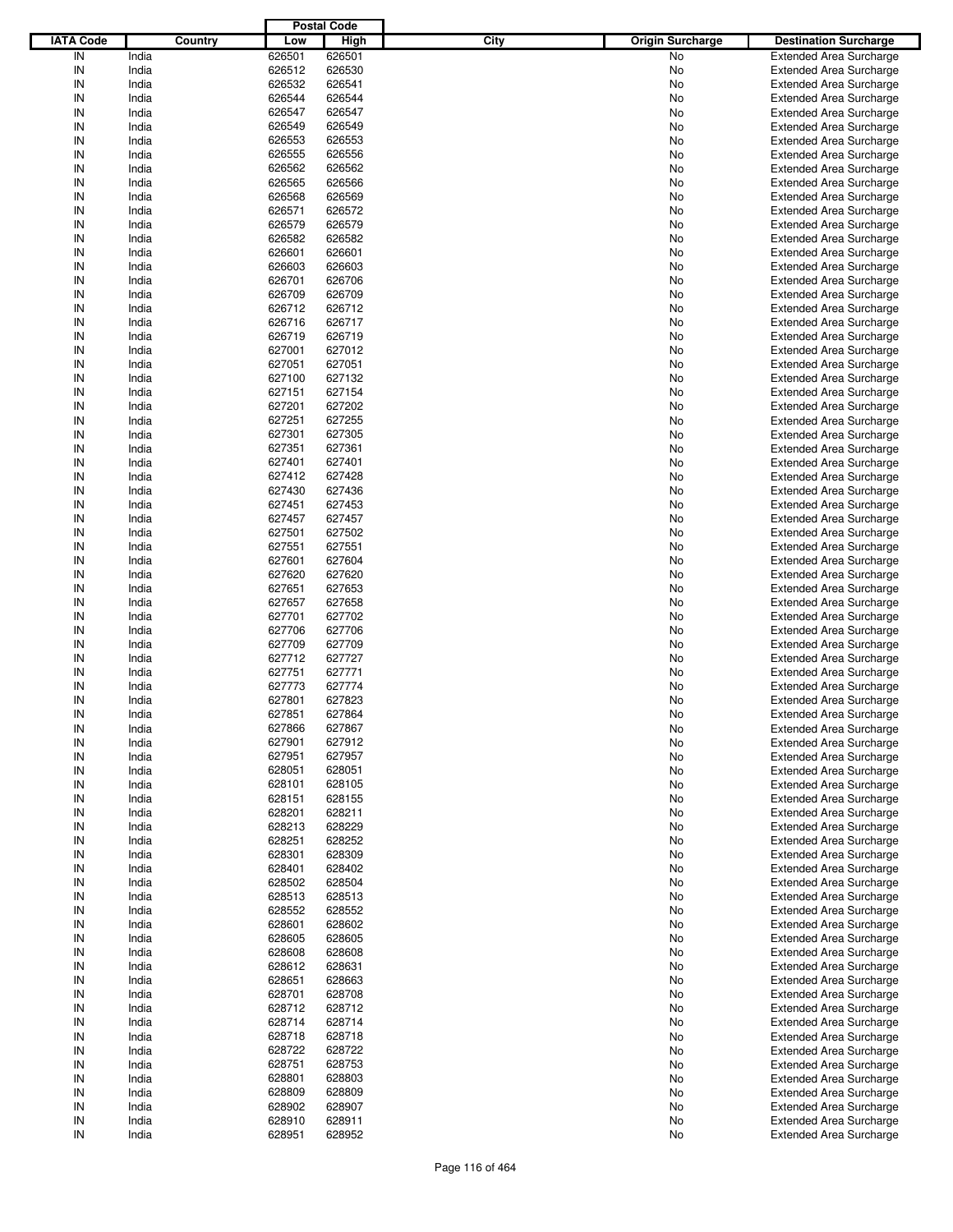|                  |         |        | <b>Postal Code</b> |                                 |                                |
|------------------|---------|--------|--------------------|---------------------------------|--------------------------------|
| <b>IATA Code</b> | Country | Low    | <b>High</b>        | City<br><b>Origin Surcharge</b> | <b>Destination Surcharge</b>   |
| IN               | India   | 629001 | 629006             | No                              | <b>Extended Area Surcharge</b> |
| IN               | India   | 629051 | 629051             | No                              | <b>Extended Area Surcharge</b> |
| IN               | India   | 629101 | 629103             | No                              | <b>Extended Area Surcharge</b> |
| IN               | India   | 629151 | 629183             | No                              | <b>Extended Area Surcharge</b> |
| IN               | India   | 629187 | 629197             | No                              | <b>Extended Area Surcharge</b> |
| IN               |         |        |                    |                                 |                                |
|                  | India   | 629201 | 629205             | No                              | <b>Extended Area Surcharge</b> |
| IN               | India   | 629251 | 629253             | No                              | <b>Extended Area Surcharge</b> |
| IN               | India   | 629301 | 629305             | No                              | <b>Extended Area Surcharge</b> |
| IN               | India   | 629401 | 629404             | No                              | <b>Extended Area Surcharge</b> |
| IN               | India   | 629406 | 629406             | No                              | <b>Extended Area Surcharge</b> |
| IN               | India   | 629501 | 629506             | No                              | <b>Extended Area Surcharge</b> |
| IN               | India   | 629509 | 629509             | No                              | <b>Extended Area Surcharge</b> |
| IN               | India   | 629601 | 629603             | No                              | <b>Extended Area Surcharge</b> |
| IN               | India   | 629605 | 629607             | No                              | <b>Extended Area Surcharge</b> |
| IN               | India   | 629664 | 629664             | No                              | <b>Extended Area Surcharge</b> |
| IN               | India   | 629701 | 629704             | No                              | <b>Extended Area Surcharge</b> |
| IN               | India   | 629706 | 629708             | No                              | <b>Extended Area Surcharge</b> |
| IN               | India   | 629801 | 629809             | No                              | <b>Extended Area Surcharge</b> |
| IN               | India   | 629851 | 629855             | No                              | <b>Extended Area Surcharge</b> |
| IN               | India   | 629901 | 629902             | No                              | <b>Extended Area Surcharge</b> |
| IN               | India   | 629908 | 629908             | No                              | <b>Extended Area Surcharge</b> |
| IN               |         |        |                    |                                 |                                |
|                  | India   | 630001 | 630001             | No                              | <b>Extended Area Surcharge</b> |
| IN               | India   | 630104 | 630104             | No                              | <b>Extended Area Surcharge</b> |
| IN               | India   | 630203 | 630204             | No                              | <b>Extended Area Surcharge</b> |
| IN               | India   | 630206 | 630207             | No                              | <b>Extended Area Surcharge</b> |
| IN               | India   | 630210 | 630213             | No                              | <b>Extended Area Surcharge</b> |
| IN               | India   | 630216 | 630216             | No                              | <b>Extended Area Surcharge</b> |
| IN               | India   | 630221 | 630221             | No                              | <b>Extended Area Surcharge</b> |
| IN               | India   | 630313 | 630313             | No                              | <b>Extended Area Surcharge</b> |
| IN               | India   | 630405 | 630405             | No                              | <b>Extended Area Surcharge</b> |
| IN               | India   | 630410 | 630410             | No                              | <b>Extended Area Surcharge</b> |
| IN               | India   | 630413 | 630413             | No                              | <b>Extended Area Surcharge</b> |
| IN               | India   | 630501 | 630502             | No                              | <b>Extended Area Surcharge</b> |
| IN               | India   | 630505 | 630505             | No                              | <b>Extended Area Surcharge</b> |
| IN               | India   | 630551 | 630551             | No                              | <b>Extended Area Surcharge</b> |
| IN               | India   | 630556 | 630558             |                                 | <b>Extended Area Surcharge</b> |
|                  |         |        |                    | No                              |                                |
| IN               | India   | 630561 | 630561             | No                              | <b>Extended Area Surcharge</b> |
| IN               | India   | 630563 | 630563             | No                              | <b>Extended Area Surcharge</b> |
| IN               | India   | 630602 | 630604             | No                              | <b>Extended Area Surcharge</b> |
| IN               | India   | 630606 | 630610             | No                              | <b>Extended Area Surcharge</b> |
| IN               | India   | 631001 | 631005             | No                              | <b>Extended Area Surcharge</b> |
| IN               | India   | 631051 | 631053             | No                              | <b>Extended Area Surcharge</b> |
| IN               | India   | 631057 | 631057             | No                              | <b>Extended Area Surcharge</b> |
| IN               | India   | 631060 | 631061             | No                              | <b>Extended Area Surcharge</b> |
| IN               | India   | 631101 | 631102             | No                              | <b>Extended Area Surcharge</b> |
| IN               | India   | 631104 | 631105             | No                              | <b>Extended Area Surcharge</b> |
| IN               | India   | 631151 | 631151             | No                              | <b>Extended Area Surcharge</b> |
| IN               | India   | 631201 | 631213             | No                              | <b>Extended Area Surcharge</b> |
| IN               | India   | 631301 | 631304             | No                              | <b>Extended Area Surcharge</b> |
| IN               | India   | 631308 | 631308             | No                              | <b>Extended Area Surcharge</b> |
| IN               | India   | 631316 | 631316             | No                              | <b>Extended Area Surcharge</b> |
| IN               | India   | 631401 | 631402             | No                              | <b>Extended Area Surcharge</b> |
|                  |         |        |                    |                                 |                                |
| IN               | India   | 631404 | 631404             | No                              | <b>Extended Area Surcharge</b> |
| IN               | India   | 631501 | 631501             | No                              | <b>Extended Area Surcharge</b> |
| IN               | India   | 631510 | 631510             | No                              | <b>Extended Area Surcharge</b> |
| IN               | India   | 631531 | 631531             | No                              | <b>Extended Area Surcharge</b> |
| IN               | India   | 631551 | 631553             | No                              | <b>Extended Area Surcharge</b> |
| IN               | India   | 631555 | 631555             | No                              | <b>Extended Area Surcharge</b> |
| IN               | India   | 631561 | 631561             | No                              | <b>Extended Area Surcharge</b> |
| IN               | India   | 631601 | 631606             | No                              | <b>Extended Area Surcharge</b> |
| IN               | India   | 631609 | 631609             | No                              | <b>Extended Area Surcharge</b> |
| IN               | India   | 631701 | 631703             | No                              | <b>Extended Area Surcharge</b> |
| IN               | India   | 632003 | 632003             | No                              | <b>Extended Area Surcharge</b> |
| IN               | India   | 632005 | 632005             | No                              | <b>Extended Area Surcharge</b> |
| IN               | India   | 632051 | 632059             | No                              | <b>Extended Area Surcharge</b> |
| IN               | India   | 632101 | 632110             | No                              | <b>Extended Area Surcharge</b> |
| IN               | India   | 632112 | 632112             | No                              | <b>Extended Area Surcharge</b> |
| IN               | India   | 632201 | 632209             | No                              | <b>Extended Area Surcharge</b> |
| IN               | India   | 632211 | 632212             |                                 |                                |
|                  |         |        |                    | No                              | <b>Extended Area Surcharge</b> |
| IN               | India   | 632223 | 632223             | No                              | <b>Extended Area Surcharge</b> |
| IN               | India   | 632300 | 632301             | No                              | <b>Extended Area Surcharge</b> |
| IN               | India   | 632303 | 632303             | No                              | <b>Extended Area Surcharge</b> |
| IN               | India   | 632311 | 632320             | No                              | <b>Extended Area Surcharge</b> |
| IN               | India   | 632322 | 632325             | No                              | <b>Extended Area Surcharge</b> |
| IN               | India   | 632402 | 632406             | No                              | <b>Extended Area Surcharge</b> |
| IN               | India   | 632501 | 632512             | No                              | <b>Extended Area Surcharge</b> |
| IN               | India   | 632514 | 632519             | No                              | <b>Extended Area Surcharge</b> |
| $\sf IN$         | India   | 632521 | 632531             | No                              | <b>Extended Area Surcharge</b> |
|                  |         |        |                    |                                 |                                |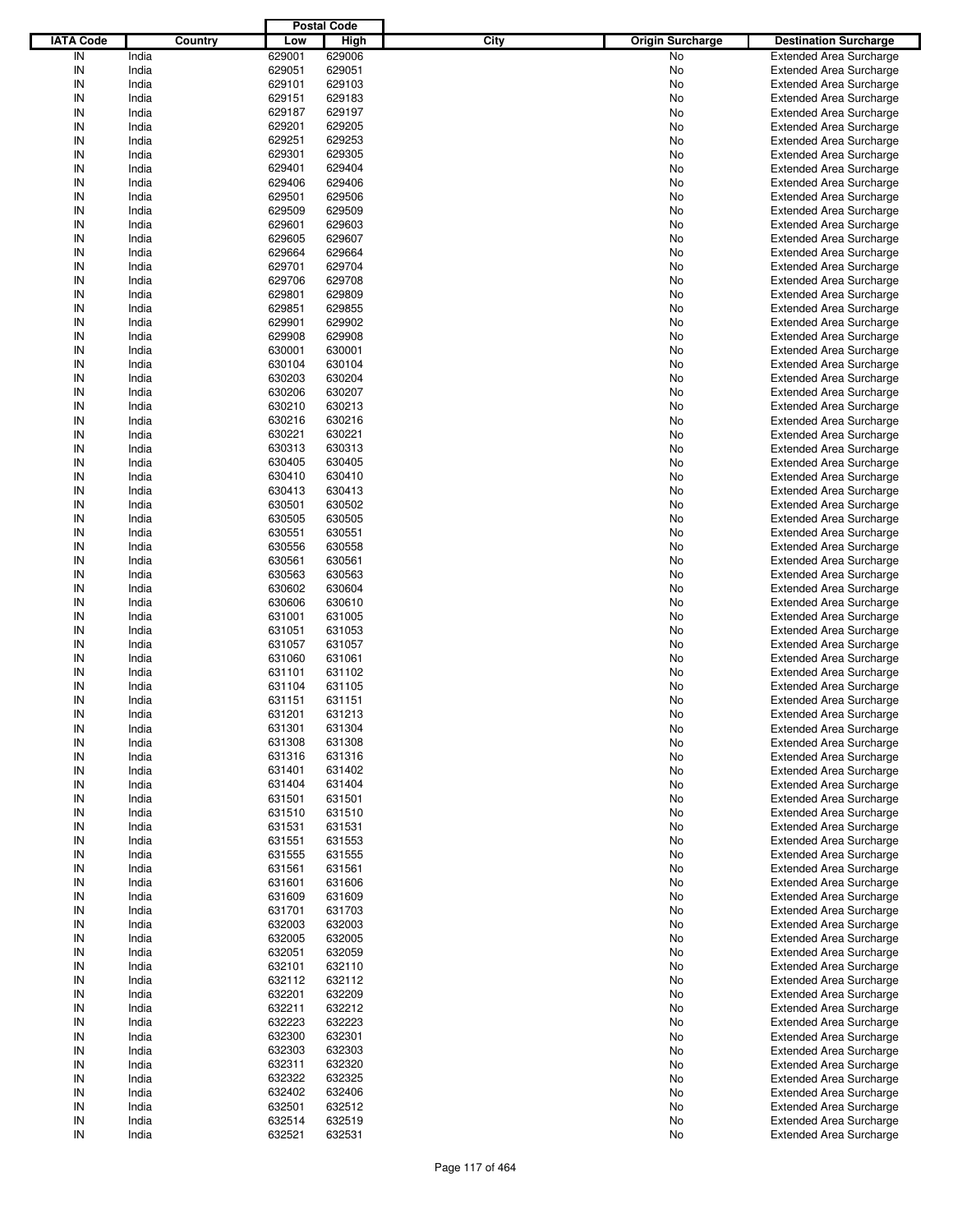|                  |         |        | <b>Postal Code</b> |      |                                                         |  |
|------------------|---------|--------|--------------------|------|---------------------------------------------------------|--|
| <b>IATA Code</b> | Country | Low    | <b>High</b>        | City | <b>Origin Surcharge</b><br><b>Destination Surcharge</b> |  |
| IN               | India   | 632601 | 632608             |      | No<br><b>Extended Area Surcharge</b>                    |  |
| IN               | India   | 632610 | 632610             |      | No<br><b>Extended Area Surcharge</b>                    |  |
| IN               | India   | 635001 | 635002             |      | No<br><b>Extended Area Surcharge</b>                    |  |
| IN               | India   | 635101 | 635108             |      | No<br><b>Extended Area Surcharge</b>                    |  |
| IN               | India   | 635110 | 635113             |      | No<br><b>Extended Area Surcharge</b>                    |  |
| IN               | India   | 635115 | 635123             |      | No<br><b>Extended Area Surcharge</b>                    |  |
| IN               | India   | 635125 | 635125             |      |                                                         |  |
| IN               |         |        |                    |      | No<br><b>Extended Area Surcharge</b>                    |  |
|                  | India   | 635127 | 635141             |      | No<br><b>Extended Area Surcharge</b>                    |  |
| IN               | India   | 635201 | 635212             |      | No<br><b>Extended Area Surcharge</b>                    |  |
| IN               | India   | 635301 | 635313             |      | No<br><b>Extended Area Surcharge</b>                    |  |
| IN               | India   | 635351 | 635351             |      | No<br><b>Extended Area Surcharge</b>                    |  |
| IN               | India   | 635601 | 635602             |      | No<br><b>Extended Area Surcharge</b>                    |  |
| IN               | India   | 635611 | 635611             |      | No<br><b>Extended Area Surcharge</b>                    |  |
| IN               | India   | 635651 | 635662             |      | No<br><b>Extended Area Surcharge</b>                    |  |
| IN               | India   | 635701 | 635710             |      | No<br><b>Extended Area Surcharge</b>                    |  |
| IN               | India   | 635755 | 635758             |      | No<br><b>Extended Area Surcharge</b>                    |  |
| IN               | India   | 635801 | 635801             |      | No<br><b>Extended Area Surcharge</b>                    |  |
| IN               | India   | 635803 | 635826             |      | No<br><b>Extended Area Surcharge</b>                    |  |
| IN               | India   | 635851 | 635857             |      | No<br><b>Extended Area Surcharge</b>                    |  |
| IN               | India   | 635859 | 635859             |      | <b>Extended Area Surcharge</b><br>No                    |  |
| IN               | India   | 635901 | 635901             |      | No<br><b>Extended Area Surcharge</b>                    |  |
| IN               | India   | 636001 | 636005             |      | No<br><b>Extended Area Surcharge</b>                    |  |
| IN               | India   | 636010 | 636014             |      | No<br><b>Extended Area Surcharge</b>                    |  |
| IN               | India   | 636030 | 636030             |      | <b>Extended Area Surcharge</b><br>No                    |  |
| IN               | India   | 636101 | 636119             |      | No<br><b>Extended Area Surcharge</b>                    |  |
| IN               | India   | 636121 | 636122             |      | No<br><b>Extended Area Surcharge</b>                    |  |
| IN               |         |        |                    |      |                                                         |  |
|                  | India   | 636124 | 636124             |      | No<br><b>Extended Area Surcharge</b>                    |  |
| IN               | India   | 636128 | 636128             |      | <b>Extended Area Surcharge</b><br>No                    |  |
| IN               | India   | 636130 | 636130             |      | No<br><b>Extended Area Surcharge</b>                    |  |
| IN               | India   | 636137 | 636141             |      | No<br><b>Extended Area Surcharge</b>                    |  |
| IN               | India   | 636201 | 636204             |      | No<br><b>Extended Area Surcharge</b>                    |  |
| IN               | India   | 636301 | 636308             |      | <b>Extended Area Surcharge</b><br>No                    |  |
| IN               | India   | 636310 | 636310             |      | No<br><b>Extended Area Surcharge</b>                    |  |
| IN               | India   | 636318 | 636319             |      | No<br><b>Extended Area Surcharge</b>                    |  |
| IN               | India   | 636351 | 636352             |      | No<br><b>Extended Area Surcharge</b>                    |  |
| IN               | India   | 636401 | 636406             |      | <b>Extended Area Surcharge</b><br>No                    |  |
| IN               | India   | 636409 | 636409             |      | No<br><b>Extended Area Surcharge</b>                    |  |
| IN               | India   | 636451 | 636458             |      | No<br><b>Extended Area Surcharge</b>                    |  |
| IN               | India   | 636462 | 636463             |      | No<br><b>Extended Area Surcharge</b>                    |  |
| IN               | India   | 636501 | 636504             |      | No<br><b>Extended Area Surcharge</b>                    |  |
| IN               | India   | 636508 | 636508             |      | No<br><b>Extended Area Surcharge</b>                    |  |
| IN               | India   | 636541 | 636541             |      | No<br><b>Extended Area Surcharge</b>                    |  |
| IN               | India   | 636601 | 636602             |      | No<br><b>Extended Area Surcharge</b>                    |  |
| IN               | India   | 636604 | 636604             |      | <b>Extended Area Surcharge</b><br>No                    |  |
| IN               | India   | 636611 | 636611             |      | <b>Extended Area Surcharge</b><br>No                    |  |
| IN               | India   | 636701 | 636706             |      | <b>Extended Area Surcharge</b><br>No                    |  |
| IN               |         |        |                    |      |                                                         |  |
|                  | India   | 636751 | 636751             |      | No<br><b>Extended Area Surcharge</b>                    |  |
| IN               | India   | 636801 | 636813             |      | No<br><b>Extended Area Surcharge</b>                    |  |
| IN               | India   | 636815 | 636816             |      | No<br><b>Extended Area Surcharge</b>                    |  |
| IN               | India   | 636819 | 636819             |      | <b>Extended Area Surcharge</b><br>No                    |  |
| IN               | India   | 636821 | 636821             |      | <b>Extended Area Surcharge</b><br>No                    |  |
| IN               | India   | 636902 | 636906             |      | <b>Extended Area Surcharge</b><br>No                    |  |
| IN               | India   | 636908 | 636908             |      | <b>Extended Area Surcharge</b><br>No                    |  |
| IN               | India   | 636915 | 636915             |      | <b>Extended Area Surcharge</b><br>No                    |  |
| IN               | India   | 637001 | 637001             |      | <b>Extended Area Surcharge</b><br>No                    |  |
| IN               | India   | 637003 | 637003             |      | <b>Extended Area Surcharge</b><br>No                    |  |
| IN               | India   | 637011 | 637011             |      | <b>Extended Area Surcharge</b><br>No                    |  |
| IN               | India   | 637013 | 637015             |      | <b>Extended Area Surcharge</b><br>No                    |  |
| IN               | India   | 637017 | 637024             |      | <b>Extended Area Surcharge</b><br>No                    |  |
| IN               | India   | 637026 | 637026             |      | <b>Extended Area Surcharge</b><br>No                    |  |
| IN               | India   | 637101 | 637105             |      | <b>Extended Area Surcharge</b><br>No                    |  |
| IN               | India   | 637107 | 637107             |      | <b>Extended Area Surcharge</b><br>No                    |  |
| IN               | India   | 637109 | 637109             |      | <b>Extended Area Surcharge</b><br>No                    |  |
| IN               | India   | 637201 | 637210             |      | <b>Extended Area Surcharge</b><br>No                    |  |
| IN               | India   | 637212 | 637214             |      | <b>Extended Area Surcharge</b>                          |  |
| IN               | India   | 637216 | 637217             |      | No<br><b>Extended Area Surcharge</b>                    |  |
|                  |         |        |                    |      | No                                                      |  |
| IN               | India   | 637301 | 637306             |      | <b>Extended Area Surcharge</b><br>No                    |  |
| IN               | India   | 637401 | 637413             |      | <b>Extended Area Surcharge</b><br>No                    |  |
| IN               | India   | 637416 | 637416             |      | <b>Extended Area Surcharge</b><br>No                    |  |
| IN               | India   | 637418 | 637418             |      | <b>Extended Area Surcharge</b><br>No                    |  |
| IN               | India   | 637420 | 637420             |      | <b>Extended Area Surcharge</b><br>No                    |  |
| IN               | India   | 637501 | 637505             |      | <b>Extended Area Surcharge</b><br>No                    |  |
| IN               | India   | 637508 | 637508             |      | <b>Extended Area Surcharge</b><br>No                    |  |
| IN               | India   | 637551 | 637551             |      | <b>Extended Area Surcharge</b><br>No                    |  |
| IN               | India   | 638001 | 638003             |      | <b>Extended Area Surcharge</b><br>No                    |  |
| IN               | India   | 638007 | 638011             |      | <b>Extended Area Surcharge</b><br>No                    |  |
| IN               | India   | 638018 | 638018             |      | <b>Extended Area Surcharge</b><br>No                    |  |
| $\sf IN$         | India   | 638051 | 638059             |      | <b>Extended Area Surcharge</b><br>No                    |  |
|                  |         |        |                    |      |                                                         |  |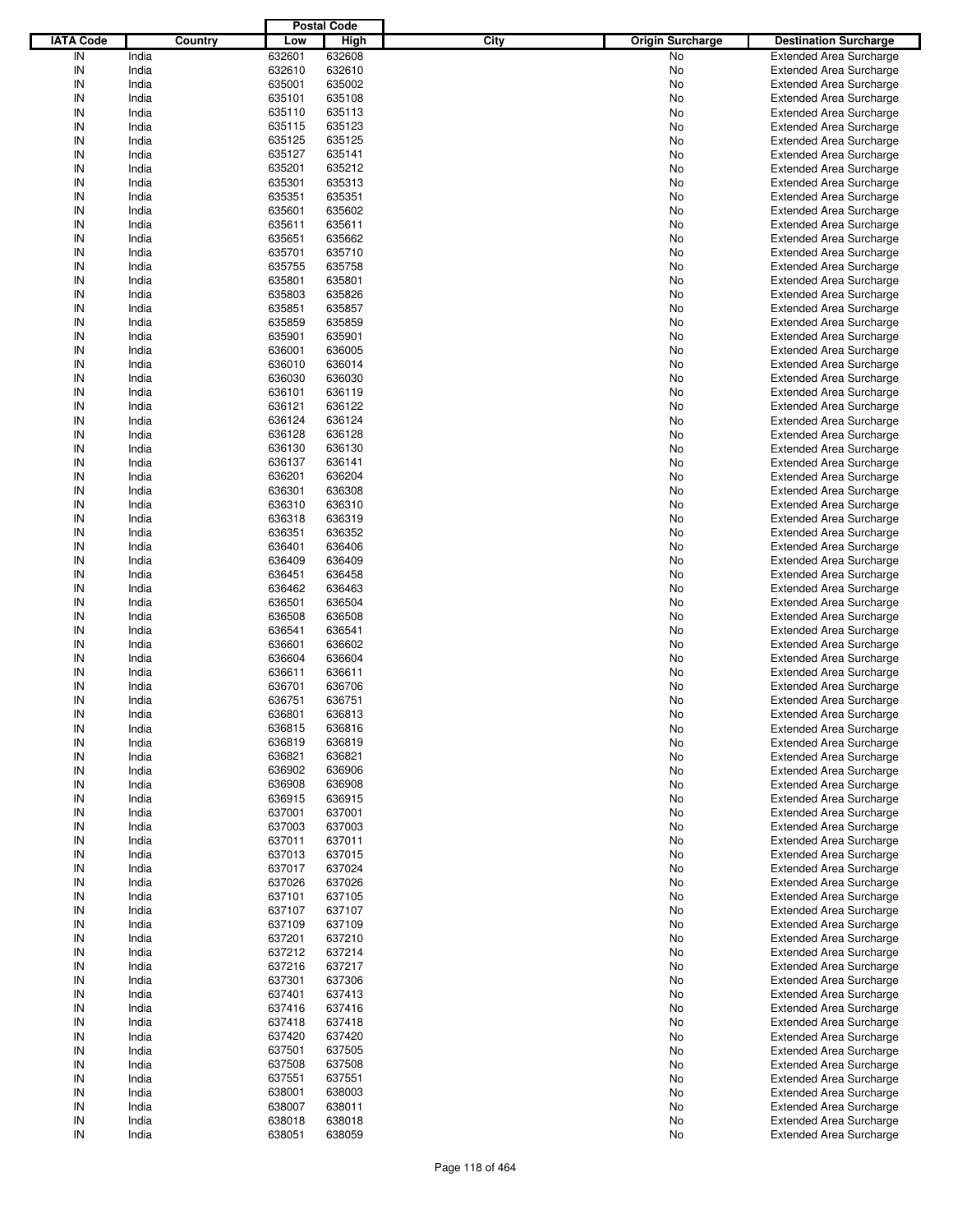|                  |         |        | <b>Postal Code</b> |      |                         |                                |
|------------------|---------|--------|--------------------|------|-------------------------|--------------------------------|
| <b>IATA Code</b> | Country | Low    | High               | City | <b>Origin Surcharge</b> | <b>Destination Surcharge</b>   |
| IN               | India   | 638101 | 638112             |      | <b>No</b>               | <b>Extended Area Surcharge</b> |
| IN               | India   | 638115 | 638118             |      | No                      | <b>Extended Area Surcharge</b> |
| IN               | India   | 638130 | 638130             |      | No                      | <b>Extended Area Surcharge</b> |
| IN               | India   | 638148 | 638148             |      | No                      | <b>Extended Area Surcharge</b> |
| IN               | India   | 638151 | 638154             |      | No                      | <b>Extended Area Surcharge</b> |
| IN               | India   | 638157 | 638157             |      | No                      | <b>Extended Area Surcharge</b> |
| IN               | India   | 638181 | 638184             |      |                         |                                |
|                  |         |        |                    |      | No                      | <b>Extended Area Surcharge</b> |
| IN               | India   | 638201 | 638207             |      | No                      | <b>Extended Area Surcharge</b> |
| IN               | India   | 638209 | 638209             |      | No                      | <b>Extended Area Surcharge</b> |
| IN               | India   | 638211 | 638212             |      | No                      | <b>Extended Area Surcharge</b> |
| IN               | India   | 638215 | 638215             |      | No                      | <b>Extended Area Surcharge</b> |
| IN               | India   | 638302 | 638302             |      | No                      | <b>Extended Area Surcharge</b> |
| IN               | India   | 638304 | 638304             |      | No                      | <b>Extended Area Surcharge</b> |
| IN               | India   | 638311 | 638316             |      | No                      | <b>Extended Area Surcharge</b> |
| IN               | India   | 638321 | 638321             |      | No                      | <b>Extended Area Surcharge</b> |
| IN               | India   | 638324 | 638324             |      | No                      | <b>Extended Area Surcharge</b> |
| IN               | India   | 638327 | 638328             |      | No                      | <b>Extended Area Surcharge</b> |
| IN               | India   | 638401 | 638404             |      | No                      | <b>Extended Area Surcharge</b> |
| IN               | India   | 638406 | 638406             |      | No                      | <b>Extended Area Surcharge</b> |
| IN               | India   | 638451 | 638462             |      | No                      | <b>Extended Area Surcharge</b> |
| IN               | India   | 638464 | 638464             |      | No                      | <b>Extended Area Surcharge</b> |
| IN               | India   | 638466 | 638466             |      | No                      | <b>Extended Area Surcharge</b> |
| IN               | India   | 638469 | 638471             |      | No                      | <b>Extended Area Surcharge</b> |
| IN               | India   | 638474 | 638474             |      | No                      | <b>Extended Area Surcharge</b> |
| IN               | India   | 638476 | 638476             |      | No                      | <b>Extended Area Surcharge</b> |
| IN               | India   | 638501 | 638506             |      | No                      | <b>Extended Area Surcharge</b> |
|                  |         |        |                    |      |                         |                                |
| IN               | India   | 638510 | 638512             |      | No                      | <b>Extended Area Surcharge</b> |
| IN               | India   | 638601 | 638603             |      | No                      | <b>Extended Area Surcharge</b> |
| IN               | India   | 638605 | 638607             |      | No                      | <b>Extended Area Surcharge</b> |
| IN               | India   | 638651 | 638658             |      | No                      | <b>Extended Area Surcharge</b> |
| IN               | India   | 638660 | 638673             |      | No                      | <b>Extended Area Surcharge</b> |
| IN               | India   | 638675 | 638675             |      | No                      | <b>Extended Area Surcharge</b> |
| IN               | India   | 638683 | 638684             |      | No                      | <b>Extended Area Surcharge</b> |
| IN               | India   | 638687 | 638687             |      | No                      | <b>Extended Area Surcharge</b> |
| IN               | India   | 638696 | 638697             |      | No                      | <b>Extended Area Surcharge</b> |
| IN               | India   | 638701 | 638703             |      | No                      | <b>Extended Area Surcharge</b> |
| IN               | India   | 638705 | 638706             |      | No                      | <b>Extended Area Surcharge</b> |
| IN               | India   | 638709 | 638712             |      | No                      | <b>Extended Area Surcharge</b> |
| IN               | India   | 638751 | 638752             |      | No                      | <b>Extended Area Surcharge</b> |
| IN               | India   | 638802 | 638802             |      | No                      | <b>Extended Area Surcharge</b> |
| IN               | India   | 638806 | 638807             |      | No                      | <b>Extended Area Surcharge</b> |
| IN               | India   | 638812 | 638812             |      | No                      | <b>Extended Area Surcharge</b> |
| IN               | India   | 639007 | 639007             |      | No                      | <b>Extended Area Surcharge</b> |
| IN               | India   | 639051 | 639052             |      | No                      | <b>Extended Area Surcharge</b> |
| IN               | India   | 639101 | 639113             |      | No                      | <b>Extended Area Surcharge</b> |
| IN               | India   | 639115 | 639121             |      | No                      | <b>Extended Area Surcharge</b> |
| IN               |         |        | 639123             |      |                         |                                |
|                  | India   | 639123 |                    |      | No                      | <b>Extended Area Surcharge</b> |
| IN               | India   | 639127 | 639127             |      | No                      | <b>Extended Area Surcharge</b> |
| IN               | India   | 639137 | 639138             |      | No                      | <b>Extended Area Surcharge</b> |
| IN               | India   | 639144 | 639144             |      | No                      | <b>Extended Area Surcharge</b> |
| IN               | India   | 639147 | 639147             |      | No                      | <b>Extended Area Surcharge</b> |
| IN               | India   | 639201 | 639207             |      | No                      | <b>Extended Area Surcharge</b> |
| IN               | India   | 639212 | 639212             |      | No                      | <b>Extended Area Surcharge</b> |
| IN               | India   | 639691 | 639691             |      | No                      | <b>Extended Area Surcharge</b> |
| IN               | India   | 641047 | 641047             |      | No                      | <b>Extended Area Surcharge</b> |
| IN               | India   | 641061 | 641061             |      | No                      | <b>Extended Area Surcharge</b> |
| IN               | India   | 641064 | 641065             |      | No                      | <b>Extended Area Surcharge</b> |
| IN               | India   | 641101 | 641102             |      | No                      | <b>Extended Area Surcharge</b> |
| IN               | India   | 641104 | 641104             |      | No                      | <b>Extended Area Surcharge</b> |
| IN               | India   | 641106 | 641106             |      | No                      | <b>Extended Area Surcharge</b> |
| IN               | India   | 641110 | 641110             |      | No                      | <b>Extended Area Surcharge</b> |
| IN               | India   | 641112 | 641113             |      | No                      | <b>Extended Area Surcharge</b> |
| IN               | India   | 641115 | 641118             |      | No                      | <b>Extended Area Surcharge</b> |
| IN               | India   | 641120 | 641120             |      | No                      | <b>Extended Area Surcharge</b> |
| IN               | India   | 641126 | 641126             |      | No                      | <b>Extended Area Surcharge</b> |
| IN               | India   | 641202 | 641203             |      | No                      | <b>Extended Area Surcharge</b> |
| IN               | India   | 641301 | 641305             |      | No                      | <b>Extended Area Surcharge</b> |
| IN               | India   | 641307 | 641307             |      |                         | <b>Extended Area Surcharge</b> |
|                  |         |        |                    |      | No                      |                                |
| IN               | India   | 641404 | 641408             |      | No                      | <b>Extended Area Surcharge</b> |
| IN               | India   | 641653 | 641653             |      | No                      | <b>Extended Area Surcharge</b> |
| IN               | India   | 641655 | 641658             |      | No                      | <b>Extended Area Surcharge</b> |
| IN               | India   | 641668 | 641669             |      | No                      | <b>Extended Area Surcharge</b> |
| IN               | India   | 641671 | 641671             |      | No                      | <b>Extended Area Surcharge</b> |
| IN               | India   | 641697 | 641697             |      | No                      | <b>Extended Area Surcharge</b> |
| IN               | India   | 642007 | 642007             |      | No                      | <b>Extended Area Surcharge</b> |
| IN               | India   | 642051 | 642055             |      | No                      | <b>Extended Area Surcharge</b> |
| IN               | India   | 642101 | 642120             |      | No                      | <b>Extended Area Surcharge</b> |
| IN               | India   | 642122 | 642149             |      | No                      | <b>Extended Area Surcharge</b> |
|                  |         |        |                    |      |                         |                                |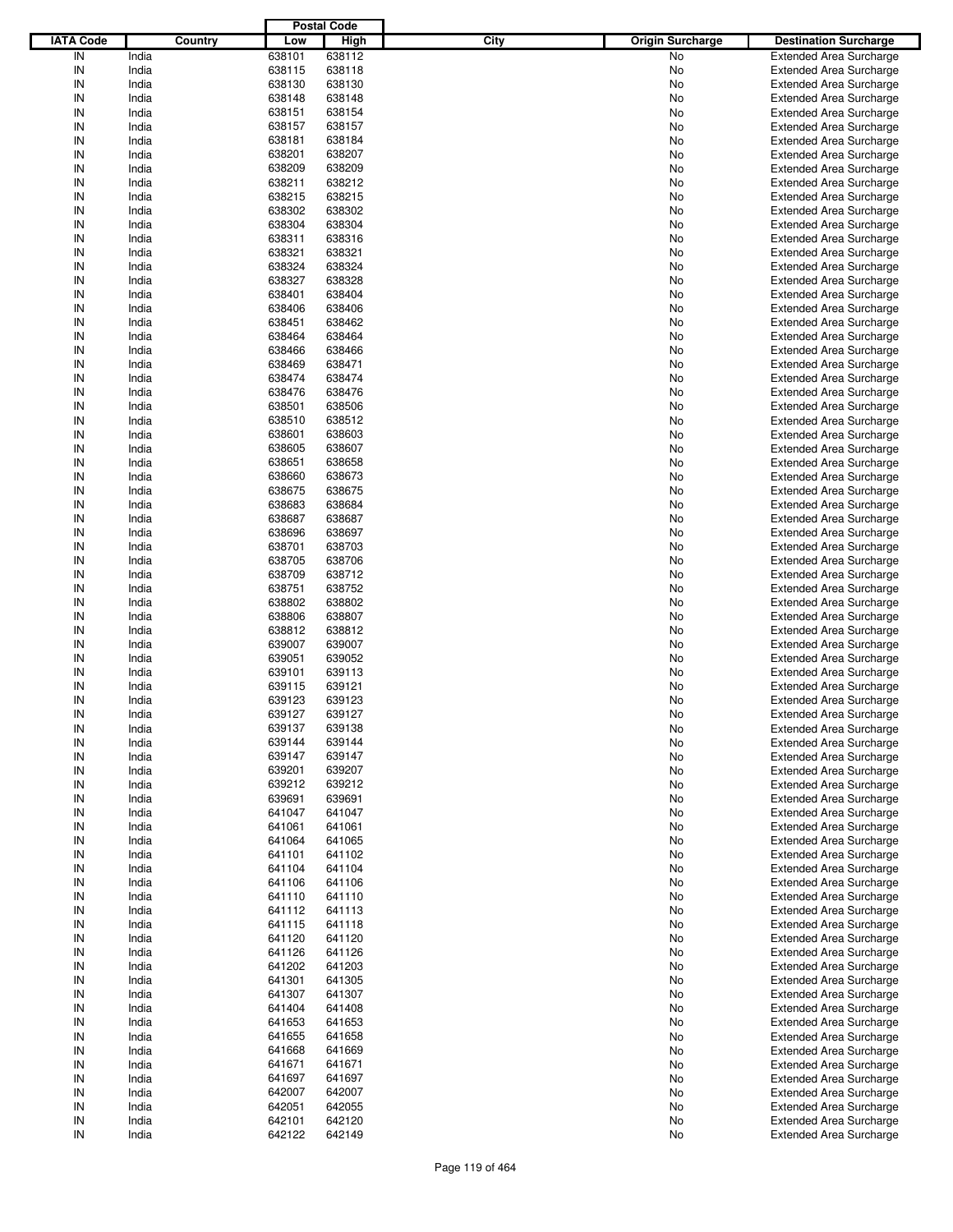|                  |         |        | <b>Postal Code</b> |                                 |                                |
|------------------|---------|--------|--------------------|---------------------------------|--------------------------------|
| <b>IATA Code</b> | Country | Low    | High               | City<br><b>Origin Surcharge</b> | <b>Destination Surcharge</b>   |
| IN               | India   | 642152 | 642154             | No                              | <b>Extended Area Surcharge</b> |
| IN               | India   | 642201 | 642201             | No                              | <b>Extended Area Surcharge</b> |
| IN               | India   | 642204 | 642205             | No                              | <b>Extended Area Surcharge</b> |
| IN               | India   | 642216 | 642216             | No                              | <b>Extended Area Surcharge</b> |
| IN               | India   | 642619 | 642619             | No                              | <b>Extended Area Surcharge</b> |
| IN               | India   | 643001 | 643007             | No                              | <b>Extended Area Surcharge</b> |
| IN               | India   | 643051 | 643055             | No                              | <b>Extended Area Surcharge</b> |
|                  |         |        |                    |                                 |                                |
| IN               | India   | 643101 | 643106             | No                              | <b>Extended Area Surcharge</b> |
| IN               | India   | 643129 | 643129             | No                              | <b>Extended Area Surcharge</b> |
| IN               | India   | 643201 | 643207             | No                              | <b>Extended Area Surcharge</b> |
| IN               | India   | 643209 | 643226             | No                              | <b>Extended Area Surcharge</b> |
| IN               | India   | 643228 | 643261             | No                              | <b>Extended Area Surcharge</b> |
| IN               | India   | 643263 | 643273             | No                              | <b>Extended Area Surcharge</b> |
| IN               | India   | 643276 | 643280             | No                              | <b>Extended Area Surcharge</b> |
| IN               | India   | 643282 | 643282             | No                              | <b>Extended Area Surcharge</b> |
| IN               | India   | 643518 | 643518             | No                              | <b>Extended Area Surcharge</b> |
| IN               | India   | 666213 | 666213             | No                              | <b>Extended Area Surcharge</b> |
| IN               | India   | 670000 | 670000             | No                              | <b>Extended Area Surcharge</b> |
| IN               | India   | 670016 | 670018             | No                              | <b>Extended Area Surcharge</b> |
| IN               | India   | 670104 | 670107             | No                              | <b>Extended Area Surcharge</b> |
| IN               | India   | 670109 | 670111             | No                              | <b>Extended Area Surcharge</b> |
| IN               | India   | 670141 | 670144             | No                              | <b>Extended Area Surcharge</b> |
| IN               | India   | 670301 | 670309             | No                              | <b>Extended Area Surcharge</b> |
| IN               | India   | 670311 | 670311             | No                              | <b>Extended Area Surcharge</b> |
| IN               | India   | 670323 | 670323             | No                              | <b>Extended Area Surcharge</b> |
| IN               | India   | 670325 | 670327             | No                              | <b>Extended Area Surcharge</b> |
|                  |         |        |                    |                                 |                                |
| IN               | India   | 670330 | 670334             | No                              | <b>Extended Area Surcharge</b> |
| IN               | India   | 670337 | 670339             | No                              | <b>Extended Area Surcharge</b> |
| IN               | India   | 670343 | 670343             | No                              | <b>Extended Area Surcharge</b> |
| IN               | India   | 670346 | 670346             | No                              | <b>Extended Area Surcharge</b> |
| IN               | India   | 670354 | 670354             | No                              | <b>Extended Area Surcharge</b> |
| IN               | India   | 670358 | 670358             | No                              | <b>Extended Area Surcharge</b> |
| IN               | India   | 670501 | 670502             | No                              | <b>Extended Area Surcharge</b> |
| IN               | India   | 670511 | 670511             | No                              | <b>Extended Area Surcharge</b> |
| IN               | India   | 670521 | 670522             | No                              | <b>Extended Area Surcharge</b> |
| IN               | India   | 670561 | 670566             | No                              | <b>Extended Area Surcharge</b> |
| IN               | India   | 670571 | 670571             | No                              | <b>Extended Area Surcharge</b> |
| IN               | India   | 670581 | 670582             | No                              | <b>Extended Area Surcharge</b> |
| IN               | India   | 670592 | 670595             | No                              | <b>Extended Area Surcharge</b> |
| IN               | India   | 670597 | 670597             | No                              | <b>Extended Area Surcharge</b> |
| IN               | India   | 670601 | 670604             | No                              | <b>Extended Area Surcharge</b> |
| IN               | India   | 670611 | 670614             | No                              | <b>Extended Area Surcharge</b> |
| IN               | India   | 670621 | 670622             | No                              | <b>Extended Area Surcharge</b> |
| IN               | India   | 670631 | 670633             | No                              | <b>Extended Area Surcharge</b> |
| IN               | India   | 670641 | 670646             | No                              | <b>Extended Area Surcharge</b> |
| IN               | India   | 670649 | 670650             | No                              | <b>Extended Area Surcharge</b> |
| IN               |         |        | 670663             |                                 |                                |
|                  | India   | 670661 |                    | No                              | <b>Extended Area Surcharge</b> |
| IN               | India   | 670671 | 670679             | No                              | <b>Extended Area Surcharge</b> |
| IN               | India   | 670691 | 670694             | No                              | <b>Extended Area Surcharge</b> |
| IN               | India   | 670701 | 670706             | No                              | <b>Extended Area Surcharge</b> |
| IN               | India   | 670721 | 670721             | No                              | <b>Extended Area Surcharge</b> |
| IN               | India   | 670731 | 670732             | No                              | <b>Extended Area Surcharge</b> |
| IN               | India   | 670741 | 670741             | No                              | <b>Extended Area Surcharge</b> |
| IN               | India   | 671121 | 671125             | No                              | <b>Extended Area Surcharge</b> |
| IN               | India   | 671128 | 671128             | No                              | <b>Extended Area Surcharge</b> |
| IN               | India   | 671310 | 671324             | No                              | <b>Extended Area Surcharge</b> |
| IN               | India   | 671326 | 671326             | No                              | <b>Extended Area Surcharge</b> |
| IN               | India   | 671328 | 671329             | No                              | <b>Extended Area Surcharge</b> |
| IN               | India   | 671341 | 671341             | No                              | <b>Extended Area Surcharge</b> |
| IN               | India   | 671344 | 671345             | No                              | <b>Extended Area Surcharge</b> |
| IN               | India   | 671348 | 671351             | No                              | <b>Extended Area Surcharge</b> |
| IN               | India   | 671357 | 671357             | No                              | <b>Extended Area Surcharge</b> |
| IN               | India   | 671531 | 671533             | No                              | <b>Extended Area Surcharge</b> |
| IN               | India   | 671535 | 671535             | No                              | <b>Extended Area Surcharge</b> |
| IN               | India   | 671541 | 671545             | No                              | <b>Extended Area Surcharge</b> |
| IN               | India   | 671551 | 671552             | No                              | <b>Extended Area Surcharge</b> |
| IN               | India   | 673013 | 673015             | No                              | <b>Extended Area Surcharge</b> |
|                  |         |        |                    |                                 |                                |
| IN               | India   | 673018 | 673019             | No                              | <b>Extended Area Surcharge</b> |
| IN               | India   | 673021 | 673021             | No                              | <b>Extended Area Surcharge</b> |
| IN               | India   | 673023 | 673029             | No                              | <b>Extended Area Surcharge</b> |
| IN               | India   | 673101 | 673110             | No                              | <b>Extended Area Surcharge</b> |
| IN               | India   | 673112 | 673112             | No                              | <b>Extended Area Surcharge</b> |
| IN               | India   | 673121 | 673124             | No                              | <b>Extended Area Surcharge</b> |
| IN               | India   | 673301 | 673328             | No                              | <b>Extended Area Surcharge</b> |
| IN               | India   | 673330 | 673330             | No                              | <b>Extended Area Surcharge</b> |
| IN               | India   | 673333 | 673333             | No                              | <b>Extended Area Surcharge</b> |
| IN               | India   | 673501 | 673515             | No                              | <b>Extended Area Surcharge</b> |
| IN               | India   | 673517 | 673532             | No                              | <b>Extended Area Surcharge</b> |
|                  |         |        |                    |                                 |                                |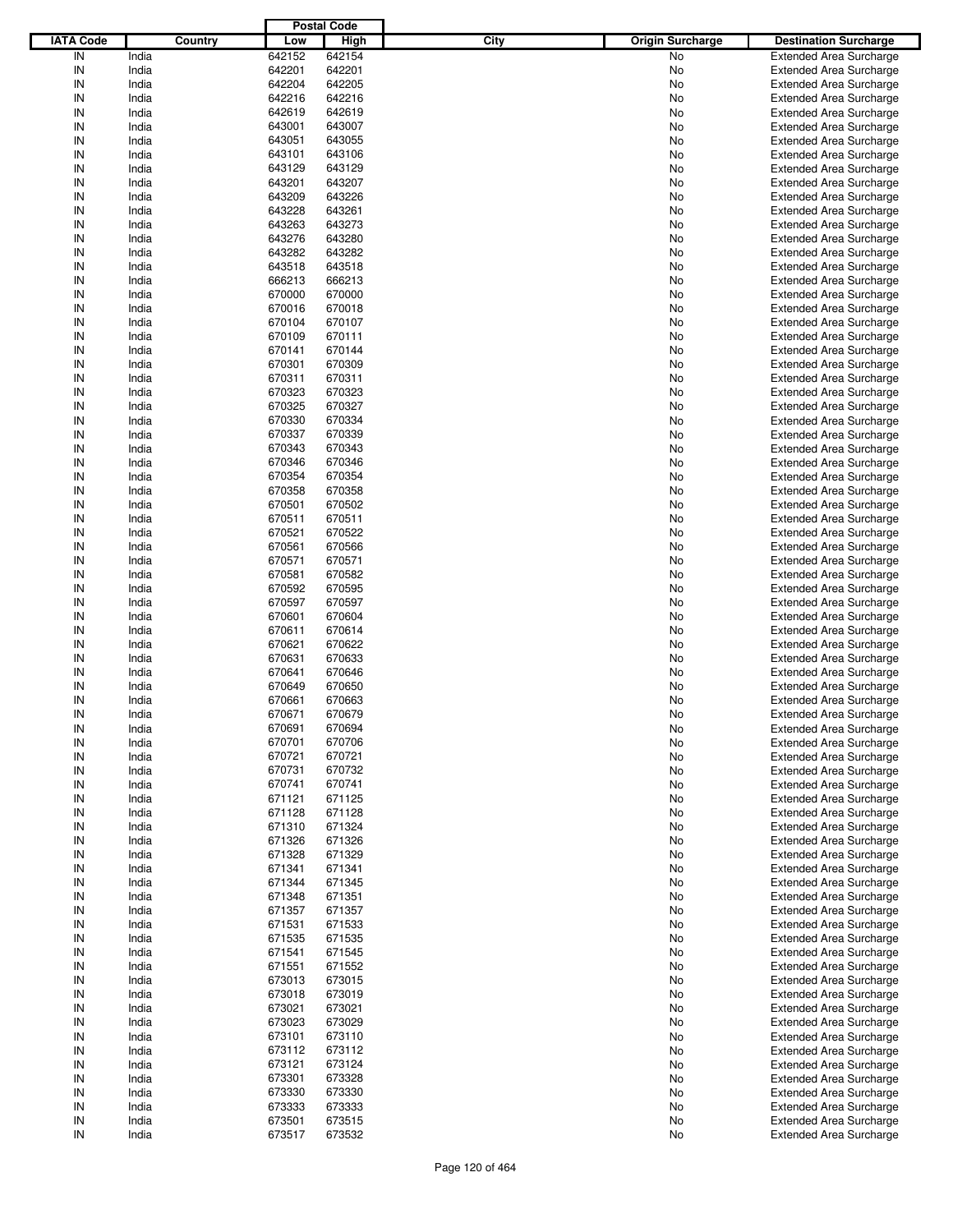|                  |         |        | <b>Postal Code</b> |                                        |                                |
|------------------|---------|--------|--------------------|----------------------------------------|--------------------------------|
| <b>IATA Code</b> | Country | Low    | High               | <b>City</b><br><b>Origin Surcharge</b> | <b>Destination Surcharge</b>   |
| IN               | India   | 673534 | 673534             | <b>No</b>                              | <b>Extended Area Surcharge</b> |
| IN               | India   | 673541 | 673542             | No                                     | <b>Extended Area Surcharge</b> |
| IN               | India   | 673544 | 673544             | No                                     | <b>Extended Area Surcharge</b> |
| IN               | India   | 673571 | 673581             | No                                     | <b>Extended Area Surcharge</b> |
| IN               | India   | 673583 | 673583             | No                                     | <b>Extended Area Surcharge</b> |
| IN               | India   | 673585 | 673587             | No                                     | <b>Extended Area Surcharge</b> |
| IN               | India   | 673589 | 673589             |                                        |                                |
|                  |         |        |                    | No                                     | <b>Extended Area Surcharge</b> |
| IN               | India   | 673591 | 673593             | No                                     | <b>Extended Area Surcharge</b> |
| IN               | India   | 673595 | 673596             | No                                     | <b>Extended Area Surcharge</b> |
| IN               | India   | 673601 | 673604             | No                                     | <b>Extended Area Surcharge</b> |
| IN               | India   | 673611 | 673621             | No                                     | <b>Extended Area Surcharge</b> |
| IN               | India   | 673623 | 673624             | No                                     | <b>Extended Area Surcharge</b> |
| IN               | India   | 673631 | 673645             | No                                     | <b>Extended Area Surcharge</b> |
| IN               | India   | 673647 | 673649             | No                                     | <b>Extended Area Surcharge</b> |
| IN               | India   | 673652 | 673652             | No                                     | <b>Extended Area Surcharge</b> |
| IN               | India   | 673654 | 673655             | No                                     | <b>Extended Area Surcharge</b> |
| IN               | India   | 673661 | 673661             | No                                     | <b>Extended Area Surcharge</b> |
| IN               | India   | 676101 | 676111             | No                                     | <b>Extended Area Surcharge</b> |
| IN               | India   | 676121 | 676123             | No                                     | <b>Extended Area Surcharge</b> |
| IN               | India   | 676126 | 676127             | No                                     | <b>Extended Area Surcharge</b> |
| IN               | India   | 676301 | 676314             | No                                     | <b>Extended Area Surcharge</b> |
| IN               | India   | 676317 | 676320             | No                                     | <b>Extended Area Surcharge</b> |
| IN               | India   | 676501 | 676502             | No                                     | <b>Extended Area Surcharge</b> |
| IN               | India   | 676504 | 676511             | No                                     | <b>Extended Area Surcharge</b> |
| IN               | India   | 676513 | 676519             | No                                     | <b>Extended Area Surcharge</b> |
| IN               | India   | 676521 | 676523             | No                                     | <b>Extended Area Surcharge</b> |
| IN               | India   | 676525 | 676525             | No                                     | <b>Extended Area Surcharge</b> |
| IN               | India   | 676528 | 676528             | No                                     | <b>Extended Area Surcharge</b> |
| IN               | India   | 676541 | 676542             | No                                     | <b>Extended Area Surcharge</b> |
| IN               | India   | 676551 | 676554             | No                                     | <b>Extended Area Surcharge</b> |
|                  |         |        |                    |                                        |                                |
| IN               | India   | 676557 | 676557             | No                                     | <b>Extended Area Surcharge</b> |
| IN               | India   | 676561 | 676562             | No                                     | <b>Extended Area Surcharge</b> |
| IN               | India   | 676571 | 676571             | No                                     | <b>Extended Area Surcharge</b> |
| IN               | India   | 676576 | 676576             | No                                     | <b>Extended Area Surcharge</b> |
| IN               | India   | 678001 | 678015             | No                                     | <b>Extended Area Surcharge</b> |
| IN               | India   | 678017 | 678021             | No                                     | <b>Extended Area Surcharge</b> |
| IN               | India   | 678023 | 678023             | No                                     | <b>Extended Area Surcharge</b> |
| IN               | India   | 678101 | 678104             | No                                     | <b>Extended Area Surcharge</b> |
| IN               | India   | 678501 | 678513             | No                                     | <b>Extended Area Surcharge</b> |
| IN               | India   | 678518 | 678518             | No                                     | <b>Extended Area Surcharge</b> |
| IN               | India   | 678531 | 678534             | No                                     | <b>Extended Area Surcharge</b> |
| IN               | India   | 678541 | 678545             | No                                     | <b>Extended Area Surcharge</b> |
| IN               | India   | 678547 | 678548             | No                                     | <b>Extended Area Surcharge</b> |
| IN               | India   | 678551 | 678557             | No                                     | <b>Extended Area Surcharge</b> |
| IN               | India   | 678559 | 678559             | No                                     | <b>Extended Area Surcharge</b> |
| IN               | India   | 678571 | 678575             | No                                     | <b>Extended Area Surcharge</b> |
| IN               | India   | 678578 | 678578             | No                                     | <b>Extended Area Surcharge</b> |
| IN               | India   | 678581 | 678583             | No                                     | <b>Extended Area Surcharge</b> |
| IN               | India   | 678591 | 678598             | No                                     | <b>Extended Area Surcharge</b> |
|                  | India   | 678600 | 678601             |                                        | <b>Extended Area Surcharge</b> |
| IN               |         |        |                    | No                                     |                                |
| IN               | India   | 678605 | 678605             | No                                     | <b>Extended Area Surcharge</b> |
| IN               | India   | 678609 | 678609             | No                                     | <b>Extended Area Surcharge</b> |
| IN               | India   | 678611 | 678616             | No                                     | <b>Extended Area Surcharge</b> |
| IN               | India   | 678621 | 678624             | No                                     | <b>Extended Area Surcharge</b> |
| IN               | India   | 678631 | 678635             | No                                     | <b>Extended Area Surcharge</b> |
| IN               | India   | 678637 | 678637             | No                                     | <b>Extended Area Surcharge</b> |
| IN               | India   | 678641 | 678642             | No                                     | <b>Extended Area Surcharge</b> |
| IN               | India   | 678651 | 678651             | No                                     | <b>Extended Area Surcharge</b> |
| IN               | India   | 678661 | 678661             | No                                     | <b>Extended Area Surcharge</b> |
| IN               | India   | 678671 | 678671             | No                                     | <b>Extended Area Surcharge</b> |
| IN               | India   | 678681 | 678689             | No                                     | <b>Extended Area Surcharge</b> |
| IN               | India   | 678701 | 678707             | No                                     | <b>Extended Area Surcharge</b> |
| IN               | India   | 678709 | 678709             | No                                     | <b>Extended Area Surcharge</b> |
| IN               | India   | 678721 | 678722             | No                                     | <b>Extended Area Surcharge</b> |
| IN               | India   | 678732 | 678733             | No                                     | <b>Extended Area Surcharge</b> |
| IN               | India   | 678761 | 678762             | No                                     | <b>Extended Area Surcharge</b> |
| IN               | India   | 679101 | 679106             | No                                     | <b>Extended Area Surcharge</b> |
| IN               | India   | 679121 | 679125             | No                                     | <b>Extended Area Surcharge</b> |
| IN               | India   | 679301 | 679314             | No                                     | <b>Extended Area Surcharge</b> |
| IN               | India   | 679321 | 679340             | No                                     | <b>Extended Area Surcharge</b> |
| IN               | India   | 679342 | 679344             | No                                     | <b>Extended Area Surcharge</b> |
| IN               | India   | 679348 | 679348             | No                                     | <b>Extended Area Surcharge</b> |
| IN               | India   | 679350 | 679352             | No                                     | <b>Extended Area Surcharge</b> |
|                  |         |        |                    |                                        |                                |
| IN               | India   | 679354 | 679357             | No                                     | <b>Extended Area Surcharge</b> |
| IN               | India   | 679501 | 679506             | No                                     | <b>Extended Area Surcharge</b> |
| IN               | India   | 679511 | 679518             | No                                     | <b>Extended Area Surcharge</b> |
| IN               | India   | 679521 | 679523             | No                                     | <b>Extended Area Surcharge</b> |
| IN               | India   | 679531 | 679538             | No                                     | <b>Extended Area Surcharge</b> |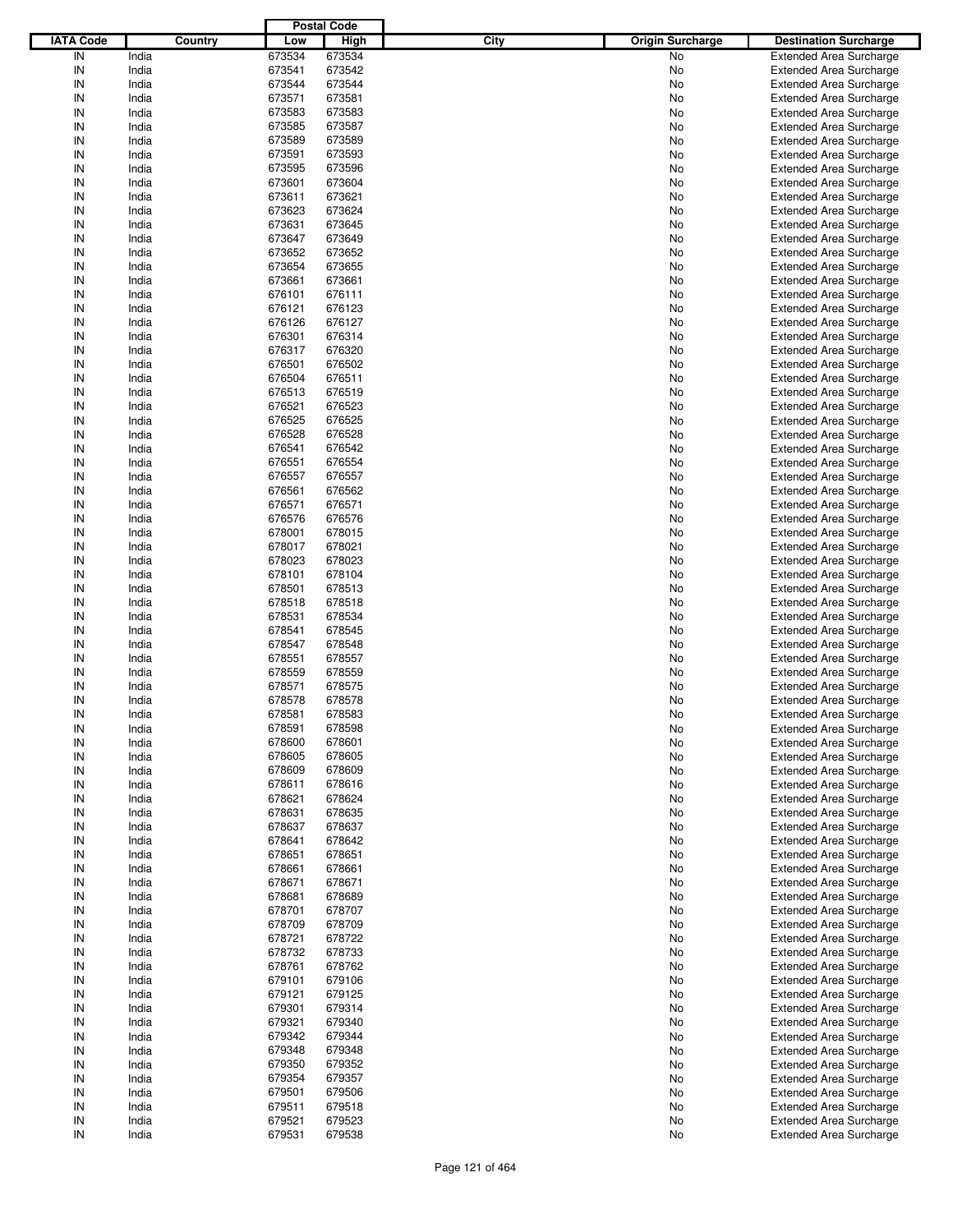|                  |         |        | <b>Postal Code</b> |      |                         |                                |
|------------------|---------|--------|--------------------|------|-------------------------|--------------------------------|
| <b>IATA Code</b> | Country | Low    | <b>High</b>        | City | <b>Origin Surcharge</b> | <b>Destination Surcharge</b>   |
| IN               | India   | 679551 | 679554             |      | No                      | <b>Extended Area Surcharge</b> |
| IN               | India   | 679556 | 679556             |      | No                      | <b>Extended Area Surcharge</b> |
| IN               | India   | 679561 | 679564             |      | No                      | <b>Extended Area Surcharge</b> |
| IN               | India   | 679571 | 679592             |      | No                      | <b>Extended Area Surcharge</b> |
| IN               | India   | 679594 | 679594             |      | No                      | <b>Extended Area Surcharge</b> |
| IN               | India   | 679633 | 679633             |      | No                      | <b>Extended Area Surcharge</b> |
| IN               | India   | 680001 | 680018             |      |                         |                                |
| IN               |         |        |                    |      | No                      | <b>Extended Area Surcharge</b> |
|                  | India   | 680020 | 680021             |      | No                      | <b>Extended Area Surcharge</b> |
| IN               | India   | 680026 | 680028             |      | No                      | <b>Extended Area Surcharge</b> |
| IN               | India   | 680101 | 680104             |      | No                      | <b>Extended Area Surcharge</b> |
| IN               | India   | 680107 | 680107             |      | No                      | <b>Extended Area Surcharge</b> |
| IN               | India   | 680121 | 680125             |      | No                      | <b>Extended Area Surcharge</b> |
| IN               | India   | 680301 | 680317             |      | No                      | <b>Extended Area Surcharge</b> |
| IN               | India   | 680319 | 680321             |      | No                      | <b>Extended Area Surcharge</b> |
| IN               | India   | 680323 | 680325             |      | No                      | <b>Extended Area Surcharge</b> |
| IN               | India   | 680501 | 680514             |      | No                      | <b>Extended Area Surcharge</b> |
| IN               | India   | 680516 | 680524             |      | No                      | <b>Extended Area Surcharge</b> |
| IN               | India   | 680541 | 680547             |      | No                      | <b>Extended Area Surcharge</b> |
| IN               | India   | 680549 | 680549             |      | No                      | <b>Extended Area Surcharge</b> |
| IN               | India   | 680551 | 680554             |      | No                      | <b>Extended Area Surcharge</b> |
| IN               | India   | 680561 | 680575             |      | No                      | <b>Extended Area Surcharge</b> |
| IN               | India   | 680581 | 680597             |      | No                      | <b>Extended Area Surcharge</b> |
| IN               | India   | 680601 | 680604             |      | No                      | <b>Extended Area Surcharge</b> |
| IN               | India   | 680608 | 680621             |      | No                      | <b>Extended Area Surcharge</b> |
| IN               | India   | 680623 | 680623             |      | No                      | <b>Extended Area Surcharge</b> |
| IN               | India   | 680631 | 680631             |      | No                      | <b>Extended Area Surcharge</b> |
| IN               |         |        |                    |      |                         |                                |
|                  | India   | 680641 | 680642             |      | No                      | <b>Extended Area Surcharge</b> |
| IN               | India   | 680651 | 680656             |      | No                      | <b>Extended Area Surcharge</b> |
| IN               | India   | 680661 | 680673             |      | No                      | <b>Extended Area Surcharge</b> |
| IN               | India   | 680681 | 680689             |      | No                      | <b>Extended Area Surcharge</b> |
| IN               | India   | 680691 | 680695             |      | No                      | <b>Extended Area Surcharge</b> |
| IN               | India   | 680698 | 680699             |      | No                      | <b>Extended Area Surcharge</b> |
| IN               | India   | 680701 | 680704             |      | No                      | <b>Extended Area Surcharge</b> |
| IN               | India   | 680711 | 680712             |      | No                      | <b>Extended Area Surcharge</b> |
| IN               | India   | 680721 | 680721             |      | No                      | <b>Extended Area Surcharge</b> |
| IN               | India   | 680723 | 680725             |      | No                      | <b>Extended Area Surcharge</b> |
| IN               | India   | 680731 | 680736             |      | No                      | <b>Extended Area Surcharge</b> |
| IN               | India   | 680741 | 680741             |      | No                      | <b>Extended Area Surcharge</b> |
| IN               | India   | 680751 | 680752             |      | No                      | <b>Extended Area Surcharge</b> |
| IN               | India   | 680771 | 680771             |      | No                      | <b>Extended Area Surcharge</b> |
| IN               | India   | 682305 | 682307             |      | No                      | <b>Extended Area Surcharge</b> |
| IN               | India   | 682309 | 682309             |      | No                      | <b>Extended Area Surcharge</b> |
| IN               | India   | 682312 | 682313             |      | No                      | <b>Extended Area Surcharge</b> |
| IN               | India   | 682315 | 682317             |      | No                      | <b>Extended Area Surcharge</b> |
| IN               | India   | 682319 | 682320             |      | No                      | <b>Extended Area Surcharge</b> |
| IN               | India   | 682501 | 682511             |      | No                      | <b>Extended Area Surcharge</b> |
| IN               |         |        |                    |      |                         |                                |
|                  | India   | 682551 | 682559             |      | No                      | <b>Extended Area Surcharge</b> |
| IN               | India   | 683108 | 683108             |      | No                      | <b>Extended Area Surcharge</b> |
| IN               | India   | 683110 | 683111             |      | No                      | <b>Extended Area Surcharge</b> |
| IN               | India   | 683503 | 683504             |      | No                      | <b>Extended Area Surcharge</b> |
| IN               | India   | 683511 | 683525             |      | No                      | <b>Extended Area Surcharge</b> |
| IN               | India   | 683541 | 683550             |      | No                      | <b>Extended Area Surcharge</b> |
| IN               | India   | 683553 | 683554             |      | No                      | <b>Extended Area Surcharge</b> |
| IN               | India   | 683556 | 683557             |      | No                      | <b>Extended Area Surcharge</b> |
| IN               | India   | 683563 | 683565             |      | No                      | <b>Extended Area Surcharge</b> |
| IN               | India   | 683571 | 683572             |      | No                      | <b>Extended Area Surcharge</b> |
| IN               | India   | 683574 | 683587             |      | No                      | <b>Extended Area Surcharge</b> |
| IN               | India   | 683589 | 683589             |      | No                      | <b>Extended Area Surcharge</b> |
| IN               | India   | 683591 | 683591             |      | No                      | <b>Extended Area Surcharge</b> |
| IN               | India   | 683593 | 683594             |      | No                      | <b>Extended Area Surcharge</b> |
| IN               | India   | 685005 | 685005             |      | No                      | <b>Extended Area Surcharge</b> |
| IN               | India   | 685501 | 685512             |      | No                      | <b>Extended Area Surcharge</b> |
| IN               | India   | 685515 | 685515             |      | No                      | <b>Extended Area Surcharge</b> |
| IN               | India   | 685531 | 685533             |      | No                      | <b>Extended Area Surcharge</b> |
| IN               | India   | 685535 | 685539             |      | No                      | <b>Extended Area Surcharge</b> |
| IN               | India   | 685551 | 685554             |      | No                      | <b>Extended Area Surcharge</b> |
| IN               | India   | 685556 |                    |      |                         | <b>Extended Area Surcharge</b> |
|                  |         |        | 685557             |      | No                      |                                |
| IN               | India   | 685561 | 685566             |      | No                      | <b>Extended Area Surcharge</b> |
| IN               | India   | 685569 | 685569             |      | No                      | <b>Extended Area Surcharge</b> |
| IN               | India   | 685571 | 685571             |      | No                      | <b>Extended Area Surcharge</b> |
| IN               | India   | 685581 | 685592             |      | No                      | <b>Extended Area Surcharge</b> |
| IN               | India   | 685595 | 685595             |      | No                      | <b>Extended Area Surcharge</b> |
| IN               | India   | 685597 | 685597             |      | No                      | <b>Extended Area Surcharge</b> |
| IN               | India   | 685601 | 685605             |      | No                      | <b>Extended Area Surcharge</b> |
| IN               | India   | 685611 | 685621             |      | No                      | <b>Extended Area Surcharge</b> |
| IN               | India   | 686007 | 686012             |      | No                      | Extended Area Surcharge        |
| IN               | India   | 686014 | 686026             |      | No                      | <b>Extended Area Surcharge</b> |
| $\sf IN$         | India   | 686028 | 686030             |      | No                      | <b>Extended Area Surcharge</b> |
|                  |         |        |                    |      |                         |                                |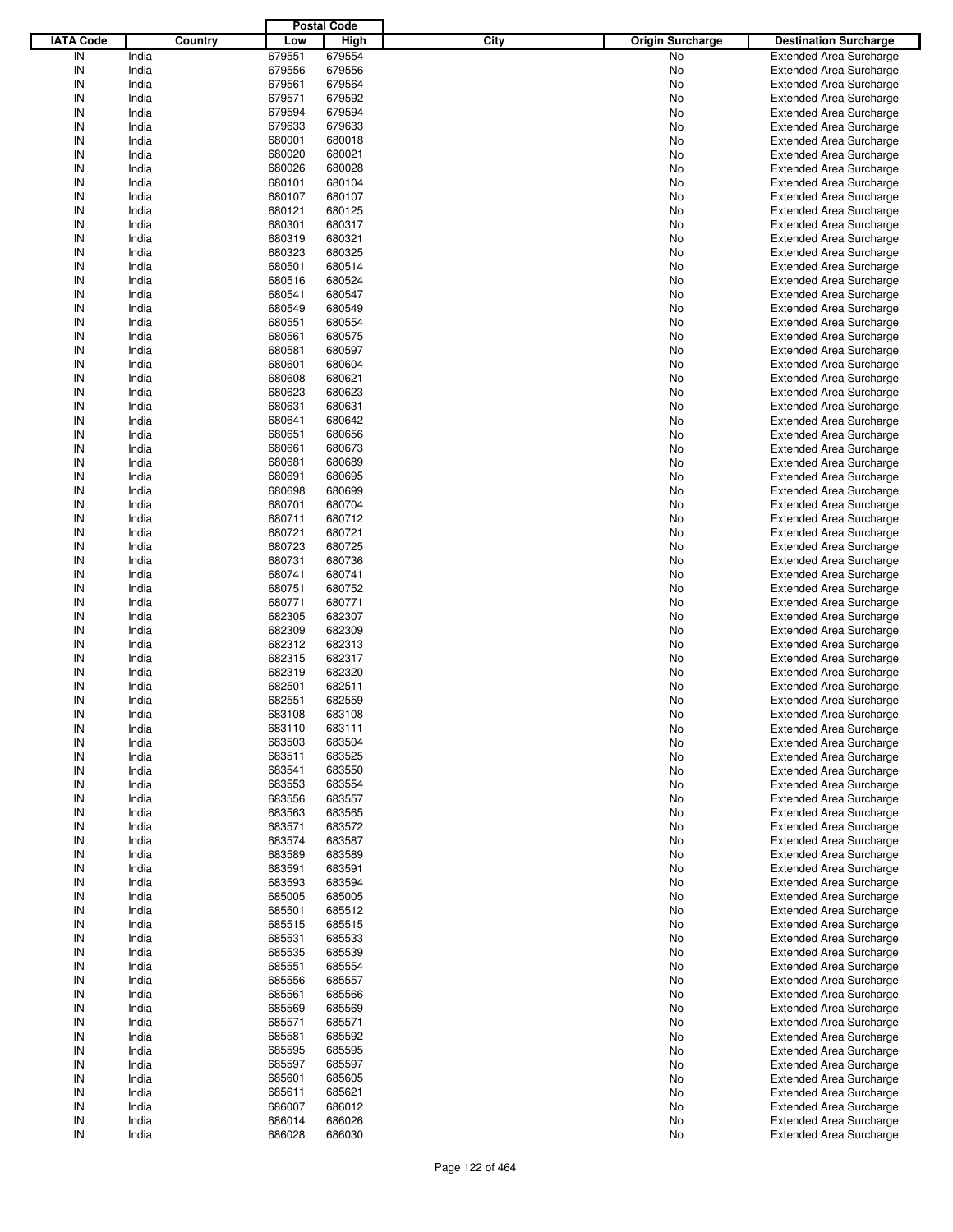|                  |         |        | <b>Postal Code</b> |                                 |                                |
|------------------|---------|--------|--------------------|---------------------------------|--------------------------------|
| <b>IATA Code</b> | Country | Low    | <b>High</b>        | City<br><b>Origin Surcharge</b> | <b>Destination Surcharge</b>   |
|                  |         |        |                    | No                              |                                |
| IN               | India   | 686032 | 686038             |                                 | <b>Extended Area Surcharge</b> |
| IN               | India   | 686041 | 686041             | No                              | <b>Extended Area Surcharge</b> |
| IN               | India   | 686101 | 686106             | No                              | <b>Extended Area Surcharge</b> |
| IN               | India   | 686121 | 686124             | No                              | <b>Extended Area Surcharge</b> |
| IN               | India   | 686141 | 686145             | No                              | <b>Extended Area Surcharge</b> |
| IN               | India   | 686501 | 686524             | No                              | <b>Extended Area Surcharge</b> |
| IN               | India   | 686527 | 686527             | No                              | <b>Extended Area Surcharge</b> |
| IN               | India   | 686529 | 686550             | No                              | <b>Extended Area Surcharge</b> |
| IN               | India   | 686552 | 686553             | No                              | <b>Extended Area Surcharge</b> |
| IN               |         |        |                    |                                 |                                |
|                  | India   | 686555 | 686555             | No                              | <b>Extended Area Surcharge</b> |
| IN               | India   | 686560 | 686564             | No                              | <b>Extended Area Surcharge</b> |
| IN               | India   | 686566 | 686566             | No                              | <b>Extended Area Surcharge</b> |
| IN               | India   | 686568 | 686568             | No                              | <b>Extended Area Surcharge</b> |
| IN               | India   | 686571 | 686592             | No                              | <b>Extended Area Surcharge</b> |
| IN               | India   | 686594 | 686597             | No                              | <b>Extended Area Surcharge</b> |
| IN               | India   | 686600 | 686613             | No                              | <b>Extended Area Surcharge</b> |
| IN               | India   | 686615 | 686617             | No                              | <b>Extended Area Surcharge</b> |
| IN               | India   | 686620 | 686620             | No                              | <b>Extended Area Surcharge</b> |
| IN               | India   | 686624 | 686624             | No                              |                                |
|                  |         |        |                    |                                 | <b>Extended Area Surcharge</b> |
| IN               | India   | 686631 | 686636             | No                              | <b>Extended Area Surcharge</b> |
| IN               | India   | 686638 | 686638             | No                              | <b>Extended Area Surcharge</b> |
| IN               | India   | 686640 | 686642             | No                              | <b>Extended Area Surcharge</b> |
| IN               | India   | 686651 | 686655             | No                              | <b>Extended Area Surcharge</b> |
| IN               | India   | 686661 | 686674             | No                              | <b>Extended Area Surcharge</b> |
| IN               | India   | 686676 | 686676             | No                              | <b>Extended Area Surcharge</b> |
| IN               | India   | 686679 | 686679             | No                              | <b>Extended Area Surcharge</b> |
| IN               | India   | 686681 | 686681             | No                              | <b>Extended Area Surcharge</b> |
| IN               | India   | 686686 | 686687             | No                              | <b>Extended Area Surcharge</b> |
|                  |         |        |                    |                                 |                                |
| IN               | India   | 686689 | 686689             | No                              | <b>Extended Area Surcharge</b> |
| IN               | India   | 686691 | 686698             | No                              | <b>Extended Area Surcharge</b> |
| IN               | India   | 686721 | 686721             | No                              | <b>Extended Area Surcharge</b> |
| IN               | India   | 686723 | 686723             | No                              | <b>Extended Area Surcharge</b> |
| IN               | India   | 686726 | 686726             | No                              | <b>Extended Area Surcharge</b> |
| IN               | India   | 686730 | 686730             | No                              | <b>Extended Area Surcharge</b> |
| IN               | India   | 688005 | 688005             | No                              | <b>Extended Area Surcharge</b> |
| IN               | India   | 688501 | 688508             | No                              | <b>Extended Area Surcharge</b> |
| IN               | India   | 688511 | 688512             | No                              | <b>Extended Area Surcharge</b> |
| IN               |         |        |                    |                                 |                                |
|                  | India   | 688526 | 688533             | No                              | <b>Extended Area Surcharge</b> |
| IN               | India   | 688535 | 688536             | No                              | <b>Extended Area Surcharge</b> |
| IN               | India   | 688538 | 688540             | No                              | <b>Extended Area Surcharge</b> |
| IN               | India   | 688542 | 688550             | No                              | <b>Extended Area Surcharge</b> |
| IN               | India   | 688554 | 688559             | No                              | <b>Extended Area Surcharge</b> |
| IN               | India   | 688561 | 688564             | No                              | <b>Extended Area Surcharge</b> |
| IN               | India   | 688566 | 688567             | No                              | <b>Extended Area Surcharge</b> |
| IN               | India   | 688570 | 688570             | No                              | <b>Extended Area Surcharge</b> |
| IN               | India   | 688581 | 688583             | No                              | <b>Extended Area Surcharge</b> |
| IN               | India   | 688586 | 688587             | No                              | <b>Extended Area Surcharge</b> |
|                  |         |        |                    |                                 | <b>Extended Area Surcharge</b> |
| IN               | India   | 689101 | 689111             | No                              |                                |
| IN               | India   | 689113 | 689115             | No                              | <b>Extended Area Surcharge</b> |
| IN               | India   | 689121 | 689126             | No                              | <b>Extended Area Surcharge</b> |
| IN               | India   | 689501 | 689521             | No                              | <b>Extended Area Surcharge</b> |
| IN               | India   | 689531 | 689533             | No                              | <b>Extended Area Surcharge</b> |
| IN               | India   | 689541 | 689552             | No                              | <b>Extended Area Surcharge</b> |
| IN               | India   | 689571 | 689578             | No                              | <b>Extended Area Surcharge</b> |
| IN               | India   | 689581 | 689598             | No                              | <b>Extended Area Surcharge</b> |
| IN               | India   | 689600 | 689600             | No                              | <b>Extended Area Surcharge</b> |
| IN               | India   | 689602 | 689603             | No                              | <b>Extended Area Surcharge</b> |
|                  |         |        |                    |                                 |                                |
| IN               | India   | 689609 | 689609             | No                              | <b>Extended Area Surcharge</b> |
| IN               | India   | 689611 | 689616             | No                              | <b>Extended Area Surcharge</b> |
| IN               | India   | 689620 | 689627             | No                              | <b>Extended Area Surcharge</b> |
| IN               | India   | 689629 | 689630             | No                              | <b>Extended Area Surcharge</b> |
| IN               | India   | 689632 | 689632             | No                              | <b>Extended Area Surcharge</b> |
| IN               | India   | 689641 | 689650             | No                              | <b>Extended Area Surcharge</b> |
| IN               | India   | 689652 | 689654             | No                              | <b>Extended Area Surcharge</b> |
| IN               | India   | 689656 | 689657             | No                              | <b>Extended Area Surcharge</b> |
| IN               | India   | 689659 | 689668             | No                              | <b>Extended Area Surcharge</b> |
| IN               | India   | 689671 | 689678             | No                              | <b>Extended Area Surcharge</b> |
| IN               | India   | 689680 | 689682             | No                              | <b>Extended Area Surcharge</b> |
|                  |         |        |                    |                                 |                                |
| IN               | India   | 689691 | 689696             | No                              | <b>Extended Area Surcharge</b> |
| IN               | India   | 689698 | 689699             | No                              | <b>Extended Area Surcharge</b> |
| IN               | India   | 689703 | 689703             | No                              | <b>Extended Area Surcharge</b> |
| IN               | India   | 689705 | 689706             | No                              | <b>Extended Area Surcharge</b> |
| IN               | India   | 689711 | 689711             | No                              | <b>Extended Area Surcharge</b> |
| IN               | India   | 689713 | 689713             | No                              | <b>Extended Area Surcharge</b> |
| IN               | India   | 689721 | 689723             | No                              | <b>Extended Area Surcharge</b> |
| IN               | India   | 690101 | 690110             | No                              | <b>Extended Area Surcharge</b> |
| IN               | India   | 690501 | 690508             | No                              | <b>Extended Area Surcharge</b> |
| $\sf IN$         | India   | 690510 | 690539             | No                              | <b>Extended Area Surcharge</b> |
|                  |         |        |                    |                                 |                                |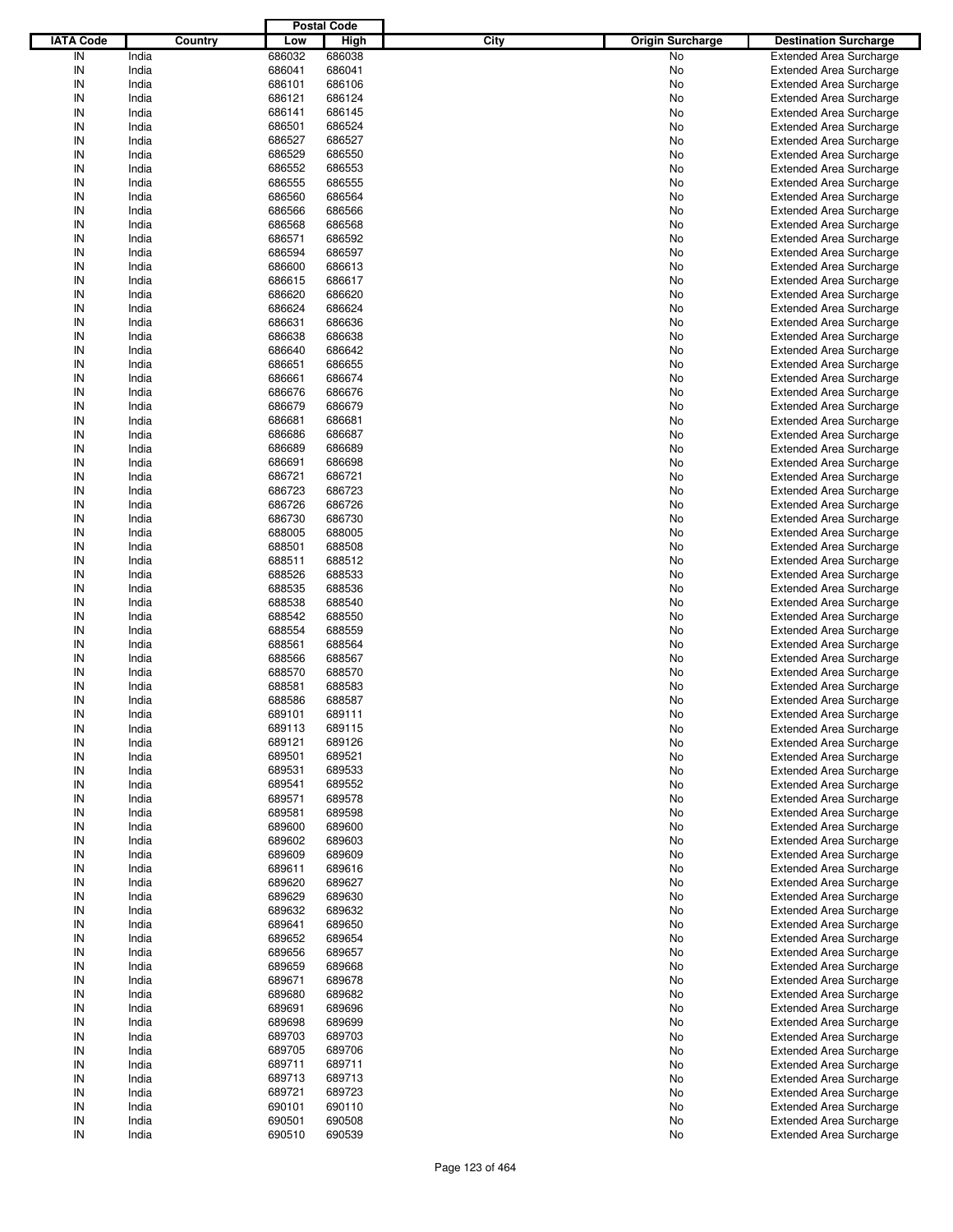|                  |         |        | <b>Postal Code</b> |      |                         |                                |
|------------------|---------|--------|--------------------|------|-------------------------|--------------------------------|
| <b>IATA Code</b> | Country | Low    | <b>High</b>        | City | <b>Origin Surcharge</b> | <b>Destination Surcharge</b>   |
| IN               | India   | 690541 | 690544             |      | No                      | <b>Extended Area Surcharge</b> |
| IN               | India   | 690546 | 690552             |      | No                      | <b>Extended Area Surcharge</b> |
| IN               | India   | 690554 | 690561             |      | No                      | <b>Extended Area Surcharge</b> |
| IN               | India   | 690563 | 690564             |      | No                      | <b>Extended Area Surcharge</b> |
| IN               | India   | 690566 | 690574             |      | No                      | <b>Extended Area Surcharge</b> |
| IN               | India   | 691001 | 691010             |      | No                      | <b>Extended Area Surcharge</b> |
| IN               | India   | 691012 | 691015             |      |                         |                                |
|                  |         |        |                    |      | No                      | <b>Extended Area Surcharge</b> |
| IN               | India   | 691017 | 691021             |      | No                      | <b>Extended Area Surcharge</b> |
| IN               | India   | 691301 | 691312             |      | No                      | <b>Extended Area Surcharge</b> |
| IN               | India   | 691314 | 691320             |      | No                      | <b>Extended Area Surcharge</b> |
| IN               | India   | 691322 | 691322             |      | No                      | <b>Extended Area Surcharge</b> |
| IN               | India   | 691324 | 691326             |      | No                      | <b>Extended Area Surcharge</b> |
| IN               | India   | 691329 | 691334             |      | No                      | <b>Extended Area Surcharge</b> |
| IN               | India   | 691500 | 691518             |      | No                      | <b>Extended Area Surcharge</b> |
| IN               | India   | 691521 | 691548             |      | No                      | <b>Extended Area Surcharge</b> |
| IN               | India   | 691550 | 691557             |      | No                      | <b>Extended Area Surcharge</b> |
| IN               | India   | 691559 | 691560             |      | No                      | <b>Extended Area Surcharge</b> |
| IN               | India   | 691566 | 691566             |      | No                      | <b>Extended Area Surcharge</b> |
| IN               | India   | 691571 | 691574             |      | No                      | <b>Extended Area Surcharge</b> |
| IN               | India   | 691576 | 691585             |      | No                      | <b>Extended Area Surcharge</b> |
| IN               | India   | 691588 | 691590             |      | No                      | <b>Extended Area Surcharge</b> |
| IN               | India   | 691601 | 691604             |      | No                      | <b>Extended Area Surcharge</b> |
| IN               | India   | 691623 | 691625             |      | No                      | <b>Extended Area Surcharge</b> |
| IN               | India   | 695020 | 695020             |      | No                      | <b>Extended Area Surcharge</b> |
| IN               | India   | 695026 | 695026             |      | No                      | <b>Extended Area Surcharge</b> |
| IN               | India   | 695028 | 695028             |      | No                      | <b>Extended Area Surcharge</b> |
| IN               | India   | 695031 | 695032             |      | No                      | <b>Extended Area Surcharge</b> |
| IN               | India   | 695040 | 695040             |      |                         | <b>Extended Area Surcharge</b> |
| IN               |         |        |                    |      | No                      |                                |
|                  | India   | 695042 | 695044             |      | No                      | <b>Extended Area Surcharge</b> |
| IN               | India   | 695099 | 695099             |      | No                      | <b>Extended Area Surcharge</b> |
| IN               | India   | 695101 | 695104             |      | No                      | <b>Extended Area Surcharge</b> |
| IN               | India   | 695121 | 695128             |      | No                      | <b>Extended Area Surcharge</b> |
| IN               | India   | 695130 | 695133             |      | No                      | <b>Extended Area Surcharge</b> |
| IN               | India   | 695141 | 695146             |      | No                      | <b>Extended Area Surcharge</b> |
| IN               | India   | 695301 | 695314             |      | No                      | <b>Extended Area Surcharge</b> |
| IN               | India   | 695316 | 695318             |      | No                      | <b>Extended Area Surcharge</b> |
| IN               | India   | 695323 | 695323             |      | No                      | <b>Extended Area Surcharge</b> |
| IN               | India   | 695501 | 695510             |      | No                      | <b>Extended Area Surcharge</b> |
| IN               | India   | 695512 | 695513             |      | No                      | <b>Extended Area Surcharge</b> |
| IN               | India   | 695522 | 695522             |      | No                      | <b>Extended Area Surcharge</b> |
| IN               | India   | 695524 | 695526             |      | No                      | <b>Extended Area Surcharge</b> |
| IN               | India   | 695541 | 695544             |      | No                      | <b>Extended Area Surcharge</b> |
| IN               | India   | 695547 | 695547             |      | No                      | <b>Extended Area Surcharge</b> |
| IN               | India   | 695551 | 695551             |      | No                      | <b>Extended Area Surcharge</b> |
| IN               | India   | 695561 | 695564             |      | No                      | <b>Extended Area Surcharge</b> |
| IN               | India   | 695568 | 695568             |      | No                      | <b>Extended Area Surcharge</b> |
| IN               | India   | 695571 | 695575             |      | No                      | <b>Extended Area Surcharge</b> |
|                  |         |        | 695588             |      |                         |                                |
| IN               | India   | 695584 |                    |      | No                      | <b>Extended Area Surcharge</b> |
| IN               | India   | 695601 | 695612             |      | No                      | <b>Extended Area Surcharge</b> |
| IN               | India   | 695614 | 695616             |      | No                      | <b>Extended Area Surcharge</b> |
| IN               | India   | 695618 | 695618             |      | No                      | <b>Extended Area Surcharge</b> |
| IN               | India   | 696121 | 696121             |      | No                      | <b>Extended Area Surcharge</b> |
| IN               | India   | 697103 | 697103             |      | No                      | <b>Extended Area Surcharge</b> |
| IN               | India   | 700109 | 700121             |      | No                      | <b>Extended Area Surcharge</b> |
| IN               | India   | 700123 | 700127             |      | No                      | <b>Extended Area Surcharge</b> |
| IN               | India   | 700129 | 700135             |      | No                      | <b>Extended Area Surcharge</b> |
| IN               | India   | 700137 | 700155             |      | No                      | <b>Extended Area Surcharge</b> |
| IN               | India   | 700157 | 700157             |      | No                      | <b>Extended Area Surcharge</b> |
| IN               | India   | 706125 | 706125             |      | No                      | <b>Extended Area Surcharge</b> |
| IN               | India   | 711104 | 711105             |      | No                      | <b>Extended Area Surcharge</b> |
| IN               | India   | 711108 | 711109             |      | No                      | <b>Extended Area Surcharge</b> |
| IN               | India   | 711203 | 711203             |      | No                      | <b>Extended Area Surcharge</b> |
| IN               | India   | 711205 | 711205             |      | No                      | <b>Extended Area Surcharge</b> |
| IN               | India   | 711224 | 711227             |      | No                      | <b>Extended Area Surcharge</b> |
| IN               | India   | 711301 | 711316             |      | No                      | <b>Extended Area Surcharge</b> |
| IN               | India   | 711321 | 711327             |      | No                      | <b>Extended Area Surcharge</b> |
| IN               | India   | 711401 | 711406             |      | No                      | <b>Extended Area Surcharge</b> |
| IN               | India   | 711408 | 711416             |      | No                      | <b>Extended Area Surcharge</b> |
|                  |         |        |                    |      |                         |                                |
| IN               | India   | 712101 | 712105             |      | No                      | <b>Extended Area Surcharge</b> |
| IN               | India   | 712121 | 712125             |      | No                      | <b>Extended Area Surcharge</b> |
| IN               | India   | 712134 | 712138             |      | No                      | <b>Extended Area Surcharge</b> |
| IN               | India   | 712146 | 712147             |      | No                      | <b>Extended Area Surcharge</b> |
| IN               | India   | 712149 | 712158             |      | No                      | <b>Extended Area Surcharge</b> |
| IN               | India   | 712201 | 712205             |      | No                      | <b>Extended Area Surcharge</b> |
| IN               | India   | 712208 | 712208             |      | No                      | <b>Extended Area Surcharge</b> |
| IN               | India   | 712221 | 712222             |      | No                      | <b>Extended Area Surcharge</b> |
| IN               | India   | 712232 | 712235             |      | No                      | <b>Extended Area Surcharge</b> |
| $\sf IN$         | India   | 712245 | 712248             |      | No                      | <b>Extended Area Surcharge</b> |
|                  |         |        |                    |      |                         |                                |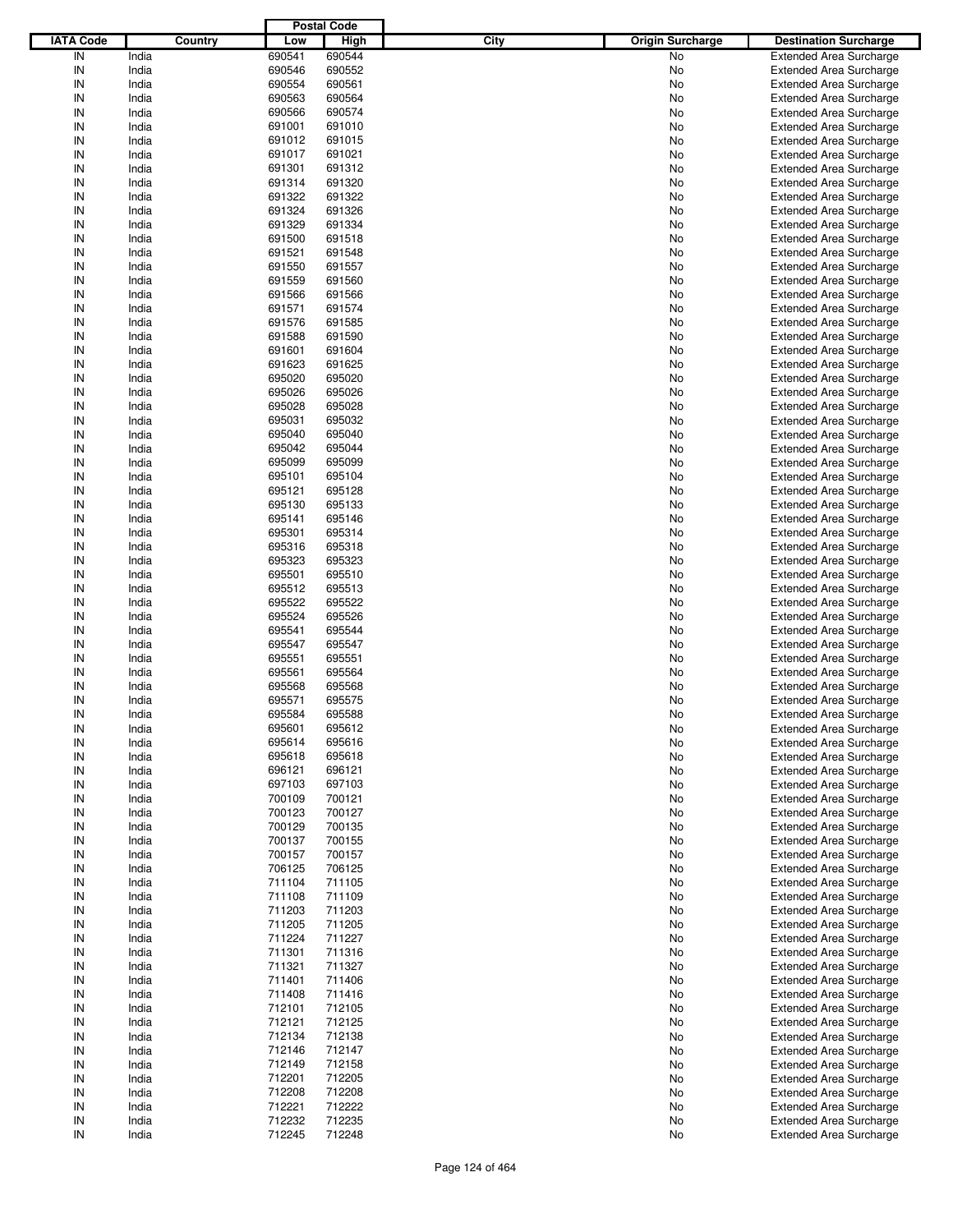|                  |         |        | <b>Postal Code</b> |      |                         |                                |
|------------------|---------|--------|--------------------|------|-------------------------|--------------------------------|
| <b>IATA Code</b> | Country | Low    | <b>High</b>        | City | <b>Origin Surcharge</b> | <b>Destination Surcharge</b>   |
| IN               | India   | 712301 | 712309             |      | No                      | <b>Extended Area Surcharge</b> |
| IN               | India   | 712365 | 712365             |      | No                      | <b>Extended Area Surcharge</b> |
| IN               | India   | 712402 | 712402             |      | No                      | <b>Extended Area Surcharge</b> |
| IN               | India   | 712404 | 712406             |      | No                      | <b>Extended Area Surcharge</b> |
| IN               | India   | 712408 | 712409             |      | No                      | <b>Extended Area Surcharge</b> |
| IN               | India   | 712411 | 712426             |      | No                      | <b>Extended Area Surcharge</b> |
| IN               | India   |        | 712429             |      |                         |                                |
| IN               |         | 712428 |                    |      | No                      | <b>Extended Area Surcharge</b> |
|                  | India   | 712501 | 712504             |      | No                      | <b>Extended Area Surcharge</b> |
| IN               | India   | 712512 | 712515             |      | No                      | <b>Extended Area Surcharge</b> |
| IN               | India   | 712601 | 712601             |      | No                      | <b>Extended Area Surcharge</b> |
| IN               | India   | 712611 | 712617             |      | No                      | <b>Extended Area Surcharge</b> |
| IN               | India   | 712701 | 712706             |      | No                      | <b>Extended Area Surcharge</b> |
| IN               | India   | 712906 | 712906             |      | No                      | <b>Extended Area Surcharge</b> |
| IN               | India   | 713101 | 713104             |      | No                      | <b>Extended Area Surcharge</b> |
| IN               | India   | 713121 | 713130             |      | No                      | <b>Extended Area Surcharge</b> |
| IN               | India   | 713140 | 713158             |      | No                      | <b>Extended Area Surcharge</b> |
| IN               | India   | 713160 | 713162             |      | No                      | <b>Extended Area Surcharge</b> |
| IN               | India   | 713164 | 713171             |      | No                      | <b>Extended Area Surcharge</b> |
| IN               | India   | 713173 | 713174             |      | No                      | <b>Extended Area Surcharge</b> |
| IN               | India   | 713201 | 713217             |      | No                      | <b>Extended Area Surcharge</b> |
| IN               | India   | 713221 | 713221             |      | No                      | <b>Extended Area Surcharge</b> |
| IN               | India   | 713301 | 713304             |      | No                      | <b>Extended Area Surcharge</b> |
| IN               | India   | 713315 | 713315             |      | No                      | <b>Extended Area Surcharge</b> |
| IN               | India   | 713321 | 713323             |      | No                      | <b>Extended Area Surcharge</b> |
| IN               | India   | 713325 | 713326             |      | No                      | <b>Extended Area Surcharge</b> |
| IN               | India   | 713330 | 713337             |      | No                      | <b>Extended Area Surcharge</b> |
| IN               | India   | 713344 | 713344             |      | No                      | <b>Extended Area Surcharge</b> |
| IN               | India   | 713357 | 713362             |      | No                      | <b>Extended Area Surcharge</b> |
| IN               |         |        |                    |      |                         |                                |
|                  | India   | 713364 | 713387             |      | No                      | <b>Extended Area Surcharge</b> |
| IN               | India   | 713401 | 713409             |      | No                      | <b>Extended Area Surcharge</b> |
| IN               | India   | 713419 | 713434             |      | No                      | <b>Extended Area Surcharge</b> |
| IN               | India   | 713501 | 713502             |      | No                      | <b>Extended Area Surcharge</b> |
| IN               | India   | 713505 | 713505             |      | No                      | <b>Extended Area Surcharge</b> |
| IN               | India   | 713512 | 713519             |      | No                      | <b>Extended Area Surcharge</b> |
| IN               | India   | 721101 | 721103             |      | No                      | <b>Extended Area Surcharge</b> |
| IN               | India   | 721121 | 721130             |      | No                      | <b>Extended Area Surcharge</b> |
| IN               | India   | 721133 | 721142             |      | No                      | <b>Extended Area Surcharge</b> |
| IN               | India   | 721144 | 721171             |      | No                      | <b>Extended Area Surcharge</b> |
| IN               | India   | 721201 | 721201             |      | No                      | <b>Extended Area Surcharge</b> |
| IN               | India   | 721211 | 721212             |      | No                      | <b>Extended Area Surcharge</b> |
| IN               | India   | 721222 | 721222             |      | No                      | <b>Extended Area Surcharge</b> |
| IN               | India   | 721232 | 721232             |      | No                      | <b>Extended Area Surcharge</b> |
| IN               | India   | 721242 | 721242             |      | No                      | <b>Extended Area Surcharge</b> |
| IN               | India   | 721252 | 721254             |      | No                      | <b>Extended Area Surcharge</b> |
| IN               | India   | 721256 | 721260             |      | No                      | <b>Extended Area Surcharge</b> |
| IN               | India   | 721301 | 721307             |      | No                      | <b>Extended Area Surcharge</b> |
| IN               | India   | 721401 | 721401             |      | No                      | <b>Extended Area Surcharge</b> |
| IN               | India   | 721421 | 721421             |      | No                      | <b>Extended Area Surcharge</b> |
|                  |         |        |                    |      |                         |                                |
| IN               | India   | 721423 | 721457             |      | No                      | <b>Extended Area Surcharge</b> |
| IN               | India   | 721459 | 721460             |      | No                      | <b>Extended Area Surcharge</b> |
| IN               | India   | 721462 | 721462             |      | No                      | <b>Extended Area Surcharge</b> |
| IN               | India   | 721464 | 721467             |      | No                      | <b>Extended Area Surcharge</b> |
| IN               | India   | 721501 | 721503             |      | No                      | <b>Extended Area Surcharge</b> |
| IN               | India   | 721505 | 721507             |      | No                      | <b>Extended Area Surcharge</b> |
| IN               | India   | 721513 | 721516             |      | No                      | <b>Extended Area Surcharge</b> |
| IN               | India   | 721518 | 721519             |      | No                      | <b>Extended Area Surcharge</b> |
| IN               | India   | 721577 | 721577             |      | No                      | <b>Extended Area Surcharge</b> |
| IN               | India   | 721601 | 721607             |      | No                      | <b>Extended Area Surcharge</b> |
| IN               | India   | 721625 | 721636             |      | No                      | <b>Extended Area Surcharge</b> |
| IN               | India   | 721641 | 721663             |      | No                      | <b>Extended Area Surcharge</b> |
| IN               | India   | 721665 | 721670             |      | No                      | <b>Extended Area Surcharge</b> |
| IN               | India   | 722101 | 722102             |      | No                      | <b>Extended Area Surcharge</b> |
| IN               | India   | 722107 | 722107             |      | No                      | <b>Extended Area Surcharge</b> |
| IN               | India   | 722121 | 722122             |      | No                      | <b>Extended Area Surcharge</b> |
| IN               | India   | 722132 | 722159             |      | No                      | <b>Extended Area Surcharge</b> |
| IN               | India   | 722183 | 722183             |      | No                      | <b>Extended Area Surcharge</b> |
| IN               | India   | 722201 | 722208             |      | No                      | <b>Extended Area Surcharge</b> |
| IN               | India   | 722213 | 722213             |      | No                      | <b>Extended Area Surcharge</b> |
| IN               | India   | 723101 | 723103             |      | No                      | <b>Extended Area Surcharge</b> |
| IN               | India   | 723121 | 723121             |      | No                      | <b>Extended Area Surcharge</b> |
| IN               |         | 723126 | 723133             |      |                         | <b>Extended Area Surcharge</b> |
|                  | India   |        |                    |      | No                      |                                |
| IN               | India   | 723143 | 723146             |      | No                      | <b>Extended Area Surcharge</b> |
| IN               | India   | 723148 | 723152             |      | No                      | <b>Extended Area Surcharge</b> |
| IN               | India   | 723154 | 723168             |      | No                      | <b>Extended Area Surcharge</b> |
| IN               | India   | 723201 | 723202             |      | No                      | <b>Extended Area Surcharge</b> |
| IN               | India   | 723212 | 723212             |      | No                      | Extended Area Surcharge        |
| IN               | India   | 723214 | 723214             |      | No                      | <b>Extended Area Surcharge</b> |
| $\sf IN$         | India   | 723216 | 723216             |      | No                      | <b>Extended Area Surcharge</b> |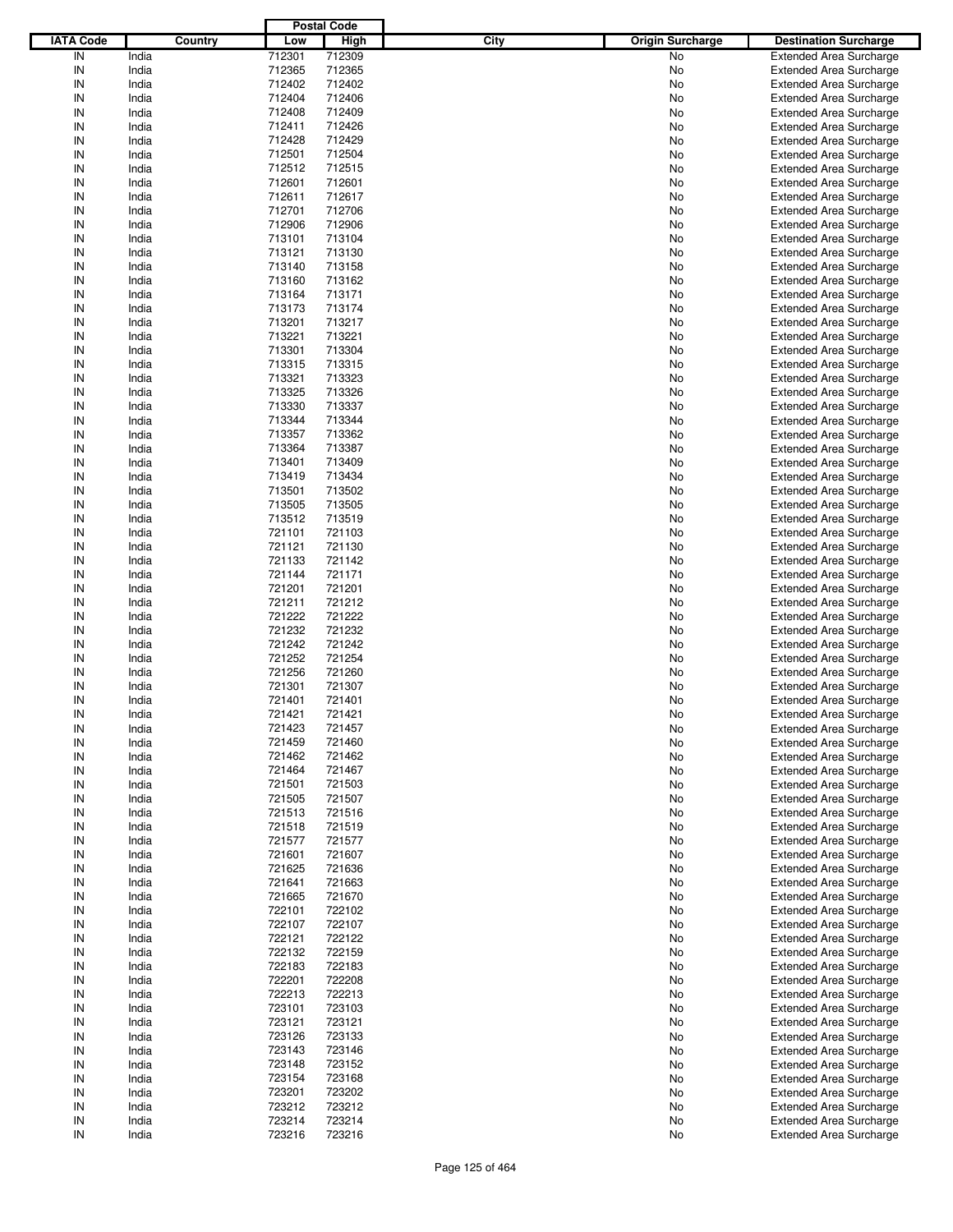|                  |         |        | <b>Postal Code</b> |                                 |                                |
|------------------|---------|--------|--------------------|---------------------------------|--------------------------------|
| <b>IATA Code</b> | Country | Low    | <b>High</b>        | City<br><b>Origin Surcharge</b> | <b>Destination Surcharge</b>   |
| IN               | India   | 723315 | 723315             | No                              |                                |
|                  |         |        |                    |                                 | <b>Extended Area Surcharge</b> |
| IN               | India   | 731101 | 731103             | No                              | <b>Extended Area Surcharge</b> |
| IN               | India   | 731121 | 731147             | No                              | <b>Extended Area Surcharge</b> |
| IN               | India   | 731201 | 731204             | No                              | <b>Extended Area Surcharge</b> |
| IN               | India   | 731214 | 731224             | No                              | <b>Extended Area Surcharge</b> |
| IN               | India   | 731233 | 731247             | No                              | <b>Extended Area Surcharge</b> |
| IN               | India   | 731249 | 731255             | No                              | <b>Extended Area Surcharge</b> |
| IN               | India   | 731284 | 731284             | No                              | <b>Extended Area Surcharge</b> |
| IN               | India   | 731301 | 731304             | No                              | <b>Extended Area Surcharge</b> |
|                  |         |        |                    |                                 |                                |
| IN               | India   | 732101 | 732104             | No                              | <b>Extended Area Surcharge</b> |
| IN               | India   | 732121 | 732123             | No                              | <b>Extended Area Surcharge</b> |
| IN               | India   | 732125 | 732128             | No                              | <b>Extended Area Surcharge</b> |
| IN               | India   | 732138 | 732143             | No                              | <b>Extended Area Surcharge</b> |
| IN               | India   | 732145 | 732163             | No                              | <b>Extended Area Surcharge</b> |
| IN               | India   | 732201 | 732215             | No                              | <b>Extended Area Surcharge</b> |
| IN               | India   | 732242 | 732242             | No                              | <b>Extended Area Surcharge</b> |
| IN               | India   | 733101 | 733103             | No                              | <b>Extended Area Surcharge</b> |
| IN               | India   | 733121 | 733121             | No                              | <b>Extended Area Surcharge</b> |
| IN               |         |        |                    |                                 |                                |
|                  | India   | 733123 | 733134             | No                              | <b>Extended Area Surcharge</b> |
| IN               | India   | 733140 | 733151             | No                              | <b>Extended Area Surcharge</b> |
| IN               | India   | 733153 | 733154             | No                              | <b>Extended Area Surcharge</b> |
| IN               | India   | 733156 | 733157             | No                              | <b>Extended Area Surcharge</b> |
| IN               | India   | 733201 | 733202             | No                              | <b>Extended Area Surcharge</b> |
| IN               | India   | 733207 | 733216             | No                              | <b>Extended Area Surcharge</b> |
| IN               | India   | 734101 | 734105             | No                              | <b>Extended Area Surcharge</b> |
| IN               | India   | 734201 | 734201             | No                              | <b>Extended Area Surcharge</b> |
| IN               |         |        |                    |                                 |                                |
| IN               | India   | 734203 | 734204<br>734226   | No                              | <b>Extended Area Surcharge</b> |
|                  | India   | 734213 |                    | No                              | <b>Extended Area Surcharge</b> |
| IN               | India   | 734301 | 734301             | No                              | <b>Extended Area Surcharge</b> |
| IN               | India   | 734311 | 734317             | No                              | <b>Extended Area Surcharge</b> |
| IN               | India   | 734401 | 734401             | No                              | <b>Extended Area Surcharge</b> |
| IN               | India   | 734421 | 734424             | No                              | <b>Extended Area Surcharge</b> |
| IN               | India   | 734426 | 734435             | No                              | <b>Extended Area Surcharge</b> |
| IN               | India   | 734501 | 734502             | No                              | <b>Extended Area Surcharge</b> |
| IN               | India   | 735101 | 735102             | No                              | <b>Extended Area Surcharge</b> |
| IN               |         | 735121 |                    |                                 |                                |
|                  | India   |        | 735122             | No                              | <b>Extended Area Surcharge</b> |
| IN               | India   | 735132 | 735133             | No                              | <b>Extended Area Surcharge</b> |
| IN               | India   | 735135 | 735140             | No                              | <b>Extended Area Surcharge</b> |
| IN               | India   | 735152 | 735152             | No                              | <b>Extended Area Surcharge</b> |
| IN               | India   | 735201 | 735217             | No                              | <b>Extended Area Surcharge</b> |
| IN               | India   | 735219 | 735238             | No                              | <b>Extended Area Surcharge</b> |
| IN               | India   | 735301 | 735307             | No                              | <b>Extended Area Surcharge</b> |
| IN               | India   | 735505 | 735505             | No                              | <b>Extended Area Surcharge</b> |
| IN               | India   | 736101 | 736102             | No                              | <b>Extended Area Surcharge</b> |
| IN               | India   | 736121 | 736122             | No                              | <b>Extended Area Surcharge</b> |
|                  |         |        |                    |                                 |                                |
| IN               | India   | 736130 | 736135             | No                              | <b>Extended Area Surcharge</b> |
| IN               | India   | 736145 | 736146             | No                              | <b>Extended Area Surcharge</b> |
| IN               | India   | 736150 | 736150             | No                              | <b>Extended Area Surcharge</b> |
| IN               | India   | 736156 | 736156             | No                              | <b>Extended Area Surcharge</b> |
| IN               | India   | 736158 | 736160             | No                              | <b>Extended Area Surcharge</b> |
| IN               | India   | 736165 | 736168             | No                              | <b>Extended Area Surcharge</b> |
| IN               | India   | 736170 | 736172             | No                              | <b>Extended Area Surcharge</b> |
| IN               | India   | 736201 | 736208             | No                              | <b>Extended Area Surcharge</b> |
| IN               | India   | 736257 | 736257             | No                              | <b>Extended Area Surcharge</b> |
| IN               | India   | 737101 | 737103             | No                              | <b>Extended Area Surcharge</b> |
|                  |         |        |                    |                                 |                                |
| IN               | India   | 737106 | 737107             | No                              | <b>Extended Area Surcharge</b> |
| IN               | India   | 737111 | 737114             | No                              | <b>Extended Area Surcharge</b> |
| IN               | India   | 737116 | 737122             | No                              | <b>Extended Area Surcharge</b> |
| IN               | India   | 737126 | 737128             | No                              | <b>Extended Area Surcharge</b> |
| IN               | India   | 737131 | 737138             | No                              | <b>Extended Area Surcharge</b> |
| IN               | India   | 741101 | 741104             | No                              | <b>Extended Area Surcharge</b> |
| IN               | India   | 741111 | 741111             | No                              | <b>Extended Area Surcharge</b> |
| IN               | India   | 741121 | 741127             | No                              | <b>Extended Area Surcharge</b> |
| IN               | India   | 741137 | 741140             | No                              | <b>Extended Area Surcharge</b> |
| IN               | India   | 741150 | 741199             | No                              | <b>Extended Area Surcharge</b> |
|                  |         |        |                    |                                 |                                |
| IN               | India   | 741201 | 741202             | No                              | <b>Extended Area Surcharge</b> |
| IN               | India   | 741221 | 741221             | No                              | <b>Extended Area Surcharge</b> |
| IN               | India   | 741232 | 741232             | No                              | <b>Extended Area Surcharge</b> |
| IN               | India   | 741234 | 741236             | No                              | <b>Extended Area Surcharge</b> |
| IN               | India   | 741238 | 741238             | No                              | <b>Extended Area Surcharge</b> |
| IN               | India   | 741243 | 741243             | No                              | <b>Extended Area Surcharge</b> |
| IN               | India   | 741245 | 741257             | No                              | <b>Extended Area Surcharge</b> |
| IN               | India   | 741301 | 741302             | No                              | <b>Extended Area Surcharge</b> |
| IN               | India   | 741312 | 741319             | No                              | <b>Extended Area Surcharge</b> |
|                  |         |        |                    |                                 |                                |
| IN               | India   | 741401 | 741404             | No                              | <b>Extended Area Surcharge</b> |
| IN               | India   | 741501 | 741507             | No                              | <b>Extended Area Surcharge</b> |
| IN               | India   | 742101 | 742101             | No                              | <b>Extended Area Surcharge</b> |
| $\sf IN$         | India   | 742103 | 742103             | No                              | <b>Extended Area Surcharge</b> |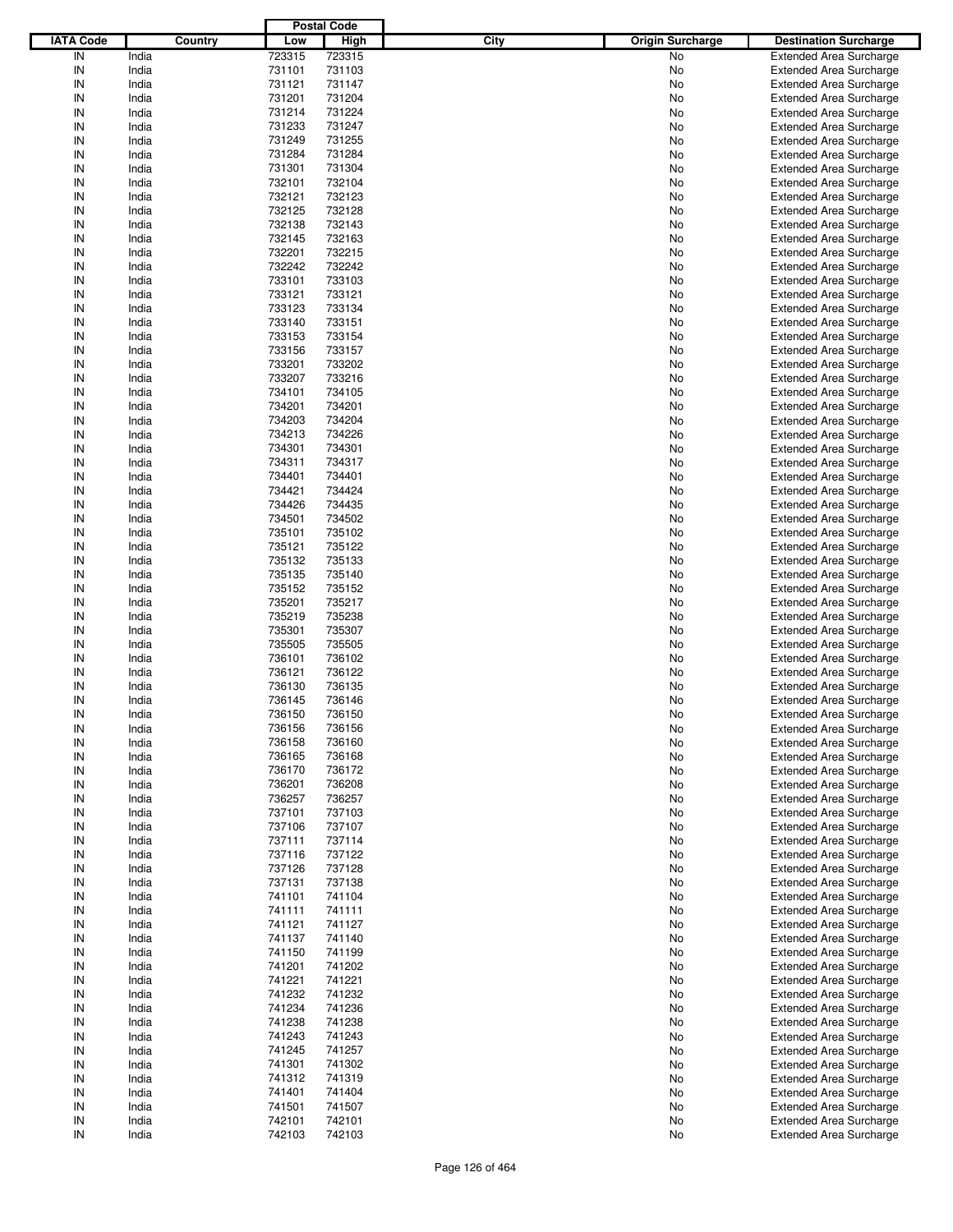|                  |         |        | <b>Postal Code</b> |                                 |                                |
|------------------|---------|--------|--------------------|---------------------------------|--------------------------------|
| <b>IATA Code</b> | Country | Low    | <b>High</b>        | City<br><b>Origin Surcharge</b> | <b>Destination Surcharge</b>   |
| IN               | India   |        | 742109             |                                 |                                |
|                  |         | 742109 |                    | No                              | <b>Extended Area Surcharge</b> |
| IN               | India   | 742121 | 742124             | No                              | <b>Extended Area Surcharge</b> |
| IN               | India   | 742132 | 742140             | No                              | <b>Extended Area Surcharge</b> |
| IN               | India   | 742147 | 742148             | No                              | <b>Extended Area Surcharge</b> |
| IN               | India   | 742150 | 742151             | No                              | <b>Extended Area Surcharge</b> |
| IN               | India   | 742160 | 742161             | No                              | <b>Extended Area Surcharge</b> |
| IN               | India   | 742163 | 742188             | No                              | <b>Extended Area Surcharge</b> |
| IN               | India   | 742190 | 742191             | No                              | <b>Extended Area Surcharge</b> |
| IN               | India   | 742201 | 742203             | No                              | <b>Extended Area Surcharge</b> |
| IN               | India   | 742212 | 742213             | No                              | <b>Extended Area Surcharge</b> |
| IN               |         |        |                    |                                 |                                |
|                  | India   | 742223 | 742237             | No                              | <b>Extended Area Surcharge</b> |
| IN               | India   | 742301 | 742308             | No                              | <b>Extended Area Surcharge</b> |
| IN               | India   | 742401 | 742403             | No                              | <b>Extended Area Surcharge</b> |
| IN               | India   | 742405 | 742405             | No                              | <b>Extended Area Surcharge</b> |
| IN               | India   | 743101 | 743102             | No                              | <b>Extended Area Surcharge</b> |
| IN               | India   | 743120 | 743129             | No                              | <b>Extended Area Surcharge</b> |
| IN               | India   | 743133 | 743136             | No                              | <b>Extended Area Surcharge</b> |
| IN               | India   | 743144 | 743145             | No                              | <b>Extended Area Surcharge</b> |
| IN               | India   | 743155 | 743155             | No                              | <b>Extended Area Surcharge</b> |
| IN               | India   | 743164 | 743166             | No                              | <b>Extended Area Surcharge</b> |
| IN               | India   | 743170 | 743170             | No                              | <b>Extended Area Surcharge</b> |
| IN               | India   | 743175 | 743180             | No                              |                                |
|                  |         |        |                    |                                 | <b>Extended Area Surcharge</b> |
| IN               | India   | 743186 | 743188             | No                              | <b>Extended Area Surcharge</b> |
| IN               | India   | 743193 | 743194             | No                              | <b>Extended Area Surcharge</b> |
| IN               | India   | 743201 | 743204             | No                              | <b>Extended Area Surcharge</b> |
| IN               | India   | 743221 | 743222             | No                              | <b>Extended Area Surcharge</b> |
| IN               | India   | 743232 | 743235             | No                              | <b>Extended Area Surcharge</b> |
| IN               | India   | 743245 | 743252             | No                              | <b>Extended Area Surcharge</b> |
| IN               | India   | 743262 | 743263             | No                              | <b>Extended Area Surcharge</b> |
| IN               | India   | 743268 | 743276             | No                              | <b>Extended Area Surcharge</b> |
| IN               | India   | 743286 | 743298             | No                              | <b>Extended Area Surcharge</b> |
| IN               | India   | 743301 | 743302             | No                              | <b>Extended Area Surcharge</b> |
| IN               | India   | 743305 | 743305             | No                              | <b>Extended Area Surcharge</b> |
|                  |         |        |                    |                                 |                                |
| IN               | India   | 743312 | 743313             | No                              | <b>Extended Area Surcharge</b> |
| IN               | India   | 743316 | 743316             | No                              | <b>Extended Area Surcharge</b> |
| IN               | India   | 743318 | 743319             | No                              | <b>Extended Area Surcharge</b> |
| IN               | India   | 743329 | 743332             | No                              | <b>Extended Area Surcharge</b> |
| IN               | India   | 743336 | 743338             | No                              | <b>Extended Area Surcharge</b> |
| IN               | India   | 743343 | 743343             | No                              | <b>Extended Area Surcharge</b> |
| IN               | India   | 743347 | 743349             | No                              | <b>Extended Area Surcharge</b> |
| IN               | India   | 743351 | 743351             | No                              | <b>Extended Area Surcharge</b> |
| IN               | India   | 743354 | 743358             | No                              | <b>Extended Area Surcharge</b> |
| IN               | India   | 743360 | 743360             | No                              | <b>Extended Area Surcharge</b> |
| IN               | India   | 743368 | 743385             | No                              | <b>Extended Area Surcharge</b> |
| IN               |         |        |                    |                                 |                                |
|                  | India   | 743387 | 743391             | No                              | <b>Extended Area Surcharge</b> |
| IN               | India   | 743393 | 743399             | No                              | <b>Extended Area Surcharge</b> |
| IN               | India   | 743401 | 743402             | No                              | <b>Extended Area Surcharge</b> |
| IN               | India   | 743411 | 743413             | No                              | <b>Extended Area Surcharge</b> |
| IN               | India   | 743422 | 743429             | No                              | <b>Extended Area Surcharge</b> |
| IN               | India   | 743435 | 743438             | No                              | <b>Extended Area Surcharge</b> |
| IN               | India   | 743440 | 743443             | No                              | <b>Extended Area Surcharge</b> |
| IN               | India   | 743445 | 743445             | No                              | <b>Extended Area Surcharge</b> |
| IN               | India   | 743502 | 743508             | No                              | <b>Extended Area Surcharge</b> |
| IN               | India   | 743510 | 743518             | No                              | <b>Extended Area Surcharge</b> |
| IN               | India   | 743601 | 743613             | No                              | <b>Extended Area Surcharge</b> |
| IN               | India   | 743701 | 743705             | No                              | <b>Extended Area Surcharge</b> |
| IN               | India   | 743707 | 743707             | No                              | <b>Extended Area Surcharge</b> |
| IN               | India   | 743710 | 743710             | No                              | <b>Extended Area Surcharge</b> |
|                  |         |        |                    |                                 |                                |
| IN               | India   | 744101 | 744107             | No                              | <b>Extended Area Surcharge</b> |
| IN               | India   | 744201 | 744211             | No                              | <b>Extended Area Surcharge</b> |
| IN               | India   | 744301 | 744304             | No                              | <b>Extended Area Surcharge</b> |
| IN               | India   | 752001 | 752002             | No                              | <b>Extended Area Surcharge</b> |
| IN               | India   | 752006 | 752006             | No                              | <b>Extended Area Surcharge</b> |
| IN               | India   | 752011 | 752011             | No                              | <b>Extended Area Surcharge</b> |
| IN               | India   | 752013 | 752038             | No                              | <b>Extended Area Surcharge</b> |
| IN               | India   | 752041 | 752046             | No                              | <b>Extended Area Surcharge</b> |
| IN               | India   | 752050 | 752050             | No                              | <b>Extended Area Surcharge</b> |
| IN               | India   | 752054 | 752064             | No                              | <b>Extended Area Surcharge</b> |
| IN               | India   | 752066 | 752070             | No                              | <b>Extended Area Surcharge</b> |
| IN               | India   | 752077 | 752096             | No                              | <b>Extended Area Surcharge</b> |
| IN               | India   | 752101 | 752121             |                                 | <b>Extended Area Surcharge</b> |
|                  |         |        |                    | No                              |                                |
| IN               | India   | 752201 | 752201             | No                              | <b>Extended Area Surcharge</b> |
| IN               | India   | 753011 | 753011             | No                              | <b>Extended Area Surcharge</b> |
| IN               | India   | 753013 | 753013             | No                              | <b>Extended Area Surcharge</b> |
| IN               | India   | 753051 | 753052             | No                              | <b>Extended Area Surcharge</b> |
| IN               | India   | 753353 | 753353             | No                              | <b>Extended Area Surcharge</b> |
| IN               | India   | 754001 | 754018             | No                              | <b>Extended Area Surcharge</b> |
| $\sf IN$         | India   | 754020 | 754037             | No                              | <b>Extended Area Surcharge</b> |
|                  |         |        |                    |                                 |                                |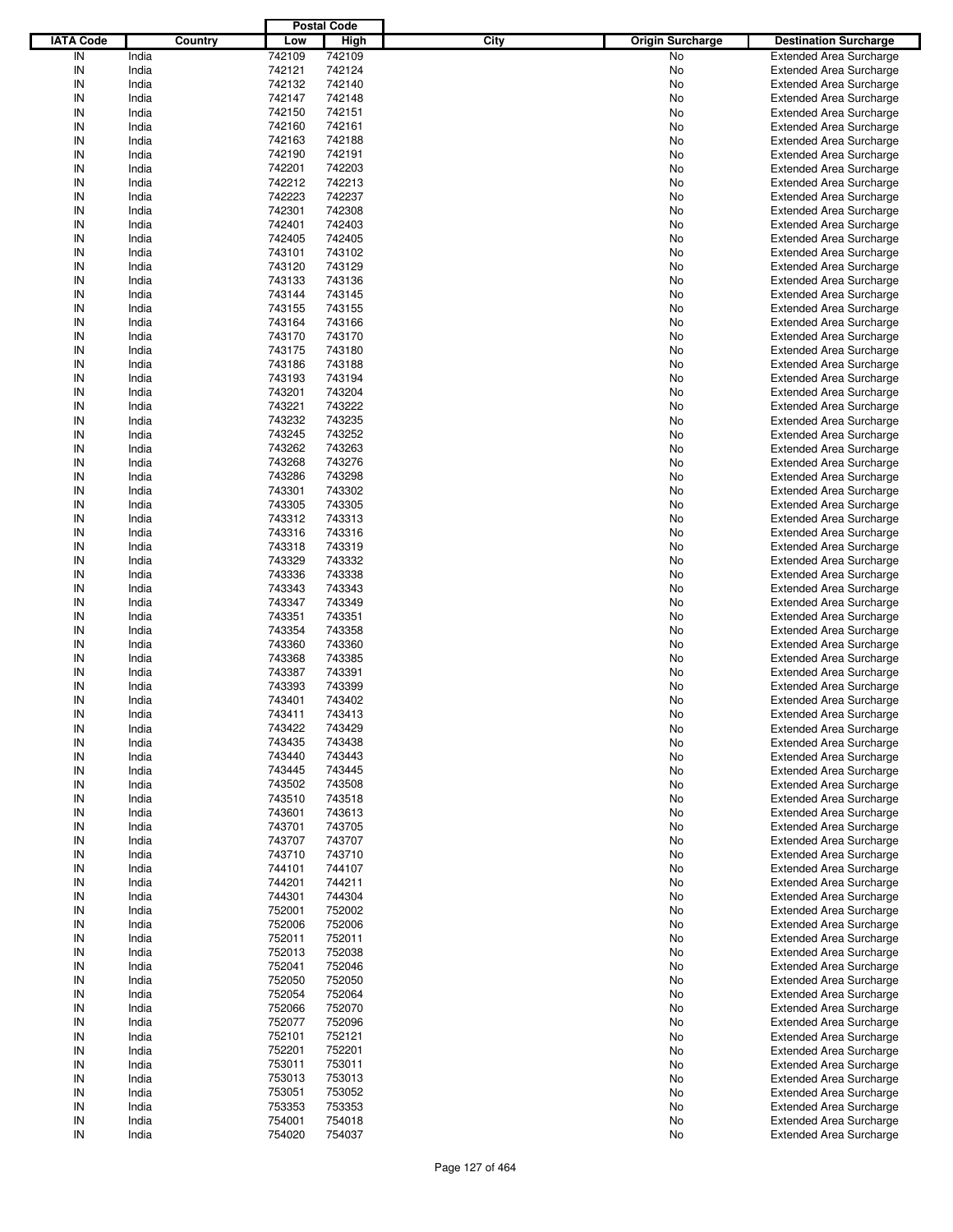|                  |         |        | <b>Postal Code</b> |                                 |                                |
|------------------|---------|--------|--------------------|---------------------------------|--------------------------------|
| <b>IATA Code</b> | Country | Low    | <b>High</b>        | City<br><b>Origin Surcharge</b> | <b>Destination Surcharge</b>   |
| IN               | India   | 754070 | 754071             | No                              |                                |
|                  |         |        |                    |                                 | <b>Extended Area Surcharge</b> |
| IN               | India   | 754080 | 754082             | No                              | <b>Extended Area Surcharge</b> |
| IN               | India   | 754101 | 754119             | No                              | <b>Extended Area Surcharge</b> |
| IN               | India   | 754130 | 754137             | No                              | <b>Extended Area Surcharge</b> |
| IN               | India   | 754139 | 754145             | No                              | <b>Extended Area Surcharge</b> |
| IN               | India   | 754153 | 754162             | No                              | <b>Extended Area Surcharge</b> |
| IN               | India   | 754201 | 754253             | No                              | <b>Extended Area Surcharge</b> |
| IN               | India   | 754260 | 754260             | No                              | <b>Extended Area Surcharge</b> |
| IN               | India   | 754280 | 754292             | No                              | <b>Extended Area Surcharge</b> |
|                  |         |        |                    |                                 |                                |
| IN               | India   | 755001 | 755001             | No                              | <b>Extended Area Surcharge</b> |
| IN               | India   | 755003 | 755039             | No                              | <b>Extended Area Surcharge</b> |
| IN               | India   | 755041 | 755050             | No                              | <b>Extended Area Surcharge</b> |
| IN               | India   | 755061 | 755061             | No                              | <b>Extended Area Surcharge</b> |
| IN               | India   | 756001 | 756003             | No                              | <b>Extended Area Surcharge</b> |
| IN               | India   | 756017 | 756030             | No                              | <b>Extended Area Surcharge</b> |
| IN               | India   | 756032 | 756038             | No                              | <b>Extended Area Surcharge</b> |
| IN               | India   | 756040 | 756060             | No                              | <b>Extended Area Surcharge</b> |
| IN               | India   | 756071 | 756084             | No                              | <b>Extended Area Surcharge</b> |
|                  |         |        |                    |                                 |                                |
| IN               | India   | 756110 | 756134             | No                              | <b>Extended Area Surcharge</b> |
| IN               | India   | 756136 | 756144             | No                              | <b>Extended Area Surcharge</b> |
| IN               | India   | 756161 | 756169             | No                              | <b>Extended Area Surcharge</b> |
| IN               | India   | 757001 | 757003             | No                              | <b>Extended Area Surcharge</b> |
| IN               | India   | 757014 | 757021             | No                              | <b>Extended Area Surcharge</b> |
| IN               | India   | 757023 | 757043             | No                              | <b>Extended Area Surcharge</b> |
| IN               | India   | 757045 | 757052             | No                              | <b>Extended Area Surcharge</b> |
| IN               | India   | 757054 | 757055             | No                              | <b>Extended Area Surcharge</b> |
|                  |         |        |                    |                                 |                                |
| IN               | India   | 757071 | 757087             | No                              | <b>Extended Area Surcharge</b> |
| IN               | India   | 757091 | 757093             | No                              | <b>Extended Area Surcharge</b> |
| IN               | India   | 757101 | 757106             | No                              | <b>Extended Area Surcharge</b> |
| IN               | India   | 758001 | 758002             | No                              | <b>Extended Area Surcharge</b> |
| IN               | India   | 758013 | 758023             | No                              | <b>Extended Area Surcharge</b> |
| IN               | India   | 758025 | 758038             | No                              | <b>Extended Area Surcharge</b> |
| IN               | India   | 758040 | 758049             | No                              | <b>Extended Area Surcharge</b> |
| IN               | India   | 758051 | 758054             | No                              | <b>Extended Area Surcharge</b> |
| IN               | India   | 758061 | 758064             | No                              | <b>Extended Area Surcharge</b> |
|                  |         |        |                    |                                 |                                |
| IN               | India   | 758071 | 758081             | No                              | <b>Extended Area Surcharge</b> |
| IN               | India   | 759001 | 759001             | No                              | <b>Extended Area Surcharge</b> |
| IN               | India   | 759013 | 759037             | No                              | <b>Extended Area Surcharge</b> |
| IN               | India   | 759039 | 759039             | No                              | <b>Extended Area Surcharge</b> |
| IN               | India   | 759101 | 759107             | No                              | <b>Extended Area Surcharge</b> |
| IN               | India   | 759116 | 759145             | No                              | <b>Extended Area Surcharge</b> |
| IN               | India   | 760001 | 760010             | No                              | <b>Extended Area Surcharge</b> |
| IN               | India   | 760031 | 760034             | No                              | <b>Extended Area Surcharge</b> |
| IN               | India   | 761001 | 761021             | No                              | <b>Extended Area Surcharge</b> |
| IN               |         |        |                    |                                 |                                |
|                  | India   | 761025 | 761046             | No                              | <b>Extended Area Surcharge</b> |
| IN               | India   | 761051 | 761056             | No                              | <b>Extended Area Surcharge</b> |
| IN               | India   | 761101 | 761128             | No                              | <b>Extended Area Surcharge</b> |
| IN               | India   | 761131 | 761145             | No                              | <b>Extended Area Surcharge</b> |
| IN               | India   | 761151 | 761151             | No                              | <b>Extended Area Surcharge</b> |
| IN               | India   | 761201 | 761201             | No                              | <b>Extended Area Surcharge</b> |
| IN               | India   | 761206 | 761217             | No                              | <b>Extended Area Surcharge</b> |
| IN               | India   | 762001 | 762001             | No                              | <b>Extended Area Surcharge</b> |
| IN               | India   | 762010 | 762019             | No                              | <b>Extended Area Surcharge</b> |
| IN               | India   | 762021 | 762030             | No                              | <b>Extended Area Surcharge</b> |
|                  |         |        |                    |                                 |                                |
| IN               | India   | 762101 | 762112             | No                              | <b>Extended Area Surcharge</b> |
| IN               | India   | 763001 | 763003             | No                              | <b>Extended Area Surcharge</b> |
| IN               | India   | 763008 | 763008             | No                              | <b>Extended Area Surcharge</b> |
| IN               | India   | 764001 | 764005             | No                              | <b>Extended Area Surcharge</b> |
| IN               | India   | 764008 | 764008             | No                              | <b>Extended Area Surcharge</b> |
| IN               | India   | 764011 | 764012             | No                              | <b>Extended Area Surcharge</b> |
| IN               | India   | 764020 | 764022             | No                              | <b>Extended Area Surcharge</b> |
| IN               | India   | 764027 | 764027             | No                              | <b>Extended Area Surcharge</b> |
| IN               | India   | 764036 | 764049             | No                              | <b>Extended Area Surcharge</b> |
| IN               | India   | 764051 | 764063             | No                              | <b>Extended Area Surcharge</b> |
|                  |         |        |                    |                                 |                                |
| IN               | India   | 764069 | 764075             | No                              | <b>Extended Area Surcharge</b> |
| IN               | India   | 764077 | 764079             | No                              | <b>Extended Area Surcharge</b> |
| IN               | India   | 764081 | 764085             | No                              | <b>Extended Area Surcharge</b> |
| IN               | India   | 765001 | 765002             | No                              | <b>Extended Area Surcharge</b> |
| IN               | India   | 765012 | 765026             | No                              | <b>Extended Area Surcharge</b> |
| IN               | India   | 765028 | 765032             | No                              | <b>Extended Area Surcharge</b> |
| IN               | India   | 766001 | 766002             | No                              | <b>Extended Area Surcharge</b> |
| IN               | India   | 766011 | 766029             | No                              | <b>Extended Area Surcharge</b> |
| IN               | India   | 766101 | 766101             | No                              | <b>Extended Area Surcharge</b> |
| IN               | India   | 766103 | 766118             | No                              | <b>Extended Area Surcharge</b> |
|                  |         |        |                    |                                 |                                |
| IN               | India   | 767001 | 767002             | No                              | <b>Extended Area Surcharge</b> |
| IN               | India   | 767016 | 767050             | No                              | <b>Extended Area Surcharge</b> |
| IN               | India   | 767061 | 767068             | No                              | <b>Extended Area Surcharge</b> |
| $\sf IN$         | India   | 768001 | 768004             | No                              | <b>Extended Area Surcharge</b> |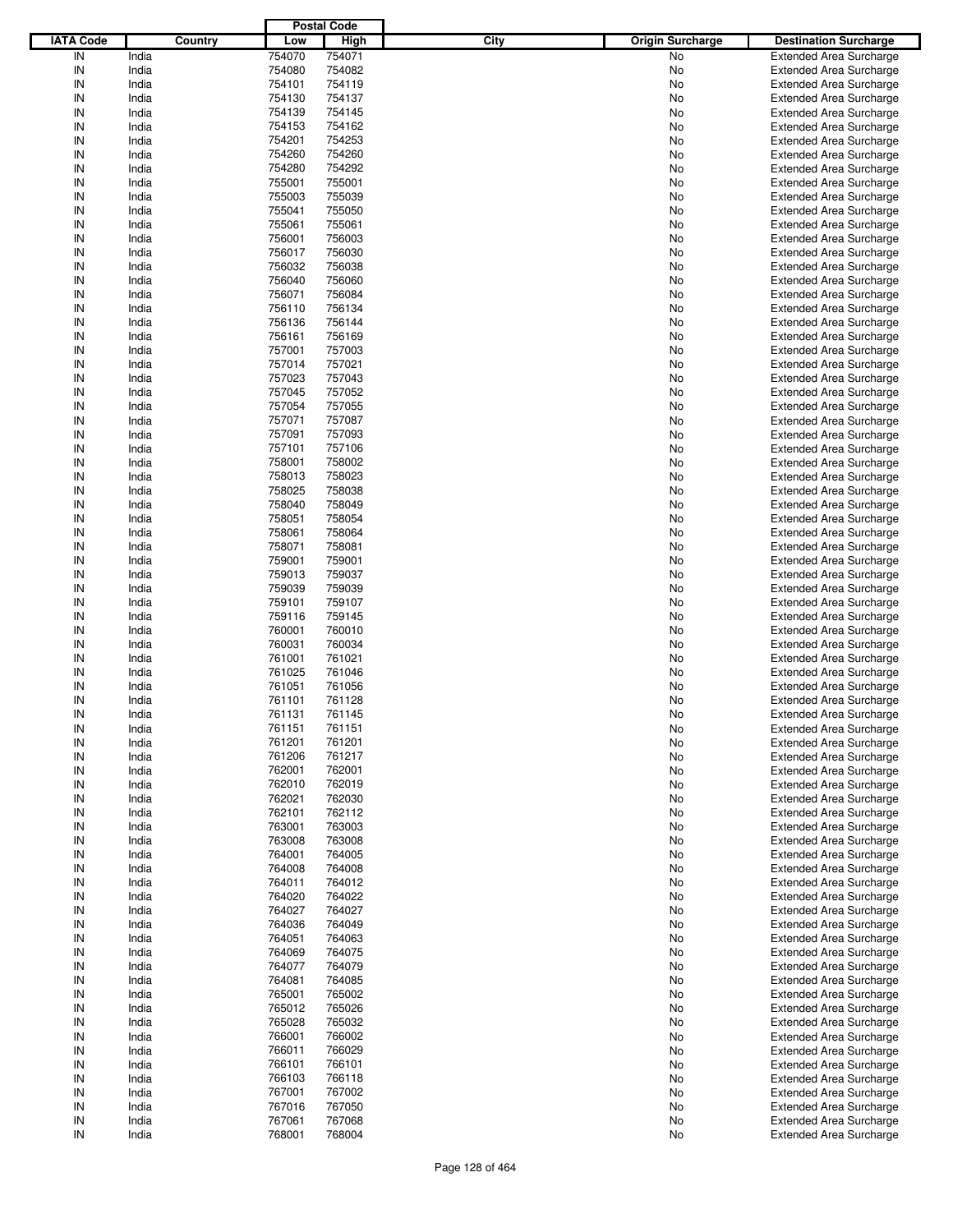|                  |         |        | <b>Postal Code</b> |      |                         |                                |
|------------------|---------|--------|--------------------|------|-------------------------|--------------------------------|
| <b>IATA Code</b> | Country | Low    | <b>High</b>        | City | <b>Origin Surcharge</b> | <b>Destination Surcharge</b>   |
| IN               | India   | 768016 | 768019             |      | No                      | <b>Extended Area Surcharge</b> |
| IN               | India   | 768026 | 768054             |      | No                      | <b>Extended Area Surcharge</b> |
| IN               | India   | 768101 | 768121             |      | No                      | <b>Extended Area Surcharge</b> |
| IN               | India   | 768150 | 768151             |      | No                      | <b>Extended Area Surcharge</b> |
| IN               | India   | 768201 | 768201             |      | No                      | <b>Extended Area Surcharge</b> |
| IN               | India   | 768203 | 768204             |      | No                      | <b>Extended Area Surcharge</b> |
| IN               | India   | 768211 | 768232             |      |                         |                                |
| IN               |         |        | 769010             |      | No                      | <b>Extended Area Surcharge</b> |
|                  | India   | 769001 |                    |      | No                      | <b>Extended Area Surcharge</b> |
| IN               | India   | 769012 | 769016             |      | No                      | <b>Extended Area Surcharge</b> |
| IN               | India   | 769041 | 769043             |      | No                      | <b>Extended Area Surcharge</b> |
| IN               | India   | 770001 | 770002             |      | No                      | <b>Extended Area Surcharge</b> |
| IN               | India   | 770011 | 770021             |      | No                      | <b>Extended Area Surcharge</b> |
| IN               | India   | 770023 | 770029             |      | No                      | <b>Extended Area Surcharge</b> |
| IN               | India   | 770031 | 770052             |      | No                      | <b>Extended Area Surcharge</b> |
| IN               | India   | 770071 | 770077             |      | No                      | <b>Extended Area Surcharge</b> |
| IN               | India   | 781010 | 781010             |      | No                      | <b>Extended Area Surcharge</b> |
| IN               | India   | 781015 | 781015             |      | No                      | <b>Extended Area Surcharge</b> |
| IN               | India   | 781017 | 781017             |      | No                      | <b>Extended Area Surcharge</b> |
| IN               | India   | 781023 | 781023             |      | No                      | <b>Extended Area Surcharge</b> |
| IN               | India   | 781026 | 781027             |      | No                      | <b>Extended Area Surcharge</b> |
| IN               | India   | 781030 | 781032             |      | No                      | <b>Extended Area Surcharge</b> |
| IN               | India   | 781101 | 781103             |      | No                      | <b>Extended Area Surcharge</b> |
| IN               | India   | 781120 | 781136             |      | No                      | <b>Extended Area Surcharge</b> |
| IN               | India   | 781150 | 781150             |      | No                      | <b>Extended Area Surcharge</b> |
| IN               | India   | 781171 | 781171             |      | No                      | <b>Extended Area Surcharge</b> |
| IN               | India   | 781301 | 781310             |      | No                      | <b>Extended Area Surcharge</b> |
| IN               | India   | 781314 | 781321             |      | No                      | <b>Extended Area Surcharge</b> |
| IN               | India   | 781325 | 781330             |      | No                      | <b>Extended Area Surcharge</b> |
| IN               | India   | 781335 | 781339             |      | No                      | <b>Extended Area Surcharge</b> |
| IN               | India   | 781345 | 781354             |      |                         |                                |
|                  |         |        |                    |      | No                      | <b>Extended Area Surcharge</b> |
| IN               | India   | 781360 | 781360             |      | No                      | <b>Extended Area Surcharge</b> |
| IN               | India   | 781364 | 781378             |      | No                      | <b>Extended Area Surcharge</b> |
| IN               | India   | 781380 | 781382             |      | No                      | <b>Extended Area Surcharge</b> |
| IN               | India   | 781385 | 781385             |      | No                      | <b>Extended Area Surcharge</b> |
| IN               | India   | 782001 | 782002             |      | No                      | <b>Extended Area Surcharge</b> |
| IN               | India   | 782010 | 782010             |      | No                      | <b>Extended Area Surcharge</b> |
| IN               | India   | 782101 | 782105             |      | No                      | <b>Extended Area Surcharge</b> |
| IN               | India   | 782107 | 782108             |      | No                      | <b>Extended Area Surcharge</b> |
| IN               | India   | 782120 | 782127             |      | No                      | <b>Extended Area Surcharge</b> |
| IN               | India   | 782130 | 782130             |      | No                      | <b>Extended Area Surcharge</b> |
| IN               | India   | 782135 | 782143             |      | No                      | <b>Extended Area Surcharge</b> |
| IN               | India   | 782401 | 782403             |      | No                      | <b>Extended Area Surcharge</b> |
| IN               | India   | 782410 | 782412             |      | No                      | <b>Extended Area Surcharge</b> |
| IN               | India   | 782425 | 782429             |      | No                      | <b>Extended Area Surcharge</b> |
| IN               | India   | 782435 | 782435             |      | No                      | <b>Extended Area Surcharge</b> |
| IN               | India   | 782439 | 782440             |      | No                      | <b>Extended Area Surcharge</b> |
| IN               | India   | 782445 | 782448             |      | No                      | <b>Extended Area Surcharge</b> |
| IN               | India   | 782450 | 782450             |      | No                      | <b>Extended Area Surcharge</b> |
| IN               | India   | 782460 | 782461             |      | No                      | <b>Extended Area Surcharge</b> |
|                  |         |        |                    |      |                         |                                |
| IN               | India   | 782470 | 782470             |      | No                      | <b>Extended Area Surcharge</b> |
| IN               | India   | 782475 | 782475             |      | No                      | <b>Extended Area Surcharge</b> |
| IN               | India   | 782480 | 782482             |      | No                      | <b>Extended Area Surcharge</b> |
| IN               | India   | 782485 | 782486             |      | No                      | <b>Extended Area Surcharge</b> |
| IN               | India   | 783101 | 783101             |      | No                      | <b>Extended Area Surcharge</b> |
| IN               | India   | 783120 | 783134             |      | No                      | <b>Extended Area Surcharge</b> |
| IN               | India   | 783301 | 783304             |      | No                      | <b>Extended Area Surcharge</b> |
| IN               | India   | 783306 | 783308             |      | No                      | <b>Extended Area Surcharge</b> |
| IN               | India   | 783323 | 783325             |      | No                      | <b>Extended Area Surcharge</b> |
| IN               | India   | 783330 | 783339             |      | No                      | <b>Extended Area Surcharge</b> |
| IN               | India   | 783344 | 783351             |      | No                      | <b>Extended Area Surcharge</b> |
| IN               | India   | 783360 | 783362             |      | No                      | <b>Extended Area Surcharge</b> |
| IN               | India   | 783369 | 783374             |      | No                      | <b>Extended Area Surcharge</b> |
| IN               | India   | 783380 | 783392             |      | No                      | <b>Extended Area Surcharge</b> |
| IN               | India   | 784001 | 784001             |      | No                      | <b>Extended Area Surcharge</b> |
| IN               | India   | 784025 | 784025             |      | No                      | <b>Extended Area Surcharge</b> |
| IN               | India   | 784101 | 784105             |      | No                      | <b>Extended Area Surcharge</b> |
| IN               | India   | 784110 | 784120             |      | No                      | <b>Extended Area Surcharge</b> |
| IN               | India   | 784125 | 784125             |      | No                      | <b>Extended Area Surcharge</b> |
| IN               | India   | 784144 | 784152             |      | No                      | <b>Extended Area Surcharge</b> |
| IN               | India   | 784154 | 784154             |      | No                      | <b>Extended Area Surcharge</b> |
| IN               | India   | 784160 | 784185             |      | No                      | <b>Extended Area Surcharge</b> |
| IN               | India   | 784189 | 784189             |      | No                      | <b>Extended Area Surcharge</b> |
| IN               |         | 784501 | 784510             |      |                         | <b>Extended Area Surcharge</b> |
|                  | India   |        |                    |      | No                      |                                |
| IN               | India   | 784513 | 784514             |      | No                      | <b>Extended Area Surcharge</b> |
| IN               | India   | 784521 | 784527             |      | No                      | <b>Extended Area Surcharge</b> |
| IN               | India   | 785001 | 785011             |      | No                      | <b>Extended Area Surcharge</b> |
| IN               | India   | 785013 | 785015             |      | No                      | <b>Extended Area Surcharge</b> |
| $\sf IN$         | India   | 785101 | 785113             |      | No                      | <b>Extended Area Surcharge</b> |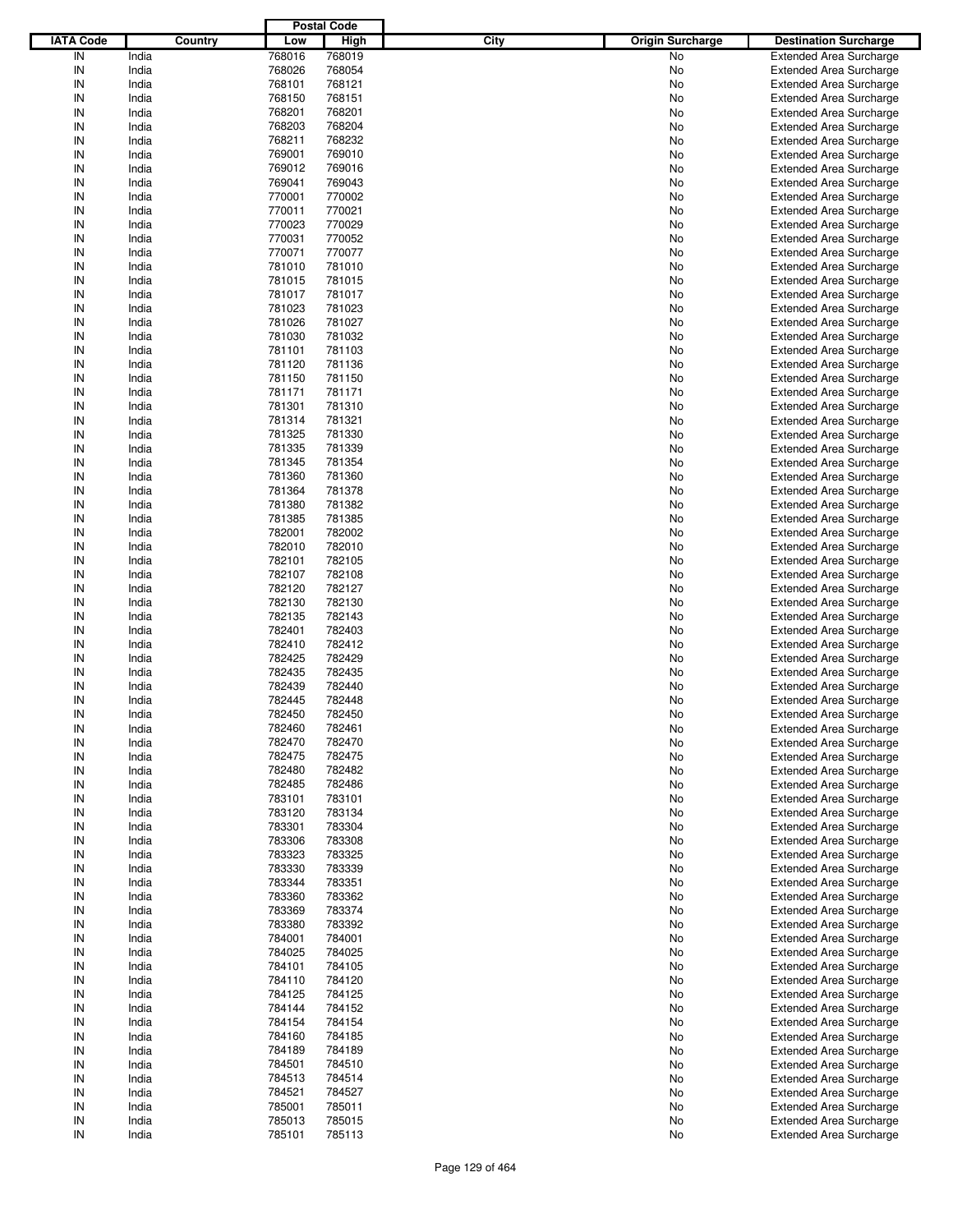|                  |         |        | <b>Postal Code</b> |      |                         |                                |
|------------------|---------|--------|--------------------|------|-------------------------|--------------------------------|
| <b>IATA Code</b> | Country | Low    | <b>High</b>        | City | <b>Origin Surcharge</b> | <b>Destination Surcharge</b>   |
| IN               | India   | 785601 | 785604             |      | No                      | <b>Extended Area Surcharge</b> |
| IN               | India   | 785610 | 785622             |      | No                      | <b>Extended Area Surcharge</b> |
| IN               | India   | 785625 | 785626             |      | No                      | <b>Extended Area Surcharge</b> |
| IN               | India   | 785630 | 785636             |      | No                      | <b>Extended Area Surcharge</b> |
| IN               | India   | 785640 | 785640             |      | No                      | <b>Extended Area Surcharge</b> |
| IN               | India   | 785660 | 785676             |      | No                      | <b>Extended Area Surcharge</b> |
| IN               | India   | 785680 | 785696             |      |                         |                                |
| IN               |         |        |                    |      | No                      | <b>Extended Area Surcharge</b> |
|                  | India   | 785701 | 785701             |      | No                      | <b>Extended Area Surcharge</b> |
| IN               | India   | 786001 | 786005             |      | No                      | <b>Extended Area Surcharge</b> |
| IN               | India   | 786007 | 786008             |      | No                      | <b>Extended Area Surcharge</b> |
| IN               | India   | 786010 | 786010             |      | No                      | <b>Extended Area Surcharge</b> |
| IN               | India   | 786012 | 786012             |      | No                      | <b>Extended Area Surcharge</b> |
| IN               | India   | 786051 | 786054             |      | No                      | <b>Extended Area Surcharge</b> |
| IN               | India   | 786101 | 786103             |      | No                      | <b>Extended Area Surcharge</b> |
| IN               | India   | 786110 | 786110             |      | No                      | <b>Extended Area Surcharge</b> |
| IN               | India   | 786125 | 786125             |      | No                      | <b>Extended Area Surcharge</b> |
| IN               | India   | 786145 | 786148             |      | No                      | <b>Extended Area Surcharge</b> |
| IN               | India   | 786150 | 786155             |      | No                      | <b>Extended Area Surcharge</b> |
| IN               | India   | 786157 | 786159             |      | No                      | <b>Extended Area Surcharge</b> |
| IN               | India   | 786170 | 786173             |      | No                      | <b>Extended Area Surcharge</b> |
| IN               | India   | 786180 | 786186             |      | No                      | <b>Extended Area Surcharge</b> |
| IN               | India   | 786601 | 786602             |      | No                      | <b>Extended Area Surcharge</b> |
| IN               | India   | 786610 | 786616             |      | No                      | <b>Extended Area Surcharge</b> |
| IN               | India   | 786621 | 786624             |      | No                      | <b>Extended Area Surcharge</b> |
| IN               | India   | 786630 | 786631             |      | No                      | <b>Extended Area Surcharge</b> |
| IN               | India   | 787001 | 787001             |      | No                      | <b>Extended Area Surcharge</b> |
| IN               | India   | 787026 | 787030             |      | No                      | <b>Extended Area Surcharge</b> |
| IN               | India   | 787032 | 787032             |      | No                      | <b>Extended Area Surcharge</b> |
| IN               |         |        |                    |      |                         |                                |
|                  | India   | 787051 | 787060             |      | No                      | <b>Extended Area Surcharge</b> |
| IN               | India   | 788001 | 788007             |      | No                      | <b>Extended Area Surcharge</b> |
| IN               | India   | 788009 | 788011             |      | No                      | <b>Extended Area Surcharge</b> |
| IN               | India   | 788013 | 788015             |      | No                      | <b>Extended Area Surcharge</b> |
| IN               | India   | 788019 | 788019             |      | No                      | <b>Extended Area Surcharge</b> |
| IN               | India   | 788025 | 788025             |      | No                      | <b>Extended Area Surcharge</b> |
| IN               | India   | 788030 | 788030             |      | No                      | <b>Extended Area Surcharge</b> |
| IN               | India   | 788098 | 788099             |      | No                      | <b>Extended Area Surcharge</b> |
| IN               | India   | 788101 | 788104             |      | No                      | <b>Extended Area Surcharge</b> |
| IN               | India   | 788106 | 788126             |      | No                      | <b>Extended Area Surcharge</b> |
| IN               | India   | 788145 | 788145             |      | No                      | <b>Extended Area Surcharge</b> |
| IN               | India   | 788150 | 788153             |      | No                      | <b>Extended Area Surcharge</b> |
| IN               | India   | 788155 | 788156             |      | No                      | <b>Extended Area Surcharge</b> |
| IN               | India   | 788160 | 788167             |      | No                      | <b>Extended Area Surcharge</b> |
| IN               | India   | 788169 | 788169             |      | No                      | <b>Extended Area Surcharge</b> |
| IN               | India   | 788701 | 788702             |      | No                      | <b>Extended Area Surcharge</b> |
| IN               | India   | 788705 | 788706             |      | No                      | <b>Extended Area Surcharge</b> |
| IN               | India   | 788708 | 788708             |      | No                      | <b>Extended Area Surcharge</b> |
| IN               | India   | 788710 | 788711             |      | No                      | <b>Extended Area Surcharge</b> |
| IN               | India   | 788716 | 788716             |      | No                      | <b>Extended Area Surcharge</b> |
|                  |         |        |                    |      |                         |                                |
| IN               | India   | 788719 | 788727             |      | No                      | <b>Extended Area Surcharge</b> |
| IN               | India   | 788729 | 788729             |      | No                      | <b>Extended Area Surcharge</b> |
| IN               | India   | 788731 | 788731             |      | No                      | <b>Extended Area Surcharge</b> |
| IN               | India   | 788733 | 788737             |      | No                      | <b>Extended Area Surcharge</b> |
| IN               | India   | 788740 | 788740             |      | No                      | <b>Extended Area Surcharge</b> |
| IN               | India   | 788781 | 788781             |      | No                      | <b>Extended Area Surcharge</b> |
| IN               | India   | 788790 | 788790             |      | No                      | <b>Extended Area Surcharge</b> |
| IN               | India   | 788801 | 788803             |      | No                      | <b>Extended Area Surcharge</b> |
| IN               | India   | 788805 | 788806             |      | No                      | <b>Extended Area Surcharge</b> |
| IN               | India   | 788808 | 788808             |      | No                      | <b>Extended Area Surcharge</b> |
| IN               | India   | 788812 | 788812             |      | No                      | <b>Extended Area Surcharge</b> |
| IN               | India   | 788814 | 788819             |      | No                      | <b>Extended Area Surcharge</b> |
| IN               | India   | 788830 | 788832             |      | No                      | <b>Extended Area Surcharge</b> |
| IN               | India   | 788834 | 788834             |      | No                      | <b>Extended Area Surcharge</b> |
| IN               | India   | 790001 | 790002             |      | No                      | <b>Extended Area Surcharge</b> |
| IN               | India   | 790101 | 790104             |      | No                      | <b>Extended Area Surcharge</b> |
| IN               | India   | 790114 | 790115             |      | No                      | <b>Extended Area Surcharge</b> |
| IN               | India   | 791001 | 791002             |      | No                      | <b>Extended Area Surcharge</b> |
| IN               | India   | 791101 | 791104             |      | No                      | <b>Extended Area Surcharge</b> |
| IN               | India   | 791111 | 791113             |      | No                      | <b>Extended Area Surcharge</b> |
| IN               | India   | 791120 | 791122             |      |                         | <b>Extended Area Surcharge</b> |
|                  |         |        |                    |      | No                      |                                |
| IN               | India   | 792001 | 792001             |      | No                      | <b>Extended Area Surcharge</b> |
| IN               | India   | 792051 | 792051             |      | No                      | <b>Extended Area Surcharge</b> |
| IN               | India   | 792055 | 792055             |      | No                      | <b>Extended Area Surcharge</b> |
| IN               | India   | 792101 | 792104             |      | No                      | <b>Extended Area Surcharge</b> |
| IN               | India   | 792110 | 792111             |      | No                      | <b>Extended Area Surcharge</b> |
| IN               | India   | 792120 | 792123             |      | No                      | <b>Extended Area Surcharge</b> |
| IN               | India   | 793001 | 793014             |      | No                      | <b>Extended Area Surcharge</b> |
| IN               | India   | 793021 | 793021             |      | No                      | <b>Extended Area Surcharge</b> |
| $\sf IN$         | India   | 793025 | 793025             |      | No                      | <b>Extended Area Surcharge</b> |
|                  |         |        |                    |      |                         |                                |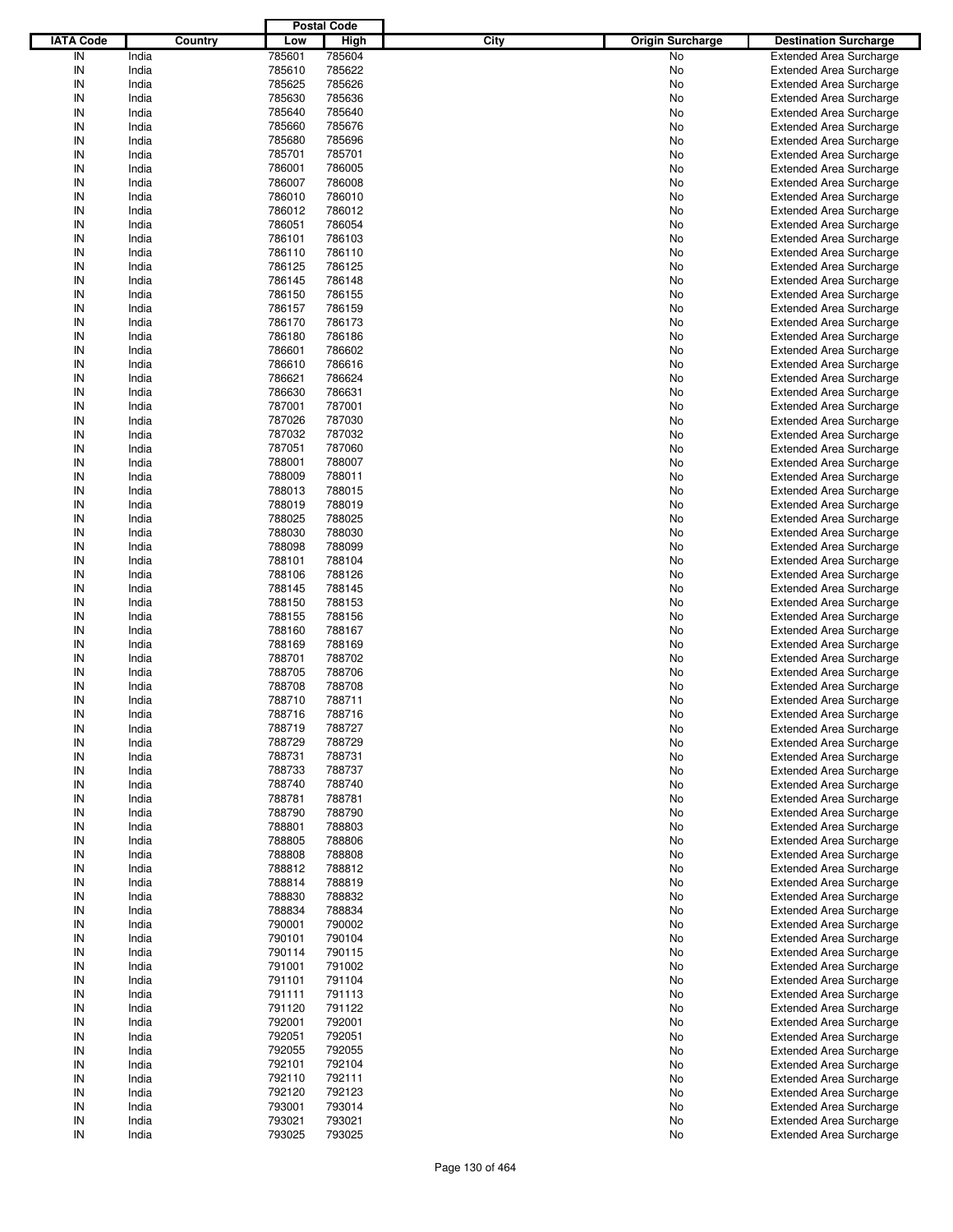|                  |         |        | <b>Postal Code</b> |      |                         |                                |
|------------------|---------|--------|--------------------|------|-------------------------|--------------------------------|
| <b>IATA Code</b> | Country | Low    | <b>High</b>        | City | <b>Origin Surcharge</b> | <b>Destination Surcharge</b>   |
| IN               | India   | 793101 | 793113             |      | No                      | <b>Extended Area Surcharge</b> |
| IN               | India   | 793119 | 793122             |      | No                      | <b>Extended Area Surcharge</b> |
| IN               | India   | 793150 | 793150             |      | No                      | <b>Extended Area Surcharge</b> |
| IN               | India   | 794001 | 794002             |      | No                      | <b>Extended Area Surcharge</b> |
| IN               | India   | 794005 | 794005             |      | No                      | <b>Extended Area Surcharge</b> |
| IN               | India   | 794101 | 794112             |      | No                      | <b>Extended Area Surcharge</b> |
| IN               | India   | 795001 | 795004             |      |                         |                                |
|                  |         |        |                    |      | No                      | <b>Extended Area Surcharge</b> |
| IN               | India   | 795008 | 795008             |      | No                      | <b>Extended Area Surcharge</b> |
| IN               | India   | 795010 | 795011             |      | No                      | <b>Extended Area Surcharge</b> |
| IN               | India   | 795101 | 795106             |      | No                      | <b>Extended Area Surcharge</b> |
| IN               | India   | 795115 | 795116             |      | No                      | <b>Extended Area Surcharge</b> |
| IN               | India   | 795120 | 795147             |      | No                      | <b>Extended Area Surcharge</b> |
| IN               | India   | 795150 | 795151             |      | No                      | <b>Extended Area Surcharge</b> |
| IN               | India   | 795158 | 795158             |      | No                      | <b>Extended Area Surcharge</b> |
| IN               | India   | 796001 | 796001             |      | No                      | <b>Extended Area Surcharge</b> |
| IN               | India   | 796005 | 796005             |      | No                      | <b>Extended Area Surcharge</b> |
| IN               | India   | 796007 | 796007             |      | No                      | <b>Extended Area Surcharge</b> |
| IN               | India   | 796009 | 796009             |      | No                      | <b>Extended Area Surcharge</b> |
| IN               | India   | 796012 | 796012             |      | No                      | <b>Extended Area Surcharge</b> |
| IN               | India   | 796015 | 796015             |      | No                      | <b>Extended Area Surcharge</b> |
| IN               | India   | 796017 | 796017             |      | No                      | <b>Extended Area Surcharge</b> |
| IN               | India   | 796025 | 796025             |      | No                      | <b>Extended Area Surcharge</b> |
| IN               | India   | 796031 | 796031             |      | No                      | <b>Extended Area Surcharge</b> |
| IN               | India   | 796070 | 796070             |      | No                      | <b>Extended Area Surcharge</b> |
| IN               | India   | 796081 | 796081             |      | No                      | <b>Extended Area Surcharge</b> |
| IN               | India   | 796101 | 796101             |      | No                      | <b>Extended Area Surcharge</b> |
| IN               | India   | 796111 | 796111             |      | No                      | <b>Extended Area Surcharge</b> |
| IN               | India   | 796161 | 796161             |      |                         | <b>Extended Area Surcharge</b> |
| IN               |         |        |                    |      | No                      |                                |
|                  | India   | 796181 | 796181             |      | No                      | <b>Extended Area Surcharge</b> |
| IN               | India   | 796190 | 796190             |      | No                      | <b>Extended Area Surcharge</b> |
| IN               | India   | 796230 | 796230             |      | No                      | <b>Extended Area Surcharge</b> |
| IN               | India   | 796261 | 796261             |      | No                      | <b>Extended Area Surcharge</b> |
| IN               | India   | 796290 | 796290             |      | No                      | <b>Extended Area Surcharge</b> |
| IN               | India   | 796310 | 796310             |      | No                      | <b>Extended Area Surcharge</b> |
| IN               | India   | 796321 | 796321             |      | No                      | <b>Extended Area Surcharge</b> |
| IN               | India   | 796370 | 796370             |      | No                      | <b>Extended Area Surcharge</b> |
| IN               | India   | 796410 | 796410             |      | No                      | <b>Extended Area Surcharge</b> |
| IN               | India   | 796441 | 796441             |      | No                      | <b>Extended Area Surcharge</b> |
| IN               | India   | 796471 | 796471             |      | No                      | <b>Extended Area Surcharge</b> |
| IN               | India   | 796571 | 796571             |      | No                      | <b>Extended Area Surcharge</b> |
| IN               | India   | 796629 | 796629             |      | No                      | <b>Extended Area Surcharge</b> |
| IN               | India   | 796691 | 796691             |      | No                      | <b>Extended Area Surcharge</b> |
| IN               | India   | 796701 | 796701             |      | No                      | <b>Extended Area Surcharge</b> |
| IN               | India   | 796710 | 796710             |      | No                      | <b>Extended Area Surcharge</b> |
| IN               | India   | 796730 | 796730             |      | No                      | <b>Extended Area Surcharge</b> |
| IN               | India   | 796751 | 796751             |      | No                      | <b>Extended Area Surcharge</b> |
| IN               | India   | 796770 | 796770             |      | No                      | <b>Extended Area Surcharge</b> |
|                  |         |        |                    |      |                         |                                |
| IN               | India   | 796901 | 796901             |      | No                      | <b>Extended Area Surcharge</b> |
| IN               | India   | 797001 | 797001             |      | No                      | <b>Extended Area Surcharge</b> |
| IN               | India   | 797101 | 797112             |      | No                      | <b>Extended Area Surcharge</b> |
| IN               | India   | 797121 | 797127             |      | No                      | <b>Extended Area Surcharge</b> |
| IN               | India   | 798601 | 798601             |      | No                      | <b>Extended Area Surcharge</b> |
| IN               | India   | 798611 | 798623             |      | No                      | <b>Extended Area Surcharge</b> |
| IN               | India   | 798626 | 798632             |      | No                      | <b>Extended Area Surcharge</b> |
| IN               | India   | 799001 | 799012             |      | No                      | <b>Extended Area Surcharge</b> |
| IN               | India   | 799014 | 799015             |      | No                      | <b>Extended Area Surcharge</b> |
| IN               | India   | 799035 | 799035             |      | No                      | <b>Extended Area Surcharge</b> |
| IN               | India   | 799045 | 799045             |      | No                      | <b>Extended Area Surcharge</b> |
| IN               | India   | 799055 | 799055             |      | No                      | <b>Extended Area Surcharge</b> |
| IN               | India   | 799101 | 799109             |      | No                      | <b>Extended Area Surcharge</b> |
| IN               | India   | 799115 | 799115             |      | No                      | <b>Extended Area Surcharge</b> |
| IN               | India   | 799119 | 799123             |      | No                      | <b>Extended Area Surcharge</b> |
| IN               | India   | 799125 | 799125             |      | No                      | <b>Extended Area Surcharge</b> |
| IN               | India   | 799130 | 799132             |      | No                      | <b>Extended Area Surcharge</b> |
| IN               | India   | 799141 | 799149             |      | No                      | <b>Extended Area Surcharge</b> |
| IN               | India   | 799153 | 799153             |      | No                      | <b>Extended Area Surcharge</b> |
|                  |         |        |                    |      |                         |                                |
| IN               | India   | 799155 | 799159             |      | No                      | <b>Extended Area Surcharge</b> |
| IN               | India   | 799201 | 799206             |      | No                      | <b>Extended Area Surcharge</b> |
| IN               | India   | 799210 | 799214             |      | No                      | <b>Extended Area Surcharge</b> |
| IN               | India   | 799250 | 799252             |      | No                      | <b>Extended Area Surcharge</b> |
| IN               | India   | 799260 | 799265             |      | No                      | <b>Extended Area Surcharge</b> |
| IN               | India   | 799269 | 799271             |      | No                      | <b>Extended Area Surcharge</b> |
| IN               | India   | 799273 | 799273             |      | No                      | <b>Extended Area Surcharge</b> |
| IN               | India   | 799275 | 799275             |      | No                      | <b>Extended Area Surcharge</b> |
| IN               | India   | 799277 | 799279             |      | No                      | <b>Extended Area Surcharge</b> |
| IN               | India   | 799285 | 799290             |      | No                      | <b>Extended Area Surcharge</b> |
| IN               | India   | 800010 | 800012             |      | No                      | <b>Extended Area Surcharge</b> |
| $\sf IN$         | India   | 800017 | 800019             |      | No                      | <b>Extended Area Surcharge</b> |
|                  |         |        |                    |      |                         |                                |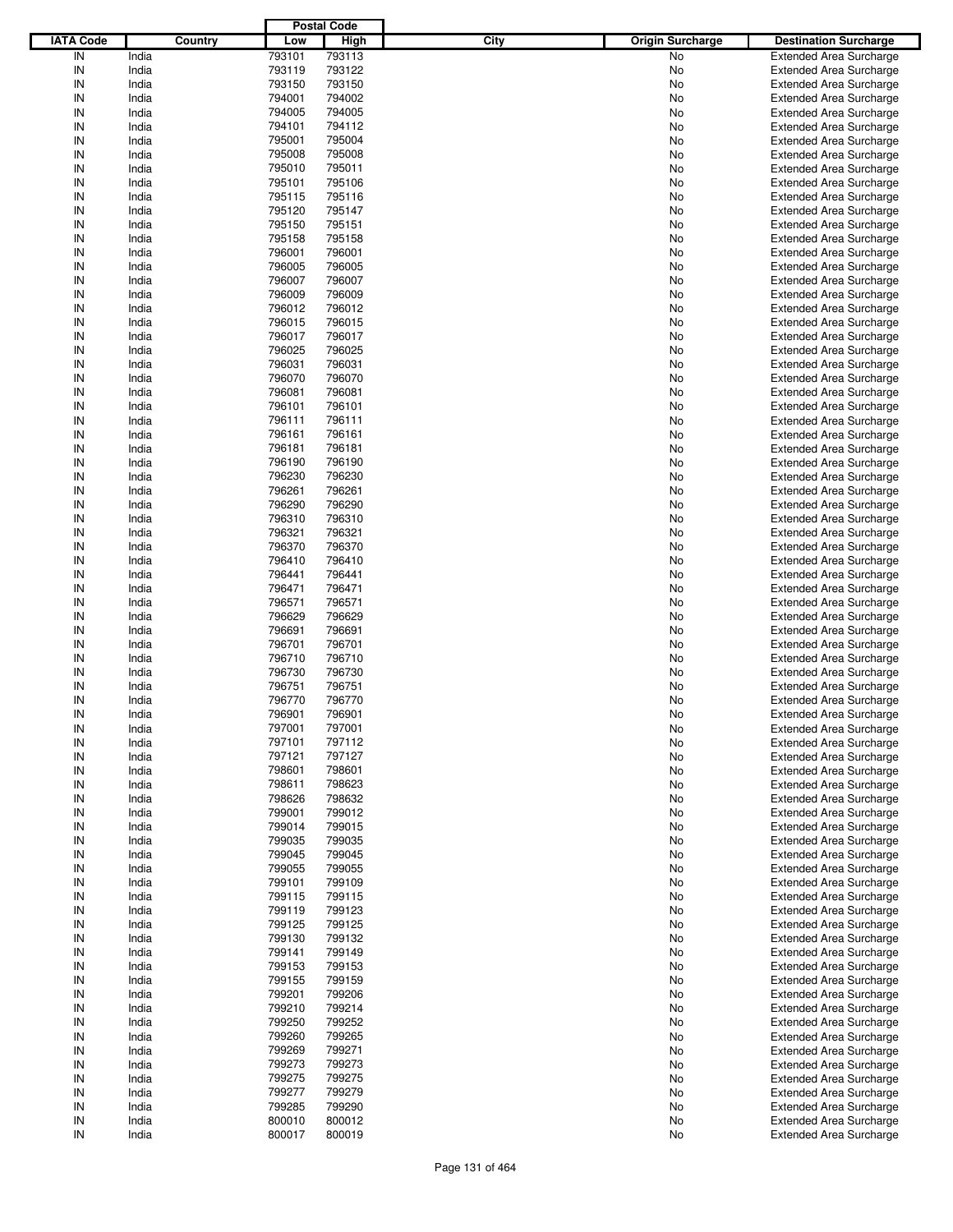|                  |         |        | <b>Postal Code</b> |                                        |                                |
|------------------|---------|--------|--------------------|----------------------------------------|--------------------------------|
| <b>IATA Code</b> | Country | Low    | High               | <b>City</b><br><b>Origin Surcharge</b> | <b>Destination Surcharge</b>   |
| IN               | India   | 815301 | 815301             | <b>No</b>                              | <b>Extended Area Surcharge</b> |
| IN               | India   | 823001 | 823001             | No                                     | <b>Extended Area Surcharge</b> |
| IN               | India   | 824231 | 824231             | No                                     | <b>Extended Area Surcharge</b> |
| IN               | India   | 826001 | 826001             | No                                     | <b>Extended Area Surcharge</b> |
| IN               | India   | 826003 | 826004             | No                                     | <b>Extended Area Surcharge</b> |
| IN               | India   | 827001 | 827001             | No                                     | <b>Extended Area Surcharge</b> |
| IN               | India   | 827003 | 827004             |                                        |                                |
|                  |         |        |                    | No                                     | <b>Extended Area Surcharge</b> |
| IN               | India   | 827006 | 827006             | No                                     | <b>Extended Area Surcharge</b> |
| IN               | India   | 827009 | 827014             | No                                     | <b>Extended Area Surcharge</b> |
| IN               | India   | 828101 | 828104             | No                                     | <b>Extended Area Surcharge</b> |
| IN               | India   | 828106 | 828117             | No                                     | <b>Extended Area Surcharge</b> |
| IN               | India   | 828119 | 828123             | No                                     | <b>Extended Area Surcharge</b> |
| IN               | India   | 828125 | 828129             | No                                     | <b>Extended Area Surcharge</b> |
| IN               | India   | 828131 | 828131             | No                                     | <b>Extended Area Surcharge</b> |
| IN               | India   | 828133 | 828135             | No                                     | <b>Extended Area Surcharge</b> |
| IN               | India   | 828142 | 828142             | No                                     | <b>Extended Area Surcharge</b> |
| IN               | India   | 828144 | 828144             | No                                     | <b>Extended Area Surcharge</b> |
| IN               | India   | 828202 | 828207             | No                                     | <b>Extended Area Surcharge</b> |
| IN               | India   | 828301 | 828308             | No                                     | <b>Extended Area Surcharge</b> |
| IN               | India   | 828311 | 828311             | No                                     | <b>Extended Area Surcharge</b> |
| IN               | India   | 828402 | 828404             | No                                     | <b>Extended Area Surcharge</b> |
| IN               | India   | 828504 | 828504             | No                                     | <b>Extended Area Surcharge</b> |
| IN               | India   | 829101 | 829103             | No                                     | <b>Extended Area Surcharge</b> |
| IN               | India   | 829105 | 829110             | No                                     | <b>Extended Area Surcharge</b> |
| IN               | India   | 829112 | 829122             | No                                     | <b>Extended Area Surcharge</b> |
| IN               | India   | 829124 | 829131             | No                                     | <b>Extended Area Surcharge</b> |
| IN               | India   | 829133 | 829135             | No                                     | <b>Extended Area Surcharge</b> |
| IN               | India   | 829138 | 829138             | No                                     | <b>Extended Area Surcharge</b> |
|                  |         |        |                    |                                        |                                |
| IN               | India   | 829141 | 829141             | No                                     | <b>Extended Area Surcharge</b> |
| IN               | India   | 829143 | 829146             | No                                     | <b>Extended Area Surcharge</b> |
| IN               | India   | 829149 | 829149             | No                                     | <b>Extended Area Surcharge</b> |
| IN               | India   | 829201 | 829211             | No                                     | <b>Extended Area Surcharge</b> |
| IN               | India   | 829317 | 829317             | No                                     | <b>Extended Area Surcharge</b> |
| IN               | India   | 831014 | 831015             | No                                     | <b>Extended Area Surcharge</b> |
| IN               | India   | 832101 | 832106             | No                                     | <b>Extended Area Surcharge</b> |
| IN               | India   | 832110 | 832111             | No                                     | <b>Extended Area Surcharge</b> |
| IN               | India   | 832113 | 832113             | No                                     | <b>Extended Area Surcharge</b> |
| IN               | India   | 832301 | 832304             | No                                     | <b>Extended Area Surcharge</b> |
| IN               | India   | 832401 | 832403             | No                                     | <b>Extended Area Surcharge</b> |
| IN               | India   | 833101 | 833106             | No                                     | <b>Extended Area Surcharge</b> |
| IN               | India   | 833201 | 833203             | No                                     | <b>Extended Area Surcharge</b> |
| IN               | India   | 833212 | 833222             | No                                     | <b>Extended Area Surcharge</b> |
| IN               | India   | 833233 | 833233             | No                                     | <b>Extended Area Surcharge</b> |
| IN               | India   | 833326 | 833326             | No                                     | <b>Extended Area Surcharge</b> |
| IN               | India   | 834007 | 834007             | No                                     | <b>Extended Area Surcharge</b> |
| IN               | India   | 835101 | 835104             | No                                     | <b>Extended Area Surcharge</b> |
| IN               | India   | 835201 | 835202             | No                                     | <b>Extended Area Surcharge</b> |
|                  |         |        |                    |                                        |                                |
| IN               | India   | 835204 | 835230             | No                                     | <b>Extended Area Surcharge</b> |
| IN               | India   | 835232 | 835236             | No                                     | <b>Extended Area Surcharge</b> |
| IN               | India   | 835238 | 835240             | No                                     | <b>Extended Area Surcharge</b> |
| IN               | India   | 835242 | 835242             | No                                     | <b>Extended Area Surcharge</b> |
| IN               | India   | 835244 | 835244             | No                                     | <b>Extended Area Surcharge</b> |
| IN               | India   | 835301 | 835306             | No                                     | <b>Extended Area Surcharge</b> |
| IN               | India   | 841101 | 841101             | No                                     | <b>Extended Area Surcharge</b> |
| IN               | India   | 841105 | 841105             | No                                     | <b>Extended Area Surcharge</b> |
| IN               | India   | 841201 | 841208             | No                                     | <b>Extended Area Surcharge</b> |
| IN               | India   | 841210 | 841226             | No                                     | <b>Extended Area Surcharge</b> |
| IN               | India   | 841231 | 841256             | No                                     | <b>Extended Area Surcharge</b> |
| IN               | India   | 841301 | 841301             | No                                     | <b>Extended Area Surcharge</b> |
| IN               | India   | 841311 | 841318             | No                                     | <b>Extended Area Surcharge</b> |
| IN               | India   | 841339 | 841339             | No                                     | <b>Extended Area Surcharge</b> |
| IN               | India   | 841401 | 841405             | No                                     | <b>Extended Area Surcharge</b> |
| IN               | India   | 841407 | 841440             | No                                     | <b>Extended Area Surcharge</b> |
| IN               | India   | 841442 | 841443             | No                                     | <b>Extended Area Surcharge</b> |
| IN               | India   | 841501 | 841508             | No                                     | <b>Extended Area Surcharge</b> |
| IN               | India   | 842001 | 842005             | No                                     | <b>Extended Area Surcharge</b> |
| IN               | India   | 843101 | 843165             | No                                     | <b>Extended Area Surcharge</b> |
|                  |         |        |                    |                                        |                                |
| IN               | India   | 843301 | 843302             | No                                     | <b>Extended Area Surcharge</b> |
| IN               | India   | 843311 | 843344             | No                                     | <b>Extended Area Surcharge</b> |
| IN               | India   | 843346 | 843368             | No                                     | <b>Extended Area Surcharge</b> |
| IN               | India   | 844101 | 844101             | No                                     | <b>Extended Area Surcharge</b> |
| IN               | India   | 844111 | 844141             | No                                     | <b>Extended Area Surcharge</b> |
| IN               | India   | 844501 | 844522             | No                                     | <b>Extended Area Surcharge</b> |
| IN               | India   | 844532 | 844532             | No                                     | <b>Extended Area Surcharge</b> |
| IN               | India   | 845101 | 845110             | No                                     | <b>Extended Area Surcharge</b> |
| IN               | India   | 845112 | 845120             | No                                     | <b>Extended Area Surcharge</b> |
| IN               | India   | 845145 | 845145             | No                                     | <b>Extended Area Surcharge</b> |
| IN               | India   | 845301 | 845314             | No                                     | <b>Extended Area Surcharge</b> |
|                  |         |        |                    |                                        |                                |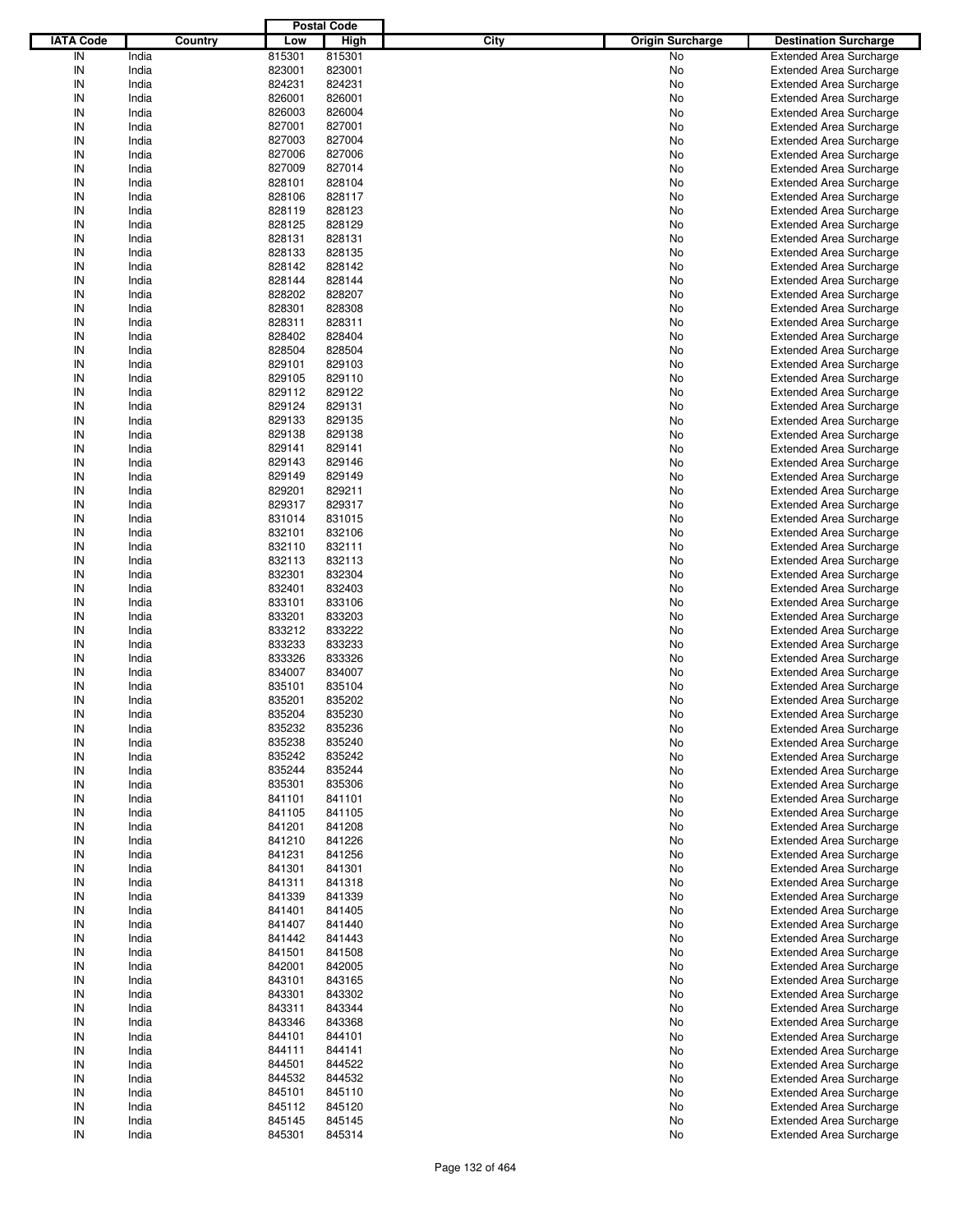|                  |           |        | <b>Postal Code</b> |                                        |                                |
|------------------|-----------|--------|--------------------|----------------------------------------|--------------------------------|
| <b>IATA Code</b> | Country   | Low    | High               | <b>City</b><br><b>Origin Surcharge</b> | <b>Destination Surcharge</b>   |
| IN               |           | 845363 | 845363             | <b>No</b>                              |                                |
|                  | India     |        |                    |                                        | <b>Extended Area Surcharge</b> |
| IN               | India     | 845401 | 845401             | No                                     | <b>Extended Area Surcharge</b> |
| IN               | India     | 845406 | 845406             | No                                     | <b>Extended Area Surcharge</b> |
| IN               | India     | 845411 | 845414             | No                                     | <b>Extended Area Surcharge</b> |
| IN               | India     | 845416 | 845438             | No                                     | <b>Extended Area Surcharge</b> |
| IN               | India     | 845440 | 845440             | No                                     | <b>Extended Area Surcharge</b> |
| IN               | India     | 845449 | 845481             | No                                     | <b>Extended Area Surcharge</b> |
| IN               | India     | 845483 | 845492             | No                                     | <b>Extended Area Surcharge</b> |
|                  |           |        |                    |                                        |                                |
| IN               | India     | 845494 | 845499             | No                                     | <b>Extended Area Surcharge</b> |
| IN               | India     | 845501 | 845509             | No                                     | <b>Extended Area Surcharge</b> |
| IN               | India     | 845511 | 845511             | No                                     | <b>Extended Area Surcharge</b> |
| IN               | India     | 845513 | 845525             | No                                     | <b>Extended Area Surcharge</b> |
| IN               | India     | 846001 | 846007             | No                                     | <b>Extended Area Surcharge</b> |
| IN               | India     | 847101 | 847126             | No                                     | <b>Extended Area Surcharge</b> |
| IN               | India     | 847201 | 847201             | No                                     | <b>Extended Area Surcharge</b> |
| IN               | India     | 847203 | 847205             | No                                     | <b>Extended Area Surcharge</b> |
| IN               | India     | 847211 | 847213             | No                                     | <b>Extended Area Surcharge</b> |
|                  |           |        |                    |                                        |                                |
| IN               | India     | 847222 | 847224             | No                                     | <b>Extended Area Surcharge</b> |
| IN               | India     | 847226 | 847257             | No                                     | <b>Extended Area Surcharge</b> |
| IN               | India     | 847301 | 847301             | No                                     | <b>Extended Area Surcharge</b> |
| IN               | India     | 847303 | 847313             | No                                     | <b>Extended Area Surcharge</b> |
| IN               | India     | 847401 | 847426             | No                                     | <b>Extended Area Surcharge</b> |
| IN               | India     | 847451 | 847452             | No                                     | <b>Extended Area Surcharge</b> |
| IN               | India     | 848101 | 848102             | No                                     | <b>Extended Area Surcharge</b> |
| IN               | India     | 848109 | 848140             |                                        |                                |
|                  |           |        |                    | No                                     | <b>Extended Area Surcharge</b> |
| IN               | India     | 848142 | 848142             | No                                     | <b>Extended Area Surcharge</b> |
| IN               | India     | 848144 | 848163             | No                                     | <b>Extended Area Surcharge</b> |
| IN               | India     | 848183 | 848183             | No                                     | <b>Extended Area Surcharge</b> |
| IN               | India     | 848201 | 848211             | No                                     | <b>Extended Area Surcharge</b> |
| IN               | India     | 848213 | 848214             | No                                     | <b>Extended Area Surcharge</b> |
| IN               | India     | 848216 | 848231             | No                                     | <b>Extended Area Surcharge</b> |
| IN               | India     | 848233 | 848239             | No                                     | <b>Extended Area Surcharge</b> |
|                  |           |        |                    |                                        |                                |
| IN               | India     | 848301 | 848303             | No                                     | <b>Extended Area Surcharge</b> |
| IN               | India     | 848501 | 848519             | No                                     | <b>Extended Area Surcharge</b> |
| IN               | India     | 851101 | 851102             | No                                     | <b>Extended Area Surcharge</b> |
| IN               | India     | 851111 | 851122             | No                                     | <b>Extended Area Surcharge</b> |
| IN               | India     | 851126 | 851139             | No                                     | <b>Extended Area Surcharge</b> |
| IN               | India     | 851201 | 851201             | No                                     | <b>Extended Area Surcharge</b> |
| IN               | India     | 851203 | 851205             | No                                     | <b>Extended Area Surcharge</b> |
| IN               | India     | 851211 | 851228             | No                                     | <b>Extended Area Surcharge</b> |
|                  |           |        |                    |                                        |                                |
| IN               | India     | 852101 | 852101             | No                                     | <b>Extended Area Surcharge</b> |
| IN               | India     | 852105 | 852114             | No                                     | <b>Extended Area Surcharge</b> |
| IN               | India     | 852122 | 852131             | No                                     | <b>Extended Area Surcharge</b> |
| IN               | India     | 852137 | 852161             | No                                     | <b>Extended Area Surcharge</b> |
| IN               | India     | 852201 | 852201             | No                                     | <b>Extended Area Surcharge</b> |
| IN               | India     | 852212 | 852221             | No                                     | <b>Extended Area Surcharge</b> |
| IN               | India     | 852233 | 852233             | No                                     | <b>Extended Area Surcharge</b> |
| IN               | India     | 852235 | 852235             | No                                     | <b>Extended Area Surcharge</b> |
|                  |           |        |                    |                                        |                                |
| IN               | India     | 853201 | 853208             | No                                     | <b>Extended Area Surcharge</b> |
| IN               | India     | 854101 | 854108             | No                                     | <b>Extended Area Surcharge</b> |
| IN               | India     | 854113 | 854127             | No                                     | <b>Extended Area Surcharge</b> |
| IN               | India     | 854201 | 854209             | No                                     | <b>Extended Area Surcharge</b> |
| IN               | India     | 854301 | 854303             | No                                     | <b>Extended Area Surcharge</b> |
| IN               | India     | 854305 | 854305             | No                                     | <b>Extended Area Surcharge</b> |
| IN               | India     | 854311 | 854312             | No                                     | <b>Extended Area Surcharge</b> |
| IN               | India     | 854315 | 854319             | No                                     | <b>Extended Area Surcharge</b> |
| IN               | India     | 854325 | 854347             | No                                     | <b>Extended Area Surcharge</b> |
|                  |           |        |                    |                                        |                                |
| IN               | India     | 854349 | 854358             | No                                     | <b>Extended Area Surcharge</b> |
| IN               | India     | 854360 | 854360             | No                                     | <b>Extended Area Surcharge</b> |
| IN               | India     | 854362 | 854362             | No                                     | <b>Extended Area Surcharge</b> |
| IN               | India     | 854364 | 854369             | No                                     | <b>Extended Area Surcharge</b> |
| IN               | India     | 855101 | 855102             | No                                     | <b>Extended Area Surcharge</b> |
| IN               | India     | 855105 | 855107             | No                                     | <b>Extended Area Surcharge</b> |
| IN               | India     | 855113 | 855117             | No                                     | <b>Extended Area Surcharge</b> |
| IN               | India     | 855119 | 855122             | No                                     | <b>Extended Area Surcharge</b> |
| IN               | India     | 855126 | 855126             | No                                     | <b>Extended Area Surcharge</b> |
|                  |           |        |                    |                                        |                                |
| IN               | India     | 855128 | 855128             | No                                     | <b>Extended Area Surcharge</b> |
| IN               | India     | 857225 | 952078             | No                                     | <b>Extended Area Surcharge</b> |
| IN               | India     | 952080 | 999999             | No                                     | <b>Extended Area Surcharge</b> |
| ID               | Indonesia | 00000  | 09999              | <b>Extended Area Surcharge</b>         | <b>Extended Area Surcharge</b> |
| ID               | Indonesia | 14471  | 14999              | <b>Extended Area Surcharge</b>         | <b>Extended Area Surcharge</b> |
| ID               | Indonesia | 15900  | 16109              | <b>Extended Area Surcharge</b>         | <b>Extended Area Surcharge</b> |
| ID               | Indonesia | 16400  | 16409              | <b>Extended Area Surcharge</b>         | <b>Extended Area Surcharge</b> |
| ID               | Indonesia | 16500  | 16509              | <b>Extended Area Surcharge</b>         | Extended Area Surcharge        |
|                  |           |        |                    |                                        |                                |
| ID               | Indonesia | 16600  | 16609              | <b>Extended Area Surcharge</b>         | <b>Extended Area Surcharge</b> |
| ID               | Indonesia | 16900  | 16909              | <b>Extended Area Surcharge</b>         | Extended Area Surcharge        |
| ID               | Indonesia | 17000  | 17109              | <b>Extended Area Surcharge</b>         | <b>Extended Area Surcharge</b> |
| ID               | Indonesia | 17700  | 19109              | <b>Extended Area Surcharge</b>         | <b>Extended Area Surcharge</b> |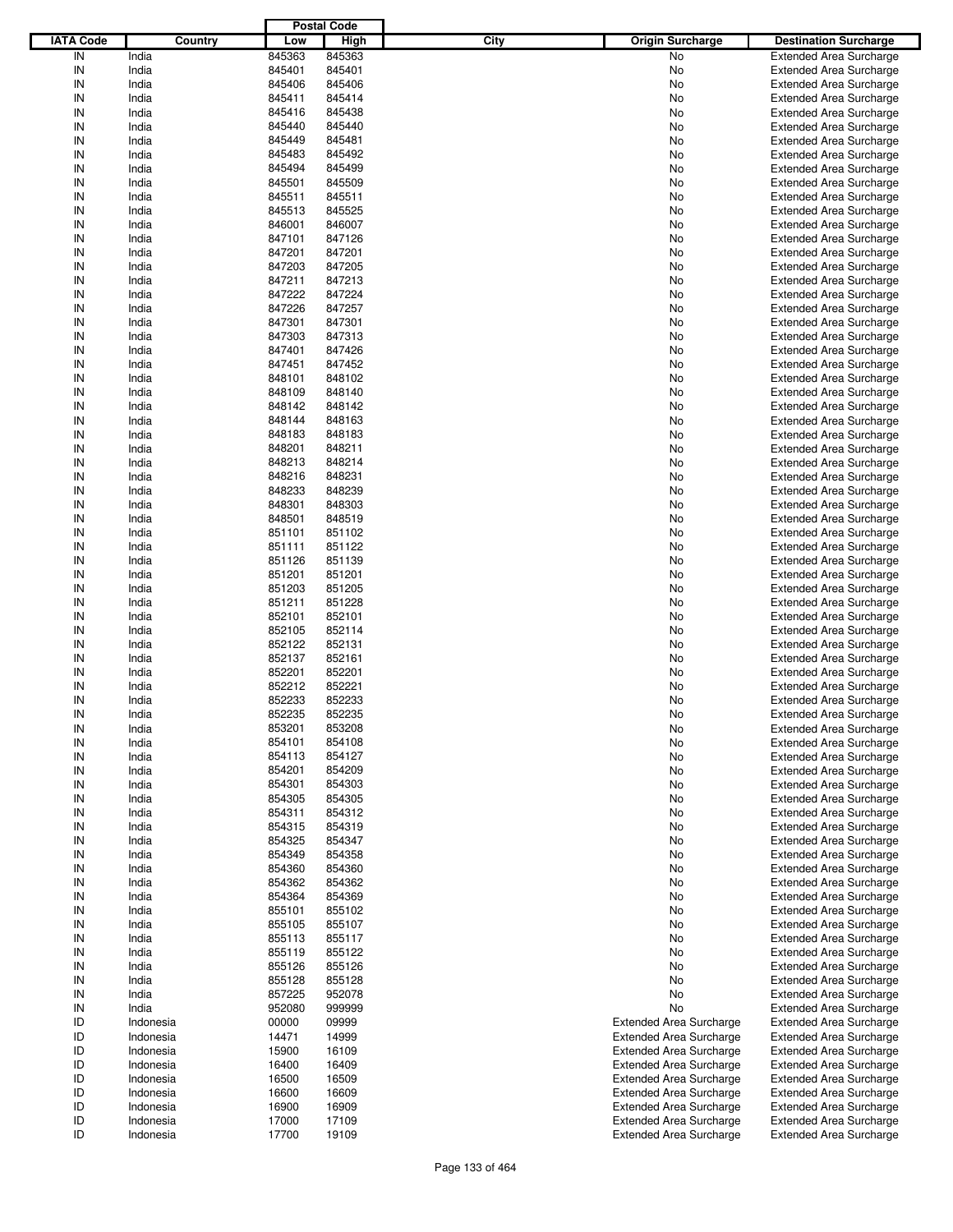|                  |           |       | <b>Postal Code</b> |               |                                |                                |
|------------------|-----------|-------|--------------------|---------------|--------------------------------|--------------------------------|
| <b>IATA Code</b> | Country   | Low   | High               | City          | <b>Origin Surcharge</b>        | <b>Destination Surcharge</b>   |
| ID               | Indonesia | 19131 | 20109              |               | <b>Extended Area Surcharge</b> | <b>Extended Area Surcharge</b> |
| ID               | Indonesia | 20500 | 28109              |               | <b>Extended Area Surcharge</b> | <b>Extended Area Surcharge</b> |
| ID               | Indonesia | 28400 | 28709              |               | <b>Extended Area Surcharge</b> | <b>Extended Area Surcharge</b> |
| ID               | Indonesia | 28800 | 29110              |               | <b>Extended Area Surcharge</b> | <b>Extended Area Surcharge</b> |
| ID               | Indonesia | 29156 | 29410              |               | <b>Extended Area Surcharge</b> | <b>Extended Area Surcharge</b> |
| ID               | Indonesia | 29488 | 39999              |               | <b>Extended Area Surcharge</b> | <b>Extended Area Surcharge</b> |
| ID               | Indonesia | 41200 | 41209              |               |                                |                                |
| ID               |           |       |                    |               | <b>Extended Area Surcharge</b> | <b>Extended Area Surcharge</b> |
|                  | Indonesia | 41300 | 41309              |               | <b>Extended Area Surcharge</b> | <b>Extended Area Surcharge</b> |
| ID               | Indonesia | 41400 | 42109              |               | <b>Extended Area Surcharge</b> | <b>Extended Area Surcharge</b> |
| ID               | Indonesia | 45200 | 49999              |               | <b>Extended Area Surcharge</b> | <b>Extended Area Surcharge</b> |
| ID               | Indonesia | 50300 | 50509              |               | <b>Extended Area Surcharge</b> | <b>Extended Area Surcharge</b> |
| ID               | Indonesia | 55300 | 55509              |               | <b>Extended Area Surcharge</b> | <b>Extended Area Surcharge</b> |
| ID               | Indonesia | 55600 | 55699              |               | <b>Extended Area Surcharge</b> | <b>Extended Area Surcharge</b> |
| ID               | Indonesia | 55716 | 55799              |               | <b>Extended Area Surcharge</b> | <b>Extended Area Surcharge</b> |
| ID               | Indonesia | 55810 | 55899              |               | <b>Extended Area Surcharge</b> | <b>Extended Area Surcharge</b> |
| ID               | Indonesia | 56552 | 57109              |               | <b>Extended Area Surcharge</b> | <b>Extended Area Surcharge</b> |
| ID               | Indonesia | 57200 | 57299              |               | <b>Extended Area Surcharge</b> | <b>Extended Area Surcharge</b> |
| ID               | Indonesia | 57300 | 57310              |               | <b>Extended Area Surcharge</b> | <b>Extended Area Surcharge</b> |
| ID               | Indonesia | 57400 | 57453              |               | <b>Extended Area Surcharge</b> | <b>Extended Area Surcharge</b> |
| ID               | Indonesia | 57455 | 57499              |               | <b>Extended Area Surcharge</b> | <b>Extended Area Surcharge</b> |
| ID               | Indonesia | 57500 | 57510              |               | <b>Extended Area Surcharge</b> | <b>Extended Area Surcharge</b> |
| ID               | Indonesia | 57516 | 57550              |               | <b>Extended Area Surcharge</b> | <b>Extended Area Surcharge</b> |
| ID               | Indonesia | 57560 | 57599              |               | <b>Extended Area Surcharge</b> | <b>Extended Area Surcharge</b> |
| ID               | Indonesia | 57600 | 57699              |               | <b>Extended Area Surcharge</b> | <b>Extended Area Surcharge</b> |
| ID               | Indonesia | 57700 | 57709              |               | <b>Extended Area Surcharge</b> | <b>Extended Area Surcharge</b> |
| ID               | Indonesia | 57772 | 59109              |               |                                | <b>Extended Area Surcharge</b> |
|                  |           |       |                    |               | <b>Extended Area Surcharge</b> |                                |
| ID               | Indonesia | 59200 | 60109              |               | <b>Extended Area Surcharge</b> | <b>Extended Area Surcharge</b> |
| ID               | Indonesia | 60300 | 61109              |               | <b>Extended Area Surcharge</b> | <b>Extended Area Surcharge</b> |
| ID               | Indonesia | 61200 | 61209              |               | <b>Extended Area Surcharge</b> | <b>Extended Area Surcharge</b> |
| ID               | Indonesia | 61300 | 61309              |               | <b>Extended Area Surcharge</b> | <b>Extended Area Surcharge</b> |
| ID               | Indonesia | 61400 | 63109              |               | <b>Extended Area Surcharge</b> | <b>Extended Area Surcharge</b> |
| ID               | Indonesia | 63200 | 63409              |               | <b>Extended Area Surcharge</b> | <b>Extended Area Surcharge</b> |
| ID               | Indonesia | 63500 | 65109              |               | <b>Extended Area Surcharge</b> | <b>Extended Area Surcharge</b> |
| ID               | Indonesia | 65300 | 67109              |               | <b>Extended Area Surcharge</b> | <b>Extended Area Surcharge</b> |
| ID               | Indonesia | 67200 | 75109              |               | <b>Extended Area Surcharge</b> | <b>Extended Area Surcharge</b> |
| ID               | Indonesia | 75300 | 76109              |               | <b>Extended Area Surcharge</b> | <b>Extended Area Surcharge</b> |
| ID               | Indonesia | 76200 | 80109              |               | <b>Extended Area Surcharge</b> | <b>Extended Area Surcharge</b> |
| ID               | Indonesia | 90300 | 95109              |               | <b>Extended Area Surcharge</b> | <b>Extended Area Surcharge</b> |
| ID               | Indonesia | 95400 | 99999              |               | <b>Extended Area Surcharge</b> | <b>Extended Area Surcharge</b> |
| IQ               | Iraq      |       |                    | Camp Anaconda | No                             | <b>Extended Area Surcharge</b> |
| IQ               | Iraq      |       |                    | Camp Taji     | No                             | <b>Extended Area Surcharge</b> |
| IQ               | Iraq      |       |                    | FOB Hammer    | No                             | <b>Extended Area Surcharge</b> |
| IT               | Italy     | 00013 | 00013              |               | <b>Extended Area Surcharge</b> | <b>Extended Area Surcharge</b> |
| IT               | Italy     | 04027 | 04027              |               | <b>Extended Area Surcharge</b> | <b>Extended Area Surcharge</b> |
| IT               |           | 06010 | 06010              |               | <b>Extended Area Surcharge</b> | <b>Extended Area Surcharge</b> |
| IT               | Italy     |       |                    |               | <b>Extended Area Surcharge</b> |                                |
|                  | Italy     | 06020 | 06020              |               |                                | <b>Extended Area Surcharge</b> |
| IT               | Italy     | 06026 | 06028              |               | <b>Extended Area Surcharge</b> | <b>Extended Area Surcharge</b> |
| IT               | Italy     | 06040 | 06041              |               | <b>Extended Area Surcharge</b> | <b>Extended Area Surcharge</b> |
| IT               | Italy     | 06043 | 06043              |               | <b>Extended Area Surcharge</b> | <b>Extended Area Surcharge</b> |
| IT               | Italy     | 06046 | 06047              |               | <b>Extended Area Surcharge</b> | <b>Extended Area Surcharge</b> |
| IT               | Italy     | 06060 | 06060              |               | <b>Extended Area Surcharge</b> | <b>Extended Area Surcharge</b> |
| IT               | Italy     | 11010 | 11010              |               | <b>Extended Area Surcharge</b> | <b>Extended Area Surcharge</b> |
| IT               | Italy     | 11012 | 11012              |               | <b>Extended Area Surcharge</b> | <b>Extended Area Surcharge</b> |
| IT               | Italy     | 11025 | 11025              |               | <b>Extended Area Surcharge</b> | <b>Extended Area Surcharge</b> |
| IT               | Italy     | 12010 | 12010              |               | <b>Extended Area Surcharge</b> | <b>Extended Area Surcharge</b> |
| IT               | Italy     | 12019 | 12020              |               | <b>Extended Area Surcharge</b> | <b>Extended Area Surcharge</b> |
| IT               | Italy     | 12027 | 12027              |               | <b>Extended Area Surcharge</b> | <b>Extended Area Surcharge</b> |
| IT               | Italy     | 12034 | 12034              |               | <b>Extended Area Surcharge</b> | <b>Extended Area Surcharge</b> |
| IT               | Italy     | 12070 | 12071              |               | <b>Extended Area Surcharge</b> | <b>Extended Area Surcharge</b> |
| IT               | Italy     | 12073 | 12074              |               | <b>Extended Area Surcharge</b> | <b>Extended Area Surcharge</b> |
| IT               | Italy     | 12080 | 12082              |               | <b>Extended Area Surcharge</b> | <b>Extended Area Surcharge</b> |
| IT               | Italy     | 13020 | 13028              |               | <b>Extended Area Surcharge</b> | <b>Extended Area Surcharge</b> |
| IT               | Italy     | 15010 | 15010              |               | <b>Extended Area Surcharge</b> | <b>Extended Area Surcharge</b> |
| IT               |           | 15012 | 15018              |               | <b>Extended Area Surcharge</b> | <b>Extended Area Surcharge</b> |
|                  | Italy     |       |                    |               |                                |                                |
| IT               | Italy     | 15050 | 15050              |               | <b>Extended Area Surcharge</b> | <b>Extended Area Surcharge</b> |
| IT               | Italy     | 15060 | 15060              |               | <b>Extended Area Surcharge</b> | <b>Extended Area Surcharge</b> |
| IT               | Italy     | 15064 | 15066              |               | <b>Extended Area Surcharge</b> | <b>Extended Area Surcharge</b> |
| IT               | Italy     | 15070 | 15075              |               | <b>Extended Area Surcharge</b> | <b>Extended Area Surcharge</b> |
| IT               | Italy     | 16010 | 16010              |               | <b>Extended Area Surcharge</b> | <b>Extended Area Surcharge</b> |
| IT               | Italy     | 16012 | 16023              |               | <b>Extended Area Surcharge</b> | <b>Extended Area Surcharge</b> |
| IT               | Italy     | 16025 | 16029              |               | <b>Extended Area Surcharge</b> | <b>Extended Area Surcharge</b> |
| IT               | Italy     | 16041 | 16041              |               | <b>Extended Area Surcharge</b> | <b>Extended Area Surcharge</b> |
| IT               | Italy     | 16045 | 16045              |               | <b>Extended Area Surcharge</b> | <b>Extended Area Surcharge</b> |
| IT               | Italy     | 16048 | 16049              |               | <b>Extended Area Surcharge</b> | <b>Extended Area Surcharge</b> |
| IT               | Italy     | 17010 | 17010              |               | <b>Extended Area Surcharge</b> | <b>Extended Area Surcharge</b> |
| IT               | Italy     | 17013 | 17014              |               | <b>Extended Area Surcharge</b> | <b>Extended Area Surcharge</b> |
| IT               | Italy     | 17016 | 17017              |               | <b>Extended Area Surcharge</b> | <b>Extended Area Surcharge</b> |
| IT               | Italy     | 17020 | 17022              |               | <b>Extended Area Surcharge</b> | <b>Extended Area Surcharge</b> |
|                  |           |       |                    |               |                                |                                |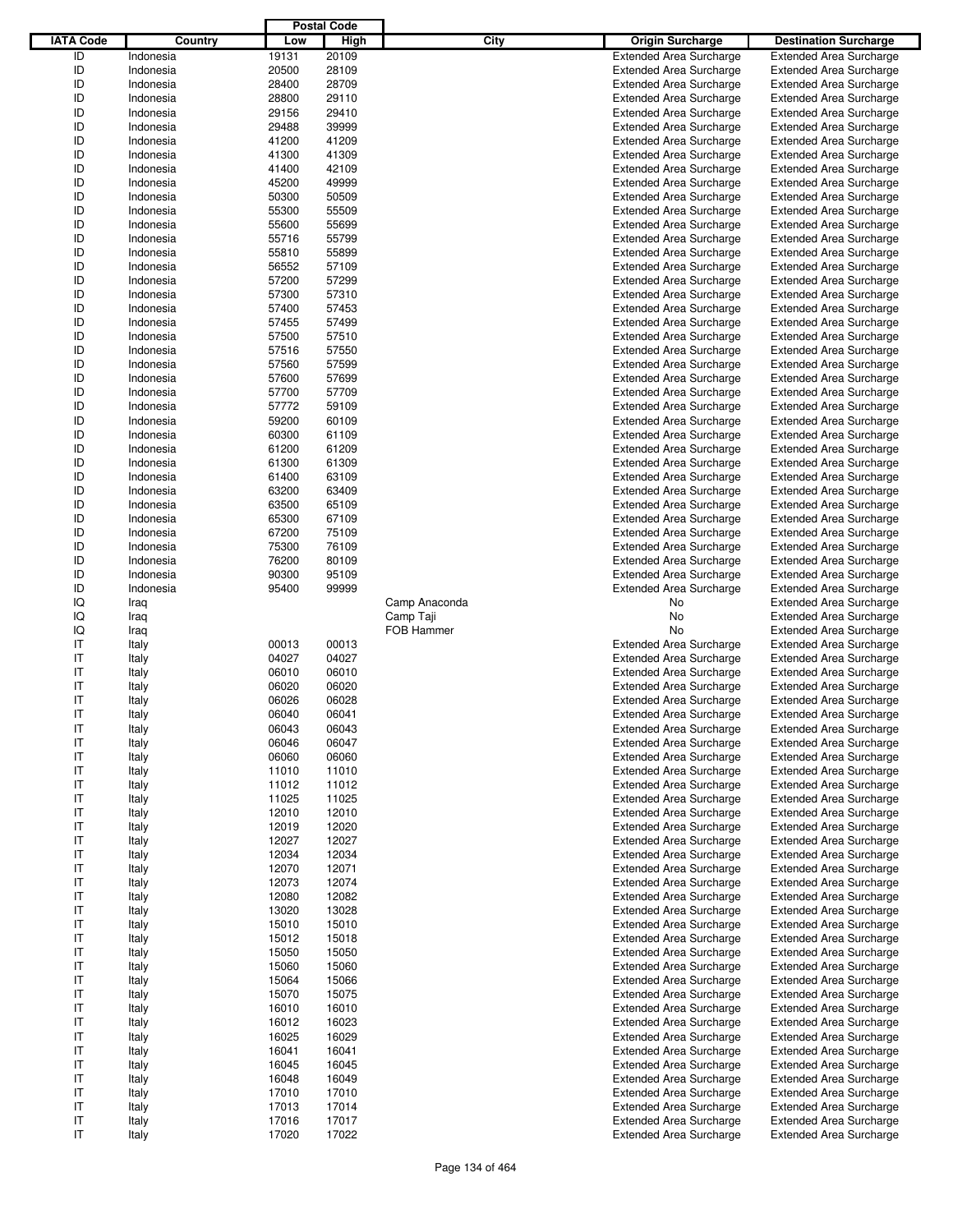|                  |         |       | <b>Postal Code</b> |                                        |                                |
|------------------|---------|-------|--------------------|----------------------------------------|--------------------------------|
| <b>IATA Code</b> | Country | Low   | High               | <b>City</b><br><b>Origin Surcharge</b> | <b>Destination Surcharge</b>   |
| IT               | Italy   | 17026 | 17030              | <b>Extended Area Surcharge</b>         | <b>Extended Area Surcharge</b> |
| IT               | Italy   | 17032 | 17034              | <b>Extended Area Surcharge</b>         | <b>Extended Area Surcharge</b> |
| IT               | Italy   | 17036 | 17037              | <b>Extended Area Surcharge</b>         | <b>Extended Area Surcharge</b> |
| IT               | Italy   | 17039 | 17039              | <b>Extended Area Surcharge</b>         | <b>Extended Area Surcharge</b> |
| IT               | Italy   | 17041 | 17046              | <b>Extended Area Surcharge</b>         | <b>Extended Area Surcharge</b> |
| IT               | Italy   | 17048 | 17051              | <b>Extended Area Surcharge</b>         | <b>Extended Area Surcharge</b> |
| IT               | Italy   | 17053 | 17055              | <b>Extended Area Surcharge</b>         | <b>Extended Area Surcharge</b> |
| IT               | Italy   | 17058 | 17058              | <b>Extended Area Surcharge</b>         | <b>Extended Area Surcharge</b> |
| IT               | Italy   | 18020 | 18037              | <b>Extended Area Surcharge</b>         | <b>Extended Area Surcharge</b> |
| IT               |         | 19010 | 19020              |                                        |                                |
|                  | Italy   |       |                    | <b>Extended Area Surcharge</b>         | <b>Extended Area Surcharge</b> |
| IT               | Italy   | 19022 | 19033              | <b>Extended Area Surcharge</b>         | <b>Extended Area Surcharge</b> |
| IT               | Italy   | 19035 | 19037              | <b>Extended Area Surcharge</b>         | <b>Extended Area Surcharge</b> |
| IT               | Italy   | 22018 | 22018              | <b>Extended Area Surcharge</b>         | <b>Extended Area Surcharge</b> |
| IT               | Italy   | 22021 | 22025              | <b>Extended Area Surcharge</b>         | <b>Extended Area Surcharge</b> |
| IT               | Italy   | 22027 | 22027              | <b>Extended Area Surcharge</b>         | <b>Extended Area Surcharge</b> |
| IT               | Italy   | 22034 | 22034              | <b>Extended Area Surcharge</b>         | <b>Extended Area Surcharge</b> |
| IT               | Italy   | 23030 | 23033              | <b>Extended Area Surcharge</b>         | <b>Extended Area Surcharge</b> |
| IT               | Italy   | 23035 | 23035              | <b>Extended Area Surcharge</b>         | <b>Extended Area Surcharge</b> |
| IT               | Italy   | 23038 | 23038              | <b>Extended Area Surcharge</b>         | <b>Extended Area Surcharge</b> |
| IT               | Italy   | 23802 | 23806              | <b>Extended Area Surcharge</b>         | <b>Extended Area Surcharge</b> |
| IT               | Italy   | 23811 | 23819              | <b>Extended Area Surcharge</b>         | <b>Extended Area Surcharge</b> |
| IT               | Italy   | 24013 | 24013              | <b>Extended Area Surcharge</b>         | <b>Extended Area Surcharge</b> |
| IT               | Italy   | 24017 | 24017              | <b>Extended Area Surcharge</b>         | <b>Extended Area Surcharge</b> |
| IT               | Italy   | 24028 | 24028              | <b>Extended Area Surcharge</b>         | <b>Extended Area Surcharge</b> |
| IT               | Italy   | 24037 | 24038              | <b>Extended Area Surcharge</b>         | <b>Extended Area Surcharge</b> |
| IT               | Italy   | 25022 | 25023              | <b>Extended Area Surcharge</b>         | <b>Extended Area Surcharge</b> |
| IT               | Italy   | 25042 | 25044              | <b>Extended Area Surcharge</b>         | <b>Extended Area Surcharge</b> |
| IT               | Italy   | 25048 | 25048              | <b>Extended Area Surcharge</b>         | <b>Extended Area Surcharge</b> |
| IT               | Italy   | 25051 | 25053              | <b>Extended Area Surcharge</b>         | <b>Extended Area Surcharge</b> |
| IT               | Italy   | 25056 | 25056              | <b>Extended Area Surcharge</b>         | <b>Extended Area Surcharge</b> |
| IT               | Italy   | 25059 | 25059              | <b>Extended Area Surcharge</b>         | <b>Extended Area Surcharge</b> |
| IT               | Italy   | 25061 | 25061              | <b>Extended Area Surcharge</b>         | <b>Extended Area Surcharge</b> |
| IT               | Italy   | 25072 | 25072              | <b>Extended Area Surcharge</b>         | <b>Extended Area Surcharge</b> |
| IT               | Italy   | 25074 | 25074              | <b>Extended Area Surcharge</b>         | <b>Extended Area Surcharge</b> |
| IT               | Italy   | 25083 | 25084              | <b>Extended Area Surcharge</b>         | <b>Extended Area Surcharge</b> |
| IT               | Italy   | 25088 | 25088              | <b>Extended Area Surcharge</b>         | <b>Extended Area Surcharge</b> |
| IT               | Italy   | 26018 | 26018              | <b>Extended Area Surcharge</b>         | <b>Extended Area Surcharge</b> |
| IT               | Italy   | 26021 | 26021              | <b>Extended Area Surcharge</b>         | <b>Extended Area Surcharge</b> |
| IT               | Italy   | 26024 | 26024              | <b>Extended Area Surcharge</b>         | <b>Extended Area Surcharge</b> |
| IT               |         | 26026 | 26026              | <b>Extended Area Surcharge</b>         | <b>Extended Area Surcharge</b> |
|                  | Italy   |       |                    |                                        |                                |
| IT               | Italy   | 26031 | 26034              | <b>Extended Area Surcharge</b>         | <b>Extended Area Surcharge</b> |
| IT               | Italy   | 26036 | 26038              | <b>Extended Area Surcharge</b>         | <b>Extended Area Surcharge</b> |
| IT               | Italy   | 26042 | 26042              | <b>Extended Area Surcharge</b>         | <b>Extended Area Surcharge</b> |
| IT               | Italy   | 26045 | 26049              | <b>Extended Area Surcharge</b>         | <b>Extended Area Surcharge</b> |
| IT               | Italy   | 27014 | 27015              | <b>Extended Area Surcharge</b>         | <b>Extended Area Surcharge</b> |
| IT               | Italy   | 27017 | 27018              | <b>Extended Area Surcharge</b>         | <b>Extended Area Surcharge</b> |
| IT               | Italy   | 27027 | 27027              | <b>Extended Area Surcharge</b>         | <b>Extended Area Surcharge</b> |
| IT               | Italy   | 27031 | 27033              | <b>Extended Area Surcharge</b>         | <b>Extended Area Surcharge</b> |
| IT               | Italy   | 27037 | 27037              | <b>Extended Area Surcharge</b>         | <b>Extended Area Surcharge</b> |
| IT               | Italy   | 27039 | 27039              | <b>Extended Area Surcharge</b>         | <b>Extended Area Surcharge</b> |
| ΙT               | Italy   | 27041 | 27042              | <b>Extended Area Surcharge</b>         | <b>Extended Area Surcharge</b> |
| IT               | Italy   | 27044 | 27048              | <b>Extended Area Surcharge</b>         | <b>Extended Area Surcharge</b> |
| IT               | Italy   | 27059 | 27059              | <b>Extended Area Surcharge</b>         | <b>Extended Area Surcharge</b> |
| ΙT               | Italy   | 28815 | 28819              | <b>Extended Area Surcharge</b>         | <b>Extended Area Surcharge</b> |
| ΙT               | Italy   | 28824 | 28826              | <b>Extended Area Surcharge</b>         | <b>Extended Area Surcharge</b> |
| IT               | Italy   | 28836 | 28836              | <b>Extended Area Surcharge</b>         | <b>Extended Area Surcharge</b> |
| IT               | Italy   | 28839 | 28843              | <b>Extended Area Surcharge</b>         | <b>Extended Area Surcharge</b> |
| ΙT               | Italy   | 28851 | 28854              | <b>Extended Area Surcharge</b>         | <b>Extended Area Surcharge</b> |
| ΙT               | Italy   | 28856 | 28858              | <b>Extended Area Surcharge</b>         | <b>Extended Area Surcharge</b> |
| IT               | Italy   | 28861 | 28864              | <b>Extended Area Surcharge</b>         | <b>Extended Area Surcharge</b> |
| IT               | Italy   | 28866 | 28879              | <b>Extended Area Surcharge</b>         | <b>Extended Area Surcharge</b> |
| ΙT               | Italy   | 28892 | 28897              | <b>Extended Area Surcharge</b>         | <b>Extended Area Surcharge</b> |
| ΙT               | Italy   | 29013 | 29016              | <b>Extended Area Surcharge</b>         | <b>Extended Area Surcharge</b> |
| IT               | Italy   | 29018 | 29019              | <b>Extended Area Surcharge</b>         | <b>Extended Area Surcharge</b> |
| IT               | Italy   | 29021 | 29025              | <b>Extended Area Surcharge</b>         | <b>Extended Area Surcharge</b> |
| ΙT               | Italy   | 30126 | 30126              | <b>Extended Area Surcharge</b>         | <b>Extended Area Surcharge</b> |
| ΙT               | Italy   | 30142 | 30142              | <b>Extended Area Surcharge</b>         | <b>Extended Area Surcharge</b> |
| IT               | Italy   | 32031 | 32031              | <b>Extended Area Surcharge</b>         | <b>Extended Area Surcharge</b> |
| IT               | Italy   | 32041 | 32041              | <b>Extended Area Surcharge</b>         | <b>Extended Area Surcharge</b> |
| ΙT               | Italy   | 32042 | 32042              | <b>Extended Area Surcharge</b>         | <b>Extended Area Surcharge</b> |
| IT               | Italy   | 32044 | 32044              | <b>Extended Area Surcharge</b>         | <b>Extended Area Surcharge</b> |
| IT               | Italy   | 32046 | 32046              | <b>Extended Area Surcharge</b>         | <b>Extended Area Surcharge</b> |
| IT               | Italy   | 32047 | 32047              | <b>Extended Area Surcharge</b>         | <b>Extended Area Surcharge</b> |
| IT               | Italy   | 33016 | 33016              | <b>Extended Area Surcharge</b>         | <b>Extended Area Surcharge</b> |
| IT               | Italy   | 33021 | 33024              | <b>Extended Area Surcharge</b>         | <b>Extended Area Surcharge</b> |
| IT               | Italy   | 33027 | 33027              | <b>Extended Area Surcharge</b>         | <b>Extended Area Surcharge</b> |
| IT               | Italy   | 33051 | 33051              | <b>Extended Area Surcharge</b>         | <b>Extended Area Surcharge</b> |
| ΙT               | Italy   | 33090 | 33090              | <b>Extended Area Surcharge</b>         | <b>Extended Area Surcharge</b> |
|                  |         |       |                    |                                        |                                |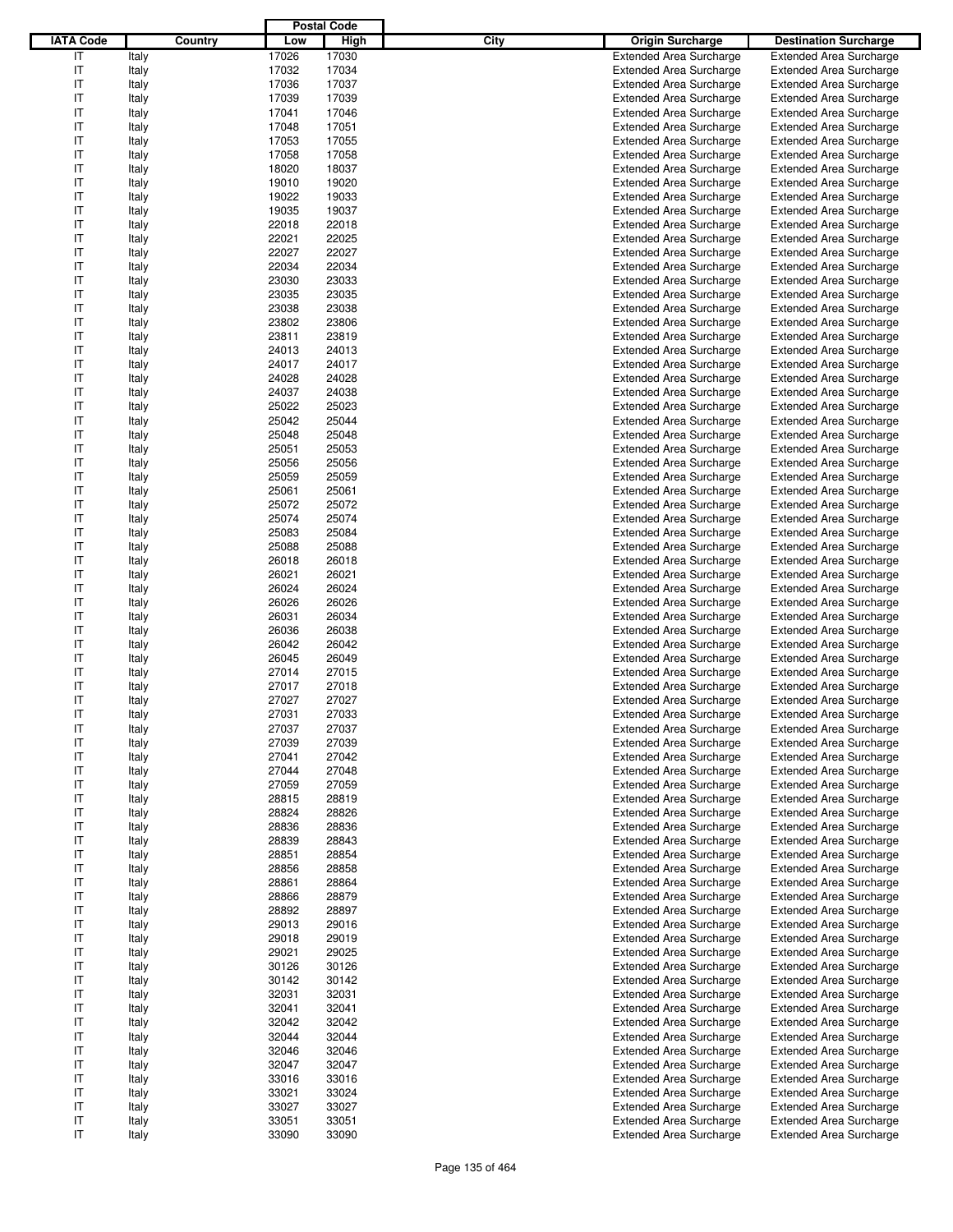|                  |         |       | <b>Postal Code</b> |                                        |                                |
|------------------|---------|-------|--------------------|----------------------------------------|--------------------------------|
| <b>IATA Code</b> | Country | Low   | High               | <b>City</b><br><b>Origin Surcharge</b> | <b>Destination Surcharge</b>   |
| IT               | Italy   | 33094 | 33095              | <b>Extended Area Surcharge</b>         | <b>Extended Area Surcharge</b> |
| IT               | Italy   | 36012 | 36012              | <b>Extended Area Surcharge</b>         | <b>Extended Area Surcharge</b> |
| IT               | Italy   | 36032 | 36032              | <b>Extended Area Surcharge</b>         | <b>Extended Area Surcharge</b> |
| IT               | Italy   | 36046 | 36046              | <b>Extended Area Surcharge</b>         | <b>Extended Area Surcharge</b> |
| IT               | Italy   | 36052 | 36052              | <b>Extended Area Surcharge</b>         | <b>Extended Area Surcharge</b> |
| IT               | Italy   | 36062 | 36062              | <b>Extended Area Surcharge</b>         | <b>Extended Area Surcharge</b> |
| IT               |         | 36076 | 36076              | <b>Extended Area Surcharge</b>         |                                |
|                  | Italy   |       |                    |                                        | <b>Extended Area Surcharge</b> |
| IT               | Italy   | 37018 | 37018              | <b>Extended Area Surcharge</b>         | <b>Extended Area Surcharge</b> |
| IT               | Italy   | 37028 | 37028              | <b>Extended Area Surcharge</b>         | <b>Extended Area Surcharge</b> |
| IT               | Italy   | 37030 | 37030              | <b>Extended Area Surcharge</b>         | <b>Extended Area Surcharge</b> |
| IT               | Italy   | 38018 | 38018              | <b>Extended Area Surcharge</b>         | <b>Extended Area Surcharge</b> |
| IT               | Italy   | 38030 | 38030              | <b>Extended Area Surcharge</b>         | <b>Extended Area Surcharge</b> |
| IT               | Italy   | 38035 | 38035              | <b>Extended Area Surcharge</b>         | <b>Extended Area Surcharge</b> |
| IT               | Italy   | 38042 | 38042              | <b>Extended Area Surcharge</b>         | <b>Extended Area Surcharge</b> |
| IT               | Italy   | 38045 | 38045              | <b>Extended Area Surcharge</b>         | <b>Extended Area Surcharge</b> |
| IT               | Italy   | 38054 | 38055              | <b>Extended Area Surcharge</b>         | <b>Extended Area Surcharge</b> |
| IT               | Italy   | 38057 | 38057              | <b>Extended Area Surcharge</b>         | <b>Extended Area Surcharge</b> |
| IT               | Italy   | 38058 | 38058              | <b>Extended Area Surcharge</b>         | <b>Extended Area Surcharge</b> |
| IT               | Italy   | 38063 | 38063              | <b>Extended Area Surcharge</b>         | <b>Extended Area Surcharge</b> |
| IT               | Italy   | 38069 | 38069              | <b>Extended Area Surcharge</b>         | <b>Extended Area Surcharge</b> |
| IT               | Italy   | 38070 | 38071              | <b>Extended Area Surcharge</b>         | <b>Extended Area Surcharge</b> |
| IT               | Italy   | 38079 | 38079              | <b>Extended Area Surcharge</b>         | <b>Extended Area Surcharge</b> |
| IT               | Italy   | 38089 | 38089              | <b>Extended Area Surcharge</b>         | <b>Extended Area Surcharge</b> |
| IT               | Italy   | 39016 | 39016              | <b>Extended Area Surcharge</b>         | <b>Extended Area Surcharge</b> |
|                  |         |       |                    |                                        |                                |
| IT               | Italy   | 39020 | 39020              | <b>Extended Area Surcharge</b>         | <b>Extended Area Surcharge</b> |
| IT               | Italy   | 39027 | 39027              | <b>Extended Area Surcharge</b>         | <b>Extended Area Surcharge</b> |
| IT               | Italy   | 39029 | 39030              | <b>Extended Area Surcharge</b>         | <b>Extended Area Surcharge</b> |
| IT               | Italy   | 39040 | 39041              | <b>Extended Area Surcharge</b>         | <b>Extended Area Surcharge</b> |
| IT               | Italy   | 39050 | 39050              | <b>Extended Area Surcharge</b>         | <b>Extended Area Surcharge</b> |
| IT               | Italy   | 39054 | 39054              | <b>Extended Area Surcharge</b>         | <b>Extended Area Surcharge</b> |
| IT               | Italy   | 39056 | 39056              | <b>Extended Area Surcharge</b>         | <b>Extended Area Surcharge</b> |
| IT               | Italy   | 39058 | 39059              | <b>Extended Area Surcharge</b>         | <b>Extended Area Surcharge</b> |
| IT               | Italy   | 40020 | 40022              | <b>Extended Area Surcharge</b>         | <b>Extended Area Surcharge</b> |
| IT               | Italy   | 40025 | 40025              | <b>Extended Area Surcharge</b>         | <b>Extended Area Surcharge</b> |
| IT               | Italy   | 40030 | 40030              | <b>Extended Area Surcharge</b>         | <b>Extended Area Surcharge</b> |
| IT               | Italy   | 40032 | 40032              | <b>Extended Area Surcharge</b>         | <b>Extended Area Surcharge</b> |
| IT               | Italy   | 40034 | 40036              | <b>Extended Area Surcharge</b>         | <b>Extended Area Surcharge</b> |
| IT               | Italy   | 40038 | 40038              | <b>Extended Area Surcharge</b>         | <b>Extended Area Surcharge</b> |
| IT               | Italy   | 40040 | 40040              | <b>Extended Area Surcharge</b>         | <b>Extended Area Surcharge</b> |
| IT               | Italy   | 40042 | 40042              | <b>Extended Area Surcharge</b>         | <b>Extended Area Surcharge</b> |
| IT               | Italy   | 40045 | 40045              | <b>Extended Area Surcharge</b>         | <b>Extended Area Surcharge</b> |
| IT               | Italy   | 40048 | 40048              | <b>Extended Area Surcharge</b>         | <b>Extended Area Surcharge</b> |
|                  |         |       |                    |                                        | <b>Extended Area Surcharge</b> |
| IT               | Italy   | 40060 | 40060              | <b>Extended Area Surcharge</b>         |                                |
| IT               | Italy   | 40063 | 40063              | <b>Extended Area Surcharge</b>         | <b>Extended Area Surcharge</b> |
| IT               | Italy   | 41020 | 41025              | <b>Extended Area Surcharge</b>         | <b>Extended Area Surcharge</b> |
| IT               | Italy   | 41027 | 41027              | <b>Extended Area Surcharge</b>         | <b>Extended Area Surcharge</b> |
| IT               | Italy   | 41028 | 41028              | <b>Extended Area Surcharge</b>         | <b>Extended Area Surcharge</b> |
| IT               | Italy   | 41029 | 41029              | <b>Extended Area Surcharge</b>         | <b>Extended Area Surcharge</b> |
| IT               | Italy   | 41035 | 41035              | <b>Extended Area Surcharge</b>         | <b>Extended Area Surcharge</b> |
| IT               | Italy   | 41038 | 41038              | <b>Extended Area Surcharge</b>         | <b>Extended Area Surcharge</b> |
| ΙT               | Italy   | 41040 | 41040              | <b>Extended Area Surcharge</b>         | <b>Extended Area Surcharge</b> |
| IT               | Italy   | 41044 | 41047              | <b>Extended Area Surcharge</b>         | <b>Extended Area Surcharge</b> |
| IT               | Italy   | 41055 | 41055              | <b>Extended Area Surcharge</b>         | <b>Extended Area Surcharge</b> |
| ΙT               | Italy   | 41059 | 41059              | <b>Extended Area Surcharge</b>         | <b>Extended Area Surcharge</b> |
| ΙT               | Italy   | 42032 | 42033              | <b>Extended Area Surcharge</b>         | <b>Extended Area Surcharge</b> |
| IT               | Italy   | 42034 | 42035              | <b>Extended Area Surcharge</b>         | <b>Extended Area Surcharge</b> |
| IT               | Italy   | 42036 | 42037              | <b>Extended Area Surcharge</b>         | <b>Extended Area Surcharge</b> |
| ΙT               | Italy   | 42039 | 42039              | <b>Extended Area Surcharge</b>         | <b>Extended Area Surcharge</b> |
| ΙT               | Italy   | 43020 | 43021              | <b>Extended Area Surcharge</b>         | <b>Extended Area Surcharge</b> |
| IT               | Italy   | 43024 | 43025              | <b>Extended Area Surcharge</b>         | <b>Extended Area Surcharge</b> |
| ΙT               |         | 43028 | 43028              | <b>Extended Area Surcharge</b>         | <b>Extended Area Surcharge</b> |
|                  | Italy   |       |                    |                                        |                                |
| ΙT               | Italy   | 43032 | 43032              | <b>Extended Area Surcharge</b>         | <b>Extended Area Surcharge</b> |
| ΙT               | Italy   | 43041 | 43043              | <b>Extended Area Surcharge</b>         | <b>Extended Area Surcharge</b> |
| IT               | Italy   | 43047 | 43047              | <b>Extended Area Surcharge</b>         | <b>Extended Area Surcharge</b> |
| ΙT               | Italy   | 43050 | 43051              | <b>Extended Area Surcharge</b>         | <b>Extended Area Surcharge</b> |
| ΙT               | Italy   | 43053 | 43053              | <b>Extended Area Surcharge</b>         | <b>Extended Area Surcharge</b> |
| ΙT               | Italy   | 43057 | 43057              | <b>Extended Area Surcharge</b>         | <b>Extended Area Surcharge</b> |
| IT               | Italy   | 44010 | 44010              | <b>Extended Area Surcharge</b>         | <b>Extended Area Surcharge</b> |
| ΙT               | Italy   | 44017 | 44017              | <b>Extended Area Surcharge</b>         | <b>Extended Area Surcharge</b> |
| ΙT               | Italy   | 44020 | 44020              | <b>Extended Area Surcharge</b>         | <b>Extended Area Surcharge</b> |
| IT               | Italy   | 44026 | 44026              | <b>Extended Area Surcharge</b>         | <b>Extended Area Surcharge</b> |
| IT               | Italy   | 46022 | 46022              | <b>Extended Area Surcharge</b>         | <b>Extended Area Surcharge</b> |
| ΙT               | Italy   | 46028 | 46028              | <b>Extended Area Surcharge</b>         | <b>Extended Area Surcharge</b> |
| ΙT               | Italy   | 47011 | 47013              | <b>Extended Area Surcharge</b>         | <b>Extended Area Surcharge</b> |
| IT               | Italy   | 47016 | 47018              | <b>Extended Area Surcharge</b>         | <b>Extended Area Surcharge</b> |
| IT               | Italy   | 47021 | 47021              | <b>Extended Area Surcharge</b>         | <b>Extended Area Surcharge</b> |
| IT               | Italy   | 47025 | 47025              | <b>Extended Area Surcharge</b>         | <b>Extended Area Surcharge</b> |
| IT               |         |       |                    |                                        |                                |
|                  | Italy   | 47026 | 47028              | <b>Extended Area Surcharge</b>         | <b>Extended Area Surcharge</b> |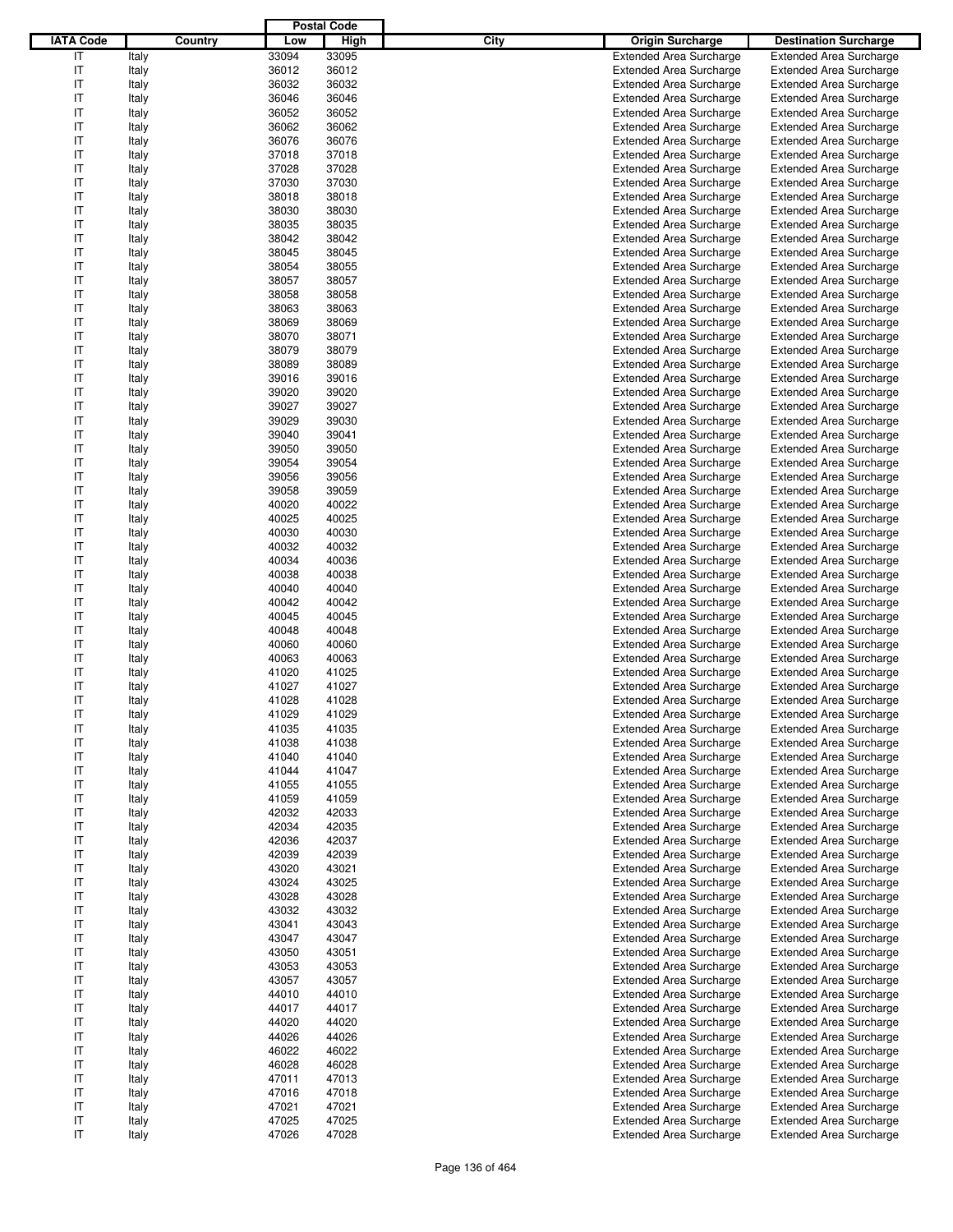|                  |                |                | <b>Postal Code</b> |                                                                  |                                                                  |
|------------------|----------------|----------------|--------------------|------------------------------------------------------------------|------------------------------------------------------------------|
| <b>IATA Code</b> | Country        | Low            | High               | <b>City</b><br><b>Origin Surcharge</b>                           | <b>Destination Surcharge</b>                                     |
| IT               | Italy          | 47824          | 47825              | <b>Extended Area Surcharge</b>                                   | <b>Extended Area Surcharge</b>                                   |
| IT               | Italy          | 47833          | 47837              | <b>Extended Area Surcharge</b>                                   | <b>Extended Area Surcharge</b>                                   |
| IT               | Italy          | 47890          | 47890              | <b>Extended Area Surcharge</b>                                   | <b>Extended Area Surcharge</b>                                   |
| IT               | Italy          | 47893          | 47894              | <b>Extended Area Surcharge</b>                                   | <b>Extended Area Surcharge</b>                                   |
| IT               | Italy          | 47896          | 47896              | <b>Extended Area Surcharge</b>                                   | <b>Extended Area Surcharge</b>                                   |
| IT               | Italy          | 47898          | 47898              | <b>Extended Area Surcharge</b>                                   | <b>Extended Area Surcharge</b>                                   |
| IT               | Italy          | 48013          | 48013              | <b>Extended Area Surcharge</b>                                   | <b>Extended Area Surcharge</b>                                   |
| IT               | Italy          | 48025          | 48025              | <b>Extended Area Surcharge</b>                                   | <b>Extended Area Surcharge</b>                                   |
| IT               | Italy          | 48028          | 48028              | <b>Extended Area Surcharge</b>                                   | <b>Extended Area Surcharge</b>                                   |
| IT               | Italy          | 50020          | 50020              | <b>Extended Area Surcharge</b>                                   | <b>Extended Area Surcharge</b>                                   |
| IT               | Italy          | 50022          | 50022              | <b>Extended Area Surcharge</b>                                   | <b>Extended Area Surcharge</b>                                   |
| IT               | Italy          | 50030          | 50030              | <b>Extended Area Surcharge</b>                                   | <b>Extended Area Surcharge</b>                                   |
| IT               | Italy          | 50033          | 50035              | <b>Extended Area Surcharge</b>                                   | <b>Extended Area Surcharge</b>                                   |
| IT               | Italy          | 50060          | 50060              | <b>Extended Area Surcharge</b>                                   | <b>Extended Area Surcharge</b>                                   |
| IT               | Italy          | 50066          | 50066              | <b>Extended Area Surcharge</b>                                   | <b>Extended Area Surcharge</b>                                   |
| IT<br>IT         | Italy          | 51020<br>51022 | 51020<br>51028     | <b>Extended Area Surcharge</b><br><b>Extended Area Surcharge</b> | <b>Extended Area Surcharge</b>                                   |
| IT               | Italy<br>Italy | 52012          | 52018              | <b>Extended Area Surcharge</b>                                   | <b>Extended Area Surcharge</b><br><b>Extended Area Surcharge</b> |
| IT               | Italy          | 52021          | 52024              | <b>Extended Area Surcharge</b>                                   | <b>Extended Area Surcharge</b>                                   |
| IT               | Italy          | 52029          | 52036              | <b>Extended Area Surcharge</b>                                   | <b>Extended Area Surcharge</b>                                   |
| IT               | Italy          | 52038          | 52038              | <b>Extended Area Surcharge</b>                                   | <b>Extended Area Surcharge</b>                                   |
| IT               | Italy          | 52041          | 52043              | <b>Extended Area Surcharge</b>                                   | <b>Extended Area Surcharge</b>                                   |
| IT               | Italy          | 52045          | 52047              | <b>Extended Area Surcharge</b>                                   | <b>Extended Area Surcharge</b>                                   |
| IT               | Italy          | 53010          | 53010              | <b>Extended Area Surcharge</b>                                   | <b>Extended Area Surcharge</b>                                   |
| IT               | Italy          | 53023          | 53023              | <b>Extended Area Surcharge</b>                                   | <b>Extended Area Surcharge</b>                                   |
| IT               | Italy          | 53025          | 53025              | <b>Extended Area Surcharge</b>                                   | <b>Extended Area Surcharge</b>                                   |
| IT               | Italy          | 53030          | 53030              | <b>Extended Area Surcharge</b>                                   | <b>Extended Area Surcharge</b>                                   |
| IT               | Italy          | 53040          | 53041              | <b>Extended Area Surcharge</b>                                   | <b>Extended Area Surcharge</b>                                   |
| IT               | Italy          | 53047          | 53047              | <b>Extended Area Surcharge</b>                                   | <b>Extended Area Surcharge</b>                                   |
| IT               | Italy          | 54010          | 54030              | <b>Extended Area Surcharge</b>                                   | <b>Extended Area Surcharge</b>                                   |
| IT               | Italy          | 54035          | 54035              | <b>Extended Area Surcharge</b>                                   | <b>Extended Area Surcharge</b>                                   |
| IT               | Italy          | 55019          | 55022              | <b>Extended Area Surcharge</b>                                   | <b>Extended Area Surcharge</b>                                   |
| IT               | Italy          | 55024          | 55028              | <b>Extended Area Surcharge</b>                                   | <b>Extended Area Surcharge</b>                                   |
| IT               | Italy          | 55030          | 55031              | <b>Extended Area Surcharge</b>                                   | <b>Extended Area Surcharge</b>                                   |
| IT               | Italy          | 55033          | 55036              | <b>Extended Area Surcharge</b>                                   | <b>Extended Area Surcharge</b>                                   |
| IT               | Italy          | 55038          | 55038              | <b>Extended Area Surcharge</b>                                   | <b>Extended Area Surcharge</b>                                   |
| IT               | Italy          | 55050          | 55053              | <b>Extended Area Surcharge</b>                                   | <b>Extended Area Surcharge</b>                                   |
| IT               | Italy          | 55055          | 55057              | <b>Extended Area Surcharge</b>                                   | <b>Extended Area Surcharge</b>                                   |
| IT               | Italy          | 55060          | 55065              | <b>Extended Area Surcharge</b>                                   | <b>Extended Area Surcharge</b>                                   |
| IT               | Italy          | 55067          | 55068              | <b>Extended Area Surcharge</b>                                   | <b>Extended Area Surcharge</b>                                   |
| IT               | Italy          | 56032          | 56037              | <b>Extended Area Surcharge</b>                                   | <b>Extended Area Surcharge</b>                                   |
| IT               | Italy          | 56040          | 56041              | <b>Extended Area Surcharge</b>                                   | <b>Extended Area Surcharge</b>                                   |
| IT               | Italy          | 56045          | 56046              | <b>Extended Area Surcharge</b>                                   | <b>Extended Area Surcharge</b>                                   |
| IT               | Italy          | 56048          | 56048              | <b>Extended Area Surcharge</b>                                   | <b>Extended Area Surcharge</b>                                   |
| IT               | Italy          | 57027          | 57027              | <b>Extended Area Surcharge</b>                                   | <b>Extended Area Surcharge</b>                                   |
| IT               | Italy          | 57030          | 57039              | <b>Extended Area Surcharge</b>                                   | <b>Extended Area Surcharge</b>                                   |
| IT               | Italy          | 58010          | 58014              | <b>Extended Area Surcharge</b>                                   | <b>Extended Area Surcharge</b>                                   |
| IT               | Italy          | 58017          | 58018              | <b>Extended Area Surcharge</b>                                   | <b>Extended Area Surcharge</b>                                   |
| IT               | Italy          | 58020          | 58020              | <b>Extended Area Surcharge</b>                                   | <b>Extended Area Surcharge</b>                                   |
| IT               | Italy          | 58025          | 58030              | <b>Extended Area Surcharge</b>                                   | <b>Extended Area Surcharge</b>                                   |
| ΙT               | Italy          | 58032          | 58032              | <b>Extended Area Surcharge</b>                                   | <b>Extended Area Surcharge</b>                                   |
| IT<br>IT         | Italy          | 58033<br>58034 | 58033              | <b>Extended Area Surcharge</b>                                   | <b>Extended Area Surcharge</b>                                   |
| ΙT               | Italy<br>Italy | 58038          | 58034<br>58038     | <b>Extended Area Surcharge</b><br><b>Extended Area Surcharge</b> | <b>Extended Area Surcharge</b><br><b>Extended Area Surcharge</b> |
| ΙT               | Italy          | 58040          | 58040              | <b>Extended Area Surcharge</b>                                   | <b>Extended Area Surcharge</b>                                   |
| IT               | Italy          | 58044          | 58044              | <b>Extended Area Surcharge</b>                                   | <b>Extended Area Surcharge</b>                                   |
| IT               | Italy          | 58050          | 58050              | <b>Extended Area Surcharge</b>                                   | <b>Extended Area Surcharge</b>                                   |
| ΙT               | Italy          | 58053          | 58055              | <b>Extended Area Surcharge</b>                                   | <b>Extended Area Surcharge</b>                                   |
| ΙT               | Italy          | 59022          | 59028              | <b>Extended Area Surcharge</b>                                   | <b>Extended Area Surcharge</b>                                   |
| IT               | Italy          | 60011          | 60011              | <b>Extended Area Surcharge</b>                                   | <b>Extended Area Surcharge</b>                                   |
| ΙT               | Italy          | 60013          | 60013              | <b>Extended Area Surcharge</b>                                   | <b>Extended Area Surcharge</b>                                   |
| ΙT               | Italy          | 60017          | 60018              | <b>Extended Area Surcharge</b>                                   | <b>Extended Area Surcharge</b>                                   |
| ΙT               | Italy          | 60029          | 60029              | <b>Extended Area Surcharge</b>                                   | <b>Extended Area Surcharge</b>                                   |
| IT               | Italy          | 60031          | 60034              | <b>Extended Area Surcharge</b>                                   | <b>Extended Area Surcharge</b>                                   |
| ΙT               | Italy          | 60038          | 60042              | <b>Extended Area Surcharge</b>                                   | <b>Extended Area Surcharge</b>                                   |
| ΙT               | Italy          | 60045          | 60046              | <b>Extended Area Surcharge</b>                                   | <b>Extended Area Surcharge</b>                                   |
| ΙT               | Italy          | 60049          | 60049              | <b>Extended Area Surcharge</b>                                   | <b>Extended Area Surcharge</b>                                   |
| IT               | Italy          | 61013          | 61014              | <b>Extended Area Surcharge</b>                                   | <b>Extended Area Surcharge</b>                                   |
| ΙT               | Italy          | 61016          | 61019              | <b>Extended Area Surcharge</b>                                   | <b>Extended Area Surcharge</b>                                   |
| ΙT               | Italy          | 61021          | 61021              | <b>Extended Area Surcharge</b>                                   | <b>Extended Area Surcharge</b>                                   |
| ΙT               | Italy          | 61023          | 61024              | <b>Extended Area Surcharge</b>                                   | <b>Extended Area Surcharge</b>                                   |
| IT               | Italy          | 61028          | 61028              | <b>Extended Area Surcharge</b>                                   | <b>Extended Area Surcharge</b>                                   |
| ΙT               | Italy          | 61037          | 61039              | <b>Extended Area Surcharge</b>                                   | <b>Extended Area Surcharge</b>                                   |
| ΙT               | Italy          | 61041          | 61044              | <b>Extended Area Surcharge</b>                                   | <b>Extended Area Surcharge</b>                                   |
| IT               | Italy          | 61045          | 61045              | <b>Extended Area Surcharge</b>                                   | <b>Extended Area Surcharge</b>                                   |
| IT               | Italy          | 61046          | 61047              | <b>Extended Area Surcharge</b>                                   | <b>Extended Area Surcharge</b>                                   |
| IT               | Italy          | 62018          | 62018              | <b>Extended Area Surcharge</b>                                   | <b>Extended Area Surcharge</b>                                   |
| ΙT               | Italy          | 62020          | 62020              | <b>Extended Area Surcharge</b>                                   | <b>Extended Area Surcharge</b>                                   |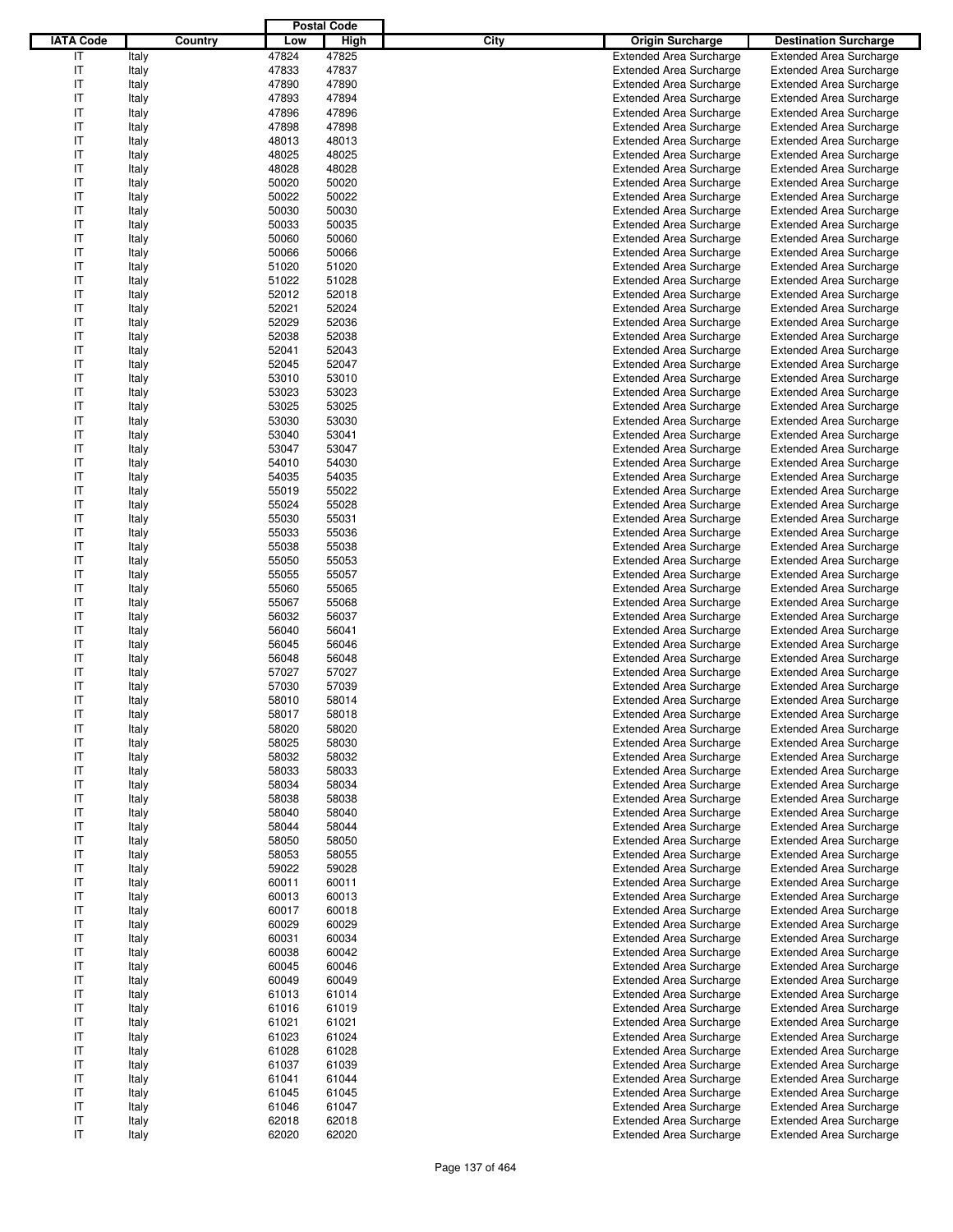|                  |                |                | <b>Postal Code</b> |                                                                  |                                                                  |
|------------------|----------------|----------------|--------------------|------------------------------------------------------------------|------------------------------------------------------------------|
| <b>IATA Code</b> | Country        | Low            | High               | <b>City</b><br><b>Origin Surcharge</b>                           | <b>Destination Surcharge</b>                                     |
| IT               | Italy          | 62021          | 62021              | <b>Extended Area Surcharge</b>                                   | <b>Extended Area Surcharge</b>                                   |
| IT               | Italy          | 62022          | 62022              | <b>Extended Area Surcharge</b>                                   | <b>Extended Area Surcharge</b>                                   |
| IT               | Italy          | 62025          | 62026              | <b>Extended Area Surcharge</b>                                   | <b>Extended Area Surcharge</b>                                   |
| IT               | Italy          | 62027          | 62027              | <b>Extended Area Surcharge</b>                                   | <b>Extended Area Surcharge</b>                                   |
| IT               | Italy          | 62034          | 62039              | <b>Extended Area Surcharge</b>                                   | <b>Extended Area Surcharge</b>                                   |
| IT               | Italy          | 63012          | 63012              | <b>Extended Area Surcharge</b>                                   | <b>Extended Area Surcharge</b>                                   |
| IT               | Italy          | 63020          | 63021              | <b>Extended Area Surcharge</b>                                   | <b>Extended Area Surcharge</b>                                   |
| IT               | Italy          | 63024          | 63032              | <b>Extended Area Surcharge</b>                                   | <b>Extended Area Surcharge</b>                                   |
| IT               | Italy          | 63034          | 63036              | <b>Extended Area Surcharge</b>                                   | <b>Extended Area Surcharge</b>                                   |
| IT               | Italy          | 63040          | 63041              | <b>Extended Area Surcharge</b>                                   | <b>Extended Area Surcharge</b>                                   |
| IT               | Italy          | 63043          | 63045              | <b>Extended Area Surcharge</b>                                   | <b>Extended Area Surcharge</b>                                   |
| IT               | Italy          | 63047          | 63049              | <b>Extended Area Surcharge</b>                                   | <b>Extended Area Surcharge</b>                                   |
| IT               | Italy          | 64012          | 64012              | <b>Extended Area Surcharge</b>                                   | <b>Extended Area Surcharge</b>                                   |
| IT               | Italy          | 64015          | 64015              | <b>Extended Area Surcharge</b>                                   | <b>Extended Area Surcharge</b>                                   |
| IT               | Italy          | 64017<br>64024 | 64017<br>64024     | <b>Extended Area Surcharge</b>                                   | <b>Extended Area Surcharge</b>                                   |
| IT<br>IT         | Italy          | 64030          | 64049              | <b>Extended Area Surcharge</b><br><b>Extended Area Surcharge</b> | <b>Extended Area Surcharge</b>                                   |
| IT               | Italy<br>Italy | 65011          | 65012              | <b>Extended Area Surcharge</b>                                   | <b>Extended Area Surcharge</b><br><b>Extended Area Surcharge</b> |
| IT               | Italy          | 65014          | 65014              | <b>Extended Area Surcharge</b>                                   | <b>Extended Area Surcharge</b>                                   |
| IT               | Italy          | 65017          | 65017              | <b>Extended Area Surcharge</b>                                   | <b>Extended Area Surcharge</b>                                   |
| IT               | Italy          | 65019          | 65029              | <b>Extended Area Surcharge</b>                                   | <b>Extended Area Surcharge</b>                                   |
| IT               | Italy          | 66010          | 66012              | <b>Extended Area Surcharge</b>                                   | <b>Extended Area Surcharge</b>                                   |
| IT               | Italy          | 66014          | 66019              | <b>Extended Area Surcharge</b>                                   | <b>Extended Area Surcharge</b>                                   |
| IT               | Italy          | 66021          | 66022              | <b>Extended Area Surcharge</b>                                   | <b>Extended Area Surcharge</b>                                   |
| IT               | Italy          | 66030          | 66033              | <b>Extended Area Surcharge</b>                                   | <b>Extended Area Surcharge</b>                                   |
| IT               | Italy          | 66036          | 66038              | <b>Extended Area Surcharge</b>                                   | <b>Extended Area Surcharge</b>                                   |
| IT               | Italy          | 66040          | 66040              | <b>Extended Area Surcharge</b>                                   | <b>Extended Area Surcharge</b>                                   |
| IT               | Italy          | 66042          | 66047              | <b>Extended Area Surcharge</b>                                   | <b>Extended Area Surcharge</b>                                   |
| IT               | Italy          | 66050          | 66053              | <b>Extended Area Surcharge</b>                                   | <b>Extended Area Surcharge</b>                                   |
| IT               | Italy          | 67010          | 67038              | <b>Extended Area Surcharge</b>                                   | <b>Extended Area Surcharge</b>                                   |
| IT               | Italy          | 67040          | 67050              | <b>Extended Area Surcharge</b>                                   | <b>Extended Area Surcharge</b>                                   |
| IT               | Italy          | 67052          | 67069              | <b>Extended Area Surcharge</b>                                   | <b>Extended Area Surcharge</b>                                   |
| IT               | Italy          | 70011          | 70011              | <b>Extended Area Surcharge</b>                                   | <b>Extended Area Surcharge</b>                                   |
| IT               | Italy          | 70024          | 70024              | <b>Extended Area Surcharge</b>                                   | <b>Extended Area Surcharge</b>                                   |
| IT               | Italy          | 70034          | 70034              | <b>Extended Area Surcharge</b>                                   | <b>Extended Area Surcharge</b>                                   |
| IT               | Italy          | 70036          | 70036              | <b>Extended Area Surcharge</b>                                   | <b>Extended Area Surcharge</b>                                   |
| IT               | Italy          | 70038          | 70038              | <b>Extended Area Surcharge</b>                                   | <b>Extended Area Surcharge</b>                                   |
| IT               | Italy          | 70040          | 70041              | <b>Extended Area Surcharge</b>                                   | <b>Extended Area Surcharge</b>                                   |
| IT               | Italy          | 70046          | 70046              | <b>Extended Area Surcharge</b>                                   | <b>Extended Area Surcharge</b>                                   |
| IT               | Italy          | 70055          | 70055              | <b>Extended Area Surcharge</b>                                   | <b>Extended Area Surcharge</b>                                   |
| IT               | Italy          | 70058          | 70058              | <b>Extended Area Surcharge</b>                                   | <b>Extended Area Surcharge</b>                                   |
| IT               | Italy          | 71012          | 71015              | <b>Extended Area Surcharge</b>                                   | <b>Extended Area Surcharge</b>                                   |
| IT               | Italy          | 71017          | 71028              | <b>Extended Area Surcharge</b>                                   | <b>Extended Area Surcharge</b>                                   |
| IT               | Italy          | 71029          | 71029              | <b>Extended Area Surcharge</b>                                   | <b>Extended Area Surcharge</b>                                   |
| IT               | Italy          | 71030          | 71035              | <b>Extended Area Surcharge</b>                                   | <b>Extended Area Surcharge</b>                                   |
| IT               | Italy          | 71037          | 71041              | <b>Extended Area Surcharge</b>                                   | <b>Extended Area Surcharge</b>                                   |
| IT               | Italy          | 71046          | 71048              | <b>Extended Area Surcharge</b>                                   | <b>Extended Area Surcharge</b>                                   |
| IT               | Italy          | 72018          | 72018              | <b>Extended Area Surcharge</b>                                   | <b>Extended Area Surcharge</b>                                   |
| IT               | Italy          | 72020          | 72020              | <b>Extended Area Surcharge</b>                                   | <b>Extended Area Surcharge</b>                                   |
| ΙT               | Italy          | 72022          | 72022              | <b>Extended Area Surcharge</b>                                   | <b>Extended Area Surcharge</b>                                   |
| ΙT               | Italy          | 72024          | 72029              | <b>Extended Area Surcharge</b><br><b>Extended Area Surcharge</b> | <b>Extended Area Surcharge</b>                                   |
| IT<br>IT         | Italy          | 73011<br>73015 | 73012<br>73019     | <b>Extended Area Surcharge</b>                                   | <b>Extended Area Surcharge</b><br><b>Extended Area Surcharge</b> |
| ΙT               | Italy<br>Italy | 73021          | 73023              | <b>Extended Area Surcharge</b>                                   | <b>Extended Area Surcharge</b>                                   |
| ΙT               | Italy          | 73025          | 73029              | <b>Extended Area Surcharge</b>                                   | <b>Extended Area Surcharge</b>                                   |
| IT               | Italy          | 73031          | 73038              | <b>Extended Area Surcharge</b>                                   | <b>Extended Area Surcharge</b>                                   |
| ΙT               | Italy          | 73041          | 73041              | <b>Extended Area Surcharge</b>                                   | <b>Extended Area Surcharge</b>                                   |
| ΙT               | Italy          | 73045          | 73045              | <b>Extended Area Surcharge</b>                                   | <b>Extended Area Surcharge</b>                                   |
| ΙT               | Italy          | 73047          | 73047              | <b>Extended Area Surcharge</b>                                   | <b>Extended Area Surcharge</b>                                   |
| IT               | Italy          | 73049          | 73054              | <b>Extended Area Surcharge</b>                                   | <b>Extended Area Surcharge</b>                                   |
| ΙT               | Italy          | 73055          | 73055              | <b>Extended Area Surcharge</b>                                   | <b>Extended Area Surcharge</b>                                   |
| ΙT               | Italy          | 73056          | 73056              | <b>Extended Area Surcharge</b>                                   | <b>Extended Area Surcharge</b>                                   |
| ΙT               | Italy          | 73057          | 73057              | <b>Extended Area Surcharge</b>                                   | <b>Extended Area Surcharge</b>                                   |
| IT               | Italy          | 73058          | 73059              | <b>Extended Area Surcharge</b>                                   | <b>Extended Area Surcharge</b>                                   |
| ΙT               | Italy          | 74010          | 74014              | <b>Extended Area Surcharge</b>                                   | <b>Extended Area Surcharge</b>                                   |
| ΙT               | Italy          | 74017          | 74019              | <b>Extended Area Surcharge</b>                                   | <b>Extended Area Surcharge</b>                                   |
| ΙT               | Italy          | 74021          | 74022              | <b>Extended Area Surcharge</b>                                   | <b>Extended Area Surcharge</b>                                   |
| IT               | Italy          | 74025          | 74025              | <b>Extended Area Surcharge</b>                                   | <b>Extended Area Surcharge</b>                                   |
| ΙT               | Italy          | 74026          | 74026              | <b>Extended Area Surcharge</b>                                   | <b>Extended Area Surcharge</b>                                   |
| ΙT               | Italy          | 74027          | 74028              | <b>Extended Area Surcharge</b>                                   | <b>Extended Area Surcharge</b>                                   |
| ΙT               | Italy          | 75010          | 75029              | <b>Extended Area Surcharge</b>                                   | <b>Extended Area Surcharge</b>                                   |
| IT               | Italy          | 80036          | 80036              | <b>Extended Area Surcharge</b>                                   | <b>Extended Area Surcharge</b>                                   |
| ΙT               | Italy          | 80074          | 80074              | <b>Extended Area Surcharge</b>                                   | <b>Extended Area Surcharge</b>                                   |
| ΙT               | Italy          | 80075          | 80075              | <b>Extended Area Surcharge</b>                                   | <b>Extended Area Surcharge</b>                                   |
| ΙT               | Italy          | 80079          | 80079              | <b>Extended Area Surcharge</b>                                   | <b>Extended Area Surcharge</b>                                   |
| IT               | Italy          | 81011          | 81011              | <b>Extended Area Surcharge</b>                                   | <b>Extended Area Surcharge</b>                                   |
| IT               | Italy          | 81013          | 81013              | <b>Extended Area Surcharge</b>                                   | <b>Extended Area Surcharge</b>                                   |
| ΙT               | Italy          | 81053          | 81053              | <b>Extended Area Surcharge</b>                                   | <b>Extended Area Surcharge</b>                                   |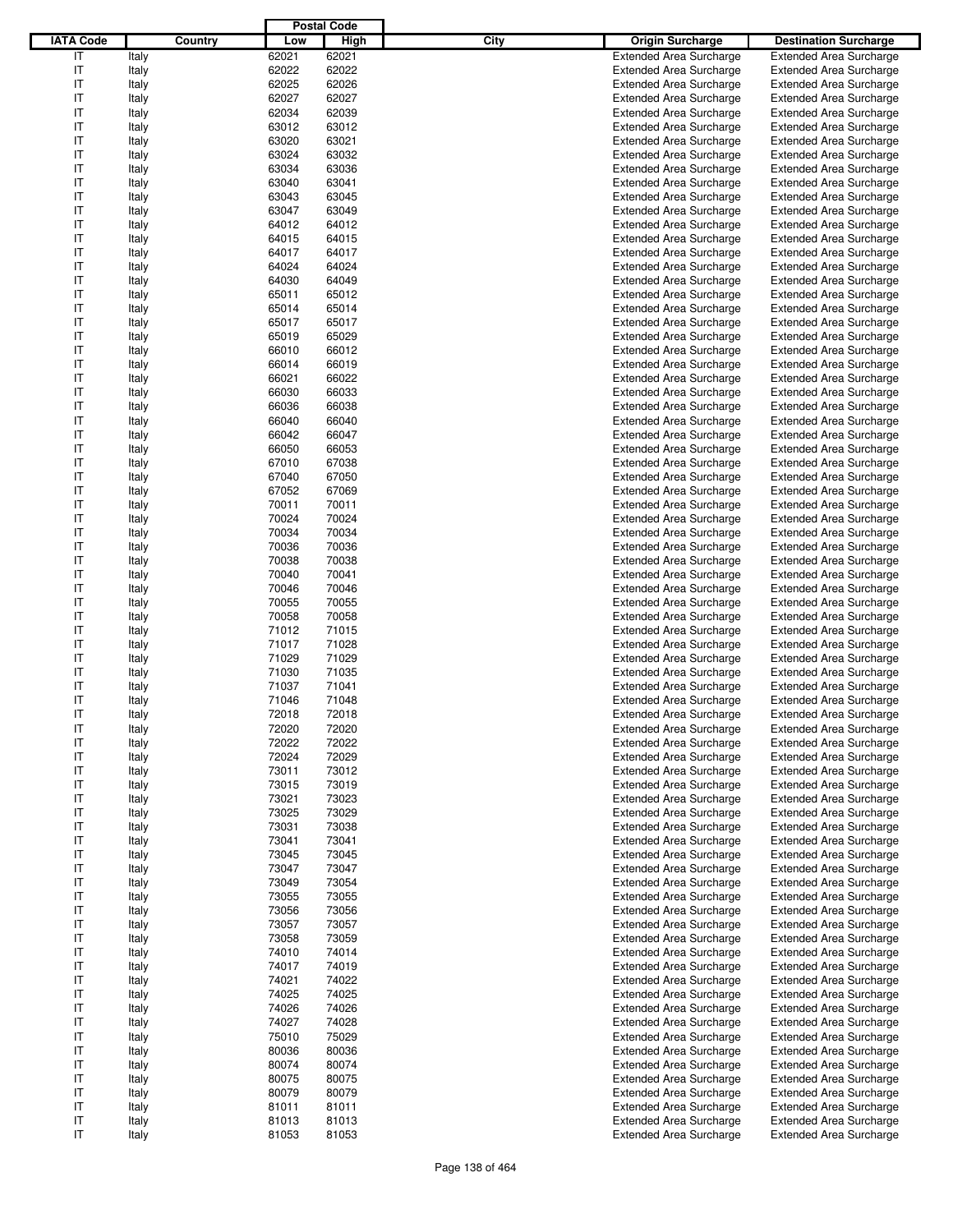|                  |         |       | <b>Postal Code</b> |                                 |                                |
|------------------|---------|-------|--------------------|---------------------------------|--------------------------------|
| <b>IATA Code</b> | Country | Low   | <b>High</b>        | City<br><b>Origin Surcharge</b> | <b>Destination Surcharge</b>   |
| IT               | Italy   | 81056 | 81056              | <b>Extended Area Surcharge</b>  | <b>Extended Area Surcharge</b> |
| IT               | Italy   | 81059 | 81059              | <b>Extended Area Surcharge</b>  | <b>Extended Area Surcharge</b> |
| IT               | Italy   | 82010 | 82010              | <b>Extended Area Surcharge</b>  | <b>Extended Area Surcharge</b> |
| IT               | Italy   | 82019 | 82019              | <b>Extended Area Surcharge</b>  | <b>Extended Area Surcharge</b> |
| IT               | Italy   | 82020 | 82020              | <b>Extended Area Surcharge</b>  | <b>Extended Area Surcharge</b> |
| IT               | Italy   | 82030 | 82030              | <b>Extended Area Surcharge</b>  | <b>Extended Area Surcharge</b> |
| IT               |         | 82032 | 82032              | <b>Extended Area Surcharge</b>  |                                |
|                  | Italy   | 82036 |                    |                                 | <b>Extended Area Surcharge</b> |
| IT               | Italy   |       | 82036              | <b>Extended Area Surcharge</b>  | <b>Extended Area Surcharge</b> |
| IT               | Italy   | 83023 | 83023              | <b>Extended Area Surcharge</b>  | <b>Extended Area Surcharge</b> |
| IT               | Italy   | 83025 | 83025              | <b>Extended Area Surcharge</b>  | <b>Extended Area Surcharge</b> |
| IT               | Italy   | 83035 | 83035              | <b>Extended Area Surcharge</b>  | <b>Extended Area Surcharge</b> |
| IT               | Italy   | 83036 | 83036              | <b>Extended Area Surcharge</b>  | <b>Extended Area Surcharge</b> |
| IT               | Italy   | 83037 | 83037              | <b>Extended Area Surcharge</b>  | <b>Extended Area Surcharge</b> |
| IT               | Italy   | 83039 | 83039              | <b>Extended Area Surcharge</b>  | <b>Extended Area Surcharge</b> |
| IT               | Italy   | 83040 | 83040              | <b>Extended Area Surcharge</b>  | <b>Extended Area Surcharge</b> |
| IT               | Italy   | 83045 | 83045              | <b>Extended Area Surcharge</b>  | <b>Extended Area Surcharge</b> |
| IT               | Italy   | 83047 | 83047              | <b>Extended Area Surcharge</b>  | <b>Extended Area Surcharge</b> |
| IT               | Italy   | 83051 | 83051              | <b>Extended Area Surcharge</b>  | <b>Extended Area Surcharge</b> |
| IT               | Italy   | 83054 | 83054              | <b>Extended Area Surcharge</b>  | <b>Extended Area Surcharge</b> |
| IT               | Italy   | 84011 | 84011              | <b>Extended Area Surcharge</b>  | <b>Extended Area Surcharge</b> |
| IT               | Italy   | 84020 | 84020              | <b>Extended Area Surcharge</b>  | <b>Extended Area Surcharge</b> |
| IT               | Italy   | 84021 | 84021              | <b>Extended Area Surcharge</b>  | <b>Extended Area Surcharge</b> |
| IT               | Italy   | 84030 | 84030              | <b>Extended Area Surcharge</b>  | <b>Extended Area Surcharge</b> |
| IT               | Italy   | 84034 | 84034              | <b>Extended Area Surcharge</b>  | <b>Extended Area Surcharge</b> |
| IT               | Italy   | 84040 | 84040              | <b>Extended Area Surcharge</b>  | <b>Extended Area Surcharge</b> |
| IT               |         | 84043 | 84043              | <b>Extended Area Surcharge</b>  | <b>Extended Area Surcharge</b> |
|                  | Italy   |       |                    |                                 |                                |
| IT               | Italy   | 84044 | 84044              | <b>Extended Area Surcharge</b>  | <b>Extended Area Surcharge</b> |
| IT               | Italy   | 84047 | 84047              | <b>Extended Area Surcharge</b>  | <b>Extended Area Surcharge</b> |
| IT               | Italy   | 84048 | 84048              | <b>Extended Area Surcharge</b>  | <b>Extended Area Surcharge</b> |
| IT               | Italy   | 84049 | 84049              | <b>Extended Area Surcharge</b>  | <b>Extended Area Surcharge</b> |
| IT               | Italy   | 84050 | 84050              | <b>Extended Area Surcharge</b>  | <b>Extended Area Surcharge</b> |
| IT               | Italy   | 84060 | 84060              | <b>Extended Area Surcharge</b>  | <b>Extended Area Surcharge</b> |
| IT               | Italy   | 84062 | 84062              | <b>Extended Area Surcharge</b>  | <b>Extended Area Surcharge</b> |
| IT               | Italy   | 84080 | 84080              | <b>Extended Area Surcharge</b>  | <b>Extended Area Surcharge</b> |
| IT               | Italy   | 84086 | 84086              | <b>Extended Area Surcharge</b>  | <b>Extended Area Surcharge</b> |
| IT               | Italy   | 84087 | 84088              | <b>Extended Area Surcharge</b>  | <b>Extended Area Surcharge</b> |
| IT               | Italy   | 84090 | 84090              | <b>Extended Area Surcharge</b>  | <b>Extended Area Surcharge</b> |
| IT               | Italy   | 84095 | 84096              | <b>Extended Area Surcharge</b>  | <b>Extended Area Surcharge</b> |
| IT               | Italy   | 84098 | 84098              | <b>Extended Area Surcharge</b>  | <b>Extended Area Surcharge</b> |
| IT               | Italy   | 84134 | 84134              | <b>Extended Area Surcharge</b>  | <b>Extended Area Surcharge</b> |
| IT               | Italy   | 85010 | 85018              | <b>Extended Area Surcharge</b>  | <b>Extended Area Surcharge</b> |
| IT               | Italy   | 85020 | 85038              | <b>Extended Area Surcharge</b>  | <b>Extended Area Surcharge</b> |
| IT               | Italy   | 85040 | 85040              | <b>Extended Area Surcharge</b>  | <b>Extended Area Surcharge</b> |
| IT               | Italy   | 85042 | 85044              | <b>Extended Area Surcharge</b>  | <b>Extended Area Surcharge</b> |
| IT               |         | 85046 | 85046              | <b>Extended Area Surcharge</b>  | <b>Extended Area Surcharge</b> |
| IT               | Italy   |       |                    |                                 |                                |
|                  | Italy   | 85048 | 85059              | <b>Extended Area Surcharge</b>  | <b>Extended Area Surcharge</b> |
| IT               | Italy   | 86010 | 86033              | <b>Extended Area Surcharge</b>  | <b>Extended Area Surcharge</b> |
| IT               | Italy   | 86035 | 86038              | <b>Extended Area Surcharge</b>  | <b>Extended Area Surcharge</b> |
| IT               | Italy   | 86040 | 86049              | <b>Extended Area Surcharge</b>  | <b>Extended Area Surcharge</b> |
| IT               | Italy   | 86070 | 86075              | <b>Extended Area Surcharge</b>  | <b>Extended Area Surcharge</b> |
| IT               | Italy   | 86077 | 86097              | <b>Extended Area Surcharge</b>  | <b>Extended Area Surcharge</b> |
| IT               | Italy   | 87018 | 87018              | Remote Area Surcharge           | Remote Area Surcharge          |
| IT               | Italy   | 87022 | 87022              | Remote Area Surcharge           | Remote Area Surcharge          |
| IT               | Italy   | 87027 | 87029              | Remote Area Surcharge           | Remote Area Surcharge          |
| IT               | Italy   | 87032 | 87032              | Remote Area Surcharge           | Remote Area Surcharge          |
| IT               | Italy   | 87041 | 87041              | Remote Area Surcharge           | Remote Area Surcharge          |
| IT               | Italy   | 87045 | 87045              | Remote Area Surcharge           | Remote Area Surcharge          |
| IT               | Italy   | 87051 | 87051              | Remote Area Surcharge           | Remote Area Surcharge          |
| IT               | Italy   | 87053 | 87054              | Remote Area Surcharge           | Remote Area Surcharge          |
| IT               | Italy   | 87060 | 87060              | Remote Area Surcharge           | Remote Area Surcharge          |
| IT               | Italy   | 87064 | 87064              | Remote Area Surcharge           | Remote Area Surcharge          |
| IT               | Italy   | 87067 | 87067              | Remote Area Surcharge           | Remote Area Surcharge          |
| IT               | Italy   | 88050 | 88050              | Remote Area Surcharge           | Remote Area Surcharge          |
| IT               |         | 89010 | 89011              | Remote Area Surcharge           | Remote Area Surcharge          |
|                  | Italy   |       |                    |                                 |                                |
| IT               | Italy   | 89018 | 89018              | Remote Area Surcharge           | Remote Area Surcharge          |
| IT               | Italy   | 89025 | 89025              | Remote Area Surcharge           | Remote Area Surcharge          |
| IT               | Italy   | 89031 | 89032              | Remote Area Surcharge           | Remote Area Surcharge          |
| IT               | Italy   | 89034 | 89034              | Remote Area Surcharge           | Remote Area Surcharge          |
| IT               | Italy   | 89040 | 89040              | Remote Area Surcharge           | Remote Area Surcharge          |
| IT               | Italy   | 89044 | 89044              | Remote Area Surcharge           | Remote Area Surcharge          |
| IT               | Italy   | 89046 | 89048              | Remote Area Surcharge           | Remote Area Surcharge          |
| IT               | Italy   | 89853 | 89853              | <b>Extended Area Surcharge</b>  | <b>Extended Area Surcharge</b> |
| IT               | Italy   | 89900 | 89900              | Remote Area Surcharge           | Remote Area Surcharge          |
| IT               | Italy   | 90010 | 90010              | Remote Area Surcharge           | Remote Area Surcharge          |
| IT               | Italy   | 90016 | 90016              | Remote Area Surcharge           | Remote Area Surcharge          |
| IT               | Italy   | 90022 | 90022              | Remote Area Surcharge           | Remote Area Surcharge          |
| IT               | Italy   | 90024 | 90024              | Remote Area Surcharge           | Remote Area Surcharge          |
| IT               | Italy   | 90029 | 90029              | Remote Area Surcharge           | Remote Area Surcharge          |
|                  |         |       |                    |                                 |                                |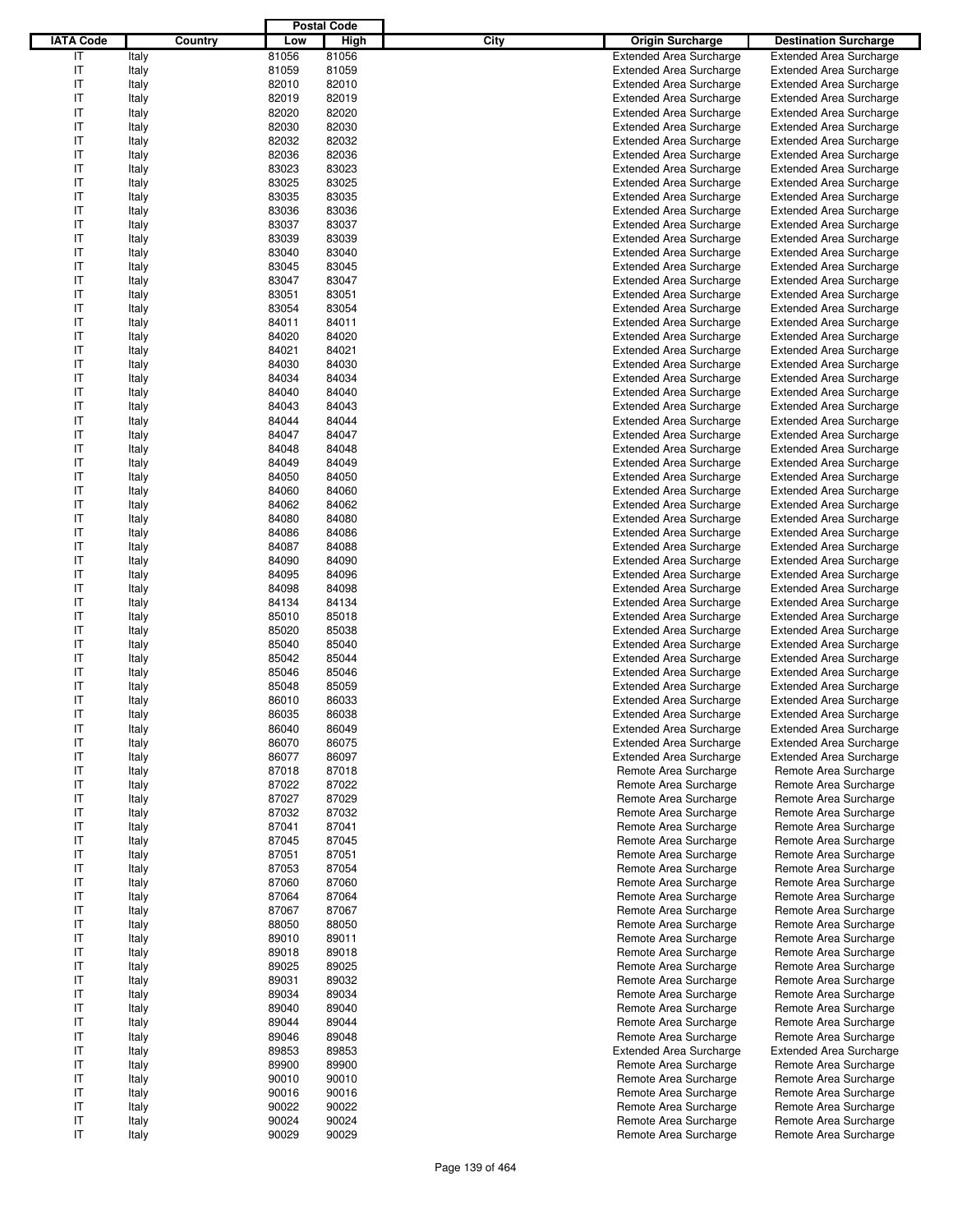|                  |         |         |       | <b>Postal Code</b> |                        |                         |                                |
|------------------|---------|---------|-------|--------------------|------------------------|-------------------------|--------------------------------|
| <b>IATA Code</b> |         | Country | Low   | <b>High</b>        | City                   | <b>Origin Surcharge</b> | <b>Destination Surcharge</b>   |
| IT               | Italy   |         | 90032 | 90032              |                        | Remote Area Surcharge   | Remote Area Surcharge          |
| IT               | Italy   |         | 90034 | 90036              |                        | Remote Area Surcharge   | Remote Area Surcharge          |
| IT               | Italy   |         | 91010 | 91010              |                        | Remote Area Surcharge   | Remote Area Surcharge          |
| IT               | Italy   |         | 91020 | 91020              |                        | Remote Area Surcharge   | Remote Area Surcharge          |
| IT               | Italy   |         | 92010 | 92010              |                        | Remote Area Surcharge   | Remote Area Surcharge          |
| IT               |         |         | 92016 | 92016              |                        | Remote Area Surcharge   |                                |
| IT               | Italy   |         |       |                    |                        |                         | Remote Area Surcharge          |
|                  | Italy   |         | 92029 | 92029              |                        | Remote Area Surcharge   | Remote Area Surcharge          |
| IT               | Italy   |         | 93013 | 93013              |                        | Remote Area Surcharge   | Remote Area Surcharge          |
| IT               | Italy   |         | 93015 | 93015              |                        | Remote Area Surcharge   | Remote Area Surcharge          |
| IT               | Italy   |         | 93017 | 93017              |                        | Remote Area Surcharge   | Remote Area Surcharge          |
| IT               | Italy   |         | 93019 | 93019              |                        | Remote Area Surcharge   | Remote Area Surcharge          |
| <b>JM</b>        | Jamaica |         |       |                    | <b>Above Rocks</b>     | No                      | <b>Extended Area Surcharge</b> |
| <b>JM</b>        | Jamaica |         |       |                    | Adelphi                | No                      | <b>Extended Area Surcharge</b> |
| <b>JM</b>        | Jamaica |         |       |                    | <b>Aeolus Valley</b>   | No                      | <b>Extended Area Surcharge</b> |
| JM               | Jamaica |         |       |                    | <b>Airy Castle</b>     | No                      | <b>Extended Area Surcharge</b> |
| <b>JM</b>        | Jamaica |         |       |                    | Albion                 | No                      | <b>Extended Area Surcharge</b> |
| JM               | Jamaica |         |       |                    | Alexandria             | No                      | <b>Extended Area Surcharge</b> |
| <b>JM</b>        | Jamaica |         |       |                    | Alley                  | No                      | <b>Extended Area Surcharge</b> |
| <b>JM</b>        | Jamaica |         |       |                    | Alligator Pond         | No                      | <b>Extended Area Surcharge</b> |
| <b>JM</b>        | Jamaica |         |       |                    | <b>Amity Cross</b>     | No                      | <b>Extended Area Surcharge</b> |
| JM               | Jamaica |         |       |                    | Angels                 | No                      | <b>Extended Area Surcharge</b> |
| <b>JM</b>        | Jamaica |         |       |                    | Annotto Bay            | No                      | <b>Extended Area Surcharge</b> |
| <b>JM</b>        | Jamaica |         |       |                    | Ashton                 | No                      | <b>Extended Area Surcharge</b> |
| <b>JM</b>        | Jamaica |         |       |                    | Auchindown             | No                      | <b>Extended Area Surcharge</b> |
|                  |         |         |       |                    |                        |                         |                                |
| JM               | Jamaica |         |       |                    | Auchtembeddie          | No                      | <b>Extended Area Surcharge</b> |
| <b>JM</b>        | Jamaica |         |       |                    | <b>August Town</b>     | No                      | <b>Extended Area Surcharge</b> |
| JM               | Jamaica |         |       |                    | <b>Back Pasture</b>    | No                      | <b>Extended Area Surcharge</b> |
| <b>JM</b>        | Jamaica |         |       |                    | <b>Baileys Vale</b>    | No                      | <b>Extended Area Surcharge</b> |
| <b>JM</b>        | Jamaica |         |       |                    | Balaclava              | No                      | <b>Extended Area Surcharge</b> |
| <b>JM</b>        | Jamaica |         |       |                    | <b>Balcarres</b>       | No                      | <b>Extended Area Surcharge</b> |
| JM               | Jamaica |         |       |                    | Ballynure              | No                      | <b>Extended Area Surcharge</b> |
| <b>JM</b>        | Jamaica |         |       |                    | Bamboo                 | No                      | <b>Extended Area Surcharge</b> |
| <b>JM</b>        | Jamaica |         |       |                    | Banana Ground          | No                      | <b>Extended Area Surcharge</b> |
| <b>JM</b>        | Jamaica |         |       |                    | <b>Baptist</b>         | No                      | <b>Extended Area Surcharge</b> |
| JM               | Jamaica |         |       |                    | <b>Barking Lodge</b>   | No                      | <b>Extended Area Surcharge</b> |
| <b>JM</b>        | Jamaica |         |       |                    | Beechamville           | No                      | <b>Extended Area Surcharge</b> |
| JM               | Jamaica |         |       |                    | <b>Beeston Spring</b>  | No                      | <b>Extended Area Surcharge</b> |
| <b>JM</b>        | Jamaica |         |       |                    | <b>Belfield</b>        | No                      | <b>Extended Area Surcharge</b> |
| <b>JM</b>        | Jamaica |         |       |                    | <b>Bell Field</b>      | No                      | <b>Extended Area Surcharge</b> |
| <b>JM</b>        | Jamaica |         |       |                    | <b>Belle Castle</b>    | No                      | <b>Extended Area Surcharge</b> |
| JM               | Jamaica |         |       |                    | <b>Belle Plain</b>     | No                      | <b>Extended Area Surcharge</b> |
| <b>JM</b>        |         |         |       |                    | <b>Bellefield</b>      | No                      |                                |
|                  | Jamaica |         |       |                    |                        |                         | <b>Extended Area Surcharge</b> |
| JM               | Jamaica |         |       |                    | <b>Bellvue Heights</b> | No                      | <b>Extended Area Surcharge</b> |
| <b>JM</b>        | Jamaica |         |       |                    | <b>Belmont</b>         | No                      | <b>Extended Area Surcharge</b> |
| JM               | Jamaica |         |       |                    | <b>Belvedere</b>       | No                      | <b>Extended Area Surcharge</b> |
| JM               | Jamaica |         |       |                    | <b>Bengal Bridge</b>   | No                      | <b>Extended Area Surcharge</b> |
| JM               | Jamaica |         |       |                    | <b>Bethel Town</b>     | No.                     | <b>Extended Area Surcharge</b> |
| JM               | Jamaica |         |       |                    | Bideford               | No                      | <b>Extended Area Surcharge</b> |
| <b>JM</b>        | Jamaica |         |       |                    | Big Woods              | No                      | <b>Extended Area Surcharge</b> |
| <b>JM</b>        | Jamaica |         |       |                    | Birnamwood             | No                      | <b>Extended Area Surcharge</b> |
| JM               | Jamaica |         |       |                    | Bito                   | No                      | <b>Extended Area Surcharge</b> |
| <b>JM</b>        | Jamaica |         |       |                    | <b>Black Hill</b>      | No                      | <b>Extended Area Surcharge</b> |
| JM               | Jamaica |         |       |                    | <b>Black River</b>     | No                      | <b>Extended Area Surcharge</b> |
| <b>JM</b>        | Jamaica |         |       |                    | <b>Black Rock</b>      | No                      | <b>Extended Area Surcharge</b> |
| JM               | Jamaica |         |       |                    | Blenheim               | No                      | <b>Extended Area Surcharge</b> |
| <b>JM</b>        | Jamaica |         |       |                    | <b>Bluefields</b>      | No                      | <b>Extended Area Surcharge</b> |
| JM               | Jamaica |         |       |                    | Bog Walk               | No                      | <b>Extended Area Surcharge</b> |
| JM               | Jamaica |         |       |                    | Bogue                  | No                      | <b>Extended Area Surcharge</b> |
| JM               | Jamaica |         |       |                    | Bonham                 | No                      | <b>Extended Area Surcharge</b> |
| <b>JM</b>        | Jamaica |         |       |                    | <b>Bonham Springs</b>  | No                      | <b>Extended Area Surcharge</b> |
|                  |         |         |       |                    | <b>Bonneville</b>      |                         | <b>Extended Area Surcharge</b> |
| JM               | Jamaica |         |       |                    |                        | No                      |                                |
| <b>JM</b>        | Jamaica |         |       |                    | <b>Boston Bay</b>      | No                      | <b>Extended Area Surcharge</b> |
| JM               | Jamaica |         |       |                    | Bowden                 | No                      | <b>Extended Area Surcharge</b> |
| JM               | Jamaica |         |       |                    | <b>Brandon Hill</b>    | No                      | <b>Extended Area Surcharge</b> |
| JM               | Jamaica |         |       |                    | <b>Brass River</b>     | No                      | <b>Extended Area Surcharge</b> |
| <b>JM</b>        | Jamaica |         |       |                    | <b>Breastworks</b>     | No                      | <b>Extended Area Surcharge</b> |
| JM               | Jamaica |         |       |                    | <b>Bridge Pen</b>      | No                      | <b>Extended Area Surcharge</b> |
| JM               | Jamaica |         |       |                    | <b>Brimmer Hall</b>    | No                      | <b>Extended Area Surcharge</b> |
| JM               | Jamaica |         |       |                    | Brittonville           | No                      | <b>Extended Area Surcharge</b> |
| <b>JM</b>        | Jamaica |         |       |                    | <b>Brixton Hill</b>    | No                      | <b>Extended Area Surcharge</b> |
| JM               | Jamaica |         |       |                    | <b>Broadgate</b>       | No                      | <b>Extended Area Surcharge</b> |
| <b>JM</b>        | Jamaica |         |       |                    | <b>Brokenbank</b>      | No                      | <b>Extended Area Surcharge</b> |
| JM               | Jamaica |         |       |                    | <b>Brompton</b>        | No                      | <b>Extended Area Surcharge</b> |
| JM               | Jamaica |         |       |                    | <b>Buckup</b>          | No                      | <b>Extended Area Surcharge</b> |
| JM               | Jamaica |         |       |                    | <b>Buff Bay</b>        | No                      | Extended Area Surcharge        |
| <b>JM</b>        | Jamaica |         |       |                    | <b>Bull Bay</b>        | No                      | <b>Extended Area Surcharge</b> |
| JM               | Jamaica |         |       |                    | <b>Bull Savannah</b>   | No                      | <b>Extended Area Surcharge</b> |
| JM               | Jamaica |         |       |                    | <b>Burlington</b>      | No                      | <b>Extended Area Surcharge</b> |
|                  |         |         |       |                    |                        |                         |                                |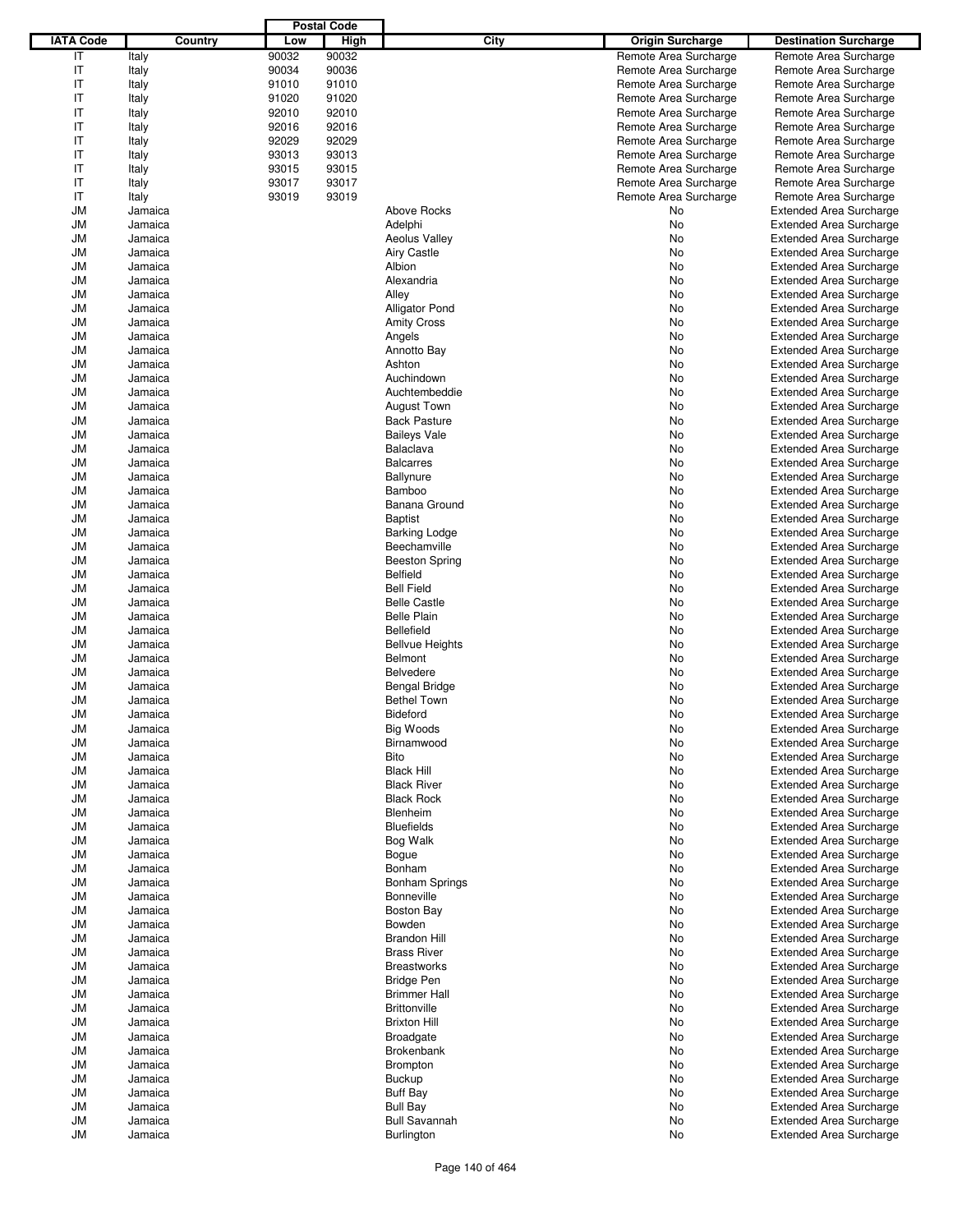|                  |         |         |     | <b>Postal Code</b> |                          |                         |                                |
|------------------|---------|---------|-----|--------------------|--------------------------|-------------------------|--------------------------------|
| <b>IATA Code</b> |         | Country | Low | High               | City                     | <b>Origin Surcharge</b> | <b>Destination Surcharge</b>   |
| <b>JM</b>        | Jamaica |         |     |                    | <b>Burnt Savannah</b>    | <b>No</b>               | <b>Extended Area Surcharge</b> |
| <b>JM</b>        | Jamaica |         |     |                    | Caenwood                 | No                      | <b>Extended Area Surcharge</b> |
| <b>JM</b>        | Jamaica |         |     |                    | <b>Caines Shop</b>       | <b>No</b>               | <b>Extended Area Surcharge</b> |
| <b>JM</b>        | Jamaica |         |     |                    | Cambridge Hill           | No                      | <b>Extended Area Surcharge</b> |
| <b>JM</b>        | Jamaica |         |     |                    | Carmel                   | No                      | <b>Extended Area Surcharge</b> |
| <b>JM</b>        | Jamaica |         |     |                    | Carton                   | No                      | <b>Extended Area Surcharge</b> |
|                  |         |         |     |                    |                          |                         |                                |
| <b>JM</b>        | Jamaica |         |     |                    | Casa Maria               | No                      | <b>Extended Area Surcharge</b> |
| <b>JM</b>        | Jamaica |         |     |                    | Cascade                  | No                      | <b>Extended Area Surcharge</b> |
| <b>JM</b>        | Jamaica |         |     |                    | Cashew                   | No                      | <b>Extended Area Surcharge</b> |
| <b>JM</b>        | Jamaica |         |     |                    | <b>Cashew Ridge</b>      | No                      | <b>Extended Area Surcharge</b> |
| <b>JM</b>        | Jamaica |         |     |                    | Cassava River            | No                      | <b>Extended Area Surcharge</b> |
| <b>JM</b>        | Jamaica |         |     |                    | Castleton                | No                      | <b>Extended Area Surcharge</b> |
| <b>JM</b>        | Jamaica |         |     |                    | Cavaliers                | No                      | <b>Extended Area Surcharge</b> |
| <b>JM</b>        | Jamaica |         |     |                    | Cave                     | No                      | <b>Extended Area Surcharge</b> |
| <b>JM</b>        | Jamaica |         |     |                    | Cave Valley              | No                      | <b>Extended Area Surcharge</b> |
| <b>JM</b>        | Jamaica |         |     |                    | Cedar Grove              | No                      | <b>Extended Area Surcharge</b> |
| <b>JM</b>        | Jamaica |         |     |                    | <b>Cedar Valley</b>      | No                      | <b>Extended Area Surcharge</b> |
| <b>JM</b>        | Jamaica |         |     |                    | Cessnock                 | No                      | <b>Extended Area Surcharge</b> |
| <b>JM</b>        | Jamaica |         |     |                    | Chalky Hill              | No                      | <b>Extended Area Surcharge</b> |
| <b>JM</b>        | Jamaica |         |     |                    | Charey                   | No                      | <b>Extended Area Surcharge</b> |
| <b>JM</b>        | Jamaica |         |     |                    | <b>Charles Town</b>      | No                      | <b>Extended Area Surcharge</b> |
| <b>JM</b>        | Jamaica |         |     |                    | Cheapside                | No                      | <b>Extended Area Surcharge</b> |
|                  |         |         |     |                    |                          |                         |                                |
| <b>JM</b>        | Jamaica |         |     |                    | Chichester               | No                      | <b>Extended Area Surcharge</b> |
| <b>JM</b>        | Jamaica |         |     |                    | Christiana               | No                      | <b>Extended Area Surcharge</b> |
| <b>JM</b>        | Jamaica |         |     |                    | Church Corner            | No                      | <b>Extended Area Surcharge</b> |
| <b>JM</b>        | Jamaica |         |     |                    | Clandon                  | No                      | <b>Extended Area Surcharge</b> |
| <b>JM</b>        | Jamaica |         |     |                    | Clarendon Park           | No                      | <b>Extended Area Surcharge</b> |
| <b>JM</b>        | Jamaica |         |     |                    | Clarks Town              | No                      | <b>Extended Area Surcharge</b> |
| <b>JM</b>        | Jamaica |         |     |                    | Clark'S Town             | No                      | <b>Extended Area Surcharge</b> |
| <b>JM</b>        | Jamaica |         |     |                    | <b>Clarkson Ville</b>    | No                      | <b>Extended Area Surcharge</b> |
| <b>JM</b>        | Jamaica |         |     |                    | Clifton                  | No                      | <b>Extended Area Surcharge</b> |
| <b>JM</b>        | Jamaica |         |     |                    | Clonmel                  | No                      | <b>Extended Area Surcharge</b> |
| <b>JM</b>        | Jamaica |         |     |                    | Coakley                  | No                      | <b>Extended Area Surcharge</b> |
| <b>JM</b>        | Jamaica |         |     |                    | Coley                    | No                      | <b>Extended Area Surcharge</b> |
| <b>JM</b>        | Jamaica |         |     |                    | <b>Comfort Village</b>   | No                      | <b>Extended Area Surcharge</b> |
| <b>JM</b>        | Jamaica |         |     |                    | Content                  | No                      | <b>Extended Area Surcharge</b> |
| <b>JM</b>        | Jamaica |         |     |                    | <b>Content Village</b>   | No                      | <b>Extended Area Surcharge</b> |
| <b>JM</b>        | Jamaica |         |     |                    | Cooks Gate               | No                      | <b>Extended Area Surcharge</b> |
| <b>JM</b>        | Jamaica |         |     |                    | Cooper'S Hill            | No                      | <b>Extended Area Surcharge</b> |
|                  |         |         |     |                    |                          |                         |                                |
| <b>JM</b>        | Jamaica |         |     |                    | Coral Spring             | No                      | <b>Extended Area Surcharge</b> |
| <b>JM</b>        | Jamaica |         |     |                    | <b>Cornwall Barracks</b> | No                      | <b>Extended Area Surcharge</b> |
| <b>JM</b>        | Jamaica |         |     |                    | Cornwall Mountain        | No                      | <b>Extended Area Surcharge</b> |
| <b>JM</b>        | Jamaica |         |     |                    | Craigmill                | No                      | <b>Extended Area Surcharge</b> |
| <b>JM</b>        | Jamaica |         |     |                    | Crown Lands              | No                      | <b>Extended Area Surcharge</b> |
| <b>JM</b>        | Jamaica |         |     |                    | <b>Cuffy Gully</b>       | No                      | <b>Extended Area Surcharge</b> |
| JM               | Jamaica |         |     |                    | Culloden                 | No                      | <b>Extended Area Surcharge</b> |
| JM               | Jamaica |         |     |                    | <b>Curatoe Hills</b>     | No                      | <b>Extended Area Surcharge</b> |
| JM               | Jamaica |         |     |                    | Danks                    | No                      | <b>Extended Area Surcharge</b> |
| <b>JM</b>        | Jamaica |         |     |                    | Danvers Pen              | No                      | <b>Extended Area Surcharge</b> |
| <b>JM</b>        | Jamaica |         |     |                    | Darliston                | No                      | <b>Extended Area Surcharge</b> |
| JM               | Jamaica |         |     |                    | Davis Town               | No                      | <b>Extended Area Surcharge</b> |
| <b>JM</b>        | Jamaica |         |     |                    | Dean Pen                 | No                      | <b>Extended Area Surcharge</b> |
| JM               | Jamaica |         |     |                    | Deans Valley             | No                      | <b>Extended Area Surcharge</b> |
| <b>JM</b>        | Jamaica |         |     |                    | Devon                    | No                      | <b>Extended Area Surcharge</b> |
| JM               | Jamaica |         |     |                    | Devon Pen                | No                      | <b>Extended Area Surcharge</b> |
| <b>JM</b>        | Jamaica |         |     |                    | Diablo                   | No                      | <b>Extended Area Surcharge</b> |
|                  |         |         |     |                    | Dover Castle             |                         |                                |
| JM               | Jamaica |         |     |                    |                          | No                      | <b>Extended Area Surcharge</b> |
| <b>JM</b>        | Jamaica |         |     |                    | Downs                    | No                      | <b>Extended Area Surcharge</b> |
| JM               | Jamaica |         |     |                    | <b>Drapers</b>           | No                      | <b>Extended Area Surcharge</b> |
| <b>JM</b>        | Jamaica |         |     |                    | Duckenfield              | No                      | <b>Extended Area Surcharge</b> |
| JM               | Jamaica |         |     |                    | Duckenfield Hall         | No                      | <b>Extended Area Surcharge</b> |
| <b>JM</b>        | Jamaica |         |     |                    | Dump                     | No                      | <b>Extended Area Surcharge</b> |
| JM               | Jamaica |         |     |                    | Duncans                  | No                      | <b>Extended Area Surcharge</b> |
| JM               | Jamaica |         |     |                    | Easington                | No                      | <b>Extended Area Surcharge</b> |
| JM               | Jamaica |         |     |                    | East Lacovia             | No                      | <b>Extended Area Surcharge</b> |
| <b>JM</b>        | Jamaica |         |     |                    | Eaton                    | No                      | <b>Extended Area Surcharge</b> |
| JM               | Jamaica |         |     |                    | Eleven Mile              | No                      | <b>Extended Area Surcharge</b> |
| JM               | Jamaica |         |     |                    | Elim                     | No                      | <b>Extended Area Surcharge</b> |
| JM               | Jamaica |         |     |                    | Ellen Street             | No                      | <b>Extended Area Surcharge</b> |
| <b>JM</b>        | Jamaica |         |     |                    | Elysium                  | No                      | <b>Extended Area Surcharge</b> |
| JM               | Jamaica |         |     |                    | Emmaus                   | No                      | <b>Extended Area Surcharge</b> |
| <b>JM</b>        | Jamaica |         |     |                    | Enfield                  | No                      | <b>Extended Area Surcharge</b> |
|                  |         |         |     |                    |                          |                         |                                |
| JM               | Jamaica |         |     |                    | Epsom                    | No                      | <b>Extended Area Surcharge</b> |
| JM               | Jamaica |         |     |                    | Erin                     | No                      | <b>Extended Area Surcharge</b> |
| JM               | Jamaica |         |     |                    | Ewarton                  | No                      | <b>Extended Area Surcharge</b> |
| <b>JM</b>        | Jamaica |         |     |                    | Fair Prospect            | No                      | <b>Extended Area Surcharge</b> |
| JM               | Jamaica |         |     |                    | Fairfield                | No                      | <b>Extended Area Surcharge</b> |
| JM               | Jamaica |         |     |                    | Fairy Hill               | No                      | <b>Extended Area Surcharge</b> |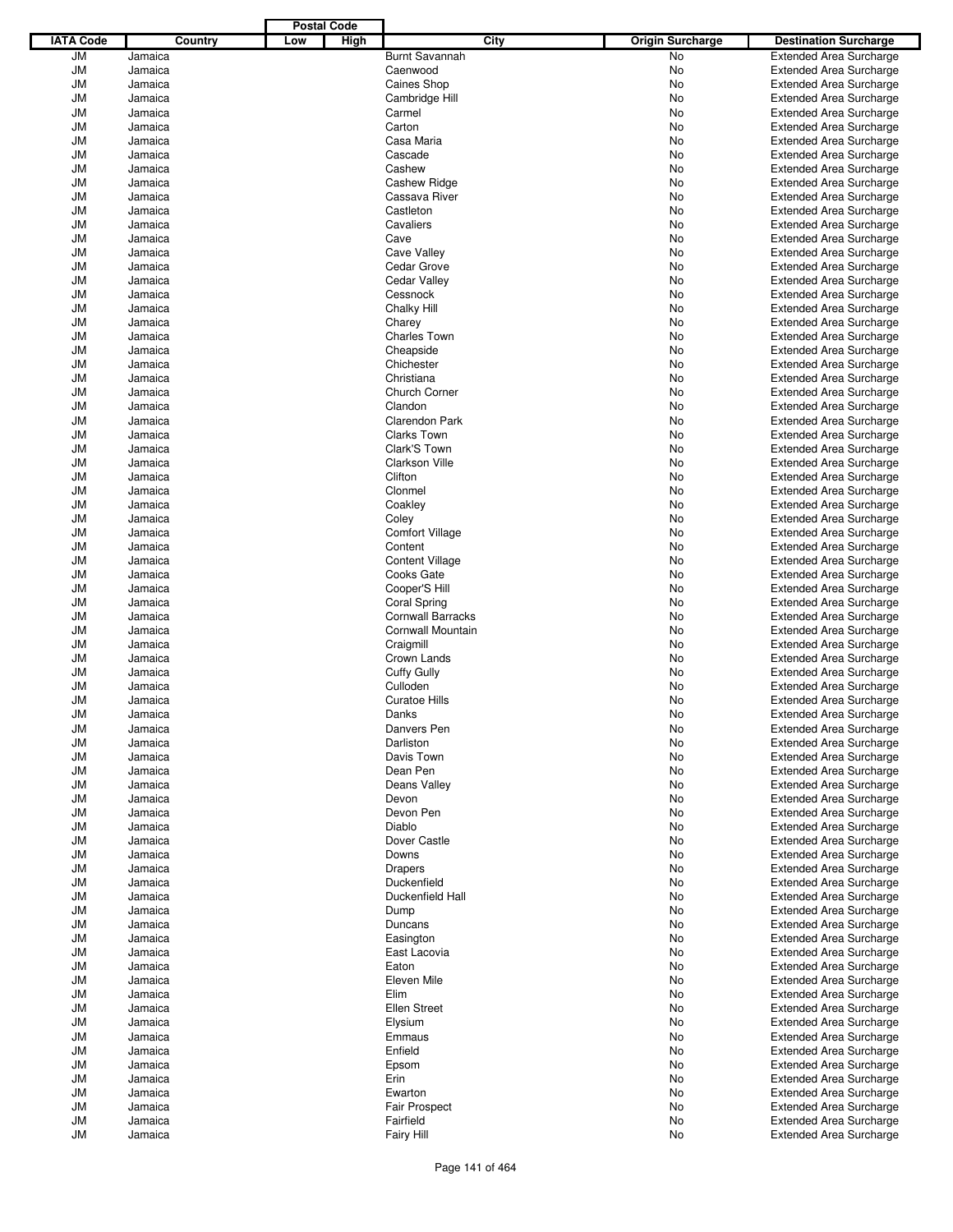|                  |                    |         |     | <b>Postal Code</b> |                                    |                         |                                                                  |
|------------------|--------------------|---------|-----|--------------------|------------------------------------|-------------------------|------------------------------------------------------------------|
| <b>IATA Code</b> |                    | Country | Low | High               | City                               | <b>Origin Surcharge</b> | <b>Destination Surcharge</b>                                     |
| JМ               | Jamaica            |         |     |                    | <b>Faiths Pen</b>                  | <b>No</b>               | <b>Extended Area Surcharge</b>                                   |
| JM               | Jamaica            |         |     |                    | Fellowship Hall                    | No                      | <b>Extended Area Surcharge</b>                                   |
| JM               | Jamaica            |         |     |                    | <b>Ferris Cross</b>                | No                      | Extended Area Surcharge                                          |
| JM               | Jamaica            |         |     |                    | <b>Fish River</b>                  | No                      | <b>Extended Area Surcharge</b>                                   |
| JМ               | Jamaica            |         |     |                    | Fishbrook                          | No                      | <b>Extended Area Surcharge</b>                                   |
| JM               | Jamaica            |         |     |                    | Flamstead, St Andrew               | No                      | <b>Extended Area Surcharge</b>                                   |
| JМ               | Jamaica            |         |     |                    | <b>Flat Bridge</b>                 | No                      | <b>Extended Area Surcharge</b>                                   |
| JM               | Jamaica            |         |     |                    | <b>Flint River</b>                 | No                      | <b>Extended Area Surcharge</b>                                   |
| JМ               | Jamaica            |         |     |                    | <b>Fort Stewart</b>                | No                      | <b>Extended Area Surcharge</b>                                   |
| JM               | Jamaica            |         |     |                    | Frankfield                         | No                      | <b>Extended Area Surcharge</b>                                   |
| JМ               | Jamaica            |         |     |                    | Friendship                         | No                      | <b>Extended Area Surcharge</b>                                   |
| JM               | Jamaica            |         |     |                    | Fullerswood                        | No                      | <b>Extended Area Surcharge</b>                                   |
| JМ               | Jamaica            |         |     |                    | Galina                             | No                      | <b>Extended Area Surcharge</b>                                   |
| JM               | Jamaica            |         |     |                    | Galloway                           | No                      | <b>Extended Area Surcharge</b>                                   |
| JМ               | Jamaica<br>Jamaica |         |     |                    | Gandy<br>Georges Plain             | No                      | <b>Extended Area Surcharge</b>                                   |
| JM<br>JМ         | Jamaica            |         |     |                    | Glen Islay                         | No<br>No                | <b>Extended Area Surcharge</b><br><b>Extended Area Surcharge</b> |
| JM               | Jamaica            |         |     |                    | Glenroy                            | No                      | <b>Extended Area Surcharge</b>                                   |
| JМ               | Jamaica            |         |     |                    | Golden Grove                       | No                      | <b>Extended Area Surcharge</b>                                   |
| JM               | Jamaica            |         |     |                    | Good Hope                          | No                      | <b>Extended Area Surcharge</b>                                   |
| JМ               | Jamaica            |         |     |                    | Grange Lane                        | No                      | <b>Extended Area Surcharge</b>                                   |
| JM               | Jamaica            |         |     |                    | <b>Grants Pen</b>                  | No                      | <b>Extended Area Surcharge</b>                                   |
| JМ               | Jamaica            |         |     |                    | Green Castle                       | No                      | <b>Extended Area Surcharge</b>                                   |
| JM               | Jamaica            |         |     |                    | Green Island                       | No                      | <b>Extended Area Surcharge</b>                                   |
| JМ               | Jamaica            |         |     |                    | Green Vale                         | No                      | <b>Extended Area Surcharge</b>                                   |
| JM               | Jamaica            |         |     |                    | Green Wall                         | No                      | <b>Extended Area Surcharge</b>                                   |
| JМ               | Jamaica            |         |     |                    | Grierfield                         | No                      | <b>Extended Area Surcharge</b>                                   |
| JM               | Jamaica            |         |     |                    | Grove Place                        | No                      | <b>Extended Area Surcharge</b>                                   |
| JМ               | Jamaica            |         |     |                    | Haque                              | No                      | <b>Extended Area Surcharge</b>                                   |
| JM               | Jamaica            |         |     |                    | Halberstadt                        | No                      | <b>Extended Area Surcharge</b>                                   |
| JМ               | Jamaica            |         |     |                    | Hall Head                          | No                      | <b>Extended Area Surcharge</b>                                   |
| JM               | Jamaica            |         |     |                    | Hampden                            | No                      | <b>Extended Area Surcharge</b>                                   |
| JМ               | Jamaica            |         |     |                    | <b>Hampton Court</b>               | No                      | <b>Extended Area Surcharge</b>                                   |
| JM               | Jamaica            |         |     |                    | Happy Grove                        | No                      | <b>Extended Area Surcharge</b>                                   |
| JМ               | Jamaica            |         |     |                    | Hartford                           | No                      | <b>Extended Area Surcharge</b>                                   |
| JM               | Jamaica            |         |     |                    | Hatfield                           | No                      | <b>Extended Area Surcharge</b>                                   |
| JМ               | Jamaica            |         |     |                    | Heartease                          | No                      | <b>Extended Area Surcharge</b>                                   |
| JM               | Jamaica            |         |     |                    | <b>Hector'S River</b>              | No                      | <b>Extended Area Surcharge</b>                                   |
| JМ               | Jamaica            |         |     |                    | Hertford                           | No                      | <b>Extended Area Surcharge</b>                                   |
| JM               | Jamaica            |         |     |                    | <b>Hidden Spring</b>               | No                      | <b>Extended Area Surcharge</b>                                   |
| JМ               | Jamaica            |         |     |                    | Highgate                           | No                      | <b>Extended Area Surcharge</b>                                   |
| JM               | Jamaica            |         |     |                    | Hodges                             | No                      | <b>Extended Area Surcharge</b>                                   |
| JМ               | Jamaica            |         |     |                    | Holland                            | No                      | <b>Extended Area Surcharge</b>                                   |
| JM               | Jamaica            |         |     |                    | Hope Bay                           | No                      | <b>Extended Area Surcharge</b>                                   |
| JM               | Jamaica            |         |     |                    | Hope Village                       | No                      | <b>Extended Area Surcharge</b>                                   |
| JM               | Jamaica            |         |     |                    | Hopewell                           | No                      | <b>Extended Area Surcharge</b>                                   |
| JM               | Jamaica            |         |     |                    | Hordley                            | No                      | <b>Extended Area Surcharge</b>                                   |
| JM               | Jamaica            |         |     |                    | Industry                           | No                      | <b>Extended Area Surcharge</b>                                   |
| JМ               | Jamaica            |         |     |                    | <b>Industry Village</b>            | No                      | <b>Extended Area Surcharge</b>                                   |
| JM               | Jamaica            |         |     |                    | Islington                          | No                      | <b>Extended Area Surcharge</b>                                   |
| JM               | Jamaica            |         |     |                    | Iter Boreale<br><b>Jacks River</b> | No                      | <b>Extended Area Surcharge</b><br><b>Extended Area Surcharge</b> |
| JМ               | Jamaica<br>Jamaica |         |     |                    | Joe Hut                            | No<br>No                |                                                                  |
| JM<br>JM         | Jamaica            |         |     |                    | Junction                           | No                      | <b>Extended Area Surcharge</b><br><b>Extended Area Surcharge</b> |
| JM               | Jamaica            |         |     |                    | Kent Village                       | No                      | <b>Extended Area Surcharge</b>                                   |
| JМ               | Jamaica            |         |     |                    | Knapdale                           | No                      | <b>Extended Area Surcharge</b>                                   |
| JM               | Jamaica            |         |     |                    | Knockpatrick                       | No                      | <b>Extended Area Surcharge</b>                                   |
| JM               | Jamaica            |         |     |                    | Knollis                            | No                      | <b>Extended Area Surcharge</b>                                   |
| JM               | Jamaica            |         |     |                    | Lacovia Tombstone                  | No                      | <b>Extended Area Surcharge</b>                                   |
| JM               | Jamaica            |         |     |                    | Lancaster                          | No                      | <b>Extended Area Surcharge</b>                                   |
| JM               | Jamaica            |         |     |                    | Lawrence Tavern                    | No                      | <b>Extended Area Surcharge</b>                                   |
| JM               | Jamaica            |         |     |                    | Lazaretto                          | No                      | <b>Extended Area Surcharge</b>                                   |
| JM               | Jamaica            |         |     |                    | Leeds                              | No                      | <b>Extended Area Surcharge</b>                                   |
| JM               | Jamaica            |         |     |                    | Leith Hall                         | No                      | <b>Extended Area Surcharge</b>                                   |
| JM               | Jamaica            |         |     |                    | Lenox                              | No                      | <b>Extended Area Surcharge</b>                                   |
| JM               | Jamaica            |         |     |                    | Lewis Store                        | No                      | <b>Extended Area Surcharge</b>                                   |
| JM               | Jamaica            |         |     |                    | Linstead                           | No                      | <b>Extended Area Surcharge</b>                                   |
| JM               | Jamaica            |         |     |                    | Lionel Town                        | No                      | <b>Extended Area Surcharge</b>                                   |
| JM               | Jamaica            |         |     |                    | Litchfield                         | No                      | <b>Extended Area Surcharge</b>                                   |
| JM               | Jamaica            |         |     |                    | Lititz                             | No                      | <b>Extended Area Surcharge</b>                                   |
| JM               | Jamaica            |         |     |                    | Little Bay                         | No                      | <b>Extended Area Surcharge</b>                                   |
| JM               | Jamaica            |         |     |                    | Little London                      | No                      | <b>Extended Area Surcharge</b>                                   |
| JM               | Jamaica            |         |     |                    | Llandewey                          | No                      | <b>Extended Area Surcharge</b>                                   |
| JM               | Jamaica            |         |     |                    | Llanrumney                         | No                      | <b>Extended Area Surcharge</b>                                   |
| JM               | Jamaica            |         |     |                    | Lloyds                             | No                      | <b>Extended Area Surcharge</b>                                   |
| JM               | Jamaica            |         |     |                    | Lodge                              | No                      | <b>Extended Area Surcharge</b>                                   |
| JM               | Jamaica            |         |     |                    | Logwood                            | No                      | <b>Extended Area Surcharge</b>                                   |
| JМ               | Jamaica            |         |     |                    | Long Bay                           | No                      | <b>Extended Area Surcharge</b>                                   |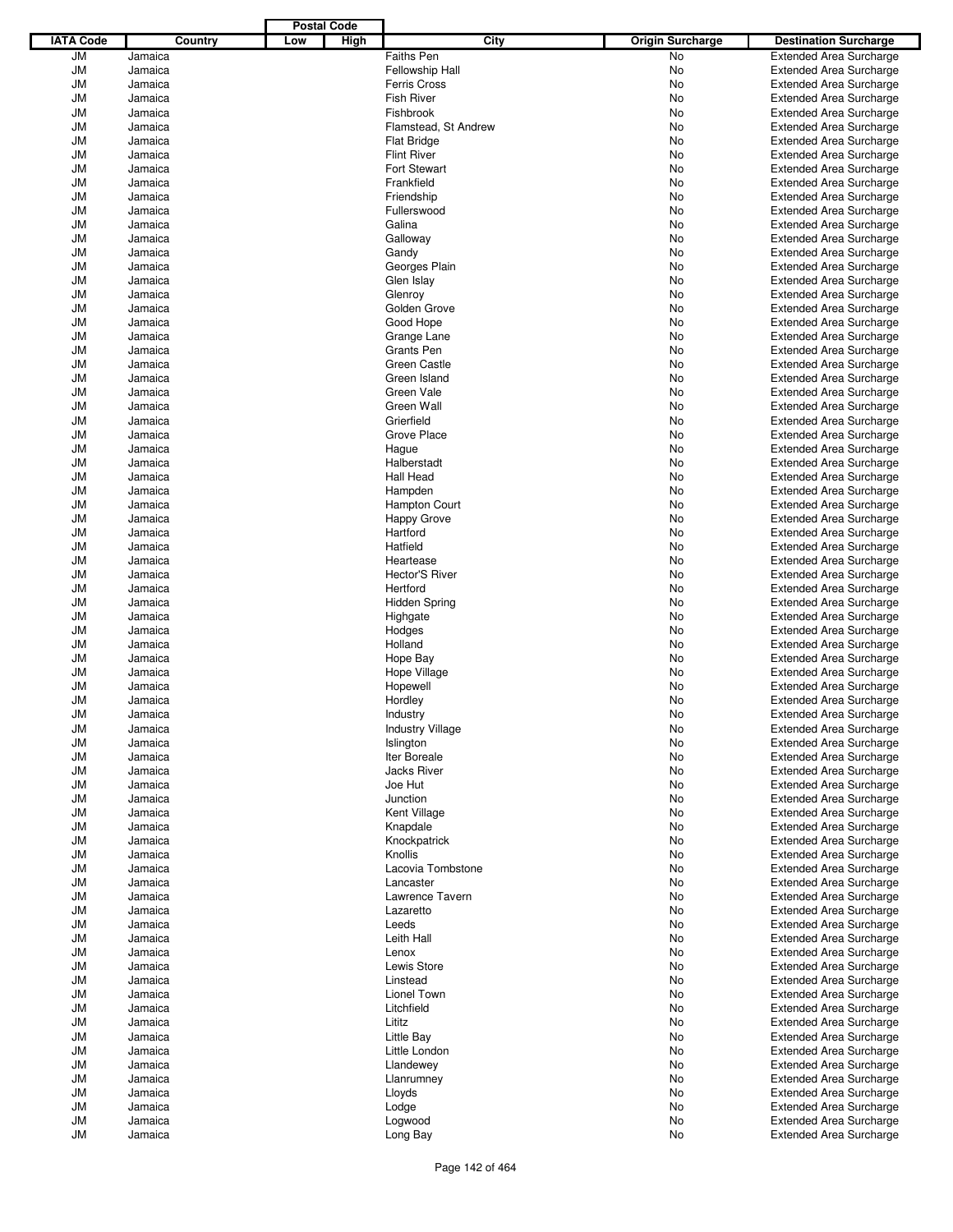|                  |                    |         |     | <b>Postal Code</b> |                                          |      |                         |                                                                  |
|------------------|--------------------|---------|-----|--------------------|------------------------------------------|------|-------------------------|------------------------------------------------------------------|
| <b>IATA Code</b> |                    | Country | Low | High               |                                          | City | <b>Origin Surcharge</b> | <b>Destination Surcharge</b>                                     |
| JМ               | Jamaica            |         |     |                    | Long Hill                                |      | No                      | <b>Extended Area Surcharge</b>                                   |
| JM               | Jamaica            |         |     |                    | Long Mount                               |      | No                      | <b>Extended Area Surcharge</b>                                   |
| JМ               | Jamaica            |         |     |                    | <b>Lovely Point</b>                      |      | No                      | <b>Extended Area Surcharge</b>                                   |
| JM               | Jamaica            |         |     |                    | Low Ground                               |      | No                      | <b>Extended Area Surcharge</b>                                   |
| JМ               | Jamaica            |         |     |                    | Luana                                    |      | No                      | <b>Extended Area Surcharge</b>                                   |
| JM               | Jamaica            |         |     |                    | <b>Lucky Valley</b>                      |      | No                      | <b>Extended Area Surcharge</b>                                   |
| JM               | Jamaica            |         |     |                    | Lumsden                                  |      | No                      | <b>Extended Area Surcharge</b>                                   |
| JM               | Jamaica            |         |     |                    | Lydford                                  |      | No                      | <b>Extended Area Surcharge</b>                                   |
| JM               | Jamaica            |         |     |                    | Lyssons                                  |      | No                      | <b>Extended Area Surcharge</b>                                   |
| JM               | Jamaica            |         |     |                    | <b>Mahoe Gardens</b>                     |      | No                      | <b>Extended Area Surcharge</b>                                   |
| JM               | Jamaica            |         |     |                    | Mahogany Vale                            |      | No                      | <b>Extended Area Surcharge</b>                                   |
| JM               | Jamaica            |         |     |                    | Maidstone                                |      | No                      | <b>Extended Area Surcharge</b>                                   |
| JМ               | Jamaica            |         |     |                    | Malvern                                  |      | No                      | <b>Extended Area Surcharge</b>                                   |
| JM               | Jamaica            |         |     |                    | Malvern Well                             |      | No                      | <b>Extended Area Surcharge</b>                                   |
| JM               | Jamaica            |         |     |                    | Manchioneal                              |      | No                      | <b>Extended Area Surcharge</b>                                   |
| JM               | Jamaica<br>Jamaica |         |     |                    | <b>Mannings Hill</b><br><b>Mark Post</b> |      | No                      | <b>Extended Area Surcharge</b>                                   |
| JМ               | Jamaica            |         |     |                    | Martha Brae                              |      | No                      | <b>Extended Area Surcharge</b>                                   |
| JM<br>JM         | Jamaica            |         |     |                    | Martins                                  |      | No<br>No                | <b>Extended Area Surcharge</b><br><b>Extended Area Surcharge</b> |
| JM               | Jamaica            |         |     |                    | Medina                                   |      | No                      | <b>Extended Area Surcharge</b>                                   |
| JM               | Jamaica            |         |     |                    | Mile Gully                               |      | No                      | <b>Extended Area Surcharge</b>                                   |
| JM               | Jamaica            |         |     |                    | <b>Miskito Cove</b>                      |      | No                      | <b>Extended Area Surcharge</b>                                   |
| JМ               | Jamaica            |         |     |                    | Mizpah                                   |      | No                      | <b>Extended Area Surcharge</b>                                   |
| JM               | Jamaica            |         |     |                    | Moneague                                 |      | No                      | <b>Extended Area Surcharge</b>                                   |
| JM               | Jamaica            |         |     |                    | Montpelier                               |      | No                      | <b>Extended Area Surcharge</b>                                   |
| JM               | Jamaica            |         |     |                    | Morant Bay                               |      | No                      | <b>Extended Area Surcharge</b>                                   |
| JM               | Jamaica            |         |     |                    | Moreland Hill                            |      | No                      | <b>Extended Area Surcharge</b>                                   |
| JM               | Jamaica            |         |     |                    | Morelands                                |      | No                      | <b>Extended Area Surcharge</b>                                   |
| JМ               | Jamaica            |         |     |                    | Morgans                                  |      | No                      | <b>Extended Area Surcharge</b>                                   |
| JM               | Jamaica            |         |     |                    | Morgans Pass                             |      | No                      | <b>Extended Area Surcharge</b>                                   |
| JM               | Jamaica            |         |     |                    | <b>Mount Carey</b>                       |      | No                      | <b>Extended Area Surcharge</b>                                   |
| JM               | Jamaica            |         |     |                    | <b>Mount Grace</b>                       |      | No                      | <b>Extended Area Surcharge</b>                                   |
| JМ               | Jamaica            |         |     |                    | Mountainside                             |      | No                      | <b>Extended Area Surcharge</b>                                   |
| JM               | Jamaica            |         |     |                    | Mt Airy                                  |      | No                      | <b>Extended Area Surcharge</b>                                   |
| JM               | Jamaica            |         |     |                    | Mt Charles                               |      | No                      | <b>Extended Area Surcharge</b>                                   |
| JM               | Jamaica            |         |     |                    | Mt Friendship                            |      | No                      | <b>Extended Area Surcharge</b>                                   |
| JM               | Jamaica            |         |     |                    | Mt Hermon                                |      | No                      | <b>Extended Area Surcharge</b>                                   |
| JM               | Jamaica            |         |     |                    | Mt Industry                              |      | No                      | <b>Extended Area Surcharge</b>                                   |
| JM               | Jamaica            |         |     |                    | Mt Pleasant                              |      | No                      | <b>Extended Area Surcharge</b>                                   |
| JM               | Jamaica            |         |     |                    | Mt Regale                                |      | No                      | <b>Extended Area Surcharge</b>                                   |
| JМ               | Jamaica            |         |     |                    | Mt Rosser                                |      | No                      | <b>Extended Area Surcharge</b>                                   |
| JM               | Jamaica            |         |     |                    | Muirton                                  |      | No                      | <b>Extended Area Surcharge</b>                                   |
| JM               | Jamaica            |         |     |                    | Myersville                               |      | No                      | <b>Extended Area Surcharge</b>                                   |
| JM               | Jamaica            |         |     |                    | New Eden                                 |      | No                      | <b>Extended Area Surcharge</b>                                   |
| JM               | Jamaica            |         |     |                    | New Hope                                 |      | No                      | <b>Extended Area Surcharge</b>                                   |
| JM               | Jamaica            |         |     |                    | New Pera                                 |      | No                      | <b>Extended Area Surcharge</b>                                   |
| JM               | Jamaica            |         |     |                    | New Works                                |      | No                      | <b>Extended Area Surcharge</b>                                   |
| JM               | Jamaica            |         |     |                    | New Yarmouth                             |      | No                      | <b>Extended Area Surcharge</b>                                   |
| JM               | Jamaica            |         |     |                    | Newell                                   |      | No                      | <b>Extended Area Surcharge</b>                                   |
| JM               | Jamaica            |         |     |                    | Newport                                  |      | No                      | <b>Extended Area Surcharge</b>                                   |
| JM               | Jamaica            |         |     |                    | Nine Mile                                |      | No                      | <b>Extended Area Surcharge</b>                                   |
| JM               | Jamaica            |         |     |                    | Noland Hill                              |      | No                      | <b>Extended Area Surcharge</b>                                   |
| JM               | Jamaica            |         |     |                    | Nonsuch                                  |      | No                      | <b>Extended Area Surcharge</b><br><b>Extended Area Surcharge</b> |
| JM               | Jamaica            |         |     |                    | Norris                                   |      | No                      |                                                                  |
| JM<br>JM         | Jamaica<br>Jamaica |         |     |                    | Northampton<br><b>Nutt'S River</b>       |      | No<br>No                | <b>Extended Area Surcharge</b><br><b>Extended Area Surcharge</b> |
| JM               | Jamaica            |         |     |                    | Old England                              |      | No                      | <b>Extended Area Surcharge</b>                                   |
| JM               | Jamaica            |         |     |                    | Old Hope                                 |      | No                      | <b>Extended Area Surcharge</b>                                   |
| JM               | Jamaica            |         |     |                    | Old Pera                                 |      | No                      | <b>Extended Area Surcharge</b>                                   |
| JM               | Jamaica            |         |     |                    | Oracabessa                               |      | No                      | <b>Extended Area Surcharge</b>                                   |
| JM               | Jamaica            |         |     |                    | Orange Bay                               |      | No                      | <b>Extended Area Surcharge</b>                                   |
| JM               | Jamaica            |         |     |                    | Orange Valley                            |      | No                      | <b>Extended Area Surcharge</b>                                   |
| JM               | Jamaica            |         |     |                    | Orchard                                  |      | No                      | <b>Extended Area Surcharge</b>                                   |
| JM               | Jamaica            |         |     |                    | Osborne Store                            |      | No                      | <b>Extended Area Surcharge</b>                                   |
| JM               | Jamaica            |         |     |                    | Palm                                     |      | No                      | <b>Extended Area Surcharge</b>                                   |
| JM               | Jamaica            |         |     |                    | Palmetto Grove                           |      | No                      | <b>Extended Area Surcharge</b>                                   |
| JM               | Jamaica            |         |     |                    | Paradise                                 |      | No                      | <b>Extended Area Surcharge</b>                                   |
| JM               | Jamaica            |         |     |                    | Park                                     |      | No                      | <b>Extended Area Surcharge</b>                                   |
| JM               | Jamaica            |         |     |                    | Parnassus                                |      | No                      | <b>Extended Area Surcharge</b>                                   |
| JM               | Jamaica            |         |     |                    | Pear Tree River                          |      | No                      | <b>Extended Area Surcharge</b>                                   |
| JM               | Jamaica            |         |     |                    | Pedro Cross                              |      | No                      | <b>Extended Area Surcharge</b>                                   |
| JM               | Jamaica            |         |     |                    | Pembroke Hall                            |      | No                      | <b>Extended Area Surcharge</b>                                   |
| JM               | Jamaica            |         |     |                    | Pennants                                 |      | No                      | <b>Extended Area Surcharge</b>                                   |
| JM               | Jamaica            |         |     |                    | Pepper                                   |      | No                      | <b>Extended Area Surcharge</b>                                   |
| JM               | Jamaica            |         |     |                    | Petersfield                              |      | No                      | <b>Extended Area Surcharge</b>                                   |
| JM               | Jamaica            |         |     |                    | Philadelphia                             |      | No                      | <b>Extended Area Surcharge</b>                                   |
| JM               | Jamaica            |         |     |                    | Phillipsfield                            |      | No                      | <b>Extended Area Surcharge</b>                                   |
| JM               | Jamaica            |         |     |                    | Phoenix Park                             |      | No                      | <b>Extended Area Surcharge</b>                                   |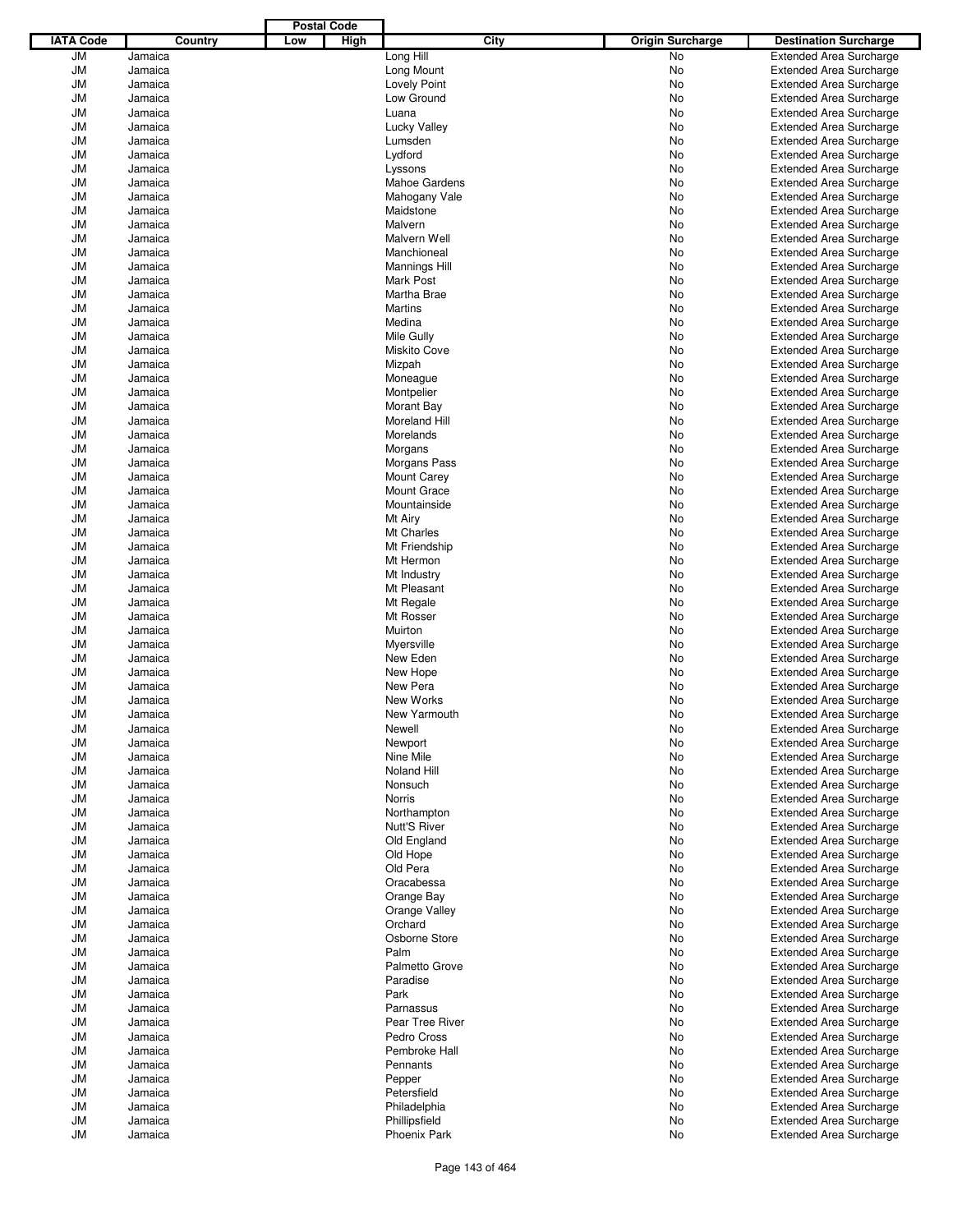|                  |                    |     | <b>Postal Code</b> |                             |                         |                                                                  |
|------------------|--------------------|-----|--------------------|-----------------------------|-------------------------|------------------------------------------------------------------|
| <b>IATA Code</b> | Country            | Low | High               | City                        | <b>Origin Surcharge</b> | <b>Destination Surcharge</b>                                     |
| JМ               | Jamaica            |     |                    | Pleasant Hill               | <b>No</b>               | <b>Extended Area Surcharge</b>                                   |
| JM               | Jamaica            |     |                    | Plowden                     | No                      | <b>Extended Area Surcharge</b>                                   |
| JM               | Jamaica            |     |                    | Pomfret                     | No                      | Extended Area Surcharge                                          |
| JM               | Jamaica            |     |                    | Pondicherry                 | No                      | <b>Extended Area Surcharge</b>                                   |
| JM               | Jamaica            |     |                    | Pondside                    | No                      | <b>Extended Area Surcharge</b>                                   |
| JM               | Jamaica            |     |                    | Poor Mans Corner            | No                      | <b>Extended Area Surcharge</b>                                   |
| JM               | Jamaica            |     |                    | Port Antonio                | No                      | <b>Extended Area Surcharge</b>                                   |
| JM               | Jamaica            |     |                    | Port Kaiser                 | No                      | <b>Extended Area Surcharge</b>                                   |
| JМ               | Jamaica            |     |                    | Port Maria                  | No                      | <b>Extended Area Surcharge</b>                                   |
| JM               | Jamaica            |     |                    | Port Morant                 | No                      | <b>Extended Area Surcharge</b>                                   |
| JM               | Jamaica            |     |                    | Portland Cave               | No                      | <b>Extended Area Surcharge</b>                                   |
| JM               | Jamaica            |     |                    | <b>Priestman'S River</b>    | No                      | <b>Extended Area Surcharge</b>                                   |
| JМ               | Jamaica            |     |                    | Prospect                    | No                      | <b>Extended Area Surcharge</b>                                   |
| JM               | Jamaica            |     |                    | Providence                  | No                      | <b>Extended Area Surcharge</b>                                   |
| JМ               | Jamaica            |     |                    | Quaw Hill                   | No                      | <b>Extended Area Surcharge</b>                                   |
| JM               | Jamaica            |     |                    | Queen                       | No                      | <b>Extended Area Surcharge</b>                                   |
| JМ               | Jamaica            |     |                    | Queenhythe                  | No                      | <b>Extended Area Surcharge</b>                                   |
| JM<br>JМ         | Jamaica<br>Jamaica |     |                    | Rabys Corner<br>Race Course | No<br>No                | <b>Extended Area Surcharge</b><br><b>Extended Area Surcharge</b> |
| JM               | Jamaica            |     |                    | Ramble                      | No                      | <b>Extended Area Surcharge</b>                                   |
| JМ               | Jamaica            |     |                    | Reach                       | No                      | <b>Extended Area Surcharge</b>                                   |
| JM               | Jamaica            |     |                    | <b>Red Hills</b>            | No                      | <b>Extended Area Surcharge</b>                                   |
| JM               | Jamaica            |     |                    | Redwood                     | No                      | <b>Extended Area Surcharge</b>                                   |
| JM               | Jamaica            |     |                    | Refuge                      | No                      | <b>Extended Area Surcharge</b>                                   |
| JМ               | Jamaica            |     |                    | Reststore                   | No                      | <b>Extended Area Surcharge</b>                                   |
| JM               | Jamaica            |     |                    | Retreat                     | No                      | <b>Extended Area Surcharge</b>                                   |
| JM               | Jamaica            |     |                    | Revival                     | No                      | <b>Extended Area Surcharge</b>                                   |
| JM               | Jamaica            |     |                    | Richmond                    | No                      | <b>Extended Area Surcharge</b>                                   |
| JМ               | Jamaica            |     |                    | <b>Richmond Hill</b>        | No                      | <b>Extended Area Surcharge</b>                                   |
| JM               | Jamaica            |     |                    | <b>Richmond Park</b>        | No                      | <b>Extended Area Surcharge</b>                                   |
| JМ               | Jamaica            |     |                    | Rio Hoe                     | No                      | <b>Extended Area Surcharge</b>                                   |
| JM               | Jamaica            |     |                    | Rio Magno                   | No                      | <b>Extended Area Surcharge</b>                                   |
| JМ               | Jamaica            |     |                    | <b>Rising Sun</b>           | No                      | <b>Extended Area Surcharge</b>                                   |
| JM               | Jamaica            |     |                    | Riverhead                   | No                      | <b>Extended Area Surcharge</b>                                   |
| JМ               | Jamaica            |     |                    | Riversdale                  | No                      | <b>Extended Area Surcharge</b>                                   |
| JM               | Jamaica            |     |                    | Roadside                    | No                      | <b>Extended Area Surcharge</b>                                   |
| JМ               | Jamaica            |     |                    | Rock                        | No                      | <b>Extended Area Surcharge</b>                                   |
| JM               | Jamaica            |     |                    | <b>Rock Hall</b>            | No                      | <b>Extended Area Surcharge</b>                                   |
| JM               | Jamaica            |     |                    | <b>Rock River</b>           | No                      | <b>Extended Area Surcharge</b>                                   |
| JM               | Jamaica            |     |                    | Rockfort                    | No                      | <b>Extended Area Surcharge</b>                                   |
| JМ               | Jamaica            |     |                    | Rosewell                    | No                      | <b>Extended Area Surcharge</b>                                   |
| JM               | Jamaica            |     |                    | Royal Flat                  | No                      | <b>Extended Area Surcharge</b>                                   |
| JМ               | Jamaica            |     |                    | Rozelle                     | No                      | <b>Extended Area Surcharge</b>                                   |
| JM               | Jamaica            |     |                    | Runaway Bay                 | No                      | <b>Extended Area Surcharge</b>                                   |
| JM               | Jamaica            |     |                    | <b>Rural Hill</b>           | No                      | <b>Extended Area Surcharge</b>                                   |
| JM               | Jamaica            |     |                    | Russell Pen                 | No                      | <b>Extended Area Surcharge</b>                                   |
| JM               | Jamaica            |     |                    | Salt Gut                    | No                      | <b>Extended Area Surcharge</b>                                   |
| JM               | Jamaica            |     |                    | Saltspring Junction         | No                      | <b>Extended Area Surcharge</b>                                   |
| JМ               | Jamaica            |     |                    | San San Bay                 | No                      | <b>Extended Area Surcharge</b>                                   |
| JM               | Jamaica            |     |                    | Sandside                    | No                      | <b>Extended Area Surcharge</b>                                   |
| JM               | Jamaica<br>Jamaica |     |                    | Sandy Ground<br>Santa Cruz  | No                      | <b>Extended Area Surcharge</b>                                   |
| JM<br>JM         | Jamaica            |     |                    | Savanna La Mar              | No<br>No                | <b>Extended Area Surcharge</b><br><b>Extended Area Surcharge</b> |
| JM               | Jamaica            |     |                    | Saxham                      | No                      | <b>Extended Area Surcharge</b>                                   |
| JM               | Jamaica            |     |                    | <b>Scotts Hall</b>          | No                      | <b>Extended Area Surcharge</b>                                   |
| JM               | Jamaica            |     |                    | Sea Air                     | No                      | <b>Extended Area Surcharge</b>                                   |
| JM               | Jamaica            |     |                    | Seafort                     | No                      | <b>Extended Area Surcharge</b>                                   |
| JM               | Jamaica            |     |                    | Seaforth                    | No                      | <b>Extended Area Surcharge</b>                                   |
| JM               | Jamaica            |     |                    | Sedburgh                    | No                      | <b>Extended Area Surcharge</b>                                   |
| JM               | Jamaica            |     |                    | Serge Island                | No                      | <b>Extended Area Surcharge</b>                                   |
| JM               | Jamaica            |     |                    | Sheffield                   | No                      | <b>Extended Area Surcharge</b>                                   |
| JM               | Jamaica            |     |                    | Shenton                     | No                      | <b>Extended Area Surcharge</b>                                   |
| JM               | Jamaica            |     |                    | Sherwood Forest             | No                      | <b>Extended Area Surcharge</b>                                   |
| JM               | Jamaica            |     |                    | Shooters Hill               | No                      | <b>Extended Area Surcharge</b>                                   |
| JM               | Jamaica            |     |                    | Sign                        | No                      | <b>Extended Area Surcharge</b>                                   |
| JM               | Jamaica            |     |                    | Skull Point                 | No                      | <b>Extended Area Surcharge</b>                                   |
| JM               | Jamaica            |     |                    | Southfield                  | No                      | <b>Extended Area Surcharge</b>                                   |
| JM               | Jamaica            |     |                    | Spaldings                   | No                      | <b>Extended Area Surcharge</b>                                   |
| JM               | Jamaica            |     |                    | Speculation                 | No                      | <b>Extended Area Surcharge</b>                                   |
| JM               | Jamaica            |     |                    | Spring Garden               | No                      | <b>Extended Area Surcharge</b>                                   |
| JM               | Jamaica            |     |                    | <b>St Andrew</b>            | No                      | <b>Extended Area Surcharge</b>                                   |
| JM               | Jamaica            |     |                    | <b>Stokes Hall</b>          | No                      | <b>Extended Area Surcharge</b>                                   |
| JM               | Jamaica            |     |                    | Stokesfield                 | No                      | <b>Extended Area Surcharge</b>                                   |
| JM               | Jamaica            |     |                    | Stones Hope                 | No                      | <b>Extended Area Surcharge</b>                                   |
| JM               | Jamaica            |     |                    | Sturge Town                 | No                      | <b>Extended Area Surcharge</b>                                   |
| JM               | Jamaica            |     |                    | Summerfield                 | No                      | <b>Extended Area Surcharge</b>                                   |
| JM               | Jamaica            |     |                    | Suttons                     | No                      | <b>Extended Area Surcharge</b>                                   |
| JМ               | Jamaica            |     |                    | Swift River                 | No                      | <b>Extended Area Surcharge</b>                                   |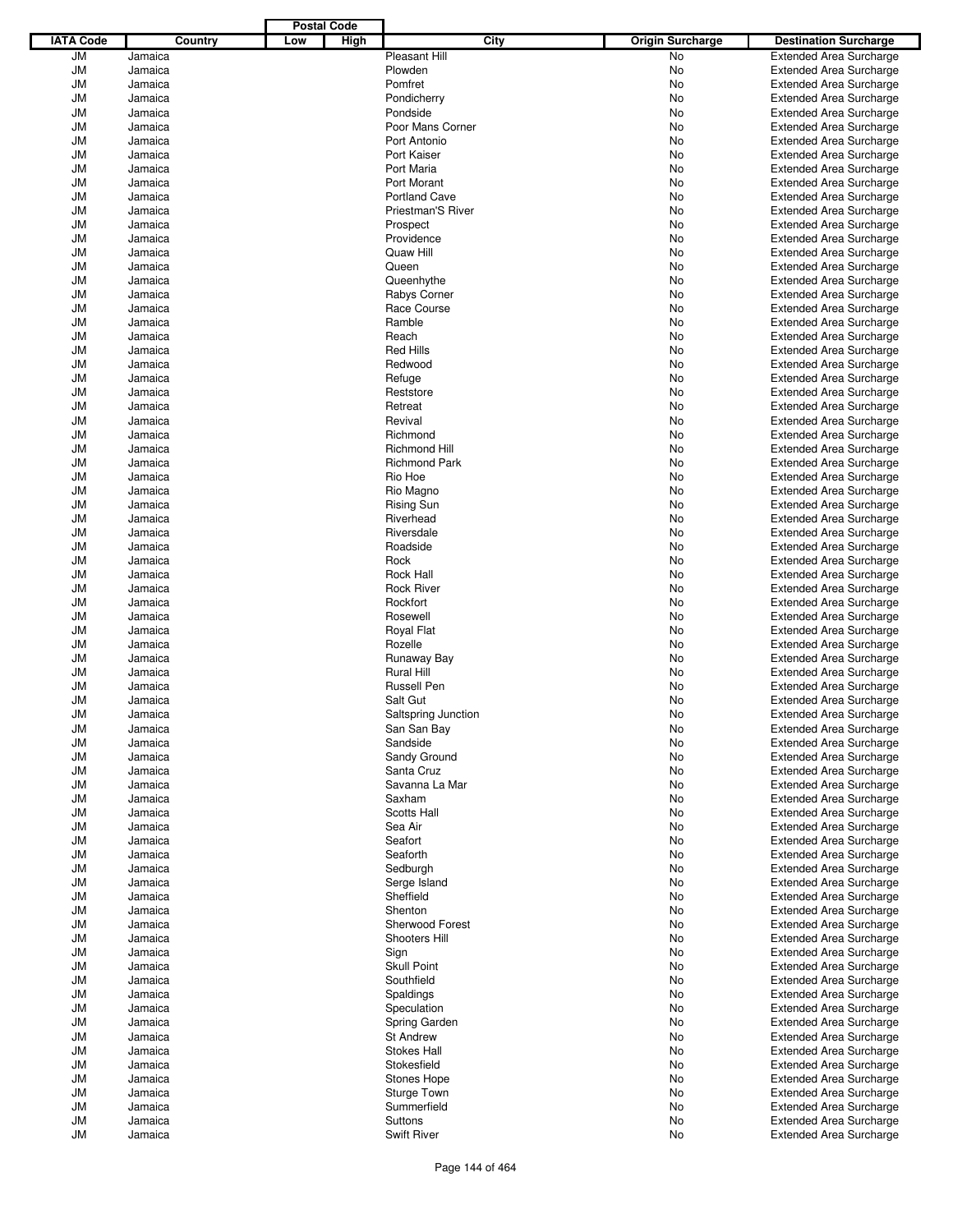|                  |                    |         | <b>Postal Code</b> |                         |      |                                |                                                                  |
|------------------|--------------------|---------|--------------------|-------------------------|------|--------------------------------|------------------------------------------------------------------|
| <b>IATA Code</b> | Country            | Low     | High               |                         | City | <b>Origin Surcharge</b>        | <b>Destination Surcharge</b>                                     |
| JM               | Jamaica            |         |                    | <b>Temple Hall</b>      |      | No                             | <b>Extended Area Surcharge</b>                                   |
| <b>JM</b>        | Jamaica            |         |                    | Tobolski                |      | No                             | <b>Extended Area Surcharge</b>                                   |
| <b>JM</b>        | Jamaica            |         |                    | <b>Toll Gate</b>        |      | No                             | <b>Extended Area Surcharge</b>                                   |
| <b>JM</b>        | Jamaica            |         |                    | <b>Toms River</b>       |      | No                             | <b>Extended Area Surcharge</b>                                   |
| JM               | Jamaica            |         |                    | Top Hill                |      | No                             | <b>Extended Area Surcharge</b>                                   |
| <b>JM</b>        | Jamaica            |         |                    | Torrington              |      | No                             | <b>Extended Area Surcharge</b>                                   |
| JM               | Jamaica            |         |                    | Tranquility             |      | No                             | <b>Extended Area Surcharge</b>                                   |
| <b>JM</b>        | Jamaica            |         |                    | <b>Treasure Beach</b>   |      | No                             | <b>Extended Area Surcharge</b>                                   |
| <b>JM</b>        | Jamaica            |         |                    | Trinity                 |      | No                             | <b>Extended Area Surcharge</b>                                   |
| <b>JM</b>        | Jamaica            |         |                    | <b>Trout Hall</b>       |      | No                             | <b>Extended Area Surcharge</b>                                   |
| JM               | Jamaica            |         |                    | Tryall                  |      | No                             | <b>Extended Area Surcharge</b>                                   |
| <b>JM</b>        | Jamaica            |         |                    | Tulloch                 |      | No                             | <b>Extended Area Surcharge</b>                                   |
| <b>JM</b>        | Jamaica            |         |                    | Upton                   |      | No                             | <b>Extended Area Surcharge</b>                                   |
| <b>JM</b>        | Jamaica            |         |                    | Vernamfield             |      | No                             | <b>Extended Area Surcharge</b>                                   |
| JM               | Jamaica            |         |                    | Wakefield<br>Walderston |      | No                             | <b>Extended Area Surcharge</b>                                   |
| <b>JM</b>        | Jamaica<br>Jamaica |         |                    | <b>Walkers Wood</b>     |      | No<br>No                       | <b>Extended Area Surcharge</b><br><b>Extended Area Surcharge</b> |
| JM<br><b>JM</b>  | Jamaica            |         |                    | Watchwell               |      | No                             | <b>Extended Area Surcharge</b>                                   |
| JM               | Jamaica            |         |                    | <b>Water Valley</b>     |      | No                             | <b>Extended Area Surcharge</b>                                   |
| <b>JM</b>        | Jamaica            |         |                    | Waterford               |      | No                             | <b>Extended Area Surcharge</b>                                   |
| JM               | Jamaica            |         |                    | West Lacovia            |      | No                             | <b>Extended Area Surcharge</b>                                   |
| <b>JM</b>        | Jamaica            |         |                    | Wheelerfield            |      | No                             | <b>Extended Area Surcharge</b>                                   |
| JM               | Jamaica            |         |                    | <b>White Horses</b>     |      | No                             | <b>Extended Area Surcharge</b>                                   |
| <b>JM</b>        | Jamaica            |         |                    | Whitefield Hill         |      | No                             | <b>Extended Area Surcharge</b>                                   |
| JM               | Jamaica            |         |                    | <b>Whitehall Cross</b>  |      | No                             | <b>Extended Area Surcharge</b>                                   |
| <b>JM</b>        | Jamaica            |         |                    | Whitehouse              |      | No                             | <b>Extended Area Surcharge</b>                                   |
| JM               | Jamaica            |         |                    | Whithorn                |      | No                             | <b>Extended Area Surcharge</b>                                   |
| <b>JM</b>        | Jamaica            |         |                    | <b>Whitney Turn</b>     |      | No                             | <b>Extended Area Surcharge</b>                                   |
| <b>JM</b>        | Jamaica            |         |                    | Williamsfield           |      | No                             | <b>Extended Area Surcharge</b>                                   |
| <b>JM</b>        | Jamaica            |         |                    | Wilmington              |      | No                             | <b>Extended Area Surcharge</b>                                   |
| JM               | Jamaica            |         |                    | Wilton                  |      | No                             | <b>Extended Area Surcharge</b>                                   |
| <b>JM</b>        | Jamaica            |         |                    | Windsor                 |      | No                             | <b>Extended Area Surcharge</b>                                   |
| <b>JM</b>        | Jamaica            |         |                    | <b>Windsor Castle</b>   |      | No                             | <b>Extended Area Surcharge</b>                                   |
| <b>JM</b>        | Jamaica            |         |                    | Woodhall                |      | No                             | <b>Extended Area Surcharge</b>                                   |
| JM               | Jamaica            |         |                    | Woodside                |      | No                             | <b>Extended Area Surcharge</b>                                   |
| <b>JM</b>        | Jamaica            |         |                    | Yallahs                 |      | No                             | <b>Extended Area Surcharge</b>                                   |
| <b>JM</b>        | Jamaica            |         |                    | Ys                      |      | No                             | <b>Extended Area Surcharge</b>                                   |
| JP               | Japan              | 0000000 | 0099999            |                         |      | No                             | <b>Extended Area Surcharge</b>                                   |
| JP               | Japan              | 0400000 | 0999999            |                         |      | No                             | <b>Extended Area Surcharge</b>                                   |
| JP               | Japan              | 7600000 | 8100000            |                         |      | No                             | <b>Extended Area Surcharge</b>                                   |
| JP               | Japan              | 8120009 | 9099999            |                         |      | No                             | <b>Extended Area Surcharge</b>                                   |
| ΚZ               | Kazakhstan         | 000000  | 049999             |                         |      | No                             | <b>Extended Area Surcharge</b>                                   |
| ΚZ               | Kazakhstan         | 050064  | 999999             |                         |      | No                             | <b>Extended Area Surcharge</b>                                   |
| MY               | Malaysia           | 02501   | 04999              |                         |      | <b>Extended Area Surcharge</b> | <b>Extended Area Surcharge</b>                                   |
| MY               | Malaysia           | 06661   | 06999              |                         |      | <b>Extended Area Surcharge</b> | <b>Extended Area Surcharge</b>                                   |
| MY               | Malaysia           | 07001   | 07999              |                         |      | <b>Extended Area Surcharge</b> | <b>Extended Area Surcharge</b>                                   |
| MY               | Malaysia           | 08101   | 08399              |                         |      | <b>Extended Area Surcharge</b> | <b>Extended Area Surcharge</b>                                   |
| MY               | Malaysia           | 08401   | 08599              |                         |      | <b>Extended Area Surcharge</b> | <b>Extended Area Surcharge</b>                                   |
| ΜY               | Malaysia           | 08601   | 08999              |                         |      | <b>Extended Area Surcharge</b> | <b>Extended Area Surcharge</b>                                   |
| ΜY               | Malaysia           | 09011   | 09399              |                         |      | <b>Extended Area Surcharge</b> | <b>Extended Area Surcharge</b>                                   |
| ΜY               | Malaysia           | 09401   | 09599              |                         |      | <b>Extended Area Surcharge</b> | <b>Extended Area Surcharge</b>                                   |
| ΜY               | Malaysia           | 09601   | 09999              |                         |      | <b>Extended Area Surcharge</b> | <b>Extended Area Surcharge</b>                                   |
| ΜY               | Malaysia           | 16151   | 19999              |                         |      | <b>Extended Area Surcharge</b> | <b>Extended Area Surcharge</b>                                   |
| ΜY               | Malaysia           | 21611   | 22999              |                         |      | <b>Extended Area Surcharge</b> | <b>Extended Area Surcharge</b>                                   |
| ΜY               | Malaysia           | 23001   | 23999              |                         |      | <b>Extended Area Surcharge</b> | <b>Extended Area Surcharge</b>                                   |
| ΜY               | Malaysia           | 24301   | 24999              |                         |      | <b>Extended Area Surcharge</b> | <b>Extended Area Surcharge</b>                                   |
| ΜY               | Malaysia           | 26251   | 26599              |                         |      | <b>Extended Area Surcharge</b> | <b>Extended Area Surcharge</b>                                   |
| ΜY               | Malaysia           | 26700   | 27599              |                         |      | <b>Extended Area Surcharge</b> | <b>Extended Area Surcharge</b>                                   |
| ΜY               | Malaysia           | 27601   | 27999              |                         |      | <b>Extended Area Surcharge</b> | <b>Extended Area Surcharge</b>                                   |
| ΜY               | Malaysia           | 28001   | 28399              |                         |      | <b>Extended Area Surcharge</b> | <b>Extended Area Surcharge</b>                                   |
| ΜY               | Malaysia           | 28401   | 28599              |                         |      | <b>Extended Area Surcharge</b> | <b>Extended Area Surcharge</b>                                   |
| ΜY               | Malaysia           | 28601   | 28699              |                         |      | <b>Extended Area Surcharge</b> | <b>Extended Area Surcharge</b>                                   |
| ΜY               | Malaysia           | 28701   | 29999              |                         |      | <b>Extended Area Surcharge</b> | <b>Extended Area Surcharge</b>                                   |
| ΜY               | Malaysia           | 31651   | 31749              |                         |      | <b>Extended Area Surcharge</b> | <b>Extended Area Surcharge</b>                                   |
| ΜY               | Malaysia           | 31951   | 31999              |                         |      | <b>Extended Area Surcharge</b> | <b>Extended Area Surcharge</b>                                   |
| ΜY               | Malaysia           | 32801   | 32999              |                         |      | <b>Extended Area Surcharge</b> | <b>Extended Area Surcharge</b>                                   |
| ΜY               | Malaysia           | 33701   | 33999              |                         |      | <b>Extended Area Surcharge</b> | <b>Extended Area Surcharge</b>                                   |
| ΜY               | Malaysia           | 34901   | 34999              |                         |      | <b>Extended Area Surcharge</b> | <b>Extended Area Surcharge</b>                                   |
| ΜY               | Malaysia           | 35901   | 35999              |                         |      | <b>Extended Area Surcharge</b> | <b>Extended Area Surcharge</b>                                   |
| ΜY               | Malaysia           | 36101   | 36399              |                         |      | <b>Extended Area Surcharge</b> | <b>Extended Area Surcharge</b>                                   |
| ΜY               | Malaysia           | 36401   | 36699              |                         |      | <b>Extended Area Surcharge</b> | <b>Extended Area Surcharge</b>                                   |
| ΜY               | Malaysia           | 36801   | 39999              |                         |      | <b>Extended Area Surcharge</b> | <b>Extended Area Surcharge</b>                                   |
| ΜY               | Malaysia           | 44501   | 44999              |                         |      | <b>Extended Area Surcharge</b> | <b>Extended Area Surcharge</b>                                   |
| ΜY               | Malaysia           | 72000   | 72999              |                         |      | <b>Extended Area Surcharge</b> | <b>Extended Area Surcharge</b>                                   |
| ΜY               | Malaysia           | 73001   | 74999              |                         |      | <b>Extended Area Surcharge</b> | <b>Extended Area Surcharge</b>                                   |
| ΜY               | Malaysia           | 76500   | 76999              |                         |      | <b>Extended Area Surcharge</b> | <b>Extended Area Surcharge</b>                                   |
| ΜY               | Malaysia           | 77001   | 77199              |                         |      | <b>Extended Area Surcharge</b> | <b>Extended Area Surcharge</b>                                   |
| ΜY               | Malaysia           | 77201   | 77299              |                         |      | <b>Extended Area Surcharge</b> | <b>Extended Area Surcharge</b>                                   |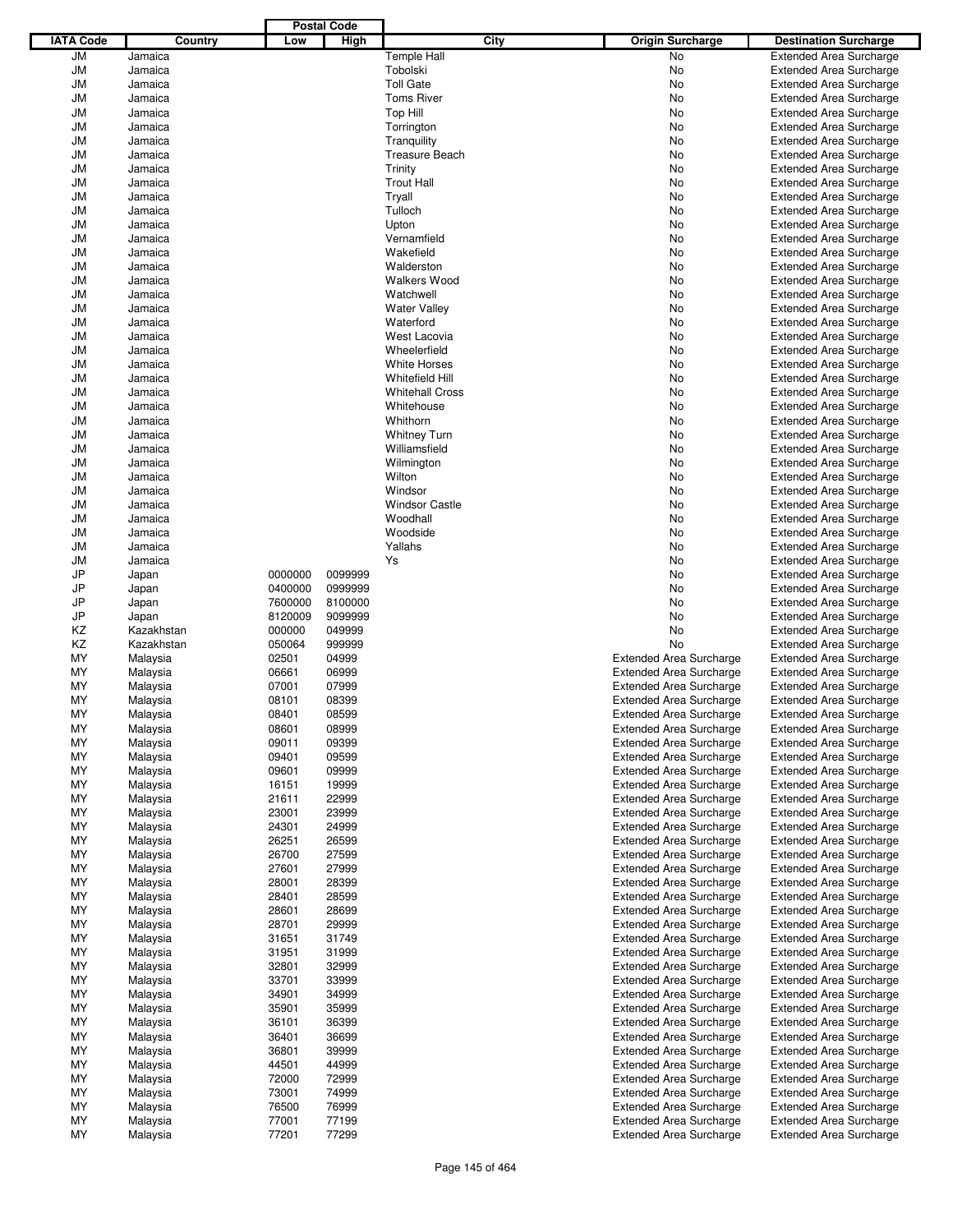|                  |          |       | <b>Postal Code</b> |                                 |                                |
|------------------|----------|-------|--------------------|---------------------------------|--------------------------------|
| <b>IATA Code</b> | Country  | Low   | High               | City<br><b>Origin Surcharge</b> | <b>Destination Surcharge</b>   |
| MY               | Malaysia | 77401 | 77999              | <b>Extended Area Surcharge</b>  | <b>Extended Area Surcharge</b> |
| MY               |          | 78301 | 79999              | <b>Extended Area Surcharge</b>  | <b>Extended Area Surcharge</b> |
| MY               | Malaysia |       |                    |                                 |                                |
|                  | Malaysia | 82201 | 82999<br>83999     | <b>Extended Area Surcharge</b>  | <b>Extended Area Surcharge</b> |
| MY               | Malaysia | 83800 |                    | <b>Extended Area Surcharge</b>  | <b>Extended Area Surcharge</b> |
| MY               | Malaysia | 85011 | 85299              | <b>Extended Area Surcharge</b>  | <b>Extended Area Surcharge</b> |
| MY               | Malaysia | 85301 | 85999              | <b>Extended Area Surcharge</b>  | <b>Extended Area Surcharge</b> |
| MY               | Malaysia | 86500 | 86999              | <b>Extended Area Surcharge</b>  | <b>Extended Area Surcharge</b> |
| MY               | Malaysia | 87009 | 87999              | <b>Extended Area Surcharge</b>  | <b>Extended Area Surcharge</b> |
| MY               | Malaysia | 89851 | 89999              | <b>Extended Area Surcharge</b>  | <b>Extended Area Surcharge</b> |
| MY               | Malaysia | 90001 | 91099              | <b>Extended Area Surcharge</b>  | <b>Extended Area Surcharge</b> |
| MY               | Malaysia | 91101 | 91199              | <b>Extended Area Surcharge</b>  | <b>Extended Area Surcharge</b> |
| MY               | Malaysia | 91201 | 91299              | <b>Extended Area Surcharge</b>  | <b>Extended Area Surcharge</b> |
| MY               | Malaysia | 91301 | 92999              | <b>Extended Area Surcharge</b>  | <b>Extended Area Surcharge</b> |
| MY               | Malaysia | 96801 | 96999              | <b>Extended Area Surcharge</b>  | <b>Extended Area Surcharge</b> |
| MY               | Malaysia | 97001 | 97999              | <b>Extended Area Surcharge</b>  | <b>Extended Area Surcharge</b> |
| MY               | Malaysia | 98701 | 98850              | <b>Extended Area Surcharge</b>  | <b>Extended Area Surcharge</b> |
| МX               | Mexico   | 20303 | 20303              | No                              | <b>Extended Area Surcharge</b> |
| MX               | Mexico   | 20310 | 20314              | No                              | <b>Extended Area Surcharge</b> |
| МX               | Mexico   | 20316 | 20348              | No                              | <b>Extended Area Surcharge</b> |
| MX               | Mexico   | 20350 | 20354              | No                              | <b>Extended Area Surcharge</b> |
|                  |          |       |                    |                                 |                                |
| МX               | Mexico   | 20356 | 20398              | No                              | <b>Extended Area Surcharge</b> |
| MX               | Mexico   | 20405 | 20405              | No                              | <b>Extended Area Surcharge</b> |
| МX               | Mexico   | 20418 | 20435              | No                              | <b>Extended Area Surcharge</b> |
| MX               | Mexico   | 20437 | 20659              | No                              | <b>Extended Area Surcharge</b> |
| МX               | Mexico   | 20661 | 20899              | No                              | <b>Extended Area Surcharge</b> |
| MX               | Mexico   | 20910 | 20999              | No                              | <b>Extended Area Surcharge</b> |
| МX               | Mexico   | 21491 | 21599              | No                              | <b>Extended Area Surcharge</b> |
| MX               | Mexico   | 21601 | 21699              | No                              | <b>Extended Area Surcharge</b> |
| МX               | Mexico   | 21701 | 21999              | No                              | <b>Extended Area Surcharge</b> |
| MX               | Mexico   | 22691 | 22708              | No                              | <b>Extended Area Surcharge</b> |
| МX               | Mexico   | 22711 | 22749              | No                              | <b>Extended Area Surcharge</b> |
| MX               | Mexico   | 22751 | 22789              | No                              | <b>Extended Area Surcharge</b> |
| МX               | Mexico   | 22791 | 22794              | No                              | <b>Extended Area Surcharge</b> |
| MX               | Mexico   | 22796 | 22799              | No                              | <b>Extended Area Surcharge</b> |
| МX               | Mexico   | 22891 | 22899              | No                              | <b>Extended Area Surcharge</b> |
| MX               | Mexico   | 22901 | 22908              | No                              | <b>Extended Area Surcharge</b> |
| МX               |          | 22910 | 22914              |                                 |                                |
|                  | Mexico   |       |                    | No                              | <b>Extended Area Surcharge</b> |
| MX               | Mexico   | 22916 | 22916              | No                              | <b>Extended Area Surcharge</b> |
| МX               | Mexico   | 22918 | 22919              | No                              | <b>Extended Area Surcharge</b> |
| MX               | Mexico   | 22921 | 22929              | No                              | <b>Extended Area Surcharge</b> |
| МX               | Mexico   | 22931 | 22939              | No                              | <b>Extended Area Surcharge</b> |
| МX               | Mexico   | 22941 | 22949              | No                              | <b>Extended Area Surcharge</b> |
| МX               | Mexico   | 22951 | 22959              | No                              | <b>Extended Area Surcharge</b> |
| MX               | Mexico   | 22961 | 22979              | No                              | <b>Extended Area Surcharge</b> |
| МX               | Mexico   | 22981 | 22989              | No                              | Extended Area Surcharge        |
| МX               | Mexico   | 22991 | 22998              | No                              | <b>Extended Area Surcharge</b> |
| МX               | Mexico   | 23100 | 23108              | No                              | <b>Extended Area Surcharge</b> |
| <b>MX</b>        | Mexico   | 23110 | 23389              | No                              | <b>Extended Area Surcharge</b> |
| MX               | Mexico   | 23391 | 23399              | No                              | <b>Extended Area Surcharge</b> |
| МX               | Mexico   | 23500 | 23559              | No                              | <b>Extended Area Surcharge</b> |
| МX               | Mexico   | 23561 | 23888              | No                              | <b>Extended Area Surcharge</b> |
| МX               | Mexico   | 23890 | 23999              | No                              | <b>Extended Area Surcharge</b> |
| МX               | Mexico   | 24200 | 24389              | No                              | <b>Extended Area Surcharge</b> |
|                  |          |       |                    |                                 |                                |
| МX               | Mexico   | 24391 | 24560              | No                              | Extended Area Surcharge        |
| МX               | Mexico   | 24562 | 24999              | No                              | <b>Extended Area Surcharge</b> |
| МX               | Mexico   | 25300 | 25349              | No                              | <b>Extended Area Surcharge</b> |
| MX               | Mexico   | 25351 | 25599              | No                              | <b>Extended Area Surcharge</b> |
| МX               | Mexico   | 25620 | 25625              | No                              | Extended Area Surcharge        |
| МX               | Mexico   | 25641 | 25649              | No                              | <b>Extended Area Surcharge</b> |
| МX               | Mexico   | 25800 | 25838              | No                              | <b>Extended Area Surcharge</b> |
| MX               | Mexico   | 25840 | 25899              | No                              | <b>Extended Area Surcharge</b> |
| МX               | Mexico   | 25901 | 25999              | No                              | Extended Area Surcharge        |
| МX               | Mexico   | 26092 | 26092              | No                              | <b>Extended Area Surcharge</b> |
| МX               | Mexico   | 26096 | 26199              | No                              | <b>Extended Area Surcharge</b> |
| МX               | Mexico   | 26300 | 26307              | No                              | <b>Extended Area Surcharge</b> |
| МX               | Mexico   | 26310 | 26699              | No                              | Extended Area Surcharge        |
| МX               | Mexico   | 26891 | 26999              | No                              | <b>Extended Area Surcharge</b> |
| МX               | Mexico   | 27400 | 27439              | No                              | <b>Extended Area Surcharge</b> |
| МX               |          | 27451 | 27979              |                                 | <b>Extended Area Surcharge</b> |
|                  | Mexico   |       |                    | No                              |                                |
| МX               | Mexico   | 27981 | 27999              | No                              | Extended Area Surcharge        |
| МX               | Mexico   | 28191 | 28199              | No                              | <b>Extended Area Surcharge</b> |
| МX               | Mexico   | 28300 | 28598              | No                              | <b>Extended Area Surcharge</b> |
| MX               | Mexico   | 28600 | 28849              | No                              | <b>Extended Area Surcharge</b> |
| МX               | Mexico   | 28900 | 28929              | No                              | Extended Area Surcharge        |
| МX               | Mexico   | 28931 | 28949              | No                              | <b>Extended Area Surcharge</b> |
| МX               | Mexico   | 29120 | 29120              | No                              | <b>Extended Area Surcharge</b> |
| MX               | Mexico   | 29125 | 29126              | No                              | <b>Extended Area Surcharge</b> |
| МX               | Mexico   | 29129 | 29130              | No                              | <b>Extended Area Surcharge</b> |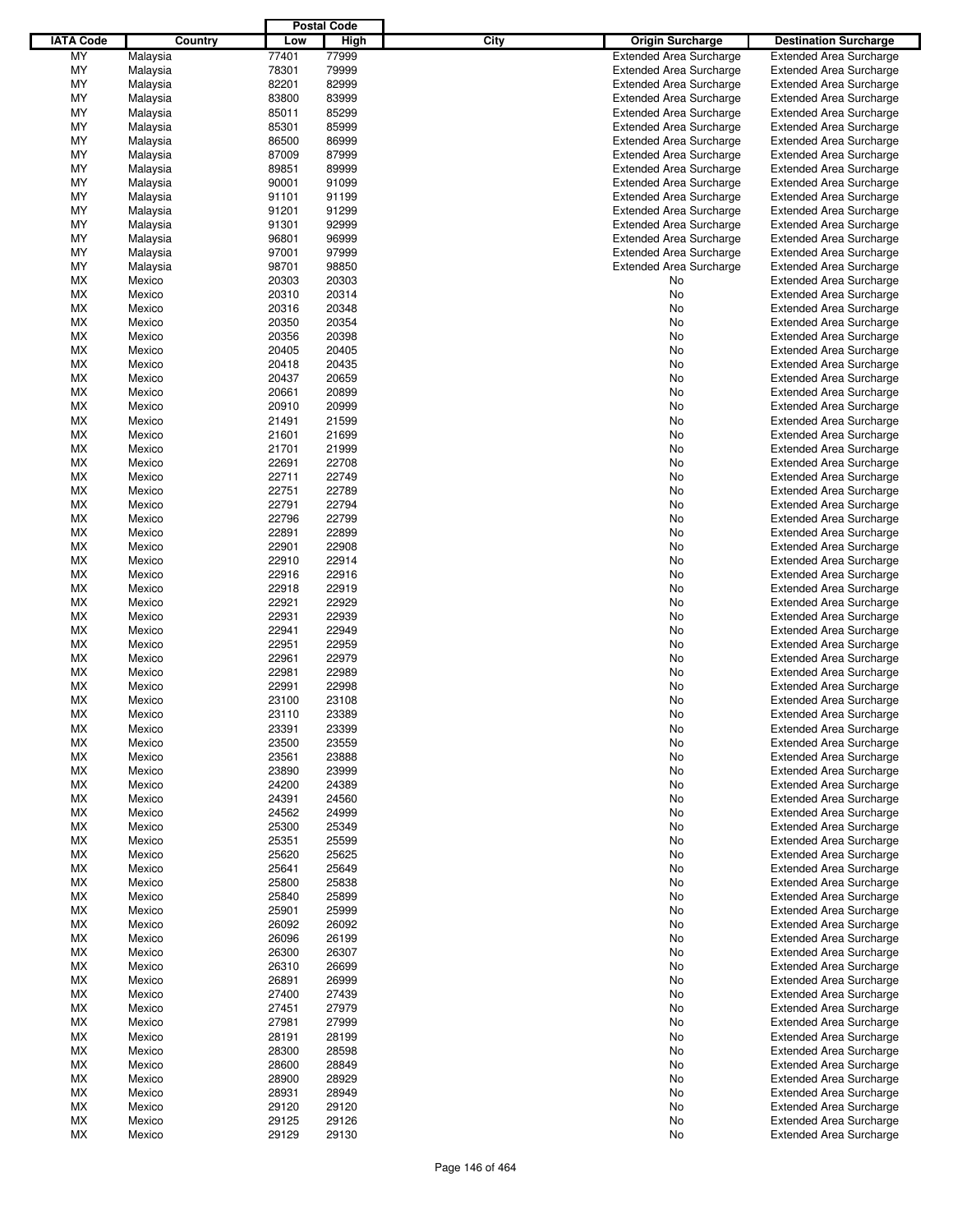|                  |         |       | <b>Postal Code</b> |                                 |                                |
|------------------|---------|-------|--------------------|---------------------------------|--------------------------------|
| <b>IATA Code</b> | Country | Low   | <b>High</b>        | City<br><b>Origin Surcharge</b> | <b>Destination Surcharge</b>   |
| <b>MX</b>        | Mexico  | 29133 | 29133              | <b>No</b>                       | <b>Extended Area Surcharge</b> |
| МX               | Mexico  | 29136 | 29136              | No                              | <b>Extended Area Surcharge</b> |
| МX               | Mexico  | 29140 | 29147              | No                              | <b>Extended Area Surcharge</b> |
| МX               | Mexico  | 29149 | 29151              | No                              | <b>Extended Area Surcharge</b> |
| МX               | Mexico  | 29160 | 29160              | No                              | <b>Extended Area Surcharge</b> |
|                  |         |       |                    |                                 |                                |
| МX               | Mexico  | 29162 | 29163              | No                              | <b>Extended Area Surcharge</b> |
| МX               | Mexico  | 29165 | 29165              | No                              | <b>Extended Area Surcharge</b> |
| МX               | Mexico  | 29169 | 29170              | No                              | <b>Extended Area Surcharge</b> |
| МX               | Mexico  | 29175 | 29176              | No                              | <b>Extended Area Surcharge</b> |
| МX               | Mexico  | 29178 | 29180              | No                              | <b>Extended Area Surcharge</b> |
| МX               | Mexico  | 29190 | 29191              | No                              | <b>Extended Area Surcharge</b> |
| МX               | Mexico  | 29310 | 29310              | No                              | <b>Extended Area Surcharge</b> |
| МX               | Mexico  | 29329 | 29330              | No                              | <b>Extended Area Surcharge</b> |
| МX               | Mexico  | 29332 | 29333              | No                              | <b>Extended Area Surcharge</b> |
| МX               | Mexico  | 29335 | 29337              | No                              | <b>Extended Area Surcharge</b> |
| МX               | Mexico  | 29340 | 29342              | No                              | <b>Extended Area Surcharge</b> |
| МX               | Mexico  | 29345 | 29350              | No                              | <b>Extended Area Surcharge</b> |
| МX               | Mexico  | 29353 | 29353              | No                              | <b>Extended Area Surcharge</b> |
| МX               | Mexico  | 29355 | 29355              | No                              | <b>Extended Area Surcharge</b> |
| МX               | Mexico  | 29360 | 29360              | No                              | <b>Extended Area Surcharge</b> |
|                  |         |       |                    |                                 |                                |
| МX               | Mexico  | 29365 | 29365              | No                              | <b>Extended Area Surcharge</b> |
| МX               | Mexico  | 29369 | 29370              | No                              | <b>Extended Area Surcharge</b> |
| МX               | Mexico  | 29378 | 29380              | No                              | <b>Extended Area Surcharge</b> |
| МX               | Mexico  | 29387 | 29388              | No                              | <b>Extended Area Surcharge</b> |
| МX               | Mexico  | 29390 | 29390              | No                              | <b>Extended Area Surcharge</b> |
| МX               | Mexico  | 29395 | 29395              | No                              | <b>Extended Area Surcharge</b> |
| МX               | Mexico  | 29400 | 29400              | No                              | <b>Extended Area Surcharge</b> |
| МX               | Mexico  | 29410 | 29410              | No                              | <b>Extended Area Surcharge</b> |
| МX               | Mexico  | 29412 | 29412              | No                              | <b>Extended Area Surcharge</b> |
| МX               | Mexico  | 29420 | 29420              | No                              | <b>Extended Area Surcharge</b> |
| МX               | Mexico  | 29430 | 29430              | No                              | <b>Extended Area Surcharge</b> |
| МX               | Mexico  | 29432 | 29435              | No                              | <b>Extended Area Surcharge</b> |
|                  |         |       | 29442              |                                 |                                |
| МX               | Mexico  | 29440 |                    | No                              | <b>Extended Area Surcharge</b> |
| МX               | Mexico  | 29444 | 29444              | No                              | <b>Extended Area Surcharge</b> |
| МX               | Mexico  | 29446 | 29446              | No                              | <b>Extended Area Surcharge</b> |
| МX               | Mexico  | 29450 | 29451              | No                              | <b>Extended Area Surcharge</b> |
| МX               | Mexico  | 29454 | 29455              | No                              | <b>Extended Area Surcharge</b> |
| МX               | Mexico  | 29460 | 29462              | No                              | <b>Extended Area Surcharge</b> |
| МX               | Mexico  | 29470 | 29475              | No                              | <b>Extended Area Surcharge</b> |
| МX               | Mexico  | 29480 | 29481              | No                              | <b>Extended Area Surcharge</b> |
| МX               | Mexico  | 29489 | 29490              | No                              | <b>Extended Area Surcharge</b> |
| МX               | Mexico  | 29495 | 29495              | No                              | <b>Extended Area Surcharge</b> |
| МX               | Mexico  | 29500 | 29500              | No                              | <b>Extended Area Surcharge</b> |
| МX               | Mexico  | 29503 | 29504              | No                              | <b>Extended Area Surcharge</b> |
| МX               | Mexico  | 29506 | 29510              | No                              | <b>Extended Area Surcharge</b> |
| МX               | Mexico  | 29514 | 29521              | No                              | <b>Extended Area Surcharge</b> |
| МX               | Mexico  | 29530 | 29531              | No                              | <b>Extended Area Surcharge</b> |
| <b>MX</b>        | Mexico  | 29540 | 29540              | No                              | <b>Extended Area Surcharge</b> |
| МX               |         | 29550 | 29550              |                                 |                                |
|                  | Mexico  |       |                    | No                              | <b>Extended Area Surcharge</b> |
| МX               | Mexico  | 29554 | 29558              | No                              | <b>Extended Area Surcharge</b> |
| МX               | Mexico  | 30560 | 30699              | No                              | <b>Extended Area Surcharge</b> |
| МX               | Mexico  | 30800 | 30999              | No                              | <b>Extended Area Surcharge</b> |
| МX               | Mexico  | 31601 | 31699              | No                              | <b>Extended Area Surcharge</b> |
| МX               | Mexico  | 31790 | 31805              | No                              | <b>Extended Area Surcharge</b> |
| МX               | Mexico  | 31807 | 31999              | No                              | <b>Extended Area Surcharge</b> |
| МX               | Mexico  | 32701 | 32999              | No                              | <b>Extended Area Surcharge</b> |
| МX               | Mexico  | 33111 | 33999              | No                              | <b>Extended Area Surcharge</b> |
| МX               | Mexico  | 34300 | 34318              | No                              | Extended Area Surcharge        |
| МX               | Mexico  | 34320 | 34344              | No                              | <b>Extended Area Surcharge</b> |
| МX               | Mexico  | 34346 | 34360              | No                              | <b>Extended Area Surcharge</b> |
| МX               | Mexico  | 34362 | 34999              | No                              | <b>Extended Area Surcharge</b> |
| МX               | Mexico  | 35100 | 35149              | No                              | Extended Area Surcharge        |
| МX               | Mexico  | 35170 | 35999              | No                              | <b>Extended Area Surcharge</b> |
|                  | Mexico  | 36171 | 36277              | No                              | <b>Extended Area Surcharge</b> |
| МX               |         |       |                    |                                 |                                |
| МX               | Mexico  | 36279 | 36299              | No                              | <b>Extended Area Surcharge</b> |
| МX               | Mexico  | 36401 | 36499              | No                              | <b>Extended Area Surcharge</b> |
| МX               | Mexico  | 36791 | 36801              | No                              | <b>Extended Area Surcharge</b> |
| МX               | Mexico  | 36803 | 36809              | No                              | <b>Extended Area Surcharge</b> |
| МX               | Mexico  | 36811 | 36820              | No                              | <b>Extended Area Surcharge</b> |
| МX               | Mexico  | 36822 | 36828              | No                              | <b>Extended Area Surcharge</b> |
| МX               | Mexico  | 36830 | 36835              | No                              | <b>Extended Area Surcharge</b> |
| МX               | Mexico  | 36837 | 36999              | No                              | <b>Extended Area Surcharge</b> |
| МX               | Mexico  | 37591 | 37659              | No                              | <b>Extended Area Surcharge</b> |
| МX               | Mexico  | 37661 | 37699              | No                              | Extended Area Surcharge        |
| МX               | Mexico  | 37798 | 37979              | No                              | <b>Extended Area Surcharge</b> |
| МX               | Mexico  | 37981 | 37999              | No                              | <b>Extended Area Surcharge</b> |
| МX               | Mexico  | 38095 | 38095              | No                              | <b>Extended Area Surcharge</b> |
| МX               | Mexico  | 38100 | 38117              | No                              | <b>Extended Area Surcharge</b> |
|                  |         |       |                    |                                 |                                |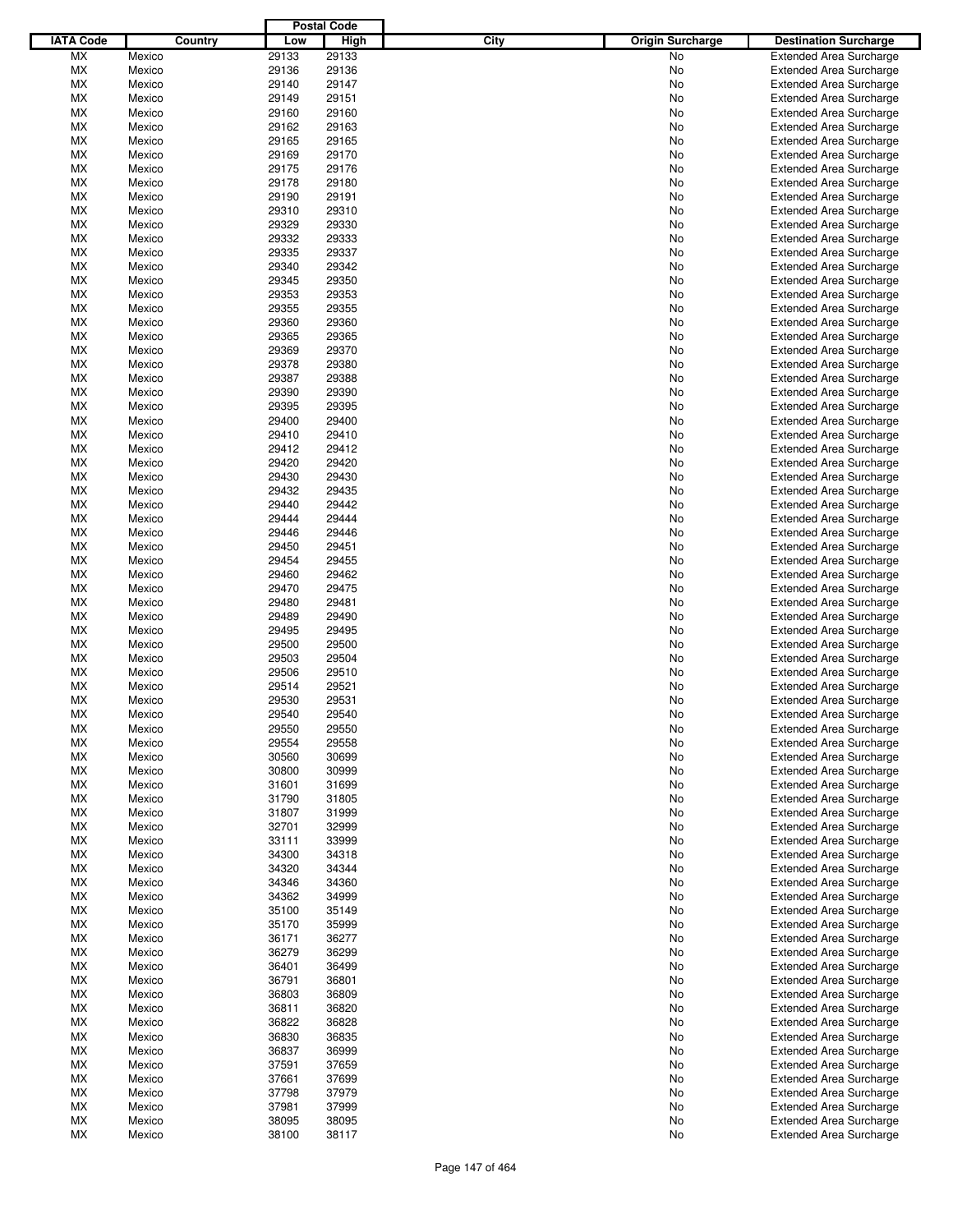|                  |         |       | <b>Postal Code</b> |      |                         |                                |
|------------------|---------|-------|--------------------|------|-------------------------|--------------------------------|
| <b>IATA Code</b> | Country | Low   | <b>High</b>        | City | <b>Origin Surcharge</b> | <b>Destination Surcharge</b>   |
| MX               | Mexico  | 38119 | 38149              |      | No.                     | <b>Extended Area Surcharge</b> |
| МX               | Mexico  | 38151 | 38151              |      | No                      | <b>Extended Area Surcharge</b> |
| МX               | Mexico  | 38156 | 38159              |      | No                      | <b>Extended Area Surcharge</b> |
| МX               | Mexico  | 38161 | 38999              |      | No                      | <b>Extended Area Surcharge</b> |
| МX               | Mexico  | 39100 | 39106              |      | No                      | <b>Extended Area Surcharge</b> |
|                  | Mexico  |       |                    |      |                         |                                |
| МX               |         | 39110 | 39299              |      | No                      | <b>Extended Area Surcharge</b> |
| МX               | Mexico  | 39840 | 39840              |      | No                      | <b>Extended Area Surcharge</b> |
| МX               | Mexico  | 39900 | 39999              |      | No                      | <b>Extended Area Surcharge</b> |
| МX               | Mexico  | 40100 | 40199              |      | No                      | <b>Extended Area Surcharge</b> |
| МX               | Mexico  | 40291 | 40879              |      | No                      | <b>Extended Area Surcharge</b> |
| МX               | Mexico  | 40881 | 40888              |      | No                      | <b>Extended Area Surcharge</b> |
| МX               | Mexico  | 40930 | 41999              |      | No                      | <b>Extended Area Surcharge</b> |
| МX               | Mexico  | 42100 | 42100              |      | No                      | <b>Extended Area Surcharge</b> |
| МX               | Mexico  | 42102 | 42799              |      | No                      | <b>Extended Area Surcharge</b> |
| МX               | Mexico  | 42810 | 42849              |      | No                      | <b>Extended Area Surcharge</b> |
| МX               | Mexico  | 42851 | 42851              |      | No                      | <b>Extended Area Surcharge</b> |
| МX               | Mexico  | 42856 | 43599              |      | No                      | <b>Extended Area Surcharge</b> |
| МX               | Mexico  | 43700 | 43704              |      | No                      | <b>Extended Area Surcharge</b> |
| МX               | Mexico  | 43706 | 43799              |      | No                      | <b>Extended Area Surcharge</b> |
| МX               | Mexico  | 43821 | 43899              |      | No                      | <b>Extended Area Surcharge</b> |
| МX               | Mexico  | 43901 | 43908              |      |                         |                                |
|                  |         |       |                    |      | No                      | <b>Extended Area Surcharge</b> |
| МX               | Mexico  | 43910 | 43916              |      | No                      | <b>Extended Area Surcharge</b> |
| МX               | Mexico  | 43918 | 43929              |      | No                      | <b>Extended Area Surcharge</b> |
| МX               | Mexico  | 43931 | 43969              |      | No                      | <b>Extended Area Surcharge</b> |
| МX               | Mexico  | 43971 | 43972              |      | No                      | <b>Extended Area Surcharge</b> |
| МX               | Mexico  | 43974 | 43990              |      | No                      | <b>Extended Area Surcharge</b> |
| МX               | Mexico  | 43992 | 43993              |      | No                      | <b>Extended Area Surcharge</b> |
| МX               | Mexico  | 43998 | 44007              |      | No                      | <b>Extended Area Surcharge</b> |
| МX               | Mexico  | 44010 | 44099              |      | No                      | <b>Extended Area Surcharge</b> |
| МX               | Mexico  | 45202 | 45202              |      | No                      | <b>Extended Area Surcharge</b> |
| МX               | Mexico  | 45206 | 45214              |      | No                      | <b>Extended Area Surcharge</b> |
| МX               | Mexico  | 45216 | 45219              |      | No                      | <b>Extended Area Surcharge</b> |
| МX               | Mexico  | 45223 | 45225              |      | No                      | <b>Extended Area Surcharge</b> |
| МX               | Mexico  | 45227 | 45229              |      | No                      | <b>Extended Area Surcharge</b> |
| МX               | Mexico  | 45231 | 45234              |      | No                      | <b>Extended Area Surcharge</b> |
|                  | Mexico  | 45240 |                    |      |                         |                                |
| МX               |         |       | 45399              |      | No                      | <b>Extended Area Surcharge</b> |
| МX               | Mexico  | 45401 | 45401              |      | No                      | <b>Extended Area Surcharge</b> |
| МX               | Mexico  | 45407 | 45407              |      | No                      | <b>Extended Area Surcharge</b> |
| МX               | Mexico  | 45411 | 45412              |      | No                      | <b>Extended Area Surcharge</b> |
| МX               | Mexico  | 45415 | 45415              |      | No                      | <b>Extended Area Surcharge</b> |
| МX               | Mexico  | 45421 | 45423              |      | No                      | <b>Extended Area Surcharge</b> |
| МX               | Mexico  | 45425 | 45499              |      | No                      | <b>Extended Area Surcharge</b> |
| МX               | Mexico  | 45604 | 45607              |      | No                      | <b>Extended Area Surcharge</b> |
| МX               | Mexico  | 45611 | 45614              |      | No                      | <b>Extended Area Surcharge</b> |
| МX               | Mexico  | 45616 | 45617              |      | No                      | <b>Extended Area Surcharge</b> |
| <b>MX</b>        | Mexico  | 45619 | 45619              |      | No                      | <b>Extended Area Surcharge</b> |
| МX               | Mexico  | 45621 | 45624              |      | No                      | <b>Extended Area Surcharge</b> |
| <b>MX</b>        | Mexico  | 45626 | 45629              |      | No                      | <b>Extended Area Surcharge</b> |
| МX               | Mexico  | 45631 | 45639              |      | No                      | <b>Extended Area Surcharge</b> |
| МX               | Mexico  | 45641 | 45644              |      | No                      | <b>Extended Area Surcharge</b> |
| МX               | Mexico  | 45646 | 45658              |      | No                      | <b>Extended Area Surcharge</b> |
| МX               | Mexico  | 45660 | 45679              |      | No                      | <b>Extended Area Surcharge</b> |
| МX               | Mexico  | 45681 | 45684              |      | No                      | <b>Extended Area Surcharge</b> |
| МX               |         | 45686 | 45689              |      |                         |                                |
|                  | Mexico  |       |                    |      | No.                     | <b>Extended Area Surcharge</b> |
| МX               | Mexico  | 45691 | 45692              |      | No                      | <b>Extended Area Surcharge</b> |
| МX               | Mexico  | 45695 | 45695              |      | No.                     | <b>Extended Area Surcharge</b> |
| МX               | Mexico  | 45697 | 45899              |      | No                      | <b>Extended Area Surcharge</b> |
| МX               | Mexico  | 45901 | 45919              |      | No.                     | <b>Extended Area Surcharge</b> |
| МX               | Mexico  | 45921 | 47399              |      | No                      | <b>Extended Area Surcharge</b> |
| МX               | Mexico  | 47491 | 47599              |      | No                      | <b>Extended Area Surcharge</b> |
| МX               | Mexico  | 47611 | 47800              |      | No                      | <b>Extended Area Surcharge</b> |
| МX               | Mexico  | 47820 | 47820              |      | No.                     | <b>Extended Area Surcharge</b> |
| МX               | Mexico  | 47829 | 47830              |      | No                      | <b>Extended Area Surcharge</b> |
| МX               | Mexico  | 47849 | 47850              |      | No                      | <b>Extended Area Surcharge</b> |
| МX               | Mexico  | 47860 | 47860              |      | No.                     | <b>Extended Area Surcharge</b> |
| МX               | Mexico  | 47862 | 47862              |      | No.                     | <b>Extended Area Surcharge</b> |
| МX               | Mexico  | 47870 | 47870              |      | No                      | <b>Extended Area Surcharge</b> |
| МX               | Mexico  | 47880 | 47880              |      | No.                     | <b>Extended Area Surcharge</b> |
|                  |         |       |                    |      |                         |                                |
| МX               | Mexico  | 47882 | 47882              |      | No.                     | <b>Extended Area Surcharge</b> |
| МX               | Mexico  | 47890 | 47890              |      | No.                     | <b>Extended Area Surcharge</b> |
| МX               | Mexico  | 47892 | 47892              |      | No                      | <b>Extended Area Surcharge</b> |
| МX               | Mexico  | 47898 | 48269              |      | No.                     | <b>Extended Area Surcharge</b> |
| МX               | Mexico  | 48271 | 48281              |      | No                      | <b>Extended Area Surcharge</b> |
| МX               | Mexico  | 48283 | 48289              |      | No                      | <b>Extended Area Surcharge</b> |
| МX               | Mexico  | 48400 | 49999              |      | No                      | <b>Extended Area Surcharge</b> |
| МX               | Mexico  | 50201 | 50208              |      | No                      | <b>Extended Area Surcharge</b> |
| МX               | Mexico  | 50210 | 50449              |      | No                      | <b>Extended Area Surcharge</b> |
| МX               | Mexico  | 50451 | 50699              |      | No                      | <b>Extended Area Surcharge</b> |
|                  |         |       |                    |      |                         |                                |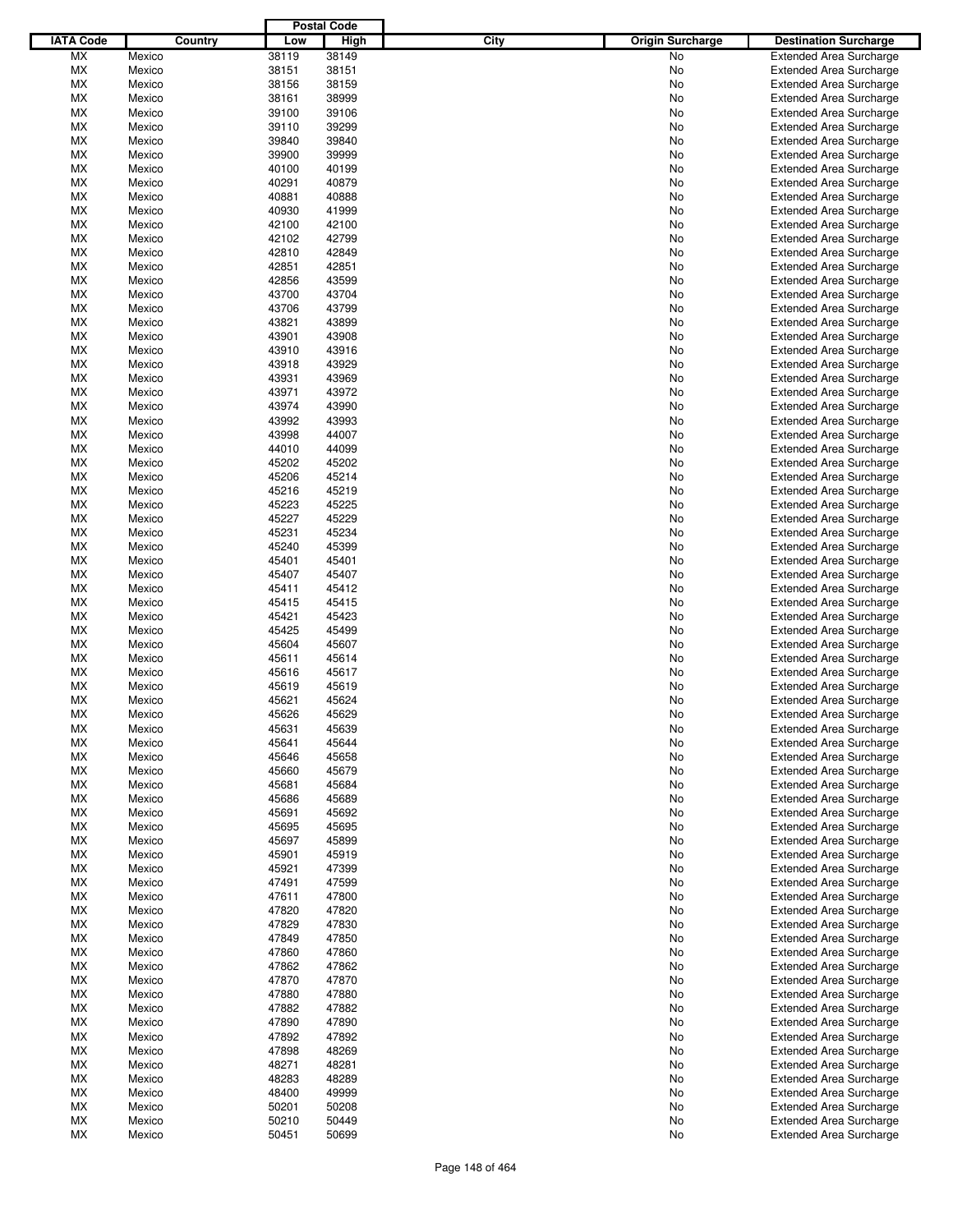|                  |         |       | <b>Postal Code</b> |                                 |                                |
|------------------|---------|-------|--------------------|---------------------------------|--------------------------------|
| <b>IATA Code</b> | Country | Low   | <b>High</b>        | City<br><b>Origin Surcharge</b> | <b>Destination Surcharge</b>   |
| <b>MX</b>        | Mexico  | 50701 | 50739              | <b>No</b>                       | <b>Extended Area Surcharge</b> |
| МX               | Mexico  | 50741 | 50849              | No                              | <b>Extended Area Surcharge</b> |
| МX               | Mexico  | 50851 | 50899              | No                              | <b>Extended Area Surcharge</b> |
| МX               | Mexico  | 50950 | 51349              | No                              | <b>Extended Area Surcharge</b> |
| МX               | Mexico  | 51351 | 51999              | No                              | <b>Extended Area Surcharge</b> |
| МX               | Mexico  | 52056 | 52099              | No                              | <b>Extended Area Surcharge</b> |
| МX               |         | 52101 | 52139              | No                              |                                |
|                  | Mexico  |       |                    |                                 | <b>Extended Area Surcharge</b> |
| МX               | Mexico  | 52180 | 52199              | No                              | <b>Extended Area Surcharge</b> |
| МX               | Mexico  | 52201 | 52279              | No                              | <b>Extended Area Surcharge</b> |
| МX               | Mexico  | 52281 | 52299              | No                              | <b>Extended Area Surcharge</b> |
| МX               | Mexico  | 52301 | 52539              | No                              | <b>Extended Area Surcharge</b> |
| МX               | Mexico  | 52541 | 52599              | No                              | <b>Extended Area Surcharge</b> |
| МX               | Mexico  | 52601 | 52699              | No                              | <b>Extended Area Surcharge</b> |
| МX               | Mexico  | 52701 | 52739              | No                              | <b>Extended Area Surcharge</b> |
| МX               | Mexico  | 52741 | 52759              | No                              | <b>Extended Area Surcharge</b> |
| МX               | Mexico  | 52801 | 52899              | No                              | <b>Extended Area Surcharge</b> |
| МX               | Mexico  | 53971 | 53999              | No                              | <b>Extended Area Surcharge</b> |
| МX               | Mexico  | 54175 | 54179              | No                              | <b>Extended Area Surcharge</b> |
| МX               | Mexico  | 54191 | 54239              | No                              | <b>Extended Area Surcharge</b> |
| МX               | Mexico  | 54241 | 54399              | No                              | <b>Extended Area Surcharge</b> |
| МX               | Mexico  | 54478 | 54599              | No                              | <b>Extended Area Surcharge</b> |
| МX               | Mexico  | 54660 | 54679              | No                              | <b>Extended Area Surcharge</b> |
| МX               | Mexico  | 54686 | 54699              | No                              | <b>Extended Area Surcharge</b> |
| МX               | Mexico  | 54770 | 54799              | No                              | <b>Extended Area Surcharge</b> |
| МX               | Mexico  | 54880 | 54899              | No                              | <b>Extended Area Surcharge</b> |
| МX               | Mexico  | 55550 | 55699              | No                              |                                |
|                  |         |       |                    |                                 | <b>Extended Area Surcharge</b> |
| МX               | Mexico  | 55740 | 55769              | No                              | <b>Extended Area Surcharge</b> |
| МX               | Mexico  | 55771 | 56099              | No                              | <b>Extended Area Surcharge</b> |
| МX               | Mexico  | 56200 | 56200              | No                              | <b>Extended Area Surcharge</b> |
| МX               | Mexico  | 56231 | 56299              | No                              | <b>Extended Area Surcharge</b> |
| МX               | Mexico  | 56302 | 56329              | No                              | <b>Extended Area Surcharge</b> |
| МX               | Mexico  | 56370 | 56399              | No                              | <b>Extended Area Surcharge</b> |
| МX               | Mexico  | 56525 | 56529              | No                              | <b>Extended Area Surcharge</b> |
| МX               | Mexico  | 56567 | 56599              | No                              | <b>Extended Area Surcharge</b> |
| МX               | Mexico  | 56648 | 56999              | No                              | <b>Extended Area Surcharge</b> |
| МX               | Mexico  | 58300 | 58928              | No                              | <b>Extended Area Surcharge</b> |
| МX               | Mexico  | 58930 | 59299              | No                              | <b>Extended Area Surcharge</b> |
| МX               | Mexico  | 59429 | 59599              | No                              | <b>Extended Area Surcharge</b> |
| МX               | Mexico  | 59700 | 59799              | No                              | <b>Extended Area Surcharge</b> |
| МX               | Mexico  | 59895 | 59999              | No                              | <b>Extended Area Surcharge</b> |
| МX               | Mexico  | 60239 | 60949              | No                              | <b>Extended Area Surcharge</b> |
| МX               | Mexico  | 60951 | 60958              | No                              | <b>Extended Area Surcharge</b> |
| МX               | Mexico  | 60960 | 61249              | No                              | <b>Extended Area Surcharge</b> |
| МX               | Mexico  | 61251 | 61999              | No                              | <b>Extended Area Surcharge</b> |
| МX               | Mexico  | 62501 | 62519              | No                              | <b>Extended Area Surcharge</b> |
|                  |         |       |                    |                                 |                                |
| МX               | Mexico  | 62521 | 62549              | No                              | <b>Extended Area Surcharge</b> |
| МX               | Mexico  | 62600 | 62639              | No                              | <b>Extended Area Surcharge</b> |
| <b>MX</b>        | Mexico  | 62641 | 62729              | No                              | <b>Extended Area Surcharge</b> |
| МX               | Mexico  | 62761 | 62789              | No                              | <b>Extended Area Surcharge</b> |
| МX               | Mexico  | 62791 | 62819              | No                              | <b>Extended Area Surcharge</b> |
| МX               | Mexico  | 62821 | 62999              | No                              | <b>Extended Area Surcharge</b> |
| МX               | Mexico  | 63200 | 63731              | No                              | <b>Extended Area Surcharge</b> |
| МX               | Mexico  | 63733 | 63733              | No                              | <b>Extended Area Surcharge</b> |
| МX               | Mexico  | 63736 | 63737              | No                              | <b>Extended Area Surcharge</b> |
| МX               | Mexico  | 63739 | 63999              | No                              | <b>Extended Area Surcharge</b> |
| МX               | Mexico  | 65000 | 65200              | No                              | <b>Extended Area Surcharge</b> |
| МX               | Mexico  | 65210 | 65210              | No                              | <b>Extended Area Surcharge</b> |
| МX               | Mexico  | 65220 | 65220              | No                              | <b>Extended Area Surcharge</b> |
| МX               | Mexico  | 65230 | 65230              | No                              | <b>Extended Area Surcharge</b> |
| МX               | Mexico  | 65233 | 65233              | No                              | <b>Extended Area Surcharge</b> |
| МX               | Mexico  | 65240 | 65240              | No                              | <b>Extended Area Surcharge</b> |
| МX               | Mexico  | 65243 | 65244              | No                              | Extended Area Surcharge        |
| МX               | Mexico  | 65250 | 65250              | No                              | <b>Extended Area Surcharge</b> |
|                  | Mexico  | 65255 | 65257              | No                              | <b>Extended Area Surcharge</b> |
| МX               |         |       |                    |                                 |                                |
| МX               | Mexico  | 65260 | 65260              | No                              | <b>Extended Area Surcharge</b> |
| МX               | Mexico  | 65270 | 65270              | No                              | Extended Area Surcharge        |
| МX               | Mexico  | 65272 | 65272              | No                              | <b>Extended Area Surcharge</b> |
| МX               | Mexico  | 65276 | 65276              | No                              | <b>Extended Area Surcharge</b> |
| МX               | Mexico  | 65280 | 65280              | No                              | <b>Extended Area Surcharge</b> |
| МX               | Mexico  | 65288 | 65290              | No                              | <b>Extended Area Surcharge</b> |
| МX               | Mexico  | 65299 | 65549              | No                              | <b>Extended Area Surcharge</b> |
| МX               | Mexico  | 65600 | 65999              | No                              | <b>Extended Area Surcharge</b> |
| МX               | Mexico  | 66001 | 66049              | No                              | <b>Extended Area Surcharge</b> |
| МX               | Mexico  | 66080 | 66099              | No                              | Extended Area Surcharge        |
| МX               | Mexico  | 66380 | 66399              | No                              | <b>Extended Area Surcharge</b> |
| МX               | Mexico  | 66500 | 66549              | No                              | <b>Extended Area Surcharge</b> |
| МX               | Mexico  | 66551 | 66599              | No                              | <b>Extended Area Surcharge</b> |
| МX               | Mexico  | 66650 | 67099              | No                              | <b>Extended Area Surcharge</b> |
|                  |         |       |                    |                                 |                                |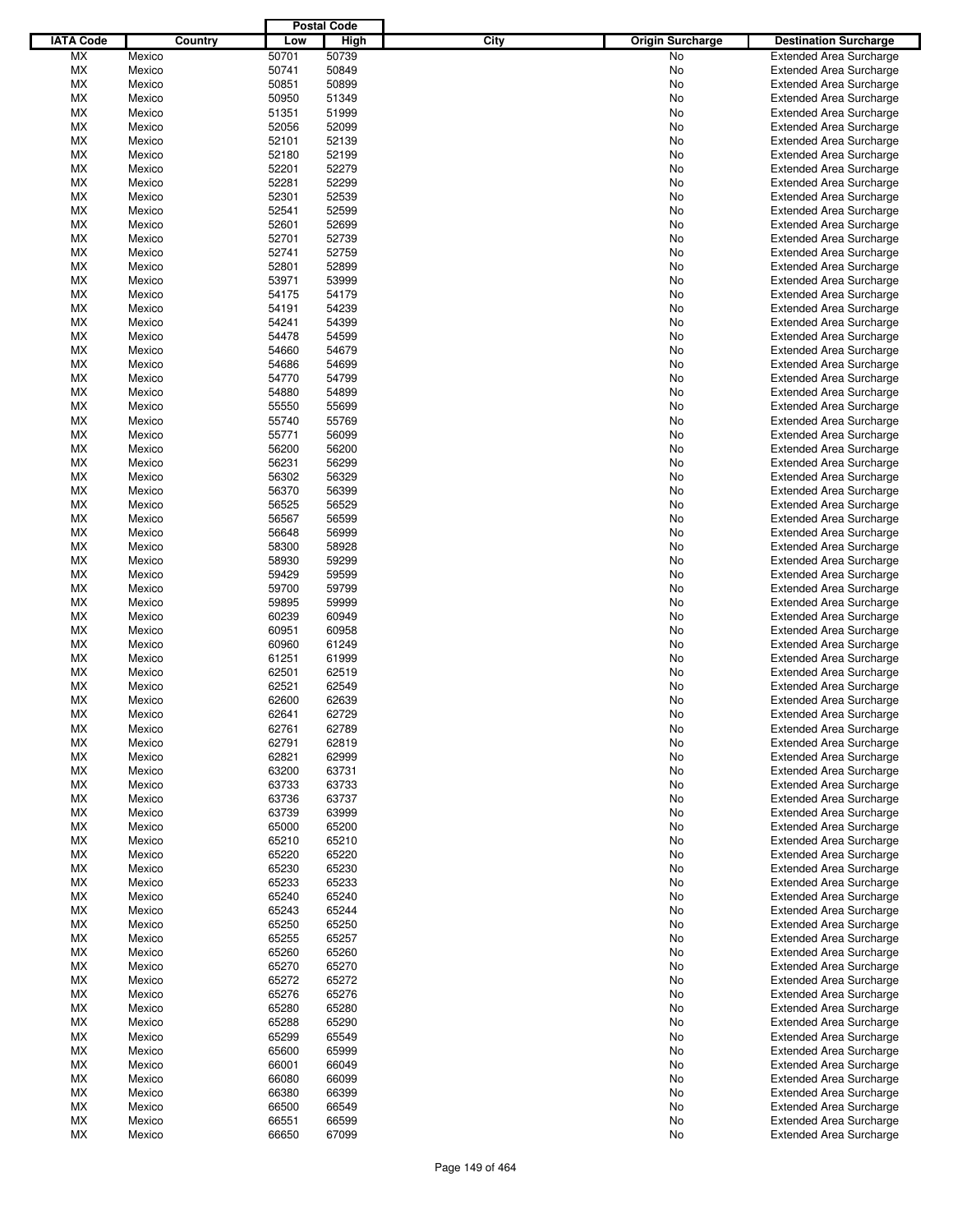|                  |         |       | <b>Postal Code</b> |                                 |                                |
|------------------|---------|-------|--------------------|---------------------------------|--------------------------------|
| <b>IATA Code</b> | Country | Low   | <b>High</b>        | City<br><b>Origin Surcharge</b> | <b>Destination Surcharge</b>   |
| <b>MX</b>        | Mexico  | 67200 | 67449              | <b>No</b>                       | <b>Extended Area Surcharge</b> |
| МX               | Mexico  | 67451 | 67500              | No                              | <b>Extended Area Surcharge</b> |
| МX               | Mexico  | 67510 | 67510              | No                              | <b>Extended Area Surcharge</b> |
| МX               | Mexico  | 67512 | 67512              | No                              | <b>Extended Area Surcharge</b> |
| МX               | Mexico  | 67515 | 67515              | No                              | <b>Extended Area Surcharge</b> |
| МX               | Mexico  | 67520 | 67520              | No                              | <b>Extended Area Surcharge</b> |
| МX               | Mexico  | 67528 | 67528              | No                              |                                |
|                  |         |       |                    |                                 | <b>Extended Area Surcharge</b> |
| МX               | Mexico  | 67530 | 67530              | No                              | <b>Extended Area Surcharge</b> |
| МX               | Mexico  | 67535 | 67535              | No                              | <b>Extended Area Surcharge</b> |
| МX               | Mexico  | 67540 | 67544              | No                              | <b>Extended Area Surcharge</b> |
| МX               | Mexico  | 67550 | 67550              | No                              | <b>Extended Area Surcharge</b> |
| МX               | Mexico  | 67560 | 67560              | No                              | <b>Extended Area Surcharge</b> |
| МX               | Mexico  | 67563 | 67563              | No                              | <b>Extended Area Surcharge</b> |
| МX               | Mexico  | 67570 | 67570              | No                              | <b>Extended Area Surcharge</b> |
| МX               | Mexico  | 67580 | 67580              | No                              | <b>Extended Area Surcharge</b> |
| МX               | Mexico  | 67587 | 67590              | No                              | <b>Extended Area Surcharge</b> |
| МX               | Mexico  | 67599 | 67699              | No                              | <b>Extended Area Surcharge</b> |
| МX               | Mexico  | 67791 | 67999              | No                              | <b>Extended Area Surcharge</b> |
| МX               | Mexico  | 68277 | 68299              | No                              | <b>Extended Area Surcharge</b> |
| МX               | Mexico  | 68301 | 70000              | No                              | <b>Extended Area Surcharge</b> |
| МX               | Mexico  | 70010 | 70010              | No                              | <b>Extended Area Surcharge</b> |
| МX               | Mexico  | 70020 | 70020              | No                              | <b>Extended Area Surcharge</b> |
| МX               | Mexico  | 70030 | 70030              | No                              | <b>Extended Area Surcharge</b> |
| МX               | Mexico  | 70040 | 70050              | No                              | <b>Extended Area Surcharge</b> |
| МX               | Mexico  | 70060 | 70060              | No                              | <b>Extended Area Surcharge</b> |
| МX               | Mexico  | 70070 | 70070              | No                              | <b>Extended Area Surcharge</b> |
|                  |         |       |                    |                                 |                                |
| МX               | Mexico  | 70080 | 70599              | No                              | <b>Extended Area Surcharge</b> |
| МX               | Mexico  | 70691 | 70699              | No                              | <b>Extended Area Surcharge</b> |
| МX               | Mexico  | 70702 | 70702              | No                              | <b>Extended Area Surcharge</b> |
| МX               | Mexico  | 70705 | 70986              | No                              | <b>Extended Area Surcharge</b> |
| МX               | Mexico  | 70988 | 71999              | No                              | <b>Extended Area Surcharge</b> |
| МX               | Mexico  | 72591 | 72619              | No                              | <b>Extended Area Surcharge</b> |
| МX               | Mexico  | 72621 | 72709              | No                              | <b>Extended Area Surcharge</b> |
| МX               | Mexico  | 72711 | 72749              | No                              | <b>Extended Area Surcharge</b> |
| МX               | Mexico  | 72751 | 72759              | No                              | <b>Extended Area Surcharge</b> |
| МX               | Mexico  | 72761 | 72799              | No                              | <b>Extended Area Surcharge</b> |
| МX               | Mexico  | 72801 | 72809              | No                              | <b>Extended Area Surcharge</b> |
| МX               | Mexico  | 72811 | 72819              | No                              | <b>Extended Area Surcharge</b> |
| МX               | Mexico  | 72821 | 72829              | No                              | <b>Extended Area Surcharge</b> |
| МX               | Mexico  | 72831 | 72839              | No                              | <b>Extended Area Surcharge</b> |
| МX               | Mexico  | 72841 | 72844              | No                              | <b>Extended Area Surcharge</b> |
| МX               | Mexico  | 72846 | 72919              | No                              | <b>Extended Area Surcharge</b> |
| МX               | Mexico  | 72921 | 72989              | No                              | <b>Extended Area Surcharge</b> |
| МX               | Mexico  | 72991 | 73799              | No                              | <b>Extended Area Surcharge</b> |
| МX               | Mexico  | 73900 | 73999              | No                              | Extended Area Surcharge        |
| МX               | Mexico  | 74100 | 74159              | No                              | <b>Extended Area Surcharge</b> |
| МX               |         |       | 74167              |                                 |                                |
|                  | Mexico  | 74161 |                    | No                              | <b>Extended Area Surcharge</b> |
| <b>MX</b>        | Mexico  | 74169 | 74199              | No                              | <b>Extended Area Surcharge</b> |
| МX               | Mexico  | 74297 | 74400              | No                              | <b>Extended Area Surcharge</b> |
| МX               | Mexico  | 74410 | 74410              | No                              | <b>Extended Area Surcharge</b> |
| МX               | Mexico  | 74418 | 74420              | No                              | <b>Extended Area Surcharge</b> |
| МX               | Mexico  | 74426 | 74426              | No                              | <b>Extended Area Surcharge</b> |
| МX               | Mexico  | 74430 | 74430              | No                              | <b>Extended Area Surcharge</b> |
| МX               | Mexico  | 74435 | 74435              | No                              | <b>Extended Area Surcharge</b> |
| МX               | Mexico  | 74440 | 74440              | No                              | <b>Extended Area Surcharge</b> |
| МX               | Mexico  | 74448 | 74450              | No                              | <b>Extended Area Surcharge</b> |
| МX               | Mexico  | 74460 | 74460              | No                              | <b>Extended Area Surcharge</b> |
| МX               | Mexico  | 74467 | 74468              | No                              | Extended Area Surcharge        |
| МX               | Mexico  | 74470 | 74470              | No                              | <b>Extended Area Surcharge</b> |
| МX               | Mexico  | 74480 | 74480              | No                              | <b>Extended Area Surcharge</b> |
| МX               | Mexico  | 74490 | 75699              | No                              | <b>Extended Area Surcharge</b> |
| МX               | Mexico  | 75800 | 75999              | No                              | Extended Area Surcharge        |
| МX               | Mexico  | 76200 | 76208              | No                              | <b>Extended Area Surcharge</b> |
| МX               | Mexico  | 76210 | 76219              | No                              | <b>Extended Area Surcharge</b> |
| МX               | Mexico  | 76221 | 76229              | No                              | <b>Extended Area Surcharge</b> |
| МX               | Mexico  | 76231 | 76239              | No                              | Extended Area Surcharge        |
| МX               | Mexico  | 76241 | 76244              | No                              | <b>Extended Area Surcharge</b> |
|                  |         |       |                    |                                 |                                |
| МX               | Mexico  | 76247 | 76699              | No                              | <b>Extended Area Surcharge</b> |
| МX               | Mexico  | 76701 | 76728              | No                              | <b>Extended Area Surcharge</b> |
| МX               | Mexico  | 76730 | 76749              | No                              | <b>Extended Area Surcharge</b> |
| МX               | Mexico  | 76822 | 76899              | No                              | <b>Extended Area Surcharge</b> |
| МX               | Mexico  | 76901 | 76906              | No                              | <b>Extended Area Surcharge</b> |
| МX               | Mexico  | 76908 | 76929              | No                              | <b>Extended Area Surcharge</b> |
| МX               | Mexico  | 76931 | 76969              | No                              | Extended Area Surcharge        |
| МX               | Mexico  | 76971 | 76999              | No                              | <b>Extended Area Surcharge</b> |
| МX               | Mexico  | 77006 | 77007              | No                              | Extended Area Surcharge        |
| МX               | Mexico  | 77021 | 77022              | No                              | <b>Extended Area Surcharge</b> |
| МX               | Mexico  | 77031 | 77033              | No                              | <b>Extended Area Surcharge</b> |
|                  |         |       |                    |                                 |                                |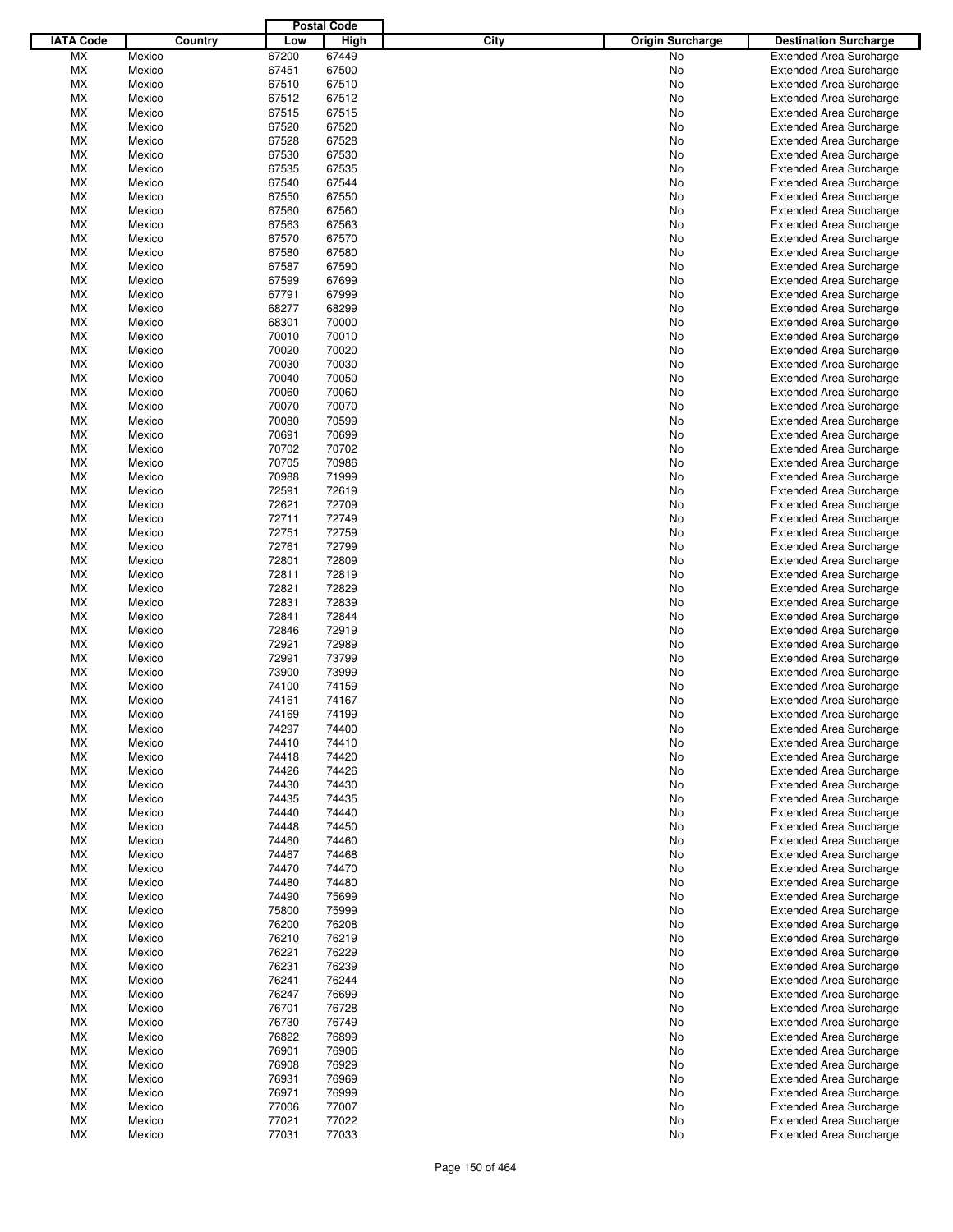|                  |                  |                | <b>Postal Code</b> |                                 |                                                                  |
|------------------|------------------|----------------|--------------------|---------------------------------|------------------------------------------------------------------|
| <b>IATA Code</b> | Country          | Low            | <b>High</b>        | City<br><b>Origin Surcharge</b> | <b>Destination Surcharge</b>                                     |
| <b>MX</b>        | Mexico           | 77042          | 77047              | <b>No</b>                       | <b>Extended Area Surcharge</b>                                   |
| МX               | Mexico           | 77051          | 77058              | No                              | <b>Extended Area Surcharge</b>                                   |
| МX               | Mexico           | 77061          | 77069              | No                              | <b>Extended Area Surcharge</b>                                   |
| МX               | Mexico           | 77071          | 77078              | No                              | <b>Extended Area Surcharge</b>                                   |
| МX               | Mexico           | 77081          | 77081              | No                              | <b>Extended Area Surcharge</b>                                   |
| МX               | Mexico           | 77085          | 77085              | No                              | <b>Extended Area Surcharge</b>                                   |
| МX               | Mexico           | 77087          | 77089              | No                              | <b>Extended Area Surcharge</b>                                   |
| МX               | Mexico           | 77091          | 77097              | No                              | <b>Extended Area Surcharge</b>                                   |
| МX               | Mexico           | 77100          | 77399              | No                              | <b>Extended Area Surcharge</b>                                   |
| МX               | Mexico           | 77410          | 77499              | No                              | <b>Extended Area Surcharge</b>                                   |
| МX               | Mexico           | 77541          | 77559              | No                              | <b>Extended Area Surcharge</b>                                   |
| МX               | Mexico           | 77561          | 77568              | No                              | <b>Extended Area Surcharge</b>                                   |
| МX               | Mexico           | 77570          | 77579              | No                              | <b>Extended Area Surcharge</b>                                   |
| МX               | Mexico           | 77581          | 77599              | No                              | <b>Extended Area Surcharge</b>                                   |
| МX               | Mexico           | 77700<br>77729 | 77709<br>77729     | No                              | <b>Extended Area Surcharge</b>                                   |
| МX<br>МX         | Mexico<br>Mexico | 77800          | 77899              | No<br>No                        | <b>Extended Area Surcharge</b><br><b>Extended Area Surcharge</b> |
| МX               | Mexico           | 77901          | 77904              | No                              | <b>Extended Area Surcharge</b>                                   |
| МX               | Mexico           | 77908          | 77909              | No                              | <b>Extended Area Surcharge</b>                                   |
| МX               | Mexico           | 77911          | 77912              | No                              | <b>Extended Area Surcharge</b>                                   |
| МX               | Mexico           | 77915          | 77916              | No                              | <b>Extended Area Surcharge</b>                                   |
| МX               | Mexico           | 77921          | 77922              | No                              | <b>Extended Area Surcharge</b>                                   |
| МX               | Mexico           | 77924          | 77924              | No                              | <b>Extended Area Surcharge</b>                                   |
| МX               | Mexico           | 77926          | 77926              | No                              | <b>Extended Area Surcharge</b>                                   |
| МX               | Mexico           | 77929          | 77929              | No                              | Extended Area Surcharge                                          |
| МX               | Mexico           | 77931          | 77933              | No                              | <b>Extended Area Surcharge</b>                                   |
| МX               | Mexico           | 77935          | 77937              | No                              | <b>Extended Area Surcharge</b>                                   |
| МX               | Mexico           | 77939          | 77939              | No                              | <b>Extended Area Surcharge</b>                                   |
| МX               | Mexico           | 77941          | 77942              | No                              | <b>Extended Area Surcharge</b>                                   |
| МX               | Mexico           | 77945          | 77949              | No                              | <b>Extended Area Surcharge</b>                                   |
| МX               | Mexico           | 77951          | 77951              | No                              | <b>Extended Area Surcharge</b>                                   |
| МX               | Mexico           | 77956          | 77956              | No                              | <b>Extended Area Surcharge</b>                                   |
| МX               | Mexico           | 77961          | 77962              | No                              | <b>Extended Area Surcharge</b>                                   |
| МX               | Mexico           | 77967          | 77972              | No                              | <b>Extended Area Surcharge</b>                                   |
| МX               | Mexico           | 77977          | 77979              | No                              | <b>Extended Area Surcharge</b>                                   |
| МX               | Mexico           | 77982          | 77982              | No                              | <b>Extended Area Surcharge</b>                                   |
| МX               | Mexico           | 77986          | 77987              | No                              | <b>Extended Area Surcharge</b>                                   |
| МX               | Mexico           | 77989          | 77989              | No                              | <b>Extended Area Surcharge</b>                                   |
| МX               | Mexico           | 77993          | 77993              | No                              | <b>Extended Area Surcharge</b>                                   |
| МX               | Mexico           | 77995          | 77999              | No                              | <b>Extended Area Surcharge</b>                                   |
| МX               | Mexico           | 78400          | 78420              | No                              | <b>Extended Area Surcharge</b>                                   |
| МX               | Mexico           | 78450          | 78989              | No                              | <b>Extended Area Surcharge</b>                                   |
| МX               | Mexico           | 78991          | 79000              | No                              | <b>Extended Area Surcharge</b>                                   |
| МX               | Mexico           | 79010          | 79010              | No                              | <b>Extended Area Surcharge</b>                                   |
| МX               | Mexico           | 79019          | 79020              | No                              | <b>Extended Area Surcharge</b>                                   |
| МX               | Mexico           | 79025          | 79030              | No                              | <b>Extended Area Surcharge</b>                                   |
| МX               | Mexico           | 79040          | 79040              | No                              | <b>Extended Area Surcharge</b>                                   |
| <b>MX</b>        | Mexico           | 79049          | 79050              | No                              | <b>Extended Area Surcharge</b>                                   |
| МX               | Mexico           | 79055          | 79055              | No                              | <b>Extended Area Surcharge</b>                                   |
| МX               | Mexico           | 79058          | 79060              | No                              | <b>Extended Area Surcharge</b>                                   |
| МX               | Mexico           | 79068          | 79070              | No                              | <b>Extended Area Surcharge</b>                                   |
| МX               | Mexico           | 79080          | 79080              | No                              | <b>Extended Area Surcharge</b>                                   |
| МX<br>МX         | Mexico<br>Mexico | 79090<br>79095 | 79090<br>79100     | No                              | <b>Extended Area Surcharge</b><br><b>Extended Area Surcharge</b> |
| МX               | Mexico           | 79110          | 79110              | No<br>No                        | <b>Extended Area Surcharge</b>                                   |
| МX               | Mexico           | 79120          | 79120              | No                              | <b>Extended Area Surcharge</b>                                   |
| МX               | Mexico           | 79130          | 79130              | No                              | <b>Extended Area Surcharge</b>                                   |
| МX               | Mexico           | 79139          | 79140              | No                              | Extended Area Surcharge                                          |
| МX               | Mexico           | 79150          | 79150              | No                              | <b>Extended Area Surcharge</b>                                   |
| МX               | Mexico           | 79160          | 79161              | No                              | <b>Extended Area Surcharge</b>                                   |
| МX               | Mexico           | 79170          | 79170              | No                              | <b>Extended Area Surcharge</b>                                   |
| МX               | Mexico           | 79180          | 79180              | No                              | Extended Area Surcharge                                          |
| МX               | Mexico           | 79200          | 79200              | No                              | <b>Extended Area Surcharge</b>                                   |
| МX               | Mexico           | 79202          | 79208              | No                              | <b>Extended Area Surcharge</b>                                   |
| МX               | Mexico           | 79210          | 79999              | No                              | <b>Extended Area Surcharge</b>                                   |
| МX               | Mexico           | 80300          | 80307              | No                              | Extended Area Surcharge                                          |
| МX               | Mexico           | 80309          | 80317              | No                              | <b>Extended Area Surcharge</b>                                   |
| МX               | Mexico           | 80319          | 80399              | No                              | <b>Extended Area Surcharge</b>                                   |
| МX               | Mexico           | 80401          | 80401              | No                              | <b>Extended Area Surcharge</b>                                   |
| МX               | Mexico           | 80404          | 80408              | No                              | <b>Extended Area Surcharge</b>                                   |
| МX               | Mexico           | 80410          | 80449              | No                              | <b>Extended Area Surcharge</b>                                   |
| МX               | Mexico           | 80451          | 81000              | No                              | <b>Extended Area Surcharge</b>                                   |
| МX               | Mexico           | 81010          | 81010              | No                              | <b>Extended Area Surcharge</b>                                   |
| МX               | Mexico           | 81014          | 81020              | No                              | Extended Area Surcharge                                          |
| МX               | Mexico           | 81028          | 81030              | No                              | <b>Extended Area Surcharge</b>                                   |
| МX               | Mexico           | 81040          | 81040              | No                              | <b>Extended Area Surcharge</b>                                   |
| МX               | Mexico           | 81048          | 81050              | No                              | <b>Extended Area Surcharge</b>                                   |
| МX               | Mexico           | 81055          | 81055              | No                              | <b>Extended Area Surcharge</b>                                   |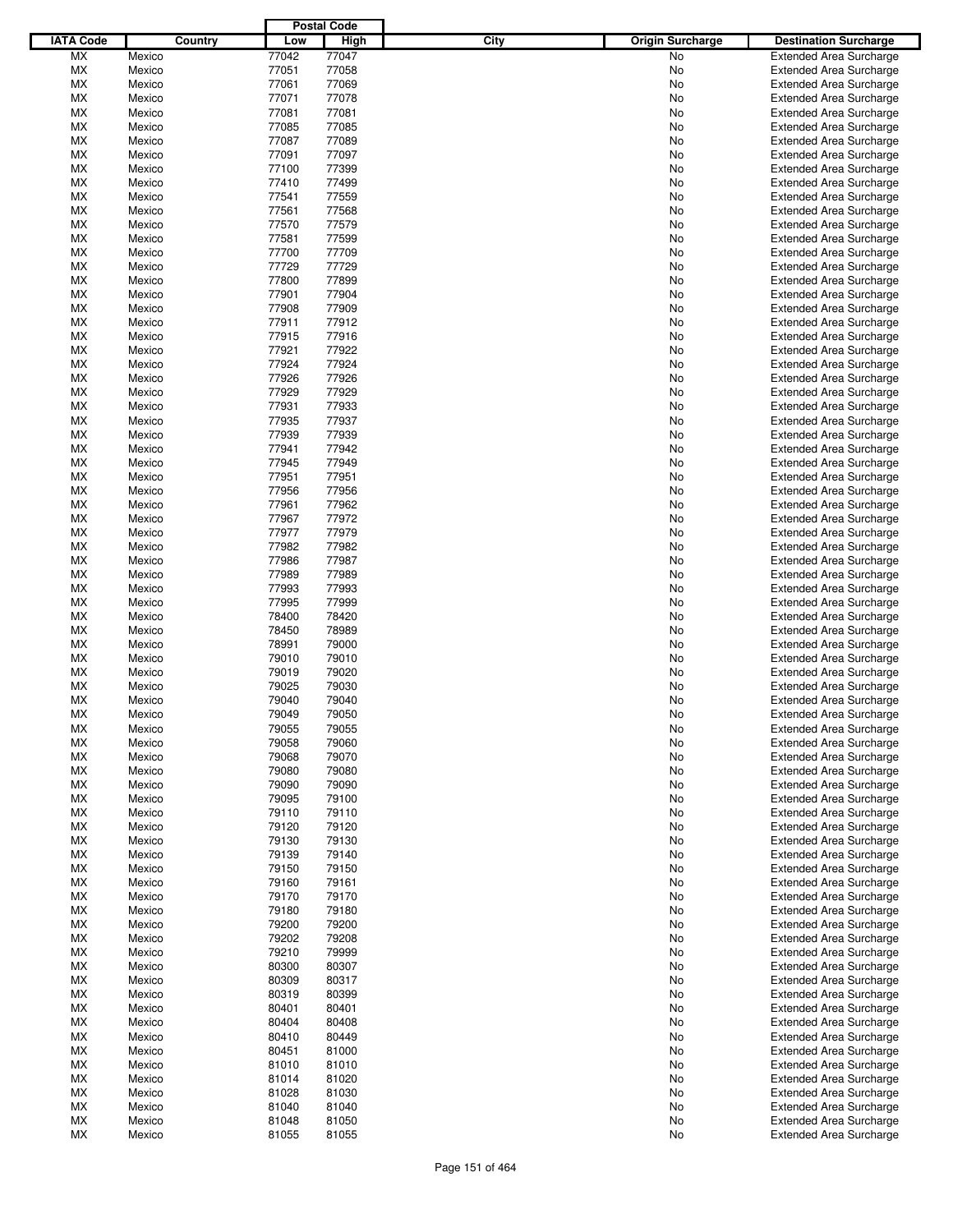|                  |                  |         |                | <b>Postal Code</b> |                                        |                                                                  |
|------------------|------------------|---------|----------------|--------------------|----------------------------------------|------------------------------------------------------------------|
| <b>IATA Code</b> |                  | Country | Low            | <b>High</b>        | <b>City</b><br><b>Origin Surcharge</b> | <b>Destination Surcharge</b>                                     |
| МX               | Mexico           |         | 81060          | 81060              | No                                     | <b>Extended Area Surcharge</b>                                   |
| МX               | Mexico           |         | 81065          | 81066              | No                                     | <b>Extended Area Surcharge</b>                                   |
| МX               | Mexico           |         | 81070          | 81070              | No                                     | <b>Extended Area Surcharge</b>                                   |
| МX               | Mexico           |         | 81075          | 81075              | No                                     | <b>Extended Area Surcharge</b>                                   |
| МX               | Mexico           |         | 81077          | 81077              | No                                     | <b>Extended Area Surcharge</b>                                   |
| МX               | Mexico           |         | 81080          | 81080              | No                                     | <b>Extended Area Surcharge</b>                                   |
| МX               | Mexico           |         | 81083          | 81084              | No                                     | <b>Extended Area Surcharge</b>                                   |
| МX               | Mexico           |         | 81090          | 81090              | No                                     | <b>Extended Area Surcharge</b>                                   |
| МX               | Mexico           |         | 81095          | 81199              | No                                     | <b>Extended Area Surcharge</b>                                   |
| МX               | Mexico           |         | 81298          | 81368              | No                                     | <b>Extended Area Surcharge</b>                                   |
| МX               | Mexico           |         | 81376          | 81401              | No                                     | <b>Extended Area Surcharge</b>                                   |
| МX               | Mexico           |         | 81410          | 81410              | No                                     | <b>Extended Area Surcharge</b>                                   |
| МX               | Mexico           |         | 81420          | 81420              | No                                     | <b>Extended Area Surcharge</b>                                   |
| МX               | Mexico           |         | 81426          | 81427              | No                                     | <b>Extended Area Surcharge</b>                                   |
| МX               | Mexico           |         | 81429          | 81430              | No                                     | <b>Extended Area Surcharge</b>                                   |
| МX               | Mexico           |         | 81450          | 81450              | No                                     | <b>Extended Area Surcharge</b>                                   |
| МX               | Mexico           |         | 81460          | 81460              | No                                     | <b>Extended Area Surcharge</b>                                   |
| МX               | Mexico           |         | 81469          | 81470              | No                                     | <b>Extended Area Surcharge</b>                                   |
| МX               | Mexico           |         | 81475          | 81479              | No                                     | <b>Extended Area Surcharge</b>                                   |
| МX               | Mexico           |         | 81490          | 81490              | No                                     | <b>Extended Area Surcharge</b>                                   |
| МX               | Mexico           |         | 81498          | 81999              | No                                     | <b>Extended Area Surcharge</b>                                   |
| МX               | Mexico           |         | 82200          | 82999              | No                                     | <b>Extended Area Surcharge</b>                                   |
| МX               | Mexico           |         | 83300          | 83399              | No                                     | <b>Extended Area Surcharge</b>                                   |
| МX               | Mexico           |         | 83500          | 83569              | No                                     | <b>Extended Area Surcharge</b>                                   |
| МX               | Mexico           |         | 83572          | 83999              | No                                     | <b>Extended Area Surcharge</b>                                   |
| МX               | Mexico           |         | 84100          | 84999              | No                                     | <b>Extended Area Surcharge</b>                                   |
| МX               | Mexico           |         | 85200          | 85299              | No                                     | <b>Extended Area Surcharge</b>                                   |
| МX               | Mexico           |         | 85390          | 85390              | No                                     | <b>Extended Area Surcharge</b>                                   |
| МX               | Mexico           |         | 85397          | 85399              | No                                     | <b>Extended Area Surcharge</b>                                   |
| МX               | Mexico           |         | 85451          | 85498              | No                                     | <b>Extended Area Surcharge</b>                                   |
| МX               | Mexico           |         | 85521          | 85799              | No                                     | <b>Extended Area Surcharge</b>                                   |
| МX               | Mexico           |         | 85845          | 85845              | No                                     | <b>Extended Area Surcharge</b>                                   |
| МX               | Mexico           |         | 85900          | 85999              | No                                     | <b>Extended Area Surcharge</b>                                   |
| МX               | Mexico           |         | 86200          | 86500              | No                                     | <b>Extended Area Surcharge</b>                                   |
| МX               | Mexico           |         | 86510          | 86510              | No                                     | <b>Extended Area Surcharge</b>                                   |
| МX               | Mexico           |         | 86520          | 86520              | No                                     | <b>Extended Area Surcharge</b>                                   |
| МX               | Mexico           |         | 86528          | 86530              | No                                     | <b>Extended Area Surcharge</b>                                   |
| МX               | Mexico           |         | 86532          | 86533              | No                                     | <b>Extended Area Surcharge</b>                                   |
| МX               | Mexico           |         | 86540          | 86540              | No                                     | <b>Extended Area Surcharge</b>                                   |
| МX               | Mexico           |         | 86545          | 86546              | No                                     | <b>Extended Area Surcharge</b>                                   |
| МX               | Mexico           |         | 86550          | 86550              | No                                     | <b>Extended Area Surcharge</b>                                   |
| МX               | Mexico           |         | 86553          | 86553              | No                                     | <b>Extended Area Surcharge</b>                                   |
| МX               | Mexico           |         | 86560          | 86560              | No                                     | <b>Extended Area Surcharge</b>                                   |
| МX               | Mexico           |         | 86570          | 86570              | No                                     | <b>Extended Area Surcharge</b>                                   |
| МX               | Mexico           |         | 86580          | 86580              | No                                     | <b>Extended Area Surcharge</b>                                   |
| МX               | Mexico           |         | 86590          | 86590              | No                                     | <b>Extended Area Surcharge</b>                                   |
| МX               | Mexico           |         | 86596          | 86999              | No                                     | <b>Extended Area Surcharge</b>                                   |
| <b>MX</b>        | Mexico           |         | 87200          | 87299              | No                                     | <b>Extended Area Surcharge</b>                                   |
| МX               | Mexico           |         | 87500          | 87999              | No                                     | <b>Extended Area Surcharge</b>                                   |
| МX               | Mexico           |         | 88300          | 88399              | No                                     | <b>Extended Area Surcharge</b>                                   |
| МX               | Mexico           |         | 88401          | 88409              | No                                     | <b>Extended Area Surcharge</b>                                   |
| МX               | Mexico           |         | 88411          | 88499              | No                                     | <b>Extended Area Surcharge</b>                                   |
| МX               | Mexico           |         | 88797<br>88831 | 88829<br>88849     | No                                     | <b>Extended Area Surcharge</b>                                   |
| МX               | Mexico           |         |                |                    | No                                     | <b>Extended Area Surcharge</b>                                   |
| МX               | Mexico           |         | 88851<br>88991 | 88899<br>88999     | No                                     | <b>Extended Area Surcharge</b>                                   |
| МX<br>МX         | Mexico<br>Mexico |         | 89606          | 89606              | No<br>No                               | <b>Extended Area Surcharge</b><br><b>Extended Area Surcharge</b> |
| МX               | Mexico           |         | 89609          | 89649              | No                                     | <b>Extended Area Surcharge</b>                                   |
| МX               | Mexico           |         | 89651          | 89999              | No                                     | <b>Extended Area Surcharge</b>                                   |
| МX               | Mexico           |         | 90100          | 90119              | No                                     | <b>Extended Area Surcharge</b>                                   |
| МX               | Mexico           |         | 90121          | 90179              | No                                     | <b>Extended Area Surcharge</b>                                   |
| МX               | Mexico           |         | 90181          | 90289              | No                                     | <b>Extended Area Surcharge</b>                                   |
| МX               | Mexico           |         | 90291          | 90299              | No                                     | <b>Extended Area Surcharge</b>                                   |
| МX               | Mexico           |         | 90381          | 90429              | No                                     | <b>Extended Area Surcharge</b>                                   |
| МX               | Mexico           |         | 90432          | 90739              | No                                     | <b>Extended Area Surcharge</b>                                   |
| МX               | Mexico           |         | 90741          | 90779              | No                                     | <b>Extended Area Surcharge</b>                                   |
| МX               | Mexico           |         | 90781          | 90789              | No                                     | <b>Extended Area Surcharge</b>                                   |
| МX               | Mexico           |         | 90791          | 90795              | No                                     | <b>Extended Area Surcharge</b>                                   |
| МX               | Mexico           |         | 90797          | 90799              | No                                     | <b>Extended Area Surcharge</b>                                   |
| МX               | Mexico           |         | 90801          | 90829              | No                                     | <b>Extended Area Surcharge</b>                                   |
| МX               | Mexico           |         | 90831          | 90849              | No                                     | <b>Extended Area Surcharge</b>                                   |
| МX               | Mexico           |         | 90851          | 90859              | No                                     | <b>Extended Area Surcharge</b>                                   |
| МX               | Mexico           |         | 90861          | 90999              | No                                     | <b>Extended Area Surcharge</b>                                   |
| МX               | Mexico           |         | 91195          | 91698              | No                                     | <b>Extended Area Surcharge</b>                                   |
| МX               | Mexico           |         | 92000          | 92809              | No                                     | <b>Extended Area Surcharge</b>                                   |
| МX               | Mexico           |         | 92811          | 92819              | No                                     | <b>Extended Area Surcharge</b>                                   |
| МX               | Mexico           |         | 92821          | 92829              | No                                     | <b>Extended Area Surcharge</b>                                   |
| МX               | Mexico           |         | 92831          | 92833              | No                                     | <b>Extended Area Surcharge</b>                                   |
|                  |                  |         |                |                    |                                        |                                                                  |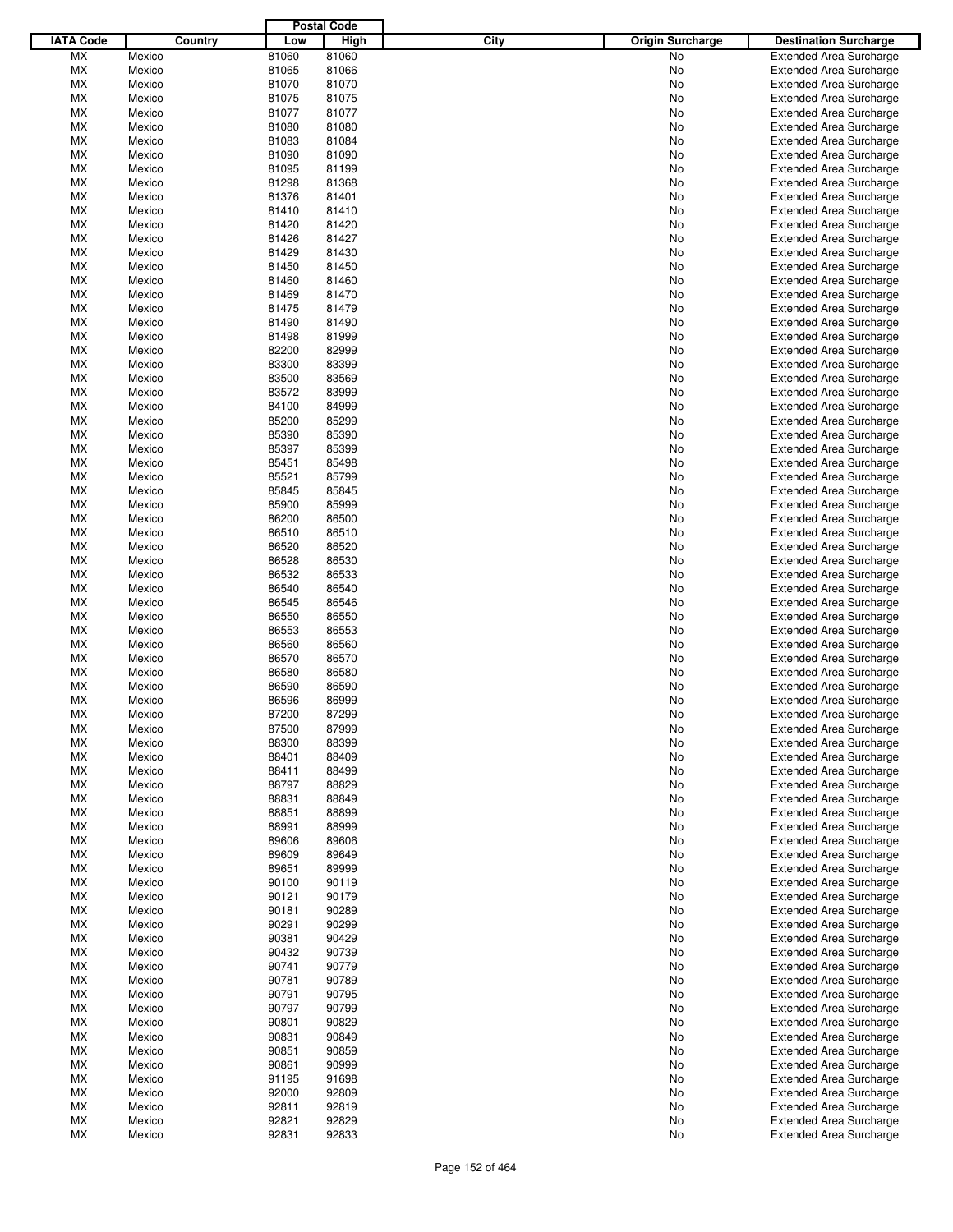|                  |             |       | <b>Postal Code</b> |      |                                |                                |
|------------------|-------------|-------|--------------------|------|--------------------------------|--------------------------------|
| <b>IATA Code</b> | Country     | Low   | <b>High</b>        | City | <b>Origin Surcharge</b>        | <b>Destination Surcharge</b>   |
| <b>MX</b>        | Mexico      | 92835 | 92849              |      | <b>No</b>                      | <b>Extended Area Surcharge</b> |
| МX               | Mexico      | 92851 | 92879              |      | No                             | <b>Extended Area Surcharge</b> |
| МX               |             |       |                    |      |                                |                                |
|                  | Mexico      | 92881 | 93199              |      | No                             | <b>Extended Area Surcharge</b> |
| МX               | Mexico      | 93400 | 93400              |      | No                             | <b>Extended Area Surcharge</b> |
| МX               | Mexico      | 93410 | 93410              |      | No                             | <b>Extended Area Surcharge</b> |
| МX               | Mexico      | 93418 | 93420              |      | No                             | <b>Extended Area Surcharge</b> |
| МX               | Mexico      | 93425 | 93430              |      | No                             | <b>Extended Area Surcharge</b> |
| МX               | Mexico      | 93438 | 93440              |      | No                             | <b>Extended Area Surcharge</b> |
| МX               | Mexico      | 93449 | 93450              |      | No                             | <b>Extended Area Surcharge</b> |
| МX               | Mexico      | 93457 | 93458              |      | No                             | <b>Extended Area Surcharge</b> |
| МX               | Mexico      | 93460 | 93460              |      | No                             | <b>Extended Area Surcharge</b> |
| МX               | Mexico      | 93466 | 93468              |      | No                             | <b>Extended Area Surcharge</b> |
| МX               | Mexico      | 93470 | 93470              |      | No                             | <b>Extended Area Surcharge</b> |
| МX               | Mexico      | 93477 | 93480              |      | No                             | <b>Extended Area Surcharge</b> |
| МX               | Mexico      | 93484 | 93490              |      | No                             | <b>Extended Area Surcharge</b> |
| МX               | Mexico      | 93498 | 93517              |      | No                             | <b>Extended Area Surcharge</b> |
| МX               | Mexico      | 93519 | 94289              |      | No                             | <b>Extended Area Surcharge</b> |
| МX               | Mexico      | 94400 | 94479              |      |                                |                                |
|                  |             |       |                    |      | No                             | <b>Extended Area Surcharge</b> |
| МX               | Mexico      | 94481 | 94482              |      | No                             | <b>Extended Area Surcharge</b> |
| МX               | Mexico      | 94489 | 94499              |      | No                             | <b>Extended Area Surcharge</b> |
| МX               | Mexico      | 94700 | 96339              |      | No                             | <b>Extended Area Surcharge</b> |
| МX               | Mexico      | 96341 | 96342              |      | No                             | <b>Extended Area Surcharge</b> |
| МX               | Mexico      | 96359 | 96384              |      | No                             | <b>Extended Area Surcharge</b> |
| МX               | Mexico      | 96386 | 96386              |      | No                             | <b>Extended Area Surcharge</b> |
| МX               | Mexico      | 96388 | 96389              |      | No                             | <b>Extended Area Surcharge</b> |
| МX               | Mexico      | 96600 | 96699              |      | No                             | <b>Extended Area Surcharge</b> |
| МX               | Mexico      | 96891 | 96999              |      | No                             | <b>Extended Area Surcharge</b> |
| МX               | Mexico      | 97300 | 97309              |      | No                             | <b>Extended Area Surcharge</b> |
| МX               | Mexico      | 97311 | 97379              |      | No                             | <b>Extended Area Surcharge</b> |
| МX               | Mexico      | 97381 | 97999              |      | No                             | <b>Extended Area Surcharge</b> |
| МX               | Mexico      | 98100 | 98499              |      | No                             | <b>Extended Area Surcharge</b> |
| МX               | Mexico      | 98510 | 98599              |      | No                             | <b>Extended Area Surcharge</b> |
| МX               | Mexico      | 98620 | 98999              |      | No                             | <b>Extended Area Surcharge</b> |
|                  |             |       |                    |      |                                |                                |
| МX               | Mexico      | 99100 | 99100              |      | No                             | <b>Extended Area Surcharge</b> |
| МX               | Mexico      | 99102 | 99103              |      | No                             | <b>Extended Area Surcharge</b> |
| МX               | Mexico      | 99105 | 99999              |      | No                             | <b>Extended Area Surcharge</b> |
| MD               | Moldova     | 0000  | 2000               |      | No                             | <b>Extended Area Surcharge</b> |
| MD               | Moldova     | 2003  | 2003               |      | No                             | <b>Extended Area Surcharge</b> |
| MD               | Moldova     | 2010  | 2011               |      | No                             | <b>Extended Area Surcharge</b> |
| MD               | Moldova     | 2013  | 2014               |      | No                             | <b>Extended Area Surcharge</b> |
| MD               | Moldova     | 2016  | 2018               |      | No                             | <b>Extended Area Surcharge</b> |
| MD               | Moldova     | 2022  | 2022               |      | No                             | <b>Extended Area Surcharge</b> |
| MD               | Moldova     | 2027  | 2027               |      | No                             | <b>Extended Area Surcharge</b> |
| MD               | Moldova     | 2030  | 2030               |      | No                             | <b>Extended Area Surcharge</b> |
| MD               | Moldova     | 2034  | 2034               |      | No                             | <b>Extended Area Surcharge</b> |
| MD               | Moldova     | 2037  | 2037               |      | No                             | <b>Extended Area Surcharge</b> |
| MD               | Moldova     | 2040  | 2041               |      | No                             | <b>Extended Area Surcharge</b> |
| MD               | Moldova     | 2046  | 2046               |      | No                             | <b>Extended Area Surcharge</b> |
| MD               | Moldova     | 2053  | 2057               |      | No                             | <b>Extended Area Surcharge</b> |
| MD               | Moldova     | 2061  | 2061               |      |                                |                                |
|                  |             |       |                    |      | No                             | <b>Extended Area Surcharge</b> |
| MD               | Moldova     | 2063  | 2063               |      | No                             | <b>Extended Area Surcharge</b> |
| MD               | Moldova     | 2065  | 2066               |      | No                             | <b>Extended Area Surcharge</b> |
| MD               | Moldova     | 2074  | 2074               |      | No                             | <b>Extended Area Surcharge</b> |
| MD               | Moldova     | 2076  | 9999               |      | No                             | <b>Extended Area Surcharge</b> |
| <b>NP</b>        | Nepal       | 00000 | 44600              |      | No                             | <b>Extended Area Surcharge</b> |
| <b>NP</b>        | Nepal       | 44618 | 99999              |      | No                             | <b>Extended Area Surcharge</b> |
| NL               | Netherlands | 1790  | 1797               |      | <b>Extended Area Surcharge</b> | <b>Extended Area Surcharge</b> |
| <b>NL</b>        | Netherlands | 4500  | 4589               |      | <b>Extended Area Surcharge</b> | <b>Extended Area Surcharge</b> |
| <b>NL</b>        | Netherlands | 8880  | 8899               |      | <b>Extended Area Surcharge</b> | <b>Extended Area Surcharge</b> |
| <b>NL</b>        | Netherlands | 9160  | 9166               |      | <b>Extended Area Surcharge</b> | <b>Extended Area Surcharge</b> |
| NZ               | New Zealand | 0170  | 0176               |      | No                             | <b>Extended Area Surcharge</b> |
| NZ               | New Zealand | 0178  | 0179               |      | No                             | <b>Extended Area Surcharge</b> |
| NZ               | New Zealand | 0192  | 0193               |      | No                             | <b>Extended Area Surcharge</b> |
| NZ               | New Zealand | 0271  | 0272               |      | No                             | <b>Extended Area Surcharge</b> |
| NZ               | New Zealand | 0281  | 0283               |      | No                             | <b>Extended Area Surcharge</b> |
| NZ               |             | 0293  | 0295               |      |                                | <b>Extended Area Surcharge</b> |
|                  | New Zealand |       |                    |      | No                             |                                |
| NZ               | New Zealand | 0370  | 0374               |      | No                             | <b>Extended Area Surcharge</b> |
| NZ               | New Zealand | 0376  | 0377               |      | No                             | <b>Extended Area Surcharge</b> |
| NZ               | New Zealand | 0472  | 0479               |      | No                             | <b>Extended Area Surcharge</b> |
| NZ               | New Zealand | 0481  | 0484               |      | No                             | <b>Extended Area Surcharge</b> |
| NZ               | New Zealand | 0491  | 0492               |      | No                             | <b>Extended Area Surcharge</b> |
| NZ               | New Zealand | 0582  | 0583               |      | No                             | <b>Extended Area Surcharge</b> |
| NZ               | New Zealand | 0587  | 0589               |      | No                             | <b>Extended Area Surcharge</b> |
| NZ               | New Zealand | 0591  | 0594               |      | No                             | <b>Extended Area Surcharge</b> |
| NZ               | New Zealand | 0781  | 0782               |      | No                             | <b>Extended Area Surcharge</b> |
| NZ               | New Zealand | 0792  | 0794               |      | No                             | <b>Extended Area Surcharge</b> |
| NZ               | New Zealand | 0873  | 0875               |      | No                             | <b>Extended Area Surcharge</b> |
| ΝZ               | New Zealand | 0881  | 0883               |      | No                             | <b>Extended Area Surcharge</b> |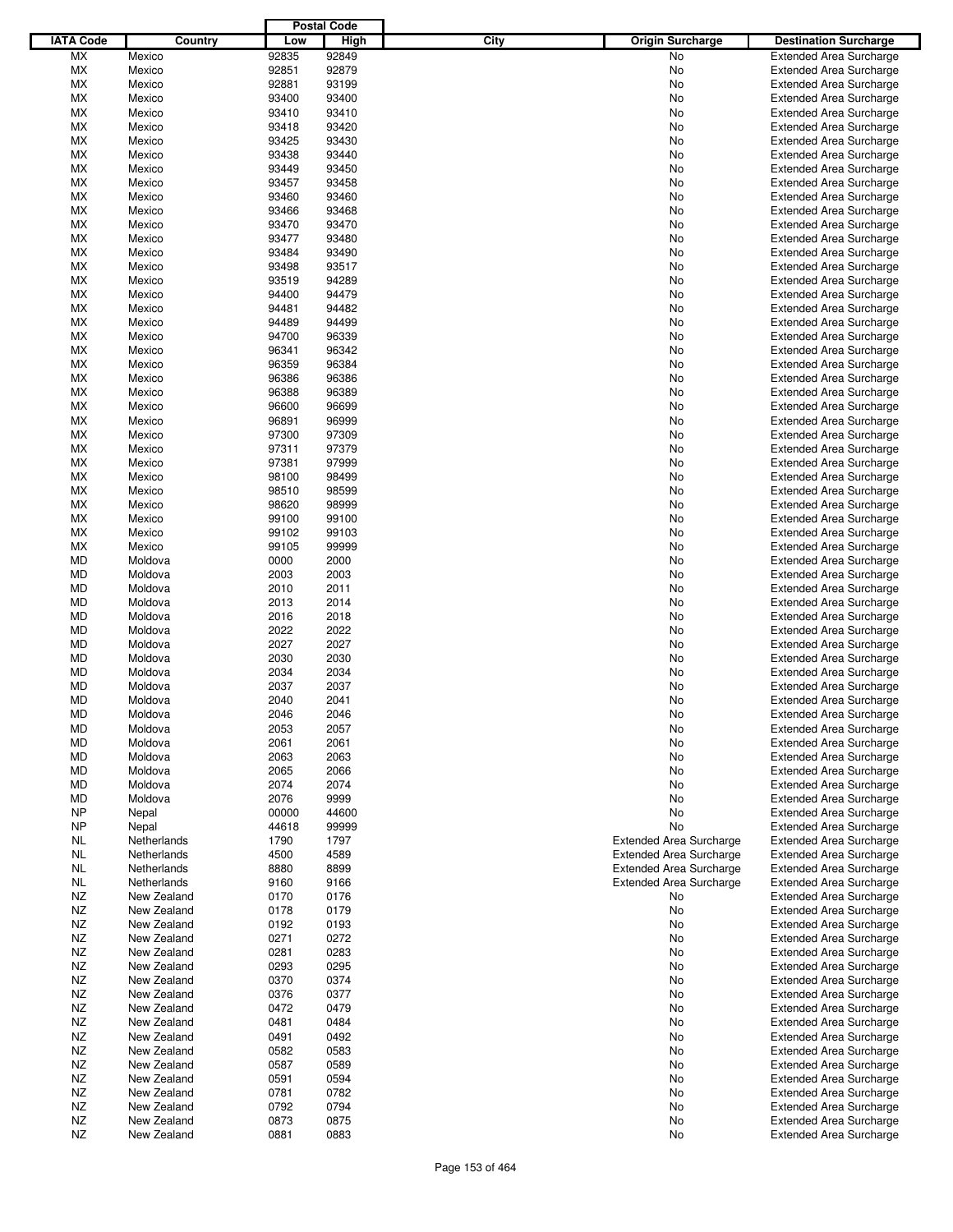|                  |             |      | <b>Postal Code</b> |                    |                                |                                |
|------------------|-------------|------|--------------------|--------------------|--------------------------------|--------------------------------|
| <b>IATA Code</b> | Country     | Low  | High               | City               | <b>Origin Surcharge</b>        | <b>Destination Surcharge</b>   |
|                  |             |      |                    |                    |                                |                                |
| NZ               | New Zealand | 0891 | 0892               |                    | No                             | <b>Extended Area Surcharge</b> |
| NZ               | New Zealand | 0972 | 0975               |                    | No                             | <b>Extended Area Surcharge</b> |
| <b>NZ</b>        | New Zealand | 0977 | 0977               |                    | No                             | <b>Extended Area Surcharge</b> |
| NZ               | New Zealand | 0981 | 0986               |                    | No                             | <b>Extended Area Surcharge</b> |
| NZ               | New Zealand | 0991 | 0993               |                    | No                             | <b>Extended Area Surcharge</b> |
| <b>NZ</b>        | New Zealand | 7670 | 7676               |                    | No                             | <b>Extended Area Surcharge</b> |
| NZ               | New Zealand | 7681 | 7683               |                    | No                             | <b>Extended Area Surcharge</b> |
| <b>NZ</b>        | New Zealand | 7691 | 7692               |                    | No                             | <b>Extended Area Surcharge</b> |
| <b>NZ</b>        | New Zealand | 7771 | 7778               |                    | No                             | <b>Extended Area Surcharge</b> |
| <b>NZ</b>        | New Zealand | 7781 | 7784               |                    | No                             | <b>Extended Area Surcharge</b> |
| NZ               | New Zealand |      | 7875               |                    |                                | <b>Extended Area Surcharge</b> |
|                  |             | 7871 |                    |                    | No                             |                                |
| <b>NZ</b>        | New Zealand | 7881 | 7886               |                    | No                             | <b>Extended Area Surcharge</b> |
| NZ               | New Zealand | 7891 | 7893               |                    | No                             | <b>Extended Area Surcharge</b> |
| <b>NZ</b>        | New Zealand | 7895 | 7895               |                    | No                             | <b>Extended Area Surcharge</b> |
| <b>NZ</b>        | New Zealand | 7971 | 7974               |                    | No                             | <b>Extended Area Surcharge</b> |
| <b>NZ</b>        | New Zealand | 7977 | 7980               |                    | No                             | <b>Extended Area Surcharge</b> |
| NZ               | New Zealand | 7982 | 7988               |                    | No                             | <b>Extended Area Surcharge</b> |
| <b>NZ</b>        | New Zealand | 7990 | 7992               |                    | No                             | <b>Extended Area Surcharge</b> |
| <b>NZ</b>        | New Zealand | 9571 | 9572               |                    | No                             | <b>Extended Area Surcharge</b> |
| <b>NZ</b>        | New Zealand |      |                    |                    |                                |                                |
|                  |             | 9583 | 9587               |                    | No                             | <b>Extended Area Surcharge</b> |
| <b>NZ</b>        | New Zealand | 9682 | 9683               |                    | No                             | <b>Extended Area Surcharge</b> |
| <b>NZ</b>        | New Zealand | 9771 | 9779               |                    | No                             | <b>Extended Area Surcharge</b> |
| NZ               | New Zealand | 9781 | 9783               |                    | No                             | <b>Extended Area Surcharge</b> |
| <b>NZ</b>        | New Zealand | 9791 | 9794               |                    | No                             | <b>Extended Area Surcharge</b> |
| <b>NZ</b>        | New Zealand | 9871 | 9872               |                    | No                             | <b>Extended Area Surcharge</b> |
| <b>NZ</b>        | New Zealand | 9874 | 9877               |                    | No                             | <b>Extended Area Surcharge</b> |
| <b>NZ</b>        | New Zealand | 9883 | 9884               |                    | No                             | <b>Extended Area Surcharge</b> |
| <b>NZ</b>        | New Zealand | 9891 | 9893               |                    | No                             | <b>Extended Area Surcharge</b> |
| ΝG               | Nigeria     |      |                    | <b>ABACHEKO</b>    | <b>Extended Area Surcharge</b> | Remote Area Surcharge          |
|                  |             |      |                    |                    |                                |                                |
| ΝG               | Nigeria     |      |                    | <b>ABADAN</b>      | <b>Extended Area Surcharge</b> | Remote Area Surcharge          |
| ΝG               | Nigeria     |      |                    | ABAJI              | <b>Extended Area Surcharge</b> | Remote Area Surcharge          |
| ΝG               | Nigeria     |      |                    | <b>ABAK</b>        | <b>Extended Area Surcharge</b> | <b>Extended Area Surcharge</b> |
| ΝG               | Nigeria     |      |                    | ABAKALIKI          | <b>Extended Area Surcharge</b> | <b>Extended Area Surcharge</b> |
| ΝG               | Nigeria     |      |                    | <b>ABAVO</b>       | <b>Extended Area Surcharge</b> | <b>Extended Area Surcharge</b> |
| ΝG               | Nigeria     |      |                    | ABAYAMU            | <b>Extended Area Surcharge</b> | <b>Extended Area Surcharge</b> |
| ΝG               | Nigeria     |      |                    | ABBA               | <b>Extended Area Surcharge</b> | <b>Extended Area Surcharge</b> |
| ΝG               | Nigeria     |      |                    | ABBI               | <b>Extended Area Surcharge</b> | Remote Area Surcharge          |
| ΝG               | Nigeria     |      |                    | ABI                | <b>Extended Area Surcharge</b> | Remote Area Surcharge          |
|                  |             |      |                    | <b>ABIGI</b>       |                                |                                |
| ΝG               | Nigeria     |      |                    |                    | <b>Extended Area Surcharge</b> | <b>Extended Area Surcharge</b> |
| ΝG               | Nigeria     |      |                    | <b>ABINI</b>       | <b>Extended Area Surcharge</b> | <b>Extended Area Surcharge</b> |
| ΝG               | Nigeria     |      |                    | <b>ABINSE</b>      | <b>Extended Area Surcharge</b> | <b>Extended Area Surcharge</b> |
| ΝG               | Nigeria     |      |                    | ABIRIBA            | <b>Extended Area Surcharge</b> | Remote Area Surcharge          |
| ΝG               | Nigeria     |      |                    | <b>ABOH</b>        | <b>Extended Area Surcharge</b> | Remote Area Surcharge          |
| ΝG               | Nigeria     |      |                    | <b>ABOMEKE</b>     | <b>Extended Area Surcharge</b> | <b>Extended Area Surcharge</b> |
| ΝG               | Nigeria     |      |                    | <b>ABONNIMA</b>    | <b>Extended Area Surcharge</b> | Remote Area Surcharge          |
| ΝG               | Nigeria     |      |                    | ABRIBA             | <b>Extended Area Surcharge</b> | Remote Area Surcharge          |
| ΝG               | Nigeria     |      |                    | <b>ABUA</b>        | <b>Extended Area Surcharge</b> | Remote Area Surcharge          |
| ΝG               |             |      |                    | ABUA ODUA          | <b>Extended Area Surcharge</b> | Remote Area Surcharge          |
|                  | Nigeria     |      |                    |                    |                                | <b>Extended Area Surcharge</b> |
| ΝG               | Nigeria     |      |                    | <b>ABUDU</b>       | <b>Extended Area Surcharge</b> |                                |
| ΝG               | Nigeria     |      |                    | <b>ABWA</b>        | <b>Extended Area Surcharge</b> | Remote Area Surcharge          |
| ΝG               | Nigeria     |      |                    | <b>ACHALLA</b>     | <b>Extended Area Surcharge</b> | <b>Extended Area Surcharge</b> |
| ΝG               | Nigeria     |      |                    | <b>ACHINA</b>      | <b>Extended Area Surcharge</b> | <b>Extended Area Surcharge</b> |
| ΝG               | Nigeria     |      |                    | ADA                | <b>Extended Area Surcharge</b> | Remote Area Surcharge          |
| ΝG               | Nigeria     |      |                    | <b>ADADA</b>       | <b>Extended Area Surcharge</b> | <b>Extended Area Surcharge</b> |
| ΝG               | Nigeria     |      |                    | ADADAMA            | <b>Extended Area Surcharge</b> | Remote Area Surcharge          |
| ΝG               | Nigeria     |      |                    | <b>ADANI</b>       | <b>Extended Area Surcharge</b> | <b>Extended Area Surcharge</b> |
| ΝG               | Nigeria     |      |                    | ADAZI ANI          | <b>Extended Area Surcharge</b> | <b>Extended Area Surcharge</b> |
| ΝG               | Nigeria     |      |                    | <b>ADIKPO</b>      | <b>Extended Area Surcharge</b> | Remote Area Surcharge          |
| ΝG               | Nigeria     |      |                    | <b>ADIM</b>        | <b>Extended Area Surcharge</b> | <b>Extended Area Surcharge</b> |
| ΝG               |             |      |                    | <b>ADO</b>         | <b>Extended Area Surcharge</b> |                                |
|                  | Nigeria     |      |                    |                    |                                | Remote Area Surcharge          |
| ΝG               | Nigeria     |      |                    | <b>ADOKA</b>       | <b>Extended Area Surcharge</b> | Remote Area Surcharge          |
| ΝG               | Nigeria     |      |                    | <b>AFIKPO</b>      | <b>Extended Area Surcharge</b> | <b>Extended Area Surcharge</b> |
| ΝG               | Nigeria     |      |                    | AFIN AKOKO         | <b>Extended Area Surcharge</b> | <b>Extended Area Surcharge</b> |
| ΝG               | Nigeria     |      |                    | AFUZE              | <b>Extended Area Surcharge</b> | <b>Extended Area Surcharge</b> |
| ΝG               | Nigeria     |      |                    | AGAGBA             | <b>Extended Area Surcharge</b> | Remote Area Surcharge          |
| ΝG               | Nigeria     |      |                    | <b>AGATU</b>       | <b>Extended Area Surcharge</b> | Remote Area Surcharge          |
| ΝG               | Nigeria     |      |                    | AGBA NEJELE        | <b>Extended Area Surcharge</b> | <b>Extended Area Surcharge</b> |
| ΝG               | Nigeria     |      |                    | AGBANI             | <b>Extended Area Surcharge</b> | <b>Extended Area Surcharge</b> |
| ΝG               | Nigeria     |      |                    | <b>AGBOR</b>       | <b>Extended Area Surcharge</b> | <b>Extended Area Surcharge</b> |
|                  |             |      |                    | AGBUE KOROKORO     |                                |                                |
| ΝG               | Nigeria     |      |                    |                    | <b>Extended Area Surcharge</b> | <b>Extended Area Surcharge</b> |
| ΝG               | Nigeria     |      |                    | AGBUKOLO ABEJUKOLO | <b>Extended Area Surcharge</b> | <b>Extended Area Surcharge</b> |
| ΝG               | Nigeria     |      |                    | <b>AGBURA</b>      | <b>Extended Area Surcharge</b> | Remote Area Surcharge          |
| ΝG               | Nigeria     |      |                    | <b>AGENEBODE</b>   | <b>Extended Area Surcharge</b> | Remote Area Surcharge          |
| ΝG               | Nigeria     |      |                    | AGGAH              | <b>Extended Area Surcharge</b> | Remote Area Surcharge          |
| ΝG               | Nigeria     |      |                    | AGO AMODU          | <b>Extended Area Surcharge</b> | Remote Area Surcharge          |
| ΝG               | Nigeria     |      |                    | <b>AGO EGUN</b>    | <b>Extended Area Surcharge</b> | <b>Extended Area Surcharge</b> |
| ΝG               | Nigeria     |      |                    | <b>AGO IWOYE</b>   | <b>Extended Area Surcharge</b> | <b>Extended Area Surcharge</b> |
| ΝG               | Nigeria     |      |                    | <b>AGORO</b>       | <b>Extended Area Surcharge</b> | Remote Area Surcharge          |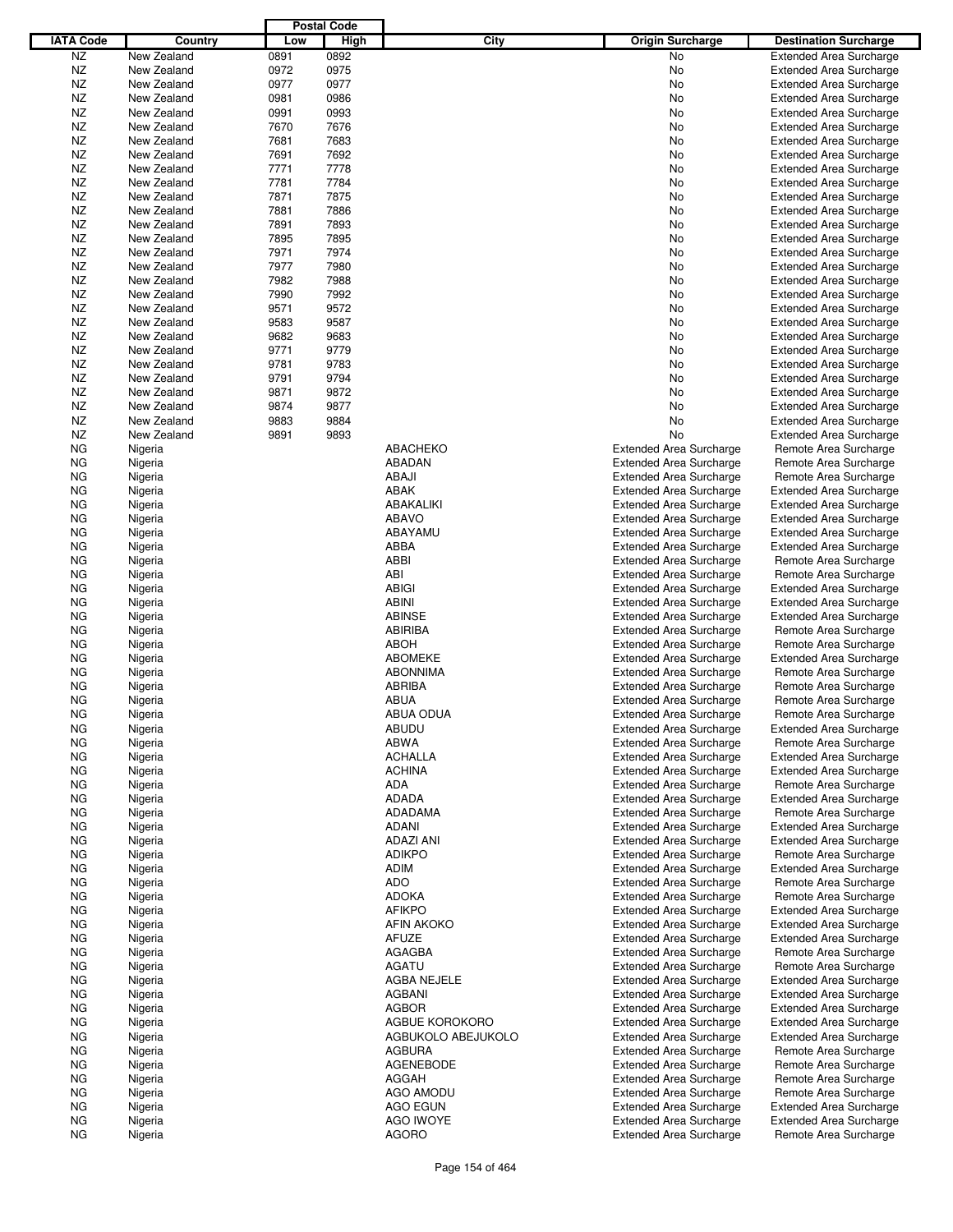|                  |                    |         |     | <b>Postal Code</b> |                               |                                                                  |                                                         |
|------------------|--------------------|---------|-----|--------------------|-------------------------------|------------------------------------------------------------------|---------------------------------------------------------|
| <b>IATA Code</b> |                    | Country | Low | High               | City                          | <b>Origin Surcharge</b>                                          | <b>Destination Surcharge</b>                            |
| <b>NG</b>        | Nigeria            |         |     |                    | <b>AGRI SABA</b>              | <b>Extended Area Surcharge</b>                                   | Remote Area Surcharge                                   |
| <b>NG</b>        | Nigeria            |         |     |                    | <b>AGUDAMA EPIE</b>           | <b>Extended Area Surcharge</b>                                   | Remote Area Surcharge                                   |
| <b>NG</b>        | Nigeria            |         |     |                    | <b>AGUKWUNRI</b>              | <b>Extended Area Surcharge</b>                                   | <b>Extended Area Surcharge</b>                          |
| <b>NG</b>        | Nigeria            |         |     |                    | AGULU                         | <b>Extended Area Surcharge</b>                                   | <b>Extended Area Surcharge</b>                          |
| <b>NG</b>        | Nigeria            |         |     |                    | <b>AGWARA</b>                 | <b>Extended Area Surcharge</b>                                   | Remote Area Surcharge                                   |
| <b>NG</b>        | Nigeria            |         |     |                    | AGWU                          | <b>Extended Area Surcharge</b>                                   | <b>Extended Area Surcharge</b>                          |
| ΝG               | Nigeria            |         |     |                    | <b>AHOADA</b>                 | <b>Extended Area Surcharge</b>                                   | <b>Extended Area Surcharge</b>                          |
| <b>NG</b>        | Nigeria            |         |     |                    | <b>AIRPORT</b>                | <b>Extended Area Surcharge</b>                                   | <b>Extended Area Surcharge</b>                          |
| <b>NG</b>        | Nigeria            |         |     |                    | <b>AIYEPE</b>                 | <b>Extended Area Surcharge</b>                                   | <b>Extended Area Surcharge</b>                          |
| <b>NG</b>        | Nigeria            |         |     |                    | AJAGBODUDU                    | <b>Extended Area Surcharge</b>                                   | <b>Extended Area Surcharge</b>                          |
| ΝG               | Nigeria            |         |     |                    | AJAKA                         | <b>Extended Area Surcharge</b>                                   | <b>Extended Area Surcharge</b>                          |
| <b>NG</b>        | Nigeria            |         |     |                    | <b>AJALLI</b>                 | <b>Extended Area Surcharge</b>                                   | <b>Extended Area Surcharge</b>                          |
| <b>NG</b>        | Nigeria            |         |     |                    | <b>AJAWA</b>                  | <b>Extended Area Surcharge</b>                                   | Remote Area Surcharge                                   |
| <b>NG</b>        | Nigeria            |         |     |                    | <b>AJILETE</b>                | <b>Extended Area Surcharge</b>                                   | <b>Extended Area Surcharge</b>                          |
| ΝG               | Nigeria            |         |     |                    | <b>AJINGI</b><br><b>AJODA</b> | <b>Extended Area Surcharge</b>                                   | <b>Extended Area Surcharge</b>                          |
| <b>NG</b><br>ΝG  | Nigeria<br>Nigeria |         |     |                    | AKABUKA                       | <b>Extended Area Surcharge</b><br><b>Extended Area Surcharge</b> | <b>Extended Area Surcharge</b><br>Remote Area Surcharge |
| <b>NG</b>        | Nigeria            |         |     |                    | AKAGBE UGWU                   | <b>Extended Area Surcharge</b>                                   | <b>Extended Area Surcharge</b>                          |
| <b>NG</b>        | Nigeria            |         |     |                    | AKAKA                         | <b>Extended Area Surcharge</b>                                   | <b>Extended Area Surcharge</b>                          |
| <b>NG</b>        | Nigeria            |         |     |                    | <b>AKAMKPA</b>                | <b>Extended Area Surcharge</b>                                   | <b>Extended Area Surcharge</b>                          |
| ΝG               | Nigeria            |         |     |                    | <b>AKASSA</b>                 | <b>Extended Area Surcharge</b>                                   | Remote Area Surcharge                                   |
| <b>NG</b>        | Nigeria            |         |     |                    | <b>AKENFA</b>                 | <b>Extended Area Surcharge</b>                                   | Remote Area Surcharge                                   |
| <b>NG</b>        | Nigeria            |         |     |                    | <b>AKENPAI</b>                | <b>Extended Area Surcharge</b>                                   | Remote Area Surcharge                                   |
| <b>NG</b>        | Nigeria            |         |     |                    | <b>AKIM AKIM</b>              | <b>Extended Area Surcharge</b>                                   | Remote Area Surcharge                                   |
| ΝG               | Nigeria            |         |     |                    | <b>AKINIMA</b>                | <b>Extended Area Surcharge</b>                                   | Remote Area Surcharge                                   |
| <b>NG</b>        | Nigeria            |         |     |                    | <b>AKINMORIN</b>              | <b>Extended Area Surcharge</b>                                   | <b>Extended Area Surcharge</b>                          |
| ΝG               | Nigeria            |         |     |                    | AKMIMA AHOADE WEST            | <b>Extended Area Surcharge</b>                                   | Remote Area Surcharge                                   |
| <b>NG</b>        | Nigeria            |         |     |                    | <b>AKOKWA</b>                 | <b>Extended Area Surcharge</b>                                   | <b>Extended Area Surcharge</b>                          |
| <b>NG</b>        | Nigeria            |         |     |                    | <b>AKPABUYO</b>               | <b>Extended Area Surcharge</b>                                   | <b>Extended Area Surcharge</b>                          |
| <b>NG</b>        | Nigeria            |         |     |                    | AKPANYAN                      | <b>Extended Area Surcharge</b>                                   | Remote Area Surcharge                                   |
| ΝG               | Nigeria            |         |     |                    | AKPET                         | <b>Extended Area Surcharge</b>                                   | <b>Extended Area Surcharge</b>                          |
| <b>NG</b>        | Nigeria            |         |     |                    | <b>AKPUGO</b>                 | <b>Extended Area Surcharge</b>                                   | <b>Extended Area Surcharge</b>                          |
| <b>NG</b>        | Nigeria            |         |     |                    | <b>AKU</b>                    | <b>Extended Area Surcharge</b>                                   | <b>Extended Area Surcharge</b>                          |
| <b>NG</b>        | Nigeria            |         |     |                    | <b>AKUNU</b>                  | <b>Extended Area Surcharge</b>                                   | <b>Extended Area Surcharge</b>                          |
| ΝG               | Nigeria            |         |     |                    | AKWANGA                       | <b>Extended Area Surcharge</b>                                   | Remote Area Surcharge                                   |
| <b>NG</b>        | Nigeria            |         |     |                    | <b>AKWUETE</b>                | <b>Extended Area Surcharge</b>                                   | Remote Area Surcharge                                   |
| ΝG               | Nigeria            |         |     |                    | <b>AKWUKE</b>                 | <b>Extended Area Surcharge</b>                                   | <b>Extended Area Surcharge</b>                          |
| <b>NG</b>        | Nigeria            |         |     |                    | AKWUKWUIGBO                   | <b>Extended Area Surcharge</b>                                   | <b>Extended Area Surcharge</b>                          |
| <b>NG</b>        | Nigeria            |         |     |                    | <b>ALAM</b>                   | <b>Extended Area Surcharge</b>                                   | <b>Extended Area Surcharge</b>                          |
| <b>NG</b>        | Nigeria            |         |     |                    | ALAPORU                       | <b>Extended Area Surcharge</b>                                   | <b>Extended Area Surcharge</b>                          |
| ΝG               | Nigeria            |         |     |                    | ALBASU                        | <b>Extended Area Surcharge</b>                                   | <b>Extended Area Surcharge</b>                          |
| <b>NG</b>        | Nigeria            |         |     |                    | <b>ALEBIRI</b>                | <b>Extended Area Surcharge</b>                                   | Remote Area Surcharge                                   |
| <b>NG</b>        | Nigeria            |         |     |                    | ALEIRU                        | <b>Extended Area Surcharge</b>                                   | Remote Area Surcharge                                   |
| <b>NG</b>        | Nigeria            |         |     |                    | <b>ALIADE</b>                 | <b>Extended Area Surcharge</b>                                   | <b>Extended Area Surcharge</b>                          |
| ΝG               | Nigeria            |         |     |                    | <b>ALISIME</b>                | <b>Extended Area Surcharge</b>                                   | <b>Extended Area Surcharge</b>                          |
| ΝG               | Nigeria            |         |     |                    | <b>ALKALERI</b>               | <b>Extended Area Surcharge</b>                                   | <b>Extended Area Surcharge</b>                          |
| ΝG               | Nigeria            |         |     |                    | <b>ALOMA</b>                  | <b>Extended Area Surcharge</b>                                   | Remote Area Surcharge                                   |
| <b>NG</b>        | Nigeria            |         |     |                    | ALU                           | <b>Extended Area Surcharge</b>                                   | <b>Extended Area Surcharge</b>                          |
| ΝG               | Nigeria            |         |     |                    | AMA                           | <b>Extended Area Surcharge</b>                                   | <b>Extended Area Surcharge</b>                          |
| ΝG               | Nigeria            |         |     |                    | AMAEGWU OBEAGU                | <b>Extended Area Surcharge</b>                                   | <b>Extended Area Surcharge</b>                          |
| ΝG               | Nigeria            |         |     |                    | AMAGUBZE                      | <b>Extended Area Surcharge</b>                                   | <b>Extended Area Surcharge</b>                          |
| ΝG               | Nigeria            |         |     |                    | AMAKALA KALA                  | <b>Extended Area Surcharge</b>                                   | Remote Area Surcharge                                   |
| ΝG               | Nigeria            |         |     |                    | AMAKALAKEL                    | <b>Extended Area Surcharge</b>                                   | Remote Area Surcharge                                   |
| ΝG               | Nigeria            |         |     |                    | <b>AMANJI</b>                 | <b>Extended Area Surcharge</b>                                   | <b>Extended Area Surcharge</b>                          |
| ΝG               | Nigeria            |         |     |                    | AMANKANU<br>AMAPU NTIGHA      | <b>Extended Area Surcharge</b>                                   | <b>Extended Area Surcharge</b>                          |
| ΝG               | Nigeria<br>Nigeria |         |     |                    |                               | <b>Extended Area Surcharge</b>                                   | Remote Area Surcharge<br>Remote Area Surcharge          |
| ΝG<br>ΝG         | Nigeria            |         |     |                    | AMASARA<br>AMAWBIA            | <b>Extended Area Surcharge</b><br><b>Extended Area Surcharge</b> | <b>Extended Area Surcharge</b>                          |
| ΝG               | Nigeria            |         |     |                    | <b>AMICHI</b>                 | <b>Extended Area Surcharge</b>                                   | <b>Extended Area Surcharge</b>                          |
| ΝG               | Nigeria            |         |     |                    | <b>AMINIGBOKO</b>             | <b>Extended Area Surcharge</b>                                   | Remote Area Surcharge                                   |
| ΝG               | Nigeria            |         |     |                    | AMNRI                         | <b>Extended Area Surcharge</b>                                   | <b>Extended Area Surcharge</b>                          |
| ΝG               | Nigeria            |         |     |                    | AMURU KENI                    | <b>Extended Area Surcharge</b>                                   | Remote Area Surcharge                                   |
| ΝG               | Nigeria            |         |     |                    | ANAKU                         | <b>Extended Area Surcharge</b>                                   | <b>Extended Area Surcharge</b>                          |
| ΝG               | Nigeria            |         |     |                    | <b>ANAM</b>                   | <b>Extended Area Surcharge</b>                                   | <b>Extended Area Surcharge</b>                          |
| ΝG               | Nigeria            |         |     |                    | ANCHAU                        | <b>Extended Area Surcharge</b>                                   | <b>Extended Area Surcharge</b>                          |
| ΝG               | Nigeria            |         |     |                    | ANDAZA                        | <b>Extended Area Surcharge</b>                                   | <b>Extended Area Surcharge</b>                          |
| ΝG               | Nigeria            |         |     |                    | <b>ANDONI</b>                 | <b>Extended Area Surcharge</b>                                   | Remote Area Surcharge                                   |
| ΝG               | Nigeria            |         |     |                    | ANGALABIRI                    | <b>Extended Area Surcharge</b>                                   | Remote Area Surcharge                                   |
| ΝG               | Nigeria            |         |     |                    | ANGIAMA                       | <b>Extended Area Surcharge</b>                                   | Remote Area Surcharge                                   |
| ΝG               | Nigeria            |         |     |                    | <b>ANIOCHA</b>                | <b>Extended Area Surcharge</b>                                   | <b>Extended Area Surcharge</b>                          |
| ΝG               | Nigeria            |         |     |                    | ANJARA                        | <b>Extended Area Surcharge</b>                                   | <b>Extended Area Surcharge</b>                          |
| ΝG               | Nigeria            |         |     |                    | <b>ANKA</b>                   | <b>Extended Area Surcharge</b>                                   | <b>Extended Area Surcharge</b>                          |
| ΝG               | Nigeria            |         |     |                    | <b>ANKPA</b>                  | <b>Extended Area Surcharge</b>                                   | Remote Area Surcharge                                   |
| ΝG               | Nigeria            |         |     |                    | ANWAI                         | <b>Extended Area Surcharge</b>                                   | Extended Area Surcharge                                 |
| ΝG               | Nigeria            |         |     |                    | ANYAMA                        | <b>Extended Area Surcharge</b>                                   | Remote Area Surcharge                                   |
| ΝG               | Nigeria            |         |     |                    | ANYIGBA                       | <b>Extended Area Surcharge</b>                                   | Extended Area Surcharge                                 |
| ΝG               | Nigeria            |         |     |                    | <b>APA</b>                    | <b>Extended Area Surcharge</b>                                   | Remote Area Surcharge                                   |
| ΝG               | Nigeria            |         |     |                    | <b>APIAPUM</b>                | <b>Extended Area Surcharge</b>                                   | Remote Area Surcharge                                   |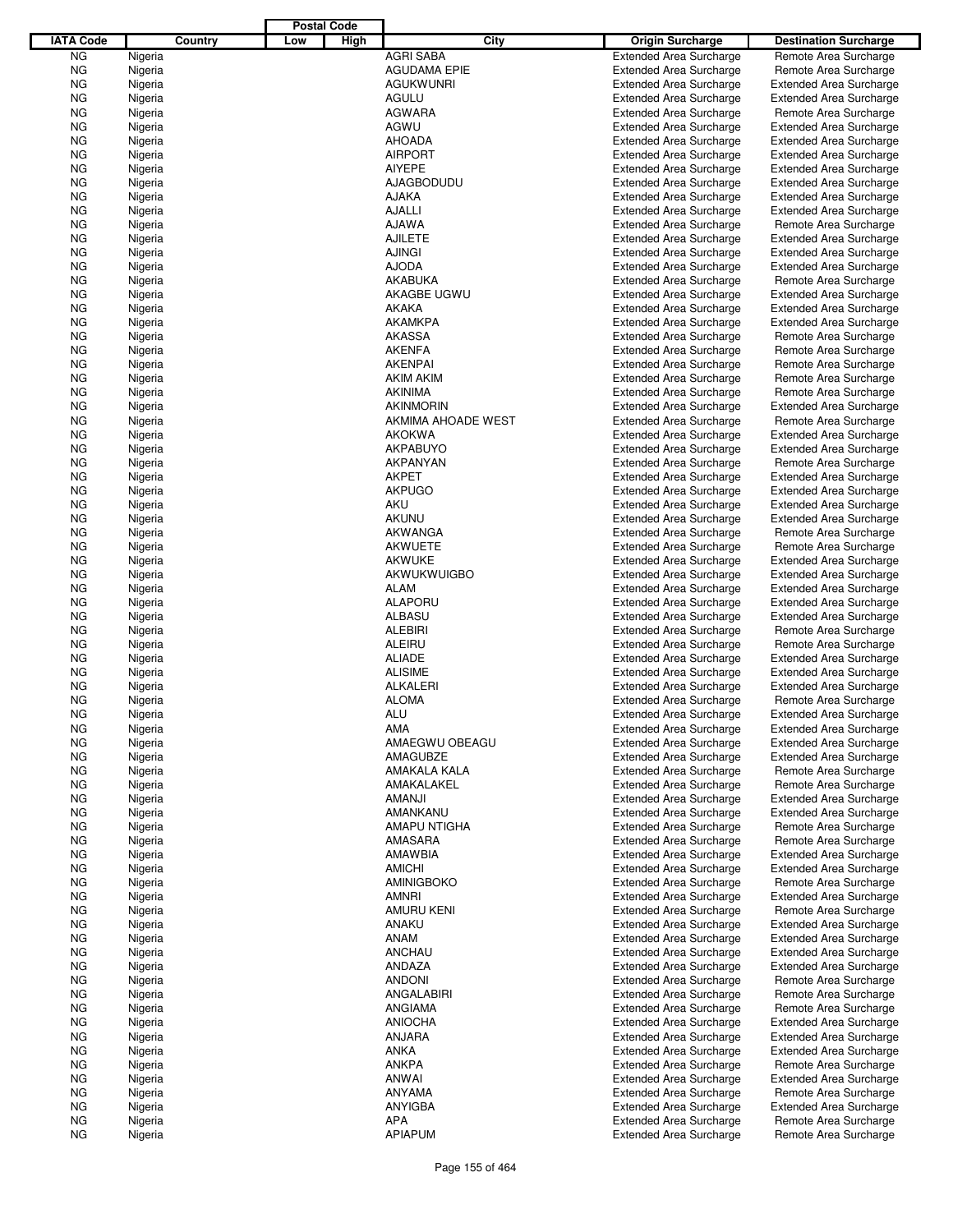|                  |                    |         |     | <b>Postal Code</b> |                                 |                                                                  |                                                |
|------------------|--------------------|---------|-----|--------------------|---------------------------------|------------------------------------------------------------------|------------------------------------------------|
| <b>IATA Code</b> |                    | Country | Low | High               | City                            | <b>Origin Surcharge</b>                                          | <b>Destination Surcharge</b>                   |
| <b>NG</b>        | Nigeria            |         |     |                    | <b>ARAKEJI</b>                  | <b>Extended Area Surcharge</b>                                   | Remote Area Surcharge                          |
| <b>NG</b>        | Nigeria            |         |     |                    | ARAROMO OBU                     | <b>Extended Area Surcharge</b>                                   | Remote Area Surcharge                          |
| <b>NG</b>        | Nigeria            |         |     |                    | ARGUNGU                         | <b>Extended Area Surcharge</b>                                   | Remote Area Surcharge                          |
| <b>NG</b>        | Nigeria            |         |     |                    | <b>ARIGIDI</b>                  | <b>Extended Area Surcharge</b>                                   | <b>Extended Area Surcharge</b>                 |
| <b>NG</b>        | Nigeria            |         |     |                    | AROCHUKWU                       | <b>Extended Area Surcharge</b>                                   | Remote Area Surcharge                          |
| <b>NG</b>        | Nigeria            |         |     |                    | ARONDZUOGU                      | <b>Extended Area Surcharge</b>                                   | Remote Area Surcharge                          |
| ΝG               | Nigeria            |         |     |                    | ARONONWZUGU                     | <b>Extended Area Surcharge</b>                                   | <b>Extended Area Surcharge</b>                 |
| <b>NG</b>        | Nigeria            |         |     |                    | <b>ASEJIRE</b>                  | <b>Extended Area Surcharge</b>                                   | <b>Extended Area Surcharge</b>                 |
| ΝG               | Nigeria            |         |     |                    | <b>ASHAKA GOMBE</b>             | <b>Extended Area Surcharge</b>                                   | Remote Area Surcharge                          |
| ΝG               | Nigeria            |         |     |                    | <b>ASHAKA WARRI</b>             | <b>Extended Area Surcharge</b>                                   | Remote Area Surcharge                          |
| ΝG               | Nigeria            |         |     |                    | <b>ASIPA</b>                    | <b>Extended Area Surcharge</b>                                   | <b>Extended Area Surcharge</b>                 |
| <b>NG</b>        | Nigeria            |         |     |                    | <b>ASKIRA UBA</b>               | <b>Extended Area Surcharge</b>                                   | Remote Area Surcharge                          |
| ΝG               | Nigeria            |         |     |                    | <b>ASONG</b>                    | <b>Extended Area Surcharge</b>                                   | Remote Area Surcharge                          |
| ΝG               | Nigeria            |         |     |                    | <b>ATAN IJEBU</b>               | <b>Extended Area Surcharge</b>                                   | <b>Extended Area Surcharge</b>                 |
| ΝG               | Nigeria            |         |     |                    | <b>AUCHI</b>                    | <b>Extended Area Surcharge</b>                                   | <b>Extended Area Surcharge</b>                 |
| <b>NG</b>        | Nigeria            |         |     |                    | <b>AUGIE</b>                    | <b>Extended Area Surcharge</b>                                   | Remote Area Surcharge                          |
| ΝG               | Nigeria            |         |     |                    | <b>AUJARA</b>                   | <b>Extended Area Surcharge</b>                                   | <b>Extended Area Surcharge</b>                 |
| <b>NG</b>        | Nigeria            |         |     |                    | <b>AUNA</b>                     | <b>Extended Area Surcharge</b>                                   | Remote Area Surcharge                          |
| ΝG               | Nigeria            |         |     |                    | <b>AUYO</b><br>AWE              | <b>Extended Area Surcharge</b>                                   | <b>Extended Area Surcharge</b>                 |
| <b>NG</b>        | Nigeria            |         |     |                    |                                 | <b>Extended Area Surcharge</b>                                   | Remote Area Surcharge                          |
| ΝG               | Nigeria            |         |     |                    | <b>AWHUM</b>                    | <b>Extended Area Surcharge</b>                                   | <b>Extended Area Surcharge</b>                 |
| <b>NG</b>        | Nigeria            |         |     |                    | <b>AWKA ETITI</b>               | <b>Extended Area Surcharge</b>                                   | <b>Extended Area Surcharge</b>                 |
| ΝG               | Nigeria            |         |     |                    | AWKUNAWNAW TOWN                 | <b>Extended Area Surcharge</b>                                   | <b>Extended Area Surcharge</b>                 |
| <b>NG</b>        | Nigeria            |         |     |                    | <b>AWO</b>                      | <b>Extended Area Surcharge</b>                                   | <b>Extended Area Surcharge</b>                 |
| ΝG               | Nigeria            |         |     |                    | <b>AWOMAMA</b>                  | <b>Extended Area Surcharge</b>                                   | <b>Extended Area Surcharge</b>                 |
| ΝG               | Nigeria            |         |     |                    | <b>AYAMASA</b>                  | <b>Extended Area Surcharge</b>                                   | Remote Area Surcharge                          |
| ΝG               | Nigeria            |         |     |                    | <b>AYEDE EKITI</b>              | <b>Extended Area Surcharge</b>                                   | <b>Extended Area Surcharge</b>                 |
| <b>NG</b>        | Nigeria            |         |     |                    | <b>AYEDUN ERHI</b>              | <b>Extended Area Surcharge</b>                                   | <b>Extended Area Surcharge</b>                 |
| ΝG               | Nigeria            |         |     |                    | <b>AYETORO</b>                  | <b>Extended Area Surcharge</b>                                   | <b>Extended Area Surcharge</b>                 |
| <b>NG</b>        | Nigeria            |         |     |                    | AYIP EKU PALM PLANTATION        | <b>Extended Area Surcharge</b>                                   | Remote Area Surcharge                          |
| ΝG               | Nigeria            |         |     |                    | <b>AZARE</b>                    | <b>Extended Area Surcharge</b>                                   | <b>Extended Area Surcharge</b>                 |
| ΝG               | Nigeria            |         |     |                    | <b>AZUMINI</b>                  | <b>Extended Area Surcharge</b>                                   | Remote Area Surcharge                          |
| ΝG               | Nigeria            |         |     |                    | <b>AZUOGU</b>                   | <b>Extended Area Surcharge</b>                                   | <b>Extended Area Surcharge</b>                 |
| <b>NG</b>        | Nigeria            |         |     |                    | <b>B DERE</b>                   | <b>Extended Area Surcharge</b>                                   | Remote Area Surcharge                          |
| ΝG               | Nigeria            |         |     |                    | <b>BABURA</b>                   | <b>Extended Area Surcharge</b>                                   | <b>Extended Area Surcharge</b>                 |
| <b>NG</b>        | Nigeria            |         |     |                    | <b>BACITA</b>                   | <b>Extended Area Surcharge</b>                                   | <b>Extended Area Surcharge</b>                 |
| ΝG               | Nigeria            |         |     |                    | <b>BADE GASHUA</b>              | <b>Extended Area Surcharge</b>                                   | Remote Area Surcharge                          |
| ΝG               | Nigeria            |         |     |                    | <b>BADEGI</b>                   | <b>Extended Area Surcharge</b>                                   | <b>Extended Area Surcharge</b>                 |
| ΝG               | Nigeria            |         |     |                    | <b>BAEN</b>                     | <b>Extended Area Surcharge</b>                                   | <b>Extended Area Surcharge</b>                 |
| <b>NG</b>        | Nigeria            |         |     |                    | <b>BAGA</b>                     | <b>Extended Area Surcharge</b>                                   | Remote Area Surcharge                          |
| ΝG               | Nigeria            |         |     |                    | <b>BAGUDO</b>                   | <b>Extended Area Surcharge</b>                                   | Remote Area Surcharge                          |
| ΝG               | Nigeria            |         |     |                    | <b>BAGWAI</b>                   | <b>Extended Area Surcharge</b>                                   | <b>Extended Area Surcharge</b>                 |
| ΝG               | Nigeria            |         |     |                    | <b>BAKANA</b>                   | <b>Extended Area Surcharge</b>                                   | Remote Area Surcharge                          |
| ΝG               | Nigeria<br>Nigeria |         |     |                    | <b>BAKASSI</b><br><b>BAKORI</b> | <b>Extended Area Surcharge</b><br><b>Extended Area Surcharge</b> | Remote Area Surcharge<br>Remote Area Surcharge |
| ΝG<br>ΝG         | Nigeria            |         |     |                    | <b>BAKURA</b>                   | <b>Extended Area Surcharge</b>                                   | <b>Extended Area Surcharge</b>                 |
| ΝG               | Nigeria            |         |     |                    | <b>BALI</b>                     | <b>Extended Area Surcharge</b>                                   | Remote Area Surcharge                          |
| <b>NG</b>        | Nigeria            |         |     |                    | <b>BAMA</b>                     | <b>Extended Area Surcharge</b>                                   | <b>Extended Area Surcharge</b>                 |
| ΝG               | Nigeria            |         |     |                    | <b>BAMBUR</b>                   | <b>Extended Area Surcharge</b>                                   | Remote Area Surcharge                          |
| ΝG               | Nigeria            |         |     |                    | <b>BANSARA</b>                  | <b>Extended Area Surcharge</b>                                   | <b>Extended Area Surcharge</b>                 |
| ΝG               | Nigeria            |         |     |                    | <b>BARKIN LADI</b>              | <b>Extended Area Surcharge</b>                                   | <b>Extended Area Surcharge</b>                 |
| ΝG               | Nigeria            |         |     |                    | <b>BASAMBIRI</b>                | <b>Extended Area Surcharge</b>                                   | Remote Area Surcharge                          |
| ΝG               | Nigeria            |         |     |                    | <b>BASHAR</b>                   | <b>Extended Area Surcharge</b>                                   | Remote Area Surcharge                          |
| ΝG               | Nigeria            |         |     |                    | <b>BASSA</b>                    | <b>Extended Area Surcharge</b>                                   | <b>Extended Area Surcharge</b>                 |
| ΝG               | Nigeria            |         |     |                    | <b>BASSAWA</b>                  | <b>Extended Area Surcharge</b>                                   | <b>Extended Area Surcharge</b>                 |
| ΝG               | Nigeria            |         |     |                    | <b>BATSARI</b>                  | <b>Extended Area Surcharge</b>                                   | <b>Extended Area Surcharge</b>                 |
| ΝG               | Nigeria            |         |     |                    | <b>BAURE</b>                    | <b>Extended Area Surcharge</b>                                   | <b>Extended Area Surcharge</b>                 |
| ΝG               | Nigeria            |         |     |                    | <b>BAYO</b>                     | <b>Extended Area Surcharge</b>                                   | Remote Area Surcharge                          |
| ΝG               | Nigeria            |         |     |                    | <b>BAZZA</b>                    | <b>Extended Area Surcharge</b>                                   | Remote Area Surcharge                          |
| ΝG               | Nigeria            |         |     |                    | <b>BEBEJI</b>                   | <b>Extended Area Surcharge</b>                                   | <b>Extended Area Surcharge</b>                 |
| ΝG               | Nigeria            |         |     |                    | <b>BEKWARA</b>                  | <b>Extended Area Surcharge</b>                                   | <b>Extended Area Surcharge</b>                 |
| ΝG               | Nigeria            |         |     |                    | <b>BELEMA</b>                   | <b>Extended Area Surcharge</b>                                   | Remote Area Surcharge                          |
| ΝG               | Nigeria            |         |     |                    | BEMSA GYAWANA GUYUK             | <b>Extended Area Surcharge</b>                                   | Remote Area Surcharge                          |
| ΝG               | Nigeria            |         |     |                    | <b>BENDE TUMBAOZU</b>           | <b>Extended Area Surcharge</b>                                   | Remote Area Surcharge                          |
| ΝG               | Nigeria            |         |     |                    | <b>BENGI</b>                    | <b>Extended Area Surcharge</b>                                   | Remote Area Surcharge                          |
| ΝG               | Nigeria            |         |     |                    | <b>BETEM</b>                    | <b>Extended Area Surcharge</b>                                   | <b>Extended Area Surcharge</b>                 |
| ΝG               | Nigeria            |         |     |                    | <b>BIASE</b>                    | <b>Extended Area Surcharge</b>                                   | <b>Extended Area Surcharge</b>                 |
| ΝG               | Nigeria            |         |     |                    | <b>BIDA</b>                     | <b>Extended Area Surcharge</b>                                   | <b>Extended Area Surcharge</b>                 |
| ΝG               | Nigeria            |         |     |                    | <b>BIERA</b>                    | <b>Extended Area Surcharge</b>                                   | <b>Extended Area Surcharge</b>                 |
| ΝG               | Nigeria            |         |     |                    | <b>BIIRNINWA</b>                | <b>Extended Area Surcharge</b>                                   | Remote Area Surcharge                          |
| ΝG               | Nigeria            |         |     |                    | <b>BILLE KINGDON</b>            | <b>Extended Area Surcharge</b>                                   | Remote Area Surcharge                          |
| ΝG               | Nigeria            |         |     |                    | <b>BILLIRI</b>                  | <b>Extended Area Surcharge</b>                                   | Remote Area Surcharge                          |
| ΝG               | Nigeria            |         |     |                    | <b>BINDAWA</b>                  | <b>Extended Area Surcharge</b>                                   | <b>Extended Area Surcharge</b>                 |
| ΝG               | Nigeria            |         |     |                    | <b>BINJI</b>                    | <b>Extended Area Surcharge</b>                                   | <b>Extended Area Surcharge</b>                 |
| ΝG               | Nigeria            |         |     |                    | <b>BIRNIN KUDU</b>              | <b>Extended Area Surcharge</b>                                   | <b>Extended Area Surcharge</b>                 |
| ΝG               | Nigeria            |         |     |                    | <b>BIRNIN MAGAJI</b>            | <b>Extended Area Surcharge</b>                                   | Remote Area Surcharge                          |
| ΝG               | Nigeria            |         |     |                    | <b>BIRNIN YAURI</b>             | <b>Extended Area Surcharge</b>                                   | Remote Area Surcharge                          |
| ΝG               | Nigeria            |         |     |                    | <b>BIRNINWARI</b>               | <b>Extended Area Surcharge</b>                                   | <b>Extended Area Surcharge</b>                 |
|                  |                    |         |     |                    |                                 |                                                                  |                                                |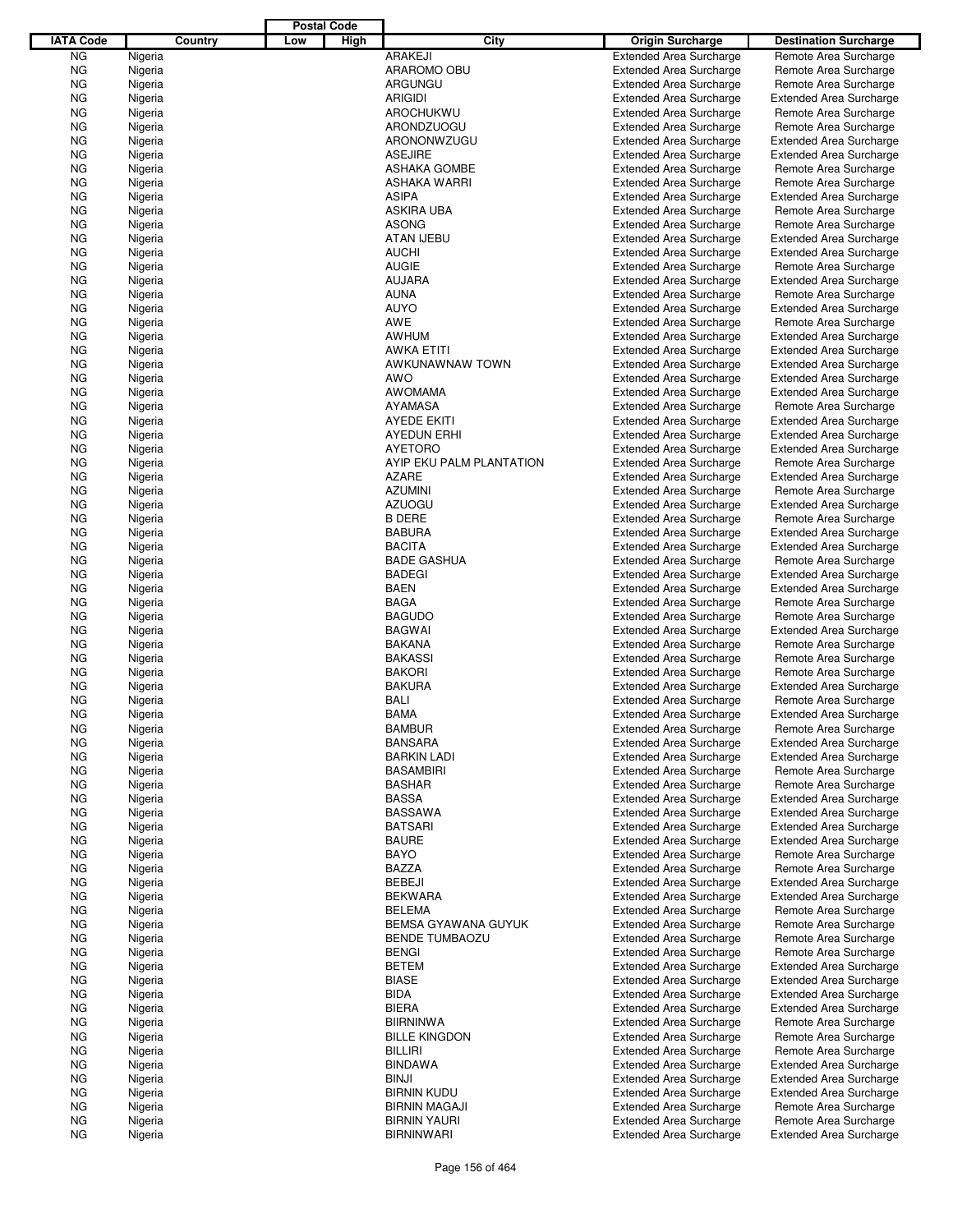|                  |                    |         |     | <b>Postal Code</b> |                              |                                                                  |                                                         |
|------------------|--------------------|---------|-----|--------------------|------------------------------|------------------------------------------------------------------|---------------------------------------------------------|
| <b>IATA Code</b> |                    | Country | Low | High               | City                         | <b>Origin Surcharge</b>                                          | <b>Destination Surcharge</b>                            |
| <b>NG</b>        | Nigeria            |         |     |                    | <b>BISENI</b>                | <b>Extended Area Surcharge</b>                                   | Remote Area Surcharge                                   |
| <b>NG</b>        | Nigeria            |         |     |                    | BIU                          | <b>Extended Area Surcharge</b>                                   | Remote Area Surcharge                                   |
| <b>NG</b>        | Nigeria            |         |     |                    | <b>BODE SAADU</b>            | <b>Extended Area Surcharge</b>                                   | <b>Extended Area Surcharge</b>                          |
| <b>NG</b>        | Nigeria            |         |     |                    | <b>BODO</b>                  | <b>Extended Area Surcharge</b>                                   | Remote Area Surcharge                                   |
| <b>NG</b>        | Nigeria            |         |     |                    | <b>BOGORO</b>                | <b>Extended Area Surcharge</b>                                   | <b>Extended Area Surcharge</b>                          |
| <b>NG</b>        | Nigeria            |         |     |                    | <b>BOKI</b>                  | <b>Extended Area Surcharge</b>                                   | Remote Area Surcharge                                   |
| ΝG               | Nigeria            |         |     |                    | <b>BOKKOS</b>                | <b>Extended Area Surcharge</b>                                   | Remote Area Surcharge                                   |
| <b>NG</b>        | Nigeria            |         |     |                    | <b>BOLO</b>                  | <b>Extended Area Surcharge</b>                                   | <b>Extended Area Surcharge</b>                          |
| <b>NG</b>        | Nigeria            |         |     |                    | <b>BOLUORUWA</b>             | <b>Extended Area Surcharge</b>                                   | Remote Area Surcharge                                   |
| <b>NG</b>        | Nigeria            |         |     |                    | <b>BOMADI</b>                | <b>Extended Area Surcharge</b>                                   | <b>Extended Area Surcharge</b>                          |
| ΝG               | Nigeria            |         |     |                    | <b>BORI</b>                  | <b>Extended Area Surcharge</b>                                   | Remote Area Surcharge                                   |
| <b>NG</b>        | Nigeria            |         |     |                    | <b>BOSARI</b>                | <b>Extended Area Surcharge</b>                                   | Remote Area Surcharge                                   |
| <b>NG</b>        | Nigeria            |         |     |                    | <b>BOTEM</b><br><b>BRASS</b> | <b>Extended Area Surcharge</b>                                   | <b>Extended Area Surcharge</b>                          |
| <b>NG</b><br>ΝG  | Nigeria<br>Nigeria |         |     |                    | <b>BUA YEGHE</b>             | <b>Extended Area Surcharge</b><br><b>Extended Area Surcharge</b> | Remote Area Surcharge<br><b>Extended Area Surcharge</b> |
| <b>NG</b>        | Nigeria            |         |     |                    | <b>BUGUMA</b>                | <b>Extended Area Surcharge</b>                                   | Remote Area Surcharge                                   |
| ΝG               | Nigeria            |         |     |                    | <b>BUJI</b>                  | <b>Extended Area Surcharge</b>                                   | Remote Area Surcharge                                   |
| <b>NG</b>        | Nigeria            |         |     |                    | <b>BUKKUYUM</b>              | <b>Extended Area Surcharge</b>                                   | Remote Area Surcharge                                   |
| <b>NG</b>        | Nigeria            |         |     |                    | <b>BUKUMA</b>                | <b>Extended Area Surcharge</b>                                   | Remote Area Surcharge                                   |
| <b>NG</b>        | Nigeria            |         |     |                    | <b>BUKURU</b>                | <b>Extended Area Surcharge</b>                                   | <b>Extended Area Surcharge</b>                          |
| ΝG               | Nigeria            |         |     |                    | <b>BULKUYAH</b>              | <b>Extended Area Surcharge</b>                                   | Remote Area Surcharge                                   |
| <b>NG</b>        | Nigeria            |         |     |                    | <b>BUNGUDU</b>               | <b>Extended Area Surcharge</b>                                   | <b>Extended Area Surcharge</b>                          |
| <b>NG</b>        | Nigeria            |         |     |                    | <b>BUNKURE</b>               | <b>Extended Area Surcharge</b>                                   | <b>Extended Area Surcharge</b>                          |
| <b>NG</b>        | Nigeria            |         |     |                    | <b>BUNZA</b>                 | <b>Extended Area Surcharge</b>                                   | Remote Area Surcharge                                   |
| ΝG               | Nigeria            |         |     |                    | <b>BURUKU</b>                | <b>Extended Area Surcharge</b>                                   | <b>Extended Area Surcharge</b>                          |
| <b>NG</b>        | Nigeria            |         |     |                    | <b>BURUTU</b>                | <b>Extended Area Surcharge</b>                                   | Remote Area Surcharge                                   |
| ΝG               | Nigeria            |         |     |                    | <b>BWARI</b>                 | <b>Extended Area Surcharge</b>                                   | <b>Extended Area Surcharge</b>                          |
| <b>NG</b>        | Nigeria            |         |     |                    | <b>BYIEV</b>                 | <b>Extended Area Surcharge</b>                                   | <b>Extended Area Surcharge</b>                          |
| <b>NG</b>        | Nigeria            |         |     |                    | <b>CHAFE</b>                 | <b>Extended Area Surcharge</b>                                   | <b>Extended Area Surcharge</b>                          |
| <b>NG</b>        | Nigeria            |         |     |                    | <b>CHAM</b>                  | <b>Extended Area Surcharge</b>                                   | Remote Area Surcharge                                   |
| ΝG               | Nigeria            |         |     |                    | CHARANCHI                    | <b>Extended Area Surcharge</b>                                   | <b>Extended Area Surcharge</b>                          |
| <b>NG</b>        | Nigeria            |         |     |                    | <b>CHIBOK</b>                | <b>Extended Area Surcharge</b>                                   | <b>Extended Area Surcharge</b>                          |
| <b>NG</b>        | Nigeria            |         |     |                    | <b>CHOKOTA</b>               | <b>Extended Area Surcharge</b>                                   | <b>Extended Area Surcharge</b>                          |
| <b>NG</b>        | Nigeria            |         |     |                    | <b>CREEK TOWN</b>            | <b>Extended Area Surcharge</b>                                   | <b>Extended Area Surcharge</b>                          |
| ΝG               | Nigeria            |         |     |                    | <b>DADINKOWA</b>             | <b>Extended Area Surcharge</b>                                   | <b>Extended Area Surcharge</b>                          |
| <b>NG</b>        | Nigeria            |         |     |                    | <b>DAFFO</b>                 | <b>Extended Area Surcharge</b>                                   | Remote Area Surcharge                                   |
| ΝG               | Nigeria            |         |     |                    | <b>DAKACHE</b>               | <b>Extended Area Surcharge</b>                                   | <b>Extended Area Surcharge</b>                          |
| <b>NG</b>        | Nigeria            |         |     |                    | DAKIN GARI                   | <b>Extended Area Surcharge</b>                                   | Remote Area Surcharge                                   |
| <b>NG</b>        | Nigeria            |         |     |                    | <b>DAMATURU</b>              | <b>Extended Area Surcharge</b>                                   | <b>Extended Area Surcharge</b>                          |
| <b>NG</b>        | Nigeria            |         |     |                    | <b>DAMBAM</b>                | <b>Extended Area Surcharge</b>                                   | <b>Extended Area Surcharge</b>                          |
| ΝG               | Nigeria            |         |     |                    | <b>DAMBOA</b>                | <b>Extended Area Surcharge</b>                                   | <b>Extended Area Surcharge</b>                          |
| <b>NG</b>        | Nigeria            |         |     |                    | <b>DAN ANACHA</b>            | <b>Extended Area Surcharge</b>                                   | Remote Area Surcharge                                   |
| <b>NG</b>        | Nigeria            |         |     |                    | <b>DANDUME</b>               | <b>Extended Area Surcharge</b>                                   | Remote Area Surcharge                                   |
| <b>NG</b>        | Nigeria            |         |     |                    | <b>DANGE SHUNI</b>           | <b>Extended Area Surcharge</b>                                   | <b>Extended Area Surcharge</b>                          |
| ΝG               | Nigeria            |         |     |                    | <b>DANJA</b>                 | <b>Extended Area Surcharge</b>                                   | <b>Extended Area Surcharge</b>                          |
| ΝG               | Nigeria            |         |     |                    | <b>DANKI</b>                 | <b>Extended Area Surcharge</b>                                   | Remote Area Surcharge                                   |
| ΝG               | Nigeria            |         |     |                    | <b>DANKO WASSAGU</b>         | <b>Extended Area Surcharge</b>                                   | Remote Area Surcharge                                   |
| <b>NG</b>        | Nigeria            |         |     |                    | <b>DANMUSA</b>               | <b>Extended Area Surcharge</b>                                   | <b>Extended Area Surcharge</b>                          |
| ΝG               | Nigeria            |         |     |                    | DARAZO                       | <b>Extended Area Surcharge</b>                                   | <b>Extended Area Surcharge</b>                          |
| ΝG               | Nigeria            |         |     |                    | <b>DASS</b>                  | <b>Extended Area Surcharge</b>                                   | Extended Area Surcharge                                 |
| ΝG               | Nigeria            |         |     |                    | <b>DAURA</b>                 | <b>Extended Area Surcharge</b>                                   | <b>Extended Area Surcharge</b>                          |
| ΝG               | Nigeria            |         |     |                    | <b>DAWAKIN TOFA</b>          | <b>Extended Area Surcharge</b>                                   | <b>Extended Area Surcharge</b>                          |
| ΝG               | Nigeria            |         |     |                    | <b>DEBA</b>                  | <b>Extended Area Surcharge</b>                                   | Remote Area Surcharge                                   |
| ΝG               | Nigeria            |         |     |                    | <b>DEGEMA</b>                | <b>Extended Area Surcharge</b>                                   | Remote Area Surcharge                                   |
| ΝG               | Nigeria            |         |     |                    | <b>DEKINA</b>                | <b>Extended Area Surcharge</b>                                   | <b>Extended Area Surcharge</b>                          |
| ΝG               | Nigeria            |         |     |                    | <b>DENGI</b>                 | <b>Extended Area Surcharge</b>                                   | Remote Area Surcharge                                   |
| ΝG               | Nigeria            |         |     |                    | DEYI                         | <b>Extended Area Surcharge</b>                                   | Remote Area Surcharge                                   |
| ΝG               | Nigeria            |         |     |                    | <b>DIKWA</b>                 | <b>Extended Area Surcharge</b>                                   | Remote Area Surcharge                                   |
| ΝG               | Nigeria            |         |     |                    | <b>DOEMAK</b>                | <b>Extended Area Surcharge</b>                                   | Remote Area Surcharge                                   |
| ΝG               | Nigeria            |         |     |                    | <b>DOGON DAJI</b>            | <b>Extended Area Surcharge</b>                                   | <b>Extended Area Surcharge</b>                          |
| ΝG               | Nigeria            |         |     |                    | <b>DOGONDAWA</b>             | <b>Extended Area Surcharge</b>                                   | <b>Extended Area Surcharge</b>                          |
| ΝG               | Nigeria            |         |     |                    | DOGU EWOAMA                  | <b>Extended Area Surcharge</b>                                   | Remote Area Surcharge                                   |
| ΝG               | Nigeria            |         |     |                    | <b>DOGUWAR</b>               | <b>Extended Area Surcharge</b>                                   | Remote Area Surcharge                                   |
| ΝG               | Nigeria            |         |     |                    | <b>DOKO</b>                  | <b>Extended Area Surcharge</b>                                   | <b>Extended Area Surcharge</b>                          |
| ΝG               | Nigeria            |         |     |                    | <b>DORUWA</b>                | <b>Extended Area Surcharge</b>                                   | Remote Area Surcharge                                   |
| ΝG               | Nigeria            |         |     |                    | <b>DUKKU</b>                 | <b>Extended Area Surcharge</b>                                   | <b>Extended Area Surcharge</b>                          |
| ΝG               | Nigeria            |         |     |                    | <b>DUMA</b>                  | <b>Extended Area Surcharge</b>                                   | Remote Area Surcharge                                   |
| ΝG               | Nigeria            |         |     |                    | <b>DUTSE</b>                 | <b>Extended Area Surcharge</b>                                   | Remote Area Surcharge                                   |
| ΝG               | Nigeria            |         |     |                    | <b>DUTSI</b>                 | <b>Extended Area Surcharge</b>                                   | <b>Extended Area Surcharge</b>                          |
| ΝG               | Nigeria            |         |     |                    | <b>DUTSINMA</b>              | <b>Extended Area Surcharge</b>                                   | <b>Extended Area Surcharge</b>                          |
| ΝG               | Nigeria            |         |     |                    | <b>EASTERN OBOLO</b>         | <b>Extended Area Surcharge</b>                                   | Remote Area Surcharge                                   |
| ΝG               | Nigeria            |         |     |                    | <b>EBEANO</b>                | <b>Extended Area Surcharge</b>                                   | <b>Extended Area Surcharge</b>                          |
| ΝG               | Nigeria            |         |     |                    | <b>EBEDEBIRI</b>             | <b>Extended Area Surcharge</b>                                   | Remote Area Surcharge                                   |
| ΝG               | Nigeria            |         |     |                    | <b>EBENEBE</b>               | <b>Extended Area Surcharge</b>                                   | <b>Extended Area Surcharge</b>                          |
| ΝG               | Nigeria            |         |     |                    | <b>EBEOCHA</b>               | <b>Extended Area Surcharge</b>                                   | Remote Area Surcharge                                   |
| ΝG               | Nigeria            |         |     |                    | <b>EBUKGWU</b>               | <b>Extended Area Surcharge</b>                                   | <b>Extended Area Surcharge</b>                          |
| ΝG               | Nigeria            |         |     |                    | EBUKUMA ANDONI               | <b>Extended Area Surcharge</b>                                   | Remote Area Surcharge                                   |
| ΝG               | Nigeria            |         |     |                    | EDE                          | <b>Extended Area Surcharge</b>                                   | Remote Area Surcharge                                   |
|                  |                    |         |     |                    |                              |                                                                  |                                                         |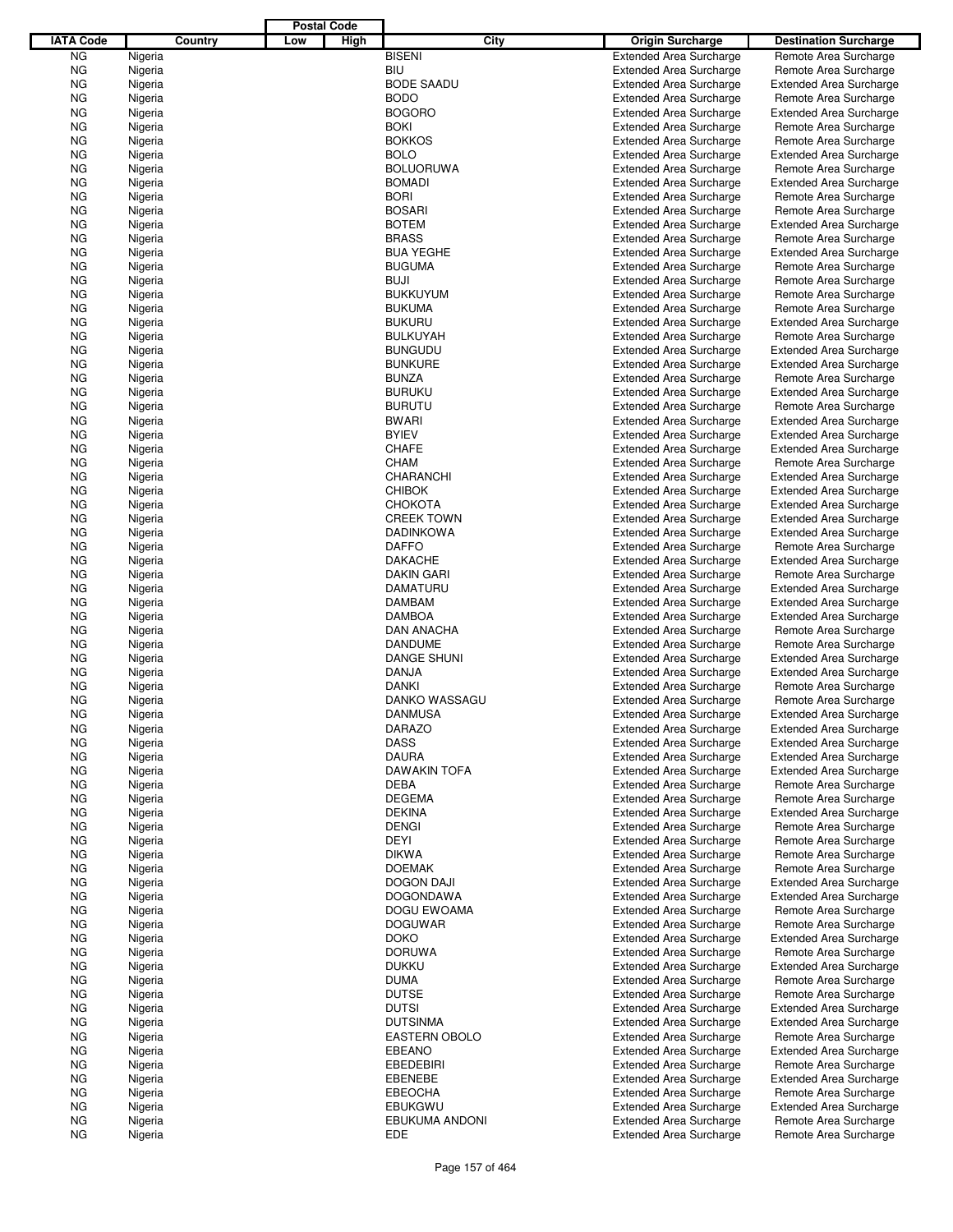|                  |                    |         |     | <b>Postal Code</b> |                               |      |                                                                  |                                                         |
|------------------|--------------------|---------|-----|--------------------|-------------------------------|------|------------------------------------------------------------------|---------------------------------------------------------|
| <b>IATA Code</b> |                    | Country | Low | High               |                               | City | <b>Origin Surcharge</b>                                          | <b>Destination Surcharge</b>                            |
| <b>NG</b>        | Nigeria            |         |     |                    | <b>EDEGBERI</b>               |      | <b>Extended Area Surcharge</b>                                   | Remote Area Surcharge                                   |
| <b>NG</b>        | Nigeria            |         |     |                    | <b>EDEM</b>                   |      | <b>Extended Area Surcharge</b>                                   | <b>Extended Area Surcharge</b>                          |
| <b>NG</b>        | Nigeria            |         |     |                    | <b>EDEMEYA</b>                |      | <b>Extended Area Surcharge</b>                                   | Remote Area Surcharge                                   |
| <b>NG</b>        | Nigeria            |         |     |                    | <b>EFFIOM</b>                 |      | <b>Extended Area Surcharge</b>                                   | <b>Extended Area Surcharge</b>                          |
| <b>NG</b>        | Nigeria            |         |     |                    | <b>EFON</b>                   |      | <b>Extended Area Surcharge</b>                                   | <b>Extended Area Surcharge</b>                          |
| <b>NG</b>        | Nigeria            |         |     |                    | <b>EGBE</b>                   |      | <b>Extended Area Surcharge</b>                                   | <b>Extended Area Surcharge</b>                          |
| ΝG               | Nigeria            |         |     |                    | <b>EGBEDA</b>                 |      | <b>Extended Area Surcharge</b>                                   | Remote Area Surcharge                                   |
| <b>NG</b>        | Nigeria            |         |     |                    | <b>EGBEMA</b>                 |      | <b>Extended Area Surcharge</b>                                   | Remote Area Surcharge                                   |
| <b>NG</b>        | Nigeria            |         |     |                    | EGBERU                        |      | <b>Extended Area Surcharge</b>                                   | <b>Extended Area Surcharge</b>                          |
| <b>NG</b>        | Nigeria            |         |     |                    | <b>EGWEMA</b>                 |      | <b>Extended Area Surcharge</b>                                   | Remote Area Surcharge                                   |
| ΝG               | Nigeria            |         |     |                    | EHA ALUMONA                   |      | <b>Extended Area Surcharge</b>                                   | <b>Extended Area Surcharge</b>                          |
| <b>NG</b>        | Nigeria            |         |     |                    | <b>EHA AMUFU</b>              |      | <b>Extended Area Surcharge</b>                                   | <b>Extended Area Surcharge</b>                          |
| <b>NG</b>        | Nigeria            |         |     |                    | <b>EHOM</b>                   |      | <b>Extended Area Surcharge</b>                                   | <b>Extended Area Surcharge</b>                          |
| ΝG               | Nigeria            |         |     |                    | <b>EHOR</b>                   |      | <b>Extended Area Surcharge</b>                                   | <b>Extended Area Surcharge</b>                          |
| ΝG<br><b>NG</b>  | Nigeria<br>Nigeria |         |     |                    | <b>EJIGBO</b><br><b>EJUKU</b> |      | <b>Extended Area Surcharge</b><br><b>Extended Area Surcharge</b> | Remote Area Surcharge                                   |
| ΝG               | Nigeria            |         |     |                    | <b>EJULE</b>                  |      | <b>Extended Area Surcharge</b>                                   | Remote Area Surcharge<br><b>Extended Area Surcharge</b> |
| <b>NG</b>        | Nigeria            |         |     |                    | <b>EKEREMOR</b>               |      | <b>Extended Area Surcharge</b>                                   | Remote Area Surcharge                                   |
| ΝG               | Nigeria            |         |     |                    | EKET                          |      | <b>Extended Area Surcharge</b>                                   | <b>Extended Area Surcharge</b>                          |
| <b>NG</b>        | Nigeria            |         |     |                    | <b>EKINN ADE</b>              |      | <b>Extended Area Surcharge</b>                                   | <b>Extended Area Surcharge</b>                          |
| ΝG               | Nigeria            |         |     |                    | <b>EKONDE</b>                 |      | <b>Extended Area Surcharge</b>                                   | <b>Extended Area Surcharge</b>                          |
| <b>NG</b>        | Nigeria            |         |     |                    | <b>EKORI</b>                  |      | <b>Extended Area Surcharge</b>                                   | <b>Extended Area Surcharge</b>                          |
| ΝG               | Nigeria            |         |     |                    | <b>EKPARAKWA</b>              |      | <b>Extended Area Surcharge</b>                                   | Remote Area Surcharge                                   |
| <b>NG</b>        | Nigeria            |         |     |                    | <b>EKPENE OBOM</b>            |      | <b>Extended Area Surcharge</b>                                   | <b>Extended Area Surcharge</b>                          |
| ΝG               | Nigeria            |         |     |                    | <b>EKPENE UKPA</b>            |      | <b>Extended Area Surcharge</b>                                   | <b>Extended Area Surcharge</b>                          |
| <b>NG</b>        | Nigeria            |         |     |                    | <b>EKPETIAMA</b>              |      | <b>Extended Area Surcharge</b>                                   | Remote Area Surcharge                                   |
| ΝG               | Nigeria            |         |     |                    | <b>EKPOMA</b>                 |      | <b>Extended Area Surcharge</b>                                   | <b>Extended Area Surcharge</b>                          |
| <b>NG</b>        | Nigeria            |         |     |                    | <b>EKWULOBIA</b>              |      | <b>Extended Area Surcharge</b>                                   | <b>Extended Area Surcharge</b>                          |
| <b>NG</b>        | Nigeria            |         |     |                    | <b>ELEBELE</b>                |      | <b>Extended Area Surcharge</b>                                   | Remote Area Surcharge                                   |
| <b>NG</b>        | Nigeria            |         |     |                    | ELEBRADA                      |      | <b>Extended Area Surcharge</b>                                   | Remote Area Surcharge                                   |
| ΝG               | Nigeria            |         |     |                    | ELELE ALIMIRI                 |      | <b>Extended Area Surcharge</b>                                   | <b>Extended Area Surcharge</b>                          |
| <b>NG</b>        | Nigeria            |         |     |                    | <b>ELEM SANGANA</b>           |      | <b>Extended Area Surcharge</b>                                   | Remote Area Surcharge                                   |
| <b>NG</b>        | Nigeria            |         |     |                    | <b>ELLU</b>                   |      | <b>Extended Area Surcharge</b>                                   | <b>Extended Area Surcharge</b>                          |
| ΝG               | Nigeria            |         |     |                    | <b>EME ORA</b>                |      | <b>Extended Area Surcharge</b>                                   | <b>Extended Area Surcharge</b>                          |
| ΝG               | Nigeria            |         |     |                    | <b>EMEYAL</b>                 |      | <b>Extended Area Surcharge</b>                                   | Remote Area Surcharge                                   |
| <b>NG</b>        | Nigeria            |         |     |                    | <b>EMOHUA</b>                 |      | <b>Extended Area Surcharge</b>                                   | Remote Area Surcharge                                   |
| ΝG               | Nigeria            |         |     |                    | <b>EMUNEDE</b>                |      | <b>Extended Area Surcharge</b>                                   | Remote Area Surcharge                                   |
| ΝG               | Nigeria            |         |     |                    | <b>ENUGU EZIKE</b>            |      | <b>Extended Area Surcharge</b>                                   | Remote Area Surcharge                                   |
| ΝG               | Nigeria            |         |     |                    | ENUGWU UKWU                   |      | <b>Extended Area Surcharge</b>                                   | <b>Extended Area Surcharge</b>                          |
| <b>NG</b>        | Nigeria            |         |     |                    | <b>ENWANG</b>                 |      | <b>Extended Area Surcharge</b>                                   | <b>Extended Area Surcharge</b>                          |
| ΝG               | Nigeria            |         |     |                    | <b>EPINMI AKOKO</b>           |      | <b>Extended Area Surcharge</b>                                   | <b>Extended Area Surcharge</b>                          |
| <b>NG</b>        | Nigeria            |         |     |                    | <b>ERCHE</b>                  |      | <b>Extended Area Surcharge</b>                                   | <b>Extended Area Surcharge</b>                          |
| ΝG               | Nigeria            |         |     |                    | ERELU                         |      | <b>Extended Area Surcharge</b>                                   | Remote Area Surcharge                                   |
| <b>NG</b>        | Nigeria            |         |     |                    | <b>EREMA</b>                  |      | <b>Extended Area Surcharge</b>                                   | Remote Area Surcharge                                   |
| ΝG               | Nigeria            |         |     |                    | <b>ERENA</b>                  |      | <b>Extended Area Surcharge</b>                                   | <b>Extended Area Surcharge</b>                          |
| ΝG               | Nigeria            |         |     |                    | <b>ERIN ILE</b>               |      | <b>Extended Area Surcharge</b>                                   | <b>Extended Area Surcharge</b>                          |
| ΝG               | Nigeria            |         |     |                    | <b>ERINJESHA</b>              |      | <b>Extended Area Surcharge</b>                                   | Remote Area Surcharge                                   |
| <b>NG</b>        | Nigeria            |         |     |                    | ERINLE                        |      | <b>Extended Area Surcharge</b>                                   | Remote Area Surcharge                                   |
| ΝG               | Nigeria            |         |     |                    | <b>ERINOSUN</b>               |      | <b>Extended Area Surcharge</b>                                   | Remote Area Surcharge                                   |
| ΝG               | Nigeria            |         |     |                    | <b>ERUKU</b>                  |      | <b>Extended Area Surcharge</b>                                   | <b>Extended Area Surcharge</b>                          |
| ΝG               | Nigeria            |         |     |                    | ERUWA<br><b>ESA OKE</b>       |      | <b>Extended Area Surcharge</b>                                   | <b>Extended Area Surcharge</b>                          |
| ΝG<br>ΝG         | Nigeria<br>Nigeria |         |     |                    | <b>ESCRAVOS</b>               |      | <b>Extended Area Surcharge</b><br><b>Extended Area Surcharge</b> | Remote Area Surcharge<br>Remote Area Surcharge          |
| ΝG               | Nigeria            |         |     |                    | <b>ESIT EKET</b>              |      | <b>Extended Area Surcharge</b>                                   | Remote Area Surcharge                                   |
| ΝG               | Nigeria            |         |     |                    | <b>ESSENE</b>                 |      | <b>Extended Area Surcharge</b>                                   | Remote Area Surcharge                                   |
| ΝG               | Nigeria            |         |     |                    | <b>ESSIEN UDIM</b>            |      | <b>Extended Area Surcharge</b>                                   | <b>Extended Area Surcharge</b>                          |
| ΝG               | Nigeria            |         |     |                    | <b>ETABUNO</b>                |      | <b>Extended Area Surcharge</b>                                   | <b>Extended Area Surcharge</b>                          |
| ΝG               | Nigeria            |         |     |                    | <b>ETEGWE</b>                 |      | <b>Extended Area Surcharge</b>                                   | Remote Area Surcharge                                   |
| ΝG               | Nigeria            |         |     |                    | <b>ETIM EKPO</b>              |      | <b>Extended Area Surcharge</b>                                   | Remote Area Surcharge                                   |
| ΝG               | Nigeria            |         |     |                    | <b>ETINAN</b>                 |      | <b>Extended Area Surcharge</b>                                   | <b>Extended Area Surcharge</b>                          |
| ΝG               | Nigeria            |         |     |                    | ETITI                         |      | <b>Extended Area Surcharge</b>                                   | <b>Extended Area Surcharge</b>                          |
| ΝG               | Nigeria            |         |     |                    | <b>ETUNG</b>                  |      | <b>Extended Area Surcharge</b>                                   | Remote Area Surcharge                                   |
| ΝG               | Nigeria            |         |     |                    | <b>EWEKORO</b>                |      | <b>Extended Area Surcharge</b>                                   | <b>Extended Area Surcharge</b>                          |
| ΝG               | Nigeria            |         |     |                    | <b>EWOAMA</b>                 |      | <b>Extended Area Surcharge</b>                                   | Remote Area Surcharge                                   |
| ΝG               | Nigeria            |         |     |                    | EWU                           |      | <b>Extended Area Surcharge</b>                                   | <b>Extended Area Surcharge</b>                          |
| ΝG               | Nigeria            |         |     |                    | <b>EYOFIN</b>                 |      | <b>Extended Area Surcharge</b>                                   | <b>Extended Area Surcharge</b>                          |
| ΝG               | Nigeria            |         |     |                    | <b>EYULOR</b>                 |      | <b>Extended Area Surcharge</b>                                   | <b>Extended Area Surcharge</b>                          |
| ΝG               | Nigeria            |         |     |                    | EZEAGU AGUBUOWA               |      | <b>Extended Area Surcharge</b>                                   | <b>Extended Area Surcharge</b>                          |
| ΝG               | Nigeria            |         |     |                    | EZZA                          |      | <b>Extended Area Surcharge</b>                                   | <b>Extended Area Surcharge</b>                          |
| ΝG               | Nigeria            |         |     |                    | <b>FADAN KAGOMA</b>           |      | <b>Extended Area Surcharge</b>                                   | Remote Area Surcharge                                   |
| ΝG               | Nigeria            |         |     |                    | <b>FAKAI</b>                  |      | <b>Extended Area Surcharge</b>                                   | Remote Area Surcharge                                   |
| ΝG               | Nigeria            |         |     |                    | <b>FAMGBE</b>                 |      | <b>Extended Area Surcharge</b>                                   | Remote Area Surcharge                                   |
| ΝG               | Nigeria            |         |     |                    | <b>FANTUO</b>                 |      | <b>Extended Area Surcharge</b>                                   | Remote Area Surcharge                                   |
| ΝG               | Nigeria            |         |     |                    | <b>FASKARI</b>                |      | <b>Extended Area Surcharge</b>                                   | Remote Area Surcharge                                   |
| ΝG               | Nigeria            |         |     |                    | <b>FIDITI</b>                 |      | <b>Extended Area Surcharge</b>                                   | <b>Extended Area Surcharge</b>                          |
| ΝG               | Nigeria            |         |     |                    | <b>FIKA</b>                   |      | <b>Extended Area Surcharge</b>                                   | Remote Area Surcharge                                   |
| ΝG               | Nigeria            |         |     |                    | <b>FORCADOS</b>               |      | <b>Extended Area Surcharge</b>                                   | Remote Area Surcharge                                   |
| ΝG               | Nigeria            |         |     |                    | <b>FOUTORUGBENE</b>           |      | <b>Extended Area Surcharge</b>                                   | Remote Area Surcharge                                   |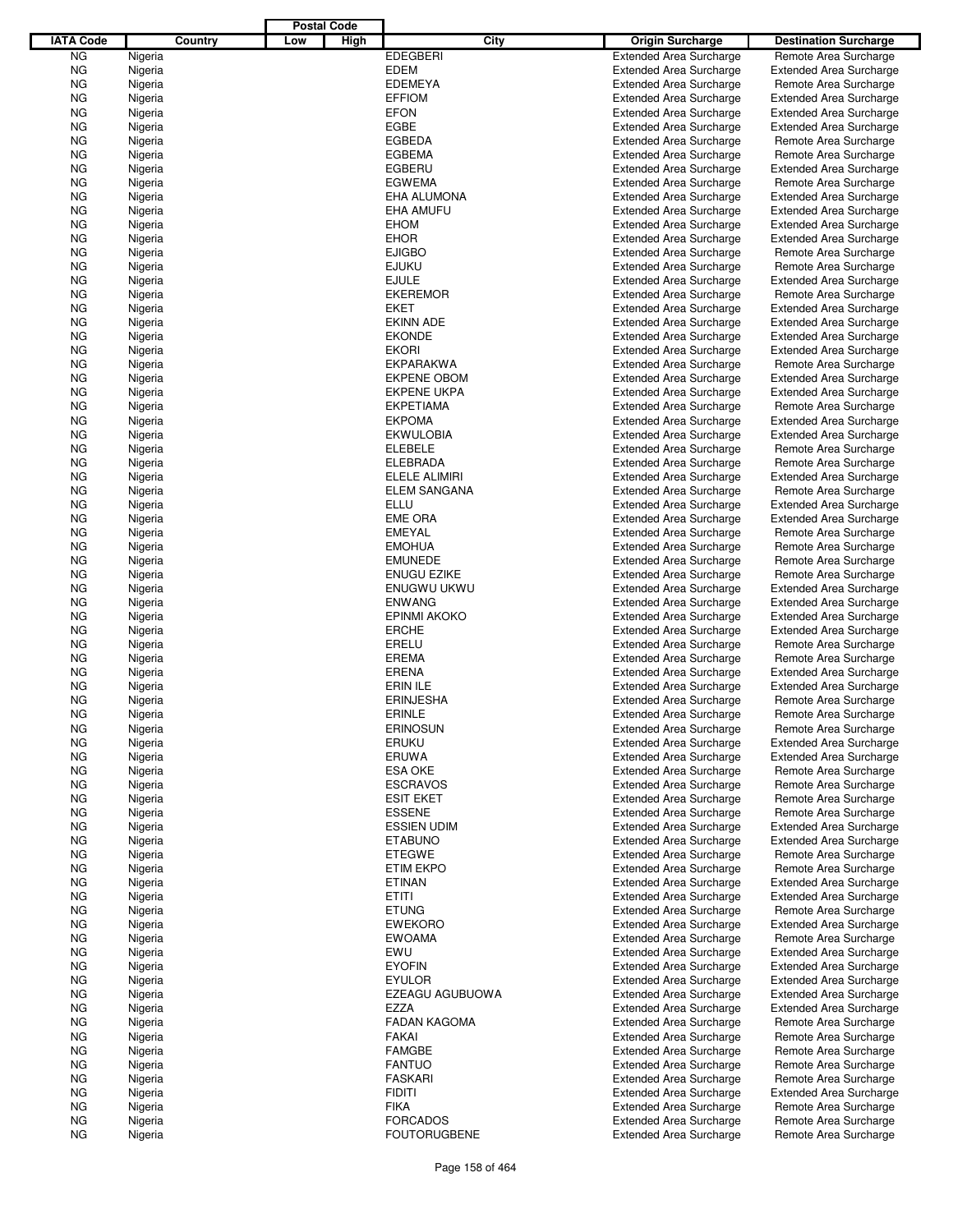|                  |         |         |     | <b>Postal Code</b> |                                |                                |                                |
|------------------|---------|---------|-----|--------------------|--------------------------------|--------------------------------|--------------------------------|
| <b>IATA Code</b> |         | Country | Low | High               | City                           | <b>Origin Surcharge</b>        | <b>Destination Surcharge</b>   |
| ΝG               | Nigeria |         |     |                    | <b>FUFORE</b>                  | <b>Extended Area Surcharge</b> | <b>Extended Area Surcharge</b> |
| ΝG               | Nigeria |         |     |                    | <b>FUFU</b>                    | <b>Extended Area Surcharge</b> | <b>Extended Area Surcharge</b> |
| ΝG               | Nigeria |         |     |                    | <b>FUGAR</b>                   | <b>Extended Area Surcharge</b> | Remote Area Surcharge          |
| ΝG               | Nigeria |         |     |                    | <b>FUNAKAYA</b>                | <b>Extended Area Surcharge</b> | Remote Area Surcharge          |
| ΝG               | Nigeria |         |     |                    | <b>FUNE</b>                    | <b>Extended Area Surcharge</b> | <b>Extended Area Surcharge</b> |
| ΝG               | Nigeria |         |     |                    | <b>FUNTUA</b>                  | <b>Extended Area Surcharge</b> | <b>Extended Area Surcharge</b> |
| ΝG               | Nigeria |         |     |                    | <b>GADA</b>                    | <b>Extended Area Surcharge</b> | Remote Area Surcharge          |
| ΝG               | Nigeria |         |     |                    | <b>GADIDIN</b>                 | <b>Extended Area Surcharge</b> | <b>Extended Area Surcharge</b> |
| ΝG               | Nigeria |         |     |                    | GAGARAWA                       | <b>Extended Area Surcharge</b> | <b>Extended Area Surcharge</b> |
| ΝG               | Nigeria |         |     |                    | <b>GAMAWA</b>                  | <b>Extended Area Surcharge</b> | Remote Area Surcharge          |
| ΝG               | Nigeria |         |     |                    | <b>GANAWURI</b>                | <b>Extended Area Surcharge</b> | Remote Area Surcharge          |
| ΝG               | Nigeria |         |     |                    | <b>GANGON</b>                  | <b>Extended Area Surcharge</b> | Remote Area Surcharge          |
| ΝG               | Nigeria |         |     |                    | <b>GANJUWA</b>                 | <b>Extended Area Surcharge</b> | <b>Extended Area Surcharge</b> |
| ΝG               | Nigeria |         |     |                    | <b>GANYE</b>                   | <b>Extended Area Surcharge</b> | Remote Area Surcharge          |
| ΝG               | Nigeria |         |     |                    | <b>GARBA CHEDA</b>             | <b>Extended Area Surcharge</b> | Remote Area Surcharge          |
| ΝG               | Nigeria |         |     |                    | <b>GARKAWA</b>                 | <b>Extended Area Surcharge</b> | Remote Area Surcharge          |
| ΝG               | Nigeria |         |     |                    | <b>GARKI</b>                   | <b>Extended Area Surcharge</b> | <b>Extended Area Surcharge</b> |
| ΝG               | Nigeria |         |     |                    | <b>GARKIDA</b>                 | <b>Extended Area Surcharge</b> | <b>Extended Area Surcharge</b> |
| ΝG               | Nigeria |         |     |                    | <b>GARKO</b>                   | <b>Extended Area Surcharge</b> | <b>Extended Area Surcharge</b> |
| ΝG               | Nigeria |         |     |                    | <b>GARUN MALLAM</b>            | <b>Extended Area Surcharge</b> | <b>Extended Area Surcharge</b> |
| ΝG               | Nigeria |         |     |                    | <b>GAYA</b>                    | <b>Extended Area Surcharge</b> | <b>Extended Area Surcharge</b> |
| ΝG               | Nigeria |         |     |                    | GAZAWA                         | <b>Extended Area Surcharge</b> | <b>Extended Area Surcharge</b> |
| ΝG               | Nigeria |         |     |                    | <b>GBARANTORU</b>              | <b>Extended Area Surcharge</b> | Remote Area Surcharge          |
| ΝG               | Nigeria |         |     |                    | <b>GBOKO AND YANDEV</b>        | <b>Extended Area Surcharge</b> | <b>Extended Area Surcharge</b> |
| ΝG               | Nigeria |         |     |                    | <b>GBOLOKO</b>                 | <b>Extended Area Surcharge</b> | <b>Extended Area Surcharge</b> |
| ΝG               | Nigeria |         |     |                    | <b>GEIDAM</b>                  | <b>Extended Area Surcharge</b> | Remote Area Surcharge          |
| ΝG               | Nigeria |         |     |                    | <b>GELLA</b>                   | <b>Extended Area Surcharge</b> | <b>Extended Area Surcharge</b> |
| ΝG               | Nigeria |         |     |                    | <b>GEMBU MAYONDAGA NGUREJE</b> | <b>Extended Area Surcharge</b> | Remote Area Surcharge          |
| ΝG               | Nigeria |         |     |                    | <b>GGBAM TAI</b>               | <b>Extended Area Surcharge</b> | <b>Extended Area Surcharge</b> |
| ΝG               | Nigeria |         |     |                    | <b>GIADE</b>                   | <b>Extended Area Surcharge</b> | <b>Extended Area Surcharge</b> |
| ΝG               | Nigeria |         |     |                    | <b>GIDAN MADI</b>              | <b>Extended Area Surcharge</b> | <b>Extended Area Surcharge</b> |
| ΝG               | Nigeria |         |     |                    | <b>GIDAN WAYA</b>              | <b>Extended Area Surcharge</b> | Remote Area Surcharge          |
| ΝG               | Nigeria |         |     |                    | <b>GIDIN DUROWA</b>            | <b>Extended Area Surcharge</b> | Remote Area Surcharge          |
| ΝG               | Nigeria |         |     |                    | <b>GINDIRI</b>                 | <b>Extended Area Surcharge</b> | Remote Area Surcharge          |
| ΝG               | Nigeria |         |     |                    | <b>GIWA</b>                    | <b>Extended Area Surcharge</b> | <b>Extended Area Surcharge</b> |
| ΝG               | Nigeria |         |     |                    | GOGOGODO                       | <b>Extended Area Surcharge</b> | Remote Area Surcharge          |
| ΝG               | Nigeria |         |     |                    | <b>GOKANA</b>                  | <b>Extended Area Surcharge</b> | Remote Area Surcharge          |
| ΝG               | Nigeria |         |     |                    | <b>GOMBI</b>                   | <b>Extended Area Surcharge</b> | <b>Extended Area Surcharge</b> |
| ΝG               | Nigeria |         |     |                    | <b>GORONYO</b>                 | <b>Extended Area Surcharge</b> | <b>Extended Area Surcharge</b> |
| ΝG               | Nigeria |         |     |                    | <b>GRIR OKPALA</b>             | <b>Extended Area Surcharge</b> | <b>Extended Area Surcharge</b> |
| ΝG               | Nigeria |         |     |                    | <b>GUBIO</b>                   | <b>Extended Area Surcharge</b> | Remote Area Surcharge          |
| ΝG               | Nigeria |         |     |                    | <b>GUDU</b>                    | <b>Extended Area Surcharge</b> | Remote Area Surcharge          |
| ΝG               | Nigeria |         |     |                    | <b>GUJUBA</b>                  | <b>Extended Area Surcharge</b> | Remote Area Surcharge          |
| ΝG               | Nigeria |         |     |                    | <b>GULANI</b>                  | <b>Extended Area Surcharge</b> | Remote Area Surcharge          |
| ΝG               | Nigeria |         |     |                    | <b>GUMA</b>                    | <b>Extended Area Surcharge</b> | Remote Area Surcharge          |
| ΝG               | Nigeria |         |     |                    | <b>GUMEL</b>                   | <b>Extended Area Surcharge</b> | <b>Extended Area Surcharge</b> |
| ΝG               | Nigeria |         |     |                    | <b>GUMTI</b>                   | <b>Extended Area Surcharge</b> | Remote Area Surcharge          |
| NG               | Nigeria |         |     |                    | <b>GUNMI</b>                   | <b>Extended Area Surcharge</b> | Remote Area Surcharge          |
| ΝG               | Nigeria |         |     |                    | <b>GURE</b>                    | <b>Extended Area Surcharge</b> | Remote Area Surcharge          |
| ΝG               | Nigeria |         |     |                    | <b>GURI</b>                    | <b>Extended Area Surcharge</b> | Remote Area Surcharge          |
| ΝG               | Nigeria |         |     |                    | <b>GURIN</b>                   | <b>Extended Area Surcharge</b> | Remote Area Surcharge          |
| ΝG               | Nigeria |         |     |                    | <b>GUYUK</b>                   | <b>Extended Area Surcharge</b> | <b>Extended Area Surcharge</b> |
| ΝG               | Nigeria |         |     |                    | <b>GUZAMALA</b>                | <b>Extended Area Surcharge</b> | Remote Area Surcharge          |
| ΝG               | Nigeria |         |     |                    | GWADABAWA                      | <b>Extended Area Surcharge</b> | <b>Extended Area Surcharge</b> |
| ΝG               | Nigeria |         |     |                    | <b>GWANDU</b>                  | <b>Extended Area Surcharge</b> | Remote Area Surcharge          |
| ΝG               | Nigeria |         |     |                    | <b>GWANGALADA</b>              | <b>Extended Area Surcharge</b> | <b>Extended Area Surcharge</b> |
| ΝG               | Nigeria |         |     |                    | <b>GWANTU SANGA</b>            | <b>Extended Area Surcharge</b> | Remote Area Surcharge          |
| ΝG               | Nigeria |         |     |                    | <b>GWARAM</b>                  | <b>Extended Area Surcharge</b> | <b>Extended Area Surcharge</b> |
| ΝG               | Nigeria |         |     |                    | <b>GWARGWAJE</b>               | <b>Extended Area Surcharge</b> | <b>Extended Area Surcharge</b> |
| ΝG               | Nigeria |         |     |                    | <b>GWAZO</b>                   | <b>Extended Area Surcharge</b> | <b>Extended Area Surcharge</b> |
| ΝG               | Nigeria |         |     |                    | <b>GWOZA</b>                   | <b>Extended Area Surcharge</b> | Remote Area Surcharge          |
| ΝG               | Nigeria |         |     |                    | <b>GYAWANA</b>                 | <b>Extended Area Surcharge</b> | <b>Extended Area Surcharge</b> |
| ΝG               | Nigeria |         |     |                    | GYEL                           | <b>Extended Area Surcharge</b> | <b>Extended Area Surcharge</b> |
| ΝG               | Nigeria |         |     |                    | <b>HADEJIA</b>                 | <b>Extended Area Surcharge</b> | Remote Area Surcharge          |
| ΝG               | Nigeria |         |     |                    | <b>HAWUL</b>                   | <b>Extended Area Surcharge</b> | Remote Area Surcharge          |
| ΝG               | Nigeria |         |     |                    | <b>HONG</b>                    | <b>Extended Area Surcharge</b> | <b>Extended Area Surcharge</b> |
| ΝG               | Nigeria |         |     |                    | IBA                            | <b>Extended Area Surcharge</b> | Remote Area Surcharge          |
| ΝG               | Nigeria |         |     |                    | <b>IBAA</b>                    | <b>Extended Area Surcharge</b> | <b>Extended Area Surcharge</b> |
| ΝG               | Nigeria |         |     |                    | <b>IBAKA</b>                   | <b>Extended Area Surcharge</b> | Remote Area Surcharge          |
| ΝG               | Nigeria |         |     |                    | <b>IBEAGWA AKA</b>             | <b>Extended Area Surcharge</b> | <b>Extended Area Surcharge</b> |
| ΝG               | Nigeria |         |     |                    | <b>IBEFUN</b>                  | <b>Extended Area Surcharge</b> | <b>Extended Area Surcharge</b> |
| ΝG               | Nigeria |         |     |                    | <b>IBENO</b>                   | <b>Extended Area Surcharge</b> | Remote Area Surcharge          |
| ΝG               | Nigeria |         |     |                    | <b>IBESIKPO</b>                | <b>Extended Area Surcharge</b> | <b>Extended Area Surcharge</b> |
| ΝG               | Nigeria |         |     |                    | <b>IBESSE</b>                  | <b>Extended Area Surcharge</b> | <b>Extended Area Surcharge</b> |
| ΝG               | Nigeria |         |     |                    | <b>IBETO</b>                   | <b>Extended Area Surcharge</b> | Remote Area Surcharge          |
| ΝG               | Nigeria |         |     |                    | <b>IBI DONGA</b>               | <b>Extended Area Surcharge</b> | Remote Area Surcharge          |
| ΝG               | Nigeria |         |     |                    | <b>IBILLO</b>                  | <b>Extended Area Surcharge</b> | <b>Extended Area Surcharge</b> |
| ΝG               | Nigeria |         |     |                    | <b>IBIONO</b>                  | <b>Extended Area Surcharge</b> | Remote Area Surcharge          |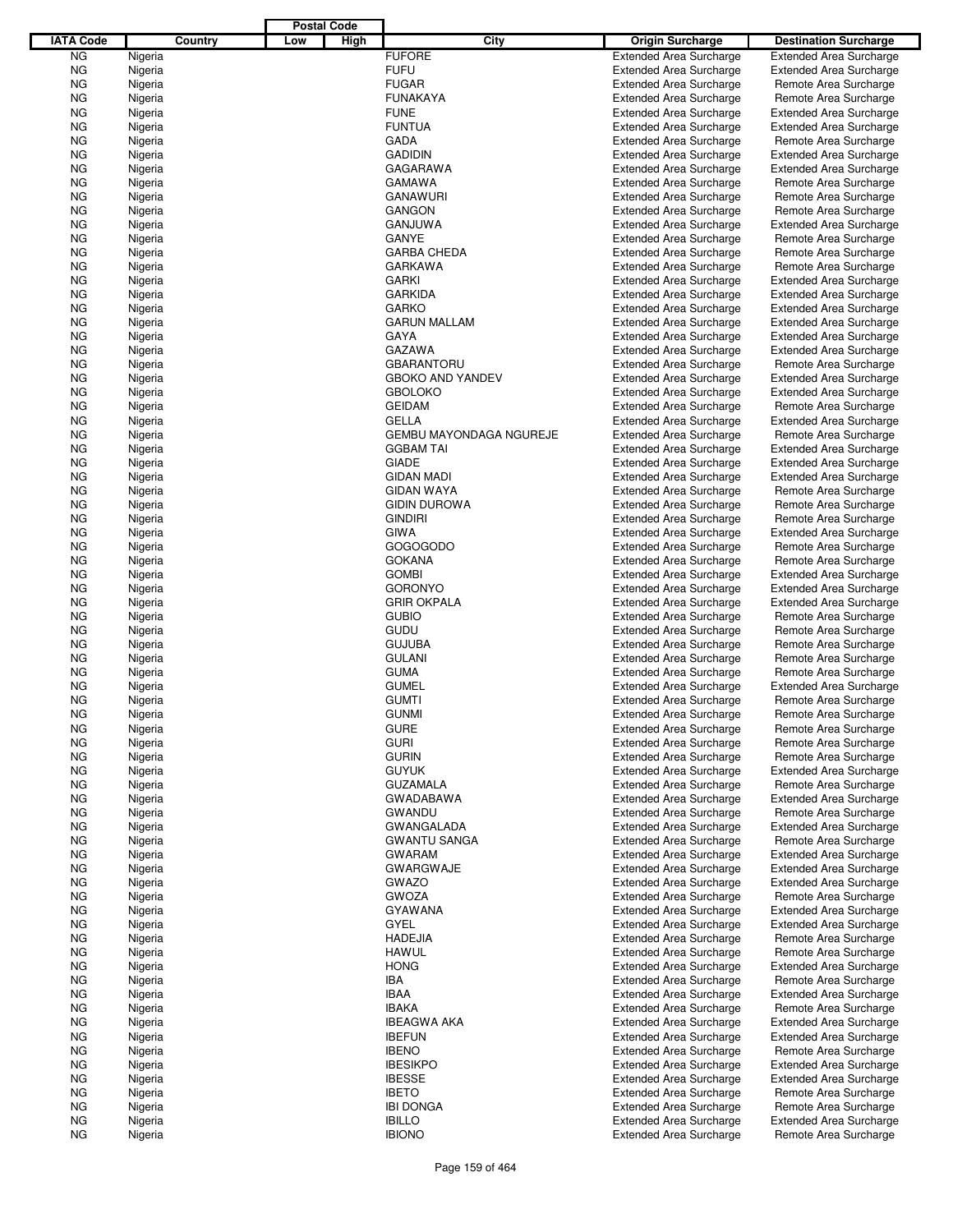|                  |         |         |     | <b>Postal Code</b> |                                 |                                |                                |
|------------------|---------|---------|-----|--------------------|---------------------------------|--------------------------------|--------------------------------|
| <b>IATA Code</b> |         | Country | Low | High               | City                            | <b>Origin Surcharge</b>        | <b>Destination Surcharge</b>   |
| <b>NG</b>        | Nigeria |         |     |                    | <b>IBOKO</b>                    | <b>Extended Area Surcharge</b> | <b>Extended Area Surcharge</b> |
| <b>NG</b>        | Nigeria |         |     |                    | <b>IBOKUN</b>                   | <b>Extended Area Surcharge</b> | Remote Area Surcharge          |
| <b>NG</b>        | Nigeria |         |     |                    | <b>IBOTIRENA ANDONI</b>         | <b>Extended Area Surcharge</b> | Remote Area Surcharge          |
| <b>NG</b>        | Nigeria |         |     |                    | <b>IBUZO</b>                    | <b>Extended Area Surcharge</b> | <b>Extended Area Surcharge</b> |
| <b>NG</b>        | Nigeria |         |     |                    | <b>IDAH</b>                     | <b>Extended Area Surcharge</b> | <b>Extended Area Surcharge</b> |
| <b>NG</b>        | Nigeria |         |     |                    | <b>IDAMA</b>                    | <b>Extended Area Surcharge</b> | Remote Area Surcharge          |
|                  |         |         |     |                    | <b>IDO AHOADA</b>               |                                |                                |
| ΝG               | Nigeria |         |     |                    |                                 | <b>Extended Area Surcharge</b> | <b>Extended Area Surcharge</b> |
| <b>NG</b>        | Nigeria |         |     |                    | <b>IDO EKITI</b>                | <b>Extended Area Surcharge</b> | <b>Extended Area Surcharge</b> |
| <b>NG</b>        | Nigeria |         |     |                    | <b>IDOANI</b>                   | <b>Extended Area Surcharge</b> | <b>Extended Area Surcharge</b> |
| <b>NG</b>        | Nigeria |         |     |                    | <b>IDOGBO</b>                   | <b>Extended Area Surcharge</b> | Remote Area Surcharge          |
| ΝG               | Nigeria |         |     |                    | <b>IDOGUM</b>                   | <b>Extended Area Surcharge</b> | <b>Extended Area Surcharge</b> |
| <b>NG</b>        | Nigeria |         |     |                    | <b>IDUM MBUBE</b>               | <b>Extended Area Surcharge</b> | Remote Area Surcharge          |
| <b>NG</b>        | Nigeria |         |     |                    | <b>IFAKI</b>                    | <b>Extended Area Surcharge</b> | <b>Extended Area Surcharge</b> |
| <b>NG</b>        | Nigeria |         |     |                    | <b>IFE OLUKOTUN</b>             | <b>Extended Area Surcharge</b> | Remote Area Surcharge          |
| ΝG               | Nigeria |         |     |                    | <b>IFEODAN</b>                  | <b>Extended Area Surcharge</b> | Remote Area Surcharge          |
| <b>NG</b>        | Nigeria |         |     |                    | <b>IFETEDO</b>                  | <b>Extended Area Surcharge</b> | Remote Area Surcharge          |
| ΝG               | Nigeria |         |     |                    | <b>IFOKO</b>                    | <b>Extended Area Surcharge</b> | Remote Area Surcharge          |
| <b>NG</b>        | Nigeria |         |     |                    | <b>IFON</b>                     | <b>Extended Area Surcharge</b> | <b>Extended Area Surcharge</b> |
| <b>NG</b>        | Nigeria |         |     |                    | <b>IFON OSUN</b>                | <b>Extended Area Surcharge</b> | Remote Area Surcharge          |
| <b>NG</b>        | Nigeria |         |     |                    | <b>IGABI LG</b>                 | <b>Extended Area Surcharge</b> | <b>Extended Area Surcharge</b> |
| ΝG               | Nigeria |         |     |                    | <b>IGANNA</b>                   | <b>Extended Area Surcharge</b> | Remote Area Surcharge          |
| <b>NG</b>        | Nigeria |         |     |                    | <b>IGARRA</b>                   | <b>Extended Area Surcharge</b> | <b>Extended Area Surcharge</b> |
| <b>NG</b>        | Nigeria |         |     |                    | <b>IGBAGUN</b>                  | <b>Extended Area Surcharge</b> | <b>Extended Area Surcharge</b> |
|                  |         |         |     |                    |                                 |                                |                                |
| <b>NG</b>        | Nigeria |         |     |                    | <b>IGBAJA OKE ODE</b>           | <b>Extended Area Surcharge</b> | <b>Extended Area Surcharge</b> |
| ΝG               | Nigeria |         |     |                    | <b>IGBAJO</b>                   | <b>Extended Area Surcharge</b> | Remote Area Surcharge          |
| <b>NG</b>        | Nigeria |         |     |                    | <b>IGBARIAM</b>                 | <b>Extended Area Surcharge</b> | <b>Extended Area Surcharge</b> |
| ΝG               | Nigeria |         |     |                    | <b>IGBAYE</b>                   | <b>Extended Area Surcharge</b> | Remote Area Surcharge          |
| <b>NG</b>        | Nigeria |         |     |                    | <b>IGBE ETCHE</b>               | <b>Extended Area Surcharge</b> | <b>Extended Area Surcharge</b> |
| <b>NG</b>        | Nigeria |         |     |                    | <b>IGBEAGU</b>                  | <b>Extended Area Surcharge</b> | <b>Extended Area Surcharge</b> |
| <b>NG</b>        | Nigeria |         |     |                    | <b>IGBEDI</b>                   | <b>Extended Area Surcharge</b> | Remote Area Surcharge          |
| ΝG               | Nigeria |         |     |                    | <b>IGBERE</b>                   | <b>Extended Area Surcharge</b> | Remote Area Surcharge          |
| <b>NG</b>        | Nigeria |         |     |                    | <b>IGBETI</b>                   | <b>Extended Area Surcharge</b> | <b>Extended Area Surcharge</b> |
| <b>NG</b>        | Nigeria |         |     |                    | <b>IGBO ETITI IGBOEZE NORTH</b> | <b>Extended Area Surcharge</b> | <b>Extended Area Surcharge</b> |
| <b>NG</b>        | Nigeria |         |     |                    | <b>IGBO EZE SOUTH</b>           | <b>Extended Area Surcharge</b> | <b>Extended Area Surcharge</b> |
| ΝG               | Nigeria |         |     |                    | <b>IGBOANO</b>                  | <b>Extended Area Surcharge</b> | <b>Extended Area Surcharge</b> |
|                  |         |         |     |                    |                                 |                                |                                |
| <b>NG</b>        | Nigeria |         |     |                    | <b>IGBOGENE</b>                 | <b>Extended Area Surcharge</b> | Remote Area Surcharge          |
| ΝG               | Nigeria |         |     |                    | <b>IGBOHO</b>                   | <b>Extended Area Surcharge</b> | <b>Extended Area Surcharge</b> |
| <b>NG</b>        | Nigeria |         |     |                    | <b>IGBOJAYE</b>                 | <b>Extended Area Surcharge</b> | Remote Area Surcharge          |
| <b>NG</b>        | Nigeria |         |     |                    | <b>IGBORA</b>                   | <b>Extended Area Surcharge</b> | Remote Area Surcharge          |
| <b>NG</b>        | Nigeria |         |     |                    | <b>IGBOUKWU</b>                 | <b>Extended Area Surcharge</b> | <b>Extended Area Surcharge</b> |
| ΝG               | Nigeria |         |     |                    | <b>IGIEDUMA</b>                 | <b>Extended Area Surcharge</b> | <b>Extended Area Surcharge</b> |
| <b>NG</b>        | Nigeria |         |     |                    | <b>IGUEBEN</b>                  | <b>Extended Area Surcharge</b> | <b>Extended Area Surcharge</b> |
| <b>NG</b>        | Nigeria |         |     |                    | <b>IGUOKODA</b>                 | <b>Extended Area Surcharge</b> | <b>Extended Area Surcharge</b> |
| <b>NG</b>        | Nigeria |         |     |                    | <b>IGURUNTA</b>                 | <b>Extended Area Surcharge</b> | <b>Extended Area Surcharge</b> |
| ΝG               | Nigeria |         |     |                    | <b>IGURUNTA ALI</b>             | <b>Extended Area Surcharge</b> | <b>Extended Area Surcharge</b> |
| ΝG               | Nigeria |         |     |                    | <b>IHIALA</b>                   | <b>Extended Area Surcharge</b> | <b>Extended Area Surcharge</b> |
| ΝG               | Nigeria |         |     |                    | <b>IHUGU</b>                    | <b>Extended Area Surcharge</b> | Remote Area Surcharge          |
| <b>NG</b>        | Nigeria |         |     |                    | <b>IJARA ISIN</b>               | <b>Extended Area Surcharge</b> | <b>Extended Area Surcharge</b> |
| ΝG               | Nigeria |         |     |                    | <b>IJAWAYA</b>                  | <b>Extended Area Surcharge</b> | Remote Area Surcharge          |
| ΝG               | Nigeria |         |     |                    | <b>IJEBU IFE</b>                | <b>Extended Area Surcharge</b> |                                |
|                  |         |         |     |                    |                                 |                                | <b>Extended Area Surcharge</b> |
| ΝG               | Nigeria |         |     |                    | <b>IJEBU IGBO</b>               | <b>Extended Area Surcharge</b> | <b>Extended Area Surcharge</b> |
| ΝG               | Nigeria |         |     |                    | <b>IJEBU JESHA</b>              | <b>Extended Area Surcharge</b> | Remote Area Surcharge          |
| ΝG               | Nigeria |         |     |                    | <b>IJEBU MUSHIN</b>             | <b>Extended Area Surcharge</b> | <b>Extended Area Surcharge</b> |
| ΝG               | Nigeria |         |     |                    | <b>IJEBU ODE</b>                | <b>Extended Area Surcharge</b> | <b>Extended Area Surcharge</b> |
| ΝG               | Nigeria |         |     |                    | <b>IJEDA</b>                    | <b>Extended Area Surcharge</b> | Remote Area Surcharge          |
| ΝG               | Nigeria |         |     |                    | <b>IJERO ARAMOKO EKITI</b>      | <b>Extended Area Surcharge</b> | <b>Extended Area Surcharge</b> |
| ΝG               | Nigeria |         |     |                    | <b>IJOMU ORO</b>                | <b>Extended Area Surcharge</b> | <b>Extended Area Surcharge</b> |
| ΝG               | Nigeria |         |     |                    | IKA                             | <b>Extended Area Surcharge</b> | Remote Area Surcharge          |
| ΝG               | Nigeria |         |     |                    | <b>IKACHI</b>                   | <b>Extended Area Surcharge</b> | Remote Area Surcharge          |
| ΝG               | Nigeria |         |     |                    | <b>IKARA</b>                    | <b>Extended Area Surcharge</b> | <b>Extended Area Surcharge</b> |
| ΝG               | Nigeria |         |     |                    | <b>IKARAMU</b>                  | <b>Extended Area Surcharge</b> | <b>Extended Area Surcharge</b> |
| ΝG               | Nigeria |         |     |                    | <b>IKEJI ARAKEJI</b>            | <b>Extended Area Surcharge</b> | Remote Area Surcharge          |
| ΝG               | Nigeria |         |     |                    | <b>IKEJI ILE</b>                | <b>Extended Area Surcharge</b> | <b>Extended Area Surcharge</b> |
| ΝG               | Nigeria |         |     |                    | IKEM                            | <b>Extended Area Surcharge</b> | <b>Extended Area Surcharge</b> |
| ΝG               | Nigeria |         |     |                    | <b>IKENE</b>                    | <b>Extended Area Surcharge</b> | <b>Extended Area Surcharge</b> |
|                  |         |         |     |                    |                                 |                                |                                |
| ΝG               | Nigeria |         |     |                    | <b>IKIBIRI</b>                  | <b>Extended Area Surcharge</b> | Remote Area Surcharge          |
| ΝG               | Nigeria |         |     |                    | <b>IKIRE</b>                    | <b>Extended Area Surcharge</b> | <b>Extended Area Surcharge</b> |
| ΝG               | Nigeria |         |     |                    | <b>IKIRUN</b>                   | <b>Extended Area Surcharge</b> | Remote Area Surcharge          |
| ΝG               | Nigeria |         |     |                    | <b>IKO TOWN</b>                 | <b>Extended Area Surcharge</b> | Remote Area Surcharge          |
| ΝG               | Nigeria |         |     |                    | <b>IKOLE EKITI</b>              | <b>Extended Area Surcharge</b> | <b>Extended Area Surcharge</b> |
| ΝG               | Nigeria |         |     |                    | <b>IKOM</b>                     | <b>Extended Area Surcharge</b> | Remote Area Surcharge          |
| ΝG               | Nigeria |         |     |                    | <b>IKONO</b>                    | <b>Extended Area Surcharge</b> | Remote Area Surcharge          |
| ΝG               | Nigeria |         |     |                    | <b>IKORO</b>                    | <b>Extended Area Surcharge</b> | <b>Extended Area Surcharge</b> |
| ΝG               | Nigeria |         |     |                    | <b>IKOT ABASI</b>               | <b>Extended Area Surcharge</b> | Remote Area Surcharge          |
| ΝG               | Nigeria |         |     |                    | <b>IKOT EDIBON</b>              | <b>Extended Area Surcharge</b> | <b>Extended Area Surcharge</b> |
| ΝG               | Nigeria |         |     |                    | <b>IKOT EKPENE</b>              | <b>Extended Area Surcharge</b> | <b>Extended Area Surcharge</b> |
| ΝG               | Nigeria |         |     |                    | <b>IKOT EYO</b>                 | <b>Extended Area Surcharge</b> | <b>Extended Area Surcharge</b> |
| ΝG               | Nigeria |         |     |                    | <b>IKOT OSUTE</b>               | <b>Extended Area Surcharge</b> | Remote Area Surcharge          |
|                  |         |         |     |                    |                                 |                                |                                |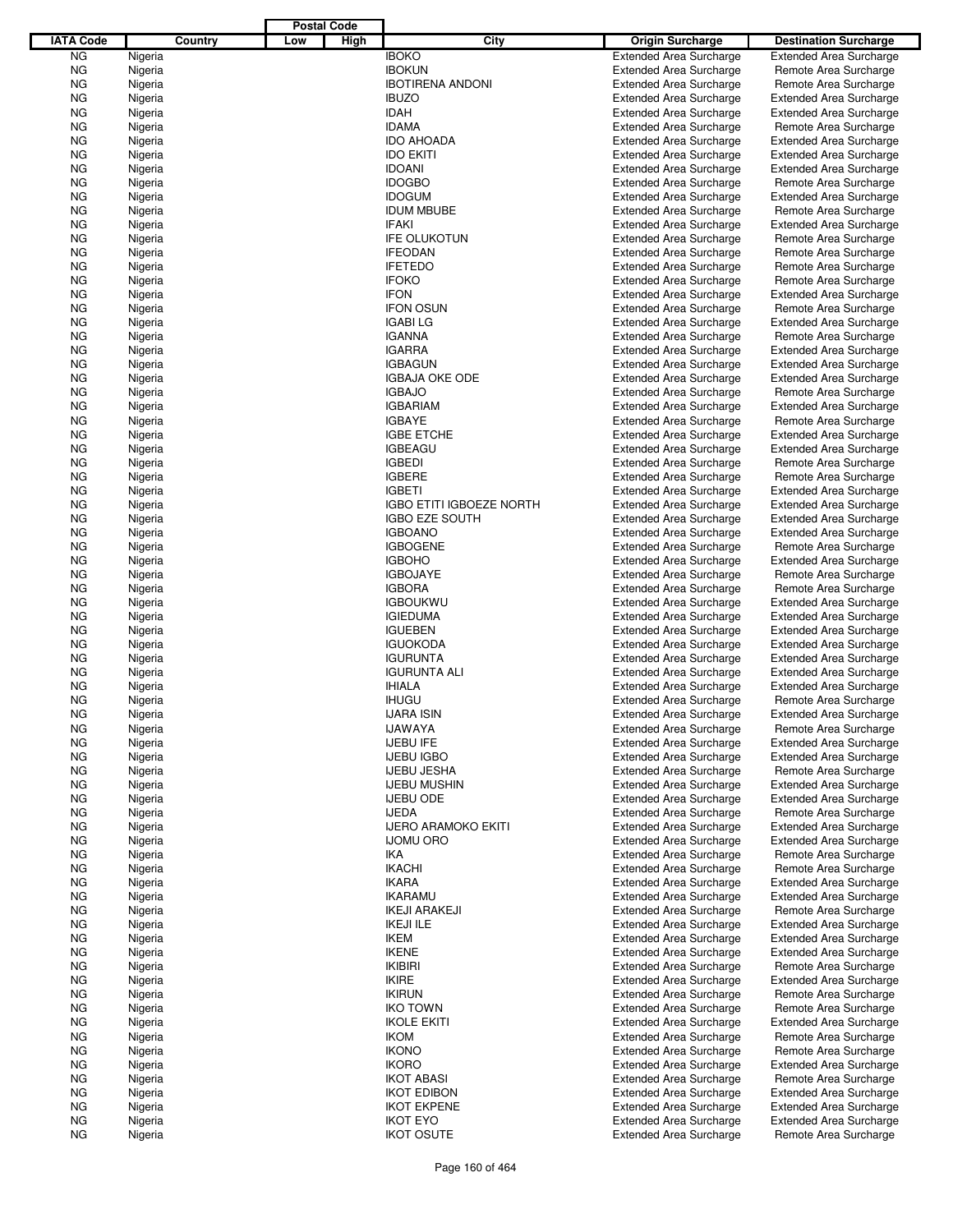|                  |                    |         |     | <b>Postal Code</b> |                                     |                                                                  |                                                         |
|------------------|--------------------|---------|-----|--------------------|-------------------------------------|------------------------------------------------------------------|---------------------------------------------------------|
| <b>IATA Code</b> |                    | Country | Low | High               | City                                | <b>Origin Surcharge</b>                                          | <b>Destination Surcharge</b>                            |
| <b>NG</b>        | Nigeria            |         |     |                    | <b>IKOT UKPONG EREN</b>             | <b>Extended Area Surcharge</b>                                   | Remote Area Surcharge                                   |
| <b>NG</b>        | Nigeria            |         |     |                    | <b>IKOYI ILE</b>                    | <b>Extended Area Surcharge</b>                                   | Remote Area Surcharge                                   |
| <b>NG</b>        | Nigeria            |         |     |                    | <b>IKPA</b>                         | <b>Extended Area Surcharge</b>                                   | Remote Area Surcharge                                   |
| <b>NG</b>        | Nigeria            |         |     |                    | <b>IKWA ANDOWNI</b>                 | <b>Extended Area Surcharge</b>                                   | Remote Area Surcharge                                   |
| <b>NG</b>        | Nigeria            |         |     |                    | <b>IKWO ONU EBONYI</b>              | <b>Extended Area Surcharge</b>                                   | <b>Extended Area Surcharge</b>                          |
| <b>NG</b>        | Nigeria            |         |     |                    | <b>IKWUANO</b>                      | <b>Extended Area Surcharge</b>                                   | <b>Extended Area Surcharge</b>                          |
| ΝG               | Nigeria            |         |     |                    | <b>ILA ORANGUN</b>                  | <b>Extended Area Surcharge</b>                                   | Remote Area Surcharge                                   |
| <b>NG</b>        | Nigeria            |         |     |                    | <b>ILARA</b>                        | <b>Extended Area Surcharge</b>                                   | <b>Extended Area Surcharge</b>                          |
| <b>NG</b>        | Nigeria            |         |     |                    | <b>ILARO</b>                        | <b>Extended Area Surcharge</b>                                   | <b>Extended Area Surcharge</b>                          |
| <b>NG</b>        | Nigeria            |         |     |                    | ILE IFE                             | <b>Extended Area Surcharge</b>                                   | <b>Extended Area Surcharge</b>                          |
| ΝG               | Nigeria            |         |     |                    | <b>ILEMONA</b>                      | <b>Extended Area Surcharge</b>                                   | <b>Extended Area Surcharge</b>                          |
| <b>NG</b>        | Nigeria            |         |     |                    | <b>ILERIN</b>                       | <b>Extended Area Surcharge</b>                                   | Remote Area Surcharge                                   |
| ΝG               | Nigeria            |         |     |                    | <b>ILERO</b><br><b>ILESA BARUBA</b> | <b>Extended Area Surcharge</b>                                   | <b>Extended Area Surcharge</b>                          |
| <b>NG</b><br>ΝG  | Nigeria<br>Nigeria |         |     |                    | <b>ILESHA</b>                       | <b>Extended Area Surcharge</b><br><b>Extended Area Surcharge</b> | Remote Area Surcharge<br>Remote Area Surcharge          |
| <b>NG</b>        | Nigeria            |         |     |                    | <b>ILISAN</b>                       | <b>Extended Area Surcharge</b>                                   | <b>Extended Area Surcharge</b>                          |
| ΝG               | Nigeria            |         |     |                    | <b>ILLAH</b>                        | <b>Extended Area Surcharge</b>                                   | <b>Extended Area Surcharge</b>                          |
| <b>NG</b>        | Nigeria            |         |     |                    | ILLELA                              | <b>Extended Area Surcharge</b>                                   | <b>Extended Area Surcharge</b>                          |
| ΝG               | Nigeria            |         |     |                    | <b>ILOBU</b>                        | <b>Extended Area Surcharge</b>                                   | Remote Area Surcharge                                   |
| <b>NG</b>        | Nigeria            |         |     |                    | <b>ILOFA</b>                        | <b>Extended Area Surcharge</b>                                   | <b>Extended Area Surcharge</b>                          |
| <b>NG</b>        | Nigeria            |         |     |                    | <b>ILOKO JESHA</b>                  | <b>Extended Area Surcharge</b>                                   | Remote Area Surcharge                                   |
| <b>NG</b>        | Nigeria            |         |     |                    | <b>ILUPEJU EKITI</b>                | <b>Extended Area Surcharge</b>                                   | <b>Extended Area Surcharge</b>                          |
| ΝG               | Nigeria            |         |     |                    | <b>ILUSHIN</b>                      | <b>Extended Area Surcharge</b>                                   | <b>Extended Area Surcharge</b>                          |
| <b>NG</b>        | Nigeria            |         |     |                    | <b>ILUTITUN</b>                     | <b>Extended Area Surcharge</b>                                   | <b>Extended Area Surcharge</b>                          |
| ΝG               | Nigeria            |         |     |                    | <b>IMASAYI</b>                      | <b>Extended Area Surcharge</b>                                   | <b>Extended Area Surcharge</b>                          |
| <b>NG</b>        | Nigeria            |         |     |                    | <b>IMEKO</b>                        | <b>Extended Area Surcharge</b>                                   | <b>Extended Area Surcharge</b>                          |
| ΝG               | Nigeria            |         |     |                    | <b>IMESI ILE</b>                    | <b>Extended Area Surcharge</b>                                   | Remote Area Surcharge                                   |
| <b>NG</b>        | Nigeria            |         |     |                    | <b>IMIRINGI</b>                     | <b>Extended Area Surcharge</b>                                   | Remote Area Surcharge                                   |
| ΝG               | Nigeria            |         |     |                    | <b>IMMERI ENWE</b>                  | <b>Extended Area Surcharge</b>                                   | <b>Extended Area Surcharge</b>                          |
| <b>NG</b>        | Nigeria            |         |     |                    | <b>IMO RIVER</b>                    | <b>Extended Area Surcharge</b>                                   | Remote Area Surcharge                                   |
| ΝG               | Nigeria            |         |     |                    | <b>INGAWA</b>                       | <b>Extended Area Surcharge</b>                                   | <b>Extended Area Surcharge</b>                          |
| <b>NG</b>        | Nigeria            |         |     |                    | INI                                 | <b>Extended Area Surcharge</b>                                   | <b>Extended Area Surcharge</b>                          |
| ΝG               | Nigeria            |         |     |                    | <b>INISHA</b>                       | <b>Extended Area Surcharge</b>                                   | Remote Area Surcharge                                   |
| <b>NG</b>        | Nigeria            |         |     |                    | <b>INYI</b>                         | <b>Extended Area Surcharge</b>                                   | <b>Extended Area Surcharge</b>                          |
| ΝG               | Nigeria            |         |     |                    | <b>INYISHI</b>                      | <b>Extended Area Surcharge</b>                                   | <b>Extended Area Surcharge</b>                          |
| <b>NG</b>        | Nigeria            |         |     |                    | <b>IPAO EKITI</b>                   | <b>Extended Area Surcharge</b>                                   | <b>Extended Area Surcharge</b>                          |
| ΝG               | Nigeria            |         |     |                    | <b>IPAPO</b>                        | <b>Extended Area Surcharge</b>                                   | Remote Area Surcharge                                   |
| <b>NG</b>        | Nigeria            |         |     |                    | <b>IPARA</b>                        | <b>Extended Area Surcharge</b>                                   | <b>Extended Area Surcharge</b>                          |
| ΝG               | Nigeria            |         |     |                    | <b>IPEJU JESHA</b>                  | <b>Extended Area Surcharge</b>                                   | Remote Area Surcharge                                   |
| <b>NG</b>        | Nigeria            |         |     |                    | <b>IPERINDO</b>                     | <b>Extended Area Surcharge</b>                                   | Remote Area Surcharge                                   |
| ΝG               | Nigeria            |         |     |                    | <b>IPERU</b>                        | <b>Extended Area Surcharge</b>                                   | <b>Extended Area Surcharge</b>                          |
| <b>NG</b>        | Nigeria            |         |     |                    | <b>IPETU JESHA</b>                  | <b>Extended Area Surcharge</b>                                   | Remote Area Surcharge                                   |
| ΝG               | Nigeria            |         |     |                    | <b>IPETU MODU</b>                   | <b>Extended Area Surcharge</b>                                   | <b>Extended Area Surcharge</b>                          |
| <b>NG</b>        | Nigeria            |         |     |                    | <b>IPOKIA</b>                       | <b>Extended Area Surcharge</b><br><b>Extended Area Surcharge</b> | <b>Extended Area Surcharge</b>                          |
| ΝG               | Nigeria            |         |     |                    | <b>IPOTI EKITI</b><br><b>IRA</b>    |                                                                  | <b>Extended Area Surcharge</b>                          |
| ΝG<br>ΝG         | Nigeria            |         |     |                    | <b>IRAGBIJI</b>                     | <b>Extended Area Surcharge</b><br><b>Extended Area Surcharge</b> | <b>Extended Area Surcharge</b><br>Remote Area Surcharge |
| <b>NG</b>        | Nigeria<br>Nigeria |         |     |                    | <b>IRAWO</b>                        | <b>Extended Area Surcharge</b>                                   | Remote Area Surcharge                                   |
| ΝG               | Nigeria            |         |     |                    | <b>IRE EKITI</b>                    | <b>Extended Area Surcharge</b>                                   | <b>Extended Area Surcharge</b>                          |
| ΝG               | Nigeria            |         |     |                    | <b>IREE</b>                         | <b>Extended Area Surcharge</b>                                   | Remote Area Surcharge                                   |
| ΝG               | Nigeria            |         |     |                    | <b>IRELE EKITI</b>                  | <b>Extended Area Surcharge</b>                                   | <b>Extended Area Surcharge</b>                          |
| ΝG               | Nigeria            |         |     |                    | <b>IRESA</b>                        | <b>Extended Area Surcharge</b>                                   | Remote Area Surcharge                                   |
| ΝG               | Nigeria            |         |     |                    | <b>IRESA ADU</b>                    | <b>Extended Area Surcharge</b>                                   | Remote Area Surcharge                                   |
| ΝG               | Nigeria            |         |     |                    | <b>IRESI</b>                        | <b>Extended Area Surcharge</b>                                   | Remote Area Surcharge                                   |
| ΝG               | Nigeria            |         |     |                    | <b>IROLU</b>                        | <b>Extended Area Surcharge</b>                                   | <b>Extended Area Surcharge</b>                          |
| ΝG               | Nigeria            |         |     |                    | <b>IRUN AKOKO</b>                   | <b>Extended Area Surcharge</b>                                   | <b>Extended Area Surcharge</b>                          |
| ΝG               | Nigeria            |         |     |                    | <b>ISAGA ORILE</b>                  | <b>Extended Area Surcharge</b>                                   | <b>Extended Area Surcharge</b>                          |
| ΝG               | Nigeria            |         |     |                    | <b>ISAH</b>                         | <b>Extended Area Surcharge</b>                                   | <b>Extended Area Surcharge</b>                          |
| ΝG               | Nigeria            |         |     |                    | <b>ISANLU</b>                       | <b>Extended Area Surcharge</b>                                   | <b>Extended Area Surcharge</b>                          |
| ΝG               | Nigeria            |         |     |                    | <b>ISARA</b>                        | <b>Extended Area Surcharge</b>                                   | <b>Extended Area Surcharge</b>                          |
| ΝG               | Nigeria            |         |     |                    | <b>ISHIAGU</b>                      | <b>Extended Area Surcharge</b>                                   | <b>Extended Area Surcharge</b>                          |
| ΝG               | Nigeria            |         |     |                    | <b>ISHOFIN</b>                      | <b>Extended Area Surcharge</b>                                   | <b>Extended Area Surcharge</b>                          |
| ΝG               | Nigeria            |         |     |                    | <b>ISIALA NGWA NORTH</b>            | <b>Extended Area Surcharge</b>                                   | Remote Area Surcharge                                   |
| ΝG               | Nigeria            |         |     |                    | <b>ISIALA NGWA SOUTH</b>            | <b>Extended Area Surcharge</b>                                   | Remote Area Surcharge                                   |
| ΝG               | Nigeria            |         |     |                    | <b>ISIEKE</b>                       | <b>Extended Area Surcharge</b>                                   | <b>Extended Area Surcharge</b>                          |
| ΝG               | Nigeria            |         |     |                    | <b>ISIN</b>                         | <b>Extended Area Surcharge</b>                                   | <b>Extended Area Surcharge</b>                          |
| ΝG               | Nigeria            |         |     |                    | <b>ISIOKOLO</b>                     | <b>Extended Area Surcharge</b>                                   | <b>Extended Area Surcharge</b>                          |
| ΝG               | Nigeria            |         |     |                    | <b>ISIOKPO</b>                      | <b>Extended Area Surcharge</b>                                   | <b>Extended Area Surcharge</b>                          |
| ΝG               | Nigeria            |         |     |                    | <b>ISIUZOR</b>                      | <b>Extended Area Surcharge</b>                                   | <b>Extended Area Surcharge</b>                          |
| ΝG               | Nigeria            |         |     |                    | <b>ISSELE UKU</b>                   | <b>Extended Area Surcharge</b>                                   | <b>Extended Area Surcharge</b>                          |
| ΝG               | Nigeria            |         |     |                    | <b>ISU ETCHE</b>                    | <b>Extended Area Surcharge</b>                                   | <b>Extended Area Surcharge</b>                          |
| ΝG               | Nigeria            |         |     |                    | <b>ISUKWUATO</b>                    | <b>Extended Area Surcharge</b>                                   | Remote Area Surcharge                                   |
| ΝG               | Nigeria            |         |     |                    | <b>ISUOCHI</b>                      | <b>Extended Area Surcharge</b>                                   | Remote Area Surcharge                                   |
| ΝG               | Nigeria            |         |     |                    | <b>ITAS</b>                         | <b>Extended Area Surcharge</b>                                   | <b>Extended Area Surcharge</b>                          |
| ΝG               | Nigeria            |         |     |                    | <b>ITEM</b>                         | <b>Extended Area Surcharge</b>                                   | Remote Area Surcharge                                   |
| ΝG               | Nigeria            |         |     |                    | <b>ITIGIDI</b>                      | <b>Extended Area Surcharge</b>                                   | Remote Area Surcharge                                   |
| ΝG               | Nigeria            |         |     |                    | <b>ITU</b>                          | <b>Extended Area Surcharge</b>                                   | <b>Extended Area Surcharge</b>                          |
| ΝG               | Nigeria            |         |     |                    | <b>ITUMBAOZU</b>                    | <b>Extended Area Surcharge</b>                                   | Remote Area Surcharge                                   |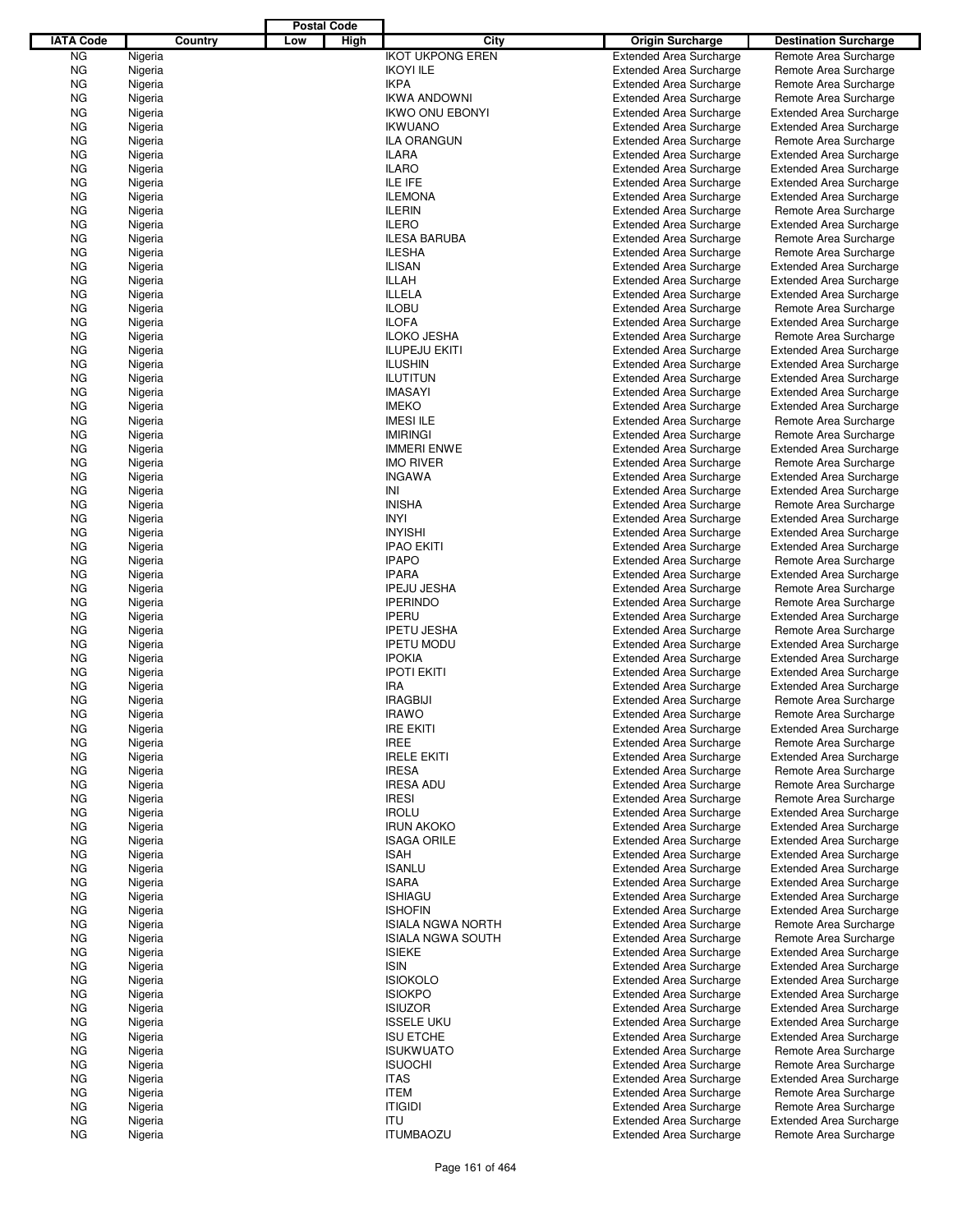|                  |         |         |     | <b>Postal Code</b> |                                |                                |                                |  |
|------------------|---------|---------|-----|--------------------|--------------------------------|--------------------------------|--------------------------------|--|
| <b>IATA Code</b> |         | Country | Low | High               | City                           | <b>Origin Surcharge</b>        | <b>Destination Surcharge</b>   |  |
| <b>NG</b>        | Nigeria |         |     |                    | <b>ITURU</b>                   | <b>Extended Area Surcharge</b> | Remote Area Surcharge          |  |
| <b>NG</b>        | Nigeria |         |     |                    | <b>IVO</b>                     | <b>Extended Area Surcharge</b> | <b>Extended Area Surcharge</b> |  |
| <b>NG</b>        | Nigeria |         |     |                    | <b>IWARAJA</b>                 | <b>Extended Area Surcharge</b> | Remote Area Surcharge          |  |
| <b>NG</b>        | Nigeria |         |     |                    | <b>IWERE ILE</b>               | <b>Extended Area Surcharge</b> | Remote Area Surcharge          |  |
| <b>NG</b>        | Nigeria |         |     |                    | <b>IWO TOWN</b>                | <b>Extended Area Surcharge</b> | Remote Area Surcharge          |  |
| <b>NG</b>        | Nigeria |         |     |                    | <b>IWOPIN</b>                  | <b>Extended Area Surcharge</b> | <b>Extended Area Surcharge</b> |  |
|                  |         |         |     |                    | <b>IYALE</b>                   |                                |                                |  |
| ΝG               | Nigeria |         |     |                    |                                | <b>Extended Area Surcharge</b> | <b>Extended Area Surcharge</b> |  |
| <b>NG</b>        | Nigeria |         |     |                    | <b>IYANOMO RUBBER RESEARCH</b> | <b>Extended Area Surcharge</b> | <b>Extended Area Surcharge</b> |  |
| <b>NG</b>        | Nigeria |         |     |                    | <b>IYARA</b>                   | <b>Extended Area Surcharge</b> | <b>Extended Area Surcharge</b> |  |
| <b>NG</b>        | Nigeria |         |     |                    | <b>IZANGBO</b>                 | <b>Extended Area Surcharge</b> | <b>Extended Area Surcharge</b> |  |
| ΝG               | Nigeria |         |     |                    | <b>IZOM</b>                    | <b>Extended Area Surcharge</b> | <b>Extended Area Surcharge</b> |  |
| <b>NG</b>        | Nigeria |         |     |                    | <b>JAHUN</b>                   | <b>Extended Area Surcharge</b> | <b>Extended Area Surcharge</b> |  |
| <b>NG</b>        | Nigeria |         |     |                    | JAJI KADUNA COVERAGE           | <b>Extended Area Surcharge</b> | <b>Extended Area Surcharge</b> |  |
| ΝG               | Nigeria |         |     |                    | <b>JAKUSKO</b>                 | <b>Extended Area Surcharge</b> | Remote Area Surcharge          |  |
| ΝG               | Nigeria |         |     |                    | <b>JALINGO</b>                 | <b>Extended Area Surcharge</b> | Remote Area Surcharge          |  |
| <b>NG</b>        | Nigeria |         |     |                    | <b>JALINGOBALI</b>             | <b>Extended Area Surcharge</b> | Remote Area Surcharge          |  |
| ΝG               | Nigeria |         |     |                    | <b>JAMA ARE</b>                | <b>Extended Area Surcharge</b> | <b>Extended Area Surcharge</b> |  |
| <b>NG</b>        | Nigeria |         |     |                    | <b>JARMAI</b>                  | <b>Extended Area Surcharge</b> | Remote Area Surcharge          |  |
| ΝG               | Nigeria |         |     |                    | <b>JATOAKA</b>                 | <b>Extended Area Surcharge</b> | Remote Area Surcharge          |  |
| <b>NG</b>        | Nigeria |         |     |                    | <b>JEBBA</b>                   | <b>Extended Area Surcharge</b> | <b>Extended Area Surcharge</b> |  |
| ΝG               | Nigeria |         |     |                    | <b>JEGA</b>                    | <b>Extended Area Surcharge</b> | Remote Area Surcharge          |  |
| <b>NG</b>        | Nigeria |         |     |                    | <b>JENGRI</b>                  | <b>Extended Area Surcharge</b> | <b>Extended Area Surcharge</b> |  |
| ΝG               | Nigeria |         |     |                    | <b>JERE</b>                    | <b>Extended Area Surcharge</b> | <b>Extended Area Surcharge</b> |  |
| <b>NG</b>        |         |         |     |                    | <b>JOBELE</b>                  | <b>Extended Area Surcharge</b> |                                |  |
|                  | Nigeria |         |     |                    |                                |                                | <b>Extended Area Surcharge</b> |  |
| ΝG               | Nigeria |         |     |                    | <b>JOIN KRAMA</b>              | <b>Extended Area Surcharge</b> | Remote Area Surcharge          |  |
| <b>NG</b>        | Nigeria |         |     |                    | <b>JOS</b>                     | <b>Extended Area Surcharge</b> | Remote Area Surcharge          |  |
| ΝG               | Nigeria |         |     |                    | <b>JOS EAST</b>                | <b>Extended Area Surcharge</b> | Remote Area Surcharge          |  |
| <b>NG</b>        | Nigeria |         |     |                    | JOSEPH AYOBABALOLA UNIVERSITY  | <b>Extended Area Surcharge</b> | Remote Area Surcharge          |  |
| ΝG               | Nigeria |         |     |                    | K DERE                         | <b>Extended Area Surcharge</b> | <b>Extended Area Surcharge</b> |  |
| <b>NG</b>        | Nigeria |         |     |                    | KABBA                          | <b>Extended Area Surcharge</b> | <b>Extended Area Surcharge</b> |  |
| ΝG               | Nigeria |         |     |                    | <b>KABO</b>                    | <b>Extended Area Surcharge</b> | <b>Extended Area Surcharge</b> |  |
| <b>NG</b>        | Nigeria |         |     |                    | <b>KACHAKO</b>                 | <b>Extended Area Surcharge</b> | <b>Extended Area Surcharge</b> |  |
| ΝG               | Nigeria |         |     |                    | <b>KACHIA</b>                  | <b>Extended Area Surcharge</b> | <b>Extended Area Surcharge</b> |  |
| <b>NG</b>        | Nigeria |         |     |                    | <b>KAFANCHAN</b>               | <b>Extended Area Surcharge</b> | Remote Area Surcharge          |  |
| ΝG               | Nigeria |         |     |                    | <b>KAFIN HAUSA</b>             | <b>Extended Area Surcharge</b> | <b>Extended Area Surcharge</b> |  |
| <b>NG</b>        | Nigeria |         |     |                    | <b>KAFINKORO</b>               | <b>Extended Area Surcharge</b> | <b>Extended Area Surcharge</b> |  |
| ΝG               | Nigeria |         |     |                    | <b>KAFUR</b>                   | <b>Extended Area Surcharge</b> | <b>Extended Area Surcharge</b> |  |
| <b>NG</b>        | Nigeria |         |     |                    | <b>KAGA</b>                    | <b>Extended Area Surcharge</b> | <b>Extended Area Surcharge</b> |  |
| ΝG               | Nigeria |         |     |                    | KAGARA                         | <b>Extended Area Surcharge</b> | <b>Extended Area Surcharge</b> |  |
| <b>NG</b>        | Nigeria |         |     |                    | <b>KAGARKO</b>                 | <b>Extended Area Surcharge</b> | Remote Area Surcharge          |  |
|                  | Nigeria |         |     |                    | KAGBARA                        | <b>Extended Area Surcharge</b> | <b>Extended Area Surcharge</b> |  |
| ΝG               |         |         |     |                    | <b>KAGORO</b>                  |                                |                                |  |
| <b>NG</b>        | Nigeria |         |     |                    |                                | <b>Extended Area Surcharge</b> | <b>Extended Area Surcharge</b> |  |
| ΝG               | Nigeria |         |     |                    | KAIAMA                         | <b>Extended Area Surcharge</b> | Remote Area Surcharge          |  |
| <b>NG</b>        | Nigeria |         |     |                    | <b>KAJAMA</b>                  | <b>Extended Area Surcharge</b> | <b>Extended Area Surcharge</b> |  |
| ΝG               | Nigeria |         |     |                    | KAJURU                         | <b>Extended Area Surcharge</b> | Remote Area Surcharge          |  |
| ΝG               | Nigeria |         |     |                    | <b>KALA BALGE</b>              | <b>Extended Area Surcharge</b> | Remote Area Surcharge          |  |
| ΝG               | Nigeria |         |     |                    | <b>KALAMA</b>                  | <b>Extended Area Surcharge</b> | Remote Area Surcharge          |  |
| <b>NG</b>        | Nigeria |         |     |                    | KALGO                          | <b>Extended Area Surcharge</b> | Remote Area Surcharge          |  |
| ΝG               | Nigeria |         |     |                    | <b>KALTUNGO</b>                | <b>Extended Area Surcharge</b> | Remote Area Surcharge          |  |
| ΝG               | Nigeria |         |     |                    | <b>KAMBA</b>                   | <b>Extended Area Surcharge</b> | Remote Area Surcharge          |  |
| ΝG               | Nigeria |         |     |                    | <b>KAMURU</b>                  | <b>Extended Area Surcharge</b> | Remote Area Surcharge          |  |
| ΝG               | Nigeria |         |     |                    | KANIJI                         | <b>Extended Area Surcharge</b> | Remote Area Surcharge          |  |
| ΝG               | Nigeria |         |     |                    | <b>KANKARA</b>                 | <b>Extended Area Surcharge</b> | <b>Extended Area Surcharge</b> |  |
| ΝG               | Nigeria |         |     |                    | <b>KANKE</b>                   | <b>Extended Area Surcharge</b> | Remote Area Surcharge          |  |
| ΝG               | Nigeria |         |     |                    | <b>KANKIA</b>                  | <b>Extended Area Surcharge</b> | <b>Extended Area Surcharge</b> |  |
| ΝG               | Nigeria |         |     |                    | <b>KARASUWA</b>                | <b>Extended Area Surcharge</b> | Remote Area Surcharge          |  |
| ΝG               | Nigeria |         |     |                    | KARAYE                         | <b>Extended Area Surcharge</b> | <b>Extended Area Surcharge</b> |  |
| ΝG               | Nigeria |         |     |                    | <b>KARIM LAMIDO</b>            | <b>Extended Area Surcharge</b> | Remote Area Surcharge          |  |
| ΝG               | Nigeria |         |     |                    | KARSHI                         | <b>Extended Area Surcharge</b> | <b>Extended Area Surcharge</b> |  |
| ΝG               | Nigeria |         |     |                    | <b>KARUA MANCHOK</b>           | <b>Extended Area Surcharge</b> | Remote Area Surcharge          |  |
|                  |         |         |     |                    |                                |                                |                                |  |
| ΝG               | Nigeria |         |     |                    | KATAGUM                        | <b>Extended Area Surcharge</b> | <b>Extended Area Surcharge</b> |  |
| ΝG               | Nigeria |         |     |                    | <b>KATCHA</b>                  | <b>Extended Area Surcharge</b> | <b>Extended Area Surcharge</b> |  |
| ΝG               | Nigeria |         |     |                    | KATSINA ALA                    | <b>Extended Area Surcharge</b> | Remote Area Surcharge          |  |
| ΝG               | Nigeria |         |     |                    | <b>KATSINA JIBIA</b>           | <b>Extended Area Surcharge</b> | Remote Area Surcharge          |  |
| ΝG               | Nigeria |         |     |                    | KAUGAMA                        | <b>Extended Area Surcharge</b> | Remote Area Surcharge          |  |
| ΝG               | Nigeria |         |     |                    | KAURA NAMODA                   | <b>Extended Area Surcharge</b> | <b>Extended Area Surcharge</b> |  |
| ΝG               | Nigeria |         |     |                    | KAURU                          | <b>Extended Area Surcharge</b> | Remote Area Surcharge          |  |
| ΝG               | Nigeria |         |     |                    | <b>KAZAURE</b>                 | <b>Extended Area Surcharge</b> | <b>Extended Area Surcharge</b> |  |
| ΝG               | Nigeria |         |     |                    | KE                             | <b>Extended Area Surcharge</b> | Remote Area Surcharge          |  |
| ΝG               | Nigeria |         |     |                    | <b>KEANA</b>                   | <b>Extended Area Surcharge</b> | Remote Area Surcharge          |  |
| ΝG               | Nigeria |         |     |                    | KEBBE                          | <b>Extended Area Surcharge</b> | Remote Area Surcharge          |  |
| ΝG               | Nigeria |         |     |                    | KEFFI                          | <b>Extended Area Surcharge</b> | <b>Extended Area Surcharge</b> |  |
| ΝG               | Nigeria |         |     |                    | <b>KEFFI MAIYAKI</b>           | <b>Extended Area Surcharge</b> | <b>Extended Area Surcharge</b> |  |
| ΝG               | Nigeria |         |     |                    | <b>KHANA</b>                   | <b>Extended Area Surcharge</b> | Remote Area Surcharge          |  |
| ΝG               | Nigeria |         |     |                    | <b>KIBIYA</b>                  | <b>Extended Area Surcharge</b> | <b>Extended Area Surcharge</b> |  |
| ΝG               | Nigeria |         |     |                    | KIRFI                          | <b>Extended Area Surcharge</b> | <b>Extended Area Surcharge</b> |  |
|                  |         |         |     |                    |                                |                                |                                |  |
| ΝG               | Nigeria |         |     |                    | <b>KIRI DAM</b>                | <b>Extended Area Surcharge</b> | <b>Extended Area Surcharge</b> |  |
| <b>NG</b>        | Nigeria |         |     |                    | KIRIKASAMA                     | <b>Extended Area Surcharge</b> | Remote Area Surcharge          |  |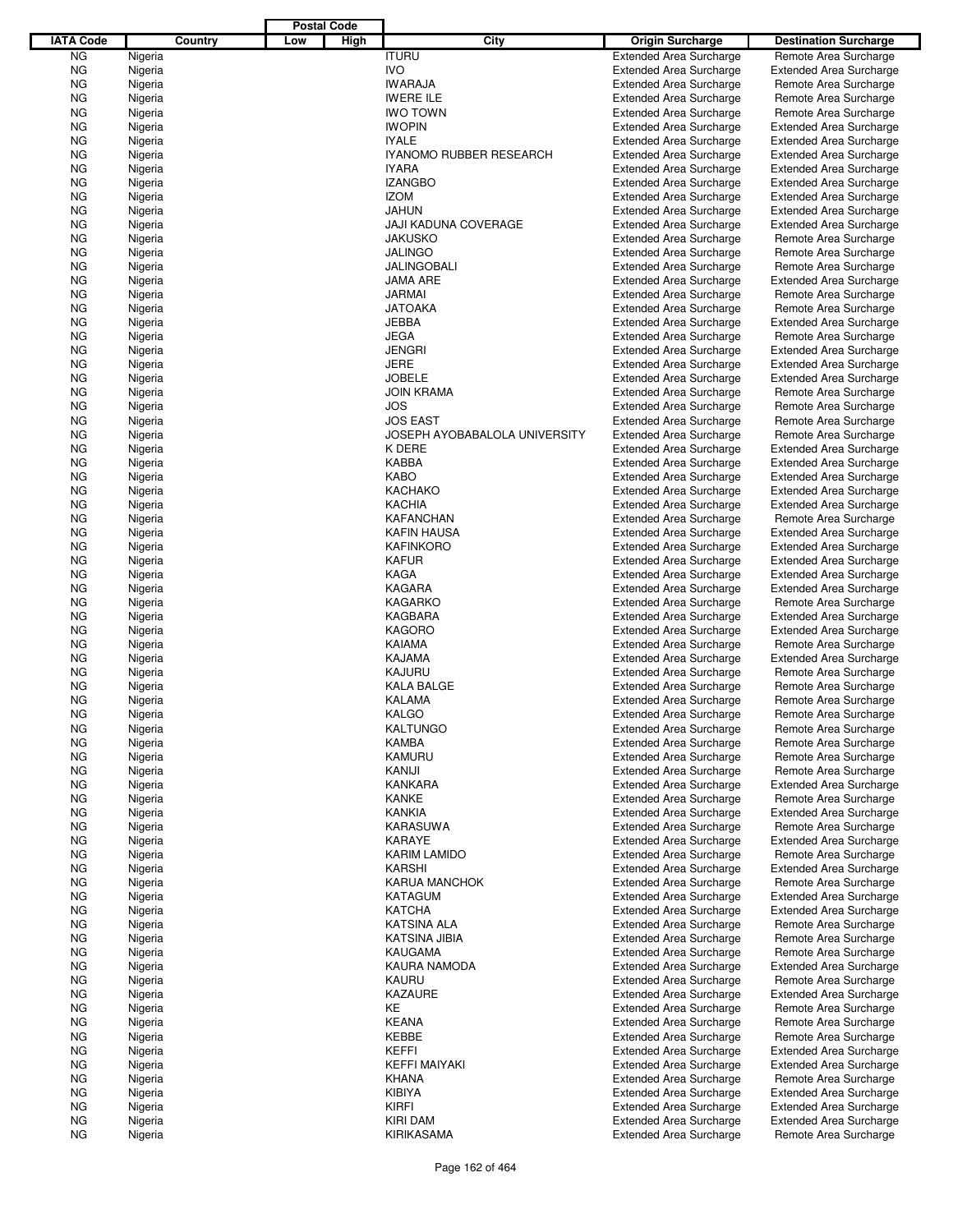|                  |                    |         |     | <b>Postal Code</b> |                                          |                                                                  |                                                                  |
|------------------|--------------------|---------|-----|--------------------|------------------------------------------|------------------------------------------------------------------|------------------------------------------------------------------|
| <b>IATA Code</b> |                    | Country | Low | High               | City                                     | <b>Origin Surcharge</b>                                          | <b>Destination Surcharge</b>                                     |
| <b>NG</b>        | Nigeria            |         |     |                    | KIRU                                     | <b>Extended Area Surcharge</b>                                   | <b>Extended Area Surcharge</b>                                   |
| <b>NG</b>        | Nigeria            |         |     |                    | <b>KISHI</b>                             | <b>Extended Area Surcharge</b>                                   | <b>Extended Area Surcharge</b>                                   |
| <b>NG</b>        | Nigeria            |         |     |                    | <b>KIYAWA</b>                            | <b>Extended Area Surcharge</b>                                   | <b>Extended Area Surcharge</b>                                   |
| <b>NG</b>        | Nigeria            |         |     |                    | <b>KOJOLI</b>                            | <b>Extended Area Surcharge</b>                                   | <b>Extended Area Surcharge</b>                                   |
| <b>NG</b>        | Nigeria            |         |     |                    | <b>KOKO KEBBI</b>                        | <b>Extended Area Surcharge</b>                                   | Remote Area Surcharge                                            |
| <b>NG</b>        | Nigeria            |         |     |                    | <b>KOKO WARRI</b>                        | <b>Extended Area Surcharge</b>                                   | <b>Extended Area Surcharge</b>                                   |
| ΝG               | Nigeria            |         |     |                    | <b>KOLO</b>                              | <b>Extended Area Surcharge</b>                                   | Remote Area Surcharge                                            |
| <b>NG</b>        | Nigeria            |         |     |                    | <b>KOLO CREEK</b>                        | <b>Extended Area Surcharge</b>                                   | Remote Area Surcharge                                            |
| <b>NG</b>        | Nigeria            |         |     |                    | <b>KOMA HILL</b>                         | <b>Extended Area Surcharge</b>                                   | Remote Area Surcharge                                            |
| <b>NG</b>        | Nigeria            |         |     |                    | <b>KOMKOM</b>                            | <b>Extended Area Surcharge</b>                                   | <b>Extended Area Surcharge</b>                                   |
| ΝG               | Nigeria            |         |     |                    | <b>KONDUGA</b>                           | <b>Extended Area Surcharge</b>                                   | <b>Extended Area Surcharge</b>                                   |
| <b>NG</b>        | Nigeria            |         |     |                    | <b>KONO</b>                              | <b>Extended Area Surcharge</b>                                   | Remote Area Surcharge                                            |
| ΝG               | Nigeria            |         |     |                    | <b>KONSHISHA</b>                         | <b>Extended Area Surcharge</b>                                   | <b>Extended Area Surcharge</b>                                   |
| <b>NG</b>        | Nigeria            |         |     |                    | <b>KONTAGORA</b>                         | <b>Extended Area Surcharge</b>                                   | Remote Area Surcharge                                            |
| ΝG<br><b>NG</b>  | Nigeria<br>Nigeria |         |     |                    | <b>KORINYA CITY</b><br><b>KOROMA TAI</b> | <b>Extended Area Surcharge</b><br><b>Extended Area Surcharge</b> | Remote Area Surcharge                                            |
| ΝG               | Nigeria            |         |     |                    | <b>KOSBOSU</b>                           | <b>Extended Area Surcharge</b>                                   | <b>Extended Area Surcharge</b><br>Remote Area Surcharge          |
| <b>NG</b>        | Nigeria            |         |     |                    | <b>KPANSIA</b>                           | <b>Extended Area Surcharge</b>                                   | Remote Area Surcharge                                            |
| ΝG               | Nigeria            |         |     |                    | <b>KPEAN</b>                             | <b>Extended Area Surcharge</b>                                   | <b>Extended Area Surcharge</b>                                   |
| <b>NG</b>        | Nigeria            |         |     |                    | <b>KPETI TAI</b>                         | <b>Extended Area Surcharge</b>                                   | <b>Extended Area Surcharge</b>                                   |
| ΝG               | Nigeria            |         |     |                    | <b>KRAKRAMA</b>                          | <b>Extended Area Surcharge</b>                                   | Remote Area Surcharge                                            |
| <b>NG</b>        | Nigeria            |         |     |                    | <b>KUBAU</b>                             | <b>Extended Area Surcharge</b>                                   | <b>Extended Area Surcharge</b>                                   |
| ΝG               | Nigeria            |         |     |                    | <b>KUDAN</b>                             | <b>Extended Area Surcharge</b>                                   | <b>Extended Area Surcharge</b>                                   |
| <b>NG</b>        | Nigeria            |         |     |                    | <b>KUDU</b>                              | <b>Extended Area Surcharge</b>                                   | Remote Area Surcharge                                            |
| ΝG               | Nigeria            |         |     |                    | <b>KUJAMA</b>                            | <b>Extended Area Surcharge</b>                                   | <b>Extended Area Surcharge</b>                                   |
| <b>NG</b>        | Nigeria            |         |     |                    | <b>KUKAWA</b>                            | <b>Extended Area Surcharge</b>                                   | Remote Area Surcharge                                            |
| ΝG               | Nigeria            |         |     |                    | <b>KULA</b>                              | <b>Extended Area Surcharge</b>                                   | Remote Area Surcharge                                            |
| <b>NG</b>        | Nigeria            |         |     |                    | <b>KUMO</b>                              | <b>Extended Area Surcharge</b>                                   | <b>Extended Area Surcharge</b>                                   |
| ΝG               | Nigeria            |         |     |                    | <b>KUNCHI</b>                            | <b>Extended Area Surcharge</b>                                   | Remote Area Surcharge                                            |
| <b>NG</b>        | Nigeria            |         |     |                    | <b>KURFI</b>                             | <b>Extended Area Surcharge</b>                                   | <b>Extended Area Surcharge</b>                                   |
| ΝG               | Nigeria            |         |     |                    | <b>KURMI</b>                             | <b>Extended Area Surcharge</b>                                   | Remote Area Surcharge                                            |
| <b>NG</b>        | Nigeria            |         |     |                    | <b>KURMI MUSA</b>                        | <b>Extended Area Surcharge</b>                                   | Remote Area Surcharge                                            |
| ΝG               | Nigeria            |         |     |                    | KURMIM SIDEI KACHIA                      | <b>Extended Area Surcharge</b>                                   | Remote Area Surcharge                                            |
| <b>NG</b>        | Nigeria            |         |     |                    | <b>KURU</b>                              | <b>Extended Area Surcharge</b>                                   | <b>Extended Area Surcharge</b>                                   |
| ΝG               | Nigeria            |         |     |                    | <b>KURWI</b>                             | <b>Extended Area Surcharge</b>                                   | Remote Area Surcharge                                            |
| <b>NG</b>        | Nigeria            |         |     |                    | <b>KUSADA</b>                            | <b>Extended Area Surcharge</b>                                   | <b>Extended Area Surcharge</b>                                   |
| ΝG               | Nigeria            |         |     |                    | <b>KUTA</b>                              | <b>Extended Area Surcharge</b>                                   | <b>Extended Area Surcharge</b>                                   |
| <b>NG</b>        | Nigeria            |         |     |                    | <b>KUTIGI</b>                            | <b>Extended Area Surcharge</b>                                   | <b>Extended Area Surcharge</b>                                   |
| ΝG               | Nigeria            |         |     |                    | <b>KWALE ASHAKA</b>                      | <b>Extended Area Surcharge</b>                                   | <b>Extended Area Surcharge</b>                                   |
| <b>NG</b>        | Nigeria            |         |     |                    | <b>KWALI</b>                             | <b>Extended Area Surcharge</b>                                   | <b>Extended Area Surcharge</b>                                   |
| ΝG               | Nigeria            |         |     |                    | <b>KWAMI</b>                             | <b>Extended Area Surcharge</b>                                   | <b>Extended Area Surcharge</b>                                   |
| <b>NG</b>        | Nigeria            |         |     |                    | <b>KWAYA KURSA</b>                       | <b>Extended Area Surcharge</b>                                   | Remote Area Surcharge                                            |
| ΝG               | Nigeria            |         |     |                    | <b>KWOI</b>                              | <b>Extended Area Surcharge</b>                                   | Remote Area Surcharge                                            |
| <b>NG</b>        | Nigeria            |         |     |                    | LAFIA                                    | <b>Extended Area Surcharge</b>                                   | Remote Area Surcharge                                            |
| ΝG               | Nigeria            |         |     |                    | <b>LALUPON</b>                           | <b>Extended Area Surcharge</b>                                   | <b>Extended Area Surcharge</b>                                   |
| ΝG               | Nigeria            |         |     |                    | LAMIGA                                   | <b>Extended Area Surcharge</b>                                   | <b>Extended Area Surcharge</b>                                   |
| ΝG               | Nigeria            |         |     |                    | <b>LAMPESE</b>                           | <b>Extended Area Surcharge</b>                                   | Remote Area Surcharge                                            |
| <b>NG</b>        | Nigeria            |         |     |                    | LAMURDE                                  | <b>Extended Area Surcharge</b>                                   | Remote Area Surcharge                                            |
| ΝG               | Nigeria            |         |     |                    | LANGTANG                                 | <b>Extended Area Surcharge</b>                                   | Remote Area Surcharge                                            |
| ΝG               | Nigeria            |         |     |                    | LANGTANG SOUTH                           | <b>Extended Area Surcharge</b>                                   | Remote Area Surcharge                                            |
| ΝG               | Nigeria            |         |     |                    | LANLATE                                  | <b>Extended Area Surcharge</b><br><b>Extended Area Surcharge</b> | <b>Extended Area Surcharge</b><br><b>Extended Area Surcharge</b> |
| ΝG               | Nigeria            |         |     |                    | LAPAI<br>LAU                             |                                                                  | Remote Area Surcharge                                            |
| ΝG<br>ΝG         | Nigeria            |         |     |                    | LAUTECH                                  | <b>Extended Area Surcharge</b><br><b>Extended Area Surcharge</b> | Remote Area Surcharge                                            |
| ΝG               | Nigeria<br>Nigeria |         |     |                    | LEJJA                                    | <b>Extended Area Surcharge</b>                                   | <b>Extended Area Surcharge</b>                                   |
| ΝG               | Nigeria            |         |     |                    | LEMU                                     | <b>Extended Area Surcharge</b>                                   | <b>Extended Area Surcharge</b>                                   |
| ΝG               | Nigeria            |         |     |                    | LERE                                     | <b>Extended Area Surcharge</b>                                   | Remote Area Surcharge                                            |
| ΝG               | Nigeria            |         |     |                    | <b>LESSEL</b>                            | <b>Extended Area Surcharge</b>                                   | Remote Area Surcharge                                            |
| ΝG               | Nigeria            |         |     |                    | LFIAJI                                   | <b>Extended Area Surcharge</b>                                   | <b>Extended Area Surcharge</b>                                   |
| ΝG               | Nigeria            |         |     |                    | <b>LIAMA</b>                             | <b>Extended Area Surcharge</b>                                   | Remote Area Surcharge                                            |
| ΝG               | Nigeria            |         |     |                    | LIMAN KATAGUM                            | <b>Extended Area Surcharge</b>                                   | <b>Extended Area Surcharge</b>                                   |
| ΝG               | Nigeria            |         |     |                    | <b>MACHINA</b>                           | <b>Extended Area Surcharge</b>                                   | Remote Area Surcharge                                            |
| ΝG               | Nigeria            |         |     |                    | <b>MADGALI</b>                           | <b>Extended Area Surcharge</b>                                   | Remote Area Surcharge                                            |
| ΝG               | Nigeria            |         |     |                    | <b>MADOBI</b>                            | <b>Extended Area Surcharge</b>                                   | <b>Extended Area Surcharge</b>                                   |
| ΝG               | Nigeria            |         |     |                    | <b>MAFA</b>                              | <b>Extended Area Surcharge</b>                                   | <b>Extended Area Surcharge</b>                                   |
| ΝG               | Nigeria            |         |     |                    | <b>MAGUMERI</b>                          | <b>Extended Area Surcharge</b>                                   | Remote Area Surcharge                                            |
| ΝG               | Nigeria            |         |     |                    | <b>MAIADUA</b>                           | <b>Extended Area Surcharge</b>                                   | <b>Extended Area Surcharge</b>                                   |
| ΝG               | Nigeria            |         |     |                    | <b>MAIGATARI</b>                         | <b>Extended Area Surcharge</b>                                   | <b>Extended Area Surcharge</b>                                   |
| ΝG               | Nigeria            |         |     |                    | <b>MAIRUWA</b>                           | <b>Extended Area Surcharge</b>                                   | <b>Extended Area Surcharge</b>                                   |
| ΝG               | Nigeria            |         |     |                    | <b>MAIYAMA</b>                           | <b>Extended Area Surcharge</b>                                   | Remote Area Surcharge                                            |
| ΝG               | Nigeria            |         |     |                    | <b>MAKARFILG</b>                         | <b>Extended Area Surcharge</b>                                   | <b>Extended Area Surcharge</b>                                   |
| ΝG               | Nigeria            |         |     |                    | MALAMMADORI                              | <b>Extended Area Surcharge</b>                                   | Remote Area Surcharge                                            |
| ΝG               | Nigeria            |         |     |                    | <b>MALLAM FATORI</b>                     | <b>Extended Area Surcharge</b>                                   | Remote Area Surcharge                                            |
| ΝG               | Nigeria            |         |     |                    | <b>MALUMFASHI</b>                        | <b>Extended Area Surcharge</b>                                   | Remote Area Surcharge                                            |
| ΝG               | Nigeria            |         |     |                    | <b>MANGU</b>                             | <b>Extended Area Surcharge</b>                                   | <b>Extended Area Surcharge</b>                                   |
| ΝG               | Nigeria            |         |     |                    | <b>MANI</b>                              | <b>Extended Area Surcharge</b>                                   | <b>Extended Area Surcharge</b>                                   |
| ΝG               | Nigeria            |         |     |                    | <b>MARADUN</b>                           | <b>Extended Area Surcharge</b>                                   | <b>Extended Area Surcharge</b>                                   |
| ΝG               | Nigeria            |         |     |                    | MARAIHU                                  | <b>Extended Area Surcharge</b>                                   | <b>Extended Area Surcharge</b>                                   |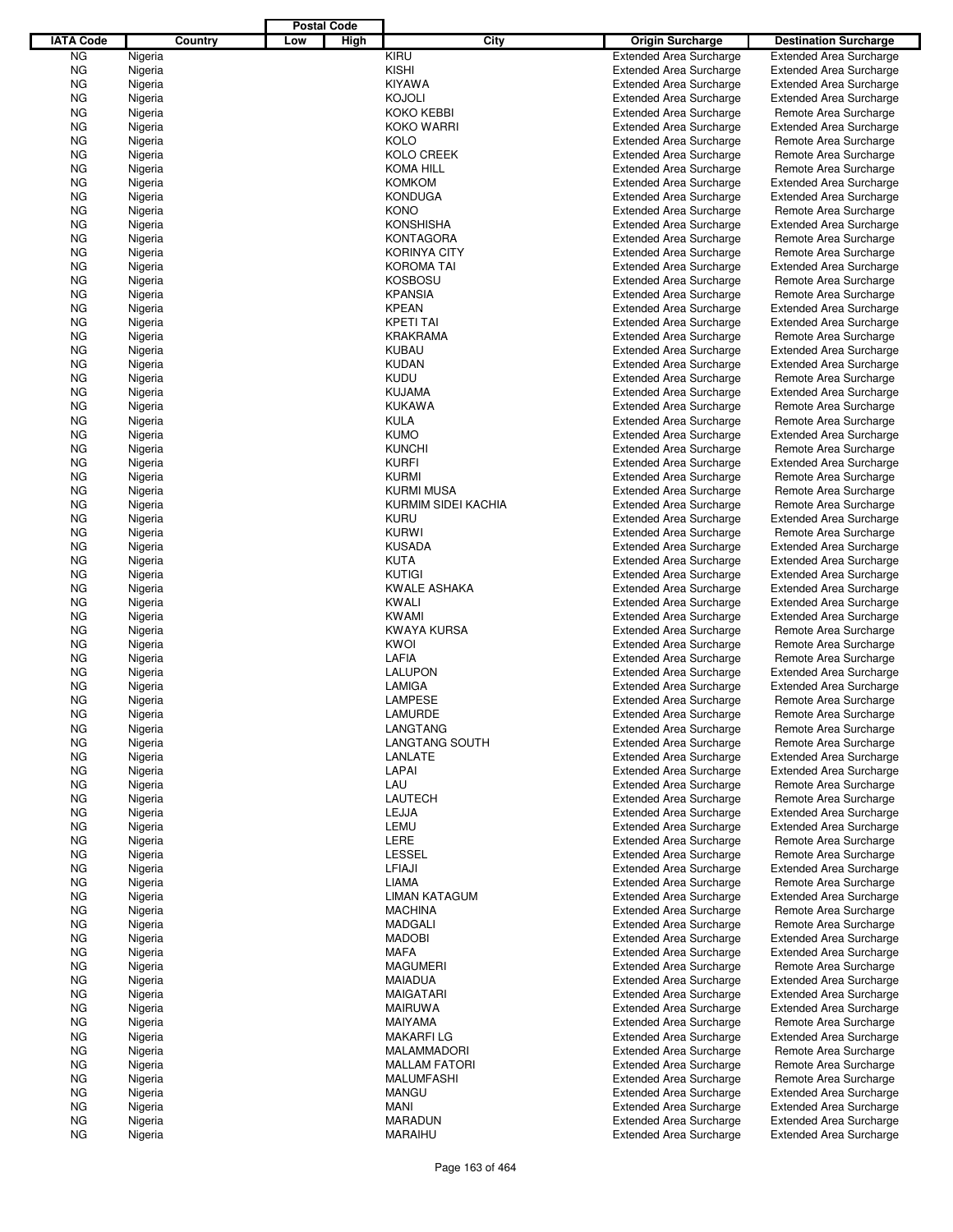|                  |                    |         |     | <b>Postal Code</b> |                                   |                                                                  |                                                         |
|------------------|--------------------|---------|-----|--------------------|-----------------------------------|------------------------------------------------------------------|---------------------------------------------------------|
| <b>IATA Code</b> |                    | Country | Low | High               | City                              | <b>Origin Surcharge</b>                                          | <b>Destination Surcharge</b>                            |
| <b>NG</b>        | Nigeria            |         |     |                    | <b>MARIGA</b>                     | <b>Extended Area Surcharge</b>                                   | <b>Extended Area Surcharge</b>                          |
| <b>NG</b>        | Nigeria            |         |     |                    | MARTE                             | <b>Extended Area Surcharge</b>                                   | <b>Extended Area Surcharge</b>                          |
| <b>NG</b>        | Nigeria            |         |     |                    | <b>MASHEGU</b>                    | <b>Extended Area Surcharge</b>                                   | Remote Area Surcharge                                   |
| <b>NG</b>        | Nigeria            |         |     |                    | <b>MATAZU</b>                     | <b>Extended Area Surcharge</b>                                   | <b>Extended Area Surcharge</b>                          |
| <b>NG</b>        | Nigeria            |         |     |                    | MAYE BELWA JADA                   | <b>Extended Area Surcharge</b>                                   | Remote Area Surcharge                                   |
| <b>NG</b>        | Nigeria            |         |     |                    | <b>MBANABO NORTH &amp; SOUTH</b>  | <b>Extended Area Surcharge</b>                                   | <b>Extended Area Surcharge</b>                          |
| ΝG               | Nigeria            |         |     |                    | <b>MBANO</b>                      | <b>Extended Area Surcharge</b>                                   | <b>Extended Area Surcharge</b>                          |
| <b>NG</b>        | Nigeria            |         |     |                    | <b>MBARAKOM</b>                   | <b>Extended Area Surcharge</b>                                   | <b>Extended Area Surcharge</b>                          |
| ΝG               | Nigeria            |         |     |                    | <b>MBAUKWU</b>                    | <b>Extended Area Surcharge</b>                                   | <b>Extended Area Surcharge</b>                          |
| ΝG               | Nigeria            |         |     |                    | <b>MBAWSI</b>                     | <b>Extended Area Surcharge</b>                                   | Remote Area Surcharge                                   |
| ΝG               | Nigeria            |         |     |                    | <b>MBIAMA</b>                     | <b>Extended Area Surcharge</b>                                   | Remote Area Surcharge                                   |
| <b>NG</b>        | Nigeria            |         |     |                    | <b>MBIOTO</b>                     | <b>Extended Area Surcharge</b>                                   | <b>Extended Area Surcharge</b>                          |
| ΝG               | Nigeria            |         |     |                    | <b>MBO</b>                        | <b>Extended Area Surcharge</b>                                   | <b>Extended Area Surcharge</b>                          |
| ΝG<br>ΝG         | Nigeria<br>Nigeria |         |     |                    | <b>MGBAJI</b><br><b>MGBO EAST</b> | <b>Extended Area Surcharge</b>                                   | <b>Extended Area Surcharge</b>                          |
| ΝG               | Nigeria            |         |     |                    | <b>MGBOKO</b>                     | <b>Extended Area Surcharge</b><br><b>Extended Area Surcharge</b> | <b>Extended Area Surcharge</b><br>Remote Area Surcharge |
| ΝG               | Nigeria            |         |     |                    | <b>MIANGO</b>                     | <b>Extended Area Surcharge</b>                                   | <b>Extended Area Surcharge</b>                          |
| <b>NG</b>        | Nigeria            |         |     |                    | <b>MICHIKA</b>                    | <b>Extended Area Surcharge</b>                                   | Remote Area Surcharge                                   |
| ΝG               | Nigeria            |         |     |                    | <b>MIDIM</b>                      | <b>Extended Area Surcharge</b>                                   | <b>Extended Area Surcharge</b>                          |
| <b>NG</b>        | Nigeria            |         |     |                    | <b>MIGA</b>                       | <b>Extended Area Surcharge</b>                                   | Remote Area Surcharge                                   |
| ΝG               | Nigeria            |         |     |                    | <b>MIRIMA</b>                     | <b>Extended Area Surcharge</b>                                   | Remote Area Surcharge                                   |
| ΝG               | Nigeria            |         |     |                    | <b>MISAU</b>                      | <b>Extended Area Surcharge</b>                                   | <b>Extended Area Surcharge</b>                          |
| ΝG               | Nigeria            |         |     |                    | <b>MISTA ALI</b>                  | <b>Extended Area Surcharge</b>                                   | <b>Extended Area Surcharge</b>                          |
| <b>NG</b>        | Nigeria            |         |     |                    | <b>MKAR</b>                       | <b>Extended Area Surcharge</b>                                   | <b>Extended Area Surcharge</b>                          |
| ΝG               | Nigeria            |         |     |                    | <b>MKPAM</b>                      | <b>Extended Area Surcharge</b>                                   | <b>Extended Area Surcharge</b>                          |
| ΝG               | Nigeria            |         |     |                    | <b>MKPAT ENIN</b>                 | <b>Extended Area Surcharge</b>                                   | <b>Extended Area Surcharge</b>                          |
| ΝG               | Nigeria            |         |     |                    | <b>MKPATAK</b>                    | <b>Extended Area Surcharge</b>                                   | Remote Area Surcharge                                   |
| <b>NG</b>        | Nigeria            |         |     |                    | <b>MOBBAR</b>                     | <b>Extended Area Surcharge</b>                                   | <b>Extended Area Surcharge</b>                          |
| ΝG               | Nigeria            |         |     |                    | <b>MODAKEKE</b>                   | <b>Extended Area Surcharge</b>                                   | <b>Extended Area Surcharge</b>                          |
| <b>NG</b>        | Nigeria            |         |     |                    | <b>MOGHO</b>                      | <b>Extended Area Surcharge</b>                                   | <b>Extended Area Surcharge</b>                          |
| ΝG               | Nigeria            |         |     |                    | <b>MOKWA</b>                      | <b>Extended Area Surcharge</b>                                   | <b>Extended Area Surcharge</b>                          |
| ΝG               | Nigeria            |         |     |                    | <b>MONKIN</b>                     | <b>Extended Area Surcharge</b>                                   | Remote Area Surcharge                                   |
| ΝG               | Nigeria            |         |     |                    | <b>MOPA</b>                       | <b>Extended Area Surcharge</b>                                   | <b>Extended Area Surcharge</b>                          |
| <b>NG</b>        | Nigeria            |         |     |                    | <b>MUBI</b>                       | <b>Extended Area Surcharge</b>                                   | Remote Area Surcharge                                   |
| ΝG               | Nigeria            |         |     |                    | <b>MUNGONO</b>                    | <b>Extended Area Surcharge</b>                                   | Remote Area Surcharge                                   |
| <b>NG</b>        | Nigeria            |         |     |                    | <b>MUSAWA</b>                     | <b>Extended Area Surcharge</b>                                   | <b>Extended Area Surcharge</b>                          |
| ΝG               | Nigeria            |         |     |                    | <b>MUTUM BIYU</b>                 | <b>Extended Area Surcharge</b>                                   | Remote Area Surcharge                                   |
| ΝG               | Nigeria            |         |     |                    | <b>NAFADA</b>                     | <b>Extended Area Surcharge</b>                                   | Remote Area Surcharge                                   |
| ΝG               | Nigeria            |         |     |                    | <b>NAKA</b>                       | <b>Extended Area Surcharge</b>                                   | <b>Extended Area Surcharge</b>                          |
| <b>NG</b>        | Nigeria            |         |     |                    | <b>NAMO</b>                       | <b>Extended Area Surcharge</b>                                   | Remote Area Surcharge                                   |
| ΝG               | Nigeria            |         |     |                    | <b>NANDO</b>                      | <b>Extended Area Surcharge</b>                                   | <b>Extended Area Surcharge</b>                          |
| ΝG               | Nigeria            |         |     |                    | <b>NANGERE</b>                    | <b>Extended Area Surcharge</b>                                   | Remote Area Surcharge                                   |
| ΝG               | Nigeria            |         |     |                    | <b>NASCO</b>                      | <b>Extended Area Surcharge</b>                                   | Remote Area Surcharge                                   |
| ΝG               | Nigeria            |         |     |                    | NASSARAWA                         | <b>Extended Area Surcharge</b>                                   | <b>Extended Area Surcharge</b>                          |
| ΝG               | Nigeria            |         |     |                    | <b>NDEABOR</b>                    | <b>Extended Area Surcharge</b>                                   | <b>Extended Area Surcharge</b>                          |
| ΝG               | Nigeria            |         |     |                    | <b>NDELE</b>                      | <b>Extended Area Surcharge</b>                                   | <b>Extended Area Surcharge</b>                          |
| ΝG               | Nigeria            |         |     |                    | NDELZARMA                         | <b>Extended Area Surcharge</b>                                   | Remote Area Surcharge                                   |
| <b>NG</b>        | Nigeria            |         |     |                    | NDITO EKA IBA                     | <b>Extended Area Surcharge</b>                                   | Remote Area Surcharge                                   |
| ΝG               | Nigeria            |         |     |                    | <b>NDOKI</b>                      | <b>Extended Area Surcharge</b>                                   | <b>Extended Area Surcharge</b>                          |
| ΝG               | Nigeria            |         |     |                    | <b>NDONI</b>                      | <b>Extended Area Surcharge</b>                                   | Remote Area Surcharge                                   |
| ΝG               | Nigeria            |         |     |                    | <b>NEMBE EAST</b>                 | <b>Extended Area Surcharge</b>                                   | Remote Area Surcharge                                   |
| ΝG               | Nigeria            |         |     |                    | <b>NEMBE WEST</b>                 | <b>Extended Area Surcharge</b>                                   | Remote Area Surcharge                                   |
| ΝG               | Nigeria            |         |     |                    | <b>NFAMOSINE</b>                  | <b>Extended Area Surcharge</b>                                   | <b>Extended Area Surcharge</b>                          |
| ΝG               | Nigeria            |         |     |                    | <b>NGALA</b>                      | <b>Extended Area Surcharge</b>                                   | Remote Area Surcharge                                   |
| ΝG               | Nigeria            |         |     |                    | <b>NGANZAI</b>                    | <b>Extended Area Surcharge</b>                                   | Remote Area Surcharge                                   |
| ΝG               | Nigeria            |         |     |                    | <b>NGASKI</b>                     | <b>Extended Area Surcharge</b>                                   | Remote Area Surcharge                                   |
| ΝG               | Nigeria            |         |     |                    | <b>NGO ANDONI</b>                 | <b>Extended Area Surcharge</b>                                   | Remote Area Surcharge                                   |
| ΝG               | Nigeria            |         |     |                    | <b>NGOR OKPALA</b>                | <b>Extended Area Surcharge</b>                                   | <b>Extended Area Surcharge</b>                          |
| ΝG               | Nigeria            |         |     |                    | <b>NGURU</b>                      | <b>Extended Area Surcharge</b>                                   | Remote Area Surcharge                                   |
| ΝG               | Nigeria            |         |     |                    | <b>NIBO</b>                       | <b>Extended Area Surcharge</b>                                   | <b>Extended Area Surcharge</b>                          |
| ΝG               | Nigeria            |         |     |                    | <b>NIFOR</b>                      | <b>Extended Area Surcharge</b>                                   | Remote Area Surcharge                                   |
| ΝG               | Nigeria            |         |     |                    | <b>NIMO</b>                       | <b>Extended Area Surcharge</b>                                   | <b>Extended Area Surcharge</b>                          |
| ΝG               | Nigeria            |         |     |                    | <b>NINGI</b>                      | <b>Extended Area Surcharge</b>                                   | <b>Extended Area Surcharge</b>                          |
| ΝG               | Nigeria            |         |     |                    | <b>NISE</b>                       | <b>Extended Area Surcharge</b>                                   | <b>Extended Area Surcharge</b>                          |
| ΝG               | Nigeria            |         |     |                    | <b>NKANA</b>                      | <b>Extended Area Surcharge</b>                                   | <b>Extended Area Surcharge</b>                          |
| ΝG               | Nigeria            |         |     |                    | <b>NKANU</b>                      | <b>Extended Area Surcharge</b>                                   | <b>Extended Area Surcharge</b>                          |
| ΝG               | Nigeria            |         |     |                    | <b>NKEREFI</b>                    | <b>Extended Area Surcharge</b>                                   | <b>Extended Area Surcharge</b>                          |
| ΝG               | Nigeria            |         |     |                    | <b>NKORO</b>                      | <b>Extended Area Surcharge</b>                                   | Remote Area Surcharge                                   |
| ΝG               | Nigeria            |         |     |                    | <b>NKPORO</b>                     | <b>Extended Area Surcharge</b>                                   | Remote Area Surcharge                                   |
| ΝG               | Nigeria            |         |     |                    | NKWELLE EZUNAKA                   | <b>Extended Area Surcharge</b>                                   | <b>Extended Area Surcharge</b>                          |
| ΝG               | Nigeria            |         |     |                    | <b>NORWA TAI</b>                  | <b>Extended Area Surcharge</b>                                   | <b>Extended Area Surcharge</b>                          |
| ΝG               | Nigeria            |         |     |                    | NRI                               | <b>Extended Area Surcharge</b>                                   | <b>Extended Area Surcharge</b>                          |
| ΝG               | Nigeria            |         |     |                    | <b>NSAN</b>                       | <b>Extended Area Surcharge</b>                                   | <b>Extended Area Surcharge</b>                          |
| ΝG               | Nigeria            |         |     |                    | <b>NSIT ANTAI</b>                 | <b>Extended Area Surcharge</b>                                   | <b>Extended Area Surcharge</b>                          |
| ΝG               | Nigeria            |         |     |                    | <b>NSIT IBOM</b>                  | <b>Extended Area Surcharge</b>                                   | <b>Extended Area Surcharge</b>                          |
| ΝG               | Nigeria            |         |     |                    | <b>NSIT UBUIM</b>                 | <b>Extended Area Surcharge</b>                                   | <b>Extended Area Surcharge</b>                          |
| ΝG               | Nigeria            |         |     |                    | <b>NSUGBE</b>                     | <b>Extended Area Surcharge</b>                                   | <b>Extended Area Surcharge</b>                          |
| ΝG               | Nigeria            |         |     |                    | <b>NSUKKA</b>                     | <b>Extended Area Surcharge</b>                                   | <b>Extended Area Surcharge</b>                          |
|                  |                    |         |     |                    |                                   |                                                                  |                                                         |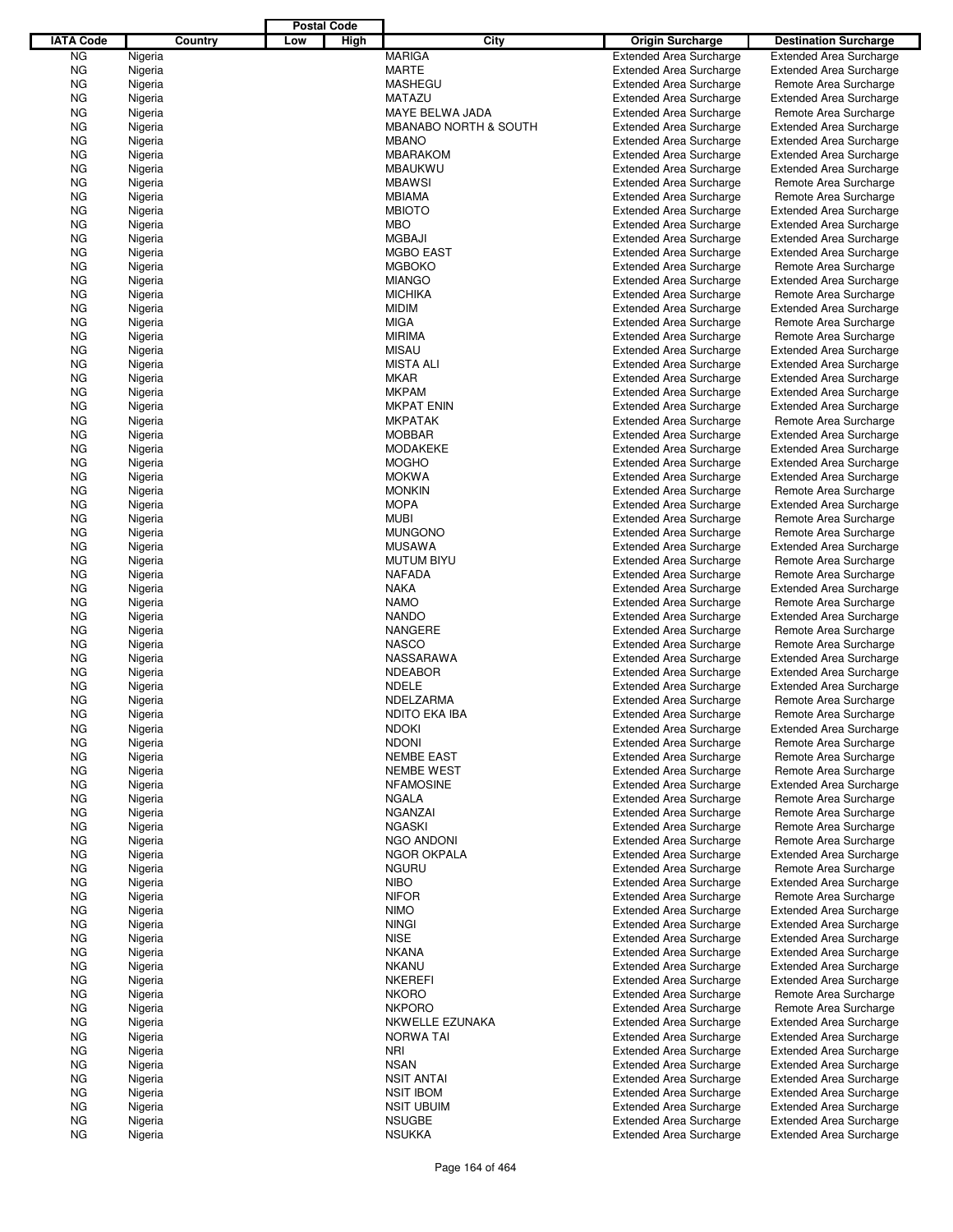|                  |                    |         |     | <b>Postal Code</b> |                                  |                                                                  |                                                         |
|------------------|--------------------|---------|-----|--------------------|----------------------------------|------------------------------------------------------------------|---------------------------------------------------------|
| <b>IATA Code</b> |                    | Country | Low | High               | City                             | <b>Origin Surcharge</b>                                          | <b>Destination Surcharge</b>                            |
| <b>NG</b>        | Nigeria            |         |     |                    | <b>NSULU</b>                     | <b>Extended Area Surcharge</b>                                   | Remote Area Surcharge                                   |
| <b>NG</b>        | Nigeria            |         |     |                    | <b>NTEJE</b>                     | <b>Extended Area Surcharge</b>                                   | <b>Extended Area Surcharge</b>                          |
| <b>NG</b>        | Nigeria            |         |     |                    | NTUKANKU                         | <b>Extended Area Surcharge</b>                                   | <b>Extended Area Surcharge</b>                          |
| <b>NG</b>        | Nigeria            |         |     |                    | <b>NYOMA</b>                     | <b>Extended Area Surcharge</b>                                   | Remote Area Surcharge                                   |
| <b>NG</b>        | Nigeria            |         |     |                    | <b>NZAM</b>                      | <b>Extended Area Surcharge</b>                                   | <b>Extended Area Surcharge</b>                          |
| <b>NG</b>        | Nigeria            |         |     |                    | <b>OBAGI</b>                     | <b>Extended Area Surcharge</b>                                   | Remote Area Surcharge                                   |
| ΝG               | Nigeria            |         |     |                    | <b>OBANLIKU</b>                  | <b>Extended Area Surcharge</b>                                   | Remote Area Surcharge                                   |
| <b>NG</b>        | Nigeria            |         |     |                    | OBARETIN VILLAGE PRESCO          | <b>Extended Area Surcharge</b>                                   | <b>Extended Area Surcharge</b>                          |
| ΝG               | Nigeria            |         |     |                    | <b>OBBO AYIEGUNLE</b>            | <b>Extended Area Surcharge</b>                                   | <b>Extended Area Surcharge</b>                          |
| <b>NG</b>        | Nigeria            |         |     |                    | OBBO ILE                         | <b>Extended Area Surcharge</b>                                   | <b>Extended Area Surcharge</b>                          |
| ΝG               | Nigeria            |         |     |                    | OBEAKPU                          | <b>Extended Area Surcharge</b>                                   | Remote Area Surcharge                                   |
| <b>NG</b>        | Nigeria            |         |     |                    | <b>OBEHIE</b>                    | <b>Extended Area Surcharge</b>                                   | Remote Area Surcharge                                   |
| ΝG<br><b>NG</b>  | Nigeria<br>Nigeria |         |     |                    | OBELLE<br><b>OBELLE OGBRELLE</b> | <b>Extended Area Surcharge</b>                                   | Remote Area Surcharge                                   |
| ΝG               | Nigeria            |         |     |                    | <b>OBEN</b>                      | <b>Extended Area Surcharge</b><br><b>Extended Area Surcharge</b> | Remote Area Surcharge<br><b>Extended Area Surcharge</b> |
| <b>NG</b>        | Nigeria            |         |     |                    | <b>OBERETE</b>                   | <b>Extended Area Surcharge</b>                                   | Remote Area Surcharge                                   |
| ΝG               | Nigeria            |         |     |                    | <b>OBETTE</b>                    | <b>Extended Area Surcharge</b>                                   | Remote Area Surcharge                                   |
| <b>NG</b>        | Nigeria            |         |     |                    | <b>OBI</b>                       | <b>Extended Area Surcharge</b>                                   | Remote Area Surcharge                                   |
| ΝG               | Nigeria            |         |     |                    | <b>OBI NGWA</b>                  | <b>Extended Area Surcharge</b>                                   | Remote Area Surcharge                                   |
| <b>NG</b>        | Nigeria            |         |     |                    | <b>OBIOKU</b>                    | <b>Extended Area Surcharge</b>                                   | Remote Area Surcharge                                   |
| ΝG               | Nigeria            |         |     |                    | OBITE                            | <b>Extended Area Surcharge</b>                                   | Remote Area Surcharge                                   |
| <b>NG</b>        | Nigeria            |         |     |                    | <b>OBOAMA</b>                    | <b>Extended Area Surcharge</b>                                   | Remote Area Surcharge                                   |
| ΝG               | Nigeria            |         |     |                    | <b>OBOBOVO</b>                   | <b>Extended Area Surcharge</b>                                   | Remote Area Surcharge                                   |
| <b>NG</b>        | Nigeria            |         |     |                    | <b>OBODOUKWU</b>                 | <b>Extended Area Surcharge</b>                                   | <b>Extended Area Surcharge</b>                          |
| ΝG               | Nigeria            |         |     |                    | <b>OBOFIA</b>                    | <b>Extended Area Surcharge</b>                                   | <b>Extended Area Surcharge</b>                          |
| <b>NG</b>        | Nigeria            |         |     |                    | <b>OBOHIA</b>                    | <b>Extended Area Surcharge</b>                                   | Remote Area Surcharge                                   |
| ΝG               | Nigeria            |         |     |                    | OBOLO ANDONI                     | <b>Extended Area Surcharge</b>                                   | Remote Area Surcharge                                   |
| <b>NG</b>        | Nigeria            |         |     |                    | <b>OBOLOAFOR</b>                 | <b>Extended Area Surcharge</b>                                   | <b>Extended Area Surcharge</b>                          |
| ΝG               | Nigeria            |         |     |                    | <b>OBONKU</b>                    | <b>Extended Area Surcharge</b>                                   | Remote Area Surcharge                                   |
| <b>NG</b>        | Nigeria            |         |     |                    | <b>OBOT AKARA</b>                | <b>Extended Area Surcharge</b>                                   | <b>Extended Area Surcharge</b>                          |
| ΝG               | Nigeria            |         |     |                    | <b>OBOWO</b>                     | <b>Extended Area Surcharge</b>                                   | <b>Extended Area Surcharge</b>                          |
| <b>NG</b>        | Nigeria            |         |     |                    | <b>OBUBRA</b>                    | <b>Extended Area Surcharge</b>                                   | Remote Area Surcharge                                   |
| ΝG               | Nigeria            |         |     |                    | <b>OBUDU</b>                     | <b>Extended Area Surcharge</b>                                   | Remote Area Surcharge                                   |
| <b>NG</b>        | Nigeria            |         |     |                    | OBUDU CATTLE RANCH               | <b>Extended Area Surcharge</b>                                   | Remote Area Surcharge                                   |
| ΝG               | Nigeria            |         |     |                    | <b>OBUKPA</b>                    | <b>Extended Area Surcharge</b>                                   | <b>Extended Area Surcharge</b>                          |
| <b>NG</b>        | Nigeria            |         |     |                    | <b>OCHADAMU</b>                  | <b>Extended Area Surcharge</b>                                   | <b>Extended Area Surcharge</b>                          |
| ΝG               | Nigeria            |         |     |                    | <b>ODAGWA</b>                    | <b>Extended Area Surcharge</b>                                   | Remote Area Surcharge                                   |
| <b>NG</b>        | Nigeria            |         |     |                    | <b>ODE EKITI</b>                 | <b>Extended Area Surcharge</b>                                   | <b>Extended Area Surcharge</b>                          |
| ΝG               | Nigeria            |         |     |                    | <b>ODE IRELE</b>                 | <b>Extended Area Surcharge</b>                                   | <b>Extended Area Surcharge</b>                          |
| <b>NG</b>        | Nigeria            |         |     |                    | ODE REMO                         | <b>Extended Area Surcharge</b>                                   | <b>Extended Area Surcharge</b>                          |
| ΝG               | Nigeria            |         |     |                    | <b>ODEDA</b>                     | <b>Extended Area Surcharge</b>                                   | <b>Extended Area Surcharge</b>                          |
| <b>NG</b>        | Nigeria            |         |     |                    | ODI                              | <b>Extended Area Surcharge</b><br><b>Extended Area Surcharge</b> | Remote Area Surcharge<br>Remote Area Surcharge          |
| ΝG<br><b>NG</b>  | Nigeria<br>Nigeria |         |     |                    | <b>ODIO AMA</b><br>ODO ERE       | <b>Extended Area Surcharge</b>                                   | Remote Area Surcharge                                   |
| ΝG               | Nigeria            |         |     |                    | <b>ODOGBOLU</b>                  | <b>Extended Area Surcharge</b>                                   | Extended Area Surcharge                                 |
| ΝG               | Nigeria            |         |     |                    | <b>ODOMA OBUAMA</b>              | <b>Extended Area Surcharge</b>                                   | Remote Area Surcharge                                   |
| ΝG               | Nigeria            |         |     |                    | ODU                              | <b>Extended Area Surcharge</b>                                   | <b>Extended Area Surcharge</b>                          |
| <b>NG</b>        | Nigeria            |         |     |                    | ODUFAR ELCHE                     | <b>Extended Area Surcharge</b>                                   | Remote Area Surcharge                                   |
| ΝG               | Nigeria            |         |     |                    | <b>ODUKPANI</b>                  | <b>Extended Area Surcharge</b>                                   | <b>Extended Area Surcharge</b>                          |
| ΝG               | Nigeria            |         |     |                    | <b>ODUOHA</b>                    | <b>Extended Area Surcharge</b>                                   | Remote Area Surcharge                                   |
| ΝG               | Nigeria            |         |     |                    | <b>OFADA</b>                     | <b>Extended Area Surcharge</b>                                   | <b>Extended Area Surcharge</b>                          |
| ΝG               | Nigeria            |         |     |                    | <b>OFAGBE</b>                    | <b>Extended Area Surcharge</b>                                   | Remote Area Surcharge                                   |
| ΝG               | Nigeria            |         |     |                    | <b>OFATEDO</b>                   | <b>Extended Area Surcharge</b>                                   | <b>Extended Area Surcharge</b>                          |
| ΝG               | Nigeria            |         |     |                    | <b>OFEME</b>                     | <b>Extended Area Surcharge</b>                                   | <b>Extended Area Surcharge</b>                          |
| ΝG               | Nigeria            |         |     |                    | <b>OFFA</b>                      | <b>Extended Area Surcharge</b>                                   | <b>Extended Area Surcharge</b>                          |
| ΝG               | Nigeria            |         |     |                    | <b>OFIKI</b>                     | <b>Extended Area Surcharge</b>                                   | Remote Area Surcharge                                   |
| ΝG               | Nigeria            |         |     |                    | <b>OFONI</b>                     | <b>Extended Area Surcharge</b>                                   | Remote Area Surcharge                                   |
| ΝG               | Nigeria            |         |     |                    | <b>OFUDUWA</b>                   | <b>Extended Area Surcharge</b>                                   | Remote Area Surcharge                                   |
| ΝG               | Nigeria            |         |     |                    | <b>OGBARU</b>                    | <b>Extended Area Surcharge</b>                                   | <b>Extended Area Surcharge</b>                          |
| ΝG               | Nigeria            |         |     |                    | <b>OGBERE</b>                    | <b>Extended Area Surcharge</b>                                   | <b>Extended Area Surcharge</b>                          |
| ΝG               | Nigeria            |         |     |                    | <b>OGBOMOSHO</b>                 | <b>Extended Area Surcharge</b>                                   | Remote Area Surcharge                                   |
| ΝG               | Nigeria            |         |     |                    | <b>OGBONACHA</b>                 | <b>Extended Area Surcharge</b>                                   | <b>Extended Area Surcharge</b>                          |
| ΝG               | Nigeria            |         |     |                    | <b>OGBUBELLE</b>                 | <b>Extended Area Surcharge</b>                                   | Remote Area Surcharge                                   |
| ΝG               | Nigeria            |         |     |                    | <b>OGBUNIKE</b>                  | <b>Extended Area Surcharge</b>                                   | <b>Extended Area Surcharge</b>                          |
| ΝG               | Nigeria            |         |     |                    | <b>OGBUNKA</b>                   | <b>Extended Area Surcharge</b>                                   | <b>Extended Area Surcharge</b>                          |
| ΝG               | Nigeria            |         |     |                    | OGERE                            | <b>Extended Area Surcharge</b>                                   | <b>Extended Area Surcharge</b>                          |
| ΝG               | Nigeria            |         |     |                    | <b>OGHARA</b>                    | <b>Extended Area Surcharge</b>                                   | <b>Extended Area Surcharge</b>                          |
| ΝG               | Nigeria            |         |     |                    | <b>OGOBA</b>                     | <b>Extended Area Surcharge</b>                                   | Remote Area Surcharge                                   |
| ΝG               | Nigeria            |         |     |                    | <b>OGOJA</b>                     | <b>Extended Area Surcharge</b>                                   | Remote Area Surcharge                                   |
| ΝG               | Nigeria            |         |     |                    | <b>OGOLOMA</b>                   | <b>Extended Area Surcharge</b>                                   | Remote Area Surcharge                                   |
| ΝG               | Nigeria            |         |     |                    | <b>OGORI</b>                     | <b>Extended Area Surcharge</b>                                   | <b>Extended Area Surcharge</b>                          |
| ΝG               | Nigeria            |         |     |                    | OGUGU                            | <b>Extended Area Surcharge</b>                                   | Remote Area Surcharge                                   |
| ΝG               | Nigeria            |         |     |                    | <b>OGUMA</b>                     | <b>Extended Area Surcharge</b>                                   | <b>Extended Area Surcharge</b>                          |
| ΝG               | Nigeria            |         |     |                    | <b>OGUTA</b>                     | <b>Extended Area Surcharge</b>                                   | <b>Extended Area Surcharge</b>                          |
| ΝG               | Nigeria            |         |     |                    | OGWASHI UKU<br>OGWE              | <b>Extended Area Surcharge</b>                                   | <b>Extended Area Surcharge</b>                          |
| ΝG<br>ΝG         | Nigeria            |         |     |                    | OHA- UKWU                        | <b>Extended Area Surcharge</b><br><b>Extended Area Surcharge</b> | Remote Area Surcharge<br><b>Extended Area Surcharge</b> |
| ΝG               | Nigeria<br>Nigeria |         |     |                    | <b>OHAFIA</b>                    | <b>Extended Area Surcharge</b>                                   | Remote Area Surcharge                                   |
|                  |                    |         |     |                    |                                  |                                                                  |                                                         |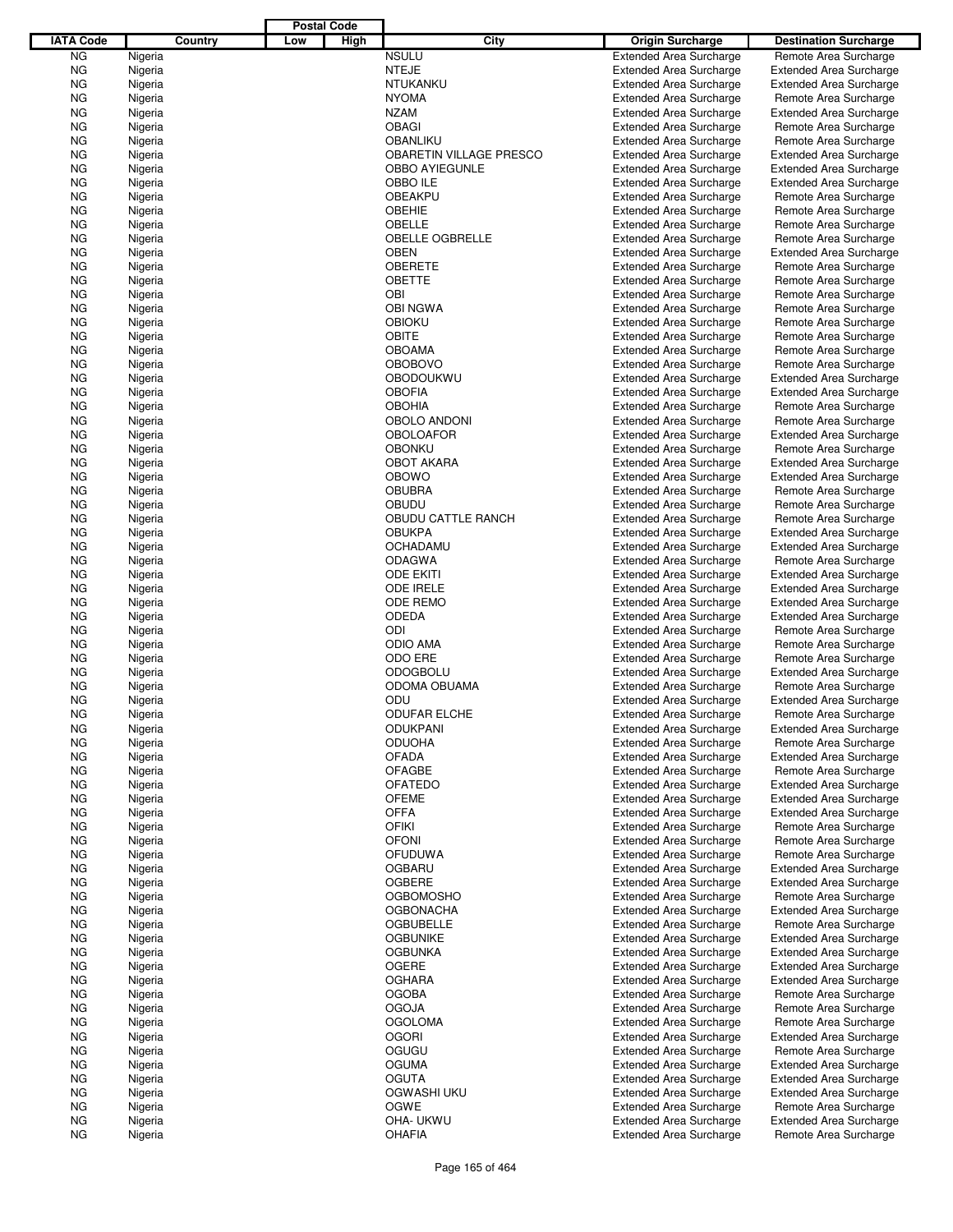|                  |         |         |     | <b>Postal Code</b> |                          |                                |                                |
|------------------|---------|---------|-----|--------------------|--------------------------|--------------------------------|--------------------------------|
| <b>IATA Code</b> |         | Country | Low | High               | City                     | <b>Origin Surcharge</b>        | <b>Destination Surcharge</b>   |
| ΝG               | Nigeria |         |     |                    | <b>OHAJI EGBEMA</b>      | <b>Extended Area Surcharge</b> | <b>Extended Area Surcharge</b> |
| ΝG               | Nigeria |         |     |                    | OHANKU                   | <b>Extended Area Surcharge</b> | Remote Area Surcharge          |
| ΝG               | Nigeria |         |     |                    | <b>OHANMBELE</b>         | <b>Extended Area Surcharge</b> | Remote Area Surcharge          |
| ΝG               | Nigeria |         |     |                    | <b>OHANSO</b>            | <b>Extended Area Surcharge</b> | Remote Area Surcharge          |
| ΝG               | Nigeria |         |     |                    | <b>OHIMINI</b>           | <b>Extended Area Surcharge</b> | Remote Area Surcharge          |
| ΝG               | Nigeria |         |     |                    | <b>OIRIKOM</b>           | <b>Extended Area Surcharge</b> | Remote Area Surcharge          |
|                  |         |         |     |                    | OJEBE OGERE LOCAL GOVT   |                                |                                |
| ΝG               | Nigeria |         |     |                    |                          | <b>Extended Area Surcharge</b> | <b>Extended Area Surcharge</b> |
| ΝG               | Nigeria |         |     |                    | <b>OJI RIVER</b>         | <b>Extended Area Surcharge</b> | <b>Extended Area Surcharge</b> |
| ΝG               | Nigeria |         |     |                    | <b>OJU</b>               | <b>Extended Area Surcharge</b> | Remote Area Surcharge          |
| ΝG               | Nigeria |         |     |                    | <b>OKADA</b>             | <b>Extended Area Surcharge</b> | <b>Extended Area Surcharge</b> |
| ΝG               | Nigeria |         |     |                    | <b>OKAKA</b>             | <b>Extended Area Surcharge</b> | Remote Area Surcharge          |
| ΝG               | Nigeria |         |     |                    | OKE AKO EKITI            | <b>Extended Area Surcharge</b> | <b>Extended Area Surcharge</b> |
| ΝG               | Nigeria |         |     |                    | OKE ILA                  | <b>Extended Area Surcharge</b> | Remote Area Surcharge          |
| ΝG               | Nigeria |         |     |                    | <b>OKE IMESII</b>        | <b>Extended Area Surcharge</b> | Remote Area Surcharge          |
| ΝG               | Nigeria |         |     |                    | OKE ODE                  | <b>Extended Area Surcharge</b> | <b>Extended Area Surcharge</b> |
| ΝG               | Nigeria |         |     |                    | OKE ONIGBIN              | <b>Extended Area Surcharge</b> | <b>Extended Area Surcharge</b> |
| ΝG               | Nigeria |         |     |                    | <b>OKEHI</b>             | <b>Extended Area Surcharge</b> | Remote Area Surcharge          |
| ΝG               | Nigeria |         |     |                    | <b>OKEHO</b>             | <b>Extended Area Surcharge</b> | Remote Area Surcharge          |
| ΝG               | Nigeria |         |     |                    | <b>OKEIKPE</b>           | <b>Extended Area Surcharge</b> | Remote Area Surcharge          |
| ΝG               | Nigeria |         |     |                    | <b>OKEMESI</b>           | <b>Extended Area Surcharge</b> | <b>Extended Area Surcharge</b> |
| ΝG               | Nigeria |         |     |                    | <b>OKENGWE</b>           | <b>Extended Area Surcharge</b> | <b>Extended Area Surcharge</b> |
| ΝG               | Nigeria |         |     |                    | <b>OKEOGBO</b>           | <b>Extended Area Surcharge</b> | Remote Area Surcharge          |
| ΝG               | Nigeria |         |     |                    | <b>OKIGWE</b>            | <b>Extended Area Surcharge</b> | Remote Area Surcharge          |
|                  |         |         |     |                    | <b>OKIJA</b>             |                                |                                |
| ΝG               | Nigeria |         |     |                    |                          | <b>Extended Area Surcharge</b> | <b>Extended Area Surcharge</b> |
| ΝG               | Nigeria |         |     |                    | <b>OKIRIKA</b>           | <b>Extended Area Surcharge</b> | Remote Area Surcharge          |
| ΝG               | Nigeria |         |     |                    | <b>OKITIPUPA</b>         | <b>Extended Area Surcharge</b> | <b>Extended Area Surcharge</b> |
| ΝG               | Nigeria |         |     |                    | <b>OKO</b>               | <b>Extended Area Surcharge</b> | <b>Extended Area Surcharge</b> |
| ΝG               | Nigeria |         |     |                    | <b>OKOBO</b>             | <b>Extended Area Surcharge</b> | <b>Extended Area Surcharge</b> |
| ΝG               | Nigeria |         |     |                    | <b>OKODIA</b>            | <b>Extended Area Surcharge</b> | Remote Area Surcharge          |
| ΝG               | Nigeria |         |     |                    | <b>OKOH</b>              | <b>Extended Area Surcharge</b> | <b>Extended Area Surcharge</b> |
| ΝG               | Nigeria |         |     |                    | <b>OKOHOSHA</b>          | <b>Extended Area Surcharge</b> | <b>Extended Area Surcharge</b> |
| ΝG               | Nigeria |         |     |                    | OKOIOKOILE ANDONI        | <b>Extended Area Surcharge</b> | Remote Area Surcharge          |
| ΝG               | Nigeria |         |     |                    | <b>OKOLOBIRI</b>         | <b>Extended Area Surcharge</b> | Remote Area Surcharge          |
| ΝG               | Nigeria |         |     |                    | OKOMU IDDO               | <b>Extended Area Surcharge</b> | <b>Extended Area Surcharge</b> |
| ΝG               | Nigeria |         |     |                    | <b>OKOROAGU</b>          | <b>Extended Area Surcharge</b> | Remote Area Surcharge          |
| ΝG               | Nigeria |         |     |                    | <b>OKOROKORO</b>         | <b>Extended Area Surcharge</b> | Remote Area Surcharge          |
| ΝG               | Nigeria |         |     |                    | <b>OKPANKU ANINRI</b>    | <b>Extended Area Surcharge</b> | <b>Extended Area Surcharge</b> |
| ΝG               | Nigeria |         |     |                    | OKPE VILLAGE VIA IGARRA  | <b>Extended Area Surcharge</b> | Remote Area Surcharge          |
| ΝG               | Nigeria |         |     |                    | <b>OKPELLA</b>           | <b>Extended Area Surcharge</b> | Remote Area Surcharge          |
| ΝG               | Nigeria |         |     |                    | OKPO AMA                 | <b>Extended Area Surcharge</b> | Remote Area Surcharge          |
| ΝG               | Nigeria |         |     |                    | <b>OKPOGA</b>            | <b>Extended Area Surcharge</b> |                                |
|                  |         |         |     |                    |                          |                                | Remote Area Surcharge          |
| ΝG               | Nigeria |         |     |                    | <b>OKPOSO</b>            | <b>Extended Area Surcharge</b> | Remote Area Surcharge          |
| ΝG               | Nigeria |         |     |                    | OKUKU CALABAR            | <b>Extended Area Surcharge</b> | Remote Area Surcharge          |
| ΝG               | Nigeria |         |     |                    | OKUKU IBADAN             | <b>Extended Area Surcharge</b> | Remote Area Surcharge          |
| ΝG               | Nigeria |         |     |                    | <b>OKUNBIRI</b>          | <b>Extended Area Surcharge</b> | Remote Area Surcharge          |
| ΝG               | Nigeria |         |     |                    | <b>OKUNI</b>             | <b>Extended Area Surcharge</b> | Remote Area Surcharge          |
| ΝG               | Nigeria |         |     |                    | <b>OKURIKANG</b>         | <b>Extended Area Surcharge</b> | <b>Extended Area Surcharge</b> |
| ΝG               | Nigeria |         |     |                    | OKUTA                    | <b>Extended Area Surcharge</b> | Remote Area Surcharge          |
| ΝG               | Nigeria |         |     |                    | OKUTUKUTU                | <b>Extended Area Surcharge</b> | Remote Area Surcharge          |
| ΝG               | Nigeria |         |     |                    | <b>OKWAGBE</b>           | <b>Extended Area Surcharge</b> | Remote Area Surcharge          |
| ΝG               | Nigeria |         |     |                    | <b>OKWELE</b>            | <b>Extended Area Surcharge</b> | <b>Extended Area Surcharge</b> |
| ΝG               | Nigeria |         |     |                    | OKWUZI                   | <b>Extended Area Surcharge</b> | Remote Area Surcharge          |
| ΝG               | Nigeria |         |     |                    | OLEH                     | <b>Extended Area Surcharge</b> | <b>Extended Area Surcharge</b> |
| ΝG               | Nigeria |         |     |                    | <b>OLERORO</b>           | <b>Extended Area Surcharge</b> | Remote Area Surcharge          |
| ΝG               | Nigeria |         |     |                    | <b>OLOIBIRI</b>          | <b>Extended Area Surcharge</b> | Remote Area Surcharge          |
| ΝG               | Nigeria |         |     |                    | <b>OLUASIRI</b>          | <b>Extended Area Surcharge</b> | Remote Area Surcharge          |
| ΝG               | Nigeria |         |     |                    | <b>OLUGBOBIRI</b>        | <b>Extended Area Surcharge</b> | Remote Area Surcharge          |
| ΝG               | Nigeria |         |     |                    | <b>OMOBA</b>             | <b>Extended Area Surcharge</b> | Remote Area Surcharge          |
|                  |         |         |     |                    | <b>OMOKU</b>             | <b>Extended Area Surcharge</b> | Remote Area Surcharge          |
| ΝG               | Nigeria |         |     |                    |                          |                                |                                |
| ΝG               | Nigeria |         |     |                    | <b>OMU EKITI</b>         | <b>Extended Area Surcharge</b> | <b>Extended Area Surcharge</b> |
| ΝG               | Nigeria |         |     |                    | <b>OMUMA</b>             | <b>Extended Area Surcharge</b> | Remote Area Surcharge          |
| ΝG               | Nigeria |         |     |                    | ONDO STATE AFFORESTATION | <b>Extended Area Surcharge</b> | Remote Area Surcharge          |
| ΝG               | Nigeria |         |     |                    | <b>ONICHA OKPOSI</b>     | <b>Extended Area Surcharge</b> | <b>Extended Area Surcharge</b> |
| ΝG               | Nigeria |         |     |                    | ONICHA OLONA             | <b>Extended Area Surcharge</b> | <b>Extended Area Surcharge</b> |
| ΝG               | Nigeria |         |     |                    | <b>ONNA</b>              | <b>Extended Area Surcharge</b> | Remote Area Surcharge          |
| ΝG               | Nigeria |         |     |                    | <b>ONUEBONYI ECHARA</b>  | <b>Extended Area Surcharge</b> | <b>Extended Area Surcharge</b> |
| ΝG               | Nigeria |         |     |                    | <b>ONYOMA</b>            | <b>Extended Area Surcharge</b> | Remote Area Surcharge          |
| ΝG               | Nigeria |         |     |                    | <b>OPOBO</b>             | <b>Extended Area Surcharge</b> | Remote Area Surcharge          |
| ΝG               | Nigeria |         |     |                    | <b>OPOKUMA</b>           | <b>Extended Area Surcharge</b> | Remote Area Surcharge          |
| ΝG               | Nigeria |         |     |                    | <b>OPOLO</b>             | <b>Extended Area Surcharge</b> | Remote Area Surcharge          |
| ΝG               | Nigeria |         |     |                    | <b>OPOROMA</b>           | <b>Extended Area Surcharge</b> | Remote Area Surcharge          |
| ΝG               | Nigeria |         |     |                    | <b>OPUAMA</b>            | <b>Extended Area Surcharge</b> | Remote Area Surcharge          |
| ΝG               | Nigeria |         |     |                    | <b>OPUOMA</b>            | <b>Extended Area Surcharge</b> | Remote Area Surcharge          |
| ΝG               | Nigeria |         |     |                    | <b>ORBA</b>              | <b>Extended Area Surcharge</b> | <b>Extended Area Surcharge</b> |
|                  |         |         |     |                    | <b>ORILEIGBON</b>        |                                |                                |
| ΝG               | Nigeria |         |     |                    |                          | <b>Extended Area Surcharge</b> | Remote Area Surcharge          |
| ΝG               | Nigeria |         |     |                    | ORLU                     | <b>Extended Area Surcharge</b> | <b>Extended Area Surcharge</b> |
| ΝG               | Nigeria |         |     |                    | ORO AGO                  | <b>Extended Area Surcharge</b> | <b>Extended Area Surcharge</b> |
| <b>NG</b>        | Nigeria |         |     |                    | <b>OROKAM</b>            | <b>Extended Area Surcharge</b> | Remote Area Surcharge          |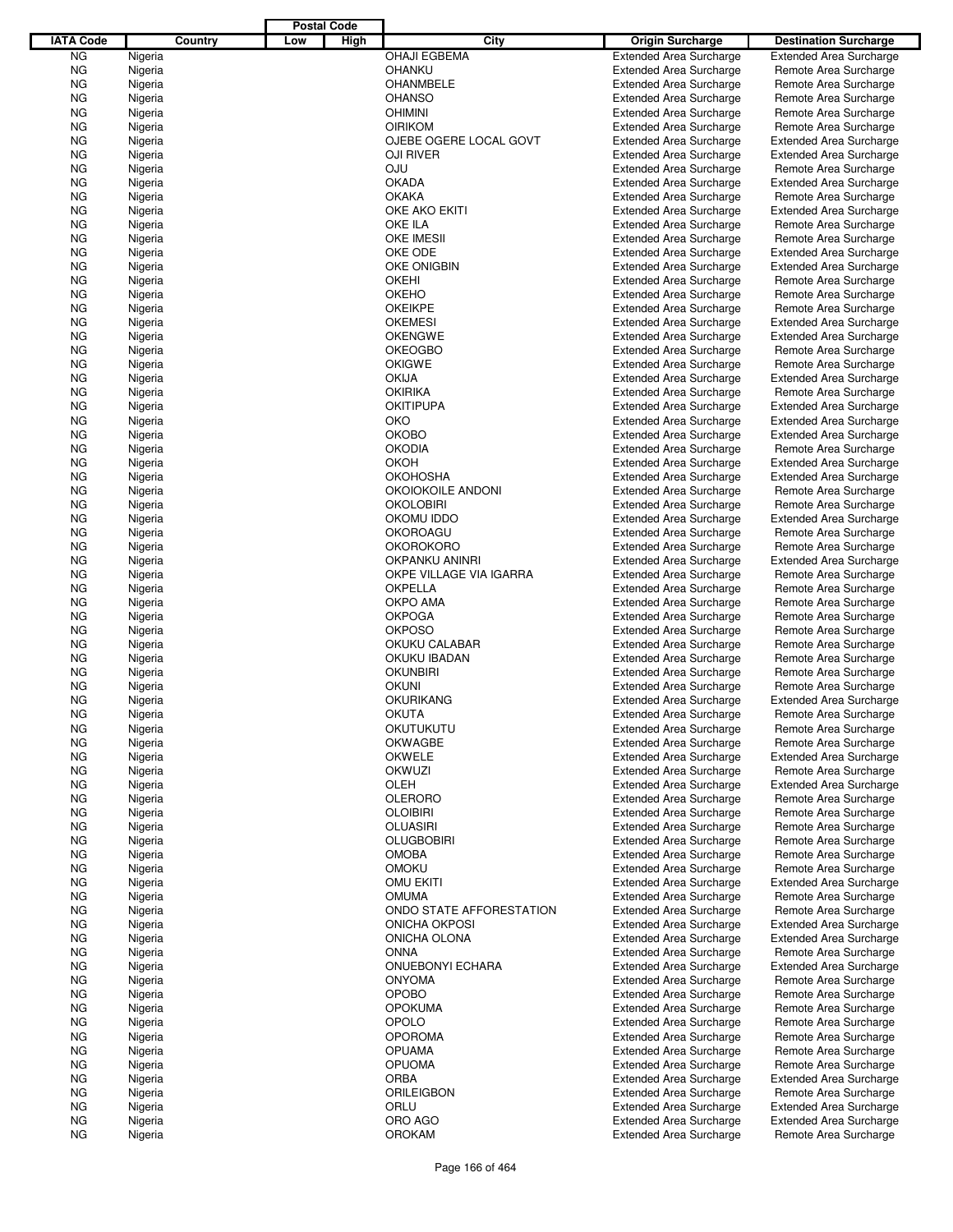|                  |                    |         |     | <b>Postal Code</b> |                                      |                                                                  |                                                |
|------------------|--------------------|---------|-----|--------------------|--------------------------------------|------------------------------------------------------------------|------------------------------------------------|
| <b>IATA Code</b> |                    | Country | Low | High               | City                                 | <b>Origin Surcharge</b>                                          | <b>Destination Surcharge</b>                   |
| <b>NG</b>        | Nigeria            |         |     |                    | <b>ORON</b>                          | <b>Extended Area Surcharge</b>                                   | <b>Extended Area Surcharge</b>                 |
| <b>NG</b>        | Nigeria            |         |     |                    | <b>OROZO</b>                         | <b>Extended Area Surcharge</b>                                   | <b>Extended Area Surcharge</b>                 |
| <b>NG</b>        | Nigeria            |         |     |                    | ORU                                  | <b>Extended Area Surcharge</b>                                   | <b>Extended Area Surcharge</b>                 |
| <b>NG</b>        | Nigeria            |         |     |                    | ORUE OFFIONG ORUKO                   | <b>Extended Area Surcharge</b>                                   | <b>Extended Area Surcharge</b>                 |
| <b>NG</b>        | Nigeria            |         |     |                    | <b>ORUK ANAM</b>                     | <b>Extended Area Surcharge</b>                                   | Remote Area Surcharge                          |
| <b>NG</b>        | Nigeria            |         |     |                    | <b>ORUMA</b>                         | <b>Extended Area Surcharge</b>                                   | Remote Area Surcharge                          |
| ΝG               | Nigeria            |         |     |                    | OSI                                  | <b>Extended Area Surcharge</b>                                   | <b>Extended Area Surcharge</b>                 |
| <b>NG</b>        | Nigeria            |         |     |                    | <b>OSINA</b>                         | <b>Extended Area Surcharge</b>                                   | <b>Extended Area Surcharge</b>                 |
| ΝG               | Nigeria            |         |     |                    | <b>OSOGBO</b>                        | <b>Extended Area Surcharge</b>                                   | <b>Extended Area Surcharge</b>                 |
| ΝG               | Nigeria            |         |     |                    | <b>OSSIE RIVER</b>                   | <b>Extended Area Surcharge</b>                                   | <b>Extended Area Surcharge</b>                 |
| ΝG               | Nigeria            |         |     |                    | <b>OSSIOMO</b>                       | <b>Extended Area Surcharge</b>                                   | <b>Extended Area Surcharge</b>                 |
| <b>NG</b>        | Nigeria            |         |     |                    | OSU                                  | <b>Extended Area Surcharge</b>                                   | Remote Area Surcharge                          |
| ΝG               | Nigeria            |         |     |                    | <b>OSURMENYI</b><br><b>OSURMOGHU</b> | <b>Extended Area Surcharge</b>                                   | <b>Extended Area Surcharge</b>                 |
| <b>NG</b><br>ΝG  | Nigeria<br>Nigeria |         |     |                    | <b>OTAN ILE</b>                      | <b>Extended Area Surcharge</b><br><b>Extended Area Surcharge</b> | <b>Extended Area Surcharge</b>                 |
| <b>NG</b>        | Nigeria            |         |     |                    | <b>OTANAYEGBAJU</b>                  | <b>Extended Area Surcharge</b>                                   | Remote Area Surcharge<br>Remote Area Surcharge |
| ΝG               | Nigeria            |         |     |                    | <b>OTUAGILA</b>                      | <b>Extended Area Surcharge</b>                                   | Remote Area Surcharge                          |
| <b>NG</b>        | Nigeria            |         |     |                    | <b>OTUAKEME</b>                      | <b>Extended Area Surcharge</b>                                   | Remote Area Surcharge                          |
| ΝG               | Nigeria            |         |     |                    | <b>OTUAN</b>                         | <b>Extended Area Surcharge</b>                                   | Remote Area Surcharge                          |
| <b>NG</b>        | Nigeria            |         |     |                    | <b>OTUASEGA</b>                      | <b>Extended Area Surcharge</b>                                   | Remote Area Surcharge                          |
| ΝG               | Nigeria            |         |     |                    | OTUEGWE 1                            | <b>Extended Area Surcharge</b>                                   | Remote Area Surcharge                          |
| <b>NG</b>        | Nigeria            |         |     |                    | OTUEGWE 2                            | <b>Extended Area Surcharge</b>                                   | Remote Area Surcharge                          |
| ΝG               | Nigeria            |         |     |                    | <b>OTUKPA</b>                        | <b>Extended Area Surcharge</b>                                   | Remote Area Surcharge                          |
| <b>NG</b>        | Nigeria            |         |     |                    | <b>OTUKPO</b>                        | <b>Extended Area Surcharge</b>                                   | <b>Extended Area Surcharge</b>                 |
| ΝG               | Nigeria            |         |     |                    | <b>OTUO</b>                          | <b>Extended Area Surcharge</b>                                   | <b>Extended Area Surcharge</b>                 |
| ΝG               | Nigeria            |         |     |                    | <b>OTUOCHA</b>                       | <b>Extended Area Surcharge</b>                                   | <b>Extended Area Surcharge</b>                 |
| ΝG               | Nigeria            |         |     |                    | <b>OTUOGIDI</b>                      | <b>Extended Area Surcharge</b>                                   | Remote Area Surcharge                          |
| <b>NG</b>        | Nigeria            |         |     |                    | <b>OTUOKPOTI</b>                     | <b>Extended Area Surcharge</b>                                   | Remote Area Surcharge                          |
| ΝG               | Nigeria            |         |     |                    | <b>OVOKO</b>                         | <b>Extended Area Surcharge</b>                                   | <b>Extended Area Surcharge</b>                 |
| <b>NG</b>        | Nigeria            |         |     |                    | <b>OWAZA</b>                         | <b>Extended Area Surcharge</b>                                   | Remote Area Surcharge                          |
| ΝG               | Nigeria            |         |     |                    | <b>OWEIKOROGHA</b>                   | <b>Extended Area Surcharge</b>                                   | Remote Area Surcharge                          |
| <b>NG</b>        | Nigeria            |         |     |                    | <b>OWERRINTA</b>                     | <b>Extended Area Surcharge</b>                                   | <b>Extended Area Surcharge</b>                 |
| ΝG               | Nigeria            |         |     |                    | <b>OWERRIENTA</b>                    | <b>Extended Area Surcharge</b>                                   | <b>Extended Area Surcharge</b>                 |
| <b>NG</b>        | Nigeria            |         |     |                    | <b>OWINNI</b>                        | <b>Extended Area Surcharge</b>                                   | <b>Extended Area Surcharge</b>                 |
| ΝG               | Nigeria            |         |     |                    | <b>OWODE EGBA</b>                    | <b>Extended Area Surcharge</b>                                   | <b>Extended Area Surcharge</b>                 |
| <b>NG</b>        | Nigeria            |         |     |                    | <b>OWU ISIN</b>                      | <b>Extended Area Surcharge</b>                                   | <b>Extended Area Surcharge</b>                 |
| ΝG               | Nigeria            |         |     |                    | <b>OYAN</b>                          | <b>Extended Area Surcharge</b>                                   | Remote Area Surcharge                          |
| ΝG               | Nigeria            |         |     |                    | <b>OYE EKITI</b>                     | <b>Extended Area Surcharge</b>                                   | <b>Extended Area Surcharge</b>                 |
| ΝG               | Nigeria            |         |     |                    | <b>OYIGBO</b>                        | <b>Extended Area Surcharge</b>                                   | <b>Extended Area Surcharge</b>                 |
| <b>NG</b>        | Nigeria            |         |     |                    | <b>OYIN AKOKO</b>                    | <b>Extended Area Surcharge</b>                                   | <b>Extended Area Surcharge</b>                 |
| ΝG               | Nigeria            |         |     |                    | <b>OYO</b>                           | <b>Extended Area Surcharge</b>                                   | <b>Extended Area Surcharge</b>                 |
| ΝG               | Nigeria            |         |     |                    | <b>OZALLA</b>                        | <b>Extended Area Surcharge</b>                                   | <b>Extended Area Surcharge</b>                 |
| ΝG               | Nigeria            |         |     |                    | <b>OZORO</b>                         | <b>Extended Area Surcharge</b>                                   | <b>Extended Area Surcharge</b>                 |
| ΝG               | Nigeria            |         |     |                    | <b>OZUBULU</b>                       | <b>Extended Area Surcharge</b>                                   | <b>Extended Area Surcharge</b>                 |
| ΝG               | Nigeria            |         |     |                    | P P M C DEPOT                        | <b>Extended Area Surcharge</b>                                   | <b>Extended Area Surcharge</b>                 |
| ΝG               | Nigeria            |         |     |                    | <b>PAMBEGWA</b>                      | <b>Extended Area Surcharge</b>                                   | <b>Extended Area Surcharge</b>                 |
| ΝG               | Nigeria            |         |     |                    | PAMBEQUA                             | <b>Extended Area Surcharge</b>                                   | <b>Extended Area Surcharge</b>                 |
| <b>NG</b>        | Nigeria            |         |     |                    | <b>PANKSHIN</b>                      | <b>Extended Area Surcharge</b>                                   | <b>Extended Area Surcharge</b>                 |
| ΝG               | Nigeria            |         |     |                    | PANYAM                               | <b>Extended Area Surcharge</b>                                   | Remote Area Surcharge                          |
| ΝG               | Nigeria            |         |     |                    | <b>PATANI</b>                        | <b>Extended Area Surcharge</b>                                   | <b>Extended Area Surcharge</b>                 |
| ΝG               | Nigeria            |         |     |                    | <b>PATIGI</b>                        | <b>Extended Area Surcharge</b>                                   | <b>Extended Area Surcharge</b>                 |
| ΝG               | Nigeria            |         |     |                    | <b>PEREMEBIRI</b>                    | <b>Extended Area Surcharge</b>                                   | Remote Area Surcharge                          |
| ΝG               | Nigeria            |         |     |                    | <b>PERETORUGBENE</b>                 | <b>Extended Area Surcharge</b>                                   | Remote Area Surcharge                          |
| ΝG               | Nigeria            |         |     |                    | <b>PONYAN</b>                        | <b>Extended Area Surcharge</b>                                   | Remote Area Surcharge                          |
| ΝG               | Nigeria            |         |     |                    | RABAH                                | <b>Extended Area Surcharge</b>                                   | <b>Extended Area Surcharge</b>                 |
| ΝG               | Nigeria            |         |     |                    | <b>RANO</b>                          | <b>Extended Area Surcharge</b>                                   | <b>Extended Area Surcharge</b>                 |
| ΝG               | Nigeria            |         |     |                    | RIBBAH                               | <b>Extended Area Surcharge</b>                                   | Remote Area Surcharge                          |
| ΝG               | Nigeria            |         |     |                    | RIJAU                                | <b>Extended Area Surcharge</b>                                   | Remote Area Surcharge                          |
| ΝG               | Nigeria            |         |     |                    | <b>RIMINGADO</b>                     | <b>Extended Area Surcharge</b>                                   | <b>Extended Area Surcharge</b>                 |
| ΝG               | Nigeria            |         |     |                    | <b>RINGIM</b>                        | <b>Extended Area Surcharge</b>                                   | <b>Extended Area Surcharge</b>                 |
| ΝG               | Nigeria            |         |     |                    | <b>ROBOCHI</b>                       | <b>Extended Area Surcharge</b>                                   | Remote Area Surcharge                          |
| ΝG               | Nigeria            |         |     |                    | <b>ROGO</b>                          | <b>Extended Area Surcharge</b>                                   | <b>Extended Area Surcharge</b>                 |
| ΝG               | Nigeria            |         |     |                    | RONI                                 | <b>Extended Area Surcharge</b>                                   | <b>Extended Area Surcharge</b>                 |
| ΝG               | Nigeria            |         |     |                    | <b>RUMOJI</b>                        | <b>Extended Area Surcharge</b>                                   | Remote Area Surcharge                          |
| ΝG               | Nigeria            |         |     |                    | <b>RUMUEKPE</b>                      | <b>Extended Area Surcharge</b>                                   | Remote Area Surcharge                          |
| ΝG               | Nigeria            |         |     |                    | <b>RYOM</b>                          | <b>Extended Area Surcharge</b>                                   | Remote Area Surcharge                          |
| ΝG               | Nigeria            |         |     |                    | SABAGRIA                             | <b>Extended Area Surcharge</b>                                   | Remote Area Surcharge                          |
| ΝG               | Nigeria            |         |     |                    | <b>SABON BIRNIN</b>                  | <b>Extended Area Surcharge</b>                                   | Remote Area Surcharge                          |
| ΝG               | Nigeria            |         |     |                    | <b>SABON GIDA</b>                    | <b>Extended Area Surcharge</b>                                   | Remote Area Surcharge                          |
| ΝG               | Nigeria            |         |     |                    | SABONGIDA ORA                        | <b>Extended Area Surcharge</b>                                   | <b>Extended Area Surcharge</b>                 |
| ΝG               | Nigeria            |         |     |                    | <b>SABUWA</b>                        | <b>Extended Area Surcharge</b>                                   | <b>Extended Area Surcharge</b>                 |
| ΝG               | Nigeria            |         |     |                    | <b>SAFANA</b>                        | <b>Extended Area Surcharge</b>                                   | <b>Extended Area Surcharge</b>                 |
| ΝG               | Nigeria            |         |     |                    | SAGAMU                               | <b>Extended Area Surcharge</b>                                   | <b>Extended Area Surcharge</b>                 |
| ΝG               | Nigeria            |         |     |                    | SAGBAMA                              | <b>Extended Area Surcharge</b>                                   | Remote Area Surcharge                          |
| ΝG               | Nigeria            |         |     |                    | <b>SAKABA</b>                        | <b>Extended Area Surcharge</b>                                   | Remote Area Surcharge                          |
| ΝG               | Nigeria            |         |     |                    | <b>SAKI</b>                          | <b>Extended Area Surcharge</b>                                   | Remote Area Surcharge                          |
| ΝG               | Nigeria            |         |     |                    | <b>SAKPAWA</b>                       | <b>Extended Area Surcharge</b>                                   | Remote Area Surcharge                          |
| ΝG               | Nigeria            |         |     |                    | SAMINAKA                             | <b>Extended Area Surcharge</b>                                   | Remote Area Surcharge                          |
|                  |                    |         |     |                    |                                      |                                                                  |                                                |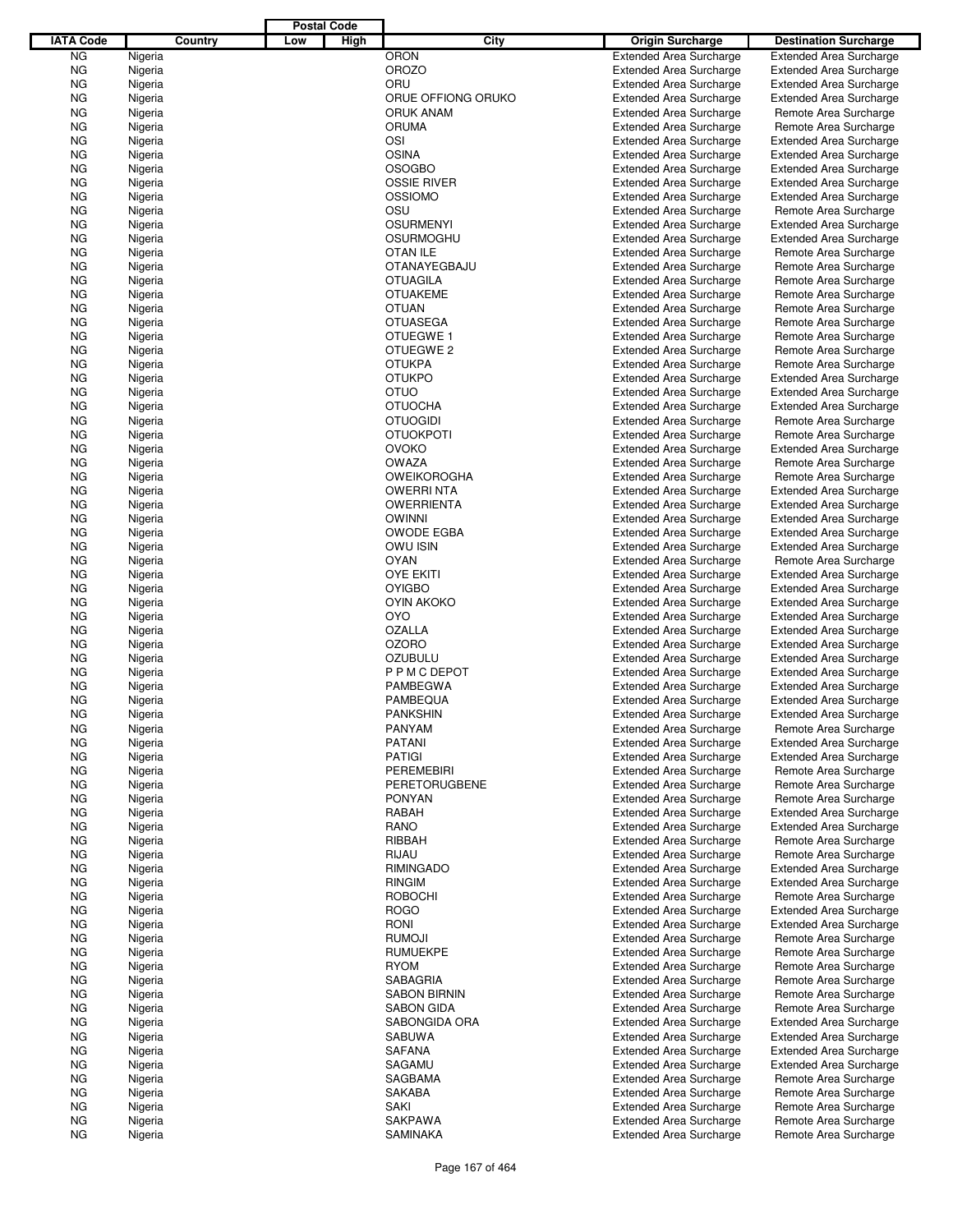|                  |                    |         |     | <b>Postal Code</b> |                                |                                                                  |                                                                  |
|------------------|--------------------|---------|-----|--------------------|--------------------------------|------------------------------------------------------------------|------------------------------------------------------------------|
| <b>IATA Code</b> |                    | Country | Low | High               | City                           | Origin Surcharge                                                 | <b>Destination Surcharge</b>                                     |
| NG               | Nigeria            |         |     |                    | <b>SAMINAKA LERE</b>           | <b>Extended Area Surcharge</b>                                   | Remote Area Surcharge                                            |
| ΝG               | Nigeria            |         |     |                    | <b>SAMPOU</b>                  | <b>Extended Area Surcharge</b>                                   | Remote Area Surcharge                                            |
| ΝG               | Nigeria            |         |     |                    | SANDAMU                        | <b>Extended Area Surcharge</b>                                   | <b>Extended Area Surcharge</b>                                   |
| ΝG               | Nigeria            |         |     |                    | SANGA                          | <b>Extended Area Surcharge</b>                                   | Remote Area Surcharge                                            |
| ΝG               | Nigeria            |         |     |                    | SANGANA                        | <b>Extended Area Surcharge</b>                                   | Remote Area Surcharge                                            |
| ΝG               | Nigeria            |         |     |                    | <b>SARKIN PAWA</b>             | <b>Extended Area Surcharge</b>                                   | Remote Area Surcharge                                            |
| ΝG               | Nigeria            |         |     |                    | <b>SAYE VILLAGE</b>            | <b>Extended Area Surcharge</b>                                   | <b>Extended Area Surcharge</b>                                   |
| ΝG               | Nigeria            |         |     |                    | <b>SAYYINNA</b>                | <b>Extended Area Surcharge</b>                                   | <b>Extended Area Surcharge</b>                                   |
| ΝG               | Nigeria            |         |     |                    | <b>SEA BORI</b>                | <b>Extended Area Surcharge</b>                                   | Remote Area Surcharge                                            |
| ΝG               | Nigeria            |         |     |                    | <b>SEDI AKWUKE</b>             | <b>Extended Area Surcharge</b>                                   | <b>Extended Area Surcharge</b>                                   |
| ΝG               | Nigeria            |         |     |                    | <b>SEPETERI</b>                | <b>Extended Area Surcharge</b>                                   | Remote Area Surcharge                                            |
| ΝG               | Nigeria            |         |     |                    | <b>SERT BARUWA</b>             | <b>Extended Area Surcharge</b>                                   | Remote Area Surcharge                                            |
| ΝG               | Nigeria            |         |     |                    | <b>SHAGARI</b>                 | <b>Extended Area Surcharge</b>                                   | <b>Extended Area Surcharge</b>                                   |
| ΝG               | Nigeria            |         |     |                    | <b>SHANGA</b>                  | <b>Extended Area Surcharge</b>                                   | Remote Area Surcharge                                            |
| ΝG<br>ΝG         | Nigeria<br>Nigeria |         |     |                    | <b>SHANI</b><br><b>SHANONO</b> | <b>Extended Area Surcharge</b><br><b>Extended Area Surcharge</b> | Remote Area Surcharge                                            |
| ΝG               | Nigeria            |         |     |                    | <b>SHEDA</b>                   | <b>Extended Area Surcharge</b>                                   | <b>Extended Area Surcharge</b><br><b>Extended Area Surcharge</b> |
| ΝG               | Nigeria            |         |     |                    | <b>SHELLENG</b>                | <b>Extended Area Surcharge</b>                                   | Remote Area Surcharge                                            |
| ΝG               | Nigeria            |         |     |                    | <b>SHENDAM</b>                 | <b>Extended Area Surcharge</b>                                   | Remote Area Surcharge                                            |
| ΝG               | Nigeria            |         |     |                    | <b>SHIKA</b>                   | <b>Extended Area Surcharge</b>                                   | <b>Extended Area Surcharge</b>                                   |
| ΝG               | Nigeria            |         |     |                    | <b>SHINKAFI</b>                | <b>Extended Area Surcharge</b>                                   | Remote Area Surcharge                                            |
| ΝG               | Nigeria            |         |     |                    | <b>SHIRA</b>                   | <b>Extended Area Surcharge</b>                                   | Remote Area Surcharge                                            |
| ΝG               | Nigeria            |         |     |                    | <b>SHIRORO</b>                 | <b>Extended Area Surcharge</b>                                   | <b>Extended Area Surcharge</b>                                   |
| ΝG               | Nigeria            |         |     |                    | <b>SHONGOM</b>                 | <b>Extended Area Surcharge</b>                                   | Remote Area Surcharge                                            |
| ΝG               | Nigeria            |         |     |                    | <b>SILAME</b>                  | <b>Extended Area Surcharge</b>                                   | Remote Area Surcharge                                            |
| ΝG               | Nigeria            |         |     |                    | SIME TAI                       | <b>Extended Area Surcharge</b>                                   | Remote Area Surcharge                                            |
| ΝG               | Nigeria            |         |     |                    | SOBA LG                        | <b>Extended Area Surcharge</b>                                   | <b>Extended Area Surcharge</b>                                   |
| ΝG               | Nigeria            |         |     |                    | <b>SOBE</b>                    | <b>Extended Area Surcharge</b>                                   | <b>Extended Area Surcharge</b>                                   |
| ΝG               | Nigeria            |         |     |                    | <b>SOKU</b>                    | <b>Extended Area Surcharge</b>                                   | Remote Area Surcharge                                            |
| ΝG               | Nigeria            |         |     |                    | SONG                           | <b>Extended Area Surcharge</b>                                   | <b>Extended Area Surcharge</b>                                   |
| ΝG               | Nigeria            |         |     |                    | <b>STATE UNIVERSITY MUBI</b>   | <b>Extended Area Surcharge</b>                                   | <b>Extended Area Surcharge</b>                                   |
| ΝG               | Nigeria            |         |     |                    | <b>SULE TANKARKA</b>           | <b>Extended Area Surcharge</b>                                   | <b>Extended Area Surcharge</b>                                   |
| ΝG               | Nigeria            |         |     |                    | <b>SUMAILA</b>                 | <b>Extended Area Surcharge</b>                                   | <b>Extended Area Surcharge</b>                                   |
| ΝG               | Nigeria            |         |     |                    | <b>SUNKANO</b>                 | <b>Extended Area Surcharge</b>                                   | Remote Area Surcharge                                            |
| ΝG               | Nigeria            |         |     |                    | <b>SUPARE AKOKO</b>            | <b>Extended Area Surcharge</b>                                   | <b>Extended Area Surcharge</b>                                   |
| ΝG               | Nigeria            |         |     |                    | SWALI                          | <b>Extended Area Surcharge</b>                                   | Remote Area Surcharge                                            |
| ΝG               | Nigeria            |         |     |                    | <b>TAFAWA BALEWA</b>           | <b>Extended Area Surcharge</b>                                   | <b>Extended Area Surcharge</b>                                   |
| ΝG               | Nigeria            |         |     |                    | TAI                            | <b>Extended Area Surcharge</b>                                   | Remote Area Surcharge                                            |
| ΝG               | Nigeria            |         |     |                    | <b>TAKAI</b>                   | <b>Extended Area Surcharge</b>                                   | <b>Extended Area Surcharge</b>                                   |
| ΝG               | Nigeria            |         |     |                    | <b>TAKUM</b>                   | <b>Extended Area Surcharge</b>                                   | Remote Area Surcharge                                            |
| ΝG               | Nigeria            |         |     |                    | <b>TALASSE</b>                 | <b>Extended Area Surcharge</b>                                   | Remote Area Surcharge                                            |
| ΝG               | Nigeria            |         |     |                    | <b>TALATA MAFARA</b>           | <b>Extended Area Surcharge</b>                                   | Remote Area Surcharge                                            |
| ΝG               | Nigeria            |         |     |                    | <b>TAMBUWAL</b>                | <b>Extended Area Surcharge</b>                                   | <b>Extended Area Surcharge</b>                                   |
| ΝG               | Nigeria            |         |     |                    | <b>TANGAZA</b>                 | <b>Extended Area Surcharge</b>                                   | <b>Extended Area Surcharge</b>                                   |
| ΝG               | Nigeria            |         |     |                    | <b>TAPA</b>                    | <b>Extended Area Surcharge</b>                                   | Remote Area Surcharge                                            |
| ΝG               | Nigeria            |         |     |                    | <b>TARAKIRI</b>                | <b>Extended Area Surcharge</b>                                   | Remote Area Surcharge                                            |
| ΝG               | Nigeria            |         |     |                    | <b>TARAKU</b>                  | <b>Extended Area Surcharge</b>                                   | <b>Extended Area Surcharge</b>                                   |
| ΝG               | Nigeria            |         |     |                    | <b>TEBIDABA</b>                | <b>Extended Area Surcharge</b>                                   | Remote Area Surcharge                                            |
| ΝG               | Nigeria            |         |     |                    | <b>TEDE</b>                    | <b>Extended Area Surcharge</b>                                   | Remote Area Surcharge                                            |
| ΝG               | Nigeria            |         |     |                    | <b>TEGINA</b>                  | <b>Extended Area Surcharge</b>                                   | <b>Extended Area Surcharge</b>                                   |
| ΝG               | Nigeria            |         |     |                    | <b>TELLA</b><br><b>TEWURE</b>  | <b>Extended Area Surcharge</b><br><b>Extended Area Surcharge</b> | Remote Area Surcharge<br>Remote Area Surcharge                   |
| ΝG               | Nigeria            |         |     |                    | <b>TOFA</b>                    |                                                                  | <b>Extended Area Surcharge</b>                                   |
| ΝG<br>ΝG         | Nigeria<br>Nigeria |         |     |                    | <b>TOMBIA</b>                  | <b>Extended Area Surcharge</b><br><b>Extended Area Surcharge</b> | Remote Area Surcharge                                            |
| ΝG               | Nigeria            |         |     |                    | <b>TORO</b>                    | <b>Extended Area Surcharge</b>                                   | Remote Area Surcharge                                            |
| ΝG               | Nigeria            |         |     |                    | <b>TORU NDORO</b>              | <b>Extended Area Surcharge</b>                                   | Remote Area Surcharge                                            |
| ΝG               | Nigeria            |         |     |                    | <b>TOTO</b>                    | <b>Extended Area Surcharge</b>                                   | Remote Area Surcharge                                            |
| ΝG               | Nigeria            |         |     |                    | <b>TOUNGE</b>                  | <b>Extended Area Surcharge</b>                                   | Remote Area Surcharge                                            |
| ΝG               | Nigeria            |         |     |                    | <b>TROFANI</b>                 | <b>Extended Area Surcharge</b>                                   | Remote Area Surcharge                                            |
| ΝG               | Nigeria            |         |     |                    | <b>TSANYAWA</b>                | <b>Extended Area Surcharge</b>                                   | <b>Extended Area Surcharge</b>                                   |
| ΝG               | Nigeria            |         |     |                    | TUDUNWADA                      | <b>Extended Area Surcharge</b>                                   | <b>Extended Area Surcharge</b>                                   |
| ΝG               | Nigeria            |         |     |                    | <b>TUNGBO</b>                  | <b>Extended Area Surcharge</b>                                   | Remote Area Surcharge                                            |
| ΝG               | Nigeria            |         |     |                    | <b>TUNKUSU</b>                 | <b>Extended Area Surcharge</b>                                   | Remote Area Surcharge                                            |
| ΝG               | Nigeria            |         |     |                    | <b>TURETA</b>                  | <b>Extended Area Surcharge</b>                                   | <b>Extended Area Surcharge</b>                                   |
| ΝG               | Nigeria            |         |     |                    | <b>TURUKU</b>                  | <b>Extended Area Surcharge</b>                                   | <b>Extended Area Surcharge</b>                                   |
| ΝG               | Nigeria            |         |     |                    | <b>TURUORUWA</b>               | <b>Extended Area Surcharge</b>                                   | Remote Area Surcharge                                            |
| ΝG               | Nigeria            |         |     |                    | <b>TWON BRASS</b>              | <b>Extended Area Surcharge</b>                                   | Remote Area Surcharge                                            |
| ΝG               | Nigeria            |         |     |                    | <b>UBA TOWN</b>                | <b>Extended Area Surcharge</b>                                   | <b>Extended Area Surcharge</b>                                   |
| ΝG               | Nigeria            |         |     |                    | <b>UBIMA</b>                   | <b>Extended Area Surcharge</b>                                   | Remote Area Surcharge                                            |
| ΝG               | Nigeria            |         |     |                    | <b>UBULU UKU</b>               | <b>Extended Area Surcharge</b>                                   | <b>Extended Area Surcharge</b>                                   |
| ΝG               | Nigeria            |         |     |                    | <b>UBURU OHAOZARA</b>          | <b>Extended Area Surcharge</b>                                   | Remote Area Surcharge                                            |
| ΝG               | Nigeria            |         |     |                    | <b>UDI</b>                     | <b>Extended Area Surcharge</b>                                   | <b>Extended Area Surcharge</b>                                   |
| ΝG               | Nigeria            |         |     |                    | <b>UDUNG UKO</b>               | <b>Extended Area Surcharge</b>                                   | <b>Extended Area Surcharge</b>                                   |
| ΝG               | Nigeria            |         |     |                    | <b>UGBA</b>                    | <b>Extended Area Surcharge</b>                                   | Remote Area Surcharge                                            |
| ΝG               | Nigeria            |         |     |                    | <b>UGBOKOLO</b>                | <b>Extended Area Surcharge</b>                                   | Remote Area Surcharge                                            |
| ΝG               | Nigeria            |         |     |                    | <b>UGEP</b>                    | <b>Extended Area Surcharge</b>                                   | <b>Extended Area Surcharge</b>                                   |
| ΝG               | Nigeria            |         |     |                    | <b>UGURIOKPALA</b>             | <b>Extended Area Surcharge</b>                                   | <b>Extended Area Surcharge</b>                                   |
| ΝG               | Nigeria            |         |     |                    | <b>UGWOLAWO</b>                | <b>Extended Area Surcharge</b>                                   | <b>Extended Area Surcharge</b>                                   |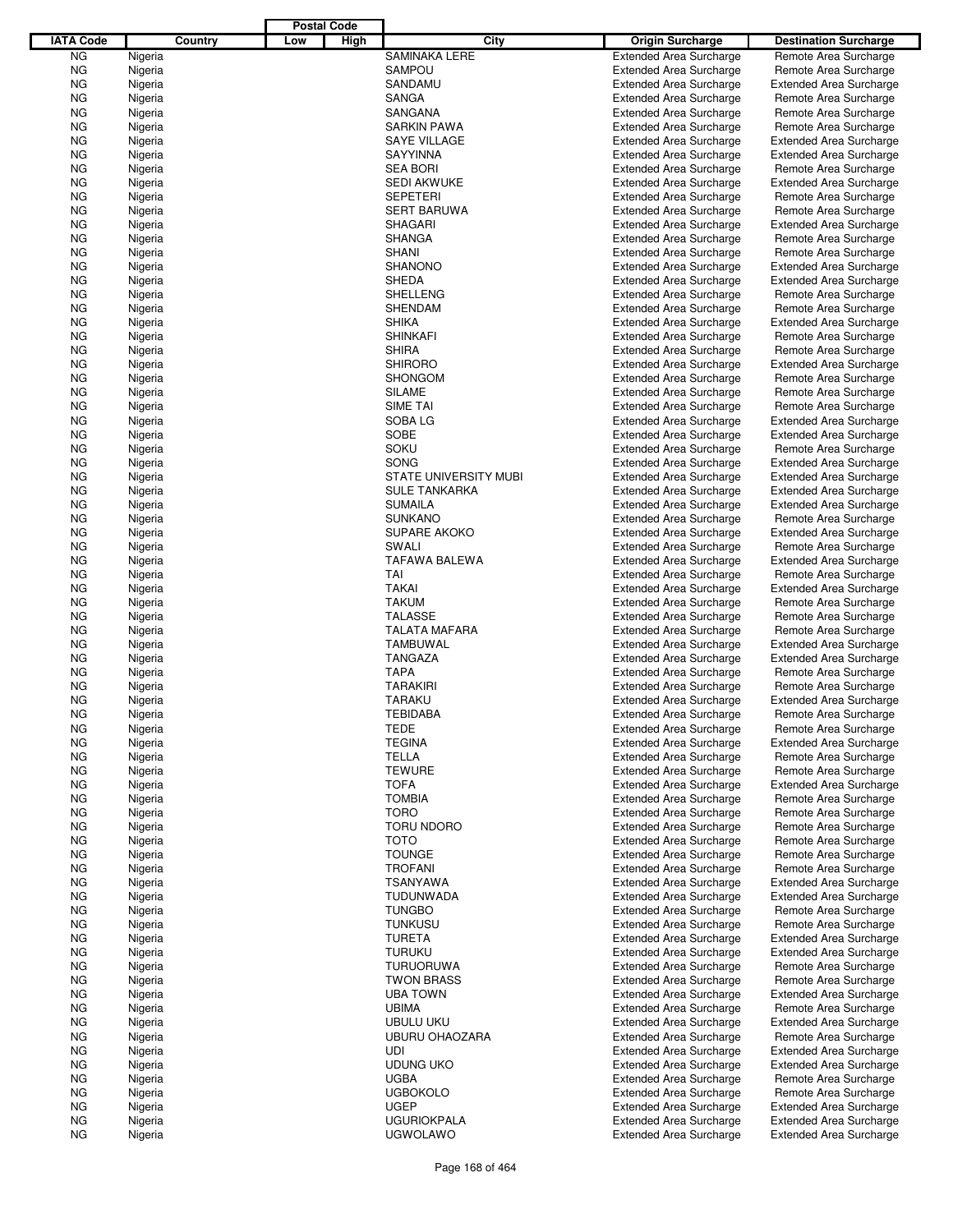|                  |                          |      | <b>Postal Code</b> |                                     |                                                                  |                                                         |
|------------------|--------------------------|------|--------------------|-------------------------------------|------------------------------------------------------------------|---------------------------------------------------------|
| <b>IATA Code</b> | Country                  | Low  | High               | City                                | <b>Origin Surcharge</b>                                          | <b>Destination Surcharge</b>                            |
| ΝG               | Nigeria                  |      |                    | <b>UGWUNAGBO</b>                    | <b>Extended Area Surcharge</b>                                   | Remote Area Surcharge                                   |
| ΝG               | Nigeria                  |      |                    | <b>UKAM</b>                         | <b>Extended Area Surcharge</b>                                   | <b>Extended Area Surcharge</b>                          |
| ΝG               | Nigeria                  |      |                    | <b>UKANAFON</b>                     | <b>Extended Area Surcharge</b>                                   | Remote Area Surcharge                                   |
| ΝG               | Nigeria                  |      |                    | <b>UKPO</b>                         | <b>Extended Area Surcharge</b>                                   | <b>Extended Area Surcharge</b>                          |
| ΝG               | Nigeria                  |      |                    | <b>UKWA EAST</b>                    | <b>Extended Area Surcharge</b>                                   | Remote Area Surcharge                                   |
| ΝG               | Nigeria                  |      |                    | UKWA WEST                           | <b>Extended Area Surcharge</b>                                   | Remote Area Surcharge                                   |
| ΝG               | Nigeria                  |      |                    | ULAKWO 1                            | <b>Extended Area Surcharge</b>                                   | Remote Area Surcharge                                   |
| ΝG               | Nigeria                  |      |                    | ULAKWO <sub>2</sub>                 | <b>Extended Area Surcharge</b>                                   | Remote Area Surcharge                                   |
| ΝG               | Nigeria                  |      |                    | ULI                                 | <b>Extended Area Surcharge</b>                                   | <b>Extended Area Surcharge</b>                          |
| ΝG               | Nigeria                  |      |                    | <b>UMUAGBAI</b>                     | <b>Extended Area Surcharge</b>                                   | Remote Area Surcharge                                   |
| ΝG               | Nigeria                  |      |                    | <b>UMUAWULU</b>                     | <b>Extended Area Surcharge</b>                                   | <b>Extended Area Surcharge</b>                          |
| ΝG               | Nigeria                  |      |                    | <b>UMUDIOGA</b>                     | <b>Extended Area Surcharge</b>                                   | Remote Area Surcharge                                   |
| ΝG               | Nigeria                  |      |                    | <b>UMUHU</b>                        | <b>Extended Area Surcharge</b>                                   | <b>Extended Area Surcharge</b>                          |
| ΝG               | Nigeria                  |      |                    | <b>UMULOKPA</b>                     | <b>Extended Area Surcharge</b>                                   | <b>Extended Area Surcharge</b>                          |
| ΝG               | Nigeria                  |      |                    | <b>UMUMELE</b>                      | <b>Extended Area Surcharge</b>                                   | <b>Extended Area Surcharge</b>                          |
| ΝG               | Nigeria                  |      |                    | <b>UMUNEDE</b>                      | <b>Extended Area Surcharge</b>                                   | <b>Extended Area Surcharge</b>                          |
| ΝG<br>ΝG         | Nigeria<br>Nigeria       |      |                    | <b>UMUNNEOCHIE</b><br><b>UMUNYA</b> | <b>Extended Area Surcharge</b><br><b>Extended Area Surcharge</b> | Remote Area Surcharge<br><b>Extended Area Surcharge</b> |
| ΝG               | Nigeria                  |      |                    | <b>UMUNZE</b>                       | <b>Extended Area Surcharge</b>                                   | <b>Extended Area Surcharge</b>                          |
| ΝG               | Nigeria                  |      |                    | <b>UMUOJI</b>                       | <b>Extended Area Surcharge</b>                                   | <b>Extended Area Surcharge</b>                          |
| ΝG               | Nigeria                  |      |                    | <b>UMUOLA ETCHE</b>                 | <b>Extended Area Surcharge</b>                                   | Remote Area Surcharge                                   |
| ΝG               | Nigeria                  |      |                    | <b>UMUORIE</b>                      | <b>Extended Area Surcharge</b>                                   | Remote Area Surcharge                                   |
| ΝG               | Nigeria                  |      |                    | <b>UMURAGHI</b>                     | <b>Extended Area Surcharge</b>                                   | Remote Area Surcharge                                   |
| ΝG               | Nigeria                  |      |                    | <b>UROMI</b>                        | <b>Extended Area Surcharge</b>                                   | <b>Extended Area Surcharge</b>                          |
| ΝG               | Nigeria                  |      |                    | <b>URUAN</b>                        | <b>Extended Area Surcharge</b>                                   | <b>Extended Area Surcharge</b>                          |
| ΝG               | Nigeria                  |      |                    | <b>USSA</b>                         | <b>Extended Area Surcharge</b>                                   | Remote Area Surcharge                                   |
| ΝG               | Nigeria                  |      |                    | UTA EWA                             | <b>Extended Area Surcharge</b>                                   | <b>Extended Area Surcharge</b>                          |
| ΝG               | Nigeria                  |      |                    | <b>UTONKON</b>                      | <b>Extended Area Surcharge</b>                                   | Remote Area Surcharge                                   |
| ΝG               | Nigeria                  |      |                    | <b>UTTUH</b>                        | <b>Extended Area Surcharge</b>                                   | <b>Extended Area Surcharge</b>                          |
| ΝG               | Nigeria                  |      |                    | <b>UTURU</b>                        | <b>Extended Area Surcharge</b>                                   | Remote Area Surcharge                                   |
| ΝG               | Nigeria                  |      |                    | <b>UWOMORA</b>                      | <b>Extended Area Surcharge</b>                                   | <b>Extended Area Surcharge</b>                          |
| ΝG               | Nigeria                  |      |                    | <b>UZEBA</b>                        | <b>Extended Area Surcharge</b>                                   | <b>Extended Area Surcharge</b>                          |
| ΝG               | Nigeria                  |      |                    | UZO UWANI                           | <b>Extended Area Surcharge</b>                                   | <b>Extended Area Surcharge</b>                          |
| ΝG               | Nigeria                  |      |                    | <b>UZOABAM</b>                      | <b>Extended Area Surcharge</b>                                   | Remote Area Surcharge                                   |
| ΝG               | Nigeria                  |      |                    | <b>UZOAKOLI</b>                     | <b>Extended Area Surcharge</b>                                   | <b>Extended Area Surcharge</b>                          |
| ΝG               | Nigeria                  |      |                    | <b>UZOITEM</b>                      | <b>Extended Area Surcharge</b>                                   | Remote Area Surcharge                                   |
| ΝG               | Nigeria                  |      |                    | <b>UZUAKU</b>                       | <b>Extended Area Surcharge</b>                                   | Remote Area Surcharge                                   |
| ΝG               | Nigeria                  |      |                    | VANDEIKYA                           | <b>Extended Area Surcharge</b>                                   | Remote Area Surcharge                                   |
| ΝG               | Nigeria                  |      |                    | <b>VOM</b>                          | <b>Extended Area Surcharge</b>                                   | <b>Extended Area Surcharge</b>                          |
| ΝG               | Nigeria                  |      |                    | <b>WAMMAKKO</b>                     | <b>Extended Area Surcharge</b>                                   | <b>Extended Area Surcharge</b>                          |
| ΝG               | Nigeria                  |      |                    | <b>WAPCO</b>                        | <b>Extended Area Surcharge</b>                                   | <b>Extended Area Surcharge</b>                          |
| ΝG               | Nigeria                  |      |                    | <b>WARAWA</b>                       | <b>Extended Area Surcharge</b>                                   | <b>Extended Area Surcharge</b>                          |
| ΝG               | Nigeria                  |      |                    | WARJI                               | <b>Extended Area Surcharge</b>                                   | <b>Extended Area Surcharge</b>                          |
| ΝG               | Nigeria                  |      |                    | WASAGU                              | <b>Extended Area Surcharge</b>                                   | Remote Area Surcharge                                   |
| ΝG               | Nigeria                  |      |                    | WASE                                | <b>Extended Area Surcharge</b>                                   | Remote Area Surcharge                                   |
| ΝG               | Nigeria                  |      |                    | <b>WAURUNO</b>                      | <b>Extended Area Surcharge</b>                                   | <b>Extended Area Surcharge</b>                          |
| ΝG               | Nigeria                  |      |                    | <b>WEPPA AGENEBODE</b>              | <b>Extended Area Surcharge</b>                                   | Remote Area Surcharge                                   |
| NG               | Nigeria                  |      |                    | WIYAKARA                            | <b>Extended Area Surcharge</b>                                   | Remote Area Surcharge                                   |
| ΝG               | Nigeria                  |      |                    | <b>WUKARI</b>                       | <b>Extended Area Surcharge</b>                                   | Remote Area Surcharge                                   |
| ΝG               | Nigeria                  |      |                    | <b>WUSHISHI</b>                     | <b>Extended Area Surcharge</b>                                   | <b>Extended Area Surcharge</b>                          |
| ΝG               | Nigeria                  |      |                    | YABO                                | <b>Extended Area Surcharge</b>                                   | <b>Extended Area Surcharge</b>                          |
| ΝG               | Nigeria                  |      |                    | YAKOKO                              | <b>Extended Area Surcharge</b>                                   | Remote Area Surcharge                                   |
| ΝG               | Nigeria                  |      |                    | <b>YAKURR</b>                       | <b>Extended Area Surcharge</b>                                   | <b>Extended Area Surcharge</b>                          |
| ΝG               | Nigeria                  |      |                    | YALA                                | <b>Extended Area Surcharge</b>                                   | Remote Area Surcharge                                   |
| ΝG               | Nigeria                  |      |                    | YANKWASHI                           | <b>Extended Area Surcharge</b>                                   | Remote Area Surcharge                                   |
| ΝG               | Nigeria                  |      |                    | YAURI                               | <b>Extended Area Surcharge</b><br><b>Extended Area Surcharge</b> | Remote Area Surcharge                                   |
| ΝG               | Nigeria                  |      |                    | <b>YELWA</b><br><b>YENAGOA</b>      |                                                                  | Remote Area Surcharge<br>Remote Area Surcharge          |
| ΝG               | Nigeria                  |      |                    | <b>YENEZUEGENE</b>                  | <b>Extended Area Surcharge</b>                                   |                                                         |
| ΝG<br>ΝG         | Nigeria<br>Nigeria       |      |                    | <b>YORRO</b>                        | <b>Extended Area Surcharge</b><br><b>Extended Area Surcharge</b> | Remote Area Surcharge<br>Remote Area Surcharge          |
| ΝG               | Nigeria                  |      |                    | YUNUSARI                            | <b>Extended Area Surcharge</b>                                   | Remote Area Surcharge                                   |
| ΝG               | Nigeria                  |      |                    | <b>YUSUFARI</b>                     | <b>Extended Area Surcharge</b>                                   | Remote Area Surcharge                                   |
| ΝG               | Nigeria                  |      |                    | ZAAKPO                              | <b>Extended Area Surcharge</b>                                   | Remote Area Surcharge                                   |
| ΝG               | Nigeria                  |      |                    | ZAGA                                | <b>Extended Area Surcharge</b>                                   | Remote Area Surcharge                                   |
| ΝG               | Nigeria                  |      |                    | ZAKI                                | <b>Extended Area Surcharge</b>                                   | Remote Area Surcharge                                   |
| ΝG               | Nigeria                  |      |                    | <b>ZAKI BIAM</b>                    | <b>Extended Area Surcharge</b>                                   | Remote Area Surcharge                                   |
| ΝG               | Nigeria                  |      |                    | ZALLAKI                             | <b>Extended Area Surcharge</b>                                   | Remote Area Surcharge                                   |
| ΝG               | Nigeria                  |      |                    | <b>ZANGOM KATAF</b>                 | <b>Extended Area Surcharge</b>                                   | Remote Area Surcharge                                   |
| ΝG               | Nigeria                  |      |                    | <b>ZANGON DAURA</b>                 | <b>Extended Area Surcharge</b>                                   | <b>Extended Area Surcharge</b>                          |
| ΝG               | Nigeria                  |      |                    | ZARAMA                              | <b>Extended Area Surcharge</b>                                   | Remote Area Surcharge                                   |
| ΝG               | Nigeria                  |      |                    | <b>ZONKWA</b>                       | <b>Extended Area Surcharge</b>                                   | <b>Extended Area Surcharge</b>                          |
| ΝG               | Nigeria                  |      |                    | ZUNGERU                             | <b>Extended Area Surcharge</b>                                   | <b>Extended Area Surcharge</b>                          |
| ΝG               | Nigeria                  |      |                    | <b>ZURMI</b>                        | <b>Extended Area Surcharge</b>                                   | Remote Area Surcharge                                   |
| ΝG               | Nigeria                  |      |                    | ZURU                                | <b>Extended Area Surcharge</b>                                   | Remote Area Surcharge                                   |
| МP               | Northern Mariana Islands |      |                    | Rota                                | No                                                               | <b>Extended Area Surcharge</b>                          |
| МP               | Northern Mariana Islands |      |                    | Tinian                              | No                                                               | <b>Extended Area Surcharge</b>                          |
| NO               | Norway                   | 1408 | 1409               |                                     | <b>Extended Area Surcharge</b>                                   | <b>Extended Area Surcharge</b>                          |
| NO.              | Norway                   | 1420 | 1420               |                                     | <b>Extended Area Surcharge</b>                                   | <b>Extended Area Surcharge</b>                          |

J,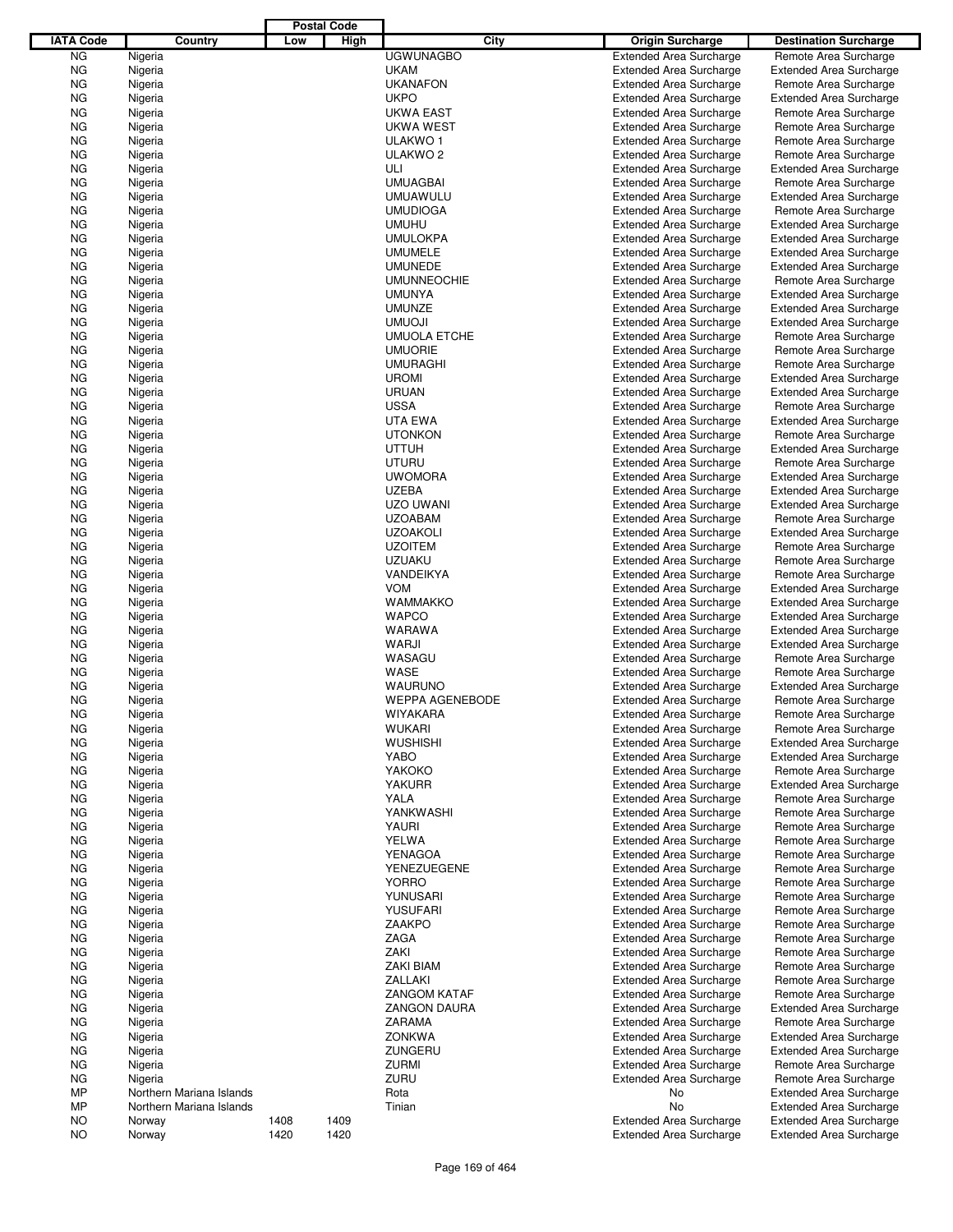|                  |         |      | <b>Postal Code</b> |      |                                |                                |
|------------------|---------|------|--------------------|------|--------------------------------|--------------------------------|
| <b>IATA Code</b> | Country | Low  | High               | City | Origin Surcharge               | <b>Destination Surcharge</b>   |
| <b>NO</b>        | Norway  | 1443 | 1445               |      | <b>Extended Area Surcharge</b> | <b>Extended Area Surcharge</b> |
| <b>NO</b>        | Norway  | 1450 | 1451               |      | <b>Extended Area Surcharge</b> | <b>Extended Area Surcharge</b> |
| NO               | Norway  | 1453 | 1455               |      | <b>Extended Area Surcharge</b> | <b>Extended Area Surcharge</b> |
| NO               | Norway  | 1458 | 1459               |      | <b>Extended Area Surcharge</b> | <b>Extended Area Surcharge</b> |
| NO               | Norway  | 1545 | 1545               |      | <b>Extended Area Surcharge</b> | <b>Extended Area Surcharge</b> |
| NO               | Norway  | 1592 | 1593               |      | <b>Extended Area Surcharge</b> | <b>Extended Area Surcharge</b> |
| NO               | Norway  | 1680 | 1680               |      | <b>Extended Area Surcharge</b> | <b>Extended Area Surcharge</b> |
| NO               |         | 1684 | 1684               |      | <b>Extended Area Surcharge</b> | <b>Extended Area Surcharge</b> |
|                  | Norway  | 1690 | 1690               |      |                                |                                |
| NO               | Norway  |      |                    |      | <b>Extended Area Surcharge</b> | <b>Extended Area Surcharge</b> |
| NO               | Norway  | 1692 | 1692               |      | <b>Extended Area Surcharge</b> | <b>Extended Area Surcharge</b> |
| NO               | Norway  | 1735 | 1735               |      | <b>Extended Area Surcharge</b> | <b>Extended Area Surcharge</b> |
| NO               | Norway  | 1796 | 1796               |      | <b>Extended Area Surcharge</b> | <b>Extended Area Surcharge</b> |
| NO               | Norway  | 1798 | 1798               |      | <b>Extended Area Surcharge</b> | <b>Extended Area Surcharge</b> |
| NO               | Norway  | 1805 | 1806               |      | <b>Extended Area Surcharge</b> | <b>Extended Area Surcharge</b> |
| NO               | Norway  | 1816 | 1816               |      | <b>Extended Area Surcharge</b> | <b>Extended Area Surcharge</b> |
| NO               | Norway  | 1823 | 1823               |      | <b>Extended Area Surcharge</b> | <b>Extended Area Surcharge</b> |
| NO               | Norway  | 1825 | 1825               |      | <b>Extended Area Surcharge</b> | <b>Extended Area Surcharge</b> |
| NO               | Norway  | 1827 | 1827               |      | <b>Extended Area Surcharge</b> | <b>Extended Area Surcharge</b> |
| NO               | Norway  | 1860 | 1861               |      | <b>Extended Area Surcharge</b> | <b>Extended Area Surcharge</b> |
| NO               | Norway  | 1866 | 1866               |      | <b>Extended Area Surcharge</b> | <b>Extended Area Surcharge</b> |
| NO               | Norway  | 1870 | 1871               |      | <b>Extended Area Surcharge</b> | <b>Extended Area Surcharge</b> |
| NO               | Norway  | 1875 | 1875               |      | <b>Extended Area Surcharge</b> | <b>Extended Area Surcharge</b> |
| NO               | Norway  | 1878 | 1878               |      | <b>Extended Area Surcharge</b> | <b>Extended Area Surcharge</b> |
| NO               | Norway  | 1880 | 1880               |      | <b>Extended Area Surcharge</b> | <b>Extended Area Surcharge</b> |
| NO               | Norway  | 1892 | 1892               |      | <b>Extended Area Surcharge</b> | <b>Extended Area Surcharge</b> |
| NO               | Norway  | 1900 | 1901               |      | <b>Extended Area Surcharge</b> | <b>Extended Area Surcharge</b> |
| NO               | Norway  | 1903 | 1903               |      | <b>Extended Area Surcharge</b> | <b>Extended Area Surcharge</b> |
| NO               | Norway  | 1910 | 1912               |      | <b>Extended Area Surcharge</b> | <b>Extended Area Surcharge</b> |
| NO               | Norway  | 1914 | 1914               |      | <b>Extended Area Surcharge</b> | <b>Extended Area Surcharge</b> |
| NO               | Norway  | 1920 | 1921               |      | <b>Extended Area Surcharge</b> | <b>Extended Area Surcharge</b> |
| NO               | Norway  | 1923 | 1923               |      | <b>Extended Area Surcharge</b> | <b>Extended Area Surcharge</b> |
| NO               |         | 1925 | 1925               |      | <b>Extended Area Surcharge</b> | <b>Extended Area Surcharge</b> |
|                  | Norway  |      |                    |      |                                |                                |
| NO               | Norway  | 1927 | 1927               |      | <b>Extended Area Surcharge</b> | <b>Extended Area Surcharge</b> |
| NO               | Norway  | 1929 | 1929               |      | <b>Extended Area Surcharge</b> | <b>Extended Area Surcharge</b> |
| NO               | Norway  | 1930 | 1930               |      | <b>Extended Area Surcharge</b> | <b>Extended Area Surcharge</b> |
| NO               | Norway  | 1940 | 1941               |      | <b>Extended Area Surcharge</b> | <b>Extended Area Surcharge</b> |
| NO               | Norway  | 1950 | 1950               |      | <b>Extended Area Surcharge</b> | <b>Extended Area Surcharge</b> |
| NO               | Norway  | 1954 | 1954               |      | <b>Extended Area Surcharge</b> | <b>Extended Area Surcharge</b> |
| NO               | Norway  | 1960 | 1960               |      | <b>Extended Area Surcharge</b> | <b>Extended Area Surcharge</b> |
| NO               | Norway  | 1963 | 1963               |      | <b>Extended Area Surcharge</b> | <b>Extended Area Surcharge</b> |
| NO               | Norway  | 1970 | 1970               |      | <b>Extended Area Surcharge</b> | <b>Extended Area Surcharge</b> |
| NO               | Norway  | 2008 | 2009               |      | <b>Extended Area Surcharge</b> | <b>Extended Area Surcharge</b> |
| NO               | Norway  | 2015 | 2015               |      | <b>Extended Area Surcharge</b> | <b>Extended Area Surcharge</b> |
| NO               | Norway  | 2025 | 2025               |      | <b>Extended Area Surcharge</b> | <b>Extended Area Surcharge</b> |
| NO               | Norway  | 2030 | 2034               |      | <b>Extended Area Surcharge</b> | <b>Extended Area Surcharge</b> |
| NO               | Norway  | 2056 | 2056               |      | <b>Extended Area Surcharge</b> | <b>Extended Area Surcharge</b> |
| NO               | Norway  | 2058 | 2058               |      | <b>Extended Area Surcharge</b> | <b>Extended Area Surcharge</b> |
| NO               | Norway  | 2090 | 2091               |      | <b>Extended Area Surcharge</b> | <b>Extended Area Surcharge</b> |
| NO               | Norway  | 2093 | 2093               |      | <b>Extended Area Surcharge</b> | <b>Extended Area Surcharge</b> |
| NO               | Norway  | 2110 | 2110               |      | <b>Extended Area Surcharge</b> | <b>Extended Area Surcharge</b> |
| NO               | Norway  | 2116 | 2116               |      | <b>Extended Area Surcharge</b> | <b>Extended Area Surcharge</b> |
| NO               | Norway  | 2120 | 2120               |      | <b>Extended Area Surcharge</b> | <b>Extended Area Surcharge</b> |
| NO.              | Norway  | 2123 | 2123               |      | <b>Extended Area Surcharge</b> | <b>Extended Area Surcharge</b> |
| NO               | Norway  | 2130 | 2130               |      | <b>Extended Area Surcharge</b> | <b>Extended Area Surcharge</b> |
| NO.              | Norway  | 2133 | 2134               |      | <b>Extended Area Surcharge</b> | <b>Extended Area Surcharge</b> |
| NO               | Norway  | 2162 | 2162               |      | <b>Extended Area Surcharge</b> | <b>Extended Area Surcharge</b> |
| NO.              | Norway  | 2164 | 2165               |      | <b>Extended Area Surcharge</b> | <b>Extended Area Surcharge</b> |
| NO               | Norway  | 2210 | 2210               |      | <b>Extended Area Surcharge</b> | <b>Extended Area Surcharge</b> |
| NO.              | Norway  | 2217 | 2218               |      | <b>Extended Area Surcharge</b> | <b>Extended Area Surcharge</b> |
| NO               |         | 2220 | 2220               |      | <b>Extended Area Surcharge</b> | <b>Extended Area Surcharge</b> |
|                  | Norway  |      |                    |      | <b>Extended Area Surcharge</b> |                                |
| NO.              | Norway  | 2224 | 2224               |      |                                | <b>Extended Area Surcharge</b> |
| NO               | Norway  | 2230 | 2230               |      | <b>Extended Area Surcharge</b> | <b>Extended Area Surcharge</b> |
| NO.              | Norway  | 2232 | 2233               |      | <b>Extended Area Surcharge</b> | <b>Extended Area Surcharge</b> |
| NO               | Norway  | 2235 | 2235               |      | <b>Extended Area Surcharge</b> | <b>Extended Area Surcharge</b> |
| NO.              | Norway  | 2240 | 2240               |      | <b>Extended Area Surcharge</b> | <b>Extended Area Surcharge</b> |
| NO               | Norway  | 2242 | 2242               |      | <b>Extended Area Surcharge</b> | <b>Extended Area Surcharge</b> |
| NO.              | Norway  | 2256 | 2256               |      | <b>Extended Area Surcharge</b> | <b>Extended Area Surcharge</b> |
| NO               | Norway  | 2266 | 2266               |      | <b>Extended Area Surcharge</b> | <b>Extended Area Surcharge</b> |
| NO.              | Norway  | 2280 | 2280               |      | <b>Extended Area Surcharge</b> | <b>Extended Area Surcharge</b> |
| NO               | Norway  | 2283 | 2283               |      | <b>Extended Area Surcharge</b> | <b>Extended Area Surcharge</b> |
| NO.              | Norway  | 2323 | 2324               |      | <b>Extended Area Surcharge</b> | <b>Extended Area Surcharge</b> |
| NO               | Norway  | 2330 | 2330               |      | <b>Extended Area Surcharge</b> | <b>Extended Area Surcharge</b> |
| NO.              | Norway  | 2332 | 2332               |      | <b>Extended Area Surcharge</b> | <b>Extended Area Surcharge</b> |
| NO               | Norway  | 2334 | 2334               |      | <b>Extended Area Surcharge</b> | <b>Extended Area Surcharge</b> |
| NO.              | Norway  | 2336 | 2337               |      | <b>Extended Area Surcharge</b> | <b>Extended Area Surcharge</b> |
| NO               | Norway  | 2340 | 2341               |      | <b>Extended Area Surcharge</b> | <b>Extended Area Surcharge</b> |
| NO               | Norway  | 2344 | 2345               |      | <b>Extended Area Surcharge</b> | <b>Extended Area Surcharge</b> |
| <b>NO</b>        | Norway  | 2350 | 2350               |      | <b>Extended Area Surcharge</b> | <b>Extended Area Surcharge</b> |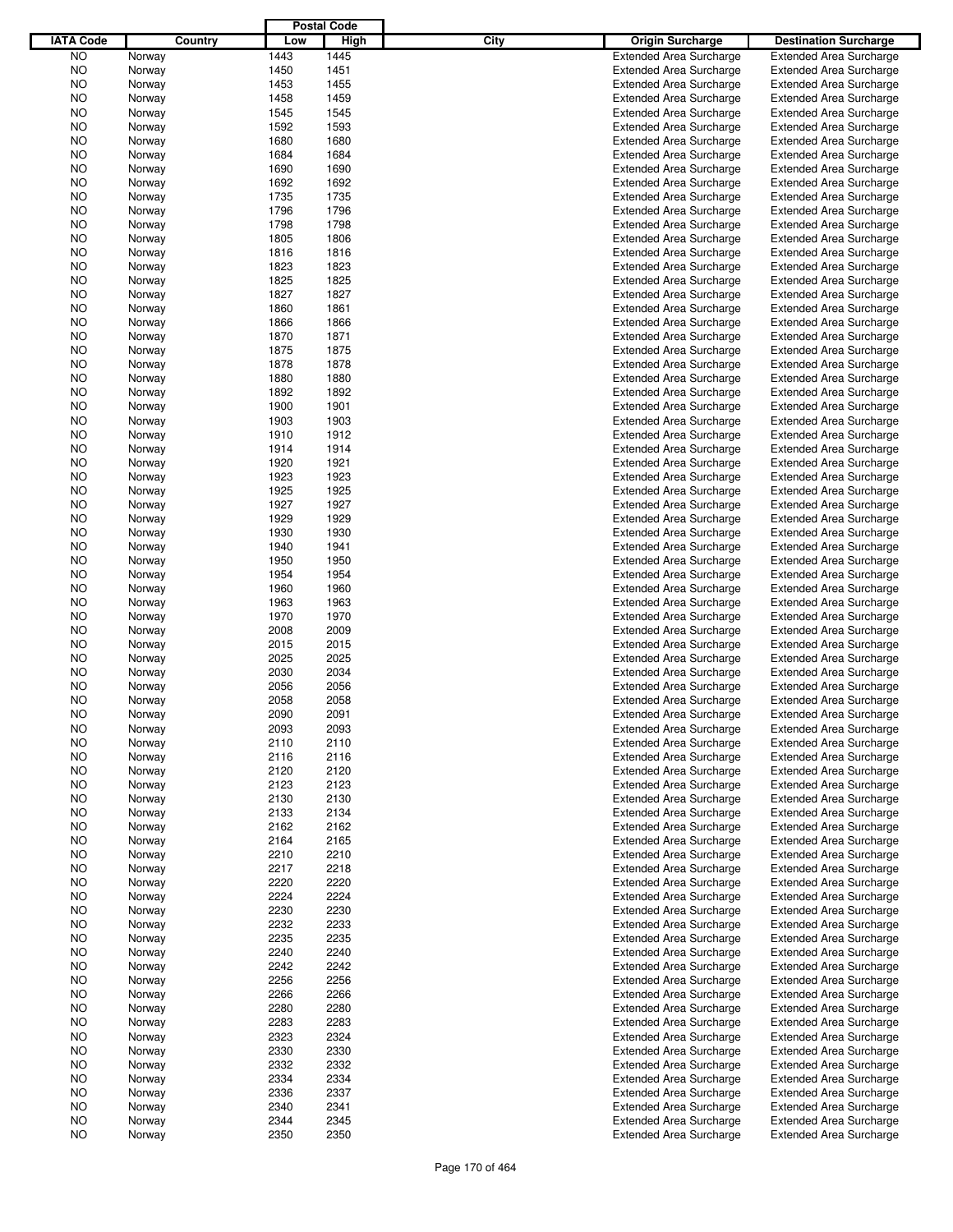|                  |                  |         |              | <b>Postal Code</b> |      |                                |                                |
|------------------|------------------|---------|--------------|--------------------|------|--------------------------------|--------------------------------|
| <b>IATA Code</b> |                  | Country | Low          | High               | City | Origin Surcharge               | <b>Destination Surcharge</b>   |
| <b>NO</b>        | Norway           |         | 2353         | 2353               |      | <b>Extended Area Surcharge</b> | <b>Extended Area Surcharge</b> |
| <b>NO</b>        | Norway           |         | 2355         | 2355               |      | <b>Extended Area Surcharge</b> | <b>Extended Area Surcharge</b> |
| NO               | Norway           |         | 2364         | 2365               |      | <b>Extended Area Surcharge</b> | <b>Extended Area Surcharge</b> |
| NO               | Norway           |         | 2372         | 2372               |      | <b>Extended Area Surcharge</b> | <b>Extended Area Surcharge</b> |
| NO               | Norway           |         | 2410         | 2410               |      | <b>Extended Area Surcharge</b> | <b>Extended Area Surcharge</b> |
| NO               | Norway           |         | 2412         | 2412               |      | <b>Extended Area Surcharge</b> | <b>Extended Area Surcharge</b> |
|                  |                  |         |              |                    |      |                                |                                |
| NO               | Norway           |         | 2420         | 2423               |      | <b>Extended Area Surcharge</b> | <b>Extended Area Surcharge</b> |
| NO               | Norway           |         | 2425         | 2425               |      | <b>Extended Area Surcharge</b> | <b>Extended Area Surcharge</b> |
| NO               | Norway           |         | 2427         | 2430               |      | <b>Extended Area Surcharge</b> | <b>Extended Area Surcharge</b> |
| NO               | Norway           |         | 2432         | 2432               |      | <b>Extended Area Surcharge</b> | <b>Extended Area Surcharge</b> |
| NO               | Norway           |         | 2438         | 2438               |      | <b>Extended Area Surcharge</b> | <b>Extended Area Surcharge</b> |
| NO               | Norway           |         | 2440         | 2440               |      | <b>Extended Area Surcharge</b> | <b>Extended Area Surcharge</b> |
| NO               | Norway           |         | 2443         | 2443               |      | <b>Extended Area Surcharge</b> | <b>Extended Area Surcharge</b> |
| NO               | Norway           |         | 2446         | 2446               |      | <b>Extended Area Surcharge</b> | <b>Extended Area Surcharge</b> |
| NO               | Norway           |         | 2448         | 2448               |      | <b>Extended Area Surcharge</b> | <b>Extended Area Surcharge</b> |
| NO               | Norway           |         | 2450         | 2451               |      | <b>Extended Area Surcharge</b> | <b>Extended Area Surcharge</b> |
| NO               | Norway           |         | 2460         | 2460               |      | <b>Extended Area Surcharge</b> | <b>Extended Area Surcharge</b> |
| NO               | Norway           |         | 2476         | 2478               |      | <b>Extended Area Surcharge</b> | <b>Extended Area Surcharge</b> |
| NO               | Norway           |         | 2480         | 2480               |      | <b>Extended Area Surcharge</b> | <b>Extended Area Surcharge</b> |
| NO               | Norway           |         | 2485         | 2485               |      | <b>Extended Area Surcharge</b> | <b>Extended Area Surcharge</b> |
| NO               | Norway           |         | 2500         | 2501               |      | <b>Extended Area Surcharge</b> | <b>Extended Area Surcharge</b> |
| NO               | Norway           |         | 2510         | 2510               |      | <b>Extended Area Surcharge</b> | <b>Extended Area Surcharge</b> |
| NO               | Norway           |         | 2512         | 2512               |      | <b>Extended Area Surcharge</b> | <b>Extended Area Surcharge</b> |
| NO               | Norway           |         | 2540         | 2540               |      | <b>Extended Area Surcharge</b> | <b>Extended Area Surcharge</b> |
|                  |                  |         | 2542         | 2542               |      | <b>Extended Area Surcharge</b> |                                |
| NO               | Norway           |         |              |                    |      |                                | <b>Extended Area Surcharge</b> |
| NO               | Norway           |         | 2544         | 2544               |      | <b>Extended Area Surcharge</b> | <b>Extended Area Surcharge</b> |
| NO               | Norway           |         | 2550         | 2550               |      | <b>Extended Area Surcharge</b> | <b>Extended Area Surcharge</b> |
| NO               | Norway           |         | 2552         | 2552               |      | <b>Extended Area Surcharge</b> | <b>Extended Area Surcharge</b> |
| NO               | Norway           |         | 2555         | 2555               |      | <b>Extended Area Surcharge</b> | <b>Extended Area Surcharge</b> |
| NO               | Norway           |         | 2560         | 2560               |      | <b>Extended Area Surcharge</b> | <b>Extended Area Surcharge</b> |
| NO               | Norway           |         | 2580         | 2580               |      | <b>Extended Area Surcharge</b> | <b>Extended Area Surcharge</b> |
| NO               | Norway           |         | 2582         | 2582               |      | <b>Extended Area Surcharge</b> | <b>Extended Area Surcharge</b> |
| NO               | Norway           |         | 2584         | 2584               |      | <b>Extended Area Surcharge</b> | <b>Extended Area Surcharge</b> |
| NO               | Norway           |         | 2607         | 2607               |      | <b>Extended Area Surcharge</b> | <b>Extended Area Surcharge</b> |
| NO               | Norway           |         | 2610         | 2610               |      | <b>Extended Area Surcharge</b> | <b>Extended Area Surcharge</b> |
| NO               | Norway           |         | 2612         | 2612               |      | <b>Extended Area Surcharge</b> | <b>Extended Area Surcharge</b> |
| NO               | Norway           |         | 2616         | 2617               |      | <b>Extended Area Surcharge</b> | <b>Extended Area Surcharge</b> |
| NO               | Norway           |         | 2630         | 2637               |      | <b>Extended Area Surcharge</b> | <b>Extended Area Surcharge</b> |
| NO               | Norway           |         | 2639         | 2640               |      | <b>Extended Area Surcharge</b> | <b>Extended Area Surcharge</b> |
| NO               | Norway           |         | 2642         | 2643               |      | <b>Extended Area Surcharge</b> | <b>Extended Area Surcharge</b> |
| NO               | Norway           |         | 2646         | 2649               |      | <b>Extended Area Surcharge</b> | <b>Extended Area Surcharge</b> |
| NO               | Norway           |         | 2651         | 2653               |      | <b>Extended Area Surcharge</b> | <b>Extended Area Surcharge</b> |
|                  |                  |         | 2656         | 2663               |      | <b>Extended Area Surcharge</b> | <b>Extended Area Surcharge</b> |
| NO               | Norway           |         |              |                    |      |                                |                                |
| NO               | Norway           |         | 2665         | 2677               |      | <b>Extended Area Surcharge</b> | <b>Extended Area Surcharge</b> |
| NO               | Norway           |         | 2680         | 2680               |      | <b>Extended Area Surcharge</b> | <b>Extended Area Surcharge</b> |
| NO               | Norway           |         | 2682         | 2690               |      | <b>Extended Area Surcharge</b> | <b>Extended Area Surcharge</b> |
| NO               | Norway           |         | 2693         | 2695               |      | <b>Extended Area Surcharge</b> | <b>Extended Area Surcharge</b> |
| NO               | Norway           |         | 2822         | 2822               |      | <b>Extended Area Surcharge</b> | <b>Extended Area Surcharge</b> |
| NO               | Norway           |         | 2831         | 2831               |      | <b>Extended Area Surcharge</b> | <b>Extended Area Surcharge</b> |
| NO               | Norway           |         | 2838         | 2840               |      | <b>Extended Area Surcharge</b> | <b>Extended Area Surcharge</b> |
| NO               | Norway           |         | 2843         | 2843               |      | <b>Extended Area Surcharge</b> | <b>Extended Area Surcharge</b> |
| NO               | Norway           |         | 2846         | 2851               |      | <b>Extended Area Surcharge</b> | <b>Extended Area Surcharge</b> |
| NO               | Norway           |         | 2853         | 2854               |      | <b>Extended Area Surcharge</b> | <b>Extended Area Surcharge</b> |
| NO               | Norway           |         | 2857         | 2858               |      | <b>Extended Area Surcharge</b> | <b>Extended Area Surcharge</b> |
| NO.              | Norway           |         | 2860         | 2862               |      | <b>Extended Area Surcharge</b> | <b>Extended Area Surcharge</b> |
| NO               | Norway           |         | 2864         | 2864               |      | <b>Extended Area Surcharge</b> | <b>Extended Area Surcharge</b> |
| NO.              | Norway           |         | 2866         | 2867               |      | <b>Extended Area Surcharge</b> | <b>Extended Area Surcharge</b> |
| NO               | Norway           |         | 2870         | 2870               |      | <b>Extended Area Surcharge</b> | <b>Extended Area Surcharge</b> |
| NO.              | Norway           |         | 2879         | 2882               |      | <b>Extended Area Surcharge</b> | <b>Extended Area Surcharge</b> |
| NO               | Norway           |         | 2890         | 2890               |      | <b>Extended Area Surcharge</b> | <b>Extended Area Surcharge</b> |
| NO.              | Norway           |         | 2893         | 2893               |      | <b>Extended Area Surcharge</b> | <b>Extended Area Surcharge</b> |
|                  |                  |         | 2900         | 2901               |      |                                |                                |
| NO               | Norway           |         |              |                    |      | <b>Extended Area Surcharge</b> | <b>Extended Area Surcharge</b> |
| NO.              | Norway           |         | 2907         | 2907               |      | <b>Extended Area Surcharge</b> | <b>Extended Area Surcharge</b> |
| NO               | Norway           |         | 2910         | 2910               |      | <b>Extended Area Surcharge</b> | <b>Extended Area Surcharge</b> |
| NO.              | Norway           |         | 2917         | 2918               |      | <b>Extended Area Surcharge</b> | <b>Extended Area Surcharge</b> |
| NO               | Norway           |         | 2920         | 2920               |      | <b>Extended Area Surcharge</b> | <b>Extended Area Surcharge</b> |
| NO.              | Norway           |         | 2923         | 2923               |      | <b>Extended Area Surcharge</b> | <b>Extended Area Surcharge</b> |
| NO               | Norway           |         | 2929         | 2930               |      | <b>Extended Area Surcharge</b> | <b>Extended Area Surcharge</b> |
| NO.              | Norway           |         | 2933         | 2933               |      | <b>Extended Area Surcharge</b> | <b>Extended Area Surcharge</b> |
| NO               | Norway           |         | 2936         | 2937               |      | <b>Extended Area Surcharge</b> | <b>Extended Area Surcharge</b> |
| NO.              | Norway           |         | 2939         | 2940               |      | <b>Extended Area Surcharge</b> | <b>Extended Area Surcharge</b> |
| NO               | Norway           |         | 2943         | 2943               |      | <b>Extended Area Surcharge</b> | <b>Extended Area Surcharge</b> |
| NO.              | Norway           |         | 2950         | 2950               |      | <b>Extended Area Surcharge</b> | <b>Extended Area Surcharge</b> |
| NO               | Norway           |         | 2952         | 2953               |      | <b>Extended Area Surcharge</b> | <b>Extended Area Surcharge</b> |
| NO.              | Norway           |         | 2959         | 2960               |      | <b>Extended Area Surcharge</b> | <b>Extended Area Surcharge</b> |
| NO               | Norway           |         | 2966         | 2967               |      | <b>Extended Area Surcharge</b> | <b>Extended Area Surcharge</b> |
|                  |                  |         |              | 2973               |      | <b>Extended Area Surcharge</b> | <b>Extended Area Surcharge</b> |
| NO<br><b>NO</b>  | Norway<br>Norway |         | 2973<br>2975 | 2975               |      | <b>Extended Area Surcharge</b> | <b>Extended Area Surcharge</b> |
|                  |                  |         |              |                    |      |                                |                                |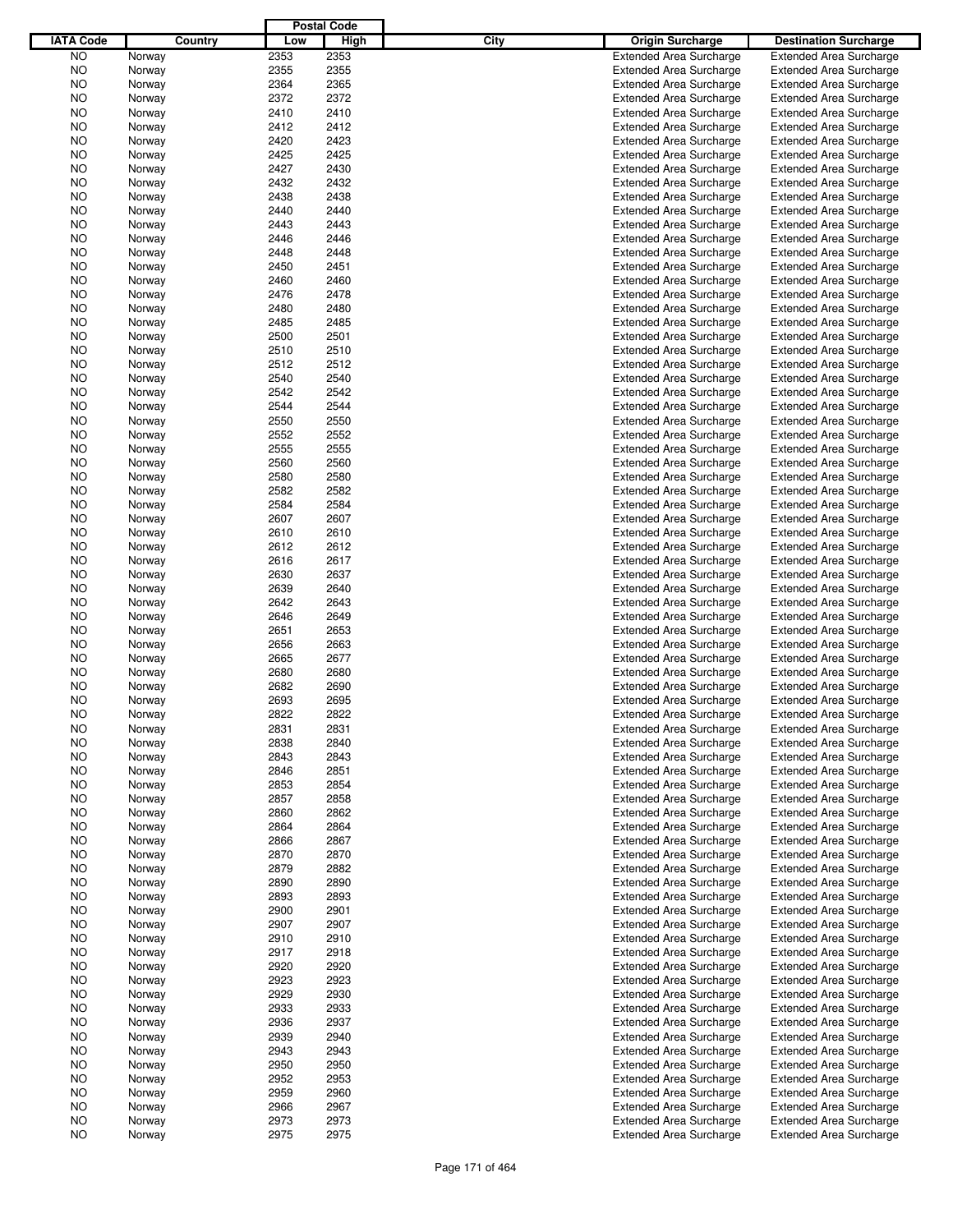|                  |         |      | <b>Postal Code</b> |      |                                |                                |
|------------------|---------|------|--------------------|------|--------------------------------|--------------------------------|
| <b>IATA Code</b> | Country | Low  | High               | City | <b>Origin Surcharge</b>        | <b>Destination Surcharge</b>   |
| <b>NO</b>        | Norway  | 2977 | 2977               |      | <b>Extended Area Surcharge</b> | <b>Extended Area Surcharge</b> |
| <b>NO</b>        | Norway  | 2985 | 2985               |      | <b>Extended Area Surcharge</b> | <b>Extended Area Surcharge</b> |
| NO               | Norway  | 3060 | 3061               |      | <b>Extended Area Surcharge</b> | <b>Extended Area Surcharge</b> |
| NO               | Norway  | 3075 | 3075               |      | <b>Extended Area Surcharge</b> | <b>Extended Area Surcharge</b> |
| NO               | Norway  | 3088 | 3088               |      | <b>Extended Area Surcharge</b> | <b>Extended Area Surcharge</b> |
| NO               | Norway  | 3090 | 3090               |      | <b>Extended Area Surcharge</b> | <b>Extended Area Surcharge</b> |
|                  |         |      |                    |      |                                |                                |
| NO               | Norway  | 3092 | 3092               |      | <b>Extended Area Surcharge</b> | <b>Extended Area Surcharge</b> |
| NO               | Norway  | 3095 | 3095               |      | <b>Extended Area Surcharge</b> | <b>Extended Area Surcharge</b> |
| NO               | Norway  | 3132 | 3132               |      | <b>Extended Area Surcharge</b> | <b>Extended Area Surcharge</b> |
| NO               | Norway  | 3137 | 3137               |      | <b>Extended Area Surcharge</b> | <b>Extended Area Surcharge</b> |
| NO               | Norway  | 3143 | 3145               |      | <b>Extended Area Surcharge</b> | <b>Extended Area Surcharge</b> |
| NO               | Norway  | 3147 | 3147               |      | <b>Extended Area Surcharge</b> | <b>Extended Area Surcharge</b> |
| NO               | Norway  | 3158 | 3158               |      | <b>Extended Area Surcharge</b> | <b>Extended Area Surcharge</b> |
| NO               | Norway  | 3162 | 3162               |      | <b>Extended Area Surcharge</b> | <b>Extended Area Surcharge</b> |
| NO               | Norway  | 3165 | 3165               |      | <b>Extended Area Surcharge</b> | <b>Extended Area Surcharge</b> |
| NO               | Norway  | 3175 | 3175               |      | <b>Extended Area Surcharge</b> | <b>Extended Area Surcharge</b> |
| NO               | Norway  | 3275 | 3277               |      | <b>Extended Area Surcharge</b> | <b>Extended Area Surcharge</b> |
| NO               | Norway  | 3282 | 3282               |      | <b>Extended Area Surcharge</b> | <b>Extended Area Surcharge</b> |
| NO               | Norway  | 3330 | 3331               |      | <b>Extended Area Surcharge</b> | <b>Extended Area Surcharge</b> |
| NO               | Norway  | 3340 | 3342               |      | <b>Extended Area Surcharge</b> | <b>Extended Area Surcharge</b> |
| NO               | Norway  | 3350 | 3351               |      | <b>Extended Area Surcharge</b> | <b>Extended Area Surcharge</b> |
| NO               | Norway  | 3355 | 3355               |      | <b>Extended Area Surcharge</b> | <b>Extended Area Surcharge</b> |
| NO               | Norway  | 3358 | 3361               |      | <b>Extended Area Surcharge</b> | <b>Extended Area Surcharge</b> |
| NO               | Norway  | 3370 | 3371               |      | <b>Extended Area Surcharge</b> | <b>Extended Area Surcharge</b> |
|                  |         | 3387 | 3387               |      | <b>Extended Area Surcharge</b> |                                |
| NO               | Norway  |      |                    |      |                                | <b>Extended Area Surcharge</b> |
| NO               | Norway  | 3474 | 3478               |      | <b>Extended Area Surcharge</b> | <b>Extended Area Surcharge</b> |
| NO               | Norway  | 3480 | 3484               |      | <b>Extended Area Surcharge</b> | <b>Extended Area Surcharge</b> |
| NO               | Norway  | 3490 | 3491               |      | <b>Extended Area Surcharge</b> | <b>Extended Area Surcharge</b> |
| NO               | Norway  | 3522 | 3526               |      | <b>Extended Area Surcharge</b> | <b>Extended Area Surcharge</b> |
| NO               | Norway  | 3528 | 3528               |      | <b>Extended Area Surcharge</b> | <b>Extended Area Surcharge</b> |
| NO               | Norway  | 3533 | 3537               |      | <b>Extended Area Surcharge</b> | <b>Extended Area Surcharge</b> |
| NO               | Norway  | 3539 | 3541               |      | <b>Extended Area Surcharge</b> | <b>Extended Area Surcharge</b> |
| NO               | Norway  | 3550 | 3551               |      | <b>Extended Area Surcharge</b> | <b>Extended Area Surcharge</b> |
| NO               | Norway  | 3560 | 3561               |      | <b>Extended Area Surcharge</b> | <b>Extended Area Surcharge</b> |
| NO               | Norway  | 3570 | 3571               |      | <b>Extended Area Surcharge</b> | <b>Extended Area Surcharge</b> |
| NO               | Norway  | 3576 | 3577               |      | <b>Extended Area Surcharge</b> | <b>Extended Area Surcharge</b> |
| NO               | Norway  | 3579 | 3581               |      | <b>Extended Area Surcharge</b> | <b>Extended Area Surcharge</b> |
| NO               | Norway  | 3593 | 3593               |      | <b>Extended Area Surcharge</b> | <b>Extended Area Surcharge</b> |
| NO               | Norway  | 3595 | 3596               |      | <b>Extended Area Surcharge</b> | <b>Extended Area Surcharge</b> |
| NO               | Norway  | 3598 | 3599               |      | <b>Extended Area Surcharge</b> | <b>Extended Area Surcharge</b> |
| NO               | Norway  | 3608 | 3608               |      | <b>Extended Area Surcharge</b> | <b>Extended Area Surcharge</b> |
| NO               | Norway  | 3618 | 3618               |      | <b>Extended Area Surcharge</b> | <b>Extended Area Surcharge</b> |
|                  |         | 3620 | 3624               |      |                                |                                |
| NO               | Norway  |      |                    |      | <b>Extended Area Surcharge</b> | <b>Extended Area Surcharge</b> |
| NO               | Norway  | 3626 | 3632               |      | <b>Extended Area Surcharge</b> | <b>Extended Area Surcharge</b> |
| ΝO               | Norway  | 3646 | 3648               |      | <b>Extended Area Surcharge</b> | <b>Extended Area Surcharge</b> |
| NO               | Norway  | 3650 | 3650               |      | <b>Extended Area Surcharge</b> | <b>Extended Area Surcharge</b> |
| NO               | Norway  | 3652 | 3652               |      | <b>Extended Area Surcharge</b> | <b>Extended Area Surcharge</b> |
| NO               | Norway  | 3656 | 3656               |      | <b>Extended Area Surcharge</b> | <b>Extended Area Surcharge</b> |
| NO               | Norway  | 3658 | 3658               |      | <b>Extended Area Surcharge</b> | <b>Extended Area Surcharge</b> |
| NO.              | Norway  | 3660 | 3661               |      | <b>Extended Area Surcharge</b> | <b>Extended Area Surcharge</b> |
| NO.              | Norway  | 3665 | 3666               |      | <b>Extended Area Surcharge</b> | <b>Extended Area Surcharge</b> |
| NO               | Norway  | 3690 | 3692               |      | <b>Extended Area Surcharge</b> | <b>Extended Area Surcharge</b> |
| NO.              | Norway  | 3697 | 3697               |      | <b>Extended Area Surcharge</b> | <b>Extended Area Surcharge</b> |
| NO.              | Norway  | 3699 | 3699               |      | <b>Extended Area Surcharge</b> | <b>Extended Area Surcharge</b> |
| NO.              | Norway  | 3748 | 3750               |      | <b>Extended Area Surcharge</b> | <b>Extended Area Surcharge</b> |
| NO.              | Norway  | 3753 | 3753               |      | <b>Extended Area Surcharge</b> | <b>Extended Area Surcharge</b> |
| NO.              | Norway  | 3760 | 3760               |      | <b>Extended Area Surcharge</b> | <b>Extended Area Surcharge</b> |
| NO.              | Norway  | 3766 | 3766               |      | <b>Extended Area Surcharge</b> | <b>Extended Area Surcharge</b> |
| NO.              | Norway  | 3770 | 3770               |      | <b>Extended Area Surcharge</b> | <b>Extended Area Surcharge</b> |
| NO.              |         | 3780 | 3784               |      | <b>Extended Area Surcharge</b> | <b>Extended Area Surcharge</b> |
|                  | Norway  |      |                    |      |                                |                                |
| NO.              | Norway  | 3788 | 3788               |      | <b>Extended Area Surcharge</b> | <b>Extended Area Surcharge</b> |
| NO.              | Norway  | 3790 | 3791               |      | <b>Extended Area Surcharge</b> | <b>Extended Area Surcharge</b> |
| NO.              | Norway  | 3792 | 3795               |      | <b>Extended Area Surcharge</b> | <b>Extended Area Surcharge</b> |
| NO.              | Norway  | 3800 | 3801               |      | <b>Extended Area Surcharge</b> | <b>Extended Area Surcharge</b> |
| NO.              | Norway  | 3810 | 3810               |      | <b>Extended Area Surcharge</b> | <b>Extended Area Surcharge</b> |
| NO.              | Norway  | 3812 | 3812               |      | <b>Extended Area Surcharge</b> | <b>Extended Area Surcharge</b> |
| NO.              | Norway  | 3820 | 3820               |      | <b>Extended Area Surcharge</b> | <b>Extended Area Surcharge</b> |
| NO.              | Norway  | 3825 | 3825               |      | <b>Extended Area Surcharge</b> | <b>Extended Area Surcharge</b> |
| NO.              | Norway  | 3830 | 3836               |      | <b>Extended Area Surcharge</b> | <b>Extended Area Surcharge</b> |
| NO.              | Norway  | 3840 | 3841               |      | <b>Extended Area Surcharge</b> | <b>Extended Area Surcharge</b> |
| NO.              | Norway  | 3848 | 3850               |      | <b>Extended Area Surcharge</b> | <b>Extended Area Surcharge</b> |
| NO.              | Norway  | 3853 | 3855               |      | <b>Extended Area Surcharge</b> | <b>Extended Area Surcharge</b> |
| NO.              | Norway  | 3864 | 3864               |      | <b>Extended Area Surcharge</b> | <b>Extended Area Surcharge</b> |
| NO.              | Norway  | 3870 | 3870               |      | <b>Extended Area Surcharge</b> | <b>Extended Area Surcharge</b> |
| NO.              | Norway  | 3880 | 3880               |      | <b>Extended Area Surcharge</b> | <b>Extended Area Surcharge</b> |
| NO.              | Norway  | 3882 | 3888               |      | <b>Extended Area Surcharge</b> | <b>Extended Area Surcharge</b> |
|                  |         |      |                    |      |                                |                                |
| NO               | Norway  | 3890 | 3891               |      | <b>Extended Area Surcharge</b> | <b>Extended Area Surcharge</b> |
| <b>NO</b>        | Norway  | 3893 | 3893               |      | <b>Extended Area Surcharge</b> | <b>Extended Area Surcharge</b> |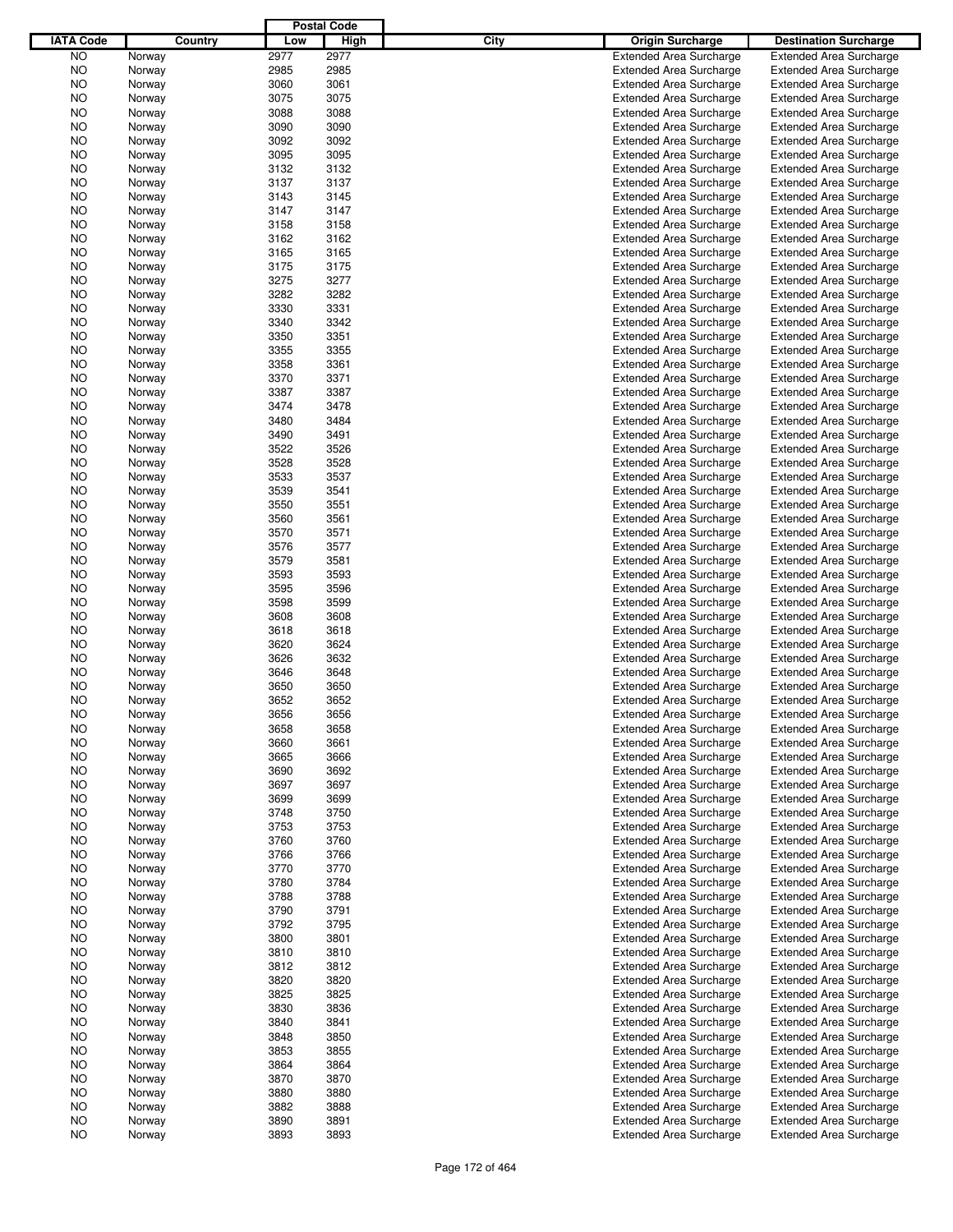|                  |         |      | <b>Postal Code</b> |      |                                |                                |
|------------------|---------|------|--------------------|------|--------------------------------|--------------------------------|
| <b>IATA Code</b> | Country | Low  | High               | City | Origin Surcharge               | <b>Destination Surcharge</b>   |
| <b>NO</b>        | Norway  | 3895 | 3895               |      | <b>Extended Area Surcharge</b> | <b>Extended Area Surcharge</b> |
| <b>NO</b>        | Norway  | 3967 | 3967               |      | <b>Extended Area Surcharge</b> | <b>Extended Area Surcharge</b> |
| NO               | Norway  | 4076 | 4076               |      | <b>Extended Area Surcharge</b> | <b>Extended Area Surcharge</b> |
| NO               | Norway  | 4079 | 4079               |      | <b>Extended Area Surcharge</b> | <b>Extended Area Surcharge</b> |
| NO               | Norway  | 4082 | 4082               |      | <b>Extended Area Surcharge</b> | <b>Extended Area Surcharge</b> |
| NO               | Norway  | 4084 | 4084               |      | <b>Extended Area Surcharge</b> | <b>Extended Area Surcharge</b> |
|                  |         |      |                    |      |                                |                                |
| NO               | Norway  | 4100 | 4100               |      | <b>Extended Area Surcharge</b> | <b>Extended Area Surcharge</b> |
| NO               | Norway  | 4102 | 4102               |      | <b>Extended Area Surcharge</b> | <b>Extended Area Surcharge</b> |
| NO               | Norway  | 4110 | 4110               |      | <b>Extended Area Surcharge</b> | <b>Extended Area Surcharge</b> |
| NO               | Norway  | 4120 | 4120               |      | <b>Extended Area Surcharge</b> | <b>Extended Area Surcharge</b> |
| NO               | Norway  | 4122 | 4124               |      | <b>Extended Area Surcharge</b> | <b>Extended Area Surcharge</b> |
| NO               | Norway  | 4126 | 4130               |      | <b>Extended Area Surcharge</b> | <b>Extended Area Surcharge</b> |
| NO               | Norway  | 4134 | 4134               |      | <b>Extended Area Surcharge</b> | <b>Extended Area Surcharge</b> |
| NO               | Norway  | 4137 | 4137               |      | <b>Extended Area Surcharge</b> | <b>Extended Area Surcharge</b> |
| NO               | Norway  | 4139 | 4139               |      | <b>Extended Area Surcharge</b> | <b>Extended Area Surcharge</b> |
| NO               | Norway  | 4146 | 4146               |      | <b>Extended Area Surcharge</b> | <b>Extended Area Surcharge</b> |
| NO               | Norway  | 4148 | 4148               |      | <b>Extended Area Surcharge</b> | <b>Extended Area Surcharge</b> |
| NO               | Norway  | 4150 | 4150               |      | <b>Extended Area Surcharge</b> | <b>Extended Area Surcharge</b> |
| NO               | Norway  | 4152 | 4158               |      | <b>Extended Area Surcharge</b> | <b>Extended Area Surcharge</b> |
| NO               | Norway  | 4160 | 4160               |      | <b>Extended Area Surcharge</b> | <b>Extended Area Surcharge</b> |
| NO               | Norway  | 4163 | 4164               |      | <b>Extended Area Surcharge</b> | <b>Extended Area Surcharge</b> |
| NO               | Norway  | 4167 | 4170               |      | <b>Extended Area Surcharge</b> | <b>Extended Area Surcharge</b> |
| NO               | Norway  | 4173 | 4174               |      | <b>Extended Area Surcharge</b> | <b>Extended Area Surcharge</b> |
| NO               | Norway  | 4180 | 4180               |      | <b>Extended Area Surcharge</b> | <b>Extended Area Surcharge</b> |
|                  |         | 4182 | 4182               |      | <b>Extended Area Surcharge</b> |                                |
| NO               | Norway  |      |                    |      |                                | <b>Extended Area Surcharge</b> |
| NO               | Norway  | 4187 | 4187               |      | <b>Extended Area Surcharge</b> | <b>Extended Area Surcharge</b> |
| NO               | Norway  | 4198 | 4198               |      | <b>Extended Area Surcharge</b> | <b>Extended Area Surcharge</b> |
| NO               | Norway  | 4200 | 4201               |      | <b>Extended Area Surcharge</b> | <b>Extended Area Surcharge</b> |
| NO               | Norway  | 4208 | 4209               |      | <b>Extended Area Surcharge</b> | <b>Extended Area Surcharge</b> |
| NO               | Norway  | 4230 | 4230               |      | <b>Extended Area Surcharge</b> | <b>Extended Area Surcharge</b> |
| NO               | Norway  | 4233 | 4235               |      | <b>Extended Area Surcharge</b> | <b>Extended Area Surcharge</b> |
| NO               | Norway  | 4237 | 4237               |      | <b>Extended Area Surcharge</b> | <b>Extended Area Surcharge</b> |
| NO               | Norway  | 4239 | 4240               |      | <b>Extended Area Surcharge</b> | <b>Extended Area Surcharge</b> |
| NO               | Norway  | 4244 | 4244               |      | <b>Extended Area Surcharge</b> | <b>Extended Area Surcharge</b> |
| NO               | Norway  | 4270 | 4270               |      | <b>Extended Area Surcharge</b> | <b>Extended Area Surcharge</b> |
| NO               | Norway  | 4272 | 4272               |      | <b>Extended Area Surcharge</b> | <b>Extended Area Surcharge</b> |
| NO               | Norway  | 4274 | 4276               |      | <b>Extended Area Surcharge</b> | <b>Extended Area Surcharge</b> |
| NO               | Norway  | 4280 | 4280               |      | <b>Extended Area Surcharge</b> | <b>Extended Area Surcharge</b> |
| NO               | Norway  | 4295 | 4297               |      | <b>Extended Area Surcharge</b> | <b>Extended Area Surcharge</b> |
| NO               | Norway  | 4310 | 4311               |      | <b>Extended Area Surcharge</b> | <b>Extended Area Surcharge</b> |
| NO               | Norway  | 4330 | 4330               |      | <b>Extended Area Surcharge</b> | <b>Extended Area Surcharge</b> |
| NO               | Norway  | 4332 | 4333               |      | <b>Extended Area Surcharge</b> | <b>Extended Area Surcharge</b> |
|                  |         | 4335 | 4335               |      |                                | <b>Extended Area Surcharge</b> |
| NO               | Norway  |      |                    |      | <b>Extended Area Surcharge</b> |                                |
| NO               | Norway  | 4339 | 4340               |      | <b>Extended Area Surcharge</b> | <b>Extended Area Surcharge</b> |
| NO               | Norway  | 4342 | 4343               |      | <b>Extended Area Surcharge</b> | <b>Extended Area Surcharge</b> |
| NO               | Norway  | 4349 | 4349               |      | <b>Extended Area Surcharge</b> | <b>Extended Area Surcharge</b> |
| NO               | Norway  | 4352 | 4356               |      | <b>Extended Area Surcharge</b> | <b>Extended Area Surcharge</b> |
| NO               | Norway  | 4358 | 4358               |      | <b>Extended Area Surcharge</b> | <b>Extended Area Surcharge</b> |
| NO               | Norway  | 4360 | 4360               |      | <b>Extended Area Surcharge</b> | <b>Extended Area Surcharge</b> |
| NO               | Norway  | 4362 | 4365               |      | <b>Extended Area Surcharge</b> | <b>Extended Area Surcharge</b> |
| NO               | Norway  | 4367 | 4370               |      | <b>Extended Area Surcharge</b> | <b>Extended Area Surcharge</b> |
| NO               | Norway  | 4375 | 4376               |      | <b>Extended Area Surcharge</b> | <b>Extended Area Surcharge</b> |
| NO               | Norway  | 4379 | 4381               |      | <b>Extended Area Surcharge</b> | <b>Extended Area Surcharge</b> |
| NO               | Norway  | 4387 | 4387               |      | <b>Extended Area Surcharge</b> | <b>Extended Area Surcharge</b> |
| NO.              | Norway  | 4389 | 4389               |      | <b>Extended Area Surcharge</b> | <b>Extended Area Surcharge</b> |
| NO               | Norway  | 4395 | 4395               |      | <b>Extended Area Surcharge</b> | <b>Extended Area Surcharge</b> |
| NO.              | Norway  | 4400 | 4403               |      | <b>Extended Area Surcharge</b> | <b>Extended Area Surcharge</b> |
| NO               | Norway  | 4420 | 4420               |      | <b>Extended Area Surcharge</b> | <b>Extended Area Surcharge</b> |
| NO.              | Norway  | 4432 | 4432               |      | <b>Extended Area Surcharge</b> | <b>Extended Area Surcharge</b> |
| NO               | Norway  | 4434 | 4434               |      | <b>Extended Area Surcharge</b> | <b>Extended Area Surcharge</b> |
|                  |         |      |                    |      | <b>Extended Area Surcharge</b> |                                |
| NO.              | Norway  | 4436 | 4436               |      |                                | <b>Extended Area Surcharge</b> |
| NO               | Norway  | 4438 | 4438               |      | <b>Extended Area Surcharge</b> | <b>Extended Area Surcharge</b> |
| NO.              | Norway  | 4440 | 4440               |      | <b>Extended Area Surcharge</b> | <b>Extended Area Surcharge</b> |
| NO               | Norway  | 4443 | 4443               |      | <b>Extended Area Surcharge</b> | <b>Extended Area Surcharge</b> |
| NO.              | Norway  | 4460 | 4460               |      | <b>Extended Area Surcharge</b> | <b>Extended Area Surcharge</b> |
| NO               | Norway  | 4462 | 4463               |      | <b>Extended Area Surcharge</b> | <b>Extended Area Surcharge</b> |
| NO.              | Norway  | 4465 | 4465               |      | <b>Extended Area Surcharge</b> | <b>Extended Area Surcharge</b> |
| NO               | Norway  | 4473 | 4473               |      | <b>Extended Area Surcharge</b> | <b>Extended Area Surcharge</b> |
| NO.              | Norway  | 4480 | 4480               |      | <b>Extended Area Surcharge</b> | <b>Extended Area Surcharge</b> |
| NO               | Norway  | 4484 | 4485               |      | <b>Extended Area Surcharge</b> | <b>Extended Area Surcharge</b> |
| NO.              | Norway  | 4490 | 4492               |      | <b>Extended Area Surcharge</b> | <b>Extended Area Surcharge</b> |
| NO               | Norway  | 4501 | 4506               |      | <b>Extended Area Surcharge</b> | <b>Extended Area Surcharge</b> |
| NO.              | Norway  | 4509 | 4509               |      | <b>Extended Area Surcharge</b> | <b>Extended Area Surcharge</b> |
| NO               | Norway  | 4512 | 4517               |      | <b>Extended Area Surcharge</b> | <b>Extended Area Surcharge</b> |
| NO.              | Norway  | 4519 | 4521               |      | <b>Extended Area Surcharge</b> | <b>Extended Area Surcharge</b> |
| NO               | Norway  | 4523 | 4525               |      | <b>Extended Area Surcharge</b> | <b>Extended Area Surcharge</b> |
| NO               | Norway  | 4528 | 4529               |      | <b>Extended Area Surcharge</b> | <b>Extended Area Surcharge</b> |
| <b>NO</b>        | Norway  | 4532 | 4532               |      | <b>Extended Area Surcharge</b> | <b>Extended Area Surcharge</b> |
|                  |         |      |                    |      |                                |                                |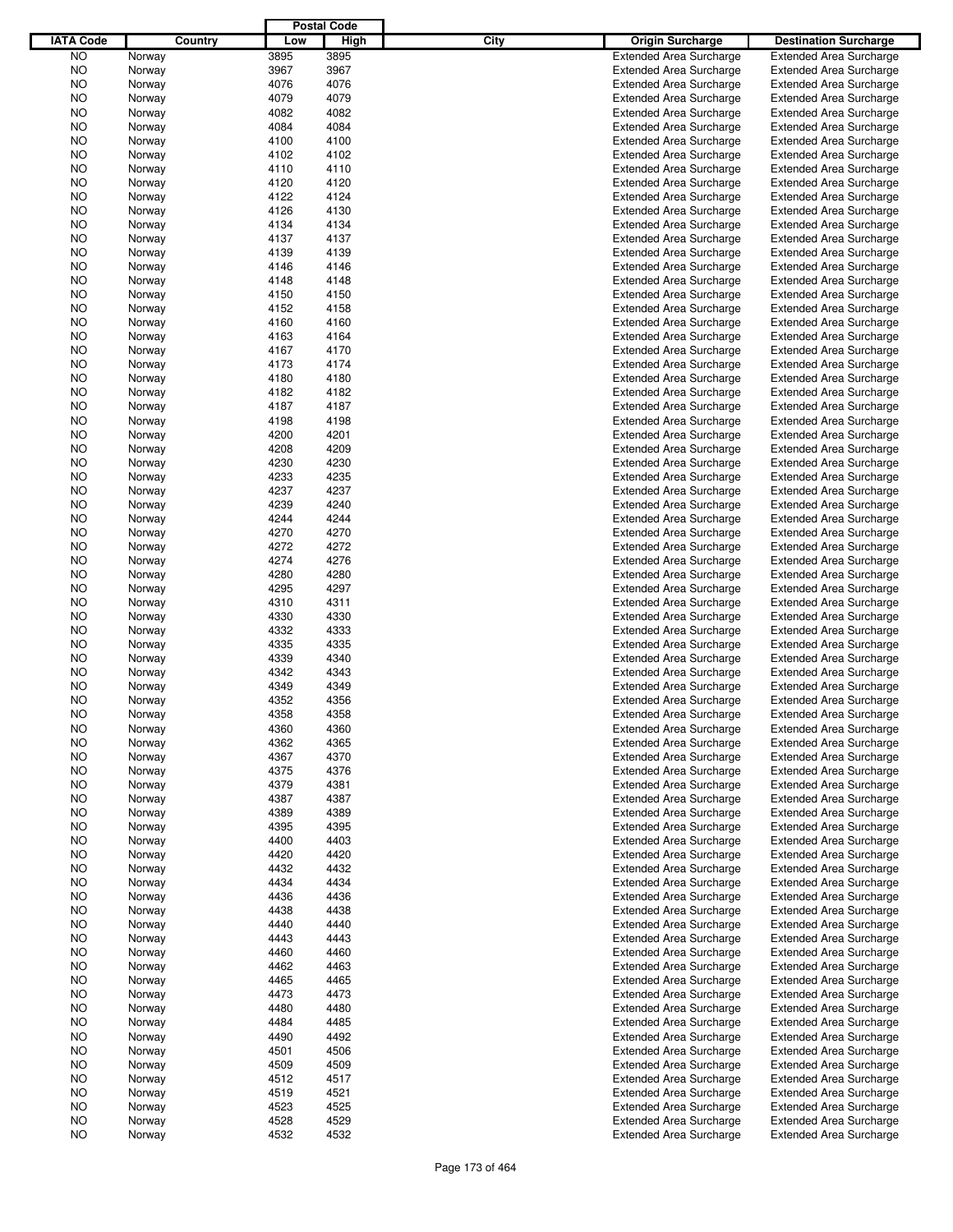|                  |         |      | <b>Postal Code</b> |      |                                |                                                                  |
|------------------|---------|------|--------------------|------|--------------------------------|------------------------------------------------------------------|
| <b>IATA Code</b> | Country | Low  | High               | City | Origin Surcharge               | <b>Destination Surcharge</b>                                     |
| <b>NO</b>        | Norway  | 4534 | 4534               |      | <b>Extended Area Surcharge</b> | <b>Extended Area Surcharge</b>                                   |
| <b>NO</b>        | Norway  | 4536 | 4536               |      | <b>Extended Area Surcharge</b> | <b>Extended Area Surcharge</b>                                   |
| NO               | Norway  | 4540 | 4540               |      | <b>Extended Area Surcharge</b> | <b>Extended Area Surcharge</b>                                   |
| NO               | Norway  | 4544 | 4544               |      | <b>Extended Area Surcharge</b> | <b>Extended Area Surcharge</b>                                   |
| NO               | Norway  | 4550 | 4554               |      | <b>Extended Area Surcharge</b> | <b>Extended Area Surcharge</b>                                   |
| NO               | Norway  | 4557 | 4558               |      | <b>Extended Area Surcharge</b> | <b>Extended Area Surcharge</b>                                   |
|                  |         |      |                    |      |                                |                                                                  |
| NO               | Norway  | 4560 | 4560               |      | <b>Extended Area Surcharge</b> | <b>Extended Area Surcharge</b>                                   |
| NO               | Norway  | 4563 | 4563               |      | <b>Extended Area Surcharge</b> | <b>Extended Area Surcharge</b>                                   |
| NO               | Norway  | 4575 | 4577               |      | <b>Extended Area Surcharge</b> | <b>Extended Area Surcharge</b>                                   |
| NO               | Norway  | 4580 | 4580               |      | <b>Extended Area Surcharge</b> | <b>Extended Area Surcharge</b>                                   |
| NO               | Norway  | 4586 | 4586               |      | <b>Extended Area Surcharge</b> | <b>Extended Area Surcharge</b>                                   |
| NO               | Norway  | 4588 | 4588               |      | <b>Extended Area Surcharge</b> | <b>Extended Area Surcharge</b>                                   |
| NO               | Norway  | 4590 | 4590               |      | <b>Extended Area Surcharge</b> | <b>Extended Area Surcharge</b>                                   |
| NO               | Norway  | 4595 | 4596               |      | <b>Extended Area Surcharge</b> | <b>Extended Area Surcharge</b>                                   |
| NO               | Norway  | 4700 | 4703               |      | <b>Extended Area Surcharge</b> | <b>Extended Area Surcharge</b>                                   |
| NO               | Norway  | 4705 | 4705               |      | <b>Extended Area Surcharge</b> | <b>Extended Area Surcharge</b>                                   |
| NO               | Norway  | 4715 | 4715               |      | <b>Extended Area Surcharge</b> | <b>Extended Area Surcharge</b>                                   |
| NO               | Norway  | 4720 | 4720               |      | <b>Extended Area Surcharge</b> | <b>Extended Area Surcharge</b>                                   |
| NO               | Norway  | 4724 | 4724               |      | <b>Extended Area Surcharge</b> | <b>Extended Area Surcharge</b>                                   |
| NO               | Norway  | 4730 | 4730               |      | <b>Extended Area Surcharge</b> | <b>Extended Area Surcharge</b>                                   |
| NO               | Norway  | 4733 | 4735               |      | <b>Extended Area Surcharge</b> | <b>Extended Area Surcharge</b>                                   |
| NO               | Norway  | 4737 | 4738               |      | <b>Extended Area Surcharge</b> | <b>Extended Area Surcharge</b>                                   |
| NO               | Norway  | 4741 | 4742               |      | <b>Extended Area Surcharge</b> | <b>Extended Area Surcharge</b>                                   |
|                  |         | 4745 | 4745               |      | <b>Extended Area Surcharge</b> |                                                                  |
| NO               | Norway  |      |                    |      |                                | <b>Extended Area Surcharge</b>                                   |
| NO               | Norway  | 4747 | 4748               |      | <b>Extended Area Surcharge</b> | <b>Extended Area Surcharge</b>                                   |
| NO               | Norway  | 4754 | 4755               |      | <b>Extended Area Surcharge</b> | <b>Extended Area Surcharge</b>                                   |
| NO               | Norway  | 4760 | 4760               |      | <b>Extended Area Surcharge</b> | <b>Extended Area Surcharge</b>                                   |
| NO               | Norway  | 4766 | 4766               |      | <b>Extended Area Surcharge</b> | <b>Extended Area Surcharge</b>                                   |
| NO               | Norway  | 4768 | 4768               |      | <b>Extended Area Surcharge</b> | <b>Extended Area Surcharge</b>                                   |
| NO               | Norway  | 4770 | 4770               |      | <b>Extended Area Surcharge</b> | <b>Extended Area Surcharge</b>                                   |
| NO               | Norway  | 4780 | 4780               |      | <b>Extended Area Surcharge</b> | <b>Extended Area Surcharge</b>                                   |
| NO               | Norway  | 4795 | 4795               |      | <b>Extended Area Surcharge</b> | <b>Extended Area Surcharge</b>                                   |
| NO               | Norway  | 4820 | 4820               |      | <b>Extended Area Surcharge</b> | <b>Extended Area Surcharge</b>                                   |
| NO               | Norway  | 4827 | 4828               |      | <b>Extended Area Surcharge</b> | <b>Extended Area Surcharge</b>                                   |
| NO               | Norway  | 4830 | 4830               |      | <b>Extended Area Surcharge</b> | <b>Extended Area Surcharge</b>                                   |
| NO               | Norway  | 4832 | 4832               |      | <b>Extended Area Surcharge</b> | <b>Extended Area Surcharge</b>                                   |
| NO               | Norway  | 4834 | 4835               |      | <b>Extended Area Surcharge</b> | <b>Extended Area Surcharge</b>                                   |
| NO               | Norway  | 4855 | 4855               |      | <b>Extended Area Surcharge</b> | <b>Extended Area Surcharge</b>                                   |
| NO               | Norway  | 4863 | 4865               |      | <b>Extended Area Surcharge</b> | <b>Extended Area Surcharge</b>                                   |
| NO               | Norway  | 4868 | 4869               |      | <b>Extended Area Surcharge</b> | <b>Extended Area Surcharge</b>                                   |
|                  |         | 4900 | 4902               |      |                                |                                                                  |
| NO               | Norway  |      |                    |      | <b>Extended Area Surcharge</b> | <b>Extended Area Surcharge</b><br><b>Extended Area Surcharge</b> |
| NO               | Norway  | 4909 | 4910               |      | <b>Extended Area Surcharge</b> |                                                                  |
| NO               | Norway  | 4912 | 4912               |      | <b>Extended Area Surcharge</b> | <b>Extended Area Surcharge</b>                                   |
| NO               | Norway  | 4972 | 4972               |      | <b>Extended Area Surcharge</b> | <b>Extended Area Surcharge</b>                                   |
| NO               | Norway  | 4980 | 4980               |      | <b>Extended Area Surcharge</b> | <b>Extended Area Surcharge</b>                                   |
| NO               | Norway  | 5107 | 5109               |      | <b>Extended Area Surcharge</b> | <b>Extended Area Surcharge</b>                                   |
| NO               | Norway  | 5177 | 5177               |      | <b>Extended Area Surcharge</b> | <b>Extended Area Surcharge</b>                                   |
| NO               | Norway  | 5200 | 5204               |      | <b>Extended Area Surcharge</b> | <b>Extended Area Surcharge</b>                                   |
| NO               | Norway  | 5207 | 5207               |      | <b>Extended Area Surcharge</b> | <b>Extended Area Surcharge</b>                                   |
| NO               | Norway  | 5212 | 5212               |      | <b>Extended Area Surcharge</b> | <b>Extended Area Surcharge</b>                                   |
| NO               | Norway  | 5215 | 5219               |      | <b>Extended Area Surcharge</b> | <b>Extended Area Surcharge</b>                                   |
| NO               | Norway  | 5229 | 5229               |      | <b>Extended Area Surcharge</b> | <b>Extended Area Surcharge</b>                                   |
| NO.              | Norway  | 5260 | 5266               |      | <b>Extended Area Surcharge</b> | <b>Extended Area Surcharge</b>                                   |
| NO               | Norway  | 5267 | 5268               |      | <b>Extended Area Surcharge</b> | <b>Extended Area Surcharge</b>                                   |
| NO.              | Norway  | 5281 | 5286               |      | <b>Extended Area Surcharge</b> | <b>Extended Area Surcharge</b>                                   |
| NO               | Norway  | 5291 | 5291               |      | <b>Extended Area Surcharge</b> | <b>Extended Area Surcharge</b>                                   |
| NO.              | Norway  | 5293 | 5293               |      | <b>Extended Area Surcharge</b> | <b>Extended Area Surcharge</b>                                   |
| NO               | Norway  | 5295 | 5295               |      | <b>Extended Area Surcharge</b> | <b>Extended Area Surcharge</b>                                   |
|                  |         |      |                    |      | <b>Extended Area Surcharge</b> |                                                                  |
| NO.              | Norway  | 5299 | 5300               |      |                                | <b>Extended Area Surcharge</b>                                   |
| NO               | Norway  | 5302 | 5307               |      | <b>Extended Area Surcharge</b> | <b>Extended Area Surcharge</b>                                   |
| NO.              | Norway  | 5310 | 5310               |      | <b>Extended Area Surcharge</b> | <b>Extended Area Surcharge</b>                                   |
| NO               | Norway  | 5314 | 5315               |      | <b>Extended Area Surcharge</b> | <b>Extended Area Surcharge</b>                                   |
| NO.              | Norway  | 5318 | 5318               |      | <b>Extended Area Surcharge</b> | <b>Extended Area Surcharge</b>                                   |
| NO               | Norway  | 5321 | 5323               |      | <b>Extended Area Surcharge</b> | <b>Extended Area Surcharge</b>                                   |
| NO.              | Norway  | 5325 | 5327               |      | <b>Extended Area Surcharge</b> | <b>Extended Area Surcharge</b>                                   |
| NO               | Norway  | 5329 | 5329               |      | <b>Extended Area Surcharge</b> | <b>Extended Area Surcharge</b>                                   |
| NO.              | Norway  | 5331 | 5331               |      | <b>Extended Area Surcharge</b> | <b>Extended Area Surcharge</b>                                   |
| NO               | Norway  | 5333 | 5337               |      | <b>Extended Area Surcharge</b> | <b>Extended Area Surcharge</b>                                   |
| NO.              | Norway  | 5341 | 5343               |      | <b>Extended Area Surcharge</b> | <b>Extended Area Surcharge</b>                                   |
| NO               | Norway  | 5345 | 5347               |      | <b>Extended Area Surcharge</b> | <b>Extended Area Surcharge</b>                                   |
| NO.              | Norway  | 5350 | 5350               |      | <b>Extended Area Surcharge</b> | <b>Extended Area Surcharge</b>                                   |
| NO               | Norway  | 5353 | 5353               |      | <b>Extended Area Surcharge</b> | <b>Extended Area Surcharge</b>                                   |
| NO.              | Norway  | 5355 | 5355               |      | <b>Extended Area Surcharge</b> | <b>Extended Area Surcharge</b>                                   |
| NO               | Norway  | 5357 | 5357               |      | <b>Extended Area Surcharge</b> | <b>Extended Area Surcharge</b>                                   |
| NO.              |         | 5363 | 5363               |      | <b>Extended Area Surcharge</b> | <b>Extended Area Surcharge</b>                                   |
|                  | Norway  |      |                    |      |                                |                                                                  |
| NO               | Norway  | 5371 | 5371               |      | <b>Extended Area Surcharge</b> | <b>Extended Area Surcharge</b>                                   |
| NO               | Norway  | 5373 | 5374               |      | <b>Extended Area Surcharge</b> | <b>Extended Area Surcharge</b>                                   |
| <b>NO</b>        | Norway  | 5378 | 5382               |      | <b>Extended Area Surcharge</b> | <b>Extended Area Surcharge</b>                                   |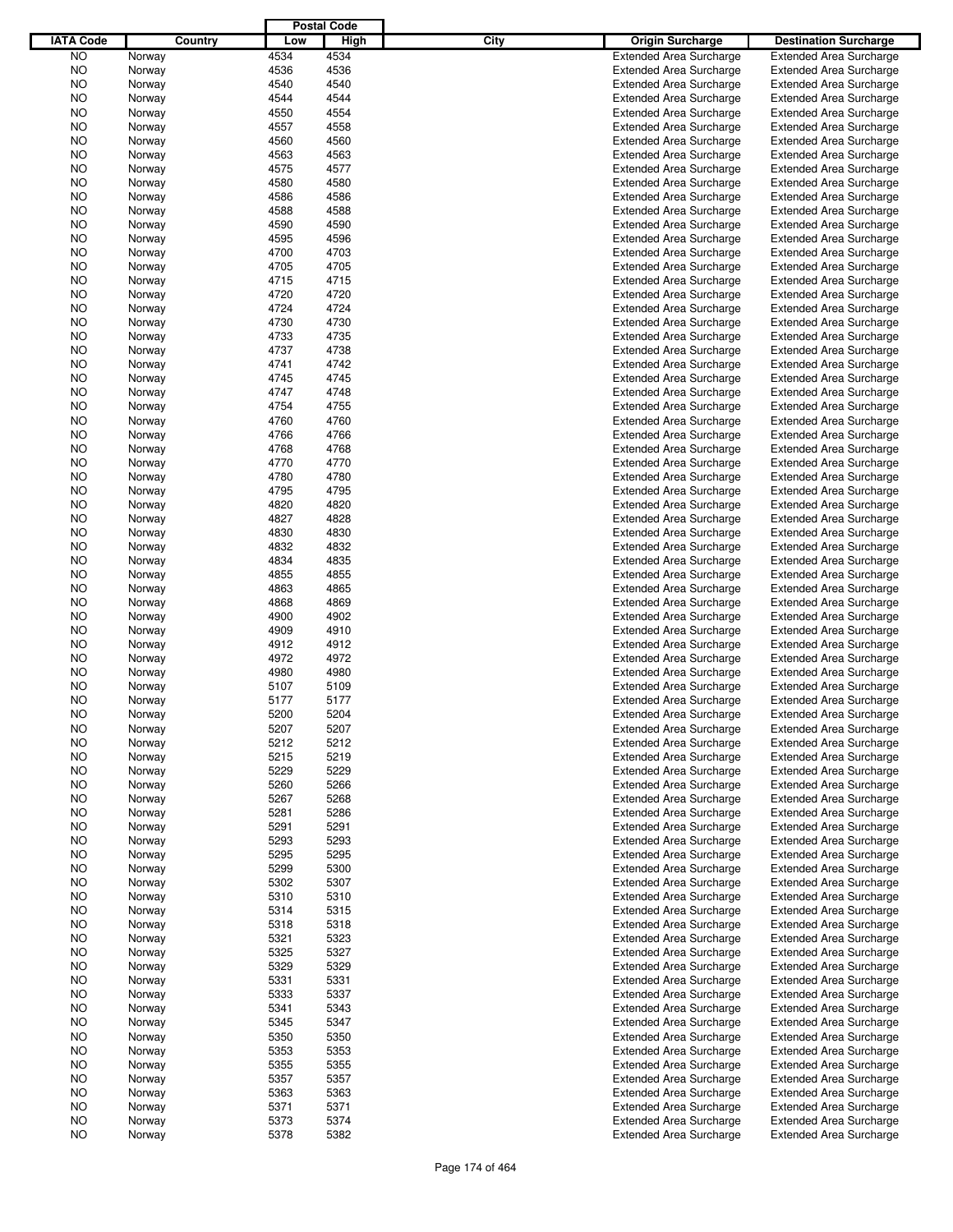|                  |         |      | <b>Postal Code</b> |      |                                |                                |
|------------------|---------|------|--------------------|------|--------------------------------|--------------------------------|
| <b>IATA Code</b> | Country | Low  | High               | City | <b>Origin Surcharge</b>        | <b>Destination Surcharge</b>   |
| <b>NO</b>        | Norway  | 5384 | 5385               |      | <b>Extended Area Surcharge</b> | <b>Extended Area Surcharge</b> |
| <b>NO</b>        | Norway  | 5387 | 5388               |      | <b>Extended Area Surcharge</b> | <b>Extended Area Surcharge</b> |
| NO               | Norway  | 5392 | 5394               |      | <b>Extended Area Surcharge</b> | <b>Extended Area Surcharge</b> |
| NO               | Norway  | 5396 | 5399               |      | <b>Extended Area Surcharge</b> | <b>Extended Area Surcharge</b> |
| NO               | Norway  | 5401 | 5412               |      | <b>Extended Area Surcharge</b> | <b>Extended Area Surcharge</b> |
| NO               | Norway  | 5414 | 5420               |      | <b>Extended Area Surcharge</b> | <b>Extended Area Surcharge</b> |
| NO               | Norway  | 5423 | 5423               |      | <b>Extended Area Surcharge</b> | <b>Extended Area Surcharge</b> |
| NO               |         | 5427 | 5428               |      | <b>Extended Area Surcharge</b> | <b>Extended Area Surcharge</b> |
|                  | Norway  | 5430 | 5430               |      |                                |                                |
| NO               | Norway  |      |                    |      | <b>Extended Area Surcharge</b> | <b>Extended Area Surcharge</b> |
| NO               | Norway  | 5437 | 5437               |      | <b>Extended Area Surcharge</b> | <b>Extended Area Surcharge</b> |
| NO               | Norway  | 5440 | 5440               |      | <b>Extended Area Surcharge</b> | <b>Extended Area Surcharge</b> |
| NO               | Norway  | 5443 | 5445               |      | <b>Extended Area Surcharge</b> | <b>Extended Area Surcharge</b> |
| NO               | Norway  | 5447 | 5455               |      | <b>Extended Area Surcharge</b> | <b>Extended Area Surcharge</b> |
| NO               | Norway  | 5457 | 5460               |      | <b>Extended Area Surcharge</b> | <b>Extended Area Surcharge</b> |
| NO               | Norway  | 5462 | 5464               |      | <b>Extended Area Surcharge</b> | <b>Extended Area Surcharge</b> |
| NO               | Norway  | 5470 | 5470               |      | <b>Extended Area Surcharge</b> | <b>Extended Area Surcharge</b> |
| NO               | Norway  | 5472 | 5476               |      | <b>Extended Area Surcharge</b> | <b>Extended Area Surcharge</b> |
| NO               | Norway  | 5480 | 5480               |      | <b>Extended Area Surcharge</b> | <b>Extended Area Surcharge</b> |
| NO               | Norway  | 5484 | 5484               |      | <b>Extended Area Surcharge</b> | <b>Extended Area Surcharge</b> |
| NO               | Norway  | 5486 | 5486               |      | <b>Extended Area Surcharge</b> | <b>Extended Area Surcharge</b> |
| NO               | Norway  | 5497 | 5499               |      | <b>Extended Area Surcharge</b> | <b>Extended Area Surcharge</b> |
| NO               | Norway  | 5541 | 5541               |      | <b>Extended Area Surcharge</b> | <b>Extended Area Surcharge</b> |
| NO               | Norway  | 5547 | 5551               |      | <b>Extended Area Surcharge</b> | <b>Extended Area Surcharge</b> |
| NO               | Norway  | 5554 | 5555               |      | <b>Extended Area Surcharge</b> | <b>Extended Area Surcharge</b> |
| NO               | Norway  | 5559 | 5561               |      | <b>Extended Area Surcharge</b> | <b>Extended Area Surcharge</b> |
| NO               | Norway  | 5565 | 5568               |      | <b>Extended Area Surcharge</b> | <b>Extended Area Surcharge</b> |
| NO               | Norway  | 5570 | 5570               |      | <b>Extended Area Surcharge</b> | <b>Extended Area Surcharge</b> |
| NO               | Norway  | 5574 | 5576               |      | <b>Extended Area Surcharge</b> | <b>Extended Area Surcharge</b> |
| NO               | Norway  | 5580 | 5580               |      | <b>Extended Area Surcharge</b> | <b>Extended Area Surcharge</b> |
| NO               | Norway  | 5582 | 5586               |      | <b>Extended Area Surcharge</b> | <b>Extended Area Surcharge</b> |
| NO               | Norway  | 5588 | 5590               |      | <b>Extended Area Surcharge</b> | <b>Extended Area Surcharge</b> |
| NO               |         | 5593 | 5593               |      | <b>Extended Area Surcharge</b> | <b>Extended Area Surcharge</b> |
|                  | Norway  |      |                    |      |                                |                                |
| NO               | Norway  | 5596 | 5596               |      | <b>Extended Area Surcharge</b> | <b>Extended Area Surcharge</b> |
| NO               | Norway  | 5598 | 5598               |      | <b>Extended Area Surcharge</b> | <b>Extended Area Surcharge</b> |
| NO               | Norway  | 5600 | 5602               |      | <b>Extended Area Surcharge</b> | <b>Extended Area Surcharge</b> |
| NO               | Norway  | 5604 | 5605               |      | <b>Extended Area Surcharge</b> | <b>Extended Area Surcharge</b> |
| NO               | Norway  | 5610 | 5610               |      | <b>Extended Area Surcharge</b> | <b>Extended Area Surcharge</b> |
| NO               | Norway  | 5612 | 5612               |      | <b>Extended Area Surcharge</b> | <b>Extended Area Surcharge</b> |
| NO               | Norway  | 5614 | 5614               |      | <b>Extended Area Surcharge</b> | <b>Extended Area Surcharge</b> |
| NO               | Norway  | 5620 | 5620               |      | <b>Extended Area Surcharge</b> | <b>Extended Area Surcharge</b> |
| NO               | Norway  | 5626 | 5630               |      | <b>Extended Area Surcharge</b> | <b>Extended Area Surcharge</b> |
| NO               | Norway  | 5632 | 5632               |      | <b>Extended Area Surcharge</b> | <b>Extended Area Surcharge</b> |
| NO               | Norway  | 5635 | 5637               |      | <b>Extended Area Surcharge</b> | <b>Extended Area Surcharge</b> |
| NO               | Norway  | 5640 | 5643               |      | <b>Extended Area Surcharge</b> | <b>Extended Area Surcharge</b> |
| ΝO               | Norway  | 5645 | 5647               |      | <b>Extended Area Surcharge</b> | <b>Extended Area Surcharge</b> |
| NO               | Norway  | 5649 | 5650               |      | <b>Extended Area Surcharge</b> | <b>Extended Area Surcharge</b> |
| NO               | Norway  | 5658 | 5659               |      | <b>Extended Area Surcharge</b> | <b>Extended Area Surcharge</b> |
| NO               | Norway  | 5680 | 5680               |      | <b>Extended Area Surcharge</b> | <b>Extended Area Surcharge</b> |
| NO.              | Norway  | 5682 | 5683               |      | <b>Extended Area Surcharge</b> | <b>Extended Area Surcharge</b> |
| NO.              | Norway  | 5685 | 5685               |      | <b>Extended Area Surcharge</b> | <b>Extended Area Surcharge</b> |
| NO.              | Norway  | 5687 | 5687               |      | <b>Extended Area Surcharge</b> | <b>Extended Area Surcharge</b> |
| NO.              | Norway  | 5690 | 5690               |      | <b>Extended Area Surcharge</b> | <b>Extended Area Surcharge</b> |
| NO.              | Norway  | 5693 | 5696               |      | <b>Extended Area Surcharge</b> | <b>Extended Area Surcharge</b> |
| NO.              | Norway  | 5700 | 5703               |      | <b>Extended Area Surcharge</b> | <b>Extended Area Surcharge</b> |
| NO.              | Norway  | 5707 | 5707               |      | <b>Extended Area Surcharge</b> | <b>Extended Area Surcharge</b> |
| NO.              | Norway  | 5710 | 5710               |      | <b>Extended Area Surcharge</b> | <b>Extended Area Surcharge</b> |
| NO.              | Norway  | 5712 | 5712               |      | <b>Extended Area Surcharge</b> | <b>Extended Area Surcharge</b> |
| NO.              | Norway  | 5713 | 5713               |      | <b>Extended Area Surcharge</b> | <b>Extended Area Surcharge</b> |
| NO.              | Norway  | 5715 | 5715               |      | <b>Extended Area Surcharge</b> | <b>Extended Area Surcharge</b> |
| NO.              | Norway  | 5718 | 5719               |      | <b>Extended Area Surcharge</b> | <b>Extended Area Surcharge</b> |
| NO.              |         | 5721 | 5731               |      | <b>Extended Area Surcharge</b> | <b>Extended Area Surcharge</b> |
|                  | Norway  |      |                    |      |                                | <b>Extended Area Surcharge</b> |
| NO.              | Norway  | 5733 | 5734               |      | <b>Extended Area Surcharge</b> |                                |
| NO.              | Norway  | 5736 | 5736               |      | <b>Extended Area Surcharge</b> | <b>Extended Area Surcharge</b> |
| NO.              | Norway  | 5741 | 5743               |      | <b>Extended Area Surcharge</b> | <b>Extended Area Surcharge</b> |
| NO.              | Norway  | 5745 | 5751               |      | <b>Extended Area Surcharge</b> | <b>Extended Area Surcharge</b> |
| NO.              | Norway  | 5760 | 5760               |      | <b>Extended Area Surcharge</b> | <b>Extended Area Surcharge</b> |
| NO.              | Norway  | 5763 | 5763               |      | <b>Extended Area Surcharge</b> | <b>Extended Area Surcharge</b> |
| NO.              | Norway  | 5770 | 5770               |      | <b>Extended Area Surcharge</b> | <b>Extended Area Surcharge</b> |
| NO.              | Norway  | 5773 | 5773               |      | <b>Extended Area Surcharge</b> | <b>Extended Area Surcharge</b> |
| NO.              | Norway  | 5776 | 5787               |      | <b>Extended Area Surcharge</b> | <b>Extended Area Surcharge</b> |
| NO.              | Norway  | 5902 | 5904               |      | <b>Extended Area Surcharge</b> | <b>Extended Area Surcharge</b> |
| NO.              | Norway  | 5906 | 5906               |      | <b>Extended Area Surcharge</b> | <b>Extended Area Surcharge</b> |
| NO.              | Norway  | 5911 | 5915               |      | <b>Extended Area Surcharge</b> | <b>Extended Area Surcharge</b> |
| NO.              | Norway  | 5917 | 5918               |      | <b>Extended Area Surcharge</b> | <b>Extended Area Surcharge</b> |
| NO.              | Norway  | 5931 | 5931               |      | <b>Extended Area Surcharge</b> | <b>Extended Area Surcharge</b> |
| NO.              | Norway  | 5937 | 5939               |      | <b>Extended Area Surcharge</b> | <b>Extended Area Surcharge</b> |
| NO               | Norway  | 5941 | 5941               |      | <b>Extended Area Surcharge</b> | <b>Extended Area Surcharge</b> |
| <b>NO</b>        | Norway  | 5943 | 5943               |      | <b>Extended Area Surcharge</b> | <b>Extended Area Surcharge</b> |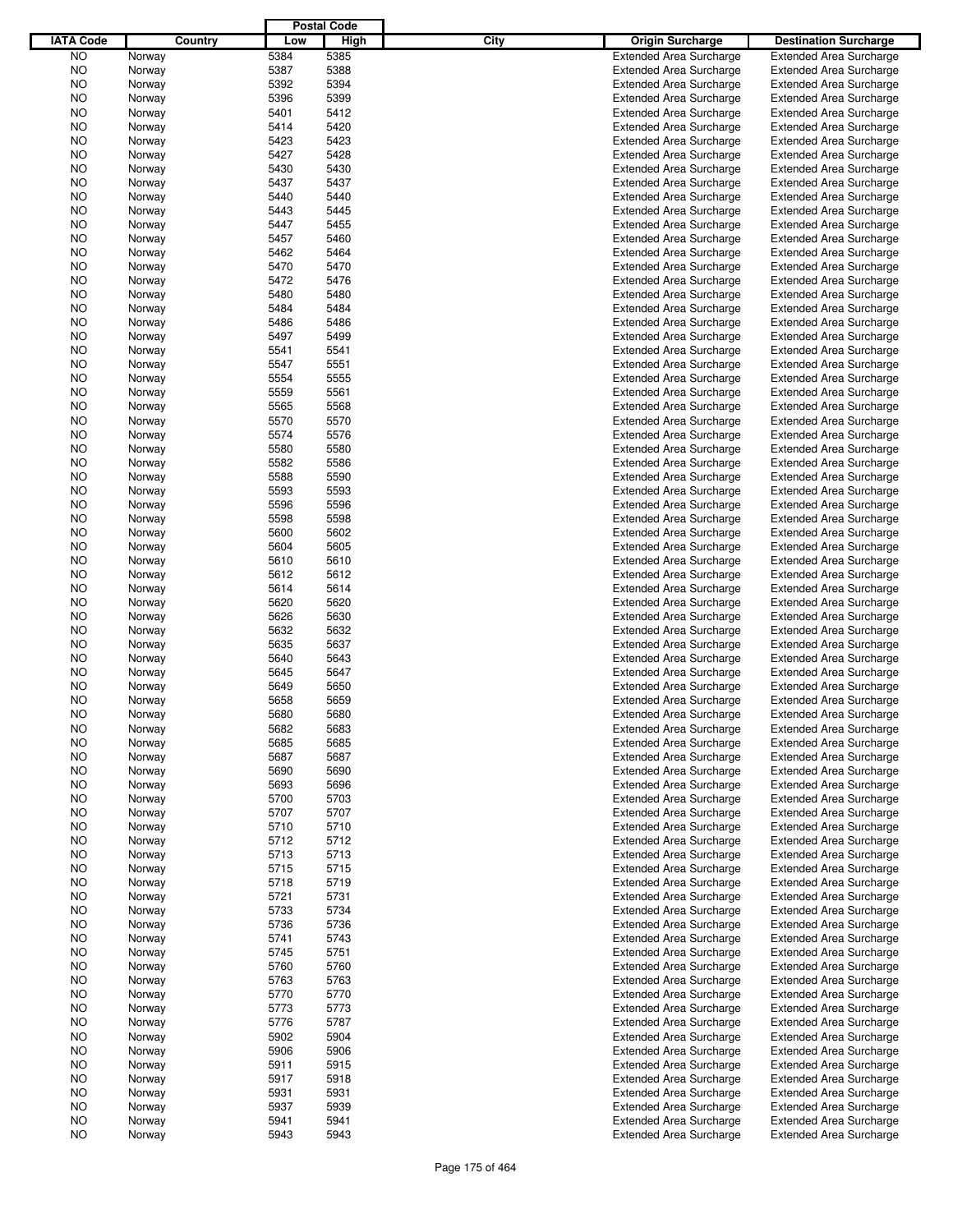|                  |        |         |      | <b>Postal Code</b> |      |                                                                  |                                |
|------------------|--------|---------|------|--------------------|------|------------------------------------------------------------------|--------------------------------|
| <b>IATA Code</b> |        | Country | Low  | High               | City | <b>Origin Surcharge</b>                                          | <b>Destination Surcharge</b>   |
| <b>NO</b>        | Norway |         | 5947 | 5948               |      | <b>Extended Area Surcharge</b>                                   | <b>Extended Area Surcharge</b> |
| <b>NO</b>        | Norway |         | 5951 | 5951               |      | <b>Extended Area Surcharge</b>                                   | <b>Extended Area Surcharge</b> |
| NO               | Norway |         | 5953 | 5957               |      | <b>Extended Area Surcharge</b>                                   | <b>Extended Area Surcharge</b> |
| NO               | Norway |         | 5960 | 5961               |      | <b>Extended Area Surcharge</b>                                   | <b>Extended Area Surcharge</b> |
| NO               | Norway |         | 5966 | 5967               |      | <b>Extended Area Surcharge</b>                                   | <b>Extended Area Surcharge</b> |
| NO               | Norway |         | 5970 | 5970               |      | <b>Extended Area Surcharge</b>                                   | <b>Extended Area Surcharge</b> |
|                  |        |         |      |                    |      |                                                                  |                                |
| NO               | Norway |         | 5977 | 5979               |      | <b>Extended Area Surcharge</b>                                   | <b>Extended Area Surcharge</b> |
| NO               | Norway |         | 5981 | 5981               |      | <b>Extended Area Surcharge</b>                                   | <b>Extended Area Surcharge</b> |
| NO               | Norway |         | 5983 | 5984               |      | <b>Extended Area Surcharge</b>                                   | <b>Extended Area Surcharge</b> |
| NO               | Norway |         | 5986 | 5987               |      | <b>Extended Area Surcharge</b>                                   | <b>Extended Area Surcharge</b> |
| NO               | Norway |         | 5991 | 5991               |      | <b>Extended Area Surcharge</b>                                   | <b>Extended Area Surcharge</b> |
| NO               | Norway |         | 5993 | 5994               |      | <b>Extended Area Surcharge</b>                                   | <b>Extended Area Surcharge</b> |
| NO               | Norway |         | 6087 | 6087               |      | <b>Extended Area Surcharge</b>                                   | <b>Extended Area Surcharge</b> |
| NO               | Norway |         | 6089 | 6089               |      | <b>Extended Area Surcharge</b>                                   | <b>Extended Area Surcharge</b> |
| NO               | Norway |         | 6094 | 6094               |      | <b>Extended Area Surcharge</b>                                   | <b>Extended Area Surcharge</b> |
| NO               | Norway |         | 6098 | 6098               |      | <b>Extended Area Surcharge</b>                                   | <b>Extended Area Surcharge</b> |
| NO               | Norway |         | 6133 | 6133               |      | <b>Extended Area Surcharge</b>                                   | <b>Extended Area Surcharge</b> |
| NO               | Norway |         | 6141 | 6141               |      | <b>Extended Area Surcharge</b>                                   | <b>Extended Area Surcharge</b> |
| NO               | Norway |         | 6144 | 6144               |      | <b>Extended Area Surcharge</b>                                   | <b>Extended Area Surcharge</b> |
| NO               | Norway |         | 6149 | 6149               |      | <b>Extended Area Surcharge</b>                                   | <b>Extended Area Surcharge</b> |
| NO               | Norway |         | 6183 | 6184               |      | <b>Extended Area Surcharge</b>                                   | <b>Extended Area Surcharge</b> |
| NO               | Norway |         | 6190 | 6190               |      | <b>Extended Area Surcharge</b>                                   | <b>Extended Area Surcharge</b> |
| NO               | Norway |         | 6196 | 6196               |      | <b>Extended Area Surcharge</b>                                   | <b>Extended Area Surcharge</b> |
|                  |        |         |      | 6217               |      | <b>Extended Area Surcharge</b>                                   |                                |
| NO               | Norway |         | 6213 |                    |      |                                                                  | <b>Extended Area Surcharge</b> |
| NO               | Norway |         | 6285 | 6285               |      | <b>Extended Area Surcharge</b>                                   | <b>Extended Area Surcharge</b> |
| NO               | Norway |         | 6290 | 6290               |      | <b>Extended Area Surcharge</b>                                   | <b>Extended Area Surcharge</b> |
| NO               | Norway |         | 6292 | 6292               |      | <b>Extended Area Surcharge</b>                                   | <b>Extended Area Surcharge</b> |
| NO               | Norway |         | 6294 | 6294               |      | <b>Extended Area Surcharge</b>                                   | <b>Extended Area Surcharge</b> |
| NO               | Norway |         | 6309 | 6309               |      | <b>Extended Area Surcharge</b>                                   | <b>Extended Area Surcharge</b> |
| NO               | Norway |         | 6320 | 6320               |      | <b>Extended Area Surcharge</b>                                   | <b>Extended Area Surcharge</b> |
| NO               | Norway |         | 6330 | 6330               |      | <b>Extended Area Surcharge</b>                                   | <b>Extended Area Surcharge</b> |
| NO               | Norway |         | 6335 | 6335               |      | <b>Extended Area Surcharge</b>                                   | <b>Extended Area Surcharge</b> |
| NO               | Norway |         | 6339 | 6339               |      | <b>Extended Area Surcharge</b>                                   | <b>Extended Area Surcharge</b> |
| NO               | Norway |         | 6350 | 6350               |      | <b>Extended Area Surcharge</b>                                   | <b>Extended Area Surcharge</b> |
| NO               | Norway |         | 6360 | 6360               |      | <b>Extended Area Surcharge</b>                                   | <b>Extended Area Surcharge</b> |
| NO               | Norway |         | 6363 | 6364               |      | <b>Extended Area Surcharge</b>                                   | <b>Extended Area Surcharge</b> |
| NO               | Norway |         | 6430 | 6430               |      | <b>Extended Area Surcharge</b>                                   | <b>Extended Area Surcharge</b> |
| NO               | Norway |         | 6433 | 6433               |      | <b>Extended Area Surcharge</b>                                   | <b>Extended Area Surcharge</b> |
| NO               | Norway |         | 6444 | 6444               |      | <b>Extended Area Surcharge</b>                                   | <b>Extended Area Surcharge</b> |
| NO               | Norway |         | 6449 | 6449               |      | <b>Extended Area Surcharge</b>                                   | <b>Extended Area Surcharge</b> |
|                  |        |         | 6455 | 6455               |      |                                                                  |                                |
| NO               | Norway |         |      | 6460               |      | <b>Extended Area Surcharge</b><br><b>Extended Area Surcharge</b> | <b>Extended Area Surcharge</b> |
| NO               | Norway |         | 6460 |                    |      |                                                                  | <b>Extended Area Surcharge</b> |
| NO               | Norway |         | 6462 | 6462               |      | <b>Extended Area Surcharge</b>                                   | <b>Extended Area Surcharge</b> |
| NO               | Norway |         | 6470 | 6470               |      | <b>Extended Area Surcharge</b>                                   | <b>Extended Area Surcharge</b> |
| ΝO               | Norway |         | 6472 | 6472               |      | <b>Extended Area Surcharge</b>                                   | <b>Extended Area Surcharge</b> |
| NO               | Norway |         | 6475 | 6476               |      | <b>Extended Area Surcharge</b>                                   | <b>Extended Area Surcharge</b> |
| NO               | Norway |         | 6480 | 6481               |      | <b>Extended Area Surcharge</b>                                   | <b>Extended Area Surcharge</b> |
| NO               | Norway |         | 6483 | 6484               |      | <b>Extended Area Surcharge</b>                                   | <b>Extended Area Surcharge</b> |
| NO               | Norway |         | 6486 | 6488               |      | <b>Extended Area Surcharge</b>                                   | <b>Extended Area Surcharge</b> |
| NO.              | Norway |         | 6490 | 6490               |      | <b>Extended Area Surcharge</b>                                   | <b>Extended Area Surcharge</b> |
| NO.              | Norway |         | 6493 | 6494               |      | <b>Extended Area Surcharge</b>                                   | <b>Extended Area Surcharge</b> |
| NO.              | Norway |         | 6499 | 6499               |      | <b>Extended Area Surcharge</b>                                   | <b>Extended Area Surcharge</b> |
| NO.              | Norway |         | 6530 | 6530               |      | <b>Extended Area Surcharge</b>                                   | <b>Extended Area Surcharge</b> |
| NO.              | Norway |         | 6538 | 6539               |      | <b>Extended Area Surcharge</b>                                   | <b>Extended Area Surcharge</b> |
| NO.              | Norway |         | 6570 | 6571               |      | <b>Extended Area Surcharge</b>                                   | <b>Extended Area Surcharge</b> |
| NO.              | Norway |         | 6590 | 6590               |      | <b>Extended Area Surcharge</b>                                   | <b>Extended Area Surcharge</b> |
| NO.              | Norway |         | 6600 | 6601               |      | <b>Extended Area Surcharge</b>                                   | <b>Extended Area Surcharge</b> |
| NO.              | Norway |         | 6610 | 6613               |      | <b>Extended Area Surcharge</b>                                   | <b>Extended Area Surcharge</b> |
|                  |        |         | 6620 | 6620               |      |                                                                  |                                |
| NO.              | Norway |         |      |                    |      | <b>Extended Area Surcharge</b>                                   | <b>Extended Area Surcharge</b> |
| NO.              | Norway |         | 6622 | 6622               |      | <b>Extended Area Surcharge</b>                                   | <b>Extended Area Surcharge</b> |
| NO.              | Norway |         | 6628 | 6631               |      | <b>Extended Area Surcharge</b>                                   | <b>Extended Area Surcharge</b> |
| NO.              | Norway |         | 6633 | 6633               |      | <b>Extended Area Surcharge</b>                                   | <b>Extended Area Surcharge</b> |
| NO.              | Norway |         | 6636 | 6640               |      | <b>Extended Area Surcharge</b>                                   | <b>Extended Area Surcharge</b> |
| NO.              | Norway |         | 6642 | 6645               |      | <b>Extended Area Surcharge</b>                                   | <b>Extended Area Surcharge</b> |
| NO.              | Norway |         | 6650 | 6650               |      | <b>Extended Area Surcharge</b>                                   | <b>Extended Area Surcharge</b> |
| NO.              | Norway |         | 6652 | 6653               |      | <b>Extended Area Surcharge</b>                                   | <b>Extended Area Surcharge</b> |
| NO.              | Norway |         | 6655 | 6659               |      | <b>Extended Area Surcharge</b>                                   | <b>Extended Area Surcharge</b> |
| NO.              | Norway |         | 6670 | 6670               |      | <b>Extended Area Surcharge</b>                                   | <b>Extended Area Surcharge</b> |
| NO.              | Norway |         | 6674 | 6674               |      | <b>Extended Area Surcharge</b>                                   | <b>Extended Area Surcharge</b> |
| NO.              | Norway |         | 6680 | 6680               |      | <b>Extended Area Surcharge</b>                                   | <b>Extended Area Surcharge</b> |
| NO.              | Norway |         | 6683 | 6683               |      | <b>Extended Area Surcharge</b>                                   | <b>Extended Area Surcharge</b> |
| NO.              | Norway |         | 6686 | 6690               |      | <b>Extended Area Surcharge</b>                                   | <b>Extended Area Surcharge</b> |
| NO.              | Norway |         | 6693 | 6694               |      | <b>Extended Area Surcharge</b>                                   | <b>Extended Area Surcharge</b> |
| NO.              | Norway |         | 6697 | 6704               |      | <b>Extended Area Surcharge</b>                                   | <b>Extended Area Surcharge</b> |
| NO.              |        |         | 6706 | 6708               |      | <b>Extended Area Surcharge</b>                                   | <b>Extended Area Surcharge</b> |
|                  | Norway |         |      |                    |      |                                                                  |                                |
| NO.              | Norway |         | 6710 | 6711               |      | <b>Extended Area Surcharge</b>                                   | <b>Extended Area Surcharge</b> |
| NO               | Norway |         | 6713 | 6719               |      | <b>Extended Area Surcharge</b>                                   | <b>Extended Area Surcharge</b> |
| <b>NO</b>        | Norway |         | 6721 | 6721               |      | <b>Extended Area Surcharge</b>                                   | <b>Extended Area Surcharge</b> |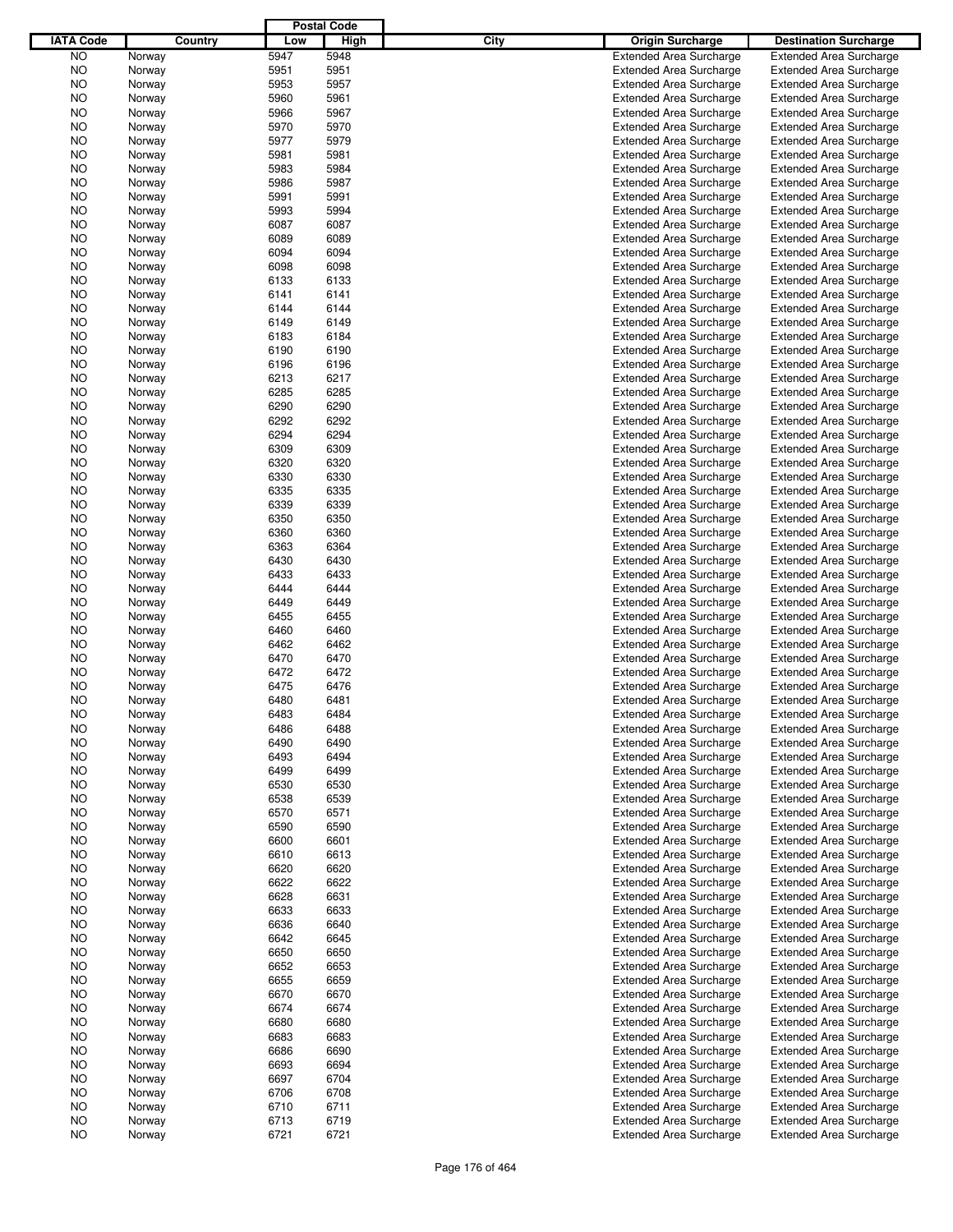|                  |        |         |      | <b>Postal Code</b> |      |                                |                                |
|------------------|--------|---------|------|--------------------|------|--------------------------------|--------------------------------|
| <b>IATA Code</b> |        | Country | Low  | High               | City | <b>Origin Surcharge</b>        | <b>Destination Surcharge</b>   |
| <b>NO</b>        | Norway |         | 6723 | 6723               |      | <b>Extended Area Surcharge</b> | <b>Extended Area Surcharge</b> |
| <b>NO</b>        | Norway |         | 6726 | 6727               |      | <b>Extended Area Surcharge</b> | <b>Extended Area Surcharge</b> |
| NO               | Norway |         | 6729 | 6731               |      | <b>Extended Area Surcharge</b> | <b>Extended Area Surcharge</b> |
| NO               | Norway |         | 6734 | 6734               |      | <b>Extended Area Surcharge</b> | <b>Extended Area Surcharge</b> |
| NO               | Norway |         | 6737 | 6737               |      | <b>Extended Area Surcharge</b> | <b>Extended Area Surcharge</b> |
| NO               | Norway |         | 6740 | 6741               |      | <b>Extended Area Surcharge</b> | <b>Extended Area Surcharge</b> |
| NO               | Norway |         | 6750 | 6751               |      | <b>Extended Area Surcharge</b> | <b>Extended Area Surcharge</b> |
| NO               |        |         | 6761 | 6761               |      | <b>Extended Area Surcharge</b> | <b>Extended Area Surcharge</b> |
|                  | Norway |         | 6763 | 6763               |      |                                |                                |
| NO               | Norway |         |      | 6772               |      | <b>Extended Area Surcharge</b> | <b>Extended Area Surcharge</b> |
| NO               | Norway |         | 6770 |                    |      | <b>Extended Area Surcharge</b> | <b>Extended Area Surcharge</b> |
| NO               | Norway |         | 6775 | 6779               |      | <b>Extended Area Surcharge</b> | <b>Extended Area Surcharge</b> |
| NO               | Norway |         | 6781 | 6785               |      | <b>Extended Area Surcharge</b> | <b>Extended Area Surcharge</b> |
| NO               | Norway |         | 6788 | 6789               |      | <b>Extended Area Surcharge</b> | <b>Extended Area Surcharge</b> |
| NO               | Norway |         | 6791 | 6793               |      | <b>Extended Area Surcharge</b> | <b>Extended Area Surcharge</b> |
| NO               | Norway |         | 6795 | 6807               |      | <b>Extended Area Surcharge</b> | <b>Extended Area Surcharge</b> |
| NO               | Norway |         | 6816 | 6819               |      | <b>Extended Area Surcharge</b> | <b>Extended Area Surcharge</b> |
| NO               | Norway |         | 6821 | 6829               |      | <b>Extended Area Surcharge</b> | <b>Extended Area Surcharge</b> |
| NO               | Norway |         | 6841 | 6841               |      | <b>Extended Area Surcharge</b> | <b>Extended Area Surcharge</b> |
| NO               | Norway |         | 6843 | 6843               |      | <b>Extended Area Surcharge</b> | <b>Extended Area Surcharge</b> |
| NO               | Norway |         | 6846 | 6848               |      | <b>Extended Area Surcharge</b> | <b>Extended Area Surcharge</b> |
| NO               | Norway |         | 6851 | 6859               |      | <b>Extended Area Surcharge</b> | <b>Extended Area Surcharge</b> |
| NO               | Norway |         | 6861 | 6861               |      | <b>Extended Area Surcharge</b> | <b>Extended Area Surcharge</b> |
| NO               | Norway |         | 6863 | 6863               |      | <b>Extended Area Surcharge</b> | <b>Extended Area Surcharge</b> |
| NO               | Norway |         | 6866 | 6866               |      | <b>Extended Area Surcharge</b> | <b>Extended Area Surcharge</b> |
| NO               | Norway |         | 6868 | 6873               |      | <b>Extended Area Surcharge</b> | <b>Extended Area Surcharge</b> |
| NO               | Norway |         | 6875 | 6879               |      | <b>Extended Area Surcharge</b> | <b>Extended Area Surcharge</b> |
| NO               | Norway |         | 6881 | 6882               |      | <b>Extended Area Surcharge</b> | <b>Extended Area Surcharge</b> |
| NO               | Norway |         | 6884 | 6889               |      | <b>Extended Area Surcharge</b> | <b>Extended Area Surcharge</b> |
| NO               | Norway |         | 6891 | 6891               |      | <b>Extended Area Surcharge</b> | <b>Extended Area Surcharge</b> |
| NO               | Norway |         | 6893 | 6896               |      | <b>Extended Area Surcharge</b> | <b>Extended Area Surcharge</b> |
| NO               | Norway |         | 6898 | 6904               |      | <b>Extended Area Surcharge</b> | <b>Extended Area Surcharge</b> |
| NO               |        |         | 6907 | 6907               |      | <b>Extended Area Surcharge</b> | <b>Extended Area Surcharge</b> |
|                  | Norway |         |      |                    |      |                                |                                |
| NO               | Norway |         | 6912 | 6912               |      | <b>Extended Area Surcharge</b> | <b>Extended Area Surcharge</b> |
| NO               | Norway |         | 6914 | 6919               |      | <b>Extended Area Surcharge</b> | <b>Extended Area Surcharge</b> |
| NO               | Norway |         | 6921 | 6921               |      | <b>Extended Area Surcharge</b> | <b>Extended Area Surcharge</b> |
| NO               | Norway |         | 6924 | 6924               |      | <b>Extended Area Surcharge</b> | <b>Extended Area Surcharge</b> |
| NO               | Norway |         | 6926 | 6929               |      | <b>Extended Area Surcharge</b> | <b>Extended Area Surcharge</b> |
| NO               | Norway |         | 6939 | 6942               |      | <b>Extended Area Surcharge</b> | <b>Extended Area Surcharge</b> |
| NO               | Norway |         | 6944 | 6944               |      | <b>Extended Area Surcharge</b> | <b>Extended Area Surcharge</b> |
| NO               | Norway |         | 6946 | 6947               |      | <b>Extended Area Surcharge</b> | <b>Extended Area Surcharge</b> |
| NO               | Norway |         | 6949 | 6949               |      | <b>Extended Area Surcharge</b> | <b>Extended Area Surcharge</b> |
| NO               | Norway |         | 6951 | 6951               |      | <b>Extended Area Surcharge</b> | <b>Extended Area Surcharge</b> |
| NO               | Norway |         | 6953 | 6953               |      | <b>Extended Area Surcharge</b> | <b>Extended Area Surcharge</b> |
| NO               | Norway |         | 6957 | 6958               |      | <b>Extended Area Surcharge</b> | <b>Extended Area Surcharge</b> |
| ΝO               | Norway |         | 6961 | 6964               |      | <b>Extended Area Surcharge</b> | <b>Extended Area Surcharge</b> |
| NO               | Norway |         | 6966 | 6969               |      | <b>Extended Area Surcharge</b> | <b>Extended Area Surcharge</b> |
| NO               | Norway |         | 6971 | 6971               |      | <b>Extended Area Surcharge</b> | <b>Extended Area Surcharge</b> |
| NO               | Norway |         | 6973 | 6973               |      | <b>Extended Area Surcharge</b> | <b>Extended Area Surcharge</b> |
| NO.              | Norway |         | 6975 | 6975               |      | <b>Extended Area Surcharge</b> | <b>Extended Area Surcharge</b> |
| NO.              | Norway |         | 6977 | 6978               |      | <b>Extended Area Surcharge</b> | <b>Extended Area Surcharge</b> |
| NO.              | Norway |         | 6980 | 6980               |      | <b>Extended Area Surcharge</b> | <b>Extended Area Surcharge</b> |
| NO.              | Norway |         | 6982 | 6988               |      | <b>Extended Area Surcharge</b> | <b>Extended Area Surcharge</b> |
| NO.              | Norway |         | 6991 | 6991               |      | <b>Extended Area Surcharge</b> | <b>Extended Area Surcharge</b> |
| NO.              | Norway |         | 6993 | 6993               |      | <b>Extended Area Surcharge</b> | <b>Extended Area Surcharge</b> |
| NO.              | Norway |         | 6995 | 6996               |      | <b>Extended Area Surcharge</b> | <b>Extended Area Surcharge</b> |
| NO.              | Norway |         | 7016 | 7016               |      | <b>Extended Area Surcharge</b> | <b>Extended Area Surcharge</b> |
| NO.              | Norway |         | 7054 | 7054               |      | <b>Extended Area Surcharge</b> | <b>Extended Area Surcharge</b> |
| NO.              | Norway |         | 7058 | 7058               |      | <b>Extended Area Surcharge</b> | <b>Extended Area Surcharge</b> |
| NO.              | Norway |         | 7059 | 7059               |      | <b>Extended Area Surcharge</b> | <b>Extended Area Surcharge</b> |
| NO.              |        |         | 7080 | 7080               |      | <b>Extended Area Surcharge</b> | <b>Extended Area Surcharge</b> |
|                  | Norway |         |      |                    |      | <b>Extended Area Surcharge</b> | <b>Extended Area Surcharge</b> |
| NO.              | Norway |         | 7089 | 7089               |      |                                |                                |
| NO.              | Norway |         | 7099 | 7101               |      | <b>Extended Area Surcharge</b> | <b>Extended Area Surcharge</b> |
| NO.              | Norway |         | 7105 | 7105               |      | <b>Extended Area Surcharge</b> | <b>Extended Area Surcharge</b> |
| NO.              | Norway |         | 7110 | 7110               |      | <b>Extended Area Surcharge</b> | <b>Extended Area Surcharge</b> |
| NO.              | Norway |         | 7112 | 7114               |      | <b>Extended Area Surcharge</b> | <b>Extended Area Surcharge</b> |
| NO.              | Norway |         | 7119 | 7121               |      | <b>Extended Area Surcharge</b> | <b>Extended Area Surcharge</b> |
| NO.              | Norway |         | 7125 | 7130               |      | <b>Extended Area Surcharge</b> | <b>Extended Area Surcharge</b> |
| NO.              | Norway |         | 7140 | 7140               |      | <b>Extended Area Surcharge</b> | <b>Extended Area Surcharge</b> |
| NO.              | Norway |         | 7142 | 7142               |      | <b>Extended Area Surcharge</b> | <b>Extended Area Surcharge</b> |
| NO.              | Norway |         | 7150 | 7150               |      | <b>Extended Area Surcharge</b> | <b>Extended Area Surcharge</b> |
| NO.              | Norway |         | 7152 | 7153               |      | <b>Extended Area Surcharge</b> | <b>Extended Area Surcharge</b> |
| NO.              | Norway |         | 7156 | 7156               |      | <b>Extended Area Surcharge</b> | <b>Extended Area Surcharge</b> |
| NO.              | Norway |         | 7159 | 7160               |      | <b>Extended Area Surcharge</b> | <b>Extended Area Surcharge</b> |
| NO.              | Norway |         | 7165 | 7170               |      | <b>Extended Area Surcharge</b> | <b>Extended Area Surcharge</b> |
| NO.              | Norway |         | 7176 | 7178               |      | <b>Extended Area Surcharge</b> | <b>Extended Area Surcharge</b> |
| NO.              | Norway |         | 7180 | 7180               |      | <b>Extended Area Surcharge</b> | <b>Extended Area Surcharge</b> |
| NO               | Norway |         | 7190 | 7190               |      | <b>Extended Area Surcharge</b> | <b>Extended Area Surcharge</b> |
| <b>NO</b>        | Norway |         | 7194 | 7194               |      | <b>Extended Area Surcharge</b> | <b>Extended Area Surcharge</b> |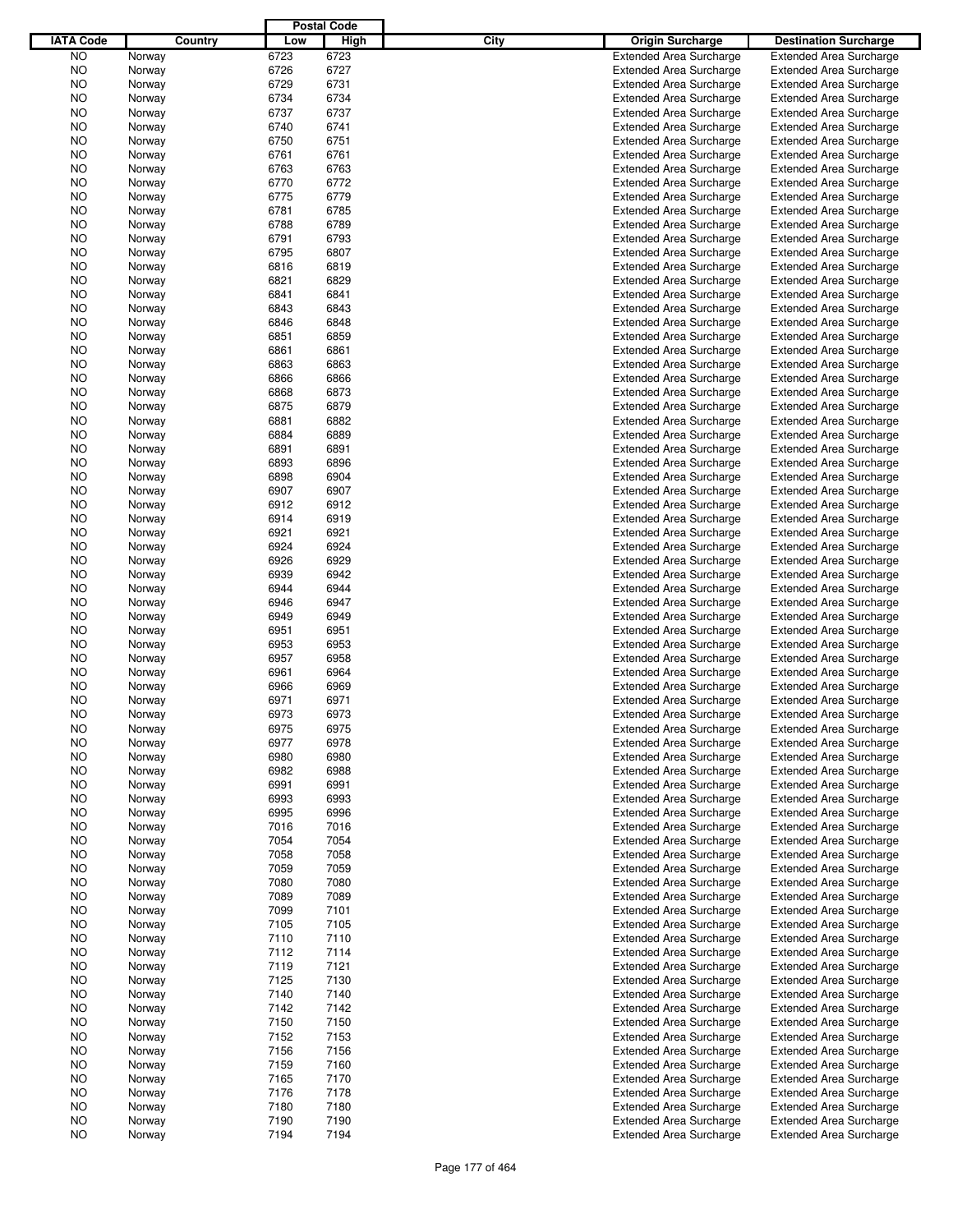|                  |         |      | <b>Postal Code</b> |                                 |                                |
|------------------|---------|------|--------------------|---------------------------------|--------------------------------|
| <b>IATA Code</b> | Country | Low  | High               | City<br><b>Origin Surcharge</b> | <b>Destination Surcharge</b>   |
| <b>NO</b>        | Norway  | 7200 | 7201               | <b>Extended Area Surcharge</b>  | <b>Extended Area Surcharge</b> |
| <b>NO</b>        | Norway  | 7203 | 7203               | <b>Extended Area Surcharge</b>  | <b>Extended Area Surcharge</b> |
| <b>NO</b>        | Norway  | 7206 | 7206               | <b>Extended Area Surcharge</b>  | <b>Extended Area Surcharge</b> |
| <b>NO</b>        | Norway  | 7211 | 7213               | <b>Extended Area Surcharge</b>  | <b>Extended Area Surcharge</b> |
| NO               | Norway  | 7221 | 7221               | <b>Extended Area Surcharge</b>  | <b>Extended Area Surcharge</b> |
| NO               | Norway  | 7223 | 7224               | <b>Extended Area Surcharge</b>  | <b>Extended Area Surcharge</b> |
|                  |         |      |                    |                                 |                                |
| NO               | Norway  | 7227 | 7232               | <b>Extended Area Surcharge</b>  | <b>Extended Area Surcharge</b> |
| NO               | Norway  | 7234 | 7234               | <b>Extended Area Surcharge</b>  | <b>Extended Area Surcharge</b> |
| NO               | Norway  | 7236 | 7236               | <b>Extended Area Surcharge</b>  | <b>Extended Area Surcharge</b> |
| NO               | Norway  | 7238 | 7243               | <b>Extended Area Surcharge</b>  | <b>Extended Area Surcharge</b> |
| NO               | Norway  | 7246 | 7247               | <b>Extended Area Surcharge</b>  | <b>Extended Area Surcharge</b> |
| NO               | Norway  | 7250 | 7250               | <b>Extended Area Surcharge</b>  | <b>Extended Area Surcharge</b> |
| NO               | Norway  | 7252 | 7252               | <b>Extended Area Surcharge</b>  | <b>Extended Area Surcharge</b> |
| NO               | Norway  | 7255 | 7257               | <b>Extended Area Surcharge</b>  | <b>Extended Area Surcharge</b> |
| NO               | Norway  | 7259 | 7261               | <b>Extended Area Surcharge</b>  | <b>Extended Area Surcharge</b> |
| NO               | Norway  | 7263 | 7264               | <b>Extended Area Surcharge</b>  | <b>Extended Area Surcharge</b> |
| NO               | Norway  | 7266 | 7266               | <b>Extended Area Surcharge</b>  | <b>Extended Area Surcharge</b> |
| NO               | Norway  | 7268 | 7268               | <b>Extended Area Surcharge</b>  | <b>Extended Area Surcharge</b> |
| NO               | Norway  | 7270 | 7270               | <b>Extended Area Surcharge</b>  | <b>Extended Area Surcharge</b> |
| NO               | Norway  | 7273 | 7273               | <b>Extended Area Surcharge</b>  | <b>Extended Area Surcharge</b> |
| NO               | Norway  | 7280 | 7280               | <b>Extended Area Surcharge</b>  | <b>Extended Area Surcharge</b> |
| NO               | Norway  | 7284 | 7291               | <b>Extended Area Surcharge</b>  | <b>Extended Area Surcharge</b> |
| NO               | Norway  | 7295 | 7295               | <b>Extended Area Surcharge</b>  | <b>Extended Area Surcharge</b> |
|                  |         |      | 7298               |                                 | <b>Extended Area Surcharge</b> |
| NO               | Norway  | 7298 |                    | <b>Extended Area Surcharge</b>  |                                |
| NO               | Norway  | 7300 | 7302               | <b>Extended Area Surcharge</b>  | <b>Extended Area Surcharge</b> |
| NO               | Norway  | 7310 | 7310               | <b>Extended Area Surcharge</b>  | <b>Extended Area Surcharge</b> |
| NO               | Norway  | 7315 | 7316               | <b>Extended Area Surcharge</b>  | <b>Extended Area Surcharge</b> |
| NO               | Norway  | 7318 | 7321               | <b>Extended Area Surcharge</b>  | <b>Extended Area Surcharge</b> |
| NO               | Norway  | 7327 | 7327               | <b>Extended Area Surcharge</b>  | <b>Extended Area Surcharge</b> |
| NO               | Norway  | 7329 | 7329               | <b>Extended Area Surcharge</b>  | <b>Extended Area Surcharge</b> |
| NO               | Norway  | 7331 | 7336               | <b>Extended Area Surcharge</b>  | <b>Extended Area Surcharge</b> |
| NO               | Norway  | 7338 | 7338               | <b>Extended Area Surcharge</b>  | <b>Extended Area Surcharge</b> |
| NO               | Norway  | 7340 | 7345               | <b>Extended Area Surcharge</b>  | <b>Extended Area Surcharge</b> |
| NO               | Norway  | 7350 | 7351               | <b>Extended Area Surcharge</b>  | <b>Extended Area Surcharge</b> |
| NO               | Norway  | 7353 | 7355               | <b>Extended Area Surcharge</b>  | <b>Extended Area Surcharge</b> |
| NO               | Norway  | 7357 | 7359               | <b>Extended Area Surcharge</b>  | <b>Extended Area Surcharge</b> |
| NO               | Norway  | 7361 | 7361               | <b>Extended Area Surcharge</b>  | <b>Extended Area Surcharge</b> |
| NO               | Norway  | 7366 | 7366               | <b>Extended Area Surcharge</b>  | <b>Extended Area Surcharge</b> |
| NO               | Norway  | 7370 | 7370               | <b>Extended Area Surcharge</b>  | <b>Extended Area Surcharge</b> |
| NO               | Norway  | 7372 | 7372               | <b>Extended Area Surcharge</b>  | <b>Extended Area Surcharge</b> |
|                  |         | 7374 | 7374               |                                 |                                |
| NO               | Norway  |      |                    | <b>Extended Area Surcharge</b>  | <b>Extended Area Surcharge</b> |
| NO               | Norway  | 7380 | 7380               | <b>Extended Area Surcharge</b>  | <b>Extended Area Surcharge</b> |
| NO               | Norway  | 7383 | 7384               | <b>Extended Area Surcharge</b>  | <b>Extended Area Surcharge</b> |
| NO               | Norway  | 7386 | 7387               | <b>Extended Area Surcharge</b>  | <b>Extended Area Surcharge</b> |
| ΝO               | Norway  | 7391 | 7393               | <b>Extended Area Surcharge</b>  | <b>Extended Area Surcharge</b> |
| NO               | Norway  | 7397 | 7399               | <b>Extended Area Surcharge</b>  | <b>Extended Area Surcharge</b> |
| NO               | Norway  | 7500 | 7500               | <b>Extended Area Surcharge</b>  | <b>Extended Area Surcharge</b> |
| NO               | Norway  | 7510 | 7510               | <b>Extended Area Surcharge</b>  | <b>Extended Area Surcharge</b> |
| NO.              | Norway  | 7517 | 7517               | <b>Extended Area Surcharge</b>  | <b>Extended Area Surcharge</b> |
| NO.              | Norway  | 7519 | 7520               | <b>Extended Area Surcharge</b>  | <b>Extended Area Surcharge</b> |
| NO.              | Norway  | 7525 | 7525               | <b>Extended Area Surcharge</b>  | <b>Extended Area Surcharge</b> |
| NO.              | Norway  | 7533 | 7533               | <b>Extended Area Surcharge</b>  | <b>Extended Area Surcharge</b> |
| NO.              | Norway  | 7540 | 7541               | <b>Extended Area Surcharge</b>  | <b>Extended Area Surcharge</b> |
| NO.              | Norway  | 7543 | 7543               | <b>Extended Area Surcharge</b>  | <b>Extended Area Surcharge</b> |
| NO.              | Norway  | 7549 | 7549               | <b>Extended Area Surcharge</b>  | <b>Extended Area Surcharge</b> |
| NO.              | Norway  | 7550 | 7550               | <b>Extended Area Surcharge</b>  | <b>Extended Area Surcharge</b> |
| NO.              | Norway  | 7562 | 7562               | <b>Extended Area Surcharge</b>  | <b>Extended Area Surcharge</b> |
| NO.              | Norway  | 7566 | 7566               | <b>Extended Area Surcharge</b>  | <b>Extended Area Surcharge</b> |
|                  |         | 7570 | 7570               |                                 | <b>Extended Area Surcharge</b> |
| NO.              | Norway  |      |                    | <b>Extended Area Surcharge</b>  |                                |
| NO.              | Norway  | 7580 | 7581               | <b>Extended Area Surcharge</b>  | <b>Extended Area Surcharge</b> |
| NO.              | Norway  | 7583 | 7584               | <b>Extended Area Surcharge</b>  | <b>Extended Area Surcharge</b> |
| NO.              | Norway  | 7590 | 7591               | <b>Extended Area Surcharge</b>  | <b>Extended Area Surcharge</b> |
| NO.              | Norway  | 7596 | 7596               | <b>Extended Area Surcharge</b>  | <b>Extended Area Surcharge</b> |
| NO.              | Norway  | 7600 | 7601               | <b>Extended Area Surcharge</b>  | <b>Extended Area Surcharge</b> |
| NO.              | Norway  | 7619 | 7620               | <b>Extended Area Surcharge</b>  | <b>Extended Area Surcharge</b> |
| NO.              | Norway  | 7622 | 7623               | <b>Extended Area Surcharge</b>  | <b>Extended Area Surcharge</b> |
| NO.              | Norway  | 7629 | 7634               | <b>Extended Area Surcharge</b>  | <b>Extended Area Surcharge</b> |
| NO.              | Norway  | 7650 | 7651               | <b>Extended Area Surcharge</b>  | <b>Extended Area Surcharge</b> |
| NO.              | Norway  | 7660 | 7660               | <b>Extended Area Surcharge</b>  | <b>Extended Area Surcharge</b> |
| NO.              | Norway  | 7663 | 7663               | <b>Extended Area Surcharge</b>  | <b>Extended Area Surcharge</b> |
| NO.              | Norway  | 7670 | 7671               | <b>Extended Area Surcharge</b>  | <b>Extended Area Surcharge</b> |
| NO.              | Norway  | 7690 | 7690               | <b>Extended Area Surcharge</b>  | <b>Extended Area Surcharge</b> |
| NO.              | Norway  | 7701 | 7713               | <b>Extended Area Surcharge</b>  | <b>Extended Area Surcharge</b> |
| NO.              | Norway  | 7715 | 7718               | <b>Extended Area Surcharge</b>  | <b>Extended Area Surcharge</b> |
| NO.              |         | 7724 | 7725               | <b>Extended Area Surcharge</b>  | <b>Extended Area Surcharge</b> |
|                  | Norway  |      |                    |                                 |                                |
| NO.              | Norway  | 7728 | 7730               | <b>Extended Area Surcharge</b>  | <b>Extended Area Surcharge</b> |
| NO               | Norway  | 7732 | 7732               | <b>Extended Area Surcharge</b>  | <b>Extended Area Surcharge</b> |
| <b>NO</b>        | Norway  | 7734 | 7740               | <b>Extended Area Surcharge</b>  | <b>Extended Area Surcharge</b> |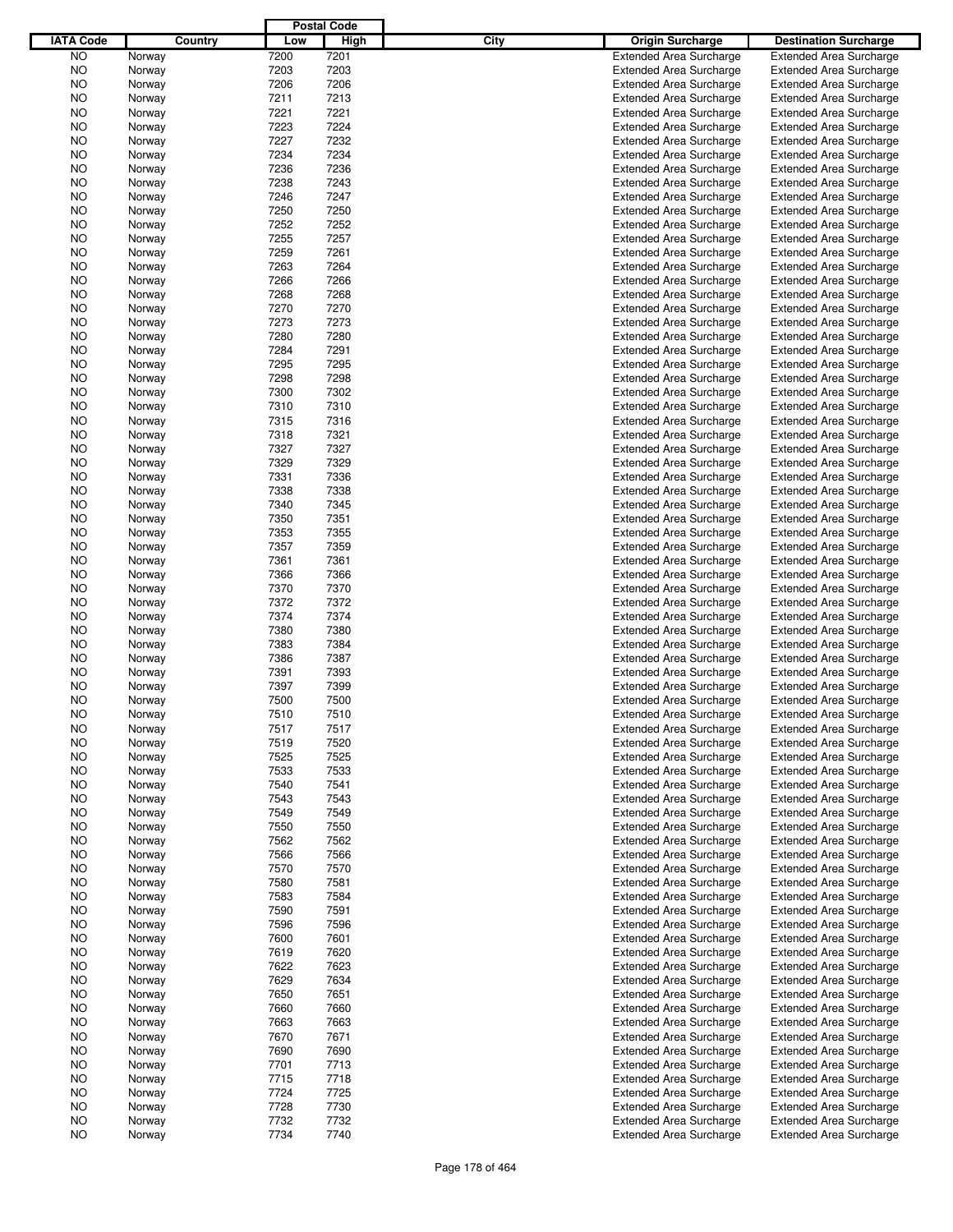|                  |          |      | <b>Postal Code</b> |                       |                                |                                                                  |
|------------------|----------|------|--------------------|-----------------------|--------------------------------|------------------------------------------------------------------|
| <b>IATA Code</b> | Country  | Low  | High               | City                  | <b>Origin Surcharge</b>        | <b>Destination Surcharge</b>                                     |
| <b>NO</b>        | Norway   | 7742 | 7742               |                       | <b>Extended Area Surcharge</b> | <b>Extended Area Surcharge</b>                                   |
| <b>NO</b>        | Norway   | 7744 | 7746               |                       | <b>Extended Area Surcharge</b> | <b>Extended Area Surcharge</b>                                   |
| <b>NO</b>        | Norway   | 7748 | 7748               |                       | <b>Extended Area Surcharge</b> | <b>Extended Area Surcharge</b>                                   |
| <b>NO</b>        | Norway   | 7750 | 7751               |                       | <b>Extended Area Surcharge</b> | <b>Extended Area Surcharge</b>                                   |
| <b>NO</b>        | Norway   | 7760 | 7761               |                       | <b>Extended Area Surcharge</b> | <b>Extended Area Surcharge</b>                                   |
| <b>NO</b>        | Norway   | 7770 | 7771               |                       | <b>Extended Area Surcharge</b> | <b>Extended Area Surcharge</b>                                   |
| NO               | Norway   | 7777 | 7777               |                       | <b>Extended Area Surcharge</b> | <b>Extended Area Surcharge</b>                                   |
| <b>NO</b>        | Norway   | 7790 | 7791               |                       | <b>Extended Area Surcharge</b> | <b>Extended Area Surcharge</b>                                   |
| <b>NO</b>        | Norway   | 7796 | 7797               |                       | <b>Extended Area Surcharge</b> | <b>Extended Area Surcharge</b>                                   |
| <b>NO</b>        | Norway   | 7800 | 7801               |                       | <b>Extended Area Surcharge</b> | <b>Extended Area Surcharge</b>                                   |
| <b>NO</b>        |          | 7817 | 7820               |                       | <b>Extended Area Surcharge</b> | <b>Extended Area Surcharge</b>                                   |
| <b>NO</b>        | Norway   | 7822 | 7822               |                       | <b>Extended Area Surcharge</b> | <b>Extended Area Surcharge</b>                                   |
|                  | Norway   | 7855 | 7856               |                       | <b>Extended Area Surcharge</b> |                                                                  |
| NO               | Norway   |      | 7860               |                       |                                | <b>Extended Area Surcharge</b>                                   |
| <b>NO</b>        | Norway   | 7860 |                    |                       | <b>Extended Area Surcharge</b> | <b>Extended Area Surcharge</b>                                   |
| <b>NO</b>        | Norway   | 7863 | 7864               |                       | <b>Extended Area Surcharge</b> | <b>Extended Area Surcharge</b>                                   |
| <b>NO</b>        | Norway   | 7869 | 7871               |                       | <b>Extended Area Surcharge</b> | <b>Extended Area Surcharge</b>                                   |
| <b>NO</b>        | Norway   | 7882 | 7882               |                       | <b>Extended Area Surcharge</b> | <b>Extended Area Surcharge</b>                                   |
| <b>NO</b>        | Norway   | 7884 | 7884               |                       | <b>Extended Area Surcharge</b> | <b>Extended Area Surcharge</b>                                   |
| NO               | Norway   | 7890 | 7890               |                       | <b>Extended Area Surcharge</b> | <b>Extended Area Surcharge</b>                                   |
| <b>NO</b>        | Norway   | 7892 | 7893               |                       | <b>Extended Area Surcharge</b> | <b>Extended Area Surcharge</b>                                   |
| <b>NO</b>        | Norway   | 7896 | 7896               |                       | <b>Extended Area Surcharge</b> | <b>Extended Area Surcharge</b>                                   |
| <b>NO</b>        | Norway   | 7898 | 7898               |                       | <b>Extended Area Surcharge</b> | <b>Extended Area Surcharge</b>                                   |
| NO               | Norway   | 7900 | 7901               |                       | <b>Extended Area Surcharge</b> | <b>Extended Area Surcharge</b>                                   |
| <b>NO</b>        | Norway   | 7940 | 7940               |                       | <b>Extended Area Surcharge</b> | <b>Extended Area Surcharge</b>                                   |
| NO               | Norway   | 7944 | 7944               |                       | <b>Extended Area Surcharge</b> | <b>Extended Area Surcharge</b>                                   |
| <b>NO</b>        | Norway   | 7950 | 7950               |                       | <b>Extended Area Surcharge</b> | <b>Extended Area Surcharge</b>                                   |
| <b>NO</b>        | Norway   | 7960 | 7960               |                       | <b>Extended Area Surcharge</b> | <b>Extended Area Surcharge</b>                                   |
| <b>NO</b>        | Norway   | 7970 | 7971               |                       | <b>Extended Area Surcharge</b> | <b>Extended Area Surcharge</b>                                   |
| NO               | Norway   | 7973 | 7973               |                       | <b>Extended Area Surcharge</b> | <b>Extended Area Surcharge</b>                                   |
| <b>NO</b>        | Norway   | 7976 | 7977               |                       | <b>Extended Area Surcharge</b> | <b>Extended Area Surcharge</b>                                   |
| <b>NO</b>        | Norway   | 7980 | 7982               |                       | <b>Extended Area Surcharge</b> | <b>Extended Area Surcharge</b>                                   |
| <b>NO</b>        | Norway   | 7985 | 7985               |                       | <b>Extended Area Surcharge</b> | <b>Extended Area Surcharge</b>                                   |
| <b>NO</b>        | Norway   | 7990 | 7990               |                       | <b>Extended Area Surcharge</b> | <b>Extended Area Surcharge</b>                                   |
| <b>NO</b>        | Norway   | 7993 | 7994               |                       | <b>Extended Area Surcharge</b> | <b>Extended Area Surcharge</b>                                   |
| <b>NO</b>        | Norway   | 8000 | 9999               |                       | <b>Extended Area Surcharge</b> | Remote Area Surcharge                                            |
| PK               | Pakistan |      |                    | Abbas Nagar           | No                             | <b>Extended Area Surcharge</b>                                   |
| PK               | Pakistan |      |                    | Abdul Hakim           | No                             | <b>Extended Area Surcharge</b>                                   |
| PK               | Pakistan |      |                    | Add Shaiwala          | No                             | <b>Extended Area Surcharge</b>                                   |
| PK               | Pakistan |      |                    | <b>Ahmed Nagar</b>    | No                             | <b>Extended Area Surcharge</b>                                   |
| PK               | Pakistan |      |                    | Ahmedpur East         | No                             | <b>Extended Area Surcharge</b>                                   |
| PK               | Pakistan |      |                    | Akhora Khattak        | No                             | <b>Extended Area Surcharge</b>                                   |
| PK               | Pakistan |      |                    | Ali Chak              | No                             | <b>Extended Area Surcharge</b>                                   |
| PK               | Pakistan |      |                    | Ali Pur               | No                             | <b>Extended Area Surcharge</b>                                   |
| PK               | Pakistan |      |                    | Ali Pur Chatta        | No                             | <b>Extended Area Surcharge</b>                                   |
| PK               | Pakistan |      |                    | Allahbad              | No                             | <b>Extended Area Surcharge</b>                                   |
| PK               | Pakistan |      |                    | Aman Abad             | No                             | <b>Extended Area Surcharge</b>                                   |
| PK               | Pakistan |      |                    | Aman Garh             | No                             | <b>Extended Area Surcharge</b>                                   |
| PΚ               | Pakistan |      |                    | Amra Kalan            | No                             | <b>Extended Area Surcharge</b>                                   |
| РK               | Pakistan |      |                    | Arifwala              | No                             | <b>Extended Area Surcharge</b>                                   |
| PK               | Pakistan |      |                    | Badrashi              | No                             | <b>Extended Area Surcharge</b>                                   |
| PK               | Pakistan |      |                    | Bagh Dada             | No                             | <b>Extended Area Surcharge</b>                                   |
| PK               | Pakistan |      |                    | Bala Kot              | No                             | <b>Extended Area Surcharge</b>                                   |
| PK               | Pakistan |      |                    | Balano                | No                             | <b>Extended Area Surcharge</b>                                   |
| PK               | Pakistan |      |                    | Balitang              | No                             | <b>Extended Area Surcharge</b>                                   |
| PK               | Pakistan |      |                    | Bannu                 | No                             | <b>Extended Area Surcharge</b>                                   |
| PK               | Pakistan |      |                    | <b>Batkhela</b>       | No                             | <b>Extended Area Surcharge</b>                                   |
| PK               | Pakistan |      |                    | Bhaipheru             | No                             | <b>Extended Area Surcharge</b>                                   |
| PK               | Pakistan |      |                    | <b>Bhakkar</b>        | No                             | <b>Extended Area Surcharge</b>                                   |
| PK               | Pakistan |      |                    | <b>Bhalwal</b>        | No                             | <b>Extended Area Surcharge</b>                                   |
| PK               | Pakistan |      |                    | <b>Bhan Saeedabad</b> | No                             | <b>Extended Area Surcharge</b>                                   |
| PK               | Pakistan |      |                    | <b>Bharwak</b>        | No                             | <b>Extended Area Surcharge</b>                                   |
| PK               | Pakistan |      |                    | Bhimber               | No                             | <b>Extended Area Surcharge</b>                                   |
| PK               | Pakistan |      |                    | Bhowana               | No                             | <b>Extended Area Surcharge</b>                                   |
| PK               | Pakistan |      |                    | Chak Jamal            | No                             | <b>Extended Area Surcharge</b>                                   |
| PK               | Pakistan |      |                    | Chak Jhumra           |                                |                                                                  |
| PK               | Pakistan |      |                    | Challianwala          | No<br>No                       | <b>Extended Area Surcharge</b><br><b>Extended Area Surcharge</b> |
| PK               | Pakistan |      |                    | Charsadda             | No                             | <b>Extended Area Surcharge</b>                                   |
| PK               | Pakistan |      |                    | Chashma               |                                | <b>Extended Area Surcharge</b>                                   |
|                  |          |      |                    |                       | No                             |                                                                  |
| PK               | Pakistan |      |                    | Chawinda              | No                             | <b>Extended Area Surcharge</b>                                   |
| PK               | Pakistan |      |                    | Chichawatni           | No                             | <b>Extended Area Surcharge</b>                                   |
| PK               | Pakistan |      |                    | Chishtian             | No                             | <b>Extended Area Surcharge</b>                                   |
| PK               | Pakistan |      |                    | Choha Saidan Shah     | No                             | <b>Extended Area Surcharge</b>                                   |
| PK               | Pakistan |      |                    | Chonian               | No                             | <b>Extended Area Surcharge</b>                                   |
| PK               | Pakistan |      |                    | Chowah Saidan         | No                             | <b>Extended Area Surcharge</b>                                   |
| PK               | Pakistan |      |                    | Chowk Azam            | No                             | <b>Extended Area Surcharge</b>                                   |
| PK               | Pakistan |      |                    | Chowk Khalsa          | No                             | <b>Extended Area Surcharge</b>                                   |
| PK               | Pakistan |      |                    | Chowk Matla           | No                             | <b>Extended Area Surcharge</b>                                   |
| PK               | Pakistan |      |                    | Chowk Pindori         | No                             | <b>Extended Area Surcharge</b>                                   |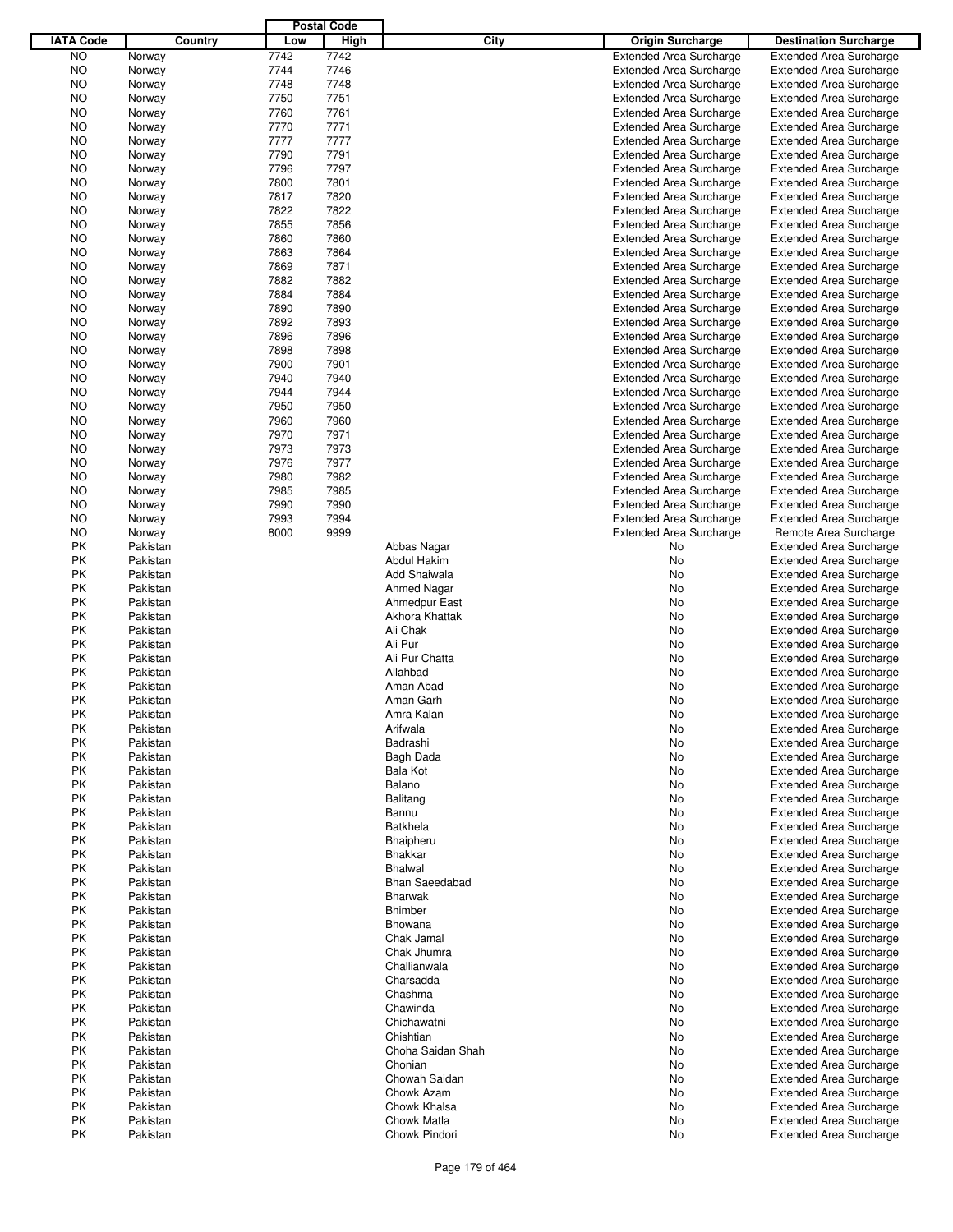|                  |          |     | <b>Postal Code</b> |                    |                         |                                |
|------------------|----------|-----|--------------------|--------------------|-------------------------|--------------------------------|
| <b>IATA Code</b> | Country  | Low | High               | City               | <b>Origin Surcharge</b> | <b>Destination Surcharge</b>   |
| PK               | Pakistan |     |                    | Chunian            | <b>No</b>               | <b>Extended Area Surcharge</b> |
| PK               | Pakistan |     |                    | D.I.Khan           | No                      | <b>Extended Area Surcharge</b> |
| PK               | Pakistan |     |                    | Dandot             | No                      | <b>Extended Area Surcharge</b> |
| PK               | Pakistan |     |                    | Dargai             | No                      | <b>Extended Area Surcharge</b> |
| PK               | Pakistan |     |                    | Darya Khan         | No                      | <b>Extended Area Surcharge</b> |
| PK               | Pakistan |     |                    | Daska              | No                      | <b>Extended Area Surcharge</b> |
|                  |          |     |                    |                    |                         |                                |
| PK               | Pakistan |     |                    | Daulat Pur         | No                      | <b>Extended Area Surcharge</b> |
| PK               | Pakistan |     |                    | Depal Pur          | No                      | <b>Extended Area Surcharge</b> |
| PK               | Pakistan |     |                    | Dera Adda          | No                      | <b>Extended Area Surcharge</b> |
| PK               | Pakistan |     |                    | Dera Bukhah        | No                      | <b>Extended Area Surcharge</b> |
| PK               | Pakistan |     |                    | Dera Ghazi Khan    | No                      | <b>Extended Area Surcharge</b> |
| <b>PK</b>        | Pakistan |     |                    | Dera Ismail Khan   | No                      | <b>Extended Area Surcharge</b> |
| PK               | Pakistan |     |                    | Dera Murad Jamali  | No                      | <b>Extended Area Surcharge</b> |
| PK               | Pakistan |     |                    | Dera Nawab Saheb   | No                      | <b>Extended Area Surcharge</b> |
| PK               | Pakistan |     |                    | Digree             | No                      | <b>Extended Area Surcharge</b> |
| PK               | Pakistan |     |                    | Dina               | No                      | <b>Extended Area Surcharge</b> |
| PK               | Pakistan |     |                    | Dinga              | No                      | <b>Extended Area Surcharge</b> |
| PK               | Pakistan |     |                    | Dipalpur           | No                      | <b>Extended Area Surcharge</b> |
| PK               | Pakistan |     |                    | Dunya Pur          | No                      | <b>Extended Area Surcharge</b> |
| PK               | Pakistan |     |                    | Durra Adam Khel    | No                      | <b>Extended Area Surcharge</b> |
| PK               | Pakistan |     |                    | Farooqabad         | No                      | <b>Extended Area Surcharge</b> |
| PK               | Pakistan |     |                    | Fateh Pur          | No                      | <b>Extended Area Surcharge</b> |
|                  |          |     |                    | Feroze Wattan      |                         |                                |
| PK               | Pakistan |     |                    |                    | No                      | <b>Extended Area Surcharge</b> |
| PK               | Pakistan |     |                    | Gadoon Amazai      | No                      | <b>Extended Area Surcharge</b> |
| PK               | Pakistan |     |                    | Gaggo Mandi        | No                      | <b>Extended Area Surcharge</b> |
| PK               | Pakistan |     |                    | Gambet             | No                      | <b>Extended Area Surcharge</b> |
| PK               | Pakistan |     |                    | Gari Habibullah    | No                      | <b>Extended Area Surcharge</b> |
| <b>PK</b>        | Pakistan |     |                    | Ghakkar Mandi      | No                      | <b>Extended Area Surcharge</b> |
| PK               | Pakistan |     |                    | Ghazi              | No                      | <b>Extended Area Surcharge</b> |
| PK               | Pakistan |     |                    | Ghorgushti         | No                      | <b>Extended Area Surcharge</b> |
| PK               | Pakistan |     |                    | Gilgit             | No                      | <b>Extended Area Surcharge</b> |
| PK               | Pakistan |     |                    | Gojra              | No                      | <b>Extended Area Surcharge</b> |
| PK               | Pakistan |     |                    | Guddu              | No                      | <b>Extended Area Surcharge</b> |
| PK               | Pakistan |     |                    | Hangu              | No                      | <b>Extended Area Surcharge</b> |
| PK               | Pakistan |     |                    | Hasil Pur          | No                      | <b>Extended Area Surcharge</b> |
| PK               | Pakistan |     |                    | Havelian           | No                      | <b>Extended Area Surcharge</b> |
| PK               | Pakistan |     |                    | Hazo               | No                      | <b>Extended Area Surcharge</b> |
| PK               | Pakistan |     |                    | Hazroo             | No                      | <b>Extended Area Surcharge</b> |
| PK               | Pakistan |     |                    | <b>Head Marala</b> | No                      | <b>Extended Area Surcharge</b> |
| <b>PK</b>        |          |     |                    |                    |                         |                                |
|                  | Pakistan |     |                    | Issakhel           | No                      | <b>Extended Area Surcharge</b> |
| PK               | Pakistan |     |                    | Jacobabad          | No                      | <b>Extended Area Surcharge</b> |
| PK               | Pakistan |     |                    | Jahangira          | No                      | <b>Extended Area Surcharge</b> |
| PK               | Pakistan |     |                    | Jaja Abasin        | No                      | <b>Extended Area Surcharge</b> |
| PK               | Pakistan |     |                    | Jampur             | No                      | <b>Extended Area Surcharge</b> |
| PK               | Pakistan |     |                    | Jamrud             | No                      | <b>Extended Area Surcharge</b> |
| PK               | Pakistan |     |                    | Jandlianwala       | No                      | <b>Extended Area Surcharge</b> |
| PK.              | Pakistan |     |                    | Janpur             | No                      | <b>Extended Area Surcharge</b> |
| PΚ               | Pakistan |     |                    | Jauharabad         | No                      | <b>Extended Area Surcharge</b> |
| PK               | Pakistan |     |                    | Jehangira          | No                      | <b>Extended Area Surcharge</b> |
| PК               | Pakistan |     |                    | Jehanian           | No                      | <b>Extended Area Surcharge</b> |
| PK               | Pakistan |     |                    | Jing               | No                      | <b>Extended Area Surcharge</b> |
| PK               | Pakistan |     |                    | Kabirwala          | No                      | <b>Extended Area Surcharge</b> |
| PK               | Pakistan |     |                    | Kahrorpacca        | No                      | <b>Extended Area Surcharge</b> |
| PK               | Pakistan |     |                    | Kahuta             | No                      | <b>Extended Area Surcharge</b> |
| PK               | Pakistan |     |                    | Kalat              | No                      | <b>Extended Area Surcharge</b> |
| PK               | Pakistan |     |                    | Kalhora            | No                      | <b>Extended Area Surcharge</b> |
|                  | Pakistan |     |                    | Kallar Saidian     |                         |                                |
| PK               |          |     |                    |                    | No                      | <b>Extended Area Surcharge</b> |
| PK               | Pakistan |     |                    | Kaloor Kot         | No                      | <b>Extended Area Surcharge</b> |
| PK               | Pakistan |     |                    | Kamal Pur Moosa    | No                      | <b>Extended Area Surcharge</b> |
| PK               | Pakistan |     |                    | Kamber Ali Khan    | No                      | <b>Extended Area Surcharge</b> |
| PK               | Pakistan |     |                    | Kandh Kot          | No                      | <b>Extended Area Surcharge</b> |
| PK               | Pakistan |     |                    | Kandiaro           | No                      | <b>Extended Area Surcharge</b> |
| PK               | Pakistan |     |                    | Kanjo              | No                      | <b>Extended Area Surcharge</b> |
| PK               | Pakistan |     |                    | Karak              | No                      | <b>Extended Area Surcharge</b> |
| PK               | Pakistan |     |                    | Karam Pur          | No                      | <b>Extended Area Surcharge</b> |
| PK               | Pakistan |     |                    | Kashmore           | No                      | <b>Extended Area Surcharge</b> |
| PK               | Pakistan |     |                    | Kazi Ahmed         | No                      | <b>Extended Area Surcharge</b> |
| PK               | Pakistan |     |                    | Khairpur Nathan    | No                      | <b>Extended Area Surcharge</b> |
| PK               | Pakistan |     |                    | Khallabut          | No                      | <b>Extended Area Surcharge</b> |
| PK               | Pakistan |     |                    | Khan Abad          | No                      | <b>Extended Area Surcharge</b> |
| PK               | Pakistan |     |                    | Khan Bela          | No                      | <b>Extended Area Surcharge</b> |
| PK               | Pakistan |     |                    | Khan Dandot        | No                      | <b>Extended Area Surcharge</b> |
|                  | Pakistan |     |                    |                    |                         |                                |
| PK               |          |     |                    | Khawaja Gung       | No                      | <b>Extended Area Surcharge</b> |
| PK               | Pakistan |     |                    | Khidwar Wala       | No                      | <b>Extended Area Surcharge</b> |
| PK               | Pakistan |     |                    | Khuhra             | No                      | <b>Extended Area Surcharge</b> |
| PK               | Pakistan |     |                    | Khushab            | No                      | <b>Extended Area Surcharge</b> |
| PK               | Pakistan |     |                    | Khushal Kot        | No                      | <b>Extended Area Surcharge</b> |
| PK               | Pakistan |     |                    | Khuzdar            | No                      | <b>Extended Area Surcharge</b> |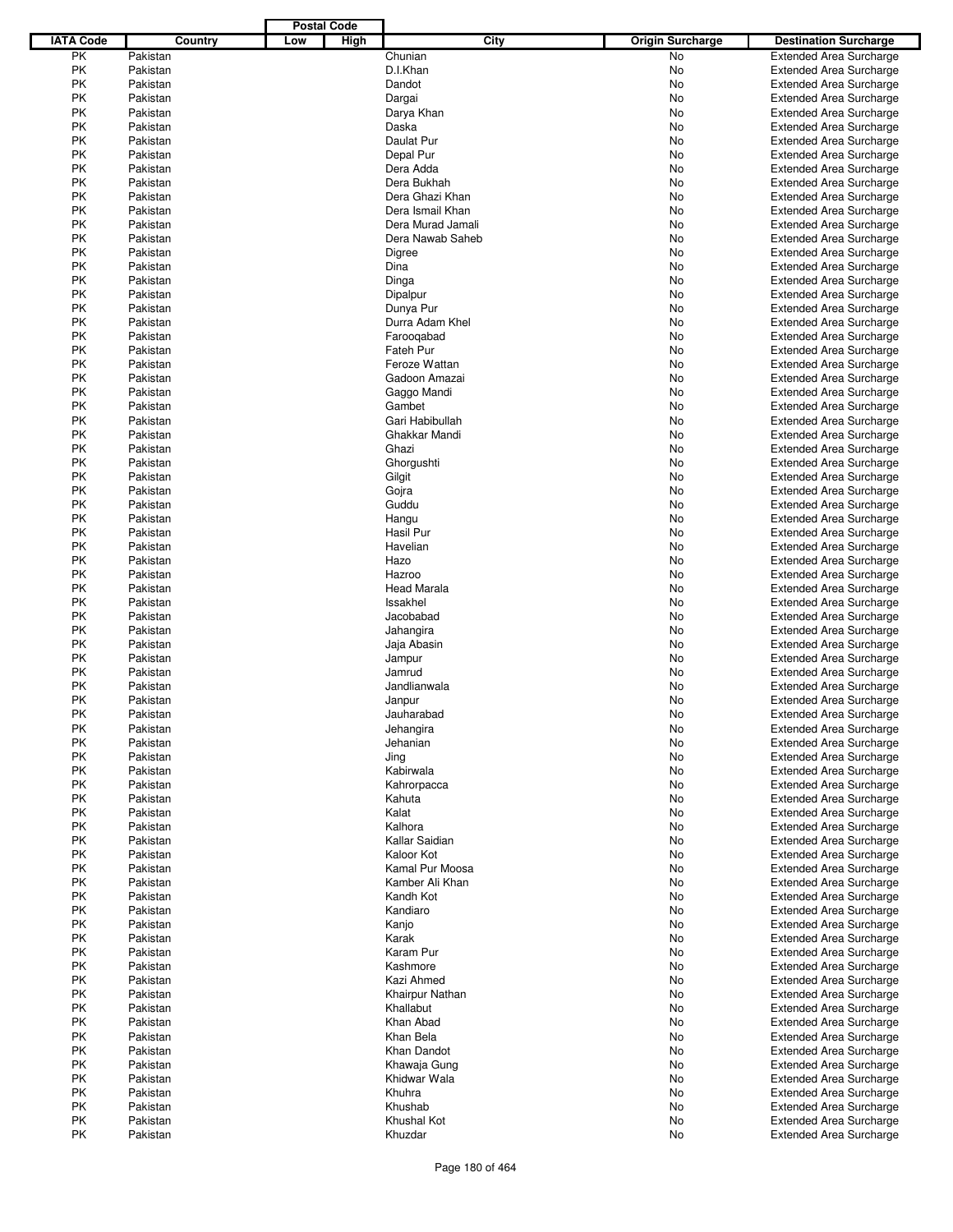|                  |          |     | <b>Postal Code</b> |                    |                         |                                |
|------------------|----------|-----|--------------------|--------------------|-------------------------|--------------------------------|
| <b>IATA Code</b> | Country  | Low | High               | City               | <b>Origin Surcharge</b> | <b>Destination Surcharge</b>   |
| PK               | Pakistan |     |                    | Kot Radha Krishan  | <b>No</b>               | <b>Extended Area Surcharge</b> |
| PK               | Pakistan |     |                    | Kotla              | No                      | <b>Extended Area Surcharge</b> |
| PK               | Pakistan |     |                    | Kotliloharan       | No                      | <b>Extended Area Surcharge</b> |
| PK               | Pakistan |     |                    | Kumbh              | No                      | <b>Extended Area Surcharge</b> |
| PK               | Pakistan |     |                    | Kundian            | No                      | <b>Extended Area Surcharge</b> |
| РK               | Pakistan |     |                    |                    |                         | <b>Extended Area Surcharge</b> |
|                  |          |     |                    | Kunjah             | No                      |                                |
| PK               | Pakistan |     |                    | Kunri              | No                      | <b>Extended Area Surcharge</b> |
| PK               | Pakistan |     |                    | Lal Swara          | No                      | <b>Extended Area Surcharge</b> |
| PK               | Pakistan |     |                    | Lala Rukh          | No                      | <b>Extended Area Surcharge</b> |
| РK               | Pakistan |     |                    | Lalian             | No                      | <b>Extended Area Surcharge</b> |
| PK               | Pakistan |     |                    | Lawrence Pur       | No                      | <b>Extended Area Surcharge</b> |
| PK               | Pakistan |     |                    | Layyah             | No                      | <b>Extended Area Surcharge</b> |
| PK               | Pakistan |     |                    | Machi Goth         | No                      | <b>Extended Area Surcharge</b> |
| PK               | Pakistan |     |                    | Madina             | No                      | <b>Extended Area Surcharge</b> |
| PK               | Pakistan |     |                    | Mahmood Kot        | No                      | <b>Extended Area Surcharge</b> |
| РK               | Pakistan |     |                    | Mailsi             | No                      | <b>Extended Area Surcharge</b> |
| PK               | Pakistan |     |                    | Makli              | No                      | <b>Extended Area Surcharge</b> |
| PK               | Pakistan |     |                    | Malikwal           | No                      | <b>Extended Area Surcharge</b> |
| PK               | Pakistan |     |                    | Mamun Kanjan       | No                      | <b>Extended Area Surcharge</b> |
| РK               | Pakistan |     |                    | Mandra             | No                      | <b>Extended Area Surcharge</b> |
| PK               | Pakistan |     |                    | Mangi Mandi        | No                      | <b>Extended Area Surcharge</b> |
| PK               | Pakistan |     |                    |                    | No                      | <b>Extended Area Surcharge</b> |
|                  |          |     |                    | Mangowal           |                         |                                |
| PK               | Pakistan |     |                    | Manki Wala         | No                      | <b>Extended Area Surcharge</b> |
| PK               | Pakistan |     |                    | Mastoi             | No                      | <b>Extended Area Surcharge</b> |
| PK               | Pakistan |     |                    | Matli              | No                      | <b>Extended Area Surcharge</b> |
| PK               | Pakistan |     |                    | Mehar              | No                      | <b>Extended Area Surcharge</b> |
| PK               | Pakistan |     |                    | Mehrab Pur         | No                      | <b>Extended Area Surcharge</b> |
| PK               | Pakistan |     |                    | Mianwali           | No                      | <b>Extended Area Surcharge</b> |
| PK               | Pakistan |     |                    | Mirah              | No                      | <b>Extended Area Surcharge</b> |
| PK               | Pakistan |     |                    | Moro               | No                      | <b>Extended Area Surcharge</b> |
| PK               | Pakistan |     |                    | Murid Wala         | No                      | <b>Extended Area Surcharge</b> |
| PK               | Pakistan |     |                    | Muridkey           | No                      | <b>Extended Area Surcharge</b> |
| PK               | Pakistan |     |                    | Murree             | No                      | <b>Extended Area Surcharge</b> |
| PK               | Pakistan |     |                    | Naseer Abad        | No                      | <b>Extended Area Surcharge</b> |
| PK               | Pakistan |     |                    | Naudero            | No                      | <b>Extended Area Surcharge</b> |
| PK               | Pakistan |     |                    | Naushero Feroz     | No                      | <b>Extended Area Surcharge</b> |
| PK               | Pakistan |     |                    | New Saeed Abad     | No                      | <b>Extended Area Surcharge</b> |
| PK               | Pakistan |     |                    | Noona Wali         | No                      | <b>Extended Area Surcharge</b> |
| PK               | Pakistan |     |                    | Noor Kot           | No                      | <b>Extended Area Surcharge</b> |
| PK               |          |     |                    | Noori Abad         |                         |                                |
|                  | Pakistan |     |                    |                    | No                      | <b>Extended Area Surcharge</b> |
| PK               | Pakistan |     |                    | Nowshero Feroz     | No                      | <b>Extended Area Surcharge</b> |
| PK               | Pakistan |     |                    | Padidan            | No                      | <b>Extended Area Surcharge</b> |
| PK               | Pakistan |     |                    | Panjan Kisana      | No                      | <b>Extended Area Surcharge</b> |
| PK               | Pakistan |     |                    | Phalia             | No                      | <b>Extended Area Surcharge</b> |
| PK               | Pakistan |     |                    | <b>Phool Nagar</b> | No                      | <b>Extended Area Surcharge</b> |
| PK               | Pakistan |     |                    | Pind Dadan Khan    | No                      | <b>Extended Area Surcharge</b> |
| РK               | Pakistan |     |                    | Pir Mahal          | No                      | <b>Extended Area Surcharge</b> |
| PK               | Pakistan |     |                    | Qalandar Abad      | No                      | <b>Extended Area Surcharge</b> |
| РK               | Pakistan |     |                    | Qila Deedar Singh  | No                      | <b>Extended Area Surcharge</b> |
| РK               | Pakistan |     |                    | Quaidabad          | No                      | <b>Extended Area Surcharge</b> |
| PK               | Pakistan |     |                    | Rahwali            | No                      | <b>Extended Area Surcharge</b> |
| PK               | Pakistan |     |                    | Rajan Pur          | No                      | <b>Extended Area Surcharge</b> |
| PK               | Pakistan |     |                    | Rajana             | No                      | <b>Extended Area Surcharge</b> |
| PK               | Pakistan |     |                    | Rangoo             | No                      | <b>Extended Area Surcharge</b> |
| PK               | Pakistan |     |                    | Ranipur            | No                      | Extended Area Surcharge        |
| РK               | Pakistan |     |                    | Rasool Nagar       | No                      | <b>Extended Area Surcharge</b> |
|                  | Pakistan |     |                    | Ratto Kero         |                         | <b>Extended Area Surcharge</b> |
| PK               |          |     |                    |                    | No                      |                                |
| PK               | Pakistan |     |                    | Rawat              | No                      | <b>Extended Area Surcharge</b> |
| PK               | Pakistan |     |                    | Sagri              | No                      | <b>Extended Area Surcharge</b> |
| РK               | Pakistan |     |                    | Sakrand            | No                      | <b>Extended Area Surcharge</b> |
| PK               | Pakistan |     |                    | Samberyal          | No                      | <b>Extended Area Surcharge</b> |
| PK               | Pakistan |     |                    | Samundri           | No                      | <b>Extended Area Surcharge</b> |
| PK               | Pakistan |     |                    | Sanghar            | No                      | <b>Extended Area Surcharge</b> |
| PK               | Pakistan |     |                    | Sanghi             | No                      | <b>Extended Area Surcharge</b> |
| PK               | Pakistan |     |                    | Sangla Hill        | No                      | <b>Extended Area Surcharge</b> |
| РK               | Pakistan |     |                    | Sangoti            | No                      | <b>Extended Area Surcharge</b> |
| PK               | Pakistan |     |                    | Sanjwal            | No                      | <b>Extended Area Surcharge</b> |
| PK               | Pakistan |     |                    | Sarai Cheema       | No                      | <b>Extended Area Surcharge</b> |
| PK               | Pakistan |     |                    | Saroke             | No                      | <b>Extended Area Surcharge</b> |
| РK               | Pakistan |     |                    | Sehwan Sharif      | No                      | <b>Extended Area Surcharge</b> |
| PK               | Pakistan |     |                    | Shadiwal           | No                      | <b>Extended Area Surcharge</b> |
| PK               | Pakistan |     |                    | Shah               | No                      | <b>Extended Area Surcharge</b> |
|                  | Pakistan |     |                    | Shah Kot           |                         |                                |
| PK               |          |     |                    |                    | No                      | <b>Extended Area Surcharge</b> |
| PK               | Pakistan |     |                    | Shah Pur Saddar    | No                      | <b>Extended Area Surcharge</b> |
| PK               | Pakistan |     |                    | Shahdad Kot        | No                      | Extended Area Surcharge        |
| РK               | Pakistan |     |                    | Shakargarh         | No                      | Extended Area Surcharge        |
| PK               | Pakistan |     |                    | Shamsabad          | No                      | <b>Extended Area Surcharge</b> |
| PK               | Pakistan |     |                    | Shankiari          | No                      | <b>Extended Area Surcharge</b> |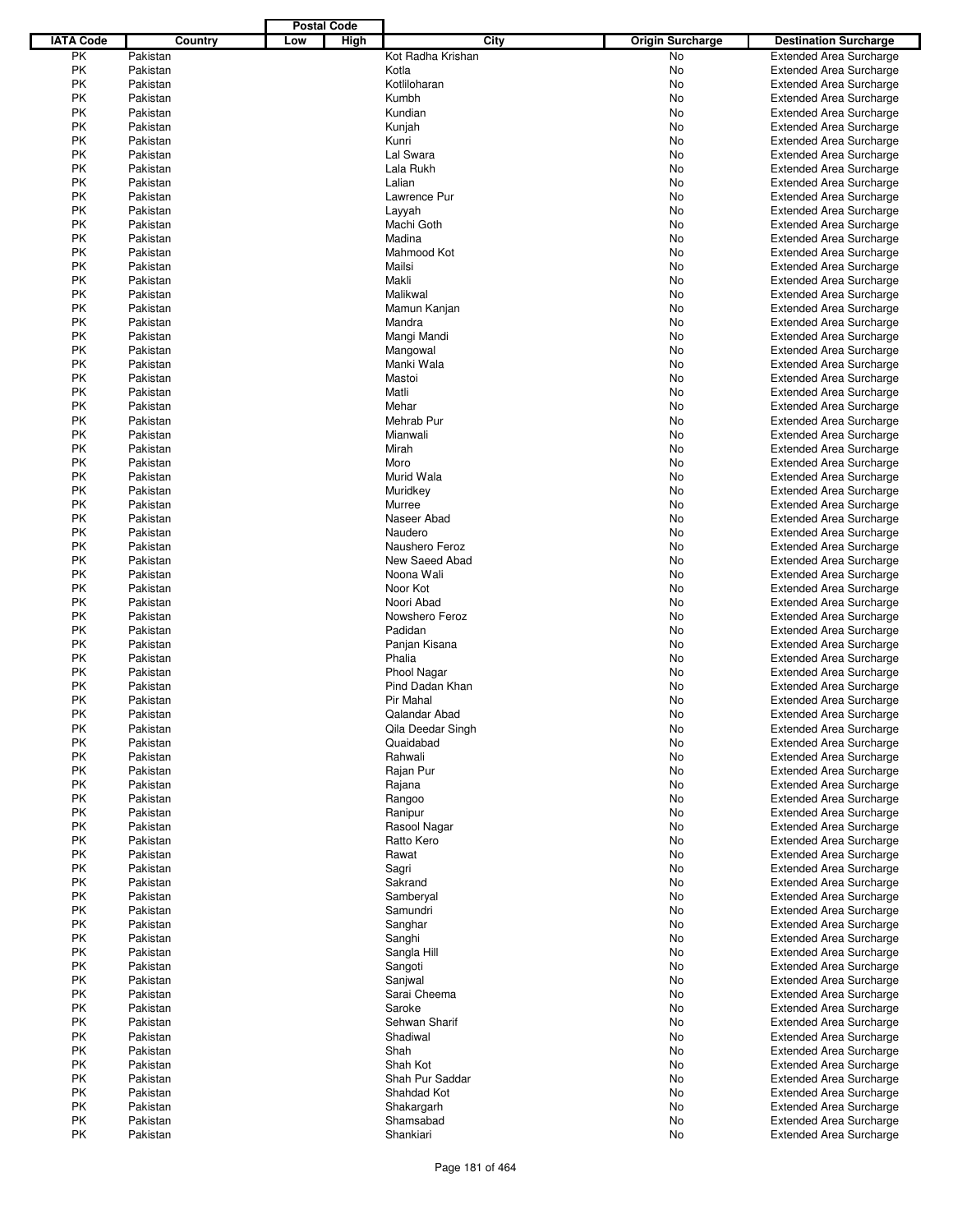|                  |          |     | <b>Postal Code</b> |                         |      |                         |                                |
|------------------|----------|-----|--------------------|-------------------------|------|-------------------------|--------------------------------|
| <b>IATA Code</b> | Country  | Low | High               |                         | City | <b>Origin Surcharge</b> | <b>Destination Surcharge</b>   |
| PK               | Pakistan |     |                    | Shedani Sharif          |      | <b>No</b>               | <b>Extended Area Surcharge</b> |
| PK               | Pakistan |     |                    | Shehdad Pur             |      | No                      | <b>Extended Area Surcharge</b> |
| PK               | Pakistan |     |                    | Sheikhupura             |      | No                      | <b>Extended Area Surcharge</b> |
| PK               | Pakistan |     |                    | Shemer                  |      | No                      | <b>Extended Area Surcharge</b> |
| PK               | Pakistan |     |                    | Shujahabad              |      | No                      | <b>Extended Area Surcharge</b> |
| PK               |          |     |                    | Sibi                    |      |                         |                                |
|                  | Pakistan |     |                    |                         |      | No                      | <b>Extended Area Surcharge</b> |
| PK               | Pakistan |     |                    | Sikandarabad            |      | No                      | <b>Extended Area Surcharge</b> |
| <b>PK</b>        | Pakistan |     |                    | Skrdu                   |      | No                      | <b>Extended Area Surcharge</b> |
| PK               | Pakistan |     |                    | Sohawa                  |      | No                      | <b>Extended Area Surcharge</b> |
| PK               | Pakistan |     |                    | Takht Bai               |      | No                      | <b>Extended Area Surcharge</b> |
| PK               | Pakistan |     |                    | Tala Wala               |      | No                      | <b>Extended Area Surcharge</b> |
| <b>PK</b>        | Pakistan |     |                    | Talagang                |      | No                      | <b>Extended Area Surcharge</b> |
| PK               | Pakistan |     |                    | Talhar                  |      | No                      | <b>Extended Area Surcharge</b> |
| PK               | Pakistan |     |                    | Tall                    |      | No                      | <b>Extended Area Surcharge</b> |
| PK               | Pakistan |     |                    | Tanda                   |      | No                      | <b>Extended Area Surcharge</b> |
| <b>PK</b>        | Pakistan |     |                    | <b>Tandlian Wala</b>    |      | No                      | <b>Extended Area Surcharge</b> |
| PK               | Pakistan |     |                    | <b>Tando Allayar</b>    |      | No                      | <b>Extended Area Surcharge</b> |
|                  |          |     |                    |                         |      |                         |                                |
| PK               | Pakistan |     |                    | Tando Jam               |      | No                      | <b>Extended Area Surcharge</b> |
| PK               | Pakistan |     |                    | Tando Ohd Khan          |      | No                      | <b>Extended Area Surcharge</b> |
| PK               | Pakistan |     |                    | Tank                    |      | No                      | <b>Extended Area Surcharge</b> |
| PK               | Pakistan |     |                    | <b>Tarig Abad</b>       |      | No                      | <b>Extended Area Surcharge</b> |
| PK               | Pakistan |     |                    | Taunsa Sharif           |      | No                      | <b>Extended Area Surcharge</b> |
| PK               | Pakistan |     |                    | Thatta                  |      | No                      | <b>Extended Area Surcharge</b> |
| <b>PK</b>        | Pakistan |     |                    | Thull                   |      | No                      | <b>Extended Area Surcharge</b> |
| PK               | Pakistan |     |                    | <b>Tiba Sultan Pur</b>  |      | No                      | <b>Extended Area Surcharge</b> |
| PK               | Pakistan |     |                    | Topi                    |      | No                      | <b>Extended Area Surcharge</b> |
| PK               | Pakistan |     |                    | Toru                    |      | No                      | <b>Extended Area Surcharge</b> |
| <b>PK</b>        | Pakistan |     |                    | Ubaro                   |      | No                      | <b>Extended Area Surcharge</b> |
| PK               | Pakistan |     |                    |                         |      |                         |                                |
|                  |          |     |                    | Ugoki                   |      | No                      | <b>Extended Area Surcharge</b> |
| PK               | Pakistan |     |                    | Ustamohd                |      | No                      | <b>Extended Area Surcharge</b> |
| PK               | Pakistan |     |                    | Vehari                  |      | No                      | <b>Extended Area Surcharge</b> |
| PK               | Pakistan |     |                    | Warbutton               |      | No                      | <b>Extended Area Surcharge</b> |
| PK               | Pakistan |     |                    | Warran                  |      | No                      | <b>Extended Area Surcharge</b> |
| PK               | Pakistan |     |                    | Yazman Mandi            |      | No                      | <b>Extended Area Surcharge</b> |
| PK               | Pakistan |     |                    | Zahirpir                |      | No                      | <b>Extended Area Surcharge</b> |
| <b>PA</b>        | Panama   |     |                    | Agua Dulce              |      | No                      | <b>Extended Area Surcharge</b> |
| PA               | Panama   |     |                    | Alanje                  |      | No                      | <b>Extended Area Surcharge</b> |
| PA               | Panama   |     |                    | Almirante               |      | No                      | <b>Extended Area Surcharge</b> |
| PA               | Panama   |     |                    | Anton                   |      | No                      | <b>Extended Area Surcharge</b> |
| PA               | Panama   |     |                    | Bambito                 |      | No                      | <b>Extended Area Surcharge</b> |
| PA               | Panama   |     |                    | Bocas Del Toro          |      | No                      | <b>Extended Area Surcharge</b> |
| PA               |          |     |                    |                         |      |                         |                                |
|                  | Panama   |     |                    | <b>Boquete</b>          |      | No                      | <b>Extended Area Surcharge</b> |
| <b>PA</b>        | Panama   |     |                    | Cerro Punta             |      | No                      | <b>Extended Area Surcharge</b> |
| PA               | Panama   |     |                    | Changuinola             |      | No                      | <b>Extended Area Surcharge</b> |
| PA               | Panama   |     |                    | Chitre                  |      | No                      | <b>Extended Area Surcharge</b> |
| PA               | Panama   |     |                    | Cocle                   |      | No                      | <b>Extended Area Surcharge</b> |
| PA               | Panama   |     |                    | Concepcion              |      | No                      | <b>Extended Area Surcharge</b> |
| PA               | Panama   |     |                    | David                   |      | No                      | <b>Extended Area Surcharge</b> |
| PA               | Panama   |     |                    | Dolega                  |      | No                      | <b>Extended Area Surcharge</b> |
| PA               | Panama   |     |                    | Gualaca                 |      | No                      | <b>Extended Area Surcharge</b> |
| PA               | Panama   |     |                    | Las Tablas              |      | No                      | <b>Extended Area Surcharge</b> |
| PA               | Panama   |     |                    | Los Santos              |      | No                      | <b>Extended Area Surcharge</b> |
| PA               | Panama   |     |                    | Monagrillo              |      | No                      | <b>Extended Area Surcharge</b> |
| PA               | Panama   |     |                    | Paso Canoas             |      | No                      | <b>Extended Area Surcharge</b> |
| PA               | Panama   |     |                    | Penonome                |      | No                      | <b>Extended Area Surcharge</b> |
| PA               | Panama   |     |                    | <b>Puerto Armuelles</b> |      | No                      | <b>Extended Area Surcharge</b> |
| PA               | Panama   |     |                    | Remedios                |      | No                      | <b>Extended Area Surcharge</b> |
| PA               | Panama   |     |                    | San Pablo               |      | No                      | <b>Extended Area Surcharge</b> |
|                  |          |     |                    |                         |      |                         |                                |
| PA               | Panama   |     |                    | Santiago                |      | No                      | <b>Extended Area Surcharge</b> |
| PA               | Panama   |     |                    | Volcan                  |      | No                      | <b>Extended Area Surcharge</b> |
| PE               | Peru     |     |                    | Amazonas                |      | No                      | <b>Extended Area Surcharge</b> |
| PE               | Peru     |     |                    | Ancash                  |      | No                      | <b>Extended Area Surcharge</b> |
| PE               | Peru     |     |                    | Apurimac                |      | No                      | <b>Extended Area Surcharge</b> |
| PE               | Peru     |     |                    | Ayacucho                |      | No                      | <b>Extended Area Surcharge</b> |
| PE               | Peru     |     |                    | Cajamarca               |      | No                      | <b>Extended Area Surcharge</b> |
| PE               | Peru     |     |                    | Camana                  |      | No                      | <b>Extended Area Surcharge</b> |
| PE               | Peru     |     |                    | Canta                   |      | No                      | <b>Extended Area Surcharge</b> |
| PE               | Peru     |     |                    | Cerro De Pasco          |      | No                      | <b>Extended Area Surcharge</b> |
| PE               | Peru     |     |                    | Chachapoyas             |      | No                      | <b>Extended Area Surcharge</b> |
| PE               | Peru     |     |                    | Chiclayo                |      | No                      | <b>Extended Area Surcharge</b> |
| PE               | Peru     |     |                    | Chimbote                |      | No                      | <b>Extended Area Surcharge</b> |
| PE               | Peru     |     |                    | Chosica                 |      | No                      | <b>Extended Area Surcharge</b> |
| PE               | Peru     |     |                    |                         |      | No                      | <b>Extended Area Surcharge</b> |
| PE               | Peru     |     |                    | Cuajone<br>Cuzco        |      |                         |                                |
|                  |          |     |                    |                         |      | No                      | <b>Extended Area Surcharge</b> |
| PE               | Peru     |     |                    | Huancavelica            |      | No                      | <b>Extended Area Surcharge</b> |
| PE               | Peru     |     |                    | Huancayo                |      | No                      | <b>Extended Area Surcharge</b> |
| PE               | Peru     |     |                    | Huanuco                 |      | No                      | <b>Extended Area Surcharge</b> |
| PE               | Peru     |     |                    | Huaraz                  |      | No                      | <b>Extended Area Surcharge</b> |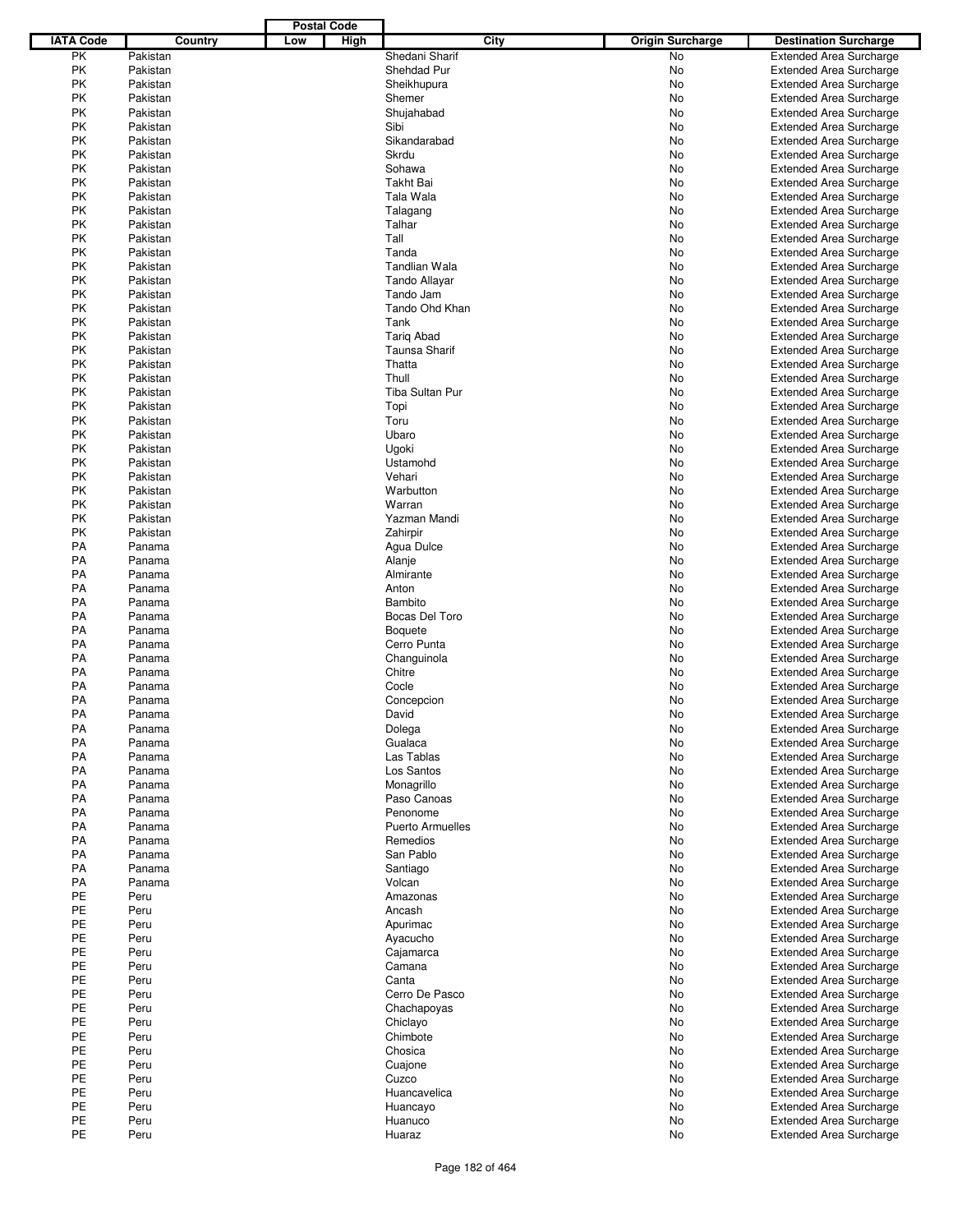|                  |             |      | <b>Postal Code</b> |                         |                                |                                |
|------------------|-------------|------|--------------------|-------------------------|--------------------------------|--------------------------------|
| <b>IATA Code</b> | Country     | Low  | High               | City                    | <b>Origin Surcharge</b>        | <b>Destination Surcharge</b>   |
| PE               | Peru        |      |                    | Ica                     | <b>No</b>                      | <b>Extended Area Surcharge</b> |
| PE               | Peru        |      |                    | llo                     | No                             | <b>Extended Area Surcharge</b> |
| PE               | Peru        |      |                    | <b>Jaujasted Cities</b> | No                             | <b>Extended Area Surcharge</b> |
| PE               | Peru        |      |                    | Junin                   | No                             | <b>Extended Area Surcharge</b> |
| PE               | Peru        |      |                    | La Libertad             | No                             | <b>Extended Area Surcharge</b> |
| PE               | Peru        |      |                    | La Oroya                | No                             | <b>Extended Area Surcharge</b> |
| PE               | Peru        |      |                    |                         | No                             | <b>Extended Area Surcharge</b> |
| PE               | Peru        |      |                    | Lambayeque<br>Lurin     | No                             | <b>Extended Area Surcharge</b> |
| PE               |             |      |                    | Madre De Dios           |                                |                                |
|                  | Peru        |      |                    |                         | No                             | <b>Extended Area Surcharge</b> |
| PE               | Peru        |      |                    | Matucana                | No                             | <b>Extended Area Surcharge</b> |
| PE               | Peru        |      |                    | Mollobamba              | No                             | <b>Extended Area Surcharge</b> |
| PE               | Peru        |      |                    | Moquegua                | No                             | <b>Extended Area Surcharge</b> |
| PE               | Peru        |      |                    | <b>Nazcasted Cities</b> | No                             | <b>Extended Area Surcharge</b> |
| PE               | Peru        |      |                    | Pisco                   | No                             | <b>Extended Area Surcharge</b> |
| PE               | Peru        |      |                    | Piura                   | No                             | <b>Extended Area Surcharge</b> |
| PE               | Peru        |      |                    | Pucallpa                | No                             | <b>Extended Area Surcharge</b> |
| PE               | Peru        |      |                    | Pucusana                | No                             | <b>Extended Area Surcharge</b> |
| PE               | Peru        |      |                    | Puente Depiedra         | No                             | <b>Extended Area Surcharge</b> |
| PE               | Peru        |      |                    | Puerto Maldonado        | No                             | <b>Extended Area Surcharge</b> |
| PE               | Peru        |      |                    | Punta Hermosa           | No                             | <b>Extended Area Surcharge</b> |
| PE               | Peru        |      |                    | Punta Negra             | No                             | <b>Extended Area Surcharge</b> |
| PE               | Peru        |      |                    | San Bartolo             | No                             | <b>Extended Area Surcharge</b> |
| PE               | Peru        |      |                    | San Martin              | No                             | <b>Extended Area Surcharge</b> |
| PE               | Peru        |      |                    | Santa Maria             | No                             | <b>Extended Area Surcharge</b> |
| PE               | Peru        |      |                    | Santa Rosa              | No                             | <b>Extended Area Surcharge</b> |
| PE               | Peru        |      |                    | Tacna                   | No                             | <b>Extended Area Surcharge</b> |
| PE               | Peru        |      |                    | Talara                  | No                             | <b>Extended Area Surcharge</b> |
| PE               | Peru        |      |                    | Tarapoto                | No                             | <b>Extended Area Surcharge</b> |
| PE               | Peru        |      |                    | Tarma                   | No                             | <b>Extended Area Surcharge</b> |
| PE               | Peru        |      |                    | <b>Tingo Maria</b>      | No                             | <b>Extended Area Surcharge</b> |
| PE               | Peru        |      |                    | <b>Toque Pala</b>       | No                             |                                |
| PE               |             |      |                    |                         |                                | <b>Extended Area Surcharge</b> |
|                  | Peru        |      |                    | Tumbes                  | No                             | <b>Extended Area Surcharge</b> |
| PE               | Peru        |      |                    | Yurimaguas              | No                             | <b>Extended Area Surcharge</b> |
| PH               | Philippines | 2100 | 2104               |                         | <b>Extended Area Surcharge</b> | <b>Extended Area Surcharge</b> |
| PH               | Philippines | 2107 | 2114               |                         | <b>Extended Area Surcharge</b> | <b>Extended Area Surcharge</b> |
| PH               | Philippines | 2201 | 2208               |                         | <b>Extended Area Surcharge</b> | <b>Extended Area Surcharge</b> |
| PH               | Philippines | 2210 | 2213               |                         | <b>Extended Area Surcharge</b> | <b>Extended Area Surcharge</b> |
| PH               | Philippines | 2402 | 2427               |                         | <b>Extended Area Surcharge</b> | <b>Extended Area Surcharge</b> |
| PH               | Philippines | 2429 | 2447               |                         | <b>Extended Area Surcharge</b> | <b>Extended Area Surcharge</b> |
| PH               | Philippines | 2500 | 2500               |                         | <b>Extended Area Surcharge</b> | <b>Extended Area Surcharge</b> |
| PH               | Philippines | 2502 | 2520               |                         | <b>Extended Area Surcharge</b> | <b>Extended Area Surcharge</b> |
| PH               | Philippines | 2603 | 2625               |                         | <b>Extended Area Surcharge</b> | <b>Extended Area Surcharge</b> |
| PH               | Philippines | 2701 | 2733               |                         | <b>Extended Area Surcharge</b> | <b>Extended Area Surcharge</b> |
| PH               | Philippines | 2800 | 2826               |                         | <b>Extended Area Surcharge</b> | <b>Extended Area Surcharge</b> |
| PH               | Philippines | 2902 | 2922               |                         | <b>Extended Area Surcharge</b> | <b>Extended Area Surcharge</b> |
| PH               | Philippines | 3011 | 3016               |                         | <b>Extended Area Surcharge</b> | <b>Extended Area Surcharge</b> |
| PH               | Philippines | 3018 | 3018               |                         | <b>Extended Area Surcharge</b> | <b>Extended Area Surcharge</b> |
| PH               | Philippines | 3020 | 3024               |                         | <b>Extended Area Surcharge</b> | <b>Extended Area Surcharge</b> |
| PH               | Philippines | 3100 | 3133               |                         | <b>Extended Area Surcharge</b> | <b>Extended Area Surcharge</b> |
| PH               | Philippines | 3200 | 3207               |                         | <b>Extended Area Surcharge</b> | <b>Extended Area Surcharge</b> |
| PH               |             |      | 3336               |                         |                                | <b>Extended Area Surcharge</b> |
|                  | Philippines | 3300 |                    |                         | <b>Extended Area Surcharge</b> |                                |
| PH               | Philippines | 3400 | 3405               |                         | <b>Extended Area Surcharge</b> | <b>Extended Area Surcharge</b> |
| PH               | Philippines | 3500 | 3528               |                         | <b>Extended Area Surcharge</b> | <b>Extended Area Surcharge</b> |
| PH               | Philippines | 3600 | 3610               |                         | <b>Extended Area Surcharge</b> | <b>Extended Area Surcharge</b> |
| PH               | Philippines | 3700 | 3714               |                         | <b>Extended Area Surcharge</b> | <b>Extended Area Surcharge</b> |
| PH               | Philippines | 3800 | 3814               |                         | <b>Extended Area Surcharge</b> | <b>Extended Area Surcharge</b> |
| PH               | Philippines | 3900 | 3905               |                         | <b>Extended Area Surcharge</b> | <b>Extended Area Surcharge</b> |
| PH               | Philippines | 4001 | 4002               |                         | <b>Extended Area Surcharge</b> | <b>Extended Area Surcharge</b> |
| PH               | Philippines | 4004 | 4015               |                         | <b>Extended Area Surcharge</b> | <b>Extended Area Surcharge</b> |
| PH               | Philippines | 4017 | 4021               |                         | <b>Extended Area Surcharge</b> | <b>Extended Area Surcharge</b> |
| PH               | Philippines | 4202 | 4205               |                         | <b>Extended Area Surcharge</b> | <b>Extended Area Surcharge</b> |
| PH               | Philippines | 4207 | 4211               |                         | <b>Extended Area Surcharge</b> | <b>Extended Area Surcharge</b> |
| PH               | Philippines | 4213 | 4214               |                         | <b>Extended Area Surcharge</b> | <b>Extended Area Surcharge</b> |
| PH               | Philippines | 4218 | 4230               |                         | <b>Extended Area Surcharge</b> | <b>Extended Area Surcharge</b> |
| PH               | Philippines | 4232 | 4232               |                         | <b>Extended Area Surcharge</b> | <b>Extended Area Surcharge</b> |
| PH               | Philippines | 4300 | 4300               |                         | <b>Extended Area Surcharge</b> | <b>Extended Area Surcharge</b> |
| PH               | Philippines | 4302 | 4322               |                         | <b>Extended Area Surcharge</b> | <b>Extended Area Surcharge</b> |
| PH               | Philippines | 4324 | 4342               |                         | <b>Extended Area Surcharge</b> | <b>Extended Area Surcharge</b> |
| PH               | Philippines | 4406 | 4417               |                         | <b>Extended Area Surcharge</b> | <b>Extended Area Surcharge</b> |
| PH               |             | 4419 | 4430               |                         | <b>Extended Area Surcharge</b> | <b>Extended Area Surcharge</b> |
|                  | Philippines |      |                    |                         |                                |                                |
| PH               | Philippines | 4432 | 4436               |                         | <b>Extended Area Surcharge</b> | <b>Extended Area Surcharge</b> |
| PH               | Philippines | 4502 | 4502               |                         | <b>Extended Area Surcharge</b> | <b>Extended Area Surcharge</b> |
| PH               | Philippines | 4504 | 4510               |                         | <b>Extended Area Surcharge</b> | <b>Extended Area Surcharge</b> |
| PH               | Philippines | 4512 | 4512               |                         | <b>Extended Area Surcharge</b> | <b>Extended Area Surcharge</b> |
| PH               | Philippines | 4514 | 4517               |                         | <b>Extended Area Surcharge</b> | <b>Extended Area Surcharge</b> |
| PH               | Philippines | 4601 | 4612               |                         | <b>Extended Area Surcharge</b> | <b>Extended Area Surcharge</b> |
| PH               | Philippines | 4700 | 4715               |                         | <b>Extended Area Surcharge</b> | <b>Extended Area Surcharge</b> |
| PH               | Philippines | 4801 | 4810               |                         | <b>Extended Area Surcharge</b> | <b>Extended Area Surcharge</b> |
|                  |             |      |                    |                         |                                |                                |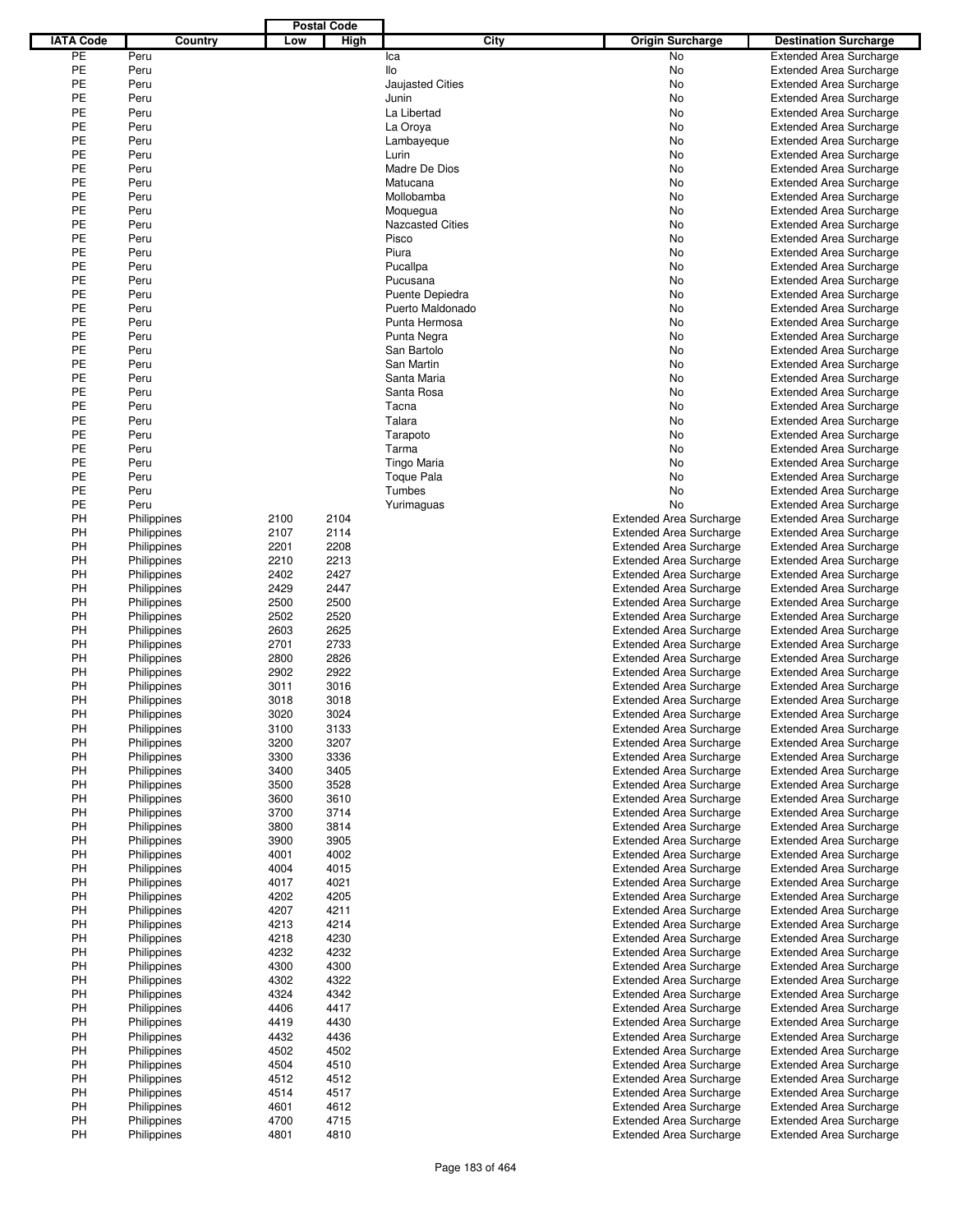|                  |             |       | <b>Postal Code</b> |      |                                |                                |
|------------------|-------------|-------|--------------------|------|--------------------------------|--------------------------------|
| <b>IATA Code</b> | Country     | Low   | High               | City | <b>Origin Surcharge</b>        | <b>Destination Surcharge</b>   |
| PH               | Philippines | 4900  | 4905               |      | <b>Extended Area Surcharge</b> | <b>Extended Area Surcharge</b> |
| PH               | Philippines | 5001  | 5046               |      | <b>Extended Area Surcharge</b> | <b>Extended Area Surcharge</b> |
| PH               | Philippines | 5100  | 5111               |      | <b>Extended Area Surcharge</b> | <b>Extended Area Surcharge</b> |
| PH               | Philippines | 5200  | 5214               |      | <b>Extended Area Surcharge</b> | <b>Extended Area Surcharge</b> |
| PH               | Philippines | 5301  | 5312               |      | <b>Extended Area Surcharge</b> | <b>Extended Area Surcharge</b> |
| PH               | Philippines | 5314  | 5322               |      | <b>Extended Area Surcharge</b> | <b>Extended Area Surcharge</b> |
|                  |             |       |                    |      |                                |                                |
| PH               | Philippines | 5401  | 5421               |      | <b>Extended Area Surcharge</b> | <b>Extended Area Surcharge</b> |
| PH               | Philippines | 5501  | 5508               |      | <b>Extended Area Surcharge</b> | <b>Extended Area Surcharge</b> |
| PH               | Philippines | 5510  | 5514               |      | <b>Extended Area Surcharge</b> | <b>Extended Area Surcharge</b> |
| PH               | Philippines | 5516  | 5516               |      | <b>Extended Area Surcharge</b> | <b>Extended Area Surcharge</b> |
| PH               | Philippines | 5601  | 5616               |      | <b>Extended Area Surcharge</b> | <b>Extended Area Surcharge</b> |
| PH               | Philippines | 5700  | 5717               |      | <b>Extended Area Surcharge</b> | <b>Extended Area Surcharge</b> |
| PH               | Philippines | 5801  | 5816               |      | <b>Extended Area Surcharge</b> | <b>Extended Area Surcharge</b> |
| PH               | Philippines | 6002  | 6013               |      | <b>Extended Area Surcharge</b> | <b>Extended Area Surcharge</b> |
| PH               | Philippines | 6017  | 6044               |      | <b>Extended Area Surcharge</b> | <b>Extended Area Surcharge</b> |
| PH               | Philippines | 6047  | 6048               |      | <b>Extended Area Surcharge</b> | <b>Extended Area Surcharge</b> |
| PH               | Philippines | 6050  | 6053               |      | <b>Extended Area Surcharge</b> | <b>Extended Area Surcharge</b> |
| PH               | Philippines | 6101  | 6132               |      | <b>Extended Area Surcharge</b> | <b>Extended Area Surcharge</b> |
| PH               | Philippines | 6201  | 6205               |      | <b>Extended Area Surcharge</b> | <b>Extended Area Surcharge</b> |
| PH               | Philippines | 6207  | 6215               |      | <b>Extended Area Surcharge</b> | <b>Extended Area Surcharge</b> |
| PH               | Philippines | 6217  | 6230               |      | <b>Extended Area Surcharge</b> | <b>Extended Area Surcharge</b> |
| PH               | Philippines | 6301  | 6347               |      | <b>Extended Area Surcharge</b> | <b>Extended Area Surcharge</b> |
| PH               | Philippines | 6401  | 6423               |      | <b>Extended Area Surcharge</b> | <b>Extended Area Surcharge</b> |
| PH               | Philippines | 6501  | 6540               |      | <b>Extended Area Surcharge</b> | <b>Extended Area Surcharge</b> |
| PH               | Philippines | 6542  | 6550               |      | <b>Extended Area Surcharge</b> | <b>Extended Area Surcharge</b> |
|                  |             |       | 6617               |      |                                |                                |
| PH               | Philippines | 6601  |                    |      | <b>Extended Area Surcharge</b> | <b>Extended Area Surcharge</b> |
| PH               | Philippines | 6702  | 6725               |      | <b>Extended Area Surcharge</b> | <b>Extended Area Surcharge</b> |
| PH               | Philippines | 6801  | 6822               |      | <b>Extended Area Surcharge</b> | <b>Extended Area Surcharge</b> |
| PH               | Philippines | 7001  | 7015               |      | <b>Extended Area Surcharge</b> | <b>Extended Area Surcharge</b> |
| PH               | Philippines | 7017  | 7042               |      | <b>Extended Area Surcharge</b> | <b>Extended Area Surcharge</b> |
| PH               | Philippines | 7101  | 7124               |      | <b>Extended Area Surcharge</b> | <b>Extended Area Surcharge</b> |
| PH               | Philippines | 7200  | 7215               |      | <b>Extended Area Surcharge</b> | <b>Extended Area Surcharge</b> |
| PH               | Philippines | 7300  | 7306               |      | <b>Extended Area Surcharge</b> | <b>Extended Area Surcharge</b> |
| PH               | Philippines | 7400  | 7416               |      | <b>Extended Area Surcharge</b> | <b>Extended Area Surcharge</b> |
| PH               | Philippines | 7500  | 7509               |      | <b>Extended Area Surcharge</b> | <b>Extended Area Surcharge</b> |
| PH               | Philippines | 8001  | 8001               |      | <b>Extended Area Surcharge</b> | <b>Extended Area Surcharge</b> |
| PH               | Philippines | 8003  | 8014               |      | <b>Extended Area Surcharge</b> | <b>Extended Area Surcharge</b> |
| PH               | Philippines | 8016  | 8016               |      | <b>Extended Area Surcharge</b> | <b>Extended Area Surcharge</b> |
| PH               | Philippines | 8100  | 8120               |      | <b>Extended Area Surcharge</b> | <b>Extended Area Surcharge</b> |
| PH               | Philippines | 8200  | 8210               |      | <b>Extended Area Surcharge</b> | <b>Extended Area Surcharge</b> |
| PH               | Philippines | 8301  | 8310               |      | <b>Extended Area Surcharge</b> | <b>Extended Area Surcharge</b> |
| PH               | Philippines | 8312  | 8318               |      | <b>Extended Area Surcharge</b> | <b>Extended Area Surcharge</b> |
| PH               | Philippines | 8401  | 8427               |      | <b>Extended Area Surcharge</b> | <b>Extended Area Surcharge</b> |
| PH               |             |       |                    |      |                                | <b>Extended Area Surcharge</b> |
|                  | Philippines | 8500  | 8513               |      | <b>Extended Area Surcharge</b> |                                |
| PH               | Philippines | 8600  | 8611               |      | <b>Extended Area Surcharge</b> | <b>Extended Area Surcharge</b> |
| PH               | Philippines | 8701  | 8723               |      | <b>Extended Area Surcharge</b> | <b>Extended Area Surcharge</b> |
| PH               | Philippines | 9001  | 9013               |      | <b>Extended Area Surcharge</b> | <b>Extended Area Surcharge</b> |
| PH               | Philippines | 9015  | 9025               |      | <b>Extended Area Surcharge</b> | <b>Extended Area Surcharge</b> |
| PH               | Philippines | 9100  | 9104               |      | <b>Extended Area Surcharge</b> | <b>Extended Area Surcharge</b> |
| PH               | Philippines | 9201  | 9222               |      | <b>Extended Area Surcharge</b> | <b>Extended Area Surcharge</b> |
| PH               | Philippines | 9300  | 9321               |      | <b>Extended Area Surcharge</b> | <b>Extended Area Surcharge</b> |
| PH               | Philippines | 9400  | 9417               |      | <b>Extended Area Surcharge</b> | <b>Extended Area Surcharge</b> |
| PH               | Philippines | 9501  | 9505               |      | <b>Extended Area Surcharge</b> | <b>Extended Area Surcharge</b> |
| PH               | Philippines | 9507  | 9517               |      | <b>Extended Area Surcharge</b> | <b>Extended Area Surcharge</b> |
| PH               | Philippines | 9601  | 9618               |      | <b>Extended Area Surcharge</b> | <b>Extended Area Surcharge</b> |
| PH               | Philippines | 9701  | 9706               |      | <b>Extended Area Surcharge</b> | <b>Extended Area Surcharge</b> |
| PH               | Philippines | 9708  | 9716               |      | <b>Extended Area Surcharge</b> | <b>Extended Area Surcharge</b> |
| PH               | Philippines | 9800  | 9811               |      | <b>Extended Area Surcharge</b> | <b>Extended Area Surcharge</b> |
| PL.              | Poland      | 11131 | 11132              |      | <b>Extended Area Surcharge</b> | <b>Extended Area Surcharge</b> |
| PL.              | Poland      | 11210 | 11213              |      | <b>Extended Area Surcharge</b> | <b>Extended Area Surcharge</b> |
| PL.              | Poland      | 11408 | 11412              |      | <b>Extended Area Surcharge</b> | <b>Extended Area Surcharge</b> |
| PL.              | Poland      | 11423 | 11423              |      | <b>Extended Area Surcharge</b> | <b>Extended Area Surcharge</b> |
|                  |             |       |                    |      |                                |                                |
| PL.              | Poland      | 11430 | 11439              |      | <b>Extended Area Surcharge</b> | <b>Extended Area Surcharge</b> |
| PL.              | Poland      | 11505 | 11519              |      | <b>Extended Area Surcharge</b> | <b>Extended Area Surcharge</b> |
| PL.              | Poland      | 11536 | 11536              |      | <b>Extended Area Surcharge</b> | <b>Extended Area Surcharge</b> |
| PL.              | Poland      | 11603 | 11609              |      | <b>Extended Area Surcharge</b> | <b>Extended Area Surcharge</b> |
| PL               | Poland      | 11612 | 11619              |      | <b>Extended Area Surcharge</b> | <b>Extended Area Surcharge</b> |
| PL.              | Poland      | 11630 | 11699              |      | <b>Extended Area Surcharge</b> | <b>Extended Area Surcharge</b> |
| PL.              | Poland      | 12205 | 12209              |      | <b>Extended Area Surcharge</b> | <b>Extended Area Surcharge</b> |
| PL.              | Poland      | 12240 | 12299              |      | <b>Extended Area Surcharge</b> | <b>Extended Area Surcharge</b> |
| PL.              | Poland      | 14503 | 14514              |      | <b>Extended Area Surcharge</b> | <b>Extended Area Surcharge</b> |
| PL.              | Poland      | 14522 | 14528              |      | <b>Extended Area Surcharge</b> | <b>Extended Area Surcharge</b> |
| PL.              | Poland      | 14531 | 14531              |      | <b>Extended Area Surcharge</b> | <b>Extended Area Surcharge</b> |
| PL.              | Poland      | 16004 | 16004              |      | <b>Extended Area Surcharge</b> | <b>Extended Area Surcharge</b> |
| PL.              | Poland      | 16040 | 16049              |      | <b>Extended Area Surcharge</b> | <b>Extended Area Surcharge</b> |
| PL               | Poland      | 16104 | 16120              |      | <b>Extended Area Surcharge</b> | <b>Extended Area Surcharge</b> |
| PL               | Poland      | 16123 | 16299              |      | <b>Extended Area Surcharge</b> | <b>Extended Area Surcharge</b> |
| PL               | Poland      | 16306 | 16319              |      | <b>Extended Area Surcharge</b> | <b>Extended Area Surcharge</b> |
|                  |             |       |                    |      |                                |                                |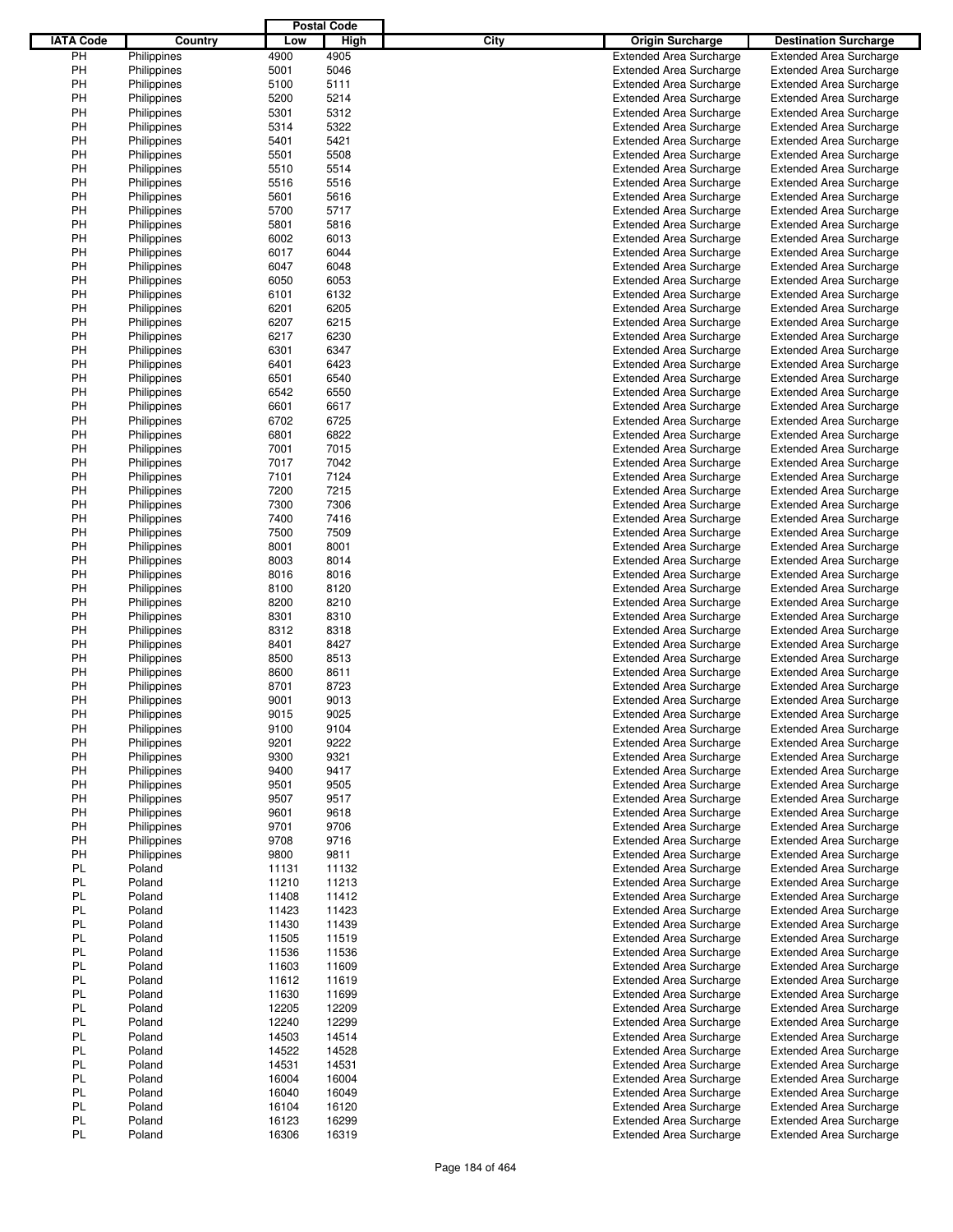|                  |        |         |       | <b>Postal Code</b> |      |                                |                                |
|------------------|--------|---------|-------|--------------------|------|--------------------------------|--------------------------------|
| <b>IATA Code</b> |        | Country | Low   | High               | City | <b>Origin Surcharge</b>        | <b>Destination Surcharge</b>   |
| PL               | Poland |         | 16326 | 16326              |      | <b>Extended Area Surcharge</b> | <b>Extended Area Surcharge</b> |
| PL               | Poland |         | 16505 | 16507              |      | <b>Extended Area Surcharge</b> | <b>Extended Area Surcharge</b> |
| PL               | Poland |         | 17111 | 17119              |      | <b>Extended Area Surcharge</b> | <b>Extended Area Surcharge</b> |
| PL               | Poland |         | 17305 | 17306              |      | <b>Extended Area Surcharge</b> | <b>Extended Area Surcharge</b> |
| PL               | Poland |         | 17313 | 17399              |      | <b>Extended Area Surcharge</b> | <b>Extended Area Surcharge</b> |
| PL               | Poland |         | 18231 | 18231              |      | <b>Extended Area Surcharge</b> | <b>Extended Area Surcharge</b> |
| PL               | Poland |         | 19321 | 19324              |      | <b>Extended Area Surcharge</b> | <b>Extended Area Surcharge</b> |
| PL               | Poland |         | 19326 | 19332              |      | <b>Extended Area Surcharge</b> | <b>Extended Area Surcharge</b> |
| PL               | Poland |         | 19412 | 19421              |      | <b>Extended Area Surcharge</b> | <b>Extended Area Surcharge</b> |
| PL               |        |         |       |                    |      |                                |                                |
|                  | Poland |         | 19506 | 19599              |      | <b>Extended Area Surcharge</b> | <b>Extended Area Surcharge</b> |
| PL               | Poland |         | 21104 | 21106              |      | <b>Extended Area Surcharge</b> | <b>Extended Area Surcharge</b> |
| PL               | Poland |         | 21202 | 21299              |      | <b>Extended Area Surcharge</b> | <b>Extended Area Surcharge</b> |
| PL               | Poland |         | 21508 | 21510              |      | <b>Extended Area Surcharge</b> | <b>Extended Area Surcharge</b> |
| PL               | Poland |         | 21515 | 21535              |      | <b>Extended Area Surcharge</b> | <b>Extended Area Surcharge</b> |
| PL               | Poland |         | 21580 | 21580              |      | <b>Extended Area Surcharge</b> | <b>Extended Area Surcharge</b> |
| PL               | Poland |         | 22105 | 22129              |      | <b>Extended Area Surcharge</b> | <b>Extended Area Surcharge</b> |
| PL               | Poland |         | 22135 | 22149              |      | <b>Extended Area Surcharge</b> | <b>Extended Area Surcharge</b> |
| PL               | Poland |         | 22151 | 22169              |      | <b>Extended Area Surcharge</b> | <b>Extended Area Surcharge</b> |
| PL               | Poland |         | 22176 | 22199              |      | <b>Extended Area Surcharge</b> | <b>Extended Area Surcharge</b> |
| PL               | Poland |         | 22202 | 22231              |      | <b>Extended Area Surcharge</b> | <b>Extended Area Surcharge</b> |
| PL               | Poland |         | 22233 | 22233              |      | <b>Extended Area Surcharge</b> | <b>Extended Area Surcharge</b> |
| PL               | Poland |         | 22236 | 22299              |      | <b>Extended Area Surcharge</b> | <b>Extended Area Surcharge</b> |
| PL               | Poland |         | 22304 | 22314              |      | <b>Extended Area Surcharge</b> | <b>Extended Area Surcharge</b> |
| PL               | Poland |         | 22411 | 22411              |      | <b>Extended Area Surcharge</b> | <b>Extended Area Surcharge</b> |
| PL               | Poland |         | 22420 | 22422              |      | <b>Extended Area Surcharge</b> | <b>Extended Area Surcharge</b> |
| PL               | Poland |         | 22425 | 22425              |      | <b>Extended Area Surcharge</b> | <b>Extended Area Surcharge</b> |
| PL               | Poland |         | 22435 | 22440              |      | <b>Extended Area Surcharge</b> | <b>Extended Area Surcharge</b> |
| PL               | Poland |         | 22443 | 22443              |      | <b>Extended Area Surcharge</b> | <b>Extended Area Surcharge</b> |
| PL               | Poland |         | 22456 | 22456              |      | <b>Extended Area Surcharge</b> | <b>Extended Area Surcharge</b> |
| PL               | Poland |         | 22505 | 22549              |      | <b>Extended Area Surcharge</b> | <b>Extended Area Surcharge</b> |
| PL               | Poland |         | 22557 | 22564              |      | <b>Extended Area Surcharge</b> | <b>Extended Area Surcharge</b> |
| PL               | Poland |         | 22604 | 22669              |      | <b>Extended Area Surcharge</b> | <b>Extended Area Surcharge</b> |
| PL               | Poland |         | 22674 | 22679              |      | <b>Extended Area Surcharge</b> | <b>Extended Area Surcharge</b> |
| PL               | Poland |         | 33384 | 33385              |      |                                |                                |
|                  |        |         |       |                    |      | <b>Extended Area Surcharge</b> | <b>Extended Area Surcharge</b> |
| PL               | Poland |         | 33387 | 33387              |      | <b>Extended Area Surcharge</b> | <b>Extended Area Surcharge</b> |
| PL               | Poland |         | 33391 | 33392              |      | <b>Extended Area Surcharge</b> | <b>Extended Area Surcharge</b> |
| PL               | Poland |         | 34221 | 34230              |      | <b>Extended Area Surcharge</b> | <b>Extended Area Surcharge</b> |
| PL               | Poland |         | 34332 | 34339              |      | <b>Extended Area Surcharge</b> | <b>Extended Area Surcharge</b> |
| PL               | Poland |         | 34360 | 34380              |      | <b>Extended Area Surcharge</b> | <b>Extended Area Surcharge</b> |
| PL               | Poland |         | 34383 | 34399              |      | <b>Extended Area Surcharge</b> | <b>Extended Area Surcharge</b> |
| PL               | Poland |         | 34405 | 34408              |      | <b>Extended Area Surcharge</b> | <b>Extended Area Surcharge</b> |
| PL               | Poland |         | 34431 | 34449              |      | <b>Extended Area Surcharge</b> | <b>Extended Area Surcharge</b> |
| PL               | Poland |         | 34452 | 34459              |      | <b>Extended Area Surcharge</b> | <b>Extended Area Surcharge</b> |
| PL               | Poland |         | 34461 | 34479              |      | <b>Extended Area Surcharge</b> | <b>Extended Area Surcharge</b> |
| PL               | Poland |         | 34482 | 34499              |      | <b>Extended Area Surcharge</b> | <b>Extended Area Surcharge</b> |
| PL               | Poland |         | 34512 | 34519              |      | <b>Extended Area Surcharge</b> | <b>Extended Area Surcharge</b> |
| PL               | Poland |         | 34521 | 34529              |      | <b>Extended Area Surcharge</b> | <b>Extended Area Surcharge</b> |
| PL               | Poland |         | 34531 | 34599              |      | <b>Extended Area Surcharge</b> | <b>Extended Area Surcharge</b> |
| PL               | Poland |         | 34604 | 34605              |      | <b>Extended Area Surcharge</b> | <b>Extended Area Surcharge</b> |
| PL               | Poland |         | 34609 | 34615              |      | <b>Extended Area Surcharge</b> | <b>Extended Area Surcharge</b> |
| PL               | Poland |         | 34731 | 34740              |      | <b>Extended Area Surcharge</b> | <b>Extended Area Surcharge</b> |
| PL               | Poland |         | 34787 | 34787              |      | <b>Extended Area Surcharge</b> | <b>Extended Area Surcharge</b> |
| PL               | Poland |         | 37610 | 37624              |      | <b>Extended Area Surcharge</b> | <b>Extended Area Surcharge</b> |
| PL               | Poland |         | 37628 | 37629              |      | <b>Extended Area Surcharge</b> | <b>Extended Area Surcharge</b> |
| PL               | Poland |         | 38221 | 38221              |      | <b>Extended Area Surcharge</b> | <b>Extended Area Surcharge</b> |
| PL               | Poland |         | 38224 | 38229              |      | <b>Extended Area Surcharge</b> | <b>Extended Area Surcharge</b> |
| PL               | Poland |         | 38231 | 38240              |      | <b>Extended Area Surcharge</b> | <b>Extended Area Surcharge</b> |
| PL               | Poland |         | 38309 | 38310              |      | <b>Extended Area Surcharge</b> | <b>Extended Area Surcharge</b> |
| PL               | Poland |         | 38313 | 38316              |      | <b>Extended Area Surcharge</b> | <b>Extended Area Surcharge</b> |
| PL               | Poland |         | 38453 | 38453              |      | <b>Extended Area Surcharge</b> | <b>Extended Area Surcharge</b> |
| PL               | Poland |         | 38461 | 38461              |      | <b>Extended Area Surcharge</b> | <b>Extended Area Surcharge</b> |
| PL               | Poland |         | 38517 | 38520              |      | <b>Extended Area Surcharge</b> | <b>Extended Area Surcharge</b> |
| PL               | Poland |         | 38531 | 38531              |      | <b>Extended Area Surcharge</b> | <b>Extended Area Surcharge</b> |
| PL               | Poland |         | 38541 | 38599              |      | <b>Extended Area Surcharge</b> | <b>Extended Area Surcharge</b> |
| PL               | Poland |         | 38604 | 38620              |      | <b>Extended Area Surcharge</b> | <b>Extended Area Surcharge</b> |
| PL               | Poland |         | 38704 | 38710              |      | <b>Extended Area Surcharge</b> | <b>Extended Area Surcharge</b> |
| PL               | Poland |         | 38713 | 38720              |      | <b>Extended Area Surcharge</b> | <b>Extended Area Surcharge</b> |
| PL               | Poland |         | 72204 | 72207              |      | <b>Extended Area Surcharge</b> | <b>Extended Area Surcharge</b> |
|                  |        |         |       |                    |      |                                |                                |
| PL               | Poland |         | 72306 | 72309              |      | <b>Extended Area Surcharge</b> | <b>Extended Area Surcharge</b> |
| PL               | Poland |         | 72341 | 72349              |      | <b>Extended Area Surcharge</b> | <b>Extended Area Surcharge</b> |
| PL               | Poland |         | 72401 | 72499              |      | <b>Extended Area Surcharge</b> | <b>Extended Area Surcharge</b> |
| PL               | Poland |         | 73220 | 73235              |      | <b>Extended Area Surcharge</b> | <b>Extended Area Surcharge</b> |
| PL               | Poland |         | 76012 | 76020              |      | <b>Extended Area Surcharge</b> | <b>Extended Area Surcharge</b> |
| PL               | Poland |         | 77304 | 77309              |      | <b>Extended Area Surcharge</b> | <b>Extended Area Surcharge</b> |
| PL               | Poland |         | 78411 | 78430              |      | <b>Extended Area Surcharge</b> | <b>Extended Area Surcharge</b> |
| PL               | Poland |         | 78450 | 78459              |      | <b>Extended Area Surcharge</b> | <b>Extended Area Surcharge</b> |
| PL               | Poland |         | 78512 | 78519              |      | <b>Extended Area Surcharge</b> | <b>Extended Area Surcharge</b> |
| PL               | Poland |         | 78530 | 78549              |      | <b>Extended Area Surcharge</b> | <b>Extended Area Surcharge</b> |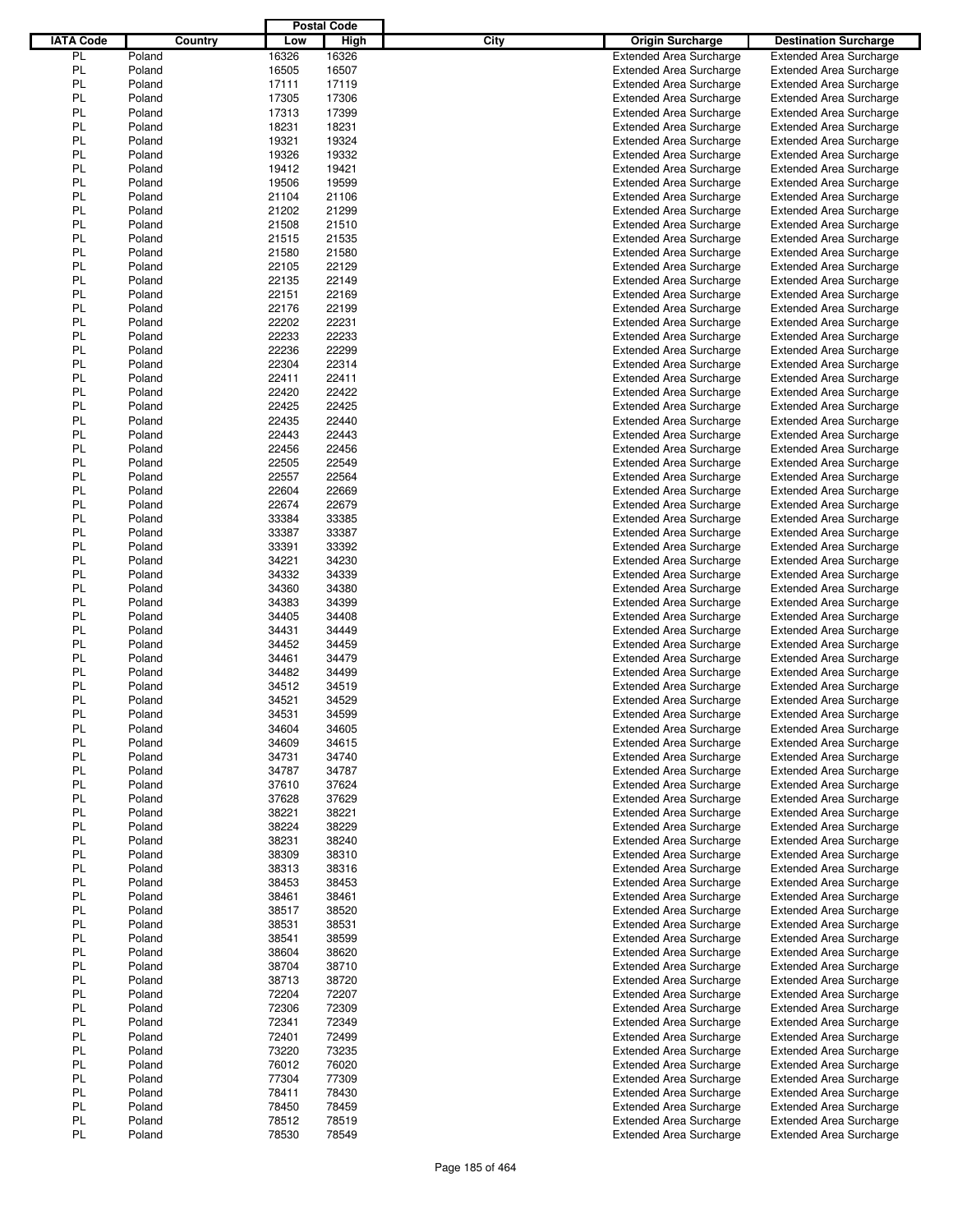|                  |                              |         | <b>Postal Code</b> |                                |                                |
|------------------|------------------------------|---------|--------------------|--------------------------------|--------------------------------|
| <b>IATA Code</b> | Country                      | Low     | High               | City<br>Origin Surcharge       | <b>Destination Surcharge</b>   |
| PT               | Portugal                     | 0000000 | 0999999            | <b>Extended Area Surcharge</b> | <b>Extended Area Surcharge</b> |
| PT               | Portugal                     | 5001000 | 5999999            | <b>Extended Area Surcharge</b> | <b>Extended Area Surcharge</b> |
| PT               | Portugal                     | 6441000 | 7999999            | <b>Extended Area Surcharge</b> | <b>Extended Area Surcharge</b> |
| PT               | Portugal                     | 9000000 | 9999999            | <b>Extended Area Surcharge</b> | Remote Area Surcharge          |
| PR               | Puerto Rico                  | 00765   | 00765              | No                             |                                |
|                  |                              |         |                    |                                | <b>Extended Area Surcharge</b> |
| PR               | Puerto Rico                  | 00775   | 00775              | No                             | <b>Extended Area Surcharge</b> |
| RU               | Russia                       | 000000  | 100999             | No                             | <b>Extended Area Surcharge</b> |
| RU               | Russia                       | 130000  | 139999             | No                             | <b>Extended Area Surcharge</b> |
| RU               | Russia                       | 145000  | 149999             | No                             | <b>Extended Area Surcharge</b> |
| RU               | Russia                       | 150067  | 162999             | No                             | <b>Extended Area Surcharge</b> |
| RU               | Russia                       | 163072  | 163959             | No                             | <b>Extended Area Surcharge</b> |
| RU               | Russia                       | 163961  | 182999             | No                             | <b>Extended Area Surcharge</b> |
| RU               | Russia                       | 183971  | 186999             | No                             | <b>Extended Area Surcharge</b> |
| RU               | Russia                       | 200000  | 235999             | No                             | <b>Extended Area Surcharge</b> |
| RU               | Russia                       | 237000  | 343999             | No                             | <b>Extended Area Surcharge</b> |
| RU               | Russia                       | 345000  | 349999             | No                             | <b>Extended Area Surcharge</b> |
| RU               | Russia                       | 350922  | 352799             | No                             | <b>Extended Area Surcharge</b> |
| RU               | Russia                       | 352809  | 353899             | No                             | <b>Extended Area Surcharge</b> |
| RU               | Russia                       | 353926  | 353999             | No                             | <b>Extended Area Surcharge</b> |
| RU               | Russia                       | 354397  | 354999             | No                             | <b>Extended Area Surcharge</b> |
| RU               | Russia                       | 355048  | 399999             | No                             | <b>Extended Area Surcharge</b> |
|                  |                              |         |                    |                                |                                |
| RU               | Russia                       | 400139  | 419999             | No                             | <b>Extended Area Surcharge</b> |
| RU               | Russia                       | 421000  | 423799             | No                             | <b>Extended Area Surcharge</b> |
| RU               | Russia                       | 423842  | 442999             | No                             | <b>Extended Area Surcharge</b> |
| RU               | Russia                       | 443126  | 443980             | No                             | <b>Extended Area Surcharge</b> |
| RU               | Russia                       | 444000  | 444999             | No                             | <b>Extended Area Surcharge</b> |
| RU               | Russia                       | 445093  | 449999             | No                             | <b>Extended Area Surcharge</b> |
| RU               | Russia                       | 450113  | 453999             | No                             | <b>Extended Area Surcharge</b> |
| RU               | Russia                       | 454931  | 602999             | No                             | <b>Extended Area Surcharge</b> |
| RU               | Russia                       | 604000  | 613999             | No                             | <b>Extended Area Surcharge</b> |
| RU               | Russia                       | 614501  | 619999             | No                             | <b>Extended Area Surcharge</b> |
| RU               | Russia                       | 621000  | 624999             | No                             | <b>Extended Area Surcharge</b> |
| RU               | Russia                       | 625501  | 629999             | No                             | <b>Extended Area Surcharge</b> |
| RU               | Russia                       | 630202  | 630559             | No                             | <b>Extended Area Surcharge</b> |
| RU               | Russia                       | 630560  | 630899             | No                             | <b>Extended Area Surcharge</b> |
| RU               | Russia                       | 630989  | 643999             | No                             | <b>Extended Area Surcharge</b> |
| RU               | Russia                       | 644501  | 644900             | No                             | <b>Extended Area Surcharge</b> |
|                  |                              |         |                    |                                |                                |
| RU               | Russia                       | 644951  | 659999             | No                             | <b>Extended Area Surcharge</b> |
| RU               | Russia                       | 661000  | 663999             | No                             | <b>Extended Area Surcharge</b> |
| RU               | Russia                       | 664083  | 664964             | No                             | <b>Extended Area Surcharge</b> |
| RU               | Russia                       | 664989  | 668999             | No                             | <b>Extended Area Surcharge</b> |
| RU               | Russia                       | 670000  | 679999             | No                             | <b>Extended Area Surcharge</b> |
| RU               | Russia                       | 680055  | 689999             | No                             | <b>Extended Area Surcharge</b> |
| RU               | Russia                       | 692931  | 692999             | No                             | <b>Extended Area Surcharge</b> |
| RU               | Russia                       | 693905  | 999999             | No                             | <b>Extended Area Surcharge</b> |
| <b>SM</b>        | San Marino (Italy)           | 47890   | 47890              | <b>Extended Area Surcharge</b> | <b>Extended Area Surcharge</b> |
| <b>SM</b>        | San Marino (Italy)           | 47893   | 47894              | <b>Extended Area Surcharge</b> | <b>Extended Area Surcharge</b> |
| <b>SM</b>        | San Marino (Italy)           | 47896   | 47896              | <b>Extended Area Surcharge</b> | <b>Extended Area Surcharge</b> |
| <b>SM</b>        | San Marino (Italy)           | 47898   | 47898              | <b>Extended Area Surcharge</b> | <b>Extended Area Surcharge</b> |
| SG               | Singapore                    | 508265  | 508415             | No.                            | <b>Extended Area Surcharge</b> |
| ΖA               | South Africa                 | 0017    | 0017               | <b>Extended Area Surcharge</b> | <b>Extended Area Surcharge</b> |
| ΖA               | South Africa                 | 0022    | 0022               | <b>Extended Area Surcharge</b> | <b>Extended Area Surcharge</b> |
| ΖA               | South Africa                 | 0024    | 0024               | <b>Extended Area Surcharge</b> | <b>Extended Area Surcharge</b> |
| ΖA               | South Africa                 | 0033    | 0033               | <b>Extended Area Surcharge</b> | <b>Extended Area Surcharge</b> |
| ΖA               |                              |         |                    |                                | <b>Extended Area Surcharge</b> |
|                  | South Africa<br>South Africa | 0035    | 0036               | <b>Extended Area Surcharge</b> |                                |
| ΖA               |                              | 0059    | 0059               | <b>Extended Area Surcharge</b> | <b>Extended Area Surcharge</b> |
| ΖA               | South Africa                 | 0064    | 0064               | <b>Extended Area Surcharge</b> | <b>Extended Area Surcharge</b> |
| ΖA               | South Africa                 | 0068    | 0068               | <b>Extended Area Surcharge</b> | <b>Extended Area Surcharge</b> |
| ΖA               | South Africa                 | 0071    | 0071               | <b>Extended Area Surcharge</b> | <b>Extended Area Surcharge</b> |
| ΖA               | South Africa                 | 0110    | 0110               | <b>Extended Area Surcharge</b> | <b>Extended Area Surcharge</b> |
| ΖA               | South Africa                 | 0112    | 0112               | <b>Extended Area Surcharge</b> | <b>Extended Area Surcharge</b> |
| ΖA               | South Africa                 | 0118    | 0118               | <b>Extended Area Surcharge</b> | <b>Extended Area Surcharge</b> |
| ΖA               | South Africa                 | 0120    | 0120               | <b>Extended Area Surcharge</b> | <b>Extended Area Surcharge</b> |
| ΖA               | South Africa                 | 0122    | 0122               | <b>Extended Area Surcharge</b> | <b>Extended Area Surcharge</b> |
| ΖA               | South Africa                 | 0125    | 0126               | <b>Extended Area Surcharge</b> | <b>Extended Area Surcharge</b> |
| ΖA               | South Africa                 | 0128    | 0128               | <b>Extended Area Surcharge</b> | <b>Extended Area Surcharge</b> |
| ΖA               | South Africa                 | 0139    | 0139               | <b>Extended Area Surcharge</b> | <b>Extended Area Surcharge</b> |
| ΖA               | South Africa                 | 0142    | 0142               | <b>Extended Area Surcharge</b> | <b>Extended Area Surcharge</b> |
| ΖA               | South Africa                 | 0145    | 0145               | <b>Extended Area Surcharge</b> | <b>Extended Area Surcharge</b> |
| ΖA               | South Africa                 | 0148    | 0149               | <b>Extended Area Surcharge</b> | <b>Extended Area Surcharge</b> |
| ΖA               | South Africa                 | 0152    | 0153               | <b>Extended Area Surcharge</b> | <b>Extended Area Surcharge</b> |
| ΖA               |                              | 0155    |                    |                                |                                |
|                  | South Africa                 |         | 0156               | <b>Extended Area Surcharge</b> | <b>Extended Area Surcharge</b> |
| ΖA               | South Africa                 | 0159    | 0160               | <b>Extended Area Surcharge</b> | <b>Extended Area Surcharge</b> |
| ΖA               | South Africa                 | 0164    | 0164               | <b>Extended Area Surcharge</b> | <b>Extended Area Surcharge</b> |
| ΖA               | South Africa                 | 0166    | 0171               | <b>Extended Area Surcharge</b> | <b>Extended Area Surcharge</b> |
| ΖA               | South Africa                 | 0173    | 0175               | <b>Extended Area Surcharge</b> | <b>Extended Area Surcharge</b> |
| ZA               | South Africa                 | 0182    | 0182               | <b>Extended Area Surcharge</b> | <b>Extended Area Surcharge</b> |
| ΖA               | South Africa                 | 0189    | 0220               | <b>Extended Area Surcharge</b> | <b>Extended Area Surcharge</b> |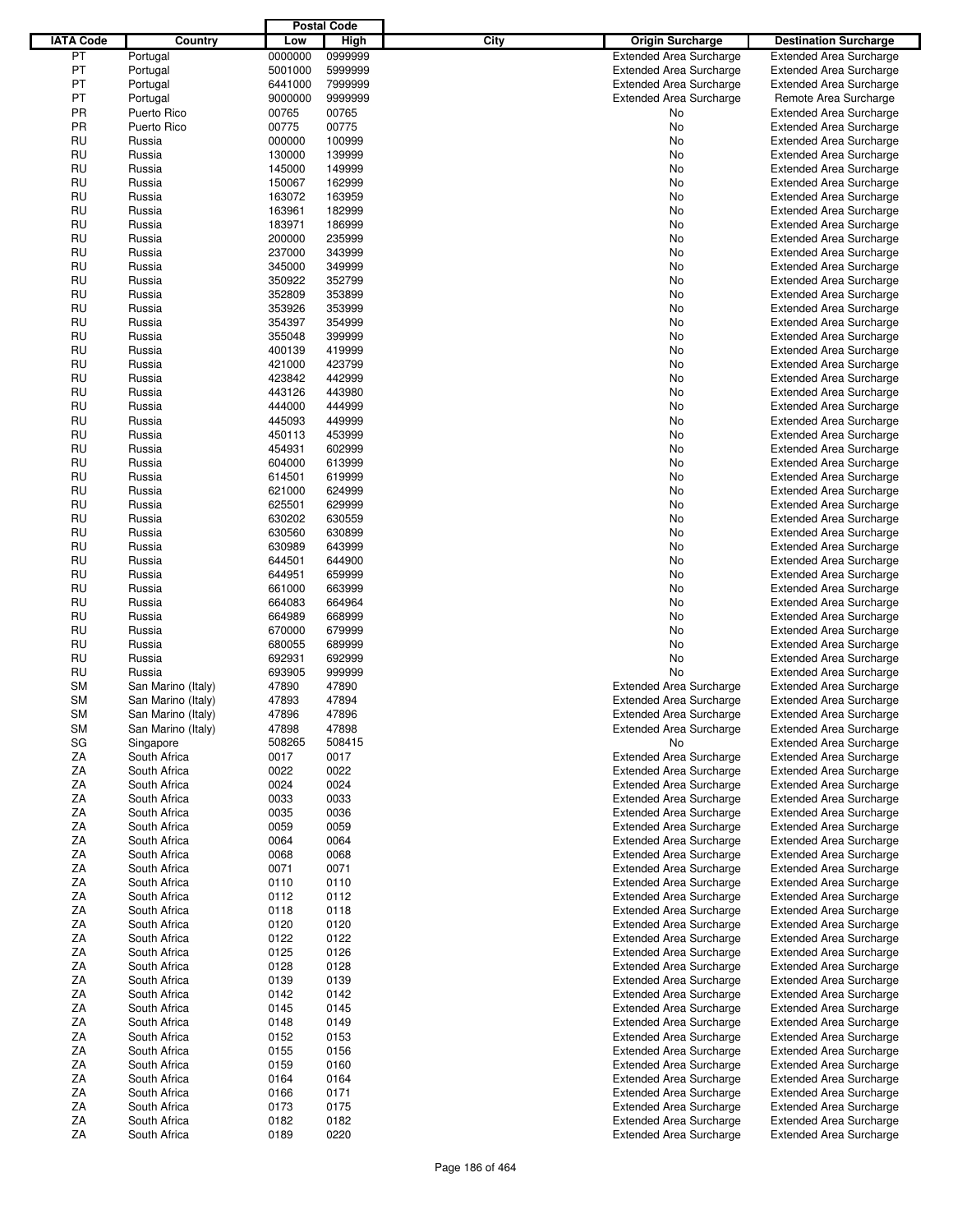|                  |              |      | <b>Postal Code</b> |      |                                |                                |
|------------------|--------------|------|--------------------|------|--------------------------------|--------------------------------|
| <b>IATA Code</b> | Country      | Low  | High               | City | <b>Origin Surcharge</b>        | <b>Destination Surcharge</b>   |
|                  |              |      | 0232               |      |                                |                                |
| ZA               | South Africa | 0232 |                    |      | <b>Extended Area Surcharge</b> | <b>Extended Area Surcharge</b> |
| ΖA               | South Africa | 0240 | 0240               |      | <b>Extended Area Surcharge</b> | <b>Extended Area Surcharge</b> |
| ΖA               | South Africa | 0250 | 0253               |      | <b>Extended Area Surcharge</b> | <b>Extended Area Surcharge</b> |
| ΖA               | South Africa | 0255 | 0255               |      | <b>Extended Area Surcharge</b> | <b>Extended Area Surcharge</b> |
| ΖA               | South Africa | 0257 | 0261               |      | <b>Extended Area Surcharge</b> | <b>Extended Area Surcharge</b> |
| ΖA               | South Africa | 0263 | 0271               |      | <b>Extended Area Surcharge</b> | <b>Extended Area Surcharge</b> |
| ΖA               | South Africa | 0273 | 0276               |      | <b>Extended Area Surcharge</b> | <b>Extended Area Surcharge</b> |
| ΖA               | South Africa | 0284 | 0287               |      | <b>Extended Area Surcharge</b> | <b>Extended Area Surcharge</b> |
|                  |              |      |                    |      |                                |                                |
| ΖA               | South Africa | 0292 | 0292               |      | <b>Extended Area Surcharge</b> | <b>Extended Area Surcharge</b> |
| ΖA               | South Africa | 0299 | 0301               |      | <b>Extended Area Surcharge</b> | <b>Extended Area Surcharge</b> |
| ΖA               | South Africa | 0304 | 0304               |      | <b>Extended Area Surcharge</b> | <b>Extended Area Surcharge</b> |
| ΖA               | South Africa | 0306 | 0320               |      | <b>Extended Area Surcharge</b> | <b>Extended Area Surcharge</b> |
| ΖA               | South Africa | 0322 | 0322               |      | <b>Extended Area Surcharge</b> | <b>Extended Area Surcharge</b> |
| ΖA               | South Africa | 0324 | 0325               |      | <b>Extended Area Surcharge</b> | <b>Extended Area Surcharge</b> |
| ΖA               | South Africa | 0328 | 0328               |      | <b>Extended Area Surcharge</b> | <b>Extended Area Surcharge</b> |
| ΖA               | South Africa | 0330 | 0338               |      | <b>Extended Area Surcharge</b> | <b>Extended Area Surcharge</b> |
| ΖA               | South Africa | 0340 | 0342               |      |                                |                                |
|                  |              |      |                    |      | <b>Extended Area Surcharge</b> | <b>Extended Area Surcharge</b> |
| ΖA               | South Africa | 0344 | 0351               |      | <b>Extended Area Surcharge</b> | <b>Extended Area Surcharge</b> |
| ΖA               | South Africa | 0353 | 0358               |      | <b>Extended Area Surcharge</b> | <b>Extended Area Surcharge</b> |
| ΖA               | South Africa | 0360 | 0367               |      | <b>Extended Area Surcharge</b> | <b>Extended Area Surcharge</b> |
| ΖA               | South Africa | 0369 | 0391               |      | <b>Extended Area Surcharge</b> | <b>Extended Area Surcharge</b> |
| ΖA               | South Africa | 0393 | 0394               |      | <b>Extended Area Surcharge</b> | <b>Extended Area Surcharge</b> |
| ΖA               | South Africa | 0396 | 0437               |      | <b>Extended Area Surcharge</b> | <b>Extended Area Surcharge</b> |
| ΖA               | South Africa | 0439 | 0443               |      | <b>Extended Area Surcharge</b> | <b>Extended Area Surcharge</b> |
| ΖA               | South Africa | 0449 | 0460               |      |                                | <b>Extended Area Surcharge</b> |
|                  |              |      |                    |      | <b>Extended Area Surcharge</b> |                                |
| ΖA               | South Africa | 0462 | 0462               |      | <b>Extended Area Surcharge</b> | <b>Extended Area Surcharge</b> |
| ΖA               | South Africa | 0464 | 0470               |      | <b>Extended Area Surcharge</b> | <b>Extended Area Surcharge</b> |
| ΖA               | South Africa | 0472 | 0497               |      | <b>Extended Area Surcharge</b> | <b>Extended Area Surcharge</b> |
| ΖA               | South Africa | 0500 | 0500               |      | <b>Extended Area Surcharge</b> | <b>Extended Area Surcharge</b> |
| ΖA               | South Africa | 0510 | 0510               |      | <b>Extended Area Surcharge</b> | <b>Extended Area Surcharge</b> |
| ΖA               | South Africa | 0512 | 0517               |      | <b>Extended Area Surcharge</b> | <b>Extended Area Surcharge</b> |
| ΖA               | South Africa | 0530 | 0534               |      | <b>Extended Area Surcharge</b> | <b>Extended Area Surcharge</b> |
|                  |              |      |                    |      |                                |                                |
| ΖA               | South Africa | 0536 | 0537               |      | <b>Extended Area Surcharge</b> | <b>Extended Area Surcharge</b> |
| ΖA               | South Africa | 0539 | 0539               |      | <b>Extended Area Surcharge</b> | <b>Extended Area Surcharge</b> |
| ΖA               | South Africa | 0541 | 0541               |      | <b>Extended Area Surcharge</b> | <b>Extended Area Surcharge</b> |
| ΖA               | South Africa | 0555 | 0557               |      | <b>Extended Area Surcharge</b> | <b>Extended Area Surcharge</b> |
| ΖA               | South Africa | 0560 | 0562               |      | <b>Extended Area Surcharge</b> | <b>Extended Area Surcharge</b> |
| ΖA               | South Africa | 0564 | 0564               |      | <b>Extended Area Surcharge</b> | <b>Extended Area Surcharge</b> |
| ΖA               | South Africa | 0580 | 0580               |      | <b>Extended Area Surcharge</b> | <b>Extended Area Surcharge</b> |
| ΖA               | South Africa | 0600 | 0600               |      | <b>Extended Area Surcharge</b> | <b>Extended Area Surcharge</b> |
| ΖA               | South Africa | 0601 | 0613               |      | <b>Extended Area Surcharge</b> | <b>Extended Area Surcharge</b> |
|                  |              |      |                    |      |                                |                                |
| ΖA               | South Africa | 0615 | 0624               |      | <b>Extended Area Surcharge</b> | <b>Extended Area Surcharge</b> |
| ΖA               | South Africa | 0626 | 0626               |      | <b>Extended Area Surcharge</b> | <b>Extended Area Surcharge</b> |
| ΖA               | South Africa | 0628 | 0652               |      | <b>Extended Area Surcharge</b> | <b>Extended Area Surcharge</b> |
| ΖA               | South Africa | 0654 | 0654               |      | <b>Extended Area Surcharge</b> | <b>Extended Area Surcharge</b> |
| ΖA               | South Africa | 0657 | 0657               |      | <b>Extended Area Surcharge</b> | <b>Extended Area Surcharge</b> |
| ΖA               | South Africa | 0690 | 0690               |      | <b>Extended Area Surcharge</b> | <b>Extended Area Surcharge</b> |
| ZA               | South Africa | 0699 | 0703               |      | <b>Extended Area Surcharge</b> | <b>Extended Area Surcharge</b> |
| ΖA               | South Africa | 0705 | 0749               |      | <b>Extended Area Surcharge</b> | <b>Extended Area Surcharge</b> |
| ΖA               | South Africa | 0751 | 0758               |      | <b>Extended Area Surcharge</b> | <b>Extended Area Surcharge</b> |
|                  |              |      |                    |      |                                |                                |
| ΖA               | South Africa | 0760 | 0786               |      | <b>Extended Area Surcharge</b> | <b>Extended Area Surcharge</b> |
| ΖA               | South Africa | 0788 | 0850               |      | <b>Extended Area Surcharge</b> | <b>Extended Area Surcharge</b> |
| ΖA               | South Africa | 0852 | 0852               |      | <b>Extended Area Surcharge</b> | <b>Extended Area Surcharge</b> |
| ΖA               | South Africa | 0854 | 0855               |      | <b>Extended Area Surcharge</b> | <b>Extended Area Surcharge</b> |
| ΖA               | South Africa | 0857 | 0873               |      | <b>Extended Area Surcharge</b> | <b>Extended Area Surcharge</b> |
| ΖA               | South Africa | 0875 | 0879               |      | <b>Extended Area Surcharge</b> | <b>Extended Area Surcharge</b> |
| ΖA               | South Africa | 0881 | 0881               |      | <b>Extended Area Surcharge</b> | <b>Extended Area Surcharge</b> |
| ZA               | South Africa | 0883 | 0886               |      | <b>Extended Area Surcharge</b> | <b>Extended Area Surcharge</b> |
| ZA               | South Africa | 0889 | 0891               |      | <b>Extended Area Surcharge</b> | <b>Extended Area Surcharge</b> |
|                  |              |      |                    |      |                                |                                |
| ΖA               | South Africa | 0893 | 0909               |      | <b>Extended Area Surcharge</b> | <b>Extended Area Surcharge</b> |
| ΖA               | South Africa | 0912 | 0921               |      | <b>Extended Area Surcharge</b> | <b>Extended Area Surcharge</b> |
| ΖA               | South Africa | 0923 | 0935               |      | <b>Extended Area Surcharge</b> | <b>Extended Area Surcharge</b> |
| ZA               | South Africa | 0937 | 0963               |      | <b>Extended Area Surcharge</b> | <b>Extended Area Surcharge</b> |
| ΖA               | South Africa | 0967 | 1005               |      | <b>Extended Area Surcharge</b> | <b>Extended Area Surcharge</b> |
| ΖA               | South Africa | 1007 | 1008               |      | <b>Extended Area Surcharge</b> | <b>Extended Area Surcharge</b> |
| ΖA               | South Africa | 1020 | 1028               |      | <b>Extended Area Surcharge</b> | <b>Extended Area Surcharge</b> |
| ΖA               | South Africa | 1030 | 1030               |      | <b>Extended Area Surcharge</b> | <b>Extended Area Surcharge</b> |
| ZA               |              | 1032 | 1034               |      |                                |                                |
|                  | South Africa |      |                    |      | <b>Extended Area Surcharge</b> | <b>Extended Area Surcharge</b> |
| ΖA               | South Africa | 1036 | 1037               |      | <b>Extended Area Surcharge</b> | <b>Extended Area Surcharge</b> |
| ΖA               | South Africa | 1039 | 1039               |      | <b>Extended Area Surcharge</b> | <b>Extended Area Surcharge</b> |
| ΖA               | South Africa | 1042 | 1071               |      | <b>Extended Area Surcharge</b> | <b>Extended Area Surcharge</b> |
| ZA               | South Africa | 1073 | 1082               |      | <b>Extended Area Surcharge</b> | <b>Extended Area Surcharge</b> |
| ΖA               | South Africa | 1085 | 1085               |      | <b>Extended Area Surcharge</b> | <b>Extended Area Surcharge</b> |
| ΖA               | South Africa | 1090 | 1090               |      | <b>Extended Area Surcharge</b> | <b>Extended Area Surcharge</b> |
| ΖA               | South Africa | 1095 | 1098               |      | <b>Extended Area Surcharge</b> | <b>Extended Area Surcharge</b> |
| ZA               | South Africa | 1100 | 1102               |      | <b>Extended Area Surcharge</b> | <b>Extended Area Surcharge</b> |
|                  |              |      |                    |      |                                |                                |
| ΖA               | South Africa | 1110 | 1112               |      | <b>Extended Area Surcharge</b> | <b>Extended Area Surcharge</b> |
| ZA               | South Africa | 1120 | 1124               |      | <b>Extended Area Surcharge</b> | <b>Extended Area Surcharge</b> |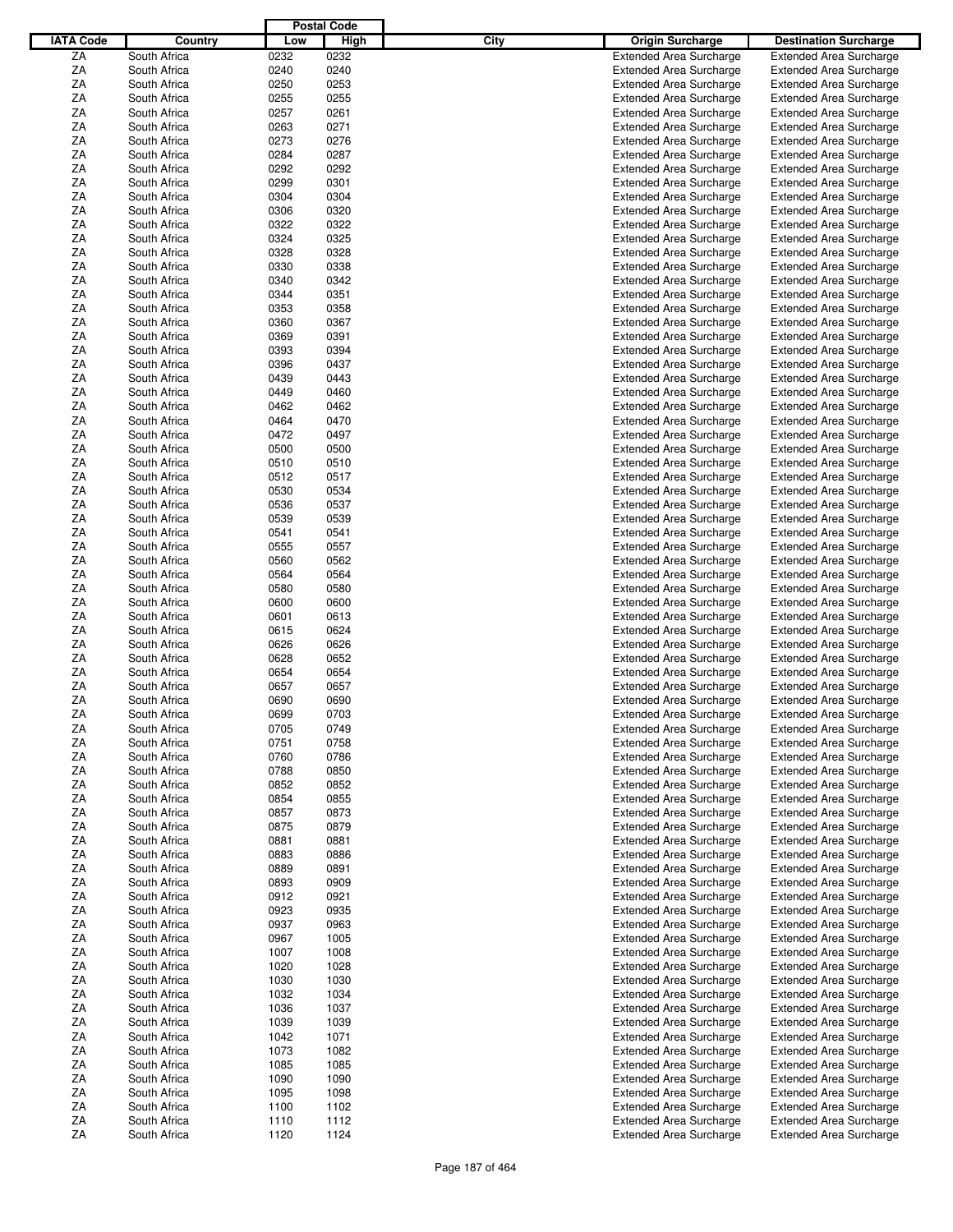|                  |              |      | <b>Postal Code</b> |      |                                |                                                                  |
|------------------|--------------|------|--------------------|------|--------------------------------|------------------------------------------------------------------|
| <b>IATA Code</b> | Country      | Low  | High               | City | <b>Origin Surcharge</b>        | <b>Destination Surcharge</b>                                     |
| ZA               | South Africa | 1126 | 1133               |      | <b>Extended Area Surcharge</b> | <b>Extended Area Surcharge</b>                                   |
| ΖA               | South Africa | 1150 | 1154               |      | <b>Extended Area Surcharge</b> | <b>Extended Area Surcharge</b>                                   |
| ΖA               | South Africa | 1160 | 1160               |      | <b>Extended Area Surcharge</b> | <b>Extended Area Surcharge</b>                                   |
| ΖA               | South Africa | 1170 | 1170               |      | <b>Extended Area Surcharge</b> | <b>Extended Area Surcharge</b>                                   |
| ΖA               | South Africa | 1185 | 1185               |      | <b>Extended Area Surcharge</b> | <b>Extended Area Surcharge</b>                                   |
| ΖA               | South Africa | 1190 | 1190               |      |                                |                                                                  |
|                  |              |      |                    |      | <b>Extended Area Surcharge</b> | <b>Extended Area Surcharge</b>                                   |
| ΖA               | South Africa | 1192 | 1195               |      | <b>Extended Area Surcharge</b> | <b>Extended Area Surcharge</b>                                   |
| ΖA               | South Africa | 1200 | 1200               |      | <b>Extended Area Surcharge</b> | <b>Extended Area Surcharge</b>                                   |
| ΖA               | South Africa | 1201 | 1209               |      | <b>Extended Area Surcharge</b> | <b>Extended Area Surcharge</b>                                   |
| ΖA               | South Africa | 1214 | 1220               |      | <b>Extended Area Surcharge</b> | <b>Extended Area Surcharge</b>                                   |
| ΖA               | South Africa | 1222 | 1224               |      | <b>Extended Area Surcharge</b> | <b>Extended Area Surcharge</b>                                   |
| ΖA               | South Africa | 1227 | 1227               |      | <b>Extended Area Surcharge</b> | <b>Extended Area Surcharge</b>                                   |
| ΖA               | South Africa | 1240 | 1242               |      | <b>Extended Area Surcharge</b> | <b>Extended Area Surcharge</b>                                   |
| ΖA               | South Africa | 1245 | 1258               |      | <b>Extended Area Surcharge</b> | <b>Extended Area Surcharge</b>                                   |
| ΖA               | South Africa | 1260 | 1260               |      | <b>Extended Area Surcharge</b> | <b>Extended Area Surcharge</b>                                   |
| ΖA               | South Africa | 1270 | 1271               |      | <b>Extended Area Surcharge</b> | <b>Extended Area Surcharge</b>                                   |
| ΖA               | South Africa | 1273 | 1274               |      | <b>Extended Area Surcharge</b> | <b>Extended Area Surcharge</b>                                   |
| ΖA               | South Africa | 1280 | 1291               |      | <b>Extended Area Surcharge</b> | <b>Extended Area Surcharge</b>                                   |
| ΖA               | South Africa | 1295 | 1295               |      | <b>Extended Area Surcharge</b> | <b>Extended Area Surcharge</b>                                   |
| ΖA               | South Africa | 1300 | 1304               |      | <b>Extended Area Surcharge</b> | <b>Extended Area Surcharge</b>                                   |
| ΖA               | South Africa | 1307 | 1307               |      | <b>Extended Area Surcharge</b> | <b>Extended Area Surcharge</b>                                   |
| ΖA               | South Africa | 1309 | 1309               |      | <b>Extended Area Surcharge</b> | <b>Extended Area Surcharge</b>                                   |
| ΖA               | South Africa | 1320 | 1320               |      | <b>Extended Area Surcharge</b> | <b>Extended Area Surcharge</b>                                   |
|                  | South Africa |      |                    |      |                                |                                                                  |
| ΖA               |              | 1330 | 1337               |      | <b>Extended Area Surcharge</b> | <b>Extended Area Surcharge</b>                                   |
| ΖA               | South Africa | 1340 | 1375               |      | <b>Extended Area Surcharge</b> | <b>Extended Area Surcharge</b>                                   |
| ΖA               | South Africa | 1377 | 1378               |      | <b>Extended Area Surcharge</b> | <b>Extended Area Surcharge</b>                                   |
| ΖA               | South Africa | 1380 | 1380               |      | <b>Extended Area Surcharge</b> | <b>Extended Area Surcharge</b>                                   |
| ΖA               | South Africa | 1382 | 1382               |      | <b>Extended Area Surcharge</b> | <b>Extended Area Surcharge</b>                                   |
| ΖA               | South Africa | 1384 | 1384               |      | <b>Extended Area Surcharge</b> | <b>Extended Area Surcharge</b>                                   |
| ΖA               | South Africa | 1389 | 1398               |      | <b>Extended Area Surcharge</b> | <b>Extended Area Surcharge</b>                                   |
| ΖA               | South Africa | 1402 | 1402               |      | <b>Extended Area Surcharge</b> | <b>Extended Area Surcharge</b>                                   |
| ΖA               | South Africa | 1404 | 1404               |      | <b>Extended Area Surcharge</b> | <b>Extended Area Surcharge</b>                                   |
| ΖA               | South Africa | 1409 | 1409               |      | <b>Extended Area Surcharge</b> | <b>Extended Area Surcharge</b>                                   |
| ΖA               | South Africa | 1411 | 1411               |      | <b>Extended Area Surcharge</b> | <b>Extended Area Surcharge</b>                                   |
| ΖA               | South Africa | 1415 | 1415               |      | <b>Extended Area Surcharge</b> | <b>Extended Area Surcharge</b>                                   |
| ΖA               | South Africa | 1426 | 1426               |      | <b>Extended Area Surcharge</b> | <b>Extended Area Surcharge</b>                                   |
| ΖA               | South Africa | 1427 | 1427               |      | <b>Extended Area Surcharge</b> | <b>Extended Area Surcharge</b>                                   |
| ΖA               | South Africa | 1431 | 1431               |      | <b>Extended Area Surcharge</b> | <b>Extended Area Surcharge</b>                                   |
| ΖA               | South Africa | 1434 | 1435               |      | <b>Extended Area Surcharge</b> | <b>Extended Area Surcharge</b>                                   |
| ΖA               | South Africa | 1437 | 1437               |      | <b>Extended Area Surcharge</b> | <b>Extended Area Surcharge</b>                                   |
|                  | South Africa |      | 1442               |      |                                |                                                                  |
| ΖA               |              | 1440 |                    |      | <b>Extended Area Surcharge</b> | <b>Extended Area Surcharge</b>                                   |
| ΖA               | South Africa | 1445 | 1445               |      | <b>Extended Area Surcharge</b> | <b>Extended Area Surcharge</b>                                   |
| ΖA               | South Africa | 1458 | 1458               |      | <b>Extended Area Surcharge</b> | <b>Extended Area Surcharge</b>                                   |
| ΖA               | South Africa | 1471 | 1471               |      | <b>Extended Area Surcharge</b> | <b>Extended Area Surcharge</b>                                   |
| ΖA               | South Africa | 1473 | 1476               |      | <b>Extended Area Surcharge</b> | <b>Extended Area Surcharge</b>                                   |
| ΖA               | South Africa | 1479 | 1479               |      | <b>Extended Area Surcharge</b> | <b>Extended Area Surcharge</b>                                   |
| ΖA               | South Africa | 1482 | 1482               |      | <b>Extended Area Surcharge</b> | <b>Extended Area Surcharge</b>                                   |
| ZA               | South Africa | 1484 | 1484               |      | <b>Extended Area Surcharge</b> | <b>Extended Area Surcharge</b>                                   |
| ΖA               | South Africa | 1490 | 1492               |      | <b>Extended Area Surcharge</b> | <b>Extended Area Surcharge</b>                                   |
| ΖA               | South Africa | 1494 | 1494               |      | <b>Extended Area Surcharge</b> | <b>Extended Area Surcharge</b>                                   |
| ΖA               | South Africa | 1496 | 1497               |      | <b>Extended Area Surcharge</b> | <b>Extended Area Surcharge</b>                                   |
| ΖA               | South Africa | 1519 | 1522               |      | <b>Extended Area Surcharge</b> | <b>Extended Area Surcharge</b>                                   |
| ΖA               | South Africa | 1524 | 1524               |      | <b>Extended Area Surcharge</b> | <b>Extended Area Surcharge</b>                                   |
| ΖA               | South Africa | 1540 | 1540               |      | <b>Extended Area Surcharge</b> | <b>Extended Area Surcharge</b>                                   |
| ΖA               | South Africa | 1550 | 1554               |      | <b>Extended Area Surcharge</b> | <b>Extended Area Surcharge</b>                                   |
| ΖA               | South Africa | 1565 | 1565               |      | <b>Extended Area Surcharge</b> | <b>Extended Area Surcharge</b>                                   |
| ΖA               | South Africa | 1571 | 1571               |      | <b>Extended Area Surcharge</b> | <b>Extended Area Surcharge</b>                                   |
| ZA               | South Africa | 1574 | 1576               |      | <b>Extended Area Surcharge</b> |                                                                  |
| ZA               | South Africa | 1632 | 1632               |      | <b>Extended Area Surcharge</b> | <b>Extended Area Surcharge</b><br><b>Extended Area Surcharge</b> |
|                  |              |      |                    |      |                                |                                                                  |
| ΖA               | South Africa | 1634 | 1637               |      | <b>Extended Area Surcharge</b> | <b>Extended Area Surcharge</b>                                   |
| ΖA               | South Africa | 1688 | 1691               |      | <b>Extended Area Surcharge</b> | <b>Extended Area Surcharge</b>                                   |
| ΖA               | South Africa | 1698 | 1698               |      | <b>Extended Area Surcharge</b> | <b>Extended Area Surcharge</b>                                   |
| ZA               | South Africa | 1714 | 1715               |      | <b>Extended Area Surcharge</b> | <b>Extended Area Surcharge</b>                                   |
| ΖA               | South Africa | 1717 | 1718               |      | <b>Extended Area Surcharge</b> | <b>Extended Area Surcharge</b>                                   |
| ΖA               | South Africa | 1723 | 1723               |      | <b>Extended Area Surcharge</b> | <b>Extended Area Surcharge</b>                                   |
| ΖA               | South Africa | 1725 | 1725               |      | <b>Extended Area Surcharge</b> | <b>Extended Area Surcharge</b>                                   |
| ΖA               | South Africa | 1728 | 1729               |      | <b>Extended Area Surcharge</b> | <b>Extended Area Surcharge</b>                                   |
| ZA               | South Africa | 1744 | 1744               |      | <b>Extended Area Surcharge</b> | <b>Extended Area Surcharge</b>                                   |
| ΖA               | South Africa | 1746 | 1746               |      | <b>Extended Area Surcharge</b> | <b>Extended Area Surcharge</b>                                   |
| ΖA               | South Africa | 1749 | 1749               |      | <b>Extended Area Surcharge</b> | <b>Extended Area Surcharge</b>                                   |
| ΖA               | South Africa | 1753 | 1759               |      | <b>Extended Area Surcharge</b> | <b>Extended Area Surcharge</b>                                   |
| ZA               | South Africa | 1764 | 1764               |      | <b>Extended Area Surcharge</b> | <b>Extended Area Surcharge</b>                                   |
| ΖA               | South Africa | 1773 | 1773               |      | <b>Extended Area Surcharge</b> | <b>Extended Area Surcharge</b>                                   |
| ΖA               | South Africa | 1779 | 1779               |      | <b>Extended Area Surcharge</b> | <b>Extended Area Surcharge</b>                                   |
| ΖA               | South Africa | 1780 | 1780               |      | <b>Extended Area Surcharge</b> | <b>Extended Area Surcharge</b>                                   |
|                  |              |      |                    |      |                                |                                                                  |
| ZA               | South Africa | 1782 | 1782               |      | <b>Extended Area Surcharge</b> | <b>Extended Area Surcharge</b>                                   |
| ΖA               | South Africa | 1784 | 1791               |      | <b>Extended Area Surcharge</b> | <b>Extended Area Surcharge</b>                                   |
| ZA               | South Africa | 1801 | 1801               |      | <b>Extended Area Surcharge</b> | <b>Extended Area Surcharge</b>                                   |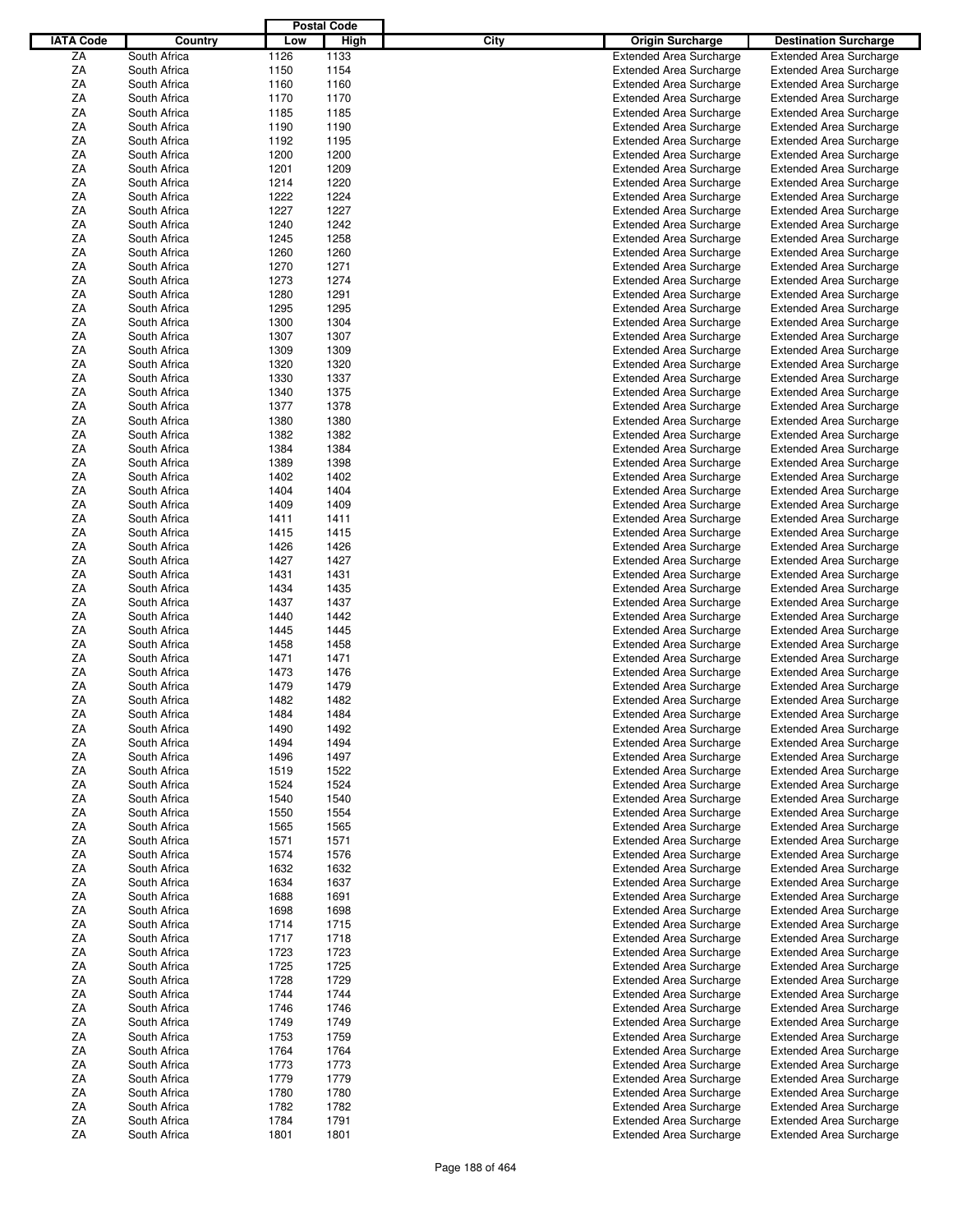|                  |                              |              | <b>Postal Code</b> |      |                                                                  |                                |
|------------------|------------------------------|--------------|--------------------|------|------------------------------------------------------------------|--------------------------------|
| <b>IATA Code</b> | Country                      | Low          | High               | City | <b>Origin Surcharge</b>                                          | <b>Destination Surcharge</b>   |
| ZA               | South Africa                 | 1804         | 1805               |      | <b>Extended Area Surcharge</b>                                   | <b>Extended Area Surcharge</b> |
| ΖA               | South Africa                 | 1807         | 1809               |      | <b>Extended Area Surcharge</b>                                   | <b>Extended Area Surcharge</b> |
| ΖA               | South Africa                 | 1811         | 1811               |      | <b>Extended Area Surcharge</b>                                   | <b>Extended Area Surcharge</b> |
| ΖA               | South Africa                 | 1813         | 1814               |      | <b>Extended Area Surcharge</b>                                   | <b>Extended Area Surcharge</b> |
| ΖA               | South Africa                 | 1818         | 1819               |      | <b>Extended Area Surcharge</b>                                   | <b>Extended Area Surcharge</b> |
|                  |                              |              |                    |      |                                                                  |                                |
| ΖA               | South Africa                 | 1821         | 1824               |      | <b>Extended Area Surcharge</b>                                   | <b>Extended Area Surcharge</b> |
| ΖA               | South Africa                 | 1827         | 1832               |      | <b>Extended Area Surcharge</b>                                   | <b>Extended Area Surcharge</b> |
| ΖA               | South Africa                 | 1852         | 1853               |      | <b>Extended Area Surcharge</b>                                   | <b>Extended Area Surcharge</b> |
| ΖA               | South Africa                 | 1861         | 1863               |      | <b>Extended Area Surcharge</b>                                   | <b>Extended Area Surcharge</b> |
| ΖA               | South Africa                 | 1865         | 1866               |      | <b>Extended Area Surcharge</b>                                   | <b>Extended Area Surcharge</b> |
| ΖA               | South Africa                 | 1868         | 1868               |      | <b>Extended Area Surcharge</b>                                   | <b>Extended Area Surcharge</b> |
| ΖA               | South Africa                 | 1870         | 1873               |      | <b>Extended Area Surcharge</b>                                   | <b>Extended Area Surcharge</b> |
| ΖA               | South Africa                 | 1876         | 1876               |      | <b>Extended Area Surcharge</b>                                   | <b>Extended Area Surcharge</b> |
| ΖA               | South Africa                 | 1884         | 1884               |      | <b>Extended Area Surcharge</b>                                   | <b>Extended Area Surcharge</b> |
| ΖA               | South Africa                 | 1900         | 1900               |      | <b>Extended Area Surcharge</b>                                   | <b>Extended Area Surcharge</b> |
| ΖA               | South Africa                 | 1902         | 1902               |      | <b>Extended Area Surcharge</b>                                   | <b>Extended Area Surcharge</b> |
| ΖA               | South Africa                 | 1904         | 1904               |      | <b>Extended Area Surcharge</b>                                   | <b>Extended Area Surcharge</b> |
| ΖA               | South Africa                 | 1907         | 1908               |      | <b>Extended Area Surcharge</b>                                   | <b>Extended Area Surcharge</b> |
| ΖA               | South Africa                 | 1911         | 1911               |      | <b>Extended Area Surcharge</b>                                   | <b>Extended Area Surcharge</b> |
| ΖA               | South Africa                 | 1914         | 1916               |      | <b>Extended Area Surcharge</b>                                   | <b>Extended Area Surcharge</b> |
| ΖA               | South Africa                 |              | 1929               |      |                                                                  |                                |
|                  |                              | 1928         |                    |      | <b>Extended Area Surcharge</b>                                   | <b>Extended Area Surcharge</b> |
| ΖA               | South Africa                 | 1931         | 1933               |      | <b>Extended Area Surcharge</b>                                   | <b>Extended Area Surcharge</b> |
| ΖA               | South Africa                 | 1936         | 1936               |      | <b>Extended Area Surcharge</b>                                   | <b>Extended Area Surcharge</b> |
| ΖA               | South Africa                 | 1938         | 1941               |      | <b>Extended Area Surcharge</b>                                   | <b>Extended Area Surcharge</b> |
| ΖA               | South Africa                 | 1943         | 1943               |      | <b>Extended Area Surcharge</b>                                   | <b>Extended Area Surcharge</b> |
| ΖA               | South Africa                 | 1945         | 1947               |      | <b>Extended Area Surcharge</b>                                   | <b>Extended Area Surcharge</b> |
| ΖA               | South Africa                 | 1949         | 1949               |      | <b>Extended Area Surcharge</b>                                   | <b>Extended Area Surcharge</b> |
| ΖA               | South Africa                 | 1961         | 1963               |      | <b>Extended Area Surcharge</b>                                   | <b>Extended Area Surcharge</b> |
| ΖA               | South Africa                 | 1980         | 1980               |      | <b>Extended Area Surcharge</b>                                   | <b>Extended Area Surcharge</b> |
| ΖA               | South Africa                 | 1983         | 1984               |      | <b>Extended Area Surcharge</b>                                   | <b>Extended Area Surcharge</b> |
| ΖA               | South Africa                 | 1995         | 1995               |      | <b>Extended Area Surcharge</b>                                   | <b>Extended Area Surcharge</b> |
| ΖA               | South Africa                 | 2047         | 2047               |      | <b>Extended Area Surcharge</b>                                   | <b>Extended Area Surcharge</b> |
| ΖA               | South Africa                 | 2050         | 2051               |      | <b>Extended Area Surcharge</b>                                   | <b>Extended Area Surcharge</b> |
| ΖA               | South Africa                 | 2057         | 2057               |      | <b>Extended Area Surcharge</b>                                   | <b>Extended Area Surcharge</b> |
| ΖA               | South Africa                 | 2069         | 2069               |      | <b>Extended Area Surcharge</b>                                   | <b>Extended Area Surcharge</b> |
| ΖA               | South Africa                 | 2073         | 2073               |      | <b>Extended Area Surcharge</b>                                   | <b>Extended Area Surcharge</b> |
| ΖA               | South Africa                 | 2077         | 2077               |      | <b>Extended Area Surcharge</b>                                   | <b>Extended Area Surcharge</b> |
|                  |                              |              | 2114               |      |                                                                  |                                |
| ΖA               | South Africa                 | 2114         |                    |      | <b>Extended Area Surcharge</b>                                   | <b>Extended Area Surcharge</b> |
| ΖA               | South Africa                 | 2116         | 2116               |      | <b>Extended Area Surcharge</b>                                   | <b>Extended Area Surcharge</b> |
| ΖA               | South Africa                 | 2121         | 2121               |      | <b>Extended Area Surcharge</b>                                   | <b>Extended Area Surcharge</b> |
| ΖA               | South Africa                 | 2134         | 2134               |      | <b>Extended Area Surcharge</b>                                   | <b>Extended Area Surcharge</b> |
| ΖA               | South Africa                 | 2142         | 2142               |      | <b>Extended Area Surcharge</b>                                   | <b>Extended Area Surcharge</b> |
| ΖA               | South Africa                 | 2200         | 2200               |      | <b>Extended Area Surcharge</b>                                   | <b>Extended Area Surcharge</b> |
| ΖA               | South Africa                 | 2210         | 2213               |      | <b>Extended Area Surcharge</b>                                   | <b>Extended Area Surcharge</b> |
| ΖA               | South Africa                 | 2225         | 2226               |      | <b>Extended Area Surcharge</b>                                   | <b>Extended Area Surcharge</b> |
| ΖA               | South Africa                 | 2230         | 2233               |      | <b>Extended Area Surcharge</b>                                   | <b>Extended Area Surcharge</b> |
| ΖA               | South Africa                 | 2245         | 2245               |      | <b>Extended Area Surcharge</b>                                   | <b>Extended Area Surcharge</b> |
| ZA               | South Africa                 | 2250         | 2250               |      | <b>Extended Area Surcharge</b>                                   | <b>Extended Area Surcharge</b> |
| ΖA               | South Africa                 | 2260         | 2260               |      | <b>Extended Area Surcharge</b>                                   | <b>Extended Area Surcharge</b> |
| ΖA               | South Africa                 | 2265         | 2267               |      | <b>Extended Area Surcharge</b>                                   | <b>Extended Area Surcharge</b> |
| ΖA               | South Africa                 | 2270         | 2272               |      | <b>Extended Area Surcharge</b>                                   | <b>Extended Area Surcharge</b> |
| ΖA               | South Africa                 | 2275         | 2276               |      | <b>Extended Area Surcharge</b>                                   | <b>Extended Area Surcharge</b> |
| ΖA               | South Africa                 | 2280         | 2280               |      | <b>Extended Area Surcharge</b>                                   | <b>Extended Area Surcharge</b> |
| ΖA               | South Africa                 | 2284         | 2285               |      | <b>Extended Area Surcharge</b>                                   | <b>Extended Area Surcharge</b> |
|                  |                              |              |                    |      |                                                                  | <b>Extended Area Surcharge</b> |
| ΖA<br>ΖA         | South Africa<br>South Africa | 2300<br>2309 | 2302<br>2312       |      | <b>Extended Area Surcharge</b><br><b>Extended Area Surcharge</b> | <b>Extended Area Surcharge</b> |
|                  |                              |              |                    |      |                                                                  |                                |
| ΖA               | South Africa                 | 2315         | 2315               |      | Extended Area Surcharge                                          | <b>Extended Area Surcharge</b> |
| ZA               | South Africa                 | 2320         | 2320               |      | <b>Extended Area Surcharge</b>                                   | <b>Extended Area Surcharge</b> |
| ZA               | South Africa                 | 2329         | 2330               |      | <b>Extended Area Surcharge</b>                                   | <b>Extended Area Surcharge</b> |
| ΖA               | South Africa                 | 2332         | 2337               |      | <b>Extended Area Surcharge</b>                                   | <b>Extended Area Surcharge</b> |
| ΖA               | South Africa                 | 2339         | 2341               |      | <b>Extended Area Surcharge</b>                                   | <b>Extended Area Surcharge</b> |
| ΖA               | South Africa                 | 2351         | 2352               |      | <b>Extended Area Surcharge</b>                                   | <b>Extended Area Surcharge</b> |
| ΖA               | South Africa                 | 2355         | 2357               |      | <b>Extended Area Surcharge</b>                                   | <b>Extended Area Surcharge</b> |
| ΖA               | South Africa                 | 2370         | 2370               |      | <b>Extended Area Surcharge</b>                                   | <b>Extended Area Surcharge</b> |
| ΖA               | South Africa                 | 2375         | 2375               |      | <b>Extended Area Surcharge</b>                                   | <b>Extended Area Surcharge</b> |
| ΖA               | South Africa                 | 2380         | 2380               |      | <b>Extended Area Surcharge</b>                                   | <b>Extended Area Surcharge</b> |
| ΖA               | South Africa                 | 2382         | 2389               |      | <b>Extended Area Surcharge</b>                                   | <b>Extended Area Surcharge</b> |
| ΖA               | South Africa                 | 2410         | 2410               |      | <b>Extended Area Surcharge</b>                                   | <b>Extended Area Surcharge</b> |
| ZA               | South Africa                 | 2415         | 2415               |      | <b>Extended Area Surcharge</b>                                   | <b>Extended Area Surcharge</b> |
| ΖA               | South Africa                 | 2420         | 2420               |      | <b>Extended Area Surcharge</b>                                   | <b>Extended Area Surcharge</b> |
| ΖA               | South Africa                 | 2425         | 2425               |      | <b>Extended Area Surcharge</b>                                   | <b>Extended Area Surcharge</b> |
| ZA               | South Africa                 | 2429         | 2429               |      | <b>Extended Area Surcharge</b>                                   | <b>Extended Area Surcharge</b> |
|                  |                              |              |                    |      |                                                                  |                                |
| ΖA               | South Africa                 | 2430         | 2436               |      | <b>Extended Area Surcharge</b>                                   | <b>Extended Area Surcharge</b> |
| ΖA               | South Africa                 | 2465         | 2465               |      | <b>Extended Area Surcharge</b>                                   | <b>Extended Area Surcharge</b> |
| ΖA               | South Africa                 | 2470         | 2471               |      | <b>Extended Area Surcharge</b>                                   | <b>Extended Area Surcharge</b> |
| ZA               | South Africa                 | 2480         | 2480               |      | <b>Extended Area Surcharge</b>                                   | <b>Extended Area Surcharge</b> |
| ΖA               | South Africa                 | 2490         | 2491               |      | <b>Extended Area Surcharge</b>                                   | <b>Extended Area Surcharge</b> |
| ZA               | South Africa                 | 2496         | 2496               |      | <b>Extended Area Surcharge</b>                                   | <b>Extended Area Surcharge</b> |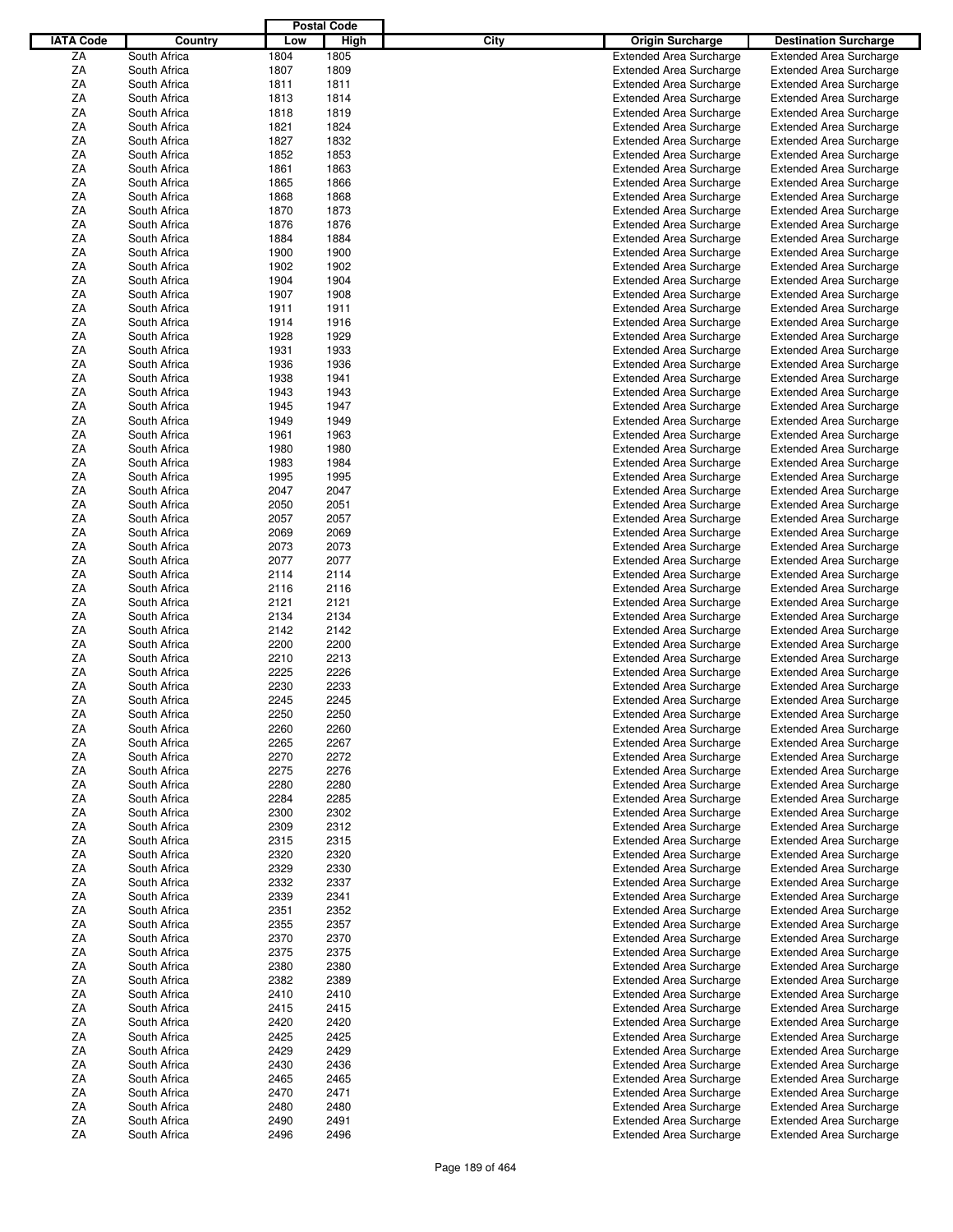|                  |              |      | <b>Postal Code</b> |             |                                |                                |
|------------------|--------------|------|--------------------|-------------|--------------------------------|--------------------------------|
| <b>IATA Code</b> | Country      | Low  | High               | <b>City</b> | <b>Origin Surcharge</b>        | <b>Destination Surcharge</b>   |
| ZA               | South Africa | 2499 | 2499               |             | <b>Extended Area Surcharge</b> | <b>Extended Area Surcharge</b> |
| ΖA               | South Africa | 2500 | 2501               |             | <b>Extended Area Surcharge</b> | <b>Extended Area Surcharge</b> |
| ΖA               |              |      |                    |             |                                |                                |
|                  | South Africa | 2503 | 2503               |             | <b>Extended Area Surcharge</b> | <b>Extended Area Surcharge</b> |
| ΖA               | South Africa | 2508 | 2509               |             | <b>Extended Area Surcharge</b> | <b>Extended Area Surcharge</b> |
| ΖA               | South Africa | 2511 | 2511               |             | <b>Extended Area Surcharge</b> | <b>Extended Area Surcharge</b> |
| ΖA               | South Africa | 2513 | 2520               |             | <b>Extended Area Surcharge</b> | <b>Extended Area Surcharge</b> |
| ΖA               | South Africa | 2525 | 2525               |             | <b>Extended Area Surcharge</b> | <b>Extended Area Surcharge</b> |
| ΖA               | South Africa | 2528 | 2529               |             | <b>Extended Area Surcharge</b> | <b>Extended Area Surcharge</b> |
| ΖA               | South Africa | 2531 | 2534               |             | <b>Extended Area Surcharge</b> | <b>Extended Area Surcharge</b> |
| ΖA               | South Africa | 2551 | 2554               |             | <b>Extended Area Surcharge</b> | <b>Extended Area Surcharge</b> |
| ΖA               | South Africa | 2556 | 2556               |             | <b>Extended Area Surcharge</b> | <b>Extended Area Surcharge</b> |
| ΖA               | South Africa | 2560 | 2560               |             | <b>Extended Area Surcharge</b> | <b>Extended Area Surcharge</b> |
| ΖA               | South Africa | 2571 | 2571               |             | <b>Extended Area Surcharge</b> | <b>Extended Area Surcharge</b> |
| ΖA               | South Africa | 2574 | 2578               |             | <b>Extended Area Surcharge</b> | <b>Extended Area Surcharge</b> |
|                  |              |      |                    |             |                                |                                |
| ΖA               | South Africa | 2600 | 2600               |             | <b>Extended Area Surcharge</b> | <b>Extended Area Surcharge</b> |
| ΖA               | South Africa | 2610 | 2610               |             | <b>Extended Area Surcharge</b> | <b>Extended Area Surcharge</b> |
| ΖA               | South Africa | 2615 | 2615               |             | <b>Extended Area Surcharge</b> | <b>Extended Area Surcharge</b> |
| ΖA               | South Africa | 2619 | 2627               |             | <b>Extended Area Surcharge</b> | <b>Extended Area Surcharge</b> |
| ΖA               | South Africa | 2630 | 2630               |             | <b>Extended Area Surcharge</b> | <b>Extended Area Surcharge</b> |
| ΖA               | South Africa | 2640 | 2640               |             | <b>Extended Area Surcharge</b> | <b>Extended Area Surcharge</b> |
| ΖA               | South Africa | 2650 | 2650               |             | <b>Extended Area Surcharge</b> | <b>Extended Area Surcharge</b> |
| ΖA               | South Africa | 2660 | 2662               |             | <b>Extended Area Surcharge</b> | <b>Extended Area Surcharge</b> |
| ΖA               | South Africa | 2680 | 2680               |             | <b>Extended Area Surcharge</b> | <b>Extended Area Surcharge</b> |
| ΖA               | South Africa | 2710 | 2712               |             | <b>Extended Area Surcharge</b> | <b>Extended Area Surcharge</b> |
| ΖA               | South Africa | 2715 | 2718               |             | <b>Extended Area Surcharge</b> | <b>Extended Area Surcharge</b> |
| ΖA               | South Africa | 2725 | 2730               |             |                                |                                |
|                  |              |      |                    |             | <b>Extended Area Surcharge</b> | <b>Extended Area Surcharge</b> |
| ΖA               | South Africa | 2732 | 2732               |             | <b>Extended Area Surcharge</b> | <b>Extended Area Surcharge</b> |
| ΖA               | South Africa | 2735 | 2747               |             | <b>Extended Area Surcharge</b> | <b>Extended Area Surcharge</b> |
| ΖA               | South Africa | 2749 | 2763               |             | <b>Extended Area Surcharge</b> | <b>Extended Area Surcharge</b> |
| ΖA               | South Africa | 2765 | 2789               |             | <b>Extended Area Surcharge</b> | <b>Extended Area Surcharge</b> |
| ΖA               | South Africa | 2835 | 2836               |             | <b>Extended Area Surcharge</b> | <b>Extended Area Surcharge</b> |
| ΖA               | South Africa | 2838 | 2852               |             | <b>Extended Area Surcharge</b> | <b>Extended Area Surcharge</b> |
| ΖA               | South Africa | 2854 | 2855               |             | <b>Extended Area Surcharge</b> | <b>Extended Area Surcharge</b> |
| ΖA               | South Africa | 2857 | 2861               |             | <b>Extended Area Surcharge</b> | <b>Extended Area Surcharge</b> |
| ΖA               | South Africa | 2865 | 2876               |             | <b>Extended Area Surcharge</b> | <b>Extended Area Surcharge</b> |
| ΖA               | South Africa | 2880 | 2891               |             | <b>Extended Area Surcharge</b> | <b>Extended Area Surcharge</b> |
| ΖA               | South Africa | 2895 | 2895               |             | <b>Extended Area Surcharge</b> | <b>Extended Area Surcharge</b> |
| ΖA               | South Africa | 2900 | 2900               |             |                                |                                |
|                  |              |      |                    |             | <b>Extended Area Surcharge</b> | <b>Extended Area Surcharge</b> |
| ΖA               | South Africa | 2920 | 2922               |             | <b>Extended Area Surcharge</b> | <b>Extended Area Surcharge</b> |
| ΖA               | South Africa | 2930 | 2931               |             | <b>Extended Area Surcharge</b> | <b>Extended Area Surcharge</b> |
| ΖA               | South Africa | 2940 | 2942               |             | <b>Extended Area Surcharge</b> | <b>Extended Area Surcharge</b> |
| ΖA               | South Africa | 2944 | 2945               |             | <b>Extended Area Surcharge</b> | <b>Extended Area Surcharge</b> |
| ΖA               | South Africa | 2950 | 2960               |             | <b>Extended Area Surcharge</b> | <b>Extended Area Surcharge</b> |
| ΖA               | South Africa | 2970 | 2970               |             | <b>Extended Area Surcharge</b> | <b>Extended Area Surcharge</b> |
| ΖA               | South Africa | 2980 | 2980               |             | <b>Extended Area Surcharge</b> | <b>Extended Area Surcharge</b> |
| ΖA               | South Africa | 3000 | 3000               |             | <b>Extended Area Surcharge</b> | <b>Extended Area Surcharge</b> |
| ΖA               | South Africa | 3002 | 3002               |             | <b>Extended Area Surcharge</b> | <b>Extended Area Surcharge</b> |
| ZA               | South Africa | 3004 | 3007               |             | <b>Extended Area Surcharge</b> | <b>Extended Area Surcharge</b> |
| ΖA               | South Africa | 3010 | 3011               |             | <b>Extended Area Surcharge</b> | <b>Extended Area Surcharge</b> |
| ΖA               | South Africa | 3016 | 3017               |             | <b>Extended Area Surcharge</b> | <b>Extended Area Surcharge</b> |
| ΖA               | South Africa | 3019 | 3020               |             | <b>Extended Area Surcharge</b> | <b>Extended Area Surcharge</b> |
|                  | South Africa |      |                    |             |                                |                                |
| ΖA               |              | 3022 | 3022               |             | <b>Extended Area Surcharge</b> | <b>Extended Area Surcharge</b> |
| ΖA               | South Africa | 3024 | 3024               |             | <b>Extended Area Surcharge</b> | <b>Extended Area Surcharge</b> |
| ΖA               | South Africa | 3080 | 3082               |             | <b>Extended Area Surcharge</b> | <b>Extended Area Surcharge</b> |
| ΖA               | South Africa | 3100 | 3103               |             | <b>Extended Area Surcharge</b> | <b>Extended Area Surcharge</b> |
| ΖA               | South Africa | 3105 | 3109               |             | <b>Extended Area Surcharge</b> | <b>Extended Area Surcharge</b> |
| ΖA               | South Africa | 3111 | 3112               |             | <b>Extended Area Surcharge</b> | <b>Extended Area Surcharge</b> |
| ΖA               | South Africa | 3114 | 3114               |             | <b>Extended Area Surcharge</b> | <b>Extended Area Surcharge</b> |
| ΖA               | South Africa | 3115 | 3116               |             | <b>Extended Area Surcharge</b> | <b>Extended Area Surcharge</b> |
| ΖA               | South Africa | 3120 | 3120               |             | <b>Extended Area Surcharge</b> | <b>Extended Area Surcharge</b> |
| ΖA               | South Africa | 3135 | 3135               |             | <b>Extended Area Surcharge</b> | <b>Extended Area Surcharge</b> |
| ΖA               | South Africa | 3137 | 3138               |             | <b>Extended Area Surcharge</b> | <b>Extended Area Surcharge</b> |
| ΖA               | South Africa | 3145 | 3145               |             | <b>Extended Area Surcharge</b> | <b>Extended Area Surcharge</b> |
| ΖA               | South Africa | 3150 | 3151               |             | <b>Extended Area Surcharge</b> | <b>Extended Area Surcharge</b> |
| ΖA               | South Africa | 3160 | 3160               |             | <b>Extended Area Surcharge</b> | <b>Extended Area Surcharge</b> |
| ΖA               | South Africa | 3170 | 3171               |             | <b>Extended Area Surcharge</b> | <b>Extended Area Surcharge</b> |
|                  |              |      |                    |             |                                |                                |
| ΖA               | South Africa | 3180 | 3180               |             | <b>Extended Area Surcharge</b> | <b>Extended Area Surcharge</b> |
| ΖA               | South Africa | 3182 | 3185               |             | <b>Extended Area Surcharge</b> | <b>Extended Area Surcharge</b> |
| ΖA               | South Africa | 3199 | 3202               |             | <b>Extended Area Surcharge</b> | <b>Extended Area Surcharge</b> |
| ΖA               | South Africa | 3204 | 3204               |             | <b>Extended Area Surcharge</b> | <b>Extended Area Surcharge</b> |
| ΖA               | South Africa | 3207 | 3207               |             | <b>Extended Area Surcharge</b> | <b>Extended Area Surcharge</b> |
| ΖA               | South Africa | 3211 | 3211               |             | <b>Extended Area Surcharge</b> | <b>Extended Area Surcharge</b> |
| ΖA               | South Africa | 3213 | 3215               |             | <b>Extended Area Surcharge</b> | <b>Extended Area Surcharge</b> |
| ΖA               | South Africa | 3217 | 3218               |             | <b>Extended Area Surcharge</b> | <b>Extended Area Surcharge</b> |
| ΖA               | South Africa | 3220 | 3220               |             | <b>Extended Area Surcharge</b> | <b>Extended Area Surcharge</b> |
| ΖA               | South Africa | 3222 | 3230               |             | <b>Extended Area Surcharge</b> | <b>Extended Area Surcharge</b> |
| ZA               | South Africa | 3232 | 3239               |             | <b>Extended Area Surcharge</b> | <b>Extended Area Surcharge</b> |
| ZA               | South Africa | 3241 | 3252               |             | <b>Extended Area Surcharge</b> | <b>Extended Area Surcharge</b> |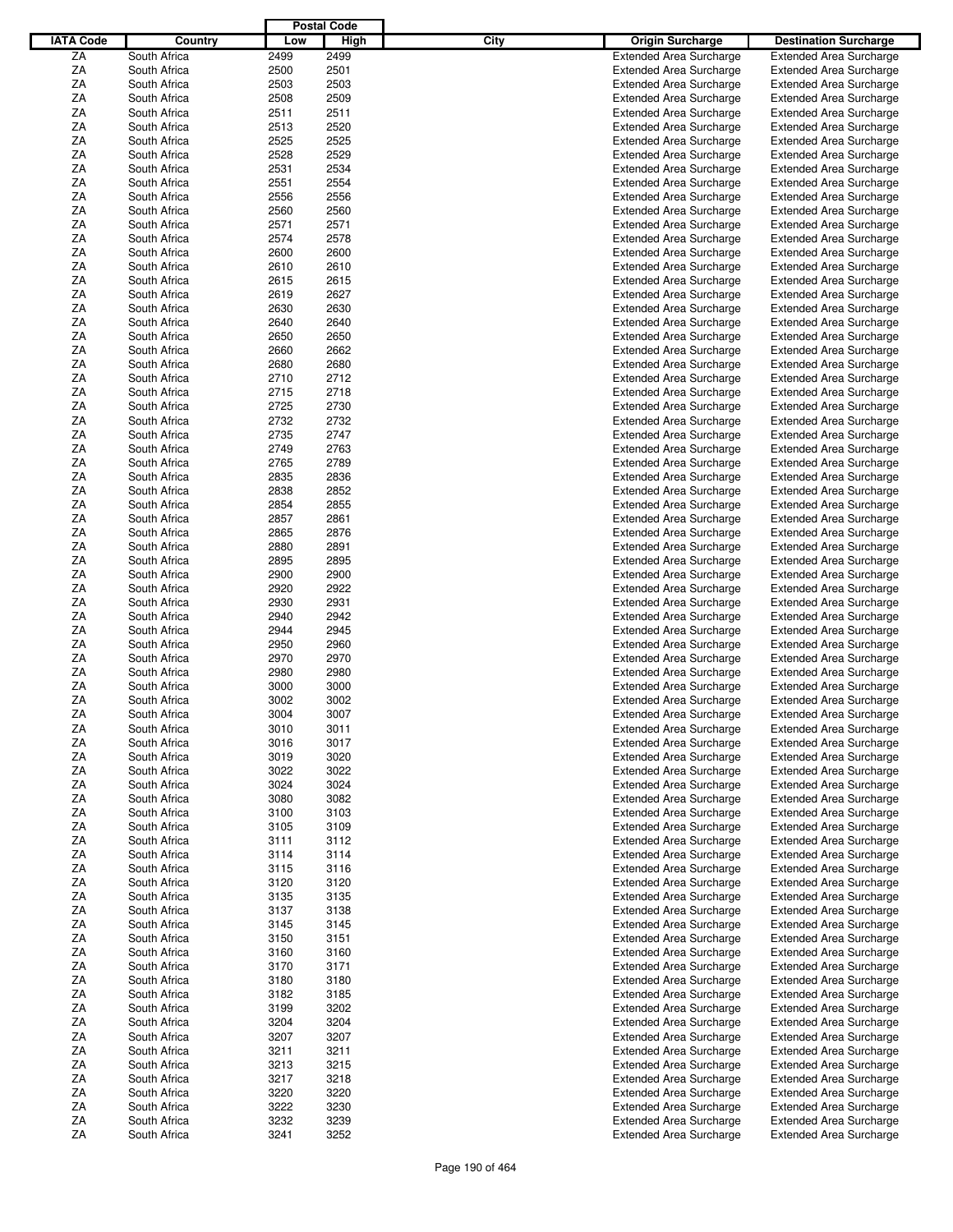|                  |              |      | <b>Postal Code</b> |      |                                |                                |
|------------------|--------------|------|--------------------|------|--------------------------------|--------------------------------|
| <b>IATA Code</b> | Country      | Low  | High               | City | <b>Origin Surcharge</b>        | <b>Destination Surcharge</b>   |
| ZA               | South Africa | 3255 | 3280               |      | <b>Extended Area Surcharge</b> | <b>Extended Area Surcharge</b> |
| ΖA               | South Africa | 3282 | 3288               |      | <b>Extended Area Surcharge</b> | <b>Extended Area Surcharge</b> |
| ΖA               | South Africa | 3290 | 3291               |      | <b>Extended Area Surcharge</b> | <b>Extended Area Surcharge</b> |
| ΖA               | South Africa | 3293 | 3306               |      | <b>Extended Area Surcharge</b> | <b>Extended Area Surcharge</b> |
| ΖA               | South Africa | 3308 | 3310               |      | <b>Extended Area Surcharge</b> | <b>Extended Area Surcharge</b> |
| ΖA               | South Africa | 3312 | 3314               |      | <b>Extended Area Surcharge</b> |                                |
|                  |              |      |                    |      |                                | <b>Extended Area Surcharge</b> |
| ΖA               | South Africa | 3325 | 3325               |      | <b>Extended Area Surcharge</b> | <b>Extended Area Surcharge</b> |
| ΖA               | South Africa | 3330 | 3331               |      | <b>Extended Area Surcharge</b> | <b>Extended Area Surcharge</b> |
| ΖA               | South Africa | 3340 | 3343               |      | <b>Extended Area Surcharge</b> | <b>Extended Area Surcharge</b> |
| ΖA               | South Africa | 3350 | 3352               |      | <b>Extended Area Surcharge</b> | <b>Extended Area Surcharge</b> |
| ΖA               | South Africa | 3354 | 3354               |      | <b>Extended Area Surcharge</b> | <b>Extended Area Surcharge</b> |
| ΖA               | South Africa | 3360 | 3360               |      | <b>Extended Area Surcharge</b> | <b>Extended Area Surcharge</b> |
| ΖA               | South Africa | 3370 | 3375               |      | <b>Extended Area Surcharge</b> | <b>Extended Area Surcharge</b> |
| ΖA               | South Africa | 3377 | 3378               |      | <b>Extended Area Surcharge</b> | <b>Extended Area Surcharge</b> |
| ΖA               | South Africa | 3381 | 3384               |      | <b>Extended Area Surcharge</b> | <b>Extended Area Surcharge</b> |
| ΖA               | South Africa | 3602 | 3602               |      | <b>Extended Area Surcharge</b> | <b>Extended Area Surcharge</b> |
| ΖA               | South Africa | 3607 | 3608               |      | <b>Extended Area Surcharge</b> | <b>Extended Area Surcharge</b> |
| ΖA               | South Africa | 3614 | 3614               |      | <b>Extended Area Surcharge</b> | <b>Extended Area Surcharge</b> |
| ΖA               | South Africa | 3620 | 3620               |      | <b>Extended Area Surcharge</b> | <b>Extended Area Surcharge</b> |
| ΖA               | South Africa | 3651 | 3651               |      | <b>Extended Area Surcharge</b> | <b>Extended Area Surcharge</b> |
| ΖA               | South Africa | 3653 | 3653               |      | <b>Extended Area Surcharge</b> | <b>Extended Area Surcharge</b> |
| ΖA               | South Africa | 3655 | 3655               |      | <b>Extended Area Surcharge</b> | <b>Extended Area Surcharge</b> |
| ΖA               | South Africa | 3670 | 3670               |      | <b>Extended Area Surcharge</b> | <b>Extended Area Surcharge</b> |
|                  |              |      |                    |      |                                |                                |
| ΖA               | South Africa | 3680 | 3680               |      | <b>Extended Area Surcharge</b> | <b>Extended Area Surcharge</b> |
| ΖA               | South Africa | 3690 | 3690               |      | <b>Extended Area Surcharge</b> | <b>Extended Area Surcharge</b> |
| ΖA               | South Africa | 3700 | 3701               |      | <b>Extended Area Surcharge</b> | <b>Extended Area Surcharge</b> |
| ΖA               | South Africa | 3703 | 3703               |      | <b>Extended Area Surcharge</b> | <b>Extended Area Surcharge</b> |
| ΖA               | South Africa | 3705 | 3705               |      | <b>Extended Area Surcharge</b> | <b>Extended Area Surcharge</b> |
| ΖA               | South Africa | 3710 | 3710               |      | <b>Extended Area Surcharge</b> | <b>Extended Area Surcharge</b> |
| ΖA               | South Africa | 3720 | 3720               |      | <b>Extended Area Surcharge</b> | <b>Extended Area Surcharge</b> |
| ΖA               | South Africa | 3730 | 3730               |      | <b>Extended Area Surcharge</b> | <b>Extended Area Surcharge</b> |
| ΖA               | South Africa | 3740 | 3742               |      | <b>Extended Area Surcharge</b> | <b>Extended Area Surcharge</b> |
| ΖA               | South Africa | 3750 | 3751               |      | <b>Extended Area Surcharge</b> | <b>Extended Area Surcharge</b> |
| ΖA               | South Africa | 3760 | 3760               |      | <b>Extended Area Surcharge</b> | <b>Extended Area Surcharge</b> |
| ΖA               | South Africa | 3770 | 3770               |      | <b>Extended Area Surcharge</b> | <b>Extended Area Surcharge</b> |
| ΖA               | South Africa | 3780 | 3782               |      | <b>Extended Area Surcharge</b> | <b>Extended Area Surcharge</b> |
| ΖA               | South Africa | 3800 | 3800               |      | <b>Extended Area Surcharge</b> | <b>Extended Area Surcharge</b> |
| ΖA               | South Africa | 3801 | 3808               |      | <b>Extended Area Surcharge</b> | <b>Extended Area Surcharge</b> |
| ΖA               | South Africa | 3814 | 3818               |      | <b>Extended Area Surcharge</b> | <b>Extended Area Surcharge</b> |
| ΖA               | South Africa | 3820 | 3823               |      | <b>Extended Area Surcharge</b> | <b>Extended Area Surcharge</b> |
|                  | South Africa | 3830 | 3830               |      |                                |                                |
| ΖA               |              |      |                    |      | <b>Extended Area Surcharge</b> | <b>Extended Area Surcharge</b> |
| ΖA               | South Africa | 3835 | 3838               |      | <b>Extended Area Surcharge</b> | <b>Extended Area Surcharge</b> |
| ΖA               | South Africa | 3850 | 3850               |      | <b>Extended Area Surcharge</b> | <b>Extended Area Surcharge</b> |
| ΖA               | South Africa | 3855 | 3859               |      | <b>Extended Area Surcharge</b> | <b>Extended Area Surcharge</b> |
| ΖA               | South Africa | 3865 | 3867               |      | <b>Extended Area Surcharge</b> | <b>Extended Area Surcharge</b> |
| ΖA               | South Africa | 3871 | 3875               |      | <b>Extended Area Surcharge</b> | <b>Extended Area Surcharge</b> |
| ΖA               | South Africa | 3879 | 3889               |      | <b>Extended Area Surcharge</b> | <b>Extended Area Surcharge</b> |
| ZA               | South Africa | 3900 | 3905               |      | <b>Extended Area Surcharge</b> | <b>Extended Area Surcharge</b> |
| ΖA               | South Africa | 3910 | 3910               |      | <b>Extended Area Surcharge</b> | <b>Extended Area Surcharge</b> |
| ΖA               | South Africa | 3915 | 3915               |      | <b>Extended Area Surcharge</b> | <b>Extended Area Surcharge</b> |
| ΖA               | South Africa | 3925 | 3925               |      | <b>Extended Area Surcharge</b> | <b>Extended Area Surcharge</b> |
| ΖA               | South Africa | 3930 | 3930               |      | <b>Extended Area Surcharge</b> | <b>Extended Area Surcharge</b> |
| ΖA               | South Africa | 3934 | 3942               |      | <b>Extended Area Surcharge</b> | <b>Extended Area Surcharge</b> |
| ΖA               | South Africa | 3950 | 3953               |      | <b>Extended Area Surcharge</b> | <b>Extended Area Surcharge</b> |
| ΖA               | South Africa | 3960 | 3960               |      | <b>Extended Area Surcharge</b> | <b>Extended Area Surcharge</b> |
| ΖA               | South Africa | 3965 | 3970               |      | <b>Extended Area Surcharge</b> | <b>Extended Area Surcharge</b> |
| ΖA               | South Africa | 3972 | 3994               |      | <b>Extended Area Surcharge</b> | <b>Extended Area Surcharge</b> |
| ZA               | South Africa | 4027 | 4027               |      | <b>Extended Area Surcharge</b> | <b>Extended Area Surcharge</b> |
| ZA               |              |      |                    |      | <b>Extended Area Surcharge</b> | <b>Extended Area Surcharge</b> |
|                  | South Africa | 4031 | 4032               |      |                                |                                |
| ΖA               | South Africa | 4034 | 4035               |      | <b>Extended Area Surcharge</b> | <b>Extended Area Surcharge</b> |
| ΖA               | South Africa | 4050 | 4050               |      | <b>Extended Area Surcharge</b> | <b>Extended Area Surcharge</b> |
| ΖA               | South Africa | 4066 | 4066               |      | <b>Extended Area Surcharge</b> | <b>Extended Area Surcharge</b> |
| ΖA               | South Africa | 4080 | 4080               |      | <b>Extended Area Surcharge</b> | <b>Extended Area Surcharge</b> |
| ΖA               | South Africa | 4082 | 4082               |      | <b>Extended Area Surcharge</b> | <b>Extended Area Surcharge</b> |
| ΖA               | South Africa | 4088 | 4088               |      | <b>Extended Area Surcharge</b> | <b>Extended Area Surcharge</b> |
| ΖA               | South Africa | 4089 | 4089               |      | <b>Extended Area Surcharge</b> | <b>Extended Area Surcharge</b> |
| ΖA               | South Africa | 4103 | 4103               |      | <b>Extended Area Surcharge</b> | <b>Extended Area Surcharge</b> |
| ΖA               | South Africa | 4105 | 4106               |      | <b>Extended Area Surcharge</b> | <b>Extended Area Surcharge</b> |
| ΖA               | South Africa | 4110 | 4110               |      | <b>Extended Area Surcharge</b> | <b>Extended Area Surcharge</b> |
| ΖA               | South Africa | 4123 | 4123               |      | <b>Extended Area Surcharge</b> | <b>Extended Area Surcharge</b> |
| ΖA               | South Africa | 4148 | 4148               |      | <b>Extended Area Surcharge</b> | <b>Extended Area Surcharge</b> |
| ZA               | South Africa | 4160 | 4160               |      | <b>Extended Area Surcharge</b> | <b>Extended Area Surcharge</b> |
| ΖA               | South Africa | 4170 | 4172               |      | <b>Extended Area Surcharge</b> | <b>Extended Area Surcharge</b> |
| ΖA               | South Africa | 4180 | 4191               |      | <b>Extended Area Surcharge</b> | <b>Extended Area Surcharge</b> |
| ΖA               | South Africa | 4200 | 4202               |      | <b>Extended Area Surcharge</b> | <b>Extended Area Surcharge</b> |
|                  |              |      |                    |      |                                |                                |
| ZA               | South Africa | 4204 | 4204               |      | <b>Extended Area Surcharge</b> | <b>Extended Area Surcharge</b> |
| ΖA               | South Africa | 4206 | 4207               |      | <b>Extended Area Surcharge</b> | <b>Extended Area Surcharge</b> |
| ZA               | South Africa | 4215 | 4216               |      | <b>Extended Area Surcharge</b> | <b>Extended Area Surcharge</b> |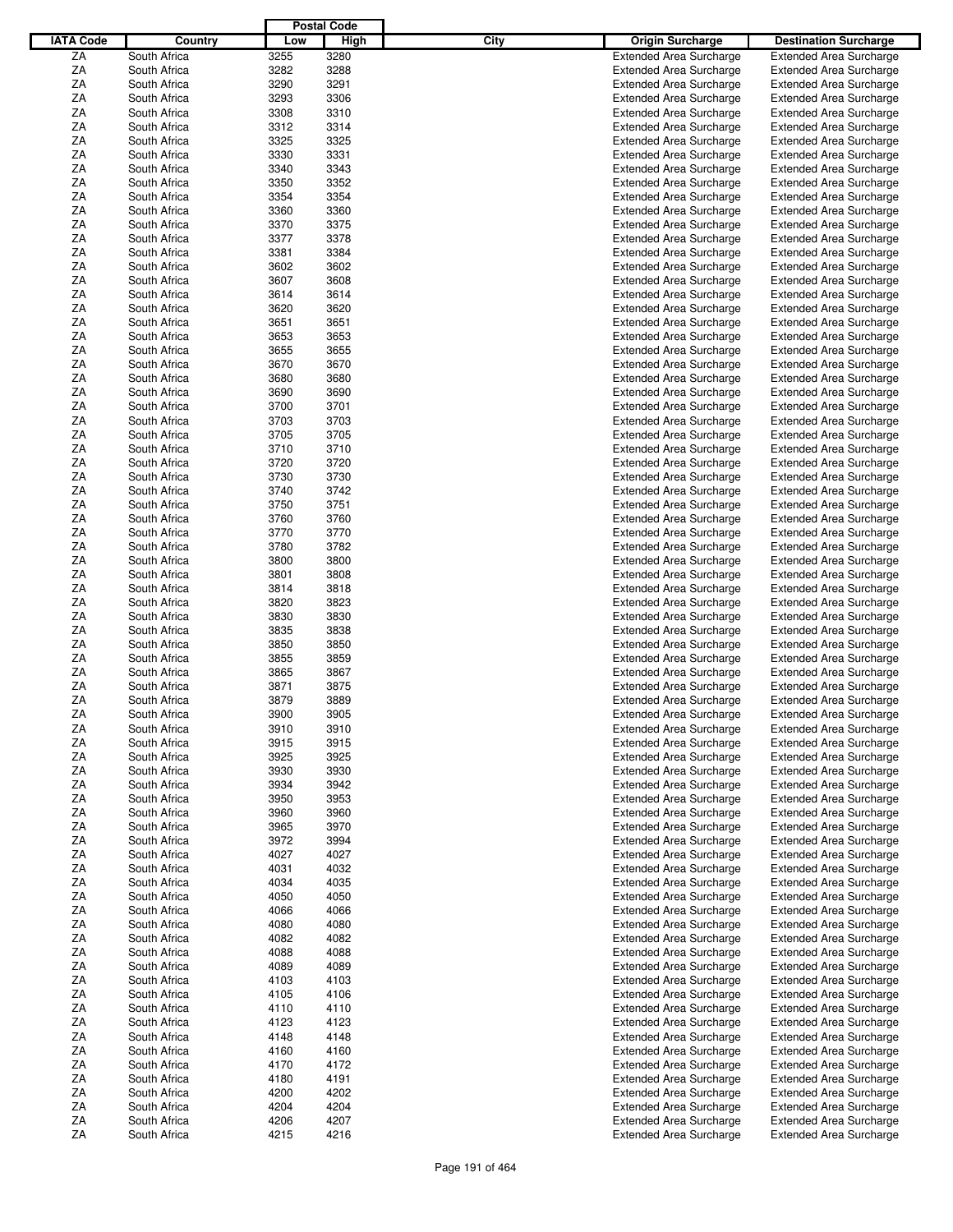|                  |              |      | <b>Postal Code</b> |      |                                |                                |
|------------------|--------------|------|--------------------|------|--------------------------------|--------------------------------|
| <b>IATA Code</b> | Country      | Low  | High               | City | <b>Origin Surcharge</b>        | <b>Destination Surcharge</b>   |
|                  |              |      |                    |      |                                |                                |
| ZA               | South Africa | 4220 | 4221               |      | <b>Extended Area Surcharge</b> | <b>Extended Area Surcharge</b> |
| ΖA               | South Africa | 4225 | 4227               |      | <b>Extended Area Surcharge</b> | <b>Extended Area Surcharge</b> |
| ΖA               | South Africa | 4230 | 4230               |      | <b>Extended Area Surcharge</b> | <b>Extended Area Surcharge</b> |
| ΖA               | South Africa | 4235 | 4235               |      | <b>Extended Area Surcharge</b> | <b>Extended Area Surcharge</b> |
| ΖA               | South Africa | 4240 | 4244               |      | <b>Extended Area Surcharge</b> | <b>Extended Area Surcharge</b> |
| ΖA               | South Africa | 4246 | 4247               |      | <b>Extended Area Surcharge</b> | <b>Extended Area Surcharge</b> |
| ΖA               | South Africa | 4249 | 4256               |      | <b>Extended Area Surcharge</b> | <b>Extended Area Surcharge</b> |
| ΖA               | South Africa | 4260 | 4261               |      | <b>Extended Area Surcharge</b> | <b>Extended Area Surcharge</b> |
|                  |              |      |                    |      |                                |                                |
| ΖA               | South Africa | 4265 | 4265               |      | <b>Extended Area Surcharge</b> | <b>Extended Area Surcharge</b> |
| ΖA               | South Africa | 4270 | 4270               |      | <b>Extended Area Surcharge</b> | <b>Extended Area Surcharge</b> |
| ΖA               | South Africa | 4275 | 4278               |      | <b>Extended Area Surcharge</b> | <b>Extended Area Surcharge</b> |
| ΖA               | South Africa | 4280 | 4281               |      | <b>Extended Area Surcharge</b> | <b>Extended Area Surcharge</b> |
| ΖA               | South Africa | 4285 | 4286               |      | <b>Extended Area Surcharge</b> | <b>Extended Area Surcharge</b> |
| ΖA               | South Africa | 4295 | 4295               |      | <b>Extended Area Surcharge</b> | <b>Extended Area Surcharge</b> |
| ΖA               | South Africa | 4309 | 4310               |      | <b>Extended Area Surcharge</b> | <b>Extended Area Surcharge</b> |
| ΖA               | South Africa | 4339 | 4340               |      | <b>Extended Area Surcharge</b> | <b>Extended Area Surcharge</b> |
|                  |              |      |                    |      |                                |                                |
| ΖA               | South Africa | 4342 | 4345               |      | <b>Extended Area Surcharge</b> | <b>Extended Area Surcharge</b> |
| ΖA               | South Africa | 4348 | 4350               |      | <b>Extended Area Surcharge</b> | <b>Extended Area Surcharge</b> |
| ΖA               | South Africa | 4359 | 4359               |      | <b>Extended Area Surcharge</b> | <b>Extended Area Surcharge</b> |
| ΖA               | South Africa | 4361 | 4363               |      | <b>Extended Area Surcharge</b> | <b>Extended Area Surcharge</b> |
| ΖA               | South Africa | 4380 | 4381               |      | <b>Extended Area Surcharge</b> | <b>Extended Area Surcharge</b> |
| ΖA               | South Africa | 4390 | 4391               |      | <b>Extended Area Surcharge</b> | <b>Extended Area Surcharge</b> |
| ΖA               | South Africa | 4399 | 4400               |      | <b>Extended Area Surcharge</b> | <b>Extended Area Surcharge</b> |
| ΖA               | South Africa | 4402 | 4404               |      | <b>Extended Area Surcharge</b> | <b>Extended Area Surcharge</b> |
|                  |              |      |                    |      |                                |                                |
| ΖA               | South Africa | 4406 | 4406               |      | <b>Extended Area Surcharge</b> | <b>Extended Area Surcharge</b> |
| ΖA               | South Africa | 4420 | 4420               |      | <b>Extended Area Surcharge</b> | <b>Extended Area Surcharge</b> |
| ΖA               | South Africa | 4422 | 4422               |      | <b>Extended Area Surcharge</b> | <b>Extended Area Surcharge</b> |
| ΖA               | South Africa | 4430 | 4431               |      | <b>Extended Area Surcharge</b> | <b>Extended Area Surcharge</b> |
| ΖA               | South Africa | 4449 | 4454               |      | <b>Extended Area Surcharge</b> | <b>Extended Area Surcharge</b> |
| ΖA               | South Africa | 4457 | 4458               |      | <b>Extended Area Surcharge</b> | <b>Extended Area Surcharge</b> |
| ΖA               | South Africa | 4470 | 4470               |      | <b>Extended Area Surcharge</b> | <b>Extended Area Surcharge</b> |
|                  |              |      | 4480               |      |                                |                                |
| ΖA               | South Africa | 4480 |                    |      | <b>Extended Area Surcharge</b> | <b>Extended Area Surcharge</b> |
| ΖA               | South Africa | 4490 | 4493               |      | <b>Extended Area Surcharge</b> | <b>Extended Area Surcharge</b> |
| ΖA               | South Africa | 4642 | 4643               |      | <b>Extended Area Surcharge</b> | <b>Extended Area Surcharge</b> |
| ΖA               | South Africa | 4680 | 4691               |      | <b>Extended Area Surcharge</b> | <b>Extended Area Surcharge</b> |
| ΖA               | South Africa | 4693 | 4693               |      | <b>Extended Area Surcharge</b> | <b>Extended Area Surcharge</b> |
| ΖA               | South Africa | 4700 | 4700               |      | <b>Extended Area Surcharge</b> | <b>Extended Area Surcharge</b> |
| ΖA               | South Africa | 4706 | 4706               |      | <b>Extended Area Surcharge</b> | <b>Extended Area Surcharge</b> |
| ΖA               | South Africa | 4710 | 4710               |      | <b>Extended Area Surcharge</b> | <b>Extended Area Surcharge</b> |
|                  |              |      | 4720               |      |                                |                                |
| ΖA               | South Africa | 4720 |                    |      | <b>Extended Area Surcharge</b> | <b>Extended Area Surcharge</b> |
| ΖA               | South Africa | 4730 | 4731               |      | <b>Extended Area Surcharge</b> | <b>Extended Area Surcharge</b> |
| ΖA               | South Africa | 4735 | 4738               |      | <b>Extended Area Surcharge</b> | <b>Extended Area Surcharge</b> |
| ΖA               | South Africa | 4740 | 4743               |      | <b>Extended Area Surcharge</b> | <b>Extended Area Surcharge</b> |
| ΖA               | South Africa | 4750 | 4753               |      | <b>Extended Area Surcharge</b> | <b>Extended Area Surcharge</b> |
| ΖA               | South Africa | 4770 | 4774               |      | <b>Extended Area Surcharge</b> | <b>Extended Area Surcharge</b> |
| ΖA               | South Africa | 4776 | 4778               |      | <b>Extended Area Surcharge</b> | <b>Extended Area Surcharge</b> |
| ΖA               | South Africa | 4780 | 4781               |      | <b>Extended Area Surcharge</b> | <b>Extended Area Surcharge</b> |
| ZA               | South Africa | 4786 | 4786               |      | <b>Extended Area Surcharge</b> | <b>Extended Area Surcharge</b> |
|                  |              |      |                    |      |                                |                                |
| ΖA               | South Africa | 4788 | 4790               |      | <b>Extended Area Surcharge</b> | <b>Extended Area Surcharge</b> |
| ΖA               | South Africa | 4800 | 4804               |      | <b>Extended Area Surcharge</b> | <b>Extended Area Surcharge</b> |
| ΖA               | South Africa | 4810 | 4814               |      | <b>Extended Area Surcharge</b> | <b>Extended Area Surcharge</b> |
| ΖA               | South Africa | 4816 | 4816               |      | <b>Extended Area Surcharge</b> | <b>Extended Area Surcharge</b> |
| ΖA               | South Africa | 4820 | 4822               |      | <b>Extended Area Surcharge</b> | <b>Extended Area Surcharge</b> |
| ΖA               | South Africa | 4824 | 4828               |      | <b>Extended Area Surcharge</b> | <b>Extended Area Surcharge</b> |
| ΖA               | South Africa | 4920 | 4920               |      | <b>Extended Area Surcharge</b> | <b>Extended Area Surcharge</b> |
| ΖA               | South Africa | 4930 | 4935               |      | <b>Extended Area Surcharge</b> | <b>Extended Area Surcharge</b> |
| ΖA               | South Africa | 4950 | 4950               |      | <b>Extended Area Surcharge</b> | <b>Extended Area Surcharge</b> |
|                  |              |      |                    |      |                                |                                |
| ZA               | South Africa | 4960 | 4960               |      | <b>Extended Area Surcharge</b> | <b>Extended Area Surcharge</b> |
| ZA               | South Africa | 4961 | 4961               |      | <b>Extended Area Surcharge</b> | <b>Extended Area Surcharge</b> |
| ΖA               | South Africa | 4962 | 4962               |      | <b>Extended Area Surcharge</b> | <b>Extended Area Surcharge</b> |
| ΖA               | South Africa | 4963 | 4963               |      | <b>Extended Area Surcharge</b> | <b>Extended Area Surcharge</b> |
| ΖA               | South Africa | 4964 | 4964               |      | <b>Extended Area Surcharge</b> | <b>Extended Area Surcharge</b> |
| ΖA               | South Africa | 4968 | 4968               |      | <b>Extended Area Surcharge</b> | <b>Extended Area Surcharge</b> |
| ΖA               | South Africa | 4980 | 4980               |      | <b>Extended Area Surcharge</b> | <b>Extended Area Surcharge</b> |
| ΖA               | South Africa | 4982 | 4982               |      | <b>Extended Area Surcharge</b> | <b>Extended Area Surcharge</b> |
|                  |              |      |                    |      |                                |                                |
| ΖA               | South Africa | 4990 | 4993               |      | <b>Extended Area Surcharge</b> | <b>Extended Area Surcharge</b> |
| ΖA               | South Africa | 5000 | 5000               |      | <b>Extended Area Surcharge</b> | <b>Extended Area Surcharge</b> |
| ΖA               | South Africa | 5002 | 5008               |      | <b>Extended Area Surcharge</b> | <b>Extended Area Surcharge</b> |
| ΖA               | South Africa | 5010 | 5019               |      | <b>Extended Area Surcharge</b> | <b>Extended Area Surcharge</b> |
| ΖA               | South Africa | 5021 | 5021               |      | <b>Extended Area Surcharge</b> | <b>Extended Area Surcharge</b> |
| ΖA               | South Africa | 5024 | 5024               |      | <b>Extended Area Surcharge</b> | <b>Extended Area Surcharge</b> |
| ZA               | South Africa | 5026 | 5026               |      | <b>Extended Area Surcharge</b> | <b>Extended Area Surcharge</b> |
| ΖA               | South Africa | 5035 | 5035               |      | <b>Extended Area Surcharge</b> | <b>Extended Area Surcharge</b> |
|                  |              |      |                    |      |                                |                                |
| ΖA               | South Africa | 5040 | 5043               |      | <b>Extended Area Surcharge</b> | <b>Extended Area Surcharge</b> |
| ΖA               | South Africa | 5050 | 5052               |      | <b>Extended Area Surcharge</b> | <b>Extended Area Surcharge</b> |
| ZA               | South Africa | 5054 | 5059               |      | <b>Extended Area Surcharge</b> | <b>Extended Area Surcharge</b> |
| ΖA               | South Africa | 5070 | 5070               |      | <b>Extended Area Surcharge</b> | <b>Extended Area Surcharge</b> |
| ZA               | South Africa | 5072 | 5073               |      | <b>Extended Area Surcharge</b> | <b>Extended Area Surcharge</b> |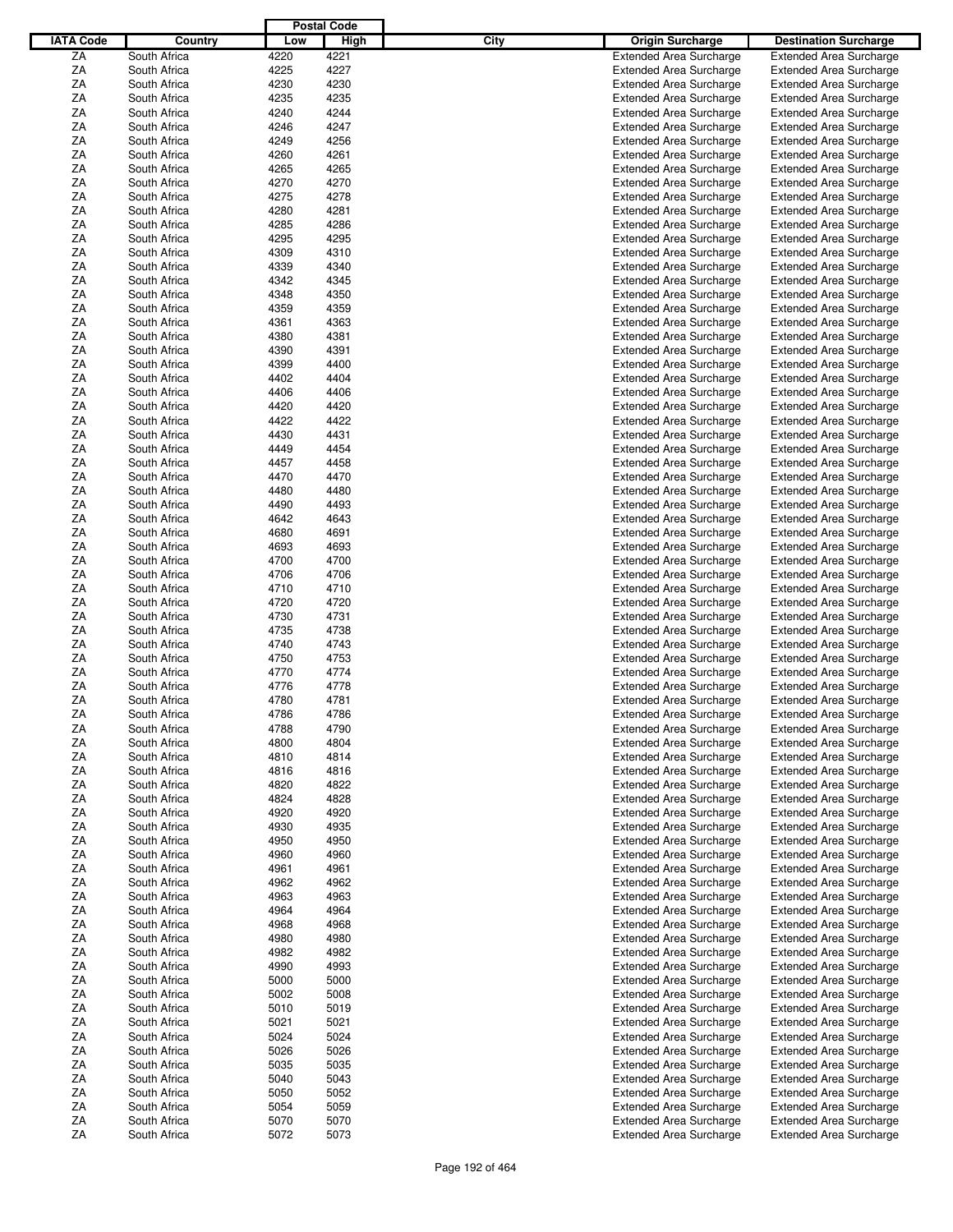|                  |              |      | <b>Postal Code</b> |      |                                |                                |
|------------------|--------------|------|--------------------|------|--------------------------------|--------------------------------|
| <b>IATA Code</b> | Country      | Low  | High               | City | <b>Origin Surcharge</b>        | <b>Destination Surcharge</b>   |
| ZA               | South Africa | 5075 | 5075               |      | <b>Extended Area Surcharge</b> | <b>Extended Area Surcharge</b> |
| ΖA               | South Africa | 5079 | 5097               |      | <b>Extended Area Surcharge</b> | <b>Extended Area Surcharge</b> |
| ΖA               | South Africa | 5100 | 5109               |      | <b>Extended Area Surcharge</b> | <b>Extended Area Surcharge</b> |
| ΖA               | South Africa | 5111 | 5124               |      | <b>Extended Area Surcharge</b> | <b>Extended Area Surcharge</b> |
| ΖA               | South Africa | 5127 | 5142               |      | <b>Extended Area Surcharge</b> | <b>Extended Area Surcharge</b> |
| ΖA               | South Africa | 5150 | 5150               |      | <b>Extended Area Surcharge</b> | <b>Extended Area Surcharge</b> |
|                  |              |      |                    |      |                                |                                |
| ΖA               | South Africa | 5160 | 5163               |      | <b>Extended Area Surcharge</b> | <b>Extended Area Surcharge</b> |
| ΖA               | South Africa | 5170 | 5174               |      | <b>Extended Area Surcharge</b> | <b>Extended Area Surcharge</b> |
| ΖA               | South Africa | 5180 | 5191               |      | <b>Extended Area Surcharge</b> | <b>Extended Area Surcharge</b> |
| ΖA               | South Africa | 5201 | 5201               |      | <b>Extended Area Surcharge</b> | <b>Extended Area Surcharge</b> |
| ΖA               | South Africa | 5204 | 5204               |      | <b>Extended Area Surcharge</b> | <b>Extended Area Surcharge</b> |
| ΖA               | South Africa | 5209 | 5209               |      | <b>Extended Area Surcharge</b> | <b>Extended Area Surcharge</b> |
| ΖA               | South Africa | 5212 | 5212               |      | <b>Extended Area Surcharge</b> | <b>Extended Area Surcharge</b> |
| ΖA               | South Africa | 5214 | 5214               |      | <b>Extended Area Surcharge</b> | <b>Extended Area Surcharge</b> |
| ΖA               | South Africa | 5219 | 5219               |      | <b>Extended Area Surcharge</b> | <b>Extended Area Surcharge</b> |
| ΖA               | South Africa | 5221 | 5222               |      | <b>Extended Area Surcharge</b> | <b>Extended Area Surcharge</b> |
| ΖA               | South Africa | 5241 | 5241               |      | <b>Extended Area Surcharge</b> | <b>Extended Area Surcharge</b> |
| ΖA               | South Africa | 5247 | 5247               |      | <b>Extended Area Surcharge</b> | <b>Extended Area Surcharge</b> |
| ΖA               | South Africa | 5257 | 5260               |      | <b>Extended Area Surcharge</b> | <b>Extended Area Surcharge</b> |
| ΖA               | South Africa | 5264 | 5265               |      | <b>Extended Area Surcharge</b> | <b>Extended Area Surcharge</b> |
| ΖA               | South Africa | 5272 | 5272               |      | <b>Extended Area Surcharge</b> | <b>Extended Area Surcharge</b> |
| ΖA               | South Africa | 5275 | 5275               |      | <b>Extended Area Surcharge</b> | <b>Extended Area Surcharge</b> |
|                  |              |      |                    |      |                                |                                |
| ΖA               | South Africa | 5280 | 5280               |      | <b>Extended Area Surcharge</b> | <b>Extended Area Surcharge</b> |
| ΖA               | South Africa | 5284 | 5284               |      | <b>Extended Area Surcharge</b> | <b>Extended Area Surcharge</b> |
| ΖA               | South Africa | 5288 | 5288               |      | <b>Extended Area Surcharge</b> | <b>Extended Area Surcharge</b> |
| ΖA               | South Africa | 5292 | 5292               |      | <b>Extended Area Surcharge</b> | <b>Extended Area Surcharge</b> |
| ΖA               | South Africa | 5310 | 5311               |      | <b>Extended Area Surcharge</b> | <b>Extended Area Surcharge</b> |
| ΖA               | South Africa | 5319 | 5321               |      | <b>Extended Area Surcharge</b> | <b>Extended Area Surcharge</b> |
| ΖA               | South Africa | 5323 | 5323               |      | <b>Extended Area Surcharge</b> | <b>Extended Area Surcharge</b> |
| ΖA               | South Africa | 5325 | 5332               |      | <b>Extended Area Surcharge</b> | <b>Extended Area Surcharge</b> |
| ΖA               | South Africa | 5341 | 5341               |      | <b>Extended Area Surcharge</b> | <b>Extended Area Surcharge</b> |
| ΖA               | South Africa | 5360 | 5364               |      | <b>Extended Area Surcharge</b> | <b>Extended Area Surcharge</b> |
| ΖA               | South Africa | 5365 | 5365               |      | <b>Extended Area Surcharge</b> | <b>Extended Area Surcharge</b> |
| ΖA               | South Africa | 5370 | 5370               |      | <b>Extended Area Surcharge</b> | <b>Extended Area Surcharge</b> |
| ΖA               | South Africa | 5375 | 5377               |      | <b>Extended Area Surcharge</b> | <b>Extended Area Surcharge</b> |
| ΖA               | South Africa | 5380 | 5382               |      | <b>Extended Area Surcharge</b> | <b>Extended Area Surcharge</b> |
| ΖA               | South Africa | 5400 | 5405               |      | <b>Extended Area Surcharge</b> | <b>Extended Area Surcharge</b> |
| ΖA               | South Africa | 5410 | 5420               |      | <b>Extended Area Surcharge</b> | <b>Extended Area Surcharge</b> |
| ΖA               | South Africa | 5425 | 5425               |      | <b>Extended Area Surcharge</b> | <b>Extended Area Surcharge</b> |
|                  |              |      |                    |      |                                |                                |
| ΖA               | South Africa | 5435 | 5437               |      | <b>Extended Area Surcharge</b> | <b>Extended Area Surcharge</b> |
| ΖA               | South Africa | 5445 | 5446               |      | <b>Extended Area Surcharge</b> | <b>Extended Area Surcharge</b> |
| ΖA               | South Africa | 5455 | 5455               |      | <b>Extended Area Surcharge</b> | <b>Extended Area Surcharge</b> |
| ΖA               | South Africa | 5460 | 5460               |      | <b>Extended Area Surcharge</b> | <b>Extended Area Surcharge</b> |
| ΖA               | South Africa | 5470 | 5470               |      | <b>Extended Area Surcharge</b> | <b>Extended Area Surcharge</b> |
| ΖA               | South Africa | 5480 | 5481               |      | <b>Extended Area Surcharge</b> | <b>Extended Area Surcharge</b> |
| ΖA               | South Africa | 5483 | 5483               |      | <b>Extended Area Surcharge</b> | <b>Extended Area Surcharge</b> |
| ΖA               | South Africa | 5500 | 5501               |      | <b>Extended Area Surcharge</b> | <b>Extended Area Surcharge</b> |
| ZA               | South Africa | 5600 | 5602               |      | <b>Extended Area Surcharge</b> | <b>Extended Area Surcharge</b> |
| ΖA               | South Africa | 5604 | 5614               |      | <b>Extended Area Surcharge</b> | <b>Extended Area Surcharge</b> |
| ΖA               | South Africa | 5619 | 5620               |      | <b>Extended Area Surcharge</b> | <b>Extended Area Surcharge</b> |
| ΖA               | South Africa | 5630 | 5630               |      | <b>Extended Area Surcharge</b> | <b>Extended Area Surcharge</b> |
| ΖA               | South Africa | 5640 | 5645               |      | <b>Extended Area Surcharge</b> | <b>Extended Area Surcharge</b> |
| ΖA               | South Africa | 5660 | 5664               |      | <b>Extended Area Surcharge</b> | <b>Extended Area Surcharge</b> |
| ΖA               | South Africa | 5670 | 5672               |      | <b>Extended Area Surcharge</b> | <b>Extended Area Surcharge</b> |
| ΖA               | South Africa | 5680 | 5680               |      | <b>Extended Area Surcharge</b> | <b>Extended Area Surcharge</b> |
| ΖA               | South Africa | 5685 | 5688               |      | <b>Extended Area Surcharge</b> | <b>Extended Area Surcharge</b> |
| ΖA               | South Africa | 5700 | 5704               |      | <b>Extended Area Surcharge</b> | <b>Extended Area Surcharge</b> |
|                  |              |      |                    |      |                                |                                |
| ZA               | South Africa | 5706 | 5710               |      | <b>Extended Area Surcharge</b> | <b>Extended Area Surcharge</b> |
| ZA               | South Africa | 5720 | 5722               |      | <b>Extended Area Surcharge</b> | <b>Extended Area Surcharge</b> |
| ΖA               | South Africa | 5730 | 5730               |      | <b>Extended Area Surcharge</b> | <b>Extended Area Surcharge</b> |
| ΖA               | South Africa | 5740 | 5740               |      | <b>Extended Area Surcharge</b> | <b>Extended Area Surcharge</b> |
| ΖA               | South Africa | 5750 | 5750               |      | <b>Extended Area Surcharge</b> | <b>Extended Area Surcharge</b> |
| ZA               | South Africa | 5760 | 5760               |      | <b>Extended Area Surcharge</b> | <b>Extended Area Surcharge</b> |
| ΖA               | South Africa | 5780 | 5780               |      | <b>Extended Area Surcharge</b> | <b>Extended Area Surcharge</b> |
| ΖA               | South Africa | 5800 | 5800               |      | <b>Extended Area Surcharge</b> | <b>Extended Area Surcharge</b> |
| ΖA               | South Africa | 5805 | 5805               |      | <b>Extended Area Surcharge</b> | <b>Extended Area Surcharge</b> |
| ΖA               | South Africa | 5810 | 5810               |      | <b>Extended Area Surcharge</b> | <b>Extended Area Surcharge</b> |
| ΖA               | South Africa | 5820 | 5821               |      | <b>Extended Area Surcharge</b> | <b>Extended Area Surcharge</b> |
| ΖA               | South Africa | 5824 | 5825               |      | <b>Extended Area Surcharge</b> | <b>Extended Area Surcharge</b> |
| ΖA               | South Africa | 5827 | 5827               |      | <b>Extended Area Surcharge</b> | <b>Extended Area Surcharge</b> |
| ΖA               | South Africa | 5830 | 5830               |      | <b>Extended Area Surcharge</b> | <b>Extended Area Surcharge</b> |
| ZA               | South Africa | 5850 | 5850               |      | <b>Extended Area Surcharge</b> | <b>Extended Area Surcharge</b> |
| ΖA               |              |      | 5860               |      | <b>Extended Area Surcharge</b> | <b>Extended Area Surcharge</b> |
|                  | South Africa | 5860 |                    |      |                                |                                |
| ΖA               | South Africa | 5870 | 5870               |      | <b>Extended Area Surcharge</b> | <b>Extended Area Surcharge</b> |
| ΖA               | South Africa | 5880 | 5883               |      | <b>Extended Area Surcharge</b> | <b>Extended Area Surcharge</b> |
| ZA               | South Africa | 5900 | 5900               |      | <b>Extended Area Surcharge</b> | <b>Extended Area Surcharge</b> |
| ΖA               | South Africa | 5920 | 5920               |      | <b>Extended Area Surcharge</b> | <b>Extended Area Surcharge</b> |
| ZA               | South Africa | 5930 | 5930               |      | <b>Extended Area Surcharge</b> | <b>Extended Area Surcharge</b> |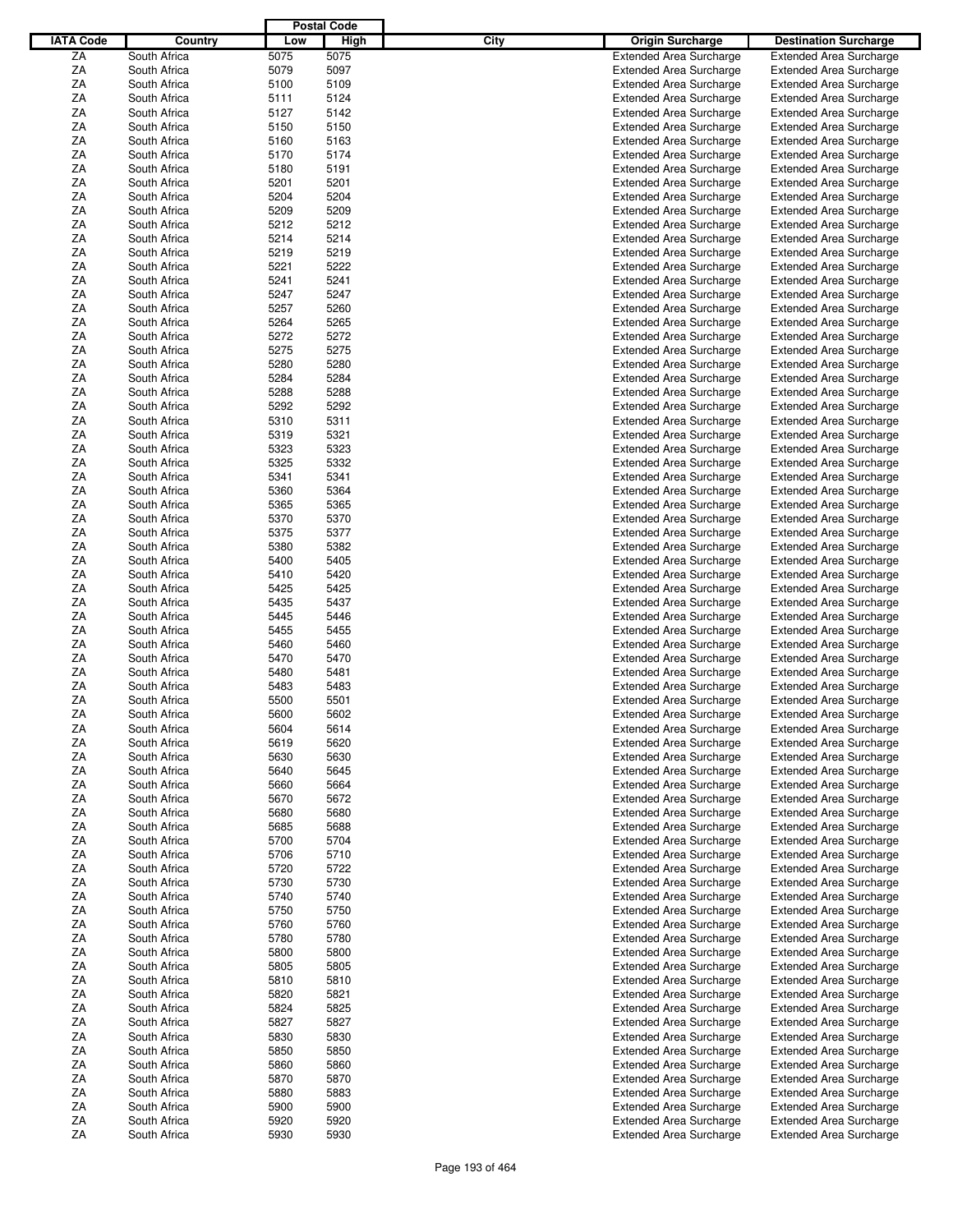|                  |              |      | <b>Postal Code</b> |             |                                |                                |
|------------------|--------------|------|--------------------|-------------|--------------------------------|--------------------------------|
| <b>IATA Code</b> | Country      | Low  | High               | <b>City</b> | <b>Origin Surcharge</b>        | <b>Destination Surcharge</b>   |
| ZA               | South Africa | 5950 | 5950               |             | <b>Extended Area Surcharge</b> | <b>Extended Area Surcharge</b> |
| ΖA               | South Africa | 6100 | 6100               |             | <b>Extended Area Surcharge</b> | <b>Extended Area Surcharge</b> |
| ΖA               | South Africa | 6105 | 6105               |             | <b>Extended Area Surcharge</b> | <b>Extended Area Surcharge</b> |
| ΖA               | South Africa | 6107 | 6107               |             | <b>Extended Area Surcharge</b> | <b>Extended Area Surcharge</b> |
| ΖA               | South Africa | 6109 | 6109               |             | <b>Extended Area Surcharge</b> | <b>Extended Area Surcharge</b> |
| ΖA               | South Africa | 6115 | 6115               |             | <b>Extended Area Surcharge</b> | <b>Extended Area Surcharge</b> |
|                  |              |      |                    |             |                                |                                |
| ΖA               | South Africa | 6120 | 6121               |             | <b>Extended Area Surcharge</b> | <b>Extended Area Surcharge</b> |
| ΖA               | South Africa | 6125 | 6125               |             | <b>Extended Area Surcharge</b> | <b>Extended Area Surcharge</b> |
| ΖA               | South Africa | 6130 | 6131               |             | <b>Extended Area Surcharge</b> | <b>Extended Area Surcharge</b> |
| ΖA               | South Africa | 6135 | 6135               |             | <b>Extended Area Surcharge</b> | <b>Extended Area Surcharge</b> |
| ΖA               | South Africa | 6139 | 6139               |             | <b>Extended Area Surcharge</b> | <b>Extended Area Surcharge</b> |
| ΖA               | South Africa | 6140 | 6146               |             | <b>Extended Area Surcharge</b> | <b>Extended Area Surcharge</b> |
| ΖA               | South Africa | 6148 | 6148               |             | <b>Extended Area Surcharge</b> | <b>Extended Area Surcharge</b> |
| ΖA               | South Africa | 6150 | 6150               |             | <b>Extended Area Surcharge</b> | <b>Extended Area Surcharge</b> |
| ΖA               | South Africa | 6166 | 6166               |             | <b>Extended Area Surcharge</b> | <b>Extended Area Surcharge</b> |
| ΖA               | South Africa | 6170 | 6170               |             | <b>Extended Area Surcharge</b> | <b>Extended Area Surcharge</b> |
| ΖA               | South Africa | 6172 | 6173               |             | <b>Extended Area Surcharge</b> | <b>Extended Area Surcharge</b> |
| ΖA               | South Africa | 6175 | 6175               |             | <b>Extended Area Surcharge</b> | <b>Extended Area Surcharge</b> |
| ΖA               | South Africa | 6180 | 6180               |             | <b>Extended Area Surcharge</b> | <b>Extended Area Surcharge</b> |
| ΖA               | South Africa | 6185 | 6191               |             | <b>Extended Area Surcharge</b> | <b>Extended Area Surcharge</b> |
| ΖA               | South Africa | 6200 | 6201               |             | <b>Extended Area Surcharge</b> | <b>Extended Area Surcharge</b> |
| ΖA               | South Africa | 6203 | 6203               |             | <b>Extended Area Surcharge</b> | <b>Extended Area Surcharge</b> |
| ΖA               | South Africa | 6205 | 6206               |             | <b>Extended Area Surcharge</b> | <b>Extended Area Surcharge</b> |
|                  |              |      |                    |             | <b>Extended Area Surcharge</b> |                                |
| ΖA               | South Africa | 6211 | 6211               |             |                                | <b>Extended Area Surcharge</b> |
| ΖA               | South Africa | 6242 | 6242               |             | <b>Extended Area Surcharge</b> | <b>Extended Area Surcharge</b> |
| ΖA               | South Africa | 6250 | 6250               |             | <b>Extended Area Surcharge</b> | <b>Extended Area Surcharge</b> |
| ΖA               | South Africa | 6255 | 6255               |             | <b>Extended Area Surcharge</b> | <b>Extended Area Surcharge</b> |
| ΖA               | South Africa | 6265 | 6265               |             | <b>Extended Area Surcharge</b> | <b>Extended Area Surcharge</b> |
| ΖA               | South Africa | 6270 | 6270               |             | <b>Extended Area Surcharge</b> | <b>Extended Area Surcharge</b> |
| ΖA               | South Africa | 6280 | 6282               |             | <b>Extended Area Surcharge</b> | <b>Extended Area Surcharge</b> |
| ΖA               | South Africa | 6286 | 6286               |             | <b>Extended Area Surcharge</b> | <b>Extended Area Surcharge</b> |
| ΖA               | South Africa | 6300 | 6300               |             | <b>Extended Area Surcharge</b> | <b>Extended Area Surcharge</b> |
| ΖA               | South Africa | 6302 | 6304               |             | <b>Extended Area Surcharge</b> | <b>Extended Area Surcharge</b> |
| ΖA               | South Africa | 6307 | 6308               |             | <b>Extended Area Surcharge</b> | <b>Extended Area Surcharge</b> |
| ΖA               | South Africa | 6310 | 6313               |             | <b>Extended Area Surcharge</b> | <b>Extended Area Surcharge</b> |
| ΖA               | South Africa | 6330 | 6332               |             | <b>Extended Area Surcharge</b> | <b>Extended Area Surcharge</b> |
| ΖA               | South Africa | 6335 | 6335               |             | <b>Extended Area Surcharge</b> | <b>Extended Area Surcharge</b> |
| ΖA               | South Africa | 6350 | 6351               |             | <b>Extended Area Surcharge</b> | <b>Extended Area Surcharge</b> |
| ΖA               | South Africa | 6360 | 6360               |             | <b>Extended Area Surcharge</b> | <b>Extended Area Surcharge</b> |
| ΖA               | South Africa | 6365 | 6365               |             | <b>Extended Area Surcharge</b> | <b>Extended Area Surcharge</b> |
| ΖA               | South Africa | 6370 | 6370               |             |                                |                                |
|                  |              |      |                    |             | <b>Extended Area Surcharge</b> | <b>Extended Area Surcharge</b> |
| ΖA               | South Africa | 6375 | 6375               |             | <b>Extended Area Surcharge</b> | <b>Extended Area Surcharge</b> |
| ΖA               | South Africa | 6385 | 6385               |             | <b>Extended Area Surcharge</b> | <b>Extended Area Surcharge</b> |
| ΖA               | South Africa | 6390 | 6390               |             | <b>Extended Area Surcharge</b> | <b>Extended Area Surcharge</b> |
| ΖA               | South Africa | 6400 | 6400               |             | <b>Extended Area Surcharge</b> | <b>Extended Area Surcharge</b> |
| ΖA               | South Africa | 6410 | 6410               |             | <b>Extended Area Surcharge</b> | <b>Extended Area Surcharge</b> |
| ΖA               | South Africa | 6430 | 6430               |             | <b>Extended Area Surcharge</b> | <b>Extended Area Surcharge</b> |
| ZA               | South Africa | 6435 | 6435               |             | <b>Extended Area Surcharge</b> | <b>Extended Area Surcharge</b> |
| ΖA               | South Africa | 6440 | 6440               |             | <b>Extended Area Surcharge</b> | <b>Extended Area Surcharge</b> |
| ΖA               | South Africa | 6445 | 6447               |             | <b>Extended Area Surcharge</b> | <b>Extended Area Surcharge</b> |
| ΖA               | South Africa | 6450 | 6452               |             | <b>Extended Area Surcharge</b> | <b>Extended Area Surcharge</b> |
| ΖA               | South Africa | 6454 | 6454               |             | <b>Extended Area Surcharge</b> | <b>Extended Area Surcharge</b> |
| ΖA               | South Africa | 6460 | 6460               |             | <b>Extended Area Surcharge</b> | <b>Extended Area Surcharge</b> |
| ΖA               | South Africa | 6462 | 6463               |             | <b>Extended Area Surcharge</b> | <b>Extended Area Surcharge</b> |
| ΖA               | South Africa | 6466 | 6467               |             | <b>Extended Area Surcharge</b> | <b>Extended Area Surcharge</b> |
| ΖA               | South Africa | 6480 | 6480               |             | <b>Extended Area Surcharge</b> | <b>Extended Area Surcharge</b> |
| ΖA               | South Africa | 6490 | 6490               |             | <b>Extended Area Surcharge</b> | <b>Extended Area Surcharge</b> |
| ΖA               | South Africa | 6503 | 6507               |             | <b>Extended Area Surcharge</b> | <b>Extended Area Surcharge</b> |
|                  |              |      |                    |             |                                |                                |
| ΖA               | South Africa | 6510 | 6510               |             | <b>Extended Area Surcharge</b> | <b>Extended Area Surcharge</b> |
| ΖA               | South Africa | 6520 | 6520               |             | <b>Extended Area Surcharge</b> | <b>Extended Area Surcharge</b> |
| ΖA               | South Africa | 6525 | 6526               |             | <b>Extended Area Surcharge</b> | <b>Extended Area Surcharge</b> |
| ΖA               | South Africa | 6529 | 6529               |             | <b>Extended Area Surcharge</b> | <b>Extended Area Surcharge</b> |
| ΖA               | South Africa | 6535 | 6538               |             | <b>Extended Area Surcharge</b> | <b>Extended Area Surcharge</b> |
| ΖA               | South Africa | 6541 | 6541               |             | <b>Extended Area Surcharge</b> | <b>Extended Area Surcharge</b> |
| ΖA               | South Africa | 6544 | 6544               |             | <b>Extended Area Surcharge</b> | <b>Extended Area Surcharge</b> |
| ΖA               | South Africa | 6560 | 6560               |             | <b>Extended Area Surcharge</b> | <b>Extended Area Surcharge</b> |
| ΖA               | South Africa | 6570 | 6571               |             | <b>Extended Area Surcharge</b> | <b>Extended Area Surcharge</b> |
| ΖA               | South Africa | 6573 | 6573               |             | <b>Extended Area Surcharge</b> | <b>Extended Area Surcharge</b> |
| ΖA               | South Africa | 6576 | 6576               |             | <b>Extended Area Surcharge</b> | <b>Extended Area Surcharge</b> |
| ΖA               | South Africa | 6580 | 6580               |             | <b>Extended Area Surcharge</b> | <b>Extended Area Surcharge</b> |
| ΖA               | South Africa | 6600 | 6605               |             | <b>Extended Area Surcharge</b> | <b>Extended Area Surcharge</b> |
| ΖA               | South Africa | 6615 | 6615               |             | <b>Extended Area Surcharge</b> | <b>Extended Area Surcharge</b> |
| ΖA               | South Africa | 6624 | 6625               |             | <b>Extended Area Surcharge</b> | <b>Extended Area Surcharge</b> |
| ΖA               | South Africa | 6628 | 6628               |             | <b>Extended Area Surcharge</b> | <b>Extended Area Surcharge</b> |
| ΖA               | South Africa | 6631 | 6634               |             | <b>Extended Area Surcharge</b> | <b>Extended Area Surcharge</b> |
|                  |              |      |                    |             |                                |                                |
| ΖA               | South Africa | 6650 | 6650               |             | <b>Extended Area Surcharge</b> | <b>Extended Area Surcharge</b> |
| ZA               | South Africa | 6655 | 6656               |             | <b>Extended Area Surcharge</b> | <b>Extended Area Surcharge</b> |
| ZA               | South Africa | 6660 | 6660               |             | <b>Extended Area Surcharge</b> | <b>Extended Area Surcharge</b> |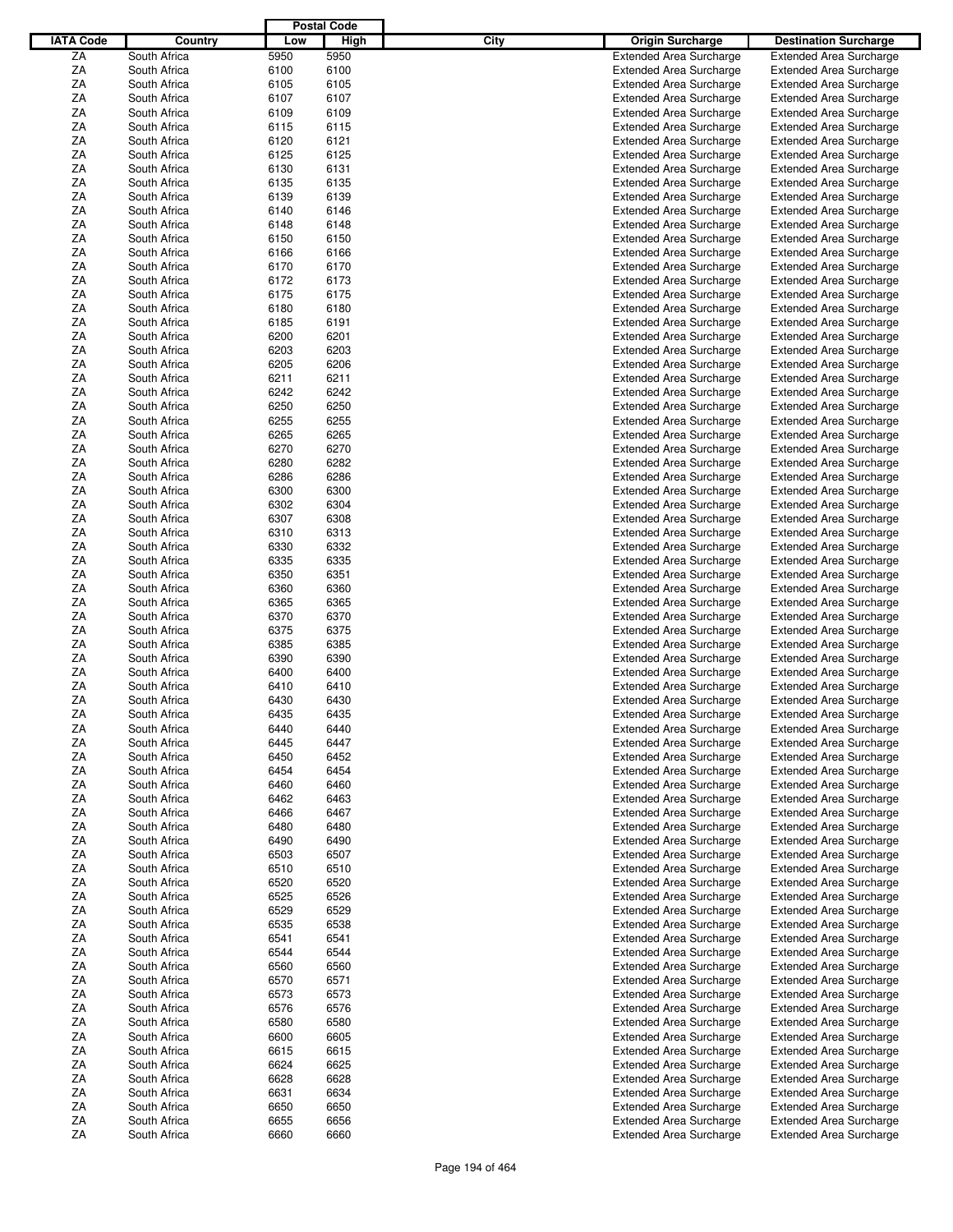|                  |              |      | <b>Postal Code</b> |      |                                |                                |
|------------------|--------------|------|--------------------|------|--------------------------------|--------------------------------|
| <b>IATA Code</b> | Country      | Low  | High               | City | <b>Origin Surcharge</b>        | <b>Destination Surcharge</b>   |
|                  |              |      | 6667               |      |                                |                                |
| ZA               | South Africa | 6665 |                    |      | <b>Extended Area Surcharge</b> | <b>Extended Area Surcharge</b> |
| ΖA               | South Africa | 6670 | 6671               |      | <b>Extended Area Surcharge</b> | <b>Extended Area Surcharge</b> |
| ΖA               | South Africa | 6674 | 6676               |      | <b>Extended Area Surcharge</b> | <b>Extended Area Surcharge</b> |
| ΖA               | South Africa | 6690 | 6690               |      | <b>Extended Area Surcharge</b> | <b>Extended Area Surcharge</b> |
| ΖA               | South Africa | 6695 | 6696               |      | <b>Extended Area Surcharge</b> | <b>Extended Area Surcharge</b> |
| ΖA               | South Africa | 6705 | 6705               |      | <b>Extended Area Surcharge</b> | <b>Extended Area Surcharge</b> |
| ΖA               | South Africa | 6707 | 6708               |      | <b>Extended Area Surcharge</b> | <b>Extended Area Surcharge</b> |
| ΖA               | South Africa | 6715 | 6715               |      | <b>Extended Area Surcharge</b> | <b>Extended Area Surcharge</b> |
|                  |              |      |                    |      |                                |                                |
| ΖA               | South Africa | 6720 | 6720               |      | <b>Extended Area Surcharge</b> | <b>Extended Area Surcharge</b> |
| ΖA               | South Africa | 6730 | 6730               |      | <b>Extended Area Surcharge</b> | <b>Extended Area Surcharge</b> |
| ΖA               | South Africa | 6740 | 6743               |      | <b>Extended Area Surcharge</b> | <b>Extended Area Surcharge</b> |
| ΖA               | South Africa | 6750 | 6750               |      | <b>Extended Area Surcharge</b> | <b>Extended Area Surcharge</b> |
| ΖA               | South Africa | 6810 | 6812               |      | <b>Extended Area Surcharge</b> | <b>Extended Area Surcharge</b> |
| ΖA               | South Africa | 6820 | 6821               |      | <b>Extended Area Surcharge</b> | <b>Extended Area Surcharge</b> |
| ΖA               | South Africa | 6830 | 6830               |      | <b>Extended Area Surcharge</b> | <b>Extended Area Surcharge</b> |
| ΖA               | South Africa | 6835 | 6836               |      | <b>Extended Area Surcharge</b> | <b>Extended Area Surcharge</b> |
|                  |              |      |                    |      |                                |                                |
| ΖA               | South Africa | 6838 | 6838               |      | <b>Extended Area Surcharge</b> | <b>Extended Area Surcharge</b> |
| ΖA               | South Africa | 6840 | 6840               |      | <b>Extended Area Surcharge</b> | <b>Extended Area Surcharge</b> |
| ΖA               | South Africa | 6845 | 6845               |      | <b>Extended Area Surcharge</b> | <b>Extended Area Surcharge</b> |
| ΖA               | South Africa | 6848 | 6848               |      | <b>Extended Area Surcharge</b> | <b>Extended Area Surcharge</b> |
| ΖA               | South Africa | 6850 | 6851               |      | <b>Extended Area Surcharge</b> | <b>Extended Area Surcharge</b> |
| ΖA               | South Africa | 6853 | 6859               |      | <b>Extended Area Surcharge</b> | <b>Extended Area Surcharge</b> |
| ΖA               | South Africa | 6863 | 6863               |      | <b>Extended Area Surcharge</b> | <b>Extended Area Surcharge</b> |
| ΖA               | South Africa | 6870 | 6870               |      | <b>Extended Area Surcharge</b> | <b>Extended Area Surcharge</b> |
|                  |              |      |                    |      |                                |                                |
| ΖA               | South Africa | 6875 | 6875               |      | <b>Extended Area Surcharge</b> | <b>Extended Area Surcharge</b> |
| ΖA               | South Africa | 6880 | 6880               |      | <b>Extended Area Surcharge</b> | <b>Extended Area Surcharge</b> |
| ΖA               | South Africa | 6900 | 6901               |      | <b>Extended Area Surcharge</b> | <b>Extended Area Surcharge</b> |
| ΖA               | South Africa | 6920 | 6920               |      | <b>Extended Area Surcharge</b> | <b>Extended Area Surcharge</b> |
| ΖA               | South Africa | 6930 | 6932               |      | <b>Extended Area Surcharge</b> | <b>Extended Area Surcharge</b> |
| ΖA               | South Africa | 6940 | 6940               |      | <b>Extended Area Surcharge</b> | <b>Extended Area Surcharge</b> |
| ΖA               | South Africa | 6950 | 6950               |      | <b>Extended Area Surcharge</b> | <b>Extended Area Surcharge</b> |
|                  |              |      |                    |      |                                |                                |
| ΖA               | South Africa | 6960 | 6960               |      | <b>Extended Area Surcharge</b> | <b>Extended Area Surcharge</b> |
| ΖA               | South Africa | 6970 | 6970               |      | <b>Extended Area Surcharge</b> | <b>Extended Area Surcharge</b> |
| ΖA               | South Africa | 6973 | 6973               |      | <b>Extended Area Surcharge</b> | <b>Extended Area Surcharge</b> |
| ΖA               | South Africa | 6985 | 6985               |      | <b>Extended Area Surcharge</b> | <b>Extended Area Surcharge</b> |
| ΖA               | South Africa | 6995 | 6995               |      | <b>Extended Area Surcharge</b> | <b>Extended Area Surcharge</b> |
| ΖA               | South Africa | 7000 | 7000               |      | <b>Extended Area Surcharge</b> | <b>Extended Area Surcharge</b> |
| ΖA               | South Africa | 7005 | 7005               |      | <b>Extended Area Surcharge</b> | <b>Extended Area Surcharge</b> |
|                  |              |      |                    |      |                                |                                |
| ΖA               | South Africa | 7070 | 7071               |      | <b>Extended Area Surcharge</b> | <b>Extended Area Surcharge</b> |
| ΖA               | South Africa | 7090 | 7090               |      | <b>Extended Area Surcharge</b> | <b>Extended Area Surcharge</b> |
| ΖA               | South Africa | 7141 | 7141               |      | <b>Extended Area Surcharge</b> | <b>Extended Area Surcharge</b> |
| ΖA               | South Africa | 7160 | 7160               |      | <b>Extended Area Surcharge</b> | <b>Extended Area Surcharge</b> |
| ΖA               | South Africa | 7171 | 7171               |      | <b>Extended Area Surcharge</b> | <b>Extended Area Surcharge</b> |
| ΖA               | South Africa | 7180 | 7180               |      | <b>Extended Area Surcharge</b> | <b>Extended Area Surcharge</b> |
| ΖA               | South Africa | 7185 | 7185               |      | <b>Extended Area Surcharge</b> | <b>Extended Area Surcharge</b> |
| ΖA               | South Africa | 7195 | 7196               |      | <b>Extended Area Surcharge</b> | <b>Extended Area Surcharge</b> |
| ΖA               | South Africa | 7200 | 7202               |      | <b>Extended Area Surcharge</b> | <b>Extended Area Surcharge</b> |
|                  |              |      |                    |      |                                |                                |
| ZA               | South Africa | 7210 | 7210               |      | <b>Extended Area Surcharge</b> | <b>Extended Area Surcharge</b> |
| ΖA               | South Africa | 7220 | 7220               |      | <b>Extended Area Surcharge</b> | <b>Extended Area Surcharge</b> |
| ΖA               | South Africa | 7230 | 7230               |      | <b>Extended Area Surcharge</b> | <b>Extended Area Surcharge</b> |
| ΖA               | South Africa | 7232 | 7234               |      | <b>Extended Area Surcharge</b> | <b>Extended Area Surcharge</b> |
| ΖA               | South Africa | 7250 | 7250               |      | <b>Extended Area Surcharge</b> | <b>Extended Area Surcharge</b> |
| ΖA               | South Africa | 7252 | 7252               |      | <b>Extended Area Surcharge</b> | <b>Extended Area Surcharge</b> |
| ΖA               | South Africa | 7270 | 7271               |      | <b>Extended Area Surcharge</b> | <b>Extended Area Surcharge</b> |
| ΖA               | South Africa | 7280 | 7285               |      | <b>Extended Area Surcharge</b> | <b>Extended Area Surcharge</b> |
|                  |              |      |                    |      |                                |                                |
| ΖA               | South Africa | 7287 | 7287               |      | <b>Extended Area Surcharge</b> | <b>Extended Area Surcharge</b> |
| ΖA               | South Africa | 7300 | 7308               |      | <b>Extended Area Surcharge</b> | <b>Extended Area Surcharge</b> |
| ZA               | South Africa | 7310 | 7310               |      | <b>Extended Area Surcharge</b> | <b>Extended Area Surcharge</b> |
| ZA               | South Africa | 7312 | 7312               |      | <b>Extended Area Surcharge</b> | <b>Extended Area Surcharge</b> |
| ΖA               | South Africa | 7320 | 7323               |      | <b>Extended Area Surcharge</b> | <b>Extended Area Surcharge</b> |
| ΖA               | South Africa | 7325 | 7325               |      | <b>Extended Area Surcharge</b> | <b>Extended Area Surcharge</b> |
| ΖA               | South Africa | 7335 | 7335               |      | <b>Extended Area Surcharge</b> | <b>Extended Area Surcharge</b> |
| ZA               | South Africa | 7340 | 7340               |      | <b>Extended Area Surcharge</b> | <b>Extended Area Surcharge</b> |
|                  | South Africa | 7345 | 7345               |      | <b>Extended Area Surcharge</b> |                                |
| ΖA               |              |      |                    |      |                                | <b>Extended Area Surcharge</b> |
| ΖA               | South Africa | 7348 | 7349               |      | <b>Extended Area Surcharge</b> | <b>Extended Area Surcharge</b> |
| ΖA               | South Africa | 7351 | 7355               |      | <b>Extended Area Surcharge</b> | <b>Extended Area Surcharge</b> |
| ΖA               | South Africa | 7357 | 7358               |      | <b>Extended Area Surcharge</b> | <b>Extended Area Surcharge</b> |
| ZA               | South Africa | 7365 | 7365               |      | <b>Extended Area Surcharge</b> | <b>Extended Area Surcharge</b> |
| ΖA               | South Africa | 7375 | 7375               |      | <b>Extended Area Surcharge</b> | <b>Extended Area Surcharge</b> |
| ΖA               | South Africa | 7380 | 7382               |      | <b>Extended Area Surcharge</b> | <b>Extended Area Surcharge</b> |
| ΖA               | South Africa | 7390 | 7390               |      | <b>Extended Area Surcharge</b> | <b>Extended Area Surcharge</b> |
| ZA               | South Africa |      | 7395               |      |                                |                                |
|                  |              | 7395 |                    |      | <b>Extended Area Surcharge</b> | <b>Extended Area Surcharge</b> |
| ΖA               | South Africa | 8100 | 8100               |      | <b>Extended Area Surcharge</b> | <b>Extended Area Surcharge</b> |
| ΖA               | South Africa | 8105 | 8105               |      | <b>Extended Area Surcharge</b> | <b>Extended Area Surcharge</b> |
| ΖA               | South Africa | 8110 | 8110               |      | <b>Extended Area Surcharge</b> | <b>Extended Area Surcharge</b> |
| ZA               | South Africa | 8115 | 8115               |      | <b>Extended Area Surcharge</b> | <b>Extended Area Surcharge</b> |
| ΖA               | South Africa | 8120 | 8122               |      | <b>Extended Area Surcharge</b> | <b>Extended Area Surcharge</b> |
| ZA               | South Africa | 8130 | 8130               |      | <b>Extended Area Surcharge</b> | <b>Extended Area Surcharge</b> |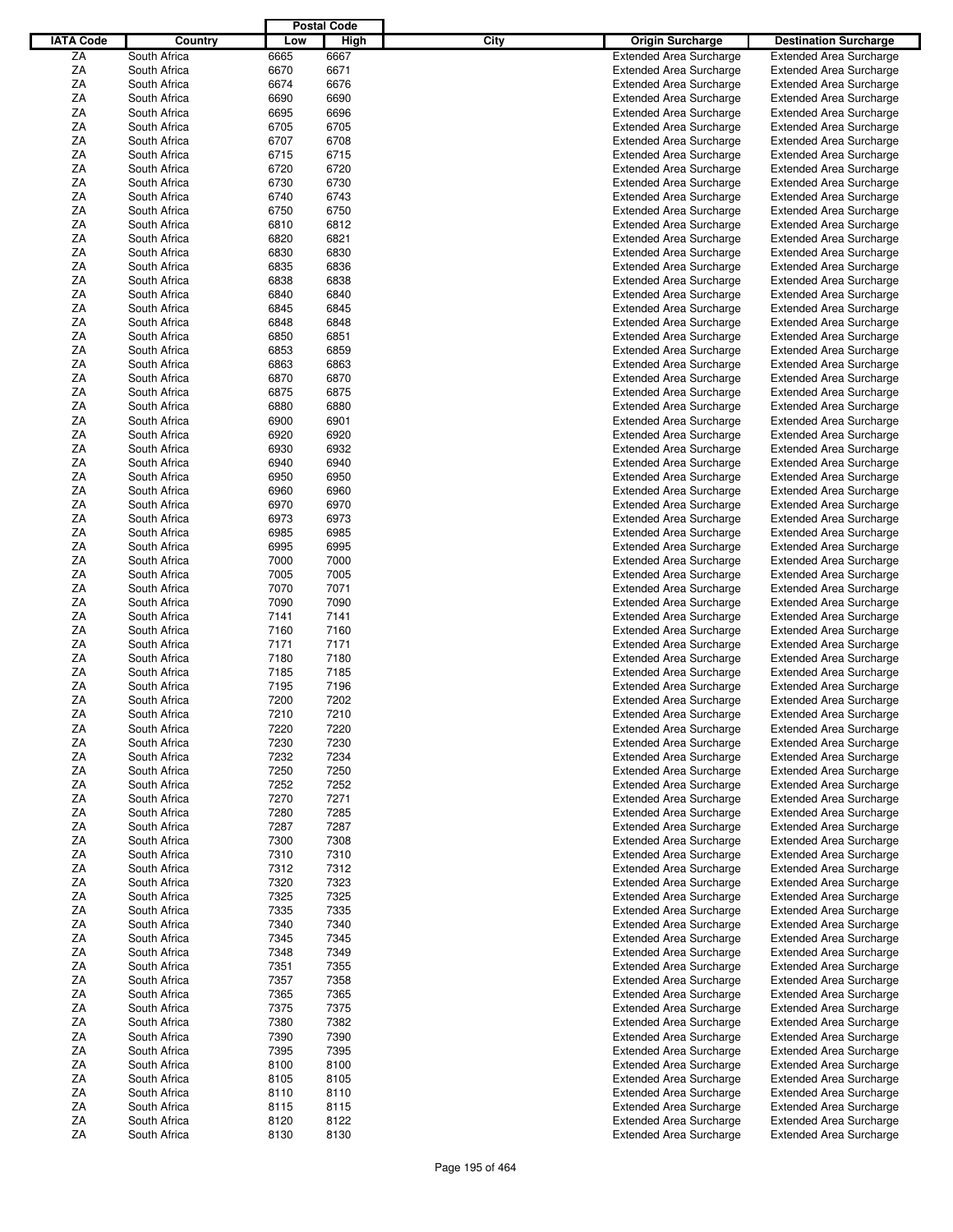|                  |              |      | <b>Postal Code</b> |      |                                |                                |
|------------------|--------------|------|--------------------|------|--------------------------------|--------------------------------|
| <b>IATA Code</b> | Country      | Low  | High               | City | <b>Origin Surcharge</b>        | <b>Destination Surcharge</b>   |
| ZA               | South Africa | 8135 | 8135               |      | <b>Extended Area Surcharge</b> | <b>Extended Area Surcharge</b> |
| ΖA               | South Africa | 8138 | 8138               |      | <b>Extended Area Surcharge</b> | <b>Extended Area Surcharge</b> |
| ΖA               | South Africa | 8145 | 8147               |      | <b>Extended Area Surcharge</b> | <b>Extended Area Surcharge</b> |
| ΖA               | South Africa | 8149 | 8149               |      | <b>Extended Area Surcharge</b> | <b>Extended Area Surcharge</b> |
| ΖA               | South Africa | 8151 | 8151               |      | <b>Extended Area Surcharge</b> | <b>Extended Area Surcharge</b> |
| ΖA               | South Africa |      | 8160               |      | <b>Extended Area Surcharge</b> |                                |
|                  |              | 8160 |                    |      |                                | <b>Extended Area Surcharge</b> |
| ΖA               | South Africa | 8165 | 8165               |      | <b>Extended Area Surcharge</b> | <b>Extended Area Surcharge</b> |
| ΖA               | South Africa | 8170 | 8170               |      | <b>Extended Area Surcharge</b> | <b>Extended Area Surcharge</b> |
| ΖA               | South Africa | 8180 | 8180               |      | <b>Extended Area Surcharge</b> | <b>Extended Area Surcharge</b> |
| ΖA               | South Africa | 8185 | 8185               |      | <b>Extended Area Surcharge</b> | <b>Extended Area Surcharge</b> |
| ΖA               | South Africa | 8190 | 8190               |      | <b>Extended Area Surcharge</b> | <b>Extended Area Surcharge</b> |
| ΖA               | South Africa | 8193 | 8193               |      | <b>Extended Area Surcharge</b> | <b>Extended Area Surcharge</b> |
| ΖA               | South Africa | 8200 | 8204               |      | <b>Extended Area Surcharge</b> | <b>Extended Area Surcharge</b> |
| ΖA               | South Africa | 8207 | 8207               |      | <b>Extended Area Surcharge</b> | <b>Extended Area Surcharge</b> |
| ΖA               | South Africa | 8220 | 8223               |      | <b>Extended Area Surcharge</b> | <b>Extended Area Surcharge</b> |
| ΖA               | South Africa | 8240 | 8242               |      | <b>Extended Area Surcharge</b> | <b>Extended Area Surcharge</b> |
| ΖA               | South Africa | 8244 | 8247               |      | <b>Extended Area Surcharge</b> | <b>Extended Area Surcharge</b> |
| ΖA               | South Africa | 8249 | 8249               |      | <b>Extended Area Surcharge</b> | <b>Extended Area Surcharge</b> |
| ΖA               | South Africa | 8251 | 8253               |      | <b>Extended Area Surcharge</b> | <b>Extended Area Surcharge</b> |
| ΖA               | South Africa | 8257 | 8257               |      | <b>Extended Area Surcharge</b> | <b>Extended Area Surcharge</b> |
| ΖA               | South Africa | 8260 | 8261               |      | <b>Extended Area Surcharge</b> | <b>Extended Area Surcharge</b> |
| ΖA               | South Africa | 8265 | 8265               |      | <b>Extended Area Surcharge</b> | <b>Extended Area Surcharge</b> |
| ΖA               | South Africa | 8270 | 8271               |      | <b>Extended Area Surcharge</b> | <b>Extended Area Surcharge</b> |
| ΖA               | South Africa | 8280 | 8280               |      | <b>Extended Area Surcharge</b> | <b>Extended Area Surcharge</b> |
| ΖA               | South Africa | 8282 | 8284               |      | <b>Extended Area Surcharge</b> | <b>Extended Area Surcharge</b> |
|                  |              |      |                    |      |                                |                                |
| ΖA               | South Africa | 8290 | 8290               |      | <b>Extended Area Surcharge</b> | <b>Extended Area Surcharge</b> |
| ΖA               | South Africa | 8292 | 8292               |      | <b>Extended Area Surcharge</b> | <b>Extended Area Surcharge</b> |
| ΖA               | South Africa | 8294 | 8294               |      | <b>Extended Area Surcharge</b> | <b>Extended Area Surcharge</b> |
| ΖA               | South Africa | 8300 | 8301               |      | <b>Extended Area Surcharge</b> | <b>Extended Area Surcharge</b> |
| ΖA               | South Africa | 8303 | 8303               |      | <b>Extended Area Surcharge</b> | <b>Extended Area Surcharge</b> |
| ΖA               | South Africa | 8309 | 8309               |      | <b>Extended Area Surcharge</b> | <b>Extended Area Surcharge</b> |
| ΖA               | South Africa | 8315 | 8315               |      | <b>Extended Area Surcharge</b> | <b>Extended Area Surcharge</b> |
| ΖA               | South Africa | 8325 | 8325               |      | <b>Extended Area Surcharge</b> | <b>Extended Area Surcharge</b> |
| ΖA               | South Africa | 8330 | 8330               |      | <b>Extended Area Surcharge</b> | <b>Extended Area Surcharge</b> |
| ΖA               | South Africa | 8335 | 8335               |      | <b>Extended Area Surcharge</b> | <b>Extended Area Surcharge</b> |
| ΖA               | South Africa | 8340 | 8340               |      | <b>Extended Area Surcharge</b> | <b>Extended Area Surcharge</b> |
| ΖA               | South Africa | 8345 | 8345               |      | <b>Extended Area Surcharge</b> | <b>Extended Area Surcharge</b> |
| ΖA               | South Africa | 8350 | 8350               |      | <b>Extended Area Surcharge</b> | <b>Extended Area Surcharge</b> |
| ΖA               | South Africa | 8360 | 8360               |      | <b>Extended Area Surcharge</b> | <b>Extended Area Surcharge</b> |
| ΖA               | South Africa | 8365 | 8365               |      | <b>Extended Area Surcharge</b> | <b>Extended Area Surcharge</b> |
| ΖA               | South Africa | 8375 | 8377               |      | <b>Extended Area Surcharge</b> | <b>Extended Area Surcharge</b> |
| ΖA               | South Africa | 8390 | 8390               |      | <b>Extended Area Surcharge</b> | <b>Extended Area Surcharge</b> |
| ΖA               |              | 8391 | 8391               |      |                                |                                |
|                  | South Africa |      |                    |      | <b>Extended Area Surcharge</b> | <b>Extended Area Surcharge</b> |
| ΖA               | South Africa | 8405 | 8405               |      | <b>Extended Area Surcharge</b> | <b>Extended Area Surcharge</b> |
| ΖA               | South Africa | 8410 | 8410               |      | <b>Extended Area Surcharge</b> | <b>Extended Area Surcharge</b> |
| ΖA               | South Africa | 8420 | 8420               |      | <b>Extended Area Surcharge</b> | <b>Extended Area Surcharge</b> |
| ΖA               | South Africa | 8423 | 8423               |      | <b>Extended Area Surcharge</b> | <b>Extended Area Surcharge</b> |
| ZA               | South Africa | 8445 | 8447               |      | <b>Extended Area Surcharge</b> | <b>Extended Area Surcharge</b> |
| ΖA               | South Africa | 8450 | 8450               |      | <b>Extended Area Surcharge</b> | <b>Extended Area Surcharge</b> |
| ΖA               | South Africa | 8460 | 8461               |      | <b>Extended Area Surcharge</b> | <b>Extended Area Surcharge</b> |
| ΖA               | South Africa | 8463 | 8463               |      | <b>Extended Area Surcharge</b> | <b>Extended Area Surcharge</b> |
| ΖA               | South Africa | 8465 | 8467               |      | <b>Extended Area Surcharge</b> | <b>Extended Area Surcharge</b> |
| ΖA               | South Africa | 8470 | 8470               |      | <b>Extended Area Surcharge</b> | <b>Extended Area Surcharge</b> |
| ΖA               | South Africa | 8474 | 8474               |      | <b>Extended Area Surcharge</b> | <b>Extended Area Surcharge</b> |
| ΖA               | South Africa | 8476 | 8484               |      | <b>Extended Area Surcharge</b> | <b>Extended Area Surcharge</b> |
| ΖA               | South Africa | 8490 | 8491               |      | <b>Extended Area Surcharge</b> | <b>Extended Area Surcharge</b> |
| ΖA               | South Africa | 8505 | 8505               |      | <b>Extended Area Surcharge</b> | <b>Extended Area Surcharge</b> |
| ZA               | South Africa | 8510 | 8510               |      | <b>Extended Area Surcharge</b> | <b>Extended Area Surcharge</b> |
| ZA               | South Africa | 8530 | 8530               |      | <b>Extended Area Surcharge</b> | <b>Extended Area Surcharge</b> |
| ΖA               | South Africa | 8534 | 8535               |      | <b>Extended Area Surcharge</b> | <b>Extended Area Surcharge</b> |
| ΖA               | South Africa | 8537 | 8537               |      | <b>Extended Area Surcharge</b> | <b>Extended Area Surcharge</b> |
| ΖA               |              |      |                    |      |                                |                                |
|                  | South Africa | 8550 | 8550               |      | <b>Extended Area Surcharge</b> | <b>Extended Area Surcharge</b> |
| ΖA               | South Africa | 8552 | 8553               |      | <b>Extended Area Surcharge</b> | <b>Extended Area Surcharge</b> |
| ΖA               | South Africa | 8560 | 8561               |      | <b>Extended Area Surcharge</b> | <b>Extended Area Surcharge</b> |
| ΖA               | South Africa | 8565 | 8570               |      | <b>Extended Area Surcharge</b> | <b>Extended Area Surcharge</b> |
| ΖA               | South Africa | 8575 | 8577               |      | <b>Extended Area Surcharge</b> | <b>Extended Area Surcharge</b> |
| ΖA               | South Africa | 8580 | 8599               |      | <b>Extended Area Surcharge</b> | <b>Extended Area Surcharge</b> |
| ΖA               | South Africa | 8601 | 8627               |      | <b>Extended Area Surcharge</b> | <b>Extended Area Surcharge</b> |
| ΖA               | South Africa | 8650 | 8650               |      | <b>Extended Area Surcharge</b> | <b>Extended Area Surcharge</b> |
| ΖA               | South Africa | 8655 | 8655               |      | <b>Extended Area Surcharge</b> | <b>Extended Area Surcharge</b> |
| ΖA               | South Africa | 8680 | 8680               |      | <b>Extended Area Surcharge</b> | <b>Extended Area Surcharge</b> |
| ZA               | South Africa | 8700 | 8701               |      | <b>Extended Area Surcharge</b> | <b>Extended Area Surcharge</b> |
| ΖA               | South Africa | 8710 | 8710               |      | <b>Extended Area Surcharge</b> | <b>Extended Area Surcharge</b> |
| ΖA               | South Africa | 8720 | 8720               |      | <b>Extended Area Surcharge</b> | <b>Extended Area Surcharge</b> |
| ΖA               | South Africa | 8730 | 8731               |      | <b>Extended Area Surcharge</b> | <b>Extended Area Surcharge</b> |
| ZA               | South Africa | 8735 | 8735               |      | <b>Extended Area Surcharge</b> | <b>Extended Area Surcharge</b> |
|                  | South Africa |      |                    |      | <b>Extended Area Surcharge</b> | <b>Extended Area Surcharge</b> |
| ΖA<br>ZA         |              | 8745 | 8745<br>8752       |      |                                |                                |
|                  | South Africa | 8750 |                    |      | <b>Extended Area Surcharge</b> | <b>Extended Area Surcharge</b> |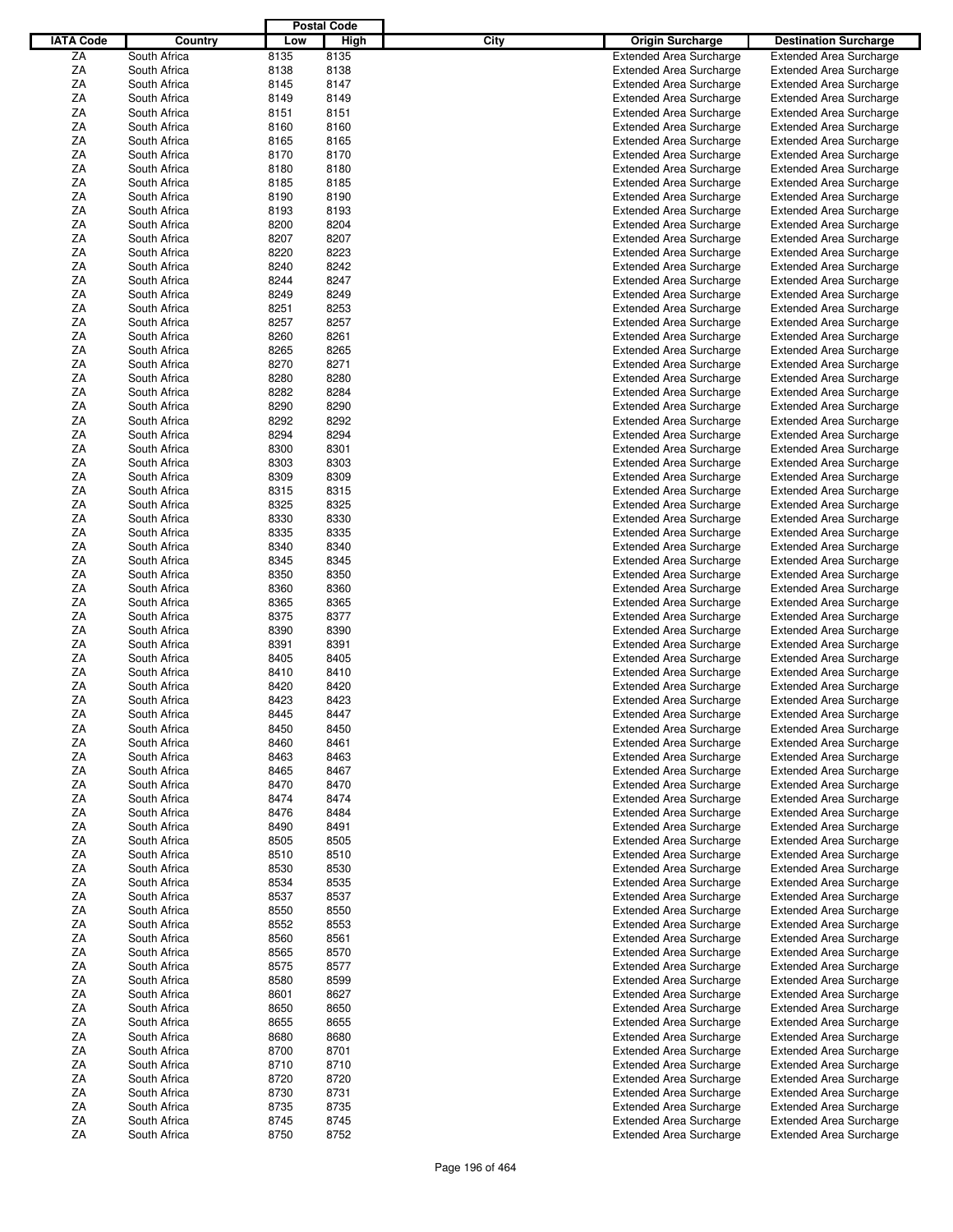|                  |              |      | <b>Postal Code</b> |      |                                |                                |
|------------------|--------------|------|--------------------|------|--------------------------------|--------------------------------|
| <b>IATA Code</b> | Country      | Low  | High               | City | <b>Origin Surcharge</b>        | <b>Destination Surcharge</b>   |
| ZA               | South Africa | 8760 | 8760               |      | <b>Extended Area Surcharge</b> | <b>Extended Area Surcharge</b> |
| ΖA               | South Africa | 8765 | 8765               |      | <b>Extended Area Surcharge</b> | <b>Extended Area Surcharge</b> |
| ΖA               | South Africa | 8770 | 8771               |      | <b>Extended Area Surcharge</b> | <b>Extended Area Surcharge</b> |
| ΖA               | South Africa | 8780 | 8780               |      | <b>Extended Area Surcharge</b> | <b>Extended Area Surcharge</b> |
| ΖA               | South Africa | 8782 | 8782               |      | <b>Extended Area Surcharge</b> | <b>Extended Area Surcharge</b> |
| ΖA               | South Africa | 8795 | 8795               |      |                                |                                |
|                  |              |      |                    |      | <b>Extended Area Surcharge</b> | <b>Extended Area Surcharge</b> |
| ΖA               | South Africa | 8801 | 8801               |      | <b>Extended Area Surcharge</b> | <b>Extended Area Surcharge</b> |
| ΖA               | South Africa | 8805 | 8811               |      | <b>Extended Area Surcharge</b> | <b>Extended Area Surcharge</b> |
| ΖA               | South Africa | 8813 | 8816               |      | <b>Extended Area Surcharge</b> | <b>Extended Area Surcharge</b> |
| ΖA               | South Africa | 8818 | 8820               |      | <b>Extended Area Surcharge</b> | <b>Extended Area Surcharge</b> |
| ΖA               | South Africa | 8822 | 8822               |      | <b>Extended Area Surcharge</b> | <b>Extended Area Surcharge</b> |
| ΖA               | South Africa | 8824 | 8824               |      | <b>Extended Area Surcharge</b> | <b>Extended Area Surcharge</b> |
| ΖA               | South Africa | 8826 | 8826               |      | <b>Extended Area Surcharge</b> | <b>Extended Area Surcharge</b> |
| ΖA               | South Africa | 8850 | 8851               |      | <b>Extended Area Surcharge</b> | <b>Extended Area Surcharge</b> |
| ΖA               | South Africa | 8860 | 8862               |      | <b>Extended Area Surcharge</b> | <b>Extended Area Surcharge</b> |
| ΖA               | South Africa | 8870 | 8870               |      | <b>Extended Area Surcharge</b> | <b>Extended Area Surcharge</b> |
| ΖA               | South Africa | 8873 | 8874               |      | <b>Extended Area Surcharge</b> | <b>Extended Area Surcharge</b> |
| ΖA               | South Africa | 8890 | 8893               |      | <b>Extended Area Surcharge</b> | <b>Extended Area Surcharge</b> |
| ΖA               | South Africa | 8900 | 8900               |      | <b>Extended Area Surcharge</b> | <b>Extended Area Surcharge</b> |
| ΖA               | South Africa | 8910 | 8910               |      | <b>Extended Area Surcharge</b> | <b>Extended Area Surcharge</b> |
| ΖA               | South Africa | 8915 | 8915               |      | <b>Extended Area Surcharge</b> | <b>Extended Area Surcharge</b> |
| ΖA               | South Africa | 8920 | 8920               |      | <b>Extended Area Surcharge</b> | <b>Extended Area Surcharge</b> |
|                  |              |      |                    |      |                                |                                |
| ΖA               | South Africa | 8922 | 8922               |      | <b>Extended Area Surcharge</b> | <b>Extended Area Surcharge</b> |
| ΖA               | South Africa | 8925 | 8925               |      | <b>Extended Area Surcharge</b> | <b>Extended Area Surcharge</b> |
| ΖA               | South Africa | 8930 | 8930               |      | <b>Extended Area Surcharge</b> | <b>Extended Area Surcharge</b> |
| ΖA               | South Africa | 8940 | 8940               |      | <b>Extended Area Surcharge</b> | <b>Extended Area Surcharge</b> |
| ΖA               | South Africa | 8943 | 8943               |      | <b>Extended Area Surcharge</b> | <b>Extended Area Surcharge</b> |
| ΖA               | South Africa | 9300 | 9303               |      | <b>Extended Area Surcharge</b> | <b>Extended Area Surcharge</b> |
| ΖA               | South Africa | 9306 | 9307               |      | <b>Extended Area Surcharge</b> | <b>Extended Area Surcharge</b> |
| ΖA               | South Africa | 9311 | 9311               |      | <b>Extended Area Surcharge</b> | <b>Extended Area Surcharge</b> |
| ΖA               | South Africa | 9313 | 9313               |      | <b>Extended Area Surcharge</b> | <b>Extended Area Surcharge</b> |
| ΖA               | South Africa | 9323 | 9324               |      | <b>Extended Area Surcharge</b> | <b>Extended Area Surcharge</b> |
| ΖA               | South Africa | 9326 | 9328               |      | <b>Extended Area Surcharge</b> | <b>Extended Area Surcharge</b> |
| ΖA               | South Africa | 9330 | 9331               |      | <b>Extended Area Surcharge</b> | <b>Extended Area Surcharge</b> |
| ΖA               | South Africa | 9333 | 9333               |      | <b>Extended Area Surcharge</b> | <b>Extended Area Surcharge</b> |
| ΖA               | South Africa | 9338 | 9338               |      | <b>Extended Area Surcharge</b> | <b>Extended Area Surcharge</b> |
| ΖA               | South Africa | 9348 | 9348               |      | <b>Extended Area Surcharge</b> | <b>Extended Area Surcharge</b> |
| ΖA               | South Africa | 9356 | 9356               |      | <b>Extended Area Surcharge</b> | <b>Extended Area Surcharge</b> |
| ΖA               | South Africa | 9358 | 9358               |      | <b>Extended Area Surcharge</b> | <b>Extended Area Surcharge</b> |
|                  |              |      |                    |      |                                |                                |
| ΖA               | South Africa | 9360 | 9360               |      | <b>Extended Area Surcharge</b> | <b>Extended Area Surcharge</b> |
| ΖA               | South Africa | 9364 | 9364               |      | <b>Extended Area Surcharge</b> | <b>Extended Area Surcharge</b> |
| ΖA               | South Africa | 9380 | 9380               |      | <b>Extended Area Surcharge</b> | <b>Extended Area Surcharge</b> |
| ΖA               | South Africa | 9392 | 9392               |      | <b>Extended Area Surcharge</b> | <b>Extended Area Surcharge</b> |
| ΖA               | South Africa | 9400 | 9401               |      | <b>Extended Area Surcharge</b> | <b>Extended Area Surcharge</b> |
| ΖA               | South Africa | 9410 | 9410               |      | <b>Extended Area Surcharge</b> | <b>Extended Area Surcharge</b> |
| ΖA               | South Africa | 9420 | 9420               |      | <b>Extended Area Surcharge</b> | <b>Extended Area Surcharge</b> |
| ΖA               | South Africa | 9430 | 9430               |      | <b>Extended Area Surcharge</b> | <b>Extended Area Surcharge</b> |
| ZA               | South Africa | 9432 | 9432               |      | <b>Extended Area Surcharge</b> | <b>Extended Area Surcharge</b> |
| ΖA               | South Africa | 9436 | 9436               |      | <b>Extended Area Surcharge</b> | <b>Extended Area Surcharge</b> |
| ΖA               | South Africa | 9437 | 9437               |      | <b>Extended Area Surcharge</b> | <b>Extended Area Surcharge</b> |
| ΖA               | South Africa | 9438 | 9438               |      | <b>Extended Area Surcharge</b> | <b>Extended Area Surcharge</b> |
| ΖA               | South Africa | 9445 | 9445               |      | <b>Extended Area Surcharge</b> | <b>Extended Area Surcharge</b> |
| ΖA               | South Africa | 9447 | 9447               |      | <b>Extended Area Surcharge</b> | <b>Extended Area Surcharge</b> |
| ΖA               | South Africa | 9450 | 9450               |      | <b>Extended Area Surcharge</b> | <b>Extended Area Surcharge</b> |
| ΖA               | South Africa | 9459 | 9460               |      | <b>Extended Area Surcharge</b> | <b>Extended Area Surcharge</b> |
| ΖA               | South Africa | 9463 | 9464               |      | <b>Extended Area Surcharge</b> |                                |
|                  |              |      |                    |      |                                | <b>Extended Area Surcharge</b> |
| ΖA               | South Africa | 9468 | 9468               |      | Extended Area Surcharge        | <b>Extended Area Surcharge</b> |
| ZA               | South Africa | 9470 | 9471               |      | <b>Extended Area Surcharge</b> | <b>Extended Area Surcharge</b> |
| ZA               | South Africa | 9475 | 9477               |      | <b>Extended Area Surcharge</b> | <b>Extended Area Surcharge</b> |
| ΖA               | South Africa | 9479 | 9484               |      | <b>Extended Area Surcharge</b> | <b>Extended Area Surcharge</b> |
| ΖA               | South Africa | 9486 | 9487               |      | Extended Area Surcharge        | <b>Extended Area Surcharge</b> |
| ΖA               | South Africa | 9489 | 9490               |      | <b>Extended Area Surcharge</b> | <b>Extended Area Surcharge</b> |
| ΖA               | South Africa | 9499 | 9499               |      | <b>Extended Area Surcharge</b> | <b>Extended Area Surcharge</b> |
| ΖA               | South Africa | 9503 | 9503               |      | <b>Extended Area Surcharge</b> | <b>Extended Area Surcharge</b> |
| ΖA               | South Africa | 9505 | 9505               |      | <b>Extended Area Surcharge</b> | <b>Extended Area Surcharge</b> |
| ΖA               | South Africa | 9515 | 9515               |      | <b>Extended Area Surcharge</b> | <b>Extended Area Surcharge</b> |
| ΖA               | South Africa | 9520 | 9520               |      | <b>Extended Area Surcharge</b> | <b>Extended Area Surcharge</b> |
| ΖA               | South Africa | 9535 | 9535               |      | <b>Extended Area Surcharge</b> | <b>Extended Area Surcharge</b> |
| ZA               | South Africa | 9540 | 9540               |      | <b>Extended Area Surcharge</b> | <b>Extended Area Surcharge</b> |
| ΖA               | South Africa | 9580 | 9580               |      | <b>Extended Area Surcharge</b> | <b>Extended Area Surcharge</b> |
| ΖA               | South Africa | 9585 | 9585               |      | <b>Extended Area Surcharge</b> | <b>Extended Area Surcharge</b> |
| ZA               | South Africa | 9595 | 9595               |      | <b>Extended Area Surcharge</b> | <b>Extended Area Surcharge</b> |
|                  |              |      |                    |      |                                |                                |
| ΖA               | South Africa | 9600 | 9600               |      | <b>Extended Area Surcharge</b> | <b>Extended Area Surcharge</b> |
| ΖA               | South Africa | 9602 | 9602               |      | <b>Extended Area Surcharge</b> | <b>Extended Area Surcharge</b> |
| ΖA               | South Africa | 9610 | 9610               |      | <b>Extended Area Surcharge</b> | <b>Extended Area Surcharge</b> |
| ZA               | South Africa | 9630 | 9630               |      | <b>Extended Area Surcharge</b> | <b>Extended Area Surcharge</b> |
| ΖA               | South Africa | 9640 | 9640               |      | <b>Extended Area Surcharge</b> | <b>Extended Area Surcharge</b> |
| ZA               | South Africa | 9650 | 9650               |      | <b>Extended Area Surcharge</b> | <b>Extended Area Surcharge</b> |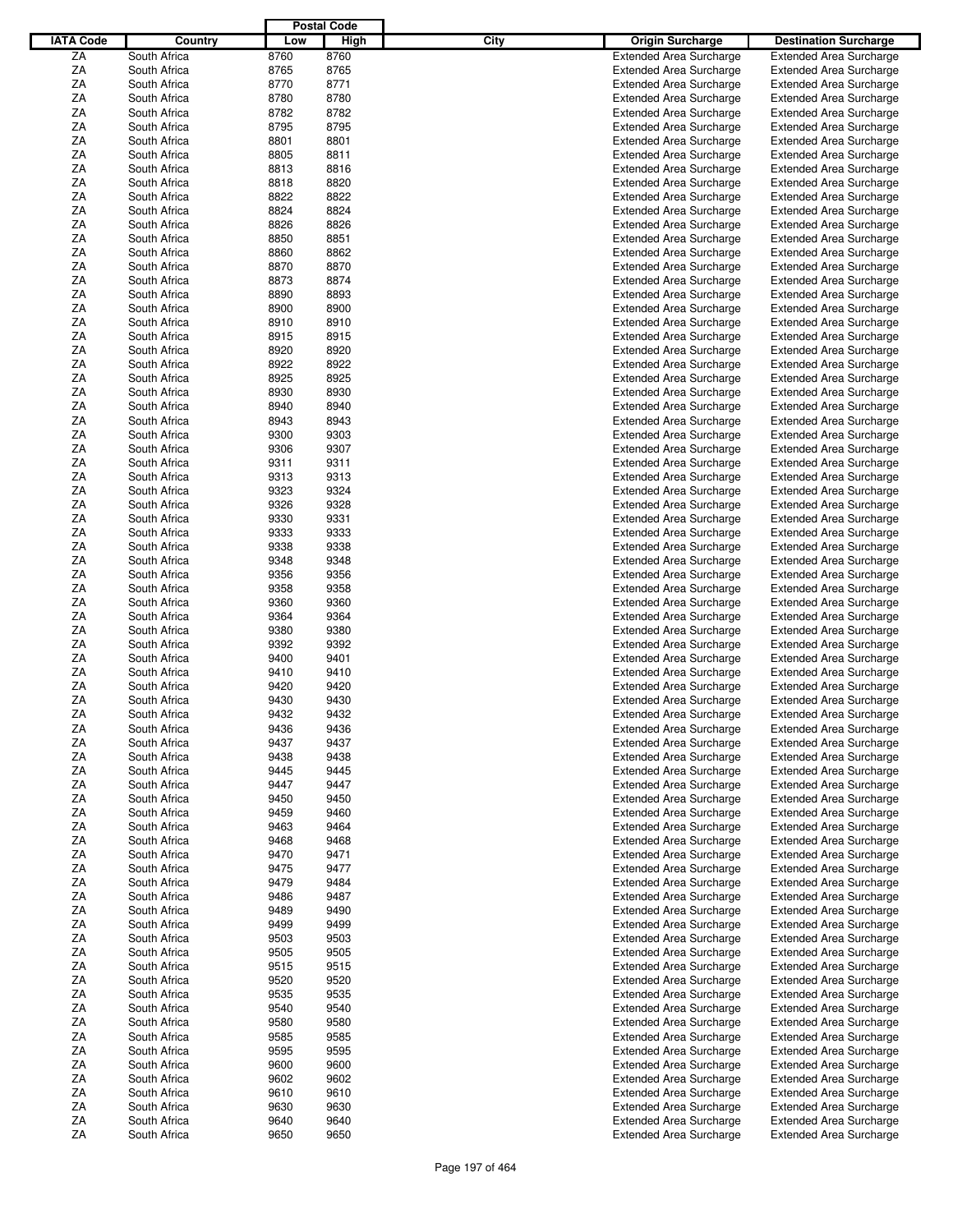|                  |              |       | <b>Postal Code</b> |      |                                |                                |
|------------------|--------------|-------|--------------------|------|--------------------------------|--------------------------------|
| <b>IATA Code</b> | Country      | Low   | High               | City | <b>Origin Surcharge</b>        | <b>Destination Surcharge</b>   |
|                  |              |       |                    |      |                                |                                |
| ZA               | South Africa | 9660  | 9661               |      | <b>Extended Area Surcharge</b> | <b>Extended Area Surcharge</b> |
| ΖA               | South Africa | 9663  | 9664               |      | <b>Extended Area Surcharge</b> | <b>Extended Area Surcharge</b> |
| ΖA               | South Africa | 9670  | 9670               |      | <b>Extended Area Surcharge</b> | <b>Extended Area Surcharge</b> |
| ΖA               | South Africa | 9680  | 9680               |      | <b>Extended Area Surcharge</b> | <b>Extended Area Surcharge</b> |
| ΖA               | South Africa | 9682  | 9682               |      | <b>Extended Area Surcharge</b> | <b>Extended Area Surcharge</b> |
| ΖA               | South Africa | 9700  | 9707               |      | <b>Extended Area Surcharge</b> | <b>Extended Area Surcharge</b> |
| ΖA               | South Africa | 9720  | 9720               |      | <b>Extended Area Surcharge</b> | <b>Extended Area Surcharge</b> |
| ΖA               | South Africa | 9725  | 9725               |      | <b>Extended Area Surcharge</b> | <b>Extended Area Surcharge</b> |
|                  |              |       |                    |      |                                |                                |
| ΖA               | South Africa | 9730  | 9730               |      | <b>Extended Area Surcharge</b> | <b>Extended Area Surcharge</b> |
| ΖA               | South Africa | 9735  | 9735               |      | <b>Extended Area Surcharge</b> | <b>Extended Area Surcharge</b> |
| ΖA               | South Africa | 9740  | 9740               |      | <b>Extended Area Surcharge</b> | <b>Extended Area Surcharge</b> |
| ΖA               | South Africa | 9742  | 9742               |      | <b>Extended Area Surcharge</b> | <b>Extended Area Surcharge</b> |
| ΖA               | South Africa | 9744  | 9747               |      | <b>Extended Area Surcharge</b> | <b>Extended Area Surcharge</b> |
| ΖA               | South Africa | 9749  | 9750               |      | <b>Extended Area Surcharge</b> | <b>Extended Area Surcharge</b> |
| ΖA               | South Africa | 9754  | 9756               |      | <b>Extended Area Surcharge</b> | <b>Extended Area Surcharge</b> |
| ΖA               | South Africa | 9758  | 9760               |      | <b>Extended Area Surcharge</b> | <b>Extended Area Surcharge</b> |
| ΖA               | South Africa | 9762  | 9778               |      |                                |                                |
|                  |              |       |                    |      | <b>Extended Area Surcharge</b> | <b>Extended Area Surcharge</b> |
| ΖA               | South Africa | 9780  | 9790               |      | <b>Extended Area Surcharge</b> | <b>Extended Area Surcharge</b> |
| ΖA               | South Africa | 9795  | 9795               |      | <b>Extended Area Surcharge</b> | <b>Extended Area Surcharge</b> |
| ΖA               | South Africa | 9797  | 9798               |      | <b>Extended Area Surcharge</b> | <b>Extended Area Surcharge</b> |
| ΖA               | South Africa | 9800  | 9800               |      | <b>Extended Area Surcharge</b> | <b>Extended Area Surcharge</b> |
| ΖA               | South Africa | 9810  | 9810               |      | <b>Extended Area Surcharge</b> | <b>Extended Area Surcharge</b> |
| ΖA               | South Africa | 9820  | 9820               |      | <b>Extended Area Surcharge</b> | <b>Extended Area Surcharge</b> |
| ΖA               | South Africa | 9830  | 9830               |      | <b>Extended Area Surcharge</b> | <b>Extended Area Surcharge</b> |
| ΖA               | South Africa | 9835  | 9835               |      |                                | <b>Extended Area Surcharge</b> |
|                  |              |       |                    |      | <b>Extended Area Surcharge</b> |                                |
| ΖA               | South Africa | 9840  | 9840               |      | <b>Extended Area Surcharge</b> | <b>Extended Area Surcharge</b> |
| ΖA               | South Africa | 9850  | 9850               |      | <b>Extended Area Surcharge</b> | <b>Extended Area Surcharge</b> |
| ΖA               | South Africa | 9860  | 9860               |      | <b>Extended Area Surcharge</b> | <b>Extended Area Surcharge</b> |
| ΖA               | South Africa | 9866  | 9866               |      | <b>Extended Area Surcharge</b> | <b>Extended Area Surcharge</b> |
| ΖA               | South Africa | 9868  | 9870               |      | <b>Extended Area Surcharge</b> | <b>Extended Area Surcharge</b> |
| ΖA               | South Africa | 9872  | 9878               |      | <b>Extended Area Surcharge</b> | <b>Extended Area Surcharge</b> |
| ΖA               | South Africa | 9880  | 9880               |      | <b>Extended Area Surcharge</b> | <b>Extended Area Surcharge</b> |
|                  |              |       |                    |      |                                |                                |
| ΖA               | South Africa | 9882  | 9883               |      | <b>Extended Area Surcharge</b> | <b>Extended Area Surcharge</b> |
| ΖA               | South Africa | 9885  | 9885               |      | <b>Extended Area Surcharge</b> | <b>Extended Area Surcharge</b> |
| ΖA               | South Africa | 9890  | 9890               |      | <b>Extended Area Surcharge</b> | <b>Extended Area Surcharge</b> |
| ΖA               | South Africa | 9904  | 9904               |      | <b>Extended Area Surcharge</b> | <b>Extended Area Surcharge</b> |
| ΖA               | South Africa | 9908  | 9908               |      | <b>Extended Area Surcharge</b> | <b>Extended Area Surcharge</b> |
| ΖA               | South Africa | 9913  | 9913               |      | <b>Extended Area Surcharge</b> | <b>Extended Area Surcharge</b> |
| ΖA               | South Africa | 9917  | 9917               |      | <b>Extended Area Surcharge</b> | <b>Extended Area Surcharge</b> |
| ΖA               | South Africa | 9922  | 9922               |      | <b>Extended Area Surcharge</b> | <b>Extended Area Surcharge</b> |
|                  |              |       |                    |      |                                |                                |
| ΖA               | South Africa | 9928  | 9928               |      | <b>Extended Area Surcharge</b> | <b>Extended Area Surcharge</b> |
| ΖA               | South Africa | 9932  | 9932               |      | <b>Extended Area Surcharge</b> | <b>Extended Area Surcharge</b> |
| ΖA               | South Africa | 9936  | 9936               |      | <b>Extended Area Surcharge</b> | <b>Extended Area Surcharge</b> |
| ΖA               | South Africa | 9940  | 9940               |      | <b>Extended Area Surcharge</b> | <b>Extended Area Surcharge</b> |
| ΖA               | South Africa | 9944  | 9945               |      | <b>Extended Area Surcharge</b> | <b>Extended Area Surcharge</b> |
| ΖA               | South Africa | 9950  | 9951               |      | <b>Extended Area Surcharge</b> | <b>Extended Area Surcharge</b> |
| ΖA               | South Africa | 9958  | 9958               |      | <b>Extended Area Surcharge</b> | <b>Extended Area Surcharge</b> |
| ZA               | South Africa | 9966  | 9966               |      | <b>Extended Area Surcharge</b> | <b>Extended Area Surcharge</b> |
|                  |              |       |                    |      |                                |                                |
| ΖA               | South Africa | 9970  | 9970               |      | <b>Extended Area Surcharge</b> | <b>Extended Area Surcharge</b> |
| ΖA               | South Africa | 9974  | 9974               |      | <b>Extended Area Surcharge</b> | <b>Extended Area Surcharge</b> |
| ΖA               | South Africa | 9978  | 9978               |      | <b>Extended Area Surcharge</b> | <b>Extended Area Surcharge</b> |
| ΖA               | South Africa | 9982  | 9982               |      | <b>Extended Area Surcharge</b> | <b>Extended Area Surcharge</b> |
| ΖA               | South Africa | 9986  | 9987               |      | <b>Extended Area Surcharge</b> | <b>Extended Area Surcharge</b> |
| ΖA               | South Africa | 9992  | 9992               |      | <b>Extended Area Surcharge</b> | <b>Extended Area Surcharge</b> |
| ES               | Spain        | 01110 | 01169              |      | <b>Extended Area Surcharge</b> | <b>Extended Area Surcharge</b> |
| ES               | Spain        | 01171 | 01194              |      | <b>Extended Area Surcharge</b> | <b>Extended Area Surcharge</b> |
| ES               | Spain        | 01196 | 01199              |      | <b>Extended Area Surcharge</b> | <b>Extended Area Surcharge</b> |
|                  |              |       |                    |      |                                |                                |
| ES               | Spain        | 01201 | 01212              |      | <b>Extended Area Surcharge</b> | <b>Extended Area Surcharge</b> |
| ES               | Spain        | 01214 | 01299              |      | <b>Extended Area Surcharge</b> | <b>Extended Area Surcharge</b> |
| ES               | Spain        | 01301 | 01305              |      | <b>Extended Area Surcharge</b> | <b>Extended Area Surcharge</b> |
| ES               | Spain        | 01307 | 01319              |      | <b>Extended Area Surcharge</b> | <b>Extended Area Surcharge</b> |
| ES               | Spain        | 01321 | 01340              |      | <b>Extended Area Surcharge</b> | <b>Extended Area Surcharge</b> |
| ES               | Spain        | 01420 | 01468              |      | <b>Extended Area Surcharge</b> | <b>Extended Area Surcharge</b> |
| ES               | Spain        | 01474 | 01478              |      | <b>Extended Area Surcharge</b> | <b>Extended Area Surcharge</b> |
| ES               | Spain        | 01511 | 01999              |      | <b>Extended Area Surcharge</b> | <b>Extended Area Surcharge</b> |
| ES               |              | 02100 | 02360              |      | <b>Extended Area Surcharge</b> |                                |
|                  | Spain        |       |                    |      |                                | <b>Extended Area Surcharge</b> |
| ES               | Spain        | 02409 | 02536              |      | <b>Extended Area Surcharge</b> | <b>Extended Area Surcharge</b> |
| ES               | Spain        | 02610 | 02620              |      | <b>Extended Area Surcharge</b> | <b>Extended Area Surcharge</b> |
| ES               | Spain        | 02636 | 02639              |      | <b>Extended Area Surcharge</b> | <b>Extended Area Surcharge</b> |
| ES               | Spain        | 02650 | 02999              |      | <b>Extended Area Surcharge</b> | <b>Extended Area Surcharge</b> |
| ES               | Spain        | 03108 | 03109              |      | <b>Extended Area Surcharge</b> | <b>Extended Area Surcharge</b> |
| ES               | Spain        | 03111 | 03112              |      | <b>Extended Area Surcharge</b> | <b>Extended Area Surcharge</b> |
| ES               | Spain        | 03115 | 03115              |      | <b>Extended Area Surcharge</b> | <b>Extended Area Surcharge</b> |
|                  |              |       |                    |      |                                |                                |
| ES               | Spain        | 03138 | 03139              |      | <b>Extended Area Surcharge</b> | <b>Extended Area Surcharge</b> |
| ES               | Spain        | 03149 | 03149              |      | <b>Extended Area Surcharge</b> | <b>Extended Area Surcharge</b> |
| ES               | Spain        | 03151 | 03157              |      | <b>Extended Area Surcharge</b> | <b>Extended Area Surcharge</b> |
| ES               | Spain        | 03159 | 03159              |      | <b>Extended Area Surcharge</b> | <b>Extended Area Surcharge</b> |
| ES               | Spain        | 03171 | 03176              |      | <b>Extended Area Surcharge</b> | <b>Extended Area Surcharge</b> |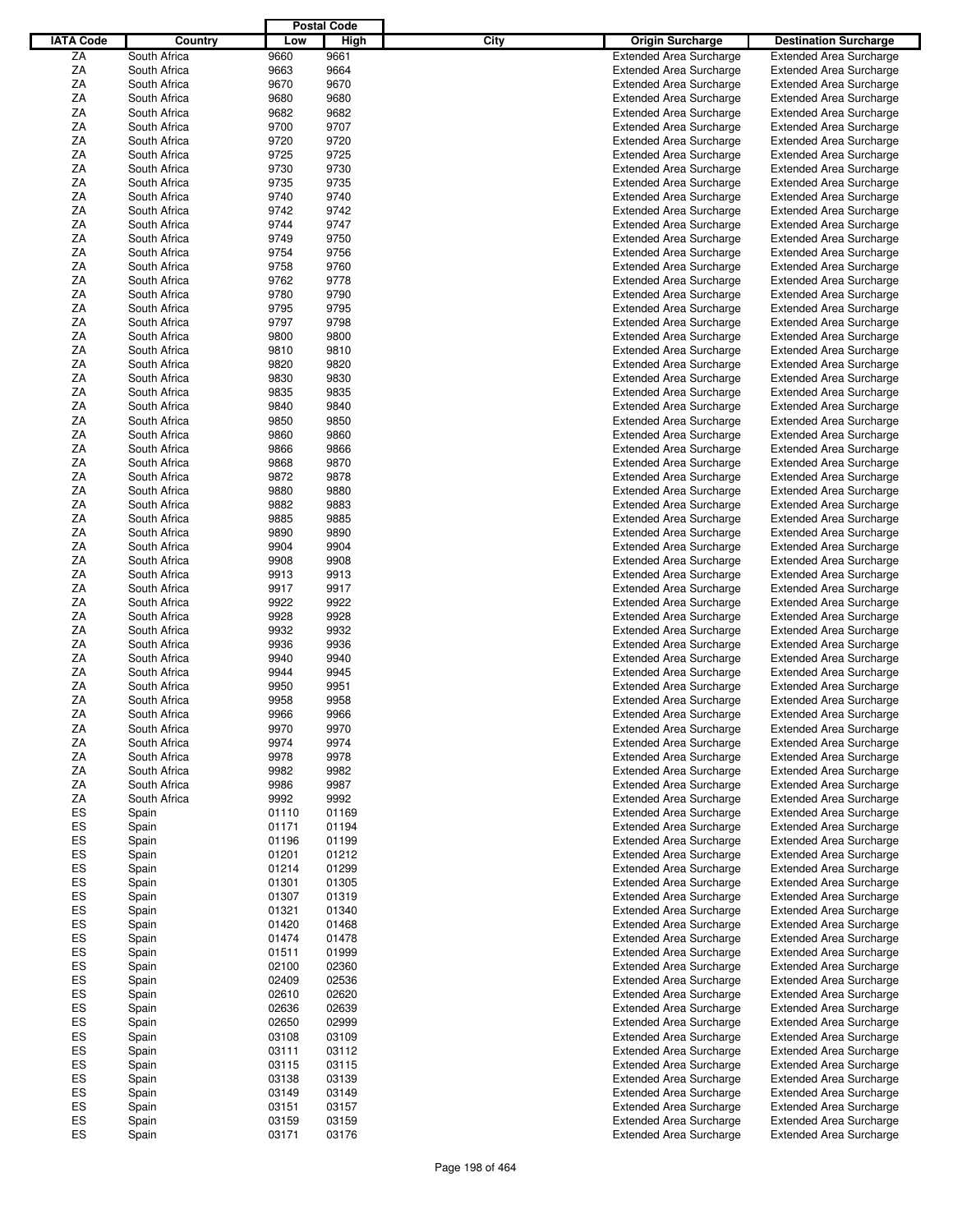|                  |         |       | <b>Postal Code</b> |                                 |                                |
|------------------|---------|-------|--------------------|---------------------------------|--------------------------------|
| <b>IATA Code</b> | Country | Low   | High               | City<br><b>Origin Surcharge</b> | <b>Destination Surcharge</b>   |
| ES               | Spain   | 03178 | 03179              | <b>Extended Area Surcharge</b>  | <b>Extended Area Surcharge</b> |
| ES               | Spain   | 03186 | 03188              | <b>Extended Area Surcharge</b>  | <b>Extended Area Surcharge</b> |
| ES               | Spain   | 03292 | 03292              | <b>Extended Area Surcharge</b>  | <b>Extended Area Surcharge</b> |
| ES               | Spain   | 03296 | 03296              | <b>Extended Area Surcharge</b>  | <b>Extended Area Surcharge</b> |
| ES               | Spain   | 03310 | 03316              | <b>Extended Area Surcharge</b>  | <b>Extended Area Surcharge</b> |
| ES               |         | 03318 | 03319              | <b>Extended Area Surcharge</b>  | <b>Extended Area Surcharge</b> |
| ES               | Spain   | 03341 | 03348              |                                 |                                |
| ES               | Spain   |       |                    | <b>Extended Area Surcharge</b>  | <b>Extended Area Surcharge</b> |
|                  | Spain   | 03369 | 03390              | <b>Extended Area Surcharge</b>  | <b>Extended Area Surcharge</b> |
| ES               | Spain   | 03408 | 03409              | <b>Extended Area Surcharge</b>  | <b>Extended Area Surcharge</b> |
| ES               | Spain   | 03459 | 03469              | <b>Extended Area Surcharge</b>  | <b>Extended Area Surcharge</b> |
| ES               | Spain   | 03511 | 03520              | <b>Extended Area Surcharge</b>  | <b>Extended Area Surcharge</b> |
| ES               | Spain   | 03569 | 03569              | <b>Extended Area Surcharge</b>  | <b>Extended Area Surcharge</b> |
| ES               | Spain   | 03578 | 03579              | <b>Extended Area Surcharge</b>  | <b>Extended Area Surcharge</b> |
| ES               | Spain   | 03639 | 03639              | <b>Extended Area Surcharge</b>  | <b>Extended Area Surcharge</b> |
| ES               | Spain   | 03649 | 03649              | <b>Extended Area Surcharge</b>  | <b>Extended Area Surcharge</b> |
| ES               | Spain   | 03657 | 03659              | <b>Extended Area Surcharge</b>  | <b>Extended Area Surcharge</b> |
| ES               | Spain   | 03668 | 03679              | <b>Extended Area Surcharge</b>  | <b>Extended Area Surcharge</b> |
| ES               | Spain   | 03688 | 03689              | <b>Extended Area Surcharge</b>  | <b>Extended Area Surcharge</b> |
| ES               | Spain   | 03699 | 03699              | <b>Extended Area Surcharge</b>  | <b>Extended Area Surcharge</b> |
| ES               | Spain   | 03709 | 03709              | <b>Extended Area Surcharge</b>  | <b>Extended Area Surcharge</b> |
| ES               | Spain   | 03724 | 03724              | <b>Extended Area Surcharge</b>  | <b>Extended Area Surcharge</b> |
| ES               | Spain   | 03727 | 03729              | <b>Extended Area Surcharge</b>  | <b>Extended Area Surcharge</b> |
| ES               | Spain   | 03737 | 03737              | <b>Extended Area Surcharge</b>  | <b>Extended Area Surcharge</b> |
| ES               | Spain   | 03741 | 03749              | <b>Extended Area Surcharge</b>  | <b>Extended Area Surcharge</b> |
| ES               | Spain   | 03751 | 03759              | <b>Extended Area Surcharge</b>  | <b>Extended Area Surcharge</b> |
| ES               | Spain   | 03761 | 03779              | <b>Extended Area Surcharge</b>  | <b>Extended Area Surcharge</b> |
| ES               | Spain   | 03786 | 03795              | <b>Extended Area Surcharge</b>  | <b>Extended Area Surcharge</b> |
| ES               | Spain   | 03810 | 03819              | <b>Extended Area Surcharge</b>  | <b>Extended Area Surcharge</b> |
| ES               |         | 03827 | 03828              | <b>Extended Area Surcharge</b>  | <b>Extended Area Surcharge</b> |
| ES               | Spain   |       |                    |                                 |                                |
|                  | Spain   | 03837 | 03999              | <b>Extended Area Surcharge</b>  | <b>Extended Area Surcharge</b> |
| ES               | Spain   | 04110 | 04119              | <b>Extended Area Surcharge</b>  | <b>Extended Area Surcharge</b> |
| ES               | Spain   | 04121 | 04129              | <b>Extended Area Surcharge</b>  | <b>Extended Area Surcharge</b> |
| ES               | Spain   | 04131 | 04150              | <b>Extended Area Surcharge</b>  | <b>Extended Area Surcharge</b> |
| ES               | Spain   | 04160 | 04229              | <b>Extended Area Surcharge</b>  | <b>Extended Area Surcharge</b> |
| ES               | Spain   | 04231 | 04239              | <b>Extended Area Surcharge</b>  | <b>Extended Area Surcharge</b> |
| ES               | Spain   | 04241 | 04409              | <b>Extended Area Surcharge</b>  | <b>Extended Area Surcharge</b> |
| ES               | Spain   | 04411 | 04569              | <b>Extended Area Surcharge</b>  | <b>Extended Area Surcharge</b> |
| ES               | Spain   | 04619 | 04661              | <b>Extended Area Surcharge</b>  | <b>Extended Area Surcharge</b> |
| ES               | Spain   | 04694 | 04694              | <b>Extended Area Surcharge</b>  | <b>Extended Area Surcharge</b> |
| ES               | Spain   | 04710 | 04720              | <b>Extended Area Surcharge</b>  | <b>Extended Area Surcharge</b> |
| ES               | Spain   | 04729 | 04730              | <b>Extended Area Surcharge</b>  | <b>Extended Area Surcharge</b> |
| ES               | Spain   | 04741 | 04750              | <b>Extended Area Surcharge</b>  | <b>Extended Area Surcharge</b> |
| ES               | Spain   | 04768 | 04768              | <b>Extended Area Surcharge</b>  | <b>Extended Area Surcharge</b> |
| ES               | Spain   | 04778 | 04814              | <b>Extended Area Surcharge</b>  | <b>Extended Area Surcharge</b> |
| ES               | Spain   | 04820 | 04866              | <b>Extended Area Surcharge</b>  | <b>Extended Area Surcharge</b> |
| ES               | Spain   | 04868 | 04999              | <b>Extended Area Surcharge</b>  | <b>Extended Area Surcharge</b> |
| ES               | Spain   | 05100 | 05999              | <b>Extended Area Surcharge</b>  | <b>Extended Area Surcharge</b> |
| ES               | Spain   | 06050 | 06050              | <b>Extended Area Surcharge</b>  | <b>Extended Area Surcharge</b> |
| ES               | Spain   | 06105 | 06197              | <b>Extended Area Surcharge</b>  | <b>Extended Area Surcharge</b> |
| ES               | Spain   | 06207 | 06210              | <b>Extended Area Surcharge</b>  | <b>Extended Area Surcharge</b> |
| ES               | Spain   | 06225 | 06293              | <b>Extended Area Surcharge</b>  | <b>Extended Area Surcharge</b> |
| ES               | Spain   | 06310 | 06394              | <b>Extended Area Surcharge</b>  | <b>Extended Area Surcharge</b> |
| ES               | Spain   | 06410 | 06479              | <b>Extended Area Surcharge</b>  | <b>Extended Area Surcharge</b> |
| ES               | Spain   | 06486 | 06693              | <b>Extended Area Surcharge</b>  | <b>Extended Area Surcharge</b> |
| ES               | Spain   | 06710 | 06770              | <b>Extended Area Surcharge</b>  | <b>Extended Area Surcharge</b> |
| ES               |         | 06810 | 06999              | <b>Extended Area Surcharge</b>  | <b>Extended Area Surcharge</b> |
| ES               | Spain   |       |                    |                                 |                                |
|                  | Spain   | 07100 | 07110              | <b>Extended Area Surcharge</b>  | <b>Extended Area Surcharge</b> |
| ES               | Spain   | 07140 | 07140              | <b>Extended Area Surcharge</b>  | <b>Extended Area Surcharge</b> |
| ES               | Spain   | 07142 | 07183              | <b>Extended Area Surcharge</b>  | <b>Extended Area Surcharge</b> |
| ES               | Spain   | 07190 | 07196              | <b>Extended Area Surcharge</b>  | <b>Extended Area Surcharge</b> |
| ES               | Spain   | 07208 | 07260              | <b>Extended Area Surcharge</b>  | <b>Extended Area Surcharge</b> |
| ES               | Spain   | 07310 | 07320              | <b>Extended Area Surcharge</b>  | <b>Extended Area Surcharge</b> |
| ES               | Spain   | 07349 | 07349              | <b>Extended Area Surcharge</b>  | <b>Extended Area Surcharge</b> |
| ES               | Spain   | 07369 | 07459              | <b>Extended Area Surcharge</b>  | <b>Extended Area Surcharge</b> |
| ES               | Spain   | 07469 | 07470              | <b>Extended Area Surcharge</b>  | <b>Extended Area Surcharge</b> |
| ES               | Spain   | 07509 | 07540              | <b>Extended Area Surcharge</b>  | <b>Extended Area Surcharge</b> |
| ES               | Spain   | 07559 | 07599              | <b>Extended Area Surcharge</b>  | <b>Extended Area Surcharge</b> |
| ES               | Spain   | 07629 | 07640              | <b>Extended Area Surcharge</b>  | <b>Extended Area Surcharge</b> |
| ES               | Spain   | 07659 | 07689              | <b>Extended Area Surcharge</b>  | <b>Extended Area Surcharge</b> |
| ES               | Spain   | 07691 | 07691              | <b>Extended Area Surcharge</b>  | <b>Extended Area Surcharge</b> |
| ES               | Spain   | 07710 | 07713              | <b>Extended Area Surcharge</b>  | <b>Extended Area Surcharge</b> |
| ES               | Spain   | 07720 | 07750              | <b>Extended Area Surcharge</b>  | <b>Extended Area Surcharge</b> |
| ES               | Spain   | 07810 | 07816              | <b>Extended Area Surcharge</b>  | <b>Extended Area Surcharge</b> |
| ES               | Spain   | 07818 | 07819              | <b>Extended Area Surcharge</b>  | <b>Extended Area Surcharge</b> |
| ES               | Spain   | 07828 | 07829              | <b>Extended Area Surcharge</b>  | <b>Extended Area Surcharge</b> |
| ES               | Spain   | 07839 | 07839              | <b>Extended Area Surcharge</b>  | <b>Extended Area Surcharge</b> |
| ES               | Spain   | 07849 | 07999              | <b>Extended Area Surcharge</b>  | <b>Extended Area Surcharge</b> |
| ES               | Spain   | 08104 | 08104              | <b>Extended Area Surcharge</b>  | <b>Extended Area Surcharge</b> |
|                  |         |       |                    |                                 |                                |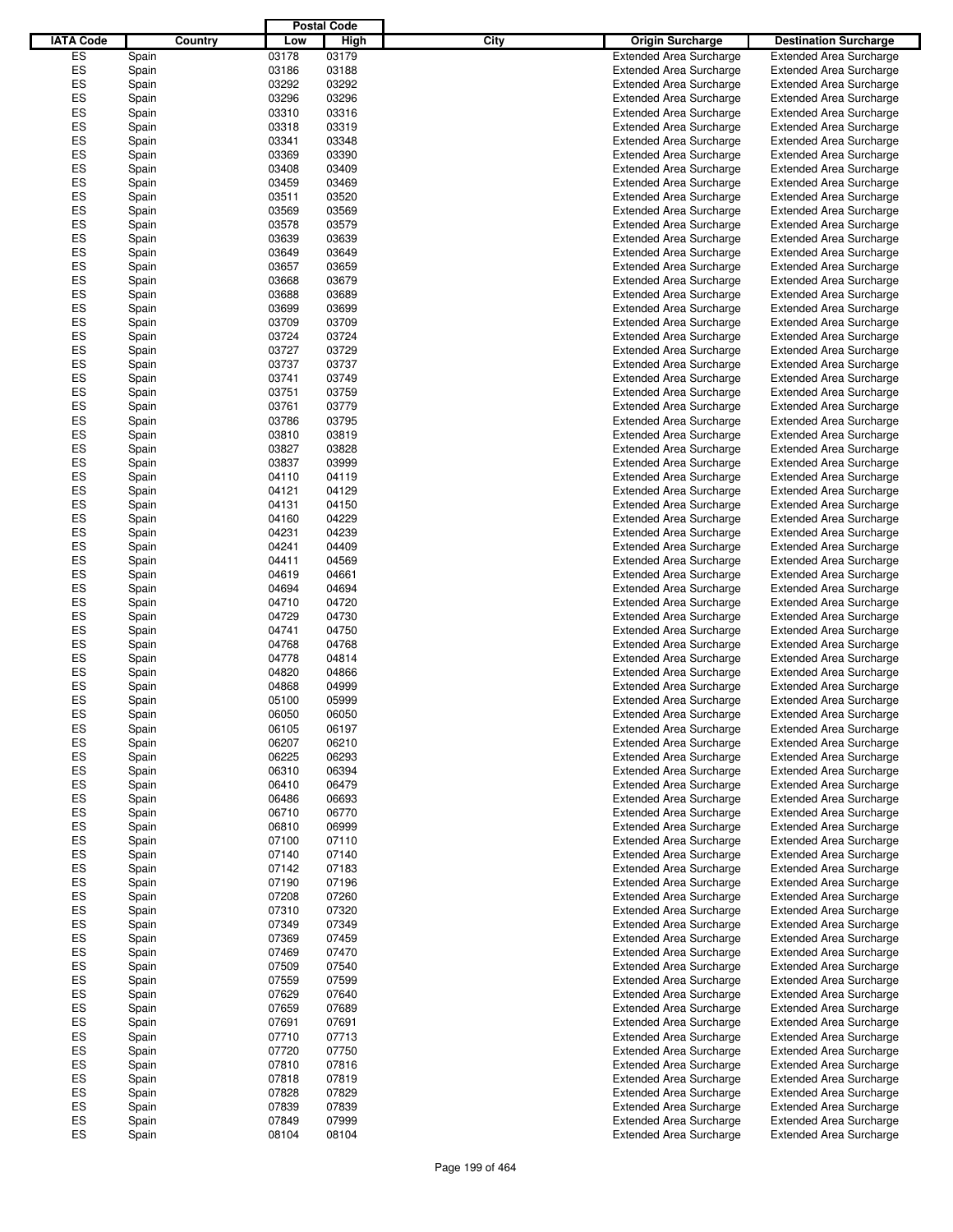|                  |         |       | <b>Postal Code</b> |                                 |                                |
|------------------|---------|-------|--------------------|---------------------------------|--------------------------------|
| <b>IATA Code</b> | Country | Low   | High               | City<br><b>Origin Surcharge</b> | <b>Destination Surcharge</b>   |
| ES               | Spain   | 08106 | 08106              | <b>Extended Area Surcharge</b>  | <b>Extended Area Surcharge</b> |
| ES               |         |       |                    |                                 |                                |
|                  | Spain   | 08146 | 08148              | <b>Extended Area Surcharge</b>  | <b>Extended Area Surcharge</b> |
| ES               | Spain   | 08178 | 08179              | <b>Extended Area Surcharge</b>  | <b>Extended Area Surcharge</b> |
| ES               | Spain   | 08183 | 08183              | <b>Extended Area Surcharge</b>  | <b>Extended Area Surcharge</b> |
| ES               | Spain   | 08188 | 08189              | <b>Extended Area Surcharge</b>  | <b>Extended Area Surcharge</b> |
| ES               | Spain   | 08194 | 08194              | <b>Extended Area Surcharge</b>  | <b>Extended Area Surcharge</b> |
| ES               | Spain   | 08199 | 08199              | <b>Extended Area Surcharge</b>  | <b>Extended Area Surcharge</b> |
| ES               | Spain   | 08212 | 08212              | <b>Extended Area Surcharge</b>  | <b>Extended Area Surcharge</b> |
| ES               | Spain   | 08252 | 08252              | <b>Extended Area Surcharge</b>  | <b>Extended Area Surcharge</b> |
| ES               | Spain   | 08254 | 08259              | <b>Extended Area Surcharge</b>  | <b>Extended Area Surcharge</b> |
| ES               | Spain   | 08261 | 08269              | <b>Extended Area Surcharge</b>  | <b>Extended Area Surcharge</b> |
| ES               | Spain   | 08273 | 08274              | <b>Extended Area Surcharge</b>  | <b>Extended Area Surcharge</b> |
| ES               |         | 08276 | 08279              | <b>Extended Area Surcharge</b>  |                                |
|                  | Spain   |       |                    |                                 | <b>Extended Area Surcharge</b> |
| ES               | Spain   | 08281 | 08289              | <b>Extended Area Surcharge</b>  | <b>Extended Area Surcharge</b> |
| ES               | Spain   | 08294 | 08294              | <b>Extended Area Surcharge</b>  | <b>Extended Area Surcharge</b> |
| ES               | Spain   | 08298 | 08299              | <b>Extended Area Surcharge</b>  | <b>Extended Area Surcharge</b> |
| ES               | Spain   | 08317 | 08318              | <b>Extended Area Surcharge</b>  | <b>Extended Area Surcharge</b> |
| ES               | Spain   | 08328 | 08328              | <b>Extended Area Surcharge</b>  | <b>Extended Area Surcharge</b> |
| ES               | Spain   | 08359 | 08359              | <b>Extended Area Surcharge</b>  | <b>Extended Area Surcharge</b> |
| ES               | Spain   | 08393 | 08393              | <b>Extended Area Surcharge</b>  | <b>Extended Area Surcharge</b> |
| ES               | Spain   | 08396 | 08396              | <b>Extended Area Surcharge</b>  | <b>Extended Area Surcharge</b> |
| ES               | Spain   | 08398 | 08398              | <b>Extended Area Surcharge</b>  | <b>Extended Area Surcharge</b> |
| ES               | Spain   | 08411 | 08414              | <b>Extended Area Surcharge</b>  | <b>Extended Area Surcharge</b> |
| ES               |         |       |                    |                                 |                                |
|                  | Spain   | 08416 | 08416              | <b>Extended Area Surcharge</b>  | <b>Extended Area Surcharge</b> |
| ES               | Spain   | 08445 | 08449              | <b>Extended Area Surcharge</b>  | <b>Extended Area Surcharge</b> |
| ES               | Spain   | 08451 | 08457              | <b>Extended Area Surcharge</b>  | <b>Extended Area Surcharge</b> |
| ES               | Spain   | 08461 | 08461              | <b>Extended Area Surcharge</b>  | <b>Extended Area Surcharge</b> |
| ES               | Spain   | 08474 | 08474              | <b>Extended Area Surcharge</b>  | <b>Extended Area Surcharge</b> |
| ES               | Spain   | 08495 | 08495              | <b>Extended Area Surcharge</b>  | <b>Extended Area Surcharge</b> |
| ES               | Spain   | 08505 | 08505              | <b>Extended Area Surcharge</b>  | <b>Extended Area Surcharge</b> |
| ES               | Spain   | 08509 | 08509              | <b>Extended Area Surcharge</b>  | <b>Extended Area Surcharge</b> |
| ES               | Spain   | 08511 | 08511              | <b>Extended Area Surcharge</b>  | <b>Extended Area Surcharge</b> |
| ES               | Spain   | 08513 | 08515              | <b>Extended Area Surcharge</b>  | <b>Extended Area Surcharge</b> |
| ES               | Spain   | 08517 | 08518              | <b>Extended Area Surcharge</b>  | <b>Extended Area Surcharge</b> |
| ES               |         |       |                    |                                 |                                |
|                  | Spain   | 08521 | 08521              | <b>Extended Area Surcharge</b>  | <b>Extended Area Surcharge</b> |
| ES               | Spain   | 08541 | 08549              | <b>Extended Area Surcharge</b>  | <b>Extended Area Surcharge</b> |
| ES               | Spain   | 08569 | 08569              | <b>Extended Area Surcharge</b>  | <b>Extended Area Surcharge</b> |
| ES               | Spain   | 08573 | 08579              | <b>Extended Area Surcharge</b>  | <b>Extended Area Surcharge</b> |
| ES               | Spain   | 08581 | 08584              | <b>Extended Area Surcharge</b>  | <b>Extended Area Surcharge</b> |
| ES               | Spain   | 08586 | 08590              | <b>Extended Area Surcharge</b>  | <b>Extended Area Surcharge</b> |
| ES               | Spain   | 08592 | 08593              | <b>Extended Area Surcharge</b>  | <b>Extended Area Surcharge</b> |
| ES               | Spain   | 08611 | 08619              | <b>Extended Area Surcharge</b>  | <b>Extended Area Surcharge</b> |
| ES               | Spain   | 08631 | 08634              | <b>Extended Area Surcharge</b>  | <b>Extended Area Surcharge</b> |
| ES               | Spain   | 08651 | 08659              | <b>Extended Area Surcharge</b>  | <b>Extended Area Surcharge</b> |
| ES               | Spain   | 08661 | 08669              | <b>Extended Area Surcharge</b>  | <b>Extended Area Surcharge</b> |
| ES               | Spain   | 08671 | 08689              | <b>Extended Area Surcharge</b>  | <b>Extended Area Surcharge</b> |
| ES               | Spain   | 08693 | 08699              | <b>Extended Area Surcharge</b>  | <b>Extended Area Surcharge</b> |
|                  |         | 08710 |                    |                                 |                                |
| ES               | Spain   |       | 08710              | <b>Extended Area Surcharge</b>  | <b>Extended Area Surcharge</b> |
| ES               | Spain   | 08712 | 08719              | <b>Extended Area Surcharge</b>  | <b>Extended Area Surcharge</b> |
| ES               | Spain   | 08733 | 08733              | <b>Extended Area Surcharge</b>  | <b>Extended Area Surcharge</b> |
| ES               | Spain   | 08736 | 08738              | <b>Extended Area Surcharge</b>  | <b>Extended Area Surcharge</b> |
| ES               | Spain   | 08753 | 08753              | <b>Extended Area Surcharge</b>  | <b>Extended Area Surcharge</b> |
| ES               | Spain   | 08773 | 08774              | <b>Extended Area Surcharge</b>  | <b>Extended Area Surcharge</b> |
| ES               | Spain   | 08776 | 08779              | <b>Extended Area Surcharge</b>  | <b>Extended Area Surcharge</b> |
| ES               | Spain   | 08782 | 08782              | <b>Extended Area Surcharge</b>  | <b>Extended Area Surcharge</b> |
| ES               | Spain   | 08789 | 08789              | <b>Extended Area Surcharge</b>  | <b>Extended Area Surcharge</b> |
| ES               | Spain   | 08793 | 08793              | <b>Extended Area Surcharge</b>  | <b>Extended Area Surcharge</b> |
| ES               | Spain   | 08797 | 08797              | <b>Extended Area Surcharge</b>  | <b>Extended Area Surcharge</b> |
| ES               | Spain   | 08799 | 08799              | <b>Extended Area Surcharge</b>  | <b>Extended Area Surcharge</b> |
| ES               | Spain   | 08813 | 08818              | <b>Extended Area Surcharge</b>  | <b>Extended Area Surcharge</b> |
| ES               |         | 08871 | 08879              | <b>Extended Area Surcharge</b>  | <b>Extended Area Surcharge</b> |
|                  | Spain   |       |                    |                                 |                                |
| ES               | Spain   | 08881 | 08898              | <b>Extended Area Surcharge</b>  | <b>Extended Area Surcharge</b> |
| ES               | Spain   | 09100 | 09199              | <b>Extended Area Surcharge</b>  | <b>Extended Area Surcharge</b> |
| ES               | Spain   | 09210 | 09239              | <b>Extended Area Surcharge</b>  | <b>Extended Area Surcharge</b> |
| ES               | Spain   | 09241 | 09339              | <b>Extended Area Surcharge</b>  | <b>Extended Area Surcharge</b> |
| ES               | Spain   | 09341 | 09391              | <b>Extended Area Surcharge</b>  | <b>Extended Area Surcharge</b> |
| ES               | Spain   | 09410 | 09999              | <b>Extended Area Surcharge</b>  | <b>Extended Area Surcharge</b> |
| ES               | Spain   | 10100 | 10292              | <b>Extended Area Surcharge</b>  | <b>Extended Area Surcharge</b> |
| ES               | Spain   | 10317 | 10593              | <b>Extended Area Surcharge</b>  | <b>Extended Area Surcharge</b> |
| ES               | Spain   | 10610 | 10759              | <b>Extended Area Surcharge</b>  | <b>Extended Area Surcharge</b> |
| ES               | Spain   | 10810 | 10999              | <b>Extended Area Surcharge</b>  | <b>Extended Area Surcharge</b> |
| ES               | Spain   | 11120 | 11120              | <b>Extended Area Surcharge</b>  | <b>Extended Area Surcharge</b> |
| ES               | Spain   | 11138 | 11138              | <b>Extended Area Surcharge</b>  | <b>Extended Area Surcharge</b> |
| ES               |         | 11149 | 11149              | <b>Extended Area Surcharge</b>  | <b>Extended Area Surcharge</b> |
|                  | Spain   |       |                    |                                 |                                |
| ES               | Spain   | 11158 | 11159              | <b>Extended Area Surcharge</b>  | <b>Extended Area Surcharge</b> |
| ES               | Spain   | 11178 | 11190              | <b>Extended Area Surcharge</b>  | <b>Extended Area Surcharge</b> |
| ES               | Spain   | 11310 | 11351              | <b>Extended Area Surcharge</b>  | <b>Extended Area Surcharge</b> |
| ES               | Spain   | 11369 | 11369              | <b>Extended Area Surcharge</b>  | <b>Extended Area Surcharge</b> |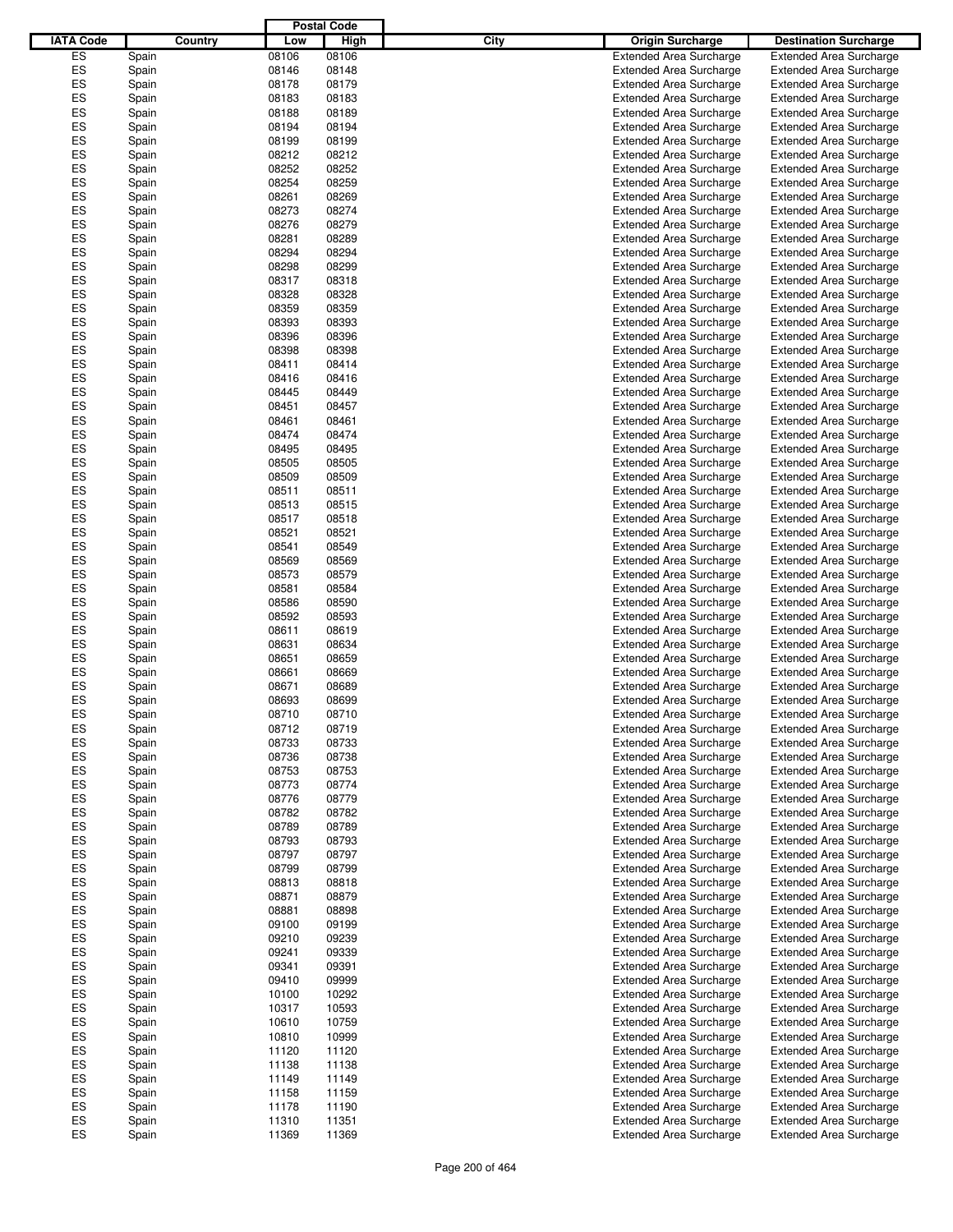|                  |       |         |       | <b>Postal Code</b> |      |                                |                                |
|------------------|-------|---------|-------|--------------------|------|--------------------------------|--------------------------------|
| <b>IATA Code</b> |       | Country | Low   | High               | City | <b>Origin Surcharge</b>        | <b>Destination Surcharge</b>   |
| ES               | Spain |         | 11390 | 11399              |      | <b>Extended Area Surcharge</b> | <b>Extended Area Surcharge</b> |
| ES               | Spain |         | 11518 | 11519              |      | <b>Extended Area Surcharge</b> | <b>Extended Area Surcharge</b> |
| ES               | Spain |         | 11549 | 11549              |      | <b>Extended Area Surcharge</b> | <b>Extended Area Surcharge</b> |
| ES               | Spain |         | 11560 | 11597              |      | <b>Extended Area Surcharge</b> | <b>Extended Area Surcharge</b> |
| ES               | Spain |         | 11610 | 11620              |      | <b>Extended Area Surcharge</b> | <b>Extended Area Surcharge</b> |
| ES               |       |         | 11638 | 11649              |      |                                |                                |
|                  | Spain |         |       |                    |      | <b>Extended Area Surcharge</b> | <b>Extended Area Surcharge</b> |
| ES               | Spain |         | 11659 | 11999              |      | <b>Extended Area Surcharge</b> | <b>Extended Area Surcharge</b> |
| ES               | Spain |         | 12118 | 12129              |      | <b>Extended Area Surcharge</b> | <b>Extended Area Surcharge</b> |
| ES               | Spain |         | 12131 | 12189              |      | <b>Extended Area Surcharge</b> | <b>Extended Area Surcharge</b> |
| ES               | Spain |         | 12193 | 12194              |      | <b>Extended Area Surcharge</b> | <b>Extended Area Surcharge</b> |
| ES               | Spain |         | 12211 | 12399              |      | <b>Extended Area Surcharge</b> | <b>Extended Area Surcharge</b> |
| ES               | Spain |         | 12401 | 12499              |      | <b>Extended Area Surcharge</b> | <b>Extended Area Surcharge</b> |
| ES               | Spain |         | 12510 | 12513              |      | <b>Extended Area Surcharge</b> | <b>Extended Area Surcharge</b> |
| ES               | Spain |         | 12526 | 12529              |      | <b>Extended Area Surcharge</b> | <b>Extended Area Surcharge</b> |
| ES               | Spain |         | 12539 | 12539              |      | <b>Extended Area Surcharge</b> | <b>Extended Area Surcharge</b> |
| ES               | Spain |         | 12549 | 12549              |      | <b>Extended Area Surcharge</b> | <b>Extended Area Surcharge</b> |
| ES               | Spain |         | 12570 | 12579              |      | <b>Extended Area Surcharge</b> | <b>Extended Area Surcharge</b> |
| ES               | Spain |         | 12589 | 12592              |      | <b>Extended Area Surcharge</b> | <b>Extended Area Surcharge</b> |
| ES               | Spain |         | 12595 | 12599              |      | <b>Extended Area Surcharge</b> | <b>Extended Area Surcharge</b> |
| ES               | Spain |         | 12609 | 12999              |      | <b>Extended Area Surcharge</b> | <b>Extended Area Surcharge</b> |
| ES               | Spain |         | 13100 | 13160              |      | <b>Extended Area Surcharge</b> | <b>Extended Area Surcharge</b> |
| ES               | Spain |         | 13179 | 13197              |      | <b>Extended Area Surcharge</b> | <b>Extended Area Surcharge</b> |
| ES               | Spain |         | 13210 | 13230              |      | <b>Extended Area Surcharge</b> | <b>Extended Area Surcharge</b> |
| ES               |       |         | 13247 | 13249              |      | <b>Extended Area Surcharge</b> | <b>Extended Area Surcharge</b> |
| ES               | Spain |         |       |                    |      |                                |                                |
|                  | Spain |         | 13270 | 13279              |      | <b>Extended Area Surcharge</b> | <b>Extended Area Surcharge</b> |
| ES               | Spain |         | 13310 | 13499              |      | <b>Extended Area Surcharge</b> | <b>Extended Area Surcharge</b> |
| ES               | Spain |         | 13580 | 13598              |      | <b>Extended Area Surcharge</b> | <b>Extended Area Surcharge</b> |
| ES               | Spain |         | 13619 | 13629              |      | <b>Extended Area Surcharge</b> | <b>Extended Area Surcharge</b> |
| ES               | Spain |         | 13640 | 13690              |      | <b>Extended Area Surcharge</b> | <b>Extended Area Surcharge</b> |
| ES               | Spain |         | 13710 | 13999              |      | <b>Extended Area Surcharge</b> | <b>Extended Area Surcharge</b> |
| ES               | Spain |         | 14029 | 14029              |      | <b>Extended Area Surcharge</b> | <b>Extended Area Surcharge</b> |
| ES               | Spain |         | 14110 | 14193              |      | <b>Extended Area Surcharge</b> | <b>Extended Area Surcharge</b> |
| ES               | Spain |         | 14206 | 14350              |      | <b>Extended Area Surcharge</b> | <b>Extended Area Surcharge</b> |
| ES               | Spain |         | 14410 | 14491              |      | <b>Extended Area Surcharge</b> | <b>Extended Area Surcharge</b> |
| ES               | Spain |         | 14510 | 14549              |      | <b>Extended Area Surcharge</b> | <b>Extended Area Surcharge</b> |
| ES               | Spain |         | 14600 | 14670              |      | <b>Extended Area Surcharge</b> | <b>Extended Area Surcharge</b> |
| ES               | Spain |         | 14709 | 14740              |      | <b>Extended Area Surcharge</b> | <b>Extended Area Surcharge</b> |
| ES               | Spain |         | 14810 | 14814              |      | <b>Extended Area Surcharge</b> | <b>Extended Area Surcharge</b> |
| ES               | Spain |         | 14816 | 14840              |      | <b>Extended Area Surcharge</b> | <b>Extended Area Surcharge</b> |
| ES               | Spain |         | 14857 | 14880              |      | <b>Extended Area Surcharge</b> | <b>Extended Area Surcharge</b> |
| ES               | Spain |         | 14910 | 14915              |      | <b>Extended Area Surcharge</b> | <b>Extended Area Surcharge</b> |
| ES               |       |         | 14930 | 14930              |      |                                | <b>Extended Area Surcharge</b> |
|                  | Spain |         |       |                    |      | <b>Extended Area Surcharge</b> |                                |
| ES               | Spain |         | 14950 | 14950              |      | <b>Extended Area Surcharge</b> | <b>Extended Area Surcharge</b> |
| ES               | Spain |         | 14970 | 14999              |      | <b>Extended Area Surcharge</b> | <b>Extended Area Surcharge</b> |
| ES               | Spain |         | 15101 | 15101              |      | <b>Extended Area Surcharge</b> | <b>Extended Area Surcharge</b> |
| ES               | Spain |         | 15105 | 15108              |      | <b>Extended Area Surcharge</b> | <b>Extended Area Surcharge</b> |
| ES               | Spain |         | 15110 | 15139              |      | <b>Extended Area Surcharge</b> | <b>Extended Area Surcharge</b> |
| ES               | Spain |         | 15143 | 15143              |      | <b>Extended Area Surcharge</b> | <b>Extended Area Surcharge</b> |
| ES               | Spain |         | 15146 | 15155              |      | <b>Extended Area Surcharge</b> | <b>Extended Area Surcharge</b> |
| ES               | Spain |         | 15161 | 15161              |      | <b>Extended Area Surcharge</b> | <b>Extended Area Surcharge</b> |
| ES               | Spain |         | 15166 | 15171              |      | <b>Extended Area Surcharge</b> | <b>Extended Area Surcharge</b> |
| ES               | Spain |         | 15174 | 15179              |      | <b>Extended Area Surcharge</b> | <b>Extended Area Surcharge</b> |
| ES               | Spain |         | 15181 | 15188              |      | <b>Extended Area Surcharge</b> | <b>Extended Area Surcharge</b> |
| ES               | Spain |         | 15191 | 15199              |      | <b>Extended Area Surcharge</b> | <b>Extended Area Surcharge</b> |
| ES               | Spain |         | 15210 | 15216              |      | <b>Extended Area Surcharge</b> | <b>Extended Area Surcharge</b> |
| ES               | Spain |         | 15221 | 15228              |      | <b>Extended Area Surcharge</b> | <b>Extended Area Surcharge</b> |
| ES               | Spain |         | 15236 | 15240              |      | <b>Extended Area Surcharge</b> | <b>Extended Area Surcharge</b> |
| ES               | Spain |         | 15256 | 15289              |      | <b>Extended Area Surcharge</b> | <b>Extended Area Surcharge</b> |
| ES               | Spain |         | 15292 | 15299              |      | <b>Extended Area Surcharge</b> | <b>Extended Area Surcharge</b> |
| ES               |       |         | 15306 | 15318              |      |                                |                                |
|                  | Spain |         |       |                    |      | <b>Extended Area Surcharge</b> | <b>Extended Area Surcharge</b> |
| ES               | Spain |         | 15324 | 15392              |      | <b>Extended Area Surcharge</b> | <b>Extended Area Surcharge</b> |
| ES               | Spain |         | 15485 | 15494              |      | <b>Extended Area Surcharge</b> | <b>Extended Area Surcharge</b> |
| ES               | Spain |         | 15509 | 15556              |      | <b>Extended Area Surcharge</b> | <b>Extended Area Surcharge</b> |
| ES               | Spain |         | 15561 | 15571              |      | <b>Extended Area Surcharge</b> | <b>Extended Area Surcharge</b> |
| ES               | Spain |         | 15573 | 15577              |      | <b>Extended Area Surcharge</b> | <b>Extended Area Surcharge</b> |
| ES               | Spain |         | 15579 | 15585              |      | <b>Extended Area Surcharge</b> | <b>Extended Area Surcharge</b> |
| ES               | Spain |         | 15590 | 15619              |      | <b>Extended Area Surcharge</b> | <b>Extended Area Surcharge</b> |
| ES               | Spain |         | 15621 | 15630              |      | <b>Extended Area Surcharge</b> | <b>Extended Area Surcharge</b> |
| ES               | Spain |         | 15637 | 15659              |      | <b>Extended Area Surcharge</b> | <b>Extended Area Surcharge</b> |
| ES               | Spain |         | 15668 | 15679              |      | <b>Extended Area Surcharge</b> | <b>Extended Area Surcharge</b> |
| ES               | Spain |         | 15681 | 15687              |      | <b>Extended Area Surcharge</b> | <b>Extended Area Surcharge</b> |
| ES               | Spain |         | 15690 | 15692              |      | <b>Extended Area Surcharge</b> | <b>Extended Area Surcharge</b> |
| ES               | Spain |         | 15800 | 15819              |      | <b>Extended Area Surcharge</b> | <b>Extended Area Surcharge</b> |
| ES               | Spain |         | 15821 | 15829              |      | <b>Extended Area Surcharge</b> | <b>Extended Area Surcharge</b> |
| ES               | Spain |         | 15831 | 15839              |      | <b>Extended Area Surcharge</b> | <b>Extended Area Surcharge</b> |
| ES               | Spain |         | 15841 | 15863              |      | <b>Extended Area Surcharge</b> | <b>Extended Area Surcharge</b> |
|                  |       |         |       |                    |      |                                |                                |
| ES               | Spain |         | 15865 | 15882              |      | <b>Extended Area Surcharge</b> | <b>Extended Area Surcharge</b> |
| ES               | Spain |         | 15884 | 15885              |      | <b>Extended Area Surcharge</b> | <b>Extended Area Surcharge</b> |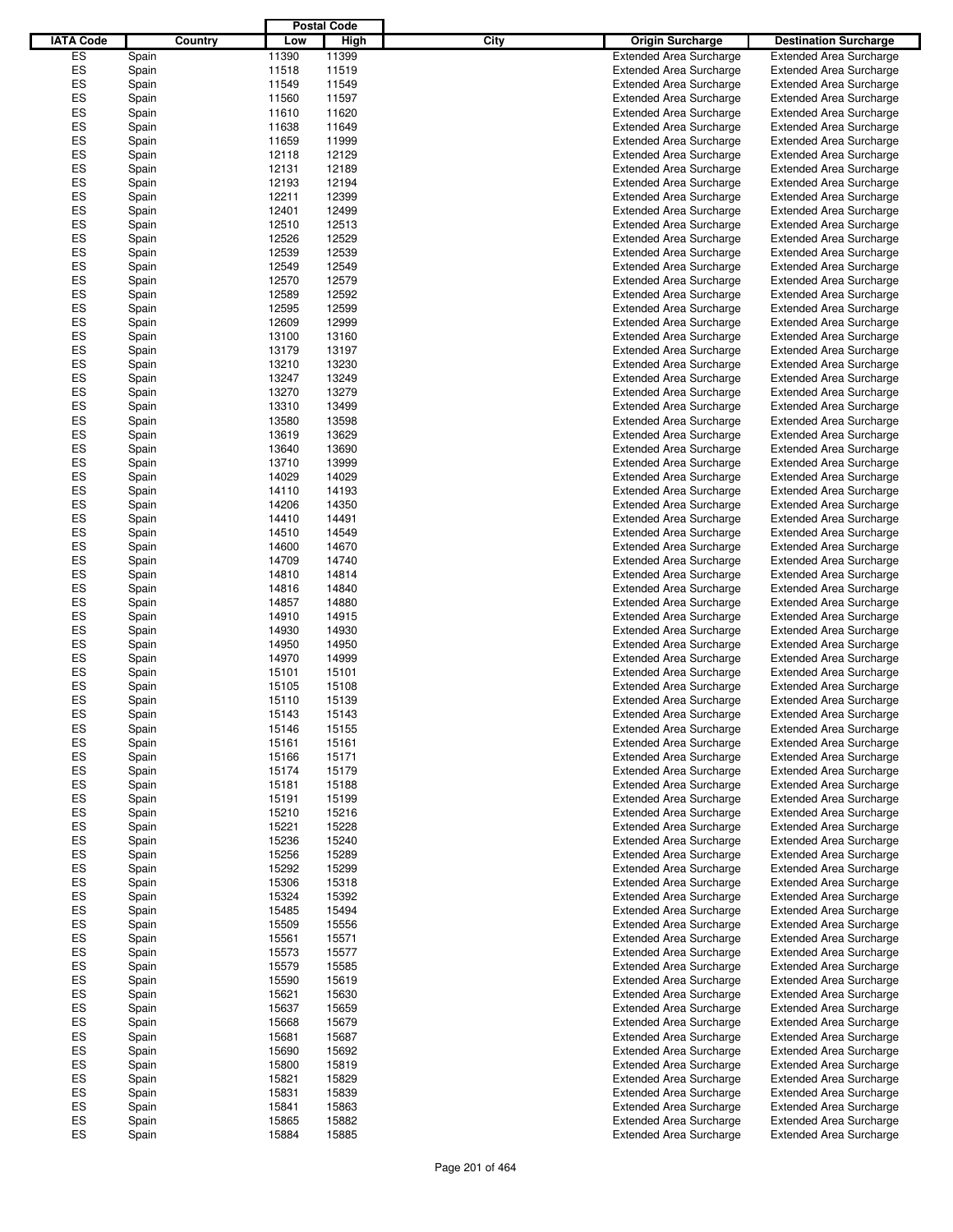|                  |       |         |       | <b>Postal Code</b> |      |                                |                                |
|------------------|-------|---------|-------|--------------------|------|--------------------------------|--------------------------------|
| <b>IATA Code</b> |       | Country | Low   | High               | City | <b>Origin Surcharge</b>        | <b>Destination Surcharge</b>   |
| ES               | Spain |         | 15887 | 15889              |      | <b>Extended Area Surcharge</b> | <b>Extended Area Surcharge</b> |
| ES               | Spain |         | 15891 | 15894              |      | <b>Extended Area Surcharge</b> | <b>Extended Area Surcharge</b> |
| ES               | Spain |         | 15896 | 15897              |      | <b>Extended Area Surcharge</b> | <b>Extended Area Surcharge</b> |
| ES               | Spain |         | 15899 | 15899              |      | <b>Extended Area Surcharge</b> | <b>Extended Area Surcharge</b> |
| ES               |       |         | 15910 | 15917              |      | <b>Extended Area Surcharge</b> | <b>Extended Area Surcharge</b> |
|                  | Spain |         |       |                    |      |                                |                                |
| ES               | Spain |         | 15928 | 15928              |      | <b>Extended Area Surcharge</b> | <b>Extended Area Surcharge</b> |
| ES               | Spain |         | 15938 | 15939              |      | <b>Extended Area Surcharge</b> | <b>Extended Area Surcharge</b> |
| ES               | Spain |         | 15947 | 15959              |      | <b>Extended Area Surcharge</b> | <b>Extended Area Surcharge</b> |
| ES               | Spain |         | 15964 | 15969              |      | <b>Extended Area Surcharge</b> | <b>Extended Area Surcharge</b> |
| ES               | Spain |         | 15978 | 15992              |      | <b>Extended Area Surcharge</b> | <b>Extended Area Surcharge</b> |
| ES               | Spain |         | 15994 | 15994              |      | <b>Extended Area Surcharge</b> | <b>Extended Area Surcharge</b> |
| ES               | Spain |         | 15996 | 15999              |      | <b>Extended Area Surcharge</b> | <b>Extended Area Surcharge</b> |
| ES               | Spain |         | 16100 | 16393              |      | <b>Extended Area Surcharge</b> | <b>Extended Area Surcharge</b> |
| ES               | Spain |         | 16410 | 16999              |      | <b>Extended Area Surcharge</b> | <b>Extended Area Surcharge</b> |
| ES               | Spain |         | 17100 | 17149              |      | <b>Extended Area Surcharge</b> | <b>Extended Area Surcharge</b> |
| ES               | Spain |         | 17151 | 17161              |      | <b>Extended Area Surcharge</b> | <b>Extended Area Surcharge</b> |
| ES               | Spain |         | 17163 | 17179              |      | <b>Extended Area Surcharge</b> | <b>Extended Area Surcharge</b> |
| ES               | Spain |         | 17182 | 17184              |      | <b>Extended Area Surcharge</b> | <b>Extended Area Surcharge</b> |
| ES               | Spain |         | 17199 | 17199              |      | <b>Extended Area Surcharge</b> | <b>Extended Area Surcharge</b> |
| ES               |       |         | 17210 | 17214              |      |                                |                                |
|                  | Spain |         |       |                    |      | <b>Extended Area Surcharge</b> | <b>Extended Area Surcharge</b> |
| ES               | Spain |         | 17241 | 17241              |      | <b>Extended Area Surcharge</b> | <b>Extended Area Surcharge</b> |
| ES               | Spain |         | 17243 | 17243              |      | <b>Extended Area Surcharge</b> | <b>Extended Area Surcharge</b> |
| ES               | Spain |         | 17245 | 17245              |      | <b>Extended Area Surcharge</b> | <b>Extended Area Surcharge</b> |
| ES               | Spain |         | 17247 | 17248              |      | <b>Extended Area Surcharge</b> | <b>Extended Area Surcharge</b> |
| ES               | Spain |         | 17252 | 17258              |      | <b>Extended Area Surcharge</b> | <b>Extended Area Surcharge</b> |
| ES               | Spain |         | 17320 | 17429              |      | <b>Extended Area Surcharge</b> | <b>Extended Area Surcharge</b> |
| ES               | Spain |         | 17431 | 17456              |      | <b>Extended Area Surcharge</b> | <b>Extended Area Surcharge</b> |
| ES               | Spain |         | 17459 | 17459              |      | <b>Extended Area Surcharge</b> | <b>Extended Area Surcharge</b> |
| ES               | Spain |         | 17461 | 17476              |      | <b>Extended Area Surcharge</b> | <b>Extended Area Surcharge</b> |
| ES               | Spain |         | 17482 | 17497              |      | <b>Extended Area Surcharge</b> | <b>Extended Area Surcharge</b> |
| ES               | Spain |         | 17510 | 17583              |      | <b>Extended Area Surcharge</b> | <b>Extended Area Surcharge</b> |
| ES               |       |         | 17700 | 17770              |      | <b>Extended Area Surcharge</b> | <b>Extended Area Surcharge</b> |
|                  | Spain |         |       |                    |      |                                |                                |
| ES               | Spain |         | 17772 | 17781              |      | <b>Extended Area Surcharge</b> | <b>Extended Area Surcharge</b> |
| ES               | Spain |         | 17810 | 17814              |      | <b>Extended Area Surcharge</b> | <b>Extended Area Surcharge</b> |
| ES               | Spain |         | 17830 | 17833              |      | <b>Extended Area Surcharge</b> | <b>Extended Area Surcharge</b> |
| ES               | Spain |         | 17835 | 17839              |      | <b>Extended Area Surcharge</b> | <b>Extended Area Surcharge</b> |
| ES               | Spain |         | 17841 | 17842              |      | <b>Extended Area Surcharge</b> | <b>Extended Area Surcharge</b> |
| ES               | Spain |         | 17845 | 17854              |      | <b>Extended Area Surcharge</b> | <b>Extended Area Surcharge</b> |
| ES               | Spain |         | 17856 | 17999              |      | <b>Extended Area Surcharge</b> | <b>Extended Area Surcharge</b> |
| ES               | Spain |         | 18110 | 18132              |      | <b>Extended Area Surcharge</b> | <b>Extended Area Surcharge</b> |
| ES               | Spain |         | 18152 | 18189              |      | <b>Extended Area Surcharge</b> | <b>Extended Area Surcharge</b> |
| ES               | Spain |         | 18191 | 18193              |      | <b>Extended Area Surcharge</b> | <b>Extended Area Surcharge</b> |
| ES               | Spain |         | 18195 | 18198              |      | <b>Extended Area Surcharge</b> | <b>Extended Area Surcharge</b> |
| ES               | Spain |         | 18247 | 18250              |      | <b>Extended Area Surcharge</b> | <b>Extended Area Surcharge</b> |
| ES               | Spain |         | 18270 | 18295              |      | <b>Extended Area Surcharge</b> | <b>Extended Area Surcharge</b> |
| ES               |       |         |       |                    |      |                                |                                |
|                  | Spain |         | 18310 | 18314              |      | <b>Extended Area Surcharge</b> | <b>Extended Area Surcharge</b> |
| ES               | Spain |         | 18327 | 18339              |      | <b>Extended Area Surcharge</b> | <b>Extended Area Surcharge</b> |
| ES               | Spain |         | 18341 | 18495              |      | <b>Extended Area Surcharge</b> | <b>Extended Area Surcharge</b> |
| ES               | Spain |         | 18510 | 18570              |      | <b>Extended Area Surcharge</b> | <b>Extended Area Surcharge</b> |
| ES               | Spain |         | 18610 | 18619              |      | <b>Extended Area Surcharge</b> | <b>Extended Area Surcharge</b> |
| ES               | Spain |         | 18621 | 18629              |      | <b>Extended Area Surcharge</b> | <b>Extended Area Surcharge</b> |
| ES               | Spain |         | 18631 | 18670              |      | <b>Extended Area Surcharge</b> | <b>Extended Area Surcharge</b> |
| ES               | Spain |         | 18697 | 18770              |      | <b>Extended Area Surcharge</b> | <b>Extended Area Surcharge</b> |
| ES               | Spain |         | 18810 | 18999              |      | <b>Extended Area Surcharge</b> | <b>Extended Area Surcharge</b> |
| ES               | Spain |         | 19100 | 19170              |      | <b>Extended Area Surcharge</b> | <b>Extended Area Surcharge</b> |
| ES               | Spain |         | 19172 | 19179              |      | <b>Extended Area Surcharge</b> | <b>Extended Area Surcharge</b> |
| ES               | Spain |         | 19181 | 19198              |      | <b>Extended Area Surcharge</b> | <b>Extended Area Surcharge</b> |
| ES               | Spain |         | 19209 | 19999              |      | <b>Extended Area Surcharge</b> | <b>Extended Area Surcharge</b> |
| ES               | Spain |         | 20128 | 20129              |      | <b>Extended Area Surcharge</b> | <b>Extended Area Surcharge</b> |
| ES               | Spain |         | 20151 | 20158              |      | <b>Extended Area Surcharge</b> | <b>Extended Area Surcharge</b> |
| ES               |       |         | 20171 | 20179              |      | <b>Extended Area Surcharge</b> | <b>Extended Area Surcharge</b> |
|                  | Spain |         |       |                    |      |                                |                                |
| ES               | Spain |         | 20211 | 20211              |      | <b>Extended Area Surcharge</b> | <b>Extended Area Surcharge</b> |
| ES               | Spain |         | 20214 | 20229              |      | <b>Extended Area Surcharge</b> | <b>Extended Area Surcharge</b> |
| ES               | Spain |         | 20231 | 20239              |      | <b>Extended Area Surcharge</b> | <b>Extended Area Surcharge</b> |
| ES               | Spain |         | 20241 | 20249              |      | <b>Extended Area Surcharge</b> | <b>Extended Area Surcharge</b> |
| ES               | Spain |         | 20251 | 20267              |      | <b>Extended Area Surcharge</b> | <b>Extended Area Surcharge</b> |
| ES               | Spain |         | 20269 | 20269              |      | <b>Extended Area Surcharge</b> | <b>Extended Area Surcharge</b> |
| ES               | Spain |         | 20490 | 20496              |      | <b>Extended Area Surcharge</b> | <b>Extended Area Surcharge</b> |
| ES               | Spain |         | 20509 | 20539              |      | <b>Extended Area Surcharge</b> | <b>Extended Area Surcharge</b> |
| ES               | Spain |         | 20541 | 20549              |      | <b>Extended Area Surcharge</b> | <b>Extended Area Surcharge</b> |
| ES               | Spain |         | 20567 | 20568              |      | <b>Extended Area Surcharge</b> | <b>Extended Area Surcharge</b> |
| ES               | Spain |         | 20578 | 20589              |      | <b>Extended Area Surcharge</b> | <b>Extended Area Surcharge</b> |
| ES               | Spain |         | 20690 | 20690              |      | <b>Extended Area Surcharge</b> | <b>Extended Area Surcharge</b> |
| ES               | Spain |         | 20709 | 20709              |      | <b>Extended Area Surcharge</b> | <b>Extended Area Surcharge</b> |
| ES               | Spain |         | 20737 | 20748              |      | <b>Extended Area Surcharge</b> | <b>Extended Area Surcharge</b> |
| ES               |       |         | 20751 | 20759              |      | <b>Extended Area Surcharge</b> |                                |
|                  | Spain |         |       |                    |      |                                | <b>Extended Area Surcharge</b> |
| ES               | Spain |         | 20809 | 20809              |      | <b>Extended Area Surcharge</b> | <b>Extended Area Surcharge</b> |
| ES               | Spain |         | 20811 | 20819              |      | <b>Extended Area Surcharge</b> | <b>Extended Area Surcharge</b> |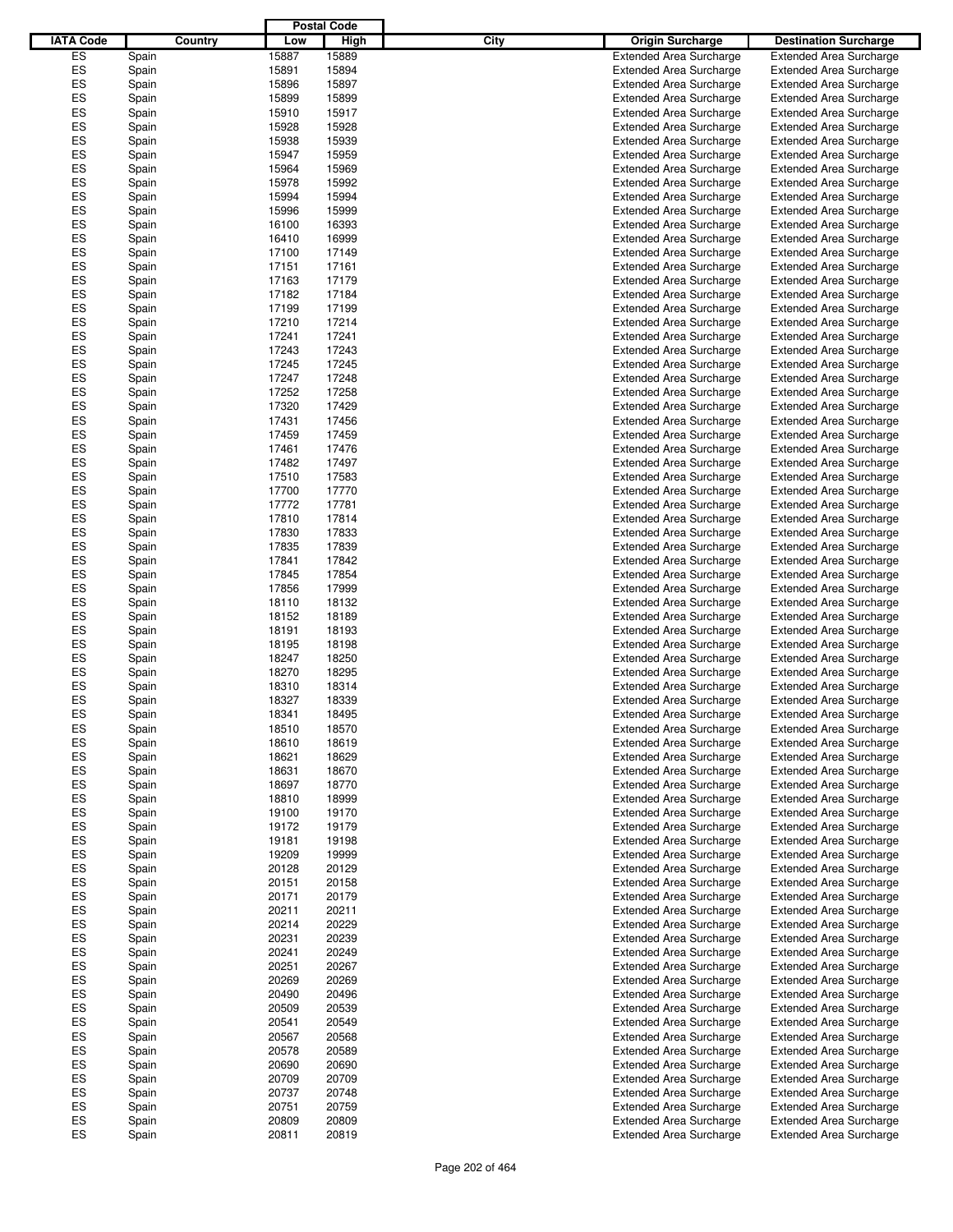|                  |         |       | <b>Postal Code</b> |                                 |                                |
|------------------|---------|-------|--------------------|---------------------------------|--------------------------------|
| <b>IATA Code</b> | Country | Low   | High               | City<br><b>Origin Surcharge</b> | <b>Destination Surcharge</b>   |
| ES               | Spain   | 20821 | 20828              | <b>Extended Area Surcharge</b>  | <b>Extended Area Surcharge</b> |
|                  |         |       |                    |                                 |                                |
| ES               | Spain   | 20830 | 20849              | <b>Extended Area Surcharge</b>  | <b>Extended Area Surcharge</b> |
| ES               | Spain   | 20851 | 20869              | <b>Extended Area Surcharge</b>  | <b>Extended Area Surcharge</b> |
| ES               | Spain   | 20871 | 20898              | <b>Extended Area Surcharge</b>  | <b>Extended Area Surcharge</b> |
| ES               | Spain   | 21120 | 21390              | <b>Extended Area Surcharge</b>  | <b>Extended Area Surcharge</b> |
| ES               | Spain   | 21409 | 21409              | <b>Extended Area Surcharge</b>  | <b>Extended Area Surcharge</b> |
| ES               | Spain   | 21420 | 21430              | <b>Extended Area Surcharge</b>  | <b>Extended Area Surcharge</b> |
| ES               | Spain   | 21449 | 21449              | <b>Extended Area Surcharge</b>  | <b>Extended Area Surcharge</b> |
| ES               | Spain   | 21459 | 21459              | <b>Extended Area Surcharge</b>  | <b>Extended Area Surcharge</b> |
| ES               |         |       | 21595              |                                 |                                |
|                  | Spain   | 21510 |                    | <b>Extended Area Surcharge</b>  | <b>Extended Area Surcharge</b> |
| ES               | Spain   | 21609 | 21700              | <b>Extended Area Surcharge</b>  | <b>Extended Area Surcharge</b> |
| ES               | Spain   | 21720 | 21720              | <b>Extended Area Surcharge</b>  | <b>Extended Area Surcharge</b> |
| ES               | Spain   | 21740 | 21760              | <b>Extended Area Surcharge</b>  | <b>Extended Area Surcharge</b> |
| ES               | Spain   | 21810 | 21999              | <b>Extended Area Surcharge</b>  | <b>Extended Area Surcharge</b> |
| ES               | Spain   | 22100 | 22283              | <b>Extended Area Surcharge</b>  | <b>Extended Area Surcharge</b> |
| ES               | Spain   | 22310 | 22395              | <b>Extended Area Surcharge</b>  | <b>Extended Area Surcharge</b> |
| ES               | Spain   | 22410 | 22499              | <b>Extended Area Surcharge</b>  | <b>Extended Area Surcharge</b> |
| ES               | Spain   | 22501 | 22514              | <b>Extended Area Surcharge</b>  | <b>Extended Area Surcharge</b> |
|                  |         |       |                    |                                 |                                |
| ES               | Spain   | 22528 | 22666              | <b>Extended Area Surcharge</b>  | <b>Extended Area Surcharge</b> |
| ES               | Spain   | 22709 | 22999              | <b>Extended Area Surcharge</b>  | <b>Extended Area Surcharge</b> |
| ES               | Spain   | 23100 | 23196              | <b>Extended Area Surcharge</b>  | <b>Extended Area Surcharge</b> |
| ES               | Spain   | 23211 | 23298              | <b>Extended Area Surcharge</b>  | <b>Extended Area Surcharge</b> |
| ES               | Spain   | 23310 | 23393              | <b>Extended Area Surcharge</b>  | <b>Extended Area Surcharge</b> |
| ES               | Spain   | 23410 | 23430              | <b>Extended Area Surcharge</b>  | <b>Extended Area Surcharge</b> |
| ES               | Spain   | 23450 | 23489              | <b>Extended Area Surcharge</b>  | <b>Extended Area Surcharge</b> |
| ES               | Spain   | 23499 | 23499              | <b>Extended Area Surcharge</b>  | <b>Extended Area Surcharge</b> |
| ES               |         | 23509 | 23592              |                                 | <b>Extended Area Surcharge</b> |
|                  | Spain   |       |                    | <b>Extended Area Surcharge</b>  |                                |
| ES               | Spain   | 23610 | 23619              | <b>Extended Area Surcharge</b>  | <b>Extended Area Surcharge</b> |
| ES               | Spain   | 23621 | 23639              | <b>Extended Area Surcharge</b>  | <b>Extended Area Surcharge</b> |
| ES               | Spain   | 23649 | 23649              | <b>Extended Area Surcharge</b>  | <b>Extended Area Surcharge</b> |
| ES               | Spain   | 23657 | 23659              | <b>Extended Area Surcharge</b>  | <b>Extended Area Surcharge</b> |
| ES               | Spain   | 23669 | 23670              | <b>Extended Area Surcharge</b>  | <b>Extended Area Surcharge</b> |
| ES               | Spain   | 23684 | 23693              | <b>Extended Area Surcharge</b>  | <b>Extended Area Surcharge</b> |
| ES               | Spain   | 23711 | 23730              | <b>Extended Area Surcharge</b>  | <b>Extended Area Surcharge</b> |
| ES               | Spain   | 23746 | 23999              | <b>Extended Area Surcharge</b>  | <b>Extended Area Surcharge</b> |
| ES               |         | 24100 | 24230              | <b>Extended Area Surcharge</b>  | <b>Extended Area Surcharge</b> |
|                  | Spain   |       |                    |                                 |                                |
| ES               | Spain   | 24232 | 24294              | <b>Extended Area Surcharge</b>  | <b>Extended Area Surcharge</b> |
| ES               | Spain   | 24310 | 24398              | <b>Extended Area Surcharge</b>  | <b>Extended Area Surcharge</b> |
| ES               | Spain   | 24411 | 24457              | <b>Extended Area Surcharge</b>  | <b>Extended Area Surcharge</b> |
| ES               | Spain   | 24459 | 24699              | <b>Extended Area Surcharge</b>  | <b>Extended Area Surcharge</b> |
| ES               | Spain   | 24710 | 24746              | <b>Extended Area Surcharge</b>  | <b>Extended Area Surcharge</b> |
| ES               | Spain   | 24760 | 24999              | <b>Extended Area Surcharge</b>  | <b>Extended Area Surcharge</b> |
| ES               | Spain   | 25101 | 25109              | <b>Extended Area Surcharge</b>  | <b>Extended Area Surcharge</b> |
| ES               | Spain   | 25111 | 25122              | <b>Extended Area Surcharge</b>  | <b>Extended Area Surcharge</b> |
| ES               | Spain   | 25126 | 25179              | <b>Extended Area Surcharge</b>  | <b>Extended Area Surcharge</b> |
| ES               |         |       | 25187              |                                 | <b>Extended Area Surcharge</b> |
|                  | Spain   | 25181 |                    | <b>Extended Area Surcharge</b>  |                                |
| ES               | Spain   | 25201 | 25209              | <b>Extended Area Surcharge</b>  | <b>Extended Area Surcharge</b> |
| ES               | Spain   | 25211 | 25219              | <b>Extended Area Surcharge</b>  | <b>Extended Area Surcharge</b> |
| ES               | Spain   | 25221 | 25221              | <b>Extended Area Surcharge</b>  | <b>Extended Area Surcharge</b> |
| ES               | Spain   | 25240 | 25240              | <b>Extended Area Surcharge</b>  | <b>Extended Area Surcharge</b> |
| ES               | Spain   | 25242 | 25249              | <b>Extended Area Surcharge</b>  | <b>Extended Area Surcharge</b> |
| ES               | Spain   | 25251 | 25290              | <b>Extended Area Surcharge</b>  | <b>Extended Area Surcharge</b> |
| ES               | Spain   | 25311 | 25319              | <b>Extended Area Surcharge</b>  | <b>Extended Area Surcharge</b> |
| ES               | Spain   | 25321 | 25399              | <b>Extended Area Surcharge</b>  | <b>Extended Area Surcharge</b> |
| ES               | Spain   | 25401 | 25429              | <b>Extended Area Surcharge</b>  | <b>Extended Area Surcharge</b> |
| ES               |         | 25431 | 25599              | <b>Extended Area Surcharge</b>  |                                |
|                  | Spain   |       |                    |                                 | <b>Extended Area Surcharge</b> |
| ES               | Spain   | 25610 | 25659              | <b>Extended Area Surcharge</b>  | <b>Extended Area Surcharge</b> |
| ES               | Spain   | 25661 | 25693              | <b>Extended Area Surcharge</b>  | <b>Extended Area Surcharge</b> |
| ES               | Spain   | 25710 | 25999              | <b>Extended Area Surcharge</b>  | <b>Extended Area Surcharge</b> |
| ES               | Spain   | 26100 | 26139              | <b>Extended Area Surcharge</b>  | <b>Extended Area Surcharge</b> |
| ES               | Spain   | 26141 | 26199              | <b>Extended Area Surcharge</b>  | <b>Extended Area Surcharge</b> |
| ES               | Spain   | 26201 | 26299              | <b>Extended Area Surcharge</b>  | <b>Extended Area Surcharge</b> |
| ES               | Spain   | 26301 | 26339              | <b>Extended Area Surcharge</b>  | <b>Extended Area Surcharge</b> |
| ES               | Spain   | 26341 | 26349              | <b>Extended Area Surcharge</b>  | <b>Extended Area Surcharge</b> |
| ES               |         | 26351 | 26359              | <b>Extended Area Surcharge</b>  | <b>Extended Area Surcharge</b> |
|                  | Spain   |       |                    |                                 |                                |
| ES               | Spain   | 26361 | 26369              | <b>Extended Area Surcharge</b>  | <b>Extended Area Surcharge</b> |
| ES               | Spain   | 26371 | 26376              | <b>Extended Area Surcharge</b>  | <b>Extended Area Surcharge</b> |
| ES               | Spain   | 26512 | 26539              | <b>Extended Area Surcharge</b>  | <b>Extended Area Surcharge</b> |
| ES               | Spain   | 26541 | 26549              | <b>Extended Area Surcharge</b>  | <b>Extended Area Surcharge</b> |
| ES               | Spain   | 26551 | 26570              | <b>Extended Area Surcharge</b>  | <b>Extended Area Surcharge</b> |
| ES               | Spain   | 26584 | 26999              | <b>Extended Area Surcharge</b>  | <b>Extended Area Surcharge</b> |
| ES               | Spain   | 27100 | 27159              | <b>Extended Area Surcharge</b>  | <b>Extended Area Surcharge</b> |
| ES               | Spain   | 27161 | 27289              | <b>Extended Area Surcharge</b>  | <b>Extended Area Surcharge</b> |
| ES               | Spain   | 27293 | 27392              | <b>Extended Area Surcharge</b>  | <b>Extended Area Surcharge</b> |
| ES               |         | 27410 | 27596              | <b>Extended Area Surcharge</b>  | <b>Extended Area Surcharge</b> |
|                  | Spain   |       |                    |                                 |                                |
| ES               | Spain   | 27610 | 27798              | <b>Extended Area Surcharge</b>  | <b>Extended Area Surcharge</b> |
| ES               | Spain   | 27810 | 27849              | <b>Extended Area Surcharge</b>  | <b>Extended Area Surcharge</b> |
| ES               | Spain   | 27860 | 27999              | <b>Extended Area Surcharge</b>  | <b>Extended Area Surcharge</b> |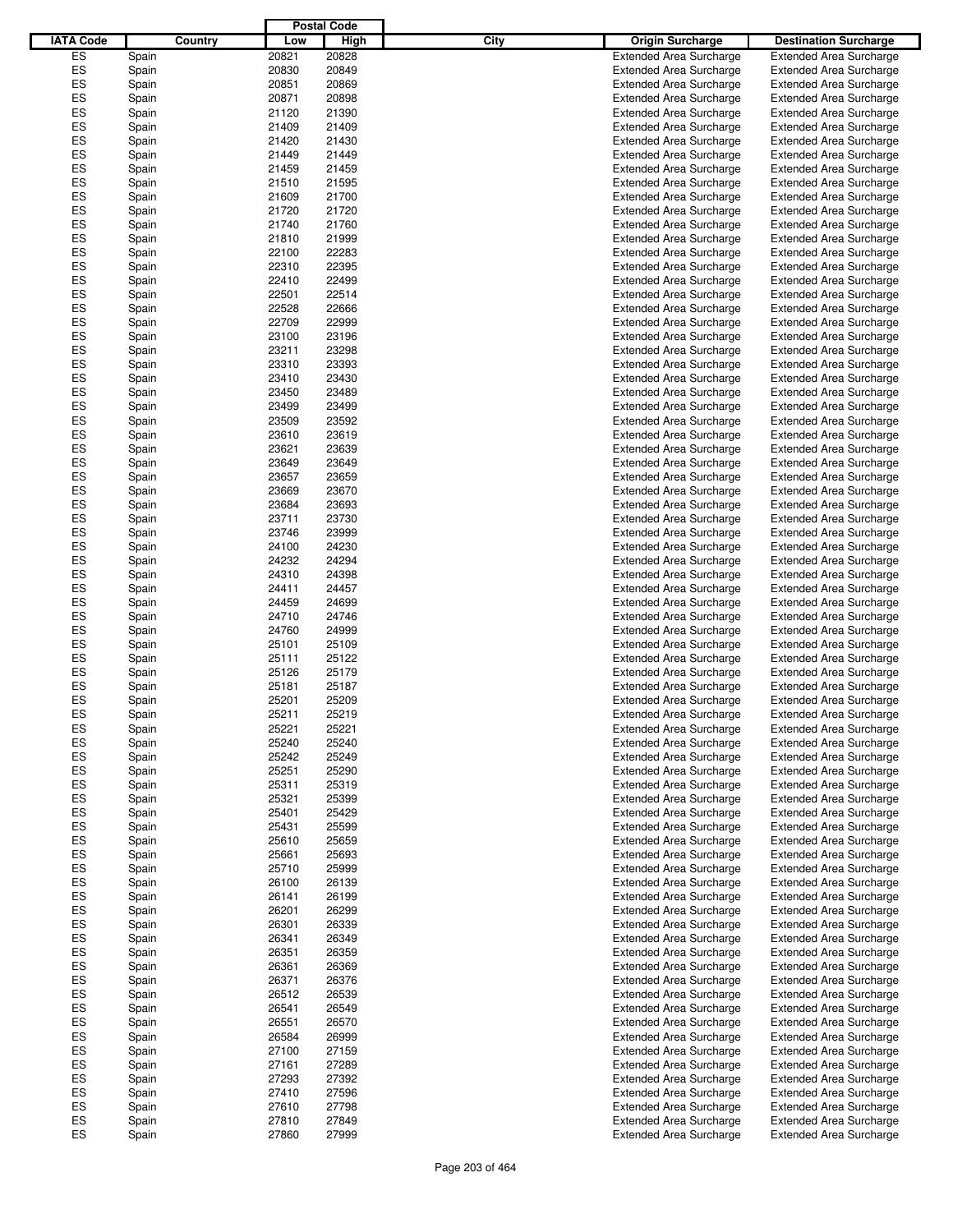|                  |         |       | <b>Postal Code</b> |                                 |                                |
|------------------|---------|-------|--------------------|---------------------------------|--------------------------------|
| <b>IATA Code</b> | Country | Low   | High               | City<br><b>Origin Surcharge</b> | <b>Destination Surcharge</b>   |
| ES               | Spain   | 28130 | 28196              | <b>Extended Area Surcharge</b>  | <b>Extended Area Surcharge</b> |
|                  |         |       |                    |                                 |                                |
| ES               | Spain   | 28209 | 28219              | <b>Extended Area Surcharge</b>  | <b>Extended Area Surcharge</b> |
| ES               | Spain   | 28229 | 28229              | <b>Extended Area Surcharge</b>  | <b>Extended Area Surcharge</b> |
| ES               | Spain   | 28240 | 28248              | <b>Extended Area Surcharge</b>  | <b>Extended Area Surcharge</b> |
| ES               | Spain   | 28270 | 28279              | <b>Extended Area Surcharge</b>  | <b>Extended Area Surcharge</b> |
| ES               | Spain   | 28292 | 28297              | <b>Extended Area Surcharge</b>  | <b>Extended Area Surcharge</b> |
| ES               | Spain   | 28310 | 28312              | <b>Extended Area Surcharge</b>  | <b>Extended Area Surcharge</b> |
| ES               | Spain   | 28339 | 28339              | <b>Extended Area Surcharge</b>  | <b>Extended Area Surcharge</b> |
| ES               | Spain   | 28359 | 28391              | <b>Extended Area Surcharge</b>  | <b>Extended Area Surcharge</b> |
| ES               | Spain   | 28409 | 28413              | <b>Extended Area Surcharge</b>  | <b>Extended Area Surcharge</b> |
| ES               |         |       |                    |                                 |                                |
|                  | Spain   | 28430 | 28439              | <b>Extended Area Surcharge</b>  | <b>Extended Area Surcharge</b> |
| ES               | Spain   | 28450 | 28499              | <b>Extended Area Surcharge</b>  | <b>Extended Area Surcharge</b> |
| ES               | Spain   | 28510 | 28515              | <b>Extended Area Surcharge</b>  | <b>Extended Area Surcharge</b> |
| ES               | Spain   | 28530 | 28599              | <b>Extended Area Surcharge</b>  | <b>Extended Area Surcharge</b> |
| ES               | Spain   | 28607 | 28650              | <b>Extended Area Surcharge</b>  | <b>Extended Area Surcharge</b> |
| ES               | Spain   | 28693 | 28696              | <b>Extended Area Surcharge</b>  | <b>Extended Area Surcharge</b> |
| ES               | Spain   | 28707 | 28707              | <b>Extended Area Surcharge</b>  | <b>Extended Area Surcharge</b> |
| ES               | Spain   | 28710 | 28749              | <b>Extended Area Surcharge</b>  | <b>Extended Area Surcharge</b> |
| ES               | Spain   | 28751 | 28756              | <b>Extended Area Surcharge</b>  | <b>Extended Area Surcharge</b> |
| ES               | Spain   | 28792 | 28794              | <b>Extended Area Surcharge</b>  | <b>Extended Area Surcharge</b> |
| ES               |         | 28810 | 28812              | <b>Extended Area Surcharge</b>  | <b>Extended Area Surcharge</b> |
|                  | Spain   |       |                    |                                 |                                |
| ES               | Spain   | 28815 | 28818              | <b>Extended Area Surcharge</b>  | <b>Extended Area Surcharge</b> |
| ES               | Spain   | 28861 | 28863              | <b>Extended Area Surcharge</b>  | <b>Extended Area Surcharge</b> |
| ES               | Spain   | 28865 | 28879              | <b>Extended Area Surcharge</b>  | <b>Extended Area Surcharge</b> |
| ES               | Spain   | 28881 | 28889              | <b>Extended Area Surcharge</b>  | <b>Extended Area Surcharge</b> |
| ES               | Spain   | 28939 | 28939              | <b>Extended Area Surcharge</b>  | <b>Extended Area Surcharge</b> |
| ES               | Spain   | 28972 | 28979              | <b>Extended Area Surcharge</b>  | <b>Extended Area Surcharge</b> |
| ES               | Spain   | 28990 | 28990              | <b>Extended Area Surcharge</b>  | <b>Extended Area Surcharge</b> |
| ES               | Spain   | 28992 | 28999              | <b>Extended Area Surcharge</b>  | <b>Extended Area Surcharge</b> |
| ES               | Spain   | 29109 | 29110              | <b>Extended Area Surcharge</b>  | <b>Extended Area Surcharge</b> |
| ES               |         | 29140 | 29195              | <b>Extended Area Surcharge</b>  | <b>Extended Area Surcharge</b> |
|                  | Spain   |       |                    |                                 |                                |
| ES               | Spain   | 29197 | 29197              | <b>Extended Area Surcharge</b>  | <b>Extended Area Surcharge</b> |
| ES               | Spain   | 29210 | 29395              | <b>Extended Area Surcharge</b>  | <b>Extended Area Surcharge</b> |
| ES               | Spain   | 29410 | 29494              | <b>Extended Area Surcharge</b>  | <b>Extended Area Surcharge</b> |
| ES               | Spain   | 29520 | 29569              | <b>Extended Area Surcharge</b>  | <b>Extended Area Surcharge</b> |
| ES               | Spain   | 29591 | 29593              | <b>Extended Area Surcharge</b>  | <b>Extended Area Surcharge</b> |
| ES               | Spain   | 29610 | 29611              | <b>Extended Area Surcharge</b>  | <b>Extended Area Surcharge</b> |
| ES               | Spain   | 29678 | 29679              | <b>Extended Area Surcharge</b>  | <b>Extended Area Surcharge</b> |
| ES               | Spain   | 29689 | 29693              | <b>Extended Area Surcharge</b>  | <b>Extended Area Surcharge</b> |
| ES               | Spain   | 29710 | 29720              | <b>Extended Area Surcharge</b>  | <b>Extended Area Surcharge</b> |
| ES               | Spain   | 29740 | 29760              | <b>Extended Area Surcharge</b>  | <b>Extended Area Surcharge</b> |
| ES               |         |       |                    |                                 |                                |
|                  | Spain   | 29788 | 29788              | <b>Extended Area Surcharge</b>  | <b>Extended Area Surcharge</b> |
| ES               | Spain   | 29790 | 29999              | <b>Extended Area Surcharge</b>  | <b>Extended Area Surcharge</b> |
| ES               | Spain   | 30176 | 30179              | <b>Extended Area Surcharge</b>  | <b>Extended Area Surcharge</b> |
| ES               | Spain   | 30189 | 30196              | <b>Extended Area Surcharge</b>  | <b>Extended Area Surcharge</b> |
| ES               | Spain   | 30319 | 30319              | <b>Extended Area Surcharge</b>  | <b>Extended Area Surcharge</b> |
| ES               | Spain   | 30329 | 30351              | <b>Extended Area Surcharge</b>  | <b>Extended Area Surcharge</b> |
| ES               | Spain   | 30364 | 30391              | <b>Extended Area Surcharge</b>  | <b>Extended Area Surcharge</b> |
| ES               | Spain   | 30393 | 30398              | <b>Extended Area Surcharge</b>  | <b>Extended Area Surcharge</b> |
| ES               | Spain   | 30410 | 30420              | <b>Extended Area Surcharge</b>  | <b>Extended Area Surcharge</b> |
| ES               | Spain   | 30438 | 30438              | <b>Extended Area Surcharge</b>  | <b>Extended Area Surcharge</b> |
| ES               | Spain   | 30528 | 30529              | <b>Extended Area Surcharge</b>  | <b>Extended Area Surcharge</b> |
| ES               |         |       | 30540              | <b>Extended Area Surcharge</b>  | <b>Extended Area Surcharge</b> |
| ES               | Spain   | 30535 |                    |                                 |                                |
|                  | Spain   | 30566 | 30566              | <b>Extended Area Surcharge</b>  | <b>Extended Area Surcharge</b> |
| ES               | Spain   | 30579 | 30587              | <b>Extended Area Surcharge</b>  | <b>Extended Area Surcharge</b> |
| ES               | Spain   | 30589 | 30594              | <b>Extended Area Surcharge</b>  | <b>Extended Area Surcharge</b> |
| ES               | Spain   | 30609 | 30648              | <b>Extended Area Surcharge</b>  | <b>Extended Area Surcharge</b> |
| ES               | Spain   | 30708 | 30720              | <b>Extended Area Surcharge</b>  | <b>Extended Area Surcharge</b> |
| ES               | Spain   | 30739 | 30739              | <b>Extended Area Surcharge</b>  | <b>Extended Area Surcharge</b> |
| ES               | Spain   | 30810 | 30812              | <b>Extended Area Surcharge</b>  | <b>Extended Area Surcharge</b> |
| ES               | Spain   | 30814 | 30814              | <b>Extended Area Surcharge</b>  | <b>Extended Area Surcharge</b> |
| ES               | Spain   | 30816 | 30817              | <b>Extended Area Surcharge</b>  | <b>Extended Area Surcharge</b> |
| ES               | Spain   | 30830 | 30837              | <b>Extended Area Surcharge</b>  | <b>Extended Area Surcharge</b> |
| ES               | Spain   | 30858 | 30859              | <b>Extended Area Surcharge</b>  | <b>Extended Area Surcharge</b> |
| ES               |         |       |                    |                                 |                                |
| ES               | Spain   | 30868 | 30869              | <b>Extended Area Surcharge</b>  | <b>Extended Area Surcharge</b> |
|                  | Spain   | 30876 | 30879              | <b>Extended Area Surcharge</b>  | <b>Extended Area Surcharge</b> |
| ES               | Spain   | 30889 | 30889              | <b>Extended Area Surcharge</b>  | <b>Extended Area Surcharge</b> |
| ES               | Spain   | 30891 | 30999              | <b>Extended Area Surcharge</b>  | <b>Extended Area Surcharge</b> |
| ES               | Spain   | 31101 | 31109              | <b>Extended Area Surcharge</b>  | <b>Extended Area Surcharge</b> |
| ES               | Spain   | 31120 | 31131              | <b>Extended Area Surcharge</b>  | <b>Extended Area Surcharge</b> |
| ES               | Spain   | 31133 | 31154              | <b>Extended Area Surcharge</b>  | <b>Extended Area Surcharge</b> |
| ES               | Spain   | 31170 | 31170              | <b>Extended Area Surcharge</b>  | <b>Extended Area Surcharge</b> |
| ES               | Spain   | 31172 | 31179              | <b>Extended Area Surcharge</b>  | <b>Extended Area Surcharge</b> |
| ES               | Spain   | 31193 | 31193              | <b>Extended Area Surcharge</b>  | <b>Extended Area Surcharge</b> |
| ES               | Spain   | 31208 | 31293              | <b>Extended Area Surcharge</b>  | <b>Extended Area Surcharge</b> |
|                  |         |       |                    |                                 |                                |
| ES               | Spain   | 31310 | 31339              | <b>Extended Area Surcharge</b>  | <b>Extended Area Surcharge</b> |
| ES               | Spain   | 31341 | 31349              | <b>Extended Area Surcharge</b>  | <b>Extended Area Surcharge</b> |
| ES               | Spain   | 31351 | 31389              | <b>Extended Area Surcharge</b>  | <b>Extended Area Surcharge</b> |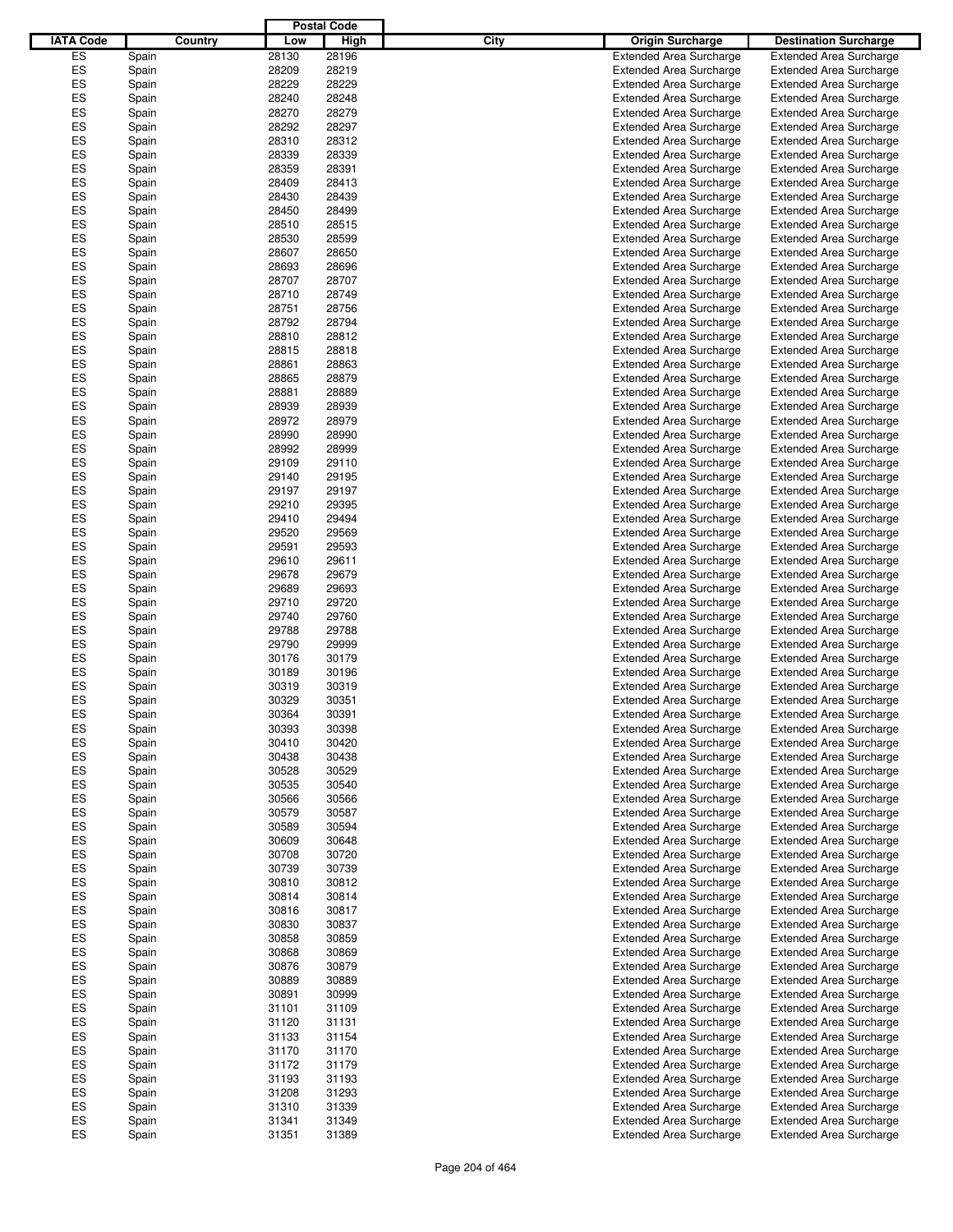|                  |       |         |       | <b>Postal Code</b> |      |                                |                                |
|------------------|-------|---------|-------|--------------------|------|--------------------------------|--------------------------------|
| <b>IATA Code</b> |       | Country | Low   | High               | City | <b>Origin Surcharge</b>        | <b>Destination Surcharge</b>   |
| ES               | Spain |         | 31391 | 31485              |      | <b>Extended Area Surcharge</b> | <b>Extended Area Surcharge</b> |
| ES               | Spain |         | 31487 | 31496              |      | <b>Extended Area Surcharge</b> | <b>Extended Area Surcharge</b> |
| ES               | Spain |         | 31510 | 31519              |      | <b>Extended Area Surcharge</b> | <b>Extended Area Surcharge</b> |
| ES               | Spain |         | 31521 | 31569              |      | <b>Extended Area Surcharge</b> | <b>Extended Area Surcharge</b> |
| ES               | Spain |         | 31571 | 31589              |      | <b>Extended Area Surcharge</b> | <b>Extended Area Surcharge</b> |
| ES               | Spain |         | 31593 | 31594              |      | <b>Extended Area Surcharge</b> | <b>Extended Area Surcharge</b> |
| ES               | Spain |         | 31611 | 31619              |      | <b>Extended Area Surcharge</b> | <b>Extended Area Surcharge</b> |
| ES               | Spain |         | 31621 | 31799              |      | <b>Extended Area Surcharge</b> | <b>Extended Area Surcharge</b> |
| ES               | Spain |         | 31809 | 31999              |      | <b>Extended Area Surcharge</b> | <b>Extended Area Surcharge</b> |
| ES               | Spain |         | 32100 | 32243              |      | <b>Extended Area Surcharge</b> | <b>Extended Area Surcharge</b> |
| ES               | Spain |         | 32310 | 32312              |      | <b>Extended Area Surcharge</b> | <b>Extended Area Surcharge</b> |
| ES               | Spain |         | 32320 | 32459              |      | <b>Extended Area Surcharge</b> | <b>Extended Area Surcharge</b> |
| ES               | Spain |         | 32510 | 32514              |      | <b>Extended Area Surcharge</b> | <b>Extended Area Surcharge</b> |
| ES               | Spain |         | 32519 | 32593              |      | <b>Extended Area Surcharge</b> | <b>Extended Area Surcharge</b> |
| ES               | Spain |         | 32610 | 32616              |      | <b>Extended Area Surcharge</b> | <b>Extended Area Surcharge</b> |
| ES               | Spain |         | 32618 | 32618              |      | <b>Extended Area Surcharge</b> | <b>Extended Area Surcharge</b> |
| ES               | Spain |         | 32621 | 32621              |      | <b>Extended Area Surcharge</b> | <b>Extended Area Surcharge</b> |
| ES               | Spain |         | 32624 | 32625              |      | <b>Extended Area Surcharge</b> | <b>Extended Area Surcharge</b> |
| ES               | Spain |         | 32630 | 32634              |      | <b>Extended Area Surcharge</b> | <b>Extended Area Surcharge</b> |
| ES               | Spain |         | 32636 | 32708              |      | <b>Extended Area Surcharge</b> | <b>Extended Area Surcharge</b> |
| ES               | Spain |         | 32711 | 32900              |      | <b>Extended Area Surcharge</b> | <b>Extended Area Surcharge</b> |
| ES               | Spain |         | 32907 | 32910              |      | <b>Extended Area Surcharge</b> | <b>Extended Area Surcharge</b> |
| ES               | Spain |         | 32912 | 32960              |      | <b>Extended Area Surcharge</b> | <b>Extended Area Surcharge</b> |
| ES               | Spain |         | 32971 | 32999              |      | <b>Extended Area Surcharge</b> | <b>Extended Area Surcharge</b> |
| ES               | Spain |         | 33100 | 33114              |      | <b>Extended Area Surcharge</b> | <b>Extended Area Surcharge</b> |
| ES               | Spain |         | 33116 | 33191              |      | <b>Extended Area Surcharge</b> | <b>Extended Area Surcharge</b> |
| ES               | Spain |         | 33193 | 33196              |      | <b>Extended Area Surcharge</b> | <b>Extended Area Surcharge</b> |
| ES               | Spain |         | 33299 | 33350              |      | <b>Extended Area Surcharge</b> | <b>Extended Area Surcharge</b> |
| ES               | Spain |         | 33394 | 33394              |      | <b>Extended Area Surcharge</b> | <b>Extended Area Surcharge</b> |
| ES               | Spain |         | 33410 | 33416              |      | <b>Extended Area Surcharge</b> | <b>Extended Area Surcharge</b> |
| ES               | Spain |         | 33418 | 33418              |      | <b>Extended Area Surcharge</b> | <b>Extended Area Surcharge</b> |
| ES               | Spain |         | 33425 | 33427              |      | <b>Extended Area Surcharge</b> | <b>Extended Area Surcharge</b> |
| ES               | Spain |         | 33430 | 33509              |      | <b>Extended Area Surcharge</b> | <b>Extended Area Surcharge</b> |
| ES               | Spain |         | 33518 | 33599              |      | <b>Extended Area Surcharge</b> | <b>Extended Area Surcharge</b> |
| ES               | Spain |         | 33610 | 33708              |      | <b>Extended Area Surcharge</b> | <b>Extended Area Surcharge</b> |
| ES               | Spain |         | 33716 | 33899              |      | <b>Extended Area Surcharge</b> | <b>Extended Area Surcharge</b> |
| ES               | Spain |         | 33901 | 33929              |      | <b>Extended Area Surcharge</b> | <b>Extended Area Surcharge</b> |
| ES               | Spain |         | 33934 | 33937              |      | <b>Extended Area Surcharge</b> | <b>Extended Area Surcharge</b> |
| ES               | Spain |         | 33939 | 33999              |      | <b>Extended Area Surcharge</b> | <b>Extended Area Surcharge</b> |
| ES               | Spain |         | 34100 | 34999              |      | <b>Extended Area Surcharge</b> | <b>Extended Area Surcharge</b> |
| ES               | Spain |         | 35001 | 35999              |      | <b>Extended Area Surcharge</b> | Remote Area Surcharge          |
| ES               | Spain |         | 36110 | 36139              |      | <b>Extended Area Surcharge</b> | <b>Extended Area Surcharge</b> |
| ES               | Spain |         | 36141 | 36161              |      | <b>Extended Area Surcharge</b> | <b>Extended Area Surcharge</b> |
| ES               | Spain |         | 36163 | 36199              |      | <b>Extended Area Surcharge</b> | <b>Extended Area Surcharge</b> |
| ES               | Spain |         | 36307 | 36309              |      | <b>Extended Area Surcharge</b> | <b>Extended Area Surcharge</b> |
| ES               | Spain |         | 36360 | 36360              |      | <b>Extended Area Surcharge</b> | <b>Extended Area Surcharge</b> |
| ES               | Spain |         | 36410 | 36414              |      | <b>Extended Area Surcharge</b> | <b>Extended Area Surcharge</b> |
| ES               | Spain |         | 36420 | 36494              |      | <b>Extended Area Surcharge</b> | <b>Extended Area Surcharge</b> |
| ES               | Spain |         | 36510 | 36516              |      | <b>Extended Area Surcharge</b> | <b>Extended Area Surcharge</b> |
| ES               | Spain |         | 36518 | 36539              |      | <b>Extended Area Surcharge</b> | <b>Extended Area Surcharge</b> |
| ES               | Spain |         | 36542 | 36599              |      | <b>Extended Area Surcharge</b> | <b>Extended Area Surcharge</b> |
| ES               | Spain |         | 36611 | 36614              |      | <b>Extended Area Surcharge</b> | <b>Extended Area Surcharge</b> |
| ES               | Spain |         | 36617 | 36619              |      | <b>Extended Area Surcharge</b> | <b>Extended Area Surcharge</b> |
| ES               | Spain |         | 36626 | 36629              |      | <b>Extended Area Surcharge</b> | <b>Extended Area Surcharge</b> |
| ES               | Spain |         | 36638 | 36649              |      | <b>Extended Area Surcharge</b> | <b>Extended Area Surcharge</b> |
| ES               | Spain |         | 36651 | 36679              |      | <b>Extended Area Surcharge</b> | <b>Extended Area Surcharge</b> |
| ES               | Spain |         | 36681 | 36693              |      | <b>Extended Area Surcharge</b> | <b>Extended Area Surcharge</b> |
| ES               | Spain |         | 36712 | 36715              |      | <b>Extended Area Surcharge</b> | <b>Extended Area Surcharge</b> |
| ES               | Spain |         | 36729 | 36739              |      | <b>Extended Area Surcharge</b> | <b>Extended Area Surcharge</b> |
| ES               | Spain |         | 36746 | 36779              |      | <b>Extended Area Surcharge</b> | <b>Extended Area Surcharge</b> |
| ES               | Spain |         | 36788 | 36794              |      | <b>Extended Area Surcharge</b> | <b>Extended Area Surcharge</b> |
| ES               | Spain |         | 36810 | 36859              |      | <b>Extended Area Surcharge</b> | <b>Extended Area Surcharge</b> |
| ES               | Spain |         | 36861 | 36879              |      | <b>Extended Area Surcharge</b> | <b>Extended Area Surcharge</b> |
| ES               | Spain |         | 36883 | 36895              |      | <b>Extended Area Surcharge</b> | <b>Extended Area Surcharge</b> |
| ES               | Spain |         | 36910 | 36914              |      | <b>Extended Area Surcharge</b> | <b>Extended Area Surcharge</b> |
| ES               | Spain |         | 36937 | 36939              |      | <b>Extended Area Surcharge</b> | <b>Extended Area Surcharge</b> |
| ES               | Spain |         | 36945 | 36949              |      | <b>Extended Area Surcharge</b> | <b>Extended Area Surcharge</b> |
| ES               | Spain |         | 36955 | 36959              |      | <b>Extended Area Surcharge</b> | <b>Extended Area Surcharge</b> |
| ES               | Spain |         | 36966 | 36979              |      | <b>Extended Area Surcharge</b> | <b>Extended Area Surcharge</b> |
| ES               | Spain |         | 36992 | 36999              |      | <b>Extended Area Surcharge</b> | <b>Extended Area Surcharge</b> |
| ES               | Spain |         | 37100 | 37183              |      | <b>Extended Area Surcharge</b> | <b>Extended Area Surcharge</b> |
| ES               | Spain |         | 37185 | 37999              |      | <b>Extended Area Surcharge</b> | <b>Extended Area Surcharge</b> |
| ES               | Spain |         | 38001 | 38999              |      | <b>Extended Area Surcharge</b> | Remote Area Surcharge          |
| ES               | Spain |         | 39100 | 39197              |      | <b>Extended Area Surcharge</b> | <b>Extended Area Surcharge</b> |
| ES               | Spain |         | 39211 | 39294              |      | <b>Extended Area Surcharge</b> | <b>Extended Area Surcharge</b> |
| ES               | Spain |         | 39310 | 39360              |      | <b>Extended Area Surcharge</b> | <b>Extended Area Surcharge</b> |
| ES               | Spain |         | 39407 | 39595              |      | <b>Extended Area Surcharge</b> | <b>Extended Area Surcharge</b> |
| ES               | Spain |         | 39608 | 39608              |      | <b>Extended Area Surcharge</b> | <b>Extended Area Surcharge</b> |
|                  |       |         |       |                    |      |                                |                                |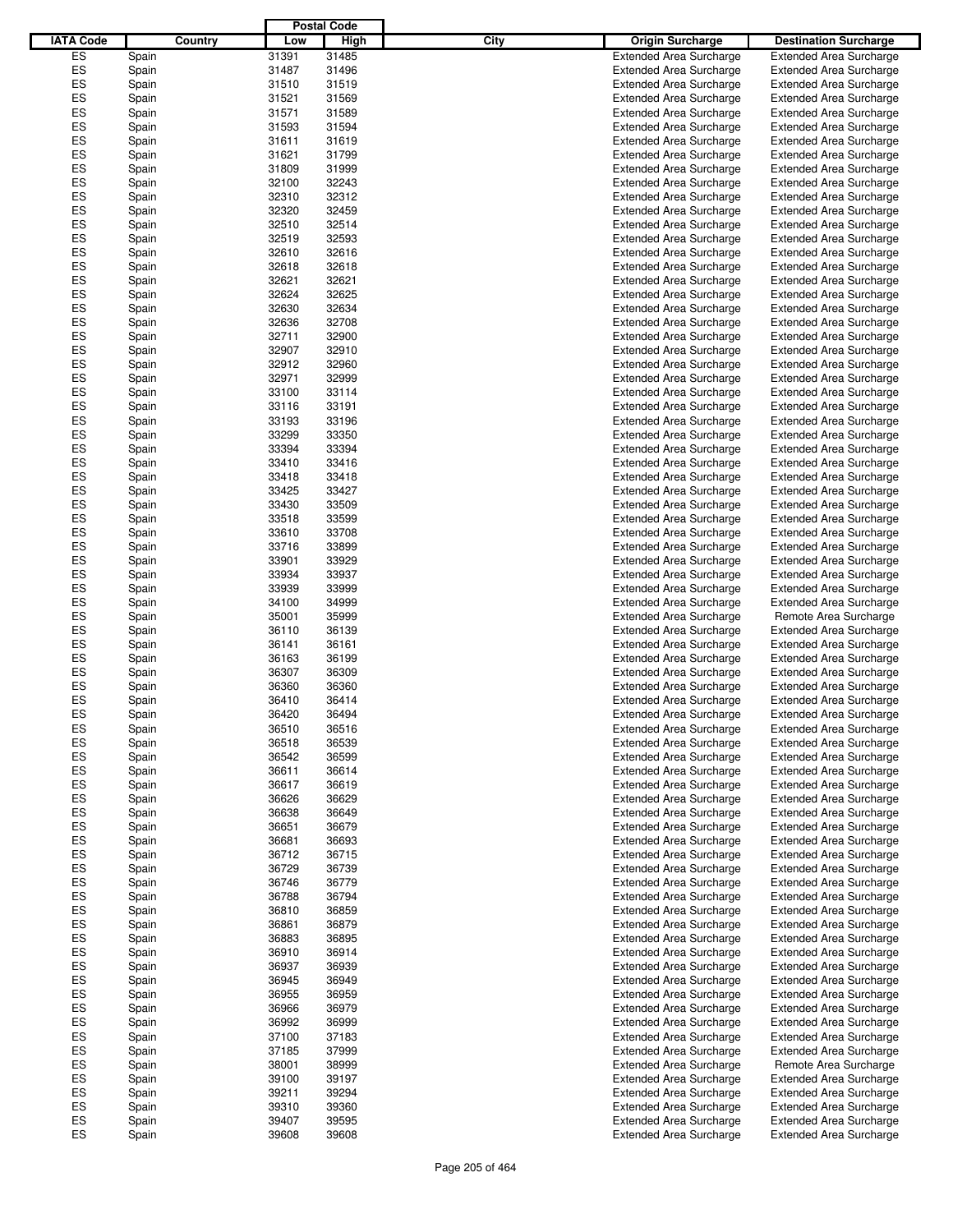|                  |         |       | <b>Postal Code</b> |                                 |                                |
|------------------|---------|-------|--------------------|---------------------------------|--------------------------------|
| <b>IATA Code</b> | Country | Low   | High               | City<br><b>Origin Surcharge</b> | <b>Destination Surcharge</b>   |
| ES               | Spain   | 39612 | 39699              | <b>Extended Area Surcharge</b>  | <b>Extended Area Surcharge</b> |
| ES               | Spain   | 39706 | 39708              | <b>Extended Area Surcharge</b>  | <b>Extended Area Surcharge</b> |
| ES               | Spain   | 39710 | 39739              | <b>Extended Area Surcharge</b>  | <b>Extended Area Surcharge</b> |
| ES               | Spain   | 39749 | 39766              | <b>Extended Area Surcharge</b>  | <b>Extended Area Surcharge</b> |
| ES               | Spain   | 39776 | 39820              | <b>Extended Area Surcharge</b>  | <b>Extended Area Surcharge</b> |
| ES               |         | 39849 | 39999              | <b>Extended Area Surcharge</b>  | <b>Extended Area Surcharge</b> |
| ES               | Spain   |       | 40999              |                                 |                                |
|                  | Spain   | 40100 |                    | <b>Extended Area Surcharge</b>  | <b>Extended Area Surcharge</b> |
| ES               | Spain   | 41089 | 41089              | <b>Extended Area Surcharge</b>  | <b>Extended Area Surcharge</b> |
| ES               | Spain   | 41110 | 41119              | <b>Extended Area Surcharge</b>  | <b>Extended Area Surcharge</b> |
| ES               | Spain   | 41140 | 41300              | <b>Extended Area Surcharge</b>  | <b>Extended Area Surcharge</b> |
| ES               | Spain   | 41318 | 41390              | <b>Extended Area Surcharge</b>  | <b>Extended Area Surcharge</b> |
| ES               | Spain   | 41409 | 41409              | <b>Extended Area Surcharge</b>  | <b>Extended Area Surcharge</b> |
| ES               | Spain   | 41420 | 41439              | <b>Extended Area Surcharge</b>  | <b>Extended Area Surcharge</b> |
| ES               | Spain   | 41449 | 41479              | <b>Extended Area Surcharge</b>  | <b>Extended Area Surcharge</b> |
| ES               | Spain   | 41550 | 41550              | <b>Extended Area Surcharge</b>  | <b>Extended Area Surcharge</b> |
| ES               | Spain   | 41564 | 41599              | <b>Extended Area Surcharge</b>  | <b>Extended Area Surcharge</b> |
| ES               | Spain   | 41610 | 41610              | <b>Extended Area Surcharge</b>  | <b>Extended Area Surcharge</b> |
| ES               | Spain   | 41630 | 41630              | <b>Extended Area Surcharge</b>  | <b>Extended Area Surcharge</b> |
| ES               | Spain   | 41650 | 41670              | <b>Extended Area Surcharge</b>  | <b>Extended Area Surcharge</b> |
| ES               | Spain   | 41719 | 41719              | <b>Extended Area Surcharge</b>  | <b>Extended Area Surcharge</b> |
| ES               | Spain   | 41727 | 41729              | <b>Extended Area Surcharge</b>  | <b>Extended Area Surcharge</b> |
| ES               | Spain   | 41749 | 41780              | <b>Extended Area Surcharge</b>  | <b>Extended Area Surcharge</b> |
| ES               | Spain   | 41804 | 41830              | <b>Extended Area Surcharge</b>  | <b>Extended Area Surcharge</b> |
| ES               | Spain   | 41849 | 41899              | <b>Extended Area Surcharge</b>  | <b>Extended Area Surcharge</b> |
| ES               | Spain   | 41908 | 41908              | <b>Extended Area Surcharge</b>  | <b>Extended Area Surcharge</b> |
| ES               | Spain   | 41928 | 41928              | <b>Extended Area Surcharge</b>  | <b>Extended Area Surcharge</b> |
| ES               | Spain   | 41970 | 41970              | <b>Extended Area Surcharge</b>  | <b>Extended Area Surcharge</b> |
| ES               |         | 41989 | 41999              |                                 |                                |
| ES               | Spain   |       |                    | <b>Extended Area Surcharge</b>  | <b>Extended Area Surcharge</b> |
|                  | Spain   | 42100 | 42299              | <b>Extended Area Surcharge</b>  | <b>Extended Area Surcharge</b> |
| ES               | Spain   | 42301 | 42999              | <b>Extended Area Surcharge</b>  | <b>Extended Area Surcharge</b> |
| ES               | Spain   | 43101 | 43109              | <b>Extended Area Surcharge</b>  | <b>Extended Area Surcharge</b> |
| ES               | Spain   | 43111 | 43119              | <b>Extended Area Surcharge</b>  | <b>Extended Area Surcharge</b> |
| ES               | Spain   | 43121 | 43139              | <b>Extended Area Surcharge</b>  | <b>Extended Area Surcharge</b> |
| ES               | Spain   | 43142 | 43178              | <b>Extended Area Surcharge</b>  | <b>Extended Area Surcharge</b> |
| ES               | Spain   | 43300 | 43329              | <b>Extended Area Surcharge</b>  | <b>Extended Area Surcharge</b> |
| ES               | Spain   | 43331 | 43399              | <b>Extended Area Surcharge</b>  | <b>Extended Area Surcharge</b> |
| ES               | Spain   | 43401 | 43459              | <b>Extended Area Surcharge</b>  | <b>Extended Area Surcharge</b> |
| ES               | Spain   | 43461 | 43469              | <b>Extended Area Surcharge</b>  | <b>Extended Area Surcharge</b> |
| ES               | Spain   | 43471 | 43479              | <b>Extended Area Surcharge</b>  | <b>Extended Area Surcharge</b> |
| ES               | Spain   | 43482 | 43491              | <b>Extended Area Surcharge</b>  | <b>Extended Area Surcharge</b> |
| ES               | Spain   | 43510 | 43519              | <b>Extended Area Surcharge</b>  | <b>Extended Area Surcharge</b> |
| ES               | Spain   | 43521 | 43530              | <b>Extended Area Surcharge</b>  | <b>Extended Area Surcharge</b> |
| ES               | Spain   | 43548 | 43570              | <b>Extended Area Surcharge</b>  | <b>Extended Area Surcharge</b> |
| ES               | Spain   | 43590 | 43597              | <b>Extended Area Surcharge</b>  | <b>Extended Area Surcharge</b> |
| ES               | Spain   | 43712 | 43718              | <b>Extended Area Surcharge</b>  | <b>Extended Area Surcharge</b> |
| ES               | Spain   | 43720 | 43759              | <b>Extended Area Surcharge</b>  | <b>Extended Area Surcharge</b> |
| ES               | Spain   | 43761 | 43764              | <b>Extended Area Surcharge</b>  | <b>Extended Area Surcharge</b> |
| ES               | Spain   | 43766 | 43792              | <b>Extended Area Surcharge</b>  | <b>Extended Area Surcharge</b> |
| ES               | Spain   | 43811 | 43811              | <b>Extended Area Surcharge</b>  | <b>Extended Area Surcharge</b> |
| ES               | Spain   | 43813 | 43817              | <b>Extended Area Surcharge</b>  | <b>Extended Area Surcharge</b> |
| ES               |         | 43839 | 43839              | <b>Extended Area Surcharge</b>  | <b>Extended Area Surcharge</b> |
| ES               | Spain   |       |                    |                                 |                                |
| ES               | Spain   | 43877 | 43881              | <b>Extended Area Surcharge</b>  | <b>Extended Area Surcharge</b> |
|                  | Spain   | 43883 | 43896              | <b>Extended Area Surcharge</b>  | <b>Extended Area Surcharge</b> |
| ES               | Spain   | 43898 | 43999              | <b>Extended Area Surcharge</b>  | <b>Extended Area Surcharge</b> |
| ES               | Spain   | 44100 | 44597              | <b>Extended Area Surcharge</b>  | <b>Extended Area Surcharge</b> |
| ES               | Spain   | 44610 | 44999              | <b>Extended Area Surcharge</b>  | <b>Extended Area Surcharge</b> |
| ES               | Spain   | 45101 | 45191              | <b>Extended Area Surcharge</b>  | <b>Extended Area Surcharge</b> |
| ES               | Spain   | 45211 | 45216              | <b>Extended Area Surcharge</b>  | <b>Extended Area Surcharge</b> |
| ES               | Spain   | 45218 | 45219              | <b>Extended Area Surcharge</b>  | <b>Extended Area Surcharge</b> |
| ES               | Spain   | 45221 | 45222              | <b>Extended Area Surcharge</b>  | <b>Extended Area Surcharge</b> |
| ES               | Spain   | 45224 | 45249              | <b>Extended Area Surcharge</b>  | <b>Extended Area Surcharge</b> |
| ES               | Spain   | 45251 | 45279              | <b>Extended Area Surcharge</b>  | <b>Extended Area Surcharge</b> |
| ES               | Spain   | 45281 | 45289              | <b>Extended Area Surcharge</b>  | <b>Extended Area Surcharge</b> |
| ES               | Spain   | 45291 | 45489              | <b>Extended Area Surcharge</b>  | <b>Extended Area Surcharge</b> |
| ES               | Spain   | 45511 | 45511              | <b>Extended Area Surcharge</b>  | <b>Extended Area Surcharge</b> |
| ES               | Spain   | 45513 | 45519              | <b>Extended Area Surcharge</b>  | <b>Extended Area Surcharge</b> |
| ES               | Spain   | 45521 | 45594              | <b>Extended Area Surcharge</b>  | <b>Extended Area Surcharge</b> |
| ES               | Spain   | 45610 | 45695              | <b>Extended Area Surcharge</b>  | <b>Extended Area Surcharge</b> |
| ES               | Spain   | 45720 | 45799              | <b>Extended Area Surcharge</b>  | <b>Extended Area Surcharge</b> |
| ES               | Spain   | 45801 | 45999              | <b>Extended Area Surcharge</b>  | <b>Extended Area Surcharge</b> |
| ES               | Spain   | 46035 | 46035              | <b>Extended Area Surcharge</b>  | <b>Extended Area Surcharge</b> |
| ES               | Spain   | 46112 | 46112              | <b>Extended Area Surcharge</b>  | <b>Extended Area Surcharge</b> |
| ES               | Spain   | 46114 | 46114              | <b>Extended Area Surcharge</b>  | <b>Extended Area Surcharge</b> |
| ES               | Spain   | 46116 | 46116              | <b>Extended Area Surcharge</b>  | <b>Extended Area Surcharge</b> |
| ES               | Spain   | 46118 | 46119              | <b>Extended Area Surcharge</b>  | <b>Extended Area Surcharge</b> |
| ES               |         | 46127 | 46127              | <b>Extended Area Surcharge</b>  | <b>Extended Area Surcharge</b> |
|                  | Spain   |       |                    |                                 |                                |
| ES               | Spain   | 46135 | 46135              | <b>Extended Area Surcharge</b>  | <b>Extended Area Surcharge</b> |
| ES               | Spain   | 46137 | 46137              | <b>Extended Area Surcharge</b>  | <b>Extended Area Surcharge</b> |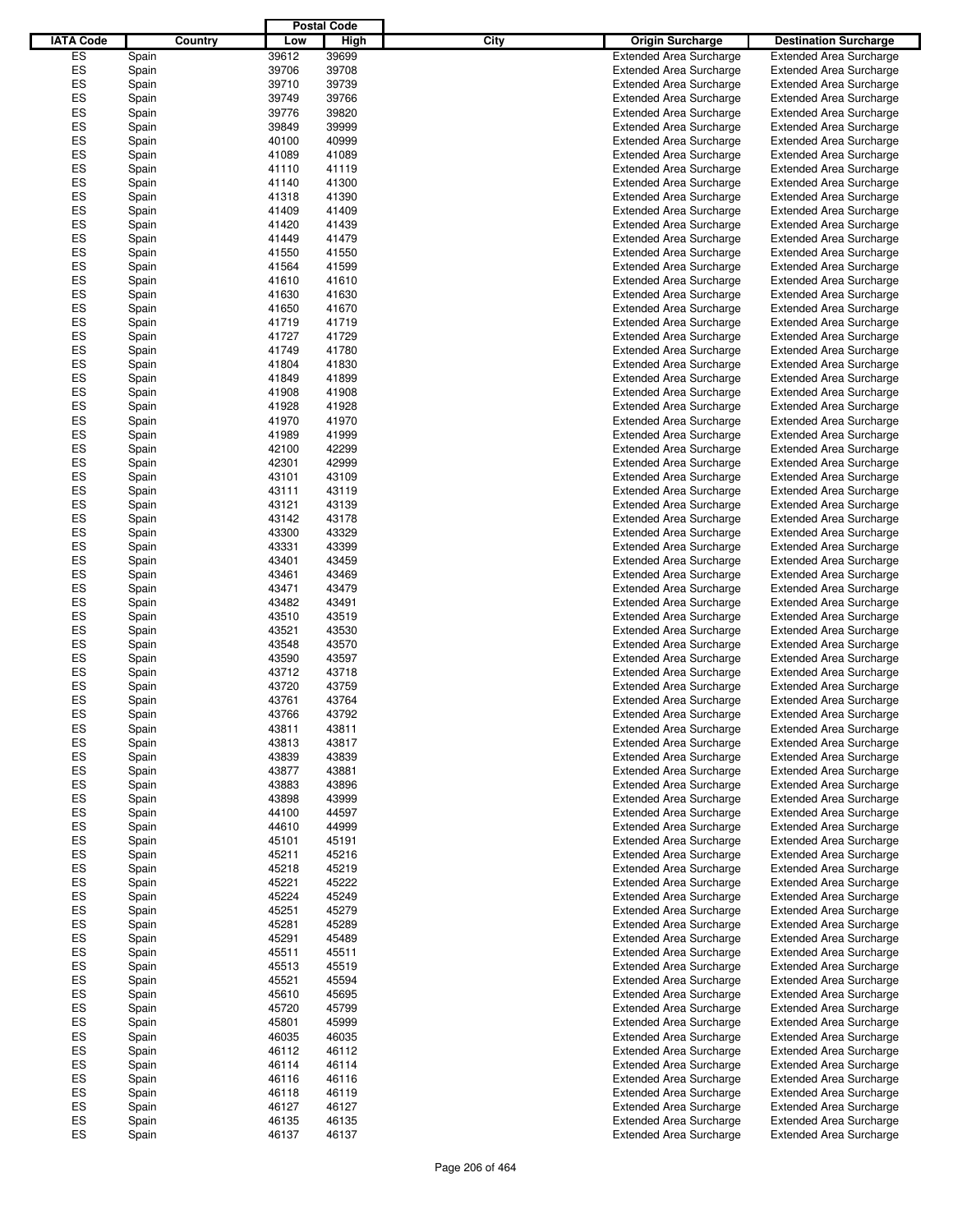|                  |       |         |       | <b>Postal Code</b> |      |                                |                                |
|------------------|-------|---------|-------|--------------------|------|--------------------------------|--------------------------------|
| <b>IATA Code</b> |       | Country | Low   | High               | City | <b>Origin Surcharge</b>        | <b>Destination Surcharge</b>   |
| ES               | Spain |         | 46139 | 46149              |      | <b>Extended Area Surcharge</b> | <b>Extended Area Surcharge</b> |
| ES               | Spain |         | 46164 | 46179              |      | <b>Extended Area Surcharge</b> | <b>Extended Area Surcharge</b> |
| ES               | Spain |         | 46182 | 46182              |      | <b>Extended Area Surcharge</b> | <b>Extended Area Surcharge</b> |
| ES               | Spain |         | 46191 | 46199              |      | <b>Extended Area Surcharge</b> | <b>Extended Area Surcharge</b> |
| ES               | Spain |         | 46229 | 46229              |      | <b>Extended Area Surcharge</b> | <b>Extended Area Surcharge</b> |
| ES               |       |         | 46261 | 46269              |      |                                |                                |
|                  | Spain |         |       |                    |      | <b>Extended Area Surcharge</b> | <b>Extended Area Surcharge</b> |
| ES               | Spain |         | 46292 | 46292              |      | <b>Extended Area Surcharge</b> | <b>Extended Area Surcharge</b> |
| ES               | Spain |         | 46294 | 46295              |      | <b>Extended Area Surcharge</b> | <b>Extended Area Surcharge</b> |
| ES               | Spain |         | 46310 | 46339              |      | <b>Extended Area Surcharge</b> | <b>Extended Area Surcharge</b> |
| ES               | Spain |         | 46350 | 46369              |      | <b>Extended Area Surcharge</b> | <b>Extended Area Surcharge</b> |
| ES               | Spain |         | 46388 | 46389              |      | <b>Extended Area Surcharge</b> | <b>Extended Area Surcharge</b> |
| ES               | Spain |         | 46391 | 46393              |      | <b>Extended Area Surcharge</b> | <b>Extended Area Surcharge</b> |
| ES               | Spain |         | 46408 | 46409              |      | <b>Extended Area Surcharge</b> | <b>Extended Area Surcharge</b> |
| ES               | Spain |         | 46417 | 46429              |      | <b>Extended Area Surcharge</b> | <b>Extended Area Surcharge</b> |
| ES               | Spain |         | 46431 | 46438              |      | <b>Extended Area Surcharge</b> | <b>Extended Area Surcharge</b> |
| ES               | Spain |         | 46511 | 46512              |      | <b>Extended Area Surcharge</b> | <b>Extended Area Surcharge</b> |
| ES               | Spain |         | 46529 | 46529              |      | <b>Extended Area Surcharge</b> | <b>Extended Area Surcharge</b> |
| ES               | Spain |         | 46590 | 46591              |      | <b>Extended Area Surcharge</b> | <b>Extended Area Surcharge</b> |
| ES               | Spain |         | 46593 | 46593              |      | <b>Extended Area Surcharge</b> | <b>Extended Area Surcharge</b> |
| ES               | Spain |         | 46611 | 46629              |      | <b>Extended Area Surcharge</b> | <b>Extended Area Surcharge</b> |
| ES               | Spain |         | 46631 | 46639              |      | <b>Extended Area Surcharge</b> | <b>Extended Area Surcharge</b> |
| ES               | Spain |         | 46649 | 46649              |      | <b>Extended Area Surcharge</b> | <b>Extended Area Surcharge</b> |
| ES               | Spain |         | 46659 | 46670              |      | <b>Extended Area Surcharge</b> | <b>Extended Area Surcharge</b> |
| ES               |       |         | 46687 | 46689              |      | <b>Extended Area Surcharge</b> | <b>Extended Area Surcharge</b> |
|                  | Spain |         |       |                    |      |                                |                                |
| ES               | Spain |         | 46692 | 46692              |      | <b>Extended Area Surcharge</b> | <b>Extended Area Surcharge</b> |
| ES               | Spain |         | 46710 | 46711              |      | <b>Extended Area Surcharge</b> | <b>Extended Area Surcharge</b> |
| ES               | Spain |         | 46714 | 46721              |      | <b>Extended Area Surcharge</b> | <b>Extended Area Surcharge</b> |
| ES               | Spain |         | 46723 | 46726              |      | <b>Extended Area Surcharge</b> | <b>Extended Area Surcharge</b> |
| ES               | Spain |         | 46728 | 46728              |      | <b>Extended Area Surcharge</b> | <b>Extended Area Surcharge</b> |
| ES               | Spain |         | 46749 | 46759              |      | <b>Extended Area Surcharge</b> | <b>Extended Area Surcharge</b> |
| ES               | Spain |         | 46792 | 46792              |      | <b>Extended Area Surcharge</b> | <b>Extended Area Surcharge</b> |
| ES               | Spain |         | 46810 | 46811              |      | <b>Extended Area Surcharge</b> | <b>Extended Area Surcharge</b> |
| ES               | Spain |         | 46813 | 46814              |      | <b>Extended Area Surcharge</b> | <b>Extended Area Surcharge</b> |
| ES               | Spain |         | 46816 | 46829              |      | <b>Extended Area Surcharge</b> | <b>Extended Area Surcharge</b> |
| ES               | Spain |         | 46831 | 46844              |      | <b>Extended Area Surcharge</b> | <b>Extended Area Surcharge</b> |
| ES               | Spain |         | 46868 | 46868              |      | <b>Extended Area Surcharge</b> | <b>Extended Area Surcharge</b> |
| ES               | Spain |         | 46891 | 46891              |      | <b>Extended Area Surcharge</b> | <b>Extended Area Surcharge</b> |
| ES               | Spain |         | 46894 | 46894              |      | <b>Extended Area Surcharge</b> | <b>Extended Area Surcharge</b> |
| ES               | Spain |         | 47101 | 47134              |      | <b>Extended Area Surcharge</b> | <b>Extended Area Surcharge</b> |
| ES               | Spain |         | 47150 | 47150              |      | <b>Extended Area Surcharge</b> | <b>Extended Area Surcharge</b> |
| ES               | Spain |         | 47152 | 47153              |      | <b>Extended Area Surcharge</b> | <b>Extended Area Surcharge</b> |
| ES               | Spain |         | 47160 | 47161              |      | <b>Extended Area Surcharge</b> | <b>Extended Area Surcharge</b> |
|                  |       |         |       | 47192              |      |                                |                                |
| ES               | Spain |         | 47164 |                    |      | <b>Extended Area Surcharge</b> | <b>Extended Area Surcharge</b> |
| ES               | Spain |         | 47194 | 47194              |      | <b>Extended Area Surcharge</b> | <b>Extended Area Surcharge</b> |
| ES               | Spain |         | 47196 | 47360              |      | <b>Extended Area Surcharge</b> | <b>Extended Area Surcharge</b> |
| ES               | Spain |         | 47410 | 47609              |      | <b>Extended Area Surcharge</b> | <b>Extended Area Surcharge</b> |
| ES               | Spain |         | 47620 | 47999              |      | <b>Extended Area Surcharge</b> | <b>Extended Area Surcharge</b> |
| ES               | Spain |         | 48111 | 48145              |      | <b>Extended Area Surcharge</b> | <b>Extended Area Surcharge</b> |
| ES               | Spain |         | 48190 | 48194              |      | <b>Extended Area Surcharge</b> | <b>Extended Area Surcharge</b> |
| ES               | Spain |         | 48210 | 48212              |      | <b>Extended Area Surcharge</b> | <b>Extended Area Surcharge</b> |
| ES               | Spain |         | 48249 | 48249              |      | <b>Extended Area Surcharge</b> | <b>Extended Area Surcharge</b> |
| ES               | Spain |         | 48270 | 48290              |      | <b>Extended Area Surcharge</b> | <b>Extended Area Surcharge</b> |
| ES               | Spain |         | 48292 | 48292              |      | <b>Extended Area Surcharge</b> | <b>Extended Area Surcharge</b> |
| ES               | Spain |         | 48309 | 48329              |      | <b>Extended Area Surcharge</b> | <b>Extended Area Surcharge</b> |
| ES               | Spain |         | 48350 | 48360              |      | <b>Extended Area Surcharge</b> | <b>Extended Area Surcharge</b> |
| ES               | Spain |         | 48380 | 48389              |      | <b>Extended Area Surcharge</b> | <b>Extended Area Surcharge</b> |
| ES               | Spain |         | 48391 | 48391              |      | <b>Extended Area Surcharge</b> | <b>Extended Area Surcharge</b> |
| ES               | Spain |         | 48393 | 48449              |      | <b>Extended Area Surcharge</b> | <b>Extended Area Surcharge</b> |
| ES               | Spain |         | 48451 | 48460              |      | <b>Extended Area Surcharge</b> | <b>Extended Area Surcharge</b> |
| ES               | Spain |         | 48491 | 48497              |      | <b>Extended Area Surcharge</b> | <b>Extended Area Surcharge</b> |
| ES               |       |         |       |                    |      |                                |                                |
|                  | Spain |         | 48499 | 48499              |      | <b>Extended Area Surcharge</b> | <b>Extended Area Surcharge</b> |
| ES               | Spain |         | 48501 | 48507              |      | <b>Extended Area Surcharge</b> | <b>Extended Area Surcharge</b> |
| ES               | Spain |         | 48520 | 48529              |      | <b>Extended Area Surcharge</b> | <b>Extended Area Surcharge</b> |
| ES               | Spain |         | 48531 | 48549              |      | <b>Extended Area Surcharge</b> | <b>Extended Area Surcharge</b> |
| ES               | Spain |         | 48611 | 48619              |      | <b>Extended Area Surcharge</b> | <b>Extended Area Surcharge</b> |
| ES               | Spain |         | 48621 | 48629              |      | <b>Extended Area Surcharge</b> | <b>Extended Area Surcharge</b> |
| ES               | Spain |         | 48631 | 48639              |      | <b>Extended Area Surcharge</b> | <b>Extended Area Surcharge</b> |
| ES               | Spain |         | 48641 | 48649              |      | <b>Extended Area Surcharge</b> | <b>Extended Area Surcharge</b> |
| ES               | Spain |         | 48651 | 48820              |      | <b>Extended Area Surcharge</b> | <b>Extended Area Surcharge</b> |
| ES               | Spain |         | 48840 | 48898              |      | <b>Extended Area Surcharge</b> | <b>Extended Area Surcharge</b> |
| ES               | Spain |         | 49100 | 49594              |      | <b>Extended Area Surcharge</b> | <b>Extended Area Surcharge</b> |
| ES               | Spain |         | 49610 | 49999              |      | <b>Extended Area Surcharge</b> | <b>Extended Area Surcharge</b> |
| ES               | Spain |         | 50101 | 50170              |      | <b>Extended Area Surcharge</b> | <b>Extended Area Surcharge</b> |
| ES               | Spain |         | 50173 | 50178              |      | <b>Extended Area Surcharge</b> | <b>Extended Area Surcharge</b> |
| ES               | Spain |         | 50191 | 50195              |      | <b>Extended Area Surcharge</b> | <b>Extended Area Surcharge</b> |
| ES               | Spain |         | 50198 | 50245              |      | <b>Extended Area Surcharge</b> | <b>Extended Area Surcharge</b> |
| ES               |       |         |       |                    |      |                                |                                |
| ES               | Spain |         | 50247 | 50249              |      | <b>Extended Area Surcharge</b> | <b>Extended Area Surcharge</b> |
|                  | Spain |         | 50251 | 50289              |      | <b>Extended Area Surcharge</b> | <b>Extended Area Surcharge</b> |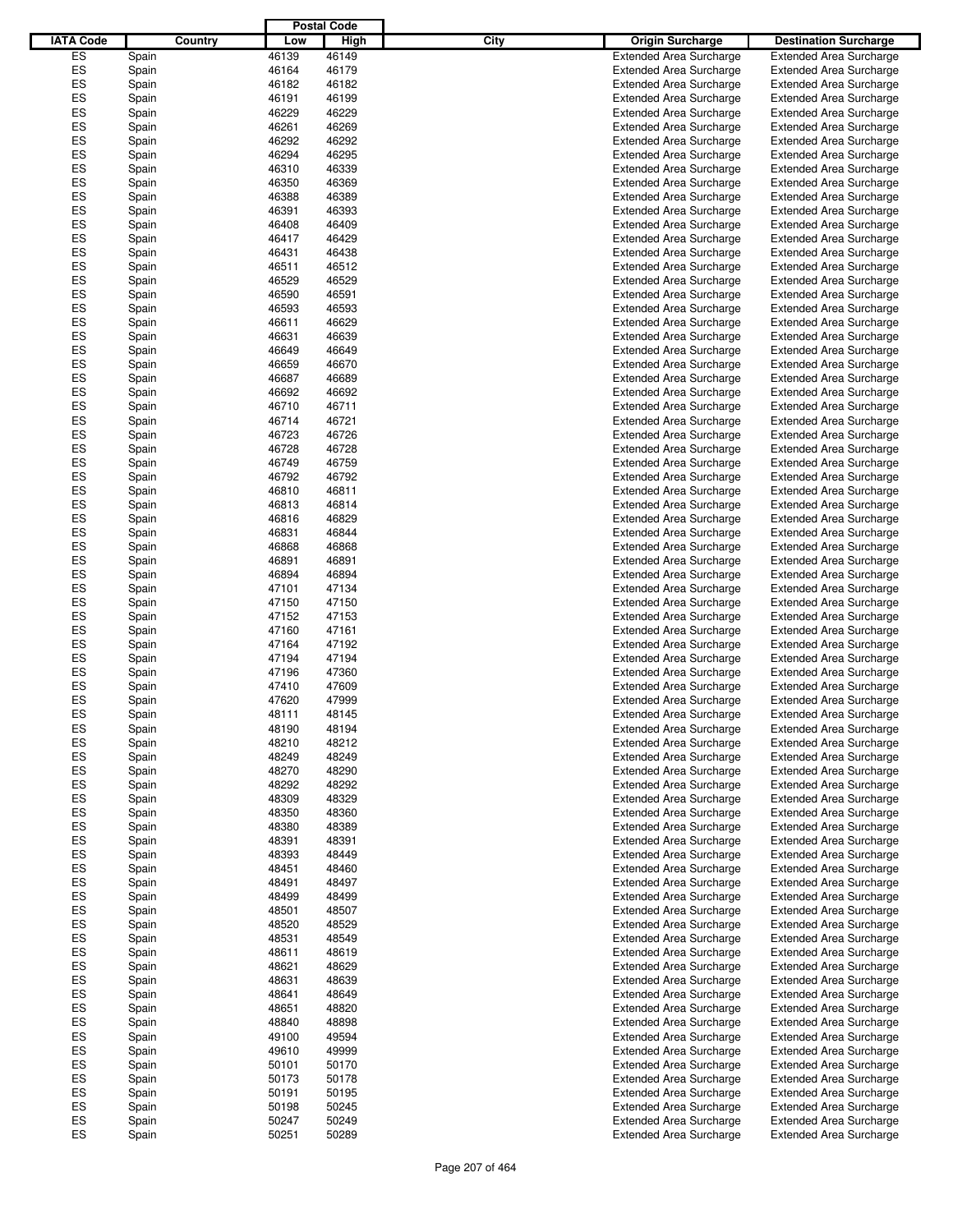|                  |           |       | <b>Postal Code</b> |             |                                |                                |
|------------------|-----------|-------|--------------------|-------------|--------------------------------|--------------------------------|
| <b>IATA Code</b> | Country   | Low   | <b>High</b>        | <b>City</b> | <b>Origin Surcharge</b>        | <b>Destination Surcharge</b>   |
|                  |           |       |                    |             | <b>Extended Area Surcharge</b> | <b>Extended Area Surcharge</b> |
| ES               | Spain     | 50291 | 50297              |             |                                |                                |
| ES               | Spain     | 50299 | 50299              |             | <b>Extended Area Surcharge</b> | <b>Extended Area Surcharge</b> |
| ES               | Spain     | 50310 | 50399              |             | <b>Extended Area Surcharge</b> | <b>Extended Area Surcharge</b> |
| ES               | Spain     | 50401 | 50409              |             | <b>Extended Area Surcharge</b> | <b>Extended Area Surcharge</b> |
| ES               | Spain     | 50411 | 50411              |             | <b>Extended Area Surcharge</b> | <b>Extended Area Surcharge</b> |
| ES               | Spain     | 50431 | 50491              |             | <b>Extended Area Surcharge</b> | <b>Extended Area Surcharge</b> |
| ES               | Spain     | 50510 | 50539              |             | <b>Extended Area Surcharge</b> | <b>Extended Area Surcharge</b> |
| ES               | Spain     | 50541 | 50596              |             | <b>Extended Area Surcharge</b> | <b>Extended Area Surcharge</b> |
| ES               | Spain     | 50610 | 50619              |             | <b>Extended Area Surcharge</b> | <b>Extended Area Surcharge</b> |
| ES               | Spain     | 50621 | 50629              |             | <b>Extended Area Surcharge</b> | <b>Extended Area Surcharge</b> |
| ES               | Spain     | 50631 | 50638              |             | <b>Extended Area Surcharge</b> | <b>Extended Area Surcharge</b> |
| ES               | Spain     | 50640 | 50689              |             | <b>Extended Area Surcharge</b> | <b>Extended Area Surcharge</b> |
| ES               | Spain     | 50691 | 50719              |             | <b>Extended Area Surcharge</b> | <b>Extended Area Surcharge</b> |
| ES               | Spain     | 50721 | 50729              |             | <b>Extended Area Surcharge</b> | <b>Extended Area Surcharge</b> |
| ES               | Spain     | 50731 | 50819              |             | <b>Extended Area Surcharge</b> | <b>Extended Area Surcharge</b> |
| ES               | Spain     | 50821 | 50829              |             | <b>Extended Area Surcharge</b> | <b>Extended Area Surcharge</b> |
| ES               | Spain     | 50831 | 50999              |             | <b>Extended Area Surcharge</b> | <b>Extended Area Surcharge</b> |
| ES               | Spain     | 51000 | 52999              |             | <b>Extended Area Surcharge</b> | Remote Area Surcharge          |
| LK               | Sri Lanka | 00000 | 00099              |             | No                             | <b>Extended Area Surcharge</b> |
| LK               | Sri Lanka | 10733 | 10999              |             | No                             | <b>Extended Area Surcharge</b> |
| LK               |           | 11897 |                    |             | No                             |                                |
|                  | Sri Lanka |       | 99999              |             |                                | <b>Extended Area Surcharge</b> |
| <b>SE</b>        | Sweden    | 13025 | 13061              |             | <b>Extended Area Surcharge</b> | <b>Extended Area Surcharge</b> |
| <b>SE</b>        | Sweden    | 13406 | 13408              |             | <b>Extended Area Surcharge</b> | <b>Extended Area Surcharge</b> |
| <b>SE</b>        | Sweden    | 13460 | 13469              |             | <b>Extended Area Surcharge</b> | <b>Extended Area Surcharge</b> |
| <b>SE</b>        | Sweden    | 13900 | 13990              |             | <b>Extended Area Surcharge</b> | <b>Extended Area Surcharge</b> |
| <b>SE</b>        | Sweden    | 14770 | 14899              |             | <b>Extended Area Surcharge</b> | <b>Extended Area Surcharge</b> |
| <b>SE</b>        | Sweden    | 17892 | 17892              |             | <b>Extended Area Surcharge</b> | <b>Extended Area Surcharge</b> |
| <b>SE</b>        | Sweden    | 18270 | 18270              |             | <b>Extended Area Surcharge</b> | <b>Extended Area Surcharge</b> |
| <b>SE</b>        | Sweden    | 18403 | 18403              |             | <b>Extended Area Surcharge</b> | <b>Extended Area Surcharge</b> |
| <b>SE</b>        | Sweden    | 18495 | 18497              |             | <b>Extended Area Surcharge</b> | <b>Extended Area Surcharge</b> |
| <b>SE</b>        | Sweden    | 18599 | 18599              |             | <b>Extended Area Surcharge</b> | <b>Extended Area Surcharge</b> |
| <b>SE</b>        | Sweden    | 26013 | 26013              |             | <b>Extended Area Surcharge</b> | <b>Extended Area Surcharge</b> |
| <b>SE</b>        | Sweden    | 27000 | 27099              |             | <b>Extended Area Surcharge</b> | <b>Extended Area Surcharge</b> |
| <b>SE</b>        | Sweden    | 27200 | 27230              |             | <b>Extended Area Surcharge</b> | <b>Extended Area Surcharge</b> |
| <b>SE</b>        | Sweden    | 27233 | 27236              |             | <b>Extended Area Surcharge</b> | <b>Extended Area Surcharge</b> |
| <b>SE</b>        | Sweden    | 27238 | 27260              |             | <b>Extended Area Surcharge</b> | <b>Extended Area Surcharge</b> |
| <b>SE</b>        | Sweden    | 27262 | 27334              |             | <b>Extended Area Surcharge</b> | <b>Extended Area Surcharge</b> |
| <b>SE</b>        | Sweden    | 27337 | 27399              |             | <b>Extended Area Surcharge</b> | <b>Extended Area Surcharge</b> |
| <b>SE</b>        |           |       |                    |             |                                |                                |
|                  | Sweden    | 27500 | 27533              |             | <b>Extended Area Surcharge</b> | <b>Extended Area Surcharge</b> |
| <b>SE</b>        | Sweden    | 27535 | 27535              |             | <b>Extended Area Surcharge</b> | <b>Extended Area Surcharge</b> |
| <b>SE</b>        | Sweden    | 27538 | 27538              |             | <b>Extended Area Surcharge</b> | <b>Extended Area Surcharge</b> |
| <b>SE</b>        | Sweden    | 27540 | 27999              |             | <b>Extended Area Surcharge</b> | <b>Extended Area Surcharge</b> |
| <b>SE</b>        | Sweden    | 28300 | 28330              |             | <b>Extended Area Surcharge</b> | <b>Extended Area Surcharge</b> |
| <b>SE</b>        | Sweden    | 28332 | 28395              |             | <b>Extended Area Surcharge</b> | <b>Extended Area Surcharge</b> |
| <b>SE</b>        | Sweden    | 31050 | 31106              |             | <b>Extended Area Surcharge</b> | <b>Extended Area Surcharge</b> |
| <b>SE</b>        | Sweden    | 31193 | 31204              |             | <b>Extended Area Surcharge</b> | <b>Extended Area Surcharge</b> |
| <b>SE</b>        | Sweden    | 31206 | 31207              |             | <b>Extended Area Surcharge</b> | <b>Extended Area Surcharge</b> |
| SЕ               | Sweden    | 31240 | 31261              |             | Extended Area Surcharge        | <b>Extended Area Surcharge</b> |
| <b>SE</b>        | Sweden    | 31301 | 31433              |             | <b>Extended Area Surcharge</b> | <b>Extended Area Surcharge</b> |
| <b>SE</b>        | Sweden    | 31435 | 32999              |             | <b>Extended Area Surcharge</b> | <b>Extended Area Surcharge</b> |
| <b>SE</b>        | Sweden    | 35591 | 35597              |             | <b>Extended Area Surcharge</b> | <b>Extended Area Surcharge</b> |
| SE               | Sweden    | 36010 | 36027              |             | <b>Extended Area Surcharge</b> | <b>Extended Area Surcharge</b> |
| SE               | Sweden    | 43080 | 43085              |             | <b>Extended Area Surcharge</b> | <b>Extended Area Surcharge</b> |
| SE               | Sweden    | 43090 | 43097              |             | <b>Extended Area Surcharge</b> | <b>Extended Area Surcharge</b> |
| SE               | Sweden    | 45045 | 45045              |             | <b>Extended Area Surcharge</b> | <b>Extended Area Surcharge</b> |
| <b>SE</b>        | Sweden    | 45063 | 45063              |             | <b>Extended Area Surcharge</b> | <b>Extended Area Surcharge</b> |
| <b>SE</b>        | Sweden    | 45084 | 45084              |             | <b>Extended Area Surcharge</b> | <b>Extended Area Surcharge</b> |
| SE               | Sweden    | 45204 | 45205              |             | <b>Extended Area Surcharge</b> | <b>Extended Area Surcharge</b> |
| SE               | Sweden    | 47491 | 47491              |             | <b>Extended Area Surcharge</b> | <b>Extended Area Surcharge</b> |
| SE               |           |       |                    |             | <b>Extended Area Surcharge</b> |                                |
|                  | Sweden    | 56034 | 56034              |             |                                | <b>Extended Area Surcharge</b> |
| <b>SE</b>        | Sweden    | 57091 | 57091              |             | <b>Extended Area Surcharge</b> | <b>Extended Area Surcharge</b> |
| SE               | Sweden    | 57474 | 57474              |             | <b>Extended Area Surcharge</b> | <b>Extended Area Surcharge</b> |
| SE               | Sweden    | 57993 | 57993              |             | <b>Extended Area Surcharge</b> | <b>Extended Area Surcharge</b> |
| SE               | Sweden    | 59091 | 59091              |             | <b>Extended Area Surcharge</b> | <b>Extended Area Surcharge</b> |
| SE               | Sweden    | 59092 | 59092              |             | <b>Extended Area Surcharge</b> | <b>Extended Area Surcharge</b> |
| SE               | Sweden    | 59094 | 59094              |             | <b>Extended Area Surcharge</b> | <b>Extended Area Surcharge</b> |
| <b>SE</b>        | Sweden    | 59891 | 59891              |             | <b>Extended Area Surcharge</b> | <b>Extended Area Surcharge</b> |
| SE               | Sweden    | 61028 | 61028              |             | <b>Extended Area Surcharge</b> | <b>Extended Area Surcharge</b> |
| SE               | Sweden    | 61042 | 61042              |             | <b>Extended Area Surcharge</b> | <b>Extended Area Surcharge</b> |
| SE               | Sweden    | 61075 | 61075              |             | <b>Extended Area Surcharge</b> | <b>Extended Area Surcharge</b> |
| SE               | Sweden    | 61191 | 61191              |             | <b>Extended Area Surcharge</b> | <b>Extended Area Surcharge</b> |
| <b>SE</b>        | Sweden    | 61492 | 61492              |             | <b>Extended Area Surcharge</b> | <b>Extended Area Surcharge</b> |
| <b>SE</b>        | Sweden    | 61595 | 61595              |             | <b>Extended Area Surcharge</b> | <b>Extended Area Surcharge</b> |
| SE               | Sweden    | 62010 | 62199              |             | <b>Extended Area Surcharge</b> | <b>Extended Area Surcharge</b> |
| SE               | Sweden    | 64023 | 64024              |             | <b>Extended Area Surcharge</b> | <b>Extended Area Surcharge</b> |
| SE               | Sweden    | 64601 | 64729              |             | <b>Extended Area Surcharge</b> | <b>Extended Area Surcharge</b> |
| SE               |           |       |                    |             |                                |                                |
| SE               | Sweden    | 64731 | 64731              |             | <b>Extended Area Surcharge</b> | <b>Extended Area Surcharge</b> |
|                  | Sweden    | 64733 | 64793              |             | <b>Extended Area Surcharge</b> | <b>Extended Area Surcharge</b> |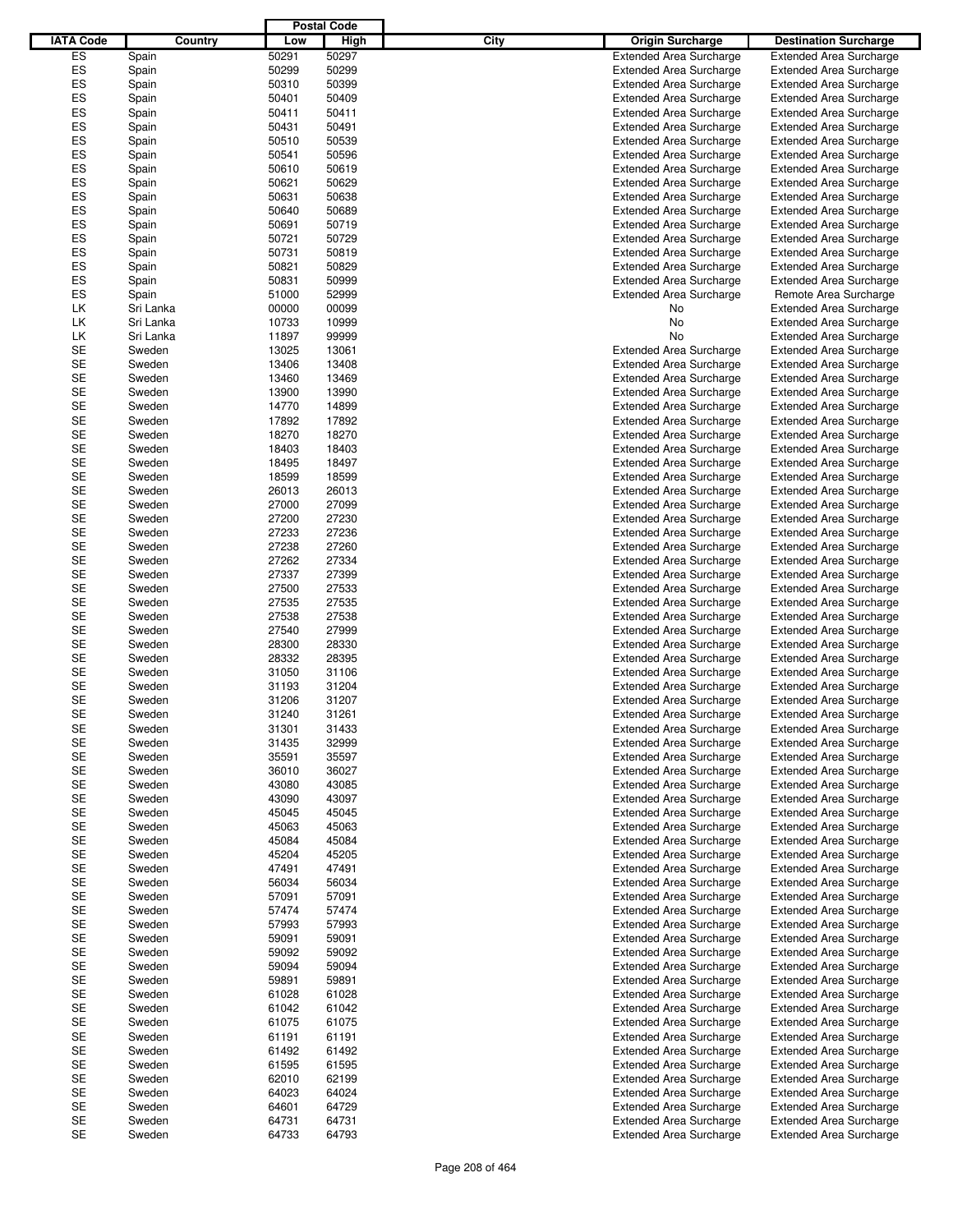|                  |             |       | <b>Postal Code</b> |      |                                |                                |
|------------------|-------------|-------|--------------------|------|--------------------------------|--------------------------------|
| <b>IATA Code</b> | Country     | Low   | High               | City | <b>Origin Surcharge</b>        | <b>Destination Surcharge</b>   |
| <b>SE</b>        |             |       |                    |      |                                |                                |
|                  | Sweden      | 66050 | 66050              |      | <b>Extended Area Surcharge</b> | <b>Extended Area Surcharge</b> |
| SE               | Sweden      | 66194 | 66194              |      | <b>Extended Area Surcharge</b> | <b>Extended Area Surcharge</b> |
| <b>SE</b>        | Sweden      | 66491 | 66491              |      | <b>Extended Area Surcharge</b> | <b>Extended Area Surcharge</b> |
| <b>SE</b>        | Sweden      | 66532 | 66533              |      | <b>Extended Area Surcharge</b> | <b>Extended Area Surcharge</b> |
| SE               | Sweden      | 66631 | 66631              |      | <b>Extended Area Surcharge</b> | <b>Extended Area Surcharge</b> |
| <b>SE</b>        | Sweden      | 66691 | 66691              |      | <b>Extended Area Surcharge</b> | <b>Extended Area Surcharge</b> |
| SE               | Sweden      | 66731 | 66732              |      | <b>Extended Area Surcharge</b> | <b>Extended Area Surcharge</b> |
| <b>SE</b>        | Sweden      | 66831 | 66831              |      | <b>Extended Area Surcharge</b> | <b>Extended Area Surcharge</b> |
| <b>SE</b>        |             |       |                    |      |                                |                                |
|                  | Sweden      | 66840 | 66840              |      | <b>Extended Area Surcharge</b> | <b>Extended Area Surcharge</b> |
| <b>SE</b>        | Sweden      | 67010 | 67010              |      | <b>Extended Area Surcharge</b> | <b>Extended Area Surcharge</b> |
| SE               | Sweden      | 67020 | 67020              |      | <b>Extended Area Surcharge</b> | <b>Extended Area Surcharge</b> |
| <b>SE</b>        | Sweden      | 67040 | 67040              |      | <b>Extended Area Surcharge</b> | <b>Extended Area Surcharge</b> |
| <b>SE</b>        | Sweden      | 67141 | 67141              |      | <b>Extended Area Surcharge</b> | <b>Extended Area Surcharge</b> |
| <b>SE</b>        | Sweden      | 67191 | 67191              |      | <b>Extended Area Surcharge</b> | <b>Extended Area Surcharge</b> |
| SE               | Sweden      | 67231 | 67231              |      | <b>Extended Area Surcharge</b> | <b>Extended Area Surcharge</b> |
| <b>SE</b>        | Sweden      | 67291 | 67292              |      |                                |                                |
|                  |             |       |                    |      | <b>Extended Area Surcharge</b> | <b>Extended Area Surcharge</b> |
| <b>SE</b>        | Sweden      | 67332 | 67332              |      | <b>Extended Area Surcharge</b> | <b>Extended Area Surcharge</b> |
| <b>SE</b>        | Sweden      | 68071 | 68071              |      | <b>Extended Area Surcharge</b> | <b>Extended Area Surcharge</b> |
| <b>SE</b>        | Sweden      | 68191 | 68191              |      | <b>Extended Area Surcharge</b> | <b>Extended Area Surcharge</b> |
| <b>SE</b>        | Sweden      | 68193 | 68193              |      | <b>Extended Area Surcharge</b> | <b>Extended Area Surcharge</b> |
| SE               | Sweden      | 68333 | 68333              |      | <b>Extended Area Surcharge</b> | <b>Extended Area Surcharge</b> |
| <b>SE</b>        | Sweden      | 68340 | 68340              |      | <b>Extended Area Surcharge</b> | <b>Extended Area Surcharge</b> |
| <b>SE</b>        | Sweden      | 68393 | 68393              |      | <b>Extended Area Surcharge</b> | <b>Extended Area Surcharge</b> |
|                  |             |       |                    |      |                                |                                |
| <b>SE</b>        | Sweden      | 68431 | 68432              |      | <b>Extended Area Surcharge</b> | <b>Extended Area Surcharge</b> |
| <b>SE</b>        | Sweden      | 68492 | 68492              |      | <b>Extended Area Surcharge</b> | <b>Extended Area Surcharge</b> |
| <b>SE</b>        | Sweden      | 68530 | 68530              |      | <b>Extended Area Surcharge</b> | <b>Extended Area Surcharge</b> |
| <b>SE</b>        | Sweden      | 68594 | 68594              |      | <b>Extended Area Surcharge</b> | <b>Extended Area Surcharge</b> |
| <b>SE</b>        | Sweden      | 68630 | 68631              |      | <b>Extended Area Surcharge</b> | <b>Extended Area Surcharge</b> |
| <b>SE</b>        | Sweden      | 68633 | 68633              |      | <b>Extended Area Surcharge</b> | <b>Extended Area Surcharge</b> |
| <b>SE</b>        | Sweden      | 68635 | 68635              |      | <b>Extended Area Surcharge</b> | <b>Extended Area Surcharge</b> |
|                  |             |       |                    |      |                                |                                |
| SE               | Sweden      | 68693 | 68693              |      | <b>Extended Area Surcharge</b> | <b>Extended Area Surcharge</b> |
| <b>SE</b>        | Sweden      | 68696 | 68696              |      | <b>Extended Area Surcharge</b> | <b>Extended Area Surcharge</b> |
| <b>SE</b>        | Sweden      | 69394 | 69394              |      | <b>Extended Area Surcharge</b> | <b>Extended Area Surcharge</b> |
| <b>SE</b>        | Sweden      | 69491 | 69491              |      | <b>Extended Area Surcharge</b> | <b>Extended Area Surcharge</b> |
| SE               | Sweden      | 69495 | 69495              |      | <b>Extended Area Surcharge</b> | <b>Extended Area Surcharge</b> |
| <b>SE</b>        | Sweden      | 69595 | 69595              |      | <b>Extended Area Surcharge</b> | <b>Extended Area Surcharge</b> |
| <b>SE</b>        | Sweden      | 71178 | 71178              |      | <b>Extended Area Surcharge</b> | <b>Extended Area Surcharge</b> |
| <b>SE</b>        | Sweden      | 71198 | 71198              |      | <b>Extended Area Surcharge</b> | <b>Extended Area Surcharge</b> |
|                  |             |       |                    |      |                                |                                |
| <b>SE</b>        | Sweden      | 71232 | 71232              |      | <b>Extended Area Surcharge</b> | <b>Extended Area Surcharge</b> |
| <b>SE</b>        | Sweden      | 71295 | 71295              |      | <b>Extended Area Surcharge</b> | <b>Extended Area Surcharge</b> |
| SE               | Sweden      | 71531 | 71531              |      | <b>Extended Area Surcharge</b> | <b>Extended Area Surcharge</b> |
| <b>SE</b>        | Sweden      | 71694 | 71694              |      | <b>Extended Area Surcharge</b> | <b>Extended Area Surcharge</b> |
| <b>SE</b>        | Sweden      | 74010 | 74010              |      | <b>Extended Area Surcharge</b> | <b>Extended Area Surcharge</b> |
| <b>SE</b>        | Sweden      | 74021 | 74021              |      | <b>Extended Area Surcharge</b> | <b>Extended Area Surcharge</b> |
| <b>SE</b>        | Sweden      | 74045 | 74045              |      | <b>Extended Area Surcharge</b> | <b>Extended Area Surcharge</b> |
| <b>SE</b>        |             |       |                    |      |                                |                                |
|                  | Sweden      | 74294 | 74294              |      | <b>Extended Area Surcharge</b> | <b>Extended Area Surcharge</b> |
| <b>SE</b>        | Sweden      | 74432 | 74432              |      | <b>Extended Area Surcharge</b> | <b>Extended Area Surcharge</b> |
| <b>SE</b>        | Sweden      | 74451 | 74451              |      | <b>Extended Area Surcharge</b> | <b>Extended Area Surcharge</b> |
| SE               | Sweden      | 76010 | 76010              |      | <b>Extended Area Surcharge</b> | <b>Extended Area Surcharge</b> |
| SE               | Sweden      | 76015 | 76015              |      | <b>Extended Area Surcharge</b> | <b>Extended Area Surcharge</b> |
| SE               | Sweden      | 76019 | 76019              |      | <b>Extended Area Surcharge</b> | <b>Extended Area Surcharge</b> |
| SE               | Sweden      | 76031 | 76031              |      | <b>Extended Area Surcharge</b> | <b>Extended Area Surcharge</b> |
| SE               | Sweden      | 76040 | 76040              |      | <b>Extended Area Surcharge</b> | <b>Extended Area Surcharge</b> |
| SE               | Sweden      | 76042 | 76042              |      | <b>Extended Area Surcharge</b> | <b>Extended Area Surcharge</b> |
|                  |             |       |                    |      |                                |                                |
| SE               | Sweden      | 77014 | 77014              |      | <b>Extended Area Surcharge</b> | <b>Extended Area Surcharge</b> |
| <b>SE</b>        | Sweden      | 77441 | 77441              |      | <b>Extended Area Surcharge</b> | <b>Extended Area Surcharge</b> |
| SE               | Sweden      | 77492 | 77492              |      | <b>Extended Area Surcharge</b> | <b>Extended Area Surcharge</b> |
| SE               | Sweden      | 77692 | 77692              |      | <b>Extended Area Surcharge</b> | <b>Extended Area Surcharge</b> |
| SE               | Sweden      | 77793 | 77793              |      | <b>Extended Area Surcharge</b> | <b>Extended Area Surcharge</b> |
| SE               | Sweden      | 78050 | 78050              |      | <b>Extended Area Surcharge</b> | <b>Extended Area Surcharge</b> |
| SE               | Sweden      | 78233 | 78234              |      | <b>Extended Area Surcharge</b> | <b>Extended Area Surcharge</b> |
| SE               | Sweden      | 78330 | 78330              |      | <b>Extended Area Surcharge</b> |                                |
|                  |             |       |                    |      |                                | <b>Extended Area Surcharge</b> |
| SE               | Sweden      | 78350 | 78350              |      | <b>Extended Area Surcharge</b> | <b>Extended Area Surcharge</b> |
| SE               | Sweden      | 79015 | 85120              |      | <b>Extended Area Surcharge</b> | <b>Extended Area Surcharge</b> |
| SE               | Sweden      | 85122 | 89999              |      | <b>Extended Area Surcharge</b> | <b>Extended Area Surcharge</b> |
| SE               | Sweden      | 90000 | 99999              |      | <b>Extended Area Surcharge</b> | Remote Area Surcharge          |
| CН               | Switzerland | 1657  | 1660               |      | <b>Extended Area Surcharge</b> | <b>Extended Area Surcharge</b> |
| CH               | Switzerland | 1665  | 1669               |      | <b>Extended Area Surcharge</b> | <b>Extended Area Surcharge</b> |
| CН               | Switzerland | 1738  | 1738               |      | <b>Extended Area Surcharge</b> | <b>Extended Area Surcharge</b> |
|                  |             |       |                    |      |                                |                                |
| CН               | Switzerland | 1835  | 1837               |      | <b>Extended Area Surcharge</b> | <b>Extended Area Surcharge</b> |
| CН               | Switzerland | 1942  | 1948               |      | <b>Extended Area Surcharge</b> | <b>Extended Area Surcharge</b> |
| CH               | Switzerland | 1983  | 1986               |      | <b>Extended Area Surcharge</b> | <b>Extended Area Surcharge</b> |
| CН               | Switzerland | 3615  | 3619               |      | <b>Extended Area Surcharge</b> | <b>Extended Area Surcharge</b> |
| CН               | Switzerland | 3622  | 3625               |      | <b>Extended Area Surcharge</b> | <b>Extended Area Surcharge</b> |
| CН               | Switzerland | 3655  | 3657               |      | <b>Extended Area Surcharge</b> | <b>Extended Area Surcharge</b> |
| CH               | Switzerland | 3712  | 3712               |      | <b>Extended Area Surcharge</b> | <b>Extended Area Surcharge</b> |
| CН               | Switzerland | 3715  | 3725               |      | <b>Extended Area Surcharge</b> | <b>Extended Area Surcharge</b> |
| CН               |             |       | 3799               |      |                                |                                |
|                  | Switzerland | 3771  |                    |      | <b>Extended Area Surcharge</b> | <b>Extended Area Surcharge</b> |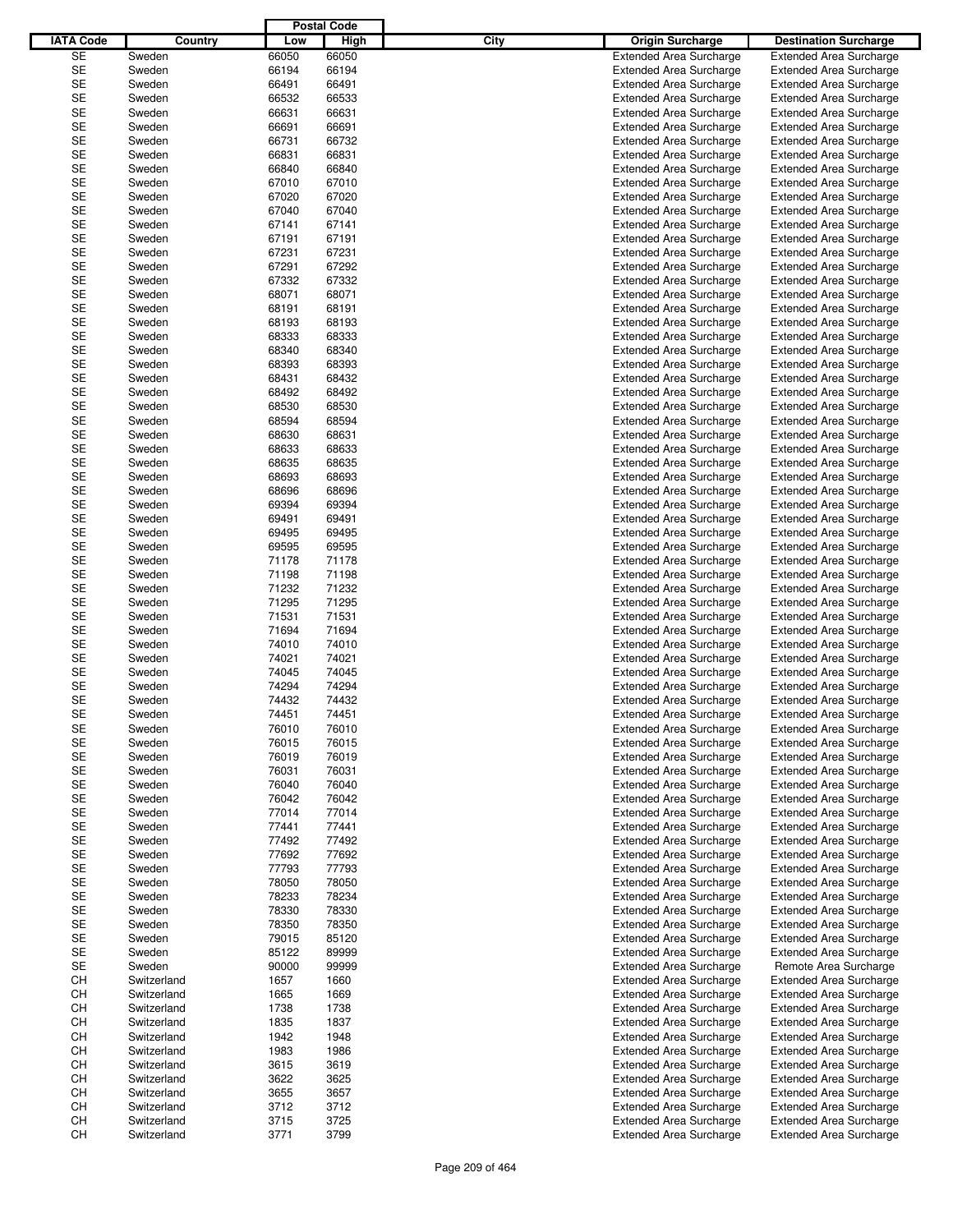|                  |             |        | <b>Postal Code</b> |      |                                |                                |
|------------------|-------------|--------|--------------------|------|--------------------------------|--------------------------------|
| <b>IATA Code</b> | Country     | Low    | High               | City | <b>Origin Surcharge</b>        | <b>Destination Surcharge</b>   |
| CH               | Switzerland | 3816   | 3826               |      | <b>Extended Area Surcharge</b> | <b>Extended Area Surcharge</b> |
| <b>CH</b>        | Switzerland | 3863   | 3864               |      | <b>Extended Area Surcharge</b> | <b>Extended Area Surcharge</b> |
| CH               | Switzerland | 3900   | 3999               |      | <b>Extended Area Surcharge</b> | <b>Extended Area Surcharge</b> |
| CН               | Switzerland | 6067   | 6068               |      | <b>Extended Area Surcharge</b> | <b>Extended Area Surcharge</b> |
| СH               | Switzerland | 6077   | 6086               |      | <b>Extended Area Surcharge</b> | <b>Extended Area Surcharge</b> |
| CH               | Switzerland | 6173   | 6174               |      | <b>Extended Area Surcharge</b> | <b>Extended Area Surcharge</b> |
|                  |             |        | 6196               |      |                                |                                |
| СH               | Switzerland | 6196   |                    |      | <b>Extended Area Surcharge</b> | <b>Extended Area Surcharge</b> |
| CН               | Switzerland | 6356   | 6356               |      | <b>Extended Area Surcharge</b> | <b>Extended Area Surcharge</b> |
| СH               | Switzerland | 6365   | 6365               |      | <b>Extended Area Surcharge</b> | <b>Extended Area Surcharge</b> |
| CH               | Switzerland | 6383   | 6383               |      | <b>Extended Area Surcharge</b> | <b>Extended Area Surcharge</b> |
| СH               | Switzerland | 6387   | 6391               |      | <b>Extended Area Surcharge</b> | <b>Extended Area Surcharge</b> |
| CН               | Switzerland | 6433   | 6433               |      | <b>Extended Area Surcharge</b> | <b>Extended Area Surcharge</b> |
| СH               | Switzerland | 6473   | 6499               |      | <b>Extended Area Surcharge</b> | <b>Extended Area Surcharge</b> |
| CН               | Switzerland | 6611   | 6611               |      | <b>Extended Area Surcharge</b> | <b>Extended Area Surcharge</b> |
| СH               | Switzerland | 6661   | 6664               |      | <b>Extended Area Surcharge</b> | <b>Extended Area Surcharge</b> |
| CH               | Switzerland | 6675   | 6676               |      | <b>Extended Area Surcharge</b> | <b>Extended Area Surcharge</b> |
| СH               | Switzerland | 6682   | 6685               |      | <b>Extended Area Surcharge</b> | <b>Extended Area Surcharge</b> |
| CН               | Switzerland | 6690   | 6690               |      | <b>Extended Area Surcharge</b> | <b>Extended Area Surcharge</b> |
| СH               | Switzerland | 6692   | 6696               |      | <b>Extended Area Surcharge</b> | <b>Extended Area Surcharge</b> |
| CH               | Switzerland | 6715   | 6720               |      | <b>Extended Area Surcharge</b> | <b>Extended Area Surcharge</b> |
| СH               | Switzerland | 6722   | 6724               |      | <b>Extended Area Surcharge</b> | <b>Extended Area Surcharge</b> |
| CН               | Switzerland | 7500   | 7999               |      | <b>Extended Area Surcharge</b> | <b>Extended Area Surcharge</b> |
| СH               | Switzerland | 8751   | 8751               |      | <b>Extended Area Surcharge</b> | <b>Extended Area Surcharge</b> |
| CН               | Switzerland | 8784   | 8784               |      | <b>Extended Area Surcharge</b> | <b>Extended Area Surcharge</b> |
| TW               | Taiwan      | 20700  | 21299              |      | No                             | <b>Extended Area Surcharge</b> |
| TW               | Taiwan      | 22300  | 22899              |      | No                             |                                |
|                  |             |        |                    |      |                                | <b>Extended Area Surcharge</b> |
| TW               | Taiwan      | 23200  | 23399              |      | No                             | <b>Extended Area Surcharge</b> |
| TW               | Taiwan      | 25200  | 25399              |      | No                             | <b>Extended Area Surcharge</b> |
| TW               | Taiwan      | 30700  | 30799              |      | No                             | <b>Extended Area Surcharge</b> |
| TW               | Taiwan      | 31100  | 31599              |      | No                             | <b>Extended Area Surcharge</b> |
| TW               | Taiwan      | 35200  | 36999              |      | No                             | <b>Extended Area Surcharge</b> |
| TW               | Taiwan      | 42400  | 42599              |      | No                             | <b>Extended Area Surcharge</b> |
| TW               | Taiwan      | 52300  | 52999              |      | No                             | <b>Extended Area Surcharge</b> |
| TW               | Taiwan      | 54100  | 54199              |      | No                             | <b>Extended Area Surcharge</b> |
| TW               | Taiwan      | 54400  | 55899              |      | No                             | <b>Extended Area Surcharge</b> |
| TW               | Taiwan      | 60200  | 60399              |      | No                             | <b>Extended Area Surcharge</b> |
| TW               | Taiwan      | 60400  | 60499              |      | No                             | <b>Extended Area Surcharge</b> |
| TW               | Taiwan      | 60500  | 60599              |      | No                             | <b>Extended Area Surcharge</b> |
| TW               | Taiwan      | 60600  | 60699              |      | No                             | <b>Extended Area Surcharge</b> |
| TW               | Taiwan      | 60700  | 60799              |      | No                             | <b>Extended Area Surcharge</b> |
| TW               | Taiwan      | 60800  | 60899              |      | No                             | <b>Extended Area Surcharge</b> |
| TW               | Taiwan      | 61100  | 61299              |      | No                             | <b>Extended Area Surcharge</b> |
| TW               | Taiwan      | 61300  | 61399              |      | No                             | <b>Extended Area Surcharge</b> |
| TW               | Taiwan      | 61400  | 61499              |      | No                             | <b>Extended Area Surcharge</b> |
|                  |             |        |                    |      |                                |                                |
| TW               | Taiwan      | 61500  | 61599              |      | No                             | <b>Extended Area Surcharge</b> |
| TW               | Taiwan      | 61600  | 61699              |      | No                             | <b>Extended Area Surcharge</b> |
| TW               | Taiwan      | 62400  | 62599              |      | No                             | <b>Extended Area Surcharge</b> |
| TW               | Taiwan      | 63600  | 63699              |      | No                             | <b>Extended Area Surcharge</b> |
| TW               | Taiwan      | 63700  | 63799              |      | No                             | <b>Extended Area Surcharge</b> |
| TW               | Taiwan      | 63800  | 63999              |      | No                             | <b>Extended Area Surcharge</b> |
| TW               | Taiwan      | 64100  | 64299              |      | No                             | <b>Extended Area Surcharge</b> |
| TW               | Taiwan      | 64300  | 64399              |      | No                             | <b>Extended Area Surcharge</b> |
| TW               | Taiwan      | 64400  | 64599              |      | No                             | <b>Extended Area Surcharge</b> |
| TW               | Taiwan      | 64600  | 64999              |      | No                             | <b>Extended Area Surcharge</b> |
| TW               | Taiwan      | 65000  | 65199              |      | No                             | Extended Area Surcharge        |
| TW               | Taiwan      | 65200  | 65599              |      | No                             | <b>Extended Area Surcharge</b> |
| TW               | Taiwan      | 71300  | 71699              |      | No                             | <b>Extended Area Surcharge</b> |
| TW               | Taiwan      | 71900  | 72199              |      | No                             | <b>Extended Area Surcharge</b> |
| TW               | Taiwan      | 72400  | 74099              |      | No                             | Extended Area Surcharge        |
| TW               | Taiwan      | 74200  | 74299              |      | No                             | <b>Extended Area Surcharge</b> |
| TW               | Taiwan      | 81700  | 81999              |      | No                             | <b>Extended Area Surcharge</b> |
| TW               | Taiwan      | 82200  | 82399              |      | No                             | Extended Area Surcharge        |
| TW               | Taiwan      | 82700  | 82799              |      | No                             | Extended Area Surcharge        |
| TW               | Taiwan      | 84000  | 90799              |      | No                             | <b>Extended Area Surcharge</b> |
|                  |             |        |                    |      |                                |                                |
| TW               | Taiwan      | 91100  | 91299              |      | No                             | <b>Extended Area Surcharge</b> |
| TW               | Taiwan      | 92000  | 98399              |      | No                             | <b>Extended Area Surcharge</b> |
| TJ               | Tajikistan  | 000000 | 733999             |      | No                             | Extended Area Surcharge        |
| TJ               | Tajikistan  | 734065 | 999999             |      | No                             | <b>Extended Area Surcharge</b> |
| TH               | Thailand    | 22160  | 22160              |      | No                             | Extended Area Surcharge        |
| TН               | Thailand    | 30110  | 30140              |      | No                             | <b>Extended Area Surcharge</b> |
| TH               | Thailand    | 30180  | 30180              |      | No                             | <b>Extended Area Surcharge</b> |
| <b>TH</b>        | Thailand    | 30210  | 30220              |      | No                             | <b>Extended Area Surcharge</b> |
| TH               | Thailand    | 30240  | 30270              |      | No                             | <b>Extended Area Surcharge</b> |
| <b>TH</b>        | Thailand    | 30290  | 30290              |      | No                             | Extended Area Surcharge        |
| TH               | Thailand    | 30320  | 30370              |      | No                             | Extended Area Surcharge        |
| <b>TH</b>        | Thailand    | 30410  | 30440              |      | No                             | Extended Area Surcharge        |
| TH               | Thailand    | 34110  | 34110              |      | No                             | <b>Extended Area Surcharge</b> |
| TH               | Thailand    | 34130  | 34170              |      | No                             | <b>Extended Area Surcharge</b> |
|                  |             |        |                    |      |                                |                                |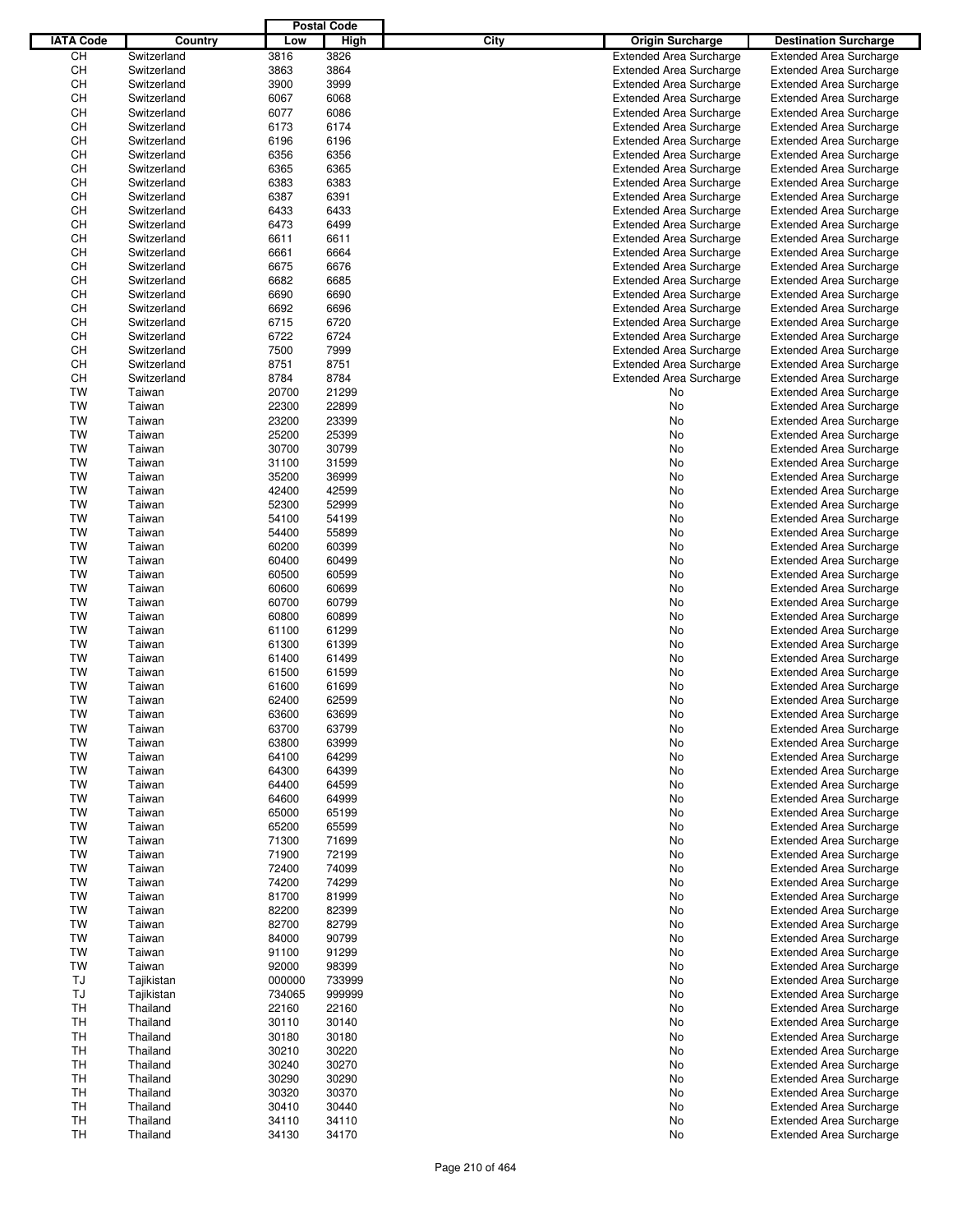|                  |                              |       | <b>Postal Code</b> |                            |                         |                                |
|------------------|------------------------------|-------|--------------------|----------------------------|-------------------------|--------------------------------|
| <b>IATA Code</b> | Country                      | Low   | High               | City                       | <b>Origin Surcharge</b> | <b>Destination Surcharge</b>   |
| TH               | Thailand                     | 34190 | 34190              |                            | <b>No</b>               |                                |
|                  |                              |       |                    |                            |                         | <b>Extended Area Surcharge</b> |
| <b>TH</b>        | Thailand                     | 34220 | 34230              |                            | No                      | <b>Extended Area Surcharge</b> |
| TН               | Thailand                     | 34250 | 34280              |                            | No                      | <b>Extended Area Surcharge</b> |
| TН               | Thailand                     | 34310 | 34360              |                            | No                      | <b>Extended Area Surcharge</b> |
| <b>TH</b>        | Thailand                     | 36220 | 36220              |                            | No                      | <b>Extended Area Surcharge</b> |
| <b>TH</b>        | Thailand                     | 40110 | 40350              |                            | No                      | <b>Extended Area Surcharge</b> |
| TН               | Thailand                     | 41110 | 41110              |                            | No                      | <b>Extended Area Surcharge</b> |
| <b>TH</b>        | Thailand                     | 41130 | 41130              |                            | No                      | <b>Extended Area Surcharge</b> |
| <b>TH</b>        | Thailand                     | 41150 | 41160              |                            | No                      | <b>Extended Area Surcharge</b> |
| TН               | Thailand                     | 41190 | 41190              |                            | No                      | <b>Extended Area Surcharge</b> |
| <b>TH</b>        |                              |       |                    |                            |                         |                                |
|                  | Thailand                     | 41210 | 41260              |                            | No                      | <b>Extended Area Surcharge</b> |
| TH               | Thailand                     | 41280 | 41290              |                            | No                      | <b>Extended Area Surcharge</b> |
| TН               | Thailand                     | 41310 | 41380              |                            | No                      | <b>Extended Area Surcharge</b> |
| <b>TH</b>        | Thailand                     | 52100 | 52120              |                            | No                      | <b>Extended Area Surcharge</b> |
| TH               | Thailand                     | 52140 | 52140              |                            | No                      | <b>Extended Area Surcharge</b> |
| TН               | Thailand                     | 52160 | 52180              |                            | No                      | <b>Extended Area Surcharge</b> |
| TН               | Thailand                     | 52210 | 52210              |                            | No                      | <b>Extended Area Surcharge</b> |
| <b>TH</b>        | Thailand                     | 52230 | 52240              |                            | No                      | <b>Extended Area Surcharge</b> |
| TН               | Thailand                     | 90100 | 90100              |                            | No                      | <b>Extended Area Surcharge</b> |
| TН               | Thailand                     | 90120 | 90190              |                            | No                      | <b>Extended Area Surcharge</b> |
| <b>TH</b>        |                              |       |                    |                            |                         |                                |
|                  | Thailand                     | 90210 | 90280              |                            | No                      | <b>Extended Area Surcharge</b> |
| TН               | Thailand                     | 90310 | 90330              |                            | No                      | <b>Extended Area Surcharge</b> |
| ТT               | Trinidad & Tobago            |       |                    | <b>Basse Terre</b>         | No                      | <b>Extended Area Surcharge</b> |
| <b>TT</b>        | Trinidad & Tobago            |       |                    | <b>Biche</b>               | No                      | <b>Extended Area Surcharge</b> |
| TT               | Trinidad & Tobago            |       |                    | <b>Blanchisseuse</b>       | No                      | <b>Extended Area Surcharge</b> |
| <b>TT</b>        | Trinidad & Tobago            |       |                    | <b>Bonasse</b>             | No                      | <b>Extended Area Surcharge</b> |
| TT               | Trinidad & Tobago            |       |                    | <b>Bonne Terre</b>         | No                      | <b>Extended Area Surcharge</b> |
| <b>TT</b>        | Trinidad & Tobago            |       |                    | <b>Brasso</b>              | No                      | <b>Extended Area Surcharge</b> |
| <b>TT</b>        | Trinidad & Tobago            |       |                    | <b>Brasso Seco Village</b> | No                      | <b>Extended Area Surcharge</b> |
| <b>TT</b>        | Trinidad & Tobago            |       |                    | <b>Brazil</b>              | No                      | <b>Extended Area Surcharge</b> |
|                  |                              |       |                    |                            |                         |                                |
| TT               | Trinidad & Tobago            |       |                    | <b>Buenos Ayres</b>        | No                      | <b>Extended Area Surcharge</b> |
| ТT               | Trinidad & Tobago            |       |                    | Caigual                    | No                      | <b>Extended Area Surcharge</b> |
| <b>TT</b>        | Trinidad & Tobago            |       |                    | Carmichael                 | No                      | <b>Extended Area Surcharge</b> |
| <b>TT</b>        | Trinidad & Tobago            |       |                    | Cedros                     | No                      | <b>Extended Area Surcharge</b> |
| TT               | Trinidad & Tobago            |       |                    | Charlotteville             | No                      | <b>Extended Area Surcharge</b> |
| <b>TT</b>        | Trinidad & Tobago            |       |                    | Charuma                    | No                      | <b>Extended Area Surcharge</b> |
| TT               | Trinidad & Tobago            |       |                    | Chatham                    | No                      | <b>Extended Area Surcharge</b> |
| <b>TT</b>        | Trinidad & Tobago            |       |                    | Cheeyou                    | No                      | <b>Extended Area Surcharge</b> |
| TT               | Trinidad & Tobago            |       |                    | Cochrane                   | No                      | <b>Extended Area Surcharge</b> |
| <b>TT</b>        |                              |       |                    |                            |                         |                                |
|                  | Trinidad & Tobago            |       |                    | Coryal                     | No                      | <b>Extended Area Surcharge</b> |
| TT               | Trinidad & Tobago            |       |                    | Cuche                      | No                      | <b>Extended Area Surcharge</b> |
| <b>TT</b>        | Trinidad & Tobago            |       |                    | Cumaca                     | No                      | <b>Extended Area Surcharge</b> |
| TT               | Trinidad & Tobago            |       |                    | Cunaripa                   | No                      | <b>Extended Area Surcharge</b> |
| <b>TT</b>        | Trinidad & Tobago            |       |                    | Ecclesville                | No                      | <b>Extended Area Surcharge</b> |
| ТT               | <b>Trinidad &amp; Tobago</b> |       |                    | Erin                       | No                      | <b>Extended Area Surcharge</b> |
| <b>TT</b>        | Trinidad & Tobago            |       |                    | Filette                    | No                      | <b>Extended Area Surcharge</b> |
| <b>TT</b>        | Trinidad & Tobago            |       |                    | <b>Flangin Town</b>        | No                      | <b>Extended Area Surcharge</b> |
| TT               | Trinidad & Tobago            |       |                    | Fonrose                    | No                      | <b>Extended Area Surcharge</b> |
| <b>TT</b>        | Trinidad & Tobago            |       |                    | Fullarton                  | No                      | <b>Extended Area Surcharge</b> |
| TT               | Trinidad & Tobago            |       |                    | Galeota Point              | No                      | <b>Extended Area Surcharge</b> |
|                  |                              |       |                    |                            |                         |                                |
| TT               | Trinidad & Tobago            |       |                    | <b>Grande Riviere</b>      | No                      | <b>Extended Area Surcharge</b> |
| TT               | Trinidad & Tobago            |       |                    | Granville                  | No                      | <b>Extended Area Surcharge</b> |
| <b>TT</b>        | Trinidad & Tobago            |       |                    | Guaico Tamana              | No                      | <b>Extended Area Surcharge</b> |
| TT               | Trinidad & Tobago            |       |                    | Guayaguayare               | No                      | <b>Extended Area Surcharge</b> |
| <b>TT</b>        | Trinidad & Tobago            |       |                    | Hardbargain                | No                      | <b>Extended Area Surcharge</b> |
| <b>TT</b>        | Trinidad & Tobago            |       |                    | Hasnalli                   | No                      | <b>Extended Area Surcharge</b> |
| TT               | Trinidad & Tobago            |       |                    | Howsin                     | No                      | <b>Extended Area Surcharge</b> |
| <b>TT</b>        | Trinidad & Tobago            |       |                    | Icacos                     | No                      | <b>Extended Area Surcharge</b> |
| <b>TT</b>        | Trinidad & Tobago            |       |                    | Irois                      | No                      | <b>Extended Area Surcharge</b> |
| TT               | Trinidad & Tobago            |       |                    | La Pastora                 | No                      | <b>Extended Area Surcharge</b> |
| <b>TT</b>        |                              |       |                    |                            |                         |                                |
|                  | Trinidad & Tobago            |       |                    | La Veronica                | No                      | <b>Extended Area Surcharge</b> |
| <b>TT</b>        | Trinidad & Tobago            |       |                    | Las Cuevas                 | No                      | <b>Extended Area Surcharge</b> |
| TT               | Trinidad & Tobago            |       |                    | Lengua                     | No                      | <b>Extended Area Surcharge</b> |
| TT               | Trinidad & Tobago            |       |                    | Los Bajos                  | No                      | <b>Extended Area Surcharge</b> |
| <b>TT</b>        | Trinidad & Tobago            |       |                    | Lower Fishing Pond         | No                      | <b>Extended Area Surcharge</b> |
| TT               | Trinidad & Tobago            |       |                    | Lower Manzanilla           | No                      | <b>Extended Area Surcharge</b> |
| TT               | Trinidad & Tobago            |       |                    | Mamon                      | No                      | <b>Extended Area Surcharge</b> |
| <b>TT</b>        | Trinidad & Tobago            |       |                    | Mamoral                    | No                      | <b>Extended Area Surcharge</b> |
| TT               | Trinidad & Tobago            |       |                    | Manzanilla                 | No                      | <b>Extended Area Surcharge</b> |
| TT               | Trinidad & Tobago            |       |                    | Maracas Bay Village        | No                      | <b>Extended Area Surcharge</b> |
| <b>TT</b>        | Trinidad & Tobago            |       |                    | Matelot                    | No                      | <b>Extended Area Surcharge</b> |
|                  |                              |       |                    |                            |                         |                                |
| TT               | Trinidad & Tobago            |       |                    | Matura                     | No                      | <b>Extended Area Surcharge</b> |
| TT               | Trinidad & Tobago            |       |                    | Mayaro                     | No                      | <b>Extended Area Surcharge</b> |
| <b>TT</b>        | Trinidad & Tobago            |       |                    | Monte Video                | No                      | <b>Extended Area Surcharge</b> |
| TT               | Trinidad & Tobago            |       |                    | Morne Diablo               | No                      | <b>Extended Area Surcharge</b> |
| TT               | Trinidad & Tobago            |       |                    | Moruga                     | No                      | <b>Extended Area Surcharge</b> |
| <b>TT</b>        | Trinidad & Tobago            |       |                    | <b>Mount Harris</b>        | No                      | <b>Extended Area Surcharge</b> |
| <b>TT</b>        | Trinidad & Tobago            |       |                    | Mundo Nuevo                | No                      | <b>Extended Area Surcharge</b> |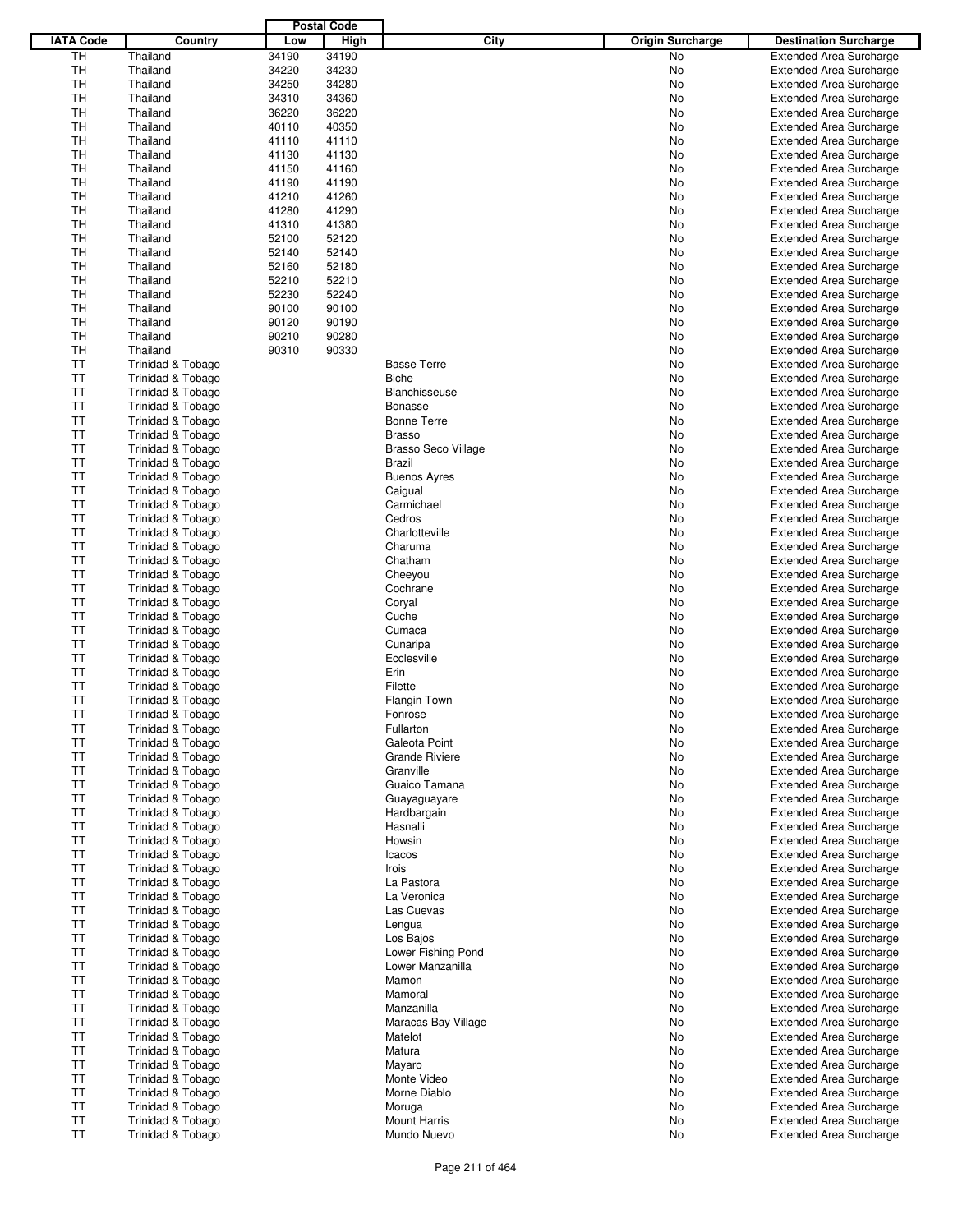|                        |                                         |                  | <b>Postal Code</b>  |                           |                                                                  |                                                                  |
|------------------------|-----------------------------------------|------------------|---------------------|---------------------------|------------------------------------------------------------------|------------------------------------------------------------------|
| <b>IATA Code</b>       | Country                                 | Low              | High                | City                      | <b>Origin Surcharge</b>                                          | <b>Destination Surcharge</b>                                     |
| ΤT                     | Trinidad & Tobago                       |                  |                     | Navet                     | No                                                               | <b>Extended Area Surcharge</b>                                   |
| ΤT                     | Trinidad & Tobago                       |                  |                     | Nestor                    | No                                                               | <b>Extended Area Surcharge</b>                                   |
| ΤT<br><b>TT</b>        | Trinidad & Tobago                       |                  |                     | Oropouche                 | No                                                               | <b>Extended Area Surcharge</b>                                   |
| <b>TT</b>              | Trinidad & Tobago<br>Trinidad & Tobago  |                  |                     | Ortoire<br>Palo Seco      | No<br>No                                                         | <b>Extended Area Surcharge</b><br><b>Extended Area Surcharge</b> |
| <b>TT</b>              | Trinidad & Tobago                       |                  |                     | Pierreville               | No                                                               | <b>Extended Area Surcharge</b>                                   |
| ТT                     | Trinidad & Tobago                       |                  |                     | Plaisance                 | No                                                               | <b>Extended Area Surcharge</b>                                   |
| <b>TT</b>              | Trinidad & Tobago                       |                  |                     | Plum Mitan                | No                                                               | <b>Extended Area Surcharge</b>                                   |
| <b>TT</b>              | Trinidad & Tobago                       |                  |                     | Plymouth                  | No                                                               | <b>Extended Area Surcharge</b>                                   |
| <b>TT</b>              | Trinidad & Tobago                       |                  |                     | Point Radix               | No                                                               | <b>Extended Area Surcharge</b>                                   |
| <b>TT</b>              | Trinidad & Tobago                       |                  |                     | Poole                     | No                                                               | <b>Extended Area Surcharge</b>                                   |
| <b>TT</b>              | Trinidad & Tobago                       |                  |                     | Preau                     | No                                                               | <b>Extended Area Surcharge</b>                                   |
| <b>TT</b><br><b>TT</b> | Trinidad & Tobago<br>Trinidad & Tobago  |                  |                     | Rampanalgas<br>Redhead    | No<br>No                                                         | <b>Extended Area Surcharge</b><br><b>Extended Area Surcharge</b> |
| <b>TT</b>              | Trinidad & Tobago                       |                  |                     | Roxborough                | No                                                               | <b>Extended Area Surcharge</b>                                   |
| <b>TT</b>              | Trinidad & Tobago                       |                  |                     | Rushville                 | No                                                               | <b>Extended Area Surcharge</b>                                   |
| <b>TT</b>              | Trinidad & Tobago                       |                  |                     | Sadhoowa                  | No                                                               | <b>Extended Area Surcharge</b>                                   |
| <b>TT</b>              | Trinidad & Tobago                       |                  |                     | Salybia                   | No                                                               | <b>Extended Area Surcharge</b>                                   |
| ΤT                     | Trinidad & Tobago                       |                  |                     | San Francique             | No                                                               | <b>Extended Area Surcharge</b>                                   |
| <b>TT</b>              | Trinidad & Tobago                       |                  |                     | Sans Souci                | No                                                               | <b>Extended Area Surcharge</b>                                   |
| ТT                     | Trinidad & Tobago                       |                  |                     | Scarborough               | No                                                               | <b>Extended Area Surcharge</b>                                   |
| <b>TT</b><br>TT        | Trinidad & Tobago                       |                  |                     | Sixth Company             | No                                                               | <b>Extended Area Surcharge</b>                                   |
| <b>TT</b>              | Trinidad & Tobago<br>Trinidad & Tobago  |                  |                     | Tabaquite<br>Talparo      | No<br>No                                                         | <b>Extended Area Surcharge</b><br><b>Extended Area Surcharge</b> |
| <b>TT</b>              | Trinidad & Tobago                       |                  |                     | Thick                     | No                                                               | <b>Extended Area Surcharge</b>                                   |
| <b>TT</b>              | Trinidad & Tobago                       |                  |                     | Third Company             | No                                                               | <b>Extended Area Surcharge</b>                                   |
| TT                     | Trinidad & Tobago                       |                  |                     | Tobago                    | No                                                               | <b>Extended Area Surcharge</b>                                   |
| <b>TT</b>              | Trinidad & Tobago                       |                  |                     | Toco                      | No                                                               | <b>Extended Area Surcharge</b>                                   |
| <b>TT</b>              | Trinidad & Tobago                       |                  |                     | Unis                      | No                                                               | <b>Extended Area Surcharge</b>                                   |
| TT                     | Trinidad & Tobago                       |                  |                     | <b>Upper Fishing Pond</b> | No                                                               | <b>Extended Area Surcharge</b>                                   |
| TT                     | Trinidad & Tobago                       |                  |                     | Upper Manzanilla          | No                                                               | <b>Extended Area Surcharge</b>                                   |
| <b>TT</b>              | Trinidad & Tobago                       |                  |                     | Venado                    | No                                                               | <b>Extended Area Surcharge</b>                                   |
| ΤT<br>UA               | Trinidad & Tobago<br>Ukraine            | 18000            | 18499               | Verdant Vale              | No<br>No                                                         | <b>Extended Area Surcharge</b><br><b>Extended Area Surcharge</b> |
| UA                     | Ukraine                                 | 19600            | 19600               |                           | No                                                               | <b>Extended Area Surcharge</b>                                   |
| UA                     | Ukraine                                 | 25000            | 25409               |                           | No                                                               | <b>Extended Area Surcharge</b>                                   |
| UA                     | Ukraine                                 | 33000            | 33499               |                           | No                                                               | <b>Extended Area Surcharge</b>                                   |
| UA                     | Ukraine                                 | 35300            | 35300               |                           | No                                                               | <b>Extended Area Surcharge</b>                                   |
| UA                     | Ukraine                                 | 36000            | 36499               |                           | No                                                               | <b>Extended Area Surcharge</b>                                   |
| UA                     | Ukraine                                 | 37500            | 37509               |                           | No                                                               | <b>Extended Area Surcharge</b>                                   |
| UA                     | Ukraine                                 | 37600            | 37609               |                           | No                                                               | <b>Extended Area Surcharge</b>                                   |
| UA                     | Ukraine                                 | 49000            | 49489               |                           | No                                                               | <b>Extended Area Surcharge</b>                                   |
| UA<br>UA               | Ukraine<br>Ukraine                      | 50000<br>53000   | 50479<br>53000      |                           | No                                                               | <b>Extended Area Surcharge</b><br><b>Extended Area Surcharge</b> |
| UA                     | Ukraine                                 | 54000            | 54490               |                           | No<br>No                                                         | <b>Extended Area Surcharge</b>                                   |
| UA                     | Ukraine                                 | 61000            | 61499               |                           | No                                                               | <b>Extended Area Surcharge</b>                                   |
| UA                     | Ukraine                                 | 62400            | 62400               |                           | No                                                               | <b>Extended Area Surcharge</b>                                   |
| UA                     | Ukraine                                 | 76000            | 76490               |                           | No                                                               | <b>Extended Area Surcharge</b>                                   |
| UA                     | Ukraine                                 | 77300            | 77309               |                           | No.                                                              | <b>Extended Area Surcharge</b>                                   |
| UA                     | Ukraine                                 | 77500            | 77508               |                           | No                                                               | <b>Extended Area Surcharge</b>                                   |
| UA                     | Ukraine                                 | 78200            | 78212               |                           | No                                                               | <b>Extended Area Surcharge</b>                                   |
| UA                     | Ukraine                                 | 78600            | 78604               |                           | No                                                               | <b>Extended Area Surcharge</b>                                   |
| UA<br>UA               | Ukraine<br>Ukraine                      | 78700<br>87500   | 78703<br>87590      |                           | No.<br>No                                                        | <b>Extended Area Surcharge</b><br><b>Extended Area Surcharge</b> |
| UA                     | Ukraine                                 | 88000            | 88499               |                           | No                                                               | <b>Extended Area Surcharge</b>                                   |
| UA                     | Ukraine                                 | 91000            | 91479               |                           | No                                                               | <b>Extended Area Surcharge</b>                                   |
| GB                     | United Kingdom                          | AB37             | AB38                |                           | <b>Extended Area Surcharge</b>                                   | <b>Extended Area Surcharge</b>                                   |
| GB                     | United Kingdom                          | AB44             | AB45                |                           | <b>Extended Area Surcharge</b>                                   | <b>Extended Area Surcharge</b>                                   |
| GB                     | United Kingdom                          | AB53             | AB56                |                           | <b>Extended Area Surcharge</b>                                   | <b>Extended Area Surcharge</b>                                   |
| GB                     | United Kingdom                          | <b>CA18</b>      | CA27                |                           | <b>Extended Area Surcharge</b>                                   | <b>Extended Area Surcharge</b>                                   |
| GB                     | United Kingdom                          | HS <sub>1</sub>  | HS <sub>9</sub>     |                           | <b>Extended Area Surcharge</b>                                   | <b>Extended Area Surcharge</b>                                   |
| GB<br>GB               | <b>United Kingdom</b><br>United Kingdom | ΙM<br>IV14       | ΙM<br><b>IV28</b>   |                           | <b>Extended Area Surcharge</b>                                   | <b>Extended Area Surcharge</b>                                   |
| GB                     | United Kingdom                          | <b>IV30</b>      | <b>IV32</b>         |                           | <b>Extended Area Surcharge</b><br><b>Extended Area Surcharge</b> | <b>Extended Area Surcharge</b><br><b>Extended Area Surcharge</b> |
| GB                     | United Kingdom                          | IV <sub>36</sub> | IV36                |                           | <b>Extended Area Surcharge</b>                                   | <b>Extended Area Surcharge</b>                                   |
| GB                     | United Kingdom                          | <b>IV40</b>      | <b>IV56</b>         |                           | <b>Extended Area Surcharge</b>                                   | <b>Extended Area Surcharge</b>                                   |
| GB                     | United Kingdom                          | IV7              | IV7                 |                           | <b>Extended Area Surcharge</b>                                   | <b>Extended Area Surcharge</b>                                   |
| GB                     | United Kingdom                          | IV9              | <b>IV12</b>         |                           | <b>Extended Area Surcharge</b>                                   | <b>Extended Area Surcharge</b>                                   |
| GB                     | United Kingdom                          | <b>KA27</b>      | <b>KA28</b>         |                           | <b>Extended Area Surcharge</b>                                   | <b>Extended Area Surcharge</b>                                   |
| GB                     | United Kingdom                          | KW               | KW                  |                           | <b>Extended Area Surcharge</b>                                   | <b>Extended Area Surcharge</b>                                   |
| GB                     | United Kingdom                          | LA15             | LA23                |                           | <b>Extended Area Surcharge</b>                                   | <b>Extended Area Surcharge</b>                                   |
| GB                     | United Kingdom                          | <b>PA20</b>      | PA20<br><b>PA38</b> |                           | <b>Extended Area Surcharge</b>                                   | <b>Extended Area Surcharge</b>                                   |
| GB<br>GB               | United Kingdom<br>United Kingdom        | PA21<br>PA41     | PA41                |                           | <b>Extended Area Surcharge</b><br><b>Extended Area Surcharge</b> | <b>Extended Area Surcharge</b><br><b>Extended Area Surcharge</b> |
| GB                     | United Kingdom                          | PA42             | PA49                |                           | <b>Extended Area Surcharge</b>                                   | <b>Extended Area Surcharge</b>                                   |
| GB                     | United Kingdom                          | PA60             | PA60                |                           | <b>Extended Area Surcharge</b>                                   | <b>Extended Area Surcharge</b>                                   |
| GB                     | United Kingdom                          | PA61             | <b>PA78</b>         |                           | <b>Extended Area Surcharge</b>                                   | <b>Extended Area Surcharge</b>                                   |
| GB                     | United Kingdom                          | <b>PA80</b>      | <b>PA88</b>         |                           | <b>Extended Area Surcharge</b>                                   | <b>Extended Area Surcharge</b>                                   |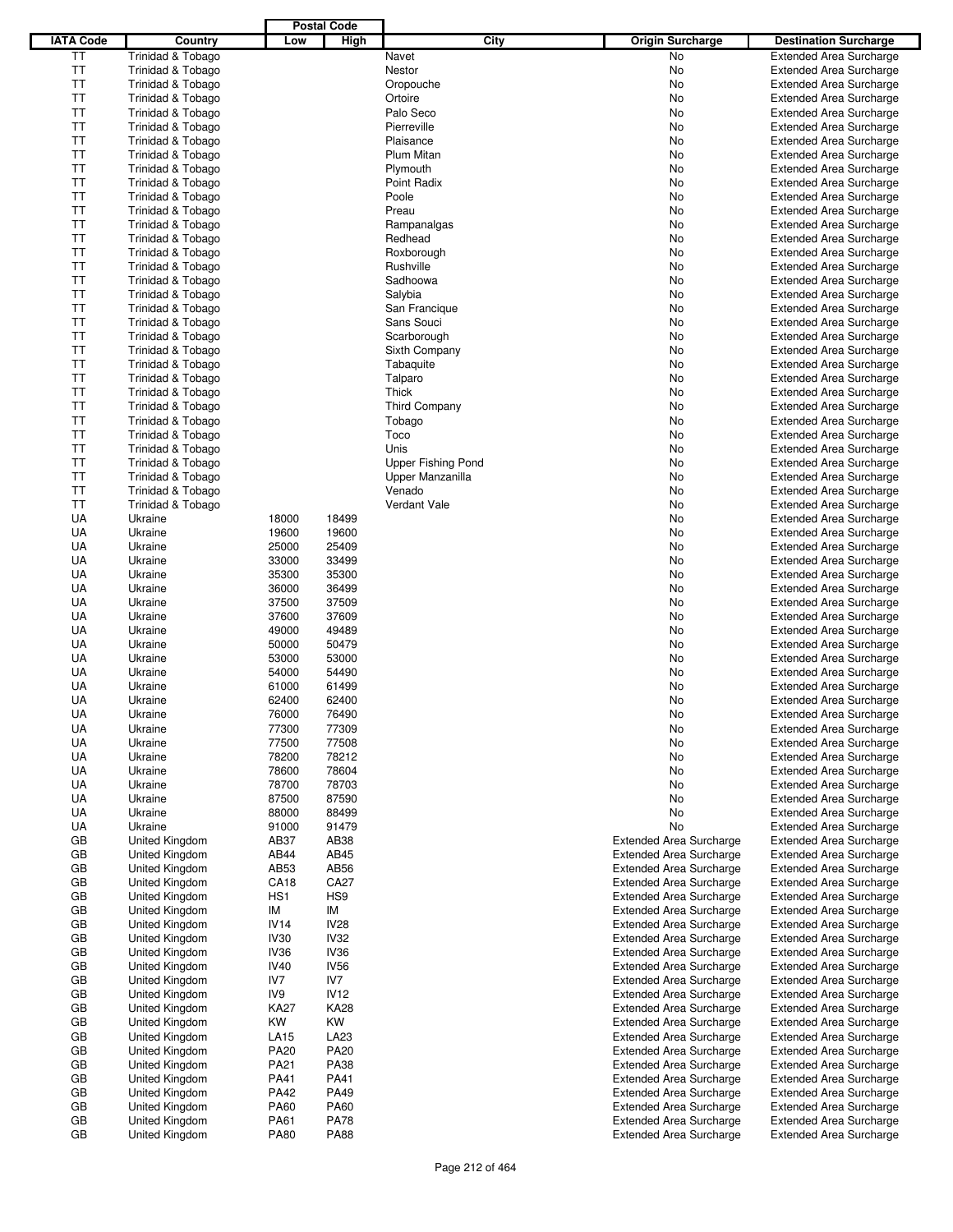|                  |                                              |                | <b>Postal Code</b> |                                 |                                                                  |
|------------------|----------------------------------------------|----------------|--------------------|---------------------------------|------------------------------------------------------------------|
| <b>IATA Code</b> | Country                                      | Low            | <b>High</b>        | City<br><b>Origin Surcharge</b> | <b>Destination Surcharge</b>                                     |
| GB               | <b>United Kingdom</b>                        | <b>PH17</b>    | <b>PH26</b>        | <b>Extended Area Surcharge</b>  | <b>Extended Area Surcharge</b>                                   |
| GB               | United Kingdom                               | <b>PH30</b>    | <b>PH44</b>        | <b>Extended Area Surcharge</b>  | <b>Extended Area Surcharge</b>                                   |
| GB               | <b>United Kingdom</b>                        | <b>PH49</b>    | <b>PH50</b>        | <b>Extended Area Surcharge</b>  | <b>Extended Area Surcharge</b>                                   |
| GB               | United Kingdom                               | <b>TR21</b>    | <b>TR25</b>        | <b>Extended Area Surcharge</b>  | <b>Extended Area Surcharge</b>                                   |
| GB               | <b>United Kingdom</b>                        | ZΕ             | ZΕ                 | <b>Extended Area Surcharge</b>  | <b>Extended Area Surcharge</b>                                   |
| US               | <b>United States</b>                         | 01005          | 01005              | No                              | <b>Extended Area Surcharge</b>                                   |
| US               | <b>United States</b>                         | 01008          | 01008              | No                              | <b>Extended Area Surcharge</b>                                   |
| US               | <b>United States</b>                         | 01010          | 01010              | No                              | <b>Extended Area Surcharge</b>                                   |
| US               | <b>United States</b>                         | 01011          | 01011              | No                              | <b>Extended Area Surcharge</b>                                   |
| US               | <b>United States</b>                         | 01012          | 01012              | No                              | <b>Extended Area Surcharge</b>                                   |
| US               | <b>United States</b>                         | 01026          | 01026              | No                              | <b>Extended Area Surcharge</b>                                   |
| US               | <b>United States</b>                         | 01029          | 01029              | No                              | <b>Extended Area Surcharge</b>                                   |
| US               | <b>United States</b>                         | 01031          | 01031              | No                              | <b>Extended Area Surcharge</b>                                   |
| US               | <b>United States</b>                         | 01032          | 01032              | No                              | <b>Extended Area Surcharge</b>                                   |
| US               | <b>United States</b>                         | 01034          | 01034              | No                              | <b>Extended Area Surcharge</b>                                   |
| US               | <b>United States</b>                         | 01037          | 01037              | No                              | <b>Extended Area Surcharge</b>                                   |
| US               | <b>United States</b>                         | 01039          | 01039              | No                              | <b>Extended Area Surcharge</b>                                   |
| US               | <b>United States</b>                         | 01050          | 01050              | No                              | <b>Extended Area Surcharge</b>                                   |
| US               | <b>United States</b>                         | 01054          | 01054              | No                              | <b>Extended Area Surcharge</b>                                   |
| US               | <b>United States</b>                         | 01068          | 01068              | No                              | <b>Extended Area Surcharge</b>                                   |
| US               | <b>United States</b>                         | 01070          | 01070              | No                              | <b>Extended Area Surcharge</b>                                   |
| US               | <b>United States</b>                         | 01071          | 01071              | No                              | <b>Extended Area Surcharge</b>                                   |
| US               | <b>United States</b>                         | 01072          | 01072              | No                              | <b>Extended Area Surcharge</b>                                   |
| US               | <b>United States</b>                         | 01074          | 01074              | No                              | <b>Extended Area Surcharge</b>                                   |
| US               | <b>United States</b>                         | 01081          | 01081              | No                              | <b>Extended Area Surcharge</b>                                   |
| US               | <b>United States</b>                         | 01084          | 01084              | No                              | <b>Extended Area Surcharge</b>                                   |
| US               | <b>United States</b>                         | 01092          | 01092              | No                              | <b>Extended Area Surcharge</b>                                   |
| US               | <b>United States</b>                         | 01093          | 01093              | No                              | <b>Extended Area Surcharge</b>                                   |
| US               | <b>United States</b>                         | 01096          | 01096              | No                              | <b>Extended Area Surcharge</b>                                   |
| US               | <b>United States</b>                         | 01098          | 01098              | No                              | <b>Extended Area Surcharge</b>                                   |
| US               | <b>United States</b>                         | 01223          | 01223              | No                              | <b>Extended Area Surcharge</b>                                   |
| US               | <b>United States</b>                         | 01230          | 01230              | No                              | <b>Extended Area Surcharge</b>                                   |
| US               | <b>United States</b>                         | 01235          | 01235              | No                              | <b>Extended Area Surcharge</b>                                   |
| US               | <b>United States</b>                         | 01237          | 01237              | No                              | <b>Extended Area Surcharge</b>                                   |
| US               | <b>United States</b>                         | 01243          | 01243              | No                              | <b>Extended Area Surcharge</b>                                   |
| US               | <b>United States</b>                         | 01245          | 01245              | No                              | <b>Extended Area Surcharge</b>                                   |
| US               | <b>United States</b>                         | 01252          | 01252              | No                              | <b>Extended Area Surcharge</b>                                   |
| US               | <b>United States</b>                         | 01253          | 01253              | No                              | <b>Extended Area Surcharge</b>                                   |
| US               | <b>United States</b>                         | 01254          | 01254              | No                              | <b>Extended Area Surcharge</b>                                   |
| US               | <b>United States</b>                         | 01255          | 01255              | No                              | <b>Extended Area Surcharge</b>                                   |
| US               | <b>United States</b>                         | 01256          | 01256              | No                              | <b>Extended Area Surcharge</b>                                   |
| US               | <b>United States</b>                         | 01257          | 01257              | No                              | <b>Extended Area Surcharge</b>                                   |
| US               | <b>United States</b>                         | 01258          | 01258              | No                              | <b>Extended Area Surcharge</b>                                   |
| US               | <b>United States</b>                         | 01259          | 01259              | No                              | <b>Extended Area Surcharge</b>                                   |
| US               | <b>United States</b>                         | 01264          | 01264              | No                              | Extended Area Surcharge                                          |
| US               | <b>United States</b>                         | 01266          | 01266              | No                              | <b>Extended Area Surcharge</b>                                   |
| US               | <b>United States</b>                         | 01270          | 01270              | No                              | <b>Extended Area Surcharge</b>                                   |
| US               | <b>United States</b>                         | 01330          | 01330              | No                              | <b>Extended Area Surcharge</b>                                   |
| US               | <b>United States</b>                         | 01331          | 01331              | No                              | <b>Extended Area Surcharge</b>                                   |
| US               | <b>United States</b>                         | 01337          | 01337              | No                              | <b>Extended Area Surcharge</b>                                   |
| US               | <b>United States</b>                         | 01338          | 01338              | No                              | <b>Extended Area Surcharge</b>                                   |
| US               | <b>United States</b>                         | 01339          | 01339              | No                              | <b>Extended Area Surcharge</b>                                   |
| US               | <b>United States</b>                         | 01340          | 01340              | No                              | <b>Extended Area Surcharge</b>                                   |
| US<br>US         | <b>United States</b><br><b>United States</b> | 01341<br>01343 | 01341<br>01343     | No<br>No                        | <b>Extended Area Surcharge</b><br><b>Extended Area Surcharge</b> |
|                  |                                              |                |                    |                                 |                                                                  |
| US<br>US         | <b>United States</b><br><b>United States</b> | 01344<br>01346 | 01344<br>01346     | No<br>No                        | <b>Extended Area Surcharge</b><br><b>Extended Area Surcharge</b> |
| US               | <b>United States</b>                         | 01347          | 01347              | No                              | <b>Extended Area Surcharge</b>                                   |
| US               | <b>United States</b>                         | 01350          | 01350              | No                              | <b>Extended Area Surcharge</b>                                   |
| US               | <b>United States</b>                         | 01355          | 01355              | No                              | <b>Extended Area Surcharge</b>                                   |
| US               | <b>United States</b>                         | 01360          | 01360              | No                              | <b>Extended Area Surcharge</b>                                   |
| US               | <b>United States</b>                         | 01366          | 01366              | No                              | <b>Extended Area Surcharge</b>                                   |
| US               | <b>United States</b>                         | 01367          | 01367              | No                              | <b>Extended Area Surcharge</b>                                   |
| US               | <b>United States</b>                         | 01368          | 01368              | No                              | <b>Extended Area Surcharge</b>                                   |
| US               | <b>United States</b>                         | 01378          | 01378              | No                              | <b>Extended Area Surcharge</b>                                   |
| US               | <b>United States</b>                         | 01379          | 01379              | No                              | <b>Extended Area Surcharge</b>                                   |
| US               | <b>United States</b>                         | 01380          | 01380              | No                              | <b>Extended Area Surcharge</b>                                   |
| US               | <b>United States</b>                         | 01452          | 01452              | No                              | <b>Extended Area Surcharge</b>                                   |
| US               | <b>United States</b>                         | 01531          | 01531              | No                              | <b>Extended Area Surcharge</b>                                   |
| US               | <b>United States</b>                         | 01541          | 01541              | No                              | Extended Area Surcharge                                          |
| US               | <b>United States</b>                         | 02534          | 02534              | No                              | <b>Extended Area Surcharge</b>                                   |
| US               | <b>United States</b>                         | 02535          | 02535              | No                              | <b>Extended Area Surcharge</b>                                   |
| US               | <b>United States</b>                         | 02552          | 02552              | No                              | <b>Extended Area Surcharge</b>                                   |
| US               | <b>United States</b>                         | 02575          | 02575              | No                              | <b>Extended Area Surcharge</b>                                   |
| US               | <b>United States</b>                         | 02666          | 02666              | No                              | <b>Extended Area Surcharge</b>                                   |
| US               | <b>United States</b>                         | 02807          | 02807              | No                              | <b>Extended Area Surcharge</b>                                   |
| US               | <b>United States</b>                         | 02808          | 02808              | No                              | <b>Extended Area Surcharge</b>                                   |
| US               | <b>United States</b>                         | 02812          | 02812              | No                              | <b>Extended Area Surcharge</b>                                   |
|                  |                                              |                |                    |                                 |                                                                  |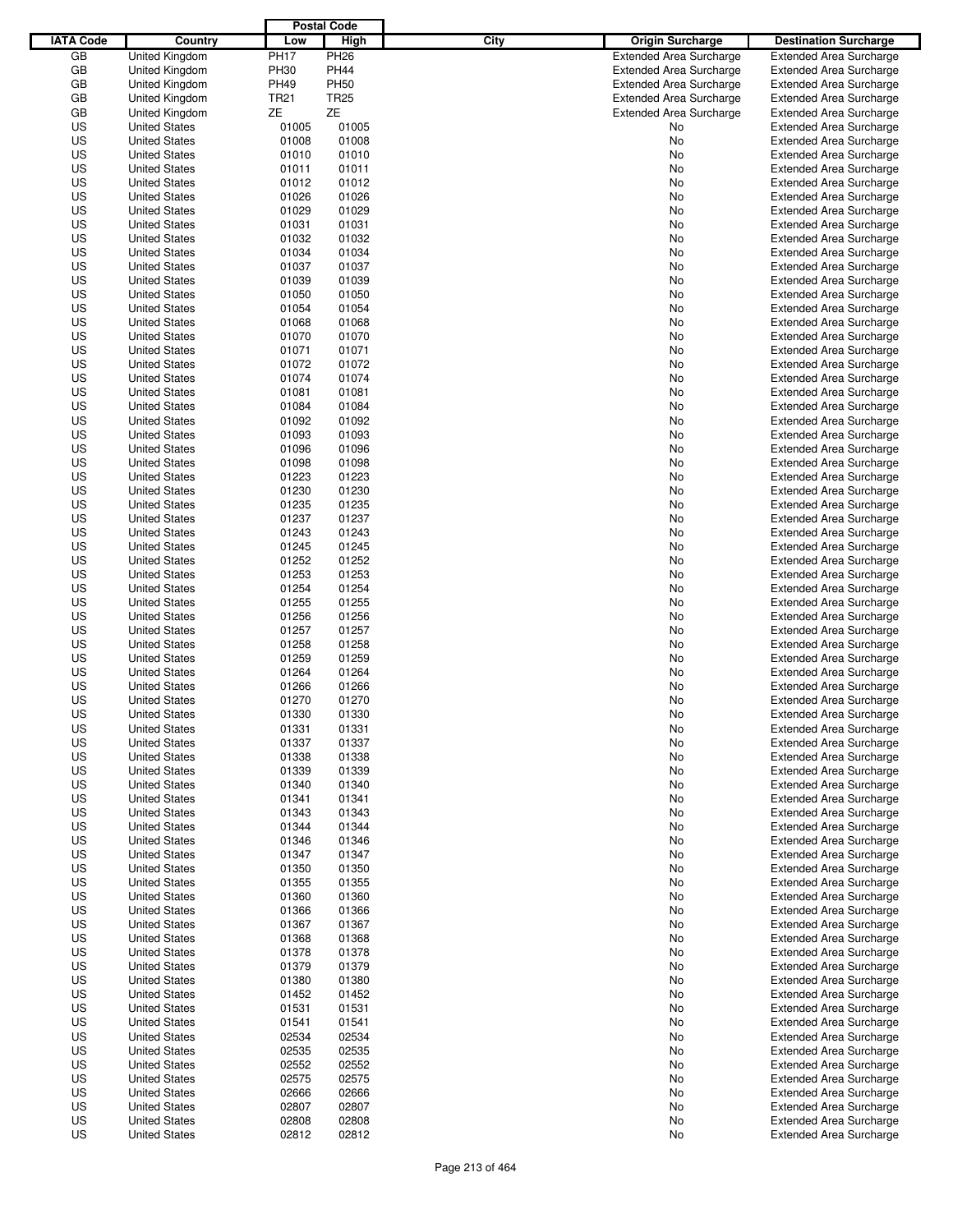|                  |                      | <b>Postal Code</b> |       |                                 |                                |
|------------------|----------------------|--------------------|-------|---------------------------------|--------------------------------|
| <b>IATA Code</b> | Country              | Low                | High  | City<br><b>Origin Surcharge</b> | <b>Destination Surcharge</b>   |
| US               | <b>United States</b> | 02813              | 02813 | <b>No</b>                       | <b>Extended Area Surcharge</b> |
| US               | <b>United States</b> | 02814              | 02814 | No                              | <b>Extended Area Surcharge</b> |
| US               | <b>United States</b> | 02825              | 02825 | No                              | <b>Extended Area Surcharge</b> |
| US               | <b>United States</b> | 02827              | 02827 | No                              | <b>Extended Area Surcharge</b> |
| US               | <b>United States</b> | 02829              | 02829 | No                              | <b>Extended Area Surcharge</b> |
| US               | <b>United States</b> | 02833              | 02833 | No                              | <b>Extended Area Surcharge</b> |
| US               | <b>United States</b> | 02837              | 02837 | No                              | <b>Extended Area Surcharge</b> |
| US               | <b>United States</b> | 02859              | 02859 | No                              | <b>Extended Area Surcharge</b> |
| US               | <b>United States</b> | 02873              | 02873 | No                              | <b>Extended Area Surcharge</b> |
| US               | <b>United States</b> | 02875              | 02875 | No                              | <b>Extended Area Surcharge</b> |
| US               | <b>United States</b> | 02894              | 02894 | No                              | <b>Extended Area Surcharge</b> |
| US               | <b>United States</b> | 03037              | 03037 | No                              | <b>Extended Area Surcharge</b> |
| US               | <b>United States</b> | 03043              | 03043 | No                              | <b>Extended Area Surcharge</b> |
| US               | <b>United States</b> | 03047              | 03047 | No                              | <b>Extended Area Surcharge</b> |
| US               | <b>United States</b> | 03082              | 03082 | No                              | <b>Extended Area Surcharge</b> |
| US               | <b>United States</b> | 03084              | 03084 | No                              | <b>Extended Area Surcharge</b> |
| US               | <b>United States</b> | 03216              | 03216 | No                              | <b>Extended Area Surcharge</b> |
| US               | <b>United States</b> | 03218              | 03218 | No                              | <b>Extended Area Surcharge</b> |
| US               | <b>United States</b> | 03221              | 03221 | No                              | <b>Extended Area Surcharge</b> |
| US               | <b>United States</b> | 03222              | 03222 | No                              | <b>Extended Area Surcharge</b> |
| US               | <b>United States</b> | 03223              | 03223 | No                              | <b>Extended Area Surcharge</b> |
| US               | <b>United States</b> | 03224              | 03224 | No                              | <b>Extended Area Surcharge</b> |
| US               | <b>United States</b> | 03225              | 03225 | No                              | <b>Extended Area Surcharge</b> |
| US               | <b>United States</b> | 03226              | 03226 | No                              | <b>Extended Area Surcharge</b> |
| US               | <b>United States</b> | 03227              | 03227 | No                              | <b>Extended Area Surcharge</b> |
| US               | <b>United States</b> | 03230              | 03230 | No                              | <b>Extended Area Surcharge</b> |
| US               | <b>United States</b> | 03231              | 03231 | No                              | <b>Extended Area Surcharge</b> |
| US               | <b>United States</b> | 03234              | 03234 | No                              | <b>Extended Area Surcharge</b> |
| US               | <b>United States</b> | 03237              | 03237 | No                              | <b>Extended Area Surcharge</b> |
| US               | <b>United States</b> | 03238              | 03238 | No                              | <b>Extended Area Surcharge</b> |
| US               | <b>United States</b> | 03240              | 03240 | No                              | <b>Extended Area Surcharge</b> |
| US               | <b>United States</b> | 03241              | 03241 | No                              | <b>Extended Area Surcharge</b> |
| US               | <b>United States</b> | 03242              | 03242 | No                              | <b>Extended Area Surcharge</b> |
| US               | <b>United States</b> | 03243              | 03243 | No                              | <b>Extended Area Surcharge</b> |
| US               | <b>United States</b> | 03244              | 03244 | No                              | <b>Extended Area Surcharge</b> |
| US               | <b>United States</b> | 03245              | 03245 | No                              | <b>Extended Area Surcharge</b> |
| US               | <b>United States</b> | 03252              | 03252 | No                              | <b>Extended Area Surcharge</b> |
| US               | <b>United States</b> | 03254              | 03254 | No                              | <b>Extended Area Surcharge</b> |
| US               | <b>United States</b> | 03255              | 03255 | No                              | <b>Extended Area Surcharge</b> |
| US               | <b>United States</b> | 03256              | 03256 | No                              | <b>Extended Area Surcharge</b> |
| US               | <b>United States</b> | 03257              | 03257 | No                              | <b>Extended Area Surcharge</b> |
| US               | <b>United States</b> | 03258              | 03258 | No                              | <b>Extended Area Surcharge</b> |
| US               | <b>United States</b> | 03259              | 03259 | No                              | <b>Extended Area Surcharge</b> |
| US               | <b>United States</b> | 03260              | 03260 | No                              | <b>Extended Area Surcharge</b> |
| US               | <b>United States</b> | 03261              | 03261 | No                              | <b>Extended Area Surcharge</b> |
| US               | <b>United States</b> | 03262              | 03262 | No                              | <b>Extended Area Surcharge</b> |
| US               | <b>United States</b> | 03264              | 03264 | No                              | <b>Extended Area Surcharge</b> |
| US               | <b>United States</b> | 03266              | 03266 | No                              | <b>Extended Area Surcharge</b> |
| US               | <b>United States</b> | 03268              | 03268 | No                              | <b>Extended Area Surcharge</b> |
| US               | <b>United States</b> | 03269              | 03269 | No                              | <b>Extended Area Surcharge</b> |
| US               | <b>United States</b> | 03273              | 03273 | No                              | <b>Extended Area Surcharge</b> |
| US               | <b>United States</b> | 03278              | 03278 | No                              | <b>Extended Area Surcharge</b> |
| US               | <b>United States</b> | 03279              | 03279 | No                              | <b>Extended Area Surcharge</b> |
| US               | <b>United States</b> | 03280              | 03280 | No                              | <b>Extended Area Surcharge</b> |
| US               | <b>United States</b> | 03282              | 03282 | No                              | <b>Extended Area Surcharge</b> |
| US               | <b>United States</b> | 03284              | 03284 | No                              | <b>Extended Area Surcharge</b> |
| US               | <b>United States</b> | 03287              | 03287 | No                              | <b>Extended Area Surcharge</b> |
| US               | <b>United States</b> | 03290              | 03290 | No                              | <b>Extended Area Surcharge</b> |
| US               | <b>United States</b> | 03291              | 03291 | No                              | <b>Extended Area Surcharge</b> |
| US               | <b>United States</b> | 03293              | 03293 | No                              | <b>Extended Area Surcharge</b> |
| US               | <b>United States</b> | 03307              | 03307 | No                              | <b>Extended Area Surcharge</b> |
| US               | <b>United States</b> | 03440              | 03440 | No                              | <b>Extended Area Surcharge</b> |
| US               | <b>United States</b> | 03442              | 03442 | No                              | <b>Extended Area Surcharge</b> |
| US               | <b>United States</b> | 03443              | 03443 | No                              | <b>Extended Area Surcharge</b> |
| US               | <b>United States</b> | 03444              | 03444 | No                              | <b>Extended Area Surcharge</b> |
| US               | <b>United States</b> | 03445              | 03445 | No                              | <b>Extended Area Surcharge</b> |
| US               | <b>United States</b> | 03446              | 03446 | No                              | <b>Extended Area Surcharge</b> |
| US               | <b>United States</b> | 03447              | 03447 | No                              | <b>Extended Area Surcharge</b> |
| US               | <b>United States</b> | 03448              | 03448 | No                              | <b>Extended Area Surcharge</b> |
| US               | <b>United States</b> | 03449              | 03449 | No                              | <b>Extended Area Surcharge</b> |
| US               | <b>United States</b> | 03450              | 03450 | No                              | <b>Extended Area Surcharge</b> |
| US               | <b>United States</b> | 03455              | 03455 | No                              | <b>Extended Area Surcharge</b> |
| US               | <b>United States</b> | 03456              | 03456 | No                              | <b>Extended Area Surcharge</b> |
| US               | <b>United States</b> | 03457              | 03457 | No                              | <b>Extended Area Surcharge</b> |
| US               | <b>United States</b> | 03458              | 03458 | No                              | <b>Extended Area Surcharge</b> |
| US               | <b>United States</b> | 03462              | 03462 | No                              | <b>Extended Area Surcharge</b> |
| US               | <b>United States</b> | 03464              | 03464 | No                              | <b>Extended Area Surcharge</b> |
| US               | <b>United States</b> | 03465              | 03465 | No                              | <b>Extended Area Surcharge</b> |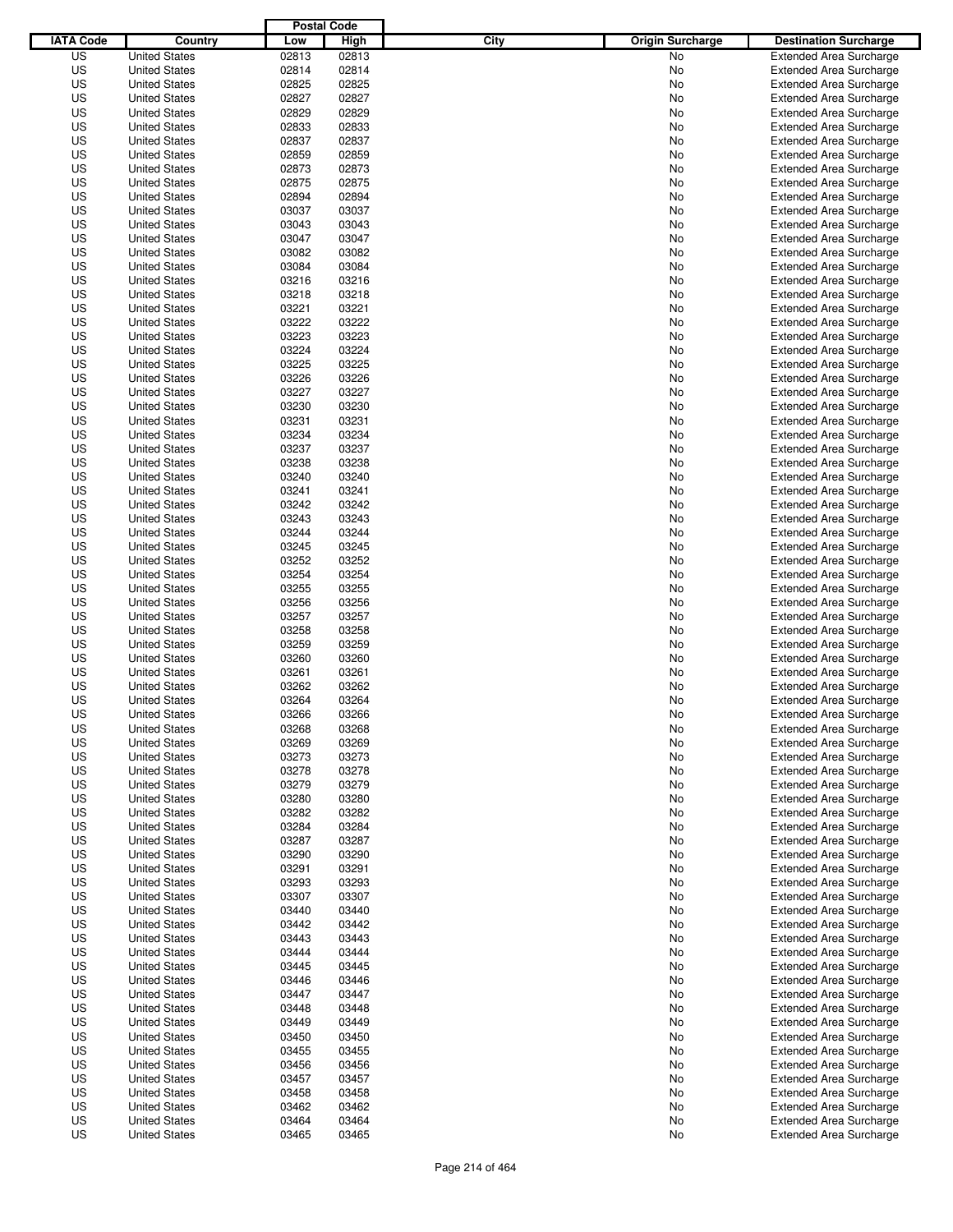|                  |                      | <b>Postal Code</b> |       |                                 |                                |
|------------------|----------------------|--------------------|-------|---------------------------------|--------------------------------|
| <b>IATA Code</b> | Country              | Low                | High  | City<br><b>Origin Surcharge</b> | <b>Destination Surcharge</b>   |
| US               | <b>United States</b> | 03466              | 03466 | <b>No</b>                       | <b>Extended Area Surcharge</b> |
| US               | <b>United States</b> | 03467              | 03467 | No                              | <b>Extended Area Surcharge</b> |
| US               | <b>United States</b> | 03470              | 03470 | No                              | <b>Extended Area Surcharge</b> |
| US               | <b>United States</b> | 03561              | 03561 | No                              | <b>Extended Area Surcharge</b> |
| US               | <b>United States</b> | 03574              | 03574 | No                              | <b>Extended Area Surcharge</b> |
| US               | <b>United States</b> | 03575              | 03575 | No                              | <b>Extended Area Surcharge</b> |
| US               | <b>United States</b> | 03576              | 03576 | No                              | <b>Extended Area Surcharge</b> |
| US               | <b>United States</b> | 03579              | 03579 | No                              | <b>Extended Area Surcharge</b> |
| US               | <b>United States</b> | 03580              | 03580 | No                              | <b>Extended Area Surcharge</b> |
| US               | <b>United States</b> | 03582              | 03582 | No                              | <b>Extended Area Surcharge</b> |
| US               | <b>United States</b> | 03583              | 03583 | No                              | <b>Extended Area Surcharge</b> |
| US               | <b>United States</b> | 03584              | 03584 | No                              | <b>Extended Area Surcharge</b> |
| US               | <b>United States</b> | 03585              | 03585 | No                              | <b>Extended Area Surcharge</b> |
| US               | <b>United States</b> | 03588              | 03588 | No                              | <b>Extended Area Surcharge</b> |
| US               | <b>United States</b> | 03589              | 03589 | No                              | <b>Extended Area Surcharge</b> |
| US               | <b>United States</b> | 03590              | 03590 | No                              | <b>Extended Area Surcharge</b> |
| US               | <b>United States</b> | 03592              | 03592 | No                              | <b>Extended Area Surcharge</b> |
| US               | <b>United States</b> | 03595              | 03595 | No                              | <b>Extended Area Surcharge</b> |
| US               | <b>United States</b> | 03597              | 03597 | No                              | <b>Extended Area Surcharge</b> |
| US               | <b>United States</b> | 03598              | 03598 | No                              | <b>Extended Area Surcharge</b> |
| US               | <b>United States</b> | 03601              | 03601 | No                              | <b>Extended Area Surcharge</b> |
| US               | <b>United States</b> | 03602              | 03602 | No                              | <b>Extended Area Surcharge</b> |
| US               | <b>United States</b> | 03603              | 03603 | No                              | <b>Extended Area Surcharge</b> |
| US               | <b>United States</b> | 03604              | 03604 | No                              | <b>Extended Area Surcharge</b> |
| US               | <b>United States</b> | 03605              | 03605 | No                              | <b>Extended Area Surcharge</b> |
| US               | <b>United States</b> | 03607              | 03607 | No                              | <b>Extended Area Surcharge</b> |
| US               | <b>United States</b> | 03608              | 03608 | No                              | <b>Extended Area Surcharge</b> |
| US               | <b>United States</b> | 03609              | 03609 | No                              | <b>Extended Area Surcharge</b> |
| US               | <b>United States</b> | 03740              | 03740 | No                              | <b>Extended Area Surcharge</b> |
| US               | <b>United States</b> | 03741              | 03741 | No                              | <b>Extended Area Surcharge</b> |
| US               | <b>United States</b> | 03745              | 03745 | No                              | <b>Extended Area Surcharge</b> |
| US               | <b>United States</b> | 03748              | 03748 | No                              | <b>Extended Area Surcharge</b> |
| US               | <b>United States</b> | 03750              | 03750 | No                              | <b>Extended Area Surcharge</b> |
| US               | <b>United States</b> | 03751              | 03751 | No                              | <b>Extended Area Surcharge</b> |
| US               | <b>United States</b> | 03752              | 03752 | No                              | <b>Extended Area Surcharge</b> |
| US               | <b>United States</b> | 03753              | 03753 | No                              | <b>Extended Area Surcharge</b> |
| US               | <b>United States</b> | 03765              | 03765 | No                              | <b>Extended Area Surcharge</b> |
| US               | <b>United States</b> | 03768              | 03768 | No                              | <b>Extended Area Surcharge</b> |
| US               | <b>United States</b> | 03770              | 03770 | No                              | <b>Extended Area Surcharge</b> |
| US               | <b>United States</b> | 03771              | 03771 | No                              | <b>Extended Area Surcharge</b> |
| US               | <b>United States</b> | 03773              | 03773 | No                              | <b>Extended Area Surcharge</b> |
| US               | <b>United States</b> | 03774              | 03774 | No                              | <b>Extended Area Surcharge</b> |
| US               | <b>United States</b> | 03777              | 03777 | No                              | <b>Extended Area Surcharge</b> |
| US               | <b>United States</b> | 03779              | 03779 | No                              | <b>Extended Area Surcharge</b> |
| US               | <b>United States</b> | 03780              | 03780 | No                              | Extended Area Surcharge        |
| US               | <b>United States</b> | 03781              | 03781 | No                              | <b>Extended Area Surcharge</b> |
| US               | <b>United States</b> | 03782              | 03782 | No                              | <b>Extended Area Surcharge</b> |
| US               | <b>United States</b> | 03785              | 03785 | No                              | <b>Extended Area Surcharge</b> |
| US               | <b>United States</b> | 03809              | 03809 | No                              | <b>Extended Area Surcharge</b> |
| US               | <b>United States</b> | 03810              | 03810 | No                              | <b>Extended Area Surcharge</b> |
| US               | <b>United States</b> | 03812              | 03812 | No                              | <b>Extended Area Surcharge</b> |
| US               | <b>United States</b> | 03813              | 03813 | No                              | <b>Extended Area Surcharge</b> |
| US               | <b>United States</b> | 03814              | 03814 | No                              | <b>Extended Area Surcharge</b> |
| US               | <b>United States</b> | 03815              | 03815 | No                              | <b>Extended Area Surcharge</b> |
| US               | <b>United States</b> | 03816              | 03816 | No                              | <b>Extended Area Surcharge</b> |
| US               | <b>United States</b> | 03817              | 03817 | No                              | <b>Extended Area Surcharge</b> |
| US               | <b>United States</b> | 03818              | 03818 | No                              | <b>Extended Area Surcharge</b> |
| US               | <b>United States</b> | 03830              | 03830 | No                              | <b>Extended Area Surcharge</b> |
| US               | <b>United States</b> | 03832              | 03832 | No                              | <b>Extended Area Surcharge</b> |
| US               | <b>United States</b> | 03836              | 03836 | No                              | <b>Extended Area Surcharge</b> |
| US               | <b>United States</b> | 03837              | 03837 | No                              | <b>Extended Area Surcharge</b> |
| US               | <b>United States</b> | 03838              | 03838 | No                              | <b>Extended Area Surcharge</b> |
| US               | <b>United States</b> | 03845              | 03845 | No                              | <b>Extended Area Surcharge</b> |
| US               | <b>United States</b> | 03846              | 03846 | No                              | <b>Extended Area Surcharge</b> |
| US               | <b>United States</b> | 03849              | 03849 | No                              | <b>Extended Area Surcharge</b> |
| US               | <b>United States</b> | 03850              | 03850 | No                              | <b>Extended Area Surcharge</b> |
| US               | <b>United States</b> | 03852              | 03852 | No                              | <b>Extended Area Surcharge</b> |
| US               | <b>United States</b> | 03853              | 03853 | No                              | <b>Extended Area Surcharge</b> |
| US               | <b>United States</b> | 03855              | 03855 | No                              | <b>Extended Area Surcharge</b> |
| US               | <b>United States</b> | 03860              | 03860 | No                              | <b>Extended Area Surcharge</b> |
| US               | <b>United States</b> | 03864              | 03864 | No                              | <b>Extended Area Surcharge</b> |
| US               | <b>United States</b> | 03872              | 03872 | No                              | <b>Extended Area Surcharge</b> |
| US               | <b>United States</b> | 03875              | 03875 | No                              | <b>Extended Area Surcharge</b> |
| US               | <b>United States</b> | 03882              | 03882 | No                              | <b>Extended Area Surcharge</b> |
| US               | <b>United States</b> | 03883              | 03883 | No                              | <b>Extended Area Surcharge</b> |
| US               | <b>United States</b> | 03884              | 03884 | No                              | <b>Extended Area Surcharge</b> |
| US               | <b>United States</b> | 03886              | 03886 | No                              | <b>Extended Area Surcharge</b> |
| US               | <b>United States</b> | 03887              | 03887 | No                              | <b>Extended Area Surcharge</b> |
|                  |                      |                    |       |                                 |                                |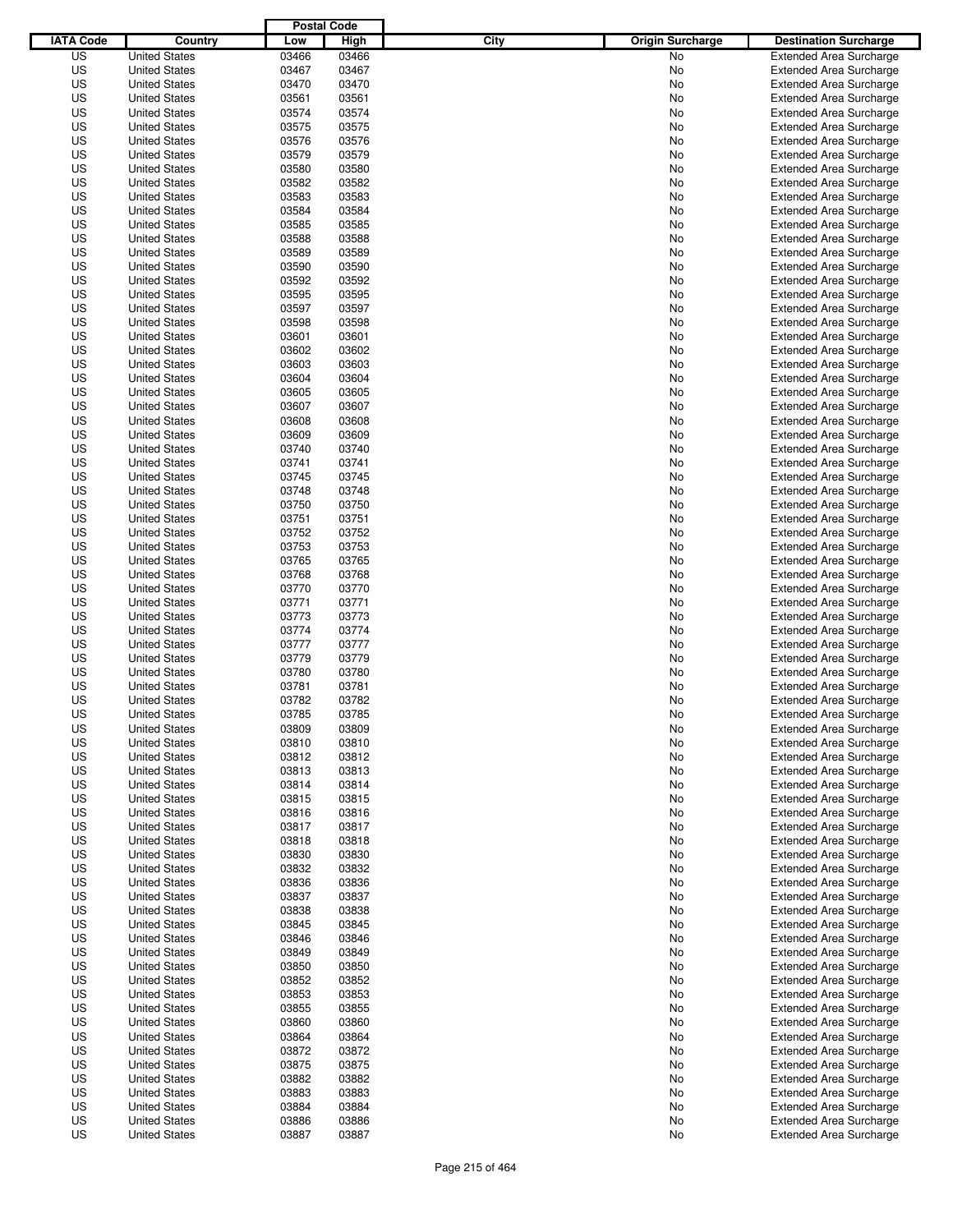|                  |                      | <b>Postal Code</b> |       |                                 |                                |
|------------------|----------------------|--------------------|-------|---------------------------------|--------------------------------|
| <b>IATA Code</b> | Country              | Low                | High  | City<br><b>Origin Surcharge</b> | <b>Destination Surcharge</b>   |
| US               | <b>United States</b> | 03890              | 03890 | <b>No</b>                       | <b>Extended Area Surcharge</b> |
| US               | <b>United States</b> | 03894              | 03894 | No                              | <b>Extended Area Surcharge</b> |
| US               | <b>United States</b> | 03897              | 03897 | No                              | <b>Extended Area Surcharge</b> |
| US               | <b>United States</b> | 04001              | 04001 | No                              | <b>Extended Area Surcharge</b> |
| US               | <b>United States</b> | 04002              | 04002 | No                              | <b>Extended Area Surcharge</b> |
| US               | <b>United States</b> | 04003              | 04003 | No                              | <b>Extended Area Surcharge</b> |
| US               | <b>United States</b> | 04008              | 04008 | No                              | <b>Extended Area Surcharge</b> |
| US               | <b>United States</b> | 04009              | 04009 | No                              | <b>Extended Area Surcharge</b> |
| US               | <b>United States</b> | 04010              | 04010 | No                              | <b>Extended Area Surcharge</b> |
| US               | <b>United States</b> | 04013              | 04013 | No                              | <b>Extended Area Surcharge</b> |
| US               | <b>United States</b> | 04015              | 04015 | No                              | <b>Extended Area Surcharge</b> |
| US               | <b>United States</b> | 04016              | 04016 | No                              | <b>Extended Area Surcharge</b> |
| US               | <b>United States</b> | 04017              | 04017 | No                              | <b>Extended Area Surcharge</b> |
| US               | <b>United States</b> | 04019              | 04019 | No                              | <b>Extended Area Surcharge</b> |
| US               | <b>United States</b> | 04022              | 04022 | No                              | <b>Extended Area Surcharge</b> |
| US               | <b>United States</b> | 04024              | 04024 | No                              | <b>Extended Area Surcharge</b> |
| US               | <b>United States</b> | 04027              | 04027 | No                              | <b>Extended Area Surcharge</b> |
| US               | <b>United States</b> | 04029              | 04029 | No                              | <b>Extended Area Surcharge</b> |
| US               | <b>United States</b> | 04030              | 04030 | No                              | <b>Extended Area Surcharge</b> |
| US               | <b>United States</b> | 04032              | 04032 | No                              | <b>Extended Area Surcharge</b> |
| US               | <b>United States</b> | 04033              | 04033 | No                              | <b>Extended Area Surcharge</b> |
| US               | <b>United States</b> | 04034              | 04034 | No                              | <b>Extended Area Surcharge</b> |
| US               | <b>United States</b> | 04037              | 04037 | No                              | <b>Extended Area Surcharge</b> |
| US               | <b>United States</b> | 04040              | 04040 | No                              | <b>Extended Area Surcharge</b> |
| US               | <b>United States</b> | 04041              | 04041 | No                              | <b>Extended Area Surcharge</b> |
| US               | <b>United States</b> | 04042              | 04042 | No                              | <b>Extended Area Surcharge</b> |
| US               | <b>United States</b> | 04047              | 04047 | No                              | <b>Extended Area Surcharge</b> |
| US               | <b>United States</b> | 04048              | 04048 | No                              | <b>Extended Area Surcharge</b> |
| US               | <b>United States</b> | 04049              | 04049 | No                              | <b>Extended Area Surcharge</b> |
| US               | <b>United States</b> | 04050              | 04050 | No                              | <b>Extended Area Surcharge</b> |
| US               | <b>United States</b> | 04051              | 04051 | No                              | <b>Extended Area Surcharge</b> |
| US               | <b>United States</b> | 04053              | 04053 | No                              | <b>Extended Area Surcharge</b> |
| US               | <b>United States</b> | 04055              | 04055 | No                              | <b>Extended Area Surcharge</b> |
| US               | <b>United States</b> | 04061              | 04061 | No                              | <b>Extended Area Surcharge</b> |
| US               | <b>United States</b> | 04066              | 04066 | No                              | <b>Extended Area Surcharge</b> |
| US               | <b>United States</b> | 04068              | 04068 | No                              | <b>Extended Area Surcharge</b> |
| US               | <b>United States</b> | 04069              | 04069 | No                              | <b>Extended Area Surcharge</b> |
| US               | <b>United States</b> | 04071              | 04071 | No                              | <b>Extended Area Surcharge</b> |
| US               | <b>United States</b> | 04075              | 04075 | No                              | <b>Extended Area Surcharge</b> |
| US               | <b>United States</b> | 04076              | 04076 | No                              | <b>Extended Area Surcharge</b> |
| US               | <b>United States</b> | 04079              | 04079 | No                              | <b>Extended Area Surcharge</b> |
| US               | <b>United States</b> | 04084              | 04084 | No                              | <b>Extended Area Surcharge</b> |
| US               | <b>United States</b> | 04087              | 04087 | No                              | <b>Extended Area Surcharge</b> |
| US               | <b>United States</b> | 04088              | 04088 | No                              | <b>Extended Area Surcharge</b> |
| US               | <b>United States</b> | 04091              | 04091 | No                              | Extended Area Surcharge        |
| US               | <b>United States</b> | 04095              | 04095 | No                              | <b>Extended Area Surcharge</b> |
| US               | <b>United States</b> | 04108              | 04108 | No                              | <b>Extended Area Surcharge</b> |
| US               | <b>United States</b> | 04216              | 04216 | No                              | <b>Extended Area Surcharge</b> |
| US               | <b>United States</b> | 04217              | 04217 | No                              | <b>Extended Area Surcharge</b> |
| US               | <b>United States</b> | 04219              | 04219 | No                              | <b>Extended Area Surcharge</b> |
| US               | <b>United States</b> | 04220              | 04220 | No                              | <b>Extended Area Surcharge</b> |
| US               | <b>United States</b> | 04221              | 04221 | No                              | <b>Extended Area Surcharge</b> |
| US               | <b>United States</b> | 04222              | 04222 | No                              | <b>Extended Area Surcharge</b> |
| US               | <b>United States</b> | 04224              | 04224 | No                              | <b>Extended Area Surcharge</b> |
| US               | <b>United States</b> | 04225              | 04225 | No                              | <b>Extended Area Surcharge</b> |
| US               | <b>United States</b> | 04226              | 04226 | No                              | <b>Extended Area Surcharge</b> |
| US               | <b>United States</b> | 04227              | 04227 | No                              | <b>Extended Area Surcharge</b> |
| US               | <b>United States</b> | 04228              | 04228 | No                              | <b>Extended Area Surcharge</b> |
| US               | <b>United States</b> | 04231              | 04231 | No                              | <b>Extended Area Surcharge</b> |
| US               | <b>United States</b> | 04234              | 04234 | No                              | <b>Extended Area Surcharge</b> |
| US               | <b>United States</b> | 04236              | 04236 | No                              | <b>Extended Area Surcharge</b> |
| US               | <b>United States</b> | 04237              | 04237 | No                              | <b>Extended Area Surcharge</b> |
| US               | <b>United States</b> | 04238              | 04238 | No                              | <b>Extended Area Surcharge</b> |
| US               | <b>United States</b> | 04239              | 04239 | No                              | <b>Extended Area Surcharge</b> |
| US               | <b>United States</b> | 04253              | 04253 | No                              | <b>Extended Area Surcharge</b> |
| US               | <b>United States</b> | 04254              | 04254 | No                              | <b>Extended Area Surcharge</b> |
| US               | <b>United States</b> | 04255              | 04255 | No                              | <b>Extended Area Surcharge</b> |
| US               | <b>United States</b> | 04258              | 04258 | No                              | <b>Extended Area Surcharge</b> |
| US               | <b>United States</b> | 04259              | 04259 | No                              | <b>Extended Area Surcharge</b> |
| US               | <b>United States</b> | 04260              | 04260 | No                              | <b>Extended Area Surcharge</b> |
| US               | <b>United States</b> | 04261              | 04261 | No                              | <b>Extended Area Surcharge</b> |
| US               | <b>United States</b> | 04263              | 04263 | No                              | <b>Extended Area Surcharge</b> |
| US               | <b>United States</b> | 04265              | 04265 | No                              | <b>Extended Area Surcharge</b> |
| US               | <b>United States</b> | 04266              | 04266 | No                              | <b>Extended Area Surcharge</b> |
| US               | <b>United States</b> | 04267              | 04267 | No                              | <b>Extended Area Surcharge</b> |
| US               | <b>United States</b> | 04268              | 04268 | No                              | <b>Extended Area Surcharge</b> |
| US               | <b>United States</b> | 04270              | 04270 | No                              | <b>Extended Area Surcharge</b> |
| US               | <b>United States</b> | 04274              | 04274 | No                              | <b>Extended Area Surcharge</b> |
|                  |                      |                    |       |                                 |                                |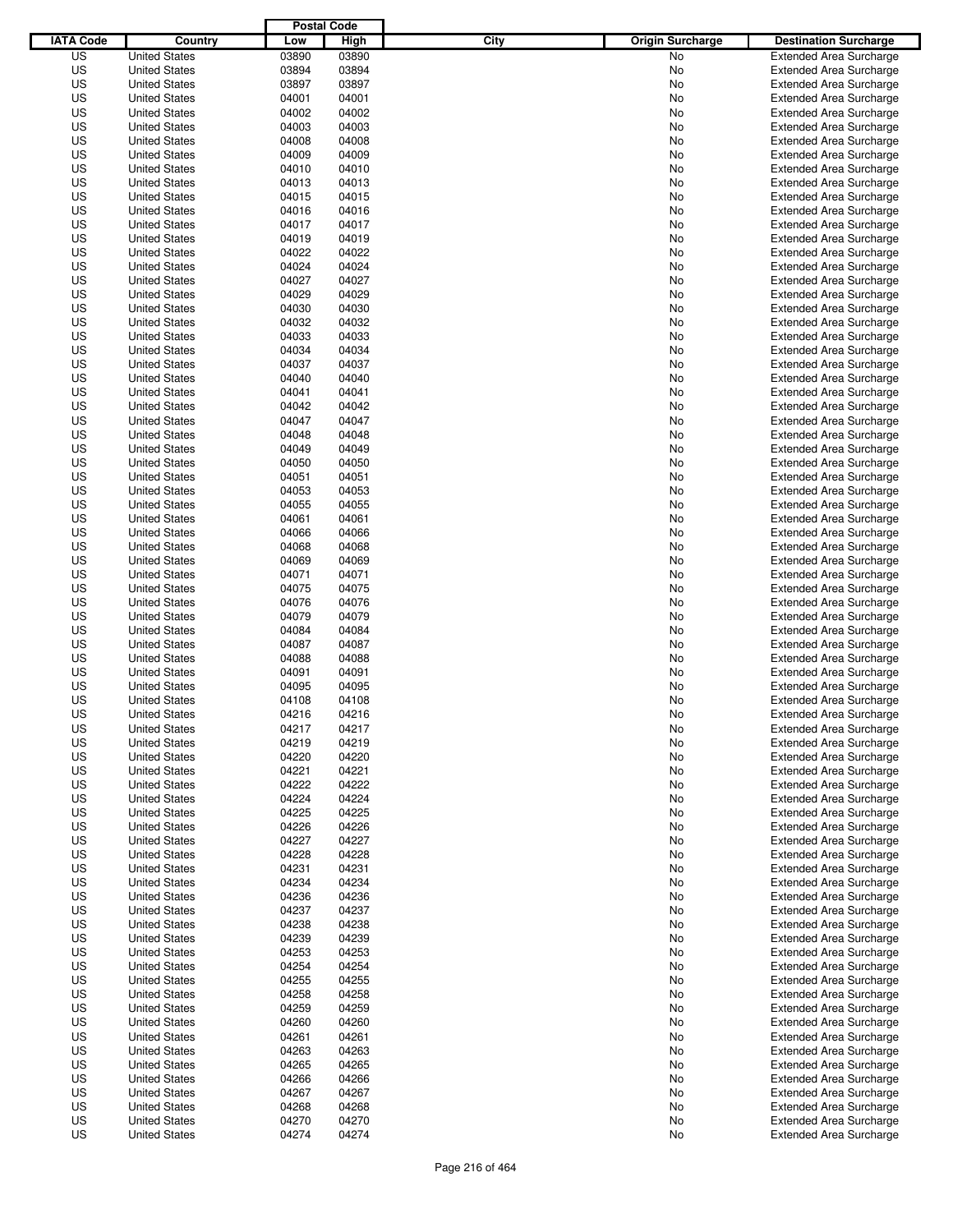|                  |                                              | <b>Postal Code</b> |                |                                 |                                                                  |
|------------------|----------------------------------------------|--------------------|----------------|---------------------------------|------------------------------------------------------------------|
| <b>IATA Code</b> | Country                                      | Low                | High           | City<br><b>Origin Surcharge</b> | <b>Destination Surcharge</b>                                     |
| US               | <b>United States</b>                         | 04275              | 04275          | <b>No</b>                       | <b>Extended Area Surcharge</b>                                   |
| US               | <b>United States</b>                         | 04278              | 04278          | No                              | <b>Extended Area Surcharge</b>                                   |
| US               | <b>United States</b>                         | 04281              | 04281          | No                              | <b>Extended Area Surcharge</b>                                   |
| US               | <b>United States</b>                         | 04282              | 04282          | No                              | <b>Extended Area Surcharge</b>                                   |
| US               | <b>United States</b>                         | 04284              | 04284          | No                              | <b>Extended Area Surcharge</b>                                   |
| US               | <b>United States</b>                         | 04285              | 04285          | No                              | <b>Extended Area Surcharge</b>                                   |
| US               | <b>United States</b>                         | 04287              | 04287          | No                              | <b>Extended Area Surcharge</b>                                   |
| US               | <b>United States</b>                         | 04289              | 04289          | No                              | <b>Extended Area Surcharge</b>                                   |
| US               | <b>United States</b>                         | 04290              | 04290          | No                              | <b>Extended Area Surcharge</b>                                   |
| US               | <b>United States</b>                         | 04292              | 04292          | No                              | <b>Extended Area Surcharge</b>                                   |
| US               | <b>United States</b>                         | 04294              | 04294          | No                              | <b>Extended Area Surcharge</b>                                   |
| US               | <b>United States</b>                         | 04341              | 04341          | No                              | <b>Extended Area Surcharge</b>                                   |
| US               | <b>United States</b>                         | 04342              | 04342          | No                              | <b>Extended Area Surcharge</b>                                   |
| US               | <b>United States</b>                         | 04343              | 04343          | No                              | <b>Extended Area Surcharge</b>                                   |
| US               | <b>United States</b>                         | 04348              | 04348          | No                              | <b>Extended Area Surcharge</b>                                   |
| US               | <b>United States</b>                         | 04349              | 04349          | No                              | <b>Extended Area Surcharge</b>                                   |
| US               | <b>United States</b>                         | 04350              | 04350          | No                              | <b>Extended Area Surcharge</b>                                   |
| US               | <b>United States</b>                         | 04352              | 04352          | No                              | <b>Extended Area Surcharge</b>                                   |
| US               | <b>United States</b>                         | 04353              | 04353          | No                              | <b>Extended Area Surcharge</b>                                   |
| US               | <b>United States</b>                         | 04354              | 04354          | No                              | <b>Extended Area Surcharge</b>                                   |
| US               | <b>United States</b>                         | 04355              | 04355          | No                              | <b>Extended Area Surcharge</b>                                   |
| US               | <b>United States</b>                         | 04357              | 04357          | No                              | <b>Extended Area Surcharge</b>                                   |
| US               | <b>United States</b>                         | 04360              | 04360          | No                              | <b>Extended Area Surcharge</b>                                   |
| US               | <b>United States</b>                         | 04363              | 04363          | No                              | <b>Extended Area Surcharge</b>                                   |
| US               | <b>United States</b>                         | 04364              | 04364          | No                              | <b>Extended Area Surcharge</b>                                   |
| US               | <b>United States</b>                         | 04406              | 04406          | No                              | <b>Extended Area Surcharge</b>                                   |
| US               | <b>United States</b>                         | 04408              | 04408          | No                              | <b>Extended Area Surcharge</b>                                   |
| US               | <b>United States</b>                         | 04410              | 04410          | No                              | <b>Extended Area Surcharge</b>                                   |
| US               | <b>United States</b>                         | 04411              | 04411          | No                              | <b>Extended Area Surcharge</b>                                   |
| US               | <b>United States</b>                         | 04413              | 04413          | No                              | <b>Extended Area Surcharge</b>                                   |
| US               | <b>United States</b>                         | 04414              | 04414          | No                              | <b>Extended Area Surcharge</b>                                   |
| US               | <b>United States</b>                         | 04416              | 04416          | No                              | <b>Extended Area Surcharge</b>                                   |
| US               | <b>United States</b>                         | 04417              | 04417          | No                              | <b>Extended Area Surcharge</b>                                   |
| US               | <b>United States</b>                         | 04418              | 04418          | No                              | <b>Extended Area Surcharge</b>                                   |
| US               | <b>United States</b>                         | 04419              | 04419          | No                              | <b>Extended Area Surcharge</b>                                   |
| US               | <b>United States</b>                         | 04421              | 04421          | No                              | <b>Extended Area Surcharge</b>                                   |
| US               | <b>United States</b>                         | 04422              | 04422          | No                              | <b>Extended Area Surcharge</b>                                   |
| US               | <b>United States</b>                         | 04423              | 04423          | No                              | <b>Extended Area Surcharge</b>                                   |
| US               | <b>United States</b>                         | 04424              | 04424          | No                              | <b>Extended Area Surcharge</b>                                   |
| US               | <b>United States</b>                         | 04426              | 04426          | No                              | <b>Extended Area Surcharge</b>                                   |
| US               | <b>United States</b>                         | 04427              | 04427          | No                              | <b>Extended Area Surcharge</b>                                   |
| US               | <b>United States</b>                         | 04428              | 04428          | No                              | <b>Extended Area Surcharge</b>                                   |
| US               | <b>United States</b>                         | 04429              | 04429          | No                              | <b>Extended Area Surcharge</b>                                   |
| US               | <b>United States</b>                         | 04430              | 04430          | No                              | <b>Extended Area Surcharge</b>                                   |
| US               | <b>United States</b>                         | 04431              | 04431          | No                              | <b>Extended Area Surcharge</b>                                   |
| US               | <b>United States</b>                         | 04434              | 04434          | No                              | <b>Extended Area Surcharge</b>                                   |
| US               | <b>United States</b>                         | 04435              | 04435          | No                              | <b>Extended Area Surcharge</b>                                   |
| US               | <b>United States</b>                         | 04438              | 04438          | No                              | <b>Extended Area Surcharge</b>                                   |
| US               | <b>United States</b>                         | 04441              | 04441          | No                              | <b>Extended Area Surcharge</b>                                   |
| US               | <b>United States</b>                         | 04442              | 04442          | No                              | <b>Extended Area Surcharge</b>                                   |
| US               | <b>United States</b>                         | 04443              | 04443          | No                              | <b>Extended Area Surcharge</b>                                   |
| US               | <b>United States</b>                         | 04448              | 04448          | No                              | <b>Extended Area Surcharge</b>                                   |
| US               | <b>United States</b>                         | 04449              | 04449          | No                              | <b>Extended Area Surcharge</b>                                   |
| US               | <b>United States</b>                         | 04450              | 04450          | No                              | <b>Extended Area Surcharge</b>                                   |
| US               | <b>United States</b>                         | 04451              | 04451          | No                              | <b>Extended Area Surcharge</b>                                   |
| US               | <b>United States</b>                         | 04453              | 04453          | No                              | <b>Extended Area Surcharge</b>                                   |
| US               | <b>United States</b>                         | 04454              | 04454          | No                              | <b>Extended Area Surcharge</b>                                   |
| US               | <b>United States</b>                         | 04455              | 04455          | No                              | <b>Extended Area Surcharge</b>                                   |
| US               | <b>United States</b>                         | 04456              | 04456          | No                              | <b>Extended Area Surcharge</b>                                   |
| US               | <b>United States</b>                         | 04457              | 04457          | No                              | <b>Extended Area Surcharge</b>                                   |
| US               | <b>United States</b>                         | 04459              | 04459          | No                              | <b>Extended Area Surcharge</b>                                   |
| US               | <b>United States</b>                         | 04460              | 04460          | No                              | <b>Extended Area Surcharge</b>                                   |
| US               | <b>United States</b>                         | 04461              | 04461          | No                              | <b>Extended Area Surcharge</b>                                   |
| US               | <b>United States</b>                         | 04463              | 04463          | No                              | <b>Extended Area Surcharge</b>                                   |
| US               | <b>United States</b>                         | 04464              | 04464          | No                              | <b>Extended Area Surcharge</b>                                   |
| US               | <b>United States</b>                         | 04467              | 04467          | No                              | <b>Extended Area Surcharge</b>                                   |
| US               | <b>United States</b>                         | 04468              | 04468          | No                              | <b>Extended Area Surcharge</b>                                   |
| US               | <b>United States</b>                         | 04471              | 04471          | No                              | <b>Extended Area Surcharge</b>                                   |
| US               | <b>United States</b>                         | 04472              | 04472          | No                              | <b>Extended Area Surcharge</b>                                   |
| US               | <b>United States</b>                         | 04474              | 04474          | No                              | <b>Extended Area Surcharge</b>                                   |
| US               | <b>United States</b>                         | 04475              | 04475          | No                              | <b>Extended Area Surcharge</b>                                   |
| US               | <b>United States</b>                         | 04476              | 04476          |                                 | <b>Extended Area Surcharge</b>                                   |
| US               |                                              |                    | 04478          | No                              | <b>Extended Area Surcharge</b>                                   |
| US               | <b>United States</b><br><b>United States</b> | 04478<br>04479     | 04479          | No                              |                                                                  |
| US               |                                              |                    |                | No                              | <b>Extended Area Surcharge</b><br><b>Extended Area Surcharge</b> |
| US               | <b>United States</b><br><b>United States</b> | 04481<br>04485     | 04481<br>04485 | No<br>No                        | <b>Extended Area Surcharge</b>                                   |
| US               | <b>United States</b>                         | 04487              | 04487          | No                              | <b>Extended Area Surcharge</b>                                   |
| US               | <b>United States</b>                         | 04488              | 04488          | No                              | <b>Extended Area Surcharge</b>                                   |
|                  |                                              |                    |                |                                 |                                                                  |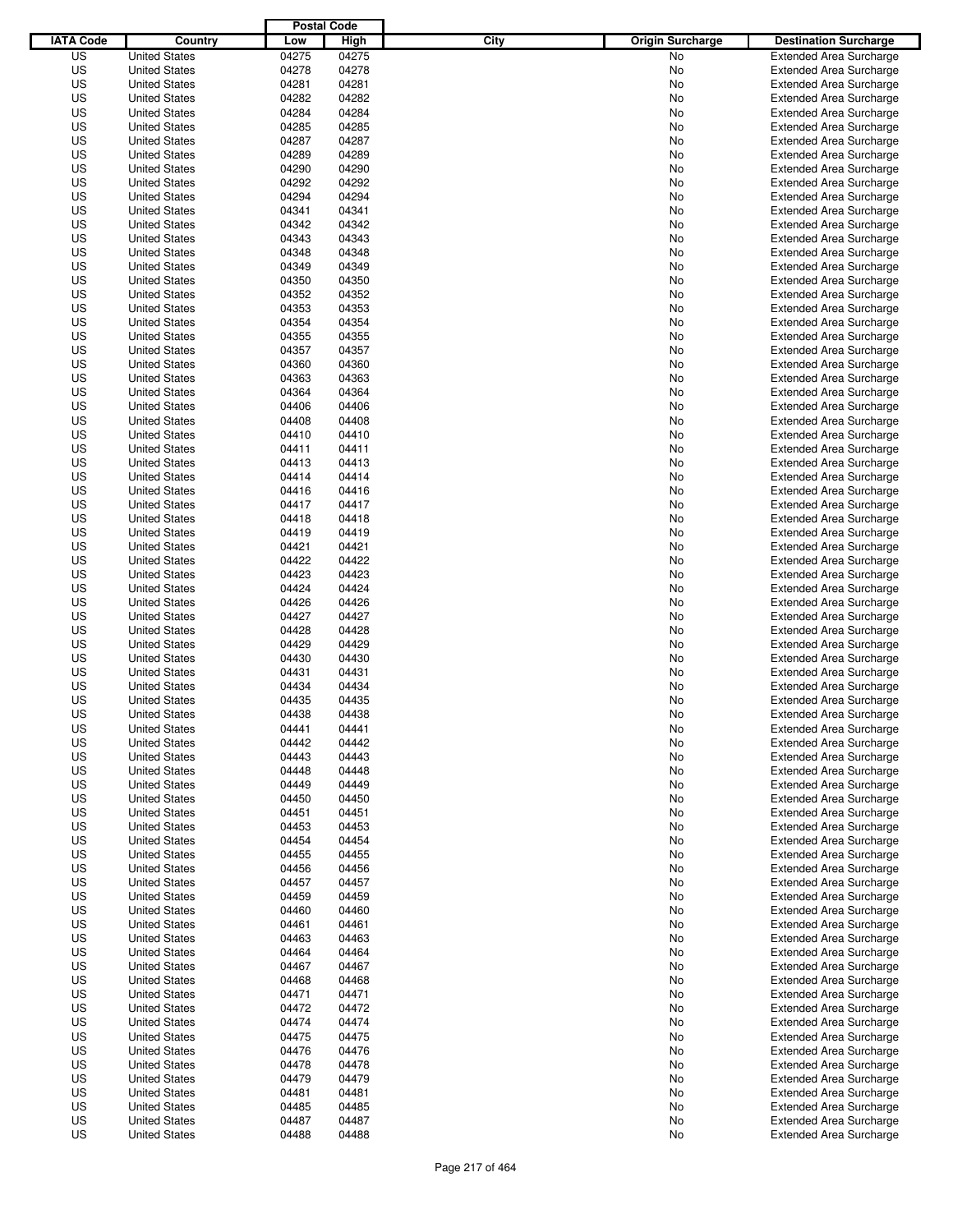|                  |                                              |                | <b>Postal Code</b> |                                 |                                                                  |
|------------------|----------------------------------------------|----------------|--------------------|---------------------------------|------------------------------------------------------------------|
| <b>IATA Code</b> | Country                                      | Low            | High               | City<br><b>Origin Surcharge</b> | <b>Destination Surcharge</b>                                     |
| US               | <b>United States</b>                         | 04489          | 04489              | <b>No</b>                       | <b>Extended Area Surcharge</b>                                   |
| US               | <b>United States</b>                         | 04490          | 04490              | No                              | <b>Extended Area Surcharge</b>                                   |
| US               | <b>United States</b>                         | 04491          | 04491              | No                              | <b>Extended Area Surcharge</b>                                   |
| US               | <b>United States</b>                         | 04492          | 04492              | No                              | <b>Extended Area Surcharge</b>                                   |
| US               | <b>United States</b>                         | 04493          | 04493              | No                              | <b>Extended Area Surcharge</b>                                   |
| US               | <b>United States</b>                         | 04495          | 04495              | No                              | <b>Extended Area Surcharge</b>                                   |
| US               | <b>United States</b>                         | 04496          | 04496              | No                              | <b>Extended Area Surcharge</b>                                   |
| US               | <b>United States</b>                         | 04497          | 04497              | No                              | <b>Extended Area Surcharge</b>                                   |
| US               | <b>United States</b>                         | 04535          | 04535              | No                              | <b>Extended Area Surcharge</b>                                   |
| US               | <b>United States</b>                         | 04537          | 04537              | No                              | <b>Extended Area Surcharge</b>                                   |
| US               | <b>United States</b>                         | 04539          | 04539              | No                              | <b>Extended Area Surcharge</b>                                   |
| US               | <b>United States</b>                         | 04541          | 04541              | No                              | <b>Extended Area Surcharge</b>                                   |
| US               | <b>United States</b>                         | 04543          | 04543              | No                              | <b>Extended Area Surcharge</b>                                   |
| US               | <b>United States</b>                         | 04548          | 04548              | No                              | <b>Extended Area Surcharge</b>                                   |
| US               | <b>United States</b>                         | 04551          | 04551              | No                              | <b>Extended Area Surcharge</b>                                   |
| US               | <b>United States</b>                         | 04552          | 04552              | No                              | <b>Extended Area Surcharge</b>                                   |
| US               | <b>United States</b>                         | 04553          | 04553              | No                              | <b>Extended Area Surcharge</b>                                   |
| US               | <b>United States</b>                         | 04555          | 04555              | No                              | <b>Extended Area Surcharge</b>                                   |
| US               | <b>United States</b>                         | 04556          | 04556              | No                              | <b>Extended Area Surcharge</b>                                   |
| US               | <b>United States</b>                         | 04558          | 04558              | No                              | <b>Extended Area Surcharge</b>                                   |
| US               | <b>United States</b>                         | 04562          | 04562              | No                              | <b>Extended Area Surcharge</b>                                   |
| US               | <b>United States</b>                         | 04563          | 04563              | No                              | <b>Extended Area Surcharge</b>                                   |
| US               | <b>United States</b>                         | 04564          | 04564              | No                              | <b>Extended Area Surcharge</b>                                   |
| US               | <b>United States</b>                         | 04565          | 04565              | No                              | <b>Extended Area Surcharge</b>                                   |
| US<br>US         | <b>United States</b>                         | 04567<br>04568 | 04567<br>04568     | No                              | <b>Extended Area Surcharge</b><br><b>Extended Area Surcharge</b> |
|                  | <b>United States</b><br><b>United States</b> |                |                    | No                              |                                                                  |
| US               |                                              | 04570<br>04571 | 04570              | No                              | <b>Extended Area Surcharge</b>                                   |
| US<br>US         | <b>United States</b><br><b>United States</b> | 04572          | 04571<br>04572     | No<br>No                        | <b>Extended Area Surcharge</b><br><b>Extended Area Surcharge</b> |
| US               | <b>United States</b>                         | 04573          | 04573              | No                              | <b>Extended Area Surcharge</b>                                   |
| US               | <b>United States</b>                         | 04574          | 04574              | No                              | <b>Extended Area Surcharge</b>                                   |
| US               | <b>United States</b>                         | 04575          | 04575              | No                              | <b>Extended Area Surcharge</b>                                   |
| US               | <b>United States</b>                         | 04576          | 04576              | No                              | <b>Extended Area Surcharge</b>                                   |
| US               | <b>United States</b>                         | 04578          | 04578              | No                              | <b>Extended Area Surcharge</b>                                   |
| US               | <b>United States</b>                         | 04579          | 04579              | No                              | <b>Extended Area Surcharge</b>                                   |
| US               | <b>United States</b>                         | 04605          | 04605              | No                              | <b>Extended Area Surcharge</b>                                   |
| US               | <b>United States</b>                         | 04606          | 04606              | No                              | <b>Extended Area Surcharge</b>                                   |
| US               | <b>United States</b>                         | 04607          | 04607              | No                              | <b>Extended Area Surcharge</b>                                   |
| US               | <b>United States</b>                         | 04609          | 04609              | No                              | <b>Extended Area Surcharge</b>                                   |
| US               | <b>United States</b>                         | 04611          | 04611              | No                              | <b>Extended Area Surcharge</b>                                   |
| US               | <b>United States</b>                         | 04612          | 04612              | No                              | <b>Extended Area Surcharge</b>                                   |
| US               | <b>United States</b>                         | 04613          | 04613              | No                              | <b>Extended Area Surcharge</b>                                   |
| US               | <b>United States</b>                         | 04614          | 04614              | No                              | <b>Extended Area Surcharge</b>                                   |
| US               | <b>United States</b>                         | 04615          | 04615              | No                              | <b>Extended Area Surcharge</b>                                   |
| US               | <b>United States</b>                         | 04616          | 04616              | No                              | Extended Area Surcharge                                          |
| US               | <b>United States</b>                         | 04617          | 04617              | No                              | <b>Extended Area Surcharge</b>                                   |
| US               | <b>United States</b>                         | 04622          | 04622              | No                              | <b>Extended Area Surcharge</b>                                   |
| US               | <b>United States</b>                         | 04623          | 04623              | No                              | <b>Extended Area Surcharge</b>                                   |
| US               | <b>United States</b>                         | 04624          | 04624              | No                              | <b>Extended Area Surcharge</b>                                   |
| US               | <b>United States</b>                         | 04625          | 04625              | No                              | <b>Extended Area Surcharge</b>                                   |
| US               | <b>United States</b>                         | 04626          | 04626              | No                              | <b>Extended Area Surcharge</b>                                   |
| US               | <b>United States</b>                         | 04627          | 04627              | No                              | <b>Extended Area Surcharge</b>                                   |
| US               | <b>United States</b>                         | 04628          | 04628              | No                              | <b>Extended Area Surcharge</b>                                   |
| US               | <b>United States</b>                         | 04630          | 04630              | No                              | <b>Extended Area Surcharge</b>                                   |
| US               | <b>United States</b>                         | 04631          | 04631              | No                              | <b>Extended Area Surcharge</b>                                   |
| US               | <b>United States</b>                         | 04634          | 04634              | No                              | <b>Extended Area Surcharge</b>                                   |
| US               | <b>United States</b>                         | 04635          | 04635              | No                              | <b>Extended Area Surcharge</b>                                   |
| US               | <b>United States</b>                         | 04637          | 04637              | No                              | <b>Extended Area Surcharge</b>                                   |
| US               | <b>United States</b>                         | 04640          | 04640              | No                              | <b>Extended Area Surcharge</b>                                   |
| US               | <b>United States</b>                         | 04642          | 04642              | No                              | <b>Extended Area Surcharge</b>                                   |
| US               | <b>United States</b>                         | 04643          | 04643              | No                              | <b>Extended Area Surcharge</b>                                   |
| US               | <b>United States</b>                         | 04645          | 04645              | No                              | <b>Extended Area Surcharge</b>                                   |
| US               | <b>United States</b>                         | 04646          | 04646              | No                              | <b>Extended Area Surcharge</b>                                   |
| US               | <b>United States</b>                         | 04648          | 04648              | No                              | <b>Extended Area Surcharge</b>                                   |
| US               | <b>United States</b>                         | 04649          | 04649              | No                              | <b>Extended Area Surcharge</b>                                   |
| US               | <b>United States</b>                         | 04650          | 04650              | No                              | <b>Extended Area Surcharge</b>                                   |
| US               | <b>United States</b>                         | 04652          | 04652              | No                              | <b>Extended Area Surcharge</b>                                   |
| US               | <b>United States</b>                         | 04653          | 04653              | No                              | <b>Extended Area Surcharge</b>                                   |
| US               | <b>United States</b>                         | 04654          | 04654              | No                              | <b>Extended Area Surcharge</b>                                   |
| US               | <b>United States</b>                         | 04655          | 04655              | No                              | <b>Extended Area Surcharge</b>                                   |
| US               | <b>United States</b>                         | 04656          | 04656              | No                              | <b>Extended Area Surcharge</b>                                   |
| US               | <b>United States</b>                         | 04657          | 04657              | No                              | <b>Extended Area Surcharge</b>                                   |
| US               | <b>United States</b>                         | 04658          | 04658              | No                              | <b>Extended Area Surcharge</b>                                   |
| US               | <b>United States</b>                         | 04660          | 04660              | No                              | <b>Extended Area Surcharge</b>                                   |
| US               | <b>United States</b>                         | 04664          | 04664              | No                              | <b>Extended Area Surcharge</b>                                   |
| US               | <b>United States</b>                         | 04666          | 04666              | No                              | <b>Extended Area Surcharge</b>                                   |
| US               | <b>United States</b>                         | 04667          | 04667              | No                              | <b>Extended Area Surcharge</b>                                   |
| US               | <b>United States</b>                         | 04668          | 04668              | No                              | <b>Extended Area Surcharge</b>                                   |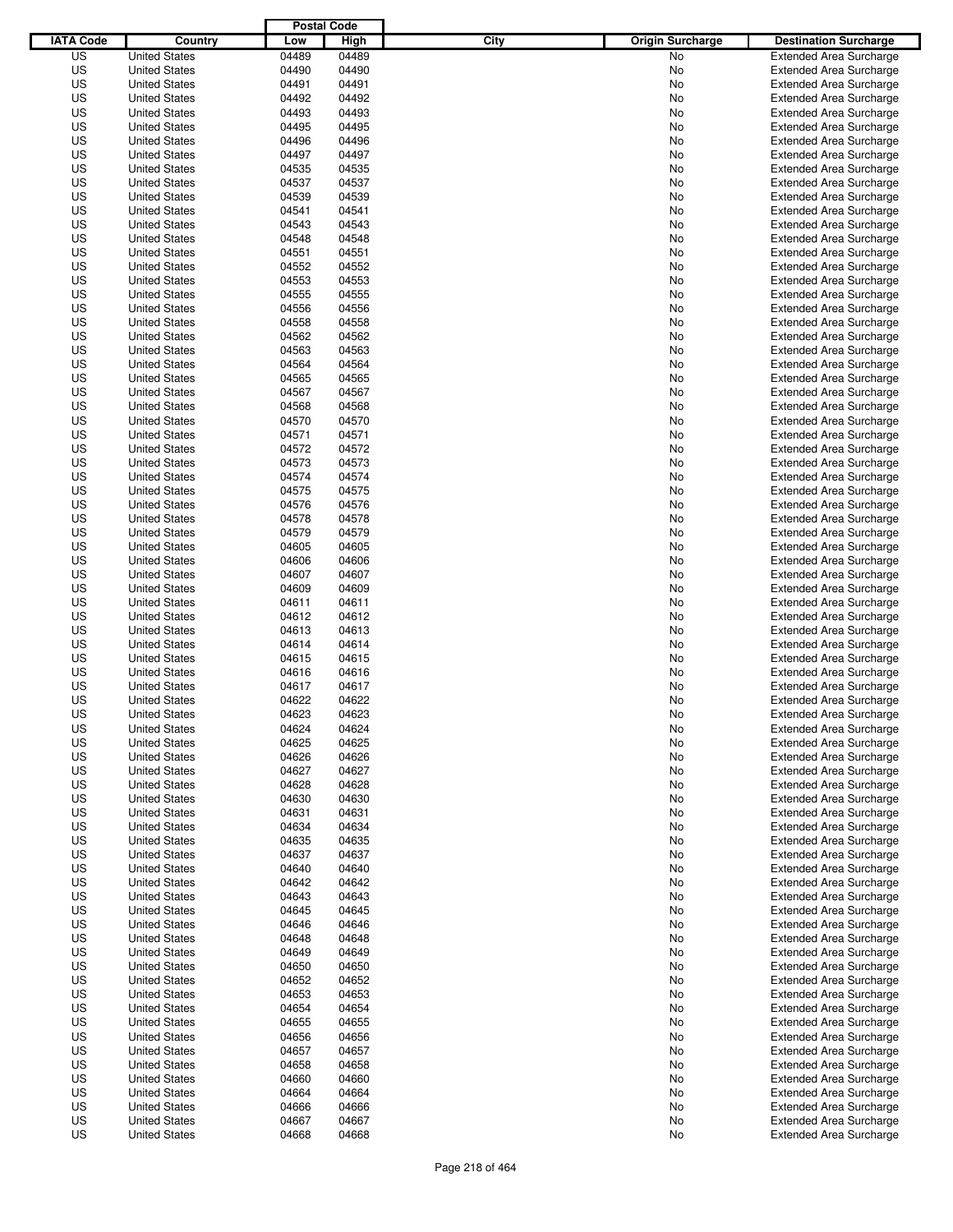|                  |                      |       | <b>Postal Code</b> |                                 |                                |
|------------------|----------------------|-------|--------------------|---------------------------------|--------------------------------|
| <b>IATA Code</b> | Country              | Low   | High               | City<br><b>Origin Surcharge</b> | <b>Destination Surcharge</b>   |
| US               | <b>United States</b> | 04669 | 04669              | <b>No</b>                       | <b>Extended Area Surcharge</b> |
| US               | <b>United States</b> | 04671 | 04671              | No                              | <b>Extended Area Surcharge</b> |
| US               | <b>United States</b> | 04673 | 04673              | No                              | <b>Extended Area Surcharge</b> |
| US               | <b>United States</b> | 04674 | 04674              | No                              | <b>Extended Area Surcharge</b> |
| US               | <b>United States</b> | 04676 | 04676              | No                              | <b>Extended Area Surcharge</b> |
| US               | <b>United States</b> | 04677 | 04677              | No                              | <b>Extended Area Surcharge</b> |
| US               | <b>United States</b> | 04679 | 04679              | No                              | <b>Extended Area Surcharge</b> |
| US               | <b>United States</b> | 04680 | 04680              | No                              | <b>Extended Area Surcharge</b> |
| US               | <b>United States</b> | 04681 | 04681              | No                              | <b>Extended Area Surcharge</b> |
| US               | <b>United States</b> | 04683 | 04683              | No                              | <b>Extended Area Surcharge</b> |
| US               | <b>United States</b> | 04684 | 04684              | No                              | <b>Extended Area Surcharge</b> |
| US               | <b>United States</b> | 04685 | 04685              | No                              | <b>Extended Area Surcharge</b> |
| US               | <b>United States</b> | 04686 | 04686              | No                              | <b>Extended Area Surcharge</b> |
| US               | <b>United States</b> | 04691 | 04691              | No                              | <b>Extended Area Surcharge</b> |
| US               | <b>United States</b> | 04693 | 04693              | No                              | <b>Extended Area Surcharge</b> |
| US               | <b>United States</b> | 04694 | 04694              | No                              | <b>Extended Area Surcharge</b> |
| US               | <b>United States</b> | 04730 | 04730              | No                              | <b>Extended Area Surcharge</b> |
| US               | <b>United States</b> | 04732 | 04732              | No                              | <b>Extended Area Surcharge</b> |
| US               | <b>United States</b> | 04733 | 04733              | No                              | <b>Extended Area Surcharge</b> |
| US               | <b>United States</b> | 04734 | 04734              | No                              | <b>Extended Area Surcharge</b> |
| US               | <b>United States</b> | 04735 | 04735              | No                              | <b>Extended Area Surcharge</b> |
| US               | <b>United States</b> | 04736 | 04736              | No                              | <b>Extended Area Surcharge</b> |
| US               | <b>United States</b> | 04737 | 04737              | No                              | <b>Extended Area Surcharge</b> |
| US               | <b>United States</b> | 04738 | 04738              | No                              | <b>Extended Area Surcharge</b> |
| US               | <b>United States</b> | 04739 | 04739              | No                              | <b>Extended Area Surcharge</b> |
| US               | <b>United States</b> | 04740 | 04740              | No                              | <b>Extended Area Surcharge</b> |
| US               | <b>United States</b> | 04741 | 04741              | No                              | <b>Extended Area Surcharge</b> |
| US               | <b>United States</b> | 04742 | 04742              | No                              | <b>Extended Area Surcharge</b> |
| US               | <b>United States</b> | 04743 | 04743              | No                              | <b>Extended Area Surcharge</b> |
| US               | <b>United States</b> | 04744 | 04744              | No                              | <b>Extended Area Surcharge</b> |
| US               | <b>United States</b> | 04745 | 04745              | No                              | <b>Extended Area Surcharge</b> |
| US               | <b>United States</b> | 04746 | 04746              | No                              | <b>Extended Area Surcharge</b> |
| US               | <b>United States</b> | 04747 | 04747              | No                              | <b>Extended Area Surcharge</b> |
| US               | <b>United States</b> | 04750 | 04750              | No                              | <b>Extended Area Surcharge</b> |
| US               | <b>United States</b> | 04751 | 04751              | No                              | <b>Extended Area Surcharge</b> |
| US               | <b>United States</b> | 04756 | 04756              | No                              | <b>Extended Area Surcharge</b> |
| US               | <b>United States</b> | 04757 | 04757              | No                              | <b>Extended Area Surcharge</b> |
| US               | <b>United States</b> | 04758 | 04758              | No                              | <b>Extended Area Surcharge</b> |
| US               | <b>United States</b> | 04759 | 04759              | No                              | <b>Extended Area Surcharge</b> |
| US               | <b>United States</b> | 04760 | 04760              | No                              | <b>Extended Area Surcharge</b> |
| US               | <b>United States</b> | 04761 | 04761              | No                              | <b>Extended Area Surcharge</b> |
| US               | <b>United States</b> | 04762 | 04762              | No                              | <b>Extended Area Surcharge</b> |
| US               | <b>United States</b> | 04763 | 04763              | No                              | <b>Extended Area Surcharge</b> |
| US               | <b>United States</b> | 04764 | 04764              | No                              | <b>Extended Area Surcharge</b> |
| US               | <b>United States</b> | 04765 | 04765              | No                              | Extended Area Surcharge        |
| US               | <b>United States</b> | 04766 | 04766              | No                              | <b>Extended Area Surcharge</b> |
| US               | <b>United States</b> | 04768 | 04768              | No                              | <b>Extended Area Surcharge</b> |
| US               | <b>United States</b> | 04772 | 04772              | No                              | <b>Extended Area Surcharge</b> |
| US               | <b>United States</b> | 04773 | 04773              | No                              | <b>Extended Area Surcharge</b> |
| US               | <b>United States</b> | 04774 | 04774              | No                              | <b>Extended Area Surcharge</b> |
| US               | <b>United States</b> | 04776 | 04776              | No                              | <b>Extended Area Surcharge</b> |
| US               | <b>United States</b> | 04777 | 04777              | No                              | <b>Extended Area Surcharge</b> |
| US               | <b>United States</b> | 04779 | 04779              | No                              | <b>Extended Area Surcharge</b> |
| US               | <b>United States</b> | 04780 | 04780              | No                              | <b>Extended Area Surcharge</b> |
| US               | <b>United States</b> | 04781 | 04781              | No                              | <b>Extended Area Surcharge</b> |
| US               | <b>United States</b> | 04783 | 04783              | No                              | <b>Extended Area Surcharge</b> |
| US               | <b>United States</b> | 04785 | 04785              | No                              | <b>Extended Area Surcharge</b> |
| US               | <b>United States</b> | 04786 | 04786              | No                              | <b>Extended Area Surcharge</b> |
| US               | <b>United States</b> | 04787 | 04787              | No                              | <b>Extended Area Surcharge</b> |
| US               | <b>United States</b> | 04846 | 04846              | No                              | <b>Extended Area Surcharge</b> |
| US               | <b>United States</b> | 04847 | 04847              | No                              | <b>Extended Area Surcharge</b> |
| US               | <b>United States</b> | 04848 | 04848              | No                              | <b>Extended Area Surcharge</b> |
| US               | <b>United States</b> | 04849 | 04849              | No                              | <b>Extended Area Surcharge</b> |
| US               | <b>United States</b> | 04851 | 04851              | No                              | <b>Extended Area Surcharge</b> |
| US               | <b>United States</b> | 04852 | 04852              | No                              | <b>Extended Area Surcharge</b> |
| US               | <b>United States</b> | 04853 | 04853              | No                              | <b>Extended Area Surcharge</b> |
| US               | <b>United States</b> | 04854 | 04854              | No                              | <b>Extended Area Surcharge</b> |
| US               | <b>United States</b> | 04855 | 04855              | No                              | <b>Extended Area Surcharge</b> |
| US               | <b>United States</b> | 04857 | 04857              | No                              | <b>Extended Area Surcharge</b> |
| US               | <b>United States</b> | 04858 | 04858              | No                              | <b>Extended Area Surcharge</b> |
| US               | <b>United States</b> | 04859 | 04859              | No                              | <b>Extended Area Surcharge</b> |
| US               | <b>United States</b> | 04860 | 04860              | No                              | <b>Extended Area Surcharge</b> |
| US               | <b>United States</b> | 04862 | 04862              | No                              | <b>Extended Area Surcharge</b> |
| US               | <b>United States</b> | 04863 | 04863              | No                              | <b>Extended Area Surcharge</b> |
| US               | <b>United States</b> | 04864 | 04864              | No                              | <b>Extended Area Surcharge</b> |
| US               | <b>United States</b> | 04910 | 04910              | No                              | <b>Extended Area Surcharge</b> |
| US               | <b>United States</b> | 04911 | 04911              | No                              | <b>Extended Area Surcharge</b> |
| US               | <b>United States</b> | 04912 | 04912              | No                              | <b>Extended Area Surcharge</b> |
|                  |                      |       |                    |                                 |                                |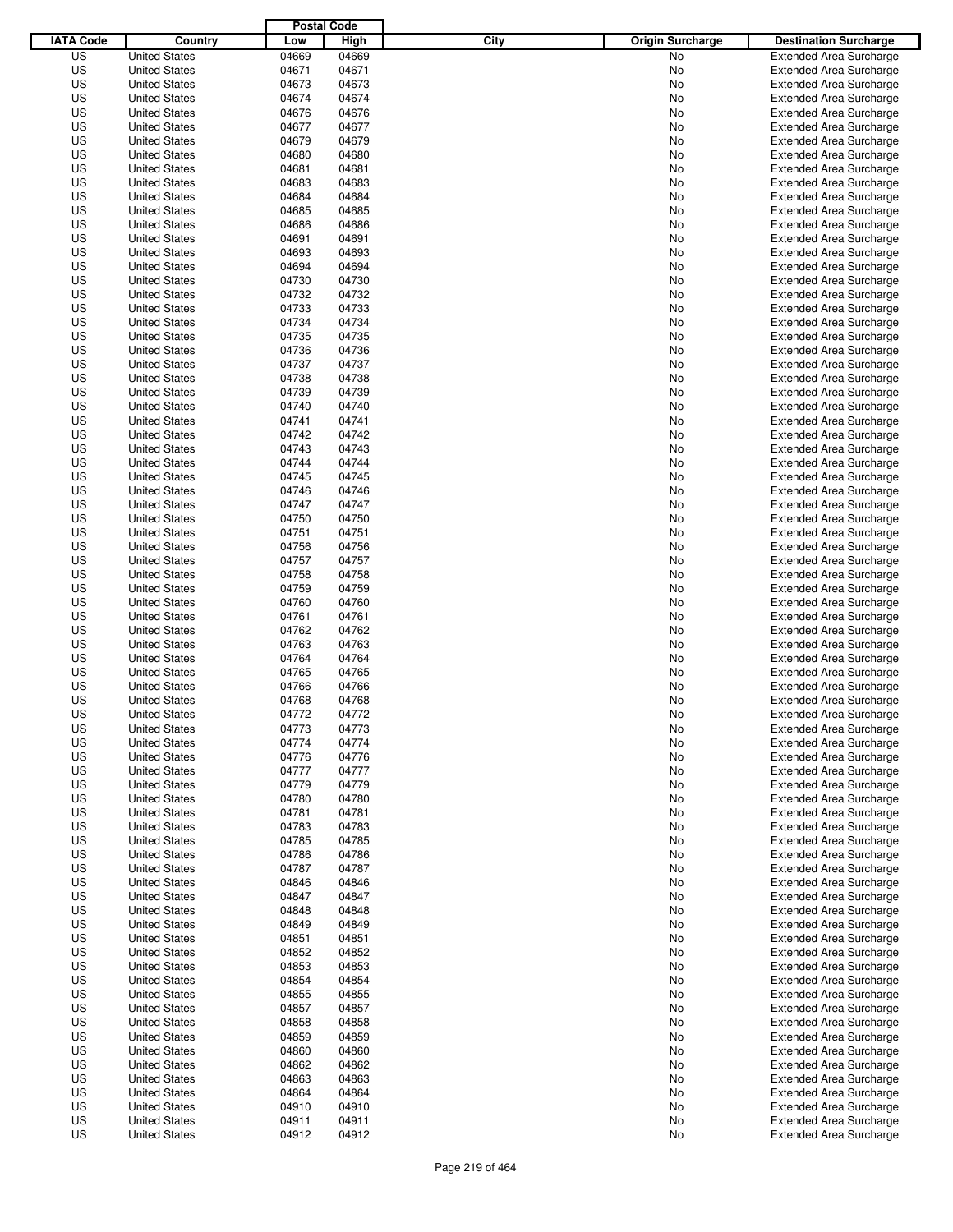|                  |                                              | <b>Postal Code</b> |                |                                 |                                                                  |
|------------------|----------------------------------------------|--------------------|----------------|---------------------------------|------------------------------------------------------------------|
| <b>IATA Code</b> | Country                                      | Low                | High           | City<br><b>Origin Surcharge</b> | <b>Destination Surcharge</b>                                     |
| US               | <b>United States</b>                         | 04917              | 04917          | <b>No</b>                       | <b>Extended Area Surcharge</b>                                   |
| US               | <b>United States</b>                         | 04918              | 04918          | No                              | <b>Extended Area Surcharge</b>                                   |
| US               | <b>United States</b>                         | 04920              | 04920          | No                              | <b>Extended Area Surcharge</b>                                   |
| US               | <b>United States</b>                         | 04921              | 04921          | No                              | <b>Extended Area Surcharge</b>                                   |
| US               | <b>United States</b>                         | 04922              | 04922          | No                              | <b>Extended Area Surcharge</b>                                   |
| US               | <b>United States</b>                         | 04923              | 04923          | No                              | <b>Extended Area Surcharge</b>                                   |
| US               | <b>United States</b>                         | 04924              | 04924          | No                              | <b>Extended Area Surcharge</b>                                   |
| US               | <b>United States</b>                         | 04925              | 04925          | No                              | <b>Extended Area Surcharge</b>                                   |
| US               | <b>United States</b>                         | 04927              | 04927          | No                              | <b>Extended Area Surcharge</b>                                   |
| US               | <b>United States</b>                         | 04928              | 04928          | No                              | <b>Extended Area Surcharge</b>                                   |
| US               | <b>United States</b>                         | 04929              | 04929          | No                              | <b>Extended Area Surcharge</b>                                   |
| US               | <b>United States</b>                         | 04930              | 04930          | No                              | <b>Extended Area Surcharge</b>                                   |
| US               | <b>United States</b>                         | 04932              | 04932          | No                              | <b>Extended Area Surcharge</b>                                   |
| US               | <b>United States</b>                         | 04936              | 04936          | No                              | <b>Extended Area Surcharge</b>                                   |
| US               | <b>United States</b>                         | 04938              | 04938          | No                              | <b>Extended Area Surcharge</b>                                   |
| US               | <b>United States</b>                         | 04939              | 04939          | No                              | <b>Extended Area Surcharge</b>                                   |
| US               | <b>United States</b>                         | 04940              | 04940          | No                              | <b>Extended Area Surcharge</b>                                   |
| US               | <b>United States</b>                         | 04941              | 04941          | No                              | <b>Extended Area Surcharge</b>                                   |
| US               | <b>United States</b>                         | 04942              | 04942          | No                              | <b>Extended Area Surcharge</b>                                   |
| US               | <b>United States</b>                         | 04943              | 04943          | No                              | <b>Extended Area Surcharge</b>                                   |
| US               | <b>United States</b>                         | 04945              | 04945          | No                              | <b>Extended Area Surcharge</b>                                   |
| US               | <b>United States</b>                         | 04947              | 04947          | No                              | <b>Extended Area Surcharge</b>                                   |
| US               | <b>United States</b>                         | 04949              | 04949          | No                              | <b>Extended Area Surcharge</b>                                   |
| US               | <b>United States</b>                         | 04950              | 04950          | No                              | <b>Extended Area Surcharge</b>                                   |
| US               | <b>United States</b>                         | 04951              | 04951          | No                              | <b>Extended Area Surcharge</b>                                   |
| US               | <b>United States</b>                         | 04952              | 04952          | No                              | <b>Extended Area Surcharge</b>                                   |
| US               | <b>United States</b>                         | 04953              | 04953          | No                              | <b>Extended Area Surcharge</b>                                   |
| US               | <b>United States</b>                         | 04954              | 04954          | No                              | <b>Extended Area Surcharge</b>                                   |
| US               | <b>United States</b>                         | 04955              | 04955          | No                              | <b>Extended Area Surcharge</b>                                   |
| US               | <b>United States</b>                         | 04956              | 04956          | No                              | <b>Extended Area Surcharge</b>                                   |
| US               | <b>United States</b>                         | 04957              | 04957          | No                              | <b>Extended Area Surcharge</b>                                   |
| US               | <b>United States</b>                         | 04958              | 04958          | No                              | <b>Extended Area Surcharge</b>                                   |
| US               | <b>United States</b>                         | 04961              | 04961          | No                              | <b>Extended Area Surcharge</b>                                   |
| US               | <b>United States</b>                         | 04963              | 04963          | No                              | <b>Extended Area Surcharge</b>                                   |
| US               | <b>United States</b>                         | 04964              | 04964          | No                              | <b>Extended Area Surcharge</b>                                   |
| US               | <b>United States</b>                         | 04965              | 04965          | No                              | <b>Extended Area Surcharge</b>                                   |
| US               | <b>United States</b>                         | 04966              | 04966          | No                              | <b>Extended Area Surcharge</b>                                   |
| US               | <b>United States</b>                         | 04967              | 04967          | No                              | <b>Extended Area Surcharge</b>                                   |
| US               | <b>United States</b>                         | 04969              | 04969          | No                              | <b>Extended Area Surcharge</b>                                   |
| US               | <b>United States</b>                         | 04970              | 04970          | No                              | <b>Extended Area Surcharge</b>                                   |
| US               | <b>United States</b>                         | 04971              | 04971          | No                              | <b>Extended Area Surcharge</b>                                   |
| US               | <b>United States</b>                         | 04973              | 04973          | No                              | <b>Extended Area Surcharge</b>                                   |
| US               | <b>United States</b>                         | 04974              | 04974          | No                              | <b>Extended Area Surcharge</b>                                   |
| US               | <b>United States</b>                         | 04976              | 04976          | No                              | <b>Extended Area Surcharge</b>                                   |
| US               | <b>United States</b>                         | 04978              | 04978          | No                              | Extended Area Surcharge                                          |
| US               | <b>United States</b>                         | 04979              | 04979          | No                              | <b>Extended Area Surcharge</b>                                   |
| US               | <b>United States</b>                         | 04981              | 04981          | No                              | <b>Extended Area Surcharge</b>                                   |
| US               | <b>United States</b>                         | 04982              | 04982          | No                              | <b>Extended Area Surcharge</b>                                   |
| US               | <b>United States</b>                         | 04983              | 04983          | No                              | <b>Extended Area Surcharge</b>                                   |
| US               | <b>United States</b>                         | 04984              | 04984          | No                              | <b>Extended Area Surcharge</b>                                   |
| US               | <b>United States</b>                         | 04985              | 04985          | No                              | <b>Extended Area Surcharge</b>                                   |
| US               | <b>United States</b>                         | 04986              | 04986          | No                              | <b>Extended Area Surcharge</b>                                   |
| US               | <b>United States</b>                         | 04987              | 04987          | No                              | <b>Extended Area Surcharge</b>                                   |
| US               | <b>United States</b>                         | 04988              | 04988          | No                              | <b>Extended Area Surcharge</b>                                   |
| US               | <b>United States</b>                         | 04992              | 04992          | No                              | <b>Extended Area Surcharge</b>                                   |
| US               | <b>United States</b>                         | 05030              | 05030          | No                              | <b>Extended Area Surcharge</b>                                   |
| US               | <b>United States</b>                         | 05031              | 05031          | No                              | <b>Extended Area Surcharge</b>                                   |
| US<br>US         | <b>United States</b>                         | 05032<br>05033     | 05032<br>05033 | No                              | <b>Extended Area Surcharge</b><br><b>Extended Area Surcharge</b> |
|                  | <b>United States</b>                         |                    |                | No                              |                                                                  |
| US               | <b>United States</b>                         | 05034              | 05034          | No                              | <b>Extended Area Surcharge</b>                                   |
| US<br>US         | <b>United States</b><br><b>United States</b> | 05035<br>05036     | 05035<br>05036 | No<br>No                        | <b>Extended Area Surcharge</b><br><b>Extended Area Surcharge</b> |
| US               | <b>United States</b>                         | 05037              | 05037          | No                              | <b>Extended Area Surcharge</b>                                   |
|                  |                                              |                    |                |                                 |                                                                  |
| US<br>US         | <b>United States</b><br><b>United States</b> | 05038<br>05039     | 05038<br>05039 | No<br>No                        | <b>Extended Area Surcharge</b><br><b>Extended Area Surcharge</b> |
| US               | <b>United States</b>                         | 05040              | 05040          | No                              | <b>Extended Area Surcharge</b>                                   |
| US               | <b>United States</b>                         | 05041              | 05041          | No                              | <b>Extended Area Surcharge</b>                                   |
| US               | <b>United States</b>                         | 05042              | 05042          | No                              | <b>Extended Area Surcharge</b>                                   |
| US               | <b>United States</b>                         | 05043              | 05043          | No                              | <b>Extended Area Surcharge</b>                                   |
| US               | <b>United States</b>                         | 05045              | 05045          | No                              | <b>Extended Area Surcharge</b>                                   |
| US               | <b>United States</b>                         | 05046              | 05046          | No                              | <b>Extended Area Surcharge</b>                                   |
| US               | <b>United States</b>                         | 05048              | 05048          | No                              | <b>Extended Area Surcharge</b>                                   |
| US               | <b>United States</b>                         | 05050              | 05050          | No                              | <b>Extended Area Surcharge</b>                                   |
| US               | <b>United States</b>                         | 05051              | 05051          | No                              | <b>Extended Area Surcharge</b>                                   |
| US               | <b>United States</b>                         | 05052              | 05052          | No                              | <b>Extended Area Surcharge</b>                                   |
| US               | <b>United States</b>                         | 05053              | 05053          | No                              | <b>Extended Area Surcharge</b>                                   |
| US               | <b>United States</b>                         | 05056              | 05056          | No                              | <b>Extended Area Surcharge</b>                                   |
| US               | <b>United States</b>                         | 05058              | 05058          | No                              | <b>Extended Area Surcharge</b>                                   |
|                  |                                              |                    |                |                                 |                                                                  |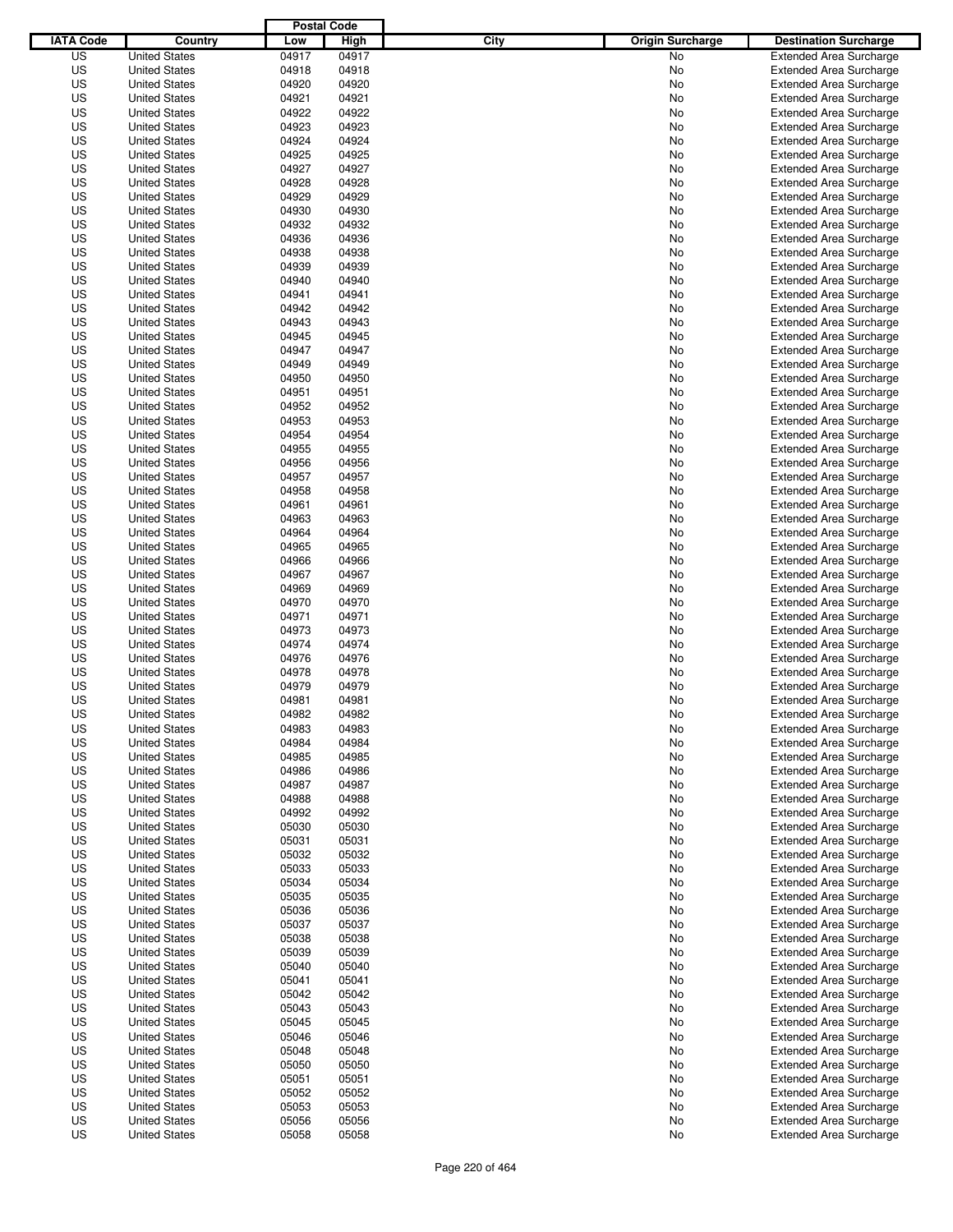|                  |                      | <b>Postal Code</b> |       |                                 |                                |
|------------------|----------------------|--------------------|-------|---------------------------------|--------------------------------|
| <b>IATA Code</b> | Country              | Low                | High  | City<br><b>Origin Surcharge</b> | <b>Destination Surcharge</b>   |
| US               | <b>United States</b> | 05059              | 05059 | <b>No</b>                       | <b>Extended Area Surcharge</b> |
| US               | <b>United States</b> | 05060              | 05060 | No                              | <b>Extended Area Surcharge</b> |
| US               | <b>United States</b> | 05061              | 05061 | No                              | <b>Extended Area Surcharge</b> |
| US               | <b>United States</b> | 05062              | 05062 | No                              | <b>Extended Area Surcharge</b> |
| US               | <b>United States</b> | 05065              | 05065 | No                              | <b>Extended Area Surcharge</b> |
| US               | <b>United States</b> | 05067              | 05067 | No                              | <b>Extended Area Surcharge</b> |
| US               | <b>United States</b> | 05068              | 05068 | No                              | <b>Extended Area Surcharge</b> |
| US               | <b>United States</b> | 05069              | 05069 | No                              | <b>Extended Area Surcharge</b> |
| US               | <b>United States</b> | 05070              | 05070 | No                              | <b>Extended Area Surcharge</b> |
| US               | <b>United States</b> | 05071              | 05071 | No                              | <b>Extended Area Surcharge</b> |
| US               | <b>United States</b> | 05072              | 05072 | No                              | <b>Extended Area Surcharge</b> |
| US               | <b>United States</b> | 05073              | 05073 | No                              | <b>Extended Area Surcharge</b> |
| US               | <b>United States</b> | 05074              | 05074 | No                              | <b>Extended Area Surcharge</b> |
| US               | <b>United States</b> | 05075              | 05075 | No                              | <b>Extended Area Surcharge</b> |
| US               | <b>United States</b> | 05076              | 05076 | No                              | <b>Extended Area Surcharge</b> |
| US               | <b>United States</b> | 05077              | 05077 | No                              | <b>Extended Area Surcharge</b> |
| US               | <b>United States</b> | 05079              | 05079 | No                              | <b>Extended Area Surcharge</b> |
| US               | <b>United States</b> | 05081              | 05081 | No                              | <b>Extended Area Surcharge</b> |
| US               | <b>United States</b> | 05083              | 05083 | No                              | <b>Extended Area Surcharge</b> |
| US               | <b>United States</b> | 05084              | 05084 | No                              | <b>Extended Area Surcharge</b> |
| US               | <b>United States</b> | 05085              | 05085 | No                              | <b>Extended Area Surcharge</b> |
| US               | <b>United States</b> | 05086              | 05086 | No                              | <b>Extended Area Surcharge</b> |
| US               | <b>United States</b> | 05089              | 05089 | No                              | <b>Extended Area Surcharge</b> |
| US               | <b>United States</b> | 05091              | 05091 | No                              | <b>Extended Area Surcharge</b> |
| US               | <b>United States</b> | 05141              | 05141 | No                              | <b>Extended Area Surcharge</b> |
| US               | <b>United States</b> | 05142              | 05142 | No                              | <b>Extended Area Surcharge</b> |
| US               | <b>United States</b> | 05143              | 05143 | No                              | <b>Extended Area Surcharge</b> |
| US               | <b>United States</b> | 05146              | 05146 | No                              | <b>Extended Area Surcharge</b> |
| US               | <b>United States</b> | 05148              | 05148 | No                              | <b>Extended Area Surcharge</b> |
| US               | <b>United States</b> | 05151              | 05151 | No                              | <b>Extended Area Surcharge</b> |
| US               | <b>United States</b> | 05152              | 05152 | No                              | <b>Extended Area Surcharge</b> |
| US               | <b>United States</b> | 05153              | 05153 | No                              | <b>Extended Area Surcharge</b> |
| US               | <b>United States</b> | 05155              | 05155 | No                              | <b>Extended Area Surcharge</b> |
| US               | <b>United States</b> | 05156              | 05156 | No                              | <b>Extended Area Surcharge</b> |
| US               | <b>United States</b> | 05161              | 05161 | No                              | <b>Extended Area Surcharge</b> |
| US               | <b>United States</b> | 05250              | 05250 | No                              | <b>Extended Area Surcharge</b> |
| US               | <b>United States</b> | 05251              | 05251 | No                              | <b>Extended Area Surcharge</b> |
| US               | <b>United States</b> | 05252              | 05252 | No                              | <b>Extended Area Surcharge</b> |
| US               | <b>United States</b> | 05253              | 05253 | No                              | <b>Extended Area Surcharge</b> |
| US               | <b>United States</b> | 05260              | 05260 | No                              | <b>Extended Area Surcharge</b> |
| US               | <b>United States</b> | 05261              | 05261 | No                              | <b>Extended Area Surcharge</b> |
| US               | <b>United States</b> | 05262              | 05262 | No                              | <b>Extended Area Surcharge</b> |
| US               | <b>United States</b> | 05340              | 05340 | No                              | <b>Extended Area Surcharge</b> |
| US               | <b>United States</b> | 05341              | 05341 | No                              | <b>Extended Area Surcharge</b> |
| US               | <b>United States</b> | 05342              | 05342 | No                              | Extended Area Surcharge        |
| US               | <b>United States</b> | 05343              | 05343 | No                              | <b>Extended Area Surcharge</b> |
| US               | <b>United States</b> | 05344              | 05344 | No                              | <b>Extended Area Surcharge</b> |
| US               | <b>United States</b> | 05345              | 05345 | No                              | <b>Extended Area Surcharge</b> |
| US               | <b>United States</b> | 05346              | 05346 | No                              | <b>Extended Area Surcharge</b> |
| US               | <b>United States</b> | 05350              | 05350 | No                              | <b>Extended Area Surcharge</b> |
| US               | <b>United States</b> | 05351              | 05351 | No                              | <b>Extended Area Surcharge</b> |
| US               | <b>United States</b> | 05352              | 05352 | No                              | <b>Extended Area Surcharge</b> |
| US               | <b>United States</b> | 05353              | 05353 | No                              | <b>Extended Area Surcharge</b> |
| US               | <b>United States</b> | 05354              | 05354 | No                              | <b>Extended Area Surcharge</b> |
| US               | <b>United States</b> | 05355              | 05355 | No                              | <b>Extended Area Surcharge</b> |
| US               | <b>United States</b> | 05356              | 05356 | No                              | <b>Extended Area Surcharge</b> |
| US               | <b>United States</b> | 05358              | 05358 | No                              | <b>Extended Area Surcharge</b> |
| US               | <b>United States</b> | 05359              | 05359 | No                              | <b>Extended Area Surcharge</b> |
| US               | <b>United States</b> | 05360              | 05360 | No                              | <b>Extended Area Surcharge</b> |
| US               | <b>United States</b> | 05361              | 05361 | No                              | <b>Extended Area Surcharge</b> |
| US               | <b>United States</b> | 05362              | 05362 | No                              | <b>Extended Area Surcharge</b> |
| US               | <b>United States</b> | 05363              | 05363 | No                              | <b>Extended Area Surcharge</b> |
| US               | <b>United States</b> | 05440              | 05440 | No                              | <b>Extended Area Surcharge</b> |
| US               | <b>United States</b> | 05441              | 05441 | No                              | <b>Extended Area Surcharge</b> |
| US               | <b>United States</b> | 05442              | 05442 | No                              | <b>Extended Area Surcharge</b> |
| US               | <b>United States</b> | 05443              | 05443 | No                              | <b>Extended Area Surcharge</b> |
| US               | <b>United States</b> | 05444              | 05444 | No                              | <b>Extended Area Surcharge</b> |
| US               | <b>United States</b> | 05447              | 05447 | No                              | <b>Extended Area Surcharge</b> |
| US               | <b>United States</b> | 05448              | 05448 | No                              | <b>Extended Area Surcharge</b> |
| US               | <b>United States</b> | 05450              | 05450 | No                              | <b>Extended Area Surcharge</b> |
| US               | <b>United States</b> | 05454              | 05454 | No                              | <b>Extended Area Surcharge</b> |
| US               | <b>United States</b> | 05455              | 05455 | No                              | <b>Extended Area Surcharge</b> |
| US               | <b>United States</b> | 05456              | 05456 | No                              | <b>Extended Area Surcharge</b> |
| US               | <b>United States</b> | 05457              | 05457 | No                              | <b>Extended Area Surcharge</b> |
| US               | <b>United States</b> | 05459              | 05459 | No                              | <b>Extended Area Surcharge</b> |
| US               | <b>United States</b> | 05460              | 05460 | No                              | <b>Extended Area Surcharge</b> |
| US               | <b>United States</b> | 05462              | 05462 | No                              | <b>Extended Area Surcharge</b> |
| US               | <b>United States</b> | 05463              | 05463 | No                              | <b>Extended Area Surcharge</b> |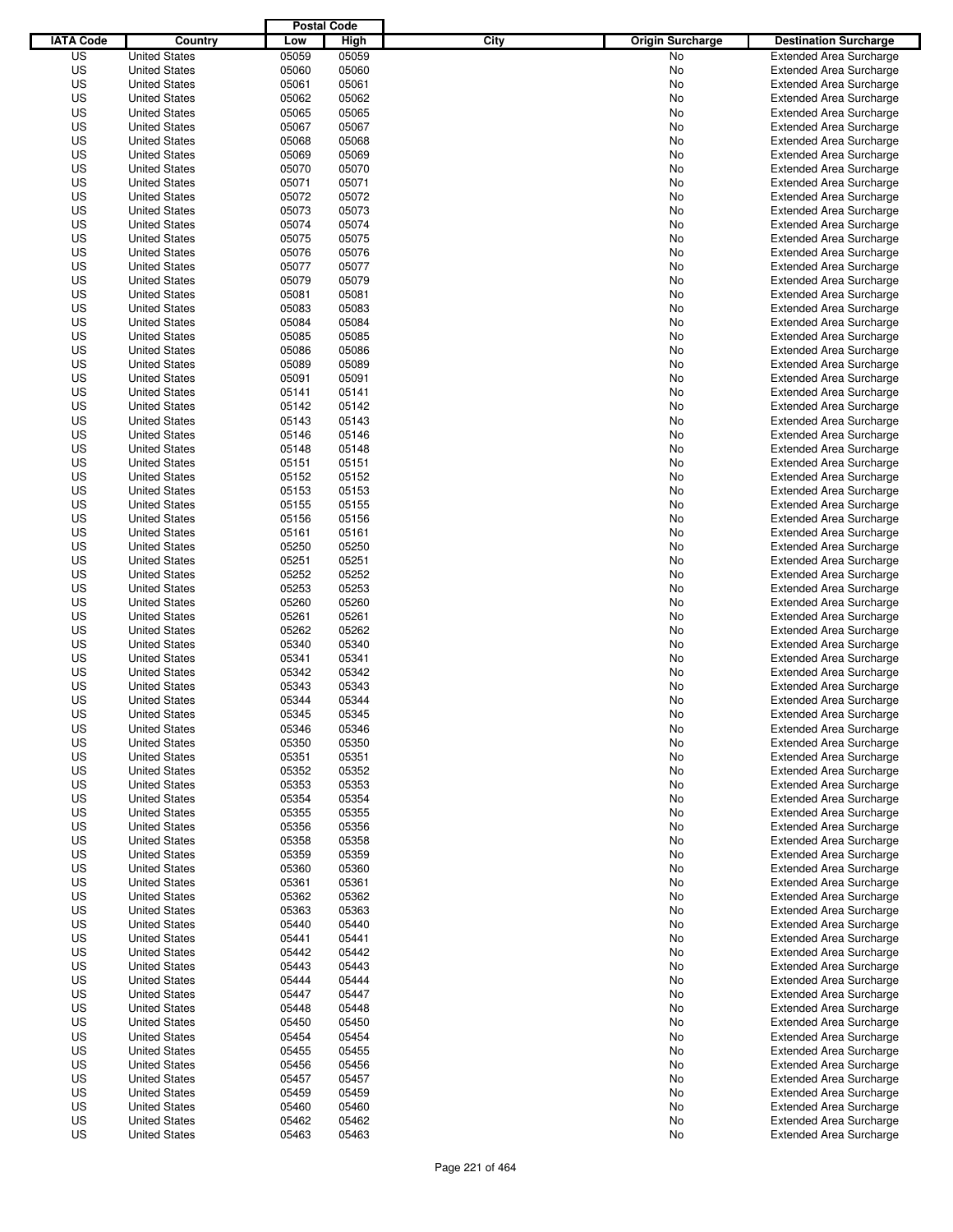|                  |                      | <b>Postal Code</b> |       |                                 |                                |
|------------------|----------------------|--------------------|-------|---------------------------------|--------------------------------|
| <b>IATA Code</b> | Country              | Low                | High  | City<br><b>Origin Surcharge</b> | <b>Destination Surcharge</b>   |
| US               | <b>United States</b> | 05464              | 05464 | <b>No</b>                       | <b>Extended Area Surcharge</b> |
| US               | <b>United States</b> | 05471              | 05471 | No                              | <b>Extended Area Surcharge</b> |
| US               | <b>United States</b> | 05472              | 05472 | No                              | <b>Extended Area Surcharge</b> |
| US               | <b>United States</b> | 05473              | 05473 | No                              | <b>Extended Area Surcharge</b> |
| US               | <b>United States</b> | 05474              | 05474 | No                              | <b>Extended Area Surcharge</b> |
| US               | <b>United States</b> | 05476              | 05476 | No                              | <b>Extended Area Surcharge</b> |
| US               | <b>United States</b> | 05483              | 05483 | No                              | <b>Extended Area Surcharge</b> |
| US               | <b>United States</b> | 05485              | 05485 | No                              | <b>Extended Area Surcharge</b> |
| US               | <b>United States</b> | 05487              | 05487 | No                              | <b>Extended Area Surcharge</b> |
| US               | <b>United States</b> | 05489              | 05489 | No                              | <b>Extended Area Surcharge</b> |
| US               | <b>United States</b> | 05490              | 05490 | No                              | <b>Extended Area Surcharge</b> |
| US               | <b>United States</b> | 05491              | 05491 | No                              | <b>Extended Area Surcharge</b> |
| US               | <b>United States</b> | 05492              | 05492 | No                              | <b>Extended Area Surcharge</b> |
| US               | <b>United States</b> | 05494              | 05494 | No                              | <b>Extended Area Surcharge</b> |
| US               | <b>United States</b> | 05640              | 05640 | No                              | <b>Extended Area Surcharge</b> |
| US               | <b>United States</b> | 05647              | 05647 | No                              | <b>Extended Area Surcharge</b> |
| US               | <b>United States</b> | 05648              | 05648 | No                              | <b>Extended Area Surcharge</b> |
| US               | <b>United States</b> | 05650              | 05650 | No                              | <b>Extended Area Surcharge</b> |
| US               | <b>United States</b> | 05652              | 05652 | No                              | <b>Extended Area Surcharge</b> |
| US               | <b>United States</b> | 05653              | 05653 | No                              | <b>Extended Area Surcharge</b> |
| US               | <b>United States</b> | 05655              | 05655 | No                              | <b>Extended Area Surcharge</b> |
| US               | <b>United States</b> | 05656              | 05656 | No                              | <b>Extended Area Surcharge</b> |
| US               | <b>United States</b> | 05657              | 05657 | No                              | <b>Extended Area Surcharge</b> |
| US               | <b>United States</b> | 05658              | 05658 | No                              | <b>Extended Area Surcharge</b> |
| US               | <b>United States</b> | 05660              | 05660 | No                              | <b>Extended Area Surcharge</b> |
| US               | <b>United States</b> | 05661              | 05661 | No                              | <b>Extended Area Surcharge</b> |
| US               | <b>United States</b> | 05666              | 05666 | No                              | <b>Extended Area Surcharge</b> |
| US               | <b>United States</b> | 05667              | 05667 | No                              | <b>Extended Area Surcharge</b> |
| US               | <b>United States</b> | 05669              | 05669 | No                              | <b>Extended Area Surcharge</b> |
| US               | <b>United States</b> | 05672              | 05672 | No                              | <b>Extended Area Surcharge</b> |
| US               | <b>United States</b> | 05673              | 05673 | No                              | <b>Extended Area Surcharge</b> |
| US               | <b>United States</b> | 05674              | 05674 | No                              | <b>Extended Area Surcharge</b> |
| US               | <b>United States</b> | 05675              | 05675 | No                              | <b>Extended Area Surcharge</b> |
| US               | <b>United States</b> | 05676              | 05676 | No                              | <b>Extended Area Surcharge</b> |
| US               | <b>United States</b> | 05679              | 05679 | No                              | <b>Extended Area Surcharge</b> |
| US               | <b>United States</b> | 05680              | 05680 | No                              | <b>Extended Area Surcharge</b> |
| US               | <b>United States</b> | 05681              | 05681 | No                              | <b>Extended Area Surcharge</b> |
| US               | <b>United States</b> | 05682              | 05682 | No                              | <b>Extended Area Surcharge</b> |
| US               | <b>United States</b> | 05730              | 05730 | No                              | <b>Extended Area Surcharge</b> |
| US               | <b>United States</b> | 05731              | 05731 | No                              | <b>Extended Area Surcharge</b> |
| US               | <b>United States</b> | 05732              | 05732 | No                              | <b>Extended Area Surcharge</b> |
| US               | <b>United States</b> | 05733              | 05733 | No                              | <b>Extended Area Surcharge</b> |
| US               | <b>United States</b> | 05734              | 05734 | No                              | <b>Extended Area Surcharge</b> |
| US               | <b>United States</b> | 05735              | 05735 | No                              | <b>Extended Area Surcharge</b> |
| US               | <b>United States</b> | 05737              | 05737 | No                              | Extended Area Surcharge        |
| US               | <b>United States</b> | 05738              | 05738 | No                              | <b>Extended Area Surcharge</b> |
| US               | <b>United States</b> | 05739              | 05739 | No                              | <b>Extended Area Surcharge</b> |
| US               | <b>United States</b> | 05742              | 05742 | No                              | <b>Extended Area Surcharge</b> |
| US               | <b>United States</b> | 05743              | 05743 | No                              | <b>Extended Area Surcharge</b> |
| US               | <b>United States</b> | 05744              | 05744 | No                              | <b>Extended Area Surcharge</b> |
| US               | <b>United States</b> | 05746              | 05746 | No                              | <b>Extended Area Surcharge</b> |
| US               | <b>United States</b> | 05747              | 05747 | No                              | <b>Extended Area Surcharge</b> |
| US               | <b>United States</b> | 05751              | 05751 | No                              | <b>Extended Area Surcharge</b> |
| US               | <b>United States</b> | 05757              | 05757 | No                              | <b>Extended Area Surcharge</b> |
| US               | <b>United States</b> | 05758              | 05758 | No                              | <b>Extended Area Surcharge</b> |
| US               | <b>United States</b> | 05760              | 05760 | No                              | <b>Extended Area Surcharge</b> |
| US               | <b>United States</b> | 05761              | 05761 | No                              | <b>Extended Area Surcharge</b> |
| US               | <b>United States</b> | 05762              | 05762 | No                              | <b>Extended Area Surcharge</b> |
| US               | <b>United States</b> | 05766              | 05766 | No                              | <b>Extended Area Surcharge</b> |
| US               | <b>United States</b> | 05767              | 05767 | No                              | <b>Extended Area Surcharge</b> |
| US               | <b>United States</b> | 05768              | 05768 | No                              | <b>Extended Area Surcharge</b> |
| US               | <b>United States</b> | 05769              | 05769 | No                              | <b>Extended Area Surcharge</b> |
| US               | <b>United States</b> | 05770              | 05770 | No                              | <b>Extended Area Surcharge</b> |
| US               | <b>United States</b> | 05772              | 05772 | No                              | <b>Extended Area Surcharge</b> |
| US               | <b>United States</b> | 05773              | 05773 | No                              | <b>Extended Area Surcharge</b> |
| US               | <b>United States</b> | 05774              | 05774 | No                              | <b>Extended Area Surcharge</b> |
| US               | <b>United States</b> | 05775              | 05775 | No                              | <b>Extended Area Surcharge</b> |
| US               | <b>United States</b> | 05776              | 05776 | No                              | <b>Extended Area Surcharge</b> |
| US               | <b>United States</b> | 05778              | 05778 | No                              | <b>Extended Area Surcharge</b> |
| US               | <b>United States</b> | 05820              | 05820 | No                              | <b>Extended Area Surcharge</b> |
| US               | <b>United States</b> | 05821              | 05821 | No                              | <b>Extended Area Surcharge</b> |
| US               | <b>United States</b> | 05822              | 05822 | No                              | <b>Extended Area Surcharge</b> |
| US               | <b>United States</b> | 05823              | 05823 | No                              | <b>Extended Area Surcharge</b> |
| US               | <b>United States</b> | 05824              | 05824 | No                              | <b>Extended Area Surcharge</b> |
| US               | <b>United States</b> | 05825              | 05825 | No                              | <b>Extended Area Surcharge</b> |
| US               | <b>United States</b> | 05826              | 05826 | No                              | <b>Extended Area Surcharge</b> |
| US               | <b>United States</b> | 05827              | 05827 | No                              | <b>Extended Area Surcharge</b> |
| US               | <b>United States</b> | 05828              | 05828 | No                              | <b>Extended Area Surcharge</b> |
|                  |                      |                    |       |                                 |                                |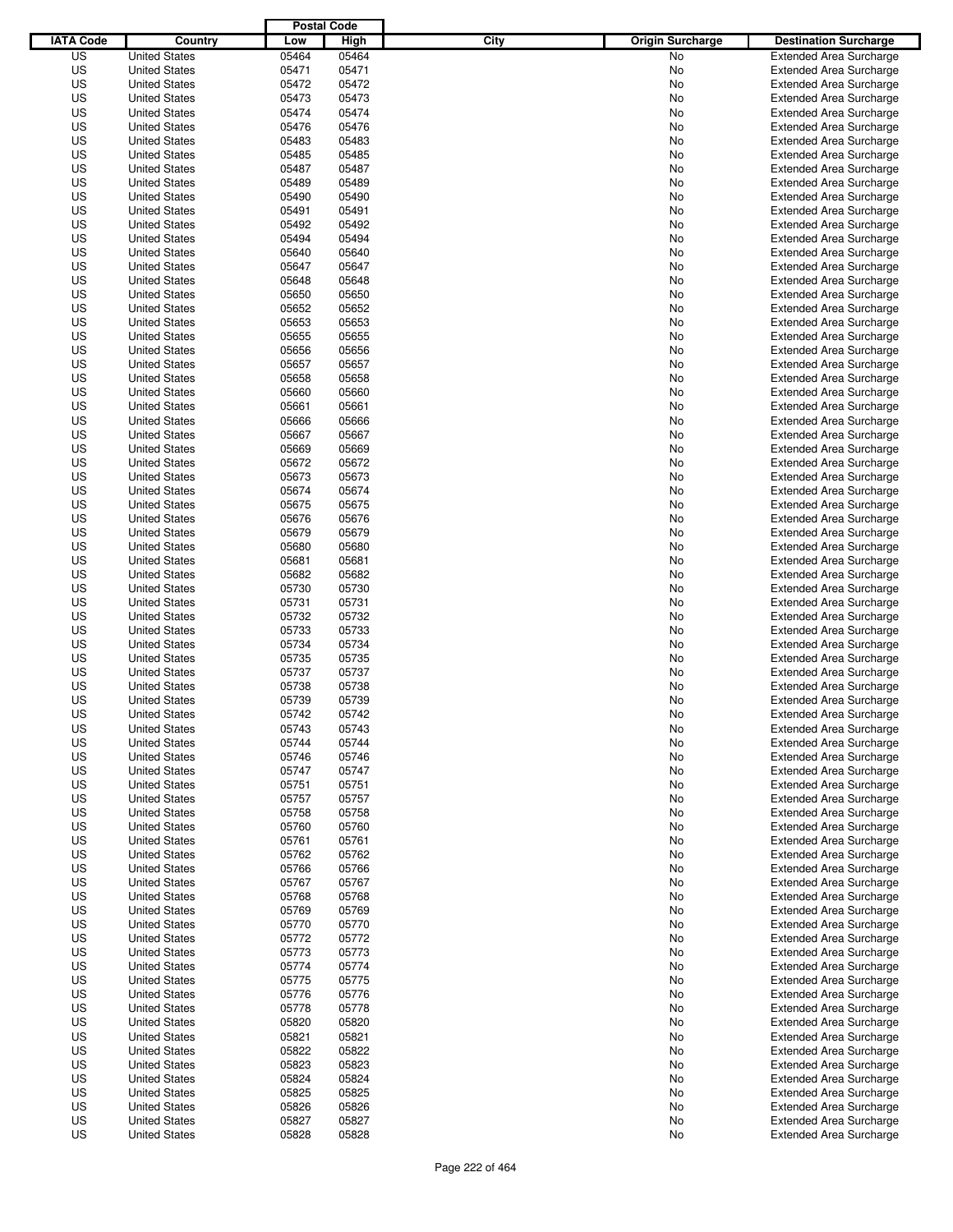|                  |                      | <b>Postal Code</b> |       |                                 |                                |
|------------------|----------------------|--------------------|-------|---------------------------------|--------------------------------|
| <b>IATA Code</b> | Country              | Low                | High  | City<br><b>Origin Surcharge</b> | <b>Destination Surcharge</b>   |
| US               | <b>United States</b> | 05829              | 05829 | <b>No</b>                       | <b>Extended Area Surcharge</b> |
| US               | <b>United States</b> | 05830              | 05830 | No                              | <b>Extended Area Surcharge</b> |
| US               | <b>United States</b> | 05832              | 05832 | No                              | <b>Extended Area Surcharge</b> |
| US               | <b>United States</b> | 05833              | 05833 | No                              | <b>Extended Area Surcharge</b> |
| US               | <b>United States</b> | 05836              | 05836 | No                              | <b>Extended Area Surcharge</b> |
| US               | <b>United States</b> | 05838              | 05838 | No                              | <b>Extended Area Surcharge</b> |
| US               | <b>United States</b> | 05839              | 05839 | No                              | <b>Extended Area Surcharge</b> |
| US               | <b>United States</b> | 05840              | 05840 | No                              | <b>Extended Area Surcharge</b> |
| US               | <b>United States</b> | 05841              | 05841 | No                              | <b>Extended Area Surcharge</b> |
| US               | <b>United States</b> | 05842              | 05842 | No                              | <b>Extended Area Surcharge</b> |
| US               | <b>United States</b> | 05843              | 05843 | No                              | <b>Extended Area Surcharge</b> |
| US               | <b>United States</b> | 05845              | 05845 | No                              | <b>Extended Area Surcharge</b> |
| US               | <b>United States</b> | 05846              | 05846 | No                              | <b>Extended Area Surcharge</b> |
| US               | <b>United States</b> | 05847              | 05847 | No                              | <b>Extended Area Surcharge</b> |
| US               | <b>United States</b> | 05848              | 05848 | No                              | <b>Extended Area Surcharge</b> |
| US               | <b>United States</b> | 05850              | 05850 | No                              | <b>Extended Area Surcharge</b> |
| US               | <b>United States</b> | 05851              | 05851 | No                              | <b>Extended Area Surcharge</b> |
| US               | <b>United States</b> | 05853              | 05853 | No                              | <b>Extended Area Surcharge</b> |
| US               | <b>United States</b> | 05855              | 05855 | No                              | <b>Extended Area Surcharge</b> |
| US               | <b>United States</b> | 05857              | 05857 | No                              | <b>Extended Area Surcharge</b> |
| US               | <b>United States</b> | 05858              | 05858 | No                              | <b>Extended Area Surcharge</b> |
| US               | <b>United States</b> | 05859              | 05859 | No                              | <b>Extended Area Surcharge</b> |
| US               | <b>United States</b> | 05860              | 05860 | No                              | <b>Extended Area Surcharge</b> |
| US               | <b>United States</b> | 05861              | 05861 | No                              | <b>Extended Area Surcharge</b> |
| US               | <b>United States</b> | 05862              | 05862 | No                              | <b>Extended Area Surcharge</b> |
| US               | <b>United States</b> | 05866              | 05866 | No                              | <b>Extended Area Surcharge</b> |
| US               | <b>United States</b> | 05867              | 05867 | No                              | <b>Extended Area Surcharge</b> |
| US               | <b>United States</b> | 05868              | 05868 | No                              | <b>Extended Area Surcharge</b> |
| US               | <b>United States</b> | 05871              | 05871 | No                              | <b>Extended Area Surcharge</b> |
| US               | <b>United States</b> | 05872              | 05872 | No                              | <b>Extended Area Surcharge</b> |
| US               | <b>United States</b> | 05873              | 05873 | No                              | <b>Extended Area Surcharge</b> |
| US               | <b>United States</b> | 05874              | 05874 | No                              | <b>Extended Area Surcharge</b> |
| US               | <b>United States</b> | 05875              | 05875 | No                              | <b>Extended Area Surcharge</b> |
| US               | <b>United States</b> | 05901              | 05901 | No                              | <b>Extended Area Surcharge</b> |
| US               | <b>United States</b> | 05902              | 05902 | No                              | <b>Extended Area Surcharge</b> |
| US               | <b>United States</b> | 05903              | 05903 | No                              | <b>Extended Area Surcharge</b> |
| US               | <b>United States</b> | 05904              | 05904 | No                              | <b>Extended Area Surcharge</b> |
| US               | <b>United States</b> | 05905              | 05905 | No                              | <b>Extended Area Surcharge</b> |
| US               | <b>United States</b> | 05906              | 05906 | No                              | <b>Extended Area Surcharge</b> |
| US               | <b>United States</b> | 05907              | 05907 | No                              | <b>Extended Area Surcharge</b> |
| US               | <b>United States</b> | 06027              | 06027 | No                              | <b>Extended Area Surcharge</b> |
| US               | <b>United States</b> | 06031              | 06031 | No                              | <b>Extended Area Surcharge</b> |
| US               | <b>United States</b> | 06039              | 06039 | No                              | <b>Extended Area Surcharge</b> |
| US               | <b>United States</b> | 06058              | 06058 | No                              | <b>Extended Area Surcharge</b> |
| US               | <b>United States</b> | 06063              | 06063 | No                              | Extended Area Surcharge        |
| US               | <b>United States</b> | 06065              | 06065 | No                              | <b>Extended Area Surcharge</b> |
| US               | <b>United States</b> | 06068              | 06068 | No                              | <b>Extended Area Surcharge</b> |
| US               | <b>United States</b> | 06069              | 06069 | No                              | <b>Extended Area Surcharge</b> |
| US               | <b>United States</b> | 06091              | 06091 | No                              | <b>Extended Area Surcharge</b> |
| US               | <b>United States</b> | 06230              | 06230 | No                              | <b>Extended Area Surcharge</b> |
| US               | <b>United States</b> | 06242              | 06242 | No                              | <b>Extended Area Surcharge</b> |
| US               | <b>United States</b> | 06247              | 06247 | No                              | <b>Extended Area Surcharge</b> |
| US               | <b>United States</b> | 06259              | 06259 | No                              | <b>Extended Area Surcharge</b> |
| US               | <b>United States</b> | 06264              | 06264 | No                              | <b>Extended Area Surcharge</b> |
| US               | <b>United States</b> | 06267              | 06267 | No                              | <b>Extended Area Surcharge</b> |
| US               | <b>United States</b> | 06278              | 06278 | No                              | <b>Extended Area Surcharge</b> |
| US               | <b>United States</b> | 06281              | 06281 | No                              | <b>Extended Area Surcharge</b> |
| US               | <b>United States</b> | 06384              | 06384 | No                              | <b>Extended Area Surcharge</b> |
| US               | <b>United States</b> | 06752              | 06752 | No                              | <b>Extended Area Surcharge</b> |
| US               | <b>United States</b> | 06753              | 06753 | No                              | <b>Extended Area Surcharge</b> |
| US               | <b>United States</b> | 06754              | 06754 | No                              | <b>Extended Area Surcharge</b> |
| US               | <b>United States</b> | 06756              | 06756 | No                              | <b>Extended Area Surcharge</b> |
| US               | <b>United States</b> | 06757              | 06757 | No                              | <b>Extended Area Surcharge</b> |
| US               | <b>United States</b> | 06783              | 06783 | No                              | <b>Extended Area Surcharge</b> |
| US               | <b>United States</b> | 06784              | 06784 | No                              | <b>Extended Area Surcharge</b> |
| US               | <b>United States</b> | 06785              | 06785 | No                              | <b>Extended Area Surcharge</b> |
| US               | <b>United States</b> | 06796              | 06796 | No                              | <b>Extended Area Surcharge</b> |
| US               | <b>United States</b> | 07827              | 07827 | No                              | <b>Extended Area Surcharge</b> |
| US               | <b>United States</b> | 07832              | 07832 | No                              | <b>Extended Area Surcharge</b> |
| US               | <b>United States</b> | 07833              | 07833 | No                              | Extended Area Surcharge        |
| US               | <b>United States</b> | 07851              | 07851 | No                              | <b>Extended Area Surcharge</b> |
| US               | <b>United States</b> | 07881              | 07881 | No                              | <b>Extended Area Surcharge</b> |
| US               | <b>United States</b> | 07938              | 07938 | No                              | <b>Extended Area Surcharge</b> |
| US               | <b>United States</b> | 08019              | 08019 | No                              | <b>Extended Area Surcharge</b> |
| US               | <b>United States</b> | 08038              | 08038 | No                              | <b>Extended Area Surcharge</b> |
| US               | <b>United States</b> | 08064              | 08064 | No                              | <b>Extended Area Surcharge</b> |
| US               | <b>United States</b> | 08250              | 08250 | No                              | <b>Extended Area Surcharge</b> |
| US               | <b>United States</b> | 08311              | 08311 | No                              | <b>Extended Area Surcharge</b> |
|                  |                      |                    |       |                                 |                                |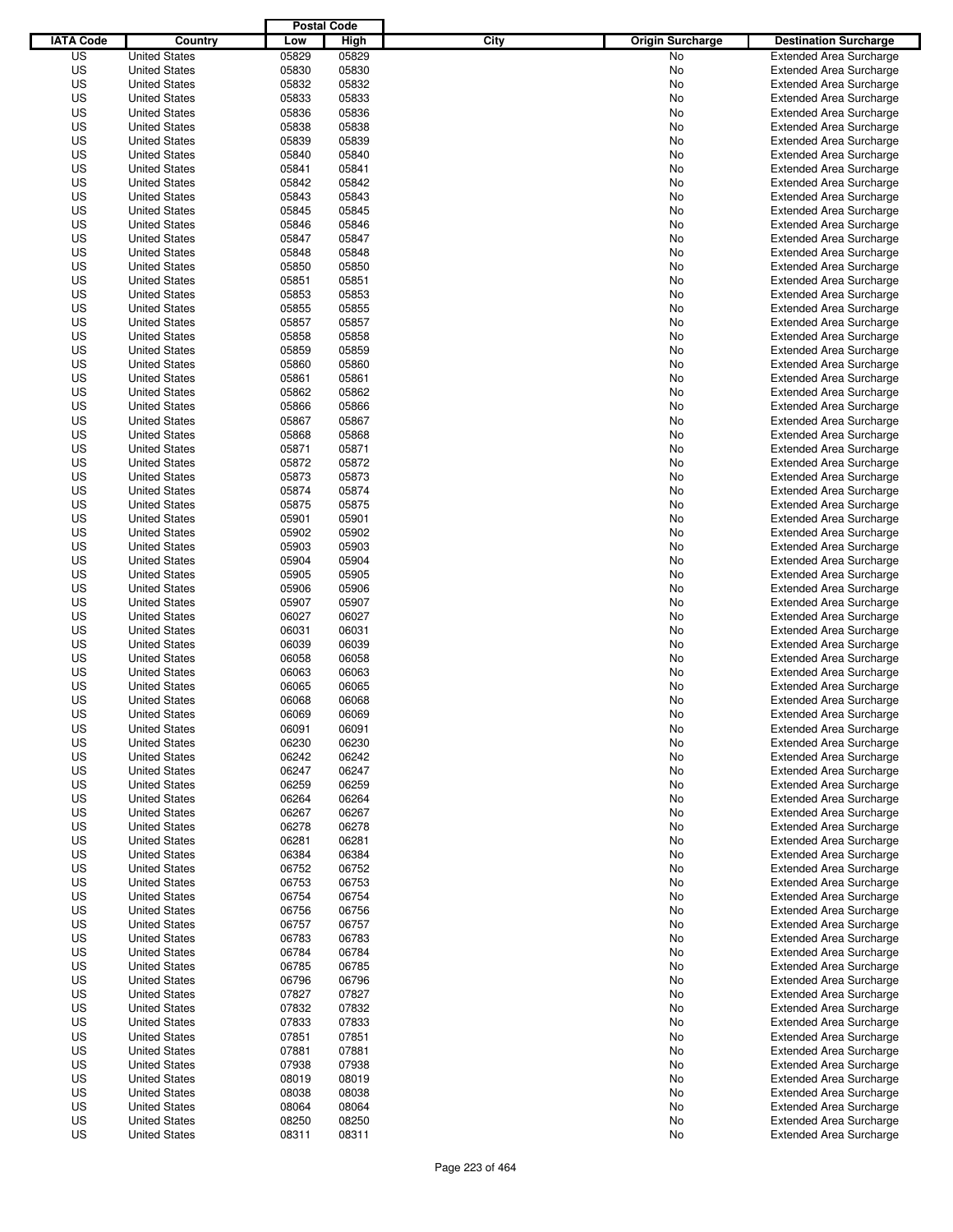|                  |                      | <b>Postal Code</b> |       |                                 |                                |
|------------------|----------------------|--------------------|-------|---------------------------------|--------------------------------|
| <b>IATA Code</b> | Country              | Low                | High  | City<br><b>Origin Surcharge</b> | <b>Destination Surcharge</b>   |
| US               | <b>United States</b> | 08314              | 08314 | <b>No</b>                       | <b>Extended Area Surcharge</b> |
| US               | <b>United States</b> | 08321              | 08321 | No                              | <b>Extended Area Surcharge</b> |
| US               | <b>United States</b> | 08329              | 08329 | No                              | <b>Extended Area Surcharge</b> |
| US               | <b>United States</b> | 08345              | 08345 | No                              | <b>Extended Area Surcharge</b> |
| US               | <b>United States</b> | 08349              | 08349 | No                              | <b>Extended Area Surcharge</b> |
| US               | <b>United States</b> | 10524              | 10524 | No                              | <b>Extended Area Surcharge</b> |
| US               | <b>United States</b> | 10545              | 10545 | No                              | <b>Extended Area Surcharge</b> |
| US               | <b>United States</b> | 10911              | 10911 | No                              | <b>Extended Area Surcharge</b> |
| US               | <b>United States</b> | 10985              | 10985 | No                              | <b>Extended Area Surcharge</b> |
| US               | <b>United States</b> | 11954              | 11954 | No                              | <b>Extended Area Surcharge</b> |
| US               | <b>United States</b> | 11964              | 11964 | No                              | <b>Extended Area Surcharge</b> |
| US               | <b>United States</b> | 11965              | 11965 | No                              | <b>Extended Area Surcharge</b> |
| US               | <b>United States</b> | 12007              | 12007 | No                              | <b>Extended Area Surcharge</b> |
| US               | <b>United States</b> | 12017              | 12017 | No                              | <b>Extended Area Surcharge</b> |
| US               | <b>United States</b> | 12022              | 12022 | No                              | <b>Extended Area Surcharge</b> |
| US               | <b>United States</b> | 12023              | 12023 | No                              | <b>Extended Area Surcharge</b> |
| US               | <b>United States</b> | 12024              | 12024 | No                              | <b>Extended Area Surcharge</b> |
| US               | <b>United States</b> | 12028              | 12028 | No                              | <b>Extended Area Surcharge</b> |
| US               | <b>United States</b> | 12029              | 12029 | No                              | <b>Extended Area Surcharge</b> |
| US               | <b>United States</b> | 12031              | 12031 | No                              | <b>Extended Area Surcharge</b> |
| US               | <b>United States</b> | 12035              | 12035 | No                              | <b>Extended Area Surcharge</b> |
| US               | <b>United States</b> | 12036              | 12036 | No                              | <b>Extended Area Surcharge</b> |
| US               | <b>United States</b> | 12040              | 12040 | No                              | <b>Extended Area Surcharge</b> |
| US               | <b>United States</b> | 12042              | 12042 | No                              | <b>Extended Area Surcharge</b> |
| US               | <b>United States</b> | 12046              | 12046 | No                              | <b>Extended Area Surcharge</b> |
| US               | <b>United States</b> | 12052              | 12052 | No                              | <b>Extended Area Surcharge</b> |
| US               | <b>United States</b> | 12053              | 12053 | No                              | <b>Extended Area Surcharge</b> |
| US               | <b>United States</b> | 12055              | 12055 | No                              | <b>Extended Area Surcharge</b> |
| US               | <b>United States</b> | 12056              | 12056 | No                              | <b>Extended Area Surcharge</b> |
| US               | <b>United States</b> | 12057              | 12057 | No                              | <b>Extended Area Surcharge</b> |
| US               | <b>United States</b> | 12058              | 12058 | No                              | <b>Extended Area Surcharge</b> |
| US               | <b>United States</b> | 12059              | 12059 | No                              | <b>Extended Area Surcharge</b> |
| US               | <b>United States</b> | 12060              | 12060 | No                              | <b>Extended Area Surcharge</b> |
| US               | <b>United States</b> | 12062              | 12062 | No                              | <b>Extended Area Surcharge</b> |
| US               | <b>United States</b> | 12064              | 12064 | No                              | <b>Extended Area Surcharge</b> |
| US               | <b>United States</b> | 12066              | 12066 | No                              | <b>Extended Area Surcharge</b> |
| US               | <b>United States</b> | 12067              | 12067 | No                              | <b>Extended Area Surcharge</b> |
| US               | <b>United States</b> | 12069              | 12069 | No                              | <b>Extended Area Surcharge</b> |
| US               | <b>United States</b> | 12071              | 12071 | No                              | <b>Extended Area Surcharge</b> |
| US               | <b>United States</b> | 12072              | 12072 | No                              | <b>Extended Area Surcharge</b> |
| US               | <b>United States</b> | 12076              | 12076 | No                              | <b>Extended Area Surcharge</b> |
| US               | <b>United States</b> | 12082              | 12082 | No                              | <b>Extended Area Surcharge</b> |
| US               | <b>United States</b> | 12087              | 12087 | No                              | <b>Extended Area Surcharge</b> |
| US               | <b>United States</b> | 12089              | 12089 | No                              | <b>Extended Area Surcharge</b> |
| US               | <b>United States</b> | 12090              | 12090 | No                              | Extended Area Surcharge        |
| US               | <b>United States</b> | 12092              | 12092 | No                              | <b>Extended Area Surcharge</b> |
| US               | <b>United States</b> | 12093              | 12093 | No                              | <b>Extended Area Surcharge</b> |
| US               | <b>United States</b> | 12094              | 12094 | No                              | <b>Extended Area Surcharge</b> |
| US               | <b>United States</b> | 12107              | 12107 | No                              | <b>Extended Area Surcharge</b> |
| US               | <b>United States</b> | 12108              | 12108 | No                              | <b>Extended Area Surcharge</b> |
| US               | <b>United States</b> | 12115              | 12115 | No                              | <b>Extended Area Surcharge</b> |
| US               | <b>United States</b> | 12116              | 12116 | No                              | <b>Extended Area Surcharge</b> |
| US               | <b>United States</b> | 12117              | 12117 | No                              | <b>Extended Area Surcharge</b> |
| US               | <b>United States</b> | 12120              | 12120 | No                              | <b>Extended Area Surcharge</b> |
| US               | <b>United States</b> | 12121              | 12121 | No                              | <b>Extended Area Surcharge</b> |
| US               | <b>United States</b> | 12122              | 12122 | No                              | <b>Extended Area Surcharge</b> |
| US               | <b>United States</b> | 12131              | 12131 | No                              | <b>Extended Area Surcharge</b> |
| US               | <b>United States</b> | 12134              | 12134 | No                              | <b>Extended Area Surcharge</b> |
| US               | <b>United States</b> | 12136              | 12136 | No                              | <b>Extended Area Surcharge</b> |
| US               | <b>United States</b> | 12137              | 12137 | No                              | <b>Extended Area Surcharge</b> |
| US               | <b>United States</b> | 12138              | 12138 | No                              | <b>Extended Area Surcharge</b> |
| US               | <b>United States</b> | 12139              | 12139 | No                              | <b>Extended Area Surcharge</b> |
| US               | <b>United States</b> | 12147              | 12147 | No                              | <b>Extended Area Surcharge</b> |
| US               | <b>United States</b> | 12149              | 12149 | No                              | <b>Extended Area Surcharge</b> |
| US               | <b>United States</b> | 12153              | 12153 | No                              | <b>Extended Area Surcharge</b> |
| US               | <b>United States</b> | 12154              | 12154 | No                              | <b>Extended Area Surcharge</b> |
| US               | <b>United States</b> | 12155              | 12155 | No                              | <b>Extended Area Surcharge</b> |
| US               | <b>United States</b> | 12156              | 12156 | No                              | <b>Extended Area Surcharge</b> |
| US               | <b>United States</b> | 12157              | 12157 | No                              | <b>Extended Area Surcharge</b> |
| US               | <b>United States</b> | 12160              | 12160 | No                              | Extended Area Surcharge        |
| US               | <b>United States</b> | 12164              | 12164 | No                              | <b>Extended Area Surcharge</b> |
| US               | <b>United States</b> | 12166              | 12166 | No                              | <b>Extended Area Surcharge</b> |
| US               | <b>United States</b> | 12167              | 12167 | No                              | <b>Extended Area Surcharge</b> |
| US               | <b>United States</b> | 12168              | 12168 | No                              | <b>Extended Area Surcharge</b> |
| US               | <b>United States</b> | 12169              | 12169 | No                              | <b>Extended Area Surcharge</b> |
| US               | <b>United States</b> | 12170              | 12170 | No                              | <b>Extended Area Surcharge</b> |
| US               | <b>United States</b> | 12175              | 12175 | No                              | <b>Extended Area Surcharge</b> |
| US               | <b>United States</b> | 12177              | 12177 | No                              | <b>Extended Area Surcharge</b> |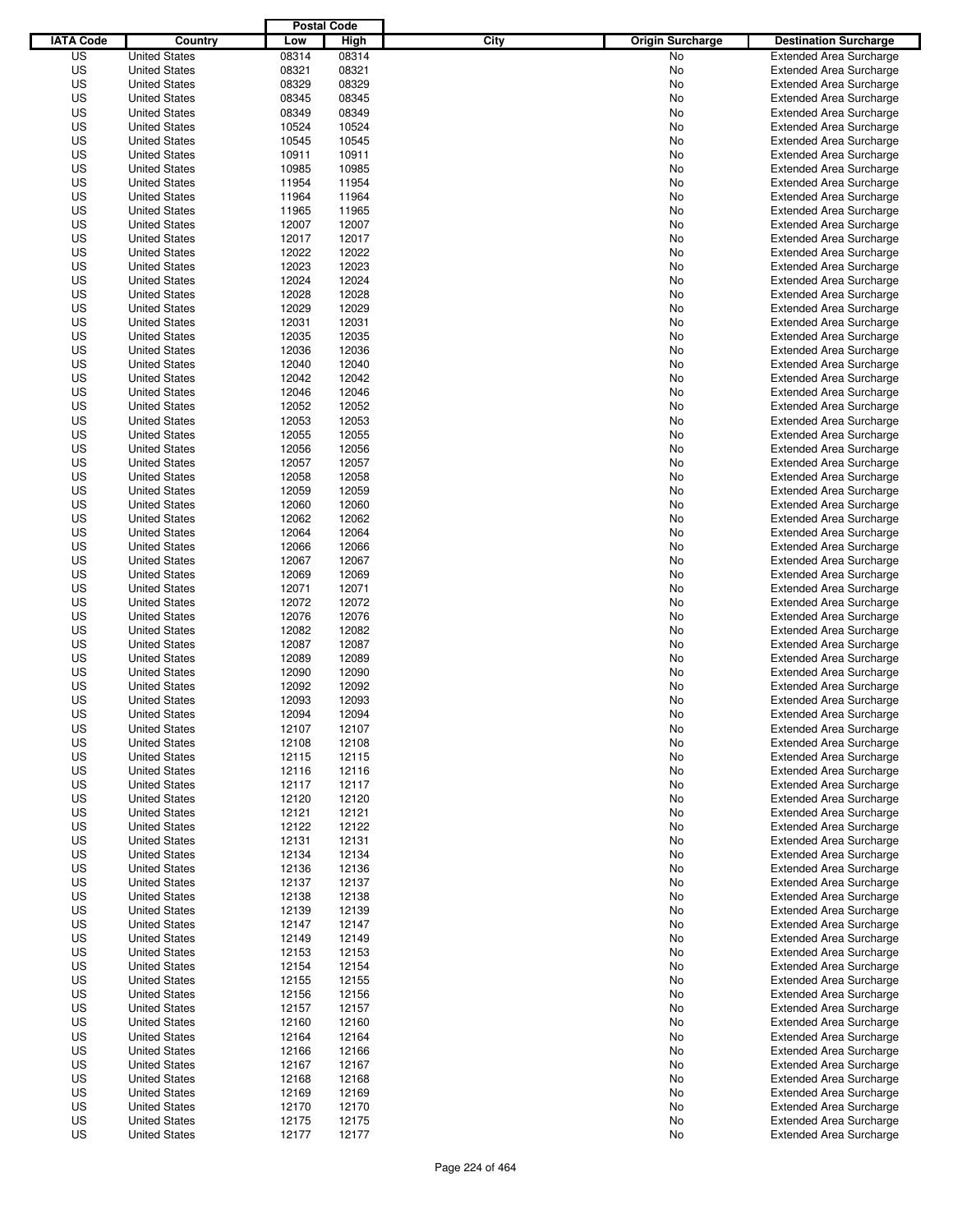|                  |                      | <b>Postal Code</b> |       |                                 |                                |
|------------------|----------------------|--------------------|-------|---------------------------------|--------------------------------|
| <b>IATA Code</b> | Country              | Low                | High  | City<br><b>Origin Surcharge</b> | <b>Destination Surcharge</b>   |
| US               | <b>United States</b> | 12185              | 12185 | <b>No</b>                       | <b>Extended Area Surcharge</b> |
| US               | <b>United States</b> | 12187              | 12187 | No                              | <b>Extended Area Surcharge</b> |
| US               | <b>United States</b> | 12190              | 12190 | No                              | <b>Extended Area Surcharge</b> |
| US               | <b>United States</b> | 12193              | 12193 | No                              | <b>Extended Area Surcharge</b> |
| US               | <b>United States</b> | 12194              | 12194 | No                              | <b>Extended Area Surcharge</b> |
| US               | <b>United States</b> | 12197              | 12197 | No                              | <b>Extended Area Surcharge</b> |
| US               | <b>United States</b> | 12404              | 12404 | No                              | <b>Extended Area Surcharge</b> |
| US               | <b>United States</b> | 12406              | 12406 | No                              | <b>Extended Area Surcharge</b> |
| US               | <b>United States</b> | 12409              | 12409 | No                              | <b>Extended Area Surcharge</b> |
| US               | <b>United States</b> | 12410              | 12410 | No                              | <b>Extended Area Surcharge</b> |
| US               | <b>United States</b> | 12418              | 12418 | No                              | <b>Extended Area Surcharge</b> |
| US               | <b>United States</b> | 12421              | 12421 | No                              | <b>Extended Area Surcharge</b> |
| US               | <b>United States</b> | 12422              | 12422 | No                              | <b>Extended Area Surcharge</b> |
| US               | <b>United States</b> | 12423              | 12423 | No                              | <b>Extended Area Surcharge</b> |
| US               | <b>United States</b> | 12424              | 12424 | No                              | <b>Extended Area Surcharge</b> |
| US               | <b>United States</b> | 12427              | 12427 | No                              | <b>Extended Area Surcharge</b> |
| US               | <b>United States</b> | 12430              | 12430 | No                              | <b>Extended Area Surcharge</b> |
| US               | <b>United States</b> | 12431              | 12431 | No                              | <b>Extended Area Surcharge</b> |
| US               | <b>United States</b> | 12435              | 12435 | No                              | <b>Extended Area Surcharge</b> |
| US               | <b>United States</b> | 12436              | 12436 | No                              | <b>Extended Area Surcharge</b> |
| US               | <b>United States</b> | 12438              | 12438 | No                              | <b>Extended Area Surcharge</b> |
| US               | <b>United States</b> | 12439              | 12439 | No                              | <b>Extended Area Surcharge</b> |
| US               | <b>United States</b> | 12441              | 12441 | No                              | <b>Extended Area Surcharge</b> |
| US               | <b>United States</b> | 12442              | 12442 | No                              | <b>Extended Area Surcharge</b> |
| US               | <b>United States</b> | 12444              | 12444 | No                              | <b>Extended Area Surcharge</b> |
| US               | <b>United States</b> | 12446              | 12446 | No                              | <b>Extended Area Surcharge</b> |
| US               | <b>United States</b> | 12448              | 12448 | No                              | <b>Extended Area Surcharge</b> |
| US               | <b>United States</b> | 12450              | 12450 | No                              | <b>Extended Area Surcharge</b> |
| US               | <b>United States</b> | 12452              | 12452 | No                              | <b>Extended Area Surcharge</b> |
| US               | <b>United States</b> | 12454              | 12454 | No                              | <b>Extended Area Surcharge</b> |
| US               | <b>United States</b> | 12455              | 12455 | No                              | <b>Extended Area Surcharge</b> |
| US               | <b>United States</b> | 12458              | 12458 | No                              | <b>Extended Area Surcharge</b> |
| US               | <b>United States</b> | 12459              | 12459 | No                              | <b>Extended Area Surcharge</b> |
| US               | <b>United States</b> | 12460              | 12460 | No                              | <b>Extended Area Surcharge</b> |
| US               | <b>United States</b> | 12463              | 12463 | No                              | <b>Extended Area Surcharge</b> |
| US               | <b>United States</b> | 12464              | 12464 | No                              | <b>Extended Area Surcharge</b> |
| US               | <b>United States</b> | 12465              | 12465 | No                              | <b>Extended Area Surcharge</b> |
| US               | <b>United States</b> | 12468              | 12468 | No                              | <b>Extended Area Surcharge</b> |
| US               | <b>United States</b> | 12469              | 12469 | No                              | <b>Extended Area Surcharge</b> |
| US               | <b>United States</b> | 12470              | 12470 | No                              | <b>Extended Area Surcharge</b> |
| US               | <b>United States</b> | 12473              | 12473 | No                              | <b>Extended Area Surcharge</b> |
| US               | <b>United States</b> | 12475              | 12475 | No                              | <b>Extended Area Surcharge</b> |
| US               | <b>United States</b> | 12480              | 12480 | No                              | <b>Extended Area Surcharge</b> |
| US               | <b>United States</b> | 12483              | 12483 | No                              | <b>Extended Area Surcharge</b> |
| US               | <b>United States</b> | 12485              | 12485 | No                              | Extended Area Surcharge        |
| US               | <b>United States</b> | 12489              | 12489 | No                              | <b>Extended Area Surcharge</b> |
| US               | <b>United States</b> | 12490              | 12490 | No                              | <b>Extended Area Surcharge</b> |
| US               | <b>United States</b> | 12492              | 12492 | No                              | <b>Extended Area Surcharge</b> |
| US               | <b>United States</b> | 12493              | 12493 | No                              | <b>Extended Area Surcharge</b> |
| US               | <b>United States</b> | 12495              | 12495 | No                              | <b>Extended Area Surcharge</b> |
| US               | <b>United States</b> | 12496              | 12496 | No                              | <b>Extended Area Surcharge</b> |
| US               | <b>United States</b> | 12501              | 12501 | No                              | <b>Extended Area Surcharge</b> |
| US               | <b>United States</b> | 12502              | 12502 | No                              | <b>Extended Area Surcharge</b> |
| US               | <b>United States</b> | 12503              | 12503 | No                              | <b>Extended Area Surcharge</b> |
| US               | <b>United States</b> | 12504              | 12504 | No                              | <b>Extended Area Surcharge</b> |
| US               | <b>United States</b> | 12521              | 12521 | No                              | <b>Extended Area Surcharge</b> |
| US               | <b>United States</b> | 12523              | 12523 | No                              | <b>Extended Area Surcharge</b> |
| US               | <b>United States</b> | 12529              | 12529 | No                              | <b>Extended Area Surcharge</b> |
| US               | <b>United States</b> | 12530              | 12530 | No                              | <b>Extended Area Surcharge</b> |
| US               | <b>United States</b> | 12546              | 12546 | No                              | <b>Extended Area Surcharge</b> |
| US               | <b>United States</b> | 12566              | 12566 | No                              | <b>Extended Area Surcharge</b> |
| US               | <b>United States</b> | 12567              | 12567 | No                              | <b>Extended Area Surcharge</b> |
| US               | <b>United States</b> | 12581              | 12581 | No                              | <b>Extended Area Surcharge</b> |
| US               | <b>United States</b> | 12588              | 12588 | No                              | <b>Extended Area Surcharge</b> |
| US               | <b>United States</b> | 12592              | 12592 | No                              | <b>Extended Area Surcharge</b> |
| US               | <b>United States</b> | 12719              | 12719 | No                              | <b>Extended Area Surcharge</b> |
| US               | <b>United States</b> | 12720              | 12720 | No                              | <b>Extended Area Surcharge</b> |
| US               | <b>United States</b> | 12723              | 12723 | No                              | <b>Extended Area Surcharge</b> |
| US               | <b>United States</b> | 12724              | 12724 | No                              | <b>Extended Area Surcharge</b> |
| US               | <b>United States</b> | 12725              | 12725 | No                              | <b>Extended Area Surcharge</b> |
| US               | <b>United States</b> | 12726              | 12726 | No                              | <b>Extended Area Surcharge</b> |
| US               | <b>United States</b> | 12727              | 12727 | No                              | <b>Extended Area Surcharge</b> |
| US               | <b>United States</b> | 12729              | 12729 | No                              | <b>Extended Area Surcharge</b> |
| US               | <b>United States</b> | 12736              | 12736 | No                              | <b>Extended Area Surcharge</b> |
| US               | <b>United States</b> | 12737              | 12737 | No                              | <b>Extended Area Surcharge</b> |
| US               | <b>United States</b> | 12738              | 12738 | No                              | <b>Extended Area Surcharge</b> |
| US               | <b>United States</b> | 12740              | 12740 | No                              | <b>Extended Area Surcharge</b> |
| US               | <b>United States</b> | 12741              | 12741 | No                              | <b>Extended Area Surcharge</b> |
|                  |                      |                    |       |                                 |                                |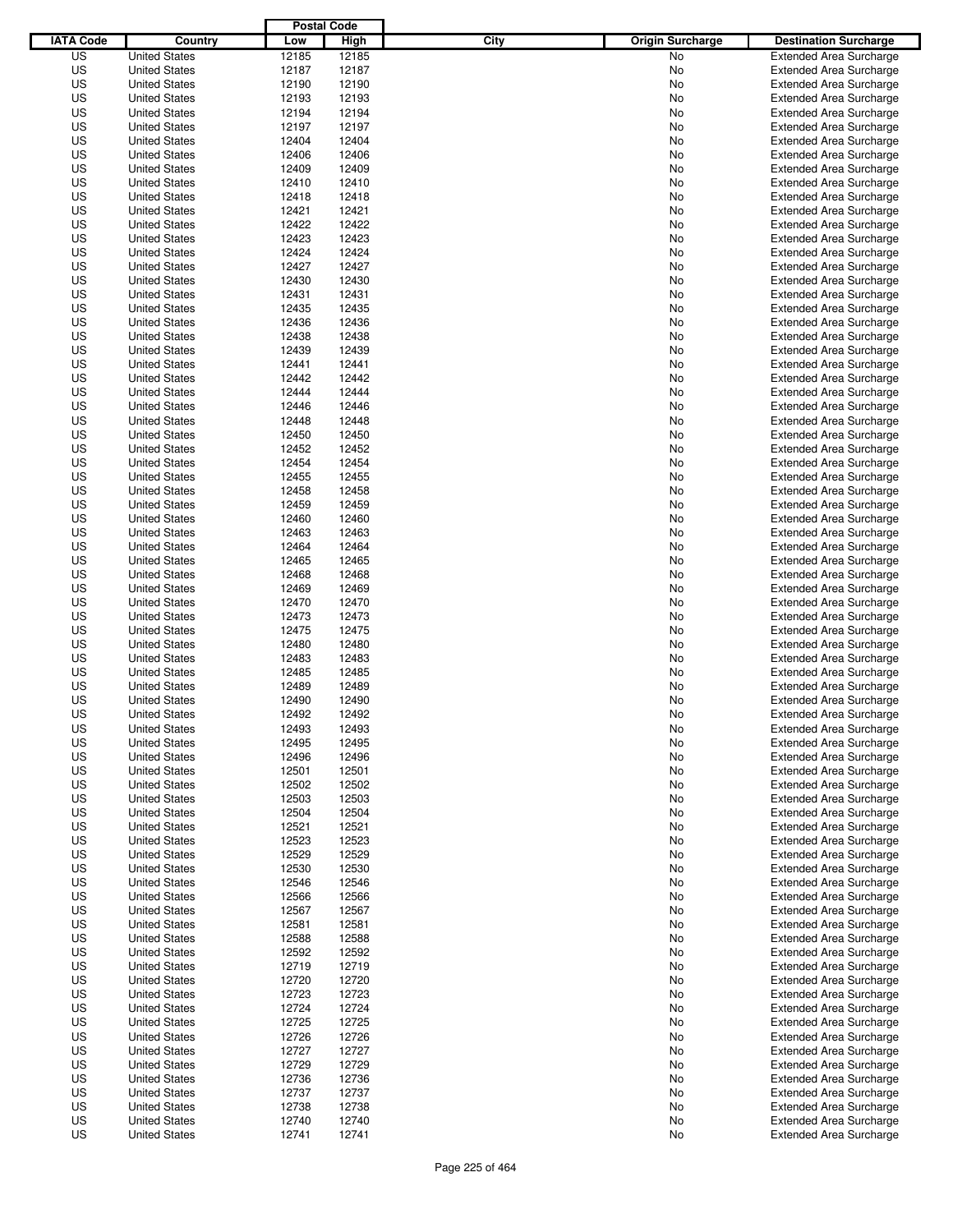|                  |                      | <b>Postal Code</b> |       |                                 |                                |
|------------------|----------------------|--------------------|-------|---------------------------------|--------------------------------|
| <b>IATA Code</b> | Country              | Low                | High  | City<br><b>Origin Surcharge</b> | <b>Destination Surcharge</b>   |
| US               | <b>United States</b> | 12742              | 12742 | <b>No</b>                       | <b>Extended Area Surcharge</b> |
| US               | <b>United States</b> | 12745              | 12745 | No                              | <b>Extended Area Surcharge</b> |
| US               | <b>United States</b> | 12746              | 12746 | No                              | <b>Extended Area Surcharge</b> |
| US               | <b>United States</b> | 12747              | 12747 | No                              | <b>Extended Area Surcharge</b> |
| US               | <b>United States</b> | 12748              | 12748 | No                              | <b>Extended Area Surcharge</b> |
| US               | <b>United States</b> | 12750              | 12750 | No                              | <b>Extended Area Surcharge</b> |
| US               | <b>United States</b> | 12751              | 12751 | No                              | <b>Extended Area Surcharge</b> |
| US               | <b>United States</b> | 12752              | 12752 | No                              | <b>Extended Area Surcharge</b> |
| US               | <b>United States</b> | 12758              | 12758 | No                              | <b>Extended Area Surcharge</b> |
| US               | <b>United States</b> | 12759              | 12759 | No                              | <b>Extended Area Surcharge</b> |
| US               | <b>United States</b> | 12760              | 12760 | No                              | <b>Extended Area Surcharge</b> |
| US               | <b>United States</b> | 12762              | 12762 | No                              | <b>Extended Area Surcharge</b> |
| US               | <b>United States</b> | 12763              | 12763 | No                              | <b>Extended Area Surcharge</b> |
| US               | <b>United States</b> | 12764              | 12764 | No                              | <b>Extended Area Surcharge</b> |
| US               | <b>United States</b> | 12766              | 12766 | No                              | <b>Extended Area Surcharge</b> |
| US               | <b>United States</b> | 12767              | 12767 | No                              | <b>Extended Area Surcharge</b> |
| US               | <b>United States</b> | 12768              | 12768 | No                              | <b>Extended Area Surcharge</b> |
| US               | <b>United States</b> | 12769              | 12769 | No                              | <b>Extended Area Surcharge</b> |
| US               | <b>United States</b> | 12770              | 12770 | No                              | <b>Extended Area Surcharge</b> |
| US               | <b>United States</b> | 12775              | 12775 | No                              | <b>Extended Area Surcharge</b> |
| US               | <b>United States</b> | 12776              | 12776 | No                              | <b>Extended Area Surcharge</b> |
| US               | <b>United States</b> | 12777              | 12777 | No                              | <b>Extended Area Surcharge</b> |
| US               | <b>United States</b> | 12778              | 12778 | No                              | <b>Extended Area Surcharge</b> |
| US               | <b>United States</b> | 12780              | 12780 | No                              | <b>Extended Area Surcharge</b> |
| US               | <b>United States</b> | 12781              | 12781 | No                              | <b>Extended Area Surcharge</b> |
| US               | <b>United States</b> | 12782              | 12782 | No                              | <b>Extended Area Surcharge</b> |
| US               | <b>United States</b> | 12783              | 12783 | No                              | <b>Extended Area Surcharge</b> |
| US               | <b>United States</b> | 12784              | 12784 | No                              | <b>Extended Area Surcharge</b> |
| US               | <b>United States</b> | 12785              | 12785 | No                              | <b>Extended Area Surcharge</b> |
| US               | <b>United States</b> | 12786              | 12786 | No                              | <b>Extended Area Surcharge</b> |
| US               | <b>United States</b> | 12788              | 12788 | No                              | <b>Extended Area Surcharge</b> |
| US               | <b>United States</b> | 12789              | 12789 | No                              | <b>Extended Area Surcharge</b> |
| US               | <b>United States</b> | 12790              | 12790 | No                              | <b>Extended Area Surcharge</b> |
| US               | <b>United States</b> | 12791              | 12791 | No                              | <b>Extended Area Surcharge</b> |
| US               | <b>United States</b> | 12792              | 12792 | No                              | <b>Extended Area Surcharge</b> |
| US               | <b>United States</b> | 12808              | 12808 | No                              | <b>Extended Area Surcharge</b> |
| US               | <b>United States</b> | 12809              | 12809 | No                              | <b>Extended Area Surcharge</b> |
| US               | <b>United States</b> | 12810              | 12810 | No                              | <b>Extended Area Surcharge</b> |
| US               | <b>United States</b> | 12811              | 12811 | No                              | <b>Extended Area Surcharge</b> |
| US               | <b>United States</b> | 12812              | 12812 | No                              | <b>Extended Area Surcharge</b> |
| US               | <b>United States</b> | 12814              | 12814 | No                              | <b>Extended Area Surcharge</b> |
| US               | <b>United States</b> | 12815              | 12815 | No                              | <b>Extended Area Surcharge</b> |
| US               | <b>United States</b> | 12816              | 12816 | No                              | <b>Extended Area Surcharge</b> |
| US               | <b>United States</b> | 12817              | 12817 | No                              | <b>Extended Area Surcharge</b> |
| US               | <b>United States</b> | 12819              | 12819 | No                              | Extended Area Surcharge        |
| US               | <b>United States</b> | 12821              | 12821 | No                              | <b>Extended Area Surcharge</b> |
| US               | <b>United States</b> | 12823              | 12823 | No                              | <b>Extended Area Surcharge</b> |
| US               | <b>United States</b> | 12824              | 12824 | No                              | <b>Extended Area Surcharge</b> |
| US               | <b>United States</b> | 12827              | 12827 | No                              | <b>Extended Area Surcharge</b> |
| US               | <b>United States</b> | 12834              | 12834 | No                              | <b>Extended Area Surcharge</b> |
| US               | <b>United States</b> | 12835              | 12835 | No                              | <b>Extended Area Surcharge</b> |
| US               | <b>United States</b> | 12836              | 12836 | No                              | <b>Extended Area Surcharge</b> |
| US               | <b>United States</b> | 12837              | 12837 | No                              | <b>Extended Area Surcharge</b> |
| US               | <b>United States</b> | 12841              | 12841 | No                              | <b>Extended Area Surcharge</b> |
| US               | <b>United States</b> | 12842              | 12842 | No                              | <b>Extended Area Surcharge</b> |
| US               | <b>United States</b> | 12843              | 12843 | No                              | <b>Extended Area Surcharge</b> |
| US               | <b>United States</b> | 12846              | 12846 | No                              | <b>Extended Area Surcharge</b> |
| US               | <b>United States</b> | 12847              | 12847 | No                              | <b>Extended Area Surcharge</b> |
| US               | <b>United States</b> | 12848              | 12848 | No                              | <b>Extended Area Surcharge</b> |
| US               | <b>United States</b> | 12850              | 12850 | No                              | <b>Extended Area Surcharge</b> |
| US               | <b>United States</b> | 12851              | 12851 | No                              | <b>Extended Area Surcharge</b> |
| US               | <b>United States</b> | 12852              | 12852 | No                              | <b>Extended Area Surcharge</b> |
| US               | <b>United States</b> | 12853              | 12853 | No                              | <b>Extended Area Surcharge</b> |
| US               | <b>United States</b> | 12855              | 12855 | No                              | <b>Extended Area Surcharge</b> |
| US               | <b>United States</b> | 12856              | 12856 | No                              | <b>Extended Area Surcharge</b> |
| US               | <b>United States</b> | 12857              | 12857 | No                              | <b>Extended Area Surcharge</b> |
| US               | <b>United States</b> | 12858              | 12858 | No                              | <b>Extended Area Surcharge</b> |
| US               | <b>United States</b> | 12860              | 12860 | No                              | <b>Extended Area Surcharge</b> |
| US               | <b>United States</b> | 12861              | 12861 | No                              | <b>Extended Area Surcharge</b> |
| US               | <b>United States</b> | 12862              | 12862 | No                              | <b>Extended Area Surcharge</b> |
| US               | <b>United States</b> | 12864              | 12864 | No                              | <b>Extended Area Surcharge</b> |
| US               | <b>United States</b> | 12865              | 12865 | No                              | <b>Extended Area Surcharge</b> |
| US               | <b>United States</b> | 12870              | 12870 | No                              | <b>Extended Area Surcharge</b> |
| US               | <b>United States</b> | 12872              | 12872 | No                              | <b>Extended Area Surcharge</b> |
| US               | <b>United States</b> | 12873              | 12873 | No                              | <b>Extended Area Surcharge</b> |
| US               | <b>United States</b> | 12874              | 12874 | No                              | <b>Extended Area Surcharge</b> |
| US               | <b>United States</b> | 12878              | 12878 | No                              | <b>Extended Area Surcharge</b> |
| US               | <b>United States</b> | 12879              | 12879 | No                              | <b>Extended Area Surcharge</b> |
|                  |                      |                    |       |                                 |                                |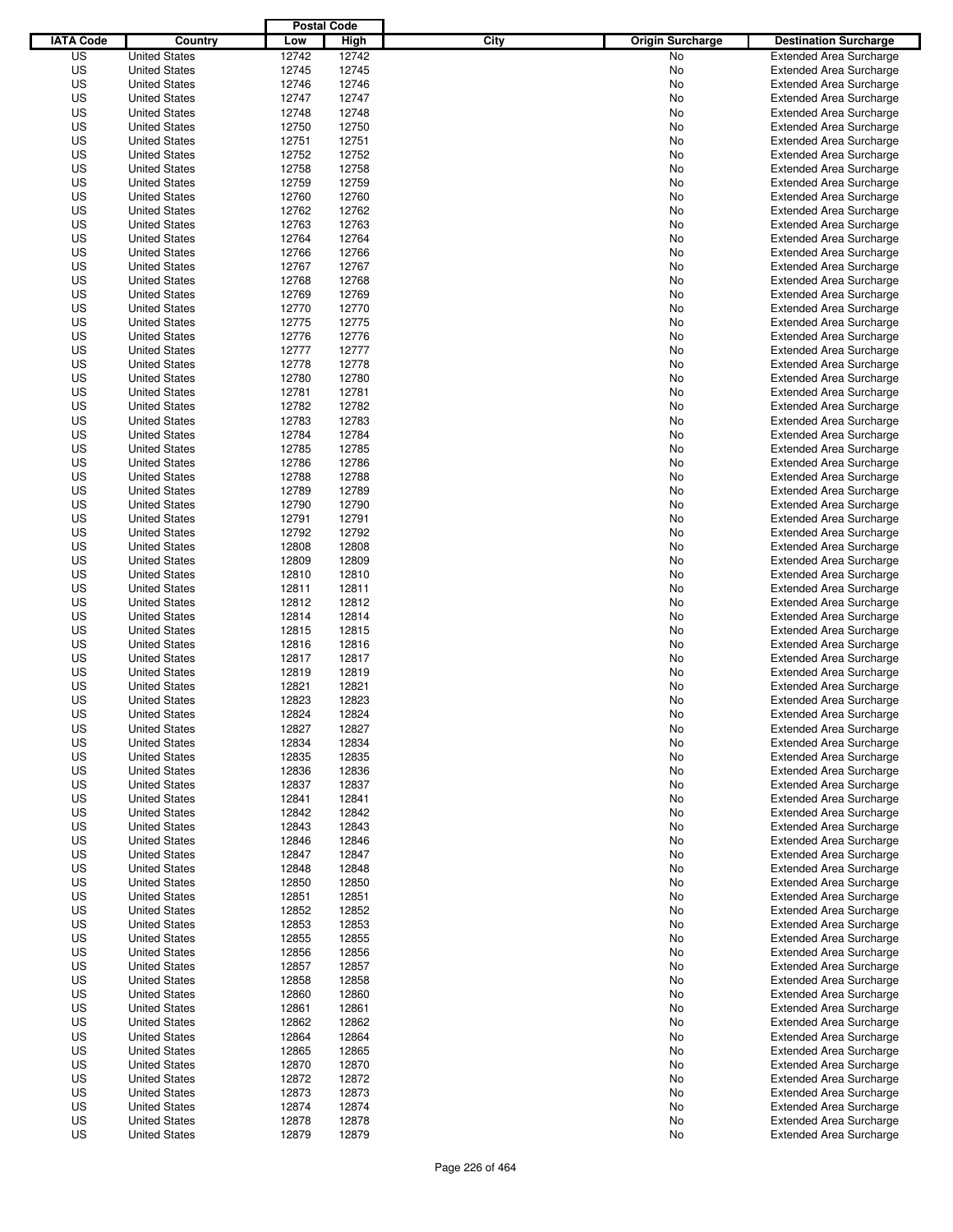|                  |                      | <b>Postal Code</b> |       |                                 |                                |
|------------------|----------------------|--------------------|-------|---------------------------------|--------------------------------|
| <b>IATA Code</b> | Country              | Low                | High  | City<br><b>Origin Surcharge</b> | <b>Destination Surcharge</b>   |
| US               | <b>United States</b> | 12885              | 12885 | <b>No</b>                       | <b>Extended Area Surcharge</b> |
| US               | <b>United States</b> | 12886              | 12886 | No                              | <b>Extended Area Surcharge</b> |
| US               | <b>United States</b> | 12887              | 12887 | No                              | <b>Extended Area Surcharge</b> |
| US               | <b>United States</b> | 12910              | 12910 | No                              | <b>Extended Area Surcharge</b> |
| US               | <b>United States</b> | 12911              | 12911 | No                              | <b>Extended Area Surcharge</b> |
| US               | <b>United States</b> | 12912              | 12912 | No                              | <b>Extended Area Surcharge</b> |
| US               | <b>United States</b> | 12913              | 12913 | No                              | <b>Extended Area Surcharge</b> |
| US               | <b>United States</b> | 12914              | 12914 | No                              | <b>Extended Area Surcharge</b> |
| US               | <b>United States</b> | 12915              | 12915 | No                              | <b>Extended Area Surcharge</b> |
| US               | <b>United States</b> | 12917              | 12917 | No                              | <b>Extended Area Surcharge</b> |
| US               | <b>United States</b> | 12918              | 12918 | No                              | <b>Extended Area Surcharge</b> |
| US               | <b>United States</b> | 12920              | 12920 | No                              | <b>Extended Area Surcharge</b> |
| US               | <b>United States</b> | 12922              | 12922 | No                              | <b>Extended Area Surcharge</b> |
| US               | <b>United States</b> | 12923              | 12923 | No                              | <b>Extended Area Surcharge</b> |
| US               | <b>United States</b> | 12924              | 12924 | No                              | <b>Extended Area Surcharge</b> |
| US               | <b>United States</b> | 12926              | 12926 | No                              | <b>Extended Area Surcharge</b> |
| US               | <b>United States</b> | 12927              | 12927 | No                              | <b>Extended Area Surcharge</b> |
| US               | <b>United States</b> | 12928              | 12928 | No                              | <b>Extended Area Surcharge</b> |
| US               | <b>United States</b> | 12930              | 12930 | No                              | <b>Extended Area Surcharge</b> |
| US               | <b>United States</b> | 12932              | 12932 | No                              | <b>Extended Area Surcharge</b> |
| US               | <b>United States</b> | 12934              | 12934 | No                              | <b>Extended Area Surcharge</b> |
| US               | <b>United States</b> | 12935              | 12935 | No                              | <b>Extended Area Surcharge</b> |
| US               | <b>United States</b> | 12936              | 12936 | No                              | <b>Extended Area Surcharge</b> |
| US               | <b>United States</b> | 12937              | 12937 | No                              | <b>Extended Area Surcharge</b> |
| US               | <b>United States</b> | 12941              | 12941 | No                              | <b>Extended Area Surcharge</b> |
| US               | <b>United States</b> | 12942              | 12942 | No                              | <b>Extended Area Surcharge</b> |
| US               | <b>United States</b> | 12943              | 12943 | No                              | <b>Extended Area Surcharge</b> |
| US               | <b>United States</b> | 12944              | 12944 | No                              | <b>Extended Area Surcharge</b> |
| US               | <b>United States</b> | 12945              | 12945 | No                              | <b>Extended Area Surcharge</b> |
| US               | <b>United States</b> | 12946              | 12946 | No                              | <b>Extended Area Surcharge</b> |
| US               | <b>United States</b> | 12949              | 12949 | No                              | <b>Extended Area Surcharge</b> |
| US               | <b>United States</b> | 12950              | 12950 | No                              | <b>Extended Area Surcharge</b> |
| US               | <b>United States</b> | 12952              | 12952 | No                              | <b>Extended Area Surcharge</b> |
| US               | <b>United States</b> | 12953              | 12953 | No                              | <b>Extended Area Surcharge</b> |
| US               | <b>United States</b> | 12955              | 12955 | No                              | <b>Extended Area Surcharge</b> |
| US               | <b>United States</b> | 12956              | 12956 | No                              | <b>Extended Area Surcharge</b> |
| US               | <b>United States</b> | 12957              | 12957 | No                              | <b>Extended Area Surcharge</b> |
| US               | <b>United States</b> | 12958              | 12958 | No                              | <b>Extended Area Surcharge</b> |
| US               | <b>United States</b> | 12959              | 12959 | No                              | <b>Extended Area Surcharge</b> |
| US               | <b>United States</b> | 12960              | 12960 | No                              | <b>Extended Area Surcharge</b> |
| US               | <b>United States</b> | 12961              | 12961 | No                              | <b>Extended Area Surcharge</b> |
| US               | <b>United States</b> | 12964              | 12964 | No                              | <b>Extended Area Surcharge</b> |
| US               | <b>United States</b> | 12965              | 12965 | No                              | <b>Extended Area Surcharge</b> |
| US               | <b>United States</b> | 12966              | 12966 | No                              | <b>Extended Area Surcharge</b> |
| US               | <b>United States</b> | 12967              | 12967 | No                              | <b>Extended Area Surcharge</b> |
| US               | <b>United States</b> | 12969              | 12969 | No                              | <b>Extended Area Surcharge</b> |
| US               | <b>United States</b> | 12970              | 12970 | No                              | <b>Extended Area Surcharge</b> |
| US               | <b>United States</b> | 12973              | 12973 | No                              | <b>Extended Area Surcharge</b> |
| US               | <b>United States</b> | 12974              | 12974 | No                              | <b>Extended Area Surcharge</b> |
| US               | <b>United States</b> | 12978              | 12978 | No                              | <b>Extended Area Surcharge</b> |
| US               | <b>United States</b> | 12980              | 12980 | No                              | <b>Extended Area Surcharge</b> |
| US               | <b>United States</b> | 12981              | 12981 | No                              | <b>Extended Area Surcharge</b> |
| US               | <b>United States</b> | 12985              | 12985 | No                              | <b>Extended Area Surcharge</b> |
| US               | <b>United States</b> | 12987              | 12987 | No                              | <b>Extended Area Surcharge</b> |
| US               | <b>United States</b> | 12989              | 12989 | No                              | <b>Extended Area Surcharge</b> |
| US               | <b>United States</b> | 12993              | 12993 | No                              | <b>Extended Area Surcharge</b> |
| US               | <b>United States</b> | 12995              | 12995 | No                              | <b>Extended Area Surcharge</b> |
| US               | <b>United States</b> | 12996              | 12996 | No                              | <b>Extended Area Surcharge</b> |
| US               | <b>United States</b> | 12997              | 12997 | No                              | <b>Extended Area Surcharge</b> |
| US               | <b>United States</b> | 12998              | 12998 | No                              | <b>Extended Area Surcharge</b> |
| US               | <b>United States</b> | 13026              | 13026 | No                              | <b>Extended Area Surcharge</b> |
| US               | <b>United States</b> | 13033              | 13033 | No                              | <b>Extended Area Surcharge</b> |
| US               | <b>United States</b> | 13034              | 13034 | No                              | <b>Extended Area Surcharge</b> |
| US               | <b>United States</b> | 13040              | 13040 | No                              | <b>Extended Area Surcharge</b> |
| US               | <b>United States</b> | 13042              | 13042 | No                              | <b>Extended Area Surcharge</b> |
| US               | <b>United States</b> | 13052              | 13052 | No                              | <b>Extended Area Surcharge</b> |
| US               | <b>United States</b> | 13054              | 13054 | No                              | <b>Extended Area Surcharge</b> |
| US               | <b>United States</b> | 13061              | 13061 | No                              | <b>Extended Area Surcharge</b> |
| US               | <b>United States</b> | 13063              | 13063 | No                              | <b>Extended Area Surcharge</b> |
| US               | <b>United States</b> | 13064              | 13064 | No                              | <b>Extended Area Surcharge</b> |
| US               | <b>United States</b> | 13071              | 13071 | No                              | <b>Extended Area Surcharge</b> |
| US               | <b>United States</b> | 13072              | 13072 | No                              | <b>Extended Area Surcharge</b> |
| US               | <b>United States</b> | 13081              | 13081 | No                              | <b>Extended Area Surcharge</b> |
| US               | <b>United States</b> | 13083              | 13083 | No                              | <b>Extended Area Surcharge</b> |
| US               | <b>United States</b> | 13084              | 13084 | No                              | <b>Extended Area Surcharge</b> |
| US               | <b>United States</b> | 13092              | 13092 | No                              | <b>Extended Area Surcharge</b> |
| US               | <b>United States</b> | 13101              | 13101 | No                              | <b>Extended Area Surcharge</b> |
| US               | <b>United States</b> | 13102              | 13102 | No                              | <b>Extended Area Surcharge</b> |
|                  |                      |                    |       |                                 |                                |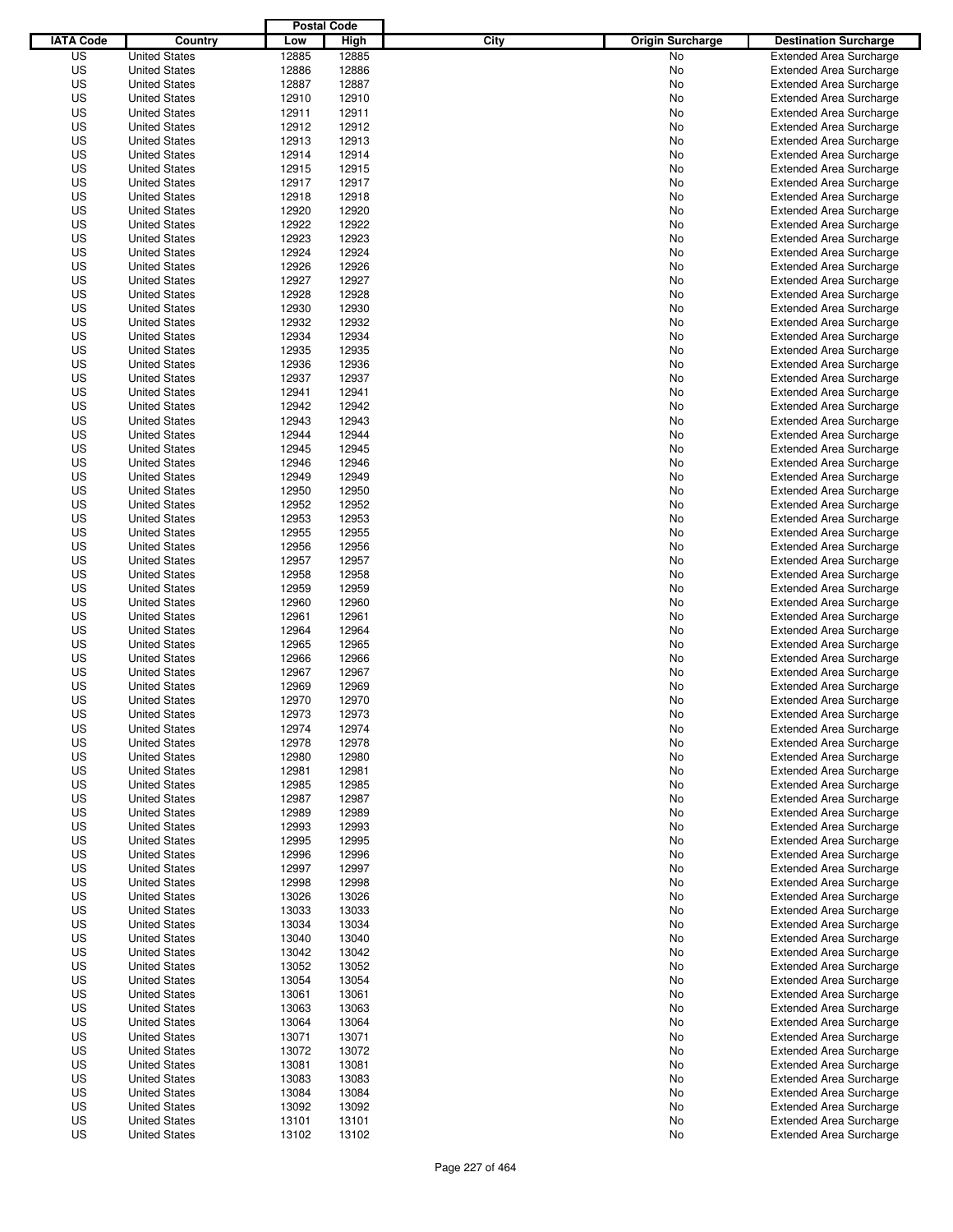|                  |                                              | <b>Postal Code</b> |                |                                 |                                                                  |
|------------------|----------------------------------------------|--------------------|----------------|---------------------------------|------------------------------------------------------------------|
| <b>IATA Code</b> | Country                                      | Low                | High           | City<br><b>Origin Surcharge</b> | <b>Destination Surcharge</b>                                     |
| US               | <b>United States</b>                         | 13110              | 13110          | <b>No</b>                       | <b>Extended Area Surcharge</b>                                   |
| US               | <b>United States</b>                         | 13111              | 13111          | No                              | <b>Extended Area Surcharge</b>                                   |
| US               | <b>United States</b>                         | 13114              | 13114          | No                              | <b>Extended Area Surcharge</b>                                   |
| US               | <b>United States</b>                         | 13118              | 13118          | No                              | <b>Extended Area Surcharge</b>                                   |
| US               | <b>United States</b>                         | 13121              | 13121          | No                              | <b>Extended Area Surcharge</b>                                   |
| US               | <b>United States</b>                         | 13122              | 13122          | No                              | <b>Extended Area Surcharge</b>                                   |
| US               | <b>United States</b>                         | 13124              | 13124          | No                              | <b>Extended Area Surcharge</b>                                   |
| US               | <b>United States</b>                         | 13131              | 13131          | No                              | <b>Extended Area Surcharge</b>                                   |
| US               | <b>United States</b>                         | 13136              | 13136          | No                              | <b>Extended Area Surcharge</b>                                   |
| US               | <b>United States</b>                         | 13138              | 13138          | No                              | <b>Extended Area Surcharge</b>                                   |
| US               | <b>United States</b>                         | 13140              | 13140          | No                              | <b>Extended Area Surcharge</b>                                   |
| US               | <b>United States</b>                         | 13141              | 13141          | No                              | <b>Extended Area Surcharge</b>                                   |
| US               | <b>United States</b>                         | 13143              | 13143          | No                              | <b>Extended Area Surcharge</b>                                   |
| US               | <b>United States</b>                         | 13144              | 13144          | No                              | <b>Extended Area Surcharge</b>                                   |
| US               | <b>United States</b>                         | 13145              | 13145          | No                              | <b>Extended Area Surcharge</b>                                   |
| US               | <b>United States</b>                         | 13146              | 13146          | No                              | <b>Extended Area Surcharge</b>                                   |
| US               | <b>United States</b>                         | 13147              | 13147          | No                              | <b>Extended Area Surcharge</b>                                   |
| US               | <b>United States</b>                         | 13154              | 13154          | No                              | <b>Extended Area Surcharge</b>                                   |
| US               | <b>United States</b>                         | 13155              | 13155          | No                              | <b>Extended Area Surcharge</b>                                   |
| US               | <b>United States</b>                         | 13156              | 13156          | No                              | <b>Extended Area Surcharge</b>                                   |
| US               | <b>United States</b>                         | 13158              | 13158          | No                              | <b>Extended Area Surcharge</b>                                   |
| US               | <b>United States</b>                         | 13160              | 13160          | No                              | <b>Extended Area Surcharge</b>                                   |
| US               | <b>United States</b>                         | 13301              | 13301          | No                              | <b>Extended Area Surcharge</b>                                   |
| US               | <b>United States</b>                         | 13302              | 13302          | No                              | <b>Extended Area Surcharge</b>                                   |
| US               | <b>United States</b>                         | 13303              | 13303          | No                              | <b>Extended Area Surcharge</b>                                   |
| US               | <b>United States</b>                         | 13304              | 13304          | No                              | <b>Extended Area Surcharge</b>                                   |
| US               | <b>United States</b>                         | 13308              | 13308          | No                              | <b>Extended Area Surcharge</b>                                   |
| US               | <b>United States</b>                         | 13309              | 13309          | No                              | <b>Extended Area Surcharge</b>                                   |
| US               | <b>United States</b>                         | 13310              | 13310          | No                              | <b>Extended Area Surcharge</b>                                   |
| US               | <b>United States</b>                         | 13312              | 13312          | No                              | <b>Extended Area Surcharge</b>                                   |
| US               | <b>United States</b>                         | 13314              | 13314          | No                              | <b>Extended Area Surcharge</b>                                   |
| US               | <b>United States</b>                         | 13315              | 13315          | No                              | <b>Extended Area Surcharge</b>                                   |
| US               | <b>United States</b>                         | 13316              | 13316          | No                              | <b>Extended Area Surcharge</b>                                   |
| US               | <b>United States</b>                         | 13317              | 13317          | No                              | <b>Extended Area Surcharge</b>                                   |
| US               | <b>United States</b>                         | 13318              | 13318          | No                              | <b>Extended Area Surcharge</b>                                   |
| US               | <b>United States</b>                         | 13320              | 13320          | No                              | <b>Extended Area Surcharge</b>                                   |
| US               | <b>United States</b>                         | 13324              | 13324          | No                              | <b>Extended Area Surcharge</b>                                   |
| US               | <b>United States</b>                         | 13325              | 13325          | No                              | <b>Extended Area Surcharge</b>                                   |
| US               | <b>United States</b>                         | 13327              | 13327          | No                              | <b>Extended Area Surcharge</b>                                   |
| US               | <b>United States</b>                         | 13328              | 13328          | No                              | <b>Extended Area Surcharge</b>                                   |
| US               | <b>United States</b>                         | 13329              | 13329          | No                              | <b>Extended Area Surcharge</b>                                   |
| US               | <b>United States</b>                         | 13331              | 13331          | No                              | <b>Extended Area Surcharge</b>                                   |
| US               | <b>United States</b>                         | 13332              | 13332          | No                              | <b>Extended Area Surcharge</b>                                   |
| US               | <b>United States</b>                         | 13333              | 13333          | No                              | <b>Extended Area Surcharge</b>                                   |
| US               | <b>United States</b>                         | 13334              | 13334          | No                              | Extended Area Surcharge                                          |
| US               | <b>United States</b>                         | 13335              | 13335          | No                              | <b>Extended Area Surcharge</b>                                   |
| US               | <b>United States</b>                         | 13338              | 13338          | No                              | <b>Extended Area Surcharge</b>                                   |
| US               | <b>United States</b>                         | 13339              | 13339          | No                              | <b>Extended Area Surcharge</b>                                   |
| US               | <b>United States</b>                         | 13342              | 13342          | No                              | <b>Extended Area Surcharge</b>                                   |
| US               | <b>United States</b>                         | 13343              | 13343          | No                              | <b>Extended Area Surcharge</b>                                   |
| US               | <b>United States</b>                         | 13345              | 13345          | No                              | <b>Extended Area Surcharge</b>                                   |
| US               | <b>United States</b>                         | 13348              | 13348          | No                              | <b>Extended Area Surcharge</b>                                   |
| US               | <b>United States</b>                         | 13352              | 13352          | No                              | <b>Extended Area Surcharge</b>                                   |
| US               | <b>United States</b>                         | 13353              | 13353          | No                              | <b>Extended Area Surcharge</b>                                   |
| US               | <b>United States</b>                         | 13354              | 13354          | No                              | <b>Extended Area Surcharge</b>                                   |
| US               | <b>United States</b>                         | 13355              | 13355          | No                              | <b>Extended Area Surcharge</b>                                   |
| US               | <b>United States</b>                         | 13360              | 13360          | No                              | <b>Extended Area Surcharge</b>                                   |
| US               | <b>United States</b>                         | 13361              | 13361          | No                              | <b>Extended Area Surcharge</b>                                   |
| US               | <b>United States</b>                         | 13364              | 13364          | No                              | <b>Extended Area Surcharge</b>                                   |
| US               | <b>United States</b>                         | 13367              | 13367          | No                              | <b>Extended Area Surcharge</b>                                   |
| US               | <b>United States</b>                         | 13368              | 13368          | No                              | <b>Extended Area Surcharge</b>                                   |
| US<br>US         | <b>United States</b>                         | 13402<br>13404     | 13402<br>13404 | No                              | <b>Extended Area Surcharge</b><br><b>Extended Area Surcharge</b> |
|                  | <b>United States</b>                         |                    |                | No                              |                                                                  |
| US<br>US         | <b>United States</b><br><b>United States</b> | 13406              | 13406          | No<br>No                        | <b>Extended Area Surcharge</b><br><b>Extended Area Surcharge</b> |
| US               | <b>United States</b>                         | 13408<br>13409     | 13408<br>13409 | No                              | <b>Extended Area Surcharge</b>                                   |
| US               | <b>United States</b>                         | 13411              | 13411          | No                              | <b>Extended Area Surcharge</b>                                   |
| US               | <b>United States</b>                         | 13415              | 13415          | No                              | <b>Extended Area Surcharge</b>                                   |
| US               | <b>United States</b>                         | 13416              | 13416          | No                              | <b>Extended Area Surcharge</b>                                   |
| US               | <b>United States</b>                         | 13418              | 13418          | No                              | <b>Extended Area Surcharge</b>                                   |
| US               | <b>United States</b>                         | 13420              | 13420          | No                              | <b>Extended Area Surcharge</b>                                   |
| US               | <b>United States</b>                         | 13425              | 13425          | No                              | <b>Extended Area Surcharge</b>                                   |
| US               | <b>United States</b>                         | 13426              | 13426          | No                              | <b>Extended Area Surcharge</b>                                   |
| US               | <b>United States</b>                         | 13431              | 13431          | No                              | <b>Extended Area Surcharge</b>                                   |
| US               | <b>United States</b>                         | 13433              | 13433          | No                              | <b>Extended Area Surcharge</b>                                   |
| US               | <b>United States</b>                         | 13436              | 13436          | No                              | <b>Extended Area Surcharge</b>                                   |
| US               | <b>United States</b>                         | 13437              | 13437          | No                              | <b>Extended Area Surcharge</b>                                   |
| US               | <b>United States</b>                         | 13438              | 13438          | No                              | <b>Extended Area Surcharge</b>                                   |
|                  |                                              |                    |                |                                 |                                                                  |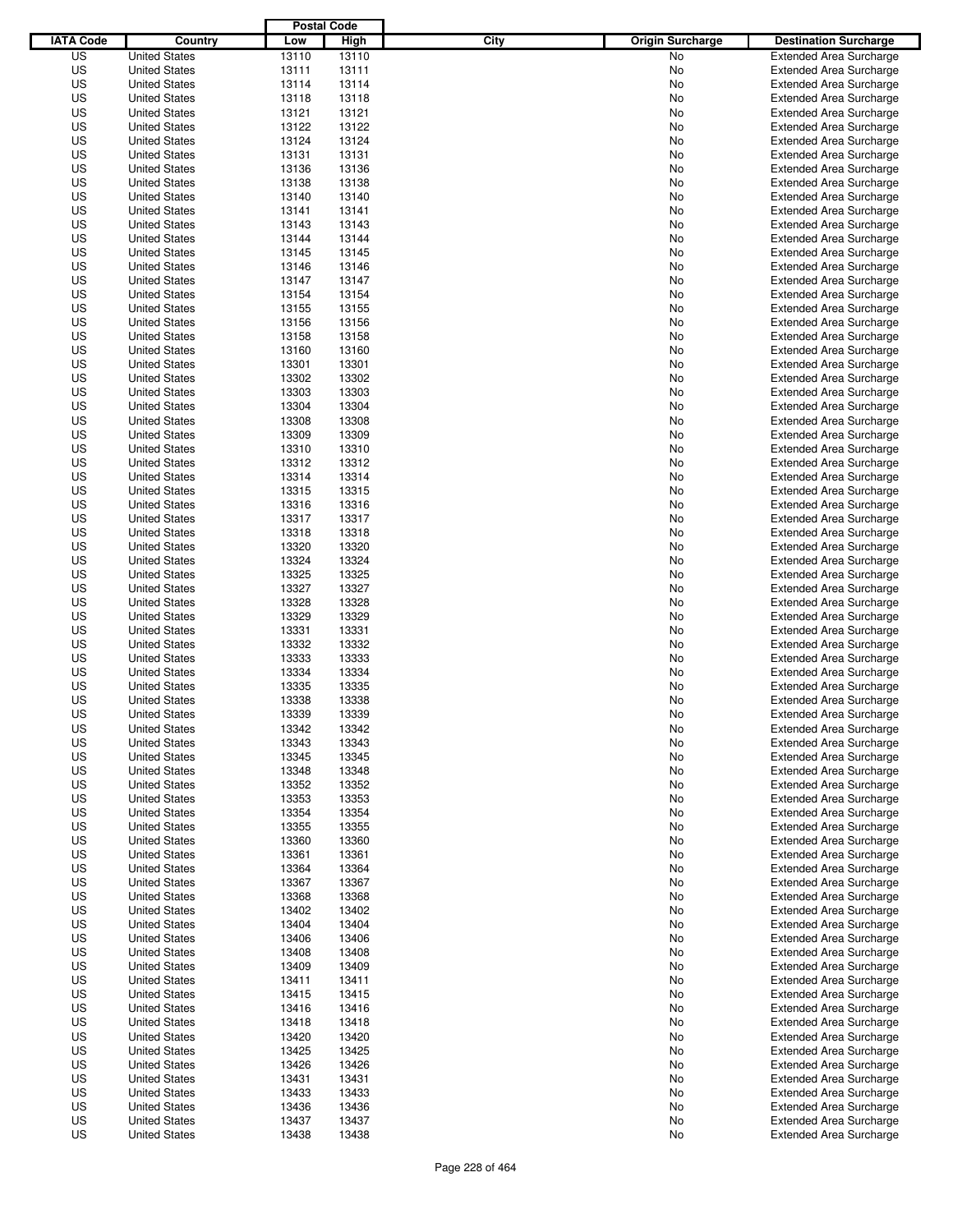|                  |                      | <b>Postal Code</b> |       |                                 |                                                                  |
|------------------|----------------------|--------------------|-------|---------------------------------|------------------------------------------------------------------|
| <b>IATA Code</b> | Country              | Low                | High  | City<br><b>Origin Surcharge</b> | <b>Destination Surcharge</b>                                     |
| US               | <b>United States</b> | 13439              | 13439 | <b>No</b>                       | <b>Extended Area Surcharge</b>                                   |
| US               | <b>United States</b> | 13450              | 13450 | No                              | <b>Extended Area Surcharge</b>                                   |
| US               | <b>United States</b> | 13454              | 13454 | No                              | <b>Extended Area Surcharge</b>                                   |
| US               | <b>United States</b> | 13455              | 13455 | No                              | <b>Extended Area Surcharge</b>                                   |
| US               | <b>United States</b> | 13457              | 13457 | No                              | <b>Extended Area Surcharge</b>                                   |
| US               | <b>United States</b> | 13459              | 13459 | No                              | <b>Extended Area Surcharge</b>                                   |
| US               | <b>United States</b> | 13460              | 13460 | No                              | <b>Extended Area Surcharge</b>                                   |
| US               | <b>United States</b> | 13464              | 13464 | No                              | <b>Extended Area Surcharge</b>                                   |
| US               | <b>United States</b> | 13468              | 13468 | No                              | <b>Extended Area Surcharge</b>                                   |
| US               | <b>United States</b> | 13470              | 13470 | No                              | <b>Extended Area Surcharge</b>                                   |
| US               | <b>United States</b> | 13471              | 13471 | No                              | <b>Extended Area Surcharge</b>                                   |
| US               | <b>United States</b> | 13472              | 13472 | No                              | <b>Extended Area Surcharge</b>                                   |
| US               | <b>United States</b> | 13473              | 13473 | No                              | <b>Extended Area Surcharge</b>                                   |
| US               | <b>United States</b> | 13475              | 13475 | No                              | <b>Extended Area Surcharge</b>                                   |
| US               | <b>United States</b> | 13477              | 13477 | No                              | <b>Extended Area Surcharge</b>                                   |
| US               | <b>United States</b> | 13482              | 13482 | No                              | <b>Extended Area Surcharge</b>                                   |
| US               | <b>United States</b> | 13483              | 13483 | No                              | <b>Extended Area Surcharge</b>                                   |
| US               | <b>United States</b> | 13484              | 13484 | No                              | <b>Extended Area Surcharge</b>                                   |
| US               | <b>United States</b> | 13485              | 13485 | No                              | <b>Extended Area Surcharge</b>                                   |
| US               | <b>United States</b> | 13486              | 13486 | No                              | <b>Extended Area Surcharge</b>                                   |
| US               | <b>United States</b> | 13488              | 13488 | No                              | <b>Extended Area Surcharge</b>                                   |
| US               | <b>United States</b> | 13489              | 13489 | No                              | <b>Extended Area Surcharge</b>                                   |
| US               | <b>United States</b> | 13491              | 13491 | No                              | <b>Extended Area Surcharge</b>                                   |
| US               | <b>United States</b> | 13493              | 13493 | No                              | <b>Extended Area Surcharge</b>                                   |
| US               | <b>United States</b> | 13494              | 13494 | No                              | <b>Extended Area Surcharge</b>                                   |
| US               | <b>United States</b> | 13602              | 13602 | No                              | <b>Extended Area Surcharge</b>                                   |
| US               | <b>United States</b> | 13606              | 13606 | No                              | <b>Extended Area Surcharge</b>                                   |
| US               | <b>United States</b> | 13607              | 13607 | No                              | <b>Extended Area Surcharge</b>                                   |
| US               | <b>United States</b> | 13608              | 13608 | No                              | <b>Extended Area Surcharge</b>                                   |
| US               | <b>United States</b> | 13614              | 13614 | No                              | <b>Extended Area Surcharge</b>                                   |
| US               | <b>United States</b> | 13616              | 13616 | No                              | <b>Extended Area Surcharge</b>                                   |
| US               | <b>United States</b> | 13618              | 13618 |                                 |                                                                  |
| US               | <b>United States</b> | 13619              | 13619 | No                              | <b>Extended Area Surcharge</b><br><b>Extended Area Surcharge</b> |
|                  |                      |                    |       | No                              |                                                                  |
| US               | <b>United States</b> | 13620              | 13620 | No                              | <b>Extended Area Surcharge</b>                                   |
| US               | <b>United States</b> | 13621              | 13621 | No                              | <b>Extended Area Surcharge</b>                                   |
| US               | <b>United States</b> | 13622              | 13622 | No                              | <b>Extended Area Surcharge</b>                                   |
| US               | <b>United States</b> | 13624              | 13624 | No                              | <b>Extended Area Surcharge</b>                                   |
| US               | <b>United States</b> | 13625              | 13625 | No                              | <b>Extended Area Surcharge</b>                                   |
| US               | <b>United States</b> | 13626              | 13626 | No                              | <b>Extended Area Surcharge</b>                                   |
| US               | <b>United States</b> | 13628              | 13628 | No                              | <b>Extended Area Surcharge</b>                                   |
| US               | <b>United States</b> | 13630              | 13630 | No                              | <b>Extended Area Surcharge</b>                                   |
| US               | <b>United States</b> | 13631              | 13631 | No                              | <b>Extended Area Surcharge</b>                                   |
| US               | <b>United States</b> | 13632              | 13632 | No                              | <b>Extended Area Surcharge</b>                                   |
| US               | <b>United States</b> | 13633              | 13633 | No                              | <b>Extended Area Surcharge</b>                                   |
| US               | <b>United States</b> | 13634              | 13634 | No                              | Extended Area Surcharge                                          |
| US               | <b>United States</b> | 13635              | 13635 | No                              | <b>Extended Area Surcharge</b>                                   |
| US               | <b>United States</b> | 13637              | 13637 | No                              | <b>Extended Area Surcharge</b>                                   |
| US               | <b>United States</b> | 13638              | 13638 | No                              | <b>Extended Area Surcharge</b>                                   |
| US               | <b>United States</b> | 13639              | 13639 | No                              | <b>Extended Area Surcharge</b>                                   |
| US               | <b>United States</b> | 13640              | 13640 | No                              | <b>Extended Area Surcharge</b>                                   |
| US               | <b>United States</b> | 13641              | 13641 | No                              | <b>Extended Area Surcharge</b>                                   |
| US               | <b>United States</b> | 13642              | 13642 | No                              | <b>Extended Area Surcharge</b>                                   |
| US               | <b>United States</b> | 13643              | 13643 | No                              | <b>Extended Area Surcharge</b>                                   |
| US               | <b>United States</b> | 13645              | 13645 | No                              | <b>Extended Area Surcharge</b>                                   |
| US               | <b>United States</b> | 13646              | 13646 | No                              | <b>Extended Area Surcharge</b>                                   |
| US               | <b>United States</b> | 13648              | 13648 | No                              | <b>Extended Area Surcharge</b>                                   |
| US               | <b>United States</b> | 13650              | 13650 | No                              | <b>Extended Area Surcharge</b>                                   |
| US               | <b>United States</b> | 13652              | 13652 | No                              | <b>Extended Area Surcharge</b>                                   |
| US               | <b>United States</b> | 13654              | 13654 | No                              | <b>Extended Area Surcharge</b>                                   |
| US               | <b>United States</b> | 13655              | 13655 | No                              | <b>Extended Area Surcharge</b>                                   |
| US               | <b>United States</b> | 13656              | 13656 | No                              | <b>Extended Area Surcharge</b>                                   |
| US               | <b>United States</b> | 13657              | 13657 | No                              | <b>Extended Area Surcharge</b>                                   |
| US               | <b>United States</b> | 13658              | 13658 | No                              | <b>Extended Area Surcharge</b>                                   |
| US               | <b>United States</b> | 13659              | 13659 | No                              | <b>Extended Area Surcharge</b>                                   |
| US               | <b>United States</b> | 13660              | 13660 | No                              | <b>Extended Area Surcharge</b>                                   |
| US               | <b>United States</b> | 13661              | 13661 | No                              | <b>Extended Area Surcharge</b>                                   |
| US               | <b>United States</b> | 13665              | 13665 | No                              | <b>Extended Area Surcharge</b>                                   |
| US               | <b>United States</b> | 13666              | 13666 | No                              | <b>Extended Area Surcharge</b>                                   |
| US               | <b>United States</b> | 13667              | 13667 | No                              | <b>Extended Area Surcharge</b>                                   |
| US               | <b>United States</b> | 13670              | 13670 | No                              | <b>Extended Area Surcharge</b>                                   |
| US               | <b>United States</b> | 13671              | 13671 | No                              | <b>Extended Area Surcharge</b>                                   |
| US               | <b>United States</b> | 13672              | 13672 | No                              | <b>Extended Area Surcharge</b>                                   |
| US               | <b>United States</b> | 13673              | 13673 | No                              | <b>Extended Area Surcharge</b>                                   |
| US               | <b>United States</b> | 13674              | 13674 | No                              | <b>Extended Area Surcharge</b>                                   |
| US               | <b>United States</b> | 13675              | 13675 | No                              | <b>Extended Area Surcharge</b>                                   |
| US               | <b>United States</b> | 13677              | 13677 | No                              | <b>Extended Area Surcharge</b>                                   |
| US               | <b>United States</b> | 13679              | 13679 | No                              | <b>Extended Area Surcharge</b>                                   |
| US               | <b>United States</b> | 13680              | 13680 | No                              | <b>Extended Area Surcharge</b>                                   |
|                  |                      |                    |       |                                 |                                                                  |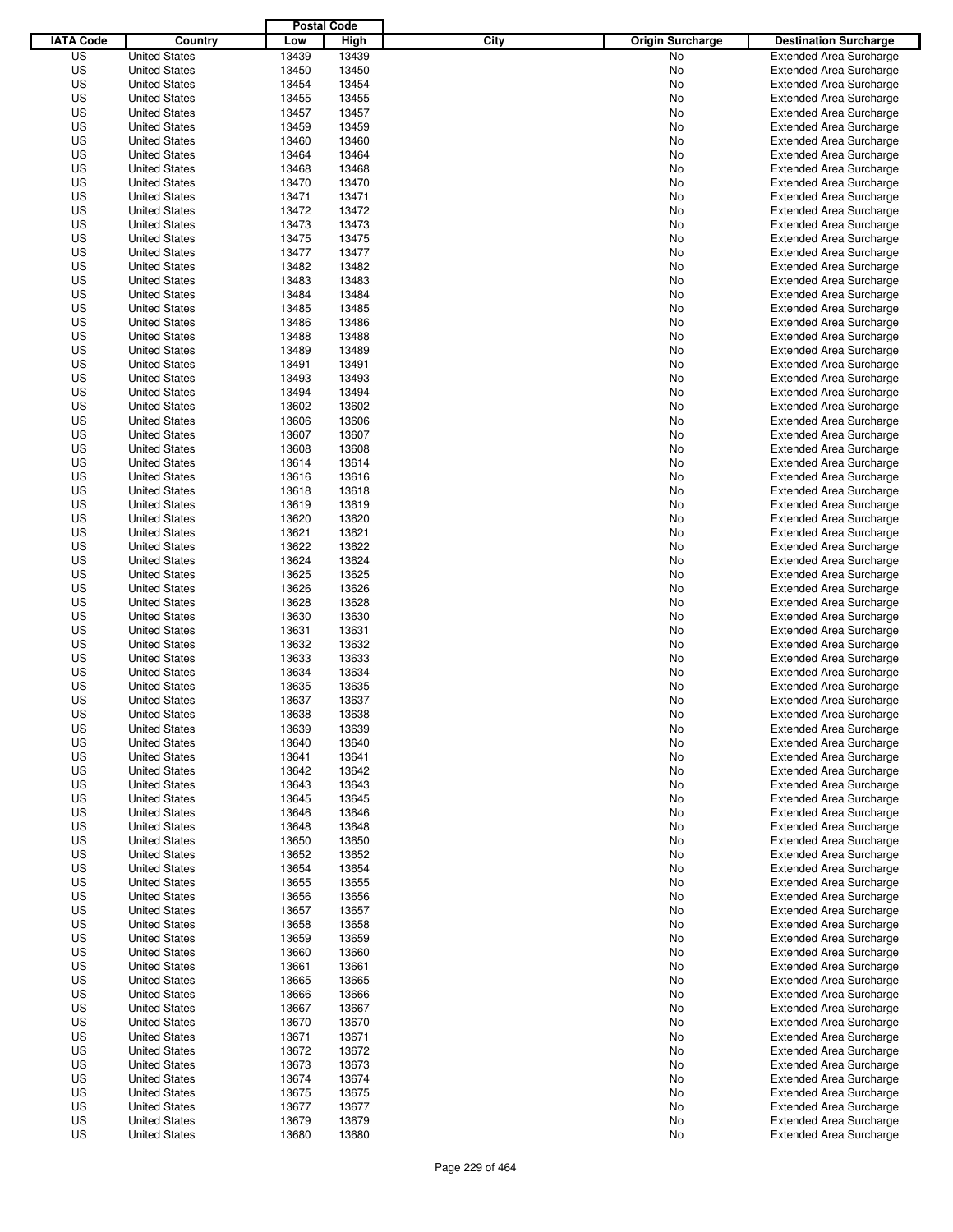|                  |                      | <b>Postal Code</b> |       |                                 |                                |
|------------------|----------------------|--------------------|-------|---------------------------------|--------------------------------|
| <b>IATA Code</b> | Country              | Low                | High  | City<br><b>Origin Surcharge</b> | <b>Destination Surcharge</b>   |
| US               | <b>United States</b> | 13681              | 13681 | <b>No</b>                       | <b>Extended Area Surcharge</b> |
| US               | <b>United States</b> | 13682              | 13682 | No                              | <b>Extended Area Surcharge</b> |
| US               | <b>United States</b> | 13684              | 13684 | No                              | <b>Extended Area Surcharge</b> |
| US               | <b>United States</b> | 13687              | 13687 | No                              | <b>Extended Area Surcharge</b> |
| US               | <b>United States</b> | 13691              | 13691 | No                              | <b>Extended Area Surcharge</b> |
| US               | <b>United States</b> | 13692              | 13692 | No                              | <b>Extended Area Surcharge</b> |
| US               | <b>United States</b> | 13693              | 13693 | No                              | <b>Extended Area Surcharge</b> |
| US               | <b>United States</b> | 13695              | 13695 | No                              | <b>Extended Area Surcharge</b> |
| US               | <b>United States</b> | 13730              | 13730 | No                              | <b>Extended Area Surcharge</b> |
| US               | <b>United States</b> | 13731              | 13731 | No                              | <b>Extended Area Surcharge</b> |
| US               | <b>United States</b> | 13733              | 13733 | No                              | <b>Extended Area Surcharge</b> |
| US               | <b>United States</b> | 13734              | 13734 | No                              | <b>Extended Area Surcharge</b> |
| US               | <b>United States</b> | 13736              | 13736 | No                              | <b>Extended Area Surcharge</b> |
| US               | <b>United States</b> | 13738              | 13738 | No                              | <b>Extended Area Surcharge</b> |
| US               | <b>United States</b> | 13739              | 13739 | No                              | <b>Extended Area Surcharge</b> |
| US               | <b>United States</b> | 13740              | 13740 | No                              | <b>Extended Area Surcharge</b> |
| US               | <b>United States</b> | 13743              | 13743 | No                              | <b>Extended Area Surcharge</b> |
| US               | <b>United States</b> | 13746              | 13746 | No                              | <b>Extended Area Surcharge</b> |
| US               | <b>United States</b> | 13747              | 13747 | No                              | <b>Extended Area Surcharge</b> |
| US               | <b>United States</b> | 13750              | 13750 | No                              | <b>Extended Area Surcharge</b> |
| US               | <b>United States</b> | 13751              | 13751 | No                              | <b>Extended Area Surcharge</b> |
| US               | <b>United States</b> | 13752              | 13752 | No                              | <b>Extended Area Surcharge</b> |
| US               | <b>United States</b> | 13753              | 13753 | No                              | <b>Extended Area Surcharge</b> |
| US               | <b>United States</b> | 13754              | 13754 | No                              | <b>Extended Area Surcharge</b> |
| US               | <b>United States</b> | 13755              | 13755 | No                              | <b>Extended Area Surcharge</b> |
| US               | <b>United States</b> | 13756              | 13756 | No                              | <b>Extended Area Surcharge</b> |
| US               | <b>United States</b> | 13757              | 13757 | No                              | <b>Extended Area Surcharge</b> |
| US               | <b>United States</b> | 13758              | 13758 | No                              | <b>Extended Area Surcharge</b> |
| US               | <b>United States</b> | 13774              | 13774 | No                              | <b>Extended Area Surcharge</b> |
| US               | <b>United States</b> | 13775              | 13775 | No                              | <b>Extended Area Surcharge</b> |
| US               | <b>United States</b> | 13778              | 13778 | No                              | <b>Extended Area Surcharge</b> |
| US               | <b>United States</b> | 13780              | 13780 | No                              | <b>Extended Area Surcharge</b> |
| US               | <b>United States</b> | 13782              | 13782 | No                              | <b>Extended Area Surcharge</b> |
| US               | <b>United States</b> | 13783              | 13783 | No                              | <b>Extended Area Surcharge</b> |
| US               | <b>United States</b> | 13786              | 13786 | No                              | <b>Extended Area Surcharge</b> |
| US               | <b>United States</b> | 13787              | 13787 | No                              | <b>Extended Area Surcharge</b> |
| US               | <b>United States</b> | 13788              | 13788 | No                              | <b>Extended Area Surcharge</b> |
| US               | <b>United States</b> | 13796              | 13796 | No                              | <b>Extended Area Surcharge</b> |
| US               | <b>United States</b> | 13797              | 13797 | No                              | <b>Extended Area Surcharge</b> |
| US               | <b>United States</b> | 13801              | 13801 | No                              | <b>Extended Area Surcharge</b> |
| US               | <b>United States</b> | 13802              | 13802 | No                              | <b>Extended Area Surcharge</b> |
| US               | <b>United States</b> | 13803              | 13803 | No                              | <b>Extended Area Surcharge</b> |
| US               | <b>United States</b> | 13806              | 13806 | No                              | <b>Extended Area Surcharge</b> |
| US               | <b>United States</b> | 13807              | 13807 | No                              | <b>Extended Area Surcharge</b> |
| US               | <b>United States</b> | 13809              | 13809 | No                              | Extended Area Surcharge        |
| US               | <b>United States</b> | 13810              | 13810 | No                              | <b>Extended Area Surcharge</b> |
| US               | <b>United States</b> | 13811              | 13811 | No                              | <b>Extended Area Surcharge</b> |
| US               | <b>United States</b> | 13813              | 13813 | No                              | <b>Extended Area Surcharge</b> |
| US               | <b>United States</b> | 13814              | 13814 | No                              | <b>Extended Area Surcharge</b> |
| US               | <b>United States</b> | 13825              | 13825 | No                              | <b>Extended Area Surcharge</b> |
| US               | <b>United States</b> | 13826              | 13826 | No                              | <b>Extended Area Surcharge</b> |
| US               | <b>United States</b> | 13830              | 13830 | No                              | <b>Extended Area Surcharge</b> |
| US               | <b>United States</b> | 13832              | 13832 | No                              | <b>Extended Area Surcharge</b> |
| US               | <b>United States</b> | 13834              | 13834 | No                              | <b>Extended Area Surcharge</b> |
| US               | <b>United States</b> | 13835              | 13835 | No                              | <b>Extended Area Surcharge</b> |
| US               | <b>United States</b> | 13839              | 13839 | No                              | <b>Extended Area Surcharge</b> |
| US               | <b>United States</b> | 13840              | 13840 | No                              | <b>Extended Area Surcharge</b> |
| US               | <b>United States</b> | 13841              | 13841 | No                              | <b>Extended Area Surcharge</b> |
| US               | <b>United States</b> | 13842              | 13842 | No                              | <b>Extended Area Surcharge</b> |
| US               | <b>United States</b> | 13843              | 13843 | No                              | <b>Extended Area Surcharge</b> |
| US               | <b>United States</b> | 13844              | 13844 | No                              | <b>Extended Area Surcharge</b> |
| US               | <b>United States</b> | 13846              | 13846 | No                              | <b>Extended Area Surcharge</b> |
| US               | <b>United States</b> | 13847              | 13847 | No                              | <b>Extended Area Surcharge</b> |
| US               | <b>United States</b> | 13849              | 13849 | No                              | <b>Extended Area Surcharge</b> |
| US               | <b>United States</b> | 13856              | 13856 | No                              | <b>Extended Area Surcharge</b> |
| US               | <b>United States</b> | 13860              | 13860 | No                              | <b>Extended Area Surcharge</b> |
| US               | <b>United States</b> | 13862              | 13862 | No                              | <b>Extended Area Surcharge</b> |
| US               | <b>United States</b> | 13863              | 13863 | No                              | <b>Extended Area Surcharge</b> |
| US               | <b>United States</b> | 13864              | 13864 | No                              | <b>Extended Area Surcharge</b> |
| US               | <b>United States</b> | 13865              | 13865 | No                              | <b>Extended Area Surcharge</b> |
| US               | <b>United States</b> | 14008              | 14008 | No                              | <b>Extended Area Surcharge</b> |
| US               | <b>United States</b> | 14009              | 14009 | No                              | <b>Extended Area Surcharge</b> |
| US               | <b>United States</b> | 14012              | 14012 | No                              | <b>Extended Area Surcharge</b> |
| US               | <b>United States</b> | 14013              | 14013 | No                              | <b>Extended Area Surcharge</b> |
| US               | <b>United States</b> | 14024              | 14024 | No                              | <b>Extended Area Surcharge</b> |
| US               | <b>United States</b> | 14027              | 14027 | No                              | <b>Extended Area Surcharge</b> |
| US               | <b>United States</b> | 14029              | 14029 | No                              | <b>Extended Area Surcharge</b> |
| US               | <b>United States</b> | 14030              | 14030 | No                              | <b>Extended Area Surcharge</b> |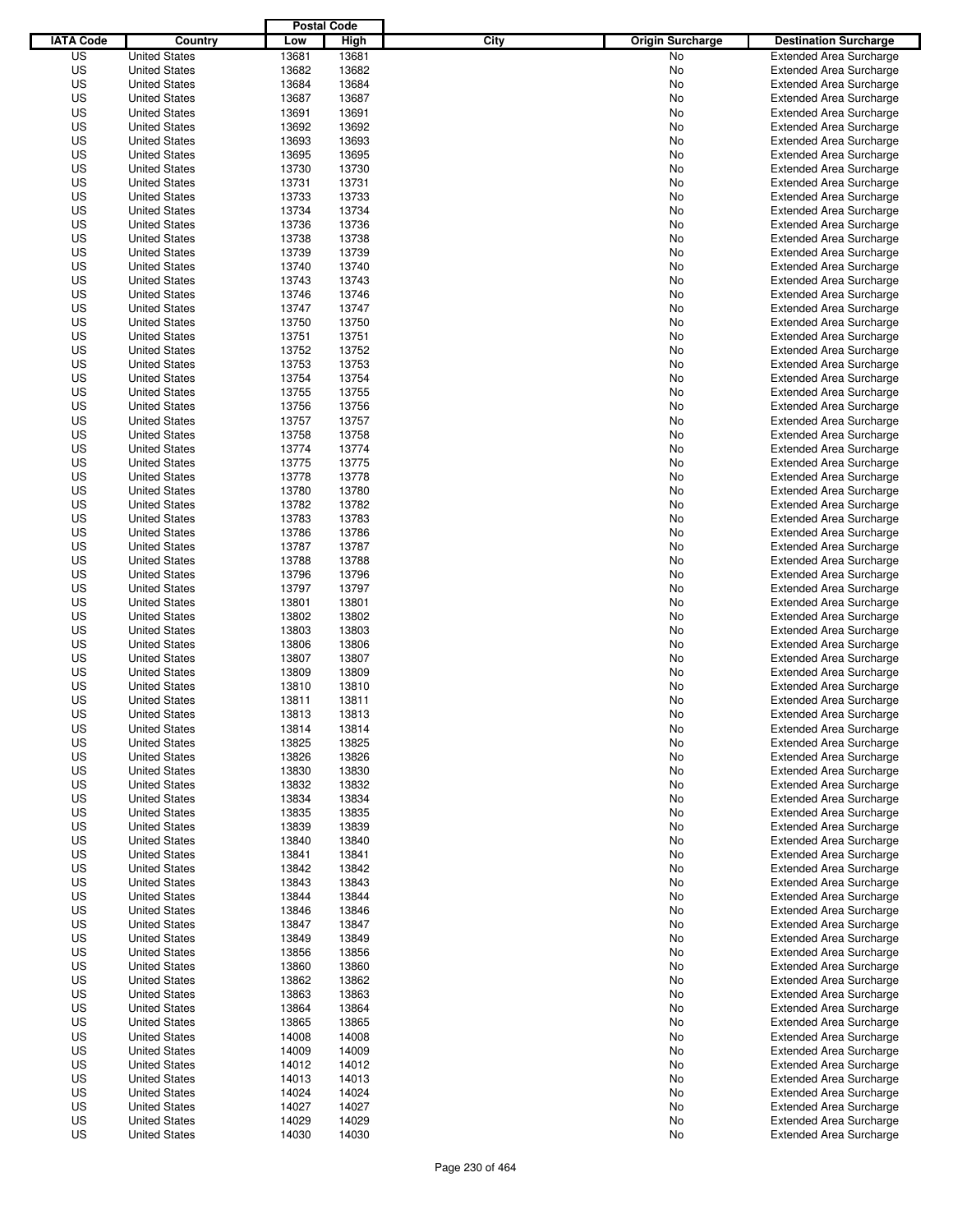|                  |                      | <b>Postal Code</b> |       |                                 |                                |
|------------------|----------------------|--------------------|-------|---------------------------------|--------------------------------|
| <b>IATA Code</b> | Country              | Low                | High  | City<br><b>Origin Surcharge</b> | <b>Destination Surcharge</b>   |
| US               | <b>United States</b> | 14034              | 14034 | <b>No</b>                       | <b>Extended Area Surcharge</b> |
| US               | <b>United States</b> | 14037              | 14037 | No                              | <b>Extended Area Surcharge</b> |
| US               | <b>United States</b> | 14039              | 14039 | No                              | <b>Extended Area Surcharge</b> |
| US               | <b>United States</b> | 14040              | 14040 | No                              | <b>Extended Area Surcharge</b> |
| US               | <b>United States</b> | 14041              | 14041 | No                              | <b>Extended Area Surcharge</b> |
| US               | <b>United States</b> | 14042              | 14042 | No                              | <b>Extended Area Surcharge</b> |
| US               | <b>United States</b> | 14054              | 14054 | No                              | <b>Extended Area Surcharge</b> |
| US               | <b>United States</b> | 14055              | 14055 | No                              | <b>Extended Area Surcharge</b> |
| US               | <b>United States</b> | 14060              | 14060 | No                              | <b>Extended Area Surcharge</b> |
| US               | <b>United States</b> | 14061              | 14061 | No                              | <b>Extended Area Surcharge</b> |
| US               | <b>United States</b> | 14062              | 14062 | No                              | <b>Extended Area Surcharge</b> |
| US               | <b>United States</b> | 14065              | 14065 | No                              | <b>Extended Area Surcharge</b> |
| US               | <b>United States</b> | 14066              | 14066 | No                              | <b>Extended Area Surcharge</b> |
| US               | <b>United States</b> | 14081              | 14081 | No                              | <b>Extended Area Surcharge</b> |
| US               | <b>United States</b> | 14082              | 14082 | No                              | <b>Extended Area Surcharge</b> |
| US               | <b>United States</b> | 14083              | 14083 | No                              | <b>Extended Area Surcharge</b> |
| US               | <b>United States</b> | 14091              | 14091 | No                              | <b>Extended Area Surcharge</b> |
| US               | <b>United States</b> | 14098              | 14098 | No                              | <b>Extended Area Surcharge</b> |
| US               | <b>United States</b> | 14101              | 14101 | No                              | <b>Extended Area Surcharge</b> |
| US               | <b>United States</b> | 14111              | 14111 | No                              | <b>Extended Area Surcharge</b> |
| US               | <b>United States</b> | 14113              | 14113 | No                              | <b>Extended Area Surcharge</b> |
| US               | <b>United States</b> | 14129              | 14129 | No                              | <b>Extended Area Surcharge</b> |
| US               | <b>United States</b> | 14133              | 14133 | No                              | <b>Extended Area Surcharge</b> |
| US               | <b>United States</b> | 14134              | 14134 | No                              | <b>Extended Area Surcharge</b> |
| US               | <b>United States</b> | 14135              | 14135 | No                              | <b>Extended Area Surcharge</b> |
| US               | <b>United States</b> | 14138              | 14138 | No                              | <b>Extended Area Surcharge</b> |
| US               | <b>United States</b> | 14143              | 14143 | No                              | <b>Extended Area Surcharge</b> |
| US               | <b>United States</b> | 14145              | 14145 | No                              | <b>Extended Area Surcharge</b> |
| US               | <b>United States</b> | 14167              | 14167 | No                              | <b>Extended Area Surcharge</b> |
| US               | <b>United States</b> | 14168              | 14168 | No                              | <b>Extended Area Surcharge</b> |
| US               | <b>United States</b> | 14171              | 14171 | No                              | <b>Extended Area Surcharge</b> |
| US               | <b>United States</b> | 14413              | 14413 | No                              | <b>Extended Area Surcharge</b> |
| US               | <b>United States</b> | 14418              | 14418 | No                              | <b>Extended Area Surcharge</b> |
| US               | <b>United States</b> | 14422              | 14422 | No                              | <b>Extended Area Surcharge</b> |
| US               | <b>United States</b> | 14427              | 14427 | No                              | <b>Extended Area Surcharge</b> |
| US               | <b>United States</b> | 14433              | 14433 | No                              | <b>Extended Area Surcharge</b> |
| US               | <b>United States</b> | 14435              | 14435 | No                              | <b>Extended Area Surcharge</b> |
| US               | <b>United States</b> | 14461              | 14461 | No                              | <b>Extended Area Surcharge</b> |
| US               | <b>United States</b> | 14462              | 14462 | No                              | <b>Extended Area Surcharge</b> |
| US               | <b>United States</b> | 14466              | 14466 | No                              | <b>Extended Area Surcharge</b> |
| US               | <b>United States</b> | 14469              | 14469 | No                              | <b>Extended Area Surcharge</b> |
| US               | <b>United States</b> | 14471              | 14471 | No                              | <b>Extended Area Surcharge</b> |
| US               | <b>United States</b> | 14477              | 14477 | No                              | <b>Extended Area Surcharge</b> |
| US               | <b>United States</b> | 14478              | 14478 | No                              | <b>Extended Area Surcharge</b> |
| US               | <b>United States</b> | 14507              | 14507 | No                              | Extended Area Surcharge        |
| US               | <b>United States</b> | 14510              | 14510 | No                              | <b>Extended Area Surcharge</b> |
| US               | <b>United States</b> | 14512              | 14512 | No                              | <b>Extended Area Surcharge</b> |
| US               | <b>United States</b> | 14516              | 14516 | No                              | <b>Extended Area Surcharge</b> |
| US               | <b>United States</b> | 14517              | 14517 | No                              | <b>Extended Area Surcharge</b> |
| US               | <b>United States</b> | 14521              | 14521 | No                              | <b>Extended Area Surcharge</b> |
| US               | <b>United States</b> | 14525              | 14525 | No                              | <b>Extended Area Surcharge</b> |
| US               | <b>United States</b> | 14529              | 14529 | No                              | <b>Extended Area Surcharge</b> |
| US               | <b>United States</b> | 14533              | 14533 | No                              | <b>Extended Area Surcharge</b> |
| US               | <b>United States</b> | 14536              | 14536 | No                              | <b>Extended Area Surcharge</b> |
| US               | <b>United States</b> | 14541              | 14541 | No                              | <b>Extended Area Surcharge</b> |
| US               | <b>United States</b> | 14544              | 14544 | No                              | <b>Extended Area Surcharge</b> |
| US               | <b>United States</b> | 14550              | 14550 | No                              | <b>Extended Area Surcharge</b> |
| US               | <b>United States</b> | 14556              | 14556 | No                              | <b>Extended Area Surcharge</b> |
| US               | <b>United States</b> | 14560              | 14560 | No                              | <b>Extended Area Surcharge</b> |
| US               | <b>United States</b> | 14561              | 14561 | No                              | <b>Extended Area Surcharge</b> |
| US               | <b>United States</b> | 14569              | 14569 | No                              | <b>Extended Area Surcharge</b> |
| US               | <b>United States</b> | 14571              | 14571 | No                              | <b>Extended Area Surcharge</b> |
| US               | <b>United States</b> | 14572              | 14572 | No                              | <b>Extended Area Surcharge</b> |
| US               | <b>United States</b> | 14590              | 14590 | No                              | <b>Extended Area Surcharge</b> |
| US               | <b>United States</b> | 14591              | 14591 | No                              | <b>Extended Area Surcharge</b> |
| US               | <b>United States</b> | 14707              | 14707 | No                              | <b>Extended Area Surcharge</b> |
| US               | <b>United States</b> | 14708              | 14708 | No                              | <b>Extended Area Surcharge</b> |
| US               | <b>United States</b> | 14709              | 14709 | No                              | <b>Extended Area Surcharge</b> |
| US               | <b>United States</b> | 14710              | 14710 | No                              | <b>Extended Area Surcharge</b> |
| US               | <b>United States</b> | 14711              | 14711 | No                              | Extended Area Surcharge        |
| US               | <b>United States</b> | 14714              | 14714 | No                              | <b>Extended Area Surcharge</b> |
| US               | <b>United States</b> | 14715              | 14715 | No                              | <b>Extended Area Surcharge</b> |
| US               | <b>United States</b> | 14717              | 14717 | No                              | <b>Extended Area Surcharge</b> |
| US               | <b>United States</b> | 14718              | 14718 | No                              | <b>Extended Area Surcharge</b> |
| US               | <b>United States</b> | 14719              | 14719 | No                              | <b>Extended Area Surcharge</b> |
| US               | <b>United States</b> | 14721              | 14721 | No                              | <b>Extended Area Surcharge</b> |
| US               | <b>United States</b> | 14723              | 14723 | No                              | <b>Extended Area Surcharge</b> |
| US               | <b>United States</b> | 14724              | 14724 | No                              | <b>Extended Area Surcharge</b> |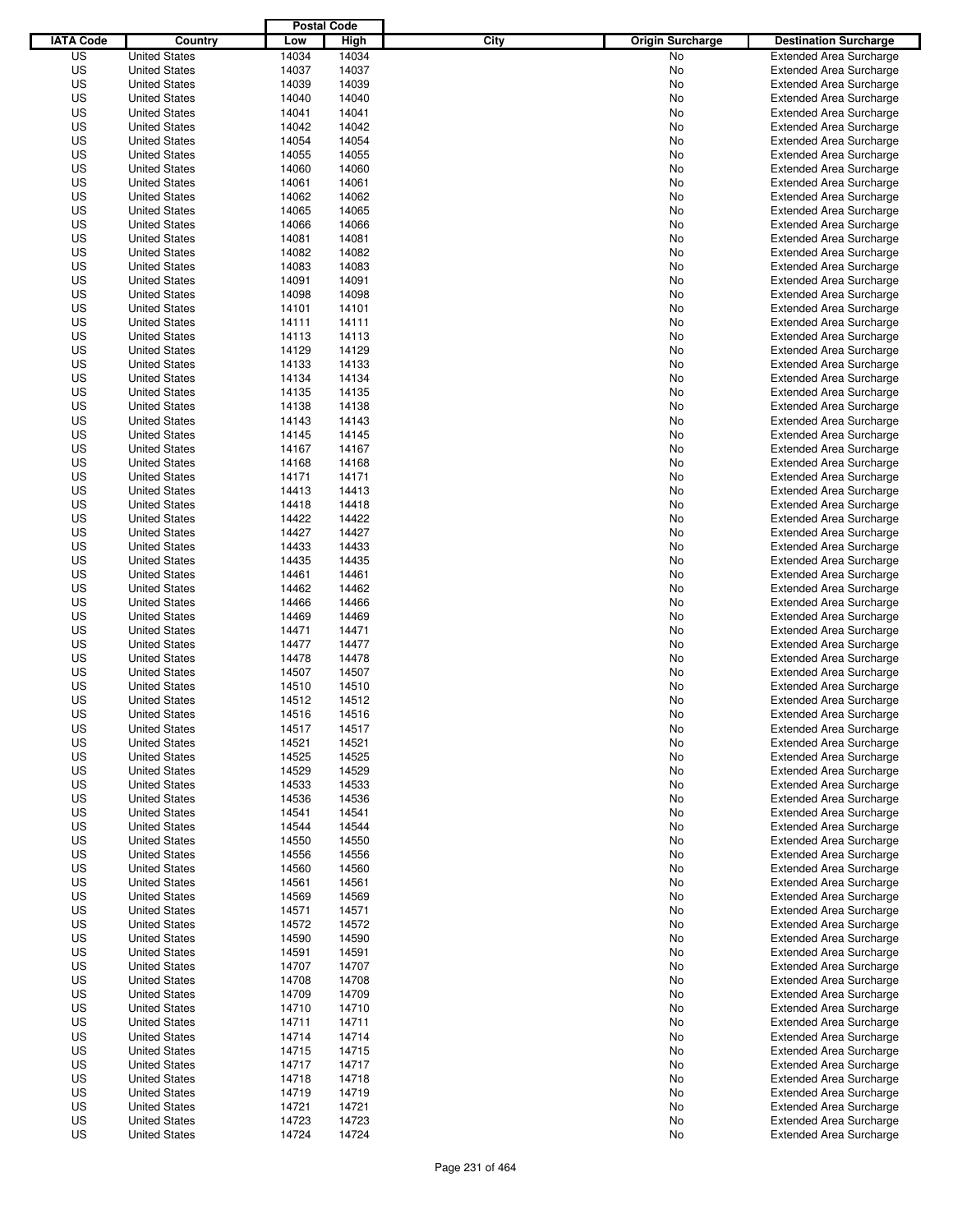|                  |                                              | <b>Postal Code</b> |       |                                 |                                |
|------------------|----------------------------------------------|--------------------|-------|---------------------------------|--------------------------------|
| <b>IATA Code</b> | Country                                      | Low                | High  | City<br><b>Origin Surcharge</b> | <b>Destination Surcharge</b>   |
| US               | <b>United States</b>                         | 14726              | 14726 | <b>No</b>                       | <b>Extended Area Surcharge</b> |
| US               | <b>United States</b>                         | 14727              | 14727 | No                              | <b>Extended Area Surcharge</b> |
| US               | <b>United States</b>                         | 14728              | 14728 | No                              | <b>Extended Area Surcharge</b> |
| US               | <b>United States</b>                         | 14729              | 14729 | No                              | <b>Extended Area Surcharge</b> |
| US               | <b>United States</b>                         | 14731              | 14731 | No                              | <b>Extended Area Surcharge</b> |
| US               | <b>United States</b>                         | 14732              | 14732 | No                              | <b>Extended Area Surcharge</b> |
| US               | <b>United States</b>                         | 14735              | 14735 | No                              | <b>Extended Area Surcharge</b> |
| US               | <b>United States</b>                         | 14737              | 14737 | No                              | <b>Extended Area Surcharge</b> |
| US               | <b>United States</b>                         | 14739              | 14739 | No                              | <b>Extended Area Surcharge</b> |
| US               | <b>United States</b>                         | 14740              | 14740 | No                              | <b>Extended Area Surcharge</b> |
| US               | <b>United States</b>                         | 14741              | 14741 | No                              | <b>Extended Area Surcharge</b> |
| US               | <b>United States</b>                         | 14743              | 14743 | No                              | <b>Extended Area Surcharge</b> |
| US               | <b>United States</b>                         | 14744              | 14744 | No                              | <b>Extended Area Surcharge</b> |
| US               | <b>United States</b>                         | 14745              | 14745 | No                              | <b>Extended Area Surcharge</b> |
| US               | <b>United States</b>                         | 14747              | 14747 | No                              | <b>Extended Area Surcharge</b> |
| US               | <b>United States</b>                         | 14748              | 14748 | No                              | <b>Extended Area Surcharge</b> |
| US               | <b>United States</b>                         | 14751              | 14751 | No                              | <b>Extended Area Surcharge</b> |
| US               | <b>United States</b>                         | 14753              | 14753 | No                              | <b>Extended Area Surcharge</b> |
| US               | <b>United States</b>                         | 14754              | 14754 | No                              | <b>Extended Area Surcharge</b> |
| US               | <b>United States</b>                         | 14755              | 14755 | No                              | <b>Extended Area Surcharge</b> |
| US               | <b>United States</b>                         | 14757              | 14757 | No                              | <b>Extended Area Surcharge</b> |
| US               | <b>United States</b>                         | 14766              | 14766 | No                              | <b>Extended Area Surcharge</b> |
| US               | <b>United States</b>                         | 14767              | 14767 | No                              | <b>Extended Area Surcharge</b> |
| US               | <b>United States</b>                         | 14770              | 14770 | No                              | <b>Extended Area Surcharge</b> |
| US               | <b>United States</b>                         | 14772              | 14772 | No                              | <b>Extended Area Surcharge</b> |
| US               | <b>United States</b>                         | 14774              | 14774 | No                              | <b>Extended Area Surcharge</b> |
| US               | <b>United States</b>                         | 14775              | 14775 | No                              | <b>Extended Area Surcharge</b> |
| US               | <b>United States</b>                         | 14777              | 14777 | No                              | <b>Extended Area Surcharge</b> |
| US               | <b>United States</b>                         | 14781              | 14781 | No                              | <b>Extended Area Surcharge</b> |
| US               | <b>United States</b>                         | 14782              | 14782 | No                              | <b>Extended Area Surcharge</b> |
| US               | <b>United States</b>                         | 14783              | 14783 | No                              | <b>Extended Area Surcharge</b> |
| US               | <b>United States</b>                         | 14784              | 14784 | No                              | <b>Extended Area Surcharge</b> |
| US               | <b>United States</b>                         | 14785              | 14785 | No                              | <b>Extended Area Surcharge</b> |
| US               | <b>United States</b>                         | 14786              | 14786 | No                              | <b>Extended Area Surcharge</b> |
| US               |                                              | 14788              | 14788 |                                 |                                |
|                  | <b>United States</b>                         |                    |       | No                              | <b>Extended Area Surcharge</b> |
| US               | <b>United States</b><br><b>United States</b> | 14801              | 14801 | No                              | <b>Extended Area Surcharge</b> |
| US               |                                              | 14803              | 14803 | No                              | <b>Extended Area Surcharge</b> |
| US               | <b>United States</b>                         | 14804              | 14804 | No                              | <b>Extended Area Surcharge</b> |
| US               | <b>United States</b>                         | 14805              | 14805 | No                              | <b>Extended Area Surcharge</b> |
| US               | <b>United States</b>                         | 14806              | 14806 | No                              | <b>Extended Area Surcharge</b> |
| US               | <b>United States</b>                         | 14808              | 14808 | No                              | <b>Extended Area Surcharge</b> |
| US               | <b>United States</b>                         | 14809              | 14809 | No                              | <b>Extended Area Surcharge</b> |
| US               | <b>United States</b>                         | 14812              | 14812 | No                              | <b>Extended Area Surcharge</b> |
| US               | <b>United States</b>                         | 14813              | 14813 | No                              | <b>Extended Area Surcharge</b> |
| US               | <b>United States</b>                         | 14815              | 14815 | No                              | Extended Area Surcharge        |
| US               | <b>United States</b>                         | 14817              | 14817 | No                              | <b>Extended Area Surcharge</b> |
| US               | <b>United States</b>                         | 14819              | 14819 | No                              | <b>Extended Area Surcharge</b> |
| US               | <b>United States</b>                         | 14820              | 14820 | No                              | <b>Extended Area Surcharge</b> |
| US               | <b>United States</b>                         | 14821              | 14821 | No                              | <b>Extended Area Surcharge</b> |
| US               | <b>United States</b>                         | 14822              | 14822 | No                              | <b>Extended Area Surcharge</b> |
| US               | <b>United States</b>                         | 14823              | 14823 | No                              | <b>Extended Area Surcharge</b> |
| US               | <b>United States</b>                         | 14824              | 14824 | No                              | <b>Extended Area Surcharge</b> |
| US               | <b>United States</b>                         | 14825              | 14825 | No                              | <b>Extended Area Surcharge</b> |
| US               | <b>United States</b>                         | 14826              | 14826 | No                              | <b>Extended Area Surcharge</b> |
| US               | <b>United States</b>                         | 14836              | 14836 | No                              | <b>Extended Area Surcharge</b> |
| US               | <b>United States</b>                         | 14837              | 14837 | No                              | <b>Extended Area Surcharge</b> |
| US               | <b>United States</b>                         | 14839              | 14839 | No                              | <b>Extended Area Surcharge</b> |
| US               | <b>United States</b>                         | 14841              | 14841 | No                              | <b>Extended Area Surcharge</b> |
| US               | <b>United States</b>                         | 14842              | 14842 | No                              | <b>Extended Area Surcharge</b> |
| US               | <b>United States</b>                         | 14846              | 14846 | No                              | <b>Extended Area Surcharge</b> |
| US               | <b>United States</b>                         | 14855              | 14855 | No                              | <b>Extended Area Surcharge</b> |
| US               | <b>United States</b>                         | 14858              | 14858 | No                              | <b>Extended Area Surcharge</b> |
| US               | <b>United States</b>                         | 14859              | 14859 | No                              | <b>Extended Area Surcharge</b> |
| US               | <b>United States</b>                         | 14860              | 14860 | No                              | <b>Extended Area Surcharge</b> |
| US               | <b>United States</b>                         | 14861              | 14861 | No                              | <b>Extended Area Surcharge</b> |
| US               | <b>United States</b>                         | 14864              | 14864 | No                              | <b>Extended Area Surcharge</b> |
| US               | <b>United States</b>                         | 14869              | 14869 | No                              | <b>Extended Area Surcharge</b> |
| US               | <b>United States</b>                         | 14872              | 14872 | No                              | <b>Extended Area Surcharge</b> |
| US               | <b>United States</b>                         | 14873              | 14873 | No                              | <b>Extended Area Surcharge</b> |
| US               | <b>United States</b>                         | 14876              | 14876 | No                              | <b>Extended Area Surcharge</b> |
| US               | <b>United States</b>                         | 14877              | 14877 | No                              | <b>Extended Area Surcharge</b> |
| US               | <b>United States</b>                         | 14880              | 14880 | No                              | <b>Extended Area Surcharge</b> |
| US               | <b>United States</b>                         | 14884              | 14884 | No                              | <b>Extended Area Surcharge</b> |
| US               | <b>United States</b>                         | 14885              | 14885 | No                              | <b>Extended Area Surcharge</b> |
| US               | <b>United States</b>                         | 14887              | 14887 | No                              | <b>Extended Area Surcharge</b> |
| US               | <b>United States</b>                         | 14889              | 14889 | No                              | <b>Extended Area Surcharge</b> |
| US               | <b>United States</b>                         | 14895              | 14895 | No                              | <b>Extended Area Surcharge</b> |
| US               | <b>United States</b>                         | 14898              | 14898 | No                              | <b>Extended Area Surcharge</b> |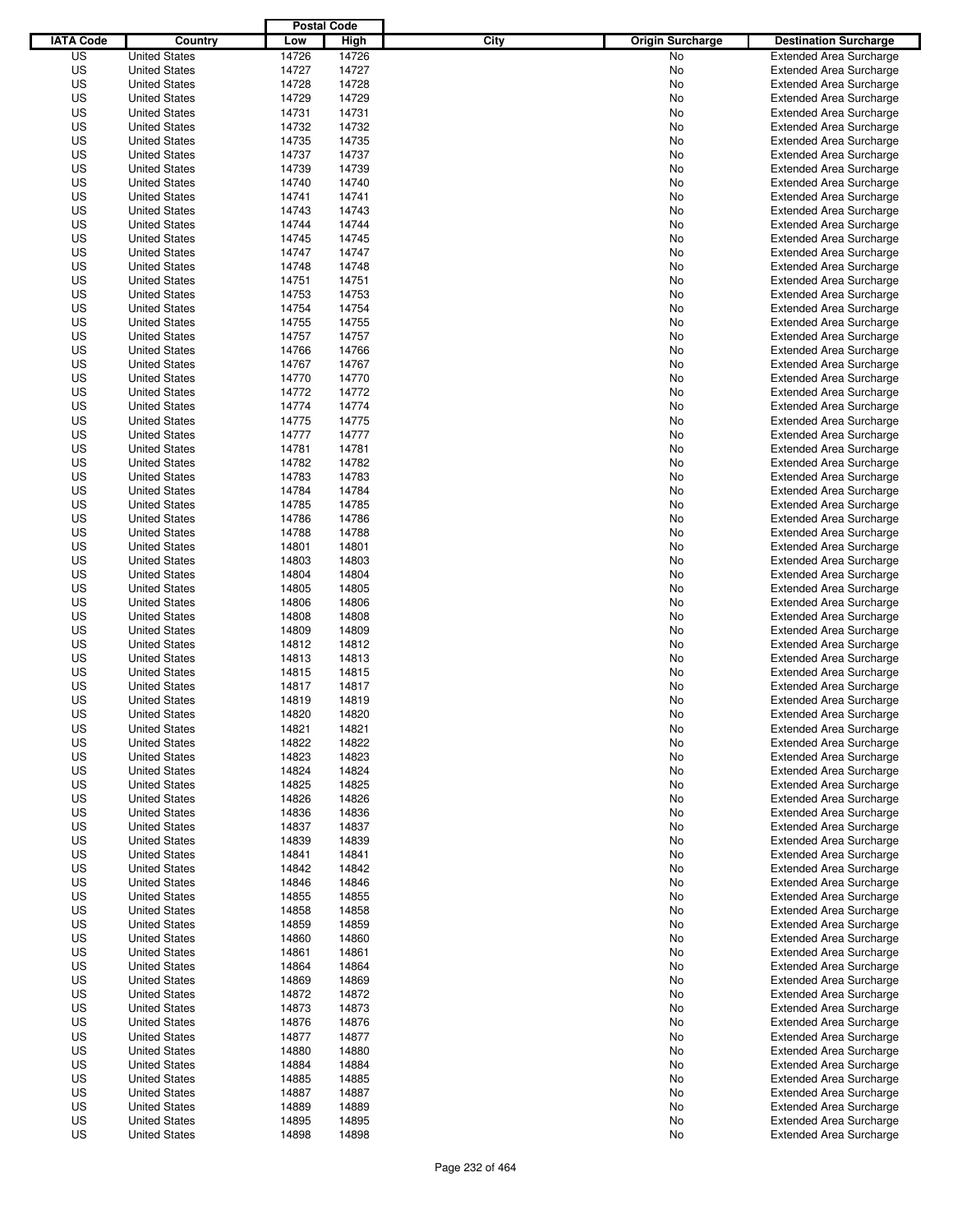|                  |                      | <b>Postal Code</b> |                |                                 |                                |
|------------------|----------------------|--------------------|----------------|---------------------------------|--------------------------------|
| <b>IATA Code</b> | Country              | Low                | High           | City<br><b>Origin Surcharge</b> | <b>Destination Surcharge</b>   |
| US               | <b>United States</b> | 15019              | 15019          | <b>No</b>                       | <b>Extended Area Surcharge</b> |
| US               | <b>United States</b> | 15021              | 15021          | No                              | <b>Extended Area Surcharge</b> |
| US               | <b>United States</b> | 15036              | 15036          | No                              | <b>Extended Area Surcharge</b> |
| US               | <b>United States</b> | 15043              | 15043          | No                              | <b>Extended Area Surcharge</b> |
| US               | <b>United States</b> | 15050              | 15050          | No                              | <b>Extended Area Surcharge</b> |
| US               | <b>United States</b> | 15053              | 15053          | No                              | <b>Extended Area Surcharge</b> |
| US               | <b>United States</b> | 15077              | 15077          | No                              | <b>Extended Area Surcharge</b> |
| US               | <b>United States</b> | 15078              | 15078          | No                              | <b>Extended Area Surcharge</b> |
| US               | <b>United States</b> | 15310              | 15310          | No                              | <b>Extended Area Surcharge</b> |
| US               | <b>United States</b> | 15311              | 15311          | No                              | <b>Extended Area Surcharge</b> |
| US               | <b>United States</b> | 15312              | 15312          | No                              | <b>Extended Area Surcharge</b> |
| US               | <b>United States</b> | 15316              | 15316          | No                              | <b>Extended Area Surcharge</b> |
| US               | <b>United States</b> | 15323              | 15323          | No                              | <b>Extended Area Surcharge</b> |
| US               | <b>United States</b> | 15327              | 15327          | No                              | <b>Extended Area Surcharge</b> |
| US               | <b>United States</b> | 15329              | 15329          | No                              | <b>Extended Area Surcharge</b> |
| US               | <b>United States</b> | 15334              | 15334          | No                              | <b>Extended Area Surcharge</b> |
| US               | <b>United States</b> | 15337              | 15337          | No                              | <b>Extended Area Surcharge</b> |
| US               | <b>United States</b> | 15338              | 15338          | No                              | <b>Extended Area Surcharge</b> |
| US               | <b>United States</b> | 15340              | 15340          | No                              | <b>Extended Area Surcharge</b> |
| US               | <b>United States</b> | 15341              | 15341          | No                              | <b>Extended Area Surcharge</b> |
| US               | <b>United States</b> | 15344              | 15344          | No                              | <b>Extended Area Surcharge</b> |
| US               | <b>United States</b> | 15345              | 15345          | No                              | <b>Extended Area Surcharge</b> |
| US               | <b>United States</b> | 15349              | 15349          | No                              | <b>Extended Area Surcharge</b> |
| US               | <b>United States</b> | 15351              | 15351          | No                              | <b>Extended Area Surcharge</b> |
| US               | <b>United States</b> | 15352              | 15352          | No                              | <b>Extended Area Surcharge</b> |
| US               | <b>United States</b> | 15353              | 15353          | No                              | <b>Extended Area Surcharge</b> |
| US               | <b>United States</b> | 15354              | 15354          | No                              | <b>Extended Area Surcharge</b> |
| US               | <b>United States</b> | 15359              | 15359          | No                              | <b>Extended Area Surcharge</b> |
| US               | <b>United States</b> | 15360              | 15360          | No                              | <b>Extended Area Surcharge</b> |
| US               | <b>United States</b> | 15362              | 15362          | No                              | <b>Extended Area Surcharge</b> |
| US               | <b>United States</b> | 15364              | 15364          | No                              | <b>Extended Area Surcharge</b> |
| US               | <b>United States</b> | 15365              | 15365          | No                              | <b>Extended Area Surcharge</b> |
| US               | <b>United States</b> | 15370              | 15370          | No                              | <b>Extended Area Surcharge</b> |
| US               | <b>United States</b> | 15376              | 15376          | No                              | <b>Extended Area Surcharge</b> |
| US               | <b>United States</b> | 15377              | 15377          | No                              | <b>Extended Area Surcharge</b> |
| US               | <b>United States</b> | 15378              | 15378          | No                              | <b>Extended Area Surcharge</b> |
| US               | <b>United States</b> | 15379              | 15379          | No                              | <b>Extended Area Surcharge</b> |
| US               | <b>United States</b> | 15380              | 15380          | No                              | <b>Extended Area Surcharge</b> |
| US               | <b>United States</b> | 15410              | 15410          | No                              | <b>Extended Area Surcharge</b> |
| US               | <b>United States</b> | 15411              | 15411          | No                              | <b>Extended Area Surcharge</b> |
| US               | <b>United States</b> | 15412              | 15412          | No                              | <b>Extended Area Surcharge</b> |
| US               | <b>United States</b> | 15423              | 15423          | No                              | <b>Extended Area Surcharge</b> |
| US               | <b>United States</b> | 15424              | 15424          | No                              | <b>Extended Area Surcharge</b> |
| US               | <b>United States</b> | 15427              | 15427          | No                              | <b>Extended Area Surcharge</b> |
| US               | <b>United States</b> | 15433              | 15433          | No                              | Extended Area Surcharge        |
| US               | <b>United States</b> | 15437              | 15437          | No                              | <b>Extended Area Surcharge</b> |
| US               | <b>United States</b> | 15440              | 15440          | No                              | <b>Extended Area Surcharge</b> |
| US               | <b>United States</b> | 15443              | 15443          | No                              | <b>Extended Area Surcharge</b> |
| US               | <b>United States</b> | 15446              | 15446          | No                              | <b>Extended Area Surcharge</b> |
| US               | <b>United States</b> | 15447              | 15447          | No                              | <b>Extended Area Surcharge</b> |
| US               | <b>United States</b> | 15450              | 15450          | No                              | <b>Extended Area Surcharge</b> |
| US               | <b>United States</b> | 15451              | 15451          | No                              | <b>Extended Area Surcharge</b> |
| US               | <b>United States</b> | 15458              | 15458          | No                              | <b>Extended Area Surcharge</b> |
| US               | <b>United States</b> | 15459              | 15459          | No                              | <b>Extended Area Surcharge</b> |
| US               | <b>United States</b> | 15460              | 15460          | No                              | <b>Extended Area Surcharge</b> |
| US               | <b>United States</b> | 15462              | 15462          | No                              | <b>Extended Area Surcharge</b> |
| US               | <b>United States</b> | 15464              | 15464          | No                              | <b>Extended Area Surcharge</b> |
| US               | <b>United States</b> | 15467              | 15467          | No                              | <b>Extended Area Surcharge</b> |
| US               | <b>United States</b> | 15469              | 15469          | No                              | <b>Extended Area Surcharge</b> |
| US               | <b>United States</b> | 15470              | 15470          | No                              | <b>Extended Area Surcharge</b> |
| US               | <b>United States</b> | 15476              |                | No                              | <b>Extended Area Surcharge</b> |
| US               | <b>United States</b> | 15478              | 15476<br>15478 | No                              | <b>Extended Area Surcharge</b> |
| US               |                      | 15479              | 15479          |                                 | <b>Extended Area Surcharge</b> |
| US               | <b>United States</b> | 15485              | 15485          | No                              | <b>Extended Area Surcharge</b> |
|                  | <b>United States</b> |                    |                | No                              |                                |
| US               | <b>United States</b> | 15486              | 15486          | No                              | <b>Extended Area Surcharge</b> |
| US               | <b>United States</b> | 15490              | 15490          | No                              | <b>Extended Area Surcharge</b> |
| US               | <b>United States</b> | 15521              | 15521          | No                              | <b>Extended Area Surcharge</b> |
| US               | <b>United States</b> | 15522              | 15522          | No                              | <b>Extended Area Surcharge</b> |
| US               | <b>United States</b> | 15530              | 15530          | No                              | <b>Extended Area Surcharge</b> |
| US               | <b>United States</b> | 15531              | 15531          | No                              | <b>Extended Area Surcharge</b> |
| US               | <b>United States</b> | 15532              | 15532          | No                              | <b>Extended Area Surcharge</b> |
| US               | <b>United States</b> | 15533              | 15533          | No                              | <b>Extended Area Surcharge</b> |
| US               | <b>United States</b> | 15534              | 15534          | No                              | <b>Extended Area Surcharge</b> |
| US               | <b>United States</b> | 15535              | 15535          | No                              | <b>Extended Area Surcharge</b> |
| US               | <b>United States</b> | 15536              | 15536          | No                              | <b>Extended Area Surcharge</b> |
| US               | <b>United States</b> | 15537              | 15537          | No                              | <b>Extended Area Surcharge</b> |
| US               | <b>United States</b> | 15538              | 15538          | No                              | <b>Extended Area Surcharge</b> |
| US               | <b>United States</b> | 15539              | 15539          | No                              | <b>Extended Area Surcharge</b> |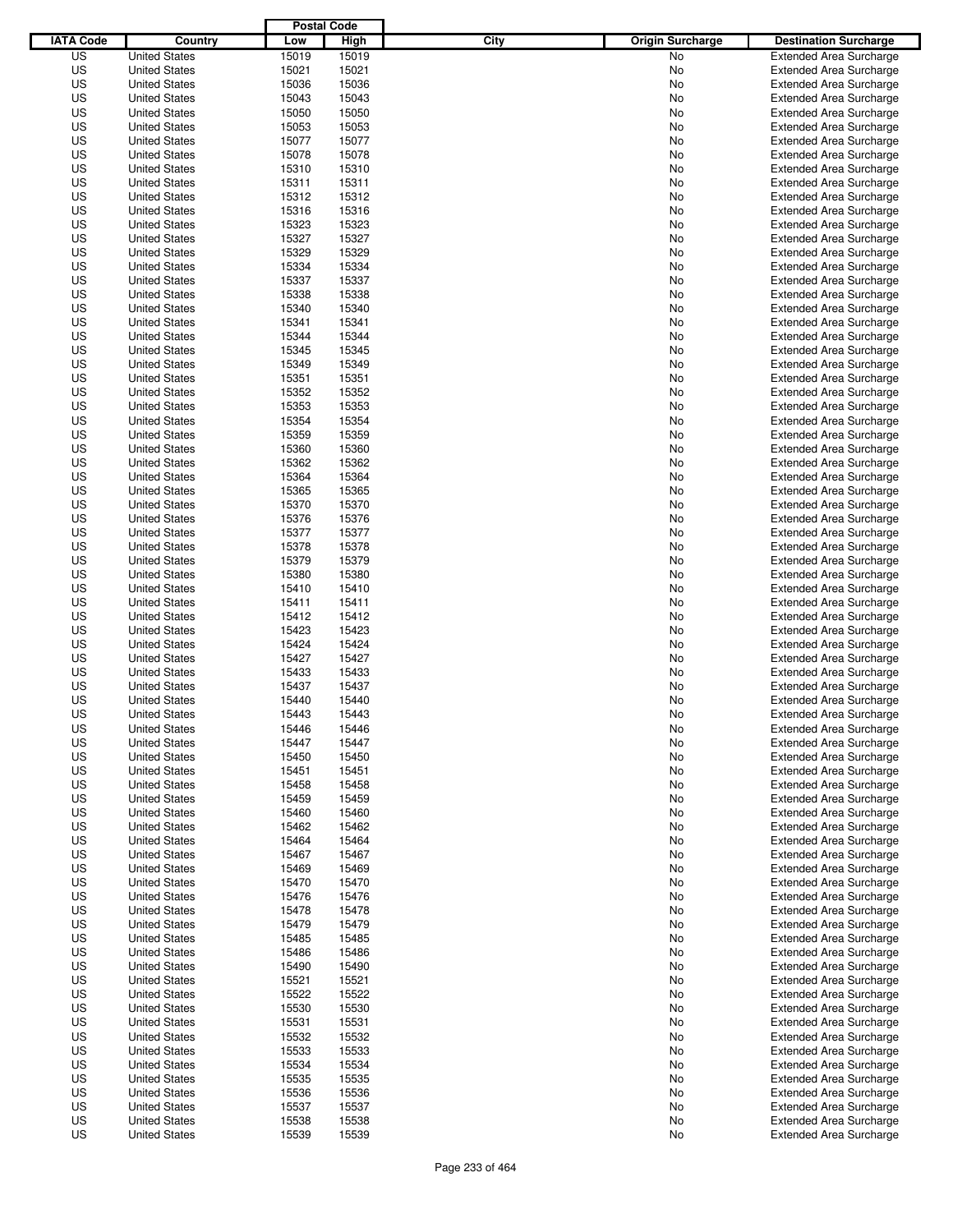|                  |                      | <b>Postal Code</b> |       |                                 |                                |
|------------------|----------------------|--------------------|-------|---------------------------------|--------------------------------|
| <b>IATA Code</b> | Country              | Low                | High  | City<br><b>Origin Surcharge</b> | <b>Destination Surcharge</b>   |
| US               | <b>United States</b> | 15540              | 15540 | <b>No</b>                       | <b>Extended Area Surcharge</b> |
| US               | <b>United States</b> | 15541              | 15541 | No                              | <b>Extended Area Surcharge</b> |
| US               | <b>United States</b> | 15542              | 15542 | No                              | <b>Extended Area Surcharge</b> |
| US               | <b>United States</b> | 15545              | 15545 | No                              | <b>Extended Area Surcharge</b> |
| US               | <b>United States</b> | 15548              | 15548 | No                              | <b>Extended Area Surcharge</b> |
| US               | <b>United States</b> | 15549              | 15549 | No                              | <b>Extended Area Surcharge</b> |
| US               | <b>United States</b> | 15550              | 15550 | No                              | <b>Extended Area Surcharge</b> |
| US               | <b>United States</b> | 15551              | 15551 | No                              | <b>Extended Area Surcharge</b> |
| US               | <b>United States</b> | 15552              | 15552 | No                              | <b>Extended Area Surcharge</b> |
| US               | <b>United States</b> | 15553              | 15553 | No                              | <b>Extended Area Surcharge</b> |
| US               | <b>United States</b> | 15554              | 15554 | No                              | <b>Extended Area Surcharge</b> |
| US               | <b>United States</b> | 15557              | 15557 | No                              | <b>Extended Area Surcharge</b> |
| US               | <b>United States</b> | 15558              | 15558 | No                              | <b>Extended Area Surcharge</b> |
| US               | <b>United States</b> | 15559              | 15559 | No                              | <b>Extended Area Surcharge</b> |
| US               | <b>United States</b> | 15560              | 15560 | No                              | <b>Extended Area Surcharge</b> |
| US               | <b>United States</b> | 15562              | 15562 | No                              | <b>Extended Area Surcharge</b> |
| US               | <b>United States</b> | 15563              | 15563 | No                              | <b>Extended Area Surcharge</b> |
| US               | <b>United States</b> | 15564              | 15564 | No                              | <b>Extended Area Surcharge</b> |
| US               | <b>United States</b> | 15565              | 15565 | No                              | <b>Extended Area Surcharge</b> |
| US               | <b>United States</b> | 15610              | 15610 | No                              | <b>Extended Area Surcharge</b> |
| US               | <b>United States</b> | 15622              | 15622 | No                              | <b>Extended Area Surcharge</b> |
| US               | <b>United States</b> | 15628              | 15628 | No                              | <b>Extended Area Surcharge</b> |
| US               | <b>United States</b> | 15646              | 15646 | No                              | <b>Extended Area Surcharge</b> |
| US               | <b>United States</b> | 15655              | 15655 | No                              | <b>Extended Area Surcharge</b> |
| US               | <b>United States</b> | 15658              | 15658 | No                              | <b>Extended Area Surcharge</b> |
| US               | <b>United States</b> | 15670              | 15670 | No                              | <b>Extended Area Surcharge</b> |
| US               | <b>United States</b> | 15677              | 15677 | No                              | <b>Extended Area Surcharge</b> |
| US               | <b>United States</b> | 15681              | 15681 | No                              | <b>Extended Area Surcharge</b> |
| US               | <b>United States</b> | 15682              | 15682 | No                              | <b>Extended Area Surcharge</b> |
| US               | <b>United States</b> | 15686              | 15686 | No                              | <b>Extended Area Surcharge</b> |
| US               | <b>United States</b> | 15687              | 15687 | No                              | <b>Extended Area Surcharge</b> |
| US               | <b>United States</b> | 15710              | 15710 | No                              | <b>Extended Area Surcharge</b> |
| US               | <b>United States</b> | 15711              | 15711 | No                              | <b>Extended Area Surcharge</b> |
| US               | <b>United States</b> | 15716              | 15716 | No                              | <b>Extended Area Surcharge</b> |
| US               | <b>United States</b> | 15720              | 15720 | No                              | <b>Extended Area Surcharge</b> |
| US               | <b>United States</b> | 15721              | 15721 | No                              | <b>Extended Area Surcharge</b> |
| US               | <b>United States</b> | 15724              | 15724 | No                              | <b>Extended Area Surcharge</b> |
| US               | <b>United States</b> | 15725              | 15725 | No                              | <b>Extended Area Surcharge</b> |
| US               | <b>United States</b> | 15727              | 15727 | No                              | <b>Extended Area Surcharge</b> |
| US               | <b>United States</b> | 15728              | 15728 | No                              | <b>Extended Area Surcharge</b> |
| US               | <b>United States</b> | 15729              | 15729 | No                              | <b>Extended Area Surcharge</b> |
| US               | <b>United States</b> | 15730              | 15730 | No                              | <b>Extended Area Surcharge</b> |
| US               | <b>United States</b> | 15732              | 15732 | No                              | <b>Extended Area Surcharge</b> |
| US               | <b>United States</b> | 15733              | 15733 | No                              | <b>Extended Area Surcharge</b> |
| US               | <b>United States</b> | 15734              | 15734 | No                              | Extended Area Surcharge        |
| US               | <b>United States</b> | 15738              | 15738 | No                              | <b>Extended Area Surcharge</b> |
| US               | <b>United States</b> | 15739              | 15739 | No                              | <b>Extended Area Surcharge</b> |
| US               | <b>United States</b> | 15741              | 15741 | No                              | <b>Extended Area Surcharge</b> |
| US               | <b>United States</b> | 15742              | 15742 | No                              | <b>Extended Area Surcharge</b> |
| US               | <b>United States</b> | 15744              | 15744 | No                              | <b>Extended Area Surcharge</b> |
| US               | <b>United States</b> | 15745              | 15745 | No                              | <b>Extended Area Surcharge</b> |
| US               | <b>United States</b> | 15746              | 15746 | No                              | <b>Extended Area Surcharge</b> |
| US               | <b>United States</b> | 15747              | 15747 | No                              | <b>Extended Area Surcharge</b> |
| US               | <b>United States</b> | 15748              | 15748 | No                              | <b>Extended Area Surcharge</b> |
| US               | <b>United States</b> | 15753              | 15753 | No                              | <b>Extended Area Surcharge</b> |
| US               | <b>United States</b> | 15754              | 15754 | No                              | <b>Extended Area Surcharge</b> |
| US               | <b>United States</b> | 15756              | 15756 | No                              | <b>Extended Area Surcharge</b> |
| US               | <b>United States</b> | 15757              | 15757 | No                              | <b>Extended Area Surcharge</b> |
| US               | <b>United States</b> | 15758              | 15758 | No                              | <b>Extended Area Surcharge</b> |
| US               | <b>United States</b> | 15759              | 15759 | No                              | <b>Extended Area Surcharge</b> |
| US               | <b>United States</b> | 15760              | 15760 | No                              | <b>Extended Area Surcharge</b> |
| US               | <b>United States</b> | 15761              | 15761 | No                              | <b>Extended Area Surcharge</b> |
| US               | <b>United States</b> | 15762              | 15762 | No                              | <b>Extended Area Surcharge</b> |
| US               | <b>United States</b> | 15763              | 15763 | No                              | <b>Extended Area Surcharge</b> |
| US               | <b>United States</b> | 15764              | 15764 | No                              | <b>Extended Area Surcharge</b> |
| US               | <b>United States</b> | 15765              | 15765 | No                              | <b>Extended Area Surcharge</b> |
| US               | <b>United States</b> | 15767              | 15767 | No                              | <b>Extended Area Surcharge</b> |
| US               | <b>United States</b> | 15770              | 15770 | No                              | <b>Extended Area Surcharge</b> |
| US               | <b>United States</b> | 15771              | 15771 | No                              | <b>Extended Area Surcharge</b> |
| US               | <b>United States</b> | 15772              | 15772 | No                              | Extended Area Surcharge        |
| US               | <b>United States</b> | 15774              | 15774 | No                              | <b>Extended Area Surcharge</b> |
| US               | <b>United States</b> | 15776              | 15776 | No                              | <b>Extended Area Surcharge</b> |
| US               | <b>United States</b> | 15778              | 15778 | No                              | <b>Extended Area Surcharge</b> |
| US               | <b>United States</b> | 15779              | 15779 | No                              | <b>Extended Area Surcharge</b> |
| US               | <b>United States</b> | 15780              | 15780 | No                              | <b>Extended Area Surcharge</b> |
| US               | <b>United States</b> | 15783              | 15783 | No                              | <b>Extended Area Surcharge</b> |
| US               | <b>United States</b> | 15821              | 15821 | No                              | <b>Extended Area Surcharge</b> |
| US               | <b>United States</b> | 15823              | 15823 | No                              | <b>Extended Area Surcharge</b> |
|                  |                      |                    |       |                                 |                                |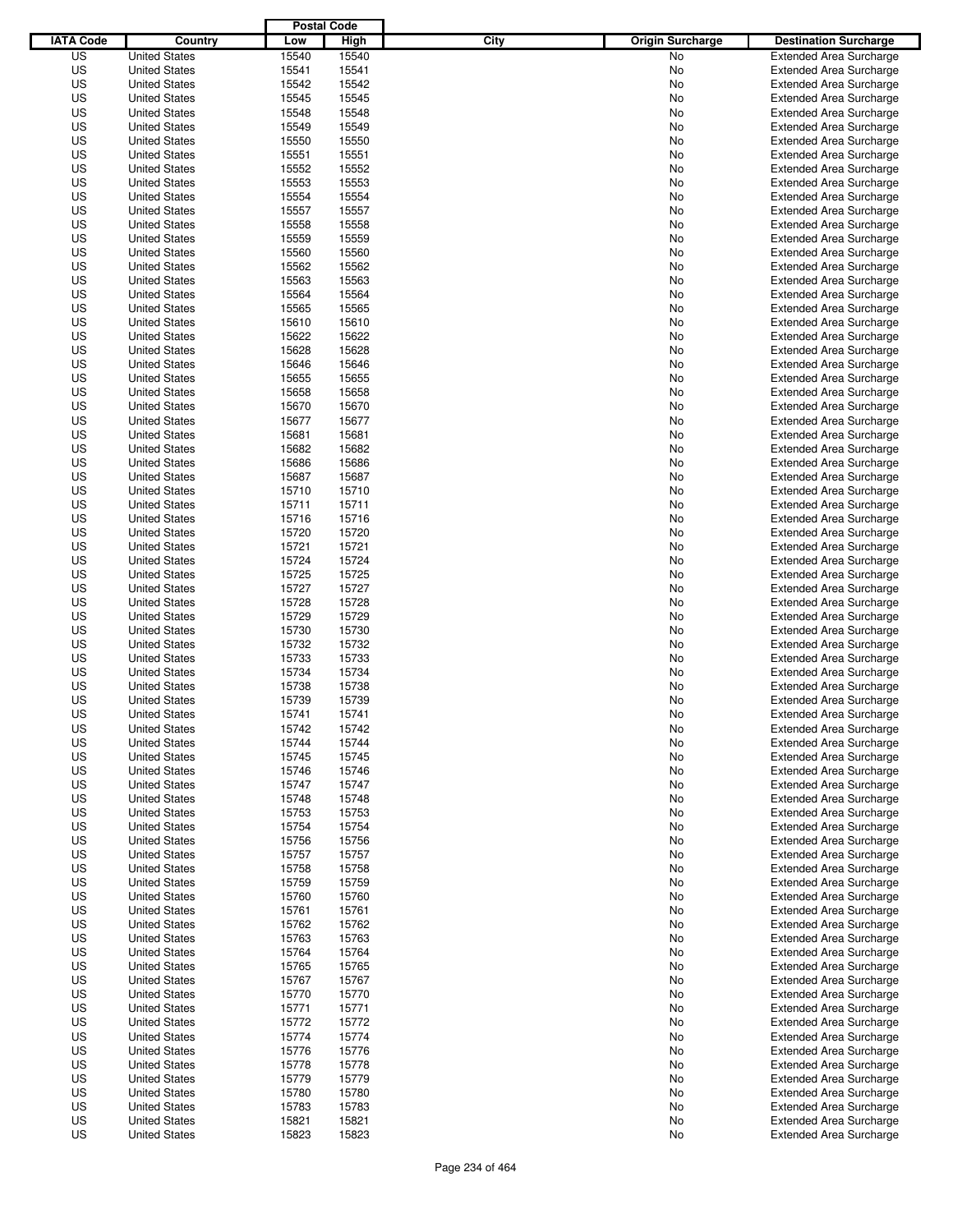|                  |                      | <b>Postal Code</b> |       |                                 |                                |
|------------------|----------------------|--------------------|-------|---------------------------------|--------------------------------|
| <b>IATA Code</b> | Country              | Low                | High  | City<br><b>Origin Surcharge</b> | <b>Destination Surcharge</b>   |
| US               | <b>United States</b> | 15824              | 15824 | <b>No</b>                       | <b>Extended Area Surcharge</b> |
| US               | <b>United States</b> | 15825              | 15825 | No                              | <b>Extended Area Surcharge</b> |
| US               | <b>United States</b> | 15827              | 15827 | No                              | <b>Extended Area Surcharge</b> |
| US               | <b>United States</b> | 15828              | 15828 | No                              | <b>Extended Area Surcharge</b> |
| US               | <b>United States</b> | 15829              | 15829 | No                              | <b>Extended Area Surcharge</b> |
| US               | <b>United States</b> | 15832              | 15832 | No                              | <b>Extended Area Surcharge</b> |
| US               | <b>United States</b> | 15834              | 15834 | No                              | <b>Extended Area Surcharge</b> |
| US               | <b>United States</b> | 15841              | 15841 | No                              | <b>Extended Area Surcharge</b> |
| US               | <b>United States</b> | 15846              | 15846 | No                              | <b>Extended Area Surcharge</b> |
| US               | <b>United States</b> | 15847              | 15847 | No                              | <b>Extended Area Surcharge</b> |
| US               | <b>United States</b> | 15848              | 15848 | No                              | <b>Extended Area Surcharge</b> |
| US               | <b>United States</b> | 15849              | 15849 | No                              | <b>Extended Area Surcharge</b> |
| US               | <b>United States</b> | 15851              | 15851 | No                              | <b>Extended Area Surcharge</b> |
| US               | <b>United States</b> | 15856              | 15856 | No                              | <b>Extended Area Surcharge</b> |
| US               | <b>United States</b> | 15860              | 15860 | No                              | <b>Extended Area Surcharge</b> |
| US               | <b>United States</b> | 15861              | 15861 | No                              | <b>Extended Area Surcharge</b> |
| US               | <b>United States</b> | 15863              | 15863 | No                              | <b>Extended Area Surcharge</b> |
| US               | <b>United States</b> | 15864              | 15864 | No                              | <b>Extended Area Surcharge</b> |
| US               | <b>United States</b> | 15866              | 15866 | No                              | <b>Extended Area Surcharge</b> |
| US               | <b>United States</b> | 15868              | 15868 | No                              | <b>Extended Area Surcharge</b> |
| US               | <b>United States</b> | 15870              | 15870 | No                              | <b>Extended Area Surcharge</b> |
| US               | <b>United States</b> | 15920              | 15920 | No                              | <b>Extended Area Surcharge</b> |
| US               | <b>United States</b> | 15922              | 15922 | No                              | <b>Extended Area Surcharge</b> |
| US               | <b>United States</b> | 15923              | 15923 | No                              | <b>Extended Area Surcharge</b> |
| US               | <b>United States</b> | 15924              | 15924 | No                              | <b>Extended Area Surcharge</b> |
| US               | <b>United States</b> | 15926              | 15926 | No                              | <b>Extended Area Surcharge</b> |
| US               | <b>United States</b> | 15929              | 15929 | No                              | <b>Extended Area Surcharge</b> |
| US               | <b>United States</b> | 15930              | 15930 | No                              | <b>Extended Area Surcharge</b> |
| US               | <b>United States</b> | 15934              | 15934 | No                              | <b>Extended Area Surcharge</b> |
| US               | <b>United States</b> | 15935              | 15935 | No                              | <b>Extended Area Surcharge</b> |
| US               | <b>United States</b> | 15936              | 15936 | No                              | <b>Extended Area Surcharge</b> |
| US               | <b>United States</b> | 15940              | 15940 | No                              | <b>Extended Area Surcharge</b> |
| US               | <b>United States</b> | 15944              | 15944 | No                              | <b>Extended Area Surcharge</b> |
| US               | <b>United States</b> | 15954              | 15954 | No                              | <b>Extended Area Surcharge</b> |
| US               | <b>United States</b> | 15955              | 15955 | No                              | <b>Extended Area Surcharge</b> |
| US               | <b>United States</b> | 15957              | 15957 | No                              | <b>Extended Area Surcharge</b> |
| US               | <b>United States</b> | 15958              | 15958 | No                              | <b>Extended Area Surcharge</b> |
| US               | <b>United States</b> | 15961              | 15961 | No                              | <b>Extended Area Surcharge</b> |
| US               | <b>United States</b> | 15962              | 15962 | No                              | <b>Extended Area Surcharge</b> |
| US               | <b>United States</b> | 16020              | 16020 | No                              | <b>Extended Area Surcharge</b> |
| US               | <b>United States</b> | 16021              | 16021 | No                              | <b>Extended Area Surcharge</b> |
| US               | <b>United States</b> | 16022              | 16022 | No                              | <b>Extended Area Surcharge</b> |
| US               | <b>United States</b> | 16024              | 16024 | No                              | <b>Extended Area Surcharge</b> |
| US               | <b>United States</b> | 16028              | 16028 | No                              | <b>Extended Area Surcharge</b> |
| US               | <b>United States</b> | 16030              | 16030 | No                              | Extended Area Surcharge        |
| US               | <b>United States</b> | 16035              | 16035 | No                              | <b>Extended Area Surcharge</b> |
| US               | <b>United States</b> | 16036              | 16036 | No                              | <b>Extended Area Surcharge</b> |
| US               | <b>United States</b> | 16038              | 16038 | No                              | <b>Extended Area Surcharge</b> |
| US               | <b>United States</b> | 16040              | 16040 | No                              | <b>Extended Area Surcharge</b> |
| US               | <b>United States</b> | 16041              | 16041 | No                              | <b>Extended Area Surcharge</b> |
| US               | <b>United States</b> | 16049              | 16049 | No                              | <b>Extended Area Surcharge</b> |
| US               | <b>United States</b> | 16050              | 16050 | No                              | <b>Extended Area Surcharge</b> |
| US               | <b>United States</b> | 16051              | 16051 | No                              | <b>Extended Area Surcharge</b> |
| US               | <b>United States</b> | 16058              | 16058 | No                              | <b>Extended Area Surcharge</b> |
| US               | <b>United States</b> | 16061              | 16061 | No                              | <b>Extended Area Surcharge</b> |
| US               | <b>United States</b> | 16110              | 16110 | No                              | <b>Extended Area Surcharge</b> |
| US               | <b>United States</b> | 16111              | 16111 | No                              | <b>Extended Area Surcharge</b> |
| US               | <b>United States</b> | 16114              | 16114 | No                              | <b>Extended Area Surcharge</b> |
| US               | <b>United States</b> | 16115              | 16115 | No                              | <b>Extended Area Surcharge</b> |
| US               | <b>United States</b> | 16116              | 16116 | No                              | <b>Extended Area Surcharge</b> |
| US               | <b>United States</b> | 16120              | 16120 | No                              | <b>Extended Area Surcharge</b> |
| US               | <b>United States</b> | 16123              | 16123 | No                              | <b>Extended Area Surcharge</b> |
| US               | <b>United States</b> | 16124              | 16124 | No                              | <b>Extended Area Surcharge</b> |
| US               | <b>United States</b> | 16130              | 16130 | No                              | <b>Extended Area Surcharge</b> |
| US               | <b>United States</b> | 16131              | 16131 | No                              | <b>Extended Area Surcharge</b> |
| US               | <b>United States</b> | 16133              | 16133 | No                              | <b>Extended Area Surcharge</b> |
| US               | <b>United States</b> | 16134              | 16134 | No                              | <b>Extended Area Surcharge</b> |
| US               | <b>United States</b> | 16140              | 16140 | No                              | <b>Extended Area Surcharge</b> |
| US               | <b>United States</b> | 16141              | 16141 | No                              | <b>Extended Area Surcharge</b> |
| US               | <b>United States</b> | 16145              | 16145 | No                              | <b>Extended Area Surcharge</b> |
| US               | <b>United States</b> | 16153              | 16153 | No                              | <b>Extended Area Surcharge</b> |
| US               | <b>United States</b> | 16154              | 16154 | No                              | <b>Extended Area Surcharge</b> |
| US               | <b>United States</b> | 16156              | 16156 | No                              | <b>Extended Area Surcharge</b> |
| US               | <b>United States</b> | 16210              | 16210 | No                              | <b>Extended Area Surcharge</b> |
| US               | <b>United States</b> | 16213              | 16213 | No                              | <b>Extended Area Surcharge</b> |
| US               | <b>United States</b> | 16217              | 16217 | No                              | Extended Area Surcharge        |
| US               | <b>United States</b> | 16218              | 16218 | No                              | <b>Extended Area Surcharge</b> |
| US               | <b>United States</b> | 16220              | 16220 | No                              | <b>Extended Area Surcharge</b> |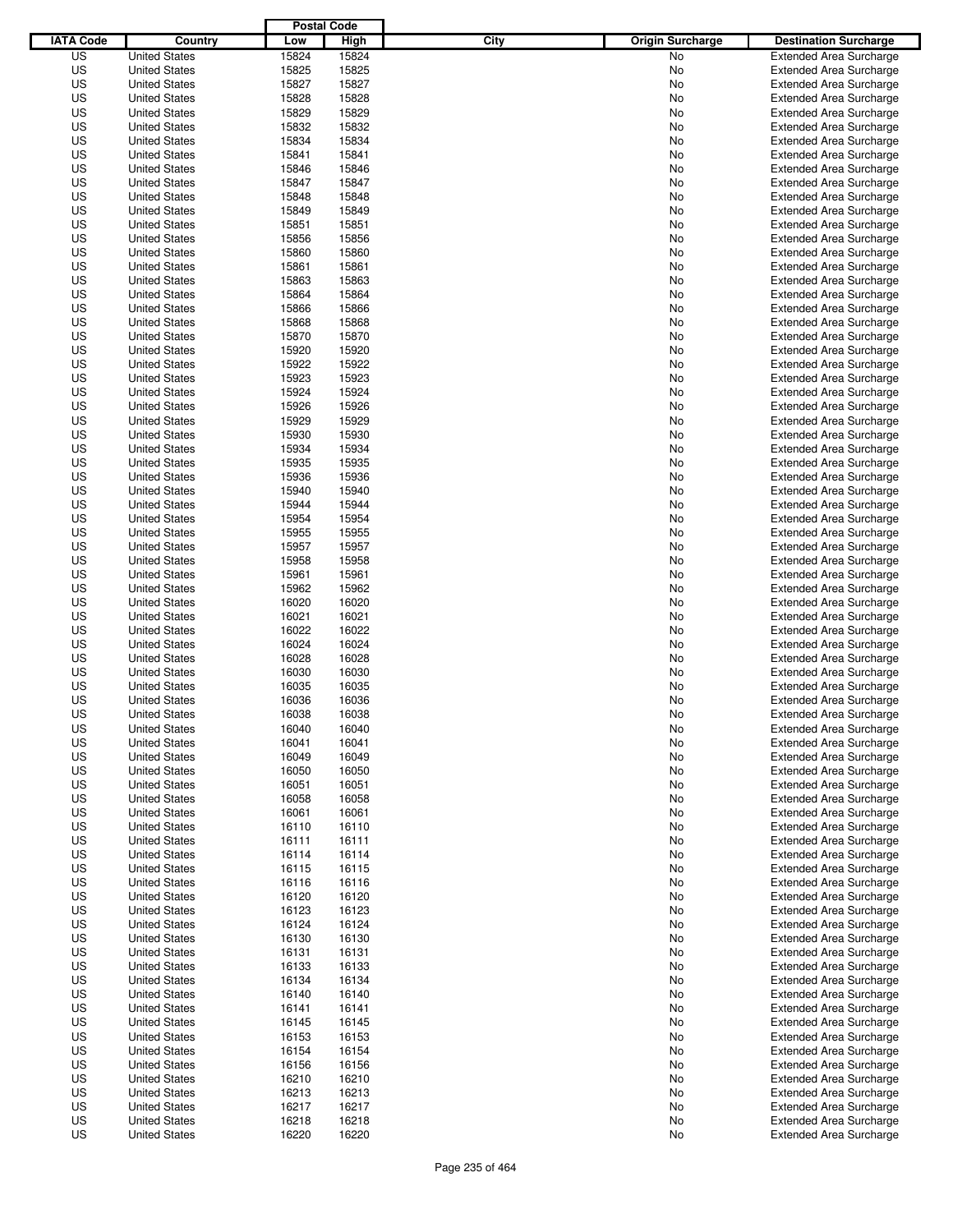|                  |                      | <b>Postal Code</b> |       |                                 |                                |
|------------------|----------------------|--------------------|-------|---------------------------------|--------------------------------|
| <b>IATA Code</b> | Country              | Low                | High  | City<br><b>Origin Surcharge</b> | <b>Destination Surcharge</b>   |
| US               | <b>United States</b> | 16221              | 16221 | <b>No</b>                       | <b>Extended Area Surcharge</b> |
| US               | <b>United States</b> | 16222              | 16222 | No                              | <b>Extended Area Surcharge</b> |
| US               | <b>United States</b> | 16223              | 16223 | No                              | <b>Extended Area Surcharge</b> |
| US               | <b>United States</b> | 16224              | 16224 | No                              | <b>Extended Area Surcharge</b> |
| US               | <b>United States</b> | 16225              | 16225 | No                              | <b>Extended Area Surcharge</b> |
| US               | <b>United States</b> | 16232              | 16232 | No                              | <b>Extended Area Surcharge</b> |
| US               | <b>United States</b> | 16233              | 16233 | No                              | <b>Extended Area Surcharge</b> |
| US               | <b>United States</b> | 16234              | 16234 | No                              | <b>Extended Area Surcharge</b> |
| US               | <b>United States</b> | 16235              | 16235 | No                              | <b>Extended Area Surcharge</b> |
| US               | <b>United States</b> | 16239              | 16239 | No                              | <b>Extended Area Surcharge</b> |
| US               | <b>United States</b> | 16240              | 16240 | No                              | <b>Extended Area Surcharge</b> |
| US               | <b>United States</b> | 16242              | 16242 | No                              | <b>Extended Area Surcharge</b> |
| US               | <b>United States</b> | 16244              | 16244 | No                              | <b>Extended Area Surcharge</b> |
| US               | <b>United States</b> | 16248              | 16248 | No                              | <b>Extended Area Surcharge</b> |
| US               | <b>United States</b> | 16249              | 16249 | No                              | <b>Extended Area Surcharge</b> |
| US               | <b>United States</b> | 16253              | 16253 | No                              | <b>Extended Area Surcharge</b> |
| US               | <b>United States</b> | 16255              | 16255 | No                              | <b>Extended Area Surcharge</b> |
| US               | <b>United States</b> | 16256              | 16256 | No                              | <b>Extended Area Surcharge</b> |
| US               | <b>United States</b> | 16258              | 16258 | No                              | <b>Extended Area Surcharge</b> |
| US               | <b>United States</b> | 16259              | 16259 | No                              | <b>Extended Area Surcharge</b> |
| US               | <b>United States</b> | 16260              | 16260 | No                              | <b>Extended Area Surcharge</b> |
| US               | <b>United States</b> | 16262              | 16262 | No                              | <b>Extended Area Surcharge</b> |
| US               | <b>United States</b> | 16311              | 16311 | No                              | <b>Extended Area Surcharge</b> |
| US               | <b>United States</b> | 16312              | 16312 | No                              | <b>Extended Area Surcharge</b> |
| US               | <b>United States</b> | 16313              | 16313 | No                              | <b>Extended Area Surcharge</b> |
| US               | <b>United States</b> | 16314              | 16314 | No                              | <b>Extended Area Surcharge</b> |
| US               | <b>United States</b> | 16316              | 16316 | No                              | <b>Extended Area Surcharge</b> |
| US               | <b>United States</b> | 16317              | 16317 | No                              | <b>Extended Area Surcharge</b> |
| US               | <b>United States</b> | 16319              | 16319 | No                              | <b>Extended Area Surcharge</b> |
| US               | <b>United States</b> | 16321              | 16321 | No                              | <b>Extended Area Surcharge</b> |
| US               | <b>United States</b> | 16322              | 16322 | No                              | <b>Extended Area Surcharge</b> |
| US               | <b>United States</b> | 16326              | 16326 | No                              | <b>Extended Area Surcharge</b> |
| US               | <b>United States</b> | 16327              | 16327 | No                              | <b>Extended Area Surcharge</b> |
| US               | <b>United States</b> | 16329              | 16329 | No                              | <b>Extended Area Surcharge</b> |
| US               | <b>United States</b> | 16331              | 16331 | No                              | <b>Extended Area Surcharge</b> |
| US               | <b>United States</b> | 16332              | 16332 | No                              | <b>Extended Area Surcharge</b> |
| US               | <b>United States</b> | 16334              | 16334 | No                              | <b>Extended Area Surcharge</b> |
| US               | <b>United States</b> | 16340              | 16340 | No                              | <b>Extended Area Surcharge</b> |
| US               | <b>United States</b> | 16341              | 16341 | No                              | <b>Extended Area Surcharge</b> |
| US               | <b>United States</b> | 16342              | 16342 | No                              | <b>Extended Area Surcharge</b> |
| US               | <b>United States</b> | 16345              | 16345 | No                              | <b>Extended Area Surcharge</b> |
| US               | <b>United States</b> | 16347              | 16347 | No                              | <b>Extended Area Surcharge</b> |
| US               | <b>United States</b> | 16350              | 16350 | No                              | <b>Extended Area Surcharge</b> |
| US               | <b>United States</b> | 16351              | 16351 | No                              | <b>Extended Area Surcharge</b> |
| US               | <b>United States</b> | 16352              | 16352 | No                              | Extended Area Surcharge        |
| US               | <b>United States</b> | 16353              | 16353 | No                              | <b>Extended Area Surcharge</b> |
| US               | <b>United States</b> | 16354              | 16354 | No                              | <b>Extended Area Surcharge</b> |
| US               | <b>United States</b> | 16360              | 16360 | No                              | <b>Extended Area Surcharge</b> |
| US               | <b>United States</b> | 16361              | 16361 | No                              | <b>Extended Area Surcharge</b> |
| US               | <b>United States</b> | 16362              | 16362 | No                              | <b>Extended Area Surcharge</b> |
| US               | <b>United States</b> | 16364              | 16364 | No                              | <b>Extended Area Surcharge</b> |
| US               | <b>United States</b> | 16370              | 16370 | No                              | <b>Extended Area Surcharge</b> |
| US               | <b>United States</b> | 16371              | 16371 | No                              | <b>Extended Area Surcharge</b> |
| US               | <b>United States</b> | 16372              | 16372 | No                              | <b>Extended Area Surcharge</b> |
| US               | <b>United States</b> | 16373              | 16373 | No                              | <b>Extended Area Surcharge</b> |
| US               | <b>United States</b> | 16374              | 16374 | No                              | <b>Extended Area Surcharge</b> |
| US               | <b>United States</b> | 16401              | 16401 | No                              | <b>Extended Area Surcharge</b> |
| US               | <b>United States</b> | 16402              | 16402 | No                              | <b>Extended Area Surcharge</b> |
| US               | <b>United States</b> | 16403              | 16403 | No                              | <b>Extended Area Surcharge</b> |
| US               | <b>United States</b> | 16404              | 16404 | No                              | <b>Extended Area Surcharge</b> |
| US               | <b>United States</b> | 16405              | 16405 | No                              | <b>Extended Area Surcharge</b> |
| US               | <b>United States</b> | 16406              | 16406 | No                              | <b>Extended Area Surcharge</b> |
| US               | <b>United States</b> | 16407              | 16407 | No                              | <b>Extended Area Surcharge</b> |
| US               | <b>United States</b> | 16410              | 16410 | No                              | <b>Extended Area Surcharge</b> |
| US               | <b>United States</b> | 16411              | 16411 | No                              | <b>Extended Area Surcharge</b> |
| US               | <b>United States</b> | 16413              | 16413 | No                              | <b>Extended Area Surcharge</b> |
| US               | <b>United States</b> | 16416              | 16416 | No                              | <b>Extended Area Surcharge</b> |
| US               | <b>United States</b> | 16420              | 16420 | No                              | <b>Extended Area Surcharge</b> |
| US               | <b>United States</b> | 16422              | 16422 | No                              | <b>Extended Area Surcharge</b> |
| US               | <b>United States</b> | 16424              | 16424 | No                              | Extended Area Surcharge        |
| US               | <b>United States</b> | 16430              | 16430 | No                              | <b>Extended Area Surcharge</b> |
| US               | <b>United States</b> | 16432              | 16432 | No                              | <b>Extended Area Surcharge</b> |
| US               | <b>United States</b> | 16433              | 16433 | No                              | <b>Extended Area Surcharge</b> |
| US               | <b>United States</b> | 16434              | 16434 | No                              | <b>Extended Area Surcharge</b> |
| US               | <b>United States</b> | 16435              | 16435 | No                              | <b>Extended Area Surcharge</b> |
| US               | <b>United States</b> | 16436              | 16436 | No                              | <b>Extended Area Surcharge</b> |
| US               | <b>United States</b> | 16438              | 16438 | No                              | <b>Extended Area Surcharge</b> |
| US               | <b>United States</b> | 16440              | 16440 | No                              | <b>Extended Area Surcharge</b> |
|                  |                      |                    |       |                                 |                                |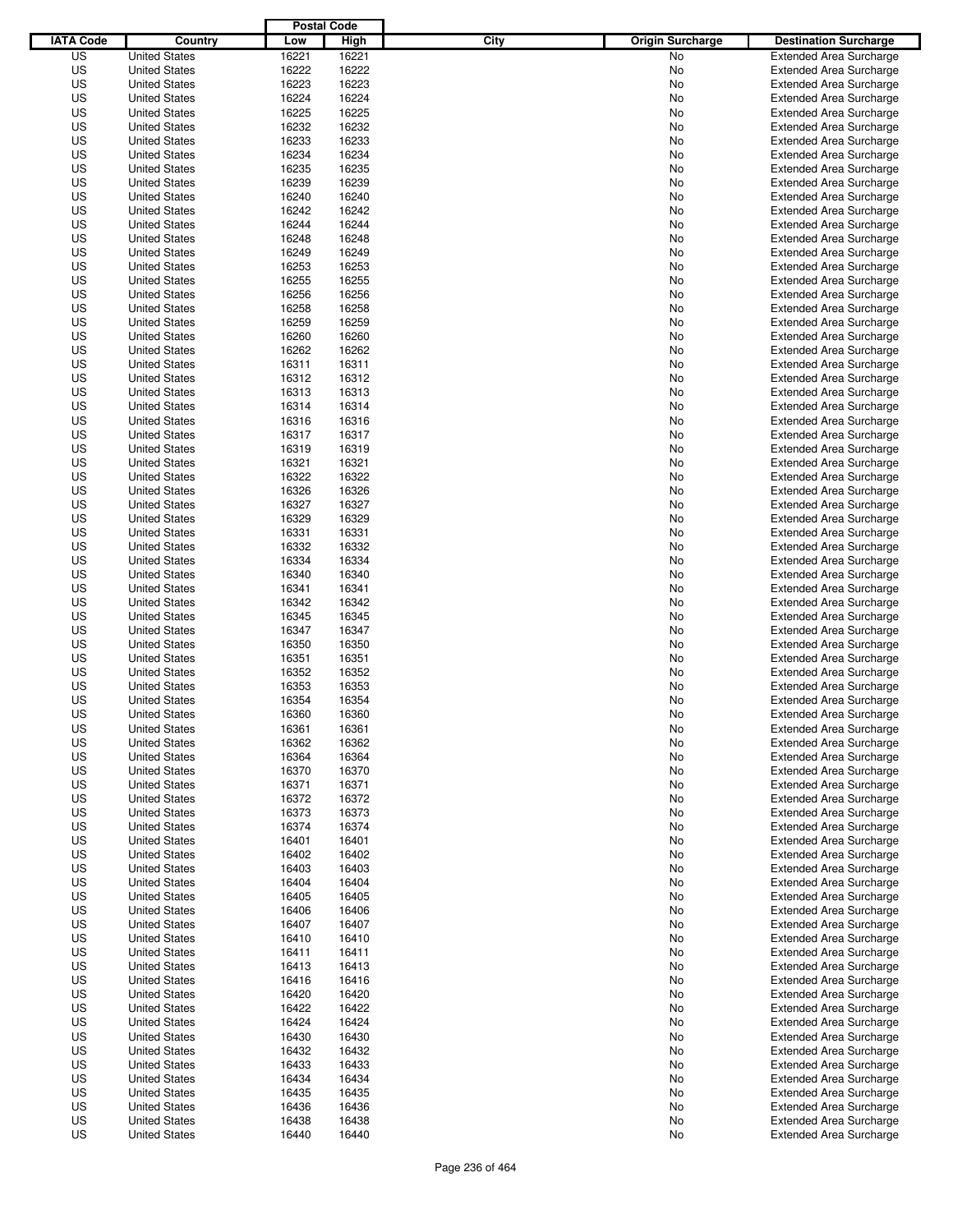|                  |                                              | <b>Postal Code</b> |                |                                 |                                |
|------------------|----------------------------------------------|--------------------|----------------|---------------------------------|--------------------------------|
| <b>IATA Code</b> | Country                                      | Low                | High           | City<br><b>Origin Surcharge</b> | <b>Destination Surcharge</b>   |
| US               | <b>United States</b>                         | 16442              | 16442          | <b>No</b>                       | <b>Extended Area Surcharge</b> |
| US               | <b>United States</b>                         | 16443              | 16443          | No                              | <b>Extended Area Surcharge</b> |
| US               | <b>United States</b>                         | 16611              | 16611          | No                              | <b>Extended Area Surcharge</b> |
| US               | <b>United States</b>                         | 16613              | 16613          | No                              | <b>Extended Area Surcharge</b> |
| US               | <b>United States</b>                         | 16616              | 16616          | No                              | <b>Extended Area Surcharge</b> |
| US               | <b>United States</b>                         | 16619              | 16619          | No                              | <b>Extended Area Surcharge</b> |
| US               | <b>United States</b>                         | 16620              | 16620          | No                              | <b>Extended Area Surcharge</b> |
| US               | <b>United States</b>                         | 16621              | 16621          | No                              | <b>Extended Area Surcharge</b> |
| US               | <b>United States</b>                         | 16622              | 16622          | No                              | <b>Extended Area Surcharge</b> |
| US               | <b>United States</b>                         | 16623              | 16623          | No                              | <b>Extended Area Surcharge</b> |
| US               | <b>United States</b>                         | 16625              | 16625          | No                              | <b>Extended Area Surcharge</b> |
| US               | <b>United States</b>                         | 16629              | 16629          | No                              | <b>Extended Area Surcharge</b> |
| US               | <b>United States</b>                         | 16633              | 16633          | No                              | <b>Extended Area Surcharge</b> |
| US               | <b>United States</b>                         | 16634              | 16634          | No                              | <b>Extended Area Surcharge</b> |
| US               | <b>United States</b>                         | 16636              | 16636          | No                              | <b>Extended Area Surcharge</b> |
| US               | <b>United States</b>                         | 16638              | 16638          | No                              | <b>Extended Area Surcharge</b> |
| US               | <b>United States</b>                         | 16639              | 16639          | No                              | <b>Extended Area Surcharge</b> |
| US               | <b>United States</b>                         | 16640              | 16640          | No                              | <b>Extended Area Surcharge</b> |
| US               | <b>United States</b>                         | 16644              | 16644          | No                              | <b>Extended Area Surcharge</b> |
| US               | <b>United States</b>                         | 16645              | 16645          | No                              | <b>Extended Area Surcharge</b> |
| US               | <b>United States</b>                         | 16647              | 16647          | No                              | <b>Extended Area Surcharge</b> |
| US               | <b>United States</b>                         | 16650              | 16650          | No                              | <b>Extended Area Surcharge</b> |
| US               | <b>United States</b>                         | 16651              | 16651          | No                              | <b>Extended Area Surcharge</b> |
| US               | <b>United States</b>                         | 16655              | 16655          | No                              | <b>Extended Area Surcharge</b> |
| US               | <b>United States</b>                         | 16656              | 16656          | No                              | <b>Extended Area Surcharge</b> |
| US               | <b>United States</b>                         | 16657              | 16657          | No                              | <b>Extended Area Surcharge</b> |
| US               | <b>United States</b>                         | 16659              | 16659          | No                              | <b>Extended Area Surcharge</b> |
| US               | <b>United States</b>                         | 16661              | 16661          | No                              | <b>Extended Area Surcharge</b> |
| US               | <b>United States</b>                         | 16664              | 16664          | No                              | <b>Extended Area Surcharge</b> |
| US               | <b>United States</b>                         | 16666              | 16666          | No                              | <b>Extended Area Surcharge</b> |
| US               | <b>United States</b>                         | 16668              | 16668          | No                              | <b>Extended Area Surcharge</b> |
| US               | <b>United States</b>                         | 16669              | 16669          | No                              | <b>Extended Area Surcharge</b> |
| US               | <b>United States</b>                         | 16670              | 16670          | No                              | <b>Extended Area Surcharge</b> |
| US               | <b>United States</b>                         | 16671              | 16671          | No                              | <b>Extended Area Surcharge</b> |
| US               | <b>United States</b>                         | 16672              | 16672          | No                              | <b>Extended Area Surcharge</b> |
| US               | <b>United States</b>                         | 16674              | 16674          | No                              | <b>Extended Area Surcharge</b> |
| US               | <b>United States</b>                         | 16677              | 16677          | No                              | <b>Extended Area Surcharge</b> |
| US               | <b>United States</b>                         | 16678              | 16678          | No                              | <b>Extended Area Surcharge</b> |
| US               | <b>United States</b>                         | 16679              | 16679          | No                              | <b>Extended Area Surcharge</b> |
| US               | <b>United States</b>                         | 16681              | 16681          | No                              | <b>Extended Area Surcharge</b> |
| US               | <b>United States</b>                         | 16683              | 16683          | No                              | <b>Extended Area Surcharge</b> |
| US               | <b>United States</b>                         | 16685              | 16685          | No                              | <b>Extended Area Surcharge</b> |
| US               | <b>United States</b>                         | 16689              | 16689          | No                              | <b>Extended Area Surcharge</b> |
| US               | <b>United States</b>                         | 16691              | 16691          | No                              | <b>Extended Area Surcharge</b> |
| US               | <b>United States</b>                         | 16692              | 16692          | No                              | Extended Area Surcharge        |
| US               | <b>United States</b>                         | 16693              | 16693          | No                              | <b>Extended Area Surcharge</b> |
| US               | <b>United States</b>                         | 16695              | 16695          | No                              | <b>Extended Area Surcharge</b> |
| US               | <b>United States</b>                         | 16701              | 16701          | No                              | <b>Extended Area Surcharge</b> |
| US               | <b>United States</b>                         | 16720              | 16720          | No                              | <b>Extended Area Surcharge</b> |
| US               | <b>United States</b>                         | 16724              | 16724          | No                              | <b>Extended Area Surcharge</b> |
| US               | <b>United States</b>                         | 16725              | 16725          | No                              | <b>Extended Area Surcharge</b> |
| US               | <b>United States</b>                         | 16726              | 16726          | No                              | <b>Extended Area Surcharge</b> |
| US               | <b>United States</b>                         | 16727              | 16727          | No                              | <b>Extended Area Surcharge</b> |
| US               | <b>United States</b>                         | 16729              | 16729          | No                              | <b>Extended Area Surcharge</b> |
| US               | <b>United States</b>                         | 16731              | 16731          | No                              | <b>Extended Area Surcharge</b> |
| US               | <b>United States</b>                         | 16732              | 16732          | No                              | <b>Extended Area Surcharge</b> |
| US               | <b>United States</b>                         | 16734              | 16734          | No                              | <b>Extended Area Surcharge</b> |
| US               | <b>United States</b>                         | 16738              | 16738          | No                              | <b>Extended Area Surcharge</b> |
| US               | <b>United States</b>                         | 16740              | 16740          | No                              | <b>Extended Area Surcharge</b> |
| US               | <b>United States</b>                         | 16743              | 16743          | No                              | <b>Extended Area Surcharge</b> |
| US               | <b>United States</b>                         | 16744              | 16744          | No                              | <b>Extended Area Surcharge</b> |
| US               | <b>United States</b>                         | 16745              | 16745          | No                              | <b>Extended Area Surcharge</b> |
| US               | <b>United States</b>                         | 16746              | 16746          | No                              | <b>Extended Area Surcharge</b> |
| US               | <b>United States</b>                         | 16748              | 16748          | No                              | <b>Extended Area Surcharge</b> |
| US               | <b>United States</b>                         | 16749              | 16749          | No                              | <b>Extended Area Surcharge</b> |
| US               | <b>United States</b>                         | 16750              | 16750          | No                              | <b>Extended Area Surcharge</b> |
| US               | <b>United States</b>                         | 16751              | 16751          | No                              | <b>Extended Area Surcharge</b> |
| US               | <b>United States</b>                         | 16820              | 16820          | No                              | <b>Extended Area Surcharge</b> |
| US               | <b>United States</b>                         | 16821              | 16821          | No                              | <b>Extended Area Surcharge</b> |
| US               | <b>United States</b>                         | 16822              | 16822          |                                 | <b>Extended Area Surcharge</b> |
| US               |                                              | 16826              | 16826          | No                              | <b>Extended Area Surcharge</b> |
| US               | <b>United States</b><br><b>United States</b> | 16829              | 16829          | No<br>No                        | <b>Extended Area Surcharge</b> |
| US               |                                              |                    |                |                                 | <b>Extended Area Surcharge</b> |
| US               | <b>United States</b><br><b>United States</b> | 16830<br>16832     | 16830<br>16832 | No                              | <b>Extended Area Surcharge</b> |
|                  |                                              |                    |                | No                              |                                |
| US               | <b>United States</b>                         | 16833              | 16833          | No                              | <b>Extended Area Surcharge</b> |
| US<br>US         | <b>United States</b>                         | 16834              | 16834          | No                              | <b>Extended Area Surcharge</b> |
|                  | <b>United States</b><br><b>United States</b> | 16835              | 16835          | No                              | <b>Extended Area Surcharge</b> |
| US               |                                              | 16836              | 16836          | No                              | <b>Extended Area Surcharge</b> |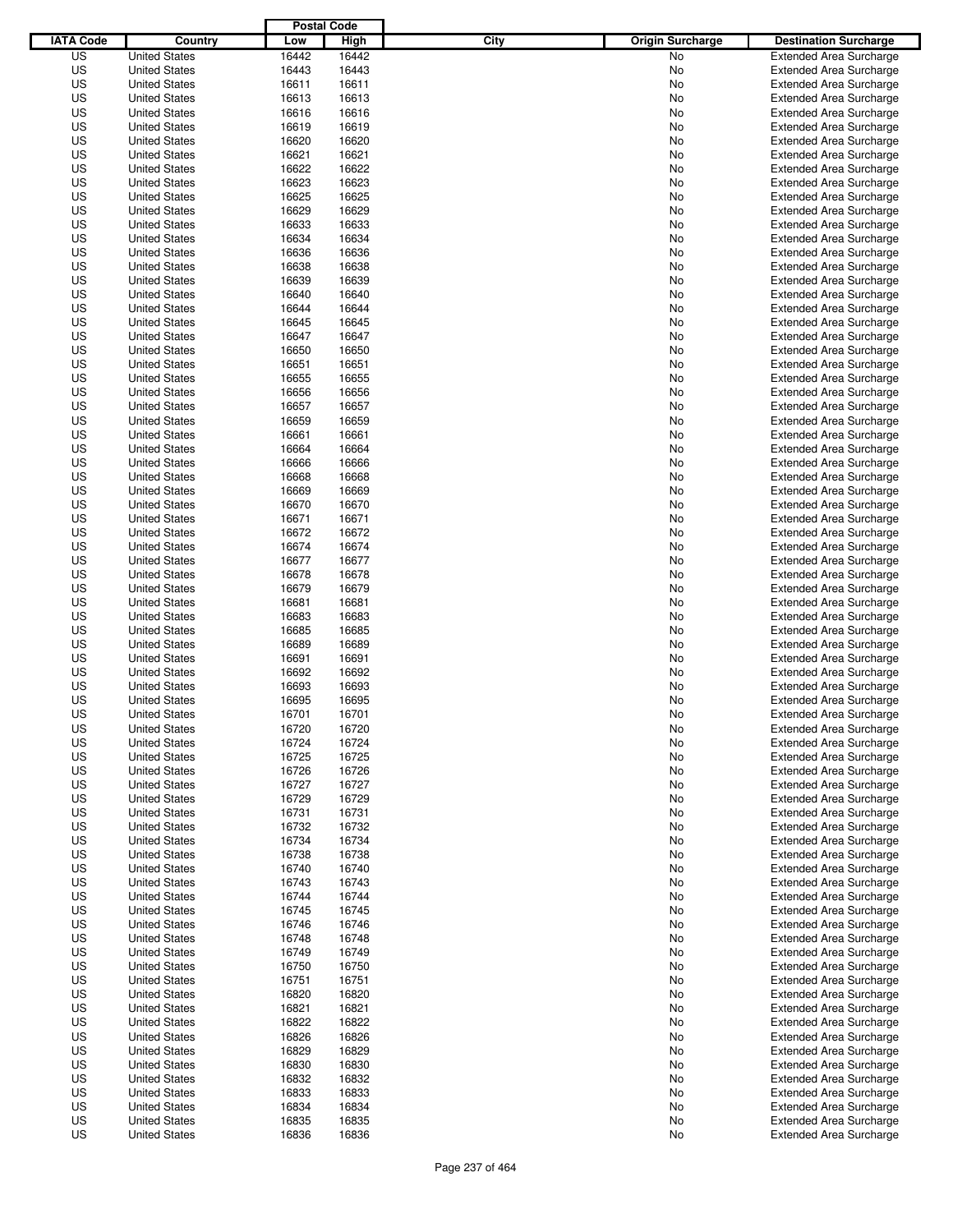|                  |                      | <b>Postal Code</b> |       |                                 |                                |
|------------------|----------------------|--------------------|-------|---------------------------------|--------------------------------|
| <b>IATA Code</b> | Country              | Low                | High  | City<br><b>Origin Surcharge</b> | <b>Destination Surcharge</b>   |
| US               | <b>United States</b> | 16837              | 16837 | <b>No</b>                       | <b>Extended Area Surcharge</b> |
| US               | <b>United States</b> | 16838              | 16838 | No                              | <b>Extended Area Surcharge</b> |
| US               | <b>United States</b> | 16839              | 16839 | No                              | <b>Extended Area Surcharge</b> |
| US               | <b>United States</b> | 16841              | 16841 | No                              | <b>Extended Area Surcharge</b> |
| US               | <b>United States</b> | 16844              | 16844 | No                              | <b>Extended Area Surcharge</b> |
| US               | <b>United States</b> | 16845              | 16845 | No                              | <b>Extended Area Surcharge</b> |
| US               | <b>United States</b> | 16847              | 16847 | No                              | <b>Extended Area Surcharge</b> |
| US               | <b>United States</b> | 16849              | 16849 | No                              | <b>Extended Area Surcharge</b> |
| US               | <b>United States</b> | 16852              | 16852 | No                              | <b>Extended Area Surcharge</b> |
| US               | <b>United States</b> | 16854              | 16854 | No                              | <b>Extended Area Surcharge</b> |
| US               | <b>United States</b> | 16855              | 16855 | No                              | <b>Extended Area Surcharge</b> |
| US               | <b>United States</b> | 16858              | 16858 | No                              | <b>Extended Area Surcharge</b> |
| US               | <b>United States</b> | 16859              | 16859 | No                              | <b>Extended Area Surcharge</b> |
| US               | <b>United States</b> | 16860              | 16860 | No                              | <b>Extended Area Surcharge</b> |
| US               | <b>United States</b> | 16861              | 16861 | No                              | <b>Extended Area Surcharge</b> |
| US               | <b>United States</b> | 16863              | 16863 | No                              | <b>Extended Area Surcharge</b> |
| US               | <b>United States</b> | 16864              | 16864 | No                              | <b>Extended Area Surcharge</b> |
| US               | <b>United States</b> | 16866              | 16866 | No                              | <b>Extended Area Surcharge</b> |
| US               | <b>United States</b> | 16870              | 16870 | No                              | <b>Extended Area Surcharge</b> |
| US               | <b>United States</b> | 16871              | 16871 | No                              | <b>Extended Area Surcharge</b> |
| US               | <b>United States</b> | 16872              | 16872 | No                              | <b>Extended Area Surcharge</b> |
| US               | <b>United States</b> | 16873              | 16873 | No                              | <b>Extended Area Surcharge</b> |
| US               | <b>United States</b> | 16874              | 16874 | No                              | <b>Extended Area Surcharge</b> |
| US               | <b>United States</b> | 16875              | 16875 | No                              | <b>Extended Area Surcharge</b> |
| US               | <b>United States</b> | 16876              | 16876 | No                              | <b>Extended Area Surcharge</b> |
| US               | <b>United States</b> | 16878              | 16878 | No                              | <b>Extended Area Surcharge</b> |
| US               | <b>United States</b> | 16879              | 16879 | No                              | <b>Extended Area Surcharge</b> |
| US               | <b>United States</b> | 16881              | 16881 | No                              | <b>Extended Area Surcharge</b> |
| US               | <b>United States</b> | 16882              | 16882 | No                              | <b>Extended Area Surcharge</b> |
| US               | <b>United States</b> | 16901              | 16901 | No                              | <b>Extended Area Surcharge</b> |
| US               | <b>United States</b> | 16910              | 16910 | No                              | <b>Extended Area Surcharge</b> |
| US               | <b>United States</b> | 16911              | 16911 | No                              | <b>Extended Area Surcharge</b> |
| US               | <b>United States</b> | 16914              | 16914 | No                              | <b>Extended Area Surcharge</b> |
| US               | <b>United States</b> | 16915              | 16915 | No                              | <b>Extended Area Surcharge</b> |
| US               | <b>United States</b> | 16917              | 16917 | No                              | <b>Extended Area Surcharge</b> |
| US               | <b>United States</b> | 16918              | 16918 | No                              | <b>Extended Area Surcharge</b> |
| US               | <b>United States</b> | 16920              | 16920 | No                              | <b>Extended Area Surcharge</b> |
| US               | <b>United States</b> | 16921              | 16921 | No                              | <b>Extended Area Surcharge</b> |
| US               | <b>United States</b> | 16922              | 16922 | No                              | <b>Extended Area Surcharge</b> |
| US               | <b>United States</b> | 16923              | 16923 | No                              | <b>Extended Area Surcharge</b> |
| US               | <b>United States</b> | 16925              | 16925 | No                              | <b>Extended Area Surcharge</b> |
| US               | <b>United States</b> | 16926              | 16926 | No                              | <b>Extended Area Surcharge</b> |
| US               | <b>United States</b> | 16927              | 16927 | No                              | <b>Extended Area Surcharge</b> |
| US               | <b>United States</b> | 16928              | 16928 | No                              | <b>Extended Area Surcharge</b> |
| US               | <b>United States</b> | 16929              | 16929 | No                              | Extended Area Surcharge        |
| US               | <b>United States</b> | 16930              | 16930 | No                              | <b>Extended Area Surcharge</b> |
| US               | <b>United States</b> | 16932              | 16932 | No                              | <b>Extended Area Surcharge</b> |
| US               | <b>United States</b> | 16933              | 16933 | No                              | <b>Extended Area Surcharge</b> |
| US               | <b>United States</b> | 16935              | 16935 | No                              | <b>Extended Area Surcharge</b> |
| US               | <b>United States</b> | 16936              | 16936 | No                              | <b>Extended Area Surcharge</b> |
| US               | <b>United States</b> | 16937              | 16937 | No                              | <b>Extended Area Surcharge</b> |
| US               | <b>United States</b> | 16938              | 16938 | No                              | <b>Extended Area Surcharge</b> |
| US               | <b>United States</b> | 16939              | 16939 | No                              | <b>Extended Area Surcharge</b> |
| US               | <b>United States</b> | 16940              | 16940 | No                              | <b>Extended Area Surcharge</b> |
| US               | <b>United States</b> | 16941              | 16941 | No                              | <b>Extended Area Surcharge</b> |
| US               | <b>United States</b> | 16942              | 16942 | No                              | <b>Extended Area Surcharge</b> |
| US               | <b>United States</b> | 16943              | 16943 | No                              | <b>Extended Area Surcharge</b> |
| US               | <b>United States</b> | 16946              | 16946 | No                              | <b>Extended Area Surcharge</b> |
| US               | <b>United States</b> | 16947              | 16947 | No                              | <b>Extended Area Surcharge</b> |
| US               | <b>United States</b> | 16948              | 16948 | No                              | <b>Extended Area Surcharge</b> |
| US               | <b>United States</b> | 16950              | 16950 | No                              | <b>Extended Area Surcharge</b> |
| US               | <b>United States</b> | 17006              | 17006 | No                              | <b>Extended Area Surcharge</b> |
| US               | <b>United States</b> | 17017              | 17017 | No                              | <b>Extended Area Surcharge</b> |
| US               | <b>United States</b> | 17021              | 17021 | No                              | <b>Extended Area Surcharge</b> |
| US               | <b>United States</b> | 17024              | 17024 | No                              | <b>Extended Area Surcharge</b> |
| US               | <b>United States</b> | 17032              | 17032 | No                              | <b>Extended Area Surcharge</b> |
| US               | <b>United States</b> | 17035              | 17035 | No                              | <b>Extended Area Surcharge</b> |
| US               | <b>United States</b> | 17037              | 17037 | No                              | <b>Extended Area Surcharge</b> |
| US               | <b>United States</b> | 17040              | 17040 | No                              | <b>Extended Area Surcharge</b> |
| US               | <b>United States</b> | 17045              | 17045 | No                              | Extended Area Surcharge        |
| US               | <b>United States</b> | 17047              | 17047 | No                              | <b>Extended Area Surcharge</b> |
| US               | <b>United States</b> | 17049              | 17049 | No                              | <b>Extended Area Surcharge</b> |
| US               | <b>United States</b> | 17051              | 17051 | No                              | <b>Extended Area Surcharge</b> |
| US               | <b>United States</b> | 17052              | 17052 | No                              | Extended Area Surcharge        |
| US               | <b>United States</b> | 17054              | 17054 | No                              | <b>Extended Area Surcharge</b> |
| US               | <b>United States</b> | 17056              | 17056 | No                              | <b>Extended Area Surcharge</b> |
| US               | <b>United States</b> | 17058              | 17058 | No                              | <b>Extended Area Surcharge</b> |
| US               | <b>United States</b> | 17060              | 17060 | No                              | <b>Extended Area Surcharge</b> |
|                  |                      |                    |       |                                 |                                |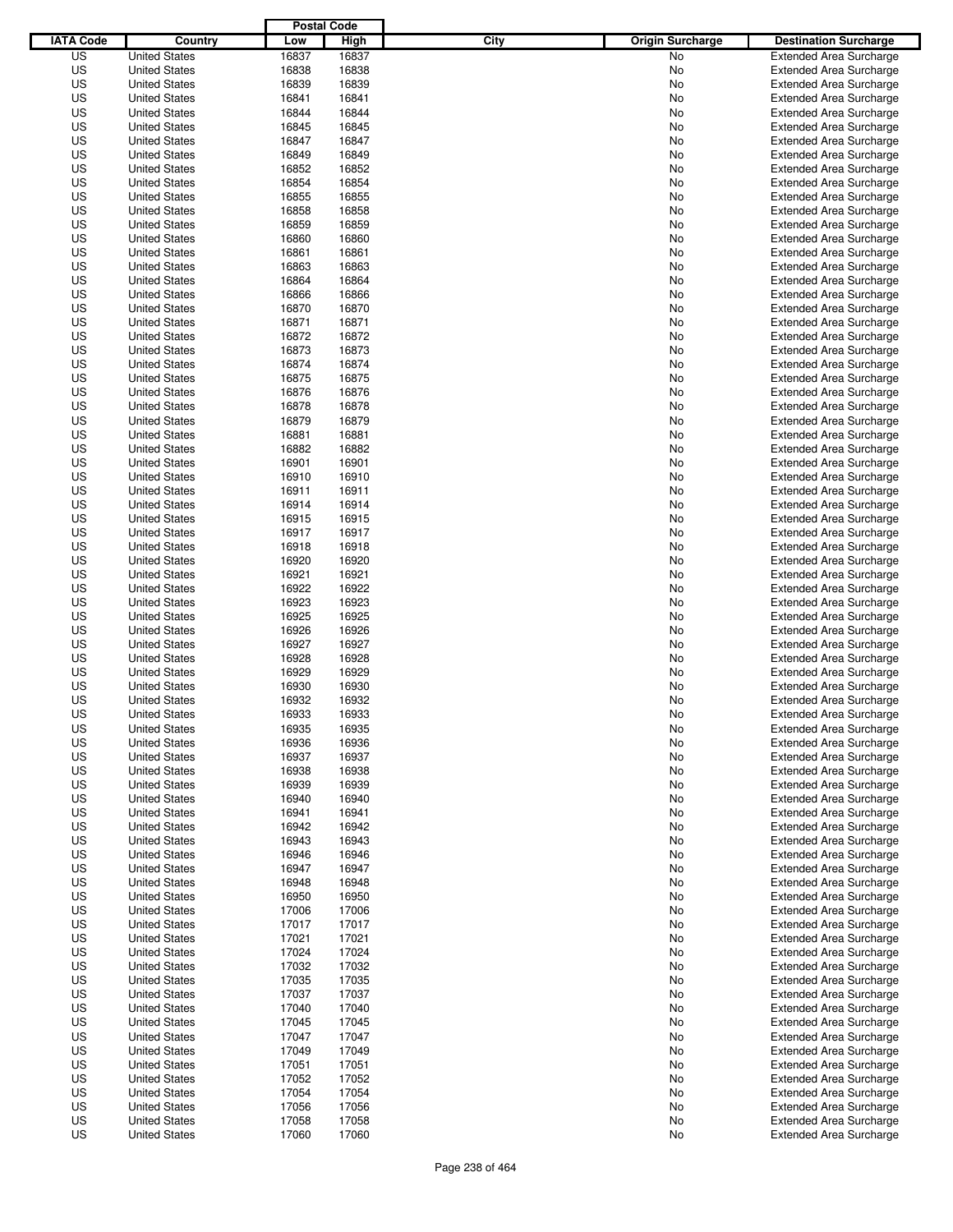|                  |                                              | <b>Postal Code</b> |                |                                 |                                |
|------------------|----------------------------------------------|--------------------|----------------|---------------------------------|--------------------------------|
| <b>IATA Code</b> | Country                                      | Low                | <b>High</b>    | City<br><b>Origin Surcharge</b> | <b>Destination Surcharge</b>   |
| US               | <b>United States</b>                         | 17062              | 17062          | <b>No</b>                       | <b>Extended Area Surcharge</b> |
| US               | <b>United States</b>                         | 17068              | 17068          | No                              | <b>Extended Area Surcharge</b> |
| US               | <b>United States</b>                         | 17071              | 17071          | No                              | <b>Extended Area Surcharge</b> |
| US               | <b>United States</b>                         | 17074              | 17074          | No                              | <b>Extended Area Surcharge</b> |
| US               | <b>United States</b>                         | 17075              | 17075          | No                              | <b>Extended Area Surcharge</b> |
| US               | <b>United States</b>                         | 17076              | 17076          | No                              | <b>Extended Area Surcharge</b> |
| US               | <b>United States</b>                         | 17077              | 17077          | No                              | <b>Extended Area Surcharge</b> |
| US               | <b>United States</b>                         | 17082              | 17082          | No                              | <b>Extended Area Surcharge</b> |
| US               | <b>United States</b>                         | 17086              | 17086          | No                              | <b>Extended Area Surcharge</b> |
| US               | <b>United States</b>                         | 17210              | 17210          | No                              | <b>Extended Area Surcharge</b> |
| US               | <b>United States</b>                         | 17211              | 17211          | No                              | <b>Extended Area Surcharge</b> |
| US               | <b>United States</b>                         | 17212              | 17212          | No                              | <b>Extended Area Surcharge</b> |
| US               | <b>United States</b>                         | 17213              | 17213          | No                              | <b>Extended Area Surcharge</b> |
| US               | <b>United States</b>                         | 17215              | 17215          | No                              | <b>Extended Area Surcharge</b> |
| US               | <b>United States</b>                         | 17217              | 17217          | No                              | <b>Extended Area Surcharge</b> |
| US               | <b>United States</b>                         | 17219              | 17219          | No                              | <b>Extended Area Surcharge</b> |
| US               | <b>United States</b>                         | 17220              | 17220          | No                              | <b>Extended Area Surcharge</b> |
| US               | <b>United States</b>                         | 17221              | 17221          | No                              | <b>Extended Area Surcharge</b> |
| US               | <b>United States</b>                         | 17223              | 17223          | No                              | <b>Extended Area Surcharge</b> |
| US               | <b>United States</b>                         | 17224              | 17224          | No                              | <b>Extended Area Surcharge</b> |
| US               | <b>United States</b>                         | 17228              | 17228          | No                              | <b>Extended Area Surcharge</b> |
| US               | <b>United States</b>                         | 17229              | 17229          | No                              | <b>Extended Area Surcharge</b> |
| US               | <b>United States</b>                         | 17231              | 17231          | No                              | <b>Extended Area Surcharge</b> |
| US               | <b>United States</b>                         | 17232              | 17232          | No                              | <b>Extended Area Surcharge</b> |
| US               | <b>United States</b>                         | 17233              | 17233          | No                              | <b>Extended Area Surcharge</b> |
| US               | <b>United States</b>                         | 17236              | 17236          | No                              | <b>Extended Area Surcharge</b> |
| US               | <b>United States</b>                         | 17238              | 17238          | No                              | <b>Extended Area Surcharge</b> |
| US               | <b>United States</b>                         | 17239              | 17239          | No                              | <b>Extended Area Surcharge</b> |
| US               | <b>United States</b>                         | 17240              | 17240          | No                              | <b>Extended Area Surcharge</b> |
| US               | <b>United States</b>                         | 17243              | 17243          | No                              | <b>Extended Area Surcharge</b> |
| US               | <b>United States</b>                         | 17244              | 17244          | No                              | <b>Extended Area Surcharge</b> |
| US               | <b>United States</b>                         | 17246              | 17246          | No                              | <b>Extended Area Surcharge</b> |
| US               | <b>United States</b>                         | 17247              | 17247          | No                              | <b>Extended Area Surcharge</b> |
| US               | <b>United States</b>                         | 17251              | 17251          | No                              | <b>Extended Area Surcharge</b> |
| US               | <b>United States</b>                         | 17253              | 17253          | No                              | <b>Extended Area Surcharge</b> |
| US               | <b>United States</b>                         | 17255              | 17255          | No                              | <b>Extended Area Surcharge</b> |
| US               | <b>United States</b>                         | 17260              | 17260          | No                              | <b>Extended Area Surcharge</b> |
| US               | <b>United States</b>                         | 17262              | 17262          | No                              | <b>Extended Area Surcharge</b> |
| US               | <b>United States</b>                         | 17264              | 17264          | No                              | <b>Extended Area Surcharge</b> |
| US               | <b>United States</b>                         | 17265              | 17265          | No                              | <b>Extended Area Surcharge</b> |
| US               | <b>United States</b>                         | 17267              | 17267          | No                              | <b>Extended Area Surcharge</b> |
| US               | <b>United States</b>                         | 17271              | 17271          | No                              | <b>Extended Area Surcharge</b> |
| US               | <b>United States</b>                         | 17302              | 17302          | No                              | <b>Extended Area Surcharge</b> |
| US               | <b>United States</b>                         | 17304              | 17304          | No                              | <b>Extended Area Surcharge</b> |
| US               | <b>United States</b>                         | 17306              | 17306          | No                              | Extended Area Surcharge        |
| US               | <b>United States</b>                         | 17307              | 17307          | No                              | <b>Extended Area Surcharge</b> |
| US               | <b>United States</b>                         | 17309              | 17309          | No                              | <b>Extended Area Surcharge</b> |
| US               | <b>United States</b>                         | 17343              |                | No                              | <b>Extended Area Surcharge</b> |
| US               | <b>United States</b>                         | 17352              | 17343<br>17352 |                                 |                                |
|                  |                                              |                    |                | No                              | <b>Extended Area Surcharge</b> |
| US               | <b>United States</b>                         | 17353              | 17353          | No                              | <b>Extended Area Surcharge</b> |
| US               | <b>United States</b>                         | 17518              | 17518          | No                              | <b>Extended Area Surcharge</b> |
| US               | <b>United States</b>                         | 17720              | 17720          | No                              | <b>Extended Area Surcharge</b> |
| US               | <b>United States</b>                         | 17723              | 17723          | No                              | <b>Extended Area Surcharge</b> |
| US               | <b>United States</b><br><b>United States</b> | 17724              | 17724          | No                              | <b>Extended Area Surcharge</b> |
| US               |                                              | 17726              | 17726          | No                              | <b>Extended Area Surcharge</b> |
| US               | <b>United States</b>                         | 17727              | 17727          | No                              | <b>Extended Area Surcharge</b> |
| US               | <b>United States</b>                         | 17728              | 17728          | No                              | <b>Extended Area Surcharge</b> |
| US               | <b>United States</b>                         | 17729              | 17729          | No                              | <b>Extended Area Surcharge</b> |
| US               | <b>United States</b><br><b>United States</b> | 17731              | 17731          | No                              | <b>Extended Area Surcharge</b> |
| US               |                                              | 17738              | 17738          | No                              | <b>Extended Area Surcharge</b> |
| US               | <b>United States</b>                         | 17742              | 17742          | No                              | <b>Extended Area Surcharge</b> |
| US               | <b>United States</b>                         | 17744              | 17744          | No                              | <b>Extended Area Surcharge</b> |
| US               | <b>United States</b>                         | 17747              | 17747          | No                              | <b>Extended Area Surcharge</b> |
| US               | <b>United States</b>                         | 17748              | 17748          | No                              | <b>Extended Area Surcharge</b> |
| US               | <b>United States</b>                         | 17750              | 17750          | No                              | <b>Extended Area Surcharge</b> |
| US               | <b>United States</b>                         | 17751              | 17751          | No                              | <b>Extended Area Surcharge</b> |
| US               | <b>United States</b>                         | 17756              | 17756          | No                              | <b>Extended Area Surcharge</b> |
| US               | <b>United States</b>                         | 17758              | 17758          | No                              | <b>Extended Area Surcharge</b> |
| US               | <b>United States</b>                         | 17760              | 17760          | No                              | <b>Extended Area Surcharge</b> |
| US               | <b>United States</b>                         | 17763              | 17763          | No                              | <b>Extended Area Surcharge</b> |
| US               | <b>United States</b>                         | 17764              | 17764          | No                              | <b>Extended Area Surcharge</b> |
| US               | <b>United States</b>                         | 17765              | 17765          | No                              | <b>Extended Area Surcharge</b> |
| US               | <b>United States</b>                         | 17768              | 17768          | No                              | <b>Extended Area Surcharge</b> |
| US               | <b>United States</b>                         | 17769              | 17769          | No                              | <b>Extended Area Surcharge</b> |
| US               | <b>United States</b>                         | 17771              | 17771          | No                              | <b>Extended Area Surcharge</b> |
| US               | <b>United States</b>                         | 17774              | 17774          | No                              | <b>Extended Area Surcharge</b> |
| US               | <b>United States</b>                         | 17776              | 17776          | No                              | <b>Extended Area Surcharge</b> |
| US               | <b>United States</b>                         | 17778              | 17778          | No                              | <b>Extended Area Surcharge</b> |
|                  |                                              |                    |                |                                 |                                |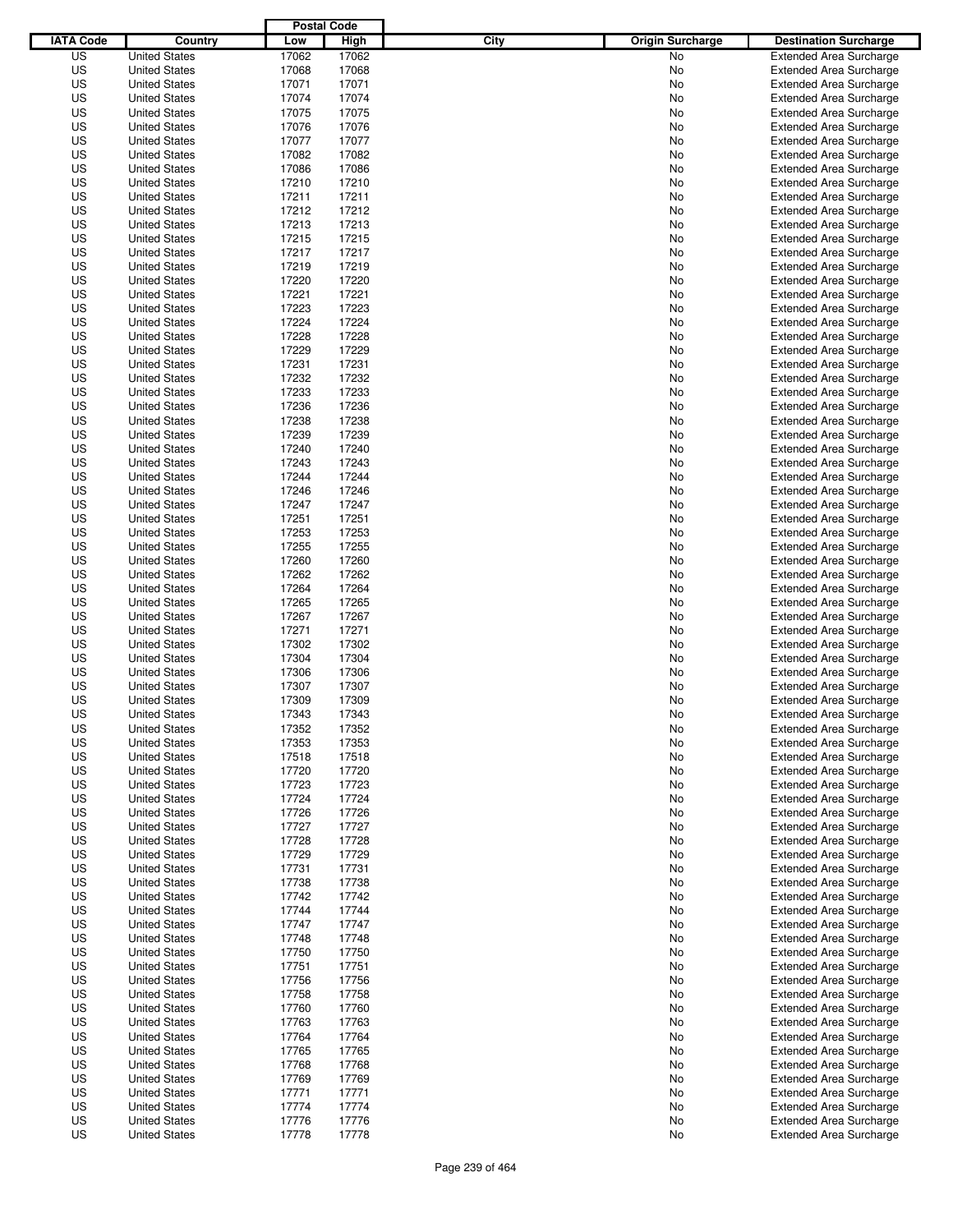|                  |                      | <b>Postal Code</b> |             |                                 |                                |
|------------------|----------------------|--------------------|-------------|---------------------------------|--------------------------------|
| <b>IATA Code</b> | Country              | Low                | <b>High</b> | City<br><b>Origin Surcharge</b> | <b>Destination Surcharge</b>   |
| US               | <b>United States</b> | 17812              | 17812       | <b>No</b>                       | <b>Extended Area Surcharge</b> |
| US               | <b>United States</b> | 17813              | 17813       | No                              | <b>Extended Area Surcharge</b> |
| US               | <b>United States</b> | 17814              | 17814       | No                              | <b>Extended Area Surcharge</b> |
| US               | <b>United States</b> | 17820              | 17820       | No                              | <b>Extended Area Surcharge</b> |
| US               | <b>United States</b> | 17821              | 17821       | No                              | <b>Extended Area Surcharge</b> |
| US               | <b>United States</b> | 17823              | 17823       | No                              | <b>Extended Area Surcharge</b> |
| US               | <b>United States</b> | 17824              | 17824       | No                              | <b>Extended Area Surcharge</b> |
| US               | <b>United States</b> | 17825              | 17825       | No                              | <b>Extended Area Surcharge</b> |
| US               | <b>United States</b> | 17828              | 17828       | No                              | <b>Extended Area Surcharge</b> |
| US               | <b>United States</b> | 17830              | 17830       | No                              | <b>Extended Area Surcharge</b> |
| US               | <b>United States</b> | 17835              | 17835       | No                              | <b>Extended Area Surcharge</b> |
| US               | <b>United States</b> | 17836              | 17836       | No                              | <b>Extended Area Surcharge</b> |
| US               | <b>United States</b> | 17841              | 17841       | No                              | <b>Extended Area Surcharge</b> |
| US               | <b>United States</b> | 17842              | 17842       | No                              | <b>Extended Area Surcharge</b> |
| US               | <b>United States</b> | 17843              | 17843       | No                              | <b>Extended Area Surcharge</b> |
| US               | <b>United States</b> | 17844              | 17844       | No                              | <b>Extended Area Surcharge</b> |
| US               | <b>United States</b> | 17845              | 17845       | No                              | <b>Extended Area Surcharge</b> |
| US               | <b>United States</b> | 17846              | 17846       | No                              | <b>Extended Area Surcharge</b> |
| US               | <b>United States</b> | 17850              | 17850       | No                              | <b>Extended Area Surcharge</b> |
| US               | <b>United States</b> | 17853              | 17853       | No                              | <b>Extended Area Surcharge</b> |
| US               | <b>United States</b> | 17858              | 17858       | No                              | <b>Extended Area Surcharge</b> |
| US               | <b>United States</b> | 17859              | 17859       | No                              | <b>Extended Area Surcharge</b> |
| US               | <b>United States</b> | 17860              | 17860       | No                              | <b>Extended Area Surcharge</b> |
| US               | <b>United States</b> | 17864              | 17864       | No                              | <b>Extended Area Surcharge</b> |
| US               | <b>United States</b> | 17865              | 17865       | No                              | <b>Extended Area Surcharge</b> |
| US               | <b>United States</b> | 17867              | 17867       | No                              | <b>Extended Area Surcharge</b> |
| US               | <b>United States</b> | 17877              | 17877       | No                              | <b>Extended Area Surcharge</b> |
| US               | <b>United States</b> | 17878              | 17878       | No                              | <b>Extended Area Surcharge</b> |
| US               | <b>United States</b> | 17883              | 17883       | No                              | <b>Extended Area Surcharge</b> |
| US               | <b>United States</b> | 17885              | 17885       | No                              | <b>Extended Area Surcharge</b> |
| US               | <b>United States</b> | 17927              | 17927       | No                              | <b>Extended Area Surcharge</b> |
| US               | <b>United States</b> | 17933              | 17933       | No                              | <b>Extended Area Surcharge</b> |
| US               | <b>United States</b> | 17934              | 17934       | No                              | <b>Extended Area Surcharge</b> |
| US               | <b>United States</b> | 17938              | 17938       | No                              | <b>Extended Area Surcharge</b> |
| US               | <b>United States</b> | 17941              | 17941       | No                              | <b>Extended Area Surcharge</b> |
| US               | <b>United States</b> | 17949              | 17949       | No                              | <b>Extended Area Surcharge</b> |
| US               | <b>United States</b> | 17959              | 17959       | No                              | <b>Extended Area Surcharge</b> |
| US               | <b>United States</b> | 17960              | 17960       | No                              | <b>Extended Area Surcharge</b> |
| US               | <b>United States</b> | 17964              | 17964       | No                              | <b>Extended Area Surcharge</b> |
| US               | <b>United States</b> | 17967              | 17967       | No                              | <b>Extended Area Surcharge</b> |
| US               | <b>United States</b> | 17968              | 17968       | No                              | <b>Extended Area Surcharge</b> |
| US               | <b>United States</b> | 17974              | 17974       | No                              | <b>Extended Area Surcharge</b> |
| US               | <b>United States</b> | 17978              | 17978       | No                              | <b>Extended Area Surcharge</b> |
| US               | <b>United States</b> | 17981              | 17981       | No                              | <b>Extended Area Surcharge</b> |
| US               | <b>United States</b> | 17985              | 17985       | No                              | Extended Area Surcharge        |
| US               | <b>United States</b> | 18211              | 18211       | No                              | <b>Extended Area Surcharge</b> |
| US               | <b>United States</b> | 18230              | 18230       | No                              | <b>Extended Area Surcharge</b> |
| US               | <b>United States</b> | 18241              | 18241       | No                              | <b>Extended Area Surcharge</b> |
| US               | <b>United States</b> | 18243              | 18243       | No                              | <b>Extended Area Surcharge</b> |
| US               | <b>United States</b> | 18245              | 18245       | No                              | <b>Extended Area Surcharge</b> |
| US               | <b>United States</b> | 18246              | 18246       | No                              | <b>Extended Area Surcharge</b> |
| US               | <b>United States</b> | 18255              | 18255       | No                              | <b>Extended Area Surcharge</b> |
| US               | <b>United States</b> | 18320              | 18320       | No                              | <b>Extended Area Surcharge</b> |
| US               | <b>United States</b> | 18323              | 18323       | No                              | <b>Extended Area Surcharge</b> |
| US               | <b>United States</b> | 18324              | 18324       | No                              | <b>Extended Area Surcharge</b> |
| US               | <b>United States</b> | 18325              | 18325       | No                              | <b>Extended Area Surcharge</b> |
| US               | <b>United States</b> | 18326              | 18326       | No                              | <b>Extended Area Surcharge</b> |
| US               | <b>United States</b> | 18327              | 18327       | No                              | <b>Extended Area Surcharge</b> |
| US               | <b>United States</b> | 18328              | 18328       | No                              | <b>Extended Area Surcharge</b> |
| US               | <b>United States</b> | 18333              | 18333       | No                              | <b>Extended Area Surcharge</b> |
| US               | <b>United States</b> | 18334              | 18334       | No                              | <b>Extended Area Surcharge</b> |
| US               | <b>United States</b> | 18340              | 18340       | No                              | Extended Area Surcharge        |
| US               | <b>United States</b> | 18341              | 18341       | No                              | <b>Extended Area Surcharge</b> |
| US               | <b>United States</b> | 18342              | 18342       | No                              | <b>Extended Area Surcharge</b> |
| US               | <b>United States</b> | 18347              | 18347       | No                              | <b>Extended Area Surcharge</b> |
| US               | <b>United States</b> | 18348              | 18348       | No                              | <b>Extended Area Surcharge</b> |
| US               | <b>United States</b> | 18350              | 18350       | No                              | <b>Extended Area Surcharge</b> |
| US               | <b>United States</b> | 18356              | 18356       | No                              | <b>Extended Area Surcharge</b> |
| US               | <b>United States</b> | 18357              | 18357       | No                              | <b>Extended Area Surcharge</b> |
| US               | <b>United States</b> | 18401              | 18401       | No                              | <b>Extended Area Surcharge</b> |
| US               | <b>United States</b> | 18405              | 18405       | No                              | <b>Extended Area Surcharge</b> |
| US               | <b>United States</b> | 18413              | 18413       | No                              | <b>Extended Area Surcharge</b> |
| US               | <b>United States</b> | 18415              | 18415       | No                              | <b>Extended Area Surcharge</b> |
| US               | <b>United States</b> | 18417              | 18417       | No                              | <b>Extended Area Surcharge</b> |
| US               | <b>United States</b> | 18419              | 18419       | No                              | <b>Extended Area Surcharge</b> |
| US               | <b>United States</b> | 18421              | 18421       | No                              | <b>Extended Area Surcharge</b> |
| US               | <b>United States</b> | 18424              | 18424       | No                              | <b>Extended Area Surcharge</b> |
| US               | <b>United States</b> | 18425              | 18425       | No                              | <b>Extended Area Surcharge</b> |
|                  |                      |                    |             |                                 |                                |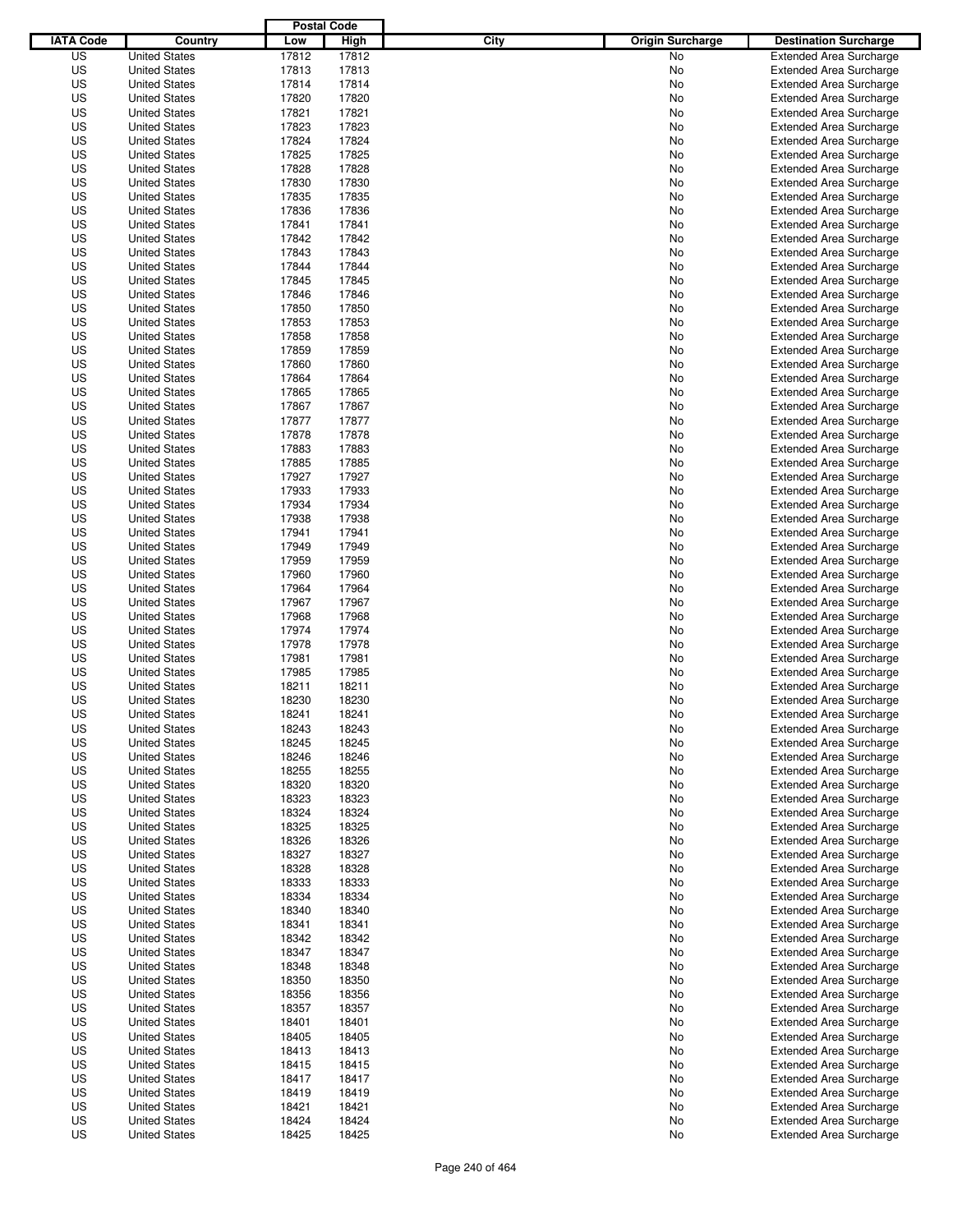|                  |                      | <b>Postal Code</b> |       |                                 |                                |
|------------------|----------------------|--------------------|-------|---------------------------------|--------------------------------|
| <b>IATA Code</b> | Country              | Low                | High  | City<br><b>Origin Surcharge</b> | <b>Destination Surcharge</b>   |
| US               | <b>United States</b> | 18426              | 18426 | <b>No</b>                       | <b>Extended Area Surcharge</b> |
| US               | <b>United States</b> | 18427              | 18427 | No                              | <b>Extended Area Surcharge</b> |
| US               | <b>United States</b> | 18428              | 18428 | No                              | <b>Extended Area Surcharge</b> |
| US               | <b>United States</b> | 18430              | 18430 | No                              | <b>Extended Area Surcharge</b> |
| US               | <b>United States</b> | 18431              | 18431 | No                              | <b>Extended Area Surcharge</b> |
| US               | <b>United States</b> | 18435              | 18435 | No                              | <b>Extended Area Surcharge</b> |
| US               | <b>United States</b> | 18436              | 18436 | No                              | <b>Extended Area Surcharge</b> |
| US               | <b>United States</b> | 18437              | 18437 | No                              | <b>Extended Area Surcharge</b> |
| US               | <b>United States</b> | 18438              | 18438 | No                              | <b>Extended Area Surcharge</b> |
| US               | <b>United States</b> | 18439              | 18439 | No                              | <b>Extended Area Surcharge</b> |
| US               | <b>United States</b> | 18440              | 18440 | No                              | <b>Extended Area Surcharge</b> |
| US               | <b>United States</b> | 18441              | 18441 | No                              | <b>Extended Area Surcharge</b> |
| US               | <b>United States</b> | 18443              | 18443 | No                              | <b>Extended Area Surcharge</b> |
| US               | <b>United States</b> | 18445              | 18445 | No                              | <b>Extended Area Surcharge</b> |
| US               | <b>United States</b> | 18446              | 18446 | No                              | <b>Extended Area Surcharge</b> |
| US               | <b>United States</b> | 18449              | 18449 | No                              | <b>Extended Area Surcharge</b> |
| US               | <b>United States</b> | 18451              | 18451 | No                              | <b>Extended Area Surcharge</b> |
| US               | <b>United States</b> | 18453              | 18453 | No                              | <b>Extended Area Surcharge</b> |
| US               | <b>United States</b> | 18454              | 18454 | No                              | <b>Extended Area Surcharge</b> |
| US               | <b>United States</b> | 18455              | 18455 | No                              | <b>Extended Area Surcharge</b> |
| US               | <b>United States</b> | 18456              | 18456 | No                              | <b>Extended Area Surcharge</b> |
| US               | <b>United States</b> | 18457              | 18457 | No                              | <b>Extended Area Surcharge</b> |
| US               | <b>United States</b> | 18458              | 18458 | No                              | <b>Extended Area Surcharge</b> |
| US               | <b>United States</b> | 18459              | 18459 | No                              | <b>Extended Area Surcharge</b> |
| US               | <b>United States</b> | 18460              | 18460 | No                              | <b>Extended Area Surcharge</b> |
| US               | <b>United States</b> | 18461              | 18461 | No                              | <b>Extended Area Surcharge</b> |
| US               | <b>United States</b> | 18462              | 18462 | No                              | <b>Extended Area Surcharge</b> |
| US               | <b>United States</b> | 18463              | 18463 | No                              | <b>Extended Area Surcharge</b> |
| US               | <b>United States</b> | 18464              | 18464 | No                              | <b>Extended Area Surcharge</b> |
| US               | <b>United States</b> | 18465              | 18465 | No                              | <b>Extended Area Surcharge</b> |
| US               | <b>United States</b> | 18466              | 18466 | No                              | <b>Extended Area Surcharge</b> |
| US               | <b>United States</b> | 18469              | 18469 | No                              | <b>Extended Area Surcharge</b> |
| US               | <b>United States</b> | 18470              | 18470 | No                              | <b>Extended Area Surcharge</b> |
| US               | <b>United States</b> | 18472              | 18472 | No                              | <b>Extended Area Surcharge</b> |
| US               | <b>United States</b> | 18473              | 18473 | No                              | <b>Extended Area Surcharge</b> |
| US               | <b>United States</b> | 18610              | 18610 | No                              | <b>Extended Area Surcharge</b> |
| US               | <b>United States</b> | 18611              | 18611 | No                              | <b>Extended Area Surcharge</b> |
| US               |                      | 18614              | 18614 |                                 |                                |
|                  | <b>United States</b> |                    |       | No                              | <b>Extended Area Surcharge</b> |
| US               | <b>United States</b> | 18615              | 18615 | No                              | <b>Extended Area Surcharge</b> |
| US               | <b>United States</b> | 18616              | 18616 | No                              | <b>Extended Area Surcharge</b> |
| US               | <b>United States</b> | 18619              | 18619 | No                              | <b>Extended Area Surcharge</b> |
| US               | <b>United States</b> | 18621              | 18621 | No                              | <b>Extended Area Surcharge</b> |
| US               | <b>United States</b> | 18622              | 18622 | No                              | <b>Extended Area Surcharge</b> |
| US               | <b>United States</b> | 18623              | 18623 | No                              | <b>Extended Area Surcharge</b> |
| US               | <b>United States</b> | 18624              | 18624 | No                              | Extended Area Surcharge        |
| US               | <b>United States</b> | 18626              | 18626 | No                              | <b>Extended Area Surcharge</b> |
| US               | <b>United States</b> | 18628              | 18628 | No                              | <b>Extended Area Surcharge</b> |
| US               | <b>United States</b> | 18629              | 18629 | No                              | <b>Extended Area Surcharge</b> |
| US               | <b>United States</b> | 18630              | 18630 | No                              | <b>Extended Area Surcharge</b> |
| US               | <b>United States</b> | 18632              | 18632 | No                              | <b>Extended Area Surcharge</b> |
| US               | <b>United States</b> | 18635              | 18635 | No                              | <b>Extended Area Surcharge</b> |
| US               | <b>United States</b> | 18636              | 18636 | No                              | <b>Extended Area Surcharge</b> |
| US               | <b>United States</b> | 18655              | 18655 | No                              | <b>Extended Area Surcharge</b> |
| US               | <b>United States</b> | 18656              | 18656 | No                              | <b>Extended Area Surcharge</b> |
| US               | <b>United States</b> | 18660              | 18660 | No                              | <b>Extended Area Surcharge</b> |
| US               | <b>United States</b> | 18661              | 18661 | No                              | <b>Extended Area Surcharge</b> |
| US               | <b>United States</b> | 18801              | 18801 | No                              | <b>Extended Area Surcharge</b> |
| US               | <b>United States</b> | 18810              | 18810 | No                              | <b>Extended Area Surcharge</b> |
| US               | <b>United States</b> | 18812              | 18812 | No                              | <b>Extended Area Surcharge</b> |
| US               | <b>United States</b> | 18813              | 18813 | No                              | <b>Extended Area Surcharge</b> |
| US               | <b>United States</b> | 18814              | 18814 | No                              | <b>Extended Area Surcharge</b> |
| US               | <b>United States</b> | 18815              | 18815 | No                              | <b>Extended Area Surcharge</b> |
| US               | <b>United States</b> | 18816              | 18816 | No                              | <b>Extended Area Surcharge</b> |
| US               | <b>United States</b> | 18817              | 18817 | No                              | <b>Extended Area Surcharge</b> |
| US               | <b>United States</b> | 18818              | 18818 | No                              | <b>Extended Area Surcharge</b> |
| US               | <b>United States</b> | 18821              | 18821 | No                              | <b>Extended Area Surcharge</b> |
| US               | <b>United States</b> | 18822              | 18822 | No                              | <b>Extended Area Surcharge</b> |
| US               | <b>United States</b> | 18823              | 18823 | No                              | <b>Extended Area Surcharge</b> |
| US               | <b>United States</b> | 18824              | 18824 | No                              | <b>Extended Area Surcharge</b> |
| US               | <b>United States</b> | 18825              | 18825 | No                              | <b>Extended Area Surcharge</b> |
| US               | <b>United States</b> | 18826              | 18826 | No                              | <b>Extended Area Surcharge</b> |
| US               | <b>United States</b> | 18827              | 18827 | No                              | <b>Extended Area Surcharge</b> |
| US               | <b>United States</b> | 18828              | 18828 | No                              | <b>Extended Area Surcharge</b> |
| US               | <b>United States</b> | 18829              | 18829 | No                              | <b>Extended Area Surcharge</b> |
| US               | <b>United States</b> | 18830              | 18830 | No                              | <b>Extended Area Surcharge</b> |
| US               | <b>United States</b> | 18831              | 18831 | No                              | <b>Extended Area Surcharge</b> |
| US               | <b>United States</b> | 18832              | 18832 | No                              | <b>Extended Area Surcharge</b> |
| US               | <b>United States</b> | 18833              | 18833 | No                              | <b>Extended Area Surcharge</b> |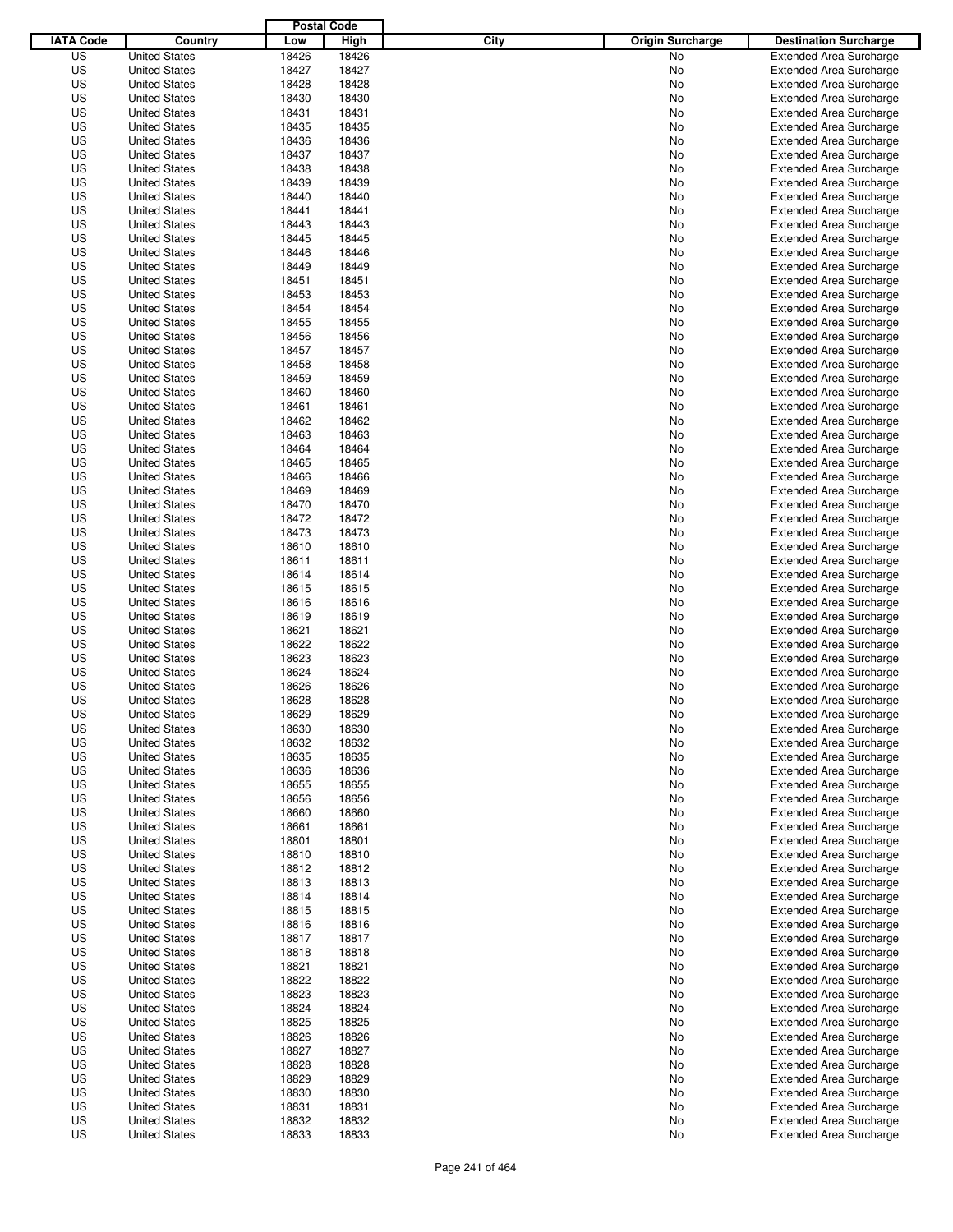|                  |                      | <b>Postal Code</b> |       |                                 |                                |
|------------------|----------------------|--------------------|-------|---------------------------------|--------------------------------|
| <b>IATA Code</b> | Country              | Low                | High  | City<br><b>Origin Surcharge</b> | <b>Destination Surcharge</b>   |
| US               | <b>United States</b> | 18834              | 18834 | <b>No</b>                       | <b>Extended Area Surcharge</b> |
| US               | <b>United States</b> | 18837              | 18837 | No                              | <b>Extended Area Surcharge</b> |
| US               | <b>United States</b> | 18839              | 18839 | No                              | <b>Extended Area Surcharge</b> |
| US               | <b>United States</b> | 18840              | 18840 | No                              | <b>Extended Area Surcharge</b> |
| US               | <b>United States</b> | 18842              | 18842 | No                              | <b>Extended Area Surcharge</b> |
| US               | <b>United States</b> | 18843              | 18843 | No                              | <b>Extended Area Surcharge</b> |
| US               | <b>United States</b> | 18844              | 18844 | No                              | <b>Extended Area Surcharge</b> |
| US               | <b>United States</b> | 18845              | 18845 | No                              | <b>Extended Area Surcharge</b> |
| US               | <b>United States</b> | 18846              | 18846 | No                              | <b>Extended Area Surcharge</b> |
| US               | <b>United States</b> | 18847              | 18847 | No                              | <b>Extended Area Surcharge</b> |
| US               | <b>United States</b> | 18848              | 18848 | No                              | <b>Extended Area Surcharge</b> |
| US               | <b>United States</b> | 18850              | 18850 | No                              | <b>Extended Area Surcharge</b> |
| US               | <b>United States</b> | 18851              | 18851 | No                              | <b>Extended Area Surcharge</b> |
| US               | <b>United States</b> | 18853              | 18853 | No                              | <b>Extended Area Surcharge</b> |
| US               | <b>United States</b> | 18854              | 18854 | No                              | <b>Extended Area Surcharge</b> |
| US               | <b>United States</b> | 18930              | 18930 | No                              | <b>Extended Area Surcharge</b> |
| US               | <b>United States</b> | 19351              | 19351 | No                              | <b>Extended Area Surcharge</b> |
| US               | <b>United States</b> | 19470              | 19470 | No                              | <b>Extended Area Surcharge</b> |
| US               | <b>United States</b> | 19507              | 19507 | No                              | <b>Extended Area Surcharge</b> |
| US               | <b>United States</b> | 19529              | 19529 | No                              | <b>Extended Area Surcharge</b> |
| US               | <b>United States</b> | 19730              | 19730 | No                              | <b>Extended Area Surcharge</b> |
| US               | <b>United States</b> | 19731              | 19731 | No                              | <b>Extended Area Surcharge</b> |
| US               | <b>United States</b> | 19734              | 19734 | No                              | <b>Extended Area Surcharge</b> |
| US               | <b>United States</b> | 19735              | 19735 | No                              | <b>Extended Area Surcharge</b> |
| US               | <b>United States</b> | 19933              | 19933 | No                              | <b>Extended Area Surcharge</b> |
| US               | <b>United States</b> | 19940              | 19940 | No                              | <b>Extended Area Surcharge</b> |
| US               | <b>United States</b> | 19941              | 19941 | No                              | <b>Extended Area Surcharge</b> |
| US               | <b>United States</b> | 19945              | 19945 | No                              | <b>Extended Area Surcharge</b> |
| US               | <b>United States</b> | 19947              | 19947 | No                              | <b>Extended Area Surcharge</b> |
| US               | <b>United States</b> | 19950              | 19950 | No                              | <b>Extended Area Surcharge</b> |
| US               | <b>United States</b> | 19951              | 19951 | No                              | <b>Extended Area Surcharge</b> |
| US               | <b>United States</b> | 19975              | 19975 | No                              | <b>Extended Area Surcharge</b> |
| US               | <b>United States</b> | 20106              | 20106 | No                              | <b>Extended Area Surcharge</b> |
| US               | <b>United States</b> | 20115              | 20115 | No                              | <b>Extended Area Surcharge</b> |
| US               | <b>United States</b> | 20117              | 20117 | No                              | <b>Extended Area Surcharge</b> |
| US               | <b>United States</b> | 20119              | 20119 | No                              | <b>Extended Area Surcharge</b> |
| US               | <b>United States</b> | 20130              | 20130 | No                              | <b>Extended Area Surcharge</b> |
| US               | <b>United States</b> | 20131              | 20131 | No                              | <b>Extended Area Surcharge</b> |
| US               | <b>United States</b> | 20135              | 20135 | No                              | <b>Extended Area Surcharge</b> |
| US               | <b>United States</b> | 20137              | 20137 | No                              | <b>Extended Area Surcharge</b> |
| US               | <b>United States</b> | 20138              | 20138 | No                              | <b>Extended Area Surcharge</b> |
| US               | <b>United States</b> | 20139              | 20139 | No                              | <b>Extended Area Surcharge</b> |
| US               | <b>United States</b> | 20140              | 20140 | No                              | <b>Extended Area Surcharge</b> |
| US               | <b>United States</b> | 20144              | 20144 | No                              | <b>Extended Area Surcharge</b> |
| US               | <b>United States</b> | 20184              | 20184 | No                              | Extended Area Surcharge        |
| US               | <b>United States</b> | 20197              | 20197 | No                              | <b>Extended Area Surcharge</b> |
| US               | <b>United States</b> | 20198              | 20198 | No                              | <b>Extended Area Surcharge</b> |
| US               | <b>United States</b> | 20606              | 20606 | No                              | <b>Extended Area Surcharge</b> |
| US               | <b>United States</b> | 20608              | 20608 | No                              | <b>Extended Area Surcharge</b> |
| US               | <b>United States</b> | 20609              | 20609 | No                              | <b>Extended Area Surcharge</b> |
| US               | <b>United States</b> | 20618              | 20618 | No                              | <b>Extended Area Surcharge</b> |
| US               | <b>United States</b> | 20621              | 20621 | No                              | <b>Extended Area Surcharge</b> |
| US               | <b>United States</b> | 20624              | 20624 | No                              | <b>Extended Area Surcharge</b> |
| US               | <b>United States</b> | 20626              | 20626 | No                              | <b>Extended Area Surcharge</b> |
| US               | <b>United States</b> | 20628              | 20628 | No                              | <b>Extended Area Surcharge</b> |
| US               | <b>United States</b> | 20630              | 20630 | No                              | <b>Extended Area Surcharge</b> |
| US               | <b>United States</b> | 20632              | 20632 | No                              | <b>Extended Area Surcharge</b> |
| US               | <b>United States</b> | 20656              | 20656 | No                              | <b>Extended Area Surcharge</b> |
| US               | <b>United States</b> | 20661              | 20661 | No                              | <b>Extended Area Surcharge</b> |
| US               | <b>United States</b> | 20662              | 20662 | No                              | <b>Extended Area Surcharge</b> |
| US               | <b>United States</b> | 20664              | 20664 | No                              | <b>Extended Area Surcharge</b> |
| US               | <b>United States</b> | 20667              | 20667 | No                              | <b>Extended Area Surcharge</b> |
| US               | <b>United States</b> | 20674              | 20674 | No                              | <b>Extended Area Surcharge</b> |
| US               | <b>United States</b> | 20677              | 20677 | No                              | <b>Extended Area Surcharge</b> |
| US               | <b>United States</b> | 20680              | 20680 | No                              | <b>Extended Area Surcharge</b> |
| US               | <b>United States</b> | 20682              | 20682 | No                              | <b>Extended Area Surcharge</b> |
| US               | <b>United States</b> | 20684              | 20684 | No                              | <b>Extended Area Surcharge</b> |
| US               | <b>United States</b> | 20686              | 20686 | No                              | <b>Extended Area Surcharge</b> |
| US               | <b>United States</b> | 20687              | 20687 | No                              | <b>Extended Area Surcharge</b> |
| US               | <b>United States</b> | 20690              | 20690 | No                              | <b>Extended Area Surcharge</b> |
| US               | <b>United States</b> | 20692              | 20692 | No                              | <b>Extended Area Surcharge</b> |
| US               | <b>United States</b> | 20693              | 20693 | No                              | <b>Extended Area Surcharge</b> |
| US               | <b>United States</b> | 20839              | 20839 | No                              | <b>Extended Area Surcharge</b> |
| US               | <b>United States</b> | 20842              | 20842 | No                              | <b>Extended Area Surcharge</b> |
| US               | <b>United States</b> | 21010              | 21010 | No                              | <b>Extended Area Surcharge</b> |
| US               | <b>United States</b> | 21034              | 21034 | No                              | <b>Extended Area Surcharge</b> |
| US               | <b>United States</b> | 21056              | 21056 | No                              | <b>Extended Area Surcharge</b> |
| US               | <b>United States</b> | 21111              | 21111 | No                              | <b>Extended Area Surcharge</b> |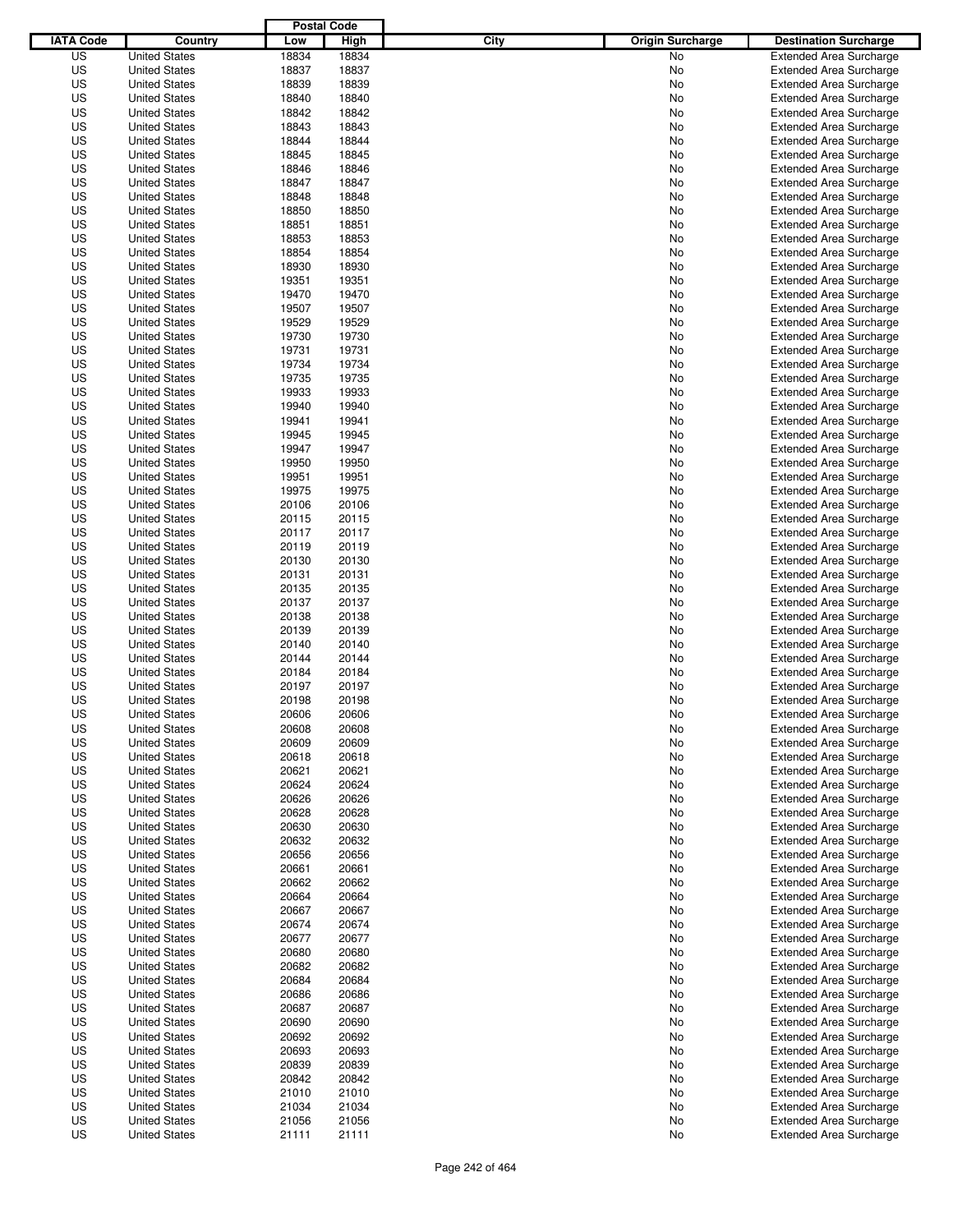|                  |                                              | <b>Postal Code</b> |                |                                 |                                                                  |
|------------------|----------------------------------------------|--------------------|----------------|---------------------------------|------------------------------------------------------------------|
| <b>IATA Code</b> | Country                                      | Low                | High           | City<br><b>Origin Surcharge</b> | <b>Destination Surcharge</b>                                     |
| US               | <b>United States</b>                         | 21132              | 21132          | <b>No</b>                       | <b>Extended Area Surcharge</b>                                   |
| US               | <b>United States</b>                         | 21161              | 21161          | No                              | <b>Extended Area Surcharge</b>                                   |
| US               | <b>United States</b>                         | 21520              | 21520          | No                              | <b>Extended Area Surcharge</b>                                   |
| US               | <b>United States</b>                         | 21521              | 21521          | No                              | <b>Extended Area Surcharge</b>                                   |
| US               | <b>United States</b>                         | 21522              | 21522          | No                              | <b>Extended Area Surcharge</b>                                   |
| US               | <b>United States</b>                         | 21523              | 21523          | No                              | <b>Extended Area Surcharge</b>                                   |
| US               | <b>United States</b>                         | 21530              | 21530          | No                              | <b>Extended Area Surcharge</b>                                   |
| US               | <b>United States</b>                         | 21531              | 21531          | No                              | <b>Extended Area Surcharge</b>                                   |
| US               | <b>United States</b>                         | 21536              | 21536          | No                              | <b>Extended Area Surcharge</b>                                   |
| US               | <b>United States</b>                         | 21538              | 21538          | No                              | <b>Extended Area Surcharge</b>                                   |
| US               | <b>United States</b>                         | 21539              | 21539          | No                              | <b>Extended Area Surcharge</b>                                   |
| US               | <b>United States</b>                         | 21541              | 21541          | No                              | <b>Extended Area Surcharge</b>                                   |
| US               | <b>United States</b>                         | 21542              | 21542          | No                              | <b>Extended Area Surcharge</b>                                   |
| US               | <b>United States</b>                         | 21545              | 21545          | No                              | <b>Extended Area Surcharge</b>                                   |
| US               | <b>United States</b>                         | 21550              | 21550          | No                              | <b>Extended Area Surcharge</b>                                   |
| US               | <b>United States</b>                         | 21555              | 21555          | No                              | <b>Extended Area Surcharge</b>                                   |
| US               | <b>United States</b>                         | 21557              | 21557          | No                              | <b>Extended Area Surcharge</b>                                   |
| US               | <b>United States</b>                         | 21561              | 21561          | No                              | <b>Extended Area Surcharge</b>                                   |
| US               | <b>United States</b>                         | 21607              | 21607          | No                              | <b>Extended Area Surcharge</b>                                   |
| US               | <b>United States</b>                         | 21610              | 21610          | No                              | <b>Extended Area Surcharge</b>                                   |
| US               | <b>United States</b>                         | 21612              | 21612          | No                              | <b>Extended Area Surcharge</b>                                   |
| US               | <b>United States</b>                         | 21613              | 21613          | No                              | <b>Extended Area Surcharge</b>                                   |
| US               | <b>United States</b>                         | 21620              | 21620          | No                              | <b>Extended Area Surcharge</b>                                   |
| US               | <b>United States</b>                         | 21622              | 21622          | No                              | <b>Extended Area Surcharge</b>                                   |
| US               | <b>United States</b>                         | 21623              | 21623          | No                              | <b>Extended Area Surcharge</b>                                   |
| US               | <b>United States</b>                         | 21625              | 21625          | No                              | <b>Extended Area Surcharge</b>                                   |
| US               | <b>United States</b>                         | 21626              | 21626          | No                              | <b>Extended Area Surcharge</b>                                   |
| US               | <b>United States</b>                         | 21627              | 21627          | No                              | <b>Extended Area Surcharge</b>                                   |
| US               | <b>United States</b>                         | 21628              | 21628          | No                              | <b>Extended Area Surcharge</b>                                   |
| US               | <b>United States</b>                         | 21629              | 21629          | No                              | <b>Extended Area Surcharge</b>                                   |
| US               | <b>United States</b>                         | 21631              | 21631          | No                              | <b>Extended Area Surcharge</b>                                   |
| US               | <b>United States</b>                         | 21632              | 21632          | No                              | <b>Extended Area Surcharge</b>                                   |
| US               | <b>United States</b>                         | 21634              | 21634          | No                              | <b>Extended Area Surcharge</b>                                   |
| US               | <b>United States</b>                         | 21635              | 21635          | No                              | <b>Extended Area Surcharge</b>                                   |
| US               | <b>United States</b>                         | 21636              | 21636          | No                              | <b>Extended Area Surcharge</b>                                   |
| US               | <b>United States</b>                         | 21639              | 21639          | No                              | <b>Extended Area Surcharge</b>                                   |
| US               | <b>United States</b>                         | 21640              | 21640          | No                              | <b>Extended Area Surcharge</b>                                   |
| US               | <b>United States</b>                         | 21643              | 21643          | No                              | <b>Extended Area Surcharge</b>                                   |
| US               |                                              |                    | 21644          |                                 | <b>Extended Area Surcharge</b>                                   |
| US               | <b>United States</b><br><b>United States</b> | 21644              | 21645          | No                              |                                                                  |
| US               | <b>United States</b>                         | 21645<br>21647     | 21647          | No<br>No                        | <b>Extended Area Surcharge</b><br><b>Extended Area Surcharge</b> |
| US               |                                              |                    | 21648          |                                 |                                                                  |
| US               | <b>United States</b>                         | 21648              |                | No                              | <b>Extended Area Surcharge</b>                                   |
| US               | <b>United States</b><br><b>United States</b> | 21649<br>21650     | 21649<br>21650 | No<br>No                        | <b>Extended Area Surcharge</b><br><b>Extended Area Surcharge</b> |
| US               | <b>United States</b>                         |                    |                |                                 | <b>Extended Area Surcharge</b>                                   |
| US               | <b>United States</b>                         | 21651<br>21652     | 21651<br>21652 | No<br>No                        | <b>Extended Area Surcharge</b>                                   |
| US               | <b>United States</b>                         | 21654              | 21654          | No                              | <b>Extended Area Surcharge</b>                                   |
| US               | <b>United States</b>                         | 21655              | 21655          | No                              | <b>Extended Area Surcharge</b>                                   |
| US               | <b>United States</b>                         | 21657              |                |                                 |                                                                  |
|                  |                                              |                    | 21657          | No                              | <b>Extended Area Surcharge</b><br><b>Extended Area Surcharge</b> |
| US               | <b>United States</b>                         | 21658              | 21658          | No                              |                                                                  |
| US               | <b>United States</b>                         | 21659              | 21659          | No                              | <b>Extended Area Surcharge</b>                                   |
| US               | <b>United States</b>                         | 21660              | 21660          | No                              | <b>Extended Area Surcharge</b>                                   |
| US               | <b>United States</b>                         | 21661              | 21661          | No                              | <b>Extended Area Surcharge</b>                                   |
| US<br>US         | <b>United States</b><br><b>United States</b> | 21662<br>21665     | 21662<br>21665 | No                              | <b>Extended Area Surcharge</b><br><b>Extended Area Surcharge</b> |
|                  |                                              |                    |                | No                              |                                                                  |
| US               | <b>United States</b>                         | 21667              | 21667          | No                              | <b>Extended Area Surcharge</b>                                   |
| US               | <b>United States</b>                         | 21668              | 21668          | No                              | <b>Extended Area Surcharge</b>                                   |
| US               | <b>United States</b>                         | 21669              | 21669          | No                              | <b>Extended Area Surcharge</b>                                   |
| US               | <b>United States</b>                         | 21672              | 21672          | No                              | <b>Extended Area Surcharge</b>                                   |
| US               | <b>United States</b>                         | 21673              | 21673          | No                              | <b>Extended Area Surcharge</b>                                   |
| US               | <b>United States</b>                         | 21675              | 21675          | No                              | <b>Extended Area Surcharge</b>                                   |
| US               | <b>United States</b>                         | 21676              | 21676          | No                              | <b>Extended Area Surcharge</b>                                   |
| US               | <b>United States</b>                         | 21677              | 21677          | No                              | <b>Extended Area Surcharge</b>                                   |
| US               | <b>United States</b>                         | 21678              | 21678          | No                              | <b>Extended Area Surcharge</b>                                   |
| US               | <b>United States</b>                         | 21679              | 21679          | No                              | <b>Extended Area Surcharge</b>                                   |
| US               | <b>United States</b>                         | 21711              | 21711          | No                              | <b>Extended Area Surcharge</b>                                   |
| US               | <b>United States</b>                         | 21733              | 21733          | No                              | <b>Extended Area Surcharge</b>                                   |
| US               | <b>United States</b>                         | 21750              | 21750          | No                              | <b>Extended Area Surcharge</b>                                   |
| US               | <b>United States</b>                         | 21757              | 21757          | No                              | <b>Extended Area Surcharge</b>                                   |
| US               | <b>United States</b>                         | 21766              | 21766          | No                              | <b>Extended Area Surcharge</b>                                   |
| US               | <b>United States</b>                         | 21778              | 21778          | No                              | <b>Extended Area Surcharge</b>                                   |
| US               | <b>United States</b>                         | 21779              | 21779          | No                              | <b>Extended Area Surcharge</b>                                   |
| US               | <b>United States</b>                         | 21780              | 21780          | No                              | <b>Extended Area Surcharge</b>                                   |
| US               | <b>United States</b>                         | 21781              | 21781          | No                              | <b>Extended Area Surcharge</b>                                   |
| US               | <b>United States</b>                         | 21790              | 21790          | No                              | <b>Extended Area Surcharge</b>                                   |
| US               | <b>United States</b>                         | 21810              | 21810          | No                              | <b>Extended Area Surcharge</b>                                   |
| US               | <b>United States</b>                         | 21813              | 21813          | No                              | <b>Extended Area Surcharge</b>                                   |
| US               | <b>United States</b>                         | 21821              | 21821          | No                              | <b>Extended Area Surcharge</b>                                   |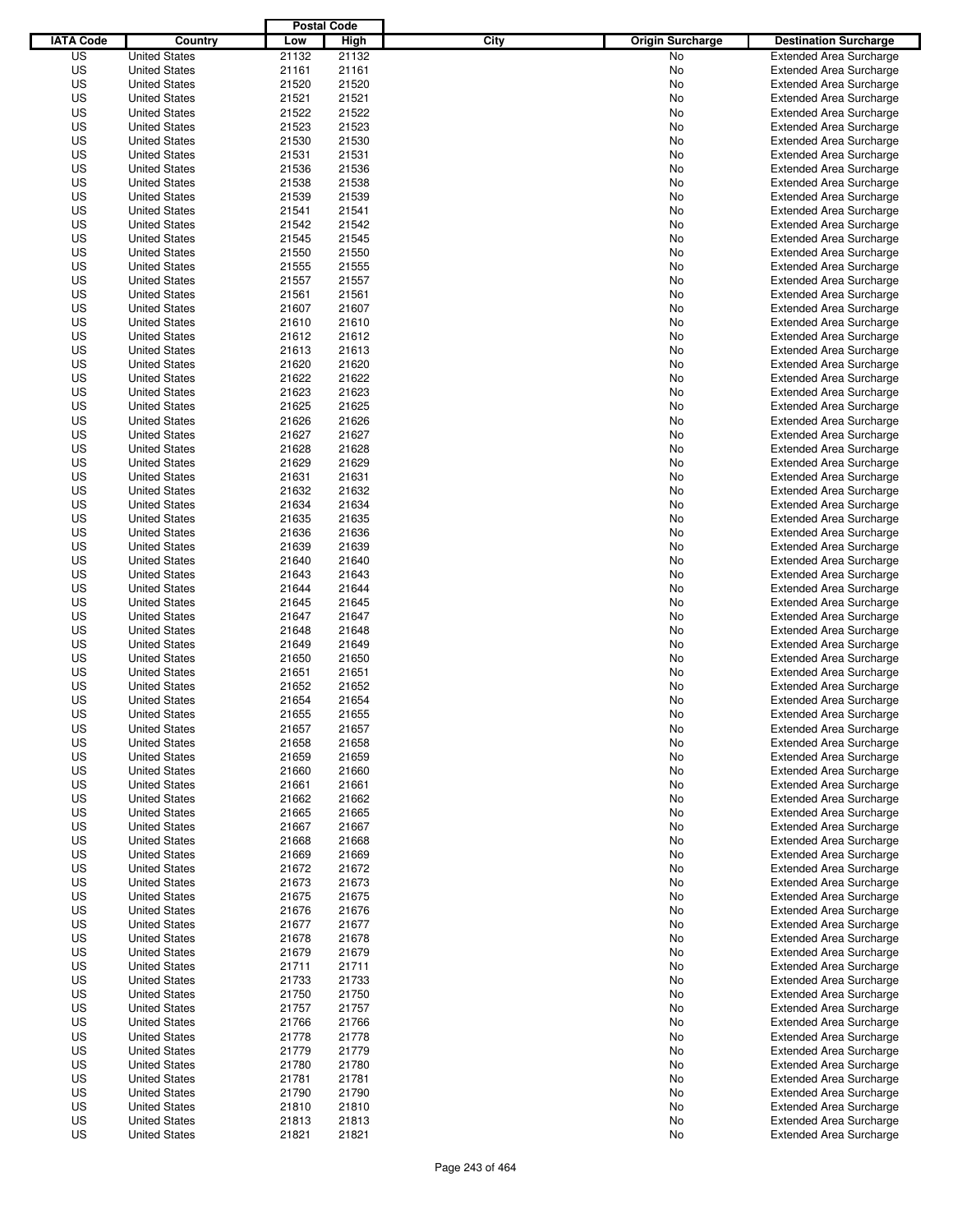|                  |                                              | <b>Postal Code</b> |                |                                 |                                                                  |
|------------------|----------------------------------------------|--------------------|----------------|---------------------------------|------------------------------------------------------------------|
| <b>IATA Code</b> | Country                                      | Low                | High           | City<br><b>Origin Surcharge</b> | <b>Destination Surcharge</b>                                     |
| US               | <b>United States</b>                         | 21822              | 21822          | <b>No</b>                       | <b>Extended Area Surcharge</b>                                   |
| US               | <b>United States</b>                         | 21824              | 21824          | No                              | <b>Extended Area Surcharge</b>                                   |
| US               | <b>United States</b>                         | 21829              | 21829          | No                              | <b>Extended Area Surcharge</b>                                   |
| US               | <b>United States</b>                         | 21830              | 21830          | No                              | <b>Extended Area Surcharge</b>                                   |
| US               | <b>United States</b>                         | 21835              | 21835          | No                              | <b>Extended Area Surcharge</b>                                   |
| US               | <b>United States</b>                         | 21836              | 21836          | No                              | <b>Extended Area Surcharge</b>                                   |
| US               | <b>United States</b>                         | 21837              | 21837          | No                              | <b>Extended Area Surcharge</b>                                   |
| US               | <b>United States</b>                         | 21838              | 21838          | No                              | <b>Extended Area Surcharge</b>                                   |
| US               | <b>United States</b>                         | 21841              | 21841          | No                              | <b>Extended Area Surcharge</b>                                   |
| US               | <b>United States</b>                         | 21849              | 21849          | No                              | <b>Extended Area Surcharge</b>                                   |
| US               | <b>United States</b>                         | 21850              | 21850          | No                              | <b>Extended Area Surcharge</b>                                   |
| US               | <b>United States</b>                         | 21851              | 21851          | No                              | <b>Extended Area Surcharge</b>                                   |
| US               | <b>United States</b>                         | 21853              | 21853          | No                              | <b>Extended Area Surcharge</b>                                   |
| US               | <b>United States</b>                         | 21856              | 21856          | No                              | <b>Extended Area Surcharge</b>                                   |
| US               | <b>United States</b>                         | 21862              | 21862          | No                              | <b>Extended Area Surcharge</b>                                   |
| US               | <b>United States</b>                         | 21863              | 21863          | No                              | <b>Extended Area Surcharge</b>                                   |
| US               | <b>United States</b>                         | 21864              | 21864          | No                              | <b>Extended Area Surcharge</b>                                   |
| US               | <b>United States</b>                         | 21865              | 21865          | No                              | <b>Extended Area Surcharge</b>                                   |
| US               | <b>United States</b>                         | 21866              | 21866          | No                              | <b>Extended Area Surcharge</b>                                   |
| US               | <b>United States</b>                         | 21869              | 21869          | No                              | <b>Extended Area Surcharge</b>                                   |
| US               | <b>United States</b>                         | 21871              | 21871          | No                              | <b>Extended Area Surcharge</b>                                   |
| US               | <b>United States</b>                         | 21872              | 21872          | No                              | <b>Extended Area Surcharge</b>                                   |
| US               | <b>United States</b>                         | 21874              | 21874          | No                              | <b>Extended Area Surcharge</b>                                   |
| US               | <b>United States</b>                         | 21912              | 21912          | No                              | <b>Extended Area Surcharge</b>                                   |
| US               | <b>United States</b>                         | 21913              | 21913          | No                              | <b>Extended Area Surcharge</b>                                   |
| US               | <b>United States</b>                         | 21919              | 21919          | No                              | <b>Extended Area Surcharge</b>                                   |
| US               | <b>United States</b>                         | 21930              | 21930          | No                              | <b>Extended Area Surcharge</b>                                   |
| US               | <b>United States</b>                         | 22427              | 22427          | No                              | <b>Extended Area Surcharge</b>                                   |
| US               | <b>United States</b>                         | 22433              | 22433          | No                              | <b>Extended Area Surcharge</b>                                   |
| US               | <b>United States</b>                         | 22435              | 22435          | No                              | <b>Extended Area Surcharge</b>                                   |
| US               | <b>United States</b>                         | 22436              | 22436          | No                              | <b>Extended Area Surcharge</b>                                   |
| US               | <b>United States</b>                         | 22437              | 22437          | No                              | <b>Extended Area Surcharge</b>                                   |
| US               | <b>United States</b>                         | 22438              | 22438          | No                              | <b>Extended Area Surcharge</b>                                   |
| US               | <b>United States</b>                         | 22442              | 22442          | No                              | <b>Extended Area Surcharge</b>                                   |
| US               | <b>United States</b>                         | 22454              | 22454          | No                              | <b>Extended Area Surcharge</b>                                   |
| US               | <b>United States</b>                         | 22460              | 22460          | No                              | <b>Extended Area Surcharge</b>                                   |
| US               | <b>United States</b>                         | 22469              | 22469          | No                              | <b>Extended Area Surcharge</b>                                   |
| US               | <b>United States</b>                         | 22473              | 22473          | No                              | <b>Extended Area Surcharge</b>                                   |
| US               | <b>United States</b>                         | 22476              | 22476          | No                              | <b>Extended Area Surcharge</b>                                   |
| US               | <b>United States</b>                         | 22482              | 22482          | No                              | <b>Extended Area Surcharge</b>                                   |
| US               | <b>United States</b>                         | 22488              | 22488          | No                              | <b>Extended Area Surcharge</b>                                   |
| US               | <b>United States</b>                         | 22503              | 22503          | No                              | <b>Extended Area Surcharge</b>                                   |
| US               | <b>United States</b>                         | 22504              | 22504          | No                              | <b>Extended Area Surcharge</b>                                   |
| US               | <b>United States</b>                         | 22509              | 22509          | No                              | <b>Extended Area Surcharge</b>                                   |
| US               | <b>United States</b>                         | 22511              | 22511          | No                              | <b>Extended Area Surcharge</b>                                   |
| US               | <b>United States</b>                         | 22513              | 22513          | No                              | <b>Extended Area Surcharge</b>                                   |
| US               | <b>United States</b>                         | 22514              | 22514          | No                              | <b>Extended Area Surcharge</b>                                   |
| US               | <b>United States</b>                         | 22517              | 22517          | No                              | <b>Extended Area Surcharge</b>                                   |
| US               | <b>United States</b>                         | 22520              | 22520          | No                              | <b>Extended Area Surcharge</b>                                   |
| US               | <b>United States</b>                         | 22523              | 22523          |                                 | <b>Extended Area Surcharge</b>                                   |
| US               |                                              | 22524              | 22524          | No                              | <b>Extended Area Surcharge</b>                                   |
|                  | <b>United States</b>                         |                    |                | No                              |                                                                  |
| US<br>US         | <b>United States</b>                         | 22530<br>22534     | 22530<br>22534 | No                              | <b>Extended Area Surcharge</b><br><b>Extended Area Surcharge</b> |
| US               | <b>United States</b><br><b>United States</b> | 22535              | 22535          | No<br>No                        | <b>Extended Area Surcharge</b>                                   |
|                  |                                              |                    |                |                                 |                                                                  |
| US<br>US         | <b>United States</b><br><b>United States</b> | 22538<br>22539     | 22538<br>22539 | No<br>No                        | <b>Extended Area Surcharge</b><br><b>Extended Area Surcharge</b> |
| US               | <b>United States</b>                         | 22546              | 22546          | No                              | <b>Extended Area Surcharge</b>                                   |
| US               | <b>United States</b>                         | 22548              | 22548          | No                              | <b>Extended Area Surcharge</b>                                   |
| US               | <b>United States</b>                         | 22560              | 22560          | No                              | <b>Extended Area Surcharge</b>                                   |
| US               | <b>United States</b>                         | 22570              | 22570          | No                              | <b>Extended Area Surcharge</b>                                   |
| US               |                                              | 22572              | 22572          |                                 | <b>Extended Area Surcharge</b>                                   |
|                  | <b>United States</b>                         |                    |                | No                              |                                                                  |
| US               | <b>United States</b>                         | 22576              | 22576          | No                              | <b>Extended Area Surcharge</b>                                   |
| US               | <b>United States</b>                         | 22578              | 22578          | No                              | <b>Extended Area Surcharge</b>                                   |
| US               | <b>United States</b>                         | 22579              | 22579          | No                              | <b>Extended Area Surcharge</b>                                   |
| US               | <b>United States</b>                         | 22580              | 22580          | No                              | <b>Extended Area Surcharge</b>                                   |
| US               | <b>United States</b>                         | 22610              | 22610          | No                              | <b>Extended Area Surcharge</b>                                   |
| US               | <b>United States</b>                         | 22620              | 22620          | No                              | <b>Extended Area Surcharge</b>                                   |
| US               | <b>United States</b>                         | 22626              | 22626          | No                              | <b>Extended Area Surcharge</b>                                   |
| US               | <b>United States</b>                         | 22627              | 22627          | No                              | <b>Extended Area Surcharge</b>                                   |
| US               | <b>United States</b>                         | 22637              | 22637          | No                              | <b>Extended Area Surcharge</b>                                   |
| US               | <b>United States</b>                         | 22639              | 22639          | No                              | <b>Extended Area Surcharge</b>                                   |
| US               | <b>United States</b>                         | 22640              | 22640          | No                              | <b>Extended Area Surcharge</b>                                   |
| US               | <b>United States</b>                         | 22641              | 22641          | No                              | <b>Extended Area Surcharge</b>                                   |
| US               | <b>United States</b>                         | 22643              | 22643          | No                              | <b>Extended Area Surcharge</b>                                   |
| US               | <b>United States</b>                         | 22644              | 22644          | No                              | <b>Extended Area Surcharge</b>                                   |
| US               | <b>United States</b>                         | 22645              | 22645          | No                              | <b>Extended Area Surcharge</b>                                   |
| US               | <b>United States</b>                         | 22646              | 22646          | No                              | <b>Extended Area Surcharge</b>                                   |
| US               | <b>United States</b>                         | 22649              | 22649          | No                              | <b>Extended Area Surcharge</b>                                   |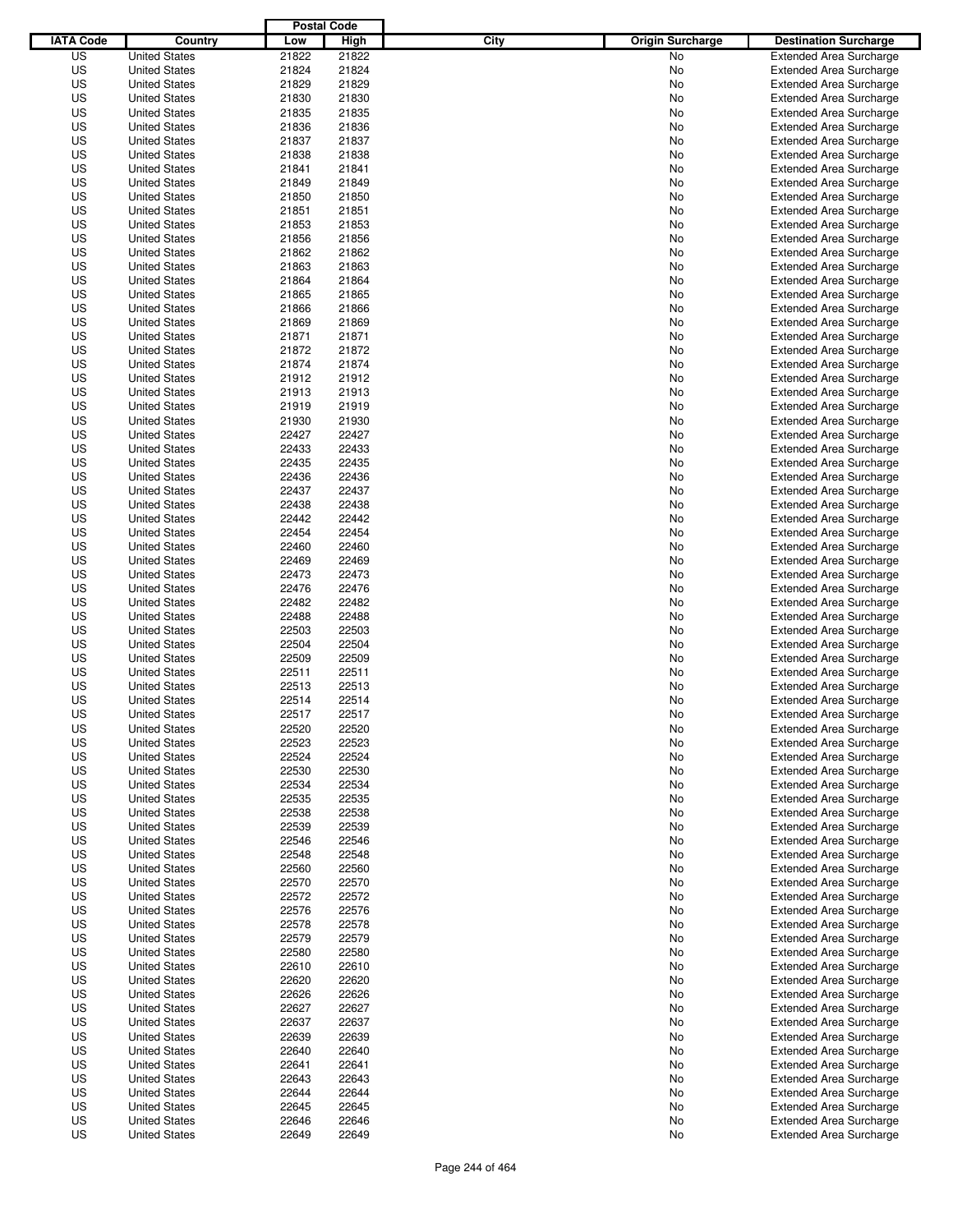|                  |                                              | <b>Postal Code</b> |                |                                 |                                |
|------------------|----------------------------------------------|--------------------|----------------|---------------------------------|--------------------------------|
| <b>IATA Code</b> | Country                                      | Low                | High           | City<br><b>Origin Surcharge</b> | <b>Destination Surcharge</b>   |
| US               | <b>United States</b>                         | 22650              | 22650          | No                              | <b>Extended Area Surcharge</b> |
| US               | <b>United States</b>                         | 22652              | 22652          | No                              | <b>Extended Area Surcharge</b> |
| US               | <b>United States</b>                         | 22654              | 22654          | No                              | <b>Extended Area Surcharge</b> |
| US               | <b>United States</b>                         | 22663              | 22663          | No                              | <b>Extended Area Surcharge</b> |
| US               | <b>United States</b>                         | 22709              | 22709          | No                              | <b>Extended Area Surcharge</b> |
| US               | <b>United States</b>                         | 22711              | 22711          | No                              | <b>Extended Area Surcharge</b> |
| US               | <b>United States</b>                         | 22713              | 22713          | No                              | <b>Extended Area Surcharge</b> |
| US               | <b>United States</b>                         | 22714              | 22714          | No                              | <b>Extended Area Surcharge</b> |
| US               | <b>United States</b>                         | 22715              | 22715          | No                              | <b>Extended Area Surcharge</b> |
| US               | <b>United States</b>                         | 22716              | 22716          | No                              | <b>Extended Area Surcharge</b> |
| US               | <b>United States</b>                         | 22718              | 22718          | No                              | <b>Extended Area Surcharge</b> |
| US               | <b>United States</b>                         | 22719              | 22719          | No                              | <b>Extended Area Surcharge</b> |
| US               | <b>United States</b>                         | 22720              | 22720          | No                              | <b>Extended Area Surcharge</b> |
| US               | <b>United States</b>                         | 22721              | 22721          | No                              | <b>Extended Area Surcharge</b> |
| US               | <b>United States</b>                         | 22722              | 22722          | No                              | <b>Extended Area Surcharge</b> |
| US               | <b>United States</b>                         | 22723              | 22723          | No                              | <b>Extended Area Surcharge</b> |
| US               | <b>United States</b>                         | 22724              | 22724          | No                              | <b>Extended Area Surcharge</b> |
| US               | <b>United States</b>                         | 22725              | 22725          | No                              | <b>Extended Area Surcharge</b> |
| US               | <b>United States</b>                         | 22726              | 22726          | No                              | <b>Extended Area Surcharge</b> |
| US               | <b>United States</b>                         | 22727              | 22727          | No                              | <b>Extended Area Surcharge</b> |
| US               | <b>United States</b>                         | 22728              | 22728          | No                              | <b>Extended Area Surcharge</b> |
| US               | <b>United States</b>                         | 22729              | 22729          | No                              | <b>Extended Area Surcharge</b> |
| US               | <b>United States</b>                         | 22730              | 22730          | No                              | <b>Extended Area Surcharge</b> |
| US               | <b>United States</b>                         | 22731              | 22731          | No                              | <b>Extended Area Surcharge</b> |
| US               | <b>United States</b>                         | 22732              | 22732          | No                              | <b>Extended Area Surcharge</b> |
| US               | <b>United States</b>                         | 22733              | 22733          | No                              | <b>Extended Area Surcharge</b> |
| US               | <b>United States</b>                         | 22734              | 22734          | No                              | <b>Extended Area Surcharge</b> |
| US               | <b>United States</b>                         | 22735              | 22735          | No                              | <b>Extended Area Surcharge</b> |
| US               | <b>United States</b>                         | 22736              | 22736          | No                              | <b>Extended Area Surcharge</b> |
| US               | <b>United States</b>                         | 22737              | 22737          | No                              | <b>Extended Area Surcharge</b> |
| US               | <b>United States</b>                         | 22738              | 22738          | No                              | <b>Extended Area Surcharge</b> |
| US               | <b>United States</b>                         | 22740              | 22740          | No                              | <b>Extended Area Surcharge</b> |
| US               | <b>United States</b>                         | 22741              | 22741          | No                              | <b>Extended Area Surcharge</b> |
| US               | <b>United States</b>                         | 22742              | 22742          | No                              | <b>Extended Area Surcharge</b> |
| US               | <b>United States</b>                         | 22743              | 22743          | No                              | <b>Extended Area Surcharge</b> |
| US               | <b>United States</b>                         | 22746              | 22746          | No                              | <b>Extended Area Surcharge</b> |
| US               | <b>United States</b>                         | 22747              | 22747          | No                              | <b>Extended Area Surcharge</b> |
| US               | <b>United States</b>                         | 22748              | 22748          | No                              | <b>Extended Area Surcharge</b> |
| US               | <b>United States</b>                         | 22749              | 22749          |                                 |                                |
|                  | <b>United States</b>                         | 22810              |                | No                              | <b>Extended Area Surcharge</b> |
| US               |                                              |                    | 22810          | No                              | <b>Extended Area Surcharge</b> |
| US               | <b>United States</b>                         | 22811              | 22811          | No                              | <b>Extended Area Surcharge</b> |
| US               | <b>United States</b>                         | 22815              | 22815          | No                              | <b>Extended Area Surcharge</b> |
| US               | <b>United States</b>                         | 22820              | 22820          | No                              | <b>Extended Area Surcharge</b> |
| US               | <b>United States</b><br><b>United States</b> | 22821              | 22821          | No                              | <b>Extended Area Surcharge</b> |
| US<br>US         |                                              | 22824              | 22824<br>22827 | No                              | Extended Area Surcharge        |
|                  | <b>United States</b>                         | 22827              |                | No                              | <b>Extended Area Surcharge</b> |
| US               | <b>United States</b>                         | 22830              | 22830          | No                              | <b>Extended Area Surcharge</b> |
| US               | <b>United States</b>                         | 22831              | 22831          | No                              | <b>Extended Area Surcharge</b> |
| US               | <b>United States</b>                         | 22832              | 22832          | No                              | <b>Extended Area Surcharge</b> |
| US               | <b>United States</b>                         | 22834              | 22834          | No                              | <b>Extended Area Surcharge</b> |
| US               | <b>United States</b>                         | 22835              | 22835          | No                              | <b>Extended Area Surcharge</b> |
| US               | <b>United States</b>                         | 22840              | 22840          | No                              | <b>Extended Area Surcharge</b> |
| US               | <b>United States</b>                         | 22841              | 22841          | No                              | <b>Extended Area Surcharge</b> |
| US               | <b>United States</b>                         | 22842              | 22842          | No                              | <b>Extended Area Surcharge</b> |
| US               | <b>United States</b>                         | 22843              | 22843          | No                              | <b>Extended Area Surcharge</b> |
| US               | <b>United States</b>                         | 22844              | 22844          | No                              | <b>Extended Area Surcharge</b> |
| US               | <b>United States</b>                         | 22845              | 22845          | No                              | <b>Extended Area Surcharge</b> |
| US               | <b>United States</b>                         | 22847              | 22847          | No                              | <b>Extended Area Surcharge</b> |
| US               | <b>United States</b>                         | 22848              | 22848          | No                              | <b>Extended Area Surcharge</b> |
| US               | <b>United States</b>                         | 22849              | 22849          | No                              | <b>Extended Area Surcharge</b> |
| US               | <b>United States</b>                         | 22850              | 22850          | No                              | <b>Extended Area Surcharge</b> |
| US               | <b>United States</b>                         | 22851              | 22851          | No                              | <b>Extended Area Surcharge</b> |
| US               | <b>United States</b>                         | 22853              | 22853          | No                              | <b>Extended Area Surcharge</b> |
| US               | <b>United States</b>                         | 22920              | 22920          | No                              | <b>Extended Area Surcharge</b> |
| US               | <b>United States</b>                         | 22922              | 22922          | No                              | <b>Extended Area Surcharge</b> |
| US               | <b>United States</b>                         | 22931              | 22931          | No                              | <b>Extended Area Surcharge</b> |
| US               | <b>United States</b>                         | 22935              | 22935          | No                              | <b>Extended Area Surcharge</b> |
| US               | <b>United States</b>                         | 22937              | 22937          | No                              | <b>Extended Area Surcharge</b> |
| US               | <b>United States</b>                         | 22938              | 22938          | No                              | <b>Extended Area Surcharge</b> |
| US               | <b>United States</b>                         | 22940              | 22940          | No                              | <b>Extended Area Surcharge</b> |
| US               | <b>United States</b>                         | 22943              | 22943          | No                              | <b>Extended Area Surcharge</b> |
| US               | <b>United States</b>                         | 22946              | 22946          | No                              | <b>Extended Area Surcharge</b> |
| US               | <b>United States</b>                         | 22948              | 22948          | No                              | <b>Extended Area Surcharge</b> |
| US               | <b>United States</b>                         | 22949              | 22949          | No                              | <b>Extended Area Surcharge</b> |
| US               | <b>United States</b>                         | 22952              | 22952          | No                              | <b>Extended Area Surcharge</b> |
| US               | <b>United States</b>                         | 22954              | 22954          | No                              | <b>Extended Area Surcharge</b> |
| US               | <b>United States</b>                         | 22957              | 22957          | No                              | <b>Extended Area Surcharge</b> |
| US               | <b>United States</b>                         | 22958              | 22958          | No                              | <b>Extended Area Surcharge</b> |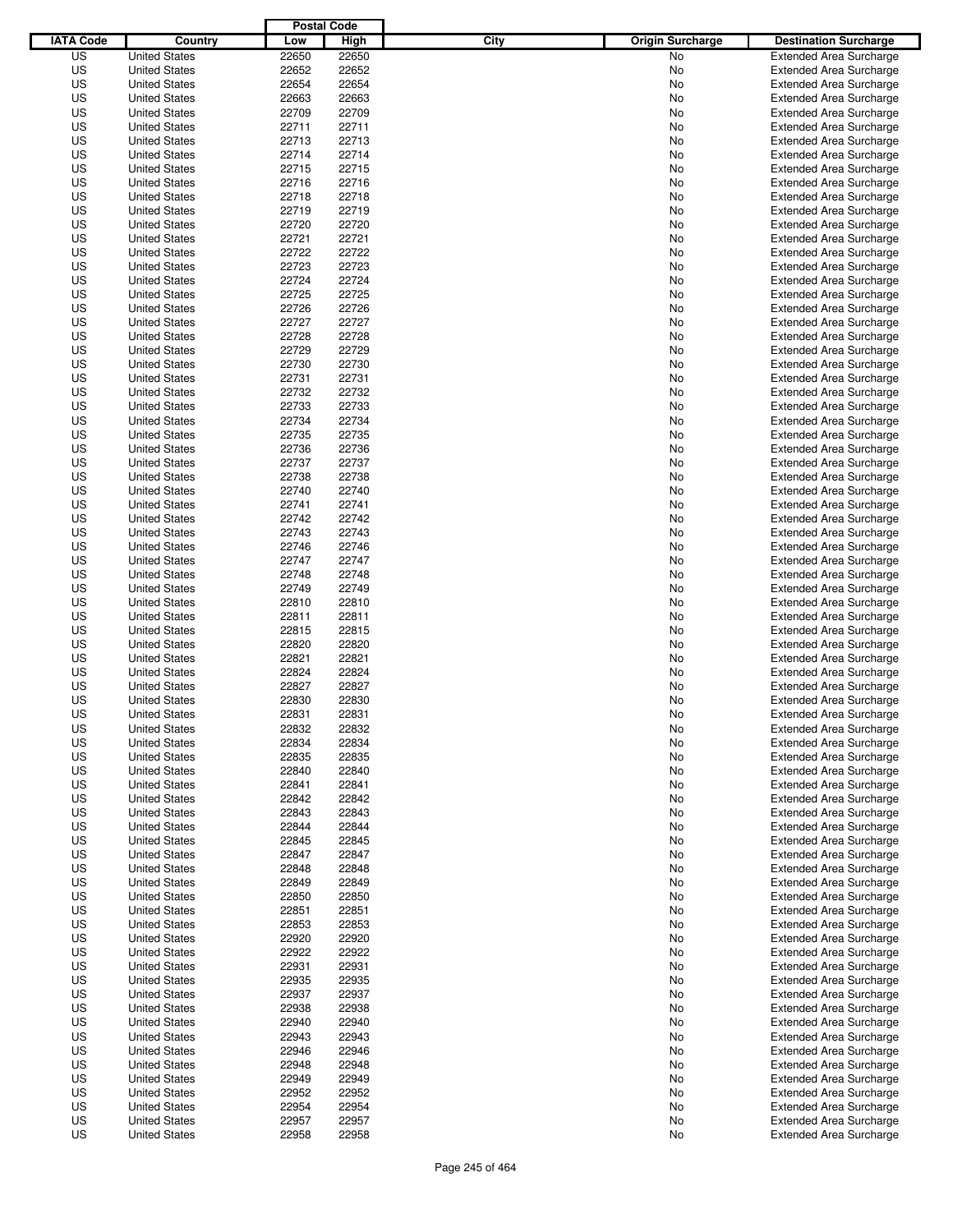|                  |                      | <b>Postal Code</b> |       |                                 |                                |
|------------------|----------------------|--------------------|-------|---------------------------------|--------------------------------|
| <b>IATA Code</b> | Country              | Low                | High  | City<br><b>Origin Surcharge</b> | <b>Destination Surcharge</b>   |
| US               | <b>United States</b> | 22959              | 22959 | No                              | <b>Extended Area Surcharge</b> |
| US               | <b>United States</b> | 22964              | 22964 | No                              | <b>Extended Area Surcharge</b> |
| US               | <b>United States</b> | 22967              | 22967 | No                              | <b>Extended Area Surcharge</b> |
| US               | <b>United States</b> | 22969              | 22969 | No                              | <b>Extended Area Surcharge</b> |
| US               | <b>United States</b> | 22971              | 22971 | No                              | <b>Extended Area Surcharge</b> |
| US               | <b>United States</b> | 22972              | 22972 | No                              | <b>Extended Area Surcharge</b> |
| US               | <b>United States</b> | 22973              | 22973 | No                              | <b>Extended Area Surcharge</b> |
| US               | <b>United States</b> | 22976              | 22976 | No                              | <b>Extended Area Surcharge</b> |
| US               | <b>United States</b> | 22987              | 22987 | No                              | <b>Extended Area Surcharge</b> |
| US               | <b>United States</b> | 22989              | 22989 | No                              | <b>Extended Area Surcharge</b> |
| US               | <b>United States</b> | 23002              | 23002 | No                              | <b>Extended Area Surcharge</b> |
| US               | <b>United States</b> | 23004              | 23004 | No                              | <b>Extended Area Surcharge</b> |
| US               | <b>United States</b> | 23009              | 23009 | No                              | <b>Extended Area Surcharge</b> |
| US               | <b>United States</b> | 23011              | 23011 | No                              | <b>Extended Area Surcharge</b> |
| US               | <b>United States</b> | 23014              | 23014 | No                              | <b>Extended Area Surcharge</b> |
| US               | <b>United States</b> | 23015              | 23015 | No                              | <b>Extended Area Surcharge</b> |
| US               | <b>United States</b> | 23021              | 23021 | No                              | <b>Extended Area Surcharge</b> |
| US               | <b>United States</b> | 23022              | 23022 | No                              | <b>Extended Area Surcharge</b> |
| US               | <b>United States</b> | 23023              | 23023 | No                              | <b>Extended Area Surcharge</b> |
| US               | <b>United States</b> | 23024              | 23024 | No                              | <b>Extended Area Surcharge</b> |
| US               | <b>United States</b> | 23025              | 23025 | No                              | <b>Extended Area Surcharge</b> |
| US               | <b>United States</b> | 23027              | 23027 | No                              | <b>Extended Area Surcharge</b> |
| US               | <b>United States</b> | 23030              | 23030 | No                              | <b>Extended Area Surcharge</b> |
| US               | <b>United States</b> | 23032              | 23032 | No                              | <b>Extended Area Surcharge</b> |
| US               | <b>United States</b> | 23035              | 23035 | No                              | <b>Extended Area Surcharge</b> |
| US               | <b>United States</b> | 23038              | 23038 | No                              | <b>Extended Area Surcharge</b> |
| US               | <b>United States</b> | 23039              | 23039 | No                              | <b>Extended Area Surcharge</b> |
| US               | <b>United States</b> | 23040              | 23040 | No                              | <b>Extended Area Surcharge</b> |
| US               | <b>United States</b> | 23043              | 23043 | No                              | <b>Extended Area Surcharge</b> |
| US               | <b>United States</b> | 23045              | 23045 | No                              | <b>Extended Area Surcharge</b> |
| US               | <b>United States</b> | 23047              | 23047 | No                              | <b>Extended Area Surcharge</b> |
| US               | <b>United States</b> | 23050              | 23050 | No                              | <b>Extended Area Surcharge</b> |
| US               | <b>United States</b> | 23055              | 23055 | No                              | <b>Extended Area Surcharge</b> |
| US               | <b>United States</b> | 23056              | 23056 | No                              | <b>Extended Area Surcharge</b> |
| US               | <b>United States</b> | 23061              | 23061 | No                              | <b>Extended Area Surcharge</b> |
| US               | <b>United States</b> | 23063              | 23063 | No                              | <b>Extended Area Surcharge</b> |
| US               | <b>United States</b> | 23064              | 23064 | No                              | <b>Extended Area Surcharge</b> |
| US               | <b>United States</b> | 23065              | 23065 | No                              | <b>Extended Area Surcharge</b> |
| US               | <b>United States</b> | 23066              | 23066 | No                              | <b>Extended Area Surcharge</b> |
| US               | <b>United States</b> | 23067              | 23067 | No                              | <b>Extended Area Surcharge</b> |
| US               | <b>United States</b> | 23068              | 23068 | No                              | <b>Extended Area Surcharge</b> |
| US               | <b>United States</b> | 23069              | 23069 | No                              | <b>Extended Area Surcharge</b> |
| US               | <b>United States</b> | 23070              | 23070 | No                              | <b>Extended Area Surcharge</b> |
| US               | <b>United States</b> | 23071              | 23071 | No                              | <b>Extended Area Surcharge</b> |
| US               | <b>United States</b> | 23076              | 23076 | No                              | Extended Area Surcharge        |
| US               | <b>United States</b> | 23079              | 23079 | No                              | <b>Extended Area Surcharge</b> |
| US               | <b>United States</b> | 23083              | 23083 | No                              | <b>Extended Area Surcharge</b> |
| US               | <b>United States</b> | 23084              | 23084 | No                              | <b>Extended Area Surcharge</b> |
| US               | <b>United States</b> | 23085              | 23085 | No                              | <b>Extended Area Surcharge</b> |
| US               | <b>United States</b> | 23086              | 23086 | No                              | <b>Extended Area Surcharge</b> |
| US               | <b>United States</b> | 23089              | 23089 | No                              | <b>Extended Area Surcharge</b> |
| US               | <b>United States</b> | 23091              | 23091 | No                              | <b>Extended Area Surcharge</b> |
| US               | <b>United States</b> | 23092              | 23092 | No                              | <b>Extended Area Surcharge</b> |
| US               | <b>United States</b> | 23093              | 23093 | No                              | <b>Extended Area Surcharge</b> |
| US               | <b>United States</b> | 23102              | 23102 | No                              | <b>Extended Area Surcharge</b> |
| US               | <b>United States</b> | 23103              | 23103 | No                              | <b>Extended Area Surcharge</b> |
| US               | <b>United States</b> | 23106              | 23106 | No                              | <b>Extended Area Surcharge</b> |
| US               | <b>United States</b> | 23108              | 23108 | No                              | <b>Extended Area Surcharge</b> |
| US               | <b>United States</b> | 23109              | 23109 | No                              | <b>Extended Area Surcharge</b> |
| US               | <b>United States</b> | 23110              | 23110 | No                              | <b>Extended Area Surcharge</b> |
| US               | <b>United States</b> | 23115              | 23115 | No                              | <b>Extended Area Surcharge</b> |
| US               | <b>United States</b> | 23117              | 23117 | No                              | Extended Area Surcharge        |
| US               | <b>United States</b> | 23119              | 23119 | No                              | <b>Extended Area Surcharge</b> |
| US               | <b>United States</b> | 23120              | 23120 | No                              | <b>Extended Area Surcharge</b> |
| US               | <b>United States</b> | 23123              | 23123 | No                              | <b>Extended Area Surcharge</b> |
| US               | <b>United States</b> | 23124              | 23124 | No                              | <b>Extended Area Surcharge</b> |
| US               | <b>United States</b> | 23125              | 23125 | No                              | <b>Extended Area Surcharge</b> |
| US               | <b>United States</b> | 23126              | 23126 | No                              | <b>Extended Area Surcharge</b> |
| US               | <b>United States</b> | 23128              | 23128 | No                              | <b>Extended Area Surcharge</b> |
| US               | <b>United States</b> | 23129              | 23129 | No                              | <b>Extended Area Surcharge</b> |
| US               | <b>United States</b> | 23130              | 23130 | No                              | <b>Extended Area Surcharge</b> |
| US               | <b>United States</b> | 23138              | 23138 | No                              | <b>Extended Area Surcharge</b> |
| US               | <b>United States</b> | 23139              | 23139 | No                              | <b>Extended Area Surcharge</b> |
| US               | <b>United States</b> | 23140              | 23140 | No                              | <b>Extended Area Surcharge</b> |
| US               | <b>United States</b> | 23146              | 23146 | No                              | <b>Extended Area Surcharge</b> |
| US               | <b>United States</b> | 23147              | 23147 | No                              | <b>Extended Area Surcharge</b> |
| US               | <b>United States</b> | 23148              | 23148 | No                              | <b>Extended Area Surcharge</b> |
| US               | <b>United States</b> | 23149              | 23149 | No                              | <b>Extended Area Surcharge</b> |
|                  |                      |                    |       |                                 |                                |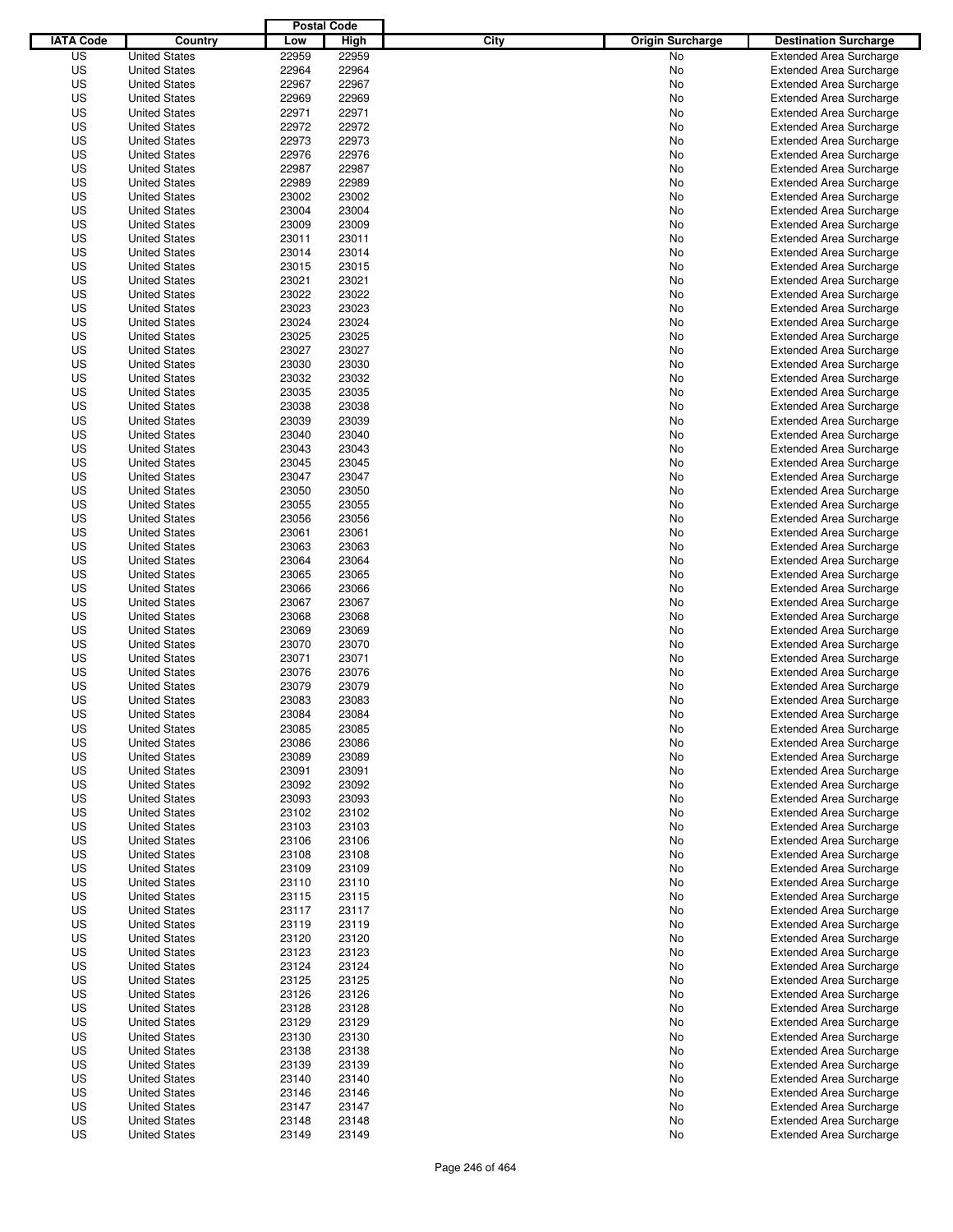|                  |                                              | <b>Postal Code</b> |                |                                 |                                                                  |
|------------------|----------------------------------------------|--------------------|----------------|---------------------------------|------------------------------------------------------------------|
| <b>IATA Code</b> | Country                                      | Low                | High           | City<br><b>Origin Surcharge</b> | <b>Destination Surcharge</b>                                     |
| US               | <b>United States</b>                         | 23153              | 23153          | <b>No</b>                       | <b>Extended Area Surcharge</b>                                   |
| US               | <b>United States</b>                         | 23156              | 23156          | No                              | <b>Extended Area Surcharge</b>                                   |
| US               | <b>United States</b>                         | 23161              | 23161          | No                              | <b>Extended Area Surcharge</b>                                   |
| US               | <b>United States</b>                         | 23163              | 23163          | No                              | <b>Extended Area Surcharge</b>                                   |
| US               | <b>United States</b>                         | 23169              | 23169          | No                              | <b>Extended Area Surcharge</b>                                   |
| US               | <b>United States</b>                         | 23175              | 23175          | No                              | <b>Extended Area Surcharge</b>                                   |
| US               | <b>United States</b>                         | 23176              | 23176          | No                              | <b>Extended Area Surcharge</b>                                   |
| US               | <b>United States</b>                         | 23177              | 23177          | No                              | <b>Extended Area Surcharge</b>                                   |
| US               | <b>United States</b>                         | 23178              | 23178          | No                              | <b>Extended Area Surcharge</b>                                   |
| US               | <b>United States</b>                         | 23180              | 23180          | No                              | <b>Extended Area Surcharge</b>                                   |
| US               | <b>United States</b>                         | 23181              | 23181          | No                              | <b>Extended Area Surcharge</b>                                   |
| US               | <b>United States</b>                         | 23192              | 23192          | No                              | <b>Extended Area Surcharge</b>                                   |
| US               | <b>United States</b>                         | 23301              | 23301          | No                              | <b>Extended Area Surcharge</b>                                   |
| US               | <b>United States</b>                         | 23302              | 23302          | No                              | <b>Extended Area Surcharge</b>                                   |
| US               | <b>United States</b>                         | 23303              | 23303          | No                              | <b>Extended Area Surcharge</b>                                   |
| US               | <b>United States</b>                         | 23306              | 23306          | No                              | <b>Extended Area Surcharge</b>                                   |
| US               | <b>United States</b>                         | 23307              | 23307          | No                              | <b>Extended Area Surcharge</b>                                   |
| US               | <b>United States</b>                         | 23308              | 23308          | No                              | <b>Extended Area Surcharge</b>                                   |
| US               | <b>United States</b>                         | 23310              | 23310          | No                              | <b>Extended Area Surcharge</b>                                   |
| US               | <b>United States</b>                         | 23313              | 23313          | No                              | <b>Extended Area Surcharge</b>                                   |
| US               | <b>United States</b>                         | 23315              | 23315          | No                              | <b>Extended Area Surcharge</b>                                   |
| US               | <b>United States</b>                         | 23316              | 23316          | No                              | <b>Extended Area Surcharge</b>                                   |
| US               | <b>United States</b>                         | 23341              | 23341          | No                              | <b>Extended Area Surcharge</b>                                   |
| US               | <b>United States</b>                         | 23345              | 23345          | No                              | <b>Extended Area Surcharge</b>                                   |
| US               | <b>United States</b>                         | 23347              | 23347          | No                              | <b>Extended Area Surcharge</b>                                   |
| US               | <b>United States</b>                         | 23350              | 23350          | No                              | <b>Extended Area Surcharge</b>                                   |
| US               | <b>United States</b>                         | 23354              | 23354          | No                              | <b>Extended Area Surcharge</b>                                   |
| US               | <b>United States</b>                         | 23356              | 23356          | No                              | <b>Extended Area Surcharge</b>                                   |
| US               | <b>United States</b>                         | 23357              | 23357          | No                              | <b>Extended Area Surcharge</b>                                   |
| US               | <b>United States</b>                         | 23358              | 23358          | No                              | <b>Extended Area Surcharge</b>                                   |
| US               | <b>United States</b>                         | 23359              | 23359          | No                              | <b>Extended Area Surcharge</b>                                   |
| US               | <b>United States</b>                         | 23389              | 23389          | No                              | <b>Extended Area Surcharge</b>                                   |
| US               | <b>United States</b>                         | 23395              | 23395          | No                              | <b>Extended Area Surcharge</b>                                   |
| US               | <b>United States</b>                         | 23396              | 23396          | No                              | <b>Extended Area Surcharge</b>                                   |
| US               | <b>United States</b>                         | 23397              | 23397          | No                              | <b>Extended Area Surcharge</b>                                   |
| US               | <b>United States</b>                         | 23398              | 23398          | No                              | <b>Extended Area Surcharge</b>                                   |
| US               | <b>United States</b>                         | 23399              | 23399          | No                              | <b>Extended Area Surcharge</b>                                   |
| US               | <b>United States</b>                         | 23401              | 23401          | No                              | <b>Extended Area Surcharge</b>                                   |
| US               | <b>United States</b>                         | 23404              | 23404          | No                              | <b>Extended Area Surcharge</b>                                   |
| US               | <b>United States</b>                         | 23405              | 23405          | No                              | <b>Extended Area Surcharge</b>                                   |
| US               | <b>United States</b>                         | 23407              | 23407          | No                              | <b>Extended Area Surcharge</b>                                   |
| US               | <b>United States</b>                         | 23409              | 23409          | No                              | <b>Extended Area Surcharge</b>                                   |
| US               | <b>United States</b>                         | 23410              | 23410          | No                              | <b>Extended Area Surcharge</b>                                   |
| US               | <b>United States</b>                         | 23412              | 23412          | No                              | <b>Extended Area Surcharge</b>                                   |
| US               | <b>United States</b>                         | 23413              | 23413          | No                              | <b>Extended Area Surcharge</b>                                   |
| US               | <b>United States</b>                         | 23414              | 23414          | No                              | <b>Extended Area Surcharge</b>                                   |
| US               | <b>United States</b>                         | 23415              | 23415          | No                              | <b>Extended Area Surcharge</b>                                   |
| US               | <b>United States</b>                         | 23416              | 23416          | No                              | <b>Extended Area Surcharge</b>                                   |
| US               | <b>United States</b>                         | 23417              | 23417          | No                              | <b>Extended Area Surcharge</b>                                   |
| US               | <b>United States</b>                         |                    | 23418          |                                 | <b>Extended Area Surcharge</b>                                   |
| US               |                                              | 23418              | 23419          | No                              | <b>Extended Area Surcharge</b>                                   |
|                  | <b>United States</b>                         | 23419              |                | No                              |                                                                  |
| US               | <b>United States</b>                         | 23420              | 23420          | No                              | <b>Extended Area Surcharge</b>                                   |
| US<br>US         | <b>United States</b><br><b>United States</b> | 23421<br>23422     | 23421<br>23422 | No                              | <b>Extended Area Surcharge</b><br><b>Extended Area Surcharge</b> |
|                  |                                              |                    |                | No                              |                                                                  |
| US<br>US         | <b>United States</b><br><b>United States</b> | 23423<br>23426     | 23423<br>23426 | No                              | <b>Extended Area Surcharge</b><br><b>Extended Area Surcharge</b> |
|                  |                                              |                    |                | No                              |                                                                  |
| US               | <b>United States</b>                         | 23427              | 23427          | No                              | <b>Extended Area Surcharge</b>                                   |
| US<br>US         | <b>United States</b><br><b>United States</b> | 23429<br>23440     | 23429<br>23440 | No<br>No                        | <b>Extended Area Surcharge</b><br><b>Extended Area Surcharge</b> |
|                  |                                              |                    |                |                                 |                                                                  |
| US               | <b>United States</b>                         | 23442              | 23442          | No                              | <b>Extended Area Surcharge</b>                                   |
| US               | <b>United States</b>                         | 23443              | 23443          | No                              | <b>Extended Area Surcharge</b>                                   |
| US               | <b>United States</b>                         | 23480              | 23480          | No                              | <b>Extended Area Surcharge</b>                                   |
| US               | <b>United States</b>                         | 23487              | 23487          | No                              | <b>Extended Area Surcharge</b>                                   |
| US               | <b>United States</b>                         | 23488              | 23488          | No                              | <b>Extended Area Surcharge</b>                                   |
| US               | <b>United States</b>                         | 23691              | 23691          | No                              | <b>Extended Area Surcharge</b>                                   |
| US               | <b>United States</b>                         | 23821              | 23821          | No                              | <b>Extended Area Surcharge</b>                                   |
| US               | <b>United States</b>                         | 23824              | 23824          | No                              | <b>Extended Area Surcharge</b>                                   |
| US               | <b>United States</b>                         | 23827              | 23827          | No                              | <b>Extended Area Surcharge</b>                                   |
| US               | <b>United States</b>                         | 23828              | 23828          | No                              | <b>Extended Area Surcharge</b>                                   |
| US               | <b>United States</b>                         | 23829              | 23829          | No                              | <b>Extended Area Surcharge</b>                                   |
| US               | <b>United States</b>                         | 23830              | 23830          | No                              | <b>Extended Area Surcharge</b>                                   |
| US               | <b>United States</b>                         | 23833              | 23833          | No                              | <b>Extended Area Surcharge</b>                                   |
| US               | <b>United States</b>                         | 23837              | 23837          | No                              | <b>Extended Area Surcharge</b>                                   |
| US               | <b>United States</b>                         | 23839              | 23839          | No                              | <b>Extended Area Surcharge</b>                                   |
| US               | <b>United States</b>                         | 23840              | 23840          | No                              | <b>Extended Area Surcharge</b>                                   |
| US               | <b>United States</b>                         | 23841              | 23841          | No                              | <b>Extended Area Surcharge</b>                                   |
| US               | <b>United States</b>                         | 23842              | 23842          | No                              | <b>Extended Area Surcharge</b>                                   |
| US               | <b>United States</b>                         | 23843              | 23843          | No                              | <b>Extended Area Surcharge</b>                                   |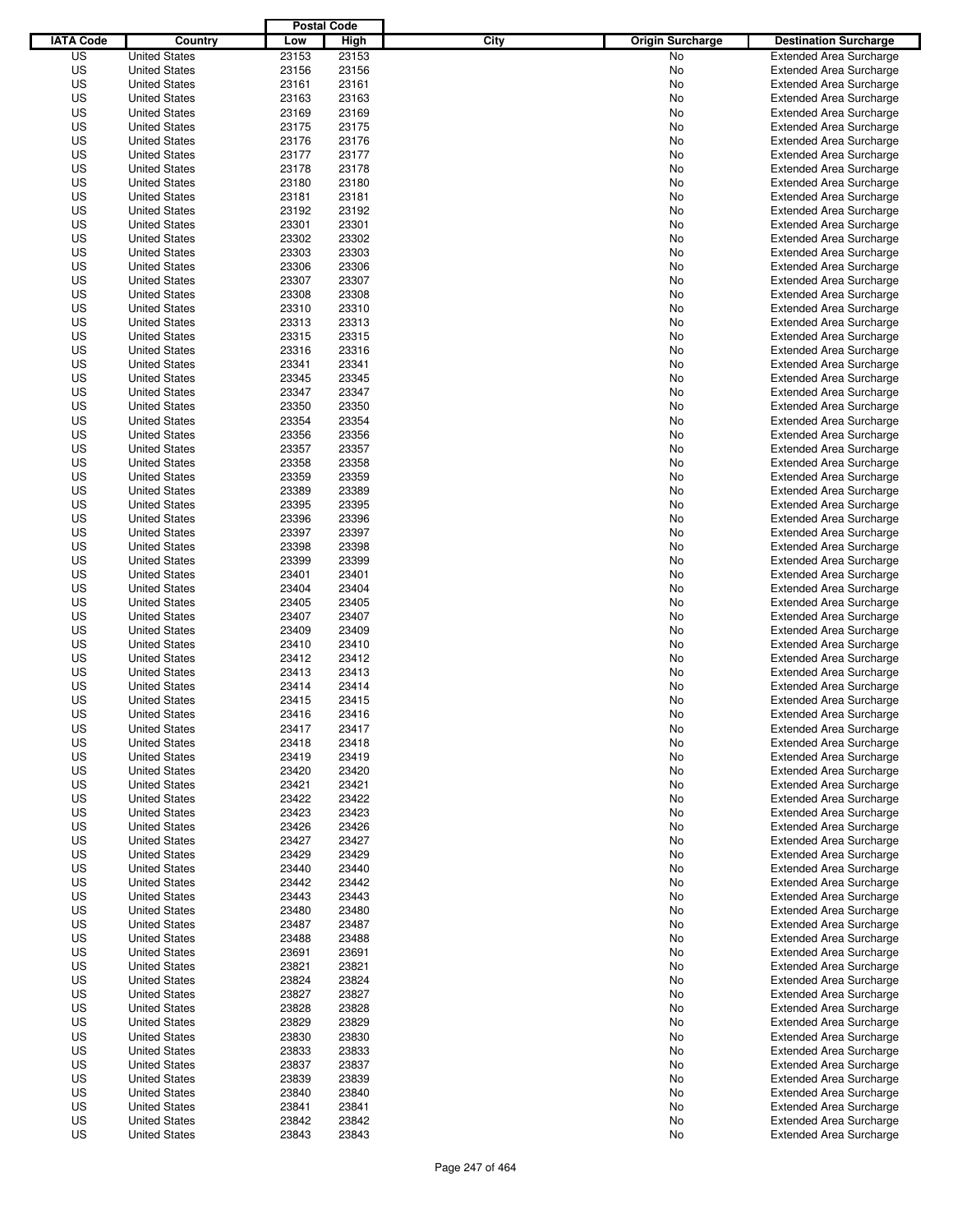|                  |                      | <b>Postal Code</b> |       |                                 |                                |
|------------------|----------------------|--------------------|-------|---------------------------------|--------------------------------|
| <b>IATA Code</b> | Country              | Low                | High  | City<br><b>Origin Surcharge</b> | <b>Destination Surcharge</b>   |
| US               | <b>United States</b> | 23844              | 23844 | No                              | <b>Extended Area Surcharge</b> |
| US               | <b>United States</b> | 23845              | 23845 | No                              | <b>Extended Area Surcharge</b> |
| US               | <b>United States</b> | 23846              | 23846 | No                              | <b>Extended Area Surcharge</b> |
| US               | <b>United States</b> | 23847              | 23847 | No                              | <b>Extended Area Surcharge</b> |
| US               | <b>United States</b> | 23850              | 23850 | No                              | <b>Extended Area Surcharge</b> |
| US               | <b>United States</b> | 23851              | 23851 | No                              | <b>Extended Area Surcharge</b> |
| US               | <b>United States</b> | 23856              | 23856 | No                              | <b>Extended Area Surcharge</b> |
| US               | <b>United States</b> | 23857              | 23857 | No                              | <b>Extended Area Surcharge</b> |
| US               | <b>United States</b> | 23866              | 23866 | No                              | <b>Extended Area Surcharge</b> |
| US               | <b>United States</b> | 23867              | 23867 | No                              | <b>Extended Area Surcharge</b> |
| US               | <b>United States</b> | 23868              | 23868 | No                              | <b>Extended Area Surcharge</b> |
| US               | <b>United States</b> | 23872              | 23872 | No                              | <b>Extended Area Surcharge</b> |
| US               | <b>United States</b> | 23874              | 23874 | No                              | <b>Extended Area Surcharge</b> |
| US               | <b>United States</b> | 23876              | 23876 | No                              | <b>Extended Area Surcharge</b> |
| US               | <b>United States</b> | 23878              | 23878 | No                              | <b>Extended Area Surcharge</b> |
| US               | <b>United States</b> | 23879              | 23879 | No                              | <b>Extended Area Surcharge</b> |
| US               | <b>United States</b> | 23881              | 23881 | No                              | <b>Extended Area Surcharge</b> |
| US               | <b>United States</b> | 23882              | 23882 | No                              | <b>Extended Area Surcharge</b> |
| US               | <b>United States</b> | 23883              | 23883 | No                              | <b>Extended Area Surcharge</b> |
| US               | <b>United States</b> | 23884              | 23884 | No                              | <b>Extended Area Surcharge</b> |
| US               | <b>United States</b> | 23885              | 23885 | No                              | <b>Extended Area Surcharge</b> |
| US               | <b>United States</b> | 23887              | 23887 | No                              | <b>Extended Area Surcharge</b> |
| US               | <b>United States</b> | 23888              | 23888 | No                              | <b>Extended Area Surcharge</b> |
| US               | <b>United States</b> | 23889              | 23889 | No                              | <b>Extended Area Surcharge</b> |
| US               | <b>United States</b> | 23890              | 23890 | No                              | <b>Extended Area Surcharge</b> |
| US               | <b>United States</b> | 23891              | 23891 | No                              | <b>Extended Area Surcharge</b> |
| US               | <b>United States</b> | 23893              | 23893 | No                              | <b>Extended Area Surcharge</b> |
| US               | <b>United States</b> | 23894              | 23894 | No                              | <b>Extended Area Surcharge</b> |
| US               | <b>United States</b> | 23897              | 23897 | No                              | <b>Extended Area Surcharge</b> |
| US               | <b>United States</b> | 23898              | 23898 | No                              | <b>Extended Area Surcharge</b> |
| US               | <b>United States</b> | 23899              | 23899 | No                              | <b>Extended Area Surcharge</b> |
| US               | <b>United States</b> | 23901              | 23901 | No                              | <b>Extended Area Surcharge</b> |
| US               | <b>United States</b> | 23909              | 23909 | No                              | <b>Extended Area Surcharge</b> |
| US               | <b>United States</b> | 23915              | 23915 | No                              | <b>Extended Area Surcharge</b> |
| US               | <b>United States</b> | 23917              | 23917 | No                              | <b>Extended Area Surcharge</b> |
| US               | <b>United States</b> | 23919              | 23919 | No                              | <b>Extended Area Surcharge</b> |
| US               | <b>United States</b> | 23920              | 23920 | No                              | <b>Extended Area Surcharge</b> |
| US               | <b>United States</b> | 23921              | 23921 | No                              | <b>Extended Area Surcharge</b> |
| US               | <b>United States</b> | 23922              | 23922 | No                              | <b>Extended Area Surcharge</b> |
| US               | <b>United States</b> | 23923              | 23923 | No                              | <b>Extended Area Surcharge</b> |
| US               | <b>United States</b> | 23924              | 23924 | No                              | <b>Extended Area Surcharge</b> |
| US               | <b>United States</b> | 23927              | 23927 | No                              | <b>Extended Area Surcharge</b> |
| US               | <b>United States</b> | 23930              | 23930 | No                              | <b>Extended Area Surcharge</b> |
| US               | <b>United States</b> | 23934              | 23934 | No                              | <b>Extended Area Surcharge</b> |
| US               | <b>United States</b> | 23936              | 23936 | No                              | <b>Extended Area Surcharge</b> |
| US               | <b>United States</b> | 23937              | 23937 | No                              | <b>Extended Area Surcharge</b> |
| US               | <b>United States</b> | 23938              | 23938 | No                              | <b>Extended Area Surcharge</b> |
| US               | <b>United States</b> | 23939              | 23939 | No                              | <b>Extended Area Surcharge</b> |
| US               | <b>United States</b> | 23942              | 23942 | No                              | <b>Extended Area Surcharge</b> |
| US               | <b>United States</b> | 23944              | 23944 | No                              | <b>Extended Area Surcharge</b> |
| US               | <b>United States</b> | 23947              | 23947 | No                              | <b>Extended Area Surcharge</b> |
| US               | <b>United States</b> | 23950              | 23950 | No                              | <b>Extended Area Surcharge</b> |
| US               | <b>United States</b> | 23952              | 23952 | No                              | <b>Extended Area Surcharge</b> |
| US               | <b>United States</b> | 23954              | 23954 | No                              | <b>Extended Area Surcharge</b> |
| US               | <b>United States</b> | 23955              | 23955 | No                              | <b>Extended Area Surcharge</b> |
| US               | <b>United States</b> | 23958              | 23958 | No                              | <b>Extended Area Surcharge</b> |
| US               | <b>United States</b> | 23959              | 23959 | No                              | <b>Extended Area Surcharge</b> |
| US               | <b>United States</b> | 23960              | 23960 | No                              | <b>Extended Area Surcharge</b> |
| US               | <b>United States</b> | 23962              | 23962 | No                              | <b>Extended Area Surcharge</b> |
| US               | <b>United States</b> | 23963              | 23963 | No                              | <b>Extended Area Surcharge</b> |
| US               | <b>United States</b> | 23964              | 23964 | No                              | <b>Extended Area Surcharge</b> |
| US               | <b>United States</b> | 23966              | 23966 | No                              | <b>Extended Area Surcharge</b> |
| US               | <b>United States</b> | 23967              | 23967 | No                              | <b>Extended Area Surcharge</b> |
| US               | <b>United States</b> | 23968              | 23968 | No                              | <b>Extended Area Surcharge</b> |
| US               | <b>United States</b> | 23970              | 23970 | No                              | <b>Extended Area Surcharge</b> |
| US               | <b>United States</b> | 23974              | 23974 | No                              | <b>Extended Area Surcharge</b> |
| US               | <b>United States</b> | 23976              | 23976 | No                              | <b>Extended Area Surcharge</b> |
| US               | <b>United States</b> | 24053              | 24053 | No                              | <b>Extended Area Surcharge</b> |
| US               | <b>United States</b> | 24054              | 24054 | No                              | <b>Extended Area Surcharge</b> |
| US               | <b>United States</b> | 24055              | 24055 | No                              | <b>Extended Area Surcharge</b> |
| US               | <b>United States</b> | 24058              | 24058 | No                              | <b>Extended Area Surcharge</b> |
| US               | <b>United States</b> | 24059              | 24059 | No                              | <b>Extended Area Surcharge</b> |
| US               | <b>United States</b> | 24064              | 24064 | No                              | <b>Extended Area Surcharge</b> |
| US               | <b>United States</b> | 24065              | 24065 | No                              | <b>Extended Area Surcharge</b> |
| US               | <b>United States</b> | 24066              | 24066 | No                              | <b>Extended Area Surcharge</b> |
| US               | <b>United States</b> | 24067              | 24067 | No                              | <b>Extended Area Surcharge</b> |
| US               | <b>United States</b> | 24069              | 24069 | No                              | <b>Extended Area Surcharge</b> |
| US               | <b>United States</b> | 24070              | 24070 | No                              | <b>Extended Area Surcharge</b> |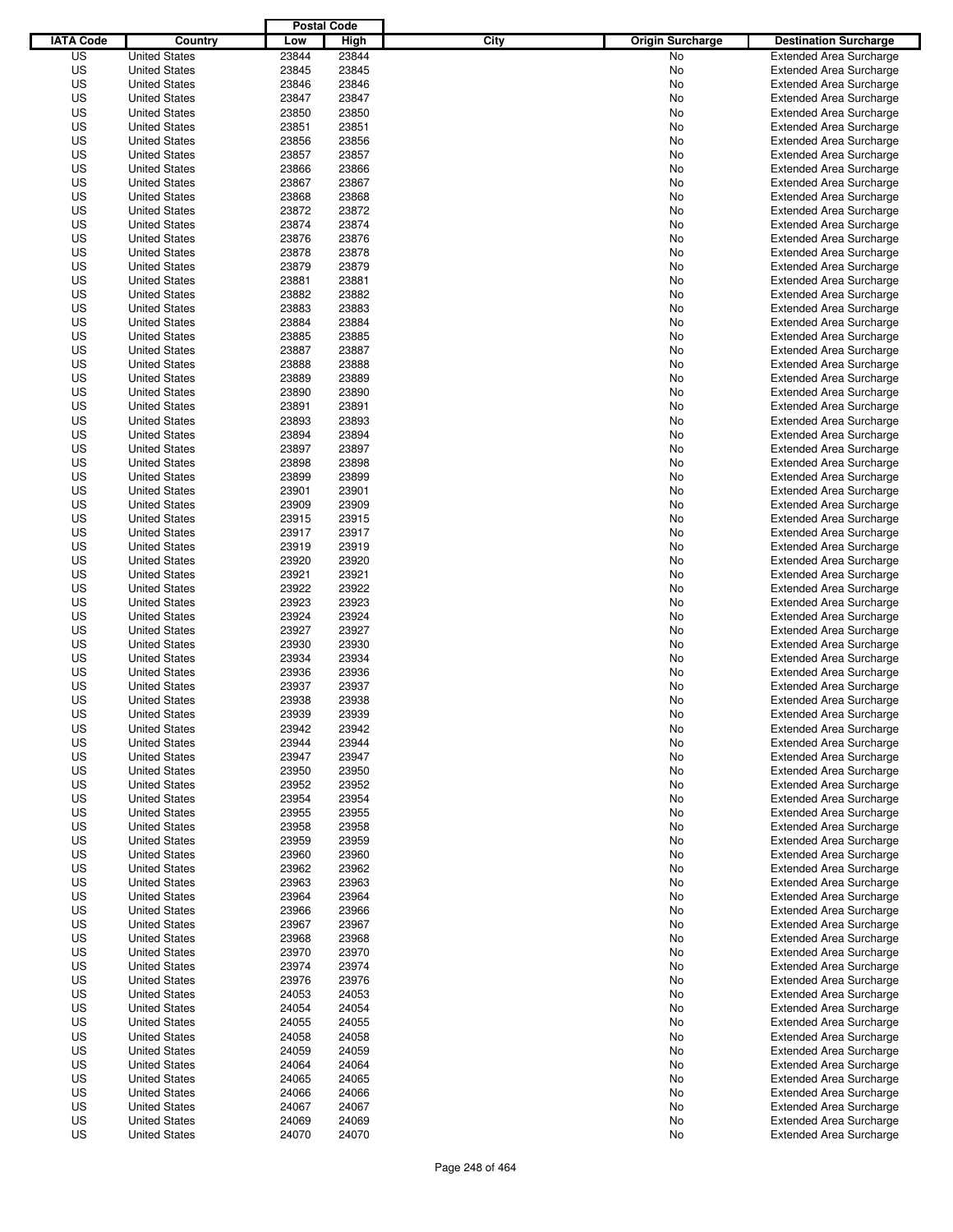|                  |                      | <b>Postal Code</b> |       |                                 |                                |
|------------------|----------------------|--------------------|-------|---------------------------------|--------------------------------|
| <b>IATA Code</b> | Country              | Low                | High  | City<br><b>Origin Surcharge</b> | <b>Destination Surcharge</b>   |
| US               | <b>United States</b> | 24072              | 24072 | <b>No</b>                       | <b>Extended Area Surcharge</b> |
| US               | <b>United States</b> | 24076              | 24076 | No                              | <b>Extended Area Surcharge</b> |
| US               | <b>United States</b> | 24079              | 24079 | No                              | <b>Extended Area Surcharge</b> |
| US               | <b>United States</b> | 24082              | 24082 | No                              | <b>Extended Area Surcharge</b> |
| US               | <b>United States</b> | 24085              | 24085 | No                              | <b>Extended Area Surcharge</b> |
| US               | <b>United States</b> | 24086              | 24086 | No                              | <b>Extended Area Surcharge</b> |
| US               | <b>United States</b> | 24087              | 24087 | No                              | <b>Extended Area Surcharge</b> |
| US               | <b>United States</b> | 24088              | 24088 | No                              | <b>Extended Area Surcharge</b> |
| US               | <b>United States</b> | 24089              | 24089 | No                              | <b>Extended Area Surcharge</b> |
| US               | <b>United States</b> | 24090              | 24090 | No                              | <b>Extended Area Surcharge</b> |
| US               | <b>United States</b> | 24091              | 24091 | No                              | <b>Extended Area Surcharge</b> |
| US               | <b>United States</b> | 24092              | 24092 | No                              | <b>Extended Area Surcharge</b> |
| US               | <b>United States</b> | 24093              | 24093 | No                              | <b>Extended Area Surcharge</b> |
| US               | <b>United States</b> | 24094              | 24094 | No                              | <b>Extended Area Surcharge</b> |
| US               | <b>United States</b> | 24095              | 24095 | No                              | <b>Extended Area Surcharge</b> |
| US               | <b>United States</b> | 24101              | 24101 | No                              | <b>Extended Area Surcharge</b> |
| US               | <b>United States</b> | 24102              | 24102 | No                              | <b>Extended Area Surcharge</b> |
| US               | <b>United States</b> | 24104              | 24104 | No                              | <b>Extended Area Surcharge</b> |
| US               | <b>United States</b> | 24105              | 24105 | No                              | <b>Extended Area Surcharge</b> |
| US               | <b>United States</b> | 24112              | 24112 | No                              | <b>Extended Area Surcharge</b> |
| US               | <b>United States</b> | 24120              | 24120 | No                              | <b>Extended Area Surcharge</b> |
| US               | <b>United States</b> | 24121              | 24121 | No                              | <b>Extended Area Surcharge</b> |
| US               | <b>United States</b> | 24122              | 24122 | No                              | <b>Extended Area Surcharge</b> |
| US               | <b>United States</b> | 24124              | 24124 | No                              | <b>Extended Area Surcharge</b> |
| US               | <b>United States</b> | 24127              | 24127 | No                              | <b>Extended Area Surcharge</b> |
| US               | <b>United States</b> | 24128              | 24128 | No                              | <b>Extended Area Surcharge</b> |
| US               | <b>United States</b> | 24130              | 24130 | No                              | <b>Extended Area Surcharge</b> |
| US               | <b>United States</b> | 24131              | 24131 | No                              | <b>Extended Area Surcharge</b> |
| US               | <b>United States</b> | 24132              | 24132 | No                              | <b>Extended Area Surcharge</b> |
| US               | <b>United States</b> | 24133              | 24133 | No                              | <b>Extended Area Surcharge</b> |
| US               | <b>United States</b> | 24134              | 24134 | No                              | <b>Extended Area Surcharge</b> |
| US               | <b>United States</b> | 24136              | 24136 | No                              | <b>Extended Area Surcharge</b> |
| US               | <b>United States</b> | 24137              | 24137 | No                              | <b>Extended Area Surcharge</b> |
| US               | <b>United States</b> | 24138              | 24138 | No                              | <b>Extended Area Surcharge</b> |
| US               | <b>United States</b> | 24139              | 24139 | No                              | <b>Extended Area Surcharge</b> |
| US               | <b>United States</b> | 24147              | 24147 | No                              | <b>Extended Area Surcharge</b> |
| US               | <b>United States</b> | 24149              | 24149 | No                              | <b>Extended Area Surcharge</b> |
| US               | <b>United States</b> | 24150              | 24150 | No                              | <b>Extended Area Surcharge</b> |
| US               | <b>United States</b> | 24151              | 24151 | No                              | <b>Extended Area Surcharge</b> |
| US               | <b>United States</b> | 24161              | 24161 | No                              | <b>Extended Area Surcharge</b> |
| US               | <b>United States</b> | 24162              | 24162 | No                              | <b>Extended Area Surcharge</b> |
| US               | <b>United States</b> | 24165              | 24165 | No                              | <b>Extended Area Surcharge</b> |
| US               | <b>United States</b> | 24167              | 24167 | No                              | <b>Extended Area Surcharge</b> |
| US               | <b>United States</b> | 24168              | 24168 | No                              | <b>Extended Area Surcharge</b> |
| US               | <b>United States</b> | 24171              | 24171 | No                              | <b>Extended Area Surcharge</b> |
| US               | <b>United States</b> | 24174              | 24174 | No                              | <b>Extended Area Surcharge</b> |
| US               | <b>United States</b> | 24176              | 24176 | No                              | <b>Extended Area Surcharge</b> |
| US               | <b>United States</b> | 24177              | 24177 | No                              | <b>Extended Area Surcharge</b> |
| US               | <b>United States</b> | 24184              | 24184 | No                              | <b>Extended Area Surcharge</b> |
| US               | <b>United States</b> | 24185              | 24185 | No                              | <b>Extended Area Surcharge</b> |
| US               | <b>United States</b> | 24202              | 24202 | No                              | <b>Extended Area Surcharge</b> |
| US               | <b>United States</b> | 24216              | 24216 | No                              | <b>Extended Area Surcharge</b> |
| US               | <b>United States</b> | 24217              | 24217 | No                              | <b>Extended Area Surcharge</b> |
| US               | <b>United States</b> | 24218              | 24218 | No                              | <b>Extended Area Surcharge</b> |
| US               | <b>United States</b> | 24219              | 24219 | No                              | <b>Extended Area Surcharge</b> |
| US               | <b>United States</b> | 24220              | 24220 | No                              | <b>Extended Area Surcharge</b> |
| US               | <b>United States</b> | 24221              | 24221 | No                              | <b>Extended Area Surcharge</b> |
| US               | <b>United States</b> | 24224              | 24224 | No                              | <b>Extended Area Surcharge</b> |
| US               | <b>United States</b> | 24225              | 24225 | No                              | <b>Extended Area Surcharge</b> |
| US               | <b>United States</b> | 24226              | 24226 | No                              | <b>Extended Area Surcharge</b> |
| US               | <b>United States</b> | 24228              | 24228 | No                              | <b>Extended Area Surcharge</b> |
| US               | <b>United States</b> | 24230              | 24230 | No                              | <b>Extended Area Surcharge</b> |
| US               | <b>United States</b> | 24236              | 24236 | No                              | <b>Extended Area Surcharge</b> |
| US               | <b>United States</b> | 24237              | 24237 | No                              | <b>Extended Area Surcharge</b> |
| US               | <b>United States</b> | 24239              | 24239 | No                              | <b>Extended Area Surcharge</b> |
| US               | <b>United States</b> | 24243              | 24243 | No                              | <b>Extended Area Surcharge</b> |
| US               | <b>United States</b> | 24244              | 24244 | No                              | <b>Extended Area Surcharge</b> |
| US               | <b>United States</b> | 24245              | 24245 | No                              | <b>Extended Area Surcharge</b> |
| US               | <b>United States</b> | 24246              | 24246 | No                              | <b>Extended Area Surcharge</b> |
| US               | <b>United States</b> | 24248              | 24248 | No                              | <b>Extended Area Surcharge</b> |
| US               | <b>United States</b> | 24250              | 24250 | No                              | <b>Extended Area Surcharge</b> |
| US               | <b>United States</b> | 24251              | 24251 | No                              | <b>Extended Area Surcharge</b> |
| US               | <b>United States</b> | 24256              | 24256 | No                              | <b>Extended Area Surcharge</b> |
| US               | <b>United States</b> | 24258              | 24258 | No                              | <b>Extended Area Surcharge</b> |
| US               | <b>United States</b> | 24260              | 24260 | No                              | <b>Extended Area Surcharge</b> |
| US               | <b>United States</b> | 24263              | 24263 | No                              | <b>Extended Area Surcharge</b> |
| US               | <b>United States</b> | 24265              | 24265 | No                              | <b>Extended Area Surcharge</b> |
| US               | <b>United States</b> | 24266              | 24266 | No                              | <b>Extended Area Surcharge</b> |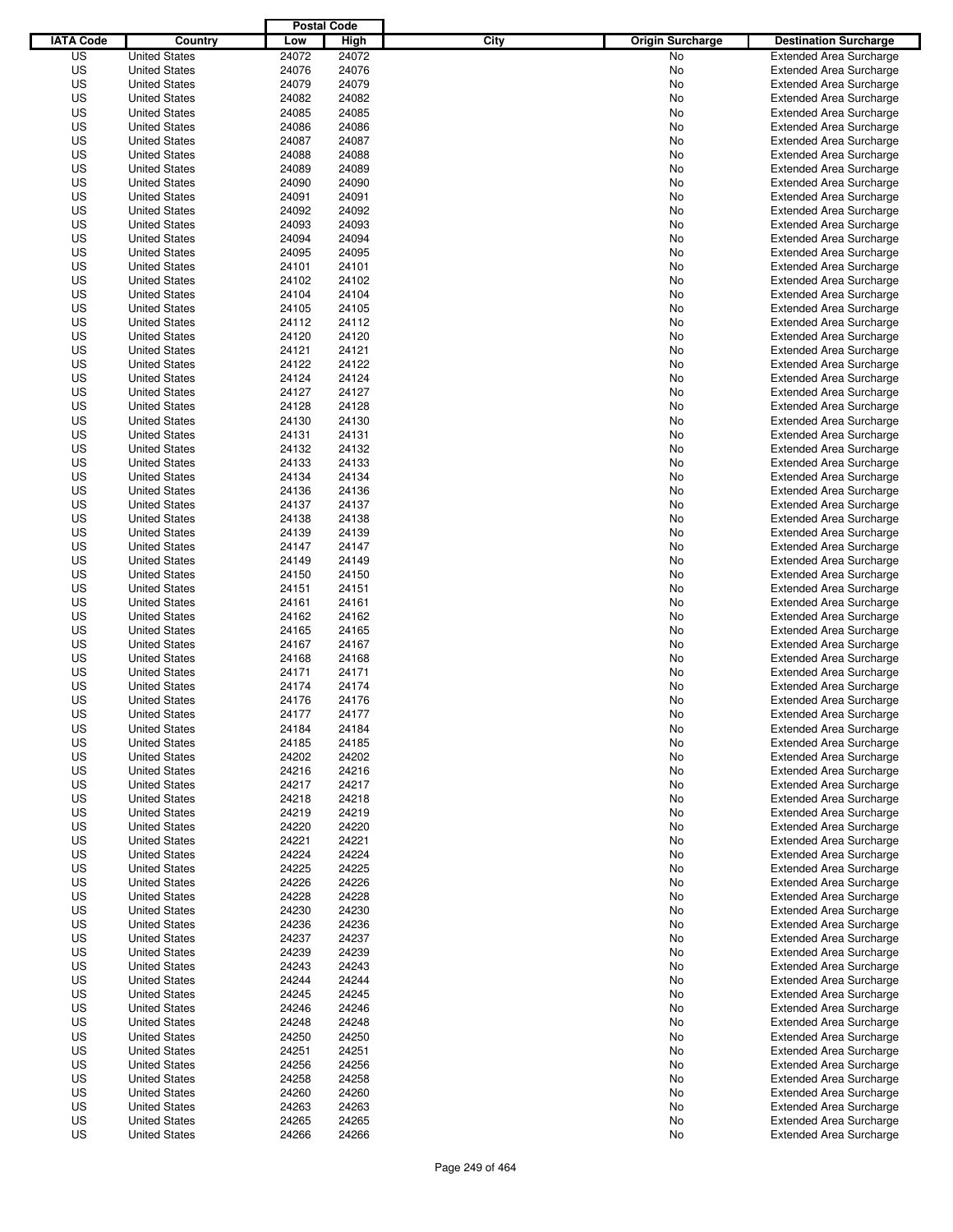|                  |                      | <b>Postal Code</b> |       |                                 |                                |
|------------------|----------------------|--------------------|-------|---------------------------------|--------------------------------|
| <b>IATA Code</b> | Country              | Low                | High  | City<br><b>Origin Surcharge</b> | <b>Destination Surcharge</b>   |
| US               | <b>United States</b> | 24269              | 24269 | <b>No</b>                       | <b>Extended Area Surcharge</b> |
| US               | <b>United States</b> | 24270              | 24270 | No                              | <b>Extended Area Surcharge</b> |
| US               | <b>United States</b> | 24271              | 24271 | No                              | <b>Extended Area Surcharge</b> |
| US               | <b>United States</b> | 24272              | 24272 | No                              | <b>Extended Area Surcharge</b> |
| US               | <b>United States</b> | 24273              | 24273 | No                              | <b>Extended Area Surcharge</b> |
| US               | <b>United States</b> | 24277              | 24277 | No                              | <b>Extended Area Surcharge</b> |
| US               | <b>United States</b> | 24279              | 24279 | No                              | <b>Extended Area Surcharge</b> |
| US               | <b>United States</b> | 24280              | 24280 | No                              | <b>Extended Area Surcharge</b> |
| US               | <b>United States</b> | 24281              | 24281 | No                              | <b>Extended Area Surcharge</b> |
| US               | <b>United States</b> | 24282              | 24282 | No                              | <b>Extended Area Surcharge</b> |
| US               | <b>United States</b> | 24283              | 24283 | No                              | <b>Extended Area Surcharge</b> |
| US               | <b>United States</b> | 24285              | 24285 | No                              | <b>Extended Area Surcharge</b> |
| US               | <b>United States</b> | 24290              | 24290 | No                              | <b>Extended Area Surcharge</b> |
| US               | <b>United States</b> | 24292              | 24292 | No                              | <b>Extended Area Surcharge</b> |
| US               | <b>United States</b> | 24293              | 24293 | No                              | <b>Extended Area Surcharge</b> |
| US               | <b>United States</b> | 24311              | 24311 | No                              | <b>Extended Area Surcharge</b> |
| US               | <b>United States</b> | 24312              | 24312 | No                              | <b>Extended Area Surcharge</b> |
| US               | <b>United States</b> | 24313              | 24313 | No                              | <b>Extended Area Surcharge</b> |
| US               | <b>United States</b> | 24314              | 24314 | No                              | <b>Extended Area Surcharge</b> |
| US               | <b>United States</b> | 24315              | 24315 | No                              | <b>Extended Area Surcharge</b> |
| US               | <b>United States</b> | 24316              | 24316 | No                              | <b>Extended Area Surcharge</b> |
| US               | <b>United States</b> | 24317              | 24317 | No                              | <b>Extended Area Surcharge</b> |
| US               | <b>United States</b> | 24318              | 24318 | No                              | <b>Extended Area Surcharge</b> |
| US               | <b>United States</b> | 24319              | 24319 | No                              | <b>Extended Area Surcharge</b> |
| US               | <b>United States</b> | 24322              | 24322 | No                              | <b>Extended Area Surcharge</b> |
| US               | <b>United States</b> | 24323              | 24323 | No                              | <b>Extended Area Surcharge</b> |
| US               | <b>United States</b> | 24324              | 24324 | No                              | <b>Extended Area Surcharge</b> |
| US               | <b>United States</b> | 24325              | 24325 | No                              | <b>Extended Area Surcharge</b> |
| US               | <b>United States</b> | 24326              | 24326 | No                              | <b>Extended Area Surcharge</b> |
| US               | <b>United States</b> | 24328              | 24328 | No                              | <b>Extended Area Surcharge</b> |
| US               | <b>United States</b> | 24330              | 24330 | No                              | <b>Extended Area Surcharge</b> |
| US               | <b>United States</b> | 24333              | 24333 | No                              | <b>Extended Area Surcharge</b> |
| US               | <b>United States</b> | 24340              | 24340 | No                              | <b>Extended Area Surcharge</b> |
| US               | <b>United States</b> | 24343              | 24343 | No                              | <b>Extended Area Surcharge</b> |
| US               | <b>United States</b> | 24347              | 24347 | No                              | <b>Extended Area Surcharge</b> |
| US               | <b>United States</b> | 24348              | 24348 | No                              | <b>Extended Area Surcharge</b> |
| US               | <b>United States</b> | 24350              | 24350 | No                              | <b>Extended Area Surcharge</b> |
| US               | <b>United States</b> | 24351              | 24351 | No                              | <b>Extended Area Surcharge</b> |
| US               | <b>United States</b> | 24352              | 24352 | No                              | <b>Extended Area Surcharge</b> |
| US               | <b>United States</b> | 24354              | 24354 | No                              | <b>Extended Area Surcharge</b> |
| US               | <b>United States</b> | 24360              | 24360 | No                              | <b>Extended Area Surcharge</b> |
| US               | <b>United States</b> | 24361              | 24361 | No                              | <b>Extended Area Surcharge</b> |
| US               | <b>United States</b> | 24363              | 24363 | No                              | <b>Extended Area Surcharge</b> |
| US               | <b>United States</b> | 24366              | 24366 | No                              | <b>Extended Area Surcharge</b> |
| US               | <b>United States</b> | 24368              | 24368 | No                              | <b>Extended Area Surcharge</b> |
| US               | <b>United States</b> | 24370              | 24370 | No                              | <b>Extended Area Surcharge</b> |
| US               | <b>United States</b> | 24374              | 24374 | No                              | <b>Extended Area Surcharge</b> |
| US               | <b>United States</b> | 24375              | 24375 | No                              | <b>Extended Area Surcharge</b> |
| US               | <b>United States</b> | 24377              | 24377 | No                              | <b>Extended Area Surcharge</b> |
| US               | <b>United States</b> | 24378              | 24378 | No                              | <b>Extended Area Surcharge</b> |
| US               | <b>United States</b> | 24380              | 24380 | No                              | <b>Extended Area Surcharge</b> |
| US               | <b>United States</b> | 24381              | 24381 | No                              | <b>Extended Area Surcharge</b> |
| US               | <b>United States</b> | 24382              | 24382 | No                              | <b>Extended Area Surcharge</b> |
| US               | <b>United States</b> | 24411              | 24411 | No                              | <b>Extended Area Surcharge</b> |
| US               | <b>United States</b> | 24413              | 24413 | No                              | <b>Extended Area Surcharge</b> |
| US               | <b>United States</b> | 24416              | 24416 | No                              | <b>Extended Area Surcharge</b> |
| US               | <b>United States</b> | 24421              | 24421 | No                              | <b>Extended Area Surcharge</b> |
| US               | <b>United States</b> | 24422              | 24422 | No                              | <b>Extended Area Surcharge</b> |
| US               | <b>United States</b> | 24426              | 24426 | No                              | <b>Extended Area Surcharge</b> |
| US               | <b>United States</b> | 24430              | 24430 | No                              | <b>Extended Area Surcharge</b> |
| US               | <b>United States</b> | 24431              | 24431 | No                              | <b>Extended Area Surcharge</b> |
| US               | <b>United States</b> | 24432              | 24432 | No                              | <b>Extended Area Surcharge</b> |
| US               | <b>United States</b> | 24433              | 24433 | No                              | <b>Extended Area Surcharge</b> |
| US               | <b>United States</b> | 24435              | 24435 | No                              | <b>Extended Area Surcharge</b> |
| US               | <b>United States</b> | 24437              | 24437 | No                              | <b>Extended Area Surcharge</b> |
| US               | <b>United States</b> | 24439              | 24439 | No                              | <b>Extended Area Surcharge</b> |
| US               | <b>United States</b> | 24440              | 24440 | No                              | <b>Extended Area Surcharge</b> |
| US               | <b>United States</b> | 24442              | 24442 | No                              | <b>Extended Area Surcharge</b> |
| US               | <b>United States</b> | 24445              | 24445 | No                              | <b>Extended Area Surcharge</b> |
| US               | <b>United States</b> | 24448              | 24448 | No                              | <b>Extended Area Surcharge</b> |
| US               | <b>United States</b> | 24450              | 24450 | No                              | <b>Extended Area Surcharge</b> |
| US               | <b>United States</b> | 24457              | 24457 | No                              | <b>Extended Area Surcharge</b> |
| US               | <b>United States</b> | 24458              | 24458 | No                              | <b>Extended Area Surcharge</b> |
| US               | <b>United States</b> | 24459              | 24459 | No                              | <b>Extended Area Surcharge</b> |
| US               | <b>United States</b> | 24460              | 24460 | No                              | <b>Extended Area Surcharge</b> |
| US               | <b>United States</b> | 24463              | 24463 | No                              | <b>Extended Area Surcharge</b> |
| US               | <b>United States</b> | 24464              | 24464 | No                              | <b>Extended Area Surcharge</b> |
| US               | <b>United States</b> | 24465              | 24465 | No                              | <b>Extended Area Surcharge</b> |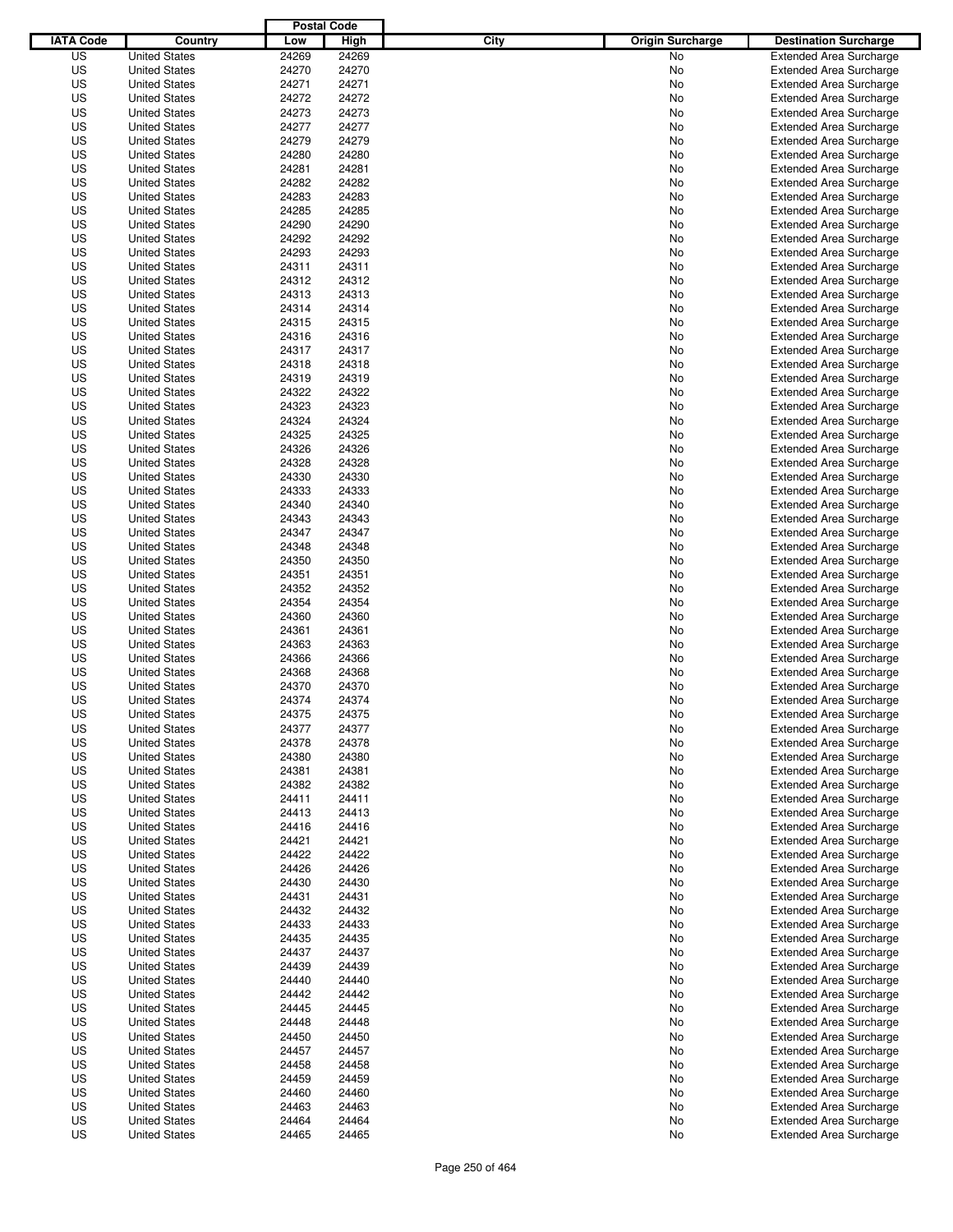|                  |                                              | <b>Postal Code</b> |                |                                 |                                                                  |
|------------------|----------------------------------------------|--------------------|----------------|---------------------------------|------------------------------------------------------------------|
| <b>IATA Code</b> | Country                                      | Low                | High           | City<br><b>Origin Surcharge</b> | <b>Destination Surcharge</b>                                     |
| US               | <b>United States</b>                         | 24467              | 24467          | <b>No</b>                       | <b>Extended Area Surcharge</b>                                   |
| US               | <b>United States</b>                         | 24468              | 24468          | No                              | <b>Extended Area Surcharge</b>                                   |
| US               | <b>United States</b>                         | 24471              | 24471          | No                              | <b>Extended Area Surcharge</b>                                   |
| US               | <b>United States</b>                         | 24472              | 24472          | No                              | <b>Extended Area Surcharge</b>                                   |
| US               | <b>United States</b>                         | 24473              | 24473          | No                              | <b>Extended Area Surcharge</b>                                   |
| US               | <b>United States</b>                         | 24474              | 24474          | No                              | <b>Extended Area Surcharge</b>                                   |
| US               | <b>United States</b>                         | 24476              | 24476          | No                              | <b>Extended Area Surcharge</b>                                   |
| US               | <b>United States</b>                         | 24479              | 24479          | No                              | <b>Extended Area Surcharge</b>                                   |
| US               | <b>United States</b>                         | 24483              | 24483          | No                              | <b>Extended Area Surcharge</b>                                   |
| US               | <b>United States</b>                         | 24484              | 24484          | No                              | <b>Extended Area Surcharge</b>                                   |
| US               | <b>United States</b>                         | 24485              | 24485          | No                              | <b>Extended Area Surcharge</b>                                   |
| US               | <b>United States</b>                         | 24486              | 24486          | No                              | <b>Extended Area Surcharge</b>                                   |
| US               | <b>United States</b>                         | 24487              | 24487          | No                              | <b>Extended Area Surcharge</b>                                   |
| US               | <b>United States</b>                         | 24520              | 24520          | No                              | <b>Extended Area Surcharge</b>                                   |
| US               | <b>United States</b>                         | 24521              | 24521          | No                              | <b>Extended Area Surcharge</b>                                   |
| US               | <b>United States</b>                         | 24522              | 24522          | No                              | <b>Extended Area Surcharge</b>                                   |
| US               | <b>United States</b>                         | 24523              | 24523          | No                              | <b>Extended Area Surcharge</b>                                   |
| US               | <b>United States</b>                         | 24526              | 24526          | No                              | <b>Extended Area Surcharge</b>                                   |
| US               | <b>United States</b>                         | 24528              | 24528          | No                              | <b>Extended Area Surcharge</b>                                   |
| US               | <b>United States</b>                         | 24529              | 24529          | No                              | <b>Extended Area Surcharge</b>                                   |
| US               | <b>United States</b>                         | 24530              | 24530          | No                              | <b>Extended Area Surcharge</b>                                   |
| US               | <b>United States</b>                         | 24531              | 24531          | No                              | <b>Extended Area Surcharge</b>                                   |
| US               | <b>United States</b>                         | 24534              | 24534          | No                              | <b>Extended Area Surcharge</b>                                   |
| US               | <b>United States</b>                         | 24536              | 24536          | No                              | <b>Extended Area Surcharge</b>                                   |
| US               | <b>United States</b>                         | 24538              | 24538          | No                              | <b>Extended Area Surcharge</b>                                   |
| US               | <b>United States</b>                         | 24539              | 24539          | No                              | <b>Extended Area Surcharge</b>                                   |
| US               | <b>United States</b>                         | 24549              | 24549          | No                              | <b>Extended Area Surcharge</b>                                   |
| US               | <b>United States</b>                         | 24553              | 24553          | No                              | <b>Extended Area Surcharge</b>                                   |
| US               | <b>United States</b>                         | 24554              | 24554          | No                              | <b>Extended Area Surcharge</b>                                   |
| US               | <b>United States</b>                         | 24555              | 24555          | No                              | <b>Extended Area Surcharge</b>                                   |
| US               | <b>United States</b>                         | 24556              | 24556          | No                              | <b>Extended Area Surcharge</b>                                   |
| US               | <b>United States</b><br><b>United States</b> | 24557              | 24557          | No                              | <b>Extended Area Surcharge</b>                                   |
| US               |                                              | 24558              | 24558          | No                              | <b>Extended Area Surcharge</b>                                   |
| US<br>US         | <b>United States</b><br><b>United States</b> | 24562<br>24563     | 24562<br>24563 | No<br>No                        | <b>Extended Area Surcharge</b><br><b>Extended Area Surcharge</b> |
| US               | <b>United States</b>                         | 24565              | 24565          | No                              | <b>Extended Area Surcharge</b>                                   |
| US               | <b>United States</b>                         | 24566              | 24566          | No                              | <b>Extended Area Surcharge</b>                                   |
| US               | <b>United States</b>                         | 24569              | 24569          | No                              | <b>Extended Area Surcharge</b>                                   |
| US               | <b>United States</b>                         | 24570              | 24570          | No                              | <b>Extended Area Surcharge</b>                                   |
| US               | <b>United States</b>                         | 24571              | 24571          | No                              | <b>Extended Area Surcharge</b>                                   |
| US               | <b>United States</b>                         | 24574              | 24574          | No                              | <b>Extended Area Surcharge</b>                                   |
| US               | <b>United States</b>                         | 24577              | 24577          | No                              | <b>Extended Area Surcharge</b>                                   |
| US               | <b>United States</b>                         | 24578              | 24578          | No                              | <b>Extended Area Surcharge</b>                                   |
| US               | <b>United States</b>                         | 24579              | 24579          | No                              | <b>Extended Area Surcharge</b>                                   |
| US               | <b>United States</b>                         | 24580              | 24580          | No                              | <b>Extended Area Surcharge</b>                                   |
| US               | <b>United States</b>                         | 24581              | 24581          | No                              | <b>Extended Area Surcharge</b>                                   |
| US               | <b>United States</b>                         | 24585              | 24585          | No                              | <b>Extended Area Surcharge</b>                                   |
| US               | <b>United States</b>                         | 24586              | 24586          | No                              | <b>Extended Area Surcharge</b>                                   |
| US               | <b>United States</b>                         | 24589              | 24589          | No                              | <b>Extended Area Surcharge</b>                                   |
| US               | <b>United States</b>                         | 24590              | 24590          | No                              | <b>Extended Area Surcharge</b>                                   |
| US               | <b>United States</b>                         | 24592              | 24592          | No                              | <b>Extended Area Surcharge</b>                                   |
| US               | <b>United States</b>                         | 24593              | 24593          | No                              | <b>Extended Area Surcharge</b>                                   |
| US               | <b>United States</b>                         | 24594              | 24594          | No                              | <b>Extended Area Surcharge</b>                                   |
| US               | <b>United States</b>                         | 24595              | 24595          | No                              | <b>Extended Area Surcharge</b>                                   |
| US               | <b>United States</b>                         | 24597              | 24597          | No                              | <b>Extended Area Surcharge</b>                                   |
| US               | <b>United States</b>                         | 24598              | 24598          | No                              | <b>Extended Area Surcharge</b>                                   |
| US               | <b>United States</b>                         | 24599              | 24599          | No                              | <b>Extended Area Surcharge</b>                                   |
| US               | <b>United States</b>                         | 24601              | 24601          | No                              | <b>Extended Area Surcharge</b>                                   |
| US               | <b>United States</b>                         | 24602              | 24602          | No                              | <b>Extended Area Surcharge</b>                                   |
| US               | <b>United States</b>                         | 24603              | 24603          | No                              | <b>Extended Area Surcharge</b>                                   |
| US               | <b>United States</b>                         | 24607              | 24607          | No                              | <b>Extended Area Surcharge</b>                                   |
| US               | <b>United States</b>                         | 24609              | 24609          | No                              | <b>Extended Area Surcharge</b>                                   |
| US               | <b>United States</b>                         | 24612              | 24612          | No                              | <b>Extended Area Surcharge</b>                                   |
| US               | <b>United States</b>                         | 24613              | 24613          | No                              | <b>Extended Area Surcharge</b>                                   |
| US               | <b>United States</b>                         | 24614              | 24614          | No                              | <b>Extended Area Surcharge</b>                                   |
| US               | <b>United States</b>                         | 24618              | 24618          | No                              | <b>Extended Area Surcharge</b>                                   |
| US               | <b>United States</b>                         | 24619              | 24619          | No                              | <b>Extended Area Surcharge</b>                                   |
| US               | <b>United States</b>                         | 24620              | 24620          | No                              | <b>Extended Area Surcharge</b>                                   |
| US               | <b>United States</b>                         | 24622              | 24622          | No                              | <b>Extended Area Surcharge</b>                                   |
| US               | <b>United States</b>                         | 24624              | 24624          | No                              | <b>Extended Area Surcharge</b>                                   |
| US               | <b>United States</b>                         | 24627              | 24627          | No                              | <b>Extended Area Surcharge</b>                                   |
| US               | <b>United States</b>                         | 24628              | 24628          | No                              | <b>Extended Area Surcharge</b>                                   |
| US               | <b>United States</b>                         | 24630              | 24630          | No                              | <b>Extended Area Surcharge</b>                                   |
| US               | <b>United States</b>                         | 24631              | 24631          | No                              | <b>Extended Area Surcharge</b>                                   |
| US               | <b>United States</b>                         | 24634              | 24634          | No                              | <b>Extended Area Surcharge</b>                                   |
| US               | <b>United States</b>                         | 24637              | 24637          | No                              | <b>Extended Area Surcharge</b>                                   |
| US               | <b>United States</b>                         | 24639              | 24639          | No                              | <b>Extended Area Surcharge</b>                                   |
| US               | <b>United States</b>                         | 24640              | 24640          | No                              | <b>Extended Area Surcharge</b>                                   |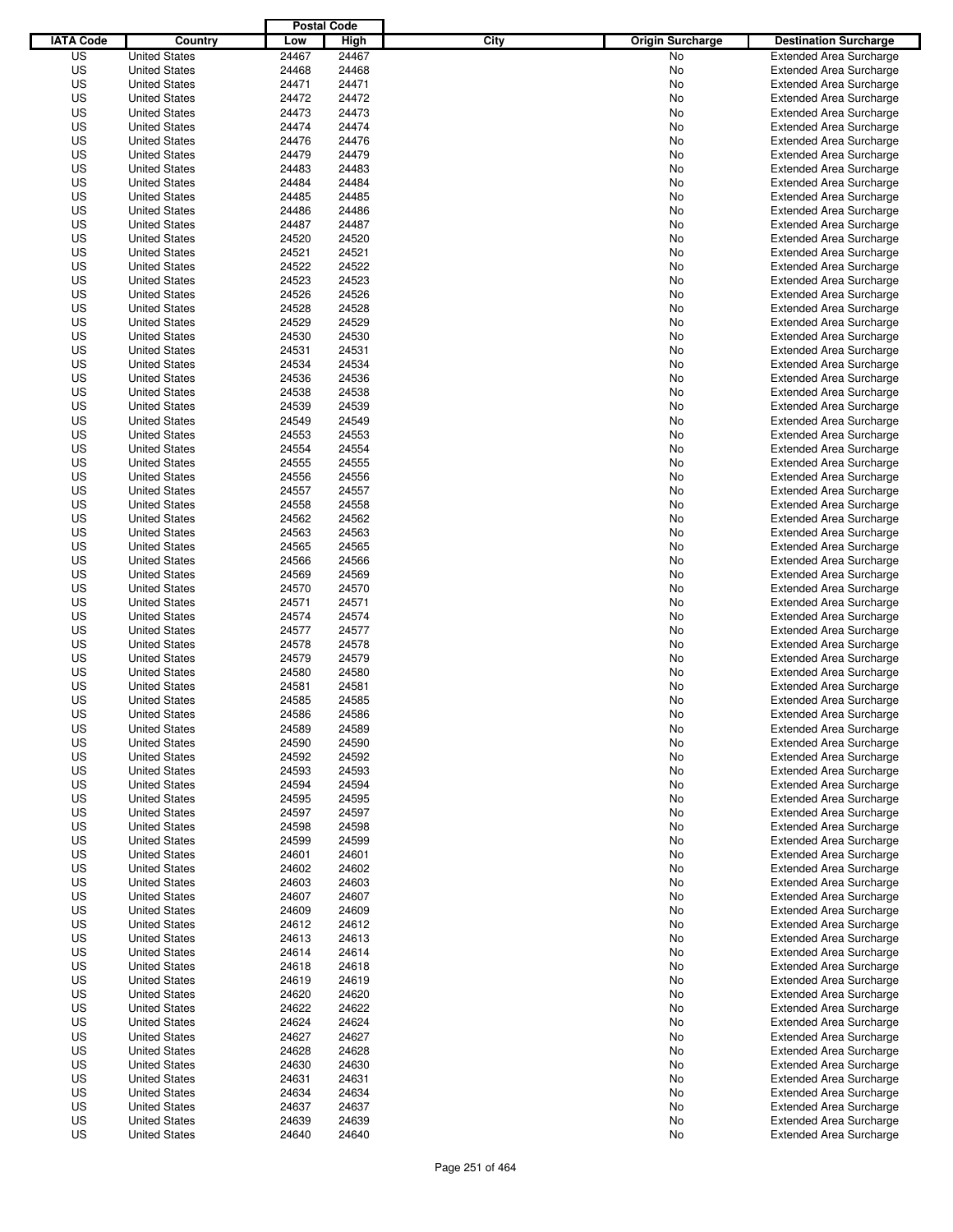|                  |                      | <b>Postal Code</b> |       |                                 |                                |
|------------------|----------------------|--------------------|-------|---------------------------------|--------------------------------|
| <b>IATA Code</b> | Country              | Low                | High  | City<br><b>Origin Surcharge</b> | <b>Destination Surcharge</b>   |
| US               | <b>United States</b> | 24646              | 24646 | <b>No</b>                       | <b>Extended Area Surcharge</b> |
| US               | <b>United States</b> | 24649              | 24649 | No                              | <b>Extended Area Surcharge</b> |
| US               | <b>United States</b> | 24651              | 24651 | No                              | <b>Extended Area Surcharge</b> |
| US               | <b>United States</b> | 24656              | 24656 | No                              | <b>Extended Area Surcharge</b> |
| US               | <b>United States</b> | 24657              | 24657 | No                              | <b>Extended Area Surcharge</b> |
| US               | <b>United States</b> | 24658              | 24658 | No                              | <b>Extended Area Surcharge</b> |
| US               | <b>United States</b> | 24712              | 24712 | No                              | <b>Extended Area Surcharge</b> |
| US               | <b>United States</b> | 24714              | 24714 | No                              | <b>Extended Area Surcharge</b> |
| US               | <b>United States</b> | 24715              | 24715 | No                              | <b>Extended Area Surcharge</b> |
| US               | <b>United States</b> | 24716              | 24716 | No                              | <b>Extended Area Surcharge</b> |
| US               | <b>United States</b> | 24726              | 24726 | No                              | <b>Extended Area Surcharge</b> |
| US               | <b>United States</b> | 24731              | 24731 | No                              | <b>Extended Area Surcharge</b> |
| US               | <b>United States</b> | 24733              | 24733 | No                              | <b>Extended Area Surcharge</b> |
| US               | <b>United States</b> | 24736              | 24736 | No                              | <b>Extended Area Surcharge</b> |
| US               | <b>United States</b> | 24737              | 24737 | No                              | <b>Extended Area Surcharge</b> |
| US               | <b>United States</b> | 24738              | 24738 | No                              | <b>Extended Area Surcharge</b> |
| US               | <b>United States</b> | 24747              | 24747 | No                              | <b>Extended Area Surcharge</b> |
| US               | <b>United States</b> | 24801              | 24801 | No                              | <b>Extended Area Surcharge</b> |
| US               | <b>United States</b> | 24808              | 24808 | No                              | <b>Extended Area Surcharge</b> |
| US               | <b>United States</b> | 24811              | 24811 | No                              | <b>Extended Area Surcharge</b> |
| US               | <b>United States</b> | 24813              | 24813 | No                              | <b>Extended Area Surcharge</b> |
| US               | <b>United States</b> | 24815              | 24815 | No                              | <b>Extended Area Surcharge</b> |
| US               | <b>United States</b> | 24816              | 24816 | No                              | <b>Extended Area Surcharge</b> |
| US               | <b>United States</b> | 24817              | 24817 | No                              | <b>Extended Area Surcharge</b> |
| US               | <b>United States</b> | 24818              | 24818 | No                              | <b>Extended Area Surcharge</b> |
| US               | <b>United States</b> | 24821              | 24821 | No                              | <b>Extended Area Surcharge</b> |
| US               | <b>United States</b> | 24822              | 24822 | No                              | <b>Extended Area Surcharge</b> |
| US               | <b>United States</b> | 24823              | 24823 | No                              | <b>Extended Area Surcharge</b> |
| US               | <b>United States</b> | 24824              | 24824 | No                              | <b>Extended Area Surcharge</b> |
| US               | <b>United States</b> | 24825              | 24825 | No                              | <b>Extended Area Surcharge</b> |
| US               | <b>United States</b> | 24826              | 24826 | No                              | <b>Extended Area Surcharge</b> |
| US               | <b>United States</b> | 24827              | 24827 | No                              | <b>Extended Area Surcharge</b> |
| US               | <b>United States</b> | 24828              | 24828 | No                              | <b>Extended Area Surcharge</b> |
| US               | <b>United States</b> | 24829              | 24829 | No                              | <b>Extended Area Surcharge</b> |
| US               | <b>United States</b> | 24830              | 24830 | No                              | <b>Extended Area Surcharge</b> |
| US               | <b>United States</b> | 24831              | 24831 | No                              | <b>Extended Area Surcharge</b> |
| US               | <b>United States</b> | 24832              | 24832 | No                              | <b>Extended Area Surcharge</b> |
| US               | <b>United States</b> | 24834              | 24834 | No                              | <b>Extended Area Surcharge</b> |
| US               | <b>United States</b> | 24836              | 24836 | No                              | <b>Extended Area Surcharge</b> |
| US               | <b>United States</b> | 24839              | 24839 | No                              | <b>Extended Area Surcharge</b> |
| US               | <b>United States</b> | 24841              | 24841 | No                              | <b>Extended Area Surcharge</b> |
| US               | <b>United States</b> | 24842              | 24842 | No                              | <b>Extended Area Surcharge</b> |
| US               | <b>United States</b> | 24844              | 24844 | No                              | <b>Extended Area Surcharge</b> |
| US               | <b>United States</b> | 24846              | 24846 | No                              | <b>Extended Area Surcharge</b> |
| US               | <b>United States</b> | 24847              | 24847 | No                              | <b>Extended Area Surcharge</b> |
| US               | <b>United States</b> | 24849              | 24849 | No                              | <b>Extended Area Surcharge</b> |
| US               | <b>United States</b> | 24850              | 24850 | No                              | <b>Extended Area Surcharge</b> |
| US               | <b>United States</b> | 24851              | 24851 | No                              | <b>Extended Area Surcharge</b> |
| US               | <b>United States</b> | 24852              | 24852 | No                              | <b>Extended Area Surcharge</b> |
| US               | <b>United States</b> | 24853              | 24853 | No                              | <b>Extended Area Surcharge</b> |
| US               | <b>United States</b> | 24856              | 24856 | No                              | <b>Extended Area Surcharge</b> |
| US               | <b>United States</b> | 24859              | 24859 | No                              | <b>Extended Area Surcharge</b> |
| US               | <b>United States</b> | 24860              | 24860 | No                              | <b>Extended Area Surcharge</b> |
| US               | <b>United States</b> | 24861              | 24861 | No                              | <b>Extended Area Surcharge</b> |
| US               | <b>United States</b> | 24862              | 24862 | No                              | <b>Extended Area Surcharge</b> |
| US               | <b>United States</b> | 24866              | 24866 | No                              | <b>Extended Area Surcharge</b> |
| US               | <b>United States</b> | 24867              | 24867 | No                              | <b>Extended Area Surcharge</b> |
| US               | <b>United States</b> | 24868              | 24868 | No                              | <b>Extended Area Surcharge</b> |
| US               | <b>United States</b> | 24869              | 24869 | No                              | <b>Extended Area Surcharge</b> |
| US               | <b>United States</b> | 24870              | 24870 | No                              | <b>Extended Area Surcharge</b> |
| US               | <b>United States</b> | 24871              | 24871 | No                              | <b>Extended Area Surcharge</b> |
| US               | <b>United States</b> | 24872              | 24872 | No                              | <b>Extended Area Surcharge</b> |
| US               | <b>United States</b> | 24873              | 24873 | No                              | <b>Extended Area Surcharge</b> |
| US               | <b>United States</b> | 24874              | 24874 | No                              | <b>Extended Area Surcharge</b> |
| US               | <b>United States</b> | 24877              | 24877 | No                              | <b>Extended Area Surcharge</b> |
| US               | <b>United States</b> | 24878              | 24878 | No                              | <b>Extended Area Surcharge</b> |
| US               | <b>United States</b> | 24879              | 24879 | No                              | <b>Extended Area Surcharge</b> |
| US               | <b>United States</b> | 24880              | 24880 | No                              | <b>Extended Area Surcharge</b> |
| US               | <b>United States</b> | 24882              | 24882 | No                              | <b>Extended Area Surcharge</b> |
| US               | <b>United States</b> | 24883              | 24883 | No                              | <b>Extended Area Surcharge</b> |
| US               | <b>United States</b> | 24884              | 24884 | No                              | <b>Extended Area Surcharge</b> |
| US               | <b>United States</b> | 24887              | 24887 | No                              | <b>Extended Area Surcharge</b> |
| US               | <b>United States</b> | 24892              | 24892 | No                              | <b>Extended Area Surcharge</b> |
| US               | <b>United States</b> | 24894              | 24894 | No                              | <b>Extended Area Surcharge</b> |
| US               | <b>United States</b> | 24895              | 24895 | No                              | <b>Extended Area Surcharge</b> |
| US               | <b>United States</b> | 24898              | 24898 | No                              | <b>Extended Area Surcharge</b> |
| US               | <b>United States</b> | 24899              | 24899 | No                              | <b>Extended Area Surcharge</b> |
| US               | <b>United States</b> | 24910              | 24910 | No                              | <b>Extended Area Surcharge</b> |
|                  |                      |                    |       |                                 |                                |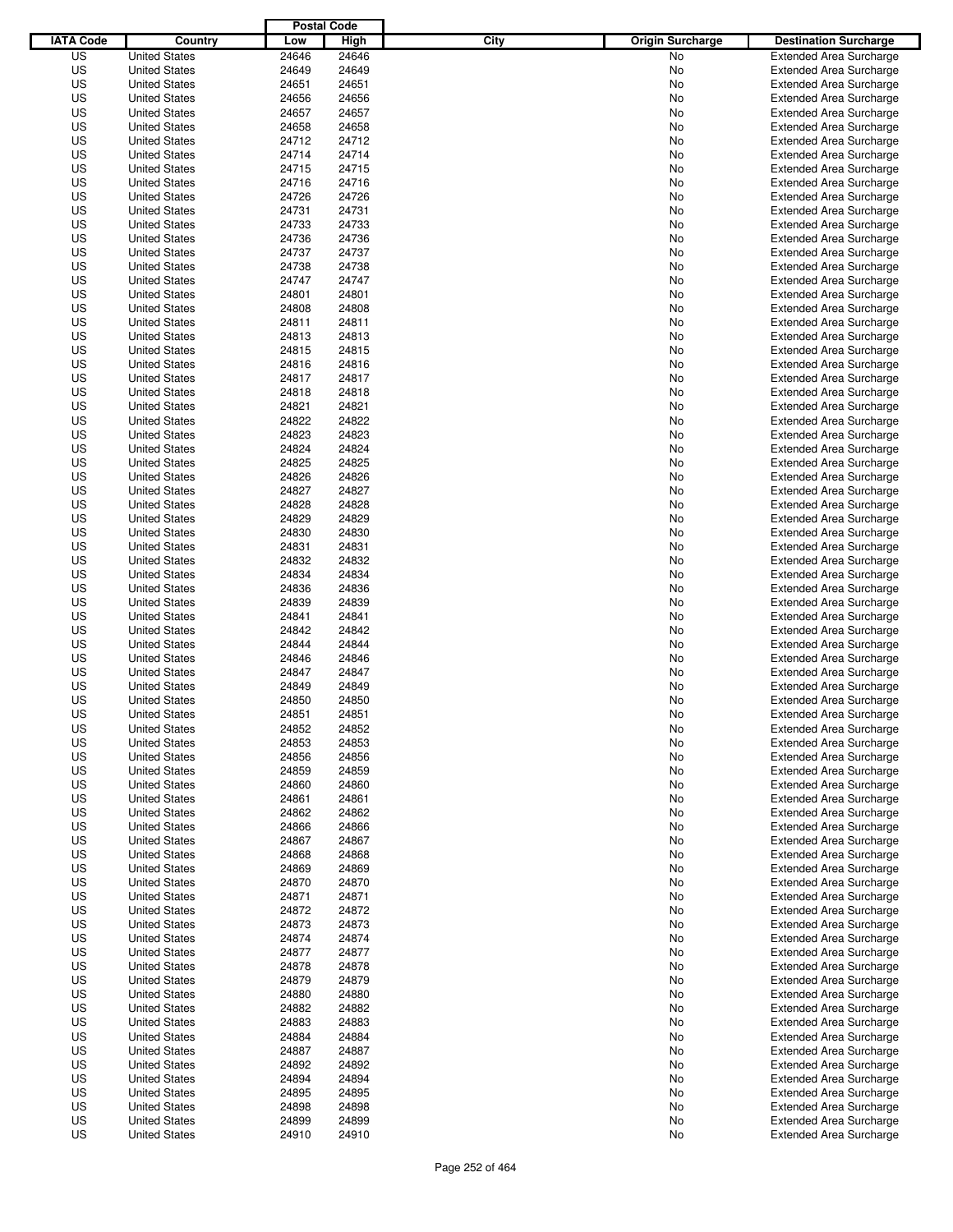|                  |                                              | <b>Postal Code</b> |                |                                 |                                                                  |
|------------------|----------------------------------------------|--------------------|----------------|---------------------------------|------------------------------------------------------------------|
| <b>IATA Code</b> | Country                                      | Low                | High           | City<br><b>Origin Surcharge</b> | <b>Destination Surcharge</b>                                     |
| US               | <b>United States</b>                         | 24915              | 24915          | <b>No</b>                       | <b>Extended Area Surcharge</b>                                   |
| US               | <b>United States</b>                         | 24916              | 24916          | No                              | <b>Extended Area Surcharge</b>                                   |
| US               | <b>United States</b>                         | 24917              | 24917          | No                              | <b>Extended Area Surcharge</b>                                   |
| US               | <b>United States</b>                         | 24918              | 24918          | No                              | <b>Extended Area Surcharge</b>                                   |
| US               | <b>United States</b>                         | 24919              | 24919          | No                              | <b>Extended Area Surcharge</b>                                   |
| US               | <b>United States</b>                         | 24920              | 24920          | No                              | <b>Extended Area Surcharge</b>                                   |
| US               | <b>United States</b>                         | 24924              | 24924          | No                              | <b>Extended Area Surcharge</b>                                   |
| US               | <b>United States</b>                         | 24925              | 24925          | No                              | <b>Extended Area Surcharge</b>                                   |
| US               | <b>United States</b>                         | 24927              | 24927          | No                              | <b>Extended Area Surcharge</b>                                   |
| US               | <b>United States</b>                         | 24931              | 24931          | No                              | <b>Extended Area Surcharge</b>                                   |
| US               | <b>United States</b>                         | 24934              | 24934          | No                              | <b>Extended Area Surcharge</b>                                   |
| US               | <b>United States</b>                         | 24935              | 24935          | No                              | <b>Extended Area Surcharge</b>                                   |
| US               | <b>United States</b>                         | 24936              | 24936          | No                              | <b>Extended Area Surcharge</b>                                   |
| US               | <b>United States</b>                         | 24938              | 24938          | No                              | <b>Extended Area Surcharge</b>                                   |
| US               | <b>United States</b>                         | 24941              | 24941          | No                              | <b>Extended Area Surcharge</b>                                   |
| US               | <b>United States</b>                         | 24942              | 24942          | No                              | <b>Extended Area Surcharge</b>                                   |
| US               | <b>United States</b>                         | 24943              | 24943          | No                              | <b>Extended Area Surcharge</b>                                   |
| US               | <b>United States</b>                         | 24944              | 24944          | No                              | <b>Extended Area Surcharge</b>                                   |
| US               | <b>United States</b><br><b>United States</b> | 24945              | 24945          | No                              | <b>Extended Area Surcharge</b>                                   |
| US               | <b>United States</b>                         | 24946              | 24946          | No                              | <b>Extended Area Surcharge</b>                                   |
| US               |                                              | 24950              | 24950          | No                              | <b>Extended Area Surcharge</b>                                   |
| US               | <b>United States</b>                         | 24951              | 24951          | No                              | <b>Extended Area Surcharge</b>                                   |
| US               | <b>United States</b><br><b>United States</b> | 24954<br>24957     | 24954          | No                              | <b>Extended Area Surcharge</b>                                   |
| US               |                                              |                    | 24957          | No                              | <b>Extended Area Surcharge</b>                                   |
| US<br>US         | <b>United States</b>                         | 24958<br>24961     | 24958<br>24961 | No                              | <b>Extended Area Surcharge</b><br><b>Extended Area Surcharge</b> |
| US               | <b>United States</b><br><b>United States</b> | 24962              | 24962          | No                              |                                                                  |
| US               | <b>United States</b>                         | 24963              | 24963          | No<br>No                        | <b>Extended Area Surcharge</b><br><b>Extended Area Surcharge</b> |
| US               | <b>United States</b>                         | 24966              | 24966          | No                              | <b>Extended Area Surcharge</b>                                   |
| US               | <b>United States</b>                         | 24970              | 24970          | No                              | <b>Extended Area Surcharge</b>                                   |
| US               | <b>United States</b>                         | 24974              | 24974          | No                              | <b>Extended Area Surcharge</b>                                   |
| US               | <b>United States</b>                         | 24976              | 24976          | No                              | <b>Extended Area Surcharge</b>                                   |
| US               | <b>United States</b>                         | 24977              | 24977          | No                              | <b>Extended Area Surcharge</b>                                   |
| US               | <b>United States</b>                         | 24981              | 24981          | No                              | <b>Extended Area Surcharge</b>                                   |
| US               | <b>United States</b>                         | 24983              | 24983          | No                              | <b>Extended Area Surcharge</b>                                   |
| US               | <b>United States</b>                         | 24984              | 24984          | No                              | <b>Extended Area Surcharge</b>                                   |
| US               | <b>United States</b>                         | 24985              | 24985          | No                              | <b>Extended Area Surcharge</b>                                   |
| US               | <b>United States</b>                         | 24986              | 24986          | No                              | <b>Extended Area Surcharge</b>                                   |
| US               | <b>United States</b>                         | 24991              | 24991          | No                              | <b>Extended Area Surcharge</b>                                   |
| US               | <b>United States</b>                         | 24993              | 24993          | No                              | <b>Extended Area Surcharge</b>                                   |
| US               | <b>United States</b>                         | 25003              | 25003          | No                              | <b>Extended Area Surcharge</b>                                   |
| US               | <b>United States</b>                         | 25004              | 25004          | No                              | <b>Extended Area Surcharge</b>                                   |
| US               | <b>United States</b>                         | 25005              | 25005          | No                              | <b>Extended Area Surcharge</b>                                   |
| US               | <b>United States</b>                         | 25007              | 25007          | No                              | <b>Extended Area Surcharge</b>                                   |
| US               | <b>United States</b>                         | 25008              | 25008          | No                              | <b>Extended Area Surcharge</b>                                   |
| US               | <b>United States</b>                         | 25009              | 25009          | No                              | <b>Extended Area Surcharge</b>                                   |
| US               | <b>United States</b>                         | 25010              | 25010          | No                              | <b>Extended Area Surcharge</b>                                   |
| US               | <b>United States</b>                         | 25018              | 25018          | No                              | <b>Extended Area Surcharge</b>                                   |
| US               | <b>United States</b>                         | 25019              | 25019          | No                              | <b>Extended Area Surcharge</b>                                   |
| US               | <b>United States</b>                         | 25021              | 25021          | No                              | <b>Extended Area Surcharge</b>                                   |
| US               | <b>United States</b>                         | 25022              | 25022          | No                              | <b>Extended Area Surcharge</b>                                   |
| US               | <b>United States</b>                         | 25024              | 25024          | No                              | <b>Extended Area Surcharge</b>                                   |
| US               | <b>United States</b>                         | 25025              | 25025          | No                              | <b>Extended Area Surcharge</b>                                   |
| US               | <b>United States</b>                         | 25028              | 25028          | No                              | <b>Extended Area Surcharge</b>                                   |
| US               | <b>United States</b>                         | 25030              | 25030          | No                              | <b>Extended Area Surcharge</b>                                   |
| US               | <b>United States</b>                         | 25031              | 25031          | No                              | <b>Extended Area Surcharge</b>                                   |
| US               | <b>United States</b>                         | 25033              | 25033          | No                              | <b>Extended Area Surcharge</b>                                   |
| US               | <b>United States</b>                         | 25035              | 25035          | No                              | <b>Extended Area Surcharge</b>                                   |
| US               | <b>United States</b>                         | 25036              | 25036          | No                              | <b>Extended Area Surcharge</b>                                   |
| US               | <b>United States</b>                         | 25040              | 25040          | No                              | <b>Extended Area Surcharge</b>                                   |
| US               | <b>United States</b>                         | 25043              | 25043          | No                              | <b>Extended Area Surcharge</b>                                   |
| US               | <b>United States</b>                         | 25044              | 25044          | No                              | <b>Extended Area Surcharge</b>                                   |
| US               | <b>United States</b>                         | 25045              | 25045          | No                              | <b>Extended Area Surcharge</b>                                   |
| US               | <b>United States</b>                         | 25046              | 25046          | No                              | <b>Extended Area Surcharge</b>                                   |
| US               | <b>United States</b>                         | 25047              | 25047          | No                              | <b>Extended Area Surcharge</b>                                   |
| US               | <b>United States</b>                         | 25048              | 25048          | No                              | <b>Extended Area Surcharge</b>                                   |
| US               | <b>United States</b>                         | 25049              | 25049          | No                              | <b>Extended Area Surcharge</b>                                   |
| US               | <b>United States</b>                         | 25051              | 25051          | No                              | <b>Extended Area Surcharge</b>                                   |
| US               | <b>United States</b>                         | 25053              | 25053          | No                              | <b>Extended Area Surcharge</b>                                   |
| US               | <b>United States</b>                         | 25054              | 25054          | No                              | <b>Extended Area Surcharge</b>                                   |
| US               | <b>United States</b>                         | 25057              | 25057          | No                              | <b>Extended Area Surcharge</b>                                   |
| US               | <b>United States</b>                         | 25059              | 25059          | No                              | <b>Extended Area Surcharge</b>                                   |
| US               | <b>United States</b>                         | 25060              | 25060          | No                              | <b>Extended Area Surcharge</b>                                   |
| US               | <b>United States</b>                         | 25061              | 25061          | No                              | <b>Extended Area Surcharge</b>                                   |
| US<br>US         | <b>United States</b>                         | 25062<br>25063     | 25062<br>25063 | No                              | <b>Extended Area Surcharge</b>                                   |
| US               | <b>United States</b><br><b>United States</b> | 25067              | 25067          | No<br>No                        | <b>Extended Area Surcharge</b><br><b>Extended Area Surcharge</b> |
| US               | <b>United States</b>                         | 25070              | 25070          | No                              | <b>Extended Area Surcharge</b>                                   |
|                  |                                              |                    |                |                                 |                                                                  |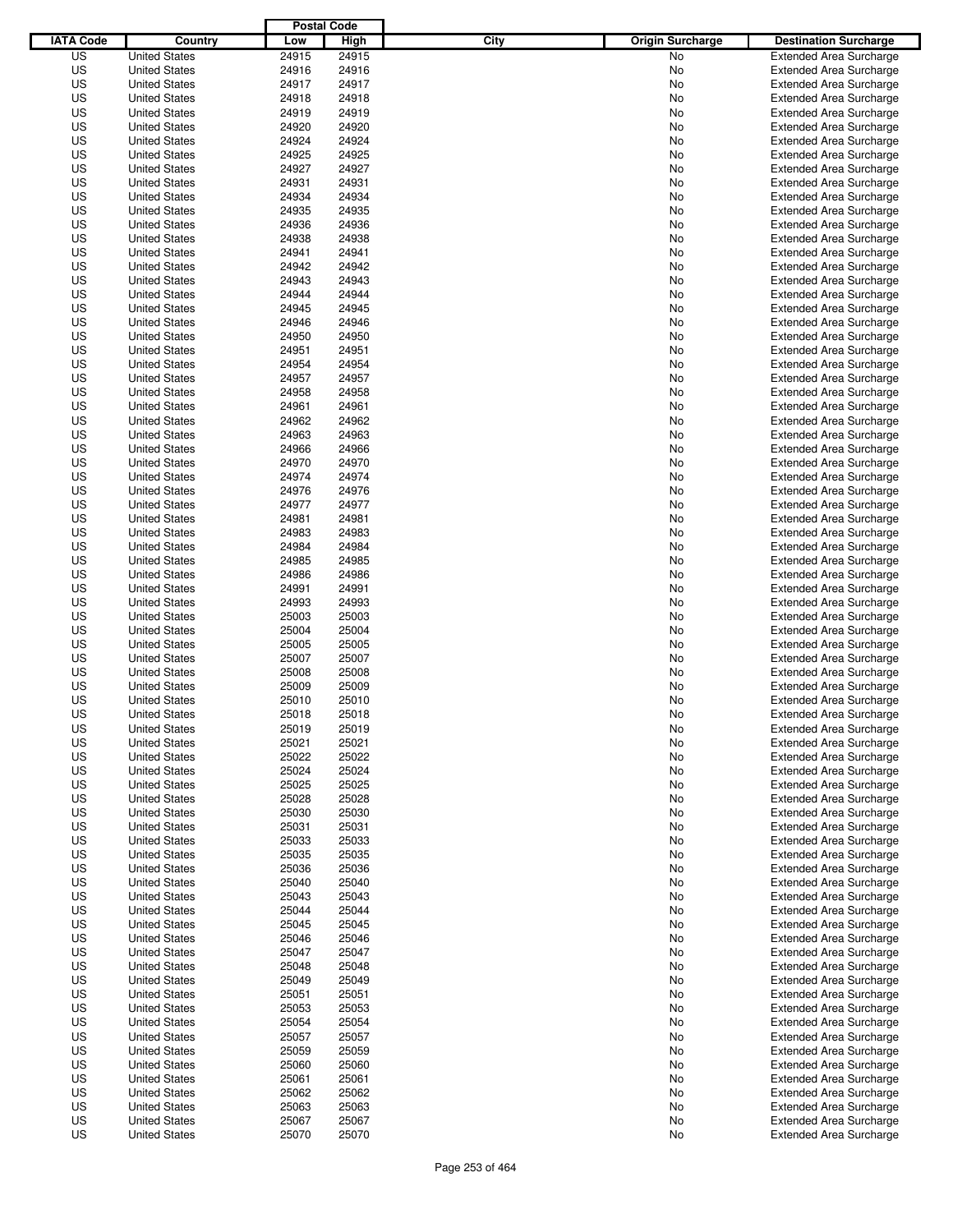|                  |                      | <b>Postal Code</b> |       |                                 |                                |
|------------------|----------------------|--------------------|-------|---------------------------------|--------------------------------|
| <b>IATA Code</b> | Country              | Low                | High  | City<br><b>Origin Surcharge</b> | <b>Destination Surcharge</b>   |
| US               | <b>United States</b> | 25071              | 25071 | <b>No</b>                       | <b>Extended Area Surcharge</b> |
| US               | <b>United States</b> | 25075              | 25075 | No                              | <b>Extended Area Surcharge</b> |
| US               | <b>United States</b> | 25076              | 25076 | No                              | <b>Extended Area Surcharge</b> |
| US               | <b>United States</b> | 25081              | 25081 | No                              | <b>Extended Area Surcharge</b> |
| US               | <b>United States</b> | 25082              | 25082 | No                              | <b>Extended Area Surcharge</b> |
| US               | <b>United States</b> | 25083              | 25083 | No                              | <b>Extended Area Surcharge</b> |
| US               | <b>United States</b> | 25085              | 25085 | No                              | <b>Extended Area Surcharge</b> |
| US               | <b>United States</b> | 25088              | 25088 | No                              | <b>Extended Area Surcharge</b> |
| US               | <b>United States</b> | 25090              | 25090 | No                              | <b>Extended Area Surcharge</b> |
| US               | <b>United States</b> | 25093              | 25093 | No                              | <b>Extended Area Surcharge</b> |
| US               | <b>United States</b> | 25103              | 25103 | No                              | <b>Extended Area Surcharge</b> |
| US               | <b>United States</b> | 25106              | 25106 | No                              | <b>Extended Area Surcharge</b> |
| US               | <b>United States</b> | 25107              | 25107 | No                              | <b>Extended Area Surcharge</b> |
| US               | <b>United States</b> | 25108              | 25108 | No                              | <b>Extended Area Surcharge</b> |
| US               | <b>United States</b> | 25109              | 25109 | No                              | <b>Extended Area Surcharge</b> |
| US               | <b>United States</b> | 25110              | 25110 | No                              | <b>Extended Area Surcharge</b> |
| US               | <b>United States</b> | 25111              | 25111 | No                              | <b>Extended Area Surcharge</b> |
| US               | <b>United States</b> | 25113              | 25113 | No                              | <b>Extended Area Surcharge</b> |
| US               | <b>United States</b> | 25114              | 25114 | No                              | <b>Extended Area Surcharge</b> |
| US               | <b>United States</b> | 25115              | 25115 | No                              | <b>Extended Area Surcharge</b> |
| US               | <b>United States</b> | 25118              | 25118 | No                              | <b>Extended Area Surcharge</b> |
| US               | <b>United States</b> | 25119              | 25119 | No                              | <b>Extended Area Surcharge</b> |
| US               | <b>United States</b> | 25121              | 25121 | No                              | <b>Extended Area Surcharge</b> |
| US               | <b>United States</b> | 25122              | 25122 | No                              | <b>Extended Area Surcharge</b> |
| US               | <b>United States</b> | 25123              | 25123 | No                              | <b>Extended Area Surcharge</b> |
| US               | <b>United States</b> | 25124              | 25124 | No                              | <b>Extended Area Surcharge</b> |
| US               | <b>United States</b> | 25125              | 25125 | No                              | <b>Extended Area Surcharge</b> |
| US               | <b>United States</b> | 25126              | 25126 | No                              | <b>Extended Area Surcharge</b> |
| US               | <b>United States</b> | 25132              | 25132 | No                              | <b>Extended Area Surcharge</b> |
| US               | <b>United States</b> | 25133              | 25133 | No                              | <b>Extended Area Surcharge</b> |
| US               | <b>United States</b> | 25134              | 25134 | No                              | <b>Extended Area Surcharge</b> |
| US               | <b>United States</b> | 25136              | 25136 | No                              | <b>Extended Area Surcharge</b> |
| US               | <b>United States</b> | 25140              | 25140 | No                              | <b>Extended Area Surcharge</b> |
| US               | <b>United States</b> | 25141              | 25141 | No                              | <b>Extended Area Surcharge</b> |
| US               | <b>United States</b> | 25142              | 25142 | No                              | <b>Extended Area Surcharge</b> |
| US               | <b>United States</b> | 25148              | 25148 | No                              | <b>Extended Area Surcharge</b> |
| US               | <b>United States</b> | 25149              | 25149 | No                              | <b>Extended Area Surcharge</b> |
| US               | <b>United States</b> | 25150              | 25150 | No                              | <b>Extended Area Surcharge</b> |
| US               | <b>United States</b> | 25152              | 25152 | No                              | <b>Extended Area Surcharge</b> |
| US               | <b>United States</b> | 25154              | 25154 | No                              | <b>Extended Area Surcharge</b> |
| US               | <b>United States</b> | 25160              | 25160 | No                              | <b>Extended Area Surcharge</b> |
| US               | <b>United States</b> | 25161              | 25161 | No                              | <b>Extended Area Surcharge</b> |
| US               | <b>United States</b> | 25162              | 25162 | No                              | <b>Extended Area Surcharge</b> |
| US               | <b>United States</b> | 25164              | 25164 | No                              | <b>Extended Area Surcharge</b> |
| US               | <b>United States</b> | 25165              | 25165 | No                              | <b>Extended Area Surcharge</b> |
| US               | <b>United States</b> | 25168              | 25168 | No                              | <b>Extended Area Surcharge</b> |
| US               | <b>United States</b> | 25169              | 25169 | No                              | <b>Extended Area Surcharge</b> |
| US               | <b>United States</b> | 25173              | 25173 | No                              | <b>Extended Area Surcharge</b> |
| US               | <b>United States</b> | 25174              | 25174 | No                              | <b>Extended Area Surcharge</b> |
| US               | <b>United States</b> | 25180              | 25180 | No                              | <b>Extended Area Surcharge</b> |
| US               | <b>United States</b> | 25181              | 25181 | No                              | <b>Extended Area Surcharge</b> |
| US               | <b>United States</b> | 25182              | 25182 | No                              | <b>Extended Area Surcharge</b> |
| US               | <b>United States</b> | 25183              | 25183 | No                              | <b>Extended Area Surcharge</b> |
| US               | <b>United States</b> | 25185              | 25185 | No                              | <b>Extended Area Surcharge</b> |
| US               | <b>United States</b> | 25187              | 25187 | No                              | <b>Extended Area Surcharge</b> |
| US               | <b>United States</b> | 25193              | 25193 | No                              | <b>Extended Area Surcharge</b> |
| US               | <b>United States</b> | 25202              | 25202 | No                              | <b>Extended Area Surcharge</b> |
| US               | <b>United States</b> | 25203              | 25203 | No                              | <b>Extended Area Surcharge</b> |
| US               | <b>United States</b> | 25204              | 25204 | No                              | <b>Extended Area Surcharge</b> |
| US               | <b>United States</b> | 25205              | 25205 | No                              | <b>Extended Area Surcharge</b> |
| US               | <b>United States</b> | 25206              | 25206 | No                              | <b>Extended Area Surcharge</b> |
| US               | <b>United States</b> | 25208              | 25208 | No                              | <b>Extended Area Surcharge</b> |
| US               | <b>United States</b> | 25209              | 25209 | No                              | <b>Extended Area Surcharge</b> |
| US               | <b>United States</b> | 25214              | 25214 | No                              | <b>Extended Area Surcharge</b> |
| US               | <b>United States</b> | 25231              | 25231 | No                              | <b>Extended Area Surcharge</b> |
| US               | <b>United States</b> | 25234              | 25234 | No                              | <b>Extended Area Surcharge</b> |
| US               | <b>United States</b> | 25235              | 25235 | No                              | <b>Extended Area Surcharge</b> |
| US               | <b>United States</b> | 25239              | 25239 | No                              | <b>Extended Area Surcharge</b> |
| US               | <b>United States</b> | 25241              | 25241 | No                              | <b>Extended Area Surcharge</b> |
| US               | <b>United States</b> | 25243              | 25243 | No                              | <b>Extended Area Surcharge</b> |
| US               | <b>United States</b> | 25244              | 25244 | No                              | <b>Extended Area Surcharge</b> |
| US               | <b>United States</b> | 25245              | 25245 | No                              | <b>Extended Area Surcharge</b> |
| US               | <b>United States</b> | 25247              | 25247 | No                              | <b>Extended Area Surcharge</b> |
| US               | <b>United States</b> | 25248              | 25248 | No                              | <b>Extended Area Surcharge</b> |
| US               | <b>United States</b> | 25250              | 25250 | No                              | <b>Extended Area Surcharge</b> |
| US               | <b>United States</b> | 25251              | 25251 | No                              | <b>Extended Area Surcharge</b> |
| US               | <b>United States</b> | 25252              | 25252 | No                              | <b>Extended Area Surcharge</b> |
| US               | <b>United States</b> | 25253              | 25253 | No                              | <b>Extended Area Surcharge</b> |
|                  |                      |                    |       |                                 |                                |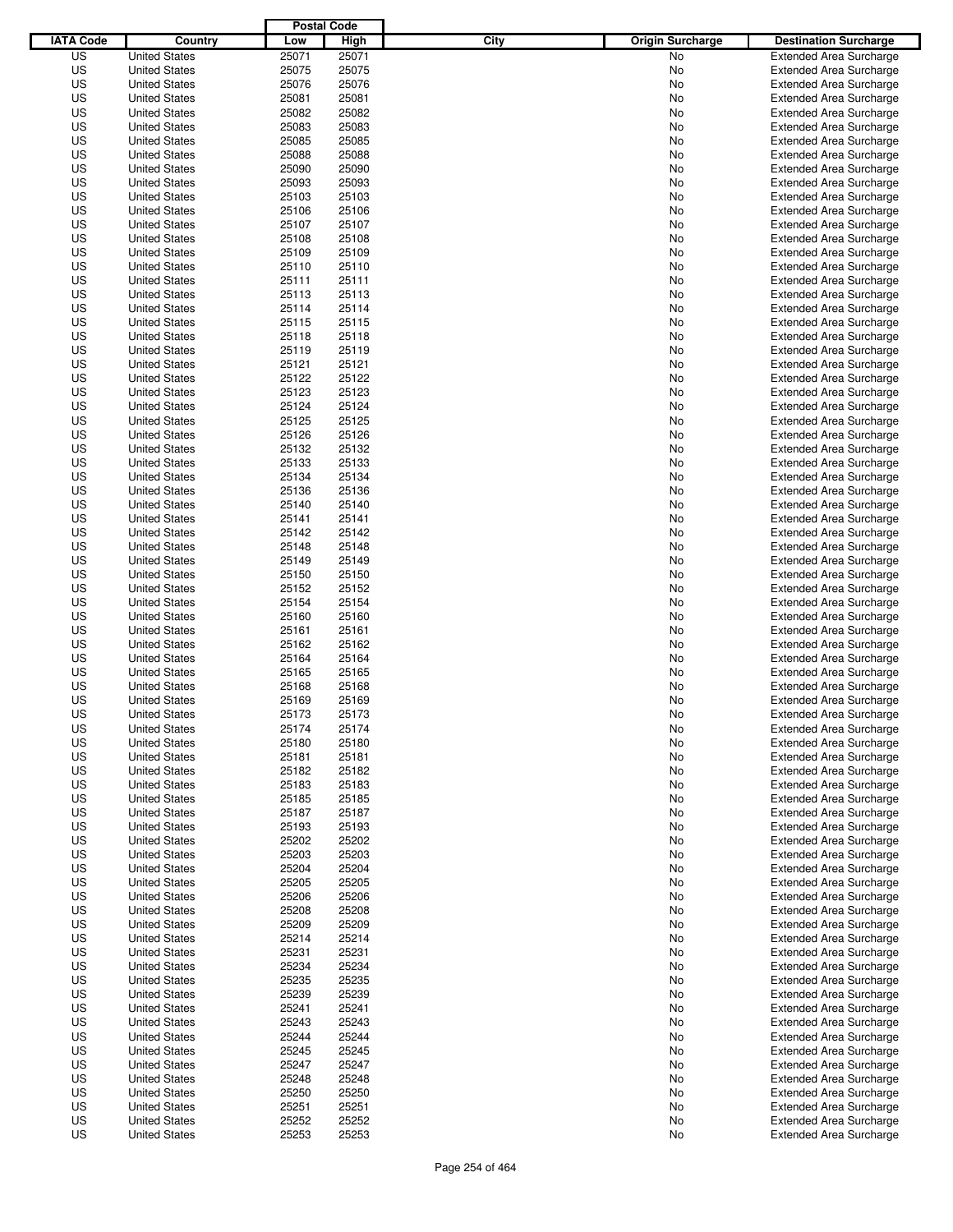|                  |                      | <b>Postal Code</b> |       |                                 |                                |
|------------------|----------------------|--------------------|-------|---------------------------------|--------------------------------|
| <b>IATA Code</b> | Country              | Low                | High  | City<br><b>Origin Surcharge</b> | <b>Destination Surcharge</b>   |
| US               | <b>United States</b> | 25258              | 25258 | <b>No</b>                       | <b>Extended Area Surcharge</b> |
| US               | <b>United States</b> | 25259              | 25259 | No                              | <b>Extended Area Surcharge</b> |
| US               | <b>United States</b> | 25260              | 25260 | No                              | <b>Extended Area Surcharge</b> |
| US               | <b>United States</b> | 25261              | 25261 | No                              | <b>Extended Area Surcharge</b> |
| US               | <b>United States</b> | 25262              | 25262 | No                              | <b>Extended Area Surcharge</b> |
| US               | <b>United States</b> | 25264              | 25264 | No                              | <b>Extended Area Surcharge</b> |
| US               | <b>United States</b> | 25266              | 25266 | No                              | <b>Extended Area Surcharge</b> |
| US               | <b>United States</b> | 25267              | 25267 | No                              | <b>Extended Area Surcharge</b> |
| US               | <b>United States</b> | 25268              | 25268 | No                              | <b>Extended Area Surcharge</b> |
| US               | <b>United States</b> | 25270              | 25270 | No                              | <b>Extended Area Surcharge</b> |
| US               | <b>United States</b> | 25271              | 25271 | No                              | <b>Extended Area Surcharge</b> |
| US               | <b>United States</b> | 25275              | 25275 | No                              | <b>Extended Area Surcharge</b> |
| US               | <b>United States</b> | 25276              | 25276 | No                              | <b>Extended Area Surcharge</b> |
| US               | <b>United States</b> | 25279              | 25279 | No                              | <b>Extended Area Surcharge</b> |
| US               | <b>United States</b> | 25281              | 25281 | No                              | <b>Extended Area Surcharge</b> |
| US               | <b>United States</b> | 25283              | 25283 | No                              | <b>Extended Area Surcharge</b> |
| US               | <b>United States</b> | 25285              | 25285 | No                              | <b>Extended Area Surcharge</b> |
| US               | <b>United States</b> | 25286              | 25286 | No                              | <b>Extended Area Surcharge</b> |
| US               | <b>United States</b> | 25287              | 25287 | No                              | <b>Extended Area Surcharge</b> |
| US               | <b>United States</b> | 25411              | 25411 | No                              | <b>Extended Area Surcharge</b> |
| US               | <b>United States</b> | 25420              | 25420 | No                              | <b>Extended Area Surcharge</b> |
| US               | <b>United States</b> | 25422              | 25422 | No                              | <b>Extended Area Surcharge</b> |
| US               | <b>United States</b> | 25427              | 25427 | No                              | <b>Extended Area Surcharge</b> |
| US               | <b>United States</b> | 25429              | 25429 | No                              | <b>Extended Area Surcharge</b> |
| US               | <b>United States</b> | 25430              | 25430 | No                              | <b>Extended Area Surcharge</b> |
| US               | <b>United States</b> | 25431              | 25431 | No                              | <b>Extended Area Surcharge</b> |
| US               | <b>United States</b> | 25434              | 25434 | No                              | <b>Extended Area Surcharge</b> |
| US               | <b>United States</b> | 25437              | 25437 | No                              | <b>Extended Area Surcharge</b> |
| US               | <b>United States</b> | 25441              | 25441 | No                              | <b>Extended Area Surcharge</b> |
| US               | <b>United States</b> | 25442              | 25442 | No                              | <b>Extended Area Surcharge</b> |
| US               | <b>United States</b> | 25444              | 25444 | No                              | <b>Extended Area Surcharge</b> |
| US               | <b>United States</b> | 25446              | 25446 | No                              | <b>Extended Area Surcharge</b> |
| US               | <b>United States</b> | 25501              | 25501 | No                              | <b>Extended Area Surcharge</b> |
| US               | <b>United States</b> | 25502              | 25502 | No                              | <b>Extended Area Surcharge</b> |
| US               | <b>United States</b> | 25503              | 25503 | No                              | <b>Extended Area Surcharge</b> |
| US               | <b>United States</b> | 25505              | 25505 | No                              | <b>Extended Area Surcharge</b> |
| US               | <b>United States</b> | 25506              | 25506 | No                              | <b>Extended Area Surcharge</b> |
| US               | <b>United States</b> | 25508              | 25508 | No                              | <b>Extended Area Surcharge</b> |
| US               | <b>United States</b> | 25510              | 25510 | No                              | <b>Extended Area Surcharge</b> |
| US               | <b>United States</b> | 25511              | 25511 | No                              | <b>Extended Area Surcharge</b> |
| US               | <b>United States</b> | 25512              | 25512 | No                              | <b>Extended Area Surcharge</b> |
| US               | <b>United States</b> | 25514              | 25514 | No                              | <b>Extended Area Surcharge</b> |
| US               | <b>United States</b> | 25515              | 25515 | No                              | <b>Extended Area Surcharge</b> |
| US               | <b>United States</b> | 25517              | 25517 | No                              | <b>Extended Area Surcharge</b> |
| US               | <b>United States</b> | 25520              | 25520 | No                              | <b>Extended Area Surcharge</b> |
| US               | <b>United States</b> | 25521              | 25521 | No                              | <b>Extended Area Surcharge</b> |
| US               | <b>United States</b> | 25523              | 25523 | No                              | <b>Extended Area Surcharge</b> |
| US               | <b>United States</b> | 25524              | 25524 | No                              | <b>Extended Area Surcharge</b> |
| US               | <b>United States</b> | 25529              | 25529 | No                              | <b>Extended Area Surcharge</b> |
| US               | <b>United States</b> | 25534              | 25534 | No                              | <b>Extended Area Surcharge</b> |
| US               | <b>United States</b> | 25537              | 25537 | No                              | <b>Extended Area Surcharge</b> |
| US               | <b>United States</b> | 25540              | 25540 | No                              | <b>Extended Area Surcharge</b> |
| US               | <b>United States</b> | 25544              | 25544 | No                              | <b>Extended Area Surcharge</b> |
| US               | <b>United States</b> | 25547              | 25547 | No                              | <b>Extended Area Surcharge</b> |
| US               | <b>United States</b> | 25555              | 25555 | No                              | <b>Extended Area Surcharge</b> |
| US               | <b>United States</b> | 25557              | 25557 | No                              | <b>Extended Area Surcharge</b> |
| US               | <b>United States</b> | 25559              | 25559 | No                              | <b>Extended Area Surcharge</b> |
| US               | <b>United States</b> | 25564              | 25564 | No                              | <b>Extended Area Surcharge</b> |
| US               | <b>United States</b> | 25565              | 25565 | No                              | <b>Extended Area Surcharge</b> |
| US               | <b>United States</b> | 25567              | 25567 | No                              | <b>Extended Area Surcharge</b> |
| US               | <b>United States</b> | 25570              | 25570 | No                              | <b>Extended Area Surcharge</b> |
| US               | <b>United States</b> | 25571              | 25571 | No                              | <b>Extended Area Surcharge</b> |
| US               | <b>United States</b> | 25572              | 25572 | No                              | <b>Extended Area Surcharge</b> |
| US               | <b>United States</b> | 25573              | 25573 | No                              | <b>Extended Area Surcharge</b> |
| US               | <b>United States</b> | 25601              | 25601 | No                              | <b>Extended Area Surcharge</b> |
| US               | <b>United States</b> | 25606              | 25606 | No                              | <b>Extended Area Surcharge</b> |
| US               | <b>United States</b> | 25607              | 25607 | No                              | <b>Extended Area Surcharge</b> |
| US               | <b>United States</b> | 25608              | 25608 | No                              | <b>Extended Area Surcharge</b> |
| US               | <b>United States</b> | 25611              | 25611 | No                              | <b>Extended Area Surcharge</b> |
| US               | <b>United States</b> | 25612              | 25612 | No                              | <b>Extended Area Surcharge</b> |
| US               | <b>United States</b> | 25614              | 25614 | No                              | <b>Extended Area Surcharge</b> |
| US               | <b>United States</b> | 25617              | 25617 | No                              | <b>Extended Area Surcharge</b> |
| US               | <b>United States</b> | 25621              | 25621 | No                              | <b>Extended Area Surcharge</b> |
| US               | <b>United States</b> | 25624              | 25624 | No                              | <b>Extended Area Surcharge</b> |
| US               | <b>United States</b> | 25625              | 25625 | No                              | <b>Extended Area Surcharge</b> |
| US               | <b>United States</b> | 25628              | 25628 | No                              | <b>Extended Area Surcharge</b> |
| US               | <b>United States</b> | 25630              | 25630 | No                              | <b>Extended Area Surcharge</b> |
| US               | <b>United States</b> | 25632              | 25632 | No                              | <b>Extended Area Surcharge</b> |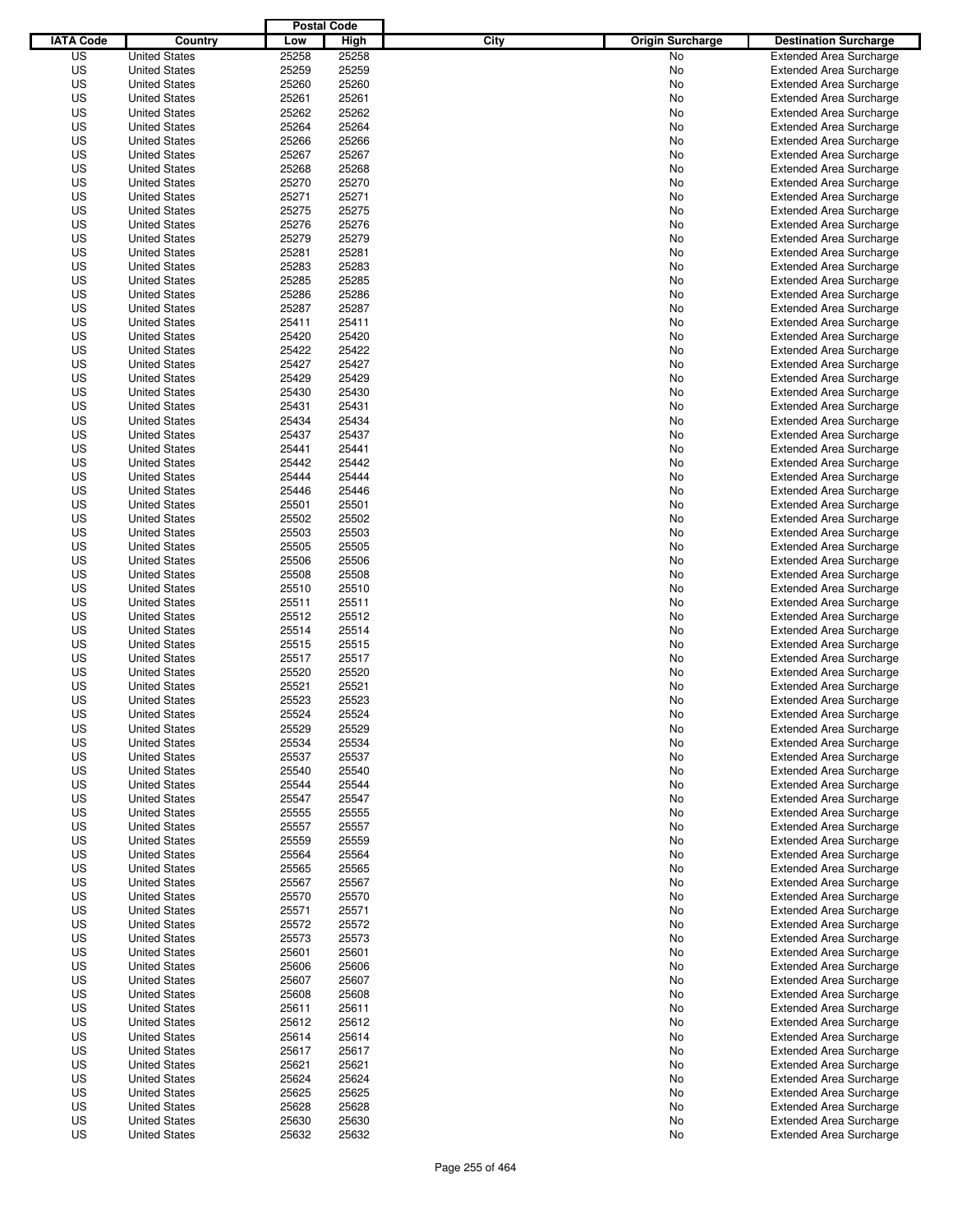|                  |                      | <b>Postal Code</b> |       |                                 |                                |
|------------------|----------------------|--------------------|-------|---------------------------------|--------------------------------|
| <b>IATA Code</b> | Country              | Low                | High  | City<br><b>Origin Surcharge</b> | <b>Destination Surcharge</b>   |
| US               | <b>United States</b> | 25634              | 25634 | <b>No</b>                       | <b>Extended Area Surcharge</b> |
| US               | <b>United States</b> | 25636              | 25636 | No                              | <b>Extended Area Surcharge</b> |
| US               | <b>United States</b> | 25638              | 25638 | No                              | <b>Extended Area Surcharge</b> |
| US               | <b>United States</b> | 25639              | 25639 | No                              | <b>Extended Area Surcharge</b> |
| US               | <b>United States</b> | 25644              | 25644 | No                              | <b>Extended Area Surcharge</b> |
| US               | <b>United States</b> | 25645              | 25645 | No                              | <b>Extended Area Surcharge</b> |
| US               | <b>United States</b> | 25647              | 25647 | No                              | <b>Extended Area Surcharge</b> |
| US               | <b>United States</b> | 25649              | 25649 | No                              | <b>Extended Area Surcharge</b> |
| US               | <b>United States</b> | 25650              | 25650 | No                              | <b>Extended Area Surcharge</b> |
| US               | <b>United States</b> | 25651              | 25651 | No                              | <b>Extended Area Surcharge</b> |
| US               | <b>United States</b> | 25653              | 25653 | No                              | <b>Extended Area Surcharge</b> |
| US               | <b>United States</b> | 25654              | 25654 | No                              | <b>Extended Area Surcharge</b> |
| US               | <b>United States</b> | 25661              | 25661 | No                              | <b>Extended Area Surcharge</b> |
| US               | <b>United States</b> | 25665              | 25665 | No                              | <b>Extended Area Surcharge</b> |
| US               | <b>United States</b> | 25666              | 25666 | No                              | <b>Extended Area Surcharge</b> |
| US               | <b>United States</b> | 25667              | 25667 | No                              | <b>Extended Area Surcharge</b> |
| US               | <b>United States</b> | 25669              | 25669 | No                              | <b>Extended Area Surcharge</b> |
| US               | <b>United States</b> | 25670              | 25670 | No                              | <b>Extended Area Surcharge</b> |
| US               | <b>United States</b> | 25671              | 25671 | No                              | <b>Extended Area Surcharge</b> |
| US               | <b>United States</b> | 25672              | 25672 | No                              | <b>Extended Area Surcharge</b> |
| US               | <b>United States</b> | 25674              | 25674 | No                              | <b>Extended Area Surcharge</b> |
| US               | <b>United States</b> | 25676              | 25676 | No                              | <b>Extended Area Surcharge</b> |
| US               | <b>United States</b> | 25678              | 25678 | No                              | <b>Extended Area Surcharge</b> |
| US               | <b>United States</b> | 25682              | 25682 | No                              | <b>Extended Area Surcharge</b> |
| US               | <b>United States</b> | 25685              | 25685 | No                              | <b>Extended Area Surcharge</b> |
| US               | <b>United States</b> | 25686              | 25686 | No                              | <b>Extended Area Surcharge</b> |
| US               | <b>United States</b> | 25687              | 25687 | No                              | <b>Extended Area Surcharge</b> |
| US               | <b>United States</b> | 25688              | 25688 | No                              | <b>Extended Area Surcharge</b> |
| US               | <b>United States</b> | 25690              | 25690 | No                              | <b>Extended Area Surcharge</b> |
| US               | <b>United States</b> | 25691              | 25691 | No                              | <b>Extended Area Surcharge</b> |
| US               | <b>United States</b> | 25692              | 25692 | No                              | <b>Extended Area Surcharge</b> |
| US               | <b>United States</b> | 25694              | 25694 | No                              | <b>Extended Area Surcharge</b> |
| US               | <b>United States</b> | 25696              | 25696 | No                              | <b>Extended Area Surcharge</b> |
| US               | <b>United States</b> | 25699              | 25699 | No                              | <b>Extended Area Surcharge</b> |
| US               | <b>United States</b> | 25810              | 25810 | No                              | <b>Extended Area Surcharge</b> |
| US               | <b>United States</b> | 25811              | 25811 | No                              | <b>Extended Area Surcharge</b> |
| US               | <b>United States</b> | 25812              | 25812 | No                              | <b>Extended Area Surcharge</b> |
| US               | <b>United States</b> | 25813              | 25813 | No                              | <b>Extended Area Surcharge</b> |
| US               | <b>United States</b> | 25816              | 25816 | No                              | <b>Extended Area Surcharge</b> |
| US               | <b>United States</b> | 25817              | 25817 | No                              | <b>Extended Area Surcharge</b> |
| US               | <b>United States</b> | 25820              | 25820 | No                              | <b>Extended Area Surcharge</b> |
| US               | <b>United States</b> | 25823              | 25823 | No                              | <b>Extended Area Surcharge</b> |
| US               | <b>United States</b> | 25825              | 25825 | No                              | <b>Extended Area Surcharge</b> |
| US               | <b>United States</b> | 25826              | 25826 | No                              | <b>Extended Area Surcharge</b> |
| US               | <b>United States</b> | 25831              | 25831 | No                              | <b>Extended Area Surcharge</b> |
| US               | <b>United States</b> | 25836              | 25836 | No                              | <b>Extended Area Surcharge</b> |
| US               | <b>United States</b> | 25837              | 25837 | No                              | <b>Extended Area Surcharge</b> |
| US               | <b>United States</b> | 25839              | 25839 | No                              | <b>Extended Area Surcharge</b> |
| US               | <b>United States</b> | 25840              | 25840 | No                              | <b>Extended Area Surcharge</b> |
| US               | <b>United States</b> | 25841              | 25841 | No                              | <b>Extended Area Surcharge</b> |
| US               | <b>United States</b> | 25843              | 25843 | No                              | <b>Extended Area Surcharge</b> |
| US               | <b>United States</b> | 25844              | 25844 | No                              | <b>Extended Area Surcharge</b> |
| US               | <b>United States</b> | 25845              | 25845 | No                              | <b>Extended Area Surcharge</b> |
| US               | <b>United States</b> | 25846              | 25846 | No                              | <b>Extended Area Surcharge</b> |
| US               | <b>United States</b> | 25847              | 25847 | No                              | <b>Extended Area Surcharge</b> |
| US               | <b>United States</b> | 25848              | 25848 | No                              | <b>Extended Area Surcharge</b> |
| US               | <b>United States</b> | 25851              | 25851 | No                              | <b>Extended Area Surcharge</b> |
| US               | <b>United States</b> | 25853              | 25853 | No                              | <b>Extended Area Surcharge</b> |
| US               | <b>United States</b> | 25854              | 25854 | No                              | <b>Extended Area Surcharge</b> |
| US               | <b>United States</b> | 25855              | 25855 | No                              | <b>Extended Area Surcharge</b> |
| US               | <b>United States</b> | 25856              | 25856 | No                              | <b>Extended Area Surcharge</b> |
| US               | <b>United States</b> | 25857              | 25857 | No                              | <b>Extended Area Surcharge</b> |
| US               | <b>United States</b> | 25862              | 25862 | No                              | <b>Extended Area Surcharge</b> |
| US               | <b>United States</b> | 25864              | 25864 | No                              | <b>Extended Area Surcharge</b> |
| US               | <b>United States</b> | 25865              | 25865 | No                              | <b>Extended Area Surcharge</b> |
| US               | <b>United States</b> | 25868              | 25868 | No                              | <b>Extended Area Surcharge</b> |
| US               | <b>United States</b> | 25870              | 25870 | No                              | <b>Extended Area Surcharge</b> |
| US               | <b>United States</b> | 25873              | 25873 | No                              | <b>Extended Area Surcharge</b> |
| US               | <b>United States</b> | 25875              | 25875 | No                              | <b>Extended Area Surcharge</b> |
| US               | <b>United States</b> | 25876              | 25876 | No                              | <b>Extended Area Surcharge</b> |
| US               | <b>United States</b> | 25880              | 25880 | No                              | <b>Extended Area Surcharge</b> |
| US               | <b>United States</b> | 25882              | 25882 | No                              | <b>Extended Area Surcharge</b> |
| US               | <b>United States</b> | 25902              | 25902 | No                              | <b>Extended Area Surcharge</b> |
| US               | <b>United States</b> | 25904              | 25904 | No                              | <b>Extended Area Surcharge</b> |
| US               | <b>United States</b> | 25907              | 25907 | No                              | <b>Extended Area Surcharge</b> |
| US               | <b>United States</b> | 25908              | 25908 | No                              | <b>Extended Area Surcharge</b> |
| US               | <b>United States</b> | 25911              | 25911 | No                              | <b>Extended Area Surcharge</b> |
| US               | <b>United States</b> | 25913              | 25913 | No                              | <b>Extended Area Surcharge</b> |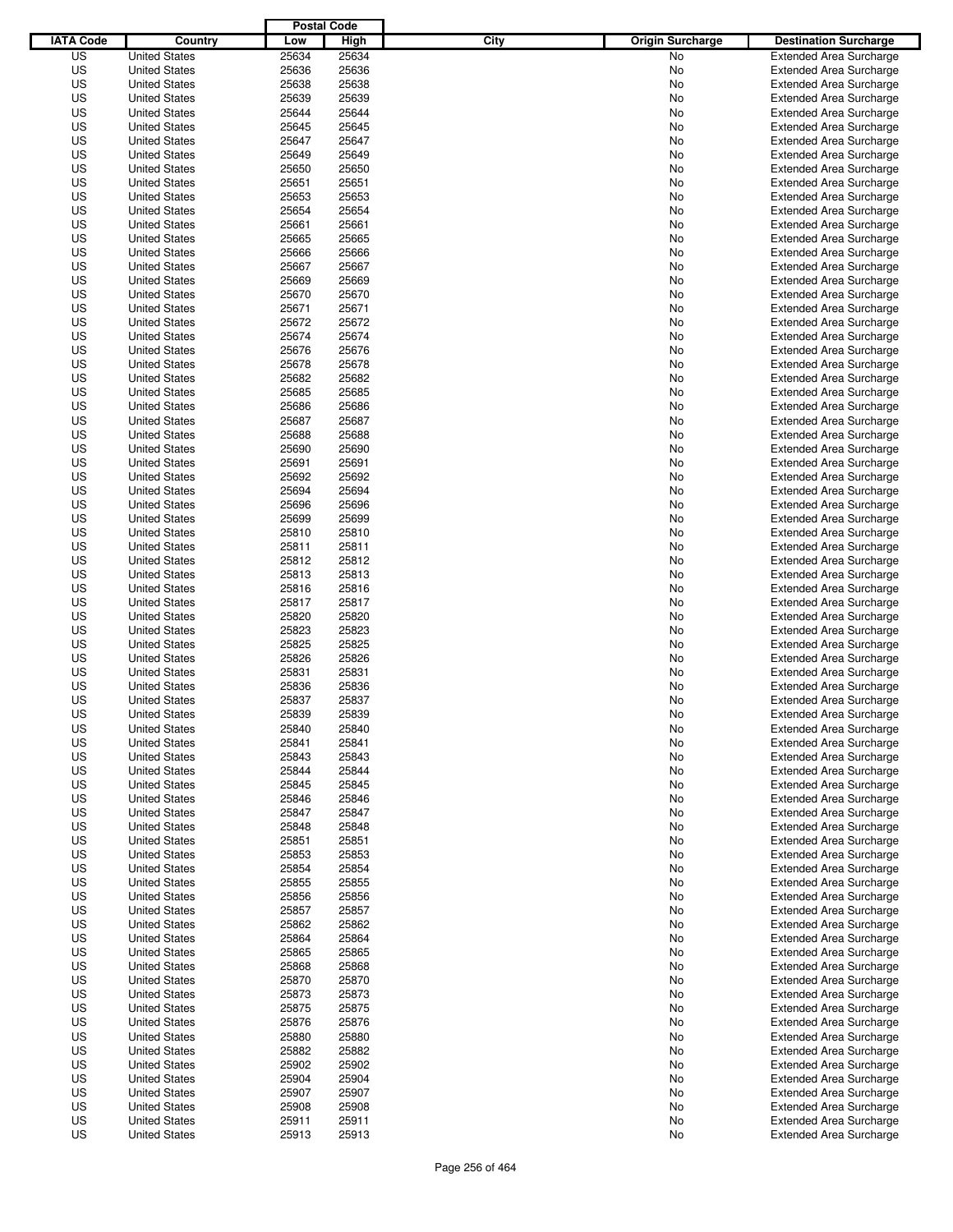|                  |                      | <b>Postal Code</b> |       |                                 |                                |
|------------------|----------------------|--------------------|-------|---------------------------------|--------------------------------|
| <b>IATA Code</b> | Country              | Low                | High  | City<br><b>Origin Surcharge</b> | <b>Destination Surcharge</b>   |
| US               | <b>United States</b> | 25915              | 25915 | <b>No</b>                       | <b>Extended Area Surcharge</b> |
| US               | <b>United States</b> | 25917              | 25917 | No                              | <b>Extended Area Surcharge</b> |
| US               | <b>United States</b> | 25918              | 25918 | No                              | <b>Extended Area Surcharge</b> |
| US               | <b>United States</b> | 25920              | 25920 | No                              | <b>Extended Area Surcharge</b> |
| US               | <b>United States</b> | 25922              | 25922 | No                              | <b>Extended Area Surcharge</b> |
| US               | <b>United States</b> | 25928              | 25928 | No                              | <b>Extended Area Surcharge</b> |
| US               | <b>United States</b> | 25932              | 25932 | No                              | <b>Extended Area Surcharge</b> |
| US               | <b>United States</b> | 25936              | 25936 | No                              | <b>Extended Area Surcharge</b> |
| US               | <b>United States</b> | 25938              | 25938 | No                              | <b>Extended Area Surcharge</b> |
| US               | <b>United States</b> | 25942              | 25942 | No                              | <b>Extended Area Surcharge</b> |
| US               | <b>United States</b> | 25951              | 25951 | No                              | <b>Extended Area Surcharge</b> |
| US               | <b>United States</b> | 25958              | 25958 | No                              | <b>Extended Area Surcharge</b> |
| US               | <b>United States</b> | 25962              | 25962 | No                              | <b>Extended Area Surcharge</b> |
| US               | <b>United States</b> | 25965              | 25965 | No                              | <b>Extended Area Surcharge</b> |
| US               | <b>United States</b> | 25966              | 25966 | No                              | <b>Extended Area Surcharge</b> |
| US               | <b>United States</b> | 25967              | 25967 | No                              | <b>Extended Area Surcharge</b> |
| US               | <b>United States</b> | 25969              | 25969 | No                              | <b>Extended Area Surcharge</b> |
| US               | <b>United States</b> | 25971              | 25971 | No                              | <b>Extended Area Surcharge</b> |
| US               | <b>United States</b> | 25972              | 25972 | No                              | <b>Extended Area Surcharge</b> |
| US               | <b>United States</b> | 25976              | 25976 | No                              | <b>Extended Area Surcharge</b> |
| US               | <b>United States</b> | 25977              | 25977 | No                              | <b>Extended Area Surcharge</b> |
| US               | <b>United States</b> | 25978              | 25978 | No                              | <b>Extended Area Surcharge</b> |
| US               | <b>United States</b> | 25979              | 25979 | No                              | <b>Extended Area Surcharge</b> |
| US               | <b>United States</b> | 25981              | 25981 | No                              | <b>Extended Area Surcharge</b> |
| US               | <b>United States</b> | 25984              | 25984 | No                              | <b>Extended Area Surcharge</b> |
| US               | <b>United States</b> | 25985              | 25985 | No                              | <b>Extended Area Surcharge</b> |
| US               | <b>United States</b> | 25986              | 25986 | No                              | <b>Extended Area Surcharge</b> |
| US               | <b>United States</b> | 25988              | 25988 | No                              | <b>Extended Area Surcharge</b> |
| US               | <b>United States</b> | 25989              | 25989 | No                              | <b>Extended Area Surcharge</b> |
| US               | <b>United States</b> | 26030              | 26030 | No                              | <b>Extended Area Surcharge</b> |
| US               | <b>United States</b> | 26032              | 26032 | No                              | <b>Extended Area Surcharge</b> |
| US               | <b>United States</b> | 26033              | 26033 | No                              | <b>Extended Area Surcharge</b> |
| US               | <b>United States</b> | 26034              | 26034 | No                              | <b>Extended Area Surcharge</b> |
| US               |                      | 26035              | 26035 |                                 |                                |
|                  | <b>United States</b> |                    |       | No                              | <b>Extended Area Surcharge</b> |
| US               | <b>United States</b> | 26036              | 26036 | No                              | <b>Extended Area Surcharge</b> |
| US               | <b>United States</b> | 26039              | 26039 | No                              | <b>Extended Area Surcharge</b> |
| US               | <b>United States</b> | 26047              | 26047 | No                              | <b>Extended Area Surcharge</b> |
| US               | <b>United States</b> | 26055              | 26055 | No                              | <b>Extended Area Surcharge</b> |
| US               | <b>United States</b> | 26058              | 26058 | No                              | <b>Extended Area Surcharge</b> |
| US               | <b>United States</b> | 26060              | 26060 | No                              | <b>Extended Area Surcharge</b> |
| US               | <b>United States</b> | 26075              | 26075 | No                              | <b>Extended Area Surcharge</b> |
| US               | <b>United States</b> | 26120              | 26120 | No                              | <b>Extended Area Surcharge</b> |
| US               | <b>United States</b> | 26121              | 26121 | No                              | <b>Extended Area Surcharge</b> |
| US               | <b>United States</b> | 26133              | 26133 | No                              | <b>Extended Area Surcharge</b> |
| US               | <b>United States</b> | 26134              | 26134 | No                              | <b>Extended Area Surcharge</b> |
| US               | <b>United States</b> | 26135              | 26135 | No                              | <b>Extended Area Surcharge</b> |
| US               | <b>United States</b> | 26136              | 26136 | No                              | <b>Extended Area Surcharge</b> |
| US               | <b>United States</b> | 26137              | 26137 | No                              | <b>Extended Area Surcharge</b> |
| US               | <b>United States</b> | 26138              | 26138 | No                              | <b>Extended Area Surcharge</b> |
| US               | <b>United States</b> | 26141              | 26141 | No                              | <b>Extended Area Surcharge</b> |
| US               | <b>United States</b> | 26143              | 26143 | No                              | <b>Extended Area Surcharge</b> |
| US               | <b>United States</b> | 26146              | 26146 | No                              | <b>Extended Area Surcharge</b> |
| US               | <b>United States</b> | 26147              | 26147 | No                              | <b>Extended Area Surcharge</b> |
| US               | <b>United States</b> | 26148              | 26148 | No                              | <b>Extended Area Surcharge</b> |
| US               | <b>United States</b> | 26149              | 26149 | No                              | <b>Extended Area Surcharge</b> |
| US               | <b>United States</b> | 26150              | 26150 | No                              | <b>Extended Area Surcharge</b> |
| US               | <b>United States</b> | 26151              | 26151 | No                              | <b>Extended Area Surcharge</b> |
| US               | <b>United States</b> | 26152              | 26152 | No                              | <b>Extended Area Surcharge</b> |
| US               | <b>United States</b> | 26155              | 26155 | No                              | <b>Extended Area Surcharge</b> |
| US               | <b>United States</b> | 26160              | 26160 | No                              | <b>Extended Area Surcharge</b> |
| US               | <b>United States</b> | 26161              | 26161 | No                              | <b>Extended Area Surcharge</b> |
| US               | <b>United States</b> | 26162              | 26162 | No                              | <b>Extended Area Surcharge</b> |
| US               | <b>United States</b> | 26164              | 26164 | No                              | <b>Extended Area Surcharge</b> |
| US               | <b>United States</b> | 26167              | 26167 | No                              | <b>Extended Area Surcharge</b> |
| US               | <b>United States</b> | 26169              | 26169 | No                              | <b>Extended Area Surcharge</b> |
| US               | <b>United States</b> | 26170              | 26170 | No                              | <b>Extended Area Surcharge</b> |
| US               | <b>United States</b> | 26173              | 26173 | No                              | <b>Extended Area Surcharge</b> |
| US               | <b>United States</b> | 26175              | 26175 | No                              | <b>Extended Area Surcharge</b> |
| US               | <b>United States</b> | 26178              | 26178 | No                              | <b>Extended Area Surcharge</b> |
| US               | <b>United States</b> | 26180              | 26180 | No                              | <b>Extended Area Surcharge</b> |
| US               | <b>United States</b> | 26181              | 26181 | No                              | <b>Extended Area Surcharge</b> |
| US               | <b>United States</b> | 26184              | 26184 | No                              | <b>Extended Area Surcharge</b> |
| US               | <b>United States</b> | 26186              | 26186 | No                              | <b>Extended Area Surcharge</b> |
| US               | <b>United States</b> | 26201              | 26201 | No                              | <b>Extended Area Surcharge</b> |
| US               | <b>United States</b> | 26202              | 26202 | No                              | <b>Extended Area Surcharge</b> |
| US               | <b>United States</b> | 26203              | 26203 | No                              | <b>Extended Area Surcharge</b> |
| US               | <b>United States</b> | 26205              | 26205 | No                              | <b>Extended Area Surcharge</b> |
| US               | <b>United States</b> | 26206              | 26206 | No                              | <b>Extended Area Surcharge</b> |
|                  |                      |                    |       |                                 |                                |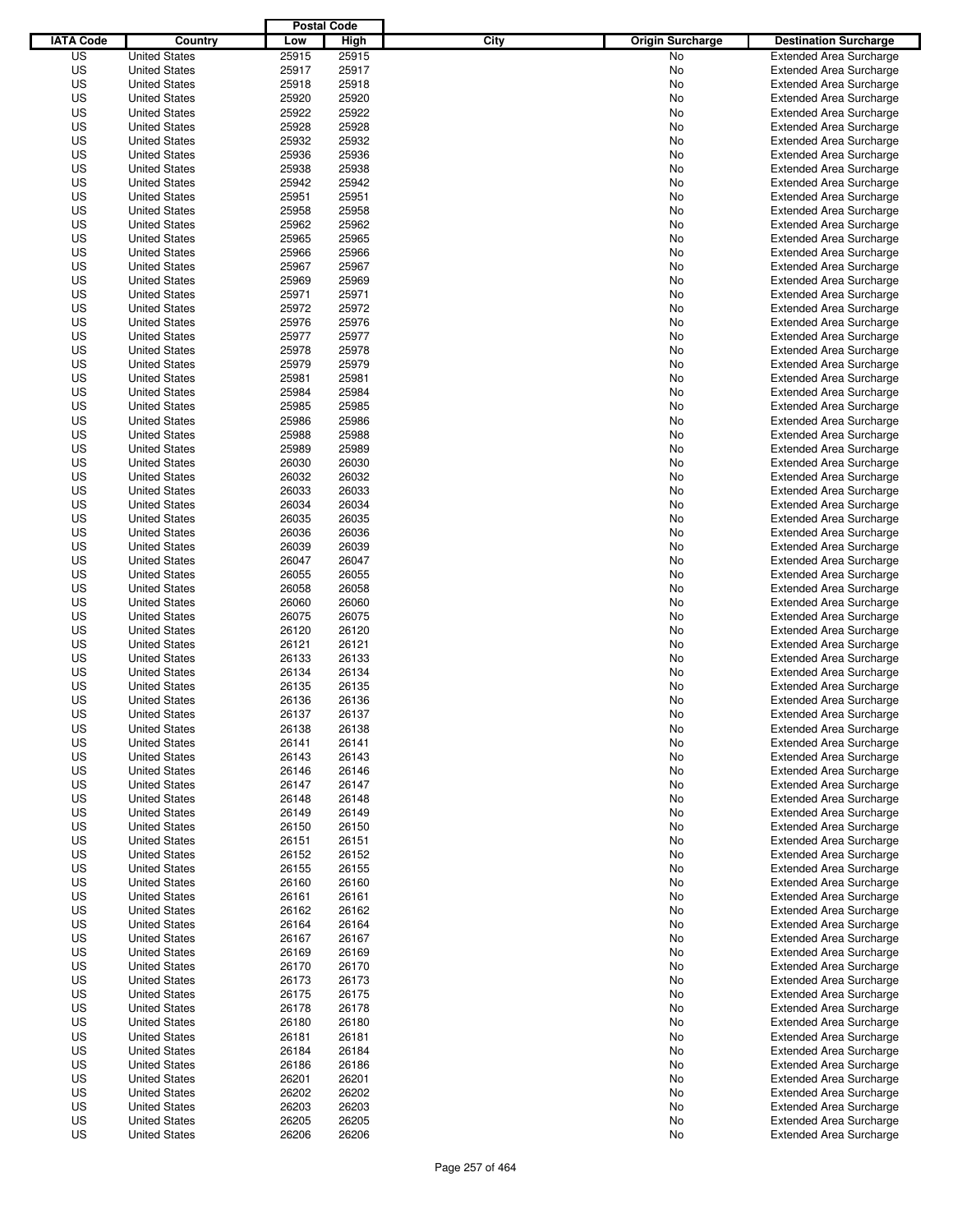|                  |                      | <b>Postal Code</b> |                |                                 |                                |
|------------------|----------------------|--------------------|----------------|---------------------------------|--------------------------------|
| <b>IATA Code</b> | Country              | Low                | High           | City<br><b>Origin Surcharge</b> | <b>Destination Surcharge</b>   |
| US               | <b>United States</b> | 26208              | 26208          | No                              | <b>Extended Area Surcharge</b> |
| US               | <b>United States</b> | 26209              | 26209          | No                              | <b>Extended Area Surcharge</b> |
| US               | <b>United States</b> | 26210              | 26210          | No                              | <b>Extended Area Surcharge</b> |
| US               | <b>United States</b> | 26215              | 26215          | No                              | <b>Extended Area Surcharge</b> |
| US               | <b>United States</b> | 26217              | 26217          | No                              | <b>Extended Area Surcharge</b> |
| US               | <b>United States</b> | 26218              | 26218          | No                              | <b>Extended Area Surcharge</b> |
| US               | <b>United States</b> | 26222              | 26222          | No                              | <b>Extended Area Surcharge</b> |
| US               | <b>United States</b> | 26224              | 26224          | No                              | <b>Extended Area Surcharge</b> |
| US               | <b>United States</b> | 26228              | 26228          | No                              | <b>Extended Area Surcharge</b> |
| US               | <b>United States</b> | 26229              | 26229          | No                              | <b>Extended Area Surcharge</b> |
| US               | <b>United States</b> | 26230              | 26230          | No                              | <b>Extended Area Surcharge</b> |
| US               | <b>United States</b> | 26234              | 26234          | No                              | <b>Extended Area Surcharge</b> |
| US               | <b>United States</b> | 26236              | 26236          | No                              | <b>Extended Area Surcharge</b> |
| US               | <b>United States</b> | 26237              | 26237          | No                              | <b>Extended Area Surcharge</b> |
| US               | <b>United States</b> | 26238              | 26238          | No                              | <b>Extended Area Surcharge</b> |
| US               | <b>United States</b> | 26250              | 26250          | No                              | <b>Extended Area Surcharge</b> |
| US               | <b>United States</b> | 26253              | 26253          | No                              | <b>Extended Area Surcharge</b> |
| US               | <b>United States</b> | 26254              | 26254          | No                              | <b>Extended Area Surcharge</b> |
| US               | <b>United States</b> | 26257              | 26257          | No                              | <b>Extended Area Surcharge</b> |
| US               | <b>United States</b> | 26259              | 26259          | No                              | <b>Extended Area Surcharge</b> |
| US               | <b>United States</b> | 26260              | 26260          | No                              | <b>Extended Area Surcharge</b> |
| US               | <b>United States</b> | 26261              | 26261          | No                              | <b>Extended Area Surcharge</b> |
| US               | <b>United States</b> | 26263              | 26263          | No                              | <b>Extended Area Surcharge</b> |
| US               | <b>United States</b> | 26264              | 26264          | No                              | <b>Extended Area Surcharge</b> |
| US               | <b>United States</b> | 26266              | 26266          | No                              | <b>Extended Area Surcharge</b> |
| US               | <b>United States</b> | 26267              | 26267          | No                              | <b>Extended Area Surcharge</b> |
| US               | <b>United States</b> | 26268              | 26268          | No                              | <b>Extended Area Surcharge</b> |
| US               | <b>United States</b> | 26269              | 26269          | No                              | <b>Extended Area Surcharge</b> |
| US               | <b>United States</b> | 26270              | 26270          | No                              | <b>Extended Area Surcharge</b> |
| US               | <b>United States</b> | 26271              | 26271          | No                              | <b>Extended Area Surcharge</b> |
| US               | <b>United States</b> | 26273              | 26273          | No                              | <b>Extended Area Surcharge</b> |
| US               | <b>United States</b> | 26275              | 26275          | No                              | <b>Extended Area Surcharge</b> |
| US               | <b>United States</b> | 26276              | 26276          | No                              | <b>Extended Area Surcharge</b> |
| US               | <b>United States</b> | 26278              | 26278          | No                              | <b>Extended Area Surcharge</b> |
| US               | <b>United States</b> | 26280              | 26280          | No                              | <b>Extended Area Surcharge</b> |
| US               | <b>United States</b> | 26282              | 26282          | No                              | <b>Extended Area Surcharge</b> |
| US               | <b>United States</b> | 26283              | 26283          | No                              | <b>Extended Area Surcharge</b> |
| US               | <b>United States</b> | 26285              | 26285          | No                              | <b>Extended Area Surcharge</b> |
| US               | <b>United States</b> | 26287              | 26287          |                                 |                                |
|                  | <b>United States</b> |                    | 26288          | No                              | <b>Extended Area Surcharge</b> |
| US               |                      | 26288              |                | No                              | <b>Extended Area Surcharge</b> |
| US               | <b>United States</b> | 26289              | 26289          | No                              | <b>Extended Area Surcharge</b> |
| US               | <b>United States</b> | 26291              | 26291          | No                              | <b>Extended Area Surcharge</b> |
| US               | <b>United States</b> | 26292              | 26292<br>26293 | No                              | <b>Extended Area Surcharge</b> |
| US               | <b>United States</b> | 26293              |                | No                              | <b>Extended Area Surcharge</b> |
| US<br>US         | <b>United States</b> | 26294              | 26294<br>26296 | No                              | <b>Extended Area Surcharge</b> |
|                  | <b>United States</b> | 26296              |                | No                              | <b>Extended Area Surcharge</b> |
| US               | <b>United States</b> | 26298              | 26298          | No                              | <b>Extended Area Surcharge</b> |
| US               | <b>United States</b> | 26320              | 26320          | No                              | <b>Extended Area Surcharge</b> |
| US               | <b>United States</b> | 26321              | 26321          | No                              | <b>Extended Area Surcharge</b> |
| US               | <b>United States</b> | 26325              | 26325          | No                              | <b>Extended Area Surcharge</b> |
| US               | <b>United States</b> | 26327              | 26327          | No                              | <b>Extended Area Surcharge</b> |
| US               | <b>United States</b> | 26328              | 26328          | No                              | <b>Extended Area Surcharge</b> |
| US               | <b>United States</b> | 26332              | 26332          | No                              | <b>Extended Area Surcharge</b> |
| US               | <b>United States</b> | 26334              | 26334          | No                              | <b>Extended Area Surcharge</b> |
| US               | <b>United States</b> | 26335              | 26335          | No                              | <b>Extended Area Surcharge</b> |
| US               | <b>United States</b> | 26337              | 26337          | No                              | <b>Extended Area Surcharge</b> |
| US               | <b>United States</b> | 26338              | 26338          | No                              | <b>Extended Area Surcharge</b> |
| US               | <b>United States</b> | 26339              | 26339          | No                              | <b>Extended Area Surcharge</b> |
| US               | <b>United States</b> | 26342              | 26342          | No                              | <b>Extended Area Surcharge</b> |
| US               | <b>United States</b> | 26343              | 26343          | No                              | <b>Extended Area Surcharge</b> |
| US               | <b>United States</b> | 26346              | 26346          | No                              | <b>Extended Area Surcharge</b> |
| US               | <b>United States</b> | 26347              | 26347          | No                              | <b>Extended Area Surcharge</b> |
| US               | <b>United States</b> | 26348              | 26348          | No                              | <b>Extended Area Surcharge</b> |
| US               | <b>United States</b> | 26351              | 26351          | No                              | <b>Extended Area Surcharge</b> |
| US               | <b>United States</b> | 26354              | 26354          | No                              | <b>Extended Area Surcharge</b> |
| US               | <b>United States</b> | 26361              | 26361          | No                              | <b>Extended Area Surcharge</b> |
| US               | <b>United States</b> | 26362              | 26362          | No                              | <b>Extended Area Surcharge</b> |
| US               | <b>United States</b> | 26366              | 26366          | No                              | <b>Extended Area Surcharge</b> |
| US               | <b>United States</b> | 26369              | 26369          | No                              | <b>Extended Area Surcharge</b> |
| US               | <b>United States</b> | 26372              | 26372          | No                              | <b>Extended Area Surcharge</b> |
| US               | <b>United States</b> | 26374              | 26374          | No                              | <b>Extended Area Surcharge</b> |
| US               | <b>United States</b> | 26375              | 26375          | No                              | <b>Extended Area Surcharge</b> |
| US               | <b>United States</b> | 26376              | 26376          | No                              | <b>Extended Area Surcharge</b> |
| US               | <b>United States</b> | 26377              | 26377          | No                              | <b>Extended Area Surcharge</b> |
| US               | <b>United States</b> | 26378              | 26378          | No                              | <b>Extended Area Surcharge</b> |
| US               | <b>United States</b> | 26384              | 26384          | No                              | <b>Extended Area Surcharge</b> |
| US               | <b>United States</b> | 26385              | 26385          | No                              | <b>Extended Area Surcharge</b> |
| US               | <b>United States</b> | 26386              | 26386          | No                              | <b>Extended Area Surcharge</b> |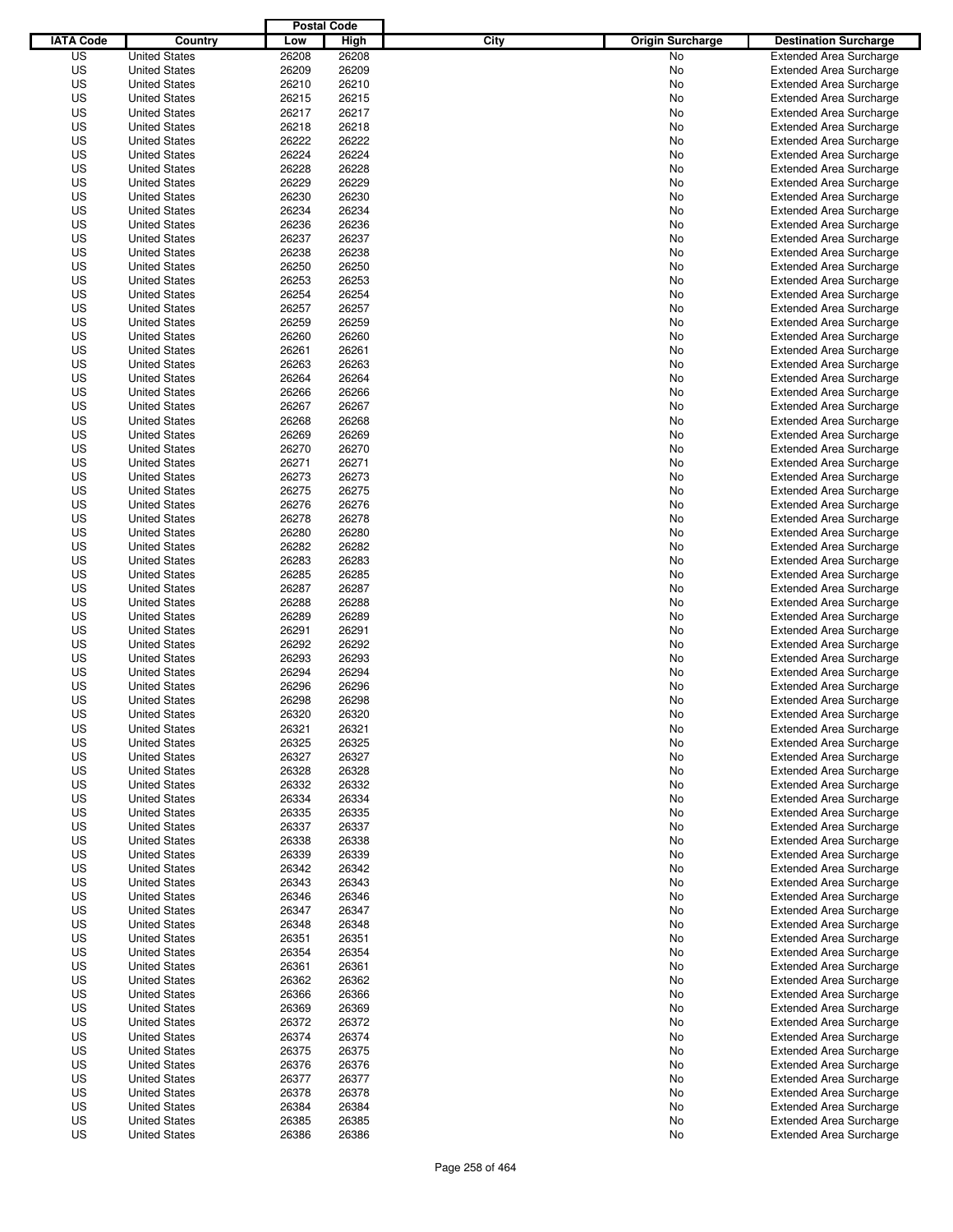|                  |                      | <b>Postal Code</b> |       |                                 |                                |
|------------------|----------------------|--------------------|-------|---------------------------------|--------------------------------|
| <b>IATA Code</b> | Country              | Low                | High  | City<br><b>Origin Surcharge</b> | <b>Destination Surcharge</b>   |
| US               | <b>United States</b> | 26404              | 26404 | <b>No</b>                       | <b>Extended Area Surcharge</b> |
| US               | <b>United States</b> | 26405              | 26405 | No                              | <b>Extended Area Surcharge</b> |
| US               | <b>United States</b> | 26408              | 26408 | No                              | <b>Extended Area Surcharge</b> |
| US               | <b>United States</b> | 26410              | 26410 | No                              | <b>Extended Area Surcharge</b> |
| US               | <b>United States</b> | 26411              | 26411 | No                              | <b>Extended Area Surcharge</b> |
| US               | <b>United States</b> | 26412              | 26412 | No                              | <b>Extended Area Surcharge</b> |
| US               | <b>United States</b> | 26415              | 26415 | No                              | <b>Extended Area Surcharge</b> |
| US               | <b>United States</b> | 26416              | 26416 | No                              | <b>Extended Area Surcharge</b> |
| US               | <b>United States</b> | 26419              | 26419 | No                              | <b>Extended Area Surcharge</b> |
| US               | <b>United States</b> | 26421              | 26421 | No                              | <b>Extended Area Surcharge</b> |
| US               | <b>United States</b> | 26422              | 26422 | No                              | <b>Extended Area Surcharge</b> |
| US               | <b>United States</b> | 26424              | 26424 | No                              | <b>Extended Area Surcharge</b> |
| US               | <b>United States</b> | 26425              | 26425 | No                              | <b>Extended Area Surcharge</b> |
| US               | <b>United States</b> | 26426              | 26426 | No                              | <b>Extended Area Surcharge</b> |
| US               | <b>United States</b> | 26430              | 26430 | No                              | <b>Extended Area Surcharge</b> |
| US               | <b>United States</b> | 26431              | 26431 | No                              | <b>Extended Area Surcharge</b> |
| US               | <b>United States</b> | 26435              | 26435 | No                              | <b>Extended Area Surcharge</b> |
| US               | <b>United States</b> | 26437              | 26437 | No                              | <b>Extended Area Surcharge</b> |
| US               | <b>United States</b> | 26438              | 26438 | No                              | <b>Extended Area Surcharge</b> |
| US               | <b>United States</b> | 26440              | 26440 | No                              | <b>Extended Area Surcharge</b> |
| US               | <b>United States</b> | 26443              | 26443 | No                              | <b>Extended Area Surcharge</b> |
| US               | <b>United States</b> | 26444              | 26444 | No                              | <b>Extended Area Surcharge</b> |
| US               | <b>United States</b> | 26447              | 26447 | No                              | <b>Extended Area Surcharge</b> |
| US               | <b>United States</b> | 26448              | 26448 | No                              | <b>Extended Area Surcharge</b> |
| US               | <b>United States</b> | 26452              | 26452 | No                              | <b>Extended Area Surcharge</b> |
| US               | <b>United States</b> | 26456              | 26456 | No                              | <b>Extended Area Surcharge</b> |
| US               | <b>United States</b> | 26461              | 26461 | No                              | <b>Extended Area Surcharge</b> |
| US               | <b>United States</b> | 26519              | 26519 | No                              | <b>Extended Area Surcharge</b> |
| US               | <b>United States</b> | 26520              | 26520 | No                              | <b>Extended Area Surcharge</b> |
| US               | <b>United States</b> | 26521              | 26521 | No                              | <b>Extended Area Surcharge</b> |
| US               | <b>United States</b> | 26525              | 26525 | No                              | <b>Extended Area Surcharge</b> |
| US               | <b>United States</b> | 26527              | 26527 |                                 |                                |
|                  |                      |                    |       | No                              | <b>Extended Area Surcharge</b> |
| US               | <b>United States</b> | 26529              | 26529 | No                              | <b>Extended Area Surcharge</b> |
| US               | <b>United States</b> | 26531              | 26531 | No                              | <b>Extended Area Surcharge</b> |
| US               | <b>United States</b> | 26535              | 26535 | No                              | <b>Extended Area Surcharge</b> |
| US               | <b>United States</b> | 26537              | 26537 | No                              | <b>Extended Area Surcharge</b> |
| US               | <b>United States</b> | 26541              | 26541 | No                              | <b>Extended Area Surcharge</b> |
| US               | <b>United States</b> | 26542              | 26542 | No                              | <b>Extended Area Surcharge</b> |
| US               | <b>United States</b> | 26544              | 26544 | No                              | <b>Extended Area Surcharge</b> |
| US               | <b>United States</b> | 26546              | 26546 | No                              | <b>Extended Area Surcharge</b> |
| US               | <b>United States</b> | 26547              | 26547 | No                              | <b>Extended Area Surcharge</b> |
| US               | <b>United States</b> | 26560              | 26560 | No                              | <b>Extended Area Surcharge</b> |
| US               | <b>United States</b> | 26561              | 26561 | No                              | <b>Extended Area Surcharge</b> |
| US               | <b>United States</b> | 26562              | 26562 | No                              | <b>Extended Area Surcharge</b> |
| US               | <b>United States</b> | 26563              | 26563 | No                              | <b>Extended Area Surcharge</b> |
| US               | <b>United States</b> | 26566              | 26566 | No                              | <b>Extended Area Surcharge</b> |
| US               | <b>United States</b> | 26568              | 26568 | No                              | <b>Extended Area Surcharge</b> |
| US               | <b>United States</b> | 26570              | 26570 | No                              | <b>Extended Area Surcharge</b> |
| US               | <b>United States</b> | 26571              | 26571 | No                              | <b>Extended Area Surcharge</b> |
| US               | <b>United States</b> | 26574              | 26574 | No                              | <b>Extended Area Surcharge</b> |
| US               | <b>United States</b> | 26575              | 26575 | No                              | <b>Extended Area Surcharge</b> |
| US               | <b>United States</b> | 26576              | 26576 | No                              | <b>Extended Area Surcharge</b> |
| US               | <b>United States</b> | 26578              | 26578 | No                              | <b>Extended Area Surcharge</b> |
| US               | <b>United States</b> | 26581              | 26581 | No                              | <b>Extended Area Surcharge</b> |
| US               | <b>United States</b> | 26582              | 26582 | No                              | <b>Extended Area Surcharge</b> |
| US               | <b>United States</b> | 26585              | 26585 | No                              | <b>Extended Area Surcharge</b> |
| US               | <b>United States</b> | 26586              | 26586 | No                              | <b>Extended Area Surcharge</b> |
| US               | <b>United States</b> | 26587              | 26587 | No                              | <b>Extended Area Surcharge</b> |
| US               | <b>United States</b> | 26588              | 26588 | No                              | <b>Extended Area Surcharge</b> |
| US               | <b>United States</b> | 26589              | 26589 | No                              | <b>Extended Area Surcharge</b> |
| US               | <b>United States</b> | 26590              | 26590 | No                              | <b>Extended Area Surcharge</b> |
| US               | <b>United States</b> | 26591              | 26591 | No                              | <b>Extended Area Surcharge</b> |
| US               | <b>United States</b> | 26601              | 26601 | No                              | <b>Extended Area Surcharge</b> |
| US               | <b>United States</b> | 26610              | 26610 | No                              | <b>Extended Area Surcharge</b> |
| US               | <b>United States</b> | 26611              | 26611 | No                              | <b>Extended Area Surcharge</b> |
| US               | <b>United States</b> | 26615              | 26615 | No                              | <b>Extended Area Surcharge</b> |
| US               | <b>United States</b> | 26617              | 26617 | No                              | <b>Extended Area Surcharge</b> |
| US               | <b>United States</b> | 26619              | 26619 | No                              | <b>Extended Area Surcharge</b> |
| US               | <b>United States</b> | 26621              | 26621 | No                              | <b>Extended Area Surcharge</b> |
| US               | <b>United States</b> | 26623              | 26623 | No                              | <b>Extended Area Surcharge</b> |
| US               | <b>United States</b> | 26624              | 26624 | No                              | <b>Extended Area Surcharge</b> |
| US               | <b>United States</b> | 26627              | 26627 | No                              | <b>Extended Area Surcharge</b> |
| US               | <b>United States</b> | 26629              | 26629 | No                              | <b>Extended Area Surcharge</b> |
| US               | <b>United States</b> | 26631              | 26631 | No                              | <b>Extended Area Surcharge</b> |
| US               | <b>United States</b> | 26634              | 26634 | No                              | <b>Extended Area Surcharge</b> |
| US               | <b>United States</b> | 26636              | 26636 | No                              | <b>Extended Area Surcharge</b> |
| US               | <b>United States</b> | 26638              | 26638 | No                              | <b>Extended Area Surcharge</b> |
| US               | <b>United States</b> | 26639              | 26639 | No                              | <b>Extended Area Surcharge</b> |
|                  |                      |                    |       |                                 |                                |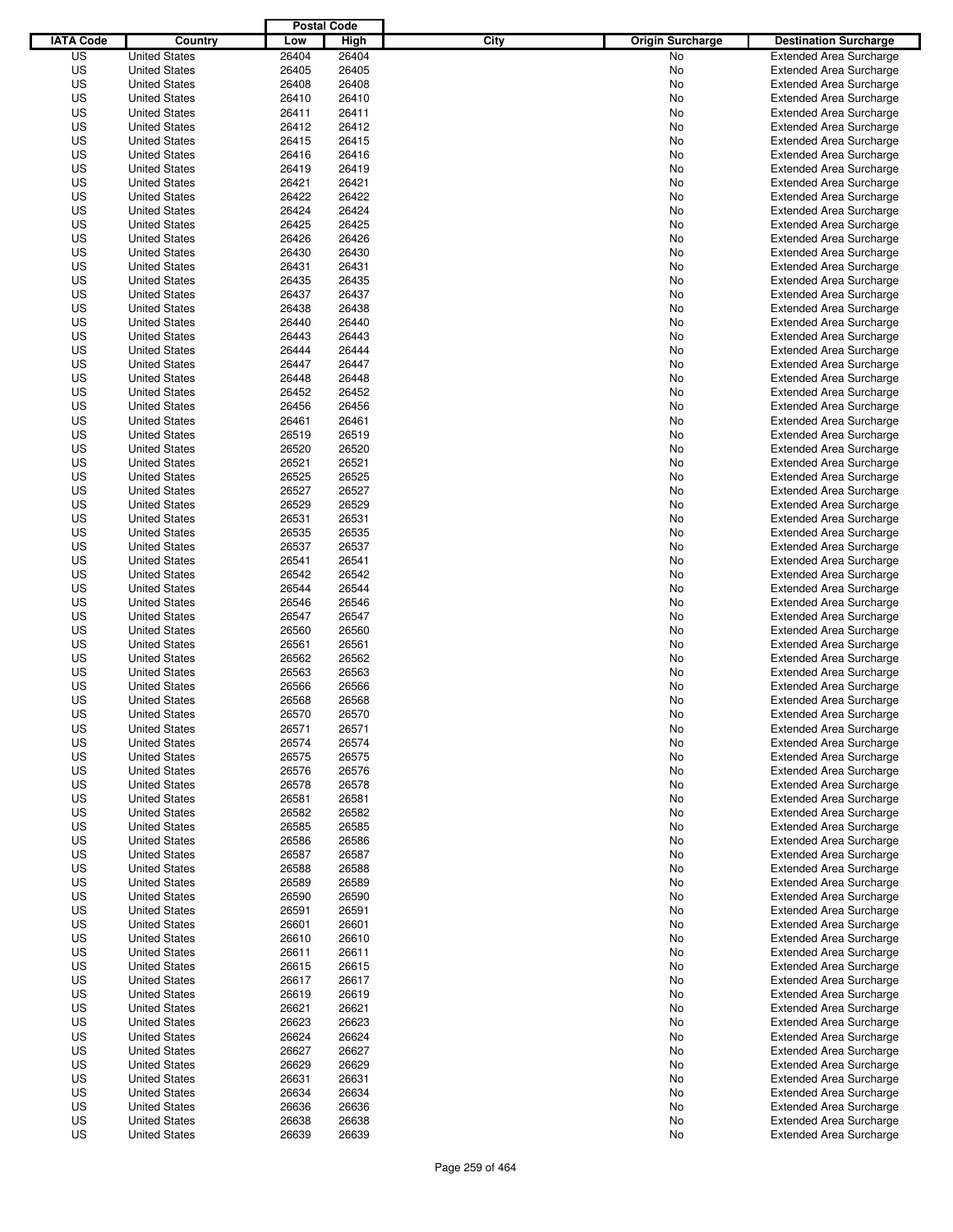|                  |                      | <b>Postal Code</b> |       |                                 |                                |
|------------------|----------------------|--------------------|-------|---------------------------------|--------------------------------|
| <b>IATA Code</b> | Country              | Low                | High  | City<br><b>Origin Surcharge</b> | <b>Destination Surcharge</b>   |
| US               | <b>United States</b> | 26641              | 26641 | <b>No</b>                       | <b>Extended Area Surcharge</b> |
| US               | <b>United States</b> | 26651              | 26651 | No                              | <b>Extended Area Surcharge</b> |
| US               | <b>United States</b> | 26656              | 26656 | No                              | <b>Extended Area Surcharge</b> |
| US               | <b>United States</b> | 26660              | 26660 | No                              | <b>Extended Area Surcharge</b> |
| US               | <b>United States</b> | 26662              | 26662 | No                              | <b>Extended Area Surcharge</b> |
| US               | <b>United States</b> | 26667              | 26667 | No                              | <b>Extended Area Surcharge</b> |
| US               | <b>United States</b> | 26671              | 26671 | No                              | <b>Extended Area Surcharge</b> |
| US               | <b>United States</b> | 26674              | 26674 | No                              | <b>Extended Area Surcharge</b> |
| US               | <b>United States</b> | 26675              | 26675 | No                              | <b>Extended Area Surcharge</b> |
| US               | <b>United States</b> | 26676              | 26676 | No                              | <b>Extended Area Surcharge</b> |
| US               | <b>United States</b> | 26678              | 26678 | No                              | <b>Extended Area Surcharge</b> |
| US               | <b>United States</b> | 26679              | 26679 | No                              | <b>Extended Area Surcharge</b> |
| US               | <b>United States</b> | 26680              | 26680 | No                              | <b>Extended Area Surcharge</b> |
| US               | <b>United States</b> | 26681              | 26681 | No                              | <b>Extended Area Surcharge</b> |
| US               | <b>United States</b> | 26684              | 26684 | No                              | <b>Extended Area Surcharge</b> |
| US               | <b>United States</b> | 26690              | 26690 | No                              | <b>Extended Area Surcharge</b> |
| US               | <b>United States</b> | 26691              | 26691 | No                              | <b>Extended Area Surcharge</b> |
| US               | <b>United States</b> | 26704              | 26704 | No                              | <b>Extended Area Surcharge</b> |
| US               | <b>United States</b> | 26705              | 26705 | No                              | <b>Extended Area Surcharge</b> |
| US               | <b>United States</b> | 26707              | 26707 | No                              | <b>Extended Area Surcharge</b> |
| US               | <b>United States</b> | 26710              | 26710 | No                              | <b>Extended Area Surcharge</b> |
| US               | <b>United States</b> | 26711              | 26711 | No                              | <b>Extended Area Surcharge</b> |
| US               | <b>United States</b> | 26714              | 26714 | No                              | <b>Extended Area Surcharge</b> |
| US               | <b>United States</b> | 26716              | 26716 | No                              | <b>Extended Area Surcharge</b> |
| US               | <b>United States</b> | 26717              | 26717 | No                              | <b>Extended Area Surcharge</b> |
| US               | <b>United States</b> | 26719              | 26719 | No                              | <b>Extended Area Surcharge</b> |
| US               | <b>United States</b> | 26720              | 26720 | No                              | <b>Extended Area Surcharge</b> |
| US               | <b>United States</b> | 26722              | 26722 | No                              | <b>Extended Area Surcharge</b> |
| US               | <b>United States</b> | 26726              | 26726 | No                              | <b>Extended Area Surcharge</b> |
| US               | <b>United States</b> | 26731              | 26731 | No                              | <b>Extended Area Surcharge</b> |
| US               | <b>United States</b> | 26734              | 26734 | No                              | <b>Extended Area Surcharge</b> |
| US               | <b>United States</b> | 26739              | 26739 | No                              | <b>Extended Area Surcharge</b> |
| US               | <b>United States</b> | 26743              | 26743 | No                              | <b>Extended Area Surcharge</b> |
| US               | <b>United States</b> | 26755              | 26755 | No                              | <b>Extended Area Surcharge</b> |
| US               | <b>United States</b> | 26757              | 26757 | No                              | <b>Extended Area Surcharge</b> |
| US               | <b>United States</b> | 26761              | 26761 | No                              | <b>Extended Area Surcharge</b> |
| US               | <b>United States</b> | 26763              | 26763 | No                              | <b>Extended Area Surcharge</b> |
| US               | <b>United States</b> | 26764              | 26764 | No                              | <b>Extended Area Surcharge</b> |
| US               | <b>United States</b> | 26801              | 26801 | No                              | <b>Extended Area Surcharge</b> |
| US               | <b>United States</b> | 26802              | 26802 | No                              | <b>Extended Area Surcharge</b> |
| US               | <b>United States</b> | 26804              | 26804 | No                              | <b>Extended Area Surcharge</b> |
| US               | <b>United States</b> | 26807              | 26807 | No                              | <b>Extended Area Surcharge</b> |
| US               | <b>United States</b> | 26808              | 26808 | No                              | <b>Extended Area Surcharge</b> |
| US               | <b>United States</b> | 26810              | 26810 | No                              | <b>Extended Area Surcharge</b> |
| US               | <b>United States</b> | 26812              | 26812 | No                              | <b>Extended Area Surcharge</b> |
| US               | <b>United States</b> | 26814              | 26814 | No                              | <b>Extended Area Surcharge</b> |
| US               | <b>United States</b> | 26815              | 26815 | No                              | <b>Extended Area Surcharge</b> |
| US               | <b>United States</b> | 26817              | 26817 | No                              | <b>Extended Area Surcharge</b> |
| US               | <b>United States</b> | 26818              | 26818 | No                              | <b>Extended Area Surcharge</b> |
| US               | <b>United States</b> | 26823              | 26823 | No                              | <b>Extended Area Surcharge</b> |
| US               | <b>United States</b> | 26824              | 26824 | No                              | <b>Extended Area Surcharge</b> |
| US               | <b>United States</b> | 26833              | 26833 | No                              | <b>Extended Area Surcharge</b> |
| US               | <b>United States</b> | 26836              | 26836 | No                              | <b>Extended Area Surcharge</b> |
| US               | <b>United States</b> | 26838              | 26838 | No                              | <b>Extended Area Surcharge</b> |
| US               | <b>United States</b> | 26845              | 26845 | No                              | <b>Extended Area Surcharge</b> |
| US               | <b>United States</b> | 26847              | 26847 | No                              | <b>Extended Area Surcharge</b> |
| US               | <b>United States</b> | 26851              | 26851 | No                              | <b>Extended Area Surcharge</b> |
| US               | <b>United States</b> | 26852              | 26852 | No                              | <b>Extended Area Surcharge</b> |
| US               | <b>United States</b> | 26855              | 26855 | No                              | <b>Extended Area Surcharge</b> |
| US               | <b>United States</b> | 26865              | 26865 | No                              | <b>Extended Area Surcharge</b> |
| US               | <b>United States</b> | 26866              | 26866 | No                              | <b>Extended Area Surcharge</b> |
| US               | <b>United States</b> | 26884              | 26884 | No                              | <b>Extended Area Surcharge</b> |
| US               | <b>United States</b> | 26886              | 26886 | No                              | <b>Extended Area Surcharge</b> |
| US               | <b>United States</b> | 27007              | 27007 | No                              | <b>Extended Area Surcharge</b> |
| US               | <b>United States</b> | 27009              | 27009 | No                              | <b>Extended Area Surcharge</b> |
| US               | <b>United States</b> | 27011              | 27011 | No                              | <b>Extended Area Surcharge</b> |
| US               | <b>United States</b> | 27013              | 27013 | No                              | <b>Extended Area Surcharge</b> |
| US               | <b>United States</b> | 27016              | 27016 | No                              | <b>Extended Area Surcharge</b> |
| US               | <b>United States</b> | 27017              | 27017 | No                              | <b>Extended Area Surcharge</b> |
| US               | <b>United States</b> | 27018              | 27018 | No                              | <b>Extended Area Surcharge</b> |
| US               | <b>United States</b> | 27019              | 27019 | No                              | <b>Extended Area Surcharge</b> |
| US               | <b>United States</b> | 27020              | 27020 | No                              | <b>Extended Area Surcharge</b> |
| US               | <b>United States</b> | 27022              | 27022 | No                              | <b>Extended Area Surcharge</b> |
| US               | <b>United States</b> | 27024              | 27024 | No                              | <b>Extended Area Surcharge</b> |
| US               | <b>United States</b> | 27025              | 27025 | No                              | <b>Extended Area Surcharge</b> |
| US               | <b>United States</b> | 27027              | 27027 | No                              | <b>Extended Area Surcharge</b> |
| US               | <b>United States</b> | 27028              | 27028 | No                              | <b>Extended Area Surcharge</b> |
| US               | <b>United States</b> | 27041              | 27041 | No                              | <b>Extended Area Surcharge</b> |
|                  |                      |                    |       |                                 |                                |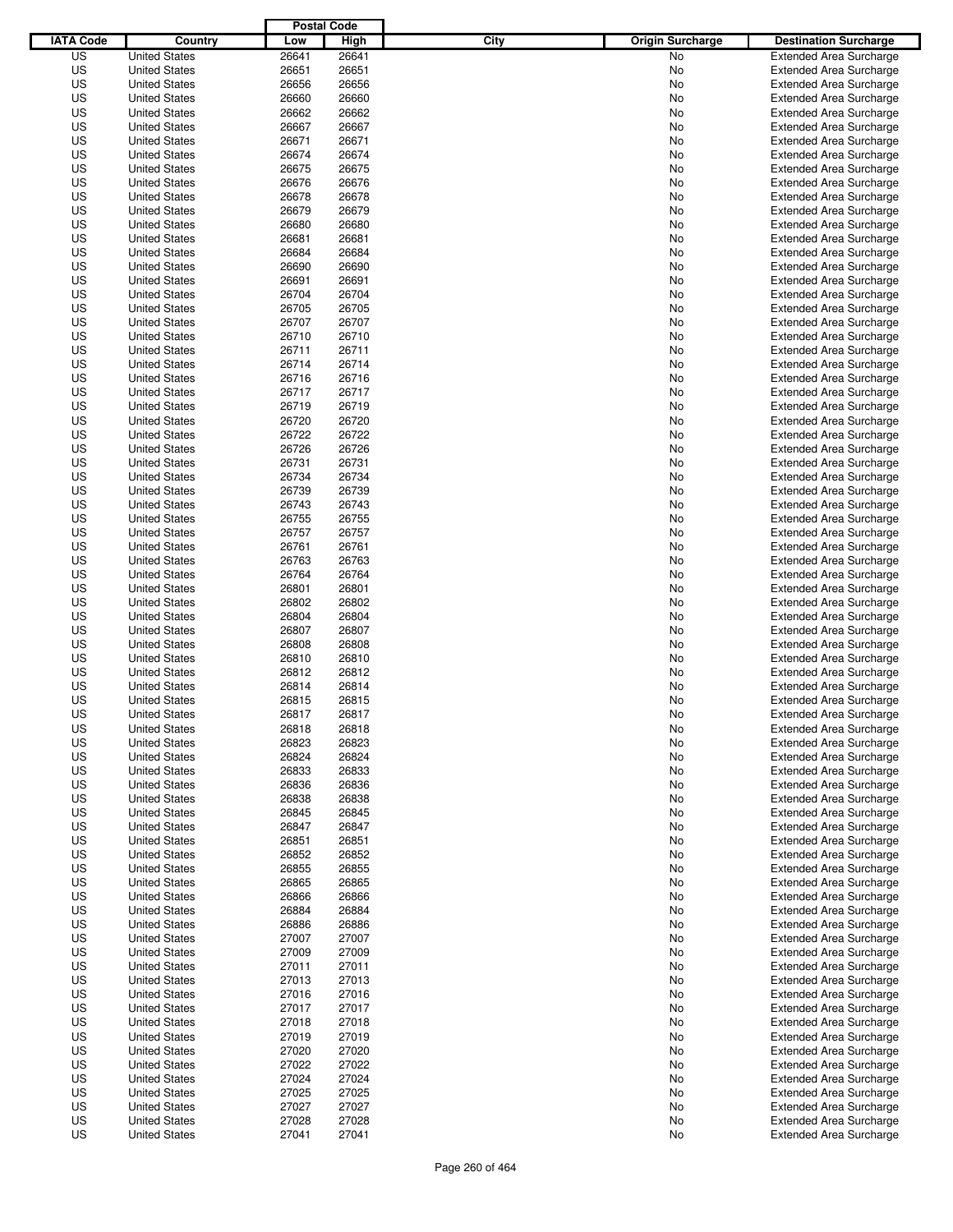|                  |                      | <b>Postal Code</b> |       |                                 |                                |
|------------------|----------------------|--------------------|-------|---------------------------------|--------------------------------|
| <b>IATA Code</b> | Country              | Low                | High  | City<br><b>Origin Surcharge</b> | <b>Destination Surcharge</b>   |
| US               | <b>United States</b> | 27042              | 27042 | <b>No</b>                       | <b>Extended Area Surcharge</b> |
| US               | <b>United States</b> | 27043              | 27043 | No                              | <b>Extended Area Surcharge</b> |
| US               | <b>United States</b> | 27045              | 27045 | No                              | <b>Extended Area Surcharge</b> |
| US               | <b>United States</b> | 27046              | 27046 | No                              | <b>Extended Area Surcharge</b> |
| US               | <b>United States</b> | 27047              | 27047 | No                              | <b>Extended Area Surcharge</b> |
| US               | <b>United States</b> | 27048              | 27048 | No                              | <b>Extended Area Surcharge</b> |
| US               | <b>United States</b> | 27050              | 27050 | No                              | <b>Extended Area Surcharge</b> |
| US               | <b>United States</b> | 27052              | 27052 | No                              | <b>Extended Area Surcharge</b> |
| US               | <b>United States</b> | 27053              | 27053 | No                              | <b>Extended Area Surcharge</b> |
| US               | <b>United States</b> | 27054              | 27054 | No                              | <b>Extended Area Surcharge</b> |
| US               | <b>United States</b> | 27055              | 27055 | No                              | <b>Extended Area Surcharge</b> |
| US               | <b>United States</b> | 27207              | 27207 | No                              | <b>Extended Area Surcharge</b> |
| US               | <b>United States</b> | 27208              | 27208 | No                              | <b>Extended Area Surcharge</b> |
| US               | <b>United States</b> | 27209              | 27209 | No                              | <b>Extended Area Surcharge</b> |
| US               | <b>United States</b> | 27212              | 27212 | No                              | <b>Extended Area Surcharge</b> |
| US               | <b>United States</b> | 27213              | 27213 | No                              | <b>Extended Area Surcharge</b> |
| US               | <b>United States</b> | 27229              | 27229 | No                              | <b>Extended Area Surcharge</b> |
| US               | <b>United States</b> | 27231              | 27231 | No                              | <b>Extended Area Surcharge</b> |
| US               | <b>United States</b> | 27239              | 27239 | No                              | <b>Extended Area Surcharge</b> |
| US               | <b>United States</b> | 27242              | 27242 | No                              | <b>Extended Area Surcharge</b> |
| US               | <b>United States</b> | 27247              | 27247 | No                              | <b>Extended Area Surcharge</b> |
| US               | <b>United States</b> | 27252              | 27252 | No                              | <b>Extended Area Surcharge</b> |
| US               | <b>United States</b> | 27256              | 27256 | No                              | <b>Extended Area Surcharge</b> |
| US               | <b>United States</b> | 27259              | 27259 | No                              | <b>Extended Area Surcharge</b> |
| US               | <b>United States</b> | 27281              | 27281 | No                              | <b>Extended Area Surcharge</b> |
| US               | <b>United States</b> | 27283              | 27283 | No                              | <b>Extended Area Surcharge</b> |
| US               | <b>United States</b> | 27291              | 27291 | No                              | <b>Extended Area Surcharge</b> |
| US               | <b>United States</b> | 27305              | 27305 | No                              | <b>Extended Area Surcharge</b> |
| US               | <b>United States</b> | 27306              | 27306 | No                              | <b>Extended Area Surcharge</b> |
| US               | <b>United States</b> | 27311              | 27311 | No                              | <b>Extended Area Surcharge</b> |
| US               | <b>United States</b> | 27312              | 27312 | No                              | <b>Extended Area Surcharge</b> |
| US               | <b>United States</b> | 27314              | 27314 | No                              | <b>Extended Area Surcharge</b> |
| US               | <b>United States</b> | 27315              | 27315 | No                              | <b>Extended Area Surcharge</b> |
| US               | <b>United States</b> | 27316              | 27316 | No                              | <b>Extended Area Surcharge</b> |
| US               | <b>United States</b> | 27320              | 27320 | No                              | <b>Extended Area Surcharge</b> |
| US               | <b>United States</b> | 27325              | 27325 | No                              | <b>Extended Area Surcharge</b> |
| US               | <b>United States</b> | 27326              | 27326 | No                              | <b>Extended Area Surcharge</b> |
| US               | <b>United States</b> | 27341              | 27341 | No                              | <b>Extended Area Surcharge</b> |
| US               | <b>United States</b> | 27343              | 27343 | No                              | <b>Extended Area Surcharge</b> |
| US               | <b>United States</b> | 27344              | 27344 | No                              | <b>Extended Area Surcharge</b> |
| US               | <b>United States</b> | 27349              | 27349 | No                              | <b>Extended Area Surcharge</b> |
| US               | <b>United States</b> | 27355              | 27355 | No                              | <b>Extended Area Surcharge</b> |
| US               | <b>United States</b> | 27356              | 27356 | No                              | <b>Extended Area Surcharge</b> |
| US               | <b>United States</b> | 27357              | 27357 | No                              | <b>Extended Area Surcharge</b> |
| US               | <b>United States</b> | 27371              | 27371 | No                              | <b>Extended Area Surcharge</b> |
| US               | <b>United States</b> | 27375              | 27375 | No                              | <b>Extended Area Surcharge</b> |
| US               | <b>United States</b> | 27376              | 27376 | No                              | <b>Extended Area Surcharge</b> |
| US               | <b>United States</b> | 27379              | 27379 | No                              | <b>Extended Area Surcharge</b> |
| US               | <b>United States</b> | 27504              | 27504 | No                              | <b>Extended Area Surcharge</b> |
| US               | <b>United States</b> | 27505              | 27505 | No                              | <b>Extended Area Surcharge</b> |
| US               | <b>United States</b> | 27506              | 27506 | No                              | <b>Extended Area Surcharge</b> |
| US               | <b>United States</b> | 27507              | 27507 | No                              | <b>Extended Area Surcharge</b> |
| US               | <b>United States</b> | 27524              | 27524 | No                              | <b>Extended Area Surcharge</b> |
| US               | <b>United States</b> | 27525              | 27525 | No                              | <b>Extended Area Surcharge</b> |
| US               | <b>United States</b> | 27537              | 27537 | No                              | <b>Extended Area Surcharge</b> |
| US               | <b>United States</b> | 27541              | 27541 | No                              | <b>Extended Area Surcharge</b> |
| US               | <b>United States</b> | 27542              | 27542 |                                 | <b>Extended Area Surcharge</b> |
| US               | <b>United States</b> | 27544              | 27544 | No<br>No                        | <b>Extended Area Surcharge</b> |
| US               | <b>United States</b> | 27546              | 27546 | No                              | <b>Extended Area Surcharge</b> |
| US               | <b>United States</b> | 27549              | 27549 |                                 | <b>Extended Area Surcharge</b> |
| US               |                      | 27551              |       | No                              | <b>Extended Area Surcharge</b> |
|                  | <b>United States</b> |                    | 27551 | No                              |                                |
| US               | <b>United States</b> | 27553              | 27553 | No                              | <b>Extended Area Surcharge</b> |
| US               | <b>United States</b> | 27555              | 27555 | No                              | <b>Extended Area Surcharge</b> |
| US               | <b>United States</b> | 27556              | 27556 | No                              | <b>Extended Area Surcharge</b> |
| US               | <b>United States</b> | 27559              | 27559 | No                              | <b>Extended Area Surcharge</b> |
| US               | <b>United States</b> | 27562              | 27562 | No                              | <b>Extended Area Surcharge</b> |
| US               | <b>United States</b> | 27563              | 27563 | No                              | <b>Extended Area Surcharge</b> |
| US               | <b>United States</b> | 27565              | 27565 | No                              | <b>Extended Area Surcharge</b> |
| US               | <b>United States</b> | 27569              | 27569 | No                              | <b>Extended Area Surcharge</b> |
| US               | <b>United States</b> | 27572              | 27572 | No                              | <b>Extended Area Surcharge</b> |
| US               | <b>United States</b> | 27574              | 27574 | No                              | <b>Extended Area Surcharge</b> |
| US               | <b>United States</b> | 27576              | 27576 | No                              | <b>Extended Area Surcharge</b> |
| US               | <b>United States</b> | 27581              | 27581 | No                              | <b>Extended Area Surcharge</b> |
| US               | <b>United States</b> | 27582              | 27582 | No                              | <b>Extended Area Surcharge</b> |
| US               | <b>United States</b> | 27583              | 27583 | No                              | <b>Extended Area Surcharge</b> |
| US               | <b>United States</b> | 27586              | 27586 | No                              | <b>Extended Area Surcharge</b> |
| US               | <b>United States</b> | 27589              | 27589 | No                              | <b>Extended Area Surcharge</b> |
| US               | <b>United States</b> | 27594              | 27594 | No                              | <b>Extended Area Surcharge</b> |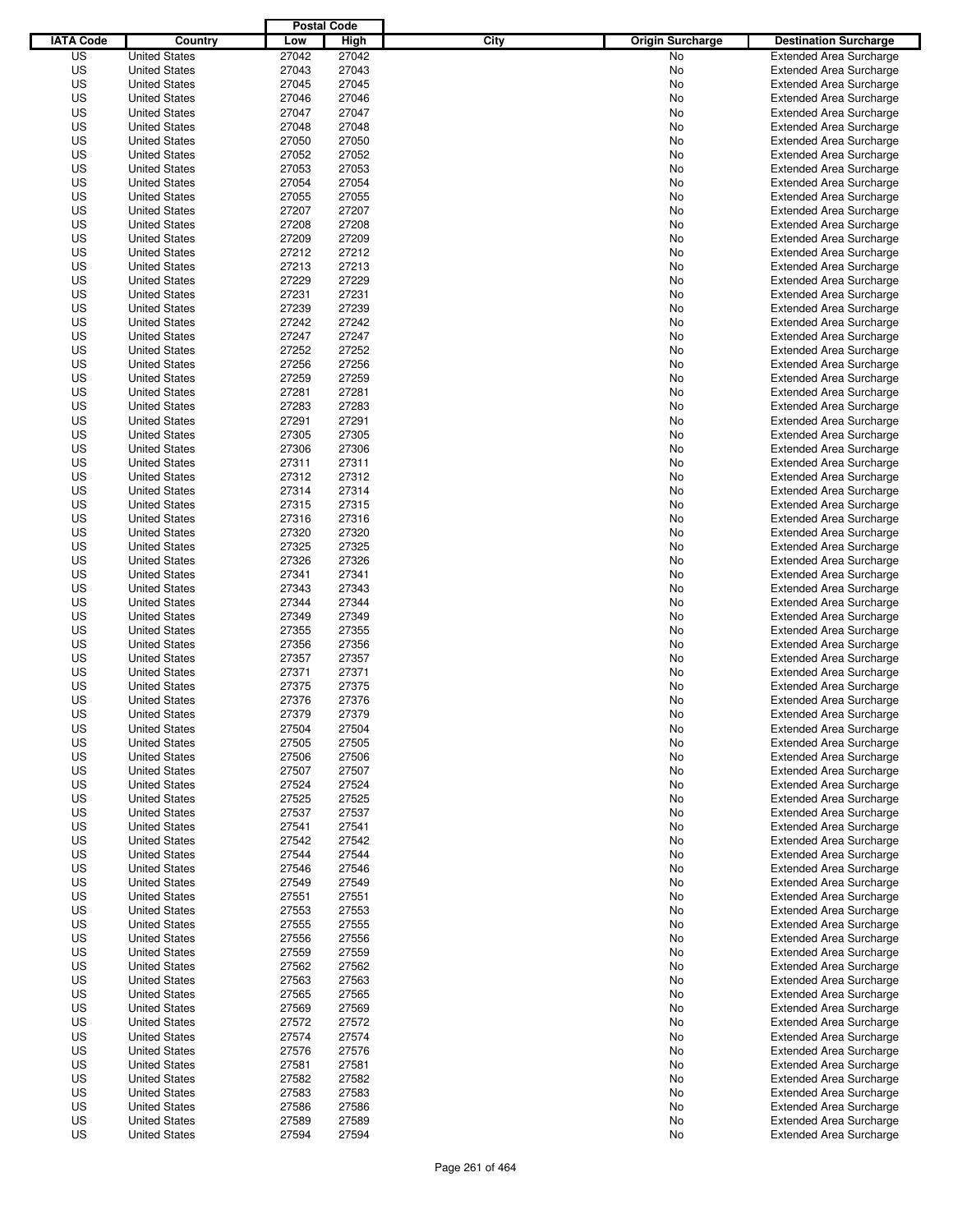|                  |                      | <b>Postal Code</b> |       |                                 |                                |
|------------------|----------------------|--------------------|-------|---------------------------------|--------------------------------|
| <b>IATA Code</b> | Country              | Low                | High  | City<br><b>Origin Surcharge</b> | <b>Destination Surcharge</b>   |
| US               | <b>United States</b> | 27805              | 27805 | <b>No</b>                       | <b>Extended Area Surcharge</b> |
| US               | <b>United States</b> | 27806              | 27806 | No                              | <b>Extended Area Surcharge</b> |
| US               | <b>United States</b> | 27807              | 27807 | No                              | <b>Extended Area Surcharge</b> |
| US               | <b>United States</b> | 27808              | 27808 | No                              | <b>Extended Area Surcharge</b> |
| US               | <b>United States</b> | 27809              | 27809 | No                              | <b>Extended Area Surcharge</b> |
| US               | <b>United States</b> | 27810              | 27810 | No                              | <b>Extended Area Surcharge</b> |
| US               | <b>United States</b> | 27812              | 27812 | No                              | <b>Extended Area Surcharge</b> |
| US               | <b>United States</b> | 27814              | 27814 | No                              | <b>Extended Area Surcharge</b> |
| US               | <b>United States</b> | 27816              | 27816 | No                              | <b>Extended Area Surcharge</b> |
| US               | <b>United States</b> | 27817              | 27817 | No                              | <b>Extended Area Surcharge</b> |
| US               | <b>United States</b> | 27818              | 27818 | No                              | <b>Extended Area Surcharge</b> |
| US               | <b>United States</b> | 27820              | 27820 | No                              | <b>Extended Area Surcharge</b> |
| US               | <b>United States</b> | 27821              | 27821 | No                              | <b>Extended Area Surcharge</b> |
| US               | <b>United States</b> | 27822              | 27822 | No                              | <b>Extended Area Surcharge</b> |
| US               | <b>United States</b> | 27823              | 27823 | No                              | <b>Extended Area Surcharge</b> |
| US               | <b>United States</b> | 27824              | 27824 | No                              | <b>Extended Area Surcharge</b> |
| US               | <b>United States</b> | 27825              | 27825 | No                              | <b>Extended Area Surcharge</b> |
| US               | <b>United States</b> | 27826              | 27826 | No                              | <b>Extended Area Surcharge</b> |
| US               | <b>United States</b> | 27829              | 27829 | No                              | <b>Extended Area Surcharge</b> |
| US               | <b>United States</b> | 27830              | 27830 | No                              | <b>Extended Area Surcharge</b> |
| US               | <b>United States</b> | 27831              | 27831 | No                              | <b>Extended Area Surcharge</b> |
| US               | <b>United States</b> | 27832              | 27832 | No                              | <b>Extended Area Surcharge</b> |
| US               | <b>United States</b> | 27837              | 27837 | No                              | <b>Extended Area Surcharge</b> |
| US               | <b>United States</b> | 27839              | 27839 | No                              | <b>Extended Area Surcharge</b> |
| US               | <b>United States</b> | 27840              | 27840 | No                              | <b>Extended Area Surcharge</b> |
| US               | <b>United States</b> | 27841              | 27841 | No                              | <b>Extended Area Surcharge</b> |
| US               | <b>United States</b> | 27842              | 27842 | No                              | <b>Extended Area Surcharge</b> |
| US               | <b>United States</b> | 27843              | 27843 | No                              | <b>Extended Area Surcharge</b> |
| US               | <b>United States</b> | 27844              | 27844 | No                              | <b>Extended Area Surcharge</b> |
| US               | <b>United States</b> | 27845              | 27845 | No                              | <b>Extended Area Surcharge</b> |
| US               | <b>United States</b> | 27846              | 27846 | No                              | <b>Extended Area Surcharge</b> |
| US               | <b>United States</b> | 27847              | 27847 | No                              | <b>Extended Area Surcharge</b> |
| US               | <b>United States</b> | 27849              | 27849 | No                              | <b>Extended Area Surcharge</b> |
| US               | <b>United States</b> | 27850              | 27850 | No                              | <b>Extended Area Surcharge</b> |
| US               | <b>United States</b> | 27851              | 27851 | No                              | <b>Extended Area Surcharge</b> |
| US               | <b>United States</b> | 27852              | 27852 | No                              | <b>Extended Area Surcharge</b> |
| US               | <b>United States</b> | 27853              | 27853 | No                              | <b>Extended Area Surcharge</b> |
| US               | <b>United States</b> | 27855              | 27855 | No                              | <b>Extended Area Surcharge</b> |
| US               | <b>United States</b> | 27857              | 27857 | No                              | <b>Extended Area Surcharge</b> |
| US               | <b>United States</b> | 27860              | 27860 | No                              | <b>Extended Area Surcharge</b> |
| US               | <b>United States</b> | 27862              | 27862 | No                              | <b>Extended Area Surcharge</b> |
| US               | <b>United States</b> | 27865              | 27865 | No                              | <b>Extended Area Surcharge</b> |
| US               | <b>United States</b> | 27866              | 27866 | No                              | <b>Extended Area Surcharge</b> |
| US               | <b>United States</b> | 27867              | 27867 | No                              | <b>Extended Area Surcharge</b> |
| US               | <b>United States</b> | 27868              | 27868 | No                              | Extended Area Surcharge        |
| US               | <b>United States</b> | 27869              | 27869 | No                              | <b>Extended Area Surcharge</b> |
| US               | <b>United States</b> | 27871              | 27871 | No                              | <b>Extended Area Surcharge</b> |
| US               | <b>United States</b> | 27872              | 27872 | No                              | <b>Extended Area Surcharge</b> |
| US               | <b>United States</b> | 27873              | 27873 | No                              | <b>Extended Area Surcharge</b> |
| US               | <b>United States</b> | 27874              | 27874 | No                              | <b>Extended Area Surcharge</b> |
| US               | <b>United States</b> | 27875              | 27875 | No                              | <b>Extended Area Surcharge</b> |
| US               | <b>United States</b> | 27876              | 27876 | No                              | <b>Extended Area Surcharge</b> |
| US               | <b>United States</b> | 27877              | 27877 | No                              | <b>Extended Area Surcharge</b> |
| US               | <b>United States</b> | 27880              | 27880 | No                              | <b>Extended Area Surcharge</b> |
| US               | <b>United States</b> | 27881              | 27881 | No                              | <b>Extended Area Surcharge</b> |
| US               | <b>United States</b> | 27882              | 27882 | No                              | <b>Extended Area Surcharge</b> |
| US               | <b>United States</b> | 27883              | 27883 | No                              | <b>Extended Area Surcharge</b> |
| US               | <b>United States</b> | 27884              | 27884 | No                              | <b>Extended Area Surcharge</b> |
| US               | <b>United States</b> | 27885              | 27885 | No                              | <b>Extended Area Surcharge</b> |
| US               | <b>United States</b> | 27888              | 27888 | No                              | <b>Extended Area Surcharge</b> |
| US               | <b>United States</b> | 27890              | 27890 | No                              | <b>Extended Area Surcharge</b> |
| US               | <b>United States</b> | 27891              | 27891 | No                              | <b>Extended Area Surcharge</b> |
| US               | <b>United States</b> | 27892              | 27892 | No                              | <b>Extended Area Surcharge</b> |
| US               | <b>United States</b> | 27897              | 27897 | No                              | <b>Extended Area Surcharge</b> |
| US               | <b>United States</b> | 27910              | 27910 | No                              | <b>Extended Area Surcharge</b> |
| US               | <b>United States</b> | 27916              | 27916 | No                              | <b>Extended Area Surcharge</b> |
| US               | <b>United States</b> | 27917              | 27917 | No                              | <b>Extended Area Surcharge</b> |
| US               | <b>United States</b> | 27919              | 27919 | No                              | <b>Extended Area Surcharge</b> |
| US               | <b>United States</b> | 27921              | 27921 | No                              | <b>Extended Area Surcharge</b> |
| US               | <b>United States</b> | 27922              | 27922 | No                              | <b>Extended Area Surcharge</b> |
| US               | <b>United States</b> | 27923              | 27923 | No                              | <b>Extended Area Surcharge</b> |
| US               | <b>United States</b> | 27924              | 27924 | No                              | <b>Extended Area Surcharge</b> |
| US               | <b>United States</b> | 27925              | 27925 | No                              | <b>Extended Area Surcharge</b> |
| US               | <b>United States</b> | 27926              | 27926 | No                              | <b>Extended Area Surcharge</b> |
| US               | <b>United States</b> | 27927              | 27927 | No                              | <b>Extended Area Surcharge</b> |
| US               | <b>United States</b> | 27928              | 27928 | No                              | <b>Extended Area Surcharge</b> |
| US               | <b>United States</b> | 27929              | 27929 | No                              | <b>Extended Area Surcharge</b> |
| US               | <b>United States</b> | 27935              | 27935 | No                              | <b>Extended Area Surcharge</b> |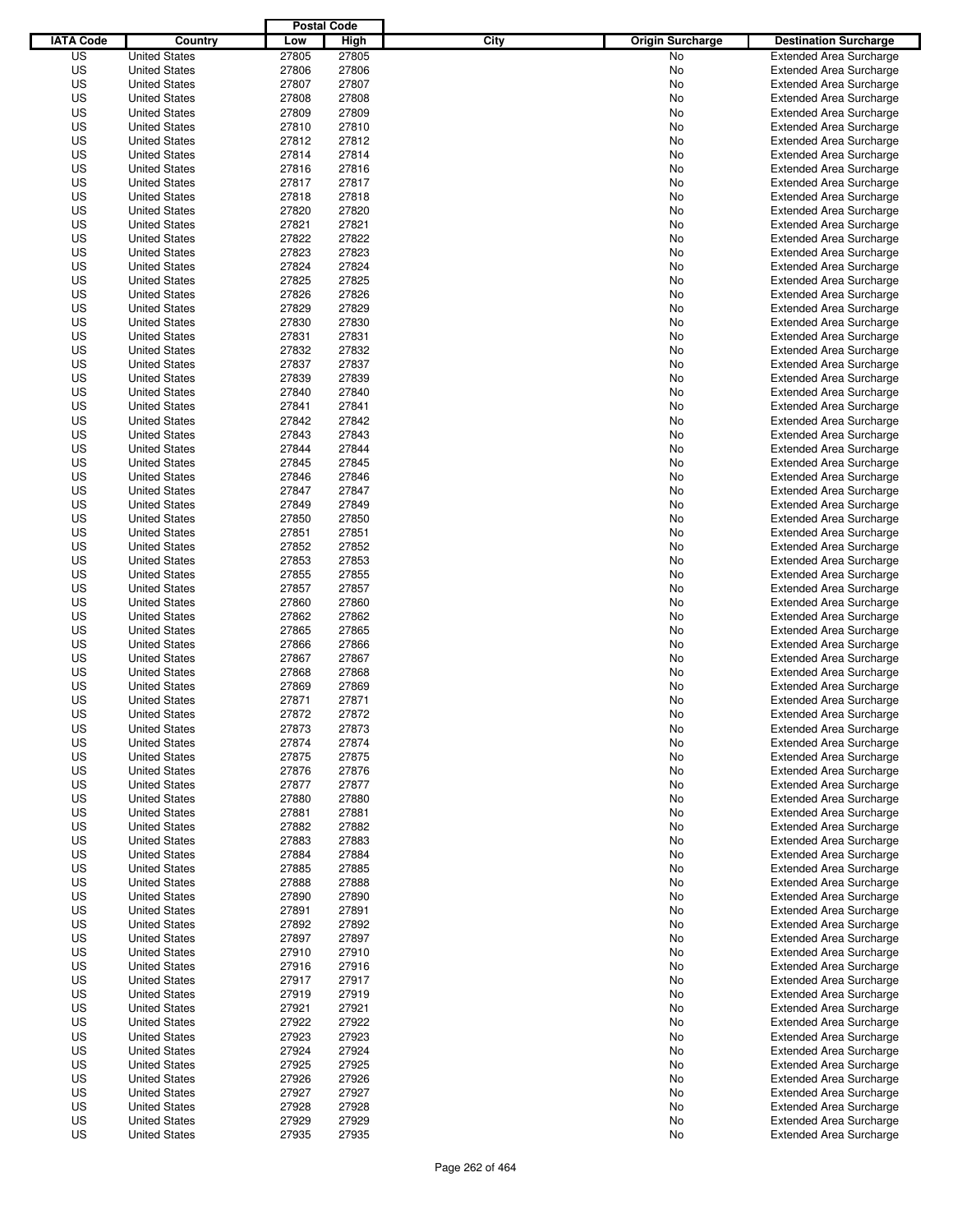|                  |                      | <b>Postal Code</b> |       |                                 |                                |
|------------------|----------------------|--------------------|-------|---------------------------------|--------------------------------|
| <b>IATA Code</b> | Country              | Low                | High  | City<br><b>Origin Surcharge</b> | <b>Destination Surcharge</b>   |
| US               | <b>United States</b> | 27936              | 27936 | <b>No</b>                       | <b>Extended Area Surcharge</b> |
| US               | <b>United States</b> | 27937              | 27937 | No                              | <b>Extended Area Surcharge</b> |
| US               | <b>United States</b> | 27938              | 27938 | No                              | <b>Extended Area Surcharge</b> |
| US               | <b>United States</b> | 27939              | 27939 | No                              | <b>Extended Area Surcharge</b> |
| US               | <b>United States</b> | 27942              | 27942 | No                              | <b>Extended Area Surcharge</b> |
| US               | <b>United States</b> | 27944              | 27944 | No                              | <b>Extended Area Surcharge</b> |
| US               | <b>United States</b> | 27946              | 27946 | No                              | <b>Extended Area Surcharge</b> |
| US               | <b>United States</b> | 27947              | 27947 | No                              | <b>Extended Area Surcharge</b> |
| US               | <b>United States</b> | 27953              | 27953 | No                              | <b>Extended Area Surcharge</b> |
| US               | <b>United States</b> | 27956              | 27956 | No                              | <b>Extended Area Surcharge</b> |
| US               | <b>United States</b> | 27957              | 27957 | No                              | <b>Extended Area Surcharge</b> |
| US               | <b>United States</b> | 27958              | 27958 | No                              | <b>Extended Area Surcharge</b> |
| US               | <b>United States</b> | 27960              | 27960 | No                              | <b>Extended Area Surcharge</b> |
| US               | <b>United States</b> | 27962              | 27962 | No                              | <b>Extended Area Surcharge</b> |
| US               | <b>United States</b> | 27965              | 27965 | No                              | <b>Extended Area Surcharge</b> |
| US               | <b>United States</b> | 27967              | 27967 | No                              | <b>Extended Area Surcharge</b> |
| US               | <b>United States</b> | 27970              | 27970 | No                              | <b>Extended Area Surcharge</b> |
| US               | <b>United States</b> | 27972              | 27972 | No                              | <b>Extended Area Surcharge</b> |
| US               | <b>United States</b> | 27973              | 27973 | No                              | <b>Extended Area Surcharge</b> |
| US               | <b>United States</b> | 27974              | 27974 | No                              | <b>Extended Area Surcharge</b> |
| US               | <b>United States</b> | 27976              | 27976 | No                              | <b>Extended Area Surcharge</b> |
| US               | <b>United States</b> | 27978              | 27978 | No                              | <b>Extended Area Surcharge</b> |
| US               | <b>United States</b> | 27979              | 27979 | No                              | <b>Extended Area Surcharge</b> |
| US               | <b>United States</b> | 27980              | 27980 | No                              | <b>Extended Area Surcharge</b> |
| US               | <b>United States</b> | 27983              | 27983 | No                              | <b>Extended Area Surcharge</b> |
| US               | <b>United States</b> | 27986              | 27986 | No                              | <b>Extended Area Surcharge</b> |
| US               | <b>United States</b> | 28001              | 28001 | No                              | <b>Extended Area Surcharge</b> |
| US               | <b>United States</b> | 28006              | 28006 | No                              | <b>Extended Area Surcharge</b> |
| US               | <b>United States</b> | 28007              | 28007 | No                              | <b>Extended Area Surcharge</b> |
| US               | <b>United States</b> | 28010              | 28010 | No                              | <b>Extended Area Surcharge</b> |
| US               | <b>United States</b> | 28018              | 28018 | No                              | <b>Extended Area Surcharge</b> |
| US               | <b>United States</b> | 28019              | 28019 | No                              | <b>Extended Area Surcharge</b> |
| US               | <b>United States</b> | 28020              | 28020 | No                              | <b>Extended Area Surcharge</b> |
| US               | <b>United States</b> | 28024              | 28024 | No                              | <b>Extended Area Surcharge</b> |
| US               | <b>United States</b> | 28033              | 28033 | No                              | <b>Extended Area Surcharge</b> |
| US               | <b>United States</b> | 28040              | 28040 | No                              | <b>Extended Area Surcharge</b> |
| US               | <b>United States</b> | 28042              | 28042 | No                              | <b>Extended Area Surcharge</b> |
| US               | <b>United States</b> | 28071              | 28071 | No                              | <b>Extended Area Surcharge</b> |
| US               | <b>United States</b> | 28076              | 28076 | No                              | <b>Extended Area Surcharge</b> |
| US               | <b>United States</b> | 28080              | 28080 | No                              | <b>Extended Area Surcharge</b> |
| US               | <b>United States</b> | 28090              | 28090 | No                              | <b>Extended Area Surcharge</b> |
| US               | <b>United States</b> | 28091              | 28091 | No                              | <b>Extended Area Surcharge</b> |
| US               | <b>United States</b> | 28097              | 28097 | No                              | <b>Extended Area Surcharge</b> |
| US               | <b>United States</b> | 28102              | 28102 | No                              | <b>Extended Area Surcharge</b> |
| US               | <b>United States</b> | 28103              | 28103 | No                              | <b>Extended Area Surcharge</b> |
| US               | <b>United States</b> | 28107              | 28107 | No                              | <b>Extended Area Surcharge</b> |
| US               | <b>United States</b> | 28109              | 28109 | No                              | <b>Extended Area Surcharge</b> |
| US               | <b>United States</b> | 28114              | 28114 | No                              | <b>Extended Area Surcharge</b> |
| US               | <b>United States</b> | 28119              | 28119 | No                              | <b>Extended Area Surcharge</b> |
| US               | <b>United States</b> | 28123              | 28123 | No                              | <b>Extended Area Surcharge</b> |
| US               | <b>United States</b> | 28124              | 28124 | No                              | <b>Extended Area Surcharge</b> |
| US               | <b>United States</b> | 28125              | 28125 | No                              | <b>Extended Area Surcharge</b> |
| US               | <b>United States</b> | 28127              | 28127 | No                              | <b>Extended Area Surcharge</b> |
| US               | <b>United States</b> | 28128              | 28128 | No                              | <b>Extended Area Surcharge</b> |
| US               | <b>United States</b> | 28129              | 28129 | No                              | <b>Extended Area Surcharge</b> |
| US               | <b>United States</b> | 28133              | 28133 | No                              | <b>Extended Area Surcharge</b> |
| US               | <b>United States</b> | 28135              | 28135 | No                              | <b>Extended Area Surcharge</b> |
| US               | <b>United States</b> | 28136              | 28136 | No                              | <b>Extended Area Surcharge</b> |
| US               | <b>United States</b> | 28137              | 28137 | No                              | <b>Extended Area Surcharge</b> |
| US               | <b>United States</b> | 28139              | 28139 | No                              | <b>Extended Area Surcharge</b> |
| US               | <b>United States</b> | 28163              | 28163 | No                              | <b>Extended Area Surcharge</b> |
| US               | <b>United States</b> | 28167              | 28167 | No                              | <b>Extended Area Surcharge</b> |
| US               | <b>United States</b> | 28168              | 28168 | No                              | <b>Extended Area Surcharge</b> |
| US               | <b>United States</b> | 28169              | 28169 | No                              | <b>Extended Area Surcharge</b> |
| US               | <b>United States</b> | 28170              | 28170 | No                              | <b>Extended Area Surcharge</b> |
| US               | <b>United States</b> | 28174              | 28174 | No                              | <b>Extended Area Surcharge</b> |
| US               | <b>United States</b> | 28315              | 28315 | No                              | <b>Extended Area Surcharge</b> |
| US               | <b>United States</b> | 28318              | 28318 | No                              | <b>Extended Area Surcharge</b> |
| US               | <b>United States</b> | 28320              | 28320 | No                              | <b>Extended Area Surcharge</b> |
| US               | <b>United States</b> | 28323              | 28323 | No                              | <b>Extended Area Surcharge</b> |
| US               | <b>United States</b> | 28326              | 28326 | No                              | <b>Extended Area Surcharge</b> |
| US               | <b>United States</b> | 28327              | 28327 | No                              | <b>Extended Area Surcharge</b> |
| US               | <b>United States</b> | 28328              | 28328 | No                              | <b>Extended Area Surcharge</b> |
| US               | <b>United States</b> | 28332              | 28332 | No                              | <b>Extended Area Surcharge</b> |
| US               | <b>United States</b> | 28333              | 28333 | No                              | <b>Extended Area Surcharge</b> |
| US               | <b>United States</b> | 28337              | 28337 | No                              | <b>Extended Area Surcharge</b> |
| US               | <b>United States</b> | 28338              | 28338 | No                              | <b>Extended Area Surcharge</b> |
| US               | <b>United States</b> | 28339              | 28339 | No                              | <b>Extended Area Surcharge</b> |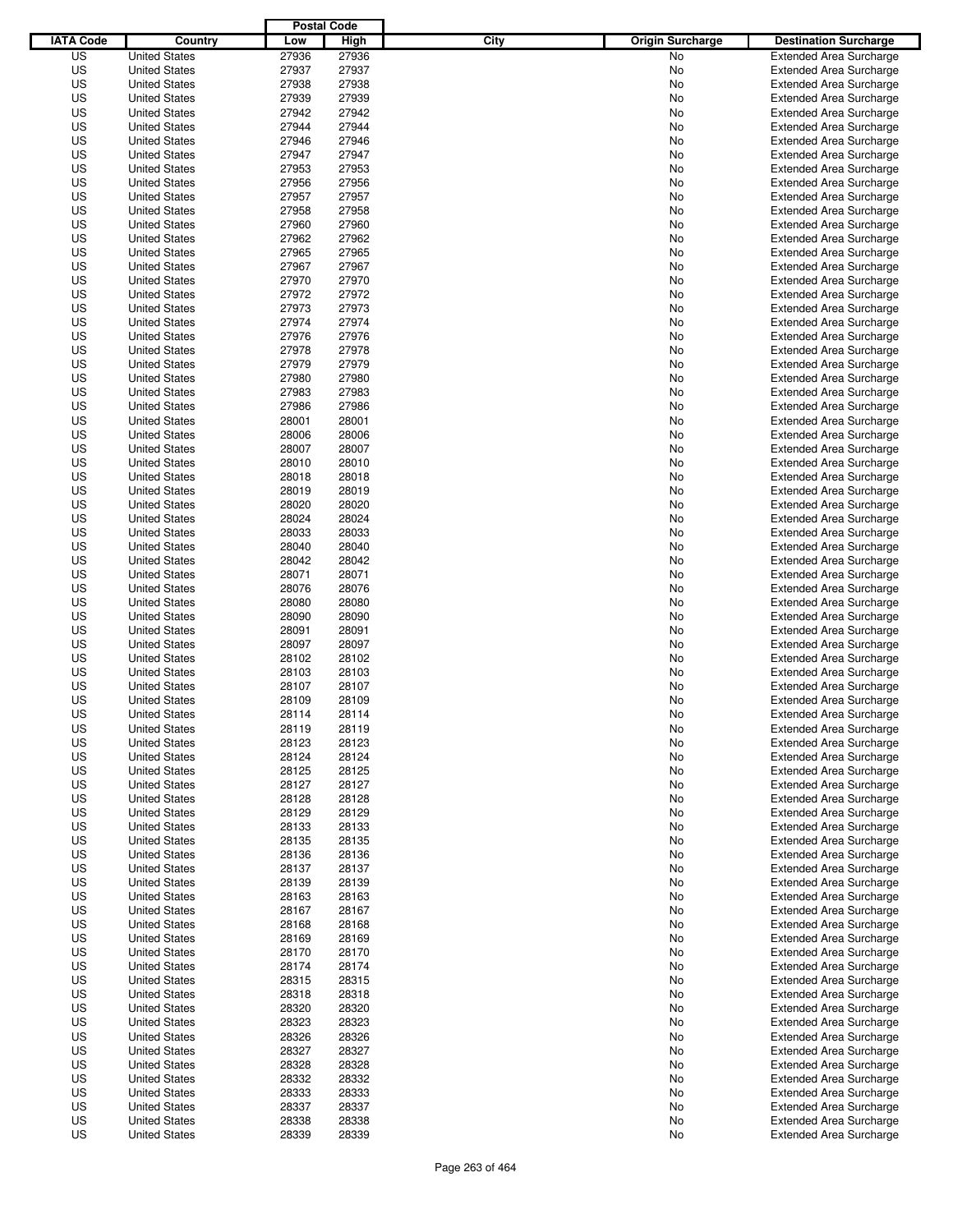|                  |                                              | <b>Postal Code</b> |                |                                 |                                                                  |
|------------------|----------------------------------------------|--------------------|----------------|---------------------------------|------------------------------------------------------------------|
| <b>IATA Code</b> | Country                                      | Low                | High           | City<br><b>Origin Surcharge</b> | <b>Destination Surcharge</b>                                     |
| US               | <b>United States</b>                         | 28340              | 28340          | <b>No</b>                       | <b>Extended Area Surcharge</b>                                   |
| US               | <b>United States</b>                         | 28341              | 28341          | No                              | <b>Extended Area Surcharge</b>                                   |
| US               | <b>United States</b>                         | 28342              | 28342          | No                              | <b>Extended Area Surcharge</b>                                   |
| US               | <b>United States</b>                         | 28343              | 28343          | No                              | <b>Extended Area Surcharge</b>                                   |
| US               | <b>United States</b>                         | 28344              | 28344          | No                              | <b>Extended Area Surcharge</b>                                   |
| US               | <b>United States</b>                         | 28345              | 28345          | No                              | <b>Extended Area Surcharge</b>                                   |
| US               | <b>United States</b>                         | 28347              | 28347          | No                              | <b>Extended Area Surcharge</b>                                   |
| US               | <b>United States</b>                         | 28349              | 28349          | No                              | <b>Extended Area Surcharge</b>                                   |
| US               | <b>United States</b>                         | 28350              | 28350          | No                              | <b>Extended Area Surcharge</b>                                   |
| US               | <b>United States</b>                         | 28351              | 28351          | No                              | <b>Extended Area Surcharge</b>                                   |
| US               | <b>United States</b>                         | 28356              | 28356          | No                              | <b>Extended Area Surcharge</b>                                   |
| US               | <b>United States</b>                         | 28357              | 28357          | No                              | <b>Extended Area Surcharge</b>                                   |
| US               | <b>United States</b>                         | 28361              | 28361          | No                              | <b>Extended Area Surcharge</b>                                   |
| US               | <b>United States</b>                         | 28362              | 28362          | No                              | <b>Extended Area Surcharge</b>                                   |
| US               | <b>United States</b>                         | 28363              | 28363          | No                              | <b>Extended Area Surcharge</b>                                   |
| US               | <b>United States</b>                         | 28364              | 28364          | No                              | <b>Extended Area Surcharge</b>                                   |
| US               | <b>United States</b>                         | 28365              | 28365          | No                              | <b>Extended Area Surcharge</b>                                   |
| US               | <b>United States</b>                         | 28366              | 28366          | No                              | <b>Extended Area Surcharge</b>                                   |
| US               | <b>United States</b>                         | 28367              | 28367          | No                              | <b>Extended Area Surcharge</b>                                   |
| US               | <b>United States</b>                         | 28368              | 28368          | No                              | <b>Extended Area Surcharge</b>                                   |
| US               | <b>United States</b>                         | 28369              | 28369          | No                              | <b>Extended Area Surcharge</b>                                   |
| US               | <b>United States</b>                         | 28371              | 28371          | No                              | <b>Extended Area Surcharge</b>                                   |
| US               | <b>United States</b>                         | 28372              | 28372          | No                              | <b>Extended Area Surcharge</b>                                   |
| US               | <b>United States</b>                         | 28373              | 28373          | No                              | <b>Extended Area Surcharge</b>                                   |
| US               | <b>United States</b>                         | 28375              | 28375          | No                              | <b>Extended Area Surcharge</b>                                   |
| US               | <b>United States</b>                         | 28376              | 28376          | No                              | <b>Extended Area Surcharge</b>                                   |
| US               | <b>United States</b>                         | 28377              | 28377          | No                              | <b>Extended Area Surcharge</b>                                   |
| US               | <b>United States</b>                         | 28379              | 28379          | No                              | <b>Extended Area Surcharge</b>                                   |
| US               | <b>United States</b>                         | 28382              | 28382          | No                              | <b>Extended Area Surcharge</b>                                   |
| US               | <b>United States</b>                         | 28383              | 28383          | No                              | <b>Extended Area Surcharge</b>                                   |
| US               | <b>United States</b>                         | 28384              | 28384          | No                              | <b>Extended Area Surcharge</b>                                   |
| US               | <b>United States</b>                         | 28385              | 28385          | No                              | <b>Extended Area Surcharge</b>                                   |
| US               | <b>United States</b>                         | 28386              | 28386          | No                              | <b>Extended Area Surcharge</b>                                   |
| US               | <b>United States</b>                         | 28391              | 28391          | No                              | <b>Extended Area Surcharge</b>                                   |
| US               | <b>United States</b>                         | 28392              | 28392          | No                              | <b>Extended Area Surcharge</b>                                   |
| US               | <b>United States</b>                         | 28393              | 28393          | No                              | <b>Extended Area Surcharge</b>                                   |
| US               | <b>United States</b>                         | 28394              | 28394          | No                              | <b>Extended Area Surcharge</b>                                   |
| US               | <b>United States</b>                         | 28395              | 28395          | No                              | <b>Extended Area Surcharge</b>                                   |
| US               | <b>United States</b>                         | 28396              | 28396          | No                              | <b>Extended Area Surcharge</b>                                   |
| US               | <b>United States</b>                         | 28398              | 28398          | No                              | <b>Extended Area Surcharge</b>                                   |
| US               | <b>United States</b>                         | 28399              | 28399          | No                              | <b>Extended Area Surcharge</b>                                   |
| US               | <b>United States</b>                         | 28420              | 28420          | No                              | <b>Extended Area Surcharge</b>                                   |
| US               | <b>United States</b>                         | 28421              | 28421          | No                              | <b>Extended Area Surcharge</b>                                   |
| US               | <b>United States</b>                         | 28422              | 28422          | No                              | <b>Extended Area Surcharge</b>                                   |
| US               | <b>United States</b>                         | 28423              | 28423          | No                              | <b>Extended Area Surcharge</b>                                   |
| US               | <b>United States</b>                         | 28425              | 28425          | No                              | <b>Extended Area Surcharge</b>                                   |
| US               | <b>United States</b>                         | 28430              | 28430          | No                              | <b>Extended Area Surcharge</b>                                   |
| US               | <b>United States</b>                         | 28431              | 28431          | No                              | <b>Extended Area Surcharge</b>                                   |
| US               | <b>United States</b>                         | 28432              | 28432          | No                              | <b>Extended Area Surcharge</b>                                   |
| US               | <b>United States</b>                         | 28433              | 28433          |                                 | <b>Extended Area Surcharge</b>                                   |
| US               |                                              |                    | 28434          | No                              | <b>Extended Area Surcharge</b>                                   |
|                  | <b>United States</b>                         | 28434              |                | No                              |                                                                  |
| US<br>US         | <b>United States</b>                         | 28435              | 28435<br>28436 | No                              | <b>Extended Area Surcharge</b>                                   |
| US               | <b>United States</b><br><b>United States</b> | 28436<br>28438     | 28438          | No<br>No                        | <b>Extended Area Surcharge</b><br><b>Extended Area Surcharge</b> |
|                  |                                              |                    |                |                                 |                                                                  |
| US<br>US         | <b>United States</b><br><b>United States</b> | 28439<br>28441     | 28439<br>28441 | No<br>No                        | <b>Extended Area Surcharge</b><br><b>Extended Area Surcharge</b> |
|                  |                                              |                    |                |                                 |                                                                  |
| US               | <b>United States</b>                         | 28442              | 28442          | No                              | <b>Extended Area Surcharge</b>                                   |
| US<br>US         | <b>United States</b><br><b>United States</b> | 28444<br>28445     | 28444<br>28445 | No<br>No                        | <b>Extended Area Surcharge</b><br><b>Extended Area Surcharge</b> |
|                  |                                              |                    |                |                                 |                                                                  |
| US               | <b>United States</b>                         | 28447              | 28447          | No                              | <b>Extended Area Surcharge</b>                                   |
| US               | <b>United States</b>                         | 28448              | 28448          | No                              | <b>Extended Area Surcharge</b>                                   |
| US               | <b>United States</b>                         | 28450              | 28450          | No                              | <b>Extended Area Surcharge</b>                                   |
| US               | <b>United States</b>                         | 28452              | 28452          | No                              | <b>Extended Area Surcharge</b>                                   |
| US               | <b>United States</b>                         | 28453              | 28453          | No                              | <b>Extended Area Surcharge</b>                                   |
| US               | <b>United States</b>                         | 28454              | 28454          | No                              | <b>Extended Area Surcharge</b>                                   |
| US               | <b>United States</b>                         | 28455              | 28455          | No                              | <b>Extended Area Surcharge</b>                                   |
| US               | <b>United States</b>                         | 28456              | 28456          | No                              | <b>Extended Area Surcharge</b>                                   |
| US               | <b>United States</b>                         | 28457              | 28457          | No                              | <b>Extended Area Surcharge</b>                                   |
| US               | <b>United States</b>                         | 28458              | 28458          | No                              | <b>Extended Area Surcharge</b>                                   |
| US               | <b>United States</b>                         | 28459              | 28459          | No                              | <b>Extended Area Surcharge</b>                                   |
| US               | <b>United States</b>                         | 28460              | 28460          | No                              | <b>Extended Area Surcharge</b>                                   |
| US               | <b>United States</b>                         | 28463              | 28463          | No                              | <b>Extended Area Surcharge</b>                                   |
| US               | <b>United States</b>                         | 28464              | 28464          | No                              | <b>Extended Area Surcharge</b>                                   |
| US               | <b>United States</b>                         | 28466              | 28466          | No                              | <b>Extended Area Surcharge</b>                                   |
| US               | <b>United States</b>                         | 28468              | 28468          | No                              | <b>Extended Area Surcharge</b>                                   |
| US               | <b>United States</b>                         | 28469              | 28469          | No                              | <b>Extended Area Surcharge</b>                                   |
| US               | <b>United States</b>                         | 28470              | 28470          | No                              | <b>Extended Area Surcharge</b>                                   |
| US               | <b>United States</b>                         | 28472              | 28472          | No                              | <b>Extended Area Surcharge</b>                                   |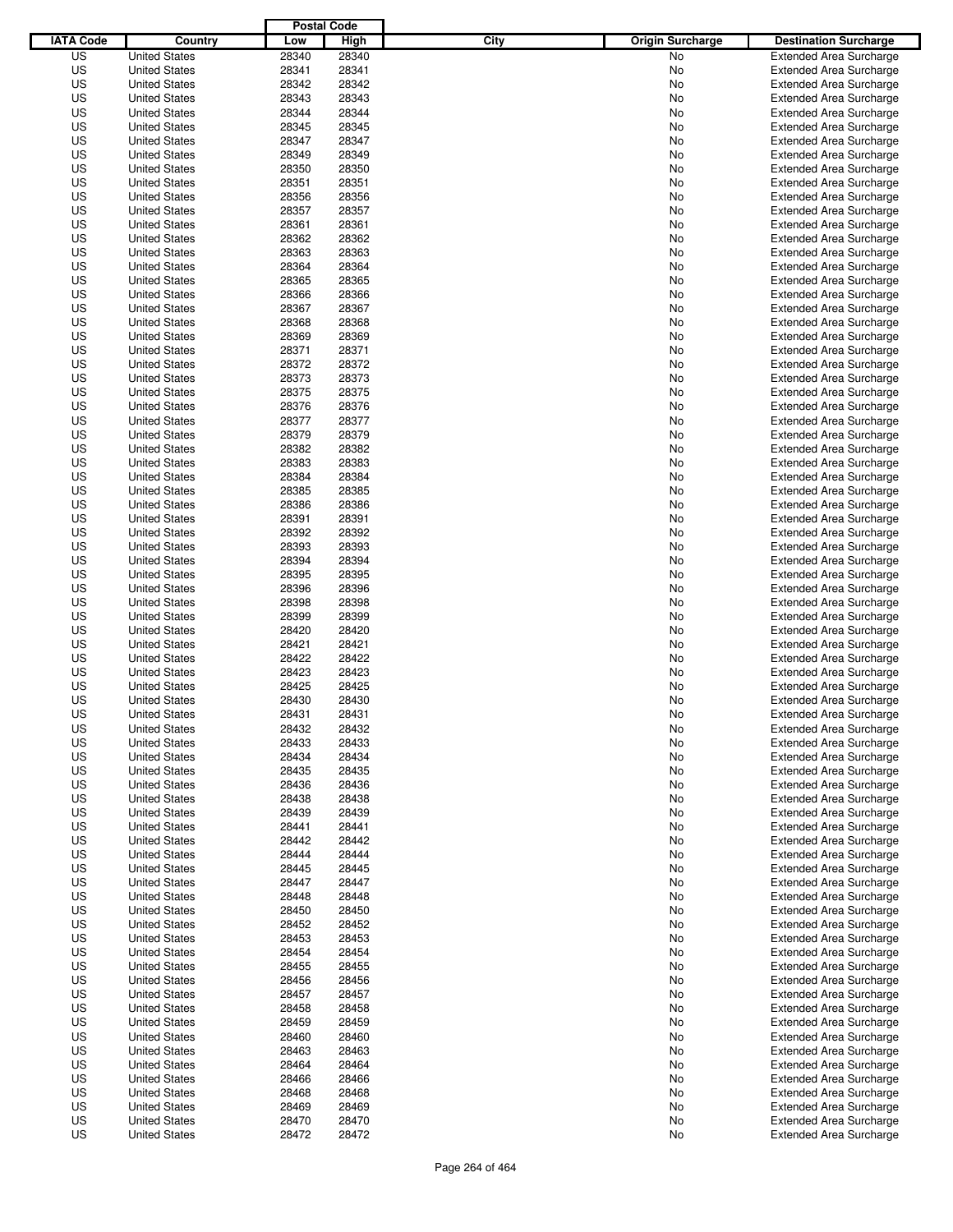|                  |                                              | <b>Postal Code</b> |                |                                 |                                                                  |
|------------------|----------------------------------------------|--------------------|----------------|---------------------------------|------------------------------------------------------------------|
| <b>IATA Code</b> | Country                                      | Low                | High           | City<br><b>Origin Surcharge</b> | <b>Destination Surcharge</b>                                     |
| US               | <b>United States</b>                         | 28478              | 28478          | <b>No</b>                       | <b>Extended Area Surcharge</b>                                   |
| US               | <b>United States</b>                         | 28508              | 28508          | No                              | <b>Extended Area Surcharge</b>                                   |
| US               | <b>United States</b>                         | 28510              | 28510          | No                              | <b>Extended Area Surcharge</b>                                   |
| US               | <b>United States</b>                         | 28511              | 28511          | No                              | <b>Extended Area Surcharge</b>                                   |
| US               | <b>United States</b>                         | 28515              | 28515          | No                              | <b>Extended Area Surcharge</b>                                   |
| US               | <b>United States</b>                         | 28516              | 28516          | No                              | <b>Extended Area Surcharge</b>                                   |
| US               | <b>United States</b>                         | 28518              | 28518          | No                              | <b>Extended Area Surcharge</b>                                   |
| US               | <b>United States</b>                         | 28520              | 28520          | No                              | <b>Extended Area Surcharge</b>                                   |
| US               | <b>United States</b>                         | 28521              | 28521          | No                              | <b>Extended Area Surcharge</b>                                   |
| US               | <b>United States</b>                         | 28523              | 28523          | No                              | <b>Extended Area Surcharge</b>                                   |
| US               | <b>United States</b>                         | 28524              | 28524          | No                              | <b>Extended Area Surcharge</b>                                   |
| US               | <b>United States</b>                         | 28525              | 28525          | No                              | <b>Extended Area Surcharge</b>                                   |
| US               | <b>United States</b>                         | 28526              | 28526          | No                              | <b>Extended Area Surcharge</b>                                   |
| US               | <b>United States</b>                         | 28527              | 28527          | No                              | <b>Extended Area Surcharge</b>                                   |
| US               | <b>United States</b>                         | 28528              | 28528          | No                              | <b>Extended Area Surcharge</b>                                   |
| US               | <b>United States</b>                         | 28529              | 28529          | No                              | <b>Extended Area Surcharge</b>                                   |
| US               | <b>United States</b>                         | 28530              | 28530          | No                              | <b>Extended Area Surcharge</b>                                   |
| US               | <b>United States</b>                         | 28533              | 28533          | No                              | <b>Extended Area Surcharge</b>                                   |
| US               | <b>United States</b>                         | 28537              | 28537          | No                              | <b>Extended Area Surcharge</b>                                   |
| US               | <b>United States</b>                         | 28538              | 28538          | No                              | <b>Extended Area Surcharge</b>                                   |
| US               | <b>United States</b>                         | 28551              | 28551          | No                              | <b>Extended Area Surcharge</b>                                   |
| US               | <b>United States</b>                         | 28552              | 28552          | No                              | <b>Extended Area Surcharge</b>                                   |
| US               | <b>United States</b>                         | 28553              | 28553          | No                              | <b>Extended Area Surcharge</b>                                   |
| US               | <b>United States</b>                         | 28555              | 28555          | No                              | <b>Extended Area Surcharge</b>                                   |
| US               | <b>United States</b>                         | 28556              | 28556          | No                              | <b>Extended Area Surcharge</b>                                   |
| US               | <b>United States</b>                         | 28571              | 28571          | No                              | <b>Extended Area Surcharge</b>                                   |
| US               | <b>United States</b>                         | 28572              | 28572          | No                              | <b>Extended Area Surcharge</b>                                   |
| US               | <b>United States</b>                         | 28573              | 28573          | No                              | <b>Extended Area Surcharge</b>                                   |
| US               | <b>United States</b>                         | 28574              | 28574          | No                              | <b>Extended Area Surcharge</b>                                   |
| US               | <b>United States</b>                         | 28577              | 28577          | No                              | <b>Extended Area Surcharge</b>                                   |
| US               | <b>United States</b>                         | 28578              | 28578          | No                              | <b>Extended Area Surcharge</b>                                   |
| US               | <b>United States</b>                         | 28579              | 28579          | No                              | <b>Extended Area Surcharge</b>                                   |
| US               | <b>United States</b>                         | 28580              | 28580          | No                              | <b>Extended Area Surcharge</b>                                   |
| US               | <b>United States</b>                         | 28581              | 28581          | No                              | <b>Extended Area Surcharge</b>                                   |
| US               | <b>United States</b>                         | 28582              | 28582          | No                              | <b>Extended Area Surcharge</b>                                   |
| US               | <b>United States</b>                         | 28583              | 28583          | No                              | <b>Extended Area Surcharge</b>                                   |
| US               | <b>United States</b>                         | 28585              | 28585          | No                              | <b>Extended Area Surcharge</b>                                   |
| US               | <b>United States</b>                         | 28586              | 28586          | No                              | <b>Extended Area Surcharge</b>                                   |
| US               | <b>United States</b>                         | 28587              | 28587          | No                              | <b>Extended Area Surcharge</b>                                   |
| US               | <b>United States</b>                         | 28589              | 28589          | No                              | <b>Extended Area Surcharge</b>                                   |
| US               | <b>United States</b>                         | 28604              | 28604          | No                              | <b>Extended Area Surcharge</b>                                   |
| US               | <b>United States</b>                         | 28605              | 28605          | No                              | <b>Extended Area Surcharge</b>                                   |
| US               | <b>United States</b>                         | 28606              | 28606          | No                              | <b>Extended Area Surcharge</b>                                   |
| US               | <b>United States</b>                         | 28607              | 28607          | No                              | <b>Extended Area Surcharge</b>                                   |
| US<br>US         | <b>United States</b><br><b>United States</b> | 28609<br>28611     | 28609<br>28611 | No<br>No                        | <b>Extended Area Surcharge</b><br><b>Extended Area Surcharge</b> |
| US               | <b>United States</b>                         | 28612              | 28612          | No                              | <b>Extended Area Surcharge</b>                                   |
| US               | <b>United States</b>                         | 28615              | 28615          | No                              | <b>Extended Area Surcharge</b>                                   |
| US               | <b>United States</b>                         | 28616              | 28616          | No                              | <b>Extended Area Surcharge</b>                                   |
| US               | <b>United States</b>                         | 28617              | 28617          | No                              | <b>Extended Area Surcharge</b>                                   |
| US               | <b>United States</b>                         | 28618              | 28618          | No                              | <b>Extended Area Surcharge</b>                                   |
| US               | <b>United States</b>                         | 28621              | 28621          | No                              | <b>Extended Area Surcharge</b>                                   |
| US               | <b>United States</b>                         | 28622              | 28622          | No                              | <b>Extended Area Surcharge</b>                                   |
| US               | <b>United States</b>                         | 28623              | 28623          | No                              | <b>Extended Area Surcharge</b>                                   |
| US               | <b>United States</b>                         | 28624              | 28624          | No                              | <b>Extended Area Surcharge</b>                                   |
| US               | <b>United States</b>                         | 28626              | 28626          | No                              | <b>Extended Area Surcharge</b>                                   |
| US               | <b>United States</b>                         | 28627              | 28627          | No                              | <b>Extended Area Surcharge</b>                                   |
| US               | <b>United States</b>                         | 28629              | 28629          | No                              | <b>Extended Area Surcharge</b>                                   |
| US               | <b>United States</b>                         | 28631              | 28631          | No                              | <b>Extended Area Surcharge</b>                                   |
| US               | <b>United States</b>                         | 28634              | 28634          | No                              | <b>Extended Area Surcharge</b>                                   |
| US               | <b>United States</b>                         | 28635              | 28635          | No                              | <b>Extended Area Surcharge</b>                                   |
| US               | <b>United States</b>                         | 28636              | 28636          | No                              | <b>Extended Area Surcharge</b>                                   |
| US               | <b>United States</b>                         | 28640              | 28640          | No                              | <b>Extended Area Surcharge</b>                                   |
| US               | <b>United States</b>                         | 28641              | 28641          | No                              | <b>Extended Area Surcharge</b>                                   |
| US               | <b>United States</b>                         | 28642              | 28642          | No                              | <b>Extended Area Surcharge</b>                                   |
| US               | <b>United States</b>                         | 28643              | 28643          | No                              | <b>Extended Area Surcharge</b>                                   |
| US               | <b>United States</b>                         | 28644              | 28644          | No                              | <b>Extended Area Surcharge</b>                                   |
| US               | <b>United States</b>                         | 28646              | 28646          | No                              | <b>Extended Area Surcharge</b>                                   |
| US               | <b>United States</b>                         | 28647              | 28647          | No                              | <b>Extended Area Surcharge</b>                                   |
| US               | <b>United States</b>                         | 28649              | 28649          | No                              | <b>Extended Area Surcharge</b>                                   |
| US               | <b>United States</b>                         | 28651              | 28651          | No                              | <b>Extended Area Surcharge</b>                                   |
| US               | <b>United States</b>                         | 28654              | 28654          | No                              | <b>Extended Area Surcharge</b>                                   |
| US               | <b>United States</b>                         | 28657              | 28657          | No                              | <b>Extended Area Surcharge</b>                                   |
| US               | <b>United States</b>                         | 28660              | 28660          | No                              | <b>Extended Area Surcharge</b>                                   |
| US               | <b>United States</b>                         | 28661              | 28661          | No                              | <b>Extended Area Surcharge</b>                                   |
| US               | <b>United States</b>                         | 28662              | 28662          | No                              | <b>Extended Area Surcharge</b>                                   |
| US               | <b>United States</b>                         | 28663              | 28663          | No                              | <b>Extended Area Surcharge</b>                                   |
| US               | <b>United States</b>                         | 28665              | 28665          | No                              | <b>Extended Area Surcharge</b>                                   |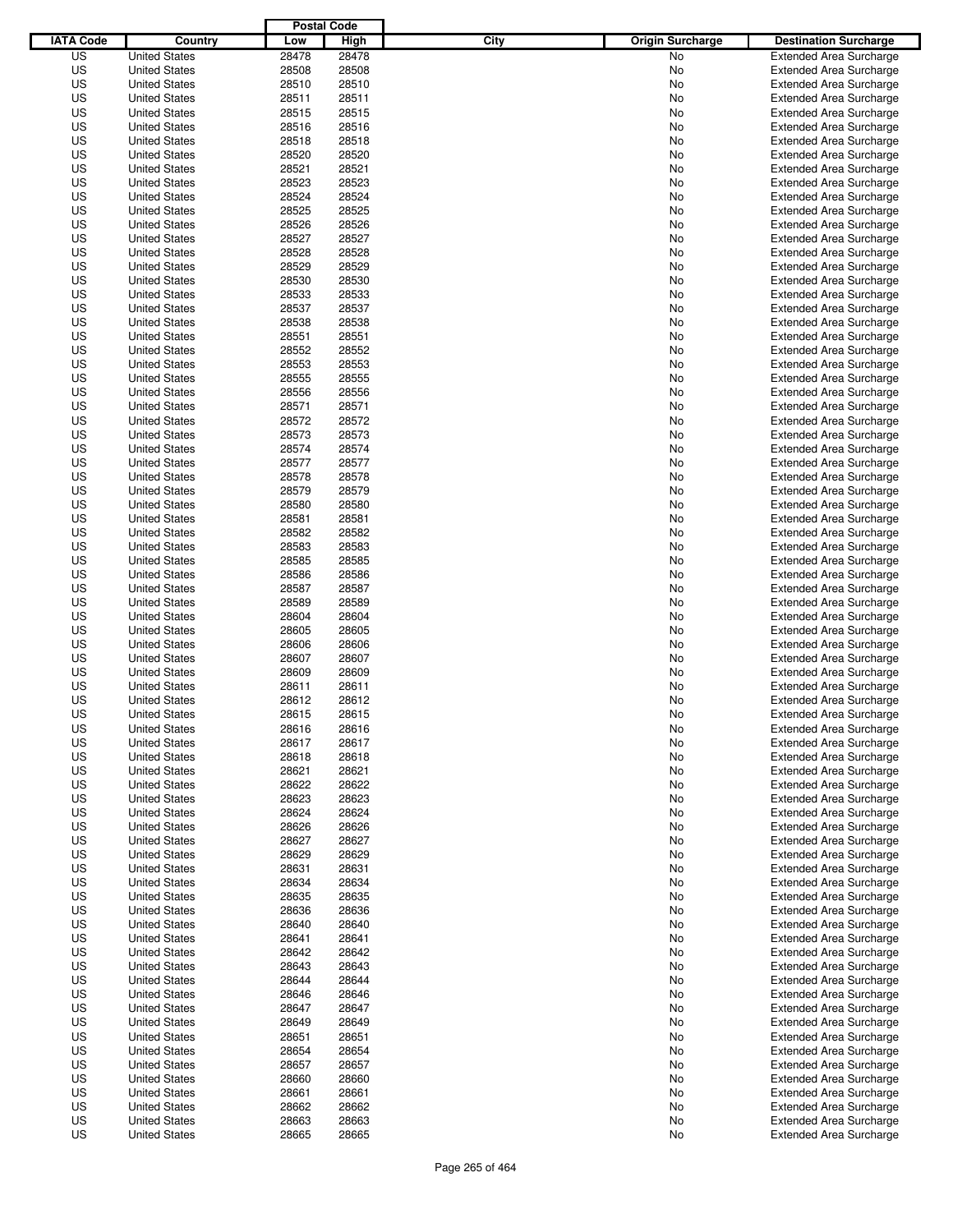|                  |                      | <b>Postal Code</b> |       |                                 |                                |
|------------------|----------------------|--------------------|-------|---------------------------------|--------------------------------|
| <b>IATA Code</b> | Country              | Low                | High  | City<br><b>Origin Surcharge</b> | <b>Destination Surcharge</b>   |
| US               | <b>United States</b> | 28666              | 28666 | <b>No</b>                       | <b>Extended Area Surcharge</b> |
| US               | <b>United States</b> | 28668              | 28668 | No                              | <b>Extended Area Surcharge</b> |
| US               | <b>United States</b> | 28669              | 28669 | No                              | <b>Extended Area Surcharge</b> |
| US               | <b>United States</b> | 28670              | 28670 | No                              | <b>Extended Area Surcharge</b> |
| US               | <b>United States</b> | 28672              | 28672 | No                              | <b>Extended Area Surcharge</b> |
| US               | <b>United States</b> | 28675              | 28675 | No                              | <b>Extended Area Surcharge</b> |
| US               | <b>United States</b> | 28676              | 28676 | No                              | <b>Extended Area Surcharge</b> |
| US               | <b>United States</b> | 28679              | 28679 | No                              | <b>Extended Area Surcharge</b> |
| US               | <b>United States</b> | 28681              | 28681 | No                              | <b>Extended Area Surcharge</b> |
| US               | <b>United States</b> | 28683              | 28683 | No                              | <b>Extended Area Surcharge</b> |
| US               | <b>United States</b> | 28684              | 28684 | No                              | <b>Extended Area Surcharge</b> |
| US               | <b>United States</b> | 28685              | 28685 | No                              | <b>Extended Area Surcharge</b> |
| US               | <b>United States</b> | 28689              | 28689 | No                              | <b>Extended Area Surcharge</b> |
| US               | <b>United States</b> | 28692              | 28692 | No                              | <b>Extended Area Surcharge</b> |
| US               | <b>United States</b> | 28693              | 28693 | No                              | <b>Extended Area Surcharge</b> |
| US               | <b>United States</b> | 28694              | 28694 | No                              | <b>Extended Area Surcharge</b> |
| US               | <b>United States</b> | 28698              | 28698 | No                              | <b>Extended Area Surcharge</b> |
| US               | <b>United States</b> | 28699              | 28699 | No                              | <b>Extended Area Surcharge</b> |
| US               | <b>United States</b> | 28701              | 28701 | No                              | <b>Extended Area Surcharge</b> |
| US               | <b>United States</b> | 28702              | 28702 | No                              | <b>Extended Area Surcharge</b> |
| US               | <b>United States</b> | 28705              | 28705 | No                              | <b>Extended Area Surcharge</b> |
| US               | <b>United States</b> | 28707              | 28707 | No                              | <b>Extended Area Surcharge</b> |
| US               | <b>United States</b> | 28708              | 28708 | No                              | <b>Extended Area Surcharge</b> |
| US               | <b>United States</b> | 28709              | 28709 | No                              | <b>Extended Area Surcharge</b> |
| US               | <b>United States</b> | 28710              | 28710 | No                              | <b>Extended Area Surcharge</b> |
| US               | <b>United States</b> | 28711              | 28711 | No                              | <b>Extended Area Surcharge</b> |
| US               | <b>United States</b> | 28712              | 28712 | No                              | <b>Extended Area Surcharge</b> |
| US               | <b>United States</b> | 28713              | 28713 | No                              | <b>Extended Area Surcharge</b> |
| US               | <b>United States</b> | 28714              | 28714 | No                              | <b>Extended Area Surcharge</b> |
| US               | <b>United States</b> | 28716              | 28716 | No                              | <b>Extended Area Surcharge</b> |
| US               | <b>United States</b> | 28717              | 28717 | No                              | <b>Extended Area Surcharge</b> |
| US               | <b>United States</b> | 28718              | 28718 | No                              | <b>Extended Area Surcharge</b> |
| US               | <b>United States</b> | 28719              | 28719 | No                              | <b>Extended Area Surcharge</b> |
| US               | <b>United States</b> | 28720              | 28720 | No                              | <b>Extended Area Surcharge</b> |
| US               | <b>United States</b> | 28721              | 28721 | No                              | <b>Extended Area Surcharge</b> |
| US               | <b>United States</b> | 28722              | 28722 | No                              | <b>Extended Area Surcharge</b> |
| US               | <b>United States</b> | 28723              | 28723 | No                              | <b>Extended Area Surcharge</b> |
| US               | <b>United States</b> | 28731              | 28731 | No                              | <b>Extended Area Surcharge</b> |
| US               | <b>United States</b> | 28733              | 28733 | No                              | <b>Extended Area Surcharge</b> |
| US               | <b>United States</b> | 28735              | 28735 | No                              | <b>Extended Area Surcharge</b> |
| US               | <b>United States</b> | 28736              | 28736 | No                              | <b>Extended Area Surcharge</b> |
| US               | <b>United States</b> | 28740              | 28740 | No                              | <b>Extended Area Surcharge</b> |
| US               | <b>United States</b> | 28741              | 28741 | No                              | <b>Extended Area Surcharge</b> |
| US               | <b>United States</b> | 28742              | 28742 | No                              | <b>Extended Area Surcharge</b> |
| US               | <b>United States</b> | 28743              | 28743 | No                              | <b>Extended Area Surcharge</b> |
| US               | <b>United States</b> | 28745              | 28745 | No                              | <b>Extended Area Surcharge</b> |
| US               | <b>United States</b> | 28746              | 28746 | No                              | <b>Extended Area Surcharge</b> |
| US               | <b>United States</b> | 28747              | 28747 | No                              | <b>Extended Area Surcharge</b> |
| US               | <b>United States</b> | 28748              | 28748 | No                              | <b>Extended Area Surcharge</b> |
| US               | <b>United States</b> | 28749              | 28749 | No                              | <b>Extended Area Surcharge</b> |
| US               | <b>United States</b> | 28751              | 28751 | No                              | <b>Extended Area Surcharge</b> |
| US               | <b>United States</b> | 28752              | 28752 | No                              | <b>Extended Area Surcharge</b> |
| US               | <b>United States</b> | 28753              | 28753 | No                              | <b>Extended Area Surcharge</b> |
| US               | <b>United States</b> | 28754              | 28754 | No                              | <b>Extended Area Surcharge</b> |
| US               | <b>United States</b> | 28755              | 28755 | No                              | <b>Extended Area Surcharge</b> |
| US               | <b>United States</b> | 28756              | 28756 | No                              | <b>Extended Area Surcharge</b> |
| US               | <b>United States</b> | 28757              | 28757 | No                              | <b>Extended Area Surcharge</b> |
| US               | <b>United States</b> | 28760              | 28760 | No                              | <b>Extended Area Surcharge</b> |
| US               | <b>United States</b> | 28761              | 28761 | No                              | <b>Extended Area Surcharge</b> |
| US               | <b>United States</b> | 28762              | 28762 | No                              | <b>Extended Area Surcharge</b> |
| US               | <b>United States</b> | 28763              | 28763 | No                              | <b>Extended Area Surcharge</b> |
| US               | <b>United States</b> | 28765              | 28765 | No                              | <b>Extended Area Surcharge</b> |
| US               | <b>United States</b> | 28766              | 28766 | No                              | <b>Extended Area Surcharge</b> |
| US               | <b>United States</b> | 28768              | 28768 | No                              | <b>Extended Area Surcharge</b> |
| US               | <b>United States</b> | 28771              | 28771 | No                              | <b>Extended Area Surcharge</b> |
| US               | <b>United States</b> | 28772              | 28772 | No                              | <b>Extended Area Surcharge</b> |
| US               | <b>United States</b> | 28773              | 28773 | No                              | <b>Extended Area Surcharge</b> |
| US               | <b>United States</b> | 28774              | 28774 | No                              | <b>Extended Area Surcharge</b> |
| US               | <b>United States</b> | 28775              | 28775 | No                              | <b>Extended Area Surcharge</b> |
| US               | <b>United States</b> | 28777              | 28777 | No                              | <b>Extended Area Surcharge</b> |
| US               | <b>United States</b> | 28779              | 28779 | No                              | <b>Extended Area Surcharge</b> |
| US               | <b>United States</b> | 28781              | 28781 | No                              | <b>Extended Area Surcharge</b> |
| US               | <b>United States</b> | 28782              | 28782 | No                              | <b>Extended Area Surcharge</b> |
| US               | <b>United States</b> | 28783              | 28783 | No                              | <b>Extended Area Surcharge</b> |
| US               | <b>United States</b> | 28784              | 28784 | No                              | <b>Extended Area Surcharge</b> |
| US               | <b>United States</b> | 28785              | 28785 | No                              | <b>Extended Area Surcharge</b> |
| US               | <b>United States</b> | 28786              | 28786 | No                              | <b>Extended Area Surcharge</b> |
| US               | <b>United States</b> | 28787              | 28787 | No                              | <b>Extended Area Surcharge</b> |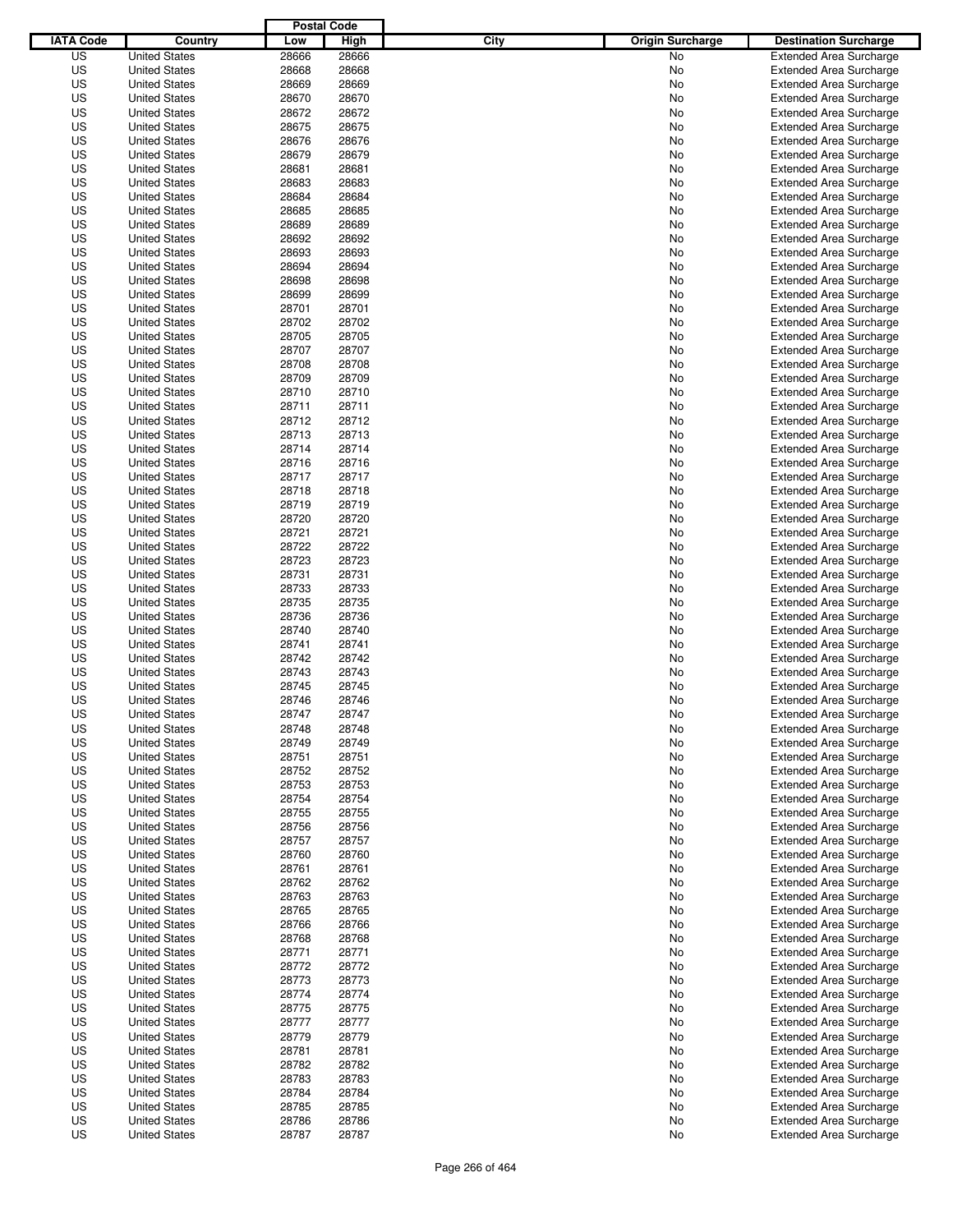|                  |                                              | <b>Postal Code</b> |                |                                 |                                                                  |
|------------------|----------------------------------------------|--------------------|----------------|---------------------------------|------------------------------------------------------------------|
| <b>IATA Code</b> | Country                                      | Low                | High           | City<br><b>Origin Surcharge</b> | <b>Destination Surcharge</b>                                     |
| US               | <b>United States</b>                         | 28789              | 28789          | <b>No</b>                       | <b>Extended Area Surcharge</b>                                   |
| US               | <b>United States</b>                         | 28790              | 28790          | No                              | <b>Extended Area Surcharge</b>                                   |
| US               | <b>United States</b>                         | 28901              | 28901          | No                              | <b>Extended Area Surcharge</b>                                   |
| US               | <b>United States</b>                         | 28902              | 28902          | No                              | <b>Extended Area Surcharge</b>                                   |
| US               | <b>United States</b>                         | 28904              | 28904          | No                              | <b>Extended Area Surcharge</b>                                   |
| US               | <b>United States</b>                         | 28905              | 28905          | No                              | <b>Extended Area Surcharge</b>                                   |
| US               | <b>United States</b>                         | 28906              | 28906          | No                              | <b>Extended Area Surcharge</b>                                   |
| US               | <b>United States</b>                         | 28909              | 28909          | No                              | <b>Extended Area Surcharge</b>                                   |
| US               | <b>United States</b>                         | 29001              | 29001          | No                              | <b>Extended Area Surcharge</b>                                   |
| US               | <b>United States</b>                         | 29003              | 29003          | No                              | <b>Extended Area Surcharge</b>                                   |
| US               | <b>United States</b>                         | 29006              | 29006          | No                              | <b>Extended Area Surcharge</b>                                   |
| US               | <b>United States</b>                         | 29009              | 29009          | No                              | <b>Extended Area Surcharge</b>                                   |
| US               | <b>United States</b>                         | 29010              | 29010          | No                              | <b>Extended Area Surcharge</b>                                   |
| US               | <b>United States</b>                         | 29014              | 29014          | No                              | <b>Extended Area Surcharge</b>                                   |
| US               | <b>United States</b>                         | 29015              | 29015          | No                              | <b>Extended Area Surcharge</b>                                   |
| US               | <b>United States</b>                         | 29018              | 29018          | No                              | <b>Extended Area Surcharge</b>                                   |
| US               | <b>United States</b>                         | 29020              | 29020          | No                              | <b>Extended Area Surcharge</b>                                   |
| US               | <b>United States</b>                         | 29030              | 29030          | No                              | <b>Extended Area Surcharge</b>                                   |
| US               | <b>United States</b>                         | 29031              | 29031          | No                              | <b>Extended Area Surcharge</b>                                   |
| US               | <b>United States</b>                         | 29032              | 29032          | No                              | <b>Extended Area Surcharge</b>                                   |
| US               | <b>United States</b>                         | 29037              | 29037          | No                              | <b>Extended Area Surcharge</b>                                   |
| US               | <b>United States</b>                         | 29038              | 29038          | No                              | <b>Extended Area Surcharge</b>                                   |
| US               | <b>United States</b>                         | 29039              | 29039          | No                              | <b>Extended Area Surcharge</b>                                   |
| US               | <b>United States</b>                         | 29040              | 29040          | No                              | <b>Extended Area Surcharge</b>                                   |
| US               | <b>United States</b>                         | 29041              | 29041          | No                              | <b>Extended Area Surcharge</b>                                   |
| US               | <b>United States</b>                         | 29042              | 29042          | No                              | <b>Extended Area Surcharge</b>                                   |
| US               | <b>United States</b>                         | 29044              | 29044          | No                              | <b>Extended Area Surcharge</b>                                   |
| US               | <b>United States</b>                         | 29045              | 29045          | No                              | <b>Extended Area Surcharge</b>                                   |
| US               | <b>United States</b>                         | 29046              | 29046          | No                              | <b>Extended Area Surcharge</b>                                   |
| US               | <b>United States</b>                         | 29047              | 29047          | No                              | <b>Extended Area Surcharge</b>                                   |
| US               | <b>United States</b>                         | 29048              | 29048          | No                              | <b>Extended Area Surcharge</b>                                   |
| US               | <b>United States</b>                         | 29051              | 29051          | No                              | <b>Extended Area Surcharge</b>                                   |
| US               | <b>United States</b>                         | 29052              | 29052          | No                              | <b>Extended Area Surcharge</b>                                   |
| US               | <b>United States</b>                         | 29053              | 29053          | No                              | <b>Extended Area Surcharge</b>                                   |
| US               | <b>United States</b>                         | 29054              | 29054          | No                              | <b>Extended Area Surcharge</b>                                   |
| US               | <b>United States</b>                         | 29055              | 29055          | No                              | <b>Extended Area Surcharge</b>                                   |
| US               | <b>United States</b>                         | 29056              | 29056          | No                              | <b>Extended Area Surcharge</b>                                   |
| US               | <b>United States</b>                         | 29058              | 29058          | No                              | <b>Extended Area Surcharge</b>                                   |
| US               | <b>United States</b>                         | 29059              | 29059          | No                              | <b>Extended Area Surcharge</b>                                   |
| US               | <b>United States</b>                         | 29065              | 29065          |                                 |                                                                  |
| US               |                                              | 29067              | 29067          | No                              | <b>Extended Area Surcharge</b><br><b>Extended Area Surcharge</b> |
|                  | <b>United States</b>                         |                    |                | No                              |                                                                  |
| US               | <b>United States</b>                         | 29069              | 29069          | No                              | <b>Extended Area Surcharge</b>                                   |
| US               | <b>United States</b>                         | 29070              | 29070          | No                              | <b>Extended Area Surcharge</b>                                   |
| US               | <b>United States</b>                         | 29074              | 29074          | No                              | <b>Extended Area Surcharge</b>                                   |
| US               | <b>United States</b>                         | 29075              | 29075          | No                              | <b>Extended Area Surcharge</b>                                   |
| US<br>US         | <b>United States</b><br><b>United States</b> | 29078<br>29079     | 29078<br>29079 | No<br>No                        | <b>Extended Area Surcharge</b>                                   |
|                  | <b>United States</b>                         |                    |                |                                 | <b>Extended Area Surcharge</b><br><b>Extended Area Surcharge</b> |
| US               |                                              | 29080              | 29080          | No                              |                                                                  |
| US               | <b>United States</b>                         | 29081              | 29081          | No                              | <b>Extended Area Surcharge</b>                                   |
| US               | <b>United States</b>                         | 29082              | 29082          | No                              | <b>Extended Area Surcharge</b>                                   |
| US               | <b>United States</b>                         | 29101              | 29101          | No                              | <b>Extended Area Surcharge</b>                                   |
| US               | <b>United States</b>                         | 29102              | 29102          | No                              | <b>Extended Area Surcharge</b>                                   |
| US               | <b>United States</b>                         | 29104              | 29104          | No                              | <b>Extended Area Surcharge</b>                                   |
| US               | <b>United States</b>                         | 29105              | 29105          | No                              | <b>Extended Area Surcharge</b>                                   |
| US               | <b>United States</b>                         | 29107              | 29107          | No                              | <b>Extended Area Surcharge</b>                                   |
| US               | <b>United States</b>                         | 29108              | 29108          | No                              | <b>Extended Area Surcharge</b>                                   |
| US               | <b>United States</b>                         | 29111              | 29111          | No                              | <b>Extended Area Surcharge</b>                                   |
| US               | <b>United States</b>                         | 29112              | 29112          | No                              | <b>Extended Area Surcharge</b>                                   |
| US               | <b>United States</b>                         | 29113              | 29113          | No                              | <b>Extended Area Surcharge</b>                                   |
| US               | <b>United States</b>                         | 29114              | 29114          | No                              | <b>Extended Area Surcharge</b>                                   |
| US               | <b>United States</b>                         | 29118              | 29118          | No                              | <b>Extended Area Surcharge</b>                                   |
| US               | <b>United States</b>                         | 29123              | 29123          | No                              | <b>Extended Area Surcharge</b>                                   |
| US               | <b>United States</b>                         | 29124              | 29124          | No                              | <b>Extended Area Surcharge</b>                                   |
| US               | <b>United States</b>                         | 29125              | 29125          | No                              | <b>Extended Area Surcharge</b>                                   |
| US               | <b>United States</b>                         | 29126              | 29126          | No                              | <b>Extended Area Surcharge</b>                                   |
| US               | <b>United States</b>                         | 29127              | 29127          | No                              | <b>Extended Area Surcharge</b>                                   |
| US               | <b>United States</b>                         | 29128              | 29128          | No                              | <b>Extended Area Surcharge</b>                                   |
| US               | <b>United States</b>                         | 29129              | 29129          | No                              | <b>Extended Area Surcharge</b>                                   |
| US               | <b>United States</b>                         | 29130              | 29130          | No                              | <b>Extended Area Surcharge</b>                                   |
| US               | <b>United States</b>                         | 29133              | 29133          | No                              | <b>Extended Area Surcharge</b>                                   |
| US               | <b>United States</b>                         | 29135              | 29135          | No                              | <b>Extended Area Surcharge</b>                                   |
| US               | <b>United States</b>                         | 29137              | 29137          | No                              | <b>Extended Area Surcharge</b>                                   |
| US               | <b>United States</b>                         | 29138              | 29138          | No                              | <b>Extended Area Surcharge</b>                                   |
| US               | <b>United States</b>                         | 29142              | 29142          | No                              | <b>Extended Area Surcharge</b>                                   |
| US               | <b>United States</b>                         | 29143              | 29143          | No                              | <b>Extended Area Surcharge</b>                                   |
| US               | <b>United States</b>                         | 29145              | 29145          | No                              | <b>Extended Area Surcharge</b>                                   |
| US               | <b>United States</b>                         | 29146              | 29146          | No                              | <b>Extended Area Surcharge</b>                                   |
| US               | <b>United States</b>                         | 29148              | 29148          | No                              | <b>Extended Area Surcharge</b>                                   |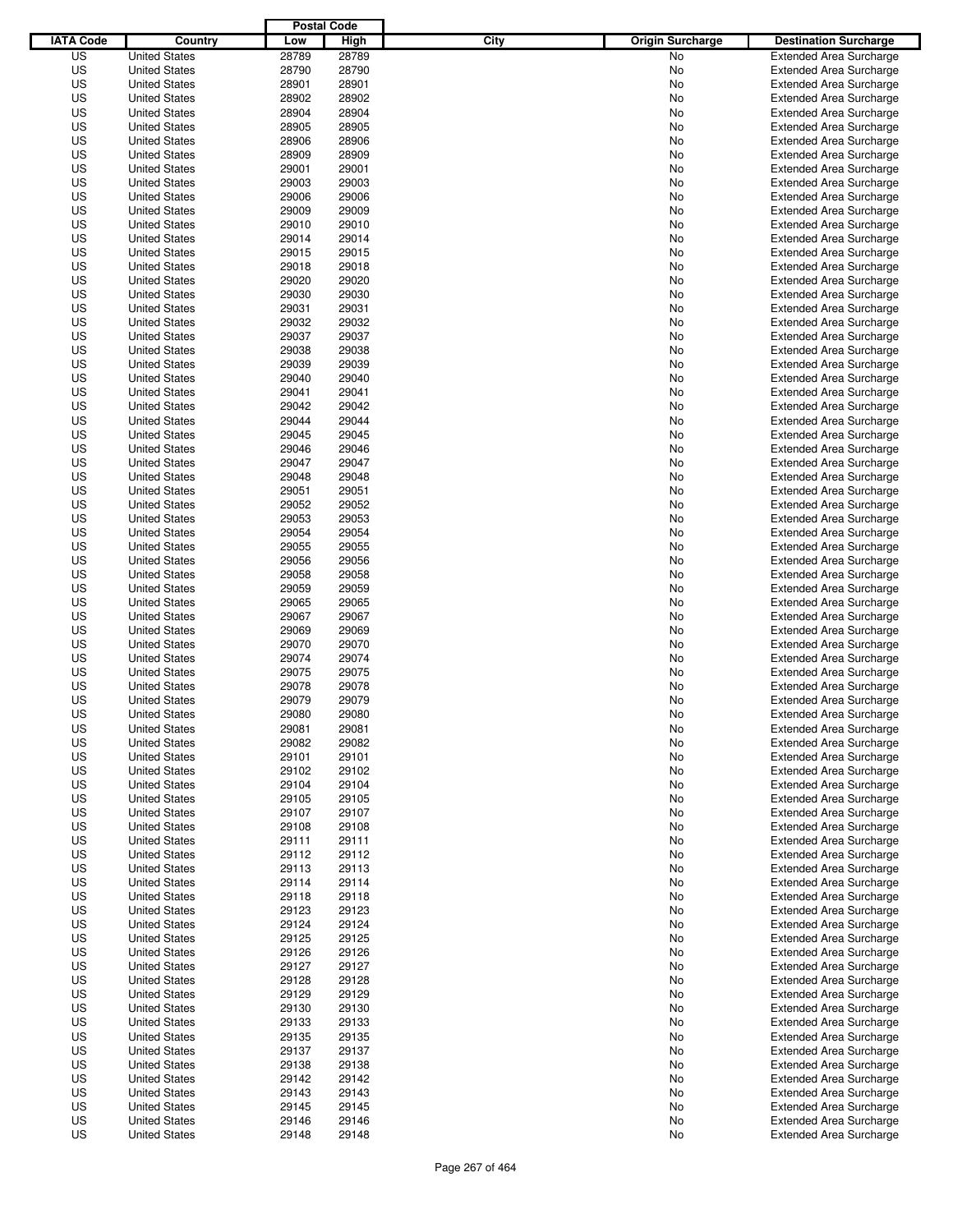|                  |                                              | <b>Postal Code</b> |                |                                 |                                |
|------------------|----------------------------------------------|--------------------|----------------|---------------------------------|--------------------------------|
| <b>IATA Code</b> | Country                                      | Low                | High           | City<br><b>Origin Surcharge</b> | <b>Destination Surcharge</b>   |
| US               | <b>United States</b>                         | 29160              | 29160          | <b>No</b>                       | <b>Extended Area Surcharge</b> |
| US               | <b>United States</b>                         | 29161              | 29161          | No                              | <b>Extended Area Surcharge</b> |
| US               | <b>United States</b>                         | 29162              | 29162          | No                              | <b>Extended Area Surcharge</b> |
| US               | <b>United States</b>                         | 29163              | 29163          | No                              | <b>Extended Area Surcharge</b> |
| US               | <b>United States</b>                         | 29164              | 29164          | No                              | <b>Extended Area Surcharge</b> |
| US               | <b>United States</b>                         | 29166              | 29166          | No                              | <b>Extended Area Surcharge</b> |
| US               | <b>United States</b>                         | 29168              | 29168          | No                              | <b>Extended Area Surcharge</b> |
| US               | <b>United States</b>                         | 29175              | 29175          | No                              | <b>Extended Area Surcharge</b> |
| US               | <b>United States</b>                         | 29178              | 29178          | No                              | <b>Extended Area Surcharge</b> |
| US               | <b>United States</b>                         | 29180              | 29180          | No                              | <b>Extended Area Surcharge</b> |
| US               | <b>United States</b>                         | 29321              | 29321          | No                              | <b>Extended Area Surcharge</b> |
| US               | <b>United States</b>                         | 29322              | 29322          | No                              | <b>Extended Area Surcharge</b> |
| US               | <b>United States</b>                         | 29325              | 29325          | No                              | <b>Extended Area Surcharge</b> |
| US               | <b>United States</b>                         | 29332              | 29332          | No                              | <b>Extended Area Surcharge</b> |
| US               | <b>United States</b>                         | 29335              | 29335          | No                              | <b>Extended Area Surcharge</b> |
| US               | <b>United States</b>                         | 29351              | 29351          | No                              | <b>Extended Area Surcharge</b> |
| US               | <b>United States</b>                         | 29353              | 29353          | No                              | <b>Extended Area Surcharge</b> |
| US               | <b>United States</b>                         | 29355              | 29355          | No                              | <b>Extended Area Surcharge</b> |
| US               | <b>United States</b>                         | 29360              | 29360          | No                              | <b>Extended Area Surcharge</b> |
| US               | <b>United States</b>                         | 29364              | 29364          | No                              | <b>Extended Area Surcharge</b> |
| US               | <b>United States</b>                         | 29370              | 29370          | No                              | <b>Extended Area Surcharge</b> |
| US               | <b>United States</b>                         | 29372              | 29372          | No                              | <b>Extended Area Surcharge</b> |
| US               | <b>United States</b>                         | 29374              | 29374          | No                              | <b>Extended Area Surcharge</b> |
| US               | <b>United States</b>                         | 29375              | 29375          | No                              | <b>Extended Area Surcharge</b> |
| US               | <b>United States</b>                         | 29379              | 29379          | No                              | <b>Extended Area Surcharge</b> |
| US               | <b>United States</b>                         | 29384              | 29384          | No                              | <b>Extended Area Surcharge</b> |
| US               | <b>United States</b>                         | 29386              | 29386          | No                              | <b>Extended Area Surcharge</b> |
| US               | <b>United States</b>                         | 29388              | 29388          | No                              | <b>Extended Area Surcharge</b> |
| US               | <b>United States</b>                         | 29395              | 29395          | No                              | <b>Extended Area Surcharge</b> |
| US               | <b>United States</b>                         | 29426              | 29426          | No                              | <b>Extended Area Surcharge</b> |
| US               | <b>United States</b>                         | 29429              | 29429          | No                              | <b>Extended Area Surcharge</b> |
| US               | <b>United States</b>                         | 29430              | 29430          | No                              | <b>Extended Area Surcharge</b> |
| US               | <b>United States</b>                         | 29431              | 29431          | No                              | <b>Extended Area Surcharge</b> |
| US               | <b>United States</b>                         | 29432              | 29432          | No                              | <b>Extended Area Surcharge</b> |
| US               | <b>United States</b>                         | 29434              | 29434          | No                              | <b>Extended Area Surcharge</b> |
| US               | <b>United States</b>                         | 29435              | 29435          | No                              | <b>Extended Area Surcharge</b> |
| US               | <b>United States</b>                         | 29436              | 29436          | No                              | <b>Extended Area Surcharge</b> |
| US               | <b>United States</b>                         | 29437              | 29437          | No                              | <b>Extended Area Surcharge</b> |
| US               | <b>United States</b>                         | 29438              | 29438          | No                              | <b>Extended Area Surcharge</b> |
| US               | <b>United States</b>                         | 29440              | 29440          | No                              | <b>Extended Area Surcharge</b> |
| US               | <b>United States</b>                         | 29446              | 29446          | No                              | <b>Extended Area Surcharge</b> |
| US               | <b>United States</b>                         | 29447              | 29447          | No                              | <b>Extended Area Surcharge</b> |
| US               | <b>United States</b>                         | 29448              | 29448          | No                              | <b>Extended Area Surcharge</b> |
| US               | <b>United States</b>                         | 29449              | 29449          | No                              | <b>Extended Area Surcharge</b> |
| US               | <b>United States</b>                         | 29450              | 29450          | No                              | <b>Extended Area Surcharge</b> |
| US               | <b>United States</b>                         | 29452              | 29452          | No                              | <b>Extended Area Surcharge</b> |
| US               | <b>United States</b>                         | 29453              | 29453          | No                              | <b>Extended Area Surcharge</b> |
| US               | <b>United States</b>                         | 29455              | 29455          | No                              | <b>Extended Area Surcharge</b> |
| US               | <b>United States</b>                         | 29458              | 29458          | No                              | <b>Extended Area Surcharge</b> |
| US               | <b>United States</b>                         | 29468              | 29468          | No                              | <b>Extended Area Surcharge</b> |
| US               | <b>United States</b>                         | 29469              | 29469          | No                              | <b>Extended Area Surcharge</b> |
| US               | <b>United States</b>                         | 29470              | 29470          | No                              | <b>Extended Area Surcharge</b> |
| US               | <b>United States</b>                         | 29471              | 29471          | No                              | <b>Extended Area Surcharge</b> |
| US               | <b>United States</b>                         | 29472              | 29472          | No                              | <b>Extended Area Surcharge</b> |
| US               | <b>United States</b>                         | 29474              | 29474          | No                              | <b>Extended Area Surcharge</b> |
| US               | <b>United States</b>                         | 29475              | 29475          | No                              | <b>Extended Area Surcharge</b> |
| US               | <b>United States</b>                         | 29476              | 29476          | No                              | <b>Extended Area Surcharge</b> |
| US               | <b>United States</b>                         | 29477              | 29477          | No                              | <b>Extended Area Surcharge</b> |
| US               | <b>United States</b>                         | 29479              | 29479          | No                              | <b>Extended Area Surcharge</b> |
| US               | <b>United States</b>                         | 29481              | 29481          | No                              | <b>Extended Area Surcharge</b> |
| US               | <b>United States</b>                         | 29487              | 29487          | No                              | <b>Extended Area Surcharge</b> |
| US               | <b>United States</b>                         | 29488              | 29488          | No                              | <b>Extended Area Surcharge</b> |
| US               | <b>United States</b>                         | 29493              | 29493          | No                              | <b>Extended Area Surcharge</b> |
| US               | <b>United States</b>                         | 29510              | 29510          | No                              | <b>Extended Area Surcharge</b> |
| US               | <b>United States</b>                         |                    |                | No                              | <b>Extended Area Surcharge</b> |
| US               | <b>United States</b>                         | 29511<br>29512     | 29511<br>29512 | No                              | <b>Extended Area Surcharge</b> |
| US               | <b>United States</b>                         | 29516              | 29516          | No                              | <b>Extended Area Surcharge</b> |
| US               | <b>United States</b>                         | 29518              | 29518          | No                              | <b>Extended Area Surcharge</b> |
| US               | <b>United States</b>                         | 29519              |                |                                 | <b>Extended Area Surcharge</b> |
| US               | <b>United States</b>                         | 29520              | 29519<br>29520 | No                              | <b>Extended Area Surcharge</b> |
| US               |                                              | 29525              | 29525          | No                              | <b>Extended Area Surcharge</b> |
| US               | <b>United States</b><br><b>United States</b> | 29530              | 29530          | No                              | <b>Extended Area Surcharge</b> |
| US               |                                              |                    | 29536          | No                              | <b>Extended Area Surcharge</b> |
| US               | <b>United States</b><br><b>United States</b> | 29536<br>29540     | 29540          | No                              | <b>Extended Area Surcharge</b> |
|                  |                                              |                    |                | No                              |                                |
| US               | <b>United States</b>                         | 29541              | 29541          | No                              | <b>Extended Area Surcharge</b> |
| US<br>US         | <b>United States</b>                         | 29543              | 29543          | No                              | <b>Extended Area Surcharge</b> |
|                  | <b>United States</b>                         | 29544              | 29544          | No                              | <b>Extended Area Surcharge</b> |
| US               | <b>United States</b>                         | 29545              | 29545          | No                              | <b>Extended Area Surcharge</b> |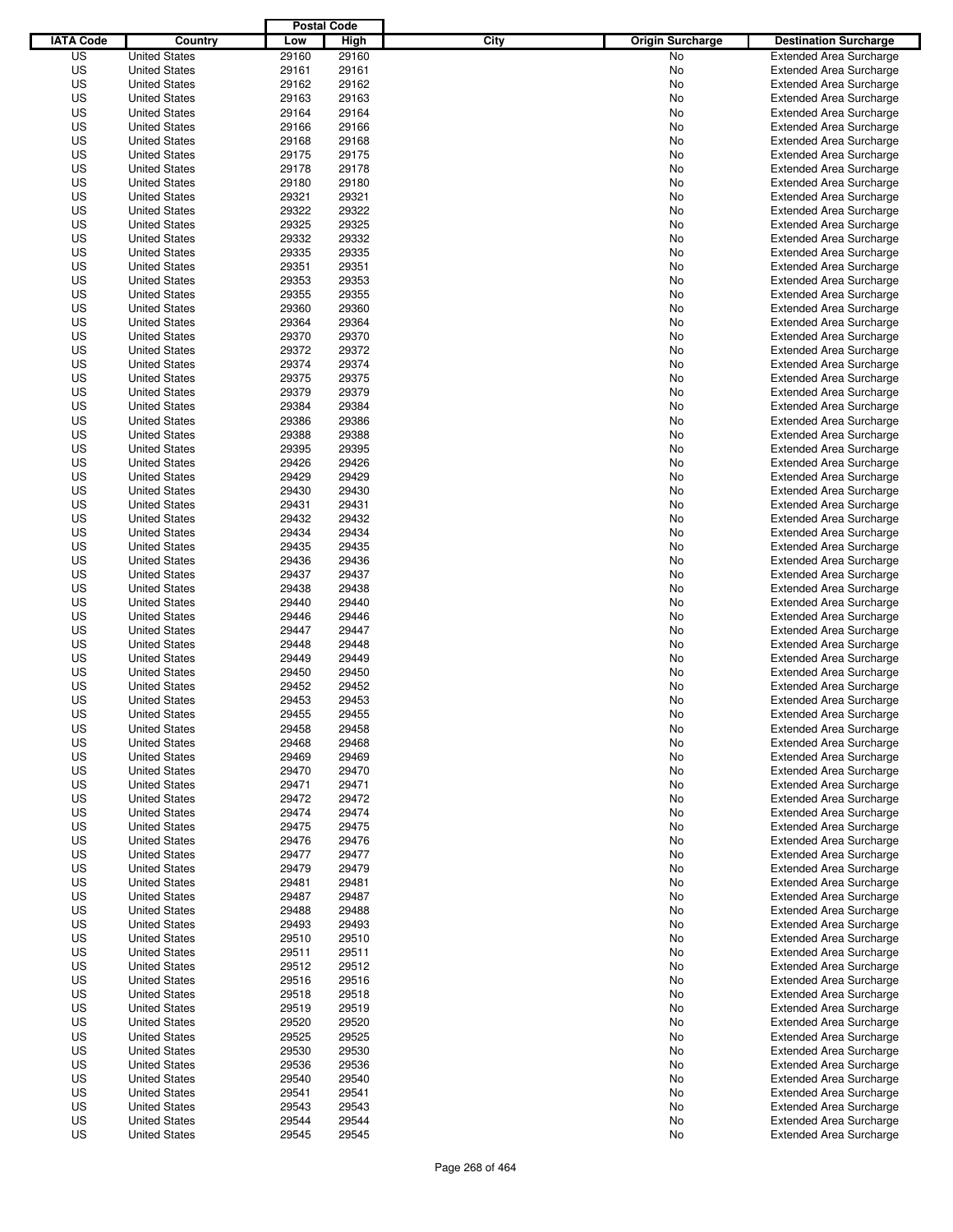|                  |                      | <b>Postal Code</b> |       |                                 |                                |
|------------------|----------------------|--------------------|-------|---------------------------------|--------------------------------|
| <b>IATA Code</b> | Country              | Low                | High  | City<br><b>Origin Surcharge</b> | <b>Destination Surcharge</b>   |
| US               | <b>United States</b> | 29546              | 29546 | <b>No</b>                       | <b>Extended Area Surcharge</b> |
| US               | <b>United States</b> | 29547              | 29547 | No                              | <b>Extended Area Surcharge</b> |
| US               | <b>United States</b> | 29550              | 29550 | No                              | <b>Extended Area Surcharge</b> |
| US               | <b>United States</b> | 29554              | 29554 | No                              | <b>Extended Area Surcharge</b> |
| US               | <b>United States</b> | 29555              | 29555 | No                              | <b>Extended Area Surcharge</b> |
| US               | <b>United States</b> | 29556              | 29556 | No                              | <b>Extended Area Surcharge</b> |
| US               | <b>United States</b> | 29560              | 29560 | No                              | <b>Extended Area Surcharge</b> |
| US               | <b>United States</b> | 29563              | 29563 | No                              | <b>Extended Area Surcharge</b> |
| US               | <b>United States</b> | 29564              | 29564 | No                              | <b>Extended Area Surcharge</b> |
| US               | <b>United States</b> | 29565              | 29565 | No                              | <b>Extended Area Surcharge</b> |
| US               | <b>United States</b> | 29567              | 29567 | No                              | <b>Extended Area Surcharge</b> |
| US               | <b>United States</b> | 29568              | 29568 | No                              | <b>Extended Area Surcharge</b> |
| US               | <b>United States</b> | 29569              | 29569 | No                              | <b>Extended Area Surcharge</b> |
| US               | <b>United States</b> | 29570              | 29570 | No                              | <b>Extended Area Surcharge</b> |
| US               | <b>United States</b> | 29571              | 29571 | No                              | <b>Extended Area Surcharge</b> |
| US               | <b>United States</b> | 29574              | 29574 | No                              | <b>Extended Area Surcharge</b> |
| US               | <b>United States</b> | 29580              | 29580 | No                              | <b>Extended Area Surcharge</b> |
| US               | <b>United States</b> | 29581              | 29581 | No                              | <b>Extended Area Surcharge</b> |
| US               | <b>United States</b> | 29583              | 29583 | No                              | <b>Extended Area Surcharge</b> |
| US               | <b>United States</b> | 29584              | 29584 | No                              | <b>Extended Area Surcharge</b> |
| US               | <b>United States</b> | 29590              | 29590 | No                              | <b>Extended Area Surcharge</b> |
| US               | <b>United States</b> | 29591              | 29591 | No                              | <b>Extended Area Surcharge</b> |
| US               | <b>United States</b> | 29592              | 29592 | No                              | <b>Extended Area Surcharge</b> |
| US               | <b>United States</b> | 29593              | 29593 | No                              | <b>Extended Area Surcharge</b> |
| US               | <b>United States</b> | 29596              | 29596 | No                              | <b>Extended Area Surcharge</b> |
| US               | <b>United States</b> | 29620              | 29620 | No                              | <b>Extended Area Surcharge</b> |
| US               | <b>United States</b> | 29627              | 29627 | No                              | <b>Extended Area Surcharge</b> |
| US               | <b>United States</b> | 29628              | 29628 | No                              | <b>Extended Area Surcharge</b> |
| US               | <b>United States</b> | 29635              | 29635 | No                              | <b>Extended Area Surcharge</b> |
| US               | <b>United States</b> | 29638              | 29638 | No                              | <b>Extended Area Surcharge</b> |
| US               | <b>United States</b> | 29639              | 29639 | No                              | <b>Extended Area Surcharge</b> |
| US               | <b>United States</b> | 29643              | 29643 | No                              | <b>Extended Area Surcharge</b> |
| US               | <b>United States</b> | 29645              | 29645 | No                              | <b>Extended Area Surcharge</b> |
| US               | <b>United States</b> | 29653              | 29653 | No                              | <b>Extended Area Surcharge</b> |
| US               | <b>United States</b> | 29654              | 29654 | No                              | <b>Extended Area Surcharge</b> |
| US               | <b>United States</b> | 29655              | 29655 | No                              | <b>Extended Area Surcharge</b> |
| US               | <b>United States</b> | 29656              | 29656 | No                              | <b>Extended Area Surcharge</b> |
| US               | <b>United States</b> | 29657              | 29657 | No                              | <b>Extended Area Surcharge</b> |
| US               | <b>United States</b> | 29658              | 29658 | No                              | <b>Extended Area Surcharge</b> |
| US               | <b>United States</b> | 29659              | 29659 | No                              | <b>Extended Area Surcharge</b> |
| US               | <b>United States</b> | 29661              | 29661 | No                              | <b>Extended Area Surcharge</b> |
| US               | <b>United States</b> | 29664              | 29664 | No                              | <b>Extended Area Surcharge</b> |
| US               | <b>United States</b> | 29665              | 29665 | No                              | <b>Extended Area Surcharge</b> |
| US               | <b>United States</b> | 29666              | 29666 | No                              | <b>Extended Area Surcharge</b> |
| US               | <b>United States</b> | 29669              | 29669 | No                              | <b>Extended Area Surcharge</b> |
| US               | <b>United States</b> | 29670              | 29670 | No                              | <b>Extended Area Surcharge</b> |
| US               | <b>United States</b> | 29671              | 29671 | No                              | <b>Extended Area Surcharge</b> |
| US               | <b>United States</b> | 29675              | 29675 | No                              | <b>Extended Area Surcharge</b> |
| US               | <b>United States</b> | 29676              | 29676 | No                              | <b>Extended Area Surcharge</b> |
| US               | <b>United States</b> | 29678              | 29678 | No                              | <b>Extended Area Surcharge</b> |
| US               | <b>United States</b> | 29682              | 29682 | No                              | <b>Extended Area Surcharge</b> |
| US               | <b>United States</b> | 29684              | 29684 | No                              | <b>Extended Area Surcharge</b> |
| US               | <b>United States</b> | 29685              | 29685 | No                              | <b>Extended Area Surcharge</b> |
| US               | <b>United States</b> | 29686              | 29686 | No                              | <b>Extended Area Surcharge</b> |
| US               | <b>United States</b> | 29688              | 29688 | No                              | <b>Extended Area Surcharge</b> |
| US               | <b>United States</b> | 29689              | 29689 | No                              | <b>Extended Area Surcharge</b> |
| US               | <b>United States</b> | 29690              | 29690 | No                              | <b>Extended Area Surcharge</b> |
| US               | <b>United States</b> | 29691              | 29691 | No                              | <b>Extended Area Surcharge</b> |
| US               | <b>United States</b> | 29692              | 29692 | No                              | <b>Extended Area Surcharge</b> |
| US               | <b>United States</b> | 29693              | 29693 | No                              | <b>Extended Area Surcharge</b> |
| US               | <b>United States</b> | 29696              | 29696 | No                              | <b>Extended Area Surcharge</b> |
| US               | <b>United States</b> | 29702              | 29702 | No                              | <b>Extended Area Surcharge</b> |
| US               | <b>United States</b> | 29704              | 29704 | No                              | <b>Extended Area Surcharge</b> |
| US               | <b>United States</b> | 29706              | 29706 | No                              | <b>Extended Area Surcharge</b> |
| US               | <b>United States</b> | 29709              | 29709 | No                              | <b>Extended Area Surcharge</b> |
| US               | <b>United States</b> | 29712              | 29712 | No                              | <b>Extended Area Surcharge</b> |
| US               | <b>United States</b> | 29714              | 29714 | No                              | <b>Extended Area Surcharge</b> |
| US               | <b>United States</b> | 29717              | 29717 | No                              | <b>Extended Area Surcharge</b> |
| US               | <b>United States</b> | 29718              | 29718 | No                              | <b>Extended Area Surcharge</b> |
| US               | <b>United States</b> | 29726              | 29726 | No                              | <b>Extended Area Surcharge</b> |
| US               | <b>United States</b> | 29727              | 29727 | No                              | <b>Extended Area Surcharge</b> |
| US               | <b>United States</b> | 29728              | 29728 | No                              | <b>Extended Area Surcharge</b> |
| US               | <b>United States</b> | 29729              | 29729 | No                              | <b>Extended Area Surcharge</b> |
| US               | <b>United States</b> | 29741              | 29741 | No                              | <b>Extended Area Surcharge</b> |
| US               | <b>United States</b> | 29742              | 29742 | No                              | <b>Extended Area Surcharge</b> |
| US               | <b>United States</b> | 29743              | 29743 | No                              | <b>Extended Area Surcharge</b> |
| US               | <b>United States</b> | 29744              | 29744 | No                              | <b>Extended Area Surcharge</b> |
| US               | <b>United States</b> | 29745              | 29745 | No                              | <b>Extended Area Surcharge</b> |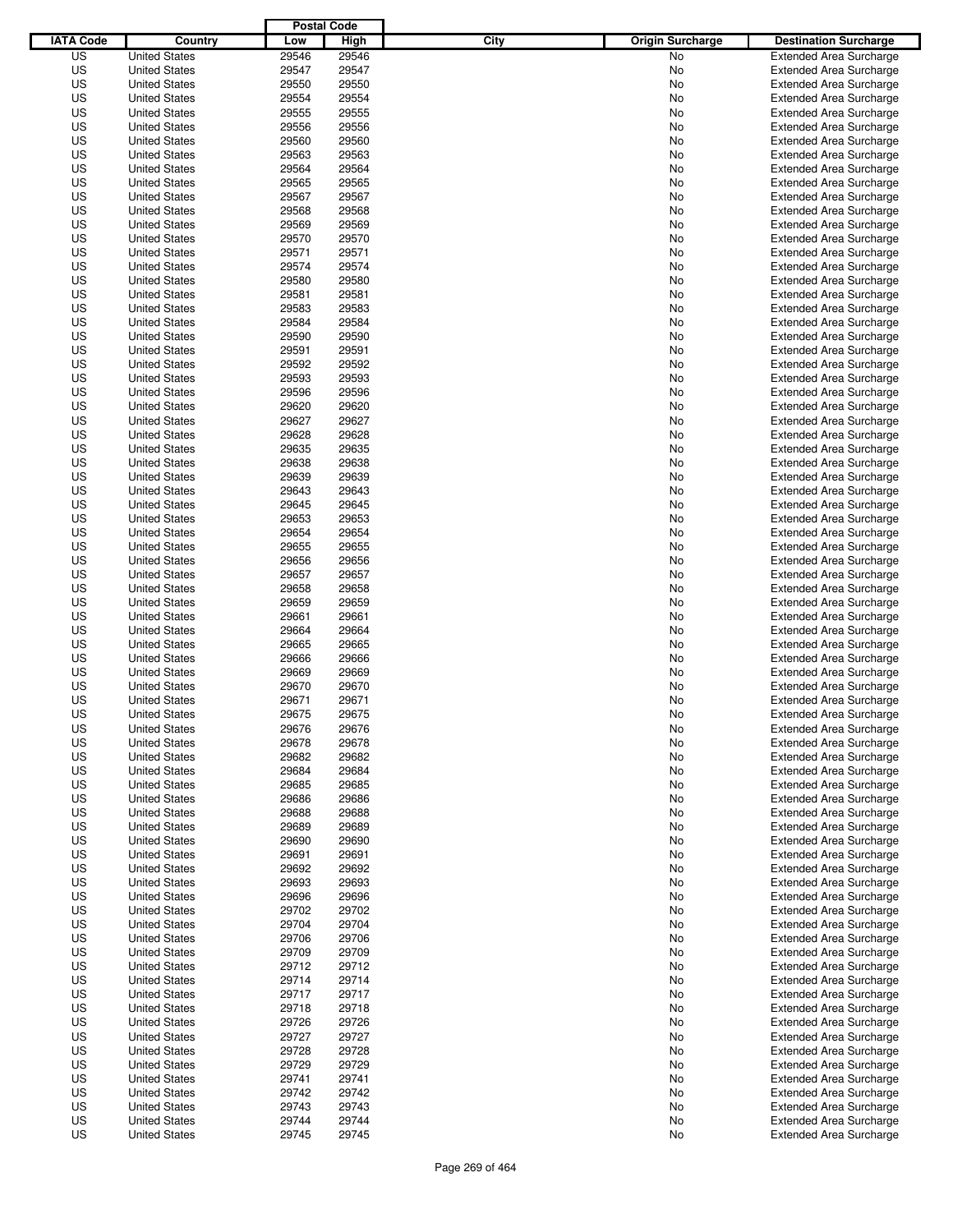|                  |                      | <b>Postal Code</b> |       |                                 |                                |
|------------------|----------------------|--------------------|-------|---------------------------------|--------------------------------|
| <b>IATA Code</b> | Country              | Low                | High  | City<br><b>Origin Surcharge</b> | <b>Destination Surcharge</b>   |
| US               | <b>United States</b> | 29810              | 29810 | <b>No</b>                       | <b>Extended Area Surcharge</b> |
| US               | <b>United States</b> | 29812              | 29812 | No                              | <b>Extended Area Surcharge</b> |
| US               | <b>United States</b> | 29813              | 29813 | No                              | <b>Extended Area Surcharge</b> |
| US               | <b>United States</b> | 29817              | 29817 | No                              | <b>Extended Area Surcharge</b> |
| US               | <b>United States</b> | 29819              | 29819 | No                              | <b>Extended Area Surcharge</b> |
| US               | <b>United States</b> | 29821              | 29821 | No                              | <b>Extended Area Surcharge</b> |
| US               | <b>United States</b> | 29822              | 29822 | No                              | <b>Extended Area Surcharge</b> |
| US               | <b>United States</b> | 29824              | 29824 | No                              | <b>Extended Area Surcharge</b> |
| US               | <b>United States</b> | 29827              | 29827 | No                              | <b>Extended Area Surcharge</b> |
| US               | <b>United States</b> | 29831              | 29831 | No                              | <b>Extended Area Surcharge</b> |
| US               | <b>United States</b> | 29832              | 29832 | No                              | <b>Extended Area Surcharge</b> |
| US               | <b>United States</b> | 29835              | 29835 | No                              | <b>Extended Area Surcharge</b> |
| US               | <b>United States</b> | 29836              | 29836 | No                              | <b>Extended Area Surcharge</b> |
| US               | <b>United States</b> | 29838              | 29838 | No                              | <b>Extended Area Surcharge</b> |
| US               | <b>United States</b> | 29840              | 29840 | No                              | <b>Extended Area Surcharge</b> |
| US               | <b>United States</b> | 29842              | 29842 | No                              | <b>Extended Area Surcharge</b> |
| US               | <b>United States</b> | 29843              | 29843 | No                              | <b>Extended Area Surcharge</b> |
| US               | <b>United States</b> | 29844              | 29844 | No                              | <b>Extended Area Surcharge</b> |
| US               | <b>United States</b> | 29845              | 29845 | No                              | <b>Extended Area Surcharge</b> |
| US               | <b>United States</b> | 29846              | 29846 | No                              | <b>Extended Area Surcharge</b> |
| US               | <b>United States</b> | 29847              | 29847 | No                              | <b>Extended Area Surcharge</b> |
| US               | <b>United States</b> | 29848              | 29848 | No                              | <b>Extended Area Surcharge</b> |
| US               | <b>United States</b> | 29849              | 29849 | No                              | <b>Extended Area Surcharge</b> |
| US               | <b>United States</b> | 29853              | 29853 | No                              | <b>Extended Area Surcharge</b> |
| US               | <b>United States</b> | 29856              | 29856 | No                              | <b>Extended Area Surcharge</b> |
| US               | <b>United States</b> | 29911              | 29911 | No                              | <b>Extended Area Surcharge</b> |
| US               | <b>United States</b> | 29912              | 29912 | No                              | <b>Extended Area Surcharge</b> |
| US               | <b>United States</b> | 29915              | 29915 | No                              | <b>Extended Area Surcharge</b> |
| US               | <b>United States</b> | 29916              | 29916 | No                              | <b>Extended Area Surcharge</b> |
| US               | <b>United States</b> | 29918              | 29918 | No                              | <b>Extended Area Surcharge</b> |
| US               | <b>United States</b> | 29920              | 29920 | No                              | <b>Extended Area Surcharge</b> |
| US               | <b>United States</b> | 29921              | 29921 | No                              | <b>Extended Area Surcharge</b> |
| US               | <b>United States</b> | 29922              | 29922 | No                              | <b>Extended Area Surcharge</b> |
| US               | <b>United States</b> | 29923              | 29923 | No                              | <b>Extended Area Surcharge</b> |
| US               | <b>United States</b> | 29924              | 29924 | No                              | <b>Extended Area Surcharge</b> |
| US               | <b>United States</b> | 29927              | 29927 | No                              | <b>Extended Area Surcharge</b> |
| US               | <b>United States</b> | 29929              | 29929 | No                              | <b>Extended Area Surcharge</b> |
| US               | <b>United States</b> | 29931              | 29931 | No                              | <b>Extended Area Surcharge</b> |
| US               | <b>United States</b> | 29932              | 29932 | No                              | <b>Extended Area Surcharge</b> |
| US               | <b>United States</b> | 29934              | 29934 | No                              | <b>Extended Area Surcharge</b> |
| US               | <b>United States</b> | 29936              | 29936 | No                              | <b>Extended Area Surcharge</b> |
| US               | <b>United States</b> | 29940              | 29940 | No                              | <b>Extended Area Surcharge</b> |
| US               | <b>United States</b> | 29941              | 29941 | No                              | <b>Extended Area Surcharge</b> |
| US               | <b>United States</b> | 29943              | 29943 | No                              | <b>Extended Area Surcharge</b> |
| US               | <b>United States</b> | 29944              | 29944 | No                              | <b>Extended Area Surcharge</b> |
| US               | <b>United States</b> | 29945              | 29945 | No                              | <b>Extended Area Surcharge</b> |
| US               | <b>United States</b> | 30025              | 30025 | No                              | <b>Extended Area Surcharge</b> |
| US               | <b>United States</b> | 30055              | 30055 | No                              | <b>Extended Area Surcharge</b> |
| US               | <b>United States</b> | 30056              | 30056 | No                              | <b>Extended Area Surcharge</b> |
| US               | <b>United States</b> | 30103              | 30103 | No                              | <b>Extended Area Surcharge</b> |
| US               | <b>United States</b> | 30104              | 30104 | No                              | <b>Extended Area Surcharge</b> |
| US               | <b>United States</b> | 30105              | 30105 | No                              | <b>Extended Area Surcharge</b> |
| US               | <b>United States</b> | 30107              | 30107 | No                              | <b>Extended Area Surcharge</b> |
| US               | <b>United States</b> | 30108              | 30108 | No                              | <b>Extended Area Surcharge</b> |
| US               | <b>United States</b> | 30110              | 30110 | No                              | <b>Extended Area Surcharge</b> |
| US               | <b>United States</b> | 30113              | 30113 | No                              | <b>Extended Area Surcharge</b> |
| US               | <b>United States</b> | 30124              | 30124 | No                              | <b>Extended Area Surcharge</b> |
| US               | <b>United States</b> | 30125              | 30125 | No                              | <b>Extended Area Surcharge</b> |
| US               | <b>United States</b> | 30139              | 30139 | No                              | <b>Extended Area Surcharge</b> |
| US               | <b>United States</b> | 30140              | 30140 | No                              | <b>Extended Area Surcharge</b> |
| US               | <b>United States</b> | 30143              | 30143 | No                              | <b>Extended Area Surcharge</b> |
| US               | <b>United States</b> | 30145              | 30145 | No                              | <b>Extended Area Surcharge</b> |
| US               | <b>United States</b> | 30147              | 30147 | No                              | <b>Extended Area Surcharge</b> |
| US               | <b>United States</b> | 30148              | 30148 | No                              | <b>Extended Area Surcharge</b> |
| US               | <b>United States</b> | 30153              | 30153 | No                              | <b>Extended Area Surcharge</b> |
| US               | <b>United States</b> | 30170              | 30170 | No                              | <b>Extended Area Surcharge</b> |
| US               | <b>United States</b> | 30171              | 30171 | No                              | <b>Extended Area Surcharge</b> |
| US               | <b>United States</b> | 30173              | 30173 | No                              | <b>Extended Area Surcharge</b> |
| US               | <b>United States</b> | 30175              | 30175 | No                              | <b>Extended Area Surcharge</b> |
| US               | <b>United States</b> | 30176              | 30176 | No                              | <b>Extended Area Surcharge</b> |
| US               | <b>United States</b> | 30177              | 30177 | No                              | <b>Extended Area Surcharge</b> |
| US               | <b>United States</b> | 30178              | 30178 | No                              | <b>Extended Area Surcharge</b> |
| US               | <b>United States</b> | 30179              | 30179 | No                              | <b>Extended Area Surcharge</b> |
| US               | <b>United States</b> | 30182              | 30182 | No                              | <b>Extended Area Surcharge</b> |
| US               | <b>United States</b> | 30183              | 30183 | No                              | <b>Extended Area Surcharge</b> |
| US               | <b>United States</b> | 30184              | 30184 | No                              | <b>Extended Area Surcharge</b> |
| US               | <b>United States</b> | 30185              | 30185 | No                              | <b>Extended Area Surcharge</b> |
| US               | <b>United States</b> | 30204              | 30204 | No                              | <b>Extended Area Surcharge</b> |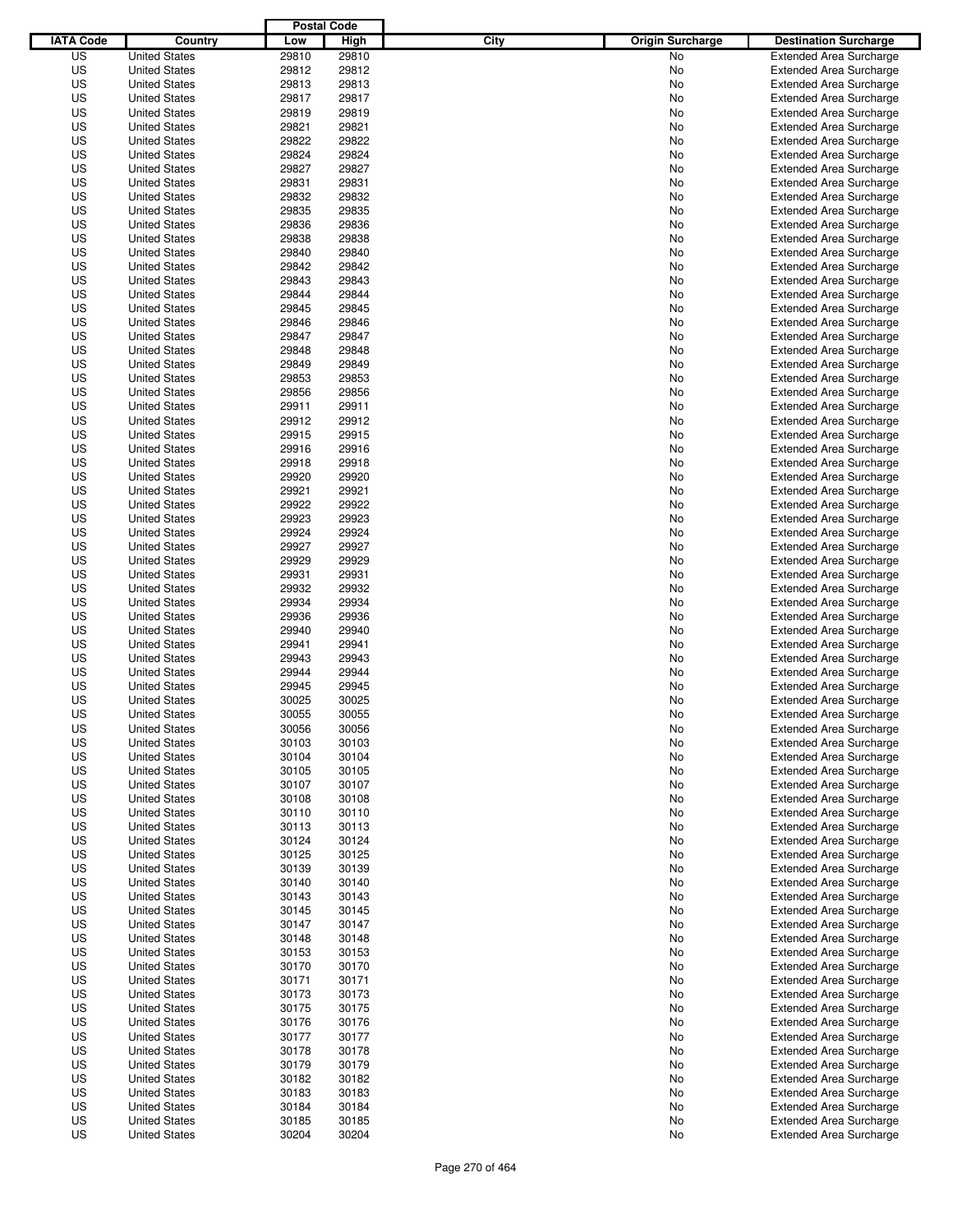|                  |                      | <b>Postal Code</b> |       |                                 |                                |
|------------------|----------------------|--------------------|-------|---------------------------------|--------------------------------|
| <b>IATA Code</b> | Country              | Low                | High  | City<br><b>Origin Surcharge</b> | <b>Destination Surcharge</b>   |
| US               | <b>United States</b> | 30205              | 30205 | <b>No</b>                       | <b>Extended Area Surcharge</b> |
| US               | <b>United States</b> | 30206              | 30206 | No                              | <b>Extended Area Surcharge</b> |
| US               | <b>United States</b> | 30216              | 30216 | No                              | <b>Extended Area Surcharge</b> |
| US               | <b>United States</b> | 30217              | 30217 | No                              | <b>Extended Area Surcharge</b> |
| US               | <b>United States</b> | 30218              | 30218 | No                              | <b>Extended Area Surcharge</b> |
| US               | <b>United States</b> | 30220              | 30220 | No                              | <b>Extended Area Surcharge</b> |
| US               | <b>United States</b> | 30222              | 30222 | No                              | <b>Extended Area Surcharge</b> |
| US               | <b>United States</b> | 30229              | 30229 | No                              | <b>Extended Area Surcharge</b> |
| US               | <b>United States</b> | 30230              | 30230 | No                              | <b>Extended Area Surcharge</b> |
| US               | <b>United States</b> | 30232              | 30232 | No                              | <b>Extended Area Surcharge</b> |
| US               | <b>United States</b> | 30233              | 30233 | No                              | <b>Extended Area Surcharge</b> |
| US               | <b>United States</b> | 30234              | 30234 | No                              | <b>Extended Area Surcharge</b> |
| US               | <b>United States</b> | 30251              | 30251 | No                              | <b>Extended Area Surcharge</b> |
| US               | <b>United States</b> | 30256              | 30256 | No                              | <b>Extended Area Surcharge</b> |
| US               | <b>United States</b> | 30257              | 30257 | No                              | <b>Extended Area Surcharge</b> |
| US               | <b>United States</b> | 30258              | 30258 | No                              | <b>Extended Area Surcharge</b> |
| US               | <b>United States</b> | 30259              | 30259 | No                              | <b>Extended Area Surcharge</b> |
| US               | <b>United States</b> | 30268              | 30268 | No                              | <b>Extended Area Surcharge</b> |
| US               | <b>United States</b> | 30276              | 30276 | No                              | <b>Extended Area Surcharge</b> |
| US               | <b>United States</b> | 30285              | 30285 | No                              | <b>Extended Area Surcharge</b> |
| US               | <b>United States</b> | 30286              | 30286 | No                              | <b>Extended Area Surcharge</b> |
| US               | <b>United States</b> | 30292              | 30292 | No                              | <b>Extended Area Surcharge</b> |
| US               | <b>United States</b> | 30293              | 30293 | No                              | <b>Extended Area Surcharge</b> |
| US               | <b>United States</b> | 30295              | 30295 | No                              | <b>Extended Area Surcharge</b> |
| US               | <b>United States</b> | 30401              | 30401 | No                              | <b>Extended Area Surcharge</b> |
| US               | <b>United States</b> | 30410              | 30410 | No                              | <b>Extended Area Surcharge</b> |
| US               | <b>United States</b> | 30411              | 30411 | No                              | <b>Extended Area Surcharge</b> |
| US               | <b>United States</b> | 30412              | 30412 | No                              | <b>Extended Area Surcharge</b> |
| US               | <b>United States</b> | 30413              | 30413 | No                              | <b>Extended Area Surcharge</b> |
| US               | <b>United States</b> | 30415              | 30415 | No                              | <b>Extended Area Surcharge</b> |
| US               | <b>United States</b> | 30417              | 30417 | No                              | <b>Extended Area Surcharge</b> |
| US               | <b>United States</b> | 30420              | 30420 | No                              | <b>Extended Area Surcharge</b> |
| US               | <b>United States</b> | 30421              | 30421 | No                              | <b>Extended Area Surcharge</b> |
| US               | <b>United States</b> | 30423              | 30423 | No                              | <b>Extended Area Surcharge</b> |
| US               | <b>United States</b> | 30424              | 30424 | No                              | <b>Extended Area Surcharge</b> |
| US               | <b>United States</b> | 30425              | 30425 | No                              | <b>Extended Area Surcharge</b> |
| US               | <b>United States</b> | 30426              | 30426 | No                              | <b>Extended Area Surcharge</b> |
| US               |                      | 30427              | 30427 |                                 |                                |
|                  | <b>United States</b> |                    |       | No                              | <b>Extended Area Surcharge</b> |
| US               | <b>United States</b> | 30428              | 30428 | No                              | <b>Extended Area Surcharge</b> |
| US               | <b>United States</b> | 30429              | 30429 | No                              | <b>Extended Area Surcharge</b> |
| US               | <b>United States</b> | 30434              | 30434 | No                              | <b>Extended Area Surcharge</b> |
| US               | <b>United States</b> | 30436              | 30436 | No                              | <b>Extended Area Surcharge</b> |
| US               | <b>United States</b> | 30438              | 30438 | No                              | <b>Extended Area Surcharge</b> |
| US               | <b>United States</b> | 30439              | 30439 | No                              | <b>Extended Area Surcharge</b> |
| US               | <b>United States</b> | 30441              | 30441 | No                              | <b>Extended Area Surcharge</b> |
| US               | <b>United States</b> | 30442              | 30442 | No                              | <b>Extended Area Surcharge</b> |
| US               | <b>United States</b> | 30445              | 30445 | No                              | <b>Extended Area Surcharge</b> |
| US               | <b>United States</b> | 30446              | 30446 | No                              | <b>Extended Area Surcharge</b> |
| US               | <b>United States</b> | 30447              | 30447 | No                              | <b>Extended Area Surcharge</b> |
| US               | <b>United States</b> | 30449              | 30449 | No                              | <b>Extended Area Surcharge</b> |
| US               | <b>United States</b> | 30450              | 30450 | No                              | <b>Extended Area Surcharge</b> |
| US               | <b>United States</b> | 30451              | 30451 | No                              | <b>Extended Area Surcharge</b> |
| US               | <b>United States</b> | 30452              | 30452 | No                              | <b>Extended Area Surcharge</b> |
| US               | <b>United States</b> | 30453              | 30453 | No                              | <b>Extended Area Surcharge</b> |
| US               | <b>United States</b> | 30454              | 30454 | No                              | <b>Extended Area Surcharge</b> |
| US               | <b>United States</b> | 30455              | 30455 | No                              | <b>Extended Area Surcharge</b> |
| US               | <b>United States</b> | 30456              | 30456 | No                              | <b>Extended Area Surcharge</b> |
| US               | <b>United States</b> | 30457              | 30457 | No                              | <b>Extended Area Surcharge</b> |
| US               | <b>United States</b> | 30461              | 30461 | No                              | <b>Extended Area Surcharge</b> |
| US               | <b>United States</b> | 30467              | 30467 | No                              | <b>Extended Area Surcharge</b> |
| US               | <b>United States</b> | 30470              | 30470 | No                              | <b>Extended Area Surcharge</b> |
| US               | <b>United States</b> | 30471              | 30471 | No                              | <b>Extended Area Surcharge</b> |
| US               | <b>United States</b> | 30473              | 30473 | No                              | <b>Extended Area Surcharge</b> |
| US               | <b>United States</b> | 30474              | 30474 | No                              | <b>Extended Area Surcharge</b> |
| US               | <b>United States</b> | 30477              | 30477 | No                              | <b>Extended Area Surcharge</b> |
| US               | <b>United States</b> | 30499              | 30499 | No                              | <b>Extended Area Surcharge</b> |
| US               | <b>United States</b> | 30510              | 30510 | No                              | <b>Extended Area Surcharge</b> |
| US               | <b>United States</b> | 30511              | 30511 | No                              | <b>Extended Area Surcharge</b> |
| US               | <b>United States</b> | 30512              | 30512 | No                              | <b>Extended Area Surcharge</b> |
| US               | <b>United States</b> | 30513              | 30513 | No                              | <b>Extended Area Surcharge</b> |
| US               | <b>United States</b> | 30516              | 30516 | No                              | <b>Extended Area Surcharge</b> |
| US               | <b>United States</b> | 30520              | 30520 | No                              | <b>Extended Area Surcharge</b> |
| US               | <b>United States</b> | 30521              | 30521 | No                              | <b>Extended Area Surcharge</b> |
| US               | <b>United States</b> | 30522              | 30522 | No                              | <b>Extended Area Surcharge</b> |
| US               | <b>United States</b> | 30523              | 30523 | No                              | <b>Extended Area Surcharge</b> |
| US               | <b>United States</b> | 30525              | 30525 | No                              | <b>Extended Area Surcharge</b> |
| US               | <b>United States</b> | 30527              | 30527 | No                              | <b>Extended Area Surcharge</b> |
| US               | <b>United States</b> | 30528              | 30528 | No                              | <b>Extended Area Surcharge</b> |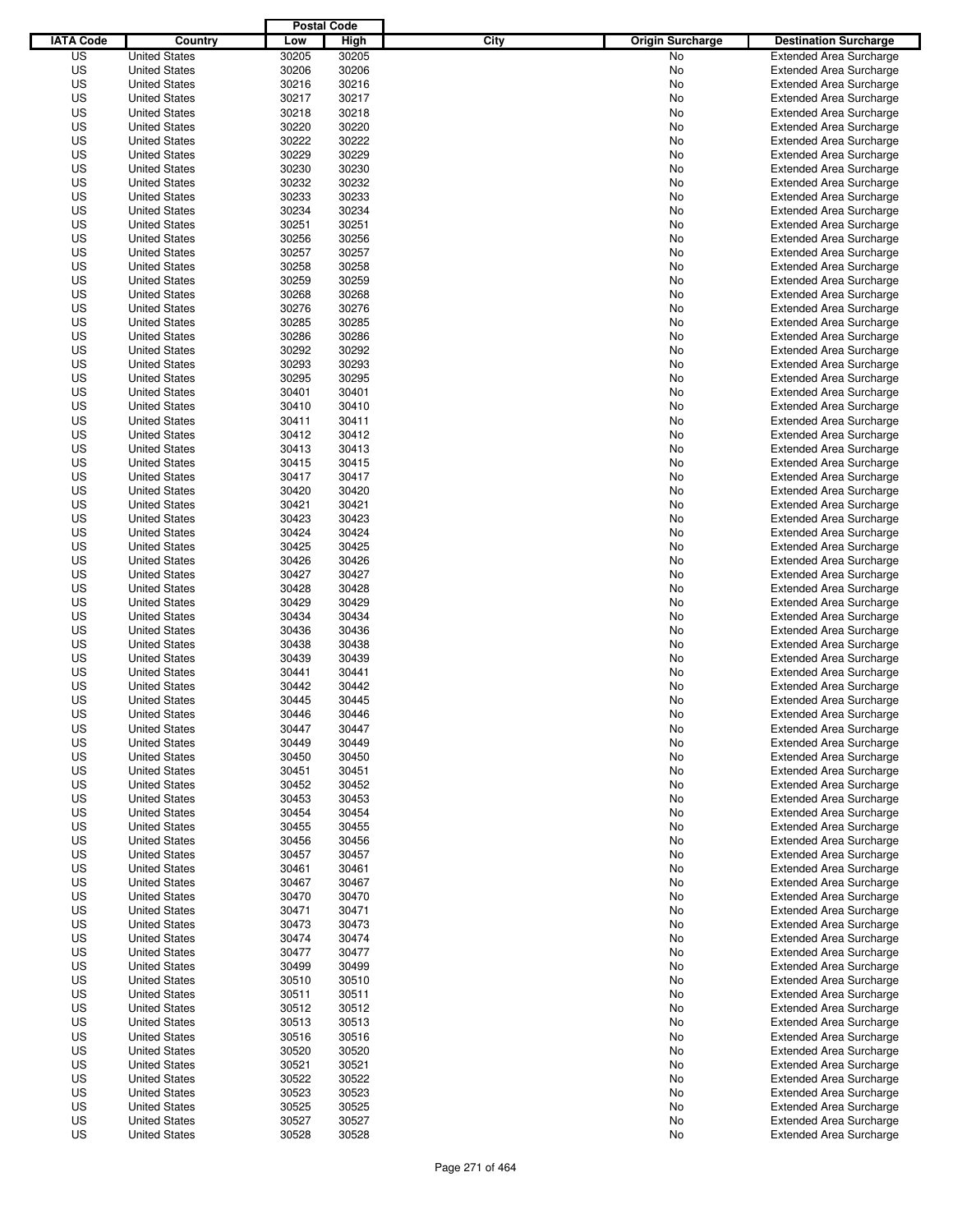|                  |                                              | <b>Postal Code</b> |                |                                 |                                                                  |
|------------------|----------------------------------------------|--------------------|----------------|---------------------------------|------------------------------------------------------------------|
| <b>IATA Code</b> | Country                                      | Low                | High           | City<br><b>Origin Surcharge</b> | <b>Destination Surcharge</b>                                     |
| US               | <b>United States</b>                         | 30529              | 30529          | <b>No</b>                       | <b>Extended Area Surcharge</b>                                   |
| US               | <b>United States</b>                         | 30530              | 30530          | No                              | <b>Extended Area Surcharge</b>                                   |
| US               | <b>United States</b>                         | 30531              | 30531          | No                              | <b>Extended Area Surcharge</b>                                   |
| US               | <b>United States</b>                         | 30533              | 30533          | No                              | <b>Extended Area Surcharge</b>                                   |
| US               | <b>United States</b>                         | 30534              | 30534          | No                              | <b>Extended Area Surcharge</b>                                   |
| US               | <b>United States</b>                         | 30535              | 30535          | No                              | <b>Extended Area Surcharge</b>                                   |
| US               | <b>United States</b>                         | 30537              | 30537          | No                              | <b>Extended Area Surcharge</b>                                   |
| US               | <b>United States</b>                         | 30538              | 30538          | No                              | <b>Extended Area Surcharge</b>                                   |
| US               | <b>United States</b>                         | 30539              | 30539          | No                              | <b>Extended Area Surcharge</b>                                   |
| US               | <b>United States</b>                         | 30540              | 30540          | No                              | <b>Extended Area Surcharge</b>                                   |
| US               | <b>United States</b>                         | 30541              | 30541          | No                              | <b>Extended Area Surcharge</b>                                   |
| US               | <b>United States</b>                         | 30543              | 30543          | No                              | <b>Extended Area Surcharge</b>                                   |
| US               | <b>United States</b>                         | 30545              | 30545          | No                              | <b>Extended Area Surcharge</b>                                   |
| US               | <b>United States</b>                         | 30546              | 30546          | No                              | <b>Extended Area Surcharge</b>                                   |
| US               | <b>United States</b>                         | 30547              | 30547          | No                              | <b>Extended Area Surcharge</b>                                   |
| US               | <b>United States</b>                         | 30549              | 30549          | No                              | <b>Extended Area Surcharge</b>                                   |
| US               | <b>United States</b>                         | 30552              | 30552          | No                              | <b>Extended Area Surcharge</b>                                   |
| US               | <b>United States</b>                         | 30553              | 30553          | No                              | <b>Extended Area Surcharge</b>                                   |
| US               | <b>United States</b>                         | 30554              | 30554          | No                              | <b>Extended Area Surcharge</b>                                   |
| US               | <b>United States</b>                         | 30555              | 30555          | No                              | <b>Extended Area Surcharge</b>                                   |
| US               | <b>United States</b>                         | 30557              | 30557          | No                              | <b>Extended Area Surcharge</b>                                   |
| US               | <b>United States</b>                         | 30558              | 30558          | No                              | <b>Extended Area Surcharge</b>                                   |
| US               | <b>United States</b>                         | 30559              | 30559          | No                              | <b>Extended Area Surcharge</b>                                   |
| US               | <b>United States</b>                         | 30560              | 30560          | No                              | <b>Extended Area Surcharge</b>                                   |
| US               | <b>United States</b>                         | 30562              | 30562          | No                              | <b>Extended Area Surcharge</b>                                   |
| US               | <b>United States</b>                         | 30563              | 30563          | No                              | <b>Extended Area Surcharge</b>                                   |
| US               | <b>United States</b>                         | 30564              | 30564          | No                              | <b>Extended Area Surcharge</b>                                   |
| US               | <b>United States</b>                         | 30565              | 30565          | No                              | <b>Extended Area Surcharge</b>                                   |
| US               | <b>United States</b>                         | 30567              | 30567          | No                              | <b>Extended Area Surcharge</b>                                   |
| US               | <b>United States</b>                         | 30568              | 30568          | No                              | <b>Extended Area Surcharge</b>                                   |
| US               | <b>United States</b>                         | 30571              | 30571          | No                              | <b>Extended Area Surcharge</b>                                   |
| US               | <b>United States</b>                         | 30572              | 30572          | No                              | <b>Extended Area Surcharge</b>                                   |
| US               | <b>United States</b>                         | 30573              | 30573          | No                              | <b>Extended Area Surcharge</b>                                   |
| US               | <b>United States</b>                         | 30575              | 30575          | No                              | <b>Extended Area Surcharge</b>                                   |
| US               | <b>United States</b>                         | 30576              | 30576          | No                              | <b>Extended Area Surcharge</b>                                   |
| US               | <b>United States</b>                         | 30577              | 30577          | No                              | <b>Extended Area Surcharge</b>                                   |
| US               | <b>United States</b>                         | 30580              | 30580          | No                              | <b>Extended Area Surcharge</b>                                   |
| US               | <b>United States</b>                         | 30581              | 30581          | No                              | <b>Extended Area Surcharge</b>                                   |
| US               | <b>United States</b>                         | 30582              | 30582          | No                              | <b>Extended Area Surcharge</b>                                   |
| US               | <b>United States</b>                         | 30597              | 30597          | No                              | <b>Extended Area Surcharge</b>                                   |
| US               | <b>United States</b>                         | 30598              | 30598          | No                              | <b>Extended Area Surcharge</b>                                   |
| US               | <b>United States</b>                         | 30599              | 30599          | No                              | <b>Extended Area Surcharge</b>                                   |
| US               | <b>United States</b>                         | 30619              | 30619          | No                              | <b>Extended Area Surcharge</b>                                   |
| US               | <b>United States</b>                         | 30620              | 30620          | No                              | <b>Extended Area Surcharge</b>                                   |
| US               | <b>United States</b>                         | 30621              | 30621          | No                              | <b>Extended Area Surcharge</b>                                   |
| US               | <b>United States</b>                         | 30623              | 30623          | No                              | <b>Extended Area Surcharge</b>                                   |
| US               | <b>United States</b>                         | 30624              | 30624          | No                              | <b>Extended Area Surcharge</b>                                   |
| US               | <b>United States</b>                         | 30625              | 30625          | No                              | <b>Extended Area Surcharge</b>                                   |
| US               | <b>United States</b>                         | 30627              | 30627          | No                              | <b>Extended Area Surcharge</b>                                   |
| US               | <b>United States</b>                         | 30628              | 30628          | No                              | <b>Extended Area Surcharge</b>                                   |
| US               | <b>United States</b>                         | 30629              | 30629          | No                              | <b>Extended Area Surcharge</b>                                   |
| US               |                                              | 30630              | 30630          |                                 | <b>Extended Area Surcharge</b>                                   |
|                  | <b>United States</b>                         |                    |                | No                              |                                                                  |
| US<br>US         | <b>United States</b><br><b>United States</b> | 30631<br>30633     | 30631<br>30633 | No<br>No                        | <b>Extended Area Surcharge</b><br><b>Extended Area Surcharge</b> |
| US               |                                              | 30634              | 30634          |                                 | <b>Extended Area Surcharge</b>                                   |
| US               | <b>United States</b><br><b>United States</b> | 30635              | 30635          | No<br>No                        | <b>Extended Area Surcharge</b>                                   |
| US               | <b>United States</b>                         | 30639              | 30639          | No                              | <b>Extended Area Surcharge</b>                                   |
| US               | <b>United States</b>                         |                    | 30641          |                                 | <b>Extended Area Surcharge</b>                                   |
| US               | <b>United States</b>                         | 30641<br>30642     | 30642          | No<br>No                        | <b>Extended Area Surcharge</b>                                   |
| US               | <b>United States</b>                         | 30643              | 30643          | No                              | <b>Extended Area Surcharge</b>                                   |
| US               |                                              |                    |                |                                 | <b>Extended Area Surcharge</b>                                   |
| US               | <b>United States</b><br><b>United States</b> | 30646<br>30648     | 30646<br>30648 | No                              | <b>Extended Area Surcharge</b>                                   |
|                  |                                              |                    |                | No                              |                                                                  |
| US               | <b>United States</b>                         | 30650              | 30650          | No                              | <b>Extended Area Surcharge</b>                                   |
| US               | <b>United States</b>                         | 30660              | 30660          | No                              | <b>Extended Area Surcharge</b>                                   |
| US               | <b>United States</b>                         | 30662              | 30662          | No                              | <b>Extended Area Surcharge</b>                                   |
| US               | <b>United States</b>                         | 30663              | 30663          | No                              | <b>Extended Area Surcharge</b>                                   |
| US               | <b>United States</b>                         | 30665              | 30665          | No                              | <b>Extended Area Surcharge</b>                                   |
| US               | <b>United States</b>                         | 30667              | 30667          | No                              | <b>Extended Area Surcharge</b>                                   |
| US               | <b>United States</b>                         | 30668              | 30668          | No                              | <b>Extended Area Surcharge</b>                                   |
| US               | <b>United States</b>                         | 30669              | 30669          | No                              | <b>Extended Area Surcharge</b>                                   |
| US               | <b>United States</b>                         | 30671              | 30671          | No                              | <b>Extended Area Surcharge</b>                                   |
| US               | <b>United States</b>                         | 30673              | 30673          | No                              | <b>Extended Area Surcharge</b>                                   |
| US               | <b>United States</b>                         | 30678              | 30678          | No                              | <b>Extended Area Surcharge</b>                                   |
| US               | <b>United States</b>                         | 30705              | 30705          | No                              | <b>Extended Area Surcharge</b>                                   |
| US               | <b>United States</b>                         | 30707              | 30707          | No                              | <b>Extended Area Surcharge</b>                                   |
| US               | <b>United States</b>                         | 30708              | 30708          | No                              | <b>Extended Area Surcharge</b>                                   |
| US               | <b>United States</b>                         | 30710              | 30710          | No                              | <b>Extended Area Surcharge</b>                                   |
| US               | <b>United States</b>                         | 30711              | 30711          | No                              | <b>Extended Area Surcharge</b>                                   |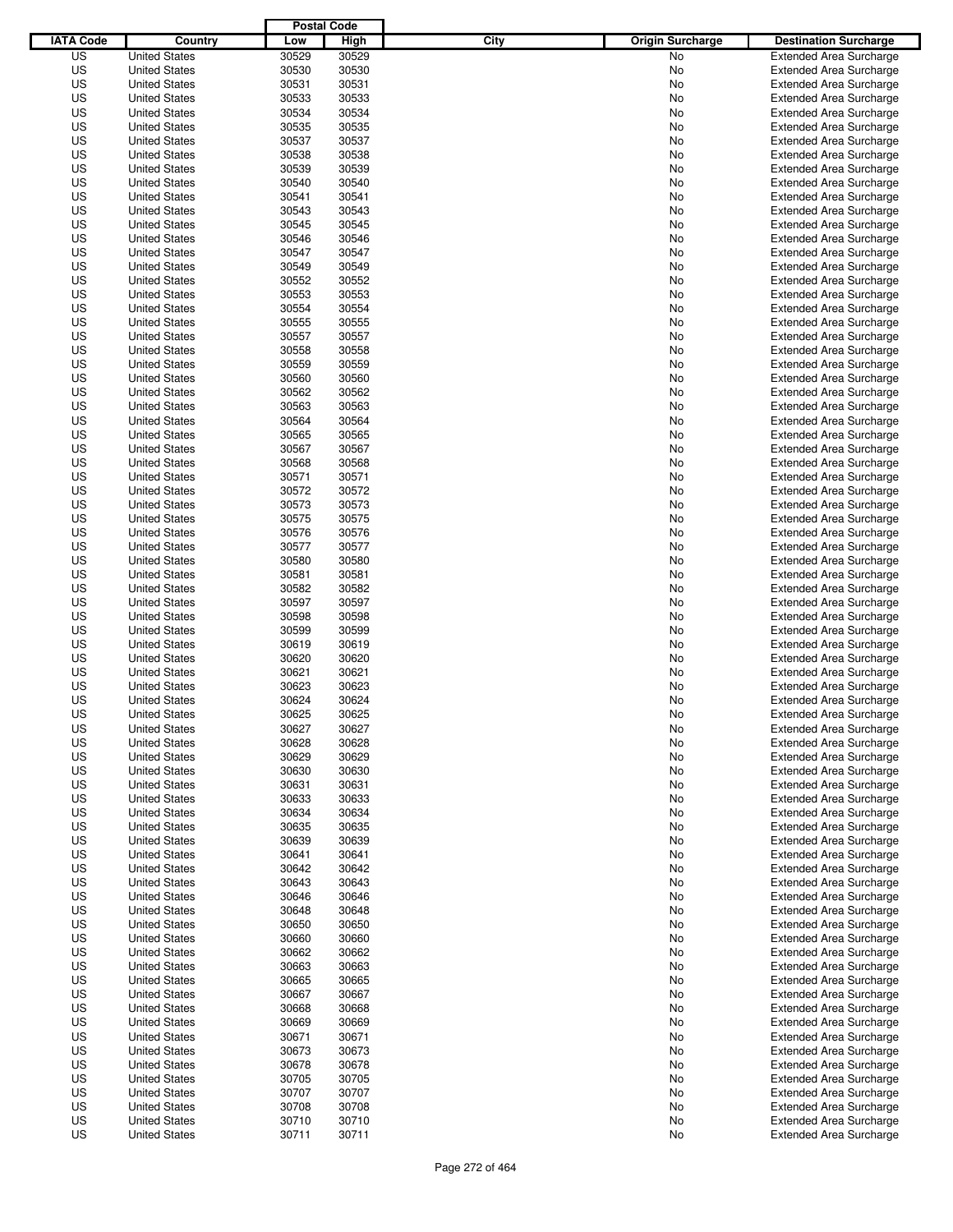|                  |                      | <b>Postal Code</b> |       |                                 |                                |
|------------------|----------------------|--------------------|-------|---------------------------------|--------------------------------|
| <b>IATA Code</b> | Country              | Low                | High  | City<br><b>Origin Surcharge</b> | <b>Destination Surcharge</b>   |
| US               | <b>United States</b> | 30728              | 30728 | <b>No</b>                       | <b>Extended Area Surcharge</b> |
| US               | <b>United States</b> | 30730              | 30730 | No                              | <b>Extended Area Surcharge</b> |
| US               | <b>United States</b> | 30731              | 30731 | No                              | <b>Extended Area Surcharge</b> |
| US               | <b>United States</b> | 30732              | 30732 | No                              | <b>Extended Area Surcharge</b> |
| US               | <b>United States</b> | 30733              | 30733 | No                              | <b>Extended Area Surcharge</b> |
| US               | <b>United States</b> | 30734              | 30734 | No                              | <b>Extended Area Surcharge</b> |
| US               | <b>United States</b> | 30735              | 30735 | No                              | <b>Extended Area Surcharge</b> |
| US               | <b>United States</b> | 30738              | 30738 | No                              | <b>Extended Area Surcharge</b> |
| US               | <b>United States</b> | 30746              | 30746 | No                              | <b>Extended Area Surcharge</b> |
| US               | <b>United States</b> | 30747              | 30747 | No                              | <b>Extended Area Surcharge</b> |
| US               | <b>United States</b> | 30751              | 30751 | No                              | <b>Extended Area Surcharge</b> |
| US               | <b>United States</b> | 30752              | 30752 | No                              | <b>Extended Area Surcharge</b> |
| US               | <b>United States</b> | 30753              | 30753 | No                              | <b>Extended Area Surcharge</b> |
| US               | <b>United States</b> | 30802              | 30802 | No                              | <b>Extended Area Surcharge</b> |
| US               | <b>United States</b> | 30803              | 30803 | No                              | <b>Extended Area Surcharge</b> |
| US               | <b>United States</b> | 30805              | 30805 | No                              | <b>Extended Area Surcharge</b> |
| US               | <b>United States</b> | 30807              | 30807 | No                              | <b>Extended Area Surcharge</b> |
| US               | <b>United States</b> | 30808              | 30808 | No                              | <b>Extended Area Surcharge</b> |
| US               | <b>United States</b> | 30810              | 30810 | No                              | <b>Extended Area Surcharge</b> |
| US               | <b>United States</b> | 30814              | 30814 | No                              | <b>Extended Area Surcharge</b> |
| US               | <b>United States</b> | 30816              | 30816 | No                              | <b>Extended Area Surcharge</b> |
| US               | <b>United States</b> | 30817              | 30817 | No                              | <b>Extended Area Surcharge</b> |
| US               | <b>United States</b> | 30818              | 30818 | No                              | <b>Extended Area Surcharge</b> |
| US               | <b>United States</b> | 30819              | 30819 | No                              | <b>Extended Area Surcharge</b> |
| US               | <b>United States</b> | 30820              | 30820 | No                              | <b>Extended Area Surcharge</b> |
| US               | <b>United States</b> | 30821              | 30821 | No                              | <b>Extended Area Surcharge</b> |
| US               | <b>United States</b> | 30822              | 30822 | No                              | <b>Extended Area Surcharge</b> |
| US               | <b>United States</b> | 30823              | 30823 | No                              | <b>Extended Area Surcharge</b> |
| US               | <b>United States</b> | 30828              | 30828 | No                              | <b>Extended Area Surcharge</b> |
| US               | <b>United States</b> | 30830              | 30830 | No                              | <b>Extended Area Surcharge</b> |
| US               | <b>United States</b> | 30833              | 30833 | No                              | <b>Extended Area Surcharge</b> |
| US               | <b>United States</b> | 31001              | 31001 | No                              | <b>Extended Area Surcharge</b> |
| US               | <b>United States</b> | 31002              | 31002 | No                              | <b>Extended Area Surcharge</b> |
| US               | <b>United States</b> | 31003              | 31003 | No                              | <b>Extended Area Surcharge</b> |
| US               | <b>United States</b> | 31004              | 31004 | No                              | <b>Extended Area Surcharge</b> |
| US               | <b>United States</b> | 31006              | 31006 | No                              | <b>Extended Area Surcharge</b> |
| US               | <b>United States</b> | 31007              | 31007 | No                              | <b>Extended Area Surcharge</b> |
| US               |                      | 31008              | 31008 |                                 |                                |
|                  | <b>United States</b> |                    |       | No                              | <b>Extended Area Surcharge</b> |
| US               | <b>United States</b> | 31009              | 31009 | No                              | <b>Extended Area Surcharge</b> |
| US               | <b>United States</b> | 31011              | 31011 | No                              | <b>Extended Area Surcharge</b> |
| US               | <b>United States</b> | 31012              | 31012 | No                              | <b>Extended Area Surcharge</b> |
| US               | <b>United States</b> | 31013              | 31013 | No                              | <b>Extended Area Surcharge</b> |
| US               | <b>United States</b> | 31014              | 31014 | No                              | <b>Extended Area Surcharge</b> |
| US               | <b>United States</b> | 31015              | 31015 | No                              | <b>Extended Area Surcharge</b> |
| US               | <b>United States</b> | 31016              | 31016 | No                              | <b>Extended Area Surcharge</b> |
| US               | <b>United States</b> | 31017              | 31017 | No                              | <b>Extended Area Surcharge</b> |
| US               | <b>United States</b> | 31018              | 31018 | No                              | <b>Extended Area Surcharge</b> |
| US               | <b>United States</b> | 31019              | 31019 | No                              | <b>Extended Area Surcharge</b> |
| US               | <b>United States</b> | 31020              | 31020 | No                              | <b>Extended Area Surcharge</b> |
| US               | <b>United States</b> | 31021              | 31021 | No                              | <b>Extended Area Surcharge</b> |
| US               | <b>United States</b> | 31022              | 31022 | No                              | <b>Extended Area Surcharge</b> |
| US               | <b>United States</b> | 31023              | 31023 | No                              | <b>Extended Area Surcharge</b> |
| US               | <b>United States</b> | 31024              | 31024 | No                              | <b>Extended Area Surcharge</b> |
| US               | <b>United States</b> | 31025              | 31025 | No                              | <b>Extended Area Surcharge</b> |
| US               | <b>United States</b> | 31027              | 31027 | No                              | <b>Extended Area Surcharge</b> |
| US               | <b>United States</b> | 31029              | 31029 | No                              | <b>Extended Area Surcharge</b> |
| US               | <b>United States</b> | 31031              | 31031 | No                              | <b>Extended Area Surcharge</b> |
| US               | <b>United States</b> | 31032              | 31032 | No                              | <b>Extended Area Surcharge</b> |
| US               | <b>United States</b> | 31033              | 31033 | No                              | <b>Extended Area Surcharge</b> |
| US               | <b>United States</b> | 31035              | 31035 | No                              | <b>Extended Area Surcharge</b> |
| US               | <b>United States</b> | 31036              | 31036 | No                              | <b>Extended Area Surcharge</b> |
| US               | <b>United States</b> | 31037              | 31037 | No                              | <b>Extended Area Surcharge</b> |
| US               | <b>United States</b> | 31038              | 31038 | No                              | <b>Extended Area Surcharge</b> |
| US               | <b>United States</b> | 31041              | 31041 | No                              | <b>Extended Area Surcharge</b> |
| US               | <b>United States</b> | 31042              | 31042 | No                              | <b>Extended Area Surcharge</b> |
| US               | <b>United States</b> | 31044              | 31044 | No                              | <b>Extended Area Surcharge</b> |
| US               | <b>United States</b> | 31045              | 31045 | No                              | <b>Extended Area Surcharge</b> |
| US               | <b>United States</b> | 31046              | 31046 | No                              | <b>Extended Area Surcharge</b> |
| US               | <b>United States</b> | 31049              | 31049 | No                              | <b>Extended Area Surcharge</b> |
| US               | <b>United States</b> | 31050              | 31050 | No                              | Extended Area Surcharge        |
| US               | <b>United States</b> | 31051              | 31051 | No                              | <b>Extended Area Surcharge</b> |
| US               | <b>United States</b> | 31052              | 31052 | No                              | <b>Extended Area Surcharge</b> |
| US               | <b>United States</b> | 31054              | 31054 | No                              | <b>Extended Area Surcharge</b> |
| US               | <b>United States</b> | 31055              | 31055 | No                              | <b>Extended Area Surcharge</b> |
| US               | <b>United States</b> | 31057              | 31057 | No                              | <b>Extended Area Surcharge</b> |
| US               | <b>United States</b> | 31058              | 31058 | No                              | <b>Extended Area Surcharge</b> |
| US               | <b>United States</b> | 31059              | 31059 | No                              | <b>Extended Area Surcharge</b> |
| US               | <b>United States</b> | 31060              | 31060 | No                              | <b>Extended Area Surcharge</b> |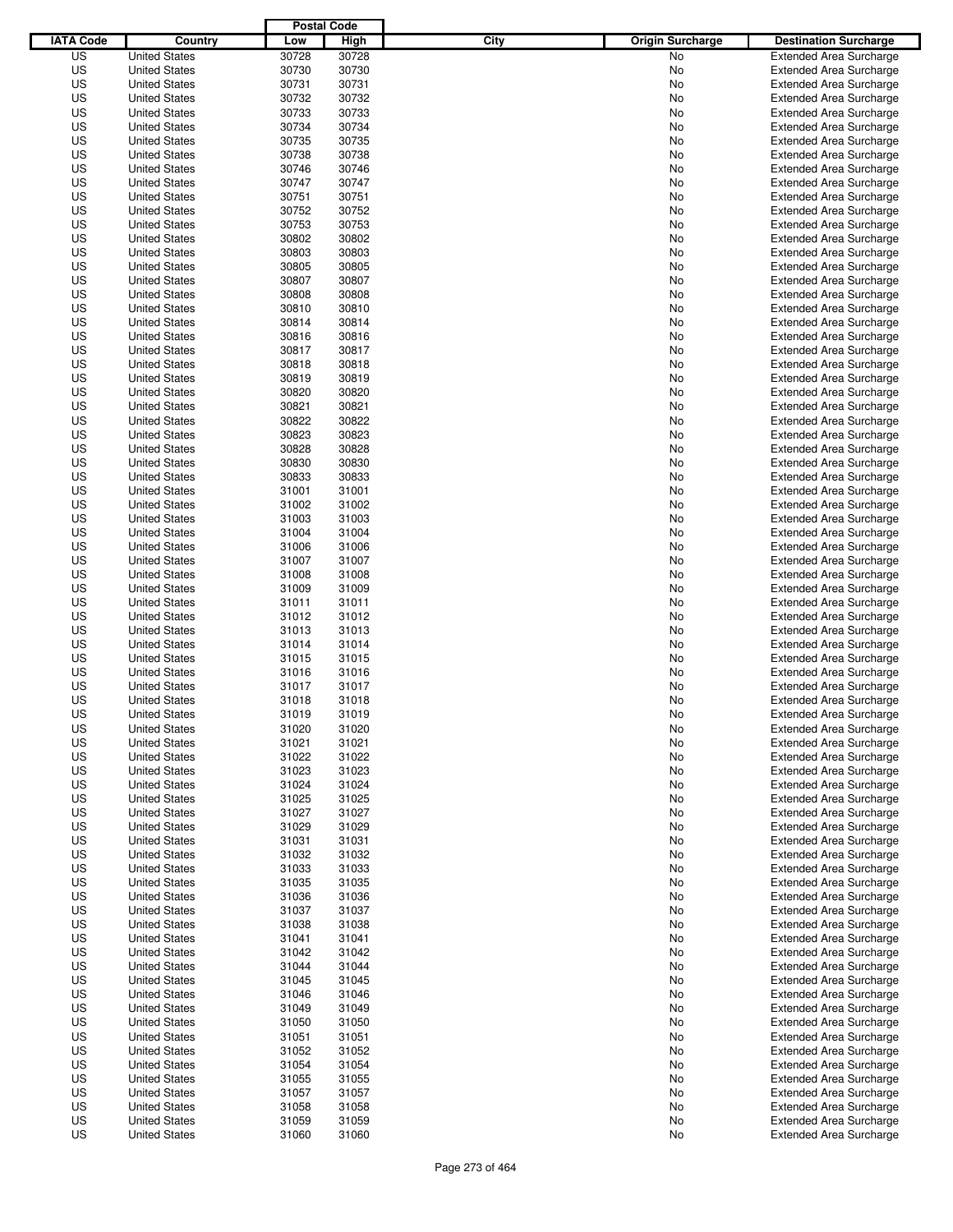|                  |                                              | <b>Postal Code</b> |                |                                 |                                                                  |
|------------------|----------------------------------------------|--------------------|----------------|---------------------------------|------------------------------------------------------------------|
| <b>IATA Code</b> | Country                                      | Low                | High           | City<br><b>Origin Surcharge</b> | <b>Destination Surcharge</b>                                     |
| US               | <b>United States</b>                         | 31061              | 31061          | <b>No</b>                       | <b>Extended Area Surcharge</b>                                   |
| US               | <b>United States</b>                         | 31063              | 31063          | No                              | <b>Extended Area Surcharge</b>                                   |
| US               | <b>United States</b>                         | 31064              | 31064          | No                              | <b>Extended Area Surcharge</b>                                   |
| US               | <b>United States</b>                         | 31065              | 31065          | No                              | <b>Extended Area Surcharge</b>                                   |
| US               | <b>United States</b>                         | 31066              | 31066          | No                              | <b>Extended Area Surcharge</b>                                   |
| US               | <b>United States</b>                         | 31067              | 31067          | No                              | <b>Extended Area Surcharge</b>                                   |
| US               | <b>United States</b>                         | 31068              | 31068          | No                              | <b>Extended Area Surcharge</b>                                   |
| US               | <b>United States</b>                         | 31070              | 31070          | No                              | <b>Extended Area Surcharge</b>                                   |
| US               | <b>United States</b>                         | 31071              | 31071          | No                              | <b>Extended Area Surcharge</b>                                   |
| US               | <b>United States</b>                         | 31072              | 31072          | No                              | <b>Extended Area Surcharge</b>                                   |
| US               | <b>United States</b>                         | 31075              | 31075          | No                              | <b>Extended Area Surcharge</b>                                   |
| US               | <b>United States</b>                         | 31076              | 31076          | No                              | <b>Extended Area Surcharge</b>                                   |
| US               | <b>United States</b>                         | 31077              | 31077          | No                              | <b>Extended Area Surcharge</b>                                   |
| US               | <b>United States</b>                         | 31078              | 31078          | No                              | <b>Extended Area Surcharge</b>                                   |
| US               | <b>United States</b>                         | 31079              | 31079          | No                              | <b>Extended Area Surcharge</b>                                   |
| US               | <b>United States</b>                         | 31081              | 31081          | No                              | <b>Extended Area Surcharge</b>                                   |
| US               | <b>United States</b>                         | 31082              | 31082          | No                              | <b>Extended Area Surcharge</b>                                   |
| US               | <b>United States</b>                         | 31083              | 31083          | No                              | <b>Extended Area Surcharge</b>                                   |
| US               | <b>United States</b>                         | 31084              | 31084          | No                              | <b>Extended Area Surcharge</b>                                   |
| US               | <b>United States</b>                         | 31085              | 31085          | No                              | <b>Extended Area Surcharge</b>                                   |
| US               | <b>United States</b>                         | 31086              | 31086          | No                              | <b>Extended Area Surcharge</b>                                   |
| US               | <b>United States</b>                         | 31087              | 31087          | No                              | <b>Extended Area Surcharge</b>                                   |
| US               | <b>United States</b>                         | 31089              | 31089          | No                              | <b>Extended Area Surcharge</b>                                   |
| US               | <b>United States</b>                         | 31090              | 31090          | No                              | <b>Extended Area Surcharge</b>                                   |
| US               | <b>United States</b>                         | 31091              | 31091          | No                              | <b>Extended Area Surcharge</b>                                   |
| US               | <b>United States</b>                         | 31092              | 31092          | No                              | <b>Extended Area Surcharge</b>                                   |
| US               | <b>United States</b>                         | 31094              | 31094          | No                              | <b>Extended Area Surcharge</b>                                   |
| US               | <b>United States</b>                         | 31096              | 31096          | No                              | <b>Extended Area Surcharge</b>                                   |
| US               | <b>United States</b>                         | 31097              | 31097          | No                              | <b>Extended Area Surcharge</b>                                   |
| US               | <b>United States</b>                         | 31302              | 31302          | No                              | <b>Extended Area Surcharge</b>                                   |
| US               | <b>United States</b>                         | 31303              | 31303          | No                              | <b>Extended Area Surcharge</b>                                   |
| US               | <b>United States</b>                         | 31304              | 31304          | No                              | <b>Extended Area Surcharge</b>                                   |
| US               | <b>United States</b>                         | 31305              | 31305          | No                              | <b>Extended Area Surcharge</b>                                   |
| US               | <b>United States</b>                         | 31308              | 31308          | No                              | <b>Extended Area Surcharge</b>                                   |
| US               | <b>United States</b>                         | 31309              | 31309          | No                              | <b>Extended Area Surcharge</b>                                   |
| US               | <b>United States</b>                         | 31312              | 31312          | No                              | <b>Extended Area Surcharge</b>                                   |
| US               | <b>United States</b>                         | 31314              | 31314          | No                              | <b>Extended Area Surcharge</b>                                   |
| US               | <b>United States</b>                         | 31316              | 31316          | No                              | <b>Extended Area Surcharge</b>                                   |
| US               | <b>United States</b>                         | 31319              | 31319          | No                              | <b>Extended Area Surcharge</b>                                   |
| US               | <b>United States</b>                         | 31320              | 31320          | No                              | <b>Extended Area Surcharge</b>                                   |
| US               | <b>United States</b>                         | 31321              | 31321          | No                              | <b>Extended Area Surcharge</b>                                   |
| US               | <b>United States</b>                         | 31323              | 31323          | No                              | <b>Extended Area Surcharge</b>                                   |
| US               | <b>United States</b>                         | 31327              | 31327          | No                              | <b>Extended Area Surcharge</b>                                   |
| US               | <b>United States</b>                         | 31329              | 31329          | No                              | <b>Extended Area Surcharge</b>                                   |
| US               | <b>United States</b>                         | 31331              | 31331          | No                              | <b>Extended Area Surcharge</b>                                   |
| US               | <b>United States</b>                         | 31503              | 31503          | No                              | <b>Extended Area Surcharge</b>                                   |
| US               | <b>United States</b>                         | 31510              | 31510          | No                              | <b>Extended Area Surcharge</b>                                   |
| US               | <b>United States</b>                         | 31512              | 31512          | No                              | <b>Extended Area Surcharge</b>                                   |
| US               | <b>United States</b>                         | 31513              | 31513          | No                              | <b>Extended Area Surcharge</b>                                   |
| US               | <b>United States</b>                         | 31516              | 31516          | No                              | <b>Extended Area Surcharge</b>                                   |
| US               | <b>United States</b>                         | 31518              | 31518          | No                              | <b>Extended Area Surcharge</b>                                   |
| US               |                                              | 31519              | 31519          |                                 |                                                                  |
| US               | <b>United States</b>                         | 31527              |                | No                              | <b>Extended Area Surcharge</b>                                   |
| US               | <b>United States</b><br><b>United States</b> | 31532              | 31527<br>31532 | No                              | <b>Extended Area Surcharge</b>                                   |
|                  |                                              |                    |                | No                              | <b>Extended Area Surcharge</b>                                   |
| US<br>US         | <b>United States</b>                         | 31533<br>31534     | 31533<br>31534 | No                              | <b>Extended Area Surcharge</b><br><b>Extended Area Surcharge</b> |
|                  | <b>United States</b>                         |                    |                | No                              |                                                                  |
| US               | <b>United States</b>                         | 31535              | 31535          | No                              | <b>Extended Area Surcharge</b>                                   |
| US<br>US         | <b>United States</b>                         | 31537<br>31539     | 31537<br>31539 | No                              | <b>Extended Area Surcharge</b><br><b>Extended Area Surcharge</b> |
|                  | <b>United States</b>                         |                    |                | No                              |                                                                  |
| US               | <b>United States</b>                         | 31542              | 31542          | No                              | <b>Extended Area Surcharge</b>                                   |
| US               | <b>United States</b>                         | 31543              | 31543          | No                              | <b>Extended Area Surcharge</b>                                   |
| US               | <b>United States</b>                         | 31544              | 31544          | No                              | <b>Extended Area Surcharge</b>                                   |
| US               | <b>United States</b>                         | 31545              | 31545          | No                              | <b>Extended Area Surcharge</b>                                   |
| US               | <b>United States</b>                         | 31546              | 31546          | No                              | <b>Extended Area Surcharge</b>                                   |
| US               | <b>United States</b>                         | 31547              | 31547          | No                              | <b>Extended Area Surcharge</b>                                   |
| US               | <b>United States</b>                         | 31549              | 31549          | No                              | <b>Extended Area Surcharge</b>                                   |
| US               | <b>United States</b>                         | 31550              | 31550          | No                              | <b>Extended Area Surcharge</b>                                   |
| US               | <b>United States</b>                         | 31551              | 31551          | No                              | <b>Extended Area Surcharge</b>                                   |
| US               | <b>United States</b>                         | 31552              | 31552          | No                              | <b>Extended Area Surcharge</b>                                   |
| US               | <b>United States</b>                         | 31553              | 31553          | No                              | Extended Area Surcharge                                          |
| US               | <b>United States</b>                         | 31554              | 31554          | No                              | <b>Extended Area Surcharge</b>                                   |
| US               | <b>United States</b>                         | 31555              | 31555          | No                              | <b>Extended Area Surcharge</b>                                   |
| US               | <b>United States</b>                         | 31557              | 31557          | No                              | <b>Extended Area Surcharge</b>                                   |
| US               | <b>United States</b>                         | 31560              | 31560          | No                              | <b>Extended Area Surcharge</b>                                   |
| US               | <b>United States</b>                         | 31561              | 31561          | No                              | <b>Extended Area Surcharge</b>                                   |
| US               | <b>United States</b>                         | 31562              | 31562          | No                              | <b>Extended Area Surcharge</b>                                   |
| US               | <b>United States</b>                         | 31563              | 31563          | No                              | <b>Extended Area Surcharge</b>                                   |
| US               | <b>United States</b>                         | 31564              | 31564          | No                              | <b>Extended Area Surcharge</b>                                   |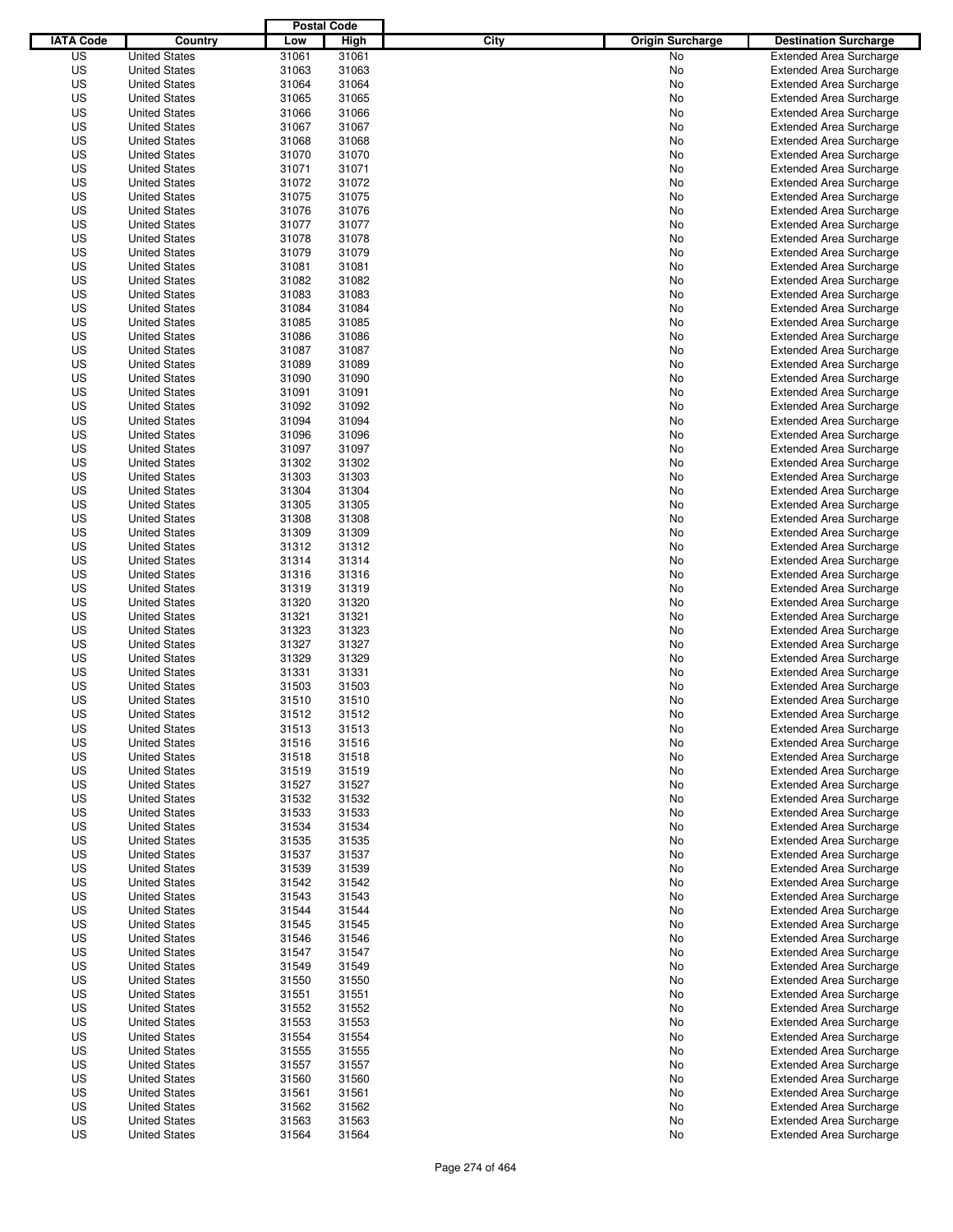|                  |                                              | <b>Postal Code</b> |                |                                 |                                                                  |
|------------------|----------------------------------------------|--------------------|----------------|---------------------------------|------------------------------------------------------------------|
| <b>IATA Code</b> | Country                                      | Low                | High           | City<br><b>Origin Surcharge</b> | <b>Destination Surcharge</b>                                     |
| US               | <b>United States</b>                         | 31565              | 31565          | <b>No</b>                       | <b>Extended Area Surcharge</b>                                   |
| US               | <b>United States</b>                         | 31566              | 31566          | No                              | <b>Extended Area Surcharge</b>                                   |
| US               | <b>United States</b>                         | 31567              | 31567          | No                              | <b>Extended Area Surcharge</b>                                   |
| US               | <b>United States</b>                         | 31568              | 31568          | No                              | <b>Extended Area Surcharge</b>                                   |
| US               | <b>United States</b>                         | 31569              | 31569          | No                              | <b>Extended Area Surcharge</b>                                   |
| US               | <b>United States</b>                         | 31620              | 31620          | No                              | <b>Extended Area Surcharge</b>                                   |
| US               | <b>United States</b>                         | 31622              | 31622          | No                              | <b>Extended Area Surcharge</b>                                   |
| US               | <b>United States</b>                         | 31623              | 31623          | No                              | <b>Extended Area Surcharge</b>                                   |
| US               | <b>United States</b>                         | 31624              | 31624          | No                              | <b>Extended Area Surcharge</b>                                   |
| US               | <b>United States</b>                         | 31625              | 31625          | No                              | <b>Extended Area Surcharge</b>                                   |
| US               | <b>United States</b>                         | 31626              | 31626          | No                              | <b>Extended Area Surcharge</b>                                   |
| US               | <b>United States</b>                         | 31629              | 31629          | No                              | <b>Extended Area Surcharge</b>                                   |
| US               | <b>United States</b>                         | 31630              | 31630          | No                              | <b>Extended Area Surcharge</b>                                   |
| US               | <b>United States</b>                         | 31631              | 31631          | No                              | <b>Extended Area Surcharge</b>                                   |
| US               | <b>United States</b>                         | 31632              | 31632          | No                              | <b>Extended Area Surcharge</b>                                   |
| US               | <b>United States</b>                         | 31634              | 31634          | No                              | <b>Extended Area Surcharge</b>                                   |
| US               | <b>United States</b>                         | 31635              | 31635          | No                              | <b>Extended Area Surcharge</b>                                   |
| US               | <b>United States</b>                         | 31636              | 31636          | No                              | <b>Extended Area Surcharge</b>                                   |
| US               | <b>United States</b>                         | 31637              | 31637          | No                              | <b>Extended Area Surcharge</b>                                   |
| US               | <b>United States</b>                         | 31638              | 31638          | No                              | <b>Extended Area Surcharge</b>                                   |
| US               | <b>United States</b>                         | 31639              | 31639          | No                              | <b>Extended Area Surcharge</b>                                   |
| US               | <b>United States</b>                         | 31641              | 31641          | No                              | <b>Extended Area Surcharge</b>                                   |
| US               | <b>United States</b>                         | 31642              | 31642          | No                              | <b>Extended Area Surcharge</b>                                   |
| US               | <b>United States</b>                         | 31643              | 31643          | No                              | <b>Extended Area Surcharge</b>                                   |
| US               | <b>United States</b>                         | 31645              | 31645          | No                              | <b>Extended Area Surcharge</b>                                   |
| US               | <b>United States</b>                         | 31646              | 31646          | No                              | <b>Extended Area Surcharge</b>                                   |
| US               | <b>United States</b>                         | 31647              | 31647          | No                              | <b>Extended Area Surcharge</b>                                   |
| US               | <b>United States</b>                         | 31648              | 31648          | No                              | <b>Extended Area Surcharge</b>                                   |
| US               | <b>United States</b>                         | 31649              | 31649          | No                              | <b>Extended Area Surcharge</b>                                   |
| US               | <b>United States</b>                         | 31650              | 31650          | No                              | <b>Extended Area Surcharge</b>                                   |
| US               | <b>United States</b>                         | 31709              | 31709          | No                              | <b>Extended Area Surcharge</b>                                   |
| US               | <b>United States</b><br><b>United States</b> | 31711              | 31711          | No                              | <b>Extended Area Surcharge</b>                                   |
| US<br>US         | <b>United States</b>                         | 31712<br>31713     | 31712<br>31713 | No                              | <b>Extended Area Surcharge</b>                                   |
| US               |                                              | 31714              | 31714          | No                              | <b>Extended Area Surcharge</b>                                   |
| US               | <b>United States</b><br><b>United States</b> | 31715              | 31715          | No                              | <b>Extended Area Surcharge</b><br><b>Extended Area Surcharge</b> |
| US               |                                              | 31716              | 31716          | No                              | <b>Extended Area Surcharge</b>                                   |
| US               | <b>United States</b><br><b>United States</b> | 31717              | 31717          | No<br>No                        | <b>Extended Area Surcharge</b>                                   |
| US               | <b>United States</b>                         | 31719              | 31719          | No                              | <b>Extended Area Surcharge</b>                                   |
| US               | <b>United States</b>                         | 31720              | 31720          | No                              | <b>Extended Area Surcharge</b>                                   |
| US               | <b>United States</b>                         | 31722              | 31722          | No                              | <b>Extended Area Surcharge</b>                                   |
| US               | <b>United States</b>                         | 31723              | 31723          | No                              | <b>Extended Area Surcharge</b>                                   |
| US               | <b>United States</b>                         | 31724              | 31724          | No                              | <b>Extended Area Surcharge</b>                                   |
| US               | <b>United States</b>                         | 31725              | 31725          | No                              | <b>Extended Area Surcharge</b>                                   |
| US               | <b>United States</b>                         | 31726              | 31726          | No                              | <b>Extended Area Surcharge</b>                                   |
| US               | <b>United States</b>                         | 31730              | 31730          | No                              | <b>Extended Area Surcharge</b>                                   |
| US               | <b>United States</b>                         | 31732              | 31732          | No                              | <b>Extended Area Surcharge</b>                                   |
| US               | <b>United States</b>                         | 31733              | 31733          | No                              | <b>Extended Area Surcharge</b>                                   |
| US               | <b>United States</b>                         | 31734              | 31734          | No                              | <b>Extended Area Surcharge</b>                                   |
| US               | <b>United States</b>                         | 31735              | 31735          | No                              | <b>Extended Area Surcharge</b>                                   |
| US               | <b>United States</b>                         | 31736              | 31736          | No                              | <b>Extended Area Surcharge</b>                                   |
| US               | <b>United States</b>                         | 31737              | 31737          | No                              | <b>Extended Area Surcharge</b>                                   |
| US               | <b>United States</b>                         | 31738              | 31738          | No                              | <b>Extended Area Surcharge</b>                                   |
| US               | <b>United States</b>                         | 31740              | 31740          | No                              | <b>Extended Area Surcharge</b>                                   |
| US               | <b>United States</b>                         | 31741              | 31741          | No                              | <b>Extended Area Surcharge</b>                                   |
| US               | <b>United States</b>                         | 31742              | 31742          | No                              | <b>Extended Area Surcharge</b>                                   |
| US               | <b>United States</b>                         | 31743              | 31743          | No                              | <b>Extended Area Surcharge</b>                                   |
| US               | <b>United States</b>                         | 31744              | 31744          | No                              | <b>Extended Area Surcharge</b>                                   |
| US               | <b>United States</b>                         | 31745              | 31745          | No                              | <b>Extended Area Surcharge</b>                                   |
| US               | <b>United States</b>                         | 31746              | 31746          | No                              | <b>Extended Area Surcharge</b>                                   |
| US               | <b>United States</b>                         | 31747              | 31747          | No                              | <b>Extended Area Surcharge</b>                                   |
| US               | <b>United States</b>                         | 31749              | 31749          | No                              | <b>Extended Area Surcharge</b>                                   |
| US               | <b>United States</b>                         | 31750              | 31750          | No                              | <b>Extended Area Surcharge</b>                                   |
| US               | <b>United States</b>                         | 31751              | 31751          | No                              | <b>Extended Area Surcharge</b>                                   |
| US               | <b>United States</b>                         | 31752              | 31752          | No                              | <b>Extended Area Surcharge</b>                                   |
| US               | <b>United States</b>                         | 31753              | 31753          | No                              | <b>Extended Area Surcharge</b>                                   |
| US               | <b>United States</b>                         | 31754              | 31754          | No                              | <b>Extended Area Surcharge</b>                                   |
| US               | <b>United States</b>                         | 31756              | 31756          | No                              | <b>Extended Area Surcharge</b>                                   |
| US               | <b>United States</b>                         | 31759              | 31759          | No                              | <b>Extended Area Surcharge</b>                                   |
| US               | <b>United States</b>                         | 31760              | 31760          | No                              | Extended Area Surcharge                                          |
| US               | <b>United States</b>                         | 31761              | 31761          | No                              | <b>Extended Area Surcharge</b>                                   |
| US               | <b>United States</b>                         | 31762              | 31762          | No                              | <b>Extended Area Surcharge</b>                                   |
| US               | <b>United States</b>                         | 31764              | 31764          | No                              | <b>Extended Area Surcharge</b>                                   |
| US               | <b>United States</b>                         | 31765              | 31765          | No                              | <b>Extended Area Surcharge</b>                                   |
| US               | <b>United States</b>                         | 31766              | 31766          | No                              | <b>Extended Area Surcharge</b>                                   |
| US               | <b>United States</b>                         | 31767              | 31767          | No                              | <b>Extended Area Surcharge</b>                                   |
| US               | <b>United States</b>                         | 31768              | 31768          | No                              | <b>Extended Area Surcharge</b>                                   |
| US               | <b>United States</b>                         | 31769              | 31769          | No                              | <b>Extended Area Surcharge</b>                                   |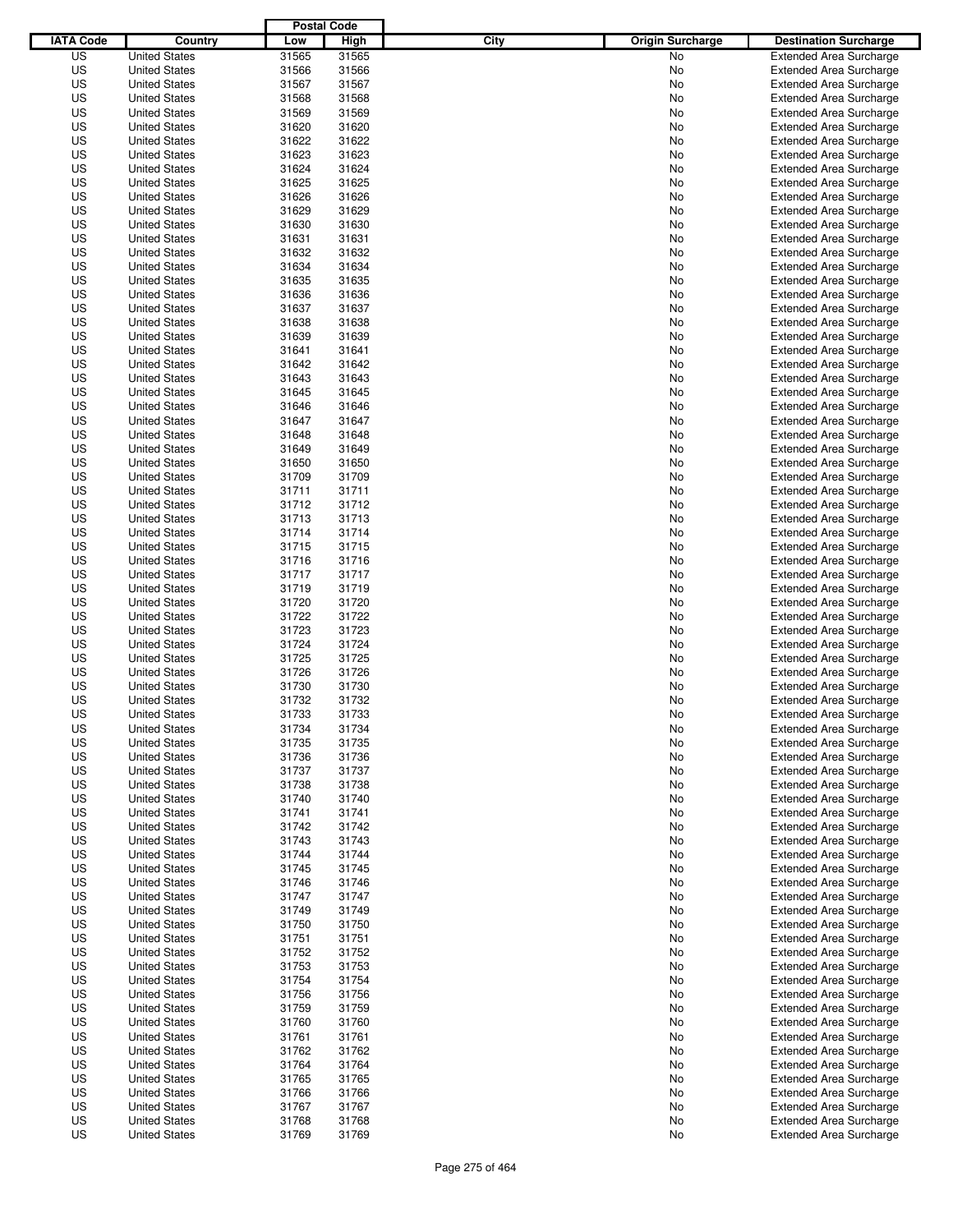|                  |                      | <b>Postal Code</b> |       |                                 |                                |
|------------------|----------------------|--------------------|-------|---------------------------------|--------------------------------|
| <b>IATA Code</b> | Country              | Low                | High  | City<br><b>Origin Surcharge</b> | <b>Destination Surcharge</b>   |
| US               | <b>United States</b> | 31770              | 31770 | <b>No</b>                       | <b>Extended Area Surcharge</b> |
| US               | <b>United States</b> | 31771              | 31771 | No                              | <b>Extended Area Surcharge</b> |
| US               | <b>United States</b> | 31772              | 31772 | No                              | <b>Extended Area Surcharge</b> |
| US               | <b>United States</b> | 31773              | 31773 | No                              | <b>Extended Area Surcharge</b> |
| US               | <b>United States</b> | 31774              | 31774 | No                              | <b>Extended Area Surcharge</b> |
| US               | <b>United States</b> | 31775              | 31775 | No                              | <b>Extended Area Surcharge</b> |
| US               | <b>United States</b> | 31777              | 31777 | No                              | <b>Extended Area Surcharge</b> |
| US               | <b>United States</b> | 31778              | 31778 | No                              | <b>Extended Area Surcharge</b> |
| US               | <b>United States</b> | 31779              | 31779 | No                              | <b>Extended Area Surcharge</b> |
| US               | <b>United States</b> | 31780              | 31780 | No                              | <b>Extended Area Surcharge</b> |
| US               | <b>United States</b> | 31781              | 31781 | No                              | <b>Extended Area Surcharge</b> |
| US               | <b>United States</b> | 31782              | 31782 | No                              | <b>Extended Area Surcharge</b> |
| US               | <b>United States</b> | 31783              | 31783 | No                              | <b>Extended Area Surcharge</b> |
| US               | <b>United States</b> | 31784              | 31784 | No                              | <b>Extended Area Surcharge</b> |
| US               | <b>United States</b> | 31785              | 31785 | No                              | <b>Extended Area Surcharge</b> |
| US               | <b>United States</b> | 31786              | 31786 | No                              | <b>Extended Area Surcharge</b> |
| US               | <b>United States</b> | 31787              | 31787 | No                              | <b>Extended Area Surcharge</b> |
| US               | <b>United States</b> | 31788              | 31788 | No                              | <b>Extended Area Surcharge</b> |
| US               | <b>United States</b> | 31789              | 31789 | No                              | <b>Extended Area Surcharge</b> |
| US               | <b>United States</b> | 31790              | 31790 | No                              | <b>Extended Area Surcharge</b> |
| US               | <b>United States</b> | 31791              | 31791 | No                              | <b>Extended Area Surcharge</b> |
| US               | <b>United States</b> | 31795              | 31795 | No                              | <b>Extended Area Surcharge</b> |
| US               | <b>United States</b> | 31796              | 31796 | No                              | <b>Extended Area Surcharge</b> |
| US               | <b>United States</b> | 31797              | 31797 | No                              | <b>Extended Area Surcharge</b> |
| US               | <b>United States</b> | 31798              | 31798 | No                              | <b>Extended Area Surcharge</b> |
| US               | <b>United States</b> | 31801              | 31801 | No                              | <b>Extended Area Surcharge</b> |
| US               | <b>United States</b> | 31803              | 31803 | No                              | <b>Extended Area Surcharge</b> |
| US               | <b>United States</b> | 31804              | 31804 | No                              | <b>Extended Area Surcharge</b> |
| US               | <b>United States</b> | 31805              | 31805 | No                              | <b>Extended Area Surcharge</b> |
| US               | <b>United States</b> | 31806              | 31806 | No                              | <b>Extended Area Surcharge</b> |
| US               | <b>United States</b> | 31808              | 31808 | No                              | <b>Extended Area Surcharge</b> |
| US               | <b>United States</b> | 31810              | 31810 | No                              | <b>Extended Area Surcharge</b> |
| US               | <b>United States</b> | 31811              | 31811 | No                              | <b>Extended Area Surcharge</b> |
| US               | <b>United States</b> | 31812              | 31812 | No                              | <b>Extended Area Surcharge</b> |
| US               |                      | 31815              |       |                                 |                                |
|                  | <b>United States</b> |                    | 31815 | No                              | <b>Extended Area Surcharge</b> |
| US               | <b>United States</b> | 31816              | 31816 | No                              | <b>Extended Area Surcharge</b> |
| US               | <b>United States</b> | 31821              | 31821 | No                              | <b>Extended Area Surcharge</b> |
| US               | <b>United States</b> | 31822              | 31822 | No                              | <b>Extended Area Surcharge</b> |
| US               | <b>United States</b> | 31823              | 31823 | No                              | <b>Extended Area Surcharge</b> |
| US               | <b>United States</b> | 31824              | 31824 | No                              | <b>Extended Area Surcharge</b> |
| US               | <b>United States</b> | 31825              | 31825 | No                              | <b>Extended Area Surcharge</b> |
| US               | <b>United States</b> | 31826              | 31826 | No                              | <b>Extended Area Surcharge</b> |
| US               | <b>United States</b> | 31827              | 31827 | No                              | <b>Extended Area Surcharge</b> |
| US               | <b>United States</b> | 31829              | 31829 | No                              | <b>Extended Area Surcharge</b> |
| US               | <b>United States</b> | 31830              | 31830 | No                              | Extended Area Surcharge        |
| US               | <b>United States</b> | 31831              | 31831 | No                              | <b>Extended Area Surcharge</b> |
| US               | <b>United States</b> | 31832              | 31832 | No                              | <b>Extended Area Surcharge</b> |
| US               | <b>United States</b> | 31833              | 31833 | No                              | <b>Extended Area Surcharge</b> |
| US               | <b>United States</b> | 31836              | 31836 | No                              | <b>Extended Area Surcharge</b> |
| US               | <b>United States</b> | 32007              | 32007 | No                              | <b>Extended Area Surcharge</b> |
| US               | <b>United States</b> | 32008              | 32008 | No                              | <b>Extended Area Surcharge</b> |
| US               | <b>United States</b> | 32009              | 32009 | No                              | <b>Extended Area Surcharge</b> |
| US               | <b>United States</b> | 32013              | 32013 | No                              | <b>Extended Area Surcharge</b> |
| US               | <b>United States</b> | 32038              | 32038 | No                              | <b>Extended Area Surcharge</b> |
| US               | <b>United States</b> | 32040              | 32040 | No                              | <b>Extended Area Surcharge</b> |
| US               | <b>United States</b> | 32044              | 32044 | No                              | <b>Extended Area Surcharge</b> |
| US               | <b>United States</b> | 32046              | 32046 | No                              | <b>Extended Area Surcharge</b> |
| US               | <b>United States</b> | 32052              | 32052 | No                              | <b>Extended Area Surcharge</b> |
| US               | <b>United States</b> | 32053              | 32053 | No                              | <b>Extended Area Surcharge</b> |
| US               | <b>United States</b> | 32054              | 32054 | No                              | <b>Extended Area Surcharge</b> |
| US               | <b>United States</b> | 32058              | 32058 | No                              | <b>Extended Area Surcharge</b> |
| US               | <b>United States</b> | 32059              | 32059 | No                              | <b>Extended Area Surcharge</b> |
| US               | <b>United States</b> | 32060              | 32060 | No                              | <b>Extended Area Surcharge</b> |
| US               | <b>United States</b> | 32061              | 32061 | No                              | <b>Extended Area Surcharge</b> |
| US               | <b>United States</b> | 32062              | 32062 | No                              | <b>Extended Area Surcharge</b> |
| US               | <b>United States</b> | 32064              | 32064 | No                              | <b>Extended Area Surcharge</b> |
| US               | <b>United States</b> | 32066              | 32066 | No                              | <b>Extended Area Surcharge</b> |
| US               | <b>United States</b> | 32071              | 32071 | No                              | <b>Extended Area Surcharge</b> |
| US               | <b>United States</b> | 32072              | 32072 | No                              | <b>Extended Area Surcharge</b> |
| US               | <b>United States</b> | 32083              | 32083 | No                              | <b>Extended Area Surcharge</b> |
| US               | <b>United States</b> | 32087              | 32087 | No                              | <b>Extended Area Surcharge</b> |
| US               | <b>United States</b> | 32091              | 32091 | No                              | <b>Extended Area Surcharge</b> |
| US               | <b>United States</b> | 32094              | 32094 | No                              | <b>Extended Area Surcharge</b> |
| US               | <b>United States</b> | 32096              | 32096 | No                              | <b>Extended Area Surcharge</b> |
| US               | <b>United States</b> | 32097              | 32097 | No                              | <b>Extended Area Surcharge</b> |
| US               | <b>United States</b> | 32102              | 32102 | No                              | <b>Extended Area Surcharge</b> |
| US               | <b>United States</b> | 32105              | 32105 | No                              | <b>Extended Area Surcharge</b> |
| US               | <b>United States</b> | 32110              | 32110 | No                              | <b>Extended Area Surcharge</b> |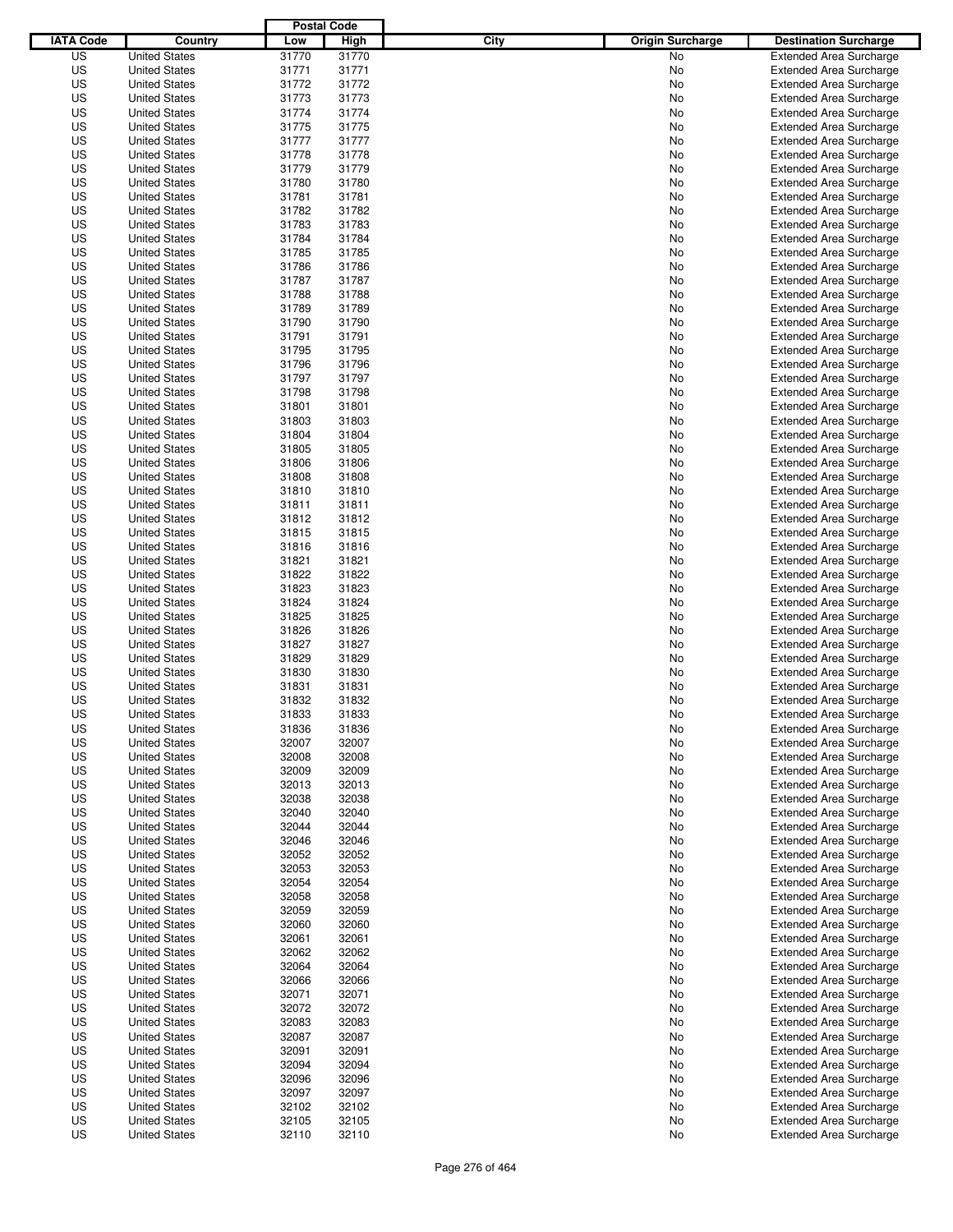|                  |                      | <b>Postal Code</b> |       |                                 |                                |
|------------------|----------------------|--------------------|-------|---------------------------------|--------------------------------|
| <b>IATA Code</b> | Country              | Low                | High  | City<br><b>Origin Surcharge</b> | <b>Destination Surcharge</b>   |
| US               | <b>United States</b> | 32112              | 32112 | <b>No</b>                       | <b>Extended Area Surcharge</b> |
| US               | <b>United States</b> | 32113              | 32113 | No                              | <b>Extended Area Surcharge</b> |
| US               | <b>United States</b> | 32130              | 32130 | No                              | <b>Extended Area Surcharge</b> |
| US               | <b>United States</b> | 32133              | 32133 | No                              | <b>Extended Area Surcharge</b> |
| US               | <b>United States</b> | 32134              | 32134 | No                              | <b>Extended Area Surcharge</b> |
| US               | <b>United States</b> | 32138              | 32138 | No                              | <b>Extended Area Surcharge</b> |
| US               | <b>United States</b> | 32139              | 32139 | No                              | <b>Extended Area Surcharge</b> |
| US               | <b>United States</b> | 32140              | 32140 | No                              | <b>Extended Area Surcharge</b> |
| US               | <b>United States</b> | 32145              | 32145 | No                              | <b>Extended Area Surcharge</b> |
| US               | <b>United States</b> | 32147              | 32147 | No                              | <b>Extended Area Surcharge</b> |
| US               | <b>United States</b> | 32148              | 32148 | No                              | <b>Extended Area Surcharge</b> |
| US               | <b>United States</b> | 32157              | 32157 | No                              | <b>Extended Area Surcharge</b> |
| US               | <b>United States</b> | 32179              | 32179 | No                              | <b>Extended Area Surcharge</b> |
| US               | <b>United States</b> | 32180              | 32180 | No                              | <b>Extended Area Surcharge</b> |
| US               | <b>United States</b> | 32181              | 32181 | No                              | <b>Extended Area Surcharge</b> |
| US               | <b>United States</b> | 32182              | 32182 | No                              | <b>Extended Area Surcharge</b> |
| US               | <b>United States</b> | 32185              | 32185 | No                              | <b>Extended Area Surcharge</b> |
| US               | <b>United States</b> | 32187              | 32187 | No                              | <b>Extended Area Surcharge</b> |
| US               | <b>United States</b> | 32189              | 32189 | No                              | <b>Extended Area Surcharge</b> |
| US               | <b>United States</b> | 32190              | 32190 | No                              | <b>Extended Area Surcharge</b> |
| US               | <b>United States</b> | 32193              | 32193 | No                              | <b>Extended Area Surcharge</b> |
| US               | <b>United States</b> | 32195              | 32195 | No                              | <b>Extended Area Surcharge</b> |
| US               | <b>United States</b> | 32320              | 32320 | No                              | <b>Extended Area Surcharge</b> |
| US               | <b>United States</b> | 32321              | 32321 | No                              | <b>Extended Area Surcharge</b> |
| US               | <b>United States</b> | 32322              | 32322 | No                              | <b>Extended Area Surcharge</b> |
| US               | <b>United States</b> | 32324              | 32324 | No                              | <b>Extended Area Surcharge</b> |
| US               | <b>United States</b> | 32327              | 32327 | No                              | <b>Extended Area Surcharge</b> |
| US               | <b>United States</b> | 32328              | 32328 | No                              | <b>Extended Area Surcharge</b> |
| US               | <b>United States</b> | 32330              | 32330 | No                              | <b>Extended Area Surcharge</b> |
| US               | <b>United States</b> | 32331              | 32331 | No                              | <b>Extended Area Surcharge</b> |
| US               | <b>United States</b> | 32332              | 32332 | No                              | <b>Extended Area Surcharge</b> |
| US               | <b>United States</b> | 32334              | 32334 | No                              | <b>Extended Area Surcharge</b> |
| US               |                      | 32336              | 32336 |                                 | <b>Extended Area Surcharge</b> |
|                  | <b>United States</b> |                    |       | No                              |                                |
| US               | <b>United States</b> | 32337              | 32337 | No                              | <b>Extended Area Surcharge</b> |
| US               | <b>United States</b> | 32340              | 32340 | No                              | <b>Extended Area Surcharge</b> |
| US               | <b>United States</b> | 32344              | 32344 | No                              | <b>Extended Area Surcharge</b> |
| US               | <b>United States</b> | 32346              | 32346 | No                              | <b>Extended Area Surcharge</b> |
| US               | <b>United States</b> | 32347              | 32347 | No                              | <b>Extended Area Surcharge</b> |
| US               | <b>United States</b> | 32348              | 32348 | No                              | <b>Extended Area Surcharge</b> |
| US               | <b>United States</b> | 32350              | 32350 | No                              | <b>Extended Area Surcharge</b> |
| US               | <b>United States</b> | 32351              | 32351 | No                              | <b>Extended Area Surcharge</b> |
| US               | <b>United States</b> | 32352              | 32352 | No                              | <b>Extended Area Surcharge</b> |
| US               | <b>United States</b> | 32355              | 32355 | No                              | <b>Extended Area Surcharge</b> |
| US               | <b>United States</b> | 32356              | 32356 | No                              | <b>Extended Area Surcharge</b> |
| US               | <b>United States</b> | 32358              | 32358 | No                              | <b>Extended Area Surcharge</b> |
| US               | <b>United States</b> | 32359              | 32359 | No                              | <b>Extended Area Surcharge</b> |
| US               | <b>United States</b> | 32420              | 32420 | No                              | <b>Extended Area Surcharge</b> |
| US               | <b>United States</b> | 32421              | 32421 | No                              | <b>Extended Area Surcharge</b> |
| US               | <b>United States</b> | 32423              | 32423 | No                              | <b>Extended Area Surcharge</b> |
| US               | <b>United States</b> | 32424              | 32424 | No                              | <b>Extended Area Surcharge</b> |
| US               | <b>United States</b> | 32425              | 32425 | No                              | <b>Extended Area Surcharge</b> |
| US               | <b>United States</b> | 32426              | 32426 | No                              | <b>Extended Area Surcharge</b> |
| US               | <b>United States</b> | 32427              | 32427 | No                              | <b>Extended Area Surcharge</b> |
| US               | <b>United States</b> | 32428              | 32428 | No                              | <b>Extended Area Surcharge</b> |
| US               | <b>United States</b> | 32430              | 32430 | No                              | <b>Extended Area Surcharge</b> |
| US               | <b>United States</b> | 32431              | 32431 | No                              | <b>Extended Area Surcharge</b> |
| US               | <b>United States</b> | 32433              | 32433 | No                              | <b>Extended Area Surcharge</b> |
| US               | <b>United States</b> | 32434              | 32434 | No                              | <b>Extended Area Surcharge</b> |
| US               | <b>United States</b> | 32435              | 32435 | No                              | <b>Extended Area Surcharge</b> |
| US               | <b>United States</b> | 32437              | 32437 | No                              | <b>Extended Area Surcharge</b> |
| US               | <b>United States</b> | 32438              | 32438 | No                              | <b>Extended Area Surcharge</b> |
| US               | <b>United States</b> | 32439              | 32439 | No                              | <b>Extended Area Surcharge</b> |
| US               | <b>United States</b> | 32440              | 32440 | No                              | <b>Extended Area Surcharge</b> |
| US               | <b>United States</b> | 32442              | 32442 | No                              | <b>Extended Area Surcharge</b> |
| US               | <b>United States</b> | 32443              | 32443 | No                              | <b>Extended Area Surcharge</b> |
| US               | <b>United States</b> | 32445              | 32445 | No                              | <b>Extended Area Surcharge</b> |
| US               | <b>United States</b> | 32446              | 32446 | No                              | <b>Extended Area Surcharge</b> |
| US               | <b>United States</b> | 32448              | 32448 | No                              | <b>Extended Area Surcharge</b> |
| US               | <b>United States</b> | 32449              | 32449 | No                              | <b>Extended Area Surcharge</b> |
| US               | <b>United States</b> | 32452              | 32452 | No                              | <b>Extended Area Surcharge</b> |
| US               | <b>United States</b> | 32455              | 32455 | No                              | <b>Extended Area Surcharge</b> |
| US               | <b>United States</b> | 32456              | 32456 | No                              | <b>Extended Area Surcharge</b> |
| US               | <b>United States</b> | 32460              | 32460 | No                              | <b>Extended Area Surcharge</b> |
| US               | <b>United States</b> | 32462              | 32462 | No                              | <b>Extended Area Surcharge</b> |
| US               | <b>United States</b> | 32463              | 32463 | No                              | <b>Extended Area Surcharge</b> |
| US               | <b>United States</b> | 32464              | 32464 | No                              | <b>Extended Area Surcharge</b> |
| US               | <b>United States</b> | 32465              | 32465 | No                              | <b>Extended Area Surcharge</b> |
| US               | <b>United States</b> | 32466              | 32466 | No                              | <b>Extended Area Surcharge</b> |
|                  |                      |                    |       |                                 |                                |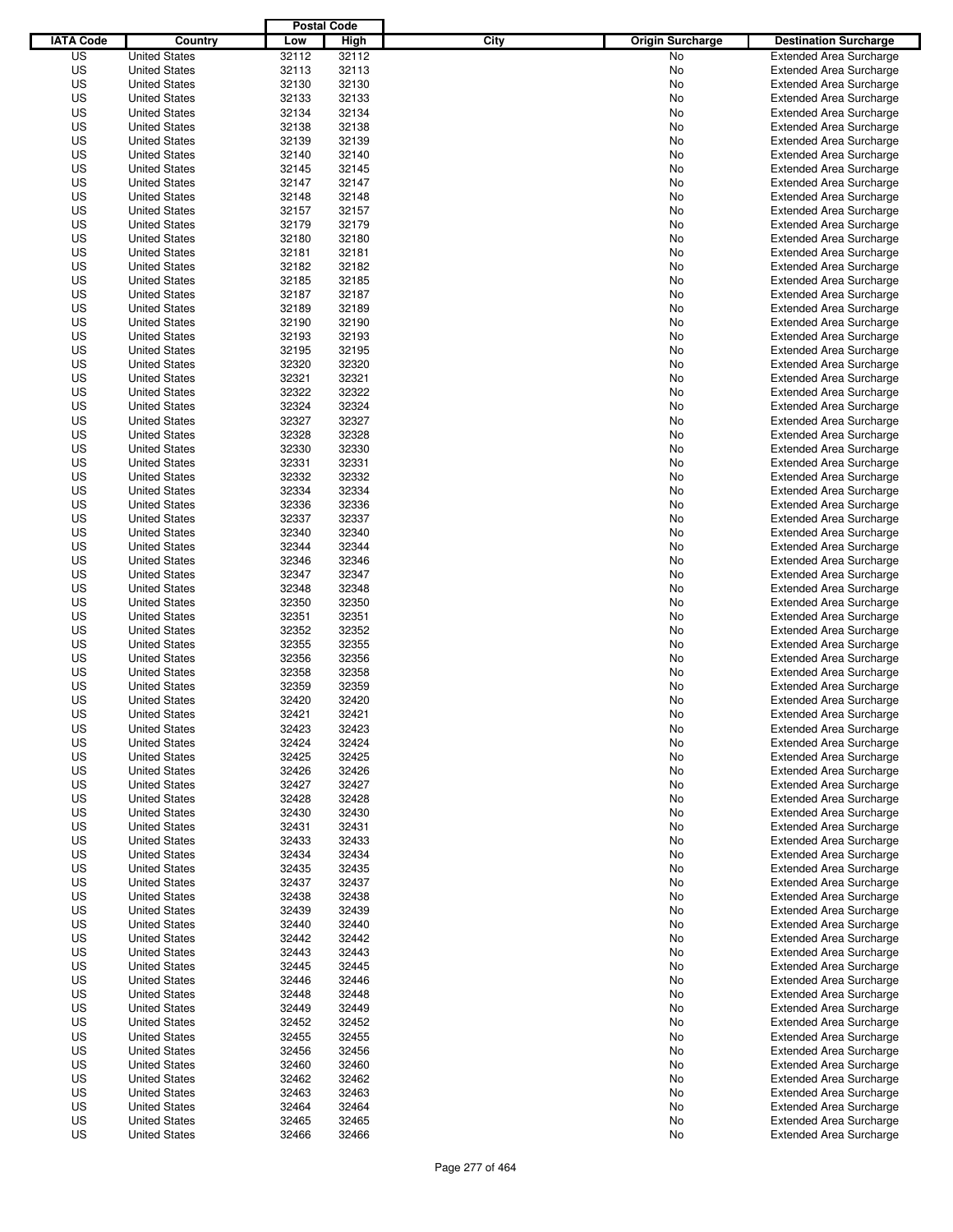|                  |                      | <b>Postal Code</b> |                |                                 |                                |
|------------------|----------------------|--------------------|----------------|---------------------------------|--------------------------------|
| <b>IATA Code</b> | Country              | Low                | High           | City<br><b>Origin Surcharge</b> | <b>Destination Surcharge</b>   |
| US               | <b>United States</b> | 32531              | 32531          | <b>No</b>                       | <b>Extended Area Surcharge</b> |
| US               | <b>United States</b> | 32535              | 32535          | No                              | <b>Extended Area Surcharge</b> |
| US               | <b>United States</b> | 32564              | 32564          | No                              | <b>Extended Area Surcharge</b> |
| US               | <b>United States</b> | 32565              | 32565          | No                              | <b>Extended Area Surcharge</b> |
| US               | <b>United States</b> | 32567              | 32567          | No                              | <b>Extended Area Surcharge</b> |
| US               | <b>United States</b> | 32568              | 32568          | No                              | <b>Extended Area Surcharge</b> |
| US               | <b>United States</b> | 32577              | 32577          | No                              | <b>Extended Area Surcharge</b> |
| US               | <b>United States</b> | 32618              | 32618          | No                              | <b>Extended Area Surcharge</b> |
| US               | <b>United States</b> | 32619              | 32619          | No                              | <b>Extended Area Surcharge</b> |
| US               | <b>United States</b> | 32621              | 32621          | No                              | <b>Extended Area Surcharge</b> |
| US               | <b>United States</b> | 32622              | 32622          | No                              | <b>Extended Area Surcharge</b> |
| US               | <b>United States</b> | 32625              | 32625          | No                              | <b>Extended Area Surcharge</b> |
| US               | <b>United States</b> | 32626              | 32626          | No                              | <b>Extended Area Surcharge</b> |
| US               | <b>United States</b> | 32628              | 32628          | No                              | <b>Extended Area Surcharge</b> |
| US               | <b>United States</b> | 32631              | 32631          | No                              | <b>Extended Area Surcharge</b> |
| US               | <b>United States</b> | 32633              | 32633          | No                              | <b>Extended Area Surcharge</b> |
| US               | <b>United States</b> | 32634              | 32634          | No                              | <b>Extended Area Surcharge</b> |
| US               | <b>United States</b> | 32639              | 32639          | No                              | <b>Extended Area Surcharge</b> |
| US               | <b>United States</b> | 32640              | 32640          | No                              | <b>Extended Area Surcharge</b> |
| US               | <b>United States</b> | 32643              | 32643          | No                              | <b>Extended Area Surcharge</b> |
| US               | <b>United States</b> | 32648              | 32648          | No                              | <b>Extended Area Surcharge</b> |
| US               | <b>United States</b> | 32654              | 32654          | No                              | <b>Extended Area Surcharge</b> |
| US               | <b>United States</b> | 32656              | 32656          | No                              | <b>Extended Area Surcharge</b> |
| US               | <b>United States</b> | 32658              | 32658          | No                              | <b>Extended Area Surcharge</b> |
| US               | <b>United States</b> | 32662              | 32662          | No                              | <b>Extended Area Surcharge</b> |
| US               | <b>United States</b> | 32666              | 32666          | No                              | <b>Extended Area Surcharge</b> |
| US               | <b>United States</b> | 32667              | 32667          | No                              | <b>Extended Area Surcharge</b> |
| US               | <b>United States</b> | 32668              | 32668          | No                              | <b>Extended Area Surcharge</b> |
| US               | <b>United States</b> | 32669              | 32669          | No                              | <b>Extended Area Surcharge</b> |
| US               | <b>United States</b> | 32680              | 32680          | No                              | <b>Extended Area Surcharge</b> |
| US               | <b>United States</b> | 32681              | 32681          | No                              | <b>Extended Area Surcharge</b> |
| US               | <b>United States</b> | 32683              | 32683          | No                              | <b>Extended Area Surcharge</b> |
| US               | <b>United States</b> | 32686              | 32686          | No                              | <b>Extended Area Surcharge</b> |
| US               | <b>United States</b> | 32692              | 32692          | No                              | <b>Extended Area Surcharge</b> |
| US               | <b>United States</b> | 32693              | 32693          | No                              | <b>Extended Area Surcharge</b> |
| US               | <b>United States</b> | 32694              | 32694          | No                              | <b>Extended Area Surcharge</b> |
| US               | <b>United States</b> | 32696              | 32696          | No                              | <b>Extended Area Surcharge</b> |
| US               | <b>United States</b> | 32697              | 32697          | No                              | <b>Extended Area Surcharge</b> |
| US               | <b>United States</b> | 32702              | 32702          | No                              | <b>Extended Area Surcharge</b> |
| US               | <b>United States</b> | 32709              | 32709          | No                              | <b>Extended Area Surcharge</b> |
| US               | <b>United States</b> | 32732              | 32732          | No                              | <b>Extended Area Surcharge</b> |
| US               | <b>United States</b> | 32736              | 32736          | No                              | <b>Extended Area Surcharge</b> |
| US               | <b>United States</b> | 32754              | 32754          | No                              | <b>Extended Area Surcharge</b> |
| US               | <b>United States</b> | 32759              | 32759          | No                              | <b>Extended Area Surcharge</b> |
| US               | <b>United States</b> | 32764              | 32764          | No                              | <b>Extended Area Surcharge</b> |
| US               | <b>United States</b> | 32767              | 32767          | No                              | <b>Extended Area Surcharge</b> |
| US               | <b>United States</b> | 32777              | 32777          | No                              | <b>Extended Area Surcharge</b> |
| US               | <b>United States</b> | 32784              | 32784          | No                              | <b>Extended Area Surcharge</b> |
| US               | <b>United States</b> | 32948              | 32948          | No                              | <b>Extended Area Surcharge</b> |
| US               | <b>United States</b> | 33052              | 33052          | No                              | <b>Extended Area Surcharge</b> |
| US               | <b>United States</b> | 33438              | 33438          | No                              | <b>Extended Area Surcharge</b> |
| US               | <b>United States</b> | 33439              | 33439          | No                              | <b>Extended Area Surcharge</b> |
| US               | <b>United States</b> | 33440              | 33440          | No                              | <b>Extended Area Surcharge</b> |
| US               | <b>United States</b> | 33471              | 33471          | No                              | <b>Extended Area Surcharge</b> |
| US               | <b>United States</b> | 33476              | 33476          | No                              | <b>Extended Area Surcharge</b> |
| US               | <b>United States</b> | 33513              | 33513          | No                              | <b>Extended Area Surcharge</b> |
| US               | <b>United States</b> | 33514              | 33514          | No                              | <b>Extended Area Surcharge</b> |
| US               | <b>United States</b> | 33521              | 33521          | No                              | <b>Extended Area Surcharge</b> |
| US               | <b>United States</b> | 33538              | 33538          | No                              | <b>Extended Area Surcharge</b> |
| US               | <b>United States</b> | 33585              | 33585          | No                              | <b>Extended Area Surcharge</b> |
| US               | <b>United States</b> | 33597              | 33597          | No                              | <b>Extended Area Surcharge</b> |
| US               | <b>United States</b> | 33598              | 33598          | No                              | <b>Extended Area Surcharge</b> |
| US               | <b>United States</b> | 33825              | 33825          | No                              | <b>Extended Area Surcharge</b> |
| US               | <b>United States</b> | 33827              | 33827          | No                              | <b>Extended Area Surcharge</b> |
| US               | <b>United States</b> | 33834              | 33834          | No                              | <b>Extended Area Surcharge</b> |
| US               | <b>United States</b> | 33841              | 33841          | No                              | <b>Extended Area Surcharge</b> |
| US               | <b>United States</b> | 33843              | 33843          | No                              | <b>Extended Area Surcharge</b> |
| US               | <b>United States</b> | 33847              | 33847          | No                              | <b>Extended Area Surcharge</b> |
| US               | <b>United States</b> | 33849              | 33849          | No                              | <b>Extended Area Surcharge</b> |
| US               | <b>United States</b> | 33852              | 33852          | No                              | <b>Extended Area Surcharge</b> |
| US               | <b>United States</b> | 33857              | 33857          | No                              | <b>Extended Area Surcharge</b> |
| US               | <b>United States</b> | 33865              | 33865          | No                              | <b>Extended Area Surcharge</b> |
| US               | <b>United States</b> | 33867              | 33867          | No                              | <b>Extended Area Surcharge</b> |
| US               | <b>United States</b> | 33868              | 33868          | No                              | <b>Extended Area Surcharge</b> |
| US               | <b>United States</b> |                    |                | No                              | <b>Extended Area Surcharge</b> |
| US               | <b>United States</b> | 33873              | 33873<br>33890 | No                              | <b>Extended Area Surcharge</b> |
| US               | <b>United States</b> | 33890<br>33898     | 33898          | No                              | <b>Extended Area Surcharge</b> |
| US               |                      | 33920              | 33920          | No                              |                                |
|                  | <b>United States</b> |                    |                |                                 | <b>Extended Area Surcharge</b> |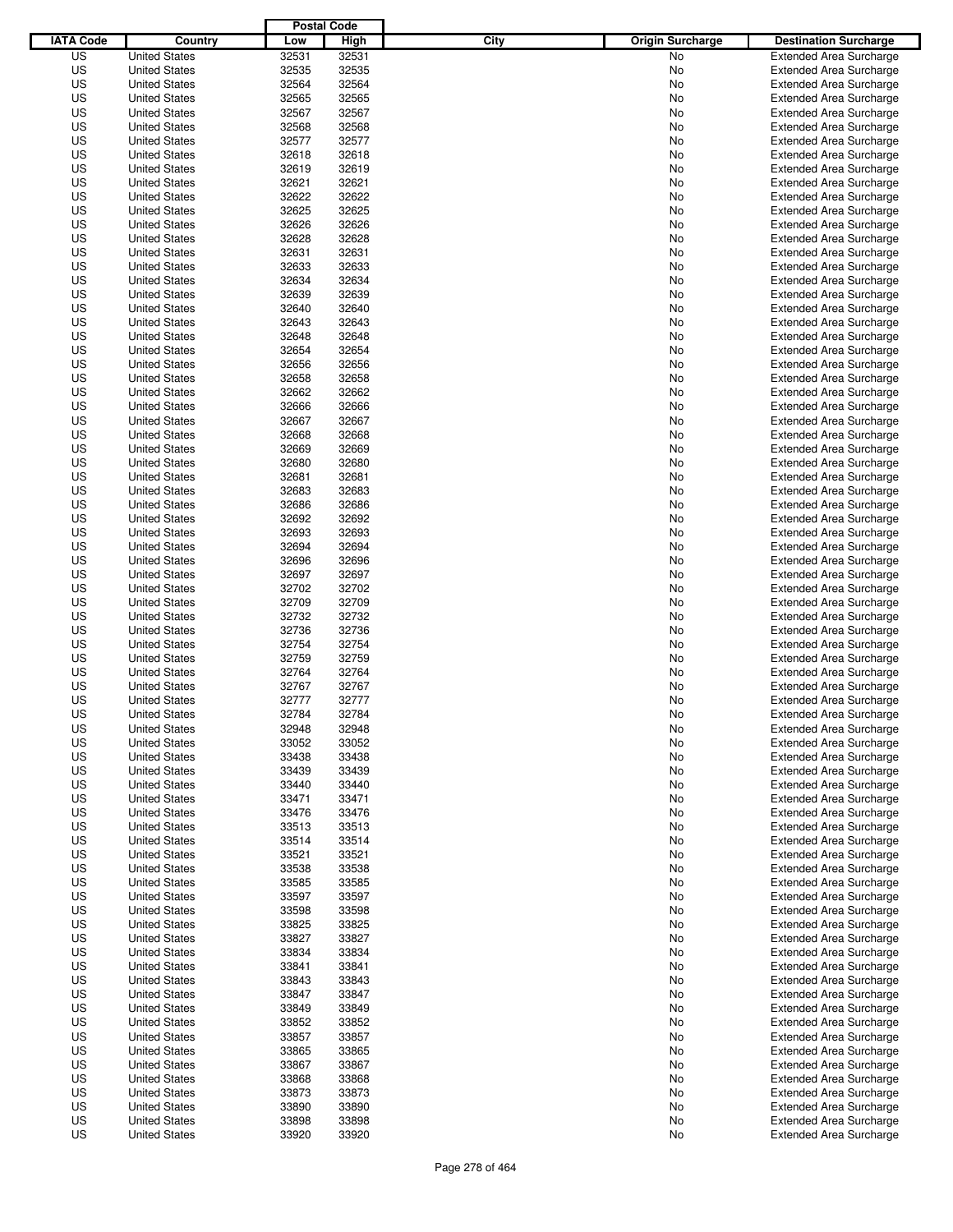|                  |                                              | <b>Postal Code</b> |                |                                 |                                                                  |
|------------------|----------------------------------------------|--------------------|----------------|---------------------------------|------------------------------------------------------------------|
| <b>IATA Code</b> | Country                                      | Low                | High           | City<br><b>Origin Surcharge</b> | <b>Destination Surcharge</b>                                     |
| US               | <b>United States</b>                         | 33924              | 33924          | <b>No</b>                       | <b>Extended Area Surcharge</b>                                   |
| US               | <b>United States</b>                         | 33930              | 33930          | No                              | <b>Extended Area Surcharge</b>                                   |
| US               | <b>United States</b>                         | 33935              | 33935          | No                              | <b>Extended Area Surcharge</b>                                   |
| US               | <b>United States</b>                         | 33944              | 33944          | No                              | <b>Extended Area Surcharge</b>                                   |
| US               | <b>United States</b>                         | 33946              | 33946          | No                              | <b>Extended Area Surcharge</b>                                   |
| US               | <b>United States</b>                         | 33960              | 33960          | No                              | <b>Extended Area Surcharge</b>                                   |
| US               | <b>United States</b>                         | 33982              | 33982          | No                              | <b>Extended Area Surcharge</b>                                   |
| US               | <b>United States</b>                         | 34138              | 34138          | No                              | <b>Extended Area Surcharge</b>                                   |
| US               | <b>United States</b>                         | 34139              | 34139          | No                              | <b>Extended Area Surcharge</b>                                   |
| US               | <b>United States</b>                         | 34141              | 34141          | No                              | <b>Extended Area Surcharge</b>                                   |
| US               | <b>United States</b>                         | 34142              | 34142          | No                              | <b>Extended Area Surcharge</b>                                   |
| US               | <b>United States</b>                         | 34251              | 34251          | No                              | <b>Extended Area Surcharge</b>                                   |
| US               | <b>United States</b>                         | 34266              | 34266          | No                              | <b>Extended Area Surcharge</b>                                   |
| US               | <b>United States</b>                         | 34267              | 34267          | No                              | <b>Extended Area Surcharge</b>                                   |
| US               | <b>United States</b>                         | 34268              | 34268          | No                              | <b>Extended Area Surcharge</b>                                   |
| US               | <b>United States</b>                         | 34269              | 34269          | No                              | <b>Extended Area Surcharge</b>                                   |
| US               | <b>United States</b>                         | 34436              | 34436          | No                              | <b>Extended Area Surcharge</b>                                   |
| US               | <b>United States</b>                         | 34449              | 34449          | No                              | <b>Extended Area Surcharge</b>                                   |
| US               | <b>United States</b>                         | 34484              | 34484          | No                              | <b>Extended Area Surcharge</b>                                   |
| US               | <b>United States</b><br><b>United States</b> | 34488              | 34488          | No                              | <b>Extended Area Surcharge</b>                                   |
| US               |                                              | 34705              | 34705          | No                              | <b>Extended Area Surcharge</b>                                   |
| US               | <b>United States</b>                         | 34736              | 34736          | No                              | <b>Extended Area Surcharge</b>                                   |
| US<br>US         | <b>United States</b><br><b>United States</b> | 34737<br>34739     | 34737<br>34739 | No                              | <b>Extended Area Surcharge</b>                                   |
| US               |                                              | 34753              | 34753          | No                              | <b>Extended Area Surcharge</b><br><b>Extended Area Surcharge</b> |
| US               | <b>United States</b>                         | 34762              | 34762          | No                              | <b>Extended Area Surcharge</b>                                   |
| US               | <b>United States</b>                         | 34773              | 34773          | No                              |                                                                  |
| US               | <b>United States</b><br><b>United States</b> | 34785              | 34785          | No<br>No                        | <b>Extended Area Surcharge</b><br><b>Extended Area Surcharge</b> |
| US               | <b>United States</b>                         | 34797              | 34797          | No                              | <b>Extended Area Surcharge</b>                                   |
| US               | <b>United States</b>                         | 34956              | 34956          | No                              | <b>Extended Area Surcharge</b>                                   |
| US               | <b>United States</b>                         | 34972              | 34972          | No                              | <b>Extended Area Surcharge</b>                                   |
| US               | <b>United States</b>                         | 35006              | 35006          | No                              | <b>Extended Area Surcharge</b>                                   |
| US               | <b>United States</b>                         | 35010              | 35010          | No                              | <b>Extended Area Surcharge</b>                                   |
| US               | <b>United States</b>                         | 35014              | 35014          | No                              | <b>Extended Area Surcharge</b>                                   |
| US               | <b>United States</b>                         | 35016              | 35016          | No                              | <b>Extended Area Surcharge</b>                                   |
| US               | <b>United States</b>                         | 35019              | 35019          | No                              | <b>Extended Area Surcharge</b>                                   |
| US               | <b>United States</b>                         | 35031              | 35031          | No                              | <b>Extended Area Surcharge</b>                                   |
| US               | <b>United States</b>                         | 35033              | 35033          | No                              | <b>Extended Area Surcharge</b>                                   |
| US               | <b>United States</b>                         | 35034              | 35034          | No                              | <b>Extended Area Surcharge</b>                                   |
| US               | <b>United States</b>                         | 35035              | 35035          | No                              | <b>Extended Area Surcharge</b>                                   |
| US               | <b>United States</b>                         | 35036              | 35036          | No                              | <b>Extended Area Surcharge</b>                                   |
| US               | <b>United States</b>                         | 35042              | 35042          | No                              | <b>Extended Area Surcharge</b>                                   |
| US               | <b>United States</b>                         | 35044              | 35044          | No                              | <b>Extended Area Surcharge</b>                                   |
| US               | <b>United States</b>                         | 35045              | 35045          | No                              | <b>Extended Area Surcharge</b>                                   |
| US               | <b>United States</b>                         | 35046              | 35046          | No                              | <b>Extended Area Surcharge</b>                                   |
| US               | <b>United States</b>                         | 35049              | 35049          | No                              | <b>Extended Area Surcharge</b>                                   |
| US               | <b>United States</b>                         | 35051              | 35051          | No                              | <b>Extended Area Surcharge</b>                                   |
| US               | <b>United States</b>                         | 35053              | 35053          | No                              | <b>Extended Area Surcharge</b>                                   |
| US               | <b>United States</b>                         | 35054              | 35054          | No                              | <b>Extended Area Surcharge</b>                                   |
| US               | <b>United States</b>                         | 35057              | 35057          | No                              | <b>Extended Area Surcharge</b>                                   |
| US               | <b>United States</b>                         | 35058              | 35058          | No                              | <b>Extended Area Surcharge</b>                                   |
| US               | <b>United States</b>                         | 35063              | 35063          | No                              | <b>Extended Area Surcharge</b>                                   |
| US               | <b>United States</b>                         | 35070              | 35070          | No                              | <b>Extended Area Surcharge</b>                                   |
| US               | <b>United States</b>                         | 35072              | 35072          | No                              | <b>Extended Area Surcharge</b>                                   |
| US               | <b>United States</b>                         | 35073              | 35073          | No                              | <b>Extended Area Surcharge</b>                                   |
| US               | <b>United States</b>                         | 35077              | 35077          | No                              | <b>Extended Area Surcharge</b>                                   |
| US               | <b>United States</b>                         | 35078              | 35078          | No                              | <b>Extended Area Surcharge</b>                                   |
| US               | <b>United States</b>                         | 35079              | 35079          | No                              | <b>Extended Area Surcharge</b>                                   |
| US               | <b>United States</b>                         | 35083              | 35083          | No                              | <b>Extended Area Surcharge</b>                                   |
| US               | <b>United States</b>                         | 35085              | 35085          | No                              | <b>Extended Area Surcharge</b>                                   |
| US               | <b>United States</b>                         | 35087              | 35087          | No                              | <b>Extended Area Surcharge</b>                                   |
| US               | <b>United States</b>                         | 35089              | 35089          | No                              | <b>Extended Area Surcharge</b>                                   |
| US               | <b>United States</b>                         | 35096              | 35096          | No                              | <b>Extended Area Surcharge</b>                                   |
| US               | <b>United States</b>                         | 35097              | 35097          | No                              | <b>Extended Area Surcharge</b>                                   |
| US               | <b>United States</b>                         | 35098              | 35098          | No                              | <b>Extended Area Surcharge</b>                                   |
| US               | <b>United States</b>                         | 35112              | 35112          | No                              | <b>Extended Area Surcharge</b>                                   |
| US               | <b>United States</b>                         | 35115              | 35115          | No                              | <b>Extended Area Surcharge</b>                                   |
| US               | <b>United States</b>                         | 35118              | 35118          | No                              | <b>Extended Area Surcharge</b>                                   |
| US               | <b>United States</b>                         | 35121              | 35121          | No                              | <b>Extended Area Surcharge</b>                                   |
| US               | <b>United States</b>                         | 35125              | 35125          | No                              | <b>Extended Area Surcharge</b>                                   |
| US               | <b>United States</b>                         | 35128              | 35128          | No                              | <b>Extended Area Surcharge</b>                                   |
| US               | <b>United States</b>                         | 35130              | 35130          | No                              | <b>Extended Area Surcharge</b>                                   |
| US               | <b>United States</b>                         | 35131              | 35131          | No                              | <b>Extended Area Surcharge</b>                                   |
| US               | <b>United States</b>                         | 35133              | 35133          | No                              | <b>Extended Area Surcharge</b>                                   |
| US               | <b>United States</b>                         | 35135              | 35135          | No                              | <b>Extended Area Surcharge</b>                                   |
| US               | <b>United States</b>                         | 35136              | 35136          | No                              | <b>Extended Area Surcharge</b>                                   |
| US               | <b>United States</b>                         | 35143              | 35143          | No                              | <b>Extended Area Surcharge</b>                                   |
| US               | <b>United States</b>                         | 35146              | 35146          | No                              | <b>Extended Area Surcharge</b>                                   |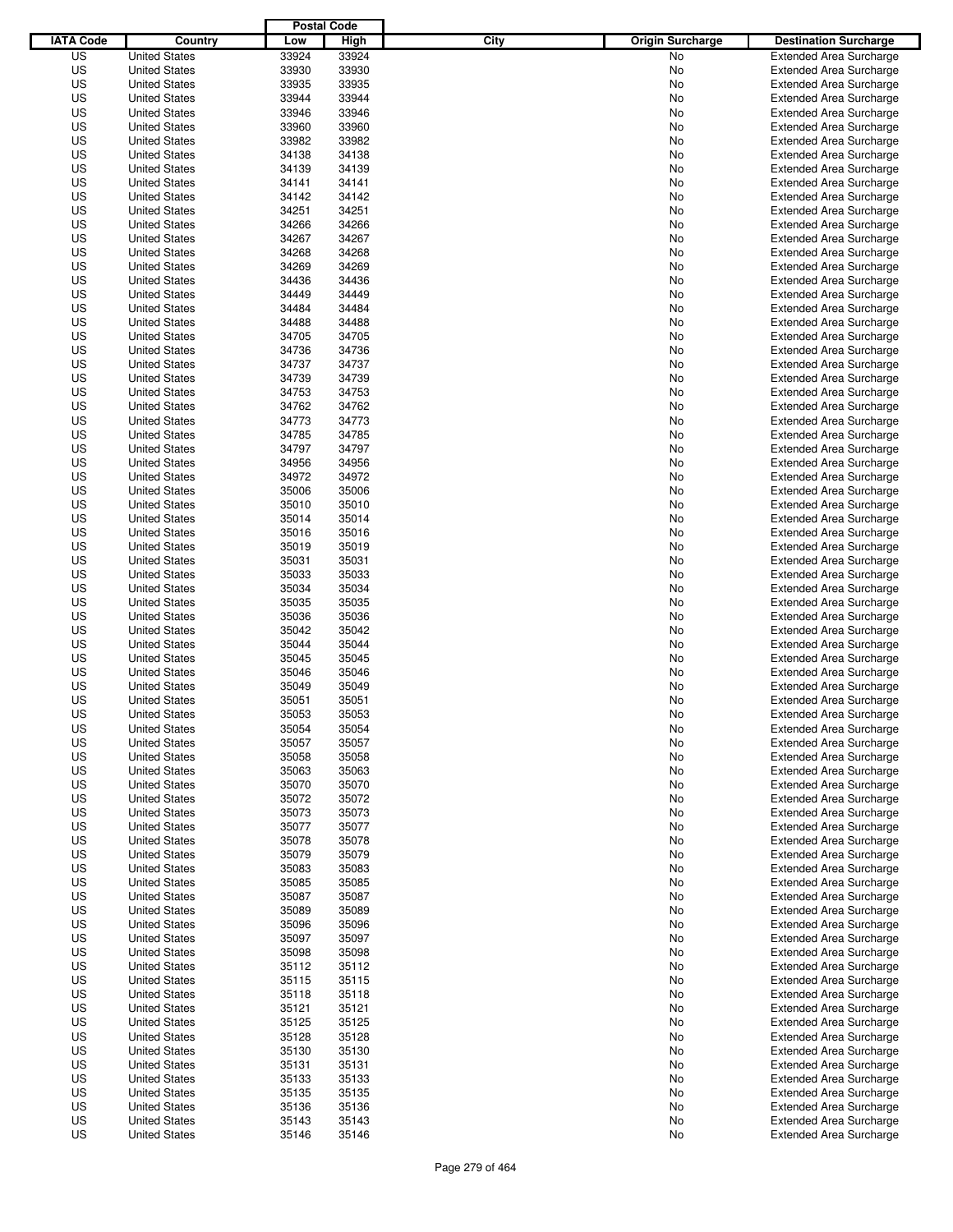|                  |                                              | <b>Postal Code</b> |                |                                 |                                                                  |
|------------------|----------------------------------------------|--------------------|----------------|---------------------------------|------------------------------------------------------------------|
| <b>IATA Code</b> | Country                                      | Low                | High           | City<br><b>Origin Surcharge</b> | <b>Destination Surcharge</b>                                     |
| US               | <b>United States</b>                         | 35147              | 35147          | <b>No</b>                       | <b>Extended Area Surcharge</b>                                   |
| US               | <b>United States</b>                         | 35149              | 35149          | No                              | <b>Extended Area Surcharge</b>                                   |
| US               | <b>United States</b>                         | 35151              | 35151          | No                              | <b>Extended Area Surcharge</b>                                   |
| US               | <b>United States</b>                         | 35160              | 35160          | No                              | <b>Extended Area Surcharge</b>                                   |
| US               | <b>United States</b>                         | 35171              | 35171          | No                              | <b>Extended Area Surcharge</b>                                   |
| US               | <b>United States</b>                         | 35172              | 35172          | No                              | <b>Extended Area Surcharge</b>                                   |
| US               | <b>United States</b>                         | 35175              | 35175          | No                              | <b>Extended Area Surcharge</b>                                   |
| US               | <b>United States</b>                         | 35176              | 35176          | No                              | <b>Extended Area Surcharge</b>                                   |
| US               | <b>United States</b>                         | 35178              | 35178          | No                              | <b>Extended Area Surcharge</b>                                   |
| US               | <b>United States</b>                         | 35179              | 35179          | No                              | <b>Extended Area Surcharge</b>                                   |
| US               | <b>United States</b>                         | 35180              | 35180          | No                              | <b>Extended Area Surcharge</b>                                   |
| US               | <b>United States</b>                         | 35183              | 35183          | No                              | <b>Extended Area Surcharge</b>                                   |
| US               | <b>United States</b>                         | 35184              | 35184          | No                              | <b>Extended Area Surcharge</b>                                   |
| US               | <b>United States</b>                         | 35185              | 35185          | No                              | <b>Extended Area Surcharge</b>                                   |
| US               | <b>United States</b>                         | 35186              | 35186          | No                              | <b>Extended Area Surcharge</b>                                   |
| US               | <b>United States</b>                         | 35187              | 35187          | No                              | <b>Extended Area Surcharge</b>                                   |
| US               | <b>United States</b>                         | 35188              | 35188          | No                              | <b>Extended Area Surcharge</b>                                   |
| US               | <b>United States</b>                         | 35441              | 35441          | No                              | <b>Extended Area Surcharge</b>                                   |
| US               | <b>United States</b>                         | 35442              | 35442          | No                              | <b>Extended Area Surcharge</b>                                   |
| US               | <b>United States</b>                         | 35443              | 35443          | No                              | <b>Extended Area Surcharge</b>                                   |
| US               | <b>United States</b>                         | 35444              | 35444          | No                              | <b>Extended Area Surcharge</b>                                   |
| US               | <b>United States</b>                         | 35446              | 35446          | No                              | <b>Extended Area Surcharge</b>                                   |
| US               | <b>United States</b>                         | 35447              | 35447          | No                              | <b>Extended Area Surcharge</b>                                   |
| US               | <b>United States</b>                         | 35452              | 35452          | No                              | <b>Extended Area Surcharge</b>                                   |
| US               | <b>United States</b>                         | 35453              | 35453          | No                              | <b>Extended Area Surcharge</b>                                   |
| US               | <b>United States</b>                         | 35456              | 35456          | No                              | <b>Extended Area Surcharge</b>                                   |
| US               | <b>United States</b>                         | 35457              | 35457          | No                              | <b>Extended Area Surcharge</b>                                   |
| US               | <b>United States</b>                         | 35458              | 35458          | No                              | <b>Extended Area Surcharge</b>                                   |
| US               | <b>United States</b>                         | 35459              | 35459          | No                              | <b>Extended Area Surcharge</b>                                   |
| US               | <b>United States</b>                         | 35460              | 35460          | No                              | <b>Extended Area Surcharge</b>                                   |
| US               | <b>United States</b>                         | 35461              | 35461          | No                              | <b>Extended Area Surcharge</b>                                   |
| US               | <b>United States</b>                         | 35462              | 35462          | No                              | <b>Extended Area Surcharge</b>                                   |
| US               | <b>United States</b>                         | 35463              | 35463          | No                              | <b>Extended Area Surcharge</b>                                   |
| US               | <b>United States</b>                         | 35464              | 35464          | No                              | <b>Extended Area Surcharge</b>                                   |
| US               | <b>United States</b>                         | 35466              | 35466          | No                              | <b>Extended Area Surcharge</b>                                   |
| US               | <b>United States</b>                         | 35469              | 35469          | No                              | <b>Extended Area Surcharge</b>                                   |
| US               | <b>United States</b>                         | 35470              | 35470          | No                              | <b>Extended Area Surcharge</b>                                   |
| US               | <b>United States</b>                         | 35471              | 35471          | No                              | <b>Extended Area Surcharge</b>                                   |
| US               | <b>United States</b>                         | 35474              | 35474          | No                              | <b>Extended Area Surcharge</b>                                   |
| US               | <b>United States</b>                         | 35475              | 35475          | No                              | <b>Extended Area Surcharge</b>                                   |
| US               | <b>United States</b>                         | 35477              | 35477          | No                              | <b>Extended Area Surcharge</b>                                   |
| US               | <b>United States</b>                         | 35480              | 35480          | No                              | <b>Extended Area Surcharge</b>                                   |
| US               | <b>United States</b>                         | 35481              | 35481          | No                              | <b>Extended Area Surcharge</b>                                   |
| US               | <b>United States</b>                         | 35490              | 35490          | No                              | <b>Extended Area Surcharge</b>                                   |
| US               | <b>United States</b>                         | 35501              | 35501          | No                              | <b>Extended Area Surcharge</b>                                   |
| US               | <b>United States</b>                         | 35503              | 35503          | No                              | <b>Extended Area Surcharge</b>                                   |
| US               | <b>United States</b>                         | 35504              | 35504          | No                              | <b>Extended Area Surcharge</b>                                   |
| US               | <b>United States</b>                         | 35540              | 35540          | No                              | <b>Extended Area Surcharge</b>                                   |
| US               | <b>United States</b>                         | 35541              | 35541          | No                              | <b>Extended Area Surcharge</b>                                   |
| US               | <b>United States</b>                         | 35542              | 35542          | No                              | <b>Extended Area Surcharge</b>                                   |
| US               | <b>United States</b>                         | 35543              | 35543          | No                              | <b>Extended Area Surcharge</b>                                   |
| US               | <b>United States</b>                         | 35544              | 35544          | No                              | <b>Extended Area Surcharge</b>                                   |
| US               | <b>United States</b>                         | 35545              | 35545          | No                              | <b>Extended Area Surcharge</b>                                   |
| US               | <b>United States</b>                         | 35546              | 35546          | No                              | <b>Extended Area Surcharge</b>                                   |
| US               | <b>United States</b>                         | 35548              | 35548          | No                              | <b>Extended Area Surcharge</b>                                   |
| US               | <b>United States</b>                         | 35549              | 35549          | No                              | <b>Extended Area Surcharge</b>                                   |
| US               | <b>United States</b>                         | 35550              | 35550          | No                              | <b>Extended Area Surcharge</b>                                   |
| US               | <b>United States</b><br><b>United States</b> | 35552              | 35552          | No                              | <b>Extended Area Surcharge</b>                                   |
| US<br>US         |                                              | 35553<br>35554     | 35553<br>35554 | No                              | <b>Extended Area Surcharge</b><br><b>Extended Area Surcharge</b> |
|                  | <b>United States</b>                         |                    |                | No                              |                                                                  |
| US<br>US         | <b>United States</b><br><b>United States</b> | 35555<br>35560     | 35555<br>35560 | No                              | <b>Extended Area Surcharge</b><br><b>Extended Area Surcharge</b> |
| US               | <b>United States</b>                         | 35563              | 35563          | No<br>No                        | <b>Extended Area Surcharge</b>                                   |
| US               | <b>United States</b>                         | 35564              | 35564          | No                              | <b>Extended Area Surcharge</b>                                   |
| US               |                                              | 35565              |                |                                 | <b>Extended Area Surcharge</b>                                   |
| US               | <b>United States</b><br><b>United States</b> | 35570              | 35565<br>35570 | No<br>No                        | <b>Extended Area Surcharge</b>                                   |
| US               | <b>United States</b>                         | 35571              | 35571          | No                              | <b>Extended Area Surcharge</b>                                   |
| US               | <b>United States</b>                         | 35572              | 35572          | No                              | <b>Extended Area Surcharge</b>                                   |
| US               | <b>United States</b>                         | 35574              | 35574          | No                              | <b>Extended Area Surcharge</b>                                   |
| US               | <b>United States</b>                         | 35575              | 35575          | No                              | <b>Extended Area Surcharge</b>                                   |
| US               | <b>United States</b>                         | 35576              | 35576          | No                              | <b>Extended Area Surcharge</b>                                   |
| US               | <b>United States</b>                         | 35578              | 35578          | No                              | <b>Extended Area Surcharge</b>                                   |
| US               | <b>United States</b>                         | 35579              | 35579          | No                              | <b>Extended Area Surcharge</b>                                   |
| US               | <b>United States</b>                         | 35580              | 35580          | No                              | <b>Extended Area Surcharge</b>                                   |
| US               | <b>United States</b>                         | 35581              | 35581          | No                              | <b>Extended Area Surcharge</b>                                   |
| US               | <b>United States</b>                         | 35582              | 35582          | No                              | <b>Extended Area Surcharge</b>                                   |
| US               | <b>United States</b>                         | 35584              | 35584          | No                              | <b>Extended Area Surcharge</b>                                   |
| US               | <b>United States</b>                         | 35585              | 35585          | No                              | <b>Extended Area Surcharge</b>                                   |
|                  |                                              |                    |                |                                 |                                                                  |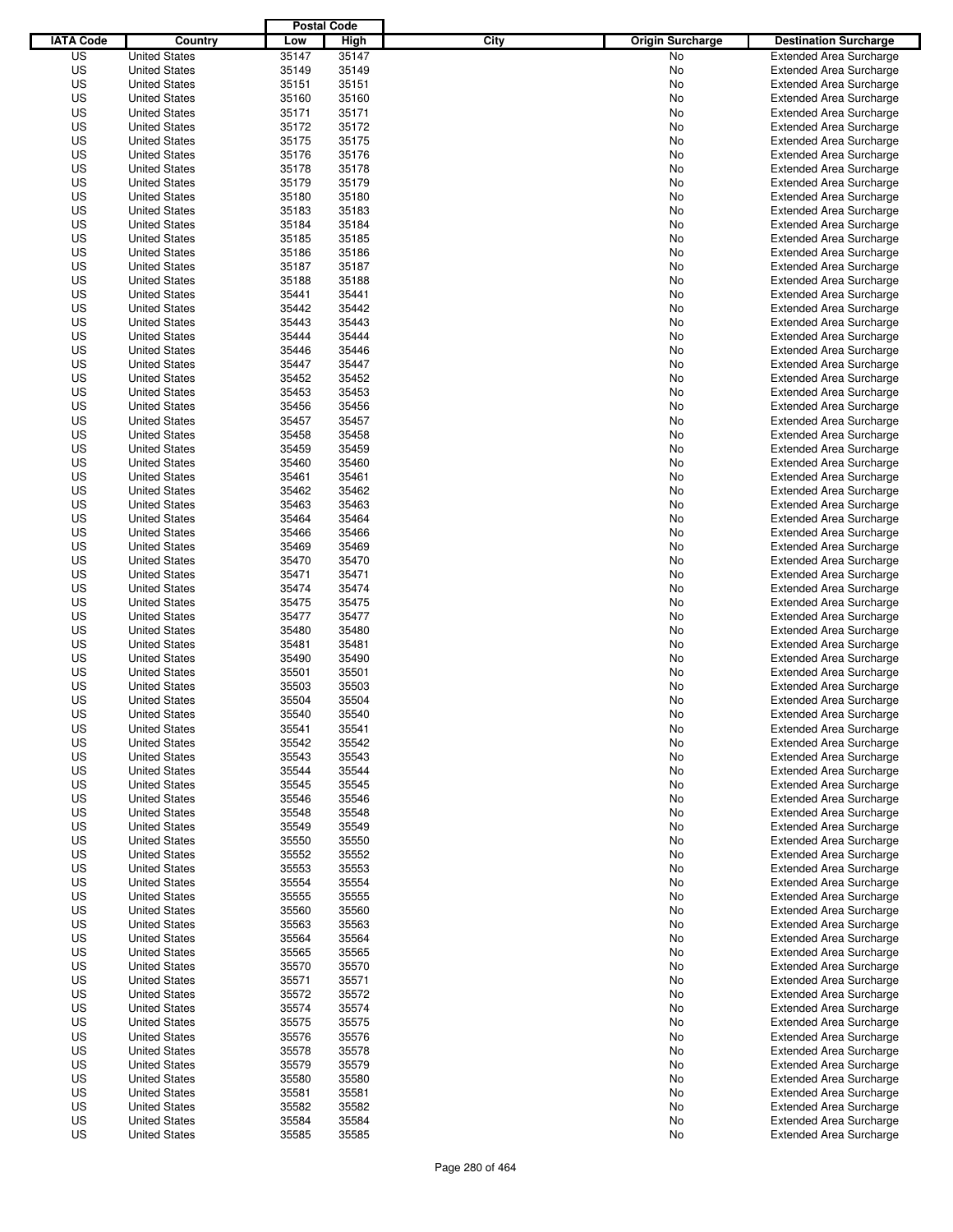|                  |                      | <b>Postal Code</b> |       |                                 |                                |
|------------------|----------------------|--------------------|-------|---------------------------------|--------------------------------|
| <b>IATA Code</b> | Country              | Low                | High  | City<br><b>Origin Surcharge</b> | <b>Destination Surcharge</b>   |
| US               | <b>United States</b> | 35586              | 35586 | <b>No</b>                       | <b>Extended Area Surcharge</b> |
| US               | <b>United States</b> | 35587              | 35587 | No                              | <b>Extended Area Surcharge</b> |
| US               | <b>United States</b> | 35592              | 35592 | No                              | <b>Extended Area Surcharge</b> |
| US               | <b>United States</b> | 35593              | 35593 | No                              | <b>Extended Area Surcharge</b> |
| US               | <b>United States</b> | 35594              | 35594 | No                              | <b>Extended Area Surcharge</b> |
| US               | <b>United States</b> | 35610              | 35610 | No                              | <b>Extended Area Surcharge</b> |
| US               | <b>United States</b> | 35616              | 35616 | No                              | <b>Extended Area Surcharge</b> |
| US               | <b>United States</b> | 35618              | 35618 | No                              | <b>Extended Area Surcharge</b> |
| US               | <b>United States</b> | 35619              | 35619 | No                              | <b>Extended Area Surcharge</b> |
| US               | <b>United States</b> | 35620              | 35620 | No                              | <b>Extended Area Surcharge</b> |
| US               | <b>United States</b> | 35621              | 35621 | No                              | <b>Extended Area Surcharge</b> |
| US               | <b>United States</b> | 35622              | 35622 | No                              | <b>Extended Area Surcharge</b> |
| US               | <b>United States</b> | 35643              | 35643 | No                              | <b>Extended Area Surcharge</b> |
| US               | <b>United States</b> | 35646              | 35646 | No                              | <b>Extended Area Surcharge</b> |
| US               | <b>United States</b> | 35647              | 35647 | No                              | <b>Extended Area Surcharge</b> |
| US               | <b>United States</b> | 35648              | 35648 | No                              | <b>Extended Area Surcharge</b> |
| US               | <b>United States</b> | 35650              | 35650 | No                              | <b>Extended Area Surcharge</b> |
| US               | <b>United States</b> | 35651              | 35651 | No                              | <b>Extended Area Surcharge</b> |
| US               | <b>United States</b> | 35652              | 35652 | No                              | <b>Extended Area Surcharge</b> |
| US               | <b>United States</b> | 35653              | 35653 | No                              | <b>Extended Area Surcharge</b> |
| US               | <b>United States</b> | 35654              | 35654 | No                              | <b>Extended Area Surcharge</b> |
| US               | <b>United States</b> | 35670              | 35670 | No                              | <b>Extended Area Surcharge</b> |
| US               | <b>United States</b> | 35671              | 35671 | No                              | <b>Extended Area Surcharge</b> |
| US               | <b>United States</b> | 35672              | 35672 | No                              | <b>Extended Area Surcharge</b> |
| US               | <b>United States</b> | 35677              | 35677 | No                              | <b>Extended Area Surcharge</b> |
| US               | <b>United States</b> | 35740              | 35740 | No                              | <b>Extended Area Surcharge</b> |
| US               | <b>United States</b> | 35741              | 35741 | No                              | <b>Extended Area Surcharge</b> |
| US               | <b>United States</b> | 35744              | 35744 | No                              | <b>Extended Area Surcharge</b> |
| US               | <b>United States</b> | 35745              | 35745 | No                              | <b>Extended Area Surcharge</b> |
| US               | <b>United States</b> | 35746              | 35746 | No                              | <b>Extended Area Surcharge</b> |
| US               | <b>United States</b> | 35747              | 35747 | No                              | <b>Extended Area Surcharge</b> |
| US               | <b>United States</b> | 35748              | 35748 | No                              | <b>Extended Area Surcharge</b> |
| US               | <b>United States</b> | 35751              | 35751 | No                              | <b>Extended Area Surcharge</b> |
| US               | <b>United States</b> | 35752              | 35752 | No                              | <b>Extended Area Surcharge</b> |
| US               | <b>United States</b> | 35754              | 35754 | No                              | <b>Extended Area Surcharge</b> |
| US               | <b>United States</b> | 35755              | 35755 | No                              | <b>Extended Area Surcharge</b> |
| US               | <b>United States</b> | 35756              | 35756 | No                              | <b>Extended Area Surcharge</b> |
| US               | <b>United States</b> | 35760              | 35760 | No                              | <b>Extended Area Surcharge</b> |
| US               | <b>United States</b> | 35761              | 35761 | No                              | <b>Extended Area Surcharge</b> |
| US               | <b>United States</b> | 35764              | 35764 | No                              | <b>Extended Area Surcharge</b> |
| US               | <b>United States</b> | 35765              | 35765 | No                              | <b>Extended Area Surcharge</b> |
| US               | <b>United States</b> | 35766              | 35766 | No                              | <b>Extended Area Surcharge</b> |
| US               | <b>United States</b> | 35768              | 35768 | No                              | <b>Extended Area Surcharge</b> |
| US               | <b>United States</b> | 35769              | 35769 | No                              | <b>Extended Area Surcharge</b> |
| US               | <b>United States</b> | 35771              | 35771 | No                              | <b>Extended Area Surcharge</b> |
| US               | <b>United States</b> | 35772              | 35772 | No                              | <b>Extended Area Surcharge</b> |
| US               | <b>United States</b> | 35774              | 35774 | No                              | <b>Extended Area Surcharge</b> |
| US               | <b>United States</b> | 35775              | 35775 | No                              | <b>Extended Area Surcharge</b> |
| US               | <b>United States</b> | 35776              | 35776 | No                              | <b>Extended Area Surcharge</b> |
| US               | <b>United States</b> | 35951              | 35951 | No                              | <b>Extended Area Surcharge</b> |
| US               | <b>United States</b> | 35952              | 35952 | No                              | <b>Extended Area Surcharge</b> |
| US               | <b>United States</b> | 35953              | 35953 | No                              | <b>Extended Area Surcharge</b> |
| US               | <b>United States</b> | 35954              | 35954 | No                              | <b>Extended Area Surcharge</b> |
| US               | <b>United States</b> | 35956              | 35956 | No                              | <b>Extended Area Surcharge</b> |
| US               | <b>United States</b> | 35957              | 35957 | No                              | <b>Extended Area Surcharge</b> |
| US               | <b>United States</b> | 35958              | 35958 | No                              | <b>Extended Area Surcharge</b> |
| US               | <b>United States</b> | 35959              | 35959 | No                              | <b>Extended Area Surcharge</b> |
| US               | <b>United States</b> | 35960              | 35960 | No                              | <b>Extended Area Surcharge</b> |
| US               | <b>United States</b> | 35961              | 35961 | No                              | <b>Extended Area Surcharge</b> |
| US               | <b>United States</b> | 35962              | 35962 | No                              | <b>Extended Area Surcharge</b> |
| US               | <b>United States</b> | 35963              | 35963 | No                              | <b>Extended Area Surcharge</b> |
| US               | <b>United States</b> | 35964              | 35964 | No                              | <b>Extended Area Surcharge</b> |
| US               | <b>United States</b> | 35966              | 35966 | No                              | <b>Extended Area Surcharge</b> |
| US               | <b>United States</b> | 35971              | 35971 | No                              | <b>Extended Area Surcharge</b> |
| US               | <b>United States</b> | 35972              | 35972 | No                              | <b>Extended Area Surcharge</b> |
| US               | <b>United States</b> | 35973              | 35973 | No                              | <b>Extended Area Surcharge</b> |
| US               | <b>United States</b> | 35974              | 35974 | No                              | <b>Extended Area Surcharge</b> |
| US               | <b>United States</b> | 35975              | 35975 | No                              | <b>Extended Area Surcharge</b> |
| US               | <b>United States</b> | 35976              | 35976 | No                              | <b>Extended Area Surcharge</b> |
| US               | <b>United States</b> | 35978              | 35978 | No                              | <b>Extended Area Surcharge</b> |
| US               | <b>United States</b> | 35979              | 35979 | No                              | <b>Extended Area Surcharge</b> |
| US               | <b>United States</b> | 35980              | 35980 | No                              | <b>Extended Area Surcharge</b> |
| US               | <b>United States</b> | 35981              | 35981 | No                              | <b>Extended Area Surcharge</b> |
| US               | <b>United States</b> | 35983              | 35983 | No                              | <b>Extended Area Surcharge</b> |
| US               | <b>United States</b> | 35984              | 35984 | No                              | <b>Extended Area Surcharge</b> |
| US               | <b>United States</b> | 35986              | 35986 | No                              | <b>Extended Area Surcharge</b> |
| US               | <b>United States</b> | 35987              | 35987 | No                              | <b>Extended Area Surcharge</b> |
| US               | <b>United States</b> | 35988              | 35988 | No                              | <b>Extended Area Surcharge</b> |
|                  |                      |                    |       |                                 |                                |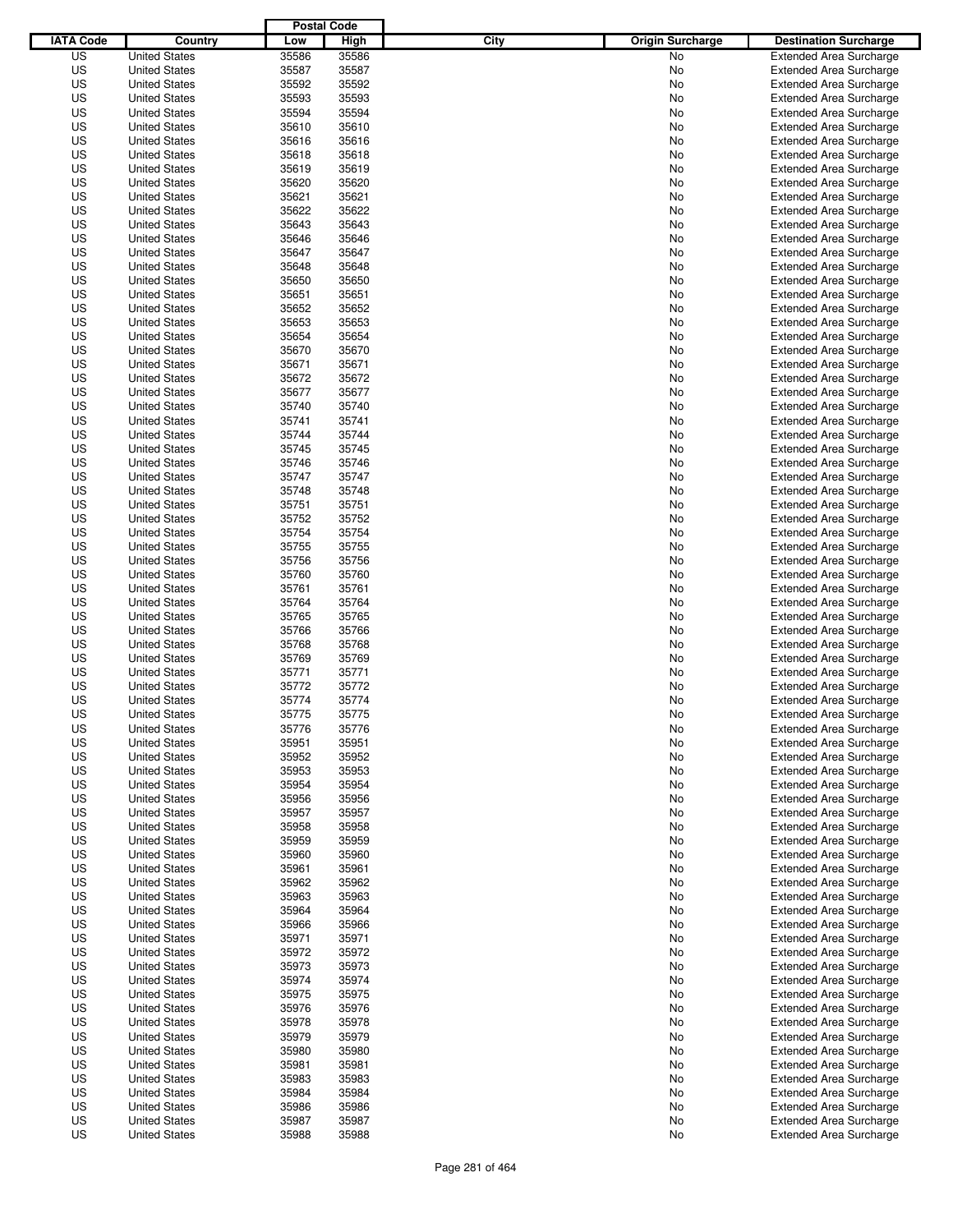|                  |                                              | <b>Postal Code</b> |                |                                 |                                                                  |
|------------------|----------------------------------------------|--------------------|----------------|---------------------------------|------------------------------------------------------------------|
| <b>IATA Code</b> | Country                                      | Low                | High           | City<br><b>Origin Surcharge</b> | <b>Destination Surcharge</b>                                     |
| US               | <b>United States</b>                         | 35989              | 35989          | <b>No</b>                       | <b>Extended Area Surcharge</b>                                   |
| US               | <b>United States</b>                         | 35990              | 35990          | No                              | <b>Extended Area Surcharge</b>                                   |
| US               | <b>United States</b>                         | 36003              | 36003          | No                              | <b>Extended Area Surcharge</b>                                   |
| US               | <b>United States</b>                         | 36005              | 36005          | No                              | <b>Extended Area Surcharge</b>                                   |
| US               | <b>United States</b>                         | 36006              | 36006          | No                              | <b>Extended Area Surcharge</b>                                   |
| US               | <b>United States</b>                         | 36009              | 36009          | No                              | <b>Extended Area Surcharge</b>                                   |
| US               | <b>United States</b>                         | 36010              | 36010          | No                              | <b>Extended Area Surcharge</b>                                   |
| US               | <b>United States</b>                         | 36013              | 36013          | No                              | <b>Extended Area Surcharge</b>                                   |
| US               | <b>United States</b>                         | 36015              | 36015          | No                              | <b>Extended Area Surcharge</b>                                   |
| US               | <b>United States</b>                         | 36016              | 36016          | No                              | <b>Extended Area Surcharge</b>                                   |
| US               | <b>United States</b>                         | 36017              | 36017          | No                              | <b>Extended Area Surcharge</b>                                   |
| US               | <b>United States</b>                         | 36024              | 36024          | No                              | <b>Extended Area Surcharge</b>                                   |
| US               | <b>United States</b>                         | 36026              | 36026          | No                              | <b>Extended Area Surcharge</b>                                   |
| US               | <b>United States</b>                         | 36027              | 36027          | No                              | <b>Extended Area Surcharge</b>                                   |
| US               | <b>United States</b>                         | 36028              | 36028          | No                              | <b>Extended Area Surcharge</b>                                   |
| US               | <b>United States</b>                         | 36029              | 36029          | No                              | <b>Extended Area Surcharge</b>                                   |
| US               | <b>United States</b>                         | 36030              | 36030          | No                              | <b>Extended Area Surcharge</b>                                   |
| US               | <b>United States</b>                         | 36031              | 36031          | No                              | <b>Extended Area Surcharge</b>                                   |
| US               | <b>United States</b>                         | 36032              | 36032          | No                              | <b>Extended Area Surcharge</b>                                   |
| US               | <b>United States</b>                         | 36033              | 36033          | No                              | <b>Extended Area Surcharge</b>                                   |
| US               | <b>United States</b>                         | 36034              | 36034          | No                              | <b>Extended Area Surcharge</b>                                   |
| US               | <b>United States</b>                         | 36035              | 36035          | No                              | <b>Extended Area Surcharge</b>                                   |
| US               | <b>United States</b>                         | 36036              | 36036          | No                              | <b>Extended Area Surcharge</b>                                   |
| US               | <b>United States</b>                         | 36037              | 36037          | No                              | <b>Extended Area Surcharge</b>                                   |
| US               | <b>United States</b>                         | 36038              | 36038          | No                              | <b>Extended Area Surcharge</b>                                   |
| US               | <b>United States</b>                         | 36039              | 36039          | No                              | <b>Extended Area Surcharge</b>                                   |
| US               | <b>United States</b>                         | 36040              | 36040          | No                              | <b>Extended Area Surcharge</b>                                   |
| US               | <b>United States</b>                         | 36041              | 36041          | No                              | <b>Extended Area Surcharge</b>                                   |
| US               | <b>United States</b>                         | 36042              | 36042          | No                              | <b>Extended Area Surcharge</b>                                   |
| US               | <b>United States</b>                         | 36043              | 36043          | No                              | <b>Extended Area Surcharge</b>                                   |
| US               | <b>United States</b>                         | 36046              | 36046          | No                              | <b>Extended Area Surcharge</b>                                   |
| US               | <b>United States</b>                         | 36047              | 36047          | No                              | <b>Extended Area Surcharge</b>                                   |
| US               | <b>United States</b>                         | 36048              | 36048          | No                              | <b>Extended Area Surcharge</b>                                   |
| US               | <b>United States</b>                         | 36049              | 36049          | No                              | <b>Extended Area Surcharge</b>                                   |
| US               | <b>United States</b>                         | 36051              | 36051          | No                              | <b>Extended Area Surcharge</b>                                   |
| US               | <b>United States</b>                         | 36052              | 36052          | No                              | <b>Extended Area Surcharge</b>                                   |
| US               | <b>United States</b>                         | 36053              | 36053          | No                              | <b>Extended Area Surcharge</b>                                   |
| US               | <b>United States</b>                         | 36057              | 36057          | No                              | <b>Extended Area Surcharge</b>                                   |
| US               | <b>United States</b>                         | 36061              | 36061          | No                              | <b>Extended Area Surcharge</b>                                   |
| US               | <b>United States</b>                         | 36062              | 36062          | No                              | <b>Extended Area Surcharge</b>                                   |
| US               | <b>United States</b>                         | 36064              | 36064          | No                              | <b>Extended Area Surcharge</b>                                   |
| US               | <b>United States</b>                         | 36065              | 36065          | No                              | <b>Extended Area Surcharge</b>                                   |
| US               | <b>United States</b>                         | 36069              | 36069          | No                              | <b>Extended Area Surcharge</b>                                   |
| US               | <b>United States</b>                         | 36071              | 36071          | No                              | <b>Extended Area Surcharge</b>                                   |
| US               | <b>United States</b>                         | 36075              | 36075          | No                              | <b>Extended Area Surcharge</b>                                   |
| US               | <b>United States</b>                         | 36078              | 36078          | No                              | <b>Extended Area Surcharge</b>                                   |
| US               | <b>United States</b>                         | 36079              | 36079          | No                              | <b>Extended Area Surcharge</b>                                   |
| US               | <b>United States</b>                         | 36080              | 36080          | No                              | <b>Extended Area Surcharge</b>                                   |
| US               | <b>United States</b>                         | 36081              | 36081          | No                              | <b>Extended Area Surcharge</b>                                   |
| US               | <b>United States</b>                         | 36082              | 36082          | No                              | <b>Extended Area Surcharge</b>                                   |
| US               | <b>United States</b>                         | 36083              | 36083          | No                              | <b>Extended Area Surcharge</b>                                   |
| US               | <b>United States</b>                         | 36088              | 36088          | No                              | <b>Extended Area Surcharge</b>                                   |
| US               | <b>United States</b>                         | 36089              | 36089          | No                              | <b>Extended Area Surcharge</b>                                   |
| US               | <b>United States</b>                         | 36091              | 36091          | No                              | <b>Extended Area Surcharge</b>                                   |
| US               | <b>United States</b>                         | 36092              | 36092          | No                              | <b>Extended Area Surcharge</b>                                   |
| US               | <b>United States</b>                         | 36093              | 36093          | No                              | <b>Extended Area Surcharge</b>                                   |
| US               | <b>United States</b>                         | 36251              | 36251          | No                              | <b>Extended Area Surcharge</b>                                   |
| US<br>US         | <b>United States</b><br><b>United States</b> | 36253<br>36255     | 36253<br>36255 | No<br>No                        | <b>Extended Area Surcharge</b><br><b>Extended Area Surcharge</b> |
|                  | <b>United States</b>                         |                    |                |                                 |                                                                  |
| US               |                                              | 36256              | 36256          | No                              | <b>Extended Area Surcharge</b>                                   |
| US               | <b>United States</b>                         | 36258              | 36258          | No                              | <b>Extended Area Surcharge</b>                                   |
| US<br>US         | <b>United States</b>                         | 36260<br>36261     | 36260<br>36261 | No                              | <b>Extended Area Surcharge</b><br><b>Extended Area Surcharge</b> |
| US               | <b>United States</b><br><b>United States</b> | 36262              | 36262          | No<br>No                        | <b>Extended Area Surcharge</b>                                   |
| US               |                                              | 36263              | 36263          |                                 | <b>Extended Area Surcharge</b>                                   |
| US               | <b>United States</b><br><b>United States</b> | 36264              | 36264          | No<br>No                        | <b>Extended Area Surcharge</b>                                   |
| US               | <b>United States</b>                         | 36266              | 36266          | No                              | <b>Extended Area Surcharge</b>                                   |
| US               | <b>United States</b>                         | 36267              | 36267          | No                              | <b>Extended Area Surcharge</b>                                   |
| US               | <b>United States</b>                         | 36268              | 36268          | No                              | <b>Extended Area Surcharge</b>                                   |
| US               | <b>United States</b>                         | 36269              | 36269          | No                              | <b>Extended Area Surcharge</b>                                   |
| US               | <b>United States</b>                         | 36270              | 36270          | No                              | <b>Extended Area Surcharge</b>                                   |
| US               | <b>United States</b>                         | 36271              | 36271          | No                              | <b>Extended Area Surcharge</b>                                   |
| US               | <b>United States</b>                         | 36272              | 36272          | No                              | <b>Extended Area Surcharge</b>                                   |
| US               | <b>United States</b>                         | 36273              | 36273          | No                              | <b>Extended Area Surcharge</b>                                   |
| US               | <b>United States</b>                         | 36274              | 36274          | No                              | <b>Extended Area Surcharge</b>                                   |
| US               | <b>United States</b>                         | 36276              | 36276          | No                              | <b>Extended Area Surcharge</b>                                   |
| US               | <b>United States</b>                         | 36278              | 36278          | No                              | <b>Extended Area Surcharge</b>                                   |
| US               | <b>United States</b>                         | 36279              | 36279          | No                              | <b>Extended Area Surcharge</b>                                   |
|                  |                                              |                    |                |                                 |                                                                  |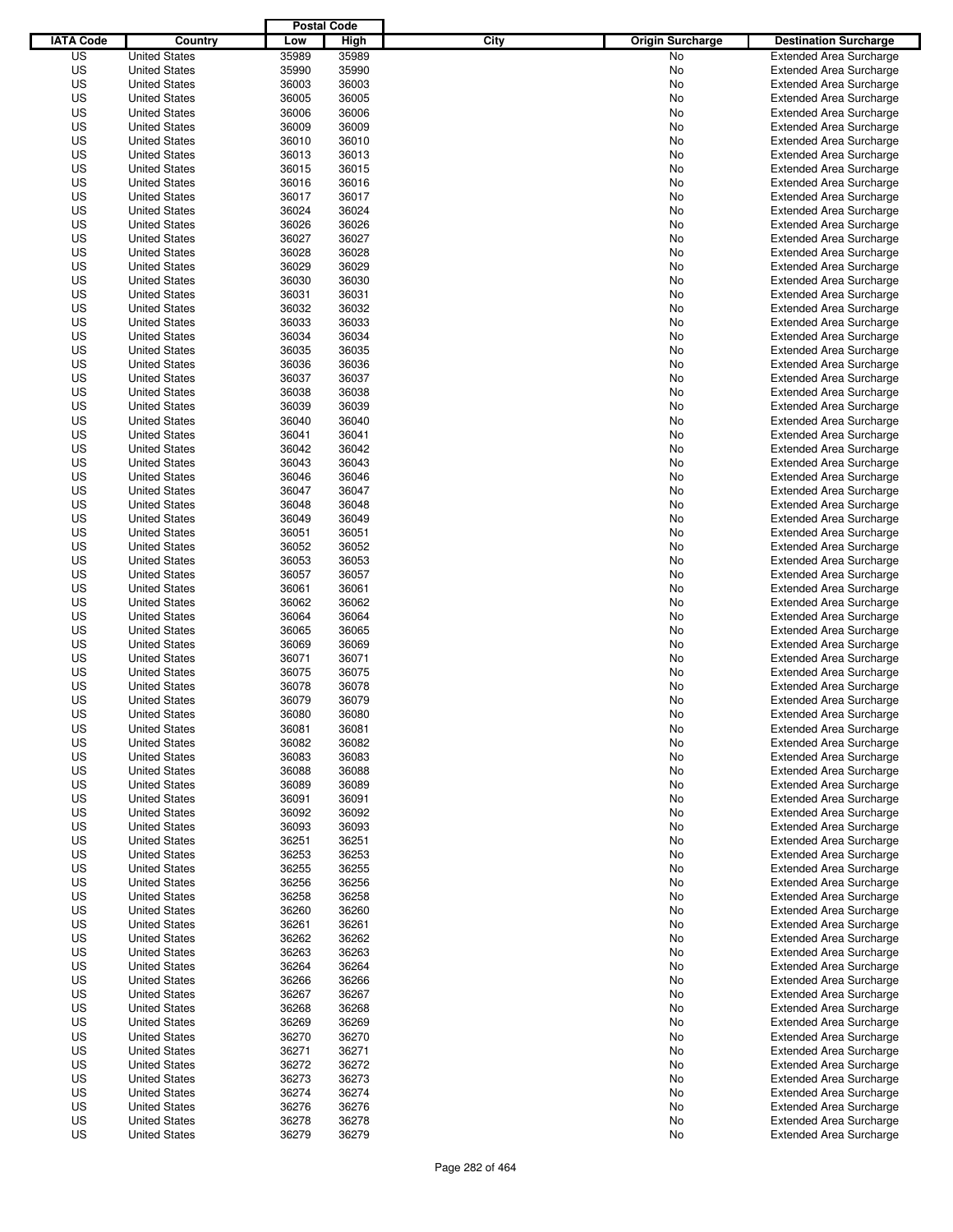|                  |                                              | <b>Postal Code</b> |                |                                 |                                                                  |
|------------------|----------------------------------------------|--------------------|----------------|---------------------------------|------------------------------------------------------------------|
| <b>IATA Code</b> | Country                                      | Low                | High           | City<br><b>Origin Surcharge</b> | <b>Destination Surcharge</b>                                     |
| US               | <b>United States</b>                         | 36280              | 36280          | <b>No</b>                       | <b>Extended Area Surcharge</b>                                   |
| US               | <b>United States</b>                         | 36310              | 36310          | No                              | <b>Extended Area Surcharge</b>                                   |
| US               | <b>United States</b>                         | 36311              | 36311          | No                              | <b>Extended Area Surcharge</b>                                   |
| US               | <b>United States</b>                         | 36312              | 36312          | No                              | <b>Extended Area Surcharge</b>                                   |
| US               | <b>United States</b>                         | 36313              | 36313          | No                              | <b>Extended Area Surcharge</b>                                   |
| US               | <b>United States</b>                         | 36314              | 36314          | No                              | <b>Extended Area Surcharge</b>                                   |
| US               | <b>United States</b>                         | 36316              | 36316          | No                              | <b>Extended Area Surcharge</b>                                   |
| US               | <b>United States</b>                         | 36317              | 36317          | No                              | <b>Extended Area Surcharge</b>                                   |
| US               | <b>United States</b>                         | 36318              | 36318          | No                              | <b>Extended Area Surcharge</b>                                   |
| US               | <b>United States</b>                         | 36319              | 36319          | No                              | <b>Extended Area Surcharge</b>                                   |
| US               | <b>United States</b>                         | 36320              | 36320          | No                              | <b>Extended Area Surcharge</b>                                   |
| US               | <b>United States</b>                         | 36321              | 36321          | No                              | <b>Extended Area Surcharge</b>                                   |
| US               | <b>United States</b>                         | 36323              | 36323          | No                              | <b>Extended Area Surcharge</b>                                   |
| US               | <b>United States</b>                         | 36340              | 36340          | No                              | <b>Extended Area Surcharge</b>                                   |
| US               | <b>United States</b>                         | 36343              | 36343          | No                              | <b>Extended Area Surcharge</b>                                   |
| US               | <b>United States</b>                         | 36344              | 36344          | No                              | <b>Extended Area Surcharge</b>                                   |
| US               | <b>United States</b>                         | 36345              | 36345          | No                              | <b>Extended Area Surcharge</b>                                   |
| US               | <b>United States</b>                         | 36346              | 36346          | No                              | <b>Extended Area Surcharge</b>                                   |
| US               | <b>United States</b>                         | 36349              | 36349          | No                              | <b>Extended Area Surcharge</b>                                   |
| US               | <b>United States</b>                         | 36350              | 36350          | No                              | <b>Extended Area Surcharge</b>                                   |
| US               | <b>United States</b>                         | 36351              | 36351          | No                              | <b>Extended Area Surcharge</b>                                   |
| US               | <b>United States</b>                         | 36352              | 36352          | No                              | <b>Extended Area Surcharge</b>                                   |
| US               | <b>United States</b>                         | 36353              | 36353          | No                              | <b>Extended Area Surcharge</b>                                   |
| US               | <b>United States</b>                         | 36360              | 36360          | No                              | <b>Extended Area Surcharge</b>                                   |
| US               | <b>United States</b>                         | 36370              | 36370          | No                              | <b>Extended Area Surcharge</b>                                   |
| US               | <b>United States</b>                         | 36373              | 36373          | No                              | <b>Extended Area Surcharge</b>                                   |
| US               | <b>United States</b>                         | 36374              | 36374          | No                              | <b>Extended Area Surcharge</b>                                   |
| US               | <b>United States</b>                         | 36375              | 36375          | No                              | <b>Extended Area Surcharge</b>                                   |
| US               | <b>United States</b>                         | 36376              | 36376          | No                              | <b>Extended Area Surcharge</b>                                   |
| US               | <b>United States</b>                         | 36401              | 36401          | No                              | <b>Extended Area Surcharge</b>                                   |
| US               | <b>United States</b>                         | 36420              | 36420          | No                              | <b>Extended Area Surcharge</b>                                   |
| US               | <b>United States</b>                         | 36425              | 36425          | No                              | <b>Extended Area Surcharge</b>                                   |
| US               | <b>United States</b>                         | 36426              | 36426          | No                              | <b>Extended Area Surcharge</b>                                   |
| US               | <b>United States</b>                         | 36431              | 36431          | No                              | <b>Extended Area Surcharge</b>                                   |
| US               | <b>United States</b>                         | 36432              | 36432          | No                              | <b>Extended Area Surcharge</b>                                   |
| US               | <b>United States</b>                         | 36435              | 36435          | No                              | <b>Extended Area Surcharge</b>                                   |
| US               | <b>United States</b>                         | 36436              | 36436          | No                              | <b>Extended Area Surcharge</b>                                   |
| US               | <b>United States</b>                         | 36439              | 36439          | No                              | <b>Extended Area Surcharge</b>                                   |
| US               | <b>United States</b>                         | 36441              | 36441          | No                              | <b>Extended Area Surcharge</b>                                   |
| US               | <b>United States</b>                         | 36442              | 36442          | No                              | <b>Extended Area Surcharge</b>                                   |
| US               | <b>United States</b>                         | 36444              | 36444          | No                              | <b>Extended Area Surcharge</b>                                   |
| US               | <b>United States</b>                         | 36445              | 36445          | No                              | <b>Extended Area Surcharge</b>                                   |
| US               | <b>United States</b>                         | 36446              | 36446          | No                              | <b>Extended Area Surcharge</b>                                   |
| US               | <b>United States</b>                         | 36451              | 36451          | No                              | <b>Extended Area Surcharge</b>                                   |
| US               | <b>United States</b>                         | 36453              | 36453          | No                              | <b>Extended Area Surcharge</b>                                   |
| US               | <b>United States</b>                         | 36454              | 36454          | No                              | <b>Extended Area Surcharge</b>                                   |
| US               | <b>United States</b>                         | 36455              | 36455          | No                              | <b>Extended Area Surcharge</b>                                   |
| US               | <b>United States</b>                         | 36456              | 36456          | No                              | <b>Extended Area Surcharge</b>                                   |
| US               | <b>United States</b>                         | 36460              | 36460          | No                              | <b>Extended Area Surcharge</b>                                   |
| US               | <b>United States</b>                         | 36461              | 36461          | No                              | <b>Extended Area Surcharge</b>                                   |
| US               | <b>United States</b>                         | 36467              | 36467          | No                              | <b>Extended Area Surcharge</b>                                   |
| US               | <b>United States</b>                         | 36470              | 36470          | No                              | <b>Extended Area Surcharge</b>                                   |
| US               | <b>United States</b>                         | 36471              | 36471          | No                              | <b>Extended Area Surcharge</b>                                   |
| US               | <b>United States</b>                         | 36473              | 36473          | No                              | <b>Extended Area Surcharge</b>                                   |
| US               | <b>United States</b>                         | 36474              | 36474          | No                              | <b>Extended Area Surcharge</b>                                   |
| US               | <b>United States</b>                         | 36475              | 36475          | No                              | <b>Extended Area Surcharge</b>                                   |
| US               | <b>United States</b>                         | 36476              | 36476          | No                              | <b>Extended Area Surcharge</b>                                   |
| US               | <b>United States</b>                         | 36477              | 36477          | No                              | <b>Extended Area Surcharge</b>                                   |
| US               | <b>United States</b><br><b>United States</b> | 36480              | 36480          | No                              | <b>Extended Area Surcharge</b>                                   |
| US               |                                              | 36481              | 36481          | No                              | <b>Extended Area Surcharge</b>                                   |
| US               | <b>United States</b>                         | 36482              | 36482          | No                              | <b>Extended Area Surcharge</b>                                   |
| US<br>US         | <b>United States</b>                         | 36483<br>36502     | 36483<br>36502 | No                              | <b>Extended Area Surcharge</b><br><b>Extended Area Surcharge</b> |
|                  | <b>United States</b>                         |                    |                | No                              |                                                                  |
| US<br>US         | <b>United States</b><br><b>United States</b> | 36503<br>36504     | 36503<br>36504 | No<br>No                        | <b>Extended Area Surcharge</b><br><b>Extended Area Surcharge</b> |
| US               | <b>United States</b>                         | 36505              | 36505          | No                              | <b>Extended Area Surcharge</b>                                   |
| US               | <b>United States</b>                         | 36507              | 36507          | No                              | <b>Extended Area Surcharge</b>                                   |
| US               | <b>United States</b>                         | 36511              | 36511          | No                              | <b>Extended Area Surcharge</b>                                   |
| US               | <b>United States</b>                         | 36512              |                |                                 | <b>Extended Area Surcharge</b>                                   |
| US               | <b>United States</b>                         | 36513              | 36512<br>36513 | No<br>No                        | <b>Extended Area Surcharge</b>                                   |
| US               | <b>United States</b>                         | 36515              | 36515          | No                              | <b>Extended Area Surcharge</b>                                   |
| US               | <b>United States</b>                         | 36518              | 36518          | No                              | <b>Extended Area Surcharge</b>                                   |
| US               | <b>United States</b>                         | 36521              | 36521          | No                              | <b>Extended Area Surcharge</b>                                   |
| US               | <b>United States</b>                         | 36522              | 36522          | No                              | <b>Extended Area Surcharge</b>                                   |
| US               | <b>United States</b>                         | 36523              | 36523          | No                              | <b>Extended Area Surcharge</b>                                   |
| US               | <b>United States</b>                         | 36524              | 36524          | No                              | <b>Extended Area Surcharge</b>                                   |
| US               | <b>United States</b>                         | 36528              | 36528          | No                              | <b>Extended Area Surcharge</b>                                   |
| US               | <b>United States</b>                         | 36529              | 36529          | No                              | <b>Extended Area Surcharge</b>                                   |
|                  |                                              |                    |                |                                 |                                                                  |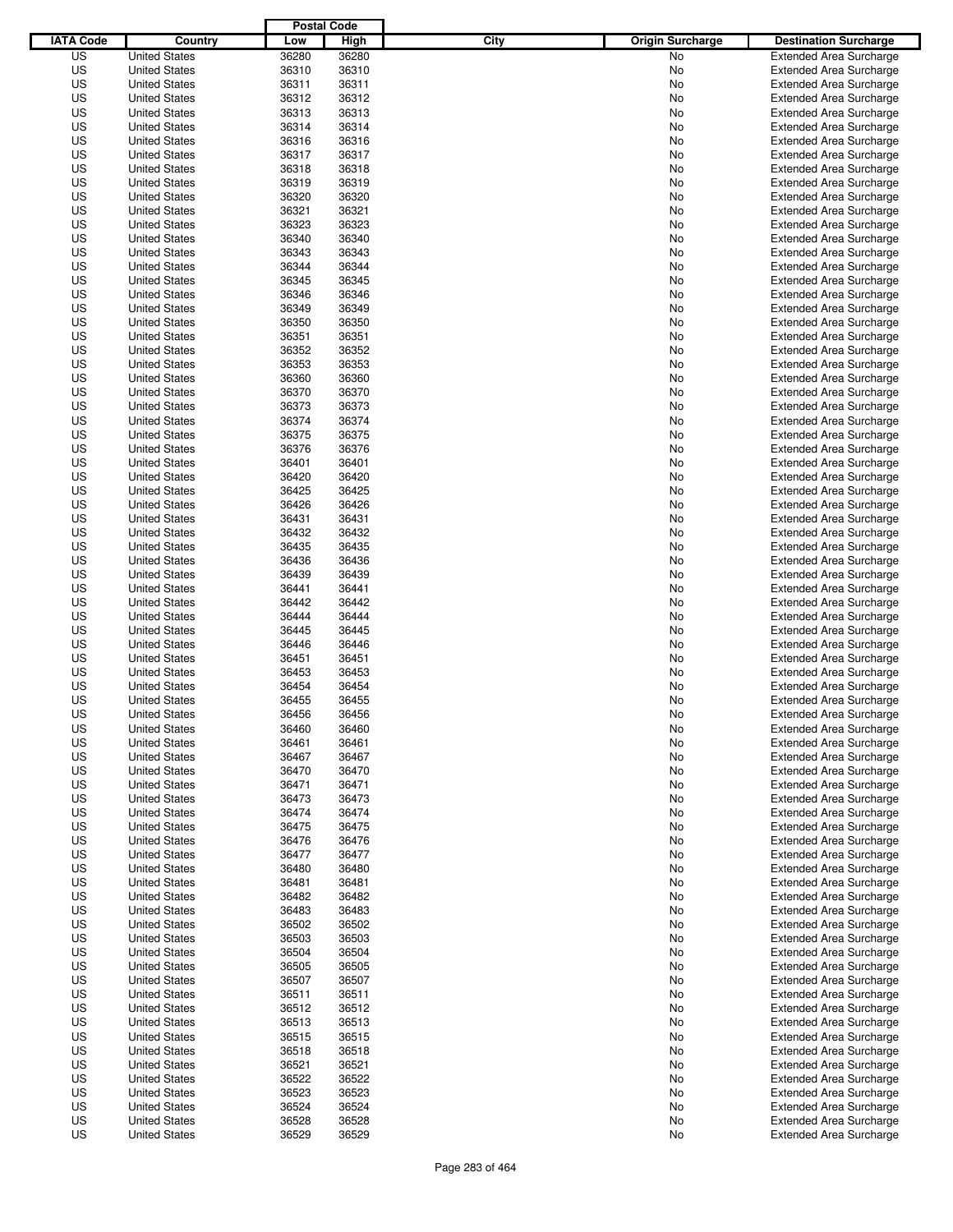|                  |                                              | <b>Postal Code</b> |       |                                 |                                |
|------------------|----------------------------------------------|--------------------|-------|---------------------------------|--------------------------------|
| <b>IATA Code</b> | Country                                      | Low                | High  | City<br><b>Origin Surcharge</b> | <b>Destination Surcharge</b>   |
| US               | <b>United States</b>                         | 36530              | 36530 | <b>No</b>                       | <b>Extended Area Surcharge</b> |
| US               | <b>United States</b>                         | 36538              | 36538 | No                              | <b>Extended Area Surcharge</b> |
| US               | <b>United States</b>                         | 36539              | 36539 | No                              | <b>Extended Area Surcharge</b> |
| US               | <b>United States</b>                         | 36540              | 36540 | No                              | <b>Extended Area Surcharge</b> |
| US               | <b>United States</b>                         | 36541              | 36541 | No                              | <b>Extended Area Surcharge</b> |
| US               | <b>United States</b>                         | 36543              | 36543 | No                              | <b>Extended Area Surcharge</b> |
| US               | <b>United States</b>                         | 36544              | 36544 | No                              | <b>Extended Area Surcharge</b> |
| US               | <b>United States</b>                         | 36545              | 36545 | No                              | <b>Extended Area Surcharge</b> |
| US               | <b>United States</b>                         | 36548              | 36548 | No                              | <b>Extended Area Surcharge</b> |
| US               | <b>United States</b>                         | 36550              | 36550 | No                              | <b>Extended Area Surcharge</b> |
| US               | <b>United States</b>                         | 36551              | 36551 | No                              | <b>Extended Area Surcharge</b> |
| US               | <b>United States</b>                         | 36553              | 36553 | No                              | <b>Extended Area Surcharge</b> |
| US               | <b>United States</b>                         | 36555              | 36555 | No                              | <b>Extended Area Surcharge</b> |
| US               | <b>United States</b>                         | 36556              | 36556 | No                              | <b>Extended Area Surcharge</b> |
| US               | <b>United States</b>                         | 36558              | 36558 | No                              | <b>Extended Area Surcharge</b> |
| US               | <b>United States</b>                         | 36560              | 36560 | No                              | <b>Extended Area Surcharge</b> |
| US               | <b>United States</b>                         | 36562              | 36562 | No                              | <b>Extended Area Surcharge</b> |
| US               | <b>United States</b>                         | 36567              | 36567 | No                              | <b>Extended Area Surcharge</b> |
| US               | <b>United States</b>                         | 36568              | 36568 | No                              | <b>Extended Area Surcharge</b> |
| US               | <b>United States</b>                         | 36569              | 36569 | No                              | <b>Extended Area Surcharge</b> |
| US               | <b>United States</b>                         | 36574              | 36574 | No                              | <b>Extended Area Surcharge</b> |
| US               | <b>United States</b>                         | 36578              | 36578 | No                              | <b>Extended Area Surcharge</b> |
| US               | <b>United States</b>                         | 36579              | 36579 | No                              | <b>Extended Area Surcharge</b> |
| US               | <b>United States</b>                         | 36580              | 36580 | No                              | <b>Extended Area Surcharge</b> |
| US               | <b>United States</b>                         | 36581              | 36581 | No                              | <b>Extended Area Surcharge</b> |
| US               | <b>United States</b>                         | 36583              | 36583 | No                              | <b>Extended Area Surcharge</b> |
| US               | <b>United States</b>                         | 36584              | 36584 | No                              | <b>Extended Area Surcharge</b> |
| US               | <b>United States</b>                         | 36585              | 36585 | No                              | <b>Extended Area Surcharge</b> |
| US               | <b>United States</b>                         | 36586              | 36586 | No                              | <b>Extended Area Surcharge</b> |
| US               | <b>United States</b>                         | 36587              | 36587 | No                              | <b>Extended Area Surcharge</b> |
| US               | <b>United States</b>                         | 36613              | 36613 | No                              | <b>Extended Area Surcharge</b> |
| US               | <b>United States</b>                         | 36701              | 36701 | No                              | <b>Extended Area Surcharge</b> |
| US               | <b>United States</b>                         | 36703              | 36703 | No                              | <b>Extended Area Surcharge</b> |
| US               | <b>United States</b>                         | 36720              | 36720 | No                              | <b>Extended Area Surcharge</b> |
| US               |                                              | 36721              | 36721 |                                 |                                |
|                  | <b>United States</b><br><b>United States</b> |                    |       | No                              | <b>Extended Area Surcharge</b> |
| US               |                                              | 36722              | 36722 | No                              | <b>Extended Area Surcharge</b> |
| US               | <b>United States</b>                         | 36726              | 36726 | No                              | <b>Extended Area Surcharge</b> |
| US               | <b>United States</b>                         | 36727              | 36727 | No                              | <b>Extended Area Surcharge</b> |
| US               | <b>United States</b>                         | 36728              | 36728 | No                              | <b>Extended Area Surcharge</b> |
| US               | <b>United States</b>                         | 36732              | 36732 | No                              | <b>Extended Area Surcharge</b> |
| US               | <b>United States</b>                         | 36736              | 36736 | No                              | <b>Extended Area Surcharge</b> |
| US               | <b>United States</b>                         | 36738              | 36738 | No                              | <b>Extended Area Surcharge</b> |
| US               | <b>United States</b>                         | 36740              | 36740 | No                              | <b>Extended Area Surcharge</b> |
| US               | <b>United States</b>                         | 36742              | 36742 | No                              | <b>Extended Area Surcharge</b> |
| US               | <b>United States</b>                         | 36744              | 36744 | No                              | <b>Extended Area Surcharge</b> |
| US               | <b>United States</b>                         | 36748              | 36748 | No                              | <b>Extended Area Surcharge</b> |
| US               | <b>United States</b>                         | 36749              | 36749 | No                              | <b>Extended Area Surcharge</b> |
| US               | <b>United States</b>                         | 36750              | 36750 | No                              | <b>Extended Area Surcharge</b> |
| US               | <b>United States</b>                         | 36751              | 36751 | No                              | <b>Extended Area Surcharge</b> |
| US               | <b>United States</b>                         | 36752              | 36752 | No                              | <b>Extended Area Surcharge</b> |
| US               | <b>United States</b>                         | 36753              | 36753 | No                              | <b>Extended Area Surcharge</b> |
| US               | <b>United States</b>                         | 36754              | 36754 | No                              | <b>Extended Area Surcharge</b> |
| US               | <b>United States</b>                         | 36756              | 36756 | No                              | <b>Extended Area Surcharge</b> |
| US               | <b>United States</b>                         | 36758              | 36758 | No                              | <b>Extended Area Surcharge</b> |
| US               | <b>United States</b>                         | 36759              | 36759 | No                              | <b>Extended Area Surcharge</b> |
| US               | <b>United States</b>                         | 36761              | 36761 | No                              | <b>Extended Area Surcharge</b> |
| US               | <b>United States</b>                         | 36762              | 36762 | No                              | <b>Extended Area Surcharge</b> |
| US               | <b>United States</b>                         | 36763              | 36763 | No                              | <b>Extended Area Surcharge</b> |
| US               | <b>United States</b>                         | 36764              | 36764 | No                              | <b>Extended Area Surcharge</b> |
| US               | <b>United States</b>                         | 36765              | 36765 | No                              | <b>Extended Area Surcharge</b> |
| US               | <b>United States</b>                         | 36767              | 36767 | No                              | <b>Extended Area Surcharge</b> |
| US               | <b>United States</b>                         | 36768              | 36768 | No                              | <b>Extended Area Surcharge</b> |
| US               | <b>United States</b>                         | 36769              | 36769 | No                              | <b>Extended Area Surcharge</b> |
| US               | <b>United States</b>                         | 36773              | 36773 | No                              | <b>Extended Area Surcharge</b> |
| US               | <b>United States</b>                         | 36775              | 36775 | No                              | <b>Extended Area Surcharge</b> |
| US               | <b>United States</b>                         | 36776              | 36776 | No                              | <b>Extended Area Surcharge</b> |
| US               | <b>United States</b>                         | 36779              | 36779 | No                              | <b>Extended Area Surcharge</b> |
| US               | <b>United States</b>                         | 36782              | 36782 | No                              | <b>Extended Area Surcharge</b> |
| US               | <b>United States</b>                         | 36783              | 36783 | No                              | <b>Extended Area Surcharge</b> |
| US               | <b>United States</b>                         | 36784              | 36784 | No                              | <b>Extended Area Surcharge</b> |
| US               | <b>United States</b>                         | 36785              | 36785 | No                              | <b>Extended Area Surcharge</b> |
| US               | <b>United States</b>                         | 36786              | 36786 | No                              | <b>Extended Area Surcharge</b> |
| US               | <b>United States</b>                         | 36790              | 36790 | No                              | <b>Extended Area Surcharge</b> |
| US               | <b>United States</b>                         | 36792              | 36792 | No                              | <b>Extended Area Surcharge</b> |
| US               | <b>United States</b>                         | 36793              | 36793 | No                              | <b>Extended Area Surcharge</b> |
| US               | <b>United States</b>                         | 36850              | 36850 | No                              | <b>Extended Area Surcharge</b> |
| US               | <b>United States</b>                         | 36851              | 36851 | No                              | <b>Extended Area Surcharge</b> |
| US               | <b>United States</b>                         | 36852              | 36852 | No                              | <b>Extended Area Surcharge</b> |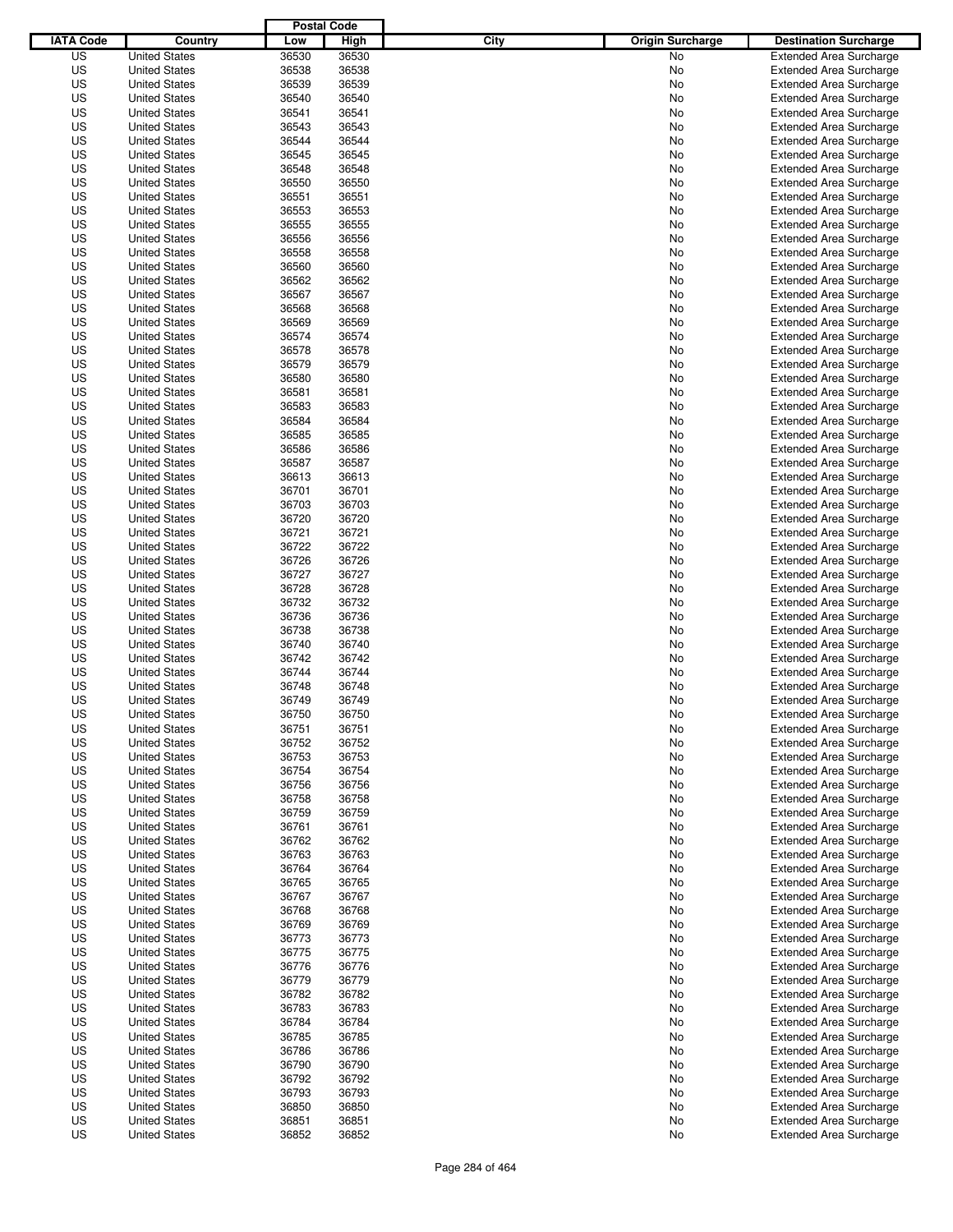| <b>IATA Code</b><br>City<br><b>Origin Surcharge</b><br>Country<br>Low<br>High<br>US<br>36853<br><b>United States</b><br>36853<br>No<br>US<br>36854<br>36854<br><b>United States</b><br>No<br>US<br>36855<br>36855<br><b>United States</b><br>No<br>36856<br>US<br><b>United States</b><br>36856<br>No<br>US<br><b>United States</b><br>36858<br>36858<br>No<br>US<br><b>United States</b><br>36860<br>36860<br>No<br>US<br>36861<br>36861<br><b>United States</b><br>No<br>US<br><b>United States</b><br>36862<br>36862<br>No<br>US<br><b>United States</b><br>36865<br>36865<br>No<br>US<br>36866<br>36866<br><b>United States</b><br>No<br>US<br>36871<br>36871<br><b>United States</b><br>No<br>US<br><b>United States</b><br>36874<br>36874<br>No<br><b>Extended Area Surcharge</b><br>US<br><b>United States</b><br>36875<br>36875<br>No<br>US<br>36879<br>36879<br><b>United States</b><br>No<br>US<br>36901<br>36901<br><b>United States</b><br>No<br><b>Extended Area Surcharge</b><br>US<br><b>United States</b><br>36904<br>36904<br>No<br><b>Extended Area Surcharge</b><br>US<br><b>United States</b><br>36907<br>36907<br>No<br><b>Extended Area Surcharge</b><br>US<br>36908<br>36908<br><b>United States</b><br>No<br><b>Extended Area Surcharge</b><br>US<br><b>United States</b><br>36910<br>36910<br>No<br><b>Extended Area Surcharge</b><br>US<br><b>United States</b><br>36912<br>36912<br>No<br><b>Extended Area Surcharge</b><br>US<br><b>United States</b><br>36913<br>36913<br>No<br><b>Extended Area Surcharge</b><br>US<br>36915<br>36915<br><b>United States</b><br>No<br><b>Extended Area Surcharge</b><br>US<br><b>United States</b><br>36916<br>36916<br>No<br><b>Extended Area Surcharge</b><br>US<br><b>United States</b><br>36919<br>36919<br>No<br><b>Extended Area Surcharge</b><br>US<br><b>United States</b><br>36921<br>36921<br>No<br><b>Extended Area Surcharge</b><br>36922<br>US<br><b>United States</b><br>36922<br>No<br><b>Extended Area Surcharge</b><br>US<br><b>United States</b><br>36925<br>36925<br>No<br><b>Extended Area Surcharge</b><br>US<br><b>United States</b><br>37010<br>37010<br>No<br><b>Extended Area Surcharge</b><br>US<br><b>United States</b><br>37012<br>37012<br>No<br><b>Extended Area Surcharge</b><br>US<br>37014<br>37014<br><b>United States</b><br>No<br><b>Extended Area Surcharge</b><br>US<br><b>United States</b><br>37015<br>37015<br>No<br><b>Extended Area Surcharge</b><br>US<br><b>United States</b><br>37016<br>37016<br>No<br><b>Extended Area Surcharge</b><br>US<br><b>United States</b><br>37018<br>37018<br>No<br><b>Extended Area Surcharge</b><br>US<br>37019<br>37019<br><b>United States</b><br>No<br><b>Extended Area Surcharge</b><br>US<br><b>United States</b><br>37020<br>37020<br>No<br><b>Extended Area Surcharge</b><br>US<br><b>United States</b><br>37022<br>37022<br>No<br><b>Extended Area Surcharge</b><br>US<br>37023<br>37023<br><b>United States</b><br>No<br><b>Extended Area Surcharge</b><br>US<br>37025<br>37025<br><b>United States</b><br>No<br><b>Extended Area Surcharge</b><br>US<br><b>United States</b><br>37026<br>37026<br>No<br><b>Extended Area Surcharge</b><br>US<br><b>United States</b><br>37028<br>37028<br>No<br><b>Extended Area Surcharge</b><br>US<br>37029<br>37029<br><b>United States</b><br>No<br><b>Extended Area Surcharge</b><br>US<br>37030<br>37030<br><b>United States</b><br>No<br><b>Extended Area Surcharge</b><br>US<br>37031<br>37031<br><b>United States</b><br>No<br><b>Extended Area Surcharge</b><br>US<br><b>United States</b><br>37032<br>37032<br>No<br><b>Extended Area Surcharge</b><br>US<br>37033<br>37033<br>Extended Area Surcharge<br><b>United States</b><br>No<br>US<br><b>United States</b><br>37034<br>37034<br><b>Extended Area Surcharge</b><br>No<br>US<br>37035<br>37035<br><b>United States</b><br>No<br><b>Extended Area Surcharge</b><br>US<br>37036<br><b>United States</b><br>37036<br>No<br><b>Extended Area Surcharge</b><br>US<br>37037<br>37037<br><b>United States</b><br>No<br><b>Extended Area Surcharge</b><br>US<br><b>United States</b><br>37046<br>37046<br>No<br><b>Extended Area Surcharge</b><br>US<br>37047<br>37047<br><b>United States</b><br>No<br><b>Extended Area Surcharge</b><br>US<br>37049<br>37049<br><b>United States</b><br>No<br><b>Extended Area Surcharge</b><br>US<br>37050<br>37050<br><b>United States</b><br><b>Extended Area Surcharge</b><br>No<br>US<br><b>United States</b><br>37051<br>37051<br><b>Extended Area Surcharge</b><br>No<br>US<br><b>United States</b><br>37052<br>37052<br><b>Extended Area Surcharge</b><br>No<br>US<br><b>United States</b><br>37057<br>37057<br>No<br>US<br>37058<br><b>United States</b><br>37058<br><b>Extended Area Surcharge</b><br>No<br>US<br><b>United States</b><br>37059<br>37059<br><b>Extended Area Surcharge</b><br>No<br>US<br><b>United States</b><br>37060<br>37060<br>No<br><b>Extended Area Surcharge</b><br>US<br>37061<br>37061<br><b>United States</b><br>No<br>US<br>37074<br><b>United States</b><br>37074<br><b>Extended Area Surcharge</b><br>No<br>US<br><b>United States</b><br>37078<br>37078<br>No<br>US<br><b>United States</b><br>37079<br>37079<br>No<br><b>Extended Area Surcharge</b><br>US<br>37083<br>37083<br><b>United States</b><br>No<br>US<br><b>United States</b><br>37085<br>37085<br>No<br>US<br><b>United States</b><br>37091<br>37091<br>No<br>US<br><b>United States</b><br>37095<br>37095<br>No<br>US<br>37096<br>37096<br><b>United States</b><br>No<br>US<br><b>United States</b><br>37097<br>37097<br>No<br>US<br><b>United States</b><br>37098<br>37098<br>No<br>US<br><b>United States</b><br>37101<br>37101<br>No<br>US<br>37110<br>37110<br><b>United States</b><br>No<br>US<br><b>United States</b><br>37118<br>37118<br>No<br>US<br><b>United States</b><br>37134<br>37134<br>No<br>US<br><b>United States</b><br>37137<br>37137<br>No<br>US<br><b>United States</b><br>37140<br>37140<br>No |    |                      | <b>Postal Code</b> |       |    |                                |
|--------------------------------------------------------------------------------------------------------------------------------------------------------------------------------------------------------------------------------------------------------------------------------------------------------------------------------------------------------------------------------------------------------------------------------------------------------------------------------------------------------------------------------------------------------------------------------------------------------------------------------------------------------------------------------------------------------------------------------------------------------------------------------------------------------------------------------------------------------------------------------------------------------------------------------------------------------------------------------------------------------------------------------------------------------------------------------------------------------------------------------------------------------------------------------------------------------------------------------------------------------------------------------------------------------------------------------------------------------------------------------------------------------------------------------------------------------------------------------------------------------------------------------------------------------------------------------------------------------------------------------------------------------------------------------------------------------------------------------------------------------------------------------------------------------------------------------------------------------------------------------------------------------------------------------------------------------------------------------------------------------------------------------------------------------------------------------------------------------------------------------------------------------------------------------------------------------------------------------------------------------------------------------------------------------------------------------------------------------------------------------------------------------------------------------------------------------------------------------------------------------------------------------------------------------------------------------------------------------------------------------------------------------------------------------------------------------------------------------------------------------------------------------------------------------------------------------------------------------------------------------------------------------------------------------------------------------------------------------------------------------------------------------------------------------------------------------------------------------------------------------------------------------------------------------------------------------------------------------------------------------------------------------------------------------------------------------------------------------------------------------------------------------------------------------------------------------------------------------------------------------------------------------------------------------------------------------------------------------------------------------------------------------------------------------------------------------------------------------------------------------------------------------------------------------------------------------------------------------------------------------------------------------------------------------------------------------------------------------------------------------------------------------------------------------------------------------------------------------------------------------------------------------------------------------------------------------------------------------------------------------------------------------------------------------------------------------------------------------------------------------------------------------------------------------------------------------------------------------------------------------------------------------------------------------------------------------------------------------------------------------------------------------------------------------------------------------------------------------------------------------------------------------------------------------------------------------------------------------------------------------------------------------------------------------------------------------------------------------------------------------------------------------------------------------------------------------------------------------------------------------------------------------------------------------------------------------------------------------------------------------------------------------------------------------------------------------------------------------------------------------------------------------------------------------------------------------------------------------------------------------------------------------------------------------------------------------------------------------------------------------------------------------------------------------------------------------------------------------------------------------------------------------------------------------------------------------------------------------------------------------------------------------------------------------------------------------------------------------------------------------------|----|----------------------|--------------------|-------|----|--------------------------------|
|                                                                                                                                                                                                                                                                                                                                                                                                                                                                                                                                                                                                                                                                                                                                                                                                                                                                                                                                                                                                                                                                                                                                                                                                                                                                                                                                                                                                                                                                                                                                                                                                                                                                                                                                                                                                                                                                                                                                                                                                                                                                                                                                                                                                                                                                                                                                                                                                                                                                                                                                                                                                                                                                                                                                                                                                                                                                                                                                                                                                                                                                                                                                                                                                                                                                                                                                                                                                                                                                                                                                                                                                                                                                                                                                                                                                                                                                                                                                                                                                                                                                                                                                                                                                                                                                                                                                                                                                                                                                                                                                                                                                                                                                                                                                                                                                                                                                                                                                                                                                                                                                                                                                                                                                                                                                                                                                                                                                                                                                                                                                                                                                                                                                                                                                                                                                                                                                                                                                                                                                              |    |                      |                    |       |    | <b>Destination Surcharge</b>   |
|                                                                                                                                                                                                                                                                                                                                                                                                                                                                                                                                                                                                                                                                                                                                                                                                                                                                                                                                                                                                                                                                                                                                                                                                                                                                                                                                                                                                                                                                                                                                                                                                                                                                                                                                                                                                                                                                                                                                                                                                                                                                                                                                                                                                                                                                                                                                                                                                                                                                                                                                                                                                                                                                                                                                                                                                                                                                                                                                                                                                                                                                                                                                                                                                                                                                                                                                                                                                                                                                                                                                                                                                                                                                                                                                                                                                                                                                                                                                                                                                                                                                                                                                                                                                                                                                                                                                                                                                                                                                                                                                                                                                                                                                                                                                                                                                                                                                                                                                                                                                                                                                                                                                                                                                                                                                                                                                                                                                                                                                                                                                                                                                                                                                                                                                                                                                                                                                                                                                                                                                              |    |                      |                    |       |    | <b>Extended Area Surcharge</b> |
|                                                                                                                                                                                                                                                                                                                                                                                                                                                                                                                                                                                                                                                                                                                                                                                                                                                                                                                                                                                                                                                                                                                                                                                                                                                                                                                                                                                                                                                                                                                                                                                                                                                                                                                                                                                                                                                                                                                                                                                                                                                                                                                                                                                                                                                                                                                                                                                                                                                                                                                                                                                                                                                                                                                                                                                                                                                                                                                                                                                                                                                                                                                                                                                                                                                                                                                                                                                                                                                                                                                                                                                                                                                                                                                                                                                                                                                                                                                                                                                                                                                                                                                                                                                                                                                                                                                                                                                                                                                                                                                                                                                                                                                                                                                                                                                                                                                                                                                                                                                                                                                                                                                                                                                                                                                                                                                                                                                                                                                                                                                                                                                                                                                                                                                                                                                                                                                                                                                                                                                                              |    |                      |                    |       |    | <b>Extended Area Surcharge</b> |
|                                                                                                                                                                                                                                                                                                                                                                                                                                                                                                                                                                                                                                                                                                                                                                                                                                                                                                                                                                                                                                                                                                                                                                                                                                                                                                                                                                                                                                                                                                                                                                                                                                                                                                                                                                                                                                                                                                                                                                                                                                                                                                                                                                                                                                                                                                                                                                                                                                                                                                                                                                                                                                                                                                                                                                                                                                                                                                                                                                                                                                                                                                                                                                                                                                                                                                                                                                                                                                                                                                                                                                                                                                                                                                                                                                                                                                                                                                                                                                                                                                                                                                                                                                                                                                                                                                                                                                                                                                                                                                                                                                                                                                                                                                                                                                                                                                                                                                                                                                                                                                                                                                                                                                                                                                                                                                                                                                                                                                                                                                                                                                                                                                                                                                                                                                                                                                                                                                                                                                                                              |    |                      |                    |       |    | <b>Extended Area Surcharge</b> |
|                                                                                                                                                                                                                                                                                                                                                                                                                                                                                                                                                                                                                                                                                                                                                                                                                                                                                                                                                                                                                                                                                                                                                                                                                                                                                                                                                                                                                                                                                                                                                                                                                                                                                                                                                                                                                                                                                                                                                                                                                                                                                                                                                                                                                                                                                                                                                                                                                                                                                                                                                                                                                                                                                                                                                                                                                                                                                                                                                                                                                                                                                                                                                                                                                                                                                                                                                                                                                                                                                                                                                                                                                                                                                                                                                                                                                                                                                                                                                                                                                                                                                                                                                                                                                                                                                                                                                                                                                                                                                                                                                                                                                                                                                                                                                                                                                                                                                                                                                                                                                                                                                                                                                                                                                                                                                                                                                                                                                                                                                                                                                                                                                                                                                                                                                                                                                                                                                                                                                                                                              |    |                      |                    |       |    | <b>Extended Area Surcharge</b> |
|                                                                                                                                                                                                                                                                                                                                                                                                                                                                                                                                                                                                                                                                                                                                                                                                                                                                                                                                                                                                                                                                                                                                                                                                                                                                                                                                                                                                                                                                                                                                                                                                                                                                                                                                                                                                                                                                                                                                                                                                                                                                                                                                                                                                                                                                                                                                                                                                                                                                                                                                                                                                                                                                                                                                                                                                                                                                                                                                                                                                                                                                                                                                                                                                                                                                                                                                                                                                                                                                                                                                                                                                                                                                                                                                                                                                                                                                                                                                                                                                                                                                                                                                                                                                                                                                                                                                                                                                                                                                                                                                                                                                                                                                                                                                                                                                                                                                                                                                                                                                                                                                                                                                                                                                                                                                                                                                                                                                                                                                                                                                                                                                                                                                                                                                                                                                                                                                                                                                                                                                              |    |                      |                    |       |    | <b>Extended Area Surcharge</b> |
|                                                                                                                                                                                                                                                                                                                                                                                                                                                                                                                                                                                                                                                                                                                                                                                                                                                                                                                                                                                                                                                                                                                                                                                                                                                                                                                                                                                                                                                                                                                                                                                                                                                                                                                                                                                                                                                                                                                                                                                                                                                                                                                                                                                                                                                                                                                                                                                                                                                                                                                                                                                                                                                                                                                                                                                                                                                                                                                                                                                                                                                                                                                                                                                                                                                                                                                                                                                                                                                                                                                                                                                                                                                                                                                                                                                                                                                                                                                                                                                                                                                                                                                                                                                                                                                                                                                                                                                                                                                                                                                                                                                                                                                                                                                                                                                                                                                                                                                                                                                                                                                                                                                                                                                                                                                                                                                                                                                                                                                                                                                                                                                                                                                                                                                                                                                                                                                                                                                                                                                                              |    |                      |                    |       |    | <b>Extended Area Surcharge</b> |
|                                                                                                                                                                                                                                                                                                                                                                                                                                                                                                                                                                                                                                                                                                                                                                                                                                                                                                                                                                                                                                                                                                                                                                                                                                                                                                                                                                                                                                                                                                                                                                                                                                                                                                                                                                                                                                                                                                                                                                                                                                                                                                                                                                                                                                                                                                                                                                                                                                                                                                                                                                                                                                                                                                                                                                                                                                                                                                                                                                                                                                                                                                                                                                                                                                                                                                                                                                                                                                                                                                                                                                                                                                                                                                                                                                                                                                                                                                                                                                                                                                                                                                                                                                                                                                                                                                                                                                                                                                                                                                                                                                                                                                                                                                                                                                                                                                                                                                                                                                                                                                                                                                                                                                                                                                                                                                                                                                                                                                                                                                                                                                                                                                                                                                                                                                                                                                                                                                                                                                                                              |    |                      |                    |       |    | <b>Extended Area Surcharge</b> |
|                                                                                                                                                                                                                                                                                                                                                                                                                                                                                                                                                                                                                                                                                                                                                                                                                                                                                                                                                                                                                                                                                                                                                                                                                                                                                                                                                                                                                                                                                                                                                                                                                                                                                                                                                                                                                                                                                                                                                                                                                                                                                                                                                                                                                                                                                                                                                                                                                                                                                                                                                                                                                                                                                                                                                                                                                                                                                                                                                                                                                                                                                                                                                                                                                                                                                                                                                                                                                                                                                                                                                                                                                                                                                                                                                                                                                                                                                                                                                                                                                                                                                                                                                                                                                                                                                                                                                                                                                                                                                                                                                                                                                                                                                                                                                                                                                                                                                                                                                                                                                                                                                                                                                                                                                                                                                                                                                                                                                                                                                                                                                                                                                                                                                                                                                                                                                                                                                                                                                                                                              |    |                      |                    |       |    | <b>Extended Area Surcharge</b> |
|                                                                                                                                                                                                                                                                                                                                                                                                                                                                                                                                                                                                                                                                                                                                                                                                                                                                                                                                                                                                                                                                                                                                                                                                                                                                                                                                                                                                                                                                                                                                                                                                                                                                                                                                                                                                                                                                                                                                                                                                                                                                                                                                                                                                                                                                                                                                                                                                                                                                                                                                                                                                                                                                                                                                                                                                                                                                                                                                                                                                                                                                                                                                                                                                                                                                                                                                                                                                                                                                                                                                                                                                                                                                                                                                                                                                                                                                                                                                                                                                                                                                                                                                                                                                                                                                                                                                                                                                                                                                                                                                                                                                                                                                                                                                                                                                                                                                                                                                                                                                                                                                                                                                                                                                                                                                                                                                                                                                                                                                                                                                                                                                                                                                                                                                                                                                                                                                                                                                                                                                              |    |                      |                    |       |    | <b>Extended Area Surcharge</b> |
|                                                                                                                                                                                                                                                                                                                                                                                                                                                                                                                                                                                                                                                                                                                                                                                                                                                                                                                                                                                                                                                                                                                                                                                                                                                                                                                                                                                                                                                                                                                                                                                                                                                                                                                                                                                                                                                                                                                                                                                                                                                                                                                                                                                                                                                                                                                                                                                                                                                                                                                                                                                                                                                                                                                                                                                                                                                                                                                                                                                                                                                                                                                                                                                                                                                                                                                                                                                                                                                                                                                                                                                                                                                                                                                                                                                                                                                                                                                                                                                                                                                                                                                                                                                                                                                                                                                                                                                                                                                                                                                                                                                                                                                                                                                                                                                                                                                                                                                                                                                                                                                                                                                                                                                                                                                                                                                                                                                                                                                                                                                                                                                                                                                                                                                                                                                                                                                                                                                                                                                                              |    |                      |                    |       |    | <b>Extended Area Surcharge</b> |
|                                                                                                                                                                                                                                                                                                                                                                                                                                                                                                                                                                                                                                                                                                                                                                                                                                                                                                                                                                                                                                                                                                                                                                                                                                                                                                                                                                                                                                                                                                                                                                                                                                                                                                                                                                                                                                                                                                                                                                                                                                                                                                                                                                                                                                                                                                                                                                                                                                                                                                                                                                                                                                                                                                                                                                                                                                                                                                                                                                                                                                                                                                                                                                                                                                                                                                                                                                                                                                                                                                                                                                                                                                                                                                                                                                                                                                                                                                                                                                                                                                                                                                                                                                                                                                                                                                                                                                                                                                                                                                                                                                                                                                                                                                                                                                                                                                                                                                                                                                                                                                                                                                                                                                                                                                                                                                                                                                                                                                                                                                                                                                                                                                                                                                                                                                                                                                                                                                                                                                                                              |    |                      |                    |       |    | <b>Extended Area Surcharge</b> |
|                                                                                                                                                                                                                                                                                                                                                                                                                                                                                                                                                                                                                                                                                                                                                                                                                                                                                                                                                                                                                                                                                                                                                                                                                                                                                                                                                                                                                                                                                                                                                                                                                                                                                                                                                                                                                                                                                                                                                                                                                                                                                                                                                                                                                                                                                                                                                                                                                                                                                                                                                                                                                                                                                                                                                                                                                                                                                                                                                                                                                                                                                                                                                                                                                                                                                                                                                                                                                                                                                                                                                                                                                                                                                                                                                                                                                                                                                                                                                                                                                                                                                                                                                                                                                                                                                                                                                                                                                                                                                                                                                                                                                                                                                                                                                                                                                                                                                                                                                                                                                                                                                                                                                                                                                                                                                                                                                                                                                                                                                                                                                                                                                                                                                                                                                                                                                                                                                                                                                                                                              |    |                      |                    |       |    |                                |
|                                                                                                                                                                                                                                                                                                                                                                                                                                                                                                                                                                                                                                                                                                                                                                                                                                                                                                                                                                                                                                                                                                                                                                                                                                                                                                                                                                                                                                                                                                                                                                                                                                                                                                                                                                                                                                                                                                                                                                                                                                                                                                                                                                                                                                                                                                                                                                                                                                                                                                                                                                                                                                                                                                                                                                                                                                                                                                                                                                                                                                                                                                                                                                                                                                                                                                                                                                                                                                                                                                                                                                                                                                                                                                                                                                                                                                                                                                                                                                                                                                                                                                                                                                                                                                                                                                                                                                                                                                                                                                                                                                                                                                                                                                                                                                                                                                                                                                                                                                                                                                                                                                                                                                                                                                                                                                                                                                                                                                                                                                                                                                                                                                                                                                                                                                                                                                                                                                                                                                                                              |    |                      |                    |       |    | <b>Extended Area Surcharge</b> |
|                                                                                                                                                                                                                                                                                                                                                                                                                                                                                                                                                                                                                                                                                                                                                                                                                                                                                                                                                                                                                                                                                                                                                                                                                                                                                                                                                                                                                                                                                                                                                                                                                                                                                                                                                                                                                                                                                                                                                                                                                                                                                                                                                                                                                                                                                                                                                                                                                                                                                                                                                                                                                                                                                                                                                                                                                                                                                                                                                                                                                                                                                                                                                                                                                                                                                                                                                                                                                                                                                                                                                                                                                                                                                                                                                                                                                                                                                                                                                                                                                                                                                                                                                                                                                                                                                                                                                                                                                                                                                                                                                                                                                                                                                                                                                                                                                                                                                                                                                                                                                                                                                                                                                                                                                                                                                                                                                                                                                                                                                                                                                                                                                                                                                                                                                                                                                                                                                                                                                                                                              |    |                      |                    |       |    | <b>Extended Area Surcharge</b> |
|                                                                                                                                                                                                                                                                                                                                                                                                                                                                                                                                                                                                                                                                                                                                                                                                                                                                                                                                                                                                                                                                                                                                                                                                                                                                                                                                                                                                                                                                                                                                                                                                                                                                                                                                                                                                                                                                                                                                                                                                                                                                                                                                                                                                                                                                                                                                                                                                                                                                                                                                                                                                                                                                                                                                                                                                                                                                                                                                                                                                                                                                                                                                                                                                                                                                                                                                                                                                                                                                                                                                                                                                                                                                                                                                                                                                                                                                                                                                                                                                                                                                                                                                                                                                                                                                                                                                                                                                                                                                                                                                                                                                                                                                                                                                                                                                                                                                                                                                                                                                                                                                                                                                                                                                                                                                                                                                                                                                                                                                                                                                                                                                                                                                                                                                                                                                                                                                                                                                                                                                              |    |                      |                    |       |    |                                |
|                                                                                                                                                                                                                                                                                                                                                                                                                                                                                                                                                                                                                                                                                                                                                                                                                                                                                                                                                                                                                                                                                                                                                                                                                                                                                                                                                                                                                                                                                                                                                                                                                                                                                                                                                                                                                                                                                                                                                                                                                                                                                                                                                                                                                                                                                                                                                                                                                                                                                                                                                                                                                                                                                                                                                                                                                                                                                                                                                                                                                                                                                                                                                                                                                                                                                                                                                                                                                                                                                                                                                                                                                                                                                                                                                                                                                                                                                                                                                                                                                                                                                                                                                                                                                                                                                                                                                                                                                                                                                                                                                                                                                                                                                                                                                                                                                                                                                                                                                                                                                                                                                                                                                                                                                                                                                                                                                                                                                                                                                                                                                                                                                                                                                                                                                                                                                                                                                                                                                                                                              |    |                      |                    |       |    |                                |
|                                                                                                                                                                                                                                                                                                                                                                                                                                                                                                                                                                                                                                                                                                                                                                                                                                                                                                                                                                                                                                                                                                                                                                                                                                                                                                                                                                                                                                                                                                                                                                                                                                                                                                                                                                                                                                                                                                                                                                                                                                                                                                                                                                                                                                                                                                                                                                                                                                                                                                                                                                                                                                                                                                                                                                                                                                                                                                                                                                                                                                                                                                                                                                                                                                                                                                                                                                                                                                                                                                                                                                                                                                                                                                                                                                                                                                                                                                                                                                                                                                                                                                                                                                                                                                                                                                                                                                                                                                                                                                                                                                                                                                                                                                                                                                                                                                                                                                                                                                                                                                                                                                                                                                                                                                                                                                                                                                                                                                                                                                                                                                                                                                                                                                                                                                                                                                                                                                                                                                                                              |    |                      |                    |       |    |                                |
|                                                                                                                                                                                                                                                                                                                                                                                                                                                                                                                                                                                                                                                                                                                                                                                                                                                                                                                                                                                                                                                                                                                                                                                                                                                                                                                                                                                                                                                                                                                                                                                                                                                                                                                                                                                                                                                                                                                                                                                                                                                                                                                                                                                                                                                                                                                                                                                                                                                                                                                                                                                                                                                                                                                                                                                                                                                                                                                                                                                                                                                                                                                                                                                                                                                                                                                                                                                                                                                                                                                                                                                                                                                                                                                                                                                                                                                                                                                                                                                                                                                                                                                                                                                                                                                                                                                                                                                                                                                                                                                                                                                                                                                                                                                                                                                                                                                                                                                                                                                                                                                                                                                                                                                                                                                                                                                                                                                                                                                                                                                                                                                                                                                                                                                                                                                                                                                                                                                                                                                                              |    |                      |                    |       |    |                                |
|                                                                                                                                                                                                                                                                                                                                                                                                                                                                                                                                                                                                                                                                                                                                                                                                                                                                                                                                                                                                                                                                                                                                                                                                                                                                                                                                                                                                                                                                                                                                                                                                                                                                                                                                                                                                                                                                                                                                                                                                                                                                                                                                                                                                                                                                                                                                                                                                                                                                                                                                                                                                                                                                                                                                                                                                                                                                                                                                                                                                                                                                                                                                                                                                                                                                                                                                                                                                                                                                                                                                                                                                                                                                                                                                                                                                                                                                                                                                                                                                                                                                                                                                                                                                                                                                                                                                                                                                                                                                                                                                                                                                                                                                                                                                                                                                                                                                                                                                                                                                                                                                                                                                                                                                                                                                                                                                                                                                                                                                                                                                                                                                                                                                                                                                                                                                                                                                                                                                                                                                              |    |                      |                    |       |    |                                |
|                                                                                                                                                                                                                                                                                                                                                                                                                                                                                                                                                                                                                                                                                                                                                                                                                                                                                                                                                                                                                                                                                                                                                                                                                                                                                                                                                                                                                                                                                                                                                                                                                                                                                                                                                                                                                                                                                                                                                                                                                                                                                                                                                                                                                                                                                                                                                                                                                                                                                                                                                                                                                                                                                                                                                                                                                                                                                                                                                                                                                                                                                                                                                                                                                                                                                                                                                                                                                                                                                                                                                                                                                                                                                                                                                                                                                                                                                                                                                                                                                                                                                                                                                                                                                                                                                                                                                                                                                                                                                                                                                                                                                                                                                                                                                                                                                                                                                                                                                                                                                                                                                                                                                                                                                                                                                                                                                                                                                                                                                                                                                                                                                                                                                                                                                                                                                                                                                                                                                                                                              |    |                      |                    |       |    |                                |
|                                                                                                                                                                                                                                                                                                                                                                                                                                                                                                                                                                                                                                                                                                                                                                                                                                                                                                                                                                                                                                                                                                                                                                                                                                                                                                                                                                                                                                                                                                                                                                                                                                                                                                                                                                                                                                                                                                                                                                                                                                                                                                                                                                                                                                                                                                                                                                                                                                                                                                                                                                                                                                                                                                                                                                                                                                                                                                                                                                                                                                                                                                                                                                                                                                                                                                                                                                                                                                                                                                                                                                                                                                                                                                                                                                                                                                                                                                                                                                                                                                                                                                                                                                                                                                                                                                                                                                                                                                                                                                                                                                                                                                                                                                                                                                                                                                                                                                                                                                                                                                                                                                                                                                                                                                                                                                                                                                                                                                                                                                                                                                                                                                                                                                                                                                                                                                                                                                                                                                                                              |    |                      |                    |       |    |                                |
|                                                                                                                                                                                                                                                                                                                                                                                                                                                                                                                                                                                                                                                                                                                                                                                                                                                                                                                                                                                                                                                                                                                                                                                                                                                                                                                                                                                                                                                                                                                                                                                                                                                                                                                                                                                                                                                                                                                                                                                                                                                                                                                                                                                                                                                                                                                                                                                                                                                                                                                                                                                                                                                                                                                                                                                                                                                                                                                                                                                                                                                                                                                                                                                                                                                                                                                                                                                                                                                                                                                                                                                                                                                                                                                                                                                                                                                                                                                                                                                                                                                                                                                                                                                                                                                                                                                                                                                                                                                                                                                                                                                                                                                                                                                                                                                                                                                                                                                                                                                                                                                                                                                                                                                                                                                                                                                                                                                                                                                                                                                                                                                                                                                                                                                                                                                                                                                                                                                                                                                                              |    |                      |                    |       |    |                                |
|                                                                                                                                                                                                                                                                                                                                                                                                                                                                                                                                                                                                                                                                                                                                                                                                                                                                                                                                                                                                                                                                                                                                                                                                                                                                                                                                                                                                                                                                                                                                                                                                                                                                                                                                                                                                                                                                                                                                                                                                                                                                                                                                                                                                                                                                                                                                                                                                                                                                                                                                                                                                                                                                                                                                                                                                                                                                                                                                                                                                                                                                                                                                                                                                                                                                                                                                                                                                                                                                                                                                                                                                                                                                                                                                                                                                                                                                                                                                                                                                                                                                                                                                                                                                                                                                                                                                                                                                                                                                                                                                                                                                                                                                                                                                                                                                                                                                                                                                                                                                                                                                                                                                                                                                                                                                                                                                                                                                                                                                                                                                                                                                                                                                                                                                                                                                                                                                                                                                                                                                              |    |                      |                    |       |    |                                |
|                                                                                                                                                                                                                                                                                                                                                                                                                                                                                                                                                                                                                                                                                                                                                                                                                                                                                                                                                                                                                                                                                                                                                                                                                                                                                                                                                                                                                                                                                                                                                                                                                                                                                                                                                                                                                                                                                                                                                                                                                                                                                                                                                                                                                                                                                                                                                                                                                                                                                                                                                                                                                                                                                                                                                                                                                                                                                                                                                                                                                                                                                                                                                                                                                                                                                                                                                                                                                                                                                                                                                                                                                                                                                                                                                                                                                                                                                                                                                                                                                                                                                                                                                                                                                                                                                                                                                                                                                                                                                                                                                                                                                                                                                                                                                                                                                                                                                                                                                                                                                                                                                                                                                                                                                                                                                                                                                                                                                                                                                                                                                                                                                                                                                                                                                                                                                                                                                                                                                                                                              |    |                      |                    |       |    |                                |
|                                                                                                                                                                                                                                                                                                                                                                                                                                                                                                                                                                                                                                                                                                                                                                                                                                                                                                                                                                                                                                                                                                                                                                                                                                                                                                                                                                                                                                                                                                                                                                                                                                                                                                                                                                                                                                                                                                                                                                                                                                                                                                                                                                                                                                                                                                                                                                                                                                                                                                                                                                                                                                                                                                                                                                                                                                                                                                                                                                                                                                                                                                                                                                                                                                                                                                                                                                                                                                                                                                                                                                                                                                                                                                                                                                                                                                                                                                                                                                                                                                                                                                                                                                                                                                                                                                                                                                                                                                                                                                                                                                                                                                                                                                                                                                                                                                                                                                                                                                                                                                                                                                                                                                                                                                                                                                                                                                                                                                                                                                                                                                                                                                                                                                                                                                                                                                                                                                                                                                                                              |    |                      |                    |       |    |                                |
|                                                                                                                                                                                                                                                                                                                                                                                                                                                                                                                                                                                                                                                                                                                                                                                                                                                                                                                                                                                                                                                                                                                                                                                                                                                                                                                                                                                                                                                                                                                                                                                                                                                                                                                                                                                                                                                                                                                                                                                                                                                                                                                                                                                                                                                                                                                                                                                                                                                                                                                                                                                                                                                                                                                                                                                                                                                                                                                                                                                                                                                                                                                                                                                                                                                                                                                                                                                                                                                                                                                                                                                                                                                                                                                                                                                                                                                                                                                                                                                                                                                                                                                                                                                                                                                                                                                                                                                                                                                                                                                                                                                                                                                                                                                                                                                                                                                                                                                                                                                                                                                                                                                                                                                                                                                                                                                                                                                                                                                                                                                                                                                                                                                                                                                                                                                                                                                                                                                                                                                                              |    |                      |                    |       |    |                                |
|                                                                                                                                                                                                                                                                                                                                                                                                                                                                                                                                                                                                                                                                                                                                                                                                                                                                                                                                                                                                                                                                                                                                                                                                                                                                                                                                                                                                                                                                                                                                                                                                                                                                                                                                                                                                                                                                                                                                                                                                                                                                                                                                                                                                                                                                                                                                                                                                                                                                                                                                                                                                                                                                                                                                                                                                                                                                                                                                                                                                                                                                                                                                                                                                                                                                                                                                                                                                                                                                                                                                                                                                                                                                                                                                                                                                                                                                                                                                                                                                                                                                                                                                                                                                                                                                                                                                                                                                                                                                                                                                                                                                                                                                                                                                                                                                                                                                                                                                                                                                                                                                                                                                                                                                                                                                                                                                                                                                                                                                                                                                                                                                                                                                                                                                                                                                                                                                                                                                                                                                              |    |                      |                    |       |    |                                |
|                                                                                                                                                                                                                                                                                                                                                                                                                                                                                                                                                                                                                                                                                                                                                                                                                                                                                                                                                                                                                                                                                                                                                                                                                                                                                                                                                                                                                                                                                                                                                                                                                                                                                                                                                                                                                                                                                                                                                                                                                                                                                                                                                                                                                                                                                                                                                                                                                                                                                                                                                                                                                                                                                                                                                                                                                                                                                                                                                                                                                                                                                                                                                                                                                                                                                                                                                                                                                                                                                                                                                                                                                                                                                                                                                                                                                                                                                                                                                                                                                                                                                                                                                                                                                                                                                                                                                                                                                                                                                                                                                                                                                                                                                                                                                                                                                                                                                                                                                                                                                                                                                                                                                                                                                                                                                                                                                                                                                                                                                                                                                                                                                                                                                                                                                                                                                                                                                                                                                                                                              |    |                      |                    |       |    |                                |
|                                                                                                                                                                                                                                                                                                                                                                                                                                                                                                                                                                                                                                                                                                                                                                                                                                                                                                                                                                                                                                                                                                                                                                                                                                                                                                                                                                                                                                                                                                                                                                                                                                                                                                                                                                                                                                                                                                                                                                                                                                                                                                                                                                                                                                                                                                                                                                                                                                                                                                                                                                                                                                                                                                                                                                                                                                                                                                                                                                                                                                                                                                                                                                                                                                                                                                                                                                                                                                                                                                                                                                                                                                                                                                                                                                                                                                                                                                                                                                                                                                                                                                                                                                                                                                                                                                                                                                                                                                                                                                                                                                                                                                                                                                                                                                                                                                                                                                                                                                                                                                                                                                                                                                                                                                                                                                                                                                                                                                                                                                                                                                                                                                                                                                                                                                                                                                                                                                                                                                                                              |    |                      |                    |       |    |                                |
|                                                                                                                                                                                                                                                                                                                                                                                                                                                                                                                                                                                                                                                                                                                                                                                                                                                                                                                                                                                                                                                                                                                                                                                                                                                                                                                                                                                                                                                                                                                                                                                                                                                                                                                                                                                                                                                                                                                                                                                                                                                                                                                                                                                                                                                                                                                                                                                                                                                                                                                                                                                                                                                                                                                                                                                                                                                                                                                                                                                                                                                                                                                                                                                                                                                                                                                                                                                                                                                                                                                                                                                                                                                                                                                                                                                                                                                                                                                                                                                                                                                                                                                                                                                                                                                                                                                                                                                                                                                                                                                                                                                                                                                                                                                                                                                                                                                                                                                                                                                                                                                                                                                                                                                                                                                                                                                                                                                                                                                                                                                                                                                                                                                                                                                                                                                                                                                                                                                                                                                                              |    |                      |                    |       |    |                                |
|                                                                                                                                                                                                                                                                                                                                                                                                                                                                                                                                                                                                                                                                                                                                                                                                                                                                                                                                                                                                                                                                                                                                                                                                                                                                                                                                                                                                                                                                                                                                                                                                                                                                                                                                                                                                                                                                                                                                                                                                                                                                                                                                                                                                                                                                                                                                                                                                                                                                                                                                                                                                                                                                                                                                                                                                                                                                                                                                                                                                                                                                                                                                                                                                                                                                                                                                                                                                                                                                                                                                                                                                                                                                                                                                                                                                                                                                                                                                                                                                                                                                                                                                                                                                                                                                                                                                                                                                                                                                                                                                                                                                                                                                                                                                                                                                                                                                                                                                                                                                                                                                                                                                                                                                                                                                                                                                                                                                                                                                                                                                                                                                                                                                                                                                                                                                                                                                                                                                                                                                              |    |                      |                    |       |    |                                |
|                                                                                                                                                                                                                                                                                                                                                                                                                                                                                                                                                                                                                                                                                                                                                                                                                                                                                                                                                                                                                                                                                                                                                                                                                                                                                                                                                                                                                                                                                                                                                                                                                                                                                                                                                                                                                                                                                                                                                                                                                                                                                                                                                                                                                                                                                                                                                                                                                                                                                                                                                                                                                                                                                                                                                                                                                                                                                                                                                                                                                                                                                                                                                                                                                                                                                                                                                                                                                                                                                                                                                                                                                                                                                                                                                                                                                                                                                                                                                                                                                                                                                                                                                                                                                                                                                                                                                                                                                                                                                                                                                                                                                                                                                                                                                                                                                                                                                                                                                                                                                                                                                                                                                                                                                                                                                                                                                                                                                                                                                                                                                                                                                                                                                                                                                                                                                                                                                                                                                                                                              |    |                      |                    |       |    |                                |
|                                                                                                                                                                                                                                                                                                                                                                                                                                                                                                                                                                                                                                                                                                                                                                                                                                                                                                                                                                                                                                                                                                                                                                                                                                                                                                                                                                                                                                                                                                                                                                                                                                                                                                                                                                                                                                                                                                                                                                                                                                                                                                                                                                                                                                                                                                                                                                                                                                                                                                                                                                                                                                                                                                                                                                                                                                                                                                                                                                                                                                                                                                                                                                                                                                                                                                                                                                                                                                                                                                                                                                                                                                                                                                                                                                                                                                                                                                                                                                                                                                                                                                                                                                                                                                                                                                                                                                                                                                                                                                                                                                                                                                                                                                                                                                                                                                                                                                                                                                                                                                                                                                                                                                                                                                                                                                                                                                                                                                                                                                                                                                                                                                                                                                                                                                                                                                                                                                                                                                                                              |    |                      |                    |       |    |                                |
|                                                                                                                                                                                                                                                                                                                                                                                                                                                                                                                                                                                                                                                                                                                                                                                                                                                                                                                                                                                                                                                                                                                                                                                                                                                                                                                                                                                                                                                                                                                                                                                                                                                                                                                                                                                                                                                                                                                                                                                                                                                                                                                                                                                                                                                                                                                                                                                                                                                                                                                                                                                                                                                                                                                                                                                                                                                                                                                                                                                                                                                                                                                                                                                                                                                                                                                                                                                                                                                                                                                                                                                                                                                                                                                                                                                                                                                                                                                                                                                                                                                                                                                                                                                                                                                                                                                                                                                                                                                                                                                                                                                                                                                                                                                                                                                                                                                                                                                                                                                                                                                                                                                                                                                                                                                                                                                                                                                                                                                                                                                                                                                                                                                                                                                                                                                                                                                                                                                                                                                                              |    |                      |                    |       |    |                                |
|                                                                                                                                                                                                                                                                                                                                                                                                                                                                                                                                                                                                                                                                                                                                                                                                                                                                                                                                                                                                                                                                                                                                                                                                                                                                                                                                                                                                                                                                                                                                                                                                                                                                                                                                                                                                                                                                                                                                                                                                                                                                                                                                                                                                                                                                                                                                                                                                                                                                                                                                                                                                                                                                                                                                                                                                                                                                                                                                                                                                                                                                                                                                                                                                                                                                                                                                                                                                                                                                                                                                                                                                                                                                                                                                                                                                                                                                                                                                                                                                                                                                                                                                                                                                                                                                                                                                                                                                                                                                                                                                                                                                                                                                                                                                                                                                                                                                                                                                                                                                                                                                                                                                                                                                                                                                                                                                                                                                                                                                                                                                                                                                                                                                                                                                                                                                                                                                                                                                                                                                              |    |                      |                    |       |    |                                |
|                                                                                                                                                                                                                                                                                                                                                                                                                                                                                                                                                                                                                                                                                                                                                                                                                                                                                                                                                                                                                                                                                                                                                                                                                                                                                                                                                                                                                                                                                                                                                                                                                                                                                                                                                                                                                                                                                                                                                                                                                                                                                                                                                                                                                                                                                                                                                                                                                                                                                                                                                                                                                                                                                                                                                                                                                                                                                                                                                                                                                                                                                                                                                                                                                                                                                                                                                                                                                                                                                                                                                                                                                                                                                                                                                                                                                                                                                                                                                                                                                                                                                                                                                                                                                                                                                                                                                                                                                                                                                                                                                                                                                                                                                                                                                                                                                                                                                                                                                                                                                                                                                                                                                                                                                                                                                                                                                                                                                                                                                                                                                                                                                                                                                                                                                                                                                                                                                                                                                                                                              |    |                      |                    |       |    |                                |
|                                                                                                                                                                                                                                                                                                                                                                                                                                                                                                                                                                                                                                                                                                                                                                                                                                                                                                                                                                                                                                                                                                                                                                                                                                                                                                                                                                                                                                                                                                                                                                                                                                                                                                                                                                                                                                                                                                                                                                                                                                                                                                                                                                                                                                                                                                                                                                                                                                                                                                                                                                                                                                                                                                                                                                                                                                                                                                                                                                                                                                                                                                                                                                                                                                                                                                                                                                                                                                                                                                                                                                                                                                                                                                                                                                                                                                                                                                                                                                                                                                                                                                                                                                                                                                                                                                                                                                                                                                                                                                                                                                                                                                                                                                                                                                                                                                                                                                                                                                                                                                                                                                                                                                                                                                                                                                                                                                                                                                                                                                                                                                                                                                                                                                                                                                                                                                                                                                                                                                                                              |    |                      |                    |       |    |                                |
|                                                                                                                                                                                                                                                                                                                                                                                                                                                                                                                                                                                                                                                                                                                                                                                                                                                                                                                                                                                                                                                                                                                                                                                                                                                                                                                                                                                                                                                                                                                                                                                                                                                                                                                                                                                                                                                                                                                                                                                                                                                                                                                                                                                                                                                                                                                                                                                                                                                                                                                                                                                                                                                                                                                                                                                                                                                                                                                                                                                                                                                                                                                                                                                                                                                                                                                                                                                                                                                                                                                                                                                                                                                                                                                                                                                                                                                                                                                                                                                                                                                                                                                                                                                                                                                                                                                                                                                                                                                                                                                                                                                                                                                                                                                                                                                                                                                                                                                                                                                                                                                                                                                                                                                                                                                                                                                                                                                                                                                                                                                                                                                                                                                                                                                                                                                                                                                                                                                                                                                                              |    |                      |                    |       |    |                                |
|                                                                                                                                                                                                                                                                                                                                                                                                                                                                                                                                                                                                                                                                                                                                                                                                                                                                                                                                                                                                                                                                                                                                                                                                                                                                                                                                                                                                                                                                                                                                                                                                                                                                                                                                                                                                                                                                                                                                                                                                                                                                                                                                                                                                                                                                                                                                                                                                                                                                                                                                                                                                                                                                                                                                                                                                                                                                                                                                                                                                                                                                                                                                                                                                                                                                                                                                                                                                                                                                                                                                                                                                                                                                                                                                                                                                                                                                                                                                                                                                                                                                                                                                                                                                                                                                                                                                                                                                                                                                                                                                                                                                                                                                                                                                                                                                                                                                                                                                                                                                                                                                                                                                                                                                                                                                                                                                                                                                                                                                                                                                                                                                                                                                                                                                                                                                                                                                                                                                                                                                              |    |                      |                    |       |    |                                |
|                                                                                                                                                                                                                                                                                                                                                                                                                                                                                                                                                                                                                                                                                                                                                                                                                                                                                                                                                                                                                                                                                                                                                                                                                                                                                                                                                                                                                                                                                                                                                                                                                                                                                                                                                                                                                                                                                                                                                                                                                                                                                                                                                                                                                                                                                                                                                                                                                                                                                                                                                                                                                                                                                                                                                                                                                                                                                                                                                                                                                                                                                                                                                                                                                                                                                                                                                                                                                                                                                                                                                                                                                                                                                                                                                                                                                                                                                                                                                                                                                                                                                                                                                                                                                                                                                                                                                                                                                                                                                                                                                                                                                                                                                                                                                                                                                                                                                                                                                                                                                                                                                                                                                                                                                                                                                                                                                                                                                                                                                                                                                                                                                                                                                                                                                                                                                                                                                                                                                                                                              |    |                      |                    |       |    |                                |
|                                                                                                                                                                                                                                                                                                                                                                                                                                                                                                                                                                                                                                                                                                                                                                                                                                                                                                                                                                                                                                                                                                                                                                                                                                                                                                                                                                                                                                                                                                                                                                                                                                                                                                                                                                                                                                                                                                                                                                                                                                                                                                                                                                                                                                                                                                                                                                                                                                                                                                                                                                                                                                                                                                                                                                                                                                                                                                                                                                                                                                                                                                                                                                                                                                                                                                                                                                                                                                                                                                                                                                                                                                                                                                                                                                                                                                                                                                                                                                                                                                                                                                                                                                                                                                                                                                                                                                                                                                                                                                                                                                                                                                                                                                                                                                                                                                                                                                                                                                                                                                                                                                                                                                                                                                                                                                                                                                                                                                                                                                                                                                                                                                                                                                                                                                                                                                                                                                                                                                                                              |    |                      |                    |       |    |                                |
|                                                                                                                                                                                                                                                                                                                                                                                                                                                                                                                                                                                                                                                                                                                                                                                                                                                                                                                                                                                                                                                                                                                                                                                                                                                                                                                                                                                                                                                                                                                                                                                                                                                                                                                                                                                                                                                                                                                                                                                                                                                                                                                                                                                                                                                                                                                                                                                                                                                                                                                                                                                                                                                                                                                                                                                                                                                                                                                                                                                                                                                                                                                                                                                                                                                                                                                                                                                                                                                                                                                                                                                                                                                                                                                                                                                                                                                                                                                                                                                                                                                                                                                                                                                                                                                                                                                                                                                                                                                                                                                                                                                                                                                                                                                                                                                                                                                                                                                                                                                                                                                                                                                                                                                                                                                                                                                                                                                                                                                                                                                                                                                                                                                                                                                                                                                                                                                                                                                                                                                                              |    |                      |                    |       |    |                                |
|                                                                                                                                                                                                                                                                                                                                                                                                                                                                                                                                                                                                                                                                                                                                                                                                                                                                                                                                                                                                                                                                                                                                                                                                                                                                                                                                                                                                                                                                                                                                                                                                                                                                                                                                                                                                                                                                                                                                                                                                                                                                                                                                                                                                                                                                                                                                                                                                                                                                                                                                                                                                                                                                                                                                                                                                                                                                                                                                                                                                                                                                                                                                                                                                                                                                                                                                                                                                                                                                                                                                                                                                                                                                                                                                                                                                                                                                                                                                                                                                                                                                                                                                                                                                                                                                                                                                                                                                                                                                                                                                                                                                                                                                                                                                                                                                                                                                                                                                                                                                                                                                                                                                                                                                                                                                                                                                                                                                                                                                                                                                                                                                                                                                                                                                                                                                                                                                                                                                                                                                              |    |                      |                    |       |    |                                |
|                                                                                                                                                                                                                                                                                                                                                                                                                                                                                                                                                                                                                                                                                                                                                                                                                                                                                                                                                                                                                                                                                                                                                                                                                                                                                                                                                                                                                                                                                                                                                                                                                                                                                                                                                                                                                                                                                                                                                                                                                                                                                                                                                                                                                                                                                                                                                                                                                                                                                                                                                                                                                                                                                                                                                                                                                                                                                                                                                                                                                                                                                                                                                                                                                                                                                                                                                                                                                                                                                                                                                                                                                                                                                                                                                                                                                                                                                                                                                                                                                                                                                                                                                                                                                                                                                                                                                                                                                                                                                                                                                                                                                                                                                                                                                                                                                                                                                                                                                                                                                                                                                                                                                                                                                                                                                                                                                                                                                                                                                                                                                                                                                                                                                                                                                                                                                                                                                                                                                                                                              |    |                      |                    |       |    |                                |
|                                                                                                                                                                                                                                                                                                                                                                                                                                                                                                                                                                                                                                                                                                                                                                                                                                                                                                                                                                                                                                                                                                                                                                                                                                                                                                                                                                                                                                                                                                                                                                                                                                                                                                                                                                                                                                                                                                                                                                                                                                                                                                                                                                                                                                                                                                                                                                                                                                                                                                                                                                                                                                                                                                                                                                                                                                                                                                                                                                                                                                                                                                                                                                                                                                                                                                                                                                                                                                                                                                                                                                                                                                                                                                                                                                                                                                                                                                                                                                                                                                                                                                                                                                                                                                                                                                                                                                                                                                                                                                                                                                                                                                                                                                                                                                                                                                                                                                                                                                                                                                                                                                                                                                                                                                                                                                                                                                                                                                                                                                                                                                                                                                                                                                                                                                                                                                                                                                                                                                                                              |    |                      |                    |       |    |                                |
|                                                                                                                                                                                                                                                                                                                                                                                                                                                                                                                                                                                                                                                                                                                                                                                                                                                                                                                                                                                                                                                                                                                                                                                                                                                                                                                                                                                                                                                                                                                                                                                                                                                                                                                                                                                                                                                                                                                                                                                                                                                                                                                                                                                                                                                                                                                                                                                                                                                                                                                                                                                                                                                                                                                                                                                                                                                                                                                                                                                                                                                                                                                                                                                                                                                                                                                                                                                                                                                                                                                                                                                                                                                                                                                                                                                                                                                                                                                                                                                                                                                                                                                                                                                                                                                                                                                                                                                                                                                                                                                                                                                                                                                                                                                                                                                                                                                                                                                                                                                                                                                                                                                                                                                                                                                                                                                                                                                                                                                                                                                                                                                                                                                                                                                                                                                                                                                                                                                                                                                                              |    |                      |                    |       |    |                                |
|                                                                                                                                                                                                                                                                                                                                                                                                                                                                                                                                                                                                                                                                                                                                                                                                                                                                                                                                                                                                                                                                                                                                                                                                                                                                                                                                                                                                                                                                                                                                                                                                                                                                                                                                                                                                                                                                                                                                                                                                                                                                                                                                                                                                                                                                                                                                                                                                                                                                                                                                                                                                                                                                                                                                                                                                                                                                                                                                                                                                                                                                                                                                                                                                                                                                                                                                                                                                                                                                                                                                                                                                                                                                                                                                                                                                                                                                                                                                                                                                                                                                                                                                                                                                                                                                                                                                                                                                                                                                                                                                                                                                                                                                                                                                                                                                                                                                                                                                                                                                                                                                                                                                                                                                                                                                                                                                                                                                                                                                                                                                                                                                                                                                                                                                                                                                                                                                                                                                                                                                              |    |                      |                    |       |    |                                |
|                                                                                                                                                                                                                                                                                                                                                                                                                                                                                                                                                                                                                                                                                                                                                                                                                                                                                                                                                                                                                                                                                                                                                                                                                                                                                                                                                                                                                                                                                                                                                                                                                                                                                                                                                                                                                                                                                                                                                                                                                                                                                                                                                                                                                                                                                                                                                                                                                                                                                                                                                                                                                                                                                                                                                                                                                                                                                                                                                                                                                                                                                                                                                                                                                                                                                                                                                                                                                                                                                                                                                                                                                                                                                                                                                                                                                                                                                                                                                                                                                                                                                                                                                                                                                                                                                                                                                                                                                                                                                                                                                                                                                                                                                                                                                                                                                                                                                                                                                                                                                                                                                                                                                                                                                                                                                                                                                                                                                                                                                                                                                                                                                                                                                                                                                                                                                                                                                                                                                                                                              |    |                      |                    |       |    |                                |
|                                                                                                                                                                                                                                                                                                                                                                                                                                                                                                                                                                                                                                                                                                                                                                                                                                                                                                                                                                                                                                                                                                                                                                                                                                                                                                                                                                                                                                                                                                                                                                                                                                                                                                                                                                                                                                                                                                                                                                                                                                                                                                                                                                                                                                                                                                                                                                                                                                                                                                                                                                                                                                                                                                                                                                                                                                                                                                                                                                                                                                                                                                                                                                                                                                                                                                                                                                                                                                                                                                                                                                                                                                                                                                                                                                                                                                                                                                                                                                                                                                                                                                                                                                                                                                                                                                                                                                                                                                                                                                                                                                                                                                                                                                                                                                                                                                                                                                                                                                                                                                                                                                                                                                                                                                                                                                                                                                                                                                                                                                                                                                                                                                                                                                                                                                                                                                                                                                                                                                                                              |    |                      |                    |       |    |                                |
|                                                                                                                                                                                                                                                                                                                                                                                                                                                                                                                                                                                                                                                                                                                                                                                                                                                                                                                                                                                                                                                                                                                                                                                                                                                                                                                                                                                                                                                                                                                                                                                                                                                                                                                                                                                                                                                                                                                                                                                                                                                                                                                                                                                                                                                                                                                                                                                                                                                                                                                                                                                                                                                                                                                                                                                                                                                                                                                                                                                                                                                                                                                                                                                                                                                                                                                                                                                                                                                                                                                                                                                                                                                                                                                                                                                                                                                                                                                                                                                                                                                                                                                                                                                                                                                                                                                                                                                                                                                                                                                                                                                                                                                                                                                                                                                                                                                                                                                                                                                                                                                                                                                                                                                                                                                                                                                                                                                                                                                                                                                                                                                                                                                                                                                                                                                                                                                                                                                                                                                                              |    |                      |                    |       |    |                                |
|                                                                                                                                                                                                                                                                                                                                                                                                                                                                                                                                                                                                                                                                                                                                                                                                                                                                                                                                                                                                                                                                                                                                                                                                                                                                                                                                                                                                                                                                                                                                                                                                                                                                                                                                                                                                                                                                                                                                                                                                                                                                                                                                                                                                                                                                                                                                                                                                                                                                                                                                                                                                                                                                                                                                                                                                                                                                                                                                                                                                                                                                                                                                                                                                                                                                                                                                                                                                                                                                                                                                                                                                                                                                                                                                                                                                                                                                                                                                                                                                                                                                                                                                                                                                                                                                                                                                                                                                                                                                                                                                                                                                                                                                                                                                                                                                                                                                                                                                                                                                                                                                                                                                                                                                                                                                                                                                                                                                                                                                                                                                                                                                                                                                                                                                                                                                                                                                                                                                                                                                              |    |                      |                    |       |    |                                |
|                                                                                                                                                                                                                                                                                                                                                                                                                                                                                                                                                                                                                                                                                                                                                                                                                                                                                                                                                                                                                                                                                                                                                                                                                                                                                                                                                                                                                                                                                                                                                                                                                                                                                                                                                                                                                                                                                                                                                                                                                                                                                                                                                                                                                                                                                                                                                                                                                                                                                                                                                                                                                                                                                                                                                                                                                                                                                                                                                                                                                                                                                                                                                                                                                                                                                                                                                                                                                                                                                                                                                                                                                                                                                                                                                                                                                                                                                                                                                                                                                                                                                                                                                                                                                                                                                                                                                                                                                                                                                                                                                                                                                                                                                                                                                                                                                                                                                                                                                                                                                                                                                                                                                                                                                                                                                                                                                                                                                                                                                                                                                                                                                                                                                                                                                                                                                                                                                                                                                                                                              |    |                      |                    |       |    |                                |
|                                                                                                                                                                                                                                                                                                                                                                                                                                                                                                                                                                                                                                                                                                                                                                                                                                                                                                                                                                                                                                                                                                                                                                                                                                                                                                                                                                                                                                                                                                                                                                                                                                                                                                                                                                                                                                                                                                                                                                                                                                                                                                                                                                                                                                                                                                                                                                                                                                                                                                                                                                                                                                                                                                                                                                                                                                                                                                                                                                                                                                                                                                                                                                                                                                                                                                                                                                                                                                                                                                                                                                                                                                                                                                                                                                                                                                                                                                                                                                                                                                                                                                                                                                                                                                                                                                                                                                                                                                                                                                                                                                                                                                                                                                                                                                                                                                                                                                                                                                                                                                                                                                                                                                                                                                                                                                                                                                                                                                                                                                                                                                                                                                                                                                                                                                                                                                                                                                                                                                                                              |    |                      |                    |       |    |                                |
|                                                                                                                                                                                                                                                                                                                                                                                                                                                                                                                                                                                                                                                                                                                                                                                                                                                                                                                                                                                                                                                                                                                                                                                                                                                                                                                                                                                                                                                                                                                                                                                                                                                                                                                                                                                                                                                                                                                                                                                                                                                                                                                                                                                                                                                                                                                                                                                                                                                                                                                                                                                                                                                                                                                                                                                                                                                                                                                                                                                                                                                                                                                                                                                                                                                                                                                                                                                                                                                                                                                                                                                                                                                                                                                                                                                                                                                                                                                                                                                                                                                                                                                                                                                                                                                                                                                                                                                                                                                                                                                                                                                                                                                                                                                                                                                                                                                                                                                                                                                                                                                                                                                                                                                                                                                                                                                                                                                                                                                                                                                                                                                                                                                                                                                                                                                                                                                                                                                                                                                                              |    |                      |                    |       |    |                                |
|                                                                                                                                                                                                                                                                                                                                                                                                                                                                                                                                                                                                                                                                                                                                                                                                                                                                                                                                                                                                                                                                                                                                                                                                                                                                                                                                                                                                                                                                                                                                                                                                                                                                                                                                                                                                                                                                                                                                                                                                                                                                                                                                                                                                                                                                                                                                                                                                                                                                                                                                                                                                                                                                                                                                                                                                                                                                                                                                                                                                                                                                                                                                                                                                                                                                                                                                                                                                                                                                                                                                                                                                                                                                                                                                                                                                                                                                                                                                                                                                                                                                                                                                                                                                                                                                                                                                                                                                                                                                                                                                                                                                                                                                                                                                                                                                                                                                                                                                                                                                                                                                                                                                                                                                                                                                                                                                                                                                                                                                                                                                                                                                                                                                                                                                                                                                                                                                                                                                                                                                              |    |                      |                    |       |    |                                |
|                                                                                                                                                                                                                                                                                                                                                                                                                                                                                                                                                                                                                                                                                                                                                                                                                                                                                                                                                                                                                                                                                                                                                                                                                                                                                                                                                                                                                                                                                                                                                                                                                                                                                                                                                                                                                                                                                                                                                                                                                                                                                                                                                                                                                                                                                                                                                                                                                                                                                                                                                                                                                                                                                                                                                                                                                                                                                                                                                                                                                                                                                                                                                                                                                                                                                                                                                                                                                                                                                                                                                                                                                                                                                                                                                                                                                                                                                                                                                                                                                                                                                                                                                                                                                                                                                                                                                                                                                                                                                                                                                                                                                                                                                                                                                                                                                                                                                                                                                                                                                                                                                                                                                                                                                                                                                                                                                                                                                                                                                                                                                                                                                                                                                                                                                                                                                                                                                                                                                                                                              |    |                      |                    |       |    |                                |
|                                                                                                                                                                                                                                                                                                                                                                                                                                                                                                                                                                                                                                                                                                                                                                                                                                                                                                                                                                                                                                                                                                                                                                                                                                                                                                                                                                                                                                                                                                                                                                                                                                                                                                                                                                                                                                                                                                                                                                                                                                                                                                                                                                                                                                                                                                                                                                                                                                                                                                                                                                                                                                                                                                                                                                                                                                                                                                                                                                                                                                                                                                                                                                                                                                                                                                                                                                                                                                                                                                                                                                                                                                                                                                                                                                                                                                                                                                                                                                                                                                                                                                                                                                                                                                                                                                                                                                                                                                                                                                                                                                                                                                                                                                                                                                                                                                                                                                                                                                                                                                                                                                                                                                                                                                                                                                                                                                                                                                                                                                                                                                                                                                                                                                                                                                                                                                                                                                                                                                                                              |    |                      |                    |       |    | <b>Extended Area Surcharge</b> |
|                                                                                                                                                                                                                                                                                                                                                                                                                                                                                                                                                                                                                                                                                                                                                                                                                                                                                                                                                                                                                                                                                                                                                                                                                                                                                                                                                                                                                                                                                                                                                                                                                                                                                                                                                                                                                                                                                                                                                                                                                                                                                                                                                                                                                                                                                                                                                                                                                                                                                                                                                                                                                                                                                                                                                                                                                                                                                                                                                                                                                                                                                                                                                                                                                                                                                                                                                                                                                                                                                                                                                                                                                                                                                                                                                                                                                                                                                                                                                                                                                                                                                                                                                                                                                                                                                                                                                                                                                                                                                                                                                                                                                                                                                                                                                                                                                                                                                                                                                                                                                                                                                                                                                                                                                                                                                                                                                                                                                                                                                                                                                                                                                                                                                                                                                                                                                                                                                                                                                                                                              |    |                      |                    |       |    |                                |
|                                                                                                                                                                                                                                                                                                                                                                                                                                                                                                                                                                                                                                                                                                                                                                                                                                                                                                                                                                                                                                                                                                                                                                                                                                                                                                                                                                                                                                                                                                                                                                                                                                                                                                                                                                                                                                                                                                                                                                                                                                                                                                                                                                                                                                                                                                                                                                                                                                                                                                                                                                                                                                                                                                                                                                                                                                                                                                                                                                                                                                                                                                                                                                                                                                                                                                                                                                                                                                                                                                                                                                                                                                                                                                                                                                                                                                                                                                                                                                                                                                                                                                                                                                                                                                                                                                                                                                                                                                                                                                                                                                                                                                                                                                                                                                                                                                                                                                                                                                                                                                                                                                                                                                                                                                                                                                                                                                                                                                                                                                                                                                                                                                                                                                                                                                                                                                                                                                                                                                                                              |    |                      |                    |       |    |                                |
|                                                                                                                                                                                                                                                                                                                                                                                                                                                                                                                                                                                                                                                                                                                                                                                                                                                                                                                                                                                                                                                                                                                                                                                                                                                                                                                                                                                                                                                                                                                                                                                                                                                                                                                                                                                                                                                                                                                                                                                                                                                                                                                                                                                                                                                                                                                                                                                                                                                                                                                                                                                                                                                                                                                                                                                                                                                                                                                                                                                                                                                                                                                                                                                                                                                                                                                                                                                                                                                                                                                                                                                                                                                                                                                                                                                                                                                                                                                                                                                                                                                                                                                                                                                                                                                                                                                                                                                                                                                                                                                                                                                                                                                                                                                                                                                                                                                                                                                                                                                                                                                                                                                                                                                                                                                                                                                                                                                                                                                                                                                                                                                                                                                                                                                                                                                                                                                                                                                                                                                                              |    |                      |                    |       |    |                                |
|                                                                                                                                                                                                                                                                                                                                                                                                                                                                                                                                                                                                                                                                                                                                                                                                                                                                                                                                                                                                                                                                                                                                                                                                                                                                                                                                                                                                                                                                                                                                                                                                                                                                                                                                                                                                                                                                                                                                                                                                                                                                                                                                                                                                                                                                                                                                                                                                                                                                                                                                                                                                                                                                                                                                                                                                                                                                                                                                                                                                                                                                                                                                                                                                                                                                                                                                                                                                                                                                                                                                                                                                                                                                                                                                                                                                                                                                                                                                                                                                                                                                                                                                                                                                                                                                                                                                                                                                                                                                                                                                                                                                                                                                                                                                                                                                                                                                                                                                                                                                                                                                                                                                                                                                                                                                                                                                                                                                                                                                                                                                                                                                                                                                                                                                                                                                                                                                                                                                                                                                              |    |                      |                    |       |    | <b>Extended Area Surcharge</b> |
|                                                                                                                                                                                                                                                                                                                                                                                                                                                                                                                                                                                                                                                                                                                                                                                                                                                                                                                                                                                                                                                                                                                                                                                                                                                                                                                                                                                                                                                                                                                                                                                                                                                                                                                                                                                                                                                                                                                                                                                                                                                                                                                                                                                                                                                                                                                                                                                                                                                                                                                                                                                                                                                                                                                                                                                                                                                                                                                                                                                                                                                                                                                                                                                                                                                                                                                                                                                                                                                                                                                                                                                                                                                                                                                                                                                                                                                                                                                                                                                                                                                                                                                                                                                                                                                                                                                                                                                                                                                                                                                                                                                                                                                                                                                                                                                                                                                                                                                                                                                                                                                                                                                                                                                                                                                                                                                                                                                                                                                                                                                                                                                                                                                                                                                                                                                                                                                                                                                                                                                                              |    |                      |                    |       |    |                                |
|                                                                                                                                                                                                                                                                                                                                                                                                                                                                                                                                                                                                                                                                                                                                                                                                                                                                                                                                                                                                                                                                                                                                                                                                                                                                                                                                                                                                                                                                                                                                                                                                                                                                                                                                                                                                                                                                                                                                                                                                                                                                                                                                                                                                                                                                                                                                                                                                                                                                                                                                                                                                                                                                                                                                                                                                                                                                                                                                                                                                                                                                                                                                                                                                                                                                                                                                                                                                                                                                                                                                                                                                                                                                                                                                                                                                                                                                                                                                                                                                                                                                                                                                                                                                                                                                                                                                                                                                                                                                                                                                                                                                                                                                                                                                                                                                                                                                                                                                                                                                                                                                                                                                                                                                                                                                                                                                                                                                                                                                                                                                                                                                                                                                                                                                                                                                                                                                                                                                                                                                              |    |                      |                    |       |    | <b>Extended Area Surcharge</b> |
|                                                                                                                                                                                                                                                                                                                                                                                                                                                                                                                                                                                                                                                                                                                                                                                                                                                                                                                                                                                                                                                                                                                                                                                                                                                                                                                                                                                                                                                                                                                                                                                                                                                                                                                                                                                                                                                                                                                                                                                                                                                                                                                                                                                                                                                                                                                                                                                                                                                                                                                                                                                                                                                                                                                                                                                                                                                                                                                                                                                                                                                                                                                                                                                                                                                                                                                                                                                                                                                                                                                                                                                                                                                                                                                                                                                                                                                                                                                                                                                                                                                                                                                                                                                                                                                                                                                                                                                                                                                                                                                                                                                                                                                                                                                                                                                                                                                                                                                                                                                                                                                                                                                                                                                                                                                                                                                                                                                                                                                                                                                                                                                                                                                                                                                                                                                                                                                                                                                                                                                                              |    |                      |                    |       |    |                                |
|                                                                                                                                                                                                                                                                                                                                                                                                                                                                                                                                                                                                                                                                                                                                                                                                                                                                                                                                                                                                                                                                                                                                                                                                                                                                                                                                                                                                                                                                                                                                                                                                                                                                                                                                                                                                                                                                                                                                                                                                                                                                                                                                                                                                                                                                                                                                                                                                                                                                                                                                                                                                                                                                                                                                                                                                                                                                                                                                                                                                                                                                                                                                                                                                                                                                                                                                                                                                                                                                                                                                                                                                                                                                                                                                                                                                                                                                                                                                                                                                                                                                                                                                                                                                                                                                                                                                                                                                                                                                                                                                                                                                                                                                                                                                                                                                                                                                                                                                                                                                                                                                                                                                                                                                                                                                                                                                                                                                                                                                                                                                                                                                                                                                                                                                                                                                                                                                                                                                                                                                              |    |                      |                    |       |    | <b>Extended Area Surcharge</b> |
|                                                                                                                                                                                                                                                                                                                                                                                                                                                                                                                                                                                                                                                                                                                                                                                                                                                                                                                                                                                                                                                                                                                                                                                                                                                                                                                                                                                                                                                                                                                                                                                                                                                                                                                                                                                                                                                                                                                                                                                                                                                                                                                                                                                                                                                                                                                                                                                                                                                                                                                                                                                                                                                                                                                                                                                                                                                                                                                                                                                                                                                                                                                                                                                                                                                                                                                                                                                                                                                                                                                                                                                                                                                                                                                                                                                                                                                                                                                                                                                                                                                                                                                                                                                                                                                                                                                                                                                                                                                                                                                                                                                                                                                                                                                                                                                                                                                                                                                                                                                                                                                                                                                                                                                                                                                                                                                                                                                                                                                                                                                                                                                                                                                                                                                                                                                                                                                                                                                                                                                                              |    |                      |                    |       |    | <b>Extended Area Surcharge</b> |
|                                                                                                                                                                                                                                                                                                                                                                                                                                                                                                                                                                                                                                                                                                                                                                                                                                                                                                                                                                                                                                                                                                                                                                                                                                                                                                                                                                                                                                                                                                                                                                                                                                                                                                                                                                                                                                                                                                                                                                                                                                                                                                                                                                                                                                                                                                                                                                                                                                                                                                                                                                                                                                                                                                                                                                                                                                                                                                                                                                                                                                                                                                                                                                                                                                                                                                                                                                                                                                                                                                                                                                                                                                                                                                                                                                                                                                                                                                                                                                                                                                                                                                                                                                                                                                                                                                                                                                                                                                                                                                                                                                                                                                                                                                                                                                                                                                                                                                                                                                                                                                                                                                                                                                                                                                                                                                                                                                                                                                                                                                                                                                                                                                                                                                                                                                                                                                                                                                                                                                                                              |    |                      |                    |       |    | <b>Extended Area Surcharge</b> |
|                                                                                                                                                                                                                                                                                                                                                                                                                                                                                                                                                                                                                                                                                                                                                                                                                                                                                                                                                                                                                                                                                                                                                                                                                                                                                                                                                                                                                                                                                                                                                                                                                                                                                                                                                                                                                                                                                                                                                                                                                                                                                                                                                                                                                                                                                                                                                                                                                                                                                                                                                                                                                                                                                                                                                                                                                                                                                                                                                                                                                                                                                                                                                                                                                                                                                                                                                                                                                                                                                                                                                                                                                                                                                                                                                                                                                                                                                                                                                                                                                                                                                                                                                                                                                                                                                                                                                                                                                                                                                                                                                                                                                                                                                                                                                                                                                                                                                                                                                                                                                                                                                                                                                                                                                                                                                                                                                                                                                                                                                                                                                                                                                                                                                                                                                                                                                                                                                                                                                                                                              |    |                      |                    |       |    | <b>Extended Area Surcharge</b> |
|                                                                                                                                                                                                                                                                                                                                                                                                                                                                                                                                                                                                                                                                                                                                                                                                                                                                                                                                                                                                                                                                                                                                                                                                                                                                                                                                                                                                                                                                                                                                                                                                                                                                                                                                                                                                                                                                                                                                                                                                                                                                                                                                                                                                                                                                                                                                                                                                                                                                                                                                                                                                                                                                                                                                                                                                                                                                                                                                                                                                                                                                                                                                                                                                                                                                                                                                                                                                                                                                                                                                                                                                                                                                                                                                                                                                                                                                                                                                                                                                                                                                                                                                                                                                                                                                                                                                                                                                                                                                                                                                                                                                                                                                                                                                                                                                                                                                                                                                                                                                                                                                                                                                                                                                                                                                                                                                                                                                                                                                                                                                                                                                                                                                                                                                                                                                                                                                                                                                                                                                              |    |                      |                    |       |    | <b>Extended Area Surcharge</b> |
|                                                                                                                                                                                                                                                                                                                                                                                                                                                                                                                                                                                                                                                                                                                                                                                                                                                                                                                                                                                                                                                                                                                                                                                                                                                                                                                                                                                                                                                                                                                                                                                                                                                                                                                                                                                                                                                                                                                                                                                                                                                                                                                                                                                                                                                                                                                                                                                                                                                                                                                                                                                                                                                                                                                                                                                                                                                                                                                                                                                                                                                                                                                                                                                                                                                                                                                                                                                                                                                                                                                                                                                                                                                                                                                                                                                                                                                                                                                                                                                                                                                                                                                                                                                                                                                                                                                                                                                                                                                                                                                                                                                                                                                                                                                                                                                                                                                                                                                                                                                                                                                                                                                                                                                                                                                                                                                                                                                                                                                                                                                                                                                                                                                                                                                                                                                                                                                                                                                                                                                                              |    |                      |                    |       |    | <b>Extended Area Surcharge</b> |
|                                                                                                                                                                                                                                                                                                                                                                                                                                                                                                                                                                                                                                                                                                                                                                                                                                                                                                                                                                                                                                                                                                                                                                                                                                                                                                                                                                                                                                                                                                                                                                                                                                                                                                                                                                                                                                                                                                                                                                                                                                                                                                                                                                                                                                                                                                                                                                                                                                                                                                                                                                                                                                                                                                                                                                                                                                                                                                                                                                                                                                                                                                                                                                                                                                                                                                                                                                                                                                                                                                                                                                                                                                                                                                                                                                                                                                                                                                                                                                                                                                                                                                                                                                                                                                                                                                                                                                                                                                                                                                                                                                                                                                                                                                                                                                                                                                                                                                                                                                                                                                                                                                                                                                                                                                                                                                                                                                                                                                                                                                                                                                                                                                                                                                                                                                                                                                                                                                                                                                                                              |    |                      |                    |       |    | <b>Extended Area Surcharge</b> |
|                                                                                                                                                                                                                                                                                                                                                                                                                                                                                                                                                                                                                                                                                                                                                                                                                                                                                                                                                                                                                                                                                                                                                                                                                                                                                                                                                                                                                                                                                                                                                                                                                                                                                                                                                                                                                                                                                                                                                                                                                                                                                                                                                                                                                                                                                                                                                                                                                                                                                                                                                                                                                                                                                                                                                                                                                                                                                                                                                                                                                                                                                                                                                                                                                                                                                                                                                                                                                                                                                                                                                                                                                                                                                                                                                                                                                                                                                                                                                                                                                                                                                                                                                                                                                                                                                                                                                                                                                                                                                                                                                                                                                                                                                                                                                                                                                                                                                                                                                                                                                                                                                                                                                                                                                                                                                                                                                                                                                                                                                                                                                                                                                                                                                                                                                                                                                                                                                                                                                                                                              |    |                      |                    |       |    | <b>Extended Area Surcharge</b> |
|                                                                                                                                                                                                                                                                                                                                                                                                                                                                                                                                                                                                                                                                                                                                                                                                                                                                                                                                                                                                                                                                                                                                                                                                                                                                                                                                                                                                                                                                                                                                                                                                                                                                                                                                                                                                                                                                                                                                                                                                                                                                                                                                                                                                                                                                                                                                                                                                                                                                                                                                                                                                                                                                                                                                                                                                                                                                                                                                                                                                                                                                                                                                                                                                                                                                                                                                                                                                                                                                                                                                                                                                                                                                                                                                                                                                                                                                                                                                                                                                                                                                                                                                                                                                                                                                                                                                                                                                                                                                                                                                                                                                                                                                                                                                                                                                                                                                                                                                                                                                                                                                                                                                                                                                                                                                                                                                                                                                                                                                                                                                                                                                                                                                                                                                                                                                                                                                                                                                                                                                              |    |                      |                    |       |    | <b>Extended Area Surcharge</b> |
|                                                                                                                                                                                                                                                                                                                                                                                                                                                                                                                                                                                                                                                                                                                                                                                                                                                                                                                                                                                                                                                                                                                                                                                                                                                                                                                                                                                                                                                                                                                                                                                                                                                                                                                                                                                                                                                                                                                                                                                                                                                                                                                                                                                                                                                                                                                                                                                                                                                                                                                                                                                                                                                                                                                                                                                                                                                                                                                                                                                                                                                                                                                                                                                                                                                                                                                                                                                                                                                                                                                                                                                                                                                                                                                                                                                                                                                                                                                                                                                                                                                                                                                                                                                                                                                                                                                                                                                                                                                                                                                                                                                                                                                                                                                                                                                                                                                                                                                                                                                                                                                                                                                                                                                                                                                                                                                                                                                                                                                                                                                                                                                                                                                                                                                                                                                                                                                                                                                                                                                                              |    |                      |                    |       |    | <b>Extended Area Surcharge</b> |
|                                                                                                                                                                                                                                                                                                                                                                                                                                                                                                                                                                                                                                                                                                                                                                                                                                                                                                                                                                                                                                                                                                                                                                                                                                                                                                                                                                                                                                                                                                                                                                                                                                                                                                                                                                                                                                                                                                                                                                                                                                                                                                                                                                                                                                                                                                                                                                                                                                                                                                                                                                                                                                                                                                                                                                                                                                                                                                                                                                                                                                                                                                                                                                                                                                                                                                                                                                                                                                                                                                                                                                                                                                                                                                                                                                                                                                                                                                                                                                                                                                                                                                                                                                                                                                                                                                                                                                                                                                                                                                                                                                                                                                                                                                                                                                                                                                                                                                                                                                                                                                                                                                                                                                                                                                                                                                                                                                                                                                                                                                                                                                                                                                                                                                                                                                                                                                                                                                                                                                                                              |    |                      |                    |       |    | <b>Extended Area Surcharge</b> |
|                                                                                                                                                                                                                                                                                                                                                                                                                                                                                                                                                                                                                                                                                                                                                                                                                                                                                                                                                                                                                                                                                                                                                                                                                                                                                                                                                                                                                                                                                                                                                                                                                                                                                                                                                                                                                                                                                                                                                                                                                                                                                                                                                                                                                                                                                                                                                                                                                                                                                                                                                                                                                                                                                                                                                                                                                                                                                                                                                                                                                                                                                                                                                                                                                                                                                                                                                                                                                                                                                                                                                                                                                                                                                                                                                                                                                                                                                                                                                                                                                                                                                                                                                                                                                                                                                                                                                                                                                                                                                                                                                                                                                                                                                                                                                                                                                                                                                                                                                                                                                                                                                                                                                                                                                                                                                                                                                                                                                                                                                                                                                                                                                                                                                                                                                                                                                                                                                                                                                                                                              |    |                      |                    |       |    | <b>Extended Area Surcharge</b> |
|                                                                                                                                                                                                                                                                                                                                                                                                                                                                                                                                                                                                                                                                                                                                                                                                                                                                                                                                                                                                                                                                                                                                                                                                                                                                                                                                                                                                                                                                                                                                                                                                                                                                                                                                                                                                                                                                                                                                                                                                                                                                                                                                                                                                                                                                                                                                                                                                                                                                                                                                                                                                                                                                                                                                                                                                                                                                                                                                                                                                                                                                                                                                                                                                                                                                                                                                                                                                                                                                                                                                                                                                                                                                                                                                                                                                                                                                                                                                                                                                                                                                                                                                                                                                                                                                                                                                                                                                                                                                                                                                                                                                                                                                                                                                                                                                                                                                                                                                                                                                                                                                                                                                                                                                                                                                                                                                                                                                                                                                                                                                                                                                                                                                                                                                                                                                                                                                                                                                                                                                              |    |                      |                    |       |    | <b>Extended Area Surcharge</b> |
|                                                                                                                                                                                                                                                                                                                                                                                                                                                                                                                                                                                                                                                                                                                                                                                                                                                                                                                                                                                                                                                                                                                                                                                                                                                                                                                                                                                                                                                                                                                                                                                                                                                                                                                                                                                                                                                                                                                                                                                                                                                                                                                                                                                                                                                                                                                                                                                                                                                                                                                                                                                                                                                                                                                                                                                                                                                                                                                                                                                                                                                                                                                                                                                                                                                                                                                                                                                                                                                                                                                                                                                                                                                                                                                                                                                                                                                                                                                                                                                                                                                                                                                                                                                                                                                                                                                                                                                                                                                                                                                                                                                                                                                                                                                                                                                                                                                                                                                                                                                                                                                                                                                                                                                                                                                                                                                                                                                                                                                                                                                                                                                                                                                                                                                                                                                                                                                                                                                                                                                                              | US | <b>United States</b> | 37141              | 37141 | No | <b>Extended Area Surcharge</b> |
| US<br><b>United States</b><br>37142<br>37142<br>No                                                                                                                                                                                                                                                                                                                                                                                                                                                                                                                                                                                                                                                                                                                                                                                                                                                                                                                                                                                                                                                                                                                                                                                                                                                                                                                                                                                                                                                                                                                                                                                                                                                                                                                                                                                                                                                                                                                                                                                                                                                                                                                                                                                                                                                                                                                                                                                                                                                                                                                                                                                                                                                                                                                                                                                                                                                                                                                                                                                                                                                                                                                                                                                                                                                                                                                                                                                                                                                                                                                                                                                                                                                                                                                                                                                                                                                                                                                                                                                                                                                                                                                                                                                                                                                                                                                                                                                                                                                                                                                                                                                                                                                                                                                                                                                                                                                                                                                                                                                                                                                                                                                                                                                                                                                                                                                                                                                                                                                                                                                                                                                                                                                                                                                                                                                                                                                                                                                                                           |    |                      |                    |       |    | <b>Extended Area Surcharge</b> |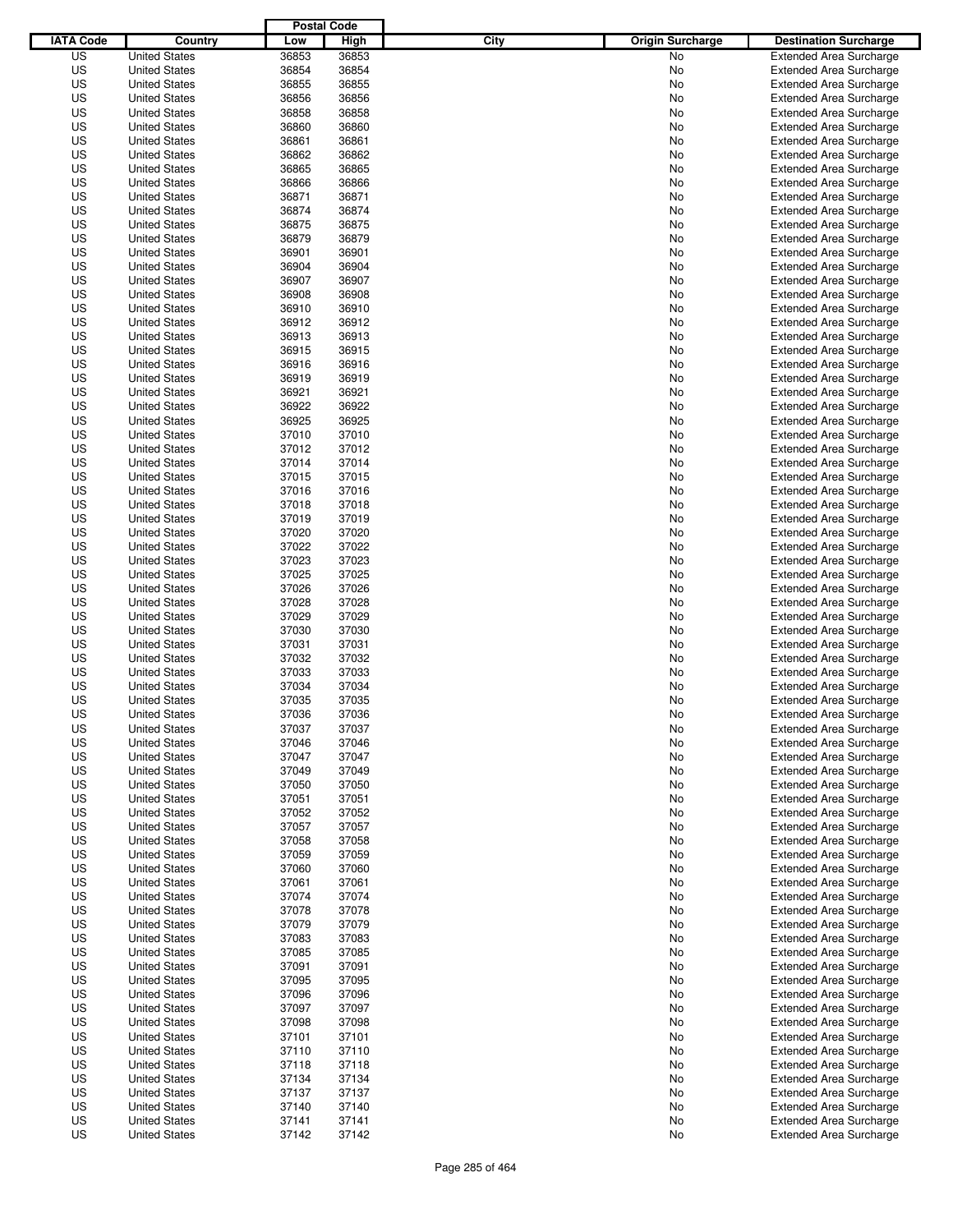|                  |                                              | <b>Postal Code</b> |                |                                 |                                                                  |
|------------------|----------------------------------------------|--------------------|----------------|---------------------------------|------------------------------------------------------------------|
| <b>IATA Code</b> | Country                                      | Low                | High           | City<br><b>Origin Surcharge</b> | <b>Destination Surcharge</b>                                     |
| US               | <b>United States</b>                         | 37143              | 37143          | <b>No</b>                       | <b>Extended Area Surcharge</b>                                   |
| US               | <b>United States</b>                         | 37144              | 37144          | No                              | <b>Extended Area Surcharge</b>                                   |
| US               | <b>United States</b>                         | 37145              | 37145          | No                              | <b>Extended Area Surcharge</b>                                   |
| US               | <b>United States</b>                         | 37146              | 37146          | No                              | <b>Extended Area Surcharge</b>                                   |
| US               | <b>United States</b>                         | 37147              | 37147          | No                              | <b>Extended Area Surcharge</b>                                   |
| US               | <b>United States</b>                         | 37149              | 37149          | No                              | <b>Extended Area Surcharge</b>                                   |
| US               | <b>United States</b>                         | 37150              | 37150          | No                              | <b>Extended Area Surcharge</b>                                   |
| US               | <b>United States</b>                         | 37151              | 37151          | No                              | <b>Extended Area Surcharge</b>                                   |
| US               | <b>United States</b>                         | 37152              | 37152          | No                              | <b>Extended Area Surcharge</b>                                   |
| US               | <b>United States</b>                         | 37153              | 37153          | No                              | <b>Extended Area Surcharge</b>                                   |
| US               | <b>United States</b>                         | 37160              | 37160          | No                              | <b>Extended Area Surcharge</b>                                   |
| US               | <b>United States</b>                         | 37165              | 37165          | No                              | <b>Extended Area Surcharge</b>                                   |
| US               | <b>United States</b>                         | 37166              | 37166          | No                              | <b>Extended Area Surcharge</b>                                   |
| US               | <b>United States</b>                         | 37171              | 37171          | No                              | <b>Extended Area Surcharge</b>                                   |
| US               | <b>United States</b>                         | 37172              | 37172          | No                              | <b>Extended Area Surcharge</b>                                   |
| US               | <b>United States</b>                         | 37175              | 37175          | No                              | <b>Extended Area Surcharge</b>                                   |
| US               | <b>United States</b>                         | 37178              | 37178          | No                              | <b>Extended Area Surcharge</b>                                   |
| US               | <b>United States</b>                         | 37180              | 37180          | No                              | <b>Extended Area Surcharge</b>                                   |
| US               | <b>United States</b>                         | 37181              | 37181          | No                              | <b>Extended Area Surcharge</b>                                   |
| US               | <b>United States</b>                         | 37183              | 37183          | No                              | <b>Extended Area Surcharge</b>                                   |
| US               | <b>United States</b>                         | 37184              | 37184          | No                              | <b>Extended Area Surcharge</b>                                   |
| US               | <b>United States</b>                         | 37185              | 37185          | No                              | <b>Extended Area Surcharge</b>                                   |
| US               | <b>United States</b>                         | 37186              | 37186          | No                              | <b>Extended Area Surcharge</b>                                   |
| US               | <b>United States</b>                         | 37187              | 37187          | No                              | <b>Extended Area Surcharge</b>                                   |
| US               | <b>United States</b>                         | 37190              | 37190          | No                              | <b>Extended Area Surcharge</b>                                   |
| US               | <b>United States</b>                         | 37191              | 37191          | No                              | <b>Extended Area Surcharge</b>                                   |
| US               | <b>United States</b>                         | 37301              | 37301          | No                              | <b>Extended Area Surcharge</b>                                   |
| US               | <b>United States</b>                         | 37304              | 37304          | No                              | <b>Extended Area Surcharge</b>                                   |
| US               | <b>United States</b>                         | 37305              | 37305          | No                              | <b>Extended Area Surcharge</b>                                   |
| US               | <b>United States</b>                         | 37306              | 37306          | No                              | <b>Extended Area Surcharge</b>                                   |
| US               | <b>United States</b>                         | 37307              | 37307          | No                              | <b>Extended Area Surcharge</b>                                   |
| US               | <b>United States</b>                         | 37308              | 37308          | No                              | <b>Extended Area Surcharge</b>                                   |
| US               | <b>United States</b>                         | 37309              | 37309          | No                              | <b>Extended Area Surcharge</b>                                   |
| US               | <b>United States</b>                         | 37310              | 37310          | No                              | <b>Extended Area Surcharge</b>                                   |
| US               | <b>United States</b>                         | 37313              | 37313          | No                              | <b>Extended Area Surcharge</b>                                   |
| US               | <b>United States</b>                         | 37316              | 37316          | No                              | <b>Extended Area Surcharge</b>                                   |
| US               | <b>United States</b>                         | 37317              | 37317          | No                              | <b>Extended Area Surcharge</b>                                   |
| US               | <b>United States</b>                         | 37318              | 37318          | No                              | <b>Extended Area Surcharge</b>                                   |
| US               | <b>United States</b>                         | 37321              | 37321          | No                              | <b>Extended Area Surcharge</b>                                   |
| US               | <b>United States</b>                         | 37322              | 37322          | No                              | <b>Extended Area Surcharge</b>                                   |
| US               | <b>United States</b>                         | 37324              | 37324          | No                              | <b>Extended Area Surcharge</b>                                   |
| US               | <b>United States</b>                         | 37325              | 37325          | No                              | <b>Extended Area Surcharge</b>                                   |
| US               | <b>United States</b>                         | 37326              | 37326          | No                              | <b>Extended Area Surcharge</b>                                   |
| US               | <b>United States</b>                         | 37327              | 37327          | No                              | <b>Extended Area Surcharge</b>                                   |
| US               | <b>United States</b>                         | 37328              | 37328          | No                              | Extended Area Surcharge                                          |
| US               | <b>United States</b>                         | 37329              | 37329          | No                              | <b>Extended Area Surcharge</b>                                   |
| US               | <b>United States</b>                         | 37330              | 37330          | No                              | <b>Extended Area Surcharge</b>                                   |
| US               | <b>United States</b>                         | 37331              | 37331          | No                              | <b>Extended Area Surcharge</b>                                   |
| US               | <b>United States</b>                         | 37332              | 37332          | No                              | <b>Extended Area Surcharge</b>                                   |
| US               | <b>United States</b>                         | 37333              | 37333          | No                              | <b>Extended Area Surcharge</b>                                   |
| US               | <b>United States</b>                         | 37334              | 37334          | No                              | <b>Extended Area Surcharge</b>                                   |
| US               | <b>United States</b>                         | 37335              | 37335          | No                              | <b>Extended Area Surcharge</b>                                   |
| US               | <b>United States</b>                         | 37336              | 37336          | No                              | <b>Extended Area Surcharge</b>                                   |
| US               | <b>United States</b>                         | 37337              | 37337          | No                              | <b>Extended Area Surcharge</b>                                   |
| US               | <b>United States</b>                         | 37338              | 37338          | No                              | <b>Extended Area Surcharge</b>                                   |
| US               | <b>United States</b>                         | 37339              | 37339          | No                              | <b>Extended Area Surcharge</b>                                   |
| US               | <b>United States</b>                         | 37340              | 37340          | No                              | <b>Extended Area Surcharge</b>                                   |
| US               | <b>United States</b>                         | 37342              | 37342          | No                              | <b>Extended Area Surcharge</b>                                   |
| US               | <b>United States</b>                         | 37345              | 37345          | No                              | <b>Extended Area Surcharge</b>                                   |
| US               | <b>United States</b>                         | 37347              | 37347          | No                              | <b>Extended Area Surcharge</b>                                   |
| US               | <b>United States</b>                         | 37348              | 37348          | No                              | <b>Extended Area Surcharge</b>                                   |
| US               | <b>United States</b>                         | 37352              | 37352          | No                              | <b>Extended Area Surcharge</b>                                   |
| US               | <b>United States</b>                         | 37353              | 37353          | No                              | <b>Extended Area Surcharge</b>                                   |
| US               | <b>United States</b>                         | 37354              | 37354          | No                              | <b>Extended Area Surcharge</b>                                   |
| US               | <b>United States</b><br><b>United States</b> | 37355              | 37355          | No                              | <b>Extended Area Surcharge</b>                                   |
| US               | <b>United States</b>                         | 37356              | 37356          | No                              | <b>Extended Area Surcharge</b>                                   |
| US               |                                              | 37357              | 37357          | No                              | <b>Extended Area Surcharge</b>                                   |
| US               | <b>United States</b>                         | 37359              | 37359          | No                              | <b>Extended Area Surcharge</b>                                   |
| US               | <b>United States</b><br><b>United States</b> | 37360              | 37360          | No                              | <b>Extended Area Surcharge</b>                                   |
| US<br>US         | <b>United States</b>                         | 37361<br>37362     | 37361<br>37362 | No                              | <b>Extended Area Surcharge</b><br><b>Extended Area Surcharge</b> |
| US               | <b>United States</b>                         | 37365              | 37365          | No<br>No                        | <b>Extended Area Surcharge</b>                                   |
| US               | <b>United States</b>                         | 37366              | 37366          | No                              | <b>Extended Area Surcharge</b>                                   |
| US               | <b>United States</b>                         | 37367              | 37367          | No                              | <b>Extended Area Surcharge</b>                                   |
| US               | <b>United States</b>                         | 37369              | 37369          | No                              | <b>Extended Area Surcharge</b>                                   |
| US               | <b>United States</b>                         | 37370              | 37370          | No                              | <b>Extended Area Surcharge</b>                                   |
| US               | <b>United States</b>                         | 37373              | 37373          | No                              | <b>Extended Area Surcharge</b>                                   |
| US               | <b>United States</b>                         | 37374              | 37374          | No                              | <b>Extended Area Surcharge</b>                                   |
|                  |                                              |                    |                |                                 |                                                                  |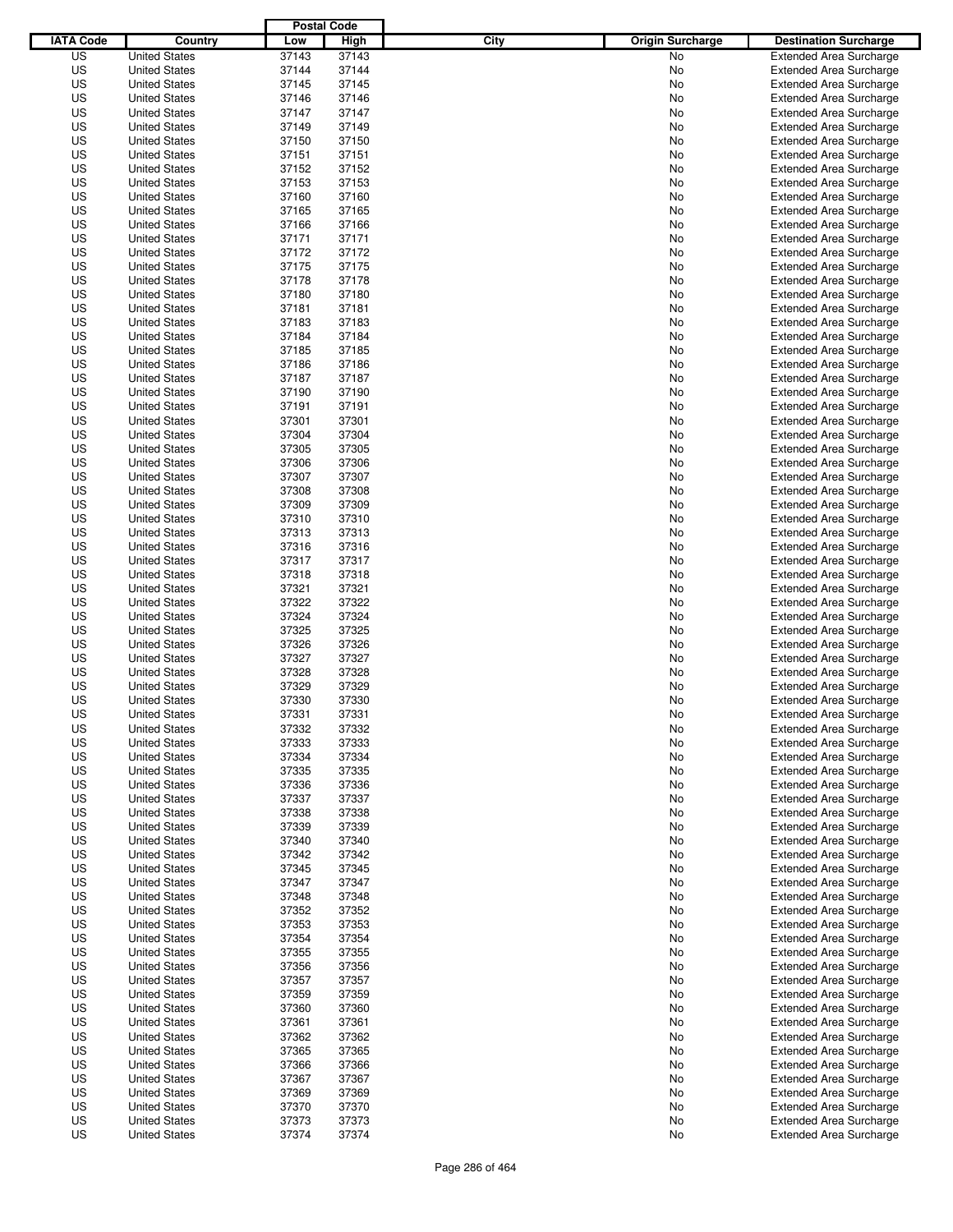|                  |                                              | <b>Postal Code</b> |       |                                 |                                |
|------------------|----------------------------------------------|--------------------|-------|---------------------------------|--------------------------------|
| <b>IATA Code</b> | Country                                      | Low                | High  | City<br><b>Origin Surcharge</b> | <b>Destination Surcharge</b>   |
| US               | <b>United States</b>                         | 37375              | 37375 | <b>No</b>                       | <b>Extended Area Surcharge</b> |
| US               | <b>United States</b>                         | 37376              | 37376 | No                              | <b>Extended Area Surcharge</b> |
| US               | <b>United States</b>                         | 37378              | 37378 | No                              | <b>Extended Area Surcharge</b> |
| US               | <b>United States</b>                         | 37380              | 37380 | No                              | <b>Extended Area Surcharge</b> |
| US               | <b>United States</b>                         | 37381              | 37381 | No                              | <b>Extended Area Surcharge</b> |
| US               | <b>United States</b>                         | 37382              | 37382 | No                              | <b>Extended Area Surcharge</b> |
| US               | <b>United States</b>                         | 37383              | 37383 | No                              | <b>Extended Area Surcharge</b> |
| US               | <b>United States</b>                         | 37385              | 37385 | No                              | <b>Extended Area Surcharge</b> |
| US               | <b>United States</b>                         | 37387              | 37387 | No                              | <b>Extended Area Surcharge</b> |
| US               | <b>United States</b>                         | 37389              | 37389 | No                              | <b>Extended Area Surcharge</b> |
| US               | <b>United States</b>                         | 37391              | 37391 | No                              | <b>Extended Area Surcharge</b> |
| US               | <b>United States</b>                         | 37396              | 37396 | No                              | <b>Extended Area Surcharge</b> |
| US               | <b>United States</b>                         | 37397              | 37397 | No                              | <b>Extended Area Surcharge</b> |
| US               | <b>United States</b>                         | 37398              | 37398 | No                              | <b>Extended Area Surcharge</b> |
| US               | <b>United States</b>                         | 37616              | 37616 | No                              | <b>Extended Area Surcharge</b> |
| US               | <b>United States</b>                         | 37617              | 37617 | No                              | <b>Extended Area Surcharge</b> |
| US               | <b>United States</b>                         | 37640              | 37640 | No                              | <b>Extended Area Surcharge</b> |
| US               | <b>United States</b>                         | 37641              | 37641 | No                              | <b>Extended Area Surcharge</b> |
| US               | <b>United States</b>                         | 37642              | 37642 | No                              | <b>Extended Area Surcharge</b> |
| US               | <b>United States</b>                         | 37656              | 37656 | No                              | <b>Extended Area Surcharge</b> |
| US               | <b>United States</b>                         | 37657              | 37657 | No                              | <b>Extended Area Surcharge</b> |
| US               | <b>United States</b>                         | 37658              | 37658 | No                              | <b>Extended Area Surcharge</b> |
| US               | <b>United States</b>                         | 37680              | 37680 | No                              | <b>Extended Area Surcharge</b> |
| US               | <b>United States</b>                         | 37681              | 37681 | No                              | <b>Extended Area Surcharge</b> |
| US               | <b>United States</b>                         | 37683              | 37683 | No                              | <b>Extended Area Surcharge</b> |
| US               | <b>United States</b>                         | 37687              | 37687 | No                              | <b>Extended Area Surcharge</b> |
| US               | <b>United States</b>                         | 37688              | 37688 | No                              | <b>Extended Area Surcharge</b> |
| US               | <b>United States</b>                         | 37690              | 37690 | No                              | <b>Extended Area Surcharge</b> |
| US               | <b>United States</b>                         | 37691              | 37691 | No                              | <b>Extended Area Surcharge</b> |
| US               | <b>United States</b>                         | 37692              | 37692 | No                              | <b>Extended Area Surcharge</b> |
| US               | <b>United States</b>                         | 37694              | 37694 | No                              | <b>Extended Area Surcharge</b> |
| US               | <b>United States</b>                         | 37705              | 37705 | No                              | <b>Extended Area Surcharge</b> |
| US               | <b>United States</b>                         | 37708              | 37708 | No                              | <b>Extended Area Surcharge</b> |
| US               | <b>United States</b>                         | 37709              | 37709 |                                 |                                |
|                  |                                              |                    |       | No                              | <b>Extended Area Surcharge</b> |
| US               | <b>United States</b><br><b>United States</b> | 37710              | 37710 | No                              | <b>Extended Area Surcharge</b> |
| US               |                                              | 37711              | 37711 | No                              | <b>Extended Area Surcharge</b> |
| US               | <b>United States</b>                         | 37713              | 37713 | No                              | <b>Extended Area Surcharge</b> |
| US               | <b>United States</b>                         | 37714              | 37714 | No                              | <b>Extended Area Surcharge</b> |
| US               | <b>United States</b>                         | 37715              | 37715 | No                              | <b>Extended Area Surcharge</b> |
| US               | <b>United States</b>                         | 37719              | 37719 | No                              | <b>Extended Area Surcharge</b> |
| US               | <b>United States</b>                         | 37721              | 37721 | No                              | <b>Extended Area Surcharge</b> |
| US               | <b>United States</b>                         | 37722              | 37722 | No                              | <b>Extended Area Surcharge</b> |
| US               | <b>United States</b>                         | 37723              | 37723 | No                              | <b>Extended Area Surcharge</b> |
| US               | <b>United States</b>                         | 37724              | 37724 | No                              | <b>Extended Area Surcharge</b> |
| US               | <b>United States</b>                         | 37725              | 37725 | No                              | Extended Area Surcharge        |
| US               | <b>United States</b>                         | 37726              | 37726 | No                              | <b>Extended Area Surcharge</b> |
| US               | <b>United States</b>                         | 37727              | 37727 | No                              | <b>Extended Area Surcharge</b> |
| US               | <b>United States</b>                         | 37729              | 37729 | No                              | <b>Extended Area Surcharge</b> |
| US               | <b>United States</b>                         | 37731              | 37731 | No                              | <b>Extended Area Surcharge</b> |
| US               | <b>United States</b>                         | 37732              | 37732 | No                              | <b>Extended Area Surcharge</b> |
| US               | <b>United States</b>                         | 37733              | 37733 | No                              | <b>Extended Area Surcharge</b> |
| US               | <b>United States</b>                         | 37737              | 37737 | No                              | <b>Extended Area Surcharge</b> |
| US               | <b>United States</b>                         | 37738              | 37738 | No                              | <b>Extended Area Surcharge</b> |
| US               | <b>United States</b>                         | 37742              | 37742 | No                              | <b>Extended Area Surcharge</b> |
| US               | <b>United States</b>                         | 37743              | 37743 | No                              | <b>Extended Area Surcharge</b> |
| US               | <b>United States</b>                         | 37745              | 37745 | No                              | <b>Extended Area Surcharge</b> |
| US               | <b>United States</b>                         | 37748              | 37748 | No                              | <b>Extended Area Surcharge</b> |
| US               | <b>United States</b>                         | 37752              | 37752 | No                              | <b>Extended Area Surcharge</b> |
| US               | <b>United States</b>                         | 37753              | 37753 | No                              | <b>Extended Area Surcharge</b> |
| US               | <b>United States</b>                         | 37754              | 37754 | No                              | <b>Extended Area Surcharge</b> |
| US               | <b>United States</b>                         | 37755              | 37755 | No                              | <b>Extended Area Surcharge</b> |
| US               | <b>United States</b>                         | 37756              | 37756 | No                              | <b>Extended Area Surcharge</b> |
| US               | <b>United States</b>                         | 37757              | 37757 | No                              | <b>Extended Area Surcharge</b> |
| US               | <b>United States</b>                         | 37762              | 37762 | No                              | <b>Extended Area Surcharge</b> |
| US               | <b>United States</b>                         | 37763              | 37763 | No                              | <b>Extended Area Surcharge</b> |
| US               | <b>United States</b>                         | 37764              | 37764 | No                              | <b>Extended Area Surcharge</b> |
| US               | <b>United States</b>                         | 37765              | 37765 | No                              | <b>Extended Area Surcharge</b> |
| US               | <b>United States</b>                         | 37766              | 37766 | No                              | <b>Extended Area Surcharge</b> |
| US               | <b>United States</b>                         | 37769              | 37769 | No                              | <b>Extended Area Surcharge</b> |
| US               | <b>United States</b>                         | 37770              | 37770 | No                              | <b>Extended Area Surcharge</b> |
| US               | <b>United States</b>                         | 37774              | 37774 | No                              | <b>Extended Area Surcharge</b> |
| US               | <b>United States</b>                         | 37779              | 37779 | No                              | <b>Extended Area Surcharge</b> |
| US               | <b>United States</b>                         | 37806              | 37806 | No                              | <b>Extended Area Surcharge</b> |
| US               | <b>United States</b>                         | 37807              | 37807 | No                              | <b>Extended Area Surcharge</b> |
| US               | <b>United States</b>                         | 37809              | 37809 | No                              | <b>Extended Area Surcharge</b> |
| US               | <b>United States</b>                         | 37810              | 37810 | No                              | <b>Extended Area Surcharge</b> |
| US               | <b>United States</b>                         | 37811              | 37811 | No                              | <b>Extended Area Surcharge</b> |
| US               | <b>United States</b>                         | 37818              | 37818 | No                              | <b>Extended Area Surcharge</b> |
|                  |                                              |                    |       |                                 |                                |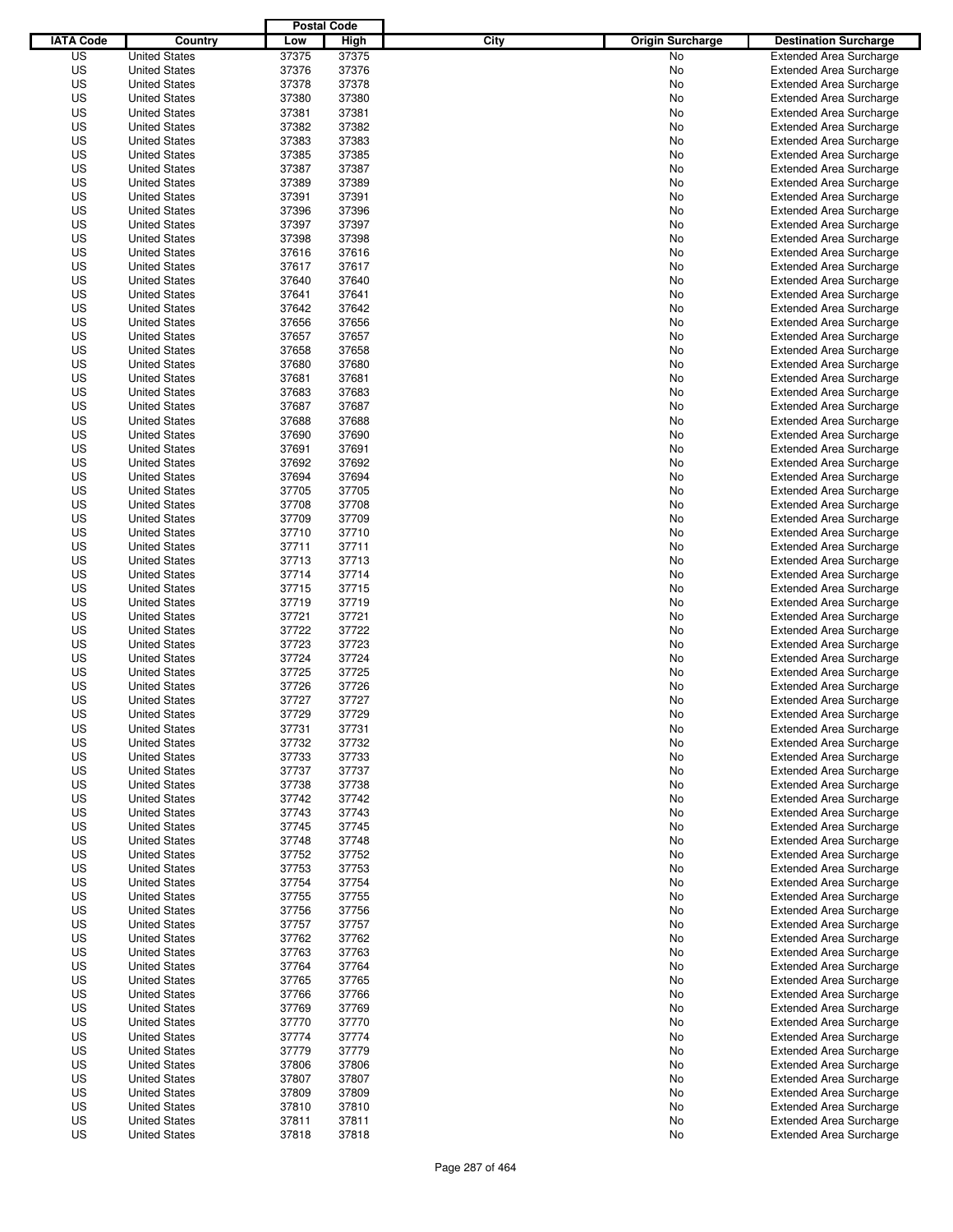|                  |                      | <b>Postal Code</b> |       |                                 |                                |
|------------------|----------------------|--------------------|-------|---------------------------------|--------------------------------|
| <b>IATA Code</b> | Country              | Low                | High  | City<br><b>Origin Surcharge</b> | <b>Destination Surcharge</b>   |
| US               | <b>United States</b> | 37819              | 37819 | No                              | <b>Extended Area Surcharge</b> |
| US               | <b>United States</b> | 37820              | 37820 | No                              | <b>Extended Area Surcharge</b> |
| US               | <b>United States</b> | 37821              | 37821 | No                              | <b>Extended Area Surcharge</b> |
| US               | <b>United States</b> | 37825              | 37825 | No                              | <b>Extended Area Surcharge</b> |
| US               | <b>United States</b> | 37826              | 37826 | No                              | <b>Extended Area Surcharge</b> |
| US               | <b>United States</b> | 37829              | 37829 | No                              | <b>Extended Area Surcharge</b> |
| US               | <b>United States</b> | 37841              | 37841 | No                              | <b>Extended Area Surcharge</b> |
| US               | <b>United States</b> | 37843              | 37843 | No                              | <b>Extended Area Surcharge</b> |
| US               | <b>United States</b> | 37845              | 37845 | No                              | <b>Extended Area Surcharge</b> |
| US               | <b>United States</b> | 37846              | 37846 | No                              | <b>Extended Area Surcharge</b> |
| US               | <b>United States</b> | 37847              | 37847 | No                              | <b>Extended Area Surcharge</b> |
| US               | <b>United States</b> | 37848              | 37848 | No                              | <b>Extended Area Surcharge</b> |
| US               | <b>United States</b> | 37852              | 37852 | No                              | <b>Extended Area Surcharge</b> |
| US               | <b>United States</b> | 37854              | 37854 | No                              | <b>Extended Area Surcharge</b> |
| US               | <b>United States</b> | 37857              | 37857 | No                              | <b>Extended Area Surcharge</b> |
| US               | <b>United States</b> | 37860              | 37860 | No                              | <b>Extended Area Surcharge</b> |
| US               | <b>United States</b> | 37861              | 37861 | No                              | <b>Extended Area Surcharge</b> |
| US               | <b>United States</b> | 37862              | 37862 | No                              | <b>Extended Area Surcharge</b> |
| US               | <b>United States</b> | 37863              | 37863 | No                              | <b>Extended Area Surcharge</b> |
| US               | <b>United States</b> | 37865              | 37865 | No                              | <b>Extended Area Surcharge</b> |
| US               | <b>United States</b> | 37866              | 37866 | No                              | <b>Extended Area Surcharge</b> |
| US               | <b>United States</b> | 37869              | 37869 | No                              | <b>Extended Area Surcharge</b> |
| US               | <b>United States</b> | 37870              | 37870 | No                              | <b>Extended Area Surcharge</b> |
| US               | <b>United States</b> | 37871              | 37871 | No                              | <b>Extended Area Surcharge</b> |
| US               | <b>United States</b> | 37872              | 37872 | No                              | <b>Extended Area Surcharge</b> |
| US               | <b>United States</b> | 37873              | 37873 | No                              | <b>Extended Area Surcharge</b> |
| US               | <b>United States</b> | 37874              | 37874 | No                              | <b>Extended Area Surcharge</b> |
| US               | <b>United States</b> | 37876              | 37876 | No                              | <b>Extended Area Surcharge</b> |
| US               | <b>United States</b> | 37878              | 37878 | No                              | <b>Extended Area Surcharge</b> |
| US               | <b>United States</b> | 37879              | 37879 | No                              | <b>Extended Area Surcharge</b> |
| US               | <b>United States</b> | 37880              | 37880 | No                              | <b>Extended Area Surcharge</b> |
| US               | <b>United States</b> | 37881              | 37881 |                                 |                                |
|                  | <b>United States</b> |                    |       | No                              | <b>Extended Area Surcharge</b> |
| US               |                      | 37882              | 37882 | No                              | <b>Extended Area Surcharge</b> |
| US               | <b>United States</b> | 37885              | 37885 | No                              | <b>Extended Area Surcharge</b> |
| US               | <b>United States</b> | 37886              | 37886 | No                              | <b>Extended Area Surcharge</b> |
| US               | <b>United States</b> | 37887              | 37887 | No                              | <b>Extended Area Surcharge</b> |
| US               | <b>United States</b> | 37888              | 37888 | No                              | <b>Extended Area Surcharge</b> |
| US               | <b>United States</b> | 37890              | 37890 | No                              | <b>Extended Area Surcharge</b> |
| US               | <b>United States</b> | 37891              | 37891 | No                              | <b>Extended Area Surcharge</b> |
| US               | <b>United States</b> | 37892              | 37892 | No                              | <b>Extended Area Surcharge</b> |
| US               | <b>United States</b> | 38001              | 38001 | No                              | <b>Extended Area Surcharge</b> |
| US               | <b>United States</b> | 38006              | 38006 | No                              | <b>Extended Area Surcharge</b> |
| US               | <b>United States</b> | 38007              | 38007 | No                              | <b>Extended Area Surcharge</b> |
| US               | <b>United States</b> | 38008              | 38008 | No                              | <b>Extended Area Surcharge</b> |
| US               | <b>United States</b> | 38012              | 38012 | No                              | Extended Area Surcharge        |
| US               | <b>United States</b> | 38015              | 38015 | No                              | <b>Extended Area Surcharge</b> |
| US               | <b>United States</b> | 38019              | 38019 | No                              | <b>Extended Area Surcharge</b> |
| US               | <b>United States</b> | 38021              | 38021 | No                              | <b>Extended Area Surcharge</b> |
| US               | <b>United States</b> | 38023              | 38023 | No                              | <b>Extended Area Surcharge</b> |
| US               | <b>United States</b> | 38030              | 38030 | No                              | <b>Extended Area Surcharge</b> |
| US               | <b>United States</b> | 38034              | 38034 | No                              | <b>Extended Area Surcharge</b> |
| US               | <b>United States</b> | 38036              | 38036 | No                              | <b>Extended Area Surcharge</b> |
| US               | <b>United States</b> | 38037              | 38037 | No                              | <b>Extended Area Surcharge</b> |
| US               | <b>United States</b> | 38039              | 38039 | No                              | <b>Extended Area Surcharge</b> |
| US               | <b>United States</b> | 38040              | 38040 | No                              | <b>Extended Area Surcharge</b> |
| US               | <b>United States</b> | 38041              | 38041 | No                              | <b>Extended Area Surcharge</b> |
| US               | <b>United States</b> | 38042              | 38042 | No                              | <b>Extended Area Surcharge</b> |
| US               | <b>United States</b> | 38044              | 38044 | No                              | <b>Extended Area Surcharge</b> |
| US               | <b>United States</b> | 38046              | 38046 | No                              | <b>Extended Area Surcharge</b> |
| US               | <b>United States</b> | 38049              | 38049 | No                              | <b>Extended Area Surcharge</b> |
| US               | <b>United States</b> | 38052              | 38052 | No                              | <b>Extended Area Surcharge</b> |
| US               | <b>United States</b> | 38057              | 38057 | No                              | <b>Extended Area Surcharge</b> |
| US               | <b>United States</b> | 38059              | 38059 | No                              | <b>Extended Area Surcharge</b> |
| US               | <b>United States</b> | 38061              | 38061 | No                              | <b>Extended Area Surcharge</b> |
| US               | <b>United States</b> | 38063              | 38063 | No                              | <b>Extended Area Surcharge</b> |
| US               | <b>United States</b> | 38066              | 38066 | No                              | <b>Extended Area Surcharge</b> |
| US               | <b>United States</b> | 38067              | 38067 | No                              | <b>Extended Area Surcharge</b> |
| US               | <b>United States</b> | 38068              | 38068 | No                              | <b>Extended Area Surcharge</b> |
| US               | <b>United States</b> | 38069              | 38069 | No                              | <b>Extended Area Surcharge</b> |
| US               | <b>United States</b> | 38070              | 38070 | No                              | <b>Extended Area Surcharge</b> |
| US               | <b>United States</b> | 38074              | 38074 | No                              | <b>Extended Area Surcharge</b> |
| US               | <b>United States</b> | 38075              | 38075 | No                              | <b>Extended Area Surcharge</b> |
| US               | <b>United States</b> | 38076              | 38076 | No                              | <b>Extended Area Surcharge</b> |
| US               | <b>United States</b> | 38079              | 38079 | No                              | <b>Extended Area Surcharge</b> |
| US               | <b>United States</b> | 38080              | 38080 | No                              | <b>Extended Area Surcharge</b> |
| US               | <b>United States</b> | 38201              | 38201 | No                              | <b>Extended Area Surcharge</b> |
| US               | <b>United States</b> | 38220              | 38220 | No                              | <b>Extended Area Surcharge</b> |
| US               | <b>United States</b> | 38221              | 38221 | No                              | <b>Extended Area Surcharge</b> |
|                  |                      |                    |       |                                 |                                |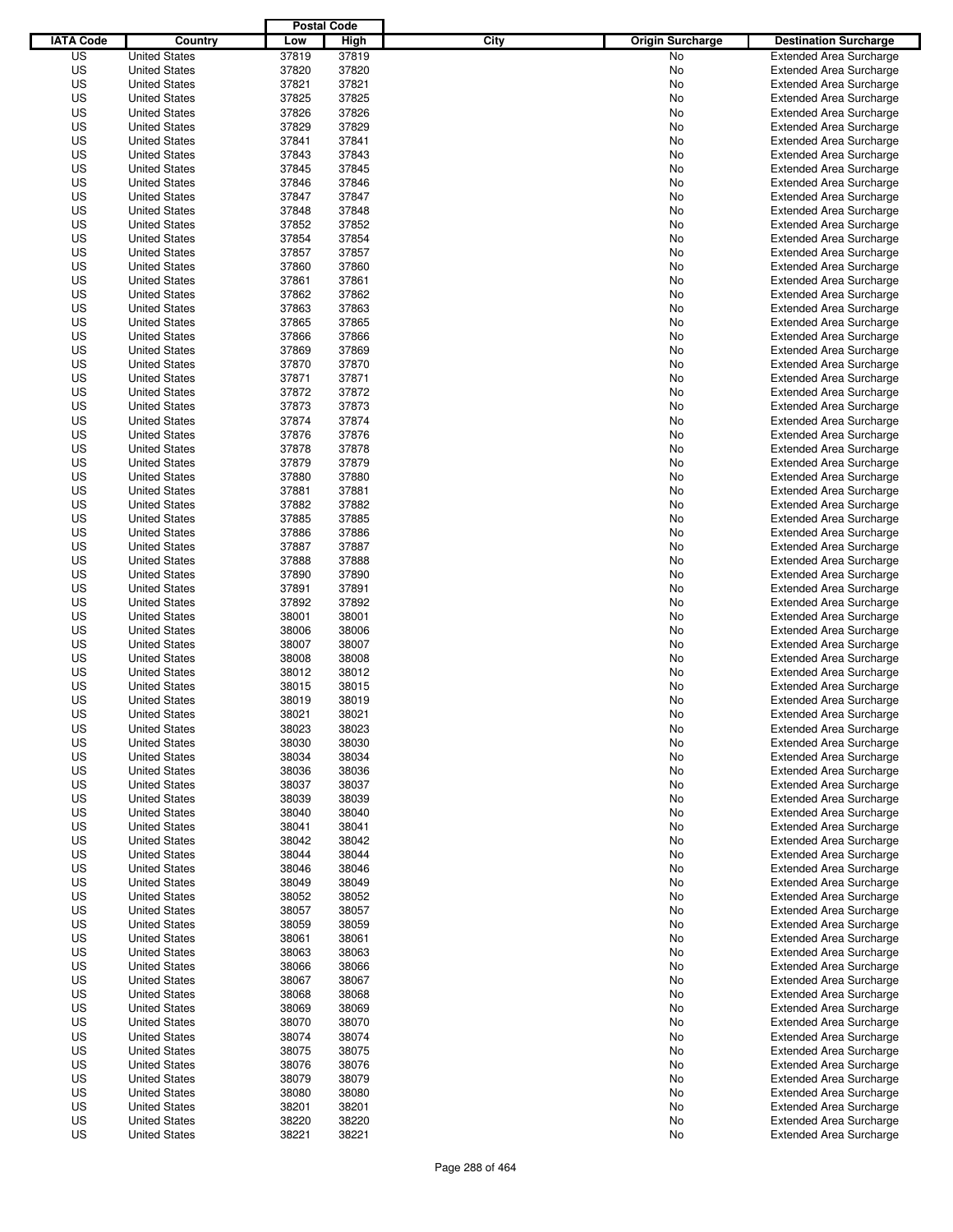|                  |                                              | <b>Postal Code</b> |       |                                 |                                |
|------------------|----------------------------------------------|--------------------|-------|---------------------------------|--------------------------------|
| <b>IATA Code</b> | Country                                      | Low                | High  | City<br><b>Origin Surcharge</b> | <b>Destination Surcharge</b>   |
| US               | <b>United States</b>                         | 38222              | 38222 | <b>No</b>                       | <b>Extended Area Surcharge</b> |
| US               | <b>United States</b>                         | 38224              | 38224 | No                              | <b>Extended Area Surcharge</b> |
| US               | <b>United States</b>                         | 38225              | 38225 | No                              | <b>Extended Area Surcharge</b> |
| US               | <b>United States</b>                         | 38226              | 38226 | No                              | <b>Extended Area Surcharge</b> |
| US               | <b>United States</b>                         | 38229              | 38229 | No                              | <b>Extended Area Surcharge</b> |
| US               | <b>United States</b>                         | 38230              | 38230 | No                              | <b>Extended Area Surcharge</b> |
| US               | <b>United States</b>                         | 38231              | 38231 | No                              | <b>Extended Area Surcharge</b> |
| US               | <b>United States</b>                         | 38232              | 38232 | No                              | <b>Extended Area Surcharge</b> |
| US               | <b>United States</b>                         | 38233              | 38233 | No                              | <b>Extended Area Surcharge</b> |
| US               | <b>United States</b>                         | 38235              | 38235 | No                              | <b>Extended Area Surcharge</b> |
| US               | <b>United States</b>                         | 38236              | 38236 | No                              | <b>Extended Area Surcharge</b> |
| US               | <b>United States</b>                         | 38237              | 38237 | No                              | <b>Extended Area Surcharge</b> |
| US               | <b>United States</b>                         | 38238              | 38238 | No                              | <b>Extended Area Surcharge</b> |
| US               | <b>United States</b>                         | 38240              | 38240 | No                              | <b>Extended Area Surcharge</b> |
| US               | <b>United States</b>                         | 38241              | 38241 | No                              | <b>Extended Area Surcharge</b> |
| US               | <b>United States</b>                         | 38251              | 38251 | No                              | <b>Extended Area Surcharge</b> |
| US               | <b>United States</b>                         | 38253              | 38253 | No                              | <b>Extended Area Surcharge</b> |
| US               | <b>United States</b>                         | 38254              | 38254 | No                              | <b>Extended Area Surcharge</b> |
| US               | <b>United States</b>                         | 38255              | 38255 | No                              | <b>Extended Area Surcharge</b> |
| US               | <b>United States</b>                         | 38256              | 38256 | No                              | <b>Extended Area Surcharge</b> |
| US               | <b>United States</b>                         | 38257              | 38257 | No                              | <b>Extended Area Surcharge</b> |
| US               | <b>United States</b>                         | 38258              | 38258 | No                              | <b>Extended Area Surcharge</b> |
| US               | <b>United States</b>                         | 38259              | 38259 | No                              | <b>Extended Area Surcharge</b> |
| US               | <b>United States</b>                         | 38260              | 38260 | No                              | <b>Extended Area Surcharge</b> |
| US               | <b>United States</b>                         | 38261              | 38261 | No                              | <b>Extended Area Surcharge</b> |
| US               | <b>United States</b>                         | 38310              | 38310 | No                              | <b>Extended Area Surcharge</b> |
| US               | <b>United States</b>                         | 38311              | 38311 | No                              | <b>Extended Area Surcharge</b> |
| US               | <b>United States</b>                         | 38313              | 38313 | No                              | <b>Extended Area Surcharge</b> |
| US               | <b>United States</b>                         | 38315              | 38315 | No                              | <b>Extended Area Surcharge</b> |
| US               | <b>United States</b>                         | 38316              | 38316 | No                              | <b>Extended Area Surcharge</b> |
| US               | <b>United States</b>                         | 38317              | 38317 | No                              | <b>Extended Area Surcharge</b> |
| US               | <b>United States</b>                         | 38318              | 38318 | No                              | <b>Extended Area Surcharge</b> |
| US               | <b>United States</b>                         | 38320              | 38320 | No                              | <b>Extended Area Surcharge</b> |
| US               |                                              | 38321              | 38321 |                                 |                                |
| US               | <b>United States</b>                         | 38326              | 38326 | No                              | <b>Extended Area Surcharge</b> |
|                  | <b>United States</b><br><b>United States</b> |                    |       | No                              | <b>Extended Area Surcharge</b> |
| US               |                                              | 38327              | 38327 | No                              | <b>Extended Area Surcharge</b> |
| US               | <b>United States</b>                         | 38328              | 38328 | No                              | <b>Extended Area Surcharge</b> |
| US               | <b>United States</b>                         | 38329              | 38329 | No                              | <b>Extended Area Surcharge</b> |
| US               | <b>United States</b>                         | 38330              | 38330 | No                              | <b>Extended Area Surcharge</b> |
| US               | <b>United States</b>                         | 38332              | 38332 | No                              | <b>Extended Area Surcharge</b> |
| US               | <b>United States</b>                         | 38333              | 38333 | No                              | <b>Extended Area Surcharge</b> |
| US               | <b>United States</b>                         | 38334              | 38334 | No                              | <b>Extended Area Surcharge</b> |
| US               | <b>United States</b>                         | 38337              | 38337 | No                              | <b>Extended Area Surcharge</b> |
| US               | <b>United States</b>                         | 38339              | 38339 | No                              | <b>Extended Area Surcharge</b> |
| US               | <b>United States</b>                         | 38340              | 38340 | No                              | <b>Extended Area Surcharge</b> |
| US               | <b>United States</b>                         | 38341              | 38341 | No                              | <b>Extended Area Surcharge</b> |
| US               | <b>United States</b>                         | 38342              | 38342 | No                              | <b>Extended Area Surcharge</b> |
| US               | <b>United States</b>                         | 38344              | 38344 | No                              | <b>Extended Area Surcharge</b> |
| US               | <b>United States</b>                         | 38345              | 38345 | No                              | <b>Extended Area Surcharge</b> |
| US               | <b>United States</b>                         | 38347              | 38347 | No                              | <b>Extended Area Surcharge</b> |
| US               | <b>United States</b>                         | 38348              | 38348 | No                              | <b>Extended Area Surcharge</b> |
| US               | <b>United States</b>                         | 38351              | 38351 | No                              | <b>Extended Area Surcharge</b> |
| US               | <b>United States</b>                         | 38352              | 38352 | No                              | <b>Extended Area Surcharge</b> |
| US               | <b>United States</b>                         | 38355              | 38355 | No                              | <b>Extended Area Surcharge</b> |
| US               | <b>United States</b>                         | 38356              | 38356 | No                              | <b>Extended Area Surcharge</b> |
| US               | <b>United States</b>                         | 38357              | 38357 | No                              | <b>Extended Area Surcharge</b> |
| US               | <b>United States</b>                         | 38359              | 38359 | No                              | <b>Extended Area Surcharge</b> |
| US               | <b>United States</b>                         | 38361              | 38361 | No                              | <b>Extended Area Surcharge</b> |
| US               | <b>United States</b>                         | 38363              | 38363 | No                              | <b>Extended Area Surcharge</b> |
| US               | <b>United States</b>                         | 38366              | 38366 | No                              | <b>Extended Area Surcharge</b> |
| US               | <b>United States</b>                         | 38367              | 38367 | No                              | <b>Extended Area Surcharge</b> |
| US               | <b>United States</b>                         | 38368              | 38368 | No                              | <b>Extended Area Surcharge</b> |
| US               | <b>United States</b>                         | 38369              | 38369 | No                              | <b>Extended Area Surcharge</b> |
| US               | <b>United States</b>                         | 38370              | 38370 | No                              | <b>Extended Area Surcharge</b> |
| US               | <b>United States</b>                         | 38371              | 38371 | No                              | <b>Extended Area Surcharge</b> |
| US               | <b>United States</b>                         | 38372              | 38372 | No                              | <b>Extended Area Surcharge</b> |
| US               | <b>United States</b>                         | 38374              | 38374 | No                              | <b>Extended Area Surcharge</b> |
| US               | <b>United States</b>                         | 38375              | 38375 | No                              | <b>Extended Area Surcharge</b> |
| US               | <b>United States</b>                         | 38376              | 38376 | No                              | <b>Extended Area Surcharge</b> |
| US               | <b>United States</b>                         | 38379              | 38379 | No                              | <b>Extended Area Surcharge</b> |
| US               | <b>United States</b>                         | 38380              | 38380 | No                              | <b>Extended Area Surcharge</b> |
| US               | <b>United States</b>                         | 38381              | 38381 | No                              | <b>Extended Area Surcharge</b> |
| US               | <b>United States</b>                         | 38382              | 38382 | No                              | <b>Extended Area Surcharge</b> |
| US               | <b>United States</b>                         | 38387              | 38387 | No                              | <b>Extended Area Surcharge</b> |
| US               | <b>United States</b>                         | 38388              | 38388 | No                              | <b>Extended Area Surcharge</b> |
| US               | <b>United States</b>                         | 38389              | 38389 | No                              | <b>Extended Area Surcharge</b> |
| US               | <b>United States</b>                         | 38390              | 38390 | No                              | <b>Extended Area Surcharge</b> |
| US               | <b>United States</b>                         | 38391              | 38391 | No                              | <b>Extended Area Surcharge</b> |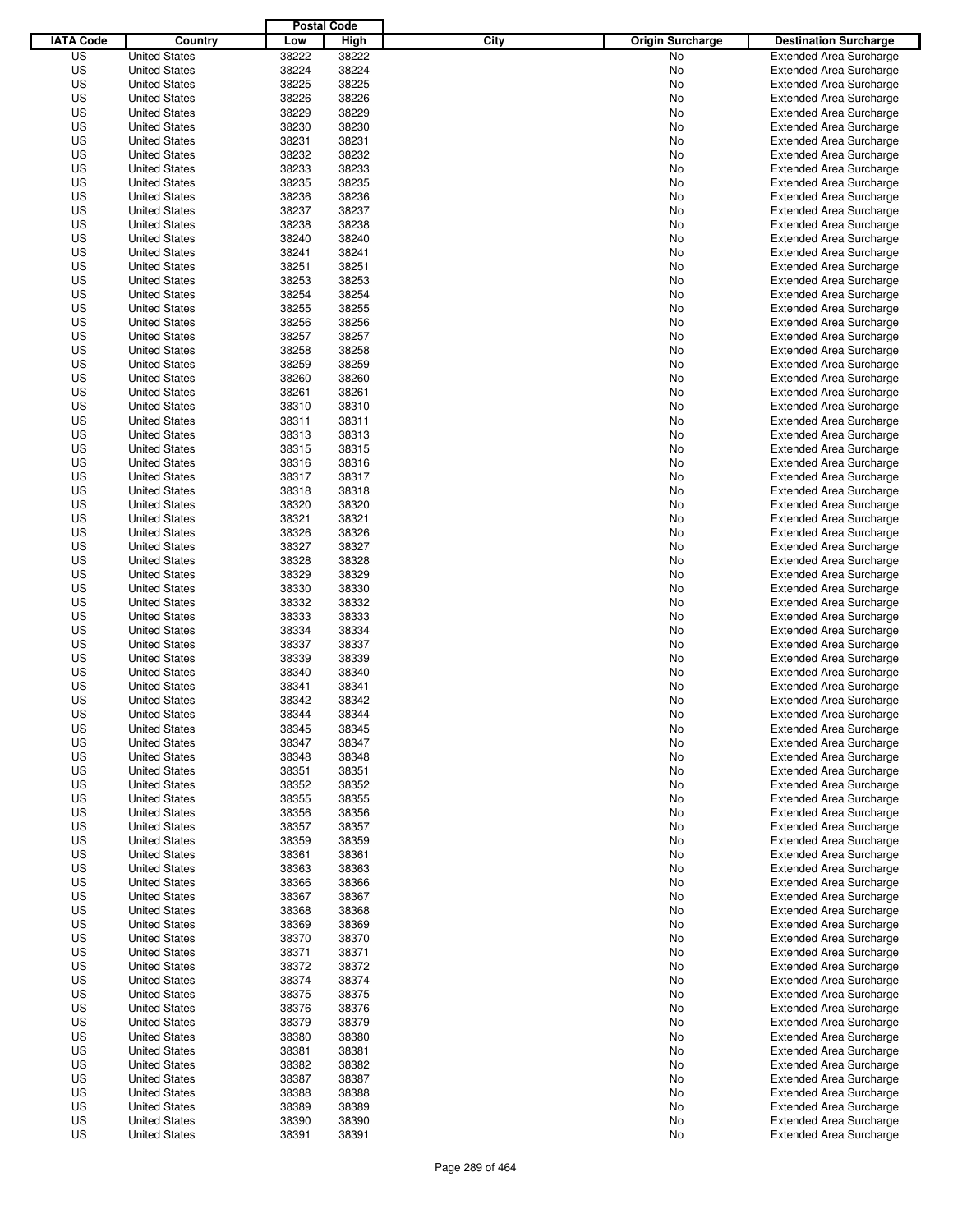|                  |                      | <b>Postal Code</b> |       |                                 |                                |
|------------------|----------------------|--------------------|-------|---------------------------------|--------------------------------|
| <b>IATA Code</b> | Country              | Low                | High  | City<br><b>Origin Surcharge</b> | <b>Destination Surcharge</b>   |
| US               | <b>United States</b> | 38392              | 38392 | <b>No</b>                       | <b>Extended Area Surcharge</b> |
| US               | <b>United States</b> | 38425              | 38425 | No                              | <b>Extended Area Surcharge</b> |
| US               | <b>United States</b> | 38449              | 38449 | No                              | <b>Extended Area Surcharge</b> |
| US               | <b>United States</b> | 38450              | 38450 | No                              | <b>Extended Area Surcharge</b> |
| US               | <b>United States</b> | 38451              | 38451 | No                              | <b>Extended Area Surcharge</b> |
| US               | <b>United States</b> | 38452              | 38452 | No                              | <b>Extended Area Surcharge</b> |
| US               | <b>United States</b> | 38453              | 38453 | No                              | <b>Extended Area Surcharge</b> |
| US               | <b>United States</b> | 38454              | 38454 | No                              | <b>Extended Area Surcharge</b> |
| US               | <b>United States</b> | 38455              | 38455 | No                              | <b>Extended Area Surcharge</b> |
| US               | <b>United States</b> | 38456              | 38456 | No                              | <b>Extended Area Surcharge</b> |
| US               | <b>United States</b> | 38457              | 38457 | No                              | <b>Extended Area Surcharge</b> |
| US               | <b>United States</b> | 38459              | 38459 | No                              | <b>Extended Area Surcharge</b> |
| US               | <b>United States</b> | 38460              | 38460 | No                              | <b>Extended Area Surcharge</b> |
| US               | <b>United States</b> | 38461              | 38461 | No                              | <b>Extended Area Surcharge</b> |
| US               | <b>United States</b> | 38462              | 38462 | No                              | <b>Extended Area Surcharge</b> |
| US               | <b>United States</b> | 38463              | 38463 | No                              | <b>Extended Area Surcharge</b> |
| US               | <b>United States</b> | 38468              | 38468 | No                              | <b>Extended Area Surcharge</b> |
| US               | <b>United States</b> | 38469              | 38469 | No                              | <b>Extended Area Surcharge</b> |
| US               | <b>United States</b> | 38471              | 38471 | No                              | <b>Extended Area Surcharge</b> |
| US               | <b>United States</b> | 38472              | 38472 | No                              | <b>Extended Area Surcharge</b> |
| US               | <b>United States</b> | 38473              | 38473 | No                              | <b>Extended Area Surcharge</b> |
| US               | <b>United States</b> | 38474              | 38474 | No                              | <b>Extended Area Surcharge</b> |
| US               | <b>United States</b> | 38475              | 38475 | No                              | <b>Extended Area Surcharge</b> |
| US               | <b>United States</b> | 38476              | 38476 | No                              | <b>Extended Area Surcharge</b> |
| US               | <b>United States</b> | 38477              | 38477 | No                              | <b>Extended Area Surcharge</b> |
| US               | <b>United States</b> | 38478              | 38478 | No                              | <b>Extended Area Surcharge</b> |
| US               | <b>United States</b> | 38481              | 38481 | No                              | <b>Extended Area Surcharge</b> |
| US               | <b>United States</b> | 38482              | 38482 | No                              | <b>Extended Area Surcharge</b> |
| US               | <b>United States</b> | 38483              | 38483 | No                              | <b>Extended Area Surcharge</b> |
| US               | <b>United States</b> | 38485              | 38485 | No                              | <b>Extended Area Surcharge</b> |
| US               | <b>United States</b> | 38486              | 38486 | No                              | <b>Extended Area Surcharge</b> |
| US               | <b>United States</b> | 38487              | 38487 | No                              | <b>Extended Area Surcharge</b> |
| US               | <b>United States</b> | 38488              | 38488 | No                              | <b>Extended Area Surcharge</b> |
| US               | <b>United States</b> | 38504              | 38504 | No                              | <b>Extended Area Surcharge</b> |
| US               | <b>United States</b> | 38541              | 38541 | No                              | <b>Extended Area Surcharge</b> |
| US               | <b>United States</b> | 38542              | 38542 | No                              | <b>Extended Area Surcharge</b> |
| US               | <b>United States</b> | 38543              | 38543 | No                              | <b>Extended Area Surcharge</b> |
| US               | <b>United States</b> | 38544              | 38544 | No                              | <b>Extended Area Surcharge</b> |
| US               | <b>United States</b> | 38545              | 38545 | No                              | <b>Extended Area Surcharge</b> |
| US               | <b>United States</b> | 38547              | 38547 | No                              | <b>Extended Area Surcharge</b> |
| US               | <b>United States</b> | 38548              | 38548 | No                              | <b>Extended Area Surcharge</b> |
| US               | <b>United States</b> | 38549              | 38549 | No                              | <b>Extended Area Surcharge</b> |
| US               | <b>United States</b> | 38551              | 38551 | No                              | <b>Extended Area Surcharge</b> |
| US               | <b>United States</b> | 38552              | 38552 | No                              | <b>Extended Area Surcharge</b> |
| US               | <b>United States</b> | 38553              | 38553 | No                              | <b>Extended Area Surcharge</b> |
| US               | <b>United States</b> | 38554              | 38554 | No                              | <b>Extended Area Surcharge</b> |
| US               | <b>United States</b> | 38555              | 38555 | No                              | <b>Extended Area Surcharge</b> |
| US               | <b>United States</b> | 38556              | 38556 | No                              | <b>Extended Area Surcharge</b> |
| US               | <b>United States</b> | 38558              | 38558 | No                              | <b>Extended Area Surcharge</b> |
| US               | <b>United States</b> | 38559              | 38559 | No                              | <b>Extended Area Surcharge</b> |
| US               | <b>United States</b> | 38560              | 38560 | No                              | <b>Extended Area Surcharge</b> |
| US               | <b>United States</b> | 38562              | 38562 | No                              | <b>Extended Area Surcharge</b> |
| US               | <b>United States</b> | 38563              | 38563 | No                              | <b>Extended Area Surcharge</b> |
| US               | <b>United States</b> | 38564              | 38564 | No                              | <b>Extended Area Surcharge</b> |
| US               | <b>United States</b> | 38565              | 38565 | No                              | <b>Extended Area Surcharge</b> |
| US               | <b>United States</b> | 38567              | 38567 | No                              | <b>Extended Area Surcharge</b> |
| US               | <b>United States</b> | 38568              | 38568 | No                              | <b>Extended Area Surcharge</b> |
| US               | <b>United States</b> | 38569              | 38569 | No                              | <b>Extended Area Surcharge</b> |
| US               | <b>United States</b> | 38570              | 38570 | No                              | <b>Extended Area Surcharge</b> |
| US               | <b>United States</b> | 38571              | 38571 | No                              | <b>Extended Area Surcharge</b> |
| US               | <b>United States</b> | 38572              | 38572 | No                              | <b>Extended Area Surcharge</b> |
| US               | <b>United States</b> | 38573              | 38573 | No                              | <b>Extended Area Surcharge</b> |
| US               | <b>United States</b> | 38574              | 38574 | No                              | <b>Extended Area Surcharge</b> |
| US               | <b>United States</b> | 38575              | 38575 | No                              | <b>Extended Area Surcharge</b> |
| US               | <b>United States</b> | 38577              | 38577 | No                              | <b>Extended Area Surcharge</b> |
| US               | <b>United States</b> | 38579              | 38579 | No                              | <b>Extended Area Surcharge</b> |
| US               | <b>United States</b> | 38580              | 38580 | No                              | <b>Extended Area Surcharge</b> |
| US               | <b>United States</b> | 38581              | 38581 | No                              | <b>Extended Area Surcharge</b> |
| US               | <b>United States</b> | 38582              | 38582 | No                              | <b>Extended Area Surcharge</b> |
| US               | <b>United States</b> | 38583              | 38583 | No                              | <b>Extended Area Surcharge</b> |
| US               | <b>United States</b> | 38585              | 38585 | No                              | <b>Extended Area Surcharge</b> |
| US               | <b>United States</b> | 38587              | 38587 | No                              | <b>Extended Area Surcharge</b> |
| US               | <b>United States</b> | 38588              | 38588 | No                              | <b>Extended Area Surcharge</b> |
| US               | <b>United States</b> | 38589              | 38589 | No                              | <b>Extended Area Surcharge</b> |
| US               | <b>United States</b> | 38601              | 38601 | No                              | <b>Extended Area Surcharge</b> |
| US               | <b>United States</b> | 38603              | 38603 | No                              | <b>Extended Area Surcharge</b> |
| US               | <b>United States</b> | 38610              | 38610 | No                              | <b>Extended Area Surcharge</b> |
| US               | <b>United States</b> | 38611              | 38611 | No                              | <b>Extended Area Surcharge</b> |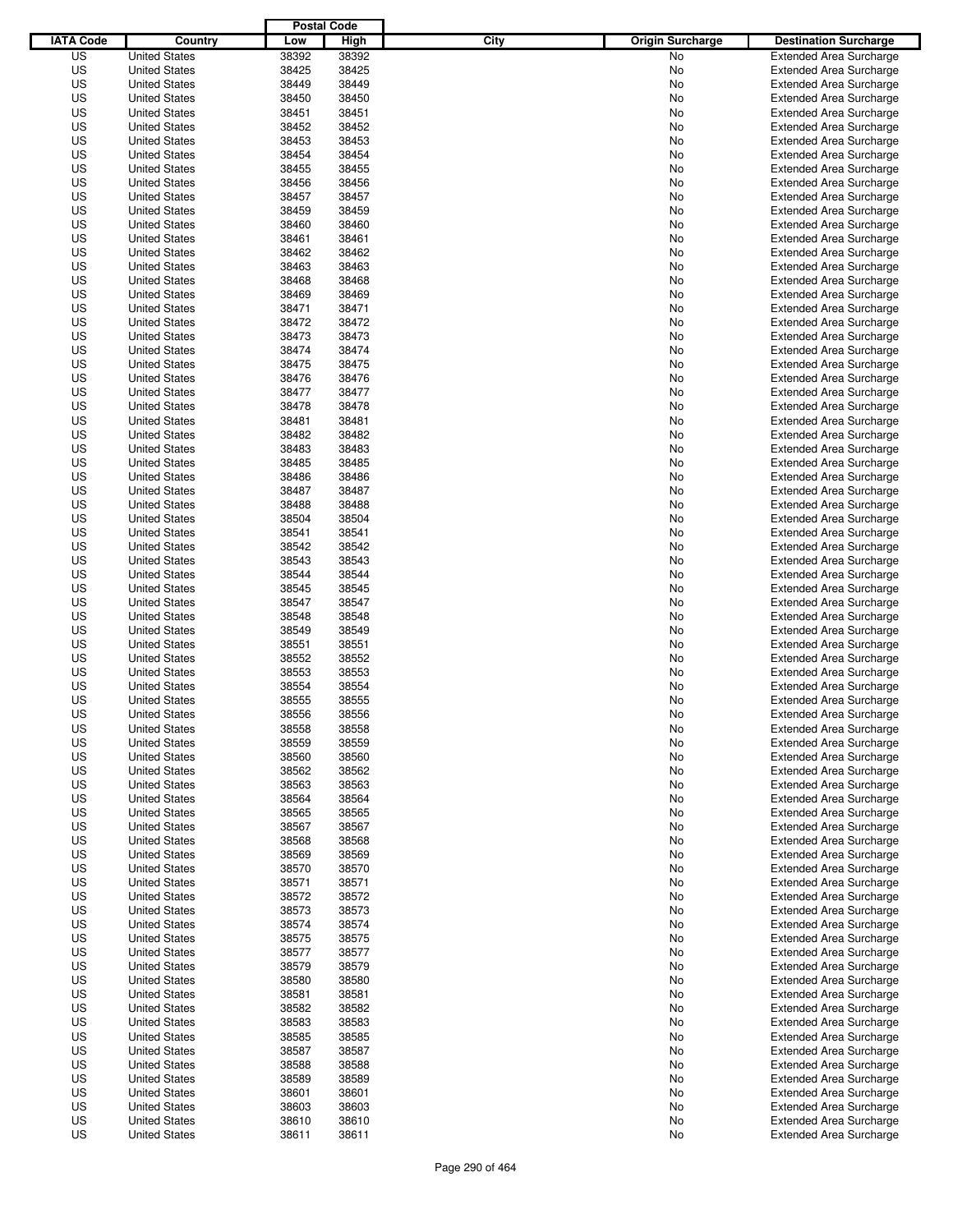|                  |                                              | <b>Postal Code</b> |                |                                 |                                                                  |
|------------------|----------------------------------------------|--------------------|----------------|---------------------------------|------------------------------------------------------------------|
| <b>IATA Code</b> | Country                                      | Low                | High           | City<br><b>Origin Surcharge</b> | <b>Destination Surcharge</b>                                     |
| US               | <b>United States</b>                         | 38614              | 38614          | <b>No</b>                       | <b>Extended Area Surcharge</b>                                   |
| US               | <b>United States</b>                         | 38617              | 38617          | No                              | <b>Extended Area Surcharge</b>                                   |
| US               | <b>United States</b>                         | 38618              | 38618          | No                              | <b>Extended Area Surcharge</b>                                   |
| US               | <b>United States</b>                         | 38619              | 38619          | No                              | <b>Extended Area Surcharge</b>                                   |
| US               | <b>United States</b>                         | 38620              | 38620          | No                              | <b>Extended Area Surcharge</b>                                   |
| US               | <b>United States</b>                         | 38621              | 38621          | No                              | <b>Extended Area Surcharge</b>                                   |
| US               | <b>United States</b>                         | 38622              | 38622          | No                              | <b>Extended Area Surcharge</b>                                   |
| US               | <b>United States</b>                         | 38623              | 38623          | No                              | <b>Extended Area Surcharge</b>                                   |
| US               | <b>United States</b>                         | 38625              | 38625          | No                              | <b>Extended Area Surcharge</b>                                   |
| US               | <b>United States</b>                         | 38626              | 38626          | No                              | <b>Extended Area Surcharge</b>                                   |
| US               | <b>United States</b>                         | 38627              | 38627          | No                              | <b>Extended Area Surcharge</b>                                   |
| US               | <b>United States</b>                         | 38628              | 38628          | No                              | <b>Extended Area Surcharge</b>                                   |
| US               | <b>United States</b>                         | 38629              | 38629          | No                              | <b>Extended Area Surcharge</b>                                   |
| US               | <b>United States</b>                         | 38631              | 38631          | No                              | <b>Extended Area Surcharge</b>                                   |
| US               | <b>United States</b>                         | 38633              | 38633          | No                              | <b>Extended Area Surcharge</b>                                   |
| US               | <b>United States</b>                         | 38635              | 38635          | No                              | <b>Extended Area Surcharge</b>                                   |
| US               | <b>United States</b>                         | 38639              | 38639          | No                              | <b>Extended Area Surcharge</b>                                   |
| US               | <b>United States</b>                         | 38641              | 38641          | No                              | <b>Extended Area Surcharge</b>                                   |
| US               | <b>United States</b>                         | 38642              | 38642          | No                              | <b>Extended Area Surcharge</b>                                   |
| US               | <b>United States</b>                         | 38643              | 38643          | No                              | <b>Extended Area Surcharge</b>                                   |
| US               | <b>United States</b>                         | 38644              | 38644          | No                              | <b>Extended Area Surcharge</b>                                   |
| US               | <b>United States</b>                         | 38645              | 38645          | No                              | <b>Extended Area Surcharge</b>                                   |
| US               | <b>United States</b>                         | 38646              | 38646          | No                              | <b>Extended Area Surcharge</b>                                   |
| US               | <b>United States</b>                         | 38647              | 38647          | No                              | <b>Extended Area Surcharge</b>                                   |
| US               | <b>United States</b>                         | 38649              | 38649          | No                              | <b>Extended Area Surcharge</b>                                   |
| US               | <b>United States</b>                         | 38650              | 38650          | No                              | <b>Extended Area Surcharge</b>                                   |
| US               | <b>United States</b>                         | 38652              | 38652          | No                              | <b>Extended Area Surcharge</b>                                   |
| US               | <b>United States</b>                         | 38658              | 38658          | No                              | <b>Extended Area Surcharge</b>                                   |
| US               | <b>United States</b>                         | 38659              | 38659          | No                              | <b>Extended Area Surcharge</b>                                   |
| US               | <b>United States</b>                         | 38661              | 38661          | No                              | <b>Extended Area Surcharge</b>                                   |
| US               | <b>United States</b>                         | 38663              | 38663          | No                              | <b>Extended Area Surcharge</b>                                   |
| US               | <b>United States</b>                         | 38664              | 38664          | No                              | <b>Extended Area Surcharge</b>                                   |
| US               | <b>United States</b>                         | 38665              | 38665          | No                              | <b>Extended Area Surcharge</b>                                   |
| US               | <b>United States</b>                         | 38666              | 38666          | No                              | <b>Extended Area Surcharge</b>                                   |
| US               | <b>United States</b>                         | 38668              | 38668          | No                              | <b>Extended Area Surcharge</b>                                   |
| US               | <b>United States</b>                         | 38670              | 38670          | No                              | <b>Extended Area Surcharge</b>                                   |
| US               | <b>United States</b>                         | 38673              | 38673          | No                              | <b>Extended Area Surcharge</b>                                   |
| US               | <b>United States</b>                         | 38674              | 38674          | No                              | <b>Extended Area Surcharge</b>                                   |
| US               | <b>United States</b>                         | 38675              | 38675          | No                              | <b>Extended Area Surcharge</b>                                   |
| US               | <b>United States</b>                         | 38676              | 38676          | No                              | <b>Extended Area Surcharge</b>                                   |
| US               | <b>United States</b>                         | 38683              | 38683          | No                              | <b>Extended Area Surcharge</b>                                   |
| US               | <b>United States</b>                         | 38685              | 38685          | No                              | <b>Extended Area Surcharge</b>                                   |
| US               | <b>United States</b>                         | 38720              | 38720          | No                              | <b>Extended Area Surcharge</b>                                   |
| US               | <b>United States</b>                         | 38721              | 38721          | No                              | <b>Extended Area Surcharge</b>                                   |
| US               | <b>United States</b>                         | 38725              | 38725          | No                              | <b>Extended Area Surcharge</b>                                   |
| US               | <b>United States</b>                         | 38726              | 38726          | No                              | <b>Extended Area Surcharge</b>                                   |
| US               | <b>United States</b>                         | 38730              | 38730          | No                              | <b>Extended Area Surcharge</b>                                   |
| US               | <b>United States</b>                         | 38731              | 38731          | No                              | <b>Extended Area Surcharge</b>                                   |
| US               | <b>United States</b>                         | 38736              | 38736          | No                              | <b>Extended Area Surcharge</b>                                   |
| US               | <b>United States</b>                         | 38737              | 38737          | No                              | <b>Extended Area Surcharge</b>                                   |
| US               | <b>United States</b>                         | 38738              | 38738          | No                              | <b>Extended Area Surcharge</b>                                   |
| US               | <b>United States</b>                         | 38739              | 38739          | No                              | <b>Extended Area Surcharge</b>                                   |
| US               | <b>United States</b>                         | 38740              | 38740          | No                              | <b>Extended Area Surcharge</b>                                   |
| US               | <b>United States</b>                         | 38744              | 38744          | No                              | <b>Extended Area Surcharge</b>                                   |
| US               | <b>United States</b>                         | 38745              | 38745          | No                              | <b>Extended Area Surcharge</b>                                   |
| US               | <b>United States</b>                         | 38746              | 38746          | No                              | <b>Extended Area Surcharge</b>                                   |
| US               | <b>United States</b>                         | 38748              | 38748          | No                              | <b>Extended Area Surcharge</b>                                   |
| US               | <b>United States</b>                         | 38749              | 38749          | No                              | <b>Extended Area Surcharge</b>                                   |
| US<br>US         | <b>United States</b>                         | 38751<br>38753     | 38751<br>38753 | No                              | <b>Extended Area Surcharge</b><br><b>Extended Area Surcharge</b> |
|                  | <b>United States</b>                         |                    |                | No                              |                                                                  |
| US<br>US         | <b>United States</b><br><b>United States</b> | 38754<br>38756     | 38754<br>38756 | No                              | <b>Extended Area Surcharge</b><br><b>Extended Area Surcharge</b> |
| US               | <b>United States</b>                         | 38759              | 38759          | No<br>No                        | <b>Extended Area Surcharge</b>                                   |
| US               | <b>United States</b>                         | 38760              | 38760          | No                              | <b>Extended Area Surcharge</b>                                   |
| US               | <b>United States</b>                         | 38761              | 38761          | No                              | <b>Extended Area Surcharge</b>                                   |
| US               | <b>United States</b>                         | 38762              | 38762          | No                              | <b>Extended Area Surcharge</b>                                   |
| US               | <b>United States</b>                         | 38764              | 38764          | No                              | <b>Extended Area Surcharge</b>                                   |
| US               | <b>United States</b>                         | 38765              | 38765          | No                              | <b>Extended Area Surcharge</b>                                   |
| US               | <b>United States</b>                         | 38767              | 38767          | No                              | <b>Extended Area Surcharge</b>                                   |
| US               | <b>United States</b>                         | 38769              | 38769          | No                              | <b>Extended Area Surcharge</b>                                   |
| US               | <b>United States</b>                         | 38771              | 38771          | No                              | <b>Extended Area Surcharge</b>                                   |
| US               | <b>United States</b>                         | 38773              | 38773          | No                              | <b>Extended Area Surcharge</b>                                   |
| US               | <b>United States</b>                         | 38774              | 38774          | No                              | <b>Extended Area Surcharge</b>                                   |
| US               | <b>United States</b>                         | 38778              | 38778          | No                              | <b>Extended Area Surcharge</b>                                   |
| US               | <b>United States</b>                         | 38780              | 38780          | No                              | <b>Extended Area Surcharge</b>                                   |
| US               | <b>United States</b>                         | 38781              | 38781          | No                              | <b>Extended Area Surcharge</b>                                   |
| US               | <b>United States</b>                         | 38821              | 38821          | No                              | <b>Extended Area Surcharge</b>                                   |
| US               | <b>United States</b>                         | 38824              | 38824          | No                              | <b>Extended Area Surcharge</b>                                   |
|                  |                                              |                    |                |                                 |                                                                  |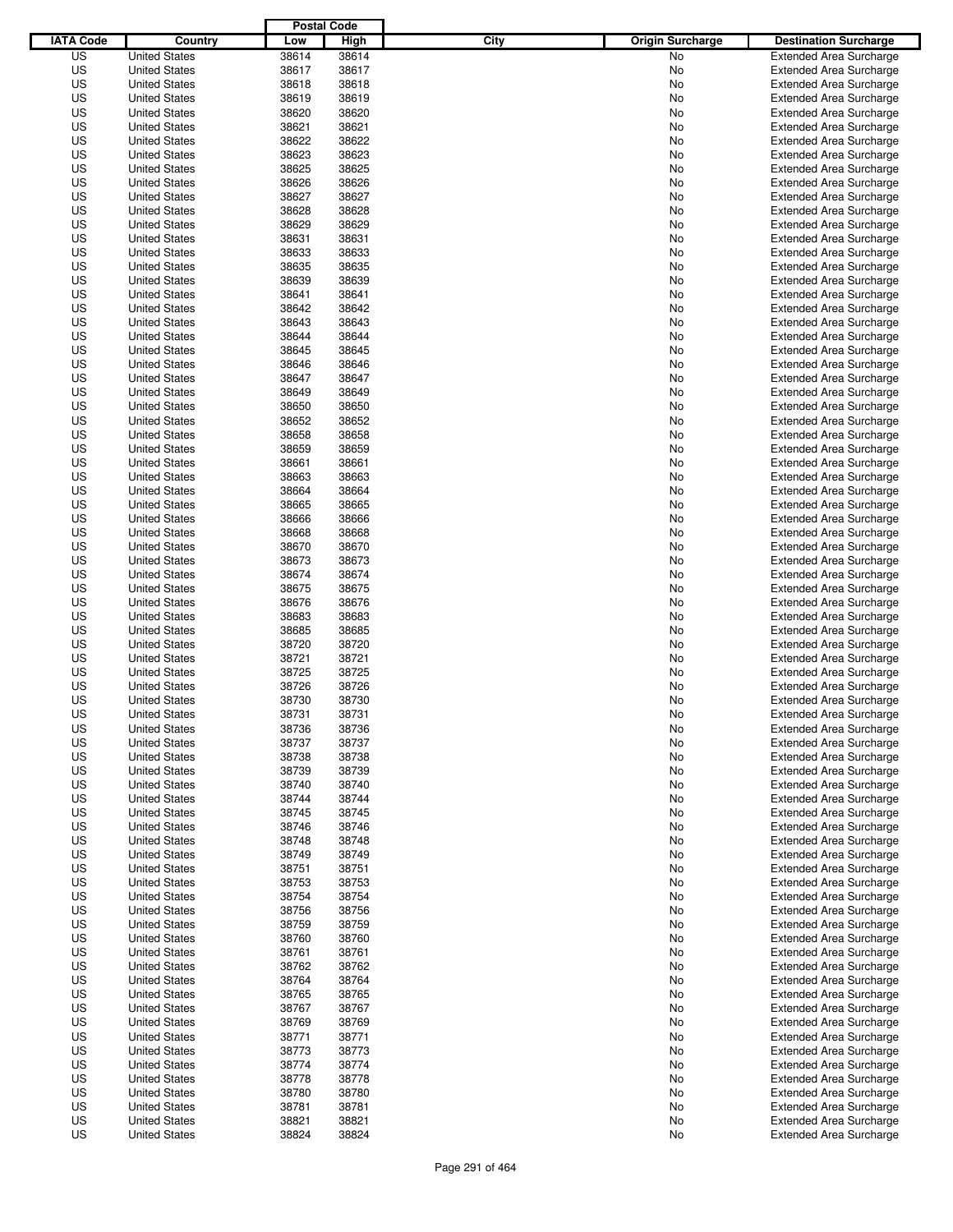|                  |                      | <b>Postal Code</b> |       |                                 |                                |
|------------------|----------------------|--------------------|-------|---------------------------------|--------------------------------|
| <b>IATA Code</b> | Country              | Low                | High  | City<br><b>Origin Surcharge</b> | <b>Destination Surcharge</b>   |
| US               | <b>United States</b> | 38826              | 38826 | <b>No</b>                       | <b>Extended Area Surcharge</b> |
| US               | <b>United States</b> | 38827              | 38827 | No                              | <b>Extended Area Surcharge</b> |
| US               | <b>United States</b> | 38828              | 38828 | No                              | <b>Extended Area Surcharge</b> |
| US               | <b>United States</b> | 38829              | 38829 | No                              | <b>Extended Area Surcharge</b> |
| US               | <b>United States</b> | 38833              | 38833 | No                              | <b>Extended Area Surcharge</b> |
| US               | <b>United States</b> | 38834              | 38834 | No                              | <b>Extended Area Surcharge</b> |
| US               | <b>United States</b> | 38838              | 38838 | No                              | <b>Extended Area Surcharge</b> |
| US               | <b>United States</b> | 38841              | 38841 | No                              | <b>Extended Area Surcharge</b> |
| US               | <b>United States</b> | 38843              | 38843 | No                              | <b>Extended Area Surcharge</b> |
| US               | <b>United States</b> | 38844              | 38844 | No                              | <b>Extended Area Surcharge</b> |
| US               | <b>United States</b> | 38846              | 38846 | No                              | <b>Extended Area Surcharge</b> |
| US               | <b>United States</b> | 38847              | 38847 | No                              | <b>Extended Area Surcharge</b> |
| US               | <b>United States</b> | 38848              | 38848 | No                              | <b>Extended Area Surcharge</b> |
| US               | <b>United States</b> | 38849              | 38849 | No                              | <b>Extended Area Surcharge</b> |
| US               | <b>United States</b> | 38850              | 38850 | No                              | <b>Extended Area Surcharge</b> |
| US               | <b>United States</b> | 38851              | 38851 | No                              | <b>Extended Area Surcharge</b> |
| US               | <b>United States</b> | 38852              | 38852 | No                              | <b>Extended Area Surcharge</b> |
| US               | <b>United States</b> | 38854              | 38854 | No                              | <b>Extended Area Surcharge</b> |
| US               | <b>United States</b> | 38855              | 38855 | No                              | <b>Extended Area Surcharge</b> |
| US               | <b>United States</b> | 38856              | 38856 | No                              | <b>Extended Area Surcharge</b> |
| US               | <b>United States</b> | 38858              | 38858 | No                              | <b>Extended Area Surcharge</b> |
| US               | <b>United States</b> | 38859              | 38859 | No                              | <b>Extended Area Surcharge</b> |
| US               | <b>United States</b> | 38860              | 38860 | No                              | <b>Extended Area Surcharge</b> |
| US               | <b>United States</b> | 38862              | 38862 | No                              | <b>Extended Area Surcharge</b> |
| US               | <b>United States</b> | 38863              | 38863 | No                              | <b>Extended Area Surcharge</b> |
| US               | <b>United States</b> | 38864              | 38864 | No                              | <b>Extended Area Surcharge</b> |
| US               | <b>United States</b> | 38865              | 38865 | No                              | <b>Extended Area Surcharge</b> |
| US               | <b>United States</b> | 38866              | 38866 | No                              | <b>Extended Area Surcharge</b> |
| US               | <b>United States</b> | 38868              | 38868 | No                              | <b>Extended Area Surcharge</b> |
| US               | <b>United States</b> | 38870              | 38870 | No                              | <b>Extended Area Surcharge</b> |
| US               | <b>United States</b> | 38871              | 38871 | No                              | <b>Extended Area Surcharge</b> |
| US               | <b>United States</b> | 38873              | 38873 | No                              | <b>Extended Area Surcharge</b> |
| US               | <b>United States</b> | 38874              | 38874 | No                              | <b>Extended Area Surcharge</b> |
| US               | <b>United States</b> | 38876              | 38876 | No                              | <b>Extended Area Surcharge</b> |
| US               | <b>United States</b> | 38877              | 38877 | No                              | <b>Extended Area Surcharge</b> |
| US               | <b>United States</b> | 38878              | 38878 | No                              | <b>Extended Area Surcharge</b> |
| US               | <b>United States</b> | 38880              | 38880 | No                              | <b>Extended Area Surcharge</b> |
| US               | <b>United States</b> | 38901              | 38901 | No                              | <b>Extended Area Surcharge</b> |
| US               | <b>United States</b> | 38912              | 38912 | No                              | <b>Extended Area Surcharge</b> |
| US               | <b>United States</b> | 38913              | 38913 | No                              | <b>Extended Area Surcharge</b> |
| US               | <b>United States</b> | 38914              | 38914 | No                              | <b>Extended Area Surcharge</b> |
| US               | <b>United States</b> | 38915              | 38915 | No                              | <b>Extended Area Surcharge</b> |
| US               | <b>United States</b> | 38916              | 38916 | No                              | <b>Extended Area Surcharge</b> |
| US               | <b>United States</b> | 38917              | 38917 | No                              | <b>Extended Area Surcharge</b> |
| US               | <b>United States</b> | 38920              | 38920 | No                              | <b>Extended Area Surcharge</b> |
| US               | <b>United States</b> | 38921              | 38921 | No                              | <b>Extended Area Surcharge</b> |
| US               | <b>United States</b> | 38922              | 38922 | No                              | <b>Extended Area Surcharge</b> |
| US               | <b>United States</b> | 38923              | 38923 | No                              | <b>Extended Area Surcharge</b> |
| US               | <b>United States</b> | 38924              | 38924 | No                              | <b>Extended Area Surcharge</b> |
| US               | <b>United States</b> | 38925              | 38925 | No                              | <b>Extended Area Surcharge</b> |
| US               | <b>United States</b> | 38926              | 38926 | No                              | <b>Extended Area Surcharge</b> |
| US               | <b>United States</b> | 38927              | 38927 | No                              | <b>Extended Area Surcharge</b> |
| US               | <b>United States</b> | 38928              | 38928 | No                              | <b>Extended Area Surcharge</b> |
| US               | <b>United States</b> | 38929              | 38929 | No                              | <b>Extended Area Surcharge</b> |
| US               | <b>United States</b> | 38940              | 38940 | No                              | <b>Extended Area Surcharge</b> |
| US               | <b>United States</b> | 38941              | 38941 | No                              | <b>Extended Area Surcharge</b> |
| US               | <b>United States</b> | 38943              | 38943 | No                              | <b>Extended Area Surcharge</b> |
| US               | <b>United States</b> | 38944              | 38944 | No                              | <b>Extended Area Surcharge</b> |
| US               | <b>United States</b> | 38946              | 38946 | No                              | <b>Extended Area Surcharge</b> |
| US               | <b>United States</b> | 38947              | 38947 | No                              | <b>Extended Area Surcharge</b> |
| US               | <b>United States</b> | 38948              | 38948 | No                              | <b>Extended Area Surcharge</b> |
| US               | <b>United States</b> | 38949              | 38949 | No                              | <b>Extended Area Surcharge</b> |
| US               | <b>United States</b> | 38950              | 38950 | No                              | <b>Extended Area Surcharge</b> |
| US               | <b>United States</b> | 38951              | 38951 | No                              | <b>Extended Area Surcharge</b> |
| US               | <b>United States</b> | 38952              | 38952 | No                              | <b>Extended Area Surcharge</b> |
| US               | <b>United States</b> | 38953              | 38953 | No                              | <b>Extended Area Surcharge</b> |
| US               | <b>United States</b> | 38954              | 38954 | No                              | <b>Extended Area Surcharge</b> |
| US               | <b>United States</b> | 38955              | 38955 | No                              | <b>Extended Area Surcharge</b> |
| US               | <b>United States</b> | 38957              | 38957 | No                              | <b>Extended Area Surcharge</b> |
| US               | <b>United States</b> | 38959              | 38959 | No                              | <b>Extended Area Surcharge</b> |
| US               | <b>United States</b> | 38960              | 38960 | No                              | <b>Extended Area Surcharge</b> |
| US               | <b>United States</b> | 38961              | 38961 | No                              | <b>Extended Area Surcharge</b> |
| US               | <b>United States</b> | 38963              | 38963 | No                              | <b>Extended Area Surcharge</b> |
| US               | <b>United States</b> | 38964              | 38964 | No                              | <b>Extended Area Surcharge</b> |
| US               | <b>United States</b> | 38965              | 38965 | No                              | <b>Extended Area Surcharge</b> |
| US               | <b>United States</b> | 38966              | 38966 | No                              | <b>Extended Area Surcharge</b> |
| US               | <b>United States</b> | 38967              | 38967 | No                              | <b>Extended Area Surcharge</b> |
| US               | <b>United States</b> | 39038              | 39038 | No                              | <b>Extended Area Surcharge</b> |
|                  |                      |                    |       |                                 |                                |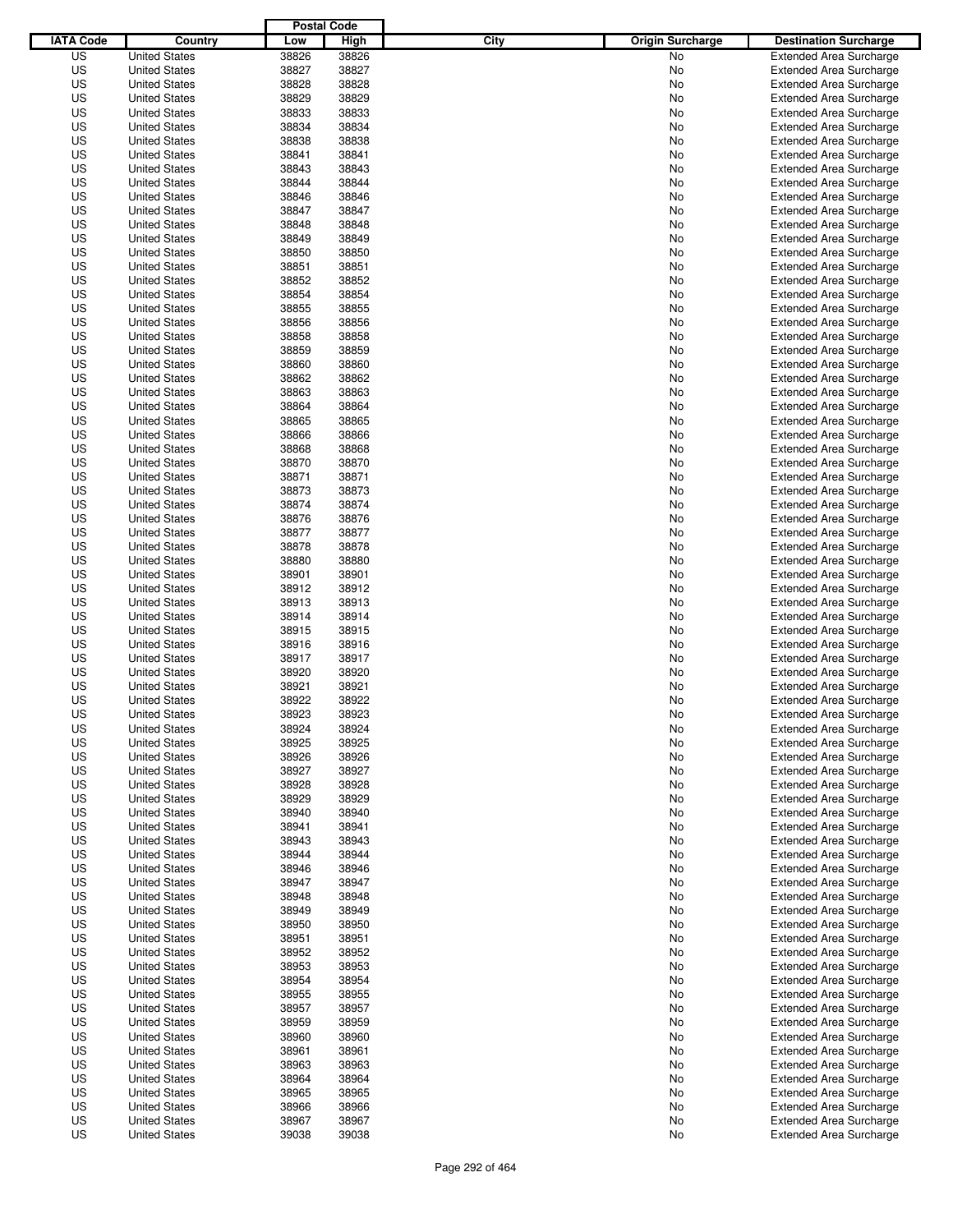|                  |                      | <b>Postal Code</b> |       |                                 |                                |
|------------------|----------------------|--------------------|-------|---------------------------------|--------------------------------|
| <b>IATA Code</b> | Country              | Low                | High  | City<br><b>Origin Surcharge</b> | <b>Destination Surcharge</b>   |
| US               | <b>United States</b> | 39039              | 39039 | <b>No</b>                       | <b>Extended Area Surcharge</b> |
| US               | <b>United States</b> | 39040              | 39040 | No                              | <b>Extended Area Surcharge</b> |
| US               | <b>United States</b> | 39041              | 39041 | No                              | <b>Extended Area Surcharge</b> |
| US               | <b>United States</b> | 39044              | 39044 | No                              | <b>Extended Area Surcharge</b> |
| US               | <b>United States</b> | 39045              | 39045 | No                              | <b>Extended Area Surcharge</b> |
| US               | <b>United States</b> | 39051              | 39051 | No                              | <b>Extended Area Surcharge</b> |
| US               | <b>United States</b> | 39054              | 39054 | No                              | <b>Extended Area Surcharge</b> |
| US               | <b>United States</b> | 39057              | 39057 | No                              | <b>Extended Area Surcharge</b> |
| US               | <b>United States</b> | 39059              | 39059 | No                              | <b>Extended Area Surcharge</b> |
| US               | <b>United States</b> | 39061              | 39061 | No                              | <b>Extended Area Surcharge</b> |
| US               | <b>United States</b> | 39062              | 39062 | No                              | <b>Extended Area Surcharge</b> |
| US               | <b>United States</b> | 39063              | 39063 | No                              | <b>Extended Area Surcharge</b> |
| US               | <b>United States</b> | 39066              | 39066 | No                              | <b>Extended Area Surcharge</b> |
| US               | <b>United States</b> | 39067              | 39067 | No                              | <b>Extended Area Surcharge</b> |
| US               | <b>United States</b> | 39069              | 39069 | No                              | <b>Extended Area Surcharge</b> |
| US               | <b>United States</b> | 39071              | 39071 | No                              | <b>Extended Area Surcharge</b> |
| US               | <b>United States</b> | 39072              | 39072 | No                              | <b>Extended Area Surcharge</b> |
| US               | <b>United States</b> | 39073              | 39073 | No                              | <b>Extended Area Surcharge</b> |
| US               | <b>United States</b> | 39074              | 39074 | No                              | <b>Extended Area Surcharge</b> |
| US               | <b>United States</b> | 39077              | 39077 | No                              | <b>Extended Area Surcharge</b> |
| US               | <b>United States</b> | 39078              | 39078 | No                              | <b>Extended Area Surcharge</b> |
| US               | <b>United States</b> | 39079              | 39079 | No                              | <b>Extended Area Surcharge</b> |
| US               | <b>United States</b> | 39080              | 39080 | No                              | <b>Extended Area Surcharge</b> |
| US               | <b>United States</b> | 39082              | 39082 | No                              | <b>Extended Area Surcharge</b> |
| US               | <b>United States</b> | 39083              | 39083 | No                              | <b>Extended Area Surcharge</b> |
| US               | <b>United States</b> | 39086              | 39086 | No                              | <b>Extended Area Surcharge</b> |
| US               | <b>United States</b> | 39087              | 39087 | No                              | <b>Extended Area Surcharge</b> |
| US               | <b>United States</b> | 39088              | 39088 | No                              | <b>Extended Area Surcharge</b> |
| US               | <b>United States</b> | 39090              | 39090 | No                              | <b>Extended Area Surcharge</b> |
| US               | <b>United States</b> | 39092              | 39092 | No                              | <b>Extended Area Surcharge</b> |
| US               | <b>United States</b> | 39094              | 39094 | No                              | <b>Extended Area Surcharge</b> |
| US               | <b>United States</b> | 39095              | 39095 | No                              | <b>Extended Area Surcharge</b> |
| US               | <b>United States</b> | 39096              | 39096 | No                              | <b>Extended Area Surcharge</b> |
| US               | <b>United States</b> | 39097              | 39097 | No                              | <b>Extended Area Surcharge</b> |
| US               | <b>United States</b> | 39107              | 39107 | No                              | <b>Extended Area Surcharge</b> |
| US               | <b>United States</b> | 39108              | 39108 | No                              | <b>Extended Area Surcharge</b> |
| US               | <b>United States</b> | 39109              | 39109 | No                              | <b>Extended Area Surcharge</b> |
| US               | <b>United States</b> | 39111              | 39111 | No                              | <b>Extended Area Surcharge</b> |
| US               | <b>United States</b> | 39112              | 39112 | No                              | <b>Extended Area Surcharge</b> |
| US               | <b>United States</b> | 39113              | 39113 | No                              | <b>Extended Area Surcharge</b> |
| US               | <b>United States</b> | 39114              | 39114 | No                              | <b>Extended Area Surcharge</b> |
| US               | <b>United States</b> | 39115              | 39115 | No                              | <b>Extended Area Surcharge</b> |
| US               | <b>United States</b> | 39116              | 39116 | No                              | <b>Extended Area Surcharge</b> |
| US               | <b>United States</b> | 39117              | 39117 | No                              | <b>Extended Area Surcharge</b> |
| US               | <b>United States</b> | 39119              | 39119 | No                              | <b>Extended Area Surcharge</b> |
| US               | <b>United States</b> | 39140              | 39140 | No                              | <b>Extended Area Surcharge</b> |
| US               | <b>United States</b> | 39144              | 39144 | No                              | <b>Extended Area Surcharge</b> |
| US               | <b>United States</b> | 39145              | 39145 | No                              | <b>Extended Area Surcharge</b> |
| US               | <b>United States</b> | 39146              | 39146 | No                              | <b>Extended Area Surcharge</b> |
| US               | <b>United States</b> | 39149              | 39149 | No                              | <b>Extended Area Surcharge</b> |
| US               | <b>United States</b> | 39150              | 39150 | No                              | <b>Extended Area Surcharge</b> |
| US               | <b>United States</b> | 39152              | 39152 | No                              | <b>Extended Area Surcharge</b> |
| US               | <b>United States</b> | 39153              | 39153 | No                              | <b>Extended Area Surcharge</b> |
| US               | <b>United States</b> | 39154              | 39154 | No                              | <b>Extended Area Surcharge</b> |
| US               | <b>United States</b> | 39156              | 39156 | No                              | <b>Extended Area Surcharge</b> |
| US               | <b>United States</b> | 39159              | 39159 | No                              | <b>Extended Area Surcharge</b> |
| US               | <b>United States</b> | 39160              | 39160 | No                              | <b>Extended Area Surcharge</b> |
| US               | <b>United States</b> | 39162              | 39162 | No                              | <b>Extended Area Surcharge</b> |
| US               | <b>United States</b> | 39166              | 39166 | No                              | <b>Extended Area Surcharge</b> |
| US               | <b>United States</b> | 39167              | 39167 | No                              | <b>Extended Area Surcharge</b> |
| US               | <b>United States</b> | 39168              | 39168 | No                              | <b>Extended Area Surcharge</b> |
| US               | <b>United States</b> | 39169              | 39169 | No                              | <b>Extended Area Surcharge</b> |
| US               | <b>United States</b> | 39170              | 39170 | No                              | <b>Extended Area Surcharge</b> |
| US               | <b>United States</b> | 39175              | 39175 | No                              | <b>Extended Area Surcharge</b> |
| US               | <b>United States</b> | 39176              | 39176 | No                              | <b>Extended Area Surcharge</b> |
| US               | <b>United States</b> | 39177              | 39177 | No                              | <b>Extended Area Surcharge</b> |
| US               | <b>United States</b> | 39179              | 39179 | No                              | <b>Extended Area Surcharge</b> |
| US               | <b>United States</b> | 39189              | 39189 | No                              | <b>Extended Area Surcharge</b> |
| US               | <b>United States</b> | 39191              | 39191 | No                              | <b>Extended Area Surcharge</b> |
| US               | <b>United States</b> | 39192              | 39192 | No                              | <b>Extended Area Surcharge</b> |
| US               | <b>United States</b> | 39194              | 39194 | No                              | <b>Extended Area Surcharge</b> |
| US               | <b>United States</b> | 39320              | 39320 | No                              | <b>Extended Area Surcharge</b> |
| US               | <b>United States</b> | 39322              | 39322 | No                              | <b>Extended Area Surcharge</b> |
| US               | <b>United States</b> | 39323              | 39323 | No                              | <b>Extended Area Surcharge</b> |
| US               | <b>United States</b> | 39324              | 39324 | No                              | <b>Extended Area Surcharge</b> |
| US               | <b>United States</b> | 39325              | 39325 | No                              | <b>Extended Area Surcharge</b> |
| US               | <b>United States</b> | 39326              | 39326 | No                              | <b>Extended Area Surcharge</b> |
| US               | <b>United States</b> | 39327              | 39327 | No                              | <b>Extended Area Surcharge</b> |
|                  |                      |                    |       |                                 |                                |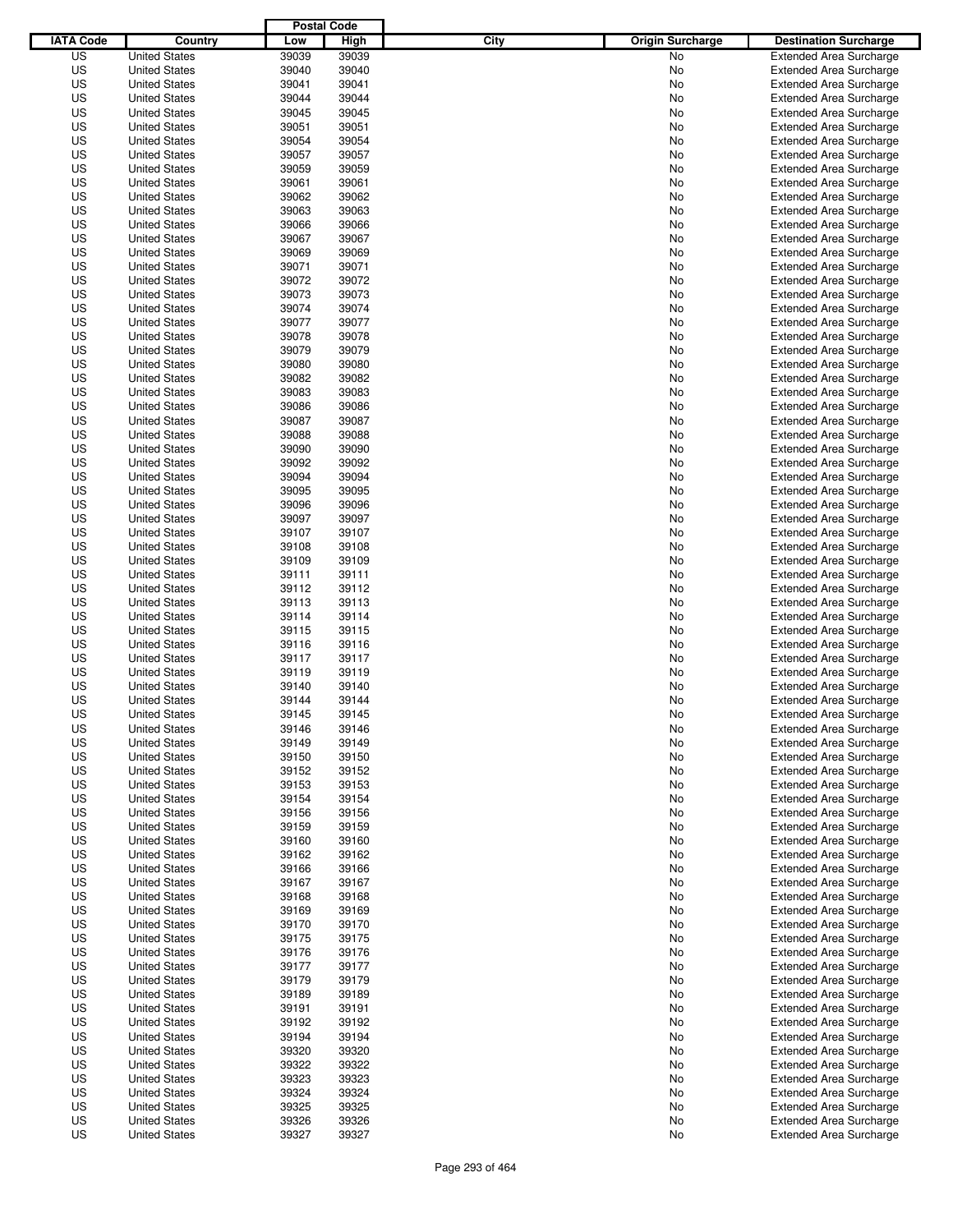|                  |                      | <b>Postal Code</b> |       |                                 |                                |
|------------------|----------------------|--------------------|-------|---------------------------------|--------------------------------|
| <b>IATA Code</b> | Country              | Low                | High  | City<br><b>Origin Surcharge</b> | <b>Destination Surcharge</b>   |
| US               | <b>United States</b> | 39328              | 39328 | <b>No</b>                       | <b>Extended Area Surcharge</b> |
| US               | <b>United States</b> | 39330              | 39330 | No                              | <b>Extended Area Surcharge</b> |
| US               | <b>United States</b> | 39332              | 39332 | No                              | <b>Extended Area Surcharge</b> |
| US               | <b>United States</b> | 39335              | 39335 | No                              | <b>Extended Area Surcharge</b> |
| US               | <b>United States</b> | 39336              | 39336 | No                              | <b>Extended Area Surcharge</b> |
| US               | <b>United States</b> | 39337              | 39337 | No                              | <b>Extended Area Surcharge</b> |
| US               | <b>United States</b> | 39338              | 39338 | No                              | <b>Extended Area Surcharge</b> |
| US               | <b>United States</b> | 39339              | 39339 | No                              | <b>Extended Area Surcharge</b> |
| US               | <b>United States</b> | 39341              | 39341 | No                              | <b>Extended Area Surcharge</b> |
| US               | <b>United States</b> | 39345              | 39345 | No                              | <b>Extended Area Surcharge</b> |
| US               | <b>United States</b> | 39346              | 39346 | No                              | <b>Extended Area Surcharge</b> |
| US               | <b>United States</b> | 39347              | 39347 | No                              | <b>Extended Area Surcharge</b> |
| US               | <b>United States</b> | 39348              | 39348 | No                              | <b>Extended Area Surcharge</b> |
| US               | <b>United States</b> | 39350              | 39350 | No                              | <b>Extended Area Surcharge</b> |
| US               | <b>United States</b> | 39352              | 39352 | No                              | <b>Extended Area Surcharge</b> |
| US               | <b>United States</b> | 39354              | 39354 | No                              | <b>Extended Area Surcharge</b> |
| US               | <b>United States</b> | 39355              | 39355 | No                              | <b>Extended Area Surcharge</b> |
| US               | <b>United States</b> | 39356              | 39356 | No                              | <b>Extended Area Surcharge</b> |
| US               | <b>United States</b> | 39358              | 39358 | No                              | <b>Extended Area Surcharge</b> |
| US               | <b>United States</b> | 39360              | 39360 | No                              | <b>Extended Area Surcharge</b> |
| US               | <b>United States</b> | 39361              | 39361 | No                              | <b>Extended Area Surcharge</b> |
| US               | <b>United States</b> | 39362              | 39362 | No                              | <b>Extended Area Surcharge</b> |
| US               | <b>United States</b> | 39363              | 39363 | No                              | <b>Extended Area Surcharge</b> |
| US               | <b>United States</b> | 39364              | 39364 | No                              | <b>Extended Area Surcharge</b> |
| US               | <b>United States</b> | 39365              | 39365 | No                              | <b>Extended Area Surcharge</b> |
| US               | <b>United States</b> | 39366              | 39366 | No                              | <b>Extended Area Surcharge</b> |
| US               | <b>United States</b> | 39367              | 39367 | No                              | <b>Extended Area Surcharge</b> |
| US               | <b>United States</b> | 39421              | 39421 | No                              | <b>Extended Area Surcharge</b> |
| US               | <b>United States</b> | 39422              | 39422 | No                              | <b>Extended Area Surcharge</b> |
| US               | <b>United States</b> | 39423              | 39423 | No                              | <b>Extended Area Surcharge</b> |
| US               | <b>United States</b> | 39425              | 39425 | No                              | <b>Extended Area Surcharge</b> |
| US               | <b>United States</b> | 39426              | 39426 | No                              | <b>Extended Area Surcharge</b> |
| US               | <b>United States</b> | 39427              | 39427 | No                              | <b>Extended Area Surcharge</b> |
| US               | <b>United States</b> | 39428              | 39428 | No                              | <b>Extended Area Surcharge</b> |
| US               | <b>United States</b> | 39429              | 39429 | No                              | <b>Extended Area Surcharge</b> |
| US               | <b>United States</b> | 39437              | 39437 | No                              | <b>Extended Area Surcharge</b> |
| US               | <b>United States</b> | 39439              | 39439 | No                              | <b>Extended Area Surcharge</b> |
| US               | <b>United States</b> | 39443              | 39443 | No                              | <b>Extended Area Surcharge</b> |
| US               | <b>United States</b> | 39451              | 39451 | No                              | <b>Extended Area Surcharge</b> |
| US               | <b>United States</b> | 39452              | 39452 | No                              | <b>Extended Area Surcharge</b> |
| US               | <b>United States</b> | 39455              | 39455 | No                              | <b>Extended Area Surcharge</b> |
| US               | <b>United States</b> | 39456              | 39456 | No                              | <b>Extended Area Surcharge</b> |
| US               | <b>United States</b> | 39459              | 39459 | No                              | <b>Extended Area Surcharge</b> |
| US               | <b>United States</b> | 39461              | 39461 | No                              | <b>Extended Area Surcharge</b> |
| US               | <b>United States</b> | 39462              | 39462 | No                              | <b>Extended Area Surcharge</b> |
| US               | <b>United States</b> | 39464              | 39464 | No                              | <b>Extended Area Surcharge</b> |
| US               | <b>United States</b> | 39466              | 39466 | No                              | <b>Extended Area Surcharge</b> |
| US               | <b>United States</b> | 39470              | 39470 | No                              | <b>Extended Area Surcharge</b> |
| US               | <b>United States</b> | 39474              | 39474 | No                              | <b>Extended Area Surcharge</b> |
| US               | <b>United States</b> | 39475              | 39475 | No                              | <b>Extended Area Surcharge</b> |
| US               | <b>United States</b> | 39476              | 39476 | No                              | <b>Extended Area Surcharge</b> |
| US               | <b>United States</b> | 39477              | 39477 | No                              | <b>Extended Area Surcharge</b> |
| US               | <b>United States</b> | 39478              | 39478 | No                              | <b>Extended Area Surcharge</b> |
| US               | <b>United States</b> | 39479              | 39479 | No                              | <b>Extended Area Surcharge</b> |
| US               | <b>United States</b> | 39480              | 39480 | No                              | <b>Extended Area Surcharge</b> |
| US               | <b>United States</b> | 39481              | 39481 | No                              | <b>Extended Area Surcharge</b> |
| US               | <b>United States</b> | 39482              | 39482 | No                              | <b>Extended Area Surcharge</b> |
| US               | <b>United States</b> | 39483              | 39483 | No                              | <b>Extended Area Surcharge</b> |
| US               | <b>United States</b> | 39556              | 39556 | No                              | <b>Extended Area Surcharge</b> |
| US               | <b>United States</b> | 39561              | 39561 | No                              | <b>Extended Area Surcharge</b> |
| US               | <b>United States</b> | 39562              | 39562 | No                              | <b>Extended Area Surcharge</b> |
| US               | <b>United States</b> | 39565              | 39565 | No                              | <b>Extended Area Surcharge</b> |
| US               | <b>United States</b> | 39572              | 39572 | No                              | <b>Extended Area Surcharge</b> |
| US               | <b>United States</b> | 39573              | 39573 | No                              | <b>Extended Area Surcharge</b> |
| US               | <b>United States</b> | 39574              | 39574 | No                              | <b>Extended Area Surcharge</b> |
| US               | <b>United States</b> | 39577              | 39577 | No                              | <b>Extended Area Surcharge</b> |
| US               | <b>United States</b> | 39601              | 39601 | No                              | <b>Extended Area Surcharge</b> |
| US               | <b>United States</b> | 39629              | 39629 | No                              | <b>Extended Area Surcharge</b> |
| US               | <b>United States</b> | 39631              | 39631 | No                              | <b>Extended Area Surcharge</b> |
| US               | <b>United States</b> | 39632              | 39632 | No                              | <b>Extended Area Surcharge</b> |
| US               | <b>United States</b> | 39633              | 39633 | No                              | <b>Extended Area Surcharge</b> |
| US               | <b>United States</b> | 39638              | 39638 | No                              | <b>Extended Area Surcharge</b> |
| US               | <b>United States</b> | 39641              | 39641 | No                              | <b>Extended Area Surcharge</b> |
| US               | <b>United States</b> | 39643              | 39643 | No                              | <b>Extended Area Surcharge</b> |
| US               | <b>United States</b> | 39645              | 39645 | No                              | <b>Extended Area Surcharge</b> |
| US               | <b>United States</b> | 39647              | 39647 | No                              | <b>Extended Area Surcharge</b> |
| US               | <b>United States</b> | 39652              | 39652 | No                              | <b>Extended Area Surcharge</b> |
| US               | <b>United States</b> | 39653              | 39653 | No                              | <b>Extended Area Surcharge</b> |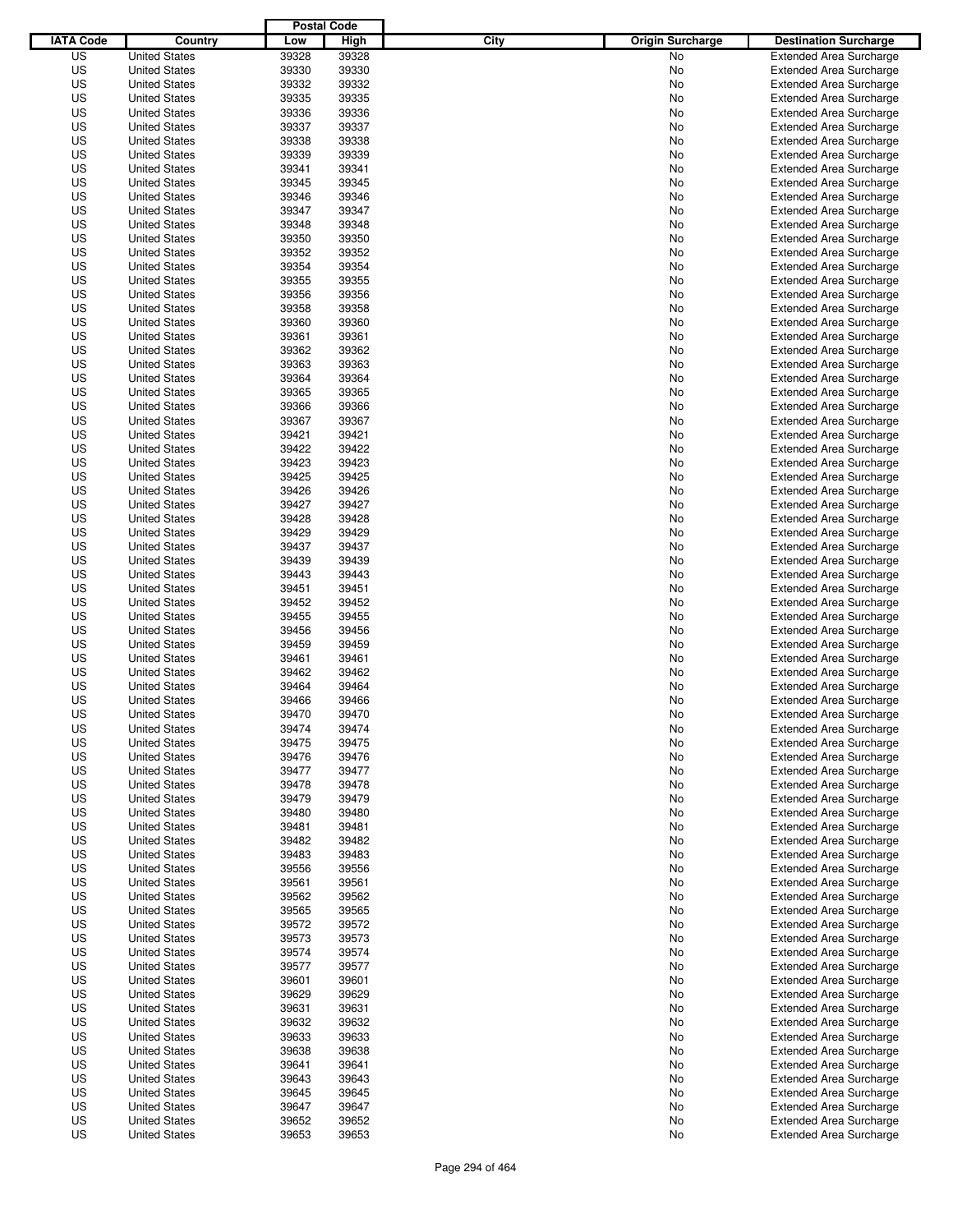|                  |                                              | <b>Postal Code</b> |                |                                 |                                                                  |
|------------------|----------------------------------------------|--------------------|----------------|---------------------------------|------------------------------------------------------------------|
| <b>IATA Code</b> | Country                                      | Low                | High           | City<br><b>Origin Surcharge</b> | <b>Destination Surcharge</b>                                     |
| US               | <b>United States</b>                         | 39654              | 39654          | <b>No</b>                       | <b>Extended Area Surcharge</b>                                   |
| US               | <b>United States</b>                         | 39656              | 39656          | No                              | <b>Extended Area Surcharge</b>                                   |
| US               | <b>United States</b>                         | 39657              | 39657          | No                              | <b>Extended Area Surcharge</b>                                   |
| US               | <b>United States</b>                         | 39661              | 39661          | No                              | <b>Extended Area Surcharge</b>                                   |
| US               | <b>United States</b>                         | 39662              | 39662          | No                              | <b>Extended Area Surcharge</b>                                   |
| US               | <b>United States</b>                         | 39663              | 39663          | No                              | <b>Extended Area Surcharge</b>                                   |
| US               | <b>United States</b>                         | 39664              | 39664          | No                              | <b>Extended Area Surcharge</b>                                   |
| US               | <b>United States</b>                         | 39665              | 39665          | No                              | <b>Extended Area Surcharge</b>                                   |
| US               | <b>United States</b>                         | 39666              | 39666          | No                              | <b>Extended Area Surcharge</b>                                   |
| US               | <b>United States</b>                         | 39667              | 39667          | No                              | <b>Extended Area Surcharge</b>                                   |
| US               | <b>United States</b>                         | 39668              | 39668          | No                              | <b>Extended Area Surcharge</b>                                   |
| US               | <b>United States</b>                         | 39669              | 39669          | No                              | <b>Extended Area Surcharge</b>                                   |
| US               | <b>United States</b>                         | 39730              | 39730          | No                              | <b>Extended Area Surcharge</b>                                   |
| US               | <b>United States</b>                         | 39735              | 39735          | No                              | <b>Extended Area Surcharge</b>                                   |
| US               | <b>United States</b>                         | 39736              | 39736          | No                              | <b>Extended Area Surcharge</b>                                   |
| US               | <b>United States</b>                         | 39737              | 39737          | No                              | <b>Extended Area Surcharge</b>                                   |
| US               | <b>United States</b>                         | 39739              | 39739          | No                              | <b>Extended Area Surcharge</b>                                   |
| US               | <b>United States</b>                         | 39740              | 39740          | No                              | <b>Extended Area Surcharge</b>                                   |
| US               | <b>United States</b>                         | 39741              | 39741          | No                              | <b>Extended Area Surcharge</b>                                   |
| US               | <b>United States</b>                         | 39743              | 39743          | No                              | <b>Extended Area Surcharge</b>                                   |
| US               | <b>United States</b>                         | 39744              | 39744          | No                              | <b>Extended Area Surcharge</b>                                   |
| US               | <b>United States</b>                         | 39745              | 39745          | No                              | <b>Extended Area Surcharge</b>                                   |
| US               | <b>United States</b>                         | 39746              | 39746          | No                              | <b>Extended Area Surcharge</b>                                   |
| US               | <b>United States</b>                         | 39747              | 39747          | No                              | <b>Extended Area Surcharge</b>                                   |
| US               | <b>United States</b>                         | 39750              | 39750          | No                              | <b>Extended Area Surcharge</b>                                   |
| US               | <b>United States</b>                         | 39751              | 39751          | No                              | <b>Extended Area Surcharge</b>                                   |
| US               | <b>United States</b>                         | 39752              | 39752          | No                              | <b>Extended Area Surcharge</b>                                   |
| US               | <b>United States</b>                         | 39753              | 39753          | No                              | <b>Extended Area Surcharge</b>                                   |
| US               | <b>United States</b>                         | 39754              | 39754          | No                              | <b>Extended Area Surcharge</b>                                   |
| US               | <b>United States</b>                         | 39755              | 39755          | No                              | <b>Extended Area Surcharge</b>                                   |
| US               | <b>United States</b>                         | 39756              | 39756          | No                              | <b>Extended Area Surcharge</b>                                   |
| US               | <b>United States</b>                         | 39762              | 39762          | No                              | <b>Extended Area Surcharge</b>                                   |
| US               | <b>United States</b>                         | 39766              | 39766          | No                              | <b>Extended Area Surcharge</b>                                   |
| US               | <b>United States</b>                         | 39767              | 39767          | No                              | <b>Extended Area Surcharge</b>                                   |
| US               | <b>United States</b>                         | 39769              | 39769          | No                              | <b>Extended Area Surcharge</b>                                   |
| US               | <b>United States</b>                         | 39772              | 39772          | No                              | <b>Extended Area Surcharge</b>                                   |
| US               | <b>United States</b>                         | 39773              | 39773          | No                              | <b>Extended Area Surcharge</b>                                   |
| US               | <b>United States</b>                         | 39776              | 39776          | No                              | <b>Extended Area Surcharge</b>                                   |
| US               | <b>United States</b>                         | 39813              | 39813          | No                              | <b>Extended Area Surcharge</b>                                   |
| US               | <b>United States</b>                         | 39815              | 39815          | No                              | <b>Extended Area Surcharge</b>                                   |
| US               | <b>United States</b>                         | 39817              | 39817          | No                              | <b>Extended Area Surcharge</b>                                   |
| US               | <b>United States</b>                         | 39819              | 39819          | No                              | <b>Extended Area Surcharge</b>                                   |
| US               | <b>United States</b>                         | 39823              | 39823          | No                              | <b>Extended Area Surcharge</b>                                   |
| US               | <b>United States</b>                         | 39824              | 39824          | No                              | <b>Extended Area Surcharge</b>                                   |
| US               | <b>United States</b>                         | 39825              | 39825          | No                              | <b>Extended Area Surcharge</b>                                   |
| US               | <b>United States</b>                         | 39826              | 39826          | No                              | <b>Extended Area Surcharge</b>                                   |
| US               | <b>United States</b>                         | 39827              | 39827          | No                              | <b>Extended Area Surcharge</b>                                   |
| US               | <b>United States</b>                         | 39828              | 39828          | No                              | <b>Extended Area Surcharge</b>                                   |
| US               | <b>United States</b>                         | 39834              | 39834          | No                              | <b>Extended Area Surcharge</b>                                   |
| US               | <b>United States</b>                         | 39836              | 39836          | No                              | <b>Extended Area Surcharge</b>                                   |
| US               | <b>United States</b>                         | 39837              | 39837          | No                              | <b>Extended Area Surcharge</b>                                   |
| US               | <b>United States</b>                         | 39840              | 39840          | No                              | <b>Extended Area Surcharge</b>                                   |
| US               | <b>United States</b>                         | 39841              | 39841          | No                              | <b>Extended Area Surcharge</b>                                   |
| US               | <b>United States</b>                         | 39842              | 39842          | No                              | <b>Extended Area Surcharge</b>                                   |
| US               | <b>United States</b>                         | 39845              | 39845          | No                              | <b>Extended Area Surcharge</b>                                   |
| US               | <b>United States</b>                         | 39846              | 39846          | No                              | <b>Extended Area Surcharge</b>                                   |
| US               | <b>United States</b>                         | 39851              | 39851          | No                              | <b>Extended Area Surcharge</b>                                   |
| US               | <b>United States</b>                         | 39854              | 39854          | No                              | <b>Extended Area Surcharge</b>                                   |
| US               | <b>United States</b><br><b>United States</b> | 39859              | 39859          | No                              | <b>Extended Area Surcharge</b>                                   |
| US               |                                              | 39861              | 39861          | No                              | <b>Extended Area Surcharge</b>                                   |
| US               | <b>United States</b>                         | 39862              | 39862          | No                              | <b>Extended Area Surcharge</b>                                   |
| US<br>US         | <b>United States</b>                         | 39866              | 39866          | No                              | <b>Extended Area Surcharge</b><br><b>Extended Area Surcharge</b> |
| US               | <b>United States</b><br><b>United States</b> | 39867<br>39870     | 39867<br>39870 | No<br>No                        | <b>Extended Area Surcharge</b>                                   |
|                  |                                              |                    |                |                                 |                                                                  |
| US<br>US         | <b>United States</b><br><b>United States</b> | 39877<br>39886     | 39877<br>39886 | No<br>No                        | <b>Extended Area Surcharge</b><br><b>Extended Area Surcharge</b> |
| US               | <b>United States</b>                         | 39897              | 39897          | No                              | <b>Extended Area Surcharge</b>                                   |
| US               | <b>United States</b>                         | 40003              | 40003          | No                              | <b>Extended Area Surcharge</b>                                   |
| US               | <b>United States</b>                         | 40004              | 40004          |                                 | <b>Extended Area Surcharge</b>                                   |
| US               | <b>United States</b>                         | 40006              | 40006          | No                              | <b>Extended Area Surcharge</b>                                   |
| US               |                                              | 40007              | 40007          | No                              | <b>Extended Area Surcharge</b>                                   |
| US               | <b>United States</b><br><b>United States</b> | 40008              | 40008          | No                              | <b>Extended Area Surcharge</b>                                   |
| US               |                                              | 40009              | 40009          | No                              | <b>Extended Area Surcharge</b>                                   |
| US               | <b>United States</b><br><b>United States</b> | 40011              | 40011          | No                              | <b>Extended Area Surcharge</b>                                   |
| US               |                                              | 40012              | 40012          | No                              | <b>Extended Area Surcharge</b>                                   |
| US               | <b>United States</b><br><b>United States</b> | 40013              | 40013          | No<br>No                        | <b>Extended Area Surcharge</b>                                   |
| US               | <b>United States</b>                         | 40019              | 40019          | No                              | <b>Extended Area Surcharge</b>                                   |
| US               |                                              | 40022              | 40022          | No                              | <b>Extended Area Surcharge</b>                                   |
|                  | <b>United States</b>                         |                    |                |                                 |                                                                  |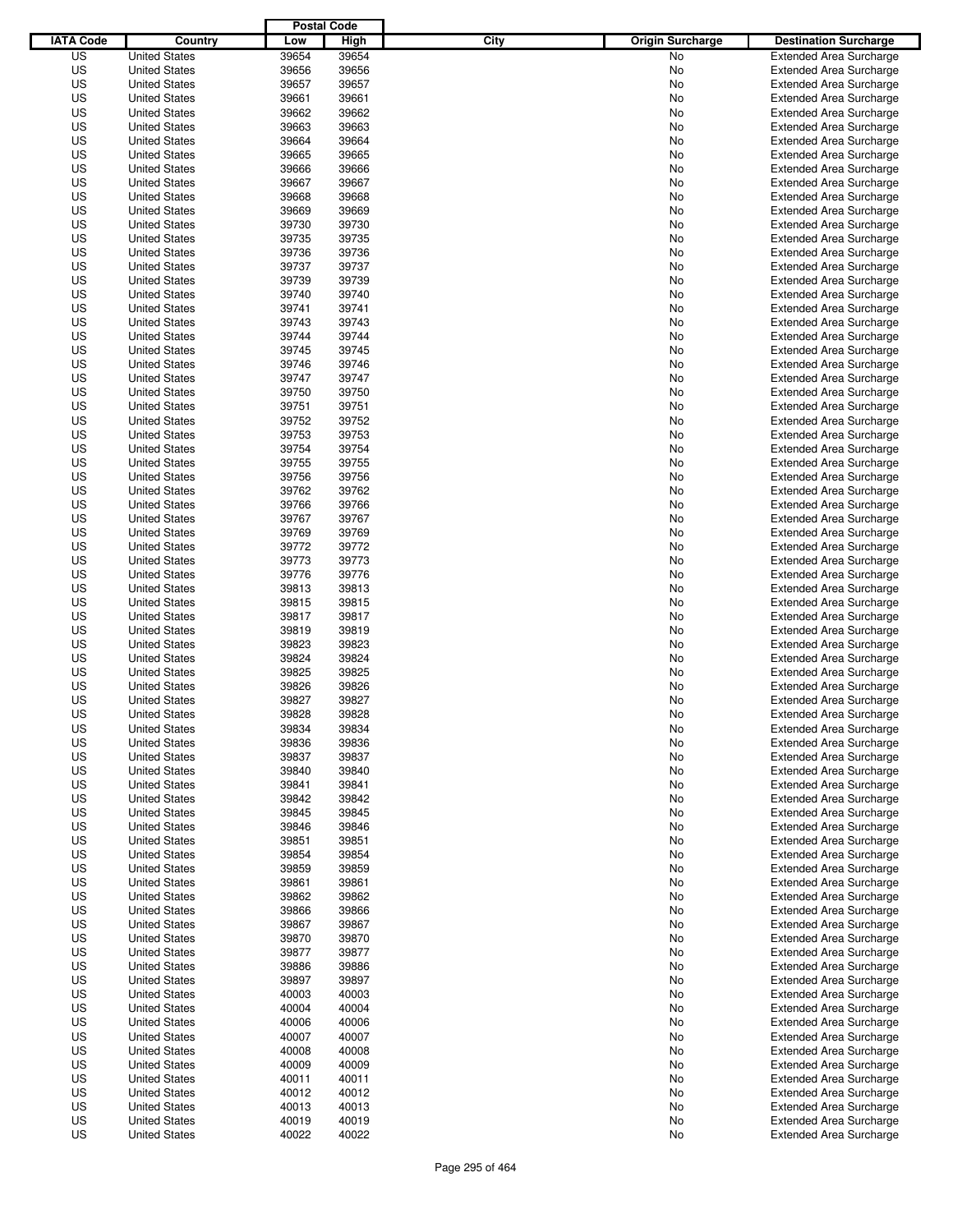|                  |                                              | <b>Postal Code</b> |                |                                 |                                                                  |
|------------------|----------------------------------------------|--------------------|----------------|---------------------------------|------------------------------------------------------------------|
| <b>IATA Code</b> | Country                                      | Low                | High           | City<br><b>Origin Surcharge</b> | <b>Destination Surcharge</b>                                     |
| US               | <b>United States</b>                         | 40023              | 40023          | <b>No</b>                       | <b>Extended Area Surcharge</b>                                   |
| US               | <b>United States</b>                         | 40033              | 40033          | No                              | <b>Extended Area Surcharge</b>                                   |
| US               | <b>United States</b>                         | 40036              | 40036          | No                              | <b>Extended Area Surcharge</b>                                   |
| US               | <b>United States</b>                         | 40037              | 40037          | No                              | <b>Extended Area Surcharge</b>                                   |
| US               | <b>United States</b>                         | 40040              | 40040          | No                              | <b>Extended Area Surcharge</b>                                   |
| US               | <b>United States</b>                         | 40045              | 40045          | No                              | <b>Extended Area Surcharge</b>                                   |
| US               | <b>United States</b>                         | 40046              | 40046          | No                              | <b>Extended Area Surcharge</b>                                   |
| US               | <b>United States</b>                         | 40050              | 40050          | No                              | <b>Extended Area Surcharge</b>                                   |
| US               | <b>United States</b>                         | 40051              | 40051          | No                              | <b>Extended Area Surcharge</b>                                   |
| US               | <b>United States</b>                         | 40052              | 40052          | No                              | <b>Extended Area Surcharge</b>                                   |
| US               | <b>United States</b>                         | 40055              | 40055          | No                              | <b>Extended Area Surcharge</b>                                   |
| US               | <b>United States</b>                         | 40057              | 40057          | No                              | <b>Extended Area Surcharge</b>                                   |
| US               | <b>United States</b>                         | 40060              | 40060          | No                              | <b>Extended Area Surcharge</b>                                   |
| US               | <b>United States</b>                         | 40061              | 40061          | No                              | <b>Extended Area Surcharge</b>                                   |
| US               | <b>United States</b>                         | 40062              | 40062          | No                              | <b>Extended Area Surcharge</b>                                   |
| US               | <b>United States</b>                         | 40063              | 40063          | No                              | <b>Extended Area Surcharge</b>                                   |
| US               | <b>United States</b>                         | 40065              | 40065          | No                              | <b>Extended Area Surcharge</b>                                   |
| US               | <b>United States</b>                         | 40068              | 40068          | No                              | <b>Extended Area Surcharge</b>                                   |
| US               | <b>United States</b>                         | 40069              | 40069          | No                              | <b>Extended Area Surcharge</b>                                   |
| US               | <b>United States</b>                         | 40070              | 40070          | No                              | <b>Extended Area Surcharge</b>                                   |
| US               | <b>United States</b>                         | 40071              | 40071          | No                              | <b>Extended Area Surcharge</b>                                   |
| US               | <b>United States</b>                         | 40075              | 40075          | No                              | <b>Extended Area Surcharge</b>                                   |
| US               | <b>United States</b>                         | 40076              | 40076          | No                              | <b>Extended Area Surcharge</b>                                   |
| US               | <b>United States</b>                         | 40077              | 40077          | No                              | <b>Extended Area Surcharge</b>                                   |
| US               | <b>United States</b>                         | 40078              | 40078          | No                              | <b>Extended Area Surcharge</b>                                   |
| US               | <b>United States</b>                         | 40104              | 40104          | No                              | <b>Extended Area Surcharge</b>                                   |
| US               | <b>United States</b>                         | 40107              | 40107          | No                              | <b>Extended Area Surcharge</b>                                   |
| US               | <b>United States</b>                         | 40108              | 40108          | No                              | <b>Extended Area Surcharge</b>                                   |
| US               | <b>United States</b>                         | 40110              | 40110          | No                              | <b>Extended Area Surcharge</b>                                   |
| US               | <b>United States</b>                         | 40111              | 40111          | No                              | <b>Extended Area Surcharge</b>                                   |
| US               | <b>United States</b>                         | 40115              | 40115          | No                              | <b>Extended Area Surcharge</b>                                   |
| US               | <b>United States</b>                         | 40117              | 40117          | No                              | <b>Extended Area Surcharge</b>                                   |
| US               | <b>United States</b>                         | 40119              | 40119          | No                              | <b>Extended Area Surcharge</b>                                   |
| US               | <b>United States</b>                         | 40140              | 40140          | No                              | <b>Extended Area Surcharge</b>                                   |
| US               | <b>United States</b>                         | 40142              | 40142          | No                              | <b>Extended Area Surcharge</b>                                   |
| US               | <b>United States</b>                         | 40143              | 40143          | No                              | <b>Extended Area Surcharge</b>                                   |
| US               | <b>United States</b>                         | 40144              | 40144          | No                              | <b>Extended Area Surcharge</b>                                   |
| US               |                                              | 40145              | 40145          |                                 |                                                                  |
|                  | <b>United States</b>                         |                    |                | No                              | <b>Extended Area Surcharge</b>                                   |
| US               | <b>United States</b>                         | 40146              | 40146          | No                              | <b>Extended Area Surcharge</b>                                   |
| US<br>US         | <b>United States</b>                         | 40150<br>40152     | 40150<br>40152 | No                              | <b>Extended Area Surcharge</b><br><b>Extended Area Surcharge</b> |
|                  | <b>United States</b>                         |                    |                | No                              |                                                                  |
| US               | <b>United States</b>                         | 40153              | 40153          | No                              | <b>Extended Area Surcharge</b>                                   |
| US               | <b>United States</b>                         | 40157              | 40157          | No                              | <b>Extended Area Surcharge</b>                                   |
| US               | <b>United States</b>                         | 40161              | 40161          | No                              | <b>Extended Area Surcharge</b>                                   |
| US               | <b>United States</b>                         | 40162              | 40162          | No                              | Extended Area Surcharge                                          |
| US<br>US         | <b>United States</b><br><b>United States</b> | 40164<br>40170     | 40164<br>40170 | No<br>No                        | <b>Extended Area Surcharge</b>                                   |
|                  |                                              |                    |                |                                 | <b>Extended Area Surcharge</b><br><b>Extended Area Surcharge</b> |
| US               | <b>United States</b>                         | 40171              | 40171          | No                              |                                                                  |
| US               | <b>United States</b>                         | 40175              | 40175          | No                              | <b>Extended Area Surcharge</b>                                   |
| US               | <b>United States</b>                         | 40176              | 40176          | No                              | <b>Extended Area Surcharge</b>                                   |
| US               | <b>United States</b>                         | 40177              | 40177          | No                              | <b>Extended Area Surcharge</b>                                   |
| US               | <b>United States</b>                         | 40178              | 40178          | No                              | <b>Extended Area Surcharge</b>                                   |
| US               | <b>United States</b>                         | 40310              | 40310          | No                              | <b>Extended Area Surcharge</b>                                   |
| US               | <b>United States</b>                         | 40311              | 40311          | No                              | <b>Extended Area Surcharge</b>                                   |
| US               | <b>United States</b>                         | 40312              | 40312          | No                              | <b>Extended Area Surcharge</b>                                   |
| US               | <b>United States</b>                         | 40313              | 40313          | No                              | <b>Extended Area Surcharge</b>                                   |
| US               | <b>United States</b>                         | 40316              | 40316          | No                              | <b>Extended Area Surcharge</b>                                   |
| US               | <b>United States</b>                         | 40317              | 40317          | No                              | <b>Extended Area Surcharge</b>                                   |
| US               | <b>United States</b>                         | 40319              | 40319          | No                              | <b>Extended Area Surcharge</b>                                   |
| US               | <b>United States</b>                         | 40322              | 40322          | No                              | <b>Extended Area Surcharge</b>                                   |
| US               | <b>United States</b>                         | 40328              | 40328          | No                              | <b>Extended Area Surcharge</b>                                   |
| US               | <b>United States</b>                         | 40330              | 40330          | No                              | <b>Extended Area Surcharge</b>                                   |
| US               | <b>United States</b>                         | 40334              | 40334          | No                              | <b>Extended Area Surcharge</b>                                   |
| US               | <b>United States</b>                         | 40336              | 40336          | No                              | <b>Extended Area Surcharge</b>                                   |
| US               | <b>United States</b>                         | 40337              | 40337          | No                              | <b>Extended Area Surcharge</b>                                   |
| US               | <b>United States</b>                         | 40339              | 40339          | No                              | <b>Extended Area Surcharge</b>                                   |
| US               | <b>United States</b>                         | 40342              | 40342          | No                              | <b>Extended Area Surcharge</b>                                   |
| US               | <b>United States</b>                         | 40346              | 40346          | No                              | <b>Extended Area Surcharge</b>                                   |
| US               | <b>United States</b>                         | 40348              | 40348          | No                              | <b>Extended Area Surcharge</b>                                   |
| US               | <b>United States</b>                         | 40350              | 40350          | No                              | <b>Extended Area Surcharge</b>                                   |
| US               | <b>United States</b>                         | 40351              | 40351          | No                              | <b>Extended Area Surcharge</b>                                   |
| US               | <b>United States</b>                         | 40355              | 40355          | No                              | <b>Extended Area Surcharge</b>                                   |
| US               | <b>United States</b>                         | 40358              | 40358          | No                              | <b>Extended Area Surcharge</b>                                   |
| US               | <b>United States</b>                         | 40359              | 40359          | No                              | <b>Extended Area Surcharge</b>                                   |
| US               | <b>United States</b>                         | 40360              | 40360          | No                              | <b>Extended Area Surcharge</b>                                   |
| US               | <b>United States</b>                         | 40361              | 40361          | No                              | <b>Extended Area Surcharge</b>                                   |
| US               | <b>United States</b>                         | 40363              | 40363          | No                              | <b>Extended Area Surcharge</b>                                   |
| US               | <b>United States</b>                         | 40370              | 40370          | No                              | <b>Extended Area Surcharge</b>                                   |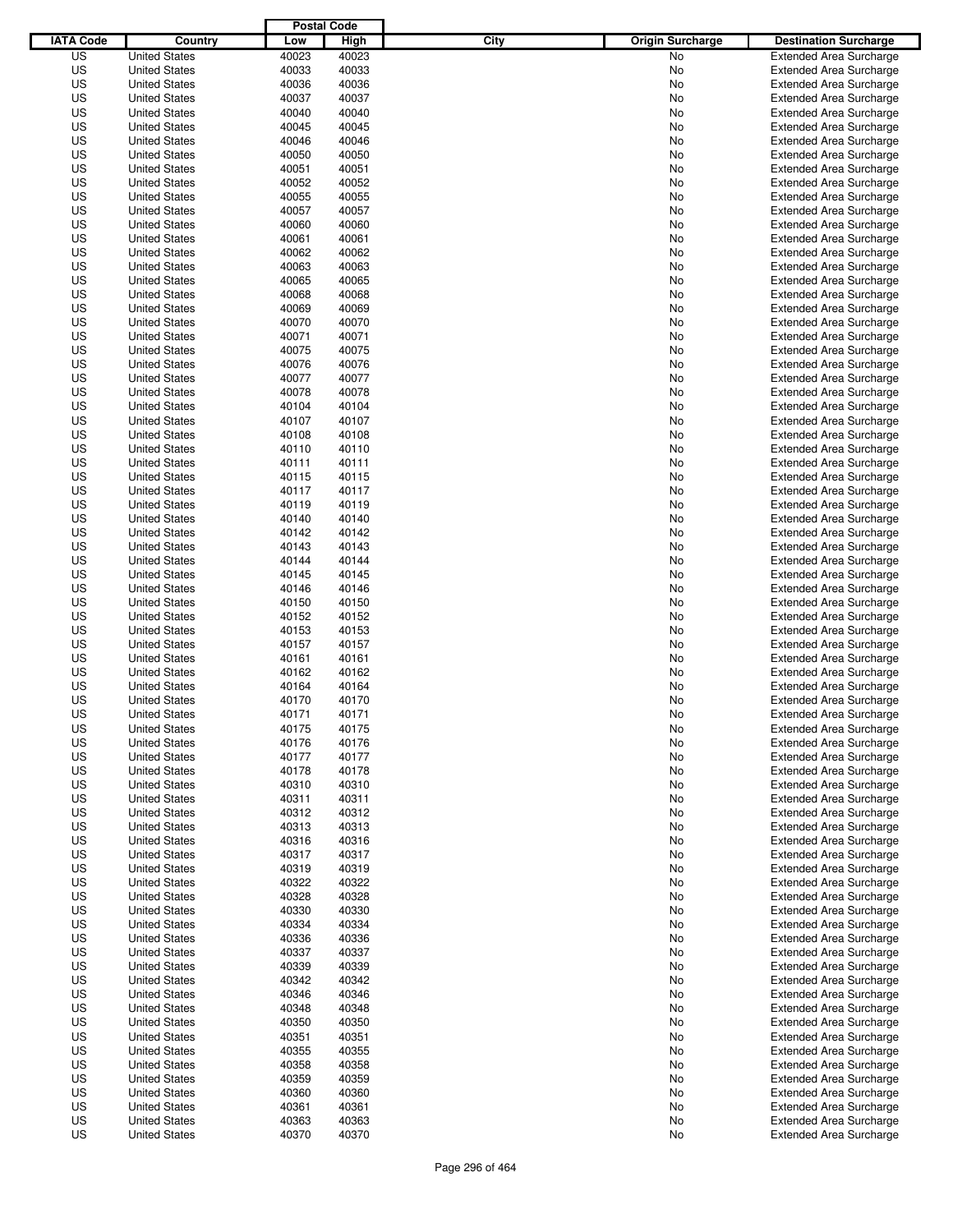|                  |                      | <b>Postal Code</b> |       |                                 |                                |
|------------------|----------------------|--------------------|-------|---------------------------------|--------------------------------|
| <b>IATA Code</b> | Country              | Low                | High  | City<br><b>Origin Surcharge</b> | <b>Destination Surcharge</b>   |
| US               | <b>United States</b> | 40371              | 40371 | <b>No</b>                       | <b>Extended Area Surcharge</b> |
| US               | <b>United States</b> | 40372              | 40372 | No                              | <b>Extended Area Surcharge</b> |
| US               | <b>United States</b> | 40374              | 40374 | No                              | <b>Extended Area Surcharge</b> |
| US               | <b>United States</b> | 40376              | 40376 | No                              | <b>Extended Area Surcharge</b> |
| US               | <b>United States</b> | 40379              | 40379 | No                              | <b>Extended Area Surcharge</b> |
| US               | <b>United States</b> | 40380              | 40380 | No                              | <b>Extended Area Surcharge</b> |
| US               | <b>United States</b> | 40385              | 40385 | No                              | <b>Extended Area Surcharge</b> |
| US               | <b>United States</b> | 40387              | 40387 | No                              | <b>Extended Area Surcharge</b> |
| US               | <b>United States</b> | 40402              | 40402 | No                              | <b>Extended Area Surcharge</b> |
| US               | <b>United States</b> | 40409              | 40409 | No                              | <b>Extended Area Surcharge</b> |
| US               | <b>United States</b> | 40419              | 40419 | No                              | <b>Extended Area Surcharge</b> |
| US               | <b>United States</b> | 40434              | 40434 | No                              | <b>Extended Area Surcharge</b> |
| US               | <b>United States</b> | 40437              | 40437 | No                              | <b>Extended Area Surcharge</b> |
| US               | <b>United States</b> | 40440              | 40440 | No                              | <b>Extended Area Surcharge</b> |
| US               | <b>United States</b> | 40442              | 40442 | No                              | <b>Extended Area Surcharge</b> |
| US               | <b>United States</b> | 40444              | 40444 | No                              | <b>Extended Area Surcharge</b> |
| US               | <b>United States</b> | 40445              | 40445 | No                              | <b>Extended Area Surcharge</b> |
| US               | <b>United States</b> | 40447              | 40447 | No                              | <b>Extended Area Surcharge</b> |
| US               | <b>United States</b> | 40456              | 40456 | No                              | <b>Extended Area Surcharge</b> |
| US               | <b>United States</b> | 40460              | 40460 | No                              | <b>Extended Area Surcharge</b> |
| US               | <b>United States</b> | 40461              | 40461 | No                              | <b>Extended Area Surcharge</b> |
| US               | <b>United States</b> | 40464              | 40464 | No                              | <b>Extended Area Surcharge</b> |
| US               | <b>United States</b> | 40468              | 40468 | No                              | <b>Extended Area Surcharge</b> |
| US               | <b>United States</b> | 40472              | 40472 | No                              | <b>Extended Area Surcharge</b> |
| US               | <b>United States</b> | 40473              | 40473 | No                              | <b>Extended Area Surcharge</b> |
| US               | <b>United States</b> | 40481              | 40481 | No                              | <b>Extended Area Surcharge</b> |
| US               | <b>United States</b> | 40484              | 40484 | No                              | <b>Extended Area Surcharge</b> |
| US               | <b>United States</b> | 40486              | 40486 | No                              | <b>Extended Area Surcharge</b> |
| US               | <b>United States</b> | 40488              | 40488 | No                              | <b>Extended Area Surcharge</b> |
| US               | <b>United States</b> | 40489              | 40489 | No                              | <b>Extended Area Surcharge</b> |
| US               | <b>United States</b> | 40701              | 40701 | No                              | <b>Extended Area Surcharge</b> |
| US               | <b>United States</b> | 40729              | 40729 | No                              | <b>Extended Area Surcharge</b> |
| US               | <b>United States</b> | 40734              | 40734 |                                 | <b>Extended Area Surcharge</b> |
|                  |                      |                    |       | No                              |                                |
| US               | <b>United States</b> | 40737              | 40737 | No                              | <b>Extended Area Surcharge</b> |
| US               | <b>United States</b> | 40740              | 40740 | No                              | <b>Extended Area Surcharge</b> |
| US               | <b>United States</b> | 40741              | 40741 | No                              | <b>Extended Area Surcharge</b> |
| US               | <b>United States</b> | 40754              | 40754 | No                              | <b>Extended Area Surcharge</b> |
| US               | <b>United States</b> | 40759              | 40759 | No                              | <b>Extended Area Surcharge</b> |
| US               | <b>United States</b> | 40763              | 40763 | No                              | <b>Extended Area Surcharge</b> |
| US               | <b>United States</b> | 40769              | 40769 | No                              | <b>Extended Area Surcharge</b> |
| US               | <b>United States</b> | 40771              | 40771 | No                              | <b>Extended Area Surcharge</b> |
| US               | <b>United States</b> | 40801              | 40801 | No                              | <b>Extended Area Surcharge</b> |
| US               | <b>United States</b> | 40803              | 40803 | No                              | <b>Extended Area Surcharge</b> |
| US               | <b>United States</b> | 40806              | 40806 | No                              | <b>Extended Area Surcharge</b> |
| US               | <b>United States</b> | 40808              | 40808 | No                              | Extended Area Surcharge        |
| US               | <b>United States</b> | 40810              | 40810 | No                              | <b>Extended Area Surcharge</b> |
| US               | <b>United States</b> | 40813              | 40813 | No                              | <b>Extended Area Surcharge</b> |
| US               | <b>United States</b> | 40815              | 40815 | No                              | <b>Extended Area Surcharge</b> |
| US               | <b>United States</b> | 40816              | 40816 | No                              | <b>Extended Area Surcharge</b> |
| US               | <b>United States</b> | 40818              | 40818 | No                              | <b>Extended Area Surcharge</b> |
| US               | <b>United States</b> | 40819              | 40819 | No                              | <b>Extended Area Surcharge</b> |
| US               | <b>United States</b> | 40820              | 40820 | No                              | <b>Extended Area Surcharge</b> |
| US               | <b>United States</b> | 40823              | 40823 | No                              | <b>Extended Area Surcharge</b> |
| US               | <b>United States</b> | 40824              | 40824 | No                              | <b>Extended Area Surcharge</b> |
| US               | <b>United States</b> | 40826              | 40826 | No                              | <b>Extended Area Surcharge</b> |
| US               | <b>United States</b> | 40827              | 40827 | No                              | <b>Extended Area Surcharge</b> |
| US               | <b>United States</b> | 40828              | 40828 | No                              | <b>Extended Area Surcharge</b> |
| US               | <b>United States</b> | 40829              | 40829 | No                              | <b>Extended Area Surcharge</b> |
| US               | <b>United States</b> | 40830              | 40830 | No                              | <b>Extended Area Surcharge</b> |
| US               | <b>United States</b> | 40831              | 40831 | No                              | <b>Extended Area Surcharge</b> |
| US               | <b>United States</b> | 40840              | 40840 | No                              | <b>Extended Area Surcharge</b> |
| US               | <b>United States</b> | 40843              | 40843 | No                              | <b>Extended Area Surcharge</b> |
| US               | <b>United States</b> | 40844              | 40844 | No                              | <b>Extended Area Surcharge</b> |
| US               | <b>United States</b> | 40845              | 40845 | No                              | <b>Extended Area Surcharge</b> |
| US               | <b>United States</b> | 40847              | 40847 | No                              | <b>Extended Area Surcharge</b> |
| US               | <b>United States</b> | 40854              | 40854 | No                              | <b>Extended Area Surcharge</b> |
| US               | <b>United States</b> | 40855              | 40855 | No                              | <b>Extended Area Surcharge</b> |
| US               | <b>United States</b> | 40856              | 40856 | No                              | <b>Extended Area Surcharge</b> |
| US               | <b>United States</b> | 40858              | 40858 | No                              | <b>Extended Area Surcharge</b> |
| US               | <b>United States</b> | 40862              | 40862 | No                              | <b>Extended Area Surcharge</b> |
| US               | <b>United States</b> | 40863              | 40863 | No                              | <b>Extended Area Surcharge</b> |
| US               | <b>United States</b> | 40865              | 40865 | No                              | <b>Extended Area Surcharge</b> |
| US               | <b>United States</b> | 40868              | 40868 | No                              | <b>Extended Area Surcharge</b> |
| US               | <b>United States</b> | 40870              | 40870 | No                              | <b>Extended Area Surcharge</b> |
| US               | <b>United States</b> | 40873              | 40873 | No                              | <b>Extended Area Surcharge</b> |
| US               | <b>United States</b> | 40874              | 40874 | No                              | <b>Extended Area Surcharge</b> |
| US               | <b>United States</b> | 40902              | 40902 | No                              | <b>Extended Area Surcharge</b> |
| US               | <b>United States</b> | 40903              | 40903 | No                              | <b>Extended Area Surcharge</b> |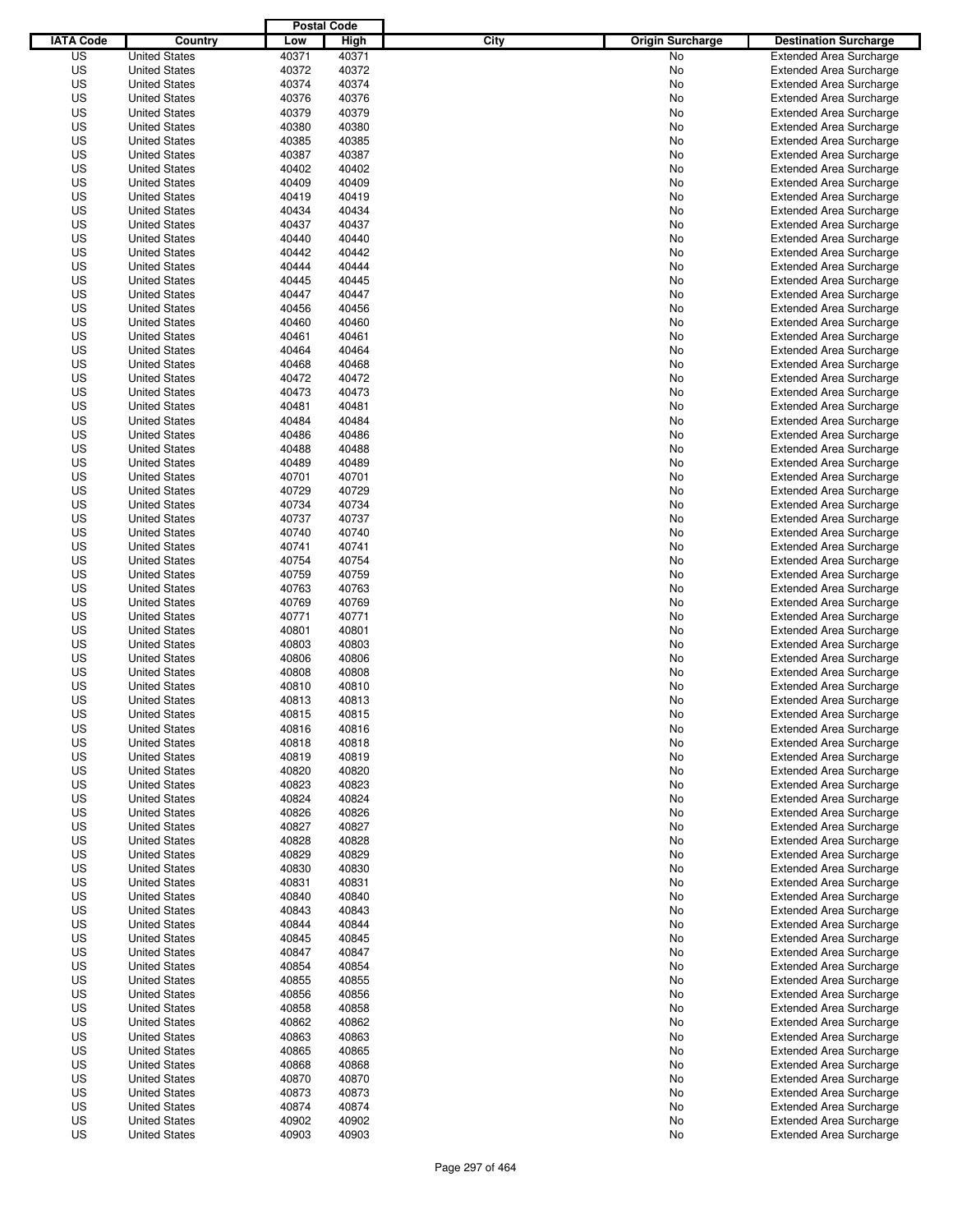|                  |                                              | <b>Postal Code</b> |                |                                 |                                                                  |
|------------------|----------------------------------------------|--------------------|----------------|---------------------------------|------------------------------------------------------------------|
| <b>IATA Code</b> | Country                                      | Low                | High           | City<br><b>Origin Surcharge</b> | <b>Destination Surcharge</b>                                     |
| US               | <b>United States</b>                         | 40906              | 40906          | <b>No</b>                       | <b>Extended Area Surcharge</b>                                   |
| US               | <b>United States</b>                         | 40913              | 40913          | No                              | <b>Extended Area Surcharge</b>                                   |
| US               | <b>United States</b>                         | 40914              | 40914          | No                              | <b>Extended Area Surcharge</b>                                   |
| US               | <b>United States</b>                         | 40915              | 40915          | No                              | <b>Extended Area Surcharge</b>                                   |
| US               | <b>United States</b>                         | 40921              | 40921          | No                              | <b>Extended Area Surcharge</b>                                   |
| US               | <b>United States</b>                         | 40923              | 40923          | No                              | <b>Extended Area Surcharge</b>                                   |
| US               | <b>United States</b>                         | 40927              | 40927          | No                              | <b>Extended Area Surcharge</b>                                   |
| US               | <b>United States</b>                         | 40930              | 40930          | No                              | <b>Extended Area Surcharge</b>                                   |
| US               | <b>United States</b>                         | 40935              | 40935          | No                              | <b>Extended Area Surcharge</b>                                   |
| US               | <b>United States</b>                         | 40939              | 40939          | No                              | <b>Extended Area Surcharge</b>                                   |
| US               | <b>United States</b>                         | 40940              | 40940          | No                              | <b>Extended Area Surcharge</b>                                   |
| US               | <b>United States</b>                         | 40941              | 40941          | No                              | <b>Extended Area Surcharge</b>                                   |
| US               | <b>United States</b>                         | 40943              | 40943          | No                              | <b>Extended Area Surcharge</b>                                   |
| US               | <b>United States</b>                         | 40946              | 40946          | No                              | <b>Extended Area Surcharge</b>                                   |
| US               | <b>United States</b>                         | 40949              | 40949          | No                              | <b>Extended Area Surcharge</b>                                   |
| US               | <b>United States</b>                         | 40953              | 40953          | No                              | <b>Extended Area Surcharge</b>                                   |
| US               | <b>United States</b>                         | 40955              | 40955          | No                              | <b>Extended Area Surcharge</b>                                   |
| US               | <b>United States</b>                         | 40958              | 40958          | No                              | <b>Extended Area Surcharge</b>                                   |
| US               | <b>United States</b>                         | 40962              | 40962          | No                              | <b>Extended Area Surcharge</b>                                   |
| US               | <b>United States</b>                         | 40964              | 40964          | No                              | <b>Extended Area Surcharge</b>                                   |
| US               | <b>United States</b>                         | 40965              | 40965          | No                              | <b>Extended Area Surcharge</b>                                   |
| US               | <b>United States</b>                         | 40972              | 40972          | No                              | <b>Extended Area Surcharge</b>                                   |
| US               | <b>United States</b>                         | 40977              | 40977          | No                              | <b>Extended Area Surcharge</b>                                   |
| US               | <b>United States</b>                         | 40979              | 40979          | No                              | <b>Extended Area Surcharge</b>                                   |
| US               | <b>United States</b>                         | 40982              | 40982          | No                              | <b>Extended Area Surcharge</b>                                   |
| US               | <b>United States</b>                         | 40983              | 40983          | No                              | <b>Extended Area Surcharge</b>                                   |
| US               | <b>United States</b>                         | 40988              | 40988          | No                              | <b>Extended Area Surcharge</b>                                   |
| US               | <b>United States</b>                         | 40995              | 40995          | No                              | <b>Extended Area Surcharge</b>                                   |
| US               | <b>United States</b>                         | 40997              | 40997          | No                              | <b>Extended Area Surcharge</b>                                   |
| US               | <b>United States</b>                         | 40999              | 40999          | No                              | <b>Extended Area Surcharge</b>                                   |
| US               | <b>United States</b>                         | 41002              | 41002          | No                              | <b>Extended Area Surcharge</b>                                   |
| US               | <b>United States</b>                         | 41004              | 41004          | No                              | <b>Extended Area Surcharge</b>                                   |
| US               | <b>United States</b>                         | 41006              | 41006          | No                              | <b>Extended Area Surcharge</b>                                   |
| US               | <b>United States</b>                         | 41007              | 41007          | No                              | <b>Extended Area Surcharge</b>                                   |
| US               | <b>United States</b>                         | 41008              | 41008          | No                              | <b>Extended Area Surcharge</b>                                   |
| US               | <b>United States</b>                         | 41010              | 41010          | No                              | <b>Extended Area Surcharge</b>                                   |
| US               | <b>United States</b>                         | 41030              | 41030          | No                              | <b>Extended Area Surcharge</b>                                   |
| US               | <b>United States</b>                         | 41031              | 41031          | No                              | <b>Extended Area Surcharge</b>                                   |
| US               | <b>United States</b>                         | 41033              | 41033          | No                              | <b>Extended Area Surcharge</b>                                   |
| US               | <b>United States</b>                         | 41034              | 41034          | No                              | <b>Extended Area Surcharge</b>                                   |
| US               | <b>United States</b>                         | 41035              | 41035          | No                              | <b>Extended Area Surcharge</b>                                   |
| US               | <b>United States</b>                         | 41039              | 41039          | No                              | <b>Extended Area Surcharge</b>                                   |
| US               | <b>United States</b>                         | 41040              | 41040          | No                              | <b>Extended Area Surcharge</b>                                   |
| US               | <b>United States</b>                         | 41041              | 41041          | No                              | <b>Extended Area Surcharge</b>                                   |
| US               | <b>United States</b>                         | 41043              | 41043          | No                              | <b>Extended Area Surcharge</b>                                   |
| US               | <b>United States</b>                         | 41044              | 41044          | No                              | <b>Extended Area Surcharge</b>                                   |
| US               | <b>United States</b>                         | 41045              | 41045          | No                              | <b>Extended Area Surcharge</b>                                   |
| US               | <b>United States</b>                         | 41046              | 41046          | No                              | <b>Extended Area Surcharge</b>                                   |
| US               | <b>United States</b>                         | 41049              | 41049          | No                              | <b>Extended Area Surcharge</b>                                   |
| US               | <b>United States</b>                         | 41052              | 41052          | No                              | <b>Extended Area Surcharge</b>                                   |
| US               | <b>United States</b>                         | 41055              | 41055          | No                              | <b>Extended Area Surcharge</b>                                   |
| US               | <b>United States</b>                         | 41062              | 41062          | No                              | <b>Extended Area Surcharge</b>                                   |
| US               | <b>United States</b>                         | 41063              | 41063          | No                              | <b>Extended Area Surcharge</b>                                   |
| US               | <b>United States</b>                         | 41064              | 41064          | No                              | <b>Extended Area Surcharge</b>                                   |
| US               | <b>United States</b>                         | 41080              | 41080          | No                              | <b>Extended Area Surcharge</b>                                   |
| US               | <b>United States</b>                         | 41083              | 41083          | No                              | <b>Extended Area Surcharge</b>                                   |
| US               | <b>United States</b>                         | 41086              | 41086          | No                              | <b>Extended Area Surcharge</b>                                   |
| US               | <b>United States</b>                         | 41092              | 41092          | No                              | <b>Extended Area Surcharge</b>                                   |
| US               | <b>United States</b>                         | 41093              | 41093          | No                              | <b>Extended Area Surcharge</b>                                   |
| US               | <b>United States</b>                         | 41095              | 41095          | No                              | <b>Extended Area Surcharge</b>                                   |
| US               | <b>United States</b>                         | 41097              | 41097          | No                              | <b>Extended Area Surcharge</b>                                   |
| US               | <b>United States</b>                         | 41098              | 41098          | No                              | <b>Extended Area Surcharge</b>                                   |
| US               | <b>United States</b>                         | 41121              | 41121          | No                              | <b>Extended Area Surcharge</b>                                   |
| US               | <b>United States</b>                         | 41124              | 41124          | No                              | <b>Extended Area Surcharge</b>                                   |
| US<br>US         | <b>United States</b><br><b>United States</b> | 41127<br>41128     | 41127<br>41128 | No<br>No                        | <b>Extended Area Surcharge</b><br><b>Extended Area Surcharge</b> |
| US               | <b>United States</b>                         | 41129              | 41129          | No                              | <b>Extended Area Surcharge</b>                                   |
| US               | <b>United States</b>                         | 41132              | 41132          | No                              | <b>Extended Area Surcharge</b>                                   |
| US               | <b>United States</b>                         | 41135              | 41135          | No                              | <b>Extended Area Surcharge</b>                                   |
| US               | <b>United States</b>                         | 41137              | 41137          | No                              | Extended Area Surcharge                                          |
| US               | <b>United States</b>                         | 41141              | 41141          | No                              | <b>Extended Area Surcharge</b>                                   |
| US               | <b>United States</b>                         | 41143              | 41143          | No                              | <b>Extended Area Surcharge</b>                                   |
| US               | <b>United States</b>                         | 41144              | 41144          | No                              | <b>Extended Area Surcharge</b>                                   |
| US               | <b>United States</b>                         | 41146              | 41146          | No                              | <b>Extended Area Surcharge</b>                                   |
| US               | <b>United States</b>                         | 41149              | 41149          | No                              | <b>Extended Area Surcharge</b>                                   |
| US               | <b>United States</b>                         | 41159              | 41159          | No                              | <b>Extended Area Surcharge</b>                                   |
| US               | <b>United States</b>                         | 41160              | 41160          | No                              | <b>Extended Area Surcharge</b>                                   |
| US               | <b>United States</b>                         | 41164              | 41164          | No                              | <b>Extended Area Surcharge</b>                                   |
|                  |                                              |                    |                |                                 |                                                                  |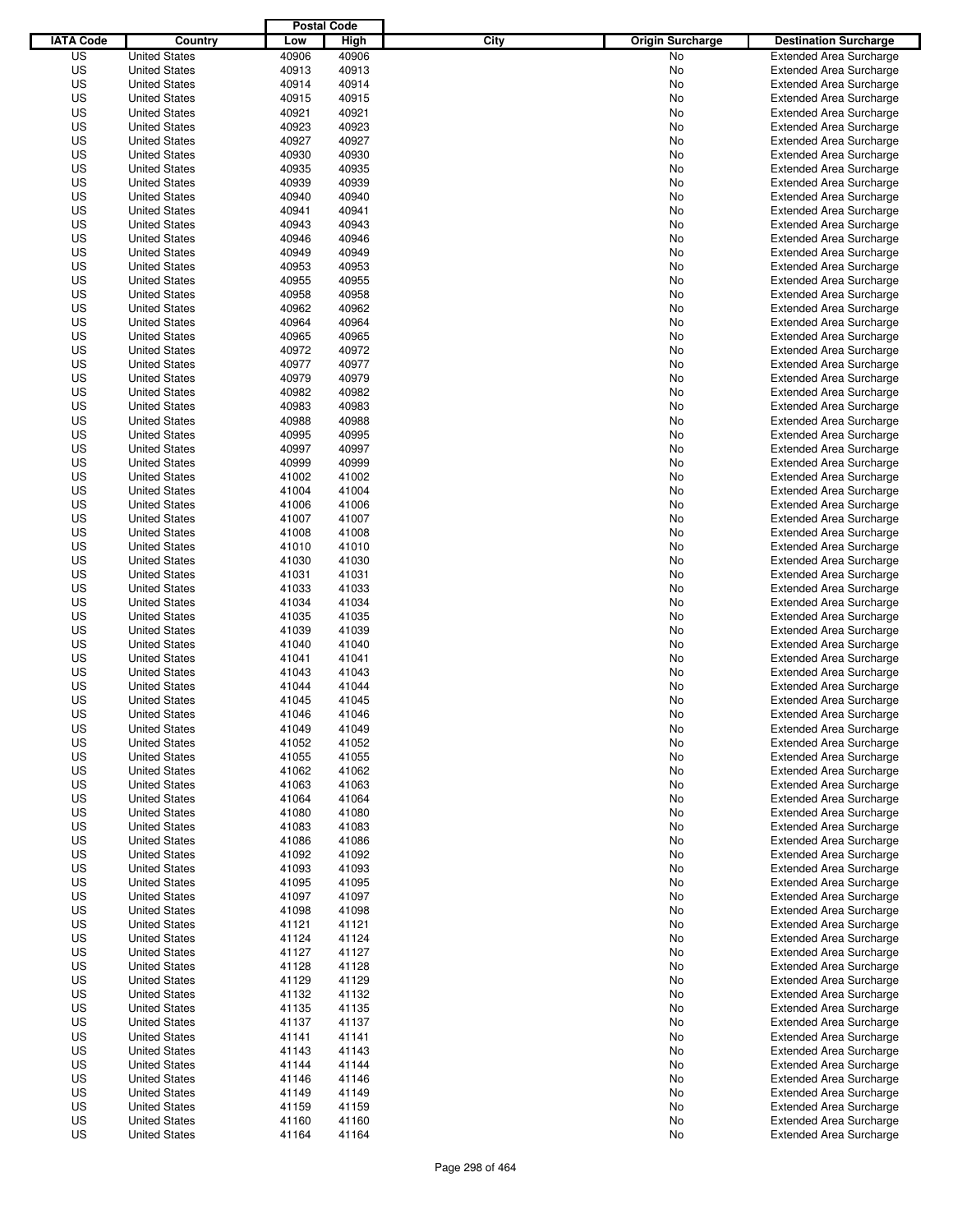|                  |                      | <b>Postal Code</b> |       |                                 |                                |
|------------------|----------------------|--------------------|-------|---------------------------------|--------------------------------|
| <b>IATA Code</b> | Country              | Low                | High  | City<br><b>Origin Surcharge</b> | <b>Destination Surcharge</b>   |
| US               | <b>United States</b> | 41166              | 41166 | <b>No</b>                       | <b>Extended Area Surcharge</b> |
| US               | <b>United States</b> | 41168              | 41168 | No                              | <b>Extended Area Surcharge</b> |
| US               | <b>United States</b> | 41171              | 41171 | No                              | <b>Extended Area Surcharge</b> |
| US               | <b>United States</b> | 41174              | 41174 | No                              | <b>Extended Area Surcharge</b> |
| US               | <b>United States</b> | 41175              | 41175 | No                              | <b>Extended Area Surcharge</b> |
| US               | <b>United States</b> | 41179              | 41179 | No                              | <b>Extended Area Surcharge</b> |
| US               | <b>United States</b> | 41180              | 41180 | No                              | <b>Extended Area Surcharge</b> |
| US               | <b>United States</b> | 41181              | 41181 | No                              | <b>Extended Area Surcharge</b> |
| US               | <b>United States</b> | 41189              | 41189 | No                              | <b>Extended Area Surcharge</b> |
| US               | <b>United States</b> | 41201              | 41201 | No                              | <b>Extended Area Surcharge</b> |
| US               | <b>United States</b> | 41203              | 41203 | No                              | <b>Extended Area Surcharge</b> |
| US               | <b>United States</b> | 41204              | 41204 | No                              | <b>Extended Area Surcharge</b> |
| US               | <b>United States</b> | 41214              | 41214 | No                              | <b>Extended Area Surcharge</b> |
| US               | <b>United States</b> | 41215              | 41215 | No                              | <b>Extended Area Surcharge</b> |
| US               | <b>United States</b> | 41216              | 41216 | No                              | <b>Extended Area Surcharge</b> |
| US               | <b>United States</b> | 41219              | 41219 | No                              | <b>Extended Area Surcharge</b> |
| US               | <b>United States</b> | 41222              | 41222 | No                              | <b>Extended Area Surcharge</b> |
| US               | <b>United States</b> | 41224              | 41224 | No                              | <b>Extended Area Surcharge</b> |
| US               | <b>United States</b> | 41226              | 41226 | No                              | <b>Extended Area Surcharge</b> |
| US               | <b>United States</b> | 41228              | 41228 | No                              | <b>Extended Area Surcharge</b> |
| US               | <b>United States</b> | 41230              | 41230 | No                              | <b>Extended Area Surcharge</b> |
| US               | <b>United States</b> | 41231              | 41231 | No                              | <b>Extended Area Surcharge</b> |
| US               | <b>United States</b> | 41232              | 41232 | No                              | <b>Extended Area Surcharge</b> |
| US               | <b>United States</b> | 41234              | 41234 | No                              | <b>Extended Area Surcharge</b> |
| US               | <b>United States</b> | 41238              | 41238 | No                              | <b>Extended Area Surcharge</b> |
| US               | <b>United States</b> | 41240              | 41240 | No                              | <b>Extended Area Surcharge</b> |
| US               | <b>United States</b> | 41250              | 41250 | No                              | <b>Extended Area Surcharge</b> |
| US               | <b>United States</b> | 41254              | 41254 | No                              | <b>Extended Area Surcharge</b> |
| US               | <b>United States</b> | 41255              | 41255 | No                              | <b>Extended Area Surcharge</b> |
| US               | <b>United States</b> | 41256              | 41256 | No                              | <b>Extended Area Surcharge</b> |
| US               | <b>United States</b> | 41257              | 41257 | No                              | <b>Extended Area Surcharge</b> |
| US               | <b>United States</b> | 41260              | 41260 | No                              | <b>Extended Area Surcharge</b> |
| US               | <b>United States</b> | 41262              | 41262 | No                              | <b>Extended Area Surcharge</b> |
| US               | <b>United States</b> | 41263              | 41263 | No                              | <b>Extended Area Surcharge</b> |
| US               | <b>United States</b> | 41264              | 41264 | No                              | <b>Extended Area Surcharge</b> |
| US               | <b>United States</b> | 41265              | 41265 | No                              | <b>Extended Area Surcharge</b> |
| US               | <b>United States</b> | 41267              | 41267 | No                              | <b>Extended Area Surcharge</b> |
| US               |                      | 41268              | 41268 |                                 |                                |
|                  | <b>United States</b> |                    |       | No                              | <b>Extended Area Surcharge</b> |
| US               | <b>United States</b> | 41271              | 41271 | No                              | <b>Extended Area Surcharge</b> |
| US               | <b>United States</b> | 41274              | 41274 | No                              | <b>Extended Area Surcharge</b> |
| US               | <b>United States</b> | 41301              | 41301 | No                              | <b>Extended Area Surcharge</b> |
| US               | <b>United States</b> | 41307              | 41307 | No                              | <b>Extended Area Surcharge</b> |
| US               | <b>United States</b> | 41310              | 41310 | No                              | <b>Extended Area Surcharge</b> |
| US               | <b>United States</b> | 41311              | 41311 | No                              | <b>Extended Area Surcharge</b> |
| US               | <b>United States</b> | 41313              | 41313 | No                              | Extended Area Surcharge        |
| US               | <b>United States</b> | 41314              | 41314 | No                              | <b>Extended Area Surcharge</b> |
| US               | <b>United States</b> | 41317              | 41317 | No                              | <b>Extended Area Surcharge</b> |
| US               | <b>United States</b> | 41332              | 41332 | No                              | <b>Extended Area Surcharge</b> |
| US               | <b>United States</b> | 41338              | 41338 | No                              | <b>Extended Area Surcharge</b> |
| US               | <b>United States</b> | 41339              | 41339 | No                              | <b>Extended Area Surcharge</b> |
| US               | <b>United States</b> | 41342              | 41342 | No                              | <b>Extended Area Surcharge</b> |
| US               | <b>United States</b> | 41344              | 41344 | No                              | <b>Extended Area Surcharge</b> |
| US               | <b>United States</b> | 41348              | 41348 | No                              | <b>Extended Area Surcharge</b> |
| US               | <b>United States</b> | 41351              | 41351 | No                              | <b>Extended Area Surcharge</b> |
| US               | <b>United States</b> | 41352              | 41352 | No                              | <b>Extended Area Surcharge</b> |
| US               | <b>United States</b> | 41360              | 41360 | No                              | <b>Extended Area Surcharge</b> |
| US               | <b>United States</b> | 41364              | 41364 | No                              | <b>Extended Area Surcharge</b> |
| US               | <b>United States</b> | 41365              | 41365 | No                              | <b>Extended Area Surcharge</b> |
| US               | <b>United States</b> | 41366              | 41366 | No                              | <b>Extended Area Surcharge</b> |
| US               | <b>United States</b> | 41367              | 41367 | No                              | <b>Extended Area Surcharge</b> |
| US               | <b>United States</b> | 41377              | 41377 | No                              | <b>Extended Area Surcharge</b> |
| US               | <b>United States</b> | 41385              | 41385 | No                              | <b>Extended Area Surcharge</b> |
| US               | <b>United States</b> | 41386              | 41386 | No                              | <b>Extended Area Surcharge</b> |
| US               | <b>United States</b> | 41390              | 41390 | No                              | <b>Extended Area Surcharge</b> |
| US               | <b>United States</b> | 41397              | 41397 | No                              | <b>Extended Area Surcharge</b> |
| US               | <b>United States</b> | 41408              | 41408 | No                              | <b>Extended Area Surcharge</b> |
| US               | <b>United States</b> | 41413              | 41413 | No                              | <b>Extended Area Surcharge</b> |
| US               | <b>United States</b> | 41419              | 41419 | No                              | <b>Extended Area Surcharge</b> |
| US               | <b>United States</b> | 41421              | 41421 | No                              | <b>Extended Area Surcharge</b> |
| US               | <b>United States</b> | 41422              | 41422 | No                              | Extended Area Surcharge        |
| US               | <b>United States</b> | 41425              | 41425 | No                              | <b>Extended Area Surcharge</b> |
| US               | <b>United States</b> | 41426              | 41426 | No                              | <b>Extended Area Surcharge</b> |
| US               | <b>United States</b> | 41464              | 41464 | No                              | <b>Extended Area Surcharge</b> |
| US               | <b>United States</b> | 41465              | 41465 | No                              | <b>Extended Area Surcharge</b> |
| US               | <b>United States</b> | 41472              | 41472 | No                              | <b>Extended Area Surcharge</b> |
| US               | <b>United States</b> | 41503              | 41503 | No                              | <b>Extended Area Surcharge</b> |
| US               | <b>United States</b> | 41512              | 41512 | No                              | <b>Extended Area Surcharge</b> |
| US               | <b>United States</b> | 41513              | 41513 | No                              | <b>Extended Area Surcharge</b> |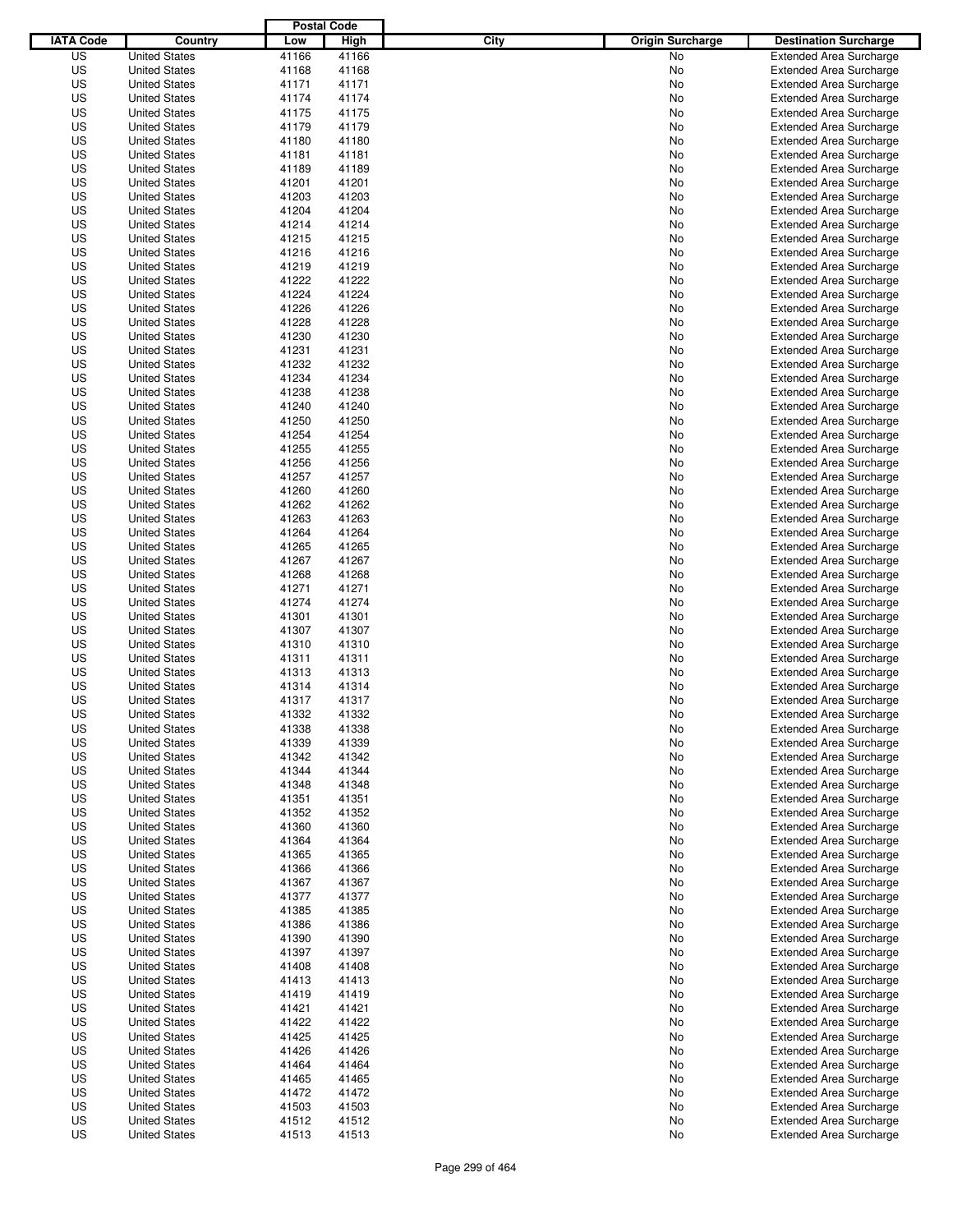|                  |                                              | <b>Postal Code</b> |                |                                 |                                                                  |
|------------------|----------------------------------------------|--------------------|----------------|---------------------------------|------------------------------------------------------------------|
| <b>IATA Code</b> | Country                                      | Low                | High           | City<br><b>Origin Surcharge</b> | <b>Destination Surcharge</b>                                     |
| US               | <b>United States</b>                         | 41514              | 41514          | <b>No</b>                       | <b>Extended Area Surcharge</b>                                   |
| US               | <b>United States</b>                         | 41517              | 41517          | No                              | <b>Extended Area Surcharge</b>                                   |
| US               | <b>United States</b>                         | 41519              | 41519          | No                              | <b>Extended Area Surcharge</b>                                   |
| US               | <b>United States</b>                         | 41520              | 41520          | No                              | <b>Extended Area Surcharge</b>                                   |
| US               | <b>United States</b>                         | 41522              | 41522          | No                              | <b>Extended Area Surcharge</b>                                   |
| US               | <b>United States</b>                         | 41524              | 41524          | No                              | <b>Extended Area Surcharge</b>                                   |
| US               | <b>United States</b>                         | 41527              | 41527          | No                              | <b>Extended Area Surcharge</b>                                   |
| US               | <b>United States</b>                         | 41528              | 41528          | No                              | <b>Extended Area Surcharge</b>                                   |
| US               | <b>United States</b>                         | 41531              | 41531          | No                              | <b>Extended Area Surcharge</b>                                   |
| US               | <b>United States</b>                         | 41534              | 41534          | No                              | <b>Extended Area Surcharge</b>                                   |
| US               | <b>United States</b>                         | 41535              | 41535          | No                              | <b>Extended Area Surcharge</b>                                   |
| US               | <b>United States</b>                         | 41537              | 41537          | No                              | <b>Extended Area Surcharge</b>                                   |
| US               | <b>United States</b>                         | 41538              | 41538          | No                              | <b>Extended Area Surcharge</b>                                   |
| US               | <b>United States</b>                         | 41539              | 41539          | No                              | <b>Extended Area Surcharge</b>                                   |
| US               | <b>United States</b>                         | 41540              | 41540          | No                              | <b>Extended Area Surcharge</b>                                   |
| US               | <b>United States</b>                         | 41543              | 41543          | No                              | <b>Extended Area Surcharge</b>                                   |
| US               | <b>United States</b>                         | 41544              | 41544          | No                              | <b>Extended Area Surcharge</b>                                   |
| US               | <b>United States</b>                         | 41546              | 41546          | No                              | <b>Extended Area Surcharge</b>                                   |
| US               | <b>United States</b>                         | 41547              | 41547          | No                              | <b>Extended Area Surcharge</b>                                   |
| US               | <b>United States</b>                         | 41548              | 41548          | No                              | <b>Extended Area Surcharge</b>                                   |
| US               | <b>United States</b>                         | 41549              | 41549          | No                              | <b>Extended Area Surcharge</b>                                   |
| US               | <b>United States</b>                         | 41553              | 41553          | No                              | <b>Extended Area Surcharge</b>                                   |
| US               | <b>United States</b>                         | 41554              | 41554          | No                              | <b>Extended Area Surcharge</b>                                   |
| US               | <b>United States</b>                         | 41555              | 41555          | No                              | <b>Extended Area Surcharge</b>                                   |
| US               | <b>United States</b>                         | 41557              | 41557          | No                              | <b>Extended Area Surcharge</b>                                   |
| US               | <b>United States</b>                         | 41558              | 41558          | No                              | <b>Extended Area Surcharge</b>                                   |
| US               | <b>United States</b>                         | 41559              | 41559          | No                              | <b>Extended Area Surcharge</b>                                   |
| US               | <b>United States</b>                         | 41560              | 41560          | No                              | <b>Extended Area Surcharge</b>                                   |
| US               | <b>United States</b>                         | 41561              | 41561          | No                              | <b>Extended Area Surcharge</b>                                   |
| US               | <b>United States</b>                         | 41562              | 41562          | No                              | <b>Extended Area Surcharge</b>                                   |
| US               | <b>United States</b>                         | 41563              | 41563          | No                              | <b>Extended Area Surcharge</b>                                   |
| US               | <b>United States</b>                         | 41564              | 41564          | No                              | <b>Extended Area Surcharge</b>                                   |
| US               | <b>United States</b>                         | 41566              | 41566          | No                              | <b>Extended Area Surcharge</b>                                   |
| US               | <b>United States</b>                         | 41567              | 41567          | No                              | <b>Extended Area Surcharge</b>                                   |
| US               | <b>United States</b>                         | 41568              | 41568          | No                              | <b>Extended Area Surcharge</b>                                   |
| US               | <b>United States</b>                         | 41571              | 41571          | No                              | <b>Extended Area Surcharge</b>                                   |
| US               | <b>United States</b>                         | 41572              | 41572          | No                              | <b>Extended Area Surcharge</b>                                   |
| US               | <b>United States</b>                         | 41601              | 41601          | No                              | <b>Extended Area Surcharge</b>                                   |
| US               | <b>United States</b>                         | 41602              | 41602          | No                              | <b>Extended Area Surcharge</b>                                   |
| US               | <b>United States</b>                         | 41603              | 41603          | No                              | <b>Extended Area Surcharge</b>                                   |
| US               | <b>United States</b>                         | 41604              | 41604          | No                              | <b>Extended Area Surcharge</b>                                   |
| US               | <b>United States</b>                         | 41605              | 41605          | No                              | <b>Extended Area Surcharge</b>                                   |
| US               | <b>United States</b>                         | 41606              | 41606          | No                              | <b>Extended Area Surcharge</b>                                   |
| US               | <b>United States</b>                         | 41607              | 41607          | No                              | <b>Extended Area Surcharge</b>                                   |
| US               | <b>United States</b>                         | 41612              | 41612          | No                              | Extended Area Surcharge                                          |
| US               | <b>United States</b>                         | 41615              | 41615          | No                              | <b>Extended Area Surcharge</b>                                   |
| US               | <b>United States</b>                         | 41616              | 41616          | No                              | <b>Extended Area Surcharge</b>                                   |
| US               | <b>United States</b>                         | 41619              | 41619          | No                              | <b>Extended Area Surcharge</b>                                   |
| US               | <b>United States</b>                         |                    |                |                                 |                                                                  |
| US               | <b>United States</b>                         | 41621<br>41622     | 41621<br>41622 | No                              | <b>Extended Area Surcharge</b><br><b>Extended Area Surcharge</b> |
|                  |                                              |                    |                | No                              |                                                                  |
| US               | <b>United States</b>                         | 41630              | 41630          | No                              | <b>Extended Area Surcharge</b>                                   |
| US               | <b>United States</b>                         | 41631              | 41631          | No                              | <b>Extended Area Surcharge</b>                                   |
| US<br>US         | <b>United States</b><br><b>United States</b> | 41632<br>41635     | 41632<br>41635 | No<br>No                        | <b>Extended Area Surcharge</b><br><b>Extended Area Surcharge</b> |
|                  |                                              |                    |                |                                 |                                                                  |
| US<br>US         | <b>United States</b><br><b>United States</b> | 41636<br>41640     | 41636<br>41640 | No<br>No                        | <b>Extended Area Surcharge</b><br><b>Extended Area Surcharge</b> |
|                  |                                              |                    |                |                                 |                                                                  |
| US               | <b>United States</b>                         | 41642              | 41642          | No                              | <b>Extended Area Surcharge</b>                                   |
| US<br>US         | <b>United States</b>                         | 41643<br>41645     | 41643<br>41645 | No                              | <b>Extended Area Surcharge</b><br><b>Extended Area Surcharge</b> |
|                  | <b>United States</b>                         |                    |                | No                              |                                                                  |
| US               | <b>United States</b>                         | 41647              | 41647          | No                              | <b>Extended Area Surcharge</b>                                   |
| US               | <b>United States</b>                         | 41649              | 41649          | No                              | <b>Extended Area Surcharge</b>                                   |
| US               | <b>United States</b>                         | 41650              | 41650          | No                              | <b>Extended Area Surcharge</b>                                   |
| US               | <b>United States</b>                         | 41651              | 41651          | No                              | <b>Extended Area Surcharge</b>                                   |
| US               | <b>United States</b>                         | 41655              | 41655          | No                              | <b>Extended Area Surcharge</b>                                   |
| US               | <b>United States</b>                         | 41659              | 41659          | No                              | <b>Extended Area Surcharge</b>                                   |
| US               | <b>United States</b>                         | 41660              | 41660          | No                              | <b>Extended Area Surcharge</b>                                   |
| US               | <b>United States</b>                         | 41663              | 41663          | No                              | <b>Extended Area Surcharge</b>                                   |
| US               | <b>United States</b>                         | 41666              | 41666          | No                              | <b>Extended Area Surcharge</b>                                   |
| US               | <b>United States</b>                         | 41667              | 41667          | No                              | <b>Extended Area Surcharge</b>                                   |
| US               | <b>United States</b>                         | 41669              | 41669          | No                              | Extended Area Surcharge                                          |
| US               | <b>United States</b>                         | 41712              | 41712          | No                              | <b>Extended Area Surcharge</b>                                   |
| US               | <b>United States</b>                         | 41713              | 41713          | No                              | <b>Extended Area Surcharge</b>                                   |
| US               | <b>United States</b>                         | 41714              | 41714          | No                              | <b>Extended Area Surcharge</b>                                   |
| US               | <b>United States</b>                         | 41719              | 41719          | No                              | <b>Extended Area Surcharge</b>                                   |
| US               | <b>United States</b>                         | 41721              | 41721          | No                              | <b>Extended Area Surcharge</b>                                   |
| US               | <b>United States</b>                         | 41722              | 41722          | No                              | <b>Extended Area Surcharge</b>                                   |
| US               | <b>United States</b>                         | 41723              | 41723          | No                              | <b>Extended Area Surcharge</b>                                   |
| US               | <b>United States</b>                         | 41725              | 41725          | No                              | <b>Extended Area Surcharge</b>                                   |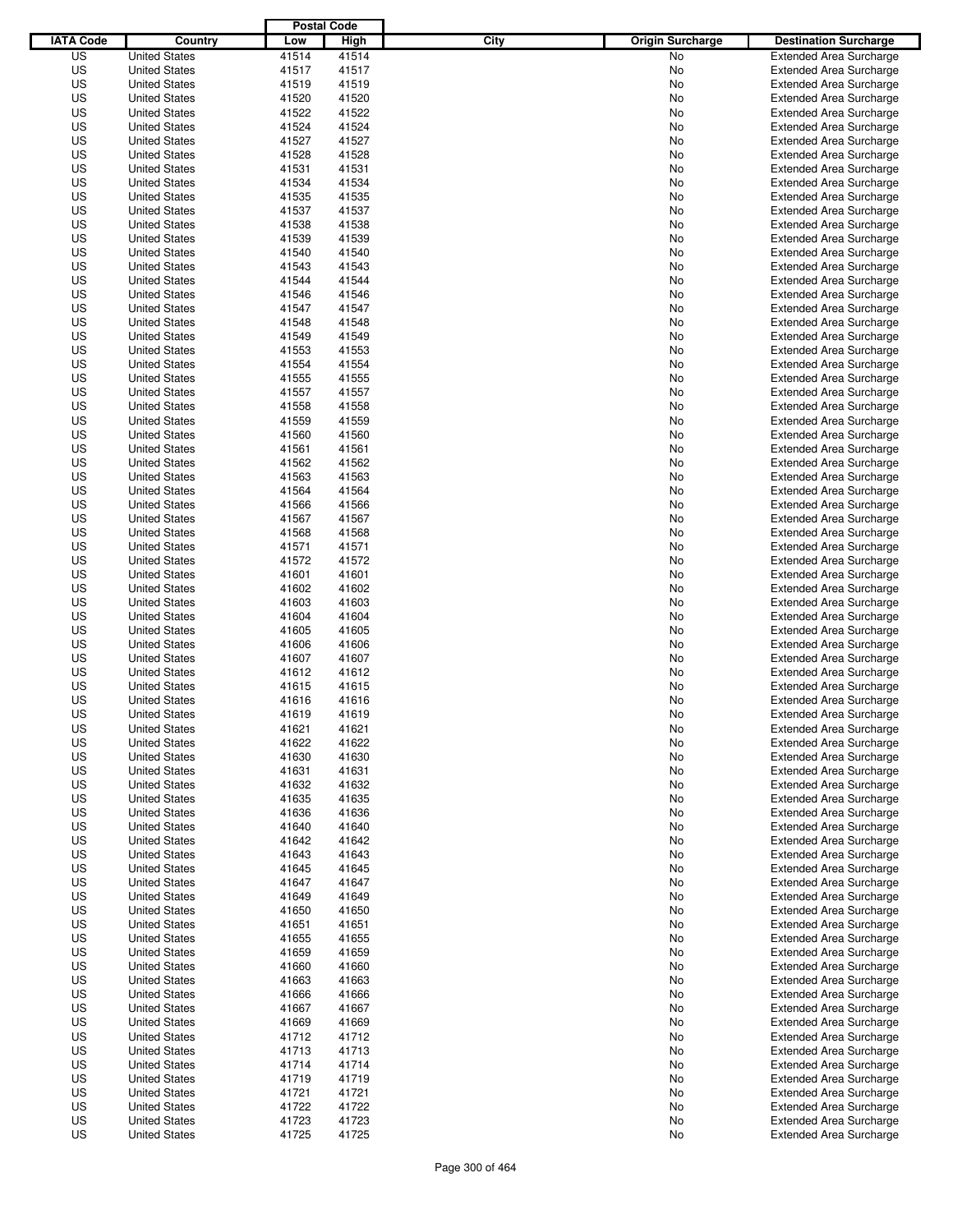|                  |                      | <b>Postal Code</b> |       |                                 |                                |
|------------------|----------------------|--------------------|-------|---------------------------------|--------------------------------|
| <b>IATA Code</b> | Country              | Low                | High  | City<br><b>Origin Surcharge</b> | <b>Destination Surcharge</b>   |
| US               | <b>United States</b> | 41727              | 41727 | <b>No</b>                       | <b>Extended Area Surcharge</b> |
| US               | <b>United States</b> | 41730              | 41730 | No                              | <b>Extended Area Surcharge</b> |
| US               | <b>United States</b> | 41731              | 41731 | No                              | <b>Extended Area Surcharge</b> |
| US               | <b>United States</b> | 41735              | 41735 | No                              | <b>Extended Area Surcharge</b> |
| US               | <b>United States</b> | 41736              | 41736 | No                              | <b>Extended Area Surcharge</b> |
| US               | <b>United States</b> | 41739              | 41739 | No                              | <b>Extended Area Surcharge</b> |
| US               | <b>United States</b> | 41740              | 41740 | No                              | <b>Extended Area Surcharge</b> |
| US               | <b>United States</b> | 41743              | 41743 | No                              | <b>Extended Area Surcharge</b> |
| US               | <b>United States</b> | 41745              | 41745 | No                              | <b>Extended Area Surcharge</b> |
| US               | <b>United States</b> | 41746              | 41746 | No                              | <b>Extended Area Surcharge</b> |
| US               | <b>United States</b> | 41747              | 41747 | No                              | <b>Extended Area Surcharge</b> |
| US               | <b>United States</b> | 41749              | 41749 | No                              | <b>Extended Area Surcharge</b> |
| US               | <b>United States</b> | 41754              | 41754 | No                              | <b>Extended Area Surcharge</b> |
| US               | <b>United States</b> | 41759              | 41759 | No                              | <b>Extended Area Surcharge</b> |
| US               | <b>United States</b> | 41760              | 41760 | No                              | <b>Extended Area Surcharge</b> |
| US               | <b>United States</b> | 41762              | 41762 | No                              | <b>Extended Area Surcharge</b> |
| US               | <b>United States</b> | 41763              | 41763 | No                              | <b>Extended Area Surcharge</b> |
| US               | <b>United States</b> | 41764              | 41764 | No                              | <b>Extended Area Surcharge</b> |
| US               | <b>United States</b> | 41766              | 41766 | No                              | <b>Extended Area Surcharge</b> |
| US               | <b>United States</b> | 41772              | 41772 | No                              | <b>Extended Area Surcharge</b> |
| US               | <b>United States</b> | 41773              | 41773 | No                              | <b>Extended Area Surcharge</b> |
| US               | <b>United States</b> | 41774              | 41774 | No                              | <b>Extended Area Surcharge</b> |
| US               | <b>United States</b> | 41775              | 41775 | No                              | <b>Extended Area Surcharge</b> |
| US               | <b>United States</b> | 41776              | 41776 | No                              | <b>Extended Area Surcharge</b> |
| US               | <b>United States</b> | 41777              | 41777 | No                              | <b>Extended Area Surcharge</b> |
| US               | <b>United States</b> | 41778              | 41778 | No                              | <b>Extended Area Surcharge</b> |
| US               | <b>United States</b> | 41804              | 41804 | No                              | <b>Extended Area Surcharge</b> |
| US               | <b>United States</b> | 41810              | 41810 | No                              | <b>Extended Area Surcharge</b> |
| US               | <b>United States</b> | 41812              | 41812 | No                              | <b>Extended Area Surcharge</b> |
| US               | <b>United States</b> | 41815              | 41815 | No                              | <b>Extended Area Surcharge</b> |
| US               | <b>United States</b> | 41817              | 41817 | No                              | <b>Extended Area Surcharge</b> |
| US               | <b>United States</b> | 41819              | 41819 | No                              | <b>Extended Area Surcharge</b> |
| US               | <b>United States</b> | 41821              | 41821 | No                              | <b>Extended Area Surcharge</b> |
| US               | <b>United States</b> | 41822              | 41822 | No                              | <b>Extended Area Surcharge</b> |
| US               |                      | 41824              | 41824 |                                 |                                |
|                  | <b>United States</b> |                    |       | No                              | <b>Extended Area Surcharge</b> |
| US               | <b>United States</b> | 41825              | 41825 | No                              | <b>Extended Area Surcharge</b> |
| US               | <b>United States</b> | 41826              | 41826 | No                              | <b>Extended Area Surcharge</b> |
| US               | <b>United States</b> | 41828              | 41828 | No                              | <b>Extended Area Surcharge</b> |
| US               | <b>United States</b> | 41831              | 41831 | No                              | <b>Extended Area Surcharge</b> |
| US               | <b>United States</b> | 41832              | 41832 | No                              | <b>Extended Area Surcharge</b> |
| US               | <b>United States</b> | 41833              | 41833 | No                              | <b>Extended Area Surcharge</b> |
| US               | <b>United States</b> | 41834              | 41834 | No                              | <b>Extended Area Surcharge</b> |
| US               | <b>United States</b> | 41835              | 41835 | No                              | <b>Extended Area Surcharge</b> |
| US               | <b>United States</b> | 41836              | 41836 | No                              | <b>Extended Area Surcharge</b> |
| US               | <b>United States</b> | 41837              | 41837 | No                              | Extended Area Surcharge        |
| US               | <b>United States</b> | 41838              | 41838 | No                              | <b>Extended Area Surcharge</b> |
| US               | <b>United States</b> | 41839              | 41839 | No                              | <b>Extended Area Surcharge</b> |
| US               | <b>United States</b> | 41840              | 41840 | No                              | <b>Extended Area Surcharge</b> |
| US               | <b>United States</b> | 41843              | 41843 | No                              | <b>Extended Area Surcharge</b> |
| US               | <b>United States</b> | 41844              | 41844 | No                              | <b>Extended Area Surcharge</b> |
| US               | <b>United States</b> | 41845              | 41845 | No                              | <b>Extended Area Surcharge</b> |
| US               | <b>United States</b> | 41847              | 41847 | No                              | <b>Extended Area Surcharge</b> |
| US               | <b>United States</b> | 41848              | 41848 | No                              | <b>Extended Area Surcharge</b> |
| US               | <b>United States</b> | 41849              | 41849 | No                              | <b>Extended Area Surcharge</b> |
| US               | <b>United States</b> | 41855              | 41855 | No                              | <b>Extended Area Surcharge</b> |
| US               | <b>United States</b> | 41858              | 41858 | No                              | <b>Extended Area Surcharge</b> |
| US               | <b>United States</b> | 41859              | 41859 | No                              | <b>Extended Area Surcharge</b> |
| US               | <b>United States</b> | 41861              | 41861 | No                              | <b>Extended Area Surcharge</b> |
| US               | <b>United States</b> | 41862              | 41862 | No                              | <b>Extended Area Surcharge</b> |
| US               | <b>United States</b> | 42020              | 42020 | No                              | <b>Extended Area Surcharge</b> |
| US               | <b>United States</b> | 42021              | 42021 | No                              | <b>Extended Area Surcharge</b> |
| US               | <b>United States</b> | 42022              | 42022 | No                              | <b>Extended Area Surcharge</b> |
| US               | <b>United States</b> | 42023              | 42023 | No                              | <b>Extended Area Surcharge</b> |
| US               | <b>United States</b> | 42024              | 42024 | No                              | <b>Extended Area Surcharge</b> |
| US               | <b>United States</b> | 42025              | 42025 | No                              | <b>Extended Area Surcharge</b> |
| US               | <b>United States</b> | 42027              | 42027 | No                              | <b>Extended Area Surcharge</b> |
| US               | <b>United States</b> | 42028              | 42028 | No                              | <b>Extended Area Surcharge</b> |
| US               | <b>United States</b> | 42029              | 42029 | No                              | <b>Extended Area Surcharge</b> |
| US               | <b>United States</b> | 42031              | 42031 | No                              | <b>Extended Area Surcharge</b> |
| US               | <b>United States</b> | 42032              | 42032 | No                              | <b>Extended Area Surcharge</b> |
| US               | <b>United States</b> | 42035              | 42035 | No                              | <b>Extended Area Surcharge</b> |
| US               | <b>United States</b> | 42036              | 42036 | No                              | <b>Extended Area Surcharge</b> |
| US               | <b>United States</b> | 42038              | 42038 | No                              | <b>Extended Area Surcharge</b> |
| US               | <b>United States</b> | 42039              | 42039 | No                              | <b>Extended Area Surcharge</b> |
| US               | <b>United States</b> | 42040              | 42040 | No                              | <b>Extended Area Surcharge</b> |
| US               | <b>United States</b> | 42041              | 42041 | No                              | <b>Extended Area Surcharge</b> |
| US               | <b>United States</b> | 42044              | 42044 | No                              | <b>Extended Area Surcharge</b> |
| US               | <b>United States</b> | 42045              | 42045 | No                              | <b>Extended Area Surcharge</b> |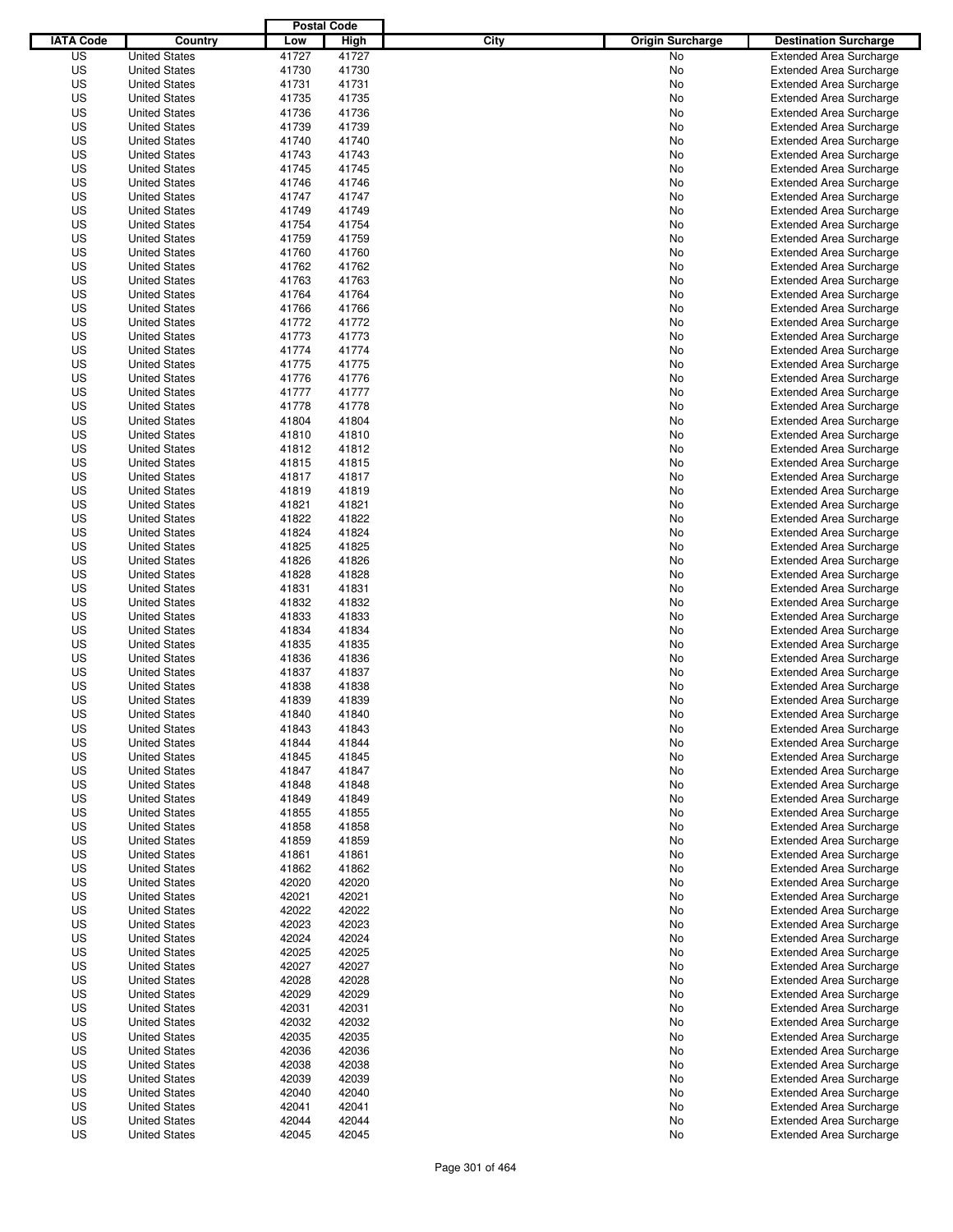|                  |                      | <b>Postal Code</b> |       |                                 |                                |
|------------------|----------------------|--------------------|-------|---------------------------------|--------------------------------|
| <b>IATA Code</b> | Country              | Low                | High  | City<br><b>Origin Surcharge</b> | <b>Destination Surcharge</b>   |
| US               | <b>United States</b> | 42047              | 42047 | <b>No</b>                       | <b>Extended Area Surcharge</b> |
| US               | <b>United States</b> | 42048              | 42048 | No                              | <b>Extended Area Surcharge</b> |
| US               | <b>United States</b> | 42049              | 42049 | No                              | <b>Extended Area Surcharge</b> |
| US               | <b>United States</b> | 42050              | 42050 | No                              | <b>Extended Area Surcharge</b> |
| US               | <b>United States</b> | 42051              | 42051 | No                              | <b>Extended Area Surcharge</b> |
| US               | <b>United States</b> | 42053              | 42053 | No                              | <b>Extended Area Surcharge</b> |
| US               | <b>United States</b> | 42054              | 42054 | No                              | <b>Extended Area Surcharge</b> |
| US               | <b>United States</b> | 42055              | 42055 | No                              | <b>Extended Area Surcharge</b> |
| US               | <b>United States</b> | 42056              | 42056 | No                              | <b>Extended Area Surcharge</b> |
| US               | <b>United States</b> | 42058              | 42058 | No                              | <b>Extended Area Surcharge</b> |
| US               | <b>United States</b> | 42060              | 42060 | No                              | <b>Extended Area Surcharge</b> |
| US               | <b>United States</b> | 42064              | 42064 | No                              | <b>Extended Area Surcharge</b> |
| US               | <b>United States</b> | 42066              | 42066 | No                              | <b>Extended Area Surcharge</b> |
| US               | <b>United States</b> | 42069              | 42069 | No                              | <b>Extended Area Surcharge</b> |
| US               | <b>United States</b> | 42070              | 42070 | No                              | <b>Extended Area Surcharge</b> |
| US               | <b>United States</b> | 42071              | 42071 | No                              | <b>Extended Area Surcharge</b> |
| US               | <b>United States</b> | 42076              | 42076 | No                              | <b>Extended Area Surcharge</b> |
| US               | <b>United States</b> | 42078              | 42078 | No                              | <b>Extended Area Surcharge</b> |
| US               | <b>United States</b> | 42079              | 42079 | No                              | <b>Extended Area Surcharge</b> |
| US               | <b>United States</b> | 42081              | 42081 | No                              | <b>Extended Area Surcharge</b> |
| US               | <b>United States</b> | 42082              | 42082 | No                              | <b>Extended Area Surcharge</b> |
| US               | <b>United States</b> | 42083              | 42083 | No                              | <b>Extended Area Surcharge</b> |
| US               | <b>United States</b> | 42084              | 42084 | No                              | <b>Extended Area Surcharge</b> |
| US               | <b>United States</b> | 42085              | 42085 | No                              | <b>Extended Area Surcharge</b> |
| US               | <b>United States</b> | 42086              | 42086 | No                              | <b>Extended Area Surcharge</b> |
| US               | <b>United States</b> | 42087              | 42087 | No                              | <b>Extended Area Surcharge</b> |
| US               | <b>United States</b> | 42088              | 42088 | No                              | <b>Extended Area Surcharge</b> |
| US               | <b>United States</b> | 42120              | 42120 | No                              | <b>Extended Area Surcharge</b> |
| US               | <b>United States</b> | 42122              | 42122 | No                              | <b>Extended Area Surcharge</b> |
| US               | <b>United States</b> | 42123              | 42123 | No                              | <b>Extended Area Surcharge</b> |
| US               | <b>United States</b> | 42124              | 42124 | No                              | <b>Extended Area Surcharge</b> |
| US               | <b>United States</b> | 42127              | 42127 | No                              | <b>Extended Area Surcharge</b> |
| US               | <b>United States</b> | 42129              | 42129 | No                              | <b>Extended Area Surcharge</b> |
| US               | <b>United States</b> | 42130              | 42130 | No                              | <b>Extended Area Surcharge</b> |
| US               | <b>United States</b> | 42131              | 42131 | No                              | <b>Extended Area Surcharge</b> |
| US               | <b>United States</b> | 42133              | 42133 | No                              | <b>Extended Area Surcharge</b> |
| US               | <b>United States</b> | 42134              | 42134 | No                              | <b>Extended Area Surcharge</b> |
| US               | <b>United States</b> | 42140              | 42140 | No                              | <b>Extended Area Surcharge</b> |
| US               | <b>United States</b> | 42141              | 42141 | No                              | <b>Extended Area Surcharge</b> |
| US               | <b>United States</b> | 42151              | 42151 | No                              | <b>Extended Area Surcharge</b> |
| US               | <b>United States</b> | 42152              | 42152 | No                              | <b>Extended Area Surcharge</b> |
| US               | <b>United States</b> | 42153              | 42153 | No                              | <b>Extended Area Surcharge</b> |
| US               | <b>United States</b> | 42154              | 42154 | No                              | <b>Extended Area Surcharge</b> |
| US               | <b>United States</b> | 42156              | 42156 | No                              | <b>Extended Area Surcharge</b> |
| US               | <b>United States</b> | 42157              | 42157 | No                              | <b>Extended Area Surcharge</b> |
| US               | <b>United States</b> | 42159              | 42159 | No                              | <b>Extended Area Surcharge</b> |
| US               | <b>United States</b> | 42160              | 42160 | No                              | <b>Extended Area Surcharge</b> |
| US               | <b>United States</b> | 42163              | 42163 | No                              | <b>Extended Area Surcharge</b> |
| US               | <b>United States</b> | 42164              | 42164 | No                              | <b>Extended Area Surcharge</b> |
| US               | <b>United States</b> | 42166              | 42166 | No                              | <b>Extended Area Surcharge</b> |
| US               | <b>United States</b> | 42167              | 42167 | No                              | <b>Extended Area Surcharge</b> |
| US               | <b>United States</b> | 42170              | 42170 | No                              | <b>Extended Area Surcharge</b> |
| US               | <b>United States</b> | 42171              | 42171 | No                              | <b>Extended Area Surcharge</b> |
| US               | <b>United States</b> | 42202              | 42202 | No                              | <b>Extended Area Surcharge</b> |
| US               | <b>United States</b> | 42204              | 42204 | No                              | <b>Extended Area Surcharge</b> |
| US               | <b>United States</b> | 42206              | 42206 | No                              | <b>Extended Area Surcharge</b> |
| US               | <b>United States</b> | 42207              | 42207 | No                              | <b>Extended Area Surcharge</b> |
| US               | <b>United States</b> | 42209              | 42209 | No                              | <b>Extended Area Surcharge</b> |
| US               | <b>United States</b> | 42210              | 42210 | No                              | <b>Extended Area Surcharge</b> |
| US               | <b>United States</b> | 42211              | 42211 | No                              | <b>Extended Area Surcharge</b> |
| US               | <b>United States</b> | 42214              | 42214 | No                              | <b>Extended Area Surcharge</b> |
| US               | <b>United States</b> | 42215              | 42215 | No                              | <b>Extended Area Surcharge</b> |
| US               | <b>United States</b> | 42217              | 42217 | No                              | <b>Extended Area Surcharge</b> |
| US               | <b>United States</b> | 42219              | 42219 | No                              | <b>Extended Area Surcharge</b> |
| US               | <b>United States</b> | 42220              | 42220 | No                              | <b>Extended Area Surcharge</b> |
| US               | <b>United States</b> | 42221              | 42221 | No                              | <b>Extended Area Surcharge</b> |
| US               | <b>United States</b> | 42232              | 42232 | No                              | <b>Extended Area Surcharge</b> |
| US               | <b>United States</b> | 42234              | 42234 | No                              | <b>Extended Area Surcharge</b> |
| US               | <b>United States</b> | 42236              | 42236 | No                              | <b>Extended Area Surcharge</b> |
| US               | <b>United States</b> | 42252              | 42252 | No                              | <b>Extended Area Surcharge</b> |
| US               | <b>United States</b> | 42256              | 42256 | No                              | <b>Extended Area Surcharge</b> |
| US               | <b>United States</b> | 42257              | 42257 | No                              | <b>Extended Area Surcharge</b> |
| US               | <b>United States</b> | 42259              | 42259 | No                              | <b>Extended Area Surcharge</b> |
| US               | <b>United States</b> | 42261              | 42261 | No                              | <b>Extended Area Surcharge</b> |
| US               | <b>United States</b> | 42265              | 42265 | No                              | <b>Extended Area Surcharge</b> |
| US               | <b>United States</b> | 42266              | 42266 | No                              | <b>Extended Area Surcharge</b> |
| US               | <b>United States</b> | 42267              | 42267 | No                              | <b>Extended Area Surcharge</b> |
| US               | <b>United States</b> | 42273              | 42273 | No                              | <b>Extended Area Surcharge</b> |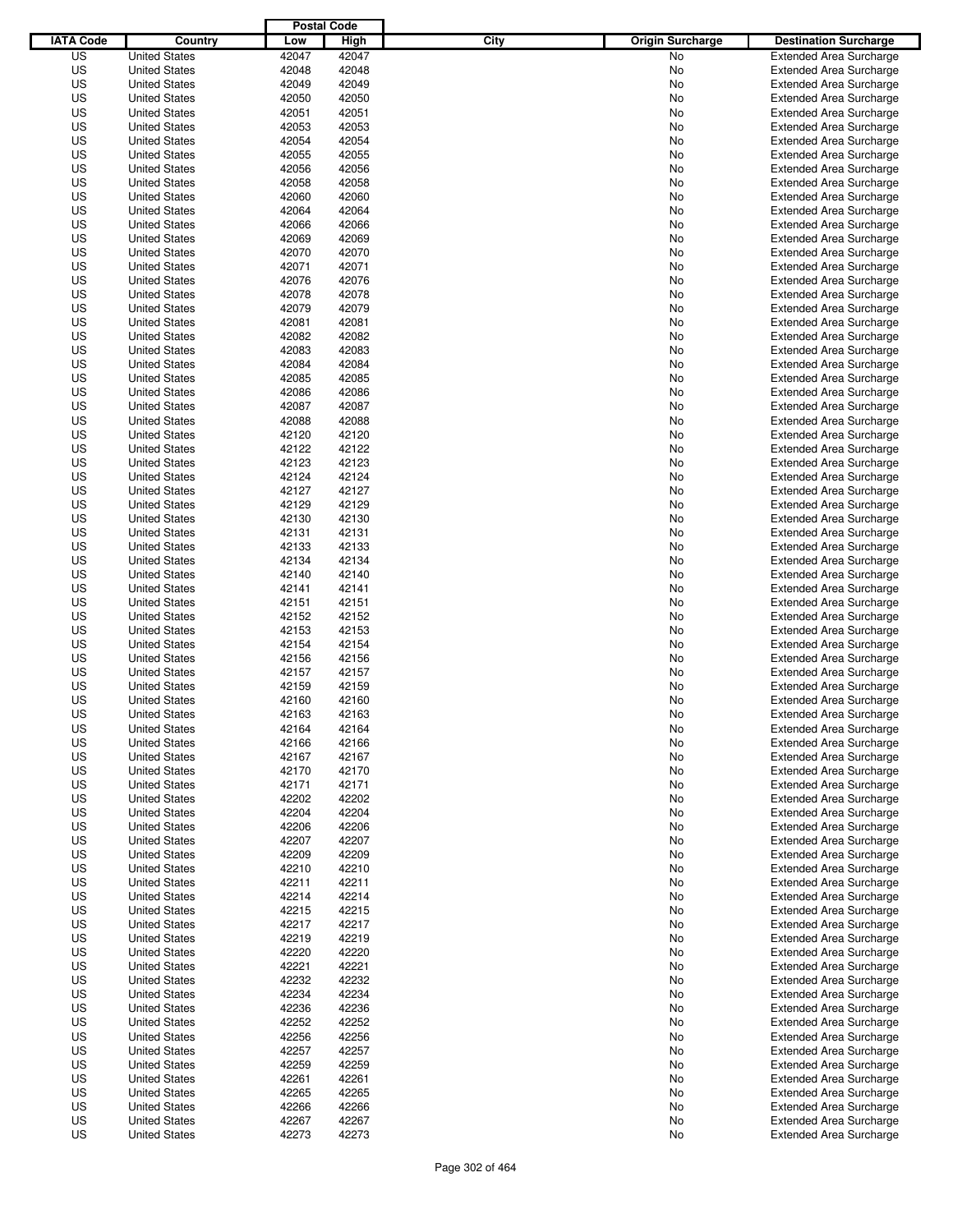|                  |                      | <b>Postal Code</b> |       |                                 |                                |
|------------------|----------------------|--------------------|-------|---------------------------------|--------------------------------|
| <b>IATA Code</b> | Country              | Low                | High  | City<br><b>Origin Surcharge</b> | <b>Destination Surcharge</b>   |
| US               | <b>United States</b> | 42274              | 42274 | <b>No</b>                       | <b>Extended Area Surcharge</b> |
| US               | <b>United States</b> | 42275              | 42275 | No                              | <b>Extended Area Surcharge</b> |
| US               | <b>United States</b> | 42276              | 42276 | No                              | <b>Extended Area Surcharge</b> |
| US               | <b>United States</b> | 42280              | 42280 | No                              | <b>Extended Area Surcharge</b> |
| US               | <b>United States</b> | 42283              | 42283 | No                              | <b>Extended Area Surcharge</b> |
| US               | <b>United States</b> | 42285              | 42285 | No                              | <b>Extended Area Surcharge</b> |
| US               | <b>United States</b> | 42286              | 42286 | No                              | <b>Extended Area Surcharge</b> |
| US               | <b>United States</b> | 42287              | 42287 | No                              | <b>Extended Area Surcharge</b> |
| US               | <b>United States</b> | 42320              | 42320 | No                              | <b>Extended Area Surcharge</b> |
| US               | <b>United States</b> | 42321              | 42321 | No                              | <b>Extended Area Surcharge</b> |
| US               | <b>United States</b> | 42322              | 42322 | No                              | <b>Extended Area Surcharge</b> |
| US               | <b>United States</b> | 42324              | 42324 | No                              | <b>Extended Area Surcharge</b> |
| US               | <b>United States</b> | 42325              | 42325 | No                              | <b>Extended Area Surcharge</b> |
| US               | <b>United States</b> | 42326              | 42326 | No                              | <b>Extended Area Surcharge</b> |
| US               | <b>United States</b> | 42327              | 42327 | No                              | <b>Extended Area Surcharge</b> |
| US               | <b>United States</b> | 42328              | 42328 | No                              | <b>Extended Area Surcharge</b> |
| US               | <b>United States</b> | 42330              | 42330 | No                              | <b>Extended Area Surcharge</b> |
| US               | <b>United States</b> | 42332              | 42332 | No                              | <b>Extended Area Surcharge</b> |
| US               | <b>United States</b> | 42333              | 42333 | No                              | <b>Extended Area Surcharge</b> |
| US               | <b>United States</b> | 42337              | 42337 | No                              | <b>Extended Area Surcharge</b> |
| US               | <b>United States</b> | 42338              | 42338 | No                              | <b>Extended Area Surcharge</b> |
| US               | <b>United States</b> | 42339              | 42339 | No                              | <b>Extended Area Surcharge</b> |
| US               | <b>United States</b> | 42343              | 42343 | No                              | <b>Extended Area Surcharge</b> |
| US               | <b>United States</b> | 42344              | 42344 | No                              | <b>Extended Area Surcharge</b> |
| US               | <b>United States</b> | 42345              | 42345 | No                              | <b>Extended Area Surcharge</b> |
| US               | <b>United States</b> | 42347              | 42347 | No                              | <b>Extended Area Surcharge</b> |
| US               | <b>United States</b> | 42348              | 42348 | No                              | <b>Extended Area Surcharge</b> |
| US               | <b>United States</b> | 42349              | 42349 | No                              | <b>Extended Area Surcharge</b> |
| US               | <b>United States</b> | 42350              | 42350 | No                              | <b>Extended Area Surcharge</b> |
| US               | <b>United States</b> | 42351              | 42351 | No                              | <b>Extended Area Surcharge</b> |
| US               | <b>United States</b> | 42352              | 42352 | No                              | <b>Extended Area Surcharge</b> |
| US               | <b>United States</b> | 42354              | 42354 | No                              | <b>Extended Area Surcharge</b> |
| US               | <b>United States</b> | 42355              | 42355 | No                              | <b>Extended Area Surcharge</b> |
| US               | <b>United States</b> | 42361              | 42361 | No                              | <b>Extended Area Surcharge</b> |
| US               | <b>United States</b> | 42365              | 42365 | No                              | <b>Extended Area Surcharge</b> |
| US               | <b>United States</b> | 42366              | 42366 | No                              | <b>Extended Area Surcharge</b> |
| US               | <b>United States</b> | 42367              | 42367 | No                              | <b>Extended Area Surcharge</b> |
| US               | <b>United States</b> | 42368              | 42368 | No                              | <b>Extended Area Surcharge</b> |
| US               | <b>United States</b> | 42369              | 42369 | No                              | <b>Extended Area Surcharge</b> |
| US               | <b>United States</b> | 42371              | 42371 | No                              | <b>Extended Area Surcharge</b> |
| US               | <b>United States</b> | 42372              | 42372 | No                              | <b>Extended Area Surcharge</b> |
| US               | <b>United States</b> | 42374              | 42374 | No                              | <b>Extended Area Surcharge</b> |
| US               | <b>United States</b> | 42376              | 42376 | No                              | <b>Extended Area Surcharge</b> |
| US               | <b>United States</b> | 42378              | 42378 | No                              | <b>Extended Area Surcharge</b> |
| US               | <b>United States</b> | 42404              | 42404 | No                              | <b>Extended Area Surcharge</b> |
| US               | <b>United States</b> | 42406              | 42406 | No                              | <b>Extended Area Surcharge</b> |
| US               | <b>United States</b> | 42408              | 42408 | No                              | <b>Extended Area Surcharge</b> |
| US               | <b>United States</b> | 42409              | 42409 | No                              | <b>Extended Area Surcharge</b> |
| US               | <b>United States</b> | 42411              | 42411 | No                              | <b>Extended Area Surcharge</b> |
| US               | <b>United States</b> | 42413              | 42413 | No                              | <b>Extended Area Surcharge</b> |
| US               | <b>United States</b> | 42436              | 42436 | No                              | <b>Extended Area Surcharge</b> |
| US               | <b>United States</b> | 42437              | 42437 | No                              | <b>Extended Area Surcharge</b> |
| US               | <b>United States</b> | 42441              | 42441 | No                              | <b>Extended Area Surcharge</b> |
| US               | <b>United States</b> | 42442              | 42442 | No                              | <b>Extended Area Surcharge</b> |
| US               | <b>United States</b> | 42444              | 42444 | No                              | <b>Extended Area Surcharge</b> |
| US               | <b>United States</b> | 42445              | 42445 | No                              | <b>Extended Area Surcharge</b> |
| US               | <b>United States</b> | 42450              | 42450 | No                              | <b>Extended Area Surcharge</b> |
| US               | <b>United States</b> | 42451              | 42451 | No                              | <b>Extended Area Surcharge</b> |
| US               | <b>United States</b> | 42452              | 42452 | No                              | <b>Extended Area Surcharge</b> |
| US               | <b>United States</b> | 42453              | 42453 | No                              | <b>Extended Area Surcharge</b> |
| US               | <b>United States</b> | 42455              | 42455 | No                              | <b>Extended Area Surcharge</b> |
| US               | <b>United States</b> | 42456              | 42456 | No                              | <b>Extended Area Surcharge</b> |
| US               | <b>United States</b> | 42457              | 42457 | No                              | <b>Extended Area Surcharge</b> |
| US               | <b>United States</b> | 42458              | 42458 | No                              | <b>Extended Area Surcharge</b> |
| US               | <b>United States</b> | 42459              | 42459 | No                              | <b>Extended Area Surcharge</b> |
| US               | <b>United States</b> | 42461              | 42461 | No                              | <b>Extended Area Surcharge</b> |
| US               | <b>United States</b> | 42462              | 42462 | No                              | <b>Extended Area Surcharge</b> |
| US               | <b>United States</b> | 42463              | 42463 | No                              | <b>Extended Area Surcharge</b> |
| US               | <b>United States</b> | 42464              | 42464 | No                              | <b>Extended Area Surcharge</b> |
| US               | <b>United States</b> | 42501              | 42501 | No                              | <b>Extended Area Surcharge</b> |
| US               | <b>United States</b> | 42516              | 42516 | No                              | <b>Extended Area Surcharge</b> |
| US               | <b>United States</b> | 42518              | 42518 | No                              | <b>Extended Area Surcharge</b> |
| US               | <b>United States</b> | 42519              | 42519 | No                              | <b>Extended Area Surcharge</b> |
| US               | <b>United States</b> | 42528              | 42528 | No                              | <b>Extended Area Surcharge</b> |
| US               | <b>United States</b> | 42539              | 42539 | No                              | <b>Extended Area Surcharge</b> |
| US               | <b>United States</b> | 42541              | 42541 | No                              | <b>Extended Area Surcharge</b> |
| US               | <b>United States</b> | 42544              | 42544 | No                              | <b>Extended Area Surcharge</b> |
| US               | <b>United States</b> | 42553              | 42553 | No                              | <b>Extended Area Surcharge</b> |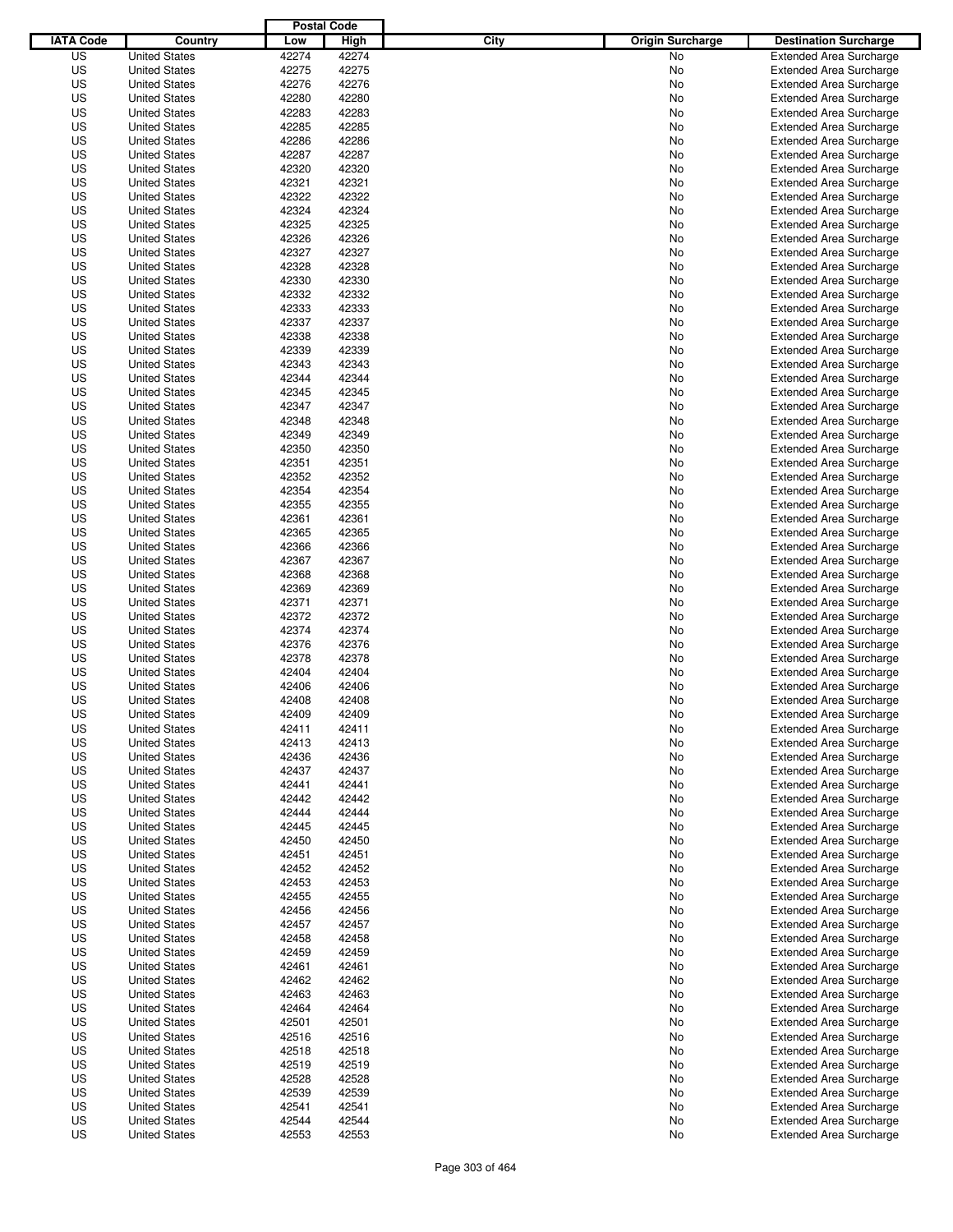|                  |                      | <b>Postal Code</b> |       |                                 |                                                                  |
|------------------|----------------------|--------------------|-------|---------------------------------|------------------------------------------------------------------|
| <b>IATA Code</b> | Country              | Low                | High  | City<br><b>Origin Surcharge</b> | <b>Destination Surcharge</b>                                     |
| US               | <b>United States</b> | 42558              | 42558 | <b>No</b>                       | <b>Extended Area Surcharge</b>                                   |
| US               | <b>United States</b> | 42565              | 42565 | No                              | <b>Extended Area Surcharge</b>                                   |
| US               | <b>United States</b> | 42566              | 42566 | No                              | <b>Extended Area Surcharge</b>                                   |
| US               | <b>United States</b> | 42567              | 42567 | No                              | <b>Extended Area Surcharge</b>                                   |
| US               | <b>United States</b> | 42602              | 42602 | No                              | <b>Extended Area Surcharge</b>                                   |
| US               | <b>United States</b> | 42603              | 42603 | No                              | <b>Extended Area Surcharge</b>                                   |
| US               | <b>United States</b> | 42629              | 42629 | No                              | <b>Extended Area Surcharge</b>                                   |
| US               | <b>United States</b> | 42633              | 42633 | No                              | <b>Extended Area Surcharge</b>                                   |
| US               | <b>United States</b> | 42634              | 42634 | No                              | <b>Extended Area Surcharge</b>                                   |
| US               | <b>United States</b> | 42635              | 42635 | No                              | <b>Extended Area Surcharge</b>                                   |
| US               | <b>United States</b> | 42638              | 42638 | No                              | <b>Extended Area Surcharge</b>                                   |
| US               | <b>United States</b> | 42642              | 42642 | No                              | <b>Extended Area Surcharge</b>                                   |
| US               | <b>United States</b> | 42647              | 42647 | No                              | <b>Extended Area Surcharge</b>                                   |
| US               | <b>United States</b> | 42649              | 42649 | No                              | <b>Extended Area Surcharge</b>                                   |
| US               | <b>United States</b> | 42653              | 42653 | No                              | <b>Extended Area Surcharge</b>                                   |
| US               | <b>United States</b> | 42711              | 42711 | No                              | <b>Extended Area Surcharge</b>                                   |
| US               | <b>United States</b> | 42712              | 42712 | No                              | <b>Extended Area Surcharge</b>                                   |
| US               | <b>United States</b> | 42713              | 42713 | No                              | <b>Extended Area Surcharge</b>                                   |
| US               | <b>United States</b> | 42715              | 42715 | No                              | <b>Extended Area Surcharge</b>                                   |
| US               | <b>United States</b> | 42716              | 42716 | No                              | <b>Extended Area Surcharge</b>                                   |
| US               | <b>United States</b> | 42717              | 42717 | No                              | <b>Extended Area Surcharge</b>                                   |
| US               | <b>United States</b> | 42721              | 42721 | No                              | <b>Extended Area Surcharge</b>                                   |
| US               | <b>United States</b> | 42722              | 42722 | No                              | <b>Extended Area Surcharge</b>                                   |
| US               | <b>United States</b> | 42724              | 42724 | No                              | <b>Extended Area Surcharge</b>                                   |
| US               | <b>United States</b> | 42726              | 42726 | No                              | <b>Extended Area Surcharge</b>                                   |
| US               | <b>United States</b> | 42728              | 42728 | No                              | <b>Extended Area Surcharge</b>                                   |
| US               | <b>United States</b> | 42729              | 42729 | No                              | <b>Extended Area Surcharge</b>                                   |
| US               | <b>United States</b> | 42731              | 42731 | No                              | <b>Extended Area Surcharge</b>                                   |
| US               | <b>United States</b> | 42732              | 42732 | No                              | <b>Extended Area Surcharge</b>                                   |
| US               | <b>United States</b> | 42733              | 42733 | No                              | <b>Extended Area Surcharge</b>                                   |
| US               | <b>United States</b> | 42735              | 42735 | No                              | <b>Extended Area Surcharge</b>                                   |
| US               | <b>United States</b> | 42740              | 42740 |                                 |                                                                  |
| US               | <b>United States</b> | 42741              | 42741 | No                              | <b>Extended Area Surcharge</b><br><b>Extended Area Surcharge</b> |
|                  |                      | 42742              |       | No                              |                                                                  |
| US               | <b>United States</b> |                    | 42742 | No                              | <b>Extended Area Surcharge</b>                                   |
| US               | <b>United States</b> | 42743              | 42743 | No                              | <b>Extended Area Surcharge</b>                                   |
| US               | <b>United States</b> | 42746              | 42746 | No                              | <b>Extended Area Surcharge</b>                                   |
| US               | <b>United States</b> | 42748              | 42748 | No                              | <b>Extended Area Surcharge</b>                                   |
| US               | <b>United States</b> | 42749              | 42749 | No                              | <b>Extended Area Surcharge</b>                                   |
| US               | <b>United States</b> | 42753              | 42753 | No                              | <b>Extended Area Surcharge</b>                                   |
| US               | <b>United States</b> | 42754              | 42754 | No                              | <b>Extended Area Surcharge</b>                                   |
| US               | <b>United States</b> | 42757              | 42757 | No                              | <b>Extended Area Surcharge</b>                                   |
| US               | <b>United States</b> | 42758              | 42758 | No                              | <b>Extended Area Surcharge</b>                                   |
| US               | <b>United States</b> | 42759              | 42759 | No                              | <b>Extended Area Surcharge</b>                                   |
| US               | <b>United States</b> | 42761              | 42761 | No                              | <b>Extended Area Surcharge</b>                                   |
| US               | <b>United States</b> | 42762              | 42762 | No                              | <b>Extended Area Surcharge</b>                                   |
| US               | <b>United States</b> | 42764              | 42764 | No                              | <b>Extended Area Surcharge</b>                                   |
| US               | <b>United States</b> | 42765              | 42765 | No                              | <b>Extended Area Surcharge</b>                                   |
| US               | <b>United States</b> | 42776              | 42776 | No                              | <b>Extended Area Surcharge</b>                                   |
| US               | <b>United States</b> | 42782              | 42782 | No                              | <b>Extended Area Surcharge</b>                                   |
| US               | <b>United States</b> | 42784              | 42784 | No                              | <b>Extended Area Surcharge</b>                                   |
| US               | <b>United States</b> | 42786              | 42786 | No                              | <b>Extended Area Surcharge</b>                                   |
| US               | <b>United States</b> | 42788              | 42788 | No                              | <b>Extended Area Surcharge</b>                                   |
| US               | <b>United States</b> | 43001              | 43001 | No                              | <b>Extended Area Surcharge</b>                                   |
| US               | <b>United States</b> | 43003              | 43003 | No                              | <b>Extended Area Surcharge</b>                                   |
| US               | <b>United States</b> | 43006              | 43006 | No                              | <b>Extended Area Surcharge</b>                                   |
| US               | <b>United States</b> | 43007              | 43007 | No                              | <b>Extended Area Surcharge</b>                                   |
| US               | <b>United States</b> | 43009              | 43009 | No                              | <b>Extended Area Surcharge</b>                                   |
| US               | <b>United States</b> | 43010              | 43010 | No                              | <b>Extended Area Surcharge</b>                                   |
| US               | <b>United States</b> | 43011              | 43011 | No                              | <b>Extended Area Surcharge</b>                                   |
| US               | <b>United States</b> | 43013              | 43013 | No                              | <b>Extended Area Surcharge</b>                                   |
| US               | <b>United States</b> | 43014              | 43014 | No                              | <b>Extended Area Surcharge</b>                                   |
| US               | <b>United States</b> | 43019              | 43019 | No                              | <b>Extended Area Surcharge</b>                                   |
| US               | <b>United States</b> | 43022              | 43022 | No                              | <b>Extended Area Surcharge</b>                                   |
| US               | <b>United States</b> | 43027              | 43027 | No                              | <b>Extended Area Surcharge</b>                                   |
| US               | <b>United States</b> | 43028              | 43028 | No                              | <b>Extended Area Surcharge</b>                                   |
| US               | <b>United States</b> | 43029              | 43029 | No                              | <b>Extended Area Surcharge</b>                                   |
| US               | <b>United States</b> | 43030              | 43030 | No                              | <b>Extended Area Surcharge</b>                                   |
| US               | <b>United States</b> | 43036              | 43036 | No                              | <b>Extended Area Surcharge</b>                                   |
| US               | <b>United States</b> | 43037              | 43037 | No                              | <b>Extended Area Surcharge</b>                                   |
| US               | <b>United States</b> | 43044              | 43044 | No                              | Extended Area Surcharge                                          |
| US               | <b>United States</b> | 43045              | 43045 | No                              | <b>Extended Area Surcharge</b>                                   |
| US               | <b>United States</b> | 43048              | 43048 | No                              | <b>Extended Area Surcharge</b>                                   |
| US               | <b>United States</b> | 43060              | 43060 | No                              | <b>Extended Area Surcharge</b>                                   |
| US               | <b>United States</b> | 43061              | 43061 | No                              | <b>Extended Area Surcharge</b>                                   |
| US               | <b>United States</b> | 43066              | 43066 | No                              | <b>Extended Area Surcharge</b>                                   |
| US               | <b>United States</b> | 43067              | 43067 | No                              | <b>Extended Area Surcharge</b>                                   |
| US               | <b>United States</b> | 43070              | 43070 | No                              | <b>Extended Area Surcharge</b>                                   |
| US               | <b>United States</b> | 43071              | 43071 | No                              | <b>Extended Area Surcharge</b>                                   |
|                  |                      |                    |       |                                 |                                                                  |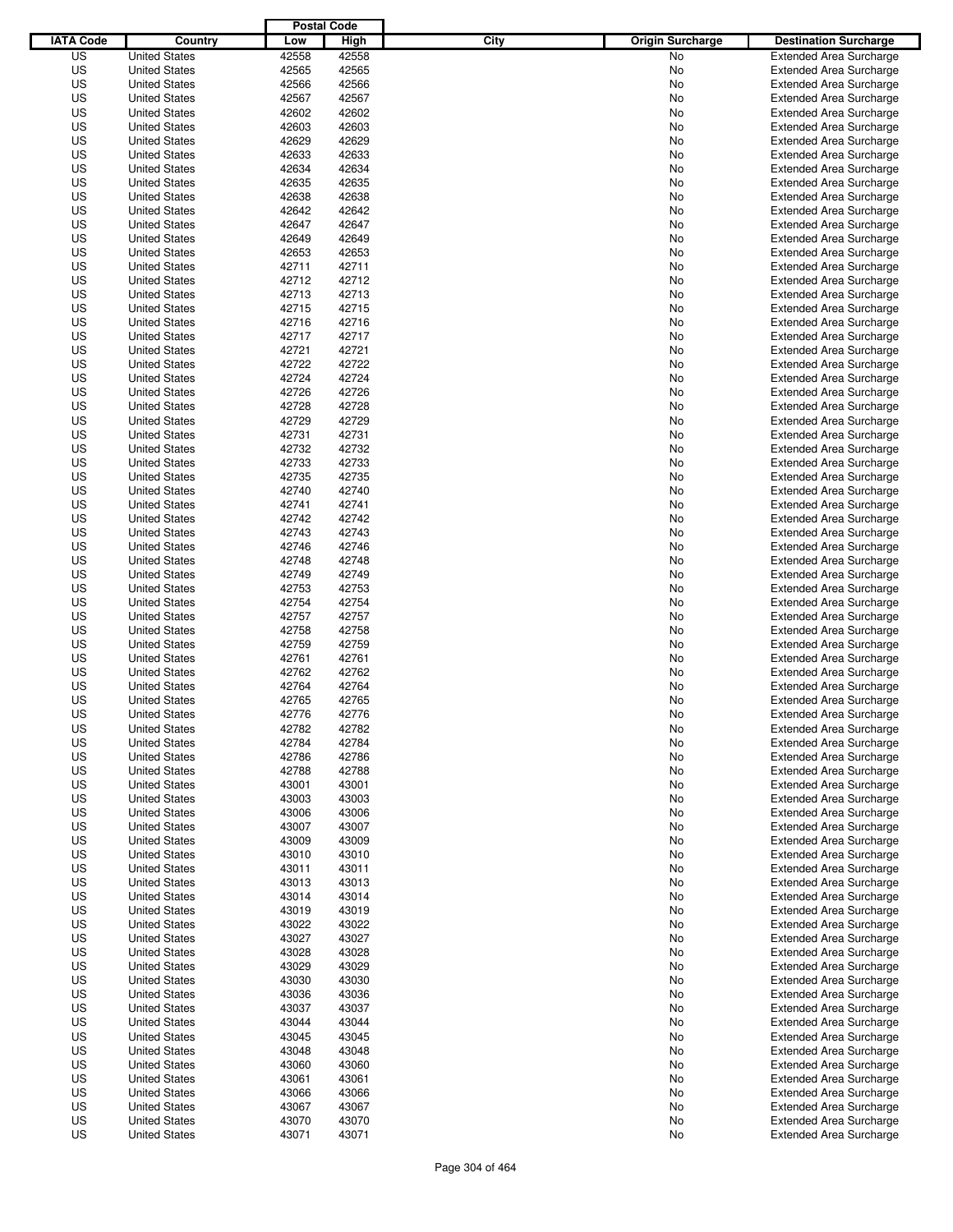|                  |                                              | <b>Postal Code</b> |                |                                 |                                                                  |
|------------------|----------------------------------------------|--------------------|----------------|---------------------------------|------------------------------------------------------------------|
| <b>IATA Code</b> | Country                                      | Low                | High           | City<br><b>Origin Surcharge</b> | <b>Destination Surcharge</b>                                     |
| US               | <b>United States</b>                         | 43072              | 43072          | No                              | <b>Extended Area Surcharge</b>                                   |
| US               | <b>United States</b>                         | 43076              | 43076          | No                              | <b>Extended Area Surcharge</b>                                   |
| US               | <b>United States</b>                         | 43080              | 43080          | No                              | <b>Extended Area Surcharge</b>                                   |
| US               | <b>United States</b>                         | 43084              | 43084          | No                              | <b>Extended Area Surcharge</b>                                   |
| US               | <b>United States</b>                         | 43101              | 43101          | No                              | <b>Extended Area Surcharge</b>                                   |
| US               | <b>United States</b>                         | 43106              | 43106          | No                              | <b>Extended Area Surcharge</b>                                   |
| US               | <b>United States</b>                         | 43107              | 43107          | No                              | <b>Extended Area Surcharge</b>                                   |
| US               | <b>United States</b>                         | 43111              | 43111          | No                              | <b>Extended Area Surcharge</b>                                   |
| US               | <b>United States</b>                         | 43115              | 43115          | No                              | <b>Extended Area Surcharge</b>                                   |
| US               | <b>United States</b><br><b>United States</b> | 43128              | 43128          | No                              | <b>Extended Area Surcharge</b>                                   |
| US<br>US         | <b>United States</b>                         | 43135<br>43138     | 43135<br>43138 | No<br>No                        | <b>Extended Area Surcharge</b><br><b>Extended Area Surcharge</b> |
| US               | <b>United States</b>                         | 43143              | 43143          | No                              | <b>Extended Area Surcharge</b>                                   |
| US               | <b>United States</b>                         | 43144              | 43144          | No                              | <b>Extended Area Surcharge</b>                                   |
| US               | <b>United States</b>                         | 43145              | 43145          | No                              | <b>Extended Area Surcharge</b>                                   |
| US               | <b>United States</b>                         | 43146              | 43146          | No                              | <b>Extended Area Surcharge</b>                                   |
| US               | <b>United States</b>                         | 43148              | 43148          | No                              | <b>Extended Area Surcharge</b>                                   |
| US               | <b>United States</b>                         | 43149              | 43149          | No                              | <b>Extended Area Surcharge</b>                                   |
| US               | <b>United States</b>                         | 43150              | 43150          | No                              | <b>Extended Area Surcharge</b>                                   |
| US               | <b>United States</b>                         | 43151              | 43151          | No                              | <b>Extended Area Surcharge</b>                                   |
| US               | <b>United States</b>                         | 43152              | 43152          | No                              | <b>Extended Area Surcharge</b>                                   |
| US               | <b>United States</b>                         | 43153              | 43153          | No                              | <b>Extended Area Surcharge</b>                                   |
| US               | <b>United States</b>                         | 43154              | 43154          | No                              | <b>Extended Area Surcharge</b>                                   |
| US               | <b>United States</b>                         | 43156              | 43156          | No                              | <b>Extended Area Surcharge</b>                                   |
| US               | <b>United States</b>                         | 43158              | 43158          | No                              | <b>Extended Area Surcharge</b>                                   |
| US               | <b>United States</b>                         | 43160              | 43160          | No                              | <b>Extended Area Surcharge</b>                                   |
| US               | <b>United States</b>                         | 43163              | 43163          | No                              | <b>Extended Area Surcharge</b>                                   |
| US               | <b>United States</b>                         | 43164              | 43164          | No                              | <b>Extended Area Surcharge</b>                                   |
| US               | <b>United States</b>                         | 43310              | 43310          | No                              | <b>Extended Area Surcharge</b>                                   |
| US               | <b>United States</b>                         | 43314              | 43314          | No                              | <b>Extended Area Surcharge</b>                                   |
| US               | <b>United States</b>                         | 43315              | 43315          | No                              | <b>Extended Area Surcharge</b>                                   |
| US               | <b>United States</b>                         | 43317              | 43317          | No                              | <b>Extended Area Surcharge</b>                                   |
| US               | <b>United States</b>                         | 43318              | 43318          | No                              | <b>Extended Area Surcharge</b>                                   |
| US               | <b>United States</b>                         | 43319              | 43319          | No                              | <b>Extended Area Surcharge</b>                                   |
| US               | <b>United States</b>                         | 43320              | 43320          | No                              | <b>Extended Area Surcharge</b>                                   |
| US               | <b>United States</b>                         | 43321              | 43321          | No                              | <b>Extended Area Surcharge</b>                                   |
| US               | <b>United States</b>                         | 43323              | 43323          | No                              | <b>Extended Area Surcharge</b>                                   |
| US               | <b>United States</b>                         | 43324              | 43324          | No                              | <b>Extended Area Surcharge</b>                                   |
| US               | <b>United States</b>                         | 43326              | 43326          | No                              | <b>Extended Area Surcharge</b>                                   |
| US               | <b>United States</b>                         | 43332              | 43332          | No                              | <b>Extended Area Surcharge</b>                                   |
| US               | <b>United States</b>                         | 43333              | 43333          | No                              | <b>Extended Area Surcharge</b>                                   |
| US               | <b>United States</b>                         | 43334              | 43334          | No                              | <b>Extended Area Surcharge</b>                                   |
| US               | <b>United States</b>                         | 43335              | 43335          | No                              | <b>Extended Area Surcharge</b>                                   |
| US               | <b>United States</b>                         | 43336              | 43336          | No                              | <b>Extended Area Surcharge</b>                                   |
| US               | <b>United States</b>                         | 43337              | 43337          | No                              | Extended Area Surcharge                                          |
| US               | <b>United States</b>                         | 43338              | 43338          | No                              | <b>Extended Area Surcharge</b>                                   |
| US               | <b>United States</b>                         | 43340              | 43340          | No                              | <b>Extended Area Surcharge</b>                                   |
| US               | <b>United States</b>                         | 43341              | 43341          | No                              | <b>Extended Area Surcharge</b>                                   |
| US               | <b>United States</b>                         | 43342              | 43342          | No                              | <b>Extended Area Surcharge</b>                                   |
| US               | <b>United States</b>                         | 43343              | 43343          | No                              | <b>Extended Area Surcharge</b>                                   |
| US               | <b>United States</b>                         | 43344              | 43344          | No                              | <b>Extended Area Surcharge</b>                                   |
| US<br>US         | <b>United States</b>                         | 43345<br>43346     | 43345<br>43346 | No                              | <b>Extended Area Surcharge</b>                                   |
| US               | <b>United States</b><br><b>United States</b> | 43347              | 43347          | No<br>No                        | <b>Extended Area Surcharge</b><br><b>Extended Area Surcharge</b> |
| US               | <b>United States</b>                         | 43349              | 43349          | No                              | <b>Extended Area Surcharge</b>                                   |
| US               | <b>United States</b>                         | 43350              | 43350          | No                              | <b>Extended Area Surcharge</b>                                   |
| US               | <b>United States</b>                         | 43356              | 43356          | No                              | <b>Extended Area Surcharge</b>                                   |
| US               | <b>United States</b>                         | 43357              | 43357          | No                              | <b>Extended Area Surcharge</b>                                   |
| US               | <b>United States</b>                         | 43358              | 43358          | No                              | <b>Extended Area Surcharge</b>                                   |
| US               | <b>United States</b>                         | 43359              | 43359          | No                              | <b>Extended Area Surcharge</b>                                   |
| US               | <b>United States</b>                         | 43360              | 43360          | No                              | <b>Extended Area Surcharge</b>                                   |
| US               | <b>United States</b>                         | 43406              | 43406          | No                              | <b>Extended Area Surcharge</b>                                   |
| US               | <b>United States</b>                         | 43407              | 43407          | No                              | <b>Extended Area Surcharge</b>                                   |
| US               | <b>United States</b>                         | 43413              | 43413          | No                              | <b>Extended Area Surcharge</b>                                   |
| US               | <b>United States</b>                         | 43416              | 43416          | No                              | <b>Extended Area Surcharge</b>                                   |
| US               | <b>United States</b>                         | 43431              | 43431          | No                              | <b>Extended Area Surcharge</b>                                   |
| US               | <b>United States</b>                         | 43432              | 43432          | No                              | <b>Extended Area Surcharge</b>                                   |
| US               | <b>United States</b>                         | 43435              | 43435          | No                              | <b>Extended Area Surcharge</b>                                   |
| US               | <b>United States</b>                         | 43436              | 43436          | No                              | <b>Extended Area Surcharge</b>                                   |
| US               | <b>United States</b>                         | 43437              | 43437          | No                              | <b>Extended Area Surcharge</b>                                   |
| US               | <b>United States</b>                         | 43438              | 43438          | No                              | <b>Extended Area Surcharge</b>                                   |
| US               | <b>United States</b>                         | 43439              | 43439          | No                              | <b>Extended Area Surcharge</b>                                   |
| US               | <b>United States</b>                         | 43441              | 43441          | No                              | <b>Extended Area Surcharge</b>                                   |
| US               | <b>United States</b>                         | 43442              | 43442          | No                              | <b>Extended Area Surcharge</b>                                   |
| US               | <b>United States</b>                         | 43450              | 43450          | No                              | <b>Extended Area Surcharge</b>                                   |
| US               | <b>United States</b>                         | 43451              | 43451          | No                              | <b>Extended Area Surcharge</b>                                   |
| US               | <b>United States</b>                         | 43456              | 43456          | No                              | <b>Extended Area Surcharge</b>                                   |
| US               | <b>United States</b>                         | 43457              | 43457          | No                              | <b>Extended Area Surcharge</b>                                   |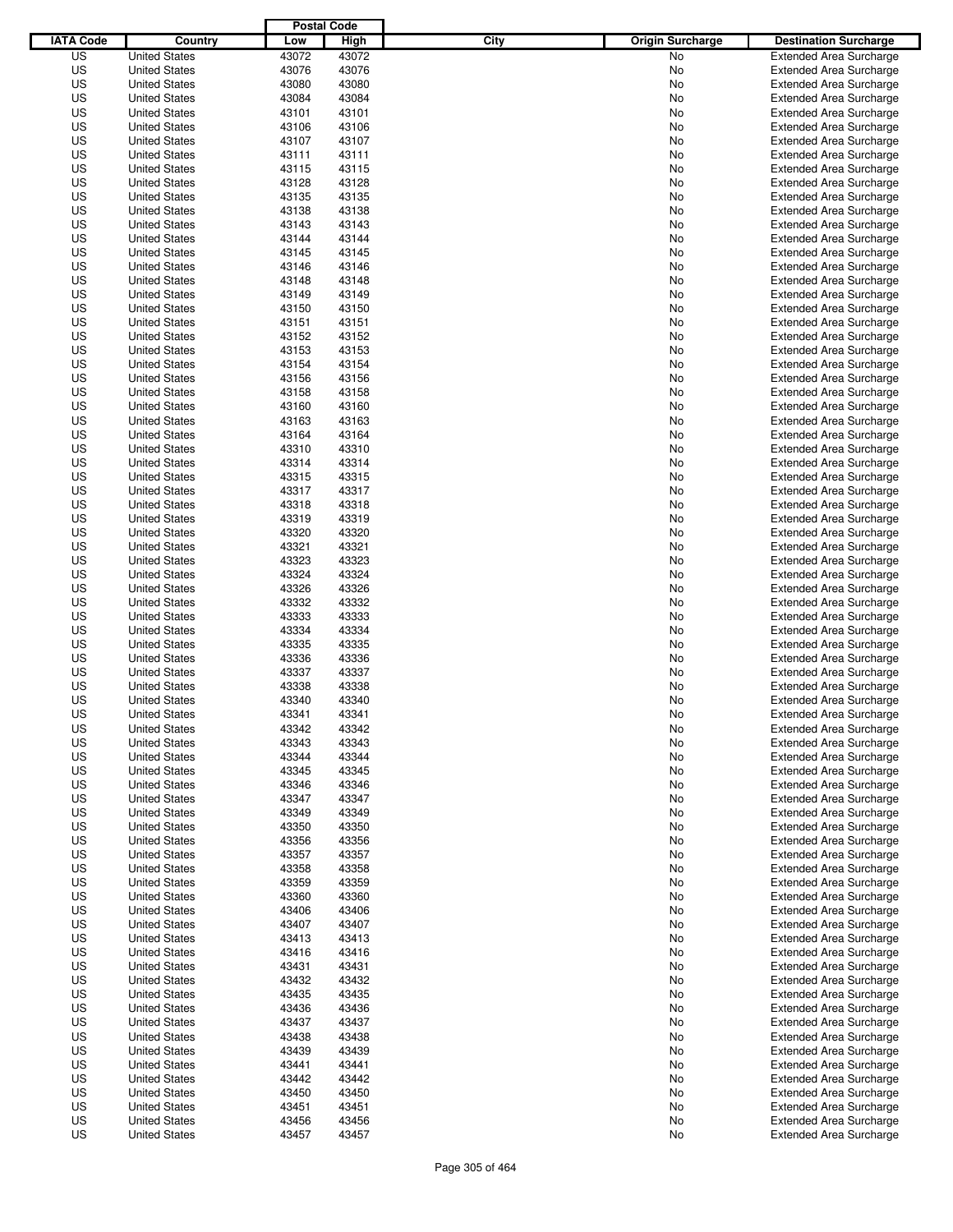|                  |                                              | <b>Postal Code</b> |                |                                 |                                                                  |
|------------------|----------------------------------------------|--------------------|----------------|---------------------------------|------------------------------------------------------------------|
| <b>IATA Code</b> | Country                                      | Low                | High           | City<br><b>Origin Surcharge</b> | <b>Destination Surcharge</b>                                     |
| US               | <b>United States</b>                         | 43462              | 43462          | <b>No</b>                       | <b>Extended Area Surcharge</b>                                   |
| US               | <b>United States</b>                         | 43464              | 43464          | No                              | <b>Extended Area Surcharge</b>                                   |
| US               | <b>United States</b>                         | 43466              | 43466          | No                              | <b>Extended Area Surcharge</b>                                   |
| US               | <b>United States</b>                         | 43467              | 43467          | No                              | <b>Extended Area Surcharge</b>                                   |
| US               | <b>United States</b>                         | 43501              | 43501          | No                              | <b>Extended Area Surcharge</b>                                   |
| US               | <b>United States</b>                         | 43504              | 43504          | No                              | <b>Extended Area Surcharge</b>                                   |
| US               | <b>United States</b>                         | 43510              | 43510          | No                              | <b>Extended Area Surcharge</b>                                   |
| US               | <b>United States</b>                         | 43511              | 43511          | No                              | <b>Extended Area Surcharge</b>                                   |
| US               | <b>United States</b>                         | 43516              | 43516          | No                              | <b>Extended Area Surcharge</b>                                   |
| US               | <b>United States</b>                         | 43517              | 43517          | No                              | <b>Extended Area Surcharge</b>                                   |
| US               | <b>United States</b>                         | 43518              | 43518          | No                              | <b>Extended Area Surcharge</b>                                   |
| US               | <b>United States</b>                         | 43521              | 43521          | No                              | <b>Extended Area Surcharge</b>                                   |
| US               | <b>United States</b>                         | 43524              | 43524          | No                              | <b>Extended Area Surcharge</b>                                   |
| US               | <b>United States</b>                         | 43526              | 43526          | No                              | <b>Extended Area Surcharge</b>                                   |
| US               | <b>United States</b>                         | 43527              | 43527          | No                              | <b>Extended Area Surcharge</b>                                   |
| US               | <b>United States</b>                         | 43529              | 43529          | No                              | <b>Extended Area Surcharge</b>                                   |
| US               | <b>United States</b>                         | 43531              | 43531          | No                              | <b>Extended Area Surcharge</b>                                   |
| US               | <b>United States</b>                         | 43532              | 43532          | No                              | <b>Extended Area Surcharge</b>                                   |
| US               | <b>United States</b>                         | 43533              | 43533          | No                              | <b>Extended Area Surcharge</b>                                   |
| US               | <b>United States</b>                         | 43534              | 43534          | No                              | <b>Extended Area Surcharge</b>                                   |
| US               | <b>United States</b>                         | 43535              | 43535          | No                              | <b>Extended Area Surcharge</b>                                   |
| US               | <b>United States</b>                         | 43536              | 43536          | No                              | <b>Extended Area Surcharge</b>                                   |
| US               | <b>United States</b>                         | 43540              | 43540          | No                              | <b>Extended Area Surcharge</b>                                   |
| US               | <b>United States</b>                         | 43541              | 43541          | No                              | <b>Extended Area Surcharge</b>                                   |
| US               | <b>United States</b>                         | 43543              | 43543          | No                              | <b>Extended Area Surcharge</b>                                   |
| US               | <b>United States</b>                         | 43548              | 43548          | No                              | <b>Extended Area Surcharge</b>                                   |
| US               | <b>United States</b>                         | 43549              | 43549          | No                              | <b>Extended Area Surcharge</b>                                   |
| US               | <b>United States</b>                         | 43554              | 43554          | No                              | <b>Extended Area Surcharge</b>                                   |
| US               | <b>United States</b>                         | 43556              | 43556          | No                              | <b>Extended Area Surcharge</b>                                   |
| US               | <b>United States</b>                         | 43569              | 43569          | No                              | <b>Extended Area Surcharge</b>                                   |
| US               | <b>United States</b>                         | 43711              | 43711          | No                              | <b>Extended Area Surcharge</b>                                   |
| US               | <b>United States</b>                         | 43713              | 43713          | No                              | <b>Extended Area Surcharge</b>                                   |
| US               | <b>United States</b>                         | 43716              | 43716          | No                              | <b>Extended Area Surcharge</b>                                   |
| US               | <b>United States</b>                         | 43717              | 43717          | No                              | <b>Extended Area Surcharge</b>                                   |
| US               | <b>United States</b>                         | 43718              | 43718          | No                              | <b>Extended Area Surcharge</b>                                   |
| US               | <b>United States</b>                         | 43719              | 43719          | No                              | <b>Extended Area Surcharge</b>                                   |
| US               | <b>United States</b>                         | 43720              | 43720          | No                              | <b>Extended Area Surcharge</b>                                   |
| US               | <b>United States</b>                         | 43721              | 43721          | No                              | <b>Extended Area Surcharge</b>                                   |
| US               | <b>United States</b>                         | 43722              | 43722          | No                              | <b>Extended Area Surcharge</b>                                   |
| US               | <b>United States</b>                         | 43724              | 43724          | No                              | <b>Extended Area Surcharge</b>                                   |
| US               | <b>United States</b>                         | 43727              | 43727          | No                              | <b>Extended Area Surcharge</b>                                   |
| US               | <b>United States</b>                         | 43728              | 43728          | No                              | <b>Extended Area Surcharge</b>                                   |
| US               | <b>United States</b>                         | 43730              | 43730          | No                              | <b>Extended Area Surcharge</b>                                   |
| US               | <b>United States</b>                         | 43731              | 43731          | No                              | <b>Extended Area Surcharge</b>                                   |
| US               | <b>United States</b>                         | 43732              | 43732          | No                              | Extended Area Surcharge                                          |
| US               | <b>United States</b>                         | 43733              | 43733          | No                              | <b>Extended Area Surcharge</b>                                   |
| US               | <b>United States</b>                         | 43735              | 43735          | No                              | <b>Extended Area Surcharge</b>                                   |
| US               | <b>United States</b>                         | 43738              | 43738          | No                              | <b>Extended Area Surcharge</b>                                   |
| US               | <b>United States</b>                         | 43739              | 43739          | No                              | <b>Extended Area Surcharge</b>                                   |
| US               | <b>United States</b>                         | 43740              | 43740          | No                              | <b>Extended Area Surcharge</b>                                   |
| US               | <b>United States</b>                         | 43746              | 43746          | No                              | <b>Extended Area Surcharge</b>                                   |
| US               | <b>United States</b>                         | 43747              | 43747          | No                              | <b>Extended Area Surcharge</b>                                   |
| US               | <b>United States</b>                         | 43748              | 43748          | No                              | <b>Extended Area Surcharge</b>                                   |
| US               | <b>United States</b><br><b>United States</b> | 43749              | 43749          | No                              | <b>Extended Area Surcharge</b>                                   |
| US<br>US         | <b>United States</b>                         | 43754<br>43755     | 43754<br>43755 | No<br>No                        | <b>Extended Area Surcharge</b><br><b>Extended Area Surcharge</b> |
| US               | <b>United States</b>                         | 43756              | 43756          | No                              | <b>Extended Area Surcharge</b>                                   |
| US               | <b>United States</b>                         | 43757              | 43757          | No                              | <b>Extended Area Surcharge</b>                                   |
| US               | <b>United States</b>                         | 43758              | 43758          | No                              | <b>Extended Area Surcharge</b>                                   |
| US               | <b>United States</b>                         | 43760              | 43760          | No                              | <b>Extended Area Surcharge</b>                                   |
| US               | <b>United States</b>                         | 43761              | 43761          | No                              | <b>Extended Area Surcharge</b>                                   |
| US               | <b>United States</b>                         | 43762              | 43762          | No                              | <b>Extended Area Surcharge</b>                                   |
| US               | <b>United States</b>                         | 43764              | 43764          | No                              | <b>Extended Area Surcharge</b>                                   |
| US               | <b>United States</b>                         | 43766              | 43766          | No                              | <b>Extended Area Surcharge</b>                                   |
| US               | <b>United States</b>                         | 43767              | 43767          | No                              | <b>Extended Area Surcharge</b>                                   |
| US               | <b>United States</b>                         | 43771              | 43771          | No                              | <b>Extended Area Surcharge</b>                                   |
| US               | <b>United States</b>                         | 43772              | 43772          | No                              | <b>Extended Area Surcharge</b>                                   |
| US               | <b>United States</b>                         | 43773              | 43773          | No                              | <b>Extended Area Surcharge</b>                                   |
| US               | <b>United States</b>                         | 43777              | 43777          | No                              | <b>Extended Area Surcharge</b>                                   |
| US               | <b>United States</b>                         | 43778              | 43778          | No                              | Extended Area Surcharge                                          |
| US               | <b>United States</b>                         | 43779              | 43779          | No                              | <b>Extended Area Surcharge</b>                                   |
| US               | <b>United States</b>                         | 43780              | 43780          | No                              | <b>Extended Area Surcharge</b>                                   |
| US               | <b>United States</b>                         | 43782              | 43782          | No                              | <b>Extended Area Surcharge</b>                                   |
| US               | <b>United States</b>                         | 43783              | 43783          | No                              | <b>Extended Area Surcharge</b>                                   |
| US               | <b>United States</b>                         | 43787              | 43787          | No                              | <b>Extended Area Surcharge</b>                                   |
| US               | <b>United States</b>                         | 43788              | 43788          | No                              | <b>Extended Area Surcharge</b>                                   |
| US               | <b>United States</b>                         | 43789              | 43789          | No                              | <b>Extended Area Surcharge</b>                                   |
| US               | <b>United States</b>                         | 43791              | 43791          | No                              | <b>Extended Area Surcharge</b>                                   |
|                  |                                              |                    |                |                                 |                                                                  |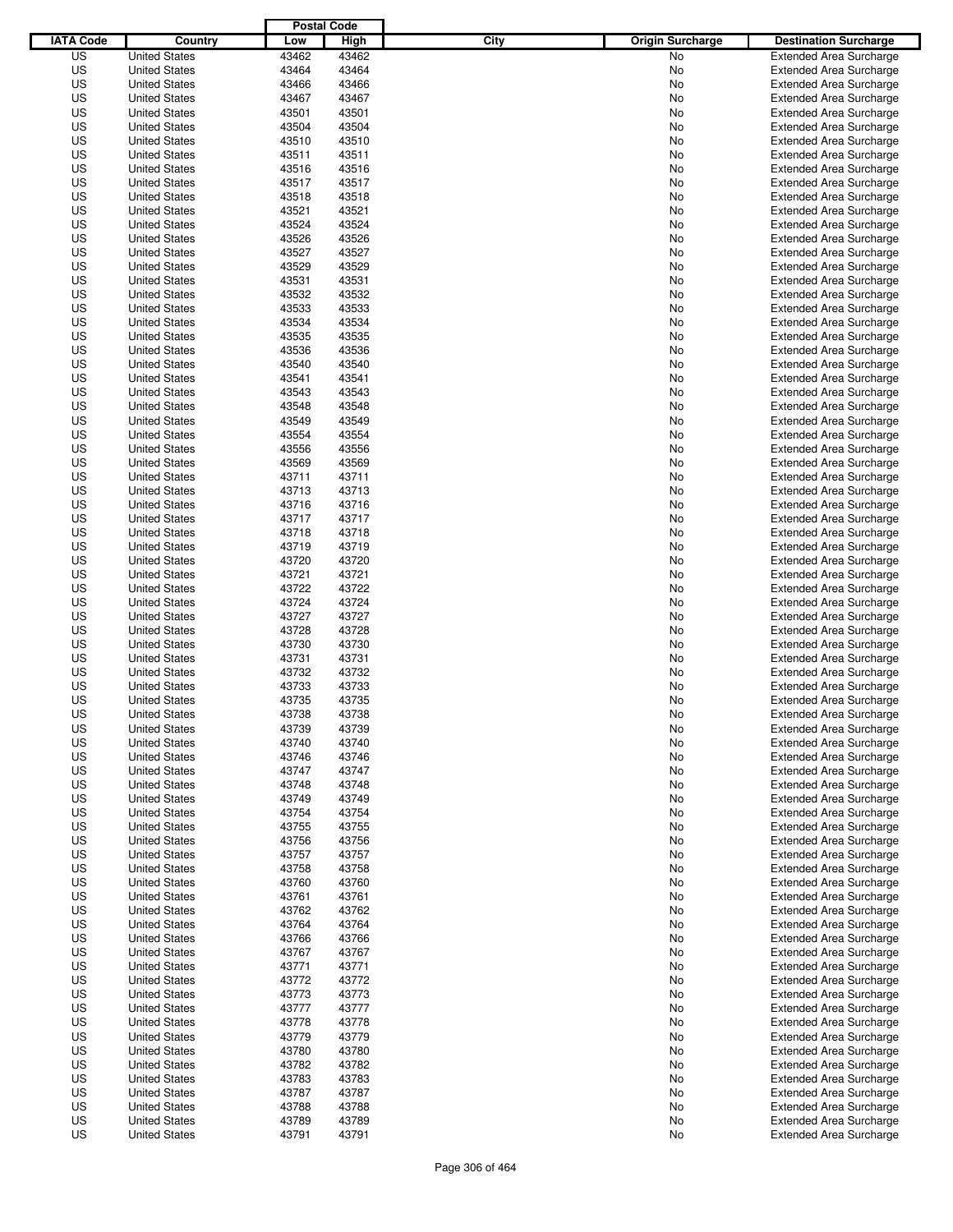|                  |                      | <b>Postal Code</b> |       |                                 |                                |
|------------------|----------------------|--------------------|-------|---------------------------------|--------------------------------|
| <b>IATA Code</b> | Country              | Low                | High  | City<br><b>Origin Surcharge</b> | <b>Destination Surcharge</b>   |
| US               | <b>United States</b> | 43793              | 43793 | No                              | <b>Extended Area Surcharge</b> |
| US               | <b>United States</b> | 43802              | 43802 | No                              | <b>Extended Area Surcharge</b> |
| US               | <b>United States</b> | 43803              | 43803 | No                              | <b>Extended Area Surcharge</b> |
| US               | <b>United States</b> | 43804              | 43804 | No                              | <b>Extended Area Surcharge</b> |
| US               | <b>United States</b> | 43805              | 43805 | No                              | <b>Extended Area Surcharge</b> |
| US               | <b>United States</b> | 43811              | 43811 | No                              | <b>Extended Area Surcharge</b> |
| US               | <b>United States</b> | 43812              | 43812 | No                              | <b>Extended Area Surcharge</b> |
| US               | <b>United States</b> | 43821              | 43821 | No                              | <b>Extended Area Surcharge</b> |
| US               | <b>United States</b> | 43822              | 43822 | No                              | <b>Extended Area Surcharge</b> |
| US               | <b>United States</b> | 43824              | 43824 | No                              | <b>Extended Area Surcharge</b> |
| US               | <b>United States</b> | 43828              | 43828 | No                              | <b>Extended Area Surcharge</b> |
| US               | <b>United States</b> | 43830              | 43830 | No                              | <b>Extended Area Surcharge</b> |
| US               | <b>United States</b> | 43832              | 43832 | No                              | <b>Extended Area Surcharge</b> |
| US               | <b>United States</b> | 43836              | 43836 | No                              | <b>Extended Area Surcharge</b> |
| US               | <b>United States</b> | 43837              | 43837 | No                              | <b>Extended Area Surcharge</b> |
| US               | <b>United States</b> | 43840              | 43840 | No                              | <b>Extended Area Surcharge</b> |
| US               | <b>United States</b> | 43843              | 43843 | No                              | <b>Extended Area Surcharge</b> |
| US               | <b>United States</b> | 43844              | 43844 | No                              | <b>Extended Area Surcharge</b> |
| US               | <b>United States</b> | 43845              | 43845 | No                              | <b>Extended Area Surcharge</b> |
| US               | <b>United States</b> | 43901              | 43901 | No                              | <b>Extended Area Surcharge</b> |
| US               | <b>United States</b> | 43902              | 43902 | No                              | <b>Extended Area Surcharge</b> |
| US               | <b>United States</b> | 43903              | 43903 | No                              | <b>Extended Area Surcharge</b> |
| US               | <b>United States</b> | 43907              | 43907 | No                              | <b>Extended Area Surcharge</b> |
| US               | <b>United States</b> | 43908              | 43908 | No                              | <b>Extended Area Surcharge</b> |
| US               | <b>United States</b> | 43910              | 43910 | No                              | <b>Extended Area Surcharge</b> |
| US               | <b>United States</b> | 43914              | 43914 | No                              | <b>Extended Area Surcharge</b> |
| US               | <b>United States</b> | 43915              | 43915 | No                              | <b>Extended Area Surcharge</b> |
| US               | <b>United States</b> | 43917              | 43917 | No                              | <b>Extended Area Surcharge</b> |
| US               | <b>United States</b> | 43925              | 43925 | No                              | <b>Extended Area Surcharge</b> |
| US               | <b>United States</b> | 43928              | 43928 | No                              | <b>Extended Area Surcharge</b> |
| US               | <b>United States</b> | 43930              | 43930 | No                              | <b>Extended Area Surcharge</b> |
| US               | <b>United States</b> | 43931              | 43931 | No                              | <b>Extended Area Surcharge</b> |
| US               | <b>United States</b> | 43932              | 43932 |                                 |                                |
|                  |                      |                    |       | No                              | <b>Extended Area Surcharge</b> |
| US               | <b>United States</b> | 43933              | 43933 | No                              | <b>Extended Area Surcharge</b> |
| US               | <b>United States</b> | 43939              | 43939 | No                              | <b>Extended Area Surcharge</b> |
| US               | <b>United States</b> | 43941              | 43941 | No                              | <b>Extended Area Surcharge</b> |
| US               | <b>United States</b> | 43942              | 43942 | No                              | <b>Extended Area Surcharge</b> |
| US               | <b>United States</b> | 43943              | 43943 | No                              | <b>Extended Area Surcharge</b> |
| US               | <b>United States</b> | 43944              | 43944 | No                              | <b>Extended Area Surcharge</b> |
| US               | <b>United States</b> | 43945              | 43945 | No                              | <b>Extended Area Surcharge</b> |
| US               | <b>United States</b> | 43946              | 43946 | No                              | <b>Extended Area Surcharge</b> |
| US               | <b>United States</b> | 43948              | 43948 | No                              | <b>Extended Area Surcharge</b> |
| US               | <b>United States</b> | 43961              | 43961 | No                              | <b>Extended Area Surcharge</b> |
| US               | <b>United States</b> | 43962              | 43962 | No                              | <b>Extended Area Surcharge</b> |
| US               | <b>United States</b> | 43966              | 43966 | No                              | Extended Area Surcharge        |
| US               | <b>United States</b> | 43972              | 43972 | No                              | <b>Extended Area Surcharge</b> |
| US               | <b>United States</b> | 43973              | 43973 | No                              | <b>Extended Area Surcharge</b> |
| US               | <b>United States</b> | 43974              | 43974 | No                              | <b>Extended Area Surcharge</b> |
| US               | <b>United States</b> | 43976              | 43976 | No                              | <b>Extended Area Surcharge</b> |
| US               | <b>United States</b> | 43977              | 43977 | No                              | <b>Extended Area Surcharge</b> |
| US               | <b>United States</b> | 43981              | 43981 | No                              | <b>Extended Area Surcharge</b> |
| US               | <b>United States</b> | 43983              | 43983 | No                              | <b>Extended Area Surcharge</b> |
| US               | <b>United States</b> | 43986              | 43986 | No                              | <b>Extended Area Surcharge</b> |
| US               | <b>United States</b> | 43988              | 43988 | No                              | <b>Extended Area Surcharge</b> |
| US               | <b>United States</b> | 44003              | 44003 | No                              | <b>Extended Area Surcharge</b> |
| US               | <b>United States</b> | 44032              | 44032 | No                              | <b>Extended Area Surcharge</b> |
| US               | <b>United States</b> | 44048              | 44048 | No                              | <b>Extended Area Surcharge</b> |
| US               | <b>United States</b> | 44076              | 44076 | No                              | <b>Extended Area Surcharge</b> |
| US               | <b>United States</b> | 44080              | 44080 | No                              | <b>Extended Area Surcharge</b> |
| US               | <b>United States</b> | 44082              | 44082 | No                              | <b>Extended Area Surcharge</b> |
| US               | <b>United States</b> | 44085              | 44085 | No                              | <b>Extended Area Surcharge</b> |
| US               | <b>United States</b> | 44093              | 44093 | No                              | <b>Extended Area Surcharge</b> |
| US               | <b>United States</b> | 44099              | 44099 | No                              | <b>Extended Area Surcharge</b> |
| US               | <b>United States</b> | 44214              | 44214 | No                              | <b>Extended Area Surcharge</b> |
| US               | <b>United States</b> | 44217              | 44217 | No                              | <b>Extended Area Surcharge</b> |
| US               | <b>United States</b> | 44234              | 44234 | No                              | <b>Extended Area Surcharge</b> |
| US               | <b>United States</b> | 44235              | 44235 | No                              | <b>Extended Area Surcharge</b> |
| US               | <b>United States</b> | 44253              | 44253 | No                              | <b>Extended Area Surcharge</b> |
| US               | <b>United States</b> | 44275              | 44275 | No                              | <b>Extended Area Surcharge</b> |
| US               | <b>United States</b> | 44276              | 44276 | No                              | <b>Extended Area Surcharge</b> |
| US               | <b>United States</b> | 44287              | 44287 | No                              | <b>Extended Area Surcharge</b> |
| US               | <b>United States</b> | 44401              | 44401 | No                              | <b>Extended Area Surcharge</b> |
| US               | <b>United States</b> | 44402              | 44402 | No                              | <b>Extended Area Surcharge</b> |
| US               | <b>United States</b> | 44404              | 44404 | No                              | <b>Extended Area Surcharge</b> |
| US               | <b>United States</b> | 44411              | 44411 | No                              | <b>Extended Area Surcharge</b> |
| US               | <b>United States</b> | 44412              | 44412 | No                              | <b>Extended Area Surcharge</b> |
| US               | <b>United States</b> | 44417              | 44417 | No                              | <b>Extended Area Surcharge</b> |
| US               | <b>United States</b> | 44418              | 44418 | No                              | <b>Extended Area Surcharge</b> |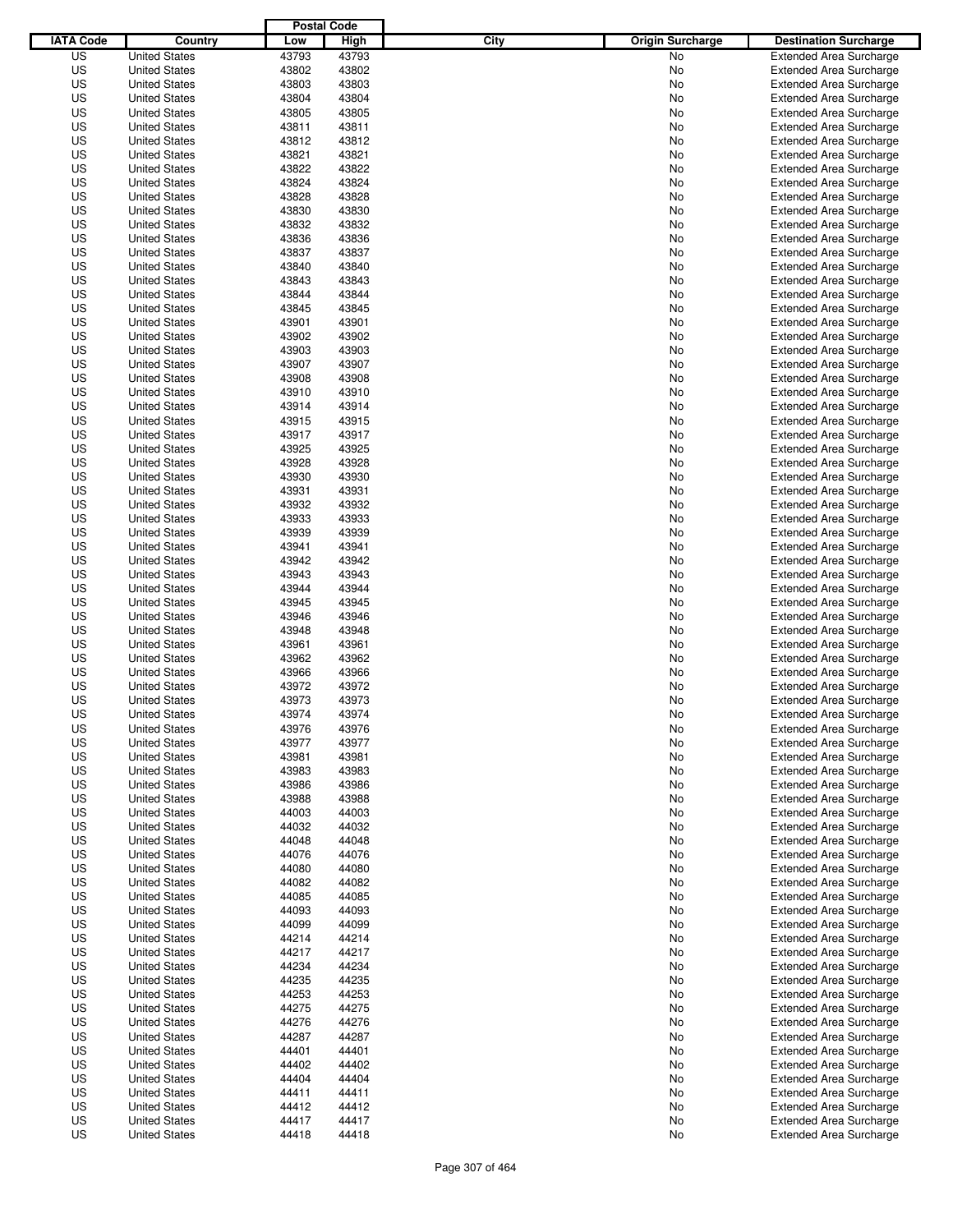|                  |                                              | <b>Postal Code</b> |                |                                 |                                                                  |
|------------------|----------------------------------------------|--------------------|----------------|---------------------------------|------------------------------------------------------------------|
| <b>IATA Code</b> | Country                                      | Low                | High           | City<br><b>Origin Surcharge</b> | <b>Destination Surcharge</b>                                     |
| US               | <b>United States</b>                         | 44423              | 44423          | <b>No</b>                       | <b>Extended Area Surcharge</b>                                   |
| US               | <b>United States</b>                         | 44427              | 44427          | No                              | <b>Extended Area Surcharge</b>                                   |
| US               | <b>United States</b>                         | 44428              | 44428          | No                              | <b>Extended Area Surcharge</b>                                   |
| US               | <b>United States</b>                         | 44432              | 44432          | No                              | <b>Extended Area Surcharge</b>                                   |
| US               | <b>United States</b>                         | 44439              | 44439          | No                              | <b>Extended Area Surcharge</b>                                   |
| US               | <b>United States</b>                         | 44445              | 44445          | No                              | <b>Extended Area Surcharge</b>                                   |
| US               | <b>United States</b>                         | 44449              | 44449          | No                              | <b>Extended Area Surcharge</b>                                   |
| US               | <b>United States</b>                         | 44450              | 44450          | No                              | <b>Extended Area Surcharge</b>                                   |
| US               | <b>United States</b>                         | 44451              | 44451          | No                              | <b>Extended Area Surcharge</b>                                   |
| US               | <b>United States</b>                         | 44455              | 44455          | No                              | <b>Extended Area Surcharge</b>                                   |
| US               | <b>United States</b>                         | 44491              | 44491          | No                              | <b>Extended Area Surcharge</b>                                   |
| US               | <b>United States</b>                         | 44606              | 44606          | No                              | <b>Extended Area Surcharge</b>                                   |
| US               | <b>United States</b>                         | 44608              | 44608          | No                              | <b>Extended Area Surcharge</b>                                   |
| US               | <b>United States</b>                         | 44609              | 44609          | No                              | <b>Extended Area Surcharge</b>                                   |
| US               | <b>United States</b>                         | 44611              | 44611          | No                              | <b>Extended Area Surcharge</b>                                   |
| US               | <b>United States</b>                         | 44615              | 44615          | No                              | <b>Extended Area Surcharge</b>                                   |
| US               | <b>United States</b>                         | 44617              | 44617          | No                              | <b>Extended Area Surcharge</b>                                   |
| US               | <b>United States</b>                         | 44620              | 44620          | No                              | <b>Extended Area Surcharge</b>                                   |
| US               | <b>United States</b>                         | 44621              | 44621          | No                              | <b>Extended Area Surcharge</b>                                   |
| US               | <b>United States</b>                         | 44624              | 44624          | No                              | <b>Extended Area Surcharge</b>                                   |
| US               | <b>United States</b>                         | 44625              | 44625          | No                              | <b>Extended Area Surcharge</b>                                   |
| US               | <b>United States</b>                         | 44627              | 44627          | No                              | <b>Extended Area Surcharge</b>                                   |
| US               | <b>United States</b>                         | 44628              | 44628          | No                              | <b>Extended Area Surcharge</b>                                   |
| US               | <b>United States</b>                         | 44629              | 44629          | No                              | <b>Extended Area Surcharge</b>                                   |
| US               | <b>United States</b>                         | 44633              | 44633          | No                              | <b>Extended Area Surcharge</b>                                   |
| US               | <b>United States</b>                         | 44634              | 44634          | No                              | <b>Extended Area Surcharge</b>                                   |
| US               | <b>United States</b>                         | 44637              | 44637          | No                              | <b>Extended Area Surcharge</b>                                   |
| US               | <b>United States</b>                         | 44638              | 44638          | No                              | <b>Extended Area Surcharge</b>                                   |
| US               | <b>United States</b>                         | 44639              | 44639          | No                              | <b>Extended Area Surcharge</b>                                   |
| US               | <b>United States</b>                         | 44643              | 44643          | No                              | <b>Extended Area Surcharge</b>                                   |
| US               | <b>United States</b>                         | 44645              | 44645          | No                              | <b>Extended Area Surcharge</b>                                   |
| US               | <b>United States</b>                         | 44651              | 44651          | No                              | <b>Extended Area Surcharge</b>                                   |
| US               | <b>United States</b>                         | 44653              | 44653          | No                              | <b>Extended Area Surcharge</b>                                   |
| US               | <b>United States</b>                         | 44654              | 44654          | No                              | <b>Extended Area Surcharge</b>                                   |
| US               | <b>United States</b>                         | 44656              | 44656          | No                              | <b>Extended Area Surcharge</b>                                   |
| US               | <b>United States</b>                         | 44660              | 44660          | No                              | <b>Extended Area Surcharge</b>                                   |
| US               | <b>United States</b>                         | 44661              | 44661          | No                              | <b>Extended Area Surcharge</b>                                   |
| US               | <b>United States</b>                         | 44665              | 44665          | No                              | <b>Extended Area Surcharge</b>                                   |
| US               | <b>United States</b>                         | 44666              | 44666          | No                              | <b>Extended Area Surcharge</b>                                   |
| US               | <b>United States</b>                         | 44669              | 44669          | No                              | <b>Extended Area Surcharge</b>                                   |
| US               | <b>United States</b>                         | 44670              | 44670          | No                              | <b>Extended Area Surcharge</b>                                   |
| US               | <b>United States</b>                         | 44675              | 44675          | No                              | <b>Extended Area Surcharge</b>                                   |
| US               | <b>United States</b>                         | 44676              | 44676          | No                              | <b>Extended Area Surcharge</b>                                   |
| US               | <b>United States</b>                         | 44677              | 44677          | No                              | <b>Extended Area Surcharge</b>                                   |
| US               | <b>United States</b>                         | 44678              | 44678          | No                              | <b>Extended Area Surcharge</b>                                   |
| US               | <b>United States</b>                         | 44681              | 44681          | No                              | <b>Extended Area Surcharge</b>                                   |
| US               | <b>United States</b>                         | 44683              | 44683          | No                              | <b>Extended Area Surcharge</b>                                   |
| US               | <b>United States</b>                         | 44695              | 44695          | No                              | <b>Extended Area Surcharge</b>                                   |
| US               | <b>United States</b>                         | 44697              | 44697          | No                              | <b>Extended Area Surcharge</b>                                   |
| US               | <b>United States</b>                         | 44699              | 44699          | No                              | <b>Extended Area Surcharge</b>                                   |
| US               | <b>United States</b>                         | 44802              | 44802          | No                              | <b>Extended Area Surcharge</b>                                   |
| US               | <b>United States</b>                         | 44803              | 44803          | No                              | <b>Extended Area Surcharge</b>                                   |
| US               | <b>United States</b>                         | 44804              | 44804          | No                              | <b>Extended Area Surcharge</b>                                   |
| US               | <b>United States</b>                         | 44807              | 44807          |                                 |                                                                  |
| US               | <b>United States</b>                         | 44813              | 44813          | No<br>No                        | <b>Extended Area Surcharge</b><br><b>Extended Area Surcharge</b> |
| US               | <b>United States</b>                         | 44815              | 44815          | No                              | <b>Extended Area Surcharge</b>                                   |
| US               | <b>United States</b>                         | 44816              | 44816          | No                              | <b>Extended Area Surcharge</b>                                   |
| US               | <b>United States</b>                         | 44817              | 44817          | No                              | <b>Extended Area Surcharge</b>                                   |
| US               | <b>United States</b>                         | 44818              | 44818          | No                              | <b>Extended Area Surcharge</b>                                   |
| US               | <b>United States</b>                         | 44822              | 44822          | No                              | <b>Extended Area Surcharge</b>                                   |
| US               | <b>United States</b>                         | 44825              | 44825          | No                              | <b>Extended Area Surcharge</b>                                   |
| US               | <b>United States</b>                         | 44826              | 44826          | No                              | <b>Extended Area Surcharge</b>                                   |
| US               | <b>United States</b>                         | 44827              | 44827          | No                              | <b>Extended Area Surcharge</b>                                   |
| US               | <b>United States</b>                         | 44836              | 44836          | No                              | <b>Extended Area Surcharge</b>                                   |
| US               | <b>United States</b>                         | 44837              | 44837          | No                              | <b>Extended Area Surcharge</b>                                   |
| US               | <b>United States</b>                         | 44838              | 44838          | No                              | <b>Extended Area Surcharge</b>                                   |
| US               | <b>United States</b>                         | 44840              | 44840          | No                              | <b>Extended Area Surcharge</b>                                   |
| US               | <b>United States</b>                         | 44841              | 44841          | No                              | <b>Extended Area Surcharge</b>                                   |
| US               | <b>United States</b>                         | 44842              | 44842          |                                 | <b>Extended Area Surcharge</b>                                   |
| US               | <b>United States</b>                         | 44843              | 44843          | No                              | <b>Extended Area Surcharge</b>                                   |
| US               | <b>United States</b>                         | 44844              | 44844          | No<br>No                        | <b>Extended Area Surcharge</b>                                   |
| US               | <b>United States</b>                         | 44847              | 44847          |                                 | <b>Extended Area Surcharge</b>                                   |
| US               |                                              |                    | 44848          | No                              | <b>Extended Area Surcharge</b>                                   |
| US               | <b>United States</b><br><b>United States</b> | 44848<br>44849     | 44849          | No                              |                                                                  |
|                  |                                              |                    |                | No                              | <b>Extended Area Surcharge</b>                                   |
| US               | <b>United States</b>                         | 44850              | 44850          | No                              | <b>Extended Area Surcharge</b>                                   |
| US<br>US         | <b>United States</b>                         | 44851              | 44851<br>44853 | No                              | <b>Extended Area Surcharge</b>                                   |
|                  | <b>United States</b>                         | 44853              |                | No                              | <b>Extended Area Surcharge</b>                                   |
| US               | <b>United States</b>                         | 44854              | 44854          | No                              | <b>Extended Area Surcharge</b>                                   |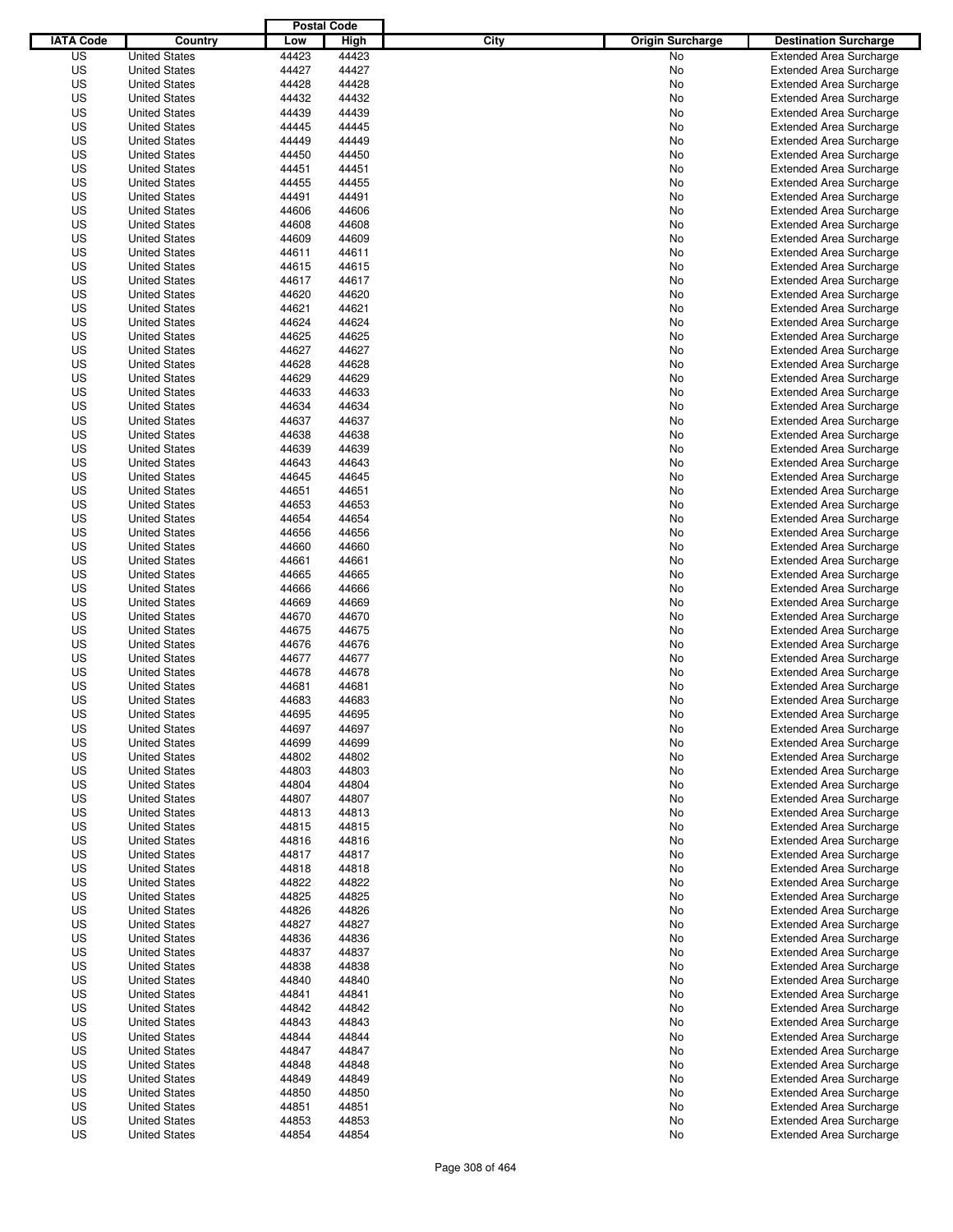|                  |                                              | <b>Postal Code</b> |                |                                 |                                                                  |
|------------------|----------------------------------------------|--------------------|----------------|---------------------------------|------------------------------------------------------------------|
| <b>IATA Code</b> | Country                                      | Low                | High           | City<br><b>Origin Surcharge</b> | <b>Destination Surcharge</b>                                     |
| US               | <b>United States</b>                         | 44855              | 44855          | <b>No</b>                       | <b>Extended Area Surcharge</b>                                   |
| US               | <b>United States</b>                         | 44859              | 44859          | No                              | <b>Extended Area Surcharge</b>                                   |
| US               | <b>United States</b>                         | 44861              | 44861          | No                              | <b>Extended Area Surcharge</b>                                   |
| US               | <b>United States</b>                         | 44864              | 44864          | No                              | <b>Extended Area Surcharge</b>                                   |
| US               | <b>United States</b>                         | 44865              | 44865          | No                              | <b>Extended Area Surcharge</b>                                   |
| US               | <b>United States</b>                         | 44866              | 44866          | No                              | <b>Extended Area Surcharge</b>                                   |
| US               | <b>United States</b>                         | 44867              | 44867          | No                              | <b>Extended Area Surcharge</b>                                   |
| US               | <b>United States</b>                         | 44874              | 44874          | No                              | <b>Extended Area Surcharge</b>                                   |
| US               | <b>United States</b>                         | 44878              | 44878          | No                              | <b>Extended Area Surcharge</b>                                   |
| US               | <b>United States</b>                         | 44880              | 44880          | No                              | <b>Extended Area Surcharge</b>                                   |
| US               | <b>United States</b>                         | 44881              | 44881          | No                              | <b>Extended Area Surcharge</b>                                   |
| US               | <b>United States</b>                         | 44882              | 44882          | No                              | <b>Extended Area Surcharge</b>                                   |
| US               | <b>United States</b>                         | 44887              | 44887          | No                              | <b>Extended Area Surcharge</b>                                   |
| US               | <b>United States</b>                         | 44889              | 44889          | No                              | <b>Extended Area Surcharge</b>                                   |
| US               | <b>United States</b>                         | 45003              | 45003          | No                              | <b>Extended Area Surcharge</b>                                   |
| US               | <b>United States</b>                         | 45053              | 45053          | No                              | <b>Extended Area Surcharge</b>                                   |
| US               | <b>United States</b>                         | 45054              | 45054          | No                              | <b>Extended Area Surcharge</b>                                   |
| US               | <b>United States</b>                         | 45064              | 45064          | No                              | <b>Extended Area Surcharge</b>                                   |
| US               | <b>United States</b>                         | 45101              | 45101          | No                              | <b>Extended Area Surcharge</b>                                   |
| US               | <b>United States</b>                         | 45105              | 45105          | No                              | <b>Extended Area Surcharge</b>                                   |
| US               | <b>United States</b>                         | 45106              | 45106          | No                              | <b>Extended Area Surcharge</b>                                   |
| US               | <b>United States</b>                         | 45107              | 45107          | No                              | <b>Extended Area Surcharge</b>                                   |
| US               | <b>United States</b>                         | 45112              | 45112          | No                              | <b>Extended Area Surcharge</b>                                   |
| US               | <b>United States</b>                         | 45113              | 45113          | No                              | <b>Extended Area Surcharge</b>                                   |
| US               | <b>United States</b>                         | 45114              | 45114          | No                              | <b>Extended Area Surcharge</b>                                   |
| US               | <b>United States</b><br><b>United States</b> | 45118              | 45118          | No                              | <b>Extended Area Surcharge</b>                                   |
| US               |                                              | 45120              | 45120          | No                              | <b>Extended Area Surcharge</b>                                   |
| US<br>US         | <b>United States</b><br><b>United States</b> | 45121<br>45123     | 45121<br>45123 | No<br>No                        | <b>Extended Area Surcharge</b><br><b>Extended Area Surcharge</b> |
| US               | <b>United States</b>                         | 45130              | 45130          | No                              | <b>Extended Area Surcharge</b>                                   |
| US               | <b>United States</b>                         | 45131              | 45131          | No                              | <b>Extended Area Surcharge</b>                                   |
| US               | <b>United States</b>                         | 45132              | 45132          | No                              | <b>Extended Area Surcharge</b>                                   |
| US               | <b>United States</b>                         | 45133              | 45133          | No                              | <b>Extended Area Surcharge</b>                                   |
| US               | <b>United States</b>                         | 45135              | 45135          | No                              | <b>Extended Area Surcharge</b>                                   |
| US               | <b>United States</b>                         | 45138              | 45138          | No                              | <b>Extended Area Surcharge</b>                                   |
| US               | <b>United States</b>                         | 45142              | 45142          | No                              | <b>Extended Area Surcharge</b>                                   |
| US               | <b>United States</b>                         | 45144              | 45144          | No                              | <b>Extended Area Surcharge</b>                                   |
| US               | <b>United States</b>                         | 45146              | 45146          | No                              | <b>Extended Area Surcharge</b>                                   |
| US               | <b>United States</b>                         | 45148              | 45148          | No                              | <b>Extended Area Surcharge</b>                                   |
| US               | <b>United States</b>                         | 45153              | 45153          | No                              | <b>Extended Area Surcharge</b>                                   |
| US               | <b>United States</b>                         | 45154              | 45154          | No                              | <b>Extended Area Surcharge</b>                                   |
| US               | <b>United States</b>                         | 45155              | 45155          | No                              | <b>Extended Area Surcharge</b>                                   |
| US               | <b>United States</b>                         | 45156              | 45156          | No                              | <b>Extended Area Surcharge</b>                                   |
| US               | <b>United States</b>                         | 45159              | 45159          | No                              | <b>Extended Area Surcharge</b>                                   |
| US               | <b>United States</b>                         | 45162              | 45162          | No                              | <b>Extended Area Surcharge</b>                                   |
| US               | <b>United States</b>                         | 45166              | 45166          | No                              | <b>Extended Area Surcharge</b>                                   |
| US               | <b>United States</b>                         | 45167              | 45167          | No                              | <b>Extended Area Surcharge</b>                                   |
| US               | <b>United States</b>                         | 45168              | 45168          | No                              | <b>Extended Area Surcharge</b>                                   |
| US               | <b>United States</b>                         | 45169              | 45169          | No                              | <b>Extended Area Surcharge</b>                                   |
| US               | <b>United States</b>                         | 45171              | 45171          | No                              | <b>Extended Area Surcharge</b>                                   |
| US               | <b>United States</b>                         | 45172              | 45172          | No                              | <b>Extended Area Surcharge</b>                                   |
| US               | <b>United States</b>                         | 45302              | 45302          | No                              | <b>Extended Area Surcharge</b>                                   |
| US               | <b>United States</b>                         | 45303              | 45303          | No                              | <b>Extended Area Surcharge</b>                                   |
| US               | <b>United States</b>                         | 45304              | 45304          | No                              | <b>Extended Area Surcharge</b>                                   |
| US               | <b>United States</b>                         | 45306              | 45306          | No                              | <b>Extended Area Surcharge</b>                                   |
| US               | <b>United States</b>                         | 45307              | 45307          | No                              | <b>Extended Area Surcharge</b>                                   |
| US               | <b>United States</b>                         | 45308              | 45308          | No                              | <b>Extended Area Surcharge</b>                                   |
| US               | <b>United States</b>                         | 45310              | 45310          | No                              | <b>Extended Area Surcharge</b>                                   |
| US               | <b>United States</b>                         | 45311              | 45311          | No                              | <b>Extended Area Surcharge</b>                                   |
| US               | <b>United States</b>                         | 45312              | 45312          | No                              | <b>Extended Area Surcharge</b>                                   |
| US               | <b>United States</b>                         | 45314              | 45314          | No                              | <b>Extended Area Surcharge</b>                                   |
| US               | <b>United States</b>                         | 45317              | 45317          | No                              | <b>Extended Area Surcharge</b>                                   |
| US               | <b>United States</b>                         | 45318              | 45318          | No                              | <b>Extended Area Surcharge</b>                                   |
| US               | <b>United States</b>                         | 45320              | 45320          | No                              | <b>Extended Area Surcharge</b>                                   |
| US               | <b>United States</b>                         | 45321              | 45321          | No                              | <b>Extended Area Surcharge</b>                                   |
| US               | <b>United States</b>                         | 45325              | 45325          | No                              | <b>Extended Area Surcharge</b>                                   |
| US               | <b>United States</b>                         | 45326              | 45326          | No                              | <b>Extended Area Surcharge</b>                                   |
| US               | <b>United States</b>                         | 45332              | 45332          | No                              | <b>Extended Area Surcharge</b>                                   |
| US               | <b>United States</b>                         | 45333              | 45333          | No                              | <b>Extended Area Surcharge</b>                                   |
| US               | <b>United States</b>                         | 45334              | 45334          | No                              | <b>Extended Area Surcharge</b>                                   |
| US               | <b>United States</b>                         | 45335              | 45335          | No                              | <b>Extended Area Surcharge</b>                                   |
| US               | <b>United States</b>                         | 45336              | 45336          | No                              | <b>Extended Area Surcharge</b>                                   |
| US               | <b>United States</b>                         | 45337              | 45337          | No                              | <b>Extended Area Surcharge</b>                                   |
| US               | <b>United States</b>                         | 45338              | 45338          | No                              | <b>Extended Area Surcharge</b>                                   |
| US               | <b>United States</b>                         | 45339              | 45339          | No                              | <b>Extended Area Surcharge</b>                                   |
| US               | <b>United States</b>                         | 45340              | 45340          | No                              | <b>Extended Area Surcharge</b>                                   |
| US               | <b>United States</b>                         | 45346              | 45346          | No                              | <b>Extended Area Surcharge</b>                                   |
| US               | <b>United States</b>                         | 45347              | 45347          | No                              | <b>Extended Area Surcharge</b>                                   |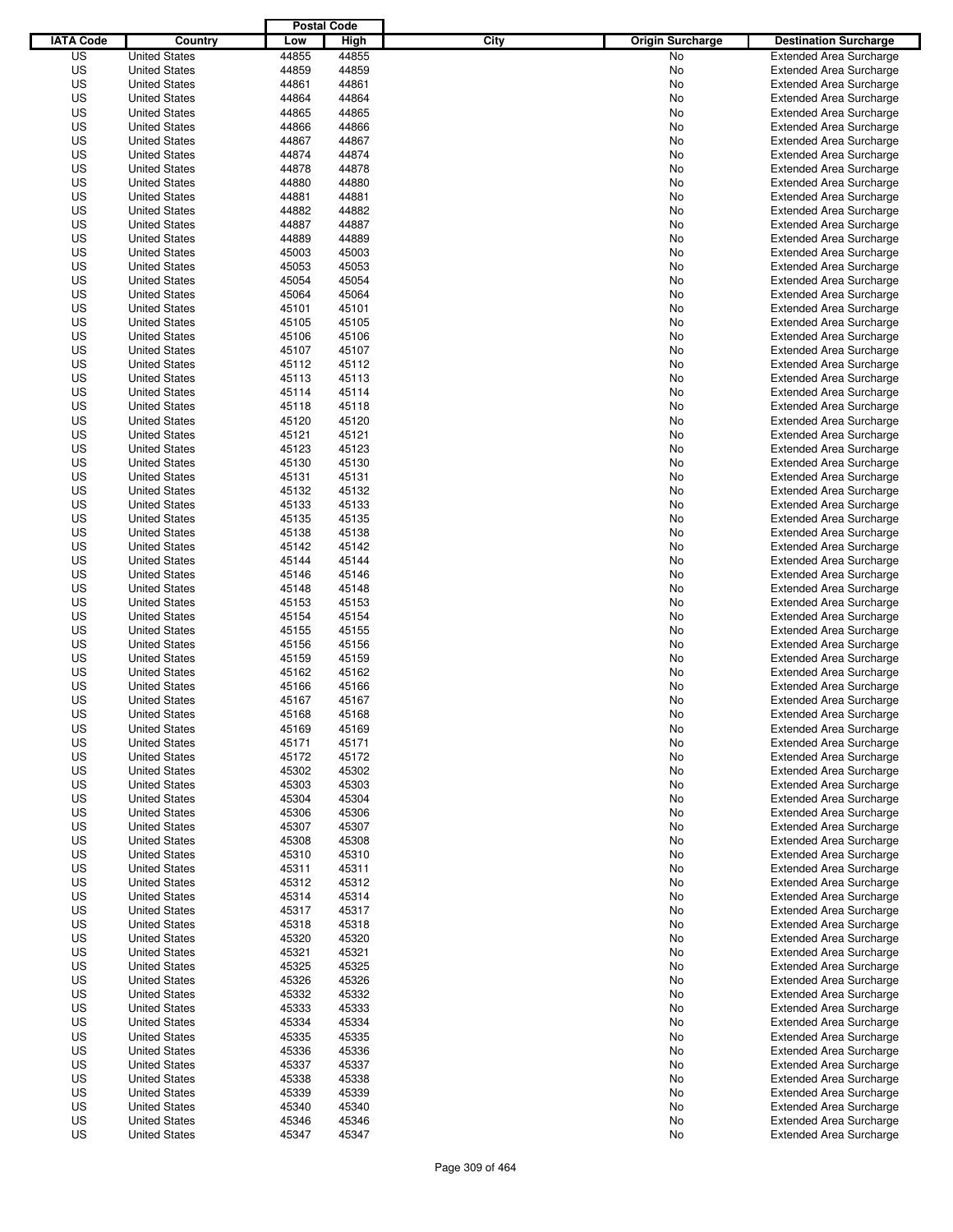|                  |                      | <b>Postal Code</b> |       |                                 |                                |
|------------------|----------------------|--------------------|-------|---------------------------------|--------------------------------|
| <b>IATA Code</b> | Country              | Low                | High  | City<br><b>Origin Surcharge</b> | <b>Destination Surcharge</b>   |
| US               | <b>United States</b> | 45348              | 45348 | <b>No</b>                       | <b>Extended Area Surcharge</b> |
| US               | <b>United States</b> | 45350              | 45350 | No                              | <b>Extended Area Surcharge</b> |
| US               | <b>United States</b> | 45359              | 45359 | No                              | <b>Extended Area Surcharge</b> |
| US               | <b>United States</b> | 45360              | 45360 | No                              | <b>Extended Area Surcharge</b> |
| US               | <b>United States</b> | 45362              | 45362 | No                              | <b>Extended Area Surcharge</b> |
| US               | <b>United States</b> | 45363              | 45363 | No                              | <b>Extended Area Surcharge</b> |
| US               | <b>United States</b> | 45368              | 45368 | No                              | <b>Extended Area Surcharge</b> |
| US               | <b>United States</b> | 45369              | 45369 | No                              | <b>Extended Area Surcharge</b> |
| US               | <b>United States</b> | 45370              | 45370 | No                              | <b>Extended Area Surcharge</b> |
| US               | <b>United States</b> | 45378              | 45378 | No                              | <b>Extended Area Surcharge</b> |
| US               | <b>United States</b> | 45380              | 45380 | No                              | <b>Extended Area Surcharge</b> |
| US               | <b>United States</b> | 45381              | 45381 | No                              | <b>Extended Area Surcharge</b> |
| US               | <b>United States</b> | 45382              | 45382 | No                              | <b>Extended Area Surcharge</b> |
| US               | <b>United States</b> | 45388              | 45388 | No                              | <b>Extended Area Surcharge</b> |
| US               | <b>United States</b> | 45390              | 45390 | No                              | <b>Extended Area Surcharge</b> |
| US               | <b>United States</b> | 45612              | 45612 | No                              | <b>Extended Area Surcharge</b> |
| US               | <b>United States</b> | 45613              | 45613 | No                              | <b>Extended Area Surcharge</b> |
| US               | <b>United States</b> | 45614              | 45614 | No                              | <b>Extended Area Surcharge</b> |
| US               | <b>United States</b> | 45616              | 45616 | No                              | <b>Extended Area Surcharge</b> |
| US               | <b>United States</b> | 45618              | 45618 | No                              | <b>Extended Area Surcharge</b> |
| US               | <b>United States</b> | 45619              | 45619 | No                              | <b>Extended Area Surcharge</b> |
| US               | <b>United States</b> | 45620              | 45620 | No                              | <b>Extended Area Surcharge</b> |
| US               | <b>United States</b> | 45621              | 45621 | No                              | <b>Extended Area Surcharge</b> |
| US               | <b>United States</b> | 45622              | 45622 | No                              | <b>Extended Area Surcharge</b> |
| US               | <b>United States</b> | 45623              | 45623 | No                              | <b>Extended Area Surcharge</b> |
| US               | <b>United States</b> | 45624              | 45624 | No                              | <b>Extended Area Surcharge</b> |
| US               | <b>United States</b> | 45628              | 45628 | No                              | <b>Extended Area Surcharge</b> |
| US               | <b>United States</b> | 45629              | 45629 | No                              | <b>Extended Area Surcharge</b> |
| US               | <b>United States</b> | 45630              | 45630 | No                              | <b>Extended Area Surcharge</b> |
| US               | <b>United States</b> | 45633              | 45633 | No                              | <b>Extended Area Surcharge</b> |
| US               | <b>United States</b> | 45634              | 45634 | No                              | <b>Extended Area Surcharge</b> |
| US               | <b>United States</b> | 45640              | 45640 | No                              | <b>Extended Area Surcharge</b> |
| US               | <b>United States</b> | 45642              | 45642 | No                              | <b>Extended Area Surcharge</b> |
| US               | <b>United States</b> | 45644              | 45644 | No                              | <b>Extended Area Surcharge</b> |
| US               | <b>United States</b> | 45645              | 45645 | No                              | <b>Extended Area Surcharge</b> |
| US               | <b>United States</b> | 45646              | 45646 | No                              | <b>Extended Area Surcharge</b> |
| US               | <b>United States</b> | 45647              | 45647 | No                              | <b>Extended Area Surcharge</b> |
| US               | <b>United States</b> | 45648              | 45648 | No                              | <b>Extended Area Surcharge</b> |
| US               | <b>United States</b> | 45650              | 45650 | No                              | <b>Extended Area Surcharge</b> |
| US               | <b>United States</b> | 45652              | 45652 | No                              | <b>Extended Area Surcharge</b> |
| US               | <b>United States</b> | 45653              | 45653 | No                              | <b>Extended Area Surcharge</b> |
| US               | <b>United States</b> | 45654              | 45654 | No                              | <b>Extended Area Surcharge</b> |
| US               | <b>United States</b> | 45656              | 45656 | No                              | <b>Extended Area Surcharge</b> |
| US               | <b>United States</b> | 45657              | 45657 | No                              | <b>Extended Area Surcharge</b> |
| US               | <b>United States</b> | 45658              | 45658 | No                              | <b>Extended Area Surcharge</b> |
| US               | <b>United States</b> | 45659              | 45659 | No                              | <b>Extended Area Surcharge</b> |
| US               | <b>United States</b> | 45660              | 45660 | No                              | <b>Extended Area Surcharge</b> |
| US               | <b>United States</b> | 45661              | 45661 | No                              | <b>Extended Area Surcharge</b> |
| US               | <b>United States</b> | 45671              | 45671 | No                              | <b>Extended Area Surcharge</b> |
| US               | <b>United States</b> | 45672              | 45672 | No                              | <b>Extended Area Surcharge</b> |
| US               | <b>United States</b> | 45675              | 45675 | No                              | <b>Extended Area Surcharge</b> |
| US               | <b>United States</b> | 45677              | 45677 | No                              | <b>Extended Area Surcharge</b> |
| US               | <b>United States</b> | 45678              | 45678 | No                              | <b>Extended Area Surcharge</b> |
| US               | <b>United States</b> | 45679              | 45679 | No                              | <b>Extended Area Surcharge</b> |
| US               | <b>United States</b> | 45681              | 45681 | No                              | <b>Extended Area Surcharge</b> |
| US               | <b>United States</b> | 45682              | 45682 | No                              | <b>Extended Area Surcharge</b> |
| US               | <b>United States</b> | 45683              | 45683 | No                              | <b>Extended Area Surcharge</b> |
| US               | <b>United States</b> | 45684              | 45684 | No                              | <b>Extended Area Surcharge</b> |
| US               | <b>United States</b> | 45685              | 45685 | No                              | <b>Extended Area Surcharge</b> |
| US               | <b>United States</b> | 45686              | 45686 | No                              | <b>Extended Area Surcharge</b> |
| US               | <b>United States</b> | 45687              | 45687 | No                              | <b>Extended Area Surcharge</b> |
| US               | <b>United States</b> | 45688              | 45688 | No                              | <b>Extended Area Surcharge</b> |
| US               | <b>United States</b> | 45690              | 45690 | No                              | <b>Extended Area Surcharge</b> |
| US               | <b>United States</b> | 45692              | 45692 | No                              | <b>Extended Area Surcharge</b> |
| US               | <b>United States</b> | 45693              | 45693 | No                              | <b>Extended Area Surcharge</b> |
| US               | <b>United States</b> | 45695              | 45695 | No                              | <b>Extended Area Surcharge</b> |
| US               | <b>United States</b> | 45696              | 45696 | No                              | <b>Extended Area Surcharge</b> |
| US               | <b>United States</b> | 45697              | 45697 | No                              | <b>Extended Area Surcharge</b> |
| US               | <b>United States</b> | 45698              | 45698 | No                              | <b>Extended Area Surcharge</b> |
| US               | <b>United States</b> | 45710              | 45710 | No                              | <b>Extended Area Surcharge</b> |
| US               | <b>United States</b> | 45711              | 45711 | No                              | <b>Extended Area Surcharge</b> |
| US               | <b>United States</b> | 45712              | 45712 | No                              | <b>Extended Area Surcharge</b> |
| US               | <b>United States</b> | 45713              | 45713 | No                              | <b>Extended Area Surcharge</b> |
| US               | <b>United States</b> | 45719              | 45719 | No                              | <b>Extended Area Surcharge</b> |
| US               | <b>United States</b> | 45720              | 45720 | No                              | <b>Extended Area Surcharge</b> |
| US               | <b>United States</b> | 45721              | 45721 | No                              | <b>Extended Area Surcharge</b> |
| US               | <b>United States</b> | 45723              | 45723 | No                              | <b>Extended Area Surcharge</b> |
| US               | <b>United States</b> | 45724              | 45724 | No                              | <b>Extended Area Surcharge</b> |
|                  |                      |                    |       |                                 |                                |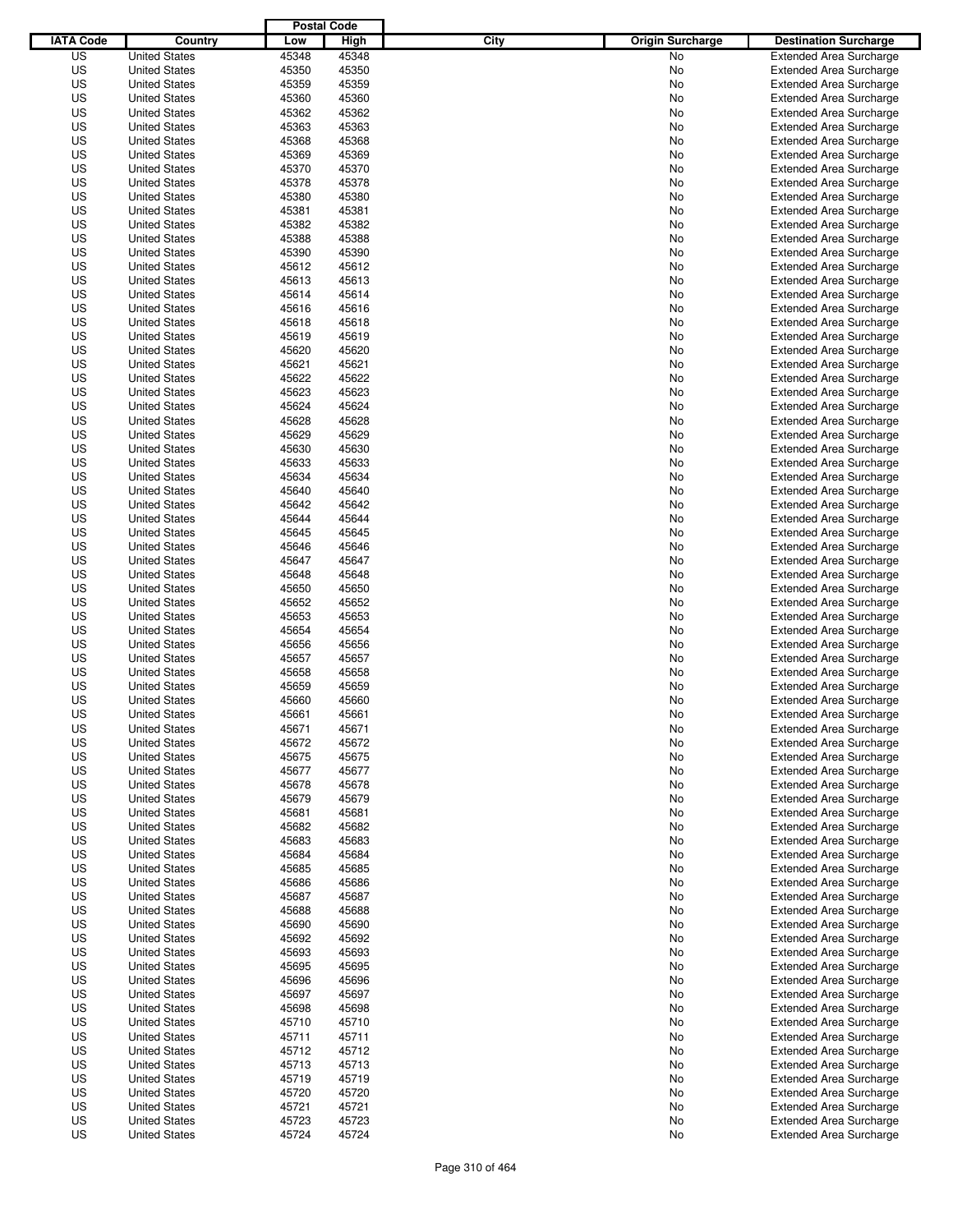|                  |                      | <b>Postal Code</b> |       |                                 |                                |
|------------------|----------------------|--------------------|-------|---------------------------------|--------------------------------|
| <b>IATA Code</b> | Country              | Low                | High  | City<br><b>Origin Surcharge</b> | <b>Destination Surcharge</b>   |
| US               | <b>United States</b> | 45727              | 45727 | <b>No</b>                       | <b>Extended Area Surcharge</b> |
| US               | <b>United States</b> | 45729              | 45729 | No                              | <b>Extended Area Surcharge</b> |
| US               | <b>United States</b> | 45732              | 45732 | No                              | <b>Extended Area Surcharge</b> |
| US               | <b>United States</b> | 45734              | 45734 | No                              | <b>Extended Area Surcharge</b> |
| US               | <b>United States</b> | 45735              | 45735 | No                              | <b>Extended Area Surcharge</b> |
| US               | <b>United States</b> | 45740              | 45740 | No                              | <b>Extended Area Surcharge</b> |
| US               | <b>United States</b> | 45741              | 45741 | No                              | <b>Extended Area Surcharge</b> |
| US               | <b>United States</b> | 45742              | 45742 | No                              | <b>Extended Area Surcharge</b> |
| US               | <b>United States</b> | 45743              | 45743 | No                              | <b>Extended Area Surcharge</b> |
| US               | <b>United States</b> | 45744              | 45744 | No                              | <b>Extended Area Surcharge</b> |
| US               | <b>United States</b> | 45745              | 45745 | No                              | <b>Extended Area Surcharge</b> |
| US               | <b>United States</b> | 45746              | 45746 | No                              | <b>Extended Area Surcharge</b> |
| US               | <b>United States</b> | 45761              | 45761 | No                              | <b>Extended Area Surcharge</b> |
| US               | <b>United States</b> | 45764              | 45764 | No                              | <b>Extended Area Surcharge</b> |
| US               | <b>United States</b> | 45766              | 45766 | No                              | <b>Extended Area Surcharge</b> |
| US               | <b>United States</b> | 45767              | 45767 | No                              | <b>Extended Area Surcharge</b> |
| US               | <b>United States</b> | 45768              | 45768 | No                              | <b>Extended Area Surcharge</b> |
| US               | <b>United States</b> | 45769              | 45769 | No                              | <b>Extended Area Surcharge</b> |
| US               | <b>United States</b> | 45770              | 45770 | No                              | <b>Extended Area Surcharge</b> |
| US               | <b>United States</b> | 45771              | 45771 | No                              | <b>Extended Area Surcharge</b> |
| US               | <b>United States</b> | 45773              | 45773 | No                              | <b>Extended Area Surcharge</b> |
| US               | <b>United States</b> | 45775              | 45775 | No                              | <b>Extended Area Surcharge</b> |
| US               | <b>United States</b> | 45776              | 45776 | No                              | <b>Extended Area Surcharge</b> |
| US               | <b>United States</b> | 45777              | 45777 | No                              | <b>Extended Area Surcharge</b> |
| US               | <b>United States</b> | 45778              | 45778 | No                              | <b>Extended Area Surcharge</b> |
| US               | <b>United States</b> | 45779              | 45779 | No                              | <b>Extended Area Surcharge</b> |
| US               | <b>United States</b> | 45781              | 45781 | No                              | <b>Extended Area Surcharge</b> |
| US               | <b>United States</b> | 45782              | 45782 | No                              | <b>Extended Area Surcharge</b> |
| US               | <b>United States</b> | 45784              | 45784 | No                              | <b>Extended Area Surcharge</b> |
| US               | <b>United States</b> | 45786              | 45786 | No                              | <b>Extended Area Surcharge</b> |
| US               | <b>United States</b> | 45787              | 45787 | No                              | <b>Extended Area Surcharge</b> |
| US               | <b>United States</b> | 45788              | 45788 |                                 |                                |
|                  | <b>United States</b> |                    |       | No                              | <b>Extended Area Surcharge</b> |
| US               |                      | 45789              | 45789 | No                              | <b>Extended Area Surcharge</b> |
| US               | <b>United States</b> | 45812              | 45812 | No                              | <b>Extended Area Surcharge</b> |
| US               | <b>United States</b> | 45813              | 45813 | No                              | <b>Extended Area Surcharge</b> |
| US               | <b>United States</b> | 45814              | 45814 | No                              | <b>Extended Area Surcharge</b> |
| US               | <b>United States</b> | 45815              | 45815 | No                              | <b>Extended Area Surcharge</b> |
| US               | <b>United States</b> | 45816              | 45816 | No                              | <b>Extended Area Surcharge</b> |
| US               | <b>United States</b> | 45819              | 45819 | No                              | <b>Extended Area Surcharge</b> |
| US               | <b>United States</b> | 45821              | 45821 | No                              | <b>Extended Area Surcharge</b> |
| US               | <b>United States</b> | 45827              | 45827 | No                              | <b>Extended Area Surcharge</b> |
| US               | <b>United States</b> | 45830              | 45830 | No                              | <b>Extended Area Surcharge</b> |
| US               | <b>United States</b> | 45831              | 45831 | No                              | <b>Extended Area Surcharge</b> |
| US               | <b>United States</b> | 45832              | 45832 | No                              | <b>Extended Area Surcharge</b> |
| US               | <b>United States</b> | 45835              | 45835 | No                              | Extended Area Surcharge        |
| US               | <b>United States</b> | 45836              | 45836 | No                              | <b>Extended Area Surcharge</b> |
| US               | <b>United States</b> | 45841              | 45841 | No                              | <b>Extended Area Surcharge</b> |
| US               | <b>United States</b> | 45843              | 45843 | No                              | <b>Extended Area Surcharge</b> |
| US               | <b>United States</b> | 45844              | 45844 | No                              | <b>Extended Area Surcharge</b> |
| US               | <b>United States</b> | 45845              | 45845 | No                              | <b>Extended Area Surcharge</b> |
| US               | <b>United States</b> | 45846              | 45846 | No                              | <b>Extended Area Surcharge</b> |
| US               | <b>United States</b> | 45849              | 45849 | No                              | <b>Extended Area Surcharge</b> |
| US               | <b>United States</b> | 45850              | 45850 | No                              | <b>Extended Area Surcharge</b> |
| US               | <b>United States</b> | 45851              | 45851 | No                              | <b>Extended Area Surcharge</b> |
| US               | <b>United States</b> | 45853              | 45853 | No                              | <b>Extended Area Surcharge</b> |
| US               | <b>United States</b> | 45856              | 45856 | No                              | <b>Extended Area Surcharge</b> |
| US               | <b>United States</b> | 45858              | 45858 | No                              | <b>Extended Area Surcharge</b> |
| US               | <b>United States</b> | 45859              | 45859 | No                              | <b>Extended Area Surcharge</b> |
| US               | <b>United States</b> | 45860              | 45860 | No                              | <b>Extended Area Surcharge</b> |
| US               | <b>United States</b> | 45862              | 45862 | No                              | <b>Extended Area Surcharge</b> |
| US               | <b>United States</b> | 45863              | 45863 | No                              | <b>Extended Area Surcharge</b> |
| US               | <b>United States</b> | 45866              | 45866 | No                              | <b>Extended Area Surcharge</b> |
| US               | <b>United States</b> | 45867              | 45867 | No                              | <b>Extended Area Surcharge</b> |
| US               | <b>United States</b> | 45868              | 45868 | No                              | <b>Extended Area Surcharge</b> |
| US               | <b>United States</b> | 45873              | 45873 | No                              | <b>Extended Area Surcharge</b> |
| US               | <b>United States</b> | 45875              | 45875 | No                              | <b>Extended Area Surcharge</b> |
| US               | <b>United States</b> | 45876              | 45876 | No                              | <b>Extended Area Surcharge</b> |
| US               | <b>United States</b> | 45877              | 45877 | No                              | <b>Extended Area Surcharge</b> |
| US               | <b>United States</b> | 45879              | 45879 | No                              | <b>Extended Area Surcharge</b> |
| US               | <b>United States</b> | 45880              | 45880 | No                              | <b>Extended Area Surcharge</b> |
| US               | <b>United States</b> | 45881              | 45881 | No                              | <b>Extended Area Surcharge</b> |
| US               | <b>United States</b> | 45882              | 45882 | No                              | <b>Extended Area Surcharge</b> |
| US               | <b>United States</b> | 45886              | 45886 | No                              | <b>Extended Area Surcharge</b> |
| US               | <b>United States</b> | 45887              | 45887 | No                              | <b>Extended Area Surcharge</b> |
| US               | <b>United States</b> | 45889              | 45889 | No                              | <b>Extended Area Surcharge</b> |
| US               | <b>United States</b> | 45890              | 45890 | No                              | <b>Extended Area Surcharge</b> |
| US               | <b>United States</b> | 45894              | 45894 | No                              | <b>Extended Area Surcharge</b> |
| US               | <b>United States</b> | 45896              | 45896 | No                              | <b>Extended Area Surcharge</b> |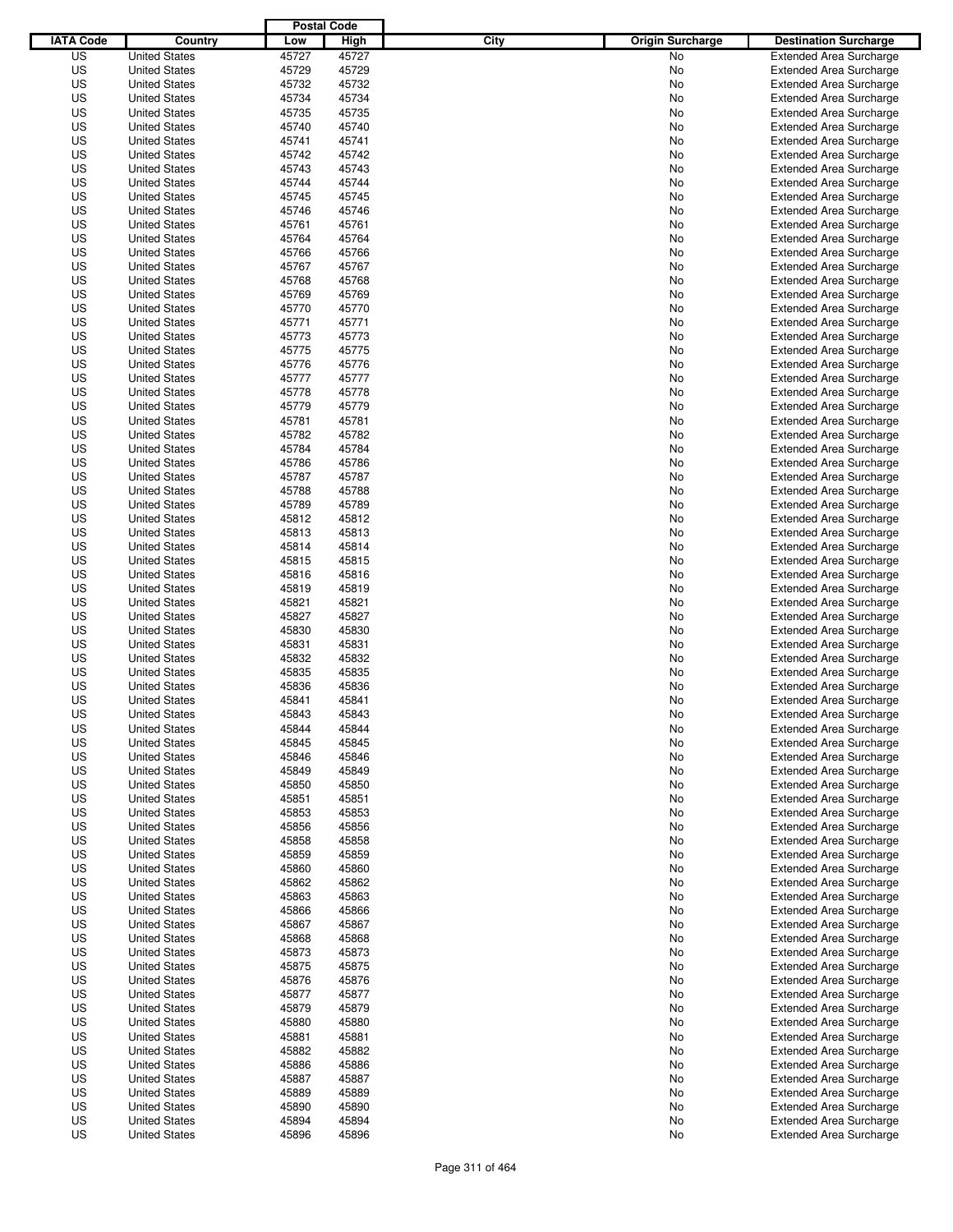|                  |                      | <b>Postal Code</b> |       |                                 |                                |
|------------------|----------------------|--------------------|-------|---------------------------------|--------------------------------|
| <b>IATA Code</b> | Country              | Low                | High  | City<br><b>Origin Surcharge</b> | <b>Destination Surcharge</b>   |
| US               | <b>United States</b> | 45897              | 45897 | <b>No</b>                       | <b>Extended Area Surcharge</b> |
| US               | <b>United States</b> | 45898              | 45898 | No                              | <b>Extended Area Surcharge</b> |
| US               | <b>United States</b> | 46031              | 46031 | No                              | <b>Extended Area Surcharge</b> |
| US               | <b>United States</b> | 46035              | 46035 | No                              | <b>Extended Area Surcharge</b> |
| US               | <b>United States</b> | 46049              | 46049 | No                              | <b>Extended Area Surcharge</b> |
| US               | <b>United States</b> | 46050              | 46050 | No                              | <b>Extended Area Surcharge</b> |
| US               | <b>United States</b> | 46056              | 46056 | No                              | <b>Extended Area Surcharge</b> |
| US               | <b>United States</b> | 46057              | 46057 | No                              | <b>Extended Area Surcharge</b> |
| US               | <b>United States</b> | 46058              | 46058 | No                              | <b>Extended Area Surcharge</b> |
| US               | <b>United States</b> | 46065              | 46065 | No                              | <b>Extended Area Surcharge</b> |
| US               | <b>United States</b> | 46069              | 46069 | No                              | <b>Extended Area Surcharge</b> |
| US               | <b>United States</b> | 46070              | 46070 | No                              | <b>Extended Area Surcharge</b> |
| US               | <b>United States</b> | 46071              | 46071 | No                              | <b>Extended Area Surcharge</b> |
| US               | <b>United States</b> | 46075              | 46075 | No                              | <b>Extended Area Surcharge</b> |
| US               | <b>United States</b> | 46076              | 46076 | No                              | <b>Extended Area Surcharge</b> |
| US               | <b>United States</b> | 46103              | 46103 | No                              | <b>Extended Area Surcharge</b> |
| US               | <b>United States</b> | 46104              | 46104 | No                              | <b>Extended Area Surcharge</b> |
| US               | <b>United States</b> | 46105              | 46105 | No                              | <b>Extended Area Surcharge</b> |
| US               | <b>United States</b> | 46110              | 46110 | No                              | <b>Extended Area Surcharge</b> |
| US               | <b>United States</b> | 46115              | 46115 | No                              | <b>Extended Area Surcharge</b> |
| US               | <b>United States</b> | 46117              | 46117 | No                              | <b>Extended Area Surcharge</b> |
| US               | <b>United States</b> | 46120              | 46120 | No                              | <b>Extended Area Surcharge</b> |
| US               | <b>United States</b> | 46121              | 46121 | No                              | <b>Extended Area Surcharge</b> |
| US               | <b>United States</b> | 46127              | 46127 | No                              | <b>Extended Area Surcharge</b> |
| US               | <b>United States</b> | 46128              | 46128 | No                              | <b>Extended Area Surcharge</b> |
| US               | <b>United States</b> | 46130              | 46130 | No                              | <b>Extended Area Surcharge</b> |
| US               | <b>United States</b> | 46133              | 46133 | No                              | <b>Extended Area Surcharge</b> |
| US               | <b>United States</b> | 46135              | 46135 | No                              | <b>Extended Area Surcharge</b> |
| US               | <b>United States</b> | 46146              | 46146 | No                              | <b>Extended Area Surcharge</b> |
| US               | <b>United States</b> | 46147              | 46147 | No                              | <b>Extended Area Surcharge</b> |
| US               | <b>United States</b> | 46148              | 46148 | No                              | <b>Extended Area Surcharge</b> |
| US               | <b>United States</b> | 46150              | 46150 | No                              | <b>Extended Area Surcharge</b> |
| US               | <b>United States</b> | 46156              | 46156 | No                              | <b>Extended Area Surcharge</b> |
| US               | <b>United States</b> | 46157              | 46157 | No                              | <b>Extended Area Surcharge</b> |
| US               | <b>United States</b> | 46160              | 46160 | No                              | <b>Extended Area Surcharge</b> |
| US               | <b>United States</b> | 46162              | 46162 | No                              | <b>Extended Area Surcharge</b> |
| US               | <b>United States</b> | 46164              | 46164 | No                              | <b>Extended Area Surcharge</b> |
| US               |                      | 46165              | 46165 |                                 |                                |
|                  | <b>United States</b> |                    |       | No                              | <b>Extended Area Surcharge</b> |
| US               | <b>United States</b> | 46166              | 46166 | No                              | <b>Extended Area Surcharge</b> |
| US               | <b>United States</b> | 46171              | 46171 | No                              | <b>Extended Area Surcharge</b> |
| US               | <b>United States</b> | 46172              | 46172 | No                              | <b>Extended Area Surcharge</b> |
| US               | <b>United States</b> | 46173              | 46173 | No                              | <b>Extended Area Surcharge</b> |
| US               | <b>United States</b> | 46175              | 46175 | No                              | <b>Extended Area Surcharge</b> |
| US               | <b>United States</b> | 46180              | 46180 | No                              | <b>Extended Area Surcharge</b> |
| US               | <b>United States</b> | 46181              | 46181 | No                              | Extended Area Surcharge        |
| US               | <b>United States</b> | 46182              | 46182 | No                              | <b>Extended Area Surcharge</b> |
| US               | <b>United States</b> | 46186              | 46186 | No                              | <b>Extended Area Surcharge</b> |
| US               | <b>United States</b> | 46340              | 46340 | No                              | <b>Extended Area Surcharge</b> |
| US               | <b>United States</b> | 46347              | 46347 | No                              | <b>Extended Area Surcharge</b> |
| US               | <b>United States</b> | 46348              | 46348 | No                              | <b>Extended Area Surcharge</b> |
| US               | <b>United States</b> | 46349              | 46349 | No                              | <b>Extended Area Surcharge</b> |
| US               | <b>United States</b> | 46365              | 46365 | No                              | <b>Extended Area Surcharge</b> |
| US               | <b>United States</b> | 46366              | 46366 | No                              | <b>Extended Area Surcharge</b> |
| US               | <b>United States</b> | 46371              | 46371 | No                              | <b>Extended Area Surcharge</b> |
| US               | <b>United States</b> | 46374              | 46374 | No                              | <b>Extended Area Surcharge</b> |
| US               | <b>United States</b> | 46379              | 46379 | No                              | <b>Extended Area Surcharge</b> |
| US               | <b>United States</b> | 46380              | 46380 | No                              | <b>Extended Area Surcharge</b> |
| US               | <b>United States</b> | 46382              | 46382 | No                              | <b>Extended Area Surcharge</b> |
| US               | <b>United States</b> | 46390              | 46390 | No                              | <b>Extended Area Surcharge</b> |
| US               | <b>United States</b> | 46392              | 46392 | No                              | <b>Extended Area Surcharge</b> |
| US               | <b>United States</b> | 46501              | 46501 | No                              | <b>Extended Area Surcharge</b> |
| US               | <b>United States</b> | 46504              | 46504 | No                              | <b>Extended Area Surcharge</b> |
| US               | <b>United States</b> | 46510              | 46510 | No                              | <b>Extended Area Surcharge</b> |
| US               | <b>United States</b> | 46511              | 46511 | No                              | <b>Extended Area Surcharge</b> |
| US               | <b>United States</b> | 46524              | 46524 | No                              | <b>Extended Area Surcharge</b> |
| US               | <b>United States</b> | 46531              | 46531 | No                              | <b>Extended Area Surcharge</b> |
| US               | <b>United States</b> | 46532              | 46532 | No                              | <b>Extended Area Surcharge</b> |
| US               | <b>United States</b> | 46537              | 46537 | No                              | <b>Extended Area Surcharge</b> |
| US               | <b>United States</b> | 46539              | 46539 | No                              | <b>Extended Area Surcharge</b> |
| US               | <b>United States</b> | 46555              | 46555 | No                              | <b>Extended Area Surcharge</b> |
| US               | <b>United States</b> | 46562              | 46562 | No                              | <b>Extended Area Surcharge</b> |
| US               | <b>United States</b> | 46566              | 46566 | No                              | <b>Extended Area Surcharge</b> |
| US               | <b>United States</b> | 46570              | 46570 | No                              | <b>Extended Area Surcharge</b> |
| US               | <b>United States</b> | 46571              | 46571 | No                              | <b>Extended Area Surcharge</b> |
| US               | <b>United States</b> | 46572              | 46572 | No                              | <b>Extended Area Surcharge</b> |
| US               | <b>United States</b> | 46701              | 46701 | No                              | <b>Extended Area Surcharge</b> |
| US               | <b>United States</b> | 46702              | 46702 | No                              | <b>Extended Area Surcharge</b> |
| US               | <b>United States</b> | 46705              | 46705 | No                              | <b>Extended Area Surcharge</b> |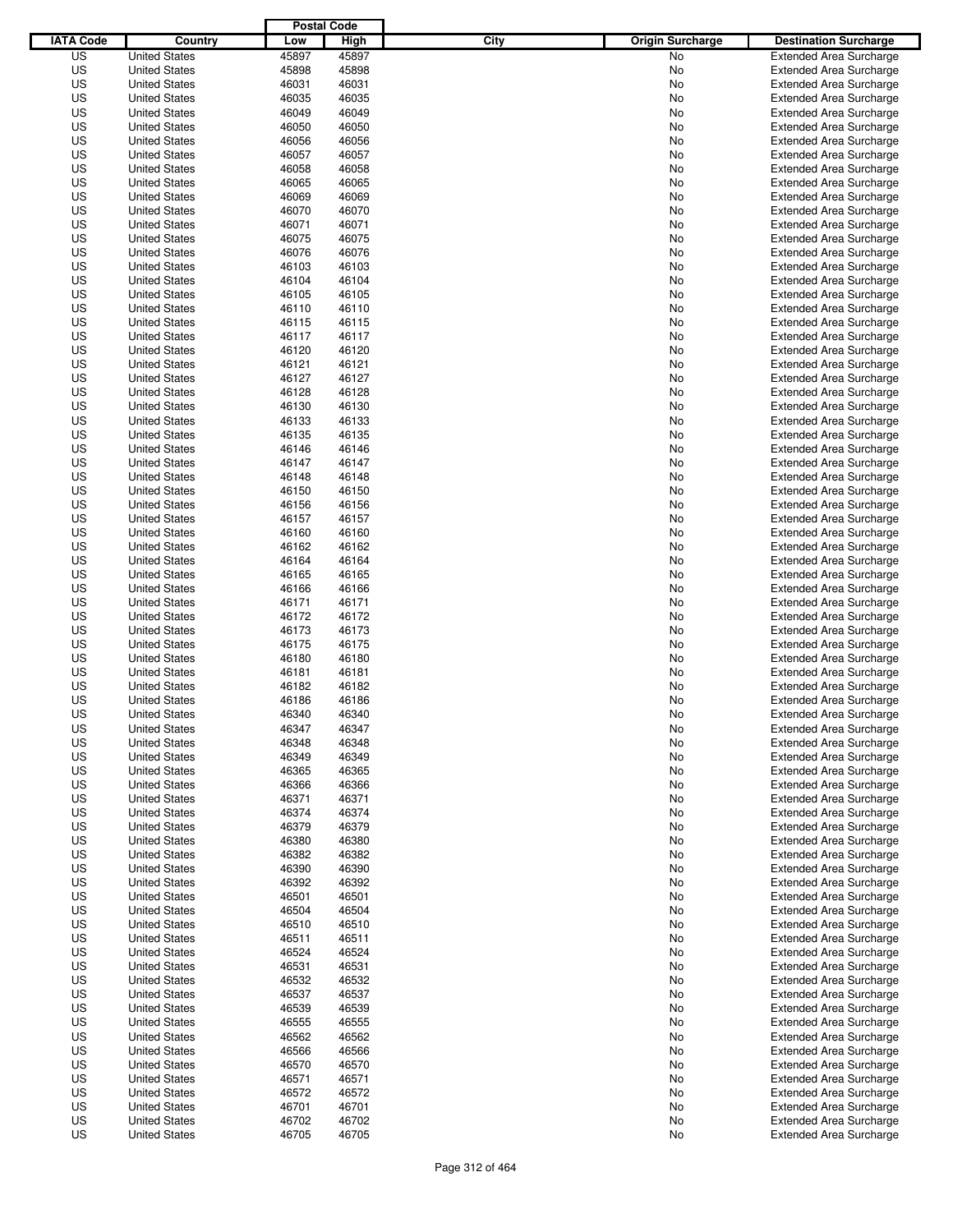|                  |                      | <b>Postal Code</b> |       |                                 |                                |
|------------------|----------------------|--------------------|-------|---------------------------------|--------------------------------|
| <b>IATA Code</b> | Country              | Low                | High  | City<br><b>Origin Surcharge</b> | <b>Destination Surcharge</b>   |
| US               | <b>United States</b> | 46710              | 46710 | <b>No</b>                       | <b>Extended Area Surcharge</b> |
| US               | <b>United States</b> | 46711              | 46711 | No                              | <b>Extended Area Surcharge</b> |
| US               | <b>United States</b> | 46721              | 46721 | No                              | <b>Extended Area Surcharge</b> |
| US               | <b>United States</b> | 46723              | 46723 | No                              | <b>Extended Area Surcharge</b> |
| US               | <b>United States</b> | 46730              | 46730 | No                              | <b>Extended Area Surcharge</b> |
| US               | <b>United States</b> | 46731              | 46731 | No                              | <b>Extended Area Surcharge</b> |
| US               | <b>United States</b> | 46732              | 46732 | No                              | <b>Extended Area Surcharge</b> |
| US               | <b>United States</b> | 46740              | 46740 | No                              | <b>Extended Area Surcharge</b> |
| US               | <b>United States</b> | 46741              | 46741 | No                              | <b>Extended Area Surcharge</b> |
| US               | <b>United States</b> | 46742              | 46742 | No                              | <b>Extended Area Surcharge</b> |
| US               | <b>United States</b> | 46743              | 46743 | No                              | <b>Extended Area Surcharge</b> |
| US               | <b>United States</b> | 46745              | 46745 | No                              | <b>Extended Area Surcharge</b> |
| US               | <b>United States</b> | 46746              | 46746 | No                              | <b>Extended Area Surcharge</b> |
| US               | <b>United States</b> | 46747              | 46747 | No                              | <b>Extended Area Surcharge</b> |
| US               | <b>United States</b> | 46759              | 46759 | No                              | <b>Extended Area Surcharge</b> |
| US               | <b>United States</b> | 46760              | 46760 | No                              | <b>Extended Area Surcharge</b> |
| US               | <b>United States</b> | 46761              | 46761 | No                              | <b>Extended Area Surcharge</b> |
| US               | <b>United States</b> | 46764              | 46764 | No                              | <b>Extended Area Surcharge</b> |
| US               | <b>United States</b> | 46766              | 46766 | No                              | <b>Extended Area Surcharge</b> |
| US               | <b>United States</b> | 46767              | 46767 | No                              | <b>Extended Area Surcharge</b> |
| US               | <b>United States</b> | 46770              | 46770 | No                              | <b>Extended Area Surcharge</b> |
| US               | <b>United States</b> | 46772              | 46772 | No                              | <b>Extended Area Surcharge</b> |
| US               | <b>United States</b> | 46773              | 46773 | No                              | <b>Extended Area Surcharge</b> |
| US               | <b>United States</b> | 46776              | 46776 | No                              | <b>Extended Area Surcharge</b> |
| US               | <b>United States</b> | 46777              | 46777 | No                              | <b>Extended Area Surcharge</b> |
| US               | <b>United States</b> | 46779              | 46779 | No                              | <b>Extended Area Surcharge</b> |
| US               | <b>United States</b> | 46781              | 46781 | No                              | <b>Extended Area Surcharge</b> |
| US               | <b>United States</b> | 46785              | 46785 | No                              | <b>Extended Area Surcharge</b> |
| US               | <b>United States</b> | 46787              | 46787 | No                              | <b>Extended Area Surcharge</b> |
| US               | <b>United States</b> | 46788              | 46788 | No                              | <b>Extended Area Surcharge</b> |
| US               | <b>United States</b> | 46791              | 46791 | No                              | <b>Extended Area Surcharge</b> |
| US               | <b>United States</b> | 46792              | 46792 | No                              | <b>Extended Area Surcharge</b> |
| US               | <b>United States</b> | 46793              | 46793 | No                              | <b>Extended Area Surcharge</b> |
| US               | <b>United States</b> | 46794              | 46794 | No                              | <b>Extended Area Surcharge</b> |
| US               | <b>United States</b> | 46795              | 46795 | No                              | <b>Extended Area Surcharge</b> |
| US               | <b>United States</b> | 46796              | 46796 | No                              | <b>Extended Area Surcharge</b> |
| US               | <b>United States</b> | 46797              | 46797 | No                              | <b>Extended Area Surcharge</b> |
| US               | <b>United States</b> | 46798              | 46798 | No                              | <b>Extended Area Surcharge</b> |
| US               | <b>United States</b> | 46910              | 46910 | No                              | <b>Extended Area Surcharge</b> |
| US               | <b>United States</b> | 46912              | 46912 | No                              | <b>Extended Area Surcharge</b> |
| US               | <b>United States</b> | 46913              | 46913 | No                              | <b>Extended Area Surcharge</b> |
| US               | <b>United States</b> | 46914              | 46914 | No                              | <b>Extended Area Surcharge</b> |
| US               | <b>United States</b> | 46915              | 46915 | No                              | <b>Extended Area Surcharge</b> |
| US               | <b>United States</b> | 46916              | 46916 | No                              | <b>Extended Area Surcharge</b> |
| US               | <b>United States</b> | 46917              | 46917 | No                              | Extended Area Surcharge        |
| US               | <b>United States</b> | 46920              | 46920 | No                              | <b>Extended Area Surcharge</b> |
| US               | <b>United States</b> | 46922              | 46922 | No                              | <b>Extended Area Surcharge</b> |
| US               | <b>United States</b> | 46923              | 46923 | No                              | <b>Extended Area Surcharge</b> |
| US               | <b>United States</b> | 46926              | 46926 | No                              | <b>Extended Area Surcharge</b> |
| US               | <b>United States</b> | 46929              | 46929 | No                              | <b>Extended Area Surcharge</b> |
| US               | <b>United States</b> | 46932              | 46932 | No                              | <b>Extended Area Surcharge</b> |
| US               | <b>United States</b> | 46939              | 46939 | No                              | <b>Extended Area Surcharge</b> |
| US               | <b>United States</b> | 46940              | 46940 | No                              | <b>Extended Area Surcharge</b> |
| US               | <b>United States</b> | 46941              | 46941 | No                              | <b>Extended Area Surcharge</b> |
| US               | <b>United States</b> | 46945              | 46945 | No                              | <b>Extended Area Surcharge</b> |
| US               | <b>United States</b> | 46946              | 46946 | No                              | <b>Extended Area Surcharge</b> |
| US               | <b>United States</b> | 46950              | 46950 | No                              | <b>Extended Area Surcharge</b> |
| US               | <b>United States</b> | 46951              | 46951 | No                              | <b>Extended Area Surcharge</b> |
| US               | <b>United States</b> | 46959              | 46959 | No                              | <b>Extended Area Surcharge</b> |
| US               | <b>United States</b> | 46960              | 46960 | No                              | <b>Extended Area Surcharge</b> |
| US               | <b>United States</b> | 46967              | 46967 | No                              | <b>Extended Area Surcharge</b> |
| US               | <b>United States</b> | 46968              | 46968 | No                              | <b>Extended Area Surcharge</b> |
| US               | <b>United States</b> | 46974              | 46974 | No                              | <b>Extended Area Surcharge</b> |
| US               | <b>United States</b> | 46975              | 46975 | No                              | <b>Extended Area Surcharge</b> |
| US               | <b>United States</b> | 46978              | 46978 | No                              | <b>Extended Area Surcharge</b> |
| US               | <b>United States</b> | 46982              | 46982 | No                              | <b>Extended Area Surcharge</b> |
| US               | <b>United States</b> | 46984              | 46984 | No                              | <b>Extended Area Surcharge</b> |
| US               | <b>United States</b> | 46985              | 46985 | No                              | <b>Extended Area Surcharge</b> |
| US               | <b>United States</b> | 46986              | 46986 | No                              | <b>Extended Area Surcharge</b> |
| US               | <b>United States</b> | 46988              | 46988 | No                              | <b>Extended Area Surcharge</b> |
| US               | <b>United States</b> | 46990              | 46990 | No                              | <b>Extended Area Surcharge</b> |
| US               | <b>United States</b> | 46991              | 46991 | No                              | <b>Extended Area Surcharge</b> |
| US               | <b>United States</b> | 46994              | 46994 | No                              | <b>Extended Area Surcharge</b> |
| US               | <b>United States</b> | 46996              | 46996 | No                              | <b>Extended Area Surcharge</b> |
| US               | <b>United States</b> | 46998              | 46998 | No                              | <b>Extended Area Surcharge</b> |
| US               | <b>United States</b> | 47001              | 47001 | No                              | <b>Extended Area Surcharge</b> |
| US               | <b>United States</b> | 47003              | 47003 | No                              | <b>Extended Area Surcharge</b> |
| US               | <b>United States</b> | 47006              | 47006 | No                              | <b>Extended Area Surcharge</b> |
|                  |                      |                    |       |                                 |                                |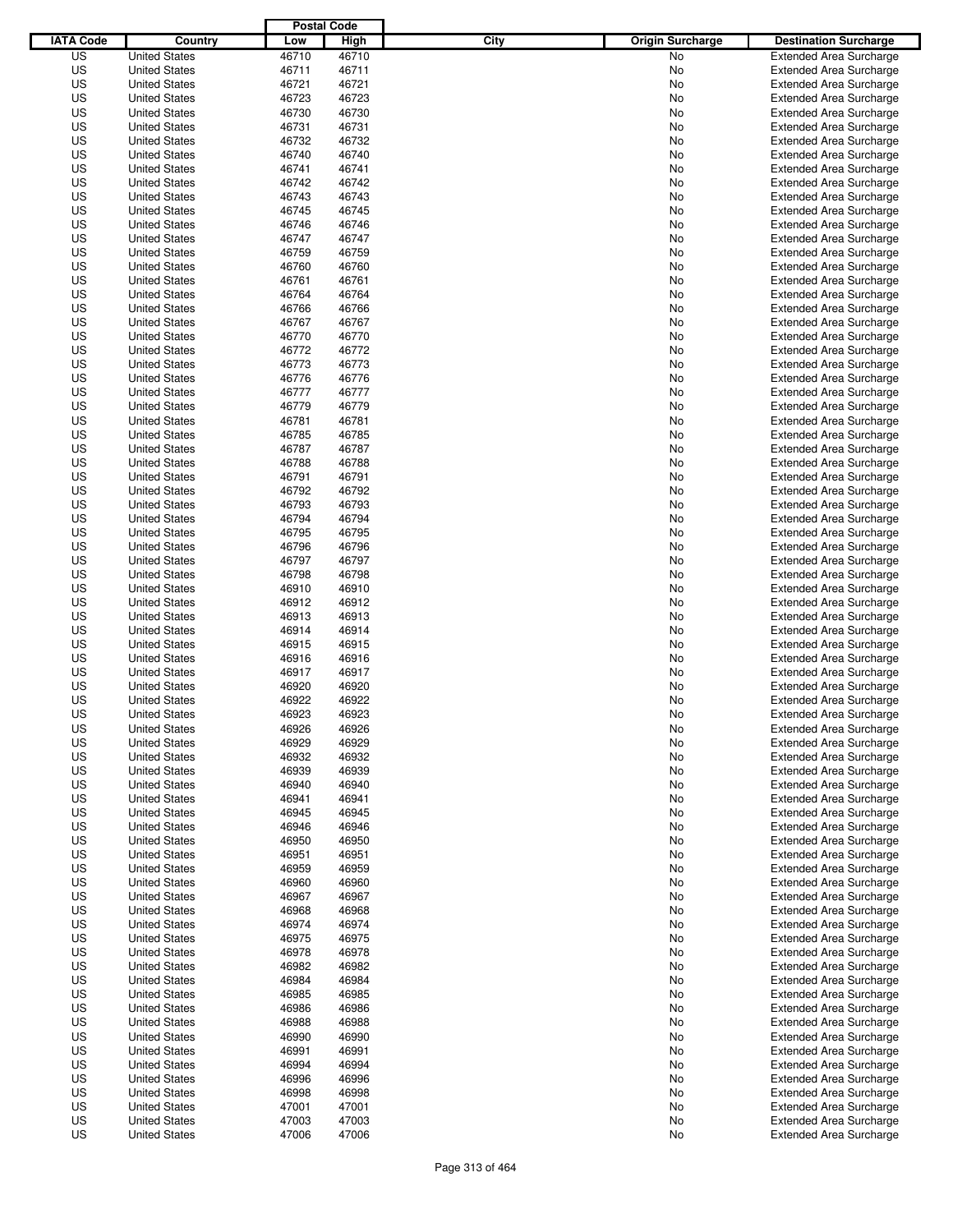|                  |                      | <b>Postal Code</b> |       |                                 |                                |
|------------------|----------------------|--------------------|-------|---------------------------------|--------------------------------|
| <b>IATA Code</b> | Country              | Low                | High  | City<br><b>Origin Surcharge</b> | <b>Destination Surcharge</b>   |
| US               | <b>United States</b> | 47010              | 47010 | <b>No</b>                       | <b>Extended Area Surcharge</b> |
| US               | <b>United States</b> | 47011              | 47011 | No                              | <b>Extended Area Surcharge</b> |
| US               | <b>United States</b> | 47012              | 47012 | No                              | <b>Extended Area Surcharge</b> |
| US               | <b>United States</b> | 47016              | 47016 | No                              | <b>Extended Area Surcharge</b> |
| US               | <b>United States</b> | 47017              | 47017 | No                              | <b>Extended Area Surcharge</b> |
| US               | <b>United States</b> | 47018              | 47018 | No                              | <b>Extended Area Surcharge</b> |
| US               | <b>United States</b> | 47020              | 47020 | No                              | <b>Extended Area Surcharge</b> |
| US               | <b>United States</b> | 47022              | 47022 | No                              | <b>Extended Area Surcharge</b> |
| US               | <b>United States</b> | 47023              | 47023 | No                              | <b>Extended Area Surcharge</b> |
| US               | <b>United States</b> | 47024              | 47024 | No                              | <b>Extended Area Surcharge</b> |
| US               | <b>United States</b> | 47030              | 47030 | No                              | <b>Extended Area Surcharge</b> |
| US               | <b>United States</b> | 47031              | 47031 | No                              | <b>Extended Area Surcharge</b> |
| US               | <b>United States</b> | 47032              | 47032 | No                              | <b>Extended Area Surcharge</b> |
| US               | <b>United States</b> | 47033              | 47033 | No                              | <b>Extended Area Surcharge</b> |
| US               | <b>United States</b> | 47035              | 47035 | No                              | <b>Extended Area Surcharge</b> |
| US               | <b>United States</b> | 47036              | 47036 | No                              | <b>Extended Area Surcharge</b> |
| US               | <b>United States</b> | 47037              | 47037 | No                              | <b>Extended Area Surcharge</b> |
| US               | <b>United States</b> | 47038              | 47038 | No                              | <b>Extended Area Surcharge</b> |
| US               | <b>United States</b> | 47040              | 47040 | No                              | <b>Extended Area Surcharge</b> |
| US               | <b>United States</b> | 47041              | 47041 | No                              | <b>Extended Area Surcharge</b> |
| US               | <b>United States</b> | 47042              | 47042 | No                              | <b>Extended Area Surcharge</b> |
| US               | <b>United States</b> | 47043              | 47043 | No                              | <b>Extended Area Surcharge</b> |
| US               | <b>United States</b> | 47060              | 47060 | No                              | <b>Extended Area Surcharge</b> |
| US               | <b>United States</b> | 47104              | 47104 | No                              | <b>Extended Area Surcharge</b> |
| US               | <b>United States</b> | 47106              | 47106 | No                              | <b>Extended Area Surcharge</b> |
| US               | <b>United States</b> | 47108              | 47108 | No                              | <b>Extended Area Surcharge</b> |
| US               | <b>United States</b> | 47110              | 47110 | No                              | <b>Extended Area Surcharge</b> |
| US               | <b>United States</b> | 47112              | 47112 | No                              | <b>Extended Area Surcharge</b> |
| US               | <b>United States</b> | 47115              | 47115 | No                              | <b>Extended Area Surcharge</b> |
| US               | <b>United States</b> | 47116              | 47116 | No                              | <b>Extended Area Surcharge</b> |
| US               | <b>United States</b> | 47117              | 47117 | No                              | <b>Extended Area Surcharge</b> |
| US               | <b>United States</b> | 47118              | 47118 | No                              | <b>Extended Area Surcharge</b> |
| US               | <b>United States</b> | 47120              | 47120 | No                              | <b>Extended Area Surcharge</b> |
| US               | <b>United States</b> | 47123              | 47123 | No                              | <b>Extended Area Surcharge</b> |
| US               | <b>United States</b> | 47124              | 47124 | No                              | <b>Extended Area Surcharge</b> |
| US               | <b>United States</b> | 47125              | 47125 | No                              | <b>Extended Area Surcharge</b> |
| US               | <b>United States</b> | 47126              | 47126 | No                              | <b>Extended Area Surcharge</b> |
| US               | <b>United States</b> | 47135              | 47135 | No                              | <b>Extended Area Surcharge</b> |
| US               | <b>United States</b> | 47136              | 47136 | No                              | <b>Extended Area Surcharge</b> |
| US               | <b>United States</b> | 47137              | 47137 | No                              | <b>Extended Area Surcharge</b> |
| US               | <b>United States</b> | 47138              | 47138 | No                              | <b>Extended Area Surcharge</b> |
| US               | <b>United States</b> | 47140              | 47140 | No                              | <b>Extended Area Surcharge</b> |
| US               | <b>United States</b> | 47141              | 47141 | No                              | <b>Extended Area Surcharge</b> |
| US               | <b>United States</b> | 47142              | 47142 | No                              | <b>Extended Area Surcharge</b> |
| US               | <b>United States</b> | 47143              | 47143 | No                              | Extended Area Surcharge        |
| US               | <b>United States</b> | 47145              | 47145 | No                              | <b>Extended Area Surcharge</b> |
| US               | <b>United States</b> | 47147              | 47147 | No                              | <b>Extended Area Surcharge</b> |
| US               | <b>United States</b> | 47160              | 47160 | No                              | <b>Extended Area Surcharge</b> |
| US               | <b>United States</b> | 47161              | 47161 | No                              | <b>Extended Area Surcharge</b> |
| US               | <b>United States</b> | 47162              | 47162 | No                              | <b>Extended Area Surcharge</b> |
| US               | <b>United States</b> | 47163              | 47163 | No                              | <b>Extended Area Surcharge</b> |
| US               | <b>United States</b> | 47164              | 47164 | No                              | <b>Extended Area Surcharge</b> |
| US               | <b>United States</b> | 47165              | 47165 | No                              | <b>Extended Area Surcharge</b> |
| US               | <b>United States</b> | 47166              | 47166 | No                              | <b>Extended Area Surcharge</b> |
| US               | <b>United States</b> | 47167              | 47167 | No                              | <b>Extended Area Surcharge</b> |
| US               | <b>United States</b> | 47174              | 47174 | No                              | <b>Extended Area Surcharge</b> |
| US               | <b>United States</b> | 47175              | 47175 | No                              | <b>Extended Area Surcharge</b> |
| US               | <b>United States</b> | 47177              | 47177 | No                              | <b>Extended Area Surcharge</b> |
| US               | <b>United States</b> | 47220              | 47220 | No                              | <b>Extended Area Surcharge</b> |
| US               | <b>United States</b> | 47223              | 47223 | No                              | <b>Extended Area Surcharge</b> |
| US               | <b>United States</b> | 47224              | 47224 | No                              | <b>Extended Area Surcharge</b> |
| US               | <b>United States</b> | 47225              | 47225 | No                              | <b>Extended Area Surcharge</b> |
| US               | <b>United States</b> | 47226              | 47226 | No                              | <b>Extended Area Surcharge</b> |
| US               | <b>United States</b> | 47227              | 47227 | No                              | <b>Extended Area Surcharge</b> |
| US               | <b>United States</b> | 47229              | 47229 | No                              | <b>Extended Area Surcharge</b> |
| US               | <b>United States</b> | 47230              | 47230 | No                              | <b>Extended Area Surcharge</b> |
| US               | <b>United States</b> | 47231              | 47231 | No                              | <b>Extended Area Surcharge</b> |
| US               | <b>United States</b> | 47232              | 47232 | No                              | <b>Extended Area Surcharge</b> |
| US               | <b>United States</b> | 47234              | 47234 | No                              | <b>Extended Area Surcharge</b> |
| US               | <b>United States</b> | 47235              | 47235 | No                              | Extended Area Surcharge        |
| US               | <b>United States</b> | 47236              | 47236 | No                              | <b>Extended Area Surcharge</b> |
| US               | <b>United States</b> | 47240              | 47240 | No                              | <b>Extended Area Surcharge</b> |
| US               | <b>United States</b> | 47243              | 47243 | No                              | <b>Extended Area Surcharge</b> |
| US               | <b>United States</b> | 47247              | 47247 | No                              | <b>Extended Area Surcharge</b> |
| US               | <b>United States</b> | 47250              | 47250 | No                              | <b>Extended Area Surcharge</b> |
| US               | <b>United States</b> | 47260              | 47260 | No                              | <b>Extended Area Surcharge</b> |
| US               | <b>United States</b> | 47263              | 47263 | No                              | <b>Extended Area Surcharge</b> |
| US               | <b>United States</b> | 47264              | 47264 | No                              | <b>Extended Area Surcharge</b> |
|                  |                      |                    |       |                                 |                                |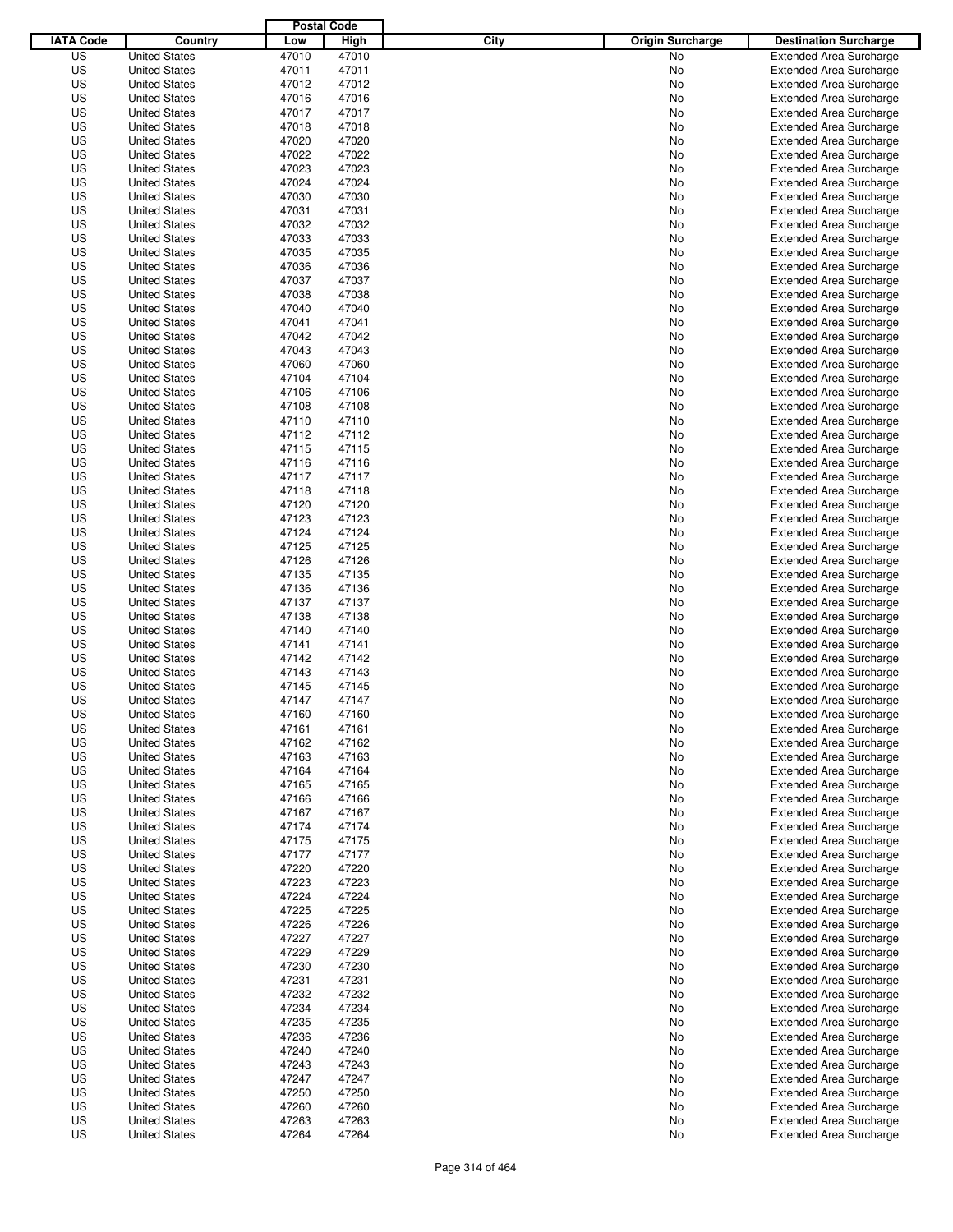|                  |                      | <b>Postal Code</b> |       |                                 |                                |
|------------------|----------------------|--------------------|-------|---------------------------------|--------------------------------|
| <b>IATA Code</b> | Country              | Low                | High  | City<br><b>Origin Surcharge</b> | <b>Destination Surcharge</b>   |
| US               | <b>United States</b> | 47265              | 47265 | <b>No</b>                       | <b>Extended Area Surcharge</b> |
| US               | <b>United States</b> | 47270              | 47270 | No                              | <b>Extended Area Surcharge</b> |
| US               | <b>United States</b> | 47272              | 47272 | No                              | <b>Extended Area Surcharge</b> |
| US               | <b>United States</b> | 47273              | 47273 | No                              | <b>Extended Area Surcharge</b> |
| US               | <b>United States</b> | 47281              | 47281 | No                              | <b>Extended Area Surcharge</b> |
| US               | <b>United States</b> | 47282              | 47282 | No                              | <b>Extended Area Surcharge</b> |
| US               | <b>United States</b> | 47283              | 47283 | No                              | <b>Extended Area Surcharge</b> |
| US               | <b>United States</b> | 47324              | 47324 | No                              | <b>Extended Area Surcharge</b> |
| US               | <b>United States</b> | 47325              | 47325 | No                              | <b>Extended Area Surcharge</b> |
| US               | <b>United States</b> | 47326              | 47326 | No                              | <b>Extended Area Surcharge</b> |
| US               | <b>United States</b> | 47327              | 47327 | No                              | <b>Extended Area Surcharge</b> |
| US               | <b>United States</b> | 47330              | 47330 | No                              | <b>Extended Area Surcharge</b> |
| US               | <b>United States</b> | 47331              | 47331 | No                              | <b>Extended Area Surcharge</b> |
| US               | <b>United States</b> | 47336              | 47336 | No                              | <b>Extended Area Surcharge</b> |
| US               | <b>United States</b> | 47337              | 47337 | No                              | <b>Extended Area Surcharge</b> |
| US               | <b>United States</b> | 47338              | 47338 | No                              | <b>Extended Area Surcharge</b> |
| US               | <b>United States</b> | 47339              | 47339 | No                              | <b>Extended Area Surcharge</b> |
| US               | <b>United States</b> | 47340              | 47340 | No                              | <b>Extended Area Surcharge</b> |
| US               | <b>United States</b> | 47341              | 47341 | No                              | <b>Extended Area Surcharge</b> |
| US               | <b>United States</b> | 47342              | 47342 | No                              | <b>Extended Area Surcharge</b> |
| US               | <b>United States</b> | 47345              | 47345 | No                              | <b>Extended Area Surcharge</b> |
| US               | <b>United States</b> | 47351              | 47351 | No                              | <b>Extended Area Surcharge</b> |
| US               | <b>United States</b> | 47352              | 47352 | No                              | <b>Extended Area Surcharge</b> |
| US               | <b>United States</b> | 47353              | 47353 | No                              | <b>Extended Area Surcharge</b> |
| US               | <b>United States</b> | 47354              | 47354 | No                              | <b>Extended Area Surcharge</b> |
| US               | <b>United States</b> | 47355              | 47355 | No                              | <b>Extended Area Surcharge</b> |
| US               | <b>United States</b> | 47356              | 47356 | No                              | <b>Extended Area Surcharge</b> |
| US               | <b>United States</b> | 47357              | 47357 | No                              | <b>Extended Area Surcharge</b> |
| US               | <b>United States</b> | 47358              | 47358 | No                              | <b>Extended Area Surcharge</b> |
| US               | <b>United States</b> | 47359              | 47359 | No                              | <b>Extended Area Surcharge</b> |
| US               | <b>United States</b> | 47360              | 47360 | No                              | <b>Extended Area Surcharge</b> |
| US               | <b>United States</b> | 47361              | 47361 | No                              | <b>Extended Area Surcharge</b> |
| US               | <b>United States</b> | 47366              | 47366 | No                              | <b>Extended Area Surcharge</b> |
| US               | <b>United States</b> | 47368              | 47368 | No                              | <b>Extended Area Surcharge</b> |
| US               | <b>United States</b> | 47369              | 47369 | No                              | <b>Extended Area Surcharge</b> |
| US               | <b>United States</b> | 47371              | 47371 | No                              | <b>Extended Area Surcharge</b> |
| US               | <b>United States</b> | 47373              | 47373 | No                              | <b>Extended Area Surcharge</b> |
| US               | <b>United States</b> | 47380              | 47380 | No                              | <b>Extended Area Surcharge</b> |
| US               | <b>United States</b> | 47381              | 47381 | No                              | <b>Extended Area Surcharge</b> |
| US               | <b>United States</b> | 47382              | 47382 | No                              | <b>Extended Area Surcharge</b> |
| US               | <b>United States</b> | 47383              | 47383 | No                              | <b>Extended Area Surcharge</b> |
| US               | <b>United States</b> | 47384              | 47384 | No                              | <b>Extended Area Surcharge</b> |
| US               | <b>United States</b> | 47385              | 47385 | No                              | <b>Extended Area Surcharge</b> |
| US               | <b>United States</b> | 47386              | 47386 | No                              | <b>Extended Area Surcharge</b> |
| US               | <b>United States</b> | 47387              | 47387 | No                              | Extended Area Surcharge        |
| US               | <b>United States</b> | 47390              | 47390 | No                              | <b>Extended Area Surcharge</b> |
| US               | <b>United States</b> | 47392              | 47392 | No                              | <b>Extended Area Surcharge</b> |
| US               | <b>United States</b> | 47393              | 47393 | No                              | <b>Extended Area Surcharge</b> |
| US               | <b>United States</b> | 47424              | 47424 | No                              | <b>Extended Area Surcharge</b> |
| US               | <b>United States</b> | 47427              | 47427 | No                              | <b>Extended Area Surcharge</b> |
| US               | <b>United States</b> | 47431              | 47431 | No                              | <b>Extended Area Surcharge</b> |
| US               | <b>United States</b> | 47432              | 47432 | No                              | <b>Extended Area Surcharge</b> |
| US               | <b>United States</b> | 47433              | 47433 | No                              | <b>Extended Area Surcharge</b> |
| US               | <b>United States</b> | 47435              | 47435 | No                              | <b>Extended Area Surcharge</b> |
| US               | <b>United States</b> | 47436              | 47436 | No                              | <b>Extended Area Surcharge</b> |
| US               | <b>United States</b> | 47438              | 47438 | No                              | <b>Extended Area Surcharge</b> |
| US               | <b>United States</b> | 47443              | 47443 | No                              | <b>Extended Area Surcharge</b> |
| US               | <b>United States</b> | 47446              | 47446 | No                              | <b>Extended Area Surcharge</b> |
| US               | <b>United States</b> | 47448              | 47448 | No                              | <b>Extended Area Surcharge</b> |
| US               | <b>United States</b> | 47449              | 47449 | No                              | <b>Extended Area Surcharge</b> |
| US               | <b>United States</b> | 47452              | 47452 | No                              | <b>Extended Area Surcharge</b> |
| US               | <b>United States</b> | 47453              | 47453 | No                              | <b>Extended Area Surcharge</b> |
| US               | <b>United States</b> | 47454              | 47454 | No                              | <b>Extended Area Surcharge</b> |
| US               | <b>United States</b> | 47455              | 47455 | No                              | <b>Extended Area Surcharge</b> |
| US               | <b>United States</b> | 47456              | 47456 | No                              | <b>Extended Area Surcharge</b> |
| US               | <b>United States</b> | 47457              | 47457 | No                              | <b>Extended Area Surcharge</b> |
| US               | <b>United States</b> | 47459              | 47459 | No                              | <b>Extended Area Surcharge</b> |
| US               | <b>United States</b> | 47460              | 47460 | No                              | <b>Extended Area Surcharge</b> |
| US               | <b>United States</b> | 47462              | 47462 | No                              | <b>Extended Area Surcharge</b> |
| US               | <b>United States</b> | 47464              | 47464 | No                              | Extended Area Surcharge        |
| US               | <b>United States</b> | 47465              | 47465 | No                              | <b>Extended Area Surcharge</b> |
| US               | <b>United States</b> | 47468              | 47468 | No                              | <b>Extended Area Surcharge</b> |
| US               | <b>United States</b> | 47469              | 47469 | No                              | <b>Extended Area Surcharge</b> |
| US               | <b>United States</b> | 47470              | 47470 | No                              | <b>Extended Area Surcharge</b> |
| US               | <b>United States</b> | 47471              | 47471 | No                              | <b>Extended Area Surcharge</b> |
| US               | <b>United States</b> | 47512              | 47512 | No                              | <b>Extended Area Surcharge</b> |
| US               | <b>United States</b> | 47513              | 47513 | No                              | <b>Extended Area Surcharge</b> |
| US               | <b>United States</b> | 47514              | 47514 | No                              | <b>Extended Area Surcharge</b> |
|                  |                      |                    |       |                                 |                                |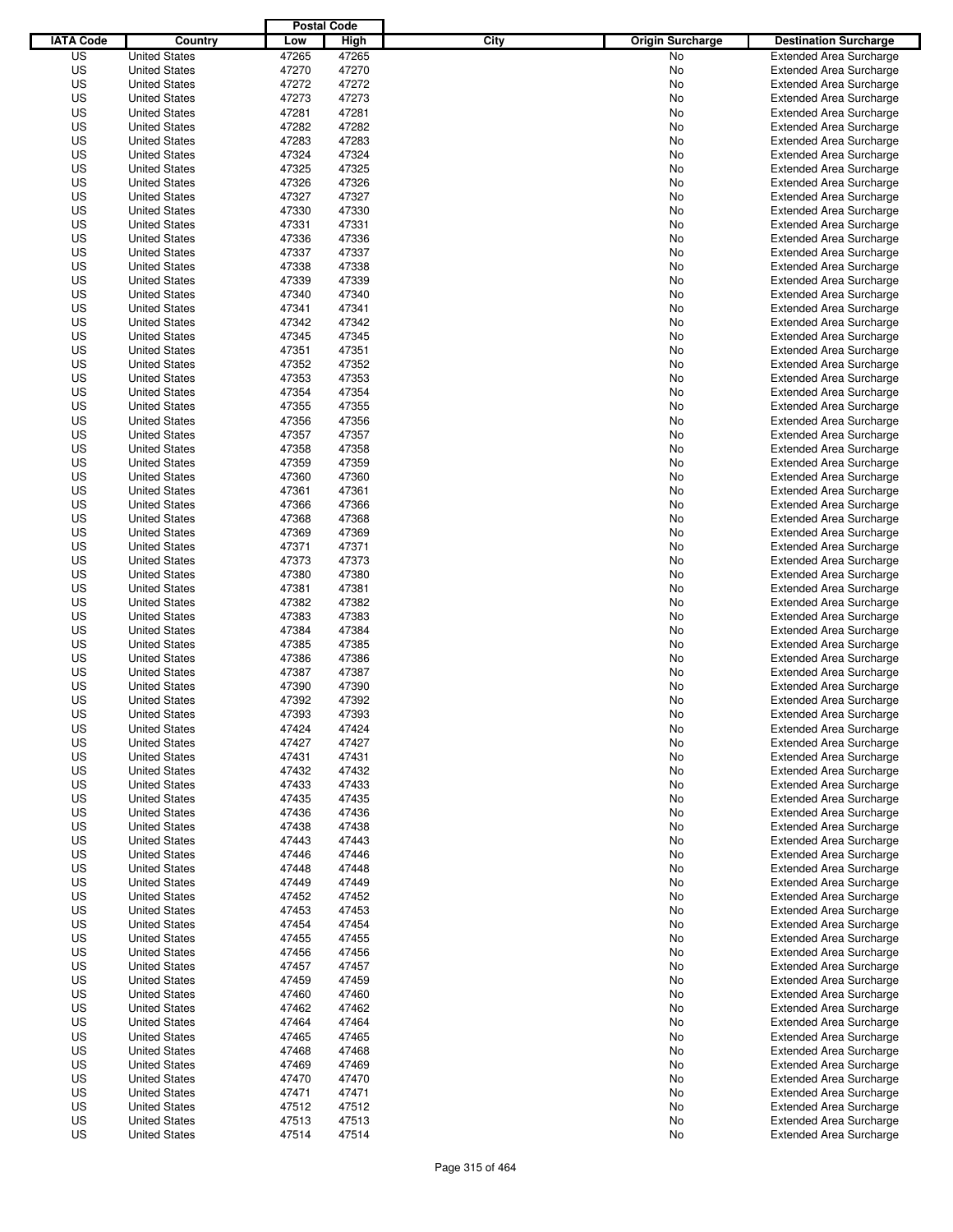|                  |                      | <b>Postal Code</b> |       |                                 |                                |
|------------------|----------------------|--------------------|-------|---------------------------------|--------------------------------|
| <b>IATA Code</b> | Country              | Low                | High  | City<br><b>Origin Surcharge</b> | <b>Destination Surcharge</b>   |
| US               | <b>United States</b> | 47515              | 47515 | <b>No</b>                       | <b>Extended Area Surcharge</b> |
| US               | <b>United States</b> | 47516              | 47516 | No                              | <b>Extended Area Surcharge</b> |
| US               | <b>United States</b> | 47519              | 47519 | No                              | <b>Extended Area Surcharge</b> |
| US               | <b>United States</b> | 47520              | 47520 | No                              | <b>Extended Area Surcharge</b> |
| US               | <b>United States</b> | 47521              | 47521 | No                              | <b>Extended Area Surcharge</b> |
| US               | <b>United States</b> | 47522              | 47522 | No                              | <b>Extended Area Surcharge</b> |
| US               | <b>United States</b> | 47523              | 47523 | No                              | <b>Extended Area Surcharge</b> |
| US               | <b>United States</b> | 47524              | 47524 | No                              | <b>Extended Area Surcharge</b> |
| US               | <b>United States</b> | 47525              | 47525 | No                              | <b>Extended Area Surcharge</b> |
| US               | <b>United States</b> | 47527              | 47527 | No                              | <b>Extended Area Surcharge</b> |
| US               | <b>United States</b> | 47528              | 47528 | No                              | <b>Extended Area Surcharge</b> |
| US               | <b>United States</b> | 47531              | 47531 | No                              | <b>Extended Area Surcharge</b> |
| US               | <b>United States</b> | 47532              | 47532 | No                              | <b>Extended Area Surcharge</b> |
| US               | <b>United States</b> | 47536              | 47536 | No                              | <b>Extended Area Surcharge</b> |
| US               | <b>United States</b> | 47537              | 47537 | No                              | <b>Extended Area Surcharge</b> |
| US               | <b>United States</b> | 47541              | 47541 | No                              | <b>Extended Area Surcharge</b> |
| US               | <b>United States</b> | 47550              | 47550 | No                              | <b>Extended Area Surcharge</b> |
| US               | <b>United States</b> | 47551              | 47551 | No                              | <b>Extended Area Surcharge</b> |
| US               | <b>United States</b> | 47552              | 47552 | No                              | <b>Extended Area Surcharge</b> |
| US               | <b>United States</b> | 47553              | 47553 | No                              | <b>Extended Area Surcharge</b> |
| US               | <b>United States</b> | 47556              | 47556 | No                              | <b>Extended Area Surcharge</b> |
| US               | <b>United States</b> | 47557              | 47557 | No                              | <b>Extended Area Surcharge</b> |
| US               | <b>United States</b> | 47558              | 47558 | No                              | <b>Extended Area Surcharge</b> |
| US               | <b>United States</b> | 47561              | 47561 | No                              | <b>Extended Area Surcharge</b> |
| US               | <b>United States</b> | 47562              | 47562 | No                              | <b>Extended Area Surcharge</b> |
| US               | <b>United States</b> | 47564              | 47564 | No                              | <b>Extended Area Surcharge</b> |
| US               | <b>United States</b> | 47567              | 47567 | No                              | <b>Extended Area Surcharge</b> |
| US               | <b>United States</b> | 47574              | 47574 | No                              | <b>Extended Area Surcharge</b> |
| US               | <b>United States</b> | 47575              | 47575 | No                              | <b>Extended Area Surcharge</b> |
| US               | <b>United States</b> | 47576              | 47576 | No                              | <b>Extended Area Surcharge</b> |
| US               | <b>United States</b> | 47577              | 47577 | No                              | <b>Extended Area Surcharge</b> |
| US               | <b>United States</b> | 47578              | 47578 | No                              | <b>Extended Area Surcharge</b> |
| US               | <b>United States</b> | 47580              | 47580 | No                              | <b>Extended Area Surcharge</b> |
| US               | <b>United States</b> | 47581              | 47581 | No                              | <b>Extended Area Surcharge</b> |
| US               | <b>United States</b> | 47584              | 47584 | No                              | <b>Extended Area Surcharge</b> |
| US               | <b>United States</b> | 47585              | 47585 | No                              | <b>Extended Area Surcharge</b> |
| US               | <b>United States</b> | 47588              | 47588 | No                              | <b>Extended Area Surcharge</b> |
| US               | <b>United States</b> | 47590              | 47590 | No                              | <b>Extended Area Surcharge</b> |
| US               | <b>United States</b> | 47596              | 47596 | No                              | <b>Extended Area Surcharge</b> |
| US               | <b>United States</b> | 47597              | 47597 | No                              | <b>Extended Area Surcharge</b> |
| US               | <b>United States</b> | 47598              | 47598 | No                              | <b>Extended Area Surcharge</b> |
| US               | <b>United States</b> | 47601              | 47601 | No                              | <b>Extended Area Surcharge</b> |
| US               | <b>United States</b> | 47610              | 47610 | No                              | <b>Extended Area Surcharge</b> |
| US               | <b>United States</b> | 47611              | 47611 | No                              | <b>Extended Area Surcharge</b> |
| US               | <b>United States</b> | 47612              | 47612 | No                              | Extended Area Surcharge        |
| US               | <b>United States</b> | 47613              | 47613 | No                              | <b>Extended Area Surcharge</b> |
| US               | <b>United States</b> | 47615              | 47615 | No                              | <b>Extended Area Surcharge</b> |
| US               | <b>United States</b> | 47616              | 47616 | No                              | <b>Extended Area Surcharge</b> |
| US               | <b>United States</b> | 47617              | 47617 | No                              | <b>Extended Area Surcharge</b> |
| US               | <b>United States</b> | 47619              | 47619 | No                              | <b>Extended Area Surcharge</b> |
| US               | <b>United States</b> | 47631              | 47631 | No                              | <b>Extended Area Surcharge</b> |
| US               | <b>United States</b> | 47633              | 47633 | No                              | <b>Extended Area Surcharge</b> |
| US               | <b>United States</b> | 47634              | 47634 | No                              | <b>Extended Area Surcharge</b> |
| US               | <b>United States</b> | 47635              | 47635 | No                              | <b>Extended Area Surcharge</b> |
| US               | <b>United States</b> | 47637              | 47637 | No                              | <b>Extended Area Surcharge</b> |
| US               | <b>United States</b> | 47638              | 47638 | No                              | <b>Extended Area Surcharge</b> |
| US               | <b>United States</b> | 47639              | 47639 | No                              | <b>Extended Area Surcharge</b> |
| US               | <b>United States</b> | 47640              | 47640 | No                              | <b>Extended Area Surcharge</b> |
| US               | <b>United States</b> | 47647              | 47647 | No                              | <b>Extended Area Surcharge</b> |
| US               | <b>United States</b> | 47648              | 47648 | No                              | <b>Extended Area Surcharge</b> |
| US               | <b>United States</b> | 47649              | 47649 | No                              | <b>Extended Area Surcharge</b> |
| US               | <b>United States</b> | 47654              | 47654 | No                              | <b>Extended Area Surcharge</b> |
| US               | <b>United States</b> | 47660              | 47660 | No                              | <b>Extended Area Surcharge</b> |
| US               | <b>United States</b> | 47665              | 47665 | No                              | <b>Extended Area Surcharge</b> |
| US               | <b>United States</b> | 47666              | 47666 | No                              | <b>Extended Area Surcharge</b> |
| US               | <b>United States</b> | 47683              | 47683 | No                              | <b>Extended Area Surcharge</b> |
| US               | <b>United States</b> | 47830              | 47830 | No                              | <b>Extended Area Surcharge</b> |
| US               | <b>United States</b> | 47832              | 47832 | No                              | <b>Extended Area Surcharge</b> |
| US               | <b>United States</b> | 47833              | 47833 | No                              | <b>Extended Area Surcharge</b> |
| US               | <b>United States</b> | 47836              | 47836 | No                              | <b>Extended Area Surcharge</b> |
| US               | <b>United States</b> | 47837              | 47837 | No                              | <b>Extended Area Surcharge</b> |
| US               | <b>United States</b> | 47838              | 47838 | No                              | <b>Extended Area Surcharge</b> |
| US               | <b>United States</b> | 47840              | 47840 | No                              | <b>Extended Area Surcharge</b> |
| US               | <b>United States</b> | 47841              | 47841 | No                              | <b>Extended Area Surcharge</b> |
| US               | <b>United States</b> | 47846              | 47846 | No                              | <b>Extended Area Surcharge</b> |
| US               | <b>United States</b> | 47847              | 47847 | No                              | <b>Extended Area Surcharge</b> |
| US               | <b>United States</b> | 47848              | 47848 | No                              | <b>Extended Area Surcharge</b> |
| US               | <b>United States</b> | 47849              | 47849 | No                              | <b>Extended Area Surcharge</b> |
|                  |                      |                    |       |                                 |                                |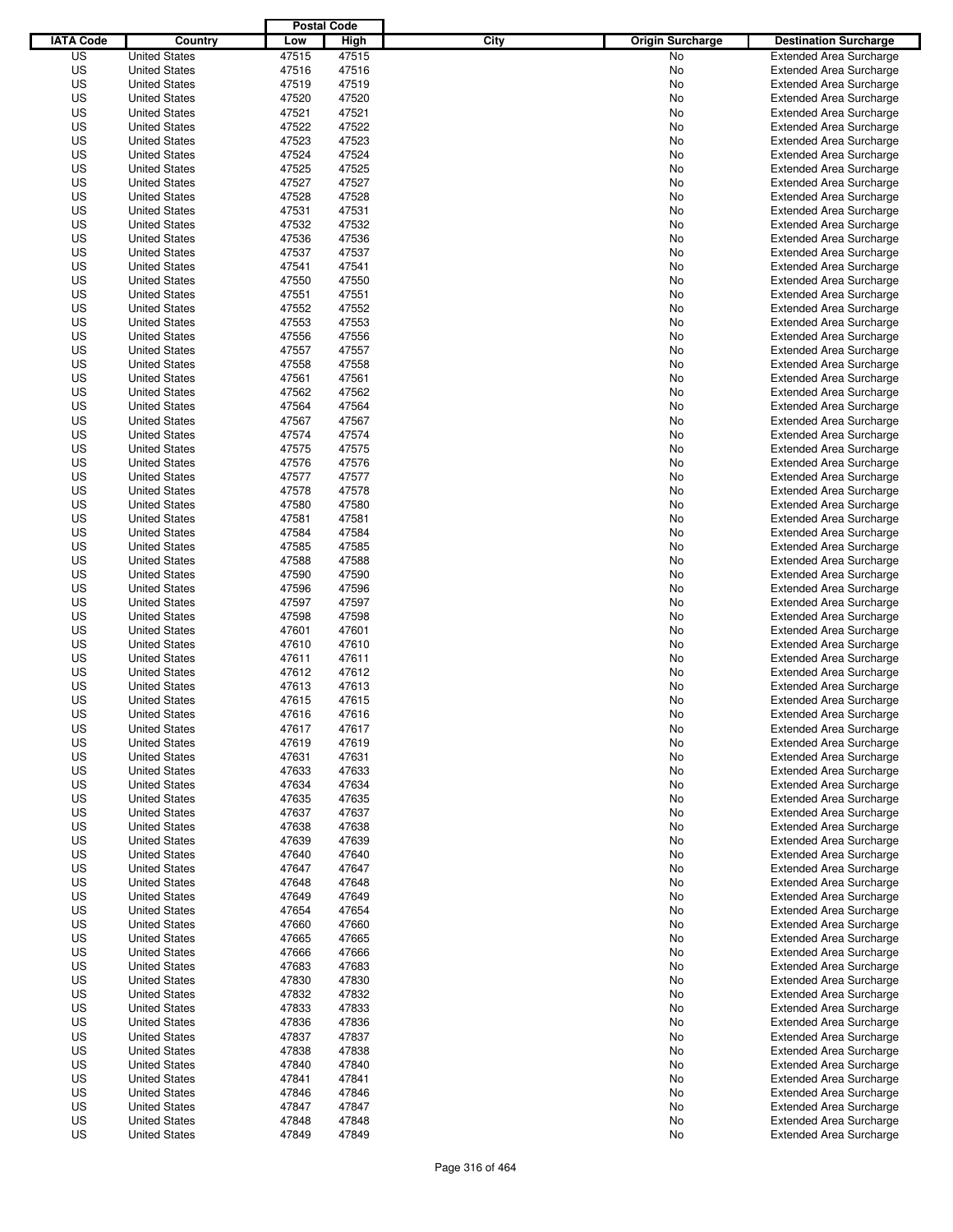|                  |                                              | <b>Postal Code</b> |                |                                 |                                                                  |
|------------------|----------------------------------------------|--------------------|----------------|---------------------------------|------------------------------------------------------------------|
| <b>IATA Code</b> | Country                                      | Low                | High           | City<br><b>Origin Surcharge</b> | <b>Destination Surcharge</b>                                     |
| US               | <b>United States</b>                         | 47850              | 47850          | <b>No</b>                       | <b>Extended Area Surcharge</b>                                   |
| US               | <b>United States</b>                         | 47851              | 47851          | No                              | <b>Extended Area Surcharge</b>                                   |
| US               | <b>United States</b>                         | 47852              | 47852          | No                              | <b>Extended Area Surcharge</b>                                   |
| US               | <b>United States</b>                         | 47854              | 47854          | No                              | <b>Extended Area Surcharge</b>                                   |
| US               | <b>United States</b>                         | 47855              | 47855          | No                              | <b>Extended Area Surcharge</b>                                   |
| US               | <b>United States</b>                         | 47858              | 47858          | No                              | <b>Extended Area Surcharge</b>                                   |
| US               | <b>United States</b>                         | 47859              | 47859          | No                              | <b>Extended Area Surcharge</b>                                   |
| US               | <b>United States</b>                         | 47860              | 47860          | No                              | <b>Extended Area Surcharge</b>                                   |
| US               | <b>United States</b>                         | 47861              | 47861          | No                              | <b>Extended Area Surcharge</b>                                   |
| US               | <b>United States</b>                         | 47862              | 47862          | No                              | <b>Extended Area Surcharge</b>                                   |
| US               | <b>United States</b>                         | 47866              | 47866          | No                              | <b>Extended Area Surcharge</b>                                   |
| US               | <b>United States</b>                         | 47868              | 47868          | No                              | <b>Extended Area Surcharge</b>                                   |
| US               | <b>United States</b>                         | 47869              | 47869          | No                              | <b>Extended Area Surcharge</b>                                   |
| US               | <b>United States</b>                         | 47872              | 47872          | No                              | <b>Extended Area Surcharge</b>                                   |
| US               | <b>United States</b>                         | 47874              | 47874          | No                              | <b>Extended Area Surcharge</b>                                   |
| US               | <b>United States</b>                         | 47879              | 47879          | No                              | <b>Extended Area Surcharge</b>                                   |
| US               | <b>United States</b>                         | 47882              | 47882          | No                              | <b>Extended Area Surcharge</b>                                   |
| US               | <b>United States</b>                         | 47885              | 47885          | No                              | <b>Extended Area Surcharge</b>                                   |
| US               | <b>United States</b>                         | 47917              | 47917          | No                              | <b>Extended Area Surcharge</b>                                   |
| US               | <b>United States</b>                         | 47918              | 47918          | No                              | <b>Extended Area Surcharge</b>                                   |
| US               | <b>United States</b>                         | 47920              | 47920          | No                              | <b>Extended Area Surcharge</b>                                   |
| US               | <b>United States</b>                         | 47921              | 47921          | No                              | <b>Extended Area Surcharge</b>                                   |
| US               | <b>United States</b>                         | 47922              | 47922          | No                              | <b>Extended Area Surcharge</b>                                   |
| US               | <b>United States</b>                         | 47923              | 47923          | No                              | <b>Extended Area Surcharge</b>                                   |
| US               | <b>United States</b>                         | 47925              | 47925          | No                              | <b>Extended Area Surcharge</b>                                   |
| US               | <b>United States</b>                         | 47926              | 47926          | No                              | <b>Extended Area Surcharge</b>                                   |
| US               | <b>United States</b>                         | 47928              | 47928          | No                              | <b>Extended Area Surcharge</b>                                   |
| US               | <b>United States</b>                         | 47929              | 47929          | No                              | <b>Extended Area Surcharge</b>                                   |
| US               | <b>United States</b>                         | 47930              | 47930          | No                              | <b>Extended Area Surcharge</b>                                   |
| US               | <b>United States</b>                         | 47932              | 47932          | No                              | <b>Extended Area Surcharge</b>                                   |
| US               | <b>United States</b>                         | 47940              | 47940          | No                              | <b>Extended Area Surcharge</b>                                   |
| US               | <b>United States</b>                         | 47942              | 47942          | No                              | <b>Extended Area Surcharge</b>                                   |
| US               | <b>United States</b>                         | 47943              | 47943          | No                              | <b>Extended Area Surcharge</b>                                   |
| US               | <b>United States</b>                         | 47944              | 47944          | No                              | <b>Extended Area Surcharge</b>                                   |
| US               | <b>United States</b>                         | 47946              | 47946          | No                              | <b>Extended Area Surcharge</b>                                   |
| US               | <b>United States</b>                         | 47948              | 47948          | No                              | <b>Extended Area Surcharge</b>                                   |
| US               | <b>United States</b>                         | 47949              | 47949          | No                              | <b>Extended Area Surcharge</b>                                   |
| US               | <b>United States</b>                         | 47950              | 47950          | No                              | <b>Extended Area Surcharge</b>                                   |
| US               | <b>United States</b>                         | 47952              | 47952          | No                              | <b>Extended Area Surcharge</b>                                   |
| US               | <b>United States</b>                         | 47954              | 47954          | No                              | <b>Extended Area Surcharge</b>                                   |
| US               | <b>United States</b>                         | 47955              | 47955          | No                              | <b>Extended Area Surcharge</b>                                   |
| US               | <b>United States</b>                         | 47957              | 47957          | No                              | <b>Extended Area Surcharge</b>                                   |
| US               | <b>United States</b>                         | 47958              | 47958          | No                              | <b>Extended Area Surcharge</b>                                   |
| US               | <b>United States</b>                         | 47959              | 47959          | No                              | <b>Extended Area Surcharge</b>                                   |
| US               | <b>United States</b>                         | 47960              | 47960          | No                              | Extended Area Surcharge                                          |
| US               | <b>United States</b>                         | 47963              | 47963          | No                              | <b>Extended Area Surcharge</b>                                   |
| US               | <b>United States</b>                         | 47964              | 47964          | No                              | <b>Extended Area Surcharge</b>                                   |
| US               | <b>United States</b>                         | 47966              | 47966          | No                              | <b>Extended Area Surcharge</b>                                   |
| US               | <b>United States</b>                         | 47967              | 47967          | No                              | <b>Extended Area Surcharge</b>                                   |
| US               | <b>United States</b>                         | 47968              | 47968          | No                              | <b>Extended Area Surcharge</b>                                   |
| US               | <b>United States</b>                         | 47969              | 47969          | No                              | <b>Extended Area Surcharge</b>                                   |
| US               | <b>United States</b>                         | 47970              | 47970          | No                              | <b>Extended Area Surcharge</b>                                   |
| US               | <b>United States</b>                         | 47971              | 47971          | No                              | <b>Extended Area Surcharge</b>                                   |
| US               | <b>United States</b>                         | 47974              | 47974          | No                              | <b>Extended Area Surcharge</b>                                   |
| US               | <b>United States</b>                         | 47975              | 47975          | No                              | <b>Extended Area Surcharge</b>                                   |
| US               | <b>United States</b>                         | 47977              | 47977          | No                              | <b>Extended Area Surcharge</b>                                   |
| US               | <b>United States</b>                         | 47978              | 47978          | No                              | <b>Extended Area Surcharge</b>                                   |
| US               | <b>United States</b>                         | 47980              | 47980          | No                              | <b>Extended Area Surcharge</b>                                   |
| US               | <b>United States</b>                         | 47981              | 47981          | No                              | <b>Extended Area Surcharge</b>                                   |
| US               | <b>United States</b>                         | 47986              | 47986          | No                              | <b>Extended Area Surcharge</b>                                   |
| US               | <b>United States</b>                         | 47987              | 47987          | No                              | <b>Extended Area Surcharge</b>                                   |
| US               | <b>United States</b>                         | 47989              | 47989          | No                              | <b>Extended Area Surcharge</b>                                   |
| US               | <b>United States</b>                         | 47990              | 47990          | No                              | <b>Extended Area Surcharge</b>                                   |
| US               | <b>United States</b>                         | 47991              | 47991          | No                              | <b>Extended Area Surcharge</b>                                   |
| US               | <b>United States</b>                         | 47992              | 47992          | No                              | <b>Extended Area Surcharge</b>                                   |
| US               | <b>United States</b>                         | 47993              | 47993          | No                              | <b>Extended Area Surcharge</b>                                   |
| US               | <b>United States</b>                         | 47994              | 47994          | No                              | <b>Extended Area Surcharge</b>                                   |
| US               | <b>United States</b>                         | 47995              | 47995          | No                              | <b>Extended Area Surcharge</b>                                   |
| US               | <b>United States</b>                         | 47997              | 47997          | No                              | <b>Extended Area Surcharge</b>                                   |
| US               | <b>United States</b>                         | 48002              | 48002          | No                              | <b>Extended Area Surcharge</b>                                   |
| US               | <b>United States</b>                         | 48006              | 48006          | No                              | <b>Extended Area Surcharge</b>                                   |
| US               | <b>United States</b>                         | 48022              | 48022          | No                              | <b>Extended Area Surcharge</b>                                   |
| US               | <b>United States</b>                         | 48027              | 48027          | No                              | <b>Extended Area Surcharge</b>                                   |
| US               | <b>United States</b>                         | 48028              | 48028          | No                              | <b>Extended Area Surcharge</b>                                   |
| US               | <b>United States</b>                         | 48032              | 48032          | No                              | <b>Extended Area Surcharge</b>                                   |
| US<br>US         | <b>United States</b>                         | 48041              | 48041<br>48063 | No                              | <b>Extended Area Surcharge</b>                                   |
| US               | <b>United States</b><br><b>United States</b> | 48063<br>48097     | 48097          | No<br>No                        | <b>Extended Area Surcharge</b><br><b>Extended Area Surcharge</b> |
|                  |                                              |                    |                |                                 |                                                                  |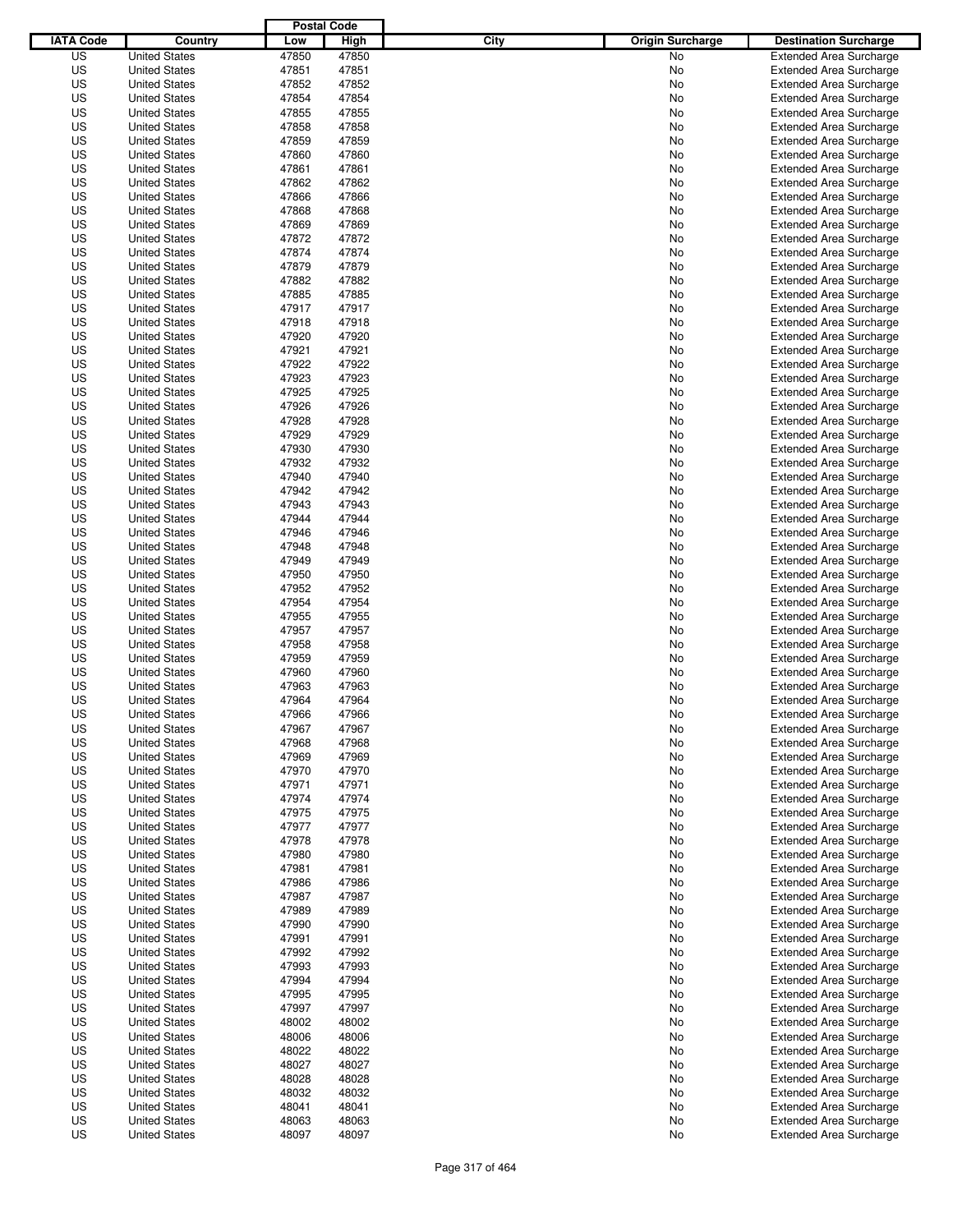|                  |                      | <b>Postal Code</b> |       |                                 |                                |
|------------------|----------------------|--------------------|-------|---------------------------------|--------------------------------|
| <b>IATA Code</b> | Country              | Low                | High  | City<br><b>Origin Surcharge</b> | <b>Destination Surcharge</b>   |
| US               | <b>United States</b> | 48137              | 48137 | <b>No</b>                       | <b>Extended Area Surcharge</b> |
| US               | <b>United States</b> | 48158              | 48158 | No                              | <b>Extended Area Surcharge</b> |
| US               | <b>United States</b> | 48367              | 48367 | No                              | <b>Extended Area Surcharge</b> |
| US               | <b>United States</b> | 48370              | 48370 | No                              | <b>Extended Area Surcharge</b> |
| US               | <b>United States</b> | 48401              | 48401 | No                              | <b>Extended Area Surcharge</b> |
| US               | <b>United States</b> | 48410              | 48410 | No                              | <b>Extended Area Surcharge</b> |
| US               | <b>United States</b> | 48412              | 48412 | No                              | <b>Extended Area Surcharge</b> |
| US               | <b>United States</b> | 48413              | 48413 | No                              | <b>Extended Area Surcharge</b> |
| US               | <b>United States</b> | 48414              | 48414 | No                              | <b>Extended Area Surcharge</b> |
| US               | <b>United States</b> | 48415              | 48415 | No                              | <b>Extended Area Surcharge</b> |
| US               | <b>United States</b> | 48416              | 48416 | No                              | <b>Extended Area Surcharge</b> |
| US               | <b>United States</b> | 48418              | 48418 | No                              | <b>Extended Area Surcharge</b> |
| US               | <b>United States</b> | 48419              | 48419 | No                              | <b>Extended Area Surcharge</b> |
| US               | <b>United States</b> | 48421              | 48421 | No                              | <b>Extended Area Surcharge</b> |
| US               | <b>United States</b> | 48422              | 48422 | No                              | <b>Extended Area Surcharge</b> |
| US               | <b>United States</b> | 48426              | 48426 | No                              | <b>Extended Area Surcharge</b> |
| US               | <b>United States</b> | 48427              | 48427 | No                              | <b>Extended Area Surcharge</b> |
| US               | <b>United States</b> | 48428              | 48428 | No                              | <b>Extended Area Surcharge</b> |
| US               | <b>United States</b> | 48432              | 48432 | No                              | <b>Extended Area Surcharge</b> |
| US               | <b>United States</b> | 48434              | 48434 | No                              | <b>Extended Area Surcharge</b> |
| US               | <b>United States</b> | 48435              | 48435 | No                              | <b>Extended Area Surcharge</b> |
| US               | <b>United States</b> | 48441              | 48441 | No                              | <b>Extended Area Surcharge</b> |
| US               | <b>United States</b> | 48445              | 48445 | No                              | <b>Extended Area Surcharge</b> |
| US               | <b>United States</b> | 48453              | 48453 | No                              | <b>Extended Area Surcharge</b> |
| US               | <b>United States</b> | 48454              | 48454 | No                              | <b>Extended Area Surcharge</b> |
| US               | <b>United States</b> | 48456              | 48456 | No                              | <b>Extended Area Surcharge</b> |
| US               | <b>United States</b> | 48460              | 48460 | No                              | <b>Extended Area Surcharge</b> |
| US               | <b>United States</b> | 48461              | 48461 | No                              | <b>Extended Area Surcharge</b> |
| US               | <b>United States</b> | 48464              | 48464 | No                              | <b>Extended Area Surcharge</b> |
| US               | <b>United States</b> | 48465              | 48465 | No                              | <b>Extended Area Surcharge</b> |
| US               | <b>United States</b> | 48466              | 48466 | No                              | <b>Extended Area Surcharge</b> |
| US               | <b>United States</b> | 48467              | 48467 | No                              | <b>Extended Area Surcharge</b> |
| US               | <b>United States</b> | 48468              | 48468 | No                              | <b>Extended Area Surcharge</b> |
| US               | <b>United States</b> | 48469              | 48469 | No                              | <b>Extended Area Surcharge</b> |
| US               | <b>United States</b> | 48470              | 48470 | No                              | <b>Extended Area Surcharge</b> |
| US               | <b>United States</b> | 48471              | 48471 | No                              | <b>Extended Area Surcharge</b> |
| US               | <b>United States</b> | 48472              | 48472 | No                              | <b>Extended Area Surcharge</b> |
| US               | <b>United States</b> | 48475              | 48475 | No                              | <b>Extended Area Surcharge</b> |
| US               | <b>United States</b> | 48610              | 48610 | No                              | <b>Extended Area Surcharge</b> |
| US               | <b>United States</b> | 48612              | 48612 | No                              | <b>Extended Area Surcharge</b> |
| US               | <b>United States</b> | 48613              | 48613 | No                              | <b>Extended Area Surcharge</b> |
| US               | <b>United States</b> | 48614              | 48614 | No                              | <b>Extended Area Surcharge</b> |
| US               | <b>United States</b> | 48616              | 48616 | No                              | <b>Extended Area Surcharge</b> |
| US               | <b>United States</b> | 48617              | 48617 | No                              | <b>Extended Area Surcharge</b> |
| US               | <b>United States</b> | 48618              | 48618 | No                              | Extended Area Surcharge        |
| US               | <b>United States</b> | 48619              | 48619 | No                              | <b>Extended Area Surcharge</b> |
| US               | <b>United States</b> | 48620              | 48620 | No                              | <b>Extended Area Surcharge</b> |
| US               | <b>United States</b> | 48621              | 48621 | No                              | <b>Extended Area Surcharge</b> |
| US               | <b>United States</b> | 48622              | 48622 | No                              | <b>Extended Area Surcharge</b> |
| US               | <b>United States</b> | 48624              | 48624 | No                              | <b>Extended Area Surcharge</b> |
| US               | <b>United States</b> | 48625              | 48625 | No                              | <b>Extended Area Surcharge</b> |
| US               | <b>United States</b> | 48627              | 48627 | No                              | <b>Extended Area Surcharge</b> |
| US               | <b>United States</b> | 48628              | 48628 | No                              | <b>Extended Area Surcharge</b> |
| US               | <b>United States</b> | 48629              | 48629 | No                              | <b>Extended Area Surcharge</b> |
| US               | <b>United States</b> | 48632              | 48632 | No                              | <b>Extended Area Surcharge</b> |
| US               | <b>United States</b> | 48633              | 48633 | No                              | <b>Extended Area Surcharge</b> |
| US               | <b>United States</b> | 48635              | 48635 | No                              | <b>Extended Area Surcharge</b> |
| US               | <b>United States</b> | 48636              | 48636 | No                              | <b>Extended Area Surcharge</b> |
| US               | <b>United States</b> | 48637              | 48637 | No                              | <b>Extended Area Surcharge</b> |
| US               | <b>United States</b> | 48647              | 48647 | No                              | <b>Extended Area Surcharge</b> |
| US               | <b>United States</b> | 48649              | 48649 | No                              | <b>Extended Area Surcharge</b> |
| US               | <b>United States</b> | 48650              | 48650 | No                              | <b>Extended Area Surcharge</b> |
| US               | <b>United States</b> | 48651              | 48651 | No                              | <b>Extended Area Surcharge</b> |
| US               | <b>United States</b> | 48652              | 48652 | No                              | <b>Extended Area Surcharge</b> |
| US               | <b>United States</b> | 48653              | 48653 | No                              | <b>Extended Area Surcharge</b> |
| US               | <b>United States</b> | 48654              | 48654 | No                              | <b>Extended Area Surcharge</b> |
| US               | <b>United States</b> | 48655              | 48655 | No                              | <b>Extended Area Surcharge</b> |
| US               | <b>United States</b> | 48656              | 48656 | No                              | <b>Extended Area Surcharge</b> |
| US               | <b>United States</b> | 48658              | 48658 | No                              | <b>Extended Area Surcharge</b> |
| US               | <b>United States</b> | 48659              | 48659 | No                              | <b>Extended Area Surcharge</b> |
| US               | <b>United States</b> | 48662              | 48662 | No                              | <b>Extended Area Surcharge</b> |
| US               | <b>United States</b> | 48701              | 48701 | No                              | <b>Extended Area Surcharge</b> |
| US               | <b>United States</b> | 48703              | 48703 | No                              | <b>Extended Area Surcharge</b> |
| US               | <b>United States</b> | 48705              | 48705 | No                              | <b>Extended Area Surcharge</b> |
| US               | <b>United States</b> | 48720              | 48720 | No                              | <b>Extended Area Surcharge</b> |
| US               | <b>United States</b> | 48721              | 48721 | No                              | <b>Extended Area Surcharge</b> |
| US               | <b>United States</b> | 48725              | 48725 | No                              | <b>Extended Area Surcharge</b> |
| US               | <b>United States</b> | 48727              | 48727 | No                              | <b>Extended Area Surcharge</b> |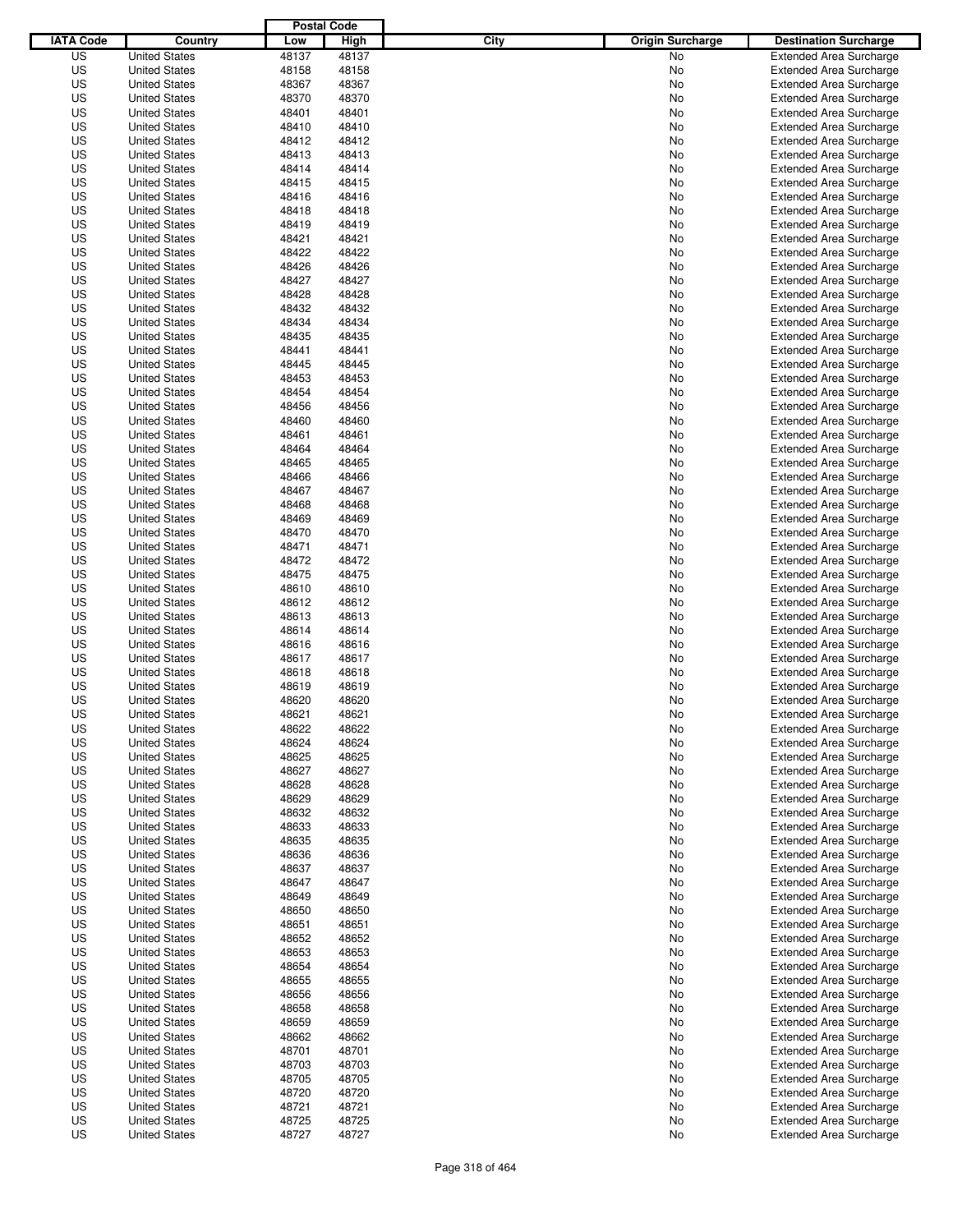|                  |                      | <b>Postal Code</b> |       |                                 |                                                                  |
|------------------|----------------------|--------------------|-------|---------------------------------|------------------------------------------------------------------|
| <b>IATA Code</b> | Country              | Low                | High  | City<br><b>Origin Surcharge</b> | <b>Destination Surcharge</b>                                     |
| US               | <b>United States</b> | 48728              | 48728 | <b>No</b>                       | <b>Extended Area Surcharge</b>                                   |
| US               | <b>United States</b> | 48729              | 48729 | No                              | <b>Extended Area Surcharge</b>                                   |
| US               | <b>United States</b> | 48730              | 48730 | No                              | <b>Extended Area Surcharge</b>                                   |
| US               | <b>United States</b> | 48731              | 48731 | No                              | <b>Extended Area Surcharge</b>                                   |
| US               | <b>United States</b> | 48733              | 48733 | No                              | <b>Extended Area Surcharge</b>                                   |
| US               | <b>United States</b> | 48735              | 48735 | No                              | <b>Extended Area Surcharge</b>                                   |
| US               | <b>United States</b> | 48736              | 48736 | No                              | <b>Extended Area Surcharge</b>                                   |
| US               | <b>United States</b> | 48737              | 48737 | No                              | <b>Extended Area Surcharge</b>                                   |
| US               | <b>United States</b> | 48738              | 48738 | No                              | <b>Extended Area Surcharge</b>                                   |
| US               | <b>United States</b> | 48739              | 48739 | No                              | <b>Extended Area Surcharge</b>                                   |
| US               | <b>United States</b> | 48740              | 48740 | No                              | <b>Extended Area Surcharge</b>                                   |
| US               | <b>United States</b> | 48741              | 48741 | No                              | <b>Extended Area Surcharge</b>                                   |
| US               | <b>United States</b> | 48742              | 48742 | No                              | <b>Extended Area Surcharge</b>                                   |
| US               | <b>United States</b> | 48743              | 48743 | No                              | <b>Extended Area Surcharge</b>                                   |
| US               | <b>United States</b> | 48744              | 48744 | No                              | <b>Extended Area Surcharge</b>                                   |
| US               | <b>United States</b> | 48745              | 48745 | No                              | <b>Extended Area Surcharge</b>                                   |
| US               | <b>United States</b> | 48746              | 48746 | No                              | <b>Extended Area Surcharge</b>                                   |
| US               | <b>United States</b> | 48747              | 48747 | No                              | <b>Extended Area Surcharge</b>                                   |
| US               | <b>United States</b> | 48748              | 48748 | No                              | <b>Extended Area Surcharge</b>                                   |
| US               | <b>United States</b> | 48749              | 48749 | No                              | <b>Extended Area Surcharge</b>                                   |
| US               | <b>United States</b> | 48750              | 48750 | No                              | <b>Extended Area Surcharge</b>                                   |
| US               | <b>United States</b> | 48754              | 48754 | No                              | <b>Extended Area Surcharge</b>                                   |
| US               | <b>United States</b> | 48755              | 48755 | No                              | <b>Extended Area Surcharge</b>                                   |
| US               | <b>United States</b> | 48756              | 48756 | No                              | <b>Extended Area Surcharge</b>                                   |
| US               | <b>United States</b> | 48757              | 48757 | No                              | <b>Extended Area Surcharge</b>                                   |
| US               | <b>United States</b> | 48760              | 48760 | No                              | <b>Extended Area Surcharge</b>                                   |
| US               | <b>United States</b> | 48761              | 48761 | No                              | <b>Extended Area Surcharge</b>                                   |
| US               | <b>United States</b> | 48762              | 48762 | No                              | <b>Extended Area Surcharge</b>                                   |
| US               | <b>United States</b> | 48763              | 48763 | No                              | <b>Extended Area Surcharge</b>                                   |
| US               | <b>United States</b> | 48765              | 48765 | No                              | <b>Extended Area Surcharge</b>                                   |
| US               | <b>United States</b> | 48766              | 48766 | No                              | <b>Extended Area Surcharge</b>                                   |
| US               | <b>United States</b> | 48767              | 48767 | No                              | <b>Extended Area Surcharge</b>                                   |
| US               | <b>United States</b> | 48768              | 48768 | No                              | <b>Extended Area Surcharge</b>                                   |
| US               | <b>United States</b> | 48770              | 48770 | No                              | <b>Extended Area Surcharge</b>                                   |
| US               | <b>United States</b> | 48806              | 48806 | No                              | <b>Extended Area Surcharge</b>                                   |
| US               | <b>United States</b> | 48807              | 48807 | No                              | <b>Extended Area Surcharge</b>                                   |
| US               | <b>United States</b> | 48811              | 48811 | No                              | <b>Extended Area Surcharge</b>                                   |
| US               | <b>United States</b> | 48815              | 48815 | No                              | <b>Extended Area Surcharge</b>                                   |
| US               | <b>United States</b> | 48817              | 48817 | No                              | <b>Extended Area Surcharge</b>                                   |
| US               | <b>United States</b> | 48818              | 48818 |                                 |                                                                  |
| US               |                      | 48819              | 48819 | No                              | <b>Extended Area Surcharge</b><br><b>Extended Area Surcharge</b> |
|                  | <b>United States</b> |                    |       | No                              | <b>Extended Area Surcharge</b>                                   |
| US               | <b>United States</b> | 48822              | 48822 | No                              |                                                                  |
| US               | <b>United States</b> | 48829              | 48829 | No                              | <b>Extended Area Surcharge</b>                                   |
| US               | <b>United States</b> | 48830              | 48830 | No                              | <b>Extended Area Surcharge</b>                                   |
| US<br>US         | <b>United States</b> | 48831              | 48831 | No                              | Extended Area Surcharge                                          |
|                  | <b>United States</b> | 48832              | 48832 | No                              | <b>Extended Area Surcharge</b>                                   |
| US               | <b>United States</b> | 48833              | 48833 | No                              | <b>Extended Area Surcharge</b>                                   |
| US               | <b>United States</b> | 48834              | 48834 | No                              | <b>Extended Area Surcharge</b>                                   |
| US               | <b>United States</b> | 48835              | 48835 | No                              | <b>Extended Area Surcharge</b>                                   |
| US               | <b>United States</b> | 48841              | 48841 | No                              | <b>Extended Area Surcharge</b>                                   |
| US               | <b>United States</b> | 48845              | 48845 | No                              | <b>Extended Area Surcharge</b>                                   |
| US               | <b>United States</b> | 48847              | 48847 | No                              | <b>Extended Area Surcharge</b>                                   |
| US               | <b>United States</b> | 48849              | 48849 | No                              | <b>Extended Area Surcharge</b>                                   |
| US               | <b>United States</b> | 48850              | 48850 | No                              | <b>Extended Area Surcharge</b>                                   |
| US               | <b>United States</b> | 48851              | 48851 | No                              | <b>Extended Area Surcharge</b>                                   |
| US               | <b>United States</b> | 48852              | 48852 | No                              | <b>Extended Area Surcharge</b>                                   |
| US               | <b>United States</b> | 48856              | 48856 | No                              | <b>Extended Area Surcharge</b>                                   |
| US               | <b>United States</b> | 48860              | 48860 | No                              | <b>Extended Area Surcharge</b>                                   |
| US               | <b>United States</b> | 48861              | 48861 | No                              | <b>Extended Area Surcharge</b>                                   |
| US               | <b>United States</b> | 48865              | 48865 | No                              | <b>Extended Area Surcharge</b>                                   |
| US               | <b>United States</b> | 48866              | 48866 | No                              | <b>Extended Area Surcharge</b>                                   |
| US               | <b>United States</b> | 48871              | 48871 | No                              | <b>Extended Area Surcharge</b>                                   |
| US               | <b>United States</b> | 48873              | 48873 | No                              | <b>Extended Area Surcharge</b>                                   |
| US               | <b>United States</b> | 48875              | 48875 | No                              | <b>Extended Area Surcharge</b>                                   |
| US               | <b>United States</b> | 48877              | 48877 | No                              | <b>Extended Area Surcharge</b>                                   |
| US               | <b>United States</b> | 48878              | 48878 | No                              | <b>Extended Area Surcharge</b>                                   |
| US               | <b>United States</b> | 48881              | 48881 | No                              | <b>Extended Area Surcharge</b>                                   |
| US               | <b>United States</b> | 48883              | 48883 | No                              | <b>Extended Area Surcharge</b>                                   |
| US               | <b>United States</b> | 48884              | 48884 | No                              | <b>Extended Area Surcharge</b>                                   |
| US               | <b>United States</b> | 48885              | 48885 | No                              | <b>Extended Area Surcharge</b>                                   |
| US               | <b>United States</b> | 48886              | 48886 | No                              | <b>Extended Area Surcharge</b>                                   |
| US               | <b>United States</b> | 48888              | 48888 | No                              | <b>Extended Area Surcharge</b>                                   |
| US               | <b>United States</b> | 48889              | 48889 | No                              | <b>Extended Area Surcharge</b>                                   |
| US               | <b>United States</b> | 48890              | 48890 | No                              | <b>Extended Area Surcharge</b>                                   |
| US               | <b>United States</b> | 48891              | 48891 | No                              | <b>Extended Area Surcharge</b>                                   |
| US               | <b>United States</b> | 48892              | 48892 | No                              | <b>Extended Area Surcharge</b>                                   |
| US               | <b>United States</b> | 48893              | 48893 | No                              | <b>Extended Area Surcharge</b>                                   |
| US               | <b>United States</b> | 48894              | 48894 | No                              | <b>Extended Area Surcharge</b>                                   |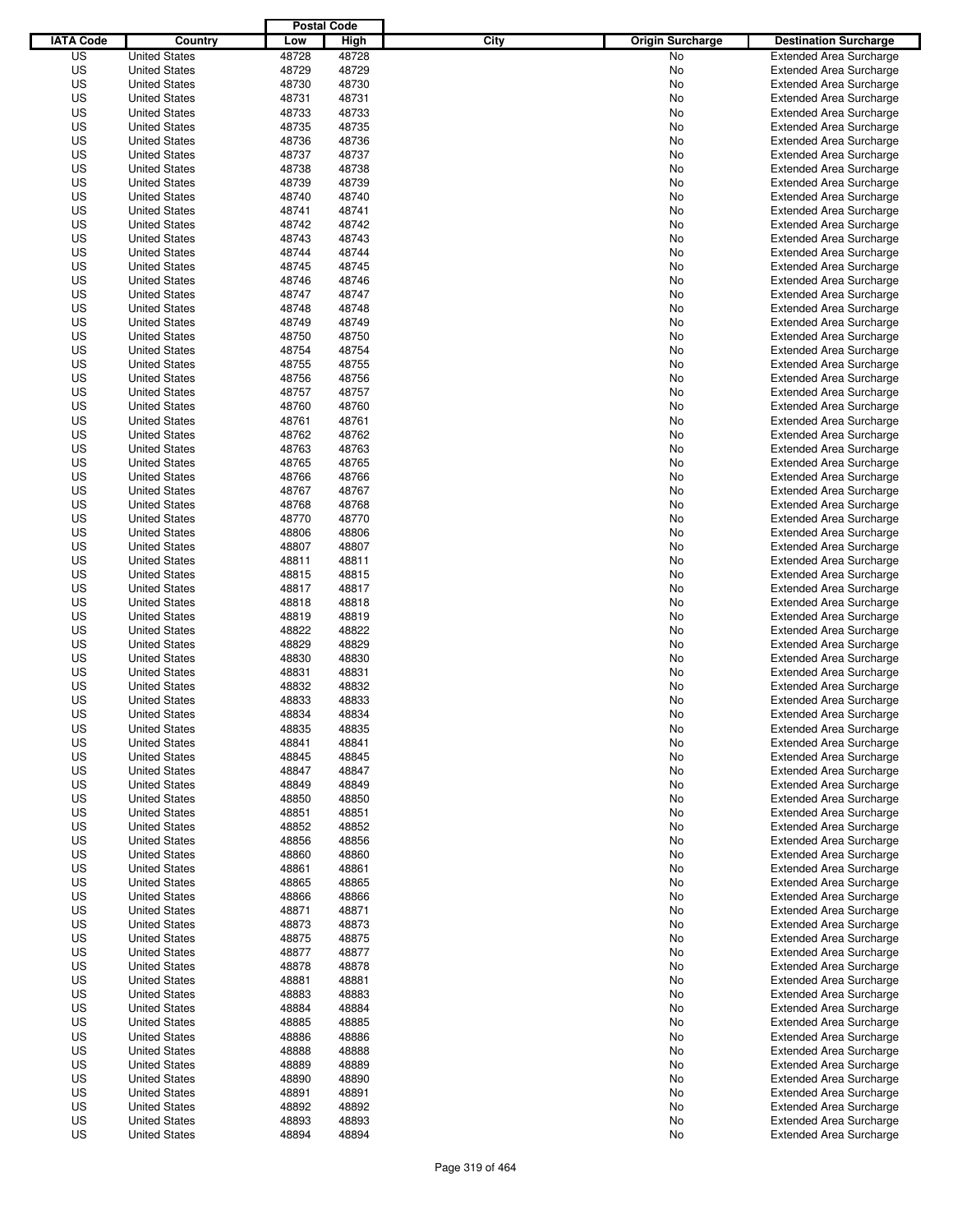|                  |                      | <b>Postal Code</b> |       |                                 |                                |
|------------------|----------------------|--------------------|-------|---------------------------------|--------------------------------|
| <b>IATA Code</b> | Country              | Low                | High  | City<br><b>Origin Surcharge</b> | <b>Destination Surcharge</b>   |
| US               | <b>United States</b> | 48897              | 48897 | <b>No</b>                       | <b>Extended Area Surcharge</b> |
| US               | <b>United States</b> | 49011              | 49011 | No                              | <b>Extended Area Surcharge</b> |
| US               | <b>United States</b> | 49013              | 49013 | No                              | <b>Extended Area Surcharge</b> |
| US               | <b>United States</b> | 49021              | 49021 | No                              | <b>Extended Area Surcharge</b> |
| US               | <b>United States</b> | 49026              | 49026 | No                              | <b>Extended Area Surcharge</b> |
| US               | <b>United States</b> | 49027              | 49027 | No                              | <b>Extended Area Surcharge</b> |
| US               | <b>United States</b> | 49028              | 49028 | No                              | <b>Extended Area Surcharge</b> |
| US               | <b>United States</b> | 49029              | 49029 | No                              | <b>Extended Area Surcharge</b> |
| US               | <b>United States</b> | 49030              | 49030 | No                              | <b>Extended Area Surcharge</b> |
| US               | <b>United States</b> | 49031              | 49031 | No                              | <b>Extended Area Surcharge</b> |
| US               | <b>United States</b> | 49032              | 49032 | No                              | <b>Extended Area Surcharge</b> |
| US               | <b>United States</b> | 49033              | 49033 | No                              | <b>Extended Area Surcharge</b> |
| US               | <b>United States</b> | 49034              | 49034 | No                              | <b>Extended Area Surcharge</b> |
| US               | <b>United States</b> | 49035              | 49035 | No                              | <b>Extended Area Surcharge</b> |
| US               | <b>United States</b> | 49040              | 49040 | No                              | <b>Extended Area Surcharge</b> |
| US               | <b>United States</b> | 49043              | 49043 | No                              | <b>Extended Area Surcharge</b> |
| US               | <b>United States</b> | 49045              | 49045 | No                              | <b>Extended Area Surcharge</b> |
| US               | <b>United States</b> | 49046              | 49046 | No                              | <b>Extended Area Surcharge</b> |
| US               | <b>United States</b> | 49050              | 49050 | No                              | <b>Extended Area Surcharge</b> |
| US               | <b>United States</b> | 49051              | 49051 | No                              | <b>Extended Area Surcharge</b> |
| US               | <b>United States</b> | 49052              | 49052 | No                              | <b>Extended Area Surcharge</b> |
| US               | <b>United States</b> | 49055              | 49055 | No                              | <b>Extended Area Surcharge</b> |
| US               | <b>United States</b> | 49056              | 49056 | No                              | <b>Extended Area Surcharge</b> |
| US               | <b>United States</b> | 49058              | 49058 | No                              | <b>Extended Area Surcharge</b> |
| US               | <b>United States</b> | 49060              | 49060 | No                              | <b>Extended Area Surcharge</b> |
| US               | <b>United States</b> | 49061              | 49061 | No                              | <b>Extended Area Surcharge</b> |
| US               | <b>United States</b> | 49064              | 49064 | No                              | <b>Extended Area Surcharge</b> |
| US               | <b>United States</b> | 49066              | 49066 | No                              | <b>Extended Area Surcharge</b> |
| US               | <b>United States</b> | 49067              | 49067 | No                              | <b>Extended Area Surcharge</b> |
| US               | <b>United States</b> | 49072              | 49072 | No                              | <b>Extended Area Surcharge</b> |
| US               | <b>United States</b> | 49073              | 49073 | No                              | <b>Extended Area Surcharge</b> |
| US               | <b>United States</b> | 49076              | 49076 | No                              | <b>Extended Area Surcharge</b> |
| US               | <b>United States</b> | 49082              | 49082 | No                              | <b>Extended Area Surcharge</b> |
| US               | <b>United States</b> | 49089              | 49089 | No                              | <b>Extended Area Surcharge</b> |
| US               | <b>United States</b> | 49092              | 49092 | No                              | <b>Extended Area Surcharge</b> |
| US               | <b>United States</b> | 49095              | 49095 | No                              | <b>Extended Area Surcharge</b> |
| US               | <b>United States</b> | 49096              | 49096 | No                              | <b>Extended Area Surcharge</b> |
| US               | <b>United States</b> | 49111              | 49111 | No                              | <b>Extended Area Surcharge</b> |
| US               | <b>United States</b> | 49113              | 49113 | No                              | <b>Extended Area Surcharge</b> |
| US               | <b>United States</b> | 49126              | 49126 | No                              | <b>Extended Area Surcharge</b> |
| US               | <b>United States</b> | 49220              | 49220 | No                              | <b>Extended Area Surcharge</b> |
| US               | <b>United States</b> | 49227              | 49227 | No                              | <b>Extended Area Surcharge</b> |
| US               | <b>United States</b> | 49229              | 49229 | No                              | <b>Extended Area Surcharge</b> |
| US               | <b>United States</b> | 49232              | 49232 | No                              | <b>Extended Area Surcharge</b> |
| US               | <b>United States</b> | 49234              | 49234 | No                              | Extended Area Surcharge        |
| US               | <b>United States</b> | 49235              | 49235 | No                              | <b>Extended Area Surcharge</b> |
| US               | <b>United States</b> | 49237              | 49237 | No                              | <b>Extended Area Surcharge</b> |
| US               | <b>United States</b> | 49241              | 49241 | No                              | <b>Extended Area Surcharge</b> |
| US               | <b>United States</b> | 49245              | 49245 | No                              | <b>Extended Area Surcharge</b> |
| US               | <b>United States</b> | 49246              | 49246 | No                              | <b>Extended Area Surcharge</b> |
| US               | <b>United States</b> | 49248              | 49248 | No                              | <b>Extended Area Surcharge</b> |
| US               | <b>United States</b> | 49249              | 49249 | No                              | <b>Extended Area Surcharge</b> |
| US               | <b>United States</b> | 49250              | 49250 | No                              | <b>Extended Area Surcharge</b> |
| US               | <b>United States</b> | 49252              | 49252 | No                              | <b>Extended Area Surcharge</b> |
| US               | <b>United States</b> | 49255              | 49255 | No                              | <b>Extended Area Surcharge</b> |
| US               | <b>United States</b> | 49256              | 49256 | No                              | <b>Extended Area Surcharge</b> |
| US               | <b>United States</b> | 49258              | 49258 | No                              | <b>Extended Area Surcharge</b> |
| US               | <b>United States</b> | 49259              | 49259 | No                              | <b>Extended Area Surcharge</b> |
| US               | <b>United States</b> | 49262              | 49262 | No                              | <b>Extended Area Surcharge</b> |
| US               | <b>United States</b> | 49264              | 49264 | No                              | <b>Extended Area Surcharge</b> |
| US               | <b>United States</b> | 49266              | 49266 | No                              | <b>Extended Area Surcharge</b> |
| US               | <b>United States</b> | 49268              | 49268 | No                              | <b>Extended Area Surcharge</b> |
| US               | <b>United States</b> | 49269              | 49269 | No                              | <b>Extended Area Surcharge</b> |
| US               | <b>United States</b> | 49271              | 49271 | No                              | <b>Extended Area Surcharge</b> |
| US               | <b>United States</b> | 49274              | 49274 | No                              | <b>Extended Area Surcharge</b> |
| US               | <b>United States</b> | 49275              | 49275 | No                              | <b>Extended Area Surcharge</b> |
| US               | <b>United States</b> | 49277              | 49277 | No                              | <b>Extended Area Surcharge</b> |
| US               | <b>United States</b> | 49279              | 49279 | No                              | <b>Extended Area Surcharge</b> |
| US               | <b>United States</b> | 49282              | 49282 | No                              | <b>Extended Area Surcharge</b> |
| US               | <b>United States</b> | 49284              | 49284 | No                              | <b>Extended Area Surcharge</b> |
| US               | <b>United States</b> | 49285              | 49285 | No                              | <b>Extended Area Surcharge</b> |
| US               | <b>United States</b> | 49287              | 49287 | No                              | <b>Extended Area Surcharge</b> |
| US               | <b>United States</b> | 49288              | 49288 | No                              | <b>Extended Area Surcharge</b> |
| US               | <b>United States</b> | 49303              | 49303 | No                              | <b>Extended Area Surcharge</b> |
| US               | <b>United States</b> | 49304              | 49304 | No                              | <b>Extended Area Surcharge</b> |
| US               | <b>United States</b> | 49305              | 49305 | No                              | <b>Extended Area Surcharge</b> |
| US               | <b>United States</b> | 49309              | 49309 | No                              | <b>Extended Area Surcharge</b> |
| US               | <b>United States</b> | 49310              | 49310 | No                              | <b>Extended Area Surcharge</b> |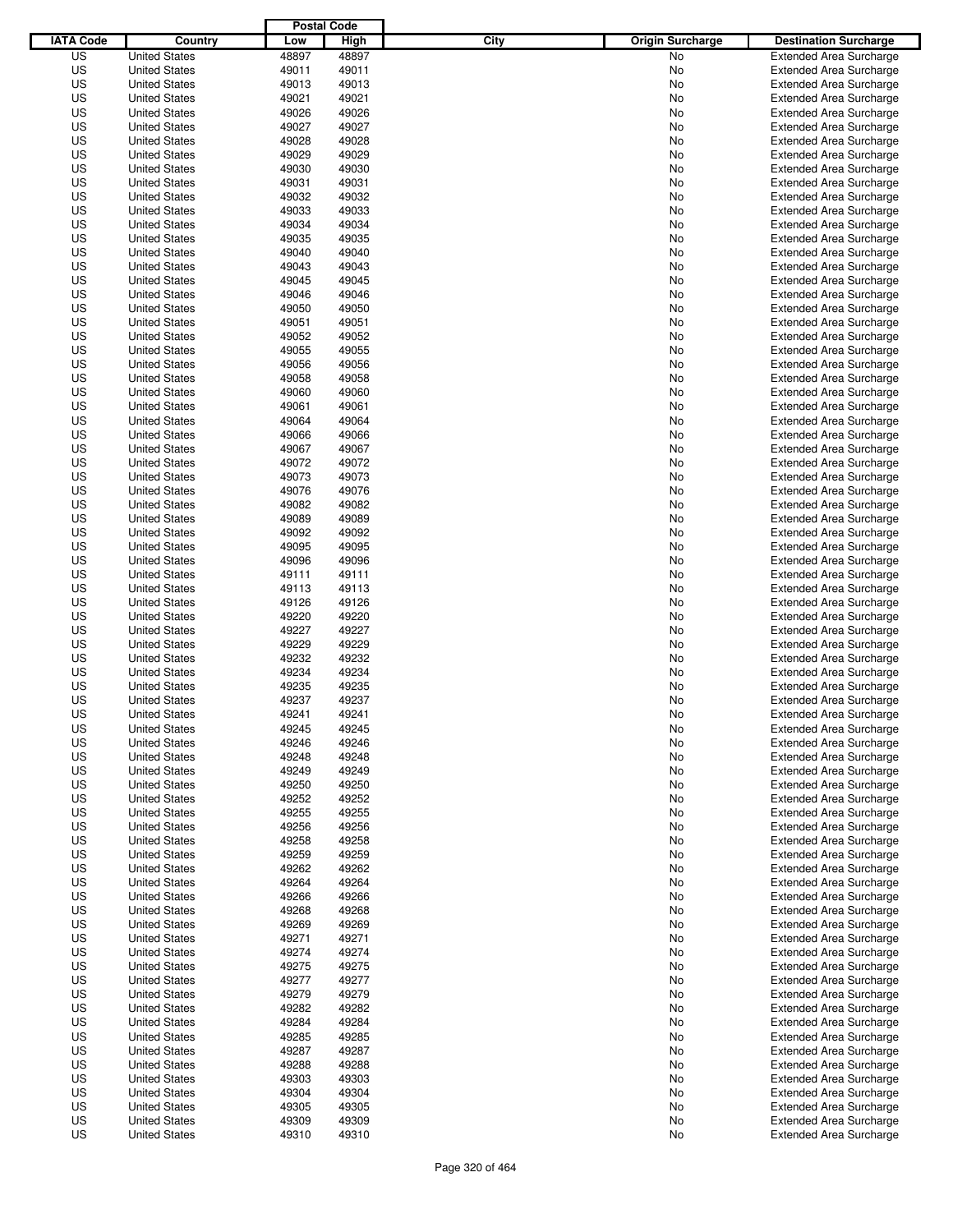|                  |                      | <b>Postal Code</b> |       |                                 |                                |
|------------------|----------------------|--------------------|-------|---------------------------------|--------------------------------|
| <b>IATA Code</b> | Country              | Low                | High  | City<br><b>Origin Surcharge</b> | <b>Destination Surcharge</b>   |
| US               | <b>United States</b> | 49312              | 49312 | <b>No</b>                       | <b>Extended Area Surcharge</b> |
| US               | <b>United States</b> | 49318              | 49318 | No                              | <b>Extended Area Surcharge</b> |
| US               | <b>United States</b> | 49322              | 49322 | No                              | <b>Extended Area Surcharge</b> |
| US               | <b>United States</b> | 49325              | 49325 | No                              | <b>Extended Area Surcharge</b> |
| US               | <b>United States</b> | 49326              | 49326 | No                              | <b>Extended Area Surcharge</b> |
| US               | <b>United States</b> | 49327              | 49327 | No                              | <b>Extended Area Surcharge</b> |
| US               | <b>United States</b> | 49328              | 49328 | No                              | <b>Extended Area Surcharge</b> |
| US               | <b>United States</b> | 49329              | 49329 | No                              | <b>Extended Area Surcharge</b> |
| US               | <b>United States</b> | 49330              | 49330 | No                              | <b>Extended Area Surcharge</b> |
| US               | <b>United States</b> | 49332              | 49332 | No                              | <b>Extended Area Surcharge</b> |
| US               | <b>United States</b> | 49336              | 49336 | No                              | <b>Extended Area Surcharge</b> |
| US               | <b>United States</b> | 49337              | 49337 | No                              | <b>Extended Area Surcharge</b> |
| US               | <b>United States</b> | 49338              | 49338 | No                              | <b>Extended Area Surcharge</b> |
| US               | <b>United States</b> | 49339              | 49339 | No                              | <b>Extended Area Surcharge</b> |
| US               | <b>United States</b> | 49340              | 49340 | No                              | <b>Extended Area Surcharge</b> |
| US               | <b>United States</b> | 49342              | 49342 | No                              | <b>Extended Area Surcharge</b> |
| US               | <b>United States</b> | 49343              | 49343 | No                              | <b>Extended Area Surcharge</b> |
| US               | <b>United States</b> | 49347              | 49347 | No                              | <b>Extended Area Surcharge</b> |
| US               | <b>United States</b> | 49349              | 49349 | No                              | <b>Extended Area Surcharge</b> |
| US               | <b>United States</b> | 49402              | 49402 | No                              | <b>Extended Area Surcharge</b> |
| US               | <b>United States</b> | 49403              | 49403 | No                              | <b>Extended Area Surcharge</b> |
| US               | <b>United States</b> | 49404              | 49404 | No                              | <b>Extended Area Surcharge</b> |
| US               | <b>United States</b> | 49405              | 49405 | No                              | <b>Extended Area Surcharge</b> |
| US               | <b>United States</b> | 49408              | 49408 | No                              | <b>Extended Area Surcharge</b> |
| US               | <b>United States</b> | 49410              | 49410 | No                              | <b>Extended Area Surcharge</b> |
| US               | <b>United States</b> | 49411              | 49411 | No                              | <b>Extended Area Surcharge</b> |
| US               | <b>United States</b> | 49416              | 49416 | No                              | <b>Extended Area Surcharge</b> |
| US               | <b>United States</b> | 49420              | 49420 | No                              | <b>Extended Area Surcharge</b> |
| US               | <b>United States</b> | 49421              | 49421 | No                              | <b>Extended Area Surcharge</b> |
| US               | <b>United States</b> | 49425              | 49425 | No                              | <b>Extended Area Surcharge</b> |
| US               | <b>United States</b> | 49435              | 49435 | No                              | <b>Extended Area Surcharge</b> |
| US               | <b>United States</b> | 49436              | 49436 | No                              | <b>Extended Area Surcharge</b> |
| US               | <b>United States</b> | 49446              | 49446 |                                 | <b>Extended Area Surcharge</b> |
|                  |                      |                    |       | No                              |                                |
| US               | <b>United States</b> | 49448              | 49448 | No                              | <b>Extended Area Surcharge</b> |
| US               | <b>United States</b> | 49449              | 49449 | No                              | <b>Extended Area Surcharge</b> |
| US               | <b>United States</b> | 49450              | 49450 | No                              | <b>Extended Area Surcharge</b> |
| US               | <b>United States</b> | 49451              | 49451 | No                              | <b>Extended Area Surcharge</b> |
| US               | <b>United States</b> | 49452              | 49452 | No                              | <b>Extended Area Surcharge</b> |
| US               | <b>United States</b> | 49454              | 49454 | No                              | <b>Extended Area Surcharge</b> |
| US               | <b>United States</b> | 49455              | 49455 | No                              | <b>Extended Area Surcharge</b> |
| US               | <b>United States</b> | 49458              | 49458 | No                              | <b>Extended Area Surcharge</b> |
| US               | <b>United States</b> | 49459              | 49459 | No                              | <b>Extended Area Surcharge</b> |
| US               | <b>United States</b> | 49460              | 49460 | No                              | <b>Extended Area Surcharge</b> |
| US               | <b>United States</b> | 49610              | 49610 | No                              | <b>Extended Area Surcharge</b> |
| US               | <b>United States</b> | 49612              | 49612 | No                              | <b>Extended Area Surcharge</b> |
| US               | <b>United States</b> | 49613              | 49613 | No                              | <b>Extended Area Surcharge</b> |
| US               | <b>United States</b> | 49614              | 49614 | No                              | <b>Extended Area Surcharge</b> |
| US               | <b>United States</b> | 49615              | 49615 | No                              | <b>Extended Area Surcharge</b> |
| US               | <b>United States</b> | 49616              | 49616 | No                              | <b>Extended Area Surcharge</b> |
| US               | <b>United States</b> | 49617              | 49617 | No                              | <b>Extended Area Surcharge</b> |
| US               | <b>United States</b> | 49618              | 49618 | No                              | <b>Extended Area Surcharge</b> |
| US               | <b>United States</b> | 49619              | 49619 | No                              | <b>Extended Area Surcharge</b> |
| US               | <b>United States</b> | 49621              | 49621 | No                              | <b>Extended Area Surcharge</b> |
| US               | <b>United States</b> | 49622              | 49622 | No                              | <b>Extended Area Surcharge</b> |
| US               | <b>United States</b> | 49623              | 49623 | No                              | <b>Extended Area Surcharge</b> |
| US               | <b>United States</b> | 49625              | 49625 | No                              | <b>Extended Area Surcharge</b> |
| US               | <b>United States</b> | 49627              | 49627 | No                              | <b>Extended Area Surcharge</b> |
| US               | <b>United States</b> | 49628              | 49628 | No                              | <b>Extended Area Surcharge</b> |
| US               | <b>United States</b> | 49630              | 49630 | No                              | <b>Extended Area Surcharge</b> |
| US               | <b>United States</b> | 49631              | 49631 | No                              | <b>Extended Area Surcharge</b> |
| US               | <b>United States</b> | 49632              | 49632 | No                              | <b>Extended Area Surcharge</b> |
| US               | <b>United States</b> | 49633              | 49633 | No                              | <b>Extended Area Surcharge</b> |
| US               | <b>United States</b> | 49634              | 49634 | No                              | <b>Extended Area Surcharge</b> |
| US               | <b>United States</b> | 49635              | 49635 | No                              | <b>Extended Area Surcharge</b> |
| US               | <b>United States</b> | 49636              | 49636 | No                              | <b>Extended Area Surcharge</b> |
| US               | <b>United States</b> | 49638              | 49638 | No                              | <b>Extended Area Surcharge</b> |
| US               | <b>United States</b> | 49639              | 49639 | No                              | <b>Extended Area Surcharge</b> |
| US               | <b>United States</b> | 49640              | 49640 | No                              | <b>Extended Area Surcharge</b> |
| US               | <b>United States</b> | 49642              | 49642 | No                              | <b>Extended Area Surcharge</b> |
| US               | <b>United States</b> | 49644              | 49644 | No                              | <b>Extended Area Surcharge</b> |
| US               | <b>United States</b> | 49645              | 49645 | No                              | <b>Extended Area Surcharge</b> |
| US               | <b>United States</b> | 49646              | 49646 | No                              | <b>Extended Area Surcharge</b> |
| US               | <b>United States</b> | 49648              | 49648 | No                              | <b>Extended Area Surcharge</b> |
| US               | <b>United States</b> | 49649              | 49649 | No                              | <b>Extended Area Surcharge</b> |
| US               | <b>United States</b> | 49651              | 49651 | No                              | <b>Extended Area Surcharge</b> |
| US               | <b>United States</b> | 49653              | 49653 | No                              | <b>Extended Area Surcharge</b> |
| US               | <b>United States</b> | 49654              | 49654 | No                              | <b>Extended Area Surcharge</b> |
| US               | <b>United States</b> | 49655              | 49655 | No                              | <b>Extended Area Surcharge</b> |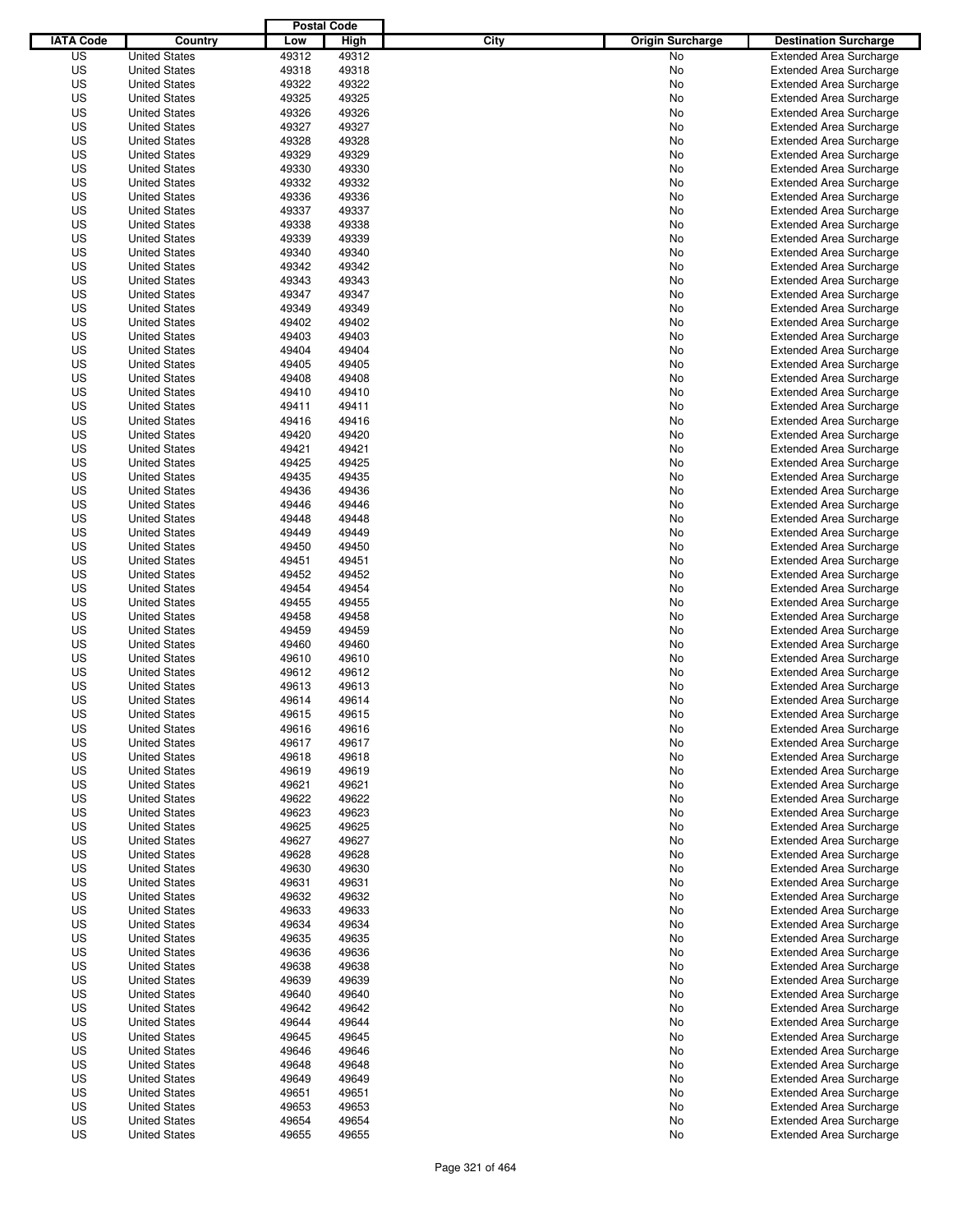|                  |                                              | <b>Postal Code</b> |                |                                 |                                                                  |
|------------------|----------------------------------------------|--------------------|----------------|---------------------------------|------------------------------------------------------------------|
| <b>IATA Code</b> | Country                                      | Low                | High           | City<br><b>Origin Surcharge</b> | <b>Destination Surcharge</b>                                     |
| US               | <b>United States</b>                         | 49656              | 49656          | <b>No</b>                       | <b>Extended Area Surcharge</b>                                   |
| US               | <b>United States</b>                         | 49657              | 49657          | No                              | <b>Extended Area Surcharge</b>                                   |
| US               | <b>United States</b>                         | 49659              | 49659          | No                              | <b>Extended Area Surcharge</b>                                   |
| US               | <b>United States</b>                         | 49660              | 49660          | No                              | <b>Extended Area Surcharge</b>                                   |
| US               | <b>United States</b>                         | 49663              | 49663          | No                              | <b>Extended Area Surcharge</b>                                   |
| US               | <b>United States</b>                         | 49664              | 49664          | No                              | <b>Extended Area Surcharge</b>                                   |
| US               | <b>United States</b>                         | 49665              | 49665          | No                              | <b>Extended Area Surcharge</b>                                   |
| US               | <b>United States</b>                         | 49666              | 49666          | No                              | <b>Extended Area Surcharge</b>                                   |
| US               | <b>United States</b>                         | 49667              | 49667          | No                              | <b>Extended Area Surcharge</b>                                   |
| US               | <b>United States</b>                         | 49668              | 49668          | No                              | <b>Extended Area Surcharge</b>                                   |
| US               | <b>United States</b>                         | 49670              | 49670          | No                              | <b>Extended Area Surcharge</b>                                   |
| US               | <b>United States</b>                         | 49673              | 49673          | No                              | <b>Extended Area Surcharge</b>                                   |
| US               | <b>United States</b>                         | 49676              | 49676          | No                              | <b>Extended Area Surcharge</b>                                   |
| US               | <b>United States</b>                         | 49677              | 49677          | No                              | <b>Extended Area Surcharge</b>                                   |
| US               | <b>United States</b>                         | 49679              | 49679          | No                              | <b>Extended Area Surcharge</b>                                   |
| US               | <b>United States</b>                         | 49680              | 49680          | No                              | <b>Extended Area Surcharge</b>                                   |
| US               | <b>United States</b>                         | 49683              | 49683          | No                              | <b>Extended Area Surcharge</b>                                   |
| US               | <b>United States</b>                         | 49688              | 49688          | No                              | <b>Extended Area Surcharge</b>                                   |
| US               | <b>United States</b>                         | 49689              | 49689          | No                              | <b>Extended Area Surcharge</b>                                   |
| US               | <b>United States</b>                         | 49690              | 49690          | No                              | <b>Extended Area Surcharge</b>                                   |
| US               | <b>United States</b>                         | 49701              | 49701          | No                              | <b>Extended Area Surcharge</b>                                   |
| US               | <b>United States</b>                         | 49705              | 49705          | No                              | <b>Extended Area Surcharge</b>                                   |
| US               | <b>United States</b>                         | 49706              | 49706          | No                              | <b>Extended Area Surcharge</b>                                   |
| US               | <b>United States</b>                         | 49709              | 49709          | No                              | <b>Extended Area Surcharge</b>                                   |
| US               | <b>United States</b>                         | 49710              | 49710          | No                              | <b>Extended Area Surcharge</b>                                   |
| US               | <b>United States</b>                         | 49711              | 49711          | No                              | <b>Extended Area Surcharge</b>                                   |
| US               | <b>United States</b>                         | 49713              | 49713          | No                              | <b>Extended Area Surcharge</b>                                   |
| US               | <b>United States</b>                         | 49715              | 49715          | No                              | <b>Extended Area Surcharge</b>                                   |
| US               | <b>United States</b>                         | 49716              | 49716          | No                              | <b>Extended Area Surcharge</b>                                   |
| US               | <b>United States</b>                         | 49718              | 49718          | No                              | <b>Extended Area Surcharge</b>                                   |
| US               | <b>United States</b>                         | 49719              | 49719          | No                              | <b>Extended Area Surcharge</b>                                   |
| US               | <b>United States</b>                         | 49720              | 49720          | No                              | <b>Extended Area Surcharge</b>                                   |
| US               | <b>United States</b>                         | 49721              | 49721          | No                              | <b>Extended Area Surcharge</b>                                   |
| US               | <b>United States</b>                         | 49723              | 49723          | No                              | <b>Extended Area Surcharge</b>                                   |
| US               | <b>United States</b>                         | 49724              | 49724          | No                              | <b>Extended Area Surcharge</b>                                   |
| US               | <b>United States</b>                         | 49725              | 49725          | No                              | <b>Extended Area Surcharge</b>                                   |
| US               | <b>United States</b>                         | 49726              | 49726          | No                              | <b>Extended Area Surcharge</b>                                   |
| US               | <b>United States</b>                         | 49727              | 49727          | No                              | <b>Extended Area Surcharge</b>                                   |
| US               | <b>United States</b>                         | 49728              | 49728          | No                              | <b>Extended Area Surcharge</b>                                   |
| US               | <b>United States</b>                         | 49729              | 49729          | No                              | <b>Extended Area Surcharge</b>                                   |
| US               | <b>United States</b>                         | 49730              | 49730          | No                              | <b>Extended Area Surcharge</b>                                   |
| US               | <b>United States</b>                         | 49733              | 49733          | No                              | <b>Extended Area Surcharge</b>                                   |
| US               | <b>United States</b>                         | 49736              | 49736          | No                              | <b>Extended Area Surcharge</b>                                   |
| US               | <b>United States</b>                         | 49737              | 49737          | No                              | <b>Extended Area Surcharge</b>                                   |
| US               | <b>United States</b>                         | 49738              | 49738          | No                              | Extended Area Surcharge                                          |
| US               | <b>United States</b>                         | 49743              | 49743          | No                              | <b>Extended Area Surcharge</b>                                   |
| US               | <b>United States</b>                         | 49744              | 49744          | No                              | <b>Extended Area Surcharge</b>                                   |
| US               | <b>United States</b>                         | 49745              | 49745          | No                              | <b>Extended Area Surcharge</b>                                   |
| US               | <b>United States</b>                         | 49746              | 49746          | No                              | <b>Extended Area Surcharge</b>                                   |
| US               | <b>United States</b>                         | 49747              | 49747          | No                              | <b>Extended Area Surcharge</b>                                   |
| US               | <b>United States</b>                         | 49748              | 49748          | No                              | <b>Extended Area Surcharge</b>                                   |
| US               | <b>United States</b>                         | 49749              | 49749          |                                 |                                                                  |
| US               |                                              | 49751              | 49751          | No                              | <b>Extended Area Surcharge</b><br><b>Extended Area Surcharge</b> |
| US               | <b>United States</b><br><b>United States</b> | 49752              | 49752          | No                              | <b>Extended Area Surcharge</b>                                   |
|                  | <b>United States</b>                         |                    |                | No                              |                                                                  |
| US<br>US         | <b>United States</b>                         | 49753<br>49755     | 49753<br>49755 | No<br>No                        | <b>Extended Area Surcharge</b><br><b>Extended Area Surcharge</b> |
|                  |                                              |                    |                |                                 |                                                                  |
| US               | <b>United States</b>                         | 49756              | 49756          | No                              | <b>Extended Area Surcharge</b>                                   |
| US<br>US         | <b>United States</b><br><b>United States</b> | 49757<br>49759     | 49757<br>49759 | No                              | <b>Extended Area Surcharge</b><br><b>Extended Area Surcharge</b> |
|                  |                                              |                    |                | No                              |                                                                  |
| US               | <b>United States</b>                         | 49760              | 49760          | No                              | <b>Extended Area Surcharge</b>                                   |
| US               | <b>United States</b>                         | 49762              | 49762          | No                              | <b>Extended Area Surcharge</b>                                   |
| US               | <b>United States</b>                         | 49765              | 49765          | No                              | <b>Extended Area Surcharge</b>                                   |
| US               | <b>United States</b>                         | 49766              | 49766          | No                              | <b>Extended Area Surcharge</b>                                   |
| US               | <b>United States</b>                         | 49768              | 49768          | No                              | <b>Extended Area Surcharge</b>                                   |
| US               | <b>United States</b>                         | 49769              | 49769          | No                              | <b>Extended Area Surcharge</b>                                   |
| US               | <b>United States</b>                         | 49774              | 49774          | No                              | <b>Extended Area Surcharge</b>                                   |
| US               | <b>United States</b>                         | 49776              | 49776          | No                              | <b>Extended Area Surcharge</b>                                   |
| US               | <b>United States</b>                         | 49777              | 49777          | No                              | <b>Extended Area Surcharge</b>                                   |
| US               | <b>United States</b>                         | 49780              | 49780          | No                              | <b>Extended Area Surcharge</b>                                   |
| US               | <b>United States</b>                         | 49781              | 49781          | No                              | Extended Area Surcharge                                          |
| US               | <b>United States</b>                         | 49782              | 49782          | No                              | <b>Extended Area Surcharge</b>                                   |
| US               | <b>United States</b>                         | 49792              | 49792          | No                              | <b>Extended Area Surcharge</b>                                   |
| US               | <b>United States</b>                         | 49793              | 49793          | No                              | <b>Extended Area Surcharge</b>                                   |
| US               | <b>United States</b>                         | 49795              | 49795          | No                              | <b>Extended Area Surcharge</b>                                   |
| US               | <b>United States</b>                         | 49797              | 49797          | No                              | <b>Extended Area Surcharge</b>                                   |
| US               | <b>United States</b>                         | 49799              | 49799          | No                              | <b>Extended Area Surcharge</b>                                   |
| US               | <b>United States</b>                         | 49805              | 49805          | No                              | <b>Extended Area Surcharge</b>                                   |
| US               | <b>United States</b>                         | 49806              | 49806          | No                              | <b>Extended Area Surcharge</b>                                   |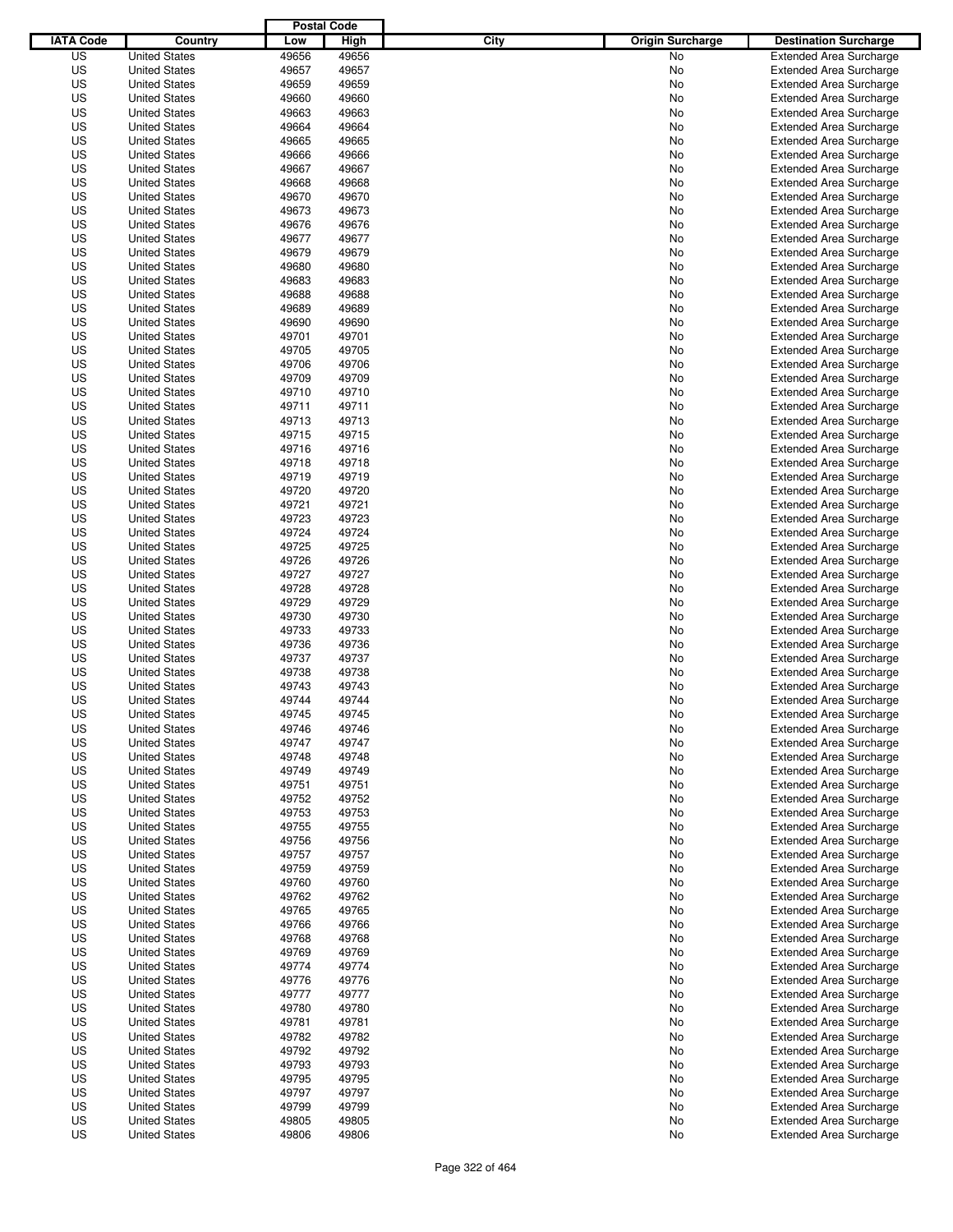|                  |                                              | <b>Postal Code</b> |                |                                 |                                                                  |
|------------------|----------------------------------------------|--------------------|----------------|---------------------------------|------------------------------------------------------------------|
| <b>IATA Code</b> | Country                                      | Low                | High           | City<br><b>Origin Surcharge</b> | <b>Destination Surcharge</b>                                     |
| US               | <b>United States</b>                         | 49807              | 49807          | <b>No</b>                       | <b>Extended Area Surcharge</b>                                   |
| US               | <b>United States</b>                         | 49808              | 49808          | No                              | <b>Extended Area Surcharge</b>                                   |
| US               | <b>United States</b>                         | 49812              | 49812          | No                              | <b>Extended Area Surcharge</b>                                   |
| US               | <b>United States</b>                         | 49813              | 49813          | No                              | <b>Extended Area Surcharge</b>                                   |
| US               | <b>United States</b>                         | 49814              | 49814          | No                              | <b>Extended Area Surcharge</b>                                   |
| US               | <b>United States</b>                         | 49815              | 49815          | No                              | <b>Extended Area Surcharge</b>                                   |
| US               | <b>United States</b>                         | 49816              | 49816          | No                              | <b>Extended Area Surcharge</b>                                   |
| US               | <b>United States</b>                         | 49817              | 49817          | No                              | <b>Extended Area Surcharge</b>                                   |
| US               | <b>United States</b>                         | 49818              | 49818          | No                              | <b>Extended Area Surcharge</b>                                   |
| US               | <b>United States</b>                         | 49819              | 49819          | No                              | <b>Extended Area Surcharge</b>                                   |
| US               | <b>United States</b>                         | 49820              | 49820          | No                              | <b>Extended Area Surcharge</b>                                   |
| US               | <b>United States</b>                         | 49821              | 49821          | No                              | <b>Extended Area Surcharge</b>                                   |
| US               | <b>United States</b>                         | 49822              | 49822          | No                              | <b>Extended Area Surcharge</b>                                   |
| US               | <b>United States</b>                         | 49825              | 49825          | No                              | <b>Extended Area Surcharge</b>                                   |
| US               | <b>United States</b>                         | 49826              | 49826          | No                              | <b>Extended Area Surcharge</b>                                   |
| US               | <b>United States</b>                         | 49827              | 49827          | No                              | <b>Extended Area Surcharge</b>                                   |
| US               | <b>United States</b>                         | 49831              | 49831          | No                              | <b>Extended Area Surcharge</b>                                   |
| US               | <b>United States</b>                         | 49833              | 49833          | No                              | <b>Extended Area Surcharge</b>                                   |
| US               | <b>United States</b>                         | 49834              | 49834          | No                              | <b>Extended Area Surcharge</b>                                   |
| US               | <b>United States</b>                         | 49835              | 49835          | No                              | <b>Extended Area Surcharge</b>                                   |
| US               | <b>United States</b>                         | 49836              | 49836          | No                              | <b>Extended Area Surcharge</b>                                   |
| US               | <b>United States</b>                         | 49838              | 49838          | No                              | <b>Extended Area Surcharge</b>                                   |
| US               | <b>United States</b>                         | 49839              | 49839          | No                              | <b>Extended Area Surcharge</b>                                   |
| US               | <b>United States</b>                         | 49840              | 49840          | No                              | <b>Extended Area Surcharge</b>                                   |
| US               | <b>United States</b>                         | 49841              | 49841          | No                              | <b>Extended Area Surcharge</b>                                   |
| US               | <b>United States</b>                         | 49847              | 49847          | No                              | <b>Extended Area Surcharge</b>                                   |
| US               | <b>United States</b>                         | 49848              | 49848          | No                              | <b>Extended Area Surcharge</b>                                   |
| US               | <b>United States</b>                         | 49852              | 49852          | No                              | <b>Extended Area Surcharge</b>                                   |
| US               | <b>United States</b>                         | 49853              | 49853          | No                              | <b>Extended Area Surcharge</b>                                   |
| US               | <b>United States</b>                         | 49861              | 49861          | No                              | <b>Extended Area Surcharge</b>                                   |
| US               | <b>United States</b>                         | 49862              | 49862          | No                              | <b>Extended Area Surcharge</b>                                   |
| US               | <b>United States</b>                         | 49863              | 49863          | No                              | <b>Extended Area Surcharge</b>                                   |
| US               | <b>United States</b>                         | 49864              | 49864          | No                              | <b>Extended Area Surcharge</b>                                   |
| US               | <b>United States</b>                         | 49868              | 49868          | No                              | <b>Extended Area Surcharge</b>                                   |
| US               | <b>United States</b>                         | 49872              | 49872          | No                              | <b>Extended Area Surcharge</b>                                   |
| US               | <b>United States</b>                         | 49873              | 49873          | No                              | <b>Extended Area Surcharge</b>                                   |
| US               | <b>United States</b>                         | 49874              | 49874          | No                              | <b>Extended Area Surcharge</b>                                   |
| US               | <b>United States</b>                         | 49878              | 49878          | No                              | <b>Extended Area Surcharge</b>                                   |
| US               | <b>United States</b>                         | 49879              | 49879          | No                              | <b>Extended Area Surcharge</b>                                   |
| US               | <b>United States</b>                         | 49880              | 49880          | No                              | <b>Extended Area Surcharge</b>                                   |
| US               | <b>United States</b>                         | 49881              | 49881          | No                              | <b>Extended Area Surcharge</b>                                   |
| US               | <b>United States</b>                         | 49883              | 49883          | No                              | <b>Extended Area Surcharge</b>                                   |
| US               | <b>United States</b>                         | 49884              | 49884          | No                              | <b>Extended Area Surcharge</b>                                   |
| US               | <b>United States</b>                         | 49885              | 49885          | No                              | <b>Extended Area Surcharge</b>                                   |
| US               | <b>United States</b>                         | 49886              | 49886          | No                              | <b>Extended Area Surcharge</b>                                   |
| US               | <b>United States</b>                         | 49887              | 49887          | No                              | <b>Extended Area Surcharge</b>                                   |
| US               | <b>United States</b>                         | 49891              | 49891          | No                              | <b>Extended Area Surcharge</b>                                   |
| US               | <b>United States</b>                         | 49892              | 49892          | No                              | <b>Extended Area Surcharge</b>                                   |
| US               | <b>United States</b>                         | 49893              | 49893          | No                              | <b>Extended Area Surcharge</b>                                   |
| US               | <b>United States</b>                         | 49895              | 49895          | No                              | <b>Extended Area Surcharge</b>                                   |
| US               | <b>United States</b>                         | 49896              | 49896          | No                              | <b>Extended Area Surcharge</b>                                   |
| US               | <b>United States</b>                         | 49901              | 49901          | No                              | <b>Extended Area Surcharge</b>                                   |
| US               | <b>United States</b>                         | 49902              | 49902          | No                              | <b>Extended Area Surcharge</b>                                   |
| US               | <b>United States</b>                         | 49905              | 49905          | No                              | <b>Extended Area Surcharge</b>                                   |
| US               | <b>United States</b>                         | 49908              | 49908          | No                              | <b>Extended Area Surcharge</b>                                   |
| US               | <b>United States</b>                         | 49910              | 49910          | No                              | <b>Extended Area Surcharge</b>                                   |
| US               | <b>United States</b>                         | 49912              | 49912          | No                              | <b>Extended Area Surcharge</b>                                   |
| US               | <b>United States</b>                         | 49916              | 49916          | No                              | <b>Extended Area Surcharge</b>                                   |
| US<br>US         | <b>United States</b><br><b>United States</b> | 49917<br>49918     | 49917<br>49918 | No                              | <b>Extended Area Surcharge</b><br><b>Extended Area Surcharge</b> |
|                  |                                              |                    |                | No                              |                                                                  |
| US<br>US         | <b>United States</b><br><b>United States</b> | 49919<br>49920     | 49919<br>49920 | No                              | <b>Extended Area Surcharge</b><br><b>Extended Area Surcharge</b> |
| US               | <b>United States</b>                         | 49922              | 49922          | No<br>No                        | <b>Extended Area Surcharge</b>                                   |
| US               | <b>United States</b>                         | 49925              | 49925          | No                              | <b>Extended Area Surcharge</b>                                   |
| US               | <b>United States</b>                         | 49927              | 49927          | No                              | <b>Extended Area Surcharge</b>                                   |
| US               | <b>United States</b>                         | 49935              | 49935          | No                              | <b>Extended Area Surcharge</b>                                   |
| US               | <b>United States</b>                         | 49945              | 49945          | No                              | <b>Extended Area Surcharge</b>                                   |
| US               | <b>United States</b>                         | 49946              | 49946          | No                              | <b>Extended Area Surcharge</b>                                   |
| US               | <b>United States</b>                         | 49947              | 49947          | No                              | <b>Extended Area Surcharge</b>                                   |
| US               | <b>United States</b>                         | 49948              | 49948          | No                              | <b>Extended Area Surcharge</b>                                   |
| US               | <b>United States</b>                         | 49950              | 49950          | No                              | <b>Extended Area Surcharge</b>                                   |
| US               | <b>United States</b>                         | 49952              | 49952          | No                              | <b>Extended Area Surcharge</b>                                   |
| US               | <b>United States</b>                         | 49955              | 49955          | No                              | <b>Extended Area Surcharge</b>                                   |
| US               | <b>United States</b>                         | 49958              | 49958          | No                              | <b>Extended Area Surcharge</b>                                   |
| US               | <b>United States</b>                         | 49960              | 49960          | No                              | <b>Extended Area Surcharge</b>                                   |
| US               | <b>United States</b>                         | 49961              | 49961          | No                              | <b>Extended Area Surcharge</b>                                   |
| US               | <b>United States</b>                         | 49962              | 49962          | No                              | <b>Extended Area Surcharge</b>                                   |
| US               | <b>United States</b>                         | 49963              | 49963          | No                              | <b>Extended Area Surcharge</b>                                   |
|                  |                                              |                    |                |                                 |                                                                  |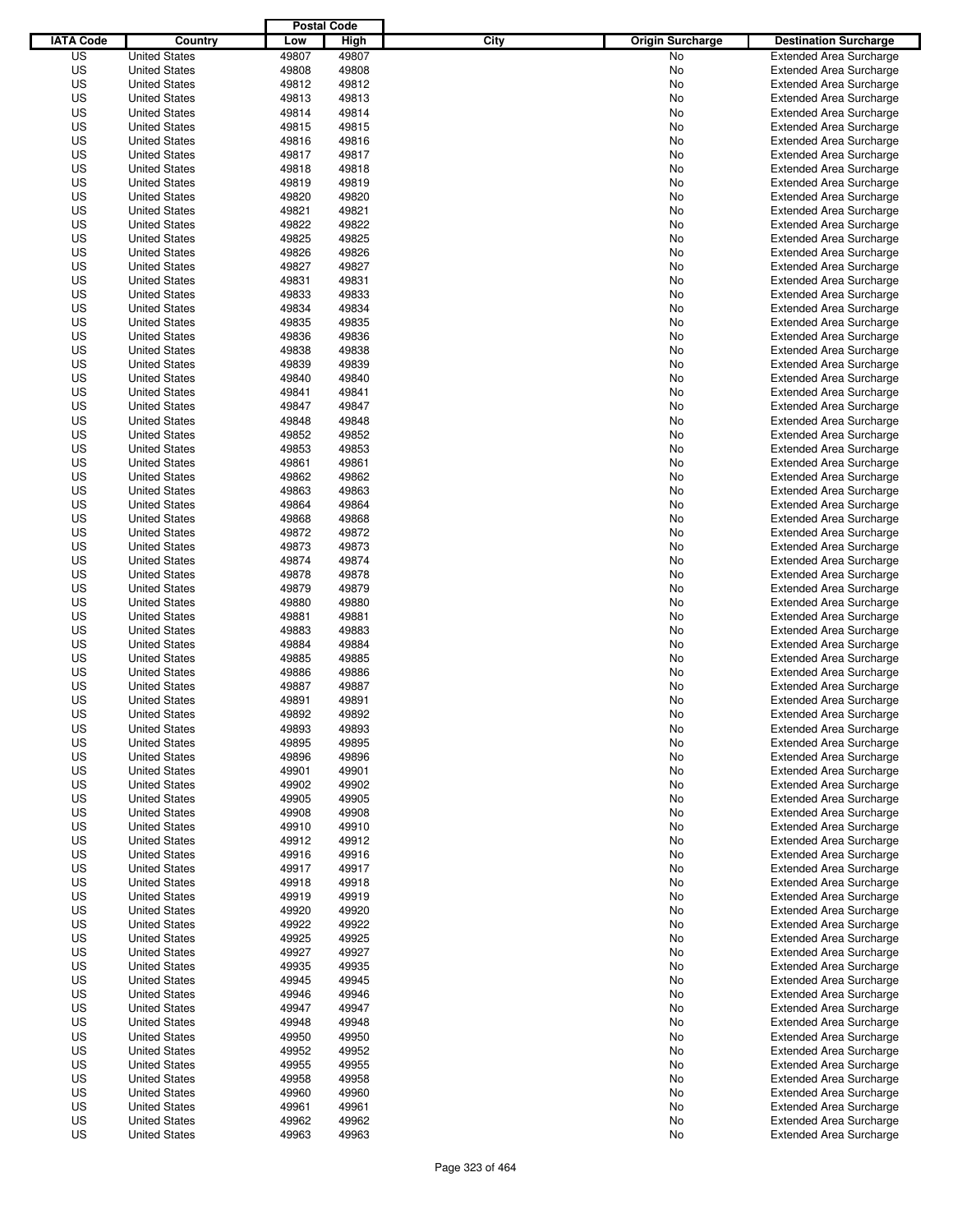|                  |                                              | <b>Postal Code</b> |                |                                 |                                                                  |
|------------------|----------------------------------------------|--------------------|----------------|---------------------------------|------------------------------------------------------------------|
| <b>IATA Code</b> | Country                                      | Low                | High           | City<br><b>Origin Surcharge</b> | <b>Destination Surcharge</b>                                     |
| US               | <b>United States</b>                         | 49965              | 49965          | <b>No</b>                       | <b>Extended Area Surcharge</b>                                   |
| US               | <b>United States</b>                         | 49967              | 49967          | No                              | <b>Extended Area Surcharge</b>                                   |
| US               | <b>United States</b>                         | 49969              | 49969          | No                              | <b>Extended Area Surcharge</b>                                   |
| US               | <b>United States</b>                         | 49970              | 49970          | No                              | <b>Extended Area Surcharge</b>                                   |
| US               | <b>United States</b>                         | 50001              | 50001          | No                              | <b>Extended Area Surcharge</b>                                   |
| US               | <b>United States</b>                         | 50002              | 50002          | No                              | <b>Extended Area Surcharge</b>                                   |
| US               | <b>United States</b>                         | 50003              | 50003          | No                              | <b>Extended Area Surcharge</b>                                   |
| US               | <b>United States</b>                         | 50005              | 50005          | No                              | <b>Extended Area Surcharge</b>                                   |
| US               | <b>United States</b>                         | 50006              | 50006          | No                              | <b>Extended Area Surcharge</b>                                   |
| US               | <b>United States</b>                         | 50008              | 50008          | No                              | <b>Extended Area Surcharge</b>                                   |
| US               | <b>United States</b>                         | 50020              | 50020          | No                              | <b>Extended Area Surcharge</b>                                   |
| US               | <b>United States</b>                         | 50022              | 50022          | No                              | <b>Extended Area Surcharge</b>                                   |
| US               | <b>United States</b>                         | 50025              | 50025          | No                              | <b>Extended Area Surcharge</b>                                   |
| US               | <b>United States</b>                         | 50026              | 50026          | No                              | <b>Extended Area Surcharge</b>                                   |
| US               | <b>United States</b>                         | 50027              | 50027          | No                              | <b>Extended Area Surcharge</b>                                   |
| US               | <b>United States</b>                         | 50028              | 50028          | No                              | <b>Extended Area Surcharge</b>                                   |
| US               | <b>United States</b>                         | 50029              | 50029          | No                              | <b>Extended Area Surcharge</b>                                   |
| US               | <b>United States</b>                         | 50031              | 50031          | No                              | <b>Extended Area Surcharge</b>                                   |
| US               | <b>United States</b>                         | 50033              | 50033          | No                              | <b>Extended Area Surcharge</b>                                   |
| US               | <b>United States</b><br><b>United States</b> | 50034              | 50034          | No                              | <b>Extended Area Surcharge</b>                                   |
| US               |                                              | 50036              | 50036          | No                              | <b>Extended Area Surcharge</b>                                   |
| US               | <b>United States</b>                         | 50038              | 50038          | No                              | <b>Extended Area Surcharge</b>                                   |
| US<br>US         | <b>United States</b><br><b>United States</b> | 50039<br>50040     | 50039<br>50040 | No                              | <b>Extended Area Surcharge</b>                                   |
| US               |                                              | 50041              | 50041          | No                              | <b>Extended Area Surcharge</b><br><b>Extended Area Surcharge</b> |
| US               | <b>United States</b>                         | 50042              | 50042          | No                              | <b>Extended Area Surcharge</b>                                   |
| US               | <b>United States</b><br><b>United States</b> | 50043              | 50043          | No                              | <b>Extended Area Surcharge</b>                                   |
| US               | <b>United States</b>                         | 50044              | 50044          | No<br>No                        | <b>Extended Area Surcharge</b>                                   |
| US               | <b>United States</b>                         | 50046              | 50046          | No                              | <b>Extended Area Surcharge</b>                                   |
| US               | <b>United States</b>                         | 50048              | 50048          | No                              | <b>Extended Area Surcharge</b>                                   |
| US               | <b>United States</b>                         | 50049              | 50049          | No                              | <b>Extended Area Surcharge</b>                                   |
| US               | <b>United States</b>                         | 50050              | 50050          | No                              | <b>Extended Area Surcharge</b>                                   |
| US               | <b>United States</b>                         | 50051              | 50051          | No                              | <b>Extended Area Surcharge</b>                                   |
| US               | <b>United States</b>                         | 50052              | 50052          | No                              | <b>Extended Area Surcharge</b>                                   |
| US               | <b>United States</b>                         | 50054              | 50054          | No                              | <b>Extended Area Surcharge</b>                                   |
| US               | <b>United States</b>                         | 50055              | 50055          | No                              | <b>Extended Area Surcharge</b>                                   |
| US               | <b>United States</b>                         | 50056              | 50056          | No                              | <b>Extended Area Surcharge</b>                                   |
| US               | <b>United States</b>                         | 50057              | 50057          | No                              | <b>Extended Area Surcharge</b>                                   |
| US               | <b>United States</b>                         | 50058              | 50058          | No                              | <b>Extended Area Surcharge</b>                                   |
| US               | <b>United States</b>                         | 50059              | 50059          | No                              | <b>Extended Area Surcharge</b>                                   |
| US               | <b>United States</b>                         | 50060              | 50060          | No                              | <b>Extended Area Surcharge</b>                                   |
| US               | <b>United States</b>                         | 50062              | 50062          | No                              | <b>Extended Area Surcharge</b>                                   |
| US               | <b>United States</b>                         | 50063              | 50063          | No                              | <b>Extended Area Surcharge</b>                                   |
| US               | <b>United States</b>                         | 50064              | 50064          | No                              | <b>Extended Area Surcharge</b>                                   |
| US               | <b>United States</b>                         | 50065              | 50065          | No                              | <b>Extended Area Surcharge</b>                                   |
| US               | <b>United States</b>                         | 50066              | 50066          | No                              | <b>Extended Area Surcharge</b>                                   |
| US               | <b>United States</b>                         | 50067              | 50067          | No                              | <b>Extended Area Surcharge</b>                                   |
| US               | <b>United States</b>                         | 50068              | 50068          | No                              | <b>Extended Area Surcharge</b>                                   |
| US               | <b>United States</b>                         | 50070              | 50070          | No                              | <b>Extended Area Surcharge</b>                                   |
| US               | <b>United States</b>                         | 50071              | 50071          | No                              | <b>Extended Area Surcharge</b>                                   |
| US               | <b>United States</b>                         | 50072              | 50072          | No                              | <b>Extended Area Surcharge</b>                                   |
| US               | <b>United States</b>                         | 50073              | 50073          | No                              | <b>Extended Area Surcharge</b>                                   |
| US               | <b>United States</b>                         | 50074              | 50074          | No                              | <b>Extended Area Surcharge</b>                                   |
| US               | <b>United States</b>                         | 50075              | 50075          | No                              | <b>Extended Area Surcharge</b>                                   |
| US               | <b>United States</b>                         | 50076              | 50076          | No                              | <b>Extended Area Surcharge</b>                                   |
| US               | <b>United States</b>                         | 50099              | 50099          | No                              | <b>Extended Area Surcharge</b>                                   |
| US               | <b>United States</b>                         | 50101              | 50101          | No                              | <b>Extended Area Surcharge</b>                                   |
| US               | <b>United States</b>                         | 50102              | 50102          | No                              | <b>Extended Area Surcharge</b>                                   |
| US               | <b>United States</b>                         | 50103              | 50103          | No                              | <b>Extended Area Surcharge</b>                                   |
| US               | <b>United States</b>                         | 50104              | 50104          | No                              | <b>Extended Area Surcharge</b>                                   |
| US               | <b>United States</b>                         | 50106              | 50106          | No                              | <b>Extended Area Surcharge</b>                                   |
| US               | <b>United States</b>                         | 50107              | 50107          | No                              | <b>Extended Area Surcharge</b>                                   |
| US               | <b>United States</b>                         | 50108              | 50108          | No                              | <b>Extended Area Surcharge</b>                                   |
| US               | <b>United States</b>                         | 50110              | 50110          | No                              | <b>Extended Area Surcharge</b>                                   |
| US               | <b>United States</b>                         | 50115              | 50115          | No                              | <b>Extended Area Surcharge</b>                                   |
| US               | <b>United States</b>                         | 50116              | 50116          | No                              | <b>Extended Area Surcharge</b>                                   |
| US               | <b>United States</b>                         | 50117              | 50117          | No                              | <b>Extended Area Surcharge</b>                                   |
| US               | <b>United States</b>                         | 50119              | 50119          | No                              | <b>Extended Area Surcharge</b>                                   |
| US               | <b>United States</b>                         | 50120              | 50120          | No                              | <b>Extended Area Surcharge</b>                                   |
| US               | <b>United States</b>                         | 50122              | 50122          | No                              | Extended Area Surcharge                                          |
| US               | <b>United States</b>                         | 50123              | 50123          | No                              | <b>Extended Area Surcharge</b>                                   |
| US               | <b>United States</b>                         | 50127              | 50127          | No                              | <b>Extended Area Surcharge</b>                                   |
| US               | <b>United States</b>                         | 50128              | 50128          | No                              | <b>Extended Area Surcharge</b>                                   |
| US               | <b>United States</b>                         | 50129              | 50129          | No                              | <b>Extended Area Surcharge</b>                                   |
| US               | <b>United States</b>                         | 50130              | 50130          | No                              | <b>Extended Area Surcharge</b>                                   |
| US               | <b>United States</b>                         | 50132              | 50132          | No                              | <b>Extended Area Surcharge</b>                                   |
| US               | <b>United States</b>                         | 50133              | 50133          | No                              | <b>Extended Area Surcharge</b>                                   |
| US               | <b>United States</b>                         | 50134              | 50134          | No                              | <b>Extended Area Surcharge</b>                                   |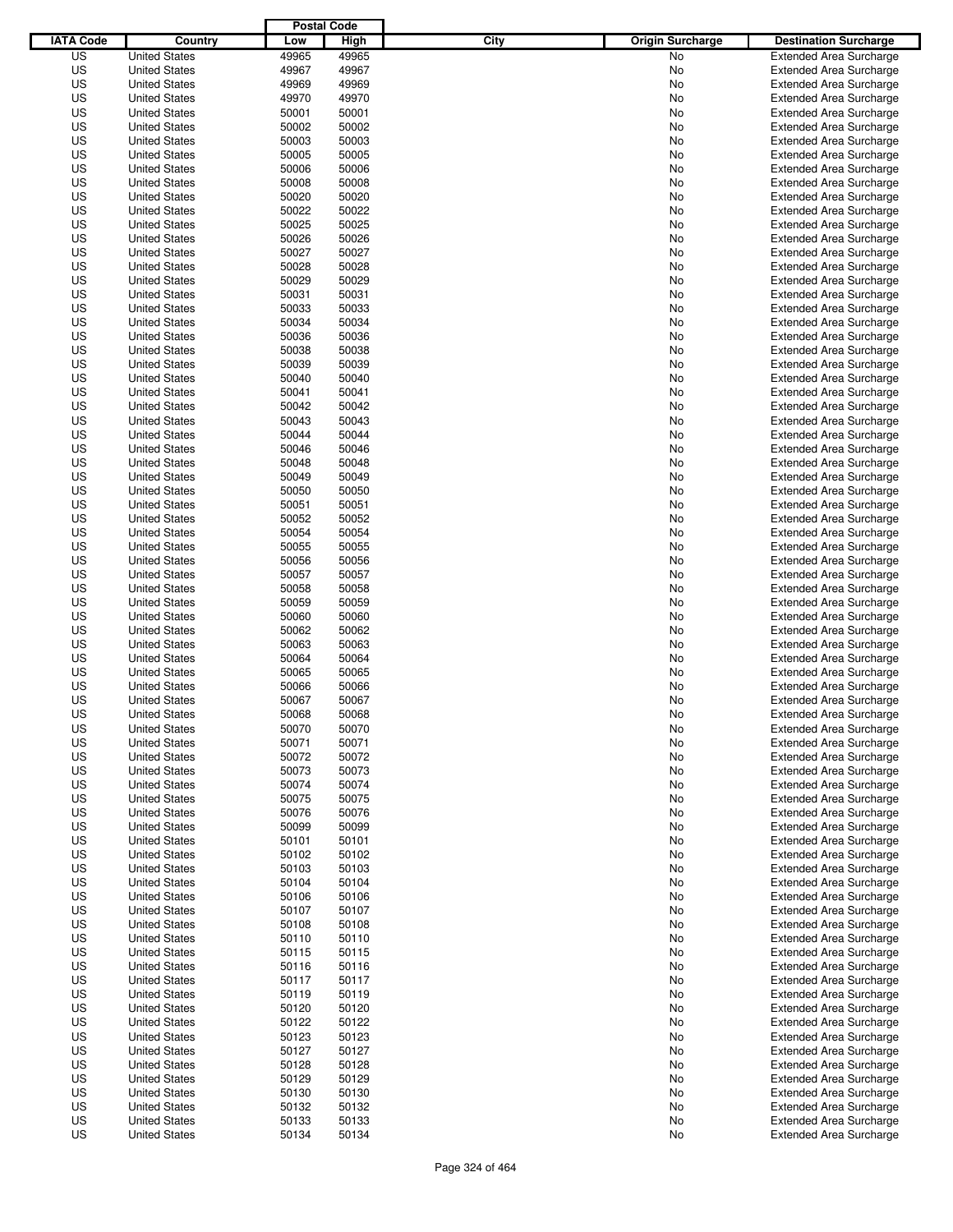|                  |                                              | <b>Postal Code</b> |                |                                 |                                                                  |
|------------------|----------------------------------------------|--------------------|----------------|---------------------------------|------------------------------------------------------------------|
| <b>IATA Code</b> | Country                                      | Low                | High           | City<br><b>Origin Surcharge</b> | <b>Destination Surcharge</b>                                     |
| US               | <b>United States</b>                         | 50135              | 50135          | <b>No</b>                       | <b>Extended Area Surcharge</b>                                   |
| US               | <b>United States</b>                         | 50136              | 50136          | No                              | <b>Extended Area Surcharge</b>                                   |
| US               | <b>United States</b>                         | 50137              | 50137          | No                              | <b>Extended Area Surcharge</b>                                   |
| US               | <b>United States</b>                         | 50138              | 50138          | No                              | <b>Extended Area Surcharge</b>                                   |
| US               | <b>United States</b>                         | 50139              | 50139          | No                              | <b>Extended Area Surcharge</b>                                   |
| US               | <b>United States</b>                         | 50141              | 50141          | No                              | <b>Extended Area Surcharge</b>                                   |
| US               | <b>United States</b>                         | 50143              | 50143          | No                              | <b>Extended Area Surcharge</b>                                   |
| US               | <b>United States</b>                         | 50144              | 50144          | No                              | <b>Extended Area Surcharge</b>                                   |
| US               | <b>United States</b>                         | 50146              | 50146          | No                              | <b>Extended Area Surcharge</b>                                   |
| US               | <b>United States</b>                         | 50147              | 50147          | No                              | <b>Extended Area Surcharge</b>                                   |
| US               | <b>United States</b>                         | 50148              | 50148          | No                              | <b>Extended Area Surcharge</b>                                   |
| US               | <b>United States</b>                         | 50149              | 50149          | No                              | <b>Extended Area Surcharge</b>                                   |
| US               | <b>United States</b>                         | 50150              | 50150          | No                              | <b>Extended Area Surcharge</b>                                   |
| US               | <b>United States</b>                         | 50151              | 50151          | No                              | <b>Extended Area Surcharge</b>                                   |
| US               | <b>United States</b>                         | 50152              | 50152          | No                              | <b>Extended Area Surcharge</b>                                   |
| US               | <b>United States</b>                         | 50153              | 50153          | No                              | <b>Extended Area Surcharge</b>                                   |
| US               | <b>United States</b>                         | 50154              | 50154          | No                              | <b>Extended Area Surcharge</b>                                   |
| US               | <b>United States</b>                         | 50155              | 50155          | No                              | <b>Extended Area Surcharge</b>                                   |
| US               | <b>United States</b>                         | 50156              | 50156          | No                              | <b>Extended Area Surcharge</b>                                   |
| US               | <b>United States</b>                         | 50157              | 50157          | No                              | <b>Extended Area Surcharge</b>                                   |
| US               | <b>United States</b>                         | 50160              | 50160          | No                              | <b>Extended Area Surcharge</b>                                   |
| US               | <b>United States</b>                         | 50161              | 50161          | No                              | <b>Extended Area Surcharge</b>                                   |
| US               | <b>United States</b>                         | 50162              | 50162          | No                              | <b>Extended Area Surcharge</b>                                   |
| US               | <b>United States</b>                         | 50163              | 50163          | No                              | <b>Extended Area Surcharge</b>                                   |
| US               | <b>United States</b>                         | 50164              | 50164          | No                              | <b>Extended Area Surcharge</b><br><b>Extended Area Surcharge</b> |
| US               | <b>United States</b><br><b>United States</b> | 50165              | 50165          | No                              |                                                                  |
| US<br>US         | <b>United States</b>                         | 50166<br>50167     | 50166<br>50167 | No                              | <b>Extended Area Surcharge</b>                                   |
| US               | <b>United States</b>                         | 50168              | 50168          | No<br>No                        | <b>Extended Area Surcharge</b><br><b>Extended Area Surcharge</b> |
| US               | <b>United States</b>                         | 50169              | 50169          | No                              | <b>Extended Area Surcharge</b>                                   |
| US               | <b>United States</b>                         | 50170              | 50170          | No                              | <b>Extended Area Surcharge</b>                                   |
| US               | <b>United States</b>                         | 50171              | 50171          | No                              | <b>Extended Area Surcharge</b>                                   |
| US               | <b>United States</b>                         | 50173              | 50173          | No                              | <b>Extended Area Surcharge</b>                                   |
| US               | <b>United States</b>                         | 50174              | 50174          | No                              | <b>Extended Area Surcharge</b>                                   |
| US               | <b>United States</b>                         | 50201              | 50201          | No                              | <b>Extended Area Surcharge</b>                                   |
| US               | <b>United States</b>                         | 50206              | 50206          | No                              | <b>Extended Area Surcharge</b>                                   |
| US               | <b>United States</b>                         | 50207              | 50207          | No                              | <b>Extended Area Surcharge</b>                                   |
| US               | <b>United States</b>                         | 50210              | 50210          | No                              | <b>Extended Area Surcharge</b>                                   |
| US               | <b>United States</b>                         | 50212              | 50212          | No                              | <b>Extended Area Surcharge</b>                                   |
| US               | <b>United States</b>                         | 50213              | 50213          | No                              | <b>Extended Area Surcharge</b>                                   |
| US               | <b>United States</b>                         | 50214              | 50214          | No                              | <b>Extended Area Surcharge</b>                                   |
| US               | <b>United States</b>                         | 50216              | 50216          | No                              | <b>Extended Area Surcharge</b>                                   |
| US               | <b>United States</b>                         | 50217              | 50217          | No                              | <b>Extended Area Surcharge</b>                                   |
| US               | <b>United States</b>                         | 50218              | 50218          | No                              | <b>Extended Area Surcharge</b>                                   |
| US               | <b>United States</b>                         | 50220              | 50220          | No                              | Extended Area Surcharge                                          |
| US               | <b>United States</b>                         | 50222              | 50222          | No                              | <b>Extended Area Surcharge</b>                                   |
| US               | <b>United States</b>                         | 50223              | 50223          | No                              | <b>Extended Area Surcharge</b>                                   |
| US               | <b>United States</b>                         | 50225              | 50225          | No                              | <b>Extended Area Surcharge</b>                                   |
| US               | <b>United States</b>                         | 50227              | 50227          | No                              | <b>Extended Area Surcharge</b>                                   |
| US               | <b>United States</b>                         | 50228              | 50228          | No                              | <b>Extended Area Surcharge</b>                                   |
| US               | <b>United States</b>                         | 50229              | 50229          | No                              | <b>Extended Area Surcharge</b>                                   |
| US               | <b>United States</b>                         | 50230              | 50230          | No                              | <b>Extended Area Surcharge</b>                                   |
| US               | <b>United States</b>                         | 50231              | 50231          | No                              | <b>Extended Area Surcharge</b>                                   |
| US               | <b>United States</b>                         | 50232              | 50232          | No                              | <b>Extended Area Surcharge</b>                                   |
| US               | <b>United States</b>                         | 50233              | 50233          | No                              | <b>Extended Area Surcharge</b>                                   |
| US               | <b>United States</b>                         | 50234              | 50234          | No                              | <b>Extended Area Surcharge</b>                                   |
| US               | <b>United States</b>                         | 50235              | 50235          | No                              | <b>Extended Area Surcharge</b>                                   |
| US               | <b>United States</b>                         | 50237              | 50237          | No                              | <b>Extended Area Surcharge</b>                                   |
| US               | <b>United States</b>                         | 50238              | 50238          | No                              | <b>Extended Area Surcharge</b>                                   |
| US               | <b>United States</b>                         | 50239              | 50239          | No                              | <b>Extended Area Surcharge</b>                                   |
| US               | <b>United States</b>                         | 50240              | 50240          | No                              | <b>Extended Area Surcharge</b>                                   |
| US               | <b>United States</b>                         | 50241              | 50241          | No                              | <b>Extended Area Surcharge</b>                                   |
| US               | <b>United States</b>                         | 50242              | 50242          | No                              | <b>Extended Area Surcharge</b>                                   |
| US               | <b>United States</b>                         | 50244              | 50244          | No                              | <b>Extended Area Surcharge</b>                                   |
| US               | <b>United States</b>                         | 50246              | 50246          | No                              | <b>Extended Area Surcharge</b>                                   |
| US               | <b>United States</b>                         | 50248              | 50248          | No                              | <b>Extended Area Surcharge</b>                                   |
| US               | <b>United States</b>                         | 50249              | 50249          | No                              | <b>Extended Area Surcharge</b>                                   |
| US               | <b>United States</b>                         | 50250              | 50250          | No                              | <b>Extended Area Surcharge</b>                                   |
| US               | <b>United States</b>                         | 50251              | 50251          | No                              | <b>Extended Area Surcharge</b>                                   |
| US               | <b>United States</b>                         | 50252              | 50252          | No                              | <b>Extended Area Surcharge</b>                                   |
| US               | <b>United States</b>                         | 50254              | 50254          | No                              | <b>Extended Area Surcharge</b>                                   |
| US               | <b>United States</b>                         | 50255              | 50255          | No                              | <b>Extended Area Surcharge</b>                                   |
| US               | <b>United States</b>                         | 50256              | 50256          | No                              | <b>Extended Area Surcharge</b>                                   |
| US               | <b>United States</b>                         | 50257              | 50257          | No                              | <b>Extended Area Surcharge</b>                                   |
| US               | <b>United States</b>                         | 50258              | 50258          | No                              | <b>Extended Area Surcharge</b>                                   |
| US               | <b>United States</b>                         | 50261              | 50261          | No                              | <b>Extended Area Surcharge</b>                                   |
| US<br>US         | <b>United States</b>                         | 50262<br>50264     | 50262<br>50264 | No<br>No                        | <b>Extended Area Surcharge</b><br><b>Extended Area Surcharge</b> |
|                  | <b>United States</b>                         |                    |                |                                 |                                                                  |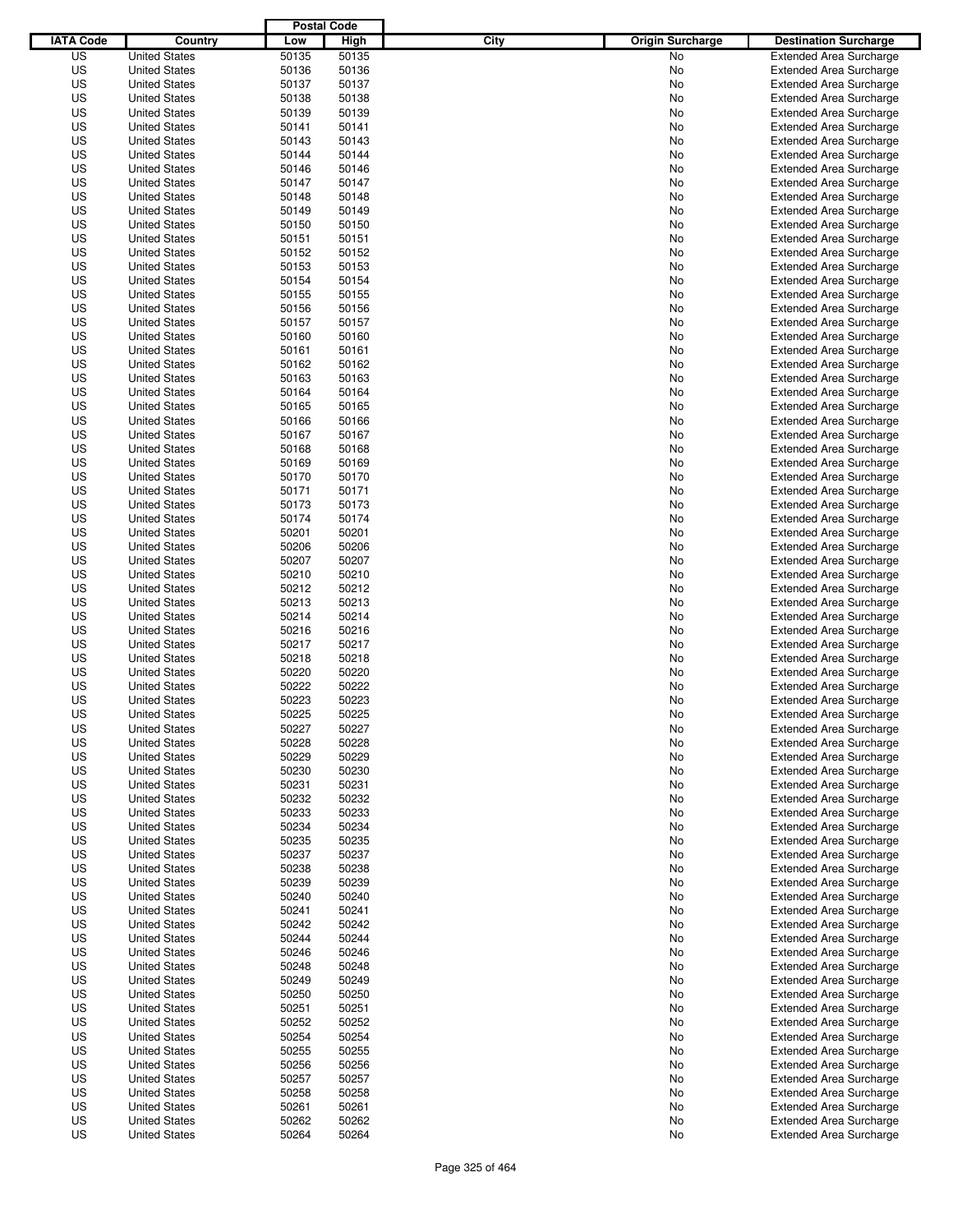|                  |                      | <b>Postal Code</b> |       |                                 |                                |
|------------------|----------------------|--------------------|-------|---------------------------------|--------------------------------|
| <b>IATA Code</b> | Country              | Low                | High  | City<br><b>Origin Surcharge</b> | <b>Destination Surcharge</b>   |
| US               | <b>United States</b> | 50268              | 50268 | No                              | <b>Extended Area Surcharge</b> |
| US               | <b>United States</b> | 50269              | 50269 | No                              | <b>Extended Area Surcharge</b> |
| US               | <b>United States</b> | 50271              | 50271 | No                              | <b>Extended Area Surcharge</b> |
| US               | <b>United States</b> | 50272              | 50272 | No                              | <b>Extended Area Surcharge</b> |
| US               | <b>United States</b> | 50273              | 50273 | No                              | <b>Extended Area Surcharge</b> |
| US               | <b>United States</b> | 50274              | 50274 | No                              | <b>Extended Area Surcharge</b> |
| US               | <b>United States</b> | 50275              | 50275 | No                              | <b>Extended Area Surcharge</b> |
| US               | <b>United States</b> | 50276              | 50276 | No                              | <b>Extended Area Surcharge</b> |
| US               | <b>United States</b> | 50277              | 50277 | No                              | <b>Extended Area Surcharge</b> |
| US               | <b>United States</b> | 50278              | 50278 | No                              | <b>Extended Area Surcharge</b> |
| US               | <b>United States</b> | 50420              | 50420 | No                              | <b>Extended Area Surcharge</b> |
| US               | <b>United States</b> | 50421              | 50421 | No                              | <b>Extended Area Surcharge</b> |
| US               | <b>United States</b> | 50423              | 50423 | No                              | <b>Extended Area Surcharge</b> |
| US               | <b>United States</b> | 50424              | 50424 | No                              | <b>Extended Area Surcharge</b> |
| US               | <b>United States</b> | 50426              | 50426 | No                              | <b>Extended Area Surcharge</b> |
| US               | <b>United States</b> | 50427              | 50427 | No                              | <b>Extended Area Surcharge</b> |
| US               | <b>United States</b> | 50430              | 50430 | No                              | <b>Extended Area Surcharge</b> |
| US               | <b>United States</b> | 50432              | 50432 | No                              | <b>Extended Area Surcharge</b> |
| US               | <b>United States</b> | 50433              | 50433 | No                              | <b>Extended Area Surcharge</b> |
| US               | <b>United States</b> | 50434              | 50434 | No                              | <b>Extended Area Surcharge</b> |
| US               | <b>United States</b> | 50435              | 50435 | No                              | <b>Extended Area Surcharge</b> |
| US               | <b>United States</b> | 50436              | 50436 | No                              | <b>Extended Area Surcharge</b> |
| US               | <b>United States</b> | 50439              | 50439 | No                              | <b>Extended Area Surcharge</b> |
| US               | <b>United States</b> | 50440              | 50440 | No                              | <b>Extended Area Surcharge</b> |
| US               | <b>United States</b> | 50441              | 50441 | No                              | <b>Extended Area Surcharge</b> |
| US               | <b>United States</b> | 50444              | 50444 | No                              | <b>Extended Area Surcharge</b> |
| US               | <b>United States</b> | 50446              | 50446 | No                              | <b>Extended Area Surcharge</b> |
| US               | <b>United States</b> | 50447              | 50447 | No                              | <b>Extended Area Surcharge</b> |
| US               | <b>United States</b> | 50448              | 50448 | No                              | <b>Extended Area Surcharge</b> |
| US               | <b>United States</b> | 50449              | 50449 | No                              | <b>Extended Area Surcharge</b> |
| US               | <b>United States</b> | 50450              | 50450 | No                              | <b>Extended Area Surcharge</b> |
| US               | <b>United States</b> | 50451              | 50451 | No                              | <b>Extended Area Surcharge</b> |
| US               | <b>United States</b> | 50452              | 50452 | No                              | <b>Extended Area Surcharge</b> |
| US               | <b>United States</b> | 50453              | 50453 |                                 |                                |
|                  | <b>United States</b> |                    |       | No                              | <b>Extended Area Surcharge</b> |
| US               |                      | 50454              | 50454 | No                              | <b>Extended Area Surcharge</b> |
| US               | <b>United States</b> | 50455              | 50455 | No                              | <b>Extended Area Surcharge</b> |
| US               | <b>United States</b> | 50456              | 50456 | No                              | <b>Extended Area Surcharge</b> |
| US               | <b>United States</b> | 50457              | 50457 | No                              | <b>Extended Area Surcharge</b> |
| US               | <b>United States</b> | 50458              | 50458 | No                              | <b>Extended Area Surcharge</b> |
| US               | <b>United States</b> | 50459              | 50459 | No                              | <b>Extended Area Surcharge</b> |
| US               | <b>United States</b> | 50460              | 50460 | No                              | <b>Extended Area Surcharge</b> |
| US               | <b>United States</b> | 50461              | 50461 | No                              | <b>Extended Area Surcharge</b> |
| US               | <b>United States</b> | 50464              | 50464 | No                              | <b>Extended Area Surcharge</b> |
| US               | <b>United States</b> | 50465              | 50465 | No                              | <b>Extended Area Surcharge</b> |
| US               | <b>United States</b> | 50466              | 50466 | No                              | Extended Area Surcharge        |
| US               | <b>United States</b> | 50467              | 50467 | No                              | <b>Extended Area Surcharge</b> |
| US               | <b>United States</b> | 50468              | 50468 | No                              | <b>Extended Area Surcharge</b> |
| US               | <b>United States</b> | 50469              | 50469 | No                              | <b>Extended Area Surcharge</b> |
| US               | <b>United States</b> | 50470              | 50470 | No                              | <b>Extended Area Surcharge</b> |
| US               | <b>United States</b> | 50471              | 50471 | No                              | <b>Extended Area Surcharge</b> |
| US               | <b>United States</b> | 50472              | 50472 | No                              | <b>Extended Area Surcharge</b> |
| US               | <b>United States</b> | 50473              | 50473 | No                              | <b>Extended Area Surcharge</b> |
| US               | <b>United States</b> | 50475              | 50475 | No                              | <b>Extended Area Surcharge</b> |
| US               | <b>United States</b> | 50476              | 50476 | No                              | <b>Extended Area Surcharge</b> |
| US               | <b>United States</b> | 50477              | 50477 | No                              | <b>Extended Area Surcharge</b> |
| US               | <b>United States</b> | 50478              | 50478 | No                              | <b>Extended Area Surcharge</b> |
| US               | <b>United States</b> | 50479              | 50479 | No                              | <b>Extended Area Surcharge</b> |
| US               | <b>United States</b> | 50480              | 50480 | No                              | <b>Extended Area Surcharge</b> |
| US               | <b>United States</b> | 50482              | 50482 | No                              | <b>Extended Area Surcharge</b> |
| US               | <b>United States</b> | 50483              | 50483 | No                              | <b>Extended Area Surcharge</b> |
| US               | <b>United States</b> | 50484              | 50484 | No                              | <b>Extended Area Surcharge</b> |
| US               | <b>United States</b> | 50510              | 50510 | No                              | <b>Extended Area Surcharge</b> |
| US               | <b>United States</b> | 50511              | 50511 | No                              | <b>Extended Area Surcharge</b> |
| US               | <b>United States</b> | 50514              | 50514 | No                              | <b>Extended Area Surcharge</b> |
| US               | <b>United States</b> | 50515              | 50515 | No                              | <b>Extended Area Surcharge</b> |
| US               | <b>United States</b> | 50516              | 50516 | No                              | <b>Extended Area Surcharge</b> |
| US               | <b>United States</b> | 50517              | 50517 | No                              | <b>Extended Area Surcharge</b> |
| US               | <b>United States</b> | 50518              | 50518 | No                              | <b>Extended Area Surcharge</b> |
| US               | <b>United States</b> | 50519              | 50519 | No                              | <b>Extended Area Surcharge</b> |
| US               | <b>United States</b> | 50520              | 50520 | No                              | <b>Extended Area Surcharge</b> |
| US               | <b>United States</b> | 50521              | 50521 | No                              | <b>Extended Area Surcharge</b> |
| US               | <b>United States</b> | 50522              | 50522 | No                              | <b>Extended Area Surcharge</b> |
| US               | <b>United States</b> | 50523              | 50523 | No                              | <b>Extended Area Surcharge</b> |
| US               | <b>United States</b> | 50524              | 50524 | No                              | <b>Extended Area Surcharge</b> |
| US               | <b>United States</b> | 50525              | 50525 | No                              | <b>Extended Area Surcharge</b> |
| US               | <b>United States</b> | 50527              | 50527 | No                              | <b>Extended Area Surcharge</b> |
| US               | <b>United States</b> | 50528              | 50528 | No                              | <b>Extended Area Surcharge</b> |
| US               | <b>United States</b> | 50530              | 50530 | No                              | <b>Extended Area Surcharge</b> |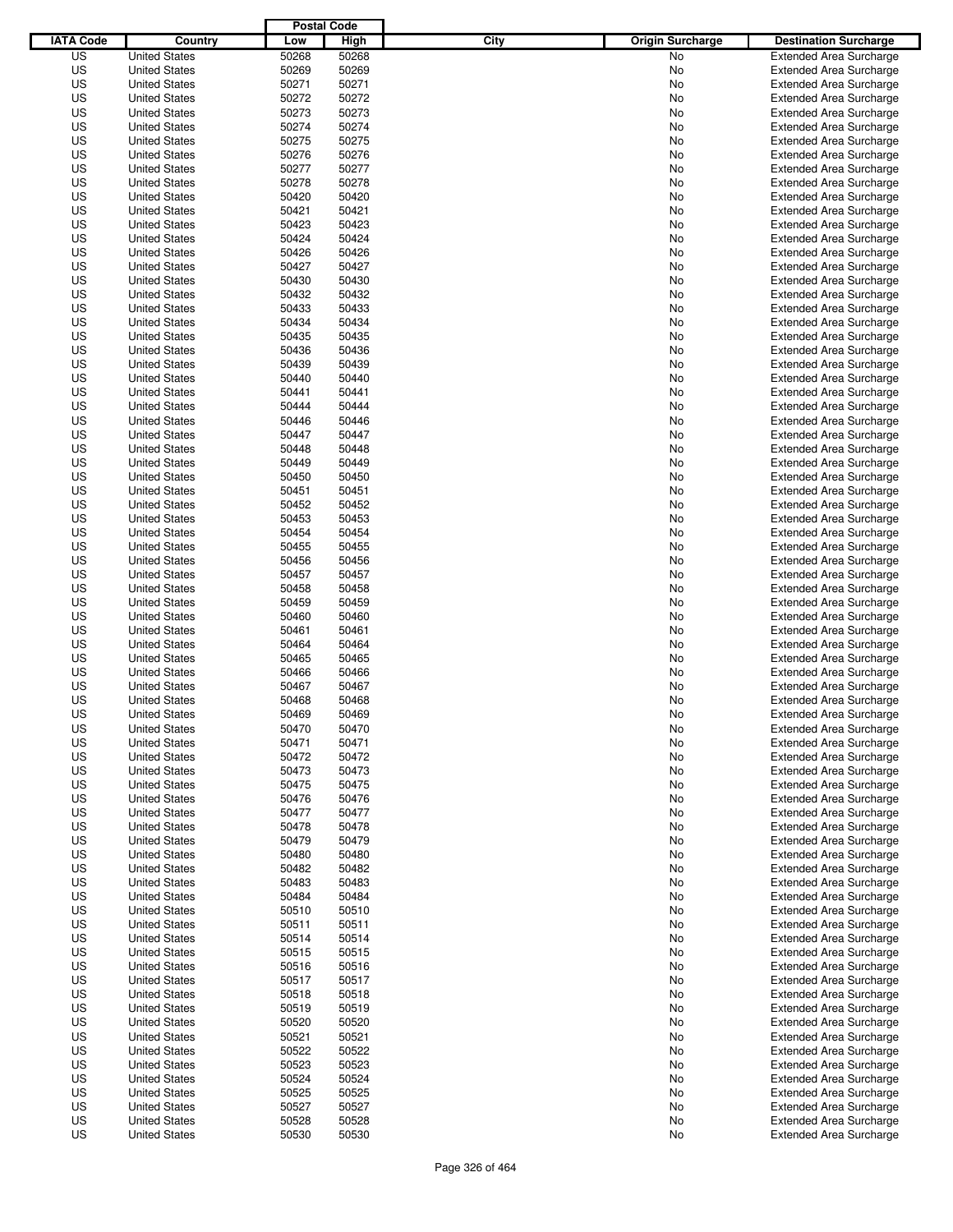|                  |                                              | <b>Postal Code</b> |                |                                 |                                |
|------------------|----------------------------------------------|--------------------|----------------|---------------------------------|--------------------------------|
| <b>IATA Code</b> | Country                                      | Low                | High           | City<br><b>Origin Surcharge</b> | <b>Destination Surcharge</b>   |
| US               | <b>United States</b>                         | 50531              | 50531          | <b>No</b>                       | <b>Extended Area Surcharge</b> |
| US               | <b>United States</b>                         | 50532              | 50532          | No                              | <b>Extended Area Surcharge</b> |
| US               | <b>United States</b>                         | 50535              | 50535          | No                              | <b>Extended Area Surcharge</b> |
| US               | <b>United States</b>                         | 50536              | 50536          | No                              | <b>Extended Area Surcharge</b> |
| US               | <b>United States</b>                         | 50538              | 50538          | No                              | <b>Extended Area Surcharge</b> |
| US               | <b>United States</b>                         | 50539              | 50539          | No                              | <b>Extended Area Surcharge</b> |
| US               | <b>United States</b>                         | 50540              | 50540          | No                              | <b>Extended Area Surcharge</b> |
| US               | <b>United States</b>                         | 50541              | 50541          | No                              | <b>Extended Area Surcharge</b> |
| US               | <b>United States</b>                         | 50542              | 50542          | No                              | <b>Extended Area Surcharge</b> |
| US               | <b>United States</b>                         | 50543              | 50543          | No                              | <b>Extended Area Surcharge</b> |
| US               | <b>United States</b>                         | 50544              | 50544          | No                              | <b>Extended Area Surcharge</b> |
| US               | <b>United States</b>                         | 50545              | 50545          | No                              | <b>Extended Area Surcharge</b> |
| US               | <b>United States</b>                         | 50546              | 50546          | No                              | <b>Extended Area Surcharge</b> |
| US               | <b>United States</b>                         | 50551              | 50551          | No                              | <b>Extended Area Surcharge</b> |
| US               | <b>United States</b>                         | 50552              | 50552          | No                              | <b>Extended Area Surcharge</b> |
| US               | <b>United States</b>                         | 50554              | 50554          | No                              | <b>Extended Area Surcharge</b> |
| US               | <b>United States</b>                         | 50556              | 50556          | No                              | <b>Extended Area Surcharge</b> |
| US               | <b>United States</b>                         | 50557              | 50557          | No                              | <b>Extended Area Surcharge</b> |
| US               | <b>United States</b>                         | 50558              | 50558          | No                              | <b>Extended Area Surcharge</b> |
| US               | <b>United States</b>                         | 50559              | 50559          | No                              | <b>Extended Area Surcharge</b> |
| US               | <b>United States</b>                         | 50560              | 50560          | No                              | <b>Extended Area Surcharge</b> |
| US               | <b>United States</b>                         | 50561              | 50561          | No                              | <b>Extended Area Surcharge</b> |
| US               | <b>United States</b>                         | 50562              | 50562          | No                              | <b>Extended Area Surcharge</b> |
| US               | <b>United States</b>                         | 50563              | 50563          | No                              | <b>Extended Area Surcharge</b> |
| US               | <b>United States</b>                         | 50565              | 50565          | No                              | <b>Extended Area Surcharge</b> |
| US               | <b>United States</b>                         | 50566              | 50566          | No                              | <b>Extended Area Surcharge</b> |
| US               | <b>United States</b>                         | 50567              | 50567          | No                              | <b>Extended Area Surcharge</b> |
| US               | <b>United States</b>                         | 50568              | 50568          | No                              | <b>Extended Area Surcharge</b> |
| US               | <b>United States</b>                         | 50569              | 50569          | No                              | <b>Extended Area Surcharge</b> |
| US               | <b>United States</b>                         | 50570              | 50570          | No                              | <b>Extended Area Surcharge</b> |
| US               | <b>United States</b>                         | 50571              | 50571          | No                              | <b>Extended Area Surcharge</b> |
| US               | <b>United States</b>                         | 50573              | 50573          | No                              | <b>Extended Area Surcharge</b> |
| US               | <b>United States</b>                         | 50574              | 50574          | No                              | <b>Extended Area Surcharge</b> |
| US               | <b>United States</b>                         | 50575              | 50575          | No                              | <b>Extended Area Surcharge</b> |
| US               | <b>United States</b>                         | 50576              | 50576          | No                              | <b>Extended Area Surcharge</b> |
| US               | <b>United States</b>                         | 50577              | 50577          | No                              | <b>Extended Area Surcharge</b> |
| US               | <b>United States</b>                         | 50578              | 50578          | No                              | <b>Extended Area Surcharge</b> |
| US               | <b>United States</b>                         | 50579              | 50579          | No                              | <b>Extended Area Surcharge</b> |
| US               | <b>United States</b>                         | 50581              | 50581          | No                              | <b>Extended Area Surcharge</b> |
| US               | <b>United States</b>                         | 50582              | 50582          | No                              | <b>Extended Area Surcharge</b> |
| US               | <b>United States</b>                         | 50583              | 50583          | No                              | <b>Extended Area Surcharge</b> |
| US               | <b>United States</b>                         | 50585              | 50585          | No                              | <b>Extended Area Surcharge</b> |
| US               | <b>United States</b>                         | 50586              | 50586          | No                              | <b>Extended Area Surcharge</b> |
| US               | <b>United States</b>                         | 50588              | 50588          | No                              | <b>Extended Area Surcharge</b> |
| US               | <b>United States</b>                         | 50590              | 50590          | No                              | <b>Extended Area Surcharge</b> |
| US               | <b>United States</b>                         | 50591              | 50591          | No                              | <b>Extended Area Surcharge</b> |
| US               | <b>United States</b>                         | 50593              | 50593          | No                              | <b>Extended Area Surcharge</b> |
| US               | <b>United States</b>                         | 50594              | 50594          | No                              | <b>Extended Area Surcharge</b> |
| US               | <b>United States</b>                         | 50597              | 50597          | No                              | <b>Extended Area Surcharge</b> |
| US               | <b>United States</b>                         | 50598              | 50598          | No                              | <b>Extended Area Surcharge</b> |
| US               | <b>United States</b>                         | 50599              | 50599          | No                              | <b>Extended Area Surcharge</b> |
| US               | <b>United States</b>                         | 50601              | 50601          | No                              | <b>Extended Area Surcharge</b> |
| US               | <b>United States</b>                         | 50602              | 50602          | No                              | <b>Extended Area Surcharge</b> |
| US               | <b>United States</b>                         | 50603              | 50603          | No                              | <b>Extended Area Surcharge</b> |
| US               | <b>United States</b>                         | 50604              | 50604          | No                              | <b>Extended Area Surcharge</b> |
| US               | <b>United States</b>                         | 50605              | 50605          | No                              | <b>Extended Area Surcharge</b> |
| US               | <b>United States</b>                         | 50606              | 50606          | No                              | <b>Extended Area Surcharge</b> |
| US               | <b>United States</b>                         | 50607              | 50607          | No                              | <b>Extended Area Surcharge</b> |
| US               | <b>United States</b>                         | 50608              | 50608          | No                              | <b>Extended Area Surcharge</b> |
| US               | <b>United States</b>                         | 50609              | 50609          | No                              | <b>Extended Area Surcharge</b> |
| US               | <b>United States</b>                         | 50611              | 50611          | No                              | <b>Extended Area Surcharge</b> |
| US               | <b>United States</b>                         | 50612              | 50612          | No                              | <b>Extended Area Surcharge</b> |
| US               | <b>United States</b>                         | 50616              | 50616          | No                              | <b>Extended Area Surcharge</b> |
| US               | <b>United States</b>                         | 50619              | 50619          | No                              | <b>Extended Area Surcharge</b> |
| US               | <b>United States</b>                         | 50620              | 50620          | No                              | <b>Extended Area Surcharge</b> |
| US               | <b>United States</b>                         | 50621              | 50621          | No                              | <b>Extended Area Surcharge</b> |
| US               | <b>United States</b>                         | 50624              | 50624          | No                              | <b>Extended Area Surcharge</b> |
| US               | <b>United States</b>                         | 50625              | 50625          | No                              | <b>Extended Area Surcharge</b> |
| US               | <b>United States</b>                         | 50626              |                |                                 | <b>Extended Area Surcharge</b> |
| US               | <b>United States</b>                         | 50627              | 50626<br>50627 | No                              | <b>Extended Area Surcharge</b> |
| US               |                                              | 50628              | 50628          | No                              | <b>Extended Area Surcharge</b> |
| US               | <b>United States</b><br><b>United States</b> | 50629              | 50629          | No                              | <b>Extended Area Surcharge</b> |
| US               |                                              |                    |                | No                              | <b>Extended Area Surcharge</b> |
| US               | <b>United States</b><br><b>United States</b> | 50630<br>50631     | 50630<br>50631 | No                              | <b>Extended Area Surcharge</b> |
|                  |                                              |                    |                | No                              |                                |
| US               | <b>United States</b>                         | 50632              | 50632          | No                              | <b>Extended Area Surcharge</b> |
| US<br>US         | <b>United States</b>                         | 50633              | 50633          | No                              | <b>Extended Area Surcharge</b> |
|                  | <b>United States</b><br><b>United States</b> | 50635              | 50635          | No                              | <b>Extended Area Surcharge</b> |
| US               |                                              | 50636              | 50636          | No                              | <b>Extended Area Surcharge</b> |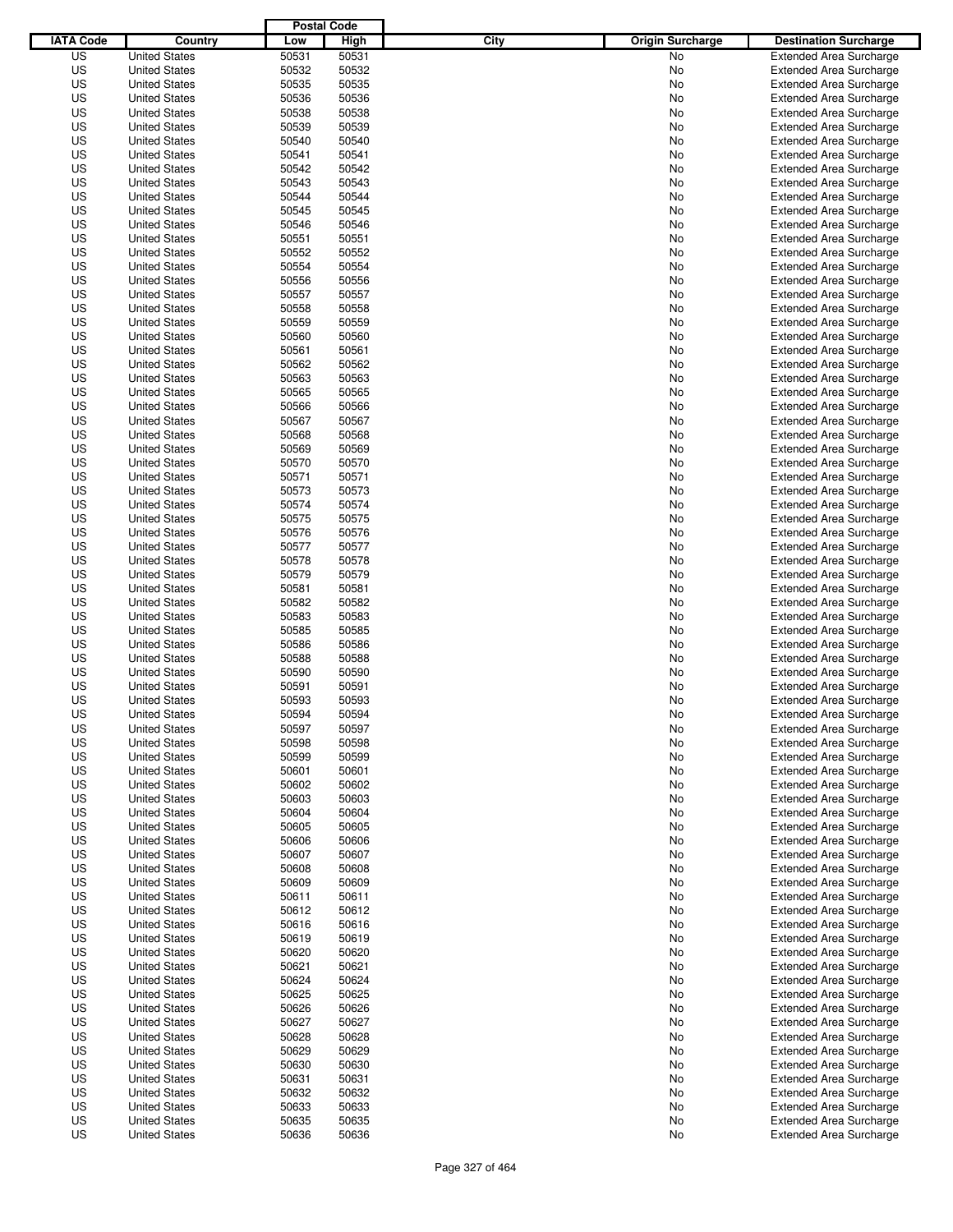|                  |                                              | <b>Postal Code</b> |                |                                 |                                                                  |
|------------------|----------------------------------------------|--------------------|----------------|---------------------------------|------------------------------------------------------------------|
| <b>IATA Code</b> | Country                                      | Low                | High           | City<br><b>Origin Surcharge</b> | <b>Destination Surcharge</b>                                     |
| US               | <b>United States</b>                         | 50638              | 50638          | <b>No</b>                       | <b>Extended Area Surcharge</b>                                   |
| US               | <b>United States</b>                         | 50641              | 50641          | No                              | <b>Extended Area Surcharge</b>                                   |
| US               | <b>United States</b>                         | 50642              | 50642          | No                              | <b>Extended Area Surcharge</b>                                   |
| US               | <b>United States</b>                         | 50645              | 50645          | No                              | <b>Extended Area Surcharge</b>                                   |
| US               | <b>United States</b>                         | 50647              | 50647          | No                              | <b>Extended Area Surcharge</b>                                   |
| US               | <b>United States</b>                         | 50648              | 50648          | No                              | <b>Extended Area Surcharge</b>                                   |
| US               | <b>United States</b>                         | 50649              | 50649          | No                              | <b>Extended Area Surcharge</b>                                   |
| US               | <b>United States</b>                         | 50650              | 50650          | No                              | <b>Extended Area Surcharge</b>                                   |
| US               | <b>United States</b>                         | 50651              | 50651          | No                              | <b>Extended Area Surcharge</b>                                   |
| US               | <b>United States</b>                         | 50652              | 50652          | No                              | <b>Extended Area Surcharge</b>                                   |
| US               | <b>United States</b>                         | 50653              | 50653          | No                              | <b>Extended Area Surcharge</b>                                   |
| US               | <b>United States</b>                         | 50654              | 50654          | No                              | <b>Extended Area Surcharge</b>                                   |
| US               | <b>United States</b>                         | 50655              | 50655          | No                              | <b>Extended Area Surcharge</b>                                   |
| US               | <b>United States</b>                         | 50658              | 50658          | No                              | <b>Extended Area Surcharge</b>                                   |
| US               | <b>United States</b>                         | 50660              | 50660          | No                              | <b>Extended Area Surcharge</b>                                   |
| US<br>US         | <b>United States</b><br><b>United States</b> | 50661<br>50664     | 50661<br>50664 | No<br>No                        | <b>Extended Area Surcharge</b><br><b>Extended Area Surcharge</b> |
| US               | <b>United States</b>                         | 50665              | 50665          | No                              | <b>Extended Area Surcharge</b>                                   |
| US               | <b>United States</b>                         | 50666              | 50666          | No                              | <b>Extended Area Surcharge</b>                                   |
| US               | <b>United States</b>                         | 50668              | 50668          | No                              | <b>Extended Area Surcharge</b>                                   |
| US               | <b>United States</b>                         | 50669              | 50669          | No                              | <b>Extended Area Surcharge</b>                                   |
| US               | <b>United States</b>                         | 50670              | 50670          | No                              | <b>Extended Area Surcharge</b>                                   |
| US               | <b>United States</b>                         | 50671              | 50671          | No                              | <b>Extended Area Surcharge</b>                                   |
| US               | <b>United States</b>                         | 50672              | 50672          | No                              | <b>Extended Area Surcharge</b>                                   |
| US               | <b>United States</b>                         | 50673              | 50673          | No                              | <b>Extended Area Surcharge</b>                                   |
| US               | <b>United States</b>                         | 50674              | 50674          | No                              | <b>Extended Area Surcharge</b>                                   |
| US               | <b>United States</b>                         | 50675              | 50675          | No                              | <b>Extended Area Surcharge</b>                                   |
| US               | <b>United States</b>                         | 50676              | 50676          | No                              | <b>Extended Area Surcharge</b>                                   |
| US               | <b>United States</b>                         | 50680              | 50680          | No                              | <b>Extended Area Surcharge</b>                                   |
| US               | <b>United States</b>                         | 50681              | 50681          | No                              | <b>Extended Area Surcharge</b>                                   |
| US               | <b>United States</b>                         | 50682              | 50682          | No                              | <b>Extended Area Surcharge</b>                                   |
| US               | <b>United States</b>                         | 50830              | 50830          | No                              | <b>Extended Area Surcharge</b>                                   |
| US               | <b>United States</b>                         | 50831              | 50831          | No                              | <b>Extended Area Surcharge</b>                                   |
| US               | <b>United States</b>                         | 50833              | 50833          | No                              | <b>Extended Area Surcharge</b>                                   |
| US               | <b>United States</b>                         | 50835              | 50835          | No                              | <b>Extended Area Surcharge</b>                                   |
| US               | <b>United States</b>                         | 50836              | 50836          | No                              | <b>Extended Area Surcharge</b>                                   |
| US               | <b>United States</b>                         | 50837              | 50837          | No                              | <b>Extended Area Surcharge</b>                                   |
| US               | <b>United States</b>                         | 50840              | 50840          | No                              | <b>Extended Area Surcharge</b>                                   |
| US               | <b>United States</b>                         | 50841              | 50841          | No                              | <b>Extended Area Surcharge</b>                                   |
| US               | <b>United States</b>                         | 50843              | 50843          | No                              | <b>Extended Area Surcharge</b>                                   |
| US               | <b>United States</b>                         | 50845              | 50845          | No                              | <b>Extended Area Surcharge</b>                                   |
| US               | <b>United States</b>                         | 50846              | 50846          | No                              | <b>Extended Area Surcharge</b>                                   |
| US               | <b>United States</b>                         | 50847              | 50847          | No                              | <b>Extended Area Surcharge</b>                                   |
| US               | <b>United States</b>                         | 50848              | 50848          | No                              | <b>Extended Area Surcharge</b>                                   |
| US               | <b>United States</b>                         | 50849              | 50849          | No                              | <b>Extended Area Surcharge</b>                                   |
| US               | <b>United States</b>                         | 50851              | 50851          | No                              | <b>Extended Area Surcharge</b>                                   |
| US               | <b>United States</b>                         | 50853              | 50853          | No                              | <b>Extended Area Surcharge</b>                                   |
| US               | <b>United States</b>                         | 50854              | 50854          | No                              | <b>Extended Area Surcharge</b>                                   |
| US               | <b>United States</b>                         | 50857              | 50857          | No                              | <b>Extended Area Surcharge</b>                                   |
| US               | <b>United States</b>                         | 50858              | 50858          | No                              | <b>Extended Area Surcharge</b>                                   |
| US               | <b>United States</b>                         | 50859              | 50859          | No                              | <b>Extended Area Surcharge</b>                                   |
| US               | <b>United States</b>                         | 50860              | 50860          | No                              | <b>Extended Area Surcharge</b>                                   |
| US               | <b>United States</b>                         | 50861              | 50861          | No                              | <b>Extended Area Surcharge</b>                                   |
| US               | <b>United States</b><br><b>United States</b> | 50862              | 50862          | No                              | <b>Extended Area Surcharge</b>                                   |
| US<br>US         | <b>United States</b>                         | 50863<br>50864     | 50863<br>50864 | No<br>No                        | <b>Extended Area Surcharge</b><br><b>Extended Area Surcharge</b> |
| US               |                                              |                    |                |                                 | <b>Extended Area Surcharge</b>                                   |
| US               | <b>United States</b><br><b>United States</b> | 51001<br>51003     | 51001<br>51003 | No<br>No                        | <b>Extended Area Surcharge</b>                                   |
| US               | <b>United States</b>                         | 51004              | 51004          | No                              | <b>Extended Area Surcharge</b>                                   |
| US               | <b>United States</b>                         | 51005              | 51005          | No                              | <b>Extended Area Surcharge</b>                                   |
| US               | <b>United States</b>                         | 51006              | 51006          | No                              | <b>Extended Area Surcharge</b>                                   |
| US               | <b>United States</b>                         | 51007              | 51007          | No                              | <b>Extended Area Surcharge</b>                                   |
| US               | <b>United States</b>                         | 51008              | 51008          | No                              | <b>Extended Area Surcharge</b>                                   |
| US               | <b>United States</b>                         | 51009              | 51009          | No                              | <b>Extended Area Surcharge</b>                                   |
| US               | <b>United States</b>                         | 51010              | 51010          | No                              | <b>Extended Area Surcharge</b>                                   |
| US               | <b>United States</b>                         | 51012              | 51012          | No                              | <b>Extended Area Surcharge</b>                                   |
| US               | <b>United States</b>                         | 51014              | 51014          | No                              | <b>Extended Area Surcharge</b>                                   |
| US               | <b>United States</b>                         | 51015              | 51015          | No                              | <b>Extended Area Surcharge</b>                                   |
| US               | <b>United States</b>                         | 51016              | 51016          | No                              | <b>Extended Area Surcharge</b>                                   |
| US               | <b>United States</b>                         | 51018              | 51018          | No                              | Extended Area Surcharge                                          |
| US               | <b>United States</b>                         | 51019              | 51019          | No                              | <b>Extended Area Surcharge</b>                                   |
| US               | <b>United States</b>                         | 51020              | 51020          | No                              | <b>Extended Area Surcharge</b>                                   |
| US               | <b>United States</b>                         | 51022              | 51022          | No                              | <b>Extended Area Surcharge</b>                                   |
| US               | <b>United States</b>                         | 51023              | 51023          | No                              | <b>Extended Area Surcharge</b>                                   |
| US               | <b>United States</b>                         | 51024              | 51024          | No                              | <b>Extended Area Surcharge</b>                                   |
| US               | <b>United States</b>                         | 51025              | 51025          | No                              | <b>Extended Area Surcharge</b>                                   |
| US               | <b>United States</b>                         | 51026              | 51026          | No                              | <b>Extended Area Surcharge</b>                                   |
| US               | <b>United States</b>                         | 51027              | 51027          | No                              | <b>Extended Area Surcharge</b>                                   |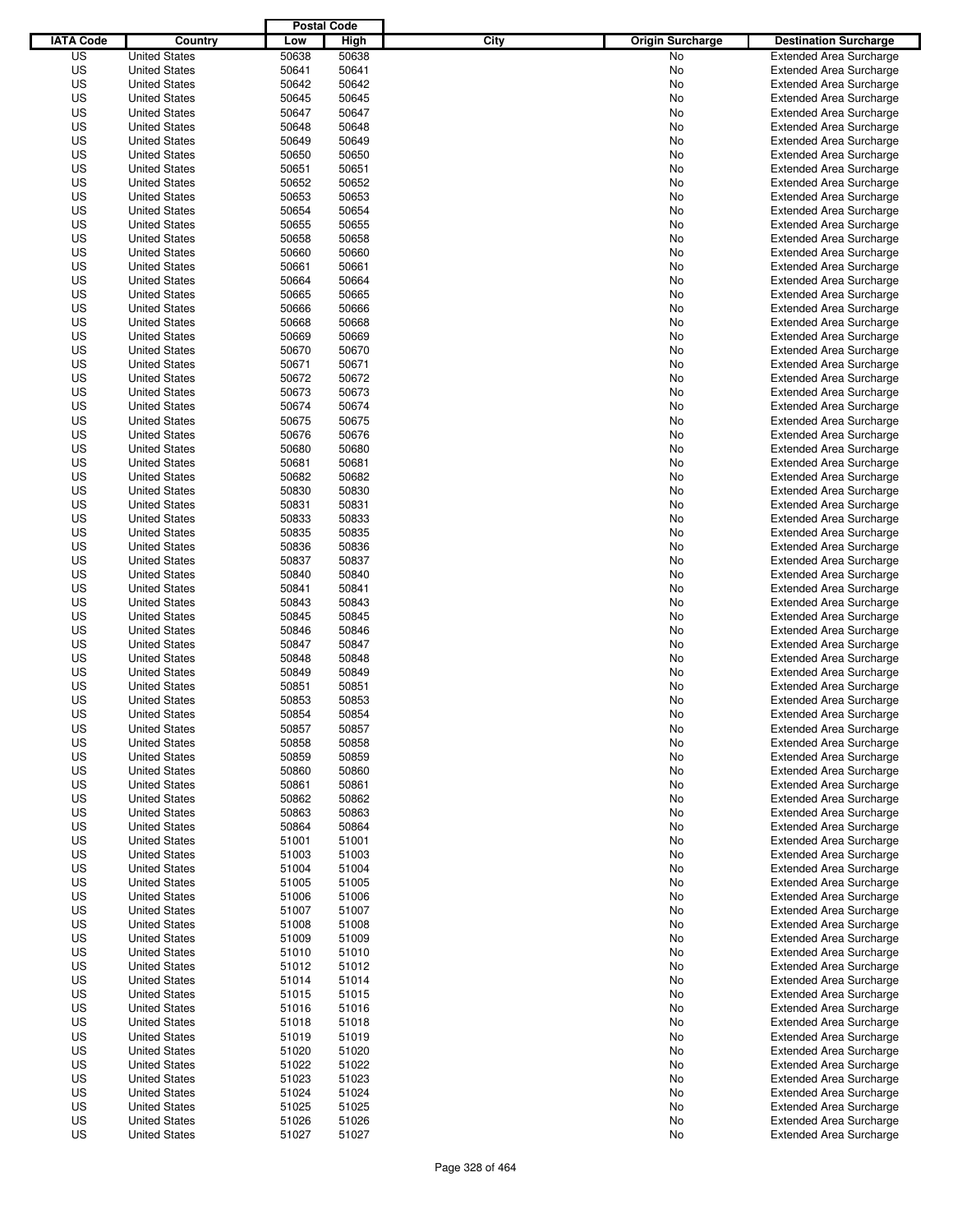|                  |                      | <b>Postal Code</b> |       |                                 |                                |
|------------------|----------------------|--------------------|-------|---------------------------------|--------------------------------|
| <b>IATA Code</b> | Country              | Low                | High  | City<br><b>Origin Surcharge</b> | <b>Destination Surcharge</b>   |
| US               | <b>United States</b> | 51028              | 51028 | <b>No</b>                       | <b>Extended Area Surcharge</b> |
| US               | <b>United States</b> | 51029              | 51029 | No                              | <b>Extended Area Surcharge</b> |
| US               | <b>United States</b> | 51030              | 51030 | No                              | <b>Extended Area Surcharge</b> |
| US               | <b>United States</b> | 51031              | 51031 | No                              | <b>Extended Area Surcharge</b> |
| US               | <b>United States</b> | 51033              | 51033 | No                              | <b>Extended Area Surcharge</b> |
| US               | <b>United States</b> | 51034              | 51034 | No                              | <b>Extended Area Surcharge</b> |
| US               | <b>United States</b> | 51035              | 51035 | No                              | <b>Extended Area Surcharge</b> |
| US               | <b>United States</b> | 51036              | 51036 | No                              | <b>Extended Area Surcharge</b> |
| US               | <b>United States</b> | 51037              | 51037 | No                              | <b>Extended Area Surcharge</b> |
| US               | <b>United States</b> | 51038              | 51038 | No                              | <b>Extended Area Surcharge</b> |
| US               | <b>United States</b> | 51039              | 51039 | No                              | <b>Extended Area Surcharge</b> |
| US               | <b>United States</b> | 51040              | 51040 | No                              | <b>Extended Area Surcharge</b> |
| US               | <b>United States</b> | 51041              | 51041 | No                              | <b>Extended Area Surcharge</b> |
| US               | <b>United States</b> | 51044              | 51044 | No                              | <b>Extended Area Surcharge</b> |
| US               | <b>United States</b> | 51045              | 51045 | No                              | <b>Extended Area Surcharge</b> |
| US               | <b>United States</b> | 51046              | 51046 | No                              | <b>Extended Area Surcharge</b> |
| US               | <b>United States</b> | 51047              | 51047 | No                              | <b>Extended Area Surcharge</b> |
| US               | <b>United States</b> | 51048              | 51048 | No                              | <b>Extended Area Surcharge</b> |
| US               | <b>United States</b> | 51049              | 51049 | No                              | <b>Extended Area Surcharge</b> |
| US               | <b>United States</b> | 51050              | 51050 | No                              | <b>Extended Area Surcharge</b> |
| US               | <b>United States</b> | 51051              | 51051 | No                              | <b>Extended Area Surcharge</b> |
| US               | <b>United States</b> | 51052              | 51052 | No                              | <b>Extended Area Surcharge</b> |
| US               | <b>United States</b> | 51053              | 51053 | No                              | <b>Extended Area Surcharge</b> |
| US               | <b>United States</b> | 51055              | 51055 | No                              | <b>Extended Area Surcharge</b> |
| US               | <b>United States</b> | 51056              | 51056 | No                              | <b>Extended Area Surcharge</b> |
| US               | <b>United States</b> | 51058              | 51058 | No                              | <b>Extended Area Surcharge</b> |
| US               | <b>United States</b> | 51059              | 51059 | No                              | <b>Extended Area Surcharge</b> |
| US               | <b>United States</b> | 51060              | 51060 | No                              | <b>Extended Area Surcharge</b> |
| US               | <b>United States</b> | 51061              | 51061 | No                              | <b>Extended Area Surcharge</b> |
| US               | <b>United States</b> | 51062              | 51062 | No                              | <b>Extended Area Surcharge</b> |
| US               | <b>United States</b> | 51063              | 51063 | No                              | <b>Extended Area Surcharge</b> |
| US               | <b>United States</b> | 51230              | 51230 | No                              | <b>Extended Area Surcharge</b> |
| US               | <b>United States</b> | 51231              | 51231 | No                              | <b>Extended Area Surcharge</b> |
| US               | <b>United States</b> | 51232              | 51232 | No                              | <b>Extended Area Surcharge</b> |
| US               | <b>United States</b> | 51235              | 51235 | No                              | <b>Extended Area Surcharge</b> |
| US               | <b>United States</b> | 51237              | 51237 | No                              | <b>Extended Area Surcharge</b> |
| US               | <b>United States</b> | 51240              | 51240 | No                              | <b>Extended Area Surcharge</b> |
| US               | <b>United States</b> | 51241              | 51241 | No                              | <b>Extended Area Surcharge</b> |
| US               | <b>United States</b> | 51243              | 51243 | No                              | <b>Extended Area Surcharge</b> |
| US               | <b>United States</b> | 51244              | 51244 | No                              | <b>Extended Area Surcharge</b> |
| US               | <b>United States</b> | 51245              | 51245 | No                              | <b>Extended Area Surcharge</b> |
| US               | <b>United States</b> | 51246              | 51246 | No                              | <b>Extended Area Surcharge</b> |
| US               | <b>United States</b> | 51247              | 51247 | No                              | <b>Extended Area Surcharge</b> |
| US               | <b>United States</b> | 51248              | 51248 | No                              | <b>Extended Area Surcharge</b> |
| US               | <b>United States</b> | 51249              | 51249 | No                              | Extended Area Surcharge        |
| US               | <b>United States</b> | 51250              | 51250 | No                              | <b>Extended Area Surcharge</b> |
| US               | <b>United States</b> | 51330              | 51330 | No                              | <b>Extended Area Surcharge</b> |
| US               | <b>United States</b> | 51333              | 51333 | No                              | <b>Extended Area Surcharge</b> |
| US               | <b>United States</b> | 51334              | 51334 | No                              | <b>Extended Area Surcharge</b> |
| US               | <b>United States</b> | 51338              | 51338 | No                              | <b>Extended Area Surcharge</b> |
| US               | <b>United States</b> | 51340              | 51340 | No                              | <b>Extended Area Surcharge</b> |
| US               | <b>United States</b> | 51341              | 51341 | No                              | <b>Extended Area Surcharge</b> |
| US               | <b>United States</b> | 51342              | 51342 | No                              | <b>Extended Area Surcharge</b> |
| US               | <b>United States</b> | 51343              | 51343 | No                              | <b>Extended Area Surcharge</b> |
| US               | <b>United States</b> | 51344              | 51344 | No                              | <b>Extended Area Surcharge</b> |
| US               | <b>United States</b> | 51345              | 51345 | No                              | <b>Extended Area Surcharge</b> |
| US               | <b>United States</b> | 51346              | 51346 | No                              | <b>Extended Area Surcharge</b> |
| US               | <b>United States</b> | 51347              | 51347 | No                              | <b>Extended Area Surcharge</b> |
| US               | <b>United States</b> | 51349              | 51349 | No                              | <b>Extended Area Surcharge</b> |
| US               | <b>United States</b> | 51350              | 51350 | No                              | <b>Extended Area Surcharge</b> |
| US               | <b>United States</b> | 51351              | 51351 | No                              | <b>Extended Area Surcharge</b> |
| US               | <b>United States</b> | 51354              | 51354 | No                              | <b>Extended Area Surcharge</b> |
| US               | <b>United States</b> | 51357              | 51357 | No                              | <b>Extended Area Surcharge</b> |
| US               | <b>United States</b> | 51358              | 51358 | No                              | <b>Extended Area Surcharge</b> |
| US               | <b>United States</b> | 51363              | 51363 | No                              | <b>Extended Area Surcharge</b> |
| US               | <b>United States</b> | 51364              | 51364 | No                              | <b>Extended Area Surcharge</b> |
| US               | <b>United States</b> | 51365              | 51365 | No                              | <b>Extended Area Surcharge</b> |
| US               | <b>United States</b> | 51366              | 51366 | No                              | <b>Extended Area Surcharge</b> |
| US               | <b>United States</b> | 51430              | 51430 | No                              | <b>Extended Area Surcharge</b> |
| US               | <b>United States</b> | 51431              | 51431 | No                              | Extended Area Surcharge        |
| US               | <b>United States</b> | 51432              | 51432 | No                              | <b>Extended Area Surcharge</b> |
| US               | <b>United States</b> | 51433              | 51433 | No                              | <b>Extended Area Surcharge</b> |
| US               | <b>United States</b> | 51436              | 51436 | No                              | <b>Extended Area Surcharge</b> |
| US               | <b>United States</b> | 51439              | 51439 | No                              | <b>Extended Area Surcharge</b> |
| US               | <b>United States</b> | 51440              | 51440 | No                              | <b>Extended Area Surcharge</b> |
| US               | <b>United States</b> | 51441              | 51441 | No                              | <b>Extended Area Surcharge</b> |
| US               | <b>United States</b> | 51443              | 51443 | No                              | <b>Extended Area Surcharge</b> |
| US               | <b>United States</b> | 51444              | 51444 | No                              | <b>Extended Area Surcharge</b> |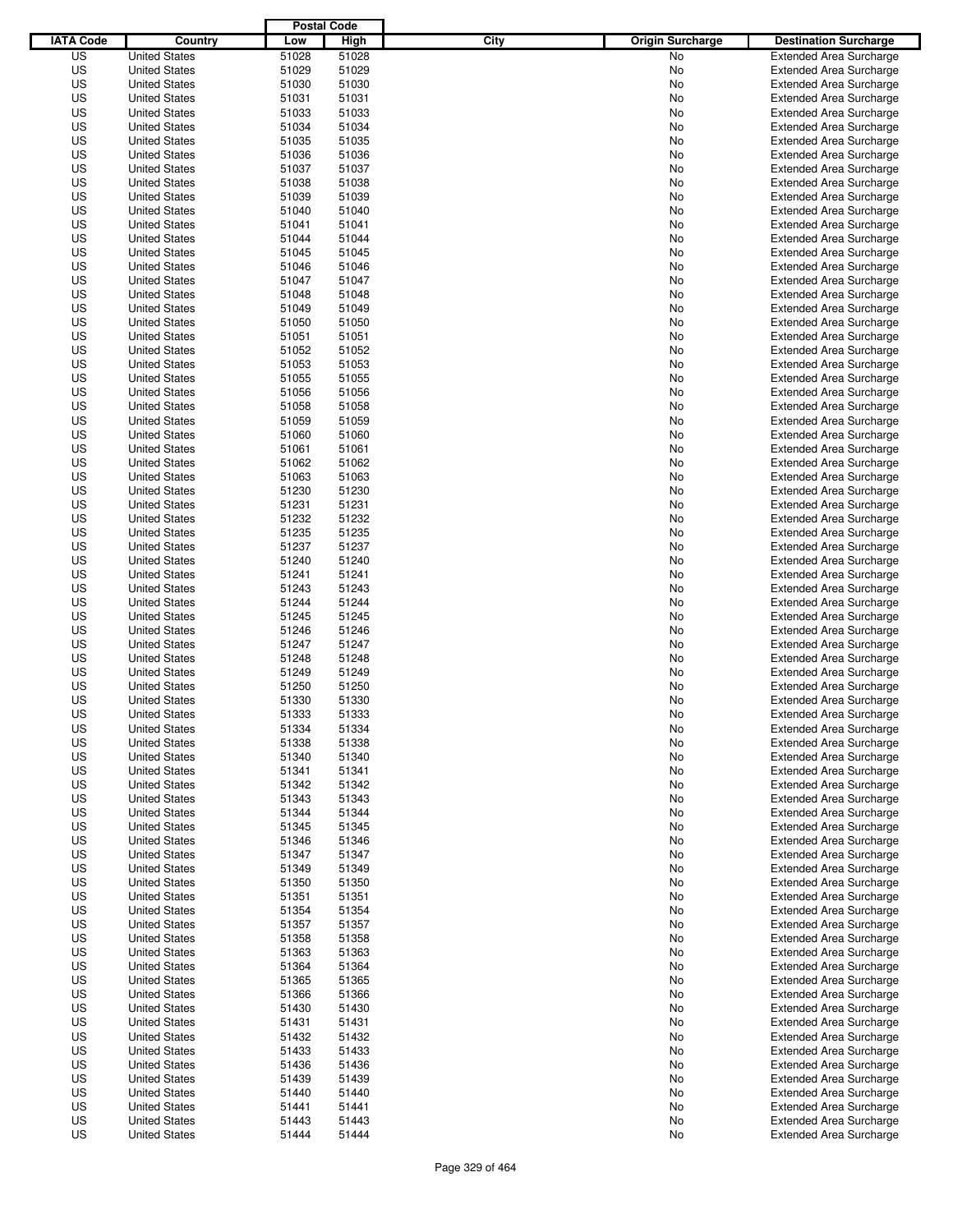|                  |                                              | <b>Postal Code</b> |                |                                 |                                                                  |
|------------------|----------------------------------------------|--------------------|----------------|---------------------------------|------------------------------------------------------------------|
| <b>IATA Code</b> | Country                                      | Low                | High           | City<br><b>Origin Surcharge</b> | <b>Destination Surcharge</b>                                     |
| US               | <b>United States</b>                         | 51445              | 51445          | <b>No</b>                       | <b>Extended Area Surcharge</b>                                   |
| US               | <b>United States</b>                         | 51446              | 51446          | No                              | <b>Extended Area Surcharge</b>                                   |
| US               | <b>United States</b>                         | 51447              | 51447          | No                              | <b>Extended Area Surcharge</b>                                   |
| US               | <b>United States</b>                         | 51448              | 51448          | No                              | <b>Extended Area Surcharge</b>                                   |
| US               | <b>United States</b>                         | 51449              | 51449          | No                              | <b>Extended Area Surcharge</b>                                   |
| US               | <b>United States</b>                         | 51450              | 51450          | No                              | <b>Extended Area Surcharge</b>                                   |
| US               | <b>United States</b>                         | 51451              | 51451          | No                              | <b>Extended Area Surcharge</b>                                   |
| US               | <b>United States</b>                         | 51453              | 51453          | No                              | <b>Extended Area Surcharge</b>                                   |
| US               | <b>United States</b>                         | 51454              | 51454          | No                              | <b>Extended Area Surcharge</b>                                   |
| US               | <b>United States</b>                         | 51455              | 51455          | No                              | <b>Extended Area Surcharge</b>                                   |
| US               | <b>United States</b>                         | 51458              | 51458          | No                              | <b>Extended Area Surcharge</b>                                   |
| US               | <b>United States</b>                         | 51459              | 51459          | No                              | <b>Extended Area Surcharge</b>                                   |
| US               | <b>United States</b>                         | 51460              | 51460          | No                              | <b>Extended Area Surcharge</b>                                   |
| US               | <b>United States</b>                         | 51461              | 51461          | No                              | <b>Extended Area Surcharge</b>                                   |
| US               | <b>United States</b>                         | 51462              | 51462          | No                              | <b>Extended Area Surcharge</b>                                   |
| US               | <b>United States</b>                         | 51463              | 51463          | No                              | <b>Extended Area Surcharge</b>                                   |
| US               | <b>United States</b>                         | 51465              | 51465          | No                              | <b>Extended Area Surcharge</b>                                   |
| US               | <b>United States</b>                         | 51467              | 51467          | No                              | <b>Extended Area Surcharge</b>                                   |
| US               | <b>United States</b>                         | 51520              | 51520          | No                              | <b>Extended Area Surcharge</b>                                   |
| US               | <b>United States</b>                         | 51521              | 51521          | No                              | <b>Extended Area Surcharge</b>                                   |
| US               | <b>United States</b>                         | 51523              | 51523          | No                              | <b>Extended Area Surcharge</b>                                   |
| US               | <b>United States</b>                         | 51525              | 51525          | No                              | <b>Extended Area Surcharge</b>                                   |
| US               | <b>United States</b>                         | 51526              | 51526          | No                              | <b>Extended Area Surcharge</b>                                   |
| US               | <b>United States</b>                         | 51527              | 51527          | No                              | <b>Extended Area Surcharge</b>                                   |
| US               | <b>United States</b>                         | 51528              | 51528          | No                              | <b>Extended Area Surcharge</b>                                   |
| US               | <b>United States</b>                         | 51529              | 51529          | No                              | <b>Extended Area Surcharge</b>                                   |
| US               | <b>United States</b>                         | 51530              | 51530          | No                              | <b>Extended Area Surcharge</b>                                   |
| US               | <b>United States</b>                         | 51531              | 51531          | No                              | <b>Extended Area Surcharge</b>                                   |
| US               | <b>United States</b>                         | 51532              | 51532          | No                              | <b>Extended Area Surcharge</b>                                   |
| US               | <b>United States</b>                         | 51533              | 51533          | No                              | <b>Extended Area Surcharge</b>                                   |
| US               | <b>United States</b>                         | 51534              | 51534          | No                              | <b>Extended Area Surcharge</b>                                   |
| US               | <b>United States</b><br><b>United States</b> | 51535              | 51535          | No                              | <b>Extended Area Surcharge</b>                                   |
| US<br>US         | <b>United States</b>                         | 51536<br>51537     | 51536<br>51537 | No                              | <b>Extended Area Surcharge</b>                                   |
| US               | <b>United States</b>                         | 51540              | 51540          | No<br>No                        | <b>Extended Area Surcharge</b><br><b>Extended Area Surcharge</b> |
| US               | <b>United States</b>                         | 51541              | 51541          | No                              | <b>Extended Area Surcharge</b>                                   |
| US               | <b>United States</b>                         | 51542              | 51542          | No                              | <b>Extended Area Surcharge</b>                                   |
| US               | <b>United States</b>                         | 51543              | 51543          | No                              | <b>Extended Area Surcharge</b>                                   |
| US               | <b>United States</b>                         | 51544              | 51544          | No                              | <b>Extended Area Surcharge</b>                                   |
| US               | <b>United States</b>                         | 51545              | 51545          | No                              | <b>Extended Area Surcharge</b>                                   |
| US               | <b>United States</b>                         | 51546              | 51546          | No                              | <b>Extended Area Surcharge</b>                                   |
| US               | <b>United States</b>                         | 51548              | 51548          | No                              | <b>Extended Area Surcharge</b>                                   |
| US               | <b>United States</b>                         | 51549              | 51549          | No                              | <b>Extended Area Surcharge</b>                                   |
| US               | <b>United States</b>                         | 51550              | 51550          | No                              | <b>Extended Area Surcharge</b>                                   |
| US               | <b>United States</b>                         | 51551              | 51551          | No                              | Extended Area Surcharge                                          |
| US               | <b>United States</b>                         | 51552              | 51552          | No                              | <b>Extended Area Surcharge</b>                                   |
| US               | <b>United States</b>                         | 51553              | 51553          | No                              | <b>Extended Area Surcharge</b>                                   |
| US               | <b>United States</b>                         | 51555              | 51555          | No                              | <b>Extended Area Surcharge</b>                                   |
| US               | <b>United States</b>                         | 51556              | 51556          | No                              | <b>Extended Area Surcharge</b>                                   |
| US               | <b>United States</b>                         | 51557              | 51557          | No                              | <b>Extended Area Surcharge</b>                                   |
| US               | <b>United States</b>                         | 51558              | 51558          | No                              | <b>Extended Area Surcharge</b>                                   |
| US               | <b>United States</b>                         | 51559              | 51559          | No                              | <b>Extended Area Surcharge</b>                                   |
| US               | <b>United States</b>                         | 51560              | 51560          | No                              | <b>Extended Area Surcharge</b>                                   |
| US               | <b>United States</b>                         | 51561              | 51561          | No                              | <b>Extended Area Surcharge</b>                                   |
| US               | <b>United States</b>                         | 51562              | 51562          | No                              | <b>Extended Area Surcharge</b>                                   |
| US               | <b>United States</b>                         | 51563              | 51563          | No                              | <b>Extended Area Surcharge</b>                                   |
| US               | <b>United States</b>                         | 51564              | 51564          | No                              | <b>Extended Area Surcharge</b>                                   |
| US               | <b>United States</b>                         | 51565              | 51565          | No                              | <b>Extended Area Surcharge</b>                                   |
| US               | <b>United States</b>                         | 51570              | 51570          | No                              | <b>Extended Area Surcharge</b>                                   |
| US               | <b>United States</b>                         | 51571              | 51571          | No                              | <b>Extended Area Surcharge</b>                                   |
| US               | <b>United States</b>                         | 51572              | 51572          | No                              | <b>Extended Area Surcharge</b>                                   |
| US               | <b>United States</b>                         | 51573              | 51573          | No                              | <b>Extended Area Surcharge</b>                                   |
| US               | <b>United States</b>                         | 51574              | 51574          | No                              | <b>Extended Area Surcharge</b>                                   |
| US               | <b>United States</b>                         | 51575              | 51575          | No                              | <b>Extended Area Surcharge</b>                                   |
| US               | <b>United States</b>                         | 51576              | 51576          | No                              | <b>Extended Area Surcharge</b>                                   |
| US               | <b>United States</b>                         | 51577              | 51577          | No                              | <b>Extended Area Surcharge</b>                                   |
| US               | <b>United States</b>                         | 51579              | 51579          | No                              | <b>Extended Area Surcharge</b>                                   |
| US               | <b>United States</b>                         | 51601              | 51601          | No                              | <b>Extended Area Surcharge</b>                                   |
| US               | <b>United States</b>                         | 51630              | 51630          | No                              | <b>Extended Area Surcharge</b>                                   |
| US               | <b>United States</b>                         | 51631              | 51631          | No                              | Extended Area Surcharge                                          |
| US               | <b>United States</b>                         | 51632              | 51632          | No                              | <b>Extended Area Surcharge</b>                                   |
| US               | <b>United States</b>                         | 51636              | 51636          | No                              | <b>Extended Area Surcharge</b>                                   |
| US               | <b>United States</b>                         | 51637              | 51637          | No                              | <b>Extended Area Surcharge</b>                                   |
| US               | <b>United States</b>                         | 51638              | 51638          | No                              | <b>Extended Area Surcharge</b>                                   |
| US               | <b>United States</b>                         | 51639              | 51639          | No                              | <b>Extended Area Surcharge</b>                                   |
| US               | <b>United States</b>                         | 51640              | 51640          | No                              | <b>Extended Area Surcharge</b>                                   |
| US<br>US         | <b>United States</b><br><b>United States</b> | 51645<br>51646     | 51645<br>51646 | No<br>No                        | <b>Extended Area Surcharge</b><br><b>Extended Area Surcharge</b> |
|                  |                                              |                    |                |                                 |                                                                  |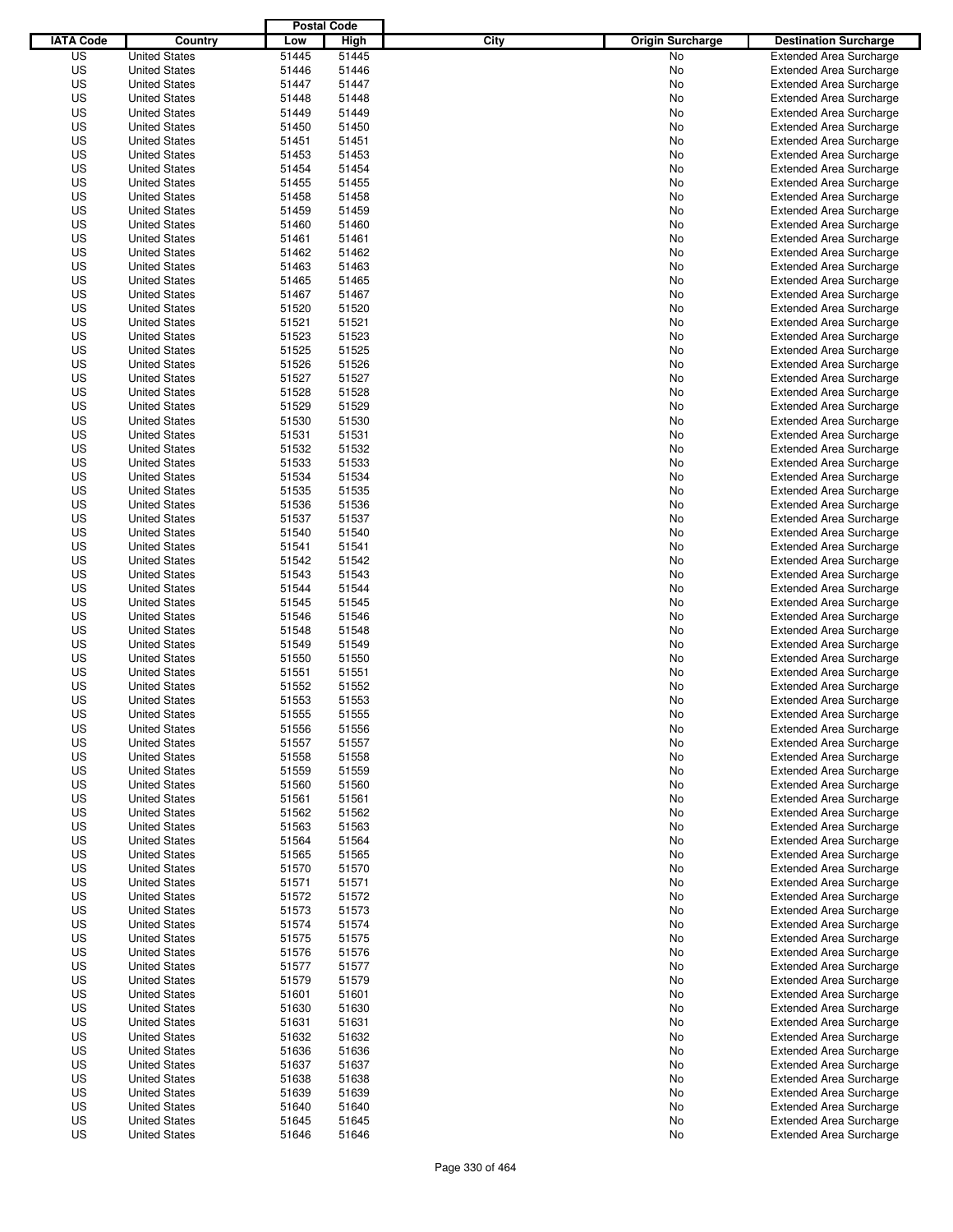|                  |                      | <b>Postal Code</b> |       |                                 |                                |
|------------------|----------------------|--------------------|-------|---------------------------------|--------------------------------|
| <b>IATA Code</b> | Country              | Low                | High  | City<br><b>Origin Surcharge</b> | <b>Destination Surcharge</b>   |
| US               | <b>United States</b> | 51647              | 51647 | <b>No</b>                       | <b>Extended Area Surcharge</b> |
| US               | <b>United States</b> | 51648              | 51648 | No                              | <b>Extended Area Surcharge</b> |
| US               | <b>United States</b> | 51649              | 51649 | No                              | <b>Extended Area Surcharge</b> |
| US               | <b>United States</b> | 51650              | 51650 | No                              | <b>Extended Area Surcharge</b> |
| US               | <b>United States</b> | 51651              | 51651 | No                              | <b>Extended Area Surcharge</b> |
| US               | <b>United States</b> | 51652              | 51652 | No                              | <b>Extended Area Surcharge</b> |
| US               | <b>United States</b> | 51653              | 51653 | No                              | <b>Extended Area Surcharge</b> |
| US               | <b>United States</b> | 51654              | 51654 | No                              | <b>Extended Area Surcharge</b> |
| US               | <b>United States</b> | 51656              | 51656 | No                              | <b>Extended Area Surcharge</b> |
| US               | <b>United States</b> | 52031              | 52031 | No                              | <b>Extended Area Surcharge</b> |
| US               | <b>United States</b> | 52032              | 52032 | No                              | <b>Extended Area Surcharge</b> |
| US               | <b>United States</b> | 52033              | 52033 | No                              | <b>Extended Area Surcharge</b> |
| US               | <b>United States</b> | 52035              | 52035 | No                              | <b>Extended Area Surcharge</b> |
| US               | <b>United States</b> | 52036              | 52036 | No                              | <b>Extended Area Surcharge</b> |
| US               | <b>United States</b> | 52037              | 52037 | No                              | <b>Extended Area Surcharge</b> |
| US               | <b>United States</b> | 52038              | 52038 | No                              | <b>Extended Area Surcharge</b> |
| US               | <b>United States</b> | 52039              | 52039 | No                              | <b>Extended Area Surcharge</b> |
| US               | <b>United States</b> | 52040              | 52040 | No                              | <b>Extended Area Surcharge</b> |
| US               | <b>United States</b> | 52041              | 52041 | No                              | <b>Extended Area Surcharge</b> |
| US               | <b>United States</b> | 52042              | 52042 | No                              | <b>Extended Area Surcharge</b> |
| US               | <b>United States</b> | 52043              | 52043 | No                              | <b>Extended Area Surcharge</b> |
| US               | <b>United States</b> | 52044              | 52044 | No                              | <b>Extended Area Surcharge</b> |
| US               | <b>United States</b> | 52045              | 52045 | No                              | <b>Extended Area Surcharge</b> |
| US               | <b>United States</b> | 52046              | 52046 | No                              | <b>Extended Area Surcharge</b> |
| US               | <b>United States</b> | 52047              | 52047 | No                              | <b>Extended Area Surcharge</b> |
| US               | <b>United States</b> | 52048              | 52048 | No                              | <b>Extended Area Surcharge</b> |
| US               | <b>United States</b> | 52049              | 52049 | No                              | <b>Extended Area Surcharge</b> |
| US               | <b>United States</b> | 52050              | 52050 | No                              | <b>Extended Area Surcharge</b> |
| US               | <b>United States</b> | 52052              | 52052 | No                              | <b>Extended Area Surcharge</b> |
| US               | <b>United States</b> | 52053              | 52053 | No                              | <b>Extended Area Surcharge</b> |
| US               | <b>United States</b> | 52054              | 52054 | No                              | <b>Extended Area Surcharge</b> |
| US               | <b>United States</b> | 52055              | 52055 | No                              | <b>Extended Area Surcharge</b> |
| US               | <b>United States</b> | 52057              | 52057 | No                              | <b>Extended Area Surcharge</b> |
| US               | <b>United States</b> | 52060              | 52060 | No                              | <b>Extended Area Surcharge</b> |
| US               | <b>United States</b> | 52064              | 52064 | No                              | <b>Extended Area Surcharge</b> |
| US               | <b>United States</b> | 52065              | 52065 | No                              | <b>Extended Area Surcharge</b> |
| US               | <b>United States</b> | 52066              | 52066 | No                              | <b>Extended Area Surcharge</b> |
| US               | <b>United States</b> | 52069              | 52069 | No                              | <b>Extended Area Surcharge</b> |
| US               | <b>United States</b> | 52070              | 52070 | No                              | <b>Extended Area Surcharge</b> |
| US               | <b>United States</b> | 52071              | 52071 | No                              | <b>Extended Area Surcharge</b> |
| US               | <b>United States</b> | 52072              | 52072 | No                              | <b>Extended Area Surcharge</b> |
| US               | <b>United States</b> | 52073              | 52073 | No                              | <b>Extended Area Surcharge</b> |
| US               | <b>United States</b> | 52074              | 52074 | No                              | <b>Extended Area Surcharge</b> |
| US               | <b>United States</b> | 52075              | 52075 | No                              | <b>Extended Area Surcharge</b> |
| US               | <b>United States</b> | 52076              | 52076 | No                              | <b>Extended Area Surcharge</b> |
| US               | <b>United States</b> | 52077              | 52077 | No                              | <b>Extended Area Surcharge</b> |
| US               | <b>United States</b> | 52078              | 52078 | No                              | <b>Extended Area Surcharge</b> |
| US               | <b>United States</b> | 52079              | 52079 | No                              | <b>Extended Area Surcharge</b> |
| US               | <b>United States</b> | 52132              | 52132 | No                              | <b>Extended Area Surcharge</b> |
| US               | <b>United States</b> | 52133              | 52133 | No                              | <b>Extended Area Surcharge</b> |
| US               | <b>United States</b> | 52134              | 52134 | No                              | <b>Extended Area Surcharge</b> |
| US               | <b>United States</b> | 52135              | 52135 | No                              | <b>Extended Area Surcharge</b> |
| US               | <b>United States</b> | 52136              | 52136 | No                              | <b>Extended Area Surcharge</b> |
| US               | <b>United States</b> | 52140              | 52140 | No                              | <b>Extended Area Surcharge</b> |
| US               | <b>United States</b> | 52141              | 52141 | No                              | <b>Extended Area Surcharge</b> |
| US               | <b>United States</b> | 52142              | 52142 | No                              | <b>Extended Area Surcharge</b> |
| US               | <b>United States</b> | 52144              | 52144 | No                              | <b>Extended Area Surcharge</b> |
| US               | <b>United States</b> | 52146              | 52146 | No                              | <b>Extended Area Surcharge</b> |
| US               | <b>United States</b> | 52147              | 52147 | No                              | <b>Extended Area Surcharge</b> |
| US               | <b>United States</b> | 52151              | 52151 | No                              | <b>Extended Area Surcharge</b> |
| US               | <b>United States</b> | 52154              | 52154 | No                              | <b>Extended Area Surcharge</b> |
| US               | <b>United States</b> | 52155              | 52155 | No                              | <b>Extended Area Surcharge</b> |
| US               | <b>United States</b> | 52156              | 52156 | No                              | <b>Extended Area Surcharge</b> |
| US               | <b>United States</b> | 52157              | 52157 | No                              | <b>Extended Area Surcharge</b> |
| US               | <b>United States</b> | 52158              | 52158 | No                              | <b>Extended Area Surcharge</b> |
| US               | <b>United States</b> | 52159              | 52159 | No                              | <b>Extended Area Surcharge</b> |
| US               | <b>United States</b> | 52160              | 52160 | No                              | <b>Extended Area Surcharge</b> |
| US               | <b>United States</b> | 52161              | 52161 | No                              | <b>Extended Area Surcharge</b> |
| US               | <b>United States</b> | 52162              | 52162 | No                              | <b>Extended Area Surcharge</b> |
| US               | <b>United States</b> | 52164              | 52164 | No                              | <b>Extended Area Surcharge</b> |
| US               | <b>United States</b> | 52165              | 52165 | No                              | <b>Extended Area Surcharge</b> |
| US               | <b>United States</b> | 52169              | 52169 | No                              | <b>Extended Area Surcharge</b> |
| US               | <b>United States</b> | 52170              | 52170 | No                              | <b>Extended Area Surcharge</b> |
| US               | <b>United States</b> | 52171              | 52171 | No                              | <b>Extended Area Surcharge</b> |
| US               | <b>United States</b> | 52172              | 52172 | No                              | <b>Extended Area Surcharge</b> |
| US               | <b>United States</b> | 52175              | 52175 | No                              | <b>Extended Area Surcharge</b> |
| US               | <b>United States</b> | 52201              | 52201 | No                              | <b>Extended Area Surcharge</b> |
| US               | <b>United States</b> | 52202              | 52202 | No                              | <b>Extended Area Surcharge</b> |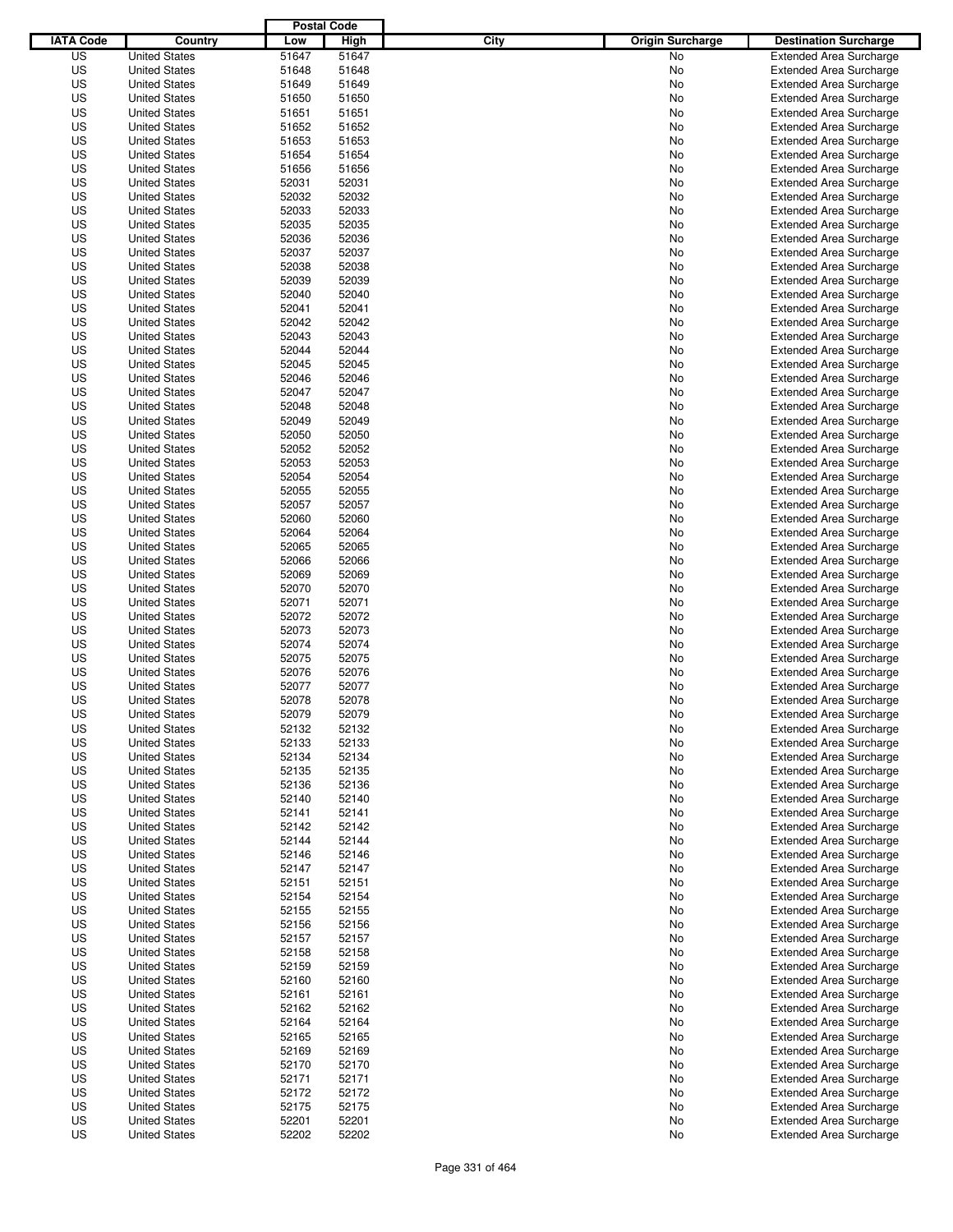|                  |                                              | <b>Postal Code</b> |                |                                 |                                                                  |
|------------------|----------------------------------------------|--------------------|----------------|---------------------------------|------------------------------------------------------------------|
| <b>IATA Code</b> | Country                                      | Low                | High           | City<br><b>Origin Surcharge</b> | <b>Destination Surcharge</b>                                     |
| US               | <b>United States</b>                         | 52203              | 52203          | <b>No</b>                       | <b>Extended Area Surcharge</b>                                   |
| US               | <b>United States</b>                         | 52204              | 52204          | No                              | <b>Extended Area Surcharge</b>                                   |
| US               | <b>United States</b>                         | 52205              | 52205          | No                              | <b>Extended Area Surcharge</b>                                   |
| US               | <b>United States</b>                         | 52206              | 52206          | No                              | <b>Extended Area Surcharge</b>                                   |
| US               | <b>United States</b>                         | 52207              | 52207          | No                              | <b>Extended Area Surcharge</b>                                   |
| US               | <b>United States</b>                         | 52209              | 52209          | No                              | <b>Extended Area Surcharge</b>                                   |
| US               | <b>United States</b>                         | 52210              | 52210          | No                              | <b>Extended Area Surcharge</b>                                   |
| US               | <b>United States</b>                         | 52211              | 52211          | No                              | <b>Extended Area Surcharge</b>                                   |
| US               | <b>United States</b>                         | 52212              | 52212          | No                              | <b>Extended Area Surcharge</b>                                   |
| US               | <b>United States</b>                         | 52214              | 52214          | No                              | <b>Extended Area Surcharge</b>                                   |
| US               | <b>United States</b>                         | 52215              | 52215          | No                              | <b>Extended Area Surcharge</b>                                   |
| US               | <b>United States</b>                         | 52216              | 52216          | No                              | <b>Extended Area Surcharge</b>                                   |
| US               | <b>United States</b>                         | 52217              | 52217          | No                              | <b>Extended Area Surcharge</b>                                   |
| US               | <b>United States</b>                         | 52218              | 52218          | No                              | <b>Extended Area Surcharge</b>                                   |
| US               | <b>United States</b>                         | 52219              | 52219          | No                              | <b>Extended Area Surcharge</b>                                   |
| US               | <b>United States</b>                         | 52220              | 52220          | No                              | <b>Extended Area Surcharge</b>                                   |
| US               | <b>United States</b>                         | 52221              | 52221          | No                              | <b>Extended Area Surcharge</b>                                   |
| US               | <b>United States</b>                         | 52222              | 52222          | No                              | <b>Extended Area Surcharge</b>                                   |
| US               | <b>United States</b>                         | 52223              | 52223          | No                              | <b>Extended Area Surcharge</b>                                   |
| US               | <b>United States</b>                         | 52224              | 52224          | No                              | <b>Extended Area Surcharge</b>                                   |
| US               | <b>United States</b>                         | 52225              | 52225          | No                              | <b>Extended Area Surcharge</b>                                   |
| US               | <b>United States</b>                         | 52226              | 52226          | No                              | <b>Extended Area Surcharge</b>                                   |
| US               | <b>United States</b>                         | 52229              | 52229          | No                              | <b>Extended Area Surcharge</b>                                   |
| US               | <b>United States</b>                         | 52231              | 52231          | No                              | <b>Extended Area Surcharge</b>                                   |
| US               | <b>United States</b>                         | 52232              | 52232          | No                              | <b>Extended Area Surcharge</b>                                   |
| US               | <b>United States</b>                         | 52236              | 52236          | No                              | <b>Extended Area Surcharge</b>                                   |
| US               | <b>United States</b>                         | 52237              | 52237          | No                              | <b>Extended Area Surcharge</b>                                   |
| US               | <b>United States</b>                         | 52247              | 52247          | No                              | <b>Extended Area Surcharge</b>                                   |
| US               | <b>United States</b>                         | 52248              | 52248          | No                              | <b>Extended Area Surcharge</b>                                   |
| US               | <b>United States</b>                         | 52249              | 52249          | No                              | <b>Extended Area Surcharge</b>                                   |
| US               | <b>United States</b>                         | 52251              | 52251          | No                              | <b>Extended Area Surcharge</b>                                   |
| US               | <b>United States</b>                         | 52254              | 52254          | No                              | <b>Extended Area Surcharge</b>                                   |
| US               | <b>United States</b>                         | 52255              | 52255          | No                              | <b>Extended Area Surcharge</b>                                   |
| US               | <b>United States</b>                         | 52257              | 52257          | No                              | <b>Extended Area Surcharge</b>                                   |
| US               | <b>United States</b>                         | 52301              | 52301          | No                              | <b>Extended Area Surcharge</b>                                   |
| US               | <b>United States</b>                         | 52305              | 52305          | No                              | <b>Extended Area Surcharge</b>                                   |
| US               | <b>United States</b>                         | 52306              | 52306          | No                              | <b>Extended Area Surcharge</b>                                   |
| US               | <b>United States</b>                         | 52308              | 52308          | No                              | <b>Extended Area Surcharge</b>                                   |
| US               | <b>United States</b>                         | 52309              | 52309          | No                              | <b>Extended Area Surcharge</b>                                   |
| US               | <b>United States</b>                         | 52310              | 52310          | No                              | <b>Extended Area Surcharge</b>                                   |
| US               | <b>United States</b>                         | 52313              | 52313          | No                              | <b>Extended Area Surcharge</b>                                   |
| US               | <b>United States</b>                         | 52315              | 52315          | No                              | <b>Extended Area Surcharge</b>                                   |
| US               | <b>United States</b>                         | 52316              | 52316          | No                              | <b>Extended Area Surcharge</b>                                   |
| US               | <b>United States</b>                         | 52318              | 52318          | No                              | <b>Extended Area Surcharge</b>                                   |
| US               | <b>United States</b>                         | 52320              | 52320          | No                              | <b>Extended Area Surcharge</b>                                   |
| US               | <b>United States</b>                         | 52321              | 52321          | No                              | <b>Extended Area Surcharge</b>                                   |
| US               | <b>United States</b>                         | 52322              | 52322          | No                              | <b>Extended Area Surcharge</b>                                   |
| US               | <b>United States</b>                         | 52323              | 52323          | No                              | <b>Extended Area Surcharge</b>                                   |
| US               | <b>United States</b>                         | 52325              | 52325          | No                              | <b>Extended Area Surcharge</b>                                   |
| US               | <b>United States</b>                         | 52326              | 52326          | No                              | <b>Extended Area Surcharge</b>                                   |
| US               | <b>United States</b>                         | 52327              | 52327          | No                              | <b>Extended Area Surcharge</b>                                   |
| US               | <b>United States</b>                         | 52329              | 52329          | No                              | <b>Extended Area Surcharge</b>                                   |
| US               | <b>United States</b>                         | 52330              | 52330          | No                              | <b>Extended Area Surcharge</b>                                   |
| US               | <b>United States</b>                         | 52332              | 52332          | No                              | <b>Extended Area Surcharge</b>                                   |
| US               | <b>United States</b>                         | 52333              | 52333          | No                              | <b>Extended Area Surcharge</b>                                   |
| US               | <b>United States</b>                         | 52334              | 52334          | No                              | <b>Extended Area Surcharge</b>                                   |
| US               | <b>United States</b>                         | 52335              | 52335          | No                              | <b>Extended Area Surcharge</b>                                   |
| US               | <b>United States</b>                         | 52336              | 52336          | No                              | <b>Extended Area Surcharge</b>                                   |
| US               | <b>United States</b>                         | 52337              | 52337          | No                              | <b>Extended Area Surcharge</b>                                   |
| US               | <b>United States</b>                         | 52338              | 52338          | No                              | <b>Extended Area Surcharge</b>                                   |
| US               | <b>United States</b>                         | 52339              | 52339          | No                              | <b>Extended Area Surcharge</b>                                   |
| US               | <b>United States</b>                         | 52342              | 52342          | No                              | <b>Extended Area Surcharge</b>                                   |
| US               | <b>United States</b>                         | 52344              | 52344          | No                              | <b>Extended Area Surcharge</b>                                   |
| US               | <b>United States</b>                         | 52346              | 52346          | No                              | <b>Extended Area Surcharge</b>                                   |
| US               | <b>United States</b>                         | 52347              | 52347          | No                              | <b>Extended Area Surcharge</b>                                   |
| US               | <b>United States</b>                         | 52348              | 52348          | No                              | <b>Extended Area Surcharge</b>                                   |
| US               | <b>United States</b>                         | 52349              | 52349          | No                              | <b>Extended Area Surcharge</b>                                   |
| US               | <b>United States</b>                         | 52352              | 52352          | No                              | <b>Extended Area Surcharge</b>                                   |
| US               | <b>United States</b>                         | 52353              | 52353          | No                              | <b>Extended Area Surcharge</b>                                   |
| US               | <b>United States</b>                         | 52354              | 52354          | No                              | <b>Extended Area Surcharge</b>                                   |
| US               | <b>United States</b>                         | 52355              | 52355          | No                              | <b>Extended Area Surcharge</b>                                   |
| US               | <b>United States</b>                         | 52356              | 52356          | No                              | <b>Extended Area Surcharge</b>                                   |
| US               |                                              | 52358              | 52358          |                                 | <b>Extended Area Surcharge</b>                                   |
|                  | <b>United States</b>                         |                    |                | No                              |                                                                  |
| US               | <b>United States</b>                         | 52359              | 52359          | No                              | <b>Extended Area Surcharge</b>                                   |
| US               | <b>United States</b>                         | 52361              | 52361          | No                              | <b>Extended Area Surcharge</b>                                   |
| US<br>US         | <b>United States</b><br><b>United States</b> | 52362<br>52530     | 52362          | No<br>No                        | <b>Extended Area Surcharge</b><br><b>Extended Area Surcharge</b> |
| US               |                                              | 52531              | 52530<br>52531 | No                              |                                                                  |
|                  | <b>United States</b>                         |                    |                |                                 | <b>Extended Area Surcharge</b>                                   |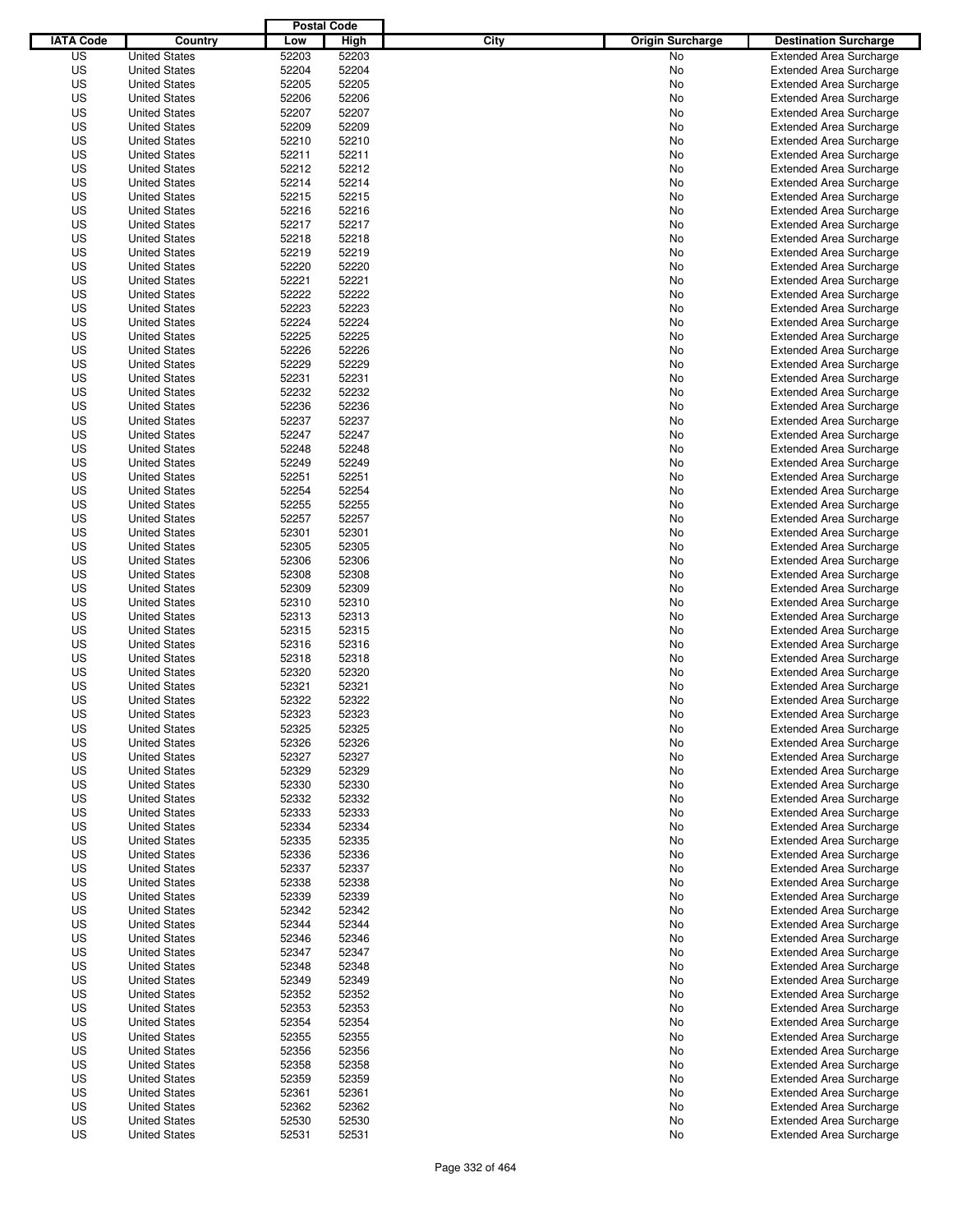|                  |                                              | <b>Postal Code</b> |       |                                 |                                |
|------------------|----------------------------------------------|--------------------|-------|---------------------------------|--------------------------------|
| <b>IATA Code</b> | Country                                      | Low                | High  | City<br><b>Origin Surcharge</b> | <b>Destination Surcharge</b>   |
| US               | <b>United States</b>                         | 52533              | 52533 | <b>No</b>                       | <b>Extended Area Surcharge</b> |
| US               | <b>United States</b>                         | 52534              | 52534 | No                              | <b>Extended Area Surcharge</b> |
| US               | <b>United States</b>                         | 52535              | 52535 | No                              | <b>Extended Area Surcharge</b> |
| US               | <b>United States</b>                         | 52536              | 52536 | No                              | <b>Extended Area Surcharge</b> |
| US               | <b>United States</b>                         | 52537              | 52537 | No                              | <b>Extended Area Surcharge</b> |
| US               | <b>United States</b>                         | 52538              | 52538 | No                              | <b>Extended Area Surcharge</b> |
| US               | <b>United States</b>                         | 52540              | 52540 | No                              | <b>Extended Area Surcharge</b> |
| US               | <b>United States</b>                         | 52542              | 52542 | No                              | <b>Extended Area Surcharge</b> |
| US               | <b>United States</b>                         | 52543              | 52543 | No                              | <b>Extended Area Surcharge</b> |
| US               | <b>United States</b>                         | 52544              | 52544 | No                              | <b>Extended Area Surcharge</b> |
| US               | <b>United States</b>                         | 52549              | 52549 | No                              | <b>Extended Area Surcharge</b> |
| US               | <b>United States</b>                         | 52550              | 52550 | No                              | <b>Extended Area Surcharge</b> |
| US               | <b>United States</b>                         | 52551              | 52551 | No                              | <b>Extended Area Surcharge</b> |
| US               | <b>United States</b>                         | 52552              | 52552 | No                              | <b>Extended Area Surcharge</b> |
| US               | <b>United States</b>                         | 52553              | 52553 | No                              | <b>Extended Area Surcharge</b> |
| US               | <b>United States</b>                         | 52554              | 52554 | No                              | <b>Extended Area Surcharge</b> |
| US               | <b>United States</b>                         | 52555              | 52555 | No                              | <b>Extended Area Surcharge</b> |
| US               | <b>United States</b>                         | 52560              | 52560 | No                              | <b>Extended Area Surcharge</b> |
| US               | <b>United States</b>                         | 52561              | 52561 | No                              | <b>Extended Area Surcharge</b> |
| US               | <b>United States</b>                         | 52562              | 52562 | No                              | <b>Extended Area Surcharge</b> |
| US               | <b>United States</b>                         | 52563              | 52563 | No                              | <b>Extended Area Surcharge</b> |
| US               | <b>United States</b>                         | 52565              | 52565 | No                              | <b>Extended Area Surcharge</b> |
| US               | <b>United States</b>                         | 52566              | 52566 | No                              | <b>Extended Area Surcharge</b> |
| US               | <b>United States</b>                         | 52567              | 52567 | No                              | <b>Extended Area Surcharge</b> |
| US               | <b>United States</b>                         | 52569              | 52569 | No                              | <b>Extended Area Surcharge</b> |
| US               | <b>United States</b>                         | 52570              | 52570 | No                              | <b>Extended Area Surcharge</b> |
| US               | <b>United States</b>                         | 52571              | 52571 | No                              | <b>Extended Area Surcharge</b> |
| US               | <b>United States</b>                         | 52572              | 52572 | No                              | <b>Extended Area Surcharge</b> |
| US               | <b>United States</b>                         | 52573              | 52573 | No                              | <b>Extended Area Surcharge</b> |
| US               | <b>United States</b>                         | 52574              | 52574 | No                              | <b>Extended Area Surcharge</b> |
| US               | <b>United States</b>                         | 52576              | 52576 | No                              | <b>Extended Area Surcharge</b> |
| US               | <b>United States</b>                         | 52580              | 52580 | No                              | <b>Extended Area Surcharge</b> |
| US               | <b>United States</b>                         | 52581              | 52581 | No                              | <b>Extended Area Surcharge</b> |
| US               | <b>United States</b>                         | 52583              | 52583 | No                              | <b>Extended Area Surcharge</b> |
| US               | <b>United States</b>                         | 52584              | 52584 | No                              | <b>Extended Area Surcharge</b> |
| US               | <b>United States</b>                         | 52585              | 52585 | No                              | <b>Extended Area Surcharge</b> |
| US               | <b>United States</b>                         | 52586              | 52586 | No                              | <b>Extended Area Surcharge</b> |
| US               |                                              | 52588              | 52588 |                                 |                                |
|                  | <b>United States</b>                         |                    |       | No                              | <b>Extended Area Surcharge</b> |
| US               | <b>United States</b><br><b>United States</b> | 52590              | 52590 | No                              | <b>Extended Area Surcharge</b> |
| US               |                                              | 52591              | 52591 | No                              | <b>Extended Area Surcharge</b> |
| US               | <b>United States</b>                         | 52593              | 52593 | No                              | <b>Extended Area Surcharge</b> |
| US               | <b>United States</b>                         | 52594              | 52594 | No                              | <b>Extended Area Surcharge</b> |
| US               | <b>United States</b>                         | 52619              | 52619 | No                              | <b>Extended Area Surcharge</b> |
| US               | <b>United States</b>                         | 52620              | 52620 | No                              | <b>Extended Area Surcharge</b> |
| US               | <b>United States</b>                         | 52621              | 52621 | No                              | <b>Extended Area Surcharge</b> |
| US               | <b>United States</b>                         | 52623              | 52623 | No                              | <b>Extended Area Surcharge</b> |
| US               | <b>United States</b>                         | 52625              | 52625 | No                              | <b>Extended Area Surcharge</b> |
| US               | <b>United States</b>                         | 52626              | 52626 | No                              | <b>Extended Area Surcharge</b> |
| US               | <b>United States</b>                         | 52630              | 52630 | No                              | <b>Extended Area Surcharge</b> |
| US               | <b>United States</b>                         | 52631              | 52631 | No                              | <b>Extended Area Surcharge</b> |
| US               | <b>United States</b>                         | 52635              | 52635 | No                              | <b>Extended Area Surcharge</b> |
| US               | <b>United States</b>                         | 52637              | 52637 | No                              | <b>Extended Area Surcharge</b> |
| US               | <b>United States</b>                         | 52638              | 52638 | No                              | <b>Extended Area Surcharge</b> |
| US               | <b>United States</b>                         | 52639              | 52639 | No                              | <b>Extended Area Surcharge</b> |
| US               | <b>United States</b>                         | 52640              | 52640 | No                              | <b>Extended Area Surcharge</b> |
| US               | <b>United States</b>                         | 52644              | 52644 | No                              | <b>Extended Area Surcharge</b> |
| US               | <b>United States</b>                         | 52645              | 52645 | No                              | <b>Extended Area Surcharge</b> |
| US               | <b>United States</b>                         | 52646              | 52646 | No                              | <b>Extended Area Surcharge</b> |
| US               | <b>United States</b>                         | 52648              | 52648 | No                              | <b>Extended Area Surcharge</b> |
| US               | <b>United States</b>                         | 52649              | 52649 | No                              | <b>Extended Area Surcharge</b> |
| US               | <b>United States</b>                         | 52650              | 52650 | No                              | <b>Extended Area Surcharge</b> |
| US               | <b>United States</b>                         | 52651              | 52651 | No                              | <b>Extended Area Surcharge</b> |
| US               | <b>United States</b>                         | 52652              | 52652 | No                              | <b>Extended Area Surcharge</b> |
| US               | <b>United States</b>                         | 52653              | 52653 | No                              | <b>Extended Area Surcharge</b> |
| US               | <b>United States</b>                         | 52654              | 52654 | No                              | <b>Extended Area Surcharge</b> |
| US               | <b>United States</b>                         | 52656              | 52656 | No                              | <b>Extended Area Surcharge</b> |
| US               | <b>United States</b>                         | 52657              | 52657 | No                              | <b>Extended Area Surcharge</b> |
| US               | <b>United States</b>                         | 52658              | 52658 | No                              | <b>Extended Area Surcharge</b> |
| US               | <b>United States</b>                         | 52659              | 52659 | No                              | <b>Extended Area Surcharge</b> |
| US               | <b>United States</b>                         | 52660              | 52660 | No                              | <b>Extended Area Surcharge</b> |
| US               | <b>United States</b>                         | 52701              | 52701 | No                              | <b>Extended Area Surcharge</b> |
| US               | <b>United States</b>                         | 52720              | 52720 | No                              | <b>Extended Area Surcharge</b> |
| US               | <b>United States</b>                         | 52721              | 52721 | No                              | <b>Extended Area Surcharge</b> |
| US               | <b>United States</b>                         | 52727              | 52727 | No                              | <b>Extended Area Surcharge</b> |
| US               | <b>United States</b>                         | 52729              | 52729 | No                              | <b>Extended Area Surcharge</b> |
| US               | <b>United States</b>                         | 52731              | 52731 | No                              | <b>Extended Area Surcharge</b> |
| US               | <b>United States</b>                         | 52738              | 52738 | No                              | <b>Extended Area Surcharge</b> |
| US               | <b>United States</b>                         | 52739              | 52739 | No                              | <b>Extended Area Surcharge</b> |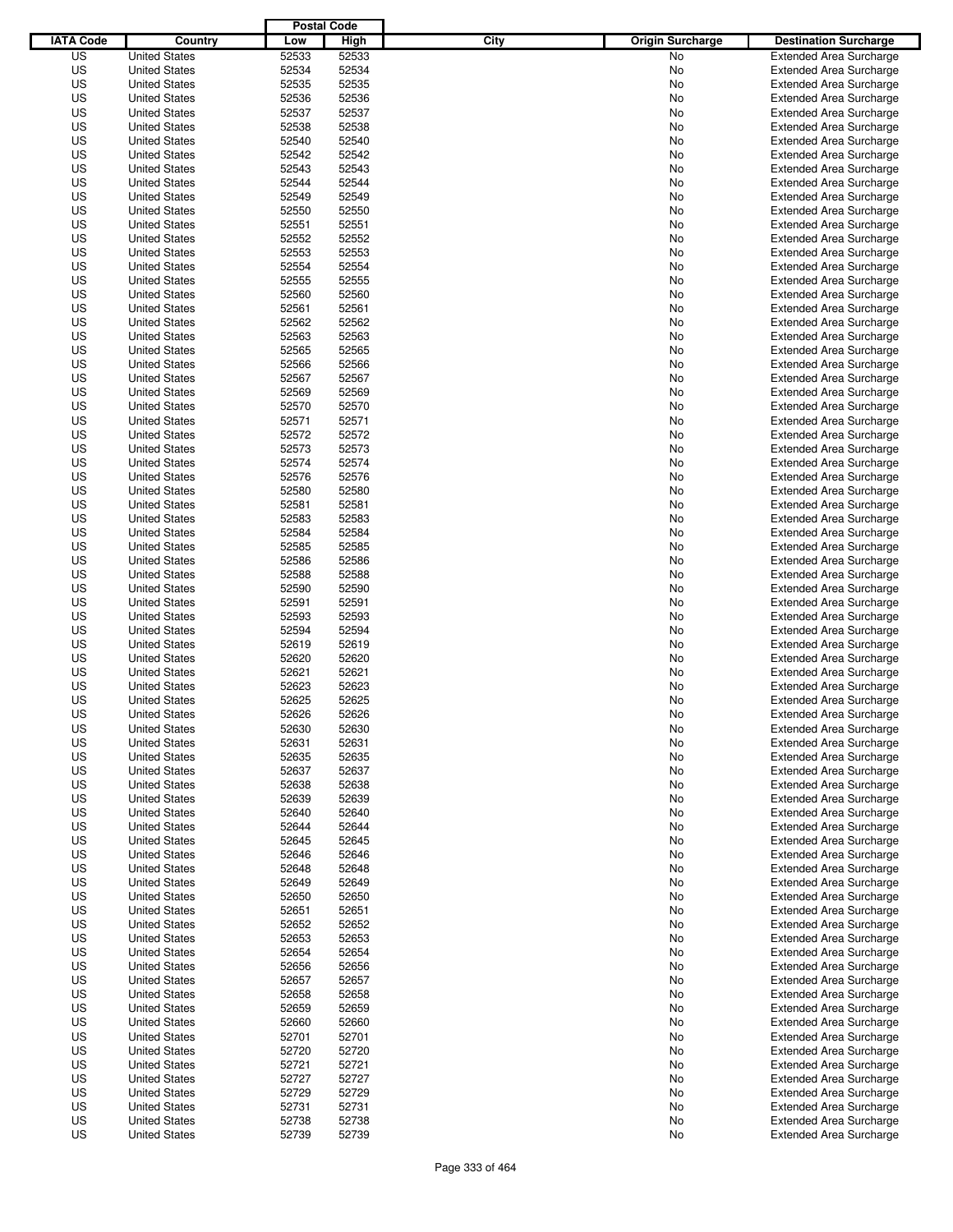|                  |                      | <b>Postal Code</b> |       |                                 |                                |
|------------------|----------------------|--------------------|-------|---------------------------------|--------------------------------|
| <b>IATA Code</b> | Country              | Low                | High  | City<br><b>Origin Surcharge</b> | <b>Destination Surcharge</b>   |
| US               | <b>United States</b> | 52745              | 52745 | <b>No</b>                       | <b>Extended Area Surcharge</b> |
| US               | <b>United States</b> | 52746              | 52746 | No                              | <b>Extended Area Surcharge</b> |
| US               | <b>United States</b> | 52750              | 52750 | No                              | <b>Extended Area Surcharge</b> |
| US               | <b>United States</b> | 52751              | 52751 | No                              | <b>Extended Area Surcharge</b> |
| US               | <b>United States</b> | 52752              | 52752 | No                              | <b>Extended Area Surcharge</b> |
| US               | <b>United States</b> | 52754              | 52754 | No                              | <b>Extended Area Surcharge</b> |
| US               | <b>United States</b> | 52755              | 52755 | No                              | <b>Extended Area Surcharge</b> |
| US               | <b>United States</b> | 52756              | 52756 | No                              | <b>Extended Area Surcharge</b> |
| US               | <b>United States</b> | 52760              | 52760 | No                              | <b>Extended Area Surcharge</b> |
| US               | <b>United States</b> | 52765              | 52765 | No                              | <b>Extended Area Surcharge</b> |
| US               | <b>United States</b> | 52766              | 52766 | No                              | <b>Extended Area Surcharge</b> |
| US               | <b>United States</b> | 52768              | 52768 | No                              | <b>Extended Area Surcharge</b> |
| US               | <b>United States</b> | 52769              | 52769 | No                              | <b>Extended Area Surcharge</b> |
| US               | <b>United States</b> | 52772              | 52772 | No                              | <b>Extended Area Surcharge</b> |
| US               | <b>United States</b> | 52773              | 52773 | No                              | <b>Extended Area Surcharge</b> |
| US               | <b>United States</b> | 52774              | 52774 | No                              | <b>Extended Area Surcharge</b> |
| US               | <b>United States</b> | 52776              | 52776 | No                              | <b>Extended Area Surcharge</b> |
| US               | <b>United States</b> | 52777              | 52777 | No                              | <b>Extended Area Surcharge</b> |
| US               | <b>United States</b> | 52778              | 52778 | No                              | <b>Extended Area Surcharge</b> |
| US               | <b>United States</b> | 53002              | 53002 | No                              | <b>Extended Area Surcharge</b> |
| US               | <b>United States</b> | 53006              | 53006 | No                              | <b>Extended Area Surcharge</b> |
| US               | <b>United States</b> | 53010              | 53010 | No                              | <b>Extended Area Surcharge</b> |
| US               | <b>United States</b> | 53011              | 53011 | No                              | <b>Extended Area Surcharge</b> |
| US               | <b>United States</b> | 53014              | 53014 | No                              | <b>Extended Area Surcharge</b> |
| US               | <b>United States</b> | 53016              | 53016 | No                              | <b>Extended Area Surcharge</b> |
| US               | <b>United States</b> | 53019              | 53019 | No                              | <b>Extended Area Surcharge</b> |
| US               | <b>United States</b> | 53020              | 53020 | No                              | <b>Extended Area Surcharge</b> |
| US               | <b>United States</b> | 53023              | 53023 | No                              | <b>Extended Area Surcharge</b> |
| US               | <b>United States</b> | 53032              | 53032 | No                              | <b>Extended Area Surcharge</b> |
| US               | <b>United States</b> | 53035              | 53035 | No                              | <b>Extended Area Surcharge</b> |
| US               | <b>United States</b> | 53036              | 53036 | No                              | <b>Extended Area Surcharge</b> |
| US               | <b>United States</b> | 53038              | 53038 | No                              | <b>Extended Area Surcharge</b> |
| US               | <b>United States</b> | 53039              | 53039 | No                              | <b>Extended Area Surcharge</b> |
| US               | <b>United States</b> | 53048              | 53048 | No                              | <b>Extended Area Surcharge</b> |
| US               | <b>United States</b> | 53049              | 53049 | No                              | <b>Extended Area Surcharge</b> |
| US               | <b>United States</b> | 53057              | 53057 | No                              | <b>Extended Area Surcharge</b> |
| US               | <b>United States</b> | 53059              | 53059 | No                              | <b>Extended Area Surcharge</b> |
| US               | <b>United States</b> | 53063              | 53063 | No                              | <b>Extended Area Surcharge</b> |
| US               | <b>United States</b> | 53065              | 53065 | No                              | <b>Extended Area Surcharge</b> |
| US               | <b>United States</b> | 53078              | 53078 | No                              | <b>Extended Area Surcharge</b> |
| US               | <b>United States</b> | 53079              | 53079 | No                              | <b>Extended Area Surcharge</b> |
| US               | <b>United States</b> | 53091              | 53091 | No                              | <b>Extended Area Surcharge</b> |
| US               | <b>United States</b> | 53099              | 53099 | No                              | <b>Extended Area Surcharge</b> |
| US               | <b>United States</b> | 53119              | 53119 | No                              | <b>Extended Area Surcharge</b> |
| US               | <b>United States</b> | 53137              | 53137 | No                              | <b>Extended Area Surcharge</b> |
| US               | <b>United States</b> | 53156              | 53156 | No                              | <b>Extended Area Surcharge</b> |
| US               | <b>United States</b> | 53176              | 53176 | No                              | <b>Extended Area Surcharge</b> |
| US               | <b>United States</b> | 53178              | 53178 | No                              | <b>Extended Area Surcharge</b> |
| US               | <b>United States</b> | 53184              | 53184 | No                              | <b>Extended Area Surcharge</b> |
| US               | <b>United States</b> | 53502              | 53502 | No                              | <b>Extended Area Surcharge</b> |
| US               | <b>United States</b> | 53504              | 53504 | No                              | <b>Extended Area Surcharge</b> |
| US               | <b>United States</b> | 53505              | 53505 | No                              | <b>Extended Area Surcharge</b> |
| US               | <b>United States</b> | 53506              | 53506 | No                              | <b>Extended Area Surcharge</b> |
| US               | <b>United States</b> | 53507              | 53507 | No                              | <b>Extended Area Surcharge</b> |
| US               | <b>United States</b> | 53508              | 53508 | No                              | <b>Extended Area Surcharge</b> |
| US               | <b>United States</b> | 53510              | 53510 | No                              | <b>Extended Area Surcharge</b> |
| US               | <b>United States</b> | 53515              | 53515 | No                              | <b>Extended Area Surcharge</b> |
| US               | <b>United States</b> | 53516              | 53516 | No                              | <b>Extended Area Surcharge</b> |
| US               | <b>United States</b> | 53517              | 53517 | No                              | <b>Extended Area Surcharge</b> |
| US               | <b>United States</b> | 53518              | 53518 | No                              | <b>Extended Area Surcharge</b> |
| US               | <b>United States</b> | 53520              | 53520 | No                              | <b>Extended Area Surcharge</b> |
| US               | <b>United States</b> | 53521              | 53521 | No                              | <b>Extended Area Surcharge</b> |
| US               | <b>United States</b> | 53522              | 53522 | No                              | <b>Extended Area Surcharge</b> |
| US               | <b>United States</b> | 53523              | 53523 | No                              | <b>Extended Area Surcharge</b> |
| US               | <b>United States</b> | 53525              | 53525 | No                              | <b>Extended Area Surcharge</b> |
| US               | <b>United States</b> | 53529              | 53529 | No                              | <b>Extended Area Surcharge</b> |
| US               | <b>United States</b> | 53530              | 53530 | No                              | <b>Extended Area Surcharge</b> |
| US               | <b>United States</b> | 53531              | 53531 | No                              | <b>Extended Area Surcharge</b> |
| US               | <b>United States</b> | 53535              | 53535 | No                              | <b>Extended Area Surcharge</b> |
| US               | <b>United States</b> | 53541              | 53541 | No                              | <b>Extended Area Surcharge</b> |
| US               | <b>United States</b> | 53543              | 53543 | No                              | <b>Extended Area Surcharge</b> |
| US               | <b>United States</b> | 53544              | 53544 | No                              | <b>Extended Area Surcharge</b> |
| US               | <b>United States</b> | 53550              | 53550 | No                              | <b>Extended Area Surcharge</b> |
| US               | <b>United States</b> | 53554              | 53554 | No                              | <b>Extended Area Surcharge</b> |
| US               | <b>United States</b> | 53556              | 53556 | No                              | <b>Extended Area Surcharge</b> |
| US               | <b>United States</b> | 53557              | 53557 | No                              | <b>Extended Area Surcharge</b> |
| US               | <b>United States</b> | 53559              | 53559 | No                              | <b>Extended Area Surcharge</b> |
| US               | <b>United States</b> | 53560              | 53560 | No                              | <b>Extended Area Surcharge</b> |
|                  |                      |                    |       |                                 |                                |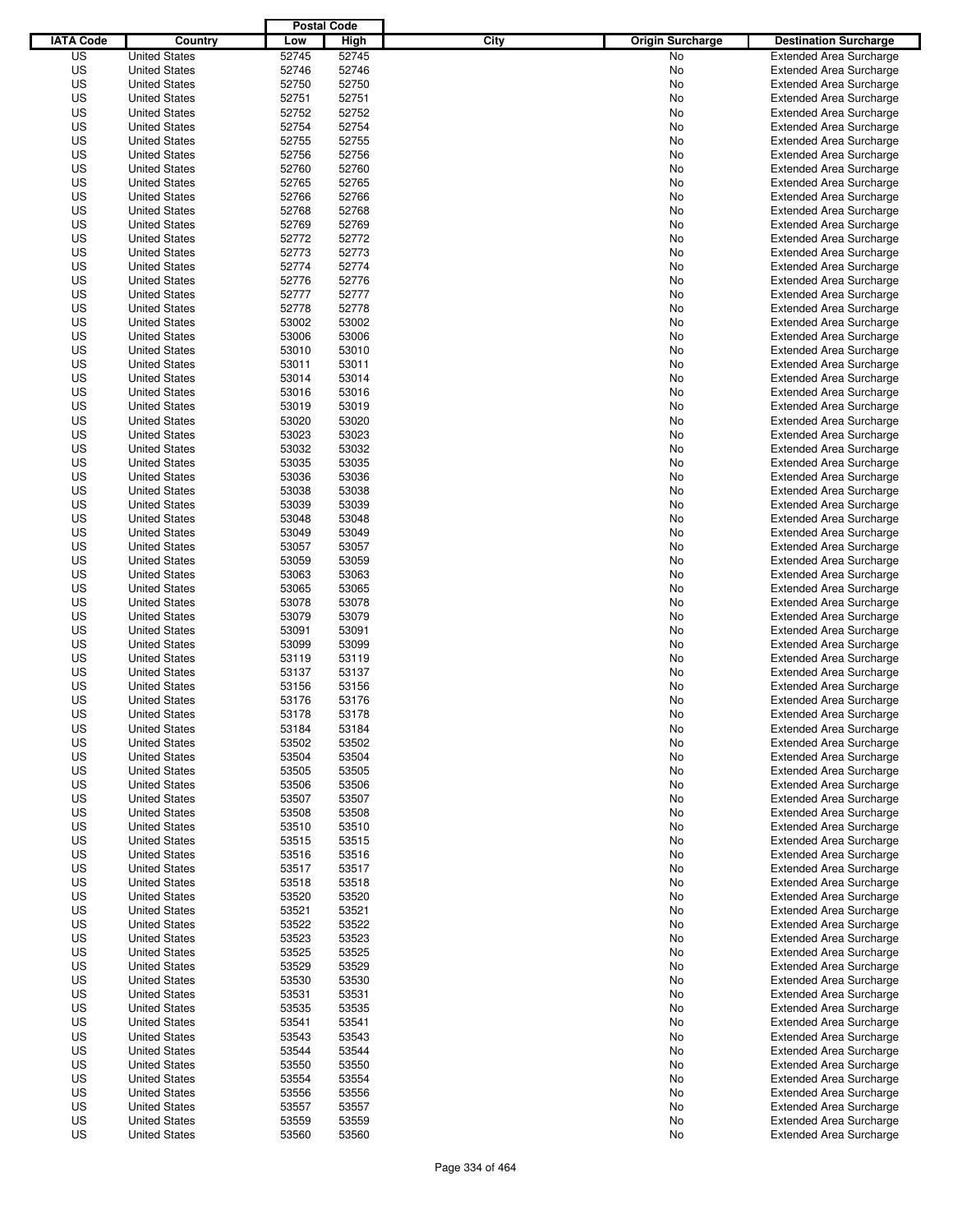|                  |                      | <b>Postal Code</b> |       |                                 |                                |
|------------------|----------------------|--------------------|-------|---------------------------------|--------------------------------|
| <b>IATA Code</b> | Country              | Low                | High  | City<br><b>Origin Surcharge</b> | <b>Destination Surcharge</b>   |
| US               | <b>United States</b> | 53561              | 53561 | <b>No</b>                       | <b>Extended Area Surcharge</b> |
| US               | <b>United States</b> | 53565              | 53565 | No                              | <b>Extended Area Surcharge</b> |
| US               | <b>United States</b> | 53569              | 53569 | No                              | <b>Extended Area Surcharge</b> |
| US               | <b>United States</b> | 53570              | 53570 | No                              | <b>Extended Area Surcharge</b> |
| US               | <b>United States</b> | 53573              | 53573 | No                              | <b>Extended Area Surcharge</b> |
| US               | <b>United States</b> | 53574              | 53574 | No                              | <b>Extended Area Surcharge</b> |
| US               | <b>United States</b> | 53577              | 53577 | No                              | <b>Extended Area Surcharge</b> |
| US               | <b>United States</b> | 53579              | 53579 | No                              | <b>Extended Area Surcharge</b> |
| US               | <b>United States</b> | 53580              | 53580 | No                              | <b>Extended Area Surcharge</b> |
| US               | <b>United States</b> | 53581              | 53581 | No                              | <b>Extended Area Surcharge</b> |
| US               | <b>United States</b> | 53582              | 53582 | No                              | <b>Extended Area Surcharge</b> |
| US               | <b>United States</b> | 53584              | 53584 | No                              | <b>Extended Area Surcharge</b> |
| US               | <b>United States</b> | 53585              | 53585 | No                              | <b>Extended Area Surcharge</b> |
| US               | <b>United States</b> | 53586              | 53586 | No                              | <b>Extended Area Surcharge</b> |
| US               | <b>United States</b> | 53587              | 53587 | No                              | <b>Extended Area Surcharge</b> |
| US               | <b>United States</b> | 53588              | 53588 | No                              | <b>Extended Area Surcharge</b> |
| US               | <b>United States</b> | 53594              | 53594 | No                              | <b>Extended Area Surcharge</b> |
| US               | <b>United States</b> | 53599              | 53599 | No                              | <b>Extended Area Surcharge</b> |
| US               | <b>United States</b> | 53801              | 53801 | No                              | <b>Extended Area Surcharge</b> |
| US               | <b>United States</b> | 53803              | 53803 | No                              | <b>Extended Area Surcharge</b> |
| US               | <b>United States</b> | 53804              | 53804 | No                              | <b>Extended Area Surcharge</b> |
| US               | <b>United States</b> | 53805              | 53805 | No                              | <b>Extended Area Surcharge</b> |
| US               | <b>United States</b> | 53806              | 53806 | No                              | <b>Extended Area Surcharge</b> |
| US               | <b>United States</b> | 53807              | 53807 | No                              | <b>Extended Area Surcharge</b> |
| US               | <b>United States</b> | 53809              | 53809 | No                              | <b>Extended Area Surcharge</b> |
| US               | <b>United States</b> | 53810              | 53810 | No                              | <b>Extended Area Surcharge</b> |
| US               | <b>United States</b> | 53811              | 53811 | No                              | <b>Extended Area Surcharge</b> |
| US               | <b>United States</b> | 53813              | 53813 | No                              | <b>Extended Area Surcharge</b> |
| US               | <b>United States</b> | 53816              | 53816 | No                              | <b>Extended Area Surcharge</b> |
| US               | <b>United States</b> | 53818              | 53818 | No                              | <b>Extended Area Surcharge</b> |
| US               | <b>United States</b> | 53820              | 53820 | No                              | <b>Extended Area Surcharge</b> |
| US               | <b>United States</b> | 53824              | 53824 | No                              | <b>Extended Area Surcharge</b> |
| US               | <b>United States</b> | 53825              | 53825 | No                              | <b>Extended Area Surcharge</b> |
| US               | <b>United States</b> | 53826              | 53826 | No                              | <b>Extended Area Surcharge</b> |
| US               | <b>United States</b> | 53827              | 53827 | No                              | <b>Extended Area Surcharge</b> |
| US               | <b>United States</b> | 53910              | 53910 | No                              | <b>Extended Area Surcharge</b> |
| US               | <b>United States</b> | 53911              | 53911 | No                              | <b>Extended Area Surcharge</b> |
| US               | <b>United States</b> | 53919              | 53919 | No                              | <b>Extended Area Surcharge</b> |
| US               | <b>United States</b> | 53920              | 53920 | No                              | <b>Extended Area Surcharge</b> |
| US               | <b>United States</b> | 53922              | 53922 | No                              | <b>Extended Area Surcharge</b> |
| US               | <b>United States</b> | 53923              | 53923 | No                              | <b>Extended Area Surcharge</b> |
| US               | <b>United States</b> | 53924              | 53924 | No                              | <b>Extended Area Surcharge</b> |
| US               | <b>United States</b> | 53925              | 53925 | No                              | <b>Extended Area Surcharge</b> |
| US               | <b>United States</b> | 53926              | 53926 | No                              | <b>Extended Area Surcharge</b> |
| US               | <b>United States</b> | 53928              | 53928 | No                              | <b>Extended Area Surcharge</b> |
| US               | <b>United States</b> | 53929              | 53929 | No                              | <b>Extended Area Surcharge</b> |
| US               | <b>United States</b> | 53930              | 53930 | No                              | <b>Extended Area Surcharge</b> |
| US               | <b>United States</b> | 53932              | 53932 | No                              | <b>Extended Area Surcharge</b> |
| US               | <b>United States</b> | 53933              | 53933 | No                              | <b>Extended Area Surcharge</b> |
| US               | <b>United States</b> | 53934              | 53934 | No                              | <b>Extended Area Surcharge</b> |
| US               | <b>United States</b> | 53936              | 53936 | No                              | <b>Extended Area Surcharge</b> |
| US               | <b>United States</b> | 53937              | 53937 | No                              | <b>Extended Area Surcharge</b> |
| US               | <b>United States</b> | 53939              | 53939 | No                              | <b>Extended Area Surcharge</b> |
| US               | <b>United States</b> | 53941              | 53941 | No                              | <b>Extended Area Surcharge</b> |
| US               | <b>United States</b> | 53942              | 53942 | No                              | <b>Extended Area Surcharge</b> |
| US               | <b>United States</b> | 53943              | 53943 | No                              | <b>Extended Area Surcharge</b> |
| US               | <b>United States</b> | 53944              | 53944 | No                              | <b>Extended Area Surcharge</b> |
| US               | <b>United States</b> | 53946              | 53946 | No                              | <b>Extended Area Surcharge</b> |
| US               | <b>United States</b> | 53947              | 53947 | No                              | <b>Extended Area Surcharge</b> |
| US               | <b>United States</b> | 53948              | 53948 | No                              | <b>Extended Area Surcharge</b> |
| US               | <b>United States</b> | 53949              | 53949 | No                              | <b>Extended Area Surcharge</b> |
| US               | <b>United States</b> | 53951              | 53951 | No                              | <b>Extended Area Surcharge</b> |
| US               | <b>United States</b> | 53952              | 53952 | No                              | <b>Extended Area Surcharge</b> |
| US               | <b>United States</b> | 53954              | 53954 | No                              | <b>Extended Area Surcharge</b> |
| US               | <b>United States</b> | 53956              | 53956 | No                              | <b>Extended Area Surcharge</b> |
| US               | <b>United States</b> | 53961              | 53961 | No                              | <b>Extended Area Surcharge</b> |
| US               | <b>United States</b> | 53964              | 53964 | No                              | <b>Extended Area Surcharge</b> |
| US               | <b>United States</b> | 53968              | 53968 | No                              | <b>Extended Area Surcharge</b> |
| US               | <b>United States</b> | 54001              | 54001 | No                              | <b>Extended Area Surcharge</b> |
| US               | <b>United States</b> | 54002              | 54002 | No                              | <b>Extended Area Surcharge</b> |
| US               | <b>United States</b> | 54003              | 54003 | No                              | <b>Extended Area Surcharge</b> |
| US               | <b>United States</b> | 54004              | 54004 | No                              | <b>Extended Area Surcharge</b> |
| US               | <b>United States</b> | 54005              | 54005 | No                              | <b>Extended Area Surcharge</b> |
| US               | <b>United States</b> | 54006              | 54006 | No                              | <b>Extended Area Surcharge</b> |
| US               | <b>United States</b> | 54007              | 54007 | No                              | <b>Extended Area Surcharge</b> |
| US               | <b>United States</b> | 54009              | 54009 | No                              | <b>Extended Area Surcharge</b> |
| US               | <b>United States</b> | 54011              | 54011 | No                              | <b>Extended Area Surcharge</b> |
| US               | <b>United States</b> | 54012              | 54012 | No                              | <b>Extended Area Surcharge</b> |
|                  |                      |                    |       |                                 |                                |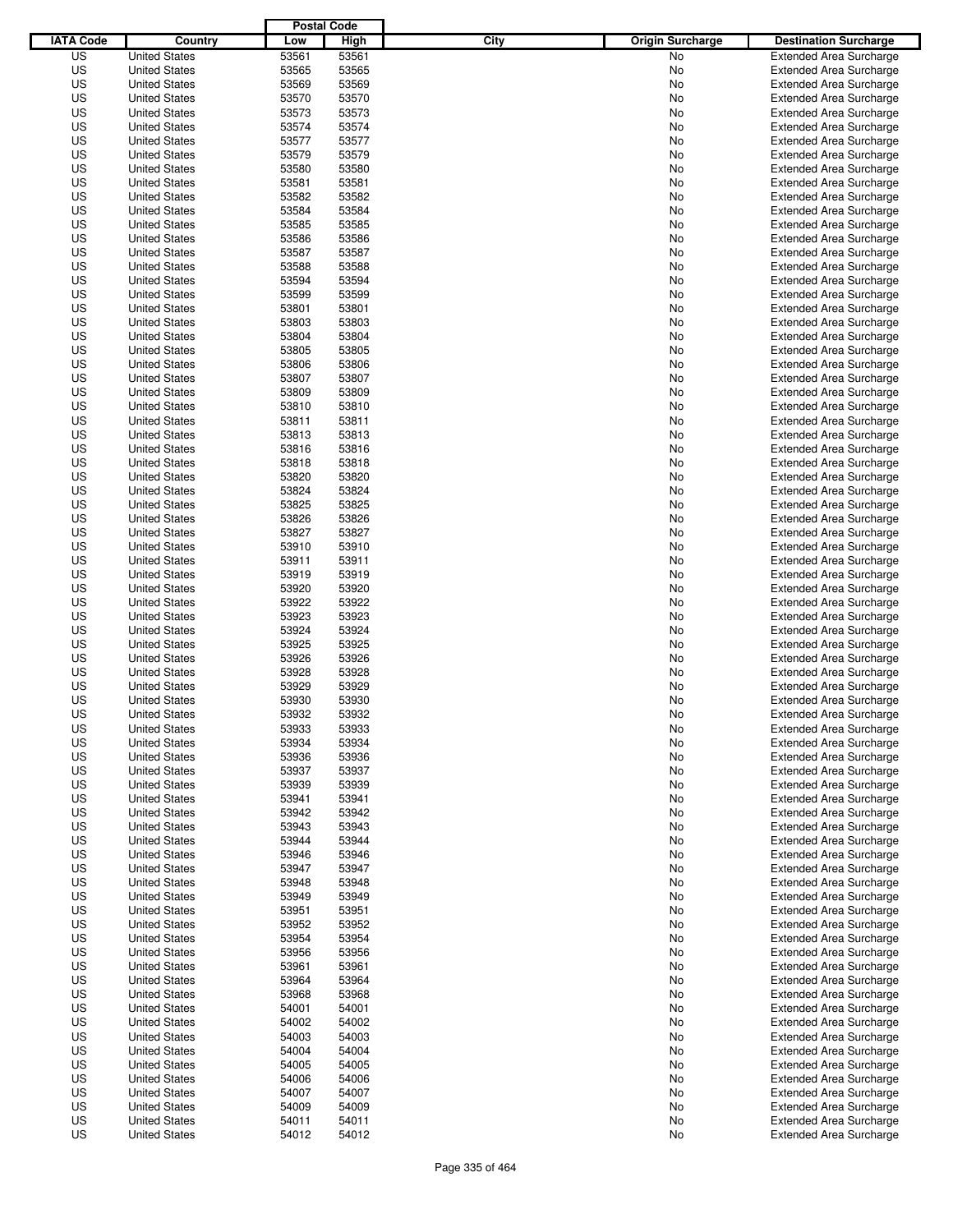|                  |                      | <b>Postal Code</b> |       |                                 |                                |
|------------------|----------------------|--------------------|-------|---------------------------------|--------------------------------|
| <b>IATA Code</b> | Country              | Low                | High  | City<br><b>Origin Surcharge</b> | <b>Destination Surcharge</b>   |
| US               | <b>United States</b> | 54013              | 54013 | <b>No</b>                       | <b>Extended Area Surcharge</b> |
| US               | <b>United States</b> | 54014              | 54014 | No                              | <b>Extended Area Surcharge</b> |
| US               | <b>United States</b> | 54024              | 54024 | No                              | <b>Extended Area Surcharge</b> |
| US               | <b>United States</b> | 54025              | 54025 | No                              | <b>Extended Area Surcharge</b> |
| US               | <b>United States</b> | 54026              | 54026 | No                              | <b>Extended Area Surcharge</b> |
| US               | <b>United States</b> | 54027              | 54027 | No                              | <b>Extended Area Surcharge</b> |
| US               | <b>United States</b> | 54028              | 54028 | No                              | <b>Extended Area Surcharge</b> |
| US               | <b>United States</b> | 54082              | 54082 | No                              | <b>Extended Area Surcharge</b> |
| US               | <b>United States</b> | 54101              | 54101 | No                              | <b>Extended Area Surcharge</b> |
| US               | <b>United States</b> | 54102              | 54102 | No                              | <b>Extended Area Surcharge</b> |
| US               | <b>United States</b> | 54103              | 54103 | No                              | <b>Extended Area Surcharge</b> |
| US               | <b>United States</b> | 54104              | 54104 | No                              | <b>Extended Area Surcharge</b> |
| US               | <b>United States</b> | 54106              | 54106 | No                              | <b>Extended Area Surcharge</b> |
| US               | <b>United States</b> | 54107              | 54107 | No                              | <b>Extended Area Surcharge</b> |
| US               | <b>United States</b> | 54110              | 54110 | No                              | <b>Extended Area Surcharge</b> |
| US               | <b>United States</b> | 54111              | 54111 | No                              | <b>Extended Area Surcharge</b> |
| US               | <b>United States</b> | 54112              | 54112 | No                              | <b>Extended Area Surcharge</b> |
| US               | <b>United States</b> | 54114              | 54114 | No                              | <b>Extended Area Surcharge</b> |
| US               | <b>United States</b> | 54119              | 54119 | No                              | <b>Extended Area Surcharge</b> |
| US               | <b>United States</b> | 54120              | 54120 | No                              | <b>Extended Area Surcharge</b> |
| US               | <b>United States</b> | 54121              | 54121 | No                              | <b>Extended Area Surcharge</b> |
| US               | <b>United States</b> | 54123              | 54123 | No                              | <b>Extended Area Surcharge</b> |
| US               | <b>United States</b> | 54124              | 54124 | No                              | <b>Extended Area Surcharge</b> |
| US               | <b>United States</b> | 54125              | 54125 | No                              | <b>Extended Area Surcharge</b> |
| US               | <b>United States</b> | 54126              | 54126 | No                              | <b>Extended Area Surcharge</b> |
| US               | <b>United States</b> | 54128              | 54128 | No                              | <b>Extended Area Surcharge</b> |
| US               | <b>United States</b> | 54129              | 54129 | No                              | <b>Extended Area Surcharge</b> |
| US               | <b>United States</b> | 54135              | 54135 | No                              | <b>Extended Area Surcharge</b> |
| US               | <b>United States</b> | 54137              | 54137 | No                              | <b>Extended Area Surcharge</b> |
| US               | <b>United States</b> | 54138              | 54138 | No                              | <b>Extended Area Surcharge</b> |
| US               | <b>United States</b> | 54139              | 54139 | No                              | <b>Extended Area Surcharge</b> |
| US               | <b>United States</b> | 54149              | 54149 | No                              | <b>Extended Area Surcharge</b> |
| US               | <b>United States</b> | 54150              | 54150 | No                              | <b>Extended Area Surcharge</b> |
| US               | <b>United States</b> | 54151              | 54151 | No                              | <b>Extended Area Surcharge</b> |
| US               | <b>United States</b> | 54153              | 54153 | No                              | <b>Extended Area Surcharge</b> |
| US               | <b>United States</b> | 54154              | 54154 | No                              | <b>Extended Area Surcharge</b> |
| US               | <b>United States</b> | 54156              | 54156 | No                              | <b>Extended Area Surcharge</b> |
| US               | <b>United States</b> | 54159              | 54159 | No                              | <b>Extended Area Surcharge</b> |
| US               | <b>United States</b> | 54160              | 54160 | No                              | <b>Extended Area Surcharge</b> |
| US               | <b>United States</b> | 54161              | 54161 | No                              | <b>Extended Area Surcharge</b> |
| US               | <b>United States</b> | 54166              | 54166 | No                              | <b>Extended Area Surcharge</b> |
| US               | <b>United States</b> | 54170              | 54170 | No                              | <b>Extended Area Surcharge</b> |
| US               | <b>United States</b> | 54171              | 54171 | No                              | <b>Extended Area Surcharge</b> |
| US               | <b>United States</b> | 54174              | 54174 | No                              | <b>Extended Area Surcharge</b> |
| US               | <b>United States</b> | 54175              | 54175 | No                              | Extended Area Surcharge        |
| US               | <b>United States</b> | 54177              | 54177 | No                              | <b>Extended Area Surcharge</b> |
| US               | <b>United States</b> | 54182              | 54182 | No                              | <b>Extended Area Surcharge</b> |
| US               | <b>United States</b> | 54201              | 54201 | No                              | <b>Extended Area Surcharge</b> |
| US               | <b>United States</b> | 54202              | 54202 | No                              | <b>Extended Area Surcharge</b> |
| US               | <b>United States</b> | 54204              | 54204 | No                              | <b>Extended Area Surcharge</b> |
| US               | <b>United States</b> | 54205              | 54205 | No                              | <b>Extended Area Surcharge</b> |
| US               | <b>United States</b> | 54209              | 54209 | No                              | <b>Extended Area Surcharge</b> |
| US               | <b>United States</b> | 54210              | 54210 | No                              | <b>Extended Area Surcharge</b> |
| US               | <b>United States</b> | 54211              | 54211 | No                              | <b>Extended Area Surcharge</b> |
| US               | <b>United States</b> | 54212              | 54212 | No                              | <b>Extended Area Surcharge</b> |
| US               | <b>United States</b> | 54213              | 54213 | No                              | <b>Extended Area Surcharge</b> |
| US               | <b>United States</b> | 54216              | 54216 | No                              | <b>Extended Area Surcharge</b> |
| US               | <b>United States</b> | 54217              | 54217 | No                              | <b>Extended Area Surcharge</b> |
| US               | <b>United States</b> | 54227              | 54227 | No                              | <b>Extended Area Surcharge</b> |
| US               | <b>United States</b> | 54228              | 54228 | No                              | <b>Extended Area Surcharge</b> |
| US               | <b>United States</b> | 54230              | 54230 | No                              | <b>Extended Area Surcharge</b> |
| US               | <b>United States</b> | 54234              | 54234 | No                              | <b>Extended Area Surcharge</b> |
| US               | <b>United States</b> | 54235              | 54235 | No                              | <b>Extended Area Surcharge</b> |
| US               | <b>United States</b> | 54245              | 54245 | No                              | <b>Extended Area Surcharge</b> |
| US               | <b>United States</b> | 54246              | 54246 | No                              | <b>Extended Area Surcharge</b> |
| US               | <b>United States</b> | 54247              | 54247 | No                              | <b>Extended Area Surcharge</b> |
| US               | <b>United States</b> | 54406              | 54406 | No                              | <b>Extended Area Surcharge</b> |
| US               | <b>United States</b> | 54407              | 54407 | No                              | <b>Extended Area Surcharge</b> |
| US               | <b>United States</b> | 54408              | 54408 | No                              | <b>Extended Area Surcharge</b> |
| US               | <b>United States</b> | 54409              | 54409 | No                              | <b>Extended Area Surcharge</b> |
| US               | <b>United States</b> | 54410              | 54410 | No                              | <b>Extended Area Surcharge</b> |
| US               | <b>United States</b> | 54411              | 54411 | No                              | <b>Extended Area Surcharge</b> |
| US               | <b>United States</b> | 54412              | 54412 | No                              | <b>Extended Area Surcharge</b> |
| US               | <b>United States</b> | 54413              | 54413 | No                              | <b>Extended Area Surcharge</b> |
| US               | <b>United States</b> | 54414              | 54414 | No                              | <b>Extended Area Surcharge</b> |
| US               | <b>United States</b> | 54416              | 54416 | No                              | <b>Extended Area Surcharge</b> |
| US               | <b>United States</b> | 54418              | 54418 | No                              | <b>Extended Area Surcharge</b> |
| US               | <b>United States</b> | 54420              | 54420 | No                              | <b>Extended Area Surcharge</b> |
|                  |                      |                    |       |                                 |                                |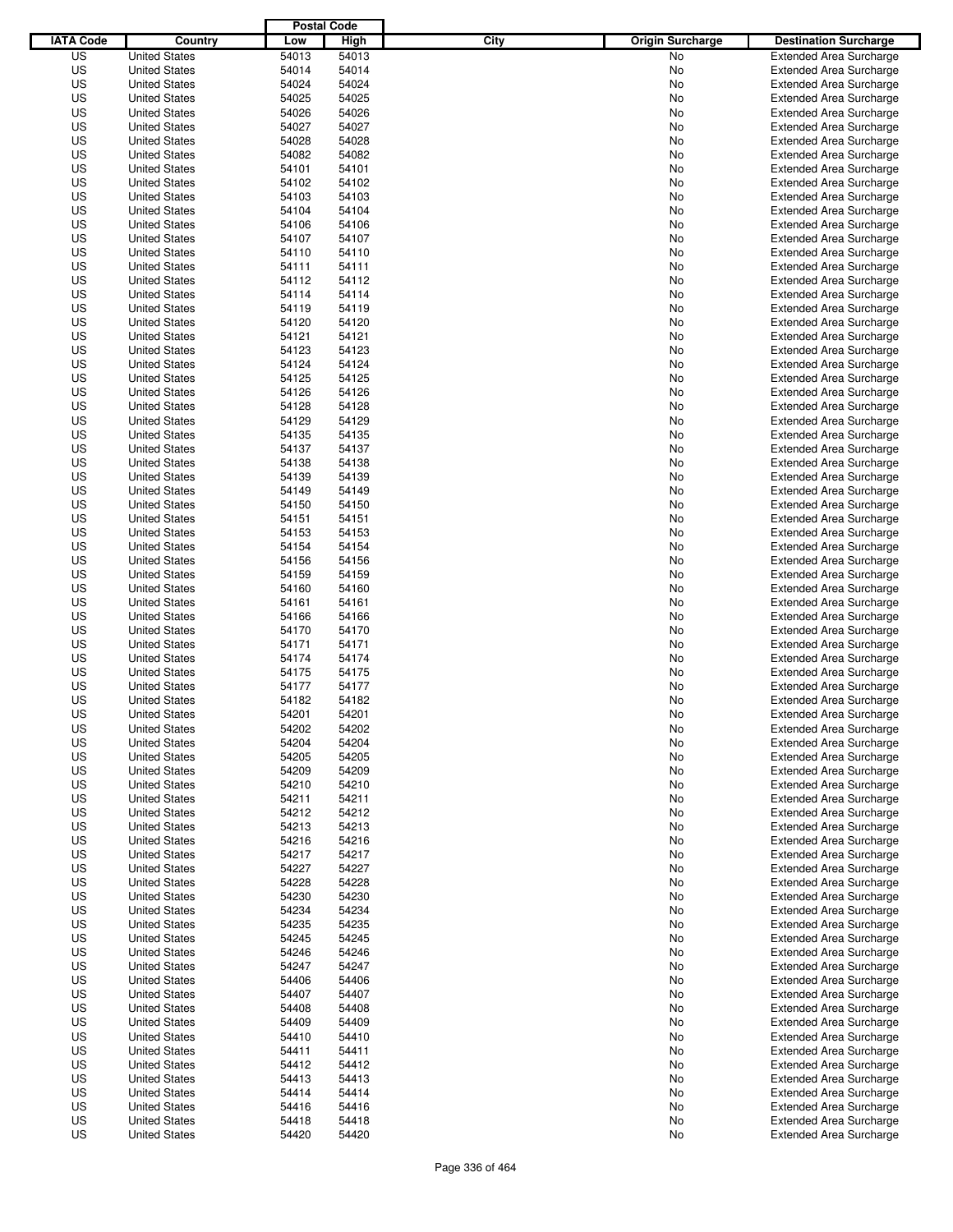|                  |                      | <b>Postal Code</b> |       |                                 |                                |
|------------------|----------------------|--------------------|-------|---------------------------------|--------------------------------|
| <b>IATA Code</b> | Country              | Low                | High  | City<br><b>Origin Surcharge</b> | <b>Destination Surcharge</b>   |
| US               | <b>United States</b> | 54421              | 54421 | <b>No</b>                       | <b>Extended Area Surcharge</b> |
| US               | <b>United States</b> | 54422              | 54422 | No                              | <b>Extended Area Surcharge</b> |
| US               | <b>United States</b> | 54423              | 54423 | No                              | <b>Extended Area Surcharge</b> |
| US               | <b>United States</b> | 54424              | 54424 | No                              | <b>Extended Area Surcharge</b> |
| US               | <b>United States</b> | 54425              | 54425 | No                              | <b>Extended Area Surcharge</b> |
| US               | <b>United States</b> | 54426              | 54426 | No                              | <b>Extended Area Surcharge</b> |
| US               | <b>United States</b> | 54427              | 54427 | No                              | <b>Extended Area Surcharge</b> |
| US               | <b>United States</b> | 54428              | 54428 | No                              | <b>Extended Area Surcharge</b> |
| US               | <b>United States</b> | 54429              | 54429 | No                              | <b>Extended Area Surcharge</b> |
| US               | <b>United States</b> | 54430              | 54430 | No                              | <b>Extended Area Surcharge</b> |
| US               | <b>United States</b> | 54433              | 54433 | No                              | <b>Extended Area Surcharge</b> |
| US               | <b>United States</b> | 54435              | 54435 | No                              | <b>Extended Area Surcharge</b> |
| US               | <b>United States</b> | 54436              | 54436 | No                              | <b>Extended Area Surcharge</b> |
| US               | <b>United States</b> | 54437              | 54437 | No                              | <b>Extended Area Surcharge</b> |
| US               | <b>United States</b> | 54440              | 54440 | No                              | <b>Extended Area Surcharge</b> |
| US               | <b>United States</b> | 54442              | 54442 | No                              | <b>Extended Area Surcharge</b> |
| US               | <b>United States</b> | 54443              | 54443 | No                              | <b>Extended Area Surcharge</b> |
| US               | <b>United States</b> | 54446              | 54446 | No                              | <b>Extended Area Surcharge</b> |
| US               | <b>United States</b> | 54447              | 54447 | No                              | <b>Extended Area Surcharge</b> |
| US               | <b>United States</b> | 54448              | 54448 | No                              | <b>Extended Area Surcharge</b> |
| US               | <b>United States</b> | 54450              | 54450 | No                              | <b>Extended Area Surcharge</b> |
| US               | <b>United States</b> | 54451              | 54451 | No                              | <b>Extended Area Surcharge</b> |
| US               | <b>United States</b> | 54452              | 54452 | No                              | <b>Extended Area Surcharge</b> |
| US               | <b>United States</b> | 54454              | 54454 | No                              | <b>Extended Area Surcharge</b> |
| US               | <b>United States</b> | 54456              | 54456 | No                              | <b>Extended Area Surcharge</b> |
| US               | <b>United States</b> | 54457              | 54457 | No                              | <b>Extended Area Surcharge</b> |
| US               | <b>United States</b> | 54459              | 54459 | No                              | <b>Extended Area Surcharge</b> |
| US               | <b>United States</b> | 54460              | 54460 | No                              | <b>Extended Area Surcharge</b> |
| US               | <b>United States</b> | 54462              | 54462 | No                              | <b>Extended Area Surcharge</b> |
| US               | <b>United States</b> | 54463              | 54463 | No                              | <b>Extended Area Surcharge</b> |
| US               | <b>United States</b> | 54464              | 54464 | No                              | <b>Extended Area Surcharge</b> |
| US               | <b>United States</b> | 54465              | 54465 | No                              | <b>Extended Area Surcharge</b> |
| US               | <b>United States</b> | 54466              | 54466 | No                              | <b>Extended Area Surcharge</b> |
| US               | <b>United States</b> | 54470              | 54470 | No                              | <b>Extended Area Surcharge</b> |
| US               | <b>United States</b> | 54471              | 54471 | No                              | <b>Extended Area Surcharge</b> |
| US               | <b>United States</b> | 54473              | 54473 | No                              | <b>Extended Area Surcharge</b> |
| US               | <b>United States</b> | 54475              | 54475 | No                              | <b>Extended Area Surcharge</b> |
| US               | <b>United States</b> | 54479              | 54479 | No                              | <b>Extended Area Surcharge</b> |
| US               | <b>United States</b> | 54480              | 54480 | No                              | <b>Extended Area Surcharge</b> |
| US               | <b>United States</b> | 54484              | 54484 | No                              | <b>Extended Area Surcharge</b> |
| US               | <b>United States</b> | 54485              | 54485 | No                              | <b>Extended Area Surcharge</b> |
| US               | <b>United States</b> | 54486              | 54486 | No                              | <b>Extended Area Surcharge</b> |
| US               | <b>United States</b> | 54487              | 54487 | No                              | <b>Extended Area Surcharge</b> |
| US               | <b>United States</b> | 54488              | 54488 | No                              | <b>Extended Area Surcharge</b> |
| US               | <b>United States</b> | 54489              | 54489 | No                              | <b>Extended Area Surcharge</b> |
| US               | <b>United States</b> | 54490              | 54490 | No                              | <b>Extended Area Surcharge</b> |
| US               | <b>United States</b> | 54491              | 54491 | No                              | <b>Extended Area Surcharge</b> |
| US               | <b>United States</b> | 54493              | 54493 | No                              | <b>Extended Area Surcharge</b> |
| US               | <b>United States</b> | 54498              | 54498 | No                              | <b>Extended Area Surcharge</b> |
| US               | <b>United States</b> | 54499              | 54499 | No                              | <b>Extended Area Surcharge</b> |
| US               | <b>United States</b> | 54511              | 54511 | No                              | <b>Extended Area Surcharge</b> |
| US               | <b>United States</b> | 54512              | 54512 | No                              | <b>Extended Area Surcharge</b> |
| US               | <b>United States</b> | 54513              | 54513 | No                              | <b>Extended Area Surcharge</b> |
| US               | <b>United States</b> | 54514              | 54514 | No                              | <b>Extended Area Surcharge</b> |
| US               | <b>United States</b> | 54515              | 54515 | No                              | <b>Extended Area Surcharge</b> |
| US               | <b>United States</b> | 54517              | 54517 | No                              | <b>Extended Area Surcharge</b> |
| US               | <b>United States</b> | 54519              | 54519 | No                              | <b>Extended Area Surcharge</b> |
| US               | <b>United States</b> | 54520              | 54520 | No                              | <b>Extended Area Surcharge</b> |
| US               | <b>United States</b> | 54521              | 54521 | No                              | <b>Extended Area Surcharge</b> |
| US               | <b>United States</b> | 54524              | 54524 | No                              | <b>Extended Area Surcharge</b> |
| US               | <b>United States</b> | 54525              | 54525 | No                              | <b>Extended Area Surcharge</b> |
| US               | <b>United States</b> | 54526              | 54526 | No                              | <b>Extended Area Surcharge</b> |
| US               | <b>United States</b> | 54527              | 54527 | No                              | <b>Extended Area Surcharge</b> |
| US               | <b>United States</b> | 54529              | 54529 | No                              | <b>Extended Area Surcharge</b> |
| US               | <b>United States</b> | 54530              | 54530 | No                              | <b>Extended Area Surcharge</b> |
| US               | <b>United States</b> | 54531              | 54531 | No                              | <b>Extended Area Surcharge</b> |
| US               | <b>United States</b> | 54534              | 54534 | No                              | <b>Extended Area Surcharge</b> |
| US               | <b>United States</b> | 54536              | 54536 | No                              | <b>Extended Area Surcharge</b> |
| US               | <b>United States</b> | 54537              | 54537 | No                              | <b>Extended Area Surcharge</b> |
| US               | <b>United States</b> | 54538              | 54538 | No                              | <b>Extended Area Surcharge</b> |
| US               | <b>United States</b> | 54539              | 54539 | No                              | <b>Extended Area Surcharge</b> |
| US               | <b>United States</b> | 54540              | 54540 | No                              | <b>Extended Area Surcharge</b> |
| US               | <b>United States</b> | 54541              | 54541 | No                              | <b>Extended Area Surcharge</b> |
| US               | <b>United States</b> | 54542              | 54542 | No                              | <b>Extended Area Surcharge</b> |
| US               | <b>United States</b> | 54545              | 54545 | No                              | <b>Extended Area Surcharge</b> |
| US               | <b>United States</b> | 54546              | 54546 | No                              | <b>Extended Area Surcharge</b> |
| US               | <b>United States</b> | 54547              | 54547 | No                              | <b>Extended Area Surcharge</b> |
| US               | <b>United States</b> | 54548              | 54548 | No                              | <b>Extended Area Surcharge</b> |
|                  |                      |                    |       |                                 |                                |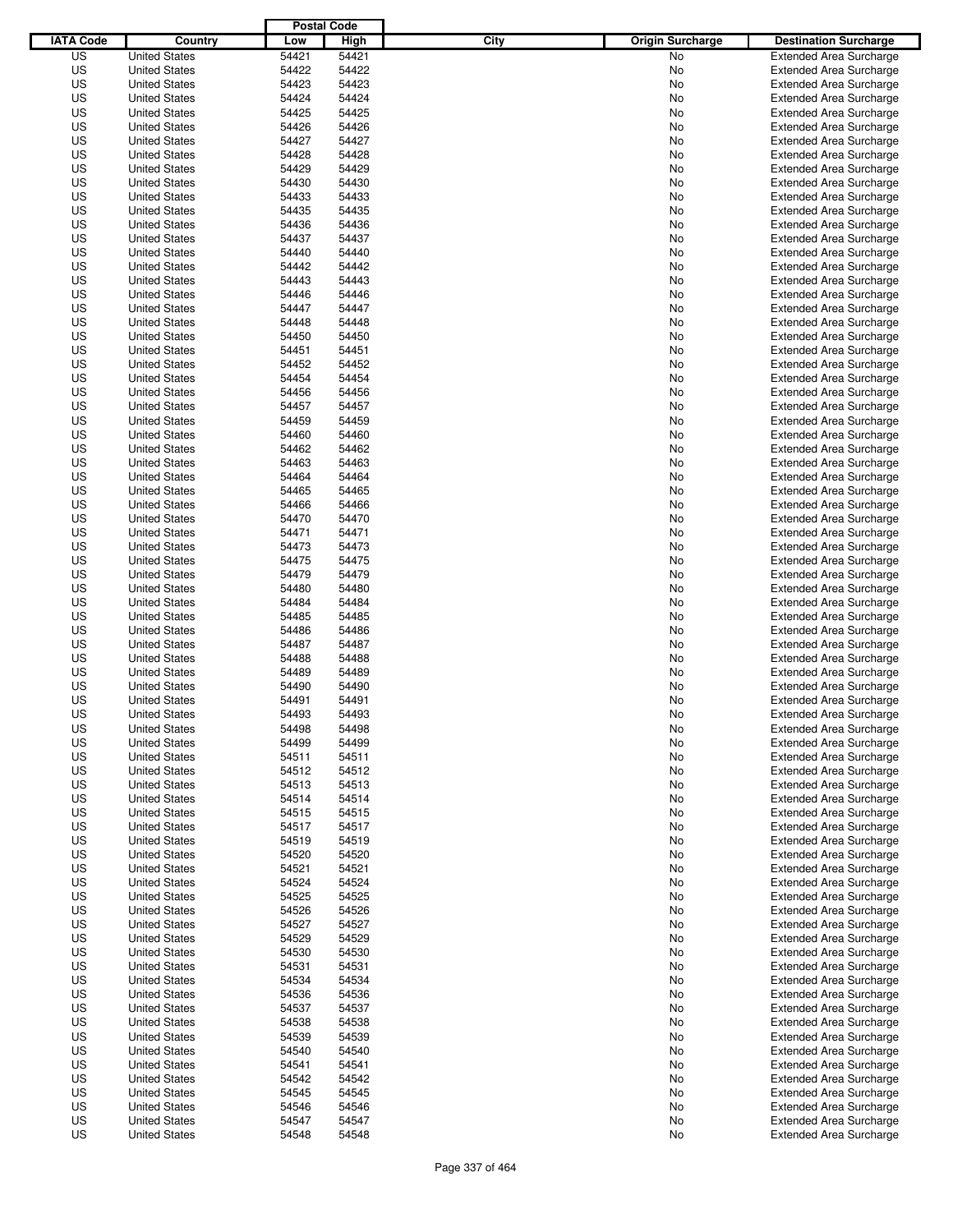|                  |                                              | <b>Postal Code</b> |                |                                 |                                                                  |
|------------------|----------------------------------------------|--------------------|----------------|---------------------------------|------------------------------------------------------------------|
| <b>IATA Code</b> | Country                                      | Low                | High           | City<br><b>Origin Surcharge</b> | <b>Destination Surcharge</b>                                     |
| US               | <b>United States</b>                         | 54552              | 54552          | <b>No</b>                       | <b>Extended Area Surcharge</b>                                   |
| US               | <b>United States</b>                         | 54554              | 54554          | No                              | <b>Extended Area Surcharge</b>                                   |
| US               | <b>United States</b>                         | 54555              | 54555          | No                              | <b>Extended Area Surcharge</b>                                   |
| US               | <b>United States</b>                         | 54556              | 54556          | No                              | <b>Extended Area Surcharge</b>                                   |
| US               | <b>United States</b>                         | 54557              | 54557          | No                              | <b>Extended Area Surcharge</b>                                   |
| US               | <b>United States</b>                         | 54558              | 54558          | No                              | <b>Extended Area Surcharge</b>                                   |
| US               | <b>United States</b>                         | 54559              | 54559          | No                              | <b>Extended Area Surcharge</b>                                   |
| US               | <b>United States</b>                         | 54560              | 54560          | No                              | <b>Extended Area Surcharge</b>                                   |
| US               | <b>United States</b>                         | 54561              | 54561          | No                              | <b>Extended Area Surcharge</b>                                   |
| US               | <b>United States</b>                         | 54562              | 54562          | No                              | <b>Extended Area Surcharge</b>                                   |
| US               | <b>United States</b>                         | 54563              | 54563          | No                              | <b>Extended Area Surcharge</b>                                   |
| US               | <b>United States</b>                         | 54564              | 54564          | No                              | <b>Extended Area Surcharge</b>                                   |
| US               | <b>United States</b>                         | 54565              | 54565          | No                              | <b>Extended Area Surcharge</b>                                   |
| US               | <b>United States</b>                         | 54566              | 54566          | No                              | <b>Extended Area Surcharge</b>                                   |
| US               | <b>United States</b>                         | 54568              | 54568          | No                              | <b>Extended Area Surcharge</b>                                   |
| US               | <b>United States</b>                         | 54610              | 54610          | No                              | <b>Extended Area Surcharge</b>                                   |
| US               | <b>United States</b>                         | 54611              | 54611          | No                              | <b>Extended Area Surcharge</b>                                   |
| US               | <b>United States</b>                         | 54612              | 54612          | No                              | <b>Extended Area Surcharge</b>                                   |
| US               | <b>United States</b>                         | 54613              | 54613          | No                              | <b>Extended Area Surcharge</b>                                   |
| US               | <b>United States</b>                         | 54614              | 54614          | No                              | <b>Extended Area Surcharge</b>                                   |
| US               | <b>United States</b>                         | 54615              | 54615          | No                              | <b>Extended Area Surcharge</b>                                   |
| US               | <b>United States</b>                         | 54616              | 54616          | No                              | <b>Extended Area Surcharge</b>                                   |
| US               | <b>United States</b><br><b>United States</b> | 54618              | 54618          | No                              | <b>Extended Area Surcharge</b>                                   |
| US               |                                              | 54619              | 54619          | No                              | <b>Extended Area Surcharge</b>                                   |
| US               | <b>United States</b>                         | 54621              | 54621          | No                              | <b>Extended Area Surcharge</b><br><b>Extended Area Surcharge</b> |
| US               | <b>United States</b>                         | 54623              | 54623          | No                              |                                                                  |
| US<br>US         | <b>United States</b><br><b>United States</b> | 54624<br>54625     | 54624<br>54625 | No                              | <b>Extended Area Surcharge</b><br><b>Extended Area Surcharge</b> |
| US               | <b>United States</b>                         | 54626              | 54626          | No<br>No                        | <b>Extended Area Surcharge</b>                                   |
| US               | <b>United States</b>                         | 54627              | 54627          | No                              | <b>Extended Area Surcharge</b>                                   |
| US               | <b>United States</b>                         | 54628              | 54628          | No                              | <b>Extended Area Surcharge</b>                                   |
| US               | <b>United States</b>                         | 54629              | 54629          | No                              | <b>Extended Area Surcharge</b>                                   |
| US               | <b>United States</b>                         | 54630              | 54630          | No                              | <b>Extended Area Surcharge</b>                                   |
| US               | <b>United States</b>                         | 54631              | 54631          | No                              | <b>Extended Area Surcharge</b>                                   |
| US               | <b>United States</b>                         | 54632              | 54632          | No                              | <b>Extended Area Surcharge</b>                                   |
| US               | <b>United States</b>                         | 54634              | 54634          | No                              | <b>Extended Area Surcharge</b>                                   |
| US               | <b>United States</b>                         | 54635              | 54635          | No                              | <b>Extended Area Surcharge</b>                                   |
| US               | <b>United States</b>                         | 54637              | 54637          | No                              | <b>Extended Area Surcharge</b>                                   |
| US               | <b>United States</b>                         | 54638              | 54638          | No                              | <b>Extended Area Surcharge</b>                                   |
| US               | <b>United States</b>                         | 54639              | 54639          | No                              | <b>Extended Area Surcharge</b>                                   |
| US               | <b>United States</b>                         | 54640              | 54640          | No                              | <b>Extended Area Surcharge</b>                                   |
| US               | <b>United States</b>                         | 54641              | 54641          | No                              | <b>Extended Area Surcharge</b>                                   |
| US               | <b>United States</b>                         | 54642              | 54642          | No                              | <b>Extended Area Surcharge</b>                                   |
| US               | <b>United States</b>                         | 54643              | 54643          | No                              | <b>Extended Area Surcharge</b>                                   |
| US               | <b>United States</b>                         | 54644              | 54644          | No                              | <b>Extended Area Surcharge</b>                                   |
| US               | <b>United States</b>                         | 54645              | 54645          | No                              | <b>Extended Area Surcharge</b>                                   |
| US               | <b>United States</b>                         | 54646              | 54646          | No                              | <b>Extended Area Surcharge</b>                                   |
| US               | <b>United States</b>                         | 54648              | 54648          | No                              | <b>Extended Area Surcharge</b>                                   |
| US               | <b>United States</b>                         | 54651              | 54651          | No                              | <b>Extended Area Surcharge</b>                                   |
| US               | <b>United States</b>                         | 54652              | 54652          | No                              | <b>Extended Area Surcharge</b>                                   |
| US               | <b>United States</b>                         | 54653              | 54653          | No                              | <b>Extended Area Surcharge</b>                                   |
| US               | <b>United States</b>                         | 54654              | 54654          | No                              | <b>Extended Area Surcharge</b>                                   |
| US               | <b>United States</b>                         | 54655              | 54655          | No                              | <b>Extended Area Surcharge</b>                                   |
| US               | <b>United States</b>                         | 54656              | 54656          | No                              | <b>Extended Area Surcharge</b>                                   |
| US               | <b>United States</b>                         | 54657              | 54657          | No                              | <b>Extended Area Surcharge</b>                                   |
| US               | <b>United States</b>                         | 54658              | 54658          | No                              | <b>Extended Area Surcharge</b>                                   |
| US               | <b>United States</b>                         | 54659              | 54659          | No                              | <b>Extended Area Surcharge</b>                                   |
| US               | <b>United States</b>                         | 54660              | 54660          | No                              | <b>Extended Area Surcharge</b>                                   |
| US               | <b>United States</b>                         | 54661              | 54661          | No                              | <b>Extended Area Surcharge</b>                                   |
| US               | <b>United States</b>                         | 54664              | 54664          | No                              | <b>Extended Area Surcharge</b>                                   |
| US               | <b>United States</b>                         | 54665              | 54665          | No                              | <b>Extended Area Surcharge</b>                                   |
| US               | <b>United States</b>                         | 54666              | 54666          | No                              | <b>Extended Area Surcharge</b>                                   |
| US               | <b>United States</b>                         | 54667              | 54667          | No                              | <b>Extended Area Surcharge</b>                                   |
| US               | <b>United States</b>                         | 54670              | 54670          | No                              | <b>Extended Area Surcharge</b>                                   |
| US               | <b>United States</b>                         | 54721              | 54721          | No                              | <b>Extended Area Surcharge</b>                                   |
| US               | <b>United States</b>                         | 54722              | 54722          | No                              | <b>Extended Area Surcharge</b>                                   |
| US               | <b>United States</b>                         | 54723              | 54723          | No                              | <b>Extended Area Surcharge</b>                                   |
| US               | <b>United States</b>                         | 54724              | 54724          | No                              | <b>Extended Area Surcharge</b>                                   |
| US               | <b>United States</b>                         | 54725              | 54725          | No                              | <b>Extended Area Surcharge</b>                                   |
| US               | <b>United States</b>                         | 54726              | 54726          | No                              | <b>Extended Area Surcharge</b>                                   |
| US               | <b>United States</b>                         | 54727              | 54727          | No                              | <b>Extended Area Surcharge</b>                                   |
| US               | <b>United States</b>                         | 54728              | 54728          | No                              | <b>Extended Area Surcharge</b>                                   |
| US               | <b>United States</b>                         | 54730              | 54730          | No                              | <b>Extended Area Surcharge</b>                                   |
| US               | <b>United States</b>                         | 54731              | 54731          | No                              | <b>Extended Area Surcharge</b>                                   |
| US               | <b>United States</b>                         | 54732              | 54732          | No                              | <b>Extended Area Surcharge</b>                                   |
| US               | <b>United States</b>                         | 54733              | 54733          | No                              | <b>Extended Area Surcharge</b>                                   |
| US<br>US         | <b>United States</b>                         | 54734<br>54736     | 54734<br>54736 | No<br>No                        | <b>Extended Area Surcharge</b><br><b>Extended Area Surcharge</b> |
|                  | <b>United States</b>                         |                    |                |                                 |                                                                  |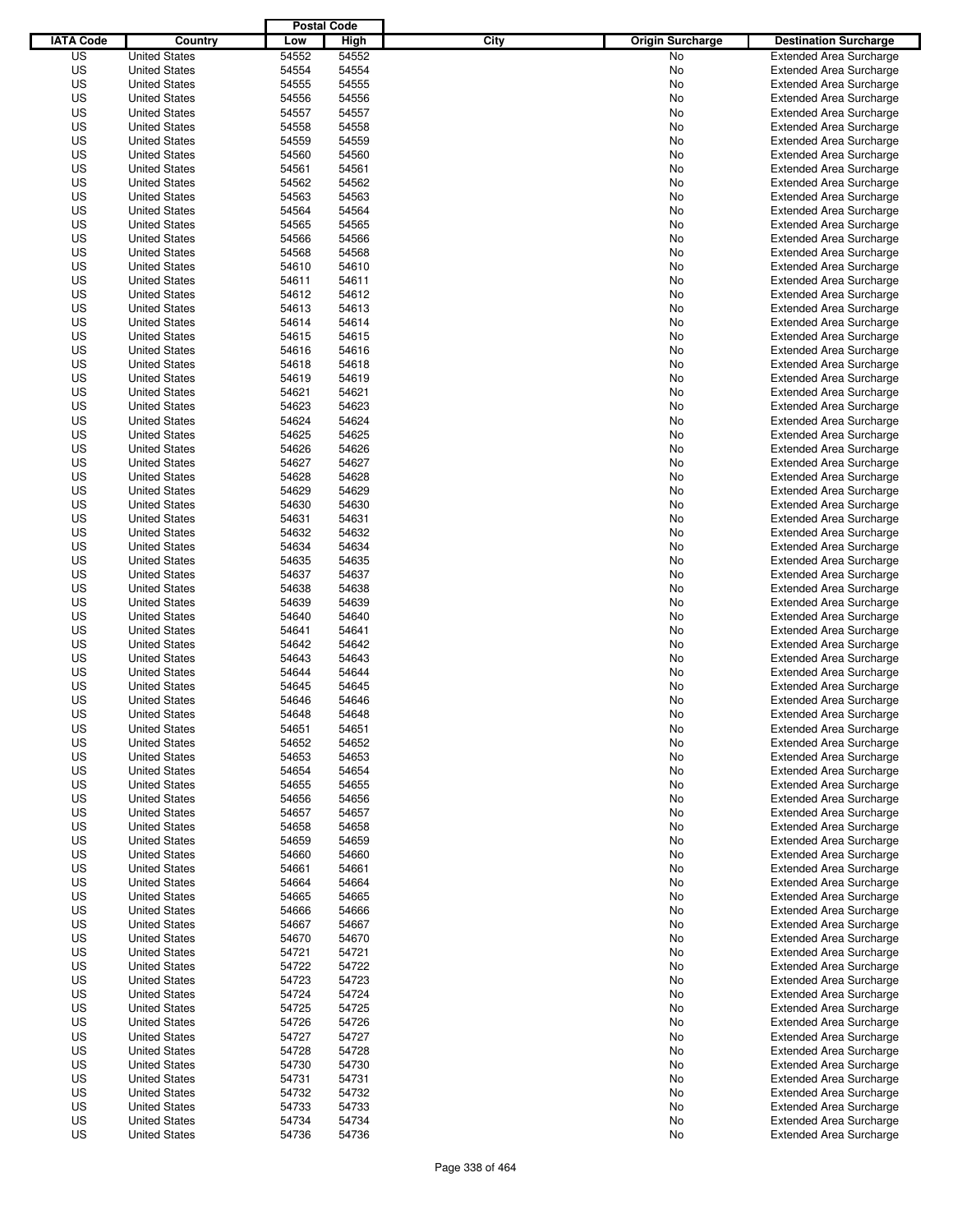|                  |                                              | <b>Postal Code</b> |                |                                 |                                                                  |
|------------------|----------------------------------------------|--------------------|----------------|---------------------------------|------------------------------------------------------------------|
| <b>IATA Code</b> | Country                                      | Low                | High           | City<br><b>Origin Surcharge</b> | <b>Destination Surcharge</b>                                     |
| US               | <b>United States</b>                         | 54737              | 54737          | <b>No</b>                       | <b>Extended Area Surcharge</b>                                   |
| US               | <b>United States</b>                         | 54738              | 54738          | No                              | <b>Extended Area Surcharge</b>                                   |
| US               | <b>United States</b>                         | 54739              | 54739          | No                              | <b>Extended Area Surcharge</b>                                   |
| US               | <b>United States</b>                         | 54740              | 54740          | No                              | <b>Extended Area Surcharge</b>                                   |
| US               | <b>United States</b>                         | 54741              | 54741          | No                              | <b>Extended Area Surcharge</b>                                   |
| US               | <b>United States</b>                         | 54742              | 54742          | No                              | <b>Extended Area Surcharge</b>                                   |
| US               | <b>United States</b>                         | 54745              | 54745          | No                              | <b>Extended Area Surcharge</b>                                   |
| US               | <b>United States</b>                         | 54746              | 54746          | No                              | <b>Extended Area Surcharge</b>                                   |
| US               | <b>United States</b>                         | 54747              | 54747          | No                              | <b>Extended Area Surcharge</b>                                   |
| US               | <b>United States</b>                         | 54748              | 54748          | No                              | <b>Extended Area Surcharge</b>                                   |
| US               | <b>United States</b>                         | 54749              | 54749          | No                              | <b>Extended Area Surcharge</b>                                   |
| US               | <b>United States</b>                         | 54750              | 54750          | No                              | <b>Extended Area Surcharge</b>                                   |
| US               | <b>United States</b>                         | 54754              | 54754          | No                              | <b>Extended Area Surcharge</b>                                   |
| US               | <b>United States</b>                         | 54755              | 54755          | No                              | <b>Extended Area Surcharge</b>                                   |
| US               | <b>United States</b>                         | 54756              | 54756          | No                              | <b>Extended Area Surcharge</b>                                   |
| US               | <b>United States</b>                         | 54757              | 54757          | No                              | <b>Extended Area Surcharge</b>                                   |
| US               | <b>United States</b>                         | 54758              | 54758          | No                              | <b>Extended Area Surcharge</b>                                   |
| US               | <b>United States</b>                         | 54759              | 54759          | No                              | <b>Extended Area Surcharge</b>                                   |
| US               | <b>United States</b>                         | 54760              | 54760          | No                              | <b>Extended Area Surcharge</b>                                   |
| US               | <b>United States</b>                         | 54761              | 54761          | No                              | <b>Extended Area Surcharge</b>                                   |
| US               | <b>United States</b>                         | 54762              | 54762          | No                              | <b>Extended Area Surcharge</b>                                   |
| US               | <b>United States</b>                         | 54763              | 54763          | No                              | <b>Extended Area Surcharge</b>                                   |
| US               | <b>United States</b>                         | 54765              | 54765          | No                              | <b>Extended Area Surcharge</b>                                   |
| US               | <b>United States</b>                         | 54766              | 54766          | No                              | <b>Extended Area Surcharge</b>                                   |
| US               | <b>United States</b>                         | 54767              | 54767          | No                              | <b>Extended Area Surcharge</b>                                   |
| US               | <b>United States</b>                         | 54768              | 54768          | No                              | <b>Extended Area Surcharge</b>                                   |
| US               | <b>United States</b>                         | 54769              | 54769          | No                              | <b>Extended Area Surcharge</b>                                   |
| US               | <b>United States</b>                         | 54770              | 54770          | No                              | <b>Extended Area Surcharge</b>                                   |
| US               | <b>United States</b>                         | 54771              | 54771          | No                              | <b>Extended Area Surcharge</b>                                   |
| US               | <b>United States</b>                         | 54772              | 54772          | No                              | <b>Extended Area Surcharge</b>                                   |
| US               | <b>United States</b>                         | 54773              | 54773          | No                              | <b>Extended Area Surcharge</b>                                   |
| US               | <b>United States</b>                         | 54801              | 54801          | No                              | <b>Extended Area Surcharge</b>                                   |
| US               | <b>United States</b>                         | 54805              | 54805          | No                              | <b>Extended Area Surcharge</b>                                   |
| US               | <b>United States</b>                         | 54806              | 54806          | No                              | <b>Extended Area Surcharge</b>                                   |
| US               | <b>United States</b>                         | 54810              | 54810          | No                              | <b>Extended Area Surcharge</b>                                   |
| US               | <b>United States</b>                         | 54812              | 54812          | No                              | <b>Extended Area Surcharge</b>                                   |
| US               | <b>United States</b>                         | 54813              | 54813          | No                              | <b>Extended Area Surcharge</b>                                   |
| US               | <b>United States</b>                         | 54814              | 54814          | No                              | <b>Extended Area Surcharge</b>                                   |
| US               | <b>United States</b>                         | 54817              | 54817          | No                              | <b>Extended Area Surcharge</b>                                   |
| US               | <b>United States</b>                         | 54819              | 54819          | No                              | <b>Extended Area Surcharge</b>                                   |
| US               | <b>United States</b>                         | 54820              | 54820          | No                              | <b>Extended Area Surcharge</b>                                   |
| US               | <b>United States</b>                         | 54821              | 54821          | No                              | <b>Extended Area Surcharge</b>                                   |
| US               | <b>United States</b>                         | 54822              | 54822          | No                              | <b>Extended Area Surcharge</b>                                   |
| US               | <b>United States</b>                         | 54824              | 54824          | No                              | <b>Extended Area Surcharge</b>                                   |
| US               | <b>United States</b>                         | 54826              | 54826          | No                              | Extended Area Surcharge                                          |
| US               | <b>United States</b>                         | 54827              | 54827          | No                              | <b>Extended Area Surcharge</b>                                   |
| US               | <b>United States</b>                         | 54828              | 54828          | No                              | <b>Extended Area Surcharge</b>                                   |
| US               | <b>United States</b>                         | 54829              | 54829          | No                              | <b>Extended Area Surcharge</b>                                   |
| US               | <b>United States</b>                         | 54830              | 54830          | No                              | <b>Extended Area Surcharge</b>                                   |
| US               | <b>United States</b>                         | 54832              | 54832          | No                              | <b>Extended Area Surcharge</b>                                   |
| US               | <b>United States</b>                         | 54835              | 54835          | No                              | <b>Extended Area Surcharge</b>                                   |
| US               | <b>United States</b>                         | 54836              | 54836          | No                              | <b>Extended Area Surcharge</b>                                   |
| US               | <b>United States</b>                         | 54837              | 54837          | No                              | <b>Extended Area Surcharge</b>                                   |
| US               | <b>United States</b>                         | 54838              | 54838          | No                              | <b>Extended Area Surcharge</b>                                   |
| US               | <b>United States</b>                         | 54839              | 54839          | No                              | <b>Extended Area Surcharge</b>                                   |
| US               | <b>United States</b>                         | 54840              | 54840          | No                              | <b>Extended Area Surcharge</b>                                   |
| US               | <b>United States</b>                         | 54841              | 54841          | No                              | <b>Extended Area Surcharge</b>                                   |
| US               | <b>United States</b>                         | 54842              | 54842          | No                              | <b>Extended Area Surcharge</b>                                   |
| US               | <b>United States</b>                         | 54843              | 54843          | No                              | <b>Extended Area Surcharge</b>                                   |
| US               | <b>United States</b>                         | 54844              | 54844          | No                              | <b>Extended Area Surcharge</b>                                   |
| US               | <b>United States</b>                         | 54845              | 54845          | No                              | <b>Extended Area Surcharge</b>                                   |
| US               | <b>United States</b>                         | 54846              | 54846          | No                              | <b>Extended Area Surcharge</b>                                   |
| US               | <b>United States</b>                         | 54847              | 54847          | No                              | <b>Extended Area Surcharge</b>                                   |
| US               | <b>United States</b>                         | 54848              | 54848          | No                              | <b>Extended Area Surcharge</b>                                   |
| US               | <b>United States</b>                         | 54849              | 54849          | No                              | <b>Extended Area Surcharge</b>                                   |
| US               | <b>United States</b>                         | 54850              | 54850          | No                              | <b>Extended Area Surcharge</b>                                   |
| US               | <b>United States</b>                         | 54853              | 54853          | No                              | <b>Extended Area Surcharge</b>                                   |
| US               | <b>United States</b>                         | 54854              | 54854          | No                              | <b>Extended Area Surcharge</b>                                   |
| US               | <b>United States</b>                         | 54855              | 54855          | No                              | <b>Extended Area Surcharge</b>                                   |
| US               | <b>United States</b>                         | 54856              | 54856          | No                              | <b>Extended Area Surcharge</b>                                   |
| US               | <b>United States</b>                         | 54857              | 54857          | No                              | <b>Extended Area Surcharge</b>                                   |
| US               | <b>United States</b>                         | 54858              | 54858          | No                              | <b>Extended Area Surcharge</b>                                   |
| US               | <b>United States</b>                         | 54859              | 54859          | No                              | <b>Extended Area Surcharge</b>                                   |
| US               | <b>United States</b>                         | 54861              | 54861          | No                              | <b>Extended Area Surcharge</b>                                   |
| US<br>US         | <b>United States</b>                         | 54862              | 54862<br>54864 | No                              | <b>Extended Area Surcharge</b>                                   |
| US               | <b>United States</b><br><b>United States</b> | 54864              |                | No                              | <b>Extended Area Surcharge</b><br><b>Extended Area Surcharge</b> |
| US               |                                              | 54865<br>54867     | 54865<br>54867 | No<br>No                        | <b>Extended Area Surcharge</b>                                   |
|                  | <b>United States</b>                         |                    |                |                                 |                                                                  |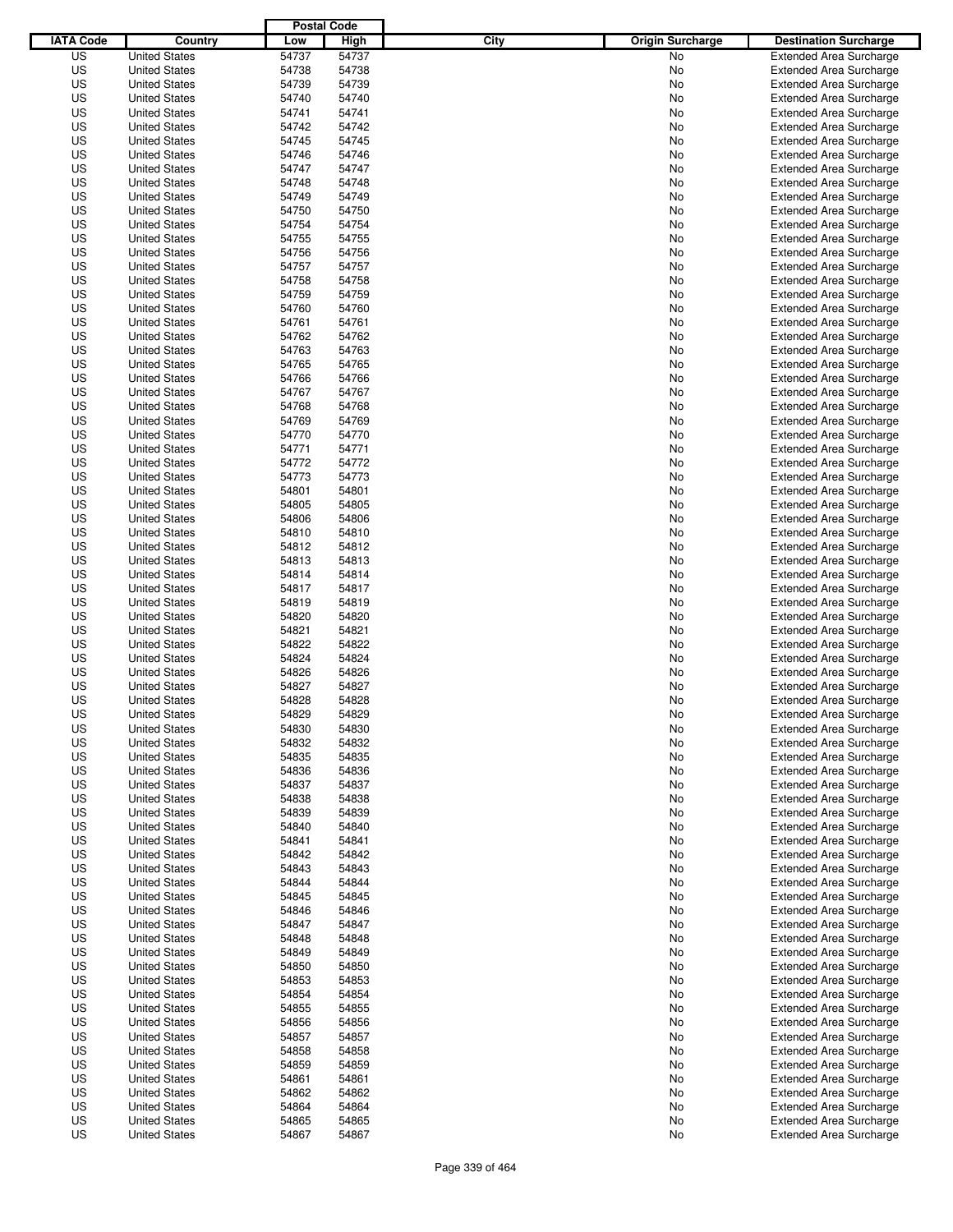|                  |                      | <b>Postal Code</b> |       |                                 |                                |
|------------------|----------------------|--------------------|-------|---------------------------------|--------------------------------|
| <b>IATA Code</b> | Country              | Low                | High  | City<br><b>Origin Surcharge</b> | <b>Destination Surcharge</b>   |
| US               | <b>United States</b> | 54870              | 54870 | No                              | <b>Extended Area Surcharge</b> |
| US               | <b>United States</b> | 54871              | 54871 | No                              | <b>Extended Area Surcharge</b> |
| US               | <b>United States</b> | 54872              | 54872 | No                              | <b>Extended Area Surcharge</b> |
| US               | <b>United States</b> | 54873              | 54873 | No                              | <b>Extended Area Surcharge</b> |
| US               | <b>United States</b> | 54874              | 54874 | No                              | <b>Extended Area Surcharge</b> |
| US               | <b>United States</b> | 54875              | 54875 | No                              | <b>Extended Area Surcharge</b> |
| US               | <b>United States</b> | 54876              | 54876 | No                              | <b>Extended Area Surcharge</b> |
| US               | <b>United States</b> | 54888              | 54888 | No                              | <b>Extended Area Surcharge</b> |
| US               | <b>United States</b> | 54889              | 54889 | No                              | <b>Extended Area Surcharge</b> |
| US               | <b>United States</b> | 54890              | 54890 | No                              | <b>Extended Area Surcharge</b> |
| US               | <b>United States</b> | 54891              | 54891 | No                              | <b>Extended Area Surcharge</b> |
| US               | <b>United States</b> | 54893              | 54893 | No                              | <b>Extended Area Surcharge</b> |
| US               | <b>United States</b> | 54895              | 54895 | No                              | <b>Extended Area Surcharge</b> |
| US               | <b>United States</b> | 54896              | 54896 | No                              | <b>Extended Area Surcharge</b> |
| US               | <b>United States</b> | 54909              | 54909 | No                              | <b>Extended Area Surcharge</b> |
| US               | <b>United States</b> | 54921              | 54921 | No                              | <b>Extended Area Surcharge</b> |
| US               | <b>United States</b> | 54922              | 54922 | No                              | <b>Extended Area Surcharge</b> |
| US               | <b>United States</b> | 54923              | 54923 | No                              | <b>Extended Area Surcharge</b> |
| US               | <b>United States</b> | 54928              | 54928 | No                              | <b>Extended Area Surcharge</b> |
| US               | <b>United States</b> | 54929              | 54929 | No                              | <b>Extended Area Surcharge</b> |
| US               | <b>United States</b> | 54930              | 54930 | No                              | <b>Extended Area Surcharge</b> |
| US               | <b>United States</b> | 54932              | 54932 | No                              | <b>Extended Area Surcharge</b> |
| US               | <b>United States</b> | 54933              | 54933 | No                              | <b>Extended Area Surcharge</b> |
| US               | <b>United States</b> | 54940              | 54940 | No                              | <b>Extended Area Surcharge</b> |
| US               | <b>United States</b> | 54941              | 54941 | No                              | <b>Extended Area Surcharge</b> |
| US               | <b>United States</b> | 54943              | 54943 | No                              | <b>Extended Area Surcharge</b> |
| US               | <b>United States</b> | 54945              | 54945 | No                              | <b>Extended Area Surcharge</b> |
| US               | <b>United States</b> | 54946              | 54946 | No                              | <b>Extended Area Surcharge</b> |
| US               | <b>United States</b> | 54947              | 54947 | No                              | <b>Extended Area Surcharge</b> |
| US               | <b>United States</b> | 54948              | 54948 | No                              | <b>Extended Area Surcharge</b> |
| US               | <b>United States</b> | 54949              | 54949 | No                              | <b>Extended Area Surcharge</b> |
| US               | <b>United States</b> | 54950              | 54950 | No                              | <b>Extended Area Surcharge</b> |
| US               | <b>United States</b> | 54951              | 54951 | No                              | <b>Extended Area Surcharge</b> |
| US               | <b>United States</b> | 54960              | 54960 | No                              | <b>Extended Area Surcharge</b> |
| US               | <b>United States</b> | 54961              | 54961 | No                              | <b>Extended Area Surcharge</b> |
| US               | <b>United States</b> | 54962              | 54962 | No                              | <b>Extended Area Surcharge</b> |
| US               | <b>United States</b> | 54963              | 54963 | No                              | <b>Extended Area Surcharge</b> |
| US               | <b>United States</b> | 54964              | 54964 | No                              | <b>Extended Area Surcharge</b> |
| US               | <b>United States</b> | 54965              | 54965 | No                              | <b>Extended Area Surcharge</b> |
| US               | <b>United States</b> | 54966              | 54966 | No                              | <b>Extended Area Surcharge</b> |
| US               | <b>United States</b> | 54967              | 54967 | No                              | <b>Extended Area Surcharge</b> |
| US               | <b>United States</b> | 54968              | 54968 | No                              | <b>Extended Area Surcharge</b> |
| US               | <b>United States</b> | 54969              | 54969 | No                              | <b>Extended Area Surcharge</b> |
| US               | <b>United States</b> | 54970              | 54970 | No                              | <b>Extended Area Surcharge</b> |
| US               | <b>United States</b> | 54971              | 54971 | No                              | Extended Area Surcharge        |
| US               | <b>United States</b> | 54974              | 54974 | No                              | <b>Extended Area Surcharge</b> |
| US               | <b>United States</b> | 54975              | 54975 | No                              | <b>Extended Area Surcharge</b> |
| US               | <b>United States</b> | 54976              | 54976 | No                              | <b>Extended Area Surcharge</b> |
| US               | <b>United States</b> | 54977              | 54977 | No                              | <b>Extended Area Surcharge</b> |
| US               | <b>United States</b> | 54978              | 54978 | No                              | <b>Extended Area Surcharge</b> |
| US               | <b>United States</b> | 54980              | 54980 | No                              | <b>Extended Area Surcharge</b> |
| US               | <b>United States</b> | 54981              | 54981 | No                              | <b>Extended Area Surcharge</b> |
| US               | <b>United States</b> | 54982              | 54982 | No                              | <b>Extended Area Surcharge</b> |
| US               | <b>United States</b> | 54983              | 54983 | No                              | <b>Extended Area Surcharge</b> |
| US               | <b>United States</b> | 54984              | 54984 | No                              | <b>Extended Area Surcharge</b> |
| US               | <b>United States</b> | 55002              | 55002 | No                              | <b>Extended Area Surcharge</b> |
| US               | <b>United States</b> | 55006              | 55006 | No                              | <b>Extended Area Surcharge</b> |
| US               | <b>United States</b> | 55007              | 55007 | No                              | <b>Extended Area Surcharge</b> |
| US               | <b>United States</b> | 55009              | 55009 | No                              | <b>Extended Area Surcharge</b> |
| US               | <b>United States</b> | 55012              | 55012 | No                              | <b>Extended Area Surcharge</b> |
| US               | <b>United States</b> | 55017              | 55017 | No                              | <b>Extended Area Surcharge</b> |
| US               | <b>United States</b> | 55018              | 55018 | No                              | Extended Area Surcharge        |
| US               | <b>United States</b> | 55026              | 55026 | No                              | <b>Extended Area Surcharge</b> |
| US               | <b>United States</b> | 55027              | 55027 | No                              | <b>Extended Area Surcharge</b> |
| US               | <b>United States</b> | 55029              | 55029 | No                              | <b>Extended Area Surcharge</b> |
| US               | <b>United States</b> | 55030              | 55030 | No                              | <b>Extended Area Surcharge</b> |
| US               | <b>United States</b> | 55031              | 55031 | No                              | <b>Extended Area Surcharge</b> |
| US               | <b>United States</b> | 55032              | 55032 | No                              | <b>Extended Area Surcharge</b> |
| US               | <b>United States</b> | 55036              | 55036 | No                              | <b>Extended Area Surcharge</b> |
| US               | <b>United States</b> | 55037              | 55037 | No                              | <b>Extended Area Surcharge</b> |
| US               | <b>United States</b> | 55041              | 55041 | No                              | <b>Extended Area Surcharge</b> |
| US               | <b>United States</b> | 55047              | 55047 | No                              | <b>Extended Area Surcharge</b> |
| US               | <b>United States</b> | 55049              | 55049 | No                              | <b>Extended Area Surcharge</b> |
| US               | <b>United States</b> | 55051              | 55051 | No                              | <b>Extended Area Surcharge</b> |
| US               | <b>United States</b> | 55052              | 55052 | No                              | <b>Extended Area Surcharge</b> |
| US               | <b>United States</b> | 55053              | 55053 | No                              | <b>Extended Area Surcharge</b> |
| US               | <b>United States</b> | 55063              | 55063 | No                              | <b>Extended Area Surcharge</b> |
| US               | <b>United States</b> | 55065              | 55065 | No                              | <b>Extended Area Surcharge</b> |
|                  |                      |                    |       |                                 |                                |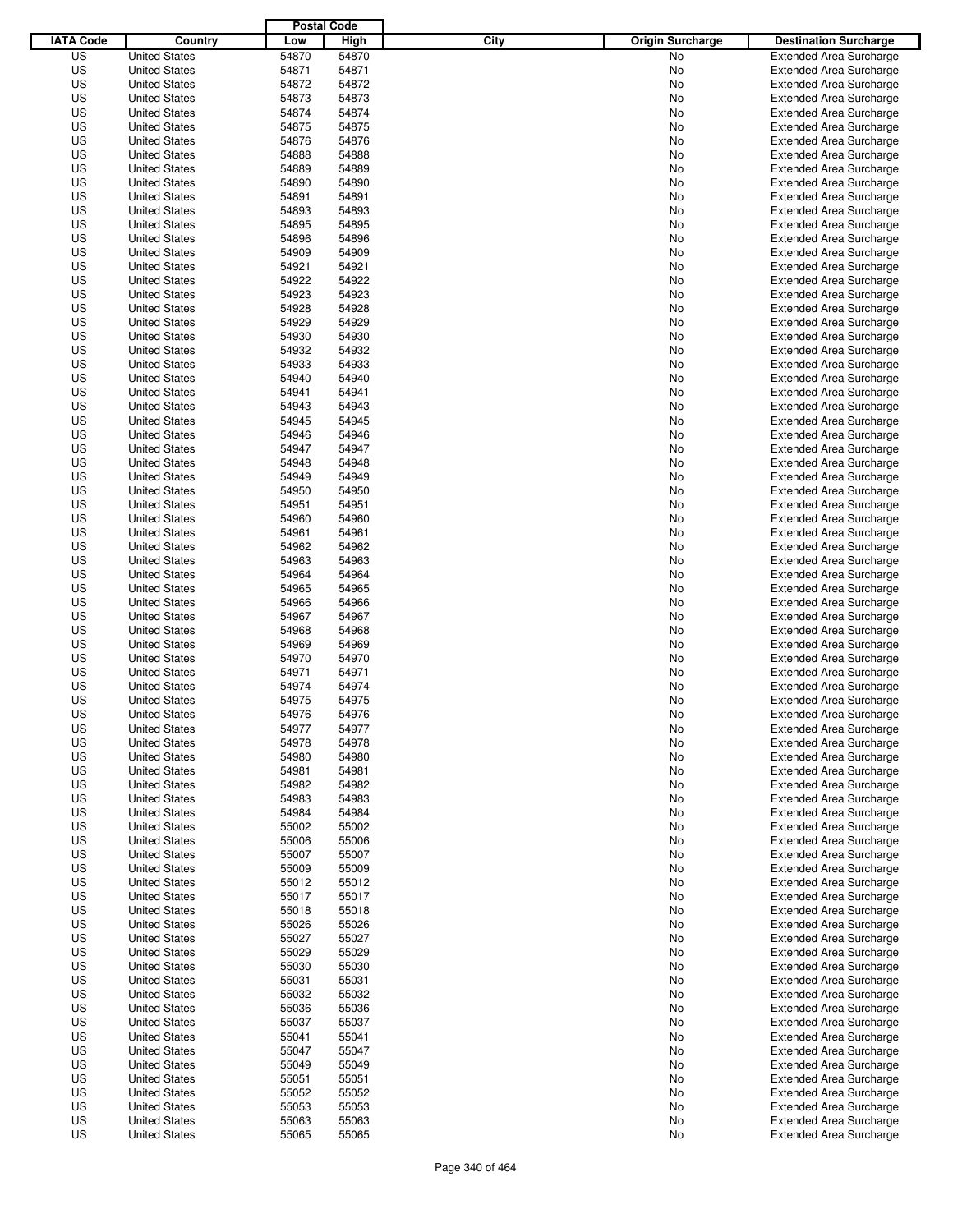|                  |                      | <b>Postal Code</b> |       |                                 |                                |
|------------------|----------------------|--------------------|-------|---------------------------------|--------------------------------|
| <b>IATA Code</b> | Country              | Low                | High  | City<br><b>Origin Surcharge</b> | <b>Destination Surcharge</b>   |
| US               | <b>United States</b> | 55067              | 55067 | <b>No</b>                       | <b>Extended Area Surcharge</b> |
| US               | <b>United States</b> | 55069              | 55069 | No                              | <b>Extended Area Surcharge</b> |
| US               | <b>United States</b> | 55072              | 55072 | No                              | <b>Extended Area Surcharge</b> |
| US               | <b>United States</b> | 55073              | 55073 | No                              | <b>Extended Area Surcharge</b> |
| US               | <b>United States</b> | 55074              | 55074 | No                              | <b>Extended Area Surcharge</b> |
| US               | <b>United States</b> | 55080              | 55080 | No                              | <b>Extended Area Surcharge</b> |
| US               | <b>United States</b> | 55084              | 55084 | No                              | <b>Extended Area Surcharge</b> |
| US               | <b>United States</b> | 55088              | 55088 | No                              | <b>Extended Area Surcharge</b> |
| US               | <b>United States</b> | 55089              | 55089 | No                              | <b>Extended Area Surcharge</b> |
| US               | <b>United States</b> | 55302              | 55302 | No                              | <b>Extended Area Surcharge</b> |
| US               | <b>United States</b> | 55307              | 55307 | No                              | <b>Extended Area Surcharge</b> |
| US               | <b>United States</b> | 55310              | 55310 | No                              | <b>Extended Area Surcharge</b> |
| US               | <b>United States</b> | 55312              | 55312 | No                              | <b>Extended Area Surcharge</b> |
| US               | <b>United States</b> | 55314              | 55314 | No                              | <b>Extended Area Surcharge</b> |
| US               | <b>United States</b> | 55319              | 55319 | No                              | <b>Extended Area Surcharge</b> |
| US               | <b>United States</b> | 55320              | 55320 | No                              | <b>Extended Area Surcharge</b> |
| US               | <b>United States</b> | 55321              | 55321 | No                              | <b>Extended Area Surcharge</b> |
| US               | <b>United States</b> | 55322              | 55322 | No                              | <b>Extended Area Surcharge</b> |
| US               | <b>United States</b> | 55324              | 55324 | No                              | <b>Extended Area Surcharge</b> |
| US               | <b>United States</b> | 55325              | 55325 | No                              | <b>Extended Area Surcharge</b> |
| US               | <b>United States</b> | 55329              | 55329 | No                              | <b>Extended Area Surcharge</b> |
| US               | <b>United States</b> | 55332              | 55332 | No                              | <b>Extended Area Surcharge</b> |
| US               | <b>United States</b> | 55333              | 55333 | No                              | <b>Extended Area Surcharge</b> |
| US               | <b>United States</b> | 55334              | 55334 | No                              | <b>Extended Area Surcharge</b> |
| US               | <b>United States</b> | 55335              | 55335 | No                              | <b>Extended Area Surcharge</b> |
| US               | <b>United States</b> | 55338              | 55338 | No                              | <b>Extended Area Surcharge</b> |
| US               | <b>United States</b> | 55339              | 55339 | No                              | <b>Extended Area Surcharge</b> |
| US               | <b>United States</b> | 55342              | 55342 | No                              | <b>Extended Area Surcharge</b> |
| US               | <b>United States</b> | 55349              | 55349 | No                              | <b>Extended Area Surcharge</b> |
| US               | <b>United States</b> | 55353              | 55353 | No                              | <b>Extended Area Surcharge</b> |
| US               | <b>United States</b> | 55354              | 55354 | No                              | <b>Extended Area Surcharge</b> |
| US               | <b>United States</b> | 55355              | 55355 | No                              | <b>Extended Area Surcharge</b> |
| US               | <b>United States</b> | 55357              | 55357 | No                              | <b>Extended Area Surcharge</b> |
| US               | <b>United States</b> | 55358              | 55358 | No                              | <b>Extended Area Surcharge</b> |
| US               | <b>United States</b> | 55366              | 55366 | No                              | <b>Extended Area Surcharge</b> |
| US               | <b>United States</b> | 55367              | 55367 | No                              | <b>Extended Area Surcharge</b> |
| US               | <b>United States</b> | 55368              | 55368 | No                              | <b>Extended Area Surcharge</b> |
| US               | <b>United States</b> | 55370              | 55370 | No                              | <b>Extended Area Surcharge</b> |
| US               | <b>United States</b> | 55371              | 55371 | No                              | <b>Extended Area Surcharge</b> |
| US               | <b>United States</b> | 55381              | 55381 | No                              | <b>Extended Area Surcharge</b> |
| US               | <b>United States</b> | 55382              | 55382 | No                              | <b>Extended Area Surcharge</b> |
| US               | <b>United States</b> | 55385              | 55385 | No                              | <b>Extended Area Surcharge</b> |
| US               | <b>United States</b> | 55388              | 55388 | No                              | <b>Extended Area Surcharge</b> |
| US               | <b>United States</b> | 55389              | 55389 | No                              | <b>Extended Area Surcharge</b> |
| US               | <b>United States</b> | 55390              | 55390 | No                              | <b>Extended Area Surcharge</b> |
| US               | <b>United States</b> | 55395              | 55395 | No                              | <b>Extended Area Surcharge</b> |
| US               | <b>United States</b> | 55396              | 55396 | No                              | <b>Extended Area Surcharge</b> |
| US               | <b>United States</b> | 55397              | 55397 | No                              | <b>Extended Area Surcharge</b> |
| US               | <b>United States</b> | 55601              | 55601 | No                              | <b>Extended Area Surcharge</b> |
| US               | <b>United States</b> | 55602              | 55602 | No                              | <b>Extended Area Surcharge</b> |
| US               | <b>United States</b> | 55603              | 55603 | No                              | <b>Extended Area Surcharge</b> |
| US               | <b>United States</b> | 55604              | 55604 | No                              | <b>Extended Area Surcharge</b> |
| US               | <b>United States</b> | 55605              | 55605 | No                              | <b>Extended Area Surcharge</b> |
| US               | <b>United States</b> | 55606              | 55606 | No                              | <b>Extended Area Surcharge</b> |
| US               | <b>United States</b> | 55607              | 55607 | No                              | <b>Extended Area Surcharge</b> |
| US               | <b>United States</b> | 55609              | 55609 | No                              | <b>Extended Area Surcharge</b> |
| US               | <b>United States</b> | 55612              | 55612 | No                              | <b>Extended Area Surcharge</b> |
| US               | <b>United States</b> | 55613              | 55613 | No                              | <b>Extended Area Surcharge</b> |
| US               | <b>United States</b> | 55614              | 55614 | No                              | <b>Extended Area Surcharge</b> |
| US               | <b>United States</b> | 55615              | 55615 | No                              | <b>Extended Area Surcharge</b> |
| US               | <b>United States</b> | 55616              | 55616 | No                              | <b>Extended Area Surcharge</b> |
| US               | <b>United States</b> | 55701              | 55701 | No                              | <b>Extended Area Surcharge</b> |
| US               | <b>United States</b> | 55702              | 55702 | No                              | <b>Extended Area Surcharge</b> |
| US               | <b>United States</b> | 55703              | 55703 | No                              | <b>Extended Area Surcharge</b> |
| US               | <b>United States</b> | 55704              | 55704 | No                              | <b>Extended Area Surcharge</b> |
| US               | <b>United States</b> | 55705              | 55705 | No                              | <b>Extended Area Surcharge</b> |
| US               | <b>United States</b> | 55706              | 55706 | No                              | <b>Extended Area Surcharge</b> |
| US               | <b>United States</b> | 55707              | 55707 | No                              | <b>Extended Area Surcharge</b> |
| US               | <b>United States</b> | 55709              | 55709 | No                              | <b>Extended Area Surcharge</b> |
| US               | <b>United States</b> | 55710              | 55710 | No                              | <b>Extended Area Surcharge</b> |
| US               | <b>United States</b> | 55711              | 55711 | No                              | <b>Extended Area Surcharge</b> |
| US               | <b>United States</b> | 55712              | 55712 | No                              | <b>Extended Area Surcharge</b> |
| US               | <b>United States</b> | 55716              | 55716 | No                              | <b>Extended Area Surcharge</b> |
| US               | <b>United States</b> | 55717              | 55717 | No                              | <b>Extended Area Surcharge</b> |
| US               | <b>United States</b> | 55718              | 55718 | No                              | <b>Extended Area Surcharge</b> |
| US               | <b>United States</b> | 55719              | 55719 | No                              | <b>Extended Area Surcharge</b> |
| US               | <b>United States</b> | 55721              | 55721 | No                              | <b>Extended Area Surcharge</b> |
| US               | <b>United States</b> | 55723              | 55723 | No                              | <b>Extended Area Surcharge</b> |
|                  |                      |                    |       |                                 |                                |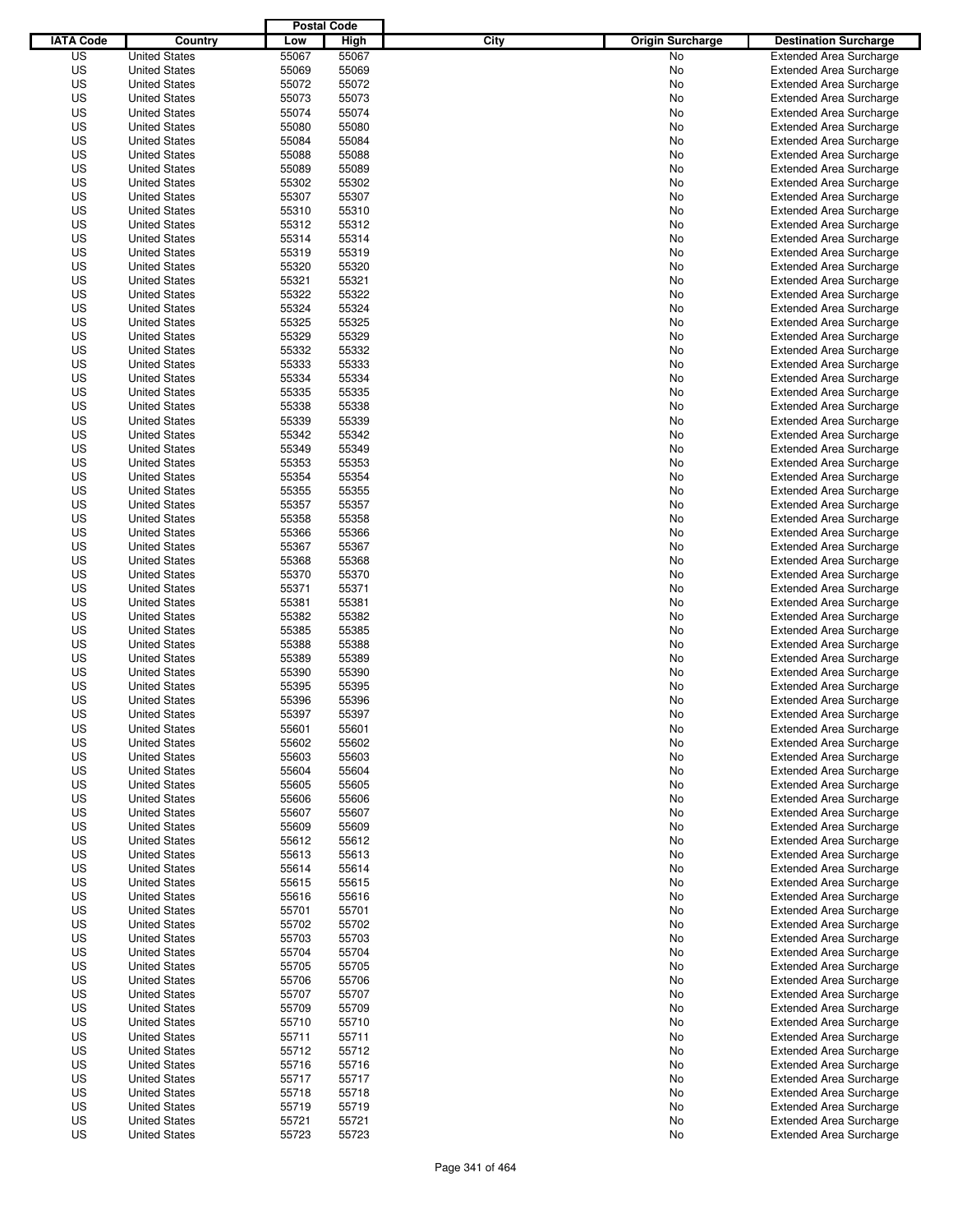|                  |                                              | <b>Postal Code</b> |                |                                 |                                |
|------------------|----------------------------------------------|--------------------|----------------|---------------------------------|--------------------------------|
| <b>IATA Code</b> | Country                                      | Low                | High           | City<br><b>Origin Surcharge</b> | <b>Destination Surcharge</b>   |
| US               | <b>United States</b>                         | 55724              | 55724          | <b>No</b>                       | <b>Extended Area Surcharge</b> |
| US               | <b>United States</b>                         | 55725              | 55725          | No                              | <b>Extended Area Surcharge</b> |
| US               | <b>United States</b>                         | 55726              | 55726          | No                              | <b>Extended Area Surcharge</b> |
| US               | <b>United States</b>                         | 55731              | 55731          | No                              | <b>Extended Area Surcharge</b> |
| US               | <b>United States</b>                         | 55732              | 55732          | No                              | <b>Extended Area Surcharge</b> |
| US               | <b>United States</b>                         | 55734              | 55734          | No                              | <b>Extended Area Surcharge</b> |
| US               | <b>United States</b>                         | 55735              | 55735          | No                              | <b>Extended Area Surcharge</b> |
| US               | <b>United States</b>                         | 55736              | 55736          | No                              | <b>Extended Area Surcharge</b> |
| US               | <b>United States</b>                         | 55738              | 55738          | No                              | <b>Extended Area Surcharge</b> |
| US               | <b>United States</b>                         | 55741              | 55741          | No                              | <b>Extended Area Surcharge</b> |
| US               | <b>United States</b>                         | 55742              | 55742          | No                              | <b>Extended Area Surcharge</b> |
| US               | <b>United States</b>                         | 55748              | 55748          | No                              | <b>Extended Area Surcharge</b> |
| US               | <b>United States</b>                         | 55749              | 55749          | No                              | <b>Extended Area Surcharge</b> |
| US               | <b>United States</b>                         | 55751              | 55751          | No                              | <b>Extended Area Surcharge</b> |
| US               | <b>United States</b>                         | 55752              | 55752          | No                              | <b>Extended Area Surcharge</b> |
| US               | <b>United States</b>                         | 55753              | 55753          | No                              | <b>Extended Area Surcharge</b> |
| US               | <b>United States</b>                         | 55756              | 55756          | No                              | <b>Extended Area Surcharge</b> |
| US               | <b>United States</b>                         | 55757              | 55757          | No                              | <b>Extended Area Surcharge</b> |
| US               | <b>United States</b>                         | 55758              | 55758          | No                              | <b>Extended Area Surcharge</b> |
| US               | <b>United States</b>                         | 55760              | 55760          | No                              | <b>Extended Area Surcharge</b> |
| US               | <b>United States</b>                         | 55763              | 55763          | No                              | <b>Extended Area Surcharge</b> |
| US               | <b>United States</b>                         | 55764              | 55764          | No                              | <b>Extended Area Surcharge</b> |
| US               | <b>United States</b>                         | 55765              | 55765          | No                              | <b>Extended Area Surcharge</b> |
| US               | <b>United States</b>                         | 55766              | 55766          | No                              | <b>Extended Area Surcharge</b> |
| US               | <b>United States</b>                         | 55767              | 55767          | No                              | <b>Extended Area Surcharge</b> |
| US               | <b>United States</b>                         | 55768              | 55768          | No                              | <b>Extended Area Surcharge</b> |
| US               | <b>United States</b>                         | 55769              | 55769          | No                              | <b>Extended Area Surcharge</b> |
| US               | <b>United States</b>                         | 55771              | 55771          | No                              | <b>Extended Area Surcharge</b> |
| US               | <b>United States</b>                         | 55772              | 55772          | No                              | <b>Extended Area Surcharge</b> |
| US               | <b>United States</b>                         | 55775              | 55775          | No                              | <b>Extended Area Surcharge</b> |
| US               | <b>United States</b>                         | 55779              | 55779          | No                              | <b>Extended Area Surcharge</b> |
| US               | <b>United States</b>                         | 55780              | 55780          | No                              | <b>Extended Area Surcharge</b> |
| US               | <b>United States</b>                         | 55781              | 55781          | No                              | <b>Extended Area Surcharge</b> |
| US               | <b>United States</b>                         | 55783              | 55783          | No                              | <b>Extended Area Surcharge</b> |
| US               | <b>United States</b>                         | 55784              | 55784          | No                              | <b>Extended Area Surcharge</b> |
| US               | <b>United States</b>                         | 55785              | 55785          | No                              | <b>Extended Area Surcharge</b> |
| US               | <b>United States</b>                         | 55786              | 55786          | No                              | <b>Extended Area Surcharge</b> |
| US               | <b>United States</b>                         | 55787              | 55787          | No                              | <b>Extended Area Surcharge</b> |
| US               | <b>United States</b>                         | 55790              | 55790          | No                              | <b>Extended Area Surcharge</b> |
| US               | <b>United States</b>                         | 55793              | 55793          | No                              | <b>Extended Area Surcharge</b> |
| US               | <b>United States</b>                         | 55795              | 55795          | No                              | <b>Extended Area Surcharge</b> |
| US               | <b>United States</b>                         | 55796              | 55796          | No                              | <b>Extended Area Surcharge</b> |
| US               | <b>United States</b>                         | 55797              | 55797          | No                              | <b>Extended Area Surcharge</b> |
| US               | <b>United States</b>                         | 55798              | 55798          | No                              | <b>Extended Area Surcharge</b> |
| US               | <b>United States</b>                         | 55909              | 55909          | No                              | Extended Area Surcharge        |
| US               | <b>United States</b>                         | 55910              | 55910          | No                              | <b>Extended Area Surcharge</b> |
| US               | <b>United States</b>                         | 55917              | 55917          | No                              | <b>Extended Area Surcharge</b> |
| US               | <b>United States</b>                         | 55918              | 55918          | No                              | <b>Extended Area Surcharge</b> |
| US               | <b>United States</b>                         | 55919              | 55919          | No                              | <b>Extended Area Surcharge</b> |
| US               | <b>United States</b>                         | 55921              | 55921          | No                              | <b>Extended Area Surcharge</b> |
| US               | <b>United States</b>                         | 55922              | 55922          | No                              | <b>Extended Area Surcharge</b> |
| US               | <b>United States</b>                         | 55923              | 55923          | No                              | <b>Extended Area Surcharge</b> |
| US               | <b>United States</b>                         | 55924              | 55924          | No                              | <b>Extended Area Surcharge</b> |
| US               | <b>United States</b>                         | 55925              | 55925          | No                              | <b>Extended Area Surcharge</b> |
| US               | <b>United States</b>                         | 55926              | 55926          | No                              | <b>Extended Area Surcharge</b> |
| US               | <b>United States</b>                         | 55927              | 55927          | No                              | <b>Extended Area Surcharge</b> |
| US               | <b>United States</b>                         | 55929              | 55929          | No                              | <b>Extended Area Surcharge</b> |
| US               | <b>United States</b>                         | 55931              | 55931          | No                              | <b>Extended Area Surcharge</b> |
| US               | <b>United States</b>                         | 55932              | 55932          | No                              | <b>Extended Area Surcharge</b> |
| US               | <b>United States</b>                         | 55933              | 55933          | No                              | <b>Extended Area Surcharge</b> |
| US               | <b>United States</b>                         | 55934              | 55934          | No                              | <b>Extended Area Surcharge</b> |
| US               | <b>United States</b>                         | 55935              | 55935          | No                              | <b>Extended Area Surcharge</b> |
| US               | <b>United States</b>                         | 55936              | 55936          | No                              | <b>Extended Area Surcharge</b> |
| US               | <b>United States</b>                         | 55939              | 55939          |                                 | <b>Extended Area Surcharge</b> |
| US               | <b>United States</b>                         | 55940              | 55940          | No<br>No                        | <b>Extended Area Surcharge</b> |
| US               | <b>United States</b>                         | 55941              | 55941          | No                              | <b>Extended Area Surcharge</b> |
| US               | <b>United States</b>                         | 55943              | 55943          | No                              | <b>Extended Area Surcharge</b> |
| US               | <b>United States</b>                         | 55945              | 55945          | No                              | <b>Extended Area Surcharge</b> |
| US               | <b>United States</b>                         |                    |                |                                 | <b>Extended Area Surcharge</b> |
| US               | <b>United States</b>                         | 55946<br>55949     | 55946<br>55949 | No                              | <b>Extended Area Surcharge</b> |
| US               |                                              | 55950              | 55950          | No                              | <b>Extended Area Surcharge</b> |
| US               | <b>United States</b><br><b>United States</b> | 55951              | 55951          | No                              | <b>Extended Area Surcharge</b> |
| US               |                                              |                    |                | No                              | <b>Extended Area Surcharge</b> |
| US               | <b>United States</b><br><b>United States</b> | 55952<br>55953     | 55952<br>55953 | No                              | <b>Extended Area Surcharge</b> |
| US               |                                              | 55954              | 55954          | No                              | <b>Extended Area Surcharge</b> |
| US               | <b>United States</b>                         | 55956              | 55956          | No                              |                                |
| US               | <b>United States</b>                         |                    |                | No                              | <b>Extended Area Surcharge</b> |
|                  | <b>United States</b>                         | 55957              | 55957          | No                              | <b>Extended Area Surcharge</b> |
| US               | <b>United States</b>                         | 55959              | 55959          | No                              | <b>Extended Area Surcharge</b> |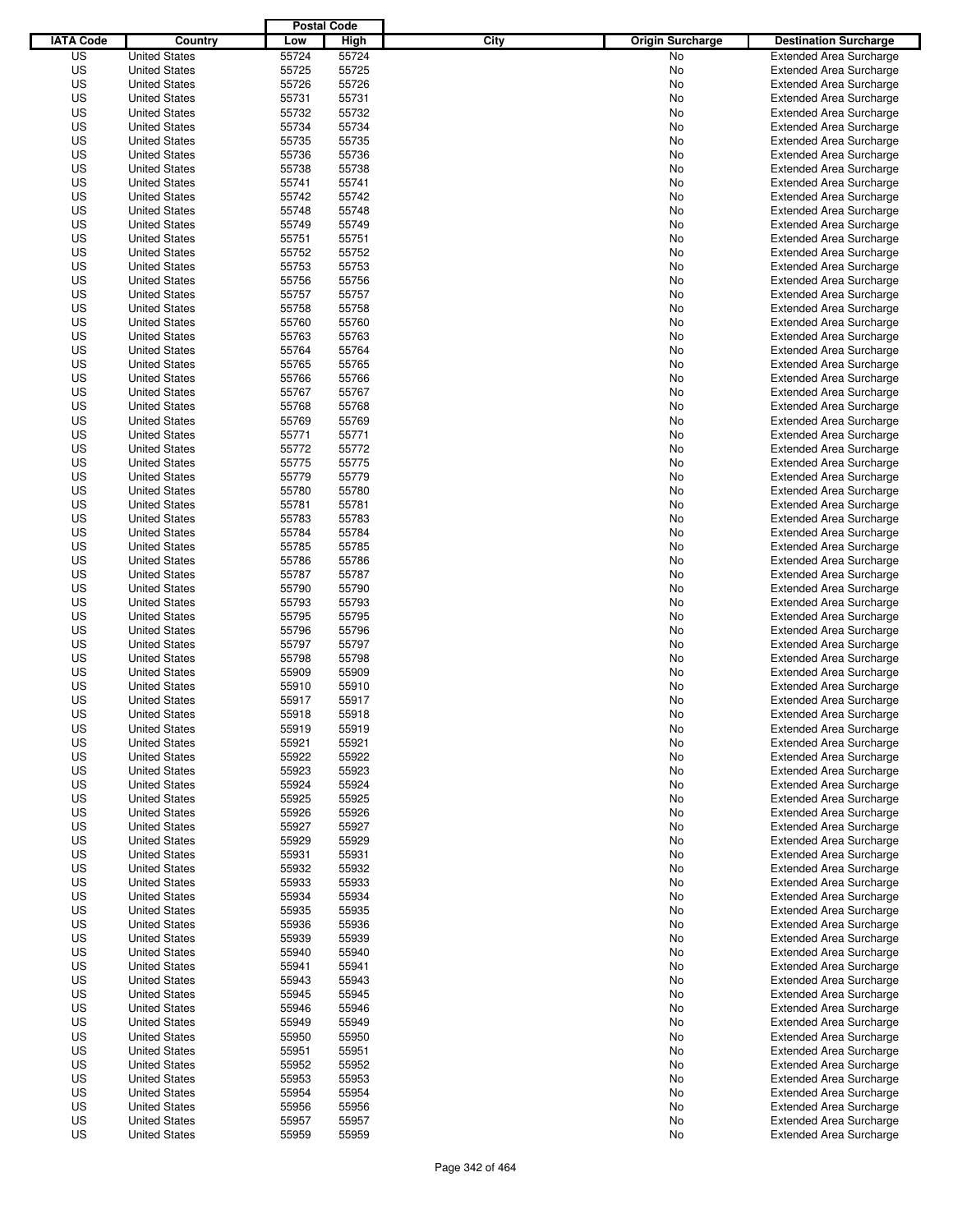|                  |                                              | <b>Postal Code</b> |                |                                 |                                                                  |
|------------------|----------------------------------------------|--------------------|----------------|---------------------------------|------------------------------------------------------------------|
| <b>IATA Code</b> | Country                                      | Low                | High           | City<br><b>Origin Surcharge</b> | <b>Destination Surcharge</b>                                     |
| US               | <b>United States</b>                         | 55960              | 55960          | <b>No</b>                       | <b>Extended Area Surcharge</b>                                   |
| US               | <b>United States</b>                         | 55961              | 55961          | No                              | <b>Extended Area Surcharge</b>                                   |
| US               | <b>United States</b>                         | 55962              | 55962          | No                              | <b>Extended Area Surcharge</b>                                   |
| US               | <b>United States</b>                         | 55964              | 55964          | No                              | <b>Extended Area Surcharge</b>                                   |
| US               | <b>United States</b>                         | 55965              | 55965          | No                              | <b>Extended Area Surcharge</b>                                   |
| US               | <b>United States</b>                         | 55967              | 55967          | No                              | <b>Extended Area Surcharge</b>                                   |
| US               | <b>United States</b>                         | 55968              | 55968          | No                              | <b>Extended Area Surcharge</b>                                   |
| US               | <b>United States</b>                         | 55969              | 55969          | No                              | <b>Extended Area Surcharge</b>                                   |
| US               | <b>United States</b>                         | 55970              | 55970          | No                              | <b>Extended Area Surcharge</b>                                   |
| US               | <b>United States</b>                         | 55971              | 55971          | No                              | <b>Extended Area Surcharge</b>                                   |
| US               | <b>United States</b>                         | 55972              | 55972          | No                              | <b>Extended Area Surcharge</b>                                   |
| US               | <b>United States</b>                         | 55973              | 55973          | No                              | <b>Extended Area Surcharge</b>                                   |
| US               | <b>United States</b>                         | 55974              | 55974          | No                              | <b>Extended Area Surcharge</b>                                   |
| US               | <b>United States</b>                         | 55975              | 55975          | No                              | <b>Extended Area Surcharge</b>                                   |
| US               | <b>United States</b>                         | 55977              | 55977          | No                              | <b>Extended Area Surcharge</b>                                   |
| US               | <b>United States</b>                         | 55979              | 55979          | No                              | <b>Extended Area Surcharge</b>                                   |
| US               | <b>United States</b>                         | 55981              | 55981          | No                              | <b>Extended Area Surcharge</b>                                   |
| US               | <b>United States</b>                         | 55982              | 55982          | No                              | <b>Extended Area Surcharge</b>                                   |
| US               | <b>United States</b>                         | 55983              | 55983          | No                              | <b>Extended Area Surcharge</b>                                   |
| US               | <b>United States</b>                         | 55985              | 55985          | No                              | <b>Extended Area Surcharge</b>                                   |
| US               | <b>United States</b>                         | 55990              | 55990          | No                              | <b>Extended Area Surcharge</b>                                   |
| US               | <b>United States</b>                         | 55991              | 55991          | No                              | <b>Extended Area Surcharge</b>                                   |
| US               | <b>United States</b>                         | 55992              | 55992          | No                              | <b>Extended Area Surcharge</b>                                   |
| US               | <b>United States</b>                         | 56009              | 56009          | No                              | <b>Extended Area Surcharge</b>                                   |
| US               | <b>United States</b>                         | 56010              | 56010          | No                              | <b>Extended Area Surcharge</b>                                   |
| US               | <b>United States</b>                         | 56013              | 56013          | No                              | <b>Extended Area Surcharge</b>                                   |
| US               | <b>United States</b>                         | 56014              | 56014          | No                              | <b>Extended Area Surcharge</b>                                   |
| US               | <b>United States</b>                         | 56016              | 56016          | No                              | <b>Extended Area Surcharge</b>                                   |
| US               | <b>United States</b>                         | 56017              | 56017          | No                              | <b>Extended Area Surcharge</b>                                   |
| US               | <b>United States</b>                         | 56019              | 56019          | No                              | <b>Extended Area Surcharge</b>                                   |
| US               | <b>United States</b>                         | 56020              | 56020          | No                              | <b>Extended Area Surcharge</b>                                   |
| US               | <b>United States</b>                         | 56021              | 56021          | No                              | <b>Extended Area Surcharge</b>                                   |
| US               | <b>United States</b>                         | 56022              | 56022          | No                              | <b>Extended Area Surcharge</b>                                   |
| US               | <b>United States</b>                         | 56023              | 56023          | No                              | <b>Extended Area Surcharge</b>                                   |
| US               | <b>United States</b>                         | 56025              | 56025          | No                              | <b>Extended Area Surcharge</b>                                   |
| US               | <b>United States</b>                         | 56026              | 56026          | No                              | <b>Extended Area Surcharge</b>                                   |
| US               | <b>United States</b>                         | 56027              | 56027          | No                              | <b>Extended Area Surcharge</b>                                   |
| US               | <b>United States</b>                         | 56028              | 56028          | No                              | <b>Extended Area Surcharge</b>                                   |
| US               | <b>United States</b>                         | 56029              | 56029          | No                              | <b>Extended Area Surcharge</b>                                   |
| US               | <b>United States</b>                         | 56031              | 56031          | No                              | <b>Extended Area Surcharge</b>                                   |
| US               | <b>United States</b>                         | 56033              | 56033          | No                              | <b>Extended Area Surcharge</b>                                   |
| US               | <b>United States</b>                         | 56034              | 56034          | No                              | <b>Extended Area Surcharge</b>                                   |
| US               | <b>United States</b>                         | 56035              | 56035          | No                              | <b>Extended Area Surcharge</b>                                   |
| US               | <b>United States</b>                         | 56036              | 56036          | No                              | <b>Extended Area Surcharge</b>                                   |
| US               | <b>United States</b>                         | 56037              | 56037          | No                              | <b>Extended Area Surcharge</b>                                   |
| US               | <b>United States</b>                         | 56039              | 56039          | No                              | <b>Extended Area Surcharge</b>                                   |
| US               | <b>United States</b>                         | 56041              | 56041          | No                              | <b>Extended Area Surcharge</b>                                   |
| US               | <b>United States</b>                         | 56042              | 56042          | No                              | <b>Extended Area Surcharge</b>                                   |
| US               | <b>United States</b>                         | 56043              | 56043          | No                              | <b>Extended Area Surcharge</b>                                   |
| US               | <b>United States</b>                         | 56044              | 56044          | No                              | <b>Extended Area Surcharge</b>                                   |
| US               | <b>United States</b>                         | 56045              | 56045          | No                              | <b>Extended Area Surcharge</b>                                   |
| US               | <b>United States</b>                         | 56046              | 56046          | No                              | <b>Extended Area Surcharge</b>                                   |
| US               | <b>United States</b>                         | 56047              | 56047          | No                              | <b>Extended Area Surcharge</b>                                   |
| US               | <b>United States</b><br><b>United States</b> | 56048              | 56048          | No                              | <b>Extended Area Surcharge</b>                                   |
| US               |                                              | 56050              | 56050          | No                              | <b>Extended Area Surcharge</b>                                   |
| US               | <b>United States</b>                         | 56051              | 56051          | No                              | <b>Extended Area Surcharge</b>                                   |
| US               | <b>United States</b>                         | 56052              | 56052          | No                              | <b>Extended Area Surcharge</b>                                   |
| US<br>US         | <b>United States</b><br><b>United States</b> | 56054<br>56055     | 56054<br>56055 | No                              | <b>Extended Area Surcharge</b><br><b>Extended Area Surcharge</b> |
|                  |                                              |                    |                | No                              |                                                                  |
| US               | <b>United States</b>                         | 56057              | 56057          | No                              | <b>Extended Area Surcharge</b>                                   |
| US               | <b>United States</b>                         | 56058              | 56058          | No                              | <b>Extended Area Surcharge</b>                                   |
| US<br>US         | <b>United States</b>                         | 56060<br>56062     | 56060<br>56062 | No                              | <b>Extended Area Surcharge</b><br><b>Extended Area Surcharge</b> |
|                  | <b>United States</b>                         |                    |                | No                              |                                                                  |
| US<br>US         | <b>United States</b><br><b>United States</b> | 56063<br>56064     | 56063<br>56064 | No<br>No                        | <b>Extended Area Surcharge</b><br><b>Extended Area Surcharge</b> |
| US               | <b>United States</b>                         | 56065              | 56065          | No                              | <b>Extended Area Surcharge</b>                                   |
| US               | <b>United States</b>                         | 56068              | 56068          | No                              | <b>Extended Area Surcharge</b>                                   |
| US               | <b>United States</b>                         | 56072              | 56072          | No                              | <b>Extended Area Surcharge</b>                                   |
| US               | <b>United States</b>                         | 56074              | 56074          | No                              | <b>Extended Area Surcharge</b>                                   |
| US               | <b>United States</b>                         | 56075              | 56075          | No                              | <b>Extended Area Surcharge</b>                                   |
| US               | <b>United States</b>                         | 56076              | 56076          | No                              | <b>Extended Area Surcharge</b>                                   |
| US               | <b>United States</b>                         | 56078              | 56078          | No                              | <b>Extended Area Surcharge</b>                                   |
| US               | <b>United States</b>                         | 56080              | 56080          | No                              | <b>Extended Area Surcharge</b>                                   |
| US               | <b>United States</b>                         | 56081              | 56081          | No                              | <b>Extended Area Surcharge</b>                                   |
| US               | <b>United States</b>                         | 56083              | 56083          | No                              | <b>Extended Area Surcharge</b>                                   |
| US               | <b>United States</b>                         | 56085              | 56085          | No                              | <b>Extended Area Surcharge</b>                                   |
| US               | <b>United States</b>                         | 56087              | 56087          | No                              | <b>Extended Area Surcharge</b>                                   |
| US               | <b>United States</b>                         | 56088              | 56088          | No                              | <b>Extended Area Surcharge</b>                                   |
|                  |                                              |                    |                |                                 |                                                                  |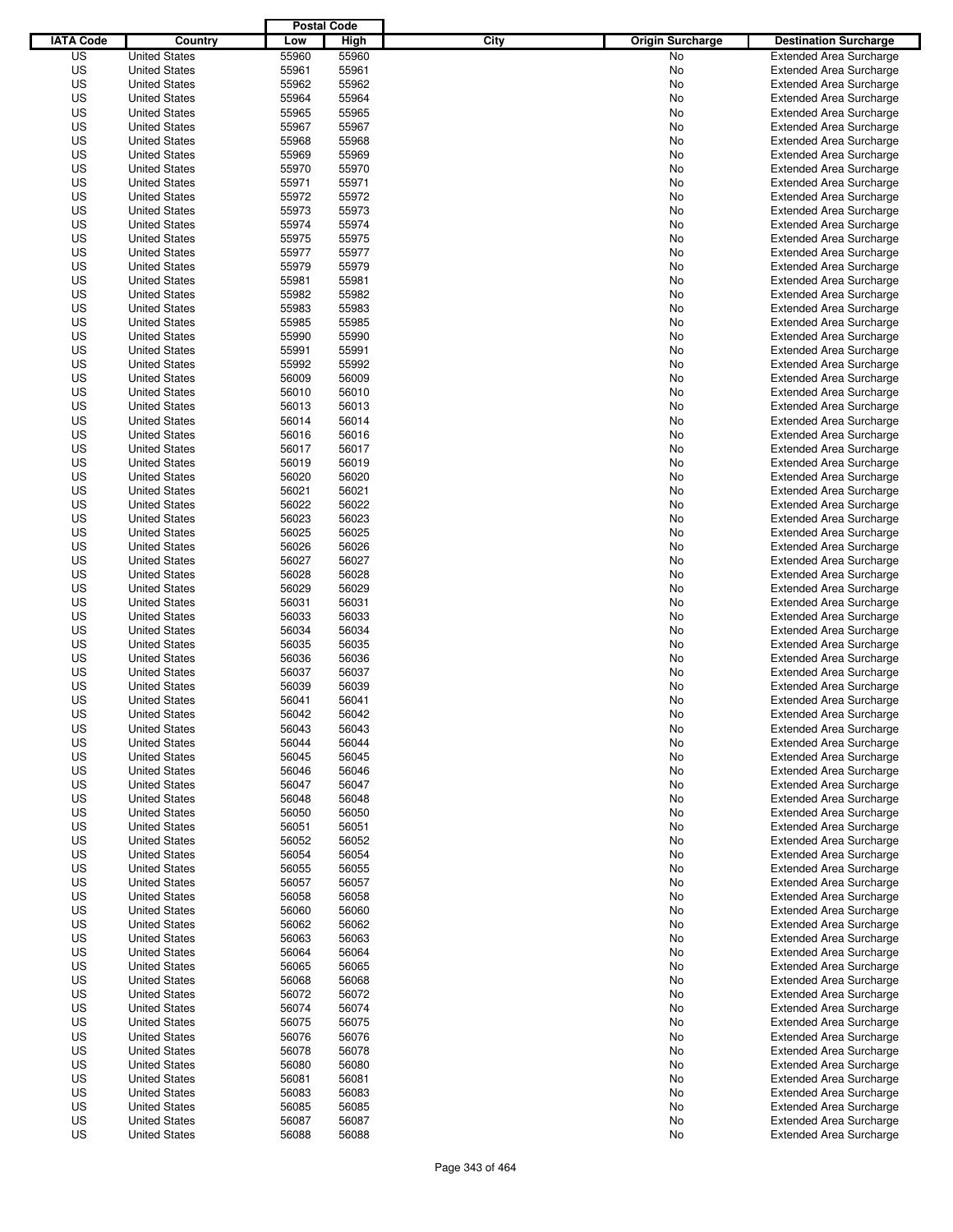|                  |                      | <b>Postal Code</b> |       |                                 |                                |
|------------------|----------------------|--------------------|-------|---------------------------------|--------------------------------|
| <b>IATA Code</b> | Country              | Low                | High  | City<br><b>Origin Surcharge</b> | <b>Destination Surcharge</b>   |
| US               | <b>United States</b> | 56089              | 56089 | <b>No</b>                       | <b>Extended Area Surcharge</b> |
| US               | <b>United States</b> | 56090              | 56090 | No                              | <b>Extended Area Surcharge</b> |
| US               | <b>United States</b> | 56091              | 56091 | No                              | <b>Extended Area Surcharge</b> |
| US               | <b>United States</b> | 56093              | 56093 | No                              | <b>Extended Area Surcharge</b> |
| US               | <b>United States</b> | 56096              | 56096 | No                              | <b>Extended Area Surcharge</b> |
| US               | <b>United States</b> | 56097              | 56097 | No                              | <b>Extended Area Surcharge</b> |
| US               | <b>United States</b> | 56098              | 56098 | No                              | <b>Extended Area Surcharge</b> |
| US               | <b>United States</b> | 56101              | 56101 | No                              | <b>Extended Area Surcharge</b> |
| US               | <b>United States</b> | 56110              | 56110 | No                              | <b>Extended Area Surcharge</b> |
| US               | <b>United States</b> | 56111              | 56111 | No                              | <b>Extended Area Surcharge</b> |
| US               | <b>United States</b> | 56113              | 56113 | No                              | <b>Extended Area Surcharge</b> |
| US               | <b>United States</b> | 56114              | 56114 | No                              | <b>Extended Area Surcharge</b> |
| US               | <b>United States</b> | 56115              | 56115 | No                              | <b>Extended Area Surcharge</b> |
| US               | <b>United States</b> | 56116              | 56116 | No                              | <b>Extended Area Surcharge</b> |
| US               | <b>United States</b> | 56117              | 56117 | No                              | <b>Extended Area Surcharge</b> |
| US               | <b>United States</b> | 56118              | 56118 | No                              | <b>Extended Area Surcharge</b> |
| US               | <b>United States</b> | 56119              | 56119 | No                              | <b>Extended Area Surcharge</b> |
| US               | <b>United States</b> | 56120              | 56120 | No                              | <b>Extended Area Surcharge</b> |
| US               | <b>United States</b> | 56121              | 56121 | No                              | <b>Extended Area Surcharge</b> |
| US               | <b>United States</b> | 56122              | 56122 | No                              | <b>Extended Area Surcharge</b> |
| US               | <b>United States</b> | 56123              | 56123 | No                              | <b>Extended Area Surcharge</b> |
| US               | <b>United States</b> | 56125              | 56125 | No                              | <b>Extended Area Surcharge</b> |
| US               | <b>United States</b> | 56127              | 56127 | No                              | <b>Extended Area Surcharge</b> |
| US               | <b>United States</b> | 56128              | 56128 | No                              | <b>Extended Area Surcharge</b> |
| US               | <b>United States</b> | 56129              | 56129 | No                              | <b>Extended Area Surcharge</b> |
| US               | <b>United States</b> | 56131              | 56131 | No                              | <b>Extended Area Surcharge</b> |
| US               | <b>United States</b> | 56132              | 56132 | No                              | <b>Extended Area Surcharge</b> |
| US               | <b>United States</b> | 56134              | 56134 | No                              | <b>Extended Area Surcharge</b> |
| US               | <b>United States</b> | 56136              | 56136 | No                              | <b>Extended Area Surcharge</b> |
| US               | <b>United States</b> | 56137              | 56137 | No                              | <b>Extended Area Surcharge</b> |
| US               | <b>United States</b> | 56139              | 56139 | No                              | <b>Extended Area Surcharge</b> |
| US               | <b>United States</b> | 56140              | 56140 | No                              | <b>Extended Area Surcharge</b> |
| US               | <b>United States</b> | 56141              | 56141 | No                              | <b>Extended Area Surcharge</b> |
| US               | <b>United States</b> | 56142              | 56142 | No                              | <b>Extended Area Surcharge</b> |
| US               | <b>United States</b> | 56143              | 56143 | No                              | <b>Extended Area Surcharge</b> |
| US               | <b>United States</b> | 56144              | 56144 | No                              | <b>Extended Area Surcharge</b> |
| US               | <b>United States</b> | 56145              | 56145 | No                              | <b>Extended Area Surcharge</b> |
| US               | <b>United States</b> | 56146              | 56146 | No                              | <b>Extended Area Surcharge</b> |
| US               | <b>United States</b> | 56147              | 56147 | No                              | <b>Extended Area Surcharge</b> |
| US               | <b>United States</b> | 56149              | 56149 | No                              | <b>Extended Area Surcharge</b> |
| US               | <b>United States</b> | 56150              | 56150 | No                              | <b>Extended Area Surcharge</b> |
| US               | <b>United States</b> | 56151              | 56151 | No                              | <b>Extended Area Surcharge</b> |
| US               | <b>United States</b> | 56152              | 56152 | No                              | <b>Extended Area Surcharge</b> |
| US               | <b>United States</b> | 56153              | 56153 | No                              | <b>Extended Area Surcharge</b> |
| US               | <b>United States</b> | 56155              | 56155 | No                              | <b>Extended Area Surcharge</b> |
| US               | <b>United States</b> | 56156              | 56156 | No                              | <b>Extended Area Surcharge</b> |
| US               | <b>United States</b> | 56157              | 56157 | No                              | <b>Extended Area Surcharge</b> |
| US               | <b>United States</b> | 56158              | 56158 | No                              | <b>Extended Area Surcharge</b> |
| US               | <b>United States</b> | 56159              | 56159 | No                              | <b>Extended Area Surcharge</b> |
| US               | <b>United States</b> | 56160              | 56160 | No                              | <b>Extended Area Surcharge</b> |
| US               | <b>United States</b> | 56161              | 56161 | No                              | <b>Extended Area Surcharge</b> |
| US               | <b>United States</b> | 56162              | 56162 | No                              | <b>Extended Area Surcharge</b> |
| US               | <b>United States</b> | 56164              | 56164 | No                              | <b>Extended Area Surcharge</b> |
| US               | <b>United States</b> | 56165              | 56165 | No                              | <b>Extended Area Surcharge</b> |
| US               | <b>United States</b> | 56166              | 56166 | No                              | <b>Extended Area Surcharge</b> |
| US               | <b>United States</b> | 56167              | 56167 | No                              | <b>Extended Area Surcharge</b> |
| US               | <b>United States</b> | 56168              | 56168 | No                              | <b>Extended Area Surcharge</b> |
| US               | <b>United States</b> | 56169              | 56169 | No                              | <b>Extended Area Surcharge</b> |
| US               | <b>United States</b> | 56170              | 56170 | No                              | <b>Extended Area Surcharge</b> |
| US               | <b>United States</b> | 56171              | 56171 | No                              | <b>Extended Area Surcharge</b> |
| US               | <b>United States</b> | 56172              | 56172 | No                              | <b>Extended Area Surcharge</b> |
| US               | <b>United States</b> | 56173              | 56173 | No                              | <b>Extended Area Surcharge</b> |
| US               | <b>United States</b> | 56174              | 56174 | No                              | <b>Extended Area Surcharge</b> |
| US               | <b>United States</b> | 56175              | 56175 | No                              | <b>Extended Area Surcharge</b> |
| US               | <b>United States</b> | 56176              | 56176 | No                              | <b>Extended Area Surcharge</b> |
| US               | <b>United States</b> | 56178              | 56178 | No                              | <b>Extended Area Surcharge</b> |
| US               | <b>United States</b> | 56180              | 56180 | No                              | <b>Extended Area Surcharge</b> |
| US               | <b>United States</b> | 56181              | 56181 | No                              | <b>Extended Area Surcharge</b> |
| US               | <b>United States</b> | 56183              | 56183 | No                              | <b>Extended Area Surcharge</b> |
| US               | <b>United States</b> | 56185              | 56185 | No                              | <b>Extended Area Surcharge</b> |
| US               | <b>United States</b> | 56186              | 56186 | No                              | <b>Extended Area Surcharge</b> |
| US               | <b>United States</b> | 56187              | 56187 | No                              | <b>Extended Area Surcharge</b> |
| US               | <b>United States</b> | 56207              | 56207 | No                              | <b>Extended Area Surcharge</b> |
| US               | <b>United States</b> | 56208              | 56208 | No                              | <b>Extended Area Surcharge</b> |
| US               | <b>United States</b> | 56209              | 56209 | No                              | <b>Extended Area Surcharge</b> |
| US               | <b>United States</b> | 56210              | 56210 | No                              | <b>Extended Area Surcharge</b> |
| US               | <b>United States</b> | 56211              | 56211 | No                              | <b>Extended Area Surcharge</b> |
| US               | <b>United States</b> | 56212              | 56212 | No                              | <b>Extended Area Surcharge</b> |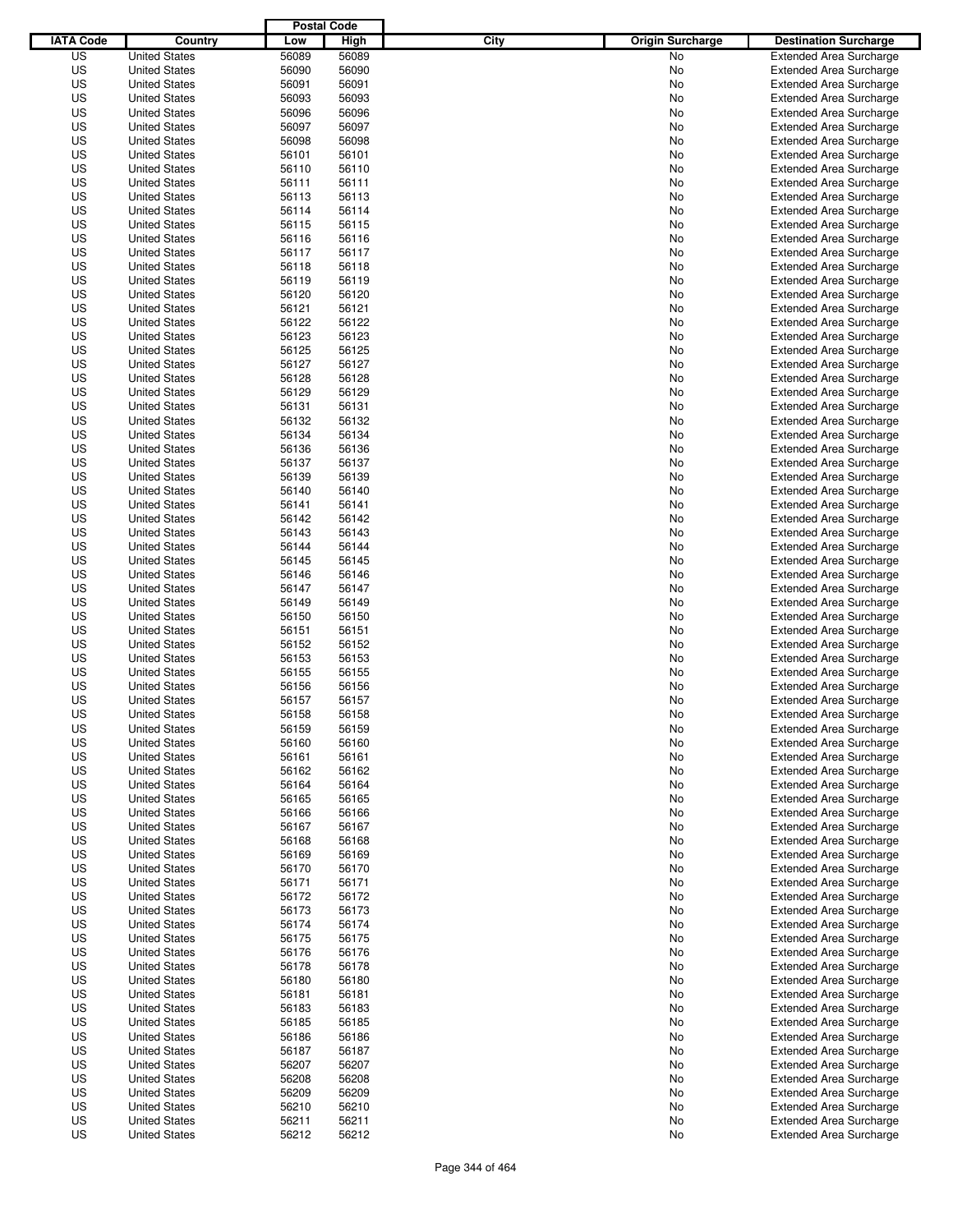|                  |                      | <b>Postal Code</b> |       |                                 |                                |
|------------------|----------------------|--------------------|-------|---------------------------------|--------------------------------|
| <b>IATA Code</b> | Country              | Low                | High  | City<br><b>Origin Surcharge</b> | <b>Destination Surcharge</b>   |
| US               | <b>United States</b> | 56214              | 56214 | <b>No</b>                       | <b>Extended Area Surcharge</b> |
| US               | <b>United States</b> | 56215              | 56215 | No                              | <b>Extended Area Surcharge</b> |
| US               | <b>United States</b> | 56216              | 56216 | No                              | <b>Extended Area Surcharge</b> |
| US               | <b>United States</b> | 56218              | 56218 | No                              | <b>Extended Area Surcharge</b> |
| US               | <b>United States</b> | 56219              | 56219 | No                              | <b>Extended Area Surcharge</b> |
| US               | <b>United States</b> | 56220              | 56220 | No                              | <b>Extended Area Surcharge</b> |
| US               | <b>United States</b> | 56221              | 56221 | No                              | <b>Extended Area Surcharge</b> |
| US               | <b>United States</b> | 56222              | 56222 | No                              | <b>Extended Area Surcharge</b> |
| US               | <b>United States</b> | 56223              | 56223 | No                              | <b>Extended Area Surcharge</b> |
| US               | <b>United States</b> | 56224              | 56224 | No                              | <b>Extended Area Surcharge</b> |
| US               | <b>United States</b> | 56225              | 56225 | No                              | <b>Extended Area Surcharge</b> |
| US               | <b>United States</b> | 56226              | 56226 | No                              | <b>Extended Area Surcharge</b> |
| US               | <b>United States</b> | 56227              | 56227 | No                              | <b>Extended Area Surcharge</b> |
| US               | <b>United States</b> | 56228              | 56228 | No                              | <b>Extended Area Surcharge</b> |
| US               | <b>United States</b> | 56229              | 56229 | No                              | <b>Extended Area Surcharge</b> |
| US               | <b>United States</b> | 56230              | 56230 | No                              | <b>Extended Area Surcharge</b> |
| US               | <b>United States</b> | 56231              | 56231 | No                              | <b>Extended Area Surcharge</b> |
| US               | <b>United States</b> | 56232              | 56232 | No                              | <b>Extended Area Surcharge</b> |
| US               | <b>United States</b> | 56235              | 56235 | No                              | <b>Extended Area Surcharge</b> |
| US               | <b>United States</b> | 56236              | 56236 | No                              | <b>Extended Area Surcharge</b> |
| US               | <b>United States</b> | 56237              | 56237 | No                              | <b>Extended Area Surcharge</b> |
| US               | <b>United States</b> | 56239              | 56239 | No                              | <b>Extended Area Surcharge</b> |
| US               | <b>United States</b> | 56240              | 56240 | No                              | <b>Extended Area Surcharge</b> |
| US               | <b>United States</b> | 56241              | 56241 | No                              | <b>Extended Area Surcharge</b> |
| US               | <b>United States</b> | 56243              | 56243 | No                              | <b>Extended Area Surcharge</b> |
| US               | <b>United States</b> | 56244              | 56244 | No                              | <b>Extended Area Surcharge</b> |
| US               | <b>United States</b> | 56245              | 56245 | No                              | <b>Extended Area Surcharge</b> |
| US               | <b>United States</b> | 56246              | 56246 | No                              | <b>Extended Area Surcharge</b> |
| US               | <b>United States</b> | 56248              | 56248 | No                              | <b>Extended Area Surcharge</b> |
| US               | <b>United States</b> | 56249              | 56249 | No                              | <b>Extended Area Surcharge</b> |
| US               | <b>United States</b> | 56251              | 56251 | No                              | <b>Extended Area Surcharge</b> |
| US               | <b>United States</b> | 56252              | 56252 | No                              | <b>Extended Area Surcharge</b> |
| US               | <b>United States</b> | 56253              | 56253 | No                              | <b>Extended Area Surcharge</b> |
| US               | <b>United States</b> | 56255              | 56255 | No                              | <b>Extended Area Surcharge</b> |
| US               | <b>United States</b> | 56256              | 56256 | No                              | <b>Extended Area Surcharge</b> |
| US               | <b>United States</b> | 56257              | 56257 | No                              | <b>Extended Area Surcharge</b> |
| US               | <b>United States</b> | 56260              | 56260 | No                              | <b>Extended Area Surcharge</b> |
| US               | <b>United States</b> | 56262              | 56262 | No                              | <b>Extended Area Surcharge</b> |
| US               | <b>United States</b> | 56263              | 56263 | No                              | <b>Extended Area Surcharge</b> |
| US               | <b>United States</b> | 56264              | 56264 | No                              | <b>Extended Area Surcharge</b> |
| US               | <b>United States</b> | 56265              | 56265 | No                              | <b>Extended Area Surcharge</b> |
| US               | <b>United States</b> | 56266              | 56266 | No                              | <b>Extended Area Surcharge</b> |
| US               | <b>United States</b> | 56267              | 56267 | No                              | <b>Extended Area Surcharge</b> |
| US               | <b>United States</b> | 56270              | 56270 | No                              | <b>Extended Area Surcharge</b> |
| US               | <b>United States</b> | 56271              | 56271 | No                              | <b>Extended Area Surcharge</b> |
| US               | <b>United States</b> | 56273              | 56273 | No                              | <b>Extended Area Surcharge</b> |
| US               | <b>United States</b> | 56274              | 56274 | No                              | <b>Extended Area Surcharge</b> |
| US               | <b>United States</b> | 56276              | 56276 | No                              | <b>Extended Area Surcharge</b> |
| US               | <b>United States</b> | 56277              | 56277 | No                              | <b>Extended Area Surcharge</b> |
| US               | <b>United States</b> | 56278              | 56278 | No                              | <b>Extended Area Surcharge</b> |
| US               | <b>United States</b> | 56279              | 56279 | No                              | <b>Extended Area Surcharge</b> |
| US               | <b>United States</b> | 56280              | 56280 | No                              | <b>Extended Area Surcharge</b> |
| US               | <b>United States</b> | 56281              | 56281 | No                              | <b>Extended Area Surcharge</b> |
| US               | <b>United States</b> | 56282              | 56282 | No                              | <b>Extended Area Surcharge</b> |
| US               | <b>United States</b> | 56283              | 56283 | No                              | <b>Extended Area Surcharge</b> |
| US               | <b>United States</b> | 56284              | 56284 | No                              | <b>Extended Area Surcharge</b> |
| US               | <b>United States</b> | 56285              | 56285 | No                              | <b>Extended Area Surcharge</b> |
| US               | <b>United States</b> | 56287              | 56287 | No                              | <b>Extended Area Surcharge</b> |
| US               | <b>United States</b> | 56288              | 56288 | No                              | <b>Extended Area Surcharge</b> |
| US               | <b>United States</b> | 56289              | 56289 | No                              | <b>Extended Area Surcharge</b> |
| US               | <b>United States</b> | 56291              | 56291 | No                              | <b>Extended Area Surcharge</b> |
| US               | <b>United States</b> | 56292              | 56292 | No                              | <b>Extended Area Surcharge</b> |
| US               | <b>United States</b> | 56293              | 56293 | No                              | <b>Extended Area Surcharge</b> |
| US               | <b>United States</b> | 56294              | 56294 | No                              | <b>Extended Area Surcharge</b> |
| US               | <b>United States</b> | 56295              | 56295 | No                              | <b>Extended Area Surcharge</b> |
| US               | <b>United States</b> | 56296              | 56296 | No                              | <b>Extended Area Surcharge</b> |
| US               | <b>United States</b> | 56297              | 56297 | No                              | <b>Extended Area Surcharge</b> |
| US               | <b>United States</b> | 56307              | 56307 | No                              | <b>Extended Area Surcharge</b> |
| US               | <b>United States</b> | 56309              | 56309 | No                              | <b>Extended Area Surcharge</b> |
| US               | <b>United States</b> | 56310              | 56310 | No                              | <b>Extended Area Surcharge</b> |
| US               | <b>United States</b> | 56311              | 56311 | No                              | <b>Extended Area Surcharge</b> |
| US               | <b>United States</b> | 56312              | 56312 | No                              | <b>Extended Area Surcharge</b> |
| US               | <b>United States</b> | 56313              | 56313 | No                              | <b>Extended Area Surcharge</b> |
| US               | <b>United States</b> | 56314              | 56314 | No                              | <b>Extended Area Surcharge</b> |
| US               | <b>United States</b> | 56315              | 56315 | No                              | <b>Extended Area Surcharge</b> |
| US               | <b>United States</b> | 56316              | 56316 | No                              | <b>Extended Area Surcharge</b> |
| US               | <b>United States</b> | 56317              | 56317 | No                              | <b>Extended Area Surcharge</b> |
| US               | <b>United States</b> | 56318              | 56318 | No                              | <b>Extended Area Surcharge</b> |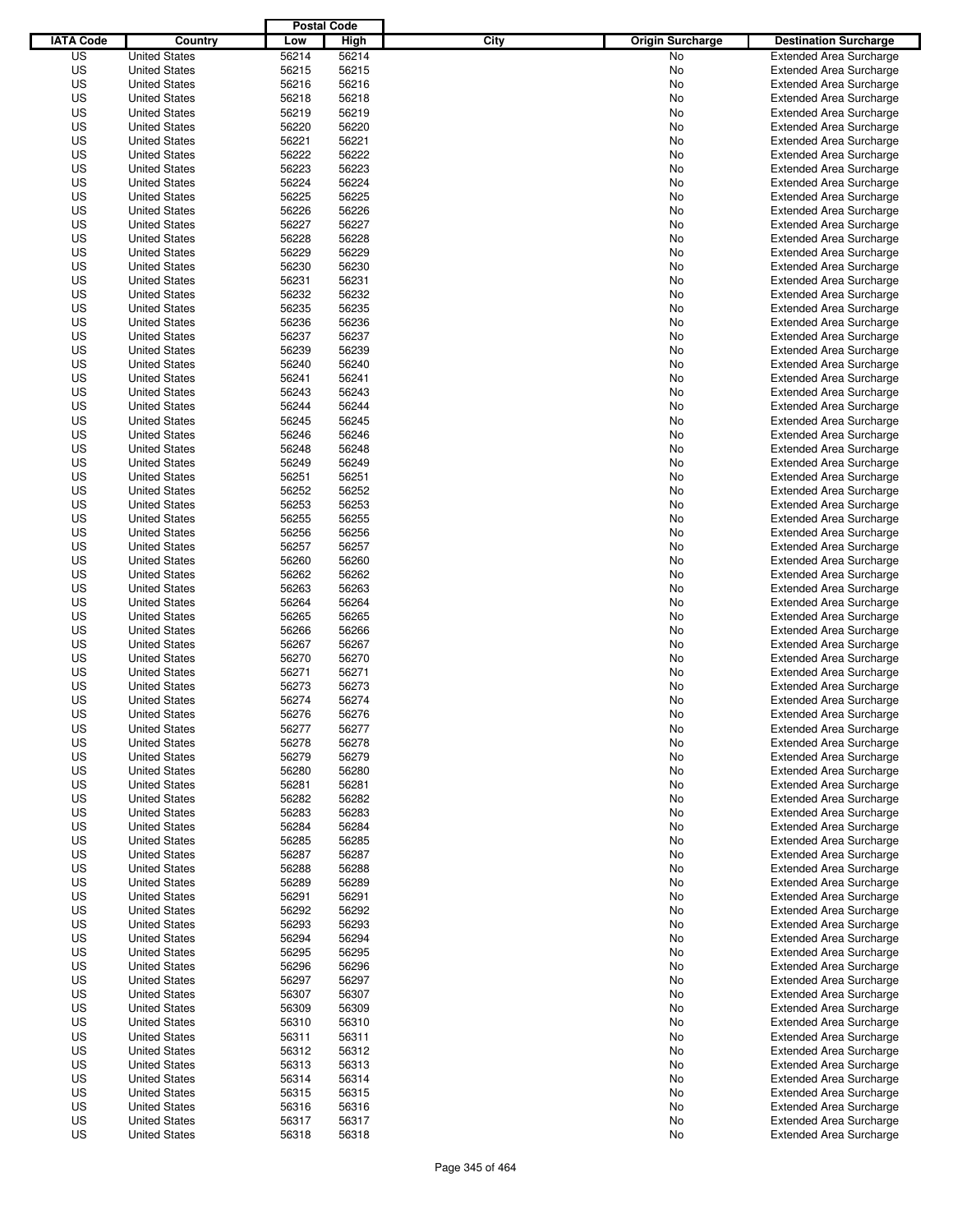|                  |                                              | <b>Postal Code</b> |                |                                 |                                |
|------------------|----------------------------------------------|--------------------|----------------|---------------------------------|--------------------------------|
| <b>IATA Code</b> | Country                                      | Low                | High           | City<br><b>Origin Surcharge</b> | <b>Destination Surcharge</b>   |
| US               | <b>United States</b>                         | 56319              | 56319          | No                              | <b>Extended Area Surcharge</b> |
| US               | <b>United States</b>                         | 56323              | 56323          | No                              | <b>Extended Area Surcharge</b> |
| US               | <b>United States</b>                         | 56324              | 56324          | No                              | <b>Extended Area Surcharge</b> |
| US               | <b>United States</b>                         | 56325              | 56325          | No                              | <b>Extended Area Surcharge</b> |
| US               | <b>United States</b>                         | 56326              | 56326          | No                              | <b>Extended Area Surcharge</b> |
| US               | <b>United States</b>                         | 56327              | 56327          | No                              | <b>Extended Area Surcharge</b> |
| US               | <b>United States</b>                         | 56328              | 56328          | No                              | <b>Extended Area Surcharge</b> |
| US               | <b>United States</b>                         | 56329              | 56329          | No                              | <b>Extended Area Surcharge</b> |
| US               | <b>United States</b>                         | 56330              | 56330          | No                              | <b>Extended Area Surcharge</b> |
| US               | <b>United States</b>                         | 56331              | 56331          | No                              | <b>Extended Area Surcharge</b> |
| US               | <b>United States</b>                         | 56332              | 56332          | No                              | <b>Extended Area Surcharge</b> |
| US               | <b>United States</b>                         | 56333              | 56333          | No                              | <b>Extended Area Surcharge</b> |
| US               | <b>United States</b>                         | 56334              | 56334          | No                              | <b>Extended Area Surcharge</b> |
| US               | <b>United States</b>                         | 56335              | 56335          | No                              | <b>Extended Area Surcharge</b> |
| US               | <b>United States</b>                         | 56336              | 56336          | No                              | <b>Extended Area Surcharge</b> |
| US               | <b>United States</b>                         | 56338              | 56338          | No                              | <b>Extended Area Surcharge</b> |
| US               | <b>United States</b>                         | 56339              | 56339          | No                              | <b>Extended Area Surcharge</b> |
| US               | <b>United States</b>                         | 56340              | 56340          | No                              | <b>Extended Area Surcharge</b> |
| US               | <b>United States</b>                         | 56341              | 56341          | No                              | <b>Extended Area Surcharge</b> |
| US               | <b>United States</b>                         | 56342              | 56342          | No                              | <b>Extended Area Surcharge</b> |
| US               | <b>United States</b>                         | 56343              | 56343          | No                              | <b>Extended Area Surcharge</b> |
| US               | <b>United States</b>                         | 56345              | 56345          | No                              | <b>Extended Area Surcharge</b> |
| US               | <b>United States</b>                         | 56347              | 56347          | No                              | <b>Extended Area Surcharge</b> |
| US               | <b>United States</b>                         | 56349              | 56349          | No                              | <b>Extended Area Surcharge</b> |
| US               | <b>United States</b>                         | 56350              | 56350          | No                              | <b>Extended Area Surcharge</b> |
| US               | <b>United States</b>                         | 56352              | 56352          | No                              | <b>Extended Area Surcharge</b> |
| US               | <b>United States</b>                         | 56353              | 56353          | No                              | <b>Extended Area Surcharge</b> |
| US               | <b>United States</b>                         | 56354              | 56354          | No                              | <b>Extended Area Surcharge</b> |
| US               | <b>United States</b>                         | 56355              | 56355          | No                              | <b>Extended Area Surcharge</b> |
| US               | <b>United States</b>                         | 56356              | 56356          | No                              | <b>Extended Area Surcharge</b> |
| US               | <b>United States</b>                         | 56357              | 56357          | No                              | <b>Extended Area Surcharge</b> |
| US               | <b>United States</b>                         | 56358              | 56358          | No                              | <b>Extended Area Surcharge</b> |
| US               | <b>United States</b>                         | 56359              | 56359          | No                              | <b>Extended Area Surcharge</b> |
| US               | <b>United States</b>                         | 56360              | 56360          | No                              | <b>Extended Area Surcharge</b> |
| US               | <b>United States</b>                         | 56361              | 56361          | No                              | <b>Extended Area Surcharge</b> |
| US               | <b>United States</b>                         | 56362              | 56362          | No                              | <b>Extended Area Surcharge</b> |
| US               | <b>United States</b>                         | 56364              | 56364          | No                              | <b>Extended Area Surcharge</b> |
| US               | <b>United States</b>                         | 56367              | 56367          | No                              | <b>Extended Area Surcharge</b> |
| US               | <b>United States</b>                         | 56368              | 56368          | No                              | <b>Extended Area Surcharge</b> |
| US               | <b>United States</b>                         | 56371              | 56371          | No                              | <b>Extended Area Surcharge</b> |
| US               | <b>United States</b>                         | 56373              | 56373          | No                              | <b>Extended Area Surcharge</b> |
| US               | <b>United States</b>                         | 56375              | 56375          | No                              | <b>Extended Area Surcharge</b> |
| US               | <b>United States</b>                         | 56378              | 56378          | No                              | <b>Extended Area Surcharge</b> |
| US               | <b>United States</b>                         | 56381              | 56381          | No                              | <b>Extended Area Surcharge</b> |
| US               | <b>United States</b>                         | 56382              | 56382          | No                              | <b>Extended Area Surcharge</b> |
| US               | <b>United States</b>                         | 56384              | 56384          | No                              | <b>Extended Area Surcharge</b> |
| US               | <b>United States</b>                         | 56385              | 56385          | No                              | <b>Extended Area Surcharge</b> |
| US               | <b>United States</b>                         | 56386              | 56386          | No                              | <b>Extended Area Surcharge</b> |
| US               | <b>United States</b>                         | 56389              | 56389          | No                              | <b>Extended Area Surcharge</b> |
| US               | <b>United States</b>                         | 56431              | 56431          | No                              | <b>Extended Area Surcharge</b> |
| US               | <b>United States</b>                         | 56433              | 56433          | No                              | <b>Extended Area Surcharge</b> |
| US               | <b>United States</b>                         | 56434              | 56434          | No                              | <b>Extended Area Surcharge</b> |
| US               | <b>United States</b>                         | 56435              | 56435          | No                              | <b>Extended Area Surcharge</b> |
| US               | <b>United States</b>                         | 56436              | 56436          | No                              | <b>Extended Area Surcharge</b> |
| US               | <b>United States</b>                         | 56437              | 56437          | No                              | <b>Extended Area Surcharge</b> |
| US               | <b>United States</b>                         | 56438              | 56438          | No                              | <b>Extended Area Surcharge</b> |
| US               | <b>United States</b>                         | 56440              | 56440          | No                              | <b>Extended Area Surcharge</b> |
| US               | <b>United States</b>                         | 56441              | 56441          | No                              | <b>Extended Area Surcharge</b> |
| US               | <b>United States</b>                         | 56442              | 56442          | No                              | <b>Extended Area Surcharge</b> |
| US               | <b>United States</b>                         | 56443              | 56443          | No                              | <b>Extended Area Surcharge</b> |
| US               | <b>United States</b>                         | 56444              |                |                                 | <b>Extended Area Surcharge</b> |
| US               | <b>United States</b>                         | 56446              | 56444<br>56446 | No<br>No                        | <b>Extended Area Surcharge</b> |
| US               |                                              |                    |                |                                 | <b>Extended Area Surcharge</b> |
| US               | <b>United States</b>                         | 56447              | 56447<br>56448 | No                              |                                |
|                  | <b>United States</b>                         | 56448              |                | No                              | <b>Extended Area Surcharge</b> |
| US               | <b>United States</b><br><b>United States</b> | 56449              | 56449          | No                              | <b>Extended Area Surcharge</b> |
| US               |                                              | 56450              | 56450          | No                              | <b>Extended Area Surcharge</b> |
| US               | <b>United States</b>                         | 56452              | 56452          | No                              | <b>Extended Area Surcharge</b> |
| US               | <b>United States</b>                         | 56453              | 56453          | No                              | <b>Extended Area Surcharge</b> |
| US               | <b>United States</b>                         | 56455              | 56455          | No                              | <b>Extended Area Surcharge</b> |
| US               | <b>United States</b>                         | 56456              | 56456          | No                              | <b>Extended Area Surcharge</b> |
| US               | <b>United States</b>                         | 56458              | 56458          | No                              | <b>Extended Area Surcharge</b> |
| US               | <b>United States</b>                         | 56461              | 56461          | No                              | <b>Extended Area Surcharge</b> |
| US               | <b>United States</b>                         | 56464              | 56464          | No                              | <b>Extended Area Surcharge</b> |
| US               | <b>United States</b>                         | 56465              | 56465          | No                              | <b>Extended Area Surcharge</b> |
| US               | <b>United States</b>                         | 56466              | 56466          | No                              | <b>Extended Area Surcharge</b> |
| US               | <b>United States</b>                         | 56467              | 56467          | No                              | <b>Extended Area Surcharge</b> |
| US               | <b>United States</b>                         | 56468              | 56468          | No                              | <b>Extended Area Surcharge</b> |
| US               | <b>United States</b>                         | 56469              | 56469          | No                              | <b>Extended Area Surcharge</b> |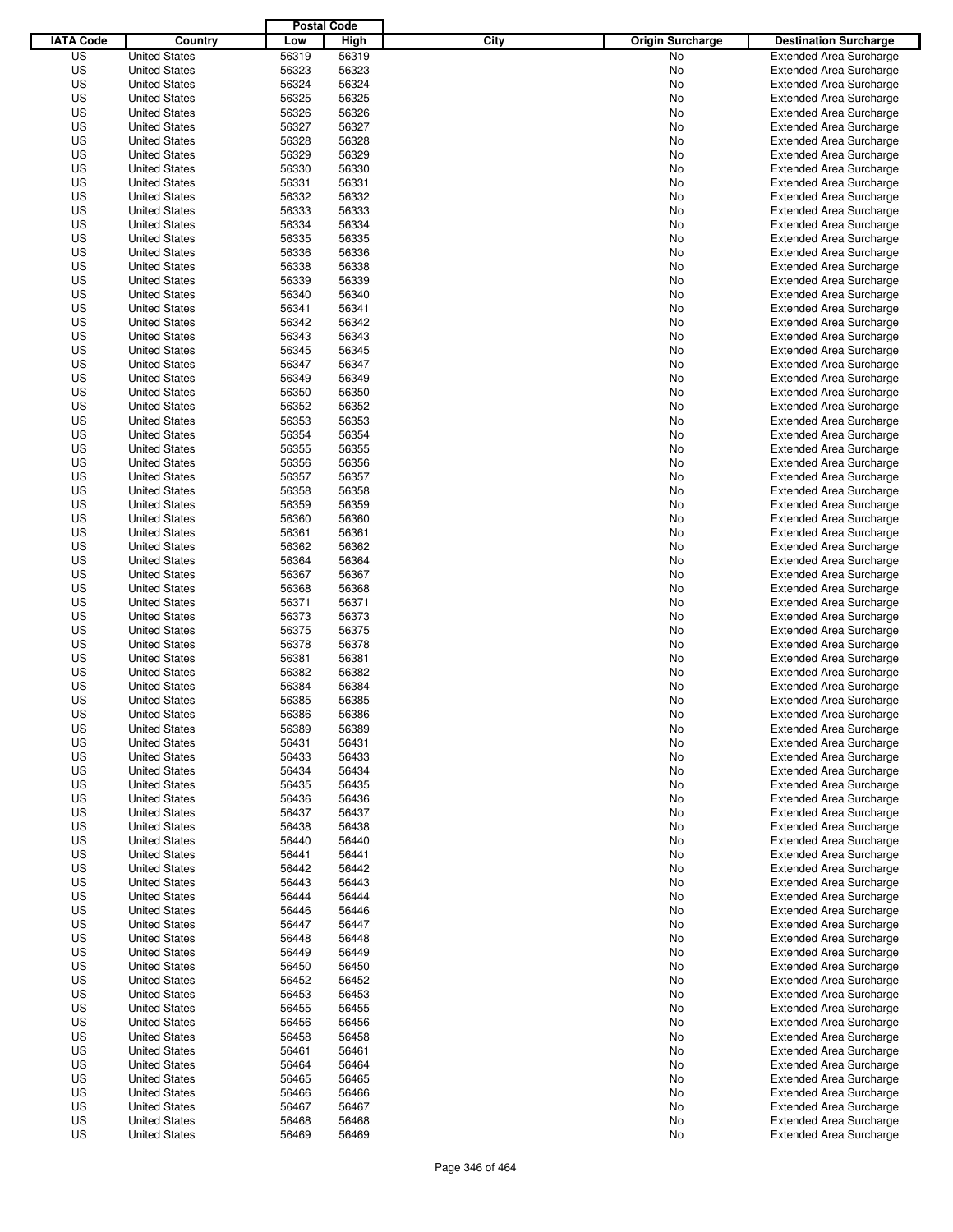|                  |                      | <b>Postal Code</b> |       |                                 |                                |
|------------------|----------------------|--------------------|-------|---------------------------------|--------------------------------|
| <b>IATA Code</b> | Country              | Low                | High  | City<br><b>Origin Surcharge</b> | <b>Destination Surcharge</b>   |
| US               | <b>United States</b> | 56470              | 56470 | <b>No</b>                       | <b>Extended Area Surcharge</b> |
| US               | <b>United States</b> | 56472              | 56472 | No                              | <b>Extended Area Surcharge</b> |
| US               | <b>United States</b> | 56473              | 56473 | No                              | <b>Extended Area Surcharge</b> |
| US               | <b>United States</b> | 56474              | 56474 | No                              | <b>Extended Area Surcharge</b> |
| US               | <b>United States</b> | 56475              | 56475 | No                              | <b>Extended Area Surcharge</b> |
| US               | <b>United States</b> | 56477              | 56477 | No                              | <b>Extended Area Surcharge</b> |
| US               | <b>United States</b> | 56478              | 56478 | No                              | <b>Extended Area Surcharge</b> |
| US               | <b>United States</b> | 56479              | 56479 | No                              | <b>Extended Area Surcharge</b> |
| US               | <b>United States</b> | 56481              | 56481 | No                              | <b>Extended Area Surcharge</b> |
| US               | <b>United States</b> | 56482              | 56482 | No                              | <b>Extended Area Surcharge</b> |
| US               | <b>United States</b> | 56484              | 56484 | No                              | <b>Extended Area Surcharge</b> |
| US               | <b>United States</b> | 56510              | 56510 | No                              | <b>Extended Area Surcharge</b> |
| US               | <b>United States</b> | 56511              | 56511 | No                              | <b>Extended Area Surcharge</b> |
| US               | <b>United States</b> | 56514              | 56514 | No                              | <b>Extended Area Surcharge</b> |
| US               | <b>United States</b> | 56515              | 56515 | No                              | <b>Extended Area Surcharge</b> |
| US               | <b>United States</b> | 56516              | 56516 | No                              | <b>Extended Area Surcharge</b> |
| US               | <b>United States</b> | 56517              | 56517 | No                              | <b>Extended Area Surcharge</b> |
| US               | <b>United States</b> | 56518              | 56518 | No                              | <b>Extended Area Surcharge</b> |
| US               | <b>United States</b> | 56519              | 56519 | No                              | <b>Extended Area Surcharge</b> |
| US               | <b>United States</b> | 56520              | 56520 | No                              | <b>Extended Area Surcharge</b> |
| US               | <b>United States</b> | 56521              | 56521 | No                              | <b>Extended Area Surcharge</b> |
| US               | <b>United States</b> | 56522              | 56522 | No                              | <b>Extended Area Surcharge</b> |
| US               | <b>United States</b> | 56523              | 56523 | No                              | <b>Extended Area Surcharge</b> |
| US               | <b>United States</b> | 56524              | 56524 | No                              | <b>Extended Area Surcharge</b> |
| US               | <b>United States</b> | 56525              | 56525 | No                              | <b>Extended Area Surcharge</b> |
| US               | <b>United States</b> | 56527              | 56527 | No                              | <b>Extended Area Surcharge</b> |
| US               | <b>United States</b> | 56528              | 56528 | No                              | <b>Extended Area Surcharge</b> |
| US               | <b>United States</b> | 56531              | 56531 | No                              | <b>Extended Area Surcharge</b> |
| US               | <b>United States</b> | 56533              | 56533 | No                              | <b>Extended Area Surcharge</b> |
| US               | <b>United States</b> | 56534              | 56534 | No                              | <b>Extended Area Surcharge</b> |
| US               | <b>United States</b> | 56535              | 56535 | No                              | <b>Extended Area Surcharge</b> |
| US               | <b>United States</b> | 56536              | 56536 | No                              | <b>Extended Area Surcharge</b> |
| US               | <b>United States</b> | 56540              | 56540 | No                              | <b>Extended Area Surcharge</b> |
| US               | <b>United States</b> | 56541              | 56541 | No                              | <b>Extended Area Surcharge</b> |
| US               | <b>United States</b> | 56542              | 56542 | No                              | <b>Extended Area Surcharge</b> |
| US               | <b>United States</b> | 56543              | 56543 | No                              | <b>Extended Area Surcharge</b> |
| US               | <b>United States</b> | 56544              | 56544 | No                              | <b>Extended Area Surcharge</b> |
| US               | <b>United States</b> | 56545              | 56545 | No                              | <b>Extended Area Surcharge</b> |
| US               | <b>United States</b> | 56546              | 56546 | No                              | <b>Extended Area Surcharge</b> |
| US               | <b>United States</b> | 56547              | 56547 | No                              | <b>Extended Area Surcharge</b> |
| US               | <b>United States</b> | 56548              | 56548 | No                              | <b>Extended Area Surcharge</b> |
| US               | <b>United States</b> | 56549              | 56549 | No                              | <b>Extended Area Surcharge</b> |
| US               | <b>United States</b> | 56550              | 56550 | No                              | <b>Extended Area Surcharge</b> |
| US               | <b>United States</b> | 56551              | 56551 | No                              | <b>Extended Area Surcharge</b> |
| US               | <b>United States</b> | 56552              | 56552 | No                              | <b>Extended Area Surcharge</b> |
| US               | <b>United States</b> | 56553              | 56553 | No                              | <b>Extended Area Surcharge</b> |
| US               | <b>United States</b> | 56554              | 56554 | No                              | <b>Extended Area Surcharge</b> |
| US               | <b>United States</b> | 56556              | 56556 | No                              | <b>Extended Area Surcharge</b> |
| US               | <b>United States</b> | 56557              | 56557 | No                              | <b>Extended Area Surcharge</b> |
| US               | <b>United States</b> | 56565              | 56565 | No                              | <b>Extended Area Surcharge</b> |
| US               | <b>United States</b> | 56566              | 56566 | No                              | <b>Extended Area Surcharge</b> |
| US               | <b>United States</b> | 56567              | 56567 | No                              | <b>Extended Area Surcharge</b> |
| US               | <b>United States</b> | 56568              | 56568 | No                              | <b>Extended Area Surcharge</b> |
| US               | <b>United States</b> | 56569              | 56569 | No                              | <b>Extended Area Surcharge</b> |
| US               | <b>United States</b> | 56570              | 56570 | No                              | <b>Extended Area Surcharge</b> |
| US               | <b>United States</b> | 56571              | 56571 | No                              | <b>Extended Area Surcharge</b> |
| US               | <b>United States</b> | 56572              | 56572 | No                              | <b>Extended Area Surcharge</b> |
| US               | <b>United States</b> | 56573              | 56573 | No                              | <b>Extended Area Surcharge</b> |
| US               | <b>United States</b> | 56574              | 56574 | No                              | <b>Extended Area Surcharge</b> |
| US               | <b>United States</b> | 56575              | 56575 | No                              | <b>Extended Area Surcharge</b> |
| US               | <b>United States</b> | 56576              | 56576 | No                              | <b>Extended Area Surcharge</b> |
| US               | <b>United States</b> | 56577              | 56577 | No                              | <b>Extended Area Surcharge</b> |
| US               | <b>United States</b> | 56578              | 56578 | No                              | <b>Extended Area Surcharge</b> |
| US               | <b>United States</b> | 56579              | 56579 | No                              | <b>Extended Area Surcharge</b> |
| US               | <b>United States</b> | 56580              | 56580 | No                              | <b>Extended Area Surcharge</b> |
| US               | <b>United States</b> | 56581              | 56581 | No                              | <b>Extended Area Surcharge</b> |
| US               | <b>United States</b> | 56583              | 56583 | No                              | <b>Extended Area Surcharge</b> |
| US               | <b>United States</b> | 56584              | 56584 | No                              | <b>Extended Area Surcharge</b> |
| US               | <b>United States</b> | 56585              | 56585 | No                              | <b>Extended Area Surcharge</b> |
| US               | <b>United States</b> | 56586              | 56586 | No                              | <b>Extended Area Surcharge</b> |
| US               | <b>United States</b> | 56587              | 56587 | No                              | <b>Extended Area Surcharge</b> |
| US               | <b>United States</b> | 56588              | 56588 | No                              | <b>Extended Area Surcharge</b> |
| US               | <b>United States</b> | 56589              | 56589 | No                              | <b>Extended Area Surcharge</b> |
| US               | <b>United States</b> | 56590              | 56590 | No                              | <b>Extended Area Surcharge</b> |
| US               | <b>United States</b> | 56591              | 56591 | No                              | <b>Extended Area Surcharge</b> |
| US               | <b>United States</b> | 56592              | 56592 | No                              | <b>Extended Area Surcharge</b> |
| US               | <b>United States</b> | 56593              | 56593 | No                              | <b>Extended Area Surcharge</b> |
| US               | <b>United States</b> | 56594              | 56594 | No                              | <b>Extended Area Surcharge</b> |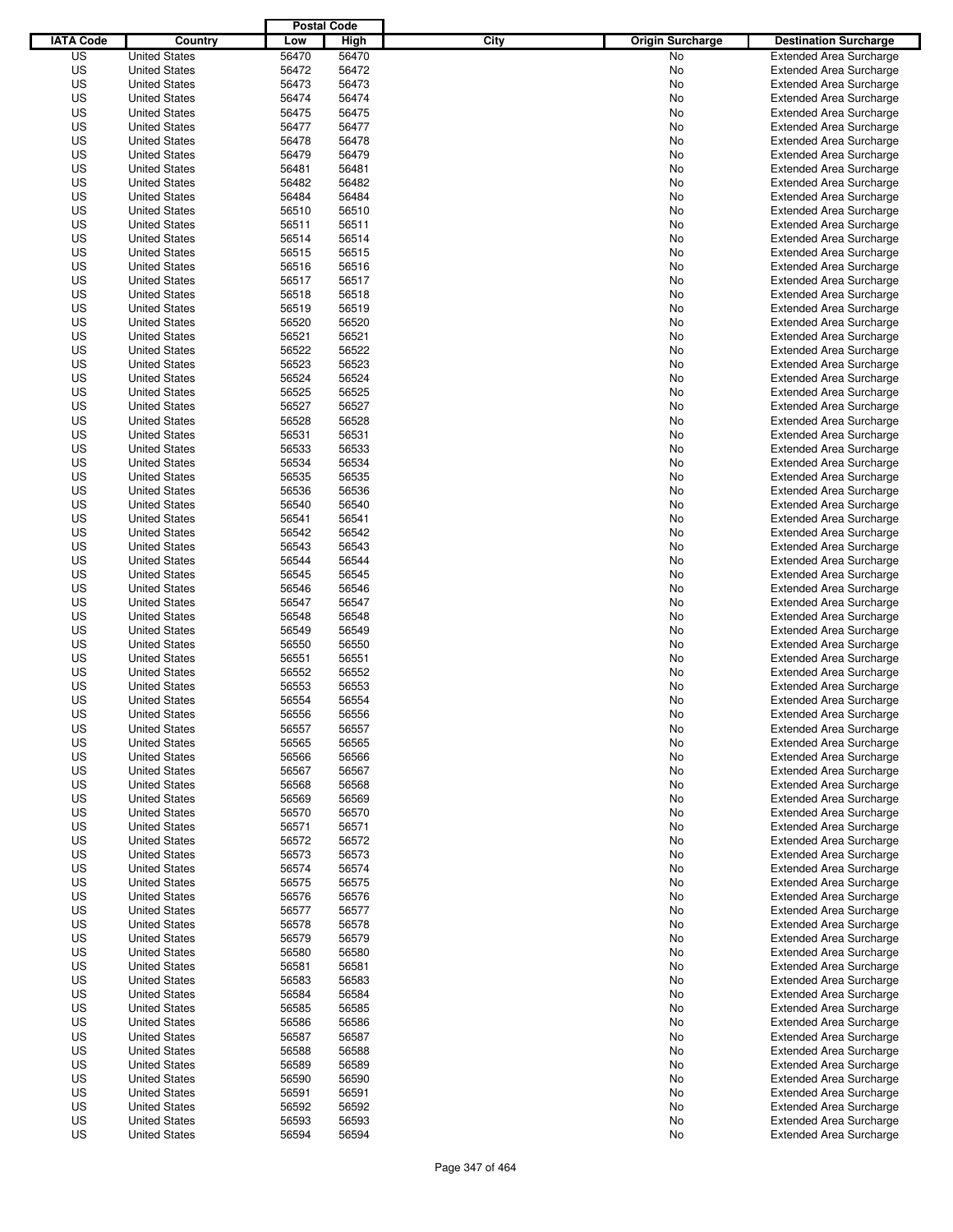|                  |                      | <b>Postal Code</b> |       |                                 |                                |
|------------------|----------------------|--------------------|-------|---------------------------------|--------------------------------|
| <b>IATA Code</b> | Country              | Low                | High  | City<br><b>Origin Surcharge</b> | <b>Destination Surcharge</b>   |
| US               | <b>United States</b> | 56621              | 56621 | No                              | <b>Extended Area Surcharge</b> |
| US               | <b>United States</b> | 56623              | 56623 | No                              | <b>Extended Area Surcharge</b> |
| US               | <b>United States</b> | 56626              | 56626 | No                              | <b>Extended Area Surcharge</b> |
| US               | <b>United States</b> | 56627              | 56627 | No                              | <b>Extended Area Surcharge</b> |
| US               | <b>United States</b> | 56628              | 56628 | No                              | <b>Extended Area Surcharge</b> |
| US               | <b>United States</b> | 56629              | 56629 | No                              | <b>Extended Area Surcharge</b> |
| US               | <b>United States</b> | 56630              | 56630 | No                              | <b>Extended Area Surcharge</b> |
| US               | <b>United States</b> | 56633              | 56633 | No                              | <b>Extended Area Surcharge</b> |
| US               | <b>United States</b> | 56634              | 56634 | No                              | <b>Extended Area Surcharge</b> |
| US               | <b>United States</b> | 56636              | 56636 | No                              | <b>Extended Area Surcharge</b> |
| US               | <b>United States</b> | 56637              | 56637 | No                              | <b>Extended Area Surcharge</b> |
| US               | <b>United States</b> | 56639              | 56639 | No                              | <b>Extended Area Surcharge</b> |
| US               | <b>United States</b> | 56641              | 56641 | No                              | <b>Extended Area Surcharge</b> |
| US               | <b>United States</b> | 56644              | 56644 | No                              | <b>Extended Area Surcharge</b> |
| US               | <b>United States</b> | 56646              | 56646 | No                              | <b>Extended Area Surcharge</b> |
| US               | <b>United States</b> | 56647              | 56647 | No                              | <b>Extended Area Surcharge</b> |
| US               | <b>United States</b> | 56650              | 56650 | No                              | <b>Extended Area Surcharge</b> |
| US               | <b>United States</b> | 56651              | 56651 | No                              | <b>Extended Area Surcharge</b> |
| US               | <b>United States</b> | 56652              | 56652 | No                              | <b>Extended Area Surcharge</b> |
| US               | <b>United States</b> | 56653              | 56653 | No                              | <b>Extended Area Surcharge</b> |
| US               | <b>United States</b> | 56654              | 56654 | No                              | <b>Extended Area Surcharge</b> |
| US               | <b>United States</b> | 56655              | 56655 | No                              | <b>Extended Area Surcharge</b> |
| US               | <b>United States</b> | 56657              | 56657 | No                              | <b>Extended Area Surcharge</b> |
| US               | <b>United States</b> | 56659              | 56659 | No                              | <b>Extended Area Surcharge</b> |
| US               | <b>United States</b> | 56660              | 56660 | No                              | <b>Extended Area Surcharge</b> |
| US               | <b>United States</b> | 56661              | 56661 | No                              | <b>Extended Area Surcharge</b> |
| US               | <b>United States</b> | 56662              | 56662 | No                              | <b>Extended Area Surcharge</b> |
| US               | <b>United States</b> | 56663              | 56663 | No                              | <b>Extended Area Surcharge</b> |
| US               | <b>United States</b> | 56666              | 56666 | No                              | <b>Extended Area Surcharge</b> |
| US               | <b>United States</b> | 56667              | 56667 | No                              | <b>Extended Area Surcharge</b> |
| US               | <b>United States</b> | 56669              | 56669 | No                              | <b>Extended Area Surcharge</b> |
| US               | <b>United States</b> | 56670              | 56670 | No                              | <b>Extended Area Surcharge</b> |
| US               | <b>United States</b> | 56671              | 56671 | No                              | <b>Extended Area Surcharge</b> |
| US               | <b>United States</b> | 56672              | 56672 |                                 |                                |
|                  | <b>United States</b> |                    |       | No                              | <b>Extended Area Surcharge</b> |
| US               |                      | 56673              | 56673 | No                              | <b>Extended Area Surcharge</b> |
| US               | <b>United States</b> | 56676              | 56676 | No                              | <b>Extended Area Surcharge</b> |
| US               | <b>United States</b> | 56678              | 56678 | No                              | <b>Extended Area Surcharge</b> |
| US               | <b>United States</b> | 56680              | 56680 | No                              | <b>Extended Area Surcharge</b> |
| US               | <b>United States</b> | 56681              | 56681 | No                              | <b>Extended Area Surcharge</b> |
| US               | <b>United States</b> | 56682              | 56682 | No                              | <b>Extended Area Surcharge</b> |
| US               | <b>United States</b> | 56683              | 56683 | No                              | <b>Extended Area Surcharge</b> |
| US               | <b>United States</b> | 56684              | 56684 | No                              | <b>Extended Area Surcharge</b> |
| US               | <b>United States</b> | 56685              | 56685 | No                              | <b>Extended Area Surcharge</b> |
| US               | <b>United States</b> | 56686              | 56686 | No                              | <b>Extended Area Surcharge</b> |
| US               | <b>United States</b> | 56688              | 56688 | No                              | <b>Extended Area Surcharge</b> |
| US               | <b>United States</b> | 56710              | 56710 | No                              | <b>Extended Area Surcharge</b> |
| US               | <b>United States</b> | 56711              | 56711 | No                              | <b>Extended Area Surcharge</b> |
| US               | <b>United States</b> | 56712              | 56712 | No                              | <b>Extended Area Surcharge</b> |
| US               | <b>United States</b> | 56713              | 56713 | No                              | <b>Extended Area Surcharge</b> |
| US               | <b>United States</b> | 56714              | 56714 | No                              | <b>Extended Area Surcharge</b> |
| US               | <b>United States</b> | 56715              | 56715 | No                              | <b>Extended Area Surcharge</b> |
| US               | <b>United States</b> | 56716              | 56716 | No                              | <b>Extended Area Surcharge</b> |
| US               | <b>United States</b> | 56720              | 56720 | No                              | <b>Extended Area Surcharge</b> |
| US               | <b>United States</b> | 56722              | 56722 | No                              | <b>Extended Area Surcharge</b> |
| US               | <b>United States</b> | 56723              | 56723 | No                              | <b>Extended Area Surcharge</b> |
| US               | <b>United States</b> | 56724              | 56724 | No                              | <b>Extended Area Surcharge</b> |
| US               | <b>United States</b> | 56725              | 56725 | No                              | <b>Extended Area Surcharge</b> |
| US               | <b>United States</b> | 56726              | 56726 | No                              | <b>Extended Area Surcharge</b> |
| US               | <b>United States</b> | 56727              | 56727 | No                              | <b>Extended Area Surcharge</b> |
| US               | <b>United States</b> | 56728              | 56728 | No                              | <b>Extended Area Surcharge</b> |
| US               | <b>United States</b> | 56729              | 56729 | No                              | <b>Extended Area Surcharge</b> |
| US               | <b>United States</b> | 56731              | 56731 | No                              | <b>Extended Area Surcharge</b> |
| US               | <b>United States</b> | 56732              | 56732 | No                              | <b>Extended Area Surcharge</b> |
| US               | <b>United States</b> | 56733              | 56733 | No                              | <b>Extended Area Surcharge</b> |
| US               | <b>United States</b> | 56734              | 56734 | No                              | <b>Extended Area Surcharge</b> |
| US               | <b>United States</b> | 56735              | 56735 | No                              | <b>Extended Area Surcharge</b> |
| US               | <b>United States</b> | 56736              | 56736 | No                              | <b>Extended Area Surcharge</b> |
| US               | <b>United States</b> | 56737              | 56737 | No                              | <b>Extended Area Surcharge</b> |
| US               | <b>United States</b> | 56738              | 56738 | No                              | <b>Extended Area Surcharge</b> |
| US               | <b>United States</b> | 56740              | 56740 | No                              | <b>Extended Area Surcharge</b> |
| US               | <b>United States</b> | 56741              | 56741 | No                              | <b>Extended Area Surcharge</b> |
| US               | <b>United States</b> | 56742              | 56742 | No                              | <b>Extended Area Surcharge</b> |
| US               | <b>United States</b> | 56744              | 56744 | No                              | <b>Extended Area Surcharge</b> |
| US               | <b>United States</b> | 56748              | 56748 | No                              | <b>Extended Area Surcharge</b> |
| US               | <b>United States</b> | 56750              | 56750 | No                              | <b>Extended Area Surcharge</b> |
| US               | <b>United States</b> | 56751              | 56751 | No                              | <b>Extended Area Surcharge</b> |
| US               | <b>United States</b> | 56754              | 56754 | No                              | <b>Extended Area Surcharge</b> |
| US               | <b>United States</b> | 56755              | 56755 | No                              | <b>Extended Area Surcharge</b> |
|                  |                      |                    |       |                                 |                                |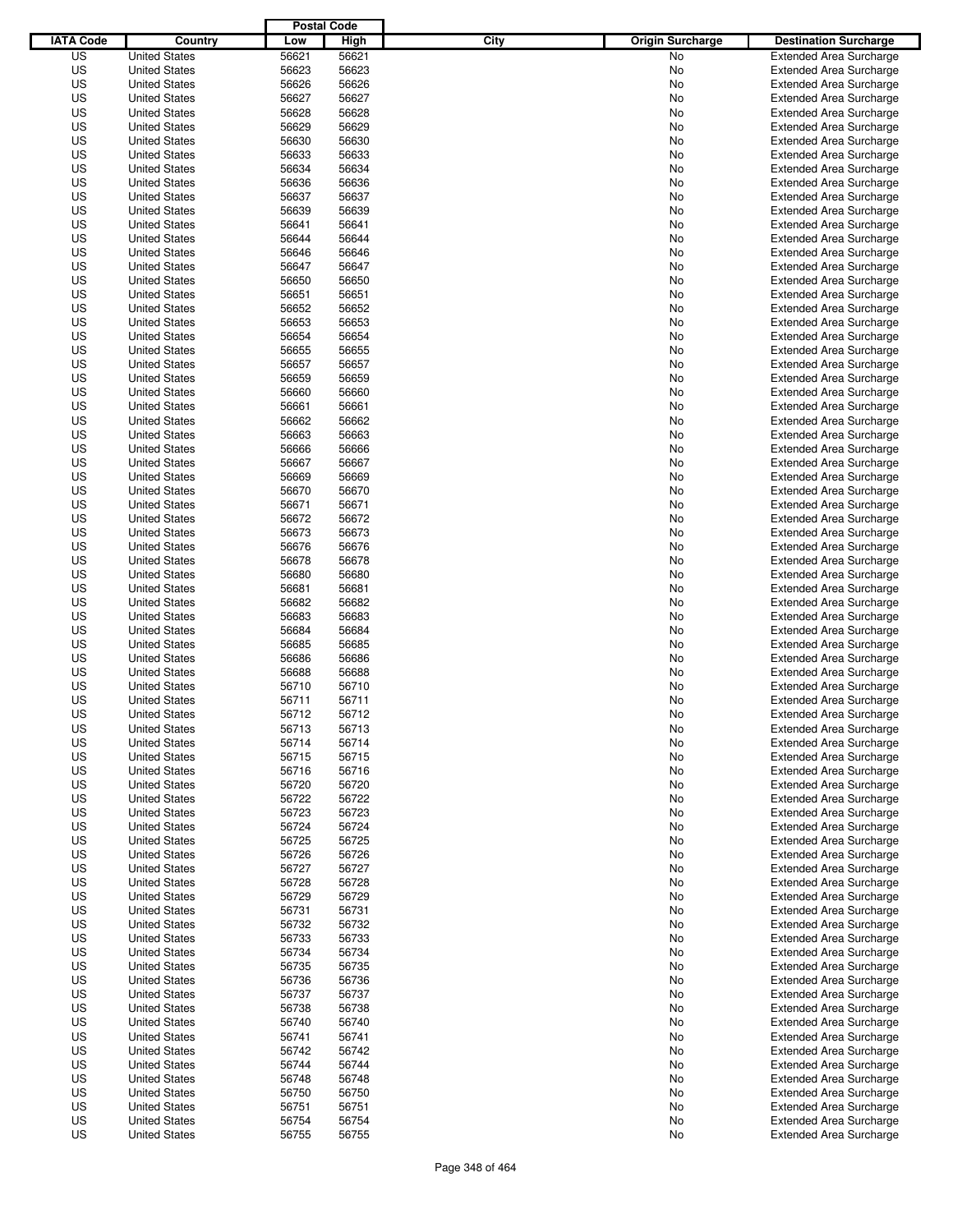|                  |                      | <b>Postal Code</b> |       |                                 |                                |
|------------------|----------------------|--------------------|-------|---------------------------------|--------------------------------|
| <b>IATA Code</b> | Country              | Low                | High  | City<br><b>Origin Surcharge</b> | <b>Destination Surcharge</b>   |
| US               | <b>United States</b> | 56756              | 56756 | <b>No</b>                       | <b>Extended Area Surcharge</b> |
| US               | <b>United States</b> | 56757              | 56757 | No                              | <b>Extended Area Surcharge</b> |
| US               | <b>United States</b> | 56758              | 56758 | No                              | <b>Extended Area Surcharge</b> |
| US               | <b>United States</b> | 56759              | 56759 | No                              | <b>Extended Area Surcharge</b> |
| US               | <b>United States</b> | 56760              | 56760 | No                              | <b>Extended Area Surcharge</b> |
| US               | <b>United States</b> | 56761              | 56761 | No                              | <b>Extended Area Surcharge</b> |
| US               | <b>United States</b> | 56762              | 56762 | No                              | <b>Extended Area Surcharge</b> |
| US               | <b>United States</b> | 56763              | 56763 | No                              | <b>Extended Area Surcharge</b> |
| US               | <b>United States</b> | 57001              | 57001 | No                              | <b>Extended Area Surcharge</b> |
| US               | <b>United States</b> | 57002              | 57002 | No                              | <b>Extended Area Surcharge</b> |
| US               | <b>United States</b> | 57003              | 57003 | No                              | <b>Extended Area Surcharge</b> |
| US               | <b>United States</b> | 57004              | 57004 | No                              | <b>Extended Area Surcharge</b> |
| US               | <b>United States</b> | 57010              | 57010 | No                              | <b>Extended Area Surcharge</b> |
| US               | <b>United States</b> | 57012              | 57012 | No                              | <b>Extended Area Surcharge</b> |
| US               | <b>United States</b> | 57013              | 57013 | No                              | <b>Extended Area Surcharge</b> |
| US               | <b>United States</b> | 57014              | 57014 | No                              | <b>Extended Area Surcharge</b> |
| US               | <b>United States</b> | 57015              | 57015 | No                              | <b>Extended Area Surcharge</b> |
| US               | <b>United States</b> | 57016              | 57016 | No                              | <b>Extended Area Surcharge</b> |
| US               | <b>United States</b> | 57017              | 57017 | No                              | <b>Extended Area Surcharge</b> |
| US               | <b>United States</b> | 57018              | 57018 | No                              | <b>Extended Area Surcharge</b> |
| US               | <b>United States</b> | 57021              | 57021 | No                              | <b>Extended Area Surcharge</b> |
| US               | <b>United States</b> | 57022              | 57022 | No                              | <b>Extended Area Surcharge</b> |
| US               | <b>United States</b> | 57024              | 57024 | No                              | <b>Extended Area Surcharge</b> |
| US               | <b>United States</b> | 57025              | 57025 | No                              | <b>Extended Area Surcharge</b> |
| US               | <b>United States</b> | 57026              | 57026 | No                              | <b>Extended Area Surcharge</b> |
| US               | <b>United States</b> | 57027              | 57027 | No                              | <b>Extended Area Surcharge</b> |
| US               | <b>United States</b> | 57028              | 57028 | No                              | <b>Extended Area Surcharge</b> |
| US               | <b>United States</b> | 57029              | 57029 | No                              | <b>Extended Area Surcharge</b> |
| US               | <b>United States</b> | 57030              | 57030 | No                              | <b>Extended Area Surcharge</b> |
| US               | <b>United States</b> | 57031              | 57031 | No                              | <b>Extended Area Surcharge</b> |
| US               | <b>United States</b> | 57033              | 57033 | No                              | <b>Extended Area Surcharge</b> |
| US               | <b>United States</b> | 57034              | 57034 | No                              | <b>Extended Area Surcharge</b> |
| US               | <b>United States</b> | 57035              | 57035 | No                              | <b>Extended Area Surcharge</b> |
| US               | <b>United States</b> | 57036              | 57036 | No                              | <b>Extended Area Surcharge</b> |
| US               | <b>United States</b> | 57037              | 57037 | No                              | <b>Extended Area Surcharge</b> |
| US               | <b>United States</b> | 57038              | 57038 | No                              | <b>Extended Area Surcharge</b> |
| US               | <b>United States</b> | 57039              | 57039 | No                              | <b>Extended Area Surcharge</b> |
| US               | <b>United States</b> | 57040              | 57040 | No                              | <b>Extended Area Surcharge</b> |
| US               | <b>United States</b> | 57041              | 57041 | No                              | <b>Extended Area Surcharge</b> |
| US               | <b>United States</b> | 57042              | 57042 | No                              | <b>Extended Area Surcharge</b> |
| US               | <b>United States</b> | 57043              | 57043 | No                              | <b>Extended Area Surcharge</b> |
| US               | <b>United States</b> | 57044              | 57044 | No                              | <b>Extended Area Surcharge</b> |
| US               | <b>United States</b> | 57045              | 57045 | No                              | <b>Extended Area Surcharge</b> |
| US               | <b>United States</b> | 57046              | 57046 | No                              | <b>Extended Area Surcharge</b> |
| US               | <b>United States</b> | 57047              | 57047 | No                              | Extended Area Surcharge        |
| US               | <b>United States</b> | 57048              | 57048 | No                              | <b>Extended Area Surcharge</b> |
| US               | <b>United States</b> | 57050              | 57050 | No                              | <b>Extended Area Surcharge</b> |
| US               | <b>United States</b> | 57051              | 57051 | No                              | <b>Extended Area Surcharge</b> |
| US               | <b>United States</b> | 57052              | 57052 | No                              | <b>Extended Area Surcharge</b> |
| US               | <b>United States</b> | 57053              | 57053 | No                              | <b>Extended Area Surcharge</b> |
| US               | <b>United States</b> | 57054              | 57054 | No                              | <b>Extended Area Surcharge</b> |
| US               | <b>United States</b> | 57055              | 57055 | No                              | <b>Extended Area Surcharge</b> |
| US               | <b>United States</b> | 57057              | 57057 | No                              | <b>Extended Area Surcharge</b> |
| US               | <b>United States</b> | 57058              | 57058 | No                              | <b>Extended Area Surcharge</b> |
| US               | <b>United States</b> | 57059              | 57059 | No                              | <b>Extended Area Surcharge</b> |
| US               | <b>United States</b> | 57061              | 57061 | No                              | <b>Extended Area Surcharge</b> |
| US               | <b>United States</b> | 57062              | 57062 | No                              | <b>Extended Area Surcharge</b> |
| US               | <b>United States</b> | 57063              | 57063 | No                              | <b>Extended Area Surcharge</b> |
| US               | <b>United States</b> | 57065              | 57065 | No                              | <b>Extended Area Surcharge</b> |
| US               | <b>United States</b> | 57066              | 57066 | No                              | <b>Extended Area Surcharge</b> |
| US               | <b>United States</b> | 57067              | 57067 | No                              | <b>Extended Area Surcharge</b> |
| US               | <b>United States</b> | 57068              | 57068 | No                              | <b>Extended Area Surcharge</b> |
| US               | <b>United States</b> | 57070              | 57070 | No                              | <b>Extended Area Surcharge</b> |
| US               | <b>United States</b> | 57071              | 57071 | No                              | <b>Extended Area Surcharge</b> |
| US               | <b>United States</b> | 57072              | 57072 | No                              | <b>Extended Area Surcharge</b> |
| US               | <b>United States</b> | 57073              | 57073 | No                              | <b>Extended Area Surcharge</b> |
| US               | <b>United States</b> | 57075              | 57075 | No                              | <b>Extended Area Surcharge</b> |
| US               | <b>United States</b> | 57076              | 57076 | No                              | <b>Extended Area Surcharge</b> |
| US               | <b>United States</b> | 57077              | 57077 | No                              | <b>Extended Area Surcharge</b> |
| US               | <b>United States</b> | 57212              | 57212 | No                              | <b>Extended Area Surcharge</b> |
| US               | <b>United States</b> | 57213              | 57213 | No                              | <b>Extended Area Surcharge</b> |
| US               | <b>United States</b> | 57214              | 57214 | No                              | <b>Extended Area Surcharge</b> |
| US               | <b>United States</b> | 57216              | 57216 | No                              | <b>Extended Area Surcharge</b> |
| US               | <b>United States</b> | 57217              | 57217 | No                              | <b>Extended Area Surcharge</b> |
| US               | <b>United States</b> | 57218              | 57218 | No                              | <b>Extended Area Surcharge</b> |
| US               | <b>United States</b> | 57219              | 57219 | No                              | <b>Extended Area Surcharge</b> |
| US               | <b>United States</b> | 57220              | 57220 | No                              | <b>Extended Area Surcharge</b> |
| US               | <b>United States</b> | 57221              | 57221 | No                              | <b>Extended Area Surcharge</b> |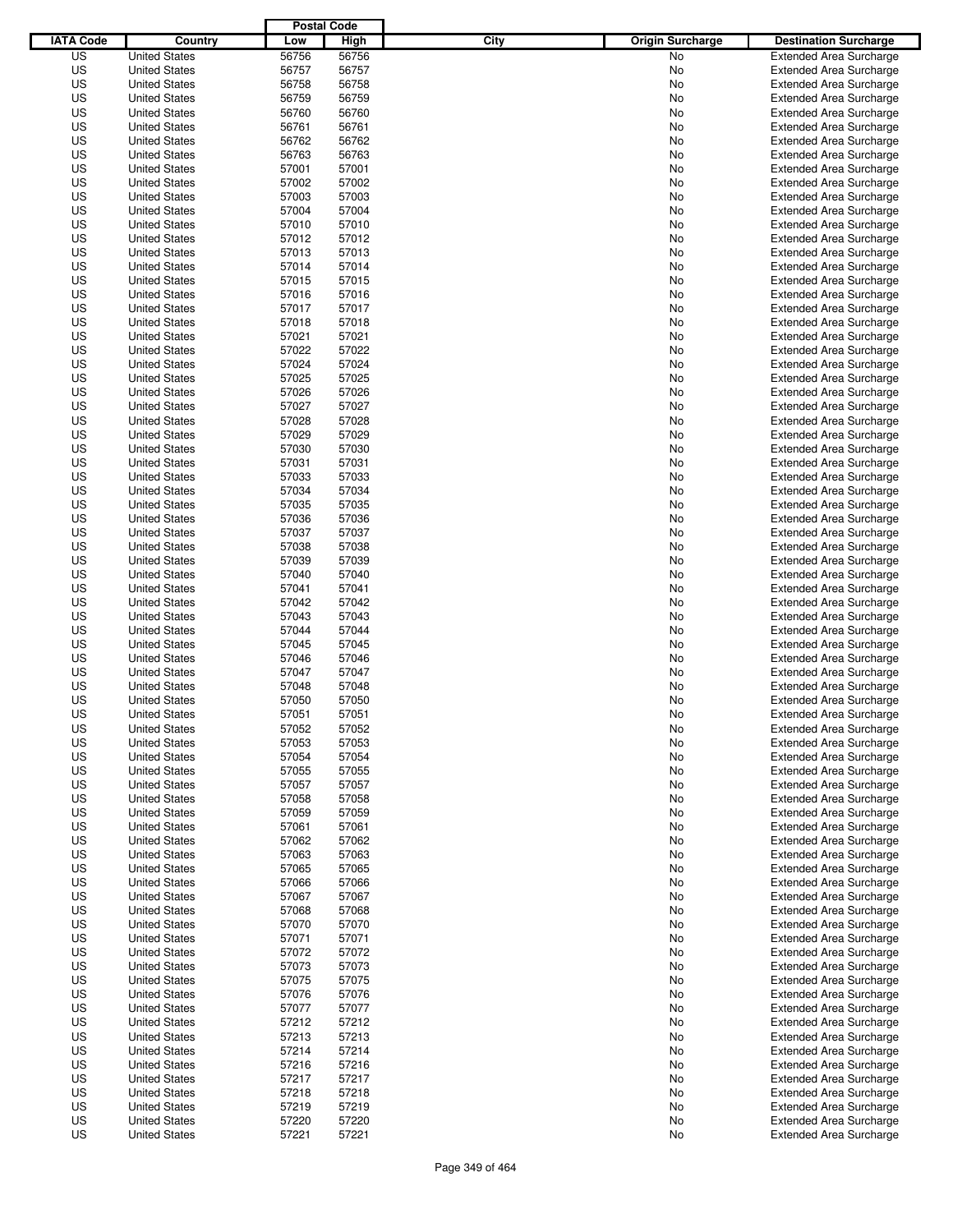|                  |                                              | <b>Postal Code</b> |                |                                 |                                                                  |
|------------------|----------------------------------------------|--------------------|----------------|---------------------------------|------------------------------------------------------------------|
| <b>IATA Code</b> | Country                                      | Low                | <b>High</b>    | City<br><b>Origin Surcharge</b> | <b>Destination Surcharge</b>                                     |
| US               | <b>United States</b>                         | 57223              | 57223          | <b>No</b>                       | <b>Extended Area Surcharge</b>                                   |
| US               | <b>United States</b>                         | 57224              | 57224          | No                              | <b>Extended Area Surcharge</b>                                   |
| US               | <b>United States</b>                         | 57225              | 57225          | No                              | <b>Extended Area Surcharge</b>                                   |
| US               | <b>United States</b>                         | 57226              | 57226          | No                              | <b>Extended Area Surcharge</b>                                   |
| US               | <b>United States</b>                         | 57227              | 57227          | No                              | <b>Extended Area Surcharge</b>                                   |
| US               | <b>United States</b>                         | 57231              | 57231          | No                              | <b>Extended Area Surcharge</b>                                   |
| US               | <b>United States</b>                         | 57232              | 57232          | No                              | <b>Extended Area Surcharge</b>                                   |
| US               | <b>United States</b>                         | 57233              | 57233          | No                              | <b>Extended Area Surcharge</b>                                   |
| US               | <b>United States</b>                         | 57234              | 57234          | No                              | <b>Extended Area Surcharge</b>                                   |
| US               | <b>United States</b>                         | 57235              | 57235          | No                              | <b>Extended Area Surcharge</b>                                   |
| US               | <b>United States</b>                         | 57236              | 57236          | No                              | <b>Extended Area Surcharge</b>                                   |
| US               | <b>United States</b>                         | 57237              | 57237          | No                              | <b>Extended Area Surcharge</b>                                   |
| US               | <b>United States</b>                         | 57238              | 57238          | No                              | <b>Extended Area Surcharge</b>                                   |
| US               | <b>United States</b>                         | 57239              | 57239          | No                              | <b>Extended Area Surcharge</b>                                   |
| US               | <b>United States</b>                         | 57241              | 57241          | No                              | <b>Extended Area Surcharge</b>                                   |
| US               | <b>United States</b>                         | 57242              | 57242          | No                              | <b>Extended Area Surcharge</b>                                   |
| US               | <b>United States</b>                         | 57243              | 57243          | No                              | <b>Extended Area Surcharge</b>                                   |
| US               | <b>United States</b>                         | 57244              | 57244          | No                              | <b>Extended Area Surcharge</b>                                   |
| US               | <b>United States</b><br><b>United States</b> | 57245<br>57246     | 57245          | No                              | <b>Extended Area Surcharge</b>                                   |
| US               | <b>United States</b>                         |                    | 57246          | No                              | <b>Extended Area Surcharge</b>                                   |
| US               | <b>United States</b>                         | 57247              | 57247          | No                              | <b>Extended Area Surcharge</b>                                   |
| US<br>US         | <b>United States</b>                         | 57248<br>57249     | 57248<br>57249 | No<br>No                        | <b>Extended Area Surcharge</b>                                   |
| US               | <b>United States</b>                         | 57251              | 57251          | No                              | <b>Extended Area Surcharge</b><br><b>Extended Area Surcharge</b> |
| US               | <b>United States</b>                         | 57252              | 57252          | No                              | <b>Extended Area Surcharge</b>                                   |
| US               | <b>United States</b>                         | 57255              | 57255          | No                              | <b>Extended Area Surcharge</b>                                   |
| US               | <b>United States</b>                         | 57256              | 57256          | No                              | <b>Extended Area Surcharge</b>                                   |
| US               | <b>United States</b>                         | 57257              | 57257          | No                              | <b>Extended Area Surcharge</b>                                   |
| US               | <b>United States</b>                         | 57258              | 57258          | No                              | <b>Extended Area Surcharge</b>                                   |
| US               | <b>United States</b>                         | 57259              | 57259          | No                              | <b>Extended Area Surcharge</b>                                   |
| US               | <b>United States</b>                         | 57260              | 57260          | No                              | <b>Extended Area Surcharge</b>                                   |
| US               | <b>United States</b>                         | 57261              | 57261          | No                              | <b>Extended Area Surcharge</b>                                   |
| US               | <b>United States</b>                         | 57262              | 57262          | No                              | <b>Extended Area Surcharge</b>                                   |
| US               | <b>United States</b>                         | 57263              | 57263          | No                              | <b>Extended Area Surcharge</b>                                   |
| US               | <b>United States</b>                         | 57264              | 57264          | No                              | <b>Extended Area Surcharge</b>                                   |
| US               | <b>United States</b>                         | 57265              | 57265          | No                              | <b>Extended Area Surcharge</b>                                   |
| US               | <b>United States</b>                         | 57266              | 57266          | No                              | <b>Extended Area Surcharge</b>                                   |
| US               | <b>United States</b>                         | 57268              | 57268          | No                              | <b>Extended Area Surcharge</b>                                   |
| US               | <b>United States</b>                         | 57269              | 57269          | No                              | <b>Extended Area Surcharge</b>                                   |
| US               | <b>United States</b>                         | 57270              | 57270          | No                              | <b>Extended Area Surcharge</b>                                   |
| US               | <b>United States</b>                         | 57271              | 57271          | No                              | <b>Extended Area Surcharge</b>                                   |
| US               | <b>United States</b>                         | 57272              | 57272          | No                              | <b>Extended Area Surcharge</b>                                   |
| US               | <b>United States</b>                         | 57273              | 57273          | No                              | <b>Extended Area Surcharge</b>                                   |
| US               | <b>United States</b>                         | 57274              | 57274          | No                              | <b>Extended Area Surcharge</b>                                   |
| US               | <b>United States</b>                         | 57276              | 57276          | No                              | Extended Area Surcharge                                          |
| US               | <b>United States</b>                         | 57278              | 57278          | No                              | <b>Extended Area Surcharge</b>                                   |
| US               | <b>United States</b>                         | 57279              | 57279          | No                              | <b>Extended Area Surcharge</b>                                   |
| US               | <b>United States</b>                         | 57311              | 57311          | No                              | <b>Extended Area Surcharge</b>                                   |
| US               | <b>United States</b>                         | 57312              | 57312          | No                              | <b>Extended Area Surcharge</b>                                   |
| US               | <b>United States</b>                         | 57313              | 57313          | No                              | <b>Extended Area Surcharge</b>                                   |
| US               | <b>United States</b>                         | 57314              | 57314          | No                              | <b>Extended Area Surcharge</b>                                   |
| US               | <b>United States</b>                         | 57315              | 57315          | No                              | <b>Extended Area Surcharge</b>                                   |
| US               | <b>United States</b>                         | 57317              | 57317          | No                              | <b>Extended Area Surcharge</b>                                   |
| US               | <b>United States</b>                         | 57319              | 57319          | No                              | <b>Extended Area Surcharge</b>                                   |
| US               | <b>United States</b>                         | 57321              | 57321          | No                              | <b>Extended Area Surcharge</b>                                   |
| US               | <b>United States</b>                         | 57322              | 57322          | No                              | <b>Extended Area Surcharge</b>                                   |
| US               | <b>United States</b>                         | 57323              | 57323          | No                              | <b>Extended Area Surcharge</b>                                   |
| US               | <b>United States</b>                         | 57324              | 57324          | No                              | <b>Extended Area Surcharge</b>                                   |
| US               | <b>United States</b>                         | 57325              | 57325          | No                              | <b>Extended Area Surcharge</b>                                   |
| US               | <b>United States</b>                         | 57328              | 57328          | No                              | <b>Extended Area Surcharge</b>                                   |
| US               | <b>United States</b>                         | 57329              | 57329          | No                              | <b>Extended Area Surcharge</b>                                   |
| US               | <b>United States</b>                         | 57330              | 57330          | No                              | <b>Extended Area Surcharge</b>                                   |
| US               | <b>United States</b>                         | 57331              | 57331          | No                              | <b>Extended Area Surcharge</b>                                   |
| US               | <b>United States</b>                         | 57332              | 57332          | No                              | <b>Extended Area Surcharge</b>                                   |
| US               | <b>United States</b>                         | 57334              | 57334          | No                              | <b>Extended Area Surcharge</b>                                   |
| US               | <b>United States</b>                         | 57335              | 57335          | No                              | <b>Extended Area Surcharge</b>                                   |
| US               | <b>United States</b>                         | 57337              | 57337          | No                              | <b>Extended Area Surcharge</b>                                   |
| US               | <b>United States</b>                         | 57339              | 57339          | No                              | <b>Extended Area Surcharge</b>                                   |
| US               | <b>United States</b>                         | 57340              | 57340          | No                              | <b>Extended Area Surcharge</b>                                   |
| US               | <b>United States</b>                         | 57341              | 57341          | No                              | <b>Extended Area Surcharge</b>                                   |
| US               | <b>United States</b>                         | 57342              | 57342          | No                              | <b>Extended Area Surcharge</b>                                   |
| US               | <b>United States</b>                         | 57344              | 57344          | No                              | <b>Extended Area Surcharge</b>                                   |
| US               | <b>United States</b>                         | 57345              | 57345          | No                              | <b>Extended Area Surcharge</b>                                   |
| US<br>US         | <b>United States</b><br><b>United States</b> | 57346              | 57346          | No                              | <b>Extended Area Surcharge</b><br><b>Extended Area Surcharge</b> |
| US               | <b>United States</b>                         | 57348<br>57349     | 57348<br>57349 | No<br>No                        | <b>Extended Area Surcharge</b>                                   |
| US               | <b>United States</b>                         | 57350              | 57350          | No                              | <b>Extended Area Surcharge</b>                                   |
| US               | <b>United States</b>                         | 57353              | 57353          | No                              | <b>Extended Area Surcharge</b>                                   |
|                  |                                              |                    |                |                                 |                                                                  |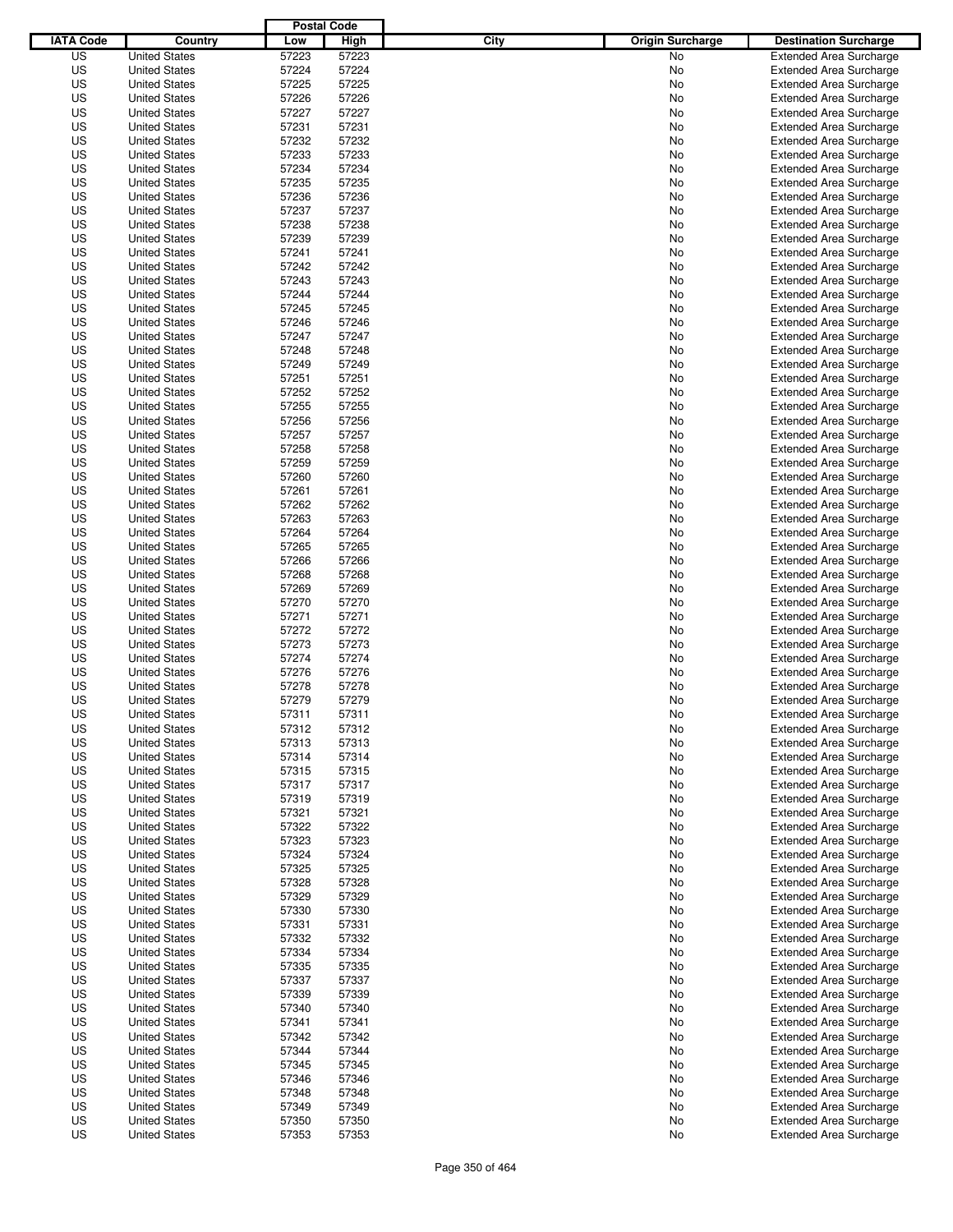|                  |                                              | <b>Postal Code</b> |                |                                 |                                                                  |
|------------------|----------------------------------------------|--------------------|----------------|---------------------------------|------------------------------------------------------------------|
| <b>IATA Code</b> | Country                                      | Low                | High           | City<br><b>Origin Surcharge</b> | <b>Destination Surcharge</b>                                     |
| US               | <b>United States</b>                         | 57354              | 57354          | <b>No</b>                       | <b>Extended Area Surcharge</b>                                   |
| US               | <b>United States</b>                         | 57355              | 57355          | No                              | <b>Extended Area Surcharge</b>                                   |
| US               | <b>United States</b>                         | 57356              | 57356          | No                              | <b>Extended Area Surcharge</b>                                   |
| US               | <b>United States</b>                         | 57357              | 57357          | No                              | <b>Extended Area Surcharge</b>                                   |
| US               | <b>United States</b>                         | 57358              | 57358          | No                              | <b>Extended Area Surcharge</b>                                   |
| US               | <b>United States</b>                         | 57359              | 57359          | No                              | <b>Extended Area Surcharge</b>                                   |
| US               | <b>United States</b>                         | 57361              | 57361          | No                              | <b>Extended Area Surcharge</b>                                   |
| US               | <b>United States</b>                         | 57362              | 57362          | No                              | <b>Extended Area Surcharge</b>                                   |
| US               | <b>United States</b>                         | 57363              | 57363          | No                              | <b>Extended Area Surcharge</b>                                   |
| US               | <b>United States</b>                         | 57364              | 57364          | No                              | <b>Extended Area Surcharge</b>                                   |
| US               | <b>United States</b>                         | 57365              | 57365          | No                              | <b>Extended Area Surcharge</b>                                   |
| US               | <b>United States</b>                         | 57366              | 57366          | No                              | <b>Extended Area Surcharge</b>                                   |
| US               | <b>United States</b>                         | 57367              | 57367          | No                              | <b>Extended Area Surcharge</b>                                   |
| US               | <b>United States</b>                         | 57368              | 57368          | No                              | <b>Extended Area Surcharge</b>                                   |
| US               | <b>United States</b>                         | 57369              | 57369          | No                              | <b>Extended Area Surcharge</b>                                   |
| US               | <b>United States</b>                         | 57370              | 57370          | No                              | <b>Extended Area Surcharge</b>                                   |
| US               | <b>United States</b>                         | 57371              | 57371          | No                              | <b>Extended Area Surcharge</b>                                   |
| US               | <b>United States</b>                         | 57373              | 57373          | No                              | <b>Extended Area Surcharge</b>                                   |
| US               | <b>United States</b>                         | 57374              | 57374          | No                              | <b>Extended Area Surcharge</b>                                   |
| US               | <b>United States</b>                         | 57375              | 57375          | No                              | <b>Extended Area Surcharge</b>                                   |
| US               | <b>United States</b>                         | 57376              | 57376          | No                              | <b>Extended Area Surcharge</b>                                   |
| US               | <b>United States</b>                         | 57379              | 57379          | No                              | <b>Extended Area Surcharge</b>                                   |
| US               | <b>United States</b>                         | 57380              | 57380          | No                              | <b>Extended Area Surcharge</b>                                   |
| US               | <b>United States</b>                         | 57381              | 57381          | No                              | <b>Extended Area Surcharge</b>                                   |
| US               | <b>United States</b>                         | 57382              | 57382          | No                              | <b>Extended Area Surcharge</b>                                   |
| US               | <b>United States</b>                         | 57383              | 57383          | No                              | <b>Extended Area Surcharge</b>                                   |
| US               | <b>United States</b>                         | 57384              | 57384          | No                              | <b>Extended Area Surcharge</b>                                   |
| US               | <b>United States</b>                         | 57385              | 57385          | No                              | <b>Extended Area Surcharge</b>                                   |
| US               | <b>United States</b>                         | 57386              | 57386          | No                              | <b>Extended Area Surcharge</b>                                   |
| US               | <b>United States</b>                         | 57420              | 57420          | No                              | <b>Extended Area Surcharge</b>                                   |
| US               | <b>United States</b>                         | 57421              | 57421          | No                              | <b>Extended Area Surcharge</b>                                   |
| US               | <b>United States</b>                         | 57422              | 57422          | No                              | <b>Extended Area Surcharge</b>                                   |
| US               | <b>United States</b>                         | 57424              | 57424          | No                              | <b>Extended Area Surcharge</b>                                   |
| US               | <b>United States</b>                         | 57426              | 57426          | No                              | <b>Extended Area Surcharge</b>                                   |
| US               | <b>United States</b>                         | 57427              | 57427          | No                              | <b>Extended Area Surcharge</b>                                   |
| US               | <b>United States</b>                         | 57428              | 57428          | No                              | <b>Extended Area Surcharge</b>                                   |
| US               | <b>United States</b>                         | 57429              | 57429          | No                              | <b>Extended Area Surcharge</b>                                   |
| US               | <b>United States</b>                         | 57430              | 57430          | No                              | <b>Extended Area Surcharge</b>                                   |
| US               | <b>United States</b>                         | 57432              | 57432          | No                              | <b>Extended Area Surcharge</b>                                   |
| US               | <b>United States</b>                         | 57433              | 57433          | No                              | <b>Extended Area Surcharge</b>                                   |
| US               | <b>United States</b>                         | 57434              | 57434          | No                              | <b>Extended Area Surcharge</b>                                   |
| US               | <b>United States</b>                         | 57435              | 57435          | No                              | <b>Extended Area Surcharge</b>                                   |
| US               | <b>United States</b>                         | 57436              | 57436          | No                              | <b>Extended Area Surcharge</b>                                   |
| US               | <b>United States</b>                         | 57437              | 57437          | No                              | <b>Extended Area Surcharge</b>                                   |
| US               | <b>United States</b>                         | 57438              | 57438          | No                              | Extended Area Surcharge                                          |
| US               | <b>United States</b>                         | 57439              | 57439          | No                              | <b>Extended Area Surcharge</b>                                   |
| US               | <b>United States</b>                         | 57440              | 57440          | No                              | <b>Extended Area Surcharge</b>                                   |
| US               | <b>United States</b>                         | 57441              | 57441          | No                              | <b>Extended Area Surcharge</b>                                   |
| US               | <b>United States</b>                         | 57442              | 57442          | No                              | <b>Extended Area Surcharge</b>                                   |
| US               | <b>United States</b>                         | 57445              | 57445          | No                              | <b>Extended Area Surcharge</b>                                   |
| US               | <b>United States</b>                         | 57446              | 57446          | No                              | <b>Extended Area Surcharge</b>                                   |
| US               | <b>United States</b>                         | 57448              | 57448          | No                              | <b>Extended Area Surcharge</b>                                   |
| US<br>US         | <b>United States</b><br><b>United States</b> | 57449<br>57450     | 57449<br>57450 | No                              | <b>Extended Area Surcharge</b>                                   |
|                  | <b>United States</b>                         |                    |                | No                              | <b>Extended Area Surcharge</b>                                   |
| US<br>US         | <b>United States</b>                         | 57451<br>57452     | 57451<br>57452 | No<br>No                        | <b>Extended Area Surcharge</b><br><b>Extended Area Surcharge</b> |
| US               | <b>United States</b>                         | 57454              | 57454          | No                              | <b>Extended Area Surcharge</b>                                   |
| US               | <b>United States</b>                         | 57455              | 57455          | No                              | <b>Extended Area Surcharge</b>                                   |
| US               | <b>United States</b>                         | 57456              | 57456          | No                              | <b>Extended Area Surcharge</b>                                   |
| US               | <b>United States</b>                         | 57457              | 57457          | No                              | <b>Extended Area Surcharge</b>                                   |
| US               | <b>United States</b>                         | 57460              | 57460          | No                              | <b>Extended Area Surcharge</b>                                   |
| US               | <b>United States</b>                         | 57461              | 57461          | No                              | <b>Extended Area Surcharge</b>                                   |
| US               | <b>United States</b>                         | 57462              | 57462          | No                              | <b>Extended Area Surcharge</b>                                   |
| US               | <b>United States</b>                         | 57465              | 57465          | No                              | <b>Extended Area Surcharge</b>                                   |
| US               | <b>United States</b>                         | 57466              | 57466          | No                              | <b>Extended Area Surcharge</b>                                   |
| US               | <b>United States</b>                         | 57467              | 57467          | No                              | <b>Extended Area Surcharge</b>                                   |
| US               | <b>United States</b>                         | 57468              | 57468          | No                              | <b>Extended Area Surcharge</b>                                   |
| US               | <b>United States</b>                         | 57469              | 57469          | No                              | <b>Extended Area Surcharge</b>                                   |
| US               | <b>United States</b>                         | 57470              | 57470          | No                              | <b>Extended Area Surcharge</b>                                   |
| US               | <b>United States</b>                         | 57471              | 57471          | No                              | <b>Extended Area Surcharge</b>                                   |
| US               | <b>United States</b>                         | 57472              | 57472          | No                              | <b>Extended Area Surcharge</b>                                   |
| US               | <b>United States</b>                         | 57473              | 57473          | No                              | <b>Extended Area Surcharge</b>                                   |
| US               | <b>United States</b>                         | 57474              | 57474          | No                              | <b>Extended Area Surcharge</b>                                   |
| US               | <b>United States</b>                         | 57475              | 57475          | No                              | <b>Extended Area Surcharge</b>                                   |
| US               | <b>United States</b>                         | 57476              | 57476          | No                              | <b>Extended Area Surcharge</b>                                   |
| US               | <b>United States</b>                         | 57477              | 57477          | No                              | <b>Extended Area Surcharge</b>                                   |
| US               | <b>United States</b>                         | 57479              | 57479          | No                              | <b>Extended Area Surcharge</b>                                   |
| US               | <b>United States</b>                         | 57481              | 57481          | No                              | <b>Extended Area Surcharge</b>                                   |
|                  |                                              |                    |                |                                 |                                                                  |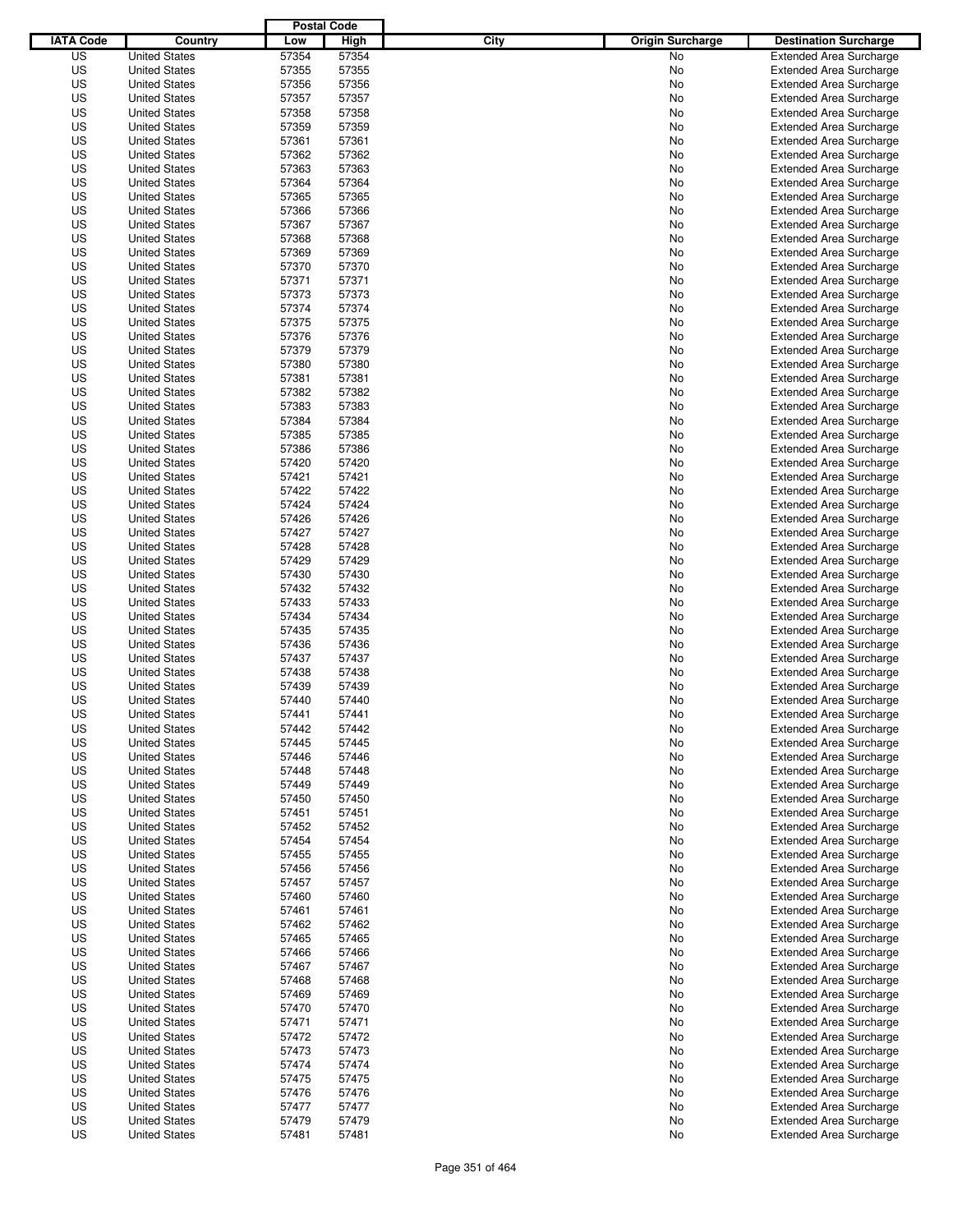|                  |                      | <b>Postal Code</b> |       |                                 |                                |
|------------------|----------------------|--------------------|-------|---------------------------------|--------------------------------|
| <b>IATA Code</b> | Country              | Low                | High  | City<br><b>Origin Surcharge</b> | <b>Destination Surcharge</b>   |
| US               | <b>United States</b> | 57520              | 57520 | <b>No</b>                       | <b>Extended Area Surcharge</b> |
| US               | <b>United States</b> | 57521              | 57521 | No                              | <b>Extended Area Surcharge</b> |
| US               | <b>United States</b> | 57522              | 57522 | No                              | <b>Extended Area Surcharge</b> |
| US               | <b>United States</b> | 57523              | 57523 | No                              | <b>Extended Area Surcharge</b> |
| US               | <b>United States</b> | 57526              | 57526 | No                              | <b>Extended Area Surcharge</b> |
| US               | <b>United States</b> | 57528              | 57528 | No                              | <b>Extended Area Surcharge</b> |
| US               | <b>United States</b> | 57529              | 57529 | No                              | <b>Extended Area Surcharge</b> |
| US               | <b>United States</b> | 57531              | 57531 | No                              | <b>Extended Area Surcharge</b> |
| US               | <b>United States</b> | 57532              | 57532 | No                              | <b>Extended Area Surcharge</b> |
| US               | <b>United States</b> | 57533              | 57533 | No                              | <b>Extended Area Surcharge</b> |
| US               | <b>United States</b> | 57534              | 57534 | No                              | <b>Extended Area Surcharge</b> |
| US               | <b>United States</b> | 57536              | 57536 | No                              | <b>Extended Area Surcharge</b> |
| US               | <b>United States</b> | 57537              | 57537 | No                              | <b>Extended Area Surcharge</b> |
| US               | <b>United States</b> | 57538              | 57538 | No                              | <b>Extended Area Surcharge</b> |
| US               | <b>United States</b> | 57540              | 57540 | No                              | <b>Extended Area Surcharge</b> |
| US               | <b>United States</b> | 57541              | 57541 | No                              | <b>Extended Area Surcharge</b> |
| US               | <b>United States</b> | 57542              | 57542 | No                              | <b>Extended Area Surcharge</b> |
| US               | <b>United States</b> | 57543              | 57543 | No                              | <b>Extended Area Surcharge</b> |
| US               | <b>United States</b> | 57544              | 57544 | No                              | <b>Extended Area Surcharge</b> |
| US               | <b>United States</b> | 57547              | 57547 | No                              | <b>Extended Area Surcharge</b> |
| US               | <b>United States</b> | 57548              | 57548 | No                              | <b>Extended Area Surcharge</b> |
| US               | <b>United States</b> | 57551              | 57551 | No                              | <b>Extended Area Surcharge</b> |
| US               | <b>United States</b> | 57552              | 57552 | No                              | <b>Extended Area Surcharge</b> |
| US               | <b>United States</b> | 57553              | 57553 | No                              | <b>Extended Area Surcharge</b> |
| US               | <b>United States</b> | 57555              | 57555 | No                              | <b>Extended Area Surcharge</b> |
| US               | <b>United States</b> | 57559              | 57559 | No                              | <b>Extended Area Surcharge</b> |
| US               | <b>United States</b> | 57560              | 57560 | No                              | <b>Extended Area Surcharge</b> |
| US               | <b>United States</b> | 57562              | 57562 | No                              | <b>Extended Area Surcharge</b> |
| US               | <b>United States</b> | 57564              | 57564 | No                              | <b>Extended Area Surcharge</b> |
| US               | <b>United States</b> | 57566              | 57566 | No                              | <b>Extended Area Surcharge</b> |
| US               | <b>United States</b> | 57567              | 57567 | No                              | <b>Extended Area Surcharge</b> |
| US               | <b>United States</b> | 57568              | 57568 | No                              | <b>Extended Area Surcharge</b> |
| US               | <b>United States</b> | 57569              | 57569 | No                              | <b>Extended Area Surcharge</b> |
| US               | <b>United States</b> | 57570              | 57570 | No                              | <b>Extended Area Surcharge</b> |
| US               | <b>United States</b> | 57571              | 57571 | No                              | <b>Extended Area Surcharge</b> |
| US               | <b>United States</b> | 57572              | 57572 | No                              | <b>Extended Area Surcharge</b> |
| US               | <b>United States</b> | 57574              | 57574 | No                              | <b>Extended Area Surcharge</b> |
| US               | <b>United States</b> | 57576              | 57576 | No                              | <b>Extended Area Surcharge</b> |
| US               | <b>United States</b> | 57577              | 57577 | No                              | <b>Extended Area Surcharge</b> |
| US               | <b>United States</b> | 57579              | 57579 | No                              | <b>Extended Area Surcharge</b> |
| US               | <b>United States</b> | 57580              | 57580 | No                              | <b>Extended Area Surcharge</b> |
| US               | <b>United States</b> | 57584              | 57584 | No                              | <b>Extended Area Surcharge</b> |
| US               | <b>United States</b> | 57585              | 57585 | No                              | <b>Extended Area Surcharge</b> |
| US               | <b>United States</b> | 57601              | 57601 | No                              | <b>Extended Area Surcharge</b> |
| US               | <b>United States</b> | 57620              | 57620 | No                              | Extended Area Surcharge        |
| US               | <b>United States</b> | 57621              | 57621 | No                              | <b>Extended Area Surcharge</b> |
| US               | <b>United States</b> | 57622              | 57622 | No                              | <b>Extended Area Surcharge</b> |
| US               | <b>United States</b> | 57623              | 57623 | No                              | <b>Extended Area Surcharge</b> |
| US               | <b>United States</b> | 57625              | 57625 | No                              | <b>Extended Area Surcharge</b> |
| US               | <b>United States</b> | 57626              | 57626 | No                              | <b>Extended Area Surcharge</b> |
| US               | <b>United States</b> | 57628              | 57628 | No                              | <b>Extended Area Surcharge</b> |
| US               | <b>United States</b> | 57630              | 57630 | No                              | <b>Extended Area Surcharge</b> |
| US               | <b>United States</b> | 57631              | 57631 | No                              | <b>Extended Area Surcharge</b> |
| US               | <b>United States</b> | 57632              | 57632 | No                              | <b>Extended Area Surcharge</b> |
| US               | <b>United States</b> | 57633              | 57633 | No                              | <b>Extended Area Surcharge</b> |
| US               | <b>United States</b> | 57634              | 57634 | No                              | <b>Extended Area Surcharge</b> |
| US               | <b>United States</b> | 57636              | 57636 | No                              | <b>Extended Area Surcharge</b> |
| US               | <b>United States</b> | 57638              | 57638 | No                              | <b>Extended Area Surcharge</b> |
| US               | <b>United States</b> | 57639              | 57639 | No                              | <b>Extended Area Surcharge</b> |
| US               | <b>United States</b> | 57640              | 57640 | No                              | <b>Extended Area Surcharge</b> |
| US               | <b>United States</b> | 57641              | 57641 | No                              | <b>Extended Area Surcharge</b> |
| US               | <b>United States</b> | 57642              | 57642 | No                              | <b>Extended Area Surcharge</b> |
| US               | <b>United States</b> | 57644              | 57644 | No                              | <b>Extended Area Surcharge</b> |
| US               | <b>United States</b> | 57645              | 57645 | No                              | <b>Extended Area Surcharge</b> |
| US               | <b>United States</b> | 57646              | 57646 | No                              | <b>Extended Area Surcharge</b> |
| US               | <b>United States</b> | 57647              | 57647 | No                              | <b>Extended Area Surcharge</b> |
| US               | <b>United States</b> | 57648              | 57648 | No                              | <b>Extended Area Surcharge</b> |
| US               | <b>United States</b> | 57649              | 57649 | No                              | <b>Extended Area Surcharge</b> |
| US               | <b>United States</b> | 57650              | 57650 | No                              | <b>Extended Area Surcharge</b> |
| US               | <b>United States</b> | 57651              | 57651 | No                              | <b>Extended Area Surcharge</b> |
| US               | <b>United States</b> | 57652              | 57652 | No                              | <b>Extended Area Surcharge</b> |
| US               | <b>United States</b> | 57656              | 57656 | No                              | <b>Extended Area Surcharge</b> |
| US               | <b>United States</b> | 57657              | 57657 | No                              | <b>Extended Area Surcharge</b> |
| US               | <b>United States</b> | 57658              | 57658 | No                              | <b>Extended Area Surcharge</b> |
| US               | <b>United States</b> | 57659              | 57659 | No                              | <b>Extended Area Surcharge</b> |
| US               | <b>United States</b> | 57660              | 57660 | No                              | <b>Extended Area Surcharge</b> |
| US               | <b>United States</b> | 57714              | 57714 | No                              | <b>Extended Area Surcharge</b> |
| US               | <b>United States</b> | 57716              | 57716 | No                              | <b>Extended Area Surcharge</b> |
|                  |                      |                    |       |                                 |                                |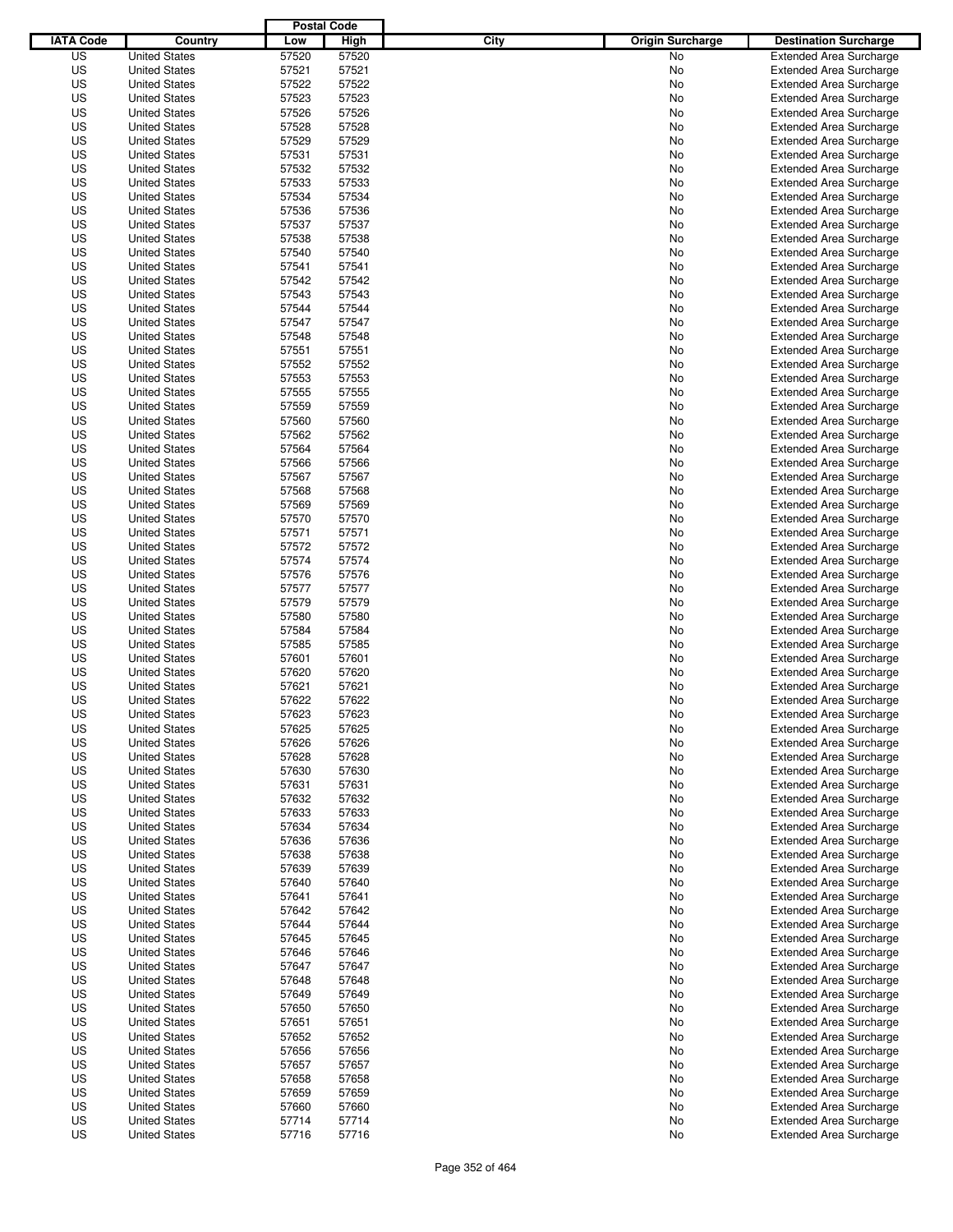|                  |                                              | <b>Postal Code</b> |                |                                 |                                                                  |
|------------------|----------------------------------------------|--------------------|----------------|---------------------------------|------------------------------------------------------------------|
| <b>IATA Code</b> | Country                                      | Low                | High           | City<br><b>Origin Surcharge</b> | <b>Destination Surcharge</b>                                     |
| US               | <b>United States</b>                         | 57717              | 57717          | <b>No</b>                       | <b>Extended Area Surcharge</b>                                   |
| US               | <b>United States</b>                         | 57718              | 57718          | No                              | <b>Extended Area Surcharge</b>                                   |
| US               | <b>United States</b>                         | 57719              | 57719          | No                              | <b>Extended Area Surcharge</b>                                   |
| US               | <b>United States</b>                         | 57720              | 57720          | No                              | <b>Extended Area Surcharge</b>                                   |
| US               | <b>United States</b>                         | 57722              | 57722          | No                              | <b>Extended Area Surcharge</b>                                   |
| US               | <b>United States</b>                         | 57724              | 57724          | No                              | <b>Extended Area Surcharge</b>                                   |
| US               | <b>United States</b>                         | 57725              | 57725          | No                              | <b>Extended Area Surcharge</b>                                   |
| US               | <b>United States</b>                         | 57729              | 57729          | No                              | <b>Extended Area Surcharge</b>                                   |
| US               | <b>United States</b>                         | 57730              | 57730          | No                              | <b>Extended Area Surcharge</b>                                   |
| US               | <b>United States</b>                         | 57732              | 57732          | No                              | <b>Extended Area Surcharge</b>                                   |
| US               | <b>United States</b>                         | 57735              | 57735          | No                              | <b>Extended Area Surcharge</b>                                   |
| US               | <b>United States</b>                         | 57736              | 57736          | No                              | <b>Extended Area Surcharge</b>                                   |
| US               | <b>United States</b>                         | 57737              | 57737          | No                              | <b>Extended Area Surcharge</b>                                   |
| US               | <b>United States</b>                         | 57738              | 57738          | No                              | <b>Extended Area Surcharge</b>                                   |
| US               | <b>United States</b>                         | 57742              | 57742          | No                              | <b>Extended Area Surcharge</b>                                   |
| US               | <b>United States</b>                         | 57744              | 57744          | No                              | <b>Extended Area Surcharge</b>                                   |
| US               | <b>United States</b>                         | 57745              | 57745          | No                              | <b>Extended Area Surcharge</b>                                   |
| US               | <b>United States</b>                         | 57747              | 57747          | No                              | <b>Extended Area Surcharge</b>                                   |
| US               | <b>United States</b>                         | 57748              | 57748          | No                              | <b>Extended Area Surcharge</b>                                   |
| US               | <b>United States</b>                         | 57750              | 57750          | No                              | <b>Extended Area Surcharge</b>                                   |
| US               | <b>United States</b>                         | 57751              | 57751          | No                              | <b>Extended Area Surcharge</b>                                   |
| US               | <b>United States</b>                         | 57752              | 57752          | No                              | <b>Extended Area Surcharge</b>                                   |
| US               | <b>United States</b>                         | 57754              | 57754          | No                              | <b>Extended Area Surcharge</b>                                   |
| US               | <b>United States</b>                         | 57755              | 57755          | No                              | <b>Extended Area Surcharge</b>                                   |
| US               | <b>United States</b>                         | 57756              | 57756          | No                              | <b>Extended Area Surcharge</b>                                   |
| US               | <b>United States</b>                         | 57758              | 57758          | No                              | <b>Extended Area Surcharge</b>                                   |
| US               | <b>United States</b>                         | 57759              | 57759          | No                              | <b>Extended Area Surcharge</b>                                   |
| US               | <b>United States</b>                         | 57760              | 57760          | No                              | <b>Extended Area Surcharge</b>                                   |
| US               | <b>United States</b>                         | 57761              | 57761          | No                              | <b>Extended Area Surcharge</b>                                   |
| US               | <b>United States</b>                         | 57762              | 57762          | No                              | <b>Extended Area Surcharge</b>                                   |
| US               | <b>United States</b>                         | 57763              | 57763          | No                              | <b>Extended Area Surcharge</b>                                   |
| US               | <b>United States</b>                         | 57764              | 57764          | No                              | <b>Extended Area Surcharge</b>                                   |
| US               | <b>United States</b>                         | 57765              | 57765          | No                              | <b>Extended Area Surcharge</b>                                   |
| US               | <b>United States</b>                         | 57766              | 57766          | No                              | <b>Extended Area Surcharge</b>                                   |
| US               | <b>United States</b>                         | 57767              | 57767          | No                              | <b>Extended Area Surcharge</b>                                   |
| US               | <b>United States</b>                         | 57769              | 57769          | No                              | <b>Extended Area Surcharge</b>                                   |
| US               | <b>United States</b>                         | 57770              | 57770          | No                              | <b>Extended Area Surcharge</b>                                   |
| US               | <b>United States</b>                         | 57772              | 57772          | No                              | <b>Extended Area Surcharge</b>                                   |
| US               | <b>United States</b>                         | 57773              | 57773          | No                              | <b>Extended Area Surcharge</b>                                   |
| US               | <b>United States</b>                         | 57775              | 57775          | No                              | <b>Extended Area Surcharge</b>                                   |
| US               | <b>United States</b>                         | 57777              | 57777          | No                              | <b>Extended Area Surcharge</b>                                   |
| US               | <b>United States</b>                         | 57778              | 57778          | No                              | <b>Extended Area Surcharge</b>                                   |
| US               | <b>United States</b>                         | 57779              | 57779          | No                              | <b>Extended Area Surcharge</b>                                   |
| US               | <b>United States</b>                         | 57780              | 57780          | No                              | <b>Extended Area Surcharge</b>                                   |
| US               | <b>United States</b>                         | 57782              | 57782          | No                              | Extended Area Surcharge                                          |
| US               | <b>United States</b>                         | 57787              | 57787          | No                              | <b>Extended Area Surcharge</b>                                   |
| US               | <b>United States</b>                         | 57788              | 57788          | No                              | <b>Extended Area Surcharge</b>                                   |
| US               | <b>United States</b>                         | 57790              | 57790          | No                              | <b>Extended Area Surcharge</b>                                   |
| US               | <b>United States</b>                         | 57791              | 57791          | No                              | <b>Extended Area Surcharge</b>                                   |
| US               | <b>United States</b>                         | 57792              | 57792          | No                              | <b>Extended Area Surcharge</b>                                   |
| US               | <b>United States</b>                         | 57793              | 57793          | No                              | <b>Extended Area Surcharge</b>                                   |
| US               | <b>United States</b>                         | 57794              | 57794          | No                              | <b>Extended Area Surcharge</b>                                   |
| US               | <b>United States</b>                         | 58001              | 58001          | No                              | <b>Extended Area Surcharge</b>                                   |
| US               | <b>United States</b>                         | 58004              | 58004          | No                              | <b>Extended Area Surcharge</b>                                   |
| US               | <b>United States</b>                         | 58005              | 58005          | No                              | <b>Extended Area Surcharge</b>                                   |
| US               | <b>United States</b>                         | 58006              | 58006          | No                              | <b>Extended Area Surcharge</b>                                   |
| US               | <b>United States</b>                         | 58007              | 58007          | No                              | <b>Extended Area Surcharge</b>                                   |
| US<br>US         | <b>United States</b><br><b>United States</b> | 58008<br>58009     | 58008<br>58009 | No<br>No                        | <b>Extended Area Surcharge</b><br><b>Extended Area Surcharge</b> |
|                  |                                              |                    |                |                                 |                                                                  |
| US               | <b>United States</b>                         | 58011              | 58011          | No                              | <b>Extended Area Surcharge</b>                                   |
| US<br>US         | <b>United States</b><br><b>United States</b> | 58012<br>58013     | 58012<br>58013 | No                              | <b>Extended Area Surcharge</b><br><b>Extended Area Surcharge</b> |
| US               | <b>United States</b>                         | 58015              | 58015          | No<br>No                        | <b>Extended Area Surcharge</b>                                   |
| US               | <b>United States</b>                         | 58016              | 58016          | No                              | <b>Extended Area Surcharge</b>                                   |
| US               | <b>United States</b>                         | 58017              | 58017          | No                              | <b>Extended Area Surcharge</b>                                   |
| US               | <b>United States</b>                         | 58018              | 58018          | No                              | <b>Extended Area Surcharge</b>                                   |
| US               | <b>United States</b>                         | 58021              | 58021          | No                              | <b>Extended Area Surcharge</b>                                   |
| US               | <b>United States</b>                         | 58027              | 58027          | No                              | <b>Extended Area Surcharge</b>                                   |
| US               | <b>United States</b>                         | 58029              | 58029          | No                              | <b>Extended Area Surcharge</b>                                   |
| US               | <b>United States</b>                         | 58030              | 58030          | No                              | <b>Extended Area Surcharge</b>                                   |
| US               | <b>United States</b>                         | 58031              | 58031          | No                              | <b>Extended Area Surcharge</b>                                   |
| US               | <b>United States</b>                         | 58032              | 58032          | No                              | <b>Extended Area Surcharge</b>                                   |
| US               | <b>United States</b>                         | 58033              | 58033          | No                              | <b>Extended Area Surcharge</b>                                   |
| US               | <b>United States</b>                         | 58035              | 58035          | No                              | <b>Extended Area Surcharge</b>                                   |
| US               | <b>United States</b>                         | 58036              | 58036          | No                              | <b>Extended Area Surcharge</b>                                   |
| US               | <b>United States</b>                         | 58038              | 58038          | No                              | <b>Extended Area Surcharge</b>                                   |
| US               | <b>United States</b>                         | 58039              | 58039          | No                              | <b>Extended Area Surcharge</b>                                   |
| US               | <b>United States</b>                         | 58040              | 58040          | No                              | <b>Extended Area Surcharge</b>                                   |
|                  |                                              |                    |                |                                 |                                                                  |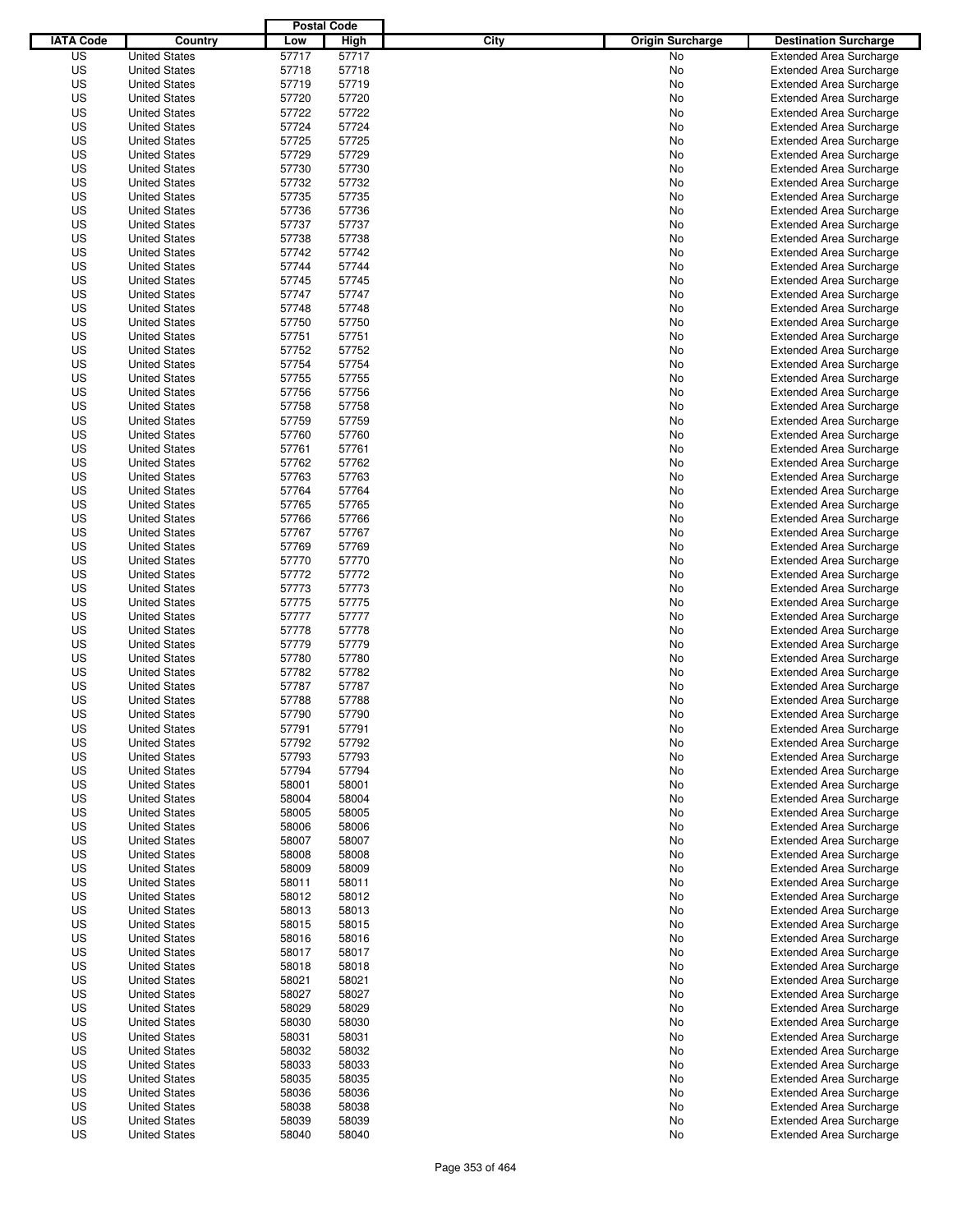|                  |                      | <b>Postal Code</b> |       |                                 |                                |
|------------------|----------------------|--------------------|-------|---------------------------------|--------------------------------|
| <b>IATA Code</b> | Country              | Low                | High  | City<br><b>Origin Surcharge</b> | <b>Destination Surcharge</b>   |
| US               | <b>United States</b> | 58041              | 58041 | <b>No</b>                       | <b>Extended Area Surcharge</b> |
| US               | <b>United States</b> | 58042              | 58042 | No                              | <b>Extended Area Surcharge</b> |
| US               | <b>United States</b> | 58043              | 58043 | No                              | <b>Extended Area Surcharge</b> |
| US               | <b>United States</b> | 58045              | 58045 | No                              | <b>Extended Area Surcharge</b> |
| US               | <b>United States</b> | 58046              | 58046 | No                              | <b>Extended Area Surcharge</b> |
| US               | <b>United States</b> | 58047              | 58047 | No                              | <b>Extended Area Surcharge</b> |
| US               | <b>United States</b> | 58048              | 58048 | No                              | <b>Extended Area Surcharge</b> |
| US               | <b>United States</b> | 58049              | 58049 | No                              | <b>Extended Area Surcharge</b> |
| US               | <b>United States</b> | 58051              | 58051 | No                              | <b>Extended Area Surcharge</b> |
| US               | <b>United States</b> | 58052              | 58052 | No                              | <b>Extended Area Surcharge</b> |
| US               | <b>United States</b> | 58053              | 58053 | No                              | <b>Extended Area Surcharge</b> |
| US               | <b>United States</b> | 58054              | 58054 | No                              | <b>Extended Area Surcharge</b> |
| US               | <b>United States</b> | 58056              | 58056 | No                              | <b>Extended Area Surcharge</b> |
| US               | <b>United States</b> | 58057              | 58057 | No                              | <b>Extended Area Surcharge</b> |
| US               | <b>United States</b> | 58058              | 58058 | No                              | <b>Extended Area Surcharge</b> |
| US               | <b>United States</b> | 58059              | 58059 | No                              | <b>Extended Area Surcharge</b> |
| US               | <b>United States</b> | 58060              | 58060 | No                              | <b>Extended Area Surcharge</b> |
| US               | <b>United States</b> | 58061              | 58061 | No                              | <b>Extended Area Surcharge</b> |
| US               | <b>United States</b> | 58062              | 58062 | No                              | <b>Extended Area Surcharge</b> |
| US               | <b>United States</b> | 58063              | 58063 | No                              | <b>Extended Area Surcharge</b> |
| US               | <b>United States</b> | 58064              | 58064 | No                              | <b>Extended Area Surcharge</b> |
| US               | <b>United States</b> | 58067              | 58067 | No                              | <b>Extended Area Surcharge</b> |
| US               | <b>United States</b> | 58068              | 58068 | No                              | <b>Extended Area Surcharge</b> |
| US               | <b>United States</b> | 58069              | 58069 | No                              | <b>Extended Area Surcharge</b> |
| US               | <b>United States</b> | 58071              | 58071 | No                              | <b>Extended Area Surcharge</b> |
| US               | <b>United States</b> | 58072              | 58072 | No                              | <b>Extended Area Surcharge</b> |
| US               | <b>United States</b> | 58075              | 58075 | No                              | <b>Extended Area Surcharge</b> |
| US               | <b>United States</b> | 58076              | 58076 | No                              | <b>Extended Area Surcharge</b> |
| US               | <b>United States</b> | 58077              | 58077 | No                              | <b>Extended Area Surcharge</b> |
| US               | <b>United States</b> | 58079              | 58079 | No                              | <b>Extended Area Surcharge</b> |
| US               | <b>United States</b> | 58081              | 58081 | No                              | <b>Extended Area Surcharge</b> |
| US               | <b>United States</b> | 58210              | 58210 | No                              | <b>Extended Area Surcharge</b> |
| US               | <b>United States</b> | 58212              | 58212 | No                              | <b>Extended Area Surcharge</b> |
| US               | <b>United States</b> | 58213              | 58213 | No                              | <b>Extended Area Surcharge</b> |
| US               | <b>United States</b> | 58214              | 58214 | No                              | <b>Extended Area Surcharge</b> |
| US               | <b>United States</b> | 58216              | 58216 | No                              | <b>Extended Area Surcharge</b> |
| US               | <b>United States</b> | 58218              | 58218 | No                              | <b>Extended Area Surcharge</b> |
| US               | <b>United States</b> | 58219              | 58219 | No                              | <b>Extended Area Surcharge</b> |
| US               | <b>United States</b> | 58220              | 58220 | No                              | <b>Extended Area Surcharge</b> |
| US               | <b>United States</b> | 58222              | 58222 | No                              | <b>Extended Area Surcharge</b> |
| US               | <b>United States</b> | 58223              | 58223 | No                              | <b>Extended Area Surcharge</b> |
| US               | <b>United States</b> | 58224              | 58224 | No                              | <b>Extended Area Surcharge</b> |
| US               | <b>United States</b> | 58225              | 58225 | No                              | <b>Extended Area Surcharge</b> |
| US               | <b>United States</b> | 58227              | 58227 | No                              | <b>Extended Area Surcharge</b> |
| US               | <b>United States</b> | 58228              | 58228 | No                              | <b>Extended Area Surcharge</b> |
| US               | <b>United States</b> | 58229              | 58229 | No                              | <b>Extended Area Surcharge</b> |
| US               | <b>United States</b> | 58230              | 58230 | No                              | <b>Extended Area Surcharge</b> |
| US               | <b>United States</b> | 58231              | 58231 | No                              | <b>Extended Area Surcharge</b> |
| US               | <b>United States</b> | 58233              | 58233 | No                              | <b>Extended Area Surcharge</b> |
| US               | <b>United States</b> | 58235              | 58235 | No                              | <b>Extended Area Surcharge</b> |
| US               | <b>United States</b> | 58237              | 58237 | No                              | <b>Extended Area Surcharge</b> |
| US               | <b>United States</b> | 58238              | 58238 | No                              | <b>Extended Area Surcharge</b> |
| US               | <b>United States</b> | 58239              | 58239 | No                              | <b>Extended Area Surcharge</b> |
| US               | <b>United States</b> | 58240              | 58240 | No                              | <b>Extended Area Surcharge</b> |
| US               | <b>United States</b> | 58241              | 58241 | No                              | <b>Extended Area Surcharge</b> |
| US               | <b>United States</b> | 58243              | 58243 | No                              | <b>Extended Area Surcharge</b> |
| US               | <b>United States</b> | 58244              | 58244 | No                              | <b>Extended Area Surcharge</b> |
| US               | <b>United States</b> | 58249              | 58249 | No                              | <b>Extended Area Surcharge</b> |
| US               | <b>United States</b> | 58250              | 58250 | No                              | <b>Extended Area Surcharge</b> |
| US               | <b>United States</b> | 58251              | 58251 | No                              | <b>Extended Area Surcharge</b> |
| US               | <b>United States</b> | 58254              | 58254 | No                              | <b>Extended Area Surcharge</b> |
| US               | <b>United States</b> | 58255              | 58255 | No                              | <b>Extended Area Surcharge</b> |
| US               | <b>United States</b> | 58256              | 58256 | No                              | <b>Extended Area Surcharge</b> |
| US               | <b>United States</b> | 58257              | 58257 | No                              | <b>Extended Area Surcharge</b> |
| US               | <b>United States</b> | 58258              | 58258 | No                              | <b>Extended Area Surcharge</b> |
| US               | <b>United States</b> | 58259              | 58259 | No                              | <b>Extended Area Surcharge</b> |
| US               | <b>United States</b> | 58260              | 58260 | No                              | <b>Extended Area Surcharge</b> |
| US               | <b>United States</b> | 58261              | 58261 | No                              | <b>Extended Area Surcharge</b> |
| US               | <b>United States</b> | 58262              | 58262 | No                              | <b>Extended Area Surcharge</b> |
| US               | <b>United States</b> | 58265              | 58265 | No                              | <b>Extended Area Surcharge</b> |
| US               | <b>United States</b> | 58266              | 58266 | No                              | <b>Extended Area Surcharge</b> |
| US               | <b>United States</b> | 58267              | 58267 | No                              | <b>Extended Area Surcharge</b> |
| US               | <b>United States</b> | 58269              | 58269 | No                              | <b>Extended Area Surcharge</b> |
| US               | <b>United States</b> | 58270              | 58270 | No                              | <b>Extended Area Surcharge</b> |
| US               | <b>United States</b> | 58272              | 58272 | No                              | <b>Extended Area Surcharge</b> |
| US               | <b>United States</b> | 58273              | 58273 | No                              | <b>Extended Area Surcharge</b> |
| US               | <b>United States</b> | 58274              | 58274 | No                              | <b>Extended Area Surcharge</b> |
| US               | <b>United States</b> | 58275              | 58275 | No                              | <b>Extended Area Surcharge</b> |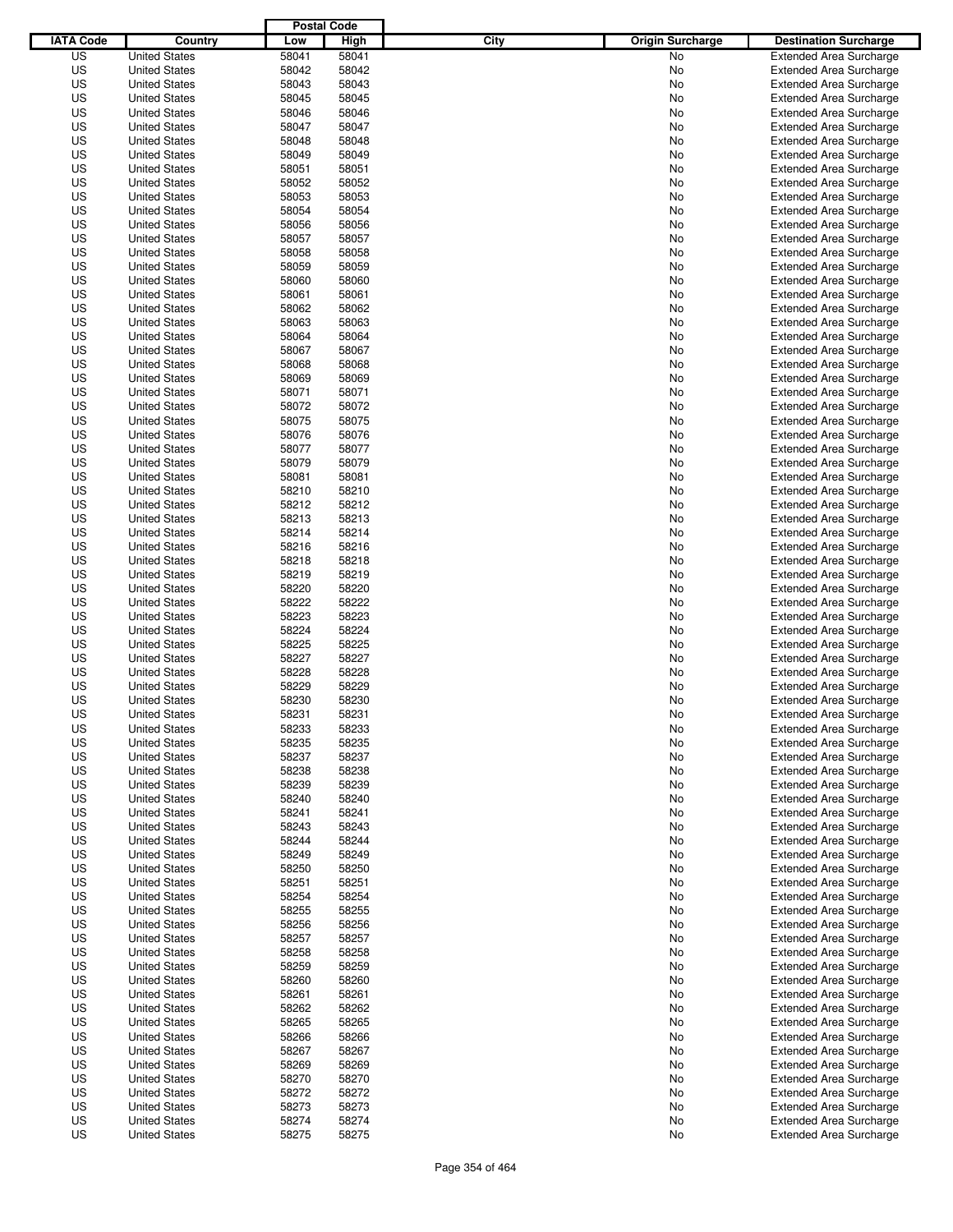|                  |                      | <b>Postal Code</b> |       |                                 |                                |
|------------------|----------------------|--------------------|-------|---------------------------------|--------------------------------|
| <b>IATA Code</b> | Country              | Low                | High  | City<br><b>Origin Surcharge</b> | <b>Destination Surcharge</b>   |
| US               | <b>United States</b> | 58276              | 58276 | No                              | <b>Extended Area Surcharge</b> |
| US               | <b>United States</b> | 58277              | 58277 | No                              | <b>Extended Area Surcharge</b> |
| US               | <b>United States</b> | 58278              | 58278 | No                              | <b>Extended Area Surcharge</b> |
| US               | <b>United States</b> | 58281              | 58281 | No                              | <b>Extended Area Surcharge</b> |
| US               | <b>United States</b> | 58282              | 58282 | No                              | <b>Extended Area Surcharge</b> |
| US               | <b>United States</b> | 58310              | 58310 | No                              | <b>Extended Area Surcharge</b> |
| US               | <b>United States</b> | 58311              | 58311 | No                              | <b>Extended Area Surcharge</b> |
| US               | <b>United States</b> | 58313              | 58313 | No                              | <b>Extended Area Surcharge</b> |
| US               | <b>United States</b> | 58316              | 58316 | No                              | <b>Extended Area Surcharge</b> |
| US               | <b>United States</b> | 58317              | 58317 | No                              | <b>Extended Area Surcharge</b> |
| US               | <b>United States</b> | 58318              | 58318 | No                              | <b>Extended Area Surcharge</b> |
| US               | <b>United States</b> | 58319              | 58319 | No                              | <b>Extended Area Surcharge</b> |
| US               | <b>United States</b> | 58321              | 58321 | No                              | <b>Extended Area Surcharge</b> |
| US               | <b>United States</b> | 58323              | 58323 | No                              | <b>Extended Area Surcharge</b> |
| US               | <b>United States</b> | 58324              | 58324 | No                              | <b>Extended Area Surcharge</b> |
| US               | <b>United States</b> | 58325              | 58325 | No                              | <b>Extended Area Surcharge</b> |
| US               | <b>United States</b> | 58327              | 58327 | No                              | <b>Extended Area Surcharge</b> |
| US               | <b>United States</b> | 58329              | 58329 | No                              | <b>Extended Area Surcharge</b> |
| US               | <b>United States</b> | 58330              | 58330 | No                              | <b>Extended Area Surcharge</b> |
| US               | <b>United States</b> | 58331              | 58331 | No                              | <b>Extended Area Surcharge</b> |
| US               | <b>United States</b> | 58332              | 58332 | No                              | <b>Extended Area Surcharge</b> |
| US               | <b>United States</b> | 58335              | 58335 | No                              | <b>Extended Area Surcharge</b> |
| US               | <b>United States</b> | 58338              | 58338 | No                              | <b>Extended Area Surcharge</b> |
| US               | <b>United States</b> | 58339              | 58339 | No                              | <b>Extended Area Surcharge</b> |
| US               | <b>United States</b> | 58341              | 58341 | No                              | <b>Extended Area Surcharge</b> |
| US               | <b>United States</b> | 58343              | 58343 | No                              | <b>Extended Area Surcharge</b> |
| US               | <b>United States</b> | 58344              | 58344 | No                              | <b>Extended Area Surcharge</b> |
| US               | <b>United States</b> | 58345              | 58345 | No                              | <b>Extended Area Surcharge</b> |
| US               | <b>United States</b> | 58346              | 58346 | No                              | <b>Extended Area Surcharge</b> |
| US               | <b>United States</b> | 58348              | 58348 | No                              | <b>Extended Area Surcharge</b> |
| US               | <b>United States</b> | 58351              | 58351 | No                              | <b>Extended Area Surcharge</b> |
| US               | <b>United States</b> | 58352              | 58352 | No                              | <b>Extended Area Surcharge</b> |
| US               | <b>United States</b> | 58353              | 58353 | No                              | <b>Extended Area Surcharge</b> |
| US               | <b>United States</b> | 58356              | 58356 | No                              | <b>Extended Area Surcharge</b> |
| US               | <b>United States</b> | 58357              | 58357 | No                              | <b>Extended Area Surcharge</b> |
| US               | <b>United States</b> | 58361              | 58361 | No                              | <b>Extended Area Surcharge</b> |
| US               | <b>United States</b> | 58362              | 58362 | No                              | <b>Extended Area Surcharge</b> |
| US               | <b>United States</b> | 58363              | 58363 | No                              | <b>Extended Area Surcharge</b> |
| US               | <b>United States</b> | 58365              | 58365 | No                              | <b>Extended Area Surcharge</b> |
| US               | <b>United States</b> | 58366              | 58366 | No                              | <b>Extended Area Surcharge</b> |
| US               | <b>United States</b> | 58367              | 58367 | No                              | <b>Extended Area Surcharge</b> |
| US               | <b>United States</b> | 58368              | 58368 | No                              | <b>Extended Area Surcharge</b> |
| US               | <b>United States</b> | 58369              | 58369 | No                              | <b>Extended Area Surcharge</b> |
| US               | <b>United States</b> | 58370              | 58370 | No                              | <b>Extended Area Surcharge</b> |
| US               | <b>United States</b> | 58372              | 58372 | No                              | Extended Area Surcharge        |
| US               | <b>United States</b> | 58374              | 58374 | No                              | <b>Extended Area Surcharge</b> |
| US               | <b>United States</b> | 58377              | 58377 | No                              | <b>Extended Area Surcharge</b> |
| US               | <b>United States</b> | 58380              | 58380 | No                              | <b>Extended Area Surcharge</b> |
| US               | <b>United States</b> | 58381              | 58381 | No                              | <b>Extended Area Surcharge</b> |
| US               | <b>United States</b> | 58382              | 58382 | No                              | <b>Extended Area Surcharge</b> |
| US               | <b>United States</b> | 58384              | 58384 | No                              | <b>Extended Area Surcharge</b> |
| US               | <b>United States</b> | 58385              | 58385 | No                              | <b>Extended Area Surcharge</b> |
| US               | <b>United States</b> | 58386              | 58386 | No                              | <b>Extended Area Surcharge</b> |
| US               | <b>United States</b> | 58413              | 58413 | No                              | <b>Extended Area Surcharge</b> |
| US               | <b>United States</b> | 58415              | 58415 | No                              | <b>Extended Area Surcharge</b> |
| US               | <b>United States</b> | 58416              | 58416 | No                              | <b>Extended Area Surcharge</b> |
| US               | <b>United States</b> | 58418              | 58418 | No                              | <b>Extended Area Surcharge</b> |
| US               | <b>United States</b> | 58420              | 58420 | No                              | <b>Extended Area Surcharge</b> |
| US               | <b>United States</b> | 58421              | 58421 | No                              | <b>Extended Area Surcharge</b> |
| US               | <b>United States</b> | 58422              | 58422 | No                              | <b>Extended Area Surcharge</b> |
| US               | <b>United States</b> | 58423              | 58423 | No                              | <b>Extended Area Surcharge</b> |
| US               | <b>United States</b> | 58424              | 58424 | No                              | <b>Extended Area Surcharge</b> |
| US               | <b>United States</b> | 58425              | 58425 | No                              | <b>Extended Area Surcharge</b> |
| US               | <b>United States</b> | 58426              | 58426 | No                              | <b>Extended Area Surcharge</b> |
| US               | <b>United States</b> | 58428              | 58428 | No                              | <b>Extended Area Surcharge</b> |
| US               | <b>United States</b> | 58429              | 58429 | No                              | <b>Extended Area Surcharge</b> |
| US               | <b>United States</b> | 58430              | 58430 | No                              | <b>Extended Area Surcharge</b> |
| US               | <b>United States</b> | 58431              | 58431 | No                              | <b>Extended Area Surcharge</b> |
| US               | <b>United States</b> | 58433              | 58433 | No                              | <b>Extended Area Surcharge</b> |
| US               | <b>United States</b> | 58436              | 58436 | No                              | <b>Extended Area Surcharge</b> |
| US               | <b>United States</b> | 58438              | 58438 | No                              | <b>Extended Area Surcharge</b> |
| US               | <b>United States</b> | 58439              | 58439 | No                              | <b>Extended Area Surcharge</b> |
| US               | <b>United States</b> | 58440              | 58440 | No                              | <b>Extended Area Surcharge</b> |
| US               | <b>United States</b> | 58441              | 58441 | No                              | <b>Extended Area Surcharge</b> |
| US               | <b>United States</b> | 58442              | 58442 | No                              | <b>Extended Area Surcharge</b> |
| US               | <b>United States</b> | 58443              | 58443 | No                              | <b>Extended Area Surcharge</b> |
| US               | <b>United States</b> | 58444              | 58444 | No                              | <b>Extended Area Surcharge</b> |
| US               | <b>United States</b> | 58445              | 58445 | No                              | <b>Extended Area Surcharge</b> |
|                  |                      |                    |       |                                 |                                |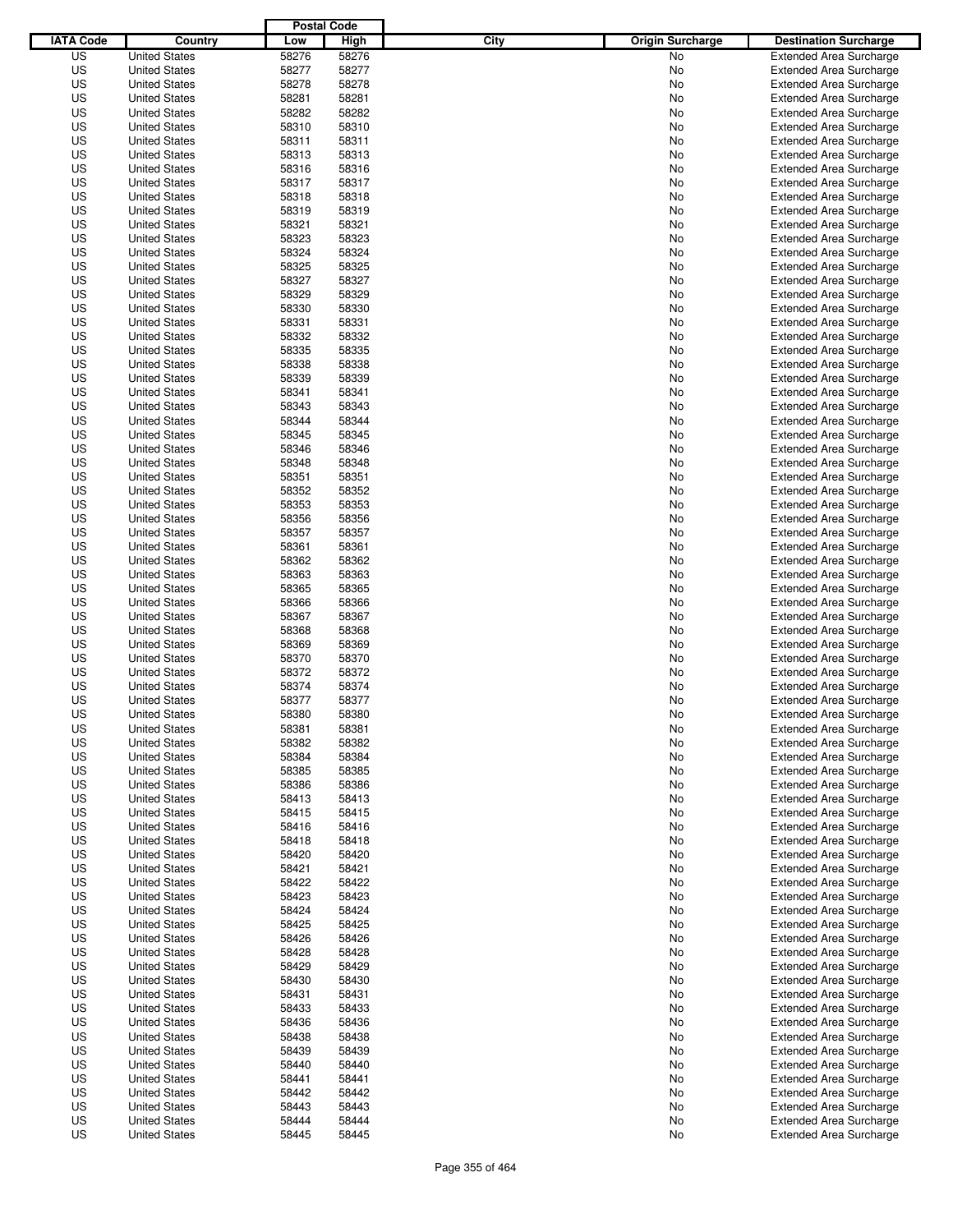|                  |                                              | <b>Postal Code</b> |                |                                 |                                                                  |
|------------------|----------------------------------------------|--------------------|----------------|---------------------------------|------------------------------------------------------------------|
| <b>IATA Code</b> | Country                                      | Low                | High           | City<br><b>Origin Surcharge</b> | <b>Destination Surcharge</b>                                     |
| US               | <b>United States</b>                         | 58448              | 58448          | No                              | <b>Extended Area Surcharge</b>                                   |
| US               | <b>United States</b>                         | 58451              | 58451          | No                              | <b>Extended Area Surcharge</b>                                   |
| US               | <b>United States</b>                         | 58454              | 58454          | No                              | <b>Extended Area Surcharge</b>                                   |
| US               | <b>United States</b>                         | 58455              | 58455          | No                              | <b>Extended Area Surcharge</b>                                   |
| US               | <b>United States</b>                         | 58456              | 58456          | No                              | <b>Extended Area Surcharge</b>                                   |
| US               | <b>United States</b>                         | 58458              | 58458          | No                              | <b>Extended Area Surcharge</b>                                   |
| US               | <b>United States</b>                         | 58460              | 58460          | No                              | <b>Extended Area Surcharge</b>                                   |
| US               | <b>United States</b>                         | 58461              | 58461          | No                              | <b>Extended Area Surcharge</b>                                   |
| US               | <b>United States</b>                         | 58463              | 58463          | No                              | <b>Extended Area Surcharge</b>                                   |
| US               | <b>United States</b>                         | 58464              | 58464          | No                              | <b>Extended Area Surcharge</b>                                   |
| US               | <b>United States</b>                         | 58466              | 58466          | No                              | <b>Extended Area Surcharge</b>                                   |
| US               | <b>United States</b>                         | 58467              | 58467          | No                              | <b>Extended Area Surcharge</b>                                   |
| US               | <b>United States</b>                         | 58472              | 58472          | No                              | <b>Extended Area Surcharge</b>                                   |
| US               | <b>United States</b>                         | 58474              | 58474          | No                              | <b>Extended Area Surcharge</b>                                   |
| US               | <b>United States</b>                         | 58475              | 58475          | No                              | <b>Extended Area Surcharge</b>                                   |
| US               | <b>United States</b>                         | 58476              | 58476          | No                              | <b>Extended Area Surcharge</b>                                   |
| US               | <b>United States</b>                         | 58477              | 58477          | No                              | <b>Extended Area Surcharge</b>                                   |
| US               | <b>United States</b>                         | 58478              | 58478          | No                              | <b>Extended Area Surcharge</b>                                   |
| US               | <b>United States</b>                         | 58479              | 58479          | No                              | <b>Extended Area Surcharge</b>                                   |
| US               | <b>United States</b>                         | 58480              | 58480          | No                              | <b>Extended Area Surcharge</b>                                   |
| US               | <b>United States</b>                         | 58481              | 58481          | No                              | <b>Extended Area Surcharge</b>                                   |
| US               | <b>United States</b>                         | 58482              | 58482          | No                              | <b>Extended Area Surcharge</b>                                   |
| US               | <b>United States</b>                         | 58483              | 58483          | No                              | <b>Extended Area Surcharge</b>                                   |
| US               | <b>United States</b>                         | 58484              | 58484          | No                              | <b>Extended Area Surcharge</b>                                   |
| US               | <b>United States</b>                         | 58486              | 58486          | No                              | <b>Extended Area Surcharge</b>                                   |
| US               | <b>United States</b>                         | 58487              | 58487          | No                              | <b>Extended Area Surcharge</b>                                   |
| US               | <b>United States</b>                         | 58488              | 58488          | No                              | <b>Extended Area Surcharge</b>                                   |
| US               | <b>United States</b>                         | 58489              | 58489          | No                              | <b>Extended Area Surcharge</b>                                   |
| US               | <b>United States</b>                         | 58490              | 58490          | No                              | <b>Extended Area Surcharge</b>                                   |
| US               | <b>United States</b>                         | 58492              | 58492          | No                              | <b>Extended Area Surcharge</b>                                   |
| US               | <b>United States</b>                         | 58494              | 58494          | No                              | <b>Extended Area Surcharge</b>                                   |
| US               | <b>United States</b>                         | 58495              | 58495          | No                              | <b>Extended Area Surcharge</b>                                   |
| US               | <b>United States</b>                         | 58496              | 58496          | No                              | <b>Extended Area Surcharge</b>                                   |
| US               | <b>United States</b>                         | 58497              | 58497          | No                              | <b>Extended Area Surcharge</b>                                   |
| US               | <b>United States</b>                         | 58520              | 58520          | No                              | <b>Extended Area Surcharge</b>                                   |
| US               | <b>United States</b>                         | 58521              | 58521          | No                              | <b>Extended Area Surcharge</b>                                   |
| US               | <b>United States</b>                         | 58523              | 58523          | No                              | <b>Extended Area Surcharge</b>                                   |
| US               | <b>United States</b>                         | 58524              | 58524          | No                              | <b>Extended Area Surcharge</b>                                   |
| US               | <b>United States</b>                         | 58528              | 58528          | No                              | <b>Extended Area Surcharge</b>                                   |
| US               | <b>United States</b>                         | 58529              | 58529          | No                              | <b>Extended Area Surcharge</b>                                   |
| US               | <b>United States</b>                         | 58530              | 58530          | No                              | <b>Extended Area Surcharge</b>                                   |
| US               | <b>United States</b>                         | 58531              | 58531          | No                              | <b>Extended Area Surcharge</b>                                   |
| US               | <b>United States</b>                         | 58532              | 58532          | No                              | <b>Extended Area Surcharge</b>                                   |
| US               | <b>United States</b>                         | 58533              | 58533          | No                              | <b>Extended Area Surcharge</b>                                   |
| US               | <b>United States</b>                         | 58535              | 58535          | No                              | <b>Extended Area Surcharge</b>                                   |
| US               | <b>United States</b>                         | 58538              | 58538          | No                              | <b>Extended Area Surcharge</b>                                   |
| US               | <b>United States</b>                         | 58540              | 58540          | No                              | <b>Extended Area Surcharge</b>                                   |
| US               | <b>United States</b>                         | 58541              | 58541          | No                              | <b>Extended Area Surcharge</b>                                   |
| US               | <b>United States</b>                         | 58542              | 58542          | No                              | <b>Extended Area Surcharge</b>                                   |
| US               | <b>United States</b>                         | 58544              | 58544          | No                              | <b>Extended Area Surcharge</b>                                   |
| US               | <b>United States</b>                         | 58545              | 58545          | No                              | <b>Extended Area Surcharge</b>                                   |
| US               | <b>United States</b>                         | 58549              | 58549          | No                              | <b>Extended Area Surcharge</b>                                   |
| US               | <b>United States</b>                         | 58552              | 58552          | No                              | <b>Extended Area Surcharge</b>                                   |
| US               | <b>United States</b>                         | 58553              | 58553          | No                              | <b>Extended Area Surcharge</b>                                   |
| US               | <b>United States</b>                         | 58558              | 58558          | No                              | <b>Extended Area Surcharge</b>                                   |
| US               | <b>United States</b>                         | 58559              | 58559          | No                              | <b>Extended Area Surcharge</b>                                   |
| US               | <b>United States</b>                         | 58560              | 58560          | No                              | <b>Extended Area Surcharge</b>                                   |
| US               | <b>United States</b><br><b>United States</b> | 58561              | 58561          | No                              | <b>Extended Area Surcharge</b>                                   |
| US               |                                              | 58562              | 58562          | No                              | <b>Extended Area Surcharge</b>                                   |
| US               | <b>United States</b>                         | 58563              | 58563          | No                              | <b>Extended Area Surcharge</b>                                   |
| US               | <b>United States</b>                         | 58564              | 58564          | No                              | <b>Extended Area Surcharge</b>                                   |
| US               | <b>United States</b>                         | 58565              | 58565          | No                              | <b>Extended Area Surcharge</b>                                   |
| US               | <b>United States</b>                         | 58566              | 58566          | No                              | <b>Extended Area Surcharge</b>                                   |
| US               | <b>United States</b>                         | 58568              | 58568          | No                              | <b>Extended Area Surcharge</b>                                   |
| US               | <b>United States</b>                         | 58569              | 58569          | No                              | <b>Extended Area Surcharge</b>                                   |
| US               | <b>United States</b>                         | 58570              | 58570          | No                              | <b>Extended Area Surcharge</b>                                   |
| US               | <b>United States</b>                         | 58571              | 58571          | No                              | <b>Extended Area Surcharge</b>                                   |
| US               | <b>United States</b>                         | 58572              | 58572          | No                              | <b>Extended Area Surcharge</b>                                   |
| US               | <b>United States</b>                         | 58573              | 58573          | No                              | <b>Extended Area Surcharge</b>                                   |
| US<br>US         | <b>United States</b><br><b>United States</b> | 58575              | 58575          | No                              | <b>Extended Area Surcharge</b><br><b>Extended Area Surcharge</b> |
| US               | <b>United States</b>                         | 58576<br>58577     | 58576<br>58577 | No<br>No                        | <b>Extended Area Surcharge</b>                                   |
| US               | <b>United States</b>                         | 58579              | 58579          | No                              | <b>Extended Area Surcharge</b>                                   |
| US               | <b>United States</b>                         | 58580              | 58580          | No                              | <b>Extended Area Surcharge</b>                                   |
| US               | <b>United States</b>                         | 58581              | 58581          | No                              | <b>Extended Area Surcharge</b>                                   |
| US               | <b>United States</b>                         | 58620              | 58620          | No                              | <b>Extended Area Surcharge</b>                                   |
| US               | <b>United States</b>                         | 58621              | 58621          | No                              | <b>Extended Area Surcharge</b>                                   |
| US               | <b>United States</b>                         | 58622              | 58622          | No                              | <b>Extended Area Surcharge</b>                                   |
|                  |                                              |                    |                |                                 |                                                                  |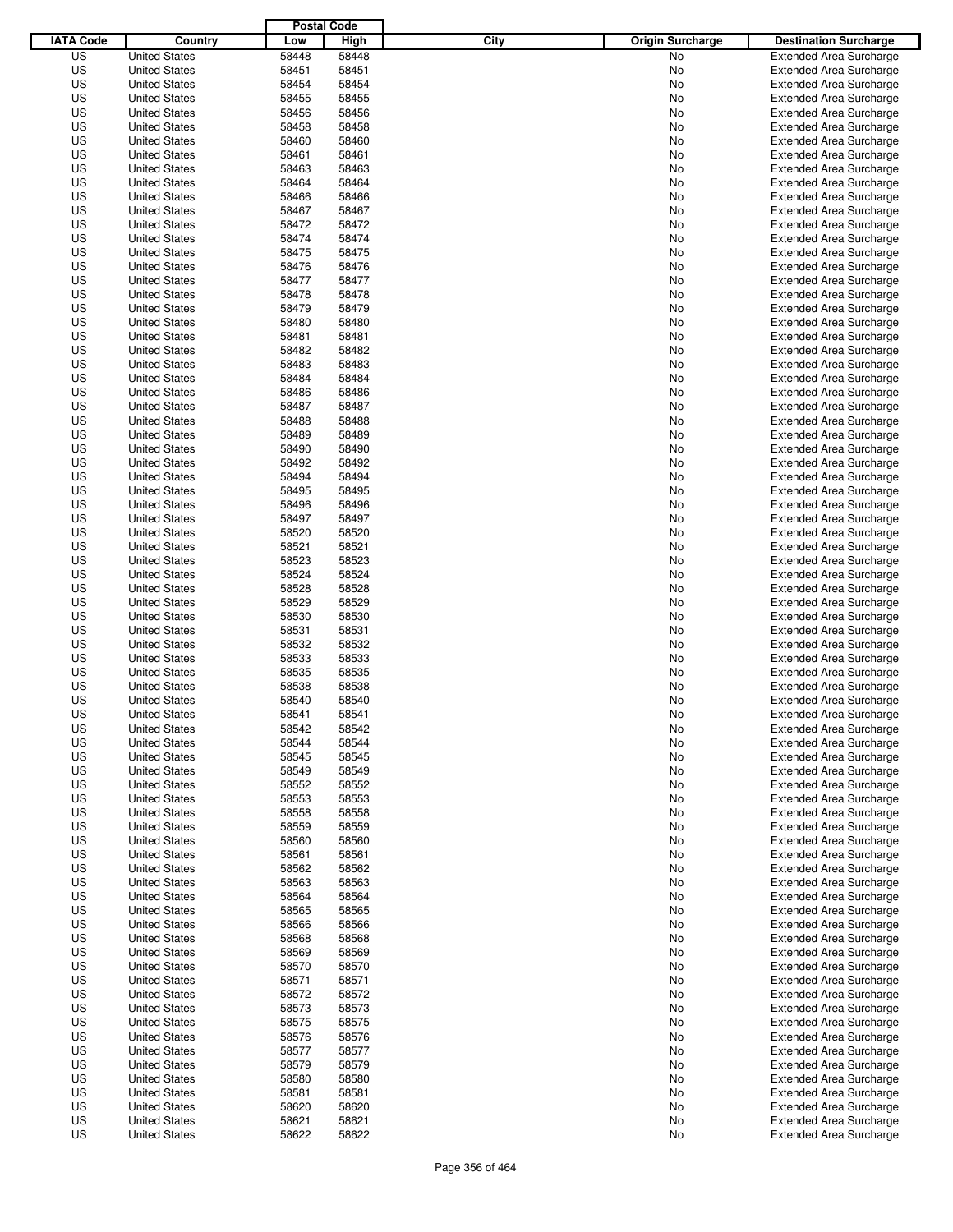|                  |                      | <b>Postal Code</b> |       |                                 |                                |
|------------------|----------------------|--------------------|-------|---------------------------------|--------------------------------|
| <b>IATA Code</b> | Country              | Low                | High  | City<br><b>Origin Surcharge</b> | <b>Destination Surcharge</b>   |
| US               | <b>United States</b> | 58623              | 58623 | No                              | <b>Extended Area Surcharge</b> |
| US               | <b>United States</b> | 58625              | 58625 | No                              | <b>Extended Area Surcharge</b> |
| US               | <b>United States</b> | 58626              | 58626 | No                              | <b>Extended Area Surcharge</b> |
| US               | <b>United States</b> | 58627              | 58627 | No                              | <b>Extended Area Surcharge</b> |
| US               | <b>United States</b> | 58630              | 58630 | No                              | <b>Extended Area Surcharge</b> |
| US               | <b>United States</b> | 58631              | 58631 | No                              | <b>Extended Area Surcharge</b> |
| US               | <b>United States</b> | 58632              | 58632 | No                              | <b>Extended Area Surcharge</b> |
| US               | <b>United States</b> | 58634              | 58634 | No                              | <b>Extended Area Surcharge</b> |
| US               | <b>United States</b> | 58636              | 58636 | No                              | <b>Extended Area Surcharge</b> |
| US               | <b>United States</b> | 58638              | 58638 | No                              | <b>Extended Area Surcharge</b> |
| US               | <b>United States</b> | 58639              | 58639 | No                              | <b>Extended Area Surcharge</b> |
| US               | <b>United States</b> | 58640              | 58640 | No                              | <b>Extended Area Surcharge</b> |
| US               | <b>United States</b> | 58641              | 58641 | No                              | <b>Extended Area Surcharge</b> |
| US               | <b>United States</b> | 58642              | 58642 | No                              | <b>Extended Area Surcharge</b> |
| US               | <b>United States</b> | 58643              | 58643 | No                              | <b>Extended Area Surcharge</b> |
| US               | <b>United States</b> | 58645              | 58645 | No                              | <b>Extended Area Surcharge</b> |
| US               | <b>United States</b> | 58646              | 58646 | No                              | <b>Extended Area Surcharge</b> |
| US               | <b>United States</b> | 58647              | 58647 | No                              | <b>Extended Area Surcharge</b> |
| US               | <b>United States</b> | 58649              | 58649 | No                              | <b>Extended Area Surcharge</b> |
| US               | <b>United States</b> | 58650              | 58650 | No                              | <b>Extended Area Surcharge</b> |
| US               | <b>United States</b> | 58651              | 58651 | No                              | <b>Extended Area Surcharge</b> |
| US               | <b>United States</b> | 58652              | 58652 | No                              | <b>Extended Area Surcharge</b> |
| US               | <b>United States</b> | 58653              | 58653 | No                              | <b>Extended Area Surcharge</b> |
| US               | <b>United States</b> | 58654              | 58654 | No                              | <b>Extended Area Surcharge</b> |
| US               | <b>United States</b> | 58655              | 58655 | No                              | <b>Extended Area Surcharge</b> |
| US               | <b>United States</b> | 58656              | 58656 | No                              | <b>Extended Area Surcharge</b> |
| US               | <b>United States</b> | 58710              | 58710 | No                              | <b>Extended Area Surcharge</b> |
| US               | <b>United States</b> | 58711              | 58711 | No                              | <b>Extended Area Surcharge</b> |
| US               | <b>United States</b> | 58712              | 58712 | No                              | <b>Extended Area Surcharge</b> |
| US               | <b>United States</b> | 58713              | 58713 | No                              | <b>Extended Area Surcharge</b> |
| US               | <b>United States</b> | 58716              | 58716 | No                              | <b>Extended Area Surcharge</b> |
| US               | <b>United States</b> | 58718              | 58718 | No                              | <b>Extended Area Surcharge</b> |
| US               | <b>United States</b> | 58721              | 58721 | No                              | <b>Extended Area Surcharge</b> |
| US               | <b>United States</b> | 58722              | 58722 | No                              | <b>Extended Area Surcharge</b> |
| US               | <b>United States</b> | 58723              | 58723 | No                              | <b>Extended Area Surcharge</b> |
| US               | <b>United States</b> | 58725              | 58725 | No                              | <b>Extended Area Surcharge</b> |
| US               | <b>United States</b> | 58727              | 58727 | No                              | <b>Extended Area Surcharge</b> |
| US               | <b>United States</b> | 58730              | 58730 | No                              | <b>Extended Area Surcharge</b> |
| US               | <b>United States</b> | 58731              | 58731 | No                              | <b>Extended Area Surcharge</b> |
| US               | <b>United States</b> | 58733              | 58733 | No                              | <b>Extended Area Surcharge</b> |
| US               | <b>United States</b> | 58734              | 58734 | No                              | <b>Extended Area Surcharge</b> |
| US               | <b>United States</b> | 58735              | 58735 | No                              | <b>Extended Area Surcharge</b> |
| US               | <b>United States</b> | 58736              | 58736 | No                              | <b>Extended Area Surcharge</b> |
| US               | <b>United States</b> | 58737              | 58737 | No                              | <b>Extended Area Surcharge</b> |
| US               | <b>United States</b> | 58740              | 58740 | No                              | <b>Extended Area Surcharge</b> |
| US               | <b>United States</b> | 58741              | 58741 | No                              | <b>Extended Area Surcharge</b> |
| US               | <b>United States</b> | 58744              | 58744 | No                              | <b>Extended Area Surcharge</b> |
| US               | <b>United States</b> | 58746              | 58746 | No                              | <b>Extended Area Surcharge</b> |
| US               | <b>United States</b> | 58747              | 58747 | No                              | <b>Extended Area Surcharge</b> |
| US               | <b>United States</b> | 58748              | 58748 | No                              | <b>Extended Area Surcharge</b> |
| US               | <b>United States</b> | 58750              | 58750 | No                              | <b>Extended Area Surcharge</b> |
| US               | <b>United States</b> | 58752              | 58752 | No                              | <b>Extended Area Surcharge</b> |
| US               | <b>United States</b> | 58755              | 58755 | No                              | <b>Extended Area Surcharge</b> |
| US               | <b>United States</b> | 58756              | 58756 | No                              | <b>Extended Area Surcharge</b> |
| US               | <b>United States</b> | 58757              | 58757 | No                              | <b>Extended Area Surcharge</b> |
| US               | <b>United States</b> | 58758              | 58758 | No                              | <b>Extended Area Surcharge</b> |
| US               | <b>United States</b> | 58759              | 58759 | No                              | <b>Extended Area Surcharge</b> |
| US               | <b>United States</b> | 58760              | 58760 | No                              | <b>Extended Area Surcharge</b> |
| US               | <b>United States</b> | 58761              | 58761 | No                              | <b>Extended Area Surcharge</b> |
| US               | <b>United States</b> | 58762              | 58762 | No                              | <b>Extended Area Surcharge</b> |
| US               | <b>United States</b> | 58763              | 58763 | No                              | <b>Extended Area Surcharge</b> |
| US               | <b>United States</b> | 58765              | 58765 | No                              | <b>Extended Area Surcharge</b> |
| US               | <b>United States</b> | 58768              | 58768 | No                              | <b>Extended Area Surcharge</b> |
| US               | <b>United States</b> | 58769              | 58769 | No                              | <b>Extended Area Surcharge</b> |
| US               | <b>United States</b> | 58770              | 58770 | No                              | <b>Extended Area Surcharge</b> |
| US               | <b>United States</b> | 58771              | 58771 | No                              | <b>Extended Area Surcharge</b> |
| US               | <b>United States</b> | 58772              | 58772 | No                              | <b>Extended Area Surcharge</b> |
| US               | <b>United States</b> | 58773              | 58773 | No                              | <b>Extended Area Surcharge</b> |
| US               | <b>United States</b> | 58775              | 58775 | No                              | <b>Extended Area Surcharge</b> |
| US               | <b>United States</b> | 58776              | 58776 | No                              | <b>Extended Area Surcharge</b> |
| US               | <b>United States</b> | 58778              | 58778 | No                              | <b>Extended Area Surcharge</b> |
| US               | <b>United States</b> | 58779              | 58779 | No                              | <b>Extended Area Surcharge</b> |
| US               | <b>United States</b> | 58781              | 58781 | No                              | <b>Extended Area Surcharge</b> |
| US               | <b>United States</b> | 58782              | 58782 | No                              | <b>Extended Area Surcharge</b> |
| US               | <b>United States</b> | 58783              | 58783 | No                              | <b>Extended Area Surcharge</b> |
| US               | <b>United States</b> | 58784              | 58784 | No                              | <b>Extended Area Surcharge</b> |
| US               | <b>United States</b> | 58785              | 58785 | No                              | <b>Extended Area Surcharge</b> |
| US               | <b>United States</b> | 58787              | 58787 | No                              | <b>Extended Area Surcharge</b> |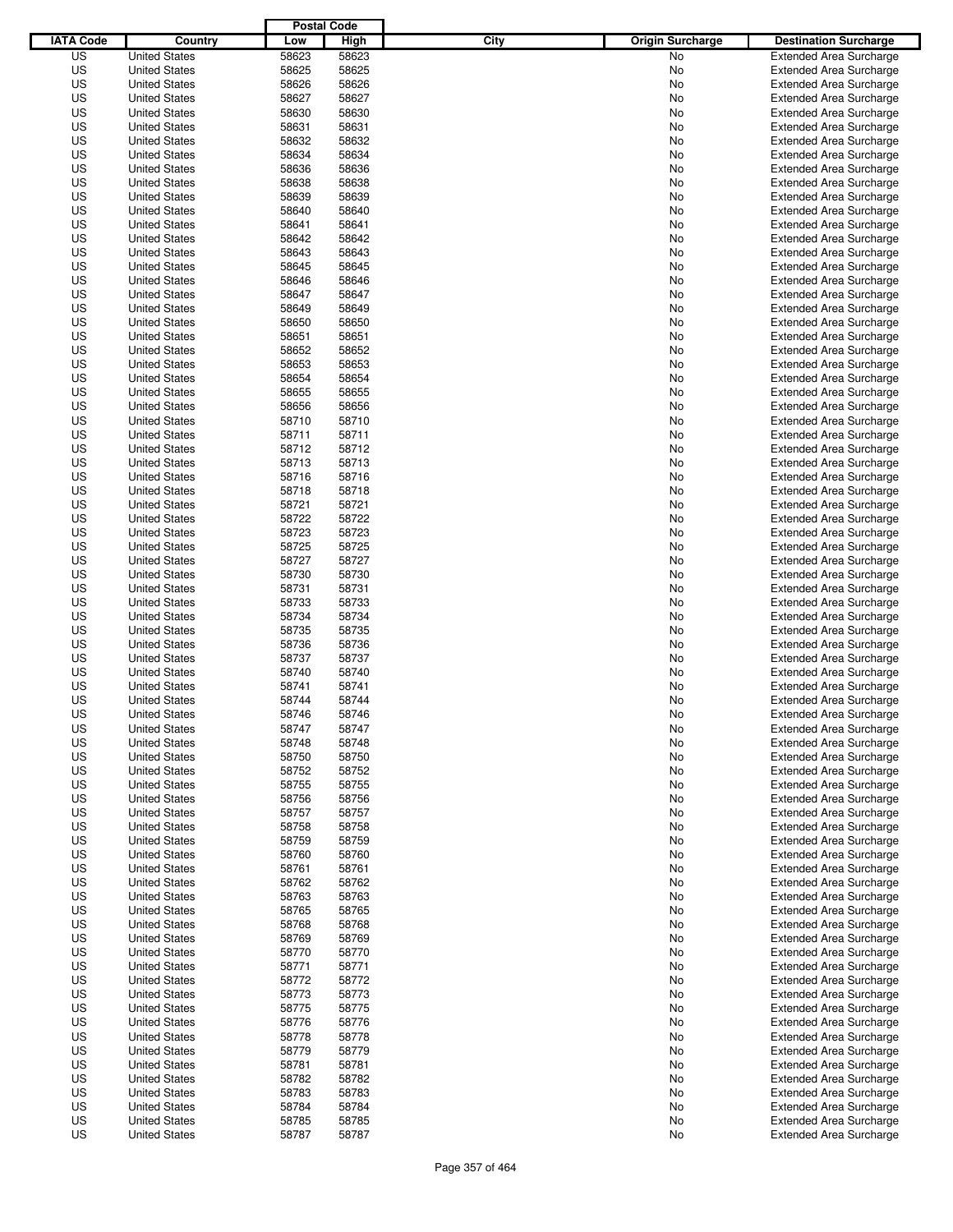|                  |                                              | <b>Postal Code</b> |       |                                 |                                |
|------------------|----------------------------------------------|--------------------|-------|---------------------------------|--------------------------------|
| <b>IATA Code</b> | Country                                      | Low                | High  | City<br><b>Origin Surcharge</b> | <b>Destination Surcharge</b>   |
| US               | <b>United States</b>                         | 58788              | 58788 | No                              | <b>Extended Area Surcharge</b> |
| US               | <b>United States</b>                         | 58789              | 58789 | No                              | <b>Extended Area Surcharge</b> |
| US               | <b>United States</b>                         | 58790              | 58790 | No                              | <b>Extended Area Surcharge</b> |
| US               | <b>United States</b>                         | 58792              | 58792 | No                              | <b>Extended Area Surcharge</b> |
| US               | <b>United States</b>                         | 58793              | 58793 | No                              | <b>Extended Area Surcharge</b> |
| US               | <b>United States</b>                         | 58794              | 58794 | No                              | <b>Extended Area Surcharge</b> |
| US               | <b>United States</b>                         | 58795              | 58795 | No                              | <b>Extended Area Surcharge</b> |
| US               | <b>United States</b>                         | 58830              | 58830 | No                              | <b>Extended Area Surcharge</b> |
| US               | <b>United States</b>                         | 58831              | 58831 | No                              | <b>Extended Area Surcharge</b> |
| US               | <b>United States</b>                         | 58833              | 58833 | No                              | <b>Extended Area Surcharge</b> |
| US               | <b>United States</b>                         | 58835              | 58835 | No                              | <b>Extended Area Surcharge</b> |
| US               | <b>United States</b>                         | 58838              | 58838 | No                              | <b>Extended Area Surcharge</b> |
| US               | <b>United States</b>                         | 58843              | 58843 | No                              | <b>Extended Area Surcharge</b> |
| US               | <b>United States</b>                         | 58844              | 58844 | No                              | <b>Extended Area Surcharge</b> |
| US               | <b>United States</b>                         | 58845              | 58845 | No                              | <b>Extended Area Surcharge</b> |
| US               | <b>United States</b>                         | 58847              | 58847 | No                              | <b>Extended Area Surcharge</b> |
| US               | <b>United States</b>                         | 58849              | 58849 | No                              | <b>Extended Area Surcharge</b> |
| US               | <b>United States</b>                         | 58852              | 58852 | No                              | <b>Extended Area Surcharge</b> |
| US               | <b>United States</b>                         | 58853              | 58853 | No                              | <b>Extended Area Surcharge</b> |
| US               | <b>United States</b>                         | 58854              | 58854 | No                              | <b>Extended Area Surcharge</b> |
| US               | <b>United States</b>                         | 58856              | 58856 | No                              | <b>Extended Area Surcharge</b> |
| US               | <b>United States</b>                         | 59001              | 59001 | No                              | <b>Extended Area Surcharge</b> |
| US               | <b>United States</b>                         | 59002              | 59002 | No                              | <b>Extended Area Surcharge</b> |
| US               | <b>United States</b>                         | 59003              | 59003 | No                              | <b>Extended Area Surcharge</b> |
| US               | <b>United States</b>                         | 59006              | 59006 | No                              | <b>Extended Area Surcharge</b> |
| US               | <b>United States</b>                         | 59007              | 59007 | No                              | <b>Extended Area Surcharge</b> |
| US               | <b>United States</b>                         | 59008              | 59008 | No                              | <b>Extended Area Surcharge</b> |
| US               | <b>United States</b>                         | 59010              | 59010 | No                              | <b>Extended Area Surcharge</b> |
| US               | <b>United States</b>                         | 59011              | 59011 | No                              | <b>Extended Area Surcharge</b> |
| US               | <b>United States</b>                         | 59012              | 59012 | No                              | <b>Extended Area Surcharge</b> |
| US               | <b>United States</b>                         | 59013              | 59013 | No                              | <b>Extended Area Surcharge</b> |
| US               | <b>United States</b>                         | 59014              | 59014 | No                              | <b>Extended Area Surcharge</b> |
| US               | <b>United States</b>                         | 59015              | 59015 | No                              | <b>Extended Area Surcharge</b> |
| US               | <b>United States</b>                         | 59016              | 59016 | No                              | <b>Extended Area Surcharge</b> |
| US               | <b>United States</b>                         | 59018              | 59018 | No                              | <b>Extended Area Surcharge</b> |
| US               | <b>United States</b>                         | 59019              | 59019 | No                              | <b>Extended Area Surcharge</b> |
| US               | <b>United States</b>                         | 59020              | 59020 | No                              | <b>Extended Area Surcharge</b> |
| US               | <b>United States</b>                         | 59022              | 59022 | No                              | <b>Extended Area Surcharge</b> |
| US               | <b>United States</b>                         | 59024              | 59024 | No                              | <b>Extended Area Surcharge</b> |
| US               | <b>United States</b>                         | 59025              | 59025 | No                              | <b>Extended Area Surcharge</b> |
| US               | <b>United States</b>                         | 59026              | 59026 | No                              | <b>Extended Area Surcharge</b> |
| US               | <b>United States</b>                         | 59027              | 59027 | No                              | <b>Extended Area Surcharge</b> |
| US               | <b>United States</b>                         | 59028              | 59028 | No                              | <b>Extended Area Surcharge</b> |
| US               | <b>United States</b>                         | 59029              | 59029 | No                              | <b>Extended Area Surcharge</b> |
| US               | <b>United States</b>                         | 59030              | 59030 | No                              | Extended Area Surcharge        |
| US               | <b>United States</b>                         | 59031              | 59031 | No                              | <b>Extended Area Surcharge</b> |
| US               | <b>United States</b>                         | 59032              | 59032 | No                              | <b>Extended Area Surcharge</b> |
| US               | <b>United States</b>                         | 59033              | 59033 | No                              | <b>Extended Area Surcharge</b> |
| US               | <b>United States</b>                         | 59034              | 59034 | No                              | <b>Extended Area Surcharge</b> |
| US               | <b>United States</b>                         | 59035              | 59035 | No                              | <b>Extended Area Surcharge</b> |
| US               | <b>United States</b>                         | 59036              | 59036 | No                              | <b>Extended Area Surcharge</b> |
| US               | <b>United States</b>                         | 59037              | 59037 | No                              | <b>Extended Area Surcharge</b> |
| US               | <b>United States</b>                         | 59038              | 59038 | No                              | <b>Extended Area Surcharge</b> |
| US               | <b>United States</b>                         | 59039              | 59039 | No                              | <b>Extended Area Surcharge</b> |
| US               | <b>United States</b>                         | 59041              | 59041 | No                              | <b>Extended Area Surcharge</b> |
| US               | <b>United States</b>                         | 59043              | 59043 | No                              | <b>Extended Area Surcharge</b> |
| US               | <b>United States</b>                         | 59044              | 59044 | No                              | <b>Extended Area Surcharge</b> |
| US               | <b>United States</b>                         | 59046              | 59046 | No                              | <b>Extended Area Surcharge</b> |
| US               | <b>United States</b>                         | 59047              | 59047 | No                              | <b>Extended Area Surcharge</b> |
| US               | <b>United States</b>                         | 59050              | 59050 | No                              | <b>Extended Area Surcharge</b> |
| US               | <b>United States</b>                         | 59052              | 59052 | No                              | <b>Extended Area Surcharge</b> |
| US               | <b>United States</b>                         | 59053              | 59053 | No                              | Extended Area Surcharge        |
| US               | <b>United States</b>                         | 59054              | 59054 | No                              | <b>Extended Area Surcharge</b> |
| US               | <b>United States</b>                         | 59055              | 59055 |                                 | <b>Extended Area Surcharge</b> |
| US               |                                              |                    | 59057 | No                              | <b>Extended Area Surcharge</b> |
| US               | <b>United States</b><br><b>United States</b> | 59057<br>59058     | 59058 | No<br>No                        | <b>Extended Area Surcharge</b> |
| US               | <b>United States</b>                         | 59059              | 59059 |                                 | <b>Extended Area Surcharge</b> |
| US               |                                              | 59061              | 59061 | No                              | <b>Extended Area Surcharge</b> |
|                  | <b>United States</b>                         |                    |       | No                              |                                |
| US               | <b>United States</b>                         | 59062              | 59062 | No                              | <b>Extended Area Surcharge</b> |
| US               | <b>United States</b><br><b>United States</b> | 59063              | 59063 | No                              | <b>Extended Area Surcharge</b> |
| US               |                                              | 59064              | 59064 | No                              | <b>Extended Area Surcharge</b> |
| US               | <b>United States</b>                         | 59065              | 59065 | No                              | <b>Extended Area Surcharge</b> |
| US               | <b>United States</b>                         | 59066              | 59066 | No                              | <b>Extended Area Surcharge</b> |
| US               | <b>United States</b>                         | 59067              | 59067 | No                              | <b>Extended Area Surcharge</b> |
| US               | <b>United States</b>                         | 59068              | 59068 | No                              | <b>Extended Area Surcharge</b> |
| US               | <b>United States</b>                         | 59069              | 59069 | No                              | <b>Extended Area Surcharge</b> |
| US               | <b>United States</b>                         | 59070              | 59070 | No                              | <b>Extended Area Surcharge</b> |
| US               | <b>United States</b>                         | 59071              | 59071 | No                              | <b>Extended Area Surcharge</b> |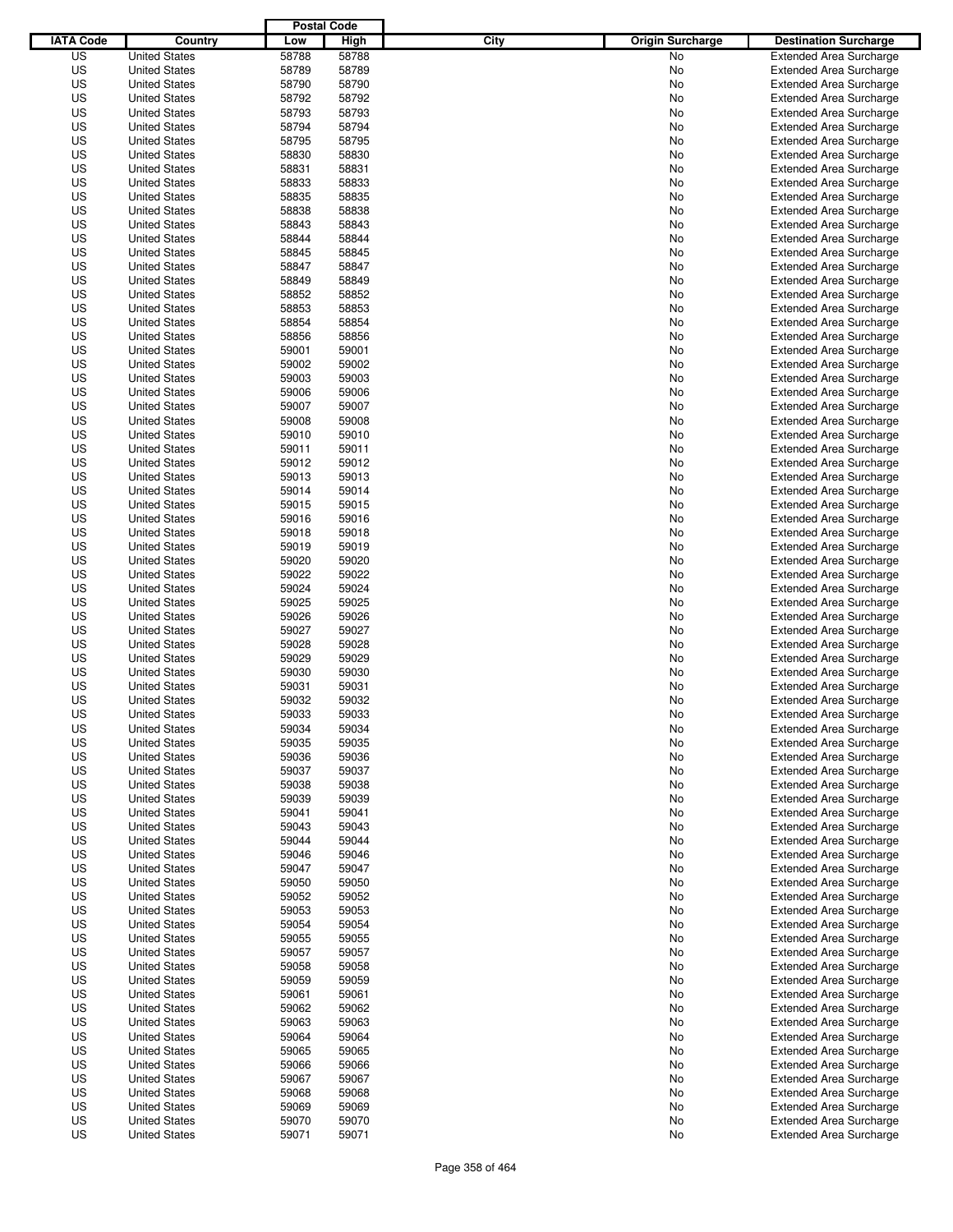|                  |                                              | <b>Postal Code</b> |                |                                 |                                                                  |
|------------------|----------------------------------------------|--------------------|----------------|---------------------------------|------------------------------------------------------------------|
| <b>IATA Code</b> | Country                                      | Low                | High           | City<br><b>Origin Surcharge</b> | <b>Destination Surcharge</b>                                     |
| US               | <b>United States</b>                         | 59072              | 59072          | No                              | <b>Extended Area Surcharge</b>                                   |
| US               | <b>United States</b>                         | 59074              | 59074          | No                              | <b>Extended Area Surcharge</b>                                   |
| US               | <b>United States</b>                         | 59075              | 59075          | No                              | <b>Extended Area Surcharge</b>                                   |
| US               | <b>United States</b>                         | 59076              | 59076          | No                              | <b>Extended Area Surcharge</b>                                   |
| US               | <b>United States</b>                         | 59077              | 59077          | No                              | <b>Extended Area Surcharge</b>                                   |
| US               | <b>United States</b>                         | 59078              | 59078          | No                              | <b>Extended Area Surcharge</b>                                   |
| US               | <b>United States</b>                         | 59079              | 59079          | No                              | <b>Extended Area Surcharge</b>                                   |
| US               | <b>United States</b>                         | 59081              | 59081          | No                              | <b>Extended Area Surcharge</b>                                   |
| US               | <b>United States</b>                         | 59082              | 59082          | No                              | <b>Extended Area Surcharge</b>                                   |
| US               | <b>United States</b>                         | 59085              | 59085          | No                              | <b>Extended Area Surcharge</b>                                   |
| US               | <b>United States</b>                         | 59086              | 59086          | No                              | <b>Extended Area Surcharge</b>                                   |
| US               | <b>United States</b>                         | 59087              | 59087          | No                              | <b>Extended Area Surcharge</b>                                   |
| US               | <b>United States</b>                         | 59088              | 59088          | No                              | <b>Extended Area Surcharge</b>                                   |
| US               | <b>United States</b>                         | 59089              | 59089          | No                              | <b>Extended Area Surcharge</b>                                   |
| US               | <b>United States</b>                         | 59201              | 59201          | No                              | <b>Extended Area Surcharge</b>                                   |
| US               | <b>United States</b>                         | 59211              | 59211          | No                              | <b>Extended Area Surcharge</b>                                   |
| US               | <b>United States</b>                         | 59212              | 59212          | No                              | <b>Extended Area Surcharge</b>                                   |
| US               | <b>United States</b>                         | 59213              | 59213          | No                              | <b>Extended Area Surcharge</b>                                   |
| US               | <b>United States</b>                         | 59214              | 59214          | No                              | <b>Extended Area Surcharge</b>                                   |
| US               | <b>United States</b>                         | 59215              | 59215          | No                              | <b>Extended Area Surcharge</b>                                   |
| US               | <b>United States</b>                         | 59217              | 59217          | No                              | <b>Extended Area Surcharge</b>                                   |
| US               | <b>United States</b>                         | 59218              | 59218          | No                              | <b>Extended Area Surcharge</b>                                   |
| US               | <b>United States</b>                         | 59219              | 59219          | No                              | <b>Extended Area Surcharge</b>                                   |
| US               | <b>United States</b>                         | 59221              | 59221          | No                              | <b>Extended Area Surcharge</b>                                   |
| US               | <b>United States</b>                         | 59222              | 59222          | No                              | <b>Extended Area Surcharge</b>                                   |
| US               | <b>United States</b>                         | 59223              | 59223          | No                              | <b>Extended Area Surcharge</b>                                   |
| US               | <b>United States</b>                         | 59225              | 59225          | No                              | <b>Extended Area Surcharge</b>                                   |
| US               | <b>United States</b>                         | 59226              | 59226          | No                              | <b>Extended Area Surcharge</b>                                   |
| US               | <b>United States</b>                         | 59230              | 59230          | No                              | <b>Extended Area Surcharge</b>                                   |
| US               | <b>United States</b>                         | 59231              | 59231          | No                              | <b>Extended Area Surcharge</b>                                   |
| US               | <b>United States</b>                         | 59241              | 59241          | No                              | <b>Extended Area Surcharge</b>                                   |
| US               | <b>United States</b>                         | 59242              | 59242          | No                              | <b>Extended Area Surcharge</b>                                   |
| US               | <b>United States</b>                         | 59243              | 59243          | No                              | <b>Extended Area Surcharge</b>                                   |
| US               | <b>United States</b>                         | 59244              | 59244          | No                              | <b>Extended Area Surcharge</b>                                   |
| US               | <b>United States</b>                         | 59245              | 59245          | No                              | <b>Extended Area Surcharge</b>                                   |
| US               | <b>United States</b>                         | 59247              | 59247          | No                              | <b>Extended Area Surcharge</b>                                   |
| US               | <b>United States</b>                         | 59248              | 59248          | No                              | <b>Extended Area Surcharge</b>                                   |
| US               | <b>United States</b>                         | 59250              | 59250          | No                              | <b>Extended Area Surcharge</b>                                   |
| US               | <b>United States</b>                         | 59252              | 59252          | No                              |                                                                  |
| US               | <b>United States</b>                         | 59253              | 59253          |                                 | <b>Extended Area Surcharge</b>                                   |
| US               | <b>United States</b>                         | 59254              | 59254          | No<br>No                        | <b>Extended Area Surcharge</b><br><b>Extended Area Surcharge</b> |
| US               | <b>United States</b>                         | 59255              | 59255          |                                 | <b>Extended Area Surcharge</b>                                   |
| US               | <b>United States</b>                         | 59256              | 59256          | No<br>No                        |                                                                  |
| US               | <b>United States</b>                         | 59257              | 59257          |                                 | <b>Extended Area Surcharge</b>                                   |
| US               | <b>United States</b>                         | 59258              | 59258          | No                              | <b>Extended Area Surcharge</b><br>Extended Area Surcharge        |
| US               | <b>United States</b>                         | 59259              | 59259          | No<br>No                        | <b>Extended Area Surcharge</b>                                   |
| US               | <b>United States</b>                         | 59260              | 59260          | No                              | <b>Extended Area Surcharge</b>                                   |
| US               | <b>United States</b>                         | 59261              | 59261          | No                              | <b>Extended Area Surcharge</b>                                   |
| US               |                                              | 59262              | 59262          |                                 |                                                                  |
|                  | <b>United States</b><br><b>United States</b> |                    |                | No                              | <b>Extended Area Surcharge</b><br><b>Extended Area Surcharge</b> |
| US               |                                              | 59263              | 59263          | No                              |                                                                  |
| US               | <b>United States</b>                         | 59270              | 59270          | No                              | <b>Extended Area Surcharge</b>                                   |
| US               | <b>United States</b>                         | 59274              | 59274          | No                              | <b>Extended Area Surcharge</b>                                   |
| US               | <b>United States</b><br><b>United States</b> | 59275              | 59275          | No                              | <b>Extended Area Surcharge</b>                                   |
| US               |                                              | 59276              | 59276          | No                              | <b>Extended Area Surcharge</b>                                   |
| US<br>US         | <b>United States</b><br><b>United States</b> | 59301<br>59311     | 59301<br>59311 | No<br>No                        | <b>Extended Area Surcharge</b><br><b>Extended Area Surcharge</b> |
|                  |                                              |                    |                |                                 |                                                                  |
| US               | <b>United States</b>                         | 59312              | 59312          | No                              | <b>Extended Area Surcharge</b>                                   |
| US               | <b>United States</b><br><b>United States</b> | 59313              | 59313          | No                              | <b>Extended Area Surcharge</b>                                   |
| US               |                                              | 59314              | 59314          | No                              | <b>Extended Area Surcharge</b>                                   |
| US               | <b>United States</b>                         | 59315              | 59315          | No                              | <b>Extended Area Surcharge</b>                                   |
| US               | <b>United States</b>                         | 59316              | 59316          | No                              | <b>Extended Area Surcharge</b>                                   |
| US               | <b>United States</b>                         | 59317              | 59317          | No                              | <b>Extended Area Surcharge</b>                                   |
| US               | <b>United States</b>                         | 59318              | 59318          | No                              | <b>Extended Area Surcharge</b>                                   |
| US               | <b>United States</b>                         | 59319              | 59319          | No                              | <b>Extended Area Surcharge</b>                                   |
| US               | <b>United States</b>                         | 59322              | 59322          | No                              | <b>Extended Area Surcharge</b>                                   |
| US               | <b>United States</b>                         | 59323              | 59323          | No                              | <b>Extended Area Surcharge</b>                                   |
| US               | <b>United States</b>                         | 59324              | 59324          | No                              | <b>Extended Area Surcharge</b>                                   |
| US               | <b>United States</b>                         | 59326              | 59326          | No                              | <b>Extended Area Surcharge</b>                                   |
| US               | <b>United States</b>                         | 59327              | 59327          | No                              | <b>Extended Area Surcharge</b>                                   |
| US               | <b>United States</b>                         | 59332              | 59332          | No                              | <b>Extended Area Surcharge</b>                                   |
| US               | <b>United States</b>                         | 59333              | 59333          | No                              | <b>Extended Area Surcharge</b>                                   |
| US               | <b>United States</b>                         | 59336              | 59336          | No                              | <b>Extended Area Surcharge</b>                                   |
| US               | <b>United States</b>                         | 59337              | 59337          | No                              | <b>Extended Area Surcharge</b>                                   |
| US               | <b>United States</b>                         | 59338              | 59338          | No                              | <b>Extended Area Surcharge</b>                                   |
| US               | <b>United States</b>                         | 59339              | 59339          | No                              | <b>Extended Area Surcharge</b>                                   |
| US               | <b>United States</b>                         | 59341              | 59341          | No                              | <b>Extended Area Surcharge</b>                                   |
| US               | <b>United States</b>                         | 59343              | 59343          | No                              | <b>Extended Area Surcharge</b>                                   |
| US               | <b>United States</b>                         | 59344              | 59344          | No                              | <b>Extended Area Surcharge</b>                                   |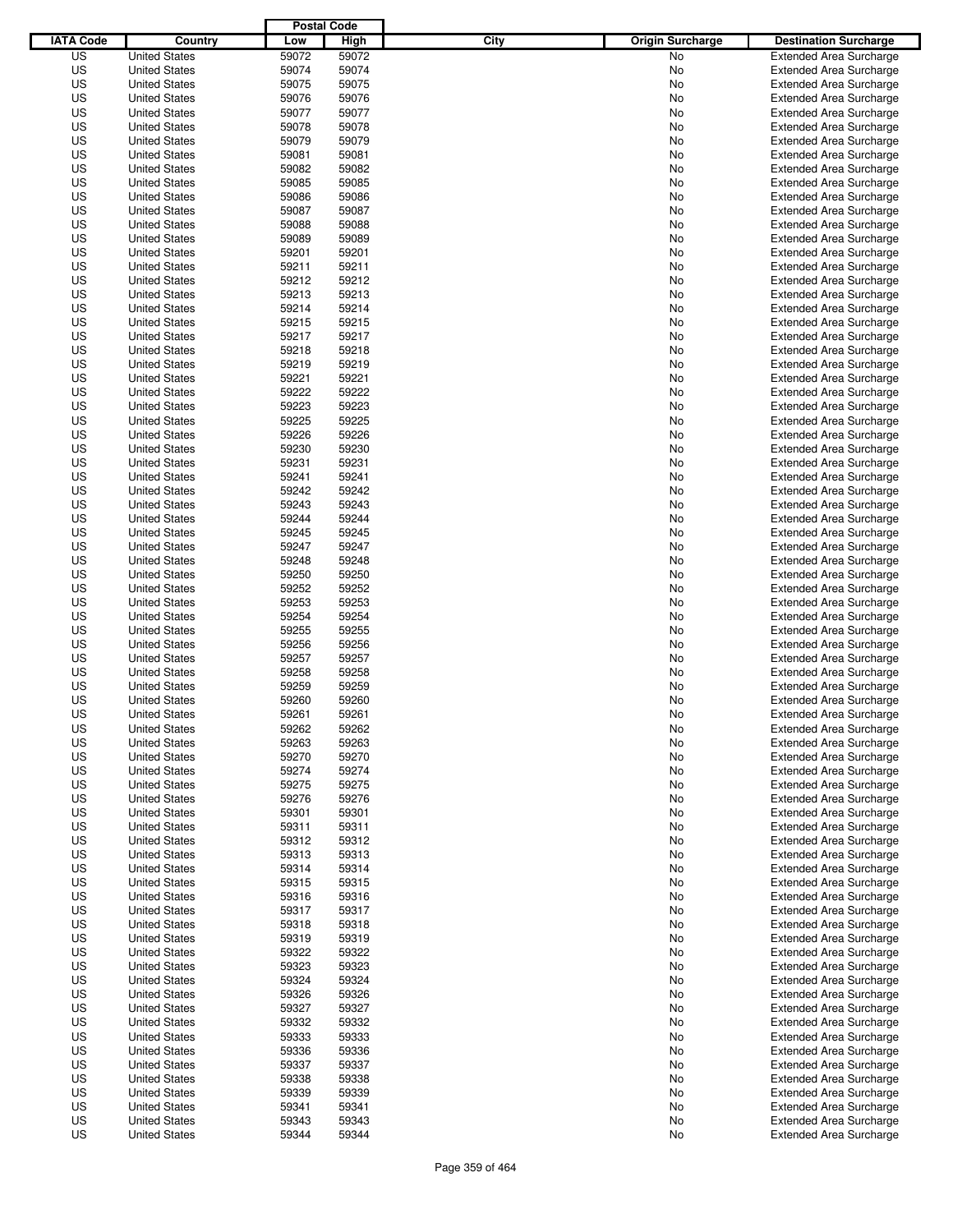|                  |                      | <b>Postal Code</b> |       |                                 |                                |
|------------------|----------------------|--------------------|-------|---------------------------------|--------------------------------|
| <b>IATA Code</b> | Country              | Low                | High  | City<br><b>Origin Surcharge</b> | <b>Destination Surcharge</b>   |
| US               | <b>United States</b> | 59345              | 59345 | <b>No</b>                       | <b>Extended Area Surcharge</b> |
| US               | <b>United States</b> | 59347              | 59347 | No                              | <b>Extended Area Surcharge</b> |
| US               | <b>United States</b> | 59348              | 59348 | No                              | <b>Extended Area Surcharge</b> |
| US               | <b>United States</b> | 59349              | 59349 | No                              | <b>Extended Area Surcharge</b> |
| US               | <b>United States</b> | 59351              | 59351 | No                              | <b>Extended Area Surcharge</b> |
| US               | <b>United States</b> | 59353              | 59353 | No                              | <b>Extended Area Surcharge</b> |
| US               | <b>United States</b> | 59354              | 59354 | No                              | <b>Extended Area Surcharge</b> |
| US               | <b>United States</b> | 59410              | 59410 | No                              | <b>Extended Area Surcharge</b> |
| US               | <b>United States</b> | 59411              | 59411 | No                              | <b>Extended Area Surcharge</b> |
| US               | <b>United States</b> | 59412              | 59412 | No                              | <b>Extended Area Surcharge</b> |
| US               | <b>United States</b> | 59416              | 59416 | No                              | <b>Extended Area Surcharge</b> |
| US               | <b>United States</b> | 59417              | 59417 | No                              | <b>Extended Area Surcharge</b> |
| US               | <b>United States</b> | 59418              | 59418 | No                              | <b>Extended Area Surcharge</b> |
| US               | <b>United States</b> | 59419              | 59419 | No                              | <b>Extended Area Surcharge</b> |
| US               | <b>United States</b> | 59420              | 59420 | No                              | <b>Extended Area Surcharge</b> |
| US               | <b>United States</b> | 59421              | 59421 | No                              | <b>Extended Area Surcharge</b> |
| US               | <b>United States</b> | 59422              | 59422 | No                              | <b>Extended Area Surcharge</b> |
| US               | <b>United States</b> | 59424              | 59424 | No                              | <b>Extended Area Surcharge</b> |
| US               | <b>United States</b> | 59425              | 59425 | No                              | <b>Extended Area Surcharge</b> |
| US               | <b>United States</b> | 59427              | 59427 | No                              | <b>Extended Area Surcharge</b> |
| US               | <b>United States</b> | 59430              | 59430 | No                              | <b>Extended Area Surcharge</b> |
| US               | <b>United States</b> | 59432              | 59432 | No                              | <b>Extended Area Surcharge</b> |
| US               | <b>United States</b> | 59433              | 59433 | No                              | <b>Extended Area Surcharge</b> |
| US               | <b>United States</b> | 59434              | 59434 | No                              | <b>Extended Area Surcharge</b> |
| US               | <b>United States</b> | 59435              | 59435 | No                              | <b>Extended Area Surcharge</b> |
| US               | <b>United States</b> | 59436              | 59436 | No                              | <b>Extended Area Surcharge</b> |
| US               | <b>United States</b> | 59440              | 59440 | No                              | <b>Extended Area Surcharge</b> |
| US               | <b>United States</b> | 59441              | 59441 | No                              | <b>Extended Area Surcharge</b> |
| US               | <b>United States</b> | 59442              | 59442 | No                              | <b>Extended Area Surcharge</b> |
| US               | <b>United States</b> | 59443              | 59443 | No                              | <b>Extended Area Surcharge</b> |
| US               | <b>United States</b> | 59444              | 59444 | No                              | <b>Extended Area Surcharge</b> |
| US               | <b>United States</b> | 59445              | 59445 | No                              | <b>Extended Area Surcharge</b> |
| US               | <b>United States</b> | 59446              | 59446 | No                              | <b>Extended Area Surcharge</b> |
| US               | <b>United States</b> | 59447              | 59447 | No                              | <b>Extended Area Surcharge</b> |
| US               | <b>United States</b> | 59448              | 59448 | No                              | <b>Extended Area Surcharge</b> |
| US               | <b>United States</b> | 59450              | 59450 | No                              | <b>Extended Area Surcharge</b> |
| US               | <b>United States</b> | 59451              | 59451 | No                              | <b>Extended Area Surcharge</b> |
| US               | <b>United States</b> | 59452              | 59452 | No                              | <b>Extended Area Surcharge</b> |
| US               | <b>United States</b> | 59453              | 59453 | No                              | <b>Extended Area Surcharge</b> |
| US               | <b>United States</b> | 59454              | 59454 | No                              | <b>Extended Area Surcharge</b> |
| US               | <b>United States</b> | 59456              | 59456 | No                              | <b>Extended Area Surcharge</b> |
| US               | <b>United States</b> | 59457              | 59457 | No                              | <b>Extended Area Surcharge</b> |
| US               | <b>United States</b> | 59460              | 59460 | No                              | <b>Extended Area Surcharge</b> |
| US               | <b>United States</b> | 59461              | 59461 | No                              | <b>Extended Area Surcharge</b> |
| US               | <b>United States</b> | 59462              | 59462 | No                              | Extended Area Surcharge        |
| US               | <b>United States</b> | 59463              | 59463 | No                              | <b>Extended Area Surcharge</b> |
| US               | <b>United States</b> | 59464              | 59464 | No                              | <b>Extended Area Surcharge</b> |
| US               | <b>United States</b> | 59465              | 59465 | No                              | <b>Extended Area Surcharge</b> |
| US               | <b>United States</b> | 59466              | 59466 | No                              | <b>Extended Area Surcharge</b> |
| US               | <b>United States</b> | 59467              | 59467 | No                              | <b>Extended Area Surcharge</b> |
| US               | <b>United States</b> | 59468              | 59468 | No                              | <b>Extended Area Surcharge</b> |
| US               | <b>United States</b> | 59469              | 59469 | No                              | <b>Extended Area Surcharge</b> |
| US               | <b>United States</b> | 59471              | 59471 | No                              | <b>Extended Area Surcharge</b> |
| US               | <b>United States</b> | 59472              | 59472 | No                              | <b>Extended Area Surcharge</b> |
| US               | <b>United States</b> | 59474              | 59474 | No                              | <b>Extended Area Surcharge</b> |
| US               | <b>United States</b> | 59477              | 59477 | No                              | <b>Extended Area Surcharge</b> |
| US               | <b>United States</b> | 59479              | 59479 | No                              | <b>Extended Area Surcharge</b> |
| US               | <b>United States</b> | 59480              | 59480 | No                              | <b>Extended Area Surcharge</b> |
| US               | <b>United States</b> | 59482              | 59482 | No                              | <b>Extended Area Surcharge</b> |
| US               | <b>United States</b> | 59483              | 59483 | No                              | <b>Extended Area Surcharge</b> |
| US               | <b>United States</b> | 59484              | 59484 | No                              | <b>Extended Area Surcharge</b> |
| US               | <b>United States</b> | 59485              | 59485 | No                              | <b>Extended Area Surcharge</b> |
| US               | <b>United States</b> | 59486              | 59486 | No                              | <b>Extended Area Surcharge</b> |
| US               | <b>United States</b> | 59487              | 59487 | No                              | <b>Extended Area Surcharge</b> |
| US               | <b>United States</b> | 59489              | 59489 | No                              | <b>Extended Area Surcharge</b> |
| US               | <b>United States</b> | 59501              | 59501 | No                              | <b>Extended Area Surcharge</b> |
| US               | <b>United States</b> | 59520              | 59520 | No                              | <b>Extended Area Surcharge</b> |
| US               | <b>United States</b> | 59521              | 59521 | No                              | <b>Extended Area Surcharge</b> |
| US               | <b>United States</b> | 59522              | 59522 | No                              | <b>Extended Area Surcharge</b> |
| US               | <b>United States</b> | 59523              | 59523 | No                              | <b>Extended Area Surcharge</b> |
| US               | <b>United States</b> | 59524              | 59524 | No                              | <b>Extended Area Surcharge</b> |
| US               | <b>United States</b> | 59525              | 59525 | No                              | <b>Extended Area Surcharge</b> |
| US               | <b>United States</b> | 59526              | 59526 | No                              | <b>Extended Area Surcharge</b> |
| US               | <b>United States</b> | 59527              | 59527 | No                              | <b>Extended Area Surcharge</b> |
| US               | <b>United States</b> | 59528              | 59528 | No                              | <b>Extended Area Surcharge</b> |
| US               | <b>United States</b> | 59529              | 59529 | No                              | <b>Extended Area Surcharge</b> |
| US               | <b>United States</b> | 59530              | 59530 | No                              | <b>Extended Area Surcharge</b> |
| US               | <b>United States</b> | 59531              | 59531 | No                              | <b>Extended Area Surcharge</b> |
|                  |                      |                    |       |                                 |                                |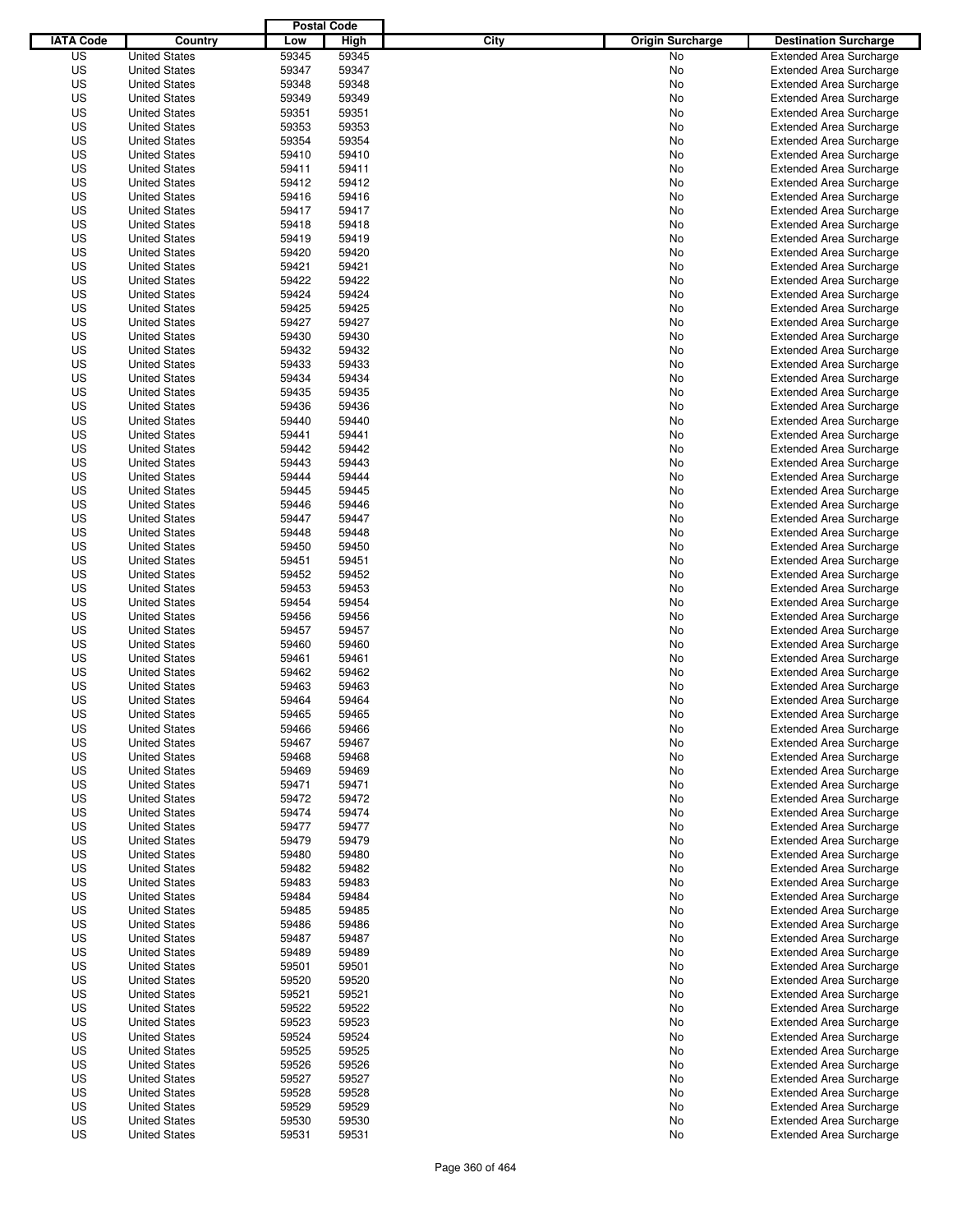|                  |                                              | <b>Postal Code</b> |                |                                 |                                                                  |
|------------------|----------------------------------------------|--------------------|----------------|---------------------------------|------------------------------------------------------------------|
| <b>IATA Code</b> | Country                                      | Low                | High           | City<br><b>Origin Surcharge</b> | <b>Destination Surcharge</b>                                     |
| US               | <b>United States</b>                         | 59532              | 59532          | <b>No</b>                       | <b>Extended Area Surcharge</b>                                   |
| US               | <b>United States</b>                         | 59535              | 59535          | No                              | <b>Extended Area Surcharge</b>                                   |
| US               | <b>United States</b>                         | 59537              | 59537          | No                              | <b>Extended Area Surcharge</b>                                   |
| US               | <b>United States</b>                         | 59538              | 59538          | No                              | <b>Extended Area Surcharge</b>                                   |
| US               | <b>United States</b>                         | 59540              | 59540          | No                              | <b>Extended Area Surcharge</b>                                   |
| US               | <b>United States</b>                         | 59542              | 59542          | No                              | <b>Extended Area Surcharge</b>                                   |
| US               | <b>United States</b>                         | 59544              | 59544          | No                              | <b>Extended Area Surcharge</b>                                   |
| US               | <b>United States</b>                         | 59545              | 59545          | No                              | <b>Extended Area Surcharge</b>                                   |
| US               | <b>United States</b>                         | 59546              | 59546          | No                              | <b>Extended Area Surcharge</b>                                   |
| US               | <b>United States</b>                         | 59547              | 59547          | No                              | <b>Extended Area Surcharge</b>                                   |
| US               | <b>United States</b>                         | 59631              | 59631          | No                              | <b>Extended Area Surcharge</b>                                   |
| US               | <b>United States</b>                         | 59632              | 59632          | No                              | <b>Extended Area Surcharge</b>                                   |
| US               | <b>United States</b>                         | 59633              | 59633          | No                              | <b>Extended Area Surcharge</b>                                   |
| US               | <b>United States</b>                         | 59634              | 59634          | No                              | <b>Extended Area Surcharge</b>                                   |
| US               | <b>United States</b>                         | 59638              | 59638          | No                              | <b>Extended Area Surcharge</b>                                   |
| US               | <b>United States</b>                         | 59639              | 59639          | No                              | <b>Extended Area Surcharge</b>                                   |
| US               | <b>United States</b>                         | 59640              | 59640          | No                              | <b>Extended Area Surcharge</b>                                   |
| US               | <b>United States</b>                         | 59641              | 59641          | No                              | <b>Extended Area Surcharge</b>                                   |
| US               | <b>United States</b>                         | 59642              | 59642          | No                              | <b>Extended Area Surcharge</b>                                   |
| US               | <b>United States</b>                         | 59643              | 59643          | No                              | <b>Extended Area Surcharge</b>                                   |
| US               | <b>United States</b>                         | 59644              | 59644          | No                              | <b>Extended Area Surcharge</b>                                   |
| US               | <b>United States</b>                         | 59645              | 59645          | No                              | <b>Extended Area Surcharge</b>                                   |
| US               | <b>United States</b><br><b>United States</b> | 59647              | 59647          | No                              | <b>Extended Area Surcharge</b>                                   |
| US               |                                              | 59648              | 59648          | No                              | <b>Extended Area Surcharge</b>                                   |
| US               | <b>United States</b>                         | 59710              | 59710          | No                              | <b>Extended Area Surcharge</b><br><b>Extended Area Surcharge</b> |
| US               | <b>United States</b><br><b>United States</b> | 59711              | 59711          | No                              |                                                                  |
| US<br>US         | <b>United States</b>                         | 59713<br>59716     | 59713<br>59716 | No                              | <b>Extended Area Surcharge</b>                                   |
| US               | <b>United States</b>                         | 59720              | 59720          | No<br>No                        | <b>Extended Area Surcharge</b><br><b>Extended Area Surcharge</b> |
| US               | <b>United States</b>                         | 59721              | 59721          | No                              | <b>Extended Area Surcharge</b>                                   |
| US               | <b>United States</b>                         | 59722              | 59722          | No                              | <b>Extended Area Surcharge</b>                                   |
| US               | <b>United States</b>                         | 59724              | 59724          | No                              | <b>Extended Area Surcharge</b>                                   |
| US               | <b>United States</b>                         | 59725              | 59725          | No                              | <b>Extended Area Surcharge</b>                                   |
| US               | <b>United States</b>                         | 59727              | 59727          | No                              | <b>Extended Area Surcharge</b>                                   |
| US               | <b>United States</b>                         | 59728              | 59728          | No                              | <b>Extended Area Surcharge</b>                                   |
| US               | <b>United States</b>                         | 59729              | 59729          | No                              | <b>Extended Area Surcharge</b>                                   |
| US               | <b>United States</b>                         | 59730              | 59730          | No                              | <b>Extended Area Surcharge</b>                                   |
| US               | <b>United States</b>                         | 59731              | 59731          | No                              | <b>Extended Area Surcharge</b>                                   |
| US               | <b>United States</b>                         | 59733              | 59733          | No                              | <b>Extended Area Surcharge</b>                                   |
| US               | <b>United States</b>                         | 59735              | 59735          | No                              | <b>Extended Area Surcharge</b>                                   |
| US               | <b>United States</b>                         | 59736              | 59736          | No                              | <b>Extended Area Surcharge</b>                                   |
| US               | <b>United States</b>                         | 59739              | 59739          | No                              | <b>Extended Area Surcharge</b>                                   |
| US               | <b>United States</b>                         | 59740              | 59740          | No                              | <b>Extended Area Surcharge</b>                                   |
| US               | <b>United States</b>                         | 59741              | 59741          | No                              | <b>Extended Area Surcharge</b>                                   |
| US               | <b>United States</b>                         | 59743              | 59743          | No                              | <b>Extended Area Surcharge</b>                                   |
| US               | <b>United States</b>                         | 59745              | 59745          | No                              | <b>Extended Area Surcharge</b>                                   |
| US               | <b>United States</b>                         | 59746              | 59746          | No                              | <b>Extended Area Surcharge</b>                                   |
| US               | <b>United States</b>                         | 59747              | 59747          | No                              | <b>Extended Area Surcharge</b>                                   |
| US               | <b>United States</b>                         | 59748              | 59748          | No                              | <b>Extended Area Surcharge</b>                                   |
| US               | <b>United States</b>                         | 59749              | 59749          | No                              | <b>Extended Area Surcharge</b>                                   |
| US               | <b>United States</b>                         | 59750              | 59750          | No                              | <b>Extended Area Surcharge</b>                                   |
| US               | <b>United States</b>                         | 59751              | 59751          | No                              | <b>Extended Area Surcharge</b>                                   |
| US               | <b>United States</b>                         | 59752              | 59752          | No                              | <b>Extended Area Surcharge</b>                                   |
| US               | <b>United States</b>                         | 59754              | 59754          | No                              | <b>Extended Area Surcharge</b>                                   |
| US               | <b>United States</b>                         | 59755              | 59755          | No                              | <b>Extended Area Surcharge</b>                                   |
| US               | <b>United States</b>                         | 59756              | 59756          | No                              | <b>Extended Area Surcharge</b>                                   |
| US               | <b>United States</b>                         | 59758              | 59758          | No                              | <b>Extended Area Surcharge</b>                                   |
| US               | <b>United States</b>                         | 59759              | 59759          | No                              | <b>Extended Area Surcharge</b>                                   |
| US               | <b>United States</b>                         | 59760              | 59760          | No                              | <b>Extended Area Surcharge</b>                                   |
| US               | <b>United States</b>                         | 59761              | 59761          | No                              | <b>Extended Area Surcharge</b>                                   |
| US               | <b>United States</b>                         | 59762              | 59762          | No                              | <b>Extended Area Surcharge</b>                                   |
| US               | <b>United States</b>                         | 59820              | 59820          | No                              | <b>Extended Area Surcharge</b>                                   |
| US               | <b>United States</b>                         | 59821              | 59821          | No                              | <b>Extended Area Surcharge</b>                                   |
| US               | <b>United States</b>                         | 59823              | 59823          | No                              | <b>Extended Area Surcharge</b>                                   |
| US               | <b>United States</b>                         | 59824              | 59824          | No                              | <b>Extended Area Surcharge</b>                                   |
| US               | <b>United States</b>                         | 59825              | 59825          | No                              | <b>Extended Area Surcharge</b>                                   |
| US               | <b>United States</b>                         | 59826              | 59826          | No                              | <b>Extended Area Surcharge</b>                                   |
| US               | <b>United States</b>                         | 59827              | 59827          | No                              | <b>Extended Area Surcharge</b>                                   |
| US               | <b>United States</b>                         | 59828              | 59828          | No                              | <b>Extended Area Surcharge</b>                                   |
| US               | <b>United States</b>                         | 59829              | 59829          | No                              | <b>Extended Area Surcharge</b>                                   |
| US               | <b>United States</b>                         | 59830              | 59830          | No                              | <b>Extended Area Surcharge</b>                                   |
| US               | <b>United States</b>                         | 59831              | 59831          | No                              | <b>Extended Area Surcharge</b>                                   |
| US               | <b>United States</b>                         | 59832              | 59832          | No                              | <b>Extended Area Surcharge</b>                                   |
| US<br>US         | <b>United States</b>                         | 59833              | 59833<br>59834 | No                              | <b>Extended Area Surcharge</b><br><b>Extended Area Surcharge</b> |
| US               | <b>United States</b><br><b>United States</b> | 59834<br>59836     | 59836          | No<br>No                        | <b>Extended Area Surcharge</b>                                   |
| US               | <b>United States</b>                         | 59837              | 59837          | No                              | <b>Extended Area Surcharge</b>                                   |
| US               | <b>United States</b>                         | 59840              | 59840          | No                              | <b>Extended Area Surcharge</b>                                   |
|                  |                                              |                    |                |                                 |                                                                  |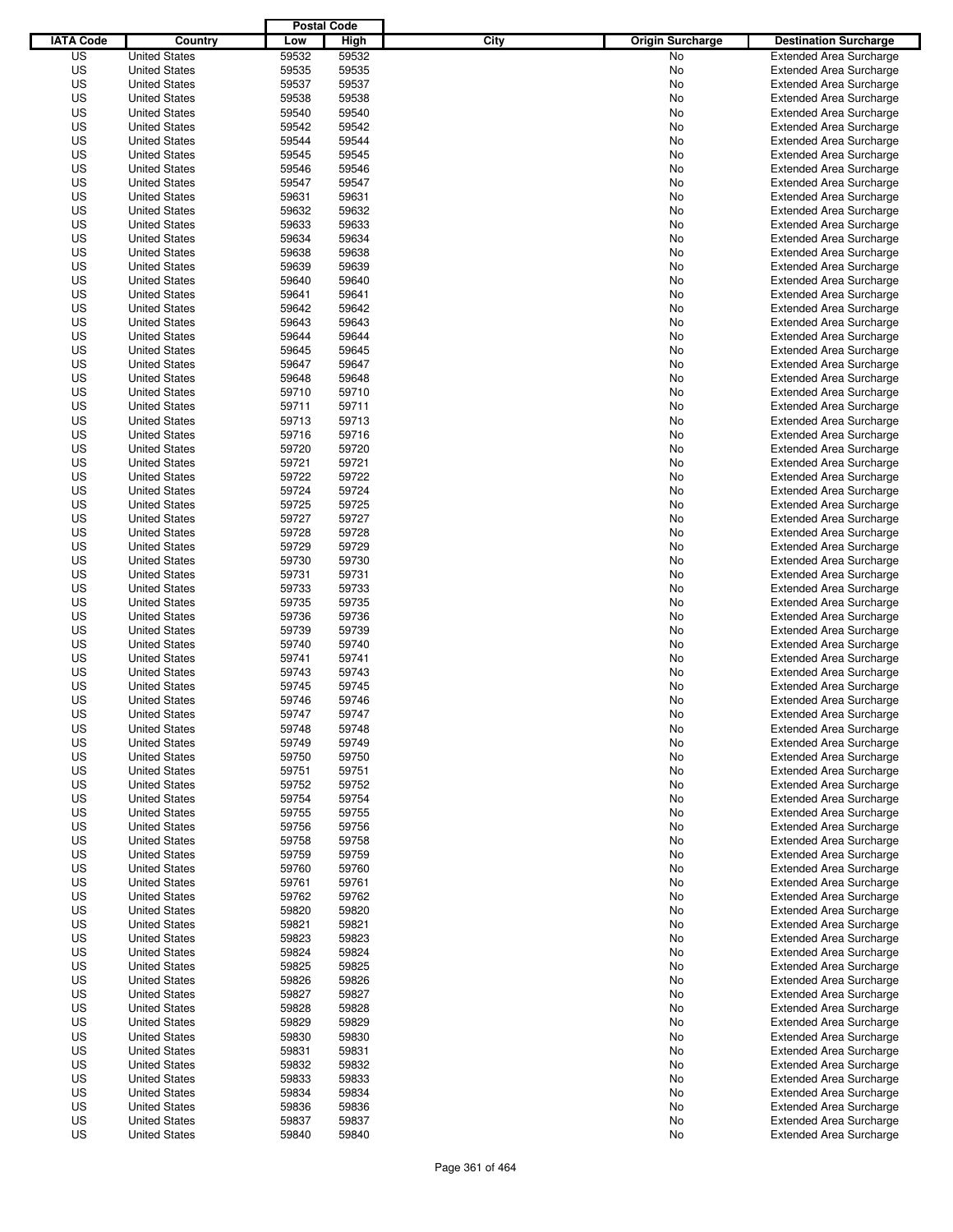|                  |                                              | <b>Postal Code</b> |                |                                 |                                |
|------------------|----------------------------------------------|--------------------|----------------|---------------------------------|--------------------------------|
| <b>IATA Code</b> | Country                                      | Low                | High           | City<br><b>Origin Surcharge</b> | <b>Destination Surcharge</b>   |
| US               | <b>United States</b>                         | 59841              | 59841          | <b>No</b>                       | <b>Extended Area Surcharge</b> |
| US               | <b>United States</b>                         | 59843              | 59843          | No                              | <b>Extended Area Surcharge</b> |
| US               | <b>United States</b>                         | 59844              | 59844          | No                              | <b>Extended Area Surcharge</b> |
| US               | <b>United States</b>                         | 59845              | 59845          | No                              | <b>Extended Area Surcharge</b> |
| US               | <b>United States</b>                         | 59846              | 59846          | No                              | <b>Extended Area Surcharge</b> |
| US               | <b>United States</b>                         | 59847              | 59847          | No                              | <b>Extended Area Surcharge</b> |
| US               | <b>United States</b>                         | 59848              | 59848          | No                              | <b>Extended Area Surcharge</b> |
| US               | <b>United States</b>                         | 59853              | 59853          | No                              | <b>Extended Area Surcharge</b> |
| US               | <b>United States</b>                         | 59854              | 59854          | No                              | <b>Extended Area Surcharge</b> |
| US               | <b>United States</b>                         | 59855              | 59855          | No                              | <b>Extended Area Surcharge</b> |
| US               | <b>United States</b>                         | 59856              | 59856          | No                              | <b>Extended Area Surcharge</b> |
| US               | <b>United States</b>                         | 59858              | 59858          | No                              | <b>Extended Area Surcharge</b> |
| US               | <b>United States</b>                         | 59859              | 59859          | No                              | <b>Extended Area Surcharge</b> |
| US               | <b>United States</b>                         | 59860              | 59860          | No                              | <b>Extended Area Surcharge</b> |
| US               | <b>United States</b>                         | 59863              | 59863          | No                              | <b>Extended Area Surcharge</b> |
| US               | <b>United States</b>                         | 59864              | 59864          | No                              | <b>Extended Area Surcharge</b> |
| US               | <b>United States</b>                         | 59865              | 59865          | No                              | <b>Extended Area Surcharge</b> |
| US               | <b>United States</b>                         | 59866              | 59866          | No                              | <b>Extended Area Surcharge</b> |
| US               | <b>United States</b>                         | 59868              | 59868          | No                              | <b>Extended Area Surcharge</b> |
| US               | <b>United States</b>                         | 59870              | 59870          | No                              | <b>Extended Area Surcharge</b> |
| US               | <b>United States</b>                         | 59871              | 59871          | No                              | <b>Extended Area Surcharge</b> |
| US               | <b>United States</b>                         | 59872              | 59872          | No                              | <b>Extended Area Surcharge</b> |
| US               | <b>United States</b>                         | 59873              | 59873          | No                              | <b>Extended Area Surcharge</b> |
| US               | <b>United States</b>                         | 59874              | 59874          | No                              | <b>Extended Area Surcharge</b> |
| US               | <b>United States</b>                         | 59875              | 59875          | No                              | <b>Extended Area Surcharge</b> |
| US               | <b>United States</b>                         | 59910              | 59910          | No                              | <b>Extended Area Surcharge</b> |
| US               | <b>United States</b>                         | 59911              | 59911          | No                              | <b>Extended Area Surcharge</b> |
| US               | <b>United States</b>                         | 59912              | 59912          | No                              | <b>Extended Area Surcharge</b> |
| US               | <b>United States</b>                         | 59913              | 59913          | No                              | <b>Extended Area Surcharge</b> |
| US               | <b>United States</b>                         | 59914              | 59914          | No                              | <b>Extended Area Surcharge</b> |
| US               | <b>United States</b>                         | 59915              | 59915          | No                              | <b>Extended Area Surcharge</b> |
| US               | <b>United States</b>                         | 59916              | 59916          | No                              | <b>Extended Area Surcharge</b> |
| US               | <b>United States</b>                         | 59917              | 59917          | No                              | <b>Extended Area Surcharge</b> |
| US               | <b>United States</b>                         | 59918              | 59918          | No                              | <b>Extended Area Surcharge</b> |
| US               | <b>United States</b>                         | 59919              | 59919          | No                              | <b>Extended Area Surcharge</b> |
| US               | <b>United States</b>                         | 59920              | 59920          | No                              | <b>Extended Area Surcharge</b> |
| US               | <b>United States</b>                         | 59922              | 59922          | No                              | <b>Extended Area Surcharge</b> |
| US               | <b>United States</b>                         | 59925              | 59925          | No                              | <b>Extended Area Surcharge</b> |
| US               | <b>United States</b>                         | 59926              | 59926          | No                              | <b>Extended Area Surcharge</b> |
| US               | <b>United States</b>                         | 59927              | 59927          | No                              | <b>Extended Area Surcharge</b> |
| US               | <b>United States</b>                         | 59928              | 59928          | No                              | <b>Extended Area Surcharge</b> |
| US               | <b>United States</b>                         | 59929              | 59929          | No                              | <b>Extended Area Surcharge</b> |
| US               | <b>United States</b>                         | 59930              | 59930          | No                              | <b>Extended Area Surcharge</b> |
| US               | <b>United States</b>                         | 59931              | 59931          | No                              | <b>Extended Area Surcharge</b> |
| US               | <b>United States</b>                         | 59932              | 59932          | No                              | <b>Extended Area Surcharge</b> |
| US               | <b>United States</b>                         | 59934              | 59934          | No                              | <b>Extended Area Surcharge</b> |
| US               | <b>United States</b>                         | 59935              | 59935          | No                              | <b>Extended Area Surcharge</b> |
| US               | <b>United States</b>                         | 59936              | 59936          | No                              | <b>Extended Area Surcharge</b> |
| US               | <b>United States</b>                         | 59937              | 59937          | No                              | <b>Extended Area Surcharge</b> |
| US               | <b>United States</b>                         | 60111              | 60111          | No                              | <b>Extended Area Surcharge</b> |
| US               | <b>United States</b>                         | 60129              | 60129          | No                              | <b>Extended Area Surcharge</b> |
| US               | <b>United States</b>                         | 60144              | 60144          | No                              | <b>Extended Area Surcharge</b> |
| US               | <b>United States</b>                         | 60145              | 60145          | No                              | <b>Extended Area Surcharge</b> |
| US               | <b>United States</b>                         | 60182              | 60182          | No                              | <b>Extended Area Surcharge</b> |
| US               | <b>United States</b>                         | 60424              | 60424          | No                              | <b>Extended Area Surcharge</b> |
| US               | <b>United States</b>                         | 60437              | 60437          | No                              | <b>Extended Area Surcharge</b> |
| US               | <b>United States</b>                         | 60444              | 60444          | No                              | <b>Extended Area Surcharge</b> |
| US               | <b>United States</b>                         | 60460              | 60460          | No                              | <b>Extended Area Surcharge</b> |
| US               | <b>United States</b>                         | 60470              | 60470          | No                              | <b>Extended Area Surcharge</b> |
| US               | <b>United States</b>                         | 60479              | 60479          | No                              | <b>Extended Area Surcharge</b> |
| US               | <b>United States</b>                         | 60511              | 60511          | No                              | <b>Extended Area Surcharge</b> |
| US               | <b>United States</b>                         | 60518              | 60518          | No                              | <b>Extended Area Surcharge</b> |
| US               | <b>United States</b>                         | 60530              | 60530          | No                              | <b>Extended Area Surcharge</b> |
| US               |                                              | 60531              | 60531          |                                 | <b>Extended Area Surcharge</b> |
| US               | <b>United States</b><br><b>United States</b> | 60536              | 60536          | No<br>No                        | <b>Extended Area Surcharge</b> |
| US               | <b>United States</b>                         | 60537              | 60537          | No                              | <b>Extended Area Surcharge</b> |
| US               | <b>United States</b>                         | 60541              | 60541          | No                              | <b>Extended Area Surcharge</b> |
| US               | <b>United States</b>                         | 60549              | 60549          | No                              | <b>Extended Area Surcharge</b> |
| US               | <b>United States</b>                         |                    |                |                                 | <b>Extended Area Surcharge</b> |
| US               | <b>United States</b>                         | 60551<br>60553     | 60551<br>60553 | No                              | <b>Extended Area Surcharge</b> |
| US               |                                              | 60557              | 60557          | No                              | <b>Extended Area Surcharge</b> |
| US               | <b>United States</b><br><b>United States</b> | 60911              | 60911          | No                              | <b>Extended Area Surcharge</b> |
| US               |                                              | 60912              | 60912          | No                              | <b>Extended Area Surcharge</b> |
| US               | <b>United States</b><br><b>United States</b> | 60917              | 60917          | No                              | <b>Extended Area Surcharge</b> |
|                  |                                              |                    |                | No                              |                                |
| US               | <b>United States</b>                         | 60918              | 60918          | No                              | <b>Extended Area Surcharge</b> |
| US<br>US         | <b>United States</b>                         | 60919              | 60919          | No                              | <b>Extended Area Surcharge</b> |
|                  | <b>United States</b><br><b>United States</b> | 60920              | 60920          | No                              | <b>Extended Area Surcharge</b> |
| US               |                                              | 60921              | 60921          | No                              | <b>Extended Area Surcharge</b> |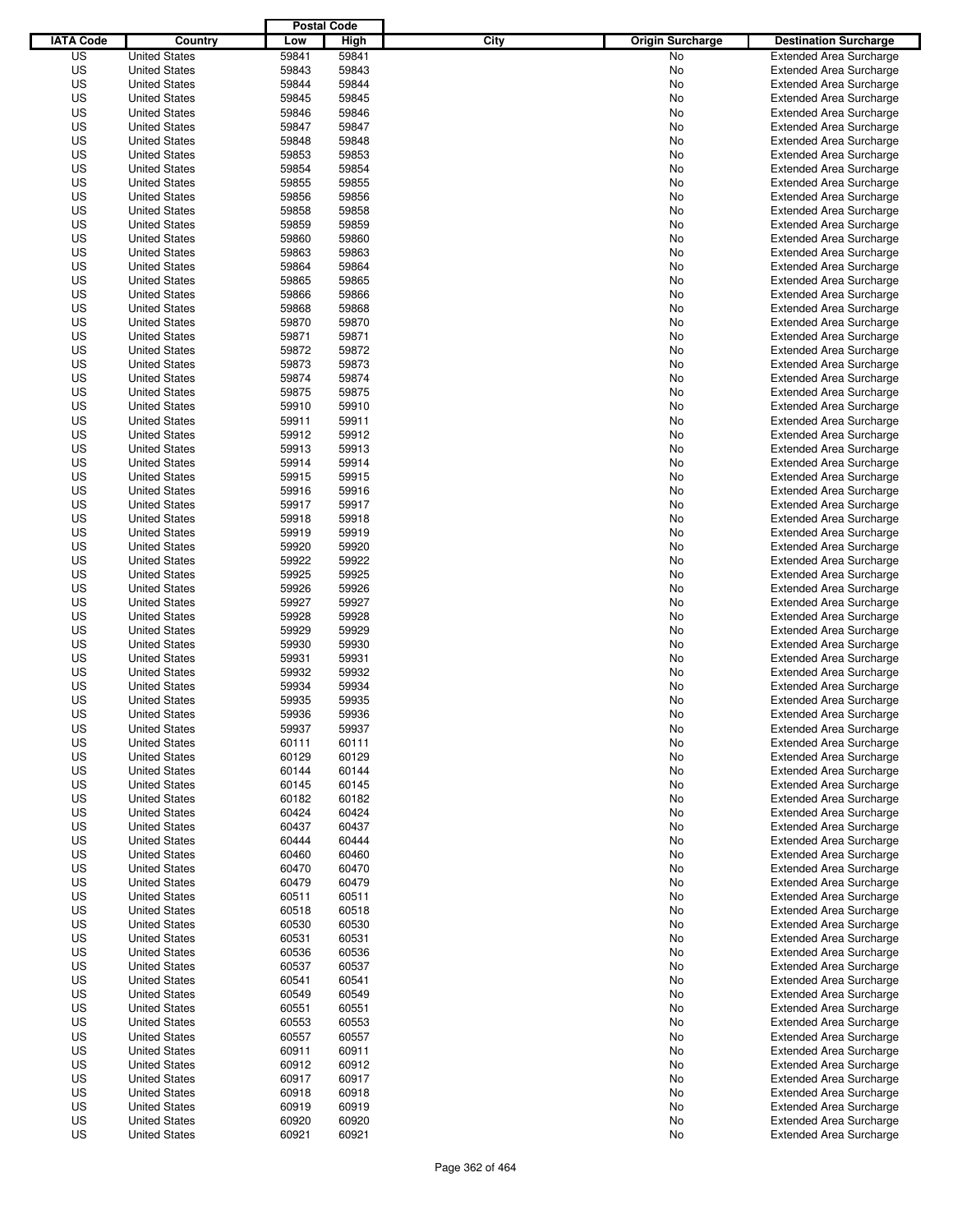|                  |                      | <b>Postal Code</b> |       |                                 |                                |
|------------------|----------------------|--------------------|-------|---------------------------------|--------------------------------|
| <b>IATA Code</b> | Country              | Low                | High  | City<br><b>Origin Surcharge</b> | <b>Destination Surcharge</b>   |
| US               | <b>United States</b> | 60922              | 60922 | <b>No</b>                       | <b>Extended Area Surcharge</b> |
| US               | <b>United States</b> | 60924              | 60924 | No                              | <b>Extended Area Surcharge</b> |
| US               | <b>United States</b> | 60927              | 60927 | No                              | <b>Extended Area Surcharge</b> |
| US               | <b>United States</b> | 60929              | 60929 | No                              | <b>Extended Area Surcharge</b> |
| US               | <b>United States</b> | 60930              | 60930 | No                              | <b>Extended Area Surcharge</b> |
| US               | <b>United States</b> | 60931              | 60931 | No                              | <b>Extended Area Surcharge</b> |
| US               | <b>United States</b> | 60933              | 60933 | No                              | <b>Extended Area Surcharge</b> |
| US               | <b>United States</b> | 60934              | 60934 | No                              | <b>Extended Area Surcharge</b> |
| US               | <b>United States</b> | 60938              | 60938 | No                              | <b>Extended Area Surcharge</b> |
| US               | <b>United States</b> | 60939              | 60939 | No                              | <b>Extended Area Surcharge</b> |
| US               | <b>United States</b> | 60940              | 60940 | No                              | <b>Extended Area Surcharge</b> |
| US               | <b>United States</b> | 60945              | 60945 | No                              | <b>Extended Area Surcharge</b> |
| US               | <b>United States</b> | 60946              | 60946 | No                              | <b>Extended Area Surcharge</b> |
| US               | <b>United States</b> | 60948              | 60948 | No                              | <b>Extended Area Surcharge</b> |
| US               | <b>United States</b> | 60949              | 60949 | No                              | <b>Extended Area Surcharge</b> |
| US               | <b>United States</b> | 60951              | 60951 | No                              | <b>Extended Area Surcharge</b> |
| US               | <b>United States</b> | 60952              | 60952 | No                              | <b>Extended Area Surcharge</b> |
| US               | <b>United States</b> | 60953              | 60953 | No                              | <b>Extended Area Surcharge</b> |
| US               | <b>United States</b> | 60955              | 60955 | No                              | <b>Extended Area Surcharge</b> |
| US               | <b>United States</b> | 60956              | 60956 | No                              | <b>Extended Area Surcharge</b> |
| US               | <b>United States</b> | 60958              | 60958 | No                              | <b>Extended Area Surcharge</b> |
| US               | <b>United States</b> | 60960              | 60960 | No                              | <b>Extended Area Surcharge</b> |
| US               | <b>United States</b> | 60961              | 60961 | No                              | <b>Extended Area Surcharge</b> |
| US               | <b>United States</b> | 60962              | 60962 | No                              | <b>Extended Area Surcharge</b> |
| US               | <b>United States</b> | 60963              | 60963 | No                              | <b>Extended Area Surcharge</b> |
| US               | <b>United States</b> | 60964              | 60964 | No                              | <b>Extended Area Surcharge</b> |
| US               | <b>United States</b> | 60966              | 60966 | No                              | <b>Extended Area Surcharge</b> |
| US               | <b>United States</b> | 60967              | 60967 | No                              | <b>Extended Area Surcharge</b> |
| US               | <b>United States</b> | 60968              | 60968 | No                              | <b>Extended Area Surcharge</b> |
| US               | <b>United States</b> | 60969              | 60969 | No                              | <b>Extended Area Surcharge</b> |
| US               | <b>United States</b> | 60973              | 60973 | No                              | <b>Extended Area Surcharge</b> |
| US               | <b>United States</b> | 60974              | 60974 | No                              | <b>Extended Area Surcharge</b> |
| US               | <b>United States</b> | 61001              | 61001 | No                              | <b>Extended Area Surcharge</b> |
| US               | <b>United States</b> | 61006              | 61006 | No                              | <b>Extended Area Surcharge</b> |
| US               |                      | 61007              | 61007 |                                 |                                |
|                  | <b>United States</b> | 61012              |       | No                              | <b>Extended Area Surcharge</b> |
| US               | <b>United States</b> | 61014              | 61012 | No                              | <b>Extended Area Surcharge</b> |
| US               | <b>United States</b> |                    | 61014 | No                              | <b>Extended Area Surcharge</b> |
| US               | <b>United States</b> | 61018              | 61018 | No                              | <b>Extended Area Surcharge</b> |
| US               | <b>United States</b> | 61025              | 61025 | No                              | <b>Extended Area Surcharge</b> |
| US               | <b>United States</b> | 61028              | 61028 | No                              | <b>Extended Area Surcharge</b> |
| US               | <b>United States</b> | 61030              | 61030 | No                              | <b>Extended Area Surcharge</b> |
| US               | <b>United States</b> | 61031              | 61031 | No                              | <b>Extended Area Surcharge</b> |
| US               | <b>United States</b> | 61036              | 61036 | No                              | <b>Extended Area Surcharge</b> |
| US               | <b>United States</b> | 61038              | 61038 | No                              | <b>Extended Area Surcharge</b> |
| US               | <b>United States</b> | 61039              | 61039 | No                              | <b>Extended Area Surcharge</b> |
| US               | <b>United States</b> | 61041              | 61041 | No                              | <b>Extended Area Surcharge</b> |
| US               | <b>United States</b> | 61042              | 61042 | No                              | <b>Extended Area Surcharge</b> |
| US               | <b>United States</b> | 61044              | 61044 | No                              | <b>Extended Area Surcharge</b> |
| US               | <b>United States</b> | 61046              | 61046 | No                              | <b>Extended Area Surcharge</b> |
| US               | <b>United States</b> | 61047              | 61047 | No                              | <b>Extended Area Surcharge</b> |
| US               | <b>United States</b> | 61048              | 61048 | No                              | <b>Extended Area Surcharge</b> |
| US               | <b>United States</b> | 61049              | 61049 | No                              | <b>Extended Area Surcharge</b> |
| US               | <b>United States</b> | 61050              | 61050 | No                              | <b>Extended Area Surcharge</b> |
| US               | <b>United States</b> | 61051              | 61051 | No                              | <b>Extended Area Surcharge</b> |
| US               | <b>United States</b> | 61052              | 61052 | No                              | <b>Extended Area Surcharge</b> |
| US               | <b>United States</b> | 61053              | 61053 | No                              | <b>Extended Area Surcharge</b> |
| US               | <b>United States</b> | 61060              | 61060 | No                              | <b>Extended Area Surcharge</b> |
| US               | <b>United States</b> | 61062              | 61062 | No                              | <b>Extended Area Surcharge</b> |
| US               | <b>United States</b> | 61063              | 61063 | No                              | <b>Extended Area Surcharge</b> |
| US               | <b>United States</b> | 61067              | 61067 | No                              | <b>Extended Area Surcharge</b> |
| US               | <b>United States</b> | 61070              | 61070 | No                              | <b>Extended Area Surcharge</b> |
| US               | <b>United States</b> | 61074              | 61074 | No                              | <b>Extended Area Surcharge</b> |
| US               | <b>United States</b> | 61075              | 61075 | No                              | <b>Extended Area Surcharge</b> |
| US               | <b>United States</b> | 61085              | 61085 | No                              | <b>Extended Area Surcharge</b> |
| US               | <b>United States</b> | 61089              | 61089 | No                              | <b>Extended Area Surcharge</b> |
| US               | <b>United States</b> | 61230              | 61230 | No                              | <b>Extended Area Surcharge</b> |
| US               | <b>United States</b> | 61234              | 61234 | No                              | <b>Extended Area Surcharge</b> |
| US               | <b>United States</b> | 61235              | 61235 | No                              | <b>Extended Area Surcharge</b> |
| US               | <b>United States</b> | 61237              | 61237 | No                              | <b>Extended Area Surcharge</b> |
| US               | <b>United States</b> | 61242              | 61242 | No                              | Extended Area Surcharge        |
| US               | <b>United States</b> | 61243              | 61243 | No                              | <b>Extended Area Surcharge</b> |
| US               | <b>United States</b> | 61250              | 61250 | No                              | <b>Extended Area Surcharge</b> |
| US               | <b>United States</b> | 61251              | 61251 | No                              | <b>Extended Area Surcharge</b> |
| US               | <b>United States</b> | 61257              | 61257 | No                              | <b>Extended Area Surcharge</b> |
| US               | <b>United States</b> | 61258              | 61258 | No                              | <b>Extended Area Surcharge</b> |
| US               | <b>United States</b> | 61259              | 61259 | No                              | <b>Extended Area Surcharge</b> |
| US               | <b>United States</b> | 61260              | 61260 | No                              | <b>Extended Area Surcharge</b> |
| US               | <b>United States</b> | 61262              | 61262 | No                              | <b>Extended Area Surcharge</b> |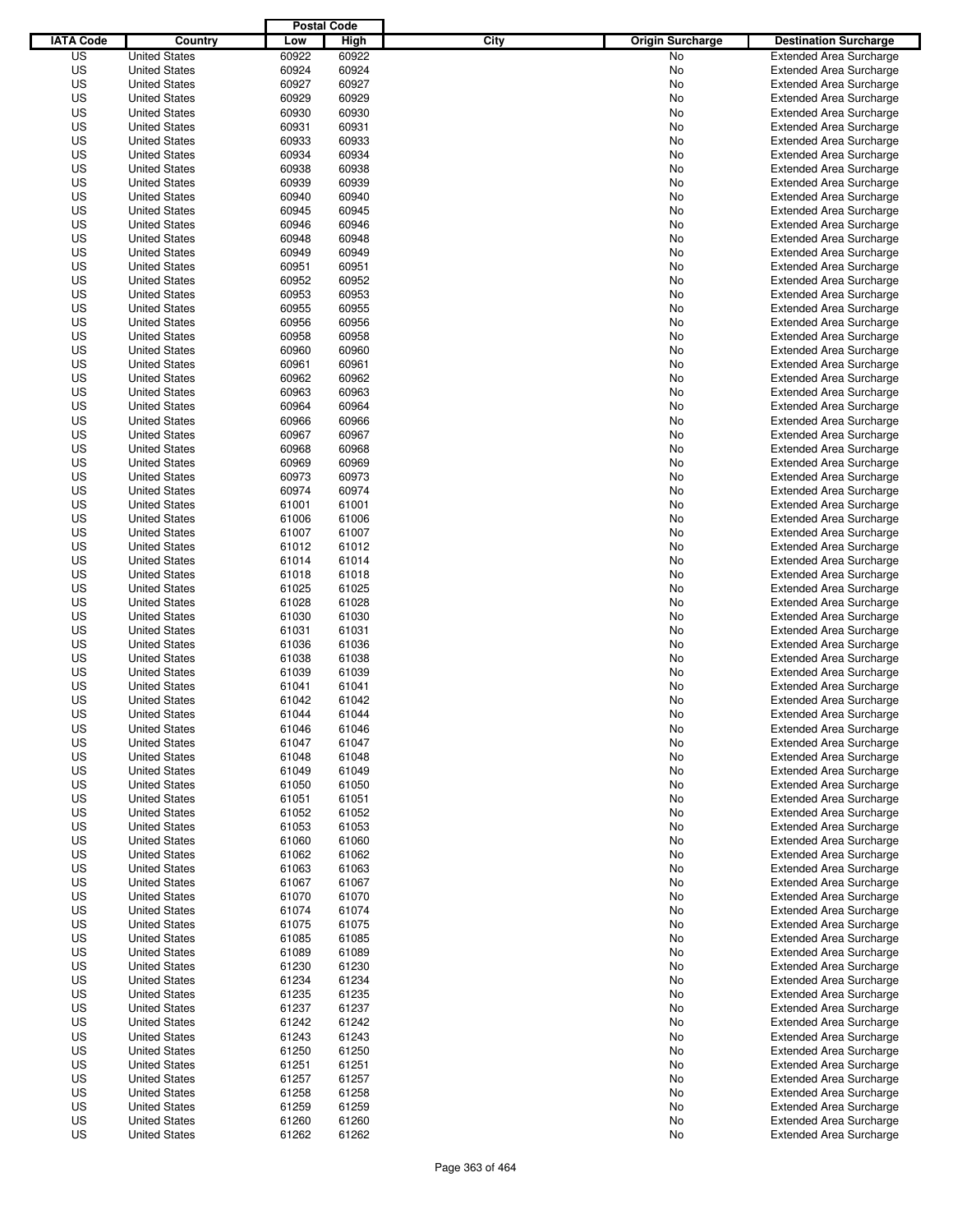|                  |                      | <b>Postal Code</b> |       |                                 |                                |
|------------------|----------------------|--------------------|-------|---------------------------------|--------------------------------|
| <b>IATA Code</b> | Country              | Low                | High  | City<br><b>Origin Surcharge</b> | <b>Destination Surcharge</b>   |
| US               | <b>United States</b> | 61272              | 61272 | <b>No</b>                       | <b>Extended Area Surcharge</b> |
| US               | <b>United States</b> | 61274              | 61274 | No                              | <b>Extended Area Surcharge</b> |
| US               | <b>United States</b> | 61275              | 61275 | No                              | <b>Extended Area Surcharge</b> |
| US               | <b>United States</b> | 61277              | 61277 | No                              | <b>Extended Area Surcharge</b> |
| US               | <b>United States</b> | 61278              | 61278 | No                              | <b>Extended Area Surcharge</b> |
| US               | <b>United States</b> | 61279              | 61279 | No                              | <b>Extended Area Surcharge</b> |
| US               | <b>United States</b> | 61281              | 61281 | No                              | <b>Extended Area Surcharge</b> |
| US               | <b>United States</b> | 61284              | 61284 | No                              | <b>Extended Area Surcharge</b> |
| US               | <b>United States</b> | 61311              | 61311 | No                              | <b>Extended Area Surcharge</b> |
| US               | <b>United States</b> | 61312              | 61312 | No                              | <b>Extended Area Surcharge</b> |
| US               | <b>United States</b> | 61313              | 61313 | No                              | <b>Extended Area Surcharge</b> |
| US               | <b>United States</b> | 61314              | 61314 | No                              | <b>Extended Area Surcharge</b> |
| US               | <b>United States</b> | 61316              | 61316 | No                              | <b>Extended Area Surcharge</b> |
| US               | <b>United States</b> | 61318              | 61318 | No                              | <b>Extended Area Surcharge</b> |
| US               | <b>United States</b> | 61319              | 61319 | No                              | <b>Extended Area Surcharge</b> |
| US               | <b>United States</b> | 61321              | 61321 | No                              | <b>Extended Area Surcharge</b> |
| US               | <b>United States</b> | 61323              | 61323 | No                              | <b>Extended Area Surcharge</b> |
| US               | <b>United States</b> | 61327              | 61327 | No                              | <b>Extended Area Surcharge</b> |
| US               | <b>United States</b> | 61330              | 61330 | No                              | <b>Extended Area Surcharge</b> |
| US               | <b>United States</b> | 61333              | 61333 | No                              | <b>Extended Area Surcharge</b> |
| US               | <b>United States</b> | 61334              | 61334 | No                              | <b>Extended Area Surcharge</b> |
| US               | <b>United States</b> | 61335              | 61335 | No                              | <b>Extended Area Surcharge</b> |
| US               | <b>United States</b> | 61336              | 61336 | No                              | <b>Extended Area Surcharge</b> |
| US               | <b>United States</b> | 61337              | 61337 | No                              | <b>Extended Area Surcharge</b> |
| US               | <b>United States</b> | 61344              | 61344 | No                              | <b>Extended Area Surcharge</b> |
| US               | <b>United States</b> | 61345              | 61345 | No                              | <b>Extended Area Surcharge</b> |
| US               | <b>United States</b> | 61346              | 61346 | No                              | <b>Extended Area Surcharge</b> |
| US               | <b>United States</b> | 61349              | 61349 | No                              | <b>Extended Area Surcharge</b> |
| US               | <b>United States</b> | 61353              | 61353 | No                              | <b>Extended Area Surcharge</b> |
| US               | <b>United States</b> | 61358              | 61358 | No                              | <b>Extended Area Surcharge</b> |
| US               | <b>United States</b> | 61359              | 61359 | No                              | <b>Extended Area Surcharge</b> |
| US               | <b>United States</b> | 61361              | 61361 | No                              | <b>Extended Area Surcharge</b> |
| US               | <b>United States</b> | 61367              | 61367 |                                 | <b>Extended Area Surcharge</b> |
| US               | <b>United States</b> | 61368              | 61368 | No                              |                                |
|                  |                      |                    |       | No                              | <b>Extended Area Surcharge</b> |
| US               | <b>United States</b> | 61369              | 61369 | No                              | <b>Extended Area Surcharge</b> |
| US               | <b>United States</b> | 61370              | 61370 | No                              | <b>Extended Area Surcharge</b> |
| US               | <b>United States</b> | 61374              | 61374 | No                              | <b>Extended Area Surcharge</b> |
| US               | <b>United States</b> | 61375              | 61375 | No                              | <b>Extended Area Surcharge</b> |
| US               | <b>United States</b> | 61376              | 61376 | No                              | <b>Extended Area Surcharge</b> |
| US               | <b>United States</b> | 61378              | 61378 | No                              | <b>Extended Area Surcharge</b> |
| US               | <b>United States</b> | 61379              | 61379 | No                              | <b>Extended Area Surcharge</b> |
| US               | <b>United States</b> | 61411              | 61411 | No                              | <b>Extended Area Surcharge</b> |
| US               | <b>United States</b> | 61412              | 61412 | No                              | <b>Extended Area Surcharge</b> |
| US               | <b>United States</b> | 61413              | 61413 | No                              | <b>Extended Area Surcharge</b> |
| US               | <b>United States</b> | 61414              | 61414 | No                              | Extended Area Surcharge        |
| US               | <b>United States</b> | 61415              | 61415 | No                              | <b>Extended Area Surcharge</b> |
| US               | <b>United States</b> | 61416              | 61416 | No                              | <b>Extended Area Surcharge</b> |
| US               | <b>United States</b> | 61417              | 61417 | No                              | <b>Extended Area Surcharge</b> |
| US               | <b>United States</b> | 61418              | 61418 | No                              | <b>Extended Area Surcharge</b> |
| US               | <b>United States</b> | 61419              | 61419 | No                              | <b>Extended Area Surcharge</b> |
| US               | <b>United States</b> | 61420              | 61420 | No                              | <b>Extended Area Surcharge</b> |
| US               | <b>United States</b> | 61421              | 61421 | No                              | <b>Extended Area Surcharge</b> |
| US               | <b>United States</b> | 61423              | 61423 | No                              | <b>Extended Area Surcharge</b> |
| US               | <b>United States</b> | 61424              | 61424 | No                              | <b>Extended Area Surcharge</b> |
| US               | <b>United States</b> | 61425              | 61425 | No                              | <b>Extended Area Surcharge</b> |
| US               | <b>United States</b> | 61427              | 61427 | No                              | <b>Extended Area Surcharge</b> |
| US               | <b>United States</b> | 61428              | 61428 | No                              | <b>Extended Area Surcharge</b> |
| US               | <b>United States</b> | 61431              | 61431 | No                              | <b>Extended Area Surcharge</b> |
| US               | <b>United States</b> | 61432              | 61432 | No                              | <b>Extended Area Surcharge</b> |
| US               | <b>United States</b> | 61433              | 61433 | No                              | <b>Extended Area Surcharge</b> |
| US               | <b>United States</b> | 61435              | 61435 | No                              | <b>Extended Area Surcharge</b> |
| US               | <b>United States</b> | 61436              | 61436 | No                              | <b>Extended Area Surcharge</b> |
| US               | <b>United States</b> | 61437              | 61437 | No                              | <b>Extended Area Surcharge</b> |
| US               | <b>United States</b> | 61438              | 61438 | No                              | <b>Extended Area Surcharge</b> |
| US               | <b>United States</b> | 61440              | 61440 | No                              | <b>Extended Area Surcharge</b> |
| US               | <b>United States</b> | 61441              | 61441 | No                              | <b>Extended Area Surcharge</b> |
| US               | <b>United States</b> | 61442              | 61442 | No                              | <b>Extended Area Surcharge</b> |
| US               | <b>United States</b> | 61447              | 61447 | No                              | <b>Extended Area Surcharge</b> |
| US               | <b>United States</b> | 61449              | 61449 | No                              | <b>Extended Area Surcharge</b> |
| US               | <b>United States</b> | 61450              | 61450 | No                              | Extended Area Surcharge        |
| US               | <b>United States</b> | 61451              | 61451 | No                              | <b>Extended Area Surcharge</b> |
| US               | <b>United States</b> | 61452              | 61452 | No                              | <b>Extended Area Surcharge</b> |
| US               | <b>United States</b> | 61453              | 61453 | No                              | <b>Extended Area Surcharge</b> |
| US               | <b>United States</b> | 61454              | 61454 | No                              | <b>Extended Area Surcharge</b> |
| US               | <b>United States</b> | 61458              | 61458 | No                              | <b>Extended Area Surcharge</b> |
| US               | <b>United States</b> | 61459              | 61459 | No                              | <b>Extended Area Surcharge</b> |
| US               | <b>United States</b> | 61460              | 61460 | No                              | <b>Extended Area Surcharge</b> |
| US               | <b>United States</b> | 61465              | 61465 | No                              | <b>Extended Area Surcharge</b> |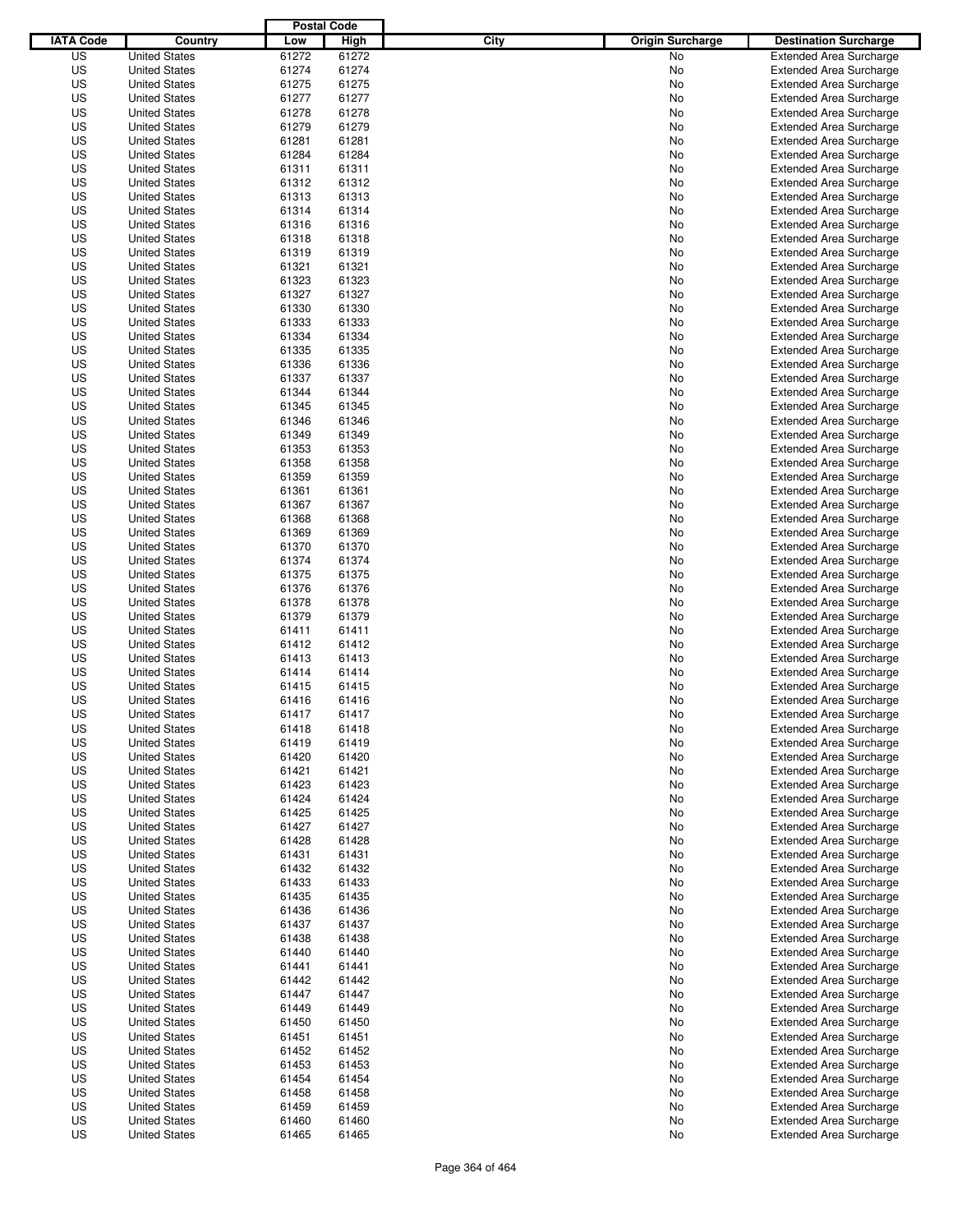|                  |                      | <b>Postal Code</b> |             |                                 |                                                                  |
|------------------|----------------------|--------------------|-------------|---------------------------------|------------------------------------------------------------------|
| <b>IATA Code</b> | Country              | Low                | <b>High</b> | City<br><b>Origin Surcharge</b> | <b>Destination Surcharge</b>                                     |
| US               | <b>United States</b> | 61466              | 61466       | <b>No</b>                       | <b>Extended Area Surcharge</b>                                   |
| US               | <b>United States</b> | 61468              | 61468       | No                              | <b>Extended Area Surcharge</b>                                   |
| US               | <b>United States</b> | 61469              | 61469       | No                              | <b>Extended Area Surcharge</b>                                   |
| US               | <b>United States</b> | 61470              | 61470       | No                              | <b>Extended Area Surcharge</b>                                   |
| US               | <b>United States</b> | 61471              | 61471       | No                              | <b>Extended Area Surcharge</b>                                   |
| US               | <b>United States</b> | 61472              | 61472       | No                              | <b>Extended Area Surcharge</b>                                   |
| US               | <b>United States</b> | 61473              | 61473       | No                              | <b>Extended Area Surcharge</b>                                   |
| US               | <b>United States</b> | 61474              | 61474       | No                              | <b>Extended Area Surcharge</b>                                   |
| US               | <b>United States</b> | 61475              | 61475       | No                              | <b>Extended Area Surcharge</b>                                   |
| US               | <b>United States</b> | 61476              | 61476       | No                              | <b>Extended Area Surcharge</b>                                   |
| US               | <b>United States</b> | 61477              | 61477       | No                              | <b>Extended Area Surcharge</b>                                   |
| US               | <b>United States</b> | 61478              | 61478       | No                              | <b>Extended Area Surcharge</b>                                   |
| US               | <b>United States</b> | 61479              | 61479       | No                              | <b>Extended Area Surcharge</b>                                   |
| US               | <b>United States</b> | 61480              | 61480       | No                              | <b>Extended Area Surcharge</b>                                   |
| US               | <b>United States</b> | 61482              | 61482       | No                              | <b>Extended Area Surcharge</b>                                   |
| US               | <b>United States</b> | 61483              | 61483       | No                              | <b>Extended Area Surcharge</b>                                   |
| US               | <b>United States</b> | 61484              | 61484       | No                              | <b>Extended Area Surcharge</b>                                   |
| US               | <b>United States</b> | 61485              | 61485       | No                              | <b>Extended Area Surcharge</b>                                   |
| US               | <b>United States</b> | 61486              | 61486       | No                              | <b>Extended Area Surcharge</b>                                   |
| US               | <b>United States</b> | 61489              | 61489       | No                              | <b>Extended Area Surcharge</b>                                   |
| US               | <b>United States</b> | 61490              | 61490       | No                              | <b>Extended Area Surcharge</b>                                   |
| US               | <b>United States</b> | 61491              | 61491       | No                              | <b>Extended Area Surcharge</b>                                   |
| US               | <b>United States</b> | 61501              | 61501       | No                              | <b>Extended Area Surcharge</b>                                   |
| US               | <b>United States</b> | 61516              | 61516       | No                              | <b>Extended Area Surcharge</b>                                   |
| US               | <b>United States</b> | 61517              | 61517       | No                              | <b>Extended Area Surcharge</b>                                   |
| US               | <b>United States</b> | 61519              | 61519       | No                              | <b>Extended Area Surcharge</b>                                   |
| US               | <b>United States</b> | 61524              | 61524       | No                              | <b>Extended Area Surcharge</b>                                   |
| US               | <b>United States</b> | 61526              | 61526       | No                              | <b>Extended Area Surcharge</b>                                   |
| US               | <b>United States</b> | 61529              | 61529       | No                              | <b>Extended Area Surcharge</b>                                   |
| US               | <b>United States</b> | 61532              | 61532       | No                              | <b>Extended Area Surcharge</b>                                   |
| US               | <b>United States</b> | 61533              | 61533       | No                              | <b>Extended Area Surcharge</b>                                   |
| US               | <b>United States</b> | 61534              | 61534       | No                              | <b>Extended Area Surcharge</b>                                   |
| US               | <b>United States</b> | 61536              | 61536       | No                              | <b>Extended Area Surcharge</b>                                   |
| US               | <b>United States</b> |                    | 61540       |                                 |                                                                  |
| US               | <b>United States</b> | 61540              | 61541       | No                              | <b>Extended Area Surcharge</b><br><b>Extended Area Surcharge</b> |
|                  | <b>United States</b> | 61541<br>61542     |             | No                              |                                                                  |
| US               |                      |                    | 61542       | No                              | <b>Extended Area Surcharge</b>                                   |
| US               | <b>United States</b> | 61543              | 61543       | No                              | <b>Extended Area Surcharge</b>                                   |
| US               | <b>United States</b> | 61544              | 61544       | No                              | <b>Extended Area Surcharge</b>                                   |
| US               | <b>United States</b> | 61545              | 61545       | No                              | <b>Extended Area Surcharge</b>                                   |
| US               | <b>United States</b> | 61559              | 61559       | No                              | <b>Extended Area Surcharge</b>                                   |
| US               | <b>United States</b> | 61560              | 61560       | No                              | <b>Extended Area Surcharge</b>                                   |
| US               | <b>United States</b> | 61565              | 61565       | No                              | <b>Extended Area Surcharge</b>                                   |
| US               | <b>United States</b> | 61567              | 61567       | No                              | <b>Extended Area Surcharge</b>                                   |
| US               | <b>United States</b> | 61569              | 61569       | No                              | <b>Extended Area Surcharge</b>                                   |
| US               | <b>United States</b> | 61570              | 61570       | No                              | Extended Area Surcharge                                          |
| US               | <b>United States</b> | 61720              | 61720       | No                              | <b>Extended Area Surcharge</b>                                   |
| US               | <b>United States</b> | 61721              | 61721       | No                              | <b>Extended Area Surcharge</b>                                   |
| US               | <b>United States</b> | 61722              | 61722       | No                              | <b>Extended Area Surcharge</b>                                   |
| US               | <b>United States</b> | 61723              | 61723       | No                              | <b>Extended Area Surcharge</b>                                   |
| US               | <b>United States</b> | 61724              | 61724       | No                              | <b>Extended Area Surcharge</b>                                   |
| US               | <b>United States</b> | 61725              | 61725       | No                              | <b>Extended Area Surcharge</b>                                   |
| US               | <b>United States</b> | 61726              | 61726       | No                              | <b>Extended Area Surcharge</b>                                   |
| US               | <b>United States</b> | 61728              | 61728       | No                              | <b>Extended Area Surcharge</b>                                   |
| US               | <b>United States</b> | 61729              | 61729       | No                              | <b>Extended Area Surcharge</b>                                   |
| US               | <b>United States</b> | 61730              | 61730       | No                              | <b>Extended Area Surcharge</b>                                   |
| US               | <b>United States</b> | 61731              | 61731       | No                              | <b>Extended Area Surcharge</b>                                   |
| US               | <b>United States</b> | 61732              | 61732       | No                              | <b>Extended Area Surcharge</b>                                   |
| US               | <b>United States</b> | 61733              | 61733       | No                              | <b>Extended Area Surcharge</b>                                   |
| US               | <b>United States</b> | 61735              | 61735       | No                              | <b>Extended Area Surcharge</b>                                   |
| US               | <b>United States</b> | 61737              | 61737       | No                              | <b>Extended Area Surcharge</b>                                   |
| US               | <b>United States</b> | 61740              | 61740       | No                              | <b>Extended Area Surcharge</b>                                   |
| US               | <b>United States</b> | 61741              | 61741       | No                              | <b>Extended Area Surcharge</b>                                   |
| US               | <b>United States</b> | 61743              | 61743       | No                              | <b>Extended Area Surcharge</b>                                   |
| US               | <b>United States</b> | 61744              | 61744       | No                              | <b>Extended Area Surcharge</b>                                   |
| US               | <b>United States</b> | 61747              | 61747       | No                              | <b>Extended Area Surcharge</b>                                   |
| US               | <b>United States</b> | 61748              | 61748       | No                              | <b>Extended Area Surcharge</b>                                   |
| US               | <b>United States</b> | 61749              | 61749       | No                              | <b>Extended Area Surcharge</b>                                   |
| US               | <b>United States</b> | 61753              | 61753       | No                              | <b>Extended Area Surcharge</b>                                   |
| US               | <b>United States</b> | 61754              | 61754       | No                              | <b>Extended Area Surcharge</b>                                   |
| US               | <b>United States</b> | 61755              | 61755       | No                              | <b>Extended Area Surcharge</b>                                   |
| US               | <b>United States</b> | 61756              | 61756       | No                              | <b>Extended Area Surcharge</b>                                   |
| US               | <b>United States</b> | 61758              | 61758       | No                              | <b>Extended Area Surcharge</b>                                   |
| US               | <b>United States</b> | 61760              | 61760       | No                              | <b>Extended Area Surcharge</b>                                   |
| US               | <b>United States</b> | 61769              | 61769       | No                              | <b>Extended Area Surcharge</b>                                   |
| US               | <b>United States</b> | 61770              | 61770       | No                              | <b>Extended Area Surcharge</b>                                   |
| US               | <b>United States</b> | 61771              | 61771       | No                              | <b>Extended Area Surcharge</b>                                   |
| US               | <b>United States</b> | 61772              | 61772       | No                              | <b>Extended Area Surcharge</b>                                   |
| US               | <b>United States</b> | 61773              | 61773       | No                              | <b>Extended Area Surcharge</b>                                   |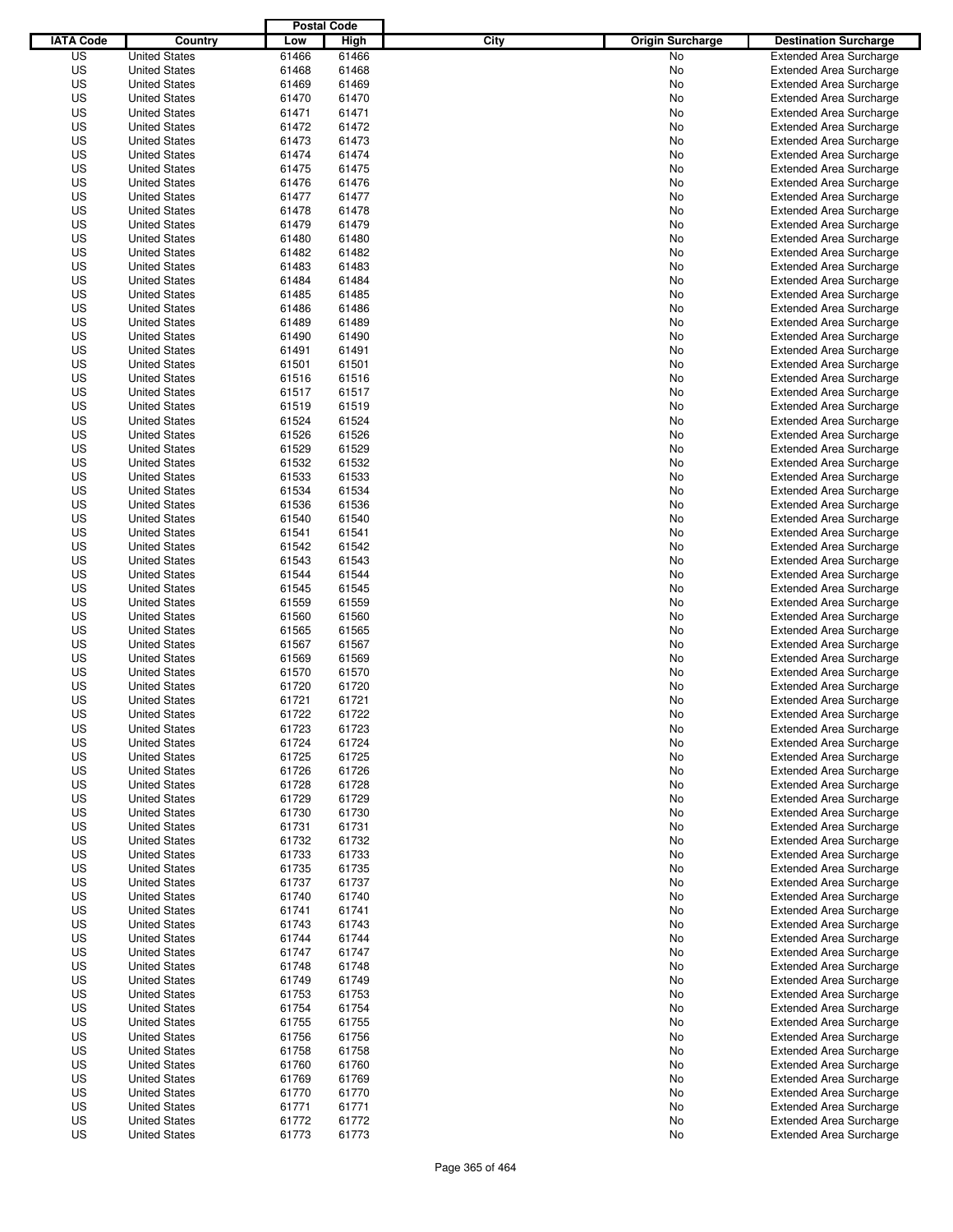|                  |                      | <b>Postal Code</b> |             |                                 |                                |
|------------------|----------------------|--------------------|-------------|---------------------------------|--------------------------------|
| <b>IATA Code</b> | Country              | Low                | <b>High</b> | City<br><b>Origin Surcharge</b> | <b>Destination Surcharge</b>   |
| US               | <b>United States</b> | 61774              | 61774       | <b>No</b>                       | <b>Extended Area Surcharge</b> |
| US               | <b>United States</b> | 61775              | 61775       | No                              | <b>Extended Area Surcharge</b> |
| US               | <b>United States</b> | 61776              | 61776       | No                              | <b>Extended Area Surcharge</b> |
| US               | <b>United States</b> | 61777              | 61777       | No                              | <b>Extended Area Surcharge</b> |
| US               | <b>United States</b> | 61778              | 61778       | No                              | <b>Extended Area Surcharge</b> |
| US               | <b>United States</b> | 61810              | 61810       | No                              | <b>Extended Area Surcharge</b> |
| US               | <b>United States</b> | 61811              | 61811       | No                              | <b>Extended Area Surcharge</b> |
| US               | <b>United States</b> | 61812              | 61812       | No                              | <b>Extended Area Surcharge</b> |
| US               | <b>United States</b> | 61814              | 61814       | No                              | <b>Extended Area Surcharge</b> |
| US               | <b>United States</b> | 61816              | 61816       | No                              | <b>Extended Area Surcharge</b> |
| US               | <b>United States</b> | 61830              | 61830       | No                              | <b>Extended Area Surcharge</b> |
| US               | <b>United States</b> | 61831              | 61831       | No                              | <b>Extended Area Surcharge</b> |
| US               | <b>United States</b> | 61839              | 61839       | No                              | <b>Extended Area Surcharge</b> |
| US               | <b>United States</b> | 61840              | 61840       | No                              | <b>Extended Area Surcharge</b> |
| US               | <b>United States</b> | 61841              | 61841       | No                              | <b>Extended Area Surcharge</b> |
| US               | <b>United States</b> | 61844              | 61844       | No                              | <b>Extended Area Surcharge</b> |
| US               | <b>United States</b> | 61845              | 61845       | No                              | <b>Extended Area Surcharge</b> |
| US               | <b>United States</b> | 61847              | 61847       | No                              | <b>Extended Area Surcharge</b> |
| US               | <b>United States</b> | 61849              | 61849       | No                              | <b>Extended Area Surcharge</b> |
| US               | <b>United States</b> | 61850              | 61850       | No                              | <b>Extended Area Surcharge</b> |
| US               | <b>United States</b> | 61851              | 61851       | No                              | <b>Extended Area Surcharge</b> |
| US               | <b>United States</b> | 61852              | 61852       | No                              | <b>Extended Area Surcharge</b> |
| US               | <b>United States</b> | 61855              | 61855       | No                              | <b>Extended Area Surcharge</b> |
| US               | <b>United States</b> | 61859              | 61859       | No                              | <b>Extended Area Surcharge</b> |
| US               | <b>United States</b> | 61862              | 61862       | No                              | <b>Extended Area Surcharge</b> |
| US               | <b>United States</b> | 61865              | 61865       | No                              | <b>Extended Area Surcharge</b> |
| US               | <b>United States</b> | 61870              | 61870       | No                              | <b>Extended Area Surcharge</b> |
| US               | <b>United States</b> | 61872              | 61872       | No                              | <b>Extended Area Surcharge</b> |
| US               | <b>United States</b> | 61875              | 61875       | No                              | <b>Extended Area Surcharge</b> |
| US               | <b>United States</b> | 61876              | 61876       | No                              | <b>Extended Area Surcharge</b> |
| US               | <b>United States</b> | 61882              | 61882       | No                              | <b>Extended Area Surcharge</b> |
| US               | <b>United States</b> | 61884              | 61884       | No                              | <b>Extended Area Surcharge</b> |
| US               | <b>United States</b> | 61911              | 61911       | No                              | <b>Extended Area Surcharge</b> |
| US               | <b>United States</b> | 61912              | 61912       | No                              | <b>Extended Area Surcharge</b> |
| US               | <b>United States</b> | 61913              | 61913       |                                 | <b>Extended Area Surcharge</b> |
|                  | <b>United States</b> | 61914              |             | No                              |                                |
| US               |                      |                    | 61914       | No                              | <b>Extended Area Surcharge</b> |
| US               | <b>United States</b> | 61917              | 61917       | No                              | <b>Extended Area Surcharge</b> |
| US               | <b>United States</b> | 61919              | 61919       | No                              | <b>Extended Area Surcharge</b> |
| US               | <b>United States</b> | 61924              | 61924       | No                              | <b>Extended Area Surcharge</b> |
| US               | <b>United States</b> | 61925              | 61925       | No                              | <b>Extended Area Surcharge</b> |
| US               | <b>United States</b> | 61928              | 61928       | No                              | <b>Extended Area Surcharge</b> |
| US               | <b>United States</b> | 61929              | 61929       | No                              | <b>Extended Area Surcharge</b> |
| US               | <b>United States</b> | 61930              | 61930       | No                              | <b>Extended Area Surcharge</b> |
| US               | <b>United States</b> | 61931              | 61931       | No                              | <b>Extended Area Surcharge</b> |
| US               | <b>United States</b> | 61932              | 61932       | No                              | Extended Area Surcharge        |
| US               | <b>United States</b> | 61933              | 61933       | No                              | <b>Extended Area Surcharge</b> |
| US               | <b>United States</b> | 61937              | 61937       | No                              | <b>Extended Area Surcharge</b> |
| US               | <b>United States</b> | 61940              | 61940       | No                              | <b>Extended Area Surcharge</b> |
| US               | <b>United States</b> | 61941              | 61941       | No                              | <b>Extended Area Surcharge</b> |
| US               | <b>United States</b> | 61942              | 61942       | No                              | <b>Extended Area Surcharge</b> |
| US               | <b>United States</b> | 61943              | 61943       | No                              | <b>Extended Area Surcharge</b> |
| US               | <b>United States</b> | 61949              | 61949       | No                              | <b>Extended Area Surcharge</b> |
| US               | <b>United States</b> | 61955              | 61955       | No                              | <b>Extended Area Surcharge</b> |
| US               | <b>United States</b> | 61957              | 61957       | No                              | <b>Extended Area Surcharge</b> |
| US               | <b>United States</b> | 62001              | 62001       | No                              | <b>Extended Area Surcharge</b> |
| US               | <b>United States</b> | 62006              | 62006       | No                              | <b>Extended Area Surcharge</b> |
| US               | <b>United States</b> | 62011              | 62011       | No                              | <b>Extended Area Surcharge</b> |
| US               | <b>United States</b> | 62012              | 62012       | No                              | <b>Extended Area Surcharge</b> |
| US               | <b>United States</b> | 62013              | 62013       | No                              | <b>Extended Area Surcharge</b> |
| US               | <b>United States</b> | 62014              | 62014       | No                              | <b>Extended Area Surcharge</b> |
| US               | <b>United States</b> | 62015              | 62015       | No                              | <b>Extended Area Surcharge</b> |
| US               | <b>United States</b> | 62016              | 62016       | No                              | <b>Extended Area Surcharge</b> |
| US               | <b>United States</b> | 62017              | 62017       | No                              | <b>Extended Area Surcharge</b> |
| US               | <b>United States</b> | 62019              | 62019       | No                              | <b>Extended Area Surcharge</b> |
| US               | <b>United States</b> | 62021              | 62021       | No                              | <b>Extended Area Surcharge</b> |
| US               | <b>United States</b> | 62022              | 62022       | No                              | <b>Extended Area Surcharge</b> |
| US               | <b>United States</b> | 62023              | 62023       | No                              | <b>Extended Area Surcharge</b> |
| US               | <b>United States</b> | 62027              | 62027       | No                              | <b>Extended Area Surcharge</b> |
| US               | <b>United States</b> | 62028              | 62028       | No                              | <b>Extended Area Surcharge</b> |
| US               | <b>United States</b> | 62030              | 62030       | No                              | <b>Extended Area Surcharge</b> |
| US               | <b>United States</b> | 62031              | 62031       | No                              | <b>Extended Area Surcharge</b> |
| US               | <b>United States</b> | 62032              | 62032       | No                              | <b>Extended Area Surcharge</b> |
| US               | <b>United States</b> | 62033              | 62033       | No                              | <b>Extended Area Surcharge</b> |
| US               | <b>United States</b> | 62036              | 62036       | No                              | <b>Extended Area Surcharge</b> |
| US               | <b>United States</b> | 62037              | 62037       | No                              | <b>Extended Area Surcharge</b> |
| US               | <b>United States</b> | 62044              | 62044       | No                              | <b>Extended Area Surcharge</b> |
| US               | <b>United States</b> | 62045              | 62045       | No                              | <b>Extended Area Surcharge</b> |
| US               | <b>United States</b> | 62046              | 62046       | No                              | <b>Extended Area Surcharge</b> |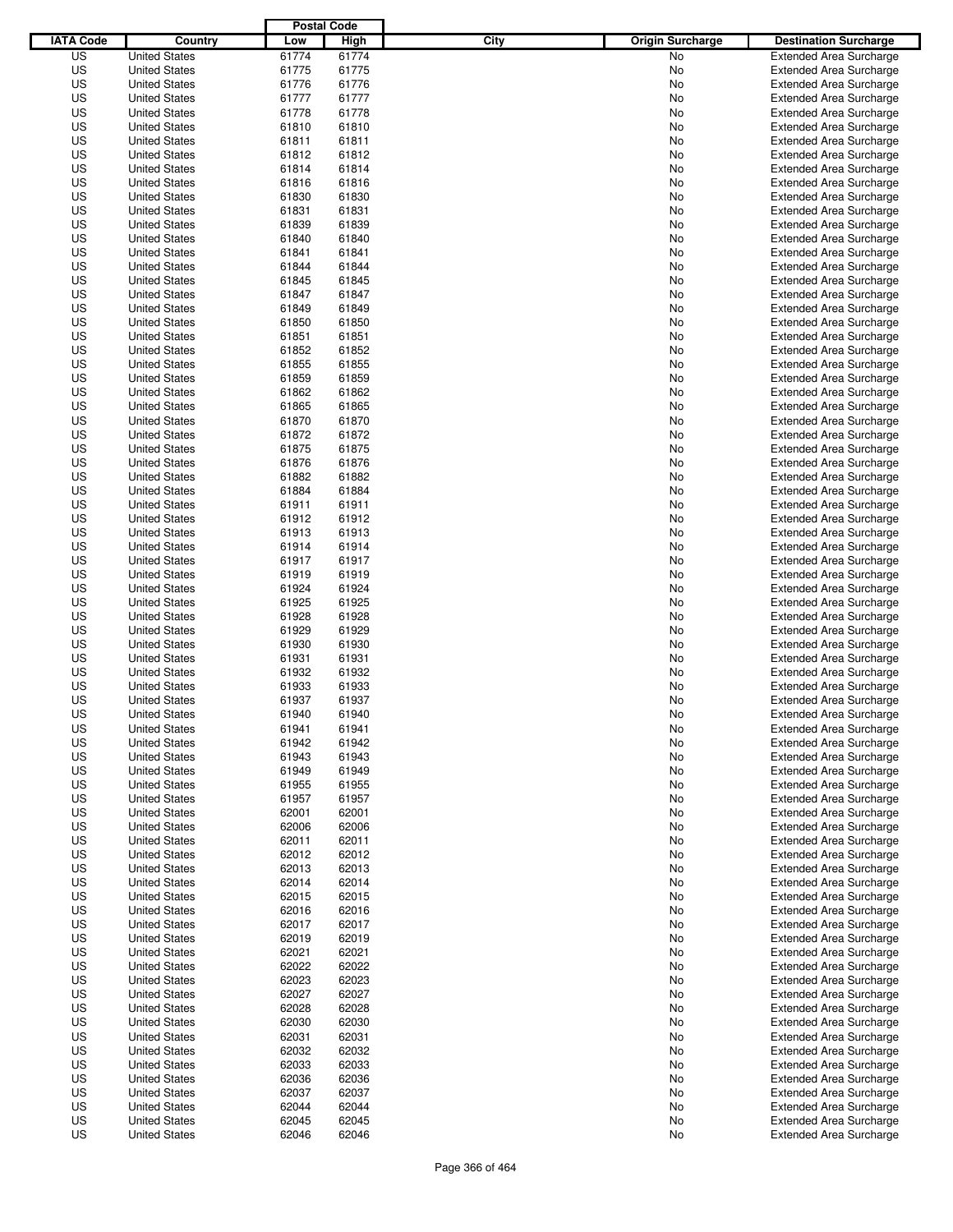|                  |                      | <b>Postal Code</b> |       |                                 |                                |
|------------------|----------------------|--------------------|-------|---------------------------------|--------------------------------|
| <b>IATA Code</b> | Country              | Low                | High  | City<br><b>Origin Surcharge</b> | <b>Destination Surcharge</b>   |
| US               | <b>United States</b> | 62047              | 62047 | <b>No</b>                       | <b>Extended Area Surcharge</b> |
| US               | <b>United States</b> | 62049              | 62049 | No                              | <b>Extended Area Surcharge</b> |
| US               | <b>United States</b> | 62050              | 62050 | No                              | <b>Extended Area Surcharge</b> |
| US               | <b>United States</b> | 62051              | 62051 | No                              | <b>Extended Area Surcharge</b> |
| US               | <b>United States</b> | 62053              | 62053 | No                              | <b>Extended Area Surcharge</b> |
| US               | <b>United States</b> | 62054              | 62054 | No                              | <b>Extended Area Surcharge</b> |
| US               | <b>United States</b> | 62056              | 62056 | No                              | <b>Extended Area Surcharge</b> |
| US               | <b>United States</b> | 62061              | 62061 | No                              | <b>Extended Area Surcharge</b> |
| US               | <b>United States</b> | 62063              | 62063 | No                              | <b>Extended Area Surcharge</b> |
| US               | <b>United States</b> | 62065              | 62065 | No                              | <b>Extended Area Surcharge</b> |
| US               | <b>United States</b> | 62070              | 62070 | No                              | <b>Extended Area Surcharge</b> |
| US               | <b>United States</b> | 62074              | 62074 | No                              | <b>Extended Area Surcharge</b> |
| US               | <b>United States</b> | 62077              | 62077 | No                              | <b>Extended Area Surcharge</b> |
| US               | <b>United States</b> | 62079              | 62079 | No                              | <b>Extended Area Surcharge</b> |
| US               | <b>United States</b> | 62080              | 62080 | No                              | <b>Extended Area Surcharge</b> |
| US               | <b>United States</b> | 62081              | 62081 | No                              | <b>Extended Area Surcharge</b> |
| US               | <b>United States</b> | 62082              | 62082 | No                              | <b>Extended Area Surcharge</b> |
| US               | <b>United States</b> | 62083              | 62083 | No                              | <b>Extended Area Surcharge</b> |
| US               | <b>United States</b> | 62085              | 62085 | No                              | <b>Extended Area Surcharge</b> |
| US               | <b>United States</b> | 62086              | 62086 | No                              | <b>Extended Area Surcharge</b> |
| US               | <b>United States</b> | 62089              | 62089 | No                              | <b>Extended Area Surcharge</b> |
| US               | <b>United States</b> | 62091              | 62091 | No                              | <b>Extended Area Surcharge</b> |
| US               | <b>United States</b> | 62093              | 62093 | No                              | <b>Extended Area Surcharge</b> |
| US               | <b>United States</b> | 62094              | 62094 | No                              | <b>Extended Area Surcharge</b> |
| US               | <b>United States</b> | 62097              | 62097 | No                              | <b>Extended Area Surcharge</b> |
| US               | <b>United States</b> | 62214              | 62214 | No                              | <b>Extended Area Surcharge</b> |
| US               | <b>United States</b> | 62218              | 62218 | No                              | <b>Extended Area Surcharge</b> |
| US               | <b>United States</b> | 62231              | 62231 | No                              | <b>Extended Area Surcharge</b> |
| US               | <b>United States</b> | 62237              | 62237 | No                              | <b>Extended Area Surcharge</b> |
| US               | <b>United States</b> | 62238              | 62238 | No                              | <b>Extended Area Surcharge</b> |
| US               | <b>United States</b> | 62241              | 62241 | No                              | <b>Extended Area Surcharge</b> |
| US               | <b>United States</b> | 62242              | 62242 | No                              | <b>Extended Area Surcharge</b> |
| US               | <b>United States</b> | 62244              | 62244 | No                              | <b>Extended Area Surcharge</b> |
| US               | <b>United States</b> | 62246              | 62246 | No                              | <b>Extended Area Surcharge</b> |
| US               | <b>United States</b> | 62252              | 62252 | No                              | <b>Extended Area Surcharge</b> |
| US               | <b>United States</b> | 62253              | 62253 | No                              | <b>Extended Area Surcharge</b> |
| US               | <b>United States</b> | 62255              | 62255 | No                              | <b>Extended Area Surcharge</b> |
| US               | <b>United States</b> | 62261              | 62261 | No                              | <b>Extended Area Surcharge</b> |
| US               | <b>United States</b> | 62262              | 62262 | No                              | <b>Extended Area Surcharge</b> |
| US               | <b>United States</b> | 62266              | 62266 | No                              | <b>Extended Area Surcharge</b> |
| US               | <b>United States</b> | 62268              | 62268 | No                              | <b>Extended Area Surcharge</b> |
| US               | <b>United States</b> | 62272              | 62272 | No                              | <b>Extended Area Surcharge</b> |
| US               | <b>United States</b> | 62275              | 62275 | No                              | <b>Extended Area Surcharge</b> |
| US               | <b>United States</b> | 62277              | 62277 | No                              | <b>Extended Area Surcharge</b> |
| US               | <b>United States</b> | 62278              | 62278 | No                              | <b>Extended Area Surcharge</b> |
| US               | <b>United States</b> | 62279              | 62279 | No                              | <b>Extended Area Surcharge</b> |
| US               | <b>United States</b> | 62280              | 62280 | No                              | <b>Extended Area Surcharge</b> |
| US               | <b>United States</b> | 62281              | 62281 | No                              | <b>Extended Area Surcharge</b> |
| US               | <b>United States</b> | 62283              | 62283 | No                              | <b>Extended Area Surcharge</b> |
| US               | <b>United States</b> | 62284              | 62284 | No                              | <b>Extended Area Surcharge</b> |
| US               | <b>United States</b> | 62286              | 62286 | No                              | <b>Extended Area Surcharge</b> |
| US               | <b>United States</b> | 62288              | 62288 | No                              | <b>Extended Area Surcharge</b> |
| US               | <b>United States</b> | 62289              | 62289 | No                              | <b>Extended Area Surcharge</b> |
| US               | <b>United States</b> | 62297              | 62297 | No                              | <b>Extended Area Surcharge</b> |
| US               | <b>United States</b> | 62311              | 62311 | No                              | <b>Extended Area Surcharge</b> |
| US               | <b>United States</b> | 62312              | 62312 | No                              | <b>Extended Area Surcharge</b> |
| US               | <b>United States</b> | 62313              | 62313 | No                              | <b>Extended Area Surcharge</b> |
| US               | <b>United States</b> | 62314              | 62314 | No                              | <b>Extended Area Surcharge</b> |
| US               | <b>United States</b> | 62316              | 62316 | No                              | <b>Extended Area Surcharge</b> |
| US               | <b>United States</b> | 62318              | 62318 | No                              | <b>Extended Area Surcharge</b> |
| US               | <b>United States</b> | 62319              | 62319 | No                              | <b>Extended Area Surcharge</b> |
| US               | <b>United States</b> | 62320              | 62320 | No                              | <b>Extended Area Surcharge</b> |
| US               | <b>United States</b> | 62321              | 62321 | No                              | <b>Extended Area Surcharge</b> |
| US               | <b>United States</b> | 62323              | 62323 | No                              | <b>Extended Area Surcharge</b> |
| US               | <b>United States</b> | 62324              | 62324 | No                              | <b>Extended Area Surcharge</b> |
| US               | <b>United States</b> | 62325              | 62325 | No                              | <b>Extended Area Surcharge</b> |
| US               | <b>United States</b> | 62326              | 62326 | No                              | <b>Extended Area Surcharge</b> |
| US               | <b>United States</b> | 62329              | 62329 | No                              | <b>Extended Area Surcharge</b> |
| US               | <b>United States</b> | 62330              | 62330 | No                              | <b>Extended Area Surcharge</b> |
| US               | <b>United States</b> | 62334              | 62334 | No                              | <b>Extended Area Surcharge</b> |
| US               | <b>United States</b> | 62336              | 62336 | No                              | <b>Extended Area Surcharge</b> |
| US               | <b>United States</b> | 62338              | 62338 | No                              | <b>Extended Area Surcharge</b> |
| US               | <b>United States</b> | 62339              | 62339 | No                              | <b>Extended Area Surcharge</b> |
| US               | <b>United States</b> | 62340              | 62340 | No                              | <b>Extended Area Surcharge</b> |
| US               | <b>United States</b> | 62343              | 62343 | No                              | <b>Extended Area Surcharge</b> |
| US               | <b>United States</b> | 62344              | 62344 | No                              | <b>Extended Area Surcharge</b> |
| US               | <b>United States</b> | 62345              | 62345 | No                              | <b>Extended Area Surcharge</b> |
| US               | <b>United States</b> | 62346              | 62346 | No                              | <b>Extended Area Surcharge</b> |
|                  |                      |                    |       |                                 |                                |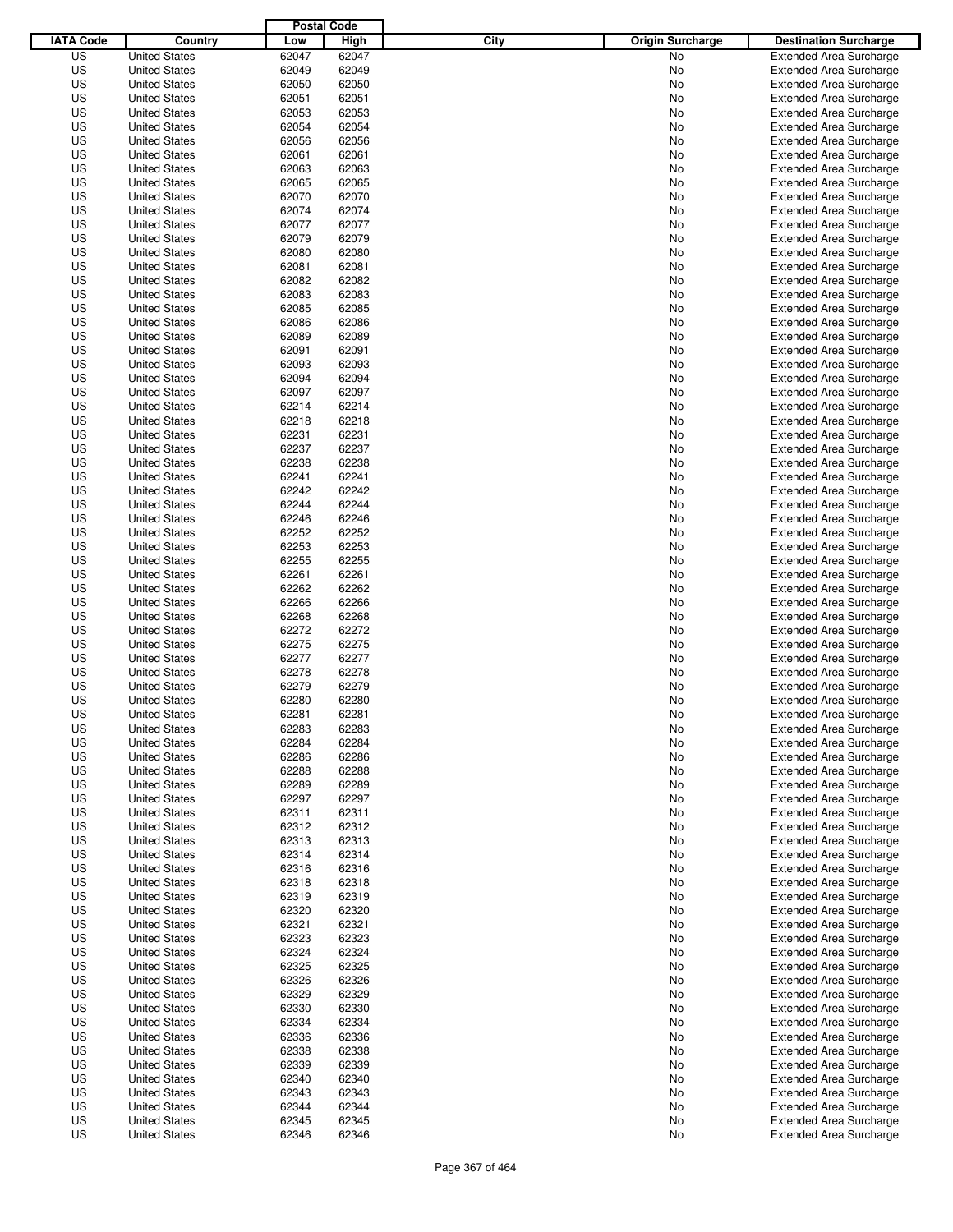|                  |                      | <b>Postal Code</b> |       |                                 |                                |
|------------------|----------------------|--------------------|-------|---------------------------------|--------------------------------|
| <b>IATA Code</b> | Country              | Low                | High  | City<br><b>Origin Surcharge</b> | <b>Destination Surcharge</b>   |
| US               | <b>United States</b> | 62347              | 62347 | No                              | <b>Extended Area Surcharge</b> |
| US               | <b>United States</b> | 62348              | 62348 | No                              | <b>Extended Area Surcharge</b> |
| US               | <b>United States</b> | 62349              | 62349 | No                              | <b>Extended Area Surcharge</b> |
| US               | <b>United States</b> | 62351              | 62351 | No                              | <b>Extended Area Surcharge</b> |
| US               | <b>United States</b> | 62352              | 62352 | No                              | <b>Extended Area Surcharge</b> |
| US               | <b>United States</b> | 62353              | 62353 | No                              | <b>Extended Area Surcharge</b> |
| US               | <b>United States</b> | 62354              | 62354 | No                              | <b>Extended Area Surcharge</b> |
| US               | <b>United States</b> | 62355              | 62355 | No                              | <b>Extended Area Surcharge</b> |
| US               | <b>United States</b> | 62356              | 62356 | No                              | <b>Extended Area Surcharge</b> |
| US               | <b>United States</b> | 62357              | 62357 | No                              | <b>Extended Area Surcharge</b> |
| US               | <b>United States</b> | 62358              | 62358 | No                              | <b>Extended Area Surcharge</b> |
| US               | <b>United States</b> | 62359              | 62359 | No                              | <b>Extended Area Surcharge</b> |
| US               | <b>United States</b> | 62360              | 62360 | No                              | <b>Extended Area Surcharge</b> |
| US               | <b>United States</b> | 62361              | 62361 | No                              | <b>Extended Area Surcharge</b> |
| US               | <b>United States</b> | 62362              | 62362 | No                              | <b>Extended Area Surcharge</b> |
| US               | <b>United States</b> | 62363              | 62363 | No                              | <b>Extended Area Surcharge</b> |
| US               | <b>United States</b> | 62365              | 62365 | No                              | <b>Extended Area Surcharge</b> |
| US               | <b>United States</b> | 62366              | 62366 | No                              | <b>Extended Area Surcharge</b> |
| US               | <b>United States</b> | 62367              | 62367 | No                              | <b>Extended Area Surcharge</b> |
| US               | <b>United States</b> | 62370              | 62370 | No                              | <b>Extended Area Surcharge</b> |
| US               | <b>United States</b> | 62373              | 62373 | No                              | <b>Extended Area Surcharge</b> |
| US               | <b>United States</b> | 62374              | 62374 | No                              | <b>Extended Area Surcharge</b> |
| US               | <b>United States</b> | 62375              | 62375 | No                              | <b>Extended Area Surcharge</b> |
| US               | <b>United States</b> | 62376              | 62376 | No                              | <b>Extended Area Surcharge</b> |
| US               | <b>United States</b> | 62378              | 62378 | No                              | <b>Extended Area Surcharge</b> |
| US               | <b>United States</b> | 62379              | 62379 | No                              | <b>Extended Area Surcharge</b> |
| US               | <b>United States</b> | 62380              | 62380 | No                              | <b>Extended Area Surcharge</b> |
| US               | <b>United States</b> | 62410              | 62410 | No                              | <b>Extended Area Surcharge</b> |
| US               | <b>United States</b> | 62411              | 62411 | No                              | <b>Extended Area Surcharge</b> |
| US               | <b>United States</b> | 62413              | 62413 | No                              | <b>Extended Area Surcharge</b> |
| US               | <b>United States</b> | 62414              | 62414 | No                              | <b>Extended Area Surcharge</b> |
| US               | <b>United States</b> | 62417              | 62417 | No                              | <b>Extended Area Surcharge</b> |
| US               | <b>United States</b> | 62418              | 62418 | No                              | <b>Extended Area Surcharge</b> |
| US               | <b>United States</b> | 62419              | 62419 |                                 |                                |
|                  |                      |                    |       | No                              | <b>Extended Area Surcharge</b> |
| US               | <b>United States</b> | 62420              | 62420 | No                              | <b>Extended Area Surcharge</b> |
| US               | <b>United States</b> | 62421              | 62421 | No                              | <b>Extended Area Surcharge</b> |
| US               | <b>United States</b> | 62422              | 62422 | No                              | <b>Extended Area Surcharge</b> |
| US               | <b>United States</b> | 62423              | 62423 | No                              | <b>Extended Area Surcharge</b> |
| US               | <b>United States</b> | 62424              | 62424 | No                              | <b>Extended Area Surcharge</b> |
| US               | <b>United States</b> | 62425              | 62425 | No                              | <b>Extended Area Surcharge</b> |
| US               | <b>United States</b> | 62426              | 62426 | No                              | <b>Extended Area Surcharge</b> |
| US               | <b>United States</b> | 62427              | 62427 | No                              | <b>Extended Area Surcharge</b> |
| US               | <b>United States</b> | 62428              | 62428 | No                              | <b>Extended Area Surcharge</b> |
| US               | <b>United States</b> | 62431              | 62431 | No                              | <b>Extended Area Surcharge</b> |
| US               | <b>United States</b> | 62432              | 62432 | No                              | <b>Extended Area Surcharge</b> |
| US               | <b>United States</b> | 62433              | 62433 | No                              | <b>Extended Area Surcharge</b> |
| US               | <b>United States</b> | 62434              | 62434 | No                              | <b>Extended Area Surcharge</b> |
| US               | <b>United States</b> | 62436              | 62436 | No                              | <b>Extended Area Surcharge</b> |
| US               | <b>United States</b> | 62438              | 62438 | No                              | <b>Extended Area Surcharge</b> |
| US               | <b>United States</b> | 62439              | 62439 | No                              | <b>Extended Area Surcharge</b> |
| US               | <b>United States</b> | 62440              | 62440 | No                              | <b>Extended Area Surcharge</b> |
| US               | <b>United States</b> | 62441              | 62441 | No                              | <b>Extended Area Surcharge</b> |
| US               | <b>United States</b> | 62442              | 62442 | No                              | <b>Extended Area Surcharge</b> |
| US               | <b>United States</b> | 62443              | 62443 | No                              | <b>Extended Area Surcharge</b> |
| US               | <b>United States</b> | 62444              | 62444 | No                              | <b>Extended Area Surcharge</b> |
| US               | <b>United States</b> | 62445              | 62445 | No                              | <b>Extended Area Surcharge</b> |
| US               | <b>United States</b> | 62446              | 62446 | No                              | <b>Extended Area Surcharge</b> |
| US               | <b>United States</b> | 62447              | 62447 | No                              | <b>Extended Area Surcharge</b> |
| US               | <b>United States</b> | 62448              | 62448 | No                              | <b>Extended Area Surcharge</b> |
| US               | <b>United States</b> | 62449              | 62449 | No                              | <b>Extended Area Surcharge</b> |
| US               | <b>United States</b> | 62451              | 62451 | No                              | <b>Extended Area Surcharge</b> |
| US               | <b>United States</b> | 62452              | 62452 | No                              | <b>Extended Area Surcharge</b> |
| US               | <b>United States</b> | 62454              | 62454 | No                              | <b>Extended Area Surcharge</b> |
| US               | <b>United States</b> | 62458              | 62458 | No                              | <b>Extended Area Surcharge</b> |
| US               | <b>United States</b> | 62460              | 62460 | No                              | <b>Extended Area Surcharge</b> |
| US               | <b>United States</b> | 62461              | 62461 | No                              | <b>Extended Area Surcharge</b> |
| US               | <b>United States</b> | 62462              | 62462 | No                              | <b>Extended Area Surcharge</b> |
| US               | <b>United States</b> | 62463              | 62463 | No                              | <b>Extended Area Surcharge</b> |
| US               | <b>United States</b> | 62465              | 62465 | No                              | <b>Extended Area Surcharge</b> |
| US               | <b>United States</b> | 62466              | 62466 | No                              | <b>Extended Area Surcharge</b> |
| US               | <b>United States</b> | 62467              | 62467 | No                              | <b>Extended Area Surcharge</b> |
| US               | <b>United States</b> | 62468              | 62468 | No                              | <b>Extended Area Surcharge</b> |
| US               | <b>United States</b> | 62469              | 62469 | No                              | <b>Extended Area Surcharge</b> |
| US               | <b>United States</b> | 62473              | 62473 | No                              | <b>Extended Area Surcharge</b> |
| US               | <b>United States</b> | 62474              | 62474 | No                              | <b>Extended Area Surcharge</b> |
| US               | <b>United States</b> | 62475              | 62475 | No                              | <b>Extended Area Surcharge</b> |
| US               | <b>United States</b> | 62476              | 62476 | No                              | <b>Extended Area Surcharge</b> |
| US               | <b>United States</b> | 62477              | 62477 | No                              | <b>Extended Area Surcharge</b> |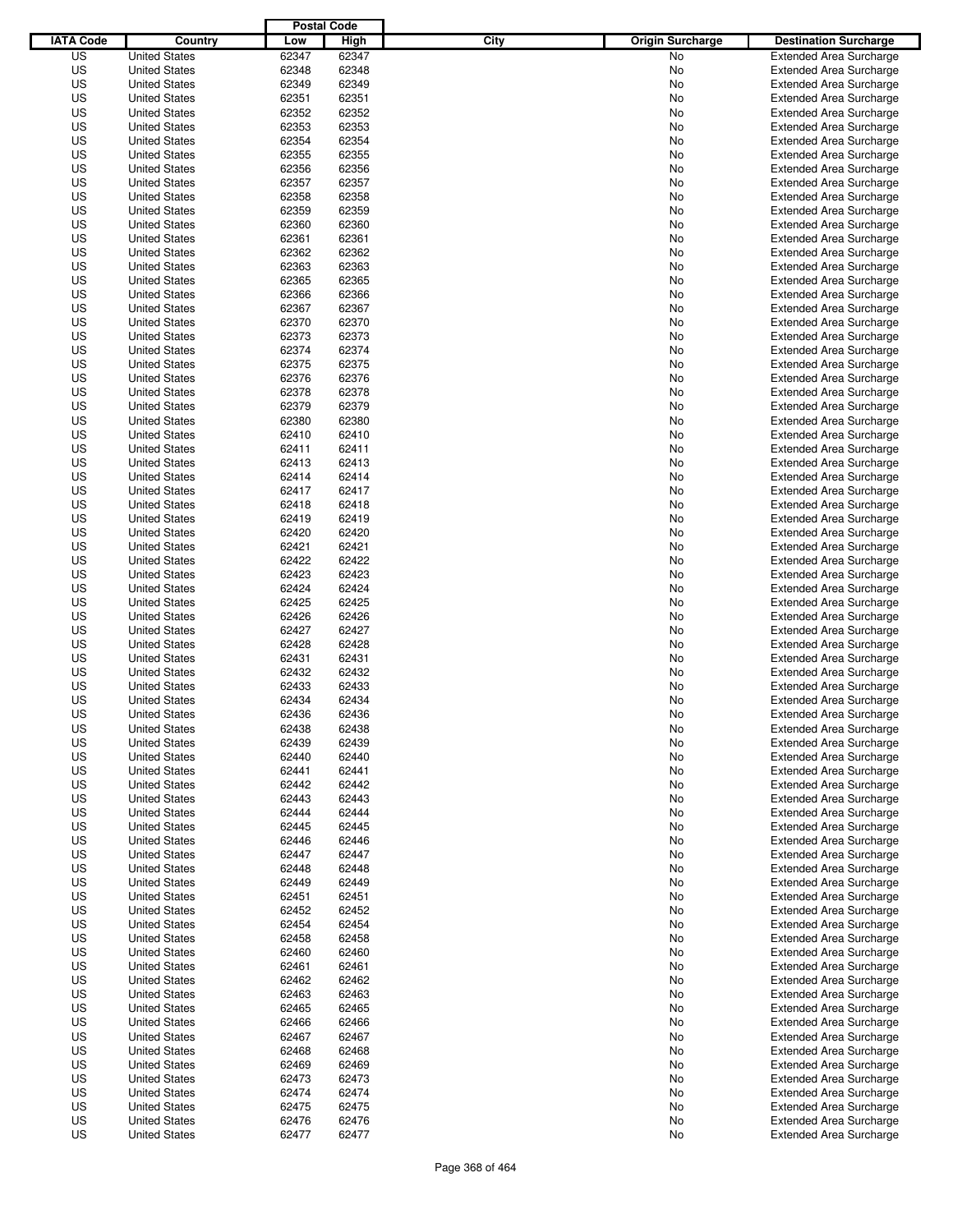|                  |                      | <b>Postal Code</b> |       |                                 |                                |
|------------------|----------------------|--------------------|-------|---------------------------------|--------------------------------|
| <b>IATA Code</b> | Country              | Low                | High  | City<br><b>Origin Surcharge</b> | <b>Destination Surcharge</b>   |
| US               | <b>United States</b> | 62478              | 62478 | <b>No</b>                       | <b>Extended Area Surcharge</b> |
| US               | <b>United States</b> | 62479              | 62479 | No                              | <b>Extended Area Surcharge</b> |
| US               | <b>United States</b> | 62480              | 62480 | No                              | <b>Extended Area Surcharge</b> |
| US               | <b>United States</b> | 62481              | 62481 | No                              | <b>Extended Area Surcharge</b> |
| US               | <b>United States</b> | 62501              | 62501 | No                              | <b>Extended Area Surcharge</b> |
| US               | <b>United States</b> | 62510              | 62510 | No                              | <b>Extended Area Surcharge</b> |
| US               | <b>United States</b> | 62512              | 62512 | No                              | <b>Extended Area Surcharge</b> |
| US               | <b>United States</b> | 62513              | 62513 | No                              | <b>Extended Area Surcharge</b> |
| US               | <b>United States</b> | 62514              | 62514 | No                              | <b>Extended Area Surcharge</b> |
| US               | <b>United States</b> | 62515              | 62515 | No                              | <b>Extended Area Surcharge</b> |
| US               | <b>United States</b> | 62517              | 62517 | No                              | <b>Extended Area Surcharge</b> |
| US               | <b>United States</b> | 62518              | 62518 | No                              | <b>Extended Area Surcharge</b> |
| US               | <b>United States</b> | 62519              | 62519 | No                              | <b>Extended Area Surcharge</b> |
| US               | <b>United States</b> | 62520              | 62520 | No                              | <b>Extended Area Surcharge</b> |
| US               | <b>United States</b> | 62531              | 62531 | No                              | <b>Extended Area Surcharge</b> |
| US               | <b>United States</b> | 62533              | 62533 | No                              | <b>Extended Area Surcharge</b> |
| US               | <b>United States</b> | 62534              | 62534 | No                              | <b>Extended Area Surcharge</b> |
| US               | <b>United States</b> | 62538              | 62538 | No                              | <b>Extended Area Surcharge</b> |
| US               | <b>United States</b> | 62539              | 62539 | No                              | <b>Extended Area Surcharge</b> |
| US               | <b>United States</b> | 62541              | 62541 | No                              | <b>Extended Area Surcharge</b> |
| US               | <b>United States</b> | 62543              | 62543 | No                              | <b>Extended Area Surcharge</b> |
| US               | <b>United States</b> | 62544              | 62544 | No                              | <b>Extended Area Surcharge</b> |
| US               | <b>United States</b> | 62545              | 62545 | No                              | <b>Extended Area Surcharge</b> |
| US               | <b>United States</b> | 62546              | 62546 | No                              | <b>Extended Area Surcharge</b> |
| US               | <b>United States</b> | 62547              | 62547 | No                              | <b>Extended Area Surcharge</b> |
| US               | <b>United States</b> | 62548              | 62548 | No                              | <b>Extended Area Surcharge</b> |
| US               | <b>United States</b> | 62550              | 62550 | No                              | <b>Extended Area Surcharge</b> |
| US               | <b>United States</b> | 62552              | 62552 | No                              | <b>Extended Area Surcharge</b> |
| US               | <b>United States</b> | 62553              | 62553 | No                              | <b>Extended Area Surcharge</b> |
| US               | <b>United States</b> | 62555              | 62555 | No                              | <b>Extended Area Surcharge</b> |
| US               | <b>United States</b> | 62556              | 62556 | No                              | <b>Extended Area Surcharge</b> |
| US               | <b>United States</b> | 62557              | 62557 | No                              | <b>Extended Area Surcharge</b> |
| US               | <b>United States</b> | 62560              | 62560 | No                              | <b>Extended Area Surcharge</b> |
| US               | <b>United States</b> | 62565              | 62565 | No                              | <b>Extended Area Surcharge</b> |
| US               | <b>United States</b> | 62567              | 62567 | No                              | <b>Extended Area Surcharge</b> |
| US               | <b>United States</b> | 62571              | 62571 | No                              | <b>Extended Area Surcharge</b> |
| US               | <b>United States</b> | 62572              | 62572 | No                              | <b>Extended Area Surcharge</b> |
| US               | <b>United States</b> | 62573              | 62573 | No                              | <b>Extended Area Surcharge</b> |
| US               | <b>United States</b> | 62601              | 62601 | No                              | <b>Extended Area Surcharge</b> |
| US               | <b>United States</b> | 62610              | 62610 | No                              | <b>Extended Area Surcharge</b> |
| US               | <b>United States</b> | 62611              | 62611 | No                              | <b>Extended Area Surcharge</b> |
| US               | <b>United States</b> | 62612              | 62612 | No                              | <b>Extended Area Surcharge</b> |
| US               | <b>United States</b> | 62617              | 62617 | No                              | <b>Extended Area Surcharge</b> |
| US               | <b>United States</b> | 62621              | 62621 | No                              | <b>Extended Area Surcharge</b> |
| US               | <b>United States</b> | 62624              | 62624 | No                              | <b>Extended Area Surcharge</b> |
| US               | <b>United States</b> | 62625              | 62625 | No                              | <b>Extended Area Surcharge</b> |
| US               | <b>United States</b> | 62628              | 62628 | No                              | <b>Extended Area Surcharge</b> |
| US               | <b>United States</b> | 62630              | 62630 | No                              | <b>Extended Area Surcharge</b> |
| US               | <b>United States</b> | 62631              | 62631 | No                              | <b>Extended Area Surcharge</b> |
| US               | <b>United States</b> | 62633              | 62633 | No                              | <b>Extended Area Surcharge</b> |
| US               | <b>United States</b> | 62634              | 62634 | No                              | <b>Extended Area Surcharge</b> |
| US               | <b>United States</b> | 62635              | 62635 | No                              | <b>Extended Area Surcharge</b> |
| US               | <b>United States</b> | 62638              | 62638 | No                              | <b>Extended Area Surcharge</b> |
| US               | <b>United States</b> | 62639              | 62639 | No                              | <b>Extended Area Surcharge</b> |
| US               | <b>United States</b> | 62640              | 62640 | No                              | <b>Extended Area Surcharge</b> |
| US               | <b>United States</b> | 62642              | 62642 | No                              | <b>Extended Area Surcharge</b> |
| US               | <b>United States</b> | 62643              | 62643 | No                              | <b>Extended Area Surcharge</b> |
| US               | <b>United States</b> | 62644              | 62644 | No                              | <b>Extended Area Surcharge</b> |
| US               | <b>United States</b> | 62649              | 62649 | No                              | <b>Extended Area Surcharge</b> |
| US               | <b>United States</b> | 62655              | 62655 | No                              | <b>Extended Area Surcharge</b> |
| US               | <b>United States</b> | 62659              | 62659 | No                              | <b>Extended Area Surcharge</b> |
| US               | <b>United States</b> | 62661              | 62661 | No                              | <b>Extended Area Surcharge</b> |
| US               | <b>United States</b> | 62662              | 62662 | No                              | <b>Extended Area Surcharge</b> |
| US               | <b>United States</b> | 62663              | 62663 | No                              | <b>Extended Area Surcharge</b> |
| US               | <b>United States</b> | 62664              | 62664 | No                              | <b>Extended Area Surcharge</b> |
| US               | <b>United States</b> | 62665              | 62665 | No                              | <b>Extended Area Surcharge</b> |
| US               | <b>United States</b> | 62666              | 62666 | No                              | <b>Extended Area Surcharge</b> |
| US               | <b>United States</b> | 62667              | 62667 | No                              | <b>Extended Area Surcharge</b> |
| US               | <b>United States</b> | 62668              | 62668 | No                              | <b>Extended Area Surcharge</b> |
| US               | <b>United States</b> | 62670              | 62670 | No                              | <b>Extended Area Surcharge</b> |
| US               | <b>United States</b> | 62671              | 62671 | No                              | <b>Extended Area Surcharge</b> |
| US               | <b>United States</b> | 62672              | 62672 | No                              | <b>Extended Area Surcharge</b> |
| US               | <b>United States</b> | 62673              | 62673 | No                              | <b>Extended Area Surcharge</b> |
| US               | <b>United States</b> | 62674              | 62674 | No                              | <b>Extended Area Surcharge</b> |
| US               | <b>United States</b> | 62675              | 62675 | No                              | <b>Extended Area Surcharge</b> |
| US               | <b>United States</b> | 62677              | 62677 | No                              | <b>Extended Area Surcharge</b> |
| US               | <b>United States</b> | 62682              | 62682 | No                              | <b>Extended Area Surcharge</b> |
| US               | <b>United States</b> | 62683              | 62683 | No                              | <b>Extended Area Surcharge</b> |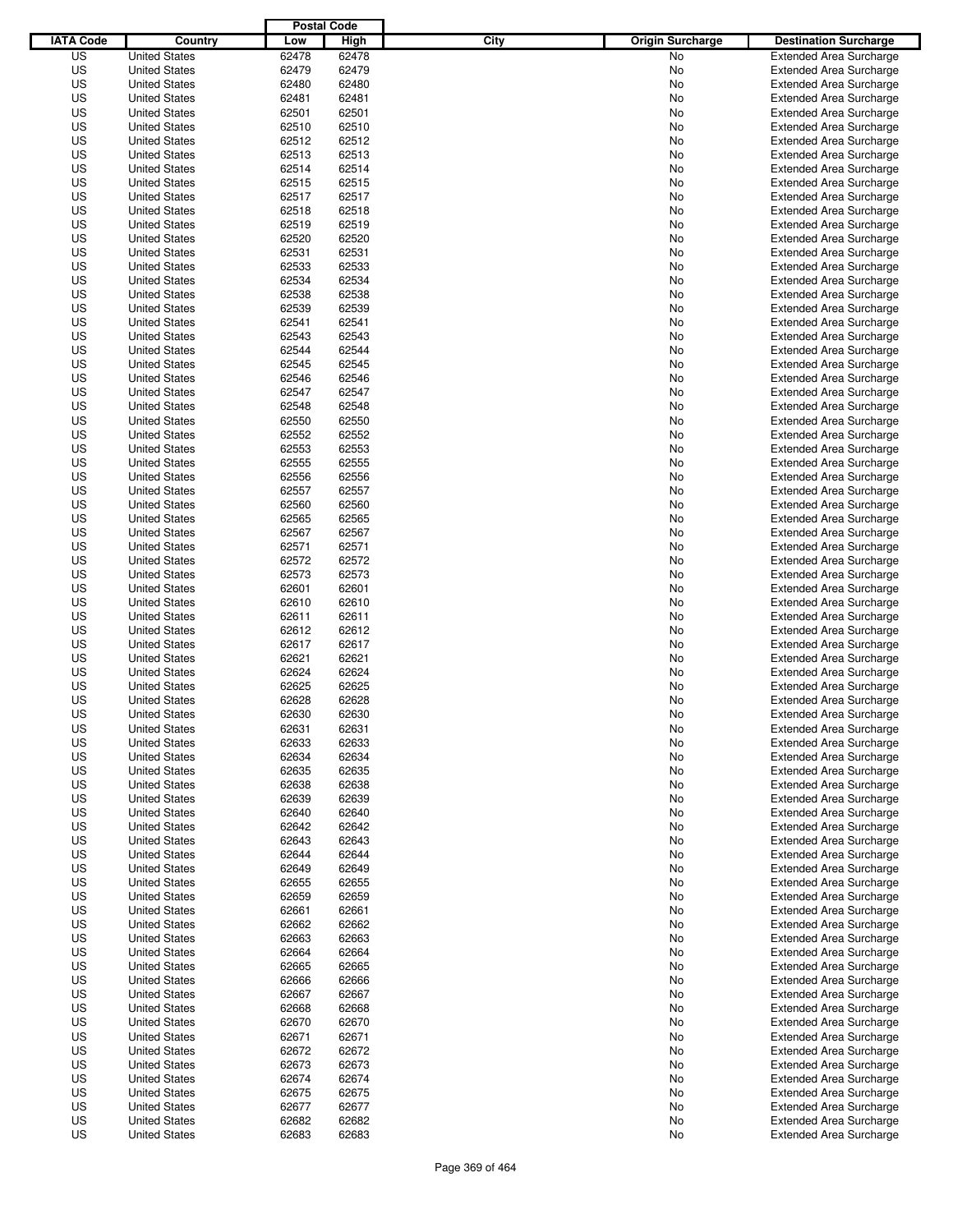|                  |                                              | <b>Postal Code</b> |                |                                 |                                                                  |
|------------------|----------------------------------------------|--------------------|----------------|---------------------------------|------------------------------------------------------------------|
| <b>IATA Code</b> | Country                                      | Low                | High           | City<br><b>Origin Surcharge</b> | <b>Destination Surcharge</b>                                     |
| US               | <b>United States</b>                         | 62685              | 62685          | <b>No</b>                       | <b>Extended Area Surcharge</b>                                   |
| US               | <b>United States</b>                         | 62686              | 62686          | No                              | <b>Extended Area Surcharge</b>                                   |
| US               | <b>United States</b>                         | 62688              | 62688          | No                              | <b>Extended Area Surcharge</b>                                   |
| US               | <b>United States</b>                         | 62691              | 62691          | No                              | <b>Extended Area Surcharge</b>                                   |
| US               | <b>United States</b>                         | 62692              | 62692          | No                              | <b>Extended Area Surcharge</b>                                   |
| US               | <b>United States</b>                         | 62694              | 62694          | No                              | <b>Extended Area Surcharge</b>                                   |
| US               | <b>United States</b>                         | 62803              | 62803          | No                              | <b>Extended Area Surcharge</b>                                   |
| US               | <b>United States</b>                         | 62805              | 62805          | No                              | <b>Extended Area Surcharge</b>                                   |
| US               | <b>United States</b>                         | 62806              | 62806          | No                              | <b>Extended Area Surcharge</b>                                   |
| US               | <b>United States</b>                         | 62807              | 62807          | No                              | <b>Extended Area Surcharge</b>                                   |
| US               | <b>United States</b>                         | 62808              | 62808          | No                              | <b>Extended Area Surcharge</b>                                   |
| US               | <b>United States</b>                         | 62809              | 62809          | No                              | <b>Extended Area Surcharge</b>                                   |
| US               | <b>United States</b>                         | 62810              | 62810          | No                              | <b>Extended Area Surcharge</b>                                   |
| US               | <b>United States</b>                         | 62814              | 62814          | No                              | <b>Extended Area Surcharge</b>                                   |
| US               | <b>United States</b>                         | 62815              | 62815          | No                              | <b>Extended Area Surcharge</b>                                   |
| US               | <b>United States</b>                         | 62816              | 62816          | No                              | <b>Extended Area Surcharge</b>                                   |
| US               | <b>United States</b>                         | 62817              | 62817          | No                              | <b>Extended Area Surcharge</b>                                   |
| US               | <b>United States</b>                         | 62818              | 62818          | No                              | <b>Extended Area Surcharge</b>                                   |
| US               | <b>United States</b>                         | 62820              | 62820          | No                              | <b>Extended Area Surcharge</b>                                   |
| US               | <b>United States</b>                         | 62821              | 62821          | No                              | <b>Extended Area Surcharge</b>                                   |
| US               | <b>United States</b>                         | 62823              | 62823          | No                              | <b>Extended Area Surcharge</b>                                   |
| US               | <b>United States</b>                         | 62824              | 62824          | No                              | <b>Extended Area Surcharge</b>                                   |
| US               | <b>United States</b>                         | 62825              | 62825          | No                              | <b>Extended Area Surcharge</b>                                   |
| US               | <b>United States</b>                         | 62827              | 62827          | No                              | <b>Extended Area Surcharge</b>                                   |
| US               | <b>United States</b>                         | 62828              | 62828          | No                              | <b>Extended Area Surcharge</b>                                   |
| US               | <b>United States</b>                         | 62829              | 62829          | No                              | <b>Extended Area Surcharge</b>                                   |
| US               | <b>United States</b>                         | 62830              | 62830          | No                              | <b>Extended Area Surcharge</b>                                   |
| US               | <b>United States</b>                         | 62831              | 62831          | No                              | <b>Extended Area Surcharge</b>                                   |
| US               | <b>United States</b>                         | 62832              | 62832          | No                              | <b>Extended Area Surcharge</b>                                   |
| US               | <b>United States</b>                         | 62833              | 62833          | No                              | <b>Extended Area Surcharge</b>                                   |
| US               | <b>United States</b>                         | 62835              | 62835          | No                              | <b>Extended Area Surcharge</b>                                   |
| US               | <b>United States</b>                         | 62836              | 62836          | No                              | <b>Extended Area Surcharge</b>                                   |
| US               | <b>United States</b>                         | 62837              | 62837          | No                              | <b>Extended Area Surcharge</b>                                   |
| US               | <b>United States</b>                         | 62838              | 62838          | No                              | <b>Extended Area Surcharge</b>                                   |
| US               | <b>United States</b>                         | 62841              | 62841          | No                              | <b>Extended Area Surcharge</b>                                   |
| US               | <b>United States</b>                         | 62842              | 62842          | No                              | <b>Extended Area Surcharge</b>                                   |
| US               | <b>United States</b>                         | 62843              | 62843          | No                              | <b>Extended Area Surcharge</b>                                   |
| US               | <b>United States</b>                         | 62844              | 62844          | No                              | <b>Extended Area Surcharge</b>                                   |
| US               | <b>United States</b>                         | 62845              | 62845          | No                              | <b>Extended Area Surcharge</b>                                   |
| US               | <b>United States</b>                         | 62846              | 62846          | No                              | <b>Extended Area Surcharge</b>                                   |
| US               | <b>United States</b>                         | 62847              | 62847          | No                              | <b>Extended Area Surcharge</b>                                   |
| US               | <b>United States</b>                         | 62848              | 62848          |                                 | <b>Extended Area Surcharge</b>                                   |
| US               |                                              | 62849              | 62849          | No                              |                                                                  |
| US               | <b>United States</b><br><b>United States</b> | 62850              | 62850          | No<br>No                        | <b>Extended Area Surcharge</b><br><b>Extended Area Surcharge</b> |
| US               | <b>United States</b>                         | 62851              | 62851          | No                              | <b>Extended Area Surcharge</b>                                   |
| US               | <b>United States</b>                         | 62852              | 62852          |                                 | <b>Extended Area Surcharge</b>                                   |
| US               | <b>United States</b>                         | 62853              | 62853          | No<br>No                        |                                                                  |
|                  |                                              |                    |                |                                 | <b>Extended Area Surcharge</b>                                   |
| US               | <b>United States</b>                         | 62854              | 62854          | No                              | <b>Extended Area Surcharge</b>                                   |
| US               | <b>United States</b>                         | 62855              | 62855          | No                              | <b>Extended Area Surcharge</b>                                   |
| US               | <b>United States</b>                         | 62857              | 62857          | No                              | <b>Extended Area Surcharge</b>                                   |
| US               | <b>United States</b>                         | 62858              | 62858          | No                              | <b>Extended Area Surcharge</b>                                   |
| US               | <b>United States</b>                         | 62859              | 62859          | No                              | <b>Extended Area Surcharge</b>                                   |
| US               | <b>United States</b>                         | 62860              | 62860          | No                              | <b>Extended Area Surcharge</b>                                   |
| US               | <b>United States</b>                         | 62861              | 62861          | No                              | <b>Extended Area Surcharge</b>                                   |
| US               | <b>United States</b>                         | 62862              | 62862          | No                              | <b>Extended Area Surcharge</b>                                   |
| US               | <b>United States</b>                         | 62863              | 62863          | No                              | <b>Extended Area Surcharge</b>                                   |
| US               | <b>United States</b>                         | 62865              | 62865          | No                              | <b>Extended Area Surcharge</b>                                   |
| US<br>US         | <b>United States</b><br><b>United States</b> | 62866<br>62867     | 62866<br>62867 | No                              | <b>Extended Area Surcharge</b><br><b>Extended Area Surcharge</b> |
|                  |                                              |                    |                | No                              |                                                                  |
| US               | <b>United States</b>                         | 62868              | 62868          | No                              | <b>Extended Area Surcharge</b>                                   |
| US               | <b>United States</b>                         | 62869              | 62869          | No                              | <b>Extended Area Surcharge</b>                                   |
| US               | <b>United States</b>                         | 62870              | 62870          | No                              | <b>Extended Area Surcharge</b>                                   |
| US               | <b>United States</b>                         | 62871              | 62871          | No                              | <b>Extended Area Surcharge</b>                                   |
| US               | <b>United States</b>                         | 62872              | 62872          | No                              | <b>Extended Area Surcharge</b>                                   |
| US               | <b>United States</b>                         | 62874              | 62874          | No                              | <b>Extended Area Surcharge</b>                                   |
| US               | <b>United States</b>                         | 62875              | 62875          | No                              | <b>Extended Area Surcharge</b>                                   |
| US               | <b>United States</b>                         | 62876              | 62876          | No                              | <b>Extended Area Surcharge</b>                                   |
| US               | <b>United States</b>                         | 62877              | 62877          | No                              | <b>Extended Area Surcharge</b>                                   |
| US               | <b>United States</b>                         | 62878              | 62878          | No                              | <b>Extended Area Surcharge</b>                                   |
| US               | <b>United States</b>                         | 62879              | 62879          | No                              | <b>Extended Area Surcharge</b>                                   |
| US               | <b>United States</b>                         | 62880              | 62880          | No                              | <b>Extended Area Surcharge</b>                                   |
| US               | <b>United States</b>                         | 62882              | 62882          | No                              | <b>Extended Area Surcharge</b>                                   |
| US               | <b>United States</b>                         | 62883              | 62883          | No                              | <b>Extended Area Surcharge</b>                                   |
| US               | <b>United States</b>                         | 62884              | 62884          | No                              | <b>Extended Area Surcharge</b>                                   |
| US               | <b>United States</b>                         | 62885              | 62885          | No                              | <b>Extended Area Surcharge</b>                                   |
| US               | <b>United States</b>                         | 62886              | 62886          | No                              | <b>Extended Area Surcharge</b>                                   |
| US               | <b>United States</b>                         | 62887              | 62887          | No                              | <b>Extended Area Surcharge</b>                                   |
| US               | <b>United States</b>                         | 62888              | 62888          | No                              | <b>Extended Area Surcharge</b>                                   |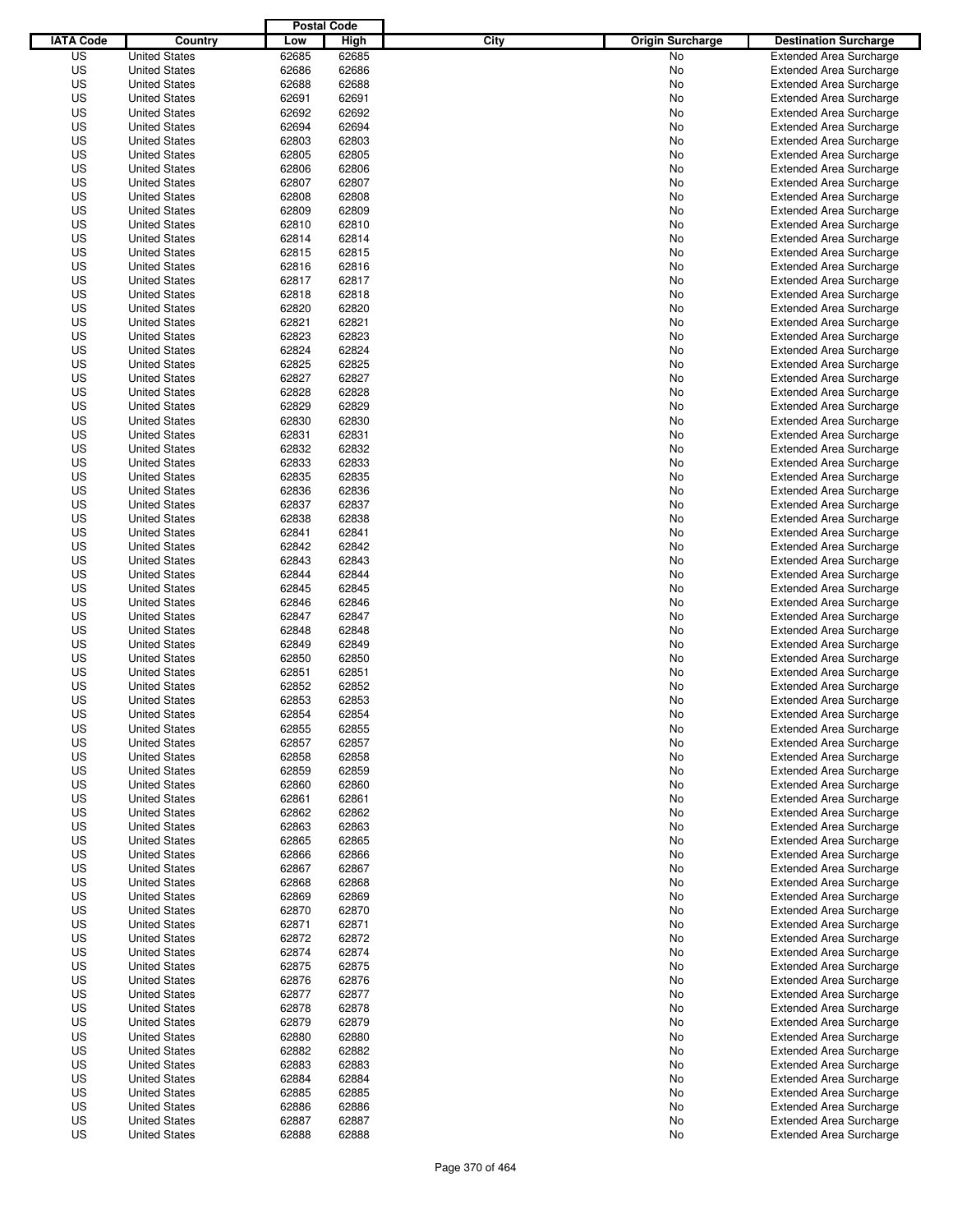|                  |                      | <b>Postal Code</b> |       |                                 |                                |
|------------------|----------------------|--------------------|-------|---------------------------------|--------------------------------|
| <b>IATA Code</b> | Country              | Low                | High  | City<br><b>Origin Surcharge</b> | <b>Destination Surcharge</b>   |
| US               | <b>United States</b> | 62889              | 62889 | <b>No</b>                       | <b>Extended Area Surcharge</b> |
| US               | <b>United States</b> | 62890              | 62890 | No                              | <b>Extended Area Surcharge</b> |
| US               | <b>United States</b> | 62891              | 62891 | No                              | <b>Extended Area Surcharge</b> |
| US               | <b>United States</b> | 62892              | 62892 | No                              | <b>Extended Area Surcharge</b> |
| US               | <b>United States</b> | 62893              | 62893 | No                              | <b>Extended Area Surcharge</b> |
| US               | <b>United States</b> | 62894              | 62894 | No                              | <b>Extended Area Surcharge</b> |
| US               | <b>United States</b> | 62895              | 62895 | No                              | <b>Extended Area Surcharge</b> |
| US               | <b>United States</b> | 62897              | 62897 | No                              | <b>Extended Area Surcharge</b> |
| US               | <b>United States</b> | 62898              | 62898 | No                              | <b>Extended Area Surcharge</b> |
| US               | <b>United States</b> | 62899              | 62899 | No                              | <b>Extended Area Surcharge</b> |
| US               | <b>United States</b> | 62905              | 62905 | No                              | <b>Extended Area Surcharge</b> |
| US               | <b>United States</b> | 62907              | 62907 | No                              | <b>Extended Area Surcharge</b> |
| US               | <b>United States</b> | 62908              | 62908 | No                              | <b>Extended Area Surcharge</b> |
| US               | <b>United States</b> | 62910              | 62910 | No                              | <b>Extended Area Surcharge</b> |
| US               | <b>United States</b> | 62912              | 62912 | No                              | <b>Extended Area Surcharge</b> |
| US               | <b>United States</b> | 62914              | 62914 | No                              | <b>Extended Area Surcharge</b> |
| US               | <b>United States</b> | 62916              | 62916 | No                              | <b>Extended Area Surcharge</b> |
| US               | <b>United States</b> | 62917              | 62917 | No                              | <b>Extended Area Surcharge</b> |
| US               | <b>United States</b> | 62919              | 62919 | No                              | <b>Extended Area Surcharge</b> |
| US               | <b>United States</b> | 62920              | 62920 | No                              | <b>Extended Area Surcharge</b> |
| US               | <b>United States</b> | 62921              | 62921 | No                              | <b>Extended Area Surcharge</b> |
| US               | <b>United States</b> | 62922              | 62922 | No                              | <b>Extended Area Surcharge</b> |
| US               | <b>United States</b> | 62923              | 62923 | No                              | <b>Extended Area Surcharge</b> |
| US               | <b>United States</b> | 62924              | 62924 | No                              | <b>Extended Area Surcharge</b> |
| US               | <b>United States</b> | 62926              | 62926 | No                              | <b>Extended Area Surcharge</b> |
| US               | <b>United States</b> | 62927              | 62927 | No                              | <b>Extended Area Surcharge</b> |
| US               | <b>United States</b> | 62928              | 62928 | No                              | <b>Extended Area Surcharge</b> |
| US               | <b>United States</b> | 62930              | 62930 | No                              | <b>Extended Area Surcharge</b> |
| US               | <b>United States</b> | 62931              | 62931 | No                              | <b>Extended Area Surcharge</b> |
| US               | <b>United States</b> | 62932              | 62932 | No                              | <b>Extended Area Surcharge</b> |
| US               | <b>United States</b> | 62933              | 62933 | No                              | <b>Extended Area Surcharge</b> |
| US               | <b>United States</b> | 62934              | 62934 | No                              | <b>Extended Area Surcharge</b> |
| US               | <b>United States</b> | 62938              | 62938 | No                              | <b>Extended Area Surcharge</b> |
| US               | <b>United States</b> | 62939              | 62939 | No                              | <b>Extended Area Surcharge</b> |
| US               | <b>United States</b> | 62940              | 62940 | No                              | <b>Extended Area Surcharge</b> |
| US               | <b>United States</b> | 62941              | 62941 | No                              | <b>Extended Area Surcharge</b> |
| US               | <b>United States</b> | 62942              | 62942 | No                              | <b>Extended Area Surcharge</b> |
| US               | <b>United States</b> | 62943              | 62943 | No                              | <b>Extended Area Surcharge</b> |
| US               | <b>United States</b> | 62947              | 62947 | No                              | <b>Extended Area Surcharge</b> |
| US               | <b>United States</b> | 62949              | 62949 | No                              | <b>Extended Area Surcharge</b> |
| US               | <b>United States</b> | 62950              | 62950 | No                              | <b>Extended Area Surcharge</b> |
| US               | <b>United States</b> | 62952              | 62952 | No                              | <b>Extended Area Surcharge</b> |
| US               | <b>United States</b> | 62953              | 62953 | No                              | <b>Extended Area Surcharge</b> |
| US               | <b>United States</b> | 62954              | 62954 | No                              | <b>Extended Area Surcharge</b> |
| US               | <b>United States</b> | 62955              | 62955 | No                              | <b>Extended Area Surcharge</b> |
| US               | <b>United States</b> | 62956              | 62956 | No                              | <b>Extended Area Surcharge</b> |
| US               | <b>United States</b> | 62957              | 62957 | No                              | <b>Extended Area Surcharge</b> |
| US               | <b>United States</b> | 62958              | 62958 | No                              | <b>Extended Area Surcharge</b> |
| US               | <b>United States</b> | 62960              | 62960 | No                              | <b>Extended Area Surcharge</b> |
| US               | <b>United States</b> | 62961              | 62961 | No                              | <b>Extended Area Surcharge</b> |
| US               | <b>United States</b> | 62962              | 62962 | No                              | <b>Extended Area Surcharge</b> |
| US               | <b>United States</b> | 62963              | 62963 | No                              | <b>Extended Area Surcharge</b> |
| US               | <b>United States</b> | 62964              | 62964 | No                              | <b>Extended Area Surcharge</b> |
| US               | <b>United States</b> | 62966              | 62966 | No                              | <b>Extended Area Surcharge</b> |
| US               | <b>United States</b> | 62967              | 62967 | No                              | <b>Extended Area Surcharge</b> |
| US               | <b>United States</b> | 62969              | 62969 | No                              | <b>Extended Area Surcharge</b> |
| US               | <b>United States</b> | 62970              | 62970 | No                              | <b>Extended Area Surcharge</b> |
| US               | <b>United States</b> | 62972              | 62972 | No                              | <b>Extended Area Surcharge</b> |
| US               | <b>United States</b> | 62974              | 62974 | No                              | <b>Extended Area Surcharge</b> |
| US               | <b>United States</b> | 62975              | 62975 | No                              | <b>Extended Area Surcharge</b> |
| US               | <b>United States</b> | 62976              | 62976 | No                              | <b>Extended Area Surcharge</b> |
| US               | <b>United States</b> | 62977              | 62977 | No                              | <b>Extended Area Surcharge</b> |
| US               | <b>United States</b> | 62979              | 62979 | No                              | <b>Extended Area Surcharge</b> |
| US               | <b>United States</b> | 62982              | 62982 | No                              | <b>Extended Area Surcharge</b> |
| US               | <b>United States</b> | 62983              | 62983 | No                              | <b>Extended Area Surcharge</b> |
| US               | <b>United States</b> | 62984              | 62984 | No                              | <b>Extended Area Surcharge</b> |
| US               | <b>United States</b> | 62985              | 62985 | No                              | <b>Extended Area Surcharge</b> |
| US               | <b>United States</b> | 62987              | 62987 | No                              | <b>Extended Area Surcharge</b> |
| US               | <b>United States</b> | 62988              | 62988 | No                              | <b>Extended Area Surcharge</b> |
| US               | <b>United States</b> | 62990              | 62990 | No                              | <b>Extended Area Surcharge</b> |
| US               | <b>United States</b> | 62991              | 62991 | No                              | <b>Extended Area Surcharge</b> |
| US               | <b>United States</b> | 62992              | 62992 | No                              | <b>Extended Area Surcharge</b> |
| US               | <b>United States</b> | 62994              | 62994 | No                              | <b>Extended Area Surcharge</b> |
| US               | <b>United States</b> | 62995              | 62995 | No                              | <b>Extended Area Surcharge</b> |
| US               | <b>United States</b> | 62996              | 62996 | No                              | <b>Extended Area Surcharge</b> |
| US               | <b>United States</b> | 62997              | 62997 | No                              | <b>Extended Area Surcharge</b> |
| US               | <b>United States</b> | 62998              | 62998 | No                              | <b>Extended Area Surcharge</b> |
| US               | <b>United States</b> | 63013              | 63013 | No                              | <b>Extended Area Surcharge</b> |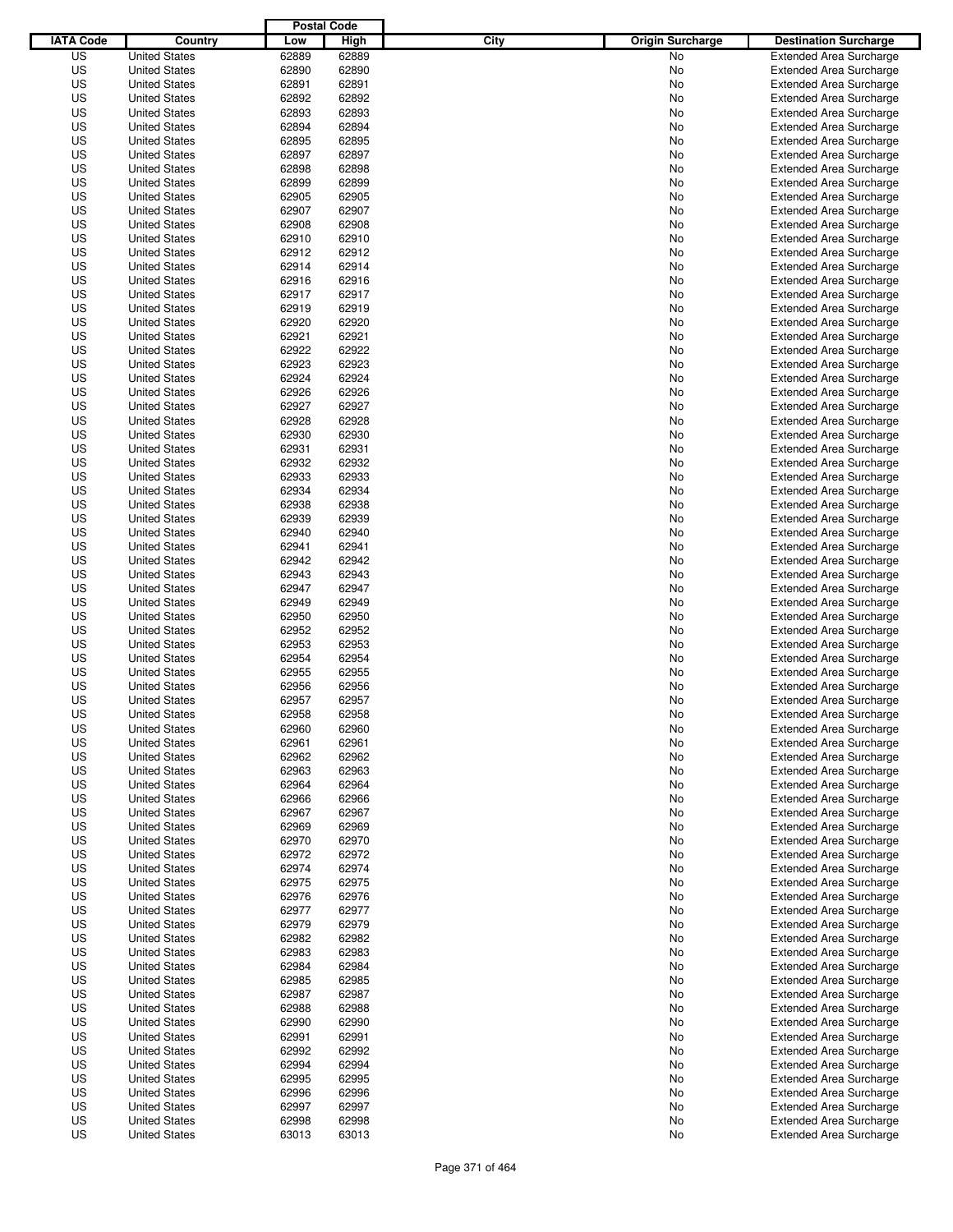|                  |                      | <b>Postal Code</b> |       |                                 |                                |
|------------------|----------------------|--------------------|-------|---------------------------------|--------------------------------|
| <b>IATA Code</b> | Country              | Low                | High  | City<br><b>Origin Surcharge</b> | <b>Destination Surcharge</b>   |
| US               | <b>United States</b> | 63014              | 63014 | <b>No</b>                       | <b>Extended Area Surcharge</b> |
| US               | <b>United States</b> | 63015              | 63015 | No                              | <b>Extended Area Surcharge</b> |
| US               | <b>United States</b> | 63020              | 63020 | No                              | <b>Extended Area Surcharge</b> |
| US               | <b>United States</b> | 63023              | 63023 | No                              | <b>Extended Area Surcharge</b> |
| US               | <b>United States</b> | 63030              | 63030 | No                              | <b>Extended Area Surcharge</b> |
| US               | <b>United States</b> | 63036              | 63036 | No                              | <b>Extended Area Surcharge</b> |
| US               | <b>United States</b> | 63037              | 63037 | No                              | <b>Extended Area Surcharge</b> |
| US               | <b>United States</b> | 63039              | 63039 | No                              | <b>Extended Area Surcharge</b> |
| US               | <b>United States</b> | 63041              | 63041 | No                              | <b>Extended Area Surcharge</b> |
| US               | <b>United States</b> | 63050              | 63050 | No                              | <b>Extended Area Surcharge</b> |
| US               | <b>United States</b> | 63055              | 63055 | No                              | <b>Extended Area Surcharge</b> |
| US               | <b>United States</b> | 63056              | 63056 | No                              | <b>Extended Area Surcharge</b> |
| US               | <b>United States</b> | 63060              | 63060 | No                              | <b>Extended Area Surcharge</b> |
| US               | <b>United States</b> | 63061              | 63061 | No                              | <b>Extended Area Surcharge</b> |
| US               | <b>United States</b> | 63068              | 63068 | No                              | <b>Extended Area Surcharge</b> |
| US               | <b>United States</b> | 63069              | 63069 | No                              | <b>Extended Area Surcharge</b> |
| US               | <b>United States</b> | 63071              | 63071 | No                              | <b>Extended Area Surcharge</b> |
| US               | <b>United States</b> | 63072              | 63072 | No                              | <b>Extended Area Surcharge</b> |
| US               | <b>United States</b> | 63077              | 63077 | No                              | <b>Extended Area Surcharge</b> |
| US               | <b>United States</b> | 63079              | 63079 | No                              | <b>Extended Area Surcharge</b> |
| US               | <b>United States</b> | 63080              | 63080 | No                              | <b>Extended Area Surcharge</b> |
| US               | <b>United States</b> | 63087              | 63087 | No                              | <b>Extended Area Surcharge</b> |
| US               | <b>United States</b> | 63089              | 63089 | No                              | <b>Extended Area Surcharge</b> |
| US               | <b>United States</b> | 63091              | 63091 | No                              | <b>Extended Area Surcharge</b> |
| US               | <b>United States</b> | 63330              | 63330 | No                              | <b>Extended Area Surcharge</b> |
| US               | <b>United States</b> | 63332              | 63332 | No                              | <b>Extended Area Surcharge</b> |
| US               | <b>United States</b> | 63333              | 63333 | No                              | <b>Extended Area Surcharge</b> |
| US               | <b>United States</b> | 63334              | 63334 | No                              | <b>Extended Area Surcharge</b> |
| US               | <b>United States</b> | 63336              | 63336 | No                              | <b>Extended Area Surcharge</b> |
| US               | <b>United States</b> | 63339              | 63339 | No                              | <b>Extended Area Surcharge</b> |
| US               | <b>United States</b> | 63341              | 63341 | No                              | <b>Extended Area Surcharge</b> |
| US               | <b>United States</b> | 63342              | 63342 | No                              | <b>Extended Area Surcharge</b> |
| US               | <b>United States</b> | 63343              | 63343 | No                              | <b>Extended Area Surcharge</b> |
| US               | <b>United States</b> | 63344              | 63344 | No                              | <b>Extended Area Surcharge</b> |
| US               | <b>United States</b> | 63345              | 63345 | No                              | <b>Extended Area Surcharge</b> |
| US               | <b>United States</b> | 63347              | 63347 | No                              | <b>Extended Area Surcharge</b> |
| US               | <b>United States</b> | 63348              | 63348 | No                              | <b>Extended Area Surcharge</b> |
| US               | <b>United States</b> | 63349              | 63349 | No                              | <b>Extended Area Surcharge</b> |
| US               | <b>United States</b> | 63350              | 63350 | No                              | <b>Extended Area Surcharge</b> |
| US               | <b>United States</b> | 63351              | 63351 | No                              | <b>Extended Area Surcharge</b> |
| US               | <b>United States</b> | 63352              | 63352 | No                              | <b>Extended Area Surcharge</b> |
| US               | <b>United States</b> | 63353              | 63353 | No                              | <b>Extended Area Surcharge</b> |
| US               | <b>United States</b> | 63357              | 63357 | No                              | <b>Extended Area Surcharge</b> |
| US               | <b>United States</b> | 63359              | 63359 | No                              | <b>Extended Area Surcharge</b> |
| US               | <b>United States</b> | 63361              | 63361 | No                              | <b>Extended Area Surcharge</b> |
| US               | <b>United States</b> | 63362              | 63362 | No                              | <b>Extended Area Surcharge</b> |
| US               | <b>United States</b> | 63363              | 63363 | No                              | <b>Extended Area Surcharge</b> |
| US               | <b>United States</b> | 63369              | 63369 | No                              | <b>Extended Area Surcharge</b> |
| US               | <b>United States</b> | 63370              | 63370 | No                              | <b>Extended Area Surcharge</b> |
| US               | <b>United States</b> | 63373              | 63373 | No                              | <b>Extended Area Surcharge</b> |
| US               | <b>United States</b> | 63377              | 63377 | No                              | <b>Extended Area Surcharge</b> |
| US               | <b>United States</b> | 63379              | 63379 | No                              | <b>Extended Area Surcharge</b> |
| US               | <b>United States</b> | 63381              | 63381 | No                              | <b>Extended Area Surcharge</b> |
| US               | <b>United States</b> | 63382              | 63382 | No                              | <b>Extended Area Surcharge</b> |
| US               | <b>United States</b> | 63383              | 63383 | No                              | <b>Extended Area Surcharge</b> |
| US               | <b>United States</b> | 63384              | 63384 | No                              | <b>Extended Area Surcharge</b> |
| US               | <b>United States</b> | 63386              | 63386 | No                              | <b>Extended Area Surcharge</b> |
| US               | <b>United States</b> | 63387              | 63387 | No                              | <b>Extended Area Surcharge</b> |
| US               | <b>United States</b> | 63388              | 63388 | No                              | <b>Extended Area Surcharge</b> |
| US               | <b>United States</b> | 63389              | 63389 | No                              | <b>Extended Area Surcharge</b> |
| US               | <b>United States</b> | 63390              | 63390 | No                              | <b>Extended Area Surcharge</b> |
| US               | <b>United States</b> | 63430              | 63430 | No                              | <b>Extended Area Surcharge</b> |
| US               | <b>United States</b> | 63431              | 63431 | No                              | <b>Extended Area Surcharge</b> |
| US               | <b>United States</b> | 63432              | 63432 | No                              | <b>Extended Area Surcharge</b> |
| US               | <b>United States</b> | 63433              | 63433 | No                              | <b>Extended Area Surcharge</b> |
| US               | <b>United States</b> | 63434              | 63434 | No                              | <b>Extended Area Surcharge</b> |
| US               | <b>United States</b> | 63435              | 63435 | No                              | <b>Extended Area Surcharge</b> |
| US               | <b>United States</b> | 63436              | 63436 | No                              | <b>Extended Area Surcharge</b> |
| US               | <b>United States</b> | 63437              | 63437 | No                              | <b>Extended Area Surcharge</b> |
| US               | <b>United States</b> | 63438              | 63438 | No                              | <b>Extended Area Surcharge</b> |
| US               | <b>United States</b> | 63439              | 63439 | No                              | <b>Extended Area Surcharge</b> |
| US               | <b>United States</b> | 63440              | 63440 | No                              | <b>Extended Area Surcharge</b> |
| US               | <b>United States</b> | 63441              | 63441 | No                              | <b>Extended Area Surcharge</b> |
| US               | <b>United States</b> | 63442              | 63442 | No                              | <b>Extended Area Surcharge</b> |
| US               | <b>United States</b> | 63443              | 63443 | No                              | <b>Extended Area Surcharge</b> |
| US               | <b>United States</b> | 63445              | 63445 | No                              | <b>Extended Area Surcharge</b> |
| US               | <b>United States</b> | 63446              | 63446 | No                              | <b>Extended Area Surcharge</b> |
| US               | <b>United States</b> | 63447              | 63447 | No                              | <b>Extended Area Surcharge</b> |
|                  |                      |                    |       |                                 |                                |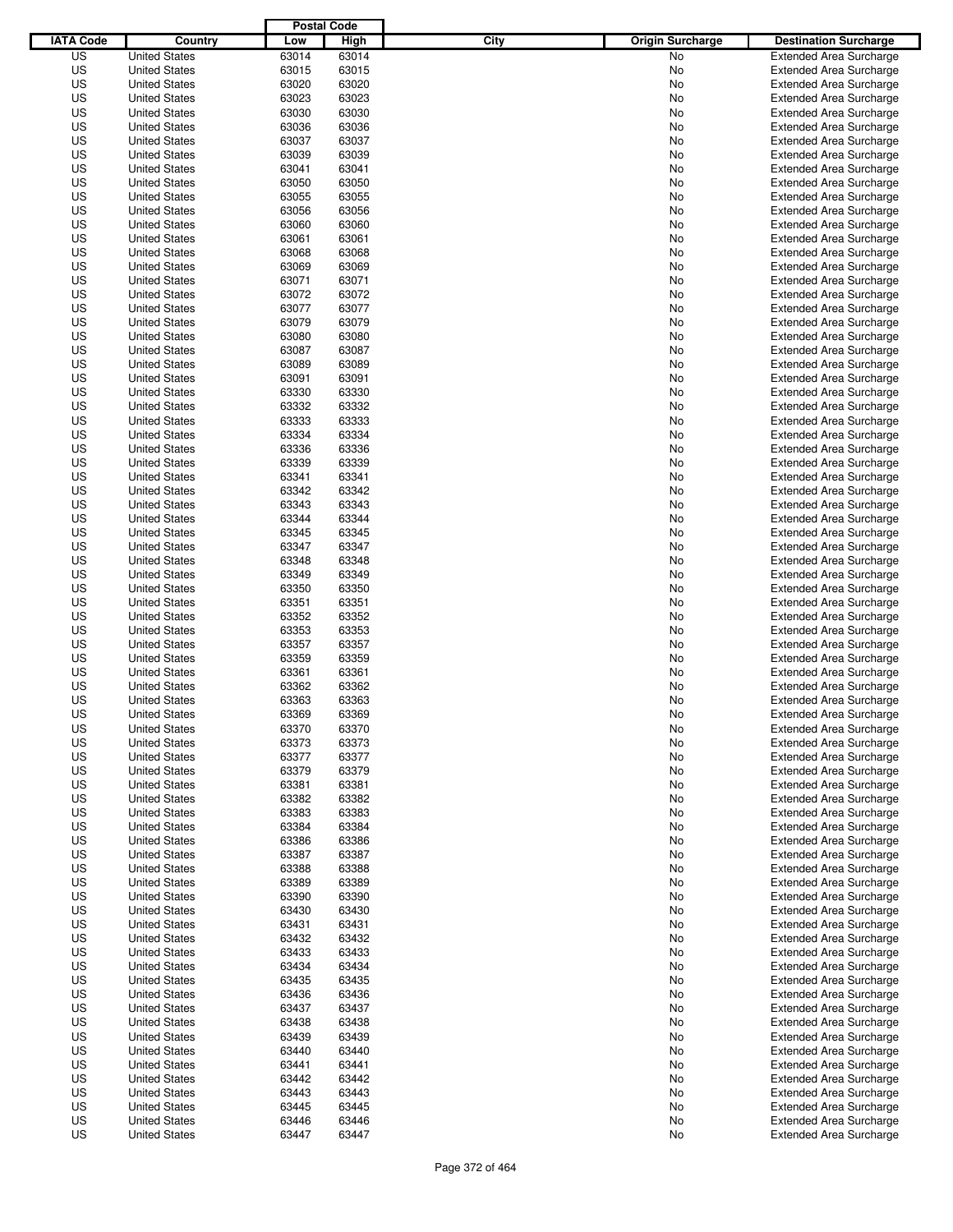|                  |                      | <b>Postal Code</b> |       |                                 |                                |
|------------------|----------------------|--------------------|-------|---------------------------------|--------------------------------|
| <b>IATA Code</b> | Country              | Low                | High  | City<br><b>Origin Surcharge</b> | <b>Destination Surcharge</b>   |
| US               | <b>United States</b> | 63448              | 63448 | <b>No</b>                       | <b>Extended Area Surcharge</b> |
| US               | <b>United States</b> | 63450              | 63450 | No                              | <b>Extended Area Surcharge</b> |
| US               | <b>United States</b> | 63451              | 63451 | No                              | <b>Extended Area Surcharge</b> |
| US               | <b>United States</b> | 63452              | 63452 | No                              | <b>Extended Area Surcharge</b> |
| US               | <b>United States</b> | 63453              | 63453 | No                              | <b>Extended Area Surcharge</b> |
| US               | <b>United States</b> | 63454              | 63454 | No                              | <b>Extended Area Surcharge</b> |
| US               | <b>United States</b> | 63456              | 63456 | No                              | <b>Extended Area Surcharge</b> |
| US               | <b>United States</b> | 63457              | 63457 | No                              | <b>Extended Area Surcharge</b> |
| US               | <b>United States</b> | 63458              | 63458 | No                              | <b>Extended Area Surcharge</b> |
| US               | <b>United States</b> | 63459              | 63459 | No                              | <b>Extended Area Surcharge</b> |
| US               | <b>United States</b> | 63460              | 63460 | No                              | <b>Extended Area Surcharge</b> |
| US               | <b>United States</b> | 63461              | 63461 | No                              | <b>Extended Area Surcharge</b> |
| US               | <b>United States</b> | 63462              | 63462 | No                              | <b>Extended Area Surcharge</b> |
| US               | <b>United States</b> | 63463              | 63463 | No                              | <b>Extended Area Surcharge</b> |
| US               | <b>United States</b> | 63464              | 63464 | No                              | <b>Extended Area Surcharge</b> |
| US               | <b>United States</b> | 63465              | 63465 | No                              | <b>Extended Area Surcharge</b> |
| US               | <b>United States</b> | 63466              | 63466 | No                              | <b>Extended Area Surcharge</b> |
| US               | <b>United States</b> | 63467              | 63467 | No                              | <b>Extended Area Surcharge</b> |
| US               | <b>United States</b> | 63468              | 63468 | No                              | <b>Extended Area Surcharge</b> |
| US               | <b>United States</b> | 63469              | 63469 | No                              | <b>Extended Area Surcharge</b> |
| US               | <b>United States</b> | 63471              | 63471 | No                              | <b>Extended Area Surcharge</b> |
| US               | <b>United States</b> | 63472              | 63472 | No                              | <b>Extended Area Surcharge</b> |
| US               | <b>United States</b> | 63473              | 63473 | No                              | <b>Extended Area Surcharge</b> |
| US               | <b>United States</b> | 63474              | 63474 | No                              | <b>Extended Area Surcharge</b> |
| US               | <b>United States</b> | 63530              | 63530 | No                              | <b>Extended Area Surcharge</b> |
| US               | <b>United States</b> | 63531              | 63531 | No                              | <b>Extended Area Surcharge</b> |
| US               | <b>United States</b> | 63532              | 63532 | No                              | <b>Extended Area Surcharge</b> |
| US               | <b>United States</b> | 63533              | 63533 | No                              | <b>Extended Area Surcharge</b> |
| US               | <b>United States</b> | 63534              | 63534 | No                              | <b>Extended Area Surcharge</b> |
| US               | <b>United States</b> | 63535              | 63535 | No                              | <b>Extended Area Surcharge</b> |
| US               | <b>United States</b> | 63536              | 63536 | No                              | <b>Extended Area Surcharge</b> |
| US               | <b>United States</b> | 63537              | 63537 | No                              | <b>Extended Area Surcharge</b> |
| US               | <b>United States</b> | 63538              | 63538 | No                              | <b>Extended Area Surcharge</b> |
| US               | <b>United States</b> | 63539              | 63539 | No                              | <b>Extended Area Surcharge</b> |
| US               | <b>United States</b> | 63540              | 63540 | No                              | <b>Extended Area Surcharge</b> |
| US               | <b>United States</b> | 63541              | 63541 | No                              | <b>Extended Area Surcharge</b> |
| US               | <b>United States</b> | 63543              | 63543 | No                              | <b>Extended Area Surcharge</b> |
| US               | <b>United States</b> | 63544              | 63544 | No                              | <b>Extended Area Surcharge</b> |
| US               | <b>United States</b> | 63545              | 63545 | No                              | <b>Extended Area Surcharge</b> |
| US               | <b>United States</b> | 63546              | 63546 | No                              | <b>Extended Area Surcharge</b> |
| US               | <b>United States</b> | 63547              | 63547 | No                              | <b>Extended Area Surcharge</b> |
| US               | <b>United States</b> | 63548              | 63548 | No                              | <b>Extended Area Surcharge</b> |
| US               | <b>United States</b> | 63549              | 63549 | No                              | <b>Extended Area Surcharge</b> |
| US               | <b>United States</b> | 63551              | 63551 | No                              | <b>Extended Area Surcharge</b> |
| US               | <b>United States</b> | 63552              | 63552 | No                              | <b>Extended Area Surcharge</b> |
| US               | <b>United States</b> | 63555              | 63555 | No                              | <b>Extended Area Surcharge</b> |
| US               | <b>United States</b> | 63556              | 63556 | No                              | <b>Extended Area Surcharge</b> |
| US               | <b>United States</b> | 63557              | 63557 | No                              | <b>Extended Area Surcharge</b> |
| US               | <b>United States</b> | 63558              | 63558 | No                              | <b>Extended Area Surcharge</b> |
| US               | <b>United States</b> | 63559              | 63559 | No                              | <b>Extended Area Surcharge</b> |
| US               | <b>United States</b> | 63560              | 63560 | No                              | <b>Extended Area Surcharge</b> |
| US               | <b>United States</b> | 63561              | 63561 | No                              | <b>Extended Area Surcharge</b> |
| US               | <b>United States</b> | 63563              | 63563 | No                              | <b>Extended Area Surcharge</b> |
| US               | <b>United States</b> | 63565              | 63565 | No                              | <b>Extended Area Surcharge</b> |
| US               | <b>United States</b> | 63566              | 63566 | No                              | <b>Extended Area Surcharge</b> |
| US               | <b>United States</b> | 63567              | 63567 | No                              | <b>Extended Area Surcharge</b> |
| US               | <b>United States</b> | 63620              | 63620 | No                              | <b>Extended Area Surcharge</b> |
| US               | <b>United States</b> | 63621              | 63621 | No                              | <b>Extended Area Surcharge</b> |
| US               | <b>United States</b> | 63622              | 63622 | No                              | <b>Extended Area Surcharge</b> |
| US               | <b>United States</b> | 63623              | 63623 | No                              | <b>Extended Area Surcharge</b> |
| US               | <b>United States</b> | 63624              | 63624 | No                              | <b>Extended Area Surcharge</b> |
| US               | <b>United States</b> | 63625              | 63625 | No                              | <b>Extended Area Surcharge</b> |
| US               | <b>United States</b> | 63626              | 63626 | No                              | <b>Extended Area Surcharge</b> |
| US               | <b>United States</b> | 63627              | 63627 | No                              | <b>Extended Area Surcharge</b> |
| US               | <b>United States</b> | 63628              | 63628 | No                              | <b>Extended Area Surcharge</b> |
| US               | <b>United States</b> | 63629              | 63629 | No                              | <b>Extended Area Surcharge</b> |
| US               | <b>United States</b> | 63630              | 63630 | No                              | <b>Extended Area Surcharge</b> |
| US               | <b>United States</b> | 63631              | 63631 | No                              | <b>Extended Area Surcharge</b> |
| US               | <b>United States</b> | 63633              | 63633 | No                              | <b>Extended Area Surcharge</b> |
| US               | <b>United States</b> | 63636              | 63636 | No                              | <b>Extended Area Surcharge</b> |
| US               | <b>United States</b> | 63637              | 63637 | No                              | <b>Extended Area Surcharge</b> |
| US               | <b>United States</b> | 63638              | 63638 | No                              | <b>Extended Area Surcharge</b> |
| US               | <b>United States</b> | 63645              | 63645 | No                              | <b>Extended Area Surcharge</b> |
| US               | <b>United States</b> | 63648              | 63648 | No                              | <b>Extended Area Surcharge</b> |
| US               | <b>United States</b> | 63650              | 63650 | No                              | <b>Extended Area Surcharge</b> |
| US               | <b>United States</b> | 63654              | 63654 | No                              | <b>Extended Area Surcharge</b> |
| US               | <b>United States</b> | 63655              | 63655 | No                              | <b>Extended Area Surcharge</b> |
| US               | <b>United States</b> | 63656              | 63656 | No                              | <b>Extended Area Surcharge</b> |
|                  |                      |                    |       |                                 |                                |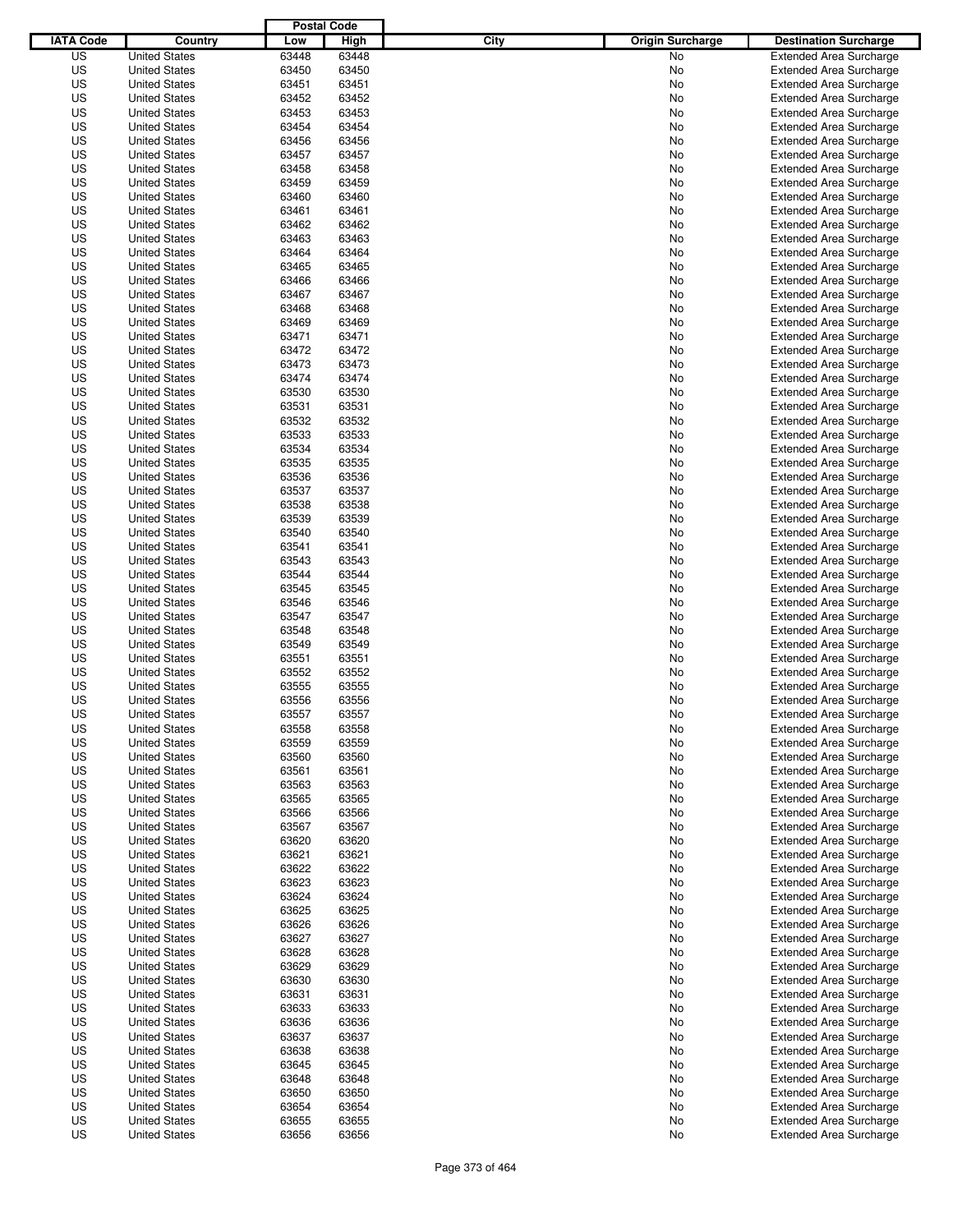|                  |                      | <b>Postal Code</b> |       |                                 |                                                                  |
|------------------|----------------------|--------------------|-------|---------------------------------|------------------------------------------------------------------|
| <b>IATA Code</b> | Country              | Low                | High  | City<br><b>Origin Surcharge</b> | <b>Destination Surcharge</b>                                     |
| US               | <b>United States</b> | 63660              | 63660 | <b>No</b>                       | <b>Extended Area Surcharge</b>                                   |
| US               | <b>United States</b> | 63662              | 63662 | No                              | <b>Extended Area Surcharge</b>                                   |
| US               | <b>United States</b> | 63663              | 63663 | No                              | <b>Extended Area Surcharge</b>                                   |
| US               | <b>United States</b> | 63664              | 63664 | No                              | <b>Extended Area Surcharge</b>                                   |
| US               | <b>United States</b> | 63665              | 63665 | No                              | <b>Extended Area Surcharge</b>                                   |
| US               | <b>United States</b> | 63666              | 63666 | No                              | <b>Extended Area Surcharge</b>                                   |
| US               | <b>United States</b> | 63670              | 63670 | No                              | <b>Extended Area Surcharge</b>                                   |
| US               | <b>United States</b> | 63673              | 63673 | No                              | <b>Extended Area Surcharge</b>                                   |
| US               | <b>United States</b> | 63675              | 63675 | No                              | <b>Extended Area Surcharge</b>                                   |
| US               | <b>United States</b> | 63730              | 63730 | No                              | <b>Extended Area Surcharge</b>                                   |
| US               | <b>United States</b> | 63732              | 63732 | No                              | <b>Extended Area Surcharge</b>                                   |
| US               | <b>United States</b> | 63735              | 63735 | No                              | <b>Extended Area Surcharge</b>                                   |
| US               | <b>United States</b> | 63736              | 63736 | No                              | <b>Extended Area Surcharge</b>                                   |
| US               | <b>United States</b> | 63739              | 63739 | No                              | <b>Extended Area Surcharge</b>                                   |
| US               | <b>United States</b> | 63740              | 63740 | No                              | <b>Extended Area Surcharge</b>                                   |
| US               | <b>United States</b> | 63743              | 63743 | No                              | <b>Extended Area Surcharge</b>                                   |
| US               | <b>United States</b> | 63744              | 63744 | No                              | <b>Extended Area Surcharge</b>                                   |
| US               | <b>United States</b> | 63745              | 63745 | No                              | <b>Extended Area Surcharge</b>                                   |
| US               | <b>United States</b> | 63746              | 63746 | No                              | <b>Extended Area Surcharge</b>                                   |
| US               | <b>United States</b> | 63747              | 63747 | No                              | <b>Extended Area Surcharge</b>                                   |
| US               | <b>United States</b> | 63748              | 63748 | No                              | <b>Extended Area Surcharge</b>                                   |
| US               | <b>United States</b> | 63750              | 63750 | No                              | <b>Extended Area Surcharge</b>                                   |
| US               | <b>United States</b> | 63751              | 63751 | No                              | <b>Extended Area Surcharge</b>                                   |
| US               | <b>United States</b> | 63752              | 63752 | No                              | <b>Extended Area Surcharge</b>                                   |
| US               | <b>United States</b> | 63753              | 63753 | No                              | <b>Extended Area Surcharge</b>                                   |
| US               | <b>United States</b> | 63755              | 63755 | No                              | <b>Extended Area Surcharge</b>                                   |
| US               | <b>United States</b> | 63758              | 63758 | No                              | <b>Extended Area Surcharge</b>                                   |
| US               | <b>United States</b> | 63760              | 63760 | No                              | <b>Extended Area Surcharge</b>                                   |
| US               | <b>United States</b> | 63763              | 63763 | No                              | <b>Extended Area Surcharge</b>                                   |
| US               | <b>United States</b> | 63764              | 63764 | No                              | <b>Extended Area Surcharge</b>                                   |
| US               | <b>United States</b> | 63766              | 63766 | No                              | <b>Extended Area Surcharge</b>                                   |
| US               | <b>United States</b> | 63769              | 63769 |                                 |                                                                  |
| US               | <b>United States</b> | 63770              | 63770 | No                              | <b>Extended Area Surcharge</b><br><b>Extended Area Surcharge</b> |
|                  |                      |                    |       | No                              |                                                                  |
| US               | <b>United States</b> | 63771              | 63771 | No                              | <b>Extended Area Surcharge</b>                                   |
| US               | <b>United States</b> | 63774              | 63774 | No                              | <b>Extended Area Surcharge</b>                                   |
| US               | <b>United States</b> | 63775              | 63775 | No                              | <b>Extended Area Surcharge</b>                                   |
| US               | <b>United States</b> | 63776              | 63776 | No                              | <b>Extended Area Surcharge</b>                                   |
| US               | <b>United States</b> | 63781              | 63781 | No                              | <b>Extended Area Surcharge</b>                                   |
| US               | <b>United States</b> | 63782              | 63782 | No                              | <b>Extended Area Surcharge</b>                                   |
| US               | <b>United States</b> | 63783              | 63783 | No                              | <b>Extended Area Surcharge</b>                                   |
| US               | <b>United States</b> | 63784              | 63784 | No                              | <b>Extended Area Surcharge</b>                                   |
| US               | <b>United States</b> | 63785              | 63785 | No                              | <b>Extended Area Surcharge</b>                                   |
| US               | <b>United States</b> | 63787              | 63787 | No                              | <b>Extended Area Surcharge</b>                                   |
| US               | <b>United States</b> | 63820              | 63820 | No                              | <b>Extended Area Surcharge</b>                                   |
| US               | <b>United States</b> | 63821              | 63821 | No                              | Extended Area Surcharge                                          |
| US               | <b>United States</b> | 63822              | 63822 | No                              | <b>Extended Area Surcharge</b>                                   |
| US               | <b>United States</b> | 63823              | 63823 | No                              | <b>Extended Area Surcharge</b>                                   |
| US               | <b>United States</b> | 63824              | 63824 | No                              | <b>Extended Area Surcharge</b>                                   |
| US               | <b>United States</b> | 63825              | 63825 | No                              | <b>Extended Area Surcharge</b>                                   |
| US               | <b>United States</b> | 63826              | 63826 | No                              | <b>Extended Area Surcharge</b>                                   |
| US               | <b>United States</b> | 63827              | 63827 | No                              | <b>Extended Area Surcharge</b>                                   |
| US               | <b>United States</b> | 63828              | 63828 | No                              | <b>Extended Area Surcharge</b>                                   |
| US               | <b>United States</b> | 63829              | 63829 | No                              | <b>Extended Area Surcharge</b>                                   |
| US               | <b>United States</b> | 63830              | 63830 | No                              | <b>Extended Area Surcharge</b>                                   |
| US               | <b>United States</b> | 63833              | 63833 | No                              | <b>Extended Area Surcharge</b>                                   |
| US               | <b>United States</b> | 63834              | 63834 | No                              | <b>Extended Area Surcharge</b>                                   |
| US               | <b>United States</b> | 63837              | 63837 | No                              | <b>Extended Area Surcharge</b>                                   |
| US               | <b>United States</b> | 63839              | 63839 | No                              | <b>Extended Area Surcharge</b>                                   |
| US               | <b>United States</b> | 63840              | 63840 | No                              | <b>Extended Area Surcharge</b>                                   |
| US               | <b>United States</b> | 63841              | 63841 | No                              | <b>Extended Area Surcharge</b>                                   |
| US               | <b>United States</b> | 63845              | 63845 | No                              | <b>Extended Area Surcharge</b>                                   |
| US               | <b>United States</b> | 63846              | 63846 | No                              | <b>Extended Area Surcharge</b>                                   |
| US               | <b>United States</b> | 63847              | 63847 | No                              | <b>Extended Area Surcharge</b>                                   |
| US               | <b>United States</b> | 63848              | 63848 | No                              | <b>Extended Area Surcharge</b>                                   |
| US               | <b>United States</b> | 63849              | 63849 | No                              | <b>Extended Area Surcharge</b>                                   |
| US               | <b>United States</b> | 63850              | 63850 | No                              | <b>Extended Area Surcharge</b>                                   |
| US               | <b>United States</b> | 63851              | 63851 | No                              | <b>Extended Area Surcharge</b>                                   |
| US               | <b>United States</b> | 63852              | 63852 | No                              | <b>Extended Area Surcharge</b>                                   |
| US               | <b>United States</b> | 63853              | 63853 | No                              | <b>Extended Area Surcharge</b>                                   |
| US               | <b>United States</b> | 63855              | 63855 | No                              | <b>Extended Area Surcharge</b>                                   |
| US               | <b>United States</b> | 63860              | 63860 | No                              | <b>Extended Area Surcharge</b>                                   |
| US               | <b>United States</b> | 63862              | 63862 | No                              | <b>Extended Area Surcharge</b>                                   |
| US               | <b>United States</b> | 63863              | 63863 | No                              | <b>Extended Area Surcharge</b>                                   |
| US               | <b>United States</b> | 63866              | 63866 | No                              | <b>Extended Area Surcharge</b>                                   |
| US               | <b>United States</b> | 63867              | 63867 | No                              | <b>Extended Area Surcharge</b>                                   |
| US               | <b>United States</b> | 63868              | 63868 | No                              | <b>Extended Area Surcharge</b>                                   |
| US               | <b>United States</b> | 63869              | 63869 | No                              | <b>Extended Area Surcharge</b>                                   |
| US               | <b>United States</b> | 63870              | 63870 | No                              | <b>Extended Area Surcharge</b>                                   |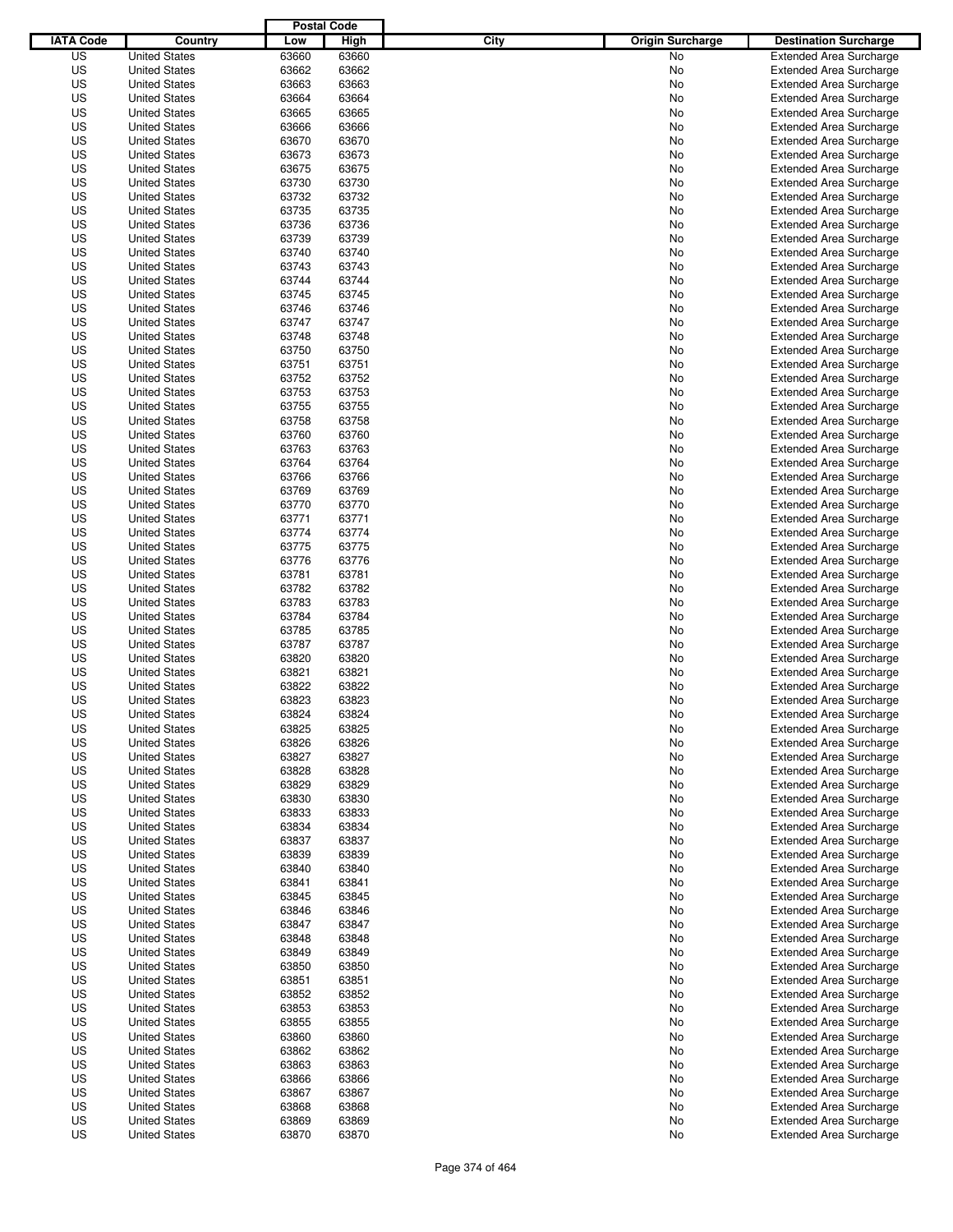|                  |                      | <b>Postal Code</b> |       |                                 |                                |
|------------------|----------------------|--------------------|-------|---------------------------------|--------------------------------|
| <b>IATA Code</b> | Country              | Low                | High  | City<br><b>Origin Surcharge</b> | <b>Destination Surcharge</b>   |
| US               | <b>United States</b> | 63871              | 63871 | <b>No</b>                       | <b>Extended Area Surcharge</b> |
| US               | <b>United States</b> | 63873              | 63873 | No                              | <b>Extended Area Surcharge</b> |
| US               | <b>United States</b> | 63874              | 63874 | No                              | <b>Extended Area Surcharge</b> |
| US               | <b>United States</b> | 63875              | 63875 | No                              | <b>Extended Area Surcharge</b> |
| US               | <b>United States</b> | 63876              | 63876 | No                              | <b>Extended Area Surcharge</b> |
| US               | <b>United States</b> | 63877              | 63877 | No                              | <b>Extended Area Surcharge</b> |
| US               | <b>United States</b> | 63879              | 63879 | No                              | <b>Extended Area Surcharge</b> |
| US               | <b>United States</b> | 63882              | 63882 | No                              | <b>Extended Area Surcharge</b> |
| US               | <b>United States</b> | 63931              | 63931 | No                              | <b>Extended Area Surcharge</b> |
| US               | <b>United States</b> | 63932              | 63932 | No                              | <b>Extended Area Surcharge</b> |
| US               | <b>United States</b> | 63933              | 63933 | No                              | <b>Extended Area Surcharge</b> |
| US               | <b>United States</b> | 63934              | 63934 | No                              | <b>Extended Area Surcharge</b> |
| US               | <b>United States</b> | 63935              | 63935 | No                              | <b>Extended Area Surcharge</b> |
| US               | <b>United States</b> | 63936              | 63936 | No                              | <b>Extended Area Surcharge</b> |
| US               | <b>United States</b> | 63937              | 63937 | No                              | <b>Extended Area Surcharge</b> |
| US               | <b>United States</b> | 63939              | 63939 | No                              | <b>Extended Area Surcharge</b> |
| US               | <b>United States</b> | 63940              | 63940 | No                              | <b>Extended Area Surcharge</b> |
| US               | <b>United States</b> | 63941              | 63941 | No                              | <b>Extended Area Surcharge</b> |
| US               | <b>United States</b> | 63942              | 63942 | No                              | <b>Extended Area Surcharge</b> |
| US               | <b>United States</b> | 63943              | 63943 | No                              | <b>Extended Area Surcharge</b> |
| US               | <b>United States</b> | 63944              | 63944 | No                              | <b>Extended Area Surcharge</b> |
| US               | <b>United States</b> | 63945              | 63945 | No                              | <b>Extended Area Surcharge</b> |
| US               | <b>United States</b> | 63947              | 63947 | No                              | <b>Extended Area Surcharge</b> |
| US               | <b>United States</b> | 63950              | 63950 | No                              | <b>Extended Area Surcharge</b> |
| US               | <b>United States</b> | 63951              | 63951 | No                              | <b>Extended Area Surcharge</b> |
| US               | <b>United States</b> | 63952              | 63952 | No                              | <b>Extended Area Surcharge</b> |
| US               | <b>United States</b> | 63953              | 63953 | No                              | <b>Extended Area Surcharge</b> |
| US               | <b>United States</b> | 63954              | 63954 | No                              | <b>Extended Area Surcharge</b> |
| US               | <b>United States</b> | 63955              | 63955 | No                              | <b>Extended Area Surcharge</b> |
| US               | <b>United States</b> | 63956              | 63956 | No                              | <b>Extended Area Surcharge</b> |
| US               | <b>United States</b> | 63957              | 63957 | No                              | <b>Extended Area Surcharge</b> |
| US               | <b>United States</b> | 63960              | 63960 | No                              | <b>Extended Area Surcharge</b> |
| US               | <b>United States</b> | 63961              | 63961 | No                              | <b>Extended Area Surcharge</b> |
| US               | <b>United States</b> | 63963              | 63963 | No                              | <b>Extended Area Surcharge</b> |
| US               | <b>United States</b> | 63964              | 63964 | No                              | <b>Extended Area Surcharge</b> |
| US               | <b>United States</b> | 63965              | 63965 | No                              | <b>Extended Area Surcharge</b> |
| US               | <b>United States</b> | 63966              | 63966 | No                              | <b>Extended Area Surcharge</b> |
| US               | <b>United States</b> | 63967              | 63967 | No                              | <b>Extended Area Surcharge</b> |
| US               | <b>United States</b> | 64011              | 64011 | No                              | <b>Extended Area Surcharge</b> |
| US               | <b>United States</b> | 64017              | 64017 | No                              | <b>Extended Area Surcharge</b> |
| US               | <b>United States</b> | 64018              | 64018 | No                              | <b>Extended Area Surcharge</b> |
| US               | <b>United States</b> | 64019              | 64019 | No                              | <b>Extended Area Surcharge</b> |
| US               | <b>United States</b> | 64020              | 64020 | No                              | <b>Extended Area Surcharge</b> |
| US               | <b>United States</b> | 64021              | 64021 | No                              | <b>Extended Area Surcharge</b> |
| US               | <b>United States</b> | 64022              | 64022 | No                              | <b>Extended Area Surcharge</b> |
| US               | <b>United States</b> | 64035              | 64035 | No                              | <b>Extended Area Surcharge</b> |
| US               | <b>United States</b> | 64036              | 64036 | No                              | <b>Extended Area Surcharge</b> |
| US               | <b>United States</b> | 64037              | 64037 | No                              | <b>Extended Area Surcharge</b> |
| US               | <b>United States</b> | 64040              | 64040 | No                              | <b>Extended Area Surcharge</b> |
| US               | <b>United States</b> | 64048              | 64048 | No                              | <b>Extended Area Surcharge</b> |
| US               | <b>United States</b> | 64061              | 64061 | No                              | <b>Extended Area Surcharge</b> |
| US               | <b>United States</b> | 64062              | 64062 | No                              | <b>Extended Area Surcharge</b> |
| US               | <b>United States</b> | 64066              | 64066 | No                              | <b>Extended Area Surcharge</b> |
| US               | <b>United States</b> | 64071              | 64071 | No                              | <b>Extended Area Surcharge</b> |
| US               | <b>United States</b> | 64074              | 64074 | No                              | <b>Extended Area Surcharge</b> |
| US               | <b>United States</b> | 64077              | 64077 | No                              | <b>Extended Area Surcharge</b> |
| US               | <b>United States</b> | 64084              | 64084 | No                              | <b>Extended Area Surcharge</b> |
| US               | <b>United States</b> | 64085              | 64085 | No                              | <b>Extended Area Surcharge</b> |
| US               | <b>United States</b> | 64088              | 64088 | No                              | <b>Extended Area Surcharge</b> |
| US               | <b>United States</b> | 64090              | 64090 | No                              | <b>Extended Area Surcharge</b> |
| US               | <b>United States</b> | 64096              | 64096 | No                              | <b>Extended Area Surcharge</b> |
| US               | <b>United States</b> | 64097              | 64097 | No                              | <b>Extended Area Surcharge</b> |
| US               | <b>United States</b> | 64098              | 64098 | No                              | <b>Extended Area Surcharge</b> |
| US               | <b>United States</b> | 64401              | 64401 | No                              | <b>Extended Area Surcharge</b> |
| US               | <b>United States</b> | 64402              | 64402 | No                              | <b>Extended Area Surcharge</b> |
| US               | <b>United States</b> | 64420              | 64420 | No                              | <b>Extended Area Surcharge</b> |
| US               | <b>United States</b> | 64421              | 64421 | No                              | <b>Extended Area Surcharge</b> |
| US               | <b>United States</b> | 64422              | 64422 | No                              | <b>Extended Area Surcharge</b> |
| US               | <b>United States</b> | 64423              | 64423 | No                              | <b>Extended Area Surcharge</b> |
| US               | <b>United States</b> | 64424              | 64424 | No                              | <b>Extended Area Surcharge</b> |
| US               | <b>United States</b> | 64426              | 64426 | No                              | <b>Extended Area Surcharge</b> |
| US               | <b>United States</b> | 64427              | 64427 | No                              | <b>Extended Area Surcharge</b> |
| US               | <b>United States</b> | 64428              | 64428 | No                              | <b>Extended Area Surcharge</b> |
| US               | <b>United States</b> | 64429              | 64429 | No                              | <b>Extended Area Surcharge</b> |
| US               | <b>United States</b> | 64430              | 64430 | No                              | <b>Extended Area Surcharge</b> |
| US               | <b>United States</b> | 64431              | 64431 | No                              | <b>Extended Area Surcharge</b> |
| US               | <b>United States</b> | 64432              | 64432 | No                              | <b>Extended Area Surcharge</b> |
| US               | <b>United States</b> | 64433              | 64433 | No                              | <b>Extended Area Surcharge</b> |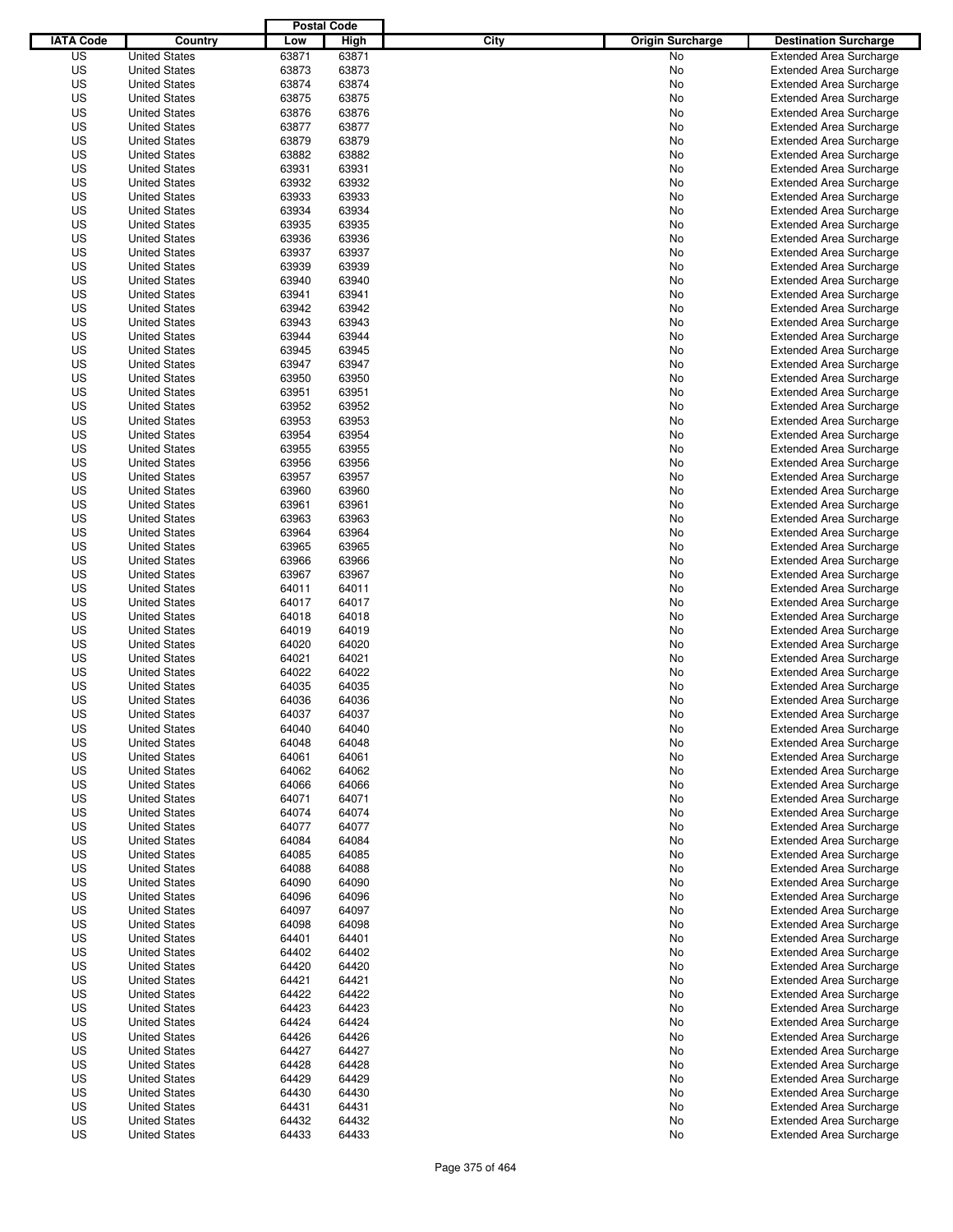|                  |                                              | <b>Postal Code</b> |                |                                 |                                                                  |
|------------------|----------------------------------------------|--------------------|----------------|---------------------------------|------------------------------------------------------------------|
| <b>IATA Code</b> | Country                                      | Low                | High           | City<br><b>Origin Surcharge</b> | <b>Destination Surcharge</b>                                     |
| US               | <b>United States</b>                         | 64434              | 64434          | <b>No</b>                       | <b>Extended Area Surcharge</b>                                   |
| US               | <b>United States</b>                         | 64436              | 64436          | No                              | <b>Extended Area Surcharge</b>                                   |
| US               | <b>United States</b>                         | 64437              | 64437          | No                              | <b>Extended Area Surcharge</b>                                   |
| US               | <b>United States</b>                         | 64438              | 64438          | No                              | <b>Extended Area Surcharge</b>                                   |
| US               | <b>United States</b>                         | 64439              | 64439          | No                              | <b>Extended Area Surcharge</b>                                   |
| US               | <b>United States</b>                         | 64440              | 64440          | No                              | <b>Extended Area Surcharge</b>                                   |
| US               | <b>United States</b>                         | 64441              | 64441          | No                              | <b>Extended Area Surcharge</b>                                   |
| US               | <b>United States</b>                         | 64442              | 64442          | No                              | <b>Extended Area Surcharge</b>                                   |
| US               | <b>United States</b>                         | 64443              | 64443          | No                              | <b>Extended Area Surcharge</b>                                   |
| US               | <b>United States</b>                         | 64444              | 64444          | No                              | <b>Extended Area Surcharge</b>                                   |
| US               | <b>United States</b>                         | 64445              | 64445          | No                              | <b>Extended Area Surcharge</b>                                   |
| US               | <b>United States</b>                         | 64446              | 64446          | No                              | <b>Extended Area Surcharge</b>                                   |
| US               | <b>United States</b>                         | 64448              | 64448          | No                              | <b>Extended Area Surcharge</b>                                   |
| US               | <b>United States</b>                         | 64449              | 64449          | No                              | <b>Extended Area Surcharge</b>                                   |
| US               | <b>United States</b>                         | 64451              | 64451          | No                              | <b>Extended Area Surcharge</b>                                   |
| US               | <b>United States</b>                         | 64453              | 64453          | No                              | <b>Extended Area Surcharge</b>                                   |
| US               | <b>United States</b>                         | 64454              | 64454          | No                              | <b>Extended Area Surcharge</b>                                   |
| US               | <b>United States</b>                         | 64455              | 64455          | No                              | <b>Extended Area Surcharge</b>                                   |
| US               | <b>United States</b>                         | 64456              | 64456          | No                              | <b>Extended Area Surcharge</b>                                   |
| US               | <b>United States</b>                         | 64457              | 64457          | No                              | <b>Extended Area Surcharge</b>                                   |
| US               | <b>United States</b>                         | 64458              | 64458          | No                              | <b>Extended Area Surcharge</b>                                   |
| US               | <b>United States</b>                         | 64459              | 64459          | No                              | <b>Extended Area Surcharge</b>                                   |
| US               | <b>United States</b>                         | 64461<br>64463     | 64461          | No                              | <b>Extended Area Surcharge</b>                                   |
| US               | <b>United States</b>                         |                    | 64463          | No                              | <b>Extended Area Surcharge</b>                                   |
| US<br>US         | <b>United States</b>                         | 64465<br>64466     | 64465<br>64466 | No                              | <b>Extended Area Surcharge</b><br><b>Extended Area Surcharge</b> |
| US               | <b>United States</b>                         |                    | 64467          | No                              |                                                                  |
| US               | <b>United States</b><br><b>United States</b> | 64467<br>64469     | 64469          | No<br>No                        | <b>Extended Area Surcharge</b><br><b>Extended Area Surcharge</b> |
| US               | <b>United States</b>                         | 64470              | 64470          | No                              | <b>Extended Area Surcharge</b>                                   |
| US               | <b>United States</b>                         | 64471              | 64471          | No                              | <b>Extended Area Surcharge</b>                                   |
| US               | <b>United States</b>                         | 64473              | 64473          | No                              | <b>Extended Area Surcharge</b>                                   |
| US               | <b>United States</b>                         | 64474              | 64474          | No                              | <b>Extended Area Surcharge</b>                                   |
| US               | <b>United States</b>                         | 64475              | 64475          | No                              | <b>Extended Area Surcharge</b>                                   |
| US               | <b>United States</b>                         | 64476              | 64476          | No                              | <b>Extended Area Surcharge</b>                                   |
| US               | <b>United States</b>                         | 64477              | 64477          | No                              | <b>Extended Area Surcharge</b>                                   |
| US               | <b>United States</b>                         | 64479              | 64479          | No                              | <b>Extended Area Surcharge</b>                                   |
| US               | <b>United States</b>                         | 64480              | 64480          | No                              | <b>Extended Area Surcharge</b>                                   |
| US               | <b>United States</b>                         | 64481              | 64481          | No                              | <b>Extended Area Surcharge</b>                                   |
| US               | <b>United States</b>                         | 64482              | 64482          | No                              | <b>Extended Area Surcharge</b>                                   |
| US               | <b>United States</b>                         | 64483              | 64483          | No                              | <b>Extended Area Surcharge</b>                                   |
| US               | <b>United States</b>                         | 64484              | 64484          | No                              | <b>Extended Area Surcharge</b>                                   |
| US               | <b>United States</b>                         | 64486              | 64486          | No                              | <b>Extended Area Surcharge</b>                                   |
| US               | <b>United States</b>                         | 64487              | 64487          | No                              | <b>Extended Area Surcharge</b>                                   |
| US               | <b>United States</b>                         | 64490              | 64490          | No                              | <b>Extended Area Surcharge</b>                                   |
| US               | <b>United States</b>                         | 64491              | 64491          | No                              | <b>Extended Area Surcharge</b>                                   |
| US               | <b>United States</b>                         | 64492              | 64492          | No                              | <b>Extended Area Surcharge</b>                                   |
| US               | <b>United States</b>                         | 64493              | 64493          | No                              | <b>Extended Area Surcharge</b>                                   |
| US               | <b>United States</b>                         | 64494              | 64494          | No                              | <b>Extended Area Surcharge</b>                                   |
| US               | <b>United States</b>                         | 64496              | 64496          | No                              | <b>Extended Area Surcharge</b>                                   |
| US               | <b>United States</b>                         | 64497              | 64497          | No                              | <b>Extended Area Surcharge</b>                                   |
| US               | <b>United States</b>                         | 64498              | 64498          | No                              | <b>Extended Area Surcharge</b>                                   |
| US               | <b>United States</b>                         | 64499              | 64499          | No                              | <b>Extended Area Surcharge</b>                                   |
| US               | <b>United States</b>                         | 64620              | 64620          | No                              | <b>Extended Area Surcharge</b>                                   |
| US               | <b>United States</b>                         | 64622              | 64622          | No                              | <b>Extended Area Surcharge</b>                                   |
| US               | <b>United States</b>                         | 64623              | 64623          | No                              | <b>Extended Area Surcharge</b>                                   |
| US               | <b>United States</b>                         | 64624              | 64624          | No                              | <b>Extended Area Surcharge</b>                                   |
| US               | <b>United States</b>                         | 64625              | 64625          | No                              | <b>Extended Area Surcharge</b>                                   |
| US               | <b>United States</b>                         | 64628              | 64628          | No                              | <b>Extended Area Surcharge</b>                                   |
| US               | <b>United States</b>                         | 64630              | 64630          | No                              | <b>Extended Area Surcharge</b>                                   |
| US               | <b>United States</b>                         | 64631              | 64631          | No                              | <b>Extended Area Surcharge</b>                                   |
| US               | <b>United States</b>                         | 64632              | 64632          | No                              | <b>Extended Area Surcharge</b>                                   |
| US               | <b>United States</b>                         | 64633              | 64633          | No                              | <b>Extended Area Surcharge</b>                                   |
| US               | <b>United States</b>                         | 64635              | 64635          | No                              | <b>Extended Area Surcharge</b>                                   |
| US               | <b>United States</b>                         | 64636              | 64636          | No                              | <b>Extended Area Surcharge</b>                                   |
| US               | <b>United States</b>                         | 64637              | 64637          | No                              | <b>Extended Area Surcharge</b>                                   |
| US               | <b>United States</b>                         | 64638              | 64638          | No                              | <b>Extended Area Surcharge</b>                                   |
| US               | <b>United States</b>                         | 64639              | 64639          | No                              | <b>Extended Area Surcharge</b>                                   |
| US               | <b>United States</b>                         | 64640              | 64640          | No                              | <b>Extended Area Surcharge</b>                                   |
| US               | <b>United States</b>                         | 64641              | 64641          | No                              | <b>Extended Area Surcharge</b>                                   |
| US               | <b>United States</b>                         | 64642              | 64642          | No                              | <b>Extended Area Surcharge</b>                                   |
| US               | <b>United States</b>                         | 64643              | 64643          | No                              | <b>Extended Area Surcharge</b>                                   |
| US               | <b>United States</b>                         | 64644              | 64644          | No                              | <b>Extended Area Surcharge</b>                                   |
| US               | <b>United States</b>                         | 64645              | 64645          | No                              | <b>Extended Area Surcharge</b>                                   |
| US               | <b>United States</b>                         | 64646              | 64646          | No                              | <b>Extended Area Surcharge</b>                                   |
| US               | <b>United States</b>                         | 64647              | 64647          | No                              | <b>Extended Area Surcharge</b>                                   |
| US<br>US         | <b>United States</b><br><b>United States</b> | 64648<br>64649     | 64648<br>64649 | No<br>No                        | <b>Extended Area Surcharge</b><br><b>Extended Area Surcharge</b> |
| US               | <b>United States</b>                         | 64650              | 64650          | No                              | <b>Extended Area Surcharge</b>                                   |
|                  |                                              |                    |                |                                 |                                                                  |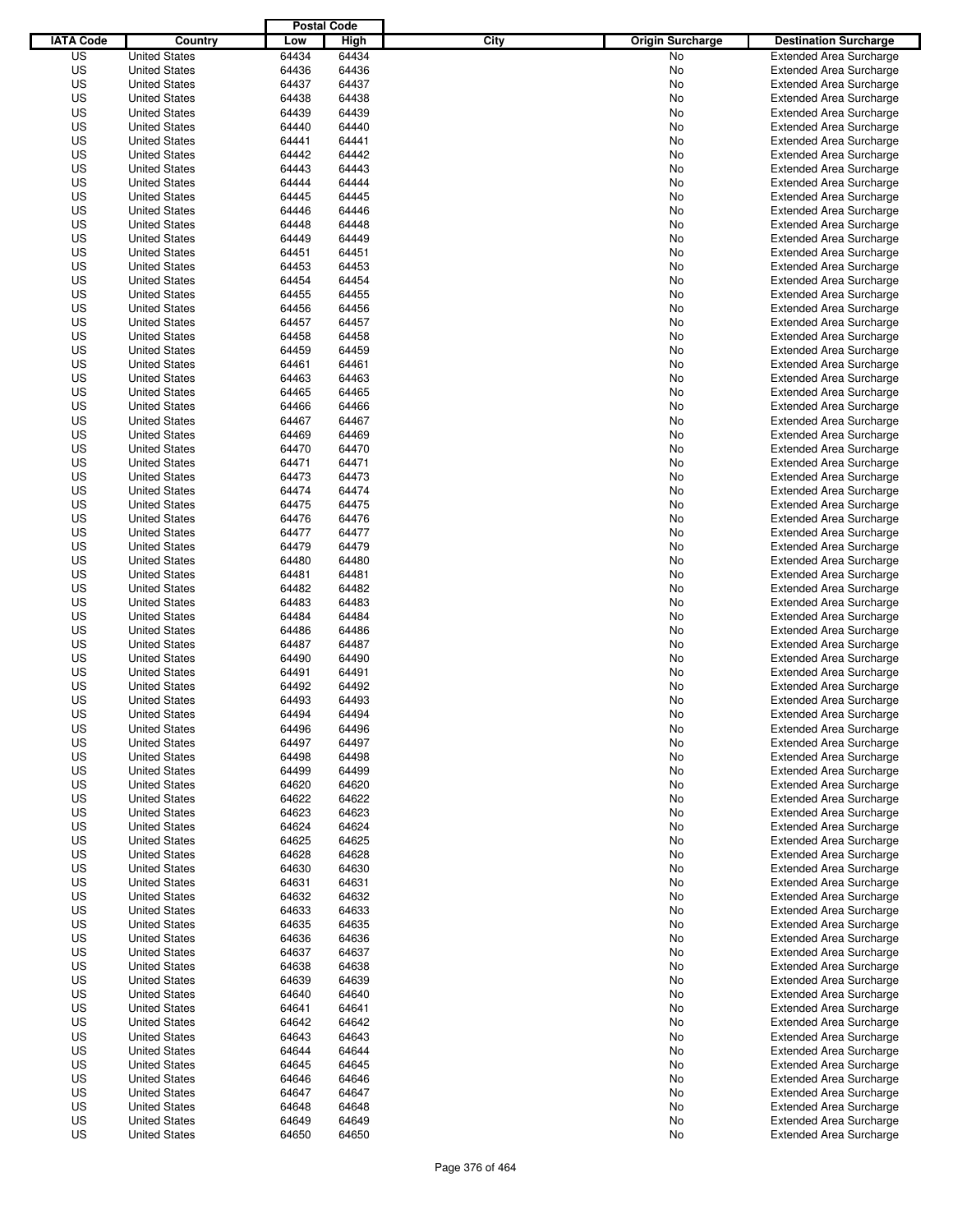|                  |                      | <b>Postal Code</b> |       |                                 |                                |
|------------------|----------------------|--------------------|-------|---------------------------------|--------------------------------|
| <b>IATA Code</b> | Country              | Low                | High  | City<br><b>Origin Surcharge</b> | <b>Destination Surcharge</b>   |
| US               | <b>United States</b> | 64651              | 64651 | <b>No</b>                       | <b>Extended Area Surcharge</b> |
| US               | <b>United States</b> | 64652              | 64652 | No                              | <b>Extended Area Surcharge</b> |
| US               | <b>United States</b> | 64653              | 64653 | No                              | <b>Extended Area Surcharge</b> |
| US               | <b>United States</b> | 64654              | 64654 | No                              | <b>Extended Area Surcharge</b> |
| US               | <b>United States</b> | 64655              | 64655 | No                              | <b>Extended Area Surcharge</b> |
| US               | <b>United States</b> | 64656              | 64656 | No                              | <b>Extended Area Surcharge</b> |
| US               | <b>United States</b> | 64657              | 64657 | No                              | <b>Extended Area Surcharge</b> |
| US               | <b>United States</b> | 64658              | 64658 | No                              | <b>Extended Area Surcharge</b> |
| US               | <b>United States</b> | 64659              | 64659 | No                              | <b>Extended Area Surcharge</b> |
| US               | <b>United States</b> | 64660              | 64660 | No                              | <b>Extended Area Surcharge</b> |
| US               | <b>United States</b> | 64661              | 64661 | No                              | <b>Extended Area Surcharge</b> |
| US               | <b>United States</b> | 64664              | 64664 | No                              | <b>Extended Area Surcharge</b> |
| US               | <b>United States</b> | 64667              | 64667 | No                              | <b>Extended Area Surcharge</b> |
| US               | <b>United States</b> | 64668              | 64668 | No                              | <b>Extended Area Surcharge</b> |
| US               | <b>United States</b> | 64670              | 64670 | No                              | <b>Extended Area Surcharge</b> |
| US               | <b>United States</b> | 64671              | 64671 | No                              | <b>Extended Area Surcharge</b> |
| US               | <b>United States</b> | 64672              | 64672 | No                              | <b>Extended Area Surcharge</b> |
| US               | <b>United States</b> | 64673              | 64673 | No                              | <b>Extended Area Surcharge</b> |
| US               | <b>United States</b> | 64674              | 64674 | No                              | <b>Extended Area Surcharge</b> |
| US               | <b>United States</b> | 64676              | 64676 | No                              | <b>Extended Area Surcharge</b> |
| US               | <b>United States</b> | 64679              | 64679 | No                              | <b>Extended Area Surcharge</b> |
| US               | <b>United States</b> | 64680              | 64680 | No                              | <b>Extended Area Surcharge</b> |
| US               | <b>United States</b> | 64681              | 64681 | No                              | <b>Extended Area Surcharge</b> |
| US               | <b>United States</b> | 64682              | 64682 | No                              | <b>Extended Area Surcharge</b> |
| US               | <b>United States</b> | 64683              | 64683 | No                              | <b>Extended Area Surcharge</b> |
| US               | <b>United States</b> | 64686              | 64686 | No                              | <b>Extended Area Surcharge</b> |
| US               | <b>United States</b> | 64688              | 64688 | No                              | <b>Extended Area Surcharge</b> |
| US               | <b>United States</b> | 64689              | 64689 | No                              | <b>Extended Area Surcharge</b> |
| US               | <b>United States</b> | 64720              | 64720 | No                              | <b>Extended Area Surcharge</b> |
| US               | <b>United States</b> | 64722              | 64722 | No                              | <b>Extended Area Surcharge</b> |
| US               | <b>United States</b> | 64723              | 64723 | No                              | <b>Extended Area Surcharge</b> |
| US               | <b>United States</b> | 64724              | 64724 | No                              | <b>Extended Area Surcharge</b> |
| US               | <b>United States</b> | 64725              | 64725 | No                              | <b>Extended Area Surcharge</b> |
| US               | <b>United States</b> | 64726              | 64726 | No                              | <b>Extended Area Surcharge</b> |
| US               | <b>United States</b> | 64728              | 64728 | No                              | <b>Extended Area Surcharge</b> |
| US               | <b>United States</b> | 64730              | 64730 | No                              | <b>Extended Area Surcharge</b> |
| US               | <b>United States</b> | 64733              | 64733 | No                              | <b>Extended Area Surcharge</b> |
| US               | <b>United States</b> | 64734              | 64734 | No                              | <b>Extended Area Surcharge</b> |
| US               | <b>United States</b> | 64735              | 64735 | No                              | <b>Extended Area Surcharge</b> |
| US               | <b>United States</b> | 64738              | 64738 | No                              | <b>Extended Area Surcharge</b> |
| US               | <b>United States</b> | 64739              | 64739 | No                              | <b>Extended Area Surcharge</b> |
| US               | <b>United States</b> | 64740              | 64740 | No                              | <b>Extended Area Surcharge</b> |
| US               | <b>United States</b> | 64741              | 64741 | No                              | <b>Extended Area Surcharge</b> |
| US               | <b>United States</b> | 64742              | 64742 | No                              | <b>Extended Area Surcharge</b> |
| US               | <b>United States</b> | 64744              | 64744 | No                              | <b>Extended Area Surcharge</b> |
| US               | <b>United States</b> | 64745              | 64745 | No                              | <b>Extended Area Surcharge</b> |
| US               | <b>United States</b> | 64746              | 64746 | No                              | <b>Extended Area Surcharge</b> |
| US               | <b>United States</b> | 64747              | 64747 | No                              | <b>Extended Area Surcharge</b> |
| US               | <b>United States</b> | 64748              | 64748 | No                              | <b>Extended Area Surcharge</b> |
| US               | <b>United States</b> | 64750              | 64750 | No                              | <b>Extended Area Surcharge</b> |
| US               | <b>United States</b> | 64751              | 64751 | No                              | <b>Extended Area Surcharge</b> |
| US               | <b>United States</b> | 64752              | 64752 | No                              | <b>Extended Area Surcharge</b> |
| US               | <b>United States</b> | 64755              | 64755 | No                              | <b>Extended Area Surcharge</b> |
| US               | <b>United States</b> | 64756              | 64756 | No                              | <b>Extended Area Surcharge</b> |
| US               | <b>United States</b> | 64759              | 64759 | No                              | <b>Extended Area Surcharge</b> |
| US               | <b>United States</b> | 64761              | 64761 | No                              | <b>Extended Area Surcharge</b> |
| US               | <b>United States</b> | 64762              | 64762 | No                              | <b>Extended Area Surcharge</b> |
| US               | <b>United States</b> | 64763              | 64763 | No                              | <b>Extended Area Surcharge</b> |
| US               | <b>United States</b> | 64765              | 64765 | No                              | <b>Extended Area Surcharge</b> |
| US               | <b>United States</b> | 64767              | 64767 | No                              | <b>Extended Area Surcharge</b> |
| US               | <b>United States</b> | 64769              | 64769 | No                              | <b>Extended Area Surcharge</b> |
| US               | <b>United States</b> | 64770              | 64770 | No                              | <b>Extended Area Surcharge</b> |
| US               | <b>United States</b> | 64771              | 64771 | No                              | <b>Extended Area Surcharge</b> |
| US               | <b>United States</b> | 64772              | 64772 | No                              | <b>Extended Area Surcharge</b> |
| US               | <b>United States</b> | 64776              | 64776 | No                              | <b>Extended Area Surcharge</b> |
| US               | <b>United States</b> | 64778              | 64778 | No                              | <b>Extended Area Surcharge</b> |
| US               | <b>United States</b> | 64779              | 64779 | No                              | <b>Extended Area Surcharge</b> |
| US               | <b>United States</b> | 64780              | 64780 | No                              | <b>Extended Area Surcharge</b> |
| US               | <b>United States</b> | 64781              | 64781 | No                              | <b>Extended Area Surcharge</b> |
| US               | <b>United States</b> | 64783              | 64783 | No                              | <b>Extended Area Surcharge</b> |
| US               | <b>United States</b> | 64784              | 64784 | No                              | <b>Extended Area Surcharge</b> |
| US               | <b>United States</b> | 64788              | 64788 | No                              | <b>Extended Area Surcharge</b> |
| US               | <b>United States</b> | 64790              | 64790 | No                              | <b>Extended Area Surcharge</b> |
| US               | <b>United States</b> | 64831              | 64831 | No                              | <b>Extended Area Surcharge</b> |
| US               | <b>United States</b> | 64832              | 64832 | No                              | <b>Extended Area Surcharge</b> |
| US               | <b>United States</b> | 64833              | 64833 | No                              | <b>Extended Area Surcharge</b> |
| US               | <b>United States</b> | 64840              | 64840 | No                              | <b>Extended Area Surcharge</b> |
| US               | <b>United States</b> | 64842              | 64842 | No                              | <b>Extended Area Surcharge</b> |
|                  |                      |                    |       |                                 |                                |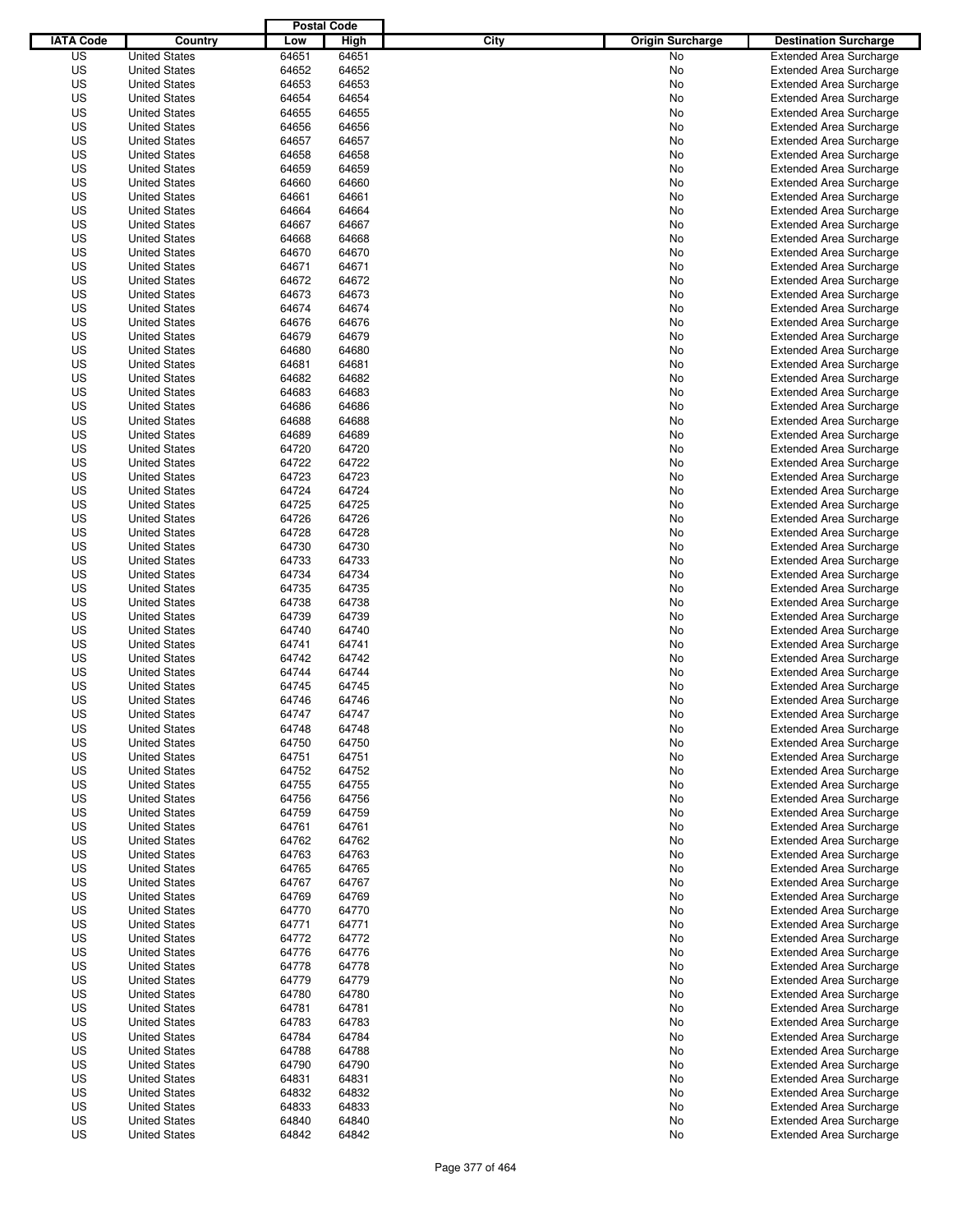|                  |                      | <b>Postal Code</b> |       |                                 |                                |
|------------------|----------------------|--------------------|-------|---------------------------------|--------------------------------|
| <b>IATA Code</b> | Country              | Low                | High  | City<br><b>Origin Surcharge</b> | <b>Destination Surcharge</b>   |
| US               | <b>United States</b> | 64843              | 64843 | <b>No</b>                       | <b>Extended Area Surcharge</b> |
| US               | <b>United States</b> | 64844              | 64844 | No                              | <b>Extended Area Surcharge</b> |
| US               | <b>United States</b> | 64847              | 64847 | No                              | <b>Extended Area Surcharge</b> |
| US               | <b>United States</b> | 64848              | 64848 | No                              | <b>Extended Area Surcharge</b> |
| US               | <b>United States</b> | 64849              | 64849 | No                              | <b>Extended Area Surcharge</b> |
| US               | <b>United States</b> | 64850              | 64850 | No                              | <b>Extended Area Surcharge</b> |
| US               | <b>United States</b> | 64853              | 64853 | No                              | <b>Extended Area Surcharge</b> |
| US               | <b>United States</b> | 64854              | 64854 | No                              | <b>Extended Area Surcharge</b> |
| US               | <b>United States</b> | 64855              | 64855 | No                              | <b>Extended Area Surcharge</b> |
| US               | <b>United States</b> | 64856              | 64856 | No                              | <b>Extended Area Surcharge</b> |
| US               | <b>United States</b> | 64857              | 64857 | No                              | <b>Extended Area Surcharge</b> |
| US               | <b>United States</b> | 64858              | 64858 | No                              | <b>Extended Area Surcharge</b> |
| US               | <b>United States</b> | 64859              | 64859 | No                              | <b>Extended Area Surcharge</b> |
| US               | <b>United States</b> | 64861              | 64861 | No                              | <b>Extended Area Surcharge</b> |
| US               | <b>United States</b> | 64862              | 64862 | No                              | <b>Extended Area Surcharge</b> |
| US               | <b>United States</b> | 64863              | 64863 | No                              | <b>Extended Area Surcharge</b> |
| US               | <b>United States</b> | 64865              | 64865 | No                              | <b>Extended Area Surcharge</b> |
| US               | <b>United States</b> | 64866              | 64866 | No                              | <b>Extended Area Surcharge</b> |
| US               | <b>United States</b> | 64867              | 64867 | No                              | <b>Extended Area Surcharge</b> |
| US               | <b>United States</b> | 64868              | 64868 | No                              | <b>Extended Area Surcharge</b> |
| US               | <b>United States</b> | 64873              | 64873 | No                              | <b>Extended Area Surcharge</b> |
| US               | <b>United States</b> | 64874              | 64874 | No                              | <b>Extended Area Surcharge</b> |
| US               | <b>United States</b> | 65001              | 65001 | No                              | <b>Extended Area Surcharge</b> |
| US               | <b>United States</b> | 65010              | 65010 | No                              | <b>Extended Area Surcharge</b> |
| US               | <b>United States</b> | 65011              | 65011 | No                              | <b>Extended Area Surcharge</b> |
| US               | <b>United States</b> | 65013              | 65013 | No                              | <b>Extended Area Surcharge</b> |
| US               | <b>United States</b> | 65014              | 65014 | No                              | <b>Extended Area Surcharge</b> |
| US               | <b>United States</b> | 65016              | 65016 | No                              | <b>Extended Area Surcharge</b> |
| US               | <b>United States</b> | 65017              | 65017 | No                              | <b>Extended Area Surcharge</b> |
| US               | <b>United States</b> | 65018              | 65018 | No                              | <b>Extended Area Surcharge</b> |
| US               | <b>United States</b> | 65020              | 65020 | No                              | <b>Extended Area Surcharge</b> |
| US               | <b>United States</b> | 65023              | 65023 | No                              | <b>Extended Area Surcharge</b> |
| US               | <b>United States</b> | 65024              | 65024 | No                              | <b>Extended Area Surcharge</b> |
| US               | <b>United States</b> | 65025              | 65025 | No                              | <b>Extended Area Surcharge</b> |
| US               | <b>United States</b> | 65026              | 65026 | No                              | <b>Extended Area Surcharge</b> |
| US               | <b>United States</b> | 65032              | 65032 | No                              | <b>Extended Area Surcharge</b> |
| US               | <b>United States</b> | 65034              | 65034 | No                              | <b>Extended Area Surcharge</b> |
| US               | <b>United States</b> | 65035              | 65035 | No                              | <b>Extended Area Surcharge</b> |
| US               | <b>United States</b> | 65036              | 65036 | No                              | <b>Extended Area Surcharge</b> |
| US               | <b>United States</b> | 65037              | 65037 | No                              | <b>Extended Area Surcharge</b> |
| US               | <b>United States</b> | 65038              | 65038 | No                              | <b>Extended Area Surcharge</b> |
| US               | <b>United States</b> | 65039              | 65039 | No                              | <b>Extended Area Surcharge</b> |
| US               | <b>United States</b> | 65040              | 65040 | No                              | <b>Extended Area Surcharge</b> |
| US               | <b>United States</b> | 65041              | 65041 | No                              | <b>Extended Area Surcharge</b> |
| US               | <b>United States</b> | 65042              | 65042 | No                              | <b>Extended Area Surcharge</b> |
| US               | <b>United States</b> | 65043              | 65043 | No                              | <b>Extended Area Surcharge</b> |
| US               | <b>United States</b> | 65046              | 65046 | No                              | <b>Extended Area Surcharge</b> |
| US               | <b>United States</b> | 65047              | 65047 | No                              | <b>Extended Area Surcharge</b> |
| US               | <b>United States</b> | 65048              | 65048 | No                              | <b>Extended Area Surcharge</b> |
| US               | <b>United States</b> | 65050              | 65050 | No                              | <b>Extended Area Surcharge</b> |
| US               | <b>United States</b> | 65051              | 65051 | No                              | <b>Extended Area Surcharge</b> |
| US               | <b>United States</b> | 65052              | 65052 | No                              | <b>Extended Area Surcharge</b> |
| US               | <b>United States</b> | 65053              | 65053 | No                              | <b>Extended Area Surcharge</b> |
| US               | <b>United States</b> | 65054              | 65054 | No                              | <b>Extended Area Surcharge</b> |
| US               | <b>United States</b> | 65058              | 65058 | No                              | <b>Extended Area Surcharge</b> |
| US               | <b>United States</b> | 65059              | 65059 | No                              | <b>Extended Area Surcharge</b> |
| US               | <b>United States</b> | 65061              | 65061 | No                              | <b>Extended Area Surcharge</b> |
| US               | <b>United States</b> | 65062              | 65062 | No                              | <b>Extended Area Surcharge</b> |
| US               | <b>United States</b> | 65063              | 65063 | No                              | <b>Extended Area Surcharge</b> |
| US               | <b>United States</b> | 65064              | 65064 | No                              | <b>Extended Area Surcharge</b> |
| US               | <b>United States</b> | 65066              | 65066 | No                              | <b>Extended Area Surcharge</b> |
| US               | <b>United States</b> | 65067              | 65067 | No                              | <b>Extended Area Surcharge</b> |
| US               | <b>United States</b> | 65068              | 65068 | No                              | <b>Extended Area Surcharge</b> |
| US               | <b>United States</b> | 65069              | 65069 | No                              | <b>Extended Area Surcharge</b> |
| US               | <b>United States</b> | 65072              | 65072 | No                              | <b>Extended Area Surcharge</b> |
| US               | <b>United States</b> | 65074              | 65074 | No                              | <b>Extended Area Surcharge</b> |
| US               | <b>United States</b> | 65075              | 65075 | No                              | <b>Extended Area Surcharge</b> |
| US               | <b>United States</b> | 65076              | 65076 | No                              | <b>Extended Area Surcharge</b> |
| US               | <b>United States</b> | 65077              | 65077 | No                              | <b>Extended Area Surcharge</b> |
| US               | <b>United States</b> | 65078              | 65078 | No                              | <b>Extended Area Surcharge</b> |
| US               | <b>United States</b> | 65079              | 65079 | No                              | <b>Extended Area Surcharge</b> |
| US               | <b>United States</b> | 65080              | 65080 | No                              | <b>Extended Area Surcharge</b> |
| US               | <b>United States</b> | 65081              | 65081 | No                              | <b>Extended Area Surcharge</b> |
| US               | <b>United States</b> | 65082              | 65082 | No                              | <b>Extended Area Surcharge</b> |
| US               | <b>United States</b> | 65083              | 65083 | No                              | <b>Extended Area Surcharge</b> |
| US               | <b>United States</b> | 65084              | 65084 | No                              | <b>Extended Area Surcharge</b> |
| US               | <b>United States</b> | 65085              | 65085 | No                              | <b>Extended Area Surcharge</b> |
| US               | <b>United States</b> | 65230              | 65230 | No                              | <b>Extended Area Surcharge</b> |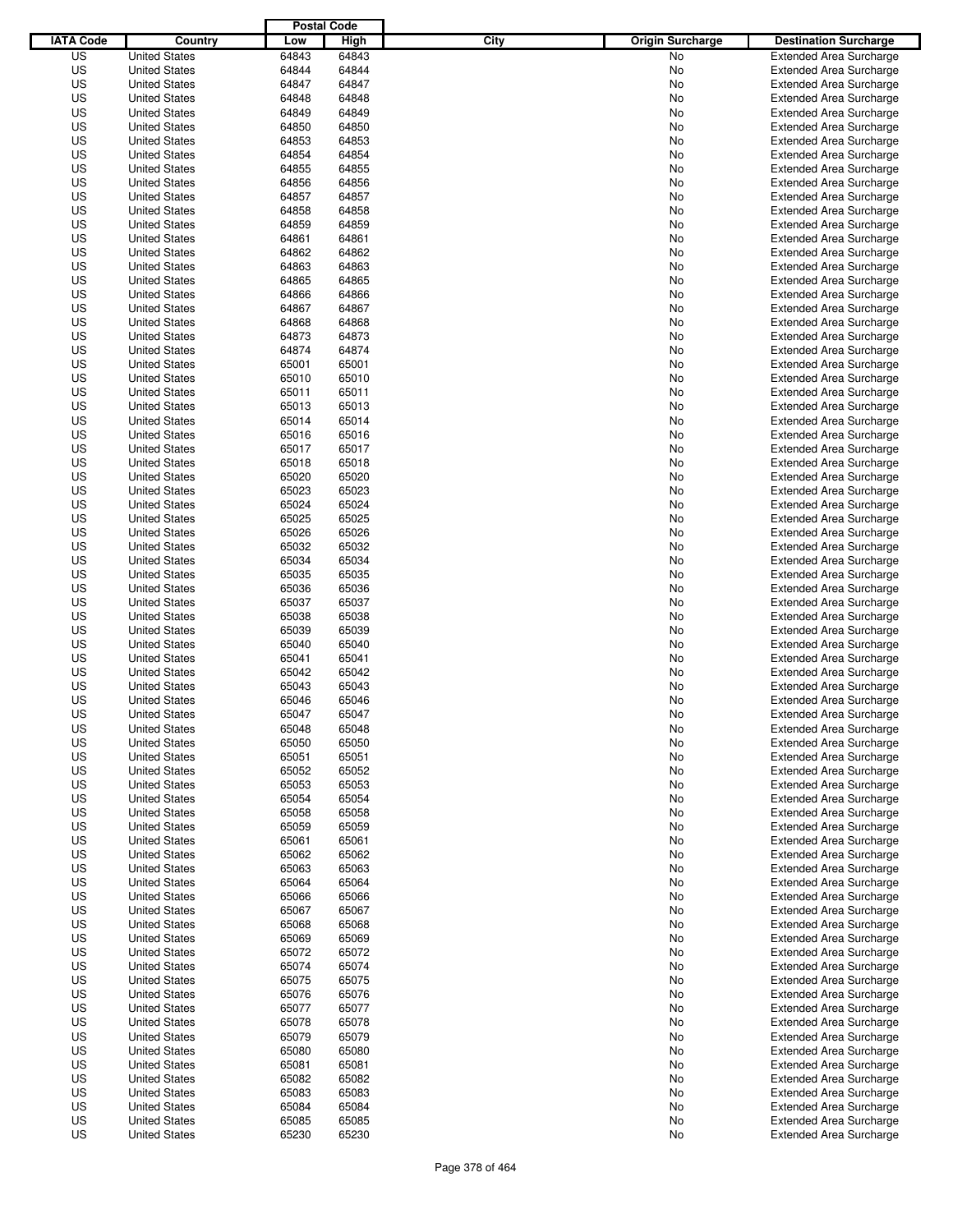|                  |                      | <b>Postal Code</b> |       |                                 |                                |
|------------------|----------------------|--------------------|-------|---------------------------------|--------------------------------|
| <b>IATA Code</b> | Country              | Low                | High  | City<br><b>Origin Surcharge</b> | <b>Destination Surcharge</b>   |
| US               | <b>United States</b> | 65231              | 65231 | <b>No</b>                       | <b>Extended Area Surcharge</b> |
| US               | <b>United States</b> | 65232              | 65232 | No                              | <b>Extended Area Surcharge</b> |
| US               | <b>United States</b> | 65233              | 65233 | No                              | <b>Extended Area Surcharge</b> |
| US               | <b>United States</b> | 65236              | 65236 | No                              | <b>Extended Area Surcharge</b> |
| US               | <b>United States</b> | 65237              | 65237 | No                              | <b>Extended Area Surcharge</b> |
| US               | <b>United States</b> | 65239              | 65239 | No                              | <b>Extended Area Surcharge</b> |
| US               | <b>United States</b> | 65240              | 65240 | No                              | <b>Extended Area Surcharge</b> |
| US               | <b>United States</b> | 65243              | 65243 | No                              | <b>Extended Area Surcharge</b> |
| US               | <b>United States</b> | 65244              | 65244 | No                              | <b>Extended Area Surcharge</b> |
| US               | <b>United States</b> | 65246              | 65246 | No                              | <b>Extended Area Surcharge</b> |
| US               | <b>United States</b> | 65247              | 65247 | No                              | <b>Extended Area Surcharge</b> |
| US               | <b>United States</b> | 65248              | 65248 | No                              | <b>Extended Area Surcharge</b> |
| US               | <b>United States</b> | 65250              | 65250 | No                              | <b>Extended Area Surcharge</b> |
| US               | <b>United States</b> | 65251              | 65251 | No                              | <b>Extended Area Surcharge</b> |
| US               | <b>United States</b> | 65254              | 65254 | No                              | <b>Extended Area Surcharge</b> |
| US               | <b>United States</b> | 65255              | 65255 | No                              | <b>Extended Area Surcharge</b> |
| US               | <b>United States</b> | 65256              | 65256 | No                              | <b>Extended Area Surcharge</b> |
| US               | <b>United States</b> | 65257              | 65257 | No                              | <b>Extended Area Surcharge</b> |
| US               | <b>United States</b> | 65258              | 65258 | No                              | <b>Extended Area Surcharge</b> |
| US               | <b>United States</b> | 65259              | 65259 | No                              | <b>Extended Area Surcharge</b> |
| US               | <b>United States</b> | 65260              | 65260 | No                              | <b>Extended Area Surcharge</b> |
| US               | <b>United States</b> | 65262              | 65262 | No                              | <b>Extended Area Surcharge</b> |
| US               | <b>United States</b> | 65263              | 65263 | No                              | <b>Extended Area Surcharge</b> |
| US               | <b>United States</b> | 65264              | 65264 | No                              | <b>Extended Area Surcharge</b> |
| US               | <b>United States</b> | 65265              | 65265 | No                              | <b>Extended Area Surcharge</b> |
| US               | <b>United States</b> | 65270              | 65270 | No                              | <b>Extended Area Surcharge</b> |
| US               | <b>United States</b> | 65274              | 65274 | No                              | <b>Extended Area Surcharge</b> |
| US               | <b>United States</b> | 65275              | 65275 | No                              | <b>Extended Area Surcharge</b> |
| US               | <b>United States</b> | 65276              | 65276 | No                              | <b>Extended Area Surcharge</b> |
| US               | <b>United States</b> | 65278              | 65278 | No                              | <b>Extended Area Surcharge</b> |
| US               | <b>United States</b> | 65279              | 65279 | No                              | <b>Extended Area Surcharge</b> |
| US               | <b>United States</b> | 65280              | 65280 | No                              | <b>Extended Area Surcharge</b> |
| US               | <b>United States</b> | 65281              | 65281 | No                              | <b>Extended Area Surcharge</b> |
| US               | <b>United States</b> | 65282              | 65282 | No                              | <b>Extended Area Surcharge</b> |
| US               | <b>United States</b> | 65283              | 65283 | No                              | <b>Extended Area Surcharge</b> |
| US               | <b>United States</b> | 65284              | 65284 | No                              | <b>Extended Area Surcharge</b> |
| US               | <b>United States</b> | 65285              | 65285 | No                              | <b>Extended Area Surcharge</b> |
| US               | <b>United States</b> | 65286              | 65286 | No                              | <b>Extended Area Surcharge</b> |
| US               | <b>United States</b> | 65287              | 65287 | No                              | <b>Extended Area Surcharge</b> |
| US               | <b>United States</b> | 65320              | 65320 | No                              | <b>Extended Area Surcharge</b> |
| US               | <b>United States</b> | 65321              | 65321 | No                              | <b>Extended Area Surcharge</b> |
| US               | <b>United States</b> | 65322              | 65322 | No                              | <b>Extended Area Surcharge</b> |
| US               | <b>United States</b> | 65323              | 65323 | No                              | <b>Extended Area Surcharge</b> |
| US               | <b>United States</b> | 65324              | 65324 | No                              | <b>Extended Area Surcharge</b> |
| US               | <b>United States</b> | 65325              | 65325 | No                              | <b>Extended Area Surcharge</b> |
| US               | <b>United States</b> | 65326              | 65326 | No                              | <b>Extended Area Surcharge</b> |
| US               | <b>United States</b> | 65327              | 65327 | No                              | <b>Extended Area Surcharge</b> |
| US               | <b>United States</b> | 65329              | 65329 | No                              | <b>Extended Area Surcharge</b> |
| US               | <b>United States</b> | 65330              | 65330 | No                              | <b>Extended Area Surcharge</b> |
| US               | <b>United States</b> | 65332              | 65332 | No                              | <b>Extended Area Surcharge</b> |
| US               | <b>United States</b> | 65333              | 65333 | No                              | <b>Extended Area Surcharge</b> |
| US               | <b>United States</b> | 65334              | 65334 | No                              | <b>Extended Area Surcharge</b> |
| US               | <b>United States</b> | 65335              | 65335 | No                              | <b>Extended Area Surcharge</b> |
| US               | <b>United States</b> | 65336              | 65336 | No                              | <b>Extended Area Surcharge</b> |
| US               | <b>United States</b> | 65337              | 65337 | No                              | <b>Extended Area Surcharge</b> |
| US               | <b>United States</b> | 65338              | 65338 | No                              | <b>Extended Area Surcharge</b> |
| US               | <b>United States</b> | 65339              | 65339 | No                              | <b>Extended Area Surcharge</b> |
| US               | <b>United States</b> | 65340              | 65340 | No                              | <b>Extended Area Surcharge</b> |
| US               | <b>United States</b> | 65344              | 65344 | No                              | <b>Extended Area Surcharge</b> |
| US               | <b>United States</b> | 65345              | 65345 | No                              | <b>Extended Area Surcharge</b> |
| US               | <b>United States</b> | 65347              | 65347 | No                              | <b>Extended Area Surcharge</b> |
| US               | <b>United States</b> | 65348              | 65348 | No                              | <b>Extended Area Surcharge</b> |
| US               | <b>United States</b> | 65349              | 65349 | No                              | <b>Extended Area Surcharge</b> |
| US               | <b>United States</b> | 65350              | 65350 | No                              | <b>Extended Area Surcharge</b> |
| US               | <b>United States</b> | 65351              | 65351 | No                              | <b>Extended Area Surcharge</b> |
| US               | <b>United States</b> | 65354              | 65354 | No                              | <b>Extended Area Surcharge</b> |
| US               | <b>United States</b> | 65355              | 65355 | No                              | <b>Extended Area Surcharge</b> |
| US               | <b>United States</b> | 65360              | 65360 | No                              | <b>Extended Area Surcharge</b> |
| US               | <b>United States</b> | 65433              | 65433 | No                              | <b>Extended Area Surcharge</b> |
| US               | <b>United States</b> | 65436              | 65436 | No                              | <b>Extended Area Surcharge</b> |
| US               | <b>United States</b> | 65438              | 65438 | No                              | <b>Extended Area Surcharge</b> |
| US               | <b>United States</b> | 65439              | 65439 | No                              | <b>Extended Area Surcharge</b> |
| US               | <b>United States</b> | 65440              | 65440 | No                              | <b>Extended Area Surcharge</b> |
| US               | <b>United States</b> | 65441              | 65441 | No                              | <b>Extended Area Surcharge</b> |
| US               | <b>United States</b> | 65443              | 65443 | No                              | <b>Extended Area Surcharge</b> |
| US               | <b>United States</b> | 65444              | 65444 | No                              | <b>Extended Area Surcharge</b> |
| US               | <b>United States</b> | 65446              | 65446 | No                              | <b>Extended Area Surcharge</b> |
| US               | <b>United States</b> | 65449              | 65449 | No                              | <b>Extended Area Surcharge</b> |
|                  |                      |                    |       |                                 |                                |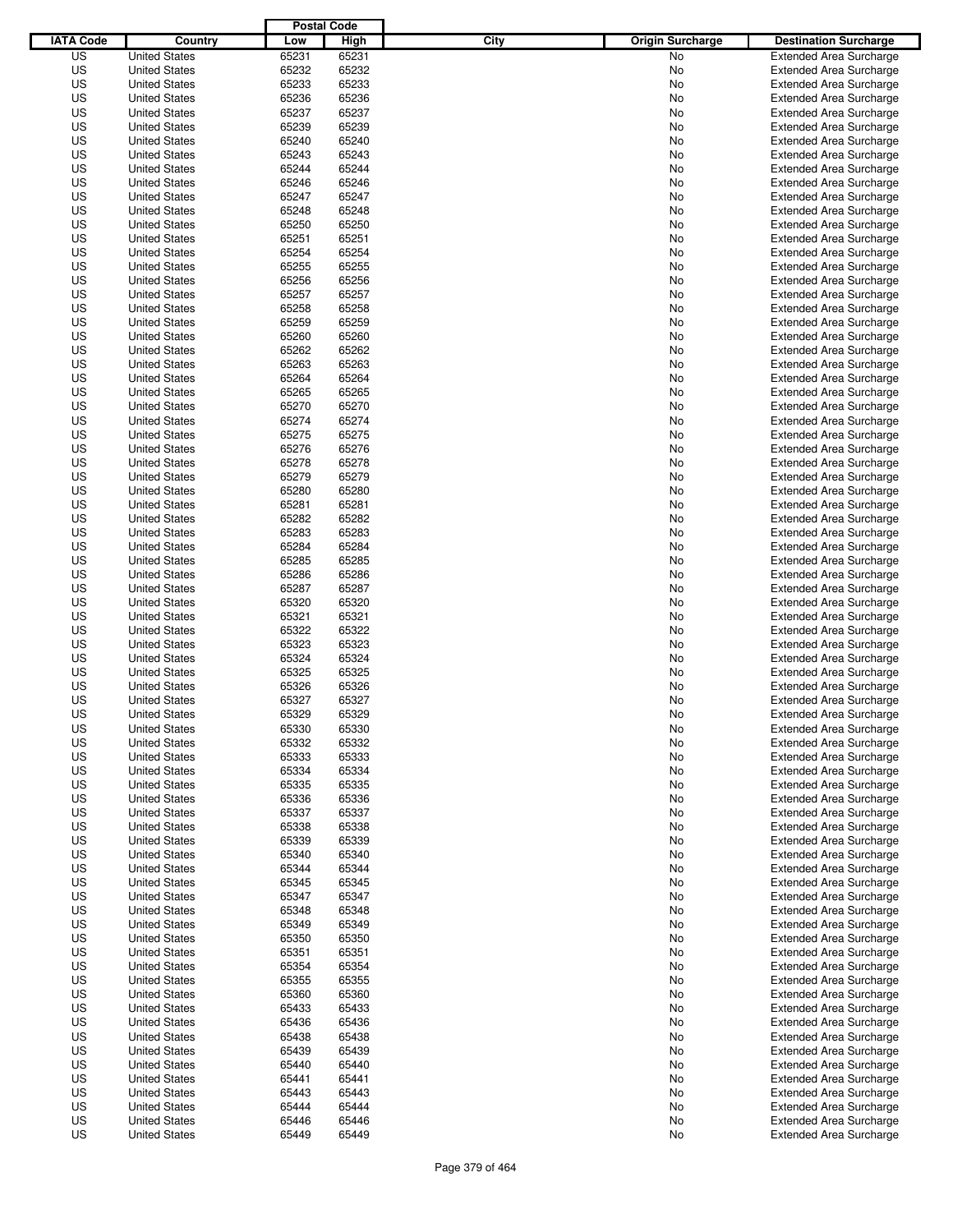|                  |                      | <b>Postal Code</b> |       |                                 |                                |
|------------------|----------------------|--------------------|-------|---------------------------------|--------------------------------|
| <b>IATA Code</b> | Country              | Low                | High  | City<br><b>Origin Surcharge</b> | <b>Destination Surcharge</b>   |
| US               | <b>United States</b> | 65452              | 65452 | <b>No</b>                       | <b>Extended Area Surcharge</b> |
| US               | <b>United States</b> | 65453              | 65453 | No                              | <b>Extended Area Surcharge</b> |
| US               | <b>United States</b> | 65456              | 65456 | No                              | <b>Extended Area Surcharge</b> |
| US               | <b>United States</b> | 65457              | 65457 | No                              | <b>Extended Area Surcharge</b> |
| US               | <b>United States</b> | 65459              | 65459 | No                              | <b>Extended Area Surcharge</b> |
| US               | <b>United States</b> | 65461              | 65461 | No                              | <b>Extended Area Surcharge</b> |
| US               | <b>United States</b> | 65462              | 65462 | No                              | <b>Extended Area Surcharge</b> |
| US               | <b>United States</b> | 65463              | 65463 | No                              | <b>Extended Area Surcharge</b> |
| US               | <b>United States</b> | 65464              | 65464 | No                              | <b>Extended Area Surcharge</b> |
| US               | <b>United States</b> | 65466              | 65466 | No                              | <b>Extended Area Surcharge</b> |
| US               | <b>United States</b> | 65468              | 65468 | No                              | <b>Extended Area Surcharge</b> |
| US               | <b>United States</b> | 65470              | 65470 | No                              | <b>Extended Area Surcharge</b> |
| US               | <b>United States</b> | 65473              | 65473 | No                              | <b>Extended Area Surcharge</b> |
| US               | <b>United States</b> | 65479              | 65479 | No                              | <b>Extended Area Surcharge</b> |
| US               | <b>United States</b> | 65483              | 65483 | No                              | <b>Extended Area Surcharge</b> |
| US               | <b>United States</b> | 65484              | 65484 | No                              | <b>Extended Area Surcharge</b> |
| US               | <b>United States</b> | 65486              | 65486 | No                              | <b>Extended Area Surcharge</b> |
| US               | <b>United States</b> | 65501              | 65501 | No                              | <b>Extended Area Surcharge</b> |
| US               | <b>United States</b> | 65529              | 65529 | No                              | <b>Extended Area Surcharge</b> |
| US               | <b>United States</b> | 65532              | 65532 | No                              | <b>Extended Area Surcharge</b> |
| US               | <b>United States</b> | 65534              | 65534 | No                              | <b>Extended Area Surcharge</b> |
| US               | <b>United States</b> | 65535              | 65535 | No                              | <b>Extended Area Surcharge</b> |
| US               | <b>United States</b> | 65536              | 65536 | No                              | <b>Extended Area Surcharge</b> |
| US               | <b>United States</b> | 65540              | 65540 | No                              | <b>Extended Area Surcharge</b> |
| US               | <b>United States</b> | 65541              | 65541 | No                              | <b>Extended Area Surcharge</b> |
| US               | <b>United States</b> | 65542              | 65542 | No                              | <b>Extended Area Surcharge</b> |
| US               | <b>United States</b> | 65543              | 65543 | No                              | <b>Extended Area Surcharge</b> |
| US               | <b>United States</b> | 65548              | 65548 | No                              | <b>Extended Area Surcharge</b> |
| US               | <b>United States</b> | 65550              | 65550 | No                              | <b>Extended Area Surcharge</b> |
| US               | <b>United States</b> | 65552              | 65552 | No                              | <b>Extended Area Surcharge</b> |
| US               | <b>United States</b> | 65555              | 65555 | No                              | <b>Extended Area Surcharge</b> |
| US               | <b>United States</b> | 65556              | 65556 | No                              | <b>Extended Area Surcharge</b> |
| US               | <b>United States</b> | 65557              | 65557 | No                              | <b>Extended Area Surcharge</b> |
| US               | <b>United States</b> | 65559              | 65559 | No                              | <b>Extended Area Surcharge</b> |
| US               | <b>United States</b> | 65560              | 65560 | No                              | <b>Extended Area Surcharge</b> |
| US               | <b>United States</b> | 65564              | 65564 | No                              | <b>Extended Area Surcharge</b> |
| US               | <b>United States</b> | 65565              | 65565 | No                              | <b>Extended Area Surcharge</b> |
| US               | <b>United States</b> | 65566              | 65566 | No                              | <b>Extended Area Surcharge</b> |
| US               | <b>United States</b> | 65567              | 65567 | No                              | <b>Extended Area Surcharge</b> |
| US               | <b>United States</b> | 65570              | 65570 | No                              | <b>Extended Area Surcharge</b> |
| US               | <b>United States</b> | 65571              | 65571 | No                              | <b>Extended Area Surcharge</b> |
| US               | <b>United States</b> | 65580              | 65580 | No                              | <b>Extended Area Surcharge</b> |
| US               | <b>United States</b> | 65582              | 65582 | No                              | <b>Extended Area Surcharge</b> |
| US               | <b>United States</b> | 65583              | 65583 | No                              | <b>Extended Area Surcharge</b> |
| US               | <b>United States</b> | 65584              | 65584 | No                              | <b>Extended Area Surcharge</b> |
| US               | <b>United States</b> | 65586              | 65586 | No                              | <b>Extended Area Surcharge</b> |
| US               | <b>United States</b> | 65588              | 65588 | No                              | <b>Extended Area Surcharge</b> |
| US               | <b>United States</b> | 65589              | 65589 | No                              | <b>Extended Area Surcharge</b> |
| US               | <b>United States</b> | 65590              | 65590 | No                              | <b>Extended Area Surcharge</b> |
| US               | <b>United States</b> | 65591              | 65591 | No                              | <b>Extended Area Surcharge</b> |
| US               | <b>United States</b> | 65601              | 65601 | No                              | <b>Extended Area Surcharge</b> |
| US               | <b>United States</b> | 65603              | 65603 | No                              | <b>Extended Area Surcharge</b> |
| US               | <b>United States</b> | 65604              | 65604 | No                              | <b>Extended Area Surcharge</b> |
| US               | <b>United States</b> | 65605              | 65605 | No                              | <b>Extended Area Surcharge</b> |
| US               | <b>United States</b> | 65606              | 65606 | No                              | <b>Extended Area Surcharge</b> |
| US               | <b>United States</b> | 65608              | 65608 | No                              | <b>Extended Area Surcharge</b> |
| US               | <b>United States</b> | 65609              | 65609 | No                              | <b>Extended Area Surcharge</b> |
| US               | <b>United States</b> | 65610              | 65610 | No                              | <b>Extended Area Surcharge</b> |
| US               | <b>United States</b> | 65611              | 65611 | No                              | <b>Extended Area Surcharge</b> |
| US               | <b>United States</b> | 65612              | 65612 | No                              | <b>Extended Area Surcharge</b> |
| US               | <b>United States</b> | 65613              | 65613 | No                              | <b>Extended Area Surcharge</b> |
| US               | <b>United States</b> | 65614              | 65614 | No                              | <b>Extended Area Surcharge</b> |
| US               | <b>United States</b> | 65617              | 65617 | No                              | <b>Extended Area Surcharge</b> |
| US               | <b>United States</b> | 65618              | 65618 | No                              | <b>Extended Area Surcharge</b> |
| US               | <b>United States</b> | 65620              | 65620 | No                              | <b>Extended Area Surcharge</b> |
| US               | <b>United States</b> | 65622              | 65622 | No                              | <b>Extended Area Surcharge</b> |
| US               | <b>United States</b> | 65623              | 65623 | No                              | <b>Extended Area Surcharge</b> |
| US               | <b>United States</b> | 65624              | 65624 | No                              | <b>Extended Area Surcharge</b> |
| US               | <b>United States</b> | 65625              | 65625 | No                              | <b>Extended Area Surcharge</b> |
| US               | <b>United States</b> | 65626              | 65626 | No                              | <b>Extended Area Surcharge</b> |
| US               | <b>United States</b> | 65627              | 65627 | No                              | <b>Extended Area Surcharge</b> |
| US               | <b>United States</b> | 65629              | 65629 | No                              | <b>Extended Area Surcharge</b> |
| US               | <b>United States</b> | 65630              | 65630 | No                              | <b>Extended Area Surcharge</b> |
| US               | <b>United States</b> | 65631              | 65631 | No                              | <b>Extended Area Surcharge</b> |
| US               | <b>United States</b> | 65632              | 65632 | No                              | <b>Extended Area Surcharge</b> |
| US               | <b>United States</b> | 65633              | 65633 | No                              | <b>Extended Area Surcharge</b> |
| US               | <b>United States</b> | 65634              | 65634 | No                              | <b>Extended Area Surcharge</b> |
| US               | <b>United States</b> | 65635              | 65635 | No                              | <b>Extended Area Surcharge</b> |
|                  |                      |                    |       |                                 |                                |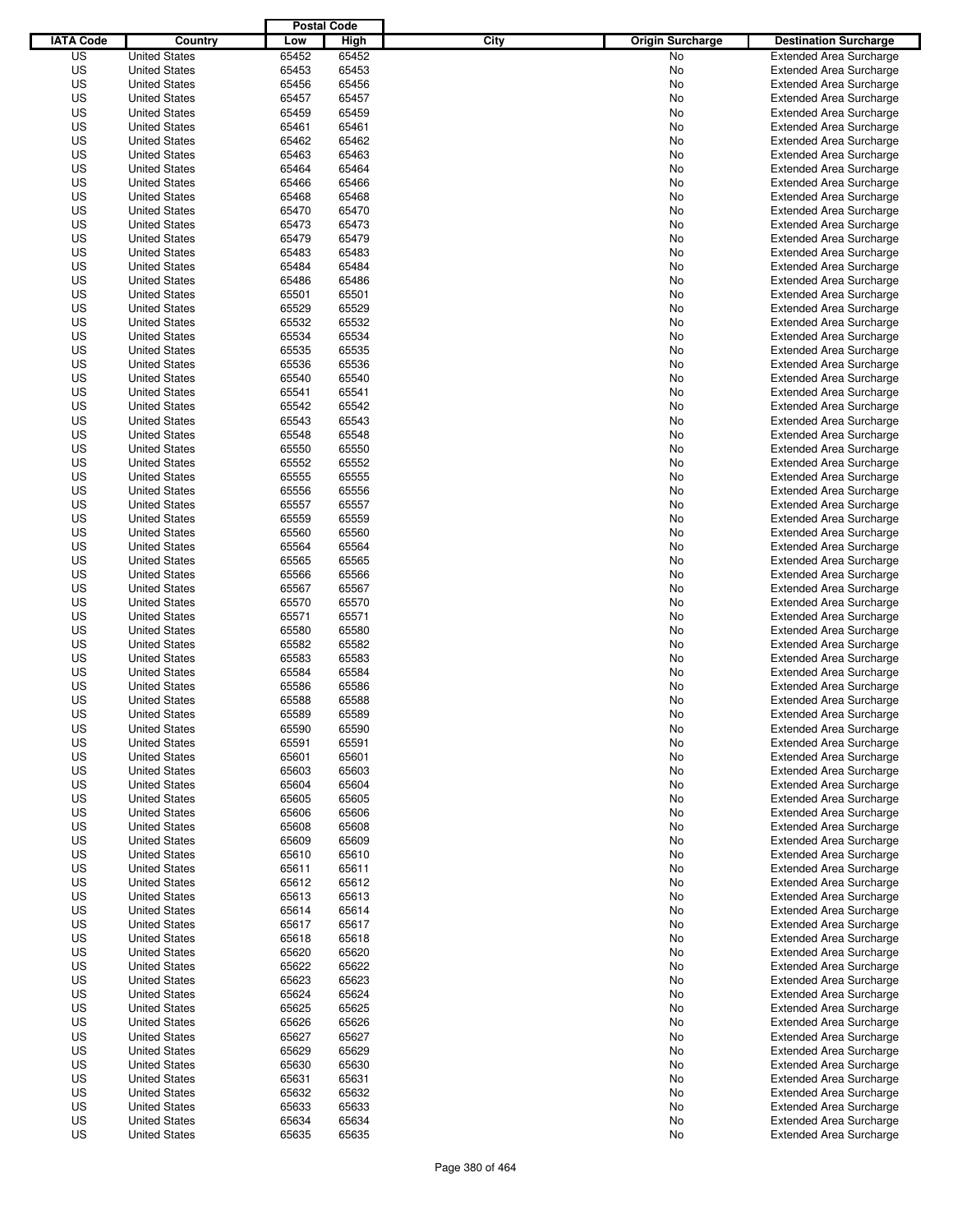|                  |                                              | <b>Postal Code</b> |       |                                 |                                |
|------------------|----------------------------------------------|--------------------|-------|---------------------------------|--------------------------------|
| <b>IATA Code</b> | Country                                      | Low                | High  | City<br><b>Origin Surcharge</b> | <b>Destination Surcharge</b>   |
| US               | <b>United States</b>                         | 65636              | 65636 | <b>No</b>                       | <b>Extended Area Surcharge</b> |
| US               | <b>United States</b>                         | 65637              | 65637 | No                              | <b>Extended Area Surcharge</b> |
| US               | <b>United States</b>                         | 65638              | 65638 | No                              | <b>Extended Area Surcharge</b> |
| US               | <b>United States</b>                         | 65640              | 65640 | No                              | <b>Extended Area Surcharge</b> |
| US               | <b>United States</b>                         | 65641              | 65641 | No                              | <b>Extended Area Surcharge</b> |
| US               | <b>United States</b>                         | 65644              | 65644 | No                              | <b>Extended Area Surcharge</b> |
| US               | <b>United States</b>                         | 65646              | 65646 | No                              | <b>Extended Area Surcharge</b> |
| US               | <b>United States</b>                         | 65647              | 65647 | No                              | <b>Extended Area Surcharge</b> |
| US               | <b>United States</b>                         | 65648              | 65648 | No                              | <b>Extended Area Surcharge</b> |
| US               | <b>United States</b>                         | 65649              | 65649 | No                              | <b>Extended Area Surcharge</b> |
| US               | <b>United States</b>                         | 65650              | 65650 | No                              | <b>Extended Area Surcharge</b> |
| US               | <b>United States</b>                         | 65652              | 65652 | No                              | <b>Extended Area Surcharge</b> |
| US               | <b>United States</b>                         | 65653              | 65653 | No                              | <b>Extended Area Surcharge</b> |
| US               | <b>United States</b>                         | 65654              | 65654 | No                              | <b>Extended Area Surcharge</b> |
| US               | <b>United States</b>                         | 65655              | 65655 | No                              | <b>Extended Area Surcharge</b> |
| US               | <b>United States</b>                         | 65656              | 65656 | No                              | <b>Extended Area Surcharge</b> |
| US               | <b>United States</b>                         | 65657              | 65657 | No                              | <b>Extended Area Surcharge</b> |
| US               | <b>United States</b>                         | 65658              | 65658 | No                              | <b>Extended Area Surcharge</b> |
| US               | <b>United States</b>                         | 65659              | 65659 | No                              | <b>Extended Area Surcharge</b> |
| US               | <b>United States</b>                         | 65660              | 65660 | No                              | <b>Extended Area Surcharge</b> |
| US               | <b>United States</b>                         | 65661              | 65661 | No                              | <b>Extended Area Surcharge</b> |
| US               | <b>United States</b>                         | 65662              | 65662 | No                              | <b>Extended Area Surcharge</b> |
| US               | <b>United States</b>                         | 65663              | 65663 | No                              | <b>Extended Area Surcharge</b> |
| US               | <b>United States</b>                         | 65664              | 65664 | No                              | <b>Extended Area Surcharge</b> |
| US               | <b>United States</b>                         | 65666              | 65666 | No                              | <b>Extended Area Surcharge</b> |
| US               | <b>United States</b>                         | 65667              | 65667 | No                              | <b>Extended Area Surcharge</b> |
| US               | <b>United States</b>                         | 65668              | 65668 | No                              | <b>Extended Area Surcharge</b> |
| US               | <b>United States</b>                         | 65669              | 65669 | No                              | <b>Extended Area Surcharge</b> |
| US               | <b>United States</b>                         | 65672              | 65672 | No                              | <b>Extended Area Surcharge</b> |
| US               | <b>United States</b>                         | 65673              | 65673 | No                              | <b>Extended Area Surcharge</b> |
| US               |                                              | 65674              | 65674 | No                              |                                |
| US               | <b>United States</b><br><b>United States</b> | 65675              | 65675 |                                 | <b>Extended Area Surcharge</b> |
|                  |                                              |                    |       | No                              | <b>Extended Area Surcharge</b> |
| US               | <b>United States</b>                         | 65676              | 65676 | No                              | <b>Extended Area Surcharge</b> |
| US               | <b>United States</b>                         | 65679              | 65679 | No                              | <b>Extended Area Surcharge</b> |
| US               | <b>United States</b>                         | 65680              | 65680 | No                              | <b>Extended Area Surcharge</b> |
| US               | <b>United States</b>                         | 65681              | 65681 | No                              | <b>Extended Area Surcharge</b> |
| US               | <b>United States</b>                         | 65682              | 65682 | No                              | <b>Extended Area Surcharge</b> |
| US               | <b>United States</b>                         | 65685              | 65685 | No                              | <b>Extended Area Surcharge</b> |
| US               | <b>United States</b>                         | 65686              | 65686 | No                              | <b>Extended Area Surcharge</b> |
| US               | <b>United States</b>                         | 65688              | 65688 | No                              | <b>Extended Area Surcharge</b> |
| US               | <b>United States</b>                         | 65689              | 65689 | No                              | <b>Extended Area Surcharge</b> |
| US               | <b>United States</b>                         | 65690              | 65690 | No                              | <b>Extended Area Surcharge</b> |
| US               | <b>United States</b>                         | 65692              | 65692 | No                              | <b>Extended Area Surcharge</b> |
| US               | <b>United States</b>                         | 65701              | 65701 | No                              | <b>Extended Area Surcharge</b> |
| US               | <b>United States</b>                         | 65702              | 65702 | No                              | <b>Extended Area Surcharge</b> |
| US               | <b>United States</b>                         | 65704              | 65704 | No                              | <b>Extended Area Surcharge</b> |
| US               | <b>United States</b>                         | 65705              | 65705 | No                              | <b>Extended Area Surcharge</b> |
| US               | <b>United States</b>                         | 65706              | 65706 | No                              | <b>Extended Area Surcharge</b> |
| US               | <b>United States</b>                         | 65707              | 65707 | No                              | <b>Extended Area Surcharge</b> |
| US               | <b>United States</b>                         | 65708              | 65708 | No                              | <b>Extended Area Surcharge</b> |
| US               | <b>United States</b>                         | 65710              | 65710 | No                              | <b>Extended Area Surcharge</b> |
| US               | <b>United States</b>                         | 65711              | 65711 | No                              | <b>Extended Area Surcharge</b> |
| US               | <b>United States</b>                         | 65712              | 65712 | No                              | <b>Extended Area Surcharge</b> |
| US               | <b>United States</b>                         | 65713              | 65713 | No                              | <b>Extended Area Surcharge</b> |
| US               | <b>United States</b>                         | 65715              | 65715 | No                              | <b>Extended Area Surcharge</b> |
| US               | <b>United States</b>                         | 65717              | 65717 | No                              | <b>Extended Area Surcharge</b> |
| US               | <b>United States</b>                         | 65720              | 65720 | No                              | <b>Extended Area Surcharge</b> |
| US               | <b>United States</b>                         | 65722              | 65722 | No                              | <b>Extended Area Surcharge</b> |
| US               | <b>United States</b>                         | 65723              | 65723 | No                              | <b>Extended Area Surcharge</b> |
| US               | <b>United States</b>                         | 65724              | 65724 | No                              | <b>Extended Area Surcharge</b> |
| US               | <b>United States</b>                         | 65725              | 65725 | No                              | <b>Extended Area Surcharge</b> |
| US               | <b>United States</b>                         | 65726              | 65726 | No                              | <b>Extended Area Surcharge</b> |
| US               | <b>United States</b>                         | 65727              | 65727 | No                              | <b>Extended Area Surcharge</b> |
| US               | <b>United States</b>                         | 65728              | 65728 | No                              | <b>Extended Area Surcharge</b> |
| US               | <b>United States</b>                         | 65729              | 65729 | No                              | <b>Extended Area Surcharge</b> |
| US               | <b>United States</b>                         | 65730              | 65730 | No                              | <b>Extended Area Surcharge</b> |
| US               | <b>United States</b>                         | 65731              | 65731 | No                              | <b>Extended Area Surcharge</b> |
| US               | <b>United States</b>                         | 65732              | 65732 | No                              | <b>Extended Area Surcharge</b> |
| US               | <b>United States</b>                         | 65733              | 65733 | No                              | <b>Extended Area Surcharge</b> |
| US               | <b>United States</b>                         | 65734              | 65734 | No                              | <b>Extended Area Surcharge</b> |
| US               | <b>United States</b>                         | 65735              | 65735 | No                              | <b>Extended Area Surcharge</b> |
| US               | <b>United States</b>                         | 65737              | 65737 | No                              | <b>Extended Area Surcharge</b> |
| US               | <b>United States</b>                         | 65739              | 65739 | No                              | <b>Extended Area Surcharge</b> |
| US               | <b>United States</b>                         | 65741              | 65741 | No                              | <b>Extended Area Surcharge</b> |
| US               | <b>United States</b>                         | 65742              | 65742 | No                              | <b>Extended Area Surcharge</b> |
| US               | <b>United States</b>                         | 65744              | 65744 | No                              | <b>Extended Area Surcharge</b> |
| US               | <b>United States</b>                         | 65745              | 65745 | No                              | <b>Extended Area Surcharge</b> |
| US               | <b>United States</b>                         | 65746              | 65746 | No                              | <b>Extended Area Surcharge</b> |
|                  |                                              |                    |       |                                 |                                |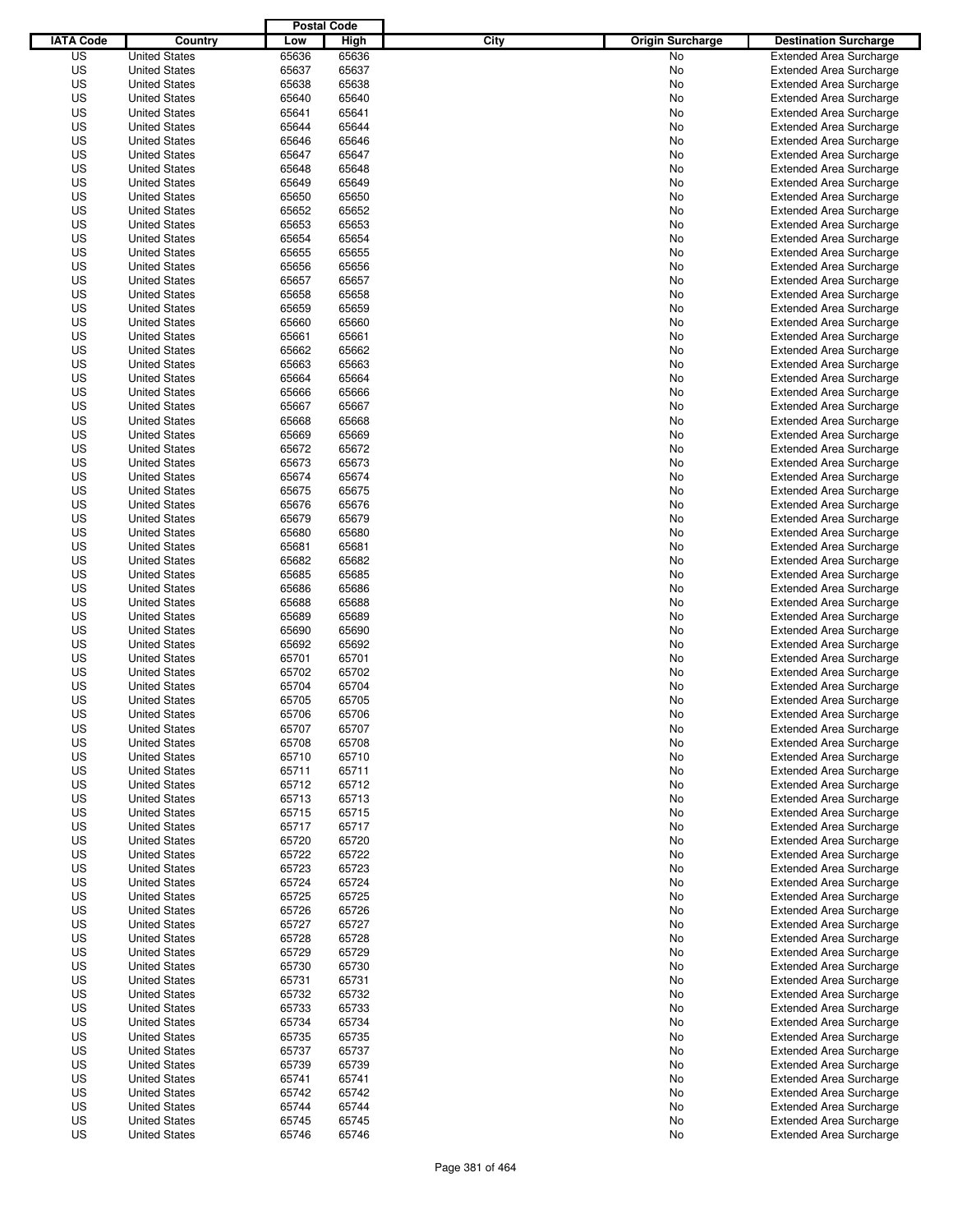|                  |                      | <b>Postal Code</b> |       |                                 |                                |
|------------------|----------------------|--------------------|-------|---------------------------------|--------------------------------|
| <b>IATA Code</b> | Country              | Low                | High  | City<br><b>Origin Surcharge</b> | <b>Destination Surcharge</b>   |
| US               | <b>United States</b> | 65747              | 65747 | <b>No</b>                       | <b>Extended Area Surcharge</b> |
| US               | <b>United States</b> | 65752              | 65752 | No                              | <b>Extended Area Surcharge</b> |
| US               | <b>United States</b> | 65753              | 65753 | No                              | <b>Extended Area Surcharge</b> |
| US               | <b>United States</b> | 65754              | 65754 | No                              | <b>Extended Area Surcharge</b> |
| US               | <b>United States</b> | 65755              | 65755 | No                              | <b>Extended Area Surcharge</b> |
| US               | <b>United States</b> | 65756              | 65756 | No                              | <b>Extended Area Surcharge</b> |
| US               | <b>United States</b> | 65757              | 65757 | No                              | <b>Extended Area Surcharge</b> |
| US               | <b>United States</b> | 65759              | 65759 | No                              | <b>Extended Area Surcharge</b> |
| US               | <b>United States</b> | 65760              | 65760 | No                              | <b>Extended Area Surcharge</b> |
| US               | <b>United States</b> | 65761              | 65761 | No                              | <b>Extended Area Surcharge</b> |
| US               | <b>United States</b> | 65762              | 65762 | No                              | <b>Extended Area Surcharge</b> |
| US               | <b>United States</b> | 65764              | 65764 | No                              | <b>Extended Area Surcharge</b> |
| US               | <b>United States</b> | 65766              | 65766 | No                              | <b>Extended Area Surcharge</b> |
| US               | <b>United States</b> | 65767              | 65767 | No                              | <b>Extended Area Surcharge</b> |
| US               | <b>United States</b> | 65768              | 65768 | No                              | <b>Extended Area Surcharge</b> |
| US               | <b>United States</b> | 65769              | 65769 | No                              | <b>Extended Area Surcharge</b> |
| US               | <b>United States</b> | 65770              | 65770 | No                              | <b>Extended Area Surcharge</b> |
| US               | <b>United States</b> | 65771              | 65771 | No                              | <b>Extended Area Surcharge</b> |
| US               | <b>United States</b> | 65772              | 65772 | No                              | <b>Extended Area Surcharge</b> |
| US               | <b>United States</b> | 65773              | 65773 | No                              | <b>Extended Area Surcharge</b> |
| US               | <b>United States</b> | 65774              | 65774 | No                              | <b>Extended Area Surcharge</b> |
| US               | <b>United States</b> | 65775              | 65775 | No                              | <b>Extended Area Surcharge</b> |
| US               | <b>United States</b> | 65776              | 65776 | No                              | <b>Extended Area Surcharge</b> |
| US               | <b>United States</b> | 65777              | 65777 | No                              | <b>Extended Area Surcharge</b> |
| US               | <b>United States</b> | 65778              | 65778 | No                              | <b>Extended Area Surcharge</b> |
| US               | <b>United States</b> | 65779              | 65779 | No                              | <b>Extended Area Surcharge</b> |
| US               | <b>United States</b> | 65781              | 65781 | No                              | <b>Extended Area Surcharge</b> |
| US               | <b>United States</b> | 65783              | 65783 | No                              | <b>Extended Area Surcharge</b> |
| US               | <b>United States</b> | 65784              | 65784 | No                              | <b>Extended Area Surcharge</b> |
| US               | <b>United States</b> | 65785              | 65785 | No                              | <b>Extended Area Surcharge</b> |
| US               | <b>United States</b> | 65786              | 65786 | No                              | <b>Extended Area Surcharge</b> |
| US               | <b>United States</b> | 65787              | 65787 | No                              | <b>Extended Area Surcharge</b> |
| US               | <b>United States</b> | 65788              | 65788 | No                              | <b>Extended Area Surcharge</b> |
| US               | <b>United States</b> | 65789              | 65789 | No                              | <b>Extended Area Surcharge</b> |
| US               | <b>United States</b> | 65790              | 65790 | No                              | <b>Extended Area Surcharge</b> |
| US               | <b>United States</b> | 65791              | 65791 | No                              | <b>Extended Area Surcharge</b> |
| US               | <b>United States</b> | 65793              | 65793 | No                              | <b>Extended Area Surcharge</b> |
| US               | <b>United States</b> | 66002              | 66002 | No                              | <b>Extended Area Surcharge</b> |
| US               | <b>United States</b> | 66008              | 66008 | No                              | <b>Extended Area Surcharge</b> |
| US               | <b>United States</b> | 66010              | 66010 | No                              | <b>Extended Area Surcharge</b> |
| US               | <b>United States</b> | 66013              | 66013 | No                              | <b>Extended Area Surcharge</b> |
| US               | <b>United States</b> | 66014              | 66014 | No                              | <b>Extended Area Surcharge</b> |
| US               | <b>United States</b> | 66015              | 66015 | No                              | <b>Extended Area Surcharge</b> |
| US               | <b>United States</b> | 66016              | 66016 | No                              | <b>Extended Area Surcharge</b> |
| US               | <b>United States</b> | 66017              | 66017 | No                              | Extended Area Surcharge        |
| US               | <b>United States</b> | 66020              | 66020 | No                              | <b>Extended Area Surcharge</b> |
| US               | <b>United States</b> | 66021              | 66021 | No                              | <b>Extended Area Surcharge</b> |
| US               | <b>United States</b> | 66023              | 66023 | No                              | <b>Extended Area Surcharge</b> |
| US               | <b>United States</b> | 66026              | 66026 | No                              | <b>Extended Area Surcharge</b> |
| US               | <b>United States</b> | 66032              | 66032 | No                              | <b>Extended Area Surcharge</b> |
| US               | <b>United States</b> | 66033              | 66033 | No                              | <b>Extended Area Surcharge</b> |
| US               | <b>United States</b> | 66035              | 66035 | No                              | <b>Extended Area Surcharge</b> |
| US               | <b>United States</b> | 66039              | 66039 | No                              | <b>Extended Area Surcharge</b> |
| US               | <b>United States</b> | 66040              | 66040 | No                              | <b>Extended Area Surcharge</b> |
| US               | <b>United States</b> | 66041              | 66041 | No                              | <b>Extended Area Surcharge</b> |
| US               | <b>United States</b> | 66042              | 66042 | No                              | <b>Extended Area Surcharge</b> |
| US               | <b>United States</b> | 66050              | 66050 | No                              | <b>Extended Area Surcharge</b> |
| US               | <b>United States</b> | 66052              | 66052 | No                              | <b>Extended Area Surcharge</b> |
| US               | <b>United States</b> | 66053              | 66053 | No                              | <b>Extended Area Surcharge</b> |
| US               | <b>United States</b> | 66054              | 66054 | No                              | <b>Extended Area Surcharge</b> |
| US               | <b>United States</b> | 66056              | 66056 | No                              | <b>Extended Area Surcharge</b> |
| US               | <b>United States</b> | 66058              | 66058 | No                              | <b>Extended Area Surcharge</b> |
| US               | <b>United States</b> | 66060              | 66060 | No                              | <b>Extended Area Surcharge</b> |
| US               | <b>United States</b> | 66064              | 66064 | No                              | <b>Extended Area Surcharge</b> |
| US               | <b>United States</b> | 66066              | 66066 | No                              | <b>Extended Area Surcharge</b> |
| US               | <b>United States</b> | 66070              | 66070 | No                              | <b>Extended Area Surcharge</b> |
| US               | <b>United States</b> | 66071              | 66071 | No                              | <b>Extended Area Surcharge</b> |
| US               | <b>United States</b> | 66072              | 66072 | No                              | <b>Extended Area Surcharge</b> |
| US               | <b>United States</b> | 66073              | 66073 | No                              | <b>Extended Area Surcharge</b> |
| US               | <b>United States</b> | 66075              | 66075 | No                              | <b>Extended Area Surcharge</b> |
| US               | <b>United States</b> | 66076              | 66076 | No                              | <b>Extended Area Surcharge</b> |
| US               | <b>United States</b> | 66078              | 66078 | No                              | <b>Extended Area Surcharge</b> |
| US               | <b>United States</b> | 66079              | 66079 | No                              | <b>Extended Area Surcharge</b> |
| US               | <b>United States</b> | 66080              | 66080 | No                              | <b>Extended Area Surcharge</b> |
| US               | <b>United States</b> | 66086              | 66086 | No                              | <b>Extended Area Surcharge</b> |
| US               | <b>United States</b> | 66087              | 66087 | No                              | <b>Extended Area Surcharge</b> |
| US               | <b>United States</b> | 66088              | 66088 | No                              | <b>Extended Area Surcharge</b> |
| US               | <b>United States</b> | 66090              | 66090 | No                              | <b>Extended Area Surcharge</b> |
|                  |                      |                    |       |                                 |                                |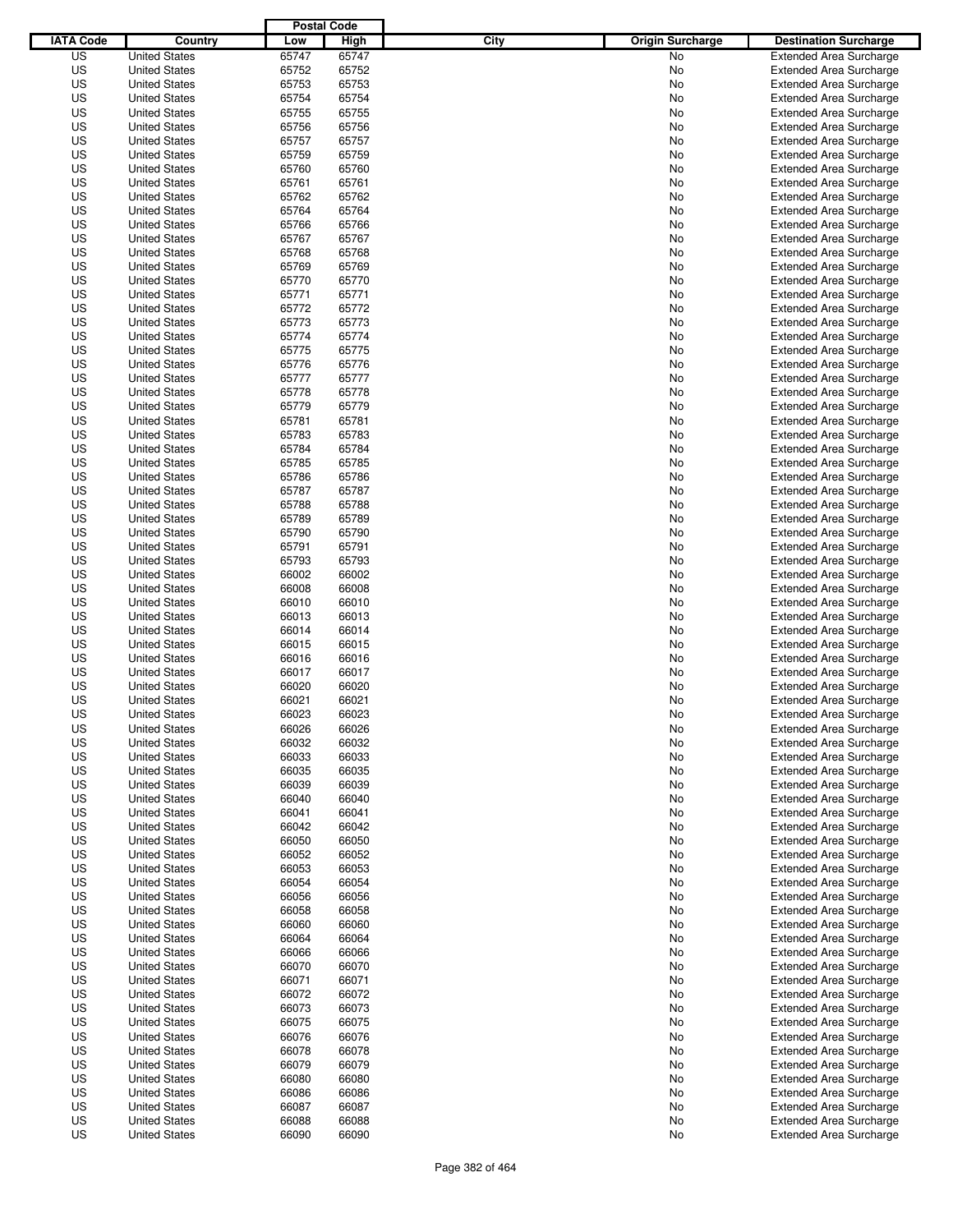|                  |                      | <b>Postal Code</b> |       |                                 |                                |
|------------------|----------------------|--------------------|-------|---------------------------------|--------------------------------|
| <b>IATA Code</b> | Country              | Low                | High  | City<br><b>Origin Surcharge</b> | <b>Destination Surcharge</b>   |
| US               | <b>United States</b> | 66091              | 66091 | <b>No</b>                       | <b>Extended Area Surcharge</b> |
| US               | <b>United States</b> | 66092              | 66092 | No                              | <b>Extended Area Surcharge</b> |
| US               | <b>United States</b> | 66093              | 66093 | No                              | <b>Extended Area Surcharge</b> |
| US               | <b>United States</b> | 66094              | 66094 | No                              | <b>Extended Area Surcharge</b> |
| US               | <b>United States</b> | 66095              | 66095 | No                              | <b>Extended Area Surcharge</b> |
| US               | <b>United States</b> | 66097              | 66097 | No                              | <b>Extended Area Surcharge</b> |
| US               | <b>United States</b> | 66401              | 66401 | No                              | <b>Extended Area Surcharge</b> |
| US               | <b>United States</b> | 66402              | 66402 | No                              | <b>Extended Area Surcharge</b> |
| US               | <b>United States</b> | 66403              | 66403 | No                              | <b>Extended Area Surcharge</b> |
| US               | <b>United States</b> | 66404              | 66404 | No                              | <b>Extended Area Surcharge</b> |
| US               | <b>United States</b> | 66406              | 66406 | No                              | <b>Extended Area Surcharge</b> |
| US               | <b>United States</b> | 66407              | 66407 | No                              | <b>Extended Area Surcharge</b> |
| US               | <b>United States</b> | 66408              | 66408 | No                              | <b>Extended Area Surcharge</b> |
| US               | <b>United States</b> | 66409              | 66409 | No                              | <b>Extended Area Surcharge</b> |
| US               | <b>United States</b> | 66411              | 66411 | No                              | <b>Extended Area Surcharge</b> |
| US               | <b>United States</b> | 66412              | 66412 | No                              | <b>Extended Area Surcharge</b> |
| US               | <b>United States</b> | 66413              | 66413 | No                              | <b>Extended Area Surcharge</b> |
| US               | <b>United States</b> | 66414              | 66414 | No                              | <b>Extended Area Surcharge</b> |
| US               | <b>United States</b> | 66415              | 66415 | No                              | <b>Extended Area Surcharge</b> |
| US               | <b>United States</b> | 66416              | 66416 | No                              | <b>Extended Area Surcharge</b> |
| US               | <b>United States</b> | 66417              | 66417 | No                              | <b>Extended Area Surcharge</b> |
| US               | <b>United States</b> | 66418              | 66418 | No                              | <b>Extended Area Surcharge</b> |
| US               | <b>United States</b> | 66419              | 66419 | No                              | <b>Extended Area Surcharge</b> |
| US               | <b>United States</b> | 66422              | 66422 | No                              | <b>Extended Area Surcharge</b> |
| US               | <b>United States</b> | 66423              | 66423 | No                              | <b>Extended Area Surcharge</b> |
| US               | <b>United States</b> | 66424              | 66424 | No                              | <b>Extended Area Surcharge</b> |
| US               | <b>United States</b> | 66425              | 66425 | No                              | <b>Extended Area Surcharge</b> |
| US               | <b>United States</b> | 66427              | 66427 | No                              | <b>Extended Area Surcharge</b> |
| US               | <b>United States</b> | 66428              | 66428 | No                              | <b>Extended Area Surcharge</b> |
| US               | <b>United States</b> | 66429              | 66429 | No                              | <b>Extended Area Surcharge</b> |
| US               | <b>United States</b> | 66431              | 66431 | No                              | <b>Extended Area Surcharge</b> |
| US               | <b>United States</b> | 66432              | 66432 | No                              | <b>Extended Area Surcharge</b> |
| US               | <b>United States</b> | 66434              | 66434 | No                              | <b>Extended Area Surcharge</b> |
| US               | <b>United States</b> | 66438              | 66438 | No                              | <b>Extended Area Surcharge</b> |
| US               | <b>United States</b> | 66439              | 66439 | No                              | <b>Extended Area Surcharge</b> |
| US               | <b>United States</b> | 66440              | 66440 | No                              | <b>Extended Area Surcharge</b> |
| US               | <b>United States</b> | 66449              | 66449 | No                              | <b>Extended Area Surcharge</b> |
| US               | <b>United States</b> | 66450              | 66450 | No                              | <b>Extended Area Surcharge</b> |
| US               | <b>United States</b> | 66451              | 66451 | No                              | <b>Extended Area Surcharge</b> |
| US               | <b>United States</b> | 66507              | 66507 | No                              | <b>Extended Area Surcharge</b> |
| US               | <b>United States</b> | 66508              | 66508 | No                              | <b>Extended Area Surcharge</b> |
| US               | <b>United States</b> | 66509              | 66509 | No                              | <b>Extended Area Surcharge</b> |
| US               | <b>United States</b> | 66510              | 66510 | No                              | <b>Extended Area Surcharge</b> |
| US               | <b>United States</b> | 66512              | 66512 | No                              | <b>Extended Area Surcharge</b> |
| US               | <b>United States</b> | 66514              | 66514 | No                              | <b>Extended Area Surcharge</b> |
| US               | <b>United States</b> | 66515              | 66515 | No                              | <b>Extended Area Surcharge</b> |
| US               | <b>United States</b> | 66516              | 66516 | No                              | <b>Extended Area Surcharge</b> |
| US               | <b>United States</b> | 66518              | 66518 | No                              | <b>Extended Area Surcharge</b> |
| US               | <b>United States</b> | 66520              | 66520 | No                              | <b>Extended Area Surcharge</b> |
| US               | <b>United States</b> | 66521              | 66521 | No                              | <b>Extended Area Surcharge</b> |
| US               | <b>United States</b> | 66522              | 66522 | No                              | <b>Extended Area Surcharge</b> |
| US               | <b>United States</b> | 66523              | 66523 | No                              | <b>Extended Area Surcharge</b> |
| US               | <b>United States</b> | 66524              | 66524 | No                              | <b>Extended Area Surcharge</b> |
| US               | <b>United States</b> | 66526              | 66526 | No                              | <b>Extended Area Surcharge</b> |
| US               | <b>United States</b> | 66527              | 66527 | No                              | <b>Extended Area Surcharge</b> |
| US               | <b>United States</b> | 66528              | 66528 | No                              | <b>Extended Area Surcharge</b> |
| US               | <b>United States</b> | 66531              | 66531 | No                              | <b>Extended Area Surcharge</b> |
| US               | <b>United States</b> | 66532              | 66532 | No                              | <b>Extended Area Surcharge</b> |
| US               | <b>United States</b> | 66534              | 66534 | No                              | <b>Extended Area Surcharge</b> |
| US               | <b>United States</b> | 66535              | 66535 | No                              | <b>Extended Area Surcharge</b> |
| US               | <b>United States</b> | 66537              | 66537 | No                              | <b>Extended Area Surcharge</b> |
| US               | <b>United States</b> | 66538              | 66538 | No                              | <b>Extended Area Surcharge</b> |
| US               | <b>United States</b> | 66540              | 66540 | No                              | <b>Extended Area Surcharge</b> |
| US               | <b>United States</b> | 66541              | 66541 | No                              | <b>Extended Area Surcharge</b> |
| US               | <b>United States</b> | 66543              | 66543 | No                              | <b>Extended Area Surcharge</b> |
| US               | <b>United States</b> | 66544              | 66544 | No                              | <b>Extended Area Surcharge</b> |
| US               | <b>United States</b> | 66546              | 66546 | No                              | <b>Extended Area Surcharge</b> |
| US               | <b>United States</b> | 66547              | 66547 | No                              | <b>Extended Area Surcharge</b> |
| US               | <b>United States</b> | 66548              | 66548 | No                              | <b>Extended Area Surcharge</b> |
| US               | <b>United States</b> | 66549              | 66549 | No                              | <b>Extended Area Surcharge</b> |
| US               | <b>United States</b> | 66550              | 66550 | No                              | <b>Extended Area Surcharge</b> |
| US               | <b>United States</b> | 66551              | 66551 | No                              | <b>Extended Area Surcharge</b> |
| US               | <b>United States</b> | 66552              | 66552 | No                              | <b>Extended Area Surcharge</b> |
| US               | <b>United States</b> | 66554              | 66554 | No                              | <b>Extended Area Surcharge</b> |
| US               | <b>United States</b> | 66701              | 66701 | No                              | <b>Extended Area Surcharge</b> |
| US               | <b>United States</b> | 66710              | 66710 | No                              | <b>Extended Area Surcharge</b> |
| US               | <b>United States</b> | 66711              | 66711 | No                              | <b>Extended Area Surcharge</b> |
| US               | <b>United States</b> | 66713              | 66713 | No                              | <b>Extended Area Surcharge</b> |
|                  |                      |                    |       |                                 |                                |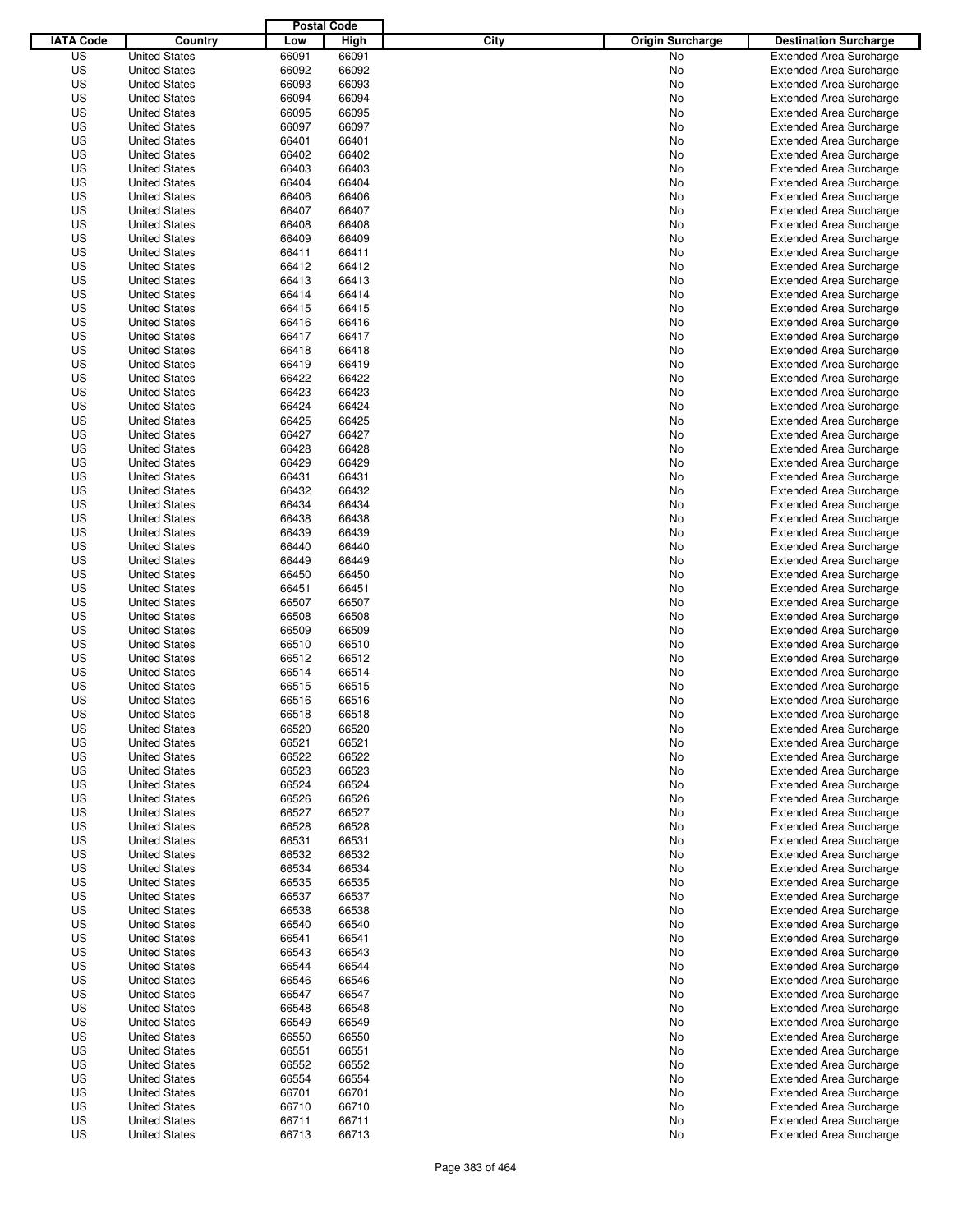|                  |                      | <b>Postal Code</b> |       |                                 |                                |
|------------------|----------------------|--------------------|-------|---------------------------------|--------------------------------|
| <b>IATA Code</b> | Country              | Low                | High  | City<br><b>Origin Surcharge</b> | <b>Destination Surcharge</b>   |
| US               | <b>United States</b> | 66714              | 66714 | <b>No</b>                       | <b>Extended Area Surcharge</b> |
| US               | <b>United States</b> | 66716              | 66716 | No                              | <b>Extended Area Surcharge</b> |
| US               | <b>United States</b> | 66717              | 66717 | No                              | <b>Extended Area Surcharge</b> |
| US               | <b>United States</b> | 66720              | 66720 | No                              | <b>Extended Area Surcharge</b> |
| US               | <b>United States</b> | 66724              | 66724 | No                              | <b>Extended Area Surcharge</b> |
| US               | <b>United States</b> | 66725              | 66725 | No                              | <b>Extended Area Surcharge</b> |
| US               | <b>United States</b> | 66727              | 66727 | No                              | <b>Extended Area Surcharge</b> |
| US               | <b>United States</b> | 66728              | 66728 | No                              | <b>Extended Area Surcharge</b> |
| US               | <b>United States</b> | 66732              | 66732 | No                              | <b>Extended Area Surcharge</b> |
| US               | <b>United States</b> | 66733              | 66733 | No                              | <b>Extended Area Surcharge</b> |
| US               | <b>United States</b> | 66734              | 66734 | No                              | <b>Extended Area Surcharge</b> |
| US               | <b>United States</b> | 66735              | 66735 | No                              | <b>Extended Area Surcharge</b> |
| US               | <b>United States</b> | 66736              | 66736 | No                              | <b>Extended Area Surcharge</b> |
| US               | <b>United States</b> | 66738              | 66738 | No                              | <b>Extended Area Surcharge</b> |
| US               | <b>United States</b> | 66739              | 66739 | No                              | <b>Extended Area Surcharge</b> |
| US               | <b>United States</b> | 66740              | 66740 | No                              | <b>Extended Area Surcharge</b> |
| US               | <b>United States</b> | 66741              | 66741 | No                              | <b>Extended Area Surcharge</b> |
| US               | <b>United States</b> | 66743              | 66743 | No                              | <b>Extended Area Surcharge</b> |
| US               | <b>United States</b> | 66746              | 66746 | No                              | <b>Extended Area Surcharge</b> |
| US               | <b>United States</b> | 66748              | 66748 | No                              | <b>Extended Area Surcharge</b> |
| US               | <b>United States</b> | 66749              | 66749 | No                              | <b>Extended Area Surcharge</b> |
| US               | <b>United States</b> | 66751              | 66751 | No                              | <b>Extended Area Surcharge</b> |
| US               | <b>United States</b> | 66753              | 66753 | No                              | <b>Extended Area Surcharge</b> |
| US               | <b>United States</b> | 66754              | 66754 | No                              | <b>Extended Area Surcharge</b> |
| US               | <b>United States</b> | 66755              | 66755 | No                              | <b>Extended Area Surcharge</b> |
| US               | <b>United States</b> | 66756              | 66756 | No                              | <b>Extended Area Surcharge</b> |
| US               | <b>United States</b> | 66757              | 66757 | No                              | <b>Extended Area Surcharge</b> |
| US               | <b>United States</b> | 66758              | 66758 | No                              | <b>Extended Area Surcharge</b> |
| US               | <b>United States</b> | 66759              | 66759 | No                              | <b>Extended Area Surcharge</b> |
| US               | <b>United States</b> | 66761              | 66761 | No                              | <b>Extended Area Surcharge</b> |
| US               | <b>United States</b> | 66767              | 66767 | No                              | <b>Extended Area Surcharge</b> |
| US               | <b>United States</b> | 66769              | 66769 | No                              | <b>Extended Area Surcharge</b> |
| US               | <b>United States</b> | 66770              | 66770 | No                              | <b>Extended Area Surcharge</b> |
| US               | <b>United States</b> | 66771              | 66771 | No                              | <b>Extended Area Surcharge</b> |
| US               |                      | 66772              | 66772 |                                 |                                |
|                  | <b>United States</b> | 66773              |       | No                              | <b>Extended Area Surcharge</b> |
| US               | <b>United States</b> |                    | 66773 | No                              | <b>Extended Area Surcharge</b> |
| US               | <b>United States</b> | 66775              | 66775 | No                              | <b>Extended Area Surcharge</b> |
| US               | <b>United States</b> | 66776              | 66776 | No                              | <b>Extended Area Surcharge</b> |
| US               | <b>United States</b> | 66777              | 66777 | No                              | <b>Extended Area Surcharge</b> |
| US               | <b>United States</b> | 66778              | 66778 | No                              | <b>Extended Area Surcharge</b> |
| US               | <b>United States</b> | 66779              | 66779 | No                              | <b>Extended Area Surcharge</b> |
| US               | <b>United States</b> | 66780              | 66780 | No                              | <b>Extended Area Surcharge</b> |
| US               | <b>United States</b> | 66781              | 66781 | No                              | <b>Extended Area Surcharge</b> |
| US               | <b>United States</b> | 66783              | 66783 | No                              | <b>Extended Area Surcharge</b> |
| US               | <b>United States</b> | 66830              | 66830 | No                              | Extended Area Surcharge        |
| US               | <b>United States</b> | 66833              | 66833 | No                              | <b>Extended Area Surcharge</b> |
| US               | <b>United States</b> | 66834              | 66834 | No                              | <b>Extended Area Surcharge</b> |
| US               | <b>United States</b> | 66835              | 66835 | No                              | <b>Extended Area Surcharge</b> |
| US               | <b>United States</b> | 66838              | 66838 | No                              | <b>Extended Area Surcharge</b> |
| US               | <b>United States</b> | 66839              | 66839 | No                              | <b>Extended Area Surcharge</b> |
| US               | <b>United States</b> | 66840              | 66840 | No                              | <b>Extended Area Surcharge</b> |
| US               | <b>United States</b> | 66842              | 66842 | No                              | <b>Extended Area Surcharge</b> |
| US               | <b>United States</b> | 66843              | 66843 | No                              | <b>Extended Area Surcharge</b> |
| US               | <b>United States</b> | 66845              | 66845 | No                              | <b>Extended Area Surcharge</b> |
| US               | <b>United States</b> | 66846              | 66846 | No                              | <b>Extended Area Surcharge</b> |
| US               | <b>United States</b> | 66849              | 66849 | No                              | <b>Extended Area Surcharge</b> |
| US               | <b>United States</b> | 66850              | 66850 | No                              | <b>Extended Area Surcharge</b> |
| US               | <b>United States</b> | 66851              | 66851 | No                              | <b>Extended Area Surcharge</b> |
| US               | <b>United States</b> | 66852              | 66852 | No                              | <b>Extended Area Surcharge</b> |
| US               | <b>United States</b> | 66853              | 66853 | No                              | <b>Extended Area Surcharge</b> |
| US               | <b>United States</b> | 66854              | 66854 | No                              | <b>Extended Area Surcharge</b> |
| US               | <b>United States</b> | 66856              | 66856 | No                              | <b>Extended Area Surcharge</b> |
| US               | <b>United States</b> | 66857              | 66857 | No                              | <b>Extended Area Surcharge</b> |
| US               | <b>United States</b> | 66858              | 66858 | No                              | <b>Extended Area Surcharge</b> |
| US               | <b>United States</b> | 66859              | 66859 | No                              | <b>Extended Area Surcharge</b> |
| US               | <b>United States</b> | 66860              | 66860 | No                              | <b>Extended Area Surcharge</b> |
| US               | <b>United States</b> | 66861              | 66861 | No                              | <b>Extended Area Surcharge</b> |
| US               | <b>United States</b> | 66862              | 66862 | No                              | <b>Extended Area Surcharge</b> |
| US               | <b>United States</b> | 66864              | 66864 | No                              | <b>Extended Area Surcharge</b> |
| US               | <b>United States</b> | 66865              | 66865 | No                              | <b>Extended Area Surcharge</b> |
| US               | <b>United States</b> | 66866              | 66866 | No                              | <b>Extended Area Surcharge</b> |
| US               | <b>United States</b> | 66868              | 66868 | No                              | <b>Extended Area Surcharge</b> |
| US               | <b>United States</b> | 66869              | 66869 | No                              | <b>Extended Area Surcharge</b> |
| US               | <b>United States</b> | 66870              | 66870 | No                              | <b>Extended Area Surcharge</b> |
| US               | <b>United States</b> | 66871              | 66871 | No                              | <b>Extended Area Surcharge</b> |
| US               | <b>United States</b> | 66872              | 66872 | No                              | <b>Extended Area Surcharge</b> |
| US               | <b>United States</b> | 66873              | 66873 | No                              | <b>Extended Area Surcharge</b> |
| US               | <b>United States</b> | 66901              | 66901 | No                              | <b>Extended Area Surcharge</b> |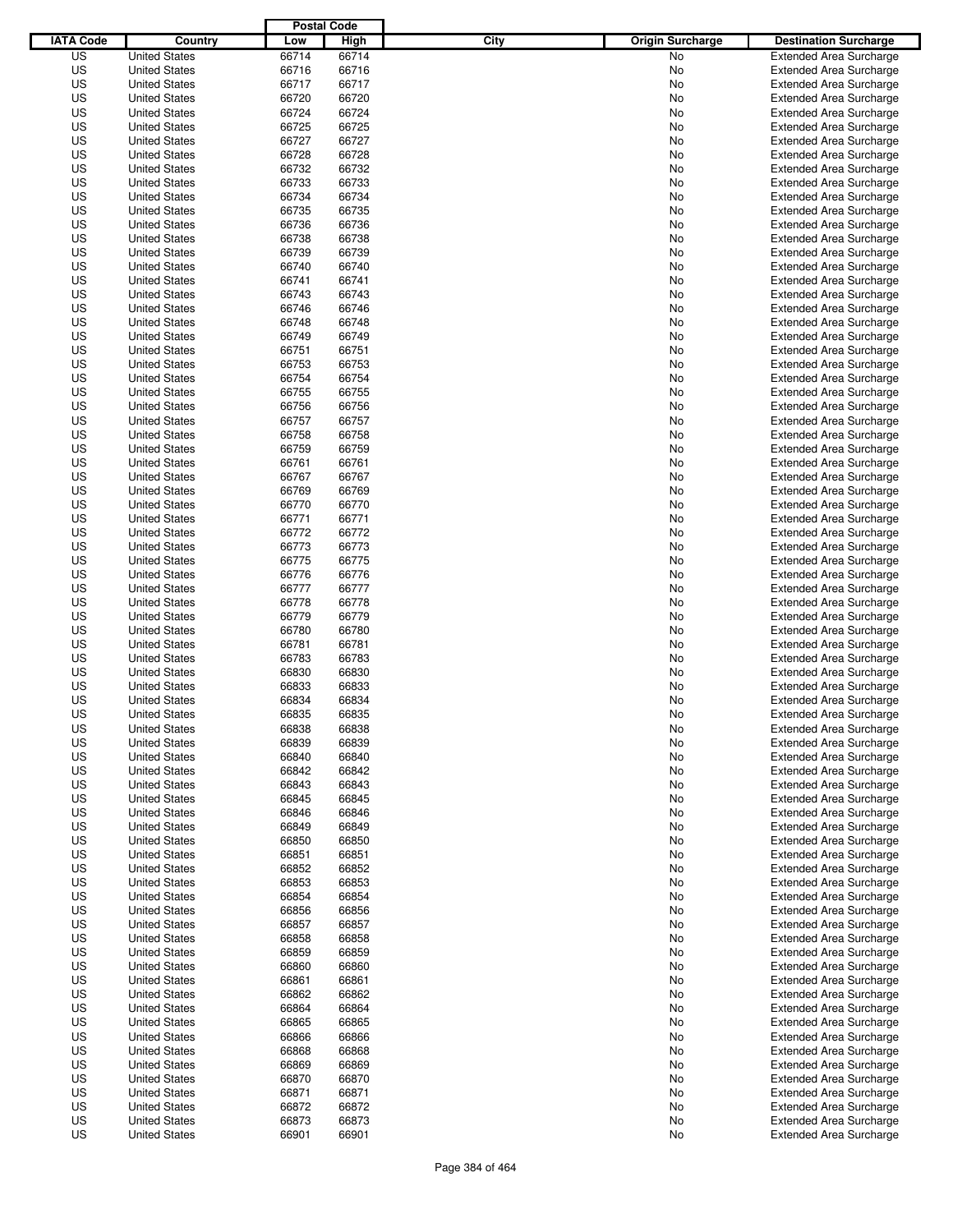|                  |                                              | <b>Postal Code</b> |                |                                 |                                                                  |
|------------------|----------------------------------------------|--------------------|----------------|---------------------------------|------------------------------------------------------------------|
| <b>IATA Code</b> | Country                                      | Low                | High           | City<br><b>Origin Surcharge</b> | <b>Destination Surcharge</b>                                     |
| US               | <b>United States</b>                         | 66930              | 66930          | No                              | <b>Extended Area Surcharge</b>                                   |
| US               | <b>United States</b>                         | 66932              | 66932          | No                              | <b>Extended Area Surcharge</b>                                   |
| US               | <b>United States</b>                         | 66933              | 66933          | No                              | <b>Extended Area Surcharge</b>                                   |
| US               | <b>United States</b>                         | 66935              | 66935          | No                              | <b>Extended Area Surcharge</b>                                   |
| US               | <b>United States</b>                         | 66936              | 66936          | No                              | <b>Extended Area Surcharge</b>                                   |
| US               | <b>United States</b>                         | 66937              | 66937          | No                              | <b>Extended Area Surcharge</b>                                   |
| US               | <b>United States</b>                         | 66938              | 66938          | No                              | <b>Extended Area Surcharge</b>                                   |
| US               | <b>United States</b>                         | 66939              | 66939          | No                              | <b>Extended Area Surcharge</b>                                   |
| US               | <b>United States</b>                         | 66940              | 66940          | No                              | <b>Extended Area Surcharge</b>                                   |
| US               | <b>United States</b>                         | 66941              | 66941          | No                              | <b>Extended Area Surcharge</b>                                   |
| US               | <b>United States</b>                         | 66942              | 66942          | No                              | <b>Extended Area Surcharge</b>                                   |
| US               | <b>United States</b>                         | 66943              | 66943          | No                              | <b>Extended Area Surcharge</b>                                   |
| US               | <b>United States</b>                         | 66944              | 66944          | No                              | <b>Extended Area Surcharge</b>                                   |
| US               | <b>United States</b>                         | 66945              | 66945          | No                              | <b>Extended Area Surcharge</b>                                   |
| US               | <b>United States</b>                         | 66946              | 66946          | No                              | <b>Extended Area Surcharge</b>                                   |
| US               | <b>United States</b>                         | 66948              | 66948          | No                              | <b>Extended Area Surcharge</b>                                   |
| US               | <b>United States</b>                         | 66949              | 66949          | No                              | <b>Extended Area Surcharge</b>                                   |
| US               | <b>United States</b>                         | 66951              | 66951          | No                              | <b>Extended Area Surcharge</b>                                   |
| US               | <b>United States</b>                         | 66952              | 66952          | No                              | <b>Extended Area Surcharge</b>                                   |
| US               | <b>United States</b>                         | 66953              | 66953          | No                              | <b>Extended Area Surcharge</b>                                   |
| US               | <b>United States</b>                         | 66955              | 66955          | No                              | <b>Extended Area Surcharge</b>                                   |
| US               | <b>United States</b>                         | 66956              | 66956          | No                              | <b>Extended Area Surcharge</b>                                   |
| US               | <b>United States</b>                         | 66958              | 66958          | No                              | <b>Extended Area Surcharge</b>                                   |
| US               | <b>United States</b>                         | 66959              | 66959          | No                              | <b>Extended Area Surcharge</b>                                   |
| US               | <b>United States</b>                         | 66960              | 66960          | No                              | <b>Extended Area Surcharge</b>                                   |
| US               | <b>United States</b>                         | 66961              | 66961          | No                              | <b>Extended Area Surcharge</b>                                   |
| US               | <b>United States</b>                         | 66962              | 66962          | No                              | <b>Extended Area Surcharge</b>                                   |
| US               | <b>United States</b>                         | 66963              | 66963          | No                              | <b>Extended Area Surcharge</b>                                   |
| US               | <b>United States</b>                         | 66964              | 66964          | No                              | <b>Extended Area Surcharge</b>                                   |
| US               | <b>United States</b>                         | 66966              | 66966          | No                              | <b>Extended Area Surcharge</b>                                   |
| US               | <b>United States</b>                         | 66967              | 66967          | No                              | <b>Extended Area Surcharge</b>                                   |
| US               | <b>United States</b>                         | 66968              | 66968          | No                              | <b>Extended Area Surcharge</b>                                   |
| US               | <b>United States</b>                         | 66970              | 66970          | No                              | <b>Extended Area Surcharge</b>                                   |
| US               | <b>United States</b>                         | 67001              | 67001          | No                              | <b>Extended Area Surcharge</b>                                   |
| US               | <b>United States</b>                         | 67003              | 67003          | No                              | <b>Extended Area Surcharge</b>                                   |
| US               | <b>United States</b>                         | 67004              | 67004          | No                              | <b>Extended Area Surcharge</b>                                   |
| US               | <b>United States</b>                         | 67005              | 67005          | No                              | <b>Extended Area Surcharge</b>                                   |
| US               | <b>United States</b>                         | 67008              | 67008          |                                 |                                                                  |
|                  | <b>United States</b>                         |                    |                | No                              | <b>Extended Area Surcharge</b>                                   |
| US               | <b>United States</b>                         | 67009<br>67012     | 67009          | No                              | <b>Extended Area Surcharge</b>                                   |
| US<br>US         | <b>United States</b>                         | 67013              | 67012<br>67013 | No                              | <b>Extended Area Surcharge</b><br><b>Extended Area Surcharge</b> |
|                  |                                              |                    |                | No                              |                                                                  |
| US               | <b>United States</b>                         | 67016              | 67016          | No                              | <b>Extended Area Surcharge</b>                                   |
| US               | <b>United States</b>                         | 67017              | 67017          | No                              | <b>Extended Area Surcharge</b>                                   |
| US               | <b>United States</b>                         | 67018              | 67018          | No                              | <b>Extended Area Surcharge</b>                                   |
| US<br>US         | <b>United States</b><br><b>United States</b> | 67019              | 67019          | No                              | Extended Area Surcharge                                          |
| US               | <b>United States</b>                         | 67020<br>67021     | 67020<br>67021 | No<br>No                        | <b>Extended Area Surcharge</b><br><b>Extended Area Surcharge</b> |
|                  | <b>United States</b>                         |                    |                |                                 |                                                                  |
| US               |                                              | 67022              | 67022          | No                              | <b>Extended Area Surcharge</b>                                   |
| US               | <b>United States</b>                         | 67023              | 67023          | No                              | <b>Extended Area Surcharge</b>                                   |
| US               | <b>United States</b>                         | 67024              | 67024          | No                              | <b>Extended Area Surcharge</b>                                   |
| US               | <b>United States</b>                         | 67025              | 67025          | No                              | <b>Extended Area Surcharge</b>                                   |
| US               | <b>United States</b>                         | 67026              | 67026          | No                              | <b>Extended Area Surcharge</b>                                   |
| US               | <b>United States</b>                         | 67028              | 67028          | No                              | <b>Extended Area Surcharge</b>                                   |
| US               | <b>United States</b>                         | 67029              | 67029          | No                              | <b>Extended Area Surcharge</b>                                   |
| US               | <b>United States</b>                         | 67030              | 67030          | No                              | <b>Extended Area Surcharge</b>                                   |
| US               | <b>United States</b>                         | 67031              | 67031          | No                              | <b>Extended Area Surcharge</b>                                   |
| US               | <b>United States</b>                         | 67035              | 67035          | No                              | <b>Extended Area Surcharge</b>                                   |
| US               | <b>United States</b><br><b>United States</b> | 67036              | 67036          | No                              | <b>Extended Area Surcharge</b>                                   |
| US               |                                              | 67038              | 67038          | No                              | <b>Extended Area Surcharge</b>                                   |
| US               | <b>United States</b>                         | 67039              | 67039          | No                              | <b>Extended Area Surcharge</b>                                   |
| US               | <b>United States</b>                         | 67045              | 67045          | No                              | <b>Extended Area Surcharge</b>                                   |
| US               | <b>United States</b>                         | 67047              | 67047          | No                              | <b>Extended Area Surcharge</b>                                   |
| US               | <b>United States</b>                         | 67049              | 67049          | No                              | <b>Extended Area Surcharge</b>                                   |
| US               | <b>United States</b>                         | 67050              | 67050          | No                              | <b>Extended Area Surcharge</b>                                   |
| US               | <b>United States</b>                         | 67051              | 67051          | No                              | <b>Extended Area Surcharge</b>                                   |
| US               | <b>United States</b>                         | 67054              | 67054          | No                              | <b>Extended Area Surcharge</b>                                   |
| US               | <b>United States</b>                         | 67056              | 67056          | No                              | <b>Extended Area Surcharge</b>                                   |
| US               | <b>United States</b>                         | 67057              | 67057          | No                              | <b>Extended Area Surcharge</b>                                   |
| US               | <b>United States</b>                         | 67058              | 67058          | No                              | <b>Extended Area Surcharge</b>                                   |
| US               | <b>United States</b>                         | 67059              | 67059          | No                              | <b>Extended Area Surcharge</b>                                   |
| US               | <b>United States</b>                         | 67061              | 67061          | No                              | <b>Extended Area Surcharge</b>                                   |
| US               | <b>United States</b>                         | 67062              | 67062          | No                              | <b>Extended Area Surcharge</b>                                   |
| US               | <b>United States</b>                         | 67063              | 67063          | No                              | <b>Extended Area Surcharge</b>                                   |
| US               | <b>United States</b>                         | 67065              | 67065          | No                              | <b>Extended Area Surcharge</b>                                   |
| US               | <b>United States</b>                         | 67066              | 67066          | No                              | <b>Extended Area Surcharge</b>                                   |
| US               | <b>United States</b>                         | 67068              | 67068          | No                              | <b>Extended Area Surcharge</b>                                   |
| US               | <b>United States</b>                         | 67071              | 67071          | No                              | <b>Extended Area Surcharge</b>                                   |
| US               | <b>United States</b>                         | 67072              | 67072          | No                              | <b>Extended Area Surcharge</b>                                   |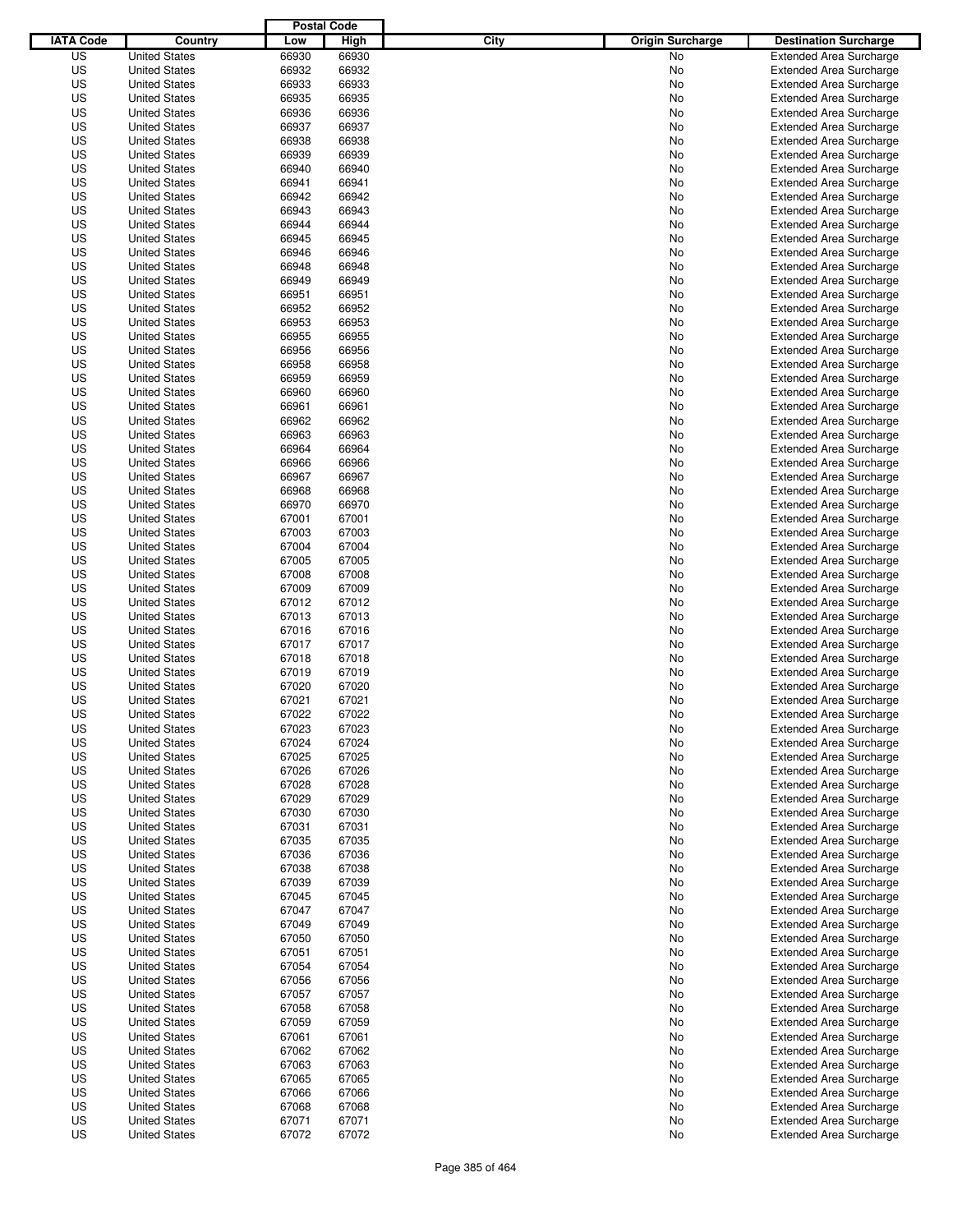|                  |                                              | <b>Postal Code</b> |             |                                 |                                                           |
|------------------|----------------------------------------------|--------------------|-------------|---------------------------------|-----------------------------------------------------------|
| <b>IATA Code</b> | Country                                      | Low                | <b>High</b> | City<br><b>Origin Surcharge</b> | <b>Destination Surcharge</b>                              |
| US               | <b>United States</b>                         | 67073              | 67073       | <b>No</b>                       | <b>Extended Area Surcharge</b>                            |
| US               | <b>United States</b>                         | 67074              | 67074       | No                              | <b>Extended Area Surcharge</b>                            |
| US               | <b>United States</b>                         | 67102              | 67102       | No                              | <b>Extended Area Surcharge</b>                            |
| US               | <b>United States</b>                         | 67103              | 67103       | No                              | <b>Extended Area Surcharge</b>                            |
| US               | <b>United States</b>                         | 67104              | 67104       | No                              | <b>Extended Area Surcharge</b>                            |
| US               | <b>United States</b>                         | 67105              | 67105       | No                              | <b>Extended Area Surcharge</b>                            |
| US               | <b>United States</b>                         | 67106              | 67106       | No                              | <b>Extended Area Surcharge</b>                            |
| US               | <b>United States</b>                         | 67107              | 67107       | No                              | <b>Extended Area Surcharge</b>                            |
| US               | <b>United States</b>                         | 67108              | 67108       | No                              | <b>Extended Area Surcharge</b>                            |
| US               | <b>United States</b>                         | 67109              | 67109       | No                              | <b>Extended Area Surcharge</b>                            |
| US               | <b>United States</b>                         | 67111              | 67111       | No                              | <b>Extended Area Surcharge</b>                            |
| US               | <b>United States</b>                         | 67112              | 67112       | No                              | <b>Extended Area Surcharge</b>                            |
| US               | <b>United States</b>                         | 67118              | 67118       | No                              | <b>Extended Area Surcharge</b>                            |
| US               | <b>United States</b>                         | 67119              | 67119       | No                              | <b>Extended Area Surcharge</b>                            |
| US               | <b>United States</b>                         | 67120              | 67120       | No                              | <b>Extended Area Surcharge</b>                            |
| US               | <b>United States</b>                         | 67122              | 67122       | No                              | <b>Extended Area Surcharge</b>                            |
| US               | <b>United States</b>                         | 67123              | 67123       | No                              | <b>Extended Area Surcharge</b>                            |
| US               | <b>United States</b>                         | 67127              | 67127       | No                              | <b>Extended Area Surcharge</b>                            |
| US               | <b>United States</b>                         | 67131              | 67131       | No                              | <b>Extended Area Surcharge</b>                            |
| US               | <b>United States</b>                         | 67132              | 67132       | No                              | <b>Extended Area Surcharge</b>                            |
| US               | <b>United States</b>                         | 67134              | 67134       | No                              | <b>Extended Area Surcharge</b>                            |
| US               | <b>United States</b>                         | 67135              | 67135       | No                              | <b>Extended Area Surcharge</b>                            |
| US               | <b>United States</b>                         | 67137              | 67137       | No                              | <b>Extended Area Surcharge</b>                            |
| US               | <b>United States</b>                         | 67138              | 67138       | No                              | <b>Extended Area Surcharge</b>                            |
| US               | <b>United States</b>                         | 67140              | 67140       | No                              | <b>Extended Area Surcharge</b>                            |
| US               | <b>United States</b>                         | 67142              | 67142       | No                              | <b>Extended Area Surcharge</b>                            |
| US               | <b>United States</b>                         | 67143              | 67143       | No                              | <b>Extended Area Surcharge</b>                            |
| US               | <b>United States</b>                         | 67144              | 67144       | No                              | <b>Extended Area Surcharge</b>                            |
| US               | <b>United States</b>                         | 67146              | 67146       | No                              | <b>Extended Area Surcharge</b>                            |
| US               | <b>United States</b>                         | 67149              | 67149       | No                              | <b>Extended Area Surcharge</b>                            |
| US               | <b>United States</b>                         | 67150              | 67150       | No                              | <b>Extended Area Surcharge</b>                            |
| US               | <b>United States</b>                         | 67151              | 67151       | No                              | <b>Extended Area Surcharge</b>                            |
| US               | <b>United States</b>                         | 67154              | 67154       | No                              | <b>Extended Area Surcharge</b>                            |
| US               | <b>United States</b>                         | 67155              | 67155       | No                              | <b>Extended Area Surcharge</b>                            |
| US               | <b>United States</b>                         | 67156              | 67156       | No                              | <b>Extended Area Surcharge</b>                            |
| US               | <b>United States</b>                         | 67159              | 67159       | No                              | <b>Extended Area Surcharge</b>                            |
| US               | <b>United States</b>                         | 67301              | 67301       | No                              | <b>Extended Area Surcharge</b>                            |
| US               | <b>United States</b>                         | 67330              | 67330       | No                              | <b>Extended Area Surcharge</b>                            |
| US               | <b>United States</b>                         | 67332              | 67332       | No                              | <b>Extended Area Surcharge</b>                            |
| US               | <b>United States</b>                         | 67333              | 67333       | No                              | <b>Extended Area Surcharge</b>                            |
| US               | <b>United States</b>                         | 67334              | 67334       | No                              | <b>Extended Area Surcharge</b>                            |
| US               | <b>United States</b>                         | 67335              | 67335       |                                 | <b>Extended Area Surcharge</b>                            |
| US               | <b>United States</b>                         | 67336              | 67336       | No<br>No                        |                                                           |
| US               | <b>United States</b>                         | 67337              | 67337       |                                 | <b>Extended Area Surcharge</b>                            |
| US               | <b>United States</b>                         | 67340              | 67340       | No                              | <b>Extended Area Surcharge</b><br>Extended Area Surcharge |
| US               | <b>United States</b>                         | 67341              | 67341       | No<br>No                        | <b>Extended Area Surcharge</b>                            |
| US               | <b>United States</b>                         | 67342              | 67342       | No                              | <b>Extended Area Surcharge</b>                            |
| US               | <b>United States</b>                         | 67344              | 67344       | No                              | <b>Extended Area Surcharge</b>                            |
| US               |                                              | 67345              | 67345       |                                 |                                                           |
|                  | <b>United States</b><br><b>United States</b> |                    |             | No                              | <b>Extended Area Surcharge</b>                            |
| US               |                                              | 67346              | 67346       | No                              | <b>Extended Area Surcharge</b>                            |
| US               | <b>United States</b>                         | 67347              | 67347       | No                              | <b>Extended Area Surcharge</b>                            |
| US               | <b>United States</b>                         | 67349              | 67349       | No                              | <b>Extended Area Surcharge</b>                            |
| US               | <b>United States</b>                         | 67351              | 67351       | No                              | <b>Extended Area Surcharge</b>                            |
| US               | <b>United States</b>                         | 67352              | 67352       | No                              | <b>Extended Area Surcharge</b>                            |
| US               | <b>United States</b>                         | 67353              | 67353       | No                              | <b>Extended Area Surcharge</b>                            |
| US               | <b>United States</b>                         | 67354              | 67354       | No                              | <b>Extended Area Surcharge</b>                            |
| US               | <b>United States</b>                         | 67355              | 67355       | No                              | <b>Extended Area Surcharge</b>                            |
| US               | <b>United States</b><br><b>United States</b> | 67356              | 67356       | No                              | <b>Extended Area Surcharge</b>                            |
| US               |                                              | 67360              | 67360       | No                              | <b>Extended Area Surcharge</b>                            |
| US               | <b>United States</b>                         | 67361              | 67361       | No                              | <b>Extended Area Surcharge</b>                            |
| US               | <b>United States</b>                         | 67363              | 67363       | No                              | <b>Extended Area Surcharge</b>                            |
| US               | <b>United States</b>                         | 67364              | 67364       | No                              | <b>Extended Area Surcharge</b>                            |
| US               | <b>United States</b>                         | 67410              | 67410       | No                              | <b>Extended Area Surcharge</b>                            |
| US               | <b>United States</b>                         | 67416              | 67416       | No                              | <b>Extended Area Surcharge</b>                            |
| US               | <b>United States</b>                         | 67417              | 67417       | No                              | <b>Extended Area Surcharge</b>                            |
| US               | <b>United States</b>                         | 67418              | 67418       | No                              | <b>Extended Area Surcharge</b>                            |
| US               | <b>United States</b>                         | 67420              | 67420       | No                              | <b>Extended Area Surcharge</b>                            |
| US               | <b>United States</b>                         | 67422              | 67422       | No                              | <b>Extended Area Surcharge</b>                            |
| US               | <b>United States</b>                         | 67423              | 67423       | No                              | <b>Extended Area Surcharge</b>                            |
| US               | <b>United States</b>                         | 67425              | 67425       | No                              | <b>Extended Area Surcharge</b>                            |
| US               | <b>United States</b>                         | 67427              | 67427       | No                              | <b>Extended Area Surcharge</b>                            |
| US               | <b>United States</b>                         | 67428              | 67428       | No                              | <b>Extended Area Surcharge</b>                            |
| US               | <b>United States</b>                         | 67430              | 67430       | No                              | <b>Extended Area Surcharge</b>                            |
| US               | <b>United States</b>                         | 67431              | 67431       | No                              | <b>Extended Area Surcharge</b>                            |
| US               | <b>United States</b>                         | 67432              | 67432       | No                              | <b>Extended Area Surcharge</b>                            |
| US               | <b>United States</b>                         | 67436              | 67436       | No                              | <b>Extended Area Surcharge</b>                            |
| US               | <b>United States</b>                         | 67437              | 67437       | No                              | <b>Extended Area Surcharge</b>                            |
| US               | <b>United States</b>                         | 67438              | 67438       | No                              | <b>Extended Area Surcharge</b>                            |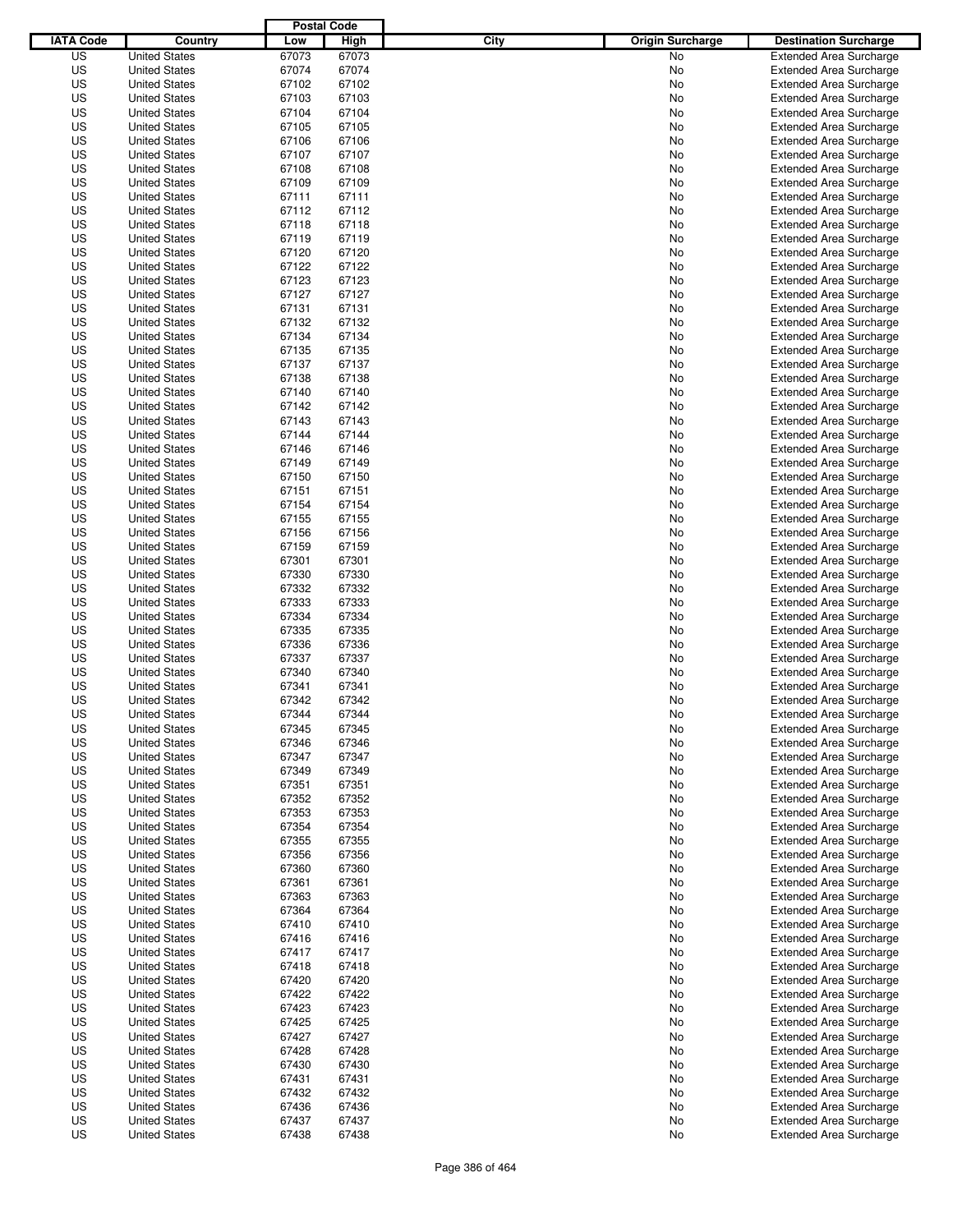|                  |                                              | <b>Postal Code</b> |                |                                 |                                                                  |
|------------------|----------------------------------------------|--------------------|----------------|---------------------------------|------------------------------------------------------------------|
| <b>IATA Code</b> | Country                                      | Low                | High           | City<br><b>Origin Surcharge</b> | <b>Destination Surcharge</b>                                     |
| US               | <b>United States</b>                         | 67439              | 67439          | <b>No</b>                       | <b>Extended Area Surcharge</b>                                   |
| US               | <b>United States</b>                         | 67441              | 67441          | No                              | <b>Extended Area Surcharge</b>                                   |
| US               | <b>United States</b>                         | 67442              | 67442          | No                              | <b>Extended Area Surcharge</b>                                   |
| US               | <b>United States</b>                         | 67443              | 67443          | No                              | <b>Extended Area Surcharge</b>                                   |
| US               | <b>United States</b>                         | 67444              | 67444          | No                              | <b>Extended Area Surcharge</b>                                   |
| US               | <b>United States</b>                         | 67445              | 67445          | No                              | <b>Extended Area Surcharge</b>                                   |
| US               | <b>United States</b>                         | 67446              | 67446          | No                              | <b>Extended Area Surcharge</b>                                   |
| US               | <b>United States</b>                         | 67447              | 67447          | No                              | <b>Extended Area Surcharge</b>                                   |
| US               | <b>United States</b>                         | 67448              | 67448          | No                              | <b>Extended Area Surcharge</b>                                   |
| US               | <b>United States</b>                         | 67449              | 67449          | No                              | <b>Extended Area Surcharge</b>                                   |
| US               | <b>United States</b>                         | 67450              | 67450          | No                              | <b>Extended Area Surcharge</b>                                   |
| US               | <b>United States</b>                         | 67451              | 67451          | No                              | <b>Extended Area Surcharge</b>                                   |
| US               | <b>United States</b>                         | 67452              | 67452          | No                              | <b>Extended Area Surcharge</b>                                   |
| US               | <b>United States</b>                         | 67454              | 67454          | No                              | <b>Extended Area Surcharge</b>                                   |
| US               | <b>United States</b>                         | 67455              | 67455          | No                              | <b>Extended Area Surcharge</b>                                   |
| US               | <b>United States</b>                         | 67456              | 67456          | No                              | <b>Extended Area Surcharge</b>                                   |
| US               | <b>United States</b>                         | 67457              | 67457          | No                              | <b>Extended Area Surcharge</b>                                   |
| US               | <b>United States</b>                         | 67458              | 67458          | No                              | <b>Extended Area Surcharge</b>                                   |
| US               | <b>United States</b>                         | 67459              | 67459          | No                              | <b>Extended Area Surcharge</b>                                   |
| US               | <b>United States</b>                         | 67464              | 67464          | No                              | <b>Extended Area Surcharge</b>                                   |
| US               | <b>United States</b>                         | 67466              | 67466          | No                              | <b>Extended Area Surcharge</b>                                   |
| US               | <b>United States</b>                         | 67467              | 67467          | No                              | <b>Extended Area Surcharge</b>                                   |
| US               | <b>United States</b>                         | 67468              | 67468          | No                              | <b>Extended Area Surcharge</b>                                   |
| US               | <b>United States</b>                         | 67470              | 67470          | No                              | <b>Extended Area Surcharge</b>                                   |
| US               | <b>United States</b>                         | 67473              | 67473          | No                              | <b>Extended Area Surcharge</b>                                   |
| US               | <b>United States</b>                         | 67474              | 67474          | No                              | <b>Extended Area Surcharge</b>                                   |
| US               | <b>United States</b>                         | 67475              | 67475          | No                              | <b>Extended Area Surcharge</b>                                   |
| US               | <b>United States</b>                         | 67476              | 67476          | No                              | <b>Extended Area Surcharge</b>                                   |
| US               | <b>United States</b>                         | 67478              | 67478          | No                              | <b>Extended Area Surcharge</b>                                   |
| US               | <b>United States</b>                         | 67480              | 67480          | No                              | <b>Extended Area Surcharge</b>                                   |
| US               | <b>United States</b>                         | 67481              | 67481          | No                              | <b>Extended Area Surcharge</b>                                   |
| US               | <b>United States</b>                         | 67482              | 67482          | No                              | <b>Extended Area Surcharge</b>                                   |
| US               | <b>United States</b>                         | 67483              | 67483          | No                              | <b>Extended Area Surcharge</b>                                   |
| US               | <b>United States</b>                         | 67484              | 67484          | No                              | <b>Extended Area Surcharge</b>                                   |
| US               | <b>United States</b>                         | 67485              | 67485          | No                              | <b>Extended Area Surcharge</b>                                   |
| US               | <b>United States</b>                         | 67487              | 67487          | No                              | <b>Extended Area Surcharge</b>                                   |
| US               | <b>United States</b>                         | 67490              | 67490          | No                              | <b>Extended Area Surcharge</b>                                   |
| US               | <b>United States</b>                         | 67491              | 67491          | No                              | <b>Extended Area Surcharge</b>                                   |
| US               | <b>United States</b>                         | 67492              | 67492          | No                              | <b>Extended Area Surcharge</b>                                   |
| US               | <b>United States</b>                         | 67510              | 67510          | No                              | <b>Extended Area Surcharge</b>                                   |
| US               | <b>United States</b>                         | 67511              | 67511          | No                              | <b>Extended Area Surcharge</b>                                   |
| US               | <b>United States</b>                         | 67512              | 67512          | No                              | <b>Extended Area Surcharge</b>                                   |
| US               | <b>United States</b>                         | 67513              | 67513          | No                              | <b>Extended Area Surcharge</b>                                   |
| US               | <b>United States</b>                         | 67514              | 67514          | No                              | <b>Extended Area Surcharge</b>                                   |
| US               | <b>United States</b>                         | 67515              | 67515          | No                              | Extended Area Surcharge                                          |
| US               | <b>United States</b>                         | 67516              | 67516          | No                              | <b>Extended Area Surcharge</b>                                   |
| US               | <b>United States</b>                         | 67518              | 67518          | No                              | <b>Extended Area Surcharge</b>                                   |
| US               | <b>United States</b>                         | 67519              | 67519          | No                              | <b>Extended Area Surcharge</b>                                   |
| US               | <b>United States</b>                         | 67520              | 67520          | No                              | <b>Extended Area Surcharge</b>                                   |
| US               | <b>United States</b>                         | 67521              | 67521          | No                              | <b>Extended Area Surcharge</b>                                   |
| US               | <b>United States</b>                         | 67522              | 67522          | No                              | <b>Extended Area Surcharge</b>                                   |
| US               | <b>United States</b>                         | 67523              | 67523          | No                              | <b>Extended Area Surcharge</b>                                   |
| US               | <b>United States</b>                         | 67524              | 67524          | No                              | <b>Extended Area Surcharge</b>                                   |
| US               | <b>United States</b>                         | 67525              | 67525          | No                              | <b>Extended Area Surcharge</b>                                   |
| US               | <b>United States</b>                         | 67526              | 67526          | No                              | <b>Extended Area Surcharge</b>                                   |
| US               | <b>United States</b>                         | 67529              | 67529          | No                              | <b>Extended Area Surcharge</b>                                   |
| US               | <b>United States</b>                         | 67543              | 67543          | No                              | <b>Extended Area Surcharge</b>                                   |
| US               | <b>United States</b>                         | 67545              | 67545          | No                              | <b>Extended Area Surcharge</b>                                   |
| US               | <b>United States</b>                         | 67546              | 67546          | No                              | <b>Extended Area Surcharge</b>                                   |
| US               | <b>United States</b>                         | 67547              | 67547          | No                              | <b>Extended Area Surcharge</b>                                   |
| US               | <b>United States</b>                         | 67548              | 67548          | No                              | <b>Extended Area Surcharge</b>                                   |
| US               | <b>United States</b>                         | 67550              | 67550          | No                              | <b>Extended Area Surcharge</b>                                   |
| US               | <b>United States</b>                         | 67552              | 67552          | No                              | <b>Extended Area Surcharge</b>                                   |
| US               | <b>United States</b>                         | 67553              | 67553          | No                              | <b>Extended Area Surcharge</b>                                   |
| US               | <b>United States</b>                         | 67554              | 67554          | No                              | <b>Extended Area Surcharge</b>                                   |
| US               | <b>United States</b><br><b>United States</b> | 67556              | 67556          | No                              | <b>Extended Area Surcharge</b>                                   |
| US               |                                              | 67557              | 67557          | No                              | <b>Extended Area Surcharge</b>                                   |
| US               | <b>United States</b>                         | 67559              | 67559          | No                              | <b>Extended Area Surcharge</b>                                   |
| US               | <b>United States</b>                         | 67560              | 67560          | No                              | <b>Extended Area Surcharge</b>                                   |
| US<br>US         | <b>United States</b><br><b>United States</b> | 67561<br>67563     | 67561<br>67563 | No                              | <b>Extended Area Surcharge</b><br><b>Extended Area Surcharge</b> |
| US               | <b>United States</b>                         | 67564              | 67564          | No<br>No                        | <b>Extended Area Surcharge</b>                                   |
| US               |                                              | 67565              | 67565          |                                 |                                                                  |
| US               | <b>United States</b><br><b>United States</b> | 67566              | 67566          | No                              | <b>Extended Area Surcharge</b>                                   |
| US               | <b>United States</b>                         | 67567              | 67567          | No<br>No                        | <b>Extended Area Surcharge</b><br><b>Extended Area Surcharge</b> |
| US               | <b>United States</b>                         | 67568              | 67568          | No                              | <b>Extended Area Surcharge</b>                                   |
| US               | <b>United States</b>                         | 67570              | 67570          | No                              | <b>Extended Area Surcharge</b>                                   |
| US               | <b>United States</b>                         | 67572              | 67572          | No                              | <b>Extended Area Surcharge</b>                                   |
|                  |                                              |                    |                |                                 |                                                                  |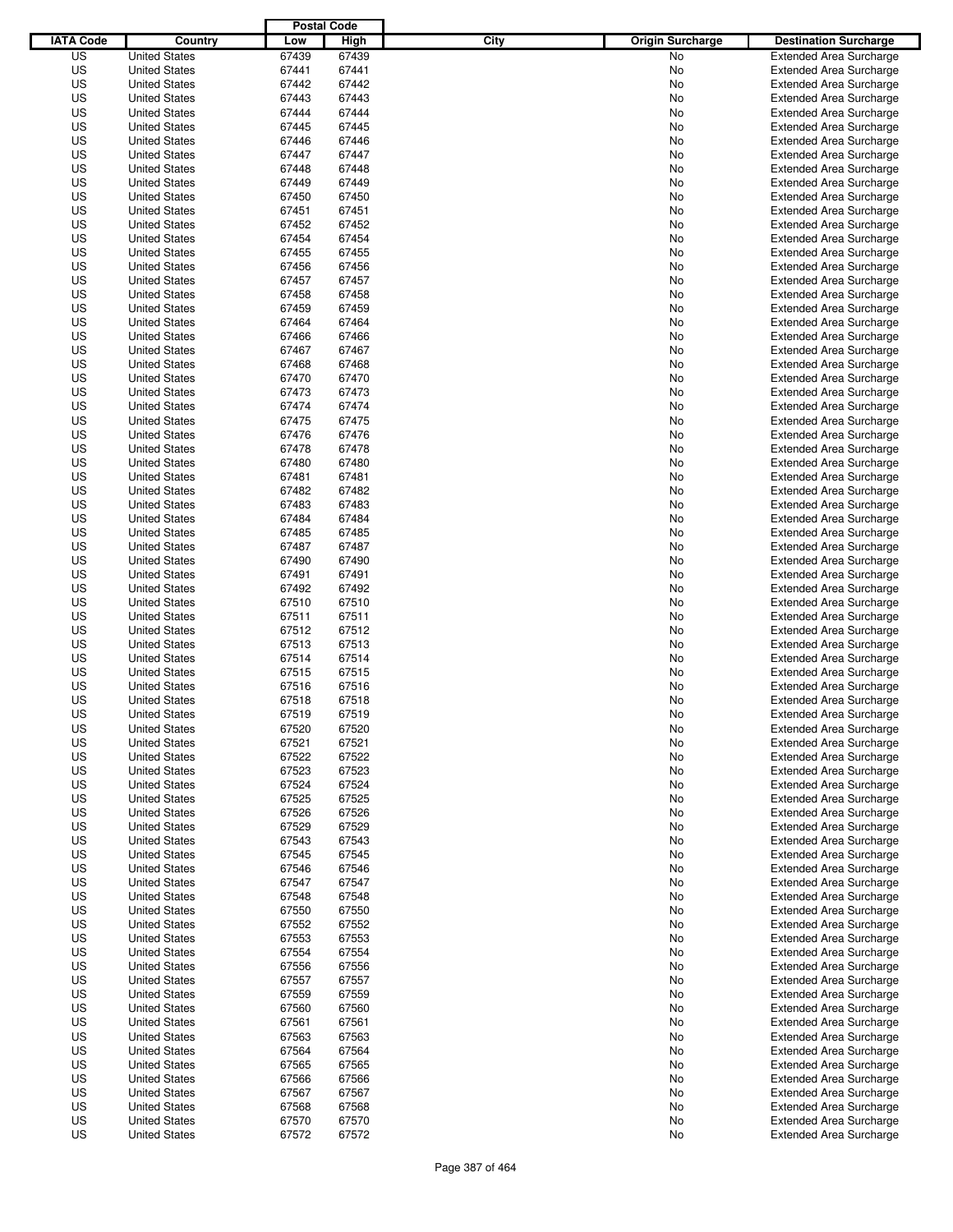|                  |                      | <b>Postal Code</b> |             |                                 |                                |
|------------------|----------------------|--------------------|-------------|---------------------------------|--------------------------------|
| <b>IATA Code</b> | Country              | Low                | <b>High</b> | City<br><b>Origin Surcharge</b> | <b>Destination Surcharge</b>   |
| US               | <b>United States</b> | 67573              | 67573       | No                              | <b>Extended Area Surcharge</b> |
| US               | <b>United States</b> | 67574              | 67574       | No                              | <b>Extended Area Surcharge</b> |
| US               | <b>United States</b> | 67575              | 67575       | No                              | <b>Extended Area Surcharge</b> |
| US               | <b>United States</b> | 67576              | 67576       | No                              | <b>Extended Area Surcharge</b> |
| US               | <b>United States</b> | 67578              | 67578       | No                              | <b>Extended Area Surcharge</b> |
| US               | <b>United States</b> | 67579              | 67579       | No                              | <b>Extended Area Surcharge</b> |
| US               | <b>United States</b> | 67581              | 67581       | No                              | <b>Extended Area Surcharge</b> |
| US               | <b>United States</b> | 67583              | 67583       | No                              | <b>Extended Area Surcharge</b> |
| US               | <b>United States</b> | 67584              | 67584       | No                              | <b>Extended Area Surcharge</b> |
| US               | <b>United States</b> | 67621              | 67621       | No                              | <b>Extended Area Surcharge</b> |
| US               | <b>United States</b> | 67622              | 67622       | No                              | <b>Extended Area Surcharge</b> |
| US               | <b>United States</b> | 67623              | 67623       | No                              | <b>Extended Area Surcharge</b> |
| US               | <b>United States</b> | 67625              | 67625       | No                              | <b>Extended Area Surcharge</b> |
| US               | <b>United States</b> | 67626              | 67626       | No                              | <b>Extended Area Surcharge</b> |
| US               | <b>United States</b> | 67627              | 67627       | No                              | <b>Extended Area Surcharge</b> |
| US               | <b>United States</b> | 67628              | 67628       | No                              | <b>Extended Area Surcharge</b> |
| US               | <b>United States</b> | 67629              | 67629       | No                              | <b>Extended Area Surcharge</b> |
| US               | <b>United States</b> | 67631              | 67631       | No                              | <b>Extended Area Surcharge</b> |
| US               | <b>United States</b> | 67632              | 67632       | No                              | <b>Extended Area Surcharge</b> |
| US               | <b>United States</b> | 67634              | 67634       | No                              | <b>Extended Area Surcharge</b> |
| US               | <b>United States</b> | 67635              | 67635       | No                              | <b>Extended Area Surcharge</b> |
| US               | <b>United States</b> | 67637              | 67637       | No                              | <b>Extended Area Surcharge</b> |
| US               | <b>United States</b> | 67638              | 67638       | No                              | <b>Extended Area Surcharge</b> |
| US               | <b>United States</b> | 67639              | 67639       | No                              | <b>Extended Area Surcharge</b> |
| US               | <b>United States</b> | 67640              | 67640       | No                              | <b>Extended Area Surcharge</b> |
| US               | <b>United States</b> | 67642              | 67642       | No                              | <b>Extended Area Surcharge</b> |
| US               | <b>United States</b> | 67643              | 67643       | No                              | <b>Extended Area Surcharge</b> |
| US               | <b>United States</b> | 67644              | 67644       | No                              | <b>Extended Area Surcharge</b> |
| US               | <b>United States</b> | 67645              | 67645       | No                              | <b>Extended Area Surcharge</b> |
| US               | <b>United States</b> | 67646              | 67646       | No                              | <b>Extended Area Surcharge</b> |
| US               | <b>United States</b> | 67647              | 67647       | No                              | <b>Extended Area Surcharge</b> |
| US               | <b>United States</b> | 67648              | 67648       | No                              | <b>Extended Area Surcharge</b> |
| US               | <b>United States</b> | 67649              | 67649       | No                              | <b>Extended Area Surcharge</b> |
| US               | <b>United States</b> | 67650              | 67650       | No                              | <b>Extended Area Surcharge</b> |
| US               | <b>United States</b> | 67651              | 67651       | No                              | <b>Extended Area Surcharge</b> |
| US               | <b>United States</b> | 67653              | 67653       | No                              | <b>Extended Area Surcharge</b> |
| US               | <b>United States</b> | 67654              | 67654       | No                              | <b>Extended Area Surcharge</b> |
| US               | <b>United States</b> | 67656              | 67656       | No                              | <b>Extended Area Surcharge</b> |
| US               | <b>United States</b> | 67657              | 67657       | No                              | <b>Extended Area Surcharge</b> |
| US               | <b>United States</b> | 67658              | 67658       | No                              | <b>Extended Area Surcharge</b> |
| US               | <b>United States</b> | 67659              | 67659       | No                              | <b>Extended Area Surcharge</b> |
| US               | <b>United States</b> | 67660              | 67660       | No                              | <b>Extended Area Surcharge</b> |
| US               | <b>United States</b> | 67661              | 67661       | No                              | <b>Extended Area Surcharge</b> |
| US               | <b>United States</b> | 67663              | 67663       | No                              | <b>Extended Area Surcharge</b> |
| US               | <b>United States</b> | 67664              | 67664       | No                              | Extended Area Surcharge        |
| US               | <b>United States</b> | 67665              | 67665       | No                              | <b>Extended Area Surcharge</b> |
| US               | <b>United States</b> | 67669              | 67669       | No                              | <b>Extended Area Surcharge</b> |
| US               | <b>United States</b> | 67671              | 67671       | No                              | <b>Extended Area Surcharge</b> |
| US               | <b>United States</b> | 67673              | 67673       | No                              | <b>Extended Area Surcharge</b> |
| US               | <b>United States</b> | 67674              | 67674       | No                              | <b>Extended Area Surcharge</b> |
| US               | <b>United States</b> | 67675              | 67675       | No                              | <b>Extended Area Surcharge</b> |
| US               | <b>United States</b> | 67730              | 67730       | No                              | <b>Extended Area Surcharge</b> |
| US               | <b>United States</b> | 67731              | 67731       | No                              | <b>Extended Area Surcharge</b> |
| US               | <b>United States</b> | 67732              | 67732       | No                              | <b>Extended Area Surcharge</b> |
| US               | <b>United States</b> | 67733              | 67733       | No                              | <b>Extended Area Surcharge</b> |
| US               | <b>United States</b> | 67734              | 67734       | No                              | <b>Extended Area Surcharge</b> |
| US               | <b>United States</b> | 67735              | 67735       | No                              | <b>Extended Area Surcharge</b> |
| US               | <b>United States</b> | 67736              | 67736       | No                              | <b>Extended Area Surcharge</b> |
| US               | <b>United States</b> | 67737              | 67737       | No                              | <b>Extended Area Surcharge</b> |
| US               | <b>United States</b> | 67738              | 67738       | No                              | <b>Extended Area Surcharge</b> |
| US               | <b>United States</b> | 67739              | 67739       | No                              | <b>Extended Area Surcharge</b> |
| US               | <b>United States</b> | 67740              | 67740       | No                              | <b>Extended Area Surcharge</b> |
| US               | <b>United States</b> | 67741              | 67741       | No                              | <b>Extended Area Surcharge</b> |
| US               | <b>United States</b> | 67743              | 67743       | No                              | <b>Extended Area Surcharge</b> |
| US               | <b>United States</b> | 67744              | 67744       | No                              | <b>Extended Area Surcharge</b> |
| US               | <b>United States</b> | 67745              | 67745       | No                              | <b>Extended Area Surcharge</b> |
| US               | <b>United States</b> | 67747              | 67747       | No                              | <b>Extended Area Surcharge</b> |
| US               | <b>United States</b> | 67749              | 67749       | No                              | <b>Extended Area Surcharge</b> |
| US               | <b>United States</b> | 67751              | 67751       | No                              | <b>Extended Area Surcharge</b> |
| US               | <b>United States</b> | 67752              | 67752       | No                              | <b>Extended Area Surcharge</b> |
| US               | <b>United States</b> | 67753              | 67753       | No                              | <b>Extended Area Surcharge</b> |
| US               | <b>United States</b> | 67756              | 67756       | No                              | <b>Extended Area Surcharge</b> |
| US               | <b>United States</b> | 67757              | 67757       | No                              | <b>Extended Area Surcharge</b> |
| US               | <b>United States</b> | 67758              | 67758       | No                              | <b>Extended Area Surcharge</b> |
| US               | <b>United States</b> | 67761              | 67761       | No                              | <b>Extended Area Surcharge</b> |
| US               | <b>United States</b> | 67762              | 67762       | No                              | <b>Extended Area Surcharge</b> |
| US               | <b>United States</b> | 67764              | 67764       | No                              | <b>Extended Area Surcharge</b> |
| US               | <b>United States</b> | 67831              | 67831       | No                              | <b>Extended Area Surcharge</b> |
|                  |                      |                    |             |                                 |                                |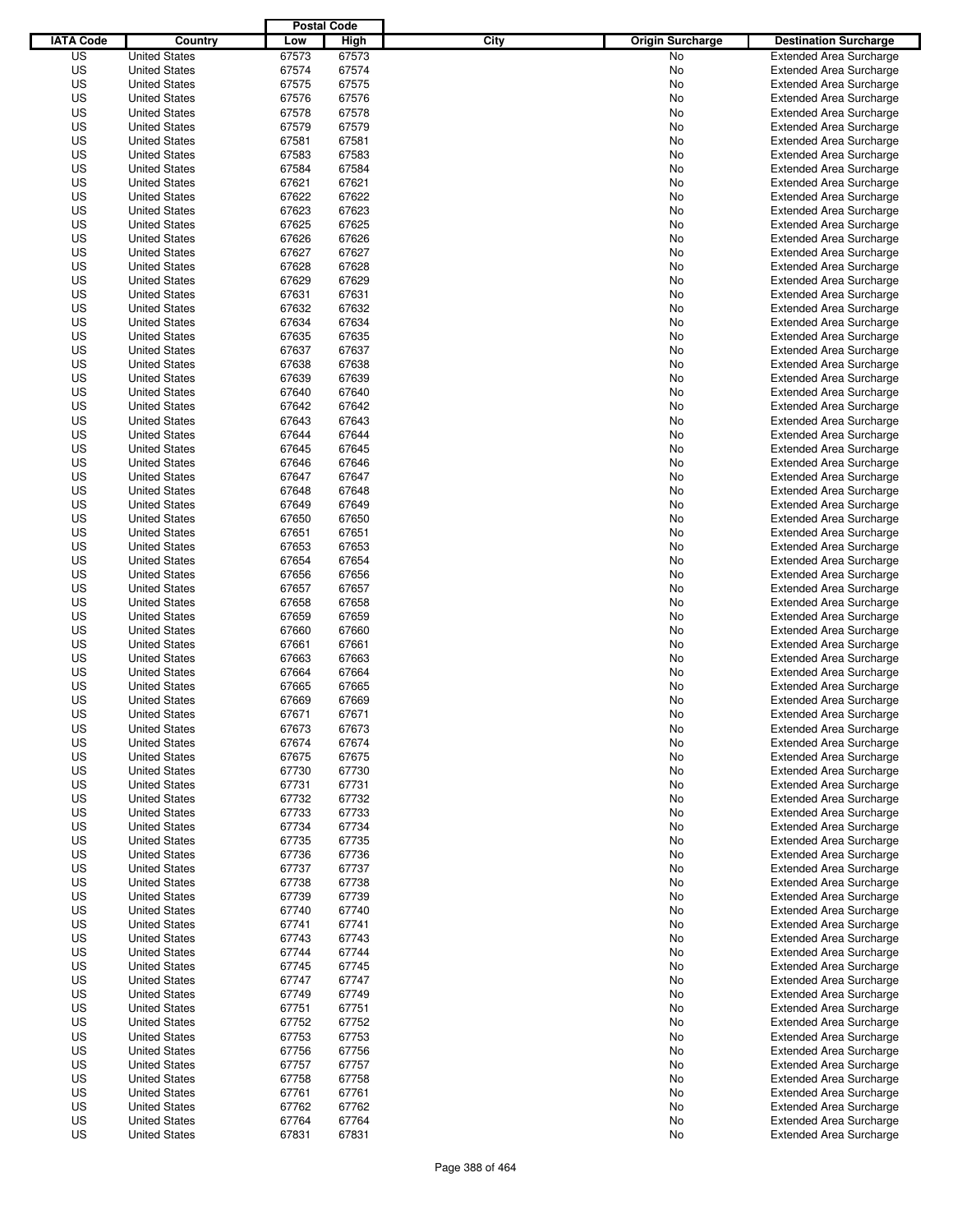|                  |                      | <b>Postal Code</b> |       |                                 |                                |
|------------------|----------------------|--------------------|-------|---------------------------------|--------------------------------|
| <b>IATA Code</b> | Country              | Low                | High  | City<br><b>Origin Surcharge</b> | <b>Destination Surcharge</b>   |
| US               | <b>United States</b> | 67834              | 67834 | No                              | <b>Extended Area Surcharge</b> |
| US               | <b>United States</b> | 67835              | 67835 | No                              | <b>Extended Area Surcharge</b> |
| US               | <b>United States</b> | 67836              | 67836 | No                              | <b>Extended Area Surcharge</b> |
| US               | <b>United States</b> | 67837              | 67837 | No                              | <b>Extended Area Surcharge</b> |
| US               | <b>United States</b> | 67838              | 67838 | No                              | <b>Extended Area Surcharge</b> |
| US               | <b>United States</b> | 67839              | 67839 | No                              | <b>Extended Area Surcharge</b> |
| US               | <b>United States</b> | 67840              | 67840 | No                              | <b>Extended Area Surcharge</b> |
| US               | <b>United States</b> | 67841              | 67841 | No                              | <b>Extended Area Surcharge</b> |
| US               | <b>United States</b> | 67842              | 67842 | No                              | <b>Extended Area Surcharge</b> |
| US               | <b>United States</b> | 67844              | 67844 | No                              | <b>Extended Area Surcharge</b> |
| US               | <b>United States</b> | 67849              | 67849 | No                              | <b>Extended Area Surcharge</b> |
| US               | <b>United States</b> | 67850              | 67850 | No                              | <b>Extended Area Surcharge</b> |
| US               | <b>United States</b> | 67851              | 67851 | No                              | <b>Extended Area Surcharge</b> |
| US               | <b>United States</b> | 67853              | 67853 | No                              | <b>Extended Area Surcharge</b> |
| US               | <b>United States</b> | 67854              | 67854 | No                              | <b>Extended Area Surcharge</b> |
| US               | <b>United States</b> | 67855              | 67855 | No                              | <b>Extended Area Surcharge</b> |
| US               | <b>United States</b> | 67857              | 67857 | No                              | <b>Extended Area Surcharge</b> |
| US               | <b>United States</b> | 67859              | 67859 | No                              | <b>Extended Area Surcharge</b> |
| US               | <b>United States</b> | 67860              | 67860 | No                              | <b>Extended Area Surcharge</b> |
| US               | <b>United States</b> | 67861              | 67861 | No                              | <b>Extended Area Surcharge</b> |
| US               | <b>United States</b> | 67862              | 67862 | No                              | <b>Extended Area Surcharge</b> |
| US               | <b>United States</b> | 67863              | 67863 | No                              | <b>Extended Area Surcharge</b> |
| US               | <b>United States</b> | 67864              | 67864 | No                              | <b>Extended Area Surcharge</b> |
| US               | <b>United States</b> | 67865              | 67865 | No                              | <b>Extended Area Surcharge</b> |
| US               | <b>United States</b> | 67867              | 67867 | No                              | <b>Extended Area Surcharge</b> |
| US               | <b>United States</b> | 67868              | 67868 | No                              | <b>Extended Area Surcharge</b> |
| US               | <b>United States</b> | 67869              | 67869 | No                              | <b>Extended Area Surcharge</b> |
| US               | <b>United States</b> | 67870              | 67870 | No                              | <b>Extended Area Surcharge</b> |
| US               | <b>United States</b> | 67871              | 67871 | No                              | <b>Extended Area Surcharge</b> |
| US               | <b>United States</b> | 67876              | 67876 | No                              | <b>Extended Area Surcharge</b> |
| US               | <b>United States</b> | 67877              | 67877 | No                              | <b>Extended Area Surcharge</b> |
| US               | <b>United States</b> | 67878              | 67878 | No                              | <b>Extended Area Surcharge</b> |
| US               | <b>United States</b> | 67879              | 67879 | No                              | <b>Extended Area Surcharge</b> |
| US               | <b>United States</b> | 67880              | 67880 | No                              | <b>Extended Area Surcharge</b> |
| US               | <b>United States</b> | 67882              | 67882 | No                              | <b>Extended Area Surcharge</b> |
| US               | <b>United States</b> | 67951              | 67951 | No                              | <b>Extended Area Surcharge</b> |
| US               | <b>United States</b> | 67952              | 67952 | No                              | <b>Extended Area Surcharge</b> |
| US               | <b>United States</b> | 67953              | 67953 | No                              | <b>Extended Area Surcharge</b> |
| US               | <b>United States</b> | 67954              | 67954 | No                              |                                |
|                  | <b>United States</b> |                    |       |                                 | <b>Extended Area Surcharge</b> |
| US               |                      | 68001              | 68001 | No                              | <b>Extended Area Surcharge</b> |
| US               | <b>United States</b> | 68002              | 68002 | No                              | <b>Extended Area Surcharge</b> |
| US               | <b>United States</b> | 68003              | 68003 | No                              | <b>Extended Area Surcharge</b> |
| US               | <b>United States</b> | 68004              | 68004 | No                              | <b>Extended Area Surcharge</b> |
| US               | <b>United States</b> | 68014              | 68014 | No                              | <b>Extended Area Surcharge</b> |
| US<br>US         | <b>United States</b> | 68015              | 68015 | No                              | Extended Area Surcharge        |
|                  | <b>United States</b> | 68016              | 68016 | No                              | <b>Extended Area Surcharge</b> |
| US               | <b>United States</b> | 68017              | 68017 | No                              | <b>Extended Area Surcharge</b> |
| US               | <b>United States</b> | 68018              | 68018 | No                              | <b>Extended Area Surcharge</b> |
| US               | <b>United States</b> | 68019              | 68019 | No                              | <b>Extended Area Surcharge</b> |
| US               | <b>United States</b> | 68020              | 68020 | No                              | <b>Extended Area Surcharge</b> |
| US               | <b>United States</b> | 68023              | 68023 | No                              | <b>Extended Area Surcharge</b> |
| US               | <b>United States</b> | 68029              | 68029 | No                              | <b>Extended Area Surcharge</b> |
| US               | <b>United States</b> | 68030              | 68030 | No                              | <b>Extended Area Surcharge</b> |
| US               | <b>United States</b> | 68031              | 68031 | No                              | <b>Extended Area Surcharge</b> |
| US               | <b>United States</b> | 68033              | 68033 | No                              | <b>Extended Area Surcharge</b> |
| US               | <b>United States</b> | 68034              | 68034 | No                              | <b>Extended Area Surcharge</b> |
| US               | <b>United States</b> | 68035              | 68035 | No                              | <b>Extended Area Surcharge</b> |
| US               | <b>United States</b> | 68036              | 68036 | No                              | <b>Extended Area Surcharge</b> |
| US               | <b>United States</b> | 68038              | 68038 | No                              | <b>Extended Area Surcharge</b> |
| US               | <b>United States</b> | 68039              | 68039 | No                              | <b>Extended Area Surcharge</b> |
| US               | <b>United States</b> | 68040              | 68040 | No                              | <b>Extended Area Surcharge</b> |
| US               | <b>United States</b> | 68041              | 68041 | No                              | <b>Extended Area Surcharge</b> |
| US               | <b>United States</b> | 68042              | 68042 | No                              | <b>Extended Area Surcharge</b> |
| US               | <b>United States</b> | 68044              | 68044 | No                              | <b>Extended Area Surcharge</b> |
| US               | <b>United States</b> | 68045              | 68045 | No                              | <b>Extended Area Surcharge</b> |
| US               | <b>United States</b> | 68047              | 68047 | No                              | <b>Extended Area Surcharge</b> |
| US               | <b>United States</b> | 68050              | 68050 | No                              | <b>Extended Area Surcharge</b> |
| US               | <b>United States</b> | 68054              | 68054 | No                              | <b>Extended Area Surcharge</b> |
| US               | <b>United States</b> | 68055              | 68055 | No                              | <b>Extended Area Surcharge</b> |
| US               | <b>United States</b> | 68057              | 68057 | No                              | <b>Extended Area Surcharge</b> |
| US               | <b>United States</b> | 68058              | 68058 | No                              | <b>Extended Area Surcharge</b> |
| US               | <b>United States</b> | 68061              | 68061 | No                              | <b>Extended Area Surcharge</b> |
| US               | <b>United States</b> | 68062              | 68062 | No                              | <b>Extended Area Surcharge</b> |
| US               | <b>United States</b> | 68063              | 68063 | No                              | <b>Extended Area Surcharge</b> |
| US               | <b>United States</b> | 68064              | 68064 | No                              | <b>Extended Area Surcharge</b> |
| US               | <b>United States</b> | 68065              | 68065 | No                              | <b>Extended Area Surcharge</b> |
| US               | <b>United States</b> | 68067              | 68067 | No                              | <b>Extended Area Surcharge</b> |
| US               | <b>United States</b> | 68069              | 68069 | No                              | <b>Extended Area Surcharge</b> |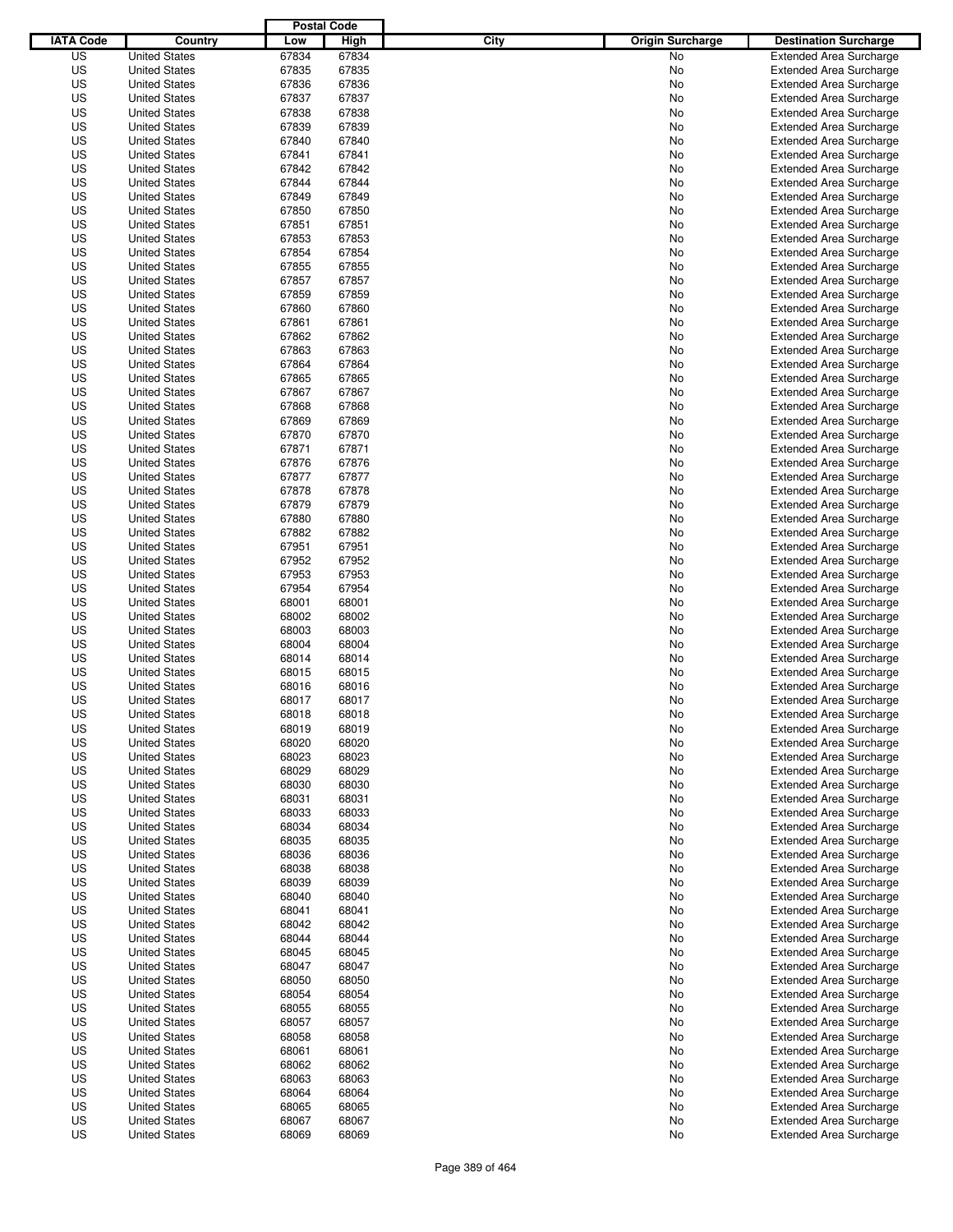|                  |                      | <b>Postal Code</b> |       |                                 |                                |
|------------------|----------------------|--------------------|-------|---------------------------------|--------------------------------|
| <b>IATA Code</b> | Country              | Low                | High  | City<br><b>Origin Surcharge</b> | <b>Destination Surcharge</b>   |
| US               | <b>United States</b> | 68070              | 68070 | <b>No</b>                       | <b>Extended Area Surcharge</b> |
| US               | <b>United States</b> | 68071              | 68071 | No                              | <b>Extended Area Surcharge</b> |
| US               | <b>United States</b> | 68072              | 68072 | No                              | <b>Extended Area Surcharge</b> |
| US               | <b>United States</b> | 68073              | 68073 | No                              | <b>Extended Area Surcharge</b> |
| US               | <b>United States</b> | 68301              | 68301 | No                              | <b>Extended Area Surcharge</b> |
| US               | <b>United States</b> | 68303              | 68303 | No                              | <b>Extended Area Surcharge</b> |
| US               | <b>United States</b> | 68304              | 68304 | No                              | <b>Extended Area Surcharge</b> |
| US               | <b>United States</b> | 68305              | 68305 | No                              | <b>Extended Area Surcharge</b> |
| US               | <b>United States</b> | 68307              | 68307 | No                              | <b>Extended Area Surcharge</b> |
| US               | <b>United States</b> | 68309              | 68309 | No                              | <b>Extended Area Surcharge</b> |
| US               | <b>United States</b> | 68313              | 68313 | No                              | <b>Extended Area Surcharge</b> |
| US               | <b>United States</b> | 68314              | 68314 | No                              | <b>Extended Area Surcharge</b> |
| US               | <b>United States</b> | 68315              | 68315 | No                              | <b>Extended Area Surcharge</b> |
| US               | <b>United States</b> | 68316              | 68316 | No                              | <b>Extended Area Surcharge</b> |
| US               | <b>United States</b> | 68317              | 68317 | No                              | <b>Extended Area Surcharge</b> |
| US               | <b>United States</b> | 68318              | 68318 | No                              | <b>Extended Area Surcharge</b> |
| US               | <b>United States</b> | 68319              | 68319 | No                              | <b>Extended Area Surcharge</b> |
| US               | <b>United States</b> | 68320              | 68320 | No                              | <b>Extended Area Surcharge</b> |
| US               | <b>United States</b> | 68321              | 68321 | No                              | <b>Extended Area Surcharge</b> |
| US               | <b>United States</b> | 68322              | 68322 | No                              | <b>Extended Area Surcharge</b> |
| US               | <b>United States</b> | 68323              | 68323 | No                              | <b>Extended Area Surcharge</b> |
| US               | <b>United States</b> | 68324              | 68324 | No                              | <b>Extended Area Surcharge</b> |
| US               | <b>United States</b> | 68325              | 68325 | No                              | <b>Extended Area Surcharge</b> |
| US               | <b>United States</b> | 68326              | 68326 | No                              | <b>Extended Area Surcharge</b> |
| US               | <b>United States</b> | 68327              | 68327 | No                              | <b>Extended Area Surcharge</b> |
| US               | <b>United States</b> | 68328              | 68328 | No                              | <b>Extended Area Surcharge</b> |
| US               | <b>United States</b> | 68329              | 68329 | No                              | <b>Extended Area Surcharge</b> |
| US               | <b>United States</b> | 68330              | 68330 | No                              | <b>Extended Area Surcharge</b> |
| US               | <b>United States</b> | 68331              | 68331 | No                              | <b>Extended Area Surcharge</b> |
| US               | <b>United States</b> | 68332              | 68332 | No                              | <b>Extended Area Surcharge</b> |
| US               | <b>United States</b> | 68333              | 68333 | No                              | <b>Extended Area Surcharge</b> |
| US               | <b>United States</b> | 68335              | 68335 | No                              | <b>Extended Area Surcharge</b> |
| US               | <b>United States</b> | 68336              | 68336 | No                              | <b>Extended Area Surcharge</b> |
| US               | <b>United States</b> | 68337              | 68337 | No                              | <b>Extended Area Surcharge</b> |
| US               | <b>United States</b> | 68338              | 68338 | No                              | <b>Extended Area Surcharge</b> |
| US               | <b>United States</b> | 68339              | 68339 | No                              | <b>Extended Area Surcharge</b> |
| US               | <b>United States</b> | 68340              | 68340 | No                              | <b>Extended Area Surcharge</b> |
| US               | <b>United States</b> | 68341              | 68341 | No                              | <b>Extended Area Surcharge</b> |
| US               | <b>United States</b> | 68342              | 68342 | No                              | <b>Extended Area Surcharge</b> |
| US               | <b>United States</b> | 68343              | 68343 | No                              | <b>Extended Area Surcharge</b> |
| US               | <b>United States</b> | 68344              | 68344 | No                              | <b>Extended Area Surcharge</b> |
| US               | <b>United States</b> | 68345              | 68345 | No                              | <b>Extended Area Surcharge</b> |
| US               | <b>United States</b> | 68346              | 68346 | No                              | <b>Extended Area Surcharge</b> |
| US               | <b>United States</b> | 68348              | 68348 | No                              | <b>Extended Area Surcharge</b> |
| US               | <b>United States</b> | 68349              | 68349 | No                              | <b>Extended Area Surcharge</b> |
| US               | <b>United States</b> | 68350              | 68350 | No                              | <b>Extended Area Surcharge</b> |
| US               | <b>United States</b> | 68351              | 68351 | No                              | <b>Extended Area Surcharge</b> |
| US               | <b>United States</b> | 68352              | 68352 | No                              | <b>Extended Area Surcharge</b> |
| US               | <b>United States</b> | 68354              | 68354 | No                              | <b>Extended Area Surcharge</b> |
| US               | <b>United States</b> | 68357              | 68357 | No                              | <b>Extended Area Surcharge</b> |
| US               | <b>United States</b> | 68359              | 68359 | No                              | <b>Extended Area Surcharge</b> |
| US               | <b>United States</b> | 68360              | 68360 | No                              | <b>Extended Area Surcharge</b> |
| US               | <b>United States</b> | 68361              | 68361 | No                              | <b>Extended Area Surcharge</b> |
| US               | <b>United States</b> | 68362              | 68362 | No                              | <b>Extended Area Surcharge</b> |
| US               | <b>United States</b> | 68364              | 68364 | No                              | <b>Extended Area Surcharge</b> |
| US               | <b>United States</b> | 68365              | 68365 | No                              | <b>Extended Area Surcharge</b> |
| US               | <b>United States</b> | 68366              | 68366 | No                              | <b>Extended Area Surcharge</b> |
| US               | <b>United States</b> | 68367              | 68367 | No                              | <b>Extended Area Surcharge</b> |
| US               | <b>United States</b> | 68368              | 68368 | No                              | <b>Extended Area Surcharge</b> |
| US               | <b>United States</b> | 68370              | 68370 | No                              | <b>Extended Area Surcharge</b> |
| US               | <b>United States</b> | 68371              | 68371 | No                              | <b>Extended Area Surcharge</b> |
| US               | <b>United States</b> | 68372              | 68372 | No                              | <b>Extended Area Surcharge</b> |
| US               | <b>United States</b> | 68374              | 68374 | No                              | <b>Extended Area Surcharge</b> |
| US               | <b>United States</b> | 68375              | 68375 | No                              | <b>Extended Area Surcharge</b> |
| US               | <b>United States</b> | 68376              | 68376 | No                              | <b>Extended Area Surcharge</b> |
| US               | <b>United States</b> | 68377              | 68377 | No                              | <b>Extended Area Surcharge</b> |
| US               | <b>United States</b> | 68378              | 68378 | No                              | <b>Extended Area Surcharge</b> |
| US               | <b>United States</b> | 68380              | 68380 | No                              | <b>Extended Area Surcharge</b> |
| US               | <b>United States</b> | 68381              | 68381 | No                              | <b>Extended Area Surcharge</b> |
| US               | <b>United States</b> | 68382              | 68382 | No                              | <b>Extended Area Surcharge</b> |
| US               | <b>United States</b> | 68401              | 68401 | No                              | <b>Extended Area Surcharge</b> |
| US               | <b>United States</b> | 68402              | 68402 | No                              | <b>Extended Area Surcharge</b> |
| US               | <b>United States</b> | 68403              | 68403 | No                              | <b>Extended Area Surcharge</b> |
| US               | <b>United States</b> | 68404              | 68404 | No                              | <b>Extended Area Surcharge</b> |
| US               | <b>United States</b> | 68405              | 68405 | No                              | <b>Extended Area Surcharge</b> |
| US               | <b>United States</b> | 68406              | 68406 | No                              | <b>Extended Area Surcharge</b> |
| US               | <b>United States</b> | 68407              | 68407 | No                              | <b>Extended Area Surcharge</b> |
| US               | <b>United States</b> | 68409              | 68409 | No                              | <b>Extended Area Surcharge</b> |
|                  |                      |                    |       |                                 |                                |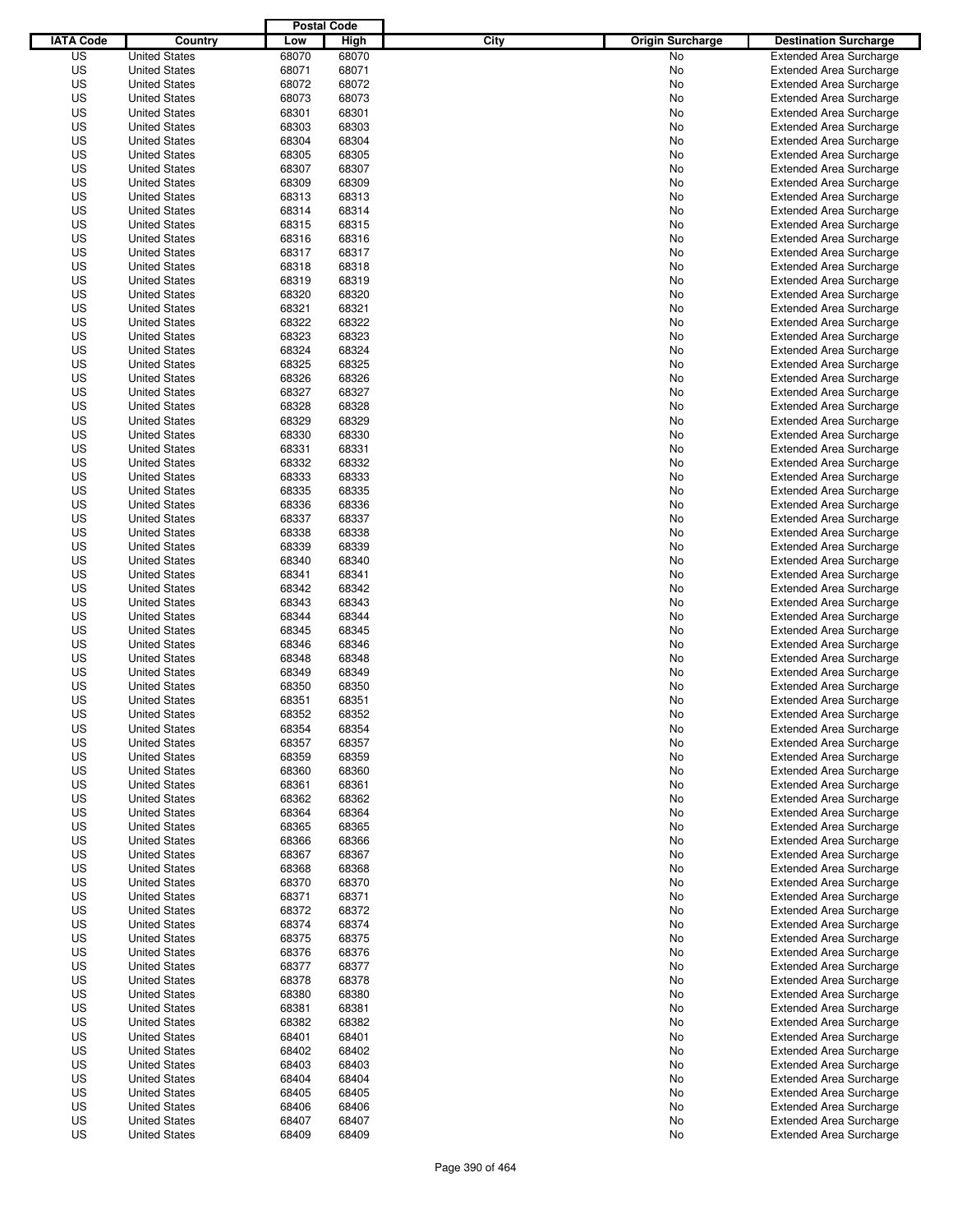|                  |                      | <b>Postal Code</b> |       |                                 |                                |
|------------------|----------------------|--------------------|-------|---------------------------------|--------------------------------|
| <b>IATA Code</b> | Country              | Low                | High  | City<br><b>Origin Surcharge</b> | <b>Destination Surcharge</b>   |
| US               | <b>United States</b> | 68410              | 68410 | <b>No</b>                       | <b>Extended Area Surcharge</b> |
| US               | <b>United States</b> | 68413              | 68413 | No                              | <b>Extended Area Surcharge</b> |
| US               | <b>United States</b> | 68414              | 68414 | No                              | <b>Extended Area Surcharge</b> |
| US               | <b>United States</b> | 68415              | 68415 | No                              | <b>Extended Area Surcharge</b> |
| US               | <b>United States</b> | 68416              | 68416 | No                              | <b>Extended Area Surcharge</b> |
| US               | <b>United States</b> | 68417              | 68417 | No                              | <b>Extended Area Surcharge</b> |
| US               | <b>United States</b> | 68418              | 68418 | No                              | <b>Extended Area Surcharge</b> |
| US               | <b>United States</b> | 68419              | 68419 | No                              | <b>Extended Area Surcharge</b> |
| US               | <b>United States</b> | 68420              | 68420 | No                              | <b>Extended Area Surcharge</b> |
| US               | <b>United States</b> | 68421              | 68421 | No                              | <b>Extended Area Surcharge</b> |
| US               | <b>United States</b> | 68422              | 68422 | No                              | <b>Extended Area Surcharge</b> |
| US               | <b>United States</b> | 68423              | 68423 | No                              | <b>Extended Area Surcharge</b> |
| US               | <b>United States</b> | 68424              | 68424 | No                              | <b>Extended Area Surcharge</b> |
| US               | <b>United States</b> | 68428              | 68428 | No                              | <b>Extended Area Surcharge</b> |
| US               | <b>United States</b> | 68429              | 68429 | No                              | <b>Extended Area Surcharge</b> |
| US               | <b>United States</b> | 68430              | 68430 | No                              | <b>Extended Area Surcharge</b> |
| US               | <b>United States</b> | 68431              | 68431 | No                              | <b>Extended Area Surcharge</b> |
| US               | <b>United States</b> | 68433              | 68433 | No                              | <b>Extended Area Surcharge</b> |
| US               | <b>United States</b> | 68434              | 68434 | No                              | <b>Extended Area Surcharge</b> |
| US               | <b>United States</b> | 68436              | 68436 | No                              | <b>Extended Area Surcharge</b> |
| US               | <b>United States</b> | 68437              | 68437 | No                              | <b>Extended Area Surcharge</b> |
| US               | <b>United States</b> | 68438              | 68438 | No                              | <b>Extended Area Surcharge</b> |
| US               | <b>United States</b> | 68439              | 68439 | No                              | <b>Extended Area Surcharge</b> |
| US               | <b>United States</b> | 68440              | 68440 | No                              | <b>Extended Area Surcharge</b> |
| US               | <b>United States</b> | 68441              | 68441 | No                              | <b>Extended Area Surcharge</b> |
| US               | <b>United States</b> | 68442              | 68442 | No                              | <b>Extended Area Surcharge</b> |
| US               | <b>United States</b> | 68443              | 68443 | No                              | <b>Extended Area Surcharge</b> |
| US               | <b>United States</b> | 68444              | 68444 | No                              | <b>Extended Area Surcharge</b> |
| US               | <b>United States</b> | 68445              | 68445 | No                              | <b>Extended Area Surcharge</b> |
| US               | <b>United States</b> | 68446              | 68446 | No                              | <b>Extended Area Surcharge</b> |
| US               | <b>United States</b> | 68447              | 68447 | No                              | <b>Extended Area Surcharge</b> |
| US               | <b>United States</b> | 68448              | 68448 | No                              | <b>Extended Area Surcharge</b> |
| US               | <b>United States</b> | 68450              | 68450 | No                              | <b>Extended Area Surcharge</b> |
| US               | <b>United States</b> | 68452              | 68452 | No                              | <b>Extended Area Surcharge</b> |
| US               | <b>United States</b> | 68453              | 68453 | No                              | <b>Extended Area Surcharge</b> |
| US               | <b>United States</b> | 68454              | 68454 | No                              | <b>Extended Area Surcharge</b> |
| US               | <b>United States</b> | 68455              | 68455 | No                              | <b>Extended Area Surcharge</b> |
| US               | <b>United States</b> | 68456              | 68456 | No                              | <b>Extended Area Surcharge</b> |
| US               | <b>United States</b> | 68457              | 68457 | No                              | <b>Extended Area Surcharge</b> |
| US               | <b>United States</b> | 68458              | 68458 | No                              | <b>Extended Area Surcharge</b> |
| US               | <b>United States</b> | 68460              | 68460 | No                              | <b>Extended Area Surcharge</b> |
| US               | <b>United States</b> | 68461              | 68461 | No                              | <b>Extended Area Surcharge</b> |
| US               | <b>United States</b> | 68463              | 68463 | No                              | <b>Extended Area Surcharge</b> |
| US               | <b>United States</b> | 68464              | 68464 | No                              | <b>Extended Area Surcharge</b> |
| US               | <b>United States</b> | 68465              | 68465 | No                              | <b>Extended Area Surcharge</b> |
| US               | <b>United States</b> | 68466              | 68466 | No                              | <b>Extended Area Surcharge</b> |
| US               | <b>United States</b> | 68467              | 68467 | No                              | <b>Extended Area Surcharge</b> |
| US               | <b>United States</b> | 68620              | 68620 | No                              | <b>Extended Area Surcharge</b> |
| US               | <b>United States</b> | 68621              | 68621 | No                              | <b>Extended Area Surcharge</b> |
| US               | <b>United States</b> | 68622              | 68622 | No                              | <b>Extended Area Surcharge</b> |
| US               | <b>United States</b> | 68623              | 68623 | No                              | <b>Extended Area Surcharge</b> |
| US               | <b>United States</b> | 68624              | 68624 | No                              | <b>Extended Area Surcharge</b> |
| US               | <b>United States</b> | 68626              | 68626 | No                              | <b>Extended Area Surcharge</b> |
| US               | <b>United States</b> | 68627              | 68627 | No                              | <b>Extended Area Surcharge</b> |
| US               | <b>United States</b> | 68628              | 68628 | No                              | <b>Extended Area Surcharge</b> |
| US               | <b>United States</b> | 68629              | 68629 | No                              | <b>Extended Area Surcharge</b> |
| US               | <b>United States</b> | 68631              | 68631 | No                              | <b>Extended Area Surcharge</b> |
| US               | <b>United States</b> | 68632              | 68632 | No                              | <b>Extended Area Surcharge</b> |
| US               | <b>United States</b> | 68633              | 68633 | No                              | <b>Extended Area Surcharge</b> |
| US               | <b>United States</b> | 68635              | 68635 | No                              | <b>Extended Area Surcharge</b> |
| US               | <b>United States</b> | 68636              | 68636 | No                              | <b>Extended Area Surcharge</b> |
| US               | <b>United States</b> | 68637              | 68637 | No                              | <b>Extended Area Surcharge</b> |
| US               | <b>United States</b> | 68638              | 68638 | No                              | <b>Extended Area Surcharge</b> |
| US               | <b>United States</b> | 68640              | 68640 | No                              | <b>Extended Area Surcharge</b> |
| US               | <b>United States</b> | 68641              | 68641 | No                              | <b>Extended Area Surcharge</b> |
| US               | <b>United States</b> | 68642              | 68642 | No                              | <b>Extended Area Surcharge</b> |
| US               | <b>United States</b> | 68643              | 68643 | No                              | <b>Extended Area Surcharge</b> |
| US               | <b>United States</b> | 68644              | 68644 | No                              | <b>Extended Area Surcharge</b> |
| US               | <b>United States</b> | 68647              | 68647 | No                              | <b>Extended Area Surcharge</b> |
| US               | <b>United States</b> | 68648              | 68648 | No                              | <b>Extended Area Surcharge</b> |
| US               | <b>United States</b> | 68649              | 68649 | No                              | <b>Extended Area Surcharge</b> |
| US               | <b>United States</b> | 68651              | 68651 | No                              | <b>Extended Area Surcharge</b> |
| US               | <b>United States</b> | 68652              | 68652 | No                              | <b>Extended Area Surcharge</b> |
| US               | <b>United States</b> | 68653              | 68653 | No                              | <b>Extended Area Surcharge</b> |
| US               | <b>United States</b> | 68654              | 68654 | No                              | <b>Extended Area Surcharge</b> |
| US               | <b>United States</b> | 68655              | 68655 | No                              | <b>Extended Area Surcharge</b> |
| US               | <b>United States</b> | 68658              | 68658 | No                              | <b>Extended Area Surcharge</b> |
| US               | <b>United States</b> | 68659              | 68659 | No                              | <b>Extended Area Surcharge</b> |
|                  |                      |                    |       |                                 |                                |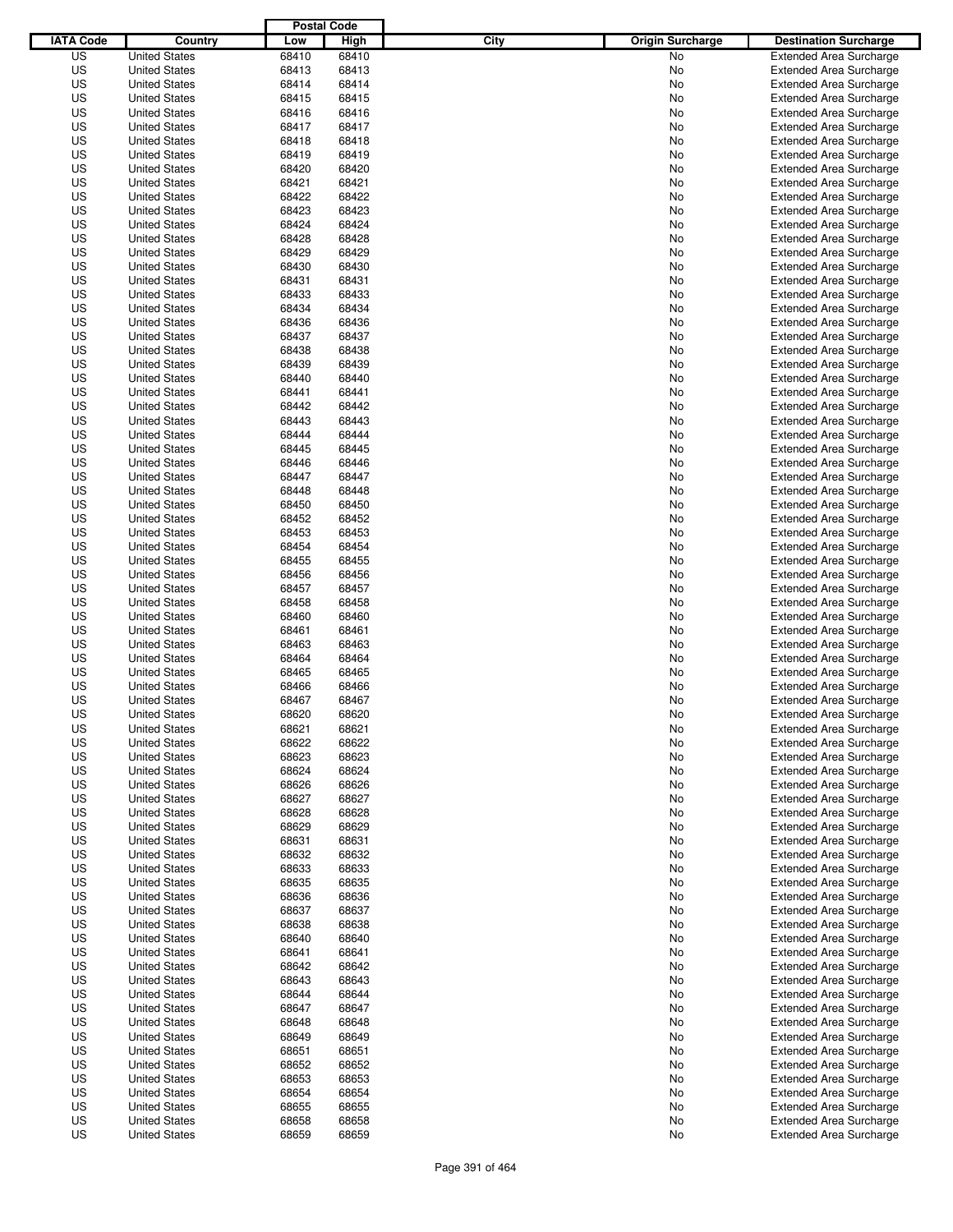|                  |                      | <b>Postal Code</b> |       |                                 |                                |
|------------------|----------------------|--------------------|-------|---------------------------------|--------------------------------|
| <b>IATA Code</b> | Country              | Low                | High  | City<br><b>Origin Surcharge</b> | <b>Destination Surcharge</b>   |
| US               | <b>United States</b> | 68660              | 68660 | <b>No</b>                       | <b>Extended Area Surcharge</b> |
| US               | <b>United States</b> | 68662              | 68662 | No                              | <b>Extended Area Surcharge</b> |
| US               | <b>United States</b> | 68663              | 68663 | No                              | <b>Extended Area Surcharge</b> |
| US               | <b>United States</b> | 68665              | 68665 | No                              | <b>Extended Area Surcharge</b> |
| US               | <b>United States</b> | 68667              | 68667 | No                              | <b>Extended Area Surcharge</b> |
| US               | <b>United States</b> | 68669              | 68669 | No                              | <b>Extended Area Surcharge</b> |
| US               | <b>United States</b> | 68710              | 68710 | No                              | <b>Extended Area Surcharge</b> |
| US               | <b>United States</b> | 68711              | 68711 | No                              | <b>Extended Area Surcharge</b> |
| US               | <b>United States</b> | 68713              | 68713 | No                              | <b>Extended Area Surcharge</b> |
| US               | <b>United States</b> | 68714              | 68714 | No                              | <b>Extended Area Surcharge</b> |
| US               | <b>United States</b> | 68715              | 68715 | No                              | <b>Extended Area Surcharge</b> |
| US               | <b>United States</b> | 68716              | 68716 | No                              | <b>Extended Area Surcharge</b> |
| US               | <b>United States</b> | 68717              | 68717 | No                              | <b>Extended Area Surcharge</b> |
| US               | <b>United States</b> | 68718              | 68718 | No                              | <b>Extended Area Surcharge</b> |
| US               | <b>United States</b> | 68719              | 68719 | No                              | <b>Extended Area Surcharge</b> |
| US               | <b>United States</b> | 68720              | 68720 | No                              | <b>Extended Area Surcharge</b> |
| US               | <b>United States</b> | 68722              | 68722 | No                              | <b>Extended Area Surcharge</b> |
| US               | <b>United States</b> | 68723              | 68723 | No                              | <b>Extended Area Surcharge</b> |
| US               | <b>United States</b> | 68724              | 68724 | No                              | <b>Extended Area Surcharge</b> |
| US               | <b>United States</b> | 68725              | 68725 | No                              | <b>Extended Area Surcharge</b> |
| US               | <b>United States</b> | 68726              | 68726 | No                              | <b>Extended Area Surcharge</b> |
| US               | <b>United States</b> | 68727              | 68727 | No                              | <b>Extended Area Surcharge</b> |
| US               | <b>United States</b> | 68728              | 68728 | No                              | <b>Extended Area Surcharge</b> |
| US               | <b>United States</b> | 68729              | 68729 | No                              | <b>Extended Area Surcharge</b> |
| US               | <b>United States</b> | 68730              | 68730 | No                              | <b>Extended Area Surcharge</b> |
| US               | <b>United States</b> | 68731              | 68731 | No                              | <b>Extended Area Surcharge</b> |
| US               | <b>United States</b> | 68732              | 68732 | No                              | <b>Extended Area Surcharge</b> |
| US               | <b>United States</b> | 68733              | 68733 | No                              | <b>Extended Area Surcharge</b> |
| US               | <b>United States</b> | 68734              | 68734 | No                              | <b>Extended Area Surcharge</b> |
| US               | <b>United States</b> | 68735              | 68735 | No                              | <b>Extended Area Surcharge</b> |
| US               | <b>United States</b> | 68736              | 68736 | No                              | <b>Extended Area Surcharge</b> |
| US               | <b>United States</b> | 68737              | 68737 | No                              | <b>Extended Area Surcharge</b> |
| US               | <b>United States</b> | 68739              | 68739 | No                              | <b>Extended Area Surcharge</b> |
| US               | <b>United States</b> | 68740              | 68740 | No                              | <b>Extended Area Surcharge</b> |
| US               | <b>United States</b> | 68741              | 68741 | No                              | <b>Extended Area Surcharge</b> |
| US               | <b>United States</b> | 68742              | 68742 | No                              | <b>Extended Area Surcharge</b> |
| US               | <b>United States</b> | 68743              | 68743 | No                              | <b>Extended Area Surcharge</b> |
| US               | <b>United States</b> | 68745              | 68745 | No                              | <b>Extended Area Surcharge</b> |
| US               | <b>United States</b> | 68746              | 68746 | No                              | <b>Extended Area Surcharge</b> |
| US               | <b>United States</b> | 68747              | 68747 | No                              | <b>Extended Area Surcharge</b> |
| US               | <b>United States</b> | 68748              | 68748 | No                              | <b>Extended Area Surcharge</b> |
| US               | <b>United States</b> | 68749              | 68749 | No                              | <b>Extended Area Surcharge</b> |
| US               | <b>United States</b> | 68751              | 68751 | No                              | <b>Extended Area Surcharge</b> |
| US               | <b>United States</b> | 68752              | 68752 | No                              | <b>Extended Area Surcharge</b> |
| US               | <b>United States</b> | 68753              | 68753 | No                              | Extended Area Surcharge        |
| US               | <b>United States</b> | 68755              | 68755 | No                              | <b>Extended Area Surcharge</b> |
| US               | <b>United States</b> | 68756              | 68756 | No                              | <b>Extended Area Surcharge</b> |
| US               | <b>United States</b> | 68757              | 68757 | No                              | <b>Extended Area Surcharge</b> |
| US               | <b>United States</b> | 68758              | 68758 | No                              | <b>Extended Area Surcharge</b> |
| US               | <b>United States</b> | 68759              | 68759 | No                              | <b>Extended Area Surcharge</b> |
| US               | <b>United States</b> | 68760              | 68760 | No                              | <b>Extended Area Surcharge</b> |
| US               | <b>United States</b> | 68761              | 68761 | No                              | <b>Extended Area Surcharge</b> |
| US               | <b>United States</b> | 68763              | 68763 | No                              | <b>Extended Area Surcharge</b> |
| US               | <b>United States</b> | 68764              | 68764 | No                              | <b>Extended Area Surcharge</b> |
| US               | <b>United States</b> | 68765              | 68765 | No                              | <b>Extended Area Surcharge</b> |
| US               | <b>United States</b> | 68766              | 68766 | No                              | <b>Extended Area Surcharge</b> |
| US               | <b>United States</b> | 68767              | 68767 | No                              | <b>Extended Area Surcharge</b> |
| US               | <b>United States</b> | 68768              | 68768 | No                              | <b>Extended Area Surcharge</b> |
| US               | <b>United States</b> | 68769              | 68769 | No                              | <b>Extended Area Surcharge</b> |
| US               | <b>United States</b> | 68770              | 68770 | No                              | <b>Extended Area Surcharge</b> |
| US               | <b>United States</b> | 68771              | 68771 | No                              | <b>Extended Area Surcharge</b> |
| US               | <b>United States</b> | 68772              | 68772 | No                              | <b>Extended Area Surcharge</b> |
| US               | <b>United States</b> | 68773              | 68773 | No                              | <b>Extended Area Surcharge</b> |
| US               | <b>United States</b> | 68774              | 68774 | No                              | <b>Extended Area Surcharge</b> |
| US               | <b>United States</b> | 68777              | 68777 | No                              | <b>Extended Area Surcharge</b> |
| US               | <b>United States</b> | 68779              | 68779 | No                              | <b>Extended Area Surcharge</b> |
| US               | <b>United States</b> | 68780              | 68780 | No                              | <b>Extended Area Surcharge</b> |
| US               | <b>United States</b> | 68781              | 68781 | No                              | <b>Extended Area Surcharge</b> |
| US               | <b>United States</b> | 68783              | 68783 | No                              | <b>Extended Area Surcharge</b> |
| US               | <b>United States</b> | 68784              | 68784 | No                              | Extended Area Surcharge        |
| US               | <b>United States</b> | 68785              | 68785 | No                              | <b>Extended Area Surcharge</b> |
| US               | <b>United States</b> | 68786              | 68786 | No                              | <b>Extended Area Surcharge</b> |
| US               | <b>United States</b> | 68787              | 68787 | No                              | <b>Extended Area Surcharge</b> |
| US               | <b>United States</b> | 68788              | 68788 | No                              | <b>Extended Area Surcharge</b> |
| US               | <b>United States</b> | 68789              | 68789 | No                              | <b>Extended Area Surcharge</b> |
| US               | <b>United States</b> | 68790              | 68790 | No                              | <b>Extended Area Surcharge</b> |
| US               | <b>United States</b> | 68791              | 68791 | No                              | <b>Extended Area Surcharge</b> |
| US               | <b>United States</b> | 68792              | 68792 | No                              | <b>Extended Area Surcharge</b> |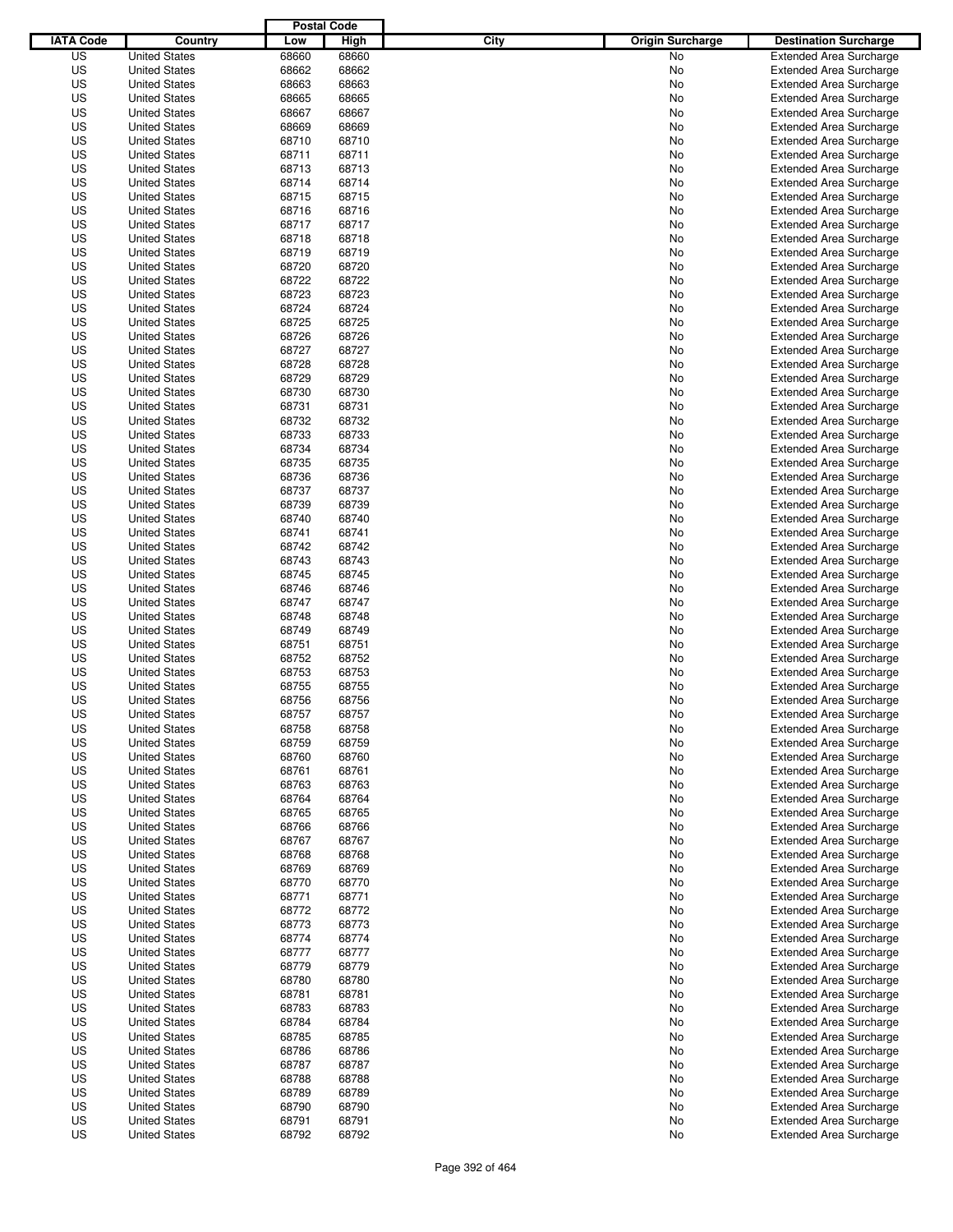|                  |                                              | <b>Postal Code</b> |       |                                 |                                |
|------------------|----------------------------------------------|--------------------|-------|---------------------------------|--------------------------------|
| <b>IATA Code</b> | Country                                      | Low                | High  | City<br><b>Origin Surcharge</b> | <b>Destination Surcharge</b>   |
| US               | <b>United States</b>                         | 68810              | 68810 | <b>No</b>                       | <b>Extended Area Surcharge</b> |
| US               | <b>United States</b>                         | 68812              | 68812 | No                              | <b>Extended Area Surcharge</b> |
| US               | <b>United States</b>                         | 68813              | 68813 | No                              | <b>Extended Area Surcharge</b> |
| US               | <b>United States</b>                         | 68814              | 68814 | No                              | <b>Extended Area Surcharge</b> |
| US               | <b>United States</b>                         | 68815              | 68815 | No                              | <b>Extended Area Surcharge</b> |
| US               | <b>United States</b>                         | 68816              | 68816 | No                              | <b>Extended Area Surcharge</b> |
| US               | <b>United States</b>                         | 68817              | 68817 | No                              | <b>Extended Area Surcharge</b> |
| US               | <b>United States</b>                         | 68819              | 68819 | No                              | <b>Extended Area Surcharge</b> |
| US               | <b>United States</b>                         | 68820              | 68820 | No                              | <b>Extended Area Surcharge</b> |
| US               | <b>United States</b>                         | 68821              | 68821 | No                              | <b>Extended Area Surcharge</b> |
| US               | <b>United States</b>                         | 68822              | 68822 | No                              | <b>Extended Area Surcharge</b> |
| US               | <b>United States</b>                         | 68823              | 68823 | No                              | <b>Extended Area Surcharge</b> |
| US               | <b>United States</b>                         | 68824              | 68824 | No                              | <b>Extended Area Surcharge</b> |
| US               | <b>United States</b>                         | 68825              | 68825 | No                              | <b>Extended Area Surcharge</b> |
| US               | <b>United States</b>                         | 68826              | 68826 | No                              | <b>Extended Area Surcharge</b> |
| US               | <b>United States</b>                         | 68827              | 68827 | No                              | <b>Extended Area Surcharge</b> |
| US               | <b>United States</b>                         | 68828              | 68828 | No                              | <b>Extended Area Surcharge</b> |
| US               | <b>United States</b>                         | 68831              | 68831 | No                              | <b>Extended Area Surcharge</b> |
| US               | <b>United States</b>                         | 68832              | 68832 | No                              | <b>Extended Area Surcharge</b> |
| US               | <b>United States</b>                         | 68833              | 68833 | No                              | <b>Extended Area Surcharge</b> |
| US               | <b>United States</b>                         | 68834              | 68834 | No                              | <b>Extended Area Surcharge</b> |
| US               | <b>United States</b>                         | 68835              | 68835 | No                              | <b>Extended Area Surcharge</b> |
| US               | <b>United States</b>                         | 68836              | 68836 | No                              | <b>Extended Area Surcharge</b> |
| US               | <b>United States</b>                         | 68837              | 68837 | No                              | <b>Extended Area Surcharge</b> |
| US               | <b>United States</b>                         | 68838              | 68838 | No                              | <b>Extended Area Surcharge</b> |
| US               | <b>United States</b>                         | 68840              | 68840 | No                              | <b>Extended Area Surcharge</b> |
| US               | <b>United States</b>                         | 68841              | 68841 | No                              | <b>Extended Area Surcharge</b> |
| US               | <b>United States</b>                         | 68842              | 68842 | No                              | <b>Extended Area Surcharge</b> |
| US               | <b>United States</b>                         | 68843              | 68843 | No                              | <b>Extended Area Surcharge</b> |
| US               | <b>United States</b>                         | 68844              | 68844 | No                              | <b>Extended Area Surcharge</b> |
| US               | <b>United States</b>                         | 68846              | 68846 | No                              | <b>Extended Area Surcharge</b> |
| US               | <b>United States</b>                         | 68850              | 68850 | No                              | <b>Extended Area Surcharge</b> |
| US               | <b>United States</b>                         | 68852              | 68852 | No                              | <b>Extended Area Surcharge</b> |
| US               | <b>United States</b>                         | 68853              | 68853 | No                              | <b>Extended Area Surcharge</b> |
| US               | <b>United States</b>                         | 68854              | 68854 | No                              | <b>Extended Area Surcharge</b> |
| US               | <b>United States</b>                         | 68855              | 68855 | No                              | <b>Extended Area Surcharge</b> |
| US               | <b>United States</b>                         | 68856              | 68856 | No                              | <b>Extended Area Surcharge</b> |
| US               | <b>United States</b>                         | 68858              | 68858 | No                              | <b>Extended Area Surcharge</b> |
| US               | <b>United States</b>                         | 68859              | 68859 | No                              | <b>Extended Area Surcharge</b> |
| US               | <b>United States</b>                         | 68860              | 68860 | No                              | <b>Extended Area Surcharge</b> |
| US               | <b>United States</b>                         | 68861              | 68861 | No                              | <b>Extended Area Surcharge</b> |
| US               | <b>United States</b>                         | 68862              | 68862 | No                              | <b>Extended Area Surcharge</b> |
| US               | <b>United States</b>                         | 68863              | 68863 | No                              | <b>Extended Area Surcharge</b> |
| US               | <b>United States</b>                         | 68864              | 68864 | No                              | <b>Extended Area Surcharge</b> |
| US               | <b>United States</b>                         | 68865              | 68865 | No                              | <b>Extended Area Surcharge</b> |
| US               | <b>United States</b>                         | 68866              | 68866 | No                              | <b>Extended Area Surcharge</b> |
| US               | <b>United States</b>                         | 68869              | 68869 | No                              | <b>Extended Area Surcharge</b> |
| US               | <b>United States</b>                         | 68870              | 68870 | No                              | <b>Extended Area Surcharge</b> |
| US               | <b>United States</b>                         | 68871              | 68871 | No                              | <b>Extended Area Surcharge</b> |
| US               | <b>United States</b>                         | 68872              | 68872 | No                              | <b>Extended Area Surcharge</b> |
| US               | <b>United States</b>                         | 68873              | 68873 | No                              | <b>Extended Area Surcharge</b> |
| US               | <b>United States</b>                         | 68874              | 68874 | No                              | <b>Extended Area Surcharge</b> |
| US               | <b>United States</b>                         | 68875              | 68875 | No                              | <b>Extended Area Surcharge</b> |
| US               | <b>United States</b>                         | 68876              | 68876 | No                              | <b>Extended Area Surcharge</b> |
| US               | <b>United States</b>                         | 68878              | 68878 | No                              | <b>Extended Area Surcharge</b> |
| US               | <b>United States</b>                         | 68879              | 68879 | No                              | <b>Extended Area Surcharge</b> |
| US               | <b>United States</b>                         | 68881              | 68881 | No                              | <b>Extended Area Surcharge</b> |
| US               | <b>United States</b>                         | 68882              | 68882 | No                              | <b>Extended Area Surcharge</b> |
| US               | <b>United States</b>                         | 68883              | 68883 | No                              | <b>Extended Area Surcharge</b> |
| US               | <b>United States</b>                         | 68920              | 68920 | No                              | <b>Extended Area Surcharge</b> |
| US               | <b>United States</b>                         | 68922              | 68922 | No                              | <b>Extended Area Surcharge</b> |
| US               | <b>United States</b>                         | 68923              | 68923 | No                              | <b>Extended Area Surcharge</b> |
| US               | <b>United States</b>                         | 68924              | 68924 | No                              | <b>Extended Area Surcharge</b> |
| US               | <b>United States</b>                         | 68925              | 68925 | No                              | <b>Extended Area Surcharge</b> |
| US               | <b>United States</b>                         | 68926              | 68926 | No                              | <b>Extended Area Surcharge</b> |
| US               | <b>United States</b>                         | 68927              | 68927 | No                              | <b>Extended Area Surcharge</b> |
| US               | <b>United States</b>                         | 68928              | 68928 | No                              | <b>Extended Area Surcharge</b> |
| US               | <b>United States</b>                         | 68929              | 68929 | No                              | <b>Extended Area Surcharge</b> |
| US               | <b>United States</b>                         | 68930              | 68930 |                                 | <b>Extended Area Surcharge</b> |
| US               | <b>United States</b>                         | 68932              | 68932 | No                              | <b>Extended Area Surcharge</b> |
| US               |                                              | 68934              | 68934 | No                              | <b>Extended Area Surcharge</b> |
| US               | <b>United States</b><br><b>United States</b> | 68935              | 68935 | No                              | <b>Extended Area Surcharge</b> |
| US               |                                              |                    | 68936 | No                              | <b>Extended Area Surcharge</b> |
| US               | <b>United States</b><br><b>United States</b> | 68936<br>68937     | 68937 | No                              | <b>Extended Area Surcharge</b> |
|                  |                                              |                    |       | No                              |                                |
| US               | <b>United States</b>                         | 68938              | 68938 | No                              | <b>Extended Area Surcharge</b> |
| US<br>US         | <b>United States</b>                         | 68939              | 68939 | No                              | <b>Extended Area Surcharge</b> |
|                  | <b>United States</b>                         | 68940              | 68940 | No                              | <b>Extended Area Surcharge</b> |
| US               | <b>United States</b>                         | 68941              | 68941 | No                              | <b>Extended Area Surcharge</b> |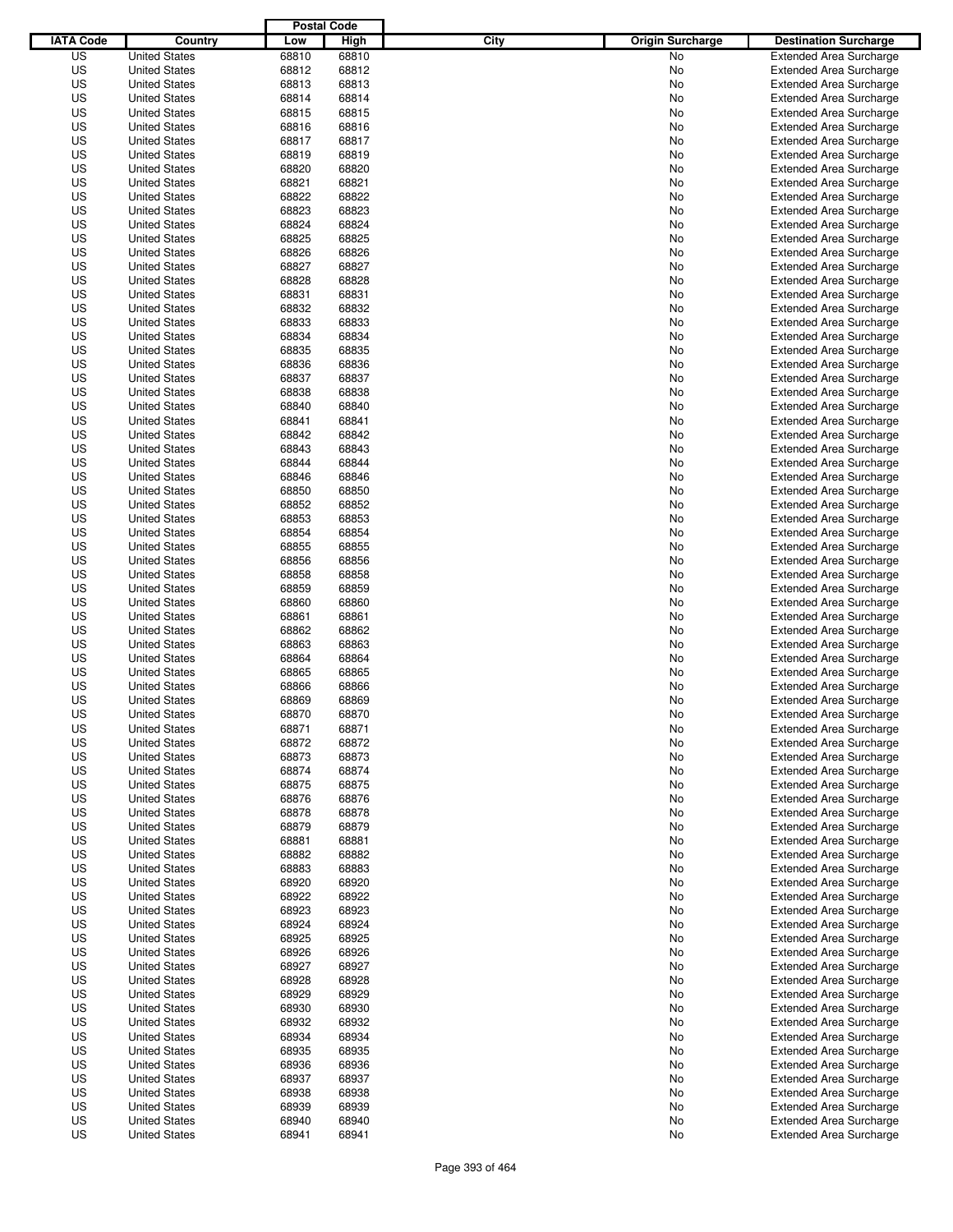|                  |                                              | <b>Postal Code</b> |                |                                 |                                                                  |
|------------------|----------------------------------------------|--------------------|----------------|---------------------------------|------------------------------------------------------------------|
| <b>IATA Code</b> | Country                                      | Low                | High           | City<br><b>Origin Surcharge</b> | <b>Destination Surcharge</b>                                     |
| US               | <b>United States</b>                         | 68942              | 68942          | <b>No</b>                       | <b>Extended Area Surcharge</b>                                   |
| US               | <b>United States</b>                         | 68943              | 68943          | No                              | <b>Extended Area Surcharge</b>                                   |
| US               | <b>United States</b>                         | 68944              | 68944          | No                              | <b>Extended Area Surcharge</b>                                   |
| US               | <b>United States</b>                         | 68945              | 68945          | No                              | <b>Extended Area Surcharge</b>                                   |
| US               | <b>United States</b>                         | 68946              | 68946          | No                              | <b>Extended Area Surcharge</b>                                   |
| US               | <b>United States</b>                         | 68947              | 68947          | No                              | <b>Extended Area Surcharge</b>                                   |
| US               | <b>United States</b>                         | 68948              | 68948          | No                              | <b>Extended Area Surcharge</b>                                   |
| US               | <b>United States</b>                         | 68950              | 68950          | No                              | <b>Extended Area Surcharge</b>                                   |
| US               | <b>United States</b>                         | 68952              | 68952          | No                              | <b>Extended Area Surcharge</b>                                   |
| US               | <b>United States</b>                         | 68954              | 68954          | No                              | <b>Extended Area Surcharge</b>                                   |
| US               | <b>United States</b>                         | 68955              | 68955          | No                              | <b>Extended Area Surcharge</b>                                   |
| US               | <b>United States</b>                         | 68956              | 68956          | No                              | <b>Extended Area Surcharge</b>                                   |
| US               | <b>United States</b>                         | 68957              | 68957          | No                              | <b>Extended Area Surcharge</b>                                   |
| US               | <b>United States</b>                         | 68958              | 68958          | No                              | <b>Extended Area Surcharge</b>                                   |
| US               | <b>United States</b>                         | 68959              | 68959          | No                              | <b>Extended Area Surcharge</b>                                   |
| US               | <b>United States</b>                         | 68960              | 68960          | No                              | <b>Extended Area Surcharge</b>                                   |
| US               | <b>United States</b>                         | 68961              | 68961          | No                              | <b>Extended Area Surcharge</b>                                   |
| US               | <b>United States</b>                         | 68963              | 68963          | No                              | <b>Extended Area Surcharge</b>                                   |
| US               | <b>United States</b>                         | 68964              | 68964          | No                              | <b>Extended Area Surcharge</b>                                   |
| US               | <b>United States</b>                         | 68966              | 68966          | No                              | <b>Extended Area Surcharge</b>                                   |
| US               | <b>United States</b>                         | 68967              | 68967          | No                              | <b>Extended Area Surcharge</b>                                   |
| US               | <b>United States</b>                         | 68969              | 68969          | No                              | <b>Extended Area Surcharge</b>                                   |
| US               | <b>United States</b>                         | 68970              | 68970          | No                              | <b>Extended Area Surcharge</b>                                   |
| US               | <b>United States</b>                         | 68971              | 68971          | No                              | <b>Extended Area Surcharge</b>                                   |
| US               | <b>United States</b>                         | 68972              | 68972          | No                              | <b>Extended Area Surcharge</b>                                   |
| US               | <b>United States</b>                         | 68973              | 68973          | No                              | <b>Extended Area Surcharge</b>                                   |
| US               | <b>United States</b>                         | 68974              | 68974          | No                              | <b>Extended Area Surcharge</b>                                   |
| US               | <b>United States</b>                         | 68975              | 68975          | No                              | <b>Extended Area Surcharge</b>                                   |
| US               | <b>United States</b>                         | 68976              | 68976          | No                              | <b>Extended Area Surcharge</b>                                   |
| US               | <b>United States</b>                         | 68977              | 68977          | No                              | <b>Extended Area Surcharge</b>                                   |
| US               | <b>United States</b>                         | 68978              | 68978          | No                              | <b>Extended Area Surcharge</b>                                   |
| US               | <b>United States</b>                         | 68979              | 68979          | No                              | <b>Extended Area Surcharge</b>                                   |
| US               | <b>United States</b>                         | 68980              | 68980          | No                              | <b>Extended Area Surcharge</b>                                   |
| US               | <b>United States</b>                         | 68981              | 68981          | No                              | <b>Extended Area Surcharge</b>                                   |
| US               | <b>United States</b>                         | 68982              | 68982          | No                              | <b>Extended Area Surcharge</b>                                   |
| US               | <b>United States</b>                         | 69020              | 69020          | No                              | <b>Extended Area Surcharge</b>                                   |
| US               | <b>United States</b>                         | 69021              | 69021          | No                              | <b>Extended Area Surcharge</b>                                   |
| US               | <b>United States</b>                         | 69022              | 69022          | No                              | <b>Extended Area Surcharge</b>                                   |
| US               | <b>United States</b>                         | 69023              | 69023          | No                              | <b>Extended Area Surcharge</b>                                   |
| US               | <b>United States</b>                         | 69024              | 69024          | No                              | <b>Extended Area Surcharge</b>                                   |
| US               | <b>United States</b>                         | 69025              | 69025          | No                              | <b>Extended Area Surcharge</b>                                   |
| US               | <b>United States</b>                         | 69026              | 69026          | No                              | <b>Extended Area Surcharge</b>                                   |
| US               | <b>United States</b>                         | 69027              | 69027          | No                              | <b>Extended Area Surcharge</b>                                   |
| US               | <b>United States</b>                         | 69028              | 69028          | No                              | <b>Extended Area Surcharge</b>                                   |
| US               | <b>United States</b>                         | 69029              | 69029          | No                              | <b>Extended Area Surcharge</b>                                   |
| US               | <b>United States</b>                         | 69030              | 69030          | No                              | <b>Extended Area Surcharge</b>                                   |
| US               | <b>United States</b>                         | 69031              | 69031          | No                              | <b>Extended Area Surcharge</b>                                   |
| US               | <b>United States</b>                         | 69032              | 69032          | No                              | <b>Extended Area Surcharge</b>                                   |
| US               | <b>United States</b>                         | 69033              | 69033          | No                              | <b>Extended Area Surcharge</b>                                   |
| US               | <b>United States</b>                         | 69034              | 69034          |                                 | <b>Extended Area Surcharge</b>                                   |
| US               | <b>United States</b>                         | 69036              | 69036          | No                              | <b>Extended Area Surcharge</b>                                   |
|                  |                                              |                    |                | No                              |                                                                  |
| US               | <b>United States</b>                         | 69037              | 69037          | No                              | <b>Extended Area Surcharge</b>                                   |
| US               | <b>United States</b>                         | 69038              | 69038          | No                              | <b>Extended Area Surcharge</b>                                   |
| US<br>US         | <b>United States</b><br><b>United States</b> | 69039<br>69040     | 69039<br>69040 | No<br>No                        | <b>Extended Area Surcharge</b><br><b>Extended Area Surcharge</b> |
|                  |                                              |                    |                |                                 |                                                                  |
| US               | <b>United States</b>                         | 69041              | 69041          | No                              | <b>Extended Area Surcharge</b>                                   |
| US               | <b>United States</b>                         | 69042              | 69042          | No                              | <b>Extended Area Surcharge</b>                                   |
| US               | <b>United States</b>                         | 69043              | 69043          | No                              | <b>Extended Area Surcharge</b>                                   |
| US               | <b>United States</b>                         | 69044              | 69044          | No                              | <b>Extended Area Surcharge</b>                                   |
| US               | <b>United States</b>                         | 69045              | 69045          | No                              | <b>Extended Area Surcharge</b>                                   |
| US               | <b>United States</b>                         | 69046              | 69046          | No                              | <b>Extended Area Surcharge</b>                                   |
| US               | <b>United States</b>                         | 69120              | 69120          | No                              | <b>Extended Area Surcharge</b>                                   |
| US               | <b>United States</b>                         | 69121              | 69121          | No                              | <b>Extended Area Surcharge</b>                                   |
| US               | <b>United States</b>                         | 69122              | 69122          | No                              | <b>Extended Area Surcharge</b>                                   |
| US               | <b>United States</b>                         | 69123              | 69123          | No                              | <b>Extended Area Surcharge</b>                                   |
| US               | <b>United States</b>                         | 69125              | 69125          | No                              | <b>Extended Area Surcharge</b>                                   |
| US               | <b>United States</b>                         | 69127              | 69127          | No                              | <b>Extended Area Surcharge</b>                                   |
| US               | <b>United States</b>                         | 69128              | 69128          | No                              | <b>Extended Area Surcharge</b>                                   |
| US               | <b>United States</b>                         | 69129              | 69129          | No                              | <b>Extended Area Surcharge</b>                                   |
| US               | <b>United States</b>                         | 69130              | 69130          | No                              | <b>Extended Area Surcharge</b>                                   |
| US               | <b>United States</b>                         | 69131              | 69131          | No                              | <b>Extended Area Surcharge</b>                                   |
| US               | <b>United States</b>                         | 69132              | 69132          | No                              | <b>Extended Area Surcharge</b>                                   |
| US               | <b>United States</b>                         | 69133              | 69133          | No                              | <b>Extended Area Surcharge</b>                                   |
| US               | <b>United States</b>                         | 69134              | 69134          | No                              | <b>Extended Area Surcharge</b>                                   |
| US               | <b>United States</b>                         | 69135              | 69135          | No                              | <b>Extended Area Surcharge</b>                                   |
| US               | <b>United States</b>                         | 69138              | 69138          | No                              | <b>Extended Area Surcharge</b>                                   |
| US               | <b>United States</b>                         | 69140              | 69140          | No                              | <b>Extended Area Surcharge</b>                                   |
| US               | <b>United States</b>                         | 69141              | 69141          | No                              | <b>Extended Area Surcharge</b>                                   |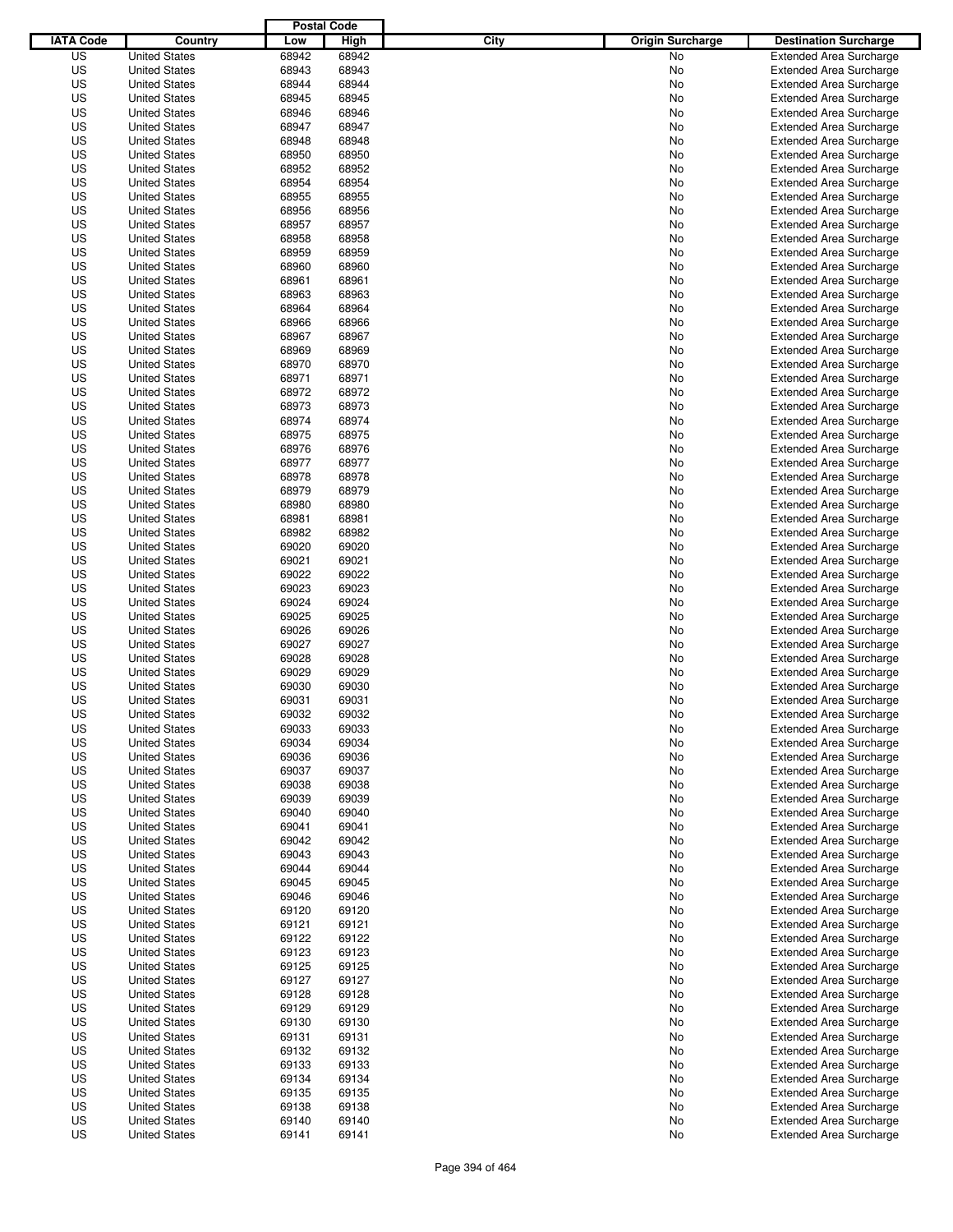|                  |                                              | <b>Postal Code</b> |                |                                 |                                                                  |
|------------------|----------------------------------------------|--------------------|----------------|---------------------------------|------------------------------------------------------------------|
| <b>IATA Code</b> | Country                                      | Low                | High           | City<br><b>Origin Surcharge</b> | <b>Destination Surcharge</b>                                     |
| US               | <b>United States</b>                         | 69142              | 69142          | <b>No</b>                       | <b>Extended Area Surcharge</b>                                   |
| US               | <b>United States</b>                         | 69143              | 69143          | No                              | <b>Extended Area Surcharge</b>                                   |
| US               | <b>United States</b>                         | 69144              | 69144          | No                              | <b>Extended Area Surcharge</b>                                   |
| US               | <b>United States</b>                         | 69145              | 69145          | No                              | <b>Extended Area Surcharge</b>                                   |
| US               | <b>United States</b>                         | 69146              | 69146          | No                              | <b>Extended Area Surcharge</b>                                   |
| US               | <b>United States</b>                         | 69147              | 69147          | No                              | <b>Extended Area Surcharge</b>                                   |
| US               | <b>United States</b>                         | 69148              | 69148          | No                              | <b>Extended Area Surcharge</b>                                   |
| US               | <b>United States</b>                         | 69149              | 69149          | No                              | <b>Extended Area Surcharge</b>                                   |
| US               | <b>United States</b>                         | 69150              | 69150          | No                              | <b>Extended Area Surcharge</b>                                   |
| US               | <b>United States</b>                         | 69151              | 69151          | No                              | <b>Extended Area Surcharge</b>                                   |
| US               | <b>United States</b>                         | 69152              | 69152          | No                              | <b>Extended Area Surcharge</b>                                   |
| US               | <b>United States</b>                         | 69153              | 69153          | No                              | <b>Extended Area Surcharge</b>                                   |
| US               | <b>United States</b>                         | 69154              | 69154          | No                              | <b>Extended Area Surcharge</b>                                   |
| US               | <b>United States</b>                         | 69155              | 69155          | No                              | <b>Extended Area Surcharge</b>                                   |
| US               | <b>United States</b>                         | 69156              | 69156          | No                              | <b>Extended Area Surcharge</b>                                   |
| US               | <b>United States</b>                         | 69157              | 69157          | No                              | <b>Extended Area Surcharge</b>                                   |
| US               | <b>United States</b>                         | 69161              | 69161          | No                              | <b>Extended Area Surcharge</b>                                   |
| US               | <b>United States</b>                         | 69163              | 69163          | No                              | <b>Extended Area Surcharge</b>                                   |
| US               | <b>United States</b>                         | 69165              | 69165          | No                              | <b>Extended Area Surcharge</b>                                   |
| US               | <b>United States</b>                         | 69166              | 69166          | No                              | <b>Extended Area Surcharge</b>                                   |
| US               | <b>United States</b>                         | 69167              | 69167          | No                              | <b>Extended Area Surcharge</b>                                   |
| US               | <b>United States</b>                         | 69168              | 69168          | No                              | <b>Extended Area Surcharge</b>                                   |
| US               | <b>United States</b>                         | 69169              | 69169          | No                              | <b>Extended Area Surcharge</b>                                   |
| US               | <b>United States</b>                         | 69170              | 69170          | No                              | <b>Extended Area Surcharge</b>                                   |
| US               | <b>United States</b>                         | 69201              | 69201          | No                              | <b>Extended Area Surcharge</b>                                   |
| US               | <b>United States</b><br><b>United States</b> | 69210              | 69210          | No                              | <b>Extended Area Surcharge</b>                                   |
| US               |                                              | 69211              | 69211<br>69212 | No                              | <b>Extended Area Surcharge</b>                                   |
| US<br>US         | <b>United States</b><br><b>United States</b> | 69212<br>69214     | 69214          | No<br>No                        | <b>Extended Area Surcharge</b><br><b>Extended Area Surcharge</b> |
| US               | <b>United States</b>                         | 69216              | 69216          | No                              | <b>Extended Area Surcharge</b>                                   |
| US               | <b>United States</b>                         | 69217              | 69217          | No                              | <b>Extended Area Surcharge</b>                                   |
| US               | <b>United States</b>                         | 69218              | 69218          | No                              | <b>Extended Area Surcharge</b>                                   |
| US               | <b>United States</b>                         | 69219              | 69219          | No                              | <b>Extended Area Surcharge</b>                                   |
| US               | <b>United States</b>                         | 69220              | 69220          | No                              | <b>Extended Area Surcharge</b>                                   |
| US               | <b>United States</b>                         | 69221              | 69221          | No                              | <b>Extended Area Surcharge</b>                                   |
| US               | <b>United States</b>                         | 69301              | 69301          | No                              | <b>Extended Area Surcharge</b>                                   |
| US               | <b>United States</b>                         | 69331              | 69331          | No                              | <b>Extended Area Surcharge</b>                                   |
| US               | <b>United States</b>                         | 69333              | 69333          | No                              | <b>Extended Area Surcharge</b>                                   |
| US               | <b>United States</b>                         | 69334              | 69334          | No                              | <b>Extended Area Surcharge</b>                                   |
| US               | <b>United States</b>                         | 69335              | 69335          | No                              | <b>Extended Area Surcharge</b>                                   |
| US               | <b>United States</b>                         | 69336              | 69336          | No                              | <b>Extended Area Surcharge</b>                                   |
| US               | <b>United States</b>                         | 69337              | 69337          | No                              | <b>Extended Area Surcharge</b>                                   |
| US               | <b>United States</b>                         | 69339              | 69339          | No                              | <b>Extended Area Surcharge</b>                                   |
| US               | <b>United States</b>                         | 69340              | 69340          | No                              | <b>Extended Area Surcharge</b>                                   |
| US               | <b>United States</b>                         | 69343              | 69343          | No                              | Extended Area Surcharge                                          |
| US               | <b>United States</b>                         | 69345              | 69345          | No                              | <b>Extended Area Surcharge</b>                                   |
| US               | <b>United States</b>                         | 69346              | 69346          | No                              | <b>Extended Area Surcharge</b>                                   |
| US               | <b>United States</b>                         | 69347              | 69347          | No                              | <b>Extended Area Surcharge</b>                                   |
| US               | <b>United States</b>                         | 69348              | 69348          | No                              | <b>Extended Area Surcharge</b>                                   |
| US               | <b>United States</b>                         | 69349              | 69349          | No                              | <b>Extended Area Surcharge</b>                                   |
| US               | <b>United States</b>                         | 69350              | 69350          | No                              | <b>Extended Area Surcharge</b>                                   |
| US               | <b>United States</b>                         | 69351              | 69351          | No                              | <b>Extended Area Surcharge</b>                                   |
| US               | <b>United States</b>                         | 69352              | 69352          | No                              | <b>Extended Area Surcharge</b>                                   |
| US               | <b>United States</b>                         | 69354              | 69354          | No                              | <b>Extended Area Surcharge</b>                                   |
| US               | <b>United States</b>                         | 69355              | 69355          | No                              | <b>Extended Area Surcharge</b>                                   |
| US               | <b>United States</b>                         | 69356              | 69356          | No                              | <b>Extended Area Surcharge</b>                                   |
| US               | <b>United States</b>                         | 69357              | 69357          | No                              | <b>Extended Area Surcharge</b>                                   |
| US               | <b>United States</b>                         | 69358              | 69358          | No                              | <b>Extended Area Surcharge</b>                                   |
| US               | <b>United States</b>                         | 69360              | 69360          | No                              | <b>Extended Area Surcharge</b>                                   |
| US               | <b>United States</b>                         | 69366              | 69366          | No                              | <b>Extended Area Surcharge</b>                                   |
| US               | <b>United States</b>                         | 69367              | 69367          | No                              | <b>Extended Area Surcharge</b>                                   |
| US               | <b>United States</b>                         | 70031              | 70031          | No                              | <b>Extended Area Surcharge</b>                                   |
| US               | <b>United States</b>                         | 70036              | 70036          | No                              | <b>Extended Area Surcharge</b>                                   |
| US               | <b>United States</b>                         | 70038              | 70038          | No                              | <b>Extended Area Surcharge</b>                                   |
| US               | <b>United States</b>                         | 70040              | 70040          | No                              | <b>Extended Area Surcharge</b>                                   |
| US               | <b>United States</b>                         | 70041              | 70041          | No                              | <b>Extended Area Surcharge</b>                                   |
| US               | <b>United States</b>                         | 70046              | 70046          | No                              | <b>Extended Area Surcharge</b>                                   |
| US               | <b>United States</b>                         | 70049              | 70049          | No                              | <b>Extended Area Surcharge</b>                                   |
| US               | <b>United States</b>                         | 70050              | 70050          | No                              | <b>Extended Area Surcharge</b>                                   |
| US               | <b>United States</b>                         | 70051              | 70051          | No                              | Extended Area Surcharge                                          |
| US               | <b>United States</b>                         | 70052              | 70052          | No                              | <b>Extended Area Surcharge</b>                                   |
| US               | <b>United States</b>                         | 70057              | 70057          | No                              | <b>Extended Area Surcharge</b>                                   |
| US<br>US         | <b>United States</b><br><b>United States</b> | 70066<br>70067     | 70066<br>70067 | No                              | <b>Extended Area Surcharge</b><br><b>Extended Area Surcharge</b> |
| US               | <b>United States</b>                         | 70076              | 70076          | No<br>No                        | <b>Extended Area Surcharge</b>                                   |
| US               | <b>United States</b>                         | 70081              | 70081          | No                              | <b>Extended Area Surcharge</b>                                   |
| US               | <b>United States</b>                         | 70082              | 70082          | No                              | <b>Extended Area Surcharge</b>                                   |
| US               | <b>United States</b>                         | 70083              | 70083          | No                              | <b>Extended Area Surcharge</b>                                   |
|                  |                                              |                    |                |                                 |                                                                  |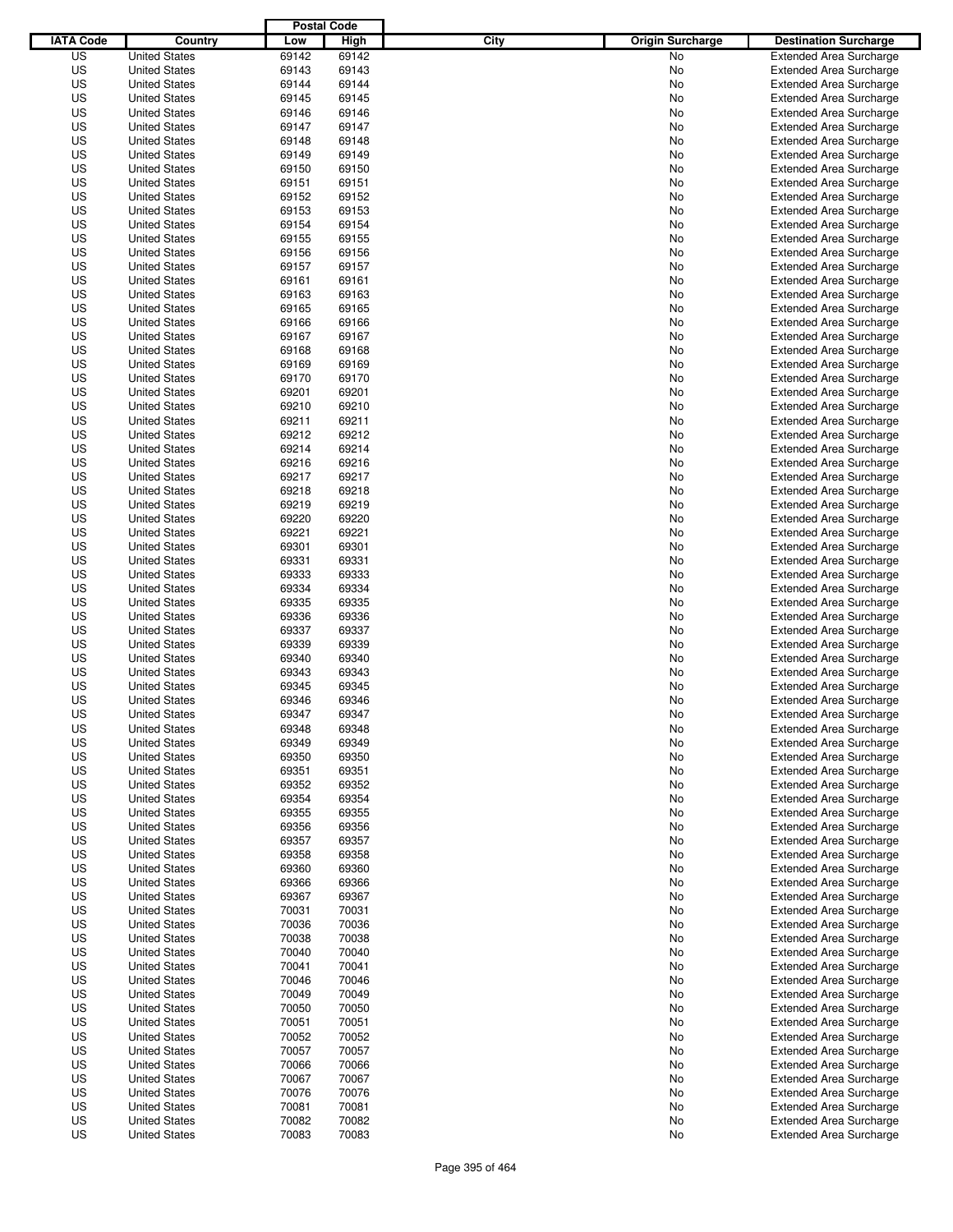|                  |                      | <b>Postal Code</b> |       |                                 |                                |
|------------------|----------------------|--------------------|-------|---------------------------------|--------------------------------|
| <b>IATA Code</b> | Country              | Low                | High  | City<br><b>Origin Surcharge</b> | <b>Destination Surcharge</b>   |
| US               | <b>United States</b> | 70085              | 70085 | <b>No</b>                       | <b>Extended Area Surcharge</b> |
| US               | <b>United States</b> | 70086              | 70086 | No                              | <b>Extended Area Surcharge</b> |
| US               | <b>United States</b> | 70090              | 70090 | No                              | <b>Extended Area Surcharge</b> |
| US               | <b>United States</b> | 70091              | 70091 | No                              | <b>Extended Area Surcharge</b> |
| US               | <b>United States</b> | 70339              | 70339 | No                              | <b>Extended Area Surcharge</b> |
| US               | <b>United States</b> | 70340              | 70340 | No                              | <b>Extended Area Surcharge</b> |
| US               | <b>United States</b> | 70341              | 70341 | No                              | <b>Extended Area Surcharge</b> |
| US               | <b>United States</b> | 70353              | 70353 | No                              | <b>Extended Area Surcharge</b> |
| US               | <b>United States</b> | 70354              | 70354 | No                              | <b>Extended Area Surcharge</b> |
| US               | <b>United States</b> | 70355              | 70355 | No                              | <b>Extended Area Surcharge</b> |
| US               | <b>United States</b> | 70356              | 70356 | No                              | <b>Extended Area Surcharge</b> |
| US               | <b>United States</b> | 70357              | 70357 | No                              | <b>Extended Area Surcharge</b> |
| US               | <b>United States</b> | 70358              | 70358 | No                              | <b>Extended Area Surcharge</b> |
| US               | <b>United States</b> | 70375              | 70375 | No                              | <b>Extended Area Surcharge</b> |
| US               | <b>United States</b> | 70377              | 70377 | No                              | <b>Extended Area Surcharge</b> |
| US               | <b>United States</b> | 70390              | 70390 | No                              | <b>Extended Area Surcharge</b> |
| US               | <b>United States</b> | 70391              | 70391 | No                              | <b>Extended Area Surcharge</b> |
| US               | <b>United States</b> | 70392              | 70392 | No                              | <b>Extended Area Surcharge</b> |
| US               | <b>United States</b> | 70397              | 70397 | No                              | <b>Extended Area Surcharge</b> |
| US               | <b>United States</b> | 70421              | 70421 | No                              | <b>Extended Area Surcharge</b> |
| US               | <b>United States</b> | 70422              | 70422 | No                              | <b>Extended Area Surcharge</b> |
| US               | <b>United States</b> | 70426              | 70426 | No                              | <b>Extended Area Surcharge</b> |
| US               | <b>United States</b> | 70427              | 70427 | No                              | <b>Extended Area Surcharge</b> |
| US               | <b>United States</b> | 70431              | 70431 | No                              | <b>Extended Area Surcharge</b> |
| US               | <b>United States</b> | 70436              | 70436 | No                              | <b>Extended Area Surcharge</b> |
| US               | <b>United States</b> | 70437              | 70437 | No                              | <b>Extended Area Surcharge</b> |
| US               | <b>United States</b> | 70438              | 70438 | No                              | <b>Extended Area Surcharge</b> |
| US               | <b>United States</b> | 70441              | 70441 | No                              | <b>Extended Area Surcharge</b> |
| US               | <b>United States</b> | 70442              | 70442 | No                              | <b>Extended Area Surcharge</b> |
| US               | <b>United States</b> | 70443              | 70443 | No                              | <b>Extended Area Surcharge</b> |
| US               | <b>United States</b> | 70444              | 70444 | No                              | <b>Extended Area Surcharge</b> |
| US               | <b>United States</b> | 70445              | 70445 | No                              | <b>Extended Area Surcharge</b> |
| US               | <b>United States</b> | 70446              | 70446 | No                              | <b>Extended Area Surcharge</b> |
| US               | <b>United States</b> | 70449              | 70449 | No                              | <b>Extended Area Surcharge</b> |
| US               | <b>United States</b> | 70450              | 70450 | No                              | <b>Extended Area Surcharge</b> |
| US               | <b>United States</b> | 70452              | 70452 | No                              | <b>Extended Area Surcharge</b> |
| US               | <b>United States</b> | 70453              | 70453 | No                              | <b>Extended Area Surcharge</b> |
| US               | <b>United States</b> | 70455              | 70455 | No                              | <b>Extended Area Surcharge</b> |
| US               | <b>United States</b> | 70456              | 70456 | No                              | <b>Extended Area Surcharge</b> |
| US               | <b>United States</b> | 70462              | 70462 | No                              | <b>Extended Area Surcharge</b> |
| US               | <b>United States</b> | 70463              | 70463 | No                              | <b>Extended Area Surcharge</b> |
| US               | <b>United States</b> | 70464              | 70464 | No                              | <b>Extended Area Surcharge</b> |
| US               | <b>United States</b> | 70465              | 70465 | No                              | <b>Extended Area Surcharge</b> |
| US               | <b>United States</b> | 70467              | 70467 | No                              | <b>Extended Area Surcharge</b> |
| US               | <b>United States</b> | 70510              | 70510 | No                              | Extended Area Surcharge        |
| US               | <b>United States</b> | 70512              | 70512 | No                              | <b>Extended Area Surcharge</b> |
| US               | <b>United States</b> | 70513              | 70513 | No                              | <b>Extended Area Surcharge</b> |
| US               | <b>United States</b> | 70515              | 70515 | No                              | <b>Extended Area Surcharge</b> |
| US               | <b>United States</b> | 70516              | 70516 | No                              | <b>Extended Area Surcharge</b> |
| US               | <b>United States</b> | 70519              | 70519 | No                              | <b>Extended Area Surcharge</b> |
| US               | <b>United States</b> | 70522              | 70522 | No                              | <b>Extended Area Surcharge</b> |
| US               | <b>United States</b> | 70525              | 70525 | No                              | <b>Extended Area Surcharge</b> |
| US               | <b>United States</b> | 70531              | 70531 | No                              | <b>Extended Area Surcharge</b> |
| US               | <b>United States</b> | 70532              | 70532 | No                              | <b>Extended Area Surcharge</b> |
| US               | <b>United States</b> | 70533              | 70533 | No                              | <b>Extended Area Surcharge</b> |
| US               | <b>United States</b> | 70535              | 70535 | No                              | <b>Extended Area Surcharge</b> |
| US               | <b>United States</b> | 70538              | 70538 | No                              | <b>Extended Area Surcharge</b> |
| US               | <b>United States</b> | 70540              | 70540 | No                              | <b>Extended Area Surcharge</b> |
| US               | <b>United States</b> | 70542              | 70542 | No                              | <b>Extended Area Surcharge</b> |
| US               | <b>United States</b> | 70543              | 70543 | No                              | <b>Extended Area Surcharge</b> |
| US               | <b>United States</b> | 70546              | 70546 | No                              | <b>Extended Area Surcharge</b> |
| US               | <b>United States</b> | 70548              | 70548 | No                              | <b>Extended Area Surcharge</b> |
| US               | <b>United States</b> | 70549              | 70549 | No                              | <b>Extended Area Surcharge</b> |
| US               | <b>United States</b> | 70552              | 70552 | No                              | <b>Extended Area Surcharge</b> |
| US               | <b>United States</b> | 70554              | 70554 | No                              | <b>Extended Area Surcharge</b> |
| US               | <b>United States</b> | 70556              | 70556 | No                              | <b>Extended Area Surcharge</b> |
| US               | <b>United States</b> | 70559              | 70559 | No                              | <b>Extended Area Surcharge</b> |
| US               | <b>United States</b> | 70569              | 70569 | No                              | <b>Extended Area Surcharge</b> |
| US               | <b>United States</b> | 70577              | 70577 | No                              | <b>Extended Area Surcharge</b> |
| US               | <b>United States</b> | 70581              | 70581 | No                              | <b>Extended Area Surcharge</b> |
| US               | <b>United States</b> | 70582              | 70582 | No                              | <b>Extended Area Surcharge</b> |
| US               | <b>United States</b> | 70584              | 70584 | No                              | <b>Extended Area Surcharge</b> |
| US               | <b>United States</b> | 70585              | 70585 | No                              | <b>Extended Area Surcharge</b> |
| US               | <b>United States</b> | 70589              | 70589 | No                              | <b>Extended Area Surcharge</b> |
| US               | <b>United States</b> | 70591              | 70591 | No                              | <b>Extended Area Surcharge</b> |
| US               | <b>United States</b> | 70630              | 70630 | No                              | <b>Extended Area Surcharge</b> |
| US               | <b>United States</b> | 70631              | 70631 | No                              | <b>Extended Area Surcharge</b> |
| US               | <b>United States</b> | 70632              | 70632 | No                              | <b>Extended Area Surcharge</b> |
|                  |                      |                    |       |                                 |                                |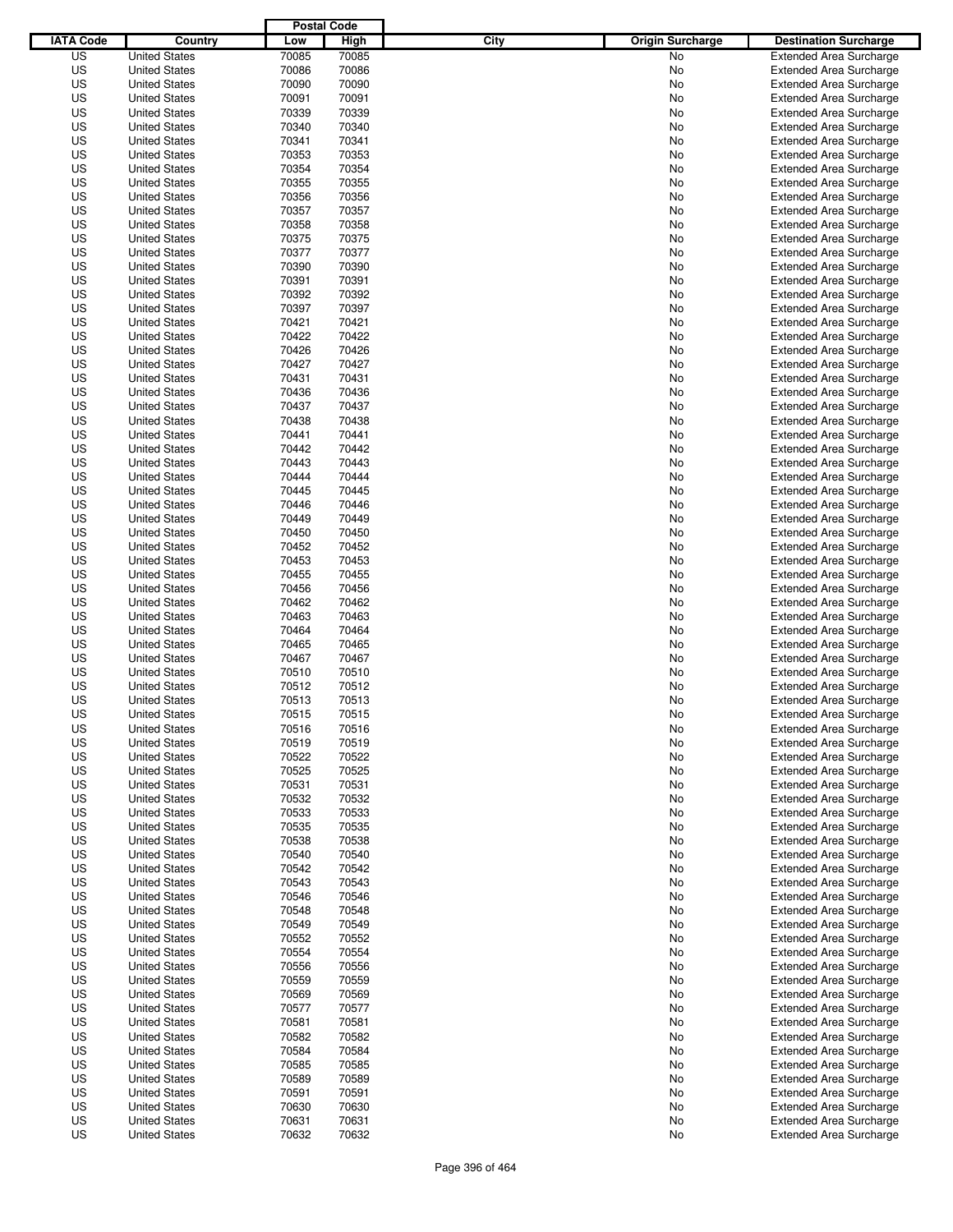|                  |                      | <b>Postal Code</b> |             |                                 |                                |
|------------------|----------------------|--------------------|-------------|---------------------------------|--------------------------------|
| <b>IATA Code</b> | Country              | Low                | <b>High</b> | City<br><b>Origin Surcharge</b> | <b>Destination Surcharge</b>   |
| US               | <b>United States</b> | 70633              | 70633       | No                              | <b>Extended Area Surcharge</b> |
| US               | <b>United States</b> | 70634              | 70634       | No                              | <b>Extended Area Surcharge</b> |
| US               | <b>United States</b> | 70637              | 70637       | No                              | <b>Extended Area Surcharge</b> |
| US               | <b>United States</b> | 70638              | 70638       | No                              | <b>Extended Area Surcharge</b> |
| US               | <b>United States</b> | 70639              | 70639       | No                              | <b>Extended Area Surcharge</b> |
| US               | <b>United States</b> | 70640              | 70640       | No                              | <b>Extended Area Surcharge</b> |
| US               | <b>United States</b> | 70643              | 70643       | No                              | <b>Extended Area Surcharge</b> |
| US               | <b>United States</b> | 70644              | 70644       | No                              | <b>Extended Area Surcharge</b> |
| US               | <b>United States</b> | 70645              | 70645       | No                              | <b>Extended Area Surcharge</b> |
| US               | <b>United States</b> | 70646              | 70646       | No                              | <b>Extended Area Surcharge</b> |
| US               | <b>United States</b> | 70647              | 70647       | No                              | <b>Extended Area Surcharge</b> |
| US               | <b>United States</b> | 70648              | 70648       | No                              | <b>Extended Area Surcharge</b> |
| US               | <b>United States</b> | 70650              | 70650       | No                              | <b>Extended Area Surcharge</b> |
| US               | <b>United States</b> | 70651              | 70651       | No                              | <b>Extended Area Surcharge</b> |
| US               | <b>United States</b> | 70652              | 70652       | No                              | <b>Extended Area Surcharge</b> |
| US               | <b>United States</b> | 70653              | 70653       | No                              | <b>Extended Area Surcharge</b> |
| US               | <b>United States</b> | 70654              | 70654       | No                              | <b>Extended Area Surcharge</b> |
| US               | <b>United States</b> | 70655              | 70655       | No                              | <b>Extended Area Surcharge</b> |
| US               | <b>United States</b> | 70656              | 70656       | No                              | <b>Extended Area Surcharge</b> |
| US               | <b>United States</b> | 70657              | 70657       | No                              | <b>Extended Area Surcharge</b> |
| US               | <b>United States</b> | 70658              | 70658       | No                              | <b>Extended Area Surcharge</b> |
| US               | <b>United States</b> | 70659              | 70659       | No                              | <b>Extended Area Surcharge</b> |
| US               | <b>United States</b> | 70660              | 70660       | No                              | <b>Extended Area Surcharge</b> |
| US               | <b>United States</b> | 70661              | 70661       | No                              | <b>Extended Area Surcharge</b> |
| US               | <b>United States</b> | 70662              | 70662       | No                              | <b>Extended Area Surcharge</b> |
| US               | <b>United States</b> | 70668              | 70668       | No                              | <b>Extended Area Surcharge</b> |
| US               | <b>United States</b> | 70712              | 70712       | No                              | <b>Extended Area Surcharge</b> |
| US               | <b>United States</b> | 70715              | 70715       | No                              | <b>Extended Area Surcharge</b> |
| US               | <b>United States</b> | 70717              | 70717       | No                              | <b>Extended Area Surcharge</b> |
| US               | <b>United States</b> | 70720              | 70720       | No                              | <b>Extended Area Surcharge</b> |
| US               | <b>United States</b> | 70721              | 70721       | No                              | <b>Extended Area Surcharge</b> |
| US               | <b>United States</b> | 70722              | 70722       | No                              | <b>Extended Area Surcharge</b> |
| US               | <b>United States</b> | 70723              | 70723       | No                              | <b>Extended Area Surcharge</b> |
| US               | <b>United States</b> | 70725              | 70725       | No                              | <b>Extended Area Surcharge</b> |
| US               | <b>United States</b> | 70729              | 70729       | No                              | <b>Extended Area Surcharge</b> |
| US               | <b>United States</b> | 70730              | 70730       | No                              | <b>Extended Area Surcharge</b> |
| US               | <b>United States</b> | 70732              | 70732       | No                              | <b>Extended Area Surcharge</b> |
| US               | <b>United States</b> | 70733              | 70733       | No                              | <b>Extended Area Surcharge</b> |
| US               | <b>United States</b> | 70736              | 70736       | No                              | <b>Extended Area Surcharge</b> |
| US               | <b>United States</b> | 70738              | 70738       | No                              | <b>Extended Area Surcharge</b> |
| US               | <b>United States</b> | 70740              | 70740       | No                              | <b>Extended Area Surcharge</b> |
| US               | <b>United States</b> | 70743              | 70743       | No                              | <b>Extended Area Surcharge</b> |
| US               | <b>United States</b> | 70744              | 70744       | No                              | <b>Extended Area Surcharge</b> |
| US               | <b>United States</b> | 70747              | 70747       | No                              | <b>Extended Area Surcharge</b> |
| US               | <b>United States</b> | 70748              | 70748       | No                              | Extended Area Surcharge        |
| US               | <b>United States</b> | 70749              | 70749       | No                              | <b>Extended Area Surcharge</b> |
| US               | <b>United States</b> | 70750              | 70750       | No                              | <b>Extended Area Surcharge</b> |
| US               | <b>United States</b> | 70752              | 70752       | No                              | <b>Extended Area Surcharge</b> |
| US               | <b>United States</b> | 70753              | 70753       | No                              | <b>Extended Area Surcharge</b> |
| US               | <b>United States</b> | 70754              | 70754       | No                              | Extended Area Surcharge        |
| US               | <b>United States</b> | 70755              | 70755       | No                              | <b>Extended Area Surcharge</b> |
| US               | <b>United States</b> | 70756              | 70756       | No                              | <b>Extended Area Surcharge</b> |
| US               | <b>United States</b> | 70757              | 70757       | No                              | <b>Extended Area Surcharge</b> |
| US               | <b>United States</b> | 70759              | 70759       | No                              | <b>Extended Area Surcharge</b> |
| US               | <b>United States</b> | 70761              | 70761       | No                              | <b>Extended Area Surcharge</b> |
| US               | <b>United States</b> | 70762              | 70762       | No                              | <b>Extended Area Surcharge</b> |
| US               | <b>United States</b> | 70763              | 70763       | No                              | <b>Extended Area Surcharge</b> |
| US               | <b>United States</b> | 70772              | 70772       | No                              | <b>Extended Area Surcharge</b> |
| US               | <b>United States</b> | 70773              | 70773       | No                              | <b>Extended Area Surcharge</b> |
| US               | <b>United States</b> | 70774              | 70774       | No                              | <b>Extended Area Surcharge</b> |
| US               | <b>United States</b> | 70775              | 70775       | No                              | <b>Extended Area Surcharge</b> |
| US               | <b>United States</b> | 70776              | 70776       | No                              | Extended Area Surcharge        |
| US               | <b>United States</b> | 70777              | 70777       | No                              | <b>Extended Area Surcharge</b> |
| US               | <b>United States</b> | 70778              | 70778       | No                              | <b>Extended Area Surcharge</b> |
| US               | <b>United States</b> | 70780              | 70780       | No                              | <b>Extended Area Surcharge</b> |
| US               | <b>United States</b> | 70781              | 70781       | No                              | <b>Extended Area Surcharge</b> |
| US               | <b>United States</b> | 70782              | 70782       | No                              | <b>Extended Area Surcharge</b> |
| US               | <b>United States</b> | 70787              | 70787       | No                              | <b>Extended Area Surcharge</b> |
| US               | <b>United States</b> | 70788              | 70788       | No                              | <b>Extended Area Surcharge</b> |
| US               | <b>United States</b> | 70789              | 70789       | No                              | <b>Extended Area Surcharge</b> |
| US               | <b>United States</b> | 70792              | 70792       | No                              | <b>Extended Area Surcharge</b> |
| US               | <b>United States</b> | 71001              | 71001       | No                              | <b>Extended Area Surcharge</b> |
| US               | <b>United States</b> | 71002              | 71002       | No                              | <b>Extended Area Surcharge</b> |
| US               | <b>United States</b> | 71003              | 71003       | No                              | <b>Extended Area Surcharge</b> |
| US               | <b>United States</b> | 71004              | 71004       | No                              | <b>Extended Area Surcharge</b> |
| US               | <b>United States</b> | 71007              | 71007       | No                              | Extended Area Surcharge        |
| US               | <b>United States</b> | 71008              | 71008       | No                              | <b>Extended Area Surcharge</b> |
| US               | <b>United States</b> | 71016              | 71016       | No                              | <b>Extended Area Surcharge</b> |
|                  |                      |                    |             |                                 |                                |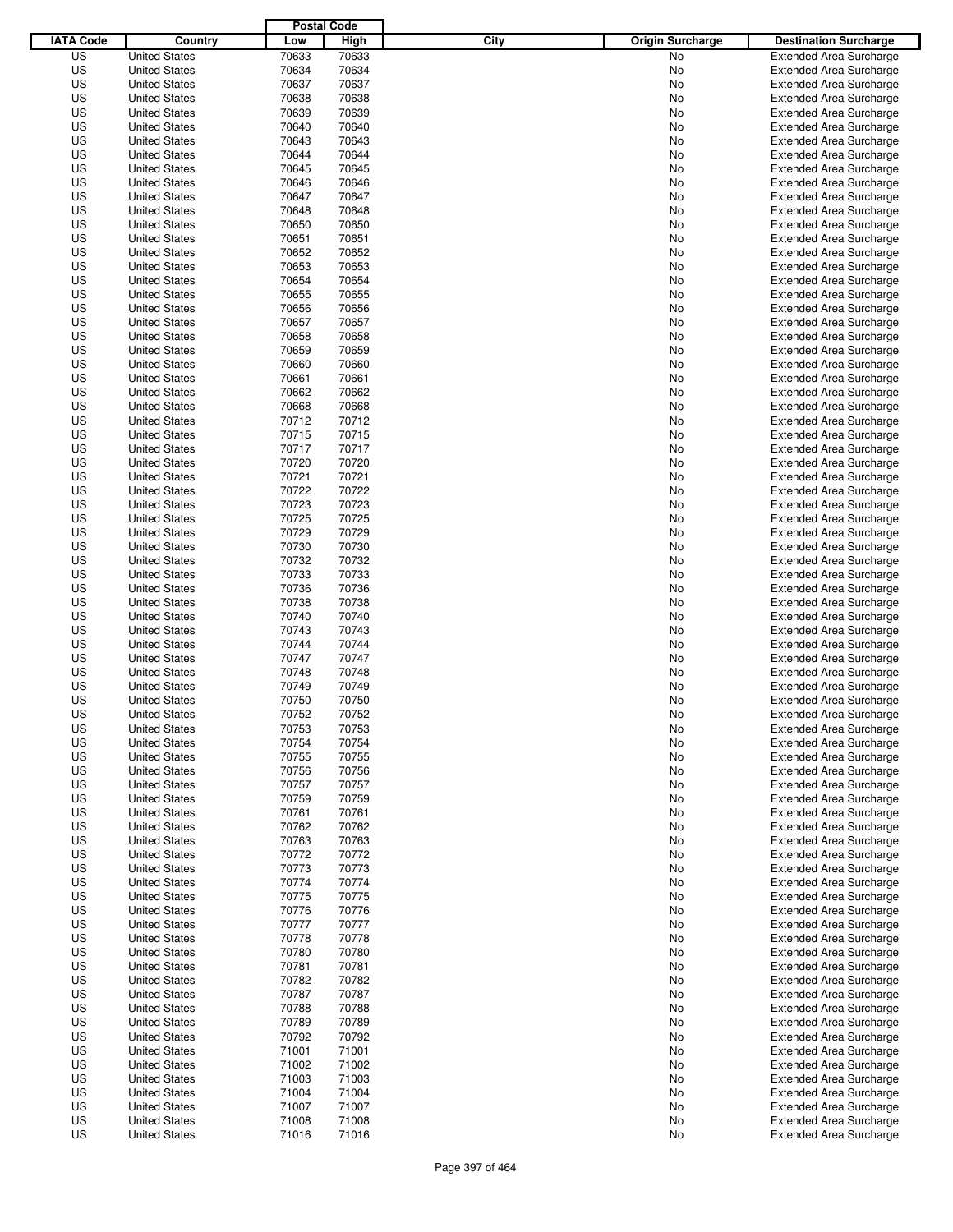|                  |                      | <b>Postal Code</b> |             |                                 |                                                                  |
|------------------|----------------------|--------------------|-------------|---------------------------------|------------------------------------------------------------------|
| <b>IATA Code</b> | Country              | Low                | <b>High</b> | City<br><b>Origin Surcharge</b> | <b>Destination Surcharge</b>                                     |
| US               | <b>United States</b> | 71018              | 71018       | <b>No</b>                       | <b>Extended Area Surcharge</b>                                   |
| US               | <b>United States</b> | 71019              | 71019       | No                              | <b>Extended Area Surcharge</b>                                   |
| US               | <b>United States</b> | 71021              | 71021       | No                              | <b>Extended Area Surcharge</b>                                   |
| US               | <b>United States</b> | 71023              | 71023       | No                              | <b>Extended Area Surcharge</b>                                   |
| US               | <b>United States</b> | 71024              | 71024       | No                              | <b>Extended Area Surcharge</b>                                   |
| US               | <b>United States</b> | 71027              | 71027       | No                              | <b>Extended Area Surcharge</b>                                   |
| US               | <b>United States</b> | 71028              | 71028       | No                              | <b>Extended Area Surcharge</b>                                   |
| US               | <b>United States</b> | 71029              | 71029       | No                              | <b>Extended Area Surcharge</b>                                   |
| US               | <b>United States</b> | 71030              | 71030       | No                              | <b>Extended Area Surcharge</b>                                   |
| US               | <b>United States</b> | 71031              | 71031       | No                              | <b>Extended Area Surcharge</b>                                   |
| US               | <b>United States</b> | 71032              | 71032       | No                              | <b>Extended Area Surcharge</b>                                   |
| US               | <b>United States</b> | 71038              | 71038       | No                              | <b>Extended Area Surcharge</b>                                   |
| US               | <b>United States</b> | 71039              | 71039       | No                              | <b>Extended Area Surcharge</b>                                   |
| US               | <b>United States</b> | 71040              | 71040       | No                              | <b>Extended Area Surcharge</b>                                   |
| US               | <b>United States</b> | 71043              | 71043       | No                              | <b>Extended Area Surcharge</b>                                   |
| US               | <b>United States</b> | 71044              | 71044       | No                              | <b>Extended Area Surcharge</b>                                   |
| US               | <b>United States</b> | 71045              | 71045       | No                              | <b>Extended Area Surcharge</b>                                   |
| US               | <b>United States</b> | 71046              | 71046       | No                              | <b>Extended Area Surcharge</b>                                   |
| US               | <b>United States</b> | 71047              | 71047       | No                              | <b>Extended Area Surcharge</b>                                   |
| US               | <b>United States</b> | 71048              | 71048       | No                              | <b>Extended Area Surcharge</b>                                   |
| US               | <b>United States</b> | 71049              | 71049       | No                              | <b>Extended Area Surcharge</b>                                   |
| US               | <b>United States</b> | 71051              | 71051       | No                              | <b>Extended Area Surcharge</b>                                   |
| US               | <b>United States</b> | 71052              | 71052       | No                              | <b>Extended Area Surcharge</b>                                   |
| US               | <b>United States</b> | 71055              | 71055       | No                              | <b>Extended Area Surcharge</b>                                   |
| US               | <b>United States</b> | 71060              | 71060       | No                              | <b>Extended Area Surcharge</b>                                   |
| US               | <b>United States</b> | 71061              | 71061       | No                              | <b>Extended Area Surcharge</b>                                   |
| US               | <b>United States</b> | 71063              | 71063       | No                              | <b>Extended Area Surcharge</b>                                   |
| US               | <b>United States</b> | 71064              | 71064       | No                              | <b>Extended Area Surcharge</b>                                   |
| US               | <b>United States</b> | 71065              | 71065       | No                              | <b>Extended Area Surcharge</b>                                   |
| US               | <b>United States</b> | 71067              | 71067       | No                              | <b>Extended Area Surcharge</b>                                   |
| US               | <b>United States</b> | 71068              | 71068       | No                              | <b>Extended Area Surcharge</b>                                   |
| US               | <b>United States</b> | 71069              | 71069       | No                              | <b>Extended Area Surcharge</b>                                   |
| US               | <b>United States</b> | 71070              | 71070       | No                              | <b>Extended Area Surcharge</b>                                   |
| US               | <b>United States</b> | 71071              | 71071       | No                              | <b>Extended Area Surcharge</b>                                   |
| US               | <b>United States</b> | 71072              | 71072       | No                              | <b>Extended Area Surcharge</b>                                   |
| US               | <b>United States</b> | 71073              | 71073       | No                              | <b>Extended Area Surcharge</b>                                   |
| US               | <b>United States</b> | 71075              | 71075       | No                              | <b>Extended Area Surcharge</b>                                   |
| US               | <b>United States</b> | 71078              | 71078       | No                              | <b>Extended Area Surcharge</b>                                   |
| US               | <b>United States</b> | 71079              | 71079       | No                              | <b>Extended Area Surcharge</b>                                   |
| US               | <b>United States</b> | 71080              | 71080       | No                              | <b>Extended Area Surcharge</b>                                   |
| US               | <b>United States</b> | 71082              | 71082       | No                              | <b>Extended Area Surcharge</b>                                   |
| US               | <b>United States</b> | 71219              | 71219       | No                              | <b>Extended Area Surcharge</b>                                   |
| US               | <b>United States</b> | 71220              | 71220       | No                              | <b>Extended Area Surcharge</b>                                   |
| US               | <b>United States</b> | 71222              | 71222       | No                              | <b>Extended Area Surcharge</b>                                   |
| US               | <b>United States</b> | 71223              | 71223       | No                              | Extended Area Surcharge                                          |
| US               | <b>United States</b> | 71225              | 71225       | No                              | <b>Extended Area Surcharge</b>                                   |
| US               | <b>United States</b> | 71226              | 71226       | No                              | <b>Extended Area Surcharge</b>                                   |
| US               | <b>United States</b> | 71227              | 71227       | No                              | <b>Extended Area Surcharge</b>                                   |
| US               | <b>United States</b> | 71229              | 71229       | No                              | <b>Extended Area Surcharge</b>                                   |
| US               | <b>United States</b> | 71232              | 71232       | No                              | <b>Extended Area Surcharge</b>                                   |
| US               | <b>United States</b> | 71233              | 71233       | No                              | <b>Extended Area Surcharge</b>                                   |
| US               | <b>United States</b> | 71234              | 71234       | No                              | <b>Extended Area Surcharge</b>                                   |
| US               | <b>United States</b> | 71235              | 71235       | No                              | <b>Extended Area Surcharge</b>                                   |
| US               | <b>United States</b> | 71237              | 71237       | No                              | <b>Extended Area Surcharge</b>                                   |
| US               | <b>United States</b> | 71238              | 71238       | No                              | <b>Extended Area Surcharge</b>                                   |
| US               | <b>United States</b> | 71241              | 71241       | No                              | <b>Extended Area Surcharge</b>                                   |
| US               | <b>United States</b> | 71242              | 71242       | No                              | <b>Extended Area Surcharge</b>                                   |
| US               | <b>United States</b> | 71243              | 71243       | No                              | <b>Extended Area Surcharge</b>                                   |
| US               | <b>United States</b> | 71247              | 71247       | No                              | <b>Extended Area Surcharge</b>                                   |
| US               | <b>United States</b> | 71249              | 71249       | No                              | <b>Extended Area Surcharge</b>                                   |
| US               | <b>United States</b> | 71250              | 71250       | No                              | <b>Extended Area Surcharge</b>                                   |
| US               | <b>United States</b> | 71251              | 71251       | No                              | <b>Extended Area Surcharge</b>                                   |
| US               | <b>United States</b> | 71253              | 71253       | No                              | <b>Extended Area Surcharge</b>                                   |
| US               | <b>United States</b> | 71254              | 71254       | No                              | <b>Extended Area Surcharge</b>                                   |
| US               | <b>United States</b> | 71256              | 71256       | No                              | <b>Extended Area Surcharge</b>                                   |
| US               | <b>United States</b> | 71259              | 71259       | No                              | <b>Extended Area Surcharge</b>                                   |
| US               | <b>United States</b> | 71260              | 71260       | No                              | <b>Extended Area Surcharge</b>                                   |
| US               | <b>United States</b> | 71261              | 71261       | No                              | <b>Extended Area Surcharge</b>                                   |
| US               | <b>United States</b> | 71263              | 71263       | No                              | <b>Extended Area Surcharge</b>                                   |
| US               | <b>United States</b> | 71264              | 71264       | No                              | <b>Extended Area Surcharge</b>                                   |
| US               | <b>United States</b> | 71266              | 71266       | No                              | <b>Extended Area Surcharge</b>                                   |
| US               | <b>United States</b> | 71268              | 71268       | No                              | <b>Extended Area Surcharge</b>                                   |
| US               | <b>United States</b> | 71269              | 71269       | No                              | <b>Extended Area Surcharge</b>                                   |
| US               | <b>United States</b> | 71275              | 71275       | No                              | <b>Extended Area Surcharge</b>                                   |
| US               | <b>United States</b> | 71276              | 71276       | No                              | <b>Extended Area Surcharge</b>                                   |
| US               | <b>United States</b> | 71277              | 71277       | No                              |                                                                  |
| US               | <b>United States</b> | 71279              | 71279       | No                              | <b>Extended Area Surcharge</b><br><b>Extended Area Surcharge</b> |
| US               | <b>United States</b> | 71280              | 71280       | No                              | <b>Extended Area Surcharge</b>                                   |
|                  |                      |                    |             |                                 |                                                                  |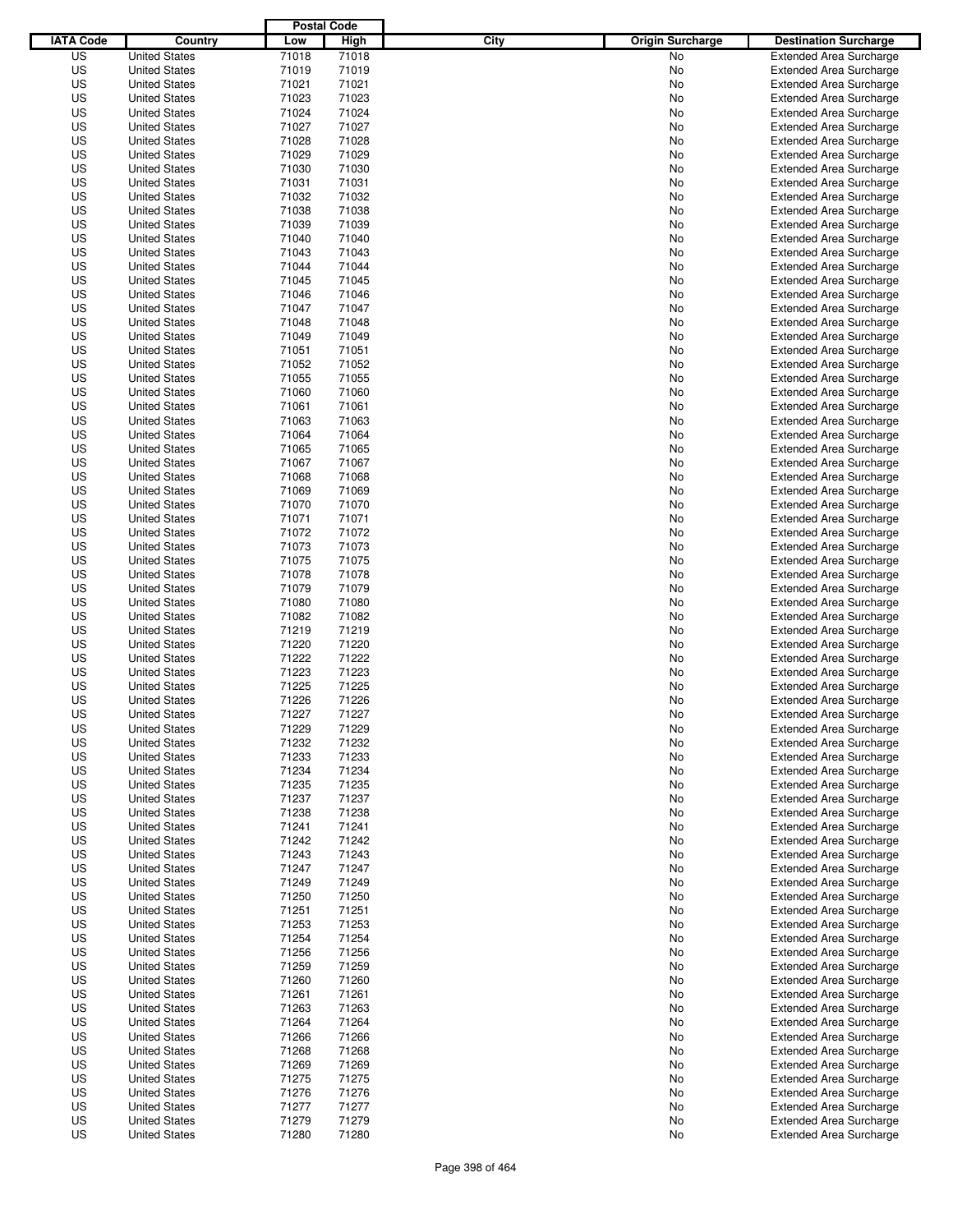|                  |                      | <b>Postal Code</b> |       |                                 |                                |
|------------------|----------------------|--------------------|-------|---------------------------------|--------------------------------|
| <b>IATA Code</b> | Country              | Low                | High  | City<br><b>Origin Surcharge</b> | <b>Destination Surcharge</b>   |
| US               | <b>United States</b> | 71282              | 71282 | <b>No</b>                       | <b>Extended Area Surcharge</b> |
| US               | <b>United States</b> | 71286              | 71286 | No                              | <b>Extended Area Surcharge</b> |
| US               | <b>United States</b> | 71295              | 71295 | No                              | <b>Extended Area Surcharge</b> |
| US               | <b>United States</b> | 71316              | 71316 | No                              | <b>Extended Area Surcharge</b> |
| US               | <b>United States</b> | 71322              | 71322 | No                              | <b>Extended Area Surcharge</b> |
| US               | <b>United States</b> | 71323              | 71323 | No                              | <b>Extended Area Surcharge</b> |
| US               | <b>United States</b> | 71324              | 71324 | No                              | <b>Extended Area Surcharge</b> |
| US               | <b>United States</b> | 71325              | 71325 | No                              | <b>Extended Area Surcharge</b> |
| US               | <b>United States</b> | 71326              | 71326 | No                              | <b>Extended Area Surcharge</b> |
| US               | <b>United States</b> | 71327              | 71327 | No                              | <b>Extended Area Surcharge</b> |
| US               | <b>United States</b> | 71328              | 71328 | No                              | <b>Extended Area Surcharge</b> |
| US               | <b>United States</b> | 71329              | 71329 | No                              | <b>Extended Area Surcharge</b> |
| US               | <b>United States</b> | 71331              | 71331 | No                              | <b>Extended Area Surcharge</b> |
| US               | <b>United States</b> | 71333              | 71333 | No                              | <b>Extended Area Surcharge</b> |
| US               | <b>United States</b> | 71334              | 71334 | No                              | <b>Extended Area Surcharge</b> |
| US               | <b>United States</b> | 71336              | 71336 | No                              | <b>Extended Area Surcharge</b> |
| US               | <b>United States</b> | 71339              | 71339 | No                              | <b>Extended Area Surcharge</b> |
| US               | <b>United States</b> | 71340              | 71340 | No                              | <b>Extended Area Surcharge</b> |
| US               | <b>United States</b> | 71341              | 71341 | No                              | <b>Extended Area Surcharge</b> |
| US               | <b>United States</b> | 71342              | 71342 | No                              | <b>Extended Area Surcharge</b> |
| US               | <b>United States</b> | 71343              | 71343 | No                              | <b>Extended Area Surcharge</b> |
| US               | <b>United States</b> | 71345              | 71345 | No                              | <b>Extended Area Surcharge</b> |
| US               | <b>United States</b> | 71346              | 71346 | No                              | <b>Extended Area Surcharge</b> |
| US               | <b>United States</b> | 71350              | 71350 | No                              | <b>Extended Area Surcharge</b> |
| US               | <b>United States</b> | 71351              | 71351 | No                              | <b>Extended Area Surcharge</b> |
| US               | <b>United States</b> | 71353              | 71353 | No                              | <b>Extended Area Surcharge</b> |
| US               | <b>United States</b> | 71354              | 71354 | No                              | <b>Extended Area Surcharge</b> |
| US               | <b>United States</b> | 71355              | 71355 | No                              | <b>Extended Area Surcharge</b> |
| US               | <b>United States</b> | 71356              | 71356 | No                              | <b>Extended Area Surcharge</b> |
| US               | <b>United States</b> | 71357              | 71357 | No                              | <b>Extended Area Surcharge</b> |
| US               | <b>United States</b> | 71358              | 71358 | No                              | <b>Extended Area Surcharge</b> |
| US               | <b>United States</b> | 71362              | 71362 | No                              | <b>Extended Area Surcharge</b> |
| US               | <b>United States</b> | 71366              | 71366 | No                              | <b>Extended Area Surcharge</b> |
| US               | <b>United States</b> | 71367              | 71367 |                                 |                                |
|                  |                      |                    |       | No                              | <b>Extended Area Surcharge</b> |
| US               | <b>United States</b> | 71368              | 71368 | No                              | <b>Extended Area Surcharge</b> |
| US               | <b>United States</b> | 71369              | 71369 | No                              | <b>Extended Area Surcharge</b> |
| US               | <b>United States</b> | 71371              | 71371 | No                              | <b>Extended Area Surcharge</b> |
| US               | <b>United States</b> | 71375              | 71375 | No                              | <b>Extended Area Surcharge</b> |
| US               | <b>United States</b> | 71377              | 71377 | No                              | <b>Extended Area Surcharge</b> |
| US               | <b>United States</b> | 71378              | 71378 | No                              | <b>Extended Area Surcharge</b> |
| US               | <b>United States</b> | 71401              | 71401 | No                              | <b>Extended Area Surcharge</b> |
| US               | <b>United States</b> | 71403              | 71403 | No                              | <b>Extended Area Surcharge</b> |
| US               | <b>United States</b> | 71404              | 71404 | No                              | <b>Extended Area Surcharge</b> |
| US               | <b>United States</b> | 71406              | 71406 | No                              | <b>Extended Area Surcharge</b> |
| US               | <b>United States</b> | 71407              | 71407 | No                              | Extended Area Surcharge        |
| US               | <b>United States</b> | 71409              | 71409 | No                              | <b>Extended Area Surcharge</b> |
| US               | <b>United States</b> | 71410              | 71410 | No                              | <b>Extended Area Surcharge</b> |
| US               | <b>United States</b> | 71411              | 71411 | No                              | <b>Extended Area Surcharge</b> |
| US               | <b>United States</b> | 71414              | 71414 | No                              | <b>Extended Area Surcharge</b> |
| US               | <b>United States</b> | 71415              | 71415 | No                              | <b>Extended Area Surcharge</b> |
| US               | <b>United States</b> | 71416              | 71416 | No                              | <b>Extended Area Surcharge</b> |
| US               | <b>United States</b> | 71417              | 71417 | No                              | <b>Extended Area Surcharge</b> |
| US               | <b>United States</b> | 71418              | 71418 | No                              | <b>Extended Area Surcharge</b> |
| US               | <b>United States</b> | 71419              | 71419 | No                              | <b>Extended Area Surcharge</b> |
| US               | <b>United States</b> | 71422              | 71422 | No                              | <b>Extended Area Surcharge</b> |
| US               | <b>United States</b> | 71423              | 71423 | No                              | <b>Extended Area Surcharge</b> |
| US               | <b>United States</b> | 71424              | 71424 | No                              | <b>Extended Area Surcharge</b> |
| US               | <b>United States</b> | 71425              | 71425 | No                              | <b>Extended Area Surcharge</b> |
| US               | <b>United States</b> | 71426              | 71426 | No                              | <b>Extended Area Surcharge</b> |
| US               | <b>United States</b> | 71427              | 71427 | No                              | <b>Extended Area Surcharge</b> |
| US               | <b>United States</b> | 71429              | 71429 | No                              | <b>Extended Area Surcharge</b> |
| US               | <b>United States</b> | 71430              | 71430 | No                              | <b>Extended Area Surcharge</b> |
| US               | <b>United States</b> | 71432              | 71432 | No                              | <b>Extended Area Surcharge</b> |
| US               | <b>United States</b> | 71433              | 71433 | No                              | <b>Extended Area Surcharge</b> |
| US               | <b>United States</b> | 71434              | 71434 | No                              | <b>Extended Area Surcharge</b> |
| US               | <b>United States</b> | 71435              | 71435 | No                              | <b>Extended Area Surcharge</b> |
| US               | <b>United States</b> | 71438              | 71438 | No                              | <b>Extended Area Surcharge</b> |
| US               | <b>United States</b> | 71439              | 71439 | No                              | <b>Extended Area Surcharge</b> |
| US               | <b>United States</b> | 71440              | 71440 | No                              | <b>Extended Area Surcharge</b> |
| US               | <b>United States</b> | 71441              | 71441 | No                              | Extended Area Surcharge        |
| US               | <b>United States</b> | 71446              | 71446 | No                              | <b>Extended Area Surcharge</b> |
| US               | <b>United States</b> | 71447              | 71447 | No                              | <b>Extended Area Surcharge</b> |
| US               | <b>United States</b> | 71449              | 71449 | No                              | <b>Extended Area Surcharge</b> |
| US               | <b>United States</b> | 71450              | 71450 | No                              | <b>Extended Area Surcharge</b> |
| US               | <b>United States</b> | 71452              | 71452 | No                              | <b>Extended Area Surcharge</b> |
| US               | <b>United States</b> | 71454              | 71454 | No                              | <b>Extended Area Surcharge</b> |
| US               | <b>United States</b> | 71455              | 71455 | No                              | <b>Extended Area Surcharge</b> |
| US               | <b>United States</b> | 71456              | 71456 | No                              | <b>Extended Area Surcharge</b> |
|                  |                      |                    |       |                                 |                                |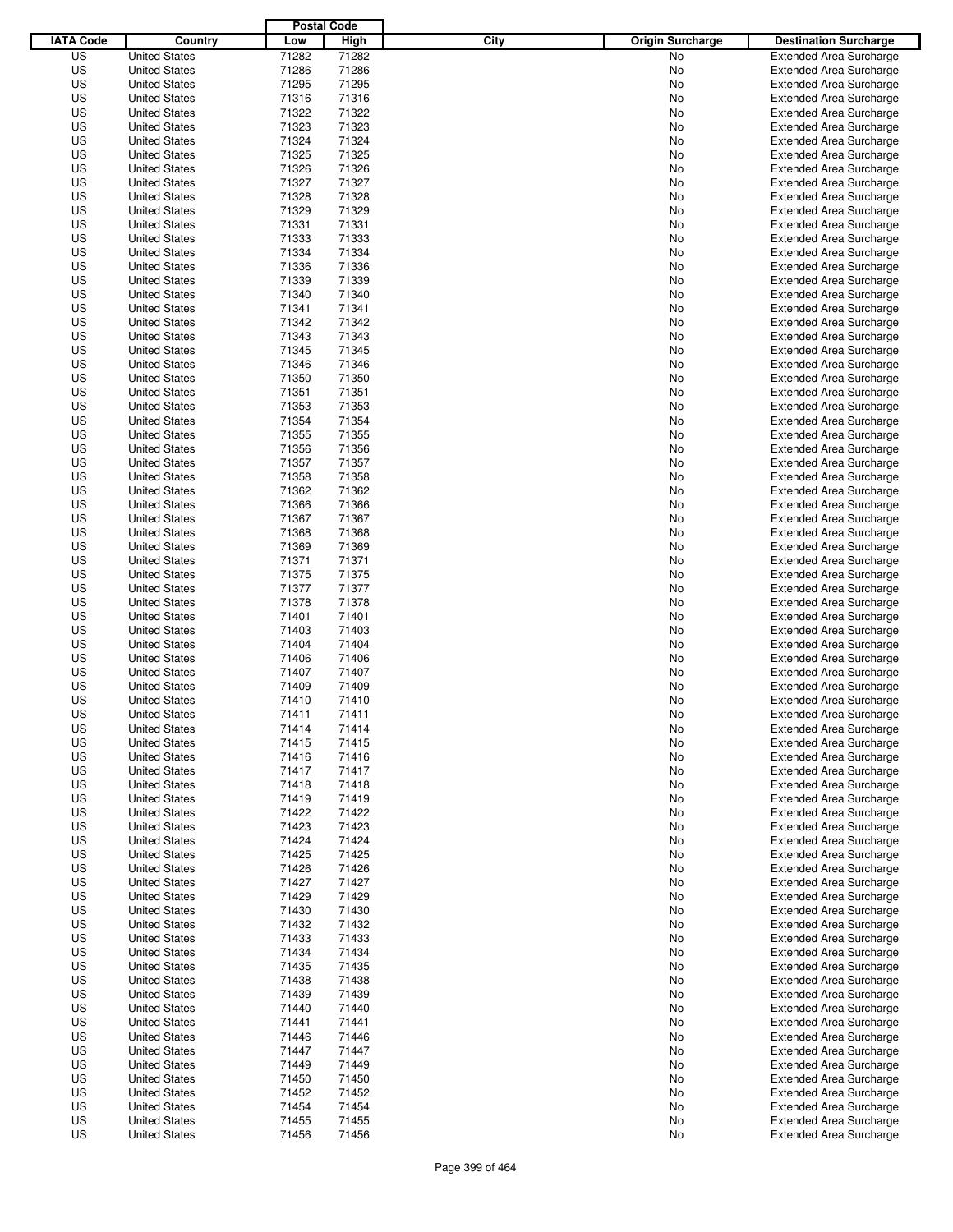|                  |                      | <b>Postal Code</b> |       |                                 |                                |
|------------------|----------------------|--------------------|-------|---------------------------------|--------------------------------|
| <b>IATA Code</b> | Country              | Low                | High  | City<br><b>Origin Surcharge</b> | <b>Destination Surcharge</b>   |
| US               | <b>United States</b> | 71460              | 71460 | <b>No</b>                       | <b>Extended Area Surcharge</b> |
| US               | <b>United States</b> | 71462              | 71462 | No                              | <b>Extended Area Surcharge</b> |
| US               | <b>United States</b> | 71463              | 71463 | No                              | <b>Extended Area Surcharge</b> |
| US               | <b>United States</b> | 71465              | 71465 | No                              | <b>Extended Area Surcharge</b> |
| US               | <b>United States</b> | 71466              | 71466 | No                              | <b>Extended Area Surcharge</b> |
| US               | <b>United States</b> | 71467              | 71467 | No                              | <b>Extended Area Surcharge</b> |
| US               | <b>United States</b> | 71468              | 71468 | No                              | <b>Extended Area Surcharge</b> |
| US               | <b>United States</b> | 71469              | 71469 | No                              | <b>Extended Area Surcharge</b> |
| US               | <b>United States</b> | 71472              | 71472 | No                              | <b>Extended Area Surcharge</b> |
| US               | <b>United States</b> | 71473              | 71473 | No                              | <b>Extended Area Surcharge</b> |
| US               | <b>United States</b> | 71479              | 71479 | No                              | <b>Extended Area Surcharge</b> |
| US               | <b>United States</b> | 71483              | 71483 | No                              | <b>Extended Area Surcharge</b> |
| US               | <b>United States</b> | 71485              | 71485 | No                              | <b>Extended Area Surcharge</b> |
| US               | <b>United States</b> | 71486              | 71486 | No                              | <b>Extended Area Surcharge</b> |
| US               | <b>United States</b> | 71630              | 71630 | No                              | <b>Extended Area Surcharge</b> |
| US               | <b>United States</b> | 71631              | 71631 | No                              | <b>Extended Area Surcharge</b> |
| US               | <b>United States</b> | 71635              | 71635 | No                              | <b>Extended Area Surcharge</b> |
| US               | <b>United States</b> | 71638              | 71638 | No                              | <b>Extended Area Surcharge</b> |
| US               | <b>United States</b> | 71639              | 71639 | No                              | <b>Extended Area Surcharge</b> |
| US               | <b>United States</b> | 71640              | 71640 | No                              | <b>Extended Area Surcharge</b> |
| US               | <b>United States</b> | 71642              | 71642 | No                              | <b>Extended Area Surcharge</b> |
| US               | <b>United States</b> | 71643              | 71643 | No                              | <b>Extended Area Surcharge</b> |
| US               | <b>United States</b> | 71644              | 71644 | No                              | <b>Extended Area Surcharge</b> |
| US               | <b>United States</b> | 71646              | 71646 | No                              | <b>Extended Area Surcharge</b> |
| US               | <b>United States</b> | 71647              | 71647 | No                              | <b>Extended Area Surcharge</b> |
| US               | <b>United States</b> | 71651              | 71651 | No                              | <b>Extended Area Surcharge</b> |
| US               | <b>United States</b> | 71652              | 71652 | No                              | <b>Extended Area Surcharge</b> |
| US               | <b>United States</b> | 71653              | 71653 | No                              | <b>Extended Area Surcharge</b> |
| US               | <b>United States</b> | 71654              | 71654 | No                              | <b>Extended Area Surcharge</b> |
| US               | <b>United States</b> | 71655              | 71655 | No                              | <b>Extended Area Surcharge</b> |
| US               | <b>United States</b> | 71656              | 71656 | No                              | <b>Extended Area Surcharge</b> |
| US               | <b>United States</b> | 71658              | 71658 | No                              | <b>Extended Area Surcharge</b> |
| US               | <b>United States</b> | 71660              | 71660 | No                              | <b>Extended Area Surcharge</b> |
| US               | <b>United States</b> | 71661              | 71661 | No                              | <b>Extended Area Surcharge</b> |
| US               | <b>United States</b> | 71662              | 71662 | No                              | <b>Extended Area Surcharge</b> |
| US               | <b>United States</b> | 71663              | 71663 | No                              | <b>Extended Area Surcharge</b> |
| US               | <b>United States</b> | 71665              | 71665 | No                              | <b>Extended Area Surcharge</b> |
| US               | <b>United States</b> | 71666              | 71666 | No                              | <b>Extended Area Surcharge</b> |
| US               | <b>United States</b> | 71667              | 71667 | No                              | <b>Extended Area Surcharge</b> |
| US               | <b>United States</b> | 71670              | 71670 | No                              | <b>Extended Area Surcharge</b> |
| US               | <b>United States</b> | 71671              | 71671 | No                              | <b>Extended Area Surcharge</b> |
| US               | <b>United States</b> | 71674              | 71674 | No                              | <b>Extended Area Surcharge</b> |
| US               | <b>United States</b> | 71675              | 71675 | No                              | <b>Extended Area Surcharge</b> |
| US               | <b>United States</b> | 71676              | 71676 | No                              | <b>Extended Area Surcharge</b> |
| US               | <b>United States</b> | 71677              | 71677 | No                              | Extended Area Surcharge        |
| US               | <b>United States</b> | 71678              | 71678 | No                              | <b>Extended Area Surcharge</b> |
| US               | <b>United States</b> | 71720              | 71720 | No                              | <b>Extended Area Surcharge</b> |
| US               | <b>United States</b> | 71722              | 71722 | No                              | <b>Extended Area Surcharge</b> |
| US               | <b>United States</b> | 71725              | 71725 | No                              | <b>Extended Area Surcharge</b> |
| US               | <b>United States</b> | 71726              | 71726 | No                              | <b>Extended Area Surcharge</b> |
| US               | <b>United States</b> | 71740              | 71740 | No                              | <b>Extended Area Surcharge</b> |
| US               | <b>United States</b> | 71742              | 71742 | No                              | <b>Extended Area Surcharge</b> |
| US               | <b>United States</b> | 71743              | 71743 | No                              | <b>Extended Area Surcharge</b> |
| US               | <b>United States</b> | 71744              | 71744 | No                              | <b>Extended Area Surcharge</b> |
| US               | <b>United States</b> | 71745              | 71745 | No                              | <b>Extended Area Surcharge</b> |
| US               | <b>United States</b> | 71747              | 71747 | No                              | <b>Extended Area Surcharge</b> |
| US               | <b>United States</b> | 71748              | 71748 | No                              | <b>Extended Area Surcharge</b> |
| US               | <b>United States</b> | 71749              | 71749 | No                              | <b>Extended Area Surcharge</b> |
| US               | <b>United States</b> | 71751              | 71751 | No                              | <b>Extended Area Surcharge</b> |
| US               | <b>United States</b> | 71752              | 71752 | No                              | <b>Extended Area Surcharge</b> |
| US               | <b>United States</b> | 71753              | 71753 | No                              | <b>Extended Area Surcharge</b> |
| US               | <b>United States</b> | 71758              | 71758 | No                              | <b>Extended Area Surcharge</b> |
| US               | <b>United States</b> | 71759              | 71759 | No                              | <b>Extended Area Surcharge</b> |
| US               | <b>United States</b> | 71762              | 71762 | No                              | <b>Extended Area Surcharge</b> |
| US               | <b>United States</b> | 71763              | 71763 | No                              | <b>Extended Area Surcharge</b> |
| US               | <b>United States</b> | 71764              | 71764 | No                              | <b>Extended Area Surcharge</b> |
| US               | <b>United States</b> | 71765              | 71765 | No                              | <b>Extended Area Surcharge</b> |
| US               | <b>United States</b> | 71766              | 71766 | No                              | <b>Extended Area Surcharge</b> |
| US               | <b>United States</b> | 71770              | 71770 | No                              | <b>Extended Area Surcharge</b> |
| US               | <b>United States</b> | 71801              | 71801 | No                              | <b>Extended Area Surcharge</b> |
| US               | <b>United States</b> | 71820              | 71820 | No                              | <b>Extended Area Surcharge</b> |
| US               | <b>United States</b> | 71822              | 71822 | No                              | <b>Extended Area Surcharge</b> |
| US               | <b>United States</b> | 71825              | 71825 | No                              | <b>Extended Area Surcharge</b> |
| US               | <b>United States</b> | 71826              | 71826 | No                              | <b>Extended Area Surcharge</b> |
| US               | <b>United States</b> | 71827              | 71827 | No                              | <b>Extended Area Surcharge</b> |
| US               | <b>United States</b> | 71828              | 71828 | No                              | <b>Extended Area Surcharge</b> |
| US               | <b>United States</b> | 71831              | 71831 | No                              | <b>Extended Area Surcharge</b> |
| US               | <b>United States</b> | 71832              | 71832 | No                              | <b>Extended Area Surcharge</b> |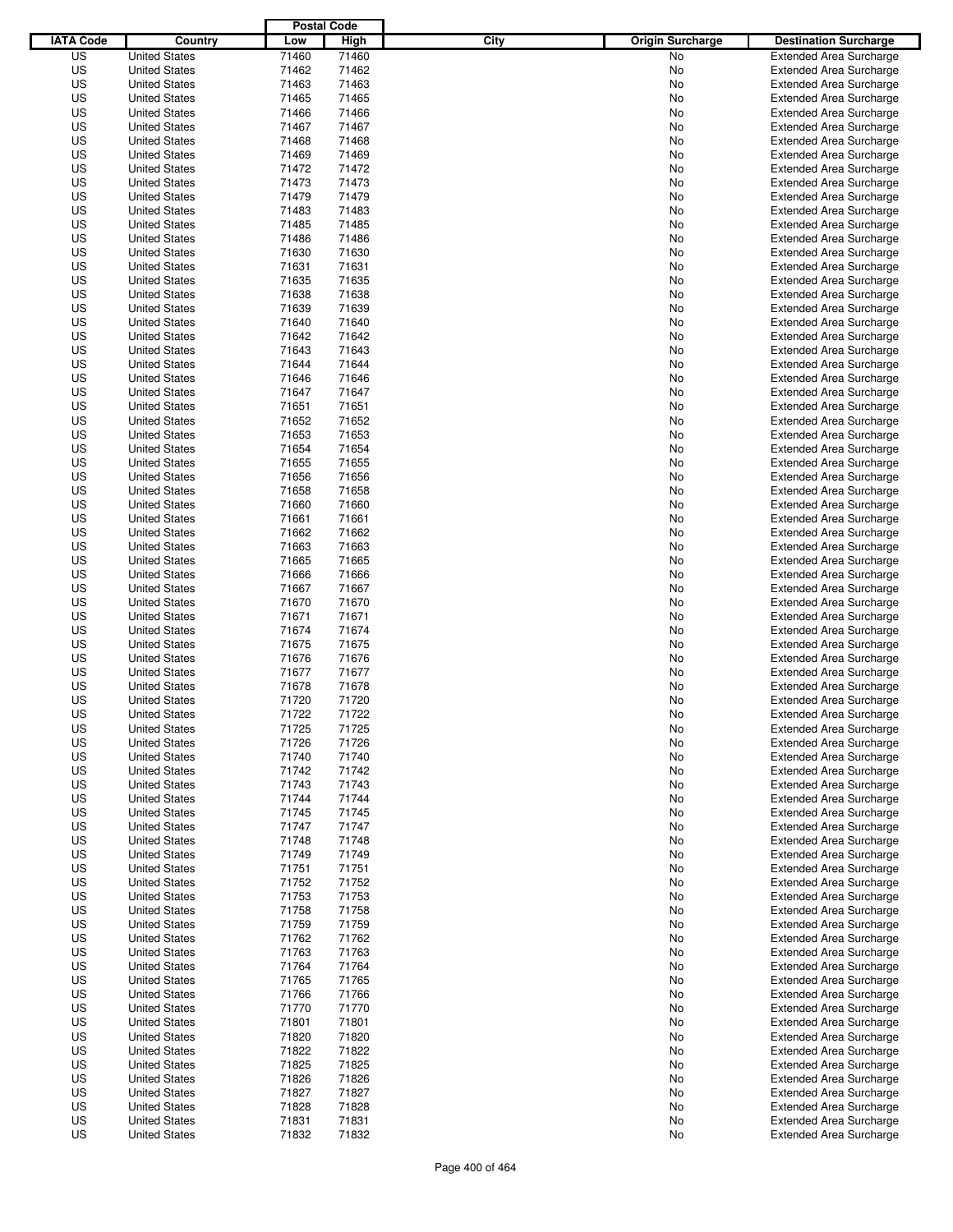|                  |                      | <b>Postal Code</b> |       |                                 |                                |
|------------------|----------------------|--------------------|-------|---------------------------------|--------------------------------|
| <b>IATA Code</b> | Country              | Low                | High  | City<br><b>Origin Surcharge</b> | <b>Destination Surcharge</b>   |
| US               | <b>United States</b> | 71833              | 71833 | <b>No</b>                       | <b>Extended Area Surcharge</b> |
| US               | <b>United States</b> | 71834              | 71834 | No                              | <b>Extended Area Surcharge</b> |
| US               | <b>United States</b> | 71835              | 71835 | No                              | <b>Extended Area Surcharge</b> |
| US               | <b>United States</b> | 71836              | 71836 | No                              | <b>Extended Area Surcharge</b> |
| US               | <b>United States</b> | 71837              | 71837 | No                              | <b>Extended Area Surcharge</b> |
| US               | <b>United States</b> | 71838              | 71838 | No                              | <b>Extended Area Surcharge</b> |
| US               | <b>United States</b> | 71839              | 71839 | No                              | <b>Extended Area Surcharge</b> |
| US               | <b>United States</b> | 71841              | 71841 | No                              | <b>Extended Area Surcharge</b> |
| US               | <b>United States</b> | 71842              | 71842 | No                              | <b>Extended Area Surcharge</b> |
| US               | <b>United States</b> | 71845              | 71845 | No                              | <b>Extended Area Surcharge</b> |
| US               | <b>United States</b> | 71846              | 71846 | No                              | <b>Extended Area Surcharge</b> |
| US               | <b>United States</b> | 71847              | 71847 | No                              | <b>Extended Area Surcharge</b> |
| US               | <b>United States</b> | 71851              | 71851 | No                              | <b>Extended Area Surcharge</b> |
| US               | <b>United States</b> | 71852              | 71852 | No                              | <b>Extended Area Surcharge</b> |
| US               | <b>United States</b> | 71853              | 71853 | No                              | <b>Extended Area Surcharge</b> |
| US               | <b>United States</b> | 71855              | 71855 | No                              | <b>Extended Area Surcharge</b> |
| US               | <b>United States</b> | 71857              | 71857 | No                              | <b>Extended Area Surcharge</b> |
| US               | <b>United States</b> | 71858              | 71858 | No                              | <b>Extended Area Surcharge</b> |
| US               | <b>United States</b> | 71859              | 71859 | No                              | <b>Extended Area Surcharge</b> |
| US               | <b>United States</b> | 71860              | 71860 | No                              | <b>Extended Area Surcharge</b> |
| US               | <b>United States</b> | 71861              | 71861 | No                              | <b>Extended Area Surcharge</b> |
| US               | <b>United States</b> | 71862              | 71862 | No                              | <b>Extended Area Surcharge</b> |
| US               | <b>United States</b> | 71864              | 71864 | No                              | <b>Extended Area Surcharge</b> |
| US               | <b>United States</b> | 71865              | 71865 | No                              | <b>Extended Area Surcharge</b> |
| US               | <b>United States</b> | 71866              | 71866 | No                              | <b>Extended Area Surcharge</b> |
| US               | <b>United States</b> | 71920              | 71920 | No                              | <b>Extended Area Surcharge</b> |
| US               | <b>United States</b> | 71921              | 71921 | No                              | <b>Extended Area Surcharge</b> |
| US               | <b>United States</b> | 71922              | 71922 | No                              | <b>Extended Area Surcharge</b> |
| US               | <b>United States</b> | 71923              | 71923 | No                              | <b>Extended Area Surcharge</b> |
| US               | <b>United States</b> | 71929              | 71929 | No                              | <b>Extended Area Surcharge</b> |
| US               | <b>United States</b> | 71933              | 71933 | No                              | <b>Extended Area Surcharge</b> |
| US               | <b>United States</b> | 71935              | 71935 | No                              | <b>Extended Area Surcharge</b> |
| US               | <b>United States</b> | 71937              | 71937 | No                              | <b>Extended Area Surcharge</b> |
| US               | <b>United States</b> | 71940              | 71940 | No                              | <b>Extended Area Surcharge</b> |
| US               | <b>United States</b> | 71941              | 71941 | No                              | <b>Extended Area Surcharge</b> |
| US               | <b>United States</b> | 71942              | 71942 | No                              | <b>Extended Area Surcharge</b> |
| US               | <b>United States</b> | 71943              | 71943 | No                              | <b>Extended Area Surcharge</b> |
| US               | <b>United States</b> | 71944              | 71944 | No                              | <b>Extended Area Surcharge</b> |
| US               | <b>United States</b> | 71945              | 71945 | No                              | <b>Extended Area Surcharge</b> |
| US               | <b>United States</b> | 71949              | 71949 | No                              | <b>Extended Area Surcharge</b> |
| US               | <b>United States</b> | 71950              | 71950 | No                              | <b>Extended Area Surcharge</b> |
| US               | <b>United States</b> | 71952              | 71952 | No                              | <b>Extended Area Surcharge</b> |
| US               | <b>United States</b> | 71953              | 71953 | No                              | <b>Extended Area Surcharge</b> |
| US               | <b>United States</b> | 71956              | 71956 | No                              | <b>Extended Area Surcharge</b> |
| US               | <b>United States</b> | 71957              | 71957 | No                              | Extended Area Surcharge        |
| US               | <b>United States</b> | 71958              | 71958 | No                              | <b>Extended Area Surcharge</b> |
| US               | <b>United States</b> | 71959              | 71959 | No                              | <b>Extended Area Surcharge</b> |
| US               | <b>United States</b> | 71960              | 71960 | No                              | <b>Extended Area Surcharge</b> |
| US               | <b>United States</b> | 71961              | 71961 | No                              | <b>Extended Area Surcharge</b> |
| US               | <b>United States</b> | 71962              | 71962 | No                              | <b>Extended Area Surcharge</b> |
| US               | <b>United States</b> | 71964              | 71964 | No                              | <b>Extended Area Surcharge</b> |
| US               | <b>United States</b> | 71965              | 71965 | No                              | <b>Extended Area Surcharge</b> |
| US               | <b>United States</b> | 71968              | 71968 | No                              | <b>Extended Area Surcharge</b> |
| US               | <b>United States</b> | 71969              | 71969 |                                 | <b>Extended Area Surcharge</b> |
| US               | <b>United States</b> | 71970              | 71970 | No<br>No                        | <b>Extended Area Surcharge</b> |
| US               | <b>United States</b> | 71971              | 71971 |                                 | <b>Extended Area Surcharge</b> |
| US               | <b>United States</b> | 71972              | 71972 | No<br>No                        | <b>Extended Area Surcharge</b> |
| US               | <b>United States</b> | 71973              | 71973 | No                              | <b>Extended Area Surcharge</b> |
| US               | <b>United States</b> | 71998              | 71998 | No                              | <b>Extended Area Surcharge</b> |
| US               |                      | 71999              | 71999 |                                 | <b>Extended Area Surcharge</b> |
| US               | <b>United States</b> | 72001              | 72001 | No                              | <b>Extended Area Surcharge</b> |
|                  | <b>United States</b> |                    |       | No                              |                                |
| US               | <b>United States</b> | 72003              | 72003 | No                              | <b>Extended Area Surcharge</b> |
| US               | <b>United States</b> | 72004              | 72004 | No                              | <b>Extended Area Surcharge</b> |
| US               | <b>United States</b> | 72005              | 72005 | No                              | <b>Extended Area Surcharge</b> |
| US               | <b>United States</b> | 72006              | 72006 | No                              | <b>Extended Area Surcharge</b> |
| US               | <b>United States</b> | 72007              | 72007 | No                              | <b>Extended Area Surcharge</b> |
| US               | <b>United States</b> | 72010              | 72010 | No                              | <b>Extended Area Surcharge</b> |
| US               | <b>United States</b> | 72011              | 72011 | No                              | <b>Extended Area Surcharge</b> |
| US               | <b>United States</b> | 72012              | 72012 | No                              | <b>Extended Area Surcharge</b> |
| US               | <b>United States</b> | 72013              | 72013 | No                              | Extended Area Surcharge        |
| US               | <b>United States</b> | 72014              | 72014 | No                              | <b>Extended Area Surcharge</b> |
| US               | <b>United States</b> | 72016              | 72016 | No                              | <b>Extended Area Surcharge</b> |
| US               | <b>United States</b> | 72017              | 72017 | No                              | <b>Extended Area Surcharge</b> |
| US               | <b>United States</b> | 72020              | 72020 | No                              | <b>Extended Area Surcharge</b> |
| US               | <b>United States</b> | 72021              | 72021 | No                              | <b>Extended Area Surcharge</b> |
| US               | <b>United States</b> | 72024              | 72024 | No                              | <b>Extended Area Surcharge</b> |
| US               | <b>United States</b> | 72025              | 72025 | No                              | <b>Extended Area Surcharge</b> |
| US               | <b>United States</b> | 72026              | 72026 | No                              | <b>Extended Area Surcharge</b> |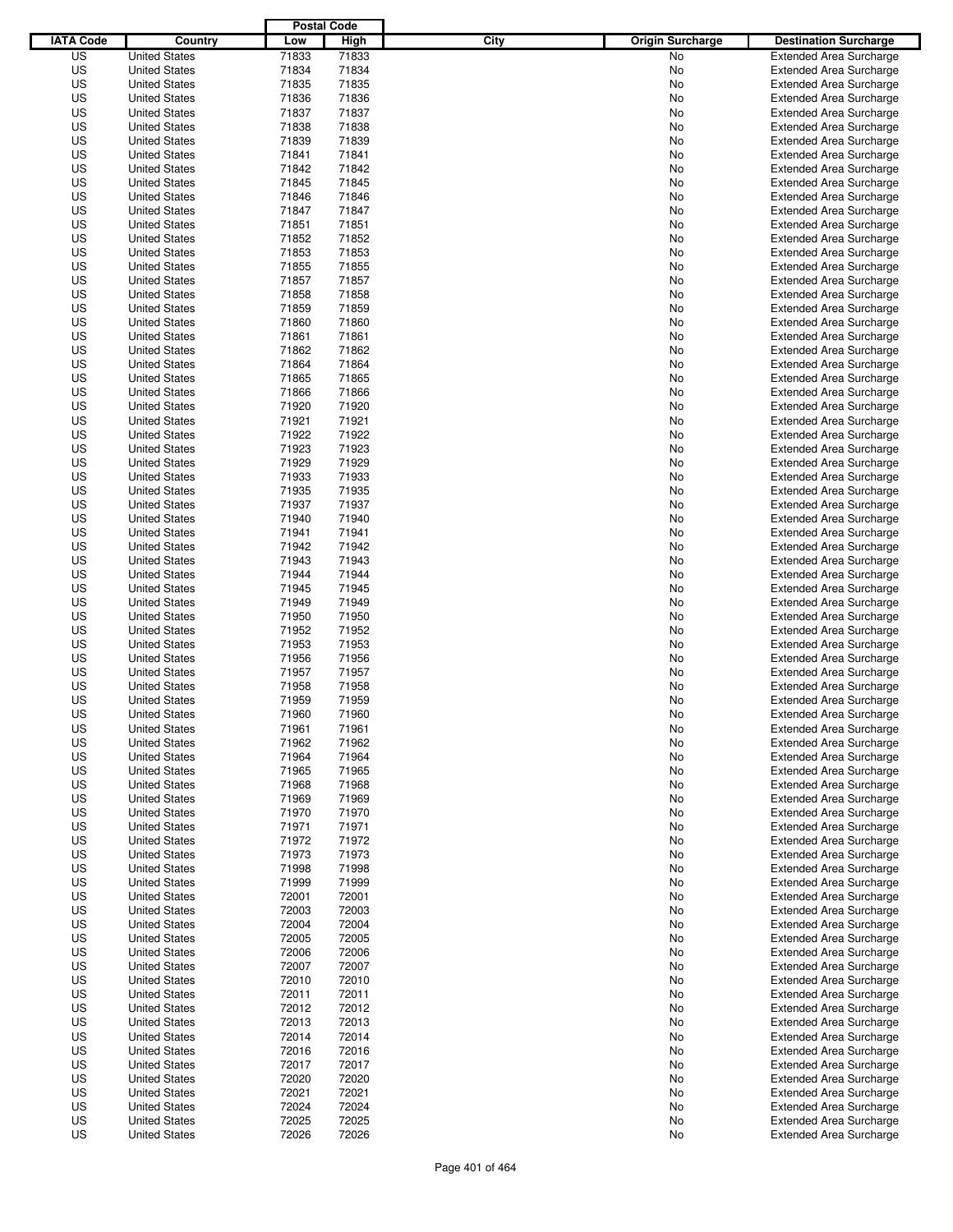|                  |                      | <b>Postal Code</b> |       |                                 |                                |
|------------------|----------------------|--------------------|-------|---------------------------------|--------------------------------|
| <b>IATA Code</b> | Country              | Low                | High  | City<br><b>Origin Surcharge</b> | <b>Destination Surcharge</b>   |
| US               | <b>United States</b> | 72027              | 72027 | <b>No</b>                       | <b>Extended Area Surcharge</b> |
| US               | <b>United States</b> | 72028              | 72028 | No                              | <b>Extended Area Surcharge</b> |
| US               | <b>United States</b> | 72029              | 72029 | No                              | <b>Extended Area Surcharge</b> |
| US               | <b>United States</b> | 72030              | 72030 | No                              | <b>Extended Area Surcharge</b> |
| US               | <b>United States</b> | 72031              | 72031 | No                              | <b>Extended Area Surcharge</b> |
| US               | <b>United States</b> | 72036              | 72036 | No                              | <b>Extended Area Surcharge</b> |
| US               | <b>United States</b> | 72037              | 72037 | No                              | <b>Extended Area Surcharge</b> |
| US               | <b>United States</b> | 72038              | 72038 | No                              | <b>Extended Area Surcharge</b> |
| US               | <b>United States</b> | 72039              | 72039 | No                              | <b>Extended Area Surcharge</b> |
| US               | <b>United States</b> | 72040              | 72040 | No                              | <b>Extended Area Surcharge</b> |
| US               | <b>United States</b> | 72041              | 72041 | No                              | <b>Extended Area Surcharge</b> |
| US               | <b>United States</b> | 72042              | 72042 | No                              | <b>Extended Area Surcharge</b> |
| US               | <b>United States</b> | 72043              | 72043 | No                              | <b>Extended Area Surcharge</b> |
| US               | <b>United States</b> | 72044              | 72044 | No                              | <b>Extended Area Surcharge</b> |
| US               | <b>United States</b> | 72045              | 72045 | No                              | <b>Extended Area Surcharge</b> |
| US               | <b>United States</b> | 72046              | 72046 | No                              | <b>Extended Area Surcharge</b> |
| US               | <b>United States</b> | 72047              | 72047 | No                              | <b>Extended Area Surcharge</b> |
| US               | <b>United States</b> | 72048              | 72048 | No                              | <b>Extended Area Surcharge</b> |
| US               | <b>United States</b> | 72051              | 72051 | No                              | <b>Extended Area Surcharge</b> |
| US               | <b>United States</b> | 72052              | 72052 | No                              | <b>Extended Area Surcharge</b> |
| US               | <b>United States</b> | 72055              | 72055 | No                              | <b>Extended Area Surcharge</b> |
| US               | <b>United States</b> | 72057              | 72057 | No                              | <b>Extended Area Surcharge</b> |
| US               | <b>United States</b> | 72058              | 72058 | No                              | <b>Extended Area Surcharge</b> |
| US               | <b>United States</b> | 72060              | 72060 | No                              | <b>Extended Area Surcharge</b> |
| US               | <b>United States</b> | 72061              | 72061 | No                              | <b>Extended Area Surcharge</b> |
| US               | <b>United States</b> | 72063              | 72063 | No                              | <b>Extended Area Surcharge</b> |
| US               | <b>United States</b> | 72064              | 72064 | No                              | <b>Extended Area Surcharge</b> |
| US               | <b>United States</b> | 72065              | 72065 | No                              | <b>Extended Area Surcharge</b> |
| US               | <b>United States</b> | 72066              | 72066 | No                              | <b>Extended Area Surcharge</b> |
| US               | <b>United States</b> | 72067              | 72067 | No                              | <b>Extended Area Surcharge</b> |
|                  | <b>United States</b> |                    |       |                                 |                                |
| US               |                      | 72068              | 72068 | No                              | <b>Extended Area Surcharge</b> |
| US               | <b>United States</b> | 72069              | 72069 | No                              | <b>Extended Area Surcharge</b> |
| US               | <b>United States</b> | 72070              | 72070 | No                              | <b>Extended Area Surcharge</b> |
| US               | <b>United States</b> | 72072              | 72072 | No                              | <b>Extended Area Surcharge</b> |
| US               | <b>United States</b> | 72073              | 72073 | No                              | <b>Extended Area Surcharge</b> |
| US               | <b>United States</b> | 72075              | 72075 | No                              | <b>Extended Area Surcharge</b> |
| US               | <b>United States</b> | 72079              | 72079 | No                              | <b>Extended Area Surcharge</b> |
| US               | <b>United States</b> | 72080              | 72080 | No                              | <b>Extended Area Surcharge</b> |
| US               | <b>United States</b> | 72081              | 72081 | No                              | <b>Extended Area Surcharge</b> |
| US               | <b>United States</b> | 72083              | 72083 | No                              | <b>Extended Area Surcharge</b> |
| US               | <b>United States</b> | 72084              | 72084 | No                              | <b>Extended Area Surcharge</b> |
| US               | <b>United States</b> | 72085              | 72085 | No                              | <b>Extended Area Surcharge</b> |
| US               | <b>United States</b> | 72086              | 72086 | No                              | <b>Extended Area Surcharge</b> |
| US               | <b>United States</b> | 72087              | 72087 | No                              | <b>Extended Area Surcharge</b> |
| US               | <b>United States</b> | 72088              | 72088 | No                              | Extended Area Surcharge        |
| US               | <b>United States</b> | 72101              | 72101 | No                              | <b>Extended Area Surcharge</b> |
| US               | <b>United States</b> | 72102              | 72102 | No                              | <b>Extended Area Surcharge</b> |
| US               | <b>United States</b> | 72104              | 72104 | No                              | <b>Extended Area Surcharge</b> |
| US               | <b>United States</b> | 72105              | 72105 | No                              | <b>Extended Area Surcharge</b> |
| US               | <b>United States</b> | 72106              | 72106 | No                              | <b>Extended Area Surcharge</b> |
| US               | <b>United States</b> | 72107              | 72107 | No                              | <b>Extended Area Surcharge</b> |
| US               | <b>United States</b> | 72108              | 72108 | No                              | <b>Extended Area Surcharge</b> |
| US               | <b>United States</b> | 72110              | 72110 | No                              | <b>Extended Area Surcharge</b> |
| US               | <b>United States</b> | 72111              | 72111 | No                              | <b>Extended Area Surcharge</b> |
| US               | <b>United States</b> | 72112              | 72112 | No                              | <b>Extended Area Surcharge</b> |
| US               | <b>United States</b> | 72121              | 72121 | No                              | <b>Extended Area Surcharge</b> |
| US               | <b>United States</b> | 72122              | 72122 | No                              | <b>Extended Area Surcharge</b> |
| US               | <b>United States</b> | 72123              | 72123 | No                              | <b>Extended Area Surcharge</b> |
| US               | <b>United States</b> | 72125              | 72125 | No                              | <b>Extended Area Surcharge</b> |
| US               | <b>United States</b> | 72126              | 72126 | No                              | <b>Extended Area Surcharge</b> |
| US               | <b>United States</b> | 72127              | 72127 | No                              | <b>Extended Area Surcharge</b> |
| US               | <b>United States</b> | 72128              | 72128 | No                              | <b>Extended Area Surcharge</b> |
| US               | <b>United States</b> | 72129              | 72129 | No                              | <b>Extended Area Surcharge</b> |
| US               | <b>United States</b> | 72130              | 72130 | No                              | <b>Extended Area Surcharge</b> |
| US               | <b>United States</b> | 72131              | 72131 | No                              | <b>Extended Area Surcharge</b> |
| US               | <b>United States</b> | 72132              | 72132 | No                              | <b>Extended Area Surcharge</b> |
| US               | <b>United States</b> | 72133              | 72133 | No                              | <b>Extended Area Surcharge</b> |
| US               | <b>United States</b> | 72134              | 72134 | No                              | <b>Extended Area Surcharge</b> |
| US               | <b>United States</b> | 72135              | 72135 | No                              | <b>Extended Area Surcharge</b> |
| US               | <b>United States</b> | 72136              | 72136 | No                              | <b>Extended Area Surcharge</b> |
| US               | <b>United States</b> | 72137              | 72137 | No                              | <b>Extended Area Surcharge</b> |
| US               | <b>United States</b> | 72139              | 72139 | No                              | <b>Extended Area Surcharge</b> |
| US               | <b>United States</b> | 72140              | 72140 | No                              | <b>Extended Area Surcharge</b> |
| US               | <b>United States</b> | 72141              | 72141 | No                              | <b>Extended Area Surcharge</b> |
| US               | <b>United States</b> | 72142              | 72142 | No                              | <b>Extended Area Surcharge</b> |
| US               | <b>United States</b> | 72150              | 72150 | No                              | <b>Extended Area Surcharge</b> |
| US               | <b>United States</b> | 72152              | 72152 | No                              | <b>Extended Area Surcharge</b> |
| US               | <b>United States</b> | 72153              | 72153 | No                              | <b>Extended Area Surcharge</b> |
|                  |                      |                    |       |                                 |                                |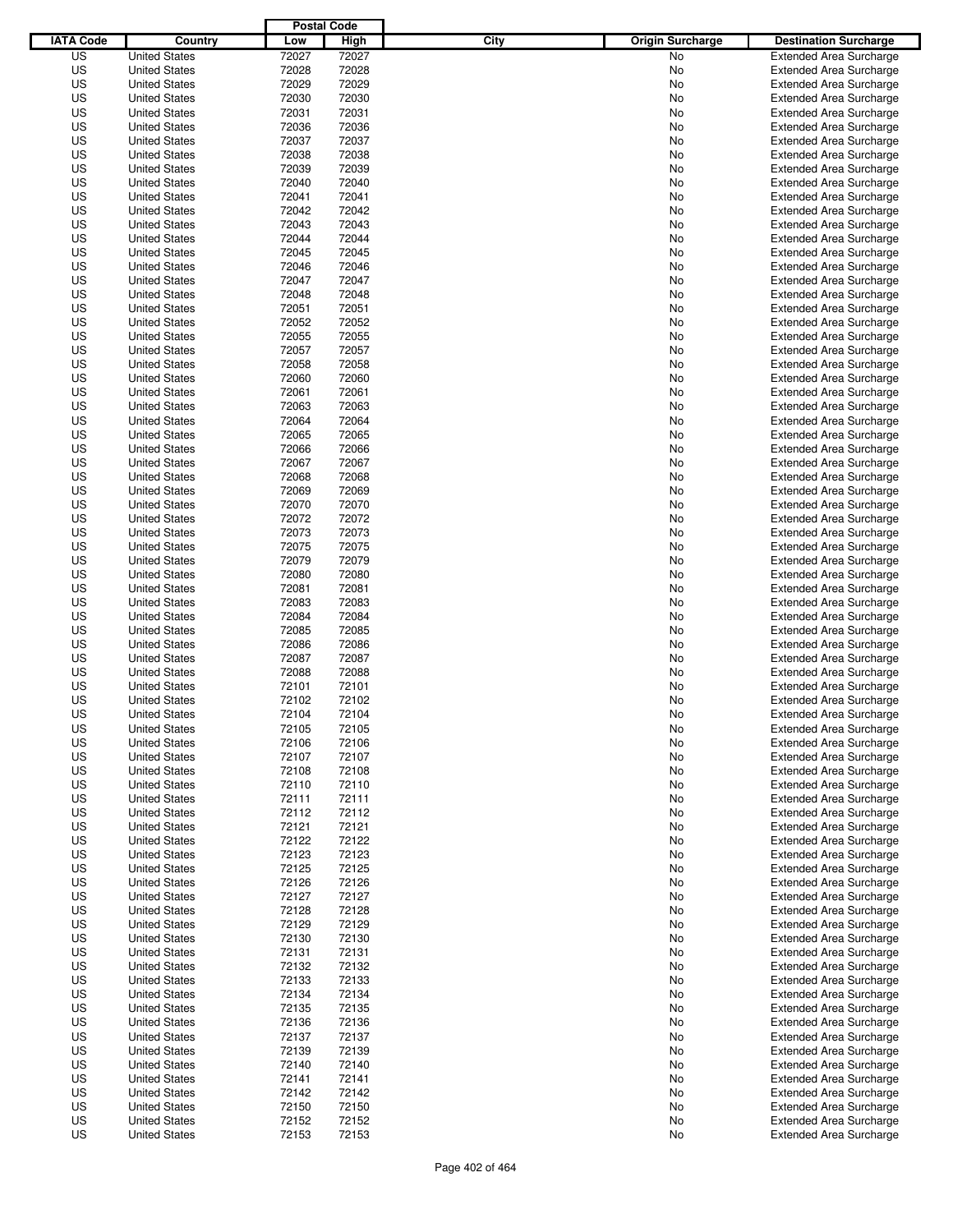|                  |                                              | <b>Postal Code</b> |                |                                 |                                                                  |
|------------------|----------------------------------------------|--------------------|----------------|---------------------------------|------------------------------------------------------------------|
| <b>IATA Code</b> | Country                                      | Low                | High           | City<br><b>Origin Surcharge</b> | <b>Destination Surcharge</b>                                     |
| US               | <b>United States</b>                         | 72156              | 72156          | <b>No</b>                       | <b>Extended Area Surcharge</b>                                   |
| US               | <b>United States</b>                         | 72157              | 72157          | No                              | <b>Extended Area Surcharge</b>                                   |
| US               | <b>United States</b>                         | 72160              | 72160          | No                              | <b>Extended Area Surcharge</b>                                   |
| US               | <b>United States</b>                         | 72165              | 72165          | No                              | <b>Extended Area Surcharge</b>                                   |
| US               | <b>United States</b>                         | 72166              | 72166          | No                              | <b>Extended Area Surcharge</b>                                   |
| US               | <b>United States</b>                         | 72167              | 72167          | No                              | <b>Extended Area Surcharge</b>                                   |
| US               | <b>United States</b>                         | 72168              | 72168          | No                              | <b>Extended Area Surcharge</b>                                   |
| US               | <b>United States</b>                         | 72169              | 72169          | No                              | <b>Extended Area Surcharge</b>                                   |
| US               | <b>United States</b>                         | 72170              | 72170          | No                              | <b>Extended Area Surcharge</b>                                   |
| US               | <b>United States</b>                         | 72173              | 72173          | No                              | <b>Extended Area Surcharge</b>                                   |
| US               | <b>United States</b>                         | 72175              | 72175          | No                              | <b>Extended Area Surcharge</b>                                   |
| US               | <b>United States</b>                         | 72176              | 72176          | No                              | <b>Extended Area Surcharge</b>                                   |
| US               | <b>United States</b>                         | 72179              | 72179          | No                              | <b>Extended Area Surcharge</b>                                   |
| US               | <b>United States</b>                         | 72180              | 72180          | No                              | <b>Extended Area Surcharge</b>                                   |
| US               | <b>United States</b>                         | 72181              | 72181          | No                              | <b>Extended Area Surcharge</b>                                   |
| US               | <b>United States</b>                         | 72182              | 72182          | No                              | <b>Extended Area Surcharge</b>                                   |
| US               | <b>United States</b>                         | 72310              | 72310          | No                              | <b>Extended Area Surcharge</b>                                   |
| US               | <b>United States</b>                         | 72311              | 72311          | No                              | <b>Extended Area Surcharge</b>                                   |
| US               | <b>United States</b><br><b>United States</b> | 72312              | 72312          | No                              | <b>Extended Area Surcharge</b>                                   |
| US               | <b>United States</b>                         | 72313              | 72313          | No                              | <b>Extended Area Surcharge</b>                                   |
| US               |                                              | 72320              | 72320<br>72321 | No                              | <b>Extended Area Surcharge</b><br><b>Extended Area Surcharge</b> |
| US<br>US         | <b>United States</b>                         | 72321<br>72322     | 72322          | No                              | <b>Extended Area Surcharge</b>                                   |
| US               | <b>United States</b><br><b>United States</b> | 72324              | 72324          | No<br>No                        | <b>Extended Area Surcharge</b>                                   |
| US               | <b>United States</b>                         | 72325              | 72325          | No                              | <b>Extended Area Surcharge</b>                                   |
| US               | <b>United States</b>                         | 72326              | 72326          | No                              | <b>Extended Area Surcharge</b>                                   |
| US               | <b>United States</b>                         | 72327              | 72327          | No                              | <b>Extended Area Surcharge</b>                                   |
| US               | <b>United States</b>                         | 72328              | 72328          | No                              | <b>Extended Area Surcharge</b>                                   |
| US               | <b>United States</b>                         | 72329              | 72329          | No                              | <b>Extended Area Surcharge</b>                                   |
| US               | <b>United States</b>                         | 72330              | 72330          | No                              | <b>Extended Area Surcharge</b>                                   |
| US               | <b>United States</b>                         | 72331              | 72331          | No                              | <b>Extended Area Surcharge</b>                                   |
| US               | <b>United States</b>                         | 72332              | 72332          | No                              | <b>Extended Area Surcharge</b>                                   |
| US               | <b>United States</b>                         | 72333              | 72333          | No                              | <b>Extended Area Surcharge</b>                                   |
| US               | <b>United States</b>                         | 72335              | 72335          | No                              | <b>Extended Area Surcharge</b>                                   |
| US               | <b>United States</b>                         | 72338              | 72338          | No                              | <b>Extended Area Surcharge</b>                                   |
| US               | <b>United States</b>                         | 72339              | 72339          | No                              | <b>Extended Area Surcharge</b>                                   |
| US               | <b>United States</b>                         | 72340              | 72340          | No                              | <b>Extended Area Surcharge</b>                                   |
| US               | <b>United States</b>                         | 72341              | 72341          | No                              | <b>Extended Area Surcharge</b>                                   |
| US               | <b>United States</b>                         | 72342              | 72342          | No                              | <b>Extended Area Surcharge</b>                                   |
| US               | <b>United States</b>                         | 72346              | 72346          | No                              | <b>Extended Area Surcharge</b>                                   |
| US               | <b>United States</b>                         | 72347              | 72347          | No                              | <b>Extended Area Surcharge</b>                                   |
| US               | <b>United States</b>                         | 72348              | 72348          | No                              | <b>Extended Area Surcharge</b>                                   |
| US               | <b>United States</b>                         | 72350              | 72350          | No                              | <b>Extended Area Surcharge</b>                                   |
| US               | <b>United States</b>                         | 72351              | 72351          | No                              | <b>Extended Area Surcharge</b>                                   |
| US               | <b>United States</b>                         | 72352              | 72352          | No                              | Extended Area Surcharge                                          |
| US               | <b>United States</b>                         | 72354              | 72354          | No                              | <b>Extended Area Surcharge</b>                                   |
| US               | <b>United States</b>                         | 72355              | 72355          | No                              | <b>Extended Area Surcharge</b>                                   |
| US               | <b>United States</b>                         | 72358              | 72358          | No                              | <b>Extended Area Surcharge</b>                                   |
| US               | <b>United States</b>                         | 72359              | 72359          | No                              | <b>Extended Area Surcharge</b>                                   |
| US               | <b>United States</b>                         | 72360              | 72360          | No                              | <b>Extended Area Surcharge</b>                                   |
| US               | <b>United States</b>                         | 72365              | 72365          | No                              | <b>Extended Area Surcharge</b>                                   |
| US               | <b>United States</b>                         | 72366              | 72366          | No                              | <b>Extended Area Surcharge</b>                                   |
| US               | <b>United States</b>                         | 72367              | 72367          | No                              | <b>Extended Area Surcharge</b>                                   |
| US               | <b>United States</b>                         | 72368              | 72368          | No                              | <b>Extended Area Surcharge</b>                                   |
| US               | <b>United States</b>                         | 72369              | 72369          | No                              | <b>Extended Area Surcharge</b>                                   |
| US               | <b>United States</b>                         | 72370              | 72370          | No                              | <b>Extended Area Surcharge</b>                                   |
| US               | <b>United States</b>                         | 72372              | 72372          | No                              | <b>Extended Area Surcharge</b>                                   |
| US               | <b>United States</b>                         | 72373              | 72373          | No                              | <b>Extended Area Surcharge</b>                                   |
| US               | <b>United States</b>                         | 72374              | 72374          | No                              | <b>Extended Area Surcharge</b>                                   |
| US               | <b>United States</b>                         | 72376              | 72376          | No                              | <b>Extended Area Surcharge</b>                                   |
| US               | <b>United States</b>                         | 72379              | 72379          | No                              | <b>Extended Area Surcharge</b>                                   |
| US               | <b>United States</b>                         | 72383              | 72383          | No                              | <b>Extended Area Surcharge</b>                                   |
| US               | <b>United States</b>                         | 72384              | 72384          | No                              | <b>Extended Area Surcharge</b>                                   |
| US               | <b>United States</b>                         | 72386              | 72386          | No                              | <b>Extended Area Surcharge</b>                                   |
| US               | <b>United States</b>                         | 72387              | 72387          | No                              | <b>Extended Area Surcharge</b>                                   |
| US               | <b>United States</b>                         | 72390              | 72390          | No                              | <b>Extended Area Surcharge</b>                                   |
| US               | <b>United States</b>                         | 72392              | 72392          | No                              | <b>Extended Area Surcharge</b>                                   |
| US               | <b>United States</b>                         | 72394              | 72394          | No                              | <b>Extended Area Surcharge</b>                                   |
| US               | <b>United States</b>                         | 72395              | 72395          | No                              | <b>Extended Area Surcharge</b>                                   |
| US               | <b>United States</b>                         | 72396              | 72396          | No                              | <b>Extended Area Surcharge</b>                                   |
| US               | <b>United States</b>                         | 72410              | 72410          | No                              | <b>Extended Area Surcharge</b>                                   |
| US               | <b>United States</b>                         | 72411              | 72411          | No                              | <b>Extended Area Surcharge</b>                                   |
| US               | <b>United States</b>                         | 72412              | 72412          | No                              | <b>Extended Area Surcharge</b>                                   |
| US<br>US         | <b>United States</b>                         | 72413<br>72414     | 72413<br>72414 | No                              | <b>Extended Area Surcharge</b><br><b>Extended Area Surcharge</b> |
| US               | <b>United States</b><br><b>United States</b> | 72415              | 72415          | No                              | <b>Extended Area Surcharge</b>                                   |
| US               | <b>United States</b>                         | 72416              | 72416          | No<br>No                        | <b>Extended Area Surcharge</b>                                   |
| US               | <b>United States</b>                         | 72417              | 72417          | No                              | <b>Extended Area Surcharge</b>                                   |
|                  |                                              |                    |                |                                 |                                                                  |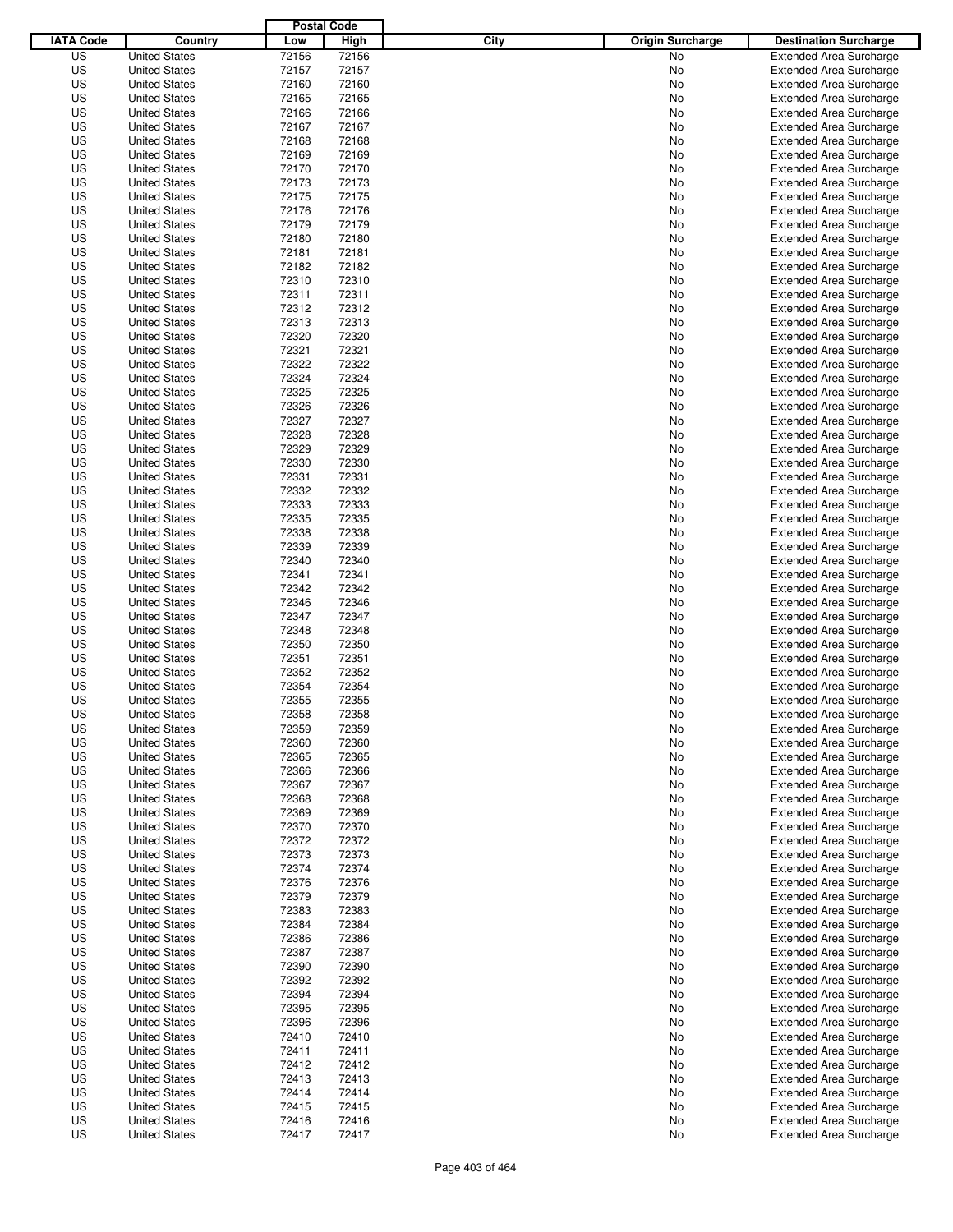|                  |                      | <b>Postal Code</b> |       |                                 |                                |
|------------------|----------------------|--------------------|-------|---------------------------------|--------------------------------|
| <b>IATA Code</b> | Country              | Low                | High  | City<br><b>Origin Surcharge</b> | <b>Destination Surcharge</b>   |
| US               | <b>United States</b> | 72419              | 72419 | <b>No</b>                       | <b>Extended Area Surcharge</b> |
| US               | <b>United States</b> | 72421              | 72421 | No                              | <b>Extended Area Surcharge</b> |
| US               | <b>United States</b> | 72422              | 72422 | No                              | <b>Extended Area Surcharge</b> |
| US               | <b>United States</b> | 72424              | 72424 | No                              | <b>Extended Area Surcharge</b> |
| US               | <b>United States</b> | 72425              | 72425 | No                              | <b>Extended Area Surcharge</b> |
| US               | <b>United States</b> | 72426              | 72426 | No                              | <b>Extended Area Surcharge</b> |
| US               | <b>United States</b> | 72428              | 72428 | No                              | <b>Extended Area Surcharge</b> |
| US               | <b>United States</b> | 72429              | 72429 | No                              | <b>Extended Area Surcharge</b> |
| US               | <b>United States</b> | 72430              | 72430 | No                              | <b>Extended Area Surcharge</b> |
| US               | <b>United States</b> | 72431              | 72431 | No                              | <b>Extended Area Surcharge</b> |
| US               | <b>United States</b> | 72432              | 72432 | No                              | <b>Extended Area Surcharge</b> |
| US               | <b>United States</b> | 72434              | 72434 | No                              | <b>Extended Area Surcharge</b> |
| US               | <b>United States</b> | 72435              | 72435 | No                              | <b>Extended Area Surcharge</b> |
| US               | <b>United States</b> | 72436              | 72436 | No                              | <b>Extended Area Surcharge</b> |
| US               | <b>United States</b> | 72437              | 72437 | No                              | <b>Extended Area Surcharge</b> |
| US               | <b>United States</b> | 72438              | 72438 | No                              | <b>Extended Area Surcharge</b> |
| US               | <b>United States</b> | 72439              | 72439 | No                              | <b>Extended Area Surcharge</b> |
| US               | <b>United States</b> | 72440              | 72440 | No                              | <b>Extended Area Surcharge</b> |
| US               | <b>United States</b> | 72441              | 72441 | No                              | <b>Extended Area Surcharge</b> |
| US               | <b>United States</b> | 72442              | 72442 | No                              | <b>Extended Area Surcharge</b> |
| US               | <b>United States</b> | 72443              | 72443 | No                              | <b>Extended Area Surcharge</b> |
| US               | <b>United States</b> | 72444              | 72444 | No                              | <b>Extended Area Surcharge</b> |
| US               | <b>United States</b> | 72445              | 72445 | No                              | <b>Extended Area Surcharge</b> |
| US               | <b>United States</b> | 72447              | 72447 | No                              | <b>Extended Area Surcharge</b> |
| US               | <b>United States</b> | 72449              | 72449 | No                              | <b>Extended Area Surcharge</b> |
| US               | <b>United States</b> | 72450              | 72450 | No                              | <b>Extended Area Surcharge</b> |
| US               | <b>United States</b> | 72453              | 72453 | No                              | <b>Extended Area Surcharge</b> |
| US               | <b>United States</b> | 72454              | 72454 | No                              | <b>Extended Area Surcharge</b> |
| US               | <b>United States</b> | 72455              | 72455 | No                              | <b>Extended Area Surcharge</b> |
| US               | <b>United States</b> | 72456              | 72456 | No                              | <b>Extended Area Surcharge</b> |
| US               | <b>United States</b> | 72457              | 72457 | No                              | <b>Extended Area Surcharge</b> |
| US               | <b>United States</b> | 72458              | 72458 | No                              | <b>Extended Area Surcharge</b> |
| US               | <b>United States</b> | 72459              | 72459 | No                              | <b>Extended Area Surcharge</b> |
| US               | <b>United States</b> | 72460              | 72460 | No                              | <b>Extended Area Surcharge</b> |
| US               | <b>United States</b> | 72461              | 72461 | No                              | <b>Extended Area Surcharge</b> |
| US               | <b>United States</b> | 72462              | 72462 | No                              | <b>Extended Area Surcharge</b> |
| US               | <b>United States</b> | 72464              | 72464 | No                              | <b>Extended Area Surcharge</b> |
| US               | <b>United States</b> | 72465              | 72465 | No                              | <b>Extended Area Surcharge</b> |
| US               | <b>United States</b> | 72466              | 72466 | No                              | <b>Extended Area Surcharge</b> |
| US               | <b>United States</b> | 72467              | 72467 | No                              | <b>Extended Area Surcharge</b> |
| US               | <b>United States</b> | 72469              | 72469 | No                              | <b>Extended Area Surcharge</b> |
| US               | <b>United States</b> | 72470              | 72470 | No                              | <b>Extended Area Surcharge</b> |
| US               | <b>United States</b> | 72471              | 72471 | No                              | <b>Extended Area Surcharge</b> |
| US               | <b>United States</b> | 72472              | 72472 | No                              | <b>Extended Area Surcharge</b> |
| US               | <b>United States</b> | 72473              | 72473 | No                              | Extended Area Surcharge        |
| US               | <b>United States</b> | 72476              | 72476 | No                              | <b>Extended Area Surcharge</b> |
| US               | <b>United States</b> | 72478              | 72478 | No                              | <b>Extended Area Surcharge</b> |
| US               | <b>United States</b> | 72479              | 72479 | No                              | <b>Extended Area Surcharge</b> |
| US               | <b>United States</b> | 72482              | 72482 | No                              | <b>Extended Area Surcharge</b> |
| US               | <b>United States</b> | 72512              | 72512 | No                              | <b>Extended Area Surcharge</b> |
| US               | <b>United States</b> | 72513              | 72513 | No                              | <b>Extended Area Surcharge</b> |
| US               | <b>United States</b> | 72515              | 72515 | No                              | <b>Extended Area Surcharge</b> |
| US               | <b>United States</b> | 72517              | 72517 | No                              | <b>Extended Area Surcharge</b> |
| US               | <b>United States</b> | 72519              | 72519 | No                              | <b>Extended Area Surcharge</b> |
| US               | <b>United States</b> | 72520              | 72520 | No                              | <b>Extended Area Surcharge</b> |
| US               | <b>United States</b> | 72521              | 72521 | No                              | <b>Extended Area Surcharge</b> |
| US               | <b>United States</b> | 72522              | 72522 | No                              | <b>Extended Area Surcharge</b> |
| US               | <b>United States</b> | 72523              | 72523 | No                              | <b>Extended Area Surcharge</b> |
| US               | <b>United States</b> | 72524              | 72524 | No                              | <b>Extended Area Surcharge</b> |
| US               | <b>United States</b> | 72525              | 72525 | No                              | <b>Extended Area Surcharge</b> |
| US               | <b>United States</b> | 72526              | 72526 | No                              | <b>Extended Area Surcharge</b> |
| US               | <b>United States</b> | 72527              | 72527 | No                              | <b>Extended Area Surcharge</b> |
| US               | <b>United States</b> | 72528              | 72528 | No                              | <b>Extended Area Surcharge</b> |
| US               | <b>United States</b> | 72530              | 72530 | No                              | <b>Extended Area Surcharge</b> |
| US               | <b>United States</b> | 72531              | 72531 | No                              | <b>Extended Area Surcharge</b> |
| US               | <b>United States</b> | 72532              | 72532 | No                              | <b>Extended Area Surcharge</b> |
| US               | <b>United States</b> | 72533              | 72533 | No                              | <b>Extended Area Surcharge</b> |
| US               | <b>United States</b> | 72534              | 72534 | No                              | <b>Extended Area Surcharge</b> |
| US               | <b>United States</b> | 72536              | 72536 | No                              | <b>Extended Area Surcharge</b> |
| US               | <b>United States</b> | 72537              | 72537 | No                              | <b>Extended Area Surcharge</b> |
| US               | <b>United States</b> | 72538              | 72538 | No                              | <b>Extended Area Surcharge</b> |
| US               | <b>United States</b> | 72539              | 72539 | No                              | <b>Extended Area Surcharge</b> |
| US               | <b>United States</b> | 72540              | 72540 | No                              | <b>Extended Area Surcharge</b> |
| US               | <b>United States</b> | 72542              | 72542 | No                              | <b>Extended Area Surcharge</b> |
| US               | <b>United States</b> | 72543              | 72543 | No                              | <b>Extended Area Surcharge</b> |
| US               | <b>United States</b> | 72544              | 72544 | No                              | <b>Extended Area Surcharge</b> |
| US               | <b>United States</b> | 72546              | 72546 | No                              | <b>Extended Area Surcharge</b> |
| US               | <b>United States</b> | 72550              | 72550 | No                              | <b>Extended Area Surcharge</b> |
|                  |                      |                    |       |                                 |                                |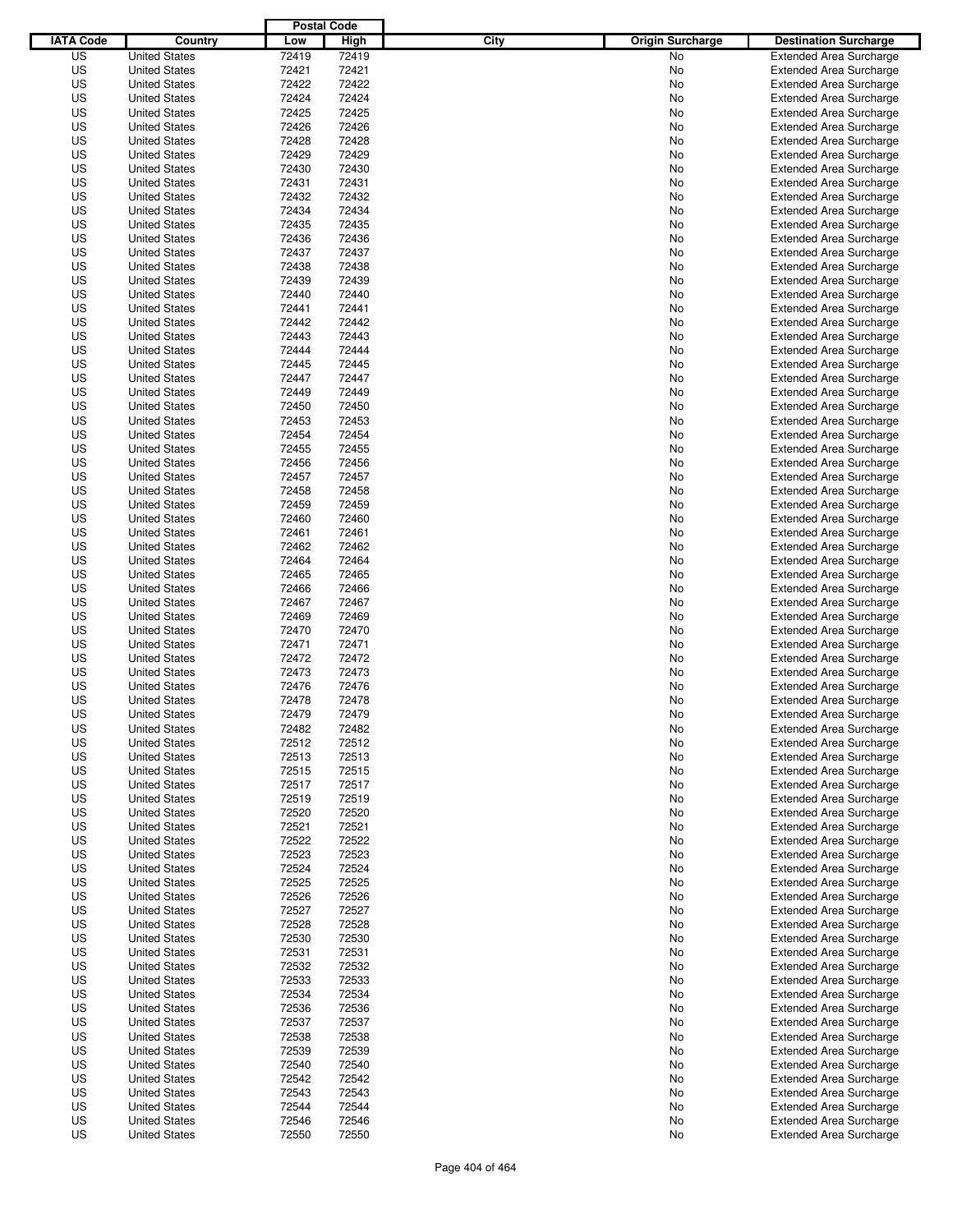|                  |                      | <b>Postal Code</b> |       |                                 |                                |
|------------------|----------------------|--------------------|-------|---------------------------------|--------------------------------|
| <b>IATA Code</b> | Country              | Low                | High  | City<br><b>Origin Surcharge</b> | <b>Destination Surcharge</b>   |
| US               | <b>United States</b> | 72553              | 72553 | <b>No</b>                       | <b>Extended Area Surcharge</b> |
| US               | <b>United States</b> | 72554              | 72554 | No                              | <b>Extended Area Surcharge</b> |
| US               | <b>United States</b> | 72555              | 72555 | No                              | <b>Extended Area Surcharge</b> |
| US               | <b>United States</b> | 72556              | 72556 | No                              | <b>Extended Area Surcharge</b> |
| US               | <b>United States</b> | 72560              | 72560 | No                              | <b>Extended Area Surcharge</b> |
| US               | <b>United States</b> | 72561              | 72561 | No                              | <b>Extended Area Surcharge</b> |
| US               | <b>United States</b> | 72562              | 72562 | No                              | <b>Extended Area Surcharge</b> |
| US               | <b>United States</b> | 72564              | 72564 | No                              | <b>Extended Area Surcharge</b> |
| US               | <b>United States</b> | 72565              | 72565 | No                              | <b>Extended Area Surcharge</b> |
| US               | <b>United States</b> | 72566              | 72566 | No                              | <b>Extended Area Surcharge</b> |
| US               | <b>United States</b> | 72567              | 72567 | No                              | <b>Extended Area Surcharge</b> |
| US               | <b>United States</b> | 72568              | 72568 | No                              | <b>Extended Area Surcharge</b> |
| US               | <b>United States</b> | 72569              | 72569 | No                              | <b>Extended Area Surcharge</b> |
| US               | <b>United States</b> | 72571              | 72571 | No                              | <b>Extended Area Surcharge</b> |
| US               | <b>United States</b> | 72572              | 72572 | No                              | <b>Extended Area Surcharge</b> |
| US               | <b>United States</b> | 72573              | 72573 | No                              | <b>Extended Area Surcharge</b> |
| US               | <b>United States</b> | 72576              | 72576 | No                              | <b>Extended Area Surcharge</b> |
| US               | <b>United States</b> | 72577              | 72577 | No                              | <b>Extended Area Surcharge</b> |
| US               | <b>United States</b> | 72578              | 72578 | No                              | <b>Extended Area Surcharge</b> |
| US               | <b>United States</b> | 72579              | 72579 | No                              | <b>Extended Area Surcharge</b> |
| US               | <b>United States</b> | 72581              | 72581 | No                              | <b>Extended Area Surcharge</b> |
| US               | <b>United States</b> | 72583              | 72583 | No                              | <b>Extended Area Surcharge</b> |
| US               | <b>United States</b> | 72584              | 72584 | No                              | <b>Extended Area Surcharge</b> |
| US               | <b>United States</b> | 72585              | 72585 | No                              | <b>Extended Area Surcharge</b> |
| US               | <b>United States</b> | 72587              | 72587 | No                              | <b>Extended Area Surcharge</b> |
| US               | <b>United States</b> | 72610              | 72610 | No                              | <b>Extended Area Surcharge</b> |
| US               | <b>United States</b> | 72611              | 72611 | No                              | <b>Extended Area Surcharge</b> |
| US               | <b>United States</b> | 72613              | 72613 | No                              | <b>Extended Area Surcharge</b> |
| US               | <b>United States</b> | 72615              | 72615 | No                              | <b>Extended Area Surcharge</b> |
| US               | <b>United States</b> | 72616              | 72616 | No                              | <b>Extended Area Surcharge</b> |
| US               | <b>United States</b> | 72617              | 72617 | No                              | <b>Extended Area Surcharge</b> |
| US               | <b>United States</b> | 72619              | 72619 | No                              | <b>Extended Area Surcharge</b> |
| US               | <b>United States</b> | 72623              | 72623 | No                              | <b>Extended Area Surcharge</b> |
| US               | <b>United States</b> | 72624              | 72624 | No                              | <b>Extended Area Surcharge</b> |
| US               | <b>United States</b> | 72626              | 72626 | No                              | <b>Extended Area Surcharge</b> |
| US               | <b>United States</b> | 72628              | 72628 | No                              | <b>Extended Area Surcharge</b> |
| US               | <b>United States</b> | 72629              | 72629 | No                              | <b>Extended Area Surcharge</b> |
| US               | <b>United States</b> | 72630              | 72630 | No                              | <b>Extended Area Surcharge</b> |
| US               | <b>United States</b> | 72631              | 72631 | No                              | <b>Extended Area Surcharge</b> |
| US               | <b>United States</b> | 72632              | 72632 | No                              | <b>Extended Area Surcharge</b> |
| US               | <b>United States</b> | 72633              | 72633 | No                              | <b>Extended Area Surcharge</b> |
| US               | <b>United States</b> | 72634              | 72634 | No                              | <b>Extended Area Surcharge</b> |
| US               | <b>United States</b> | 72635              | 72635 | No                              | <b>Extended Area Surcharge</b> |
| US               | <b>United States</b> | 72636              | 72636 | No                              | <b>Extended Area Surcharge</b> |
| US               | <b>United States</b> | 72638              | 72638 | No                              | Extended Area Surcharge        |
| US               | <b>United States</b> | 72639              | 72639 | No                              | <b>Extended Area Surcharge</b> |
| US               | <b>United States</b> | 72640              | 72640 | No                              | <b>Extended Area Surcharge</b> |
| US               | <b>United States</b> | 72641              | 72641 | No                              | <b>Extended Area Surcharge</b> |
| US               | <b>United States</b> | 72642              | 72642 | No                              | <b>Extended Area Surcharge</b> |
| US               | <b>United States</b> | 72644              | 72644 | No                              | <b>Extended Area Surcharge</b> |
| US               | <b>United States</b> | 72645              | 72645 | No                              | <b>Extended Area Surcharge</b> |
| US               | <b>United States</b> | 72648              | 72648 | No                              | <b>Extended Area Surcharge</b> |
| US               | <b>United States</b> | 72650              | 72650 | No                              | <b>Extended Area Surcharge</b> |
| US               | <b>United States</b> | 72651              | 72651 | No                              | <b>Extended Area Surcharge</b> |
| US               | <b>United States</b> | 72655              | 72655 | No                              | <b>Extended Area Surcharge</b> |
| US               | <b>United States</b> | 72657              | 72657 | No                              | <b>Extended Area Surcharge</b> |
| US               | <b>United States</b> | 72658              | 72658 | No                              | <b>Extended Area Surcharge</b> |
| US               | <b>United States</b> | 72660              | 72660 | No                              | <b>Extended Area Surcharge</b> |
| US               | <b>United States</b> | 72661              | 72661 | No                              | <b>Extended Area Surcharge</b> |
| US               | <b>United States</b> | 72662              | 72662 | No                              | <b>Extended Area Surcharge</b> |
| US               | <b>United States</b> | 72663              | 72663 | No                              | <b>Extended Area Surcharge</b> |
| US               | <b>United States</b> | 72666              | 72666 | No                              | <b>Extended Area Surcharge</b> |
| US               | <b>United States</b> | 72668              | 72668 | No                              | <b>Extended Area Surcharge</b> |
| US               | <b>United States</b> | 72669              | 72669 | No                              | <b>Extended Area Surcharge</b> |
| US               | <b>United States</b> | 72670              | 72670 | No                              | <b>Extended Area Surcharge</b> |
| US               | <b>United States</b> | 72672              | 72672 | No                              | <b>Extended Area Surcharge</b> |
| US               | <b>United States</b> | 72675              | 72675 | No                              | <b>Extended Area Surcharge</b> |
| US               | <b>United States</b> | 72677              | 72677 | No                              | <b>Extended Area Surcharge</b> |
| US               | <b>United States</b> | 72679              | 72679 | No                              | <b>Extended Area Surcharge</b> |
| US               | <b>United States</b> | 72680              | 72680 | No                              | <b>Extended Area Surcharge</b> |
| US               | <b>United States</b> | 72682              | 72682 | No                              | <b>Extended Area Surcharge</b> |
| US               | <b>United States</b> | 72683              | 72683 | No                              | <b>Extended Area Surcharge</b> |
| US               | <b>United States</b> | 72685              | 72685 | No                              | <b>Extended Area Surcharge</b> |
| US               | <b>United States</b> | 72686              | 72686 | No                              | <b>Extended Area Surcharge</b> |
| US               | <b>United States</b> | 72687              | 72687 | No                              | <b>Extended Area Surcharge</b> |
| US               | <b>United States</b> | 72717              | 72717 | No                              | <b>Extended Area Surcharge</b> |
| US               | <b>United States</b> | 72721              | 72721 | No                              | <b>Extended Area Surcharge</b> |
| US               | <b>United States</b> | 72722              | 72722 | No                              | <b>Extended Area Surcharge</b> |
|                  |                      |                    |       |                                 |                                |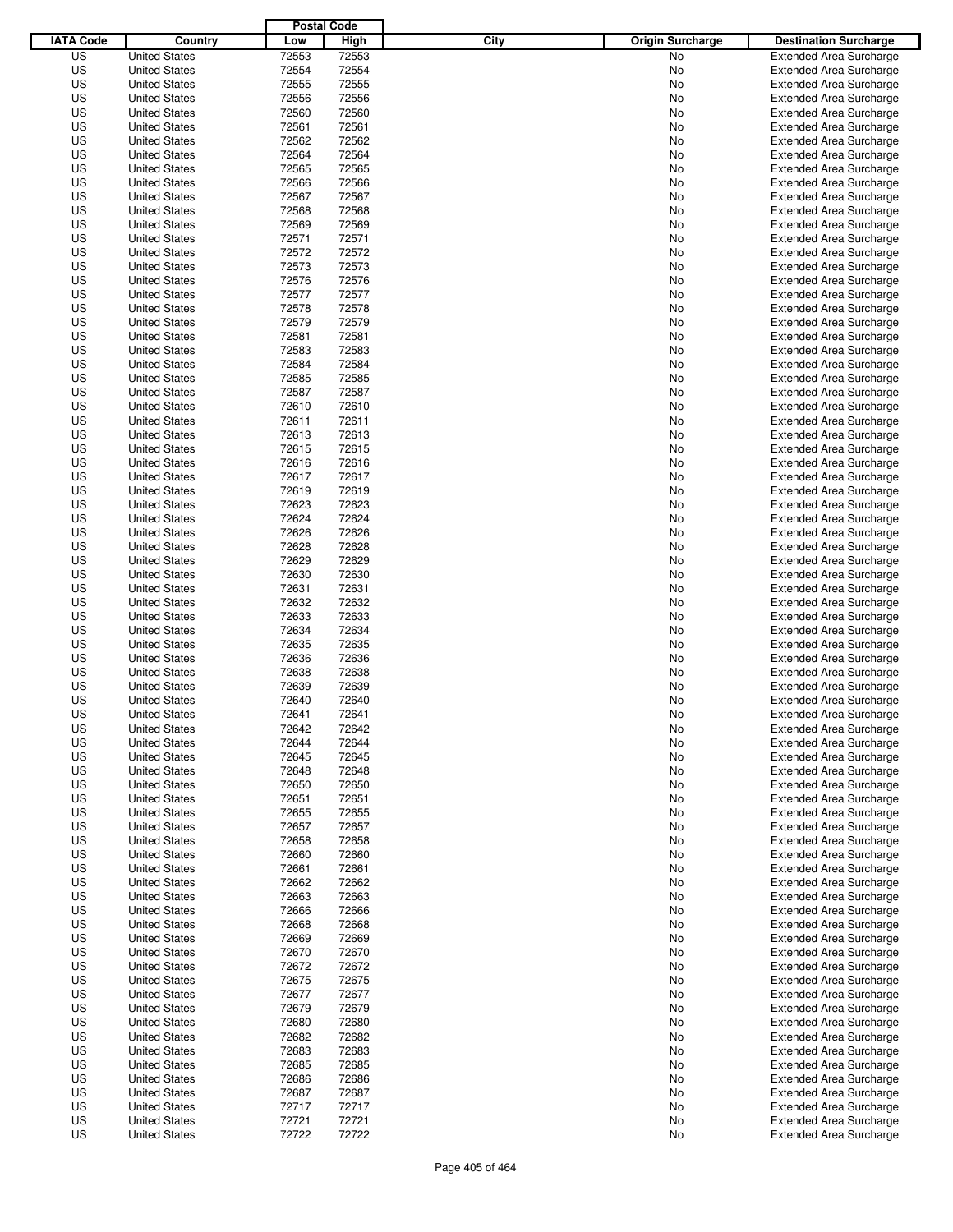|                  |                      | <b>Postal Code</b> |       |                                 |                                |
|------------------|----------------------|--------------------|-------|---------------------------------|--------------------------------|
| <b>IATA Code</b> | Country              | Low                | High  | City<br><b>Origin Surcharge</b> | <b>Destination Surcharge</b>   |
| US               | <b>United States</b> | 72727              | 72727 | <b>No</b>                       | <b>Extended Area Surcharge</b> |
| US               | <b>United States</b> | 72729              | 72729 | No                              | <b>Extended Area Surcharge</b> |
| US               | <b>United States</b> | 72732              | 72732 | No                              | <b>Extended Area Surcharge</b> |
| US               | <b>United States</b> | 72734              | 72734 | No                              | <b>Extended Area Surcharge</b> |
| US               | <b>United States</b> | 72736              | 72736 | No                              | <b>Extended Area Surcharge</b> |
| US               | <b>United States</b> | 72738              | 72738 | No                              | <b>Extended Area Surcharge</b> |
| US               | <b>United States</b> | 72739              | 72739 | No                              | <b>Extended Area Surcharge</b> |
| US               | <b>United States</b> | 72740              | 72740 | No                              | <b>Extended Area Surcharge</b> |
| US               | <b>United States</b> | 72742              | 72742 | No                              | <b>Extended Area Surcharge</b> |
| US               | <b>United States</b> | 72744              | 72744 | No                              | <b>Extended Area Surcharge</b> |
| US               | <b>United States</b> | 72747              | 72747 | No                              | <b>Extended Area Surcharge</b> |
| US               | <b>United States</b> | 72749              | 72749 | No                              | <b>Extended Area Surcharge</b> |
| US               | <b>United States</b> | 72752              | 72752 | No                              | <b>Extended Area Surcharge</b> |
| US               | <b>United States</b> | 72753              | 72753 | No                              | <b>Extended Area Surcharge</b> |
| US               | <b>United States</b> | 72760              | 72760 | No                              | <b>Extended Area Surcharge</b> |
| US               | <b>United States</b> | 72768              | 72768 | No                              | <b>Extended Area Surcharge</b> |
| US               | <b>United States</b> | 72769              | 72769 | No                              | <b>Extended Area Surcharge</b> |
| US               | <b>United States</b> | 72773              | 72773 | No                              | <b>Extended Area Surcharge</b> |
| US               | <b>United States</b> | 72774              | 72774 | No                              | <b>Extended Area Surcharge</b> |
| US               | <b>United States</b> | 72776              | 72776 | No                              | <b>Extended Area Surcharge</b> |
| US               | <b>United States</b> | 72820              | 72820 | No                              | <b>Extended Area Surcharge</b> |
| US               | <b>United States</b> | 72821              | 72821 | No                              | <b>Extended Area Surcharge</b> |
| US               | <b>United States</b> | 72823              | 72823 | No                              | <b>Extended Area Surcharge</b> |
| US               | <b>United States</b> | 72824              | 72824 | No                              | <b>Extended Area Surcharge</b> |
| US               | <b>United States</b> | 72826              | 72826 | No                              | <b>Extended Area Surcharge</b> |
| US               | <b>United States</b> | 72827              | 72827 | No                              | <b>Extended Area Surcharge</b> |
| US               | <b>United States</b> | 72828              | 72828 | No                              | <b>Extended Area Surcharge</b> |
| US               | <b>United States</b> | 72829              | 72829 | No                              | <b>Extended Area Surcharge</b> |
| US               | <b>United States</b> | 72830              | 72830 | No                              | <b>Extended Area Surcharge</b> |
| US               | <b>United States</b> | 72832              | 72832 | No                              | <b>Extended Area Surcharge</b> |
| US               | <b>United States</b> | 72833              | 72833 | No                              | <b>Extended Area Surcharge</b> |
| US               | <b>United States</b> | 72834              | 72834 | No                              | <b>Extended Area Surcharge</b> |
| US               | <b>United States</b> | 72835              | 72835 | No                              | <b>Extended Area Surcharge</b> |
| US               | <b>United States</b> | 72837              | 72837 | No                              | <b>Extended Area Surcharge</b> |
| US               | <b>United States</b> | 72838              | 72838 | No                              | <b>Extended Area Surcharge</b> |
| US               | <b>United States</b> | 72839              | 72839 | No                              | <b>Extended Area Surcharge</b> |
| US               | <b>United States</b> | 72840              | 72840 | No                              | <b>Extended Area Surcharge</b> |
| US               | <b>United States</b> | 72841              | 72841 | No                              | <b>Extended Area Surcharge</b> |
| US               | <b>United States</b> | 72842              | 72842 | No                              | <b>Extended Area Surcharge</b> |
| US               | <b>United States</b> | 72843              | 72843 | No                              | <b>Extended Area Surcharge</b> |
| US               | <b>United States</b> | 72845              | 72845 | No                              | <b>Extended Area Surcharge</b> |
| US               | <b>United States</b> | 72846              | 72846 | No                              | <b>Extended Area Surcharge</b> |
| US               | <b>United States</b> | 72847              | 72847 | No                              | <b>Extended Area Surcharge</b> |
| US               | <b>United States</b> | 72851              | 72851 | No                              | <b>Extended Area Surcharge</b> |
| US               | <b>United States</b> | 72852              | 72852 | No                              | Extended Area Surcharge        |
| US               | <b>United States</b> | 72853              | 72853 | No                              | <b>Extended Area Surcharge</b> |
| US               | <b>United States</b> | 72854              | 72854 | No                              | <b>Extended Area Surcharge</b> |
| US               | <b>United States</b> | 72855              | 72855 | No                              | <b>Extended Area Surcharge</b> |
| US               | <b>United States</b> | 72856              | 72856 | No                              | <b>Extended Area Surcharge</b> |
| US               | <b>United States</b> | 72857              | 72857 | No                              | <b>Extended Area Surcharge</b> |
| US               | <b>United States</b> | 72858              | 72858 | No                              | <b>Extended Area Surcharge</b> |
| US               | <b>United States</b> | 72860              | 72860 | No                              | <b>Extended Area Surcharge</b> |
| US               | <b>United States</b> | 72863              | 72863 | No                              | <b>Extended Area Surcharge</b> |
| US               | <b>United States</b> | 72865              | 72865 | No                              | <b>Extended Area Surcharge</b> |
| US               | <b>United States</b> | 72921              | 72921 | No                              | <b>Extended Area Surcharge</b> |
| US               | <b>United States</b> | 72924              | 72924 | No                              | <b>Extended Area Surcharge</b> |
| US               | <b>United States</b> | 72926              | 72926 | No                              | <b>Extended Area Surcharge</b> |
| US               | <b>United States</b> | 72927              | 72927 | No                              | <b>Extended Area Surcharge</b> |
| US               | <b>United States</b> | 72928              | 72928 | No                              | <b>Extended Area Surcharge</b> |
| US               | <b>United States</b> | 72930              | 72930 | No                              | <b>Extended Area Surcharge</b> |
| US               | <b>United States</b> | 72932              | 72932 | No                              | <b>Extended Area Surcharge</b> |
| US               | <b>United States</b> | 72933              | 72933 | No                              | <b>Extended Area Surcharge</b> |
| US               | <b>United States</b> | 72934              | 72934 | No                              | <b>Extended Area Surcharge</b> |
| US               | <b>United States</b> | 72937              | 72937 | No                              | <b>Extended Area Surcharge</b> |
| US               | <b>United States</b> | 72938              | 72938 | No                              | <b>Extended Area Surcharge</b> |
| US               | <b>United States</b> | 72940              | 72940 | No                              | <b>Extended Area Surcharge</b> |
| US               | <b>United States</b> | 72941              | 72941 | No                              | <b>Extended Area Surcharge</b> |
| US               | <b>United States</b> | 72943              | 72943 | No                              | <b>Extended Area Surcharge</b> |
| US               | <b>United States</b> | 72944              | 72944 | No                              | <b>Extended Area Surcharge</b> |
| US               | <b>United States</b> | 72945              | 72945 | No                              | <b>Extended Area Surcharge</b> |
| US               | <b>United States</b> | 72946              | 72946 | No                              | <b>Extended Area Surcharge</b> |
| US               | <b>United States</b> | 72947              | 72947 | No                              | <b>Extended Area Surcharge</b> |
| US               | <b>United States</b> | 72948              | 72948 | No                              | <b>Extended Area Surcharge</b> |
| US               | <b>United States</b> | 72949              | 72949 | No                              | <b>Extended Area Surcharge</b> |
| US               | <b>United States</b> | 72950              | 72950 | No                              | <b>Extended Area Surcharge</b> |
| US               | <b>United States</b> | 72951              | 72951 | No                              | <b>Extended Area Surcharge</b> |
| US               | <b>United States</b> | 72952              | 72952 | No                              | <b>Extended Area Surcharge</b> |
| US               | <b>United States</b> | 72955              | 72955 | No                              | <b>Extended Area Surcharge</b> |
|                  |                      |                    |       |                                 |                                |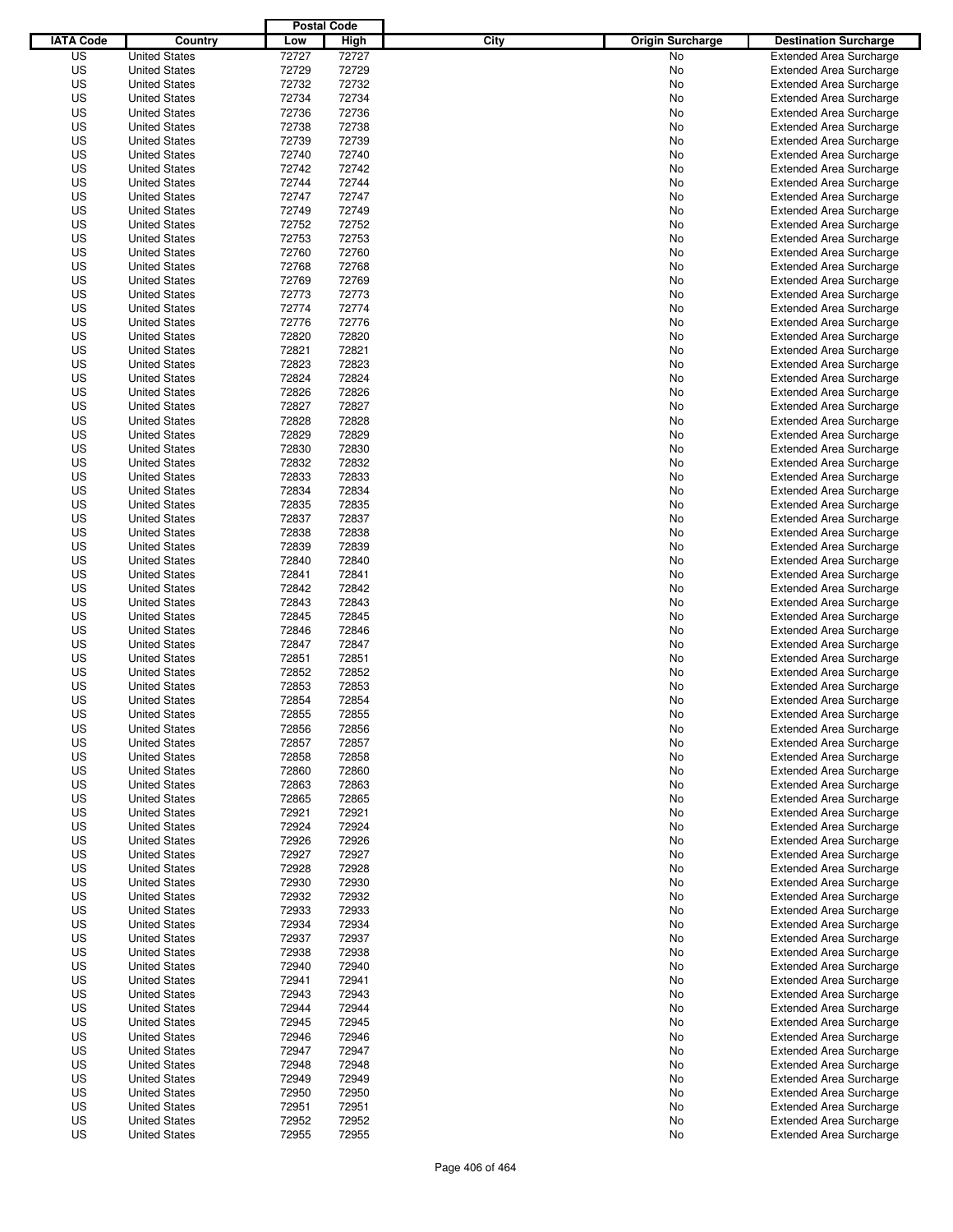|                  |                                              | <b>Postal Code</b> |                |                                 |                                                                  |
|------------------|----------------------------------------------|--------------------|----------------|---------------------------------|------------------------------------------------------------------|
| <b>IATA Code</b> | Country                                      | Low                | High           | City<br><b>Origin Surcharge</b> | <b>Destination Surcharge</b>                                     |
| US               | <b>United States</b>                         | 72958              | 72958          | <b>No</b>                       | <b>Extended Area Surcharge</b>                                   |
| US               | <b>United States</b>                         | 72959              | 72959          | No                              | <b>Extended Area Surcharge</b>                                   |
| US               | <b>United States</b>                         | 73002              | 73002          | No                              | <b>Extended Area Surcharge</b>                                   |
| US               | <b>United States</b>                         | 73004              | 73004          | No                              | <b>Extended Area Surcharge</b>                                   |
| US               | <b>United States</b>                         | 73005              | 73005          | No                              | <b>Extended Area Surcharge</b>                                   |
| US               | <b>United States</b>                         | 73006              | 73006          | No                              | <b>Extended Area Surcharge</b>                                   |
| US               | <b>United States</b>                         | 73007              | 73007          | No                              | <b>Extended Area Surcharge</b>                                   |
| US               | <b>United States</b>                         | 73009              | 73009          | No                              | <b>Extended Area Surcharge</b>                                   |
| US               | <b>United States</b>                         | 73010              | 73010          | No                              | <b>Extended Area Surcharge</b>                                   |
| US               | <b>United States</b>                         | 73011              | 73011          | No                              | <b>Extended Area Surcharge</b>                                   |
| US               | <b>United States</b>                         | 73014              | 73014          | No                              | <b>Extended Area Surcharge</b>                                   |
| US               | <b>United States</b>                         | 73015              | 73015          | No                              | <b>Extended Area Surcharge</b>                                   |
| US               | <b>United States</b>                         | 73016              | 73016          | No                              | <b>Extended Area Surcharge</b>                                   |
| US               | <b>United States</b>                         | 73017              | 73017          | No                              | <b>Extended Area Surcharge</b>                                   |
| US               | <b>United States</b>                         | 73021              | 73021          | No                              | <b>Extended Area Surcharge</b>                                   |
| US               | <b>United States</b>                         | 73024              | 73024          | No                              | <b>Extended Area Surcharge</b>                                   |
| US               | <b>United States</b>                         | 73027              | 73027          | No                              | <b>Extended Area Surcharge</b>                                   |
| US               | <b>United States</b>                         | 73028              | 73028          | No                              | <b>Extended Area Surcharge</b>                                   |
| US               | <b>United States</b>                         | 73029              | 73029          | No                              | <b>Extended Area Surcharge</b>                                   |
| US               | <b>United States</b>                         | 73030              | 73030          | No                              | <b>Extended Area Surcharge</b>                                   |
| US               | <b>United States</b>                         | 73032              | 73032          | No                              | <b>Extended Area Surcharge</b>                                   |
| US               | <b>United States</b>                         | 73033              | 73033          | No                              | <b>Extended Area Surcharge</b>                                   |
| US               | <b>United States</b>                         | 73038              | 73038          | No                              | <b>Extended Area Surcharge</b>                                   |
| US               | <b>United States</b>                         | 73040              | 73040          | No                              | <b>Extended Area Surcharge</b>                                   |
| US               | <b>United States</b>                         | 73041              | 73041          | No                              | <b>Extended Area Surcharge</b>                                   |
| US               | <b>United States</b>                         | 73042              | 73042          | No                              | <b>Extended Area Surcharge</b>                                   |
| US               | <b>United States</b>                         | 73043              | 73043          | No                              | <b>Extended Area Surcharge</b>                                   |
| US               | <b>United States</b>                         | 73044              | 73044          | No                              | <b>Extended Area Surcharge</b>                                   |
| US               | <b>United States</b>                         | 73047              | 73047          | No                              | <b>Extended Area Surcharge</b>                                   |
| US               | <b>United States</b>                         | 73048              | 73048          | No                              | <b>Extended Area Surcharge</b>                                   |
| US               | <b>United States</b>                         | 73050              | 73050          | No                              | <b>Extended Area Surcharge</b>                                   |
| US               | <b>United States</b>                         | 73051              | 73051          | No                              | <b>Extended Area Surcharge</b>                                   |
| US               | <b>United States</b>                         | 73052              | 73052          | No                              | <b>Extended Area Surcharge</b>                                   |
| US               | <b>United States</b>                         | 73053              | 73053          | No                              | <b>Extended Area Surcharge</b>                                   |
| US               | <b>United States</b>                         | 73054              | 73054          | No                              | <b>Extended Area Surcharge</b>                                   |
| US               | <b>United States</b>                         | 73055              | 73055          | No                              | <b>Extended Area Surcharge</b>                                   |
| US               | <b>United States</b>                         | 73056              | 73056          | No                              | <b>Extended Area Surcharge</b>                                   |
| US               | <b>United States</b>                         | 73057              | 73057          | No                              | <b>Extended Area Surcharge</b>                                   |
| US               | <b>United States</b>                         | 73058              | 73058          | No                              | <b>Extended Area Surcharge</b>                                   |
| US               | <b>United States</b>                         | 73059              | 73059          | No                              | <b>Extended Area Surcharge</b>                                   |
| US               | <b>United States</b>                         | 73061              | 73061          | No                              | <b>Extended Area Surcharge</b>                                   |
| US               | <b>United States</b>                         | 73062              | 73062          | No                              | <b>Extended Area Surcharge</b>                                   |
| US               | <b>United States</b>                         | 73063              | 73063          | No                              | <b>Extended Area Surcharge</b>                                   |
| US               | <b>United States</b>                         | 73065              | 73065          | No                              | <b>Extended Area Surcharge</b>                                   |
| US               | <b>United States</b>                         | 73067              | 73067          | No                              | Extended Area Surcharge                                          |
| US               | <b>United States</b>                         | 73073              | 73073          | No                              | <b>Extended Area Surcharge</b>                                   |
| US               | <b>United States</b>                         | 73074              | 73074          | No                              | <b>Extended Area Surcharge</b>                                   |
| US               | <b>United States</b>                         | 73075              | 73075          | No                              | <b>Extended Area Surcharge</b>                                   |
| US               | <b>United States</b>                         | 73077              | 73077          | No                              | <b>Extended Area Surcharge</b>                                   |
| US               | <b>United States</b>                         | 73079              | 73079          | No                              | <b>Extended Area Surcharge</b>                                   |
| US               | <b>United States</b>                         | 73080              | 73080          | No                              | <b>Extended Area Surcharge</b>                                   |
| US               | <b>United States</b>                         | 73082              | 73082          | No                              | <b>Extended Area Surcharge</b>                                   |
| US               | <b>United States</b>                         | 73086              | 73086          | No                              | <b>Extended Area Surcharge</b>                                   |
| US               | <b>United States</b>                         | 73089              | 73089          | No                              | <b>Extended Area Surcharge</b>                                   |
| US               | <b>United States</b>                         | 73090              | 73090          | No                              | <b>Extended Area Surcharge</b>                                   |
| US               | <b>United States</b>                         | 73092              | 73092          | No                              | <b>Extended Area Surcharge</b>                                   |
| US               | <b>United States</b>                         | 73093              | 73093          | No                              | <b>Extended Area Surcharge</b>                                   |
| US<br>US         | <b>United States</b>                         | 73095<br>73098     | 73095<br>73098 | No                              | <b>Extended Area Surcharge</b><br><b>Extended Area Surcharge</b> |
|                  | <b>United States</b>                         |                    |                | No                              |                                                                  |
| US               | <b>United States</b>                         | 73402              | 73402          | No                              | <b>Extended Area Surcharge</b>                                   |
| US               | <b>United States</b>                         | 73425              | 73425          | No                              | <b>Extended Area Surcharge</b>                                   |
| US<br>US         | <b>United States</b>                         | 73430<br>73432     | 73430<br>73432 | No                              | <b>Extended Area Surcharge</b><br><b>Extended Area Surcharge</b> |
|                  | <b>United States</b>                         |                    |                | No                              |                                                                  |
| US<br>US         | <b>United States</b>                         | 73433<br>73434     | 73433<br>73434 | No                              | <b>Extended Area Surcharge</b><br><b>Extended Area Surcharge</b> |
| US               | <b>United States</b><br><b>United States</b> | 73435              | 73435          | No<br>No                        | <b>Extended Area Surcharge</b>                                   |
| US               | <b>United States</b>                         | 73436              | 73436          | No                              | <b>Extended Area Surcharge</b>                                   |
| US               | <b>United States</b>                         | 73437              | 73437          | No                              | <b>Extended Area Surcharge</b>                                   |
| US               | <b>United States</b>                         |                    | 73438          |                                 | <b>Extended Area Surcharge</b>                                   |
| US               | <b>United States</b>                         | 73438<br>73439     | 73439          | No<br>No                        | <b>Extended Area Surcharge</b>                                   |
| US               | <b>United States</b>                         | 73440              | 73440          | No                              | <b>Extended Area Surcharge</b>                                   |
| US               | <b>United States</b>                         | 73441              | 73441          |                                 | <b>Extended Area Surcharge</b>                                   |
| US               | <b>United States</b>                         | 73442              | 73442          | No<br>No                        | <b>Extended Area Surcharge</b>                                   |
| US               | <b>United States</b>                         | 73443              | 73443          | No                              | <b>Extended Area Surcharge</b>                                   |
| US               | <b>United States</b>                         | 73444              | 73444          | No                              | <b>Extended Area Surcharge</b>                                   |
| US               | <b>United States</b>                         | 73446              | 73446          | No                              | <b>Extended Area Surcharge</b>                                   |
| US               | <b>United States</b>                         | 73447              | 73447          | No                              | <b>Extended Area Surcharge</b>                                   |
| US               | <b>United States</b>                         | 73448              | 73448          | No                              | <b>Extended Area Surcharge</b>                                   |
|                  |                                              |                    |                |                                 |                                                                  |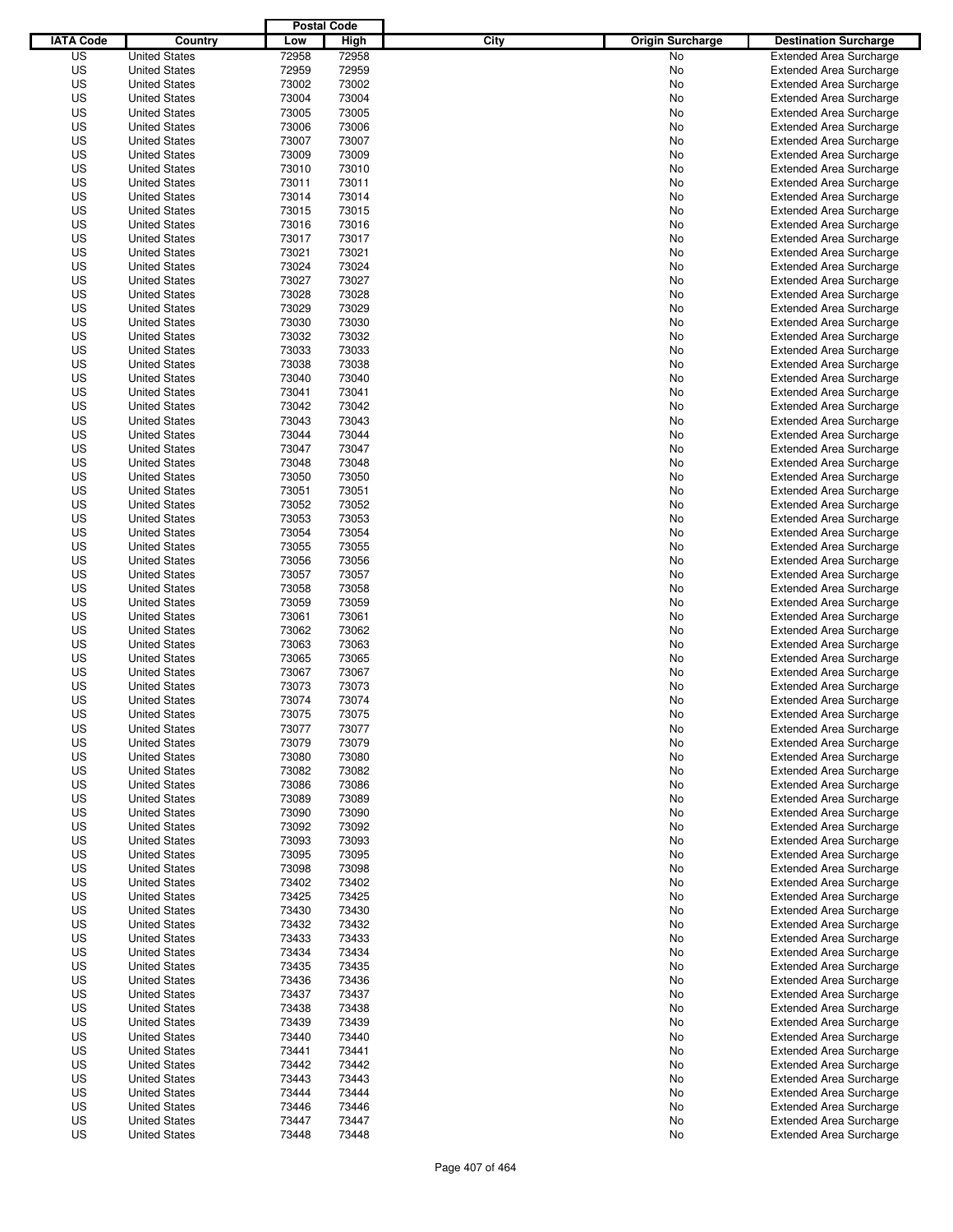|                  |                                              | <b>Postal Code</b> |                |                                 |                                                                  |
|------------------|----------------------------------------------|--------------------|----------------|---------------------------------|------------------------------------------------------------------|
| <b>IATA Code</b> | Country                                      | Low                | High           | City<br><b>Origin Surcharge</b> | <b>Destination Surcharge</b>                                     |
| US               | <b>United States</b>                         | 73449              | 73449          | <b>No</b>                       | <b>Extended Area Surcharge</b>                                   |
| US               | <b>United States</b>                         | 73450              | 73450          | No                              | <b>Extended Area Surcharge</b>                                   |
| US               | <b>United States</b>                         | 73453              | 73453          | No                              | <b>Extended Area Surcharge</b>                                   |
| US               | <b>United States</b>                         | 73455              | 73455          | No                              | <b>Extended Area Surcharge</b>                                   |
| US               | <b>United States</b>                         | 73456              | 73456          | No                              | <b>Extended Area Surcharge</b>                                   |
| US               | <b>United States</b>                         | 73458              | 73458          | No                              | <b>Extended Area Surcharge</b>                                   |
| US               | <b>United States</b>                         | 73459              | 73459          | No                              | <b>Extended Area Surcharge</b>                                   |
| US               | <b>United States</b>                         | 73460              | 73460          | No                              | <b>Extended Area Surcharge</b>                                   |
| US               | <b>United States</b>                         | 73461              | 73461          | No                              | <b>Extended Area Surcharge</b>                                   |
| US               | <b>United States</b>                         | 73463              | 73463          | No                              | <b>Extended Area Surcharge</b>                                   |
| US               | <b>United States</b>                         | 73481              | 73481          | No                              | <b>Extended Area Surcharge</b>                                   |
| US               | <b>United States</b>                         | 73487              | 73487          | No                              | <b>Extended Area Surcharge</b>                                   |
| US               | <b>United States</b>                         | 73488              | 73488          | No                              | <b>Extended Area Surcharge</b>                                   |
| US               | <b>United States</b>                         | 73491              | 73491          | No                              | <b>Extended Area Surcharge</b>                                   |
| US               | <b>United States</b>                         | 73520              | 73520          | No                              | <b>Extended Area Surcharge</b>                                   |
| US               | <b>United States</b>                         | 73526              | 73526          | No                              | <b>Extended Area Surcharge</b>                                   |
| US               | <b>United States</b>                         | 73527              | 73527          | No                              | <b>Extended Area Surcharge</b>                                   |
| US               | <b>United States</b>                         | 73528              | 73528          | No                              | <b>Extended Area Surcharge</b>                                   |
| US               | <b>United States</b>                         | 73529              | 73529          | No                              | <b>Extended Area Surcharge</b>                                   |
| US               | <b>United States</b>                         | 73530              | 73530          | No                              | <b>Extended Area Surcharge</b>                                   |
| US               | <b>United States</b>                         | 73531              | 73531          | No                              | <b>Extended Area Surcharge</b>                                   |
| US               | <b>United States</b>                         | 73532              | 73532          | No                              | <b>Extended Area Surcharge</b>                                   |
| US               | <b>United States</b>                         | 73537              | 73537          | No                              | <b>Extended Area Surcharge</b>                                   |
| US               | <b>United States</b>                         | 73538              | 73538          | No                              | <b>Extended Area Surcharge</b>                                   |
| US               | <b>United States</b>                         | 73539              | 73539          | No                              | <b>Extended Area Surcharge</b>                                   |
| US               | <b>United States</b>                         | 73540              | 73540          | No                              | <b>Extended Area Surcharge</b>                                   |
| US               | <b>United States</b>                         | 73541              | 73541          | No                              | <b>Extended Area Surcharge</b>                                   |
| US               | <b>United States</b>                         | 73542              | 73542          | No                              | <b>Extended Area Surcharge</b>                                   |
| US               | <b>United States</b>                         | 73543              | 73543          | No                              | <b>Extended Area Surcharge</b>                                   |
| US               | <b>United States</b>                         | 73544              | 73544          | No                              | <b>Extended Area Surcharge</b>                                   |
| US               | <b>United States</b>                         | 73546              | 73546          | No                              | <b>Extended Area Surcharge</b>                                   |
| US               | <b>United States</b>                         | 73547              | 73547          | No                              | <b>Extended Area Surcharge</b>                                   |
| US               | <b>United States</b>                         | 73548              | 73548          | No                              | <b>Extended Area Surcharge</b>                                   |
| US               | <b>United States</b>                         | 73549              | 73549          | No                              | <b>Extended Area Surcharge</b>                                   |
| US               | <b>United States</b>                         | 73551              | 73551          | No                              | <b>Extended Area Surcharge</b>                                   |
| US               | <b>United States</b>                         | 73552              | 73552          | No                              | <b>Extended Area Surcharge</b>                                   |
| US               | <b>United States</b>                         | 73553              | 73553          | No                              | <b>Extended Area Surcharge</b>                                   |
| US               | <b>United States</b>                         | 73554              | 73554          | No                              | <b>Extended Area Surcharge</b>                                   |
| US               | <b>United States</b>                         | 73555              | 73555          | No                              | <b>Extended Area Surcharge</b>                                   |
| US               | <b>United States</b>                         | 73556              | 73556          | No                              | <b>Extended Area Surcharge</b>                                   |
| US               | <b>United States</b>                         | 73559              | 73559          | No                              | <b>Extended Area Surcharge</b>                                   |
| US               | <b>United States</b>                         | 73560              | 73560          | No                              | <b>Extended Area Surcharge</b>                                   |
| US               | <b>United States</b>                         | 73561              | 73561          | No                              | <b>Extended Area Surcharge</b>                                   |
| US               | <b>United States</b>                         | 73562              | 73562          | No                              | <b>Extended Area Surcharge</b>                                   |
| US               | <b>United States</b>                         | 73564              | 73564          | No                              | Extended Area Surcharge                                          |
| US               | <b>United States</b>                         | 73565              | 73565          | No                              | <b>Extended Area Surcharge</b>                                   |
| US               | <b>United States</b>                         | 73566              | 73566          | No                              | <b>Extended Area Surcharge</b>                                   |
| US               | <b>United States</b>                         | 73568              | 73568          | No                              | <b>Extended Area Surcharge</b>                                   |
| US               | <b>United States</b>                         | 73569              | 73569          | No                              | <b>Extended Area Surcharge</b>                                   |
| US               | <b>United States</b>                         | 73570              | 73570          | No                              | <b>Extended Area Surcharge</b>                                   |
| US               | <b>United States</b>                         | 73571              | 73571          | No                              | <b>Extended Area Surcharge</b>                                   |
| US               |                                              | 73572              | 73572          |                                 | <b>Extended Area Surcharge</b>                                   |
| US               | <b>United States</b>                         | 73573              | 73573          | No                              | <b>Extended Area Surcharge</b>                                   |
| US               | <b>United States</b><br><b>United States</b> | 73620              | 73620          | No                              | <b>Extended Area Surcharge</b>                                   |
| US               | <b>United States</b>                         | 73622              | 73622          | No                              | <b>Extended Area Surcharge</b>                                   |
|                  |                                              |                    |                | No                              |                                                                  |
| US               | <b>United States</b>                         | 73624              | 73624          | No                              | <b>Extended Area Surcharge</b>                                   |
| US               | <b>United States</b>                         | 73625              | 73625          | No                              | <b>Extended Area Surcharge</b>                                   |
| US<br>US         | <b>United States</b>                         | 73626<br>73627     | 73626<br>73627 | No                              | <b>Extended Area Surcharge</b><br><b>Extended Area Surcharge</b> |
|                  | <b>United States</b>                         |                    |                | No                              |                                                                  |
| US               | <b>United States</b>                         | 73628              | 73628          | No                              | <b>Extended Area Surcharge</b>                                   |
| US               | <b>United States</b>                         | 73638              | 73638          | No                              | <b>Extended Area Surcharge</b>                                   |
| US               | <b>United States</b>                         | 73639              | 73639          | No                              | <b>Extended Area Surcharge</b>                                   |
| US               | <b>United States</b>                         | 73641              | 73641          | No                              | <b>Extended Area Surcharge</b>                                   |
| US               | <b>United States</b>                         | 73642              | 73642          | No                              | <b>Extended Area Surcharge</b>                                   |
| US               | <b>United States</b>                         | 73645              | 73645          | No                              | <b>Extended Area Surcharge</b>                                   |
| US               | <b>United States</b>                         | 73646              | 73646          | No                              | <b>Extended Area Surcharge</b>                                   |
| US               | <b>United States</b>                         | 73647              | 73647          | No                              | <b>Extended Area Surcharge</b>                                   |
| US               | <b>United States</b>                         | 73650              | 73650          | No                              | <b>Extended Area Surcharge</b>                                   |
| US               | <b>United States</b>                         | 73651              | 73651          | No                              | <b>Extended Area Surcharge</b>                                   |
| US               | <b>United States</b>                         | 73654              | 73654          | No                              | <b>Extended Area Surcharge</b>                                   |
| US               | <b>United States</b>                         | 73655              | 73655          | No                              | <b>Extended Area Surcharge</b>                                   |
| US               | <b>United States</b>                         | 73658              | 73658          | No                              | <b>Extended Area Surcharge</b>                                   |
| US               | <b>United States</b>                         | 73659              | 73659          | No                              | <b>Extended Area Surcharge</b>                                   |
| US               | <b>United States</b>                         | 73660              | 73660          | No                              | <b>Extended Area Surcharge</b>                                   |
| US               | <b>United States</b>                         | 73661              | 73661          | No                              | <b>Extended Area Surcharge</b>                                   |
| US               | <b>United States</b>                         | 73662              | 73662          | No                              | <b>Extended Area Surcharge</b>                                   |
| US               | <b>United States</b>                         | 73663              | 73663          | No                              | <b>Extended Area Surcharge</b>                                   |
| US               | <b>United States</b>                         | 73664              | 73664          | No                              | <b>Extended Area Surcharge</b>                                   |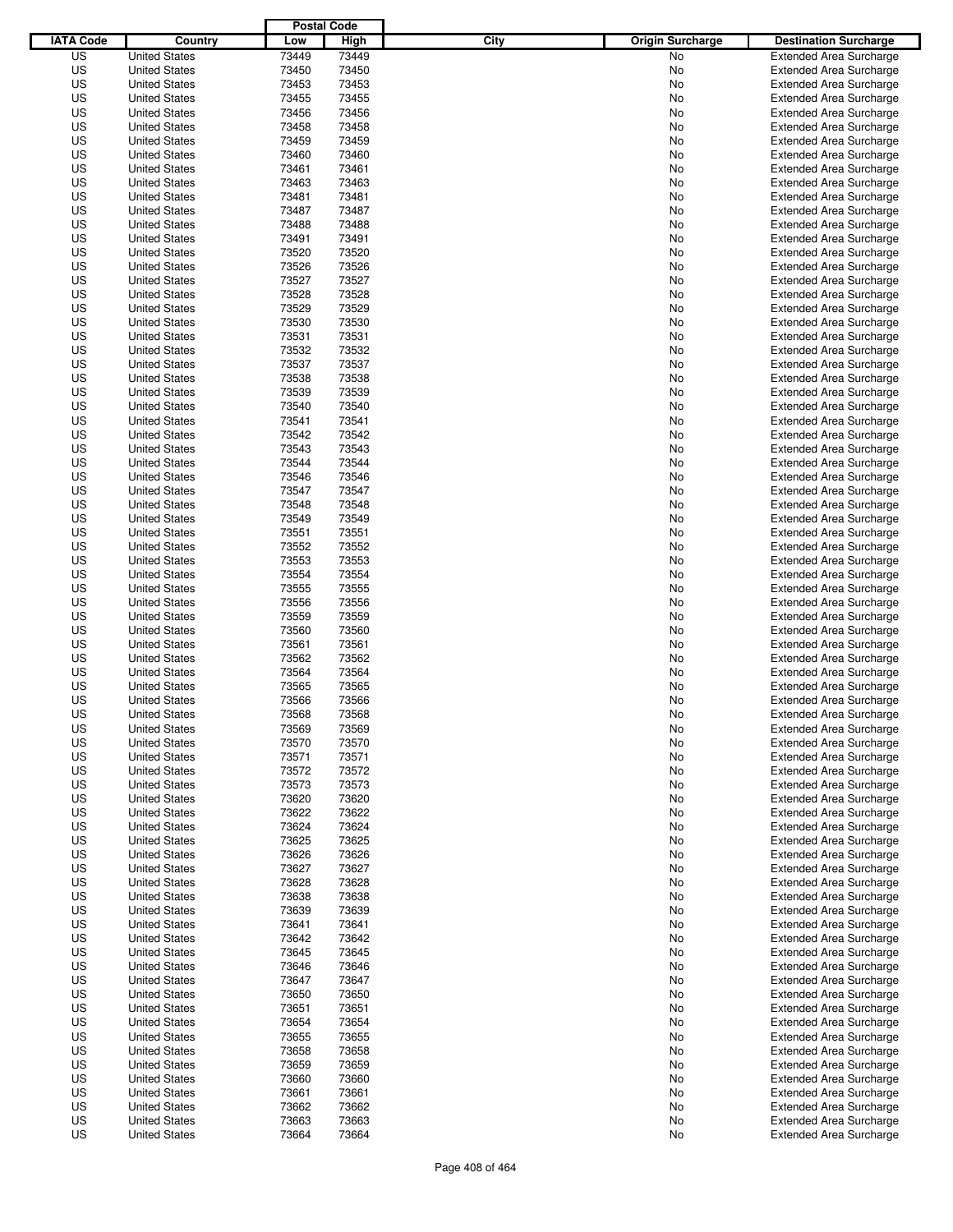|                  |                      | <b>Postal Code</b> |       |                                 |                                |
|------------------|----------------------|--------------------|-------|---------------------------------|--------------------------------|
| <b>IATA Code</b> | Country              | Low                | High  | City<br><b>Origin Surcharge</b> | <b>Destination Surcharge</b>   |
| US               | <b>United States</b> | 73666              | 73666 | <b>No</b>                       | <b>Extended Area Surcharge</b> |
| US               | <b>United States</b> | 73667              | 73667 | No                              | <b>Extended Area Surcharge</b> |
| US               | <b>United States</b> | 73668              | 73668 | No                              | <b>Extended Area Surcharge</b> |
| US               | <b>United States</b> | 73669              | 73669 | No                              | <b>Extended Area Surcharge</b> |
| US               | <b>United States</b> | 73673              | 73673 | No                              | <b>Extended Area Surcharge</b> |
| US               | <b>United States</b> | 73716              | 73716 | No                              | <b>Extended Area Surcharge</b> |
| US               | <b>United States</b> | 73717              | 73717 | No                              | <b>Extended Area Surcharge</b> |
| US               | <b>United States</b> | 73718              | 73718 | No                              | <b>Extended Area Surcharge</b> |
| US               | <b>United States</b> | 73719              | 73719 | No                              | <b>Extended Area Surcharge</b> |
| US               | <b>United States</b> | 73720              | 73720 | No                              | <b>Extended Area Surcharge</b> |
| US               | <b>United States</b> | 73722              | 73722 | No                              | <b>Extended Area Surcharge</b> |
| US               | <b>United States</b> | 73724              | 73724 | No                              | <b>Extended Area Surcharge</b> |
| US               | <b>United States</b> | 73726              | 73726 | No                              | <b>Extended Area Surcharge</b> |
| US               | <b>United States</b> | 73727              | 73727 | No                              | <b>Extended Area Surcharge</b> |
| US               | <b>United States</b> | 73728              | 73728 | No                              | <b>Extended Area Surcharge</b> |
| US               | <b>United States</b> | 73729              | 73729 | No                              | <b>Extended Area Surcharge</b> |
| US               | <b>United States</b> | 73730              | 73730 | No                              | <b>Extended Area Surcharge</b> |
| US               | <b>United States</b> | 73731              | 73731 | No                              | <b>Extended Area Surcharge</b> |
| US               | <b>United States</b> | 73733              | 73733 | No                              | <b>Extended Area Surcharge</b> |
| US               | <b>United States</b> | 73734              | 73734 | No                              | <b>Extended Area Surcharge</b> |
| US               | <b>United States</b> | 73735              | 73735 | No                              | <b>Extended Area Surcharge</b> |
| US               | <b>United States</b> | 73736              | 73736 | No                              | <b>Extended Area Surcharge</b> |
| US               | <b>United States</b> | 73737              | 73737 | No                              | <b>Extended Area Surcharge</b> |
| US               | <b>United States</b> | 73738              | 73738 | No                              | <b>Extended Area Surcharge</b> |
| US               | <b>United States</b> | 73739              | 73739 | No                              | <b>Extended Area Surcharge</b> |
| US               | <b>United States</b> | 73741              | 73741 | No                              | <b>Extended Area Surcharge</b> |
| US               | <b>United States</b> | 73742              | 73742 | No                              | <b>Extended Area Surcharge</b> |
| US               | <b>United States</b> | 73743              | 73743 | No                              | <b>Extended Area Surcharge</b> |
| US               | <b>United States</b> | 73744              | 73744 | No                              | <b>Extended Area Surcharge</b> |
| US               | <b>United States</b> | 73747              | 73747 | No                              | <b>Extended Area Surcharge</b> |
| US               | <b>United States</b> | 73749              | 73749 | No                              | <b>Extended Area Surcharge</b> |
| US               | <b>United States</b> | 73750              | 73750 | No                              | <b>Extended Area Surcharge</b> |
| US               | <b>United States</b> | 73753              | 73753 | No                              | <b>Extended Area Surcharge</b> |
| US               | <b>United States</b> | 73754              | 73754 | No                              | <b>Extended Area Surcharge</b> |
| US               | <b>United States</b> | 73755              | 73755 |                                 |                                |
|                  | <b>United States</b> |                    | 73756 | No                              | <b>Extended Area Surcharge</b> |
| US               | <b>United States</b> | 73756              |       | No                              | <b>Extended Area Surcharge</b> |
| US               |                      | 73757              | 73757 | No                              | <b>Extended Area Surcharge</b> |
| US               | <b>United States</b> | 73758              | 73758 | No                              | <b>Extended Area Surcharge</b> |
| US               | <b>United States</b> | 73759              | 73759 | No                              | <b>Extended Area Surcharge</b> |
| US               | <b>United States</b> | 73760              | 73760 | No                              | <b>Extended Area Surcharge</b> |
| US               | <b>United States</b> | 73761              | 73761 | No                              | <b>Extended Area Surcharge</b> |
| US               | <b>United States</b> | 73762              | 73762 | No                              | <b>Extended Area Surcharge</b> |
| US               | <b>United States</b> | 73763              | 73763 | No                              | <b>Extended Area Surcharge</b> |
| US               | <b>United States</b> | 73764              | 73764 | No                              | <b>Extended Area Surcharge</b> |
| US               | <b>United States</b> | 73766              | 73766 | No                              | Extended Area Surcharge        |
| US               | <b>United States</b> | 73768              | 73768 | No                              | <b>Extended Area Surcharge</b> |
| US               | <b>United States</b> | 73770              | 73770 | No                              | <b>Extended Area Surcharge</b> |
| US               | <b>United States</b> | 73771              | 73771 | No                              | <b>Extended Area Surcharge</b> |
| US               | <b>United States</b> | 73772              | 73772 | No                              | <b>Extended Area Surcharge</b> |
| US               | <b>United States</b> | 73773              | 73773 | No                              | <b>Extended Area Surcharge</b> |
| US               | <b>United States</b> | 73802              | 73802 | No                              | <b>Extended Area Surcharge</b> |
| US               | <b>United States</b> | 73832              | 73832 | No                              | <b>Extended Area Surcharge</b> |
| US               | <b>United States</b> | 73834              | 73834 | No                              | <b>Extended Area Surcharge</b> |
| US               | <b>United States</b> | 73835              | 73835 | No                              | <b>Extended Area Surcharge</b> |
| US               | <b>United States</b> | 73838              | 73838 | No                              | <b>Extended Area Surcharge</b> |
| US               | <b>United States</b> | 73840              | 73840 | No                              | <b>Extended Area Surcharge</b> |
| US               | <b>United States</b> | 73841              | 73841 | No                              | <b>Extended Area Surcharge</b> |
| US               | <b>United States</b> | 73842              | 73842 | No                              | <b>Extended Area Surcharge</b> |
| US               | <b>United States</b> | 73843              | 73843 | No                              | <b>Extended Area Surcharge</b> |
| US               | <b>United States</b> | 73844              | 73844 | No                              | <b>Extended Area Surcharge</b> |
| US               | <b>United States</b> | 73847              | 73847 | No                              | <b>Extended Area Surcharge</b> |
| US               | <b>United States</b> | 73848              | 73848 | No                              | <b>Extended Area Surcharge</b> |
| US               | <b>United States</b> | 73851              | 73851 | No                              | <b>Extended Area Surcharge</b> |
| US               | <b>United States</b> | 73852              | 73852 | No                              | <b>Extended Area Surcharge</b> |
| US               | <b>United States</b> | 73853              | 73853 | No                              | <b>Extended Area Surcharge</b> |
| US               | <b>United States</b> | 73855              | 73855 | No                              | <b>Extended Area Surcharge</b> |
| US               | <b>United States</b> | 73857              | 73857 | No                              | <b>Extended Area Surcharge</b> |
| US               | <b>United States</b> | 73858              | 73858 | No                              | <b>Extended Area Surcharge</b> |
| US               | <b>United States</b> | 73859              | 73859 | No                              | <b>Extended Area Surcharge</b> |
| US               | <b>United States</b> | 73860              | 73860 | No                              | <b>Extended Area Surcharge</b> |
| US               | <b>United States</b> | 73931              | 73931 | No                              | <b>Extended Area Surcharge</b> |
| US               | <b>United States</b> | 73932              | 73932 | No                              | <b>Extended Area Surcharge</b> |
| US               | <b>United States</b> | 73933              | 73933 | No                              | <b>Extended Area Surcharge</b> |
| US               | <b>United States</b> | 73937              | 73937 | No                              | <b>Extended Area Surcharge</b> |
| US               | <b>United States</b> | 73938              | 73938 | No                              | <b>Extended Area Surcharge</b> |
| US               | <b>United States</b> | 73939              | 73939 | No                              | <b>Extended Area Surcharge</b> |
| US               | <b>United States</b> | 73944              | 73944 | No                              | <b>Extended Area Surcharge</b> |
| US               | <b>United States</b> | 73945              | 73945 | No                              | <b>Extended Area Surcharge</b> |
|                  |                      |                    |       |                                 |                                |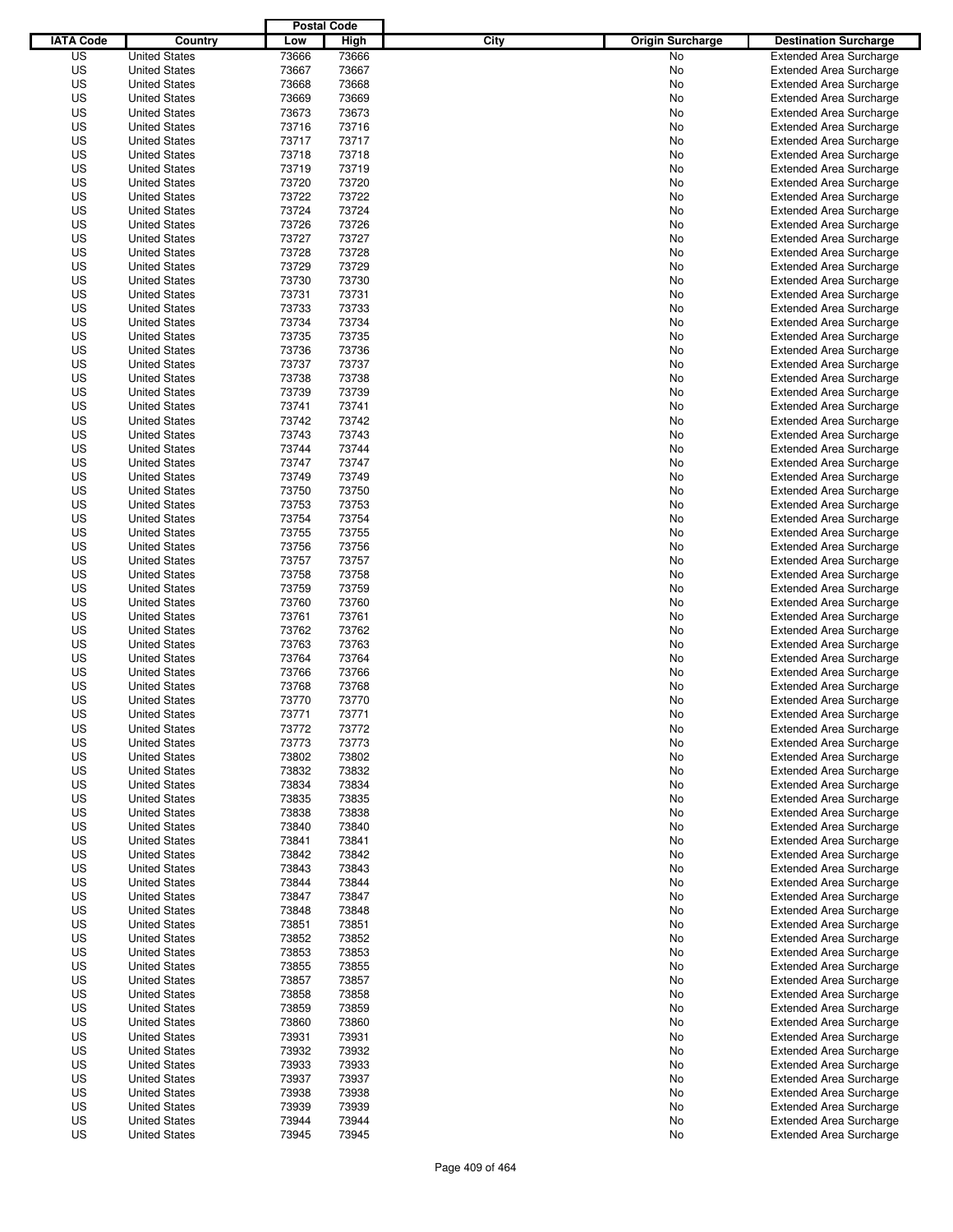|                  |                      | <b>Postal Code</b> |       |                                 |                                |
|------------------|----------------------|--------------------|-------|---------------------------------|--------------------------------|
| <b>IATA Code</b> | Country              | Low                | High  | City<br><b>Origin Surcharge</b> | <b>Destination Surcharge</b>   |
| US               | <b>United States</b> | 73946              | 73946 | <b>No</b>                       | <b>Extended Area Surcharge</b> |
| US               | <b>United States</b> | 73947              | 73947 | No                              | <b>Extended Area Surcharge</b> |
| US               | <b>United States</b> | 73949              | 73949 | No                              | <b>Extended Area Surcharge</b> |
| US               | <b>United States</b> | 73950              | 73950 | No                              | <b>Extended Area Surcharge</b> |
| US               | <b>United States</b> | 73951              | 73951 | No                              | <b>Extended Area Surcharge</b> |
| US               | <b>United States</b> | 74001              | 74001 | No                              | <b>Extended Area Surcharge</b> |
| US               | <b>United States</b> | 74002              | 74002 | No                              | <b>Extended Area Surcharge</b> |
| US               | <b>United States</b> | 74004              | 74004 | No                              | <b>Extended Area Surcharge</b> |
| US               | <b>United States</b> | 74009              | 74009 | No                              | <b>Extended Area Surcharge</b> |
| US               | <b>United States</b> | 74010              | 74010 | No                              | <b>Extended Area Surcharge</b> |
| US               | <b>United States</b> | 74016              | 74016 | No                              | <b>Extended Area Surcharge</b> |
| US               | <b>United States</b> | 74020              | 74020 | No                              | <b>Extended Area Surcharge</b> |
| US               | <b>United States</b> | 74022              | 74022 | No                              | <b>Extended Area Surcharge</b> |
| US               | <b>United States</b> | 74026              | 74026 | No                              | <b>Extended Area Surcharge</b> |
| US               | <b>United States</b> | 74027              | 74027 | No                              | <b>Extended Area Surcharge</b> |
| US               | <b>United States</b> | 74028              | 74028 | No                              | <b>Extended Area Surcharge</b> |
| US               | <b>United States</b> | 74029              | 74029 | No                              | <b>Extended Area Surcharge</b> |
| US               | <b>United States</b> | 74032              | 74032 | No                              | <b>Extended Area Surcharge</b> |
| US               | <b>United States</b> | 74035              | 74035 | No                              | <b>Extended Area Surcharge</b> |
| US               | <b>United States</b> | 74036              | 74036 | No                              | <b>Extended Area Surcharge</b> |
| US               | <b>United States</b> | 74038              | 74038 | No                              | <b>Extended Area Surcharge</b> |
| US               | <b>United States</b> | 74039              | 74039 | No                              | <b>Extended Area Surcharge</b> |
| US               | <b>United States</b> | 74042              | 74042 | No                              | <b>Extended Area Surcharge</b> |
| US               | <b>United States</b> | 74044              | 74044 | No                              | <b>Extended Area Surcharge</b> |
| US               | <b>United States</b> | 74045              | 74045 | No                              | <b>Extended Area Surcharge</b> |
| US               | <b>United States</b> | 74046              | 74046 | No                              | <b>Extended Area Surcharge</b> |
| US               | <b>United States</b> | 74047              | 74047 | No                              | <b>Extended Area Surcharge</b> |
| US               | <b>United States</b> | 74048              | 74048 | No                              | <b>Extended Area Surcharge</b> |
| US               | <b>United States</b> | 74051              | 74051 | No                              | <b>Extended Area Surcharge</b> |
| US               | <b>United States</b> | 74052              | 74052 | No                              | <b>Extended Area Surcharge</b> |
| US               | <b>United States</b> | 74053              | 74053 | No                              | <b>Extended Area Surcharge</b> |
| US               | <b>United States</b> | 74054              | 74054 | No                              | <b>Extended Area Surcharge</b> |
| US               | <b>United States</b> | 74056              | 74056 | No                              | <b>Extended Area Surcharge</b> |
| US               | <b>United States</b> | 74058              | 74058 | No                              | <b>Extended Area Surcharge</b> |
| US               | <b>United States</b> | 74059              | 74059 | No                              | <b>Extended Area Surcharge</b> |
| US               | <b>United States</b> | 74060              | 74060 |                                 | <b>Extended Area Surcharge</b> |
|                  | <b>United States</b> |                    |       | No                              |                                |
| US               |                      | 74061              | 74061 | No                              | <b>Extended Area Surcharge</b> |
| US               | <b>United States</b> | 74062              | 74062 | No                              | <b>Extended Area Surcharge</b> |
| US               | <b>United States</b> | 74070              | 74070 | No                              | <b>Extended Area Surcharge</b> |
| US               | <b>United States</b> | 74071              | 74071 | No                              | <b>Extended Area Surcharge</b> |
| US               | <b>United States</b> | 74072              | 74072 | No                              | <b>Extended Area Surcharge</b> |
| US               | <b>United States</b> | 74073              | 74073 | No                              | <b>Extended Area Surcharge</b> |
| US               | <b>United States</b> | 74079              | 74079 | No                              | <b>Extended Area Surcharge</b> |
| US               | <b>United States</b> | 74080              | 74080 | No                              | <b>Extended Area Surcharge</b> |
| US               | <b>United States</b> | 74081              | 74081 | No                              | Extended Area Surcharge        |
| US               | <b>United States</b> | 74082              | 74082 | No                              | <b>Extended Area Surcharge</b> |
| US               | <b>United States</b> | 74083              | 74083 | No                              | <b>Extended Area Surcharge</b> |
| US               | <b>United States</b> | 74084              | 74084 | No                              | <b>Extended Area Surcharge</b> |
| US               | <b>United States</b> | 74085              | 74085 | No                              | <b>Extended Area Surcharge</b> |
| US               | <b>United States</b> | 74301              | 74301 | No                              | <b>Extended Area Surcharge</b> |
| US               | <b>United States</b> | 74330              | 74330 | No                              | <b>Extended Area Surcharge</b> |
| US               | <b>United States</b> | 74331              | 74331 | No                              | <b>Extended Area Surcharge</b> |
| US               | <b>United States</b> | 74332              | 74332 | No                              | <b>Extended Area Surcharge</b> |
| US               | <b>United States</b> | 74333              | 74333 | No                              | <b>Extended Area Surcharge</b> |
| US               | <b>United States</b> | 74335              | 74335 | No                              | <b>Extended Area Surcharge</b> |
| US               | <b>United States</b> | 74337              | 74337 | No                              | <b>Extended Area Surcharge</b> |
| US               | <b>United States</b> | 74338              | 74338 | No                              | <b>Extended Area Surcharge</b> |
| US               | <b>United States</b> | 74340              | 74340 | No                              | <b>Extended Area Surcharge</b> |
| US               | <b>United States</b> | 74342              | 74342 | No                              | <b>Extended Area Surcharge</b> |
| US               | <b>United States</b> | 74343              | 74343 | No                              | <b>Extended Area Surcharge</b> |
| US               | <b>United States</b> | 74344              | 74344 | No                              | <b>Extended Area Surcharge</b> |
| US               | <b>United States</b> | 74346              | 74346 | No                              | <b>Extended Area Surcharge</b> |
| US               | <b>United States</b> | 74347              | 74347 | No                              | <b>Extended Area Surcharge</b> |
| US               | <b>United States</b> | 74352              | 74352 | No                              | <b>Extended Area Surcharge</b> |
| US               | <b>United States</b> | 74354              | 74354 | No                              | <b>Extended Area Surcharge</b> |
| US               | <b>United States</b> | 74358              | 74358 | No                              | <b>Extended Area Surcharge</b> |
| US               | <b>United States</b> | 74359              | 74359 | No                              | <b>Extended Area Surcharge</b> |
| US               | <b>United States</b> | 74360              | 74360 | No                              | <b>Extended Area Surcharge</b> |
| US               | <b>United States</b> | 74363              | 74363 | No                              | <b>Extended Area Surcharge</b> |
| US               | <b>United States</b> | 74364              | 74364 | No                              | <b>Extended Area Surcharge</b> |
| US               | <b>United States</b> | 74365              | 74365 | No                              | <b>Extended Area Surcharge</b> |
| US               | <b>United States</b> | 74366              | 74366 | No                              | <b>Extended Area Surcharge</b> |
| US               | <b>United States</b> | 74367              | 74367 | No                              | <b>Extended Area Surcharge</b> |
| US               | <b>United States</b> | 74368              | 74368 | No                              | <b>Extended Area Surcharge</b> |
| US               | <b>United States</b> | 74369              | 74369 | No                              | <b>Extended Area Surcharge</b> |
| US               | <b>United States</b> | 74370              | 74370 | No                              | <b>Extended Area Surcharge</b> |
| US               | <b>United States</b> | 74402              | 74402 | No                              | <b>Extended Area Surcharge</b> |
| US               | <b>United States</b> | 74421              | 74421 | No                              | <b>Extended Area Surcharge</b> |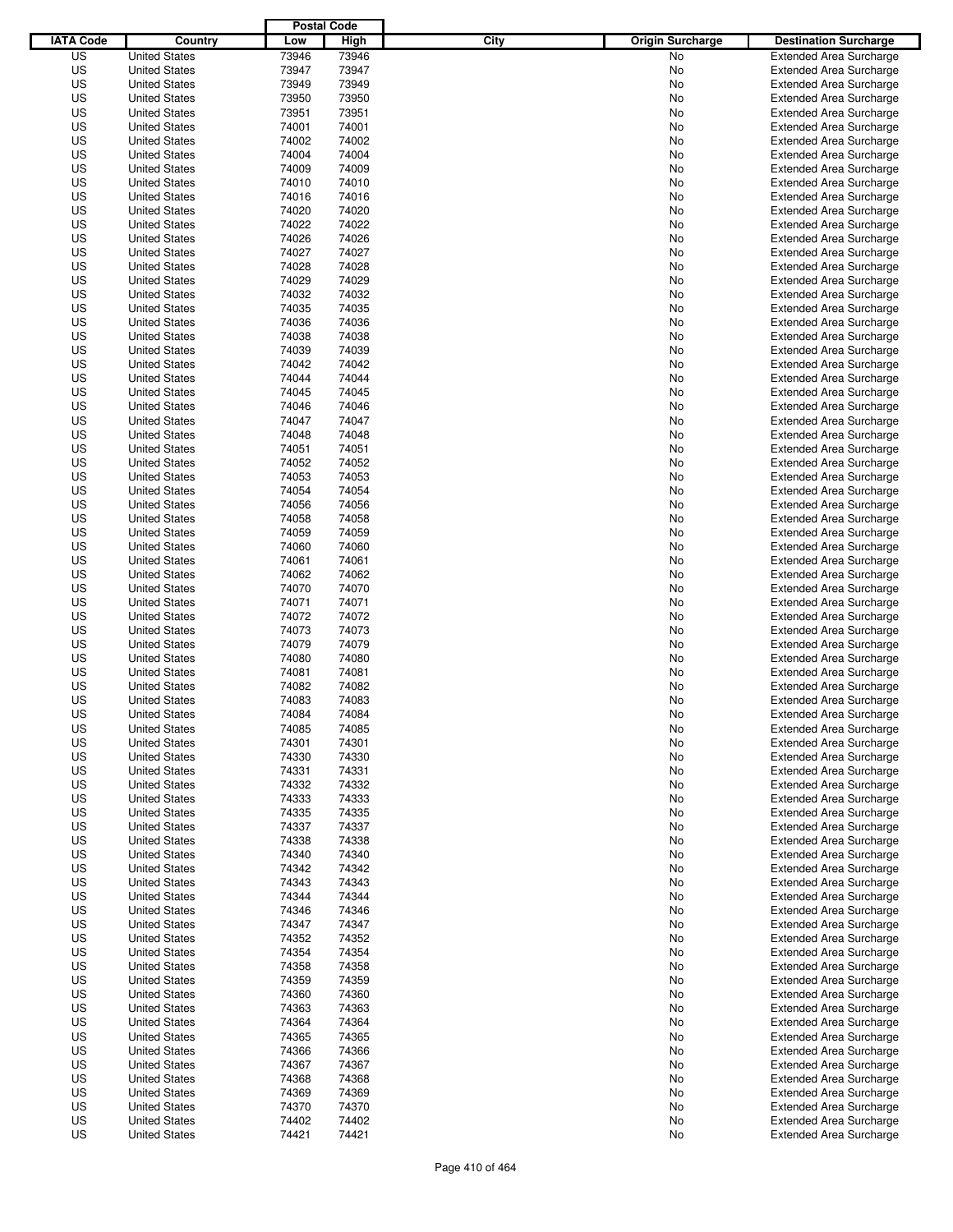|                  |                      | <b>Postal Code</b> |       |                                 |                                |
|------------------|----------------------|--------------------|-------|---------------------------------|--------------------------------|
| <b>IATA Code</b> | Country              | Low                | High  | City<br><b>Origin Surcharge</b> | <b>Destination Surcharge</b>   |
| US               | <b>United States</b> | 74422              | 74422 | <b>No</b>                       | <b>Extended Area Surcharge</b> |
| US               | <b>United States</b> | 74423              | 74423 | No                              | <b>Extended Area Surcharge</b> |
| US               | <b>United States</b> | 74425              | 74425 | No                              | <b>Extended Area Surcharge</b> |
| US               | <b>United States</b> | 74426              | 74426 | No                              | <b>Extended Area Surcharge</b> |
| US               | <b>United States</b> | 74427              | 74427 | No                              | <b>Extended Area Surcharge</b> |
| US               | <b>United States</b> | 74428              | 74428 | No                              | <b>Extended Area Surcharge</b> |
| US               | <b>United States</b> | 74430              | 74430 | No                              | <b>Extended Area Surcharge</b> |
| US               | <b>United States</b> | 74432              | 74432 | No                              | <b>Extended Area Surcharge</b> |
| US               | <b>United States</b> | 74435              | 74435 | No                              | <b>Extended Area Surcharge</b> |
| US               | <b>United States</b> | 74436              | 74436 | No                              | <b>Extended Area Surcharge</b> |
| US               | <b>United States</b> | 74437              | 74437 | No                              | <b>Extended Area Surcharge</b> |
| US               | <b>United States</b> | 74440              | 74440 | No                              | <b>Extended Area Surcharge</b> |
| US               | <b>United States</b> | 74441              | 74441 | No                              | <b>Extended Area Surcharge</b> |
| US               | <b>United States</b> | 74442              | 74442 | No                              | <b>Extended Area Surcharge</b> |
| US               | <b>United States</b> | 74445              | 74445 | No                              | <b>Extended Area Surcharge</b> |
| US               | <b>United States</b> | 74446              | 74446 | No                              | <b>Extended Area Surcharge</b> |
| US               | <b>United States</b> | 74447              | 74447 | No                              | <b>Extended Area Surcharge</b> |
| US               | <b>United States</b> | 74450              | 74450 | No                              | <b>Extended Area Surcharge</b> |
| US               | <b>United States</b> | 74451              | 74451 | No                              | <b>Extended Area Surcharge</b> |
| US               | <b>United States</b> | 74452              | 74452 | No                              | <b>Extended Area Surcharge</b> |
| US               | <b>United States</b> | 74454              | 74454 | No                              | <b>Extended Area Surcharge</b> |
| US               | <b>United States</b> | 74455              | 74455 | No                              | <b>Extended Area Surcharge</b> |
| US               | <b>United States</b> | 74457              | 74457 | No                              | <b>Extended Area Surcharge</b> |
| US               | <b>United States</b> | 74460              | 74460 | No                              | <b>Extended Area Surcharge</b> |
| US               | <b>United States</b> | 74461              | 74461 | No                              | <b>Extended Area Surcharge</b> |
| US               | <b>United States</b> | 74462              | 74462 | No                              | <b>Extended Area Surcharge</b> |
| US               | <b>United States</b> | 74463              | 74463 | No                              | <b>Extended Area Surcharge</b> |
| US               | <b>United States</b> | 74468              | 74468 | No                              | <b>Extended Area Surcharge</b> |
| US               | <b>United States</b> | 74469              | 74469 | No                              | <b>Extended Area Surcharge</b> |
| US               | <b>United States</b> | 74470              | 74470 | No                              | <b>Extended Area Surcharge</b> |
| US               | <b>United States</b> | 74471              | 74471 | No                              | <b>Extended Area Surcharge</b> |
| US               | <b>United States</b> | 74472              | 74472 | No                              | <b>Extended Area Surcharge</b> |
| US               | <b>United States</b> | 74521              | 74521 | No                              | <b>Extended Area Surcharge</b> |
| US               | <b>United States</b> | 74522              | 74522 | No                              | <b>Extended Area Surcharge</b> |
| US               | <b>United States</b> | 74523              | 74523 | No                              | <b>Extended Area Surcharge</b> |
| US               | <b>United States</b> | 74525              | 74525 | No                              | <b>Extended Area Surcharge</b> |
| US               | <b>United States</b> | 74528              | 74528 | No                              | <b>Extended Area Surcharge</b> |
| US               | <b>United States</b> | 74531              | 74531 | No                              | <b>Extended Area Surcharge</b> |
| US               | <b>United States</b> | 74533              | 74533 | No                              | <b>Extended Area Surcharge</b> |
| US               | <b>United States</b> | 74534              | 74534 | No                              | <b>Extended Area Surcharge</b> |
| US               | <b>United States</b> | 74535              | 74535 | No                              | <b>Extended Area Surcharge</b> |
| US               | <b>United States</b> | 74536              | 74536 | No                              | <b>Extended Area Surcharge</b> |
| US               | <b>United States</b> | 74538              | 74538 | No                              | <b>Extended Area Surcharge</b> |
| US               | <b>United States</b> | 74540              | 74540 | No                              | <b>Extended Area Surcharge</b> |
| US               | <b>United States</b> | 74542              | 74542 | No                              | Extended Area Surcharge        |
| US               | <b>United States</b> | 74543              | 74543 | No                              | <b>Extended Area Surcharge</b> |
| US               | <b>United States</b> | 74545              | 74545 | No                              | <b>Extended Area Surcharge</b> |
| US               | <b>United States</b> | 74546              | 74546 | No                              | <b>Extended Area Surcharge</b> |
| US               | <b>United States</b> | 74547              | 74547 | No                              | <b>Extended Area Surcharge</b> |
| US               | <b>United States</b> | 74549              | 74549 | No                              | <b>Extended Area Surcharge</b> |
| US               | <b>United States</b> | 74552              | 74552 | No                              | <b>Extended Area Surcharge</b> |
| US               | <b>United States</b> | 74553              | 74553 | No                              | <b>Extended Area Surcharge</b> |
| US               | <b>United States</b> | 74555              | 74555 | No                              | <b>Extended Area Surcharge</b> |
| US               | <b>United States</b> | 74556              | 74556 | No                              | <b>Extended Area Surcharge</b> |
| US               | <b>United States</b> | 74557              | 74557 | No                              | <b>Extended Area Surcharge</b> |
| US               | <b>United States</b> | 74558              | 74558 | No                              | <b>Extended Area Surcharge</b> |
| US               | <b>United States</b> | 74559              | 74559 | No                              | <b>Extended Area Surcharge</b> |
| US               | <b>United States</b> | 74560              | 74560 | No                              | <b>Extended Area Surcharge</b> |
| US               | <b>United States</b> | 74561              | 74561 | No                              | <b>Extended Area Surcharge</b> |
| US               | <b>United States</b> | 74562              | 74562 | No                              | <b>Extended Area Surcharge</b> |
| US               | <b>United States</b> | 74563              | 74563 | No                              | <b>Extended Area Surcharge</b> |
| US               | <b>United States</b> | 74565              | 74565 | No                              | <b>Extended Area Surcharge</b> |
| US               | <b>United States</b> | 74567              | 74567 | No                              | <b>Extended Area Surcharge</b> |
| US               | <b>United States</b> | 74569              | 74569 | No                              | <b>Extended Area Surcharge</b> |
| US               | <b>United States</b> | 74570              | 74570 | No                              | <b>Extended Area Surcharge</b> |
| US               | <b>United States</b> | 74571              | 74571 | No                              | <b>Extended Area Surcharge</b> |
| US               | <b>United States</b> | 74572              | 74572 | No                              | <b>Extended Area Surcharge</b> |
| US               | <b>United States</b> | 74574              | 74574 | No                              | <b>Extended Area Surcharge</b> |
| US               | <b>United States</b> | 74576              | 74576 | No                              | <b>Extended Area Surcharge</b> |
| US               | <b>United States</b> | 74577              | 74577 | No                              | Extended Area Surcharge        |
| US               | <b>United States</b> | 74578              | 74578 | No                              | <b>Extended Area Surcharge</b> |
| US               | <b>United States</b> | 74604              | 74604 | No                              | <b>Extended Area Surcharge</b> |
| US               | <b>United States</b> | 74630              | 74630 | No                              | <b>Extended Area Surcharge</b> |
| US               | <b>United States</b> | 74631              | 74631 | No                              | <b>Extended Area Surcharge</b> |
| US               | <b>United States</b> | 74632              | 74632 | No                              | <b>Extended Area Surcharge</b> |
| US               | <b>United States</b> | 74633              | 74633 | No                              | <b>Extended Area Surcharge</b> |
| US               | <b>United States</b> | 74636              | 74636 | No                              | <b>Extended Area Surcharge</b> |
| US               | <b>United States</b> | 74637              | 74637 | No                              | <b>Extended Area Surcharge</b> |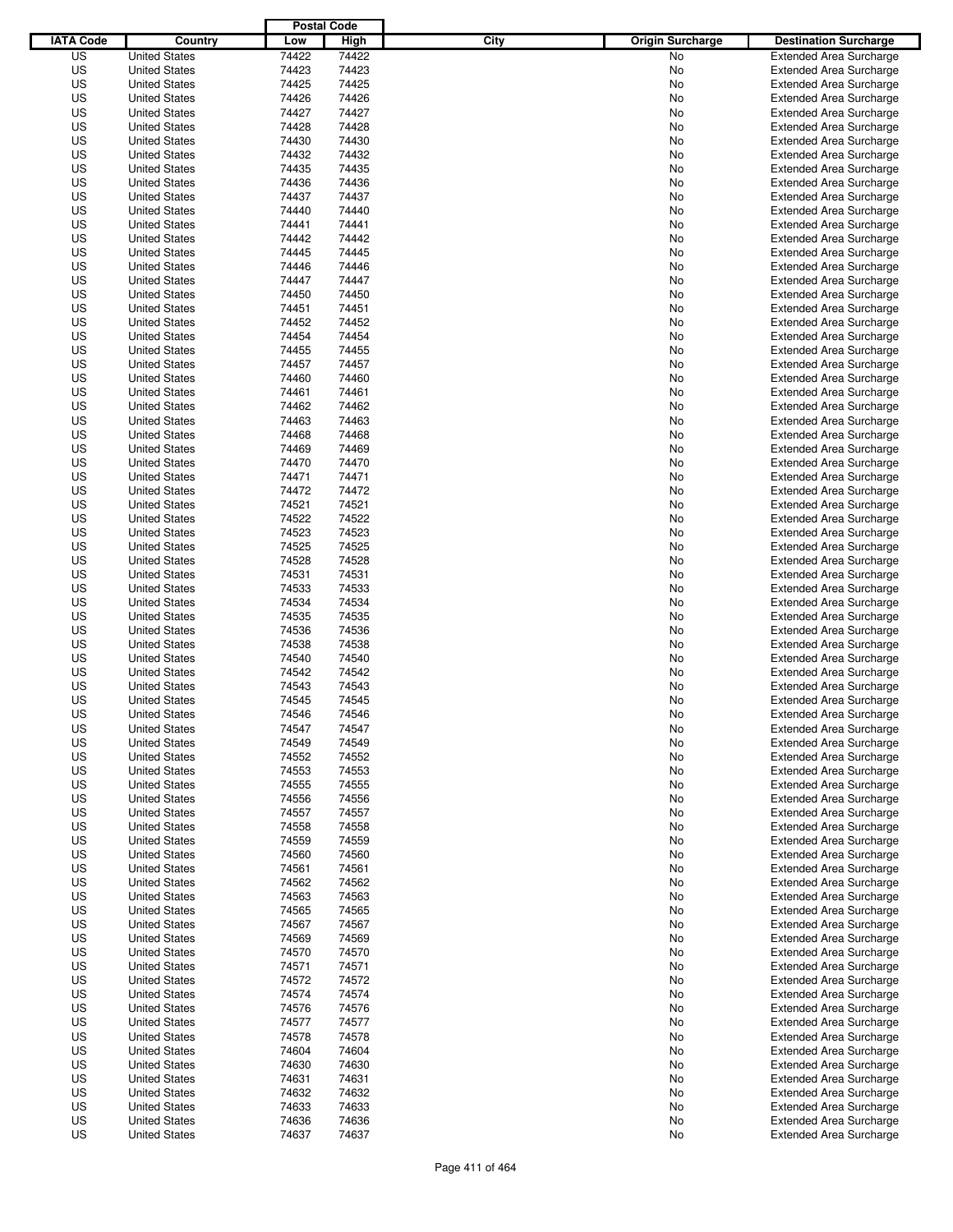|                  |                      | <b>Postal Code</b> |                |                                 |                                                                  |
|------------------|----------------------|--------------------|----------------|---------------------------------|------------------------------------------------------------------|
| <b>IATA Code</b> | Country              | Low                | High           | City<br><b>Origin Surcharge</b> | <b>Destination Surcharge</b>                                     |
| US               | <b>United States</b> | 74640              | 74640          | <b>No</b>                       | <b>Extended Area Surcharge</b>                                   |
| US               | <b>United States</b> | 74641              | 74641          | No                              | <b>Extended Area Surcharge</b>                                   |
| US               | <b>United States</b> | 74643              | 74643          | No                              | <b>Extended Area Surcharge</b>                                   |
| US               | <b>United States</b> | 74644              | 74644          | No                              | <b>Extended Area Surcharge</b>                                   |
| US               | <b>United States</b> | 74646              | 74646          | No                              | <b>Extended Area Surcharge</b>                                   |
| US               | <b>United States</b> | 74647              | 74647          | No                              | <b>Extended Area Surcharge</b>                                   |
| US               | <b>United States</b> | 74650              | 74650          | No                              | <b>Extended Area Surcharge</b>                                   |
| US               | <b>United States</b> | 74651              | 74651          | No                              | <b>Extended Area Surcharge</b>                                   |
| US               | <b>United States</b> | 74652              | 74652          | No                              | <b>Extended Area Surcharge</b>                                   |
| US               | <b>United States</b> | 74701              | 74701          | No                              | <b>Extended Area Surcharge</b>                                   |
| US               | <b>United States</b> | 74720              | 74720          | No                              | <b>Extended Area Surcharge</b>                                   |
| US               | <b>United States</b> | 74723              | 74723          | No                              | <b>Extended Area Surcharge</b>                                   |
| US               | <b>United States</b> | 74724              | 74724          | No                              | <b>Extended Area Surcharge</b>                                   |
| US               | <b>United States</b> | 74726              | 74726          | No                              | <b>Extended Area Surcharge</b>                                   |
| US               | <b>United States</b> | 74727              | 74727          | No                              | <b>Extended Area Surcharge</b>                                   |
| US               | <b>United States</b> | 74728              | 74728          | No                              | <b>Extended Area Surcharge</b>                                   |
| US               | <b>United States</b> | 74729              | 74729          | No                              | <b>Extended Area Surcharge</b>                                   |
| US               | <b>United States</b> | 74730              | 74730          | No                              | <b>Extended Area Surcharge</b>                                   |
| US               | <b>United States</b> | 74731              | 74731          | No                              | <b>Extended Area Surcharge</b>                                   |
| US               | <b>United States</b> | 74733              | 74733          | No                              | <b>Extended Area Surcharge</b>                                   |
| US               | <b>United States</b> | 74734              | 74734          | No                              | <b>Extended Area Surcharge</b>                                   |
| US               | <b>United States</b> | 74735              | 74735          | No                              | <b>Extended Area Surcharge</b>                                   |
| US               | <b>United States</b> | 74736              | 74736          | No                              | <b>Extended Area Surcharge</b>                                   |
| US               | <b>United States</b> | 74737              | 74737          | No                              | <b>Extended Area Surcharge</b>                                   |
| US               | <b>United States</b> | 74738              | 74738          | No                              | <b>Extended Area Surcharge</b>                                   |
| US               | <b>United States</b> | 74740              | 74740          | No                              | <b>Extended Area Surcharge</b>                                   |
| US               | <b>United States</b> | 74741              | 74741          | No                              | <b>Extended Area Surcharge</b>                                   |
| US               | <b>United States</b> | 74743              | 74743          | No                              | <b>Extended Area Surcharge</b>                                   |
| US               | <b>United States</b> | 74745              | 74745          | No                              | <b>Extended Area Surcharge</b>                                   |
| US               | <b>United States</b> | 74748              | 74748          | No                              | <b>Extended Area Surcharge</b>                                   |
| US               | <b>United States</b> | 74750              | 74750          | No                              | <b>Extended Area Surcharge</b>                                   |
| US               | <b>United States</b> | 74754              | 74754          | No                              | <b>Extended Area Surcharge</b>                                   |
| US               | <b>United States</b> | 74755              | 74755          | No                              | <b>Extended Area Surcharge</b>                                   |
| US               | <b>United States</b> | 74756              | 74756          | No                              | <b>Extended Area Surcharge</b>                                   |
| US               | <b>United States</b> | 74759              | 74759          | No                              | <b>Extended Area Surcharge</b>                                   |
| US               | <b>United States</b> | 74760              | 74760          | No                              | <b>Extended Area Surcharge</b>                                   |
| US               | <b>United States</b> | 74761              | 74761          | No                              | <b>Extended Area Surcharge</b>                                   |
| US               | <b>United States</b> | 74764              | 74764          | No                              | <b>Extended Area Surcharge</b>                                   |
| US               | <b>United States</b> | 74766              | 74766          | No                              | <b>Extended Area Surcharge</b>                                   |
| US               | <b>United States</b> | 74820              | 74820          | No                              | <b>Extended Area Surcharge</b>                                   |
| US               | <b>United States</b> | 74824              | 74824          | No                              | <b>Extended Area Surcharge</b>                                   |
| US               | <b>United States</b> | 74825              | 74825          | No                              | <b>Extended Area Surcharge</b>                                   |
| US               | <b>United States</b> | 74826              | 74826          | No                              | <b>Extended Area Surcharge</b>                                   |
| US               | <b>United States</b> | 74827              | 74827          | No                              | <b>Extended Area Surcharge</b>                                   |
| US               | <b>United States</b> | 74829              | 74829          | No                              | Extended Area Surcharge                                          |
| US               | <b>United States</b> | 74830              | 74830          | No                              | <b>Extended Area Surcharge</b>                                   |
| US               | <b>United States</b> | 74831              | 74831          | No                              | <b>Extended Area Surcharge</b>                                   |
| US               | <b>United States</b> | 74832              | 74832          | No                              | <b>Extended Area Surcharge</b>                                   |
| US               | <b>United States</b> | 74833              | 74833          | No                              | <b>Extended Area Surcharge</b>                                   |
| US               | <b>United States</b> | 74834              | 74834          | No                              | <b>Extended Area Surcharge</b>                                   |
| US               | <b>United States</b> | 74836              | 74836          | No                              | <b>Extended Area Surcharge</b>                                   |
| US               | <b>United States</b> | 74837              | 74837          | No                              | <b>Extended Area Surcharge</b>                                   |
| US               | <b>United States</b> | 74839              | 74839          | No                              | <b>Extended Area Surcharge</b>                                   |
| US               | <b>United States</b> | 74840              | 74840          | No                              | <b>Extended Area Surcharge</b>                                   |
| US               | <b>United States</b> | 74842              | 74842          | No                              | <b>Extended Area Surcharge</b>                                   |
| US               | <b>United States</b> | 74843              | 74843          | No                              | <b>Extended Area Surcharge</b>                                   |
| US               | <b>United States</b> | 74844              | 74844          | No                              | <b>Extended Area Surcharge</b>                                   |
| US               | <b>United States</b> | 74845              | 74845          | No                              | <b>Extended Area Surcharge</b>                                   |
| US               | <b>United States</b> | 74848              | 74848          | No                              | <b>Extended Area Surcharge</b>                                   |
| US               | <b>United States</b> | 74849              | 74849          | No                              | <b>Extended Area Surcharge</b>                                   |
| US               | <b>United States</b> | 74850              |                | No                              | <b>Extended Area Surcharge</b>                                   |
| US               | <b>United States</b> | 74851              | 74850<br>74851 | No                              | <b>Extended Area Surcharge</b>                                   |
| US               |                      | 74852              | 74852          |                                 | <b>Extended Area Surcharge</b>                                   |
|                  | <b>United States</b> |                    |                | No                              |                                                                  |
| US               | <b>United States</b> | 74854              | 74854          | No                              | <b>Extended Area Surcharge</b>                                   |
| US               | <b>United States</b> | 74855              | 74855          | No                              | <b>Extended Area Surcharge</b>                                   |
| US<br>US         | <b>United States</b> | 74856<br>74859     | 74856<br>74859 | No                              | <b>Extended Area Surcharge</b><br><b>Extended Area Surcharge</b> |
|                  | <b>United States</b> |                    |                | No                              |                                                                  |
| US               | <b>United States</b> | 74860              | 74860          | No                              | <b>Extended Area Surcharge</b>                                   |
| US               | <b>United States</b> | 74864              | 74864          | No                              | <b>Extended Area Surcharge</b>                                   |
| US               | <b>United States</b> | 74865              | 74865          | No                              | <b>Extended Area Surcharge</b>                                   |
| US               | <b>United States</b> | 74866              | 74866          | No                              | <b>Extended Area Surcharge</b>                                   |
| US               | <b>United States</b> | 74867              | 74867          | No                              | <b>Extended Area Surcharge</b>                                   |
| US               | <b>United States</b> | 74868              | 74868          | No                              | <b>Extended Area Surcharge</b>                                   |
| US               | <b>United States</b> | 74869              | 74869          | No                              | <b>Extended Area Surcharge</b>                                   |
| US               | <b>United States</b> | 74871              | 74871          | No                              | <b>Extended Area Surcharge</b>                                   |
| US               | <b>United States</b> | 74872              | 74872          | No                              | <b>Extended Area Surcharge</b>                                   |
| US               | <b>United States</b> | 74875              | 74875          | No                              | <b>Extended Area Surcharge</b>                                   |
| US               | <b>United States</b> | 74878              | 74878          | No                              | <b>Extended Area Surcharge</b>                                   |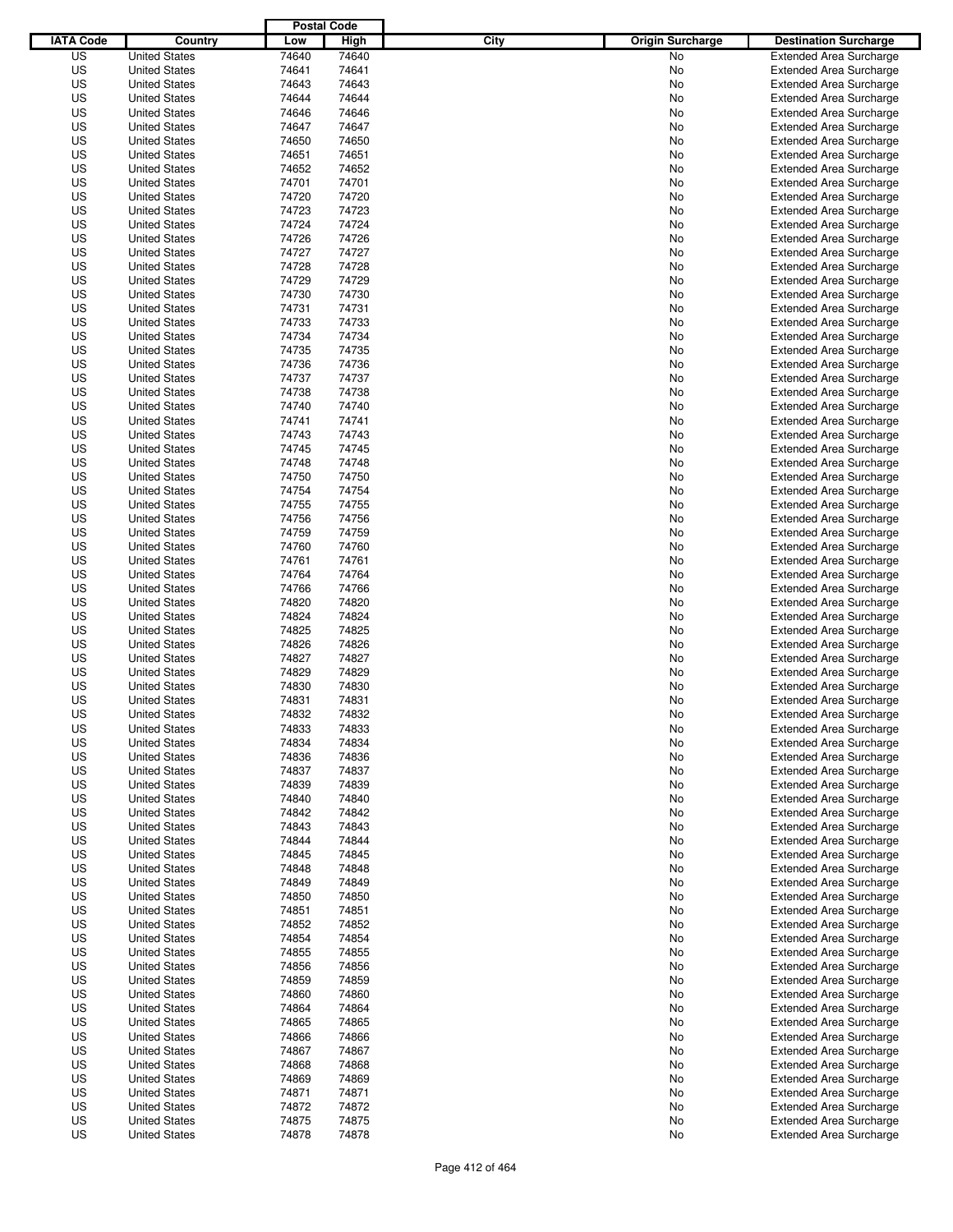|                  |                                              | <b>Postal Code</b> |                |                                 |                                                                  |
|------------------|----------------------------------------------|--------------------|----------------|---------------------------------|------------------------------------------------------------------|
| <b>IATA Code</b> | Country                                      | Low                | High           | City<br><b>Origin Surcharge</b> | <b>Destination Surcharge</b>                                     |
| US               | <b>United States</b>                         | 74880              | 74880          | <b>No</b>                       | <b>Extended Area Surcharge</b>                                   |
| US               | <b>United States</b>                         | 74881              | 74881          | No                              | <b>Extended Area Surcharge</b>                                   |
| US               | <b>United States</b>                         | 74883              | 74883          | No                              | <b>Extended Area Surcharge</b>                                   |
| US               | <b>United States</b>                         | 74884              | 74884          | No                              | <b>Extended Area Surcharge</b>                                   |
| US               | <b>United States</b>                         | 74901              | 74901          | No                              | <b>Extended Area Surcharge</b>                                   |
| US               | <b>United States</b>                         | 74902              | 74902          | No                              | <b>Extended Area Surcharge</b>                                   |
| US               | <b>United States</b>                         | 74930              | 74930          | No                              | <b>Extended Area Surcharge</b>                                   |
| US               | <b>United States</b>                         | 74931              | 74931          | No                              | <b>Extended Area Surcharge</b>                                   |
| US               | <b>United States</b>                         | 74932              | 74932          | No                              | <b>Extended Area Surcharge</b>                                   |
| US               | <b>United States</b>                         | 74935              | 74935          | No                              | <b>Extended Area Surcharge</b>                                   |
| US               | <b>United States</b>                         | 74936              | 74936          | No                              | <b>Extended Area Surcharge</b>                                   |
| US               | <b>United States</b>                         | 74937              | 74937          | No                              | <b>Extended Area Surcharge</b>                                   |
| US               | <b>United States</b>                         | 74939              | 74939          | No                              | <b>Extended Area Surcharge</b>                                   |
| US               | <b>United States</b>                         | 74940              | 74940          | No                              | <b>Extended Area Surcharge</b>                                   |
| US               | <b>United States</b>                         | 74941              | 74941          | No                              | <b>Extended Area Surcharge</b>                                   |
| US               | <b>United States</b>                         | 74942              | 74942          | No                              | <b>Extended Area Surcharge</b>                                   |
| US               | <b>United States</b>                         | 74944              | 74944          | No                              | <b>Extended Area Surcharge</b>                                   |
| US               | <b>United States</b>                         | 74945              | 74945          | No                              | <b>Extended Area Surcharge</b>                                   |
| US               | <b>United States</b>                         | 74946<br>74947     | 74946          | No                              | <b>Extended Area Surcharge</b>                                   |
| US               | <b>United States</b><br><b>United States</b> | 74948              | 74947          | No                              | <b>Extended Area Surcharge</b>                                   |
| US<br>US         | <b>United States</b>                         | 74949              | 74948<br>74949 | No                              | <b>Extended Area Surcharge</b>                                   |
| US               |                                              | 74953              | 74953          | No                              | <b>Extended Area Surcharge</b><br><b>Extended Area Surcharge</b> |
| US               | <b>United States</b><br><b>United States</b> | 74955              | 74955          | No<br>No                        | <b>Extended Area Surcharge</b>                                   |
| US               | <b>United States</b>                         | 74956              | 74956          | No                              | <b>Extended Area Surcharge</b>                                   |
| US               | <b>United States</b>                         | 74957              | 74957          | No                              | <b>Extended Area Surcharge</b>                                   |
| US               | <b>United States</b>                         | 74959              | 74959          | No                              | <b>Extended Area Surcharge</b>                                   |
| US               | <b>United States</b>                         | 74960              | 74960          | No                              | <b>Extended Area Surcharge</b>                                   |
| US               | <b>United States</b>                         | 74962              | 74962          | No                              | <b>Extended Area Surcharge</b>                                   |
| US               | <b>United States</b>                         | 74963              | 74963          | No                              | <b>Extended Area Surcharge</b>                                   |
| US               | <b>United States</b>                         | 74964              | 74964          | No                              | <b>Extended Area Surcharge</b>                                   |
| US               | <b>United States</b>                         | 74965              | 74965          | No                              | <b>Extended Area Surcharge</b>                                   |
| US               | <b>United States</b>                         | 74966              | 74966          | No                              | <b>Extended Area Surcharge</b>                                   |
| US               | <b>United States</b>                         | 75009              | 75009          | No                              | <b>Extended Area Surcharge</b>                                   |
| US               | <b>United States</b>                         | 75058              | 75058          | No                              | <b>Extended Area Surcharge</b>                                   |
| US               | <b>United States</b>                         | 75076              | 75076          | No                              | <b>Extended Area Surcharge</b>                                   |
| US               | <b>United States</b>                         | 75097              | 75097          | No                              | <b>Extended Area Surcharge</b>                                   |
| US               | <b>United States</b>                         | 75102              | 75102          | No                              | <b>Extended Area Surcharge</b>                                   |
| US               | <b>United States</b>                         | 75103              | 75103          | No                              | <b>Extended Area Surcharge</b>                                   |
| US               | <b>United States</b>                         | 75105              | 75105          | No                              | <b>Extended Area Surcharge</b>                                   |
| US               | <b>United States</b>                         | 75114              | 75114          | No                              | <b>Extended Area Surcharge</b>                                   |
| US               | <b>United States</b>                         | 75117              | 75117          | No                              | <b>Extended Area Surcharge</b>                                   |
| US               | <b>United States</b>                         | 75124              | 75124          | No                              | <b>Extended Area Surcharge</b>                                   |
| US               | <b>United States</b>                         | 75125              | 75125          | No                              | <b>Extended Area Surcharge</b>                                   |
| US               | <b>United States</b>                         | 75127              | 75127          | No                              | Extended Area Surcharge                                          |
| US               | <b>United States</b>                         | 75135              | 75135          | No                              | <b>Extended Area Surcharge</b>                                   |
| US               | <b>United States</b>                         | 75140              | 75140          | No                              | <b>Extended Area Surcharge</b>                                   |
| US               | <b>United States</b>                         | 75143              | 75143          | No                              | <b>Extended Area Surcharge</b>                                   |
| US               | <b>United States</b>                         | 75144              | 75144          | No                              | <b>Extended Area Surcharge</b>                                   |
| US               | <b>United States</b>                         | 75148              | 75148          | No                              | <b>Extended Area Surcharge</b>                                   |
| US               | <b>United States</b>                         | 75152              | 75152          | No                              | <b>Extended Area Surcharge</b>                                   |
| US               | <b>United States</b>                         | 75153              | 75153          | No                              | <b>Extended Area Surcharge</b>                                   |
| US               | <b>United States</b>                         | 75155              | 75155          | No                              | <b>Extended Area Surcharge</b>                                   |
| US               | <b>United States</b>                         | 75157              | 75157          | No                              | <b>Extended Area Surcharge</b>                                   |
| US               | <b>United States</b>                         | 75158              | 75158          | No                              | <b>Extended Area Surcharge</b>                                   |
| US               | <b>United States</b>                         | 75163              | 75163          | No                              | <b>Extended Area Surcharge</b>                                   |
| US               | <b>United States</b>                         | 75164              | 75164          | No                              | <b>Extended Area Surcharge</b>                                   |
| US               | <b>United States</b>                         | 75169              | 75169          | No                              | <b>Extended Area Surcharge</b>                                   |
| US               | <b>United States</b>                         | 75407              | 75407          | No                              | <b>Extended Area Surcharge</b>                                   |
| US               | <b>United States</b>                         | 75410              | 75410          | No                              | <b>Extended Area Surcharge</b>                                   |
| US               | <b>United States</b>                         | 75411              | 75411          | No                              | <b>Extended Area Surcharge</b>                                   |
| US               | <b>United States</b>                         | 75412              | 75412          | No                              | <b>Extended Area Surcharge</b>                                   |
| US               | <b>United States</b>                         | 75413              | 75413          | No                              | <b>Extended Area Surcharge</b>                                   |
| US               | <b>United States</b>                         | 75414              | 75414          | No                              | <b>Extended Area Surcharge</b>                                   |
| US               | <b>United States</b>                         | 75415              | 75415          | No                              | <b>Extended Area Surcharge</b>                                   |
| US               | <b>United States</b>                         | 75416              | 75416          | No                              | <b>Extended Area Surcharge</b>                                   |
| US<br>US         | <b>United States</b>                         | 75417<br>75418     | 75417<br>75418 | No                              | <b>Extended Area Surcharge</b><br><b>Extended Area Surcharge</b> |
| US               | <b>United States</b><br><b>United States</b> | 75420              | 75420          | No<br>No                        | <b>Extended Area Surcharge</b>                                   |
| US               | <b>United States</b>                         | 75421              | 75421          | No                              | <b>Extended Area Surcharge</b>                                   |
| US               | <b>United States</b>                         | 75422              | 75422          | No                              | <b>Extended Area Surcharge</b>                                   |
| US               | <b>United States</b>                         | 75423              | 75423          | No                              | <b>Extended Area Surcharge</b>                                   |
| US               | <b>United States</b>                         | 75424              | 75424          | No                              | <b>Extended Area Surcharge</b>                                   |
| US               | <b>United States</b>                         | 75426              | 75426          | No                              | <b>Extended Area Surcharge</b>                                   |
| US               | <b>United States</b>                         | 75428              | 75428          | No                              | <b>Extended Area Surcharge</b>                                   |
| US               | <b>United States</b>                         | 75431              | 75431          | No                              | <b>Extended Area Surcharge</b>                                   |
| US               | <b>United States</b>                         | 75432              | 75432          | No                              | <b>Extended Area Surcharge</b>                                   |
| US               | <b>United States</b>                         | 75433              | 75433          | No                              | <b>Extended Area Surcharge</b>                                   |
|                  |                                              |                    |                |                                 |                                                                  |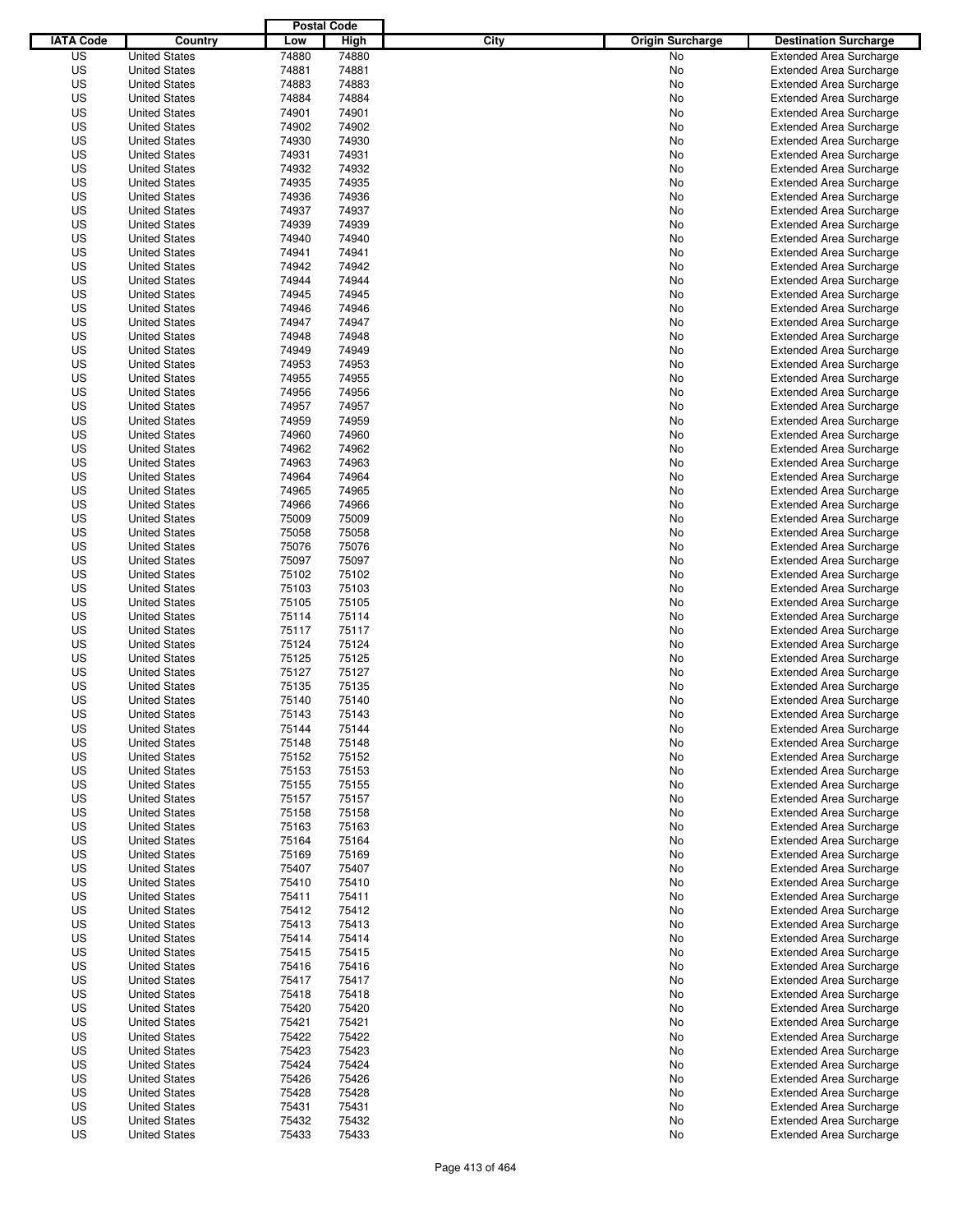|                  |                      | <b>Postal Code</b> |       |                                 |                                |
|------------------|----------------------|--------------------|-------|---------------------------------|--------------------------------|
| <b>IATA Code</b> | Country              | Low                | High  | City<br><b>Origin Surcharge</b> | <b>Destination Surcharge</b>   |
| US               | <b>United States</b> | 75435              | 75435 | <b>No</b>                       | <b>Extended Area Surcharge</b> |
| US               | <b>United States</b> | 75436              | 75436 | No                              | <b>Extended Area Surcharge</b> |
| US               | <b>United States</b> | 75437              | 75437 | No                              | <b>Extended Area Surcharge</b> |
| US               | <b>United States</b> | 75438              | 75438 | No                              | <b>Extended Area Surcharge</b> |
| US               | <b>United States</b> | 75439              | 75439 | No                              | <b>Extended Area Surcharge</b> |
| US               | <b>United States</b> | 75440              | 75440 | No                              | <b>Extended Area Surcharge</b> |
| US               | <b>United States</b> | 75441              | 75441 | No                              | <b>Extended Area Surcharge</b> |
| US               | <b>United States</b> | 75442              | 75442 | No                              | <b>Extended Area Surcharge</b> |
| US               | <b>United States</b> | 75444              | 75444 | No                              | <b>Extended Area Surcharge</b> |
| US               | <b>United States</b> | 75446              | 75446 | No                              | <b>Extended Area Surcharge</b> |
| US               | <b>United States</b> | 75447              | 75447 | No                              | <b>Extended Area Surcharge</b> |
| US               | <b>United States</b> | 75448              | 75448 | No                              | <b>Extended Area Surcharge</b> |
| US               | <b>United States</b> | 75449              | 75449 | No                              | <b>Extended Area Surcharge</b> |
| US               | <b>United States</b> | 75450              | 75450 | No                              | <b>Extended Area Surcharge</b> |
| US               | <b>United States</b> | 75451              | 75451 | No                              | <b>Extended Area Surcharge</b> |
| US               | <b>United States</b> | 75452              | 75452 | No                              | <b>Extended Area Surcharge</b> |
| US               | <b>United States</b> | 75453              | 75453 | No                              | <b>Extended Area Surcharge</b> |
| US               | <b>United States</b> | 75455              | 75455 | No                              | <b>Extended Area Surcharge</b> |
| US               | <b>United States</b> | 75457              | 75457 | No                              | <b>Extended Area Surcharge</b> |
| US               | <b>United States</b> | 75458              | 75458 | No                              | <b>Extended Area Surcharge</b> |
| US               | <b>United States</b> | 75459              | 75459 | No                              | <b>Extended Area Surcharge</b> |
| US               | <b>United States</b> | 75460              | 75460 | No                              | <b>Extended Area Surcharge</b> |
| US               | <b>United States</b> | 75462              | 75462 | No                              | <b>Extended Area Surcharge</b> |
| US               | <b>United States</b> | 75468              | 75468 | No                              | <b>Extended Area Surcharge</b> |
| US               | <b>United States</b> | 75469              | 75469 | No                              | <b>Extended Area Surcharge</b> |
| US               | <b>United States</b> | 75470              | 75470 | No                              | <b>Extended Area Surcharge</b> |
| US               | <b>United States</b> | 75471              | 75471 | No                              | <b>Extended Area Surcharge</b> |
| US               | <b>United States</b> | 75472              | 75472 | No                              | <b>Extended Area Surcharge</b> |
| US               | <b>United States</b> | 75473              | 75473 | No                              | <b>Extended Area Surcharge</b> |
| US               | <b>United States</b> | 75474              | 75474 | No                              | <b>Extended Area Surcharge</b> |
| US               | <b>United States</b> | 75475              | 75475 | No                              | <b>Extended Area Surcharge</b> |
| US               | <b>United States</b> | 75476              | 75476 | No                              | <b>Extended Area Surcharge</b> |
| US               | <b>United States</b> | 75477              | 75477 | No                              | <b>Extended Area Surcharge</b> |
| US               | <b>United States</b> | 75478              | 75478 | No                              | <b>Extended Area Surcharge</b> |
| US               | <b>United States</b> | 75479              | 75479 | No                              | <b>Extended Area Surcharge</b> |
| US               | <b>United States</b> | 75480              | 75480 | No                              | <b>Extended Area Surcharge</b> |
| US               | <b>United States</b> | 75481              | 75481 | No                              | <b>Extended Area Surcharge</b> |
| US               | <b>United States</b> | 75485              | 75485 | No                              | <b>Extended Area Surcharge</b> |
| US               | <b>United States</b> | 75486              | 75486 | No                              | <b>Extended Area Surcharge</b> |
| US               | <b>United States</b> | 75487              | 75487 | No                              | <b>Extended Area Surcharge</b> |
| US               | <b>United States</b> | 75488              | 75488 | No                              | <b>Extended Area Surcharge</b> |
| US               | <b>United States</b> | 75490              | 75490 | No                              | <b>Extended Area Surcharge</b> |
| US               | <b>United States</b> | 75491              | 75491 | No                              | <b>Extended Area Surcharge</b> |
| US               | <b>United States</b> | 75492              | 75492 | No                              | <b>Extended Area Surcharge</b> |
| US               | <b>United States</b> | 75493              | 75493 | No                              | Extended Area Surcharge        |
| US               | <b>United States</b> | 75494              | 75494 | No                              | <b>Extended Area Surcharge</b> |
| US               | <b>United States</b> | 75495              | 75495 | No                              | <b>Extended Area Surcharge</b> |
| US               | <b>United States</b> | 75496              | 75496 | No                              | <b>Extended Area Surcharge</b> |
| US               | <b>United States</b> | 75497              | 75497 | No                              | <b>Extended Area Surcharge</b> |
| US               | <b>United States</b> | 75550              | 75550 | No                              | <b>Extended Area Surcharge</b> |
| US               | <b>United States</b> | 75551              | 75551 | No                              | <b>Extended Area Surcharge</b> |
| US               | <b>United States</b> | 75554              | 75554 | No                              | <b>Extended Area Surcharge</b> |
| US               | <b>United States</b> | 75555              | 75555 | No                              | <b>Extended Area Surcharge</b> |
| US               | <b>United States</b> | 75556              | 75556 | No                              | <b>Extended Area Surcharge</b> |
| US               | <b>United States</b> | 75558              | 75558 | No                              | <b>Extended Area Surcharge</b> |
| US               | <b>United States</b> | 75559              | 75559 | No                              | <b>Extended Area Surcharge</b> |
| US               | <b>United States</b> | 75560              | 75560 | No                              | <b>Extended Area Surcharge</b> |
| US               | <b>United States</b> | 75561              | 75561 | No                              | <b>Extended Area Surcharge</b> |
| US               | <b>United States</b> | 75562              | 75562 | No                              | <b>Extended Area Surcharge</b> |
| US               | <b>United States</b> | 75563              | 75563 | No                              | <b>Extended Area Surcharge</b> |
| US               | <b>United States</b> | 75565              | 75565 | No                              | <b>Extended Area Surcharge</b> |
| US               | <b>United States</b> | 75566              | 75566 | No                              | <b>Extended Area Surcharge</b> |
| US               | <b>United States</b> | 75567              | 75567 | No                              | <b>Extended Area Surcharge</b> |
| US               | <b>United States</b> | 75568              | 75568 | No                              | <b>Extended Area Surcharge</b> |
| US               | <b>United States</b> | 75570              | 75570 | No                              | <b>Extended Area Surcharge</b> |
| US               | <b>United States</b> | 75571              | 75571 | No                              | <b>Extended Area Surcharge</b> |
| US               | <b>United States</b> | 75572              | 75572 | No                              | <b>Extended Area Surcharge</b> |
| US               | <b>United States</b> | 75574              | 75574 | No                              | <b>Extended Area Surcharge</b> |
| US               | <b>United States</b> | 75630              | 75630 | No                              | <b>Extended Area Surcharge</b> |
| US               | <b>United States</b> | 75631              | 75631 | No                              | <b>Extended Area Surcharge</b> |
| US               | <b>United States</b> | 75633              | 75633 | No                              | <b>Extended Area Surcharge</b> |
| US               | <b>United States</b> | 75636              | 75636 | No                              | <b>Extended Area Surcharge</b> |
| US               | <b>United States</b> | 75638              | 75638 | No                              | <b>Extended Area Surcharge</b> |
| US               | <b>United States</b> | 75639              | 75639 | No                              | <b>Extended Area Surcharge</b> |
| US               | <b>United States</b> | 75640              | 75640 | No                              | <b>Extended Area Surcharge</b> |
| US               | <b>United States</b> | 75643              | 75643 | No                              | <b>Extended Area Surcharge</b> |
| US               | <b>United States</b> | 75644              | 75644 | No                              | <b>Extended Area Surcharge</b> |
| US               | <b>United States</b> | 75645              | 75645 | No                              | <b>Extended Area Surcharge</b> |
|                  |                      |                    |       |                                 |                                |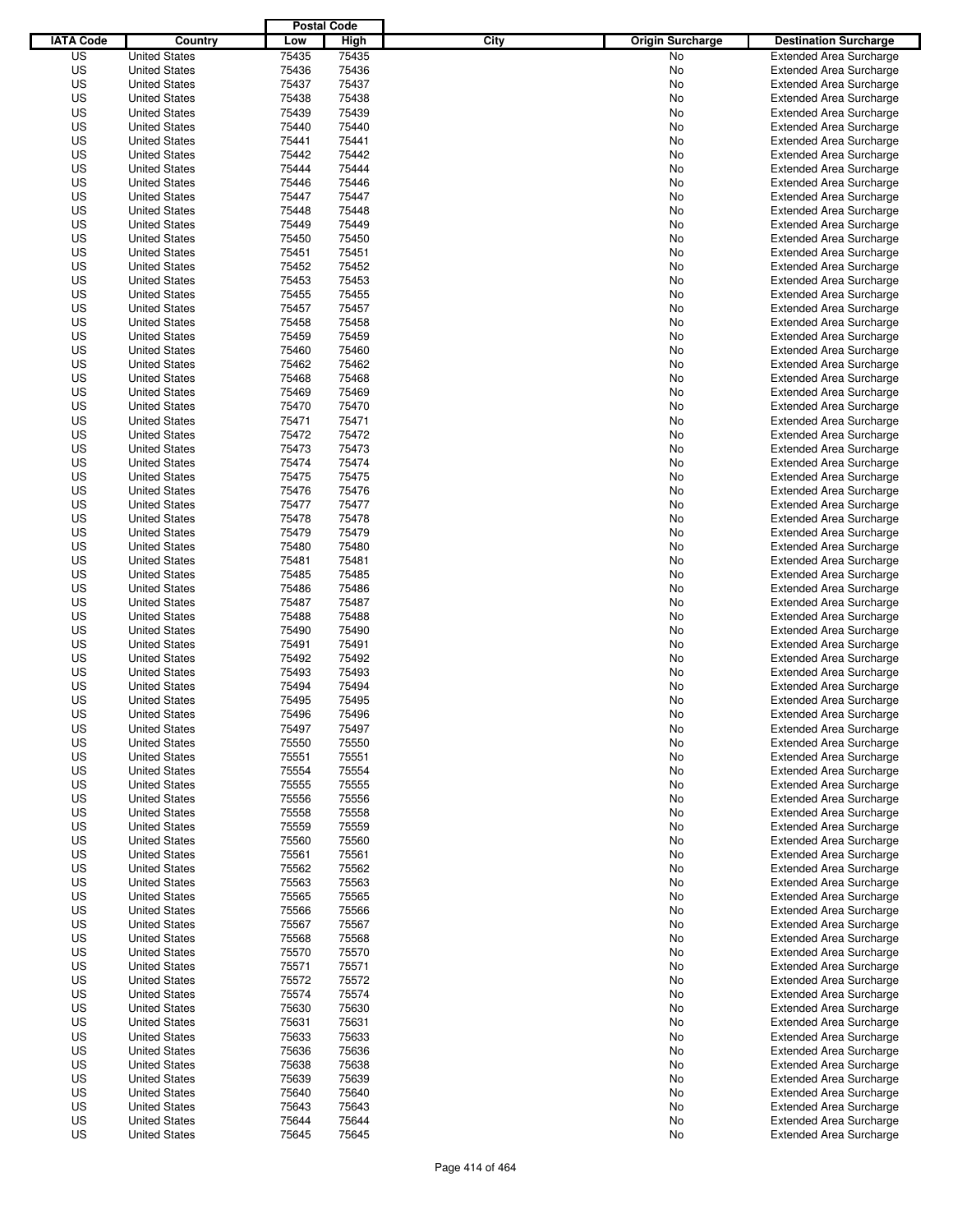|                  |                      | <b>Postal Code</b> |                |                                 |                                |
|------------------|----------------------|--------------------|----------------|---------------------------------|--------------------------------|
| <b>IATA Code</b> | Country              | Low                | High           | City<br><b>Origin Surcharge</b> | <b>Destination Surcharge</b>   |
| US               | <b>United States</b> | 75650              | 75650          | <b>No</b>                       | <b>Extended Area Surcharge</b> |
| US               | <b>United States</b> | 75651              | 75651          | No                              | <b>Extended Area Surcharge</b> |
| US               | <b>United States</b> | 75652              | 75652          | No                              | <b>Extended Area Surcharge</b> |
| US               | <b>United States</b> | 75654              | 75654          | No                              | <b>Extended Area Surcharge</b> |
| US               | <b>United States</b> | 75656              | 75656          | No                              | <b>Extended Area Surcharge</b> |
| US               | <b>United States</b> | 75657              | 75657          | No                              | <b>Extended Area Surcharge</b> |
| US               | <b>United States</b> | 75661              | 75661          | No                              | <b>Extended Area Surcharge</b> |
| US               | <b>United States</b> | 75667              | 75667          | No                              | <b>Extended Area Surcharge</b> |
| US               | <b>United States</b> | 75668              | 75668          | No                              | <b>Extended Area Surcharge</b> |
| US               | <b>United States</b> | 75669              | 75669          | No                              | <b>Extended Area Surcharge</b> |
| US               | <b>United States</b> | 75681              | 75681          | No                              | <b>Extended Area Surcharge</b> |
| US               | <b>United States</b> | 75683              | 75683          | No                              | <b>Extended Area Surcharge</b> |
| US               | <b>United States</b> | 75684              | 75684          | No                              | <b>Extended Area Surcharge</b> |
| US               | <b>United States</b> | 75685              | 75685          | No                              | <b>Extended Area Surcharge</b> |
| US               | <b>United States</b> | 75686              | 75686          | No                              | <b>Extended Area Surcharge</b> |
| US               | <b>United States</b> | 75687              | 75687          | No                              | <b>Extended Area Surcharge</b> |
| US               | <b>United States</b> | 75689              | 75689          | No                              | <b>Extended Area Surcharge</b> |
| US               | <b>United States</b> | 75691              | 75691          | No                              | <b>Extended Area Surcharge</b> |
| US               | <b>United States</b> | 75692              | 75692          | No                              | <b>Extended Area Surcharge</b> |
| US               | <b>United States</b> | 75750              | 75750          | No                              | <b>Extended Area Surcharge</b> |
| US               | <b>United States</b> | 75751              | 75751          | No                              | <b>Extended Area Surcharge</b> |
| US               | <b>United States</b> | 75752              | 75752          | No                              | <b>Extended Area Surcharge</b> |
| US               | <b>United States</b> | 75754              | 75754          | No                              | <b>Extended Area Surcharge</b> |
| US               | <b>United States</b> | 75755              | 75755          | No                              | <b>Extended Area Surcharge</b> |
| US               | <b>United States</b> | 75756              | 75756          | No                              | <b>Extended Area Surcharge</b> |
| US               | <b>United States</b> | 75757              | 75757          | No                              | <b>Extended Area Surcharge</b> |
| US               | <b>United States</b> | 75758              | 75758          | No                              | <b>Extended Area Surcharge</b> |
| US               | <b>United States</b> | 75760              | 75760          | No                              | <b>Extended Area Surcharge</b> |
| US               | <b>United States</b> | 75763              | 75763          | No                              | <b>Extended Area Surcharge</b> |
| US               | <b>United States</b> | 75764              | 75764          | No                              | <b>Extended Area Surcharge</b> |
| US               | <b>United States</b> | 75765              | 75765          | No                              | <b>Extended Area Surcharge</b> |
| US               | <b>United States</b> | 75766              | 75766          | No                              | <b>Extended Area Surcharge</b> |
| US               | <b>United States</b> | 75770              | 75770          | No                              | <b>Extended Area Surcharge</b> |
| US               | <b>United States</b> | 75773              | 75773          |                                 |                                |
|                  | <b>United States</b> |                    |                | No                              | <b>Extended Area Surcharge</b> |
| US               | <b>United States</b> | 75778              | 75778<br>75779 | No                              | <b>Extended Area Surcharge</b> |
| US               |                      | 75779              |                | No                              | <b>Extended Area Surcharge</b> |
| US               | <b>United States</b> | 75780              | 75780          | No                              | <b>Extended Area Surcharge</b> |
| US               | <b>United States</b> | 75782              | 75782          | No                              | <b>Extended Area Surcharge</b> |
| US               | <b>United States</b> | 75783              | 75783          | No                              | <b>Extended Area Surcharge</b> |
| US               | <b>United States</b> | 75784              | 75784          | No                              | <b>Extended Area Surcharge</b> |
| US               | <b>United States</b> | 75785              | 75785          | No                              | <b>Extended Area Surcharge</b> |
| US               | <b>United States</b> | 75788              | 75788          | No                              | <b>Extended Area Surcharge</b> |
| US               | <b>United States</b> | 75789              | 75789          | No                              | <b>Extended Area Surcharge</b> |
| US               | <b>United States</b> | 75790              | 75790          | No                              | <b>Extended Area Surcharge</b> |
| US               | <b>United States</b> | 75792              | 75792          | No                              | Extended Area Surcharge        |
| US               | <b>United States</b> | 75831              | 75831          | No                              | <b>Extended Area Surcharge</b> |
| US               | <b>United States</b> | 75832              | 75832          | No                              | <b>Extended Area Surcharge</b> |
| US               | <b>United States</b> | 75833              | 75833          | No                              | <b>Extended Area Surcharge</b> |
| US               | <b>United States</b> | 75834              | 75834          | No                              | <b>Extended Area Surcharge</b> |
| US               | <b>United States</b> | 75835              | 75835          | No                              | <b>Extended Area Surcharge</b> |
| US               | <b>United States</b> | 75838              | 75838          | No                              | <b>Extended Area Surcharge</b> |
| US               | <b>United States</b> | 75839              | 75839          | No                              | <b>Extended Area Surcharge</b> |
| US               | <b>United States</b> | 75840              | 75840          | No                              | <b>Extended Area Surcharge</b> |
| US               | <b>United States</b> | 75844              | 75844          | No                              | <b>Extended Area Surcharge</b> |
| US               | <b>United States</b> | 75845              | 75845          | No                              | <b>Extended Area Surcharge</b> |
| US               | <b>United States</b> | 75846              | 75846          | No                              | <b>Extended Area Surcharge</b> |
| US               | <b>United States</b> | 75847              | 75847          | No                              | <b>Extended Area Surcharge</b> |
| US               | <b>United States</b> | 75848              | 75848          | No                              | <b>Extended Area Surcharge</b> |
| US               | <b>United States</b> | 75849              | 75849          | No                              | <b>Extended Area Surcharge</b> |
| US               | <b>United States</b> | 75850              | 75850          | No                              | <b>Extended Area Surcharge</b> |
| US               | <b>United States</b> | 75851              | 75851          | No                              | <b>Extended Area Surcharge</b> |
| US               | <b>United States</b> | 75852              | 75852          | No                              | <b>Extended Area Surcharge</b> |
| US               | <b>United States</b> | 75853              | 75853          | No                              | <b>Extended Area Surcharge</b> |
| US               | <b>United States</b> | 75855              | 75855          | No                              | <b>Extended Area Surcharge</b> |
| US               | <b>United States</b> | 75856              | 75856          | No                              | <b>Extended Area Surcharge</b> |
| US               | <b>United States</b> | 75859              | 75859          | No                              | <b>Extended Area Surcharge</b> |
| US               | <b>United States</b> | 75860              | 75860          | No                              | <b>Extended Area Surcharge</b> |
| US               | <b>United States</b> | 75861              | 75861          | No                              | <b>Extended Area Surcharge</b> |
| US               | <b>United States</b> | 75862              | 75862          | No                              | <b>Extended Area Surcharge</b> |
| US               | <b>United States</b> | 75865              | 75865          | No                              | <b>Extended Area Surcharge</b> |
| US               | <b>United States</b> | 75925              | 75925          | No                              | <b>Extended Area Surcharge</b> |
| US               | <b>United States</b> | 75926              | 75926          | No                              | <b>Extended Area Surcharge</b> |
| US               | <b>United States</b> | 75928              | 75928          | No                              | <b>Extended Area Surcharge</b> |
| US               | <b>United States</b> | 75929              | 75929          | No                              | <b>Extended Area Surcharge</b> |
| US               | <b>United States</b> | 75930              | 75930          | No                              | <b>Extended Area Surcharge</b> |
| US               | <b>United States</b> | 75931              | 75931          | No                              | <b>Extended Area Surcharge</b> |
| US               | <b>United States</b> | 75932              | 75932          | No                              | <b>Extended Area Surcharge</b> |
| US               | <b>United States</b> | 75933              | 75933          | No                              | <b>Extended Area Surcharge</b> |
|                  |                      |                    |                |                                 |                                |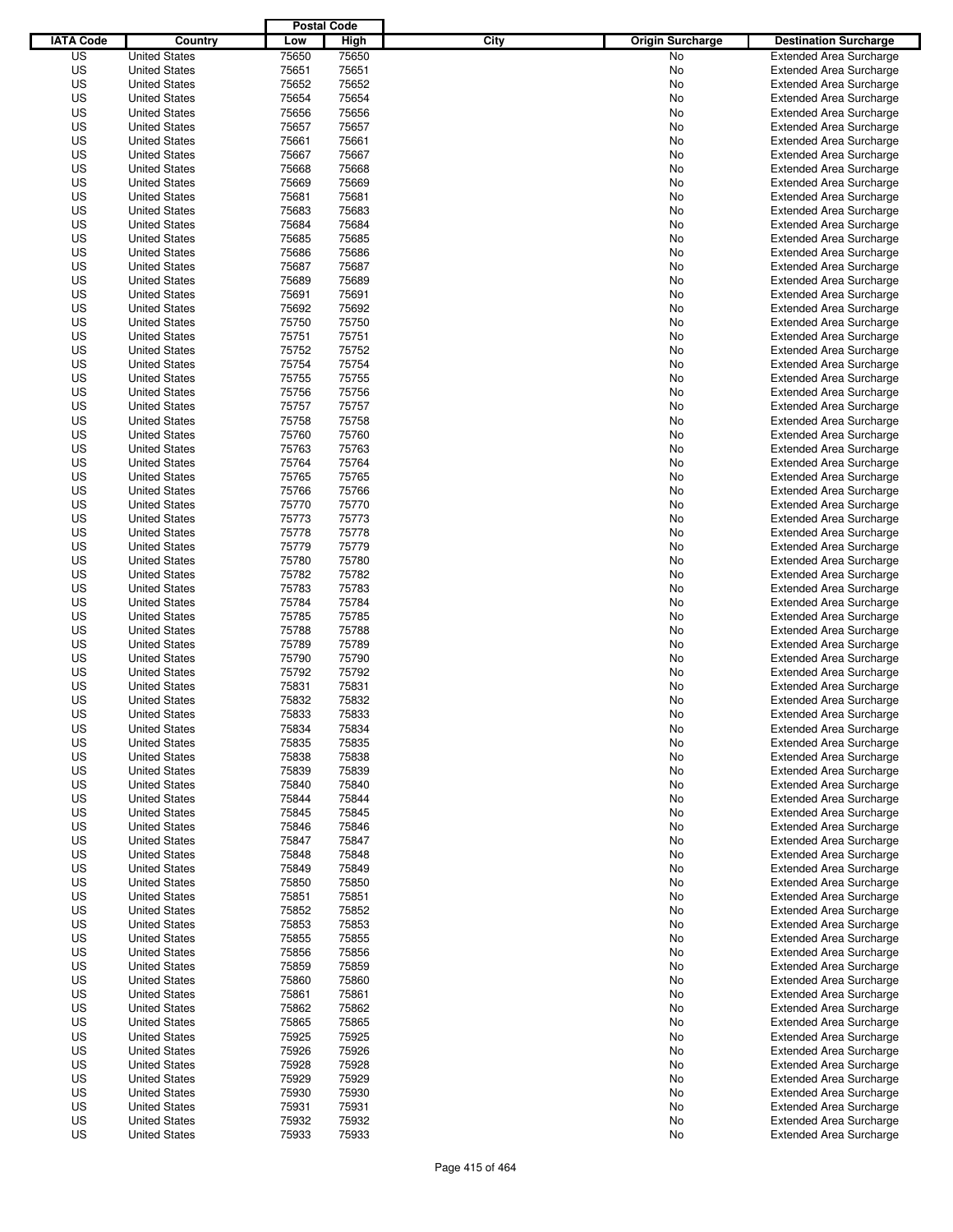|                  |                      | <b>Postal Code</b> |       |                                 |                                |
|------------------|----------------------|--------------------|-------|---------------------------------|--------------------------------|
| <b>IATA Code</b> | Country              | Low                | High  | City<br><b>Origin Surcharge</b> | <b>Destination Surcharge</b>   |
| US               | <b>United States</b> | 75934              | 75934 | <b>No</b>                       | <b>Extended Area Surcharge</b> |
| US               | <b>United States</b> | 75935              | 75935 | No                              | <b>Extended Area Surcharge</b> |
| US               | <b>United States</b> | 75936              | 75936 | No                              | <b>Extended Area Surcharge</b> |
| US               | <b>United States</b> | 75937              | 75937 | No                              | <b>Extended Area Surcharge</b> |
| US               | <b>United States</b> | 75938              | 75938 | No                              | <b>Extended Area Surcharge</b> |
| US               | <b>United States</b> | 75939              | 75939 | No                              | <b>Extended Area Surcharge</b> |
| US               | <b>United States</b> | 75942              | 75942 | No                              | <b>Extended Area Surcharge</b> |
| US               | <b>United States</b> | 75943              | 75943 | No                              | <b>Extended Area Surcharge</b> |
| US               | <b>United States</b> | 75944              | 75944 | No                              | <b>Extended Area Surcharge</b> |
| US               | <b>United States</b> | 75946              | 75946 | No                              | <b>Extended Area Surcharge</b> |
| US               | <b>United States</b> | 75948              | 75948 | No                              | <b>Extended Area Surcharge</b> |
| US               | <b>United States</b> | 75949              | 75949 | No                              | <b>Extended Area Surcharge</b> |
| US               | <b>United States</b> | 75951              | 75951 | No                              | <b>Extended Area Surcharge</b> |
| US               | <b>United States</b> | 75954              | 75954 | No                              | <b>Extended Area Surcharge</b> |
| US               | <b>United States</b> | 75956              | 75956 | No                              | <b>Extended Area Surcharge</b> |
| US               | <b>United States</b> | 75959              | 75959 | No                              | <b>Extended Area Surcharge</b> |
| US               | <b>United States</b> | 75960              | 75960 | No                              | <b>Extended Area Surcharge</b> |
| US               | <b>United States</b> | 75961              | 75961 | No                              | <b>Extended Area Surcharge</b> |
| US               | <b>United States</b> | 75964              | 75964 | No                              | <b>Extended Area Surcharge</b> |
| US               | <b>United States</b> | 75966              | 75966 | No                              | <b>Extended Area Surcharge</b> |
| US               | <b>United States</b> | 75968              | 75968 | No                              | <b>Extended Area Surcharge</b> |
| US               | <b>United States</b> | 75969              | 75969 | No                              | <b>Extended Area Surcharge</b> |
| US               | <b>United States</b> | 75972              | 75972 | No                              | <b>Extended Area Surcharge</b> |
| US               | <b>United States</b> | 75973              | 75973 | No                              | <b>Extended Area Surcharge</b> |
| US               | <b>United States</b> | 75974              | 75974 | No                              | <b>Extended Area Surcharge</b> |
| US               | <b>United States</b> | 75975              | 75975 | No                              | <b>Extended Area Surcharge</b> |
| US               | <b>United States</b> | 75976              | 75976 | No                              | <b>Extended Area Surcharge</b> |
| US               | <b>United States</b> | 75977              | 75977 | No                              | <b>Extended Area Surcharge</b> |
| US               | <b>United States</b> | 75978              | 75978 | No                              | <b>Extended Area Surcharge</b> |
| US               | <b>United States</b> | 75979              | 75979 | No                              | <b>Extended Area Surcharge</b> |
| US               | <b>United States</b> | 75980              | 75980 | No                              | <b>Extended Area Surcharge</b> |
| US               | <b>United States</b> | 75990              | 75990 | No                              | <b>Extended Area Surcharge</b> |
| US               | <b>United States</b> | 76009              | 76009 | No                              | <b>Extended Area Surcharge</b> |
| US               | <b>United States</b> | 76023              | 76023 | No                              | <b>Extended Area Surcharge</b> |
| US               | <b>United States</b> | 76035              | 76035 | No                              | <b>Extended Area Surcharge</b> |
| US               | <b>United States</b> | 76041              | 76041 | No                              | <b>Extended Area Surcharge</b> |
| US               | <b>United States</b> | 76043              | 76043 | No                              | <b>Extended Area Surcharge</b> |
| US               | <b>United States</b> | 76044              | 76044 | No                              | <b>Extended Area Surcharge</b> |
| US               | <b>United States</b> | 76050              | 76050 | No                              | <b>Extended Area Surcharge</b> |
| US               | <b>United States</b> | 76055              | 76055 | No                              | <b>Extended Area Surcharge</b> |
| US               | <b>United States</b> | 76061              | 76061 | No                              | <b>Extended Area Surcharge</b> |
| US               | <b>United States</b> | 76064              | 76064 | No                              | <b>Extended Area Surcharge</b> |
| US               | <b>United States</b> | 76066              | 76066 | No                              | <b>Extended Area Surcharge</b> |
| US               | <b>United States</b> | 76067              | 76067 | No                              | <b>Extended Area Surcharge</b> |
| US               | <b>United States</b> | 76070              | 76070 | No                              | Extended Area Surcharge        |
| US               | <b>United States</b> | 76073              | 76073 | No                              | <b>Extended Area Surcharge</b> |
| US               | <b>United States</b> | 76077              | 76077 | No                              | <b>Extended Area Surcharge</b> |
| US               | <b>United States</b> | 76082              | 76082 | No                              | <b>Extended Area Surcharge</b> |
| US               | <b>United States</b> | 76093              | 76093 | No                              | <b>Extended Area Surcharge</b> |
| US               | <b>United States</b> | 76225              | 76225 | No                              | <b>Extended Area Surcharge</b> |
| US               | <b>United States</b> | 76228              | 76228 | No                              | <b>Extended Area Surcharge</b> |
| US               | <b>United States</b> | 76230              | 76230 | No                              | <b>Extended Area Surcharge</b> |
| US               | <b>United States</b> | 76233              | 76233 | No                              | <b>Extended Area Surcharge</b> |
| US               | <b>United States</b> | 76234              | 76234 | No                              | <b>Extended Area Surcharge</b> |
| US               | <b>United States</b> | 76238              | 76238 | No                              | <b>Extended Area Surcharge</b> |
| US               | <b>United States</b> | 76239              | 76239 | No                              | <b>Extended Area Surcharge</b> |
| US               | <b>United States</b> | 76240              | 76240 | No                              | <b>Extended Area Surcharge</b> |
| US               | <b>United States</b> | 76241              | 76241 | No                              | <b>Extended Area Surcharge</b> |
| US               | <b>United States</b> | 76245              | 76245 | No                              | <b>Extended Area Surcharge</b> |
| US               | <b>United States</b> | 76249              | 76249 | No                              | <b>Extended Area Surcharge</b> |
| US               | <b>United States</b> | 76251              | 76251 | No                              | <b>Extended Area Surcharge</b> |
| US               | <b>United States</b> | 76253              | 76253 | No                              | <b>Extended Area Surcharge</b> |
| US               | <b>United States</b> | 76255              | 76255 | No                              | <b>Extended Area Surcharge</b> |
| US               | <b>United States</b> | 76258              | 76258 | No                              | <b>Extended Area Surcharge</b> |
| US               | <b>United States</b> | 76261              | 76261 | No                              | <b>Extended Area Surcharge</b> |
| US               | <b>United States</b> | 76263              | 76263 | No                              | <b>Extended Area Surcharge</b> |
| US               | <b>United States</b> | 76264              | 76264 | No                              | <b>Extended Area Surcharge</b> |
| US               | <b>United States</b> | 76265              | 76265 | No                              | <b>Extended Area Surcharge</b> |
| US               | <b>United States</b> | 76267              | 76267 | No                              | <b>Extended Area Surcharge</b> |
| US               | <b>United States</b> | 76270              | 76270 | No                              | <b>Extended Area Surcharge</b> |
| US               | <b>United States</b> | 76271              | 76271 | No                              | <b>Extended Area Surcharge</b> |
| US               | <b>United States</b> | 76272              | 76272 | No                              | <b>Extended Area Surcharge</b> |
| US               | <b>United States</b> | 76273              | 76273 | No                              | <b>Extended Area Surcharge</b> |
| US               | <b>United States</b> | 76357              | 76357 | No                              | <b>Extended Area Surcharge</b> |
| US               | <b>United States</b> | 76360              | 76360 | No                              | <b>Extended Area Surcharge</b> |
| US               | <b>United States</b> | 76363              | 76363 | No                              | <b>Extended Area Surcharge</b> |
| US               | <b>United States</b> | 76364              | 76364 | No                              | <b>Extended Area Surcharge</b> |
| US               | <b>United States</b> | 76365              | 76365 | No                              | <b>Extended Area Surcharge</b> |
|                  |                      |                    |       |                                 |                                |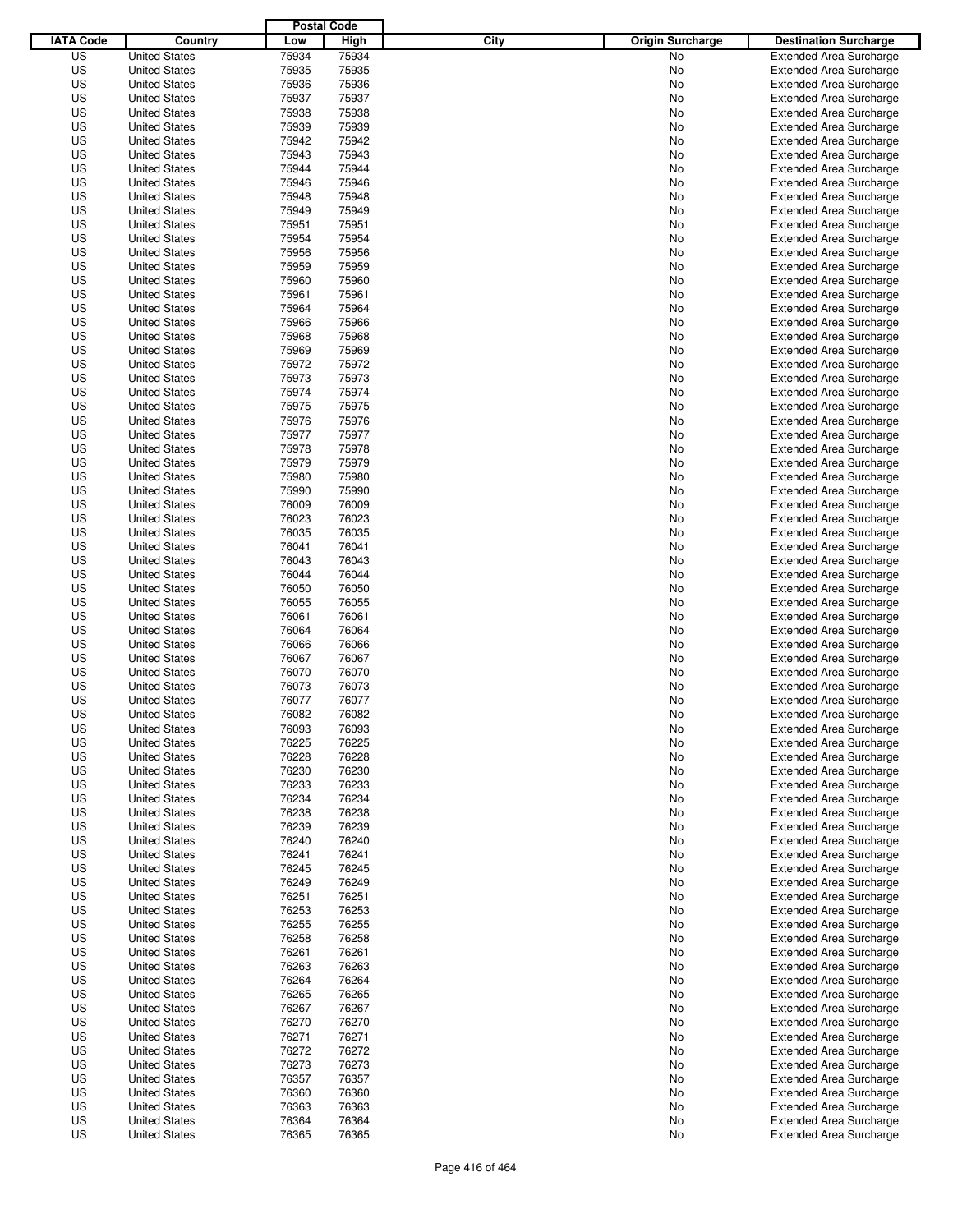|                  |                      | <b>Postal Code</b> |       |                                 |                                |
|------------------|----------------------|--------------------|-------|---------------------------------|--------------------------------|
| <b>IATA Code</b> | Country              | Low                | High  | City<br><b>Origin Surcharge</b> | <b>Destination Surcharge</b>   |
| US               | <b>United States</b> | 76366              | 76366 | <b>No</b>                       | <b>Extended Area Surcharge</b> |
| US               | <b>United States</b> | 76369              | 76369 | No                              | <b>Extended Area Surcharge</b> |
| US               | <b>United States</b> | 76370              | 76370 | No                              | <b>Extended Area Surcharge</b> |
| US               | <b>United States</b> | 76371              | 76371 | No                              | <b>Extended Area Surcharge</b> |
| US               | <b>United States</b> | 76372              | 76372 | No                              | <b>Extended Area Surcharge</b> |
| US               | <b>United States</b> | 76373              | 76373 | No                              | <b>Extended Area Surcharge</b> |
| US               | <b>United States</b> | 76374              | 76374 | No                              | <b>Extended Area Surcharge</b> |
| US               | <b>United States</b> | 76379              | 76379 | No                              | <b>Extended Area Surcharge</b> |
| US               | <b>United States</b> | 76380              | 76380 | No                              | <b>Extended Area Surcharge</b> |
| US               | <b>United States</b> | 76384              | 76384 | No                              | <b>Extended Area Surcharge</b> |
| US               | <b>United States</b> | 76388              | 76388 | No                              | <b>Extended Area Surcharge</b> |
| US               | <b>United States</b> | 76389              | 76389 | No                              | <b>Extended Area Surcharge</b> |
| US               | <b>United States</b> | 76401              | 76401 | No                              | <b>Extended Area Surcharge</b> |
| US               | <b>United States</b> | 76424              | 76424 | No                              | <b>Extended Area Surcharge</b> |
| US               | <b>United States</b> | 76426              | 76426 | No                              | <b>Extended Area Surcharge</b> |
| US               | <b>United States</b> | 76427              | 76427 | No                              | <b>Extended Area Surcharge</b> |
| US               | <b>United States</b> | 76429              | 76429 | No                              | <b>Extended Area Surcharge</b> |
| US               | <b>United States</b> | 76430              | 76430 | No                              | <b>Extended Area Surcharge</b> |
| US               | <b>United States</b> | 76431              | 76431 | No                              | <b>Extended Area Surcharge</b> |
| US               | <b>United States</b> | 76432              | 76432 | No                              | <b>Extended Area Surcharge</b> |
| US               | <b>United States</b> | 76433              | 76433 | No                              | <b>Extended Area Surcharge</b> |
| US               | <b>United States</b> | 76435              | 76435 | No                              | <b>Extended Area Surcharge</b> |
| US               | <b>United States</b> | 76436              | 76436 | No                              | <b>Extended Area Surcharge</b> |
| US               | <b>United States</b> | 76437              | 76437 | No                              | <b>Extended Area Surcharge</b> |
| US               | <b>United States</b> | 76442              | 76442 | No                              | <b>Extended Area Surcharge</b> |
| US               | <b>United States</b> | 76443              | 76443 | No                              | <b>Extended Area Surcharge</b> |
| US               | <b>United States</b> | 76444              | 76444 | No                              | <b>Extended Area Surcharge</b> |
| US               | <b>United States</b> | 76445              | 76445 | No                              | <b>Extended Area Surcharge</b> |
| US               | <b>United States</b> | 76446              | 76446 | No                              | <b>Extended Area Surcharge</b> |
| US               | <b>United States</b> | 76448              | 76448 | No                              | <b>Extended Area Surcharge</b> |
| US               | <b>United States</b> | 76449              | 76449 | No                              | <b>Extended Area Surcharge</b> |
| US               | <b>United States</b> | 76450              | 76450 | No                              | <b>Extended Area Surcharge</b> |
| US               | <b>United States</b> | 76452              | 76452 | No                              | <b>Extended Area Surcharge</b> |
| US               | <b>United States</b> | 76453              | 76453 |                                 |                                |
|                  |                      |                    |       | No                              | <b>Extended Area Surcharge</b> |
| US               | <b>United States</b> | 76454              | 76454 | No                              | <b>Extended Area Surcharge</b> |
| US               | <b>United States</b> | 76455              | 76455 | No                              | <b>Extended Area Surcharge</b> |
| US               | <b>United States</b> | 76457              | 76457 | No                              | <b>Extended Area Surcharge</b> |
| US               | <b>United States</b> | 76458              | 76458 | No                              | <b>Extended Area Surcharge</b> |
| US               | <b>United States</b> | 76459              | 76459 | No                              | <b>Extended Area Surcharge</b> |
| US               | <b>United States</b> | 76460              | 76460 | No                              | <b>Extended Area Surcharge</b> |
| US               | <b>United States</b> | 76461              | 76461 | No                              | <b>Extended Area Surcharge</b> |
| US               | <b>United States</b> | 76462              | 76462 | No                              | <b>Extended Area Surcharge</b> |
| US               | <b>United States</b> | 76463              | 76463 | No                              | <b>Extended Area Surcharge</b> |
| US               | <b>United States</b> | 76464              | 76464 | No                              | <b>Extended Area Surcharge</b> |
| US               | <b>United States</b> | 76465              | 76465 | No                              | Extended Area Surcharge        |
| US               | <b>United States</b> | 76466              | 76466 | No                              | <b>Extended Area Surcharge</b> |
| US               | <b>United States</b> | 76468              | 76468 | No                              | <b>Extended Area Surcharge</b> |
| US               | <b>United States</b> | 76469              | 76469 | No                              | <b>Extended Area Surcharge</b> |
| US               | <b>United States</b> | 76470              | 76470 | No                              | <b>Extended Area Surcharge</b> |
| US               | <b>United States</b> | 76471              | 76471 | No                              | <b>Extended Area Surcharge</b> |
| US               | <b>United States</b> | 76472              | 76472 | No                              | <b>Extended Area Surcharge</b> |
| US               | <b>United States</b> | 76474              | 76474 | No                              | <b>Extended Area Surcharge</b> |
| US               | <b>United States</b> | 76475              | 76475 | No                              | <b>Extended Area Surcharge</b> |
| US               | <b>United States</b> | 76476              | 76476 | No                              | <b>Extended Area Surcharge</b> |
| US               | <b>United States</b> | 76481              | 76481 | No                              | <b>Extended Area Surcharge</b> |
| US               | <b>United States</b> | 76483              | 76483 | No                              | <b>Extended Area Surcharge</b> |
| US               | <b>United States</b> | 76484              | 76484 | No                              | <b>Extended Area Surcharge</b> |
| US               | <b>United States</b> | 76485              | 76485 | No                              | <b>Extended Area Surcharge</b> |
| US               | <b>United States</b> | 76486              | 76486 | No                              | <b>Extended Area Surcharge</b> |
| US               | <b>United States</b> | 76487              | 76487 | No                              | <b>Extended Area Surcharge</b> |
| US               | <b>United States</b> | 76490              | 76490 | No                              | <b>Extended Area Surcharge</b> |
| US               | <b>United States</b> | 76491              | 76491 | No                              | <b>Extended Area Surcharge</b> |
| US               | <b>United States</b> | 76511              | 76511 | No                              | <b>Extended Area Surcharge</b> |
| US               | <b>United States</b> | 76518              | 76518 | No                              | <b>Extended Area Surcharge</b> |
| US               | <b>United States</b> | 76519              | 76519 | No                              | <b>Extended Area Surcharge</b> |
| US               | <b>United States</b> | 76520              | 76520 | No                              | <b>Extended Area Surcharge</b> |
| US               | <b>United States</b> | 76523              | 76523 | No                              | <b>Extended Area Surcharge</b> |
| US               | <b>United States</b> | 76524              | 76524 | No                              | <b>Extended Area Surcharge</b> |
| US               | <b>United States</b> | 76525              | 76525 | No                              | <b>Extended Area Surcharge</b> |
| US               | <b>United States</b> | 76526              | 76526 | No                              | <b>Extended Area Surcharge</b> |
| US               | <b>United States</b> | 76527              | 76527 | No                              | <b>Extended Area Surcharge</b> |
| US               | <b>United States</b> | 76528              | 76528 | No                              | <b>Extended Area Surcharge</b> |
| US               | <b>United States</b> | 76530              | 76530 | No                              | <b>Extended Area Surcharge</b> |
| US               | <b>United States</b> | 76531              | 76531 | No                              | <b>Extended Area Surcharge</b> |
| US               | <b>United States</b> | 76534              | 76534 | No                              | <b>Extended Area Surcharge</b> |
| US               | <b>United States</b> | 76537              | 76537 | No                              | <b>Extended Area Surcharge</b> |
| US               | <b>United States</b> | 76538              | 76538 | No                              | <b>Extended Area Surcharge</b> |
| US               | <b>United States</b> | 76539              | 76539 | No                              | <b>Extended Area Surcharge</b> |
|                  |                      |                    |       |                                 |                                |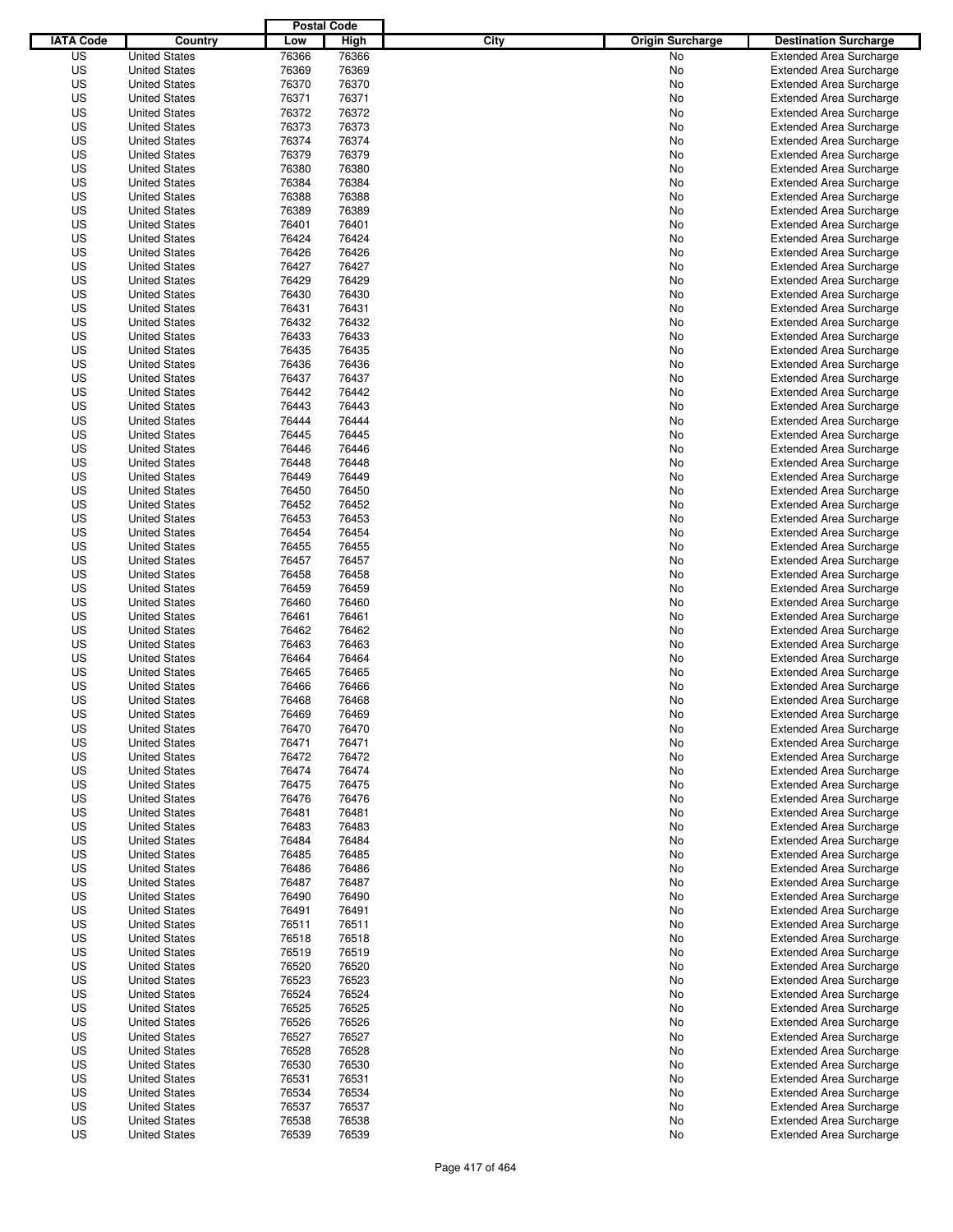|                  |                      | <b>Postal Code</b> |       |                                 |                                |
|------------------|----------------------|--------------------|-------|---------------------------------|--------------------------------|
| <b>IATA Code</b> | Country              | Low                | High  | City<br><b>Origin Surcharge</b> | <b>Destination Surcharge</b>   |
| US               | <b>United States</b> | 76550              | 76550 | <b>No</b>                       | <b>Extended Area Surcharge</b> |
| US               | <b>United States</b> | 76556              | 76556 | No                              | <b>Extended Area Surcharge</b> |
| US               | <b>United States</b> | 76557              | 76557 | No                              | <b>Extended Area Surcharge</b> |
| US               | <b>United States</b> | 76561              | 76561 | No                              | <b>Extended Area Surcharge</b> |
| US               | <b>United States</b> | 76564              | 76564 | No                              | <b>Extended Area Surcharge</b> |
| US               | <b>United States</b> | 76565              | 76565 | No                              | <b>Extended Area Surcharge</b> |
| US               | <b>United States</b> | 76566              | 76566 | No                              | <b>Extended Area Surcharge</b> |
| US               | <b>United States</b> | 76567              | 76567 | No                              | <b>Extended Area Surcharge</b> |
| US               | <b>United States</b> | 76569              | 76569 | No                              | <b>Extended Area Surcharge</b> |
| US               | <b>United States</b> | 76570              | 76570 | No                              | <b>Extended Area Surcharge</b> |
| US               | <b>United States</b> | 76571              | 76571 | No                              | <b>Extended Area Surcharge</b> |
| US               | <b>United States</b> | 76577              | 76577 | No                              | <b>Extended Area Surcharge</b> |
| US               | <b>United States</b> | 76578              | 76578 | No                              | <b>Extended Area Surcharge</b> |
| US               | <b>United States</b> | 76579              | 76579 | No                              | <b>Extended Area Surcharge</b> |
| US               | <b>United States</b> | 76596              | 76596 | No                              | <b>Extended Area Surcharge</b> |
| US               | <b>United States</b> | 76599              | 76599 | No                              | <b>Extended Area Surcharge</b> |
| US               | <b>United States</b> | 76621              | 76621 | No                              | <b>Extended Area Surcharge</b> |
| US               | <b>United States</b> | 76622              | 76622 | No                              | <b>Extended Area Surcharge</b> |
| US               | <b>United States</b> | 76623              | 76623 | No                              | <b>Extended Area Surcharge</b> |
| US               | <b>United States</b> | 76624              | 76624 | No                              | <b>Extended Area Surcharge</b> |
| US               | <b>United States</b> | 76626              | 76626 | No                              | <b>Extended Area Surcharge</b> |
| US               | <b>United States</b> | 76627              | 76627 | No                              | <b>Extended Area Surcharge</b> |
| US               | <b>United States</b> | 76628              | 76628 | No                              | <b>Extended Area Surcharge</b> |
| US               | <b>United States</b> | 76629              | 76629 | No                              | <b>Extended Area Surcharge</b> |
| US               | <b>United States</b> | 76630              | 76630 | No                              | <b>Extended Area Surcharge</b> |
| US               | <b>United States</b> | 76631              | 76631 | No                              | <b>Extended Area Surcharge</b> |
| US               | <b>United States</b> | 76632              | 76632 | No                              | <b>Extended Area Surcharge</b> |
| US               | <b>United States</b> | 76633              | 76633 | No                              | <b>Extended Area Surcharge</b> |
| US               | <b>United States</b> | 76634              | 76634 | No                              | <b>Extended Area Surcharge</b> |
| US               | <b>United States</b> | 76635              | 76635 | No                              | <b>Extended Area Surcharge</b> |
| US               | <b>United States</b> | 76636              | 76636 | No                              | <b>Extended Area Surcharge</b> |
| US               | <b>United States</b> | 76637              | 76637 | No                              | <b>Extended Area Surcharge</b> |
| US               | <b>United States</b> | 76638              | 76638 | No                              | <b>Extended Area Surcharge</b> |
| US               | <b>United States</b> | 76639              | 76639 | No                              | <b>Extended Area Surcharge</b> |
| US               | <b>United States</b> | 76641              | 76641 | No                              | <b>Extended Area Surcharge</b> |
| US               | <b>United States</b> | 76642              | 76642 | No                              | <b>Extended Area Surcharge</b> |
| US               | <b>United States</b> | 76645              | 76645 | No                              | <b>Extended Area Surcharge</b> |
| US               | <b>United States</b> | 76648              | 76648 | No                              | <b>Extended Area Surcharge</b> |
| US               | <b>United States</b> | 76649              | 76649 | No                              | <b>Extended Area Surcharge</b> |
| US               | <b>United States</b> | 76651              | 76651 | No                              | <b>Extended Area Surcharge</b> |
| US               | <b>United States</b> | 76652              | 76652 | No                              | <b>Extended Area Surcharge</b> |
| US               | <b>United States</b> | 76653              | 76653 | No                              | <b>Extended Area Surcharge</b> |
| US               | <b>United States</b> | 76654              | 76654 | No                              | <b>Extended Area Surcharge</b> |
| US               | <b>United States</b> | 76655              | 76655 | No                              | <b>Extended Area Surcharge</b> |
| US               | <b>United States</b> | 76656              | 76656 | No                              | Extended Area Surcharge        |
| US               | <b>United States</b> | 76660              | 76660 | No                              | <b>Extended Area Surcharge</b> |
| US               | <b>United States</b> | 76661              | 76661 | No                              | <b>Extended Area Surcharge</b> |
| US               | <b>United States</b> | 76664              | 76664 | No                              | <b>Extended Area Surcharge</b> |
| US               | <b>United States</b> | 76665              | 76665 | No                              | <b>Extended Area Surcharge</b> |
| US               | <b>United States</b> | 76666              | 76666 | No                              | <b>Extended Area Surcharge</b> |
| US               | <b>United States</b> | 76667              | 76667 | No                              | <b>Extended Area Surcharge</b> |
| US               | <b>United States</b> | 76670              | 76670 | No                              | <b>Extended Area Surcharge</b> |
| US               | <b>United States</b> | 76671              | 76671 | No                              | <b>Extended Area Surcharge</b> |
| US               | <b>United States</b> | 76673              | 76673 | No                              | <b>Extended Area Surcharge</b> |
| US               | <b>United States</b> | 76675              | 76675 | No                              | <b>Extended Area Surcharge</b> |
| US               | <b>United States</b> | 76676              | 76676 | No                              | <b>Extended Area Surcharge</b> |
| US               | <b>United States</b> | 76677              | 76677 | No                              | <b>Extended Area Surcharge</b> |
| US               | <b>United States</b> | 76678              | 76678 | No                              | <b>Extended Area Surcharge</b> |
| US               | <b>United States</b> | 76679              | 76679 | No                              | <b>Extended Area Surcharge</b> |
| US               | <b>United States</b> | 76680              | 76680 | No                              | <b>Extended Area Surcharge</b> |
| US               | <b>United States</b> | 76681              | 76681 | No                              | <b>Extended Area Surcharge</b> |
| US               | <b>United States</b> | 76682              | 76682 | No                              | <b>Extended Area Surcharge</b> |
| US               | <b>United States</b> | 76684              | 76684 | No                              | <b>Extended Area Surcharge</b> |
| US               | <b>United States</b> | 76686              | 76686 | No                              | <b>Extended Area Surcharge</b> |
| US               | <b>United States</b> | 76687              | 76687 | No                              | <b>Extended Area Surcharge</b> |
| US               | <b>United States</b> | 76689              | 76689 | No                              | <b>Extended Area Surcharge</b> |
| US               | <b>United States</b> | 76690              | 76690 | No                              | <b>Extended Area Surcharge</b> |
| US               | <b>United States</b> | 76691              | 76691 | No                              | <b>Extended Area Surcharge</b> |
| US               | <b>United States</b> | 76692              | 76692 | No                              | <b>Extended Area Surcharge</b> |
| US               | <b>United States</b> | 76693              | 76693 | No                              | <b>Extended Area Surcharge</b> |
| US               | <b>United States</b> | 76802              | 76802 | No                              | <b>Extended Area Surcharge</b> |
| US               | <b>United States</b> | 76820              | 76820 | No                              | <b>Extended Area Surcharge</b> |
| US               | <b>United States</b> | 76823              | 76823 | No                              | <b>Extended Area Surcharge</b> |
| US               | <b>United States</b> | 76824              | 76824 | No                              | <b>Extended Area Surcharge</b> |
| US               | <b>United States</b> | 76825              | 76825 | No                              | <b>Extended Area Surcharge</b> |
| US               | <b>United States</b> | 76827              | 76827 | No                              | <b>Extended Area Surcharge</b> |
| US               | <b>United States</b> | 76828              | 76828 | No                              | <b>Extended Area Surcharge</b> |
| US               | <b>United States</b> | 76831              | 76831 | No                              | <b>Extended Area Surcharge</b> |
|                  |                      |                    |       |                                 |                                |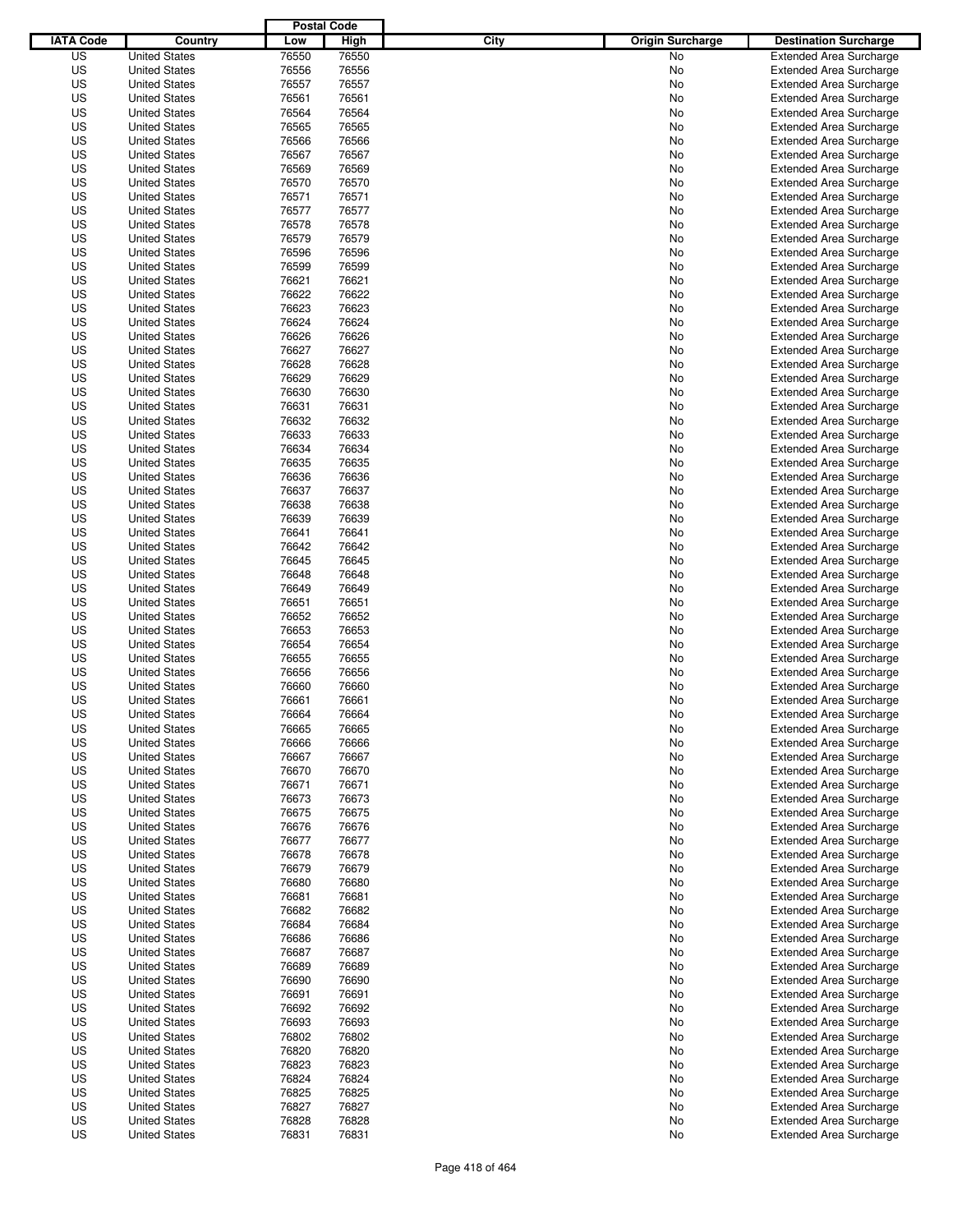|                  |                      | <b>Postal Code</b> |       |                                 |                                |
|------------------|----------------------|--------------------|-------|---------------------------------|--------------------------------|
| <b>IATA Code</b> | Country              | Low                | High  | City<br><b>Origin Surcharge</b> | <b>Destination Surcharge</b>   |
| US               | <b>United States</b> | 76832              | 76832 | <b>No</b>                       | <b>Extended Area Surcharge</b> |
| US               | <b>United States</b> | 76834              | 76834 | No                              | <b>Extended Area Surcharge</b> |
| US               | <b>United States</b> | 76836              | 76836 | No                              | <b>Extended Area Surcharge</b> |
| US               | <b>United States</b> | 76837              | 76837 | No                              | <b>Extended Area Surcharge</b> |
| US               | <b>United States</b> | 76841              | 76841 | No                              | <b>Extended Area Surcharge</b> |
| US               | <b>United States</b> | 76842              | 76842 | No                              | <b>Extended Area Surcharge</b> |
| US               | <b>United States</b> | 76844              | 76844 | No                              | <b>Extended Area Surcharge</b> |
| US               | <b>United States</b> | 76845              | 76845 | No                              | <b>Extended Area Surcharge</b> |
| US               | <b>United States</b> | 76848              | 76848 | No                              | <b>Extended Area Surcharge</b> |
| US               | <b>United States</b> | 76849              | 76849 | No                              | <b>Extended Area Surcharge</b> |
| US               | <b>United States</b> | 76852              | 76852 | No                              | <b>Extended Area Surcharge</b> |
| US               | <b>United States</b> | 76853              | 76853 | No                              | <b>Extended Area Surcharge</b> |
| US               | <b>United States</b> | 76854              | 76854 | No                              | <b>Extended Area Surcharge</b> |
| US               | <b>United States</b> | 76856              | 76856 | No                              | <b>Extended Area Surcharge</b> |
| US               | <b>United States</b> | 76857              | 76857 | No                              | <b>Extended Area Surcharge</b> |
| US               | <b>United States</b> | 76858              | 76858 | No                              | <b>Extended Area Surcharge</b> |
| US               | <b>United States</b> | 76859              | 76859 | No                              | <b>Extended Area Surcharge</b> |
| US               | <b>United States</b> | 76861              | 76861 | No                              | <b>Extended Area Surcharge</b> |
| US               | <b>United States</b> | 76862              | 76862 | No                              | <b>Extended Area Surcharge</b> |
| US               | <b>United States</b> | 76864              | 76864 | No                              | <b>Extended Area Surcharge</b> |
| US               | <b>United States</b> | 76865              | 76865 | No                              | <b>Extended Area Surcharge</b> |
| US               | <b>United States</b> | 76866              | 76866 | No                              | <b>Extended Area Surcharge</b> |
| US               | <b>United States</b> | 76869              | 76869 | No                              | <b>Extended Area Surcharge</b> |
| US               | <b>United States</b> | 76870              | 76870 | No                              | <b>Extended Area Surcharge</b> |
| US               | <b>United States</b> | 76871              | 76871 | No                              | <b>Extended Area Surcharge</b> |
| US               | <b>United States</b> | 76872              | 76872 | No                              | <b>Extended Area Surcharge</b> |
| US               | <b>United States</b> | 76873              | 76873 | No                              | <b>Extended Area Surcharge</b> |
| US               | <b>United States</b> | 76874              | 76874 | No                              | <b>Extended Area Surcharge</b> |
| US               | <b>United States</b> | 76875              | 76875 | No                              | <b>Extended Area Surcharge</b> |
| US               | <b>United States</b> | 76877              | 76877 | No                              | <b>Extended Area Surcharge</b> |
| US               | <b>United States</b> | 76878              | 76878 | No                              | <b>Extended Area Surcharge</b> |
| US               | <b>United States</b> | 76880              | 76880 | No                              | <b>Extended Area Surcharge</b> |
| US               | <b>United States</b> | 76882              | 76882 | No                              | <b>Extended Area Surcharge</b> |
| US               | <b>United States</b> | 76883              | 76883 | No                              | <b>Extended Area Surcharge</b> |
| US               | <b>United States</b> | 76884              | 76884 | No                              | <b>Extended Area Surcharge</b> |
| US               | <b>United States</b> | 76885              | 76885 | No                              | <b>Extended Area Surcharge</b> |
| US               | <b>United States</b> | 76886              | 76886 | No                              | <b>Extended Area Surcharge</b> |
| US               | <b>United States</b> | 76887              | 76887 | No                              | <b>Extended Area Surcharge</b> |
| US               | <b>United States</b> | 76888              | 76888 | No                              | <b>Extended Area Surcharge</b> |
| US               | <b>United States</b> | 76890              | 76890 | No                              | <b>Extended Area Surcharge</b> |
| US               | <b>United States</b> | 76930              | 76930 | No                              | <b>Extended Area Surcharge</b> |
| US               | <b>United States</b> | 76932              | 76932 | No                              | <b>Extended Area Surcharge</b> |
| US               | <b>United States</b> | 76933              | 76933 | No                              | <b>Extended Area Surcharge</b> |
| US               | <b>United States</b> | 76934              | 76934 | No                              | <b>Extended Area Surcharge</b> |
| US               | <b>United States</b> | 76935              | 76935 | No                              | Extended Area Surcharge        |
| US               | <b>United States</b> | 76936              | 76936 | No                              | <b>Extended Area Surcharge</b> |
| US               | <b>United States</b> | 76937              | 76937 | No                              | <b>Extended Area Surcharge</b> |
| US               | <b>United States</b> | 76940              | 76940 | No                              | <b>Extended Area Surcharge</b> |
| US               | <b>United States</b> | 76941              | 76941 | No                              | <b>Extended Area Surcharge</b> |
| US               | <b>United States</b> | 76943              | 76943 | No                              | <b>Extended Area Surcharge</b> |
| US               | <b>United States</b> | 76945              | 76945 | No                              | <b>Extended Area Surcharge</b> |
| US               | <b>United States</b> | 76949              | 76949 | No                              | <b>Extended Area Surcharge</b> |
| US               | <b>United States</b> | 76950              | 76950 | No                              | <b>Extended Area Surcharge</b> |
| US               | <b>United States</b> | 76951              | 76951 | No                              | <b>Extended Area Surcharge</b> |
| US               | <b>United States</b> | 76955              | 76955 | No                              | <b>Extended Area Surcharge</b> |
| US               | <b>United States</b> | 76957              | 76957 | No                              | <b>Extended Area Surcharge</b> |
| US               | <b>United States</b> | 76958              | 76958 | No                              | <b>Extended Area Surcharge</b> |
| US               | <b>United States</b> | 77326              | 77326 | No                              | <b>Extended Area Surcharge</b> |
| US               | <b>United States</b> | 77327              | 77327 | No                              | <b>Extended Area Surcharge</b> |
| US               | <b>United States</b> | 77328              | 77328 | No                              | <b>Extended Area Surcharge</b> |
| US               | <b>United States</b> | 77331              | 77331 | No                              | <b>Extended Area Surcharge</b> |
| US               | <b>United States</b> | 77332              | 77332 | No                              | <b>Extended Area Surcharge</b> |
| US               | <b>United States</b> | 77334              | 77334 | No                              | <b>Extended Area Surcharge</b> |
| US               | <b>United States</b> | 77335              | 77335 | No                              | <b>Extended Area Surcharge</b> |
| US               | <b>United States</b> | 77350              | 77350 | No                              | <b>Extended Area Surcharge</b> |
| US               | <b>United States</b> | 77351              | 77351 | No                              | <b>Extended Area Surcharge</b> |
| US               | <b>United States</b> | 77358              | 77358 | No                              | <b>Extended Area Surcharge</b> |
| US               | <b>United States</b> | 77359              | 77359 | No                              | <b>Extended Area Surcharge</b> |
| US               | <b>United States</b> | 77360              | 77360 | No                              | <b>Extended Area Surcharge</b> |
| US               | <b>United States</b> | 77363              | 77363 | No                              | <b>Extended Area Surcharge</b> |
| US               | <b>United States</b> | 77364              | 77364 | No                              | <b>Extended Area Surcharge</b> |
| US               | <b>United States</b> | 77367              | 77367 | No                              | <b>Extended Area Surcharge</b> |
| US               | <b>United States</b> | 77368              | 77368 | No                              | <b>Extended Area Surcharge</b> |
| US               | <b>United States</b> | 77369              | 77369 | No                              | <b>Extended Area Surcharge</b> |
| US               | <b>United States</b> | 77371              | 77371 | No                              | <b>Extended Area Surcharge</b> |
| US               | <b>United States</b> | 77374              | 77374 | No                              | <b>Extended Area Surcharge</b> |
| US               | <b>United States</b> | 77376              | 77376 | No                              | <b>Extended Area Surcharge</b> |
| US               | <b>United States</b> | 77412              | 77412 | No                              | <b>Extended Area Surcharge</b> |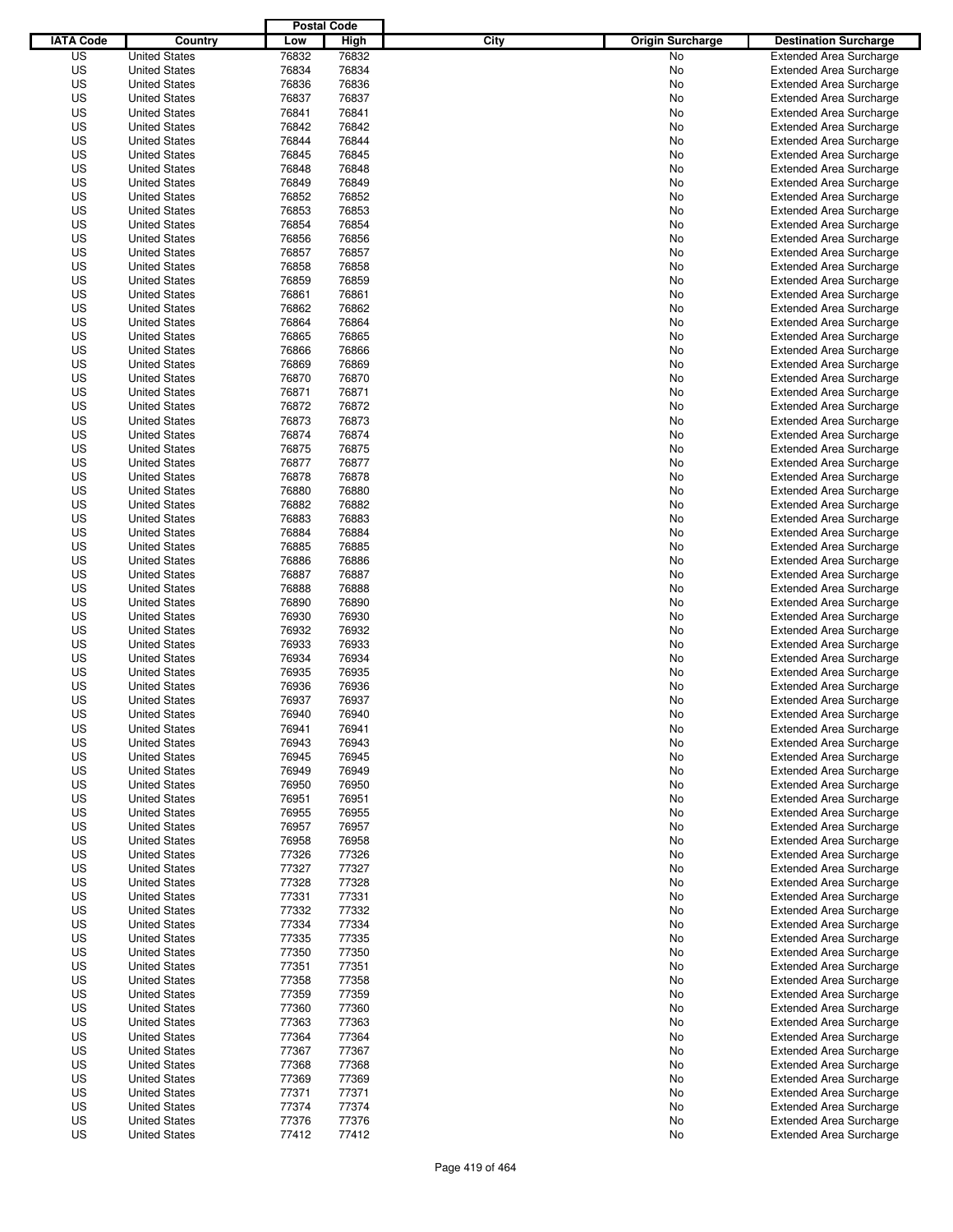|                  |                                              | <b>Postal Code</b> |                |                                 |                                                                  |
|------------------|----------------------------------------------|--------------------|----------------|---------------------------------|------------------------------------------------------------------|
| <b>IATA Code</b> | Country                                      | Low                | High           | City<br><b>Origin Surcharge</b> | <b>Destination Surcharge</b>                                     |
| US               | <b>United States</b>                         | 77414              | 77414          | <b>No</b>                       | <b>Extended Area Surcharge</b>                                   |
| US               | <b>United States</b>                         | 77415              | 77415          | No                              | <b>Extended Area Surcharge</b>                                   |
| US               | <b>United States</b>                         | 77417              | 77417          | No                              | <b>Extended Area Surcharge</b>                                   |
| US               | <b>United States</b>                         | 77418              | 77418          | No                              | <b>Extended Area Surcharge</b>                                   |
| US               | <b>United States</b>                         | 77419              | 77419          | No                              | <b>Extended Area Surcharge</b>                                   |
| US               | <b>United States</b>                         | 77420              | 77420          | No                              | <b>Extended Area Surcharge</b>                                   |
| US               | <b>United States</b>                         | 77423              | 77423          | No                              | <b>Extended Area Surcharge</b>                                   |
| US               | <b>United States</b>                         | 77426              | 77426          | No                              | <b>Extended Area Surcharge</b>                                   |
| US               | <b>United States</b>                         | 77430              | 77430          | No                              | <b>Extended Area Surcharge</b>                                   |
| US               | <b>United States</b>                         | 77432              | 77432          | No                              | <b>Extended Area Surcharge</b>                                   |
| US               | <b>United States</b>                         | 77434              | 77434          | No                              | <b>Extended Area Surcharge</b>                                   |
| US               | <b>United States</b>                         | 77435              | 77435          | No                              | <b>Extended Area Surcharge</b>                                   |
| US               | <b>United States</b>                         | 77436              | 77436          | No                              | <b>Extended Area Surcharge</b>                                   |
| US               | <b>United States</b>                         | 77437              | 77437          | No                              | <b>Extended Area Surcharge</b>                                   |
| US               | <b>United States</b>                         | 77440              | 77440          | No                              | <b>Extended Area Surcharge</b>                                   |
| US               | <b>United States</b>                         | 77441              | 77441          | No                              | <b>Extended Area Surcharge</b>                                   |
| US               | <b>United States</b>                         | 77442              | 77442          | No                              | <b>Extended Area Surcharge</b>                                   |
| US               | <b>United States</b>                         | 77443              | 77443          | No                              | <b>Extended Area Surcharge</b>                                   |
| US               | <b>United States</b>                         | 77444              | 77444          | No                              | <b>Extended Area Surcharge</b>                                   |
| US               | <b>United States</b>                         | 77445              | 77445          | No                              | <b>Extended Area Surcharge</b>                                   |
| US               | <b>United States</b>                         | 77446              | 77446          | No                              | <b>Extended Area Surcharge</b>                                   |
| US               | <b>United States</b>                         | 77447              | 77447          | No                              | <b>Extended Area Surcharge</b>                                   |
| US               | <b>United States</b>                         | 77448              | 77448          | No                              | <b>Extended Area Surcharge</b>                                   |
| US               | <b>United States</b>                         | 77451              | 77451          | No                              | <b>Extended Area Surcharge</b>                                   |
| US               | <b>United States</b>                         | 77452              | 77452          | No                              | <b>Extended Area Surcharge</b>                                   |
| US               | <b>United States</b>                         | 77453              | 77453          | No                              | <b>Extended Area Surcharge</b>                                   |
| US               | <b>United States</b>                         | 77454              | 77454          | No                              | <b>Extended Area Surcharge</b>                                   |
| US               | <b>United States</b>                         | 77455              | 77455          | No                              | <b>Extended Area Surcharge</b>                                   |
| US               | <b>United States</b>                         | 77456              | 77456          | No                              | <b>Extended Area Surcharge</b>                                   |
| US               | <b>United States</b>                         | 77457              | 77457          | No                              | <b>Extended Area Surcharge</b>                                   |
| US               | <b>United States</b>                         | 77458              | 77458          | No                              | <b>Extended Area Surcharge</b>                                   |
| US               | <b>United States</b>                         | 77460              | 77460          | No                              | <b>Extended Area Surcharge</b>                                   |
| US               | <b>United States</b>                         | 77461              | 77461          | No                              | <b>Extended Area Surcharge</b>                                   |
| US               | <b>United States</b>                         | 77463              | 77463          | No                              | <b>Extended Area Surcharge</b>                                   |
| US               | <b>United States</b>                         | 77465              | 77465          | No                              | <b>Extended Area Surcharge</b>                                   |
| US               | <b>United States</b>                         | 77466              | 77466          | No                              | <b>Extended Area Surcharge</b>                                   |
| US               | <b>United States</b>                         | 77467              | 77467          | No                              | <b>Extended Area Surcharge</b>                                   |
| US               | <b>United States</b>                         | 77468              | 77468          | No                              | <b>Extended Area Surcharge</b>                                   |
| US               | <b>United States</b>                         | 77470              | 77470          | No                              | <b>Extended Area Surcharge</b>                                   |
| US               | <b>United States</b>                         | 77473              | 77473          | No                              | <b>Extended Area Surcharge</b>                                   |
| US               | <b>United States</b>                         | 77474              | 77474          | No                              | <b>Extended Area Surcharge</b>                                   |
| US               | <b>United States</b>                         | 77475              | 77475          | No                              | <b>Extended Area Surcharge</b>                                   |
| US               | <b>United States</b>                         | 77476              | 77476          | No                              | <b>Extended Area Surcharge</b>                                   |
| US               | <b>United States</b>                         | 77480              | 77480          | No                              | <b>Extended Area Surcharge</b>                                   |
| US               | <b>United States</b>                         | 77481              | 77481          | No                              | Extended Area Surcharge                                          |
| US               | <b>United States</b>                         | 77482              | 77482          | No                              | <b>Extended Area Surcharge</b>                                   |
| US               | <b>United States</b>                         | 77483              | 77483          | No                              | <b>Extended Area Surcharge</b>                                   |
| US               | <b>United States</b>                         | 77484              | 77484          | No                              | <b>Extended Area Surcharge</b>                                   |
| US               | <b>United States</b>                         | 77485              | 77485          | No                              | <b>Extended Area Surcharge</b>                                   |
| US               | <b>United States</b>                         | 77488              | 77488          | No                              | <b>Extended Area Surcharge</b>                                   |
| US               | <b>United States</b>                         | 77514              | 77514          | No                              | <b>Extended Area Surcharge</b>                                   |
| US               | <b>United States</b>                         | 77519              | 77519          | No                              | <b>Extended Area Surcharge</b>                                   |
| US               | <b>United States</b>                         | 77533              | 77533          | No                              | <b>Extended Area Surcharge</b>                                   |
| US               | <b>United States</b>                         | 77535              | 77535          | No                              | <b>Extended Area Surcharge</b>                                   |
| US               | <b>United States</b><br><b>United States</b> | 77538              | 77538          | No                              | <b>Extended Area Surcharge</b>                                   |
| US               | <b>United States</b>                         | 77560              | 77560          | No                              | <b>Extended Area Surcharge</b>                                   |
| US               |                                              | 77561              | 77561          | No                              | <b>Extended Area Surcharge</b>                                   |
| US               | <b>United States</b>                         | 77564              | 77564          | No                              | <b>Extended Area Surcharge</b>                                   |
| US<br>US         | <b>United States</b><br><b>United States</b> | 77575<br>77577     | 77575<br>77577 | No<br>No                        | <b>Extended Area Surcharge</b><br><b>Extended Area Surcharge</b> |
|                  |                                              |                    |                |                                 |                                                                  |
| US               | <b>United States</b>                         | 77582              | 77582          | No                              | <b>Extended Area Surcharge</b>                                   |
| US<br>US         | <b>United States</b><br><b>United States</b> | 77585<br>77597     | 77585<br>77597 | No<br>No                        | <b>Extended Area Surcharge</b><br><b>Extended Area Surcharge</b> |
|                  |                                              |                    |                |                                 |                                                                  |
| US<br>US         | <b>United States</b><br><b>United States</b> | 77612<br>77614     | 77612<br>77614 | No<br>No                        | <b>Extended Area Surcharge</b><br><b>Extended Area Surcharge</b> |
| US               | <b>United States</b>                         | 77615              | 77615          | No                              | <b>Extended Area Surcharge</b>                                   |
| US               | <b>United States</b>                         | 77616              | 77616          | No                              | <b>Extended Area Surcharge</b>                                   |
| US               | <b>United States</b>                         | 77617              | 77617          | No                              | <b>Extended Area Surcharge</b>                                   |
| US               | <b>United States</b>                         | 77622              | 77622          | No                              | <b>Extended Area Surcharge</b>                                   |
| US               | <b>United States</b>                         | 77623              | 77623          | No                              | <b>Extended Area Surcharge</b>                                   |
| US               | <b>United States</b>                         | 77624              | 77624          | No                              | <b>Extended Area Surcharge</b>                                   |
| US               | <b>United States</b>                         | 77625              | 77625          | No                              | <b>Extended Area Surcharge</b>                                   |
| US               | <b>United States</b>                         | 77632              | 77632          | No                              | <b>Extended Area Surcharge</b>                                   |
| US               | <b>United States</b>                         | 77650              | 77650          | No                              | <b>Extended Area Surcharge</b>                                   |
| US               | <b>United States</b>                         | 77656              | 77656          | No                              | <b>Extended Area Surcharge</b>                                   |
| US               | <b>United States</b>                         | 77659              | 77659          | No                              | <b>Extended Area Surcharge</b>                                   |
| US               | <b>United States</b>                         | 77660              | 77660          | No                              | <b>Extended Area Surcharge</b>                                   |
| US               | <b>United States</b>                         | 77661              | 77661          | No                              | <b>Extended Area Surcharge</b>                                   |
|                  |                                              |                    |                |                                 |                                                                  |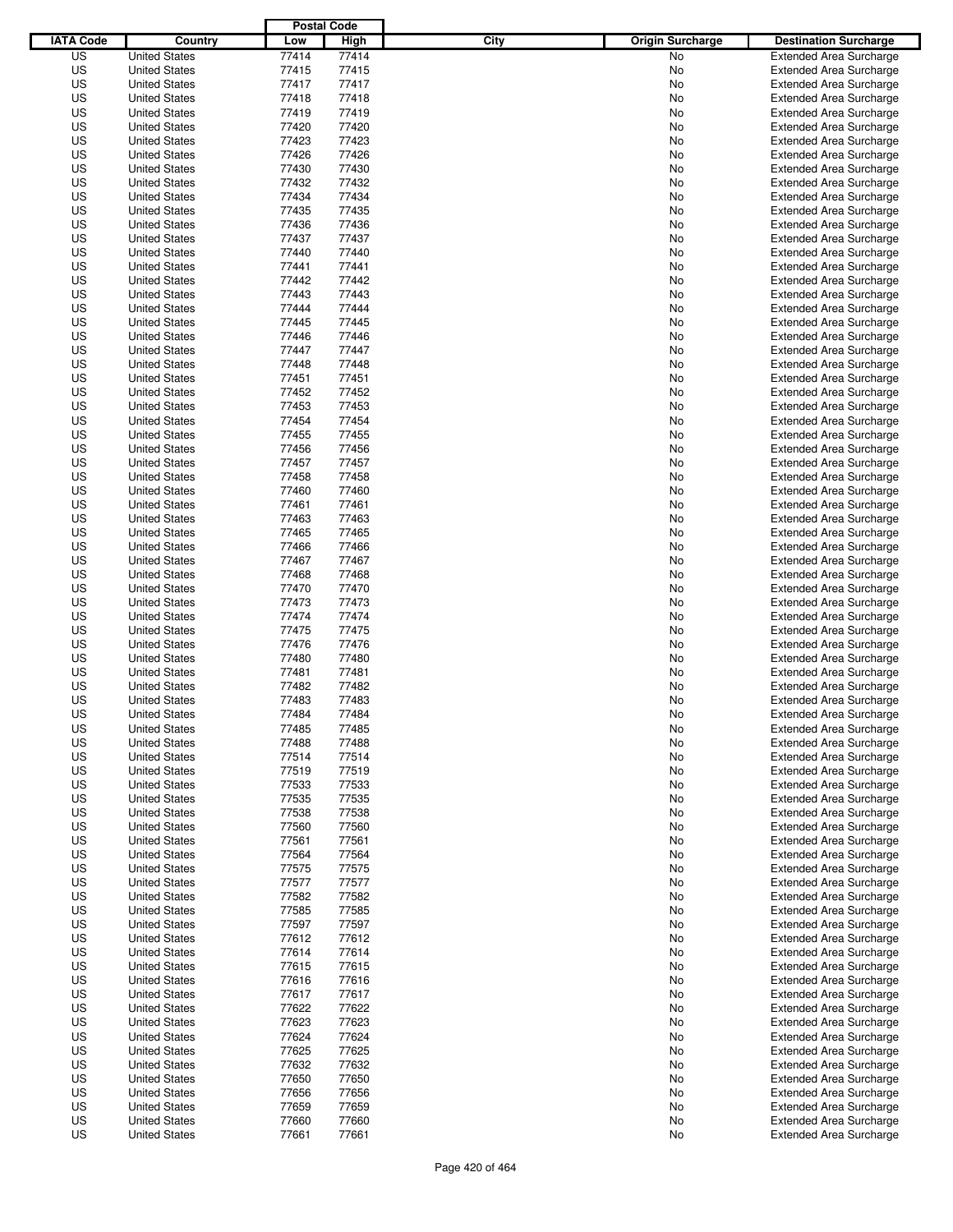|                  |                      | <b>Postal Code</b> |       |                                 |                                |
|------------------|----------------------|--------------------|-------|---------------------------------|--------------------------------|
| <b>IATA Code</b> | Country              | Low                | High  | City<br><b>Origin Surcharge</b> | <b>Destination Surcharge</b>   |
| US               | <b>United States</b> | 77663              | 77663 | <b>No</b>                       | <b>Extended Area Surcharge</b> |
| US               | <b>United States</b> | 77664              | 77664 | No                              | <b>Extended Area Surcharge</b> |
| US               | <b>United States</b> | 77665              | 77665 | No                              | <b>Extended Area Surcharge</b> |
| US               | <b>United States</b> | 77830              | 77830 | No                              | <b>Extended Area Surcharge</b> |
| US               | <b>United States</b> | 77831              | 77831 | No                              | <b>Extended Area Surcharge</b> |
| US               | <b>United States</b> | 77833              | 77833 | No                              | <b>Extended Area Surcharge</b> |
| US               | <b>United States</b> | 77835              | 77835 | No                              | <b>Extended Area Surcharge</b> |
| US               | <b>United States</b> | 77836              | 77836 | No                              | <b>Extended Area Surcharge</b> |
| US               | <b>United States</b> | 77837              | 77837 | No                              | <b>Extended Area Surcharge</b> |
| US               | <b>United States</b> | 77838              | 77838 | No                              | <b>Extended Area Surcharge</b> |
| US               | <b>United States</b> | 77850              | 77850 | No                              | <b>Extended Area Surcharge</b> |
| US               | <b>United States</b> | 77853              | 77853 | No                              | <b>Extended Area Surcharge</b> |
| US               | <b>United States</b> | 77855              | 77855 | No                              | <b>Extended Area Surcharge</b> |
| US               | <b>United States</b> | 77856              | 77856 | No                              | <b>Extended Area Surcharge</b> |
| US               | <b>United States</b> | 77857              | 77857 | No                              | <b>Extended Area Surcharge</b> |
| US               | <b>United States</b> | 77859              | 77859 | No                              | <b>Extended Area Surcharge</b> |
| US               | <b>United States</b> | 77861              | 77861 | No                              | <b>Extended Area Surcharge</b> |
| US               | <b>United States</b> | 77863              | 77863 | No                              | <b>Extended Area Surcharge</b> |
| US               | <b>United States</b> | 77864              | 77864 | No                              | <b>Extended Area Surcharge</b> |
| US               | <b>United States</b> | 77865              | 77865 | No                              | <b>Extended Area Surcharge</b> |
| US               | <b>United States</b> | 77868              | 77868 | No                              | <b>Extended Area Surcharge</b> |
| US               | <b>United States</b> | 77870              | 77870 | No                              | <b>Extended Area Surcharge</b> |
| US               | <b>United States</b> | 77871              | 77871 | No                              | <b>Extended Area Surcharge</b> |
| US               | <b>United States</b> | 77872              | 77872 | No                              | <b>Extended Area Surcharge</b> |
| US               | <b>United States</b> | 77873              | 77873 | No                              | <b>Extended Area Surcharge</b> |
| US               | <b>United States</b> | 77875              | 77875 | No                              | <b>Extended Area Surcharge</b> |
| US               | <b>United States</b> | 77876              | 77876 | No                              | <b>Extended Area Surcharge</b> |
| US               | <b>United States</b> | 77878              | 77878 | No                              | <b>Extended Area Surcharge</b> |
| US               | <b>United States</b> | 77879              | 77879 | No                              | <b>Extended Area Surcharge</b> |
| US               | <b>United States</b> | 77880              | 77880 | No                              | <b>Extended Area Surcharge</b> |
| US               | <b>United States</b> | 77882              | 77882 | No                              | <b>Extended Area Surcharge</b> |
| US               | <b>United States</b> | 77950              | 77950 | No                              | <b>Extended Area Surcharge</b> |
| US               | <b>United States</b> | 77951              | 77951 | No                              | <b>Extended Area Surcharge</b> |
| US               | <b>United States</b> | 77954              | 77954 | No                              | <b>Extended Area Surcharge</b> |
| US               | <b>United States</b> | 77957              | 77957 | No                              | <b>Extended Area Surcharge</b> |
| US               | <b>United States</b> | 77960              | 77960 | No                              | <b>Extended Area Surcharge</b> |
| US               | <b>United States</b> | 77962              | 77962 | No                              | <b>Extended Area Surcharge</b> |
| US               | <b>United States</b> | 77963              | 77963 | No                              | <b>Extended Area Surcharge</b> |
| US               | <b>United States</b> | 77964              | 77964 | No                              | <b>Extended Area Surcharge</b> |
| US               | <b>United States</b> | 77968              | 77968 | No                              | <b>Extended Area Surcharge</b> |
| US               | <b>United States</b> | 77970              | 77970 | No                              | <b>Extended Area Surcharge</b> |
| US               | <b>United States</b> | 77971              | 77971 | No                              | <b>Extended Area Surcharge</b> |
| US               | <b>United States</b> | 77972              | 77972 | No                              | <b>Extended Area Surcharge</b> |
| US               | <b>United States</b> | 77974              | 77974 | No                              | <b>Extended Area Surcharge</b> |
| US               | <b>United States</b> | 77975              | 77975 | No                              | Extended Area Surcharge        |
| US               | <b>United States</b> | 77977              | 77977 | No                              | <b>Extended Area Surcharge</b> |
| US               | <b>United States</b> | 77979              | 77979 | No                              | <b>Extended Area Surcharge</b> |
| US               | <b>United States</b> | 77983              | 77983 | No                              | <b>Extended Area Surcharge</b> |
| US               | <b>United States</b> | 77984              | 77984 | No                              | <b>Extended Area Surcharge</b> |
| US               | <b>United States</b> | 77989              | 77989 | No                              | <b>Extended Area Surcharge</b> |
| US               | <b>United States</b> | 77990              | 77990 | No                              | <b>Extended Area Surcharge</b> |
| US               | <b>United States</b> | 77991              | 77991 | No                              | <b>Extended Area Surcharge</b> |
| US               | <b>United States</b> | 77994              | 77994 | No                              | <b>Extended Area Surcharge</b> |
| US               | <b>United States</b> | 77995              | 77995 | No                              | <b>Extended Area Surcharge</b> |
| US               | <b>United States</b> | 78001              | 78001 | No                              | <b>Extended Area Surcharge</b> |
| US               | <b>United States</b> | 78002              | 78002 | No                              | <b>Extended Area Surcharge</b> |
| US               | <b>United States</b> | 78003              | 78003 | No                              | <b>Extended Area Surcharge</b> |
| US               | <b>United States</b> | 78004              | 78004 | No                              | <b>Extended Area Surcharge</b> |
| US               | <b>United States</b> | 78005              | 78005 | No                              | <b>Extended Area Surcharge</b> |
| US               | <b>United States</b> | 78006              | 78006 | No                              | <b>Extended Area Surcharge</b> |
| US               | <b>United States</b> | 78007              | 78007 | No                              | <b>Extended Area Surcharge</b> |
| US               | <b>United States</b> | 78008              | 78008 | No                              | <b>Extended Area Surcharge</b> |
| US               | <b>United States</b> | 78009              | 78009 | No                              | <b>Extended Area Surcharge</b> |
| US               | <b>United States</b> | 78010              | 78010 | No                              | <b>Extended Area Surcharge</b> |
| US               | <b>United States</b> | 78011              | 78011 | No                              | <b>Extended Area Surcharge</b> |
| US               | <b>United States</b> | 78012              | 78012 | No                              | <b>Extended Area Surcharge</b> |
| US               | <b>United States</b> | 78013              | 78013 | No                              | <b>Extended Area Surcharge</b> |
| US               | <b>United States</b> | 78014              | 78014 | No                              | <b>Extended Area Surcharge</b> |
| US               | <b>United States</b> | 78016              | 78016 | No                              | <b>Extended Area Surcharge</b> |
| US               | <b>United States</b> | 78017              | 78017 | No                              | Extended Area Surcharge        |
| US               | <b>United States</b> | 78019              | 78019 | No                              | <b>Extended Area Surcharge</b> |
| US               | <b>United States</b> | 78021              | 78021 | No                              | <b>Extended Area Surcharge</b> |
| US               | <b>United States</b> | 78022              | 78022 | No                              | <b>Extended Area Surcharge</b> |
| US               | <b>United States</b> | 78024              | 78024 | No                              | <b>Extended Area Surcharge</b> |
| US               | <b>United States</b> | 78025              | 78025 | No                              | <b>Extended Area Surcharge</b> |
| US               | <b>United States</b> | 78026              | 78026 | No                              | <b>Extended Area Surcharge</b> |
| US               | <b>United States</b> | 78027              | 78027 | No                              | <b>Extended Area Surcharge</b> |
| US               | <b>United States</b> | 78039              | 78039 | No                              | <b>Extended Area Surcharge</b> |
|                  |                      |                    |       |                                 |                                |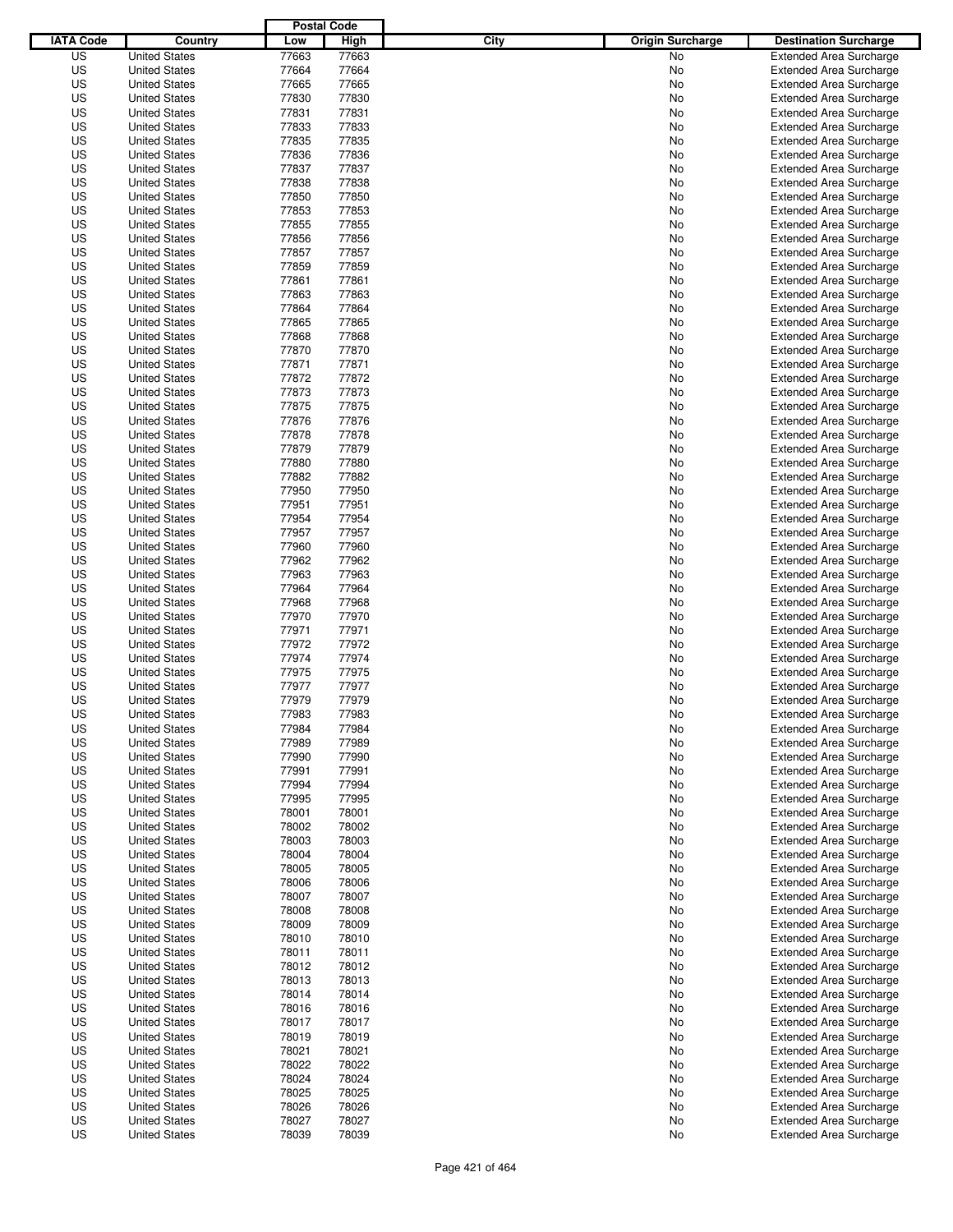|                  |                                              | <b>Postal Code</b> |       |                                 |                                                                  |
|------------------|----------------------------------------------|--------------------|-------|---------------------------------|------------------------------------------------------------------|
| <b>IATA Code</b> | Country                                      | Low                | High  | City<br><b>Origin Surcharge</b> | <b>Destination Surcharge</b>                                     |
| US               | <b>United States</b>                         | 78050              | 78050 | <b>No</b>                       | <b>Extended Area Surcharge</b>                                   |
| US               | <b>United States</b>                         | 78052              | 78052 | No                              | <b>Extended Area Surcharge</b>                                   |
| US               | <b>United States</b>                         | 78054              | 78054 | No                              | <b>Extended Area Surcharge</b>                                   |
| US               | <b>United States</b>                         | 78055              | 78055 | No                              | <b>Extended Area Surcharge</b>                                   |
| US               | <b>United States</b>                         | 78056              | 78056 | No                              | <b>Extended Area Surcharge</b>                                   |
| US               | <b>United States</b>                         | 78057              | 78057 | No                              | <b>Extended Area Surcharge</b>                                   |
| US               | <b>United States</b>                         | 78058              | 78058 | No                              | <b>Extended Area Surcharge</b>                                   |
| US               | <b>United States</b>                         | 78059              | 78059 | No                              | <b>Extended Area Surcharge</b>                                   |
| US               | <b>United States</b>                         | 78060              | 78060 | No                              | <b>Extended Area Surcharge</b>                                   |
| US               | <b>United States</b>                         | 78061              | 78061 | No                              | <b>Extended Area Surcharge</b>                                   |
| US               | <b>United States</b>                         | 78062              | 78062 | No                              | <b>Extended Area Surcharge</b>                                   |
| US               | <b>United States</b>                         | 78063              | 78063 | No                              | <b>Extended Area Surcharge</b>                                   |
| US               | <b>United States</b>                         | 78064              | 78064 | No                              | <b>Extended Area Surcharge</b>                                   |
| US               | <b>United States</b>                         | 78065              | 78065 | No                              | <b>Extended Area Surcharge</b>                                   |
| US               | <b>United States</b>                         | 78066              | 78066 | No                              | <b>Extended Area Surcharge</b>                                   |
| US               | <b>United States</b>                         | 78067              | 78067 | No                              | <b>Extended Area Surcharge</b>                                   |
| US               | <b>United States</b>                         | 78070              | 78070 | No                              | <b>Extended Area Surcharge</b>                                   |
| US               | <b>United States</b>                         | 78071              | 78071 | No                              | <b>Extended Area Surcharge</b>                                   |
| US               | <b>United States</b>                         | 78072              | 78072 | No                              | <b>Extended Area Surcharge</b>                                   |
| US               | <b>United States</b>                         | 78073              | 78073 | No                              | <b>Extended Area Surcharge</b>                                   |
| US               | <b>United States</b>                         | 78074              | 78074 | No                              | <b>Extended Area Surcharge</b>                                   |
| US               | <b>United States</b>                         | 78075              | 78075 | No                              | <b>Extended Area Surcharge</b>                                   |
| US               | <b>United States</b>                         | 78076              | 78076 | No                              | <b>Extended Area Surcharge</b>                                   |
| US               | <b>United States</b>                         | 78102              | 78102 | No                              | <b>Extended Area Surcharge</b>                                   |
| US               | <b>United States</b>                         | 78107              | 78107 | No                              | <b>Extended Area Surcharge</b>                                   |
| US               | <b>United States</b>                         | 78111              | 78111 | No                              | <b>Extended Area Surcharge</b>                                   |
| US               | <b>United States</b>                         | 78112              | 78112 | No                              | <b>Extended Area Surcharge</b>                                   |
| US               | <b>United States</b>                         | 78113              | 78113 | No                              | <b>Extended Area Surcharge</b>                                   |
| US               | <b>United States</b>                         | 78114              | 78114 | No                              | <b>Extended Area Surcharge</b>                                   |
| US               | <b>United States</b>                         | 78115              | 78115 | No                              | <b>Extended Area Surcharge</b>                                   |
| US               | <b>United States</b>                         | 78116              | 78116 | No                              | <b>Extended Area Surcharge</b>                                   |
| US               | <b>United States</b>                         | 78117              | 78117 | No                              | <b>Extended Area Surcharge</b>                                   |
| US               | <b>United States</b>                         | 78118              | 78118 | No                              | <b>Extended Area Surcharge</b>                                   |
| US               | <b>United States</b>                         | 78119              | 78119 | No                              | <b>Extended Area Surcharge</b>                                   |
| US               | <b>United States</b>                         | 78121              | 78121 | No                              | <b>Extended Area Surcharge</b>                                   |
| US               | <b>United States</b>                         | 78122              | 78122 | No                              | <b>Extended Area Surcharge</b>                                   |
| US               | <b>United States</b>                         | 78124              | 78124 | No                              | <b>Extended Area Surcharge</b>                                   |
| US               | <b>United States</b>                         | 78125              | 78125 | No                              | <b>Extended Area Surcharge</b>                                   |
| US               | <b>United States</b>                         | 78133              | 78133 | No                              | <b>Extended Area Surcharge</b>                                   |
| US               | <b>United States</b>                         | 78140              | 78140 | No                              | <b>Extended Area Surcharge</b>                                   |
| US               | <b>United States</b>                         | 78141              | 78141 | No                              | <b>Extended Area Surcharge</b>                                   |
| US               |                                              | 78142              | 78142 |                                 | <b>Extended Area Surcharge</b>                                   |
| US               | <b>United States</b>                         | 78145              | 78145 | No                              |                                                                  |
| US               | <b>United States</b><br><b>United States</b> | 78146              | 78146 | No                              | <b>Extended Area Surcharge</b><br><b>Extended Area Surcharge</b> |
| US               | <b>United States</b>                         | 78147              | 78147 | No<br>No                        | Extended Area Surcharge                                          |
| US               | <b>United States</b>                         | 78151              | 78151 |                                 | <b>Extended Area Surcharge</b>                                   |
| US               | <b>United States</b>                         | 78152              | 78152 | No<br>No                        |                                                                  |
|                  |                                              |                    |       |                                 | <b>Extended Area Surcharge</b><br><b>Extended Area Surcharge</b> |
| US               | <b>United States</b>                         | 78155              | 78155 | No                              |                                                                  |
| US               | <b>United States</b>                         | 78159              | 78159 | No                              | <b>Extended Area Surcharge</b>                                   |
| US               | <b>United States</b>                         | 78160              | 78160 | No                              | <b>Extended Area Surcharge</b>                                   |
| US               | <b>United States</b>                         | 78161              | 78161 | No                              | <b>Extended Area Surcharge</b>                                   |
| US               | <b>United States</b>                         | 78162              | 78162 | No                              | <b>Extended Area Surcharge</b>                                   |
| US               | <b>United States</b>                         | 78163              | 78163 | No                              | <b>Extended Area Surcharge</b>                                   |
| US               | <b>United States</b>                         | 78164              | 78164 | No                              | <b>Extended Area Surcharge</b>                                   |
| US               | <b>United States</b>                         | 78330              | 78330 | No                              | <b>Extended Area Surcharge</b>                                   |
| US               | <b>United States</b>                         | 78333              | 78333 | No                              | <b>Extended Area Surcharge</b>                                   |
| US               | <b>United States</b>                         | 78338              | 78338 | No                              | <b>Extended Area Surcharge</b>                                   |
| US               | <b>United States</b>                         | 78339              | 78339 | No                              | <b>Extended Area Surcharge</b>                                   |
| US               | <b>United States</b>                         | 78340              | 78340 | No                              | <b>Extended Area Surcharge</b>                                   |
| US               | <b>United States</b>                         | 78341              | 78341 | No                              | <b>Extended Area Surcharge</b>                                   |
| US               | <b>United States</b>                         | 78343              | 78343 | No                              | <b>Extended Area Surcharge</b>                                   |
| US               | <b>United States</b>                         | 78344              | 78344 | No                              | <b>Extended Area Surcharge</b>                                   |
| US               | <b>United States</b>                         | 78349              | 78349 | No                              | <b>Extended Area Surcharge</b>                                   |
| US               | <b>United States</b>                         | 78350              | 78350 | No                              | <b>Extended Area Surcharge</b>                                   |
| US               | <b>United States</b>                         | 78351              | 78351 | No                              | <b>Extended Area Surcharge</b>                                   |
| US               | <b>United States</b>                         | 78352              | 78352 | No                              | <b>Extended Area Surcharge</b>                                   |
| US               | <b>United States</b>                         | 78353              | 78353 | No                              | <b>Extended Area Surcharge</b>                                   |
| US               | <b>United States</b>                         | 78355              | 78355 | No                              | <b>Extended Area Surcharge</b>                                   |
| US               | <b>United States</b>                         | 78357              | 78357 | No                              | <b>Extended Area Surcharge</b>                                   |
| US               | <b>United States</b>                         | 78360              | 78360 | No                              | <b>Extended Area Surcharge</b>                                   |
| US               | <b>United States</b>                         | 78361              | 78361 | No                              | <b>Extended Area Surcharge</b>                                   |
| US               | <b>United States</b>                         | 78368              | 78368 | No                              | <b>Extended Area Surcharge</b>                                   |
| US               | <b>United States</b>                         | 78369              | 78369 | No                              | <b>Extended Area Surcharge</b>                                   |
| US               | <b>United States</b>                         | 78370              | 78370 | No                              | <b>Extended Area Surcharge</b>                                   |
| US               | <b>United States</b>                         | 78371              | 78371 | No                              | <b>Extended Area Surcharge</b>                                   |
| US               | <b>United States</b>                         | 78372              | 78372 | No                              | <b>Extended Area Surcharge</b>                                   |
| US               | <b>United States</b>                         | 78375              | 78375 | No                              | <b>Extended Area Surcharge</b>                                   |
| US               | <b>United States</b>                         | 78376              | 78376 | No                              | <b>Extended Area Surcharge</b>                                   |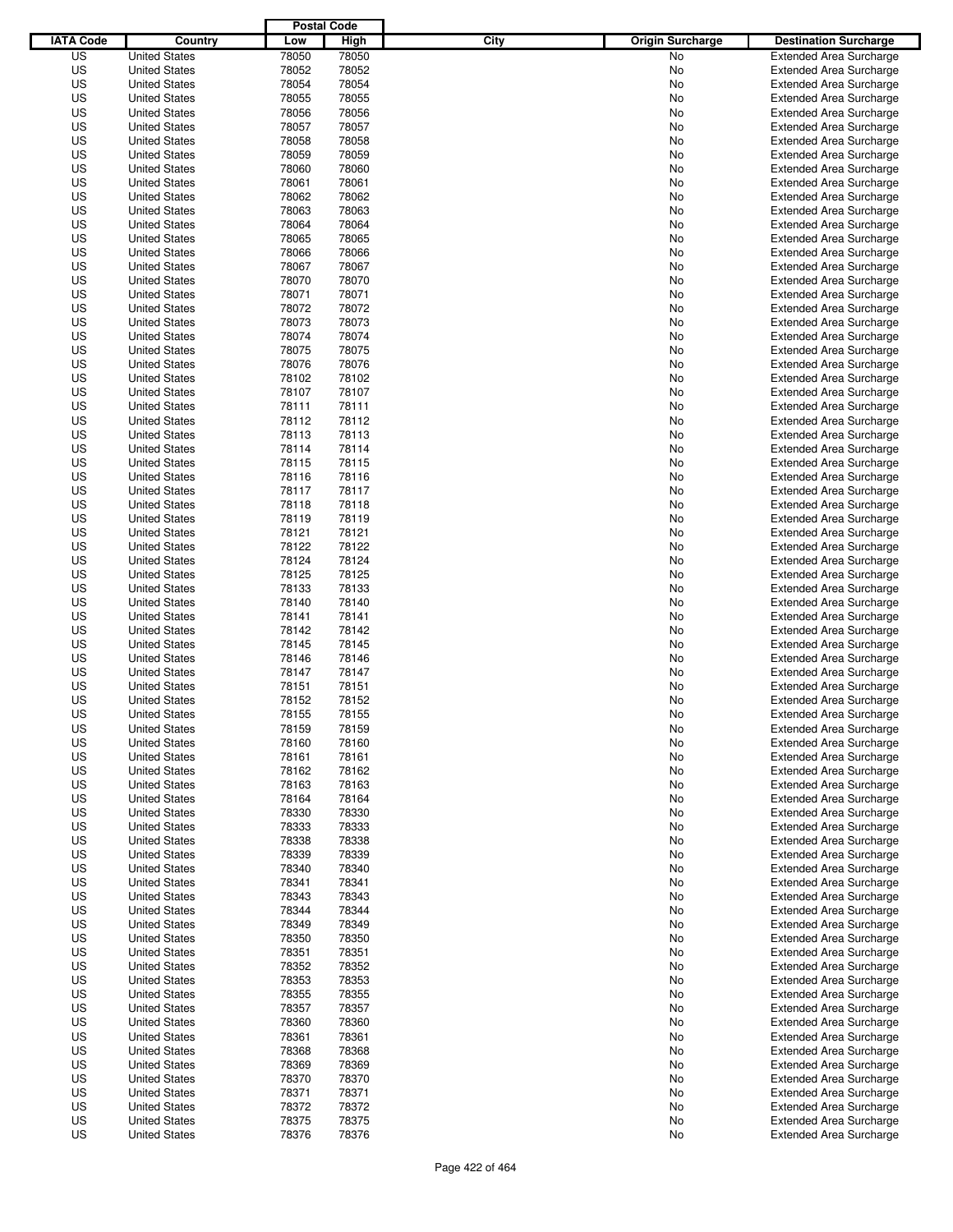|                  |                      | <b>Postal Code</b> |       |                                 |                                |
|------------------|----------------------|--------------------|-------|---------------------------------|--------------------------------|
| <b>IATA Code</b> | Country              | Low                | High  | City<br><b>Origin Surcharge</b> | <b>Destination Surcharge</b>   |
| US               | <b>United States</b> | 78379              | 78379 | <b>No</b>                       | <b>Extended Area Surcharge</b> |
| US               | <b>United States</b> | 78380              | 78380 | No                              | <b>Extended Area Surcharge</b> |
| US               | <b>United States</b> | 78383              | 78383 | No                              | <b>Extended Area Surcharge</b> |
| US               | <b>United States</b> | 78385              | 78385 | No                              | <b>Extended Area Surcharge</b> |
| US               | <b>United States</b> | 78387              | 78387 | No                              | <b>Extended Area Surcharge</b> |
| US               | <b>United States</b> | 78389              | 78389 | No                              | <b>Extended Area Surcharge</b> |
| US               | <b>United States</b> | 78391              | 78391 | No                              | <b>Extended Area Surcharge</b> |
| US               | <b>United States</b> | 78393              | 78393 | No                              | <b>Extended Area Surcharge</b> |
| US               | <b>United States</b> | 78536              | 78536 | No                              | <b>Extended Area Surcharge</b> |
| US               | <b>United States</b> | 78538              | 78538 | No                              | <b>Extended Area Surcharge</b> |
| US               | <b>United States</b> | 78543              | 78543 | No                              | <b>Extended Area Surcharge</b> |
| US               | <b>United States</b> | 78547              | 78547 | No                              | <b>Extended Area Surcharge</b> |
| US               | <b>United States</b> | 78548              | 78548 | No                              | <b>Extended Area Surcharge</b> |
| US               | <b>United States</b> | 78549              | 78549 | No                              | <b>Extended Area Surcharge</b> |
| US               | <b>United States</b> | 78558              | 78558 | No                              | <b>Extended Area Surcharge</b> |
| US               | <b>United States</b> | 78561              | 78561 | No                              | <b>Extended Area Surcharge</b> |
| US               | <b>United States</b> | 78563              | 78563 | No                              | <b>Extended Area Surcharge</b> |
| US               | <b>United States</b> | 78564              | 78564 | No                              | <b>Extended Area Surcharge</b> |
| US               | <b>United States</b> | 78566              | 78566 | No                              | <b>Extended Area Surcharge</b> |
| US               | <b>United States</b> | 78569              | 78569 | No                              | <b>Extended Area Surcharge</b> |
| US               | <b>United States</b> | 78580              | 78580 | No                              | <b>Extended Area Surcharge</b> |
| US               | <b>United States</b> | 78582              | 78582 | No                              | <b>Extended Area Surcharge</b> |
| US               | <b>United States</b> | 78583              | 78583 | No                              | <b>Extended Area Surcharge</b> |
| US               | <b>United States</b> | 78584              | 78584 | No                              | <b>Extended Area Surcharge</b> |
| US               | <b>United States</b> | 78588              | 78588 | No                              | <b>Extended Area Surcharge</b> |
| US               | <b>United States</b> | 78590              | 78590 | No                              | <b>Extended Area Surcharge</b> |
| US               | <b>United States</b> | 78591              | 78591 | No                              | <b>Extended Area Surcharge</b> |
| US               | <b>United States</b> | 78593              | 78593 | No                              | <b>Extended Area Surcharge</b> |
| US               | <b>United States</b> | 78594              | 78594 | No                              | <b>Extended Area Surcharge</b> |
| US               | <b>United States</b> | 78595              | 78595 | No                              | <b>Extended Area Surcharge</b> |
| US               | <b>United States</b> | 78598              | 78598 | No                              | <b>Extended Area Surcharge</b> |
| US               | <b>United States</b> | 78602              | 78602 | No                              | <b>Extended Area Surcharge</b> |
| US               | <b>United States</b> | 78603              | 78603 | No                              | <b>Extended Area Surcharge</b> |
| US               | <b>United States</b> | 78604              | 78604 | No                              | <b>Extended Area Surcharge</b> |
| US               | <b>United States</b> | 78605              | 78605 | No                              | <b>Extended Area Surcharge</b> |
| US               | <b>United States</b> | 78606              | 78606 | No                              | <b>Extended Area Surcharge</b> |
| US               | <b>United States</b> | 78607              | 78607 | No                              | <b>Extended Area Surcharge</b> |
| US               | <b>United States</b> | 78608              | 78608 | No                              | <b>Extended Area Surcharge</b> |
| US               | <b>United States</b> | 78609              | 78609 | No                              | <b>Extended Area Surcharge</b> |
| US               | <b>United States</b> | 78611              | 78611 | No                              | <b>Extended Area Surcharge</b> |
| US               | <b>United States</b> | 78612              | 78612 | No                              | <b>Extended Area Surcharge</b> |
| US               | <b>United States</b> | 78614              | 78614 | No                              | <b>Extended Area Surcharge</b> |
| US               | <b>United States</b> | 78615              | 78615 | No                              | <b>Extended Area Surcharge</b> |
| US               | <b>United States</b> | 78616              | 78616 | No                              | <b>Extended Area Surcharge</b> |
| US               | <b>United States</b> | 78618              | 78618 | No                              | Extended Area Surcharge        |
| US               | <b>United States</b> | 78619              | 78619 | No                              | <b>Extended Area Surcharge</b> |
| US               | <b>United States</b> | 78620              | 78620 | No                              | <b>Extended Area Surcharge</b> |
| US               | <b>United States</b> | 78621              | 78621 | No                              | <b>Extended Area Surcharge</b> |
| US               | <b>United States</b> | 78622              | 78622 | No                              | <b>Extended Area Surcharge</b> |
| US               | <b>United States</b> | 78623              | 78623 | No                              | <b>Extended Area Surcharge</b> |
| US               | <b>United States</b> | 78624              | 78624 | No                              | <b>Extended Area Surcharge</b> |
| US               | <b>United States</b> | 78629              | 78629 | No                              | <b>Extended Area Surcharge</b> |
| US               | <b>United States</b> | 78631              | 78631 | No                              | <b>Extended Area Surcharge</b> |
| US               | <b>United States</b> | 78632              | 78632 | No                              | <b>Extended Area Surcharge</b> |
| US               | <b>United States</b> | 78635              | 78635 | No                              | <b>Extended Area Surcharge</b> |
| US               | <b>United States</b> | 78636              | 78636 | No                              | <b>Extended Area Surcharge</b> |
| US               | <b>United States</b> | 78638              | 78638 | No                              | <b>Extended Area Surcharge</b> |
| US               | <b>United States</b> | 78639              | 78639 | No                              | <b>Extended Area Surcharge</b> |
| US               | <b>United States</b> | 78642              | 78642 | No                              | <b>Extended Area Surcharge</b> |
| US               | <b>United States</b> | 78643              | 78643 | No                              | <b>Extended Area Surcharge</b> |
| US               | <b>United States</b> | 78648              | 78648 | No                              | <b>Extended Area Surcharge</b> |
| US               | <b>United States</b> | 78650              | 78650 | No                              | <b>Extended Area Surcharge</b> |
| US               | <b>United States</b> | 78653              | 78653 | No                              | <b>Extended Area Surcharge</b> |
| US               | <b>United States</b> | 78654              | 78654 | No                              | <b>Extended Area Surcharge</b> |
| US               | <b>United States</b> | 78655              | 78655 | No                              | <b>Extended Area Surcharge</b> |
| US               | <b>United States</b> | 78656              | 78656 | No                              | <b>Extended Area Surcharge</b> |
| US               | <b>United States</b> | 78657              | 78657 | No                              | <b>Extended Area Surcharge</b> |
| US               | <b>United States</b> | 78659              | 78659 | No                              | <b>Extended Area Surcharge</b> |
| US               | <b>United States</b> | 78662              | 78662 | No                              | <b>Extended Area Surcharge</b> |
| US               | <b>United States</b> | 78663              | 78663 | No                              | <b>Extended Area Surcharge</b> |
| US               | <b>United States</b> | 78669              | 78669 | No                              | <b>Extended Area Surcharge</b> |
| US               | <b>United States</b> | 78670              | 78670 | No                              | <b>Extended Area Surcharge</b> |
| US               | <b>United States</b> | 78671              | 78671 | No                              | <b>Extended Area Surcharge</b> |
| US               | <b>United States</b> | 78672              | 78672 | No                              | <b>Extended Area Surcharge</b> |
| US               | <b>United States</b> | 78673              | 78673 | No                              | <b>Extended Area Surcharge</b> |
| US               | <b>United States</b> | 78674              | 78674 | No                              | <b>Extended Area Surcharge</b> |
| US               | <b>United States</b> | 78675              | 78675 | No                              | <b>Extended Area Surcharge</b> |
| US               | <b>United States</b> | 78677              | 78677 | No                              | <b>Extended Area Surcharge</b> |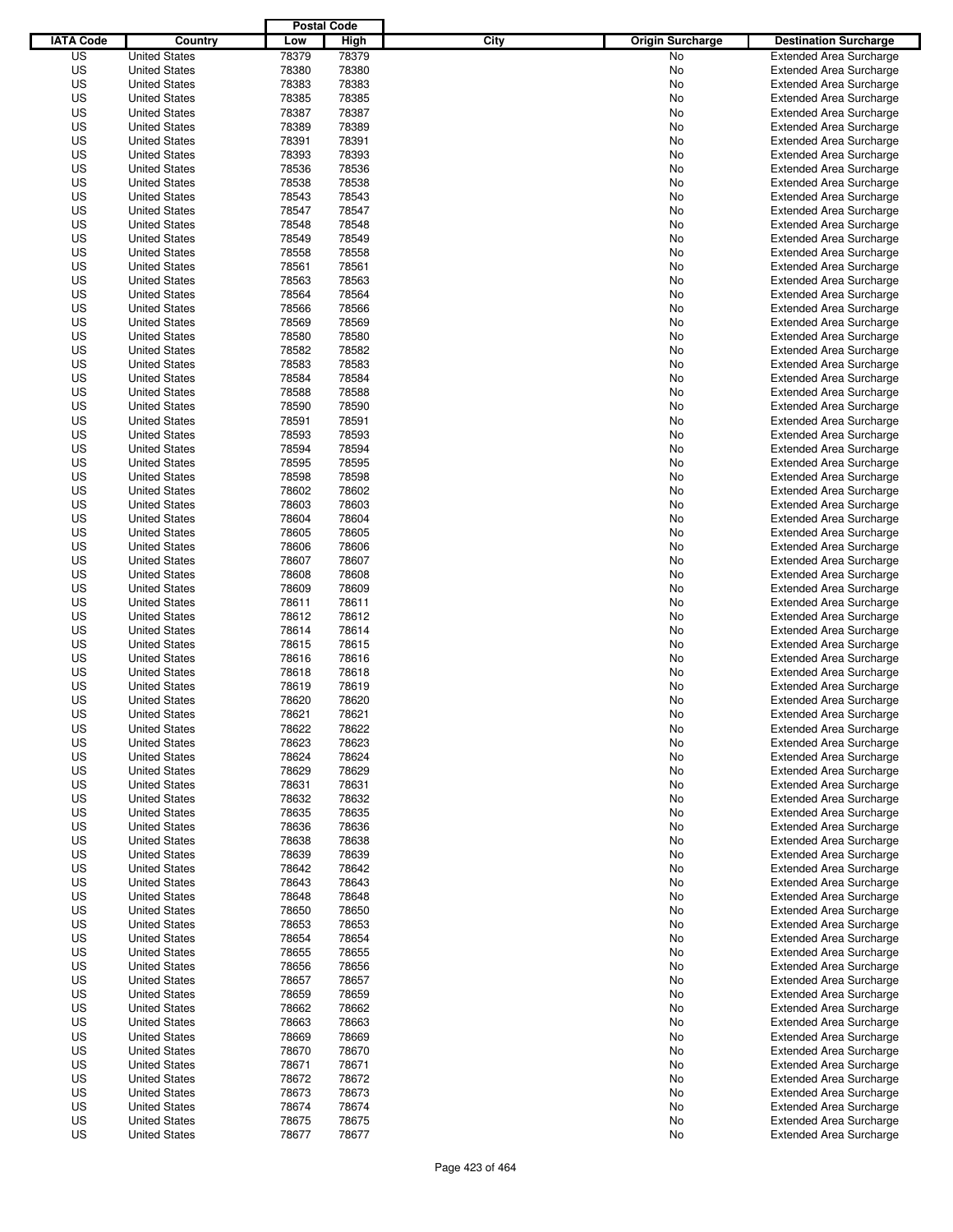|                  |                      | <b>Postal Code</b> |       |                                 |                                |
|------------------|----------------------|--------------------|-------|---------------------------------|--------------------------------|
| <b>IATA Code</b> | Country              | Low                | High  | City<br><b>Origin Surcharge</b> | <b>Destination Surcharge</b>   |
| US               | <b>United States</b> | 78827              | 78827 | <b>No</b>                       | <b>Extended Area Surcharge</b> |
| US               | <b>United States</b> | 78828              | 78828 | No                              | <b>Extended Area Surcharge</b> |
| US               | <b>United States</b> | 78829              | 78829 | No                              | <b>Extended Area Surcharge</b> |
| US               | <b>United States</b> | 78830              | 78830 | No                              | <b>Extended Area Surcharge</b> |
| US               | <b>United States</b> | 78832              | 78832 | No                              | <b>Extended Area Surcharge</b> |
| US               | <b>United States</b> | 78833              | 78833 | No                              | <b>Extended Area Surcharge</b> |
| US               | <b>United States</b> | 78834              | 78834 | No                              | <b>Extended Area Surcharge</b> |
| US               | <b>United States</b> | 78836              | 78836 | No                              | <b>Extended Area Surcharge</b> |
| US               | <b>United States</b> | 78837              | 78837 | No                              | <b>Extended Area Surcharge</b> |
| US               | <b>United States</b> | 78838              | 78838 | No                              | <b>Extended Area Surcharge</b> |
| US               | <b>United States</b> | 78839              | 78839 | No                              | <b>Extended Area Surcharge</b> |
| US               | <b>United States</b> | 78850              | 78850 | No                              | <b>Extended Area Surcharge</b> |
| US               | <b>United States</b> | 78851              | 78851 | No                              | <b>Extended Area Surcharge</b> |
| US               | <b>United States</b> | 78852              | 78852 | No                              | <b>Extended Area Surcharge</b> |
| US               | <b>United States</b> | 78853              | 78853 | No                              | <b>Extended Area Surcharge</b> |
| US               | <b>United States</b> | 78860              | 78860 | No                              | <b>Extended Area Surcharge</b> |
| US               | <b>United States</b> | 78861              | 78861 | No                              | <b>Extended Area Surcharge</b> |
| US               | <b>United States</b> | 78870              | 78870 | No                              | <b>Extended Area Surcharge</b> |
| US               | <b>United States</b> | 78871              | 78871 | No                              | <b>Extended Area Surcharge</b> |
| US               | <b>United States</b> | 78872              | 78872 | No                              | <b>Extended Area Surcharge</b> |
| US               | <b>United States</b> | 78873              | 78873 | No                              | <b>Extended Area Surcharge</b> |
| US               | <b>United States</b> | 78877              | 78877 | No                              | <b>Extended Area Surcharge</b> |
| US               | <b>United States</b> | 78879              | 78879 | No                              | <b>Extended Area Surcharge</b> |
| US               | <b>United States</b> | 78880              | 78880 | No                              | <b>Extended Area Surcharge</b> |
| US               | <b>United States</b> | 78881              | 78881 | No                              | <b>Extended Area Surcharge</b> |
| US               | <b>United States</b> | 78883              | 78883 | No                              | <b>Extended Area Surcharge</b> |
| US               | <b>United States</b> | 78884              | 78884 | No                              | <b>Extended Area Surcharge</b> |
| US               | <b>United States</b> | 78885              | 78885 | No                              | <b>Extended Area Surcharge</b> |
| US               | <b>United States</b> | 78886              | 78886 | No                              | <b>Extended Area Surcharge</b> |
| US               | <b>United States</b> | 78931              | 78931 | No                              | <b>Extended Area Surcharge</b> |
| US               | <b>United States</b> | 78932              | 78932 | No                              | <b>Extended Area Surcharge</b> |
| US               | <b>United States</b> | 78933              | 78933 | No                              | <b>Extended Area Surcharge</b> |
| US               | <b>United States</b> | 78934              | 78934 | No                              | <b>Extended Area Surcharge</b> |
| US               | <b>United States</b> | 78935              | 78935 | No                              | <b>Extended Area Surcharge</b> |
| US               | <b>United States</b> | 78938              | 78938 | No                              | <b>Extended Area Surcharge</b> |
| US               | <b>United States</b> | 78940              | 78940 | No                              | <b>Extended Area Surcharge</b> |
| US               | <b>United States</b> | 78941              | 78941 | No                              | <b>Extended Area Surcharge</b> |
| US               | <b>United States</b> | 78942              | 78942 | No                              | <b>Extended Area Surcharge</b> |
| US               | <b>United States</b> | 78943              | 78943 | No                              | <b>Extended Area Surcharge</b> |
| US               | <b>United States</b> | 78944              | 78944 | No                              | <b>Extended Area Surcharge</b> |
| US               | <b>United States</b> | 78945              | 78945 | No                              | <b>Extended Area Surcharge</b> |
| US               | <b>United States</b> | 78946              | 78946 | No                              | <b>Extended Area Surcharge</b> |
| US               | <b>United States</b> | 78947              | 78947 | No                              | <b>Extended Area Surcharge</b> |
| US               | <b>United States</b> | 78948              | 78948 | No                              | <b>Extended Area Surcharge</b> |
| US               | <b>United States</b> | 78949              | 78949 | No                              | Extended Area Surcharge        |
| US               | <b>United States</b> | 78950              | 78950 | No                              | <b>Extended Area Surcharge</b> |
| US               | <b>United States</b> | 78952              | 78952 | No                              | <b>Extended Area Surcharge</b> |
| US               | <b>United States</b> | 78953              | 78953 | No                              | <b>Extended Area Surcharge</b> |
| US               | <b>United States</b> | 78954              | 78954 | No                              | <b>Extended Area Surcharge</b> |
| US               | <b>United States</b> | 78956              | 78956 | No                              | <b>Extended Area Surcharge</b> |
| US               | <b>United States</b> | 78957              | 78957 | No                              | <b>Extended Area Surcharge</b> |
| US               | <b>United States</b> | 78959              | 78959 | No                              | <b>Extended Area Surcharge</b> |
| US               | <b>United States</b> | 78960              | 78960 | No                              | <b>Extended Area Surcharge</b> |
| US               | <b>United States</b> | 78962              | 78962 | No                              | <b>Extended Area Surcharge</b> |
| US               | <b>United States</b> | 78963              | 78963 | No                              | <b>Extended Area Surcharge</b> |
| US               | <b>United States</b> | 79001              | 79001 | No                              | <b>Extended Area Surcharge</b> |
| US               | <b>United States</b> | 79002              | 79002 | No                              | <b>Extended Area Surcharge</b> |
| US               | <b>United States</b> | 79003              | 79003 | No                              | <b>Extended Area Surcharge</b> |
| US               | <b>United States</b> | 79005              | 79005 | No                              | <b>Extended Area Surcharge</b> |
| US               | <b>United States</b> | 79009              | 79009 | No                              | <b>Extended Area Surcharge</b> |
| US               | <b>United States</b> | 79010              | 79010 | No                              | <b>Extended Area Surcharge</b> |
| US               | <b>United States</b> | 79011              | 79011 | No                              | <b>Extended Area Surcharge</b> |
| US               | <b>United States</b> | 79013              | 79013 | No                              | <b>Extended Area Surcharge</b> |
| US               | <b>United States</b> | 79014              | 79014 | No                              | <b>Extended Area Surcharge</b> |
| US               | <b>United States</b> | 79015              | 79015 | No                              | <b>Extended Area Surcharge</b> |
| US               | <b>United States</b> | 79018              | 79018 | No                              | <b>Extended Area Surcharge</b> |
| US               | <b>United States</b> | 79019              | 79019 | No                              | <b>Extended Area Surcharge</b> |
| US               | <b>United States</b> | 79021              | 79021 | No                              | <b>Extended Area Surcharge</b> |
| US               | <b>United States</b> | 79022              | 79022 | No                              | <b>Extended Area Surcharge</b> |
| US               | <b>United States</b> | 79024              | 79024 | No                              | <b>Extended Area Surcharge</b> |
| US               | <b>United States</b> | 79025              | 79025 | No                              | <b>Extended Area Surcharge</b> |
| US               | <b>United States</b> | 79027              | 79027 | No                              | <b>Extended Area Surcharge</b> |
| US               | <b>United States</b> | 79031              | 79031 | No                              | <b>Extended Area Surcharge</b> |
| US               | <b>United States</b> | 79032              | 79032 | No                              | <b>Extended Area Surcharge</b> |
| US               | <b>United States</b> | 79033              | 79033 | No                              | <b>Extended Area Surcharge</b> |
| US               | <b>United States</b> | 79034              | 79034 | No                              | <b>Extended Area Surcharge</b> |
| US               | <b>United States</b> | 79035              | 79035 | No                              | <b>Extended Area Surcharge</b> |
| US               | <b>United States</b> | 79036              | 79036 | No                              | <b>Extended Area Surcharge</b> |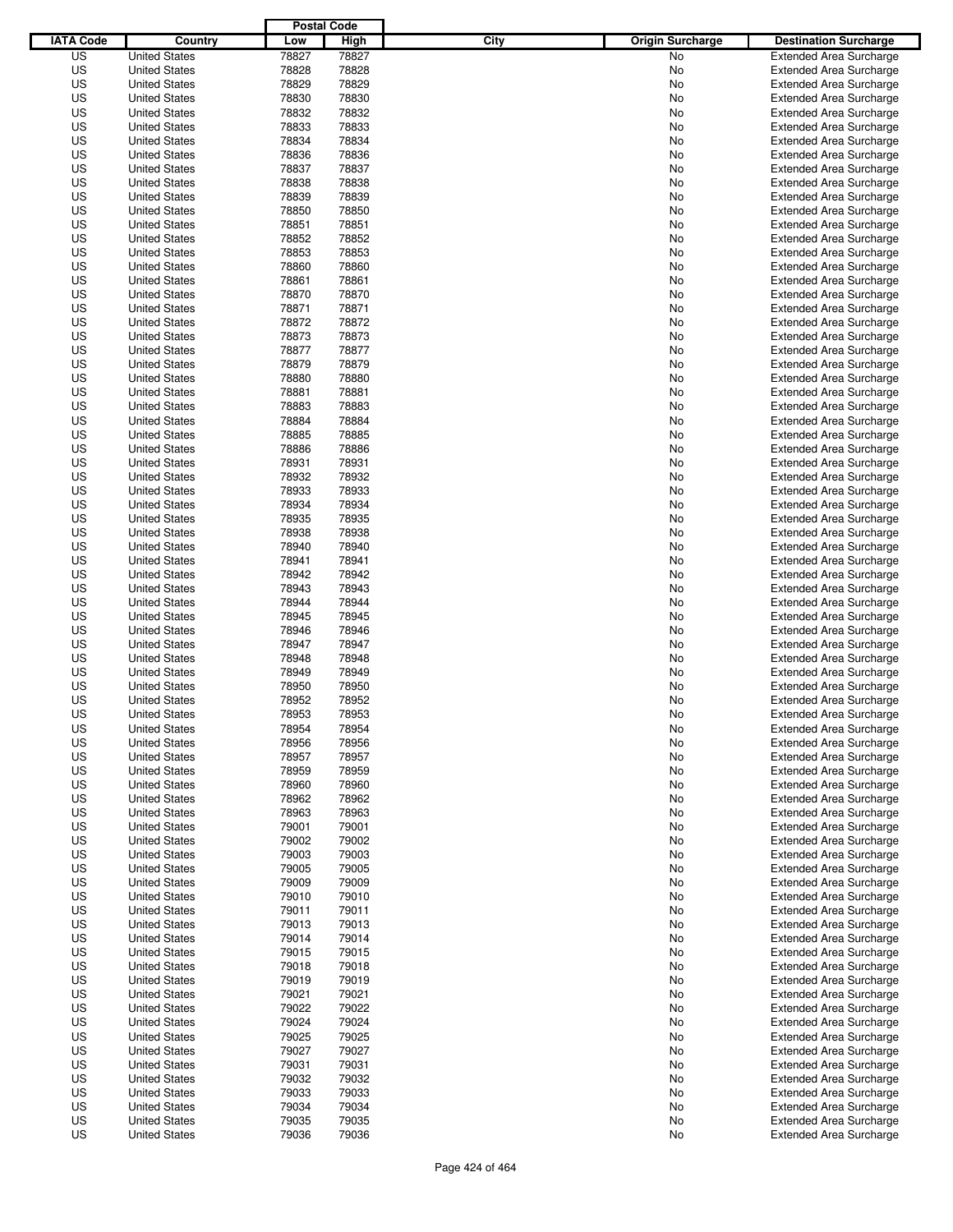|                  |                      | <b>Postal Code</b> |       |                                 |                                |
|------------------|----------------------|--------------------|-------|---------------------------------|--------------------------------|
| <b>IATA Code</b> | Country              | Low                | High  | City<br><b>Origin Surcharge</b> | <b>Destination Surcharge</b>   |
| US               | <b>United States</b> | 79039              | 79039 | <b>No</b>                       | <b>Extended Area Surcharge</b> |
| US               | <b>United States</b> | 79040              | 79040 | No                              | <b>Extended Area Surcharge</b> |
| US               | <b>United States</b> | 79041              | 79041 | No                              | <b>Extended Area Surcharge</b> |
| US               | <b>United States</b> | 79042              | 79042 | No                              | <b>Extended Area Surcharge</b> |
| US               | <b>United States</b> | 79043              | 79043 | No                              | <b>Extended Area Surcharge</b> |
| US               | <b>United States</b> | 79044              | 79044 | No                              | <b>Extended Area Surcharge</b> |
| US               | <b>United States</b> | 79045              | 79045 | No                              | <b>Extended Area Surcharge</b> |
| US               | <b>United States</b> | 79046              | 79046 | No                              | <b>Extended Area Surcharge</b> |
| US               | <b>United States</b> | 79051              | 79051 | No                              | <b>Extended Area Surcharge</b> |
| US               | <b>United States</b> | 79052              | 79052 | No                              | <b>Extended Area Surcharge</b> |
| US               | <b>United States</b> | 79053              | 79053 | No                              | <b>Extended Area Surcharge</b> |
| US               | <b>United States</b> | 79054              | 79054 | No                              | <b>Extended Area Surcharge</b> |
| US               | <b>United States</b> | 79056              | 79056 | No                              | <b>Extended Area Surcharge</b> |
| US               | <b>United States</b> | 79057              | 79057 | No                              | <b>Extended Area Surcharge</b> |
| US               | <b>United States</b> | 79058              | 79058 | No                              | <b>Extended Area Surcharge</b> |
| US               | <b>United States</b> | 79059              | 79059 | No                              | <b>Extended Area Surcharge</b> |
| US               | <b>United States</b> | 79061              | 79061 | No                              | <b>Extended Area Surcharge</b> |
| US               | <b>United States</b> | 79062              | 79062 | No                              | <b>Extended Area Surcharge</b> |
| US               | <b>United States</b> | 79063              | 79063 | No                              | <b>Extended Area Surcharge</b> |
| US               | <b>United States</b> | 79068              | 79068 | No                              | <b>Extended Area Surcharge</b> |
| US               | <b>United States</b> | 79070              | 79070 | No                              | <b>Extended Area Surcharge</b> |
| US               | <b>United States</b> | 79078              | 79078 | No                              | <b>Extended Area Surcharge</b> |
| US               | <b>United States</b> | 79079              | 79079 | No                              | <b>Extended Area Surcharge</b> |
| US               | <b>United States</b> | 79080              | 79080 | No                              | <b>Extended Area Surcharge</b> |
| US               | <b>United States</b> | 79081              | 79081 | No                              | <b>Extended Area Surcharge</b> |
| US               | <b>United States</b> | 79082              | 79082 | No                              | <b>Extended Area Surcharge</b> |
| US               | <b>United States</b> | 79083              | 79083 | No                              | <b>Extended Area Surcharge</b> |
| US               | <b>United States</b> | 79084              | 79084 | No                              | <b>Extended Area Surcharge</b> |
| US               | <b>United States</b> | 79085              | 79085 | No                              | <b>Extended Area Surcharge</b> |
| US               | <b>United States</b> | 79086              | 79086 | No                              | <b>Extended Area Surcharge</b> |
| US               | <b>United States</b> | 79087              | 79087 | No                              | <b>Extended Area Surcharge</b> |
| US               | <b>United States</b> | 79088              | 79088 | No                              | <b>Extended Area Surcharge</b> |
| US               | <b>United States</b> | 79091              | 79091 | No                              | <b>Extended Area Surcharge</b> |
| US               | <b>United States</b> | 79092              | 79092 | No                              | <b>Extended Area Surcharge</b> |
| US               | <b>United States</b> | 79093              | 79093 | No                              | <b>Extended Area Surcharge</b> |
| US               | <b>United States</b> | 79094              | 79094 | No                              | <b>Extended Area Surcharge</b> |
| US               | <b>United States</b> | 79096              | 79096 | No                              | <b>Extended Area Surcharge</b> |
| US               | <b>United States</b> | 79097              | 79097 | No                              | <b>Extended Area Surcharge</b> |
| US               | <b>United States</b> | 79098              | 79098 | No                              | <b>Extended Area Surcharge</b> |
| US               | <b>United States</b> | 79201              | 79201 | No                              | <b>Extended Area Surcharge</b> |
| US               | <b>United States</b> | 79220              | 79220 | No                              | <b>Extended Area Surcharge</b> |
| US               | <b>United States</b> | 79221              | 79221 | No                              | <b>Extended Area Surcharge</b> |
| US               | <b>United States</b> | 79225              | 79225 | No                              | <b>Extended Area Surcharge</b> |
| US               | <b>United States</b> | 79227              | 79227 | No                              | <b>Extended Area Surcharge</b> |
| US               | <b>United States</b> | 79229              | 79229 | No                              | Extended Area Surcharge        |
| US               | <b>United States</b> | 79230              | 79230 | No                              | <b>Extended Area Surcharge</b> |
| US               | <b>United States</b> | 79231              | 79231 | No                              | <b>Extended Area Surcharge</b> |
| US               | <b>United States</b> | 79232              | 79232 | No                              | <b>Extended Area Surcharge</b> |
| US               | <b>United States</b> | 79233              | 79233 | No                              | <b>Extended Area Surcharge</b> |
| US               | <b>United States</b> | 79234              | 79234 | No                              | <b>Extended Area Surcharge</b> |
| US               | <b>United States</b> | 79235              | 79235 | No                              | <b>Extended Area Surcharge</b> |
| US               | <b>United States</b> | 79236              | 79236 | No                              | <b>Extended Area Surcharge</b> |
| US               | <b>United States</b> | 79237              | 79237 | No                              | <b>Extended Area Surcharge</b> |
| US               | <b>United States</b> | 79239              | 79239 | No                              | <b>Extended Area Surcharge</b> |
| US               | <b>United States</b> | 79240              | 79240 | No                              | <b>Extended Area Surcharge</b> |
| US               | <b>United States</b> | 79241              | 79241 | No                              | <b>Extended Area Surcharge</b> |
| US               | <b>United States</b> | 79243              | 79243 | No                              | <b>Extended Area Surcharge</b> |
| US               | <b>United States</b> | 79244              | 79244 | No                              | <b>Extended Area Surcharge</b> |
| US               | <b>United States</b> | 79245              | 79245 | No                              | <b>Extended Area Surcharge</b> |
| US               | <b>United States</b> | 79247              | 79247 | No                              | <b>Extended Area Surcharge</b> |
| US               | <b>United States</b> | 79248              | 79248 | No                              | <b>Extended Area Surcharge</b> |
| US               | <b>United States</b> | 79250              | 79250 | No                              | <b>Extended Area Surcharge</b> |
| US               | <b>United States</b> | 79251              | 79251 | No                              | <b>Extended Area Surcharge</b> |
| US               | <b>United States</b> | 79252              | 79252 | No                              | <b>Extended Area Surcharge</b> |
| US               | <b>United States</b> | 79255              | 79255 | No                              | <b>Extended Area Surcharge</b> |
| US               | <b>United States</b> | 79256              | 79256 | No                              | <b>Extended Area Surcharge</b> |
| US               | <b>United States</b> | 79257              | 79257 | No                              | <b>Extended Area Surcharge</b> |
| US               | <b>United States</b> | 79258              | 79258 | No                              | <b>Extended Area Surcharge</b> |
| US               | <b>United States</b> | 79259              | 79259 | No                              | <b>Extended Area Surcharge</b> |
| US               | <b>United States</b> | 79261              | 79261 | No                              | <b>Extended Area Surcharge</b> |
| US               | <b>United States</b> | 79311              | 79311 | No                              | <b>Extended Area Surcharge</b> |
| US               | <b>United States</b> | 79312              | 79312 | No                              | <b>Extended Area Surcharge</b> |
| US               | <b>United States</b> | 79313              | 79313 | No                              | <b>Extended Area Surcharge</b> |
| US               | <b>United States</b> | 79314              | 79314 | No                              | <b>Extended Area Surcharge</b> |
| US               | <b>United States</b> | 79316              | 79316 | No                              | <b>Extended Area Surcharge</b> |
| US               | <b>United States</b> | 79320              | 79320 | No                              | <b>Extended Area Surcharge</b> |
| US               | <b>United States</b> | 79322              | 79322 | No                              | <b>Extended Area Surcharge</b> |
| US               | <b>United States</b> | 79323              | 79323 | No                              | <b>Extended Area Surcharge</b> |
|                  |                      |                    |       |                                 |                                |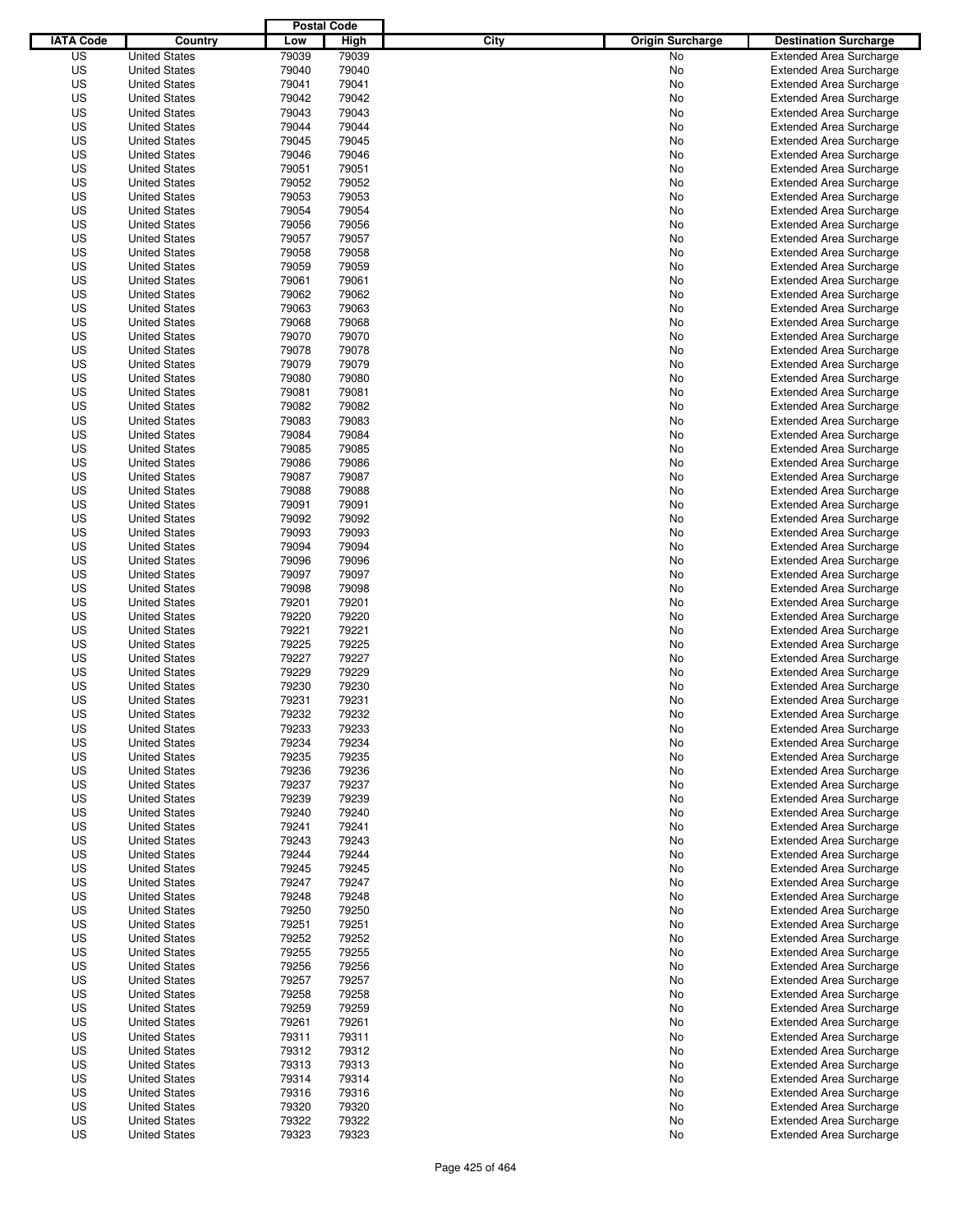|                  |                                              | <b>Postal Code</b> |       |                                 |                                                                  |
|------------------|----------------------------------------------|--------------------|-------|---------------------------------|------------------------------------------------------------------|
| <b>IATA Code</b> | Country                                      | Low                | High  | City<br><b>Origin Surcharge</b> | <b>Destination Surcharge</b>                                     |
| US               | <b>United States</b>                         | 79324              | 79324 | <b>No</b>                       | <b>Extended Area Surcharge</b>                                   |
| US               | <b>United States</b>                         | 79325              | 79325 | No                              | <b>Extended Area Surcharge</b>                                   |
| US               | <b>United States</b>                         | 79326              | 79326 | No                              | <b>Extended Area Surcharge</b>                                   |
| US               | <b>United States</b>                         | 79329              | 79329 | No                              | <b>Extended Area Surcharge</b>                                   |
| US               | <b>United States</b>                         | 79330              | 79330 | No                              | <b>Extended Area Surcharge</b>                                   |
| US               | <b>United States</b>                         | 79331              | 79331 | No                              | <b>Extended Area Surcharge</b>                                   |
| US               | <b>United States</b>                         | 79336              | 79336 | No                              | <b>Extended Area Surcharge</b>                                   |
| US               | <b>United States</b>                         | 79342              | 79342 | No                              | <b>Extended Area Surcharge</b>                                   |
| US               | <b>United States</b>                         | 79343              | 79343 | No                              | <b>Extended Area Surcharge</b>                                   |
| US               | <b>United States</b>                         | 79344              | 79344 | No                              | <b>Extended Area Surcharge</b>                                   |
| US               | <b>United States</b>                         | 79345              | 79345 | No                              | <b>Extended Area Surcharge</b>                                   |
| US               | <b>United States</b>                         | 79346              | 79346 | No                              | <b>Extended Area Surcharge</b>                                   |
| US               | <b>United States</b>                         | 79347              | 79347 | No                              | <b>Extended Area Surcharge</b>                                   |
| US               | <b>United States</b>                         | 79351              | 79351 | No                              | <b>Extended Area Surcharge</b>                                   |
| US               | <b>United States</b>                         | 79353              | 79353 | No                              | <b>Extended Area Surcharge</b>                                   |
| US               | <b>United States</b>                         | 79355              | 79355 | No                              | <b>Extended Area Surcharge</b>                                   |
| US               | <b>United States</b>                         | 79356              | 79356 | No                              | <b>Extended Area Surcharge</b>                                   |
| US               | <b>United States</b>                         | 79357              | 79357 | No                              | <b>Extended Area Surcharge</b>                                   |
| US               | <b>United States</b>                         | 79358              | 79358 | No                              | <b>Extended Area Surcharge</b>                                   |
| US               | <b>United States</b>                         | 79359              | 79359 | No                              | <b>Extended Area Surcharge</b>                                   |
| US               | <b>United States</b>                         | 79360              | 79360 | No                              | <b>Extended Area Surcharge</b>                                   |
| US               | <b>United States</b>                         | 79363              | 79363 | No                              | <b>Extended Area Surcharge</b>                                   |
| US               | <b>United States</b>                         | 79369              | 79369 | No                              | <b>Extended Area Surcharge</b>                                   |
| US               | <b>United States</b>                         | 79370              | 79370 | No                              | <b>Extended Area Surcharge</b>                                   |
| US               | <b>United States</b>                         | 79371              | 79371 | No                              | <b>Extended Area Surcharge</b>                                   |
| US               | <b>United States</b>                         | 79373              | 79373 | No                              | <b>Extended Area Surcharge</b>                                   |
| US               | <b>United States</b>                         | 79376              | 79376 | No                              | <b>Extended Area Surcharge</b>                                   |
| US               | <b>United States</b>                         | 79377              | 79377 | No                              | <b>Extended Area Surcharge</b>                                   |
| US               | <b>United States</b>                         | 79378              | 79378 | No                              | <b>Extended Area Surcharge</b>                                   |
| US               | <b>United States</b>                         | 79379              | 79379 | No                              | <b>Extended Area Surcharge</b>                                   |
| US               |                                              | 79380              | 79380 | No                              |                                                                  |
| US               | <b>United States</b><br><b>United States</b> | 79381              | 79381 |                                 | <b>Extended Area Surcharge</b><br><b>Extended Area Surcharge</b> |
|                  | <b>United States</b>                         |                    |       | No                              |                                                                  |
| US               |                                              | 79383              | 79383 | No                              | <b>Extended Area Surcharge</b>                                   |
| US               | <b>United States</b>                         | 79501              | 79501 | No                              | <b>Extended Area Surcharge</b>                                   |
| US               | <b>United States</b>                         | 79502              | 79502 | No                              | <b>Extended Area Surcharge</b>                                   |
| US               | <b>United States</b>                         | 79503              | 79503 | No                              | <b>Extended Area Surcharge</b>                                   |
| US               | <b>United States</b>                         | 79504              | 79504 | No                              | <b>Extended Area Surcharge</b>                                   |
| US               | <b>United States</b>                         | 79505              | 79505 | No                              | <b>Extended Area Surcharge</b>                                   |
| US               | <b>United States</b>                         | 79506              | 79506 | No                              | <b>Extended Area Surcharge</b>                                   |
| US               | <b>United States</b>                         | 79508              | 79508 | No                              | <b>Extended Area Surcharge</b>                                   |
| US               | <b>United States</b>                         | 79510              | 79510 | No                              | <b>Extended Area Surcharge</b>                                   |
| US               | <b>United States</b>                         | 79511              | 79511 | No                              | <b>Extended Area Surcharge</b>                                   |
| US               | <b>United States</b>                         | 79512              | 79512 | No                              | <b>Extended Area Surcharge</b>                                   |
| US               | <b>United States</b>                         | 79517              | 79517 | No                              | <b>Extended Area Surcharge</b>                                   |
| US               | <b>United States</b>                         | 79518              | 79518 | No                              | Extended Area Surcharge                                          |
| US               | <b>United States</b>                         | 79519              | 79519 | No                              | <b>Extended Area Surcharge</b>                                   |
| US               | <b>United States</b>                         | 79520              | 79520 | No                              | <b>Extended Area Surcharge</b>                                   |
| US               | <b>United States</b>                         | 79521              | 79521 | No                              | <b>Extended Area Surcharge</b>                                   |
| US               | <b>United States</b>                         | 79525              | 79525 | No                              | <b>Extended Area Surcharge</b>                                   |
| US               | <b>United States</b>                         | 79526              | 79526 | No                              | <b>Extended Area Surcharge</b>                                   |
| US               | <b>United States</b>                         | 79527              | 79527 | No                              | <b>Extended Area Surcharge</b>                                   |
| US               | <b>United States</b>                         | 79528              | 79528 | No                              | <b>Extended Area Surcharge</b>                                   |
| US               | <b>United States</b>                         | 79529              | 79529 | No                              | <b>Extended Area Surcharge</b>                                   |
| US               | <b>United States</b>                         | 79530              | 79530 | No                              | <b>Extended Area Surcharge</b>                                   |
| US               | <b>United States</b>                         | 79532              | 79532 | No                              | <b>Extended Area Surcharge</b>                                   |
| US               | <b>United States</b>                         | 79533              | 79533 | No                              | <b>Extended Area Surcharge</b>                                   |
| US               | <b>United States</b>                         | 79534              | 79534 | No                              | <b>Extended Area Surcharge</b>                                   |
| US               | <b>United States</b>                         | 79535              | 79535 | No                              | <b>Extended Area Surcharge</b>                                   |
| US               | <b>United States</b>                         | 79536              | 79536 | No                              | <b>Extended Area Surcharge</b>                                   |
| US               | <b>United States</b>                         | 79537              | 79537 | No                              | <b>Extended Area Surcharge</b>                                   |
| US               | <b>United States</b>                         | 79538              | 79538 | No                              | <b>Extended Area Surcharge</b>                                   |
| US               | <b>United States</b>                         | 79539              | 79539 | No                              | <b>Extended Area Surcharge</b>                                   |
| US               | <b>United States</b>                         | 79540              | 79540 | No                              | <b>Extended Area Surcharge</b>                                   |
| US               | <b>United States</b>                         | 79541              | 79541 | No                              | <b>Extended Area Surcharge</b>                                   |
| US               | <b>United States</b>                         | 79543              | 79543 | No                              | <b>Extended Area Surcharge</b>                                   |
| US               | <b>United States</b>                         | 79544              | 79544 | No                              | <b>Extended Area Surcharge</b>                                   |
| US               | <b>United States</b>                         | 79545              | 79545 | No                              | <b>Extended Area Surcharge</b>                                   |
| US               | <b>United States</b>                         | 79546              | 79546 | No                              | <b>Extended Area Surcharge</b>                                   |
| US               | <b>United States</b>                         | 79547              | 79547 | No                              | <b>Extended Area Surcharge</b>                                   |
| US               | <b>United States</b>                         | 79548              | 79548 | No                              | <b>Extended Area Surcharge</b>                                   |
| US               | <b>United States</b>                         | 79549              | 79549 | No                              | <b>Extended Area Surcharge</b>                                   |
| US               | <b>United States</b>                         | 79553              | 79553 | No                              | <b>Extended Area Surcharge</b>                                   |
| US               | <b>United States</b>                         | 79556              | 79556 | No                              | <b>Extended Area Surcharge</b>                                   |
| US               | <b>United States</b>                         | 79560              | 79560 | No                              | <b>Extended Area Surcharge</b>                                   |
| US               | <b>United States</b>                         | 79561              | 79561 | No                              | <b>Extended Area Surcharge</b>                                   |
| US               | <b>United States</b>                         | 79562              | 79562 | No                              | <b>Extended Area Surcharge</b>                                   |
| US               | <b>United States</b>                         | 79565              | 79565 | No                              | <b>Extended Area Surcharge</b>                                   |
| US               | <b>United States</b>                         | 79566              | 79566 | No                              | <b>Extended Area Surcharge</b>                                   |
|                  |                                              |                    |       |                                 |                                                                  |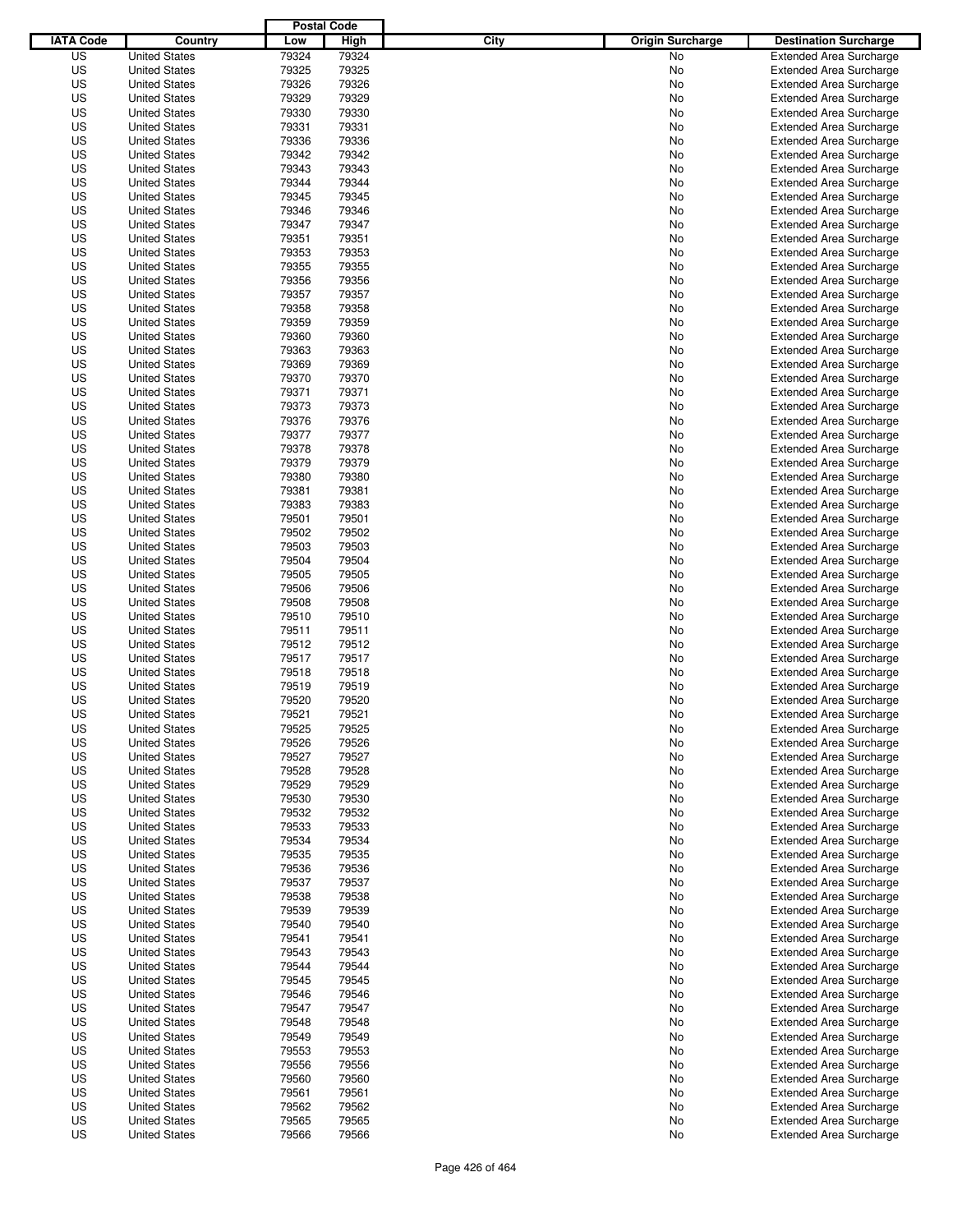|                  |                                              | <b>Postal Code</b> |                |                                 |                                                                  |
|------------------|----------------------------------------------|--------------------|----------------|---------------------------------|------------------------------------------------------------------|
| <b>IATA Code</b> | Country                                      | Low                | High           | City<br><b>Origin Surcharge</b> | <b>Destination Surcharge</b>                                     |
| US               | <b>United States</b>                         | 79567              | 79567          | <b>No</b>                       | <b>Extended Area Surcharge</b>                                   |
| US               | <b>United States</b>                         | 79713              | 79713          | No                              | <b>Extended Area Surcharge</b>                                   |
| US               | <b>United States</b>                         | 79718              | 79718          | No                              | <b>Extended Area Surcharge</b>                                   |
| US               | <b>United States</b>                         | 79719              | 79719          | No                              | <b>Extended Area Surcharge</b>                                   |
| US               | <b>United States</b>                         | 79720              | 79720          | No                              | <b>Extended Area Surcharge</b>                                   |
| US               | <b>United States</b>                         | 79730              | 79730          | No                              | <b>Extended Area Surcharge</b>                                   |
| US               | <b>United States</b>                         | 79733              | 79733          | No                              | <b>Extended Area Surcharge</b>                                   |
| US               | <b>United States</b>                         | 79734              | 79734          | No                              | <b>Extended Area Surcharge</b>                                   |
| US               | <b>United States</b>                         | 79735              | 79735          | No                              | <b>Extended Area Surcharge</b>                                   |
| US               | <b>United States</b>                         | 79738              | 79738          | No                              | <b>Extended Area Surcharge</b>                                   |
| US               | <b>United States</b>                         | 79740              | 79740          | No                              | <b>Extended Area Surcharge</b>                                   |
| US               | <b>United States</b>                         | 79741              | 79741          | No                              | <b>Extended Area Surcharge</b>                                   |
| US               | <b>United States</b>                         | 79742              | 79742          | No                              | <b>Extended Area Surcharge</b>                                   |
| US               | <b>United States</b>                         | 79743              | 79743          | No                              | <b>Extended Area Surcharge</b>                                   |
| US               | <b>United States</b>                         | 79744              | 79744          | No                              | <b>Extended Area Surcharge</b>                                   |
| US               | <b>United States</b>                         | 79748              | 79748          | No                              | <b>Extended Area Surcharge</b>                                   |
| US               | <b>United States</b>                         | 79749              | 79749          | No                              | <b>Extended Area Surcharge</b>                                   |
| US               | <b>United States</b>                         | 79752              | 79752          | No                              | <b>Extended Area Surcharge</b>                                   |
| US               | <b>United States</b>                         | 79754              | 79754          | No                              | <b>Extended Area Surcharge</b>                                   |
| US               | <b>United States</b>                         | 79755              | 79755          | No                              | <b>Extended Area Surcharge</b>                                   |
| US               | <b>United States</b>                         | 79758              | 79758          | No                              | <b>Extended Area Surcharge</b>                                   |
| US               | <b>United States</b>                         | 79772              | 79772          | No                              | <b>Extended Area Surcharge</b>                                   |
| US               | <b>United States</b>                         | 79777              | 79777          | No                              | <b>Extended Area Surcharge</b>                                   |
| US               | <b>United States</b>                         | 79778              | 79778          | No                              | <b>Extended Area Surcharge</b>                                   |
| US               | <b>United States</b>                         | 79780              | 79780          | No                              | <b>Extended Area Surcharge</b>                                   |
| US               | <b>United States</b>                         | 79781              | 79781          | No                              | <b>Extended Area Surcharge</b>                                   |
| US               | <b>United States</b>                         | 79782              | 79782          | No                              | <b>Extended Area Surcharge</b>                                   |
| US               | <b>United States</b>                         | 79783              | 79783          | No                              | <b>Extended Area Surcharge</b>                                   |
| US               | <b>United States</b>                         | 79785              | 79785          | No                              | <b>Extended Area Surcharge</b>                                   |
| US               | <b>United States</b>                         | 79830              | 79830          | No                              | <b>Extended Area Surcharge</b>                                   |
| US               | <b>United States</b>                         | 79834              | 79834          | No                              | <b>Extended Area Surcharge</b>                                   |
| US               | <b>United States</b>                         | 79836              | 79836          | No                              | <b>Extended Area Surcharge</b>                                   |
| US               | <b>United States</b>                         | 79837              | 79837          | No                              | <b>Extended Area Surcharge</b>                                   |
| US               | <b>United States</b>                         | 79839              | 79839          | No                              | <b>Extended Area Surcharge</b>                                   |
| US               | <b>United States</b>                         | 79842              | 79842          | No                              | <b>Extended Area Surcharge</b>                                   |
| US               | <b>United States</b>                         | 79845              | 79845          | No                              | <b>Extended Area Surcharge</b>                                   |
| US               | <b>United States</b>                         | 79846              | 79846          | No                              | <b>Extended Area Surcharge</b>                                   |
| US               | <b>United States</b>                         | 79847              | 79847          | No                              | <b>Extended Area Surcharge</b>                                   |
| US               | <b>United States</b>                         | 79848              | 79848          | No                              | <b>Extended Area Surcharge</b>                                   |
| US               | <b>United States</b>                         | 79850              | 79850          | No                              | <b>Extended Area Surcharge</b>                                   |
| US               | <b>United States</b>                         | 79851              | 79851          | No                              | <b>Extended Area Surcharge</b>                                   |
| US               | <b>United States</b>                         | 79852              | 79852          | No                              | <b>Extended Area Surcharge</b>                                   |
| US               | <b>United States</b>                         | 79853              | 79853          | No                              | <b>Extended Area Surcharge</b>                                   |
| US               | <b>United States</b>                         | 79854              | 79854          | No                              | <b>Extended Area Surcharge</b>                                   |
| US               | <b>United States</b>                         | 79855              | 79855          | No                              | Extended Area Surcharge                                          |
| US               | <b>United States</b>                         | 80101              | 80101          | No                              | <b>Extended Area Surcharge</b>                                   |
| US               | <b>United States</b>                         | 80102              | 80102          | No                              | <b>Extended Area Surcharge</b>                                   |
| US               | <b>United States</b>                         | 80103              | 80103          | No                              | <b>Extended Area Surcharge</b>                                   |
| US               | <b>United States</b>                         | 80105              | 80105          | No                              | <b>Extended Area Surcharge</b>                                   |
| US               | <b>United States</b>                         | 80106              | 80106          | No                              | <b>Extended Area Surcharge</b>                                   |
| US               | <b>United States</b>                         | 80107              | 80107          | No                              | <b>Extended Area Surcharge</b>                                   |
| US               | <b>United States</b>                         | 80116              | 80116          | No                              | <b>Extended Area Surcharge</b>                                   |
| US               | <b>United States</b>                         | 80117              | 80117          | No                              | <b>Extended Area Surcharge</b>                                   |
| US               | <b>United States</b>                         | 80118              | 80118          | No                              | <b>Extended Area Surcharge</b>                                   |
| US               | <b>United States</b>                         | 80135              | 80135          | No                              | <b>Extended Area Surcharge</b>                                   |
| US               | <b>United States</b>                         | 80136              | 80136          | No                              | <b>Extended Area Surcharge</b>                                   |
| US               | <b>United States</b>                         | 80137              | 80137          | No                              | <b>Extended Area Surcharge</b>                                   |
| US               | <b>United States</b>                         | 80420              | 80420          | No                              | <b>Extended Area Surcharge</b>                                   |
| US               | <b>United States</b>                         | 80421              | 80421          | No                              | <b>Extended Area Surcharge</b>                                   |
| US               | <b>United States</b>                         | 80422              | 80422          | No                              | <b>Extended Area Surcharge</b>                                   |
| US               | <b>United States</b>                         | 80423              | 80423          | No                              | <b>Extended Area Surcharge</b>                                   |
| US<br>US         | <b>United States</b>                         | 80425              | 80425<br>80426 | No                              | <b>Extended Area Surcharge</b><br><b>Extended Area Surcharge</b> |
|                  | <b>United States</b>                         | 80426              |                | No                              |                                                                  |
| US<br>US         | <b>United States</b><br><b>United States</b> | 80427              | 80427<br>80428 | No<br>No                        | <b>Extended Area Surcharge</b><br><b>Extended Area Surcharge</b> |
| US               | <b>United States</b>                         | 80428<br>80430     | 80430          | No                              | <b>Extended Area Surcharge</b>                                   |
| US               | <b>United States</b>                         | 80432              | 80432          | No                              | <b>Extended Area Surcharge</b>                                   |
| US               | <b>United States</b>                         | 80433              | 80433          | No                              | <b>Extended Area Surcharge</b>                                   |
| US               | <b>United States</b>                         | 80434              | 80434          | No                              | <b>Extended Area Surcharge</b>                                   |
| US               | <b>United States</b>                         | 80436              | 80436          | No                              | <b>Extended Area Surcharge</b>                                   |
| US               | <b>United States</b>                         | 80438              | 80438          | No                              | <b>Extended Area Surcharge</b>                                   |
| US               | <b>United States</b>                         | 80439              | 80439          | No                              | <b>Extended Area Surcharge</b>                                   |
| US               | <b>United States</b>                         | 80440              | 80440          | No                              | <b>Extended Area Surcharge</b>                                   |
| US               | <b>United States</b>                         | 80442              | 80442          | No                              | <b>Extended Area Surcharge</b>                                   |
| US               | <b>United States</b>                         | 80444              | 80444          | No                              | <b>Extended Area Surcharge</b>                                   |
| US               | <b>United States</b>                         | 80446              | 80446          | No                              | <b>Extended Area Surcharge</b>                                   |
| US               | <b>United States</b>                         | 80447              | 80447          | No                              | <b>Extended Area Surcharge</b>                                   |
| US               | <b>United States</b>                         | 80448              | 80448          | No                              | <b>Extended Area Surcharge</b>                                   |
|                  |                                              |                    |                |                                 |                                                                  |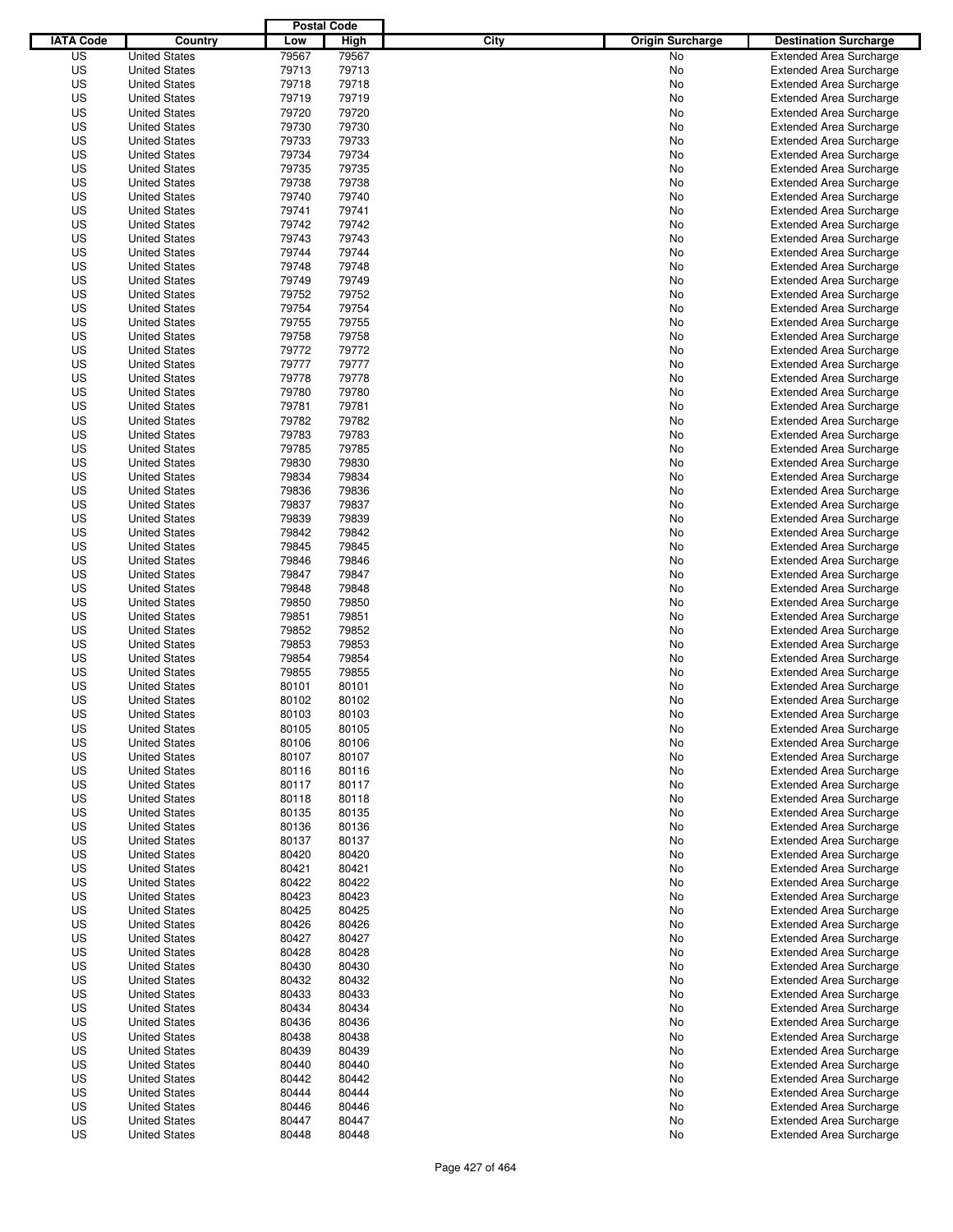|                  |                                              | <b>Postal Code</b> |                |                                 |                                                                  |
|------------------|----------------------------------------------|--------------------|----------------|---------------------------------|------------------------------------------------------------------|
| <b>IATA Code</b> | Country                                      | Low                | High           | City<br><b>Origin Surcharge</b> | <b>Destination Surcharge</b>                                     |
| US               | <b>United States</b>                         | 80449              | 80449          | <b>No</b>                       | <b>Extended Area Surcharge</b>                                   |
| US               | <b>United States</b>                         | 80451              | 80451          | No                              | <b>Extended Area Surcharge</b>                                   |
| US               | <b>United States</b>                         | 80452              | 80452          | No                              | <b>Extended Area Surcharge</b>                                   |
| US               | <b>United States</b>                         | 80455              | 80455          | No                              | <b>Extended Area Surcharge</b>                                   |
| US               | <b>United States</b>                         | 80456              | 80456          | No                              | <b>Extended Area Surcharge</b>                                   |
| US               | <b>United States</b>                         | 80459              | 80459          | No                              | <b>Extended Area Surcharge</b>                                   |
| US               | <b>United States</b>                         | 80461              | 80461          | No                              | <b>Extended Area Surcharge</b>                                   |
| US               | <b>United States</b>                         | 80463              | 80463          | No                              | <b>Extended Area Surcharge</b>                                   |
| US               | <b>United States</b>                         | 80466              | 80466          | No                              | <b>Extended Area Surcharge</b>                                   |
| US               | <b>United States</b>                         | 80467              | 80467          | No                              | <b>Extended Area Surcharge</b>                                   |
| US               | <b>United States</b>                         | 80468              | 80468          | No                              | <b>Extended Area Surcharge</b>                                   |
| US               | <b>United States</b>                         | 80469              | 80469          | No                              | <b>Extended Area Surcharge</b>                                   |
| US               | <b>United States</b>                         | 80470              | 80470          | No                              | <b>Extended Area Surcharge</b>                                   |
| US               | <b>United States</b>                         | 80473              | 80473          | No                              | <b>Extended Area Surcharge</b>                                   |
| US               | <b>United States</b>                         | 80474              | 80474          | No                              | <b>Extended Area Surcharge</b>                                   |
| US               | <b>United States</b>                         | 80475              | 80475          | No                              | <b>Extended Area Surcharge</b>                                   |
| US               | <b>United States</b>                         | 80476              | 80476          | No                              | <b>Extended Area Surcharge</b>                                   |
| US               | <b>United States</b>                         | 80478              | 80478          | No                              | <b>Extended Area Surcharge</b>                                   |
| US               | <b>United States</b>                         | 80479              | 80479          | No                              | <b>Extended Area Surcharge</b>                                   |
| US               | <b>United States</b>                         | 80480              | 80480          | No                              | <b>Extended Area Surcharge</b>                                   |
| US               | <b>United States</b>                         | 80481              | 80481          | No                              | <b>Extended Area Surcharge</b>                                   |
| US               | <b>United States</b>                         | 80482              | 80482          | No                              | <b>Extended Area Surcharge</b>                                   |
| US               | <b>United States</b>                         | 80483              | 80483          | No                              | <b>Extended Area Surcharge</b>                                   |
| US               | <b>United States</b>                         | 80498              | 80498          | No                              | <b>Extended Area Surcharge</b>                                   |
| US               | <b>United States</b>                         | 80510              | 80510          | No                              | <b>Extended Area Surcharge</b>                                   |
| US               | <b>United States</b>                         | 80512              | 80512          | No                              | <b>Extended Area Surcharge</b>                                   |
| US               | <b>United States</b>                         | 80515              | 80515          | No                              | <b>Extended Area Surcharge</b>                                   |
| US               | <b>United States</b>                         | 80532              | 80532          | No                              | <b>Extended Area Surcharge</b>                                   |
| US               | <b>United States</b>                         | 80535              | 80535          | No                              | <b>Extended Area Surcharge</b>                                   |
| US               | <b>United States</b>                         | 80536              | 80536          | No                              | <b>Extended Area Surcharge</b>                                   |
| US               | <b>United States</b>                         | 80540              | 80540          | No                              | <b>Extended Area Surcharge</b>                                   |
| US               | <b>United States</b>                         | 80542              | 80542          | No                              | <b>Extended Area Surcharge</b>                                   |
| US               | <b>United States</b>                         | 80545              | 80545          | No                              | <b>Extended Area Surcharge</b>                                   |
| US               | <b>United States</b>                         | 80549              | 80549          | No                              | <b>Extended Area Surcharge</b>                                   |
| US               | <b>United States</b>                         | 80610              | 80610          | No                              | <b>Extended Area Surcharge</b>                                   |
| US               | <b>United States</b>                         | 80611              | 80611          | No                              | <b>Extended Area Surcharge</b>                                   |
| US               | <b>United States</b>                         | 80612              | 80612          | No                              | <b>Extended Area Surcharge</b>                                   |
| US               | <b>United States</b>                         | 80622              | 80622          | No                              | <b>Extended Area Surcharge</b>                                   |
| US               | <b>United States</b>                         | 80624              | 80624          | No                              | <b>Extended Area Surcharge</b>                                   |
| US               | <b>United States</b>                         | 80642              | 80642          | No                              | <b>Extended Area Surcharge</b>                                   |
| US               | <b>United States</b>                         | 80643              | 80643          | No                              | <b>Extended Area Surcharge</b>                                   |
| US               | <b>United States</b>                         | 80644              | 80644          | No                              | <b>Extended Area Surcharge</b>                                   |
| US               | <b>United States</b>                         | 80645              | 80645          | No                              | <b>Extended Area Surcharge</b>                                   |
| US               | <b>United States</b>                         | 80648              | 80648          | No                              | <b>Extended Area Surcharge</b>                                   |
| US               | <b>United States</b>                         | 80649              | 80649          | No                              | <b>Extended Area Surcharge</b>                                   |
| US               | <b>United States</b>                         | 80650              | 80650          | No                              | <b>Extended Area Surcharge</b>                                   |
| US               | <b>United States</b>                         | 80652              | 80652          | No                              | <b>Extended Area Surcharge</b>                                   |
| US               | <b>United States</b>                         | 80653              | 80653          | No                              | <b>Extended Area Surcharge</b>                                   |
| US               | <b>United States</b>                         | 80654              | 80654          | No                              | <b>Extended Area Surcharge</b>                                   |
| US               | <b>United States</b>                         | 80720              | 80720          | No                              | <b>Extended Area Surcharge</b>                                   |
| US               | <b>United States</b>                         | 80721              | 80721          | No                              | <b>Extended Area Surcharge</b>                                   |
| US               | <b>United States</b>                         | 80722              | 80722          | No                              | <b>Extended Area Surcharge</b>                                   |
| US               | <b>United States</b>                         | 80723              | 80723          | No                              | <b>Extended Area Surcharge</b>                                   |
| US               | <b>United States</b><br><b>United States</b> | 80726              | 80726          | No                              | <b>Extended Area Surcharge</b>                                   |
| US<br>US         | <b>United States</b>                         | 80727<br>80728     | 80727<br>80728 | No<br>No                        | <b>Extended Area Surcharge</b><br><b>Extended Area Surcharge</b> |
| US               | <b>United States</b>                         | 80729              | 80729          | No                              | <b>Extended Area Surcharge</b>                                   |
| US               | <b>United States</b>                         | 80731              | 80731          | No                              | <b>Extended Area Surcharge</b>                                   |
| US               | <b>United States</b>                         | 80732              | 80732          | No                              | <b>Extended Area Surcharge</b>                                   |
| US               | <b>United States</b>                         | 80733              | 80733          | No                              | <b>Extended Area Surcharge</b>                                   |
| US               | <b>United States</b>                         | 80734              | 80734          | No                              | <b>Extended Area Surcharge</b>                                   |
| US               | <b>United States</b>                         | 80735              | 80735          | No                              | <b>Extended Area Surcharge</b>                                   |
| US               | <b>United States</b>                         | 80736              | 80736          | No                              | <b>Extended Area Surcharge</b>                                   |
| US               | <b>United States</b>                         | 80737              | 80737          | No                              | <b>Extended Area Surcharge</b>                                   |
| US               | <b>United States</b>                         | 80740              | 80740          | No                              | <b>Extended Area Surcharge</b>                                   |
| US               | <b>United States</b>                         | 80741              | 80741          | No                              | <b>Extended Area Surcharge</b>                                   |
| US               | <b>United States</b>                         | 80742              | 80742          | No                              | <b>Extended Area Surcharge</b>                                   |
| US               | <b>United States</b>                         | 80743              | 80743          | No                              | <b>Extended Area Surcharge</b>                                   |
| US               | <b>United States</b>                         | 80744              | 80744          | No                              | <b>Extended Area Surcharge</b>                                   |
| US               | <b>United States</b>                         | 80745              | 80745          | No                              | <b>Extended Area Surcharge</b>                                   |
| US               | <b>United States</b>                         | 80747              | 80747          | No                              | <b>Extended Area Surcharge</b>                                   |
| US               | <b>United States</b>                         | 80749              | 80749          | No                              | <b>Extended Area Surcharge</b>                                   |
| US               | <b>United States</b>                         | 80750              | 80750          | No                              | <b>Extended Area Surcharge</b>                                   |
| US               | <b>United States</b>                         | 80754              | 80754          | No                              | <b>Extended Area Surcharge</b>                                   |
| US               | <b>United States</b>                         | 80755              | 80755          | No                              | <b>Extended Area Surcharge</b>                                   |
| US               | <b>United States</b>                         | 80757              | 80757          | No                              | <b>Extended Area Surcharge</b>                                   |
| US               | <b>United States</b>                         | 80758              | 80758          | No                              | <b>Extended Area Surcharge</b>                                   |
| US               | <b>United States</b>                         | 80759              | 80759          | No                              | <b>Extended Area Surcharge</b>                                   |
|                  |                                              |                    |                |                                 |                                                                  |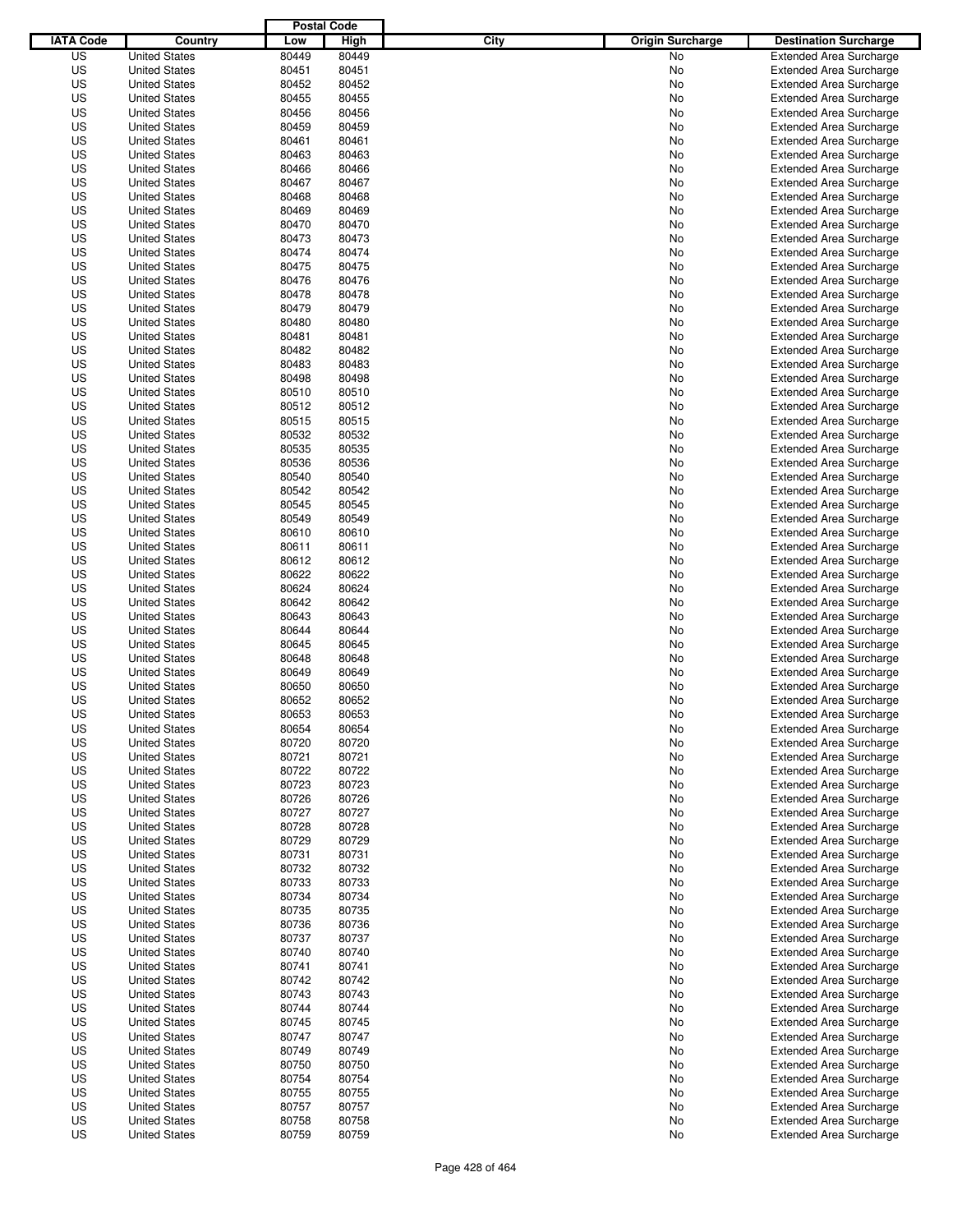|                  |                                              | <b>Postal Code</b> |                |                                 |                                                                  |
|------------------|----------------------------------------------|--------------------|----------------|---------------------------------|------------------------------------------------------------------|
| <b>IATA Code</b> | Country                                      | Low                | High           | City<br><b>Origin Surcharge</b> | <b>Destination Surcharge</b>                                     |
| US               | <b>United States</b>                         | 80801              | 80801          | <b>No</b>                       | <b>Extended Area Surcharge</b>                                   |
| US               | <b>United States</b>                         | 80802              | 80802          | No                              | <b>Extended Area Surcharge</b>                                   |
| US               | <b>United States</b>                         | 80804              | 80804          | No                              | <b>Extended Area Surcharge</b>                                   |
| US               | <b>United States</b>                         | 80805              | 80805          | No                              | <b>Extended Area Surcharge</b>                                   |
| US               | <b>United States</b>                         | 80807              | 80807          | No                              | <b>Extended Area Surcharge</b>                                   |
| US               | <b>United States</b>                         | 80808              | 80808          | No                              | <b>Extended Area Surcharge</b>                                   |
| US               | <b>United States</b>                         | 80809              | 80809          | No                              | <b>Extended Area Surcharge</b>                                   |
| US               | <b>United States</b>                         | 80810              | 80810          | No                              | <b>Extended Area Surcharge</b>                                   |
| US               | <b>United States</b>                         | 80812              | 80812          | No                              | <b>Extended Area Surcharge</b>                                   |
| US               | <b>United States</b>                         | 80813              | 80813          | No                              | <b>Extended Area Surcharge</b>                                   |
| US               | <b>United States</b>                         | 80814              | 80814          | No                              | <b>Extended Area Surcharge</b>                                   |
| US               | <b>United States</b>                         | 80815              | 80815          | No                              | <b>Extended Area Surcharge</b>                                   |
| US               | <b>United States</b>                         | 80816              | 80816          | No                              | <b>Extended Area Surcharge</b>                                   |
| US               | <b>United States</b>                         | 80818              | 80818          | No                              | <b>Extended Area Surcharge</b>                                   |
| US               | <b>United States</b>                         | 80819              | 80819          | No                              | <b>Extended Area Surcharge</b>                                   |
| US               | <b>United States</b>                         | 80820              | 80820          | No                              | <b>Extended Area Surcharge</b>                                   |
| US               | <b>United States</b>                         | 80821              | 80821          | No                              | <b>Extended Area Surcharge</b>                                   |
| US               | <b>United States</b>                         | 80822              | 80822          | No                              | <b>Extended Area Surcharge</b>                                   |
| US               | <b>United States</b>                         | 80823              | 80823          | No                              | <b>Extended Area Surcharge</b>                                   |
| US               | <b>United States</b><br><b>United States</b> | 80824              | 80824          | No                              | <b>Extended Area Surcharge</b>                                   |
| US               |                                              | 80825              | 80825          | No                              | <b>Extended Area Surcharge</b>                                   |
| US<br>US         | <b>United States</b>                         | 80827<br>80828     | 80827<br>80828 | No                              | <b>Extended Area Surcharge</b><br><b>Extended Area Surcharge</b> |
| US               | <b>United States</b><br><b>United States</b> | 80830              | 80830          | No<br>No                        | <b>Extended Area Surcharge</b>                                   |
| US               | <b>United States</b>                         | 80831              | 80831          | No                              | <b>Extended Area Surcharge</b>                                   |
| US               | <b>United States</b>                         | 80832              | 80832          | No                              | <b>Extended Area Surcharge</b>                                   |
| US               | <b>United States</b>                         | 80833              | 80833          | No                              | <b>Extended Area Surcharge</b>                                   |
| US               | <b>United States</b>                         | 80834              | 80834          | No                              | <b>Extended Area Surcharge</b>                                   |
| US               | <b>United States</b>                         | 80835              | 80835          | No                              | <b>Extended Area Surcharge</b>                                   |
| US               | <b>United States</b>                         | 80836              | 80836          | No                              | <b>Extended Area Surcharge</b>                                   |
| US               | <b>United States</b>                         | 80860              | 80860          | No                              | <b>Extended Area Surcharge</b>                                   |
| US               | <b>United States</b>                         | 80861              | 80861          | No                              | <b>Extended Area Surcharge</b>                                   |
| US               | <b>United States</b>                         | 80862              | 80862          | No                              | <b>Extended Area Surcharge</b>                                   |
| US               | <b>United States</b>                         | 80863              | 80863          | No                              | <b>Extended Area Surcharge</b>                                   |
| US               | <b>United States</b>                         | 80864              | 80864          | No                              | <b>Extended Area Surcharge</b>                                   |
| US               | <b>United States</b>                         | 81019              | 81019          | No                              | <b>Extended Area Surcharge</b>                                   |
| US               | <b>United States</b>                         | 81020              | 81020          | No                              | <b>Extended Area Surcharge</b>                                   |
| US               | <b>United States</b>                         | 81021              | 81021          | No                              | <b>Extended Area Surcharge</b>                                   |
| US               | <b>United States</b>                         | 81022              | 81022          | No                              | <b>Extended Area Surcharge</b>                                   |
| US               | <b>United States</b>                         | 81023              | 81023          | No                              | <b>Extended Area Surcharge</b>                                   |
| US               | <b>United States</b>                         | 81024              | 81024          | No                              | <b>Extended Area Surcharge</b>                                   |
| US               | <b>United States</b>                         | 81025              | 81025          | No                              | <b>Extended Area Surcharge</b>                                   |
| US               | <b>United States</b>                         | 81027              | 81027          | No                              | <b>Extended Area Surcharge</b>                                   |
| US               | <b>United States</b>                         | 81029              | 81029          | No                              | <b>Extended Area Surcharge</b>                                   |
| US               | <b>United States</b>                         | 81033              | 81033          | No                              | <b>Extended Area Surcharge</b>                                   |
| US               | <b>United States</b>                         | 81036              | 81036          | No                              | <b>Extended Area Surcharge</b>                                   |
| US               | <b>United States</b>                         | 81038              | 81038          | No                              | <b>Extended Area Surcharge</b>                                   |
| US               | <b>United States</b>                         | 81039              | 81039          | No                              | <b>Extended Area Surcharge</b>                                   |
| US               | <b>United States</b>                         | 81040              | 81040          | No                              | <b>Extended Area Surcharge</b>                                   |
| US               | <b>United States</b>                         | 81041              | 81041          | No                              | <b>Extended Area Surcharge</b>                                   |
| US               | <b>United States</b>                         | 81042              | 81042          | No                              | <b>Extended Area Surcharge</b>                                   |
| US               | <b>United States</b>                         | 81043              | 81043          | No                              | <b>Extended Area Surcharge</b>                                   |
| US               | <b>United States</b>                         | 81044              | 81044          | No                              | <b>Extended Area Surcharge</b>                                   |
| US               | <b>United States</b>                         | 81045              | 81045          | No                              | <b>Extended Area Surcharge</b>                                   |
| US               | <b>United States</b>                         | 81047              | 81047          | No                              | <b>Extended Area Surcharge</b>                                   |
| US               | <b>United States</b>                         | 81049              | 81049          | No                              | <b>Extended Area Surcharge</b>                                   |
| US               | <b>United States</b>                         | 81054              | 81054          | No                              | <b>Extended Area Surcharge</b>                                   |
| US               | <b>United States</b>                         | 81055              | 81055          | No                              | <b>Extended Area Surcharge</b>                                   |
| US               | <b>United States</b>                         | 81057              | 81057          | No                              | <b>Extended Area Surcharge</b>                                   |
| US               | <b>United States</b>                         | 81058              | 81058          | No                              | <b>Extended Area Surcharge</b>                                   |
| US               | <b>United States</b>                         | 81059              | 81059          | No                              | <b>Extended Area Surcharge</b>                                   |
| US<br>US         | <b>United States</b><br><b>United States</b> | 81062<br>81063     | 81062<br>81063 | No<br>No                        | <b>Extended Area Surcharge</b><br><b>Extended Area Surcharge</b> |
| US               | <b>United States</b>                         | 81064              | 81064          | No                              | <b>Extended Area Surcharge</b>                                   |
|                  |                                              |                    |                |                                 |                                                                  |
| US<br>US         | <b>United States</b><br><b>United States</b> | 81069<br>81071     | 81069<br>81071 | No<br>No                        | <b>Extended Area Surcharge</b><br><b>Extended Area Surcharge</b> |
| US               | <b>United States</b>                         | 81073              | 81073          | No                              | <b>Extended Area Surcharge</b>                                   |
| US               | <b>United States</b>                         | 81076              | 81076          | No                              | <b>Extended Area Surcharge</b>                                   |
| US               | <b>United States</b>                         | 81081              | 81081          | No                              | <b>Extended Area Surcharge</b>                                   |
| US               | <b>United States</b>                         | 81082              | 81082          | No                              | Extended Area Surcharge                                          |
| US               | <b>United States</b>                         | 81084              | 81084          | No                              | <b>Extended Area Surcharge</b>                                   |
| US               | <b>United States</b>                         | 81087              | 81087          | No                              | <b>Extended Area Surcharge</b>                                   |
| US               | <b>United States</b>                         | 81089              | 81089          | No                              | <b>Extended Area Surcharge</b>                                   |
| US               | <b>United States</b>                         | 81090              | 81090          | No                              | <b>Extended Area Surcharge</b>                                   |
| US               | <b>United States</b>                         | 81091              | 81091          | No                              | <b>Extended Area Surcharge</b>                                   |
| US               | <b>United States</b>                         | 81092              | 81092          | No                              | <b>Extended Area Surcharge</b>                                   |
| US               | <b>United States</b>                         | 81101              | 81101          | No                              | <b>Extended Area Surcharge</b>                                   |
| US               | <b>United States</b>                         | 81120              | 81120          | No                              | <b>Extended Area Surcharge</b>                                   |
|                  |                                              |                    |                |                                 |                                                                  |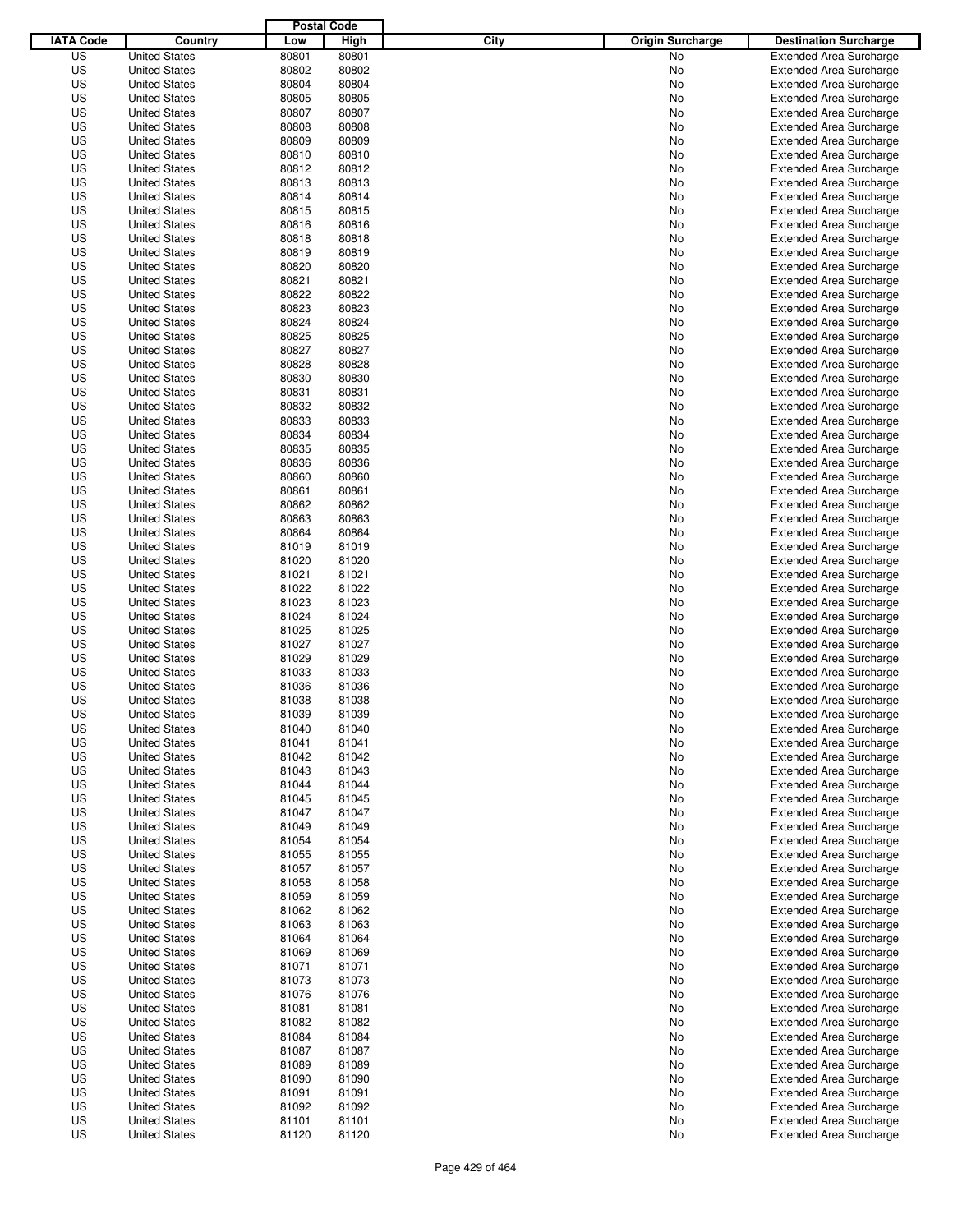|                  |                                              | <b>Postal Code</b> |       |                                 |                                                                  |
|------------------|----------------------------------------------|--------------------|-------|---------------------------------|------------------------------------------------------------------|
| <b>IATA Code</b> | Country                                      | Low                | High  | City<br><b>Origin Surcharge</b> | <b>Destination Surcharge</b>                                     |
| US               | <b>United States</b>                         | 81121              | 81121 | <b>No</b>                       | <b>Extended Area Surcharge</b>                                   |
| US               | <b>United States</b>                         | 81122              | 81122 | No                              | <b>Extended Area Surcharge</b>                                   |
| US               | <b>United States</b>                         | 81123              | 81123 | No                              | <b>Extended Area Surcharge</b>                                   |
| US               | <b>United States</b>                         | 81124              | 81124 | No                              | <b>Extended Area Surcharge</b>                                   |
| US               | <b>United States</b>                         | 81125              | 81125 | No                              | <b>Extended Area Surcharge</b>                                   |
| US               | <b>United States</b>                         | 81126              | 81126 | No                              | <b>Extended Area Surcharge</b>                                   |
| US               | <b>United States</b>                         | 81127              | 81127 | No                              | <b>Extended Area Surcharge</b>                                   |
| US               | <b>United States</b>                         | 81128              | 81128 | No                              | <b>Extended Area Surcharge</b>                                   |
| US               | <b>United States</b>                         | 81129              | 81129 | No                              | <b>Extended Area Surcharge</b>                                   |
| US               | <b>United States</b>                         | 81130              | 81130 | No                              | <b>Extended Area Surcharge</b>                                   |
| US               | <b>United States</b>                         | 81131              | 81131 | No                              | <b>Extended Area Surcharge</b>                                   |
| US               | <b>United States</b>                         | 81132              | 81132 | No                              | <b>Extended Area Surcharge</b>                                   |
| US               | <b>United States</b>                         | 81133              | 81133 | No                              | <b>Extended Area Surcharge</b>                                   |
| US               | <b>United States</b>                         | 81136              | 81136 | No                              | <b>Extended Area Surcharge</b>                                   |
| US               | <b>United States</b>                         | 81137              | 81137 | No                              | <b>Extended Area Surcharge</b>                                   |
| US               | <b>United States</b>                         | 81138              | 81138 | No                              | <b>Extended Area Surcharge</b>                                   |
| US               | <b>United States</b>                         | 81140              | 81140 | No                              | <b>Extended Area Surcharge</b>                                   |
| US               | <b>United States</b>                         | 81141              | 81141 | No                              | <b>Extended Area Surcharge</b>                                   |
| US               | <b>United States</b>                         | 81143              | 81143 | No                              | <b>Extended Area Surcharge</b>                                   |
| US               | <b>United States</b>                         | 81144              | 81144 | No                              | <b>Extended Area Surcharge</b>                                   |
| US               | <b>United States</b>                         | 81146              | 81146 | No                              | <b>Extended Area Surcharge</b>                                   |
| US               | <b>United States</b>                         | 81147              | 81147 | No                              | <b>Extended Area Surcharge</b>                                   |
| US               | <b>United States</b>                         | 81148              | 81148 | No                              | <b>Extended Area Surcharge</b>                                   |
| US               | <b>United States</b>                         | 81149              | 81149 | No                              | <b>Extended Area Surcharge</b>                                   |
| US               | <b>United States</b>                         | 81151              | 81151 | No                              | <b>Extended Area Surcharge</b>                                   |
| US               | <b>United States</b>                         | 81152              | 81152 | No                              | <b>Extended Area Surcharge</b>                                   |
| US               | <b>United States</b>                         | 81153              | 81153 | No                              | <b>Extended Area Surcharge</b>                                   |
| US               | <b>United States</b>                         | 81154              | 81154 | No                              | <b>Extended Area Surcharge</b>                                   |
| US               | <b>United States</b>                         | 81155              | 81155 | No                              | <b>Extended Area Surcharge</b>                                   |
| US               | <b>United States</b>                         | 81210              | 81210 | No                              | <b>Extended Area Surcharge</b>                                   |
| US               | <b>United States</b>                         | 81211              | 81211 | No                              | <b>Extended Area Surcharge</b>                                   |
| US               | <b>United States</b>                         | 81220              | 81220 | No                              | <b>Extended Area Surcharge</b>                                   |
| US               | <b>United States</b>                         | 81221              | 81221 | No                              | <b>Extended Area Surcharge</b>                                   |
| US               | <b>United States</b>                         | 81222              | 81222 | No                              | <b>Extended Area Surcharge</b>                                   |
| US               | <b>United States</b>                         | 81223              | 81223 | No                              | <b>Extended Area Surcharge</b>                                   |
| US               | <b>United States</b>                         | 81226              | 81226 | No                              | <b>Extended Area Surcharge</b>                                   |
| US               | <b>United States</b>                         | 81228              | 81228 | No                              | <b>Extended Area Surcharge</b>                                   |
| US               | <b>United States</b>                         | 81232              | 81232 | No                              | <b>Extended Area Surcharge</b>                                   |
| US               | <b>United States</b>                         | 81233              | 81233 | No                              | <b>Extended Area Surcharge</b>                                   |
| US               | <b>United States</b>                         | 81235              | 81235 |                                 |                                                                  |
| US               | <b>United States</b>                         | 81236              | 81236 | No<br>No                        | <b>Extended Area Surcharge</b><br><b>Extended Area Surcharge</b> |
| US               | <b>United States</b>                         | 81237              | 81237 | No                              | <b>Extended Area Surcharge</b>                                   |
| US               |                                              | 81239              | 81239 |                                 |                                                                  |
| US               | <b>United States</b><br><b>United States</b> | 81240              | 81240 | No                              | <b>Extended Area Surcharge</b><br><b>Extended Area Surcharge</b> |
| US               | <b>United States</b>                         |                    | 81241 | No                              | <b>Extended Area Surcharge</b>                                   |
| US               | <b>United States</b>                         | 81241              | 81243 | No                              | <b>Extended Area Surcharge</b>                                   |
| US               | <b>United States</b>                         | 81243<br>81244     | 81244 | No<br>No                        |                                                                  |
|                  |                                              |                    |       |                                 | <b>Extended Area Surcharge</b>                                   |
| US               | <b>United States</b>                         | 81248              | 81248 | No                              | <b>Extended Area Surcharge</b>                                   |
| US               | <b>United States</b>                         | 81251              | 81251 | No                              | <b>Extended Area Surcharge</b>                                   |
| US               | <b>United States</b>                         | 81252              | 81252 | No                              | <b>Extended Area Surcharge</b>                                   |
| US               | <b>United States</b>                         | 81253              | 81253 | No                              | <b>Extended Area Surcharge</b>                                   |
| US               | <b>United States</b>                         | 81303              | 81303 | No                              | <b>Extended Area Surcharge</b>                                   |
| US               | <b>United States</b>                         | 81320              | 81320 | No                              | <b>Extended Area Surcharge</b>                                   |
| US               | <b>United States</b>                         | 81321              | 81321 | No                              | <b>Extended Area Surcharge</b>                                   |
| US               | <b>United States</b>                         | 81323              | 81323 | No                              | <b>Extended Area Surcharge</b>                                   |
| US               | <b>United States</b>                         | 81324              | 81324 | No                              | <b>Extended Area Surcharge</b>                                   |
| US               | <b>United States</b>                         | 81325              | 81325 | No                              | <b>Extended Area Surcharge</b>                                   |
| US               | <b>United States</b>                         | 81326              | 81326 | No                              | <b>Extended Area Surcharge</b>                                   |
| US               | <b>United States</b>                         | 81327              | 81327 | No                              | <b>Extended Area Surcharge</b>                                   |
| US               | <b>United States</b>                         | 81328              | 81328 | No                              | <b>Extended Area Surcharge</b>                                   |
| US               | <b>United States</b>                         | 81330              | 81330 | No                              | <b>Extended Area Surcharge</b>                                   |
| US               | <b>United States</b>                         | 81331              | 81331 | No                              | <b>Extended Area Surcharge</b>                                   |
| US               | <b>United States</b>                         | 81332              | 81332 | No                              | <b>Extended Area Surcharge</b>                                   |
| US               | <b>United States</b>                         | 81334              | 81334 | No                              | <b>Extended Area Surcharge</b>                                   |
| US               | <b>United States</b>                         | 81335              | 81335 | No                              | <b>Extended Area Surcharge</b>                                   |
| US               | <b>United States</b>                         | 81410              | 81410 | No                              | <b>Extended Area Surcharge</b>                                   |
| US               | <b>United States</b>                         | 81411              | 81411 | No                              | <b>Extended Area Surcharge</b>                                   |
| US               | <b>United States</b>                         | 81413              | 81413 | No                              | <b>Extended Area Surcharge</b>                                   |
| US               | <b>United States</b>                         | 81415              | 81415 | No                              | <b>Extended Area Surcharge</b>                                   |
| US               | <b>United States</b>                         | 81418              | 81418 | No                              | Extended Area Surcharge                                          |
| US               | <b>United States</b>                         | 81419              | 81419 | No                              | <b>Extended Area Surcharge</b>                                   |
| US               | <b>United States</b>                         | 81422              | 81422 | No                              | <b>Extended Area Surcharge</b>                                   |
| US               | <b>United States</b>                         | 81423              | 81423 | No                              | <b>Extended Area Surcharge</b>                                   |
| US               | <b>United States</b>                         | 81424              | 81424 | No                              | <b>Extended Area Surcharge</b>                                   |
| US               | <b>United States</b>                         | 81425              | 81425 | No                              | <b>Extended Area Surcharge</b>                                   |
| US               | <b>United States</b>                         | 81426              | 81426 | No                              | <b>Extended Area Surcharge</b>                                   |
| US               | <b>United States</b>                         | 81428              | 81428 | No                              | <b>Extended Area Surcharge</b>                                   |
| US               | <b>United States</b>                         | 81429              | 81429 | No                              | <b>Extended Area Surcharge</b>                                   |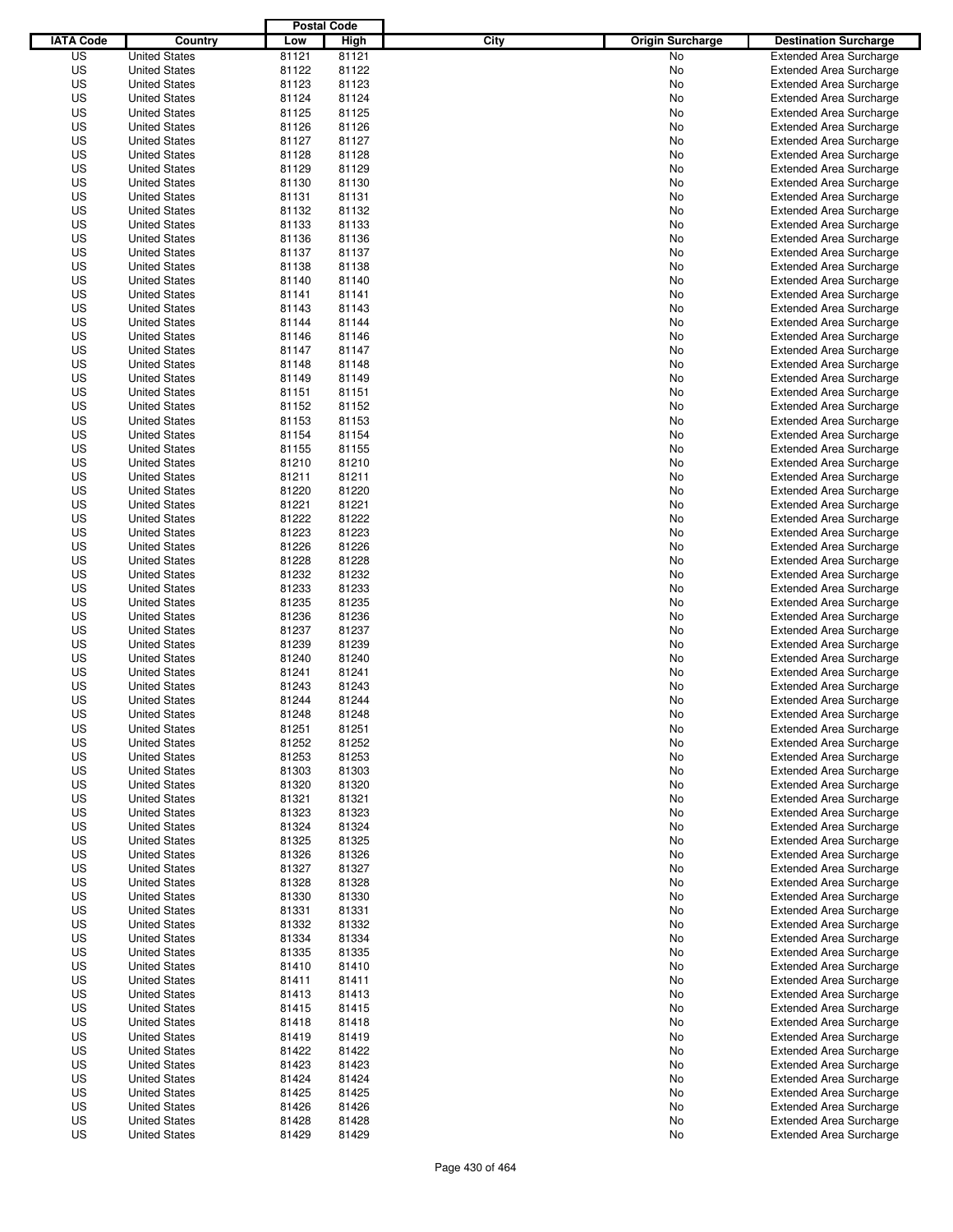|                  |                                              | <b>Postal Code</b> |                |                                 |                                |
|------------------|----------------------------------------------|--------------------|----------------|---------------------------------|--------------------------------|
| <b>IATA Code</b> | Country                                      | Low                | High           | City<br><b>Origin Surcharge</b> | <b>Destination Surcharge</b>   |
| US               | <b>United States</b>                         | 81430              | 81430          | <b>No</b>                       | <b>Extended Area Surcharge</b> |
| US               | <b>United States</b>                         | 81431              | 81431          | No                              | <b>Extended Area Surcharge</b> |
| US               | <b>United States</b>                         | 81432              | 81432          | No                              | <b>Extended Area Surcharge</b> |
| US               | <b>United States</b>                         | 81433              | 81433          | No                              | <b>Extended Area Surcharge</b> |
| US               | <b>United States</b>                         | 81434              | 81434          | No                              | <b>Extended Area Surcharge</b> |
| US               | <b>United States</b>                         | 81435              | 81435          | No                              | <b>Extended Area Surcharge</b> |
| US               | <b>United States</b>                         | 81522              | 81522          | No                              | <b>Extended Area Surcharge</b> |
| US               | <b>United States</b>                         | 81524              | 81524          | No                              | <b>Extended Area Surcharge</b> |
| US               | <b>United States</b>                         | 81525              | 81525          | No                              | <b>Extended Area Surcharge</b> |
| US               | <b>United States</b>                         | 81527              | 81527          | No                              | <b>Extended Area Surcharge</b> |
| US               | <b>United States</b>                         | 81610              | 81610          | No                              | <b>Extended Area Surcharge</b> |
| US               | <b>United States</b>                         | 81611              | 81611          | No                              | <b>Extended Area Surcharge</b> |
| US               | <b>United States</b>                         | 81612              | 81612          | No                              | <b>Extended Area Surcharge</b> |
| US               | <b>United States</b>                         | 81615              | 81615          | No                              | <b>Extended Area Surcharge</b> |
| US               | <b>United States</b>                         | 81620              | 81620          | No                              | <b>Extended Area Surcharge</b> |
| US               | <b>United States</b>                         | 81624              | 81624          | No                              | <b>Extended Area Surcharge</b> |
| US               | <b>United States</b>                         | 81626              | 81626          | No                              | <b>Extended Area Surcharge</b> |
| US               | <b>United States</b>                         | 81630              | 81630          | No                              | <b>Extended Area Surcharge</b> |
| US               | <b>United States</b>                         | 81632              | 81632          | No                              | <b>Extended Area Surcharge</b> |
| US               | <b>United States</b>                         | 81633              | 81633          | No                              | <b>Extended Area Surcharge</b> |
| US               | <b>United States</b>                         | 81635              | 81635          | No                              | <b>Extended Area Surcharge</b> |
| US               | <b>United States</b>                         | 81637              | 81637          | No                              | <b>Extended Area Surcharge</b> |
| US               | <b>United States</b>                         | 81638              | 81638          | No                              | <b>Extended Area Surcharge</b> |
| US               | <b>United States</b>                         | 81639              | 81639          | No                              | <b>Extended Area Surcharge</b> |
| US               | <b>United States</b>                         | 81640              | 81640          | No                              | <b>Extended Area Surcharge</b> |
| US               | <b>United States</b>                         | 81641              | 81641          | No                              | <b>Extended Area Surcharge</b> |
| US               | <b>United States</b>                         | 81642              | 81642          | No                              | <b>Extended Area Surcharge</b> |
| US               | <b>United States</b>                         | 81643              | 81643          | No                              | <b>Extended Area Surcharge</b> |
| US               | <b>United States</b>                         | 81645              | 81645          | No                              | <b>Extended Area Surcharge</b> |
| US               | <b>United States</b>                         | 81648              | 81648          | No                              | <b>Extended Area Surcharge</b> |
| US               | <b>United States</b>                         | 81649              | 81649          | No                              | <b>Extended Area Surcharge</b> |
| US               | <b>United States</b>                         | 81650              | 81650          | No                              | <b>Extended Area Surcharge</b> |
| US               | <b>United States</b>                         | 81652              | 81652          | No                              | <b>Extended Area Surcharge</b> |
| US               | <b>United States</b>                         | 81653              | 81653          | No                              | <b>Extended Area Surcharge</b> |
| US               | <b>United States</b>                         | 81654              | 81654          | No                              | <b>Extended Area Surcharge</b> |
| US               | <b>United States</b>                         | 81655              | 81655          | No                              | <b>Extended Area Surcharge</b> |
| US               | <b>United States</b>                         | 81656              | 81656          | No                              | <b>Extended Area Surcharge</b> |
| US               | <b>United States</b>                         | 81657              | 81657          | No                              | <b>Extended Area Surcharge</b> |
| US               | <b>United States</b>                         | 82050              | 82050          | No                              | <b>Extended Area Surcharge</b> |
| US               | <b>United States</b>                         | 82051              | 82051          | No                              | <b>Extended Area Surcharge</b> |
| US               | <b>United States</b>                         | 82052              | 82052          | No                              | <b>Extended Area Surcharge</b> |
| US               | <b>United States</b>                         | 82053              | 82053          | No                              | <b>Extended Area Surcharge</b> |
| US               | <b>United States</b>                         | 82054              | 82054          | No                              | <b>Extended Area Surcharge</b> |
| US               | <b>United States</b>                         | 82055              | 82055          | No                              | <b>Extended Area Surcharge</b> |
| US               | <b>United States</b>                         | 82058              | 82058          | No                              | Extended Area Surcharge        |
| US               | <b>United States</b>                         | 82060              | 82060          | No                              | <b>Extended Area Surcharge</b> |
| US               | <b>United States</b>                         | 82063              | 82063          | No                              | <b>Extended Area Surcharge</b> |
| US               | <b>United States</b>                         | 82081              | 82081          | No                              | <b>Extended Area Surcharge</b> |
| US               | <b>United States</b>                         | 82082              | 82082          | No                              | <b>Extended Area Surcharge</b> |
| US               | <b>United States</b>                         | 82083              | 82083          | No                              | <b>Extended Area Surcharge</b> |
| US               | <b>United States</b>                         | 82084              | 82084          | No                              | <b>Extended Area Surcharge</b> |
| US               | <b>United States</b>                         | 82190              | 82190          | No                              | <b>Extended Area Surcharge</b> |
| US               | <b>United States</b>                         | 82201              | 82201          | No                              | <b>Extended Area Surcharge</b> |
| US               | <b>United States</b>                         | 82210              | 82210          | No                              | <b>Extended Area Surcharge</b> |
| US               | <b>United States</b>                         | 82212              | 82212          | No                              | <b>Extended Area Surcharge</b> |
| US               | <b>United States</b>                         | 82213              | 82213          | No                              | <b>Extended Area Surcharge</b> |
| US               | <b>United States</b>                         | 82214              | 82214          | No                              | <b>Extended Area Surcharge</b> |
| US               | <b>United States</b>                         | 82215              | 82215          | No                              | <b>Extended Area Surcharge</b> |
| US               | <b>United States</b>                         | 82217              | 82217          | No                              | <b>Extended Area Surcharge</b> |
| US               | <b>United States</b>                         | 82219              | 82219          | No                              | <b>Extended Area Surcharge</b> |
| US               | <b>United States</b>                         | 82221              | 82221          | No                              | <b>Extended Area Surcharge</b> |
| US               | <b>United States</b>                         | 82222              | 82222          | No                              | <b>Extended Area Surcharge</b> |
| US               | <b>United States</b>                         | 82223              | 82223          | No                              | <b>Extended Area Surcharge</b> |
| US               |                                              | 82224              | 82224          |                                 | <b>Extended Area Surcharge</b> |
| US               | <b>United States</b><br><b>United States</b> | 82225              | 82225          | No<br>No                        | <b>Extended Area Surcharge</b> |
| US               | <b>United States</b>                         | 82227              | 82227          | No                              | <b>Extended Area Surcharge</b> |
| US               | <b>United States</b>                         | 82229              | 82229          | No                              | <b>Extended Area Surcharge</b> |
| US               | <b>United States</b>                         | 82240              | 82240          | No                              | <b>Extended Area Surcharge</b> |
| US               | <b>United States</b>                         | 82242              | 82242          | No                              | <b>Extended Area Surcharge</b> |
| US               | <b>United States</b>                         | 82243              | 82243          |                                 | <b>Extended Area Surcharge</b> |
| US               |                                              | 82244              | 82244          | No                              | <b>Extended Area Surcharge</b> |
| US               | <b>United States</b><br><b>United States</b> | 82310              | 82310          | No<br>No                        | <b>Extended Area Surcharge</b> |
| US               |                                              | 82321              | 82321          |                                 | <b>Extended Area Surcharge</b> |
| US               | <b>United States</b><br><b>United States</b> | 82322              | 82322          | No                              | <b>Extended Area Surcharge</b> |
|                  |                                              |                    |                | No                              |                                |
| US               | <b>United States</b>                         | 82323              | 82323          | No                              | <b>Extended Area Surcharge</b> |
| US<br>US         | <b>United States</b>                         | 82324<br>82325     | 82324<br>82325 | No                              | <b>Extended Area Surcharge</b> |
|                  | <b>United States</b>                         |                    |                | No                              | <b>Extended Area Surcharge</b> |
| US               | <b>United States</b>                         | 82327              | 82327          | No                              | <b>Extended Area Surcharge</b> |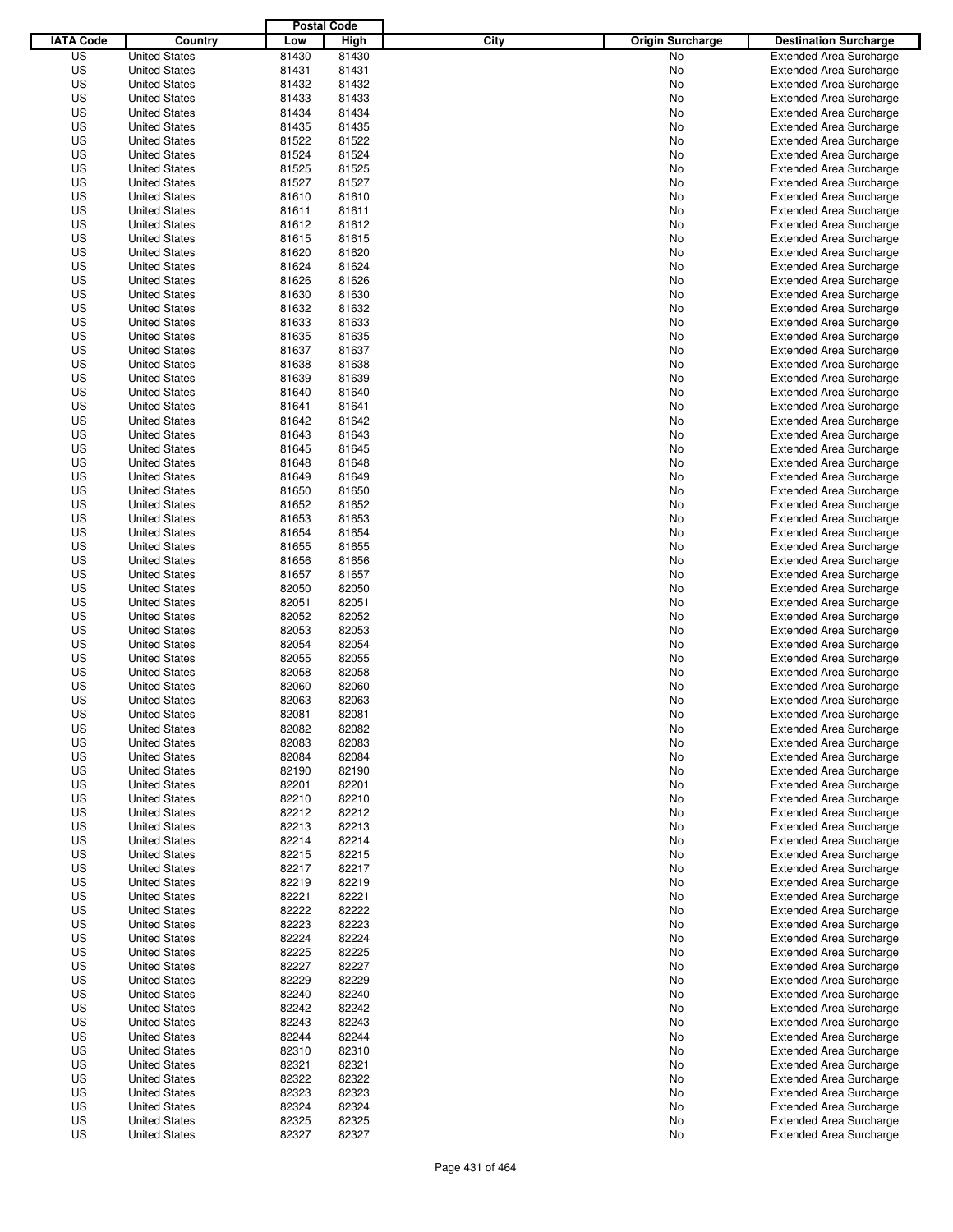|                  |                      | <b>Postal Code</b> |                |                                 |                                |
|------------------|----------------------|--------------------|----------------|---------------------------------|--------------------------------|
| <b>IATA Code</b> | Country              | Low                | High           | City<br><b>Origin Surcharge</b> | <b>Destination Surcharge</b>   |
| US               | <b>United States</b> | 82329              | 82329          | <b>No</b>                       | <b>Extended Area Surcharge</b> |
| US               | <b>United States</b> | 82331              | 82331          | No                              | <b>Extended Area Surcharge</b> |
| US               | <b>United States</b> | 82332              | 82332          | No                              | <b>Extended Area Surcharge</b> |
| US               | <b>United States</b> | 82334              | 82334          | No                              | <b>Extended Area Surcharge</b> |
| US               | <b>United States</b> | 82335              | 82335          | No                              | <b>Extended Area Surcharge</b> |
| US               | <b>United States</b> | 82336              | 82336          | No                              | <b>Extended Area Surcharge</b> |
| US               | <b>United States</b> | 82401              | 82401          | No                              | <b>Extended Area Surcharge</b> |
| US               | <b>United States</b> | 82410              | 82410          | No                              | <b>Extended Area Surcharge</b> |
| US               | <b>United States</b> | 82411              | 82411          | No                              | <b>Extended Area Surcharge</b> |
| US               | <b>United States</b> | 82412              | 82412          | No                              | <b>Extended Area Surcharge</b> |
| US               | <b>United States</b> | 82420              | 82420          | No                              | <b>Extended Area Surcharge</b> |
| US               | <b>United States</b> | 82421              | 82421          | No                              | <b>Extended Area Surcharge</b> |
| US               | <b>United States</b> | 82422              | 82422          | No                              | <b>Extended Area Surcharge</b> |
| US               | <b>United States</b> | 82423              | 82423          | No                              | <b>Extended Area Surcharge</b> |
| US               | <b>United States</b> | 82426              | 82426          | No                              | <b>Extended Area Surcharge</b> |
| US               | <b>United States</b> | 82428              | 82428          | No                              | <b>Extended Area Surcharge</b> |
| US               | <b>United States</b> | 82430              | 82430          | No                              | <b>Extended Area Surcharge</b> |
| US               | <b>United States</b> | 82431              | 82431          | No                              | <b>Extended Area Surcharge</b> |
| US               | <b>United States</b> | 82432              | 82432          | No                              | <b>Extended Area Surcharge</b> |
| US               | <b>United States</b> | 82433              | 82433          | No                              | <b>Extended Area Surcharge</b> |
| US               | <b>United States</b> | 82434              | 82434          | No                              | <b>Extended Area Surcharge</b> |
| US               | <b>United States</b> | 82435              | 82435          | No                              | <b>Extended Area Surcharge</b> |
| US               | <b>United States</b> | 82440              | 82440          | No                              | <b>Extended Area Surcharge</b> |
| US               | <b>United States</b> | 82441              | 82441          | No                              | <b>Extended Area Surcharge</b> |
| US               | <b>United States</b> | 82442              | 82442          | No                              | <b>Extended Area Surcharge</b> |
| US               | <b>United States</b> | 82443              | 82443          | No                              | <b>Extended Area Surcharge</b> |
| US               | <b>United States</b> | 82450              | 82450          | No                              | <b>Extended Area Surcharge</b> |
| US               | <b>United States</b> | 82510              | 82510          | No                              | <b>Extended Area Surcharge</b> |
| US               | <b>United States</b> | 82512              | 82512          | No                              | <b>Extended Area Surcharge</b> |
| US               | <b>United States</b> | 82513              | 82513          | No                              | <b>Extended Area Surcharge</b> |
| US               | <b>United States</b> | 82514              | 82514          | No                              | <b>Extended Area Surcharge</b> |
| US               | <b>United States</b> | 82515              | 82515          | No                              | <b>Extended Area Surcharge</b> |
| US               | <b>United States</b> | 82516              | 82516          | No                              | <b>Extended Area Surcharge</b> |
| US               |                      | 82520              | 82520          |                                 |                                |
|                  | <b>United States</b> |                    |                | No                              | <b>Extended Area Surcharge</b> |
| US               | <b>United States</b> | 82523              | 82523<br>82620 | No                              | <b>Extended Area Surcharge</b> |
| US               | <b>United States</b> | 82620              |                | No                              | <b>Extended Area Surcharge</b> |
| US               | <b>United States</b> | 82630              | 82630          | No                              | <b>Extended Area Surcharge</b> |
| US               | <b>United States</b> | 82631              | 82631          | No                              | <b>Extended Area Surcharge</b> |
| US               | <b>United States</b> | 82633              | 82633          | No                              | <b>Extended Area Surcharge</b> |
| US               | <b>United States</b> | 82635              | 82635          | No                              | <b>Extended Area Surcharge</b> |
| US               | <b>United States</b> | 82637              | 82637          | No                              | <b>Extended Area Surcharge</b> |
| US               | <b>United States</b> | 82639              | 82639          | No                              | <b>Extended Area Surcharge</b> |
| US               | <b>United States</b> | 82642              | 82642          | No                              | <b>Extended Area Surcharge</b> |
| US               | <b>United States</b> | 82643              | 82643          | No                              | <b>Extended Area Surcharge</b> |
| US               | <b>United States</b> | 82649              | 82649          | No                              | <b>Extended Area Surcharge</b> |
| US               | <b>United States</b> | 82701              | 82701          | No                              | <b>Extended Area Surcharge</b> |
| US               | <b>United States</b> | 82710              | 82710          | No                              | <b>Extended Area Surcharge</b> |
| US               | <b>United States</b> | 82711              | 82711          | No                              | <b>Extended Area Surcharge</b> |
| US               | <b>United States</b> | 82712              | 82712          | No                              | <b>Extended Area Surcharge</b> |
| US               | <b>United States</b> | 82714              | 82714          | No                              | <b>Extended Area Surcharge</b> |
| US               | <b>United States</b> | 82715              | 82715          | No                              | <b>Extended Area Surcharge</b> |
| US               | <b>United States</b> | 82716              | 82716          | No                              | <b>Extended Area Surcharge</b> |
| US               | <b>United States</b> | 82717              | 82717          | No                              | <b>Extended Area Surcharge</b> |
| US               | <b>United States</b> | 82720              | 82720          | No                              | <b>Extended Area Surcharge</b> |
| US               | <b>United States</b> | 82721              | 82721          | No                              | <b>Extended Area Surcharge</b> |
| US               | <b>United States</b> | 82723              | 82723          | No                              | <b>Extended Area Surcharge</b> |
| US               | <b>United States</b> | 82725              | 82725          | No                              | <b>Extended Area Surcharge</b> |
| US               | <b>United States</b> | 82727              | 82727          | No                              | <b>Extended Area Surcharge</b> |
| US               | <b>United States</b> | 82729              | 82729          | No                              | <b>Extended Area Surcharge</b> |
| US               | <b>United States</b> | 82730              | 82730          | No                              | <b>Extended Area Surcharge</b> |
| US               | <b>United States</b> | 82731              | 82731          | No                              | <b>Extended Area Surcharge</b> |
| US               | <b>United States</b> | 82732              | 82732          | No                              | <b>Extended Area Surcharge</b> |
| US               | <b>United States</b> | 82831              | 82831          | No                              | <b>Extended Area Surcharge</b> |
| US               | <b>United States</b> | 82832              | 82832          | No                              | <b>Extended Area Surcharge</b> |
| US               | <b>United States</b> | 82833              | 82833          | No                              | <b>Extended Area Surcharge</b> |
| US               | <b>United States</b> | 82834              | 82834          | No                              | <b>Extended Area Surcharge</b> |
| US               | <b>United States</b> | 82835              | 82835          | No                              | <b>Extended Area Surcharge</b> |
| US               | <b>United States</b> | 82836              | 82836          | No                              | <b>Extended Area Surcharge</b> |
| US               | <b>United States</b> | 82837              | 82837          | No                              | <b>Extended Area Surcharge</b> |
| US               | <b>United States</b> | 82838              | 82838          | No                              | <b>Extended Area Surcharge</b> |
| US               | <b>United States</b> | 82839              | 82839          | No                              | <b>Extended Area Surcharge</b> |
| US               | <b>United States</b> | 82842              | 82842          | No                              | <b>Extended Area Surcharge</b> |
| US               | <b>United States</b> | 82844              | 82844          | No                              | <b>Extended Area Surcharge</b> |
| US               | <b>United States</b> | 82845              | 82845          | No                              | <b>Extended Area Surcharge</b> |
| US               | <b>United States</b> | 82922              | 82922          | No                              | <b>Extended Area Surcharge</b> |
| US               | <b>United States</b> | 82923              | 82923          | No                              | <b>Extended Area Surcharge</b> |
| US               | <b>United States</b> | 82925              | 82925          | No                              | <b>Extended Area Surcharge</b> |
| US               | <b>United States</b> | 82929              | 82929          | No                              | <b>Extended Area Surcharge</b> |
|                  |                      |                    |                |                                 |                                |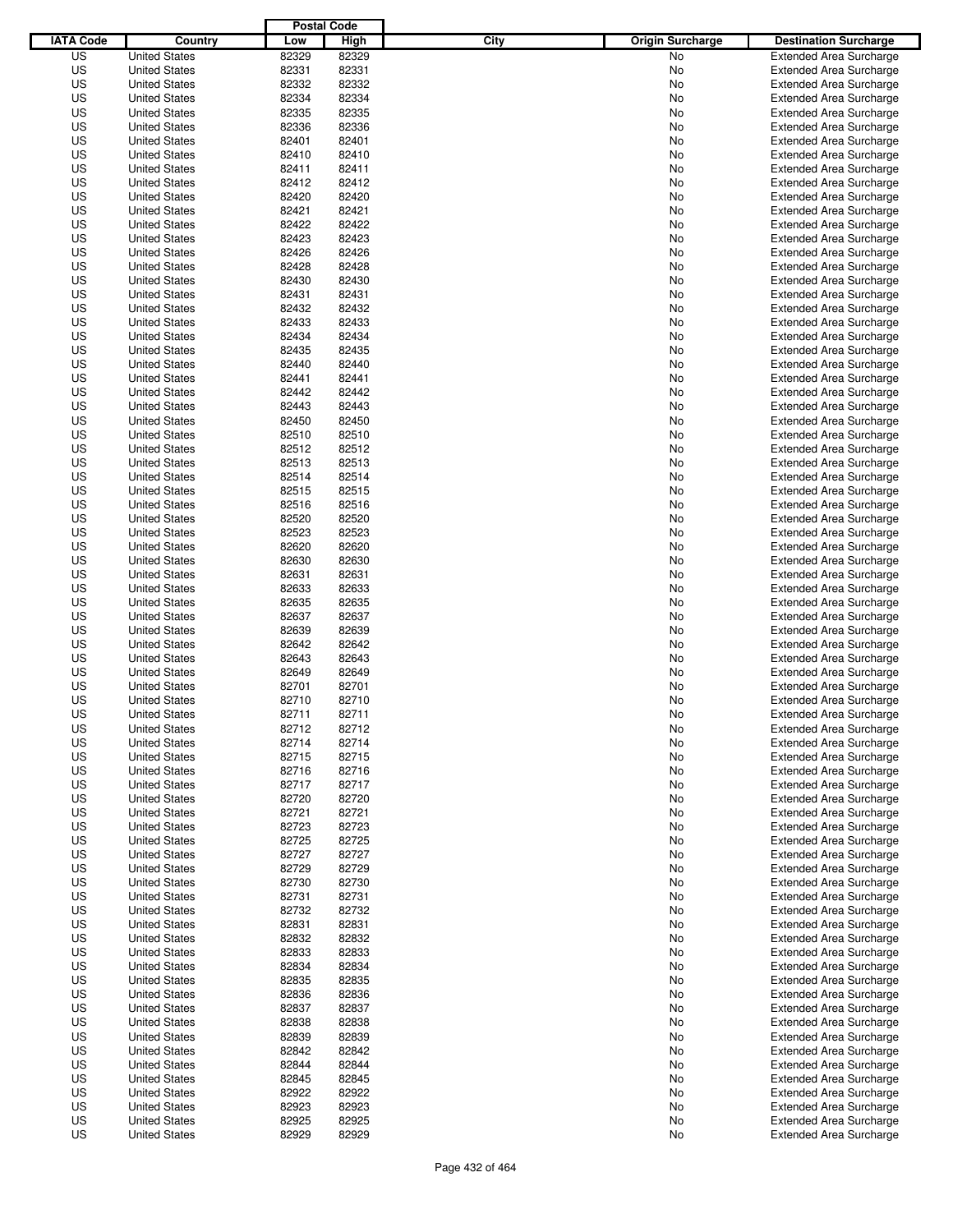|                  |                      | <b>Postal Code</b> |       |                                 |                                |
|------------------|----------------------|--------------------|-------|---------------------------------|--------------------------------|
| <b>IATA Code</b> | Country              | Low                | High  | City<br><b>Origin Surcharge</b> | <b>Destination Surcharge</b>   |
| US               | <b>United States</b> | 82932              | 82932 | <b>No</b>                       | <b>Extended Area Surcharge</b> |
| US               | <b>United States</b> | 82933              | 82933 | No                              | <b>Extended Area Surcharge</b> |
| US               | <b>United States</b> | 82934              | 82934 | No                              | <b>Extended Area Surcharge</b> |
| US               | <b>United States</b> | 82936              | 82936 | No                              | <b>Extended Area Surcharge</b> |
| US               | <b>United States</b> | 82937              | 82937 | No                              | <b>Extended Area Surcharge</b> |
| US               | <b>United States</b> | 82938              | 82938 | No                              | <b>Extended Area Surcharge</b> |
| US               | <b>United States</b> | 82939              | 82939 | No                              | <b>Extended Area Surcharge</b> |
| US               | <b>United States</b> | 82941              | 82941 | No                              | <b>Extended Area Surcharge</b> |
| US               | <b>United States</b> | 82942              | 82942 | No                              | <b>Extended Area Surcharge</b> |
| US               | <b>United States</b> | 82944              | 82944 | No                              | <b>Extended Area Surcharge</b> |
| US               | <b>United States</b> | 82945              | 82945 | No                              | <b>Extended Area Surcharge</b> |
| US               | <b>United States</b> | 83011              | 83011 | No                              | <b>Extended Area Surcharge</b> |
| US               | <b>United States</b> | 83012              | 83012 | No                              | <b>Extended Area Surcharge</b> |
| US               | <b>United States</b> | 83013              | 83013 | No                              | <b>Extended Area Surcharge</b> |
| US               | <b>United States</b> | 83014              | 83014 | No                              | <b>Extended Area Surcharge</b> |
| US               | <b>United States</b> | 83025              | 83025 | No                              | <b>Extended Area Surcharge</b> |
| US               | <b>United States</b> | 83101              | 83101 | No                              | <b>Extended Area Surcharge</b> |
| US               | <b>United States</b> | 83110              | 83110 | No                              | <b>Extended Area Surcharge</b> |
| US               | <b>United States</b> | 83111              | 83111 | No                              | <b>Extended Area Surcharge</b> |
| US               | <b>United States</b> | 83112              | 83112 | No                              | <b>Extended Area Surcharge</b> |
| US               | <b>United States</b> | 83113              | 83113 | No                              | <b>Extended Area Surcharge</b> |
| US               | <b>United States</b> | 83114              | 83114 | No                              | <b>Extended Area Surcharge</b> |
| US               | <b>United States</b> | 83115              | 83115 | No                              | <b>Extended Area Surcharge</b> |
| US               | <b>United States</b> | 83116              | 83116 | No                              | <b>Extended Area Surcharge</b> |
| US               | <b>United States</b> | 83118              | 83118 | No                              | <b>Extended Area Surcharge</b> |
| US               | <b>United States</b> | 83119              | 83119 | No                              | <b>Extended Area Surcharge</b> |
| US               | <b>United States</b> | 83120              | 83120 | No                              | <b>Extended Area Surcharge</b> |
| US               | <b>United States</b> | 83121              | 83121 | No                              | <b>Extended Area Surcharge</b> |
| US               | <b>United States</b> | 83122              | 83122 | No                              | <b>Extended Area Surcharge</b> |
| US               | <b>United States</b> | 83123              | 83123 | No                              | <b>Extended Area Surcharge</b> |
| US               | <b>United States</b> | 83124              | 83124 | No                              | <b>Extended Area Surcharge</b> |
| US               | <b>United States</b> | 83126              | 83126 | No                              | <b>Extended Area Surcharge</b> |
| US               | <b>United States</b> | 83127              | 83127 | No                              | <b>Extended Area Surcharge</b> |
| US               | <b>United States</b> | 83128              | 83128 | No                              | <b>Extended Area Surcharge</b> |
| US               | <b>United States</b> | 83203              | 83203 | No                              | <b>Extended Area Surcharge</b> |
| US               | <b>United States</b> | 83210              | 83210 | No                              | <b>Extended Area Surcharge</b> |
| US               | <b>United States</b> | 83211              | 83211 | No                              | <b>Extended Area Surcharge</b> |
| US               | <b>United States</b> | 83212              | 83212 | No                              | <b>Extended Area Surcharge</b> |
| US               | <b>United States</b> | 83213              | 83213 | No                              | <b>Extended Area Surcharge</b> |
| US               | <b>United States</b> | 83214              | 83214 | No                              | <b>Extended Area Surcharge</b> |
| US               | <b>United States</b> | 83217              | 83217 | No                              | <b>Extended Area Surcharge</b> |
| US               | <b>United States</b> | 83220              | 83220 | No                              | <b>Extended Area Surcharge</b> |
| US               | <b>United States</b> | 83226              | 83226 | No                              | <b>Extended Area Surcharge</b> |
| US               | <b>United States</b> | 83227              | 83227 | No                              | <b>Extended Area Surcharge</b> |
| US               | <b>United States</b> | 83228              | 83228 | No                              | <b>Extended Area Surcharge</b> |
| US               | <b>United States</b> | 83229              | 83229 | No                              | <b>Extended Area Surcharge</b> |
| US               | <b>United States</b> | 83230              | 83230 | No                              | <b>Extended Area Surcharge</b> |
| US               | <b>United States</b> | 83232              | 83232 | No                              | <b>Extended Area Surcharge</b> |
| US               | <b>United States</b> | 83234              | 83234 | No                              | <b>Extended Area Surcharge</b> |
| US               | <b>United States</b> | 83235              | 83235 | No                              | <b>Extended Area Surcharge</b> |
| US               | <b>United States</b> | 83237              | 83237 | No                              | <b>Extended Area Surcharge</b> |
| US               | <b>United States</b> | 83238              | 83238 | No                              | <b>Extended Area Surcharge</b> |
| US               | <b>United States</b> | 83239              | 83239 | No                              | <b>Extended Area Surcharge</b> |
| US               | <b>United States</b> | 83241              | 83241 | No                              | <b>Extended Area Surcharge</b> |
| US               | <b>United States</b> | 83243              | 83243 | No                              | <b>Extended Area Surcharge</b> |
| US               | <b>United States</b> | 83244              | 83244 | No                              | <b>Extended Area Surcharge</b> |
| US               | <b>United States</b> | 83245              | 83245 | No                              | <b>Extended Area Surcharge</b> |
| US               | <b>United States</b> | 83246              | 83246 | No                              | <b>Extended Area Surcharge</b> |
| US               | <b>United States</b> | 83250              | 83250 | No                              | <b>Extended Area Surcharge</b> |
| US               | <b>United States</b> | 83251              | 83251 | No                              | <b>Extended Area Surcharge</b> |
| US               | <b>United States</b> | 83252              | 83252 | No                              | <b>Extended Area Surcharge</b> |
| US               | <b>United States</b> | 83253              | 83253 | No                              | <b>Extended Area Surcharge</b> |
| US               | <b>United States</b> | 83254              | 83254 | No                              | <b>Extended Area Surcharge</b> |
| US               | <b>United States</b> | 83255              | 83255 | No                              | <b>Extended Area Surcharge</b> |
| US               | <b>United States</b> | 83261              | 83261 | No                              | <b>Extended Area Surcharge</b> |
| US               | <b>United States</b> | 83262              | 83262 | No                              | <b>Extended Area Surcharge</b> |
| US               | <b>United States</b> | 83263              | 83263 | No                              | <b>Extended Area Surcharge</b> |
| US               | <b>United States</b> | 83271              | 83271 | No                              | <b>Extended Area Surcharge</b> |
| US               | <b>United States</b> | 83272              | 83272 | No                              | <b>Extended Area Surcharge</b> |
| US               | <b>United States</b> | 83276              | 83276 | No                              | <b>Extended Area Surcharge</b> |
| US               | <b>United States</b> | 83278              | 83278 | No                              | <b>Extended Area Surcharge</b> |
| US               | <b>United States</b> | 83281              | 83281 | No                              | <b>Extended Area Surcharge</b> |
| US               | <b>United States</b> | 83283              | 83283 | No                              | <b>Extended Area Surcharge</b> |
| US               | <b>United States</b> | 83285              | 83285 | No                              | <b>Extended Area Surcharge</b> |
| US               | <b>United States</b> | 83286              | 83286 | No                              | <b>Extended Area Surcharge</b> |
| US               | <b>United States</b> | 83287              | 83287 | No                              | <b>Extended Area Surcharge</b> |
| US               | <b>United States</b> | 83302              | 83302 | No                              | <b>Extended Area Surcharge</b> |
| US               | <b>United States</b> | 83311              | 83311 | No                              | <b>Extended Area Surcharge</b> |
|                  |                      |                    |       |                                 |                                |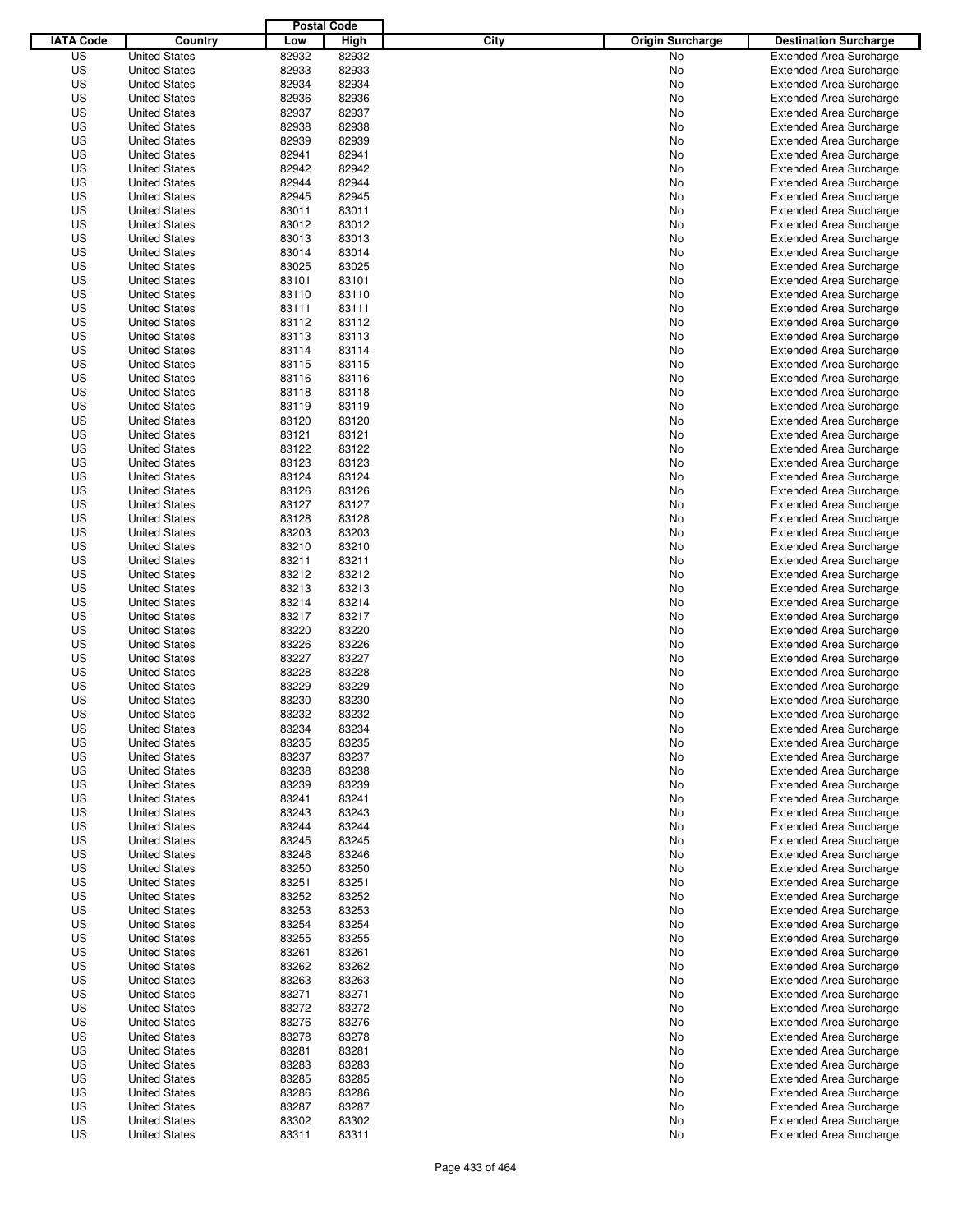|                  |                      | <b>Postal Code</b> |       |                                 |                                |
|------------------|----------------------|--------------------|-------|---------------------------------|--------------------------------|
| <b>IATA Code</b> | Country              | Low                | High  | City<br><b>Origin Surcharge</b> | <b>Destination Surcharge</b>   |
| US               | <b>United States</b> | 83312              | 83312 | <b>No</b>                       | <b>Extended Area Surcharge</b> |
| US               | <b>United States</b> | 83313              | 83313 | No                              | <b>Extended Area Surcharge</b> |
| US               | <b>United States</b> | 83314              | 83314 | No                              | <b>Extended Area Surcharge</b> |
| US               | <b>United States</b> | 83316              | 83316 | No                              | <b>Extended Area Surcharge</b> |
| US               | <b>United States</b> | 83320              | 83320 | No                              | <b>Extended Area Surcharge</b> |
| US               | <b>United States</b> | 83321              | 83321 | No                              | <b>Extended Area Surcharge</b> |
| US               | <b>United States</b> | 83322              | 83322 | No                              | <b>Extended Area Surcharge</b> |
| US               | <b>United States</b> | 83323              | 83323 | No                              | <b>Extended Area Surcharge</b> |
| US               | <b>United States</b> | 83324              | 83324 | No                              | <b>Extended Area Surcharge</b> |
| US               | <b>United States</b> | 83325              | 83325 | No                              | <b>Extended Area Surcharge</b> |
| US               | <b>United States</b> | 83327              | 83327 | No                              | <b>Extended Area Surcharge</b> |
| US               | <b>United States</b> | 83328              | 83328 | No                              | <b>Extended Area Surcharge</b> |
| US               | <b>United States</b> | 83330              | 83330 | No                              | <b>Extended Area Surcharge</b> |
| US               | <b>United States</b> | 83332              | 83332 | No                              | <b>Extended Area Surcharge</b> |
| US               | <b>United States</b> | 83334              | 83334 | No                              | <b>Extended Area Surcharge</b> |
| US               | <b>United States</b> | 83335              | 83335 | No                              | <b>Extended Area Surcharge</b> |
| US               | <b>United States</b> | 83337              | 83337 | No                              | <b>Extended Area Surcharge</b> |
| US               | <b>United States</b> | 83338              | 83338 | No                              | <b>Extended Area Surcharge</b> |
| US               | <b>United States</b> | 83342              | 83342 | No                              | <b>Extended Area Surcharge</b> |
| US               | <b>United States</b> | 83343              | 83343 | No                              | <b>Extended Area Surcharge</b> |
| US               | <b>United States</b> | 83344              | 83344 | No                              | <b>Extended Area Surcharge</b> |
| US               | <b>United States</b> | 83346              | 83346 | No                              | <b>Extended Area Surcharge</b> |
| US               | <b>United States</b> | 83347              | 83347 | No                              | <b>Extended Area Surcharge</b> |
| US               | <b>United States</b> | 83348              | 83348 | No                              | <b>Extended Area Surcharge</b> |
| US               | <b>United States</b> | 83349              | 83349 | No                              | <b>Extended Area Surcharge</b> |
| US               | <b>United States</b> | 83350              | 83350 | No                              | <b>Extended Area Surcharge</b> |
| US               | <b>United States</b> | 83352              | 83352 | No                              | <b>Extended Area Surcharge</b> |
| US               | <b>United States</b> | 83353              | 83353 | No                              | <b>Extended Area Surcharge</b> |
| US               | <b>United States</b> | 83355              | 83355 | No                              | <b>Extended Area Surcharge</b> |
| US               | <b>United States</b> | 83414              | 83414 | No                              | <b>Extended Area Surcharge</b> |
| US               | <b>United States</b> | 83420              | 83420 | No                              | <b>Extended Area Surcharge</b> |
| US               | <b>United States</b> | 83421              | 83421 | No                              | <b>Extended Area Surcharge</b> |
| US               | <b>United States</b> | 83423              | 83423 | No                              | <b>Extended Area Surcharge</b> |
| US               | <b>United States</b> | 83424              | 83424 | No                              | <b>Extended Area Surcharge</b> |
| US               | <b>United States</b> | 83425              | 83425 | No                              | <b>Extended Area Surcharge</b> |
| US               | <b>United States</b> | 83428              | 83428 | No                              | <b>Extended Area Surcharge</b> |
| US               | <b>United States</b> | 83429              | 83429 | No                              | <b>Extended Area Surcharge</b> |
| US               | <b>United States</b> | 83431              | 83431 | No                              | <b>Extended Area Surcharge</b> |
| US               | <b>United States</b> | 83434              | 83434 | No                              | <b>Extended Area Surcharge</b> |
| US               | <b>United States</b> | 83435              | 83435 | No                              | <b>Extended Area Surcharge</b> |
| US               | <b>United States</b> | 83436              | 83436 | No                              | <b>Extended Area Surcharge</b> |
| US               | <b>United States</b> | 83443              | 83443 | No                              | <b>Extended Area Surcharge</b> |
| US               | <b>United States</b> | 83444              | 83444 | No                              | <b>Extended Area Surcharge</b> |
| US               | <b>United States</b> | 83445              | 83445 | No                              | <b>Extended Area Surcharge</b> |
| US               | <b>United States</b> | 83446              | 83446 | No                              | <b>Extended Area Surcharge</b> |
| US               | <b>United States</b> | 83447              | 83447 | No                              | <b>Extended Area Surcharge</b> |
| US               | <b>United States</b> | 83448              | 83448 | No                              | <b>Extended Area Surcharge</b> |
| US               | <b>United States</b> | 83449              | 83449 | No                              | <b>Extended Area Surcharge</b> |
| US               | <b>United States</b> | 83450              | 83450 | No                              | <b>Extended Area Surcharge</b> |
| US               | <b>United States</b> | 83452              | 83452 | No                              | <b>Extended Area Surcharge</b> |
| US               | <b>United States</b> | 83462              | 83462 | No                              | <b>Extended Area Surcharge</b> |
| US               | <b>United States</b> | 83463              | 83463 | No                              | <b>Extended Area Surcharge</b> |
| US               | <b>United States</b> | 83464              | 83464 | No                              | <b>Extended Area Surcharge</b> |
| US               | <b>United States</b> | 83465              | 83465 | No                              | <b>Extended Area Surcharge</b> |
| US               | <b>United States</b> | 83466              | 83466 | No                              | <b>Extended Area Surcharge</b> |
| US               | <b>United States</b> | 83467              | 83467 | No                              | <b>Extended Area Surcharge</b> |
| US               | <b>United States</b> | 83468              | 83468 | No                              | <b>Extended Area Surcharge</b> |
| US               | <b>United States</b> | 83469              | 83469 | No                              | <b>Extended Area Surcharge</b> |
| US               | <b>United States</b> | 83520              | 83520 | No                              | <b>Extended Area Surcharge</b> |
| US               | <b>United States</b> | 83522              | 83522 | No                              | <b>Extended Area Surcharge</b> |
| US               | <b>United States</b> | 83523              | 83523 | No                              | <b>Extended Area Surcharge</b> |
| US               | <b>United States</b> | 83524              | 83524 | No                              | <b>Extended Area Surcharge</b> |
| US               | <b>United States</b> | 83525              | 83525 | No                              | <b>Extended Area Surcharge</b> |
| US               | <b>United States</b> | 83526              | 83526 | No                              | <b>Extended Area Surcharge</b> |
| US               | <b>United States</b> | 83530              | 83530 | No                              | <b>Extended Area Surcharge</b> |
| US               | <b>United States</b> | 83533              | 83533 | No                              | <b>Extended Area Surcharge</b> |
| US               | <b>United States</b> | 83535              | 83535 | No                              | <b>Extended Area Surcharge</b> |
| US               | <b>United States</b> | 83536              | 83536 | No                              | <b>Extended Area Surcharge</b> |
| US               | <b>United States</b> | 83537              | 83537 | No                              | <b>Extended Area Surcharge</b> |
| US               | <b>United States</b> | 83539              | 83539 | No                              | <b>Extended Area Surcharge</b> |
| US               | <b>United States</b> | 83540              | 83540 | No                              | <b>Extended Area Surcharge</b> |
| US               | <b>United States</b> | 83541              | 83541 | No                              | <b>Extended Area Surcharge</b> |
| US               | <b>United States</b> | 83542              | 83542 | No                              | <b>Extended Area Surcharge</b> |
| US               | <b>United States</b> | 83543              | 83543 | No                              | <b>Extended Area Surcharge</b> |
| US               | <b>United States</b> | 83544              | 83544 | No                              | <b>Extended Area Surcharge</b> |
| US               | <b>United States</b> | 83545              | 83545 | No                              | <b>Extended Area Surcharge</b> |
| US               | <b>United States</b> | 83546              | 83546 | No                              | <b>Extended Area Surcharge</b> |
| US               | <b>United States</b> | 83547              | 83547 | No                              | <b>Extended Area Surcharge</b> |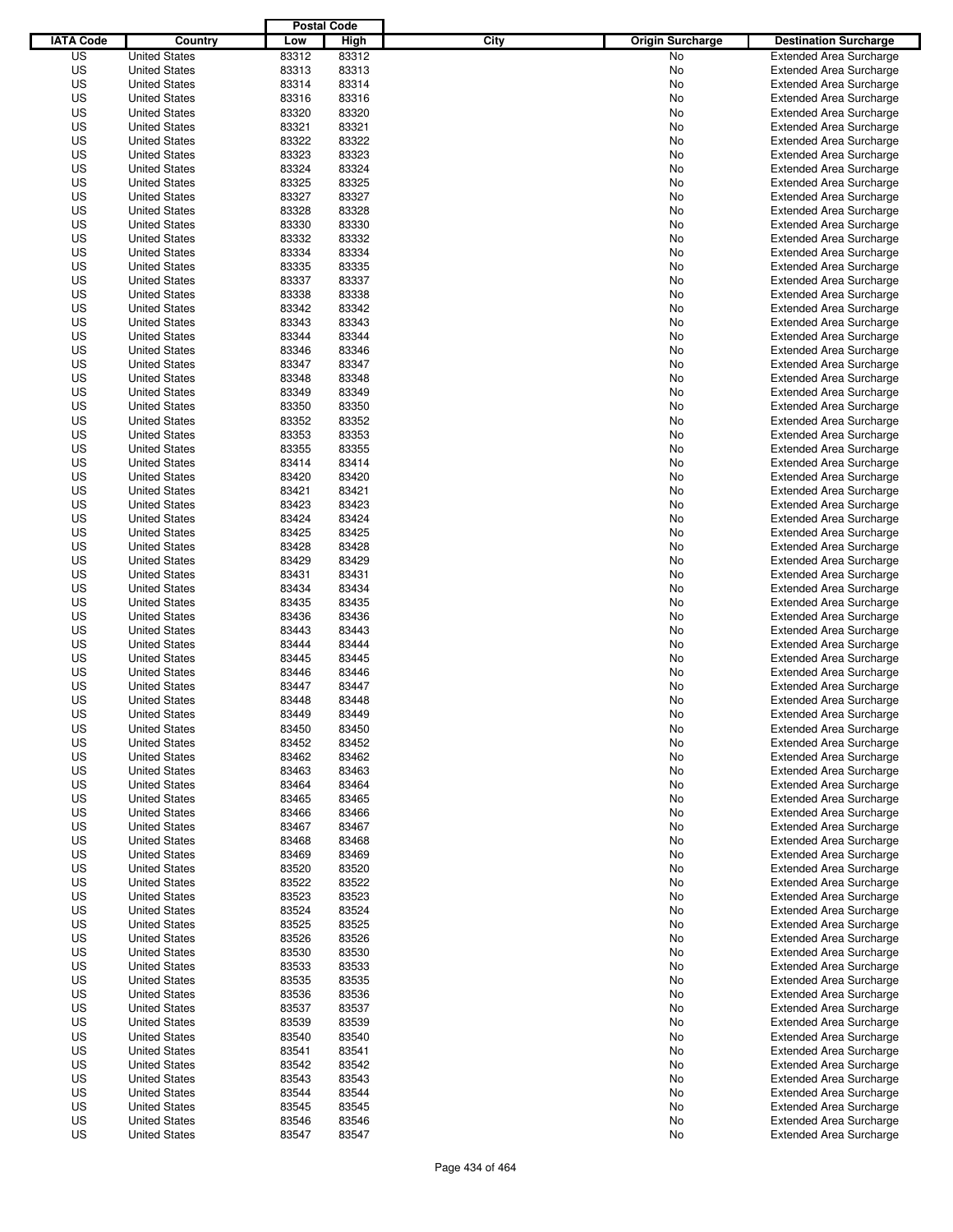|                  |                      | <b>Postal Code</b> |       |                                 |                                |
|------------------|----------------------|--------------------|-------|---------------------------------|--------------------------------|
| <b>IATA Code</b> | Country              | Low                | High  | City<br><b>Origin Surcharge</b> | <b>Destination Surcharge</b>   |
| US               | <b>United States</b> | 83548              | 83548 | <b>No</b>                       | <b>Extended Area Surcharge</b> |
| US               | <b>United States</b> | 83549              | 83549 | No                              | <b>Extended Area Surcharge</b> |
| US               | <b>United States</b> | 83551              | 83551 | No                              | <b>Extended Area Surcharge</b> |
| US               | <b>United States</b> | 83552              | 83552 | No                              | <b>Extended Area Surcharge</b> |
| US               | <b>United States</b> | 83553              | 83553 | No                              | <b>Extended Area Surcharge</b> |
| US               | <b>United States</b> | 83554              | 83554 | No                              | <b>Extended Area Surcharge</b> |
| US               | <b>United States</b> | 83555              | 83555 | No                              | <b>Extended Area Surcharge</b> |
| US               | <b>United States</b> | 83601              | 83601 | No                              | <b>Extended Area Surcharge</b> |
| US               | <b>United States</b> | 83602              | 83602 | No                              | <b>Extended Area Surcharge</b> |
| US               | <b>United States</b> | 83604              | 83604 | No                              | <b>Extended Area Surcharge</b> |
| US               | <b>United States</b> | 83610              | 83610 | No                              | <b>Extended Area Surcharge</b> |
| US               | <b>United States</b> | 83611              | 83611 | No                              | <b>Extended Area Surcharge</b> |
| US               | <b>United States</b> | 83612              | 83612 | No                              | <b>Extended Area Surcharge</b> |
| US               | <b>United States</b> | 83615              | 83615 | No                              | <b>Extended Area Surcharge</b> |
| US               | <b>United States</b> | 83617              | 83617 | No                              | <b>Extended Area Surcharge</b> |
| US               | <b>United States</b> | 83620              | 83620 | No                              | <b>Extended Area Surcharge</b> |
| US               | <b>United States</b> | 83622              | 83622 | No                              | <b>Extended Area Surcharge</b> |
| US               | <b>United States</b> | 83623              | 83623 | No                              | <b>Extended Area Surcharge</b> |
| US               | <b>United States</b> | 83624              | 83624 | No                              | <b>Extended Area Surcharge</b> |
| US               | <b>United States</b> | 83626              | 83626 | No                              | <b>Extended Area Surcharge</b> |
| US               | <b>United States</b> | 83627              | 83627 | No                              | <b>Extended Area Surcharge</b> |
| US               | <b>United States</b> | 83628              | 83628 | No                              | <b>Extended Area Surcharge</b> |
| US               | <b>United States</b> | 83629              | 83629 | No                              | <b>Extended Area Surcharge</b> |
| US               | <b>United States</b> | 83631              | 83631 | No                              | <b>Extended Area Surcharge</b> |
| US               | <b>United States</b> | 83632              | 83632 | No                              | <b>Extended Area Surcharge</b> |
| US               | <b>United States</b> | 83633              | 83633 | No                              | <b>Extended Area Surcharge</b> |
| US               | <b>United States</b> | 83635              | 83635 | No                              | <b>Extended Area Surcharge</b> |
| US               | <b>United States</b> | 83636              | 83636 | No                              | <b>Extended Area Surcharge</b> |
| US               | <b>United States</b> | 83637              | 83637 | No                              | <b>Extended Area Surcharge</b> |
| US               | <b>United States</b> | 83638              | 83638 | No                              | <b>Extended Area Surcharge</b> |
| US               | <b>United States</b> | 83639              | 83639 | No                              | <b>Extended Area Surcharge</b> |
| US               | <b>United States</b> | 83641              | 83641 | No                              | <b>Extended Area Surcharge</b> |
| US               | <b>United States</b> | 83643              | 83643 | No                              | <b>Extended Area Surcharge</b> |
| US               | <b>United States</b> | 83645              | 83645 | No                              | <b>Extended Area Surcharge</b> |
| US               | <b>United States</b> | 83650              | 83650 | No                              | <b>Extended Area Surcharge</b> |
| US               | <b>United States</b> | 83654              | 83654 | No                              | <b>Extended Area Surcharge</b> |
| US               | <b>United States</b> | 83655              | 83655 | No                              | <b>Extended Area Surcharge</b> |
| US               | <b>United States</b> | 83657              | 83657 | No                              | <b>Extended Area Surcharge</b> |
| US               | <b>United States</b> | 83660              | 83660 | No                              | <b>Extended Area Surcharge</b> |
| US               | <b>United States</b> | 83661              | 83661 | No                              | <b>Extended Area Surcharge</b> |
| US               | <b>United States</b> | 83666              | 83666 | No                              | <b>Extended Area Surcharge</b> |
| US               | <b>United States</b> | 83670              | 83670 | No                              | <b>Extended Area Surcharge</b> |
| US               | <b>United States</b> | 83672              | 83672 | No                              | <b>Extended Area Surcharge</b> |
| US               | <b>United States</b> | 83676              | 83676 | No                              | <b>Extended Area Surcharge</b> |
| US               | <b>United States</b> | 83677              | 83677 | No                              | <b>Extended Area Surcharge</b> |
| US               | <b>United States</b> | 83801              | 83801 | No                              | <b>Extended Area Surcharge</b> |
| US               | <b>United States</b> | 83802              | 83802 | No                              | <b>Extended Area Surcharge</b> |
| US               | <b>United States</b> | 83803              | 83803 | No                              | <b>Extended Area Surcharge</b> |
| US               | <b>United States</b> | 83804              | 83804 | No                              | <b>Extended Area Surcharge</b> |
| US               | <b>United States</b> | 83805              | 83805 | No                              | <b>Extended Area Surcharge</b> |
| US               | <b>United States</b> | 83806              | 83806 | No                              | <b>Extended Area Surcharge</b> |
| US               | <b>United States</b> | 83808              | 83808 | No                              | <b>Extended Area Surcharge</b> |
| US               | <b>United States</b> | 83809              | 83809 | No                              | <b>Extended Area Surcharge</b> |
| US               | <b>United States</b> | 83810              | 83810 | No                              | <b>Extended Area Surcharge</b> |
| US               | <b>United States</b> | 83811              | 83811 | No                              | <b>Extended Area Surcharge</b> |
| US               | <b>United States</b> | 83812              | 83812 | No                              | <b>Extended Area Surcharge</b> |
| US               | <b>United States</b> | 83813              | 83813 | No                              | <b>Extended Area Surcharge</b> |
| US               | <b>United States</b> | 83821              | 83821 | No                              | <b>Extended Area Surcharge</b> |
| US               | <b>United States</b> | 83822              | 83822 | No                              | <b>Extended Area Surcharge</b> |
| US               | <b>United States</b> | 83823              | 83823 | No                              | <b>Extended Area Surcharge</b> |
| US               | <b>United States</b> | 83824              | 83824 | No                              | <b>Extended Area Surcharge</b> |
| US               | <b>United States</b> | 83825              | 83825 | No                              | <b>Extended Area Surcharge</b> |
| US               | <b>United States</b> | 83826              | 83826 | No                              | <b>Extended Area Surcharge</b> |
| US               | <b>United States</b> | 83827              | 83827 | No                              | <b>Extended Area Surcharge</b> |
| US               | <b>United States</b> | 83830              | 83830 | No                              | <b>Extended Area Surcharge</b> |
| US               | <b>United States</b> | 83832              | 83832 | No                              | <b>Extended Area Surcharge</b> |
| US               | <b>United States</b> | 83833              | 83833 | No                              | <b>Extended Area Surcharge</b> |
| US               | <b>United States</b> | 83834              | 83834 | No                              | <b>Extended Area Surcharge</b> |
| US               | <b>United States</b> | 83836              | 83836 | No                              | <b>Extended Area Surcharge</b> |
| US               | <b>United States</b> | 83839              | 83839 | No                              | <b>Extended Area Surcharge</b> |
| US               | <b>United States</b> | 83841              | 83841 | No                              | <b>Extended Area Surcharge</b> |
| US               | <b>United States</b> | 83842              | 83842 | No                              | <b>Extended Area Surcharge</b> |
| US               | <b>United States</b> | 83845              | 83845 | No                              | <b>Extended Area Surcharge</b> |
| US               | <b>United States</b> | 83846              | 83846 | No                              | <b>Extended Area Surcharge</b> |
| US               | <b>United States</b> | 83847              | 83847 | No                              | <b>Extended Area Surcharge</b> |
| US               | <b>United States</b> | 83848              | 83848 | No                              | <b>Extended Area Surcharge</b> |
| US               | <b>United States</b> | 83849              | 83849 | No                              | <b>Extended Area Surcharge</b> |
| US               | <b>United States</b> | 83850              | 83850 | No                              | <b>Extended Area Surcharge</b> |
|                  |                      |                    |       |                                 |                                |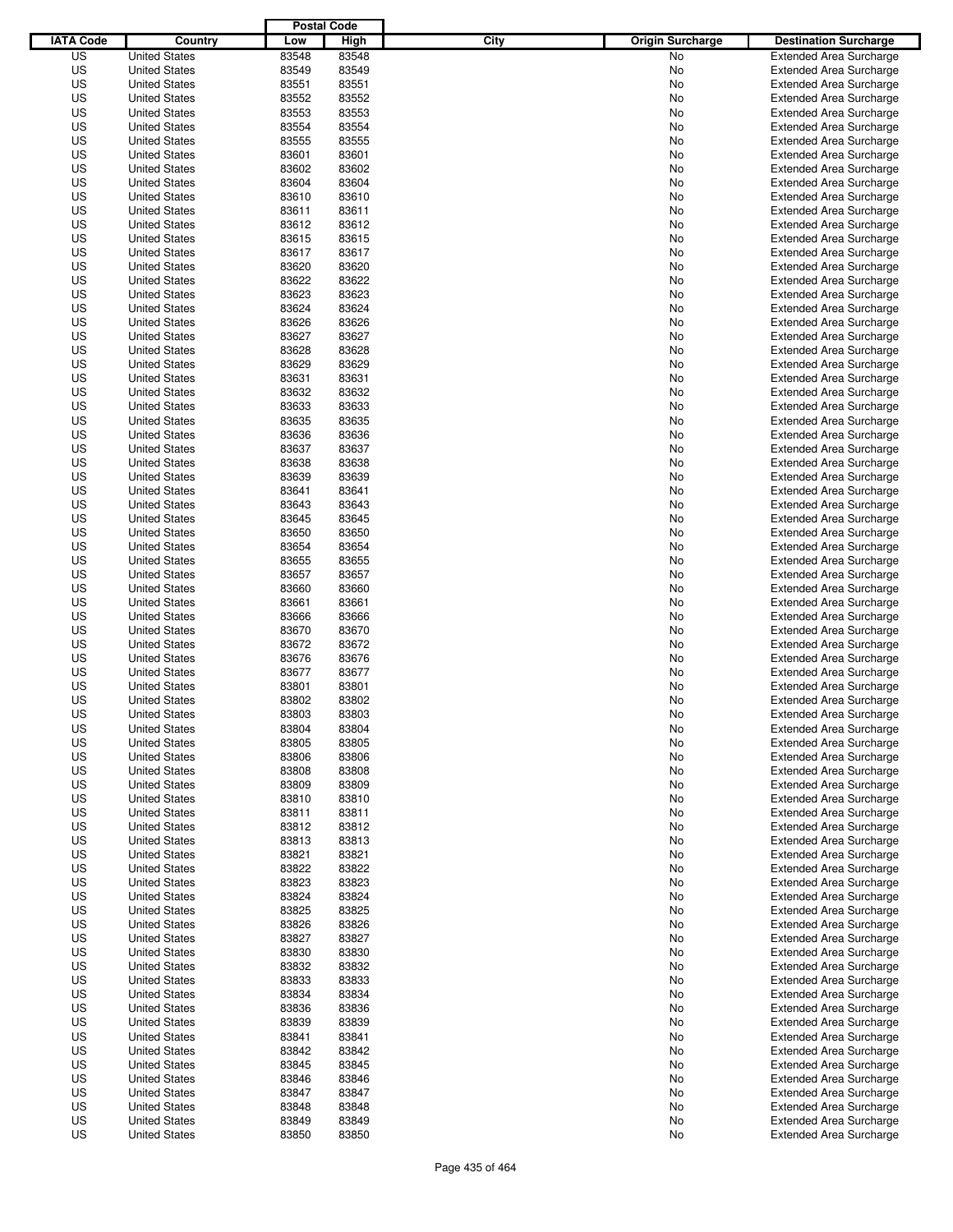|                  |                      | <b>Postal Code</b> |       |                                 |                                |
|------------------|----------------------|--------------------|-------|---------------------------------|--------------------------------|
| <b>IATA Code</b> | Country              | Low                | High  | City<br><b>Origin Surcharge</b> | <b>Destination Surcharge</b>   |
| US               | <b>United States</b> | 83851              | 83851 | <b>No</b>                       | <b>Extended Area Surcharge</b> |
| US               | <b>United States</b> | 83853              | 83853 | No                              | <b>Extended Area Surcharge</b> |
| US               | <b>United States</b> | 83855              | 83855 | No                              | <b>Extended Area Surcharge</b> |
| US               | <b>United States</b> | 83856              | 83856 | No                              | <b>Extended Area Surcharge</b> |
| US               | <b>United States</b> | 83857              | 83857 | No                              | <b>Extended Area Surcharge</b> |
| US               | <b>United States</b> | 83858              | 83858 | No                              | <b>Extended Area Surcharge</b> |
| US               | <b>United States</b> | 83860              | 83860 | No                              | <b>Extended Area Surcharge</b> |
| US               | <b>United States</b> | 83861              | 83861 | No                              | <b>Extended Area Surcharge</b> |
| US               | <b>United States</b> | 83866              | 83866 | No                              | <b>Extended Area Surcharge</b> |
| US               | <b>United States</b> | 83869              | 83869 | No                              | <b>Extended Area Surcharge</b> |
| US               | <b>United States</b> | 83870              | 83870 | No                              | <b>Extended Area Surcharge</b> |
| US               | <b>United States</b> | 83871              | 83871 | No                              | <b>Extended Area Surcharge</b> |
| US               | <b>United States</b> | 83872              | 83872 | No                              | <b>Extended Area Surcharge</b> |
| US               | <b>United States</b> | 83873              | 83873 | No                              | <b>Extended Area Surcharge</b> |
| US               | <b>United States</b> | 83876              | 83876 | No                              | <b>Extended Area Surcharge</b> |
| US               | <b>United States</b> | 84001              | 84001 | No                              | <b>Extended Area Surcharge</b> |
| US               | <b>United States</b> | 84002              | 84002 | No                              | <b>Extended Area Surcharge</b> |
| US               | <b>United States</b> | 84007              | 84007 | No                              | <b>Extended Area Surcharge</b> |
| US               | <b>United States</b> | 84013              | 84013 | No                              | <b>Extended Area Surcharge</b> |
| US               | <b>United States</b> | 84017              | 84017 | No                              | <b>Extended Area Surcharge</b> |
| US               | <b>United States</b> | 84018              | 84018 | No                              | <b>Extended Area Surcharge</b> |
| US               | <b>United States</b> | 84021              | 84021 | No                              | <b>Extended Area Surcharge</b> |
| US               | <b>United States</b> | 84022              | 84022 | No                              | <b>Extended Area Surcharge</b> |
| US               | <b>United States</b> | 84023              | 84023 | No                              | <b>Extended Area Surcharge</b> |
| US               | <b>United States</b> | 84026              | 84026 | No                              | <b>Extended Area Surcharge</b> |
| US               | <b>United States</b> | 84027              | 84027 | No                              | <b>Extended Area Surcharge</b> |
| US               | <b>United States</b> | 84028              | 84028 | No                              | <b>Extended Area Surcharge</b> |
| US               | <b>United States</b> | 84029              | 84029 | No                              | <b>Extended Area Surcharge</b> |
| US               | <b>United States</b> | 84031              | 84031 | No                              | <b>Extended Area Surcharge</b> |
| US               | <b>United States</b> | 84033              | 84033 | No                              | <b>Extended Area Surcharge</b> |
| US               | <b>United States</b> | 84034              | 84034 | No                              | <b>Extended Area Surcharge</b> |
| US               | <b>United States</b> | 84035              | 84035 | No                              | <b>Extended Area Surcharge</b> |
| US               | <b>United States</b> | 84036              | 84036 | No                              | <b>Extended Area Surcharge</b> |
| US               | <b>United States</b> | 84038              | 84038 | No                              | <b>Extended Area Surcharge</b> |
| US               | <b>United States</b> | 84039              | 84039 | No                              | <b>Extended Area Surcharge</b> |
| US               | <b>United States</b> | 84046              | 84046 | No                              | <b>Extended Area Surcharge</b> |
| US               | <b>United States</b> | 84051              | 84051 | No                              | <b>Extended Area Surcharge</b> |
| US               | <b>United States</b> | 84052              | 84052 | No                              | <b>Extended Area Surcharge</b> |
| US               | <b>United States</b> | 84053              | 84053 | No                              | <b>Extended Area Surcharge</b> |
| US               | <b>United States</b> | 84055              | 84055 | No                              | <b>Extended Area Surcharge</b> |
| US               | <b>United States</b> | 84061              | 84061 | No                              | <b>Extended Area Surcharge</b> |
| US               | <b>United States</b> | 84063              | 84063 | No                              | <b>Extended Area Surcharge</b> |
| US               | <b>United States</b> | 84064              | 84064 | No                              | <b>Extended Area Surcharge</b> |
| US               | <b>United States</b> | 84066              | 84066 | No                              | <b>Extended Area Surcharge</b> |
| US               | <b>United States</b> | 84069              | 84069 | No                              | <b>Extended Area Surcharge</b> |
| US               | <b>United States</b> | 84071              | 84071 | No                              | <b>Extended Area Surcharge</b> |
| US               | <b>United States</b> | 84072              | 84072 | No                              | <b>Extended Area Surcharge</b> |
| US               | <b>United States</b> | 84073              | 84073 | No                              | <b>Extended Area Surcharge</b> |
| US               | <b>United States</b> | 84076              | 84076 | No                              | <b>Extended Area Surcharge</b> |
| US               | <b>United States</b> | 84080              | 84080 | No                              | <b>Extended Area Surcharge</b> |
| US               | <b>United States</b> | 84082              | 84082 | No                              | <b>Extended Area Surcharge</b> |
| US               | <b>United States</b> | 84083              | 84083 | No                              | <b>Extended Area Surcharge</b> |
| US               | <b>United States</b> | 84085              | 84085 | No                              | <b>Extended Area Surcharge</b> |
| US               | <b>United States</b> | 84086              | 84086 | No                              | <b>Extended Area Surcharge</b> |
| US               | <b>United States</b> | 84304              | 84304 | No                              | <b>Extended Area Surcharge</b> |
| US               | <b>United States</b> | 84305              | 84305 | No                              | <b>Extended Area Surcharge</b> |
| US               | <b>United States</b> | 84306              | 84306 | No                              | <b>Extended Area Surcharge</b> |
| US               | <b>United States</b> | 84307              | 84307 | No                              | <b>Extended Area Surcharge</b> |
| US               | <b>United States</b> | 84308              | 84308 | No                              | <b>Extended Area Surcharge</b> |
| US               | <b>United States</b> | 84309              | 84309 | No                              | <b>Extended Area Surcharge</b> |
| US               | <b>United States</b> | 84310              | 84310 | No                              | <b>Extended Area Surcharge</b> |
| US               | <b>United States</b> | 84313              | 84313 | No                              | <b>Extended Area Surcharge</b> |
| US               | <b>United States</b> | 84314              | 84314 | No                              | <b>Extended Area Surcharge</b> |
| US               | <b>United States</b> | 84316              | 84316 | No                              | <b>Extended Area Surcharge</b> |
| US               | <b>United States</b> | 84317              | 84317 | No                              | <b>Extended Area Surcharge</b> |
| US               | <b>United States</b> | 84320              | 84320 | No                              | <b>Extended Area Surcharge</b> |
| US               | <b>United States</b> | 84324              | 84324 | No                              | <b>Extended Area Surcharge</b> |
| US               | <b>United States</b> | 84325              | 84325 | No                              | <b>Extended Area Surcharge</b> |
| US               | <b>United States</b> | 84328              | 84328 | No                              | <b>Extended Area Surcharge</b> |
| US               | <b>United States</b> | 84329              | 84329 | No                              | <b>Extended Area Surcharge</b> |
| US               | <b>United States</b> | 84330              | 84330 | No                              | <b>Extended Area Surcharge</b> |
| US               | <b>United States</b> | 84331              | 84331 | No                              | <b>Extended Area Surcharge</b> |
| US               | <b>United States</b> | 84334              | 84334 | No                              | <b>Extended Area Surcharge</b> |
| US               | <b>United States</b> | 84336              | 84336 | No                              | <b>Extended Area Surcharge</b> |
| US               | <b>United States</b> | 84337              | 84337 | No                              | <b>Extended Area Surcharge</b> |
| US               | <b>United States</b> | 84338              | 84338 | No                              | <b>Extended Area Surcharge</b> |
| US               | <b>United States</b> | 84510              | 84510 | No                              | <b>Extended Area Surcharge</b> |
| US               | <b>United States</b> | 84512              | 84512 | No                              | <b>Extended Area Surcharge</b> |
|                  |                      |                    |       |                                 |                                |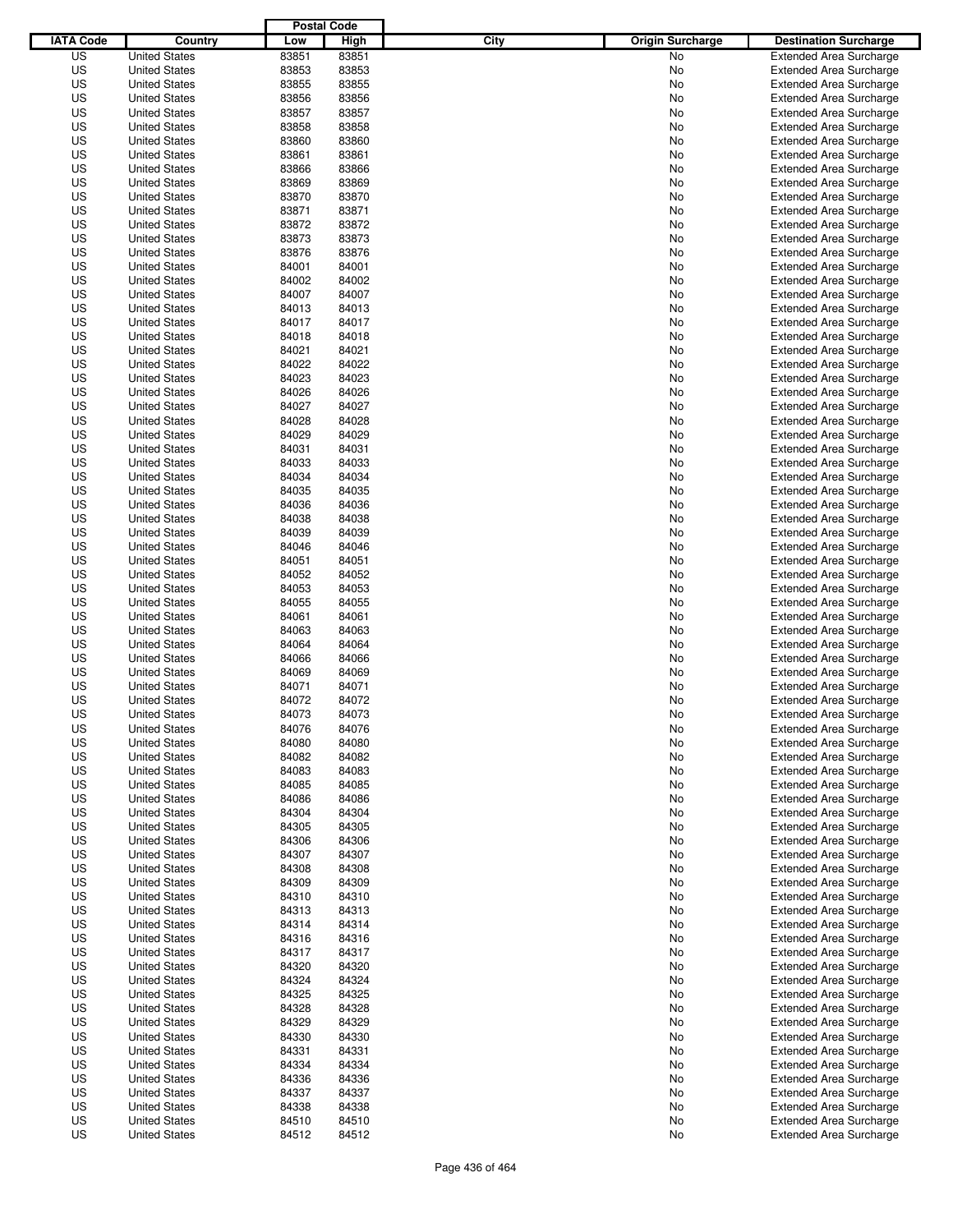|                  |                                              | <b>Postal Code</b> |                |                                 |                                                                  |
|------------------|----------------------------------------------|--------------------|----------------|---------------------------------|------------------------------------------------------------------|
| <b>IATA Code</b> | Country                                      | Low                | High           | City<br><b>Origin Surcharge</b> | <b>Destination Surcharge</b>                                     |
| US               | <b>United States</b>                         | 84515              | 84515          | <b>No</b>                       | <b>Extended Area Surcharge</b>                                   |
| US               | <b>United States</b>                         | 84516              | 84516          | No                              | <b>Extended Area Surcharge</b>                                   |
| US               | <b>United States</b>                         | 84518              | 84518          | No                              | <b>Extended Area Surcharge</b>                                   |
| US               | <b>United States</b>                         | 84520              | 84520          | No                              | <b>Extended Area Surcharge</b>                                   |
| US               | <b>United States</b>                         | 84521              | 84521          | No                              | <b>Extended Area Surcharge</b>                                   |
| US               | <b>United States</b>                         | 84522              | 84522          | No                              | <b>Extended Area Surcharge</b>                                   |
| US               | <b>United States</b>                         | 84525              | 84525          | No                              | <b>Extended Area Surcharge</b>                                   |
| US               | <b>United States</b>                         | 84526              | 84526          | No                              | <b>Extended Area Surcharge</b>                                   |
| US               | <b>United States</b>                         | 84528              | 84528          | No                              | <b>Extended Area Surcharge</b>                                   |
| US               | <b>United States</b>                         | 84529              | 84529          | No                              | <b>Extended Area Surcharge</b>                                   |
| US               | <b>United States</b>                         | 84530              | 84530          | No                              | <b>Extended Area Surcharge</b>                                   |
| US               | <b>United States</b>                         | 84531              | 84531          | No                              | <b>Extended Area Surcharge</b>                                   |
| US               | <b>United States</b>                         | 84533              | 84533          | No                              | <b>Extended Area Surcharge</b>                                   |
| US               | <b>United States</b>                         | 84534              | 84534          | No                              | <b>Extended Area Surcharge</b>                                   |
| US               | <b>United States</b>                         | 84535              | 84535          | No                              | <b>Extended Area Surcharge</b>                                   |
| US               | <b>United States</b>                         | 84536              | 84536          | No                              | <b>Extended Area Surcharge</b>                                   |
| US               | <b>United States</b>                         | 84539              | 84539          | No                              | <b>Extended Area Surcharge</b>                                   |
| US               | <b>United States</b>                         | 84540              | 84540          | No                              | <b>Extended Area Surcharge</b>                                   |
| US               | <b>United States</b>                         | 84542              | 84542          | No                              | <b>Extended Area Surcharge</b>                                   |
| US               | <b>United States</b>                         | 84620              | 84620          | No                              | <b>Extended Area Surcharge</b>                                   |
| US               | <b>United States</b>                         | 84621              | 84621          | No                              | <b>Extended Area Surcharge</b>                                   |
| US               | <b>United States</b>                         | 84622              | 84622          | No                              | <b>Extended Area Surcharge</b>                                   |
| US               | <b>United States</b><br><b>United States</b> | 84623              | 84623<br>84624 | No                              | <b>Extended Area Surcharge</b>                                   |
| US               |                                              | 84624              |                | No                              | <b>Extended Area Surcharge</b>                                   |
| US               | <b>United States</b>                         | 84626              | 84626          | No                              | <b>Extended Area Surcharge</b><br><b>Extended Area Surcharge</b> |
| US               | <b>United States</b>                         | 84628              | 84628          | No                              |                                                                  |
| US<br>US         | <b>United States</b><br><b>United States</b> | 84629<br>84630     | 84629<br>84630 | No                              | <b>Extended Area Surcharge</b>                                   |
| US               | <b>United States</b>                         | 84632              | 84632          | No<br>No                        | <b>Extended Area Surcharge</b><br><b>Extended Area Surcharge</b> |
| US               | <b>United States</b>                         | 84634              | 84634          | No                              | <b>Extended Area Surcharge</b>                                   |
| US               | <b>United States</b>                         | 84635              | 84635          | No                              | <b>Extended Area Surcharge</b>                                   |
| US               | <b>United States</b>                         | 84636              | 84636          | No                              | <b>Extended Area Surcharge</b>                                   |
| US               | <b>United States</b>                         | 84638              | 84638          | No                              | <b>Extended Area Surcharge</b>                                   |
| US               | <b>United States</b>                         | 84639              | 84639          | No                              | <b>Extended Area Surcharge</b>                                   |
| US               | <b>United States</b>                         | 84640              | 84640          | No                              | <b>Extended Area Surcharge</b>                                   |
| US               | <b>United States</b>                         | 84642              | 84642          | No                              | <b>Extended Area Surcharge</b>                                   |
| US               | <b>United States</b>                         | 84643              | 84643          | No                              | <b>Extended Area Surcharge</b>                                   |
| US               | <b>United States</b>                         | 84644              | 84644          | No                              | <b>Extended Area Surcharge</b>                                   |
| US               | <b>United States</b>                         | 84645              | 84645          | No                              | <b>Extended Area Surcharge</b>                                   |
| US               | <b>United States</b>                         | 84647              | 84647          | No                              | <b>Extended Area Surcharge</b>                                   |
| US               | <b>United States</b>                         | 84648              | 84648          | No                              | <b>Extended Area Surcharge</b>                                   |
| US               | <b>United States</b>                         | 84649              | 84649          | No                              | <b>Extended Area Surcharge</b>                                   |
| US               | <b>United States</b>                         | 84650              | 84650          | No                              | <b>Extended Area Surcharge</b>                                   |
| US               | <b>United States</b>                         | 84652              | 84652          | No                              | <b>Extended Area Surcharge</b>                                   |
| US               | <b>United States</b>                         | 84654              | 84654          | No                              | <b>Extended Area Surcharge</b>                                   |
| US               | <b>United States</b>                         | 84656              | 84656          | No                              | <b>Extended Area Surcharge</b>                                   |
| US               | <b>United States</b>                         | 84657              | 84657          | No                              | <b>Extended Area Surcharge</b>                                   |
| US               | <b>United States</b>                         | 84662              | 84662          | No                              | <b>Extended Area Surcharge</b>                                   |
| US               | <b>United States</b>                         | 84665              | 84665          | No                              | <b>Extended Area Surcharge</b>                                   |
| US               | <b>United States</b>                         | 84667              | 84667          | No                              | <b>Extended Area Surcharge</b>                                   |
| US               | <b>United States</b>                         | 84710              | 84710          | No                              | <b>Extended Area Surcharge</b>                                   |
| US               | <b>United States</b>                         | 84712              | 84712          | No                              | <b>Extended Area Surcharge</b>                                   |
| US               | <b>United States</b>                         | 84713              | 84713          | No                              | <b>Extended Area Surcharge</b>                                   |
| US               | <b>United States</b>                         | 84714              | 84714          | No                              | <b>Extended Area Surcharge</b>                                   |
| US               | <b>United States</b>                         | 84715              | 84715          | No                              | <b>Extended Area Surcharge</b>                                   |
| US               | <b>United States</b>                         | 84716              | 84716          | No                              | <b>Extended Area Surcharge</b>                                   |
| US               | <b>United States</b>                         | 84717              | 84717          | No                              | <b>Extended Area Surcharge</b>                                   |
| US               | <b>United States</b>                         | 84718              | 84718          | No                              | <b>Extended Area Surcharge</b>                                   |
| US               | <b>United States</b>                         | 84719              | 84719          | No                              | <b>Extended Area Surcharge</b>                                   |
| US               | <b>United States</b>                         | 84722              | 84722          | No                              | <b>Extended Area Surcharge</b>                                   |
| US               | <b>United States</b>                         | 84724              | 84724          | No                              | <b>Extended Area Surcharge</b>                                   |
| US               | <b>United States</b>                         | 84726              | 84726          | No                              | <b>Extended Area Surcharge</b>                                   |
| US               | <b>United States</b>                         | 84728              | 84728          | No                              | <b>Extended Area Surcharge</b>                                   |
| US               | <b>United States</b>                         | 84729              | 84729          | No                              | <b>Extended Area Surcharge</b>                                   |
| US               | <b>United States</b>                         | 84730              | 84730          | No                              | <b>Extended Area Surcharge</b>                                   |
| US               | <b>United States</b>                         | 84731              | 84731          | No                              | <b>Extended Area Surcharge</b>                                   |
| US               | <b>United States</b>                         | 84732              | 84732          | No                              | <b>Extended Area Surcharge</b>                                   |
| US               | <b>United States</b>                         | 84733              | 84733          | No                              | <b>Extended Area Surcharge</b>                                   |
| US               | <b>United States</b>                         | 84734              | 84734          | No                              | <b>Extended Area Surcharge</b>                                   |
| US               | <b>United States</b>                         | 84735              | 84735          | No                              | <b>Extended Area Surcharge</b>                                   |
| US               | <b>United States</b>                         | 84739              | 84739          | No                              | <b>Extended Area Surcharge</b>                                   |
| US               | <b>United States</b>                         | 84741              | 84741          | No                              | <b>Extended Area Surcharge</b>                                   |
| US               | <b>United States</b>                         | 84743              | 84743          | No                              | <b>Extended Area Surcharge</b>                                   |
| US               | <b>United States</b>                         | 84744              | 84744          | No                              | <b>Extended Area Surcharge</b>                                   |
| US               | <b>United States</b>                         | 84746              | 84746          | No                              | <b>Extended Area Surcharge</b>                                   |
| US               | <b>United States</b>                         | 84747              | 84747          | No                              | <b>Extended Area Surcharge</b>                                   |
| US<br>US         | <b>United States</b>                         | 84749<br>84750     | 84749<br>84750 | No<br>No                        | <b>Extended Area Surcharge</b><br><b>Extended Area Surcharge</b> |
|                  | <b>United States</b>                         |                    |                |                                 |                                                                  |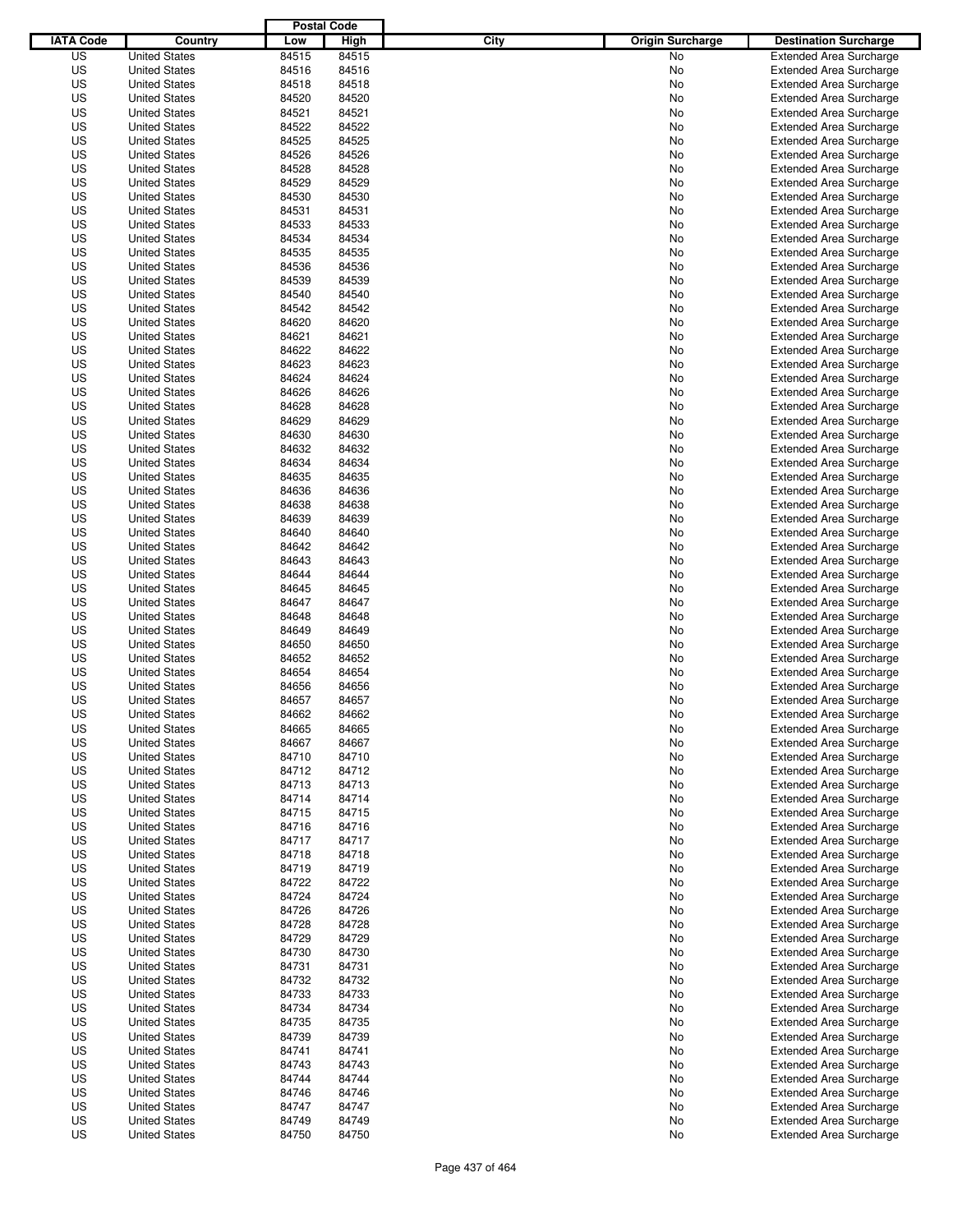|                  |                      | <b>Postal Code</b> |       |                                 |                                |
|------------------|----------------------|--------------------|-------|---------------------------------|--------------------------------|
| <b>IATA Code</b> | Country              | Low                | High  | City<br><b>Origin Surcharge</b> | <b>Destination Surcharge</b>   |
| US               | <b>United States</b> | 84751              | 84751 | <b>No</b>                       | <b>Extended Area Surcharge</b> |
| US               | <b>United States</b> | 84752              | 84752 | No                              | <b>Extended Area Surcharge</b> |
| US               | <b>United States</b> | 84753              | 84753 | No                              | <b>Extended Area Surcharge</b> |
| US               | <b>United States</b> | 84754              | 84754 | No                              | <b>Extended Area Surcharge</b> |
| US               | <b>United States</b> | 84755              | 84755 | No                              | <b>Extended Area Surcharge</b> |
| US               | <b>United States</b> | 84756              | 84756 | No                              | <b>Extended Area Surcharge</b> |
| US               | <b>United States</b> | 84757              | 84757 | No                              | <b>Extended Area Surcharge</b> |
| US               | <b>United States</b> | 84758              | 84758 | No                              | <b>Extended Area Surcharge</b> |
| US               | <b>United States</b> | 84759              | 84759 | No                              | <b>Extended Area Surcharge</b> |
| US               | <b>United States</b> | 84760              | 84760 | No                              | <b>Extended Area Surcharge</b> |
| US               | <b>United States</b> | 84762              | 84762 | No                              | <b>Extended Area Surcharge</b> |
| US               | <b>United States</b> | 84763              | 84763 | No                              | <b>Extended Area Surcharge</b> |
| US               | <b>United States</b> | 84764              | 84764 | No                              | <b>Extended Area Surcharge</b> |
| US               | <b>United States</b> | 84766              | 84766 | No                              | <b>Extended Area Surcharge</b> |
| US               | <b>United States</b> | 84767              | 84767 | No                              | <b>Extended Area Surcharge</b> |
| US               | <b>United States</b> | 84772              | 84772 | No                              | <b>Extended Area Surcharge</b> |
| US               | <b>United States</b> | 84773              | 84773 | No                              | <b>Extended Area Surcharge</b> |
| US               | <b>United States</b> | 84774              | 84774 | No                              | <b>Extended Area Surcharge</b> |
| US               | <b>United States</b> | 84775              | 84775 | No                              | <b>Extended Area Surcharge</b> |
| US               | <b>United States</b> | 84779              | 84779 | No                              | <b>Extended Area Surcharge</b> |
| US               | <b>United States</b> | 84781              | 84781 | No                              | <b>Extended Area Surcharge</b> |
| US               | <b>United States</b> | 84782              | 84782 | No                              | <b>Extended Area Surcharge</b> |
| US               | <b>United States</b> | 84783              | 84783 | No                              | <b>Extended Area Surcharge</b> |
| US               | <b>United States</b> | 85087              | 85087 | No                              | <b>Extended Area Surcharge</b> |
| US               | <b>United States</b> | 85123              | 85123 | No                              | <b>Extended Area Surcharge</b> |
| US               | <b>United States</b> | 85128              | 85128 | No                              | <b>Extended Area Surcharge</b> |
| US               | <b>United States</b> | 85131              | 85131 | No                              | <b>Extended Area Surcharge</b> |
| US               | <b>United States</b> | 85132              | 85132 | No                              | <b>Extended Area Surcharge</b> |
| US               | <b>United States</b> | 85135              | 85135 | No                              | <b>Extended Area Surcharge</b> |
| US               | <b>United States</b> | 85137              | 85137 | No                              | <b>Extended Area Surcharge</b> |
| US               | <b>United States</b> | 85141              | 85141 | No                              | <b>Extended Area Surcharge</b> |
| US               | <b>United States</b> | 85145              | 85145 | No                              | <b>Extended Area Surcharge</b> |
| US               | <b>United States</b> | 85172              | 85172 | No                              | <b>Extended Area Surcharge</b> |
| US               | <b>United States</b> | 85173              | 85173 | No                              | <b>Extended Area Surcharge</b> |
| US               | <b>United States</b> | 85191              | 85191 | No                              | <b>Extended Area Surcharge</b> |
| US               | <b>United States</b> | 85192              | 85192 | No                              | <b>Extended Area Surcharge</b> |
| US               | <b>United States</b> | 85228              | 85228 | No                              | <b>Extended Area Surcharge</b> |
| US               |                      | 85231              | 85231 |                                 |                                |
|                  | <b>United States</b> |                    |       | No                              | <b>Extended Area Surcharge</b> |
| US               | <b>United States</b> | 85232              | 85232 | No                              | <b>Extended Area Surcharge</b> |
| US               | <b>United States</b> | 85235              | 85235 | No                              | <b>Extended Area Surcharge</b> |
| US               | <b>United States</b> | 85237              | 85237 | No                              | <b>Extended Area Surcharge</b> |
| US               | <b>United States</b> | 85241              | 85241 | No                              | <b>Extended Area Surcharge</b> |
| US               | <b>United States</b> | 85245              | 85245 | No                              | <b>Extended Area Surcharge</b> |
| US               | <b>United States</b> | 85247              | 85247 | No                              | <b>Extended Area Surcharge</b> |
| US               | <b>United States</b> | 85264              | 85264 | No                              | Extended Area Surcharge        |
| US               | <b>United States</b> | 85272              | 85272 | No                              | <b>Extended Area Surcharge</b> |
| US               | <b>United States</b> | 85273              | 85273 | No                              | <b>Extended Area Surcharge</b> |
| US               | <b>United States</b> | 85291              | 85291 | No                              | <b>Extended Area Surcharge</b> |
| US               | <b>United States</b> | 85292              | 85292 | No                              | <b>Extended Area Surcharge</b> |
| US               | <b>United States</b> | 85320              | 85320 | No                              | <b>Extended Area Surcharge</b> |
| US               | <b>United States</b> | 85321              | 85321 | No                              | <b>Extended Area Surcharge</b> |
| US               | <b>United States</b> | 85322              | 85322 | No                              | <b>Extended Area Surcharge</b> |
| US               | <b>United States</b> | 85324              | 85324 | No                              | <b>Extended Area Surcharge</b> |
| US               | <b>United States</b> | 85325              | 85325 | No                              | <b>Extended Area Surcharge</b> |
| US               | <b>United States</b> | 85328              | 85328 | No                              | <b>Extended Area Surcharge</b> |
| US               | <b>United States</b> | 85332              | 85332 | No                              | <b>Extended Area Surcharge</b> |
| US               | <b>United States</b> | 85333              | 85333 | No                              | <b>Extended Area Surcharge</b> |
| US               | <b>United States</b> | 85334              | 85334 | No                              | <b>Extended Area Surcharge</b> |
| US               | <b>United States</b> | 85337              | 85337 | No                              | <b>Extended Area Surcharge</b> |
| US               | <b>United States</b> | 85341              | 85341 | No                              | <b>Extended Area Surcharge</b> |
| US               | <b>United States</b> | 85342              | 85342 | No                              | <b>Extended Area Surcharge</b> |
| US               | <b>United States</b> | 85343              | 85343 | No                              | <b>Extended Area Surcharge</b> |
| US               | <b>United States</b> | 85344              | 85344 | No                              | <b>Extended Area Surcharge</b> |
| US               | <b>United States</b> | 85346              | 85346 | No                              | <b>Extended Area Surcharge</b> |
| US               | <b>United States</b> | 85347              | 85347 | No                              | <b>Extended Area Surcharge</b> |
| US               | <b>United States</b> | 85348              | 85348 | No                              | <b>Extended Area Surcharge</b> |
| US               | <b>United States</b> | 85350              | 85350 | No                              | <b>Extended Area Surcharge</b> |
| US               | <b>United States</b> | 85352              | 85352 | No                              | <b>Extended Area Surcharge</b> |
| US               | <b>United States</b> | 85354              | 85354 | No                              | <b>Extended Area Surcharge</b> |
| US               | <b>United States</b> | 85356              | 85356 | No                              | <b>Extended Area Surcharge</b> |
| US               | <b>United States</b> | 85357              | 85357 | No                              | <b>Extended Area Surcharge</b> |
| US               | <b>United States</b> | 85358              | 85358 | No                              | <b>Extended Area Surcharge</b> |
| US               | <b>United States</b> | 85359              | 85359 | No                              | <b>Extended Area Surcharge</b> |
| US               | <b>United States</b> | 85360              | 85360 | No                              | <b>Extended Area Surcharge</b> |
| US               | <b>United States</b> | 85361              | 85361 | No                              | <b>Extended Area Surcharge</b> |
| US               | <b>United States</b> | 85362              | 85362 | No                              | <b>Extended Area Surcharge</b> |
| US               | <b>United States</b> | 85371              | 85371 | No                              | <b>Extended Area Surcharge</b> |
| US               | <b>United States</b> | 85387              | 85387 | No                              | <b>Extended Area Surcharge</b> |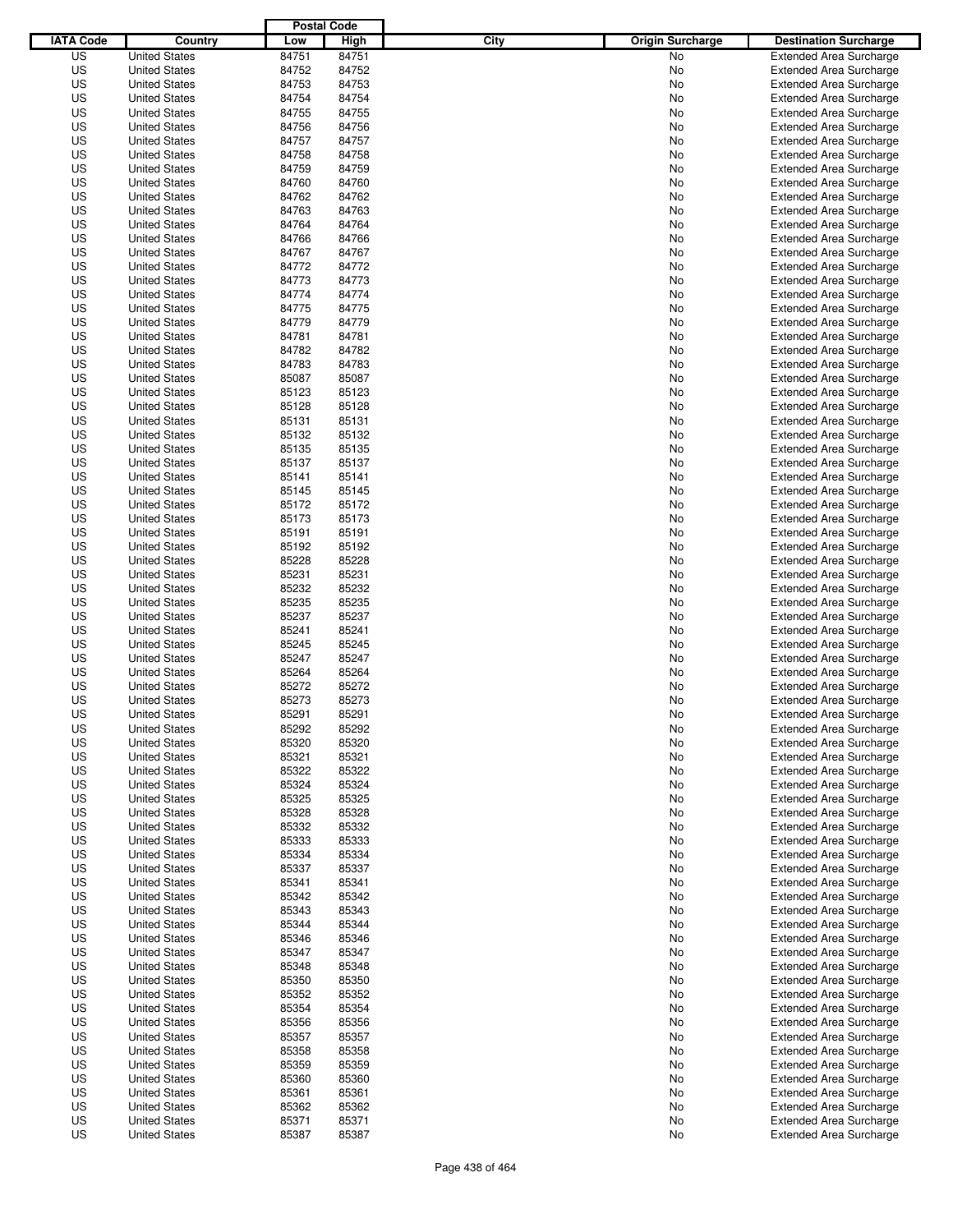|                  |                      | <b>Postal Code</b> |       |                                 |                                |
|------------------|----------------------|--------------------|-------|---------------------------------|--------------------------------|
| <b>IATA Code</b> | Country              | Low                | High  | City<br><b>Origin Surcharge</b> | <b>Destination Surcharge</b>   |
| US               | <b>United States</b> | 85390              | 85390 | <b>No</b>                       | <b>Extended Area Surcharge</b> |
| US               | <b>United States</b> | 85530              | 85530 | No                              | <b>Extended Area Surcharge</b> |
| US               | <b>United States</b> | 85533              | 85533 | No                              | <b>Extended Area Surcharge</b> |
| US               | <b>United States</b> | 85534              | 85534 | No                              | <b>Extended Area Surcharge</b> |
| US               | <b>United States</b> | 85535              | 85535 | No                              | <b>Extended Area Surcharge</b> |
| US               | <b>United States</b> | 85536              | 85536 | No                              | <b>Extended Area Surcharge</b> |
| US               | <b>United States</b> | 85539              | 85539 | No                              | <b>Extended Area Surcharge</b> |
| US               | <b>United States</b> | 85540              | 85540 | No                              | <b>Extended Area Surcharge</b> |
| US               | <b>United States</b> | 85542              | 85542 | No                              | <b>Extended Area Surcharge</b> |
| US               | <b>United States</b> | 85543              | 85543 | No                              | <b>Extended Area Surcharge</b> |
| US               | <b>United States</b> | 85544              | 85544 | No                              | <b>Extended Area Surcharge</b> |
| US               | <b>United States</b> | 85545              | 85545 | No                              | <b>Extended Area Surcharge</b> |
| US               | <b>United States</b> | 85550              | 85550 | No                              | <b>Extended Area Surcharge</b> |
| US               | <b>United States</b> | 85551              | 85551 | No                              | <b>Extended Area Surcharge</b> |
| US               | <b>United States</b> | 85553              | 85553 | No                              | <b>Extended Area Surcharge</b> |
| US               | <b>United States</b> | 85554              | 85554 | No                              | <b>Extended Area Surcharge</b> |
| US               | <b>United States</b> | 85601              | 85601 | No                              | <b>Extended Area Surcharge</b> |
| US               | <b>United States</b> | 85602              | 85602 | No                              | <b>Extended Area Surcharge</b> |
| US               | <b>United States</b> | 85603              | 85603 | No                              | <b>Extended Area Surcharge</b> |
| US               | <b>United States</b> | 85605              | 85605 | No                              | <b>Extended Area Surcharge</b> |
| US               | <b>United States</b> | 85606              | 85606 | No                              | <b>Extended Area Surcharge</b> |
| US               | <b>United States</b> | 85607              | 85607 | No                              | <b>Extended Area Surcharge</b> |
| US               | <b>United States</b> | 85609              | 85609 | No                              | <b>Extended Area Surcharge</b> |
| US               | <b>United States</b> | 85610              | 85610 | No                              | <b>Extended Area Surcharge</b> |
| US               | <b>United States</b> | 85611              | 85611 | No                              | <b>Extended Area Surcharge</b> |
| US               | <b>United States</b> | 85615              | 85615 | No                              | <b>Extended Area Surcharge</b> |
| US               | <b>United States</b> | 85617              | 85617 | No                              | <b>Extended Area Surcharge</b> |
| US               | <b>United States</b> | 85618              | 85618 | No                              | <b>Extended Area Surcharge</b> |
| US               | <b>United States</b> | 85619              | 85619 | No                              | <b>Extended Area Surcharge</b> |
| US               | <b>United States</b> | 85620              | 85620 | No                              | <b>Extended Area Surcharge</b> |
| US               | <b>United States</b> | 85623              | 85623 | No                              | <b>Extended Area Surcharge</b> |
| US               | <b>United States</b> | 85624              | 85624 | No                              | <b>Extended Area Surcharge</b> |
| US               | <b>United States</b> | 85625              | 85625 | No                              | <b>Extended Area Surcharge</b> |
| US               | <b>United States</b> | 85629              | 85629 | No                              | <b>Extended Area Surcharge</b> |
| US               | <b>United States</b> | 85630              | 85630 | No                              | <b>Extended Area Surcharge</b> |
| US               | <b>United States</b> | 85631              | 85631 | No                              | <b>Extended Area Surcharge</b> |
| US               | <b>United States</b> | 85632              | 85632 | No                              | <b>Extended Area Surcharge</b> |
| US               | <b>United States</b> | 85633              | 85633 | No                              | <b>Extended Area Surcharge</b> |
| US               | <b>United States</b> | 85634              | 85634 | No                              | <b>Extended Area Surcharge</b> |
| US               | <b>United States</b> | 85637              | 85637 | No                              | <b>Extended Area Surcharge</b> |
| US               | <b>United States</b> | 85638              | 85638 | No                              | <b>Extended Area Surcharge</b> |
| US               | <b>United States</b> | 85640              | 85640 | No                              | <b>Extended Area Surcharge</b> |
| US               | <b>United States</b> | 85641              | 85641 | No                              | <b>Extended Area Surcharge</b> |
| US               | <b>United States</b> | 85643              | 85643 | No                              | <b>Extended Area Surcharge</b> |
| US               | <b>United States</b> | 85645              | 85645 | No                              | <b>Extended Area Surcharge</b> |
| US               | <b>United States</b> | 85646              | 85646 | No                              | <b>Extended Area Surcharge</b> |
| US               | <b>United States</b> | 85648              | 85648 | No                              | <b>Extended Area Surcharge</b> |
| US               | <b>United States</b> | 85653              | 85653 | No                              | <b>Extended Area Surcharge</b> |
| US               | <b>United States</b> | 85911              | 85911 | No                              | <b>Extended Area Surcharge</b> |
| US               | <b>United States</b> | 85912              | 85912 | No                              | <b>Extended Area Surcharge</b> |
| US               | <b>United States</b> | 85920              | 85920 | No                              | <b>Extended Area Surcharge</b> |
| US               | <b>United States</b> | 85922              | 85922 | No                              | <b>Extended Area Surcharge</b> |
| US               | <b>United States</b> | 85923              | 85923 | No                              | <b>Extended Area Surcharge</b> |
| US               | <b>United States</b> | 85924              | 85924 | No                              | <b>Extended Area Surcharge</b> |
| US               | <b>United States</b> | 85925              | 85925 | No                              | <b>Extended Area Surcharge</b> |
| US               | <b>United States</b> | 85926              | 85926 | No                              | <b>Extended Area Surcharge</b> |
| US               | <b>United States</b> | 85927              | 85927 | No                              | <b>Extended Area Surcharge</b> |
| US               | <b>United States</b> | 85928              | 85928 | No                              | <b>Extended Area Surcharge</b> |
| US               | <b>United States</b> | 85930              | 85930 | No                              | <b>Extended Area Surcharge</b> |
| US               | <b>United States</b> | 85931              | 85931 | No                              | <b>Extended Area Surcharge</b> |
| US               | <b>United States</b> | 85932              | 85932 | No                              | <b>Extended Area Surcharge</b> |
| US               | <b>United States</b> | 85933              | 85933 | No                              | <b>Extended Area Surcharge</b> |
| US               | <b>United States</b> | 85934              | 85934 | No                              | <b>Extended Area Surcharge</b> |
| US               | <b>United States</b> | 85936              | 85936 | No                              | <b>Extended Area Surcharge</b> |
| US               | <b>United States</b> | 85937              | 85937 | No                              | <b>Extended Area Surcharge</b> |
| US               | <b>United States</b> | 85938              | 85938 | No                              | <b>Extended Area Surcharge</b> |
| US               | <b>United States</b> | 85939              | 85939 | No                              | <b>Extended Area Surcharge</b> |
| US               | <b>United States</b> | 85940              | 85940 | No                              | <b>Extended Area Surcharge</b> |
| US               | <b>United States</b> | 85941              | 85941 | No                              | <b>Extended Area Surcharge</b> |
| US               | <b>United States</b> | 85942              | 85942 | No                              | <b>Extended Area Surcharge</b> |
| US               | <b>United States</b> | 86016              | 86016 | No                              | <b>Extended Area Surcharge</b> |
| US               | <b>United States</b> | 86017              | 86017 | No                              | <b>Extended Area Surcharge</b> |
| US               | <b>United States</b> | 86018              | 86018 | No                              | <b>Extended Area Surcharge</b> |
| US               | <b>United States</b> | 86020              | 86020 | No                              | <b>Extended Area Surcharge</b> |
| US               | <b>United States</b> | 86022              | 86022 | No                              | <b>Extended Area Surcharge</b> |
| US               | <b>United States</b> | 86023              | 86023 | No                              | <b>Extended Area Surcharge</b> |
| US               | <b>United States</b> | 86024              | 86024 | No                              | <b>Extended Area Surcharge</b> |
| US               | <b>United States</b> | 86025              | 86025 | No                              | <b>Extended Area Surcharge</b> |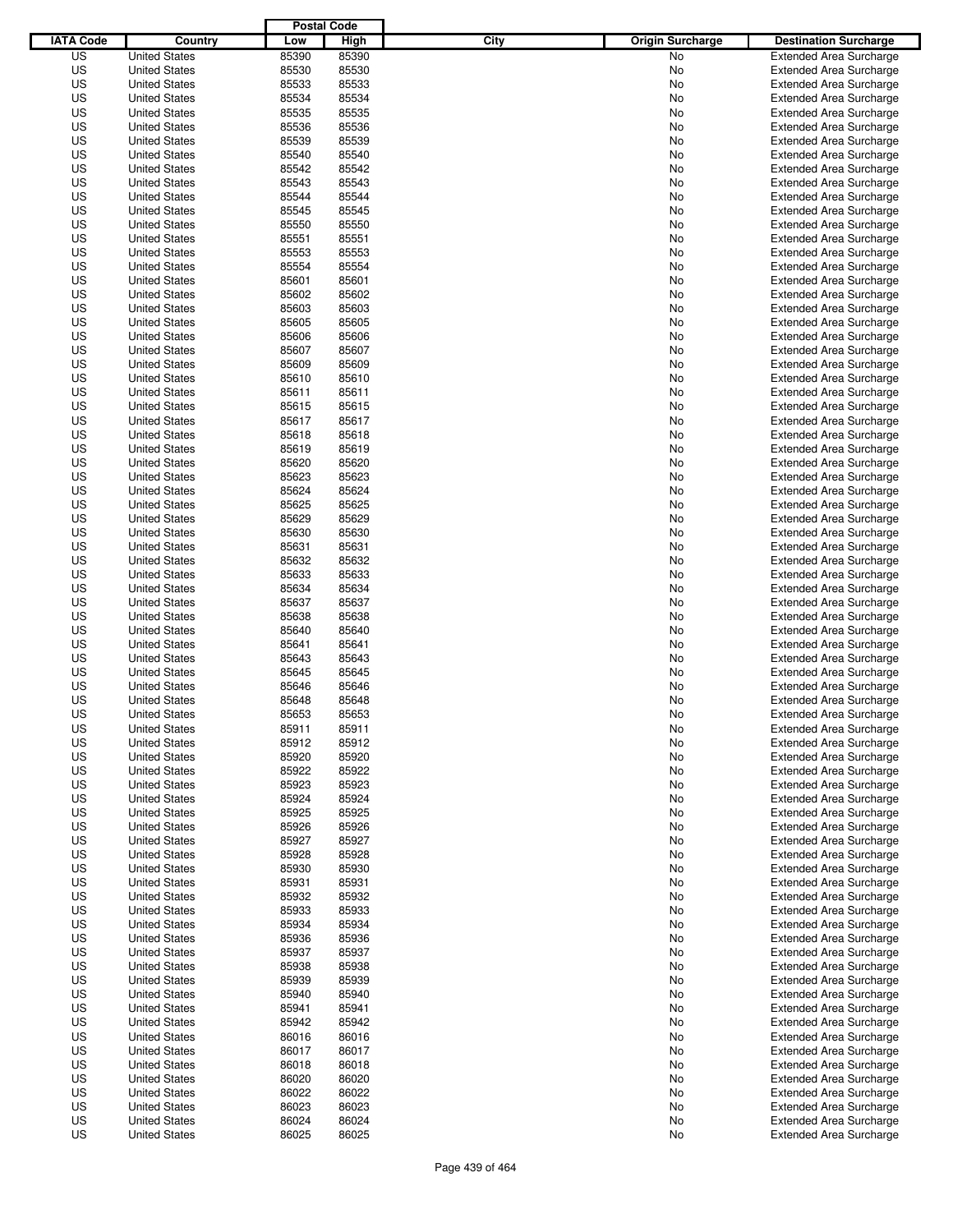|                  |                      | <b>Postal Code</b> |       |                                 |                                |
|------------------|----------------------|--------------------|-------|---------------------------------|--------------------------------|
| <b>IATA Code</b> | Country              | Low                | High  | City<br><b>Origin Surcharge</b> | <b>Destination Surcharge</b>   |
| US               | <b>United States</b> | 86028              | 86028 | No                              | <b>Extended Area Surcharge</b> |
| US               | <b>United States</b> | 86029              | 86029 | No                              | <b>Extended Area Surcharge</b> |
| US               | <b>United States</b> | 86030              | 86030 | No                              | <b>Extended Area Surcharge</b> |
| US               | <b>United States</b> | 86031              | 86031 | No                              | <b>Extended Area Surcharge</b> |
| US               | <b>United States</b> | 86032              | 86032 | No                              | <b>Extended Area Surcharge</b> |
| US               | <b>United States</b> | 86033              | 86033 | No                              | <b>Extended Area Surcharge</b> |
| US               | <b>United States</b> | 86034              | 86034 | No                              | <b>Extended Area Surcharge</b> |
| US               | <b>United States</b> | 86035              | 86035 | No                              | <b>Extended Area Surcharge</b> |
| US               | <b>United States</b> | 86036              | 86036 | No                              | <b>Extended Area Surcharge</b> |
| US               | <b>United States</b> | 86038              | 86038 | No                              | <b>Extended Area Surcharge</b> |
| US               | <b>United States</b> | 86039              | 86039 | No                              | <b>Extended Area Surcharge</b> |
| US               | <b>United States</b> | 86042              | 86042 | No                              | <b>Extended Area Surcharge</b> |
| US               | <b>United States</b> | 86043              | 86043 | No                              | <b>Extended Area Surcharge</b> |
| US               | <b>United States</b> | 86044              | 86044 | No                              | <b>Extended Area Surcharge</b> |
| US               | <b>United States</b> | 86045              | 86045 | No                              | <b>Extended Area Surcharge</b> |
| US               | <b>United States</b> | 86046              | 86046 | No                              | <b>Extended Area Surcharge</b> |
| US               | <b>United States</b> | 86047              | 86047 | No                              | <b>Extended Area Surcharge</b> |
| US               | <b>United States</b> | 86052              | 86052 | No                              | <b>Extended Area Surcharge</b> |
| US               | <b>United States</b> | 86053              | 86053 | No                              | <b>Extended Area Surcharge</b> |
| US               | <b>United States</b> | 86054              | 86054 | No                              | <b>Extended Area Surcharge</b> |
| US               | <b>United States</b> | 86305              | 86305 | No                              | <b>Extended Area Surcharge</b> |
| US               | <b>United States</b> | 86320              | 86320 | No                              | <b>Extended Area Surcharge</b> |
| US               | <b>United States</b> | 86321              | 86321 | No                              | <b>Extended Area Surcharge</b> |
| US               | <b>United States</b> | 86322              | 86322 | No                              | <b>Extended Area Surcharge</b> |
| US               | <b>United States</b> | 86323              | 86323 | No                              | <b>Extended Area Surcharge</b> |
| US               | <b>United States</b> | 86324              | 86324 | No                              | <b>Extended Area Surcharge</b> |
| US               | <b>United States</b> | 86325              | 86325 | No                              | <b>Extended Area Surcharge</b> |
| US               | <b>United States</b> | 86327              | 86327 | No                              | <b>Extended Area Surcharge</b> |
| US               | <b>United States</b> | 86329              | 86329 | No                              | <b>Extended Area Surcharge</b> |
| US               | <b>United States</b> | 86331              | 86331 | No                              | <b>Extended Area Surcharge</b> |
| US               | <b>United States</b> | 86332              | 86332 | No                              | <b>Extended Area Surcharge</b> |
| US               | <b>United States</b> | 86333              | 86333 | No                              | <b>Extended Area Surcharge</b> |
| US               | <b>United States</b> | 86334              | 86334 | No                              | <b>Extended Area Surcharge</b> |
| US               | <b>United States</b> | 86335              | 86335 | No                              | <b>Extended Area Surcharge</b> |
| US               | <b>United States</b> | 86337              | 86337 | No                              | <b>Extended Area Surcharge</b> |
| US               | <b>United States</b> | 86338              | 86338 | No                              | <b>Extended Area Surcharge</b> |
| US               | <b>United States</b> | 86342              | 86342 | No                              | <b>Extended Area Surcharge</b> |
| US               | <b>United States</b> | 86343              | 86343 | No                              | <b>Extended Area Surcharge</b> |
| US               | <b>United States</b> | 86411              | 86411 | No                              | <b>Extended Area Surcharge</b> |
| US               | <b>United States</b> | 86413              | 86413 | No                              | <b>Extended Area Surcharge</b> |
| US               | <b>United States</b> | 86430              | 86430 | No                              | <b>Extended Area Surcharge</b> |
| US               | <b>United States</b> | 86431              | 86431 | No                              | <b>Extended Area Surcharge</b> |
| US               | <b>United States</b> | 86432              | 86432 | No                              | <b>Extended Area Surcharge</b> |
| US               | <b>United States</b> | 86433              | 86433 | No                              | <b>Extended Area Surcharge</b> |
| US               | <b>United States</b> | 86434              | 86434 | No                              | <b>Extended Area Surcharge</b> |
| US               | <b>United States</b> | 86435              | 86435 | No                              | <b>Extended Area Surcharge</b> |
| US               | <b>United States</b> | 86436              | 86436 | No                              | <b>Extended Area Surcharge</b> |
| US               | <b>United States</b> | 86438              | 86438 | No                              | <b>Extended Area Surcharge</b> |
| US               | <b>United States</b> | 86440              | 86440 | No                              | <b>Extended Area Surcharge</b> |
| US               | <b>United States</b> | 86441              | 86441 | No                              | <b>Extended Area Surcharge</b> |
| US               | <b>United States</b> | 86443              | 86443 | No                              | <b>Extended Area Surcharge</b> |
| US               | <b>United States</b> | 86444              | 86444 | No                              | <b>Extended Area Surcharge</b> |
| US               | <b>United States</b> | 86445              | 86445 | No                              | <b>Extended Area Surcharge</b> |
| US               | <b>United States</b> | 86502              | 86502 | No                              | <b>Extended Area Surcharge</b> |
| US               | <b>United States</b> | 86503              | 86503 | No                              | <b>Extended Area Surcharge</b> |
| US               | <b>United States</b> | 86504              | 86504 | No                              | <b>Extended Area Surcharge</b> |
| US               | <b>United States</b> | 86505              | 86505 | No                              | <b>Extended Area Surcharge</b> |
| US               | <b>United States</b> | 86506              | 86506 | No                              | <b>Extended Area Surcharge</b> |
| US               | <b>United States</b> | 86507              | 86507 | No                              | <b>Extended Area Surcharge</b> |
| US               | <b>United States</b> | 86508              | 86508 | No                              | <b>Extended Area Surcharge</b> |
| US               | <b>United States</b> | 86510              | 86510 | No                              | <b>Extended Area Surcharge</b> |
| US               | <b>United States</b> | 86511              | 86511 | No                              | <b>Extended Area Surcharge</b> |
| US               | <b>United States</b> | 86512              | 86512 | No                              | <b>Extended Area Surcharge</b> |
| US               | <b>United States</b> | 86514              | 86514 | No                              | <b>Extended Area Surcharge</b> |
| US               | <b>United States</b> | 86515              | 86515 | No                              | <b>Extended Area Surcharge</b> |
| US               | <b>United States</b> | 86520              | 86520 | No                              | <b>Extended Area Surcharge</b> |
| US               | <b>United States</b> | 86535              | 86535 | No                              | <b>Extended Area Surcharge</b> |
| US               | <b>United States</b> | 86538              | 86538 | No                              | <b>Extended Area Surcharge</b> |
| US               | <b>United States</b> | 86544              | 86544 | No                              | <b>Extended Area Surcharge</b> |
| US               | <b>United States</b> | 86556              | 86556 | No                              | <b>Extended Area Surcharge</b> |
| US               | <b>United States</b> | 87001              | 87001 | No                              | <b>Extended Area Surcharge</b> |
| US               | <b>United States</b> | 87002              | 87002 | No                              | <b>Extended Area Surcharge</b> |
| US               | <b>United States</b> | 87005              | 87005 | No                              | <b>Extended Area Surcharge</b> |
| US               | <b>United States</b> | 87006              | 87006 | No                              | <b>Extended Area Surcharge</b> |
| US               | <b>United States</b> | 87007              | 87007 | No                              | <b>Extended Area Surcharge</b> |
| US               | <b>United States</b> | 87009              | 87009 | No                              | <b>Extended Area Surcharge</b> |
| US               | <b>United States</b> | 87010              | 87010 | No                              | <b>Extended Area Surcharge</b> |
| US               | <b>United States</b> | 87012              | 87012 | No                              | <b>Extended Area Surcharge</b> |
|                  |                      |                    |       |                                 |                                |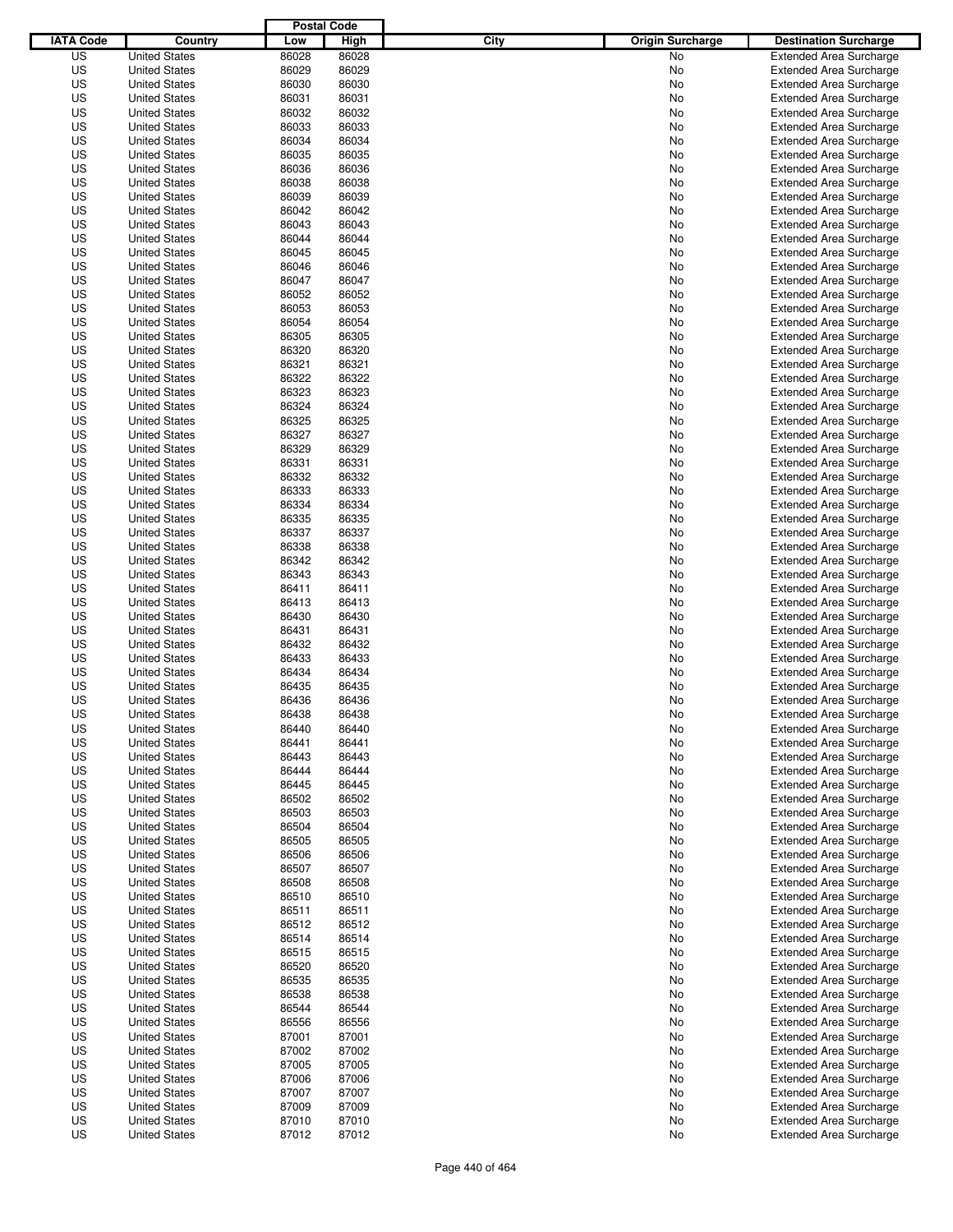|                  |                                              | <b>Postal Code</b> |                |                                 |                                                                  |
|------------------|----------------------------------------------|--------------------|----------------|---------------------------------|------------------------------------------------------------------|
| <b>IATA Code</b> | Country                                      | Low                | High           | City<br><b>Origin Surcharge</b> | <b>Destination Surcharge</b>                                     |
| US               | <b>United States</b>                         | 87013              | 87013          | <b>No</b>                       | <b>Extended Area Surcharge</b>                                   |
| US               | <b>United States</b>                         | 87014              | 87014          | No                              | <b>Extended Area Surcharge</b>                                   |
| US               | <b>United States</b>                         | 87015              | 87015          | No                              | <b>Extended Area Surcharge</b>                                   |
| US               | <b>United States</b>                         | 87016              | 87016          | No                              | <b>Extended Area Surcharge</b>                                   |
| US               | <b>United States</b>                         | 87017              | 87017          | No                              | <b>Extended Area Surcharge</b>                                   |
| US               | <b>United States</b>                         | 87018              | 87018          | No                              | <b>Extended Area Surcharge</b>                                   |
| US               | <b>United States</b>                         | 87020              | 87020          | No                              | <b>Extended Area Surcharge</b>                                   |
| US               | <b>United States</b>                         | 87021              | 87021          | No                              | <b>Extended Area Surcharge</b>                                   |
| US               | <b>United States</b>                         | 87022              | 87022          | No                              | <b>Extended Area Surcharge</b>                                   |
| US               | <b>United States</b>                         | 87023              | 87023          | No                              | <b>Extended Area Surcharge</b>                                   |
| US               | <b>United States</b>                         | 87024              | 87024          | No                              | <b>Extended Area Surcharge</b>                                   |
| US               | <b>United States</b>                         | 87025              | 87025          | No                              | <b>Extended Area Surcharge</b>                                   |
| US               | <b>United States</b>                         | 87026              | 87026          | No                              | <b>Extended Area Surcharge</b>                                   |
| US               | <b>United States</b>                         | 87027              | 87027          | No                              | <b>Extended Area Surcharge</b>                                   |
| US               | <b>United States</b>                         | 87028              | 87028          | No                              | <b>Extended Area Surcharge</b>                                   |
| US               | <b>United States</b>                         | 87029              | 87029          | No                              | <b>Extended Area Surcharge</b>                                   |
| US               | <b>United States</b>                         | 87032              | 87032          | No                              | <b>Extended Area Surcharge</b>                                   |
| US               | <b>United States</b>                         | 87034              | 87034          | No                              | <b>Extended Area Surcharge</b>                                   |
| US               | <b>United States</b>                         | 87035              | 87035          | No                              | <b>Extended Area Surcharge</b>                                   |
| US               | <b>United States</b>                         | 87036              | 87036          | No                              | <b>Extended Area Surcharge</b>                                   |
| US               | <b>United States</b>                         | 87037              | 87037          | No                              | <b>Extended Area Surcharge</b>                                   |
| US               | <b>United States</b>                         | 87040              | 87040          | No                              | <b>Extended Area Surcharge</b>                                   |
| US               | <b>United States</b>                         | 87041              | 87041          | No                              | <b>Extended Area Surcharge</b>                                   |
| US               | <b>United States</b>                         | 87043              | 87043          | No                              | <b>Extended Area Surcharge</b>                                   |
| US               | <b>United States</b>                         | 87044              | 87044          | No                              | <b>Extended Area Surcharge</b>                                   |
| US               | <b>United States</b>                         | 87045              | 87045          | No                              | <b>Extended Area Surcharge</b>                                   |
| US               | <b>United States</b>                         | 87046              | 87046          | No                              | <b>Extended Area Surcharge</b>                                   |
| US               | <b>United States</b>                         | 87047              | 87047          | No                              | <b>Extended Area Surcharge</b>                                   |
| US               | <b>United States</b>                         | 87049              | 87049          | No                              | <b>Extended Area Surcharge</b>                                   |
| US               | <b>United States</b>                         | 87051              | 87051          | No                              | <b>Extended Area Surcharge</b>                                   |
| US               | <b>United States</b>                         | 87052              | 87052          | No                              | <b>Extended Area Surcharge</b>                                   |
| US               | <b>United States</b>                         | 87053              | 87053          | No                              | <b>Extended Area Surcharge</b>                                   |
| US               | <b>United States</b>                         | 87056              | 87056          | No                              | <b>Extended Area Surcharge</b>                                   |
| US               | <b>United States</b>                         | 87057              | 87057          | No                              | <b>Extended Area Surcharge</b>                                   |
| US               | <b>United States</b>                         | 87059              | 87059          | No                              | <b>Extended Area Surcharge</b>                                   |
| US               | <b>United States</b>                         | 87061              | 87061          | No                              | <b>Extended Area Surcharge</b>                                   |
| US               | <b>United States</b>                         | 87062              | 87062          | No                              | <b>Extended Area Surcharge</b>                                   |
| US               | <b>United States</b>                         | 87063              | 87063          | No                              | <b>Extended Area Surcharge</b>                                   |
| US               | <b>United States</b>                         | 87064              | 87064          | No                              | <b>Extended Area Surcharge</b>                                   |
| US               | <b>United States</b>                         | 87068              | 87068          | No                              | <b>Extended Area Surcharge</b>                                   |
| US               | <b>United States</b>                         | 87070              | 87070          | No                              | <b>Extended Area Surcharge</b>                                   |
| US               | <b>United States</b>                         | 87072              | 87072          | No                              | <b>Extended Area Surcharge</b>                                   |
| US               | <b>United States</b>                         | 87083              | 87083          | No                              | <b>Extended Area Surcharge</b>                                   |
| US               | <b>United States</b>                         | 87310              | 87310          | No                              | <b>Extended Area Surcharge</b>                                   |
| US               | <b>United States</b>                         | 87311              | 87311          | No                              | Extended Area Surcharge                                          |
| US               | <b>United States</b>                         | 87312              | 87312          | No                              | <b>Extended Area Surcharge</b>                                   |
| US               | <b>United States</b>                         | 87313              | 87313          | No                              | <b>Extended Area Surcharge</b>                                   |
| US               | <b>United States</b>                         | 87315              | 87315          | No                              | <b>Extended Area Surcharge</b>                                   |
| US               | <b>United States</b>                         | 87316              | 87316          | No                              | <b>Extended Area Surcharge</b>                                   |
| US               | <b>United States</b>                         | 87317              | 87317          |                                 | <b>Extended Area Surcharge</b>                                   |
| US               | <b>United States</b>                         | 87320              | 87320          | No                              | <b>Extended Area Surcharge</b>                                   |
|                  |                                              |                    |                | No                              |                                                                  |
| US<br>US         | <b>United States</b>                         | 87321<br>87323     | 87321<br>87323 | No                              | <b>Extended Area Surcharge</b>                                   |
| US               | <b>United States</b><br><b>United States</b> | 87325              | 87325          | No                              | <b>Extended Area Surcharge</b>                                   |
|                  |                                              |                    |                | No                              | <b>Extended Area Surcharge</b>                                   |
| US               | <b>United States</b>                         | 87327              | 87327          | No                              | <b>Extended Area Surcharge</b><br><b>Extended Area Surcharge</b> |
| US               | <b>United States</b>                         | 87328              | 87328          | No                              |                                                                  |
| US               | <b>United States</b>                         | 87347              | 87347          | No                              | <b>Extended Area Surcharge</b><br><b>Extended Area Surcharge</b> |
| US               | <b>United States</b>                         | 87357              | 87357          | No                              |                                                                  |
| US               | <b>United States</b>                         | 87364              | 87364          | No                              | <b>Extended Area Surcharge</b>                                   |
| US               | <b>United States</b>                         | 87365              | 87365          | No                              | <b>Extended Area Surcharge</b>                                   |
| US               | <b>United States</b>                         | 87375              | 87375          | No                              | <b>Extended Area Surcharge</b>                                   |
| US               | <b>United States</b>                         | 87410              | 87410          | No                              | <b>Extended Area Surcharge</b>                                   |
| US               | <b>United States</b>                         | 87412              | 87412          | No                              | <b>Extended Area Surcharge</b>                                   |
| US               | <b>United States</b>                         | 87415              | 87415          | No                              | <b>Extended Area Surcharge</b>                                   |
| US               | <b>United States</b>                         | 87416              | 87416          | No                              | <b>Extended Area Surcharge</b>                                   |
| US               | <b>United States</b>                         | 87418              | 87418          | No                              | <b>Extended Area Surcharge</b>                                   |
| US               | <b>United States</b>                         | 87419              | 87419          | No                              | <b>Extended Area Surcharge</b>                                   |
| US               | <b>United States</b>                         | 87420              | 87420          | No                              | <b>Extended Area Surcharge</b>                                   |
| US               | <b>United States</b>                         | 87421              | 87421          | No                              | <b>Extended Area Surcharge</b>                                   |
| US               | <b>United States</b>                         | 87455              | 87455          | No                              | <b>Extended Area Surcharge</b>                                   |
| US               | <b>United States</b>                         | 87461              | 87461          | No                              | <b>Extended Area Surcharge</b>                                   |
| US               | <b>United States</b>                         | 87510              | 87510          | No                              | <b>Extended Area Surcharge</b>                                   |
| US               | <b>United States</b>                         | 87511              | 87511          | No                              | <b>Extended Area Surcharge</b>                                   |
| US               | <b>United States</b>                         | 87512              | 87512          | No                              | <b>Extended Area Surcharge</b>                                   |
| US               | <b>United States</b>                         | 87513              | 87513          | No                              | <b>Extended Area Surcharge</b>                                   |
| US               | <b>United States</b>                         | 87514              | 87514          | No                              | <b>Extended Area Surcharge</b>                                   |
| US               | <b>United States</b>                         | 87515              | 87515          | No                              | <b>Extended Area Surcharge</b>                                   |
| US               | <b>United States</b>                         | 87517              | 87517          | No                              | <b>Extended Area Surcharge</b>                                   |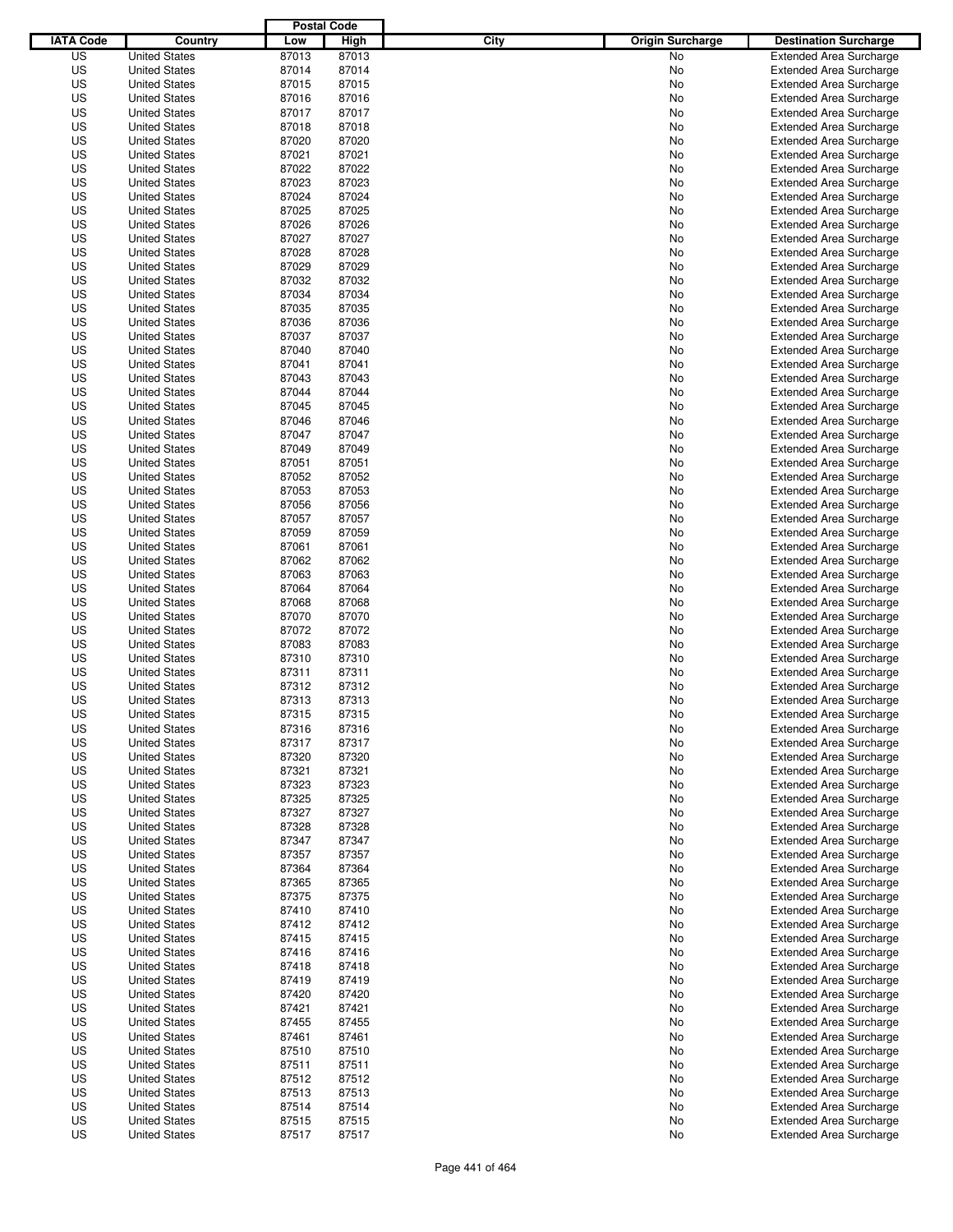|                  |                      | <b>Postal Code</b> |       |                                 |                                |
|------------------|----------------------|--------------------|-------|---------------------------------|--------------------------------|
| <b>IATA Code</b> | Country              | Low                | High  | City<br><b>Origin Surcharge</b> | <b>Destination Surcharge</b>   |
| US               | <b>United States</b> | 87518              | 87518 | <b>No</b>                       | <b>Extended Area Surcharge</b> |
| US               | <b>United States</b> | 87520              | 87520 | No                              | <b>Extended Area Surcharge</b> |
| US               | <b>United States</b> | 87521              | 87521 | No                              | <b>Extended Area Surcharge</b> |
| US               | <b>United States</b> | 87522              | 87522 | No                              | <b>Extended Area Surcharge</b> |
| US               | <b>United States</b> | 87523              | 87523 | No                              | <b>Extended Area Surcharge</b> |
| US               | <b>United States</b> | 87524              | 87524 | No                              | <b>Extended Area Surcharge</b> |
| US               | <b>United States</b> | 87527              | 87527 | No                              | <b>Extended Area Surcharge</b> |
| US               | <b>United States</b> | 87528              | 87528 | No                              | <b>Extended Area Surcharge</b> |
| US               | <b>United States</b> | 87529              | 87529 | No                              | <b>Extended Area Surcharge</b> |
| US               | <b>United States</b> | 87530              | 87530 | No                              | <b>Extended Area Surcharge</b> |
| US               | <b>United States</b> | 87531              | 87531 | No                              | <b>Extended Area Surcharge</b> |
| US               | <b>United States</b> | 87535              | 87535 | No                              | <b>Extended Area Surcharge</b> |
| US               | <b>United States</b> | 87537              | 87537 | No                              | <b>Extended Area Surcharge</b> |
| US               | <b>United States</b> | 87538              | 87538 | No                              | <b>Extended Area Surcharge</b> |
| US               | <b>United States</b> | 87539              | 87539 | No                              | <b>Extended Area Surcharge</b> |
| US               | <b>United States</b> | 87540              | 87540 | No                              | <b>Extended Area Surcharge</b> |
| US               | <b>United States</b> | 87543              | 87543 | No                              | <b>Extended Area Surcharge</b> |
| US               | <b>United States</b> | 87548              | 87548 | No                              | <b>Extended Area Surcharge</b> |
| US               | <b>United States</b> | 87549              | 87549 | No                              | <b>Extended Area Surcharge</b> |
| US               | <b>United States</b> | 87551              | 87551 | No                              | <b>Extended Area Surcharge</b> |
| US               | <b>United States</b> | 87552              | 87552 | No                              | <b>Extended Area Surcharge</b> |
| US               | <b>United States</b> | 87553              | 87553 | No                              | <b>Extended Area Surcharge</b> |
| US               | <b>United States</b> | 87556              | 87556 | No                              | <b>Extended Area Surcharge</b> |
| US               | <b>United States</b> | 87557              | 87557 | No                              | <b>Extended Area Surcharge</b> |
| US               | <b>United States</b> | 87558              | 87558 | No                              | <b>Extended Area Surcharge</b> |
| US               | <b>United States</b> | 87560              | 87560 | No                              | <b>Extended Area Surcharge</b> |
| US               | <b>United States</b> | 87562              | 87562 | No                              | <b>Extended Area Surcharge</b> |
| US               | <b>United States</b> | 87564              | 87564 | No                              | <b>Extended Area Surcharge</b> |
| US               | <b>United States</b> | 87565              | 87565 | No                              | <b>Extended Area Surcharge</b> |
| US               | <b>United States</b> | 87566              | 87566 | No                              | <b>Extended Area Surcharge</b> |
| US               | <b>United States</b> | 87569              | 87569 | No                              | <b>Extended Area Surcharge</b> |
| US               | <b>United States</b> | 87573              | 87573 | No                              | <b>Extended Area Surcharge</b> |
| US               | <b>United States</b> | 87575              | 87575 | No                              | <b>Extended Area Surcharge</b> |
| US               | <b>United States</b> | 87576              | 87576 | No                              | <b>Extended Area Surcharge</b> |
| US               | <b>United States</b> | 87577              | 87577 | No                              | <b>Extended Area Surcharge</b> |
| US               | <b>United States</b> | 87578              | 87578 | No                              | <b>Extended Area Surcharge</b> |
| US               | <b>United States</b> | 87579              | 87579 | No                              | <b>Extended Area Surcharge</b> |
| US               | <b>United States</b> | 87580              | 87580 | No                              | <b>Extended Area Surcharge</b> |
| US               | <b>United States</b> | 87581              | 87581 | No                              | <b>Extended Area Surcharge</b> |
| US               | <b>United States</b> | 87582              | 87582 | No                              | <b>Extended Area Surcharge</b> |
| US               | <b>United States</b> | 87583              | 87583 | No                              | <b>Extended Area Surcharge</b> |
| US               | <b>United States</b> | 87701              | 87701 | No                              | <b>Extended Area Surcharge</b> |
| US               | <b>United States</b> | 87710              | 87710 | No                              | <b>Extended Area Surcharge</b> |
| US               | <b>United States</b> | 87711              | 87711 | No                              | <b>Extended Area Surcharge</b> |
| US               | <b>United States</b> | 87712              | 87712 | No                              | Extended Area Surcharge        |
| US               | <b>United States</b> | 87713              | 87713 | No                              | <b>Extended Area Surcharge</b> |
| US               | <b>United States</b> | 87714              | 87714 | No                              | <b>Extended Area Surcharge</b> |
| US               | <b>United States</b> | 87715              | 87715 | No                              | <b>Extended Area Surcharge</b> |
| US               | <b>United States</b> | 87718              | 87718 | No                              | <b>Extended Area Surcharge</b> |
| US               | <b>United States</b> | 87722              | 87722 | No                              | <b>Extended Area Surcharge</b> |
| US               | <b>United States</b> | 87723              | 87723 | No                              | <b>Extended Area Surcharge</b> |
| US               | <b>United States</b> | 87724              | 87724 | No                              | <b>Extended Area Surcharge</b> |
| US               | <b>United States</b> | 87728              | 87728 | No                              | <b>Extended Area Surcharge</b> |
| US               | <b>United States</b> | 87729              | 87729 | No                              | <b>Extended Area Surcharge</b> |
| US               | <b>United States</b> | 87730              | 87730 | No                              | <b>Extended Area Surcharge</b> |
| US               | <b>United States</b> | 87731              | 87731 | No                              | <b>Extended Area Surcharge</b> |
| US               | <b>United States</b> | 87732              | 87732 | No                              | <b>Extended Area Surcharge</b> |
| US               | <b>United States</b> | 87733              | 87733 | No                              | <b>Extended Area Surcharge</b> |
| US               | <b>United States</b> | 87734              | 87734 | No                              | <b>Extended Area Surcharge</b> |
| US               | <b>United States</b> | 87735              | 87735 | No                              | <b>Extended Area Surcharge</b> |
| US               | <b>United States</b> | 87736              | 87736 | No                              | <b>Extended Area Surcharge</b> |
| US               | <b>United States</b> | 87740              | 87740 | No                              | <b>Extended Area Surcharge</b> |
| US               | <b>United States</b> | 87742              | 87742 | No                              | <b>Extended Area Surcharge</b> |
| US               | <b>United States</b> | 87743              | 87743 | No                              | <b>Extended Area Surcharge</b> |
| US               | <b>United States</b> | 87745              | 87745 | No                              | <b>Extended Area Surcharge</b> |
| US               | <b>United States</b> | 87746              | 87746 | No                              | <b>Extended Area Surcharge</b> |
| US               | <b>United States</b> | 87747              | 87747 | No                              | <b>Extended Area Surcharge</b> |
| US               | <b>United States</b> | 87749              | 87749 | No                              | <b>Extended Area Surcharge</b> |
| US               | <b>United States</b> | 87750              | 87750 | No                              | <b>Extended Area Surcharge</b> |
| US               | <b>United States</b> | 87752              | 87752 | No                              | <b>Extended Area Surcharge</b> |
| US               | <b>United States</b> | 87753              | 87753 | No                              | <b>Extended Area Surcharge</b> |
| US               | <b>United States</b> | 87820              | 87820 | No                              | <b>Extended Area Surcharge</b> |
| US               | <b>United States</b> | 87821              | 87821 | No                              | <b>Extended Area Surcharge</b> |
| US               | <b>United States</b> | 87823              | 87823 | No                              | <b>Extended Area Surcharge</b> |
| US               | <b>United States</b> | 87824              | 87824 | No                              | <b>Extended Area Surcharge</b> |
| US               | <b>United States</b> | 87825              | 87825 | No                              | <b>Extended Area Surcharge</b> |
| US               | <b>United States</b> | 87827              | 87827 | No                              | <b>Extended Area Surcharge</b> |
| US               | <b>United States</b> | 87828              | 87828 | No                              | <b>Extended Area Surcharge</b> |
|                  |                      |                    |       |                                 |                                |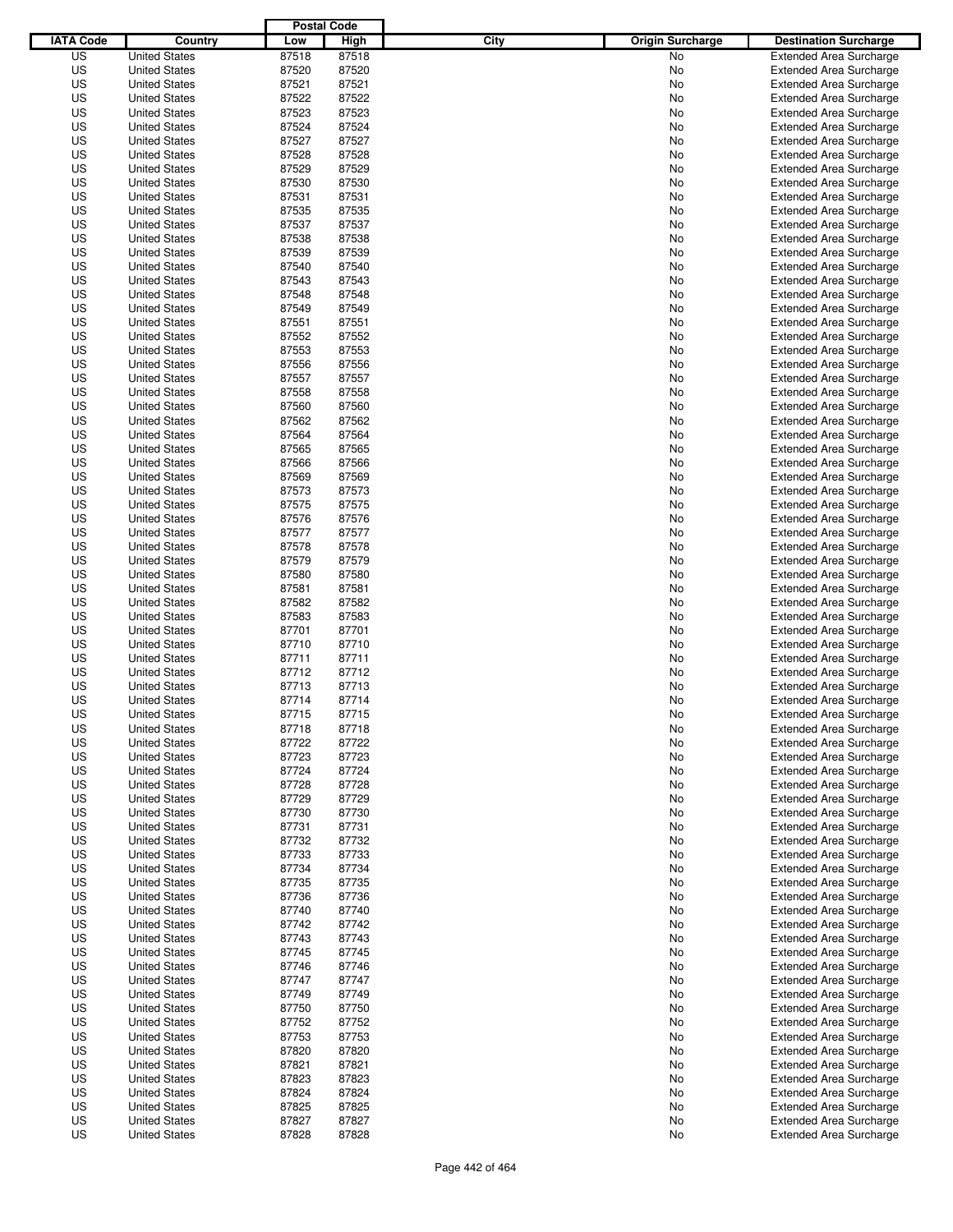|                  |                      | <b>Postal Code</b> |       |                                 |                                |
|------------------|----------------------|--------------------|-------|---------------------------------|--------------------------------|
| <b>IATA Code</b> | Country              | Low                | High  | City<br><b>Origin Surcharge</b> | <b>Destination Surcharge</b>   |
| US               | <b>United States</b> | 87829              | 87829 | <b>No</b>                       | <b>Extended Area Surcharge</b> |
| US               | <b>United States</b> | 87830              | 87830 | No                              | <b>Extended Area Surcharge</b> |
| US               | <b>United States</b> | 87831              | 87831 | No                              | <b>Extended Area Surcharge</b> |
| US               | <b>United States</b> | 87832              | 87832 | No                              | <b>Extended Area Surcharge</b> |
| US               | <b>United States</b> | 87901              | 87901 | No                              | <b>Extended Area Surcharge</b> |
| US               | <b>United States</b> | 87930              | 87930 | No                              | <b>Extended Area Surcharge</b> |
| US               | <b>United States</b> | 87931              | 87931 | No                              | <b>Extended Area Surcharge</b> |
| US               | <b>United States</b> | 87933              | 87933 | No                              | <b>Extended Area Surcharge</b> |
| US               | <b>United States</b> | 87935              | 87935 | No                              | <b>Extended Area Surcharge</b> |
| US               | <b>United States</b> | 87936              | 87936 | No                              | <b>Extended Area Surcharge</b> |
| US               | <b>United States</b> | 87937              | 87937 | No                              | <b>Extended Area Surcharge</b> |
| US               | <b>United States</b> | 87939              | 87939 | No                              | <b>Extended Area Surcharge</b> |
| US               | <b>United States</b> | 87940              | 87940 | No                              | <b>Extended Area Surcharge</b> |
| US               | <b>United States</b> | 87941              | 87941 | No                              | <b>Extended Area Surcharge</b> |
| US               | <b>United States</b> | 87942              | 87942 | No                              | <b>Extended Area Surcharge</b> |
| US               | <b>United States</b> | 87943              | 87943 | No                              | <b>Extended Area Surcharge</b> |
| US               | <b>United States</b> | 88002              | 88002 | No                              | <b>Extended Area Surcharge</b> |
| US               | <b>United States</b> | 88020              | 88020 | No                              | <b>Extended Area Surcharge</b> |
| US               | <b>United States</b> | 88022              | 88022 | No                              | <b>Extended Area Surcharge</b> |
| US               | <b>United States</b> | 88023              | 88023 | No                              | <b>Extended Area Surcharge</b> |
| US               | <b>United States</b> | 88025              | 88025 | No                              | <b>Extended Area Surcharge</b> |
| US               | <b>United States</b> | 88026              | 88026 | No                              | <b>Extended Area Surcharge</b> |
| US               | <b>United States</b> | 88028              | 88028 | No                              | <b>Extended Area Surcharge</b> |
| US               | <b>United States</b> | 88029              | 88029 | No                              | <b>Extended Area Surcharge</b> |
| US               | <b>United States</b> | 88030              | 88030 | No                              | <b>Extended Area Surcharge</b> |
| US               | <b>United States</b> | 88034              | 88034 | No                              | <b>Extended Area Surcharge</b> |
| US               | <b>United States</b> | 88036              | 88036 | No                              | <b>Extended Area Surcharge</b> |
| US               | <b>United States</b> | 88038              | 88038 | No                              | <b>Extended Area Surcharge</b> |
| US               | <b>United States</b> | 88039              | 88039 | No                              | <b>Extended Area Surcharge</b> |
| US               | <b>United States</b> | 88040              | 88040 | No                              | <b>Extended Area Surcharge</b> |
| US               | <b>United States</b> | 88041              | 88041 | No                              | <b>Extended Area Surcharge</b> |
| US               | <b>United States</b> | 88042              | 88042 | No                              | <b>Extended Area Surcharge</b> |
| US               | <b>United States</b> | 88043              | 88043 | No                              | <b>Extended Area Surcharge</b> |
| US               | <b>United States</b> | 88044              | 88044 | No                              | <b>Extended Area Surcharge</b> |
| US               | <b>United States</b> | 88045              | 88045 | No                              | <b>Extended Area Surcharge</b> |
| US               | <b>United States</b> | 88048              | 88048 | No                              | <b>Extended Area Surcharge</b> |
| US               | <b>United States</b> | 88049              | 88049 | No                              | <b>Extended Area Surcharge</b> |
| US               |                      | 88051              | 88051 |                                 |                                |
|                  | <b>United States</b> |                    |       | No                              | <b>Extended Area Surcharge</b> |
| US               | <b>United States</b> | 88055              | 88055 | No                              | <b>Extended Area Surcharge</b> |
| US               | <b>United States</b> | 88056              | 88056 | No                              | <b>Extended Area Surcharge</b> |
| US               | <b>United States</b> | 88062              | 88062 | No                              | <b>Extended Area Surcharge</b> |
| US               | <b>United States</b> | 88065              | 88065 | No                              | <b>Extended Area Surcharge</b> |
| US               | <b>United States</b> | 88072              | 88072 | No                              | <b>Extended Area Surcharge</b> |
| US               | <b>United States</b> | 88102              | 88102 | No                              | <b>Extended Area Surcharge</b> |
| US               | <b>United States</b> | 88112              | 88112 | No                              | <b>Extended Area Surcharge</b> |
| US               | <b>United States</b> | 88113              | 88113 | No                              | <b>Extended Area Surcharge</b> |
| US               | <b>United States</b> | 88114              | 88114 | No                              | <b>Extended Area Surcharge</b> |
| US               | <b>United States</b> | 88115              | 88115 | No                              | <b>Extended Area Surcharge</b> |
| US               | <b>United States</b> | 88116              | 88116 | No                              | <b>Extended Area Surcharge</b> |
| US               | <b>United States</b> | 88118              | 88118 | No                              | <b>Extended Area Surcharge</b> |
| US               | <b>United States</b> | 88119              | 88119 | No                              | <b>Extended Area Surcharge</b> |
| US               | <b>United States</b> | 88120              | 88120 | No                              | <b>Extended Area Surcharge</b> |
| US               | <b>United States</b> | 88121              | 88121 | No                              | <b>Extended Area Surcharge</b> |
| US               | <b>United States</b> | 88122              | 88122 | No                              | <b>Extended Area Surcharge</b> |
| US               | <b>United States</b> | 88123              | 88123 | No                              | <b>Extended Area Surcharge</b> |
| US               | <b>United States</b> | 88124              | 88124 | No                              | <b>Extended Area Surcharge</b> |
| US               | <b>United States</b> | 88125              | 88125 | No                              | <b>Extended Area Surcharge</b> |
| US               | <b>United States</b> | 88126              | 88126 | No                              | <b>Extended Area Surcharge</b> |
| US               | <b>United States</b> | 88130              | 88130 | No                              | <b>Extended Area Surcharge</b> |
| US               | <b>United States</b> | 88132              | 88132 | No                              | <b>Extended Area Surcharge</b> |
| US               | <b>United States</b> | 88133              | 88133 | No                              | <b>Extended Area Surcharge</b> |
| US               | <b>United States</b> | 88134              | 88134 | No                              | <b>Extended Area Surcharge</b> |
| US               | <b>United States</b> | 88135              | 88135 | No                              | <b>Extended Area Surcharge</b> |
| US               | <b>United States</b> | 88136              | 88136 | No                              | <b>Extended Area Surcharge</b> |
| US               | <b>United States</b> | 88210              | 88210 | No                              | <b>Extended Area Surcharge</b> |
| US               | <b>United States</b> | 88213              | 88213 | No                              | <b>Extended Area Surcharge</b> |
| US               | <b>United States</b> | 88230              | 88230 | No                              | <b>Extended Area Surcharge</b> |
| US               | <b>United States</b> | 88231              | 88231 | No                              | <b>Extended Area Surcharge</b> |
| US               | <b>United States</b> | 88232              | 88232 | No                              | <b>Extended Area Surcharge</b> |
| US               | <b>United States</b> | 88250              | 88250 | No                              | <b>Extended Area Surcharge</b> |
| US               | <b>United States</b> | 88252              | 88252 | No                              | <b>Extended Area Surcharge</b> |
| US               | <b>United States</b> | 88253              | 88253 | No                              | <b>Extended Area Surcharge</b> |
| US               | <b>United States</b> | 88254              | 88254 | No                              | <b>Extended Area Surcharge</b> |
| US               | <b>United States</b> | 88255              | 88255 | No                              | <b>Extended Area Surcharge</b> |
| US               | <b>United States</b> | 88256              | 88256 | No                              | <b>Extended Area Surcharge</b> |
| US               | <b>United States</b> | 88260              | 88260 | No                              | <b>Extended Area Surcharge</b> |
| US               | <b>United States</b> | 88262              | 88262 | No                              | <b>Extended Area Surcharge</b> |
| US               | <b>United States</b> | 88263              | 88263 | No                              | <b>Extended Area Surcharge</b> |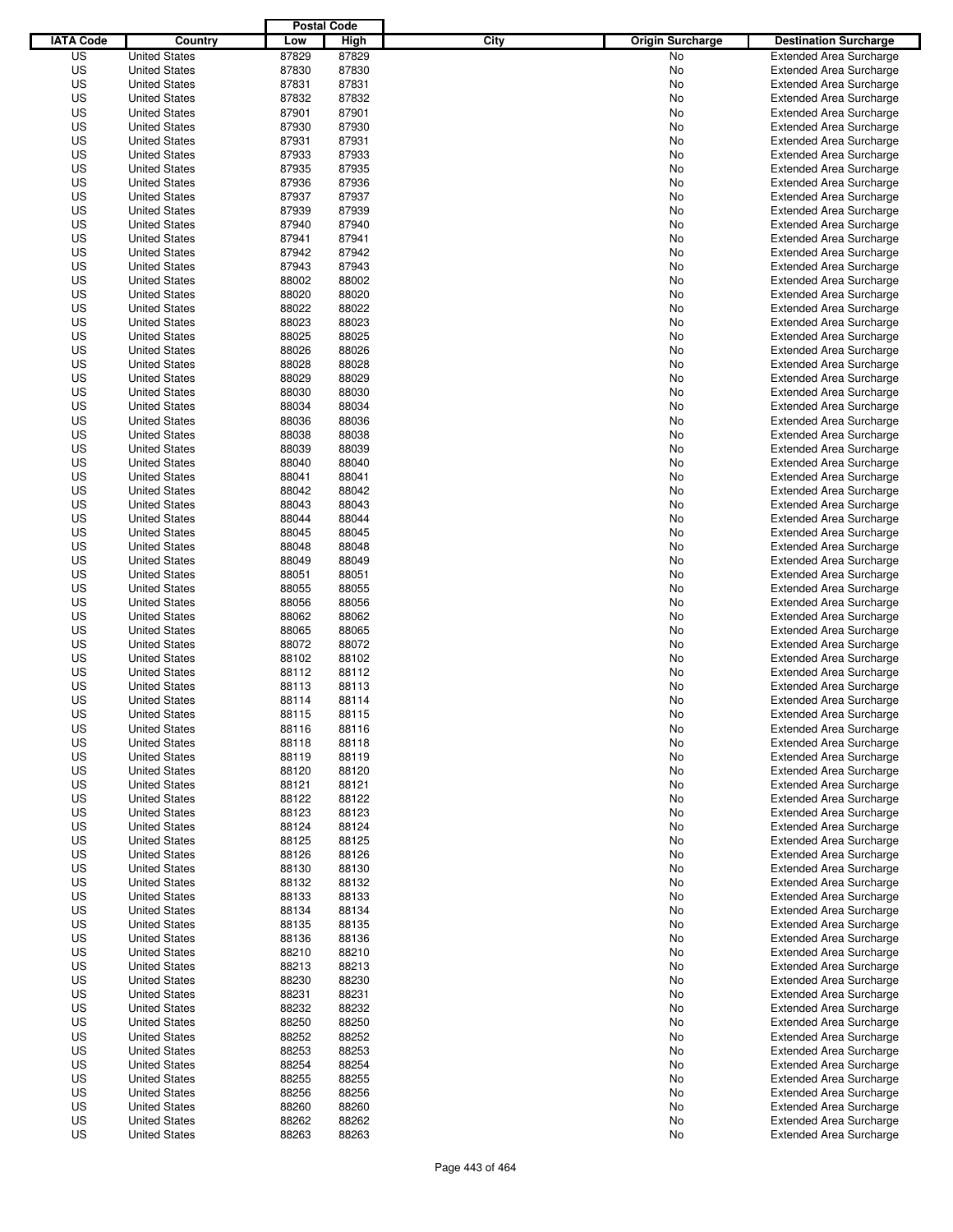|                  |                      | <b>Postal Code</b> |       |                                 |                                |
|------------------|----------------------|--------------------|-------|---------------------------------|--------------------------------|
| <b>IATA Code</b> | Country              | Low                | High  | City<br><b>Origin Surcharge</b> | <b>Destination Surcharge</b>   |
| US               | <b>United States</b> | 88264              | 88264 | <b>No</b>                       | <b>Extended Area Surcharge</b> |
| US               | <b>United States</b> | 88265              | 88265 | No                              | <b>Extended Area Surcharge</b> |
| US               | <b>United States</b> | 88267              | 88267 | No                              | <b>Extended Area Surcharge</b> |
| US               | <b>United States</b> | 88268              | 88268 | No                              | <b>Extended Area Surcharge</b> |
| US               | <b>United States</b> | 88301              | 88301 | No                              | <b>Extended Area Surcharge</b> |
| US               | <b>United States</b> | 88312              | 88312 | No                              | <b>Extended Area Surcharge</b> |
| US               | <b>United States</b> | 88314              | 88314 | No                              | <b>Extended Area Surcharge</b> |
| US               | <b>United States</b> | 88316              | 88316 | No                              | <b>Extended Area Surcharge</b> |
| US               | <b>United States</b> | 88317              | 88317 | No                              | <b>Extended Area Surcharge</b> |
| US               | <b>United States</b> | 88318              | 88318 | No                              | <b>Extended Area Surcharge</b> |
| US               | <b>United States</b> | 88321              | 88321 | No                              | <b>Extended Area Surcharge</b> |
| US               | <b>United States</b> | 88323              | 88323 | No                              | <b>Extended Area Surcharge</b> |
| US               | <b>United States</b> | 88324              | 88324 | No                              | <b>Extended Area Surcharge</b> |
| US               | <b>United States</b> | 88325              | 88325 | No                              | <b>Extended Area Surcharge</b> |
| US               | <b>United States</b> | 88336              | 88336 | No                              | <b>Extended Area Surcharge</b> |
| US               | <b>United States</b> | 88337              | 88337 | No                              | <b>Extended Area Surcharge</b> |
| US               | <b>United States</b> | 88338              | 88338 | No                              | <b>Extended Area Surcharge</b> |
| US               | <b>United States</b> | 88339              | 88339 | No                              | <b>Extended Area Surcharge</b> |
| US               | <b>United States</b> | 88340              | 88340 | No                              | <b>Extended Area Surcharge</b> |
| US               | <b>United States</b> | 88341              | 88341 | No                              | <b>Extended Area Surcharge</b> |
| US               | <b>United States</b> | 88342              | 88342 | No                              | <b>Extended Area Surcharge</b> |
| US               | <b>United States</b> | 88343              | 88343 | No                              | <b>Extended Area Surcharge</b> |
| US               | <b>United States</b> | 88344              | 88344 | No                              | <b>Extended Area Surcharge</b> |
| US               | <b>United States</b> | 88345              | 88345 | No                              | <b>Extended Area Surcharge</b> |
| US               | <b>United States</b> | 88346              | 88346 | No                              | <b>Extended Area Surcharge</b> |
| US               | <b>United States</b> | 88347              | 88347 | No                              | <b>Extended Area Surcharge</b> |
| US               | <b>United States</b> | 88348              | 88348 | No                              | <b>Extended Area Surcharge</b> |
| US               | <b>United States</b> | 88349              | 88349 | No                              | <b>Extended Area Surcharge</b> |
| US               | <b>United States</b> | 88351              | 88351 | No                              | <b>Extended Area Surcharge</b> |
| US               | <b>United States</b> | 88352              | 88352 | No                              | <b>Extended Area Surcharge</b> |
| US               | <b>United States</b> | 88353              | 88353 | No                              | <b>Extended Area Surcharge</b> |
| US               | <b>United States</b> | 88354              | 88354 | No                              | <b>Extended Area Surcharge</b> |
| US               | <b>United States</b> | 88401              | 88401 | No                              | <b>Extended Area Surcharge</b> |
| US               | <b>United States</b> | 88410              | 88410 | No                              | <b>Extended Area Surcharge</b> |
| US               | <b>United States</b> | 88411              | 88411 | No                              | <b>Extended Area Surcharge</b> |
| US               | <b>United States</b> | 88414              | 88414 | No                              | <b>Extended Area Surcharge</b> |
| US               | <b>United States</b> | 88415              | 88415 | No                              | <b>Extended Area Surcharge</b> |
| US               | <b>United States</b> | 88416              | 88416 | No                              | <b>Extended Area Surcharge</b> |
| US               | <b>United States</b> | 88417              | 88417 | No                              | <b>Extended Area Surcharge</b> |
| US               | <b>United States</b> | 88418              | 88418 | No                              | <b>Extended Area Surcharge</b> |
| US               | <b>United States</b> | 88419              | 88419 | No                              | <b>Extended Area Surcharge</b> |
| US               | <b>United States</b> | 88421              | 88421 | No                              | <b>Extended Area Surcharge</b> |
| US               | <b>United States</b> | 88422              | 88422 | No                              | <b>Extended Area Surcharge</b> |
| US               | <b>United States</b> | 88424              | 88424 | No                              | <b>Extended Area Surcharge</b> |
| US               | <b>United States</b> | 88426              | 88426 | No                              | <b>Extended Area Surcharge</b> |
| US               | <b>United States</b> | 88427              | 88427 | No                              | <b>Extended Area Surcharge</b> |
| US               | <b>United States</b> | 88430              | 88430 | No                              | <b>Extended Area Surcharge</b> |
| US               | <b>United States</b> | 88431              | 88431 | No                              | <b>Extended Area Surcharge</b> |
| US               | <b>United States</b> | 88433              | 88433 | No                              | <b>Extended Area Surcharge</b> |
| US               | <b>United States</b> | 88434              | 88434 | No                              | <b>Extended Area Surcharge</b> |
| US               | <b>United States</b> | 88435              | 88435 | No                              | <b>Extended Area Surcharge</b> |
| US               | <b>United States</b> | 88436              | 88436 | No                              | <b>Extended Area Surcharge</b> |
| US               | <b>United States</b> | 88437              | 88437 | No                              | <b>Extended Area Surcharge</b> |
| US               | <b>United States</b> | 88439              | 88439 | No                              | <b>Extended Area Surcharge</b> |
| US               | <b>United States</b> | 88441              | 88441 | No                              | <b>Extended Area Surcharge</b> |
| US               | <b>United States</b> | 89001              | 89001 | No                              | <b>Extended Area Surcharge</b> |
| US               | <b>United States</b> | 89003              | 89003 | No                              | <b>Extended Area Surcharge</b> |
| US               | <b>United States</b> | 89004              | 89004 | No                              | <b>Extended Area Surcharge</b> |
| US               | <b>United States</b> | 89007              | 89007 | No                              | <b>Extended Area Surcharge</b> |
| US               | <b>United States</b> | 89008              | 89008 | No                              | <b>Extended Area Surcharge</b> |
| US               | <b>United States</b> | 89010              | 89010 | No                              | <b>Extended Area Surcharge</b> |
| US               | <b>United States</b> | 89013              | 89013 | No                              | <b>Extended Area Surcharge</b> |
| US               | <b>United States</b> | 89017              | 89017 | No                              | <b>Extended Area Surcharge</b> |
| US               | <b>United States</b> | 89018              | 89018 | No                              | <b>Extended Area Surcharge</b> |
| US               | <b>United States</b> | 89019              | 89019 | No                              | <b>Extended Area Surcharge</b> |
| US               | <b>United States</b> | 89020              | 89020 | No                              | <b>Extended Area Surcharge</b> |
| US               | <b>United States</b> | 89022              | 89022 | No                              | <b>Extended Area Surcharge</b> |
| US               | <b>United States</b> | 89023              | 89023 | No                              | <b>Extended Area Surcharge</b> |
| US               | <b>United States</b> | 89025              | 89025 | No                              | <b>Extended Area Surcharge</b> |
| US               | <b>United States</b> | 89028              | 89028 | No                              | <b>Extended Area Surcharge</b> |
| US               | <b>United States</b> | 89029              | 89029 | No                              | <b>Extended Area Surcharge</b> |
| US               | <b>United States</b> | 89039              | 89039 | No                              | <b>Extended Area Surcharge</b> |
| US               | <b>United States</b> | 89040              | 89040 | No                              | <b>Extended Area Surcharge</b> |
| US               | <b>United States</b> | 89043              | 89043 | No                              | <b>Extended Area Surcharge</b> |
| US               | <b>United States</b> | 89045              | 89045 | No                              | <b>Extended Area Surcharge</b> |
| US               | <b>United States</b> | 89046              | 89046 | No                              | <b>Extended Area Surcharge</b> |
| US               | <b>United States</b> | 89047              | 89047 | No                              | <b>Extended Area Surcharge</b> |
| US               | <b>United States</b> | 89048              | 89048 | No                              | <b>Extended Area Surcharge</b> |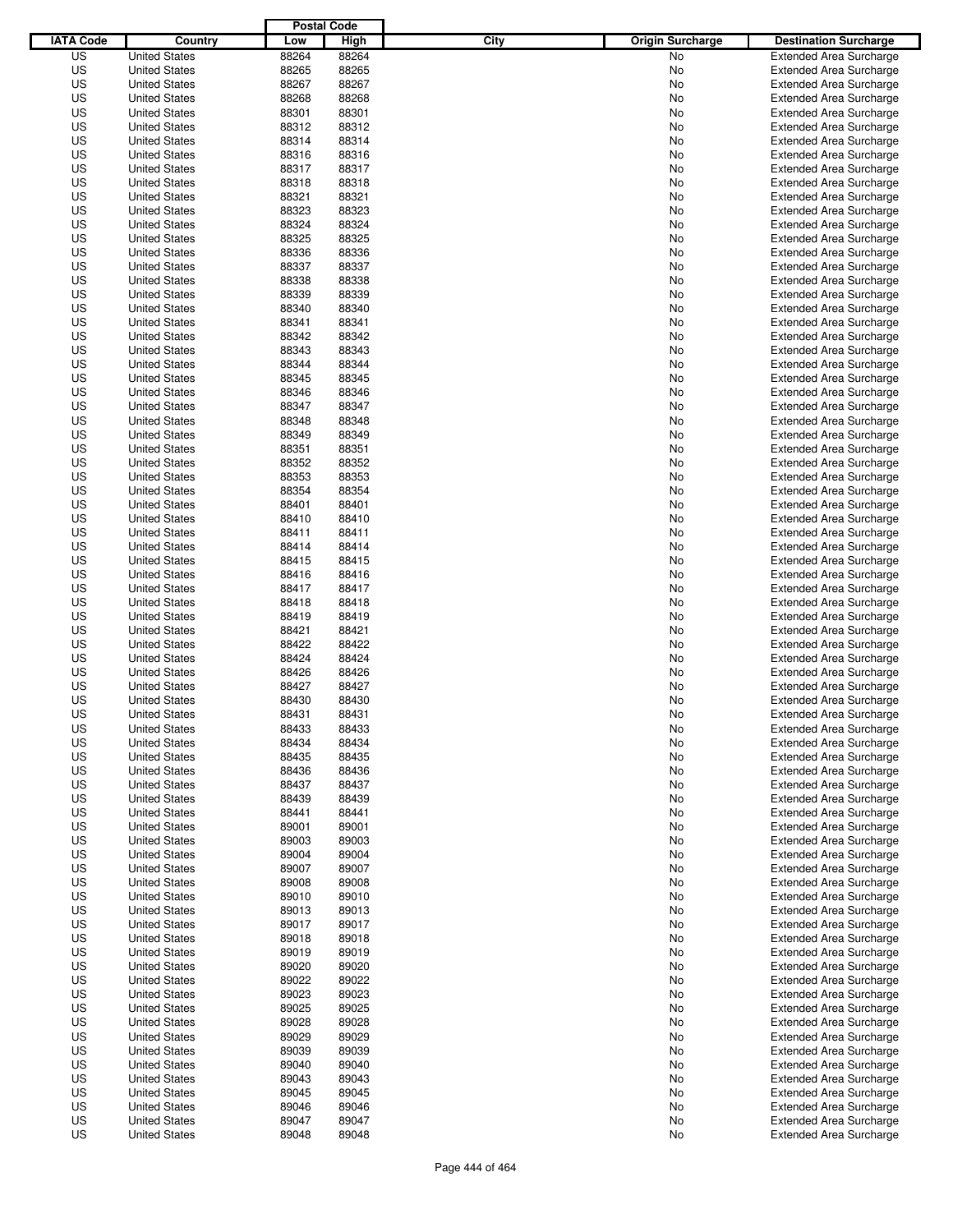|                  |                      | <b>Postal Code</b> |       |                                 |                                |
|------------------|----------------------|--------------------|-------|---------------------------------|--------------------------------|
| <b>IATA Code</b> | Country              | Low                | High  | City<br><b>Origin Surcharge</b> | <b>Destination Surcharge</b>   |
| US               | <b>United States</b> | 89049              | 89049 | <b>No</b>                       | <b>Extended Area Surcharge</b> |
| US               | <b>United States</b> | 89060              | 89060 | No                              | <b>Extended Area Surcharge</b> |
| US               | <b>United States</b> | 89061              | 89061 | No                              | <b>Extended Area Surcharge</b> |
| US               | <b>United States</b> | 89191              | 89191 | No                              | <b>Extended Area Surcharge</b> |
| US               | <b>United States</b> | 89301              | 89301 | No                              | <b>Extended Area Surcharge</b> |
| US               | <b>United States</b> | 89310              | 89310 | No                              | <b>Extended Area Surcharge</b> |
| US               | <b>United States</b> | 89311              | 89311 | No                              | <b>Extended Area Surcharge</b> |
| US               | <b>United States</b> | 89314              | 89314 | No                              | <b>Extended Area Surcharge</b> |
| US               | <b>United States</b> | 89316              | 89316 | No                              | <b>Extended Area Surcharge</b> |
| US               | <b>United States</b> | 89317              | 89317 | No                              | <b>Extended Area Surcharge</b> |
| US               | <b>United States</b> | 89404              | 89404 | No                              | <b>Extended Area Surcharge</b> |
| US               | <b>United States</b> | 89405              | 89405 | No                              | <b>Extended Area Surcharge</b> |
| US               | <b>United States</b> | 89409              | 89409 | No                              | <b>Extended Area Surcharge</b> |
| US               | <b>United States</b> | 89410              | 89410 | No                              | <b>Extended Area Surcharge</b> |
| US               | <b>United States</b> | 89411              | 89411 | No                              | <b>Extended Area Surcharge</b> |
| US               | <b>United States</b> | 89412              | 89412 | No                              | <b>Extended Area Surcharge</b> |
| US               | <b>United States</b> | 89413              | 89413 | No                              | <b>Extended Area Surcharge</b> |
| US               | <b>United States</b> | 89414              | 89414 | No                              | <b>Extended Area Surcharge</b> |
| US               | <b>United States</b> | 89415              | 89415 | No                              | <b>Extended Area Surcharge</b> |
| US               | <b>United States</b> | 89418              | 89418 | No                              | <b>Extended Area Surcharge</b> |
| US               | <b>United States</b> | 89419              | 89419 | No                              | <b>Extended Area Surcharge</b> |
| US               | <b>United States</b> | 89420              | 89420 | No                              | <b>Extended Area Surcharge</b> |
| US               | <b>United States</b> | 89421              | 89421 | No                              | <b>Extended Area Surcharge</b> |
| US               | <b>United States</b> | 89422              | 89422 | No                              | <b>Extended Area Surcharge</b> |
| US               | <b>United States</b> | 89424              | 89424 | No                              | <b>Extended Area Surcharge</b> |
| US               | <b>United States</b> | 89425              | 89425 | No                              | <b>Extended Area Surcharge</b> |
| US               | <b>United States</b> | 89426              | 89426 | No                              | <b>Extended Area Surcharge</b> |
| US               | <b>United States</b> | 89427              | 89427 | No                              | <b>Extended Area Surcharge</b> |
| US               | <b>United States</b> | 89428              | 89428 | No                              | <b>Extended Area Surcharge</b> |
| US               | <b>United States</b> | 89429              | 89429 | No                              | <b>Extended Area Surcharge</b> |
| US               | <b>United States</b> | 89430              | 89430 | No                              | <b>Extended Area Surcharge</b> |
| US               | <b>United States</b> | 89440              | 89440 | No                              | <b>Extended Area Surcharge</b> |
| US               | <b>United States</b> | 89442              | 89442 | No                              | <b>Extended Area Surcharge</b> |
| US               | <b>United States</b> | 89444              | 89444 | No                              | <b>Extended Area Surcharge</b> |
| US               | <b>United States</b> | 89445              | 89445 | No                              | <b>Extended Area Surcharge</b> |
| US               | <b>United States</b> | 89447              | 89447 | No                              | <b>Extended Area Surcharge</b> |
| US               | <b>United States</b> | 89449              | 89449 | No                              | <b>Extended Area Surcharge</b> |
| US               | <b>United States</b> | 89450              | 89450 | No                              | <b>Extended Area Surcharge</b> |
| US               | <b>United States</b> | 89451              | 89451 | No                              | <b>Extended Area Surcharge</b> |
| US               | <b>United States</b> | 89820              | 89820 | No                              | <b>Extended Area Surcharge</b> |
| US               | <b>United States</b> | 89821              | 89821 | No                              | <b>Extended Area Surcharge</b> |
| US               | <b>United States</b> | 89822              | 89822 | No                              | <b>Extended Area Surcharge</b> |
| US               | <b>United States</b> | 89823              | 89823 | No                              | <b>Extended Area Surcharge</b> |
| US               | <b>United States</b> | 89825              | 89825 | No                              | <b>Extended Area Surcharge</b> |
| US               | <b>United States</b> | 89826              | 89826 | No                              | Extended Area Surcharge        |
| US               | <b>United States</b> | 89828              | 89828 | No                              | <b>Extended Area Surcharge</b> |
| US               | <b>United States</b> | 89830              | 89830 | No                              | <b>Extended Area Surcharge</b> |
| US               | <b>United States</b> | 89831              | 89831 | No                              | <b>Extended Area Surcharge</b> |
| US               | <b>United States</b> | 89832              | 89832 | No                              | <b>Extended Area Surcharge</b> |
| US               | <b>United States</b> | 89833              | 89833 | No                              | <b>Extended Area Surcharge</b> |
| US               | <b>United States</b> | 89834              | 89834 | No                              | <b>Extended Area Surcharge</b> |
| US               | <b>United States</b> | 89835              | 89835 | No                              | <b>Extended Area Surcharge</b> |
| US               | <b>United States</b> | 89883              | 89883 | No                              | <b>Extended Area Surcharge</b> |
| US               | <b>United States</b> | 90704              | 90704 | No                              | <b>Extended Area Surcharge</b> |
| US               | <b>United States</b> | 91759              | 91759 | No                              | <b>Extended Area Surcharge</b> |
| US               | <b>United States</b> | 91905              | 91905 | No                              | <b>Extended Area Surcharge</b> |
| US               | <b>United States</b> | 91906              | 91906 | No                              | <b>Extended Area Surcharge</b> |
| US               | <b>United States</b> | 91916              | 91916 | No                              | <b>Extended Area Surcharge</b> |
| US               | <b>United States</b> | 91917              | 91917 | No                              | <b>Extended Area Surcharge</b> |
| US               | <b>United States</b> | 91931              | 91931 | No                              | <b>Extended Area Surcharge</b> |
| US               | <b>United States</b> | 91934              | 91934 | No                              | <b>Extended Area Surcharge</b> |
| US               | <b>United States</b> | 91948              | 91948 | No                              | <b>Extended Area Surcharge</b> |
| US               | <b>United States</b> | 91962              | 91962 | No                              | <b>Extended Area Surcharge</b> |
| US               | <b>United States</b> | 91963              | 91963 | No                              | <b>Extended Area Surcharge</b> |
| US               | <b>United States</b> | 92004              | 92004 | No                              | <b>Extended Area Surcharge</b> |
| US               | <b>United States</b> | 92036              | 92036 | No                              | <b>Extended Area Surcharge</b> |
| US               | <b>United States</b> | 92059              | 92059 | No                              | <b>Extended Area Surcharge</b> |
| US               | <b>United States</b> | 92060              | 92060 | No                              | <b>Extended Area Surcharge</b> |
| US               | <b>United States</b> | 92061              | 92061 | No                              | <b>Extended Area Surcharge</b> |
| US               | <b>United States</b> | 92066              | 92066 | No                              | <b>Extended Area Surcharge</b> |
| US               | <b>United States</b> | 92070              | 92070 | No                              | <b>Extended Area Surcharge</b> |
| US               | <b>United States</b> | 92086              | 92086 | No                              | <b>Extended Area Surcharge</b> |
| US               | <b>United States</b> | 92227              | 92227 | No                              | <b>Extended Area Surcharge</b> |
| US               | <b>United States</b> | 92233              | 92233 | No                              | <b>Extended Area Surcharge</b> |
| US               | <b>United States</b> | 92239              | 92239 | No                              | <b>Extended Area Surcharge</b> |
| US               | <b>United States</b> | 92242              | 92242 | No                              | <b>Extended Area Surcharge</b> |
| US               | <b>United States</b> | 92250              | 92250 | No                              | <b>Extended Area Surcharge</b> |
| US               | <b>United States</b> | 92252              | 92252 | No                              | <b>Extended Area Surcharge</b> |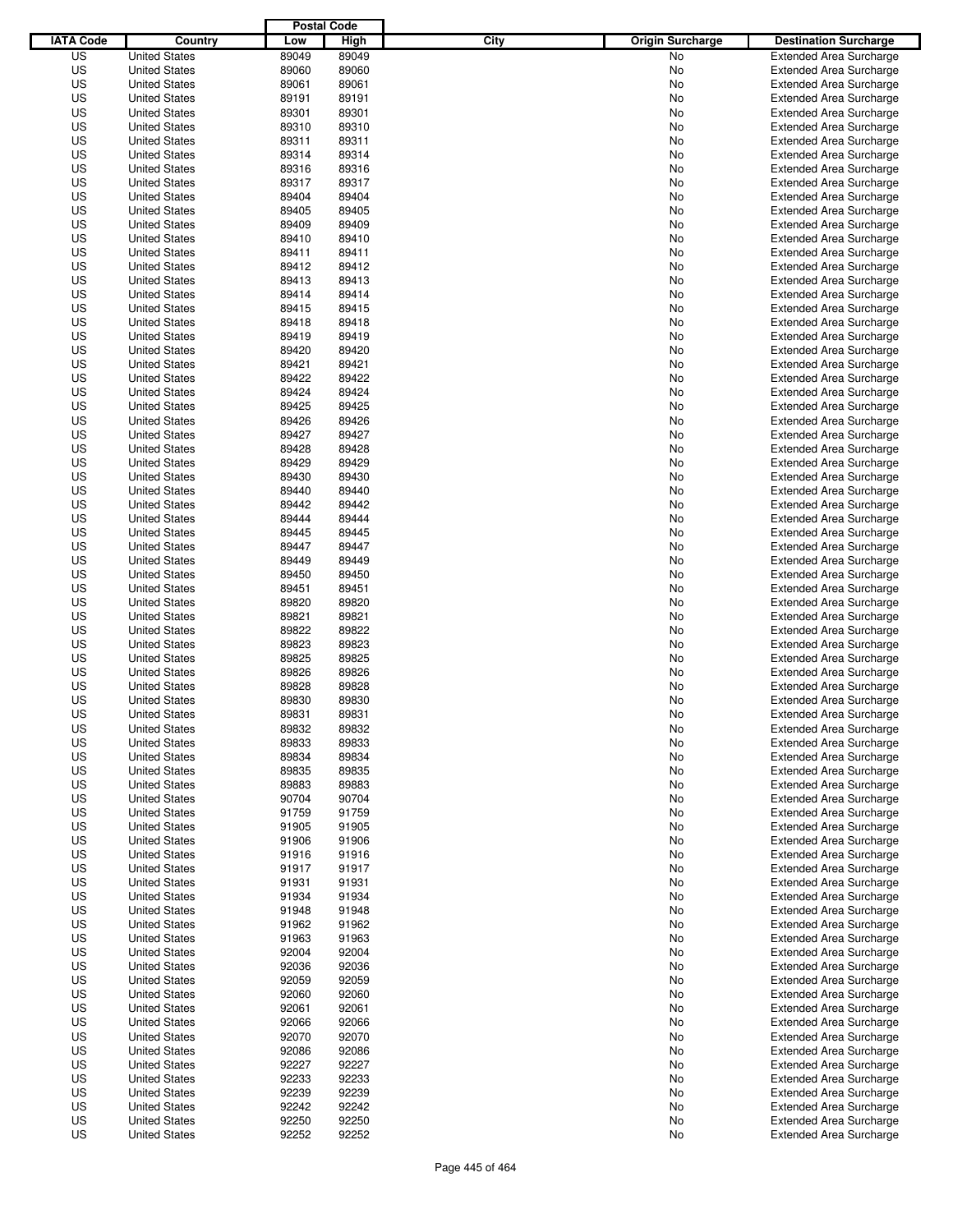|                  |                      | <b>Postal Code</b> |       |                                 |                                |
|------------------|----------------------|--------------------|-------|---------------------------------|--------------------------------|
| <b>IATA Code</b> | Country              | Low                | High  | City<br><b>Origin Surcharge</b> | <b>Destination Surcharge</b>   |
| US               | <b>United States</b> | 92254              | 92254 | No                              | <b>Extended Area Surcharge</b> |
| US               | <b>United States</b> | 92256              | 92256 | No                              | <b>Extended Area Surcharge</b> |
| US               | <b>United States</b> | 92257              | 92257 | No                              | <b>Extended Area Surcharge</b> |
| US               | <b>United States</b> | 92259              | 92259 | No                              | <b>Extended Area Surcharge</b> |
| US               | <b>United States</b> | 92266              | 92266 | No                              | <b>Extended Area Surcharge</b> |
| US               | <b>United States</b> | 92267              | 92267 | No                              | <b>Extended Area Surcharge</b> |
| US               | <b>United States</b> | 92268              | 92268 | No                              | <b>Extended Area Surcharge</b> |
| US               | <b>United States</b> | 92274              | 92274 | No                              | <b>Extended Area Surcharge</b> |
| US               | <b>United States</b> | 92280              | 92280 | No                              | <b>Extended Area Surcharge</b> |
| US               | <b>United States</b> | 92281              | 92281 | No                              | <b>Extended Area Surcharge</b> |
| US               | <b>United States</b> | 92282              | 92282 | No                              | <b>Extended Area Surcharge</b> |
| US               | <b>United States</b> | 92283              | 92283 | No                              | <b>Extended Area Surcharge</b> |
| US               | <b>United States</b> | 92285              | 92285 | No                              | <b>Extended Area Surcharge</b> |
| US               | <b>United States</b> | 92305              | 92305 | No                              | <b>Extended Area Surcharge</b> |
| US               | <b>United States</b> | 92309              | 92309 | No                              | <b>Extended Area Surcharge</b> |
| US               | <b>United States</b> | 92317              | 92317 | No                              | <b>Extended Area Surcharge</b> |
| US               | <b>United States</b> | 92321              | 92321 | No                              | <b>Extended Area Surcharge</b> |
| US               | <b>United States</b> | 92322              | 92322 | No                              | <b>Extended Area Surcharge</b> |
| US               | <b>United States</b> | 92323              | 92323 | No                              | <b>Extended Area Surcharge</b> |
| US               | <b>United States</b> | 92327              | 92327 | No                              | <b>Extended Area Surcharge</b> |
| US               | <b>United States</b> | 92328              | 92328 | No                              | <b>Extended Area Surcharge</b> |
| US               | <b>United States</b> | 92332              | 92332 | No                              | <b>Extended Area Surcharge</b> |
| US               | <b>United States</b> | 92333              | 92333 | No                              | <b>Extended Area Surcharge</b> |
| US               | <b>United States</b> | 92338              | 92338 | No                              | <b>Extended Area Surcharge</b> |
| US               | <b>United States</b> | 92339              | 92339 | No                              | <b>Extended Area Surcharge</b> |
| US               | <b>United States</b> | 92341              | 92341 | No                              | <b>Extended Area Surcharge</b> |
| US               | <b>United States</b> | 92347              | 92347 | No                              | <b>Extended Area Surcharge</b> |
| US               | <b>United States</b> | 92352              | 92352 | No                              | <b>Extended Area Surcharge</b> |
| US               | <b>United States</b> | 92356              | 92356 | No                              | <b>Extended Area Surcharge</b> |
| US               | <b>United States</b> | 92358              | 92358 | No                              | <b>Extended Area Surcharge</b> |
| US               | <b>United States</b> | 92363              | 92363 | No                              | <b>Extended Area Surcharge</b> |
| US               | <b>United States</b> | 92364              | 92364 | No                              | <b>Extended Area Surcharge</b> |
| US               | <b>United States</b> | 92365              | 92365 | No                              | <b>Extended Area Surcharge</b> |
| US               | <b>United States</b> | 92366              | 92366 | No                              | <b>Extended Area Surcharge</b> |
| US               | <b>United States</b> | 92368              | 92368 | No                              | <b>Extended Area Surcharge</b> |
| US               | <b>United States</b> | 92371              | 92371 | No                              | <b>Extended Area Surcharge</b> |
| US               | <b>United States</b> | 92372              | 92372 | No                              | <b>Extended Area Surcharge</b> |
| US               | <b>United States</b> | 92384              | 92384 | No                              | <b>Extended Area Surcharge</b> |
| US               | <b>United States</b> | 92385              | 92385 | No                              | <b>Extended Area Surcharge</b> |
| US               | <b>United States</b> | 92389              | 92389 | No                              | <b>Extended Area Surcharge</b> |
| US               | <b>United States</b> | 92398              | 92398 | No                              | <b>Extended Area Surcharge</b> |
| US               | <b>United States</b> | 92536              | 92536 | No                              | <b>Extended Area Surcharge</b> |
| US               | <b>United States</b> | 92539              | 92539 | No                              | <b>Extended Area Surcharge</b> |
| US               | <b>United States</b> | 92549              | 92549 | No                              | <b>Extended Area Surcharge</b> |
| US               | <b>United States</b> | 92561              | 92561 | No                              | <b>Extended Area Surcharge</b> |
| US               | <b>United States</b> | 93066              | 93066 | No                              | <b>Extended Area Surcharge</b> |
| US               | <b>United States</b> | 93203              | 93203 | No                              | <b>Extended Area Surcharge</b> |
| US               | <b>United States</b> | 93206              | 93206 | No                              | <b>Extended Area Surcharge</b> |
| US               | <b>United States</b> | 93207              | 93207 | No                              | <b>Extended Area Surcharge</b> |
| US               | <b>United States</b> | 93210              | 93210 | No                              | <b>Extended Area Surcharge</b> |
| US               | <b>United States</b> | 93218              | 93218 | No                              | <b>Extended Area Surcharge</b> |
| US               | <b>United States</b> | 93219              | 93219 | No                              | <b>Extended Area Surcharge</b> |
| US               | <b>United States</b> | 93224              | 93224 | No                              | <b>Extended Area Surcharge</b> |
| US               | <b>United States</b> | 93225              | 93225 | No                              | <b>Extended Area Surcharge</b> |
| US               | <b>United States</b> | 93226              | 93226 | No                              | <b>Extended Area Surcharge</b> |
| US               | <b>United States</b> | 93234              | 93234 | No                              | <b>Extended Area Surcharge</b> |
| US               | <b>United States</b> | 93238              | 93238 | No                              | <b>Extended Area Surcharge</b> |
| US               | <b>United States</b> | 93239              | 93239 | No                              | <b>Extended Area Surcharge</b> |
| US               | <b>United States</b> | 93242              | 93242 | No                              | <b>Extended Area Surcharge</b> |
| US               | <b>United States</b> | 93243              | 93243 | No                              | <b>Extended Area Surcharge</b> |
| US               | <b>United States</b> | 93244              | 93244 | No                              | <b>Extended Area Surcharge</b> |
| US               | <b>United States</b> | 93247              | 93247 | No                              | <b>Extended Area Surcharge</b> |
| US               | <b>United States</b> | 93249              | 93249 | No                              | <b>Extended Area Surcharge</b> |
| US               | <b>United States</b> | 93251              | 93251 | No                              | <b>Extended Area Surcharge</b> |
| US               | <b>United States</b> | 93252              | 93252 | No                              | <b>Extended Area Surcharge</b> |
| US               | <b>United States</b> | 93254              | 93254 | No                              | <b>Extended Area Surcharge</b> |
| US               | <b>United States</b> | 93255              | 93255 | No                              | <b>Extended Area Surcharge</b> |
| US               | <b>United States</b> | 93256              | 93256 | No                              | <b>Extended Area Surcharge</b> |
| US               | <b>United States</b> | 93260              | 93260 | No                              | <b>Extended Area Surcharge</b> |
| US               | <b>United States</b> | 93261              | 93261 | No                              | <b>Extended Area Surcharge</b> |
| US               | <b>United States</b> | 93262              | 93262 | No                              | <b>Extended Area Surcharge</b> |
| US               | <b>United States</b> | 93265              | 93265 | No                              | <b>Extended Area Surcharge</b> |
| US               | <b>United States</b> | 93266              | 93266 | No                              | <b>Extended Area Surcharge</b> |
| US               | <b>United States</b> | 93267              | 93267 | No                              | <b>Extended Area Surcharge</b> |
| US               | <b>United States</b> | 93270              | 93270 | No                              | <b>Extended Area Surcharge</b> |
| US               | <b>United States</b> | 93271              | 93271 | No                              | <b>Extended Area Surcharge</b> |
| US               | <b>United States</b> | 93272              | 93272 | No                              | <b>Extended Area Surcharge</b> |
| US               | <b>United States</b> | 93276              | 93276 | No                              | <b>Extended Area Surcharge</b> |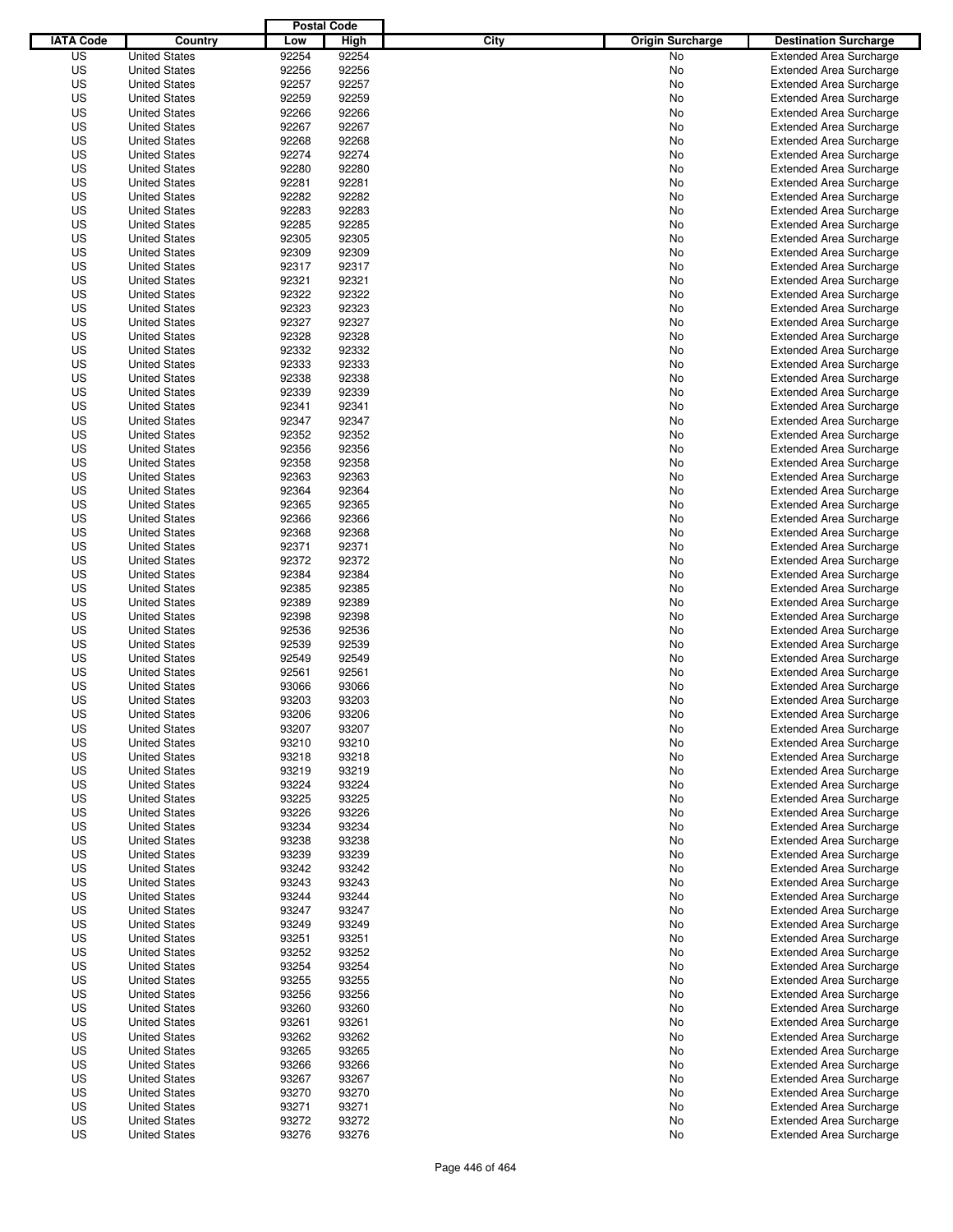|                  |                      | <b>Postal Code</b> |       |                                 |                                |
|------------------|----------------------|--------------------|-------|---------------------------------|--------------------------------|
| <b>IATA Code</b> | Country              | Low                | High  | City<br><b>Origin Surcharge</b> | <b>Destination Surcharge</b>   |
| US               | <b>United States</b> | 93283              | 93283 | <b>No</b>                       | <b>Extended Area Surcharge</b> |
| US               | <b>United States</b> | 93285              | 93285 | No                              | <b>Extended Area Surcharge</b> |
| US               | <b>United States</b> | 93286              | 93286 | No                              | <b>Extended Area Surcharge</b> |
| US               | <b>United States</b> | 93287              | 93287 | No                              | <b>Extended Area Surcharge</b> |
| US               | <b>United States</b> | 93426              | 93426 | No                              | <b>Extended Area Surcharge</b> |
| US               | <b>United States</b> | 93432              | 93432 | No                              | <b>Extended Area Surcharge</b> |
| US               | <b>United States</b> | 93435              | 93435 | No                              | <b>Extended Area Surcharge</b> |
| US               | <b>United States</b> | 93441              | 93441 | No                              | <b>Extended Area Surcharge</b> |
| US               | <b>United States</b> | 93450              | 93450 | No                              | <b>Extended Area Surcharge</b> |
| US               | <b>United States</b> | 93451              | 93451 | No                              | <b>Extended Area Surcharge</b> |
| US               | <b>United States</b> | 93452              | 93452 | No                              | <b>Extended Area Surcharge</b> |
| US               | <b>United States</b> | 93453              | 93453 | No                              | <b>Extended Area Surcharge</b> |
| US               | <b>United States</b> | 93461              | 93461 | No                              | <b>Extended Area Surcharge</b> |
| US               | <b>United States</b> | 93501              | 93501 | No                              | <b>Extended Area Surcharge</b> |
| US               | <b>United States</b> | 93512              | 93512 | No                              | <b>Extended Area Surcharge</b> |
| US               | <b>United States</b> | 93513              | 93513 | No                              | <b>Extended Area Surcharge</b> |
| US               | <b>United States</b> | 93516              | 93516 | No                              | <b>Extended Area Surcharge</b> |
| US               | <b>United States</b> | 93517              | 93517 | No                              | <b>Extended Area Surcharge</b> |
| US               | <b>United States</b> | 93518              | 93518 | No                              | <b>Extended Area Surcharge</b> |
| US               | <b>United States</b> | 93519              | 93519 | No                              | <b>Extended Area Surcharge</b> |
| US               | <b>United States</b> | 93522              | 93522 | No                              | <b>Extended Area Surcharge</b> |
| US               | <b>United States</b> | 93526              | 93526 | No                              | <b>Extended Area Surcharge</b> |
| US               | <b>United States</b> | 93527              | 93527 | No                              | <b>Extended Area Surcharge</b> |
| US               | <b>United States</b> | 93528              | 93528 | No                              | <b>Extended Area Surcharge</b> |
| US               | <b>United States</b> | 93529              | 93529 | No                              | <b>Extended Area Surcharge</b> |
| US               | <b>United States</b> | 93530              | 93530 | No                              | <b>Extended Area Surcharge</b> |
| US               | <b>United States</b> | 93531              | 93531 | No                              | <b>Extended Area Surcharge</b> |
| US               | <b>United States</b> | 93532              | 93532 | No                              | <b>Extended Area Surcharge</b> |
| US               | <b>United States</b> | 93541              | 93541 | No                              | <b>Extended Area Surcharge</b> |
| US               | <b>United States</b> | 93544              | 93544 | No                              | <b>Extended Area Surcharge</b> |
| US               | <b>United States</b> | 93545              | 93545 | No                              | <b>Extended Area Surcharge</b> |
| US               | <b>United States</b> | 93549              | 93549 | No                              | <b>Extended Area Surcharge</b> |
| US               | <b>United States</b> | 93554              | 93554 | No                              | <b>Extended Area Surcharge</b> |
| US               | <b>United States</b> | 93558              | 93558 | No                              | <b>Extended Area Surcharge</b> |
| US               | <b>United States</b> | 93562              | 93562 | No                              | <b>Extended Area Surcharge</b> |
| US               | <b>United States</b> | 93563              | 93563 | No                              | <b>Extended Area Surcharge</b> |
| US               | <b>United States</b> | 93601              | 93601 | No                              | <b>Extended Area Surcharge</b> |
| US               | <b>United States</b> | 93602              | 93602 | No                              | <b>Extended Area Surcharge</b> |
| US               | <b>United States</b> | 93603              | 93603 | No                              | <b>Extended Area Surcharge</b> |
| US               | <b>United States</b> | 93604              | 93604 | No                              | <b>Extended Area Surcharge</b> |
| US               | <b>United States</b> | 93605              | 93605 | No                              | <b>Extended Area Surcharge</b> |
| US               | <b>United States</b> | 93608              | 93608 | No                              | <b>Extended Area Surcharge</b> |
| US               | <b>United States</b> | 93609              | 93609 | No                              | <b>Extended Area Surcharge</b> |
| US               | <b>United States</b> | 93610              | 93610 | No                              | <b>Extended Area Surcharge</b> |
| US               | <b>United States</b> | 93614              | 93614 | No                              | <b>Extended Area Surcharge</b> |
| US               | <b>United States</b> | 93620              | 93620 | No                              | <b>Extended Area Surcharge</b> |
| US               | <b>United States</b> | 93621              | 93621 | No                              | <b>Extended Area Surcharge</b> |
| US               | <b>United States</b> | 93622              | 93622 | No                              | <b>Extended Area Surcharge</b> |
| US               | <b>United States</b> | 93623              | 93623 | No                              | <b>Extended Area Surcharge</b> |
| US               | <b>United States</b> | 93624              | 93624 | No                              | <b>Extended Area Surcharge</b> |
| US               | <b>United States</b> | 93626              | 93626 | No                              | <b>Extended Area Surcharge</b> |
| US               | <b>United States</b> | 93627              | 93627 | No                              | <b>Extended Area Surcharge</b> |
| US               | <b>United States</b> | 93628              | 93628 | No                              | <b>Extended Area Surcharge</b> |
| US               | <b>United States</b> | 93633              | 93633 | No                              | <b>Extended Area Surcharge</b> |
| US               | <b>United States</b> | 93634              | 93634 | No                              | <b>Extended Area Surcharge</b> |
| US               | <b>United States</b> | 93640              | 93640 | No                              | <b>Extended Area Surcharge</b> |
| US               | <b>United States</b> | 93641              | 93641 | No                              | <b>Extended Area Surcharge</b> |
| US               | <b>United States</b> | 93643              | 93643 | No                              | <b>Extended Area Surcharge</b> |
| US               | <b>United States</b> | 93644              | 93644 | No                              | <b>Extended Area Surcharge</b> |
| US               | <b>United States</b> | 93645              | 93645 | No                              | <b>Extended Area Surcharge</b> |
| US               | <b>United States</b> | 93649              | 93649 | No                              | <b>Extended Area Surcharge</b> |
| US               | <b>United States</b> | 93651              | 93651 | No                              | <b>Extended Area Surcharge</b> |
| US               | <b>United States</b> | 93653              | 93653 | No                              | <b>Extended Area Surcharge</b> |
| US               | <b>United States</b> | 93656              | 93656 | No                              | <b>Extended Area Surcharge</b> |
| US               | <b>United States</b> | 93660              | 93660 | No                              | <b>Extended Area Surcharge</b> |
| US               | <b>United States</b> | 93664              | 93664 | No                              | <b>Extended Area Surcharge</b> |
| US               | <b>United States</b> | 93665              | 93665 | No                              | <b>Extended Area Surcharge</b> |
| US               | <b>United States</b> | 93667              | 93667 | No                              | <b>Extended Area Surcharge</b> |
| US               | <b>United States</b> | 93668              | 93668 | No                              | <b>Extended Area Surcharge</b> |
| US               | <b>United States</b> | 93669              | 93669 | No                              | <b>Extended Area Surcharge</b> |
| US               | <b>United States</b> | 93675              | 93675 | No                              | <b>Extended Area Surcharge</b> |
| US               | <b>United States</b> | 93920              | 93920 | No                              | <b>Extended Area Surcharge</b> |
| US               | <b>United States</b> | 93925              | 93925 | No                              | <b>Extended Area Surcharge</b> |
| US               | <b>United States</b> | 93927              | 93927 | No                              | <b>Extended Area Surcharge</b> |
| US               | <b>United States</b> | 93930              | 93930 | No                              | <b>Extended Area Surcharge</b> |
| US               | <b>United States</b> | 93932              | 93932 | No                              | <b>Extended Area Surcharge</b> |
| US               | <b>United States</b> | 93954              | 93954 | No                              | <b>Extended Area Surcharge</b> |
| US               | <b>United States</b> | 93960              | 93960 | No                              | <b>Extended Area Surcharge</b> |
|                  |                      |                    |       |                                 |                                |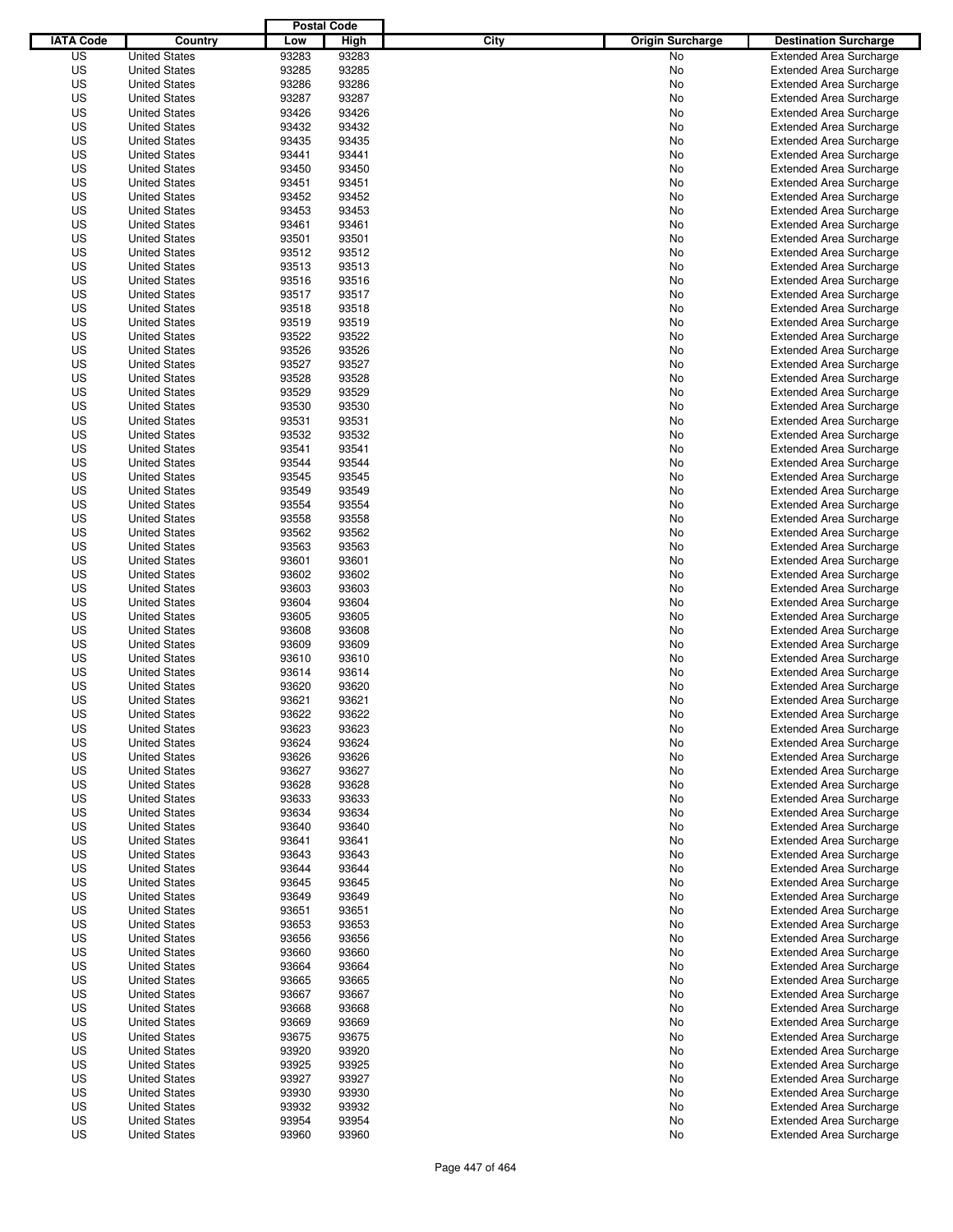|                  |                                              | <b>Postal Code</b> |                |                                 |                                                                  |
|------------------|----------------------------------------------|--------------------|----------------|---------------------------------|------------------------------------------------------------------|
| <b>IATA Code</b> | Country                                      | Low                | High           | City<br><b>Origin Surcharge</b> | <b>Destination Surcharge</b>                                     |
| US               | <b>United States</b>                         | 94020              | 94020          | No                              | <b>Extended Area Surcharge</b>                                   |
| US               | <b>United States</b>                         | 94021              | 94021          | No                              | <b>Extended Area Surcharge</b>                                   |
| US               | <b>United States</b>                         | 94060              | 94060          | No                              | <b>Extended Area Surcharge</b>                                   |
| US               | <b>United States</b>                         | 94074              | 94074          | No                              | <b>Extended Area Surcharge</b>                                   |
| US               | <b>United States</b>                         | 94512              | 94512          | No                              | <b>Extended Area Surcharge</b>                                   |
| US               | <b>United States</b>                         | 94515              | 94515          | No                              | <b>Extended Area Surcharge</b>                                   |
| US               | <b>United States</b>                         | 94548              | 94548          | No                              | <b>Extended Area Surcharge</b>                                   |
| US               | <b>United States</b>                         | 94562              | 94562          | No                              | <b>Extended Area Surcharge</b>                                   |
| US               | <b>United States</b>                         | 94567              | 94567          | No                              | <b>Extended Area Surcharge</b>                                   |
| US               | <b>United States</b>                         | 94571              | 94571          | No                              | <b>Extended Area Surcharge</b>                                   |
| US               | <b>United States</b>                         | 94922              | 94922          | No                              | <b>Extended Area Surcharge</b>                                   |
| US               | <b>United States</b>                         | 94923              | 94923          | No                              | <b>Extended Area Surcharge</b>                                   |
| US               | <b>United States</b>                         | 94924              | 94924          | No                              | <b>Extended Area Surcharge</b>                                   |
| US               | <b>United States</b>                         | 94929              | 94929          | No                              | <b>Extended Area Surcharge</b>                                   |
| US               | <b>United States</b>                         | 94937              | 94937          | No                              | <b>Extended Area Surcharge</b>                                   |
| US               | <b>United States</b>                         | 94938              | 94938          | No                              | <b>Extended Area Surcharge</b>                                   |
| US               | <b>United States</b>                         | 94940              | 94940          | No                              | <b>Extended Area Surcharge</b>                                   |
| US               | <b>United States</b>                         | 94946              | 94946          | No                              | <b>Extended Area Surcharge</b>                                   |
| US               | <b>United States</b>                         | 94950              | 94950          | No                              | <b>Extended Area Surcharge</b>                                   |
| US               | <b>United States</b>                         | 94956              | 94956          | No                              | <b>Extended Area Surcharge</b>                                   |
| US               | <b>United States</b>                         | 94963              | 94963          | No                              | <b>Extended Area Surcharge</b>                                   |
| US               | <b>United States</b>                         | 94971              | 94971          | No                              | <b>Extended Area Surcharge</b>                                   |
| US               | <b>United States</b>                         | 94973              | 94973          | No                              | <b>Extended Area Surcharge</b>                                   |
| US               | <b>United States</b>                         | 95006              | 95006          | No                              | <b>Extended Area Surcharge</b>                                   |
| US               | <b>United States</b>                         | 95013              | 95013          | No                              | <b>Extended Area Surcharge</b>                                   |
| US               | <b>United States</b>                         | 95017              | 95017          | No                              | <b>Extended Area Surcharge</b>                                   |
| US               | <b>United States</b>                         | 95033              | 95033          | No                              | <b>Extended Area Surcharge</b>                                   |
| US               | <b>United States</b>                         | 95043              | 95043          | No                              | <b>Extended Area Surcharge</b>                                   |
| US               | <b>United States</b>                         | 95045              | 95045          | No                              | <b>Extended Area Surcharge</b>                                   |
| US               | <b>United States</b>                         | 95075              | 95075          | No                              | <b>Extended Area Surcharge</b>                                   |
| US               | <b>United States</b>                         | 95140              | 95140          | No                              | <b>Extended Area Surcharge</b>                                   |
| US               | <b>United States</b>                         | 95220              | 95220          | No                              | <b>Extended Area Surcharge</b>                                   |
| US               | <b>United States</b>                         | 95221              | 95221          | No                              | <b>Extended Area Surcharge</b>                                   |
| US               | <b>United States</b>                         | 95222              | 95222          | No                              | <b>Extended Area Surcharge</b>                                   |
| US               | <b>United States</b>                         | 95223              | 95223          | No                              | <b>Extended Area Surcharge</b>                                   |
| US               | <b>United States</b>                         | 95224              | 95224          | No                              | <b>Extended Area Surcharge</b>                                   |
| US               | <b>United States</b>                         | 95227              | 95227          | No                              | <b>Extended Area Surcharge</b>                                   |
| US               | <b>United States</b>                         | 95230              | 95230          | No                              | <b>Extended Area Surcharge</b>                                   |
| US               | <b>United States</b>                         | 95232              | 95232          | No                              | <b>Extended Area Surcharge</b>                                   |
| US               | <b>United States</b>                         | 95233              | 95233          | No                              | <b>Extended Area Surcharge</b>                                   |
| US               | <b>United States</b>                         | 95236              | 95236          | No                              | <b>Extended Area Surcharge</b>                                   |
| US               | <b>United States</b>                         | 95245              | 95245          | No                              | <b>Extended Area Surcharge</b>                                   |
| US               | <b>United States</b>                         | 95246              | 95246          | No                              | <b>Extended Area Surcharge</b>                                   |
| US               | <b>United States</b>                         | 95247              | 95247          | No                              | <b>Extended Area Surcharge</b>                                   |
| US               | <b>United States</b>                         | 95248              | 95248          | No                              | Extended Area Surcharge                                          |
| US               | <b>United States</b>                         | 95249              | 95249          | No                              | <b>Extended Area Surcharge</b>                                   |
| US               | <b>United States</b>                         | 95250              | 95250          | No                              | <b>Extended Area Surcharge</b>                                   |
| US               | <b>United States</b>                         | 95251              | 95251          | No                              | <b>Extended Area Surcharge</b>                                   |
| US               | <b>United States</b>                         | 95252              | 95252          | No                              | <b>Extended Area Surcharge</b>                                   |
| US               | <b>United States</b>                         | 95254              | 95254          | No                              | <b>Extended Area Surcharge</b>                                   |
| US               | <b>United States</b>                         | 95255              | 95255          | No                              | <b>Extended Area Surcharge</b>                                   |
| US               | <b>United States</b>                         | 95257              | 95257          | No                              | <b>Extended Area Surcharge</b>                                   |
| US               | <b>United States</b>                         | 95303              | 95303          | No                              | <b>Extended Area Surcharge</b>                                   |
| US               | <b>United States</b>                         | 95305              | 95305          | No                              | <b>Extended Area Surcharge</b>                                   |
| US               | <b>United States</b>                         | 95306              | 95306          | No                              | <b>Extended Area Surcharge</b>                                   |
| US               | <b>United States</b>                         | 95309              | 95309          | No                              | <b>Extended Area Surcharge</b>                                   |
| US               | <b>United States</b>                         | 95310              | 95310          | No                              | <b>Extended Area Surcharge</b>                                   |
| US               | <b>United States</b>                         | 95311              | 95311          | No                              | <b>Extended Area Surcharge</b>                                   |
| US               | <b>United States</b>                         | 95313              | 95313          | No                              | <b>Extended Area Surcharge</b>                                   |
| US               | <b>United States</b>                         | 95317              | 95317          | No                              | <b>Extended Area Surcharge</b>                                   |
| US               | <b>United States</b>                         | 95318              | 95318          | No                              | <b>Extended Area Surcharge</b>                                   |
| US               | <b>United States</b>                         | 95321              | 95321          | No                              | <b>Extended Area Surcharge</b>                                   |
| US               | <b>United States</b>                         | 95323              | 95323          | No                              | <b>Extended Area Surcharge</b>                                   |
| US               | <b>United States</b>                         | 95325              | 95325          | No                              | <b>Extended Area Surcharge</b>                                   |
| US               | <b>United States</b>                         | 95327              | 95327          | No                              | <b>Extended Area Surcharge</b>                                   |
| US               | <b>United States</b>                         | 95329              | 95329          | No                              | <b>Extended Area Surcharge</b>                                   |
| US               | <b>United States</b>                         | 95333              | 95333          | No                              | <b>Extended Area Surcharge</b>                                   |
| US               | <b>United States</b>                         | 95335              | 95335          | No                              | <b>Extended Area Surcharge</b>                                   |
| US               | <b>United States</b>                         | 95338              | 95338          | No                              | <b>Extended Area Surcharge</b>                                   |
| US               | <b>United States</b>                         | 95345              | 95345          | No                              | <b>Extended Area Surcharge</b>                                   |
| US               | <b>United States</b>                         | 95346              | 95346          | No                              | <b>Extended Area Surcharge</b>                                   |
| US               | <b>United States</b>                         | 95347              | 95347          | No                              | <b>Extended Area Surcharge</b>                                   |
| US               | <b>United States</b>                         | 95364              | 95364          | No                              | <b>Extended Area Surcharge</b>                                   |
| US<br>US         | <b>United States</b>                         | 95369<br>95374     | 95369<br>95374 | No                              | <b>Extended Area Surcharge</b><br><b>Extended Area Surcharge</b> |
| US               | <b>United States</b><br><b>United States</b> | 95375              | 95375          | No<br>No                        |                                                                  |
| US               | <b>United States</b>                         | 95379              | 95379          | No                              | <b>Extended Area Surcharge</b><br><b>Extended Area Surcharge</b> |
| US               | <b>United States</b>                         | 95383              | 95383          | No                              | <b>Extended Area Surcharge</b>                                   |
|                  |                                              |                    |                |                                 |                                                                  |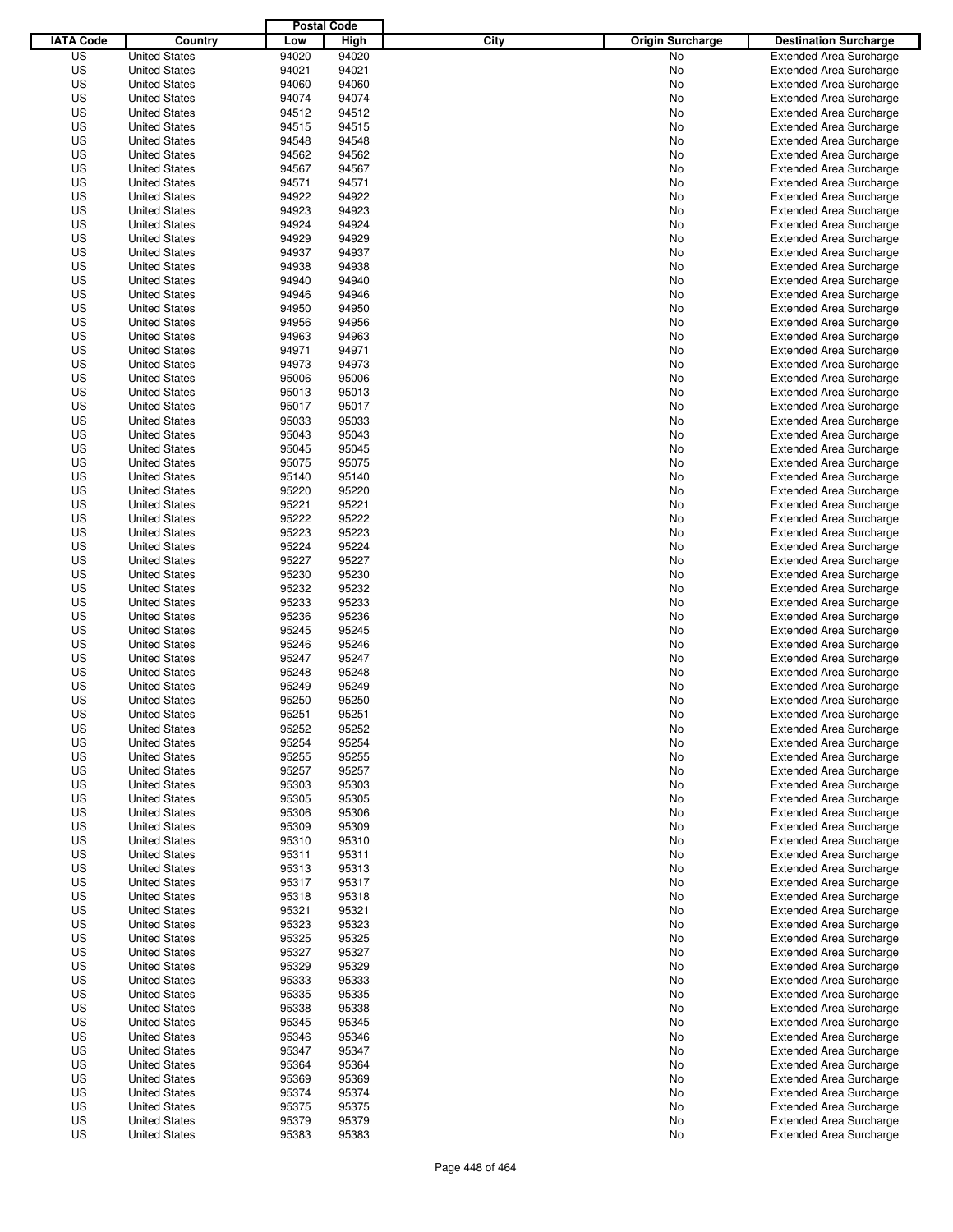|                  |                      | <b>Postal Code</b> |       |                                 |                                |
|------------------|----------------------|--------------------|-------|---------------------------------|--------------------------------|
| <b>IATA Code</b> | Country              | Low                | High  | City<br><b>Origin Surcharge</b> | <b>Destination Surcharge</b>   |
| US               | <b>United States</b> | 95385              | 95385 | No                              | <b>Extended Area Surcharge</b> |
| US               | <b>United States</b> | 95387              | 95387 | No                              | <b>Extended Area Surcharge</b> |
| US               | <b>United States</b> | 95389              | 95389 | No                              | <b>Extended Area Surcharge</b> |
| US               | <b>United States</b> | 95410              | 95410 | No                              | <b>Extended Area Surcharge</b> |
| US               | <b>United States</b> | 95412              | 95412 | No                              | <b>Extended Area Surcharge</b> |
| US               | <b>United States</b> | 95415              | 95415 | No                              | <b>Extended Area Surcharge</b> |
| US               | <b>United States</b> | 95417              | 95417 | No                              | <b>Extended Area Surcharge</b> |
| US               | <b>United States</b> | 95420              | 95420 | No                              | <b>Extended Area Surcharge</b> |
| US               | <b>United States</b> | 95421              | 95421 | No                              | <b>Extended Area Surcharge</b> |
| US               | <b>United States</b> | 95423              | 95423 | No                              | <b>Extended Area Surcharge</b> |
| US               | <b>United States</b> | 95426              | 95426 | No                              | <b>Extended Area Surcharge</b> |
| US               | <b>United States</b> | 95427              | 95427 | No                              | <b>Extended Area Surcharge</b> |
| US               | <b>United States</b> | 95428              | 95428 | No                              | <b>Extended Area Surcharge</b> |
| US               | <b>United States</b> | 95429              | 95429 | No                              | <b>Extended Area Surcharge</b> |
| US               | <b>United States</b> | 95430              | 95430 | No                              | <b>Extended Area Surcharge</b> |
| US               | <b>United States</b> | 95432              | 95432 | No                              | <b>Extended Area Surcharge</b> |
| US               | <b>United States</b> | 95441              | 95441 | No                              | <b>Extended Area Surcharge</b> |
| US               | <b>United States</b> | 95443              | 95443 | No                              | <b>Extended Area Surcharge</b> |
| US               | <b>United States</b> | 95445              | 95445 | No                              | <b>Extended Area Surcharge</b> |
| US               | <b>United States</b> | 95449              | 95449 | No                              | <b>Extended Area Surcharge</b> |
| US               | <b>United States</b> | 95450              | 95450 | No                              | <b>Extended Area Surcharge</b> |
| US               | <b>United States</b> | 95451              | 95451 | No                              | <b>Extended Area Surcharge</b> |
| US               | <b>United States</b> | 95454              | 95454 | No                              | <b>Extended Area Surcharge</b> |
| US               | <b>United States</b> | 95456              | 95456 | No                              | <b>Extended Area Surcharge</b> |
| US               | <b>United States</b> | 95457              | 95457 | No                              | <b>Extended Area Surcharge</b> |
| US               | <b>United States</b> | 95459              | 95459 | No                              | <b>Extended Area Surcharge</b> |
| US               | <b>United States</b> | 95460              | 95460 | No                              | <b>Extended Area Surcharge</b> |
| US               | <b>United States</b> | 95462              | 95462 | No                              | <b>Extended Area Surcharge</b> |
| US               | <b>United States</b> | 95463              | 95463 | No                              | <b>Extended Area Surcharge</b> |
| US               | <b>United States</b> | 95465              | 95465 | No                              | <b>Extended Area Surcharge</b> |
| US               | <b>United States</b> | 95466              | 95466 | No                              | <b>Extended Area Surcharge</b> |
| US               | <b>United States</b> | 95468              | 95468 |                                 |                                |
| US               | <b>United States</b> | 95469              | 95469 | No                              | <b>Extended Area Surcharge</b> |
|                  |                      |                    |       | No                              | <b>Extended Area Surcharge</b> |
| US               | <b>United States</b> | 95470              | 95470 | No                              | <b>Extended Area Surcharge</b> |
| US               | <b>United States</b> | 95480              | 95480 | No                              | <b>Extended Area Surcharge</b> |
| US               | <b>United States</b> | 95485              | 95485 | No                              | <b>Extended Area Surcharge</b> |
| US               | <b>United States</b> | 95488              | 95488 | No                              | <b>Extended Area Surcharge</b> |
| US               | <b>United States</b> | 95490              | 95490 | No                              | <b>Extended Area Surcharge</b> |
| US               | <b>United States</b> | 95493              | 95493 | No                              | <b>Extended Area Surcharge</b> |
| US               | <b>United States</b> | 95494              | 95494 | No                              | <b>Extended Area Surcharge</b> |
| US               | <b>United States</b> | 95497              | 95497 | No                              | <b>Extended Area Surcharge</b> |
| US               | <b>United States</b> | 95511              | 95511 | No                              | <b>Extended Area Surcharge</b> |
| US               | <b>United States</b> | 95514              | 95514 | No                              | <b>Extended Area Surcharge</b> |
| US               | <b>United States</b> | 95524              | 95524 | No                              | <b>Extended Area Surcharge</b> |
| US               | <b>United States</b> | 95525              | 95525 | No                              | <b>Extended Area Surcharge</b> |
| US               | <b>United States</b> | 95526              | 95526 | No                              | <b>Extended Area Surcharge</b> |
| US               | <b>United States</b> | 95527              | 95527 | No                              | <b>Extended Area Surcharge</b> |
| US               | <b>United States</b> | 95528              | 95528 | No                              | <b>Extended Area Surcharge</b> |
| US               | <b>United States</b> | 95536              | 95536 | No                              | <b>Extended Area Surcharge</b> |
| US               | <b>United States</b> | 95538              | 95538 | No                              | <b>Extended Area Surcharge</b> |
| US               | <b>United States</b> | 95542              | 95542 | No                              | <b>Extended Area Surcharge</b> |
| US               | <b>United States</b> | 95543              | 95543 | No                              | <b>Extended Area Surcharge</b> |
| US               | <b>United States</b> | 95545              | 95545 | No                              | <b>Extended Area Surcharge</b> |
| US               | <b>United States</b> | 95546              | 95546 | No                              | <b>Extended Area Surcharge</b> |
| US               | <b>United States</b> | 95547              | 95547 | No                              | <b>Extended Area Surcharge</b> |
| US               | <b>United States</b> | 95548              | 95548 | No                              | <b>Extended Area Surcharge</b> |
| US               | <b>United States</b> | 95549              | 95549 | No                              | <b>Extended Area Surcharge</b> |
| US               | <b>United States</b> | 95550              | 95550 | No                              | <b>Extended Area Surcharge</b> |
| US               | <b>United States</b> | 95551              | 95551 | No                              | <b>Extended Area Surcharge</b> |
| US               | <b>United States</b> | 95552              | 95552 | No                              | <b>Extended Area Surcharge</b> |
| US               | <b>United States</b> | 95553              | 95553 | No                              | <b>Extended Area Surcharge</b> |
| US               | <b>United States</b> | 95554              | 95554 | No                              | <b>Extended Area Surcharge</b> |
| US               | <b>United States</b> | 95555              | 95555 | No                              | <b>Extended Area Surcharge</b> |
| US               | <b>United States</b> | 95556              | 95556 | No                              | <b>Extended Area Surcharge</b> |
| US               | <b>United States</b> | 95558              | 95558 | No                              | <b>Extended Area Surcharge</b> |
| US               | <b>United States</b> | 95559              | 95559 | No                              | <b>Extended Area Surcharge</b> |
| US               | <b>United States</b> | 95560              | 95560 | No                              | <b>Extended Area Surcharge</b> |
| US               | <b>United States</b> | 95563              | 95563 | No                              | <b>Extended Area Surcharge</b> |
| US               | <b>United States</b> | 95564              | 95564 | No                              | <b>Extended Area Surcharge</b> |
| US               | <b>United States</b> | 95565              | 95565 | No                              | <b>Extended Area Surcharge</b> |
| US               | <b>United States</b> | 95567              | 95567 | No                              | <b>Extended Area Surcharge</b> |
| US               | <b>United States</b> | 95568              | 95568 | No                              | <b>Extended Area Surcharge</b> |
| US               | <b>United States</b> | 95569              | 95569 | No                              | <b>Extended Area Surcharge</b> |
| US               | <b>United States</b> | 95570              | 95570 | No                              | <b>Extended Area Surcharge</b> |
| US               | <b>United States</b> | 95571              | 95571 | No                              | <b>Extended Area Surcharge</b> |
| US               | <b>United States</b> | 95573              | 95573 | No                              | <b>Extended Area Surcharge</b> |
| US               | <b>United States</b> | 95585              | 95585 | No                              | <b>Extended Area Surcharge</b> |
| US               | <b>United States</b> | 95587              | 95587 | No                              | <b>Extended Area Surcharge</b> |
|                  |                      |                    |       |                                 |                                |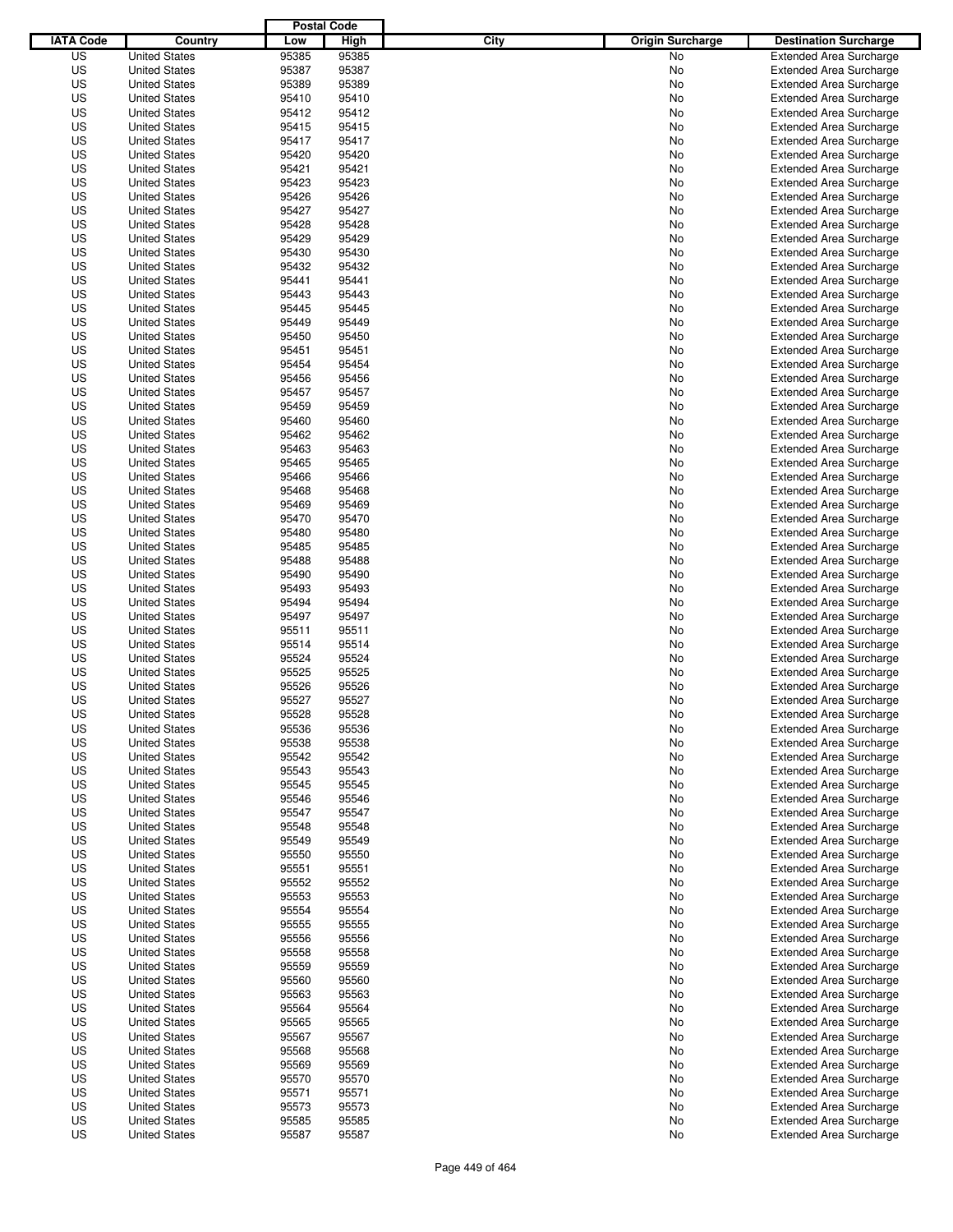|                  |                                              | <b>Postal Code</b> |                |                                 |                                                                  |
|------------------|----------------------------------------------|--------------------|----------------|---------------------------------|------------------------------------------------------------------|
| <b>IATA Code</b> | Country                                      | Low                | High           | City<br><b>Origin Surcharge</b> | <b>Destination Surcharge</b>                                     |
| US               | <b>United States</b>                         | 95589              | 95589          | <b>No</b>                       | <b>Extended Area Surcharge</b>                                   |
| US               | <b>United States</b>                         | 95595              | 95595          | No                              | <b>Extended Area Surcharge</b>                                   |
| US               | <b>United States</b>                         | 95601              | 95601          | No                              | <b>Extended Area Surcharge</b>                                   |
| US               | <b>United States</b>                         | 95606              | 95606          | No                              | <b>Extended Area Surcharge</b>                                   |
| US               | <b>United States</b>                         | 95607              | 95607          | No                              | <b>Extended Area Surcharge</b>                                   |
| US               | <b>United States</b>                         | 95612              | 95612          | No                              | <b>Extended Area Surcharge</b>                                   |
| US               | <b>United States</b>                         | 95613              | 95613          | No                              | <b>Extended Area Surcharge</b>                                   |
| US               | <b>United States</b>                         | 95615              | 95615          | No                              | <b>Extended Area Surcharge</b>                                   |
| US               | <b>United States</b>                         | 95623              | 95623          | No                              | <b>Extended Area Surcharge</b>                                   |
| US               | <b>United States</b>                         | 95627              | 95627          | No                              | <b>Extended Area Surcharge</b>                                   |
| US               | <b>United States</b>                         | 95629              | 95629          | No                              | <b>Extended Area Surcharge</b>                                   |
| US               | <b>United States</b>                         | 95631              | 95631          | No                              | <b>Extended Area Surcharge</b>                                   |
| US               | <b>United States</b>                         | 95633              | 95633          | No                              | <b>Extended Area Surcharge</b>                                   |
| US               | <b>United States</b>                         | 95634              | 95634          | No                              | <b>Extended Area Surcharge</b>                                   |
| US               | <b>United States</b>                         | 95635              | 95635          | No                              | <b>Extended Area Surcharge</b>                                   |
| US               | <b>United States</b>                         | 95636              | 95636          | No                              | <b>Extended Area Surcharge</b>                                   |
| US               | <b>United States</b>                         | 95637              | 95637          | No                              | <b>Extended Area Surcharge</b>                                   |
| US               | <b>United States</b>                         | 95638              | 95638          | No                              | <b>Extended Area Surcharge</b>                                   |
| US               | <b>United States</b>                         | 95640              | 95640          | No                              | <b>Extended Area Surcharge</b>                                   |
| US               | <b>United States</b>                         | 95641              | 95641          | No                              | <b>Extended Area Surcharge</b>                                   |
| US               | <b>United States</b>                         | 95642              | 95642          | No                              | <b>Extended Area Surcharge</b>                                   |
| US               | <b>United States</b>                         | 95645              | 95645          | No                              | <b>Extended Area Surcharge</b>                                   |
| US               | <b>United States</b>                         | 95646              | 95646          | No                              | <b>Extended Area Surcharge</b>                                   |
| US               | <b>United States</b>                         | 95651              | 95651          | No                              | <b>Extended Area Surcharge</b>                                   |
| US               | <b>United States</b>                         | 95653              | 95653          | No                              | <b>Extended Area Surcharge</b>                                   |
| US               | <b>United States</b>                         | 95654              | 95654          | No                              | <b>Extended Area Surcharge</b>                                   |
| US               | <b>United States</b>                         | 95656              | 95656          | No                              | <b>Extended Area Surcharge</b>                                   |
| US               | <b>United States</b>                         | 95659              | 95659          | No                              | <b>Extended Area Surcharge</b>                                   |
| US               | <b>United States</b>                         | 95664              | 95664          | No                              | <b>Extended Area Surcharge</b>                                   |
| US               | <b>United States</b>                         | 95665              | 95665          | No                              | <b>Extended Area Surcharge</b>                                   |
| US               | <b>United States</b>                         | 95666              | 95666          | No                              | <b>Extended Area Surcharge</b>                                   |
| US               | <b>United States</b>                         | 95667              | 95667          | No                              | <b>Extended Area Surcharge</b>                                   |
| US               | <b>United States</b>                         | 95668              | 95668          | No                              | <b>Extended Area Surcharge</b>                                   |
| US               | <b>United States</b>                         | 95669              | 95669          | No                              | <b>Extended Area Surcharge</b>                                   |
| US               | <b>United States</b>                         | 95672              | 95672          | No                              | <b>Extended Area Surcharge</b>                                   |
| US               | <b>United States</b>                         | 95674              | 95674          | No                              | <b>Extended Area Surcharge</b>                                   |
| US               | <b>United States</b>                         | 95679              | 95679          | No                              | <b>Extended Area Surcharge</b>                                   |
| US               | <b>United States</b>                         | 95681              | 95681          | No                              | <b>Extended Area Surcharge</b>                                   |
| US               | <b>United States</b>                         | 95684              | 95684          | No                              | <b>Extended Area Surcharge</b>                                   |
| US               | <b>United States</b>                         | 95685              | 95685          | No                              | <b>Extended Area Surcharge</b>                                   |
| US               | <b>United States</b>                         | 95689              | 95689          | No                              | <b>Extended Area Surcharge</b>                                   |
| US               | <b>United States</b>                         | 95690              | 95690          | No                              | <b>Extended Area Surcharge</b>                                   |
| US               | <b>United States</b>                         | 95693              | 95693          | No                              | <b>Extended Area Surcharge</b>                                   |
| US               | <b>United States</b>                         | 95694              | 95694          | No                              | <b>Extended Area Surcharge</b>                                   |
| US               | <b>United States</b>                         | 95698              | 95698          | No                              | <b>Extended Area Surcharge</b>                                   |
| US               | <b>United States</b>                         | 95701              | 95701          | No                              | <b>Extended Area Surcharge</b>                                   |
| US               | <b>United States</b>                         | 95703              | 95703          | No                              | <b>Extended Area Surcharge</b><br><b>Extended Area Surcharge</b> |
| US               | <b>United States</b>                         | 95709              | 95709          | No                              |                                                                  |
| US               | <b>United States</b>                         | 95712              | 95712          | No                              | <b>Extended Area Surcharge</b>                                   |
| US               | <b>United States</b>                         | 95713              | 95713          | No                              | <b>Extended Area Surcharge</b>                                   |
| US<br>US         | <b>United States</b><br><b>United States</b> | 95714<br>95715     | 95714<br>95715 | No<br>No                        | <b>Extended Area Surcharge</b><br><b>Extended Area Surcharge</b> |
| US               |                                              | 95717              | 95717          |                                 |                                                                  |
| US               | <b>United States</b><br><b>United States</b> | 95720              | 95720          | No<br>No                        | <b>Extended Area Surcharge</b><br><b>Extended Area Surcharge</b> |
| US               | <b>United States</b>                         | 95721              | 95721          | No                              | <b>Extended Area Surcharge</b>                                   |
| US               | <b>United States</b>                         | 95724              | 95724          | No                              | <b>Extended Area Surcharge</b>                                   |
| US               | <b>United States</b>                         | 95726              | 95726          | No                              | <b>Extended Area Surcharge</b>                                   |
| US               | <b>United States</b>                         | 95728              | 95728          | No                              | <b>Extended Area Surcharge</b>                                   |
| US               | <b>United States</b>                         | 95735              | 95735          | No                              | <b>Extended Area Surcharge</b>                                   |
| US               | <b>United States</b>                         | 95910              | 95910          | No                              | <b>Extended Area Surcharge</b>                                   |
| US               | <b>United States</b>                         | 95912              | 95912          | No                              | <b>Extended Area Surcharge</b>                                   |
| US               | <b>United States</b>                         | 95913              | 95913          | No                              | <b>Extended Area Surcharge</b>                                   |
| US               | <b>United States</b>                         | 95914              | 95914          | No                              | <b>Extended Area Surcharge</b>                                   |
| US               | <b>United States</b>                         | 95915              | 95915          | No                              | <b>Extended Area Surcharge</b>                                   |
| US               | <b>United States</b>                         | 95916              | 95916          | No                              | <b>Extended Area Surcharge</b>                                   |
| US               | <b>United States</b>                         | 95917              | 95917          | No                              | <b>Extended Area Surcharge</b>                                   |
| US               | <b>United States</b>                         | 95918              | 95918          | No                              | <b>Extended Area Surcharge</b>                                   |
| US               | <b>United States</b>                         | 95919              | 95919          | No                              | <b>Extended Area Surcharge</b>                                   |
| US               | <b>United States</b>                         | 95920              | 95920          | No                              | <b>Extended Area Surcharge</b>                                   |
| US               | <b>United States</b>                         | 95922              | 95922          | No                              | <b>Extended Area Surcharge</b>                                   |
| US               | <b>United States</b>                         | 95923              | 95923          | No                              | <b>Extended Area Surcharge</b>                                   |
| US               | <b>United States</b>                         | 95925              | 95925          | No                              | <b>Extended Area Surcharge</b>                                   |
| US               | <b>United States</b>                         | 95930              | 95930          | No                              | <b>Extended Area Surcharge</b>                                   |
| US               | <b>United States</b>                         | 95931              | 95931          | No                              | <b>Extended Area Surcharge</b>                                   |
| US               | <b>United States</b>                         | 95934              | 95934          | No                              | <b>Extended Area Surcharge</b>                                   |
| US               | <b>United States</b>                         | 95935              | 95935          | No                              | <b>Extended Area Surcharge</b>                                   |
| US               | <b>United States</b>                         | 95936              | 95936          | No                              | <b>Extended Area Surcharge</b>                                   |
| US               | <b>United States</b>                         | 95937              | 95937          | No                              | <b>Extended Area Surcharge</b>                                   |
|                  |                                              |                    |                |                                 |                                                                  |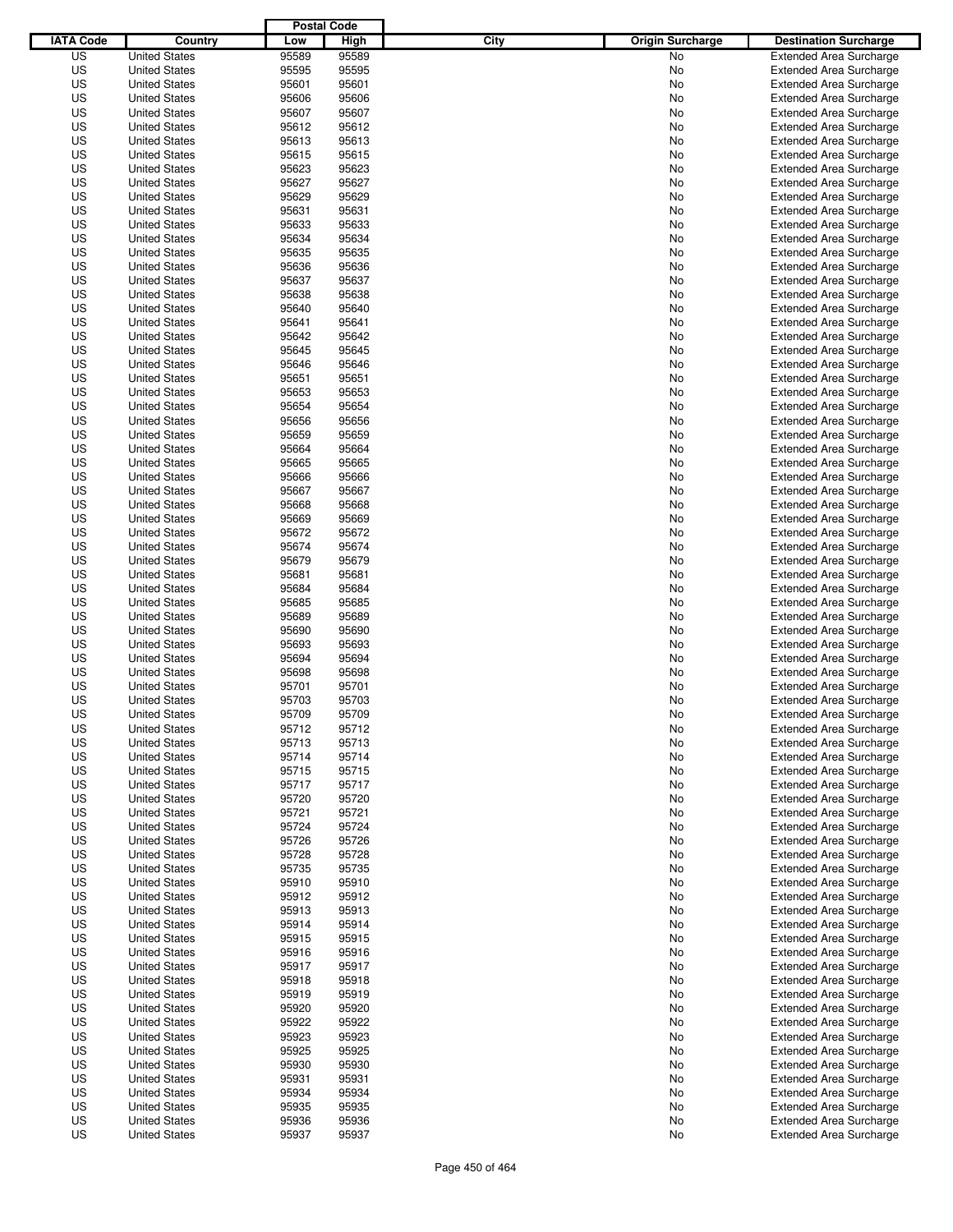|                  |                      | <b>Postal Code</b> |       |                                 |                                |
|------------------|----------------------|--------------------|-------|---------------------------------|--------------------------------|
| <b>IATA Code</b> | Country              | Low                | High  | City<br><b>Origin Surcharge</b> | <b>Destination Surcharge</b>   |
| US               | <b>United States</b> | 95939              | 95939 | <b>No</b>                       | <b>Extended Area Surcharge</b> |
| US               | <b>United States</b> | 95941              | 95941 | No                              | <b>Extended Area Surcharge</b> |
| US               | <b>United States</b> | 95942              | 95942 | No                              | <b>Extended Area Surcharge</b> |
| US               | <b>United States</b> | 95943              | 95943 | No                              | <b>Extended Area Surcharge</b> |
| US               | <b>United States</b> | 95944              | 95944 | No                              | <b>Extended Area Surcharge</b> |
| US               | <b>United States</b> | 95947              | 95947 | No                              | <b>Extended Area Surcharge</b> |
| US               | <b>United States</b> | 95949              | 95949 | No                              | <b>Extended Area Surcharge</b> |
| US               | <b>United States</b> | 95950              | 95950 | No                              | <b>Extended Area Surcharge</b> |
| US               | <b>United States</b> | 95951              | 95951 | No                              | <b>Extended Area Surcharge</b> |
| US               | <b>United States</b> | 95955              | 95955 | No                              | <b>Extended Area Surcharge</b> |
| US               | <b>United States</b> | 95956              | 95956 | No                              | <b>Extended Area Surcharge</b> |
| US               | <b>United States</b> | 95957              | 95957 | No                              | <b>Extended Area Surcharge</b> |
| US               | <b>United States</b> | 95958              | 95958 | No                              | <b>Extended Area Surcharge</b> |
| US               | <b>United States</b> | 95960              | 95960 | No                              | <b>Extended Area Surcharge</b> |
| US               | <b>United States</b> | 95962              | 95962 | No                              | <b>Extended Area Surcharge</b> |
| US               | <b>United States</b> | 95963              | 95963 | No                              | <b>Extended Area Surcharge</b> |
| US               | <b>United States</b> | 95970              | 95970 | No                              | <b>Extended Area Surcharge</b> |
| US               | <b>United States</b> | 95972              | 95972 | No                              | <b>Extended Area Surcharge</b> |
| US               | <b>United States</b> | 95975              | 95975 | No                              | <b>Extended Area Surcharge</b> |
| US               | <b>United States</b> | 95977              | 95977 | No                              | <b>Extended Area Surcharge</b> |
| US               | <b>United States</b> | 95978              | 95978 | No                              | <b>Extended Area Surcharge</b> |
| US               | <b>United States</b> | 95979              | 95979 | No                              | <b>Extended Area Surcharge</b> |
| US               | <b>United States</b> | 95980              | 95980 | No                              | <b>Extended Area Surcharge</b> |
| US               | <b>United States</b> | 95981              | 95981 | No                              | <b>Extended Area Surcharge</b> |
| US               | <b>United States</b> | 95983              | 95983 | No                              | <b>Extended Area Surcharge</b> |
| US               | <b>United States</b> | 95984              | 95984 | No                              | <b>Extended Area Surcharge</b> |
| US               | <b>United States</b> | 95986              | 95986 | No                              | <b>Extended Area Surcharge</b> |
| US               | <b>United States</b> | 95987              | 95987 | No                              | <b>Extended Area Surcharge</b> |
| US               | <b>United States</b> | 96006              | 96006 | No                              | <b>Extended Area Surcharge</b> |
| US               | <b>United States</b> | 96007              | 96007 | No                              | <b>Extended Area Surcharge</b> |
| US               | <b>United States</b> | 96008              | 96008 | No                              | <b>Extended Area Surcharge</b> |
| US               | <b>United States</b> | 96009              | 96009 | No                              | <b>Extended Area Surcharge</b> |
| US               | <b>United States</b> | 96010              | 96010 | No                              | <b>Extended Area Surcharge</b> |
| US               | <b>United States</b> | 96011              | 96011 | No                              | <b>Extended Area Surcharge</b> |
| US               | <b>United States</b> | 96013              | 96013 | No                              | <b>Extended Area Surcharge</b> |
| US               | <b>United States</b> | 96014              | 96014 | No                              | <b>Extended Area Surcharge</b> |
| US               | <b>United States</b> | 96015              | 96015 | No                              | <b>Extended Area Surcharge</b> |
| US               | <b>United States</b> | 96016              | 96016 | No                              | <b>Extended Area Surcharge</b> |
| US               | <b>United States</b> | 96017              | 96017 | No                              | <b>Extended Area Surcharge</b> |
| US               | <b>United States</b> | 96021              | 96021 | No                              | <b>Extended Area Surcharge</b> |
| US               | <b>United States</b> | 96022              | 96022 | No                              | <b>Extended Area Surcharge</b> |
| US               | <b>United States</b> | 96023              | 96023 | No                              | <b>Extended Area Surcharge</b> |
| US               | <b>United States</b> | 96024              | 96024 | No                              | <b>Extended Area Surcharge</b> |
| US               | <b>United States</b> | 96025              | 96025 | No                              | <b>Extended Area Surcharge</b> |
| US               | <b>United States</b> | 96027              | 96027 | No                              | <b>Extended Area Surcharge</b> |
| US               | <b>United States</b> | 96028              | 96028 | No                              | <b>Extended Area Surcharge</b> |
| US               | <b>United States</b> | 96029              | 96029 | No                              | <b>Extended Area Surcharge</b> |
| US               | <b>United States</b> | 96031              | 96031 | No                              | <b>Extended Area Surcharge</b> |
| US               | <b>United States</b> | 96032              | 96032 | No                              | <b>Extended Area Surcharge</b> |
| US               | <b>United States</b> | 96033              | 96033 | No                              | <b>Extended Area Surcharge</b> |
| US               | <b>United States</b> | 96034              | 96034 | No                              | <b>Extended Area Surcharge</b> |
| US               | <b>United States</b> | 96035              | 96035 | No                              | <b>Extended Area Surcharge</b> |
| US               | <b>United States</b> | 96037              | 96037 | No                              | <b>Extended Area Surcharge</b> |
| US               | <b>United States</b> | 96038              | 96038 | No                              | <b>Extended Area Surcharge</b> |
| US               | <b>United States</b> | 96039              | 96039 | No                              | <b>Extended Area Surcharge</b> |
| US               | <b>United States</b> | 96040              | 96040 | No                              | <b>Extended Area Surcharge</b> |
| US               | <b>United States</b> | 96041              | 96041 | No                              | <b>Extended Area Surcharge</b> |
| US               | <b>United States</b> | 96044              | 96044 | No                              | <b>Extended Area Surcharge</b> |
| US               | <b>United States</b> | 96046              | 96046 | No                              | <b>Extended Area Surcharge</b> |
| US               | <b>United States</b> | 96047              | 96047 | No                              | <b>Extended Area Surcharge</b> |
| US               | <b>United States</b> | 96048              | 96048 | No                              | <b>Extended Area Surcharge</b> |
| US               | <b>United States</b> | 96050              | 96050 | No                              | <b>Extended Area Surcharge</b> |
| US               | <b>United States</b> | 96051              | 96051 | No                              | <b>Extended Area Surcharge</b> |
| US               | <b>United States</b> | 96052              | 96052 | No                              | <b>Extended Area Surcharge</b> |
| US               | <b>United States</b> | 96053              | 96053 | No                              | <b>Extended Area Surcharge</b> |
| US               | <b>United States</b> | 96054              | 96054 | No                              | <b>Extended Area Surcharge</b> |
| US               | <b>United States</b> | 96055              | 96055 | No                              | <b>Extended Area Surcharge</b> |
| US               | <b>United States</b> | 96056              | 96056 | No                              | <b>Extended Area Surcharge</b> |
| US               | <b>United States</b> | 96058              | 96058 | No                              | <b>Extended Area Surcharge</b> |
| US               | <b>United States</b> | 96059              | 96059 | No                              | <b>Extended Area Surcharge</b> |
| US               | <b>United States</b> | 96061              | 96061 | No                              | <b>Extended Area Surcharge</b> |
| US               | <b>United States</b> | 96062              | 96062 | No                              | <b>Extended Area Surcharge</b> |
| US               | <b>United States</b> | 96063              | 96063 | No                              | <b>Extended Area Surcharge</b> |
| US               | <b>United States</b> | 96064              | 96064 | No                              | <b>Extended Area Surcharge</b> |
| US               | <b>United States</b> | 96065              | 96065 | No                              | <b>Extended Area Surcharge</b> |
| US               | <b>United States</b> | 96067              | 96067 | No                              | <b>Extended Area Surcharge</b> |
| US               | <b>United States</b> | 96068              | 96068 | No                              | <b>Extended Area Surcharge</b> |
| US               | <b>United States</b> | 96069              | 96069 | No                              | <b>Extended Area Surcharge</b> |
|                  |                      |                    |       |                                 |                                |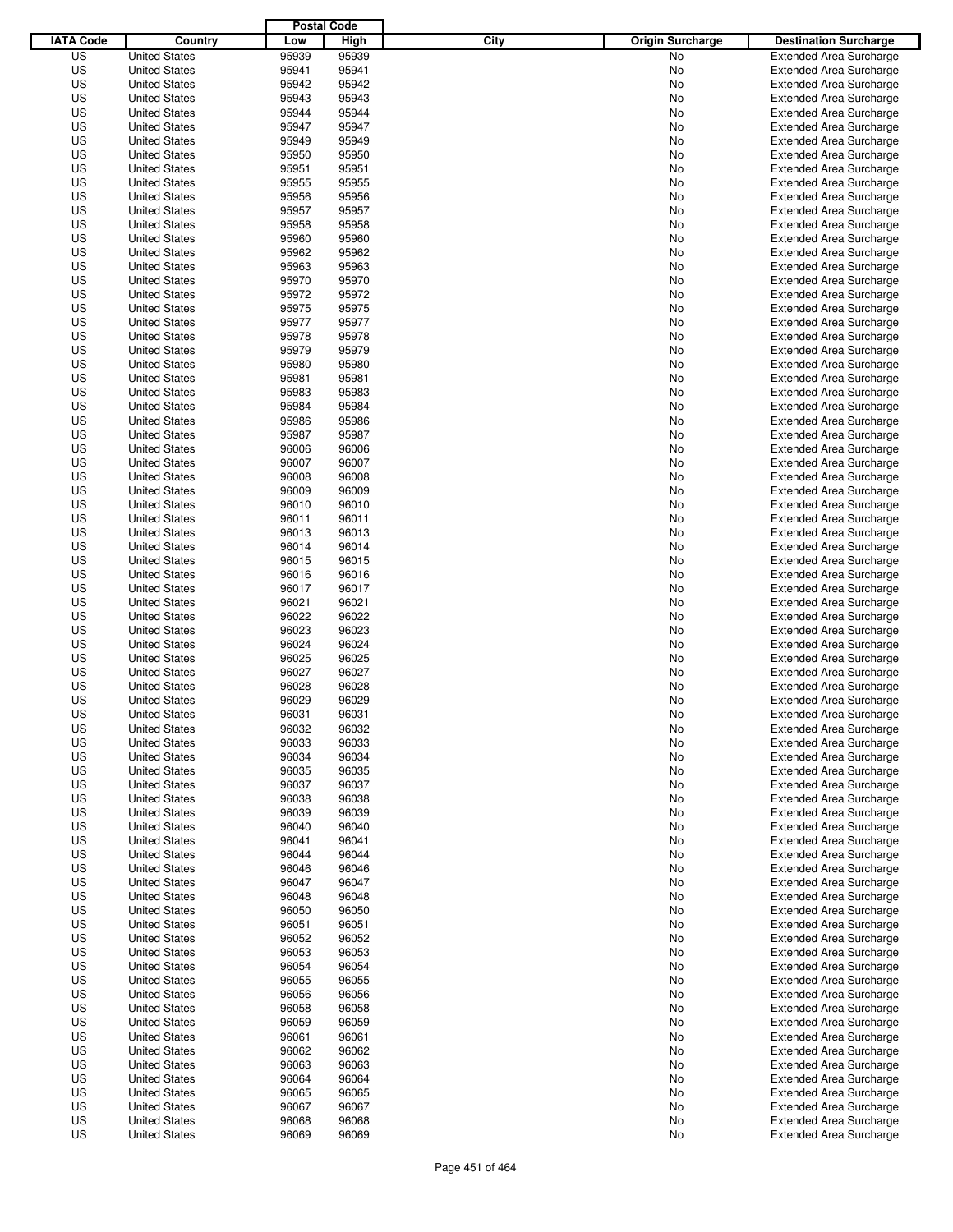|                  |                                              | <b>Postal Code</b> |                |                                 |                                                         |
|------------------|----------------------------------------------|--------------------|----------------|---------------------------------|---------------------------------------------------------|
| <b>IATA Code</b> | Country                                      | Low                | High           | City<br><b>Origin Surcharge</b> | <b>Destination Surcharge</b>                            |
| US               | <b>United States</b>                         | 96070              | 96070          | <b>No</b>                       | <b>Extended Area Surcharge</b>                          |
| US               | <b>United States</b>                         | 96071              | 96071          | No                              | <b>Extended Area Surcharge</b>                          |
| US               | <b>United States</b>                         | 96073              | 96073          | No                              | <b>Extended Area Surcharge</b>                          |
| US               | <b>United States</b>                         | 96075              | 96075          | No                              | <b>Extended Area Surcharge</b>                          |
| US               | <b>United States</b>                         | 96076              | 96076          | No                              | <b>Extended Area Surcharge</b>                          |
| US               | <b>United States</b>                         | 96078              | 96078          | No                              | <b>Extended Area Surcharge</b>                          |
| US               | <b>United States</b>                         | 96080              | 96080          | No                              | <b>Extended Area Surcharge</b>                          |
| US               | <b>United States</b>                         | 96084              | 96084          | No                              | <b>Extended Area Surcharge</b>                          |
| US               | <b>United States</b>                         | 96085              | 96085          | No                              | <b>Extended Area Surcharge</b>                          |
| US               | <b>United States</b>                         | 96086              | 96086          | No                              | <b>Extended Area Surcharge</b>                          |
| US               | <b>United States</b>                         | 96087              | 96087          | No                              | <b>Extended Area Surcharge</b>                          |
| US               | <b>United States</b>                         | 96088              | 96088          | No                              | <b>Extended Area Surcharge</b>                          |
| US               | <b>United States</b>                         | 96091              | 96091          | No                              | <b>Extended Area Surcharge</b>                          |
| US               | <b>United States</b>                         | 96092              | 96092          | No                              | <b>Extended Area Surcharge</b>                          |
| US               | <b>United States</b>                         | 96093              | 96093          | No                              | <b>Extended Area Surcharge</b>                          |
| US               | <b>United States</b>                         | 96094              | 96094          | No                              | <b>Extended Area Surcharge</b>                          |
| US               | <b>United States</b>                         | 96095              | 96095          | No                              | <b>Extended Area Surcharge</b>                          |
| US               | <b>United States</b>                         | 96096              | 96096          | No                              | <b>Extended Area Surcharge</b>                          |
| US               | <b>United States</b>                         | 96101              | 96101          | No                              | <b>Extended Area Surcharge</b>                          |
| US               | <b>United States</b>                         | 96103              | 96103          | No                              | <b>Extended Area Surcharge</b>                          |
| US               | <b>United States</b>                         | 96104              | 96104          | No                              | <b>Extended Area Surcharge</b>                          |
| US               | <b>United States</b>                         | 96105              | 96105          | No                              | <b>Extended Area Surcharge</b>                          |
| US               | <b>United States</b>                         | 96106              | 96106          | No                              | <b>Extended Area Surcharge</b>                          |
| US               | <b>United States</b>                         | 96107              | 96107          | No                              | <b>Extended Area Surcharge</b>                          |
| US               | <b>United States</b>                         | 96108              | 96108          | No                              | <b>Extended Area Surcharge</b>                          |
| US               | <b>United States</b>                         | 96109              | 96109          | No                              | <b>Extended Area Surcharge</b>                          |
| US               | <b>United States</b>                         | 96110              | 96110          | No                              | <b>Extended Area Surcharge</b>                          |
| US               | <b>United States</b>                         | 96111              | 96111          | No                              | <b>Extended Area Surcharge</b>                          |
| US               | <b>United States</b>                         | 96112              | 96112          | No                              | <b>Extended Area Surcharge</b>                          |
| US               | <b>United States</b>                         | 96113              | 96113          | No                              | <b>Extended Area Surcharge</b>                          |
| US               | <b>United States</b>                         | 96114              | 96114          | No                              | <b>Extended Area Surcharge</b>                          |
| US               | <b>United States</b>                         | 96115              | 96115          | No                              | <b>Extended Area Surcharge</b>                          |
| US               | <b>United States</b>                         | 96116              | 96116          | No                              | <b>Extended Area Surcharge</b>                          |
| US               | <b>United States</b>                         | 96117              | 96117          | No                              | <b>Extended Area Surcharge</b>                          |
| US               | <b>United States</b>                         | 96118              | 96118          | No                              | <b>Extended Area Surcharge</b>                          |
| US               | <b>United States</b>                         | 96119              | 96119          | No                              | <b>Extended Area Surcharge</b>                          |
| US               | <b>United States</b>                         | 96120              | 96120          | No                              | <b>Extended Area Surcharge</b>                          |
| US               | <b>United States</b>                         | 96121              | 96121          | No                              | <b>Extended Area Surcharge</b>                          |
| US               | <b>United States</b>                         | 96123              | 96123          | No                              | <b>Extended Area Surcharge</b>                          |
| US               | <b>United States</b>                         | 96124              | 96124          | No                              | <b>Extended Area Surcharge</b>                          |
| US               | <b>United States</b>                         | 96125              | 96125          | No                              | <b>Extended Area Surcharge</b>                          |
| US               | <b>United States</b>                         | 96126              | 96126          | No                              | <b>Extended Area Surcharge</b>                          |
| US               | <b>United States</b>                         | 96128              | 96128          | No                              | <b>Extended Area Surcharge</b>                          |
| US               | <b>United States</b>                         | 96129              | 96129          | No                              | <b>Extended Area Surcharge</b>                          |
| US               | <b>United States</b>                         | 96132              | 96132          | No                              | <b>Extended Area Surcharge</b>                          |
| US               | <b>United States</b>                         | 96133              | 96133          | No                              | <b>Extended Area Surcharge</b>                          |
| US               | <b>United States</b>                         | 96134              | 96134          | No                              | <b>Extended Area Surcharge</b>                          |
| US               | <b>United States</b>                         | 96135              | 96135          | No                              | <b>Extended Area Surcharge</b>                          |
| US               | <b>United States</b>                         | 96136              | 96136          |                                 | <b>Extended Area Surcharge</b>                          |
| US               | <b>United States</b>                         | 96141              | 96141          | No                              |                                                         |
|                  |                                              |                    |                | No                              | <b>Extended Area Surcharge</b>                          |
| US               | <b>United States</b>                         | 96143              | 96143          | No                              | <b>Extended Area Surcharge</b><br>Remote Area Surcharge |
| US               | <b>United States</b>                         | 96703              | 96703          | No                              |                                                         |
| US<br>US         | <b>United States</b><br><b>United States</b> | 96704<br>96705     | 96704<br>96705 | No<br>No                        | Remote Area Surcharge<br>Remote Area Surcharge          |
|                  |                                              |                    |                |                                 |                                                         |
| US<br>US         | <b>United States</b>                         | 96708<br>96710     | 96708<br>96710 | No                              | Remote Area Surcharge                                   |
| US               | <b>United States</b>                         | 96713              | 96713          | No                              | Remote Area Surcharge<br>Remote Area Surcharge          |
| US               | <b>United States</b><br><b>United States</b> | 96714              | 96714          | No<br>No                        | Remote Area Surcharge                                   |
| US               |                                              | 96715              | 96715          |                                 |                                                         |
|                  | <b>United States</b>                         |                    |                | No                              | Remote Area Surcharge                                   |
| US               | <b>United States</b>                         | 96716              | 96716          | No                              | Remote Area Surcharge                                   |
| US               | <b>United States</b>                         | 96718              | 96718          | No                              | Remote Area Surcharge                                   |
| US               | <b>United States</b>                         | 96719              | 96719          | No                              | Remote Area Surcharge                                   |
| US               | <b>United States</b>                         | 96720              | 96720          | No                              | Remote Area Surcharge                                   |
| US               | <b>United States</b>                         | 96721              | 96721          | No                              | Remote Area Surcharge                                   |
| US               | <b>United States</b>                         | 96722              | 96722          | No                              | Remote Area Surcharge                                   |
| US               | <b>United States</b>                         | 96725              | 96725          | No                              | Remote Area Surcharge                                   |
| US               | <b>United States</b>                         | 96726              | 96726          | No                              | Remote Area Surcharge                                   |
| US               | <b>United States</b>                         | 96727              | 96727          | No                              | Remote Area Surcharge                                   |
| US               | <b>United States</b>                         | 96728              | 96728          | No                              | Remote Area Surcharge                                   |
| US               | <b>United States</b>                         | 96729              | 96729          | No                              | Remote Area Surcharge                                   |
| US               | <b>United States</b>                         | 96732              | 96732          | No                              | Remote Area Surcharge                                   |
| US               | <b>United States</b>                         | 96733              | 96733          | No                              | Remote Area Surcharge                                   |
| US               | <b>United States</b>                         | 96738              | 96738          | No                              | Remote Area Surcharge                                   |
| US               | <b>United States</b>                         | 96739              | 96739          | No                              | Remote Area Surcharge                                   |
| US               | <b>United States</b>                         | 96740              | 96740          | No                              | Remote Area Surcharge                                   |
| US               | <b>United States</b>                         | 96741              | 96741          | No                              | Remote Area Surcharge                                   |
| US               | <b>United States</b>                         | 96742              | 96742          | No                              | Remote Area Surcharge                                   |
| US               | <b>United States</b>                         | 96743              | 96743          | No                              | Remote Area Surcharge                                   |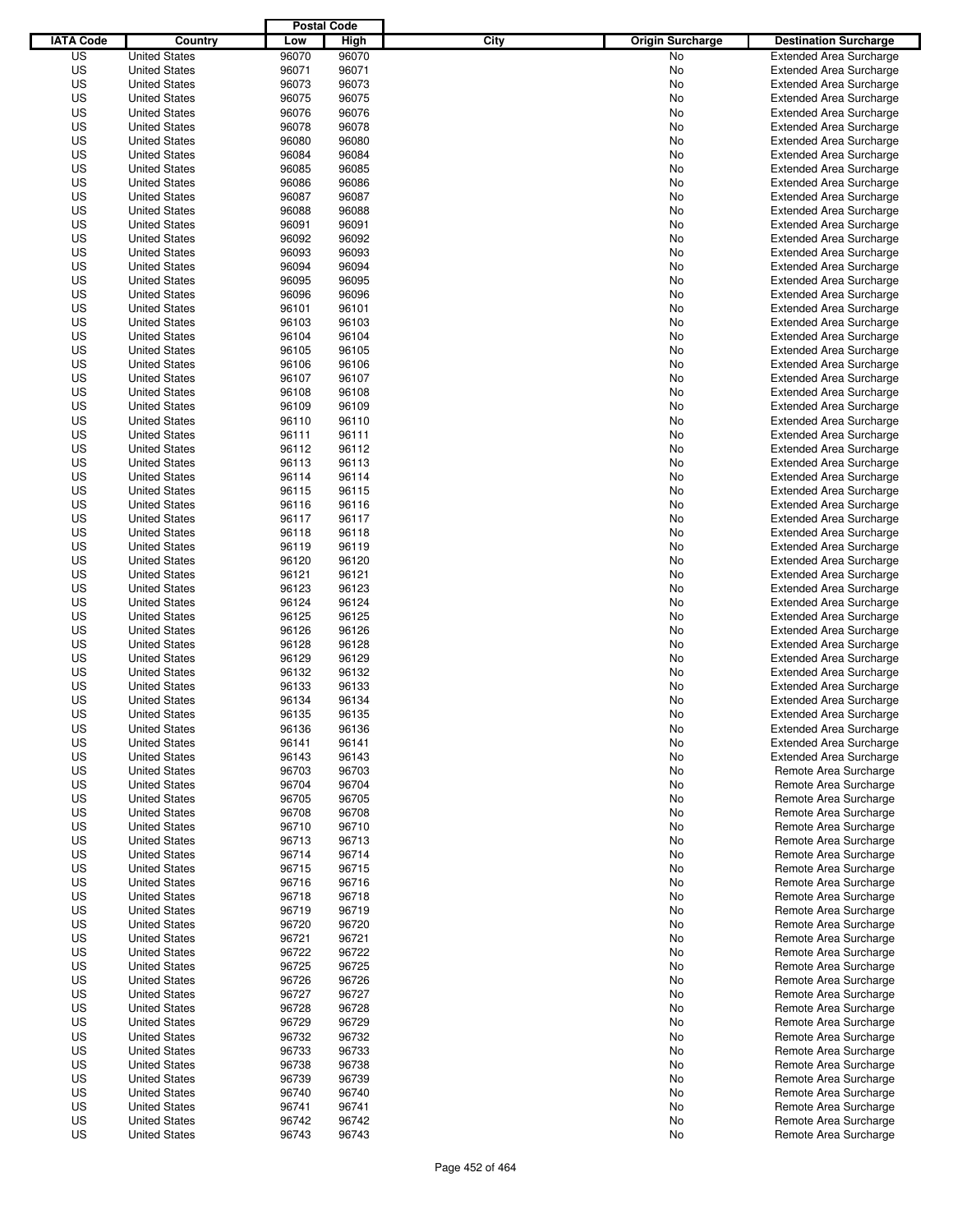|                  |                      | <b>Postal Code</b> |       |                                 |                                |
|------------------|----------------------|--------------------|-------|---------------------------------|--------------------------------|
| <b>IATA Code</b> | Country              | Low                | High  | City<br><b>Origin Surcharge</b> | <b>Destination Surcharge</b>   |
| US               | <b>United States</b> | 96745              | 96745 | <b>No</b>                       | Remote Area Surcharge          |
| US               | <b>United States</b> | 96746              | 96746 | No                              | Remote Area Surcharge          |
| US               | <b>United States</b> | 96747              | 96747 | No                              | Remote Area Surcharge          |
| US               | <b>United States</b> | 96748              | 96748 | No                              | Remote Area Surcharge          |
| US               | <b>United States</b> | 96749              | 96749 | No                              | Remote Area Surcharge          |
| US               | <b>United States</b> | 96750              | 96750 | No                              | Remote Area Surcharge          |
| US               | <b>United States</b> | 96751              | 96751 | No                              | Remote Area Surcharge          |
| US               | <b>United States</b> | 96752              | 96752 | No                              | Remote Area Surcharge          |
| US               | <b>United States</b> | 96753              | 96753 | No                              | Remote Area Surcharge          |
| US               | <b>United States</b> | 96754              | 96754 | No                              | Remote Area Surcharge          |
| US               | <b>United States</b> | 96755              | 96755 | No                              | Remote Area Surcharge          |
| US               | <b>United States</b> | 96756              | 96756 | No                              | Remote Area Surcharge          |
| US               | <b>United States</b> | 96757              | 96757 | No                              | Remote Area Surcharge          |
| US               | <b>United States</b> | 96760              | 96760 | No                              | Remote Area Surcharge          |
| US               | <b>United States</b> | 96761              | 96761 | No                              | Remote Area Surcharge          |
| US               | <b>United States</b> | 96763              | 96763 | No                              | Remote Area Surcharge          |
| US               | <b>United States</b> | 96764              | 96764 | No                              | Remote Area Surcharge          |
| US               | <b>United States</b> | 96765              | 96765 | No                              | Remote Area Surcharge          |
| US               | <b>United States</b> | 96766              | 96766 | No                              | Remote Area Surcharge          |
| US               | <b>United States</b> | 96767              | 96767 | No                              | Remote Area Surcharge          |
| US               | <b>United States</b> | 96768              | 96768 | No                              | Remote Area Surcharge          |
| US               | <b>United States</b> | 96769              | 96769 | No                              | Remote Area Surcharge          |
| US               | <b>United States</b> | 96770              | 96770 | No                              | Remote Area Surcharge          |
| US               | <b>United States</b> | 96771              | 96771 | No                              | Remote Area Surcharge          |
| US               | <b>United States</b> | 96772              | 96772 | No                              | Remote Area Surcharge          |
| US               | <b>United States</b> | 96773              | 96773 | No                              | Remote Area Surcharge          |
| US               | <b>United States</b> | 96774              | 96774 | No                              | Remote Area Surcharge          |
| US               | <b>United States</b> | 96775              | 96775 | No                              | Remote Area Surcharge          |
| US               | <b>United States</b> | 96776              | 96776 | No                              | Remote Area Surcharge          |
| US               | <b>United States</b> | 96777              | 96777 | No                              | Remote Area Surcharge          |
| US               | <b>United States</b> | 96778              | 96778 | No                              | Remote Area Surcharge          |
| US               | <b>United States</b> | 96779              | 96779 | No                              | Remote Area Surcharge          |
| US               | <b>United States</b> | 96780              | 96780 | No                              | Remote Area Surcharge          |
| US               | <b>United States</b> | 96781              | 96781 | No                              | Remote Area Surcharge          |
| US               | <b>United States</b> | 96783              | 96783 | No                              | Remote Area Surcharge          |
| US               | <b>United States</b> | 96784              | 96784 | No                              | Remote Area Surcharge          |
| US               | <b>United States</b> | 96785              | 96785 | No                              | Remote Area Surcharge          |
| US               | <b>United States</b> | 96788              | 96788 | No                              | Remote Area Surcharge          |
| US               | <b>United States</b> | 96790              | 96790 | No                              | Remote Area Surcharge          |
| US               | <b>United States</b> | 96793              | 96793 | No                              | Remote Area Surcharge          |
| US               | <b>United States</b> | 96796              | 96796 | No                              | Remote Area Surcharge          |
| US               | <b>United States</b> | 97001              | 97001 | No                              | <b>Extended Area Surcharge</b> |
| US               | <b>United States</b> | 97002              | 97002 | No                              | <b>Extended Area Surcharge</b> |
| US               | <b>United States</b> | 97004              | 97004 | No                              | <b>Extended Area Surcharge</b> |
| US               | <b>United States</b> | 97010              | 97010 | No                              | <b>Extended Area Surcharge</b> |
| US               | <b>United States</b> | 97011              | 97011 | No                              | <b>Extended Area Surcharge</b> |
| US               | <b>United States</b> | 97014              | 97014 | No                              | <b>Extended Area Surcharge</b> |
| US               | <b>United States</b> | 97016              | 97016 | No                              | <b>Extended Area Surcharge</b> |
| US               | <b>United States</b> | 97017              | 97017 | No                              | <b>Extended Area Surcharge</b> |
| US               | <b>United States</b> | 97019              | 97019 | No                              | <b>Extended Area Surcharge</b> |
| US               | <b>United States</b> | 97021              | 97021 | No                              | <b>Extended Area Surcharge</b> |
| US               | <b>United States</b> | 97022              | 97022 | No                              | <b>Extended Area Surcharge</b> |
| US               | <b>United States</b> | 97023              | 97023 | No                              | <b>Extended Area Surcharge</b> |
| US               | <b>United States</b> | 97026              | 97026 | No                              | <b>Extended Area Surcharge</b> |
| US               | <b>United States</b> | 97028              | 97028 | No                              | <b>Extended Area Surcharge</b> |
| US               | <b>United States</b> | 97029              | 97029 | No                              | <b>Extended Area Surcharge</b> |
| US               | <b>United States</b> | 97033              | 97033 | No                              | <b>Extended Area Surcharge</b> |
| US               | <b>United States</b> | 97037              | 97037 | No                              | <b>Extended Area Surcharge</b> |
| US               | <b>United States</b> | 97038              | 97038 | No                              | <b>Extended Area Surcharge</b> |
| US               | <b>United States</b> | 97039              | 97039 | No                              | <b>Extended Area Surcharge</b> |
| US               | <b>United States</b> | 97040              | 97040 | No                              | <b>Extended Area Surcharge</b> |
| US               | <b>United States</b> | 97041              | 97041 | No                              | <b>Extended Area Surcharge</b> |
| US               | <b>United States</b> | 97042              | 97042 | No                              | <b>Extended Area Surcharge</b> |
| US               | <b>United States</b> | 97044              | 97044 | No                              | <b>Extended Area Surcharge</b> |
| US               | <b>United States</b> | 97050              | 97050 | No                              | <b>Extended Area Surcharge</b> |
| US               | <b>United States</b> | 97053              | 97053 | No                              | <b>Extended Area Surcharge</b> |
| US               | <b>United States</b> | 97057              | 97057 | No                              | <b>Extended Area Surcharge</b> |
| US               | <b>United States</b> | 97063              | 97063 | No                              | <b>Extended Area Surcharge</b> |
| US               | <b>United States</b> | 97064              | 97064 | No                              | <b>Extended Area Surcharge</b> |
| US               | <b>United States</b> | 97065              | 97065 | No                              | Extended Area Surcharge        |
| US               | <b>United States</b> | 97067              | 97067 | No                              | <b>Extended Area Surcharge</b> |
| US               | <b>United States</b> | 97101              | 97101 | No                              | <b>Extended Area Surcharge</b> |
| US               | <b>United States</b> | 97102              | 97102 | No                              | <b>Extended Area Surcharge</b> |
| US               | <b>United States</b> | 97106              | 97106 | No                              | <b>Extended Area Surcharge</b> |
| US               | <b>United States</b> | 97107              | 97107 | No                              | <b>Extended Area Surcharge</b> |
| US               | <b>United States</b> | 97108              | 97108 | No                              | <b>Extended Area Surcharge</b> |
| US               | <b>United States</b> | 97109              | 97109 | No                              | <b>Extended Area Surcharge</b> |
| US               | <b>United States</b> | 97111              | 97111 | No                              | <b>Extended Area Surcharge</b> |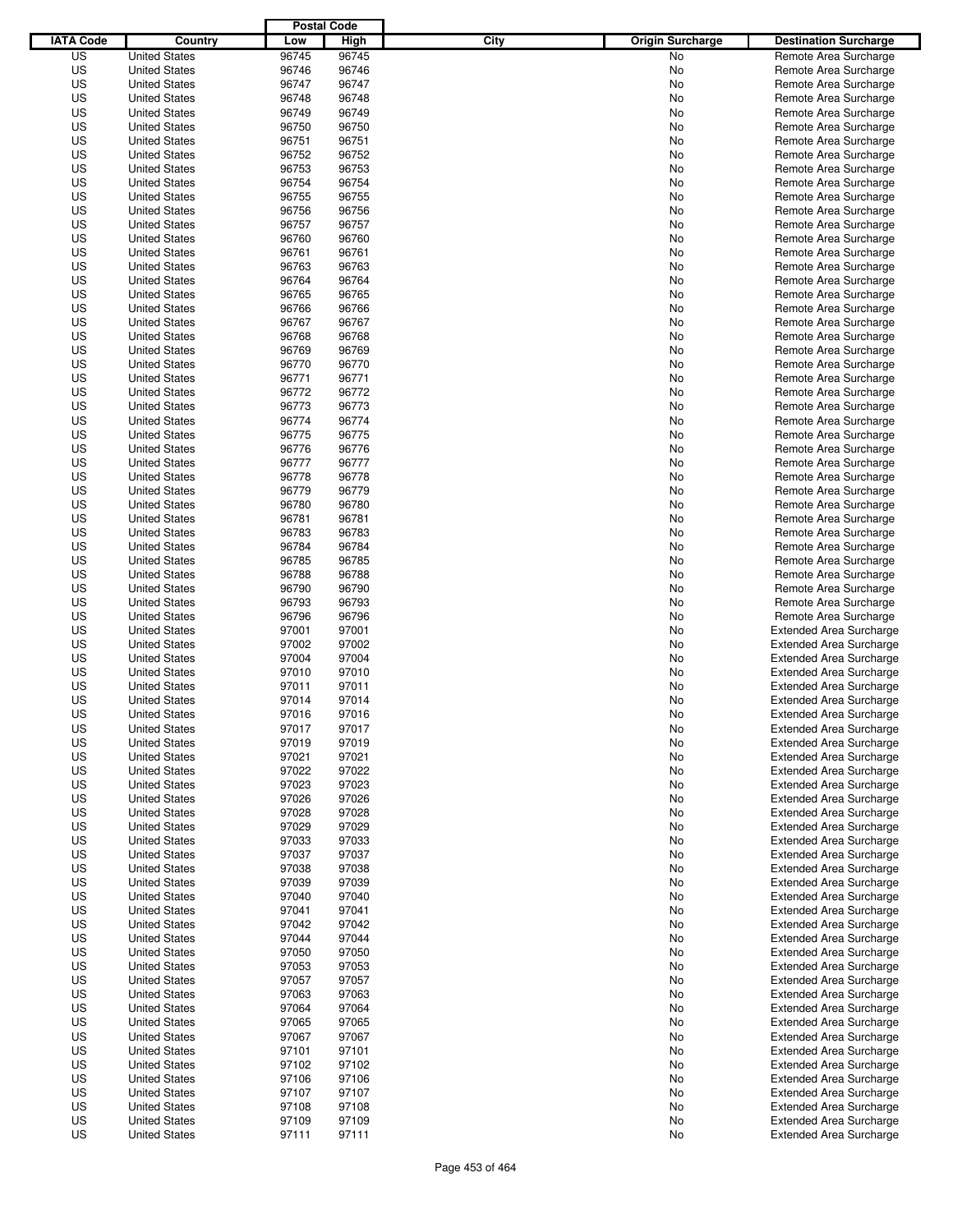|                  |                      | <b>Postal Code</b> |                |                                 |                                |
|------------------|----------------------|--------------------|----------------|---------------------------------|--------------------------------|
| <b>IATA Code</b> | Country              | Low                | High           | City<br><b>Origin Surcharge</b> | <b>Destination Surcharge</b>   |
| US               | <b>United States</b> | 97112              | 97112          | <b>No</b>                       | <b>Extended Area Surcharge</b> |
| US               | <b>United States</b> | 97114              | 97114          | No                              | <b>Extended Area Surcharge</b> |
| US               | <b>United States</b> | 97117              | 97117          | No                              | <b>Extended Area Surcharge</b> |
| US               | <b>United States</b> | 97119              | 97119          | No                              | <b>Extended Area Surcharge</b> |
| US               | <b>United States</b> | 97122              | 97122          | No                              | <b>Extended Area Surcharge</b> |
| US               | <b>United States</b> | 97125              | 97125          | No                              | <b>Extended Area Surcharge</b> |
| US               | <b>United States</b> | 97131              | 97131          | No                              | <b>Extended Area Surcharge</b> |
| US               | <b>United States</b> | 97133              | 97133          | No                              | <b>Extended Area Surcharge</b> |
| US               | <b>United States</b> | 97134              | 97134          | No                              | <b>Extended Area Surcharge</b> |
| US               | <b>United States</b> | 97135              | 97135          | No                              | <b>Extended Area Surcharge</b> |
| US               | <b>United States</b> | 97136              | 97136          | No                              | <b>Extended Area Surcharge</b> |
| US               | <b>United States</b> | 97137              | 97137          | No                              | <b>Extended Area Surcharge</b> |
| US               | <b>United States</b> | 97144              | 97144          | No                              | <b>Extended Area Surcharge</b> |
| US               | <b>United States</b> | 97147              | 97147          | No                              | <b>Extended Area Surcharge</b> |
| US               | <b>United States</b> | 97148              | 97148          | No                              | <b>Extended Area Surcharge</b> |
| US               | <b>United States</b> | 97149              | 97149          | No                              | <b>Extended Area Surcharge</b> |
| US               | <b>United States</b> | 97324              | 97324          | No                              | <b>Extended Area Surcharge</b> |
| US               | <b>United States</b> | 97326              | 97326          | No                              | <b>Extended Area Surcharge</b> |
| US               | <b>United States</b> | 97327              | 97327          | No                              | <b>Extended Area Surcharge</b> |
| US               | <b>United States</b> | 97329              | 97329          | No                              | <b>Extended Area Surcharge</b> |
| US               | <b>United States</b> | 97335              | 97335          | No                              | <b>Extended Area Surcharge</b> |
| US               | <b>United States</b> | 97336              | 97336          | No                              | <b>Extended Area Surcharge</b> |
| US               | <b>United States</b> | 97342              | 97342          | No                              | <b>Extended Area Surcharge</b> |
| US               | <b>United States</b> | 97343              | 97343          | No                              | <b>Extended Area Surcharge</b> |
| US               | <b>United States</b> | 97344              | 97344          | No                              | <b>Extended Area Surcharge</b> |
| US               | <b>United States</b> | 97345              | 97345          | No                              | <b>Extended Area Surcharge</b> |
| US               | <b>United States</b> | 97346              | 97346          | No                              | <b>Extended Area Surcharge</b> |
| US               | <b>United States</b> | 97347              | 97347          | No                              | <b>Extended Area Surcharge</b> |
| US               | <b>United States</b> | 97348              | 97348          | No                              | <b>Extended Area Surcharge</b> |
| US               | <b>United States</b> | 97350              | 97350          | No                              | <b>Extended Area Surcharge</b> |
| US               | <b>United States</b> | 97357              | 97357          | No                              | <b>Extended Area Surcharge</b> |
| US               | <b>United States</b> | 97358              | 97358          | No                              | <b>Extended Area Surcharge</b> |
| US               | <b>United States</b> | 97360              | 97360          | No                              | <b>Extended Area Surcharge</b> |
| US               | <b>United States</b> | 97361              | 97361          | No                              | <b>Extended Area Surcharge</b> |
| US               | <b>United States</b> | 97364              | 97364          | No                              | <b>Extended Area Surcharge</b> |
| US               | <b>United States</b> | 97368              | 97368          | No                              | <b>Extended Area Surcharge</b> |
| US               | <b>United States</b> | 97369              | 97369          | No                              | <b>Extended Area Surcharge</b> |
| US               | <b>United States</b> | 97370              | 97370          | No                              | <b>Extended Area Surcharge</b> |
| US               | <b>United States</b> | 97371              | 97371          | No                              | <b>Extended Area Surcharge</b> |
| US               | <b>United States</b> | 97374              | 97374          | No                              | <b>Extended Area Surcharge</b> |
| US               |                      | 97375              | 97375          |                                 | <b>Extended Area Surcharge</b> |
|                  | <b>United States</b> |                    |                | No                              |                                |
| US               | <b>United States</b> | 97376              | 97376          | No                              | <b>Extended Area Surcharge</b> |
| US               | <b>United States</b> | 97377              | 97377<br>97378 | No                              | <b>Extended Area Surcharge</b> |
| US               | <b>United States</b> | 97378              |                | No                              | <b>Extended Area Surcharge</b> |
| US<br>US         | <b>United States</b> | 97380              | 97380          | No                              | Extended Area Surcharge        |
|                  | <b>United States</b> | 97386              | 97386          | No                              | <b>Extended Area Surcharge</b> |
| US               | <b>United States</b> | 97390              | 97390          | No                              | <b>Extended Area Surcharge</b> |
| US               | <b>United States</b> | 97391              | 97391          | No                              | <b>Extended Area Surcharge</b> |
| US               | <b>United States</b> | 97394              | 97394          | No                              | <b>Extended Area Surcharge</b> |
| US               | <b>United States</b> | 97396              | 97396          | No                              | <b>Extended Area Surcharge</b> |
| US               | <b>United States</b> | 97406              | 97406          | No                              | <b>Extended Area Surcharge</b> |
| US               | <b>United States</b> | 97410              | 97410          | No                              | <b>Extended Area Surcharge</b> |
| US               | <b>United States</b> | 97411              | 97411          | No                              | <b>Extended Area Surcharge</b> |
| US               | <b>United States</b> | 97412              | 97412          | No                              | <b>Extended Area Surcharge</b> |
| US               | <b>United States</b> | 97413              | 97413          | No                              | <b>Extended Area Surcharge</b> |
| US               | <b>United States</b> | 97414              | 97414          | No                              | <b>Extended Area Surcharge</b> |
| US               | <b>United States</b> | 97416              | 97416          | No                              | <b>Extended Area Surcharge</b> |
| US               | <b>United States</b> | 97417              | 97417          | No                              | <b>Extended Area Surcharge</b> |
| US               | <b>United States</b> | 97419              | 97419          | No                              | <b>Extended Area Surcharge</b> |
| US               | <b>United States</b> | 97420              | 97420          | No                              | <b>Extended Area Surcharge</b> |
| US               | <b>United States</b> | 97423              | 97423          | No                              | <b>Extended Area Surcharge</b> |
| US               | <b>United States</b> | 97424              | 97424          | No                              | <b>Extended Area Surcharge</b> |
| US               | <b>United States</b> | 97425              | 97425          | No                              | <b>Extended Area Surcharge</b> |
| US               | <b>United States</b> | 97426              | 97426          | No                              | <b>Extended Area Surcharge</b> |
| US               | <b>United States</b> | 97427              | 97427          | No                              | <b>Extended Area Surcharge</b> |
| US               | <b>United States</b> | 97429              | 97429          | No                              | <b>Extended Area Surcharge</b> |
| US               | <b>United States</b> | 97430              | 97430          | No                              | <b>Extended Area Surcharge</b> |
| US               | <b>United States</b> | 97431              | 97431          | No                              | <b>Extended Area Surcharge</b> |
| US               | <b>United States</b> | 97434              | 97434          | No                              | <b>Extended Area Surcharge</b> |
| US               | <b>United States</b> | 97435              | 97435          | No                              | <b>Extended Area Surcharge</b> |
| US               | <b>United States</b> | 97436              | 97436          | No                              | <b>Extended Area Surcharge</b> |
| US               | <b>United States</b> | 97437              | 97437          | No                              | <b>Extended Area Surcharge</b> |
| US               | <b>United States</b> | 97438              | 97438          | No                              | <b>Extended Area Surcharge</b> |
| US               | <b>United States</b> | 97441              | 97441          | No                              | <b>Extended Area Surcharge</b> |
| US               | <b>United States</b> | 97442              | 97442          | No                              | <b>Extended Area Surcharge</b> |
| US               | <b>United States</b> | 97443              | 97443          | No                              | <b>Extended Area Surcharge</b> |
| US               | <b>United States</b> | 97444              | 97444          | No                              | <b>Extended Area Surcharge</b> |
| US               | <b>United States</b> | 97446              | 97446          | No                              | <b>Extended Area Surcharge</b> |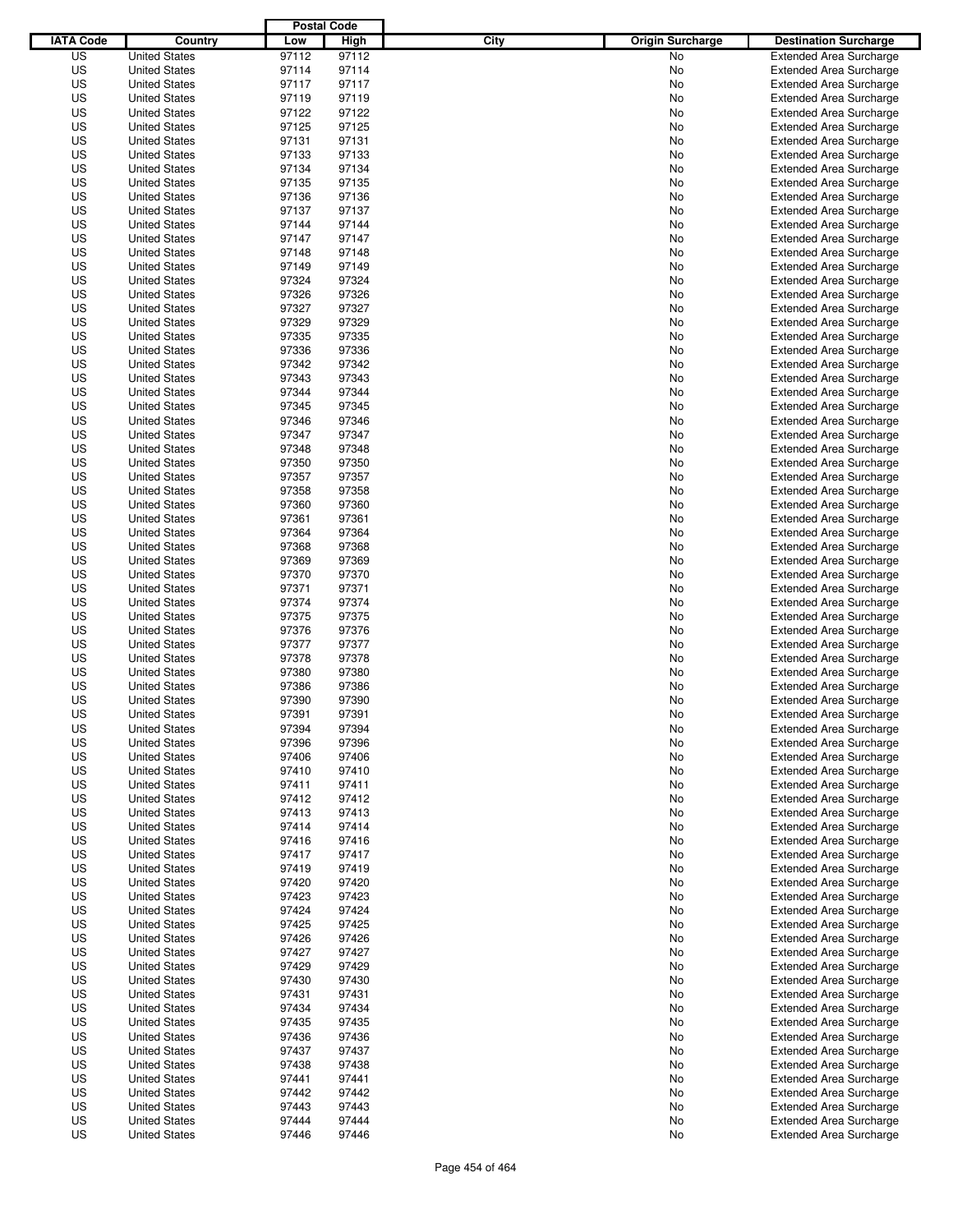|                  |                      | <b>Postal Code</b> |       |                                 |                                |
|------------------|----------------------|--------------------|-------|---------------------------------|--------------------------------|
| <b>IATA Code</b> | Country              | Low                | High  | City<br><b>Origin Surcharge</b> | <b>Destination Surcharge</b>   |
| US               | <b>United States</b> | 97447              | 97447 | No                              | <b>Extended Area Surcharge</b> |
| US               | <b>United States</b> | 97449              | 97449 | No                              | <b>Extended Area Surcharge</b> |
| US               | <b>United States</b> | 97450              | 97450 | No                              | <b>Extended Area Surcharge</b> |
| US               | <b>United States</b> | 97451              | 97451 | No                              | <b>Extended Area Surcharge</b> |
| US               | <b>United States</b> | 97452              | 97452 | No                              | <b>Extended Area Surcharge</b> |
| US               | <b>United States</b> | 97453              | 97453 | No                              | <b>Extended Area Surcharge</b> |
| US               | <b>United States</b> | 97454              | 97454 | No                              | <b>Extended Area Surcharge</b> |
| US               | <b>United States</b> | 97455              | 97455 | No                              | <b>Extended Area Surcharge</b> |
| US               | <b>United States</b> | 97456              | 97456 | No                              | <b>Extended Area Surcharge</b> |
| US               | <b>United States</b> | 97457              | 97457 | No                              | <b>Extended Area Surcharge</b> |
| US               | <b>United States</b> | 97458              | 97458 | No                              | <b>Extended Area Surcharge</b> |
| US               | <b>United States</b> | 97461              | 97461 | No                              | <b>Extended Area Surcharge</b> |
| US               | <b>United States</b> | 97462              | 97462 | No                              | <b>Extended Area Surcharge</b> |
| US               | <b>United States</b> | 97463              | 97463 | No                              | <b>Extended Area Surcharge</b> |
| US               | <b>United States</b> | 97464              | 97464 | No                              | <b>Extended Area Surcharge</b> |
| US               | <b>United States</b> | 97465              | 97465 | No                              | <b>Extended Area Surcharge</b> |
| US               | <b>United States</b> | 97466              | 97466 | No                              | <b>Extended Area Surcharge</b> |
| US               | <b>United States</b> | 97469              | 97469 | No                              | <b>Extended Area Surcharge</b> |
| US               | <b>United States</b> | 97473              | 97473 | No                              | <b>Extended Area Surcharge</b> |
| US               | <b>United States</b> | 97476              | 97476 | No                              | <b>Extended Area Surcharge</b> |
| US               | <b>United States</b> | 97480              | 97480 | No                              | <b>Extended Area Surcharge</b> |
| US               | <b>United States</b> | 97481              | 97481 | No                              | <b>Extended Area Surcharge</b> |
| US               | <b>United States</b> | 97484              | 97484 | No                              | <b>Extended Area Surcharge</b> |
| US               | <b>United States</b> | 97486              | 97486 | No                              | <b>Extended Area Surcharge</b> |
| US               | <b>United States</b> | 97487              | 97487 | No                              | <b>Extended Area Surcharge</b> |
| US               | <b>United States</b> | 97488              | 97488 | No                              | <b>Extended Area Surcharge</b> |
| US               | <b>United States</b> | 97489              | 97489 | No                              | <b>Extended Area Surcharge</b> |
| US               | <b>United States</b> | 97490              | 97490 | No                              | <b>Extended Area Surcharge</b> |
| US               | <b>United States</b> | 97492              | 97492 | No                              | <b>Extended Area Surcharge</b> |
| US               | <b>United States</b> | 97493              | 97493 | No                              | <b>Extended Area Surcharge</b> |
| US               | <b>United States</b> | 97496              | 97496 | No                              | <b>Extended Area Surcharge</b> |
| US               | <b>United States</b> | 97497              | 97497 | No                              | <b>Extended Area Surcharge</b> |
| US               | <b>United States</b> | 97498              | 97498 | No                              | <b>Extended Area Surcharge</b> |
| US               | <b>United States</b> | 97499              | 97499 | No                              | <b>Extended Area Surcharge</b> |
| US               | <b>United States</b> | 97522              | 97522 | No                              | <b>Extended Area Surcharge</b> |
| US               | <b>United States</b> | 97523              | 97523 | No                              | <b>Extended Area Surcharge</b> |
| US               | <b>United States</b> | 97525              | 97525 | No                              | <b>Extended Area Surcharge</b> |
| US               | <b>United States</b> | 97530              | 97530 | No                              | <b>Extended Area Surcharge</b> |
| US               | <b>United States</b> | 97531              | 97531 | No                              | <b>Extended Area Surcharge</b> |
| US               | <b>United States</b> | 97532              | 97532 | No                              | <b>Extended Area Surcharge</b> |
| US               | <b>United States</b> | 97534              | 97534 | No                              | <b>Extended Area Surcharge</b> |
| US               | <b>United States</b> | 97536              | 97536 | No                              | <b>Extended Area Surcharge</b> |
| US               | <b>United States</b> | 97537              | 97537 | No                              | <b>Extended Area Surcharge</b> |
| US               | <b>United States</b> | 97538              | 97538 | No                              | <b>Extended Area Surcharge</b> |
| US               | <b>United States</b> | 97539              | 97539 | No                              | Extended Area Surcharge        |
| US               | <b>United States</b> | 97541              | 97541 | No                              | <b>Extended Area Surcharge</b> |
| US               | <b>United States</b> | 97543              | 97543 | No                              | <b>Extended Area Surcharge</b> |
| US               | <b>United States</b> | 97544              | 97544 | No                              | <b>Extended Area Surcharge</b> |
| US               | <b>United States</b> | 97620              | 97620 | No                              | <b>Extended Area Surcharge</b> |
| US               | <b>United States</b> | 97621              | 97621 | No                              | <b>Extended Area Surcharge</b> |
| US               | <b>United States</b> | 97622              | 97622 | No                              | <b>Extended Area Surcharge</b> |
| US               | <b>United States</b> | 97623              | 97623 | No                              | <b>Extended Area Surcharge</b> |
| US               | <b>United States</b> | 97624              | 97624 | No                              | <b>Extended Area Surcharge</b> |
| US               | <b>United States</b> | 97625              | 97625 | No                              | <b>Extended Area Surcharge</b> |
| US               | <b>United States</b> | 97626              | 97626 | No                              | <b>Extended Area Surcharge</b> |
| US               | <b>United States</b> | 97627              | 97627 | No                              | <b>Extended Area Surcharge</b> |
| US               | <b>United States</b> | 97632              | 97632 | No                              | <b>Extended Area Surcharge</b> |
| US               | <b>United States</b> | 97633              | 97633 | No                              | <b>Extended Area Surcharge</b> |
| US               | <b>United States</b> | 97635              | 97635 | No                              | <b>Extended Area Surcharge</b> |
| US               | <b>United States</b> | 97637              | 97637 | No                              | <b>Extended Area Surcharge</b> |
| US               | <b>United States</b> | 97638              | 97638 | No                              | <b>Extended Area Surcharge</b> |
| US               | <b>United States</b> | 97639              | 97639 | No                              | <b>Extended Area Surcharge</b> |
| US               | <b>United States</b> | 97640              | 97640 | No                              | <b>Extended Area Surcharge</b> |
| US               | <b>United States</b> | 97641              | 97641 | No                              | <b>Extended Area Surcharge</b> |
| US               | <b>United States</b> | 97710              | 97710 | No                              | <b>Extended Area Surcharge</b> |
| US               | <b>United States</b> | 97711              | 97711 | No                              | <b>Extended Area Surcharge</b> |
| US               | <b>United States</b> | 97712              | 97712 | No                              | <b>Extended Area Surcharge</b> |
| US               | <b>United States</b> | 97720              | 97720 | No                              | <b>Extended Area Surcharge</b> |
| US               | <b>United States</b> | 97721              | 97721 | No                              | <b>Extended Area Surcharge</b> |
| US               | <b>United States</b> | 97722              | 97722 | No                              | <b>Extended Area Surcharge</b> |
| US               | <b>United States</b> | 97730              | 97730 | No                              | <b>Extended Area Surcharge</b> |
| US               | <b>United States</b> | 97731              | 97731 | No                              | <b>Extended Area Surcharge</b> |
| US               | <b>United States</b> | 97732              | 97732 | No                              | <b>Extended Area Surcharge</b> |
| US               | <b>United States</b> | 97733              | 97733 | No                              | <b>Extended Area Surcharge</b> |
| US               | <b>United States</b> | 97734              | 97734 | No                              | <b>Extended Area Surcharge</b> |
| US               | <b>United States</b> | 97735              | 97735 | No                              | <b>Extended Area Surcharge</b> |
| US               | <b>United States</b> | 97736              | 97736 | No                              | <b>Extended Area Surcharge</b> |
| US               | <b>United States</b> | 97737              | 97737 | No                              | <b>Extended Area Surcharge</b> |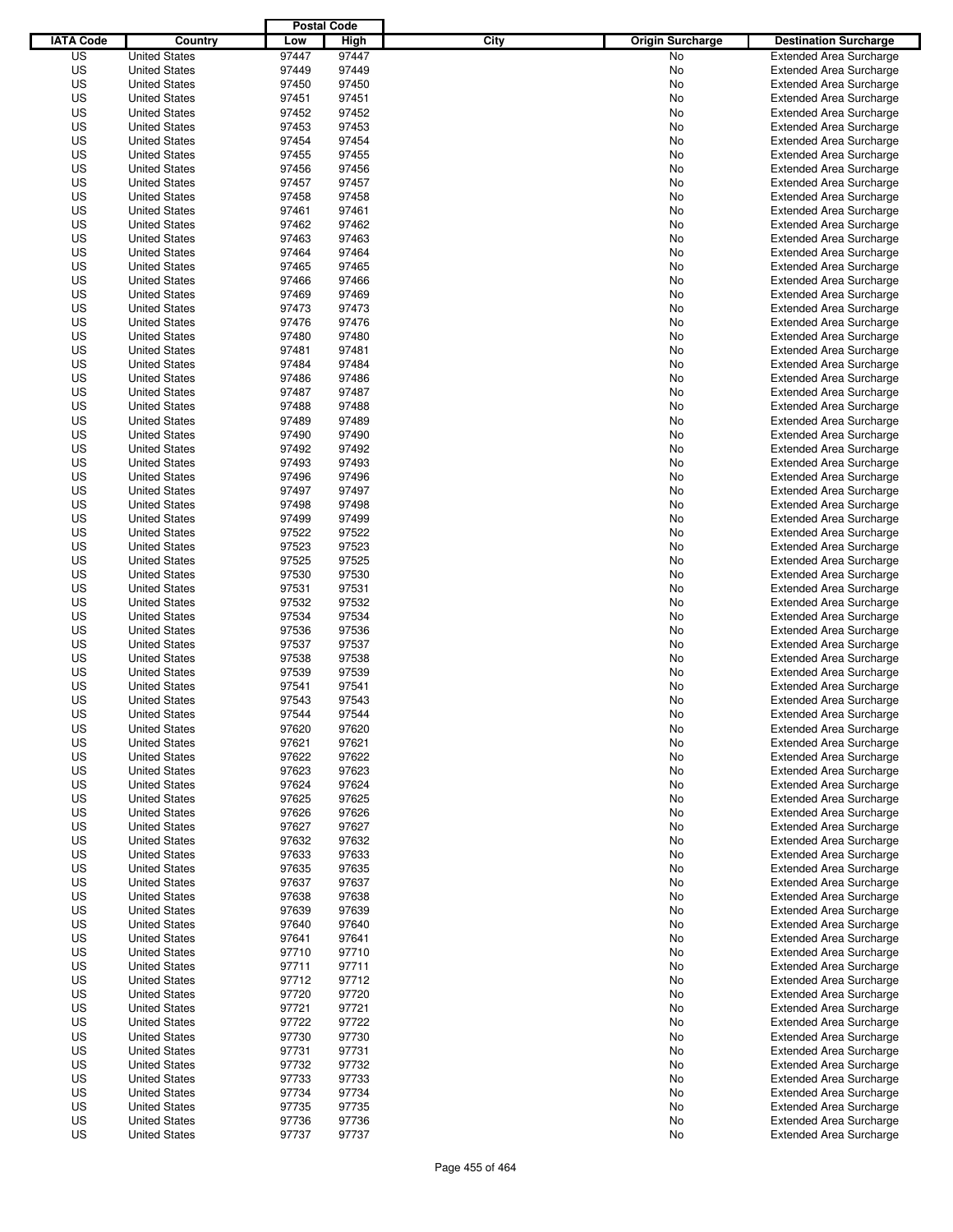|                  |                      | <b>Postal Code</b> |       |                                 |                                |
|------------------|----------------------|--------------------|-------|---------------------------------|--------------------------------|
| <b>IATA Code</b> | Country              | Low                | High  | City<br><b>Origin Surcharge</b> | <b>Destination Surcharge</b>   |
| US               | <b>United States</b> | 97738              | 97738 | <b>No</b>                       | <b>Extended Area Surcharge</b> |
| US               | <b>United States</b> | 97739              | 97739 | No                              | <b>Extended Area Surcharge</b> |
| US               | <b>United States</b> | 97740              | 97740 | No                              | <b>Extended Area Surcharge</b> |
| US               | <b>United States</b> | 97741              | 97741 | No                              | <b>Extended Area Surcharge</b> |
| US               | <b>United States</b> | 97750              | 97750 | No                              | <b>Extended Area Surcharge</b> |
| US               | <b>United States</b> | 97751              | 97751 | No                              | <b>Extended Area Surcharge</b> |
| US               | <b>United States</b> | 97752              | 97752 | No                              | <b>Extended Area Surcharge</b> |
| US               | <b>United States</b> | 97753              | 97753 | No                              | <b>Extended Area Surcharge</b> |
| US               | <b>United States</b> | 97754              | 97754 | No                              | <b>Extended Area Surcharge</b> |
| US               | <b>United States</b> | 97758              | 97758 | No                              | <b>Extended Area Surcharge</b> |
| US               | <b>United States</b> | 97759              | 97759 | No                              | <b>Extended Area Surcharge</b> |
| US               | <b>United States</b> | 97760              | 97760 | No                              | <b>Extended Area Surcharge</b> |
| US               | <b>United States</b> | 97761              | 97761 | No                              | <b>Extended Area Surcharge</b> |
| US               | <b>United States</b> | 97810              | 97810 | No                              | <b>Extended Area Surcharge</b> |
| US               | <b>United States</b> | 97812              | 97812 | No                              | <b>Extended Area Surcharge</b> |
| US               | <b>United States</b> | 97817              | 97817 | No                              | <b>Extended Area Surcharge</b> |
| US               | <b>United States</b> | 97818              | 97818 | No                              | <b>Extended Area Surcharge</b> |
| US               | <b>United States</b> | 97819              | 97819 | No                              | <b>Extended Area Surcharge</b> |
| US               | <b>United States</b> | 97820              | 97820 | No                              | <b>Extended Area Surcharge</b> |
| US               | <b>United States</b> | 97823              | 97823 | No                              | <b>Extended Area Surcharge</b> |
| US               | <b>United States</b> | 97824              | 97824 | No                              | <b>Extended Area Surcharge</b> |
| US               | <b>United States</b> | 97825              | 97825 | No                              | <b>Extended Area Surcharge</b> |
| US               | <b>United States</b> | 97826              | 97826 | No                              | <b>Extended Area Surcharge</b> |
| US               | <b>United States</b> | 97827              | 97827 | No                              | <b>Extended Area Surcharge</b> |
| US               | <b>United States</b> | 97828              | 97828 | No                              | <b>Extended Area Surcharge</b> |
| US               | <b>United States</b> | 97830              | 97830 | No                              | <b>Extended Area Surcharge</b> |
| US               | <b>United States</b> | 97831              | 97831 | No                              | <b>Extended Area Surcharge</b> |
| US               | <b>United States</b> | 97833              | 97833 | No                              | <b>Extended Area Surcharge</b> |
| US               | <b>United States</b> | 97834              | 97834 | No                              | <b>Extended Area Surcharge</b> |
| US               | <b>United States</b> | 97835              | 97835 | No                              | <b>Extended Area Surcharge</b> |
| US               | <b>United States</b> | 97836              | 97836 | No                              | <b>Extended Area Surcharge</b> |
| US               | <b>United States</b> | 97837              | 97837 | No                              | <b>Extended Area Surcharge</b> |
| US               | <b>United States</b> | 97839              | 97839 | No                              | <b>Extended Area Surcharge</b> |
| US               | <b>United States</b> | 97840              | 97840 | No                              | <b>Extended Area Surcharge</b> |
| US               | <b>United States</b> | 97841              | 97841 | No                              | <b>Extended Area Surcharge</b> |
| US               | <b>United States</b> | 97842              | 97842 | No                              | <b>Extended Area Surcharge</b> |
| US               | <b>United States</b> | 97843              | 97843 | No                              | <b>Extended Area Surcharge</b> |
| US               | <b>United States</b> | 97844              | 97844 | No                              | <b>Extended Area Surcharge</b> |
| US               | <b>United States</b> | 97845              | 97845 | No                              | <b>Extended Area Surcharge</b> |
| US               | <b>United States</b> | 97846              | 97846 | No                              | <b>Extended Area Surcharge</b> |
| US               | <b>United States</b> | 97848              | 97848 | No                              | <b>Extended Area Surcharge</b> |
| US               | <b>United States</b> | 97856              | 97856 | No                              | <b>Extended Area Surcharge</b> |
| US               | <b>United States</b> | 97857              | 97857 | No                              | <b>Extended Area Surcharge</b> |
| US               | <b>United States</b> | 97859              | 97859 | No                              | <b>Extended Area Surcharge</b> |
| US               | <b>United States</b> | 97861              | 97861 | No                              | Extended Area Surcharge        |
| US               | <b>United States</b> | 97862              | 97862 | No                              | <b>Extended Area Surcharge</b> |
| US               | <b>United States</b> | 97864              | 97864 | No                              | <b>Extended Area Surcharge</b> |
| US               | <b>United States</b> | 97865              | 97865 | No                              | <b>Extended Area Surcharge</b> |
| US               | <b>United States</b> | 97867              | 97867 | No                              | <b>Extended Area Surcharge</b> |
| US               | <b>United States</b> | 97868              | 97868 | No                              | <b>Extended Area Surcharge</b> |
| US               | <b>United States</b> | 97869              | 97869 | No                              | <b>Extended Area Surcharge</b> |
| US               | <b>United States</b> | 97870              | 97870 | No                              | <b>Extended Area Surcharge</b> |
| US               | <b>United States</b> | 97873              | 97873 | No                              | <b>Extended Area Surcharge</b> |
| US               | <b>United States</b> | 97874              | 97874 | No                              | <b>Extended Area Surcharge</b> |
| US               | <b>United States</b> | 97875              | 97875 | No                              | <b>Extended Area Surcharge</b> |
| US               | <b>United States</b> | 97876              | 97876 | No                              | <b>Extended Area Surcharge</b> |
| US               | <b>United States</b> | 97877              | 97877 | No                              | <b>Extended Area Surcharge</b> |
| US               | <b>United States</b> | 97880              | 97880 | No                              | <b>Extended Area Surcharge</b> |
| US               | <b>United States</b> | 97883              | 97883 | No                              | <b>Extended Area Surcharge</b> |
| US               | <b>United States</b> | 97884              | 97884 | No                              | <b>Extended Area Surcharge</b> |
| US               | <b>United States</b> | 97885              | 97885 | No                              | <b>Extended Area Surcharge</b> |
| US               | <b>United States</b> | 97886              | 97886 | No                              | <b>Extended Area Surcharge</b> |
| US               | <b>United States</b> | 97901              | 97901 | No                              | <b>Extended Area Surcharge</b> |
| US               | <b>United States</b> | 97902              | 97902 | No                              | <b>Extended Area Surcharge</b> |
| US               | <b>United States</b> | 97903              | 97903 | No                              | <b>Extended Area Surcharge</b> |
| US               | <b>United States</b> | 97904              | 97904 | No                              | <b>Extended Area Surcharge</b> |
| US               | <b>United States</b> | 97905              | 97905 | No                              | <b>Extended Area Surcharge</b> |
| US               | <b>United States</b> | 97906              | 97906 | No                              | <b>Extended Area Surcharge</b> |
| US               | <b>United States</b> | 97907              | 97907 | No                              | <b>Extended Area Surcharge</b> |
| US               | <b>United States</b> | 97908              | 97908 | No                              | <b>Extended Area Surcharge</b> |
| US               | <b>United States</b> | 97909              | 97909 | No                              | <b>Extended Area Surcharge</b> |
| US               | <b>United States</b> | 97910              | 97910 | No                              | <b>Extended Area Surcharge</b> |
| US               | <b>United States</b> | 97911              | 97911 | No                              | <b>Extended Area Surcharge</b> |
| US               | <b>United States</b> | 97913              | 97913 | No                              | <b>Extended Area Surcharge</b> |
| US               | <b>United States</b> | 97917              | 97917 | No                              | <b>Extended Area Surcharge</b> |
| US               | <b>United States</b> | 97918              | 97918 | No                              | <b>Extended Area Surcharge</b> |
| US               | <b>United States</b> | 97920              | 97920 | No                              | <b>Extended Area Surcharge</b> |
| US               | <b>United States</b> | 98022              | 98022 | No                              | <b>Extended Area Surcharge</b> |
|                  |                      |                    |       |                                 |                                |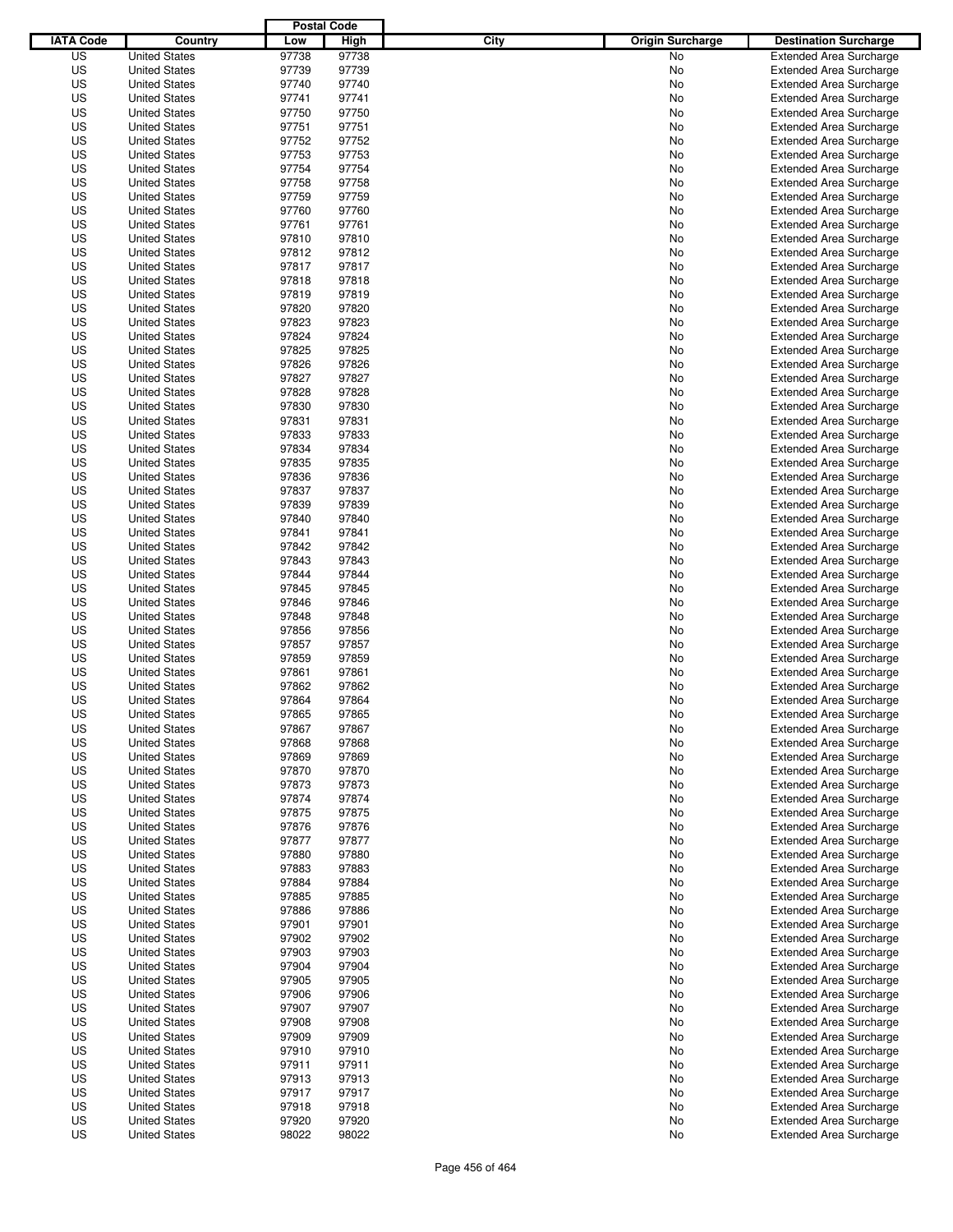|                  |                                              | <b>Postal Code</b> |       |                                 |                                |
|------------------|----------------------------------------------|--------------------|-------|---------------------------------|--------------------------------|
| <b>IATA Code</b> | Country                                      | Low                | High  | City<br><b>Origin Surcharge</b> | <b>Destination Surcharge</b>   |
| US               | <b>United States</b>                         | 98024              | 98024 | <b>No</b>                       | <b>Extended Area Surcharge</b> |
| US               | <b>United States</b>                         | 98051              | 98051 | No                              | <b>Extended Area Surcharge</b> |
| US               | <b>United States</b>                         | 98068              | 98068 | No                              | <b>Extended Area Surcharge</b> |
| US               | <b>United States</b>                         | 98070              | 98070 | No                              | <b>Extended Area Surcharge</b> |
| US               | <b>United States</b>                         | 98220              | 98220 | No                              | <b>Extended Area Surcharge</b> |
| US               | <b>United States</b>                         | 98222              | 98222 | No                              | <b>Extended Area Surcharge</b> |
| US               | <b>United States</b>                         | 98224              | 98224 | No                              | <b>Extended Area Surcharge</b> |
| US               | <b>United States</b>                         | 98232              | 98232 | No                              | <b>Extended Area Surcharge</b> |
| US               | <b>United States</b>                         | 98236              | 98236 | No                              | <b>Extended Area Surcharge</b> |
| US               | <b>United States</b>                         | 98237              | 98237 | No                              | <b>Extended Area Surcharge</b> |
| US               | <b>United States</b>                         | 98238              | 98238 | No                              | <b>Extended Area Surcharge</b> |
| US               | <b>United States</b>                         | 98243              | 98243 | No                              | <b>Extended Area Surcharge</b> |
| US               | <b>United States</b>                         | 98244              | 98244 | No                              | <b>Extended Area Surcharge</b> |
| US               | <b>United States</b>                         | 98245              | 98245 | No                              | <b>Extended Area Surcharge</b> |
| US               | <b>United States</b>                         | 98250              | 98250 | No                              | <b>Extended Area Surcharge</b> |
| US               | <b>United States</b>                         | 98251              | 98251 | No                              | <b>Extended Area Surcharge</b> |
| US               | <b>United States</b>                         | 98253              | 98253 | No                              | <b>Extended Area Surcharge</b> |
| US               | <b>United States</b>                         | 98255              | 98255 | No                              | <b>Extended Area Surcharge</b> |
| US               | <b>United States</b>                         | 98256              | 98256 | No                              | <b>Extended Area Surcharge</b> |
| US               | <b>United States</b>                         | 98260              | 98260 | No                              | <b>Extended Area Surcharge</b> |
| US               | <b>United States</b>                         | 98261              | 98261 | No                              | <b>Extended Area Surcharge</b> |
| US               | <b>United States</b>                         | 98262              | 98262 | No                              | <b>Extended Area Surcharge</b> |
| US               | <b>United States</b>                         | 98263              | 98263 | No                              | <b>Extended Area Surcharge</b> |
| US               | <b>United States</b>                         | 98266              | 98266 | No                              | <b>Extended Area Surcharge</b> |
| US               | <b>United States</b>                         | 98267              | 98267 | No                              | <b>Extended Area Surcharge</b> |
| US               | <b>United States</b>                         | 98279              | 98279 | No                              | <b>Extended Area Surcharge</b> |
| US               | <b>United States</b>                         | 98280              | 98280 | No                              | <b>Extended Area Surcharge</b> |
| US               | <b>United States</b>                         | 98281              | 98281 | No                              | <b>Extended Area Surcharge</b> |
| US               | <b>United States</b>                         | 98283              | 98283 | No                              | <b>Extended Area Surcharge</b> |
| US               | <b>United States</b>                         | 98284              | 98284 | No                              | <b>Extended Area Surcharge</b> |
| US               | <b>United States</b>                         | 98288              | 98288 | No                              | <b>Extended Area Surcharge</b> |
| US               | <b>United States</b>                         | 98293              | 98293 | No                              | <b>Extended Area Surcharge</b> |
| US               | <b>United States</b>                         | 98295              | 98295 | No                              | <b>Extended Area Surcharge</b> |
| US               | <b>United States</b>                         | 98297              | 98297 | No                              | <b>Extended Area Surcharge</b> |
| US               | <b>United States</b>                         | 98303              | 98303 | No                              | <b>Extended Area Surcharge</b> |
| US               | <b>United States</b>                         | 98304              | 98304 | No                              | <b>Extended Area Surcharge</b> |
| US               | <b>United States</b>                         | 98305              | 98305 | No                              | <b>Extended Area Surcharge</b> |
| US               | <b>United States</b>                         | 98320              | 98320 | No                              | <b>Extended Area Surcharge</b> |
| US               | <b>United States</b>                         | 98323              | 98323 | No                              | <b>Extended Area Surcharge</b> |
| US               | <b>United States</b>                         | 98325              | 98325 | No                              | <b>Extended Area Surcharge</b> |
| US               | <b>United States</b>                         | 98326              | 98326 | No                              | <b>Extended Area Surcharge</b> |
| US               | <b>United States</b>                         | 98328              | 98328 | No                              | <b>Extended Area Surcharge</b> |
| US               | <b>United States</b>                         | 98330              | 98330 | No                              | <b>Extended Area Surcharge</b> |
| US               | <b>United States</b>                         | 98331              | 98331 | No                              | <b>Extended Area Surcharge</b> |
| US               | <b>United States</b>                         | 98336              | 98336 | No                              | <b>Extended Area Surcharge</b> |
| US               | <b>United States</b>                         | 98348              | 98348 | No                              | <b>Extended Area Surcharge</b> |
| US               | <b>United States</b>                         | 98349              | 98349 | No                              | <b>Extended Area Surcharge</b> |
| US               | <b>United States</b>                         | 98351              | 98351 | No                              | <b>Extended Area Surcharge</b> |
| US               | <b>United States</b>                         | 98355              | 98355 | No                              | <b>Extended Area Surcharge</b> |
| US               | <b>United States</b>                         | 98356              | 98356 | No                              | <b>Extended Area Surcharge</b> |
| US               | <b>United States</b>                         | 98357              | 98357 | No                              | <b>Extended Area Surcharge</b> |
| US               | <b>United States</b>                         | 98358              | 98358 | No                              | <b>Extended Area Surcharge</b> |
| US               | <b>United States</b>                         | 98361              | 98361 | No                              | <b>Extended Area Surcharge</b> |
| US               | <b>United States</b>                         | 98363              | 98363 | No                              | <b>Extended Area Surcharge</b> |
| US               | <b>United States</b>                         | 98365              | 98365 | No                              | <b>Extended Area Surcharge</b> |
| US               | <b>United States</b>                         | 98376              | 98376 |                                 | <b>Extended Area Surcharge</b> |
| US               | <b>United States</b>                         | 98377              | 98377 | No<br>No                        | <b>Extended Area Surcharge</b> |
| US               | <b>United States</b>                         | 98380              | 98380 | No                              | <b>Extended Area Surcharge</b> |
| US               | <b>United States</b>                         | 98381              | 98381 | No                              | <b>Extended Area Surcharge</b> |
| US               | <b>United States</b>                         | 98385              | 98385 |                                 | <b>Extended Area Surcharge</b> |
| US               |                                              | 98394              | 98394 | No                              | <b>Extended Area Surcharge</b> |
| US               | <b>United States</b><br><b>United States</b> | 98396              | 98396 | No                              | <b>Extended Area Surcharge</b> |
| US               |                                              | 98526              | 98526 | No                              | <b>Extended Area Surcharge</b> |
| US               | <b>United States</b>                         | 98527              | 98527 | No                              | <b>Extended Area Surcharge</b> |
|                  | <b>United States</b>                         |                    |       | No                              |                                |
| US               | <b>United States</b>                         | 98528              | 98528 | No                              | <b>Extended Area Surcharge</b> |
| US               | <b>United States</b>                         | 98530              | 98530 | No                              | <b>Extended Area Surcharge</b> |
| US               | <b>United States</b>                         | 98533              | 98533 | No                              | <b>Extended Area Surcharge</b> |
| US               | <b>United States</b>                         | 98535              | 98535 | No                              | <b>Extended Area Surcharge</b> |
| US               | <b>United States</b>                         | 98536              | 98536 | No                              | <b>Extended Area Surcharge</b> |
| US               | <b>United States</b>                         | 98537              | 98537 | No                              | <b>Extended Area Surcharge</b> |
| US               | <b>United States</b>                         | 98538              | 98538 | No                              | <b>Extended Area Surcharge</b> |
| US               | <b>United States</b>                         | 98541              | 98541 | No                              | <b>Extended Area Surcharge</b> |
| US               | <b>United States</b>                         | 98542              | 98542 | No                              | <b>Extended Area Surcharge</b> |
| US               | <b>United States</b>                         | 98546              | 98546 | No                              | <b>Extended Area Surcharge</b> |
| US               | <b>United States</b>                         | 98548              | 98548 | No                              | <b>Extended Area Surcharge</b> |
| US               | <b>United States</b>                         | 98552              | 98552 | No                              | <b>Extended Area Surcharge</b> |
| US               | <b>United States</b>                         | 98555              | 98555 | No                              | <b>Extended Area Surcharge</b> |
| US               | <b>United States</b>                         | 98557              | 98557 | No                              | <b>Extended Area Surcharge</b> |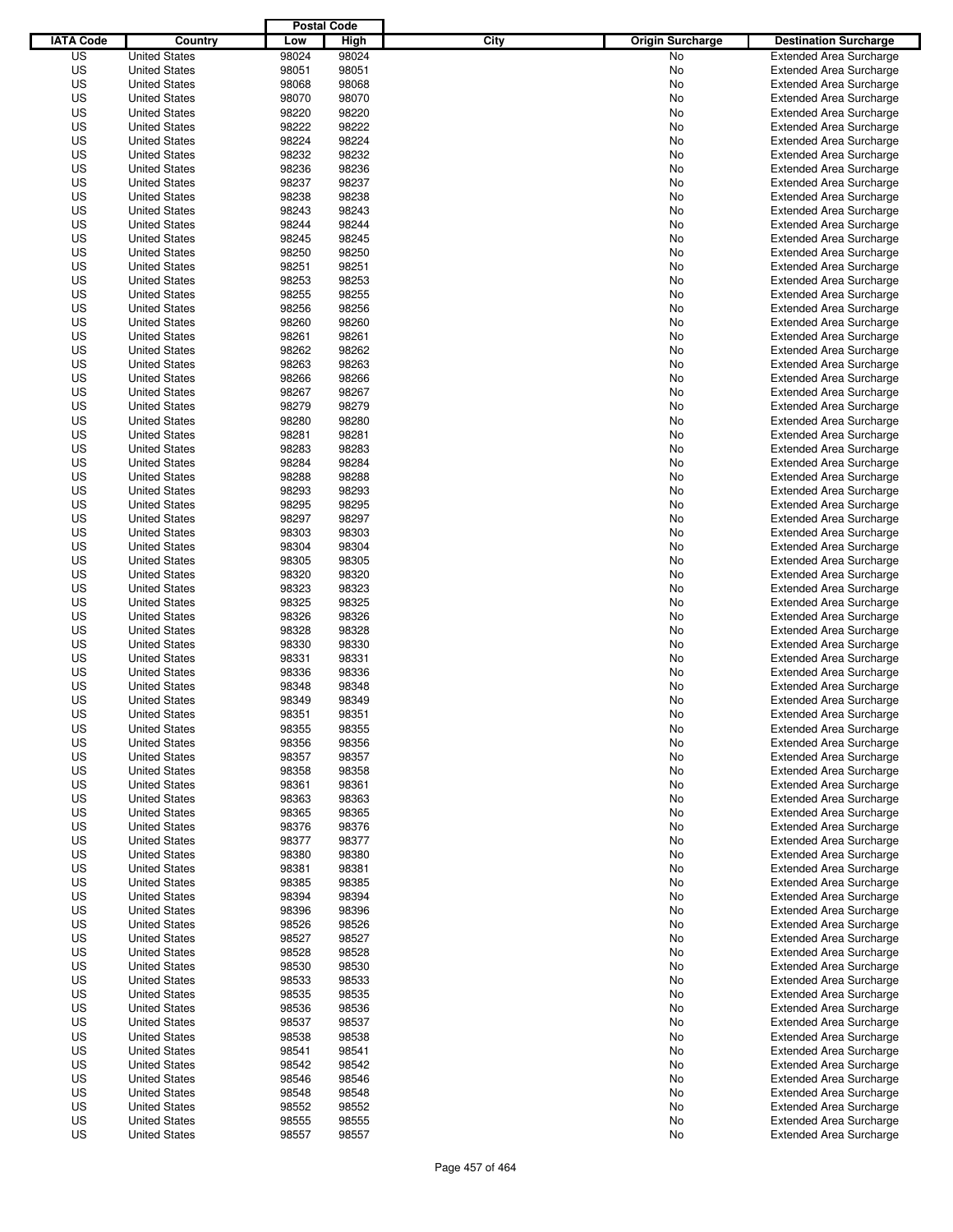|                  |                      | <b>Postal Code</b> |       |                                 |                                |
|------------------|----------------------|--------------------|-------|---------------------------------|--------------------------------|
| <b>IATA Code</b> | Country              | Low                | High  | City<br><b>Origin Surcharge</b> | <b>Destination Surcharge</b>   |
| US               | <b>United States</b> | 98560              | 98560 | <b>No</b>                       | <b>Extended Area Surcharge</b> |
| US               | <b>United States</b> | 98562              | 98562 | No                              | <b>Extended Area Surcharge</b> |
| US               | <b>United States</b> | 98564              | 98564 | No                              | <b>Extended Area Surcharge</b> |
| US               | <b>United States</b> | 98566              | 98566 | No                              | <b>Extended Area Surcharge</b> |
| US               | <b>United States</b> | 98568              | 98568 | No                              | <b>Extended Area Surcharge</b> |
| US               | <b>United States</b> | 98570              | 98570 | No                              | <b>Extended Area Surcharge</b> |
| US               | <b>United States</b> | 98575              | 98575 | No                              | <b>Extended Area Surcharge</b> |
| US               | <b>United States</b> | 98576              | 98576 | No                              | <b>Extended Area Surcharge</b> |
| US               | <b>United States</b> | 98580              | 98580 | No                              | <b>Extended Area Surcharge</b> |
| US               | <b>United States</b> | 98582              | 98582 | No                              | <b>Extended Area Surcharge</b> |
| US               | <b>United States</b> | 98583              | 98583 | No                              | <b>Extended Area Surcharge</b> |
| US               | <b>United States</b> | 98585              | 98585 | No                              | <b>Extended Area Surcharge</b> |
| US               | <b>United States</b> | 98586              | 98586 | No                              | <b>Extended Area Surcharge</b> |
| US               | <b>United States</b> | 98588              | 98588 | No                              | <b>Extended Area Surcharge</b> |
| US               | <b>United States</b> | 98589              | 98589 | No                              | <b>Extended Area Surcharge</b> |
| US               | <b>United States</b> | 98591              | 98591 | No                              | <b>Extended Area Surcharge</b> |
| US               | <b>United States</b> | 98592              | 98592 | No                              | <b>Extended Area Surcharge</b> |
| US               | <b>United States</b> | 98593              | 98593 | No                              | <b>Extended Area Surcharge</b> |
| US               | <b>United States</b> | 98596              | 98596 | No                              | <b>Extended Area Surcharge</b> |
| US               | <b>United States</b> | 98597              | 98597 | No                              | <b>Extended Area Surcharge</b> |
| US               | <b>United States</b> | 98601              | 98601 | No                              | <b>Extended Area Surcharge</b> |
| US               | <b>United States</b> | 98602              | 98602 | No                              | <b>Extended Area Surcharge</b> |
| US               | <b>United States</b> | 98603              | 98603 | No                              | <b>Extended Area Surcharge</b> |
| US               | <b>United States</b> | 98605              | 98605 | No                              | <b>Extended Area Surcharge</b> |
| US               | <b>United States</b> | 98610              | 98610 | No                              | <b>Extended Area Surcharge</b> |
| US               | <b>United States</b> | 98611              | 98611 | No                              | <b>Extended Area Surcharge</b> |
| US               | <b>United States</b> | 98612              | 98612 | No                              | <b>Extended Area Surcharge</b> |
| US               | <b>United States</b> | 98613              | 98613 | No                              | <b>Extended Area Surcharge</b> |
| US               | <b>United States</b> | 98616              | 98616 | No                              | <b>Extended Area Surcharge</b> |
| US               | <b>United States</b> | 98617              | 98617 | No                              | <b>Extended Area Surcharge</b> |
| US               | <b>United States</b> | 98619              | 98619 | No                              | <b>Extended Area Surcharge</b> |
| US               | <b>United States</b> | 98620              | 98620 | No                              | <b>Extended Area Surcharge</b> |
| US               | <b>United States</b> | 98621              | 98621 | No                              | <b>Extended Area Surcharge</b> |
| US               | <b>United States</b> | 98623              | 98623 | No                              | <b>Extended Area Surcharge</b> |
| US               | <b>United States</b> | 98625              | 98625 | No                              | <b>Extended Area Surcharge</b> |
| US               | <b>United States</b> | 98628              | 98628 | No                              | <b>Extended Area Surcharge</b> |
| US               | <b>United States</b> | 98631              | 98631 | No                              | <b>Extended Area Surcharge</b> |
| US               | <b>United States</b> | 98635              | 98635 | No                              | <b>Extended Area Surcharge</b> |
| US               | <b>United States</b> | 98637              | 98637 | No                              | <b>Extended Area Surcharge</b> |
| US               | <b>United States</b> | 98638              | 98638 | No                              | <b>Extended Area Surcharge</b> |
| US               | <b>United States</b> | 98639              | 98639 | No                              | <b>Extended Area Surcharge</b> |
| US               | <b>United States</b> | 98640              | 98640 | No                              | <b>Extended Area Surcharge</b> |
| US               | <b>United States</b> | 98643              | 98643 | No                              | <b>Extended Area Surcharge</b> |
| US               | <b>United States</b> | 98647              | 98647 | No                              | <b>Extended Area Surcharge</b> |
| US               | <b>United States</b> | 98648              | 98648 | No                              | <b>Extended Area Surcharge</b> |
| US               | <b>United States</b> | 98649              | 98649 | No                              | <b>Extended Area Surcharge</b> |
| US               | <b>United States</b> | 98650              | 98650 | No                              | <b>Extended Area Surcharge</b> |
| US               | <b>United States</b> | 98651              | 98651 | No                              | <b>Extended Area Surcharge</b> |
| US               | <b>United States</b> | 98670              | 98670 | No                              | <b>Extended Area Surcharge</b> |
| US               | <b>United States</b> | 98672              | 98672 | No                              | <b>Extended Area Surcharge</b> |
| US               | <b>United States</b> | 98673              | 98673 | No                              | <b>Extended Area Surcharge</b> |
| US               | <b>United States</b> | 98675              | 98675 | No                              | <b>Extended Area Surcharge</b> |
| US               | <b>United States</b> | 98812              | 98812 | No                              | <b>Extended Area Surcharge</b> |
| US               | <b>United States</b> | 98813              | 98813 | No                              | <b>Extended Area Surcharge</b> |
| US               | <b>United States</b> | 98814              | 98814 | No                              | <b>Extended Area Surcharge</b> |
| US               | <b>United States</b> | 98815              | 98815 | No                              | <b>Extended Area Surcharge</b> |
| US               | <b>United States</b> | 98816              | 98816 | No                              | <b>Extended Area Surcharge</b> |
| US               | <b>United States</b> | 98817              | 98817 | No                              | <b>Extended Area Surcharge</b> |
| US               | <b>United States</b> | 98819              | 98819 | No                              | <b>Extended Area Surcharge</b> |
| US               | <b>United States</b> | 98822              | 98822 | No                              | <b>Extended Area Surcharge</b> |
| US               | <b>United States</b> | 98826              | 98826 | No                              | <b>Extended Area Surcharge</b> |
| US               | <b>United States</b> | 98827              | 98827 | No                              | <b>Extended Area Surcharge</b> |
| US               | <b>United States</b> | 98828              | 98828 | No                              | <b>Extended Area Surcharge</b> |
| US               | <b>United States</b> | 98829              | 98829 | No                              | <b>Extended Area Surcharge</b> |
| US               | <b>United States</b> | 98830              | 98830 | No                              | <b>Extended Area Surcharge</b> |
| US               | <b>United States</b> | 98831              | 98831 | No                              | <b>Extended Area Surcharge</b> |
| US               | <b>United States</b> | 98832              | 98832 | No                              | <b>Extended Area Surcharge</b> |
| US               | <b>United States</b> | 98833              | 98833 | No                              | <b>Extended Area Surcharge</b> |
| US               | <b>United States</b> | 98834              | 98834 | No                              | <b>Extended Area Surcharge</b> |
| US               | <b>United States</b> | 98836              | 98836 | No                              | <b>Extended Area Surcharge</b> |
| US               | <b>United States</b> | 98840              | 98840 | No                              | <b>Extended Area Surcharge</b> |
| US               | <b>United States</b> | 98841              | 98841 | No                              | <b>Extended Area Surcharge</b> |
| US               | <b>United States</b> | 98843              | 98843 | No                              | <b>Extended Area Surcharge</b> |
| US               | <b>United States</b> | 98844              | 98844 | No                              | <b>Extended Area Surcharge</b> |
| US               | <b>United States</b> | 98845              | 98845 | No                              | <b>Extended Area Surcharge</b> |
| US               | <b>United States</b> | 98846              | 98846 | No                              | <b>Extended Area Surcharge</b> |
| US               | <b>United States</b> | 98847              | 98847 | No                              | <b>Extended Area Surcharge</b> |
| US               | <b>United States</b> | 98848              | 98848 | No                              | <b>Extended Area Surcharge</b> |
|                  |                      |                    |       |                                 |                                |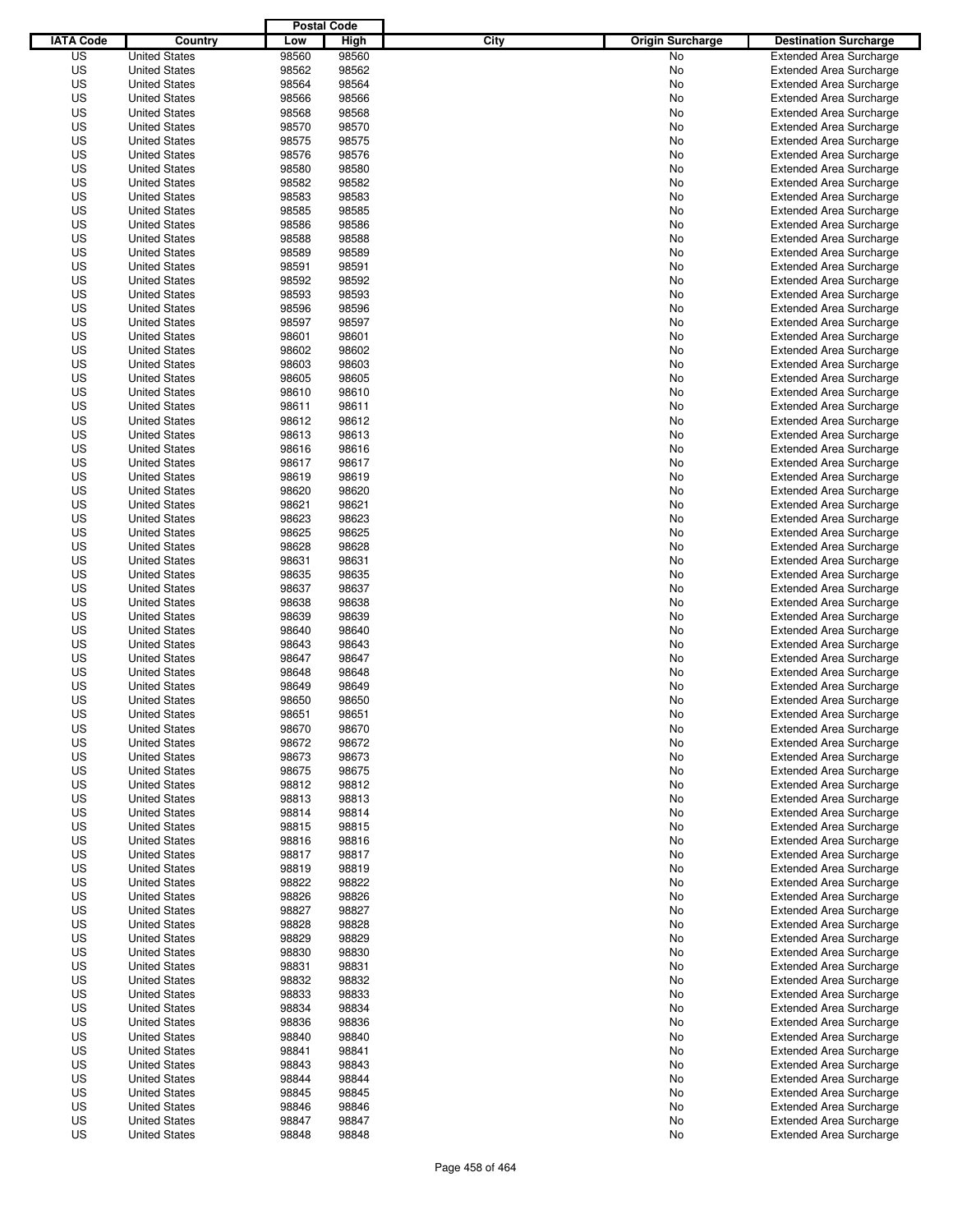|                  |                                              | <b>Postal Code</b> |       |                                 |                                |
|------------------|----------------------------------------------|--------------------|-------|---------------------------------|--------------------------------|
| <b>IATA Code</b> | Country                                      | Low                | High  | City<br><b>Origin Surcharge</b> | <b>Destination Surcharge</b>   |
| US               | <b>United States</b>                         | 98849              | 98849 | <b>No</b>                       | <b>Extended Area Surcharge</b> |
| US               | <b>United States</b>                         | 98850              | 98850 | No                              | <b>Extended Area Surcharge</b> |
| US               | <b>United States</b>                         | 98851              | 98851 | No                              | <b>Extended Area Surcharge</b> |
| US               | <b>United States</b>                         | 98852              | 98852 | No                              | <b>Extended Area Surcharge</b> |
| US               | <b>United States</b>                         | 98853              | 98853 | No                              | <b>Extended Area Surcharge</b> |
| US               | <b>United States</b>                         | 98855              | 98855 | No                              | <b>Extended Area Surcharge</b> |
| US               | <b>United States</b>                         | 98856              | 98856 | No                              | <b>Extended Area Surcharge</b> |
| US               | <b>United States</b>                         | 98857              | 98857 | No                              | <b>Extended Area Surcharge</b> |
| US               | <b>United States</b>                         | 98858              | 98858 | No                              | <b>Extended Area Surcharge</b> |
| US               | <b>United States</b>                         | 98859              | 98859 | No                              | <b>Extended Area Surcharge</b> |
| US               | <b>United States</b>                         | 98860              | 98860 | No                              | <b>Extended Area Surcharge</b> |
| US               | <b>United States</b>                         | 98862              | 98862 | No                              | <b>Extended Area Surcharge</b> |
| US               | <b>United States</b>                         | 98921              | 98921 | No                              | <b>Extended Area Surcharge</b> |
| US               | <b>United States</b>                         | 98922              | 98922 | No                              | <b>Extended Area Surcharge</b> |
| US               | <b>United States</b>                         | 98923              | 98923 | No                              | <b>Extended Area Surcharge</b> |
| US               | <b>United States</b>                         | 98925              | 98925 | No                              | <b>Extended Area Surcharge</b> |
| US               | <b>United States</b>                         | 98929              | 98929 | No                              | <b>Extended Area Surcharge</b> |
| US               | <b>United States</b>                         | 98932              | 98932 | No                              | <b>Extended Area Surcharge</b> |
| US               | <b>United States</b>                         | 98933              | 98933 | No                              | <b>Extended Area Surcharge</b> |
| US               | <b>United States</b>                         | 98935              | 98935 | No                              | <b>Extended Area Surcharge</b> |
| US               | <b>United States</b>                         | 98936              | 98936 | No                              | <b>Extended Area Surcharge</b> |
| US               | <b>United States</b>                         | 98937              | 98937 | No                              | <b>Extended Area Surcharge</b> |
| US               | <b>United States</b>                         | 98938              | 98938 | No                              | <b>Extended Area Surcharge</b> |
| US               | <b>United States</b>                         | 98939              | 98939 | No                              | <b>Extended Area Surcharge</b> |
| US               | <b>United States</b>                         | 98946              | 98946 | No                              | <b>Extended Area Surcharge</b> |
| US               | <b>United States</b>                         | 98947              | 98947 | No                              | <b>Extended Area Surcharge</b> |
| US               | <b>United States</b>                         | 98950              | 98950 | No                              | <b>Extended Area Surcharge</b> |
| US               | <b>United States</b>                         | 98951              | 98951 | No                              | <b>Extended Area Surcharge</b> |
| US               | <b>United States</b>                         | 98952              | 98952 | No                              | <b>Extended Area Surcharge</b> |
| US               | <b>United States</b>                         | 98953              | 98953 | No                              | <b>Extended Area Surcharge</b> |
| US               | <b>United States</b>                         | 99003              | 99003 | No                              | <b>Extended Area Surcharge</b> |
| US               | <b>United States</b>                         | 99004              | 99004 | No                              | <b>Extended Area Surcharge</b> |
| US               | <b>United States</b>                         | 99006              | 99006 | No                              | <b>Extended Area Surcharge</b> |
| US               | <b>United States</b>                         | 99008              | 99008 | No                              | <b>Extended Area Surcharge</b> |
| US               | <b>United States</b>                         | 99009              | 99009 | No                              | <b>Extended Area Surcharge</b> |
| US               | <b>United States</b>                         | 99012              | 99012 | No                              | <b>Extended Area Surcharge</b> |
| US               | <b>United States</b>                         | 99013              | 99013 | No                              | <b>Extended Area Surcharge</b> |
| US               | <b>United States</b>                         | 99014              | 99014 | No                              | <b>Extended Area Surcharge</b> |
| US               | <b>United States</b>                         | 99015              | 99015 | No                              | <b>Extended Area Surcharge</b> |
| US               | <b>United States</b>                         | 99017              | 99017 | No                              | <b>Extended Area Surcharge</b> |
| US               | <b>United States</b>                         | 99018              | 99018 | No                              | <b>Extended Area Surcharge</b> |
| US               | <b>United States</b>                         | 99020              | 99020 | No                              | <b>Extended Area Surcharge</b> |
| US               | <b>United States</b>                         | 99022              | 99022 | No                              | <b>Extended Area Surcharge</b> |
| US               | <b>United States</b>                         | 99023              | 99023 | No                              | <b>Extended Area Surcharge</b> |
| US               | <b>United States</b>                         | 99026              | 99026 | No                              | <b>Extended Area Surcharge</b> |
| US               | <b>United States</b>                         | 99029              | 99029 | No                              | <b>Extended Area Surcharge</b> |
| US               | <b>United States</b>                         | 99030              | 99030 | No                              | <b>Extended Area Surcharge</b> |
| US               | <b>United States</b>                         | 99031              | 99031 | No                              | <b>Extended Area Surcharge</b> |
| US               | <b>United States</b>                         | 99032              | 99032 | No                              | <b>Extended Area Surcharge</b> |
| US               | <b>United States</b>                         | 99033              | 99033 | No                              | <b>Extended Area Surcharge</b> |
| US               | <b>United States</b>                         | 99034              | 99034 | No                              | <b>Extended Area Surcharge</b> |
| US               | <b>United States</b>                         | 99036              | 99036 | No                              | <b>Extended Area Surcharge</b> |
| US               | <b>United States</b>                         | 99039              | 99039 | No                              | <b>Extended Area Surcharge</b> |
| US               | <b>United States</b>                         | 99040              | 99040 | No                              | <b>Extended Area Surcharge</b> |
| US               | <b>United States</b>                         | 99101              | 99101 | No                              | <b>Extended Area Surcharge</b> |
| US               | <b>United States</b>                         | 99103              | 99103 | No                              | <b>Extended Area Surcharge</b> |
| US               | <b>United States</b>                         | 99105              | 99105 | No                              | <b>Extended Area Surcharge</b> |
| US               | <b>United States</b>                         | 99107              | 99107 | No                              | <b>Extended Area Surcharge</b> |
| US               | <b>United States</b>                         | 99109              | 99109 | No                              | <b>Extended Area Surcharge</b> |
| US               | <b>United States</b>                         | 99110              | 99110 | No                              | <b>Extended Area Surcharge</b> |
| US               | <b>United States</b>                         | 99111              | 99111 | No                              | <b>Extended Area Surcharge</b> |
| US               | <b>United States</b>                         | 99113              | 99113 | No                              | <b>Extended Area Surcharge</b> |
| US               | <b>United States</b>                         | 99114              | 99114 | No                              | <b>Extended Area Surcharge</b> |
| US               | <b>United States</b>                         | 99115              | 99115 | No                              | <b>Extended Area Surcharge</b> |
| US               | <b>United States</b>                         | 99117              | 99117 | No                              | <b>Extended Area Surcharge</b> |
| US               | <b>United States</b>                         | 99118              | 99118 | No                              | <b>Extended Area Surcharge</b> |
| US               | <b>United States</b>                         | 99119              | 99119 | No                              | <b>Extended Area Surcharge</b> |
| US               | <b>United States</b>                         | 99122              | 99122 | No                              | <b>Extended Area Surcharge</b> |
| US               | <b>United States</b>                         | 99123              | 99123 |                                 | <b>Extended Area Surcharge</b> |
| US               | <b>United States</b>                         | 99124              | 99124 | No                              | <b>Extended Area Surcharge</b> |
| US               |                                              | 99125              | 99125 | No                              | <b>Extended Area Surcharge</b> |
| US               | <b>United States</b><br><b>United States</b> | 99126              | 99126 | No                              | <b>Extended Area Surcharge</b> |
| US               |                                              | 99127              | 99127 | No                              | <b>Extended Area Surcharge</b> |
| US               | <b>United States</b><br><b>United States</b> | 99128              | 99128 | No                              | <b>Extended Area Surcharge</b> |
| US               |                                              | 99129              | 99129 | No                              | <b>Extended Area Surcharge</b> |
| US               | <b>United States</b>                         | 99130              | 99130 | No                              |                                |
| US               | <b>United States</b>                         |                    |       | No                              | <b>Extended Area Surcharge</b> |
|                  | <b>United States</b>                         | 99131              | 99131 | No                              | <b>Extended Area Surcharge</b> |
| US               | <b>United States</b>                         | 99133              | 99133 | No                              | <b>Extended Area Surcharge</b> |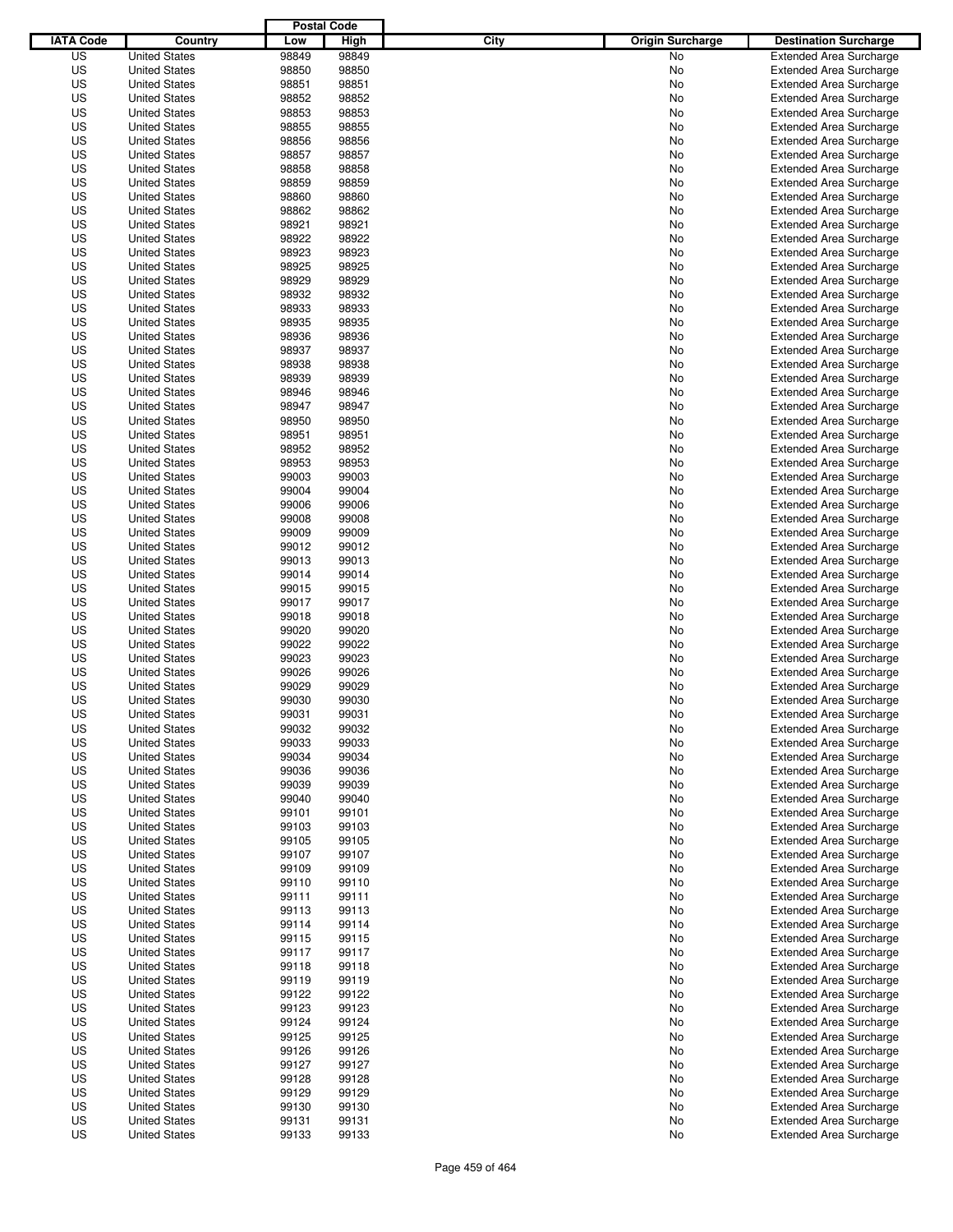|                  |                      | <b>Postal Code</b> |       |                                 |                                |
|------------------|----------------------|--------------------|-------|---------------------------------|--------------------------------|
| <b>IATA Code</b> | Country              | Low                | High  | City<br><b>Origin Surcharge</b> | <b>Destination Surcharge</b>   |
| US               | <b>United States</b> | 99134              | 99134 | <b>No</b>                       | <b>Extended Area Surcharge</b> |
| US               | <b>United States</b> | 99135              | 99135 | No                              | <b>Extended Area Surcharge</b> |
| US               | <b>United States</b> | 99136              | 99136 | No                              | <b>Extended Area Surcharge</b> |
| US               | <b>United States</b> | 99137              | 99137 | No                              | <b>Extended Area Surcharge</b> |
| US               | <b>United States</b> | 99138              | 99138 | No                              | <b>Extended Area Surcharge</b> |
| US               | <b>United States</b> | 99139              | 99139 | No                              | <b>Extended Area Surcharge</b> |
| US               | <b>United States</b> | 99140              | 99140 | No                              | <b>Extended Area Surcharge</b> |
| US               | <b>United States</b> | 99141              | 99141 | No                              | <b>Extended Area Surcharge</b> |
| US               | <b>United States</b> | 99143              | 99143 | No                              | <b>Extended Area Surcharge</b> |
| US               | <b>United States</b> | 99144              | 99144 | No                              | <b>Extended Area Surcharge</b> |
| US               | <b>United States</b> | 99146              | 99146 | No                              | <b>Extended Area Surcharge</b> |
| US               | <b>United States</b> | 99147              | 99147 | No                              | <b>Extended Area Surcharge</b> |
| US               | <b>United States</b> | 99148              | 99148 | No                              | <b>Extended Area Surcharge</b> |
| US               | <b>United States</b> | 99149              | 99149 | No                              | <b>Extended Area Surcharge</b> |
| US               | <b>United States</b> | 99150              | 99150 | No                              | <b>Extended Area Surcharge</b> |
| US               | <b>United States</b> | 99151              | 99151 | No                              | <b>Extended Area Surcharge</b> |
| US               | <b>United States</b> | 99152              | 99152 | No                              | <b>Extended Area Surcharge</b> |
| US               | <b>United States</b> | 99153              | 99153 | No                              | <b>Extended Area Surcharge</b> |
| US               | <b>United States</b> | 99154              | 99154 | No                              | <b>Extended Area Surcharge</b> |
| US               | <b>United States</b> | 99155              | 99155 | No                              | <b>Extended Area Surcharge</b> |
| US               | <b>United States</b> | 99156              | 99156 | No                              | <b>Extended Area Surcharge</b> |
| US               | <b>United States</b> | 99157              | 99157 | No                              | <b>Extended Area Surcharge</b> |
| US               | <b>United States</b> | 99158              | 99158 | No                              | <b>Extended Area Surcharge</b> |
| US               | <b>United States</b> | 99159              | 99159 | No                              | <b>Extended Area Surcharge</b> |
| US               | <b>United States</b> | 99160              | 99160 | No                              | <b>Extended Area Surcharge</b> |
| US               | <b>United States</b> | 99161              | 99161 | No                              | <b>Extended Area Surcharge</b> |
| US               | <b>United States</b> | 99166              | 99166 | No                              | <b>Extended Area Surcharge</b> |
| US               | <b>United States</b> | 99167              | 99167 | No                              | <b>Extended Area Surcharge</b> |
| US               | <b>United States</b> | 99169              | 99169 | No                              | <b>Extended Area Surcharge</b> |
| US               | <b>United States</b> | 99170              | 99170 | No                              | <b>Extended Area Surcharge</b> |
| US               | <b>United States</b> | 99171              | 99171 | No                              | <b>Extended Area Surcharge</b> |
| US               | <b>United States</b> | 99173              | 99173 | No                              | <b>Extended Area Surcharge</b> |
| US               | <b>United States</b> | 99176              | 99176 | No                              | <b>Extended Area Surcharge</b> |
| US               | <b>United States</b> | 99179              | 99179 | No                              | <b>Extended Area Surcharge</b> |
| US               | <b>United States</b> | 99180              | 99180 | No                              | <b>Extended Area Surcharge</b> |
| US               | <b>United States</b> | 99181              | 99181 | No                              | <b>Extended Area Surcharge</b> |
| US               | <b>United States</b> | 99185              | 99185 | No                              | <b>Extended Area Surcharge</b> |
| US               | <b>United States</b> | 99320              | 99320 | No                              | <b>Extended Area Surcharge</b> |
| US               | <b>United States</b> | 99321              | 99321 | No                              | <b>Extended Area Surcharge</b> |
| US               | <b>United States</b> | 99322              | 99322 | No                              | <b>Extended Area Surcharge</b> |
| US               | <b>United States</b> | 99326              | 99326 | No                              | <b>Extended Area Surcharge</b> |
| US               | <b>United States</b> | 99328              | 99328 | No                              | <b>Extended Area Surcharge</b> |
| US               | <b>United States</b> | 99329              | 99329 | No                              | <b>Extended Area Surcharge</b> |
| US               | <b>United States</b> | 99330              | 99330 | No                              | <b>Extended Area Surcharge</b> |
| US               | <b>United States</b> | 99332              | 99332 | No                              | Extended Area Surcharge        |
| US               | <b>United States</b> | 99333              | 99333 | No                              | <b>Extended Area Surcharge</b> |
| US               | <b>United States</b> | 99335              | 99335 | No                              | <b>Extended Area Surcharge</b> |
| US               | <b>United States</b> | 99341              | 99341 | No                              | <b>Extended Area Surcharge</b> |
| US               | <b>United States</b> | 99343              | 99343 | No                              | <b>Extended Area Surcharge</b> |
| US               | <b>United States</b> | 99344              | 99344 | No                              | <b>Extended Area Surcharge</b> |
| US               | <b>United States</b> | 99345              | 99345 | No                              | <b>Extended Area Surcharge</b> |
| US               | <b>United States</b> | 99346              | 99346 | No                              | <b>Extended Area Surcharge</b> |
| US               | <b>United States</b> | 99347              | 99347 | No                              | <b>Extended Area Surcharge</b> |
| US               | <b>United States</b> | 99348              | 99348 | No                              | <b>Extended Area Surcharge</b> |
| US               | <b>United States</b> | 99349              | 99349 | No                              | <b>Extended Area Surcharge</b> |
| US               | <b>United States</b> | 99350              | 99350 | No                              | <b>Extended Area Surcharge</b> |
| US               | <b>United States</b> | 99356              | 99356 | No                              | <b>Extended Area Surcharge</b> |
| US               | <b>United States</b> | 99357              | 99357 | No                              | <b>Extended Area Surcharge</b> |
| US               | <b>United States</b> | 99359              | 99359 | No                              | <b>Extended Area Surcharge</b> |
| US               | <b>United States</b> | 99360              | 99360 | No                              | <b>Extended Area Surcharge</b> |
| US               | <b>United States</b> | 99361              | 99361 | No                              | <b>Extended Area Surcharge</b> |
| US               | <b>United States</b> | 99363              | 99363 | No                              | <b>Extended Area Surcharge</b> |
| US               | <b>United States</b> | 99371              | 99371 | No                              | <b>Extended Area Surcharge</b> |
| US               | <b>United States</b> | 99401              | 99401 | No                              | <b>Extended Area Surcharge</b> |
| US               | <b>United States</b> | 99402              | 99402 | No                              | <b>Extended Area Surcharge</b> |
| US               | <b>United States</b> | 99540              | 99540 | No                              | Remote Area Surcharge          |
| US               | <b>United States</b> | 99546              | 99546 | No                              | Remote Area Surcharge          |
| US               | <b>United States</b> | 99547              | 99547 | No                              | Remote Area Surcharge          |
| US               | <b>United States</b> | 99548              | 99548 | No                              | Remote Area Surcharge          |
| US               | <b>United States</b> | 99549              | 99549 | No                              | Remote Area Surcharge          |
| US               | <b>United States</b> | 99550              | 99550 | No                              | Remote Area Surcharge          |
| US               | <b>United States</b> | 99551              | 99551 | No                              | Remote Area Surcharge          |
| US               | <b>United States</b> | 99552              | 99552 | No                              | Remote Area Surcharge          |
| US               | <b>United States</b> | 99553              | 99553 | No                              | Remote Area Surcharge          |
| US               | <b>United States</b> | 99554              | 99554 | No                              | Remote Area Surcharge          |
| US               | <b>United States</b> | 99555              | 99555 | No                              | Remote Area Surcharge          |
| US               | <b>United States</b> | 99557              | 99557 | No                              | Remote Area Surcharge          |
| US               | <b>United States</b> | 99558              | 99558 | No                              | Remote Area Surcharge          |
|                  |                      |                    |       |                                 |                                |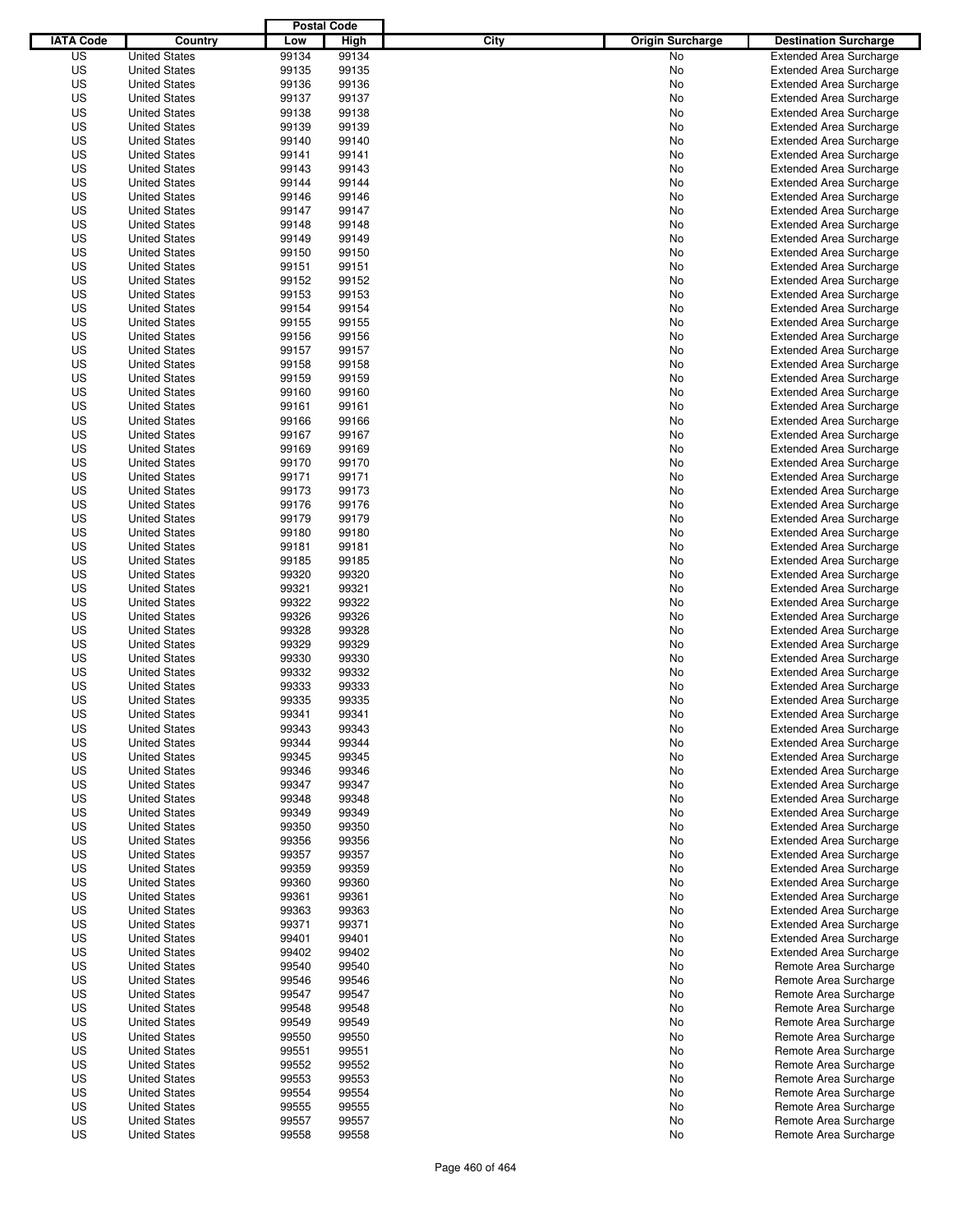|                  |                      | <b>Postal Code</b> |       |                                 |                              |
|------------------|----------------------|--------------------|-------|---------------------------------|------------------------------|
| <b>IATA Code</b> | Country              | Low                | High  | City<br><b>Origin Surcharge</b> | <b>Destination Surcharge</b> |
| US               | <b>United States</b> | 99559              | 99559 | <b>No</b>                       | Remote Area Surcharge        |
| US               | <b>United States</b> | 99560              | 99560 | No                              | Remote Area Surcharge        |
| US               | <b>United States</b> | 99561              | 99561 | No                              | Remote Area Surcharge        |
| US               | <b>United States</b> | 99563              | 99563 | No                              | Remote Area Surcharge        |
| US               | <b>United States</b> | 99564              | 99564 | No                              | Remote Area Surcharge        |
| US               | <b>United States</b> | 99565              | 99565 | No                              | Remote Area Surcharge        |
| US               | <b>United States</b> | 99566              | 99566 | No                              | Remote Area Surcharge        |
| US               | <b>United States</b> | 99569              | 99569 | No                              | Remote Area Surcharge        |
| US               | <b>United States</b> | 99570              | 99570 | No                              | Remote Area Surcharge        |
| US               | <b>United States</b> | 99571              | 99571 | No                              | Remote Area Surcharge        |
| US               | <b>United States</b> | 99573              | 99573 | No                              | Remote Area Surcharge        |
| US               | <b>United States</b> | 99574              | 99574 | No                              | Remote Area Surcharge        |
| US               | <b>United States</b> | 99575              | 99575 | No                              | Remote Area Surcharge        |
| US               | <b>United States</b> | 99576              | 99576 | No                              | Remote Area Surcharge        |
| US               | <b>United States</b> | 99578              | 99578 | No                              | Remote Area Surcharge        |
| US               | <b>United States</b> | 99579              | 99579 | No                              | Remote Area Surcharge        |
| US               | <b>United States</b> | 99580              | 99580 | No                              | Remote Area Surcharge        |
| US               | <b>United States</b> | 99581              | 99581 | No                              | Remote Area Surcharge        |
| US               | <b>United States</b> | 99583              | 99583 | No                              | Remote Area Surcharge        |
| US               | <b>United States</b> | 99584              | 99584 | No                              | Remote Area Surcharge        |
| US               | <b>United States</b> | 99585              | 99585 | No                              | Remote Area Surcharge        |
| US               | <b>United States</b> | 99586              | 99586 | No                              | Remote Area Surcharge        |
| US               | <b>United States</b> | 99588              | 99588 | No                              | Remote Area Surcharge        |
| US               | <b>United States</b> | 99589              | 99589 | No                              | Remote Area Surcharge        |
| US               | <b>United States</b> | 99590              | 99590 | No                              | Remote Area Surcharge        |
| US               | <b>United States</b> | 99591              | 99591 | No                              | Remote Area Surcharge        |
| US               | <b>United States</b> | 99602              | 99602 | No                              | Remote Area Surcharge        |
| US               | <b>United States</b> | 99604              | 99604 | No                              | Remote Area Surcharge        |
| US               | <b>United States</b> | 99605              | 99605 | No                              | Remote Area Surcharge        |
| US               | <b>United States</b> | 99606              | 99606 | No                              | Remote Area Surcharge        |
| US               | <b>United States</b> | 99607              | 99607 | No                              | Remote Area Surcharge        |
| US               | <b>United States</b> | 99608              | 99608 | No                              | Remote Area Surcharge        |
| US               | <b>United States</b> | 99609              | 99609 | No                              | Remote Area Surcharge        |
| US               | <b>United States</b> | 99612              | 99612 | No                              | Remote Area Surcharge        |
| US               | <b>United States</b> | 99613              | 99613 | No                              | Remote Area Surcharge        |
| US               | <b>United States</b> | 99614              | 99614 | No                              | Remote Area Surcharge        |
| US               | <b>United States</b> | 99620              | 99620 | No                              | Remote Area Surcharge        |
| US               | <b>United States</b> | 99621              | 99621 | No                              | Remote Area Surcharge        |
| US               | <b>United States</b> | 99622              | 99622 | No                              | Remote Area Surcharge        |
| US               | <b>United States</b> | 99623              | 99623 | No                              | Remote Area Surcharge        |
| US               | <b>United States</b> | 99624              | 99624 | No                              | Remote Area Surcharge        |
| US               | <b>United States</b> | 99625              | 99625 | No                              | Remote Area Surcharge        |
| US               | <b>United States</b> | 99626              | 99626 | No                              | Remote Area Surcharge        |
| US               | <b>United States</b> | 99627              | 99627 | No                              | Remote Area Surcharge        |
| US               | <b>United States</b> | 99628              | 99628 | No                              | Remote Area Surcharge        |
| US               | <b>United States</b> | 99629              | 99629 | No                              | Remote Area Surcharge        |
| US               | <b>United States</b> | 99630              | 99630 | No                              | Remote Area Surcharge        |
| US               | <b>United States</b> | 99632              | 99632 | No                              | Remote Area Surcharge        |
| US               | <b>United States</b> | 99633              | 99633 | No                              | Remote Area Surcharge        |
| US               | <b>United States</b> | 99634              | 99634 | No                              | Remote Area Surcharge        |
| US               | <b>United States</b> | 99636              | 99636 | No                              | Remote Area Surcharge        |
| US               | <b>United States</b> | 99637              | 99637 | No                              | Remote Area Surcharge        |
| US               | <b>United States</b> | 99638              | 99638 | No                              | Remote Area Surcharge        |
| US               | <b>United States</b> | 99640              | 99640 | No                              | Remote Area Surcharge        |
| US               | <b>United States</b> | 99641              | 99641 | No                              | Remote Area Surcharge        |
| US               | <b>United States</b> | 99642              | 99642 | No                              | Remote Area Surcharge        |
| US               | <b>United States</b> | 99643              | 99643 | No                              | Remote Area Surcharge        |
| US               | <b>United States</b> | 99644              | 99644 | No                              | Remote Area Surcharge        |
| US               | <b>United States</b> | 99647              | 99647 | No                              | Remote Area Surcharge        |
| US               | <b>United States</b> | 99648              | 99648 | No                              | Remote Area Surcharge        |
| US               | <b>United States</b> | 99649              | 99649 | No                              | Remote Area Surcharge        |
| US               | <b>United States</b> | 99650              | 99650 | No                              | Remote Area Surcharge        |
| US               | <b>United States</b> | 99651              | 99651 | No                              | Remote Area Surcharge        |
| US               | <b>United States</b> | 99653              | 99653 | No                              | Remote Area Surcharge        |
| US               | <b>United States</b> | 99655              | 99655 | No                              | Remote Area Surcharge        |
| US               | <b>United States</b> | 99656              | 99656 | No                              | Remote Area Surcharge        |
| US               | <b>United States</b> | 99657              | 99657 | No                              | Remote Area Surcharge        |
| US               | <b>United States</b> | 99658              | 99658 | No                              | Remote Area Surcharge        |
| US               | <b>United States</b> | 99659              | 99659 | No                              | Remote Area Surcharge        |
| US               | <b>United States</b> | 99660              | 99660 | No                              | Remote Area Surcharge        |
| US               | <b>United States</b> | 99661              | 99661 | No                              | Remote Area Surcharge        |
| US               | <b>United States</b> | 99662              | 99662 | No                              | Remote Area Surcharge        |
| US               | <b>United States</b> | 99663              | 99663 | No                              | Remote Area Surcharge        |
| US               | <b>United States</b> | 99665              | 99665 | No                              | Remote Area Surcharge        |
| US               | <b>United States</b> | 99666              | 99666 | No                              | Remote Area Surcharge        |
| US               | <b>United States</b> | 99667              | 99667 | No                              | Remote Area Surcharge        |
| US               | <b>United States</b> | 99668              | 99668 | No                              | Remote Area Surcharge        |
| US               | <b>United States</b> | 99670              | 99670 | No                              | Remote Area Surcharge        |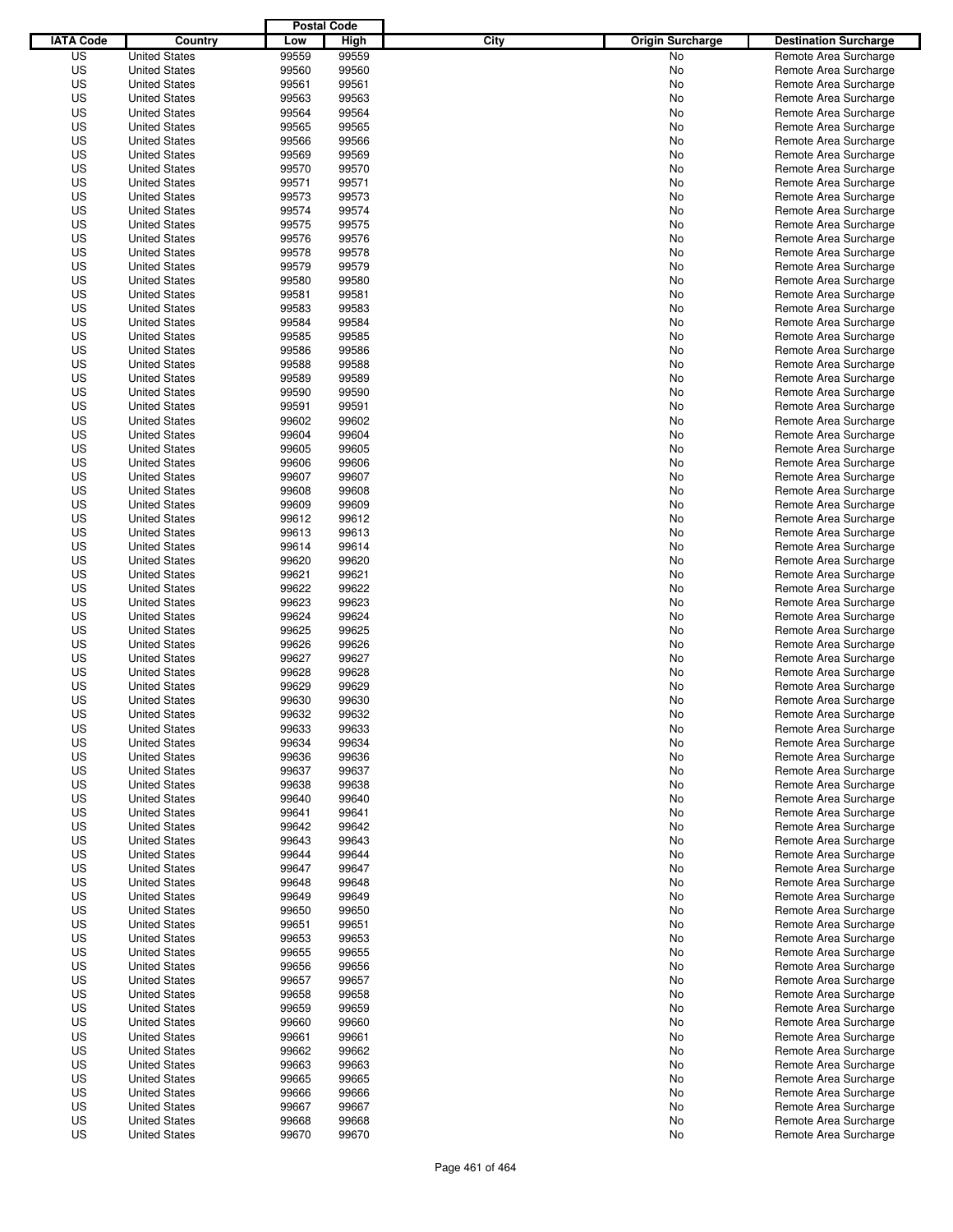|                  |                                              | <b>Postal Code</b> |                |                                 |                                                |
|------------------|----------------------------------------------|--------------------|----------------|---------------------------------|------------------------------------------------|
| <b>IATA Code</b> | Country                                      | Low                | High           | City<br><b>Origin Surcharge</b> | <b>Destination Surcharge</b>                   |
| US               | <b>United States</b>                         | 99671              | 99671          | <b>No</b>                       | Remote Area Surcharge                          |
| US               | <b>United States</b>                         | 99675              | 99675          | No                              | Remote Area Surcharge                          |
| US               | <b>United States</b>                         | 99676              | 99676          | No                              | Remote Area Surcharge                          |
| US               | <b>United States</b>                         | 99677              | 99677          | No                              | Remote Area Surcharge                          |
| US               | <b>United States</b>                         | 99678              | 99678          | No                              | Remote Area Surcharge                          |
| US               | <b>United States</b>                         | 99679              | 99679          | No                              | Remote Area Surcharge                          |
| US               | <b>United States</b>                         | 99680              | 99680          | No                              | Remote Area Surcharge                          |
| US               | <b>United States</b>                         | 99681              | 99681          | No                              | Remote Area Surcharge                          |
| US               | <b>United States</b>                         | 99682              | 99682          | No                              | Remote Area Surcharge                          |
| US               | <b>United States</b>                         | 99683              | 99683          | No                              | Remote Area Surcharge                          |
| US               | <b>United States</b>                         | 99684              | 99684          | No                              | Remote Area Surcharge                          |
| US               | <b>United States</b>                         | 99685              | 99685          | No                              | Remote Area Surcharge                          |
| US               | <b>United States</b>                         | 99686              | 99686          | No                              | Remote Area Surcharge                          |
| US               | <b>United States</b>                         | 99688              | 99688          | No                              | Remote Area Surcharge                          |
| US               | <b>United States</b>                         | 99689              | 99689          | No                              | Remote Area Surcharge                          |
| US               | <b>United States</b>                         | 99690              | 99690          | No                              | Remote Area Surcharge                          |
| US               | <b>United States</b>                         | 99691              | 99691          | No                              | Remote Area Surcharge                          |
| US               | <b>United States</b>                         | 99692              | 99692          | No                              | Remote Area Surcharge                          |
| US               | <b>United States</b>                         | 99693              | 99693          | No                              | Remote Area Surcharge                          |
| US               | <b>United States</b>                         | 99694              | 99694          | No                              | Remote Area Surcharge                          |
| US               | <b>United States</b>                         | 99695              | 99695          | No                              | Remote Area Surcharge                          |
| US               | <b>United States</b>                         | 99696              | 99696          | No                              | Remote Area Surcharge                          |
| US               | <b>United States</b>                         | 99697              | 99697          | No                              | Remote Area Surcharge                          |
| US               | <b>United States</b>                         | 99704              | 99704          | No                              | Remote Area Surcharge                          |
| US               | <b>United States</b>                         | 99714              | 99714          | No                              | Remote Area Surcharge                          |
| US               | <b>United States</b>                         | 99720              | 99720          | No                              | Remote Area Surcharge                          |
| US               | <b>United States</b>                         | 99721              | 99721          | No                              | Remote Area Surcharge                          |
| US               | <b>United States</b>                         | 99722              | 99722          | No                              | Remote Area Surcharge                          |
| US               | <b>United States</b>                         | 99723              | 99723          | No                              | Remote Area Surcharge                          |
| US               | <b>United States</b>                         | 99724              | 99724          | No                              | Remote Area Surcharge                          |
| US               | <b>United States</b>                         | 99726              | 99726          | No                              | Remote Area Surcharge                          |
| US               | <b>United States</b>                         | 99727              | 99727          | No                              | Remote Area Surcharge                          |
| US               | <b>United States</b>                         | 99729              | 99729          | No                              | Remote Area Surcharge                          |
| US               | <b>United States</b>                         | 99730              | 99730          | No                              | Remote Area Surcharge                          |
| US               | <b>United States</b>                         | 99731              | 99731          | No                              | Remote Area Surcharge                          |
| US               | <b>United States</b>                         | 99732              | 99732          | No                              | Remote Area Surcharge                          |
| US               | <b>United States</b>                         | 99733              | 99733          | No                              | Remote Area Surcharge                          |
| US               | <b>United States</b>                         | 99734              | 99734          | No                              | Remote Area Surcharge                          |
| US               | <b>United States</b>                         | 99736              | 99736          | No                              | Remote Area Surcharge                          |
| US               | <b>United States</b>                         | 99737              | 99737          | No                              | Remote Area Surcharge                          |
| US               | <b>United States</b>                         | 99738              | 99738          | No                              | Remote Area Surcharge                          |
| US               | <b>United States</b>                         | 99739              | 99739          | No                              | Remote Area Surcharge                          |
| US               | <b>United States</b>                         | 99740              | 99740          | No                              | Remote Area Surcharge                          |
| US               | <b>United States</b>                         | 99741              | 99741          | No                              | Remote Area Surcharge                          |
| US               | <b>United States</b>                         | 99742              | 99742          | No                              | Remote Area Surcharge                          |
| US               | <b>United States</b>                         | 99743              | 99743          | No                              | Remote Area Surcharge                          |
| US               | <b>United States</b>                         | 99744              | 99744          | No                              | Remote Area Surcharge                          |
| US               | <b>United States</b>                         | 99745              | 99745          | No                              | Remote Area Surcharge                          |
| US               | <b>United States</b>                         | 99746              | 99746          | No                              | Remote Area Surcharge                          |
| US               | <b>United States</b>                         | 99747              | 99747          | No                              | Remote Area Surcharge                          |
| US               | <b>United States</b>                         | 99748              | 99748          | No                              | Remote Area Surcharge                          |
| US               | <b>United States</b>                         | 99749              | 99749          | No                              | Remote Area Surcharge                          |
| US               | <b>United States</b>                         | 99750              | 99750          | No                              | Remote Area Surcharge                          |
| US<br>US         | <b>United States</b>                         | 99751<br>99752     | 99751<br>99752 | No                              | Remote Area Surcharge<br>Remote Area Surcharge |
|                  | <b>United States</b>                         |                    |                | No                              |                                                |
| US               | <b>United States</b>                         | 99753              | 99753          | No                              | Remote Area Surcharge<br>Remote Area Surcharge |
| US               | <b>United States</b>                         | 99754              | 99754          | No                              |                                                |
| US               | <b>United States</b>                         | 99755              | 99755          | No                              | Remote Area Surcharge<br>Remote Area Surcharge |
| US<br>US         | <b>United States</b>                         | 99756<br>99757     | 99756<br>99757 | No                              |                                                |
|                  | <b>United States</b>                         |                    |                | No                              | Remote Area Surcharge<br>Remote Area Surcharge |
| US<br>US         | <b>United States</b><br><b>United States</b> | 99758<br>99759     | 99758<br>99759 | No                              |                                                |
| US               |                                              | 99760              | 99760          | No                              | Remote Area Surcharge                          |
|                  | <b>United States</b>                         |                    |                | No                              | Remote Area Surcharge                          |
| US<br>US         | <b>United States</b>                         | 99761<br>99762     | 99761<br>99762 | No                              | Remote Area Surcharge                          |
| US               | <b>United States</b><br><b>United States</b> | 99763              | 99763          | No<br>No                        | Remote Area Surcharge<br>Remote Area Surcharge |
| US               | <b>United States</b>                         | 99764              | 99764          | No                              | Remote Area Surcharge                          |
| US               | <b>United States</b>                         | 99765              | 99765          | No                              | Remote Area Surcharge                          |
| US               | <b>United States</b>                         | 99766              | 99766          | No                              | Remote Area Surcharge                          |
| US               | <b>United States</b>                         | 99767              | 99767          | No                              | Remote Area Surcharge                          |
| US               | <b>United States</b>                         | 99768              | 99768          | No                              | Remote Area Surcharge                          |
| US               | <b>United States</b>                         | 99769              | 99769          | No                              | Remote Area Surcharge                          |
| US               | <b>United States</b>                         | 99770              | 99770          | No                              | Remote Area Surcharge                          |
| US               | <b>United States</b>                         | 99771              | 99771          | No                              | Remote Area Surcharge                          |
| US               | <b>United States</b>                         | 99772              | 99772          | No                              | Remote Area Surcharge                          |
| US               | <b>United States</b>                         | 99773              | 99773          | No                              | Remote Area Surcharge                          |
| US               | <b>United States</b>                         | 99774              | 99774          | No                              | Remote Area Surcharge                          |
| US               | <b>United States</b>                         | 99776              | 99776          | No                              | Remote Area Surcharge                          |
|                  |                                              |                    |                |                                 |                                                |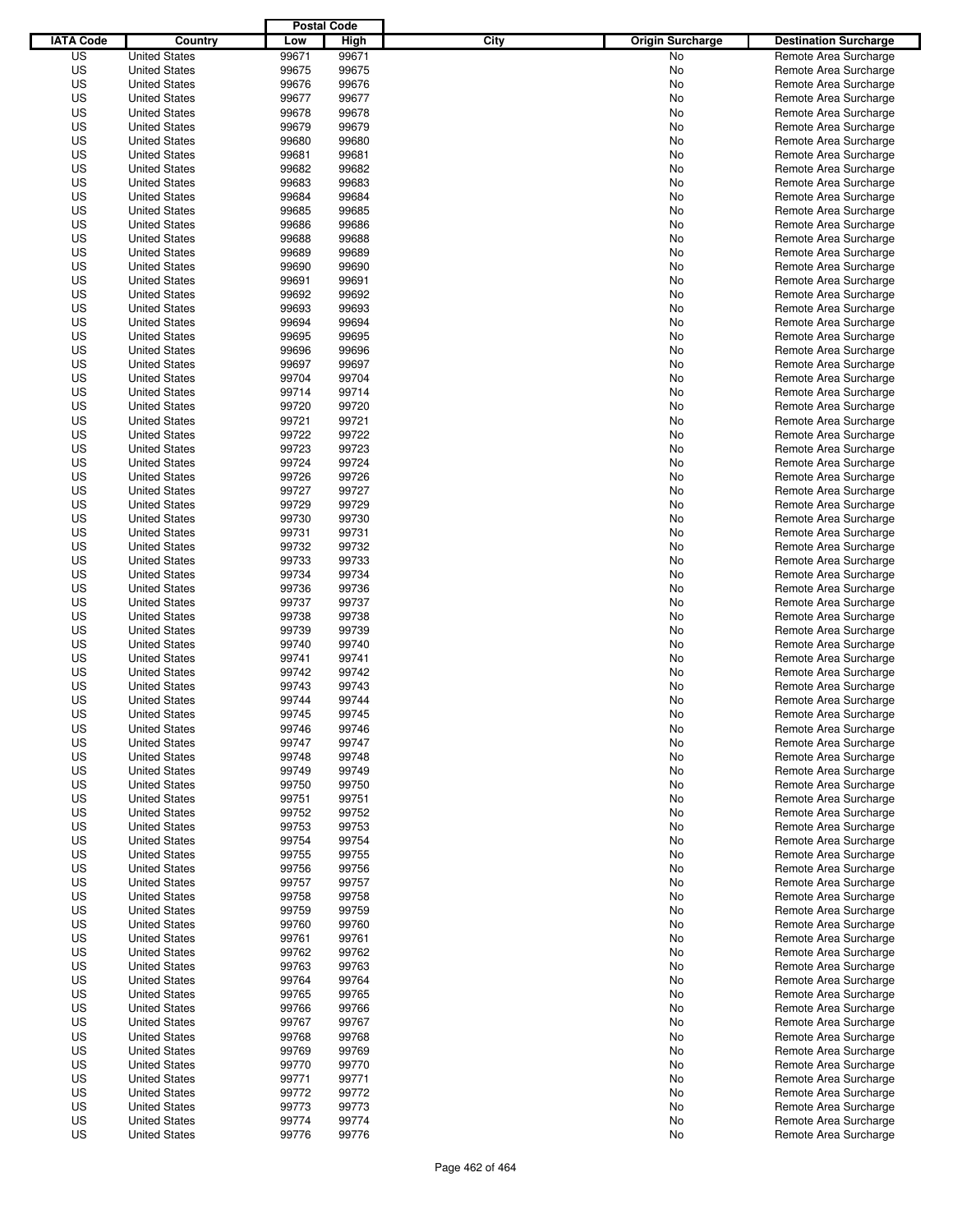|                  |                      |        | <b>Postal Code</b> |                        |                         |                                |
|------------------|----------------------|--------|--------------------|------------------------|-------------------------|--------------------------------|
| <b>IATA Code</b> | Country              | Low    | High               | City                   | <b>Origin Surcharge</b> | <b>Destination Surcharge</b>   |
| US               | <b>United States</b> | 99777  | 99777              |                        | <b>No</b>               | Remote Area Surcharge          |
| US               | <b>United States</b> | 99778  | 99778              |                        | No                      | Remote Area Surcharge          |
| US               | <b>United States</b> | 99779  | 99779              |                        | No                      | Remote Area Surcharge          |
| US               | <b>United States</b> | 99780  | 99780              |                        | No                      | Remote Area Surcharge          |
| US               | <b>United States</b> | 99781  | 99781              |                        | No                      | Remote Area Surcharge          |
| US               | <b>United States</b> | 99782  | 99782              |                        | No                      | Remote Area Surcharge          |
| US               | <b>United States</b> | 99783  | 99783              |                        | No                      | Remote Area Surcharge          |
| US               | <b>United States</b> | 99784  | 99784              |                        | No                      | Remote Area Surcharge          |
| US               | <b>United States</b> | 99785  | 99785              |                        | No                      | Remote Area Surcharge          |
| US               | <b>United States</b> | 99786  | 99786              |                        | No                      | Remote Area Surcharge          |
| US               | <b>United States</b> | 99787  | 99787              |                        | No                      | Remote Area Surcharge          |
| US               | <b>United States</b> | 99788  | 99788              |                        | No                      | Remote Area Surcharge          |
| US               | <b>United States</b> | 99789  | 99789              |                        | No                      | Remote Area Surcharge          |
| US               | <b>United States</b> | 99790  | 99790              |                        | No                      | Remote Area Surcharge          |
| US               | <b>United States</b> | 99791  | 99791              |                        | No                      | Remote Area Surcharge          |
| US               | <b>United States</b> | 99820  | 99820              |                        | No                      | Remote Area Surcharge          |
| US               | <b>United States</b> | 99825  | 99825              |                        | No                      | Remote Area Surcharge          |
| US               | <b>United States</b> | 99826  | 99826              |                        | No                      | Remote Area Surcharge          |
| US               | <b>United States</b> | 99827  | 99827              |                        | No                      | Remote Area Surcharge          |
| US               | <b>United States</b> | 99829  | 99829              |                        | No                      | Remote Area Surcharge          |
| US               | <b>United States</b> | 99830  | 99830              |                        | No                      | Remote Area Surcharge          |
| US               | <b>United States</b> | 99832  | 99832              |                        | No                      | Remote Area Surcharge          |
| US               | <b>United States</b> | 99833  | 99833              |                        | No                      | Remote Area Surcharge          |
| US               | <b>United States</b> | 99835  | 99835              |                        | No                      | Remote Area Surcharge          |
| US               | <b>United States</b> | 99836  | 99836              |                        | No                      | Remote Area Surcharge          |
| US               | <b>United States</b> | 99840  | 99840              |                        | No                      | Remote Area Surcharge          |
| US               | <b>United States</b> | 99841  | 99841              |                        | No                      | Remote Area Surcharge          |
| US               | <b>United States</b> | 99850  | 99850              |                        | No                      | Remote Area Surcharge          |
| US               | <b>United States</b> | 99903  | 99903              |                        | No                      | Remote Area Surcharge          |
| US               | <b>United States</b> | 99918  | 99918              |                        | No                      | Remote Area Surcharge          |
| US               | <b>United States</b> | 99919  | 99919              |                        | No                      | Remote Area Surcharge          |
| US               | <b>United States</b> | 99920  | 99920              |                        | No                      | Remote Area Surcharge          |
| US               | <b>United States</b> | 99921  | 99921              |                        | No                      | Remote Area Surcharge          |
| US               | <b>United States</b> | 99922  | 99922              |                        | No                      | Remote Area Surcharge          |
| US               | <b>United States</b> | 99923  | 99923              |                        | No                      | Remote Area Surcharge          |
| US               | <b>United States</b> | 99925  | 99925              |                        | No                      | Remote Area Surcharge          |
| US               | <b>United States</b> | 99926  | 99926              |                        | No                      | Remote Area Surcharge          |
| US               | <b>United States</b> | 99927  | 99927              |                        | No                      | Remote Area Surcharge          |
| US               | <b>United States</b> | 99929  | 99929              |                        | No                      | Remote Area Surcharge          |
| US               | <b>United States</b> | 99950  | 99950              |                        | No                      | Remote Area Surcharge          |
| VE               | Venezuela            |        |                    | Bachaquero             | No                      | <b>Extended Area Surcharge</b> |
| VE               | Venezuela            |        |                    | Caicara Del Orinoco    | No                      | <b>Extended Area Surcharge</b> |
| VE               | Venezuela            |        |                    | Camatagua              | No                      | <b>Extended Area Surcharge</b> |
| VE               | Venezuela            |        |                    | Choroni                | No                      | <b>Extended Area Surcharge</b> |
| VE               | Venezuela            |        |                    | Cumarebo               | No                      | <b>Extended Area Surcharge</b> |
| VE               | Venezuela            |        |                    | Guanare                | No                      | <b>Extended Area Surcharge</b> |
| VE               | Venezuela            |        |                    | Juan Griego            | No                      | <b>Extended Area Surcharge</b> |
| <b>VE</b>        | Venezuela            |        |                    | La Asuncion            | No                      | <b>Extended Area Surcharge</b> |
| VE               | Venezuela            |        |                    | La Vela                | No                      | <b>Extended Area Surcharge</b> |
| VE               | Venezuela            |        |                    | Las Morochas           | No                      | <b>Extended Area Surcharge</b> |
| VE               | Venezuela            |        |                    | Machiques              | No                      | <b>Extended Area Surcharge</b> |
| VE               | Venezuela            |        |                    | Mene Grande            | No                      | <b>Extended Area Surcharge</b> |
| VE               | Venezuela            |        |                    | Ocumare De La Costa    | No                      | <b>Extended Area Surcharge</b> |
| VE               | Venezuela            |        |                    | Paraguan               | No                      | <b>Extended Area Surcharge</b> |
| VE               | Venezuela            |        |                    | Puerto Ayacucho        | No                      | <b>Extended Area Surcharge</b> |
| VE               | Venezuela            |        |                    | San Casimiro           | No                      | <b>Extended Area Surcharge</b> |
| VE               | Venezuela            |        |                    | San Juan De Los Morros | No                      | <b>Extended Area Surcharge</b> |
| VE               | Venezuela            |        |                    | Santa Elena De Guairen | No                      | <b>Extended Area Surcharge</b> |
| VE               | Venezuela            |        |                    | Tucupita               | No                      | <b>Extended Area Surcharge</b> |
| VN               | Vietnam              | 200000 | 209999             |                        | No                      | <b>Extended Area Surcharge</b> |
| VN               | Vietnam              | 240000 | 249999             |                        | No                      | <b>Extended Area Surcharge</b> |
| VN               | Vietnam              | 250000 | 259999             |                        | No                      | <b>Extended Area Surcharge</b> |
| VN               | Vietnam              | 260000 | 269999             |                        | No                      | <b>Extended Area Surcharge</b> |
| VN               | Vietnam              | 270000 | 279999             |                        | No                      | <b>Extended Area Surcharge</b> |
| VN               | Vietnam              | 290000 | 299999             |                        | No                      | <b>Extended Area Surcharge</b> |
| VN               | Vietnam              | 300000 | 309999             |                        | No                      | <b>Extended Area Surcharge</b> |
| VN               | Vietnam              | 310000 | 319999             |                        | No                      | <b>Extended Area Surcharge</b> |
| VN               | Vietnam              | 320000 | 329999             |                        | No                      | <b>Extended Area Surcharge</b> |
| VN               | Vietnam              | 330000 | 339999             |                        | No                      | <b>Extended Area Surcharge</b> |
| VN               | Vietnam              | 340000 | 349999             |                        | No                      | <b>Extended Area Surcharge</b> |
| VN               | Vietnam              | 350000 | 359999             |                        | No                      | <b>Extended Area Surcharge</b> |
| VN               | Vietnam              | 360000 | 369999             |                        | No                      | <b>Extended Area Surcharge</b> |
| VN               | Vietnam              | 380000 | 389999             |                        | No                      | <b>Extended Area Surcharge</b> |
| VN               | Vietnam              | 390000 | 399999             |                        | No                      | <b>Extended Area Surcharge</b> |
| VN               | Vietnam              | 400000 | 409999             |                        | No                      | <b>Extended Area Surcharge</b> |
| VN               | Vietnam              | 410000 | 419999             |                        | No                      | <b>Extended Area Surcharge</b> |
| VN               | Vietnam              | 420000 | 429999             |                        | No                      | <b>Extended Area Surcharge</b> |
| VN               | Vietnam              | 430000 | 439999             |                        | No                      | <b>Extended Area Surcharge</b> |